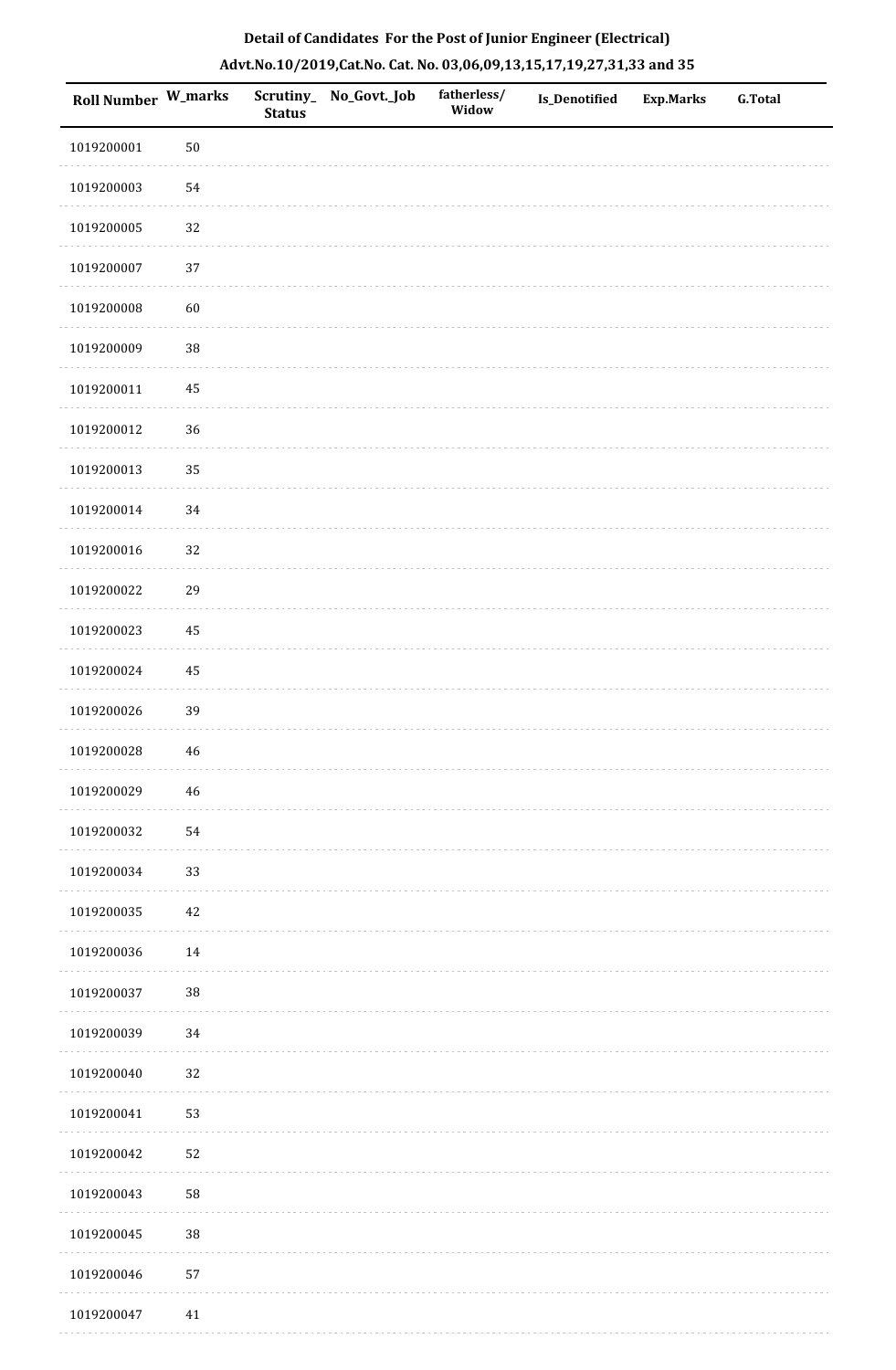|  | Detail of Candidates For the Post of Junior Engineer (Electrical)     |  |
|--|-----------------------------------------------------------------------|--|
|  | Advt.No.10/2019,Cat.No. Cat. No. 03,06,09,13,15,17,19,27,31,33 and 35 |  |

| <b>Roll Number W_marks</b> |          | <b>Status</b> | Scrutiny_ No_Govt._Job | fatherless/<br>Widow | Is_Denotified    | <b>Exp.Marks</b> | <b>G.Total</b> |
|----------------------------|----------|---------------|------------------------|----------------------|------------------|------------------|----------------|
| 1019200048                 | $40\,$   |               |                        |                      |                  |                  |                |
| 1019200049                 | 53       |               |                        |                      |                  |                  |                |
| 1019200050                 | 39       |               |                        |                      |                  |                  |                |
| 1019200051                 | 59       |               |                        |                      |                  |                  |                |
| 1019200052                 | $41\,$   |               |                        |                      |                  |                  |                |
| 1019200053                 | 56       |               |                        |                      |                  |                  |                |
| 1019200054                 | 43       |               |                        |                      |                  |                  |                |
| 1019200055                 |          | Not Eligible  |                        |                      |                  |                  |                |
| 1019200057                 | 24       |               |                        |                      |                  |                  |                |
| 1019200058                 | 42       |               |                        |                      |                  |                  |                |
| 1019200059                 | $46\,$   |               |                        |                      |                  |                  |                |
| 1019200060                 | $\bf 44$ |               |                        |                      |                  |                  |                |
| 1019200061                 | 44       |               |                        |                      |                  |                  |                |
| 1019200062                 | 42       |               |                        |                      |                  |                  |                |
| 1019200063                 | $\bf 44$ | Eligible      | $\boldsymbol{0}$       | $\boldsymbol{0}$     | $\boldsymbol{0}$ | $0.00\,$         | 44.00          |
| 1019200064                 | 52       |               |                        |                      |                  |                  |                |
| 1019200067                 | 45       |               |                        |                      |                  |                  |                |
| 1019200069                 | 45       |               |                        |                      |                  |                  |                |
| 1019200070                 | $27\,$   |               |                        |                      |                  |                  |                |
| 1019200071                 | $47\,$   |               |                        |                      |                  |                  |                |
| 1019200073                 | 44       |               |                        |                      |                  |                  |                |
| 1019200074                 | 44       |               |                        |                      |                  |                  |                |
| 1019200078                 | 26       |               |                        |                      |                  |                  |                |
| 1019200079                 | 36       |               |                        |                      |                  |                  |                |
| 1019200080                 | 45       |               |                        |                      |                  |                  |                |
| 1019200082                 | $46\,$   |               |                        |                      |                  |                  |                |
| 1019200083                 | 33       |               |                        |                      |                  |                  |                |
| 1019200084                 | $27\,$   |               |                        |                      |                  |                  |                |
| 1019200086                 | $27\,$   |               |                        |                      |                  |                  |                |
| 1019200087                 | 46       |               |                        |                      |                  |                  |                |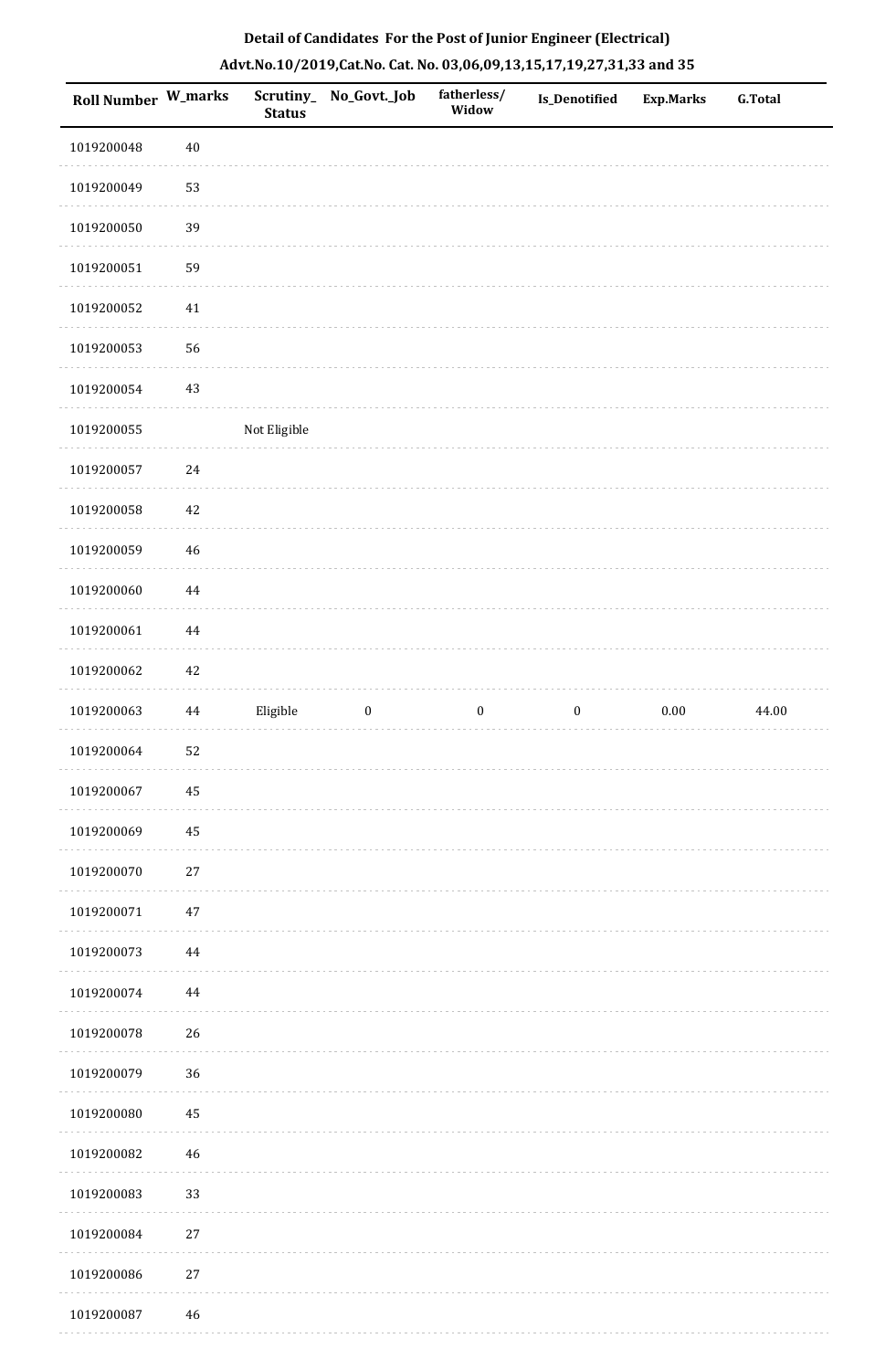| Roll Number W_marks |        | <b>Status</b> | Scrutiny_ No_Govt._Job | fatherless/<br>Widow | Is_Denotified    | <b>Exp.Marks</b> | <b>G.Total</b> |
|---------------------|--------|---------------|------------------------|----------------------|------------------|------------------|----------------|
| 1019200088          | 24     |               |                        |                      |                  |                  |                |
| 1019200091          | $50\,$ |               |                        |                      |                  |                  |                |
| 1019200092          | 59     |               |                        |                      |                  |                  |                |
| 1019200093          | 49     |               |                        |                      |                  |                  |                |
| 1019200094          | 55     | Eligible      | $\bf{0}$               | $\mathsf S$          | $\boldsymbol{0}$ | $0.00\,$         | 60.00          |
| 1019200095          | 37     |               |                        |                      |                  |                  |                |
| 1019200096          | 36     |               |                        |                      |                  |                  |                |
| 1019200097          | 33     |               |                        |                      |                  |                  |                |
| 1019200099          | $50\,$ |               |                        |                      |                  |                  |                |
| 1019200101          | 25     |               |                        |                      |                  |                  |                |
| 1019200102          | 61     | Absent        | $\boldsymbol{0}$       | $\boldsymbol{0}$     | $\boldsymbol{0}$ | $0.00\,$         |                |
| 1019200104          | $30\,$ |               |                        |                      |                  |                  |                |
| 1019200105          | $40\,$ |               |                        |                      |                  |                  |                |
| 1019200106          | 42     |               |                        |                      |                  |                  |                |
| 1019200112          | 33     |               |                        |                      |                  |                  |                |
| 1019200113          | 49     |               |                        |                      |                  |                  |                |
| 1019200116          | $42\,$ |               |                        |                      |                  |                  |                |
| 1019200118          | 41     |               |                        |                      |                  |                  |                |
| 1019200120          | 45     |               |                        |                      |                  |                  |                |
| 1019200122          | 48     |               |                        |                      |                  |                  |                |
| 1019200123          | 37     |               |                        |                      |                  |                  |                |
| 1019200124          | 19     |               |                        |                      |                  |                  |                |
| 1019200126          | 44     |               |                        |                      |                  |                  |                |
| 1019200127          | 41     |               |                        |                      |                  |                  |                |
| 1019200128          | 43     |               |                        |                      |                  |                  |                |
| 1019200129          | 38     |               |                        |                      |                  |                  |                |
| 1019200133          | 41     |               |                        |                      |                  |                  |                |
| 1019200134          | $50\,$ |               |                        |                      |                  |                  |                |
| 1019200137          | 43     |               |                        |                      |                  |                  |                |
| 1019200138          | 59     |               |                        |                      |                  |                  |                |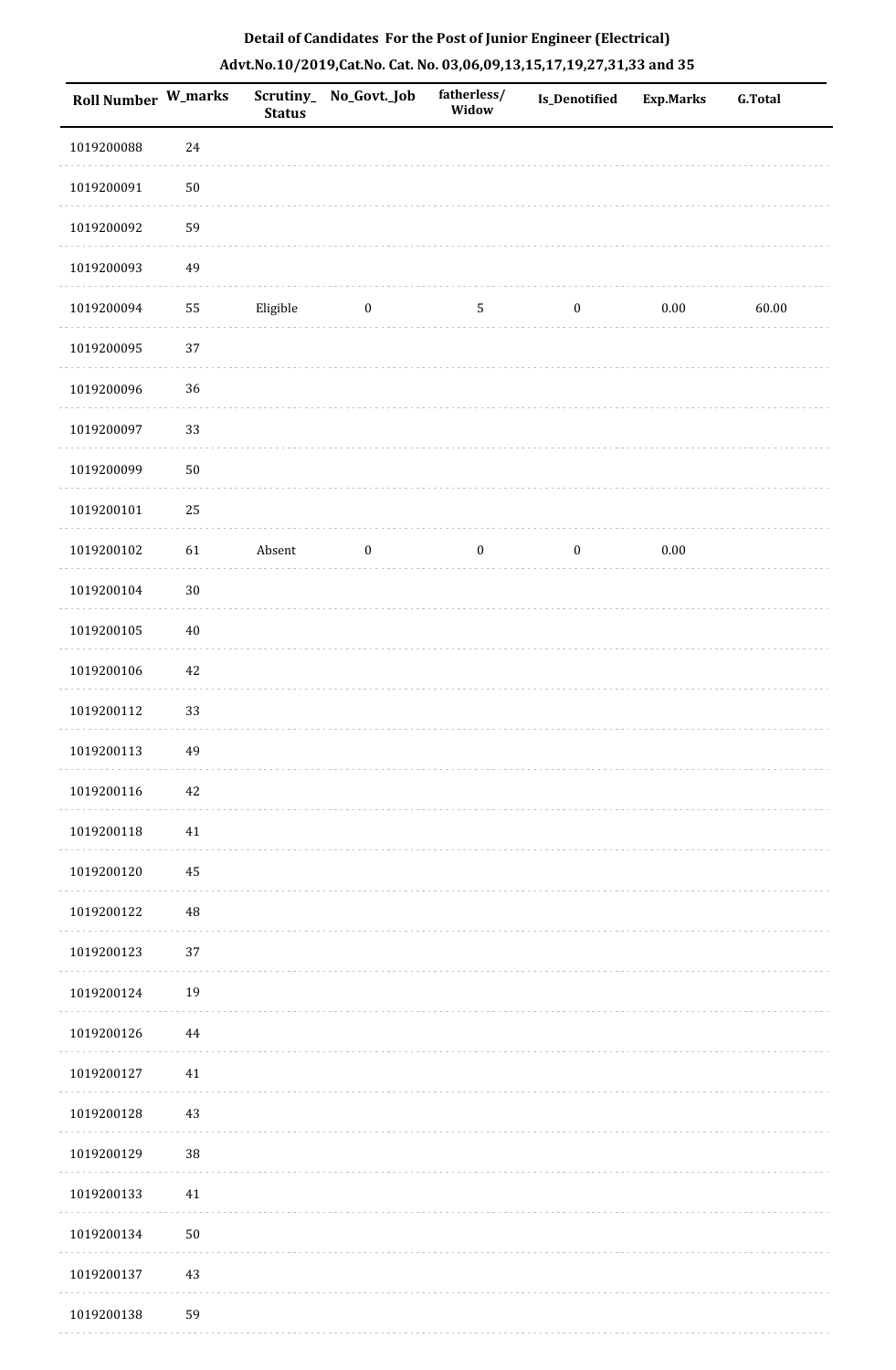| Roll Number W_marks |          | <b>Status</b> | Scrutiny_ No_Govt._Job | fatherless/<br>Widow | Is_Denotified | <b>Exp.Marks</b> | <b>G.Total</b> |
|---------------------|----------|---------------|------------------------|----------------------|---------------|------------------|----------------|
| 1019200140          | 53       |               |                        |                      |               |                  |                |
| 1019200145          | 28       |               |                        |                      |               |                  |                |
| 1019200146          | $38\,$   |               |                        |                      |               |                  |                |
| 1019200147          | $41\,$   |               |                        |                      |               |                  |                |
| 1019200148          | $38\,$   |               |                        |                      |               |                  |                |
| 1019200150          | 25       |               |                        |                      |               |                  |                |
| 1019200151          | 33       |               |                        |                      |               |                  |                |
| 1019200152          | 45       |               |                        |                      |               |                  |                |
| 1019200153          | 25       |               |                        |                      |               |                  |                |
| 1019200154          | $41\,$   |               |                        |                      |               |                  |                |
| 1019200155          | 13       |               |                        |                      |               |                  |                |
| 1019200159          | $\bf 45$ |               |                        |                      |               |                  |                |
| 1019200161          | 49       |               |                        |                      |               |                  |                |
| 1019200164          | $41\,$   |               |                        |                      |               |                  |                |
| 1019200165          | 33       |               |                        |                      |               |                  |                |
| 1019200166          | $50\,$   |               |                        |                      |               |                  |                |
| 1019200168          | 43       |               |                        |                      |               |                  |                |
| 1019200170          | 35       |               |                        |                      |               |                  |                |
| 1019200173          | 49       |               |                        |                      |               |                  |                |
| 1019200174          | $\bf 45$ |               |                        |                      |               |                  |                |
| 1019200175          | 43       |               |                        |                      |               |                  |                |
| 1019200178          | 34       |               |                        |                      |               |                  |                |
| 1019200179          | 37       |               |                        |                      |               |                  |                |
| 1019200182          | 42       |               |                        |                      |               |                  |                |
| 1019200183          | 46       |               |                        |                      |               |                  |                |
| 1019200185          | 32       |               |                        |                      |               |                  |                |
| 1019200187          | 39       |               |                        |                      |               |                  |                |
| 1019200188          | 46       |               |                        |                      |               |                  |                |
| 1019200191          | 36       |               |                        |                      |               |                  |                |
| 1019200192          | 56       |               |                        |                      |               |                  |                |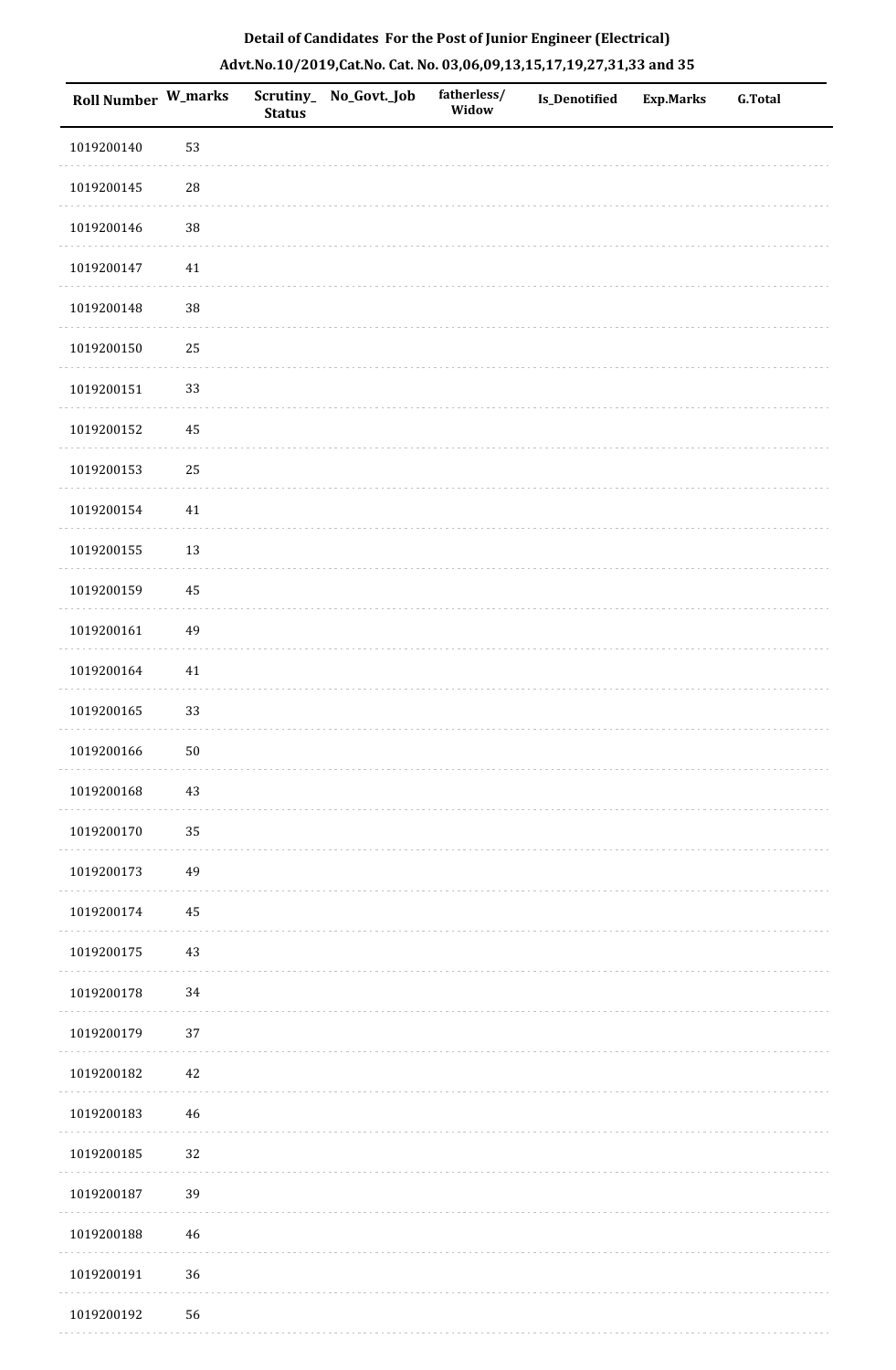| 1019200193 | 32          |          |                |          |                  |          |       |
|------------|-------------|----------|----------------|----------|------------------|----------|-------|
|            |             |          |                |          |                  |          |       |
| 1019200197 | 60          |          |                |          |                  |          |       |
| 1019200198 | 53          |          |                |          |                  |          |       |
| 1019200200 | $\sqrt{28}$ |          |                |          |                  |          |       |
| 1019200202 | ${\bf 51}$  |          |                |          |                  |          |       |
| 1019200203 | 34          |          |                |          |                  |          |       |
| 1019200204 | $30\,$      |          |                |          |                  |          |       |
| 1019200206 | $30\,$      |          |                |          |                  |          |       |
| 1019200210 | 34          |          |                |          |                  |          |       |
| 1019200214 | $37\,$      |          |                |          |                  |          |       |
| 1019200215 | $46\,$      |          |                |          |                  |          |       |
| 1019200216 | 33          |          |                |          |                  |          |       |
| 1019200218 | 32          |          |                |          |                  |          |       |
| 1019200220 | 45          |          |                |          |                  |          |       |
| 1019200222 | 24          |          |                |          |                  |          |       |
| 1019200223 | 34          |          |                |          |                  |          |       |
| 1019200224 | 63          | Eligible | $\overline{5}$ | $\bf{0}$ | $\boldsymbol{0}$ | $0.00\,$ | 68.00 |
| 1019200226 | $47\,$      |          |                |          |                  |          |       |
| 1019200229 | $43\,$      |          |                |          |                  |          |       |
| 1019200230 | 55          |          |                |          |                  |          |       |
| 1019200231 | $\bf 44$    |          |                |          |                  |          |       |
| 1019200232 | $43\,$      |          |                |          |                  |          |       |
| 1019200237 | 55          |          |                |          |                  |          |       |
| 1019200238 | 37          |          |                |          |                  |          |       |
| 1019200239 | $51\,$      |          |                |          |                  |          |       |
| 1019200242 | 36          |          |                |          |                  |          |       |
| 1019200243 | 38          |          |                |          |                  |          |       |
| 1019200244 | $20\,$      |          |                |          |                  |          |       |
| 1019200245 | $\bf 44$    |          |                |          |                  |          |       |

# **Detail of Candidates For the Post of Junior Engineer (Electrical) Advt.No.10/2019,Cat.No. Cat. No. 03,06,09,13,15,17,19,27,31,33 and 35**

 1019200246 24 $\mathcal{L}^{\mathcal{L}}$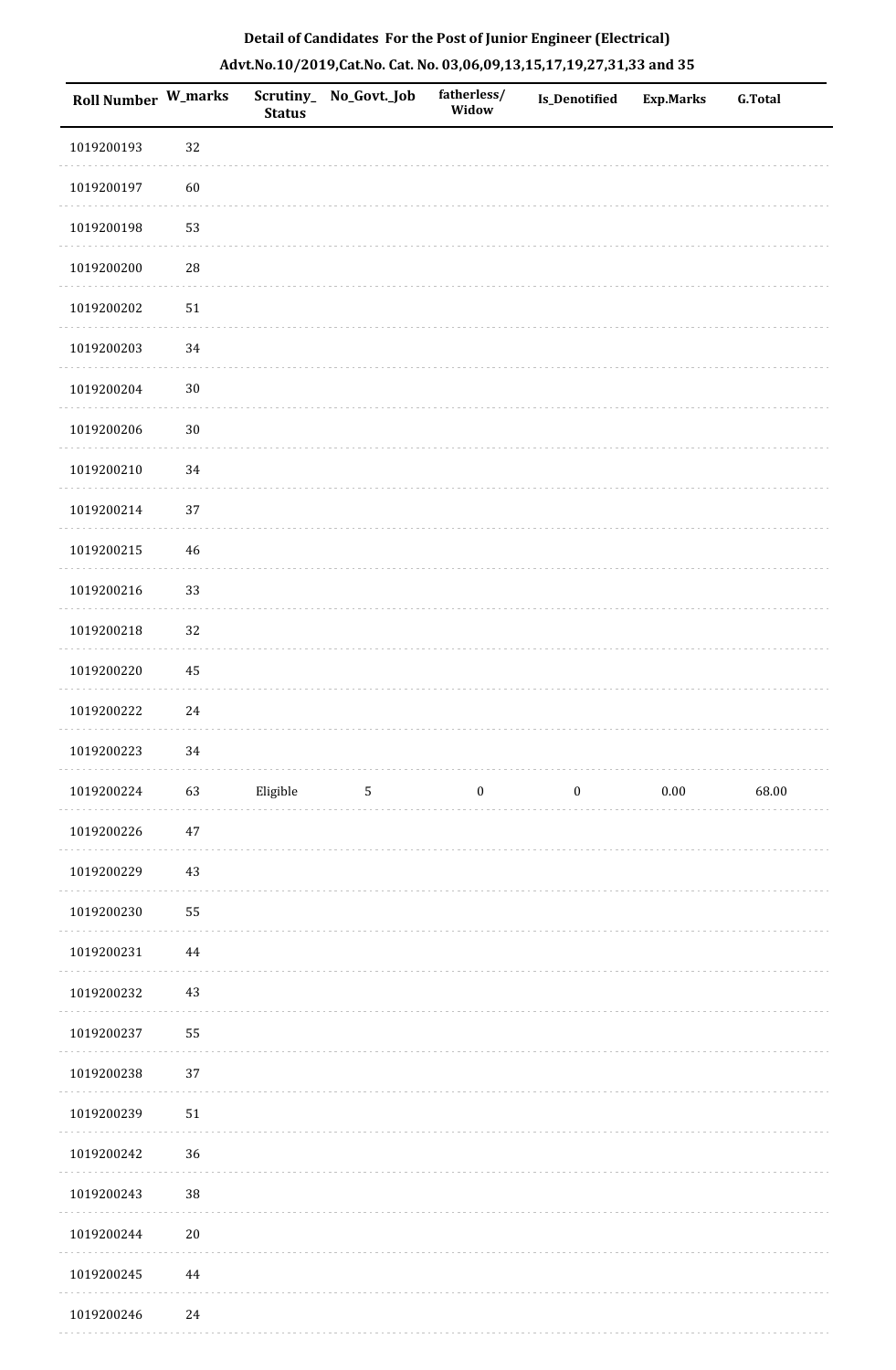| Detail of Candidates For the Post of Junior Engineer (Electrical)     |
|-----------------------------------------------------------------------|
| Advt.No.10/2019,Cat.No. Cat. No. 03,06,09,13,15,17,19,27,31,33 and 35 |

| <b>Roll Number W_marks</b> |          | <b>Status</b> | Scrutiny_ No_Govt._Job | fatherless/<br>Widow | <b>Is_Denotified</b> | <b>Exp.Marks</b> | <b>G.Total</b> |
|----------------------------|----------|---------------|------------------------|----------------------|----------------------|------------------|----------------|
| 1019200248                 | $40\,$   |               |                        |                      |                      |                  |                |
| 1019200249                 | $\bf 44$ |               |                        |                      |                      |                  |                |
| 1019200252                 | 37       | Absent        | $\boldsymbol{0}$       | $\boldsymbol{0}$     | $\boldsymbol{0}$     | $0.00\,$         |                |
| 1019200253                 | $40\,$   | Eligible      | $\sqrt{5}$             | $\boldsymbol{0}$     | $\boldsymbol{0}$     | $0.00\,$         | 45.00          |
| 1019200254                 | 36       |               |                        |                      |                      |                  |                |
| 1019200255                 | 36       |               |                        |                      |                      |                  |                |
| 1019200257                 | 43       |               |                        |                      |                      |                  |                |
| 1019200258                 | 53       |               |                        |                      |                      |                  |                |
| 1019200260                 |          | Not Eligible  |                        |                      |                      |                  |                |
| 1019200261                 | $40\,$   |               |                        |                      |                      |                  |                |
| 1019200264                 | $34\,$   |               |                        |                      |                      |                  |                |
| 1019200266                 | $42\,$   |               |                        |                      |                      |                  |                |
| 1019200268                 | 25       |               |                        |                      |                      |                  |                |
| 1019200269                 | 25       |               |                        |                      |                      |                  |                |
| 1019200270                 | 43       |               |                        |                      |                      |                  |                |
| 1019200271                 | 52       |               |                        |                      |                      |                  |                |
| 1019200273                 | 53       |               |                        |                      |                      |                  |                |
| 1019200275                 | $30\,$   |               |                        |                      |                      |                  |                |
| 1019200276                 | $31\,$   |               |                        |                      |                      |                  |                |
| 1019200277                 | 33       |               |                        |                      |                      |                  |                |
| 1019200278                 | 47       |               |                        |                      |                      |                  |                |
| 1019200279                 | 32       |               |                        |                      |                      |                  |                |
| 1019200280                 | $40\,$   |               |                        |                      |                      |                  |                |
| 1019200282                 | 43       |               |                        |                      |                      |                  |                |
| 1019200283                 | 35       |               |                        |                      |                      |                  |                |
| 1019200284                 | 36       |               |                        |                      |                      |                  |                |
| 1019200287                 | 31       |               |                        |                      |                      |                  |                |
| 1019200289                 | 32       |               |                        |                      |                      |                  |                |
| 1019200290                 | $46\,$   |               |                        |                      |                      |                  |                |
| 1019200291                 | 45       |               |                        |                      |                      |                  |                |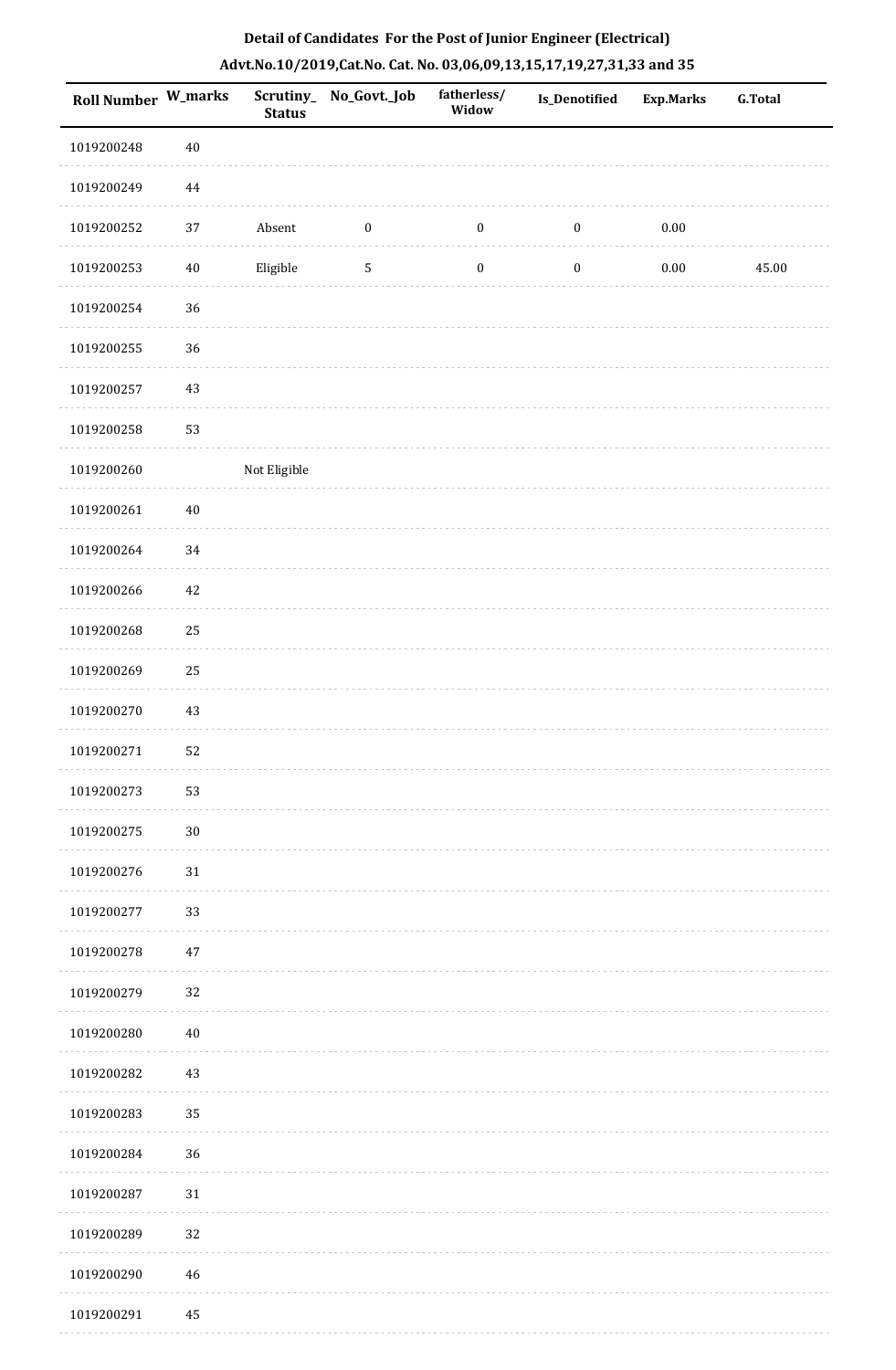| <b>Roll Number W_marks</b> |                  | <b>Status</b> | Scrutiny_No_Govt._Job | fatherless/<br>Widow | <b>Is_Denotified</b> | Exp.Marks | <b>G.Total</b> |
|----------------------------|------------------|---------------|-----------------------|----------------------|----------------------|-----------|----------------|
| 1019200292                 | 44               |               |                       |                      |                      |           |                |
| 1019200293                 | $\bf 44$         |               |                       |                      |                      |           |                |
| 1019200294                 | 66               | Eligible      | $\bf{0}$              | $\boldsymbol{0}$     | $\boldsymbol{0}$     | $0.00\,$  | 66.00          |
| 1019200295                 | REJECTED         |               |                       |                      |                      |           | $0.00\,$       |
| 1019200296                 | 49               |               |                       |                      |                      |           |                |
| 1019200297                 | 43               |               |                       |                      |                      |           |                |
| 1019200298                 | $40\,$           |               |                       |                      |                      |           |                |
| 1019200299                 | $51\,$           |               |                       |                      |                      |           |                |
| 1019200300                 | $43\,$           |               |                       |                      |                      |           |                |
| 1019200303                 | 45               |               |                       |                      |                      |           |                |
| 1019200304                 | REJECTED         |               |                       |                      |                      |           | $0.00\,$       |
| 1019200305                 | 35               |               |                       |                      |                      |           |                |
| 1019200306                 | 35               |               |                       |                      |                      |           |                |
| 1019200307                 | 34               |               |                       |                      |                      |           |                |
| 1019200309                 | $46\,$           |               |                       |                      |                      |           |                |
| 1019200310                 | $\boldsymbol{9}$ |               |                       |                      |                      |           |                |
| 1019200311                 | 45               |               |                       |                      |                      |           |                |
| 1019200313                 | $41\,$           |               |                       |                      |                      |           |                |
| 1019200314                 | 52               |               |                       |                      |                      |           |                |
| 1019200315                 | 33               |               |                       |                      |                      |           |                |
| 1019200316                 | 32               |               |                       |                      |                      |           |                |
| 1019200318                 | 39               |               |                       |                      |                      |           |                |
| 1019200319                 | 55               |               |                       |                      |                      |           |                |
| 1019200321                 | 39               |               |                       |                      |                      |           |                |
| 1019200322                 | 33               |               |                       |                      |                      |           |                |
| 1019200323                 | $43\,$           |               |                       |                      |                      |           |                |
| 1019200324                 | 48               |               |                       |                      |                      |           |                |
| 1019200325                 | 35               |               |                       |                      |                      |           |                |
| 1019200330                 | $31\,$           |               |                       |                      |                      |           |                |
| 1019200331                 | 33               |               |                       |                      |                      |           |                |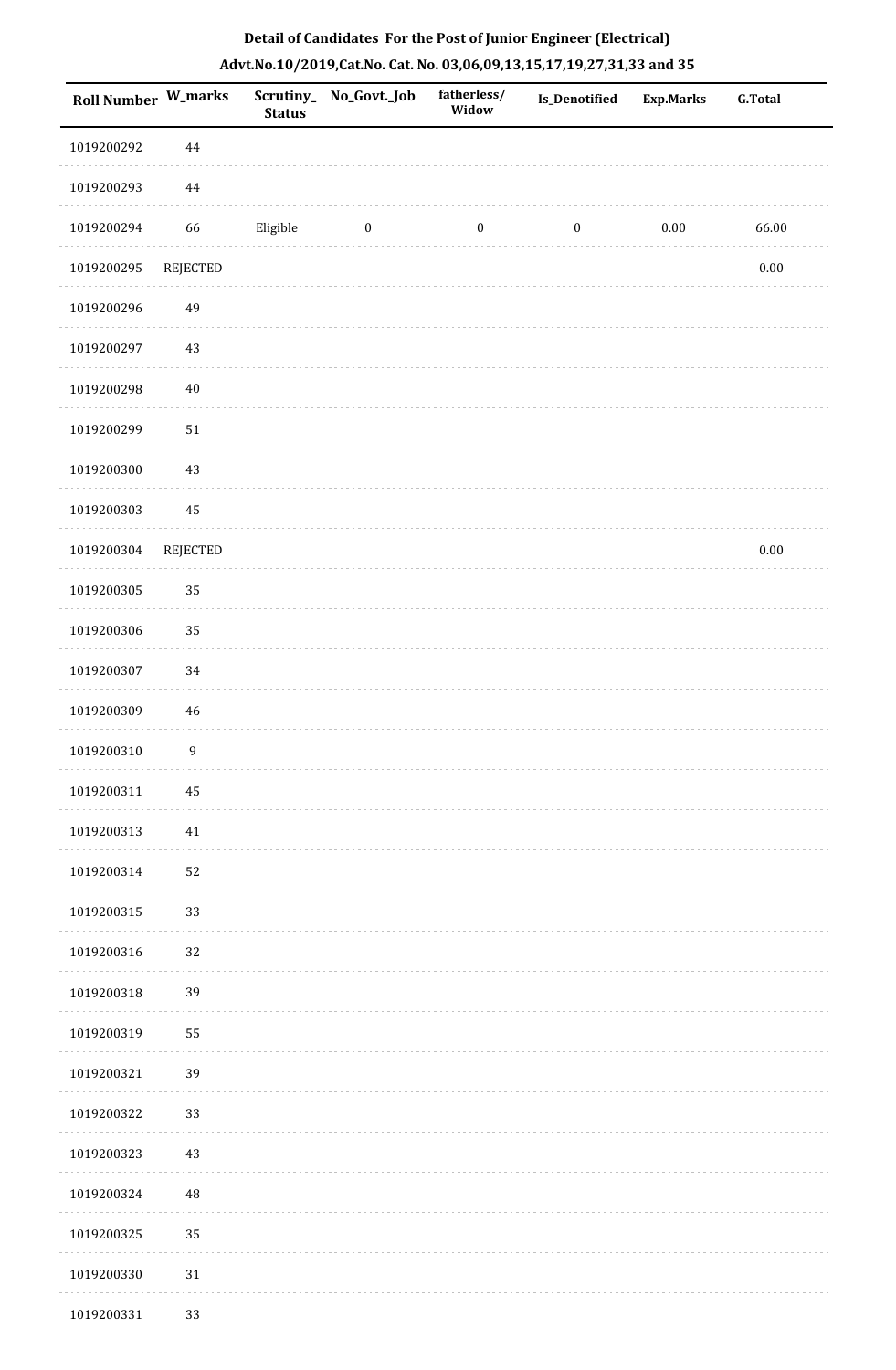|  |  | Detail of Candidates For the Post of Junior Engineer (Electrical)     |  |
|--|--|-----------------------------------------------------------------------|--|
|  |  | Advt.No.10/2019,Cat.No. Cat. No. 03,06,09,13,15,17,19,27,31,33 and 35 |  |

| Roll Number W_marks |          | <b>Status</b> | Scrutiny_No_Govt._Job | fatherless/<br>Widow | Is_Denotified    | <b>Exp.Marks</b> | <b>G.Total</b> |
|---------------------|----------|---------------|-----------------------|----------------------|------------------|------------------|----------------|
| 1019200333          | 52       |               |                       |                      |                  |                  |                |
| 1019200335          | 44       |               |                       |                      |                  |                  |                |
| 1019200337          | 24       |               |                       |                      |                  |                  |                |
| 1019200339          | 38       |               |                       |                      |                  |                  |                |
| 1019200341          | $\bf 44$ |               |                       |                      |                  |                  |                |
| 1019200344          | 37       |               |                       |                      |                  |                  |                |
| 1019200345          | 31       |               |                       |                      |                  |                  |                |
| 1019200347          | 61       | Eligible      | $\boldsymbol{0}$      | $\boldsymbol{0}$     | $\boldsymbol{0}$ | $0.00\,$         | 61.00          |
| 1019200348          | $\bf 44$ |               |                       |                      |                  |                  |                |
| 1019200349          | 39       |               |                       |                      |                  |                  |                |
| 1019200351          | 25       |               |                       |                      |                  |                  |                |
| 1019200353          | 63       | Eligible      | $\boldsymbol{0}$      | $\boldsymbol{0}$     | $\boldsymbol{0}$ | $0.00\,$         | 63.00          |
| 1019200354          | $47\,$   |               |                       |                      |                  |                  |                |
| 1019200358          | 35       |               |                       |                      |                  |                  |                |
| 1019200360          | $47\,$   |               |                       |                      |                  |                  |                |
| 1019200361          | 48       |               |                       |                      |                  |                  |                |
| 1019200363          | 57       | Eligible      | $\boldsymbol{0}$      | $\boldsymbol{0}$     | $\boldsymbol{0}$ | $0.00\,$         | 57.00          |
| 1019200364          | 33       |               |                       |                      |                  |                  |                |
| 1019200365          | $40\,$   |               |                       |                      |                  |                  |                |
| 1019200369          | 42       |               |                       |                      |                  |                  |                |
| 1019200370          | 28       |               |                       |                      |                  |                  |                |
| 1019200371          | 38       |               |                       |                      |                  |                  |                |
| 1019200373          | 39       |               |                       |                      |                  |                  |                |
| 1019200374          | 48       |               |                       |                      |                  |                  |                |
| 1019200376          | 33       |               |                       |                      |                  |                  |                |
| 1019200377          | 28       |               |                       |                      |                  |                  |                |
| 1019200382          | $31\,$   |               |                       |                      |                  |                  |                |
| 1019200385          | 37       |               |                       |                      |                  |                  |                |
| 1019200386          | 46       |               |                       |                      |                  |                  |                |
| 1019200387          | 52       |               |                       |                      |                  |                  |                |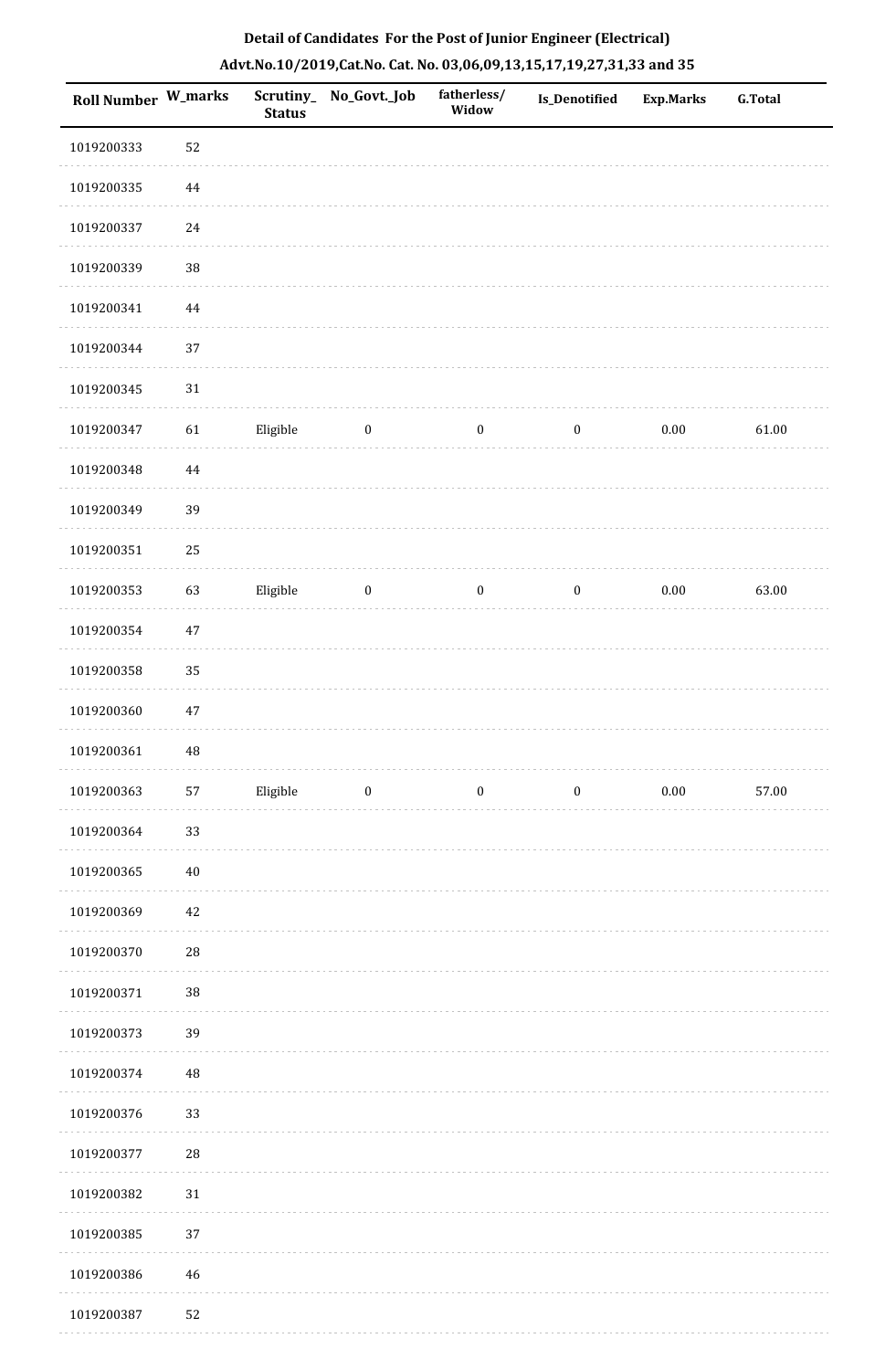| Roll Number W_marks |             | --- <i>-------</i> ---<br><b>Status</b> | Scrutiny_No_Govt._Job | fatherless/<br>Widow | Is_Denotified    | <b>Exp.Marks</b> | <b>G.Total</b> |
|---------------------|-------------|-----------------------------------------|-----------------------|----------------------|------------------|------------------|----------------|
| 1019200388          | 33          | Eligible                                | $\boldsymbol{0}$      | $\boldsymbol{0}$     | $\boldsymbol{0}$ | $0.00\,$         | 33.00          |
| 1019200391          | 15          |                                         |                       |                      |                  |                  |                |
| 1019200392          | 34          |                                         |                       |                      |                  |                  |                |
| 1019200393          | $42\,$      |                                         |                       |                      |                  |                  |                |
| 1019200394          | 29          |                                         |                       |                      |                  |                  |                |
| 1019200395          | $43\,$      |                                         |                       |                      |                  |                  |                |
| 1019200398          | 38          |                                         |                       |                      |                  |                  |                |
| 1019200400          | 61          | Eligible                                | $\boldsymbol{0}$      | $\boldsymbol{0}$     | $\boldsymbol{0}$ | $0.00\,$         | 61.00          |
| 1019200401          | $\sqrt{46}$ |                                         |                       |                      |                  |                  |                |
| 1019200403          | $50\,$      |                                         |                       |                      |                  |                  |                |
| 1019200405          | 36          |                                         |                       |                      |                  |                  |                |
| 1019200406          | $40\,$      |                                         |                       |                      |                  |                  |                |
| 1019200408          | $31\,$      |                                         |                       |                      |                  |                  |                |
| 1019200409          | 52          |                                         |                       |                      |                  |                  |                |
| 1019200411          | $50\,$      |                                         |                       |                      |                  |                  |                |
| 1019200412          | 38          |                                         |                       |                      |                  |                  |                |
| 1019200415          | 37          |                                         |                       |                      |                  |                  |                |
| 1019200417          | 29          |                                         |                       |                      |                  |                  |                |
| 1019200418          | 35          |                                         |                       |                      |                  |                  |                |
| 1019200419          | $71\,$      | Eligible                                | $\bf{0}$              | $\boldsymbol{0}$     | $\boldsymbol{0}$ | $0.00\,$         | $71.00\,$      |
| 1019200423          | $\bf 44$    |                                         |                       |                      |                  |                  |                |
| 1019200426          | 45          |                                         |                       |                      |                  |                  |                |
| 1019200427          | $42\,$      |                                         |                       |                      |                  |                  |                |
| 1019200428          | 60          |                                         |                       |                      |                  |                  |                |
| 1019200429          | 39          |                                         |                       |                      |                  |                  |                |
| 1019200430          | 36          |                                         |                       |                      |                  |                  |                |
| 1019200431          | 38          |                                         |                       |                      |                  |                  |                |
| 1019200432          | 53          |                                         |                       |                      |                  |                  |                |
| 1019200434          | 57          |                                         |                       |                      |                  |                  |                |
| 1019200437          | $38\,$      |                                         |                       |                      |                  |                  |                |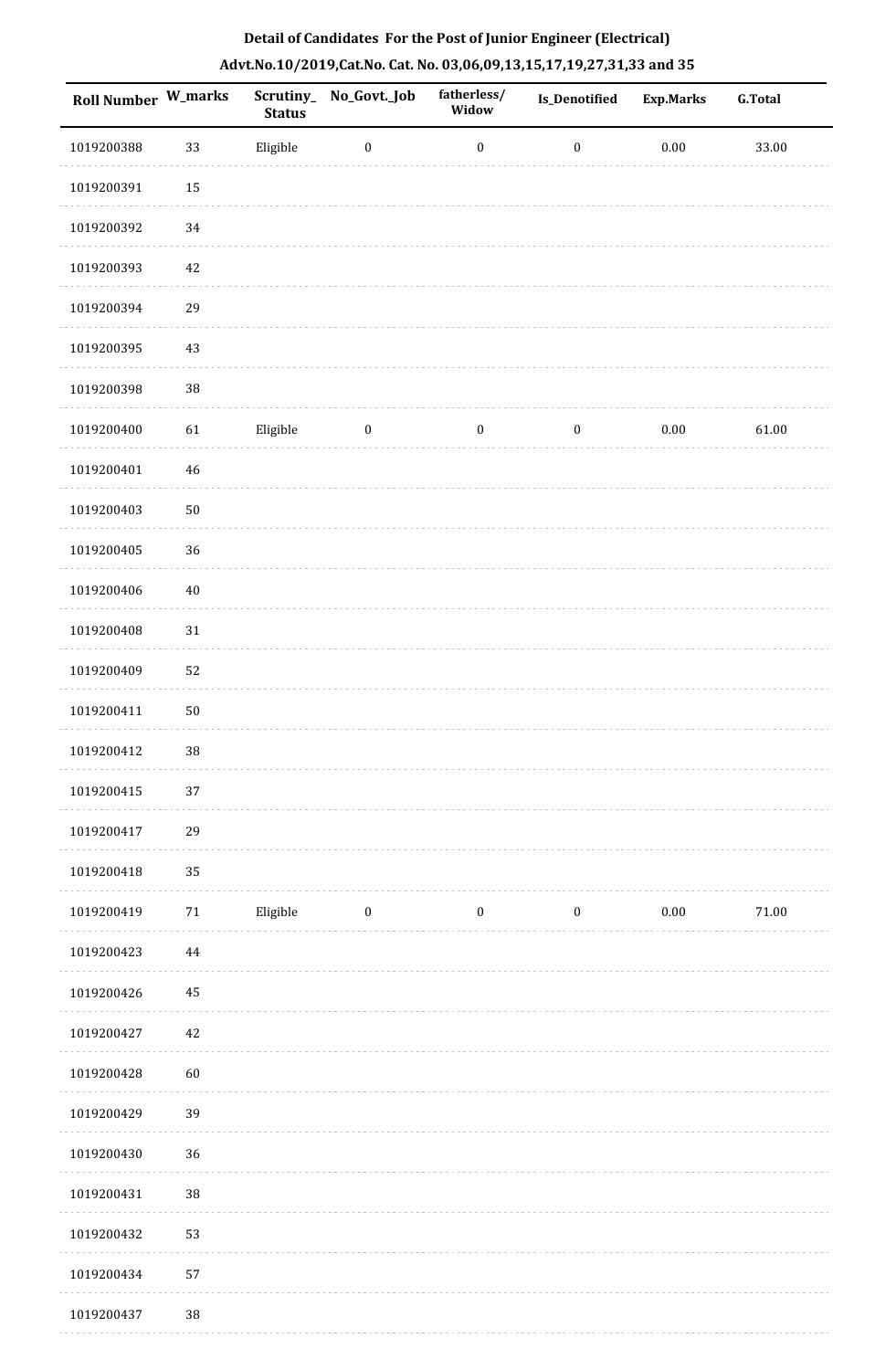| <b>Roll Number W_marks</b> |            | <b>Status</b> | Scrutiny_No_Govt._Job | fatherless/<br>Widow | Is_Denotified    | <b>Exp.Marks</b> | <b>G.Total</b> |
|----------------------------|------------|---------------|-----------------------|----------------------|------------------|------------------|----------------|
| 1019200438                 | 41         |               |                       |                      |                  |                  |                |
| 1019200439                 | 43         |               |                       |                      |                  |                  |                |
| 1019200440                 | 26         |               |                       |                      |                  |                  |                |
| 1019200441                 | 33         |               |                       |                      |                  |                  |                |
| 1019200442                 | 29         |               |                       |                      |                  |                  |                |
| 1019200443                 | $51\,$     |               |                       |                      |                  |                  |                |
| 1019200445                 | 54         |               |                       |                      |                  |                  |                |
| 1019200446                 | 45         |               |                       |                      |                  |                  |                |
| 1019200450                 | 37         |               |                       |                      |                  |                  |                |
| 1019200451                 | 60         |               |                       |                      |                  |                  |                |
| 1019200454                 | 55         |               |                       |                      |                  |                  |                |
| 1019200455                 | 36         |               |                       |                      |                  |                  |                |
| 1019200456                 | 39         |               |                       |                      |                  |                  |                |
| 1019200457                 | 52         |               |                       |                      |                  |                  |                |
| 1019200458                 | $76\,$     | Eligible      | $\boldsymbol{0}$      | $\boldsymbol{0}$     | $\boldsymbol{0}$ | $0.00\,$         | 76.00          |
| 1019200460                 | $40\,$     |               |                       |                      |                  |                  |                |
| 1019200462                 | $43\,$     |               |                       |                      |                  |                  |                |
| 1019200463                 | $30\,$     |               |                       |                      |                  |                  |                |
| 1019200464                 | 49         |               |                       |                      |                  |                  |                |
| 1019200466                 | 39         |               |                       |                      |                  |                  |                |
| 1019200467                 | 26         |               |                       |                      |                  |                  |                |
| 1019200469                 | 39         |               |                       |                      |                  |                  |                |
| 1019200470                 | $42\,$     |               |                       |                      |                  |                  |                |
| 1019200471                 | 34         |               |                       |                      |                  |                  |                |
| 1019200473                 | 25         |               |                       |                      |                  |                  |                |
| 1019200474                 | $\bf 44$   |               |                       |                      |                  |                  |                |
| 1019200476                 | 9          |               |                       |                      |                  |                  |                |
| 1019200477                 | 32         |               |                       |                      |                  |                  |                |
| 1019200478                 | 56         |               |                       |                      |                  |                  |                |
| 1019200479                 | ${\bf 51}$ |               |                       |                      |                  |                  |                |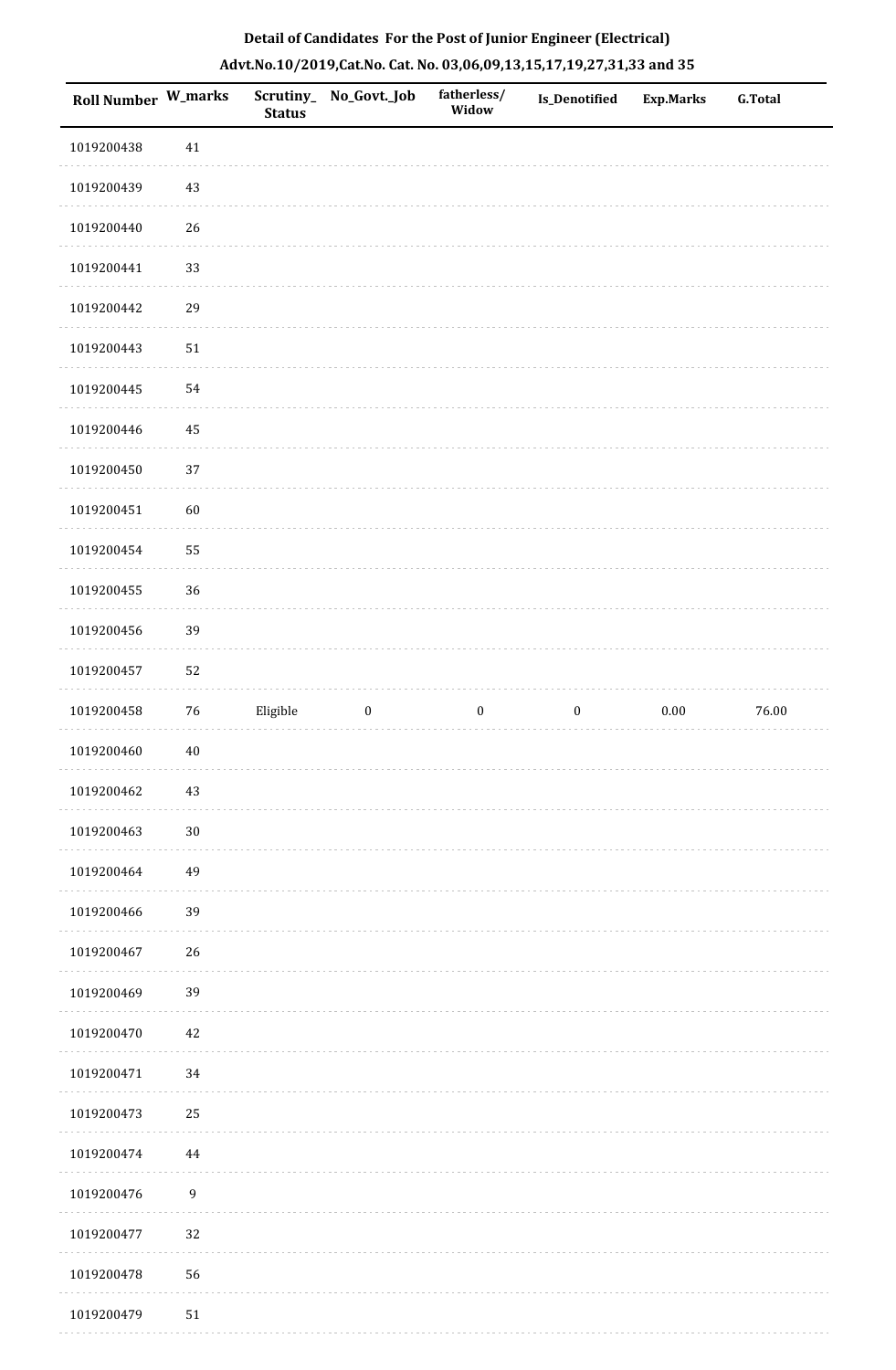|  | Detail of Candidates For the Post of Junior Engineer (Electrical)     |  |
|--|-----------------------------------------------------------------------|--|
|  | Advt.No.10/2019,Cat.No. Cat. No. 03,06,09,13,15,17,19,27,31,33 and 35 |  |

| <b>Roll Number W_marks</b> |        | Scrutiny_<br><b>Status</b> | No_Govt._Job     | fatherless/<br>Widow | Is_Denotified    | <b>Exp.Marks</b> | <b>G.Total</b> |
|----------------------------|--------|----------------------------|------------------|----------------------|------------------|------------------|----------------|
| 1019200481                 | 58     |                            |                  |                      |                  |                  |                |
| 1019200482                 | 48     |                            |                  |                      |                  |                  |                |
| 1019200485                 | 43     |                            |                  |                      |                  |                  |                |
| 1019200486                 | 45     |                            |                  |                      |                  |                  |                |
| 1019200487                 | 37     |                            |                  |                      |                  |                  |                |
| 1019200493                 | $40\,$ |                            |                  |                      |                  |                  |                |
| 1019200494                 | 38     |                            |                  |                      |                  |                  |                |
| 1019200498                 | 55     |                            |                  |                      |                  |                  |                |
| 1019200503                 | $38\,$ |                            |                  |                      |                  |                  |                |
| 1019200504                 | 33     |                            |                  |                      |                  |                  |                |
| 1019200505                 | $30\,$ |                            |                  |                      |                  |                  |                |
| 1019200506                 | 46     |                            |                  |                      |                  |                  |                |
| 1019200507                 | 53     |                            |                  |                      |                  |                  |                |
| 1019200508                 | 52     |                            |                  |                      |                  |                  |                |
| 1019200509                 | 32     |                            |                  |                      |                  |                  |                |
| 1019200510                 | 35     |                            |                  |                      |                  |                  |                |
| 1019200512                 | 56     |                            |                  |                      |                  |                  |                |
| 1019200513                 | 42     | Eligible                   | $\bf{0}$         | $\bf{0}$             | $\boldsymbol{0}$ | $0.00\,$         | 42.00          |
| 1019200515                 | 49     |                            |                  |                      |                  |                  |                |
| 1019200517                 | 34     |                            |                  |                      |                  |                  |                |
| 1019200519                 | 51     |                            |                  |                      |                  |                  |                |
| 1019200521                 | $40\,$ |                            |                  |                      |                  |                  |                |
| 1019200522                 | $72\,$ | Eligible                   | $\boldsymbol{0}$ | $\boldsymbol{0}$     | $\boldsymbol{0}$ | $0.00\,$         | 72.00          |
| 1019200523                 | 39     |                            |                  |                      |                  |                  |                |
| 1019200526                 | $24\,$ |                            |                  |                      |                  |                  |                |
| 1019200530                 | 58     |                            |                  |                      |                  |                  |                |
| 1019200531                 | 42     |                            |                  |                      |                  |                  |                |
| 1019200534                 | 54     |                            |                  |                      |                  |                  |                |
| 1019200536                 | $27\,$ |                            |                  |                      |                  |                  |                |
| 1019200537                 | $30\,$ |                            |                  |                      |                  |                  |                |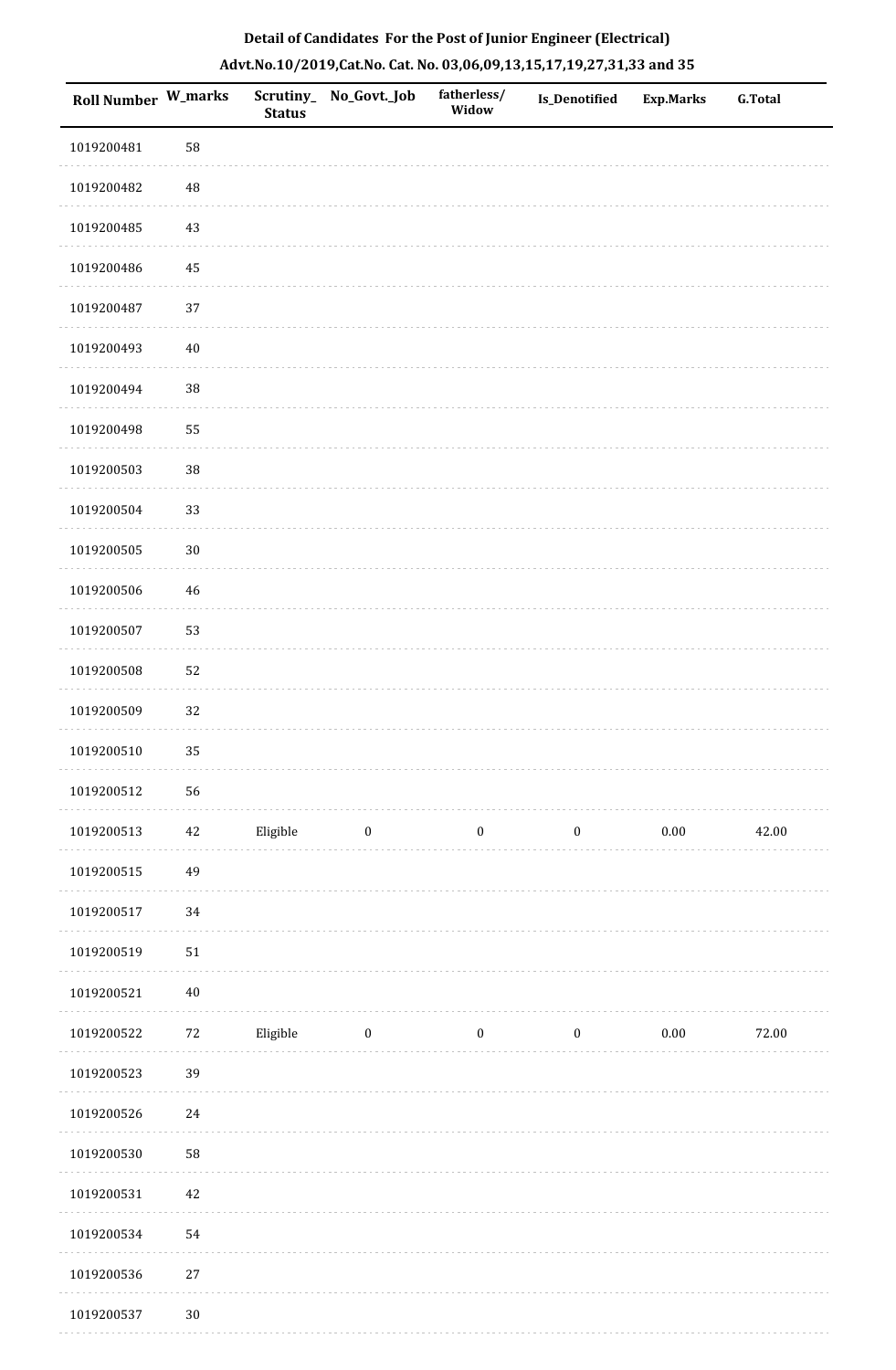| Roll Number W_marks |        | <b>Status</b> | Scrutiny_ No_Govt._Job | fatherless/<br>Widow | Is_Denotified    | <b>Exp.Marks</b> | <b>G.Total</b> |
|---------------------|--------|---------------|------------------------|----------------------|------------------|------------------|----------------|
| 1019200539          | 46     |               |                        |                      |                  |                  |                |
| 1019200540          | 36     |               |                        |                      |                  |                  |                |
| 1019200541          | $38\,$ |               |                        |                      |                  |                  |                |
| 1019200543          | 49     |               |                        |                      |                  |                  |                |
| 1019200545          | $26\,$ |               |                        |                      |                  |                  |                |
| 1019200546          | $26\,$ |               |                        |                      |                  |                  |                |
| 1019200547          | 39     |               |                        |                      |                  |                  |                |
| 1019200548          | 53     |               |                        |                      |                  |                  |                |
| 1019200549          | 54     |               |                        |                      |                  |                  |                |
| 1019200552          | 46     |               |                        |                      |                  |                  |                |
| 1019200553          | $50\,$ |               |                        |                      |                  |                  |                |
| 1019200554          | $26\,$ |               |                        |                      |                  |                  |                |
| 1019200555          | 42     |               |                        |                      |                  |                  |                |
| 1019200556          | $40\,$ |               |                        |                      |                  |                  |                |
| 1019200561          | $38\,$ |               |                        |                      |                  |                  |                |
| 1019200562          | 25     |               |                        |                      |                  |                  |                |
| 1019200563          | 51     | Eligible      | $\sqrt{5}$             | $\boldsymbol{0}$     | $\boldsymbol{0}$ | $0.00\,$         | 56.00          |
| 1019200564          | $50\,$ |               |                        |                      |                  |                  |                |
| 1019200565          | 52     |               |                        |                      |                  |                  |                |
| 1019200566          | 44     |               |                        |                      |                  |                  |                |
| 1019200567          | 62     | Absent        | $\boldsymbol{0}$       | $\boldsymbol{0}$     | $\boldsymbol{0}$ | $0.00\,$         |                |
| 1019200568          | 33     |               |                        |                      |                  |                  |                |
| 1019200570          | 33     |               |                        |                      |                  |                  |                |
| 1019200571          | $12\,$ |               |                        |                      |                  |                  |                |
| 1019200572          | 35     |               |                        |                      |                  |                  |                |
| 1019200573          | 22     |               |                        |                      |                  |                  |                |
| 1019200574          | $38\,$ |               |                        |                      |                  |                  |                |
| 1019200577          | 36     |               |                        |                      |                  |                  |                |
| 1019200578          | $43\,$ |               |                        |                      |                  |                  |                |
|                     |        |               |                        |                      |                  |                  |                |

1019200583 53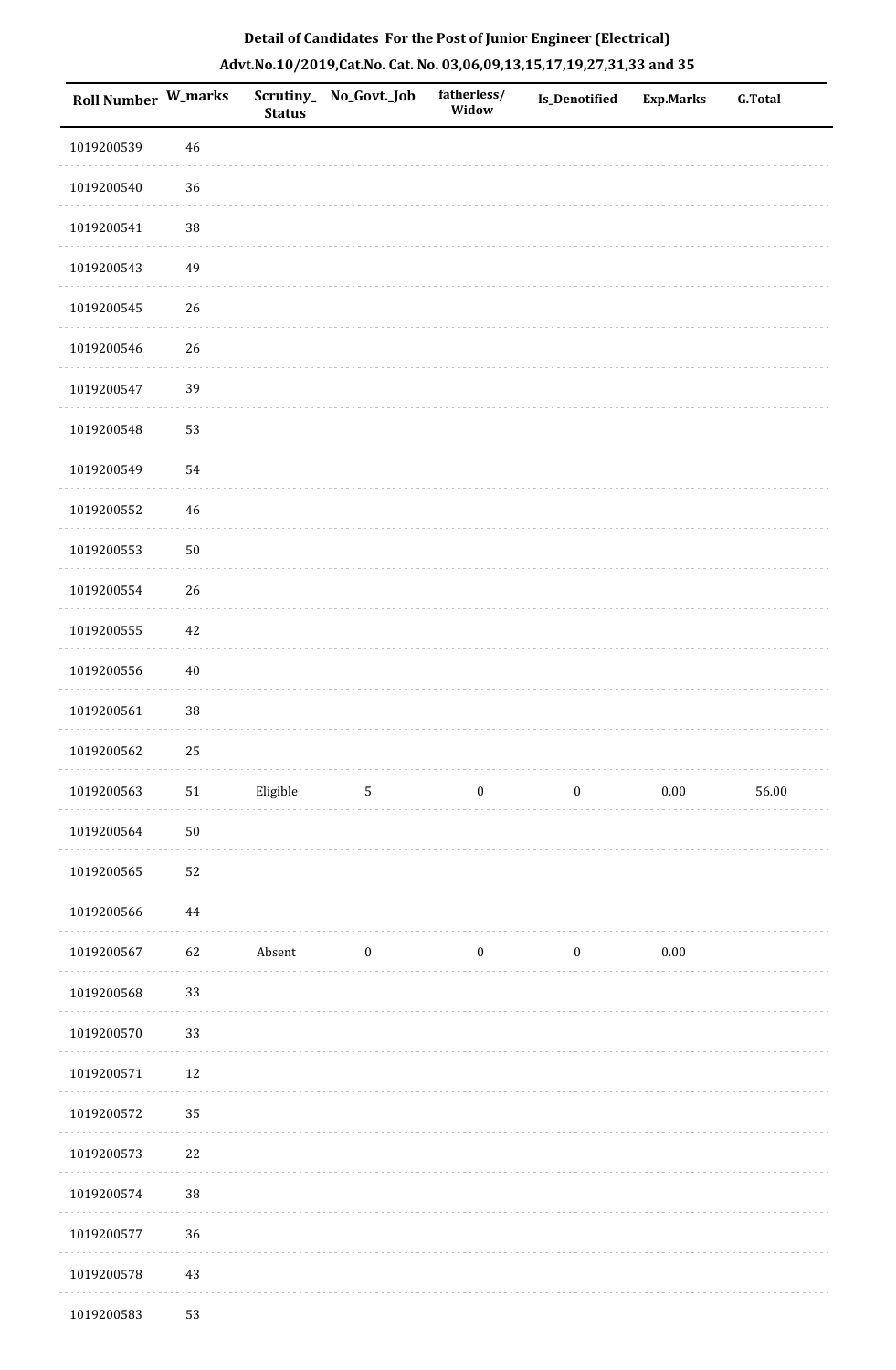|  | Detail of Candidates For the Post of Junior Engineer (Electrical)     |  |
|--|-----------------------------------------------------------------------|--|
|  | Advt.No.10/2019,Cat.No. Cat. No. 03,06,09,13,15,17,19,27,31,33 and 35 |  |

| <b>Roll Number W_marks</b> |             | <b>Status</b> | Scrutiny_No_Govt._Job | fatherless/<br>Widow | Is_Denotified    | <b>Exp.Marks</b> | <b>G.Total</b> |
|----------------------------|-------------|---------------|-----------------------|----------------------|------------------|------------------|----------------|
| 1019200584                 | 32          |               |                       |                      |                  |                  |                |
| 1019200585                 | 39          |               |                       |                      |                  |                  |                |
| 1019200586                 | 32          |               |                       |                      |                  |                  |                |
| 1019200587                 | 33          |               |                       |                      |                  |                  |                |
| 1019200591                 | 42          |               |                       |                      |                  |                  |                |
| 1019200592                 | $40\,$      |               |                       |                      |                  |                  |                |
| 1019200593                 | 58          | Eligible      | $\boldsymbol{0}$      | $\boldsymbol{0}$     | $\boldsymbol{0}$ | 0.00             | 58.00          |
| 1019200596                 | 46          |               |                       |                      |                  |                  |                |
| 1019200600                 | 55          |               |                       |                      |                  |                  |                |
| 1019200601                 | 37          |               |                       |                      |                  |                  |                |
| 1019200602                 | 46          |               |                       |                      |                  |                  |                |
| 1019200604                 | 43          |               |                       |                      |                  |                  |                |
| 1019200605                 | 45          |               |                       |                      |                  |                  |                |
| 1019200608                 | 58          |               |                       |                      |                  |                  |                |
| 1019200610                 | 17          |               |                       |                      |                  |                  |                |
| 1019200615                 | 45          |               |                       |                      |                  |                  |                |
| 1019200620                 | 35          |               |                       |                      |                  |                  |                |
| 1019200621                 | $41\,$      |               |                       |                      |                  |                  |                |
| 1019200622                 | $\sqrt{28}$ |               |                       |                      |                  |                  |                |
| 1019200623                 | 25          |               |                       |                      |                  |                  |                |
| 1019200624                 | 46          |               |                       |                      |                  |                  |                |
| 1019200625                 | 31          |               |                       |                      |                  |                  |                |
| 1019200626                 | 42          |               |                       |                      |                  |                  |                |
| 1019200627                 | 56          | Eligible      | $\boldsymbol{0}$      | $\boldsymbol{0}$     | $\boldsymbol{0}$ | $0.00\,$         | 56.00          |
| 1019200628                 | 34          |               |                       |                      |                  |                  |                |
| 1019200629                 | 34          |               |                       |                      |                  |                  |                |
| 1019200630                 | 58          |               |                       |                      |                  |                  |                |
| 1019200632                 | 45          |               |                       |                      |                  |                  |                |
| 1019200633                 | 42          | Absent        | $\boldsymbol{0}$      | $\boldsymbol{0}$     | $\boldsymbol{0}$ | $0.00\,$         |                |
| 1019200634                 | 34          |               |                       |                      |                  |                  |                |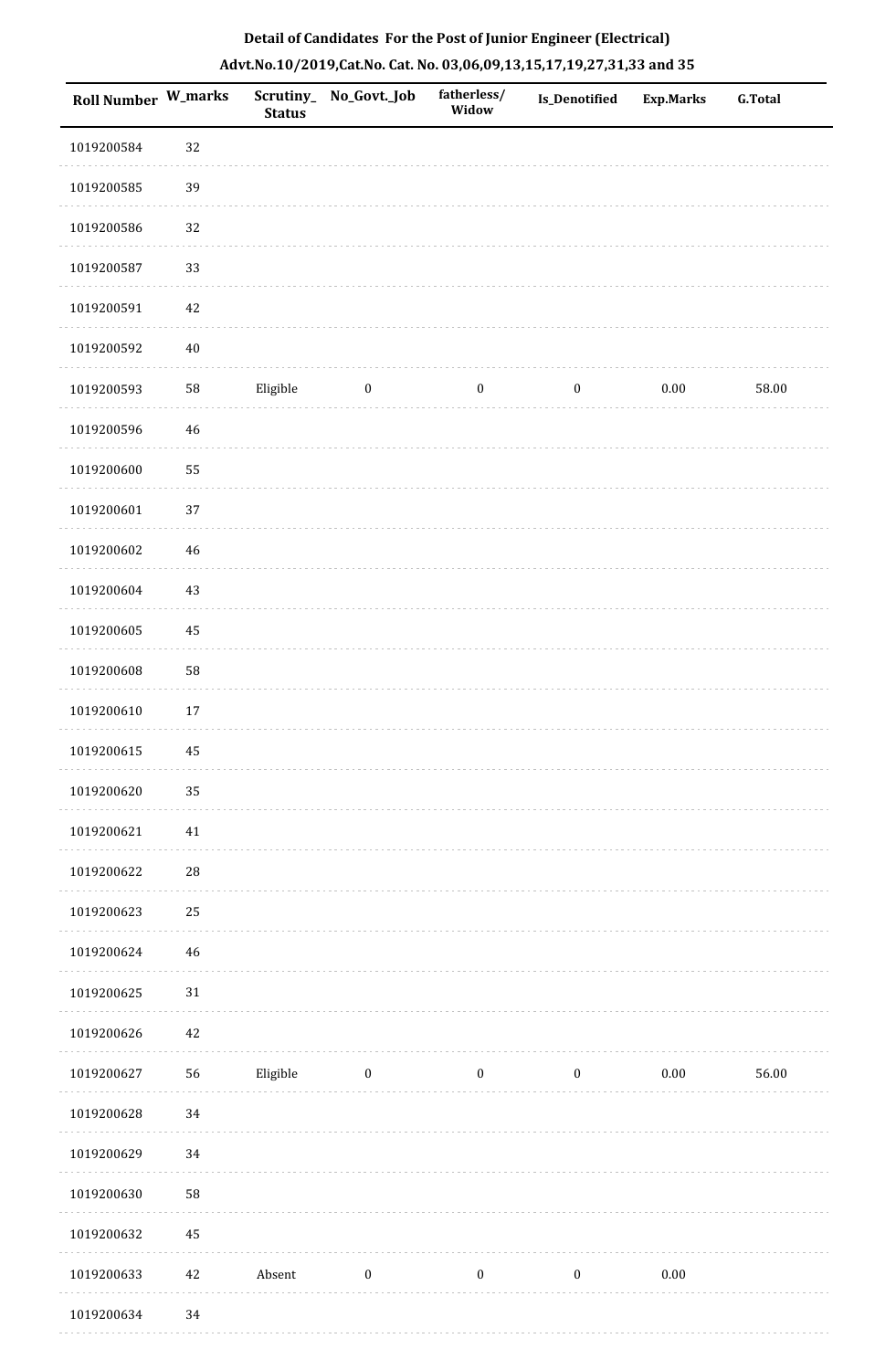| Roll Number W_marks |        | <b>Status</b> | Scrutiny_ No_Govt._Job | fatherless/<br>Widow | Is_Denotified    | Exp.Marks | G.Total |
|---------------------|--------|---------------|------------------------|----------------------|------------------|-----------|---------|
| 1019200635          | 36     |               |                        |                      |                  |           |         |
| 1019200636          | 34     |               |                        |                      |                  |           |         |
| 1019200638          | $37\,$ |               |                        |                      |                  |           |         |
| 1019200639          | 43     |               |                        |                      |                  |           |         |
| 1019200641          | 52     |               |                        |                      |                  |           |         |
| 1019200643          | $41\,$ |               |                        |                      |                  |           |         |
| 1019200644          | 38     |               |                        |                      |                  |           |         |
| 1019200645          | $31\,$ |               |                        |                      |                  |           |         |
| 1019200646          | 35     |               |                        |                      |                  |           |         |
| 1019200647          | $42\,$ |               |                        |                      |                  |           |         |
| 1019200648          | $31\,$ |               |                        |                      |                  |           |         |
| 1019200649          | 63     | Eligible      | $\bf{0}$               | $\boldsymbol{0}$     | $\boldsymbol{0}$ | $0.00\,$  | 63.00   |
| 1019200650          | $51\,$ |               |                        |                      |                  |           |         |
| 1019200651          | 36     |               |                        |                      |                  |           |         |
| 1019200652          | 39     |               |                        |                      |                  |           |         |
| 1019200654          | 38     |               |                        |                      |                  |           |         |
| 1019200655          | $43\,$ |               |                        |                      |                  |           |         |
| 1019200656          | 19     |               |                        |                      |                  |           |         |
| 1019200657          | $42\,$ |               |                        |                      |                  |           |         |
| 1019200659          | 39     |               |                        |                      |                  |           |         |
| 1019200661          | 35     |               |                        |                      |                  |           |         |
| 1019200662          | 33     |               |                        |                      |                  |           |         |
| 1019200663          | 42     |               |                        |                      |                  |           |         |
| 1019200665          | 34     |               |                        |                      |                  |           |         |
| 1019200666          | 41     |               |                        |                      |                  |           |         |
| 1019200667          | 39     |               |                        |                      |                  |           |         |
| 1019200671          | 32     |               |                        |                      |                  |           |         |
| 1019200672          | $41\,$ |               |                        |                      |                  |           |         |
| 1019200676          | $42\,$ |               |                        |                      |                  |           |         |
| 1019200680          | 33     |               |                        |                      |                  |           |         |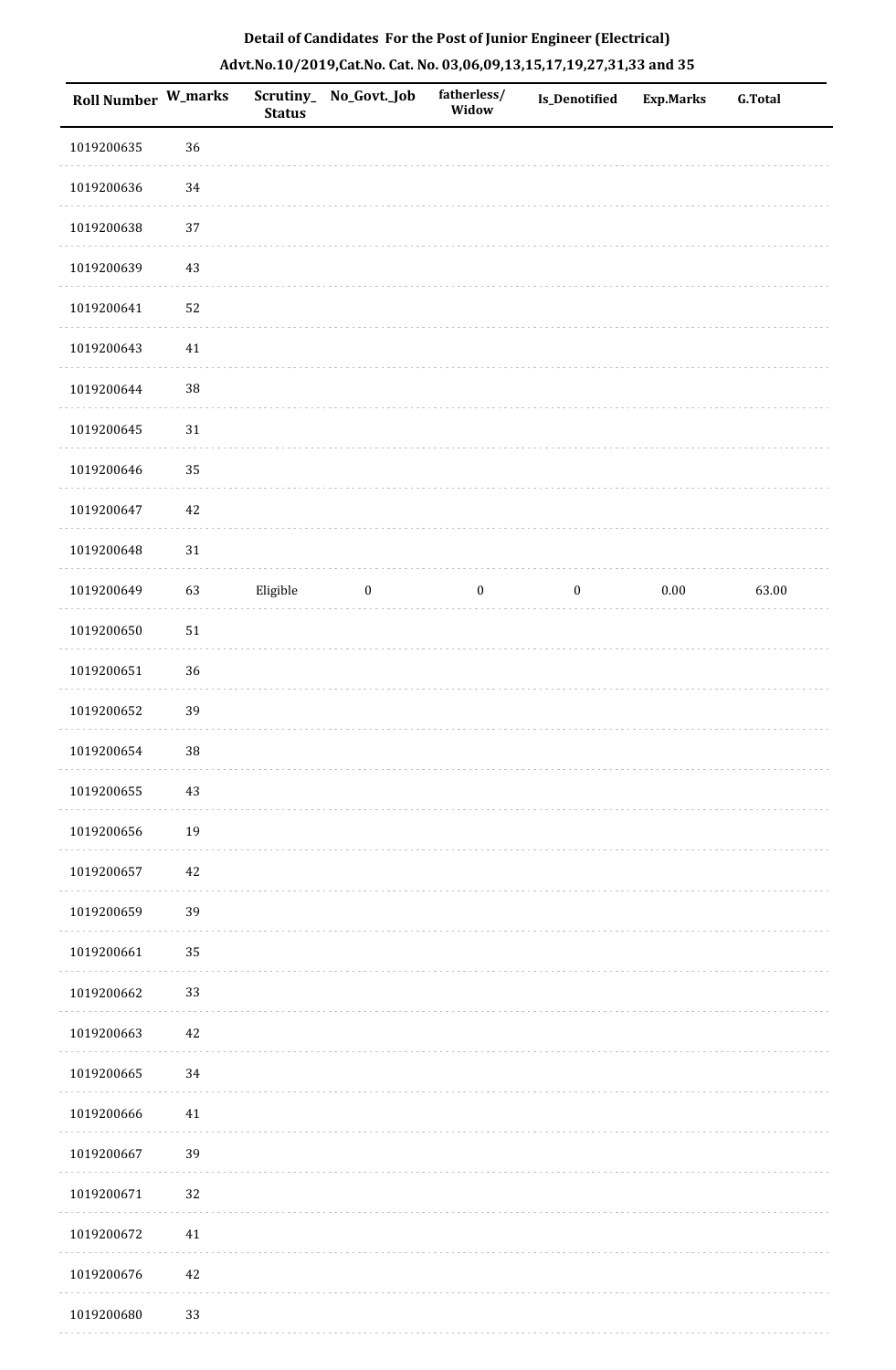|  | Detail of Candidates For the Post of Junior Engineer (Electrical)     |  |
|--|-----------------------------------------------------------------------|--|
|  | Advt.No.10/2019,Cat.No. Cat. No. 03,06,09,13,15,17,19,27,31,33 and 35 |  |

| Roll Number W_marks |                  | <b>Status</b> | Scrutiny_No_Govt._Job | fatherless/<br>Widow | Is_Denotified    | <b>Exp.Marks</b> | <b>G.Total</b> |
|---------------------|------------------|---------------|-----------------------|----------------------|------------------|------------------|----------------|
| 1019200682          | 36               |               |                       |                      |                  |                  |                |
| 1019200683          | 36               |               |                       |                      |                  |                  |                |
| 1019200684          | $38\,$           |               |                       |                      |                  |                  |                |
| 1019200685          | $\boldsymbol{4}$ |               |                       |                      |                  |                  |                |
| 1019200687          | $31\,$           |               |                       |                      |                  |                  |                |
| 1019200690          | 43               |               |                       |                      |                  |                  |                |
| 1019200693          | 39               |               |                       |                      |                  |                  |                |
| 1019200697          | 37               |               |                       |                      |                  |                  |                |
| 1019200698          | 28               |               |                       |                      |                  |                  |                |
| 1019200699          | 52               |               |                       |                      |                  |                  |                |
| 1019200701          | $\bf 44$         |               |                       |                      |                  |                  |                |
| 1019200702          | 36               |               |                       |                      |                  |                  |                |
| 1019200703          | 49               | Eligible      | $\boldsymbol{0}$      | $\boldsymbol{0}$     | $\boldsymbol{0}$ | $0.00\,$         | 49.00          |
| 1019200704          | 61               | Eligible      | $\boldsymbol{0}$      | $\boldsymbol{0}$     | $\boldsymbol{0}$ | $0.00\,$         | 61.00          |
| 1019200706          | $40\,$           |               |                       |                      |                  |                  |                |
| 1019200708          | $41\,$           |               |                       |                      |                  |                  |                |
| 1019200711          | 58               |               |                       |                      |                  |                  |                |
| 1019200715          | 33               |               |                       |                      |                  |                  |                |
| 1019200718          | $40\,$           |               |                       |                      |                  |                  |                |
| 1019200721          | $38\,$           |               |                       |                      |                  |                  |                |
| 1019200723          | 37               |               |                       |                      |                  |                  |                |
| 1019200725          | 39               |               |                       |                      |                  |                  |                |
| 1019200727          | 47               |               |                       |                      |                  |                  |                |
| 1019200728          | 44               |               |                       |                      |                  |                  |                |
| 1019200731          | 42               |               |                       |                      |                  |                  |                |
| 1019200733          | $20\,$           |               |                       |                      |                  |                  |                |
| 1019200735          | 44               |               |                       |                      |                  |                  |                |
| 1019200737          | 19               |               |                       |                      |                  |                  |                |
| 1019200740          | $31\,$           |               |                       |                      |                  |                  |                |
| 1019200741          | 41               |               |                       |                      |                  |                  |                |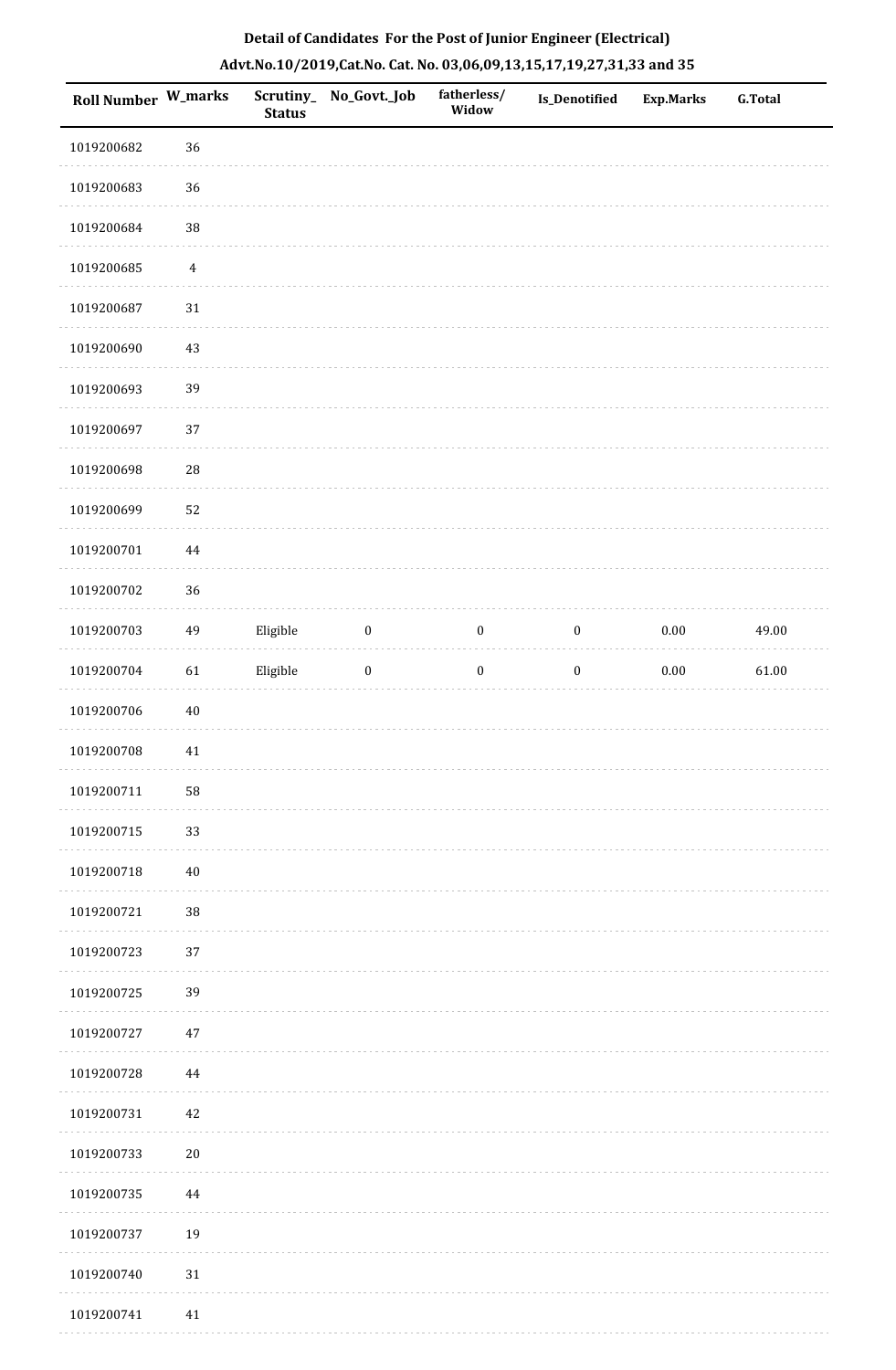| <b>Roll Number W_marks</b> |          | <b>Status</b> | Scrutiny_ No_Govt._Job | fatherless/<br>Widow | Is_Denotified    | <b>Exp.Marks</b> | <b>G.Total</b> |
|----------------------------|----------|---------------|------------------------|----------------------|------------------|------------------|----------------|
| 1019200742                 | 57       |               |                        |                      |                  |                  |                |
| 1019200743                 | 53       |               |                        |                      |                  |                  |                |
| 1019200744                 | 37       |               |                        |                      |                  |                  |                |
| 1019200745                 | 49       |               |                        |                      |                  |                  |                |
| 1019200747                 | 36       |               |                        |                      |                  |                  |                |
| 1019200748                 | $18\,$   |               |                        |                      |                  |                  |                |
| 1019200749                 | 44       |               |                        |                      |                  |                  |                |
| 1019200754                 | 39       |               |                        |                      |                  |                  |                |
| 1019200759                 | 24       |               |                        |                      |                  |                  |                |
| 1019200760                 | 49       |               |                        |                      |                  |                  |                |
| 1019200761                 | 39       |               |                        |                      |                  |                  |                |
| 1019200762                 | 43       |               |                        |                      |                  |                  |                |
| 1019200763                 | $\rm 48$ |               |                        |                      |                  |                  |                |
| 1019200766                 | $31\,$   |               |                        |                      |                  |                  |                |
| 1019200767                 | 37       |               |                        |                      |                  |                  |                |
| 1019200768                 | $40\,$   |               |                        |                      |                  |                  |                |
| 1019200769                 | $31\,$   |               |                        |                      |                  |                  |                |
| 1019200770                 | $38\,$   |               |                        |                      |                  |                  |                |
| 1019200772                 | $\bf 45$ |               |                        |                      |                  |                  |                |
| 1019200774                 | REJECTED |               |                        |                      |                  |                  | $0.00\,$       |
| 1019200778                 | 37       |               |                        |                      |                  |                  |                |
| 1019200779                 | 63       | Eligible      | $\boldsymbol{0}$       | $\boldsymbol{0}$     | $\boldsymbol{0}$ | $0.00\,$         | 63.00          |
| 1019200780                 | $\bf 44$ |               |                        |                      |                  |                  |                |
| 1019200783                 | $38\,$   |               |                        |                      |                  |                  |                |
| 1019200784                 | $\bf 44$ |               |                        |                      |                  |                  |                |
| 1019200785                 | $\bf 44$ |               |                        |                      |                  |                  |                |
| 1019200787                 | $27\,$   |               |                        |                      |                  |                  |                |
| 1019200788                 | $30\,$   |               |                        |                      |                  |                  |                |
| 1019200790                 | $30\,$   |               |                        |                      |                  |                  |                |
|                            |          |               |                        |                      |                  |                  |                |

 1019200792 51 $1.1.1.1$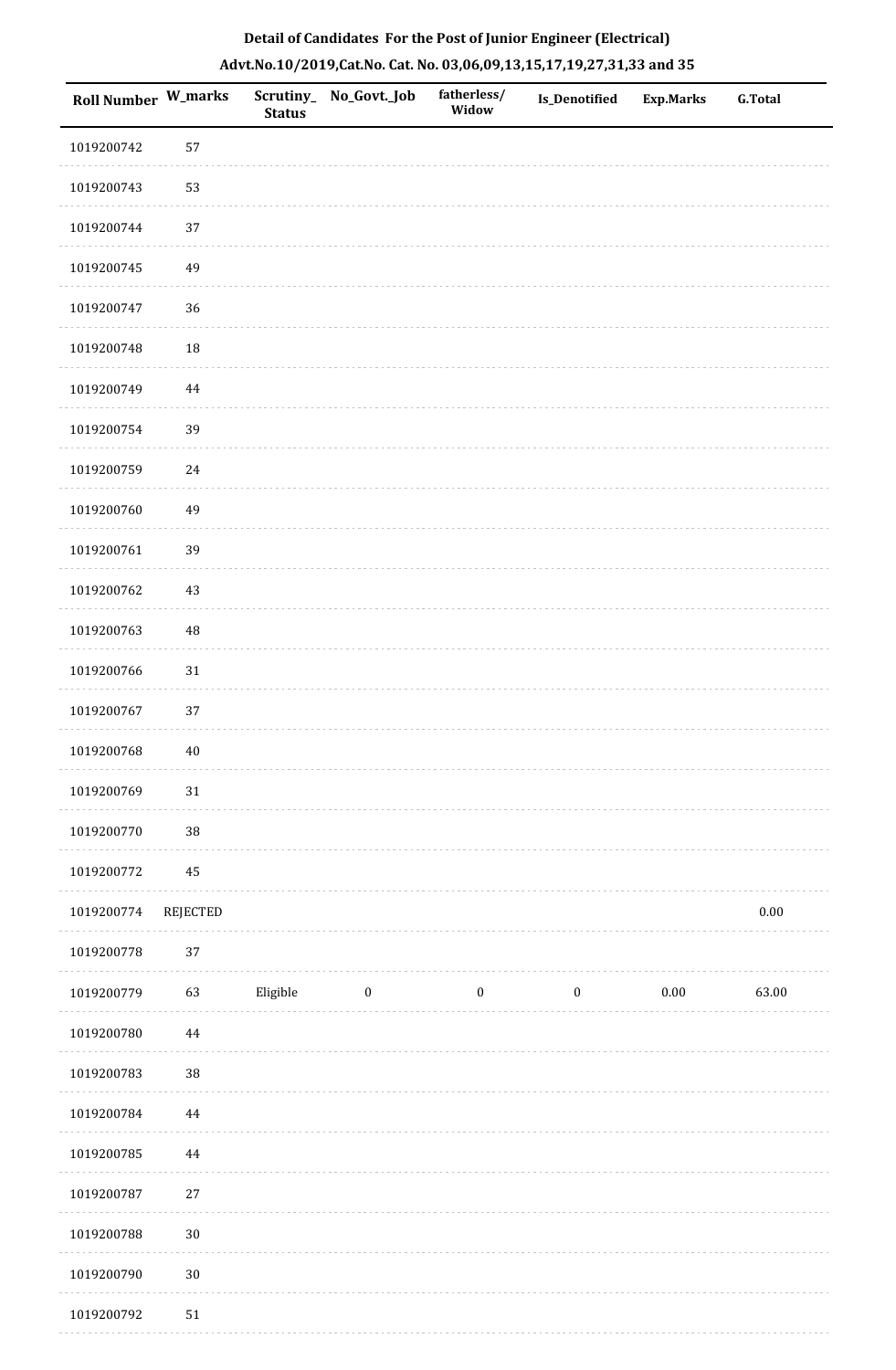|  | Detail of Candidates For the Post of Junior Engineer (Electrical)     |  |
|--|-----------------------------------------------------------------------|--|
|  | Advt.No.10/2019,Cat.No. Cat. No. 03,06,09,13,15,17,19,27,31,33 and 35 |  |

| Roll Number W_marks |             | <b>Status</b> | Scrutiny_ No_Govt._Job | fatherless/<br>Widow | <b>Is_Denotified</b> | <b>Exp.Marks</b> | <b>G.Total</b> |
|---------------------|-------------|---------------|------------------------|----------------------|----------------------|------------------|----------------|
| 1019200794          | 29          |               |                        |                      |                      |                  |                |
| 1019200796          | $\sqrt{28}$ |               |                        |                      |                      |                  |                |
| 1019200798          | 46          |               |                        |                      |                      |                  |                |
| 1019200799          | $\bf 44$    |               |                        |                      |                      |                  |                |
| 1019200800          | $\sqrt{46}$ |               |                        |                      |                      |                  |                |
| 1019200801          | 34          |               |                        |                      |                      |                  |                |
| 1019200803          | $42\,$      |               |                        |                      |                      |                  |                |
| 1019200805          | $\sqrt{48}$ |               |                        |                      |                      |                  |                |
| 1019200807          | 36          |               |                        |                      |                      |                  |                |
| 1019200808          | 35          |               |                        |                      |                      |                  |                |
| 1019200810          | 49          |               |                        |                      |                      |                  |                |
| 1019200812          | 42          |               |                        |                      |                      |                  |                |
| 1019200817          | $50\,$      |               |                        |                      |                      |                  |                |
| 1019200820          | $20\,$      |               |                        |                      |                      |                  |                |
| 1019200822          | 46          |               |                        |                      |                      |                  |                |
| 1019200824          | $41\,$      |               |                        |                      |                      |                  |                |
| 1019200828          | 36          |               |                        |                      |                      |                  |                |
| 1019200831          | 36          |               |                        |                      |                      |                  |                |
| 1019200833          | 45          |               |                        |                      |                      |                  |                |
| 1019200836          | $43\,$      |               |                        |                      |                      |                  |                |
| 1019200837          | 29          |               |                        |                      |                      |                  |                |
| 1019200838          | $40\,$      |               |                        |                      |                      |                  |                |
| 1019200839          | 57          |               |                        |                      |                      |                  |                |
| 1019200840          | 43          |               |                        |                      |                      |                  |                |
| 1019200841          | $30\,$      |               |                        |                      |                      |                  |                |
| 1019200844          | 34          |               |                        |                      |                      |                  |                |
| 1019200845          | 25          |               |                        |                      |                      |                  |                |
| 1019200846          | 45          |               |                        |                      |                      |                  |                |
| 1019200847          | $\rm 48$    |               |                        |                      |                      |                  |                |
| 1019200848          | 43          |               |                        |                      |                      |                  |                |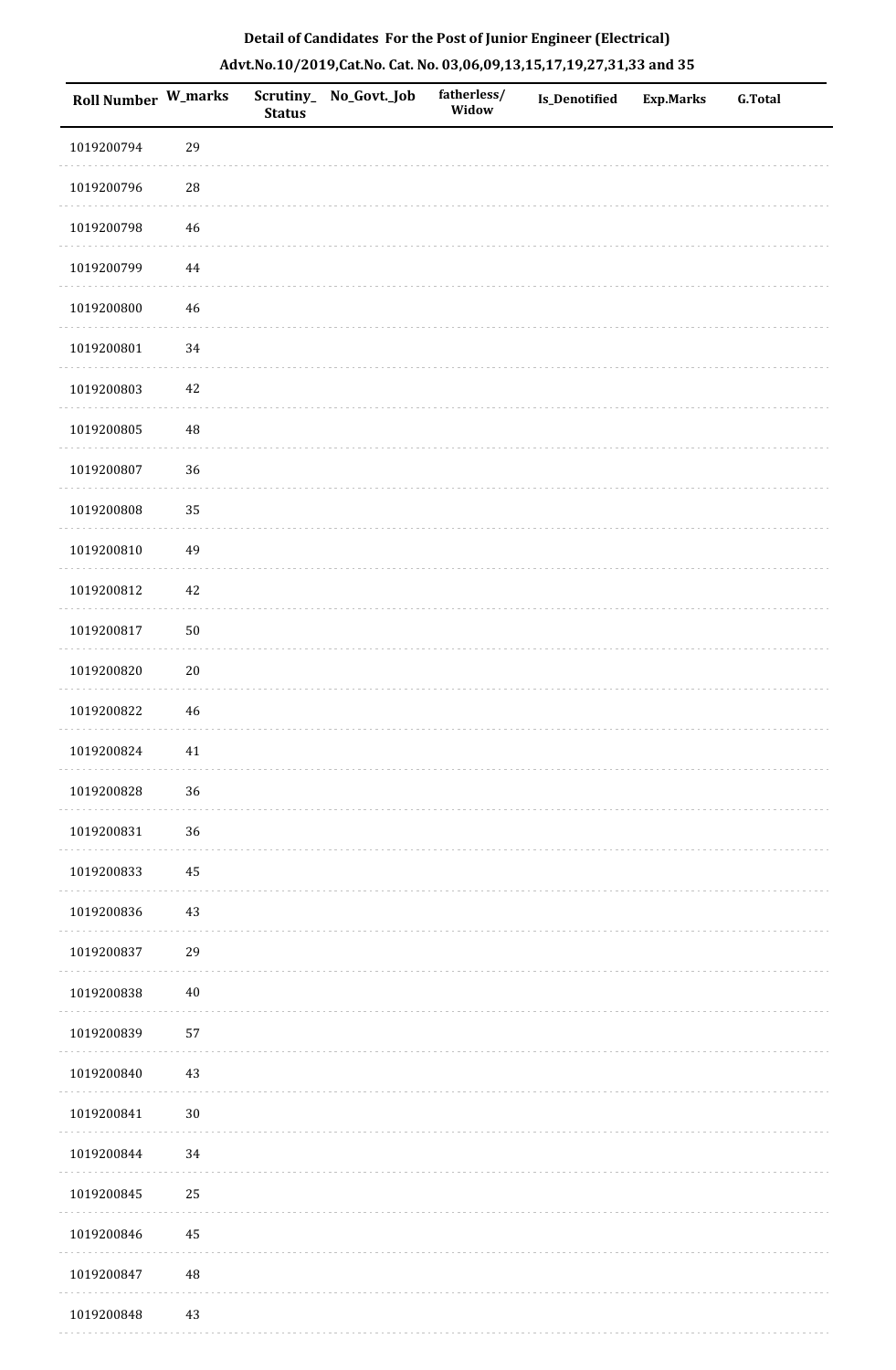| Roll Number W_marks |          | <b>Status</b> | Scrutiny_ No_Govt._Job | fatherless/<br>Widow | Is_Denotified    | <b>Exp.Marks</b> | G.Total |
|---------------------|----------|---------------|------------------------|----------------------|------------------|------------------|---------|
| 1019200849          | 43       |               |                        |                      |                  |                  |         |
| 1019200850          | $41\,$   |               |                        |                      |                  |                  |         |
| 1019200852          | 32       |               |                        |                      |                  |                  |         |
| 1019200853          | 49       |               |                        |                      |                  |                  |         |
| 1019200854          | $22\,$   |               |                        |                      |                  |                  |         |
| 1019200855          | 47       |               |                        |                      |                  |                  |         |
| 1019200858          | $22\,$   |               |                        |                      |                  |                  |         |
| 1019200859          | $31\,$   |               |                        |                      |                  |                  |         |
| 1019200860          | $42\,$   |               |                        |                      |                  |                  |         |
| 1019200862          | $41\,$   |               |                        |                      |                  |                  |         |
| 1019200864          | 54       |               |                        |                      |                  |                  |         |
| 1019200865          | 37       |               |                        |                      |                  |                  |         |
| 1019200867          | 33       |               |                        |                      |                  |                  |         |
| 1019200868          | 38       |               |                        |                      |                  |                  |         |
| 1019200869          | $\rm 48$ |               |                        |                      |                  |                  |         |
| 1019200870          | $41\,$   |               |                        |                      |                  |                  |         |
| 1019200871          | 49       |               |                        |                      |                  |                  |         |
| 1019200872          | $51\,$   | Absent        | $\boldsymbol{0}$       | $\boldsymbol{0}$     | $\boldsymbol{0}$ | $0.00\,$         |         |
| 1019200873          | 55       | Absent        | $\boldsymbol{0}$       | $\boldsymbol{0}$     | $\boldsymbol{0}$ | $0.00\,$         |         |
| 1019200874          | $\bf 45$ |               |                        |                      |                  |                  |         |
| 1019200875          | $14\,$   |               |                        |                      |                  |                  |         |
| 1019200879          | 36       |               |                        |                      |                  |                  |         |
| 1019200880          | 53       |               |                        |                      |                  |                  |         |
| 1019200882          | $27\,$   |               |                        |                      |                  |                  |         |
| 1019200884          | $41\,$   |               |                        |                      |                  |                  |         |
| 1019200886          | $37\,$   |               |                        |                      |                  |                  |         |
| 1019200889          | 59       |               |                        |                      |                  |                  |         |
| 1019200890          | $41\,$   |               |                        |                      |                  |                  |         |
| 1019200893          | 35       |               |                        |                      |                  |                  |         |
| 1019200894          | $25\,$   |               |                        |                      |                  |                  |         |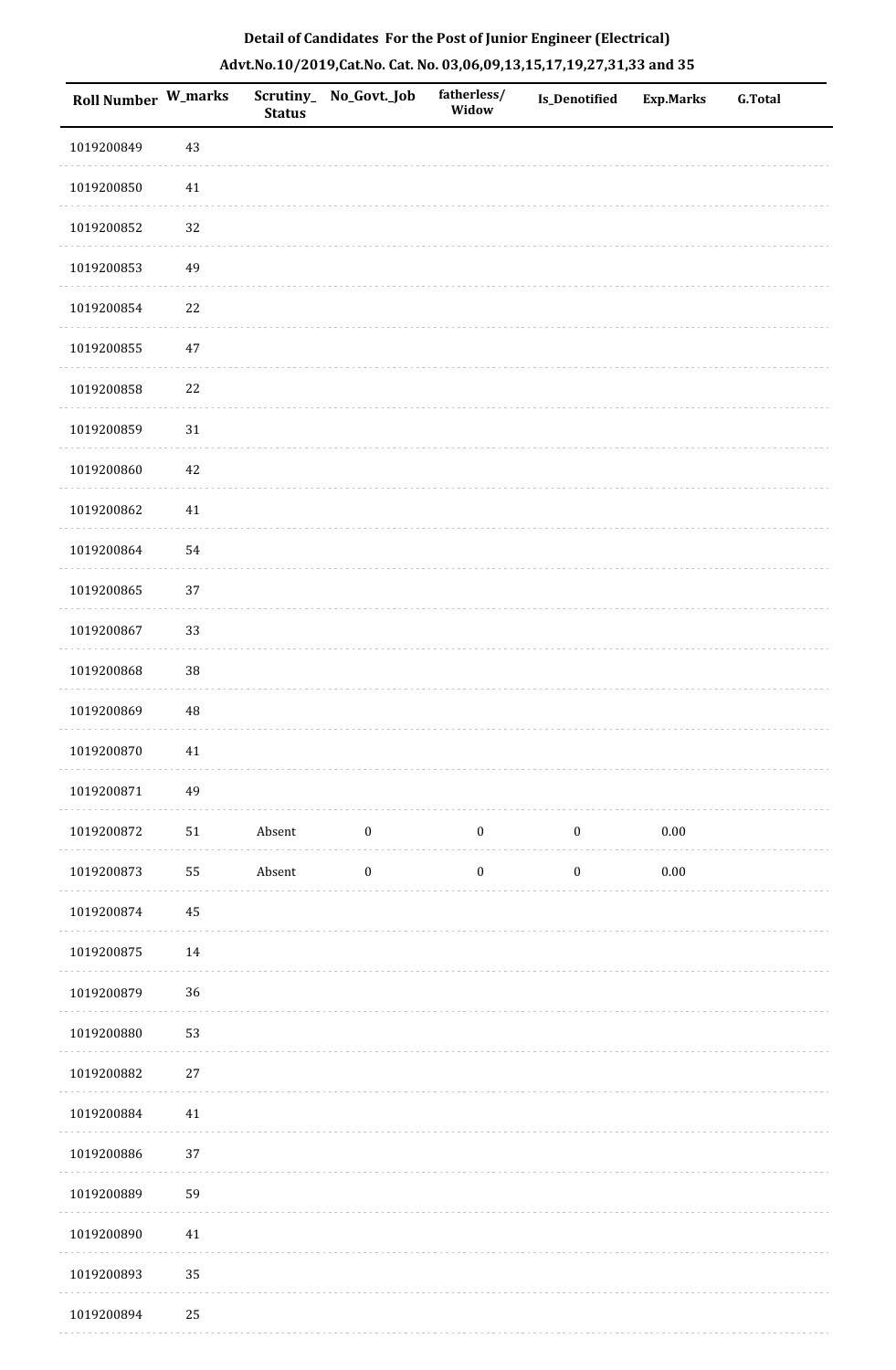| Roll Number W_marks |          | <b>Status</b> | Scrutiny_ No_Govt._Job | fatherless/<br>Widow | Is_Denotified | <b>Exp.Marks</b> | <b>G.Total</b> |
|---------------------|----------|---------------|------------------------|----------------------|---------------|------------------|----------------|
| 1019200895          | $41\,$   |               |                        |                      |               |                  |                |
| 1019200896          | 56       |               |                        |                      |               |                  |                |
| 1019200898          | $41\,$   |               |                        |                      |               |                  |                |
| 1019200899          | $51\,$   |               |                        |                      |               |                  |                |
| 1019200904          | $50\,$   |               |                        |                      |               |                  |                |
| 1019200908          | 46       |               |                        |                      |               |                  |                |
| 1019200910          | 34       |               |                        |                      |               |                  |                |
| 1019200911          | $47\,$   |               |                        |                      |               |                  |                |
| 1019200912          | 39       |               |                        |                      |               |                  |                |
| 1019200913          | 47       |               |                        |                      |               |                  |                |
| 1019200915          | $\bf 44$ |               |                        |                      |               |                  |                |
| 1019200916          | 29       |               |                        |                      |               |                  |                |
| 1019200919          | $40\,$   |               |                        |                      |               |                  |                |
| 1019200920          | 46       |               |                        |                      |               |                  |                |
| 1019200921          | $38\,$   |               |                        |                      |               |                  |                |
| 1019200924          | $38\,$   |               |                        |                      |               |                  |                |
| 1019200926          | $31\,$   |               |                        |                      |               |                  |                |
| 1019200928          | $47\,$   |               |                        |                      |               |                  |                |
| 1019200930          | $30\,$   |               |                        |                      |               |                  |                |
| 1019200933          | $\bf 45$ |               |                        |                      |               |                  |                |
| 1019200934          | $27\,$   |               |                        |                      |               |                  |                |
| 1019200935          | 29       |               |                        |                      |               |                  |                |
| 1019200937          | $\bf 44$ |               |                        |                      |               |                  |                |
| 1019200939          | 34       |               |                        |                      |               |                  |                |
| 1019200940          |          | Not Eligible  |                        |                      |               |                  |                |
| 1019200942          | $42\,$   |               |                        |                      |               |                  |                |
| 1019200943          | 44       |               |                        |                      |               |                  |                |
| 1019200944          | 44       |               |                        |                      |               |                  |                |
| 1019200946          | $38\,$   |               |                        |                      |               |                  |                |
| 1019200948          | $37\,$   |               |                        |                      |               |                  |                |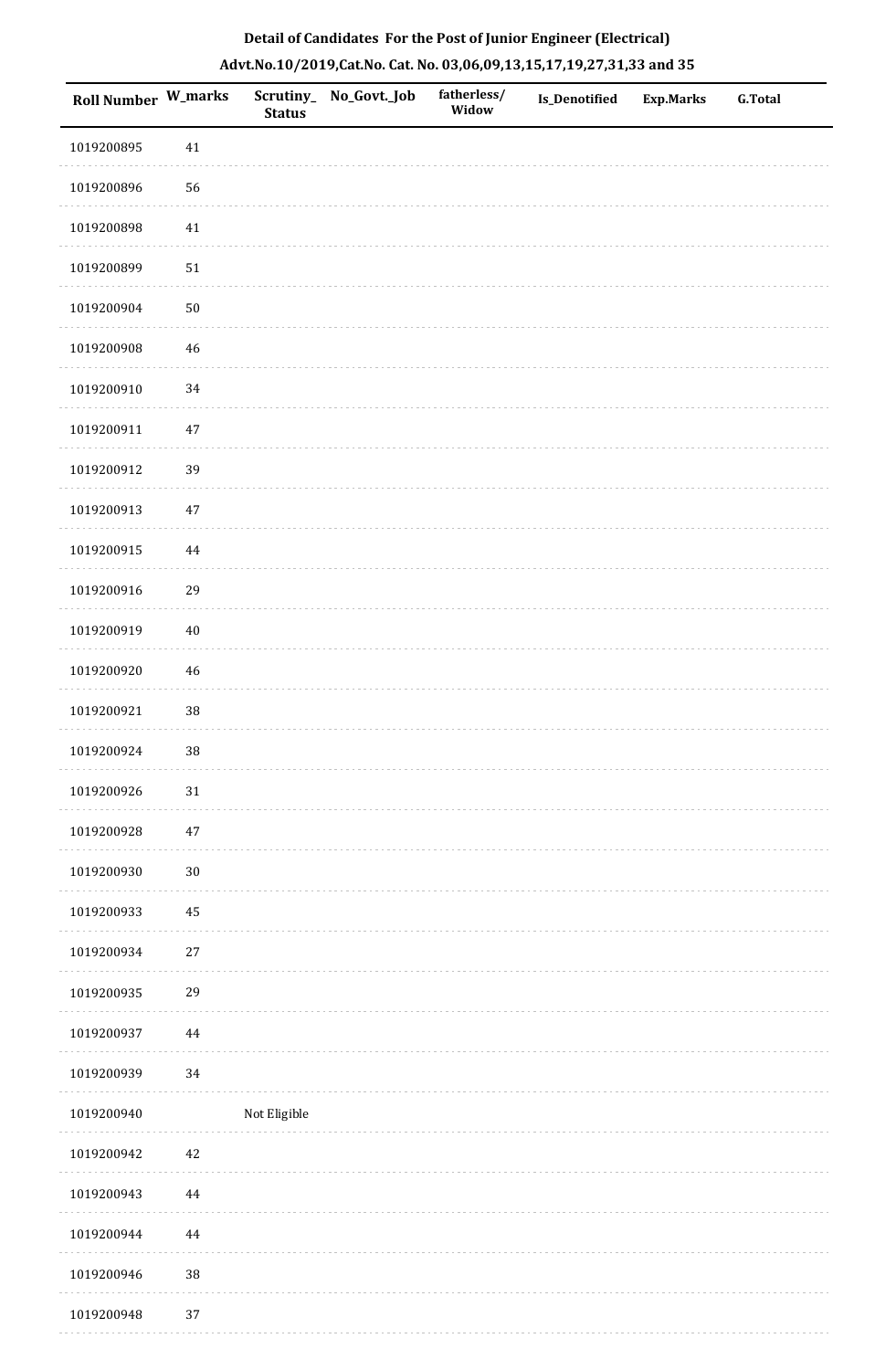| Roll Number W_marks |             | <b>Status</b> | Scrutiny_No_Govt._Job | fatherless/<br>Widow | Is_Denotified    | <b>Exp.Marks</b> | <b>G.Total</b> |
|---------------------|-------------|---------------|-----------------------|----------------------|------------------|------------------|----------------|
| 1019200950          | 65          | Eligible      | $\boldsymbol{0}$      | $\boldsymbol{0}$     | $\boldsymbol{0}$ | $0.00\,$         | 65.00          |
| 1019200951          | $40\,$      |               |                       |                      |                  |                  |                |
| 1019200953          | $\bf 44$    |               |                       |                      |                  |                  |                |
| 1019200954          | $\sqrt{46}$ |               |                       |                      |                  |                  |                |
| 1019200955          | 52          | Eligible      | $\bf{0}$              | $\boldsymbol{0}$     | $\boldsymbol{0}$ | $0.00\,$         | 52.00          |
| 1019200956          | $40\,$      |               |                       |                      |                  |                  |                |
| 1019200957          | 29          |               |                       |                      |                  |                  |                |
| 1019200958          | 43          |               |                       |                      |                  |                  |                |
| 1019200959          | 32          |               |                       |                      |                  |                  |                |
| 1019200963          | 32          |               |                       |                      |                  |                  |                |
| 1019200967          | 43          |               |                       |                      |                  |                  |                |
| 1019200968          | $\rm 48$    |               |                       |                      |                  |                  |                |
| 1019200969          | $38\,$      |               |                       |                      |                  |                  |                |
| 1019200970          | 43          |               |                       |                      |                  |                  |                |
| 1019200972          | 45          |               |                       |                      |                  |                  |                |
| 1019200973          | 33          |               |                       |                      |                  |                  |                |
| 1019200974          | 28          |               |                       |                      |                  |                  |                |
| 1019200975          | $\bf 44$    |               |                       |                      |                  |                  |                |
| 1019200976          | $42\,$      |               |                       |                      |                  |                  |                |
| 1019200977          | $\rm 48$    |               |                       |                      |                  |                  |                |
| 1019200978          |             | Not Eligible  |                       |                      |                  |                  |                |
| 1019200979          | $40\,$      |               |                       |                      |                  |                  |                |
| 1019200983          | 67          | Eligible      | $\bf{0}$              | $\boldsymbol{0}$     | $\boldsymbol{0}$ | 0.00             | 67.00          |
| 1019200984          | 35          |               |                       |                      |                  |                  |                |
| 1019200985          | $47\,$      |               |                       |                      |                  |                  |                |
| 1019200987          | $\bf 44$    |               |                       |                      |                  |                  |                |
| 1019200989          | 39          |               |                       |                      |                  |                  |                |
| 1019200990          | $40\,$      |               |                       |                      |                  |                  |                |
| 1019200993          | 23          |               |                       |                      |                  |                  |                |
| 1019200994          | 45          |               |                       |                      |                  |                  |                |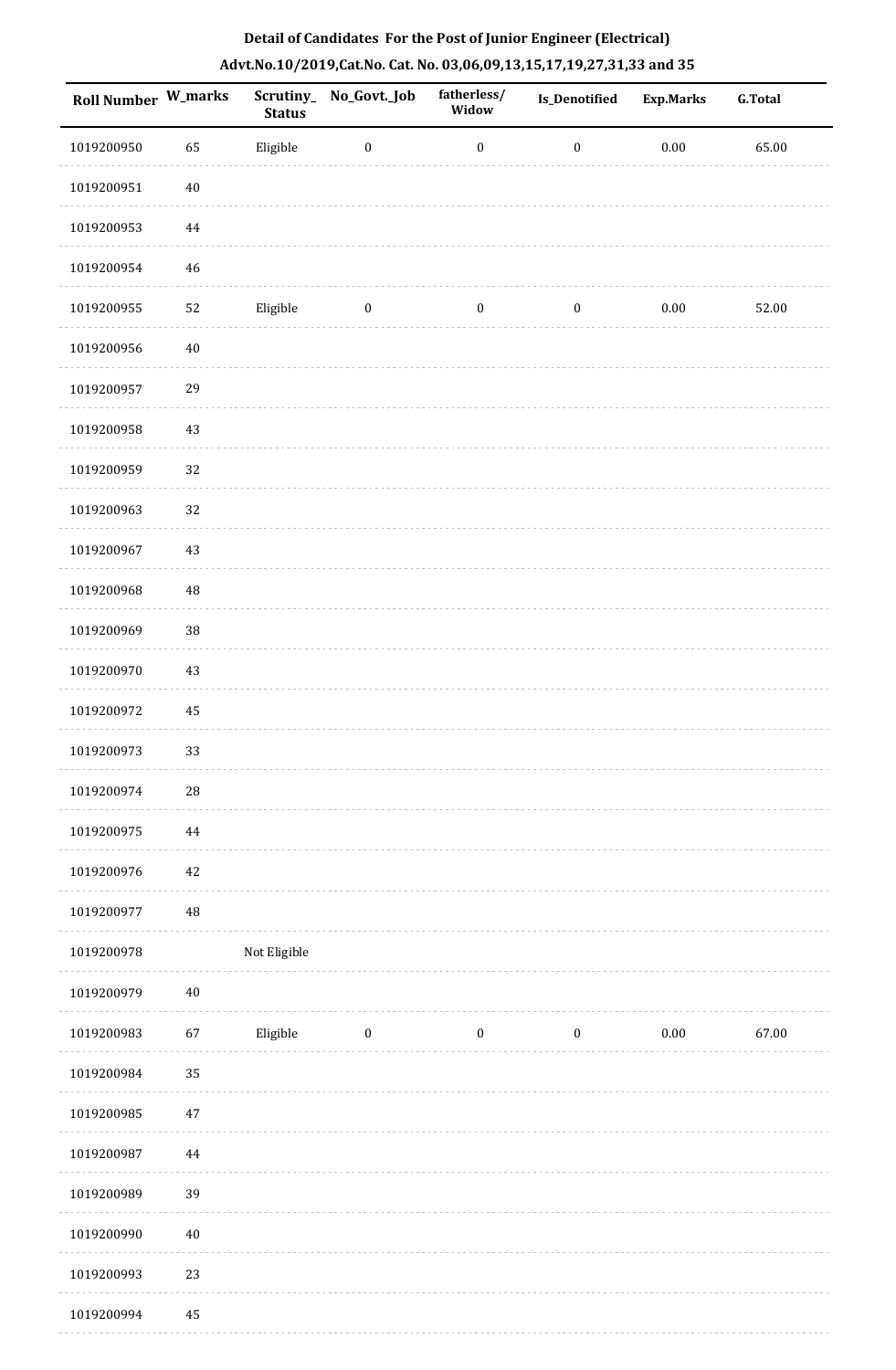| <b>Roll Number W_marks</b> |            | <b>Status</b> | Scrutiny_ No_Govt._Job | fatherless/<br>Widow | Is_Denotified    | <b>Exp.Marks</b> | <b>G.Total</b> |
|----------------------------|------------|---------------|------------------------|----------------------|------------------|------------------|----------------|
| 1019200995                 | 53         |               |                        |                      |                  |                  |                |
| 1019200996                 | 34         |               |                        |                      |                  |                  |                |
| 1019200997                 | $26\,$     |               |                        |                      |                  |                  |                |
| 1019200998                 | 42         |               |                        |                      |                  |                  |                |
| 1019200999                 | $47\,$     |               |                        |                      |                  |                  |                |
| 1019201002                 | 37         |               |                        |                      |                  |                  |                |
| 1019201003                 | $\rm 48$   |               |                        |                      |                  |                  |                |
| 1019201004                 | $41\,$     |               |                        |                      |                  |                  |                |
| 1019201005                 | ${\bf 58}$ | Eligible      | $\boldsymbol{0}$       | $\boldsymbol{0}$     | $\boldsymbol{0}$ | $0.00\,$         | 58.00          |
| 1019201006                 | 45         |               |                        |                      |                  |                  |                |
| 1019201007                 | $50\,$     |               |                        |                      |                  |                  |                |
| 1019201011                 | $51\,$     | Eligible      | $\boldsymbol{0}$       | $\boldsymbol{0}$     | $\boldsymbol{0}$ | $0.00\,$         | $51.00\,$      |
| 1019201012                 | 42         |               |                        |                      |                  |                  |                |
| 1019201014                 | 36         |               |                        |                      |                  |                  |                |
| 1019201016                 | 44         |               |                        |                      |                  |                  |                |
| 1019201017                 | 33         |               |                        |                      |                  |                  |                |
| 1019201018                 | 39         |               |                        |                      |                  |                  |                |
| 1019201020                 | $31\,$     |               |                        |                      |                  |                  |                |
| 1019201022                 | 34         |               |                        |                      |                  |                  |                |
| 1019201023                 | 48         |               |                        |                      |                  |                  |                |
| 1019201024                 | 36         |               |                        |                      |                  |                  |                |
| 1019201027                 | 47         |               |                        |                      |                  |                  |                |
| 1019201028                 | 39         |               |                        |                      |                  |                  |                |
| 1019201029                 | 33         |               |                        |                      |                  |                  |                |
| 1019201030                 | $26\,$     |               |                        |                      |                  |                  |                |
| 1019201032                 | 43         |               |                        |                      |                  |                  |                |
| 1019201033                 | 54         |               |                        |                      |                  |                  |                |
| 1019201034                 | 37         |               |                        |                      |                  |                  |                |
| 1019201035                 | $40\,$     |               |                        |                      |                  |                  |                |
| 1019201036                 | 45         |               |                        |                      |                  |                  |                |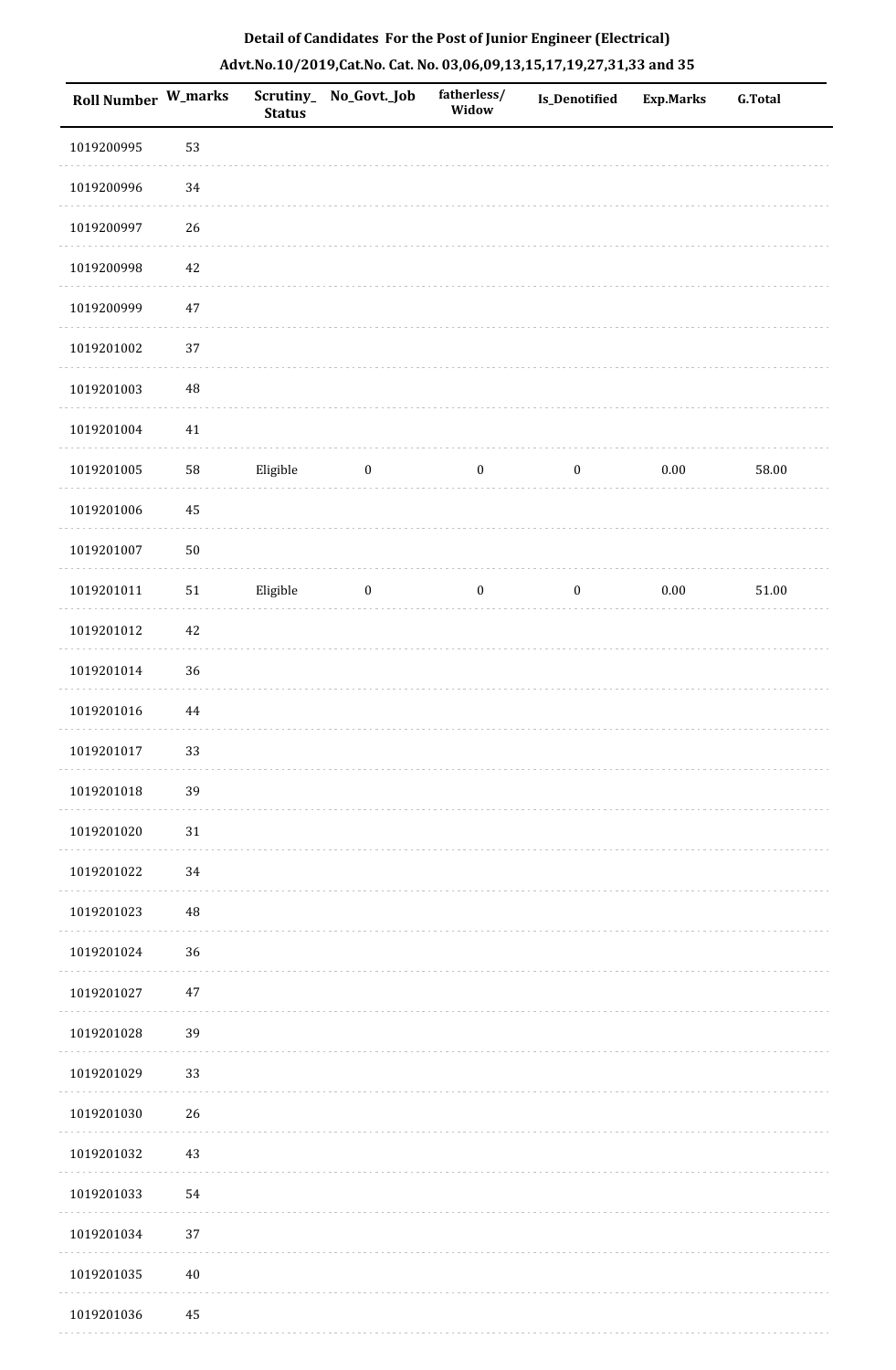|  |  | Detail of Candidates For the Post of Junior Engineer (Electrical)     |  |
|--|--|-----------------------------------------------------------------------|--|
|  |  | Advt.No.10/2019,Cat.No. Cat. No. 03,06,09,13,15,17,19,27,31,33 and 35 |  |

| Roll Number W_marks |        | <b>Status</b> | Scrutiny_ No_Govt._Job | fatherless/<br>Widow | Is_Denotified    | <b>Exp.Marks</b> | <b>G.Total</b> |
|---------------------|--------|---------------|------------------------|----------------------|------------------|------------------|----------------|
| 1019201037          | 33     |               |                        |                      |                  |                  |                |
| 1019201039          | $38\,$ |               |                        |                      |                  |                  |                |
| 1019201040          | 58     | Eligible      | $\bf{0}$               | $\boldsymbol{0}$     | $\boldsymbol{0}$ | $0.00\,$         | 58.00          |
| 1019201043          | 13     |               |                        |                      |                  |                  |                |
| 1019201047          | 39     |               |                        |                      |                  |                  |                |
| 1019201049          | 60     |               |                        |                      |                  |                  |                |
| 1019201052          | 59     |               |                        |                      |                  |                  |                |
| 1019201053          | 38     |               |                        |                      |                  |                  |                |
| 1019201055          | 33     |               |                        |                      |                  |                  |                |
| 1019201057          | 34     |               |                        |                      |                  |                  |                |
| 1019201058          | 37     |               |                        |                      |                  |                  |                |
| 1019201059          | 35     |               |                        |                      |                  |                  |                |
| 1019201061          | $40\,$ |               |                        |                      |                  |                  |                |
| 1019201062          | 43     |               |                        |                      |                  |                  |                |
| 1019201066          | 36     |               |                        |                      |                  |                  |                |
| 1019201067          | 51     |               |                        |                      |                  |                  |                |
| 1019201070          | $30\,$ |               |                        |                      |                  |                  |                |
| 1019201072          | 33     |               |                        |                      |                  |                  |                |
| 1019201074          | $42\,$ |               |                        |                      |                  |                  |                |
| 1019201075          | $31\,$ |               |                        |                      |                  |                  |                |
| 1019201078          | 35     |               |                        |                      |                  |                  |                |
| 1019201081          | $50\,$ |               |                        |                      |                  |                  |                |
| 1019201082          | 42     |               |                        |                      |                  |                  |                |
| 1019201083          | 59     |               |                        |                      |                  |                  |                |
| 1019201085          | $27\,$ |               |                        |                      |                  |                  |                |
| 1019201092          | 43     |               |                        |                      |                  |                  |                |
| 1019201093          | 37     |               |                        |                      |                  |                  |                |
| 1019201094          | 49     |               |                        |                      |                  |                  |                |
| 1019201096          | 49     |               |                        |                      |                  |                  |                |
| 1019201098          | $43\,$ |               |                        |                      |                  |                  |                |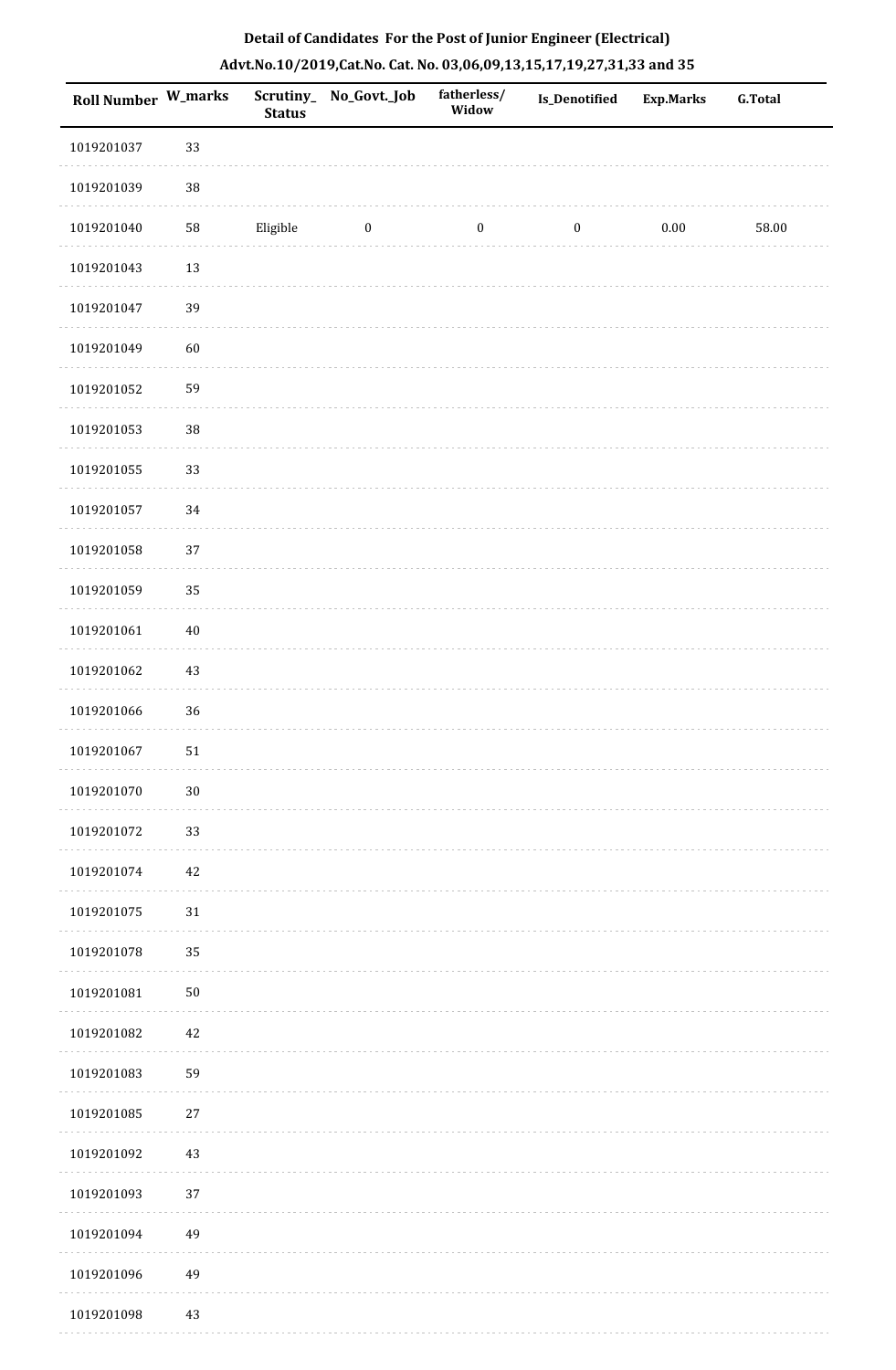| Detail of Candidates For the Post of Junior Engineer (Electrical)     |
|-----------------------------------------------------------------------|
| Advt.No.10/2019,Cat.No. Cat. No. 03,06,09,13,15,17,19,27,31,33 and 35 |

| <b>Roll Number W_marks</b> |            | <b>Status</b> | Scrutiny_No_Govt._Job | fatherless/<br>Widow | <b>Is_Denotified</b> | <b>Exp.Marks</b> | <b>G.Total</b> |
|----------------------------|------------|---------------|-----------------------|----------------------|----------------------|------------------|----------------|
| 1019201099                 | 38         |               |                       |                      |                      |                  |                |
| 1019201100                 | $36\,$     |               |                       |                      |                      |                  |                |
| 1019201101                 | REJECTED   |               |                       |                      |                      |                  | $0.00\,$       |
| 1019201102                 | 35         |               |                       |                      |                      |                  |                |
| 1019201104                 | ${\bf 51}$ |               |                       |                      |                      |                  |                |
| 1019201105                 | 63         | Eligible      | $\boldsymbol{0}$      | $\boldsymbol{0}$     | $\boldsymbol{0}$     | $0.00\,$         | 63.00          |
| 1019201107                 | 53         | Eligible      | $\overline{5}$        | $\boldsymbol{0}$     | $\boldsymbol{0}$     | $0.00\,$         | 58.00          |
| 1019201108                 | 43         |               |                       |                      |                      |                  |                |
| 1019201109                 | 55         |               |                       |                      |                      |                  |                |
| 1019201110                 | 34         |               |                       |                      |                      |                  |                |
| 1019201111                 | $41\,$     |               |                       |                      |                      |                  |                |
| 1019201113                 | 52         | Eligible      | $5\phantom{.0}$       | $\boldsymbol{0}$     | $\boldsymbol{0}$     | 0.00             | 57.00          |
| 1019201114                 | 36         |               |                       |                      |                      |                  |                |
| 1019201115                 | 34         |               |                       |                      |                      |                  |                |
| 1019201116                 | 54         |               |                       |                      |                      |                  |                |
| 1019201117                 | 44         |               |                       |                      |                      |                  |                |
| 1019201118                 | 29         |               |                       |                      |                      |                  |                |
| 1019201120                 | $41\,$     |               |                       |                      |                      |                  |                |
| 1019201121                 | 53         |               |                       |                      |                      |                  |                |
| 1019201122                 | 46         |               |                       |                      |                      |                  |                |
| 1019201123                 | 58         | Eligible      | $\mathbf{5}$          | $\bf{0}$             | $\boldsymbol{0}$     | 0.00             | 63.00          |
| 1019201125                 | 45         |               |                       |                      |                      |                  |                |
| 1019201126                 | 34         |               |                       |                      |                      |                  |                |
| 1019201127                 | 48         |               |                       |                      |                      |                  |                |
| 1019201129                 | 43         |               |                       |                      |                      |                  |                |
| 1019201130                 | $40\,$     |               |                       |                      |                      |                  |                |
| 1019201132                 | 54         |               |                       |                      |                      |                  |                |
| 1019201133                 | 46         |               |                       |                      |                      |                  |                |
| 1019201136                 | 33         |               |                       |                      |                      |                  |                |
| 1019201138                 | 31         |               |                       |                      |                      |                  |                |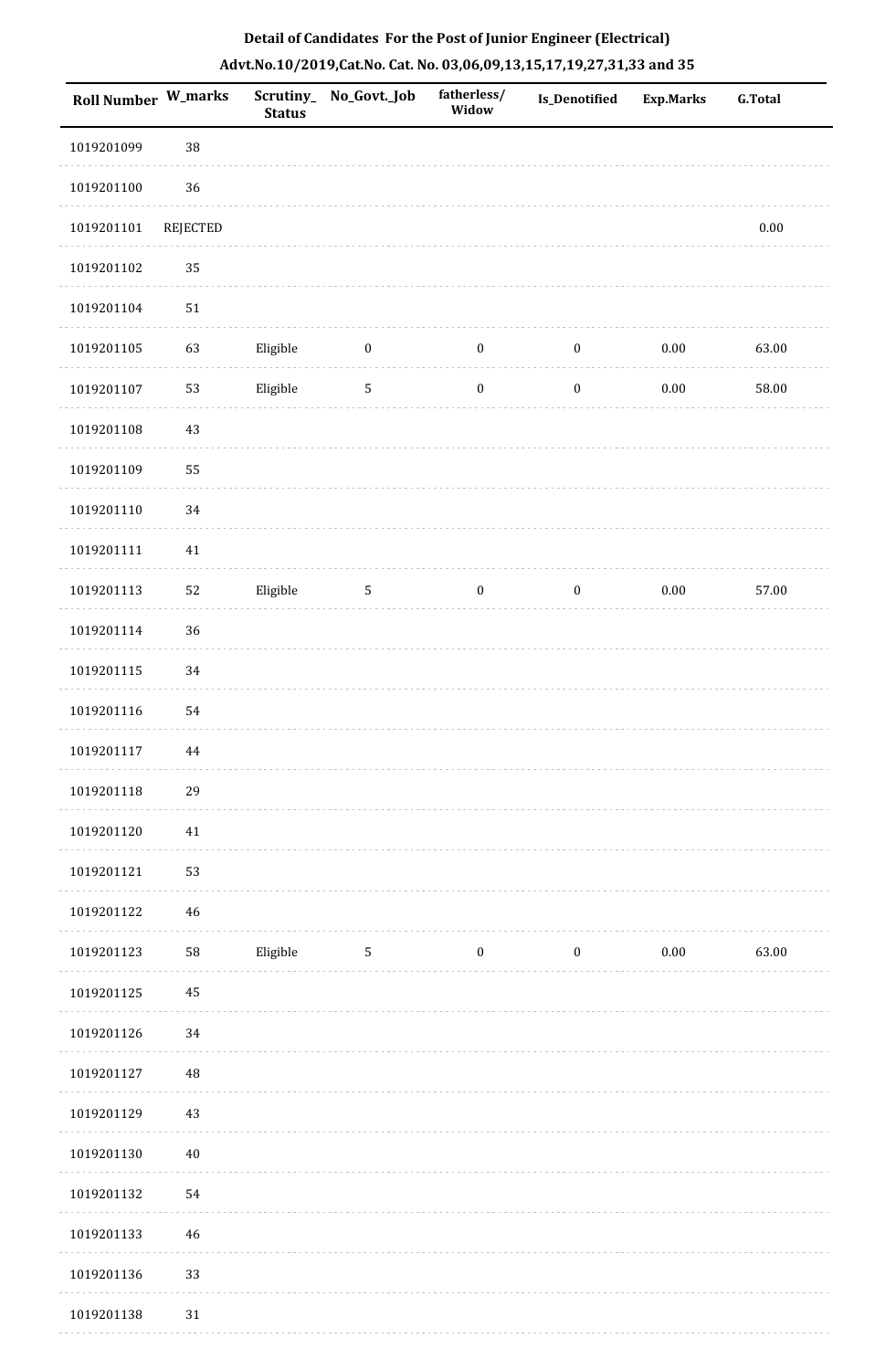| Roll Number W_marks |          | <b>Status</b> | Scrutiny_No_Govt._Job | fatherless/<br>Widow | Is_Denotified    | Exp.Marks | <b>G.Total</b> |
|---------------------|----------|---------------|-----------------------|----------------------|------------------|-----------|----------------|
| 1019201140          | 55       |               |                       |                      |                  |           |                |
| 1019201141          | 36       |               |                       |                      |                  |           |                |
| 1019201145          | 48       |               |                       |                      |                  |           |                |
| 1019201146          | 48       |               |                       |                      |                  |           |                |
| 1019201147          | $31\,$   |               |                       |                      |                  |           |                |
| 1019201149          | $41\,$   |               |                       |                      |                  |           |                |
| 1019201150          | 35       |               |                       |                      |                  |           |                |
| 1019201151          | 33       |               |                       |                      |                  |           |                |
| 1019201152          | 37       |               |                       |                      |                  |           |                |
| 1019201153          | 33       |               |                       |                      |                  |           |                |
| 1019201156          | $\bf 44$ |               |                       |                      |                  |           |                |
| 1019201157          | 54       |               |                       |                      |                  |           |                |
| 1019201158          | 37       |               |                       |                      |                  |           |                |
| 1019201159          | 36       |               |                       |                      |                  |           |                |
| 1019201160          | 32       |               |                       |                      |                  |           |                |
| 1019201161          | $20\,$   |               |                       |                      |                  |           |                |
| 1019201163          | $42\,$   |               |                       |                      |                  |           |                |
| 1019201164          | 45       |               |                       |                      |                  |           |                |
| 1019201166          | $50\,$   | Eligible      | $\bf{0}$              | $\boldsymbol{0}$     | $\boldsymbol{0}$ | $0.00\,$  | 50.00          |
| 1019201167          | $30\,$   |               |                       |                      |                  |           |                |
| 1019201168          | 60       |               |                       |                      |                  |           |                |
| 1019201170          | 26       |               |                       |                      |                  |           |                |
| 1019201171          | 37       |               |                       |                      |                  |           |                |
| 1019201172          | $47\,$   |               |                       |                      |                  |           |                |
| 1019201174          | 45       |               |                       |                      |                  |           |                |
| 1019201175          | $38\,$   |               |                       |                      |                  |           |                |
| 1019201176          | $31\,$   |               |                       |                      |                  |           |                |
| 1019201177          | 36       |               |                       |                      |                  |           |                |
| 1019201180          | 42       |               |                       |                      |                  |           |                |
| 1019201181          | 46       |               |                       |                      |                  |           |                |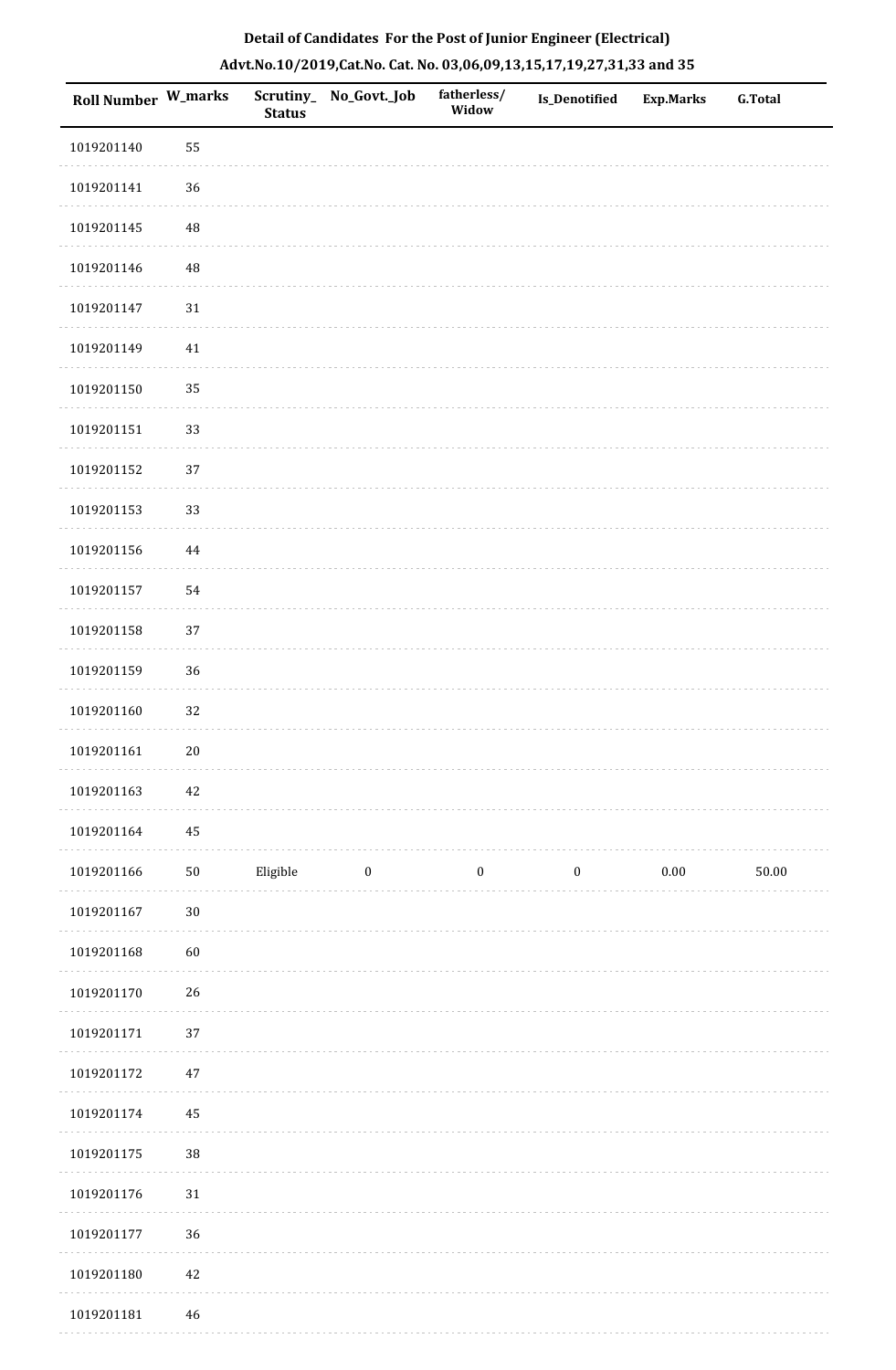| Roll Number W_marks |                 | <b>Status</b> | Scrutiny_ No_Govt._Job | fatherless/<br>Widow | Is_Denotified    | <b>Exp.Marks</b> | <b>G.Total</b> |
|---------------------|-----------------|---------------|------------------------|----------------------|------------------|------------------|----------------|
| 1019201182          | $\bf 44$        |               |                        |                      |                  |                  |                |
| 1019201183          | ${\bf 28}$      |               |                        |                      |                  |                  |                |
| 1019201187          | $42\,$          |               |                        |                      |                  |                  |                |
| 1019201189          | 32              |               |                        |                      |                  |                  |                |
| 1019201190          | 36              |               |                        |                      |                  |                  |                |
| 1019201191          | 34              |               |                        |                      |                  |                  |                |
| 1019201192          | 33              |               |                        |                      |                  |                  |                |
| 1019201195          | 58              |               |                        |                      |                  |                  |                |
| 1019201196          | 51              |               |                        |                      |                  |                  |                |
| 1019201197          | 43              |               |                        |                      |                  |                  |                |
| 1019201199          | $\rm 48$        |               |                        |                      |                  |                  |                |
| 1019201200          | 54              |               |                        |                      |                  |                  |                |
| 1019201201          | 18              |               |                        |                      |                  |                  |                |
| 1019201203          | 35              |               |                        |                      |                  |                  |                |
| 1019201205          | 53              |               |                        |                      |                  |                  |                |
| 1019201207          | $31\,$          |               |                        |                      |                  |                  |                |
| 1019201209          | $\bf 45$        |               |                        |                      |                  |                  |                |
| 1019201210          | $41\,$          |               |                        |                      |                  |                  |                |
| 1019201211          | $34\,$          |               |                        |                      |                  |                  |                |
| 1019201212          | 39              |               |                        |                      |                  |                  |                |
| 1019201213          | 69              | Eligible      | $5\phantom{.0}$        | $\boldsymbol{0}$     | $\boldsymbol{0}$ | $0.00\,$         | 74.00          |
| 1019201216          | $30\,$          |               |                        |                      |                  |                  |                |
| 1019201217          | 34              |               |                        |                      |                  |                  |                |
| 1019201218          | <b>REJECTED</b> |               |                        |                      |                  |                  | $0.00\,$       |
| 1019201219          | 36              |               |                        |                      |                  |                  |                |
| 1019201221          | $47\,$          |               |                        |                      |                  |                  |                |
| 1019201223          | $42\,$          |               |                        |                      |                  |                  |                |
| 1019201224          | 59              |               |                        |                      |                  |                  |                |
| 1019201225          | $37\,$          |               |                        |                      |                  |                  |                |
| 1019201227          | 49              |               |                        |                      |                  |                  |                |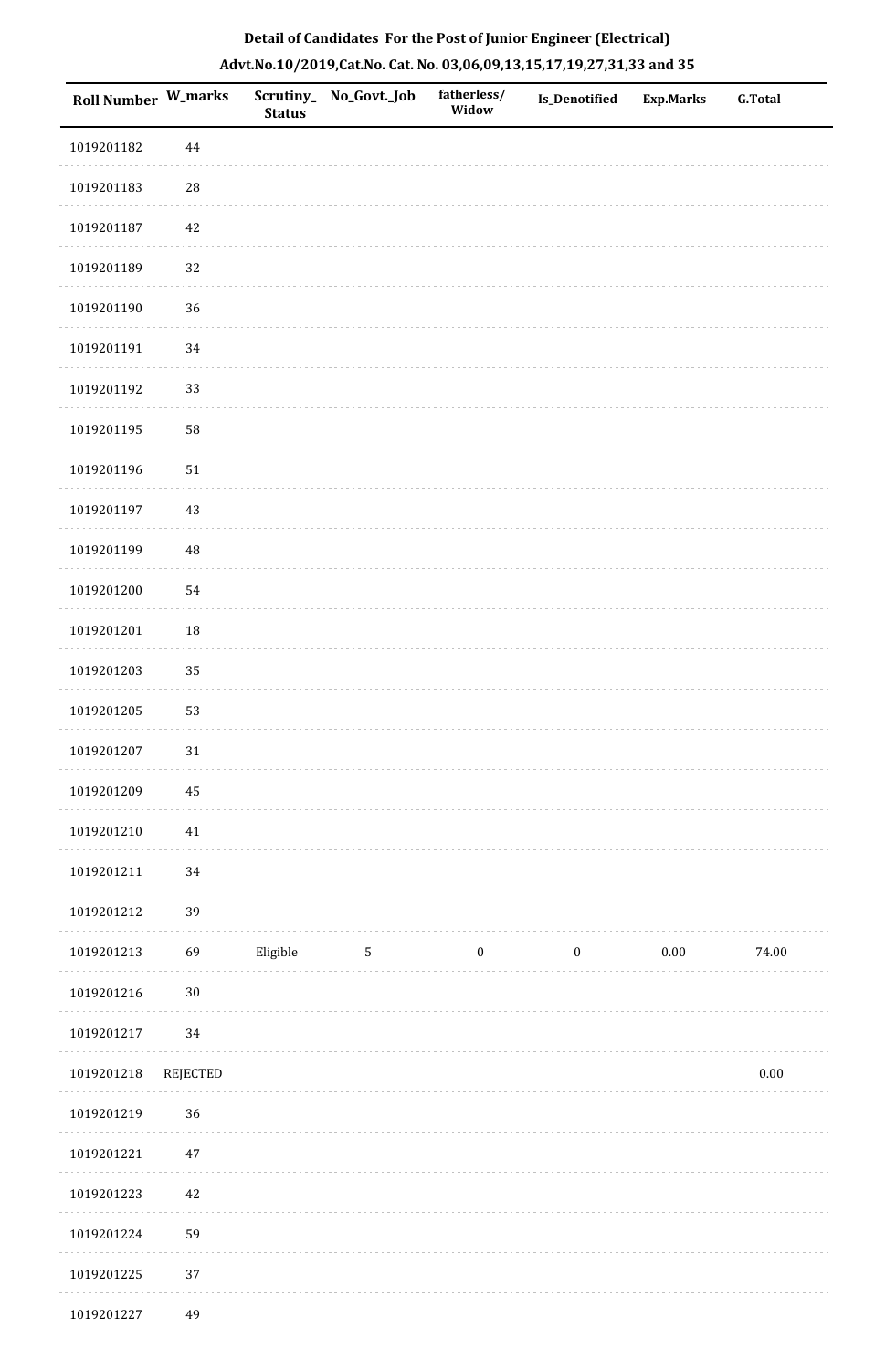| <b>Roll Number W_marks</b> |        | <b>Status</b> | Scrutiny_ No_Govt._Job | fatherless/<br>Widow | Is_Denotified    | <b>Exp.Marks</b> | G.Total |
|----------------------------|--------|---------------|------------------------|----------------------|------------------|------------------|---------|
| 1019201230                 | 42     |               |                        |                      |                  |                  |         |
| 1019201231                 | $25\,$ |               |                        |                      |                  |                  |         |
| 1019201234                 | $40\,$ |               |                        |                      |                  |                  |         |
| 1019201235                 | 53     |               |                        |                      |                  |                  |         |
| 1019201236                 | 37     |               |                        |                      |                  |                  |         |
| 1019201237                 | 54     |               |                        |                      |                  |                  |         |
| 1019201238                 | 39     |               |                        |                      |                  |                  |         |
| 1019201240                 | $38\,$ |               |                        |                      |                  |                  |         |
| 1019201243                 | $28\,$ |               |                        |                      |                  |                  |         |
| 1019201246                 | $38\,$ |               |                        |                      |                  |                  |         |
| 1019201248                 | 57     | Eligible      | $\boldsymbol{0}$       | $\boldsymbol{0}$     | $\boldsymbol{0}$ | $0.00\,$         | 57.00   |
| 1019201251                 | 33     |               |                        |                      |                  |                  |         |
| 1019201252                 | 51     |               |                        |                      |                  |                  |         |
| 1019201253                 | $43\,$ |               |                        |                      |                  |                  |         |
| 1019201255                 | 45     |               |                        |                      |                  |                  |         |
| 1019201259                 | $43\,$ |               |                        |                      |                  |                  |         |
| 1019201260                 | $37\,$ |               |                        |                      |                  |                  |         |
| 1019201263                 | 43     |               |                        |                      |                  |                  |         |
| 1019201265                 | 41     |               |                        |                      |                  |                  |         |
| 1019201266                 | $30\,$ |               |                        |                      |                  |                  |         |
| 1019201267                 | 43     |               |                        |                      |                  |                  |         |
| 1019201269                 | 47     |               |                        |                      |                  |                  |         |
| 1019201270                 | 39     |               |                        |                      |                  |                  |         |
| 1019201271                 | 37     |               |                        |                      |                  |                  |         |
| 1019201272                 | 43     |               |                        |                      |                  |                  |         |
| 1019201273                 | 39     |               |                        |                      |                  |                  |         |
| 1019201274                 | 43     |               |                        |                      |                  |                  |         |
| 1019201276                 | 32     |               |                        |                      |                  |                  |         |
| 1019201278                 | 54     |               |                        |                      |                  |                  |         |
| 1019201279                 | $31\,$ |               |                        |                      |                  |                  |         |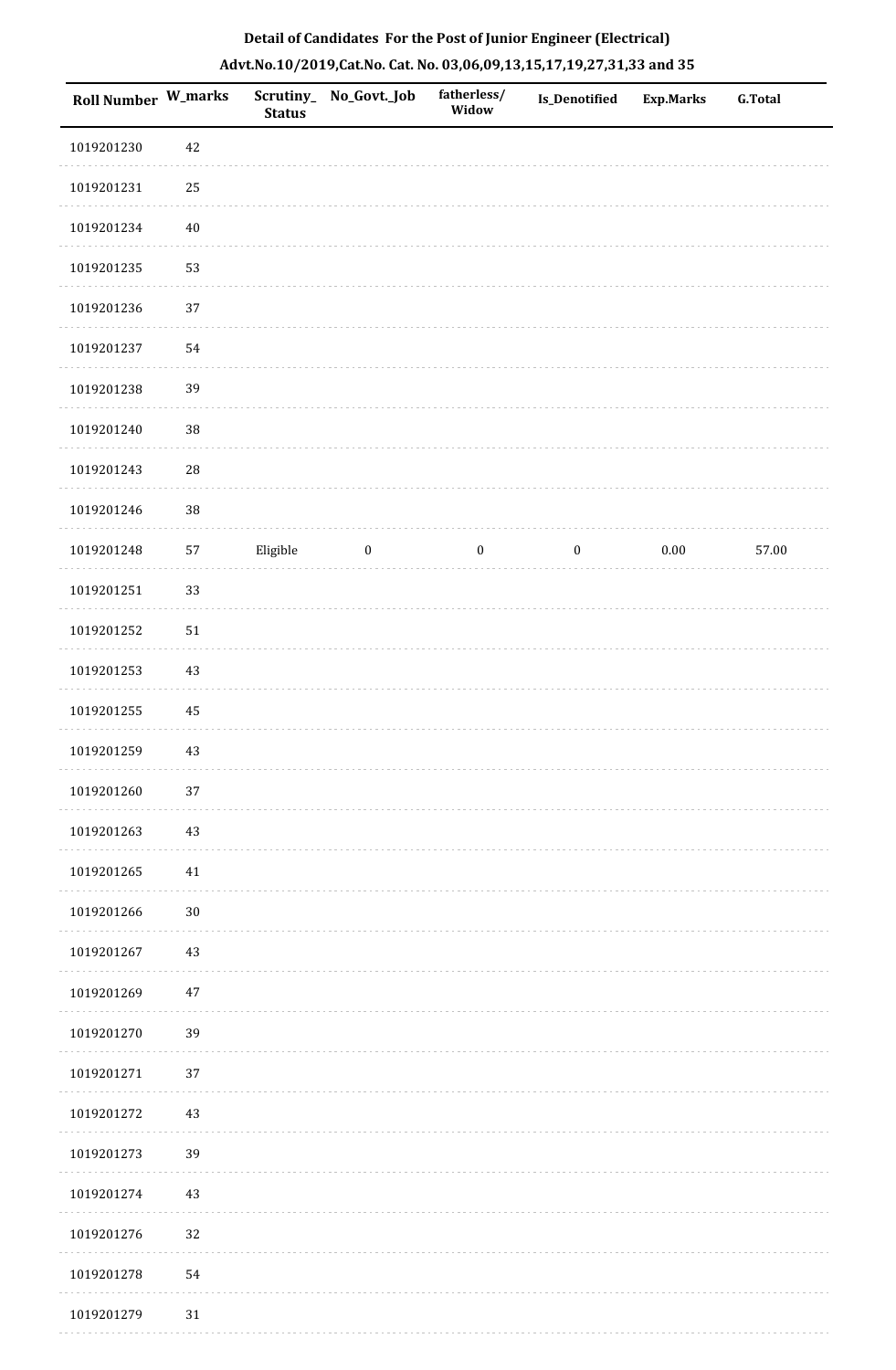| <b>Roll Number W_marks</b> |                 | <b>Status</b> | Scrutiny_No_Govt._Job   | fatherless/<br>Widow | Is_Denotified    | <b>Exp.Marks</b> | <b>G.Total</b> |
|----------------------------|-----------------|---------------|-------------------------|----------------------|------------------|------------------|----------------|
| 1019201281                 | <b>REJECTED</b> |               |                         |                      |                  |                  | $0.00\,$       |
| 1019201282                 | 49              |               |                         |                      |                  |                  |                |
| 1019201283                 | 42              |               |                         |                      |                  |                  |                |
| 1019201284                 | 38              |               |                         |                      |                  |                  |                |
| 1019201288                 | 43              |               |                         |                      |                  |                  |                |
| 1019201290                 | 27              |               |                         |                      |                  |                  |                |
| 1019201296                 | $41\,$          |               |                         |                      |                  |                  |                |
| 1019201299                 | $38\,$          |               |                         |                      |                  |                  |                |
| 1019201300                 | $31\,$          |               |                         |                      |                  |                  |                |
| 1019201301                 | 29              |               |                         |                      |                  |                  |                |
| 1019201302                 | 34              |               |                         |                      |                  |                  |                |
| 1019201303                 | 49              |               |                         |                      |                  |                  |                |
| 1019201304                 | 66              | Absent        | $\boldsymbol{0}$        | $\boldsymbol{0}$     | $\boldsymbol{0}$ | $0.00\,$         |                |
| 1019201305                 | $31\,$          |               |                         |                      |                  |                  |                |
| 1019201306                 | ${\bf 58}$      | Eligible      | $\boldsymbol{0}$        | $\boldsymbol{0}$     | $\boldsymbol{0}$ | $0.00\,$         | 58.00          |
| 1019201311                 | 24              |               |                         |                      |                  |                  |                |
| 1019201315                 | $52\,$          | Eligible      | $\overline{\mathbf{0}}$ | $\bf{0}$             | $\boldsymbol{0}$ | 0.00             | 52.00          |
| 1019201320                 | $30\,$          |               |                         |                      |                  |                  |                |
| 1019201323                 | 34              |               |                         |                      |                  |                  |                |
| 1019201325                 | 34              |               |                         |                      |                  |                  |                |
| 1019201330                 | 39              |               |                         |                      |                  |                  |                |
| 1019201332                 | 37              |               |                         |                      |                  |                  |                |
| 1019201333                 | 44              |               |                         |                      |                  |                  |                |
| 1019201334                 | $40\,$          |               |                         |                      |                  |                  |                |
| 1019201338                 | 39              |               |                         |                      |                  |                  |                |
| 1019201339                 | 43              |               |                         |                      |                  |                  |                |
| 1019201340                 | 37              |               |                         |                      |                  |                  |                |
| 1019201341                 | 31              |               |                         |                      |                  |                  |                |
| 1019201342                 | 43              |               |                         |                      |                  |                  |                |
| 1019201344                 | 32              |               |                         |                      |                  |                  |                |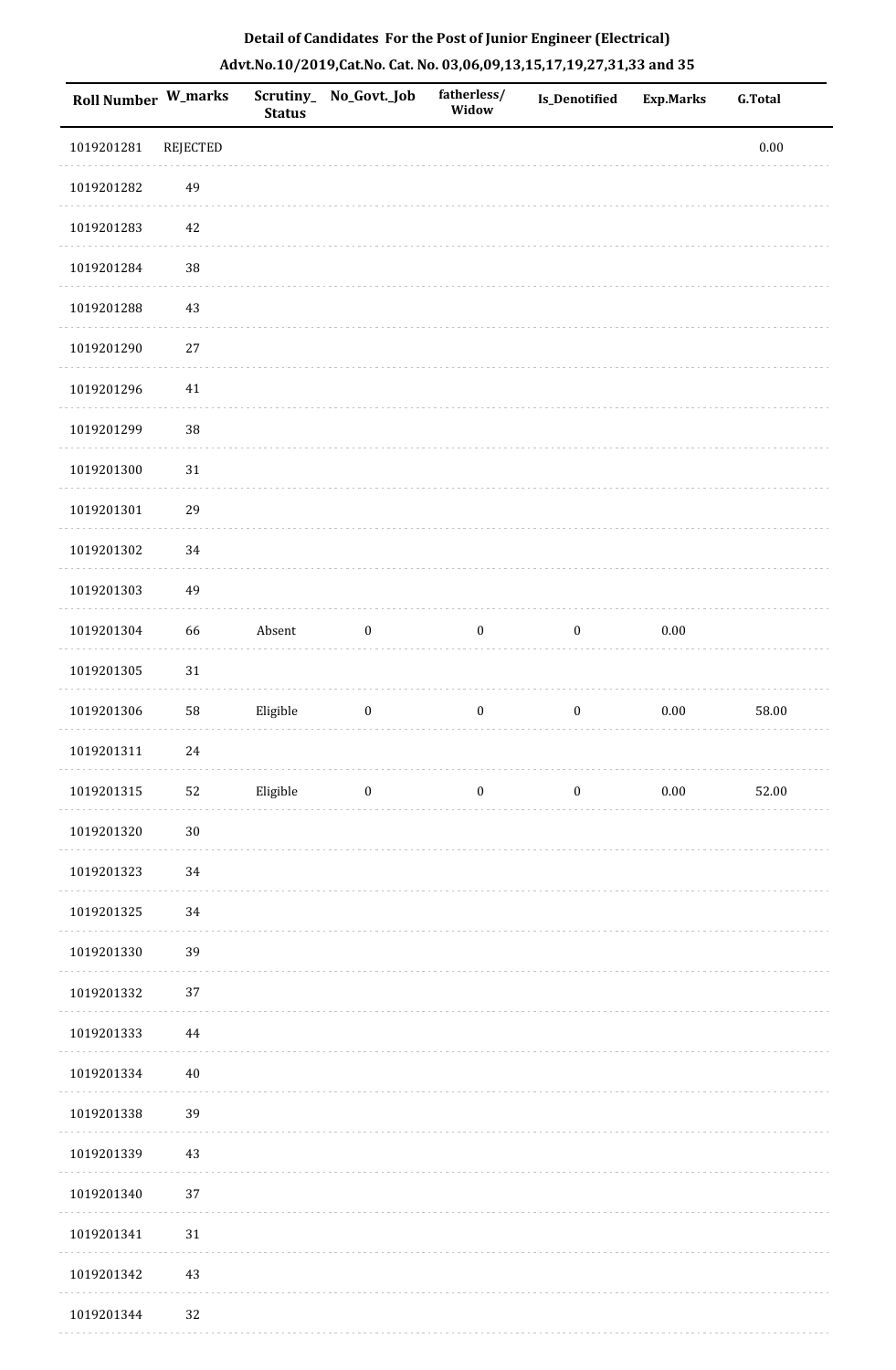| Roll Number W_marks |             | <b>Status</b> | Scrutiny_ No_Govt._Job | fatherless/<br>Widow | <b>Is_Denotified</b> | <b>Exp.Marks</b> | <b>G.Total</b> |
|---------------------|-------------|---------------|------------------------|----------------------|----------------------|------------------|----------------|
| 1019201346          | 34          |               |                        |                      |                      |                  |                |
| 1019201347          | $21\,$      |               |                        |                      |                      |                  |                |
| 1019201348          | $38\,$      |               |                        |                      |                      |                  |                |
| 1019201349          | 53          |               |                        |                      |                      |                  |                |
| 1019201353          | 39          |               |                        |                      |                      |                  |                |
| 1019201354          | 37          |               |                        |                      |                      |                  |                |
| 1019201355          | 36          |               |                        |                      |                      |                  |                |
| 1019201356          | $\sqrt{46}$ |               |                        |                      |                      |                  |                |
| 1019201357          | 37          |               |                        |                      |                      |                  |                |
| 1019201359          | 37          |               |                        |                      |                      |                  |                |
| 1019201360          | $32\,$      |               |                        |                      |                      |                  |                |
| 1019201363          | 36          |               |                        |                      |                      |                  |                |
| 1019201364          | 49          |               |                        |                      |                      |                  |                |
| 1019201365          | $30\,$      |               |                        |                      |                      |                  |                |
| 1019201366          | 32          |               |                        |                      |                      |                  |                |
| 1019201367          | 32          |               |                        |                      |                      |                  |                |
| 1019201371          | 34          |               |                        |                      |                      |                  |                |
| 1019201372          | 51          |               |                        |                      |                      |                  |                |
| 1019201373          | 42          |               |                        |                      |                      |                  |                |
| 1019201374          | 52          |               |                        |                      |                      |                  |                |
| 1019201375          | 54          |               |                        |                      |                      |                  |                |
| 1019201376          | 22          |               |                        |                      |                      |                  |                |
| 1019201384          | $37\,$      |               |                        |                      |                      |                  |                |
| 1019201385          | 32          |               |                        |                      |                      |                  |                |
| 1019201386          | 41          |               |                        |                      |                      |                  |                |
| 1019201387          | $37\,$      |               |                        |                      |                      |                  |                |
| 1019201389          | 30          |               |                        |                      |                      |                  |                |
| 1019201390          | 33          |               |                        |                      |                      |                  |                |
| 1019201392          | $12\,$      |               |                        |                      |                      |                  |                |
| 1019201395          | 24          |               |                        |                      |                      |                  |                |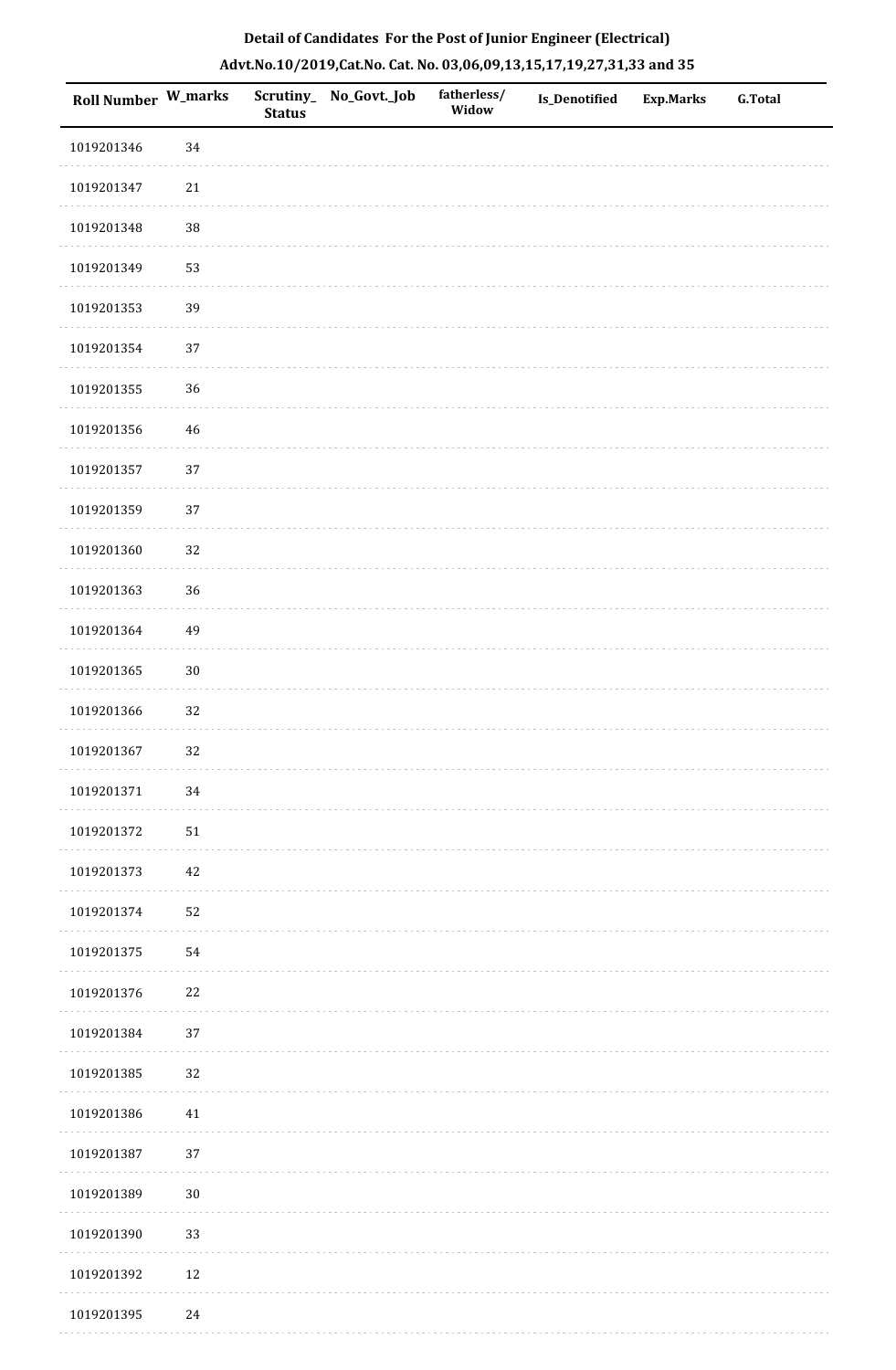| Roll Number W_marks |            | <b>Status</b> | Scrutiny_ No_Govt._Job | fatherless/<br>Widow | Is_Denotified | <b>Exp.Marks</b> | G.Total |
|---------------------|------------|---------------|------------------------|----------------------|---------------|------------------|---------|
| 1019201396          | $40\,$     |               |                        |                      |               |                  |         |
| 1019201397          | 39         |               |                        |                      |               |                  |         |
| 1019201398          | $27\,$     |               |                        |                      |               |                  |         |
| 1019201403          | 54         |               |                        |                      |               |                  |         |
| 1019201406          | $30\,$     |               |                        |                      |               |                  |         |
| 1019201407          | 48         |               |                        |                      |               |                  |         |
| 1019201408          | $21\,$     |               |                        |                      |               |                  |         |
| 1019201410          | 29         |               |                        |                      |               |                  |         |
| 1019201411          | 37         |               |                        |                      |               |                  |         |
| 1019201412          | 52         |               |                        |                      |               |                  |         |
| 1019201414          | 37         |               |                        |                      |               |                  |         |
| 1019201415          | $\bf 44$   |               |                        |                      |               |                  |         |
| 1019201416          | 52         |               |                        |                      |               |                  |         |
| 1019201419          | $25\,$     |               |                        |                      |               |                  |         |
| 1019201421          | $42\,$     |               |                        |                      |               |                  |         |
| 1019201423          | 37         |               |                        |                      |               |                  |         |
| 1019201424          | $38\,$     |               |                        |                      |               |                  |         |
| 1019201425          | 38         |               |                        |                      |               |                  |         |
| 1019201428          | ${\bf 28}$ |               |                        |                      |               |                  |         |
| 1019201429          | 35         |               |                        |                      |               |                  |         |
| 1019201430          | 37         |               |                        |                      |               |                  |         |
| 1019201432          | 29         |               |                        |                      |               |                  |         |
| 1019201433          | 35         |               |                        |                      |               |                  |         |
| 1019201434          | 32         |               |                        |                      |               |                  |         |
| 1019201435          | 49         |               |                        |                      |               |                  |         |
| 1019201436          | $27\,$     |               |                        |                      |               |                  |         |
| 1019201437          | 48         |               |                        |                      |               |                  |         |
| 1019201438          | 25         |               |                        |                      |               |                  |         |
| 1019201439          | $50\,$     |               |                        |                      |               |                  |         |
| 1019201441          | 39         |               |                        |                      |               |                  |         |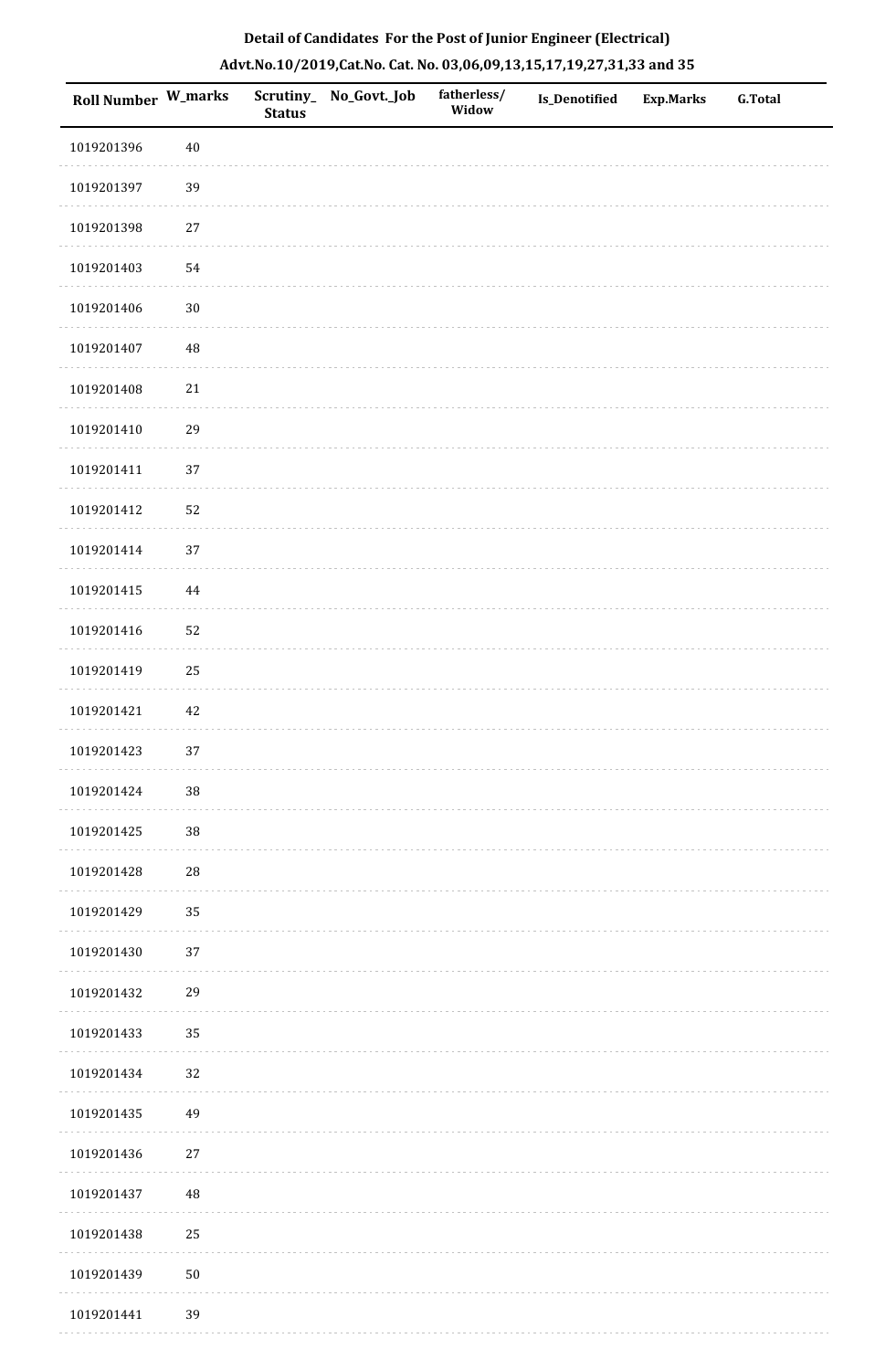| <b>Roll Number W_marks</b> |          | <b>Status</b> | Scrutiny_No_Govt._Job | fatherless/<br>Widow | Is_Denotified    | <b>Exp.Marks</b> | <b>G.Total</b> |
|----------------------------|----------|---------------|-----------------------|----------------------|------------------|------------------|----------------|
| 1019201445                 | 39       |               |                       |                      |                  |                  |                |
| 1019201446                 | $30\,$   |               |                       |                      |                  |                  |                |
| 1019201447                 | 31       |               |                       |                      |                  |                  |                |
| 1019201448                 | $41\,$   |               |                       |                      |                  |                  |                |
| 1019201449                 | 37       |               |                       |                      |                  |                  |                |
| 1019201451                 | $20\,$   |               |                       |                      |                  |                  |                |
| 1019201457                 | 32       |               |                       |                      |                  |                  |                |
| 1019201458                 | 42       |               |                       |                      |                  |                  |                |
| 1019201460                 | 45       |               |                       |                      |                  |                  |                |
| 1019201461                 | $41\,$   |               |                       |                      |                  |                  |                |
| 1019201463                 | 61       | Eligible      | $\boldsymbol{0}$      | $\boldsymbol{0}$     | $\boldsymbol{0}$ | $0.00\,$         | 61.00          |
| 1019201464                 | 65       | Eligible      | $\boldsymbol{0}$      | $\boldsymbol{0}$     | $\boldsymbol{0}$ | $0.00\,$         | 65.00          |
| 1019201465                 | $42\,$   |               |                       |                      |                  |                  |                |
| 1019201473                 | 44       |               |                       |                      |                  |                  |                |
| 1019201475                 | 42       |               |                       |                      |                  |                  |                |
| 1019201476                 | 53       |               |                       |                      |                  |                  |                |
| 1019201479                 | 32       |               |                       |                      |                  |                  |                |
| 1019201480                 | 56       |               |                       |                      |                  |                  |                |
| 1019201482                 | $\rm 48$ |               |                       |                      |                  |                  |                |
| 1019201483                 | $50\,$   |               |                       |                      |                  |                  |                |
| 1019201484                 | 43       |               |                       |                      |                  |                  |                |
| 1019201485                 | $27\,$   |               |                       |                      |                  |                  |                |
| 1019201486                 | $30\,$   |               |                       |                      |                  |                  |                |
| 1019201487                 | 45       |               |                       |                      |                  |                  |                |
| 1019201489                 | 37       |               |                       |                      |                  |                  |                |
| 1019201490                 | $38\,$   |               |                       |                      |                  |                  |                |
| 1019201491                 | 33       |               |                       |                      |                  |                  |                |
| 1019201493                 | 48       |               |                       |                      |                  |                  |                |
| 1019201495                 | $38\,$   |               |                       |                      |                  |                  |                |
| 1019201498                 | $51\,$   |               |                       |                      |                  |                  |                |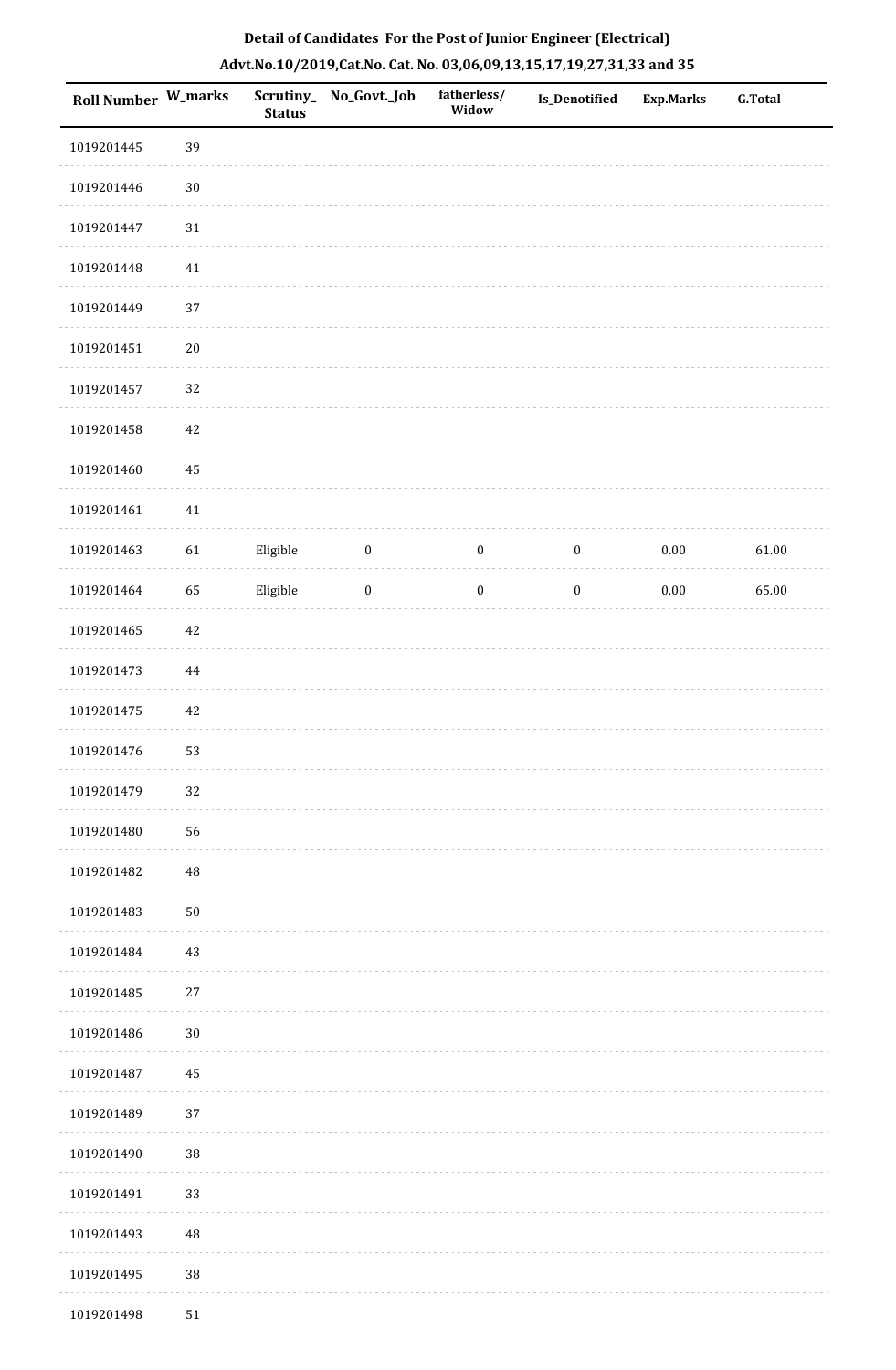| Roll Number W_marks |          | <b>Status</b> | Scrutiny_ No_Govt._Job | fatherless/<br>Widow | Is_Denotified | <b>Exp.Marks</b> | G.Total |
|---------------------|----------|---------------|------------------------|----------------------|---------------|------------------|---------|
| 1019201499          | 53       |               |                        |                      |               |                  |         |
| 1019201501          | $30\,$   |               |                        |                      |               |                  |         |
| 1019201502          | $\bf 44$ |               |                        |                      |               |                  |         |
| 1019201503          | 35       |               |                        |                      |               |                  |         |
| 1019201504          | 44       |               |                        |                      |               |                  |         |
| 1019201506          | $43\,$   |               |                        |                      |               |                  |         |
| 1019201507          | $47\,$   |               |                        |                      |               |                  |         |
| 1019201511          | $\bf 45$ |               |                        |                      |               |                  |         |
| 1019201512          | 38       |               |                        |                      |               |                  |         |
| 1019201515          | 41       |               |                        |                      |               |                  |         |
| 1019201517          | 46       |               |                        |                      |               |                  |         |
| 1019201518          | $42\,$   |               |                        |                      |               |                  |         |
| 1019201519          | 45       |               |                        |                      |               |                  |         |
| 1019201520          | $40\,$   |               |                        |                      |               |                  |         |
| 1019201521          | 36       |               |                        |                      |               |                  |         |
| 1019201523          | 42       |               |                        |                      |               |                  |         |
| 1019201524          | 60       |               |                        |                      |               |                  |         |
| 1019201525          | 35       |               |                        |                      |               |                  |         |
| 1019201526          | 44       |               |                        |                      |               |                  |         |
| 1019201527          | 35       |               |                        |                      |               |                  |         |
| 1019201528          | $43\,$   |               |                        |                      |               |                  |         |
| 1019201529          | 39       |               |                        |                      |               |                  |         |
| 1019201530          | 46       |               |                        |                      |               |                  |         |
| 1019201532          | $41\,$   |               |                        |                      |               |                  |         |
| 1019201533          | 38       |               |                        |                      |               |                  |         |
| 1019201534          | $25\,$   |               |                        |                      |               |                  |         |
| 1019201536          | 46       |               |                        |                      |               |                  |         |
| 1019201537          | $21\,$   |               |                        |                      |               |                  |         |
| 1019201538          | 39       |               |                        |                      |               |                  |         |
| 1019201539          | 39       |               |                        |                      |               |                  |         |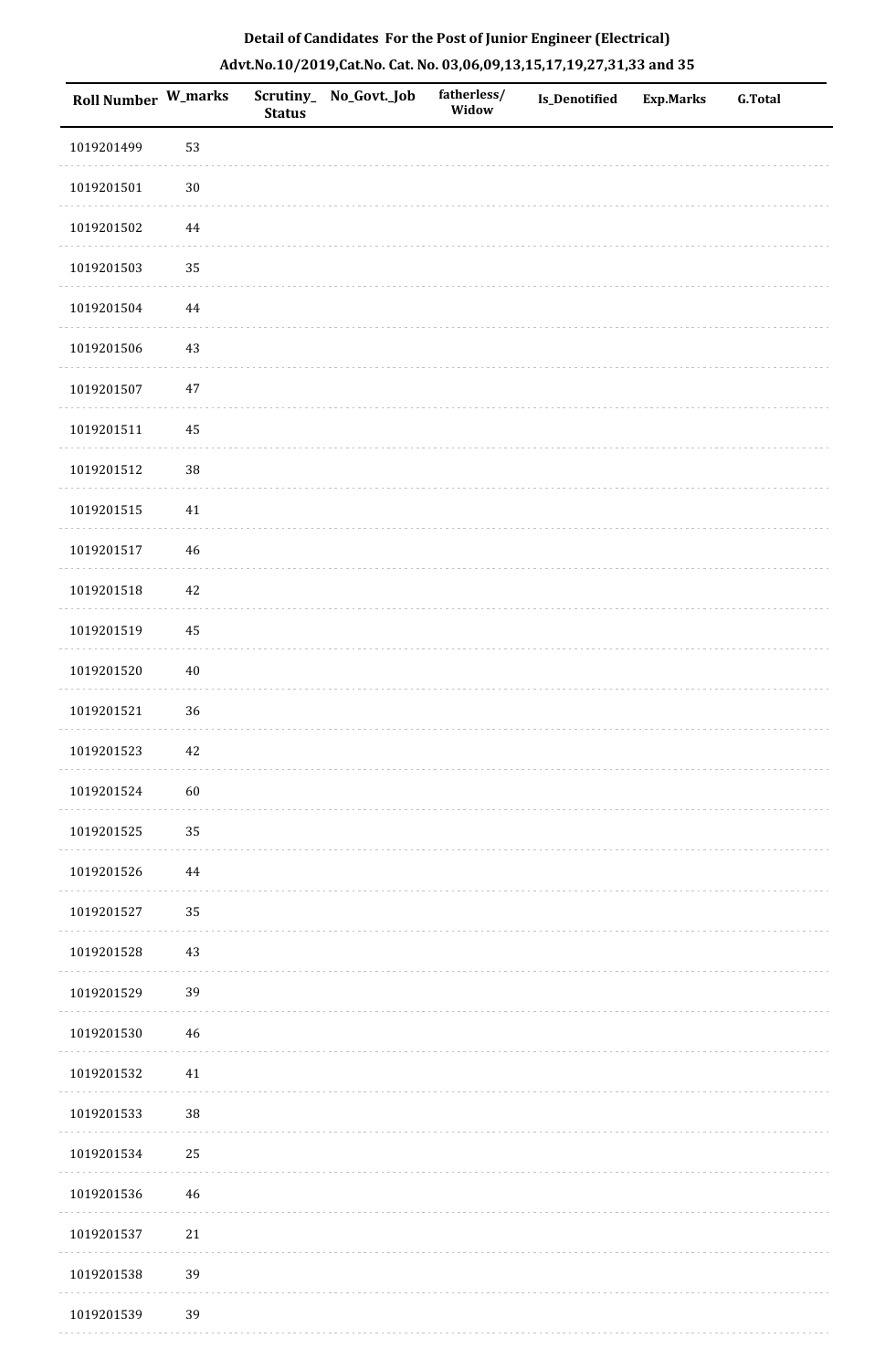| Roll Number W_marks |                  | <b>Status</b> | Scrutiny_No_Govt._Job | fatherless/<br>Widow | <b>Is_Denotified</b> | <b>Exp.Marks</b> | <b>G.Total</b> |
|---------------------|------------------|---------------|-----------------------|----------------------|----------------------|------------------|----------------|
| 1019201540          | $40\,$           |               |                       |                      |                      |                  |                |
| 1019201541          | 29               |               |                       |                      |                      |                  |                |
| 1019201542          | $\sqrt{28}$      |               |                       |                      |                      |                  |                |
| 1019201544          | 49               |               |                       |                      |                      |                  |                |
| 1019201547          | 31               |               |                       |                      |                      |                  |                |
| 1019201548          | 40               |               |                       |                      |                      |                  |                |
| 1019201553          | 37               |               |                       |                      |                      |                  |                |
| 1019201555          | 32               |               |                       |                      |                      |                  |                |
| 1019201556          | $\boldsymbol{6}$ |               |                       |                      |                      |                  |                |
| 1019201557          | 34               |               |                       |                      |                      |                  |                |
| 1019201559          | $38\,$           |               |                       |                      |                      |                  |                |
| 1019201560          | 40               |               |                       |                      |                      |                  |                |
| 1019201563          | 31               |               |                       |                      |                      |                  |                |
| 1019201565          | $40\,$           |               |                       |                      |                      |                  |                |
| 1019201568          | 36               | Absent        | $\boldsymbol{0}$      | $\boldsymbol{0}$     | $\boldsymbol{0}$     | $0.00\,$         |                |
| 1019201569          | 44               |               |                       |                      |                      |                  |                |
| 1019201573          | REJECTED         |               |                       |                      |                      |                  | $0.00\,$       |
| 1019201574          | 32               |               |                       |                      |                      |                  |                |
| 1019201575          | $40\,$           |               |                       |                      |                      |                  |                |
| 1019201577          | 52               |               |                       |                      |                      |                  |                |
| 1019201578          | 45               |               |                       |                      |                      |                  |                |
| 1019201581          | <b>REJECTED</b>  |               |                       |                      |                      |                  | 0.00           |
| 1019201583          | 42               |               |                       |                      |                      |                  |                |
| 1019201584          | 47               |               |                       |                      |                      |                  |                |
| 1019201585          | 49               |               |                       |                      |                      |                  |                |
| 1019201586          | 31               |               |                       |                      |                      |                  |                |
| 1019201587          | 53               |               |                       |                      |                      |                  |                |
| 1019201588          | 51               |               |                       |                      |                      |                  |                |
| 1019201589          | 50               |               |                       |                      |                      |                  |                |
| 1019201590          | 53               |               |                       |                      |                      |                  |                |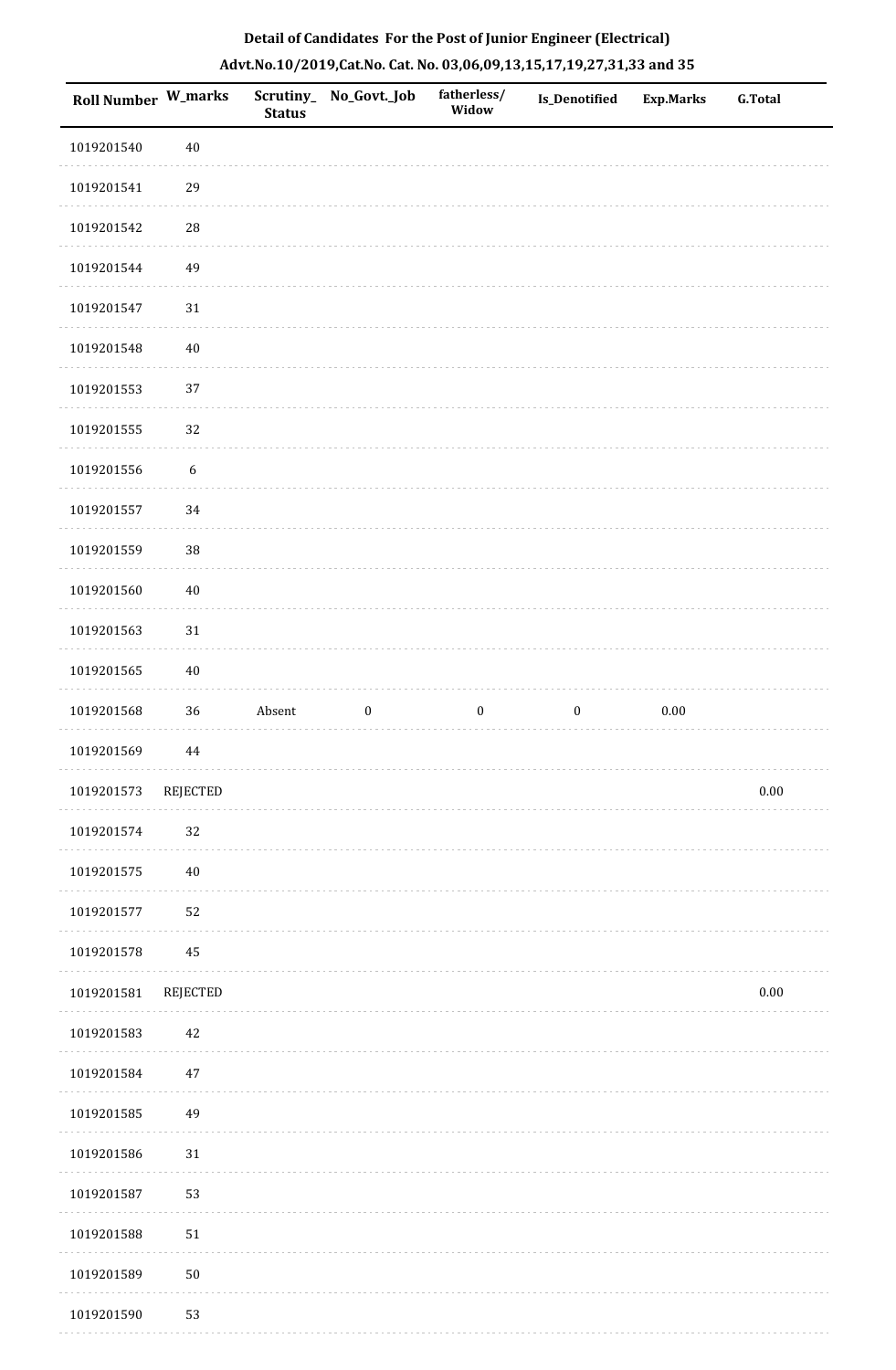| <b>Roll Number W_marks</b> |             | <b>Status</b> | Scrutiny_ No_Govt._Job | fatherless/<br>Widow | Is_Denotified    | <b>Exp.Marks</b> | G.Total |
|----------------------------|-------------|---------------|------------------------|----------------------|------------------|------------------|---------|
| 1019201591                 | 46          |               |                        |                      |                  |                  |         |
| 1019201593                 | 29          |               |                        |                      |                  |                  |         |
| 1019201594                 | 29          |               |                        |                      |                  |                  |         |
| 1019201595                 | 42          |               |                        |                      |                  |                  |         |
| 1019201596                 | $30\,$      |               |                        |                      |                  |                  |         |
| 1019201597                 | $41\,$      |               |                        |                      |                  |                  |         |
| 1019201598                 | 24          |               |                        |                      |                  |                  |         |
| 1019201600                 | 51          |               |                        |                      |                  |                  |         |
| 1019201601                 | 35          |               |                        |                      |                  |                  |         |
| 1019201602                 | $37\,$      | Eligible      | $\boldsymbol{0}$       | $\boldsymbol{0}$     | $\boldsymbol{0}$ | $0.00\,$         | 37.00   |
| 1019201603                 | 25          |               |                        |                      |                  |                  |         |
| 1019201605                 | 31          |               |                        |                      |                  |                  |         |
| 1019201613                 | 33          |               |                        |                      |                  |                  |         |
| 1019201615                 | $38\,$      |               |                        |                      |                  |                  |         |
| 1019201616                 | $40\,$      |               |                        |                      |                  |                  |         |
| 1019201619                 | 12          |               |                        |                      |                  |                  |         |
| 1019201622                 | $40\,$      |               |                        |                      |                  |                  |         |
| 1019201623                 | 43          |               |                        |                      |                  |                  |         |
| 1019201624                 | $\sqrt{28}$ |               |                        |                      |                  |                  |         |
| 1019201625                 | 57          |               |                        |                      |                  |                  |         |
| 1019201627                 | 32          |               |                        |                      |                  |                  |         |
| 1019201628                 | 49          |               |                        |                      |                  |                  |         |
| 1019201630                 | 43          |               |                        |                      |                  |                  |         |
| 1019201633                 | $47\,$      |               |                        |                      |                  |                  |         |
| 1019201635                 | 49          |               |                        |                      |                  |                  |         |
| 1019201636                 | 32          |               |                        |                      |                  |                  |         |
| 1019201642                 | 42          |               |                        |                      |                  |                  |         |
| 1019201643                 | 36          |               |                        |                      |                  |                  |         |
| 1019201645                 | $38\,$      |               |                        |                      |                  |                  |         |
| 1019201646                 | 57          |               |                        |                      |                  |                  |         |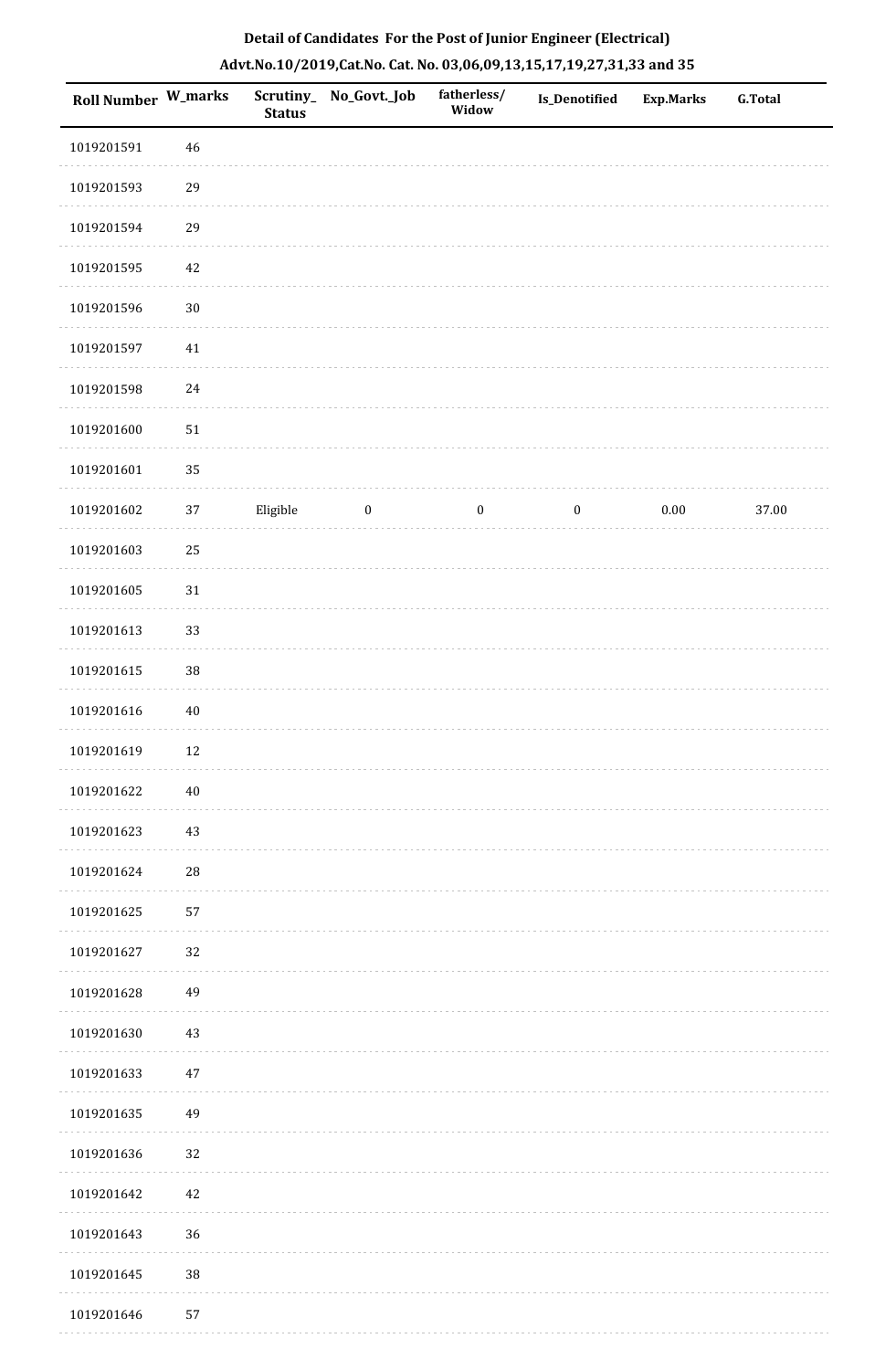|            | <b>Roll Number W_marks</b> | <b>Status</b> | Scrutiny_ No_Govt._Job | fatherless/<br>Widow | Is_Denotified    | <b>Exp.Marks</b> | G.Total |
|------------|----------------------------|---------------|------------------------|----------------------|------------------|------------------|---------|
| 1019201649 | 37                         |               |                        |                      |                  |                  |         |
| 1019201650 | 33                         |               |                        |                      |                  |                  |         |
| 1019201652 | 35                         |               |                        |                      |                  |                  |         |
| 1019201653 | 37                         |               |                        |                      |                  |                  |         |
| 1019201655 | 52                         |               |                        |                      |                  |                  |         |
| 1019201658 | $17\,$                     |               |                        |                      |                  |                  |         |
| 1019201659 | 35                         |               |                        |                      |                  |                  |         |
| 1019201661 | 39                         |               |                        |                      |                  |                  |         |
| 1019201663 | 59                         | Eligible      | $\boldsymbol{0}$       | $\boldsymbol{0}$     | $\boldsymbol{0}$ | $0.00\,$         | 59.00   |
| 1019201666 | 32                         |               |                        |                      |                  |                  |         |
| 1019201667 | 29                         |               |                        |                      |                  |                  |         |
| 1019201668 | 17                         |               |                        |                      |                  |                  |         |
| 1019201669 | 49                         |               |                        |                      |                  |                  |         |
| 1019201670 | 45                         |               |                        |                      |                  |                  |         |
| 1019201671 | 28                         |               |                        |                      |                  |                  |         |
| 1019201672 | 39                         |               |                        |                      |                  |                  |         |
| 1019201673 | 48                         |               |                        |                      |                  |                  |         |
| 1019201676 | $50\,$                     |               |                        |                      |                  |                  |         |
| 1019201677 | 44                         |               |                        |                      |                  |                  |         |
| 1019201678 | 41                         |               |                        |                      |                  |                  |         |
| 1019201679 | $\bf 44$                   |               |                        |                      |                  |                  |         |
| 1019201681 | ${\bf 50}$                 |               |                        |                      |                  |                  |         |
| 1019201682 | $41\,$                     |               |                        |                      |                  |                  |         |
| 1019201684 | 37                         |               |                        |                      |                  |                  |         |
| 1019201686 | 43                         |               |                        |                      |                  |                  |         |
| 1019201688 | 52                         |               |                        |                      |                  |                  |         |
| 1019201689 | 45                         |               |                        |                      |                  |                  |         |
| 1019201690 | $51\,$                     |               |                        |                      |                  |                  |         |
| 1019201691 | 44                         |               |                        |                      |                  |                  |         |
| 1019201695 | $40\,$                     |               |                        |                      |                  |                  |         |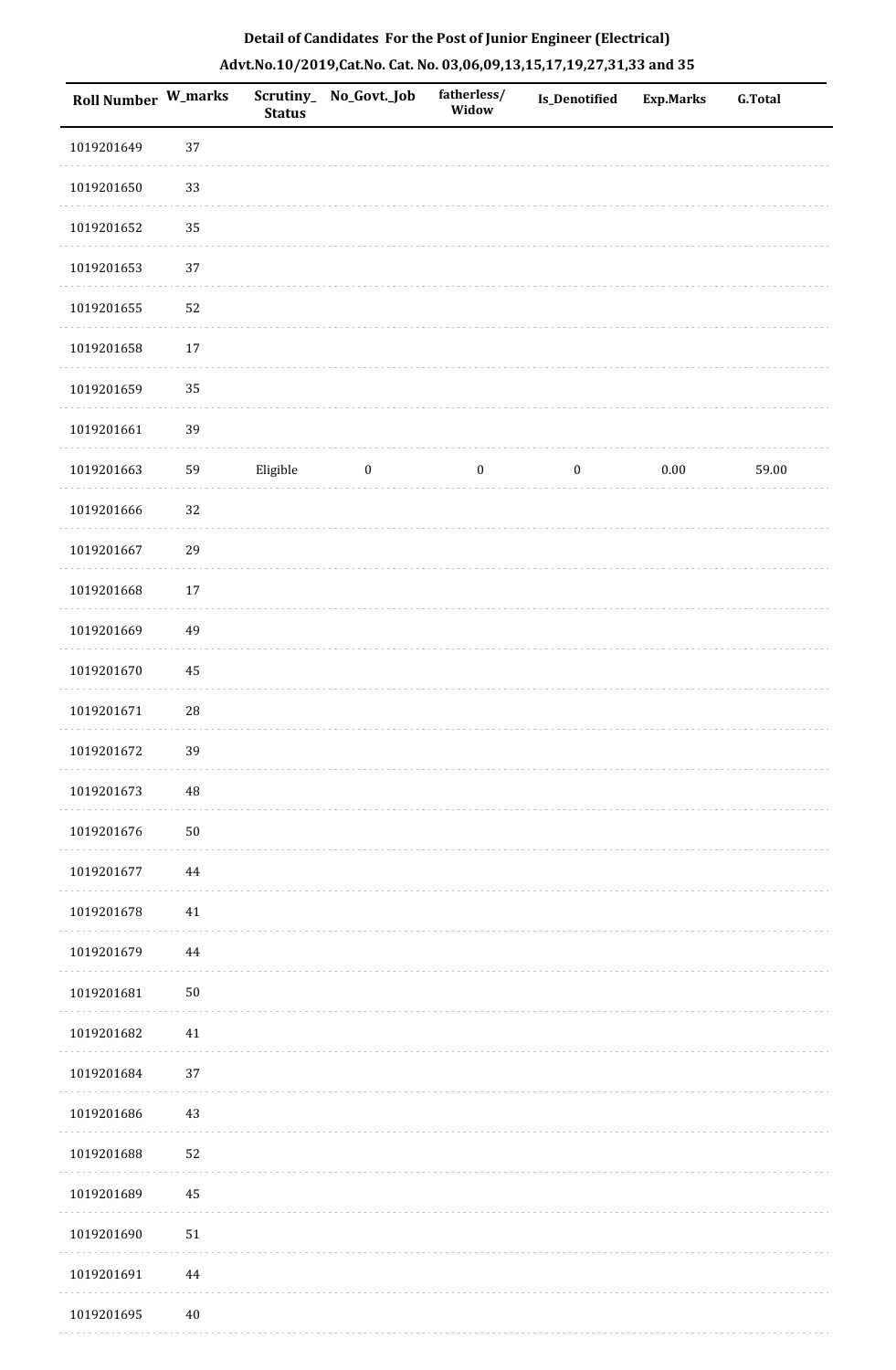| <b>Roll Number W_marks</b> |             | <b>Status</b> | Scrutiny_No_Govt._Job | fatherless/<br>Widow | Is_Denotified    | <b>Exp.Marks</b> | G.Total |
|----------------------------|-------------|---------------|-----------------------|----------------------|------------------|------------------|---------|
| 1019201700                 | 51          |               |                       |                      |                  |                  |         |
| 1019201701                 | 32          |               |                       |                      |                  |                  |         |
| 1019201702                 | 36          |               |                       |                      |                  |                  |         |
| 1019201705                 | $38\,$      |               |                       |                      |                  |                  |         |
| 1019201706                 | $38\,$      |               |                       |                      |                  |                  |         |
| 1019201707                 | $20\,$      |               |                       |                      |                  |                  |         |
| 1019201710                 | $27\,$      |               |                       |                      |                  |                  |         |
| 1019201711                 | 50          |               |                       |                      |                  |                  |         |
| 1019201716                 | $31\,$      |               |                       |                      |                  |                  |         |
| 1019201717                 | 27          |               |                       |                      |                  |                  |         |
| 1019201719                 | 43          |               |                       |                      |                  |                  |         |
| 1019201722                 | 45          |               |                       |                      |                  |                  |         |
| 1019201723                 | 34          |               |                       |                      |                  |                  |         |
| 1019201724                 | 33          |               |                       |                      |                  |                  |         |
| 1019201726                 | $70\,$      | Eligible      | $\boldsymbol{0}$      | $\boldsymbol{0}$     | $\boldsymbol{0}$ | $0.00\,$         | 70.00   |
| 1019201727                 | 63          | Eligible      | $\boldsymbol{0}$      | $\boldsymbol{0}$     | $\boldsymbol{0}$ | $0.00\,$         | 63.00   |
| 1019201728                 | 34          |               |                       |                      |                  |                  |         |
| 1019201729                 | 35          |               |                       |                      |                  |                  |         |
| 1019201730                 | $\sqrt{48}$ |               |                       |                      |                  |                  |         |
| 1019201731                 | 45          |               |                       |                      |                  |                  |         |
| 1019201732                 | 39          |               |                       |                      |                  |                  |         |
| 1019201733                 | $30\,$      |               |                       |                      |                  |                  |         |
| 1019201734                 | 45          |               |                       |                      |                  |                  |         |
| 1019201735                 | 15          |               |                       |                      |                  |                  |         |
| 1019201739                 | $\rm 48$    |               |                       |                      |                  |                  |         |
| 1019201740                 | $38\,$      |               |                       |                      |                  |                  |         |
| 1019201743                 | $38\,$      |               |                       |                      |                  |                  |         |
| 1019201744                 | 42          |               |                       |                      |                  |                  |         |
| 1019201745                 | 29          |               |                       |                      |                  |                  |         |
| 1019201746                 | $47\,$      | Eligible      | $\boldsymbol{0}$      | $\boldsymbol{0}$     | $\boldsymbol{0}$ | $0.00\,$         | 47.00   |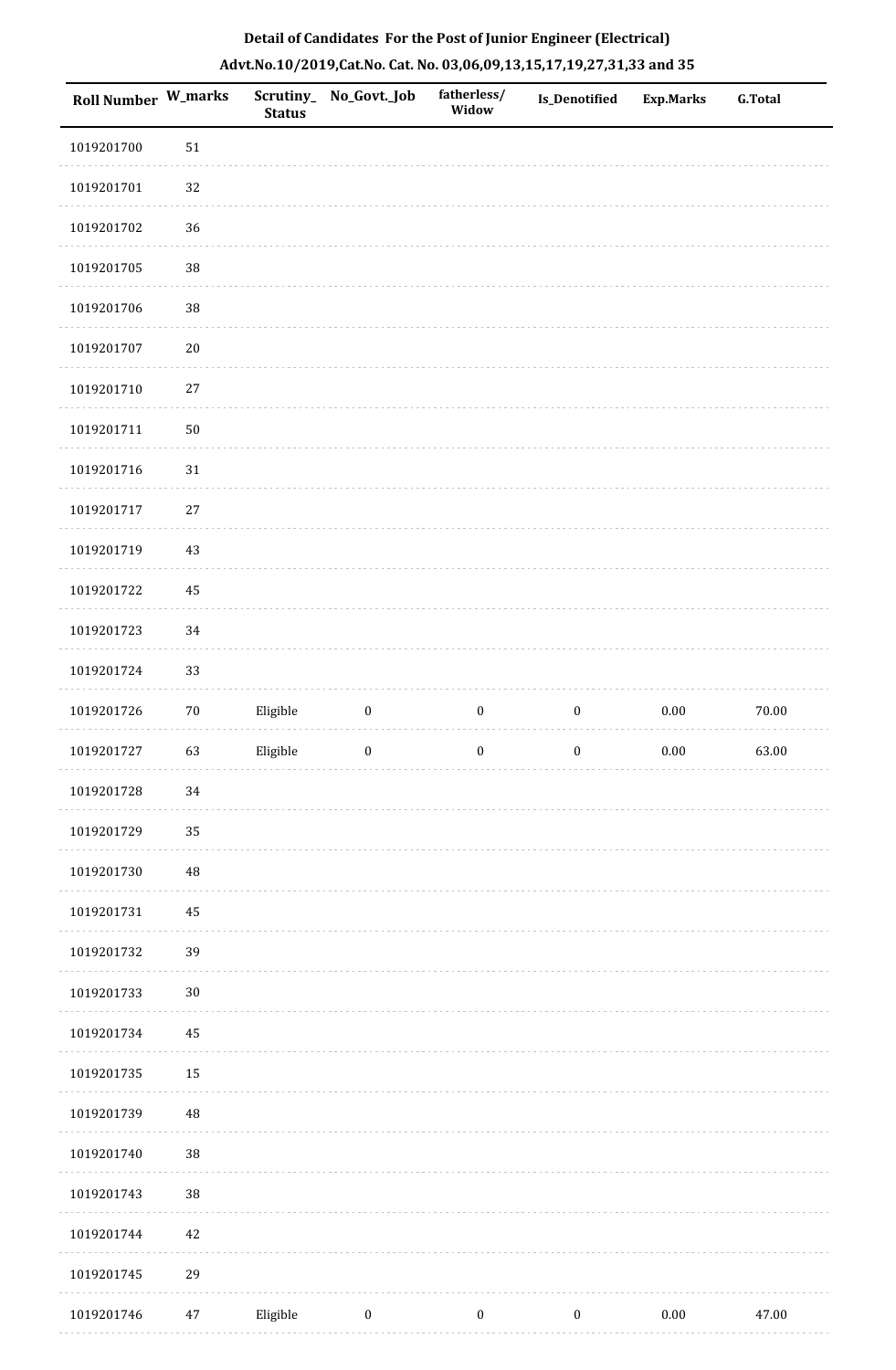| <b>Roll Number W_marks</b> |          | <b>Status</b> | Scrutiny_No_Govt._Job | fatherless/<br>Widow | <b>Is_Denotified</b> | <b>Exp.Marks</b> | <b>G.Total</b> |
|----------------------------|----------|---------------|-----------------------|----------------------|----------------------|------------------|----------------|
| 1019201748                 | 37       |               |                       |                      |                      |                  |                |
| 1019201749                 | 25       |               |                       |                      |                      |                  |                |
| 1019201750                 | $41\,$   |               |                       |                      |                      |                  |                |
| 1019201751                 | 36       |               |                       |                      |                      |                  |                |
| 1019201752                 | 32       |               |                       |                      |                      |                  |                |
| 1019201753                 | 38       |               |                       |                      |                      |                  |                |
| 1019201755                 | 39       |               |                       |                      |                      |                  |                |
| 1019201756                 | 39       |               |                       |                      |                      |                  |                |
| 1019201757                 | $47\,$   |               |                       |                      |                      |                  |                |
| 1019201758                 | 29       |               |                       |                      |                      |                  |                |
| 1019201763                 | 36       |               |                       |                      |                      |                  |                |
| 1019201765                 | $50\,$   |               |                       |                      |                      |                  |                |
| 1019201766                 | $50\,$   |               |                       |                      |                      |                  |                |
| 1019201768                 | 43       |               |                       |                      |                      |                  |                |
| 1019201771                 | 49       |               |                       |                      |                      |                  |                |
| 1019201772                 | 36       |               |                       |                      |                      |                  |                |
| 1019201776                 | $20\,$   |               |                       |                      |                      |                  |                |
| 1019201777                 | 59       |               |                       |                      |                      |                  |                |
| 1019201778                 | $\bf 44$ |               |                       |                      |                      |                  |                |
| 1019201781                 | 29       |               |                       |                      |                      |                  |                |
| 1019201782                 | $27\,$   |               |                       |                      |                      |                  |                |
| 1019201786                 | 52       |               |                       |                      |                      |                  |                |
| 1019201788                 | 54       |               |                       |                      |                      |                  |                |
| 1019201791                 | $47\,$   |               |                       |                      |                      |                  |                |
| 1019201793                 | 33       |               |                       |                      |                      |                  |                |
| 1019201795                 | 45       |               |                       |                      |                      |                  |                |
| 1019201796                 | 36       |               |                       |                      |                      |                  |                |
| 1019201797                 | 56       | Eligible      | $\boldsymbol{0}$      | $\mathsf S$          | $\boldsymbol{0}$     | 0.00             | 61.00          |
| 1019201798                 | 66       | Eligible      | $\boldsymbol{0}$      | $\boldsymbol{0}$     | $\boldsymbol{0}$     | $0.00\,$         | 66.00          |
|                            |          |               |                       |                      |                      |                  |                |

1019201799 44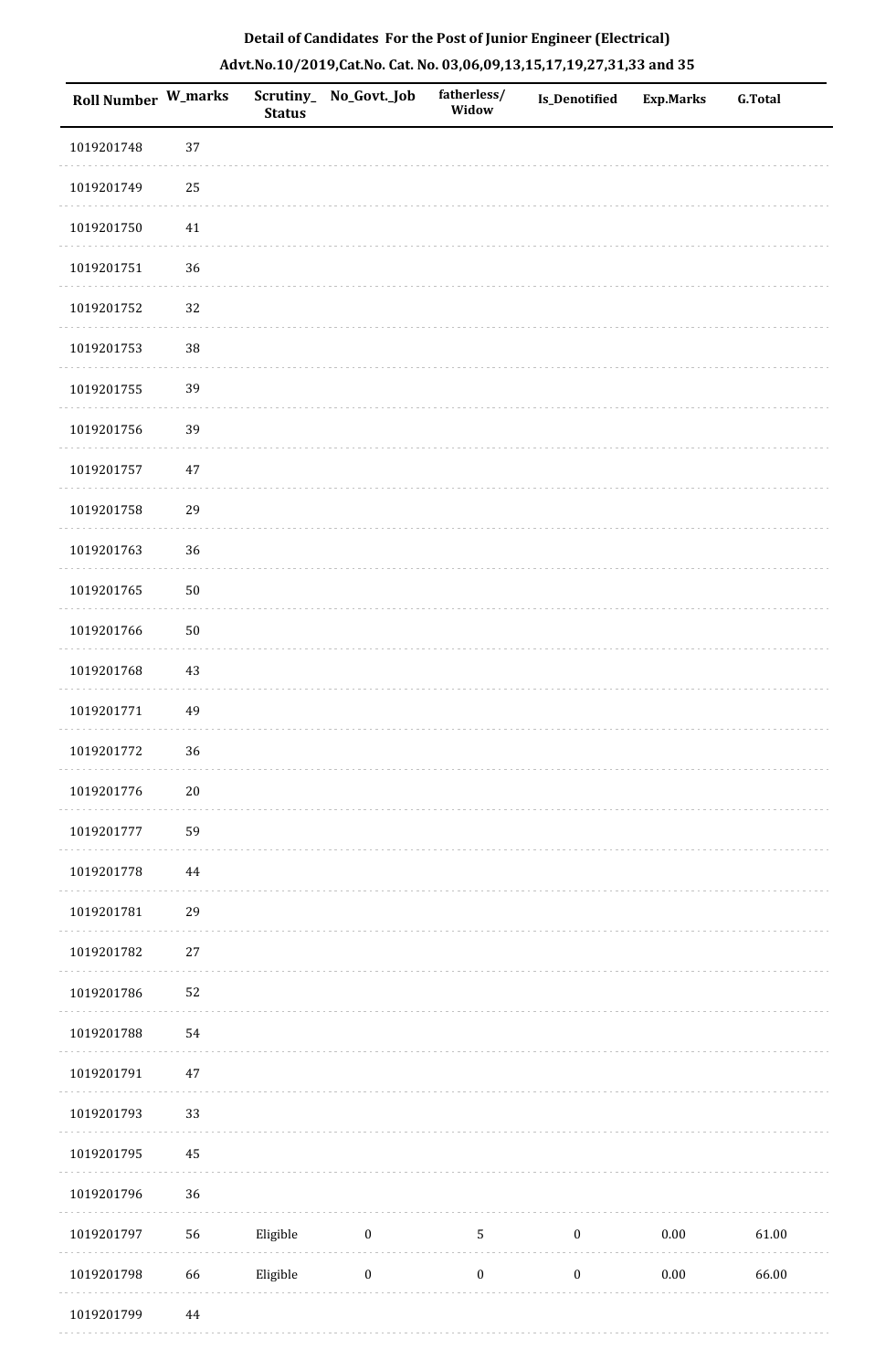| Roll Number W_marks |            | Scrutiny_<br><b>Status</b> | No_Govt._Job     | fatherless/<br>Widow | <b>Is_Denotified</b> | <b>Exp.Marks</b> | <b>G.Total</b> |
|---------------------|------------|----------------------------|------------------|----------------------|----------------------|------------------|----------------|
| 1019201800          | 35         |                            |                  |                      |                      |                  |                |
| 1019201803          | 34         |                            |                  |                      |                      |                  |                |
| 1019201804          | 42         |                            |                  |                      |                      |                  |                |
| 1019201806          | 32         |                            |                  |                      |                      |                  |                |
| 1019201807          | 48         |                            |                  |                      |                      |                  |                |
| 1019201811          | 36         |                            |                  |                      |                      |                  |                |
| 1019201812          | $40\,$     |                            |                  |                      |                      |                  |                |
| 1019201815          | $14\,$     |                            |                  |                      |                      |                  |                |
| 1019201816          | ${\bf 28}$ |                            |                  |                      |                      |                  |                |
| 1019201817          | $30\,$     |                            |                  |                      |                      |                  |                |
| 1019201818          | 52         |                            |                  |                      |                      |                  |                |
| 1019201819          | 45         |                            |                  |                      |                      |                  |                |
| 1019201821          | 35         |                            |                  |                      |                      |                  |                |
| 1019201822          | 58         |                            |                  |                      |                      |                  |                |
| 1019201826          | 35         |                            |                  |                      |                      |                  |                |
| 1019201827          | 35         |                            |                  |                      |                      |                  |                |
| 1019201828          | $40\,$     |                            |                  |                      |                      |                  |                |
| 1019201829          | 42         |                            |                  |                      |                      |                  |                |
| 1019201836          | 49         | Eligible                   | $\boldsymbol{0}$ | $\boldsymbol{0}$     | $\boldsymbol{0}$     | $0.00\,$         | 49.00          |
| 1019201837          | $40\,$     |                            |                  |                      |                      |                  |                |
| 1019201838          | 42         |                            |                  |                      |                      |                  |                |
| 1019201842          | 42         |                            |                  |                      |                      |                  |                |
| 1019201845          | $16\,$     |                            |                  |                      |                      |                  |                |
| 1019201847          | 37         |                            |                  |                      |                      |                  |                |
| 1019201848          | $24\,$     |                            |                  |                      |                      |                  |                |
| 1019201849          | 33         |                            |                  |                      |                      |                  |                |
| 1019201855          | ${\bf 50}$ |                            |                  |                      |                      |                  |                |
| 1019201857          | $27\,$     |                            |                  |                      |                      |                  |                |
| 1019201859          | $43\,$     |                            |                  |                      |                      |                  |                |
| 1019201863          | 35         |                            |                  |                      |                      |                  |                |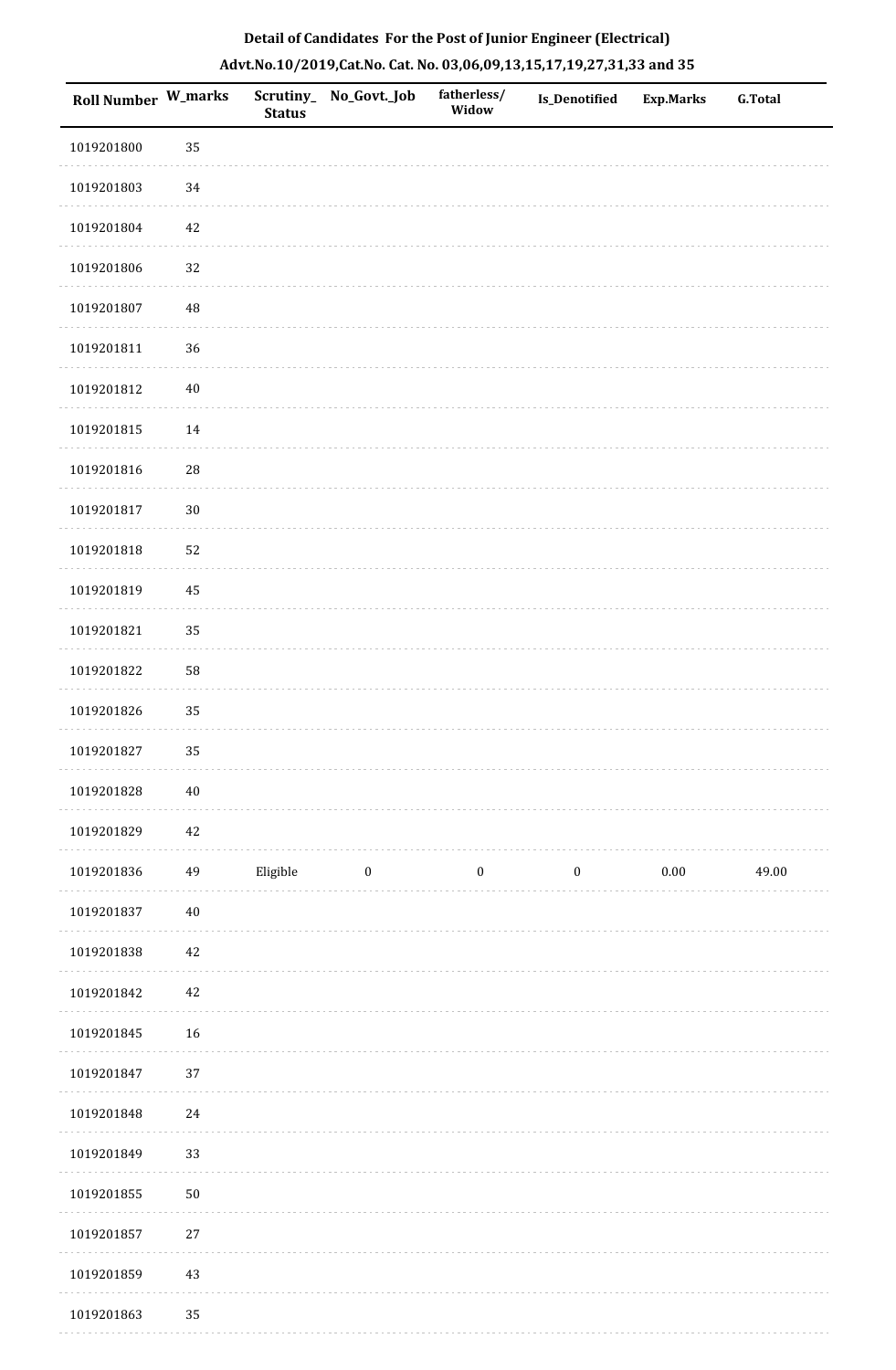|  | Detail of Candidates For the Post of Junior Engineer (Electrical)     |  |
|--|-----------------------------------------------------------------------|--|
|  | Advt.No.10/2019,Cat.No. Cat. No. 03,06,09,13,15,17,19,27,31,33 and 35 |  |

| <b>Roll Number W_marks</b> |                 | <b>Status</b> | Scrutiny_No_Govt._Job | fatherless/<br>Widow | <b>Is_Denotified</b> | <b>Exp.Marks</b> | <b>G.Total</b> |
|----------------------------|-----------------|---------------|-----------------------|----------------------|----------------------|------------------|----------------|
| 1019201865                 | 24              |               |                       |                      |                      |                  |                |
| 1019201866                 | 63              | Eligible      | $\boldsymbol{0}$      | $\boldsymbol{0}$     | $\boldsymbol{0}$     | $0.00\,$         | 63.00          |
| 1019201869                 | 35              |               |                       |                      |                      |                  |                |
| 1019201870                 | 49              |               |                       |                      |                      |                  |                |
| 1019201871                 | <b>REJECTED</b> |               |                       |                      |                      |                  | $0.00\,$       |
| 1019201872                 | 44              |               |                       |                      |                      |                  |                |
| 1019201874                 | 25              |               |                       |                      |                      |                  |                |
| 1019201875                 | 48              |               |                       |                      |                      |                  |                |
| 1019201877                 | 34              |               |                       |                      |                      |                  |                |
| 1019201878                 | 35              |               |                       |                      |                      |                  |                |
| 1019201879                 | 50              |               |                       |                      |                      |                  |                |
| 1019201880                 | 57              |               |                       |                      |                      |                  |                |
| 1019201881                 | 63              | Eligible      | $\boldsymbol{0}$      | $\boldsymbol{0}$     | $\boldsymbol{0}$     | $0.00\,$         | 63.00          |
| 1019201883                 | 34              |               |                       |                      |                      |                  |                |
| 1019201884                 | 38              |               |                       |                      |                      |                  |                |
| 1019201886                 | 45              |               |                       |                      |                      |                  |                |
| 1019201887                 | $50\,$          |               |                       |                      |                      |                  |                |
| 1019201888                 | 34              |               |                       |                      |                      |                  |                |
| 1019201889                 | $40\,$          |               |                       |                      |                      |                  |                |
| 1019201890                 | 26              |               |                       |                      |                      |                  |                |
| 1019201891                 | $40\,$          |               |                       |                      |                      |                  |                |
| 1019201892                 | $46\,$          |               |                       |                      |                      |                  |                |
| 1019201895                 | $51\,$          |               |                       |                      |                      |                  |                |
| 1019201898                 | 35              |               |                       |                      |                      |                  |                |
| 1019201899                 | $1\,$           |               |                       |                      |                      |                  |                |
| 1019201900                 | 39              |               |                       |                      |                      |                  |                |
| 1019201901                 | 63              | Eligible      | $\boldsymbol{0}$      | $\boldsymbol{0}$     | $\boldsymbol{0}$     | 0.00             | 63.00          |
| 1019201902                 | 35              |               |                       |                      |                      |                  |                |
| 1019201903                 | 35              |               |                       |                      |                      |                  |                |
| 1019201904                 | $50\,$          |               |                       |                      |                      |                  |                |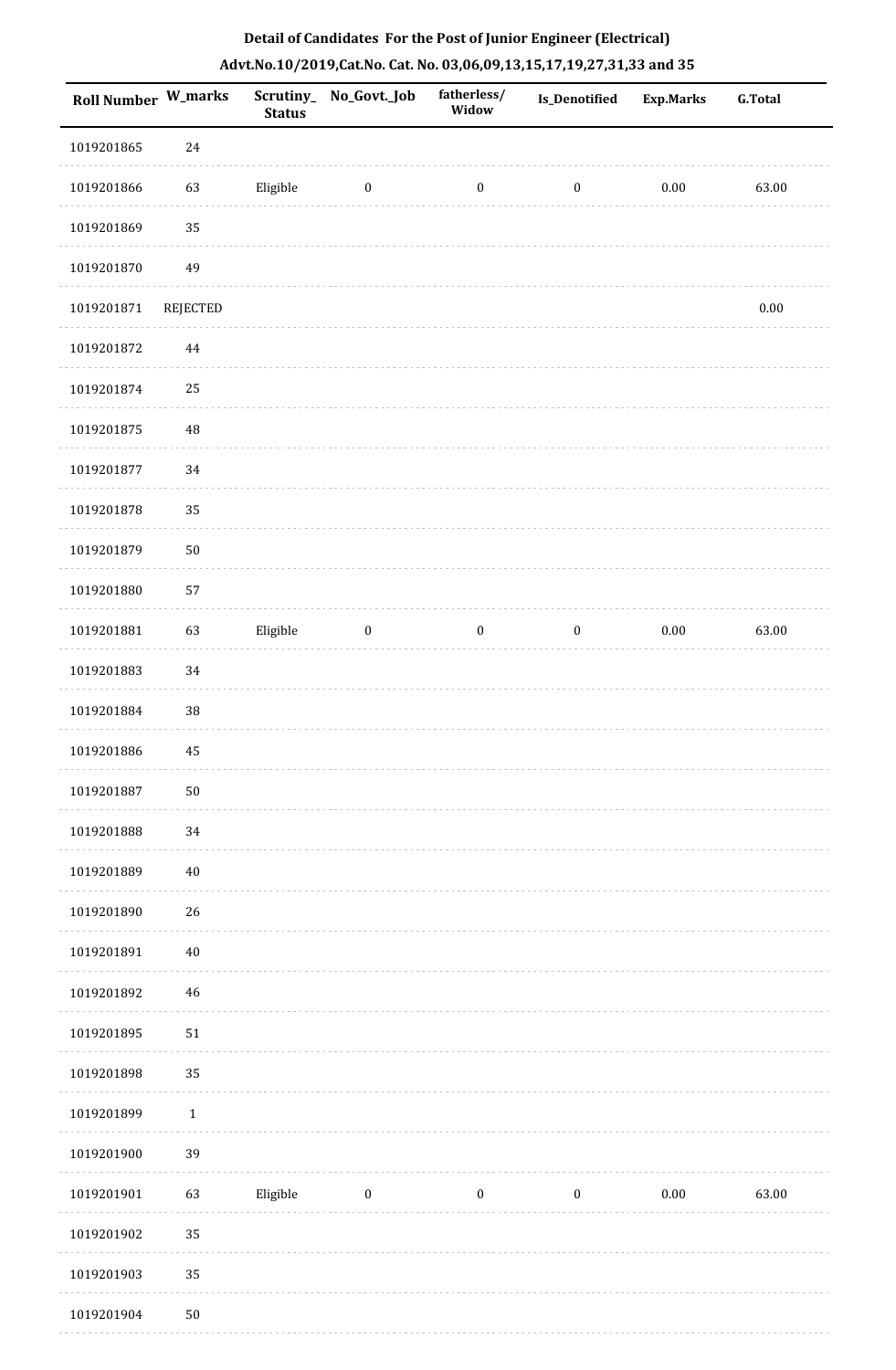| Roll Number W_marks |        | <b>Status</b> | Scrutiny_No_Govt._Job | fatherless/<br>Widow | Is_Denotified    | Exp.Marks | <b>G.Total</b> |
|---------------------|--------|---------------|-----------------------|----------------------|------------------|-----------|----------------|
| 1019201905          | $50\,$ |               |                       |                      |                  |           |                |
| 1019201906          | $38\,$ | Eligible      | $\sqrt{5}$            | $\boldsymbol{0}$     | $\boldsymbol{0}$ | $0.00\,$  | 43.00          |
| 1019201908          | $42\,$ |               |                       |                      |                  |           |                |
| 1019201910          | 52     |               |                       |                      |                  |           |                |
| 1019201914          | 34     |               |                       |                      |                  |           |                |
| 1019201915          | 44     |               |                       |                      |                  |           |                |
| 1019201918          | 49     |               |                       |                      |                  |           |                |
| 1019201919          | 49     |               |                       |                      |                  |           |                |
| 1019201920          | $40\,$ |               |                       |                      |                  |           |                |
| 1019201921          | $31\,$ |               |                       |                      |                  |           |                |
| 1019201922          | 52     |               |                       |                      |                  |           |                |
| 1019201925          | 29     |               |                       |                      |                  |           |                |
| 1019201927          | 32     |               |                       |                      |                  |           |                |
| 1019201936          | 57     |               |                       |                      |                  |           |                |
| 1019201937          | $30\,$ |               |                       |                      |                  |           |                |
| 1019201939          | 31     |               |                       |                      |                  |           |                |
| 1019201941          | 33     |               |                       |                      |                  |           |                |
| 1019201945          | $31\,$ |               |                       |                      |                  |           |                |
| 1019201947          | 45     |               |                       |                      |                  |           |                |
| 1019201948          | $42\,$ |               |                       |                      |                  |           |                |
| 1019201949          | 36     |               |                       |                      |                  |           |                |
| 1019201955          | 57     |               |                       |                      |                  |           |                |
| 1019201956          | 37     |               |                       |                      |                  |           |                |
| 1019201958          | 39     |               |                       |                      |                  |           |                |
| 1019201959          | $31\,$ |               |                       |                      |                  |           |                |
| 1019201962          | 29     |               |                       |                      |                  |           |                |
| 1019201963          | 27     |               |                       |                      |                  |           |                |
| 1019201964          | 41     |               |                       |                      |                  |           |                |
| 1019201965          | $40\,$ |               |                       |                      |                  |           |                |
| 1019201966          | 61     | Eligible      | $\boldsymbol{0}$      | $\boldsymbol{0}$     | $\boldsymbol{0}$ | $0.00\,$  | 61.00          |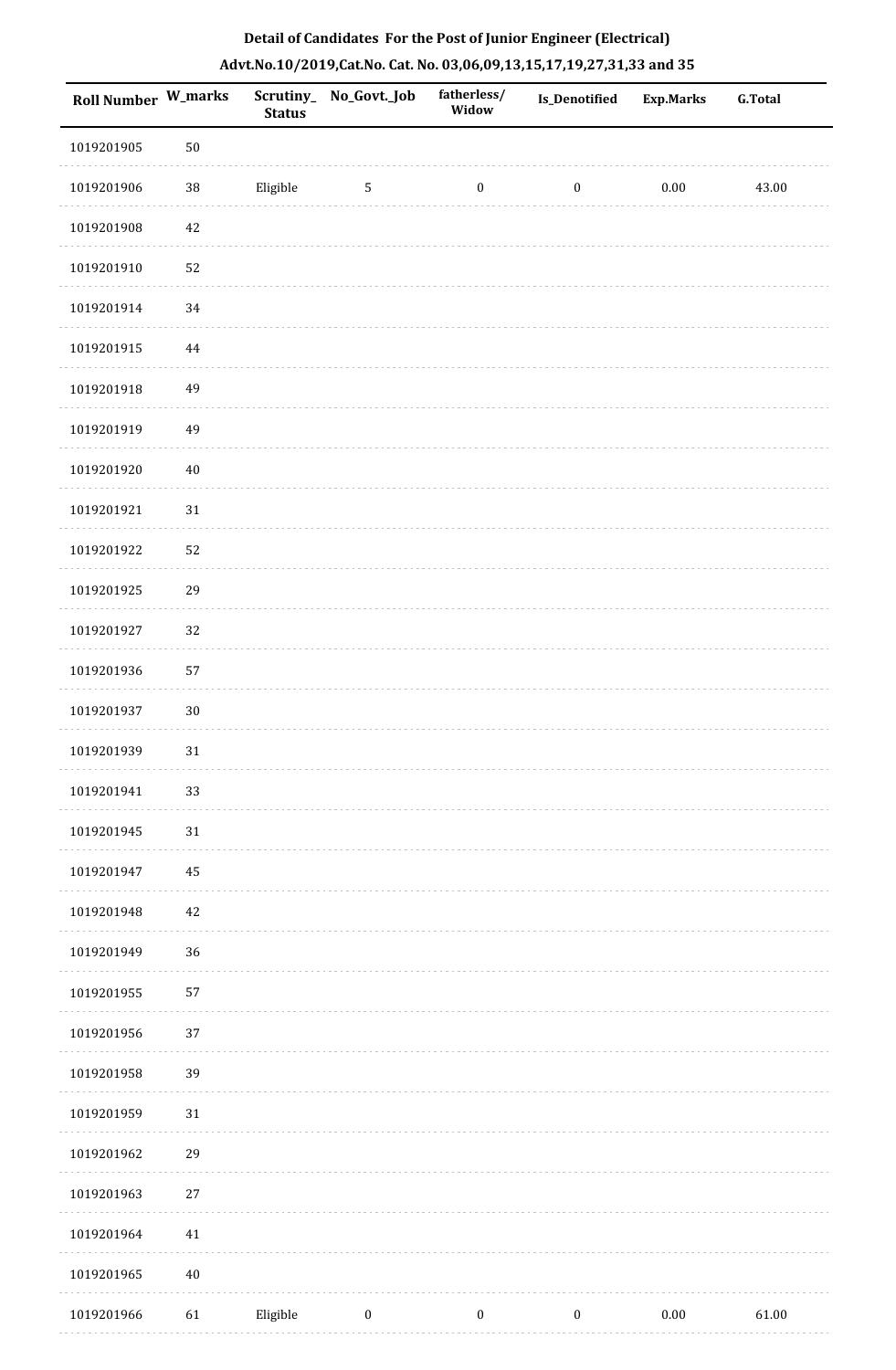| Roll Number W_marks |             | <b>Status</b> | Scrutiny_ No_Govt._Job | fatherless/<br>Widow | <b>Is_Denotified</b> | <b>Exp.Marks</b> | <b>G.Total</b> |
|---------------------|-------------|---------------|------------------------|----------------------|----------------------|------------------|----------------|
| 1019201968          | 37          |               |                        |                      |                      |                  |                |
| 1019201969          | 39          |               |                        |                      |                      |                  |                |
| 1019201971          | 32          |               |                        |                      |                      |                  |                |
| 1019201973          | 39          |               |                        |                      |                      |                  |                |
| 1019201976          | 53          | Eligible      | $\sqrt{5}$             | $\bf{0}$             | $\boldsymbol{0}$     | 0.00             | 58.00          |
| 1019201977          | 52          |               |                        |                      |                      |                  |                |
| 1019201978          | 49          |               |                        |                      |                      |                  |                |
| 1019201979          | 37          |               |                        |                      |                      |                  |                |
| 1019201980          | $\sqrt{28}$ |               |                        |                      |                      |                  |                |
| 1019201981          | 23          |               |                        |                      |                      |                  |                |
| 1019201982          | $31\,$      |               |                        |                      |                      |                  |                |
| 1019201983          | 33          |               |                        |                      |                      |                  |                |
| 1019201984          | 22          |               |                        |                      |                      |                  |                |
| 1019201986          | 33          |               |                        |                      |                      |                  |                |
| 1019201988          | 32          |               |                        |                      |                      |                  |                |
| 1019201989          | 26          |               |                        |                      |                      |                  |                |
| 1019201990          | $22\,$      |               |                        |                      |                      |                  |                |
| 1019201992          | 32          |               |                        |                      |                      |                  |                |
| 1019201993          | 45          |               |                        |                      |                      |                  |                |
| 1019201994          | 45          |               |                        |                      |                      |                  |                |
| 1019201996          | 72          | Absent        | $\boldsymbol{0}$       | $\boldsymbol{0}$     | $\boldsymbol{0}$     | $0.00\,$         |                |
| 1019201997          | 46          |               |                        |                      |                      |                  |                |
| 1019202000          | 33          |               |                        |                      |                      |                  |                |
| 1019202001          | $30\,$      |               |                        |                      |                      |                  |                |
| 1019202004          | 25          |               |                        |                      |                      |                  |                |
| 1019202008          | 39          |               |                        |                      |                      |                  |                |
| 1019202009          | 42          |               |                        |                      |                      |                  |                |
| 1019202011          | 18          |               |                        |                      |                      |                  |                |
| 1019202012          | $51\,$      |               |                        |                      |                      |                  |                |
| 1019202013          | 38          |               |                        |                      |                      |                  |                |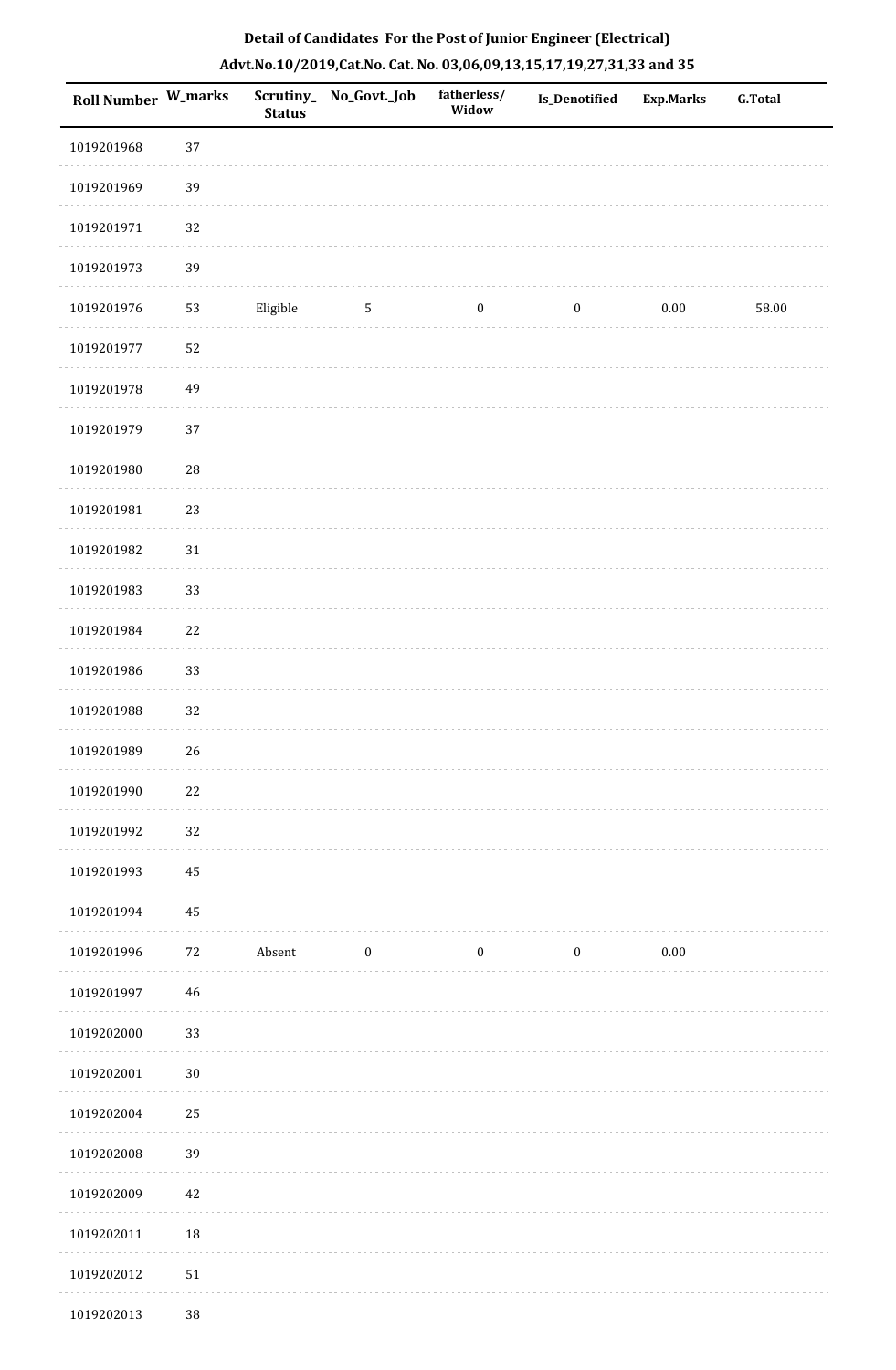| <b>Roll Number W_marks</b> |             | <b>Status</b> | Scrutiny_ No_Govt._Job | fatherless/<br>Widow | Is_Denotified    | <b>Exp.Marks</b> | <b>G.Total</b> |
|----------------------------|-------------|---------------|------------------------|----------------------|------------------|------------------|----------------|
| 1019202014                 | 49          |               |                        |                      |                  |                  |                |
| 1019202016                 | 35          |               |                        |                      |                  |                  |                |
| 1019202017                 | 53          |               |                        |                      |                  |                  |                |
| 1019202018                 | 42          |               |                        |                      |                  |                  |                |
| 1019202019                 | $\rm 48$    |               |                        |                      |                  |                  |                |
| 1019202020                 | 35          |               |                        |                      |                  |                  |                |
| 1019202021                 | 25          |               |                        |                      |                  |                  |                |
| 1019202022                 | 37          |               |                        |                      |                  |                  |                |
| 1019202024                 | 41          |               |                        |                      |                  |                  |                |
| 1019202025                 | 64          | Eligible      | 5                      | $\boldsymbol{0}$     | $\boldsymbol{0}$ | $0.00\,$         | 69.00          |
| 1019202026                 | 29          |               |                        |                      |                  |                  |                |
| 1019202028                 | $43\,$      |               |                        |                      |                  |                  |                |
| 1019202029                 | $43\,$      |               |                        |                      |                  |                  |                |
| 1019202030                 | 59          |               |                        |                      |                  |                  |                |
| 1019202031                 | $41\,$      |               |                        |                      |                  |                  |                |
| 1019202033                 | $\rm 48$    |               |                        |                      |                  |                  |                |
| 1019202034                 | $\bf 48$    | Eligible      | $\bf{0}$               | $\boldsymbol{0}$     | $\boldsymbol{0}$ | $0.00\,$         | 48.00          |
| 1019202035                 | $42\,$      |               |                        |                      |                  |                  |                |
| 1019202036                 | 58          |               |                        |                      |                  |                  |                |
| 1019202037                 | 32          |               |                        |                      |                  |                  |                |
| 1019202038                 | $\sqrt{48}$ |               |                        |                      |                  |                  |                |
| 1019202039                 | 54          |               |                        |                      |                  |                  |                |
| 1019202040                 | $27\,$      |               |                        |                      |                  |                  |                |
| 1019202041                 | $27\,$      |               |                        |                      |                  |                  |                |
| 1019202043                 | $38\,$      |               |                        |                      |                  |                  |                |
| 1019202044                 | 52          |               |                        |                      |                  |                  |                |
| 1019202046                 | $47\,$      |               |                        |                      |                  |                  |                |
| 1019202047                 | 39          |               |                        |                      |                  |                  |                |
| 1019202048                 | 37          |               |                        |                      |                  |                  |                |
| 1019202050                 | 45          |               |                        |                      |                  |                  |                |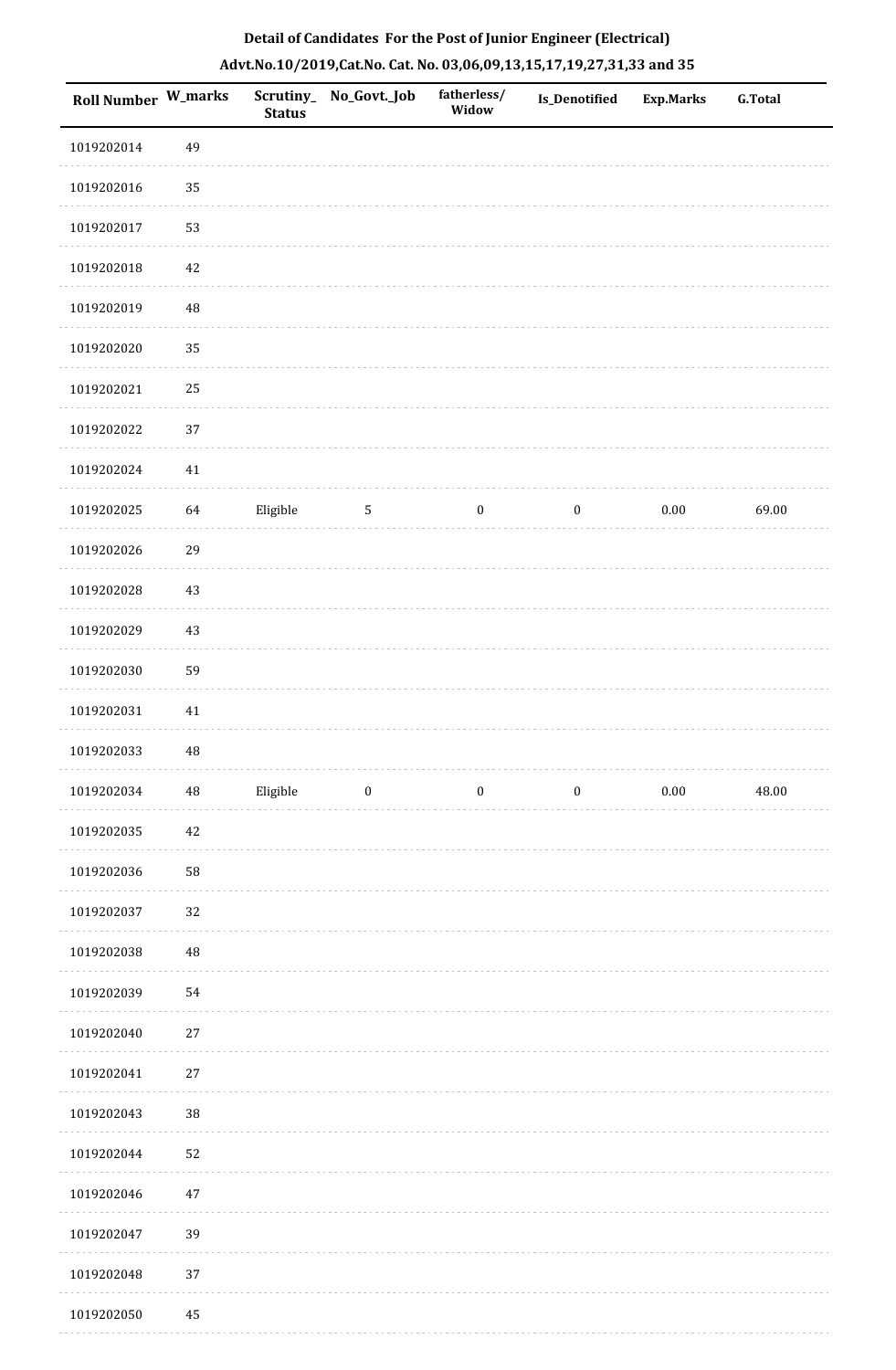| Roll Number W_marks |             | <b>Status</b> | Scrutiny_No_Govt._Job | fatherless/<br>Widow | Is_Denotified    | <b>Exp.Marks</b> | <b>G.Total</b> |
|---------------------|-------------|---------------|-----------------------|----------------------|------------------|------------------|----------------|
| 1019202051          | 37          |               |                       |                      |                  |                  |                |
| 1019202053          | 37          |               |                       |                      |                  |                  |                |
| 1019202054          | $\rm 48$    |               |                       |                      |                  |                  |                |
| 1019202055          | $41\,$      |               |                       |                      |                  |                  |                |
| 1019202057          | 43          |               |                       |                      |                  |                  |                |
| 1019202059          | 49          |               |                       |                      |                  |                  |                |
| 1019202061          | $27\,$      |               |                       |                      |                  |                  |                |
| 1019202067          | 54          |               |                       |                      |                  |                  |                |
| 1019202068          | $38\,$      | Absent        | $\boldsymbol{0}$      | $\boldsymbol{0}$     | $\boldsymbol{0}$ | $0.00\,$         |                |
| 1019202070          | $42\,$      |               |                       |                      |                  |                  |                |
| 1019202071          | $31\,$      | Eligible      | $\sqrt{5}$            | $\boldsymbol{0}$     | $\boldsymbol{0}$ | $0.00\,$         | 36.00          |
| 1019202074          | 55          |               |                       |                      |                  |                  |                |
| 1019202075          | $\mathbf 9$ |               |                       |                      |                  |                  |                |
| 1019202076          | 26          |               |                       |                      |                  |                  |                |
| 1019202077          | 36          |               |                       |                      |                  |                  |                |
| 1019202081          | $30\,$      |               |                       |                      |                  |                  |                |
| 1019202083          | 36          |               |                       |                      |                  |                  |                |
| 1019202086          | 19          |               |                       |                      |                  |                  |                |
| 1019202087          | 36          |               |                       |                      |                  |                  |                |
| 1019202090          | 34          |               |                       |                      |                  |                  |                |
| 1019202091          | $40\,$      |               |                       |                      |                  |                  |                |
| 1019202093          | 39          |               |                       |                      |                  |                  |                |
| 1019202094          | 55          |               |                       |                      |                  |                  |                |
| 1019202095          | $30\,$      |               |                       |                      |                  |                  |                |
| 1019202096          | $45\,$      |               |                       |                      |                  |                  |                |
| 1019202097          | 36          |               |                       |                      |                  |                  |                |
| 1019202098          | $38\,$      |               |                       |                      |                  |                  |                |
| 1019202101          | 52          |               |                       |                      |                  |                  |                |
| 1019202102          | $30\,$      |               |                       |                      |                  |                  |                |
| 1019202103          | 60          |               |                       |                      |                  |                  |                |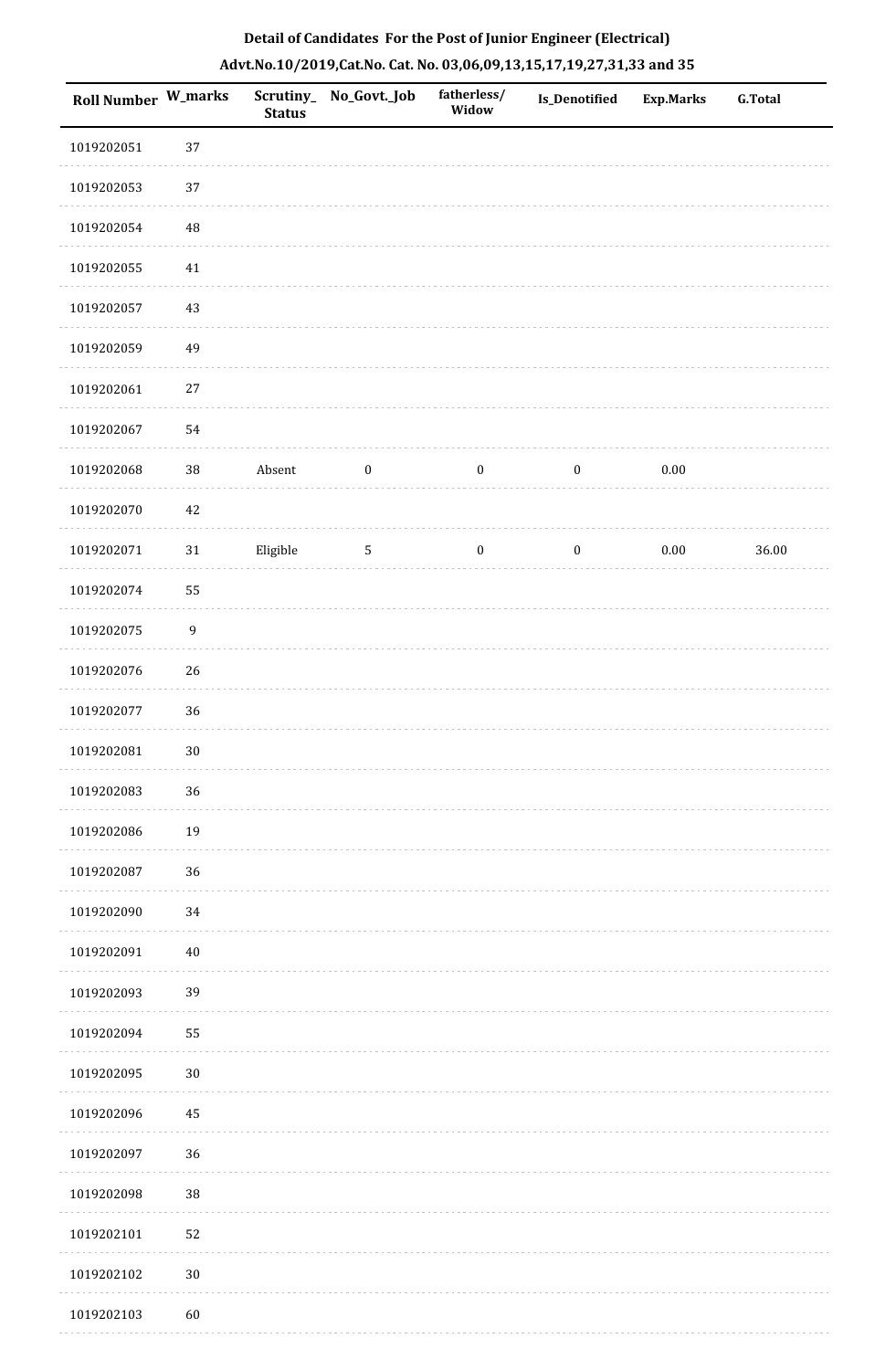| <b>Roll Number W_marks</b> |          | <b>Status</b> | Scrutiny_ No_Govt._Job | fatherless/<br>Widow | Is_Denotified    | <b>Exp.Marks</b> | <b>G.Total</b> |
|----------------------------|----------|---------------|------------------------|----------------------|------------------|------------------|----------------|
| 1019202104                 | 37       |               |                        |                      |                  |                  |                |
| 1019202105                 | 46       |               |                        |                      |                  |                  |                |
| 1019202106                 | 58       |               |                        |                      |                  |                  |                |
| 1019202110                 | 59       |               |                        |                      |                  |                  |                |
| 1019202111                 | 34       |               |                        |                      |                  |                  |                |
| 1019202112                 | $38\,$   |               |                        |                      |                  |                  |                |
| 1019202113                 | $27\,$   |               |                        |                      |                  |                  |                |
| 1019202114                 | $38\,$   |               |                        |                      |                  |                  |                |
| 1019202116                 | 21       |               |                        |                      |                  |                  |                |
| 1019202117                 | $50\,$   |               |                        |                      |                  |                  |                |
| 1019202119                 | $\rm 48$ |               |                        |                      |                  |                  |                |
| 1019202120                 | 42       |               |                        |                      |                  |                  |                |
| 1019202121                 | $\bf 44$ |               |                        |                      |                  |                  |                |
| 1019202123                 | 35       |               |                        |                      |                  |                  |                |
| 1019202124                 | 52       | Eligible      | $\mathsf S$            | $\boldsymbol{0}$     | $\boldsymbol{0}$ | $0.00\,$         | 57.00          |
| 1019202125                 | $27\,$   |               |                        |                      |                  |                  |                |
| 1019202126                 | 49       |               |                        |                      |                  |                  |                |
| 1019202128                 | 35       |               |                        |                      |                  |                  |                |
| 1019202130                 | 32       |               |                        |                      |                  |                  |                |
| 1019202131                 | 45       |               |                        |                      |                  |                  |                |
| 1019202132                 | 28       |               |                        |                      |                  |                  |                |
| 1019202133                 | 49       |               |                        |                      |                  |                  |                |
| 1019202134                 | $40\,$   |               |                        |                      |                  |                  |                |
| 1019202136                 | 58       |               |                        |                      |                  |                  |                |
| 1019202139                 | 42       |               |                        |                      |                  |                  |                |
| 1019202141                 | 33       |               |                        |                      |                  |                  |                |
| 1019202142                 | 19       |               |                        |                      |                  |                  |                |
| 1019202143                 | $41\,$   |               |                        |                      |                  |                  |                |
| 1019202144                 | 46       |               |                        |                      |                  |                  |                |
| 1019202146                 | 41       |               |                        |                      |                  |                  |                |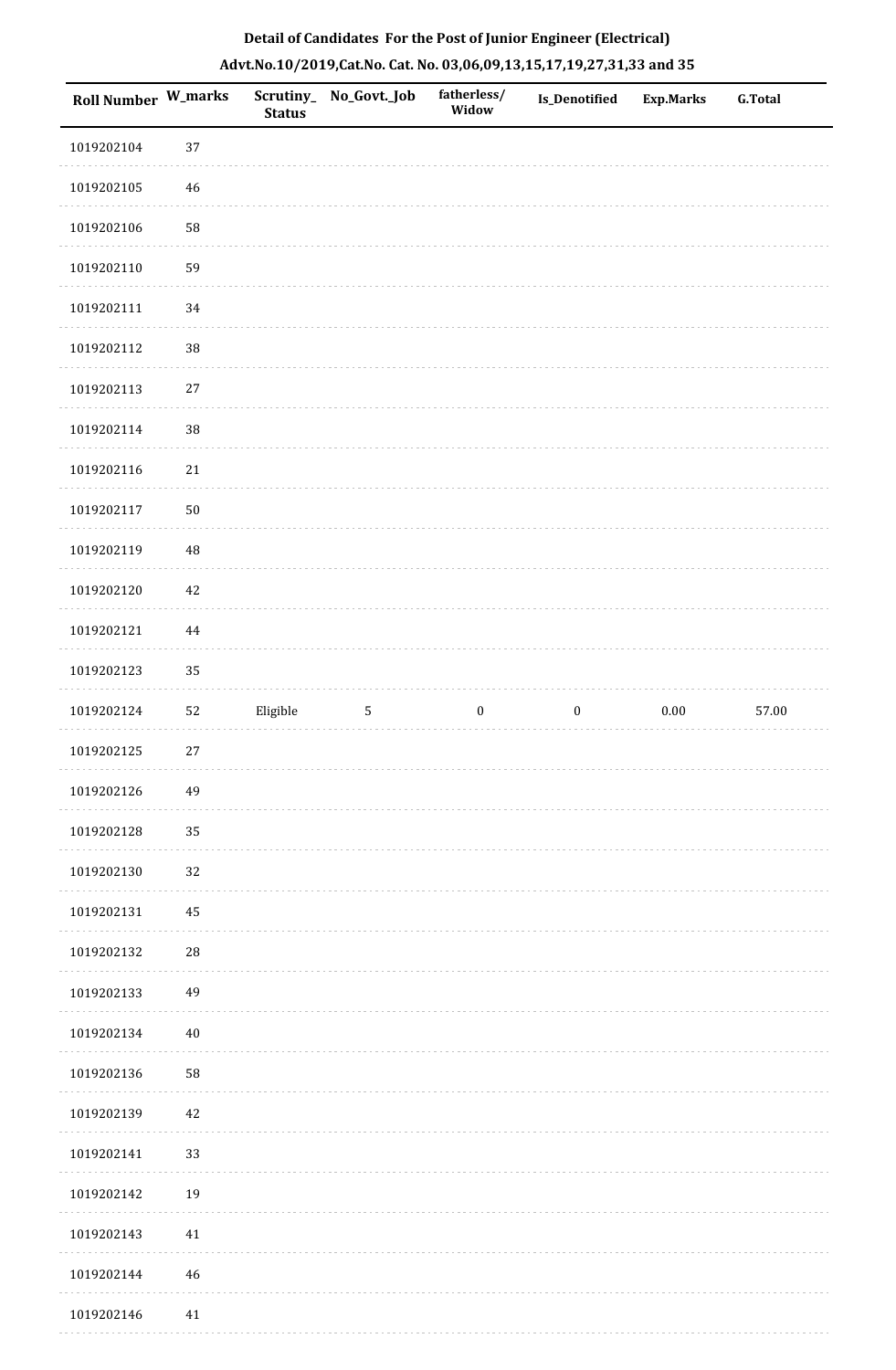|  | Detail of Candidates For the Post of Junior Engineer (Electrical)     |  |
|--|-----------------------------------------------------------------------|--|
|  | Advt.No.10/2019,Cat.No. Cat. No. 03,06,09,13,15,17,19,27,31,33 and 35 |  |

| <b>Roll Number W_marks</b> |                 | <b>Status</b> | Scrutiny_ No_Govt._Job | fatherless/<br>Widow | <b>Is_Denotified</b> | <b>Exp.Marks</b> | <b>G.Total</b> |
|----------------------------|-----------------|---------------|------------------------|----------------------|----------------------|------------------|----------------|
| 1019202147                 | 35              |               |                        |                      |                      |                  |                |
| 1019202148                 | <b>REJECTED</b> |               |                        |                      |                      |                  | $0.00\,$       |
| 1019202149                 | $18\,$          |               |                        |                      |                      |                  |                |
| 1019202150                 | 36              |               |                        |                      |                      |                  |                |
| 1019202151                 | <b>REJECTED</b> |               |                        |                      |                      |                  | 0.00           |
| 1019202152                 | $38\,$          |               |                        |                      |                      |                  |                |
| 1019202153                 | 52              |               |                        |                      |                      |                  |                |
| 1019202154                 | 36              |               |                        |                      |                      |                  |                |
| 1019202155                 | 56              | Eligible      | $\boldsymbol{0}$       | $\boldsymbol{0}$     | $\boldsymbol{0}$     | $0.00\,$         | 56.00          |
| 1019202157                 | 53              |               |                        |                      |                      |                  |                |
| 1019202158                 | 33              |               |                        |                      |                      |                  |                |
| 1019202160                 | 58              |               |                        |                      |                      |                  |                |
| 1019202163                 | 47              |               |                        |                      |                      |                  |                |
| 1019202164                 | 39              |               |                        |                      |                      |                  |                |
| 1019202165                 | $36\,$          |               |                        |                      |                      |                  |                |
| 1019202166                 | $26\,$          |               |                        |                      |                      |                  |                |
| 1019202167                 | 32              |               |                        |                      |                      |                  |                |
| 1019202169                 | 33              |               |                        |                      |                      |                  |                |
| 1019202172                 | 45              |               |                        |                      |                      |                  |                |
| 1019202175                 | 35              |               |                        |                      |                      |                  |                |
| 1019202177                 | 37              |               |                        |                      |                      |                  |                |
| 1019202178                 | 42              | Eligible      | $5\phantom{.0}$        | $\boldsymbol{0}$     | $\boldsymbol{0}$     | $0.00\,$         | 47.00          |
| 1019202179                 | 45              |               |                        |                      |                      |                  |                |
| 1019202181                 | 36              |               |                        |                      |                      |                  |                |
| 1019202182                 | 25              |               |                        |                      |                      |                  |                |
| 1019202185                 | 34              |               |                        |                      |                      |                  |                |
| 1019202186                 | 45              |               |                        |                      |                      |                  |                |
| 1019202188                 | 51              |               |                        |                      |                      |                  |                |
| 1019202189                 | $\rm 48$        |               |                        |                      |                      |                  |                |
| 1019202190                 | 35              |               |                        |                      |                      |                  |                |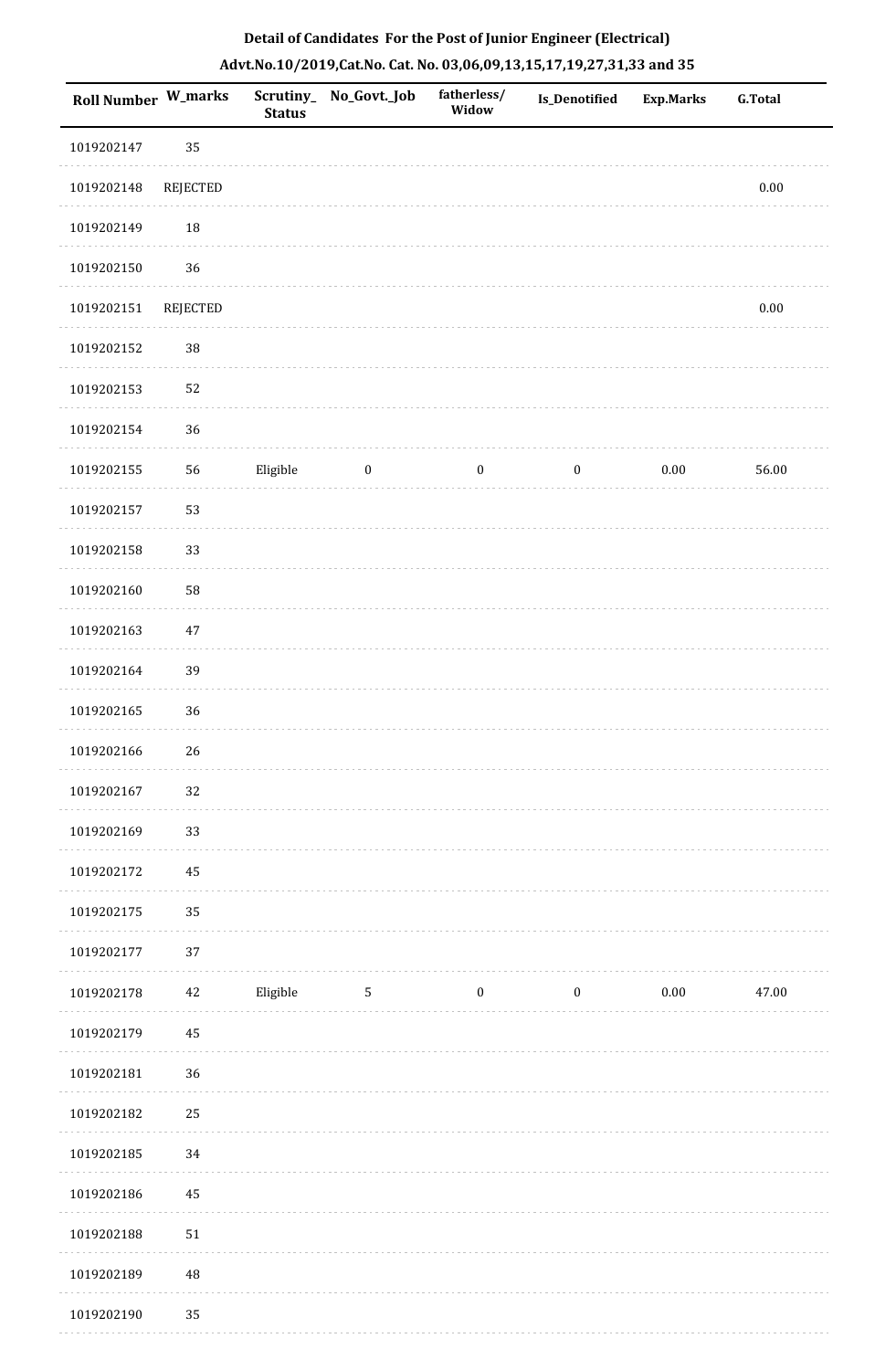| Roll Number W_marks |          | <b>Status</b> | Scrutiny_ No_Govt._Job | fatherless/<br>Widow | <b>Is_Denotified</b> | <b>Exp.Marks</b> | <b>G.Total</b> |
|---------------------|----------|---------------|------------------------|----------------------|----------------------|------------------|----------------|
| 1019202192          | 39       |               |                        |                      |                      |                  |                |
| 1019202195          | 62       | Eligible      | $\bf{0}$               | $\boldsymbol{0}$     | $\boldsymbol{0}$     | $0.00\,$         | 62.00          |
| 1019202201          | $40\,$   |               |                        |                      |                      |                  |                |
| 1019202202          | 33       |               |                        |                      |                      |                  |                |
| 1019202203          | 36       |               |                        |                      |                      |                  |                |
| 1019202204          | 29       |               |                        |                      |                      |                  |                |
| 1019202205          | 35       |               |                        |                      |                      |                  |                |
| 1019202206          | $27\,$   |               |                        |                      |                      |                  |                |
| 1019202207          | 42       |               |                        |                      |                      |                  |                |
| 1019202208          | 19       |               |                        |                      |                      |                  |                |
| 1019202211          | $30\,$   |               |                        |                      |                      |                  |                |
| 1019202212          | 33       |               |                        |                      |                      |                  |                |
| 1019202214          | 34       |               |                        |                      |                      |                  |                |
| 1019202216          | $38\,$   |               |                        |                      |                      |                  |                |
| 1019202217          | REJECTED |               |                        |                      |                      |                  | $0.00\,$       |
| 1019202218          | 33       |               |                        |                      |                      |                  |                |
| 1019202221          | 29       |               |                        |                      |                      |                  |                |
| 1019202222          | 39       |               |                        |                      |                      |                  |                |
| 1019202224          | 29       |               |                        |                      |                      |                  |                |
| 1019202228          | 37       |               |                        |                      |                      |                  |                |
| 1019202229          | 54       |               |                        |                      |                      |                  |                |
| 1019202230          | 53       |               |                        |                      |                      |                  |                |
| 1019202232          | 33       |               |                        |                      |                      |                  |                |
| 1019202233          | 36       |               |                        |                      |                      |                  |                |
| 1019202234          | 39       |               |                        |                      |                      |                  |                |
| 1019202235          | 48       |               |                        |                      |                      |                  |                |
| 1019202237          | 27       |               |                        |                      |                      |                  |                |
| 1019202238          | $42\,$   |               |                        |                      |                      |                  |                |
| 1019202239          | $30\,$   |               |                        |                      |                      |                  |                |
| 1019202241          | $40\,$   |               |                        |                      |                      |                  |                |

**Salar**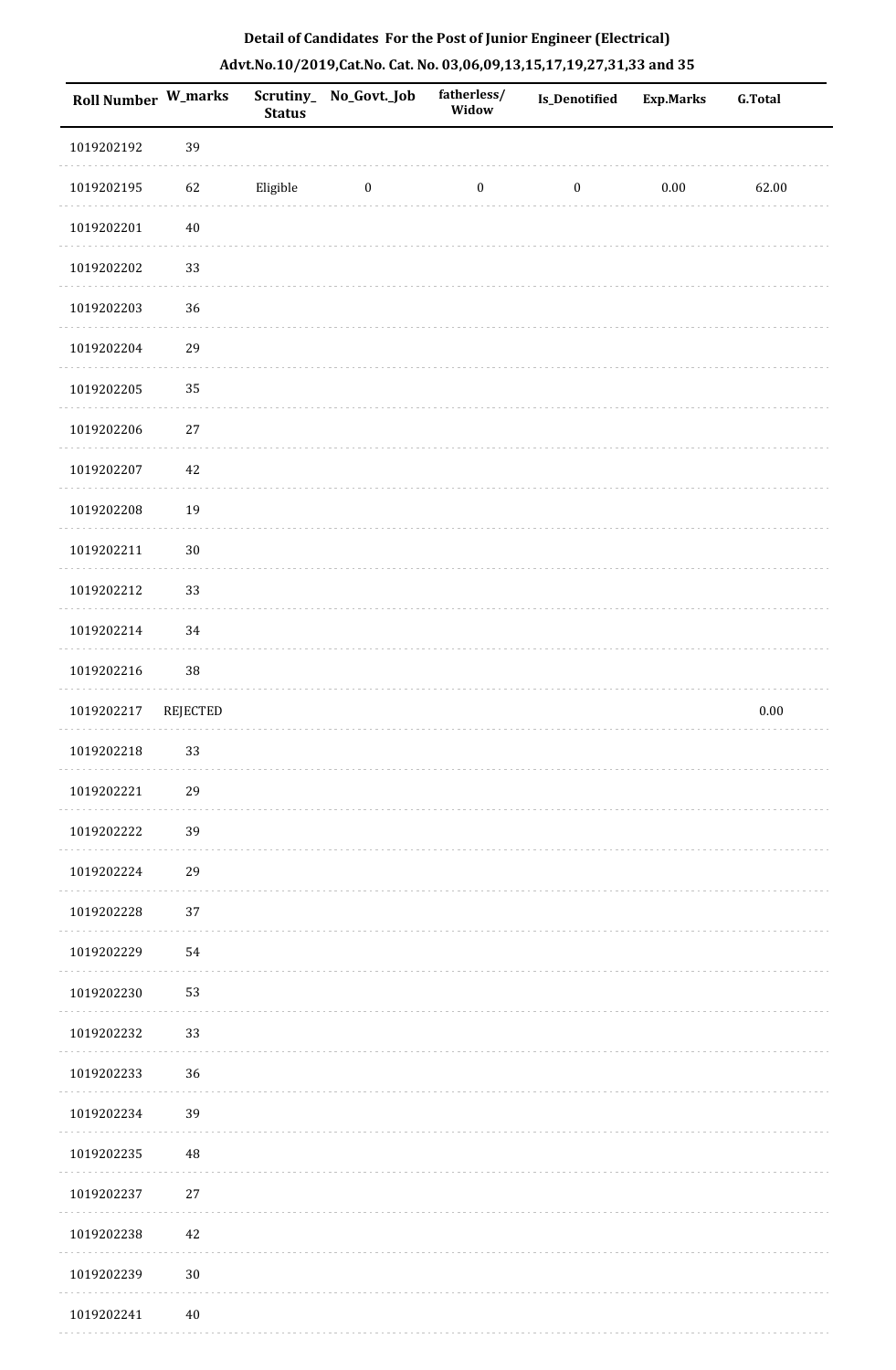| <b>Roll Number W_marks</b> |                 | <b>Status</b> | Scrutiny_No_Govt._Job | fatherless/<br>Widow | Is_Denotified    | <b>Exp.Marks</b> | <b>G.Total</b> |
|----------------------------|-----------------|---------------|-----------------------|----------------------|------------------|------------------|----------------|
| 1019202242                 | 41              |               |                       |                      |                  |                  |                |
| 1019202243                 | 39              |               |                       |                      |                  |                  |                |
| 1019202244                 | 55              |               |                       |                      |                  |                  |                |
| 1019202245                 | 29              |               |                       |                      |                  |                  |                |
| 1019202247                 | 43              |               |                       |                      |                  |                  |                |
| 1019202249                 | $47\,$          |               |                       |                      |                  |                  |                |
| 1019202251                 | $41\,$          |               |                       |                      |                  |                  |                |
| 1019202253                 | 36              |               |                       |                      |                  |                  |                |
| 1019202254                 | $40\,$          |               |                       |                      |                  |                  |                |
| 1019202255                 | $38\,$          |               |                       |                      |                  |                  |                |
| 1019202256                 | 54              |               |                       |                      |                  |                  |                |
| 1019202258                 | 36              |               |                       |                      |                  |                  |                |
| 1019202260                 | 36              | Absent        | $\boldsymbol{0}$      | $\boldsymbol{0}$     | $\boldsymbol{0}$ | $0.00\,$         |                |
| 1019202264                 | $\rm 48$        |               |                       |                      |                  |                  |                |
| 1019202265                 | 41              |               |                       |                      |                  |                  |                |
| 1019202267                 | $40\,$          |               |                       |                      |                  |                  |                |
| 1019202270                 | 39              |               |                       |                      |                  |                  |                |
| 1019202272                 | 29              |               |                       |                      |                  |                  |                |
| 1019202275                 | 36              |               |                       |                      |                  |                  |                |
| 1019202276                 | $40\,$          |               |                       |                      |                  |                  |                |
| 1019202277                 | 42              |               |                       |                      |                  |                  |                |
| 1019202280                 | <b>REJECTED</b> |               |                       |                      |                  |                  | $0.00\,$       |
| 1019202281                 | 52              |               |                       |                      |                  |                  |                |
| 1019202282                 | <b>REJECTED</b> |               |                       |                      |                  |                  | $0.00\,$       |
| 1019202283                 | 45              |               |                       |                      |                  |                  |                |
| 1019202286                 | $31\,$          |               |                       |                      |                  |                  |                |
| 1019202287                 | 39              |               |                       |                      |                  |                  |                |
| 1019202288                 | 22              |               |                       |                      |                  |                  |                |
| 1019202290                 | 58              | Eligible      | $\sqrt{5}$            | $\boldsymbol{0}$     | $\boldsymbol{0}$ | $0.00\,$         | 63.00          |
| 1019202293                 | 44              |               |                       |                      |                  |                  |                |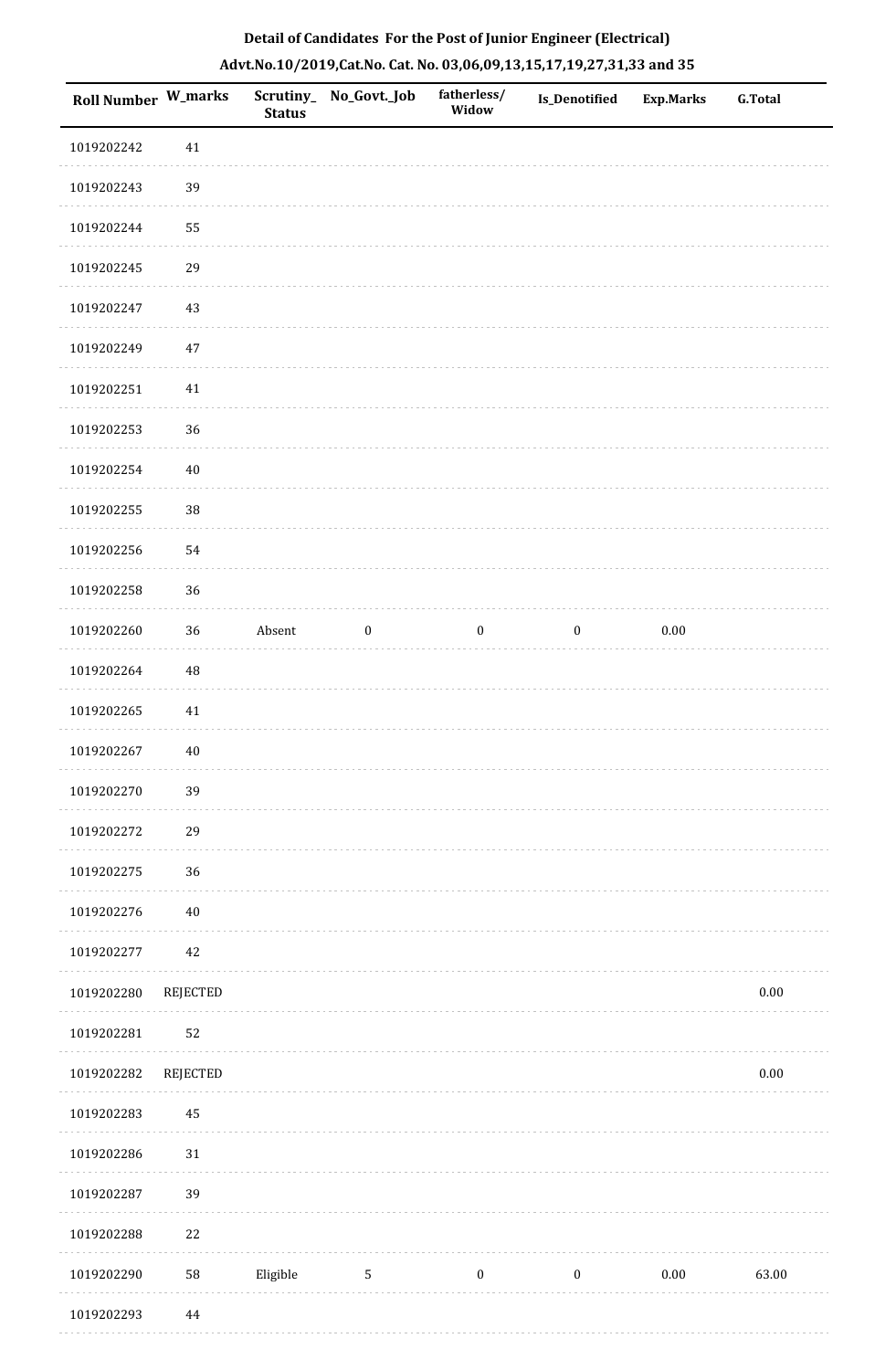| Roll Number W_marks |              | <b>Status</b> | Scrutiny_ No_Govt._Job | fatherless/<br>Widow | Is_Denotified | <b>Exp.Marks</b> | <b>G.Total</b> |
|---------------------|--------------|---------------|------------------------|----------------------|---------------|------------------|----------------|
| 1019202294          | 33           |               |                        |                      |               |                  |                |
| 1019202295          | $31\,$       |               |                        |                      |               |                  |                |
| 1019202297          | $43\,$       |               |                        |                      |               |                  |                |
| 1019202298          | $40\,$       |               |                        |                      |               |                  |                |
| 1019202301          | $\sqrt{46}$  |               |                        |                      |               |                  |                |
| 1019202302          | 37           |               |                        |                      |               |                  |                |
| 1019202303          | $27\,$       |               |                        |                      |               |                  |                |
| 1019202304          | $40\,$       |               |                        |                      |               |                  |                |
| 1019202306          | 34           |               |                        |                      |               |                  |                |
| 1019202308          | 38           |               |                        |                      |               |                  |                |
| 1019202310          | $38\,$       |               |                        |                      |               |                  |                |
| 1019202311          | 38           |               |                        |                      |               |                  |                |
| 1019202312          | $\rm 48$     |               |                        |                      |               |                  |                |
| 1019202313          | $40\,$       |               |                        |                      |               |                  |                |
| 1019202314          | 25           |               |                        |                      |               |                  |                |
| 1019202315          | $\bf 44$     |               |                        |                      |               |                  |                |
| 1019202316          | 53           |               |                        |                      |               |                  |                |
| 1019202317          | 28           |               |                        |                      |               |                  |                |
| 1019202318          | 58           |               |                        |                      |               |                  |                |
| 1019202320          | 44           |               |                        |                      |               |                  |                |
| 1019202321          | $38\,$       |               |                        |                      |               |                  |                |
| 1019202322          | $30\,$       |               |                        |                      |               |                  |                |
| 1019202323          | 44           |               |                        |                      |               |                  |                |
| 1019202326          | $\mathbf{3}$ |               |                        |                      |               |                  |                |
| 1019202328          | $30\,$       |               |                        |                      |               |                  |                |
| 1019202329          | 43           |               |                        |                      |               |                  |                |
| 1019202331          | ${\bf 28}$   |               |                        |                      |               |                  |                |
| 1019202336          | 32           |               |                        |                      |               |                  |                |
| 1019202338          | 54           |               |                        |                      |               |                  |                |
| 1019202339          | 32           |               |                        |                      |               |                  |                |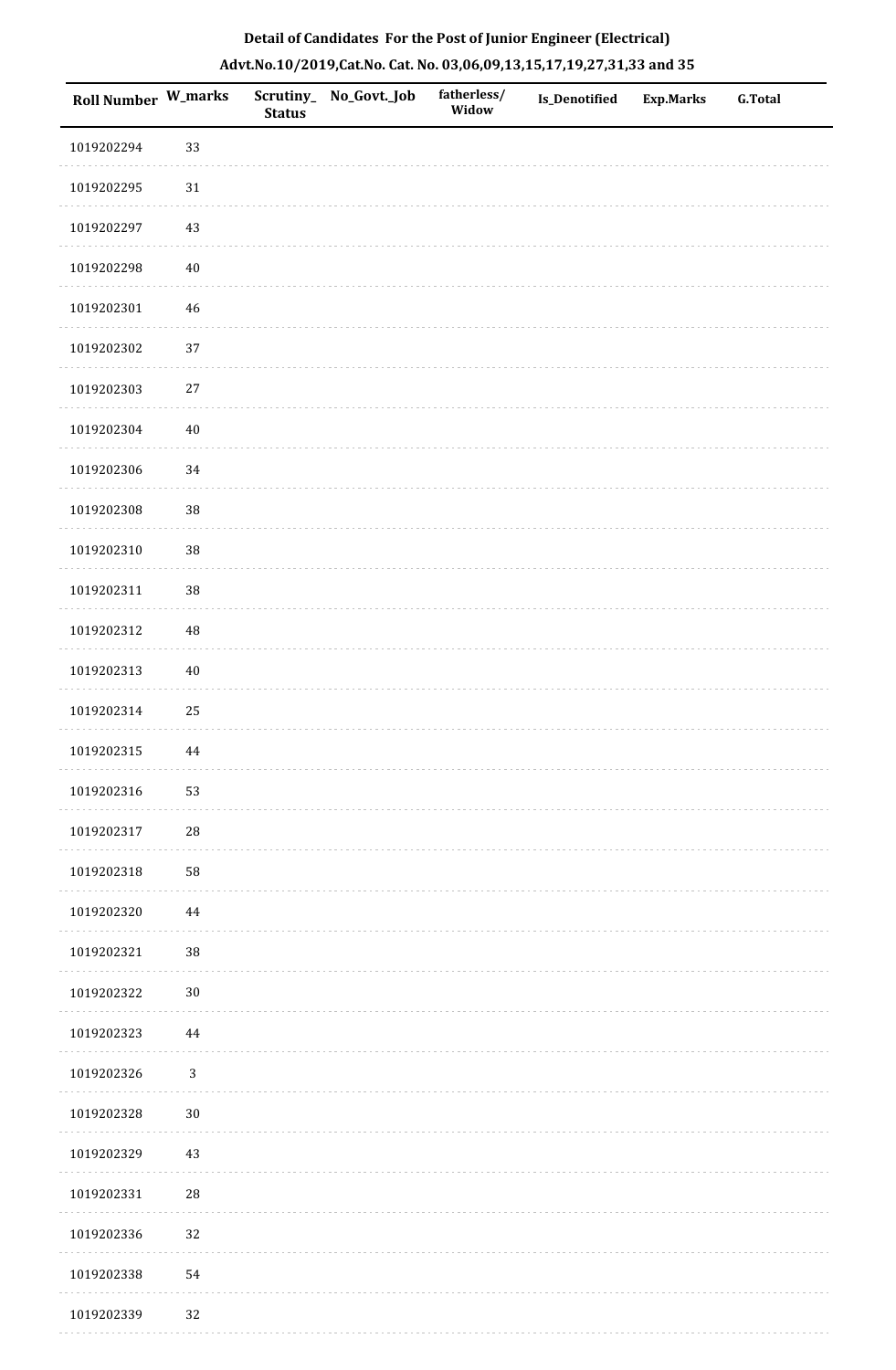| Roll Number W_marks |                  | <b>Status</b> | Scrutiny_No_Govt._Job | fatherless/<br>Widow | Is_Denotified | <b>Exp.Marks</b> | G.Total |
|---------------------|------------------|---------------|-----------------------|----------------------|---------------|------------------|---------|
| 1019202340          | 44               |               |                       |                      |               |                  |         |
| 1019202341          | 38               |               |                       |                      |               |                  |         |
| 1019202342          | $51\,$           |               |                       |                      |               |                  |         |
| 1019202343          | 35               |               |                       |                      |               |                  |         |
| 1019202344          | $41\,$           |               |                       |                      |               |                  |         |
| 1019202345          | $24\,$           |               |                       |                      |               |                  |         |
| 1019202348          | 35               |               |                       |                      |               |                  |         |
| 1019202349          | 32               |               |                       |                      |               |                  |         |
| 1019202351          | 39               |               |                       |                      |               |                  |         |
| 1019202352          | $47\,$           |               |                       |                      |               |                  |         |
| 1019202353          | 26               |               |                       |                      |               |                  |         |
| 1019202354          | 29               |               |                       |                      |               |                  |         |
| 1019202356          | 36               |               |                       |                      |               |                  |         |
| 1019202357          | 38               |               |                       |                      |               |                  |         |
| 1019202359          | 55               |               |                       |                      |               |                  |         |
| 1019202361          | $42\,$           |               |                       |                      |               |                  |         |
| 1019202362          | 36               |               |                       |                      |               |                  |         |
| 1019202363          | 42               |               |                       |                      |               |                  |         |
| 1019202365          | $\mathsf S$      |               |                       |                      |               |                  |         |
| 1019202366          | $41\,$           |               |                       |                      |               |                  |         |
| 1019202367          | $27\,$           |               |                       |                      |               |                  |         |
| 1019202368          | $50\,$           |               |                       |                      |               |                  |         |
| 1019202369          | $\boldsymbol{9}$ |               |                       |                      |               |                  |         |
| 1019202372          | 44               |               |                       |                      |               |                  |         |
| 1019202373          | $41\,$           |               |                       |                      |               |                  |         |
| 1019202374          | 42               |               |                       |                      |               |                  |         |
| 1019202375          | $42\,$           |               |                       |                      |               |                  |         |
| 1019202377          | 48               |               |                       |                      |               |                  |         |
| 1019202378          | $51\,$           |               |                       |                      |               |                  |         |
| 1019202381          | 43               |               |                       |                      |               |                  |         |

**Sala** 

. . . . . . . . . .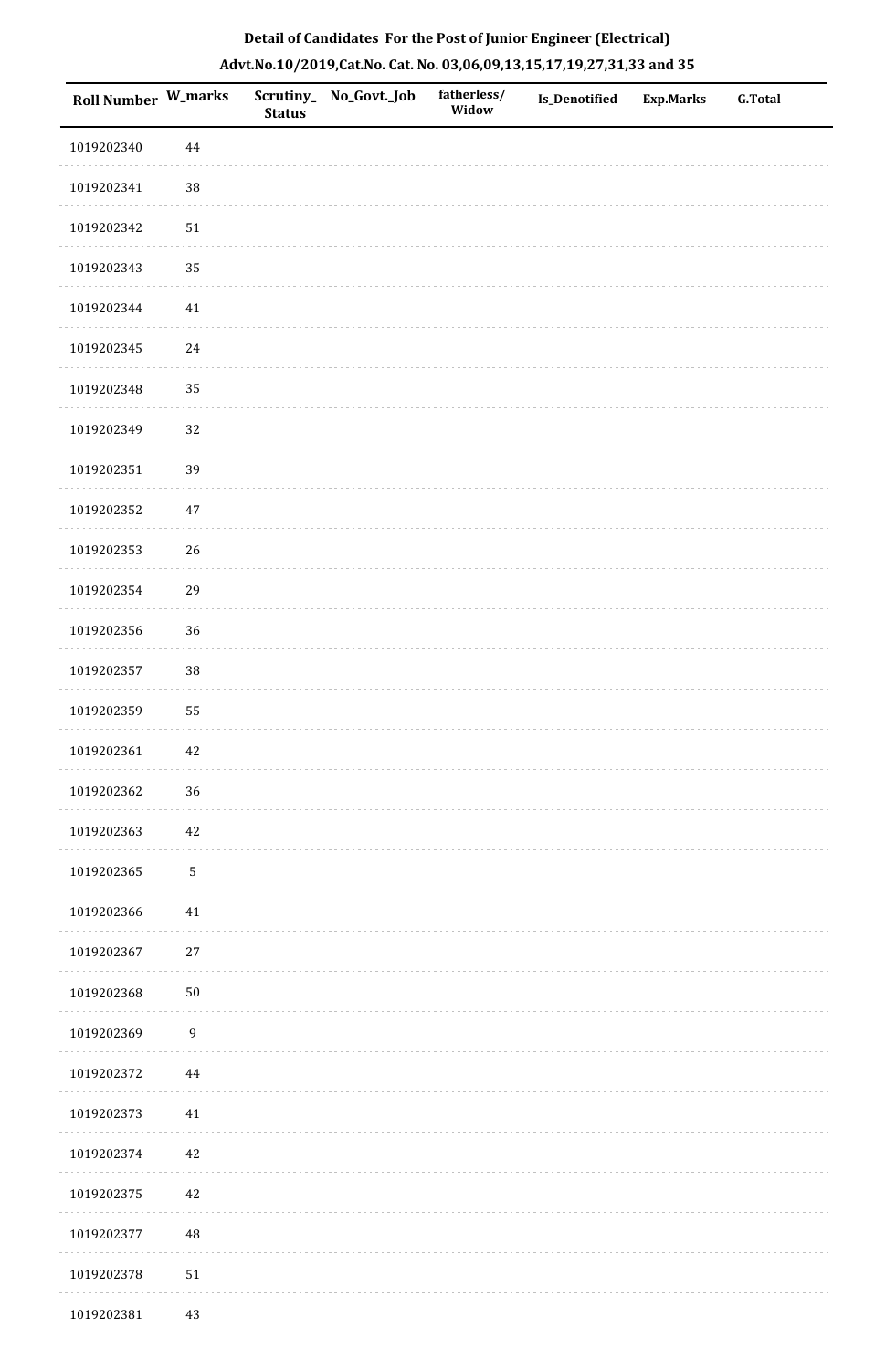| Roll Number W_marks |          | <b>Status</b> | Scrutiny_ No_Govt._Job | fatherless/<br>Widow | Is_Denotified    | <b>Exp.Marks</b> | <b>G.Total</b> |
|---------------------|----------|---------------|------------------------|----------------------|------------------|------------------|----------------|
| 1019202383          | 33       |               |                        |                      |                  |                  |                |
| 1019202384          | 59       |               |                        |                      |                  |                  |                |
| 1019202388          | $40\,$   |               |                        |                      |                  |                  |                |
| 1019202390          | $40\,$   |               |                        |                      |                  |                  |                |
| 1019202392          | 43       |               |                        |                      |                  |                  |                |
| 1019202393          | $40\,$   |               |                        |                      |                  |                  |                |
| 1019202394          | $\bf 44$ |               |                        |                      |                  |                  |                |
| 1019202395          | 37       |               |                        |                      |                  |                  |                |
| 1019202396          | $30\,$   | Absent        | $\boldsymbol{0}$       | $\boldsymbol{0}$     | $\boldsymbol{0}$ | $0.00\,$         |                |
| 1019202397          | 58       |               |                        |                      |                  |                  |                |
| 1019202401          | 36       |               |                        |                      |                  |                  |                |
| 1019202404          | 45       |               |                        |                      |                  |                  |                |
| 1019202406          | $30\,$   |               |                        |                      |                  |                  |                |
| 1019202408          | 43       |               |                        |                      |                  |                  |                |
| 1019202411          | 53       |               |                        |                      |                  |                  |                |
| 1019202412          | 36       |               |                        |                      |                  |                  |                |
| 1019202413          | 37       |               |                        |                      |                  |                  |                |
| 1019202414          | 31       |               |                        |                      |                  |                  |                |
| 1019202418          | 44       |               |                        |                      |                  |                  |                |
| 1019202419          | 31       |               |                        |                      |                  |                  |                |
| 1019202420          | REJECTED |               |                        |                      |                  |                  | $0.00\,$       |
| 1019202422          | 52       |               |                        |                      |                  |                  |                |
| 1019202426          | 47       |               |                        |                      |                  |                  |                |
| 1019202428          | 47       |               |                        |                      |                  |                  |                |
| 1019202431          | $38\,$   |               |                        |                      |                  |                  |                |
| 1019202434          | $38\,$   |               |                        |                      |                  |                  |                |
| 1019202437          | 32       |               |                        |                      |                  |                  |                |
| 1019202439          | $30\,$   |               |                        |                      |                  |                  |                |
| 1019202440          | 23       |               |                        |                      |                  |                  |                |
| 1019202442          | 31       |               |                        |                      |                  |                  |                |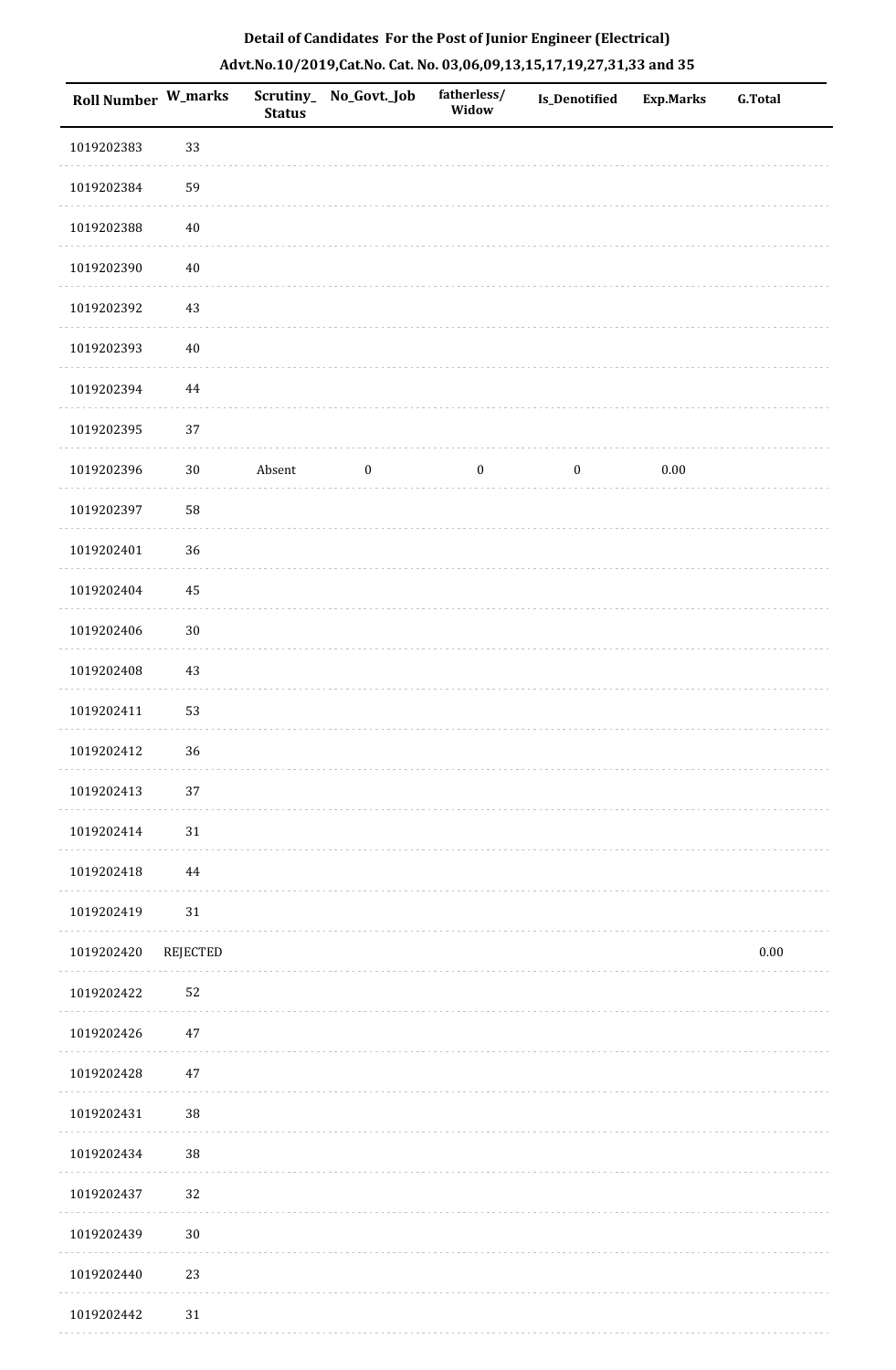| Roll Number W_marks |            | <b>Status</b> | Scrutiny_ No_Govt._Job | fatherless/<br>Widow | Is_Denotified    | <b>Exp.Marks</b> | <b>G.Total</b> |
|---------------------|------------|---------------|------------------------|----------------------|------------------|------------------|----------------|
| 1019202444          | $50\,$     |               |                        |                      |                  |                  |                |
| 1019202445          | $43\,$     |               |                        |                      |                  |                  |                |
| 1019202446          | 45         |               |                        |                      |                  |                  |                |
| 1019202447          | $30\,$     |               |                        |                      |                  |                  |                |
| 1019202448          | 37         |               |                        |                      |                  |                  |                |
| 1019202449          | 39         |               |                        |                      |                  |                  |                |
| 1019202450          | 44         |               |                        |                      |                  |                  |                |
| 1019202452          | 48         |               |                        |                      |                  |                  |                |
| 1019202453          | 32         |               |                        |                      |                  |                  |                |
| 1019202458          | 34         |               |                        |                      |                  |                  |                |
| 1019202459          | $40\,$     |               |                        |                      |                  |                  |                |
| 1019202460          | 33         |               |                        |                      |                  |                  |                |
| 1019202464          | 39         |               |                        |                      |                  |                  |                |
| 1019202466          | 16         |               |                        |                      |                  |                  |                |
| 1019202467          | $40\,$     |               |                        |                      |                  |                  |                |
| 1019202469          | $47\,$     |               |                        |                      |                  |                  |                |
| 1019202470          | $38\,$     |               |                        |                      |                  |                  |                |
| 1019202473          | $\rm 48$   |               |                        |                      |                  |                  |                |
| 1019202475          | 29         |               |                        |                      |                  |                  |                |
| 1019202476          | $50\,$     |               |                        |                      |                  |                  |                |
| 1019202478          | ${\bf 51}$ |               |                        |                      |                  |                  |                |
| 1019202479          | 35         |               |                        |                      |                  |                  |                |
| 1019202481          | $50\,$     |               |                        |                      |                  |                  |                |
| 1019202484          | 49         |               |                        |                      |                  |                  |                |
| 1019202486          | 55         | Eligible      | $\mathbf{5}$           | $\boldsymbol{0}$     | $\boldsymbol{0}$ | $0.00\,$         | 60.00          |
| 1019202487          | 34         |               |                        |                      |                  |                  |                |
| 1019202488          | 34         |               |                        |                      |                  |                  |                |
| 1019202489          | 44         |               |                        |                      |                  |                  |                |
| 1019202490          | 36         |               |                        |                      |                  |                  |                |
| 1019202492          | 34         |               |                        |                      |                  |                  |                |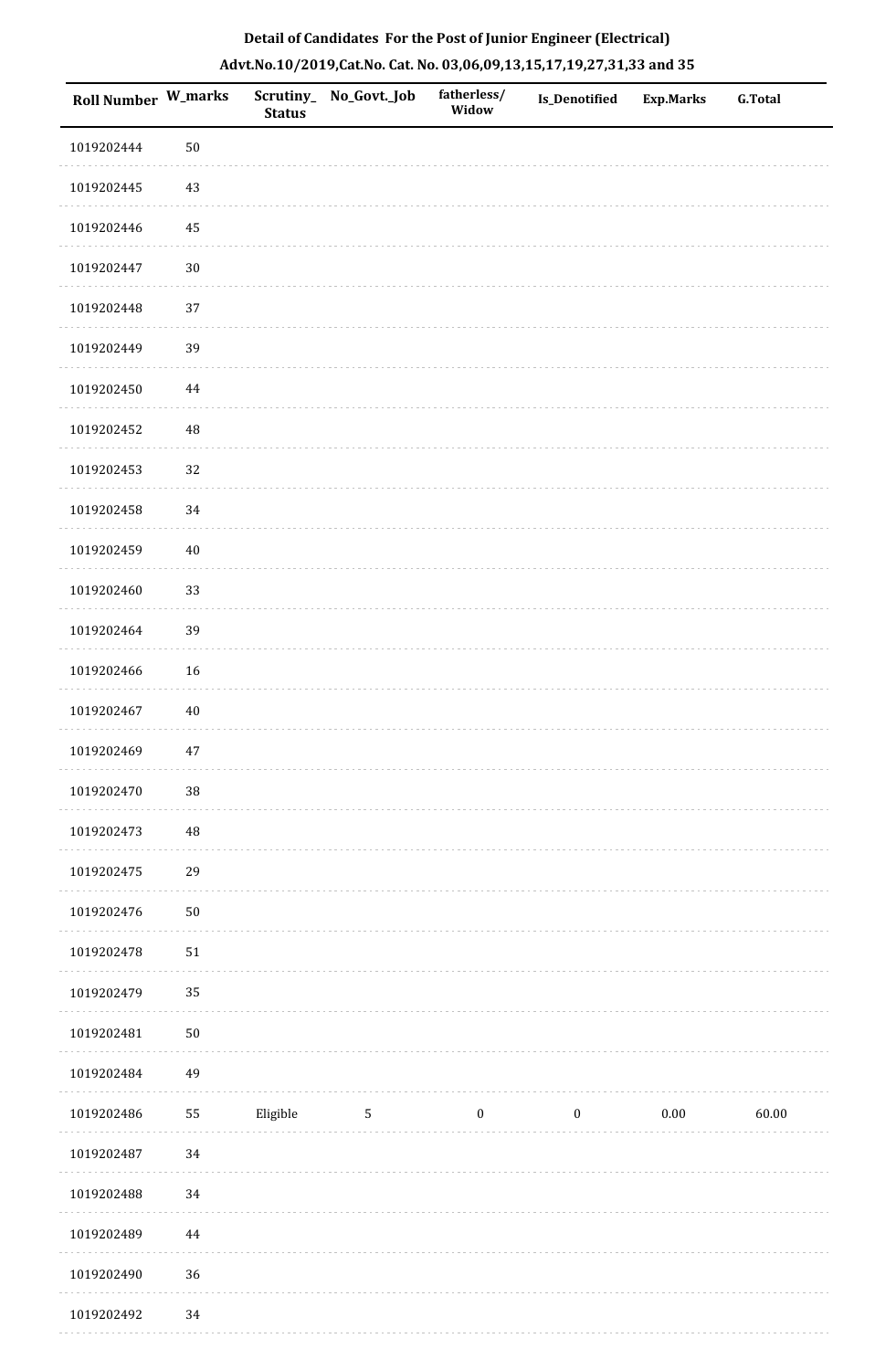| Roll Number W_marks |             | <b>Status</b> | Scrutiny_ No_Govt._Job | fatherless/<br>Widow | Is_Denotified    | <b>Exp.Marks</b> | G.Total |
|---------------------|-------------|---------------|------------------------|----------------------|------------------|------------------|---------|
| 1019202493          | $40\,$      |               |                        |                      |                  |                  |         |
| 1019202494          | $47\,$      |               |                        |                      |                  |                  |         |
| 1019202495          | $46\,$      |               |                        |                      |                  |                  |         |
| 1019202496          | $31\,$      |               |                        |                      |                  |                  |         |
| 1019202500          | 39          |               |                        |                      |                  |                  |         |
| 1019202501          | $40\,$      |               |                        |                      |                  |                  |         |
| 1019202503          | 32          |               |                        |                      |                  |                  |         |
| 1019202504          | $50\,$      |               |                        |                      |                  |                  |         |
| 1019202505          | $50\,$      |               |                        |                      |                  |                  |         |
| 1019202509          | $47\,$      |               |                        |                      |                  |                  |         |
| 1019202512          | 37          |               |                        |                      |                  |                  |         |
| 1019202513          | 32          |               |                        |                      |                  |                  |         |
| 1019202514          | 26          |               |                        |                      |                  |                  |         |
| 1019202515          | $38\,$      |               |                        |                      |                  |                  |         |
| 1019202517          | 29          |               |                        |                      |                  |                  |         |
| 1019202519          | 35          |               |                        |                      |                  |                  |         |
| 1019202524          | $51\,$      |               |                        |                      |                  |                  |         |
| 1019202526          | 28          |               |                        |                      |                  |                  |         |
| 1019202527          | 43          |               |                        |                      |                  |                  |         |
| 1019202530          | 63          | Eligible      | $\bf{0}$               | $\boldsymbol{0}$     | $\boldsymbol{0}$ | 0.00             | 63.00   |
| 1019202532          | $\sqrt{48}$ |               |                        |                      |                  |                  |         |
| 1019202533          | $38\,$      |               |                        |                      |                  |                  |         |
| 1019202534          | 41          |               |                        |                      |                  |                  |         |
| 1019202535          | 39          |               |                        |                      |                  |                  |         |
| 1019202536          | $50\,$      |               |                        |                      |                  |                  |         |
| 1019202537          | 36          |               |                        |                      |                  |                  |         |
| 1019202538          | 44          |               |                        |                      |                  |                  |         |
| 1019202539          | $27\,$      |               |                        |                      |                  |                  |         |
| 1019202542          | $38\,$      |               |                        |                      |                  |                  |         |
|                     |             |               |                        |                      |                  |                  |         |

# **Detail of Candidates For the Post of Junior Engineer (Electrical) Advt.No.10/2019,Cat.No. Cat. No. 03,06,09,13,15,17,19,27,31,33 and 35**

1019202543 47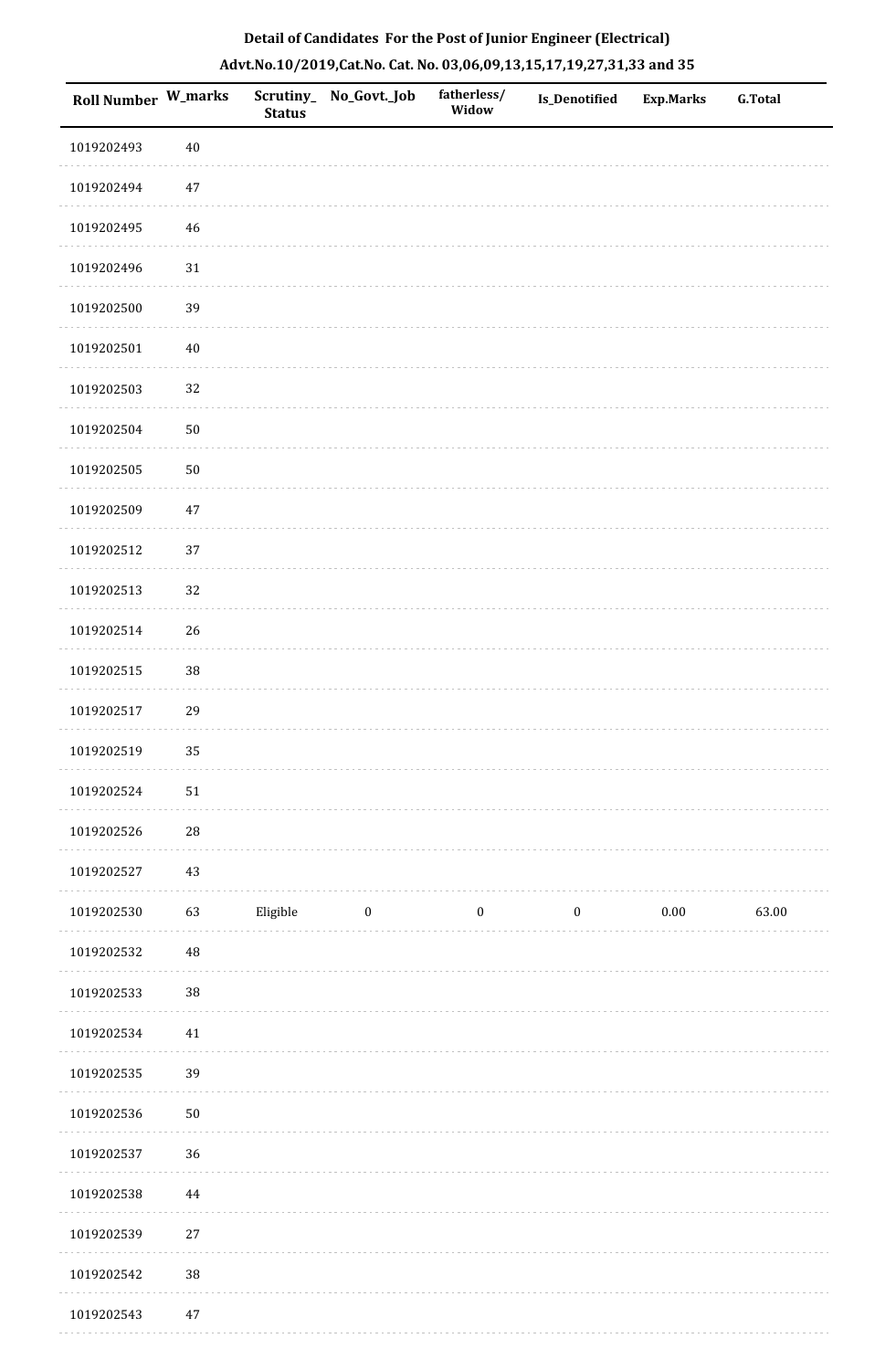| Roll Number W_marks |            | <b>Status</b> | Scrutiny_ No_Govt._Job | fatherless/<br>Widow | Is_Denotified    | <b>Exp.Marks</b> | <b>G.Total</b> |
|---------------------|------------|---------------|------------------------|----------------------|------------------|------------------|----------------|
| 1019202548          | 24         |               |                        |                      |                  |                  |                |
| 1019202551          | 42         |               |                        |                      |                  |                  |                |
| 1019202553          | 16         |               |                        |                      |                  |                  |                |
| 1019202554          | 36         |               |                        |                      |                  |                  |                |
| 1019202555          | 45         |               |                        |                      |                  |                  |                |
| 1019202556          | 46         |               |                        |                      |                  |                  |                |
| 1019202557          | 33         |               |                        |                      |                  |                  |                |
| 1019202558          | 49         |               |                        |                      |                  |                  |                |
| 1019202561          | 35         |               |                        |                      |                  |                  |                |
| 1019202564          | 32         |               |                        |                      |                  |                  |                |
| 1019202565          | $38\,$     |               |                        |                      |                  |                  |                |
| 1019202567          | 65         | Eligible      | $\boldsymbol{0}$       | $\boldsymbol{0}$     | $\boldsymbol{0}$ | $0.00\,$         | 65.00          |
| 1019202568          | 36         |               |                        |                      |                  |                  |                |
| 1019202569          | 43         |               |                        |                      |                  |                  |                |
| 1019202570          | 53         |               |                        |                      |                  |                  |                |
| 1019202574          | $47\,$     |               |                        |                      |                  |                  |                |
| 1019202575          | 37         |               |                        |                      |                  |                  |                |
| 1019202579          | 46         |               |                        |                      |                  |                  |                |
| 1019202582          | 39         |               |                        |                      |                  |                  |                |
| 1019202583          | 52         |               |                        |                      |                  |                  |                |
| 1019202584          | 43         |               |                        |                      |                  |                  |                |
| 1019202586          | 60         |               |                        |                      |                  |                  |                |
| 1019202587          | $40\,$     |               |                        |                      |                  |                  |                |
| 1019202591          | ${\bf 58}$ | Eligible      | $\bf{0}$               | $\boldsymbol{0}$     | $\boldsymbol{0}$ | $0.00\,$         | 58.00          |
| 1019202592          | 39         |               |                        |                      |                  |                  |                |
| 1019202594          | 26         |               |                        |                      |                  |                  |                |
| 1019202596          | 49         |               |                        |                      |                  |                  |                |
| 1019202600          | 48         |               |                        |                      |                  |                  |                |
| 1019202601          | 37         |               |                        |                      |                  |                  |                |
| 1019202602          | 43         |               |                        |                      |                  |                  |                |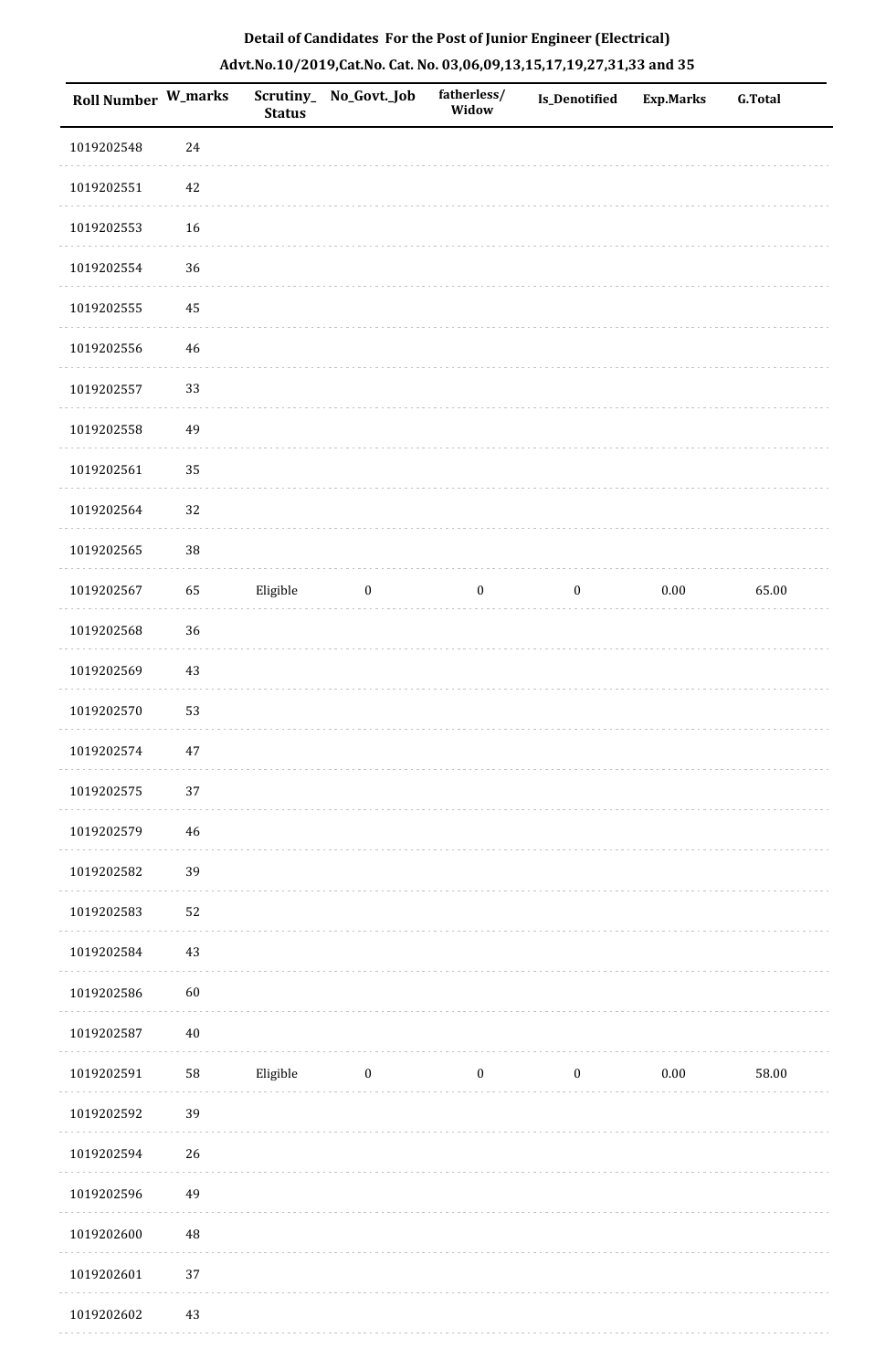| 1019202603<br>35<br>55<br>1019202606<br>29<br>1019202607<br>1019202608<br>60<br>$40\,$<br>1019202609<br>28<br>1019202610<br>Eligible<br>$\bf{0}$<br>$\boldsymbol{0}$<br>$\boldsymbol{0}$<br>$0.00\,$<br>53.00<br>1019202611<br>53<br>$\sqrt{46}$<br>1019202612<br>1019202614<br>52<br>Eligible<br>1019202615<br>$\boldsymbol{0}$<br>$\boldsymbol{0}$<br>$0.00\,$<br>44.00<br>$\bf 44$<br>$\boldsymbol{0}$<br>$42\,$<br>1019202617<br>38<br>1019202618<br>1019202619<br>63<br>Eligible<br>$0.00\,$<br>68.00<br>$5\,$<br>$\boldsymbol{0}$<br>$\boldsymbol{0}$<br>1019202620<br>$47\,$<br>1019202621<br>60<br>Eligible<br>$0.00\,$<br>60.00<br>$\boldsymbol{0}$<br>$\boldsymbol{0}$<br>$\boldsymbol{0}$<br>1019202622<br>39<br>Eligible<br>$\boldsymbol{0}$<br>$\boldsymbol{0}$<br>$0.00\,$<br>64<br>$\overline{\mathbf{0}}$<br>64.00<br>1019202623<br>1019202624<br>$40\,$<br>1019202625<br>34<br>$51\,$<br>1019202628<br>1019202629<br>52<br>1019202632<br>41<br>$72\,$<br>$0.00\,$<br>72.00<br>1019202635<br>Eligible<br>$\overline{\mathbf{0}}$<br>$\boldsymbol{0}$<br>$\boldsymbol{0}$<br>36<br>1019202636<br>1019202637<br>33<br>1019202638<br>41<br>1019202639<br>32<br>1019202643<br>26<br>1019202644<br>$47\,$ | <b>Roll Number W_marks</b> | <b>Status</b> | Scrutiny_No_Govt._Job | fatherless/<br>Widow | <b>Is_Denotified</b> | <b>Exp.Marks</b> | <b>G.Total</b> |
|----------------------------------------------------------------------------------------------------------------------------------------------------------------------------------------------------------------------------------------------------------------------------------------------------------------------------------------------------------------------------------------------------------------------------------------------------------------------------------------------------------------------------------------------------------------------------------------------------------------------------------------------------------------------------------------------------------------------------------------------------------------------------------------------------------------------------------------------------------------------------------------------------------------------------------------------------------------------------------------------------------------------------------------------------------------------------------------------------------------------------------------------------------------------------------------------------------------------|----------------------------|---------------|-----------------------|----------------------|----------------------|------------------|----------------|
|                                                                                                                                                                                                                                                                                                                                                                                                                                                                                                                                                                                                                                                                                                                                                                                                                                                                                                                                                                                                                                                                                                                                                                                                                      |                            |               |                       |                      |                      |                  |                |
|                                                                                                                                                                                                                                                                                                                                                                                                                                                                                                                                                                                                                                                                                                                                                                                                                                                                                                                                                                                                                                                                                                                                                                                                                      |                            |               |                       |                      |                      |                  |                |
|                                                                                                                                                                                                                                                                                                                                                                                                                                                                                                                                                                                                                                                                                                                                                                                                                                                                                                                                                                                                                                                                                                                                                                                                                      |                            |               |                       |                      |                      |                  |                |
|                                                                                                                                                                                                                                                                                                                                                                                                                                                                                                                                                                                                                                                                                                                                                                                                                                                                                                                                                                                                                                                                                                                                                                                                                      |                            |               |                       |                      |                      |                  |                |
|                                                                                                                                                                                                                                                                                                                                                                                                                                                                                                                                                                                                                                                                                                                                                                                                                                                                                                                                                                                                                                                                                                                                                                                                                      |                            |               |                       |                      |                      |                  |                |
|                                                                                                                                                                                                                                                                                                                                                                                                                                                                                                                                                                                                                                                                                                                                                                                                                                                                                                                                                                                                                                                                                                                                                                                                                      |                            |               |                       |                      |                      |                  |                |
|                                                                                                                                                                                                                                                                                                                                                                                                                                                                                                                                                                                                                                                                                                                                                                                                                                                                                                                                                                                                                                                                                                                                                                                                                      |                            |               |                       |                      |                      |                  |                |
|                                                                                                                                                                                                                                                                                                                                                                                                                                                                                                                                                                                                                                                                                                                                                                                                                                                                                                                                                                                                                                                                                                                                                                                                                      |                            |               |                       |                      |                      |                  |                |
|                                                                                                                                                                                                                                                                                                                                                                                                                                                                                                                                                                                                                                                                                                                                                                                                                                                                                                                                                                                                                                                                                                                                                                                                                      |                            |               |                       |                      |                      |                  |                |
|                                                                                                                                                                                                                                                                                                                                                                                                                                                                                                                                                                                                                                                                                                                                                                                                                                                                                                                                                                                                                                                                                                                                                                                                                      |                            |               |                       |                      |                      |                  |                |
|                                                                                                                                                                                                                                                                                                                                                                                                                                                                                                                                                                                                                                                                                                                                                                                                                                                                                                                                                                                                                                                                                                                                                                                                                      |                            |               |                       |                      |                      |                  |                |
|                                                                                                                                                                                                                                                                                                                                                                                                                                                                                                                                                                                                                                                                                                                                                                                                                                                                                                                                                                                                                                                                                                                                                                                                                      |                            |               |                       |                      |                      |                  |                |
|                                                                                                                                                                                                                                                                                                                                                                                                                                                                                                                                                                                                                                                                                                                                                                                                                                                                                                                                                                                                                                                                                                                                                                                                                      |                            |               |                       |                      |                      |                  |                |
|                                                                                                                                                                                                                                                                                                                                                                                                                                                                                                                                                                                                                                                                                                                                                                                                                                                                                                                                                                                                                                                                                                                                                                                                                      |                            |               |                       |                      |                      |                  |                |
|                                                                                                                                                                                                                                                                                                                                                                                                                                                                                                                                                                                                                                                                                                                                                                                                                                                                                                                                                                                                                                                                                                                                                                                                                      |                            |               |                       |                      |                      |                  |                |
|                                                                                                                                                                                                                                                                                                                                                                                                                                                                                                                                                                                                                                                                                                                                                                                                                                                                                                                                                                                                                                                                                                                                                                                                                      |                            |               |                       |                      |                      |                  |                |
|                                                                                                                                                                                                                                                                                                                                                                                                                                                                                                                                                                                                                                                                                                                                                                                                                                                                                                                                                                                                                                                                                                                                                                                                                      |                            |               |                       |                      |                      |                  |                |
|                                                                                                                                                                                                                                                                                                                                                                                                                                                                                                                                                                                                                                                                                                                                                                                                                                                                                                                                                                                                                                                                                                                                                                                                                      |                            |               |                       |                      |                      |                  |                |
|                                                                                                                                                                                                                                                                                                                                                                                                                                                                                                                                                                                                                                                                                                                                                                                                                                                                                                                                                                                                                                                                                                                                                                                                                      |                            |               |                       |                      |                      |                  |                |
|                                                                                                                                                                                                                                                                                                                                                                                                                                                                                                                                                                                                                                                                                                                                                                                                                                                                                                                                                                                                                                                                                                                                                                                                                      |                            |               |                       |                      |                      |                  |                |
|                                                                                                                                                                                                                                                                                                                                                                                                                                                                                                                                                                                                                                                                                                                                                                                                                                                                                                                                                                                                                                                                                                                                                                                                                      |                            |               |                       |                      |                      |                  |                |
|                                                                                                                                                                                                                                                                                                                                                                                                                                                                                                                                                                                                                                                                                                                                                                                                                                                                                                                                                                                                                                                                                                                                                                                                                      |                            |               |                       |                      |                      |                  |                |
|                                                                                                                                                                                                                                                                                                                                                                                                                                                                                                                                                                                                                                                                                                                                                                                                                                                                                                                                                                                                                                                                                                                                                                                                                      |                            |               |                       |                      |                      |                  |                |
|                                                                                                                                                                                                                                                                                                                                                                                                                                                                                                                                                                                                                                                                                                                                                                                                                                                                                                                                                                                                                                                                                                                                                                                                                      |                            |               |                       |                      |                      |                  |                |
|                                                                                                                                                                                                                                                                                                                                                                                                                                                                                                                                                                                                                                                                                                                                                                                                                                                                                                                                                                                                                                                                                                                                                                                                                      |                            |               |                       |                      |                      |                  |                |
|                                                                                                                                                                                                                                                                                                                                                                                                                                                                                                                                                                                                                                                                                                                                                                                                                                                                                                                                                                                                                                                                                                                                                                                                                      |                            |               |                       |                      |                      |                  |                |
|                                                                                                                                                                                                                                                                                                                                                                                                                                                                                                                                                                                                                                                                                                                                                                                                                                                                                                                                                                                                                                                                                                                                                                                                                      |                            |               |                       |                      |                      |                  |                |
|                                                                                                                                                                                                                                                                                                                                                                                                                                                                                                                                                                                                                                                                                                                                                                                                                                                                                                                                                                                                                                                                                                                                                                                                                      |                            |               |                       |                      |                      |                  |                |
|                                                                                                                                                                                                                                                                                                                                                                                                                                                                                                                                                                                                                                                                                                                                                                                                                                                                                                                                                                                                                                                                                                                                                                                                                      |                            |               |                       |                      |                      |                  |                |

1019202646 36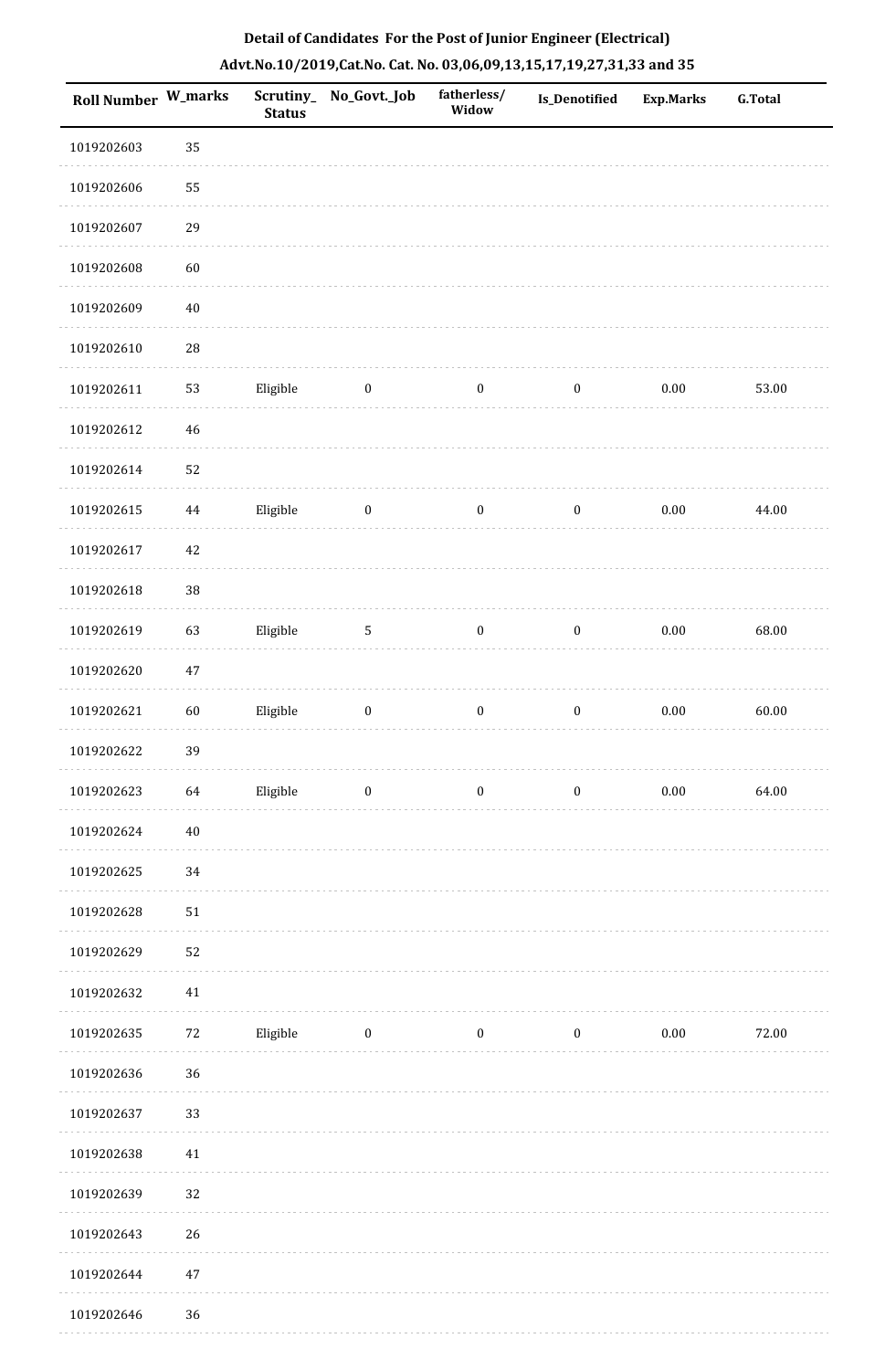| Roll Number W_marks |            | <b>Status</b> | Scrutiny_ No_Govt._Job | fatherless/<br>Widow | Is_Denotified | <b>Exp.Marks</b> | <b>G.Total</b> |
|---------------------|------------|---------------|------------------------|----------------------|---------------|------------------|----------------|
| 1019202647          | 35         |               |                        |                      |               |                  |                |
| 1019202648          | 54         |               |                        |                      |               |                  |                |
| 1019202650          | 39         |               |                        |                      |               |                  |                |
| 1019202654          | 37         |               |                        |                      |               |                  |                |
| 1019202655          | $27\,$     |               |                        |                      |               |                  |                |
| 1019202656          | 31         |               |                        |                      |               |                  |                |
| 1019202657          | ${\bf 28}$ |               |                        |                      |               |                  |                |
| 1019202659          | $43\,$     |               |                        |                      |               |                  |                |
| 1019202660          | 43         |               |                        |                      |               |                  |                |
| 1019202662          | 52         |               |                        |                      |               |                  |                |
| 1019202663          | 35         |               |                        |                      |               |                  |                |
| 1019202664          | 35         |               |                        |                      |               |                  |                |
| 1019202665          | ${\bf 28}$ |               |                        |                      |               |                  |                |
| 1019202666          | $37\,$     |               |                        |                      |               |                  |                |
| 1019202669          | 52         |               |                        |                      |               |                  |                |
| 1019202672          | 45         |               |                        |                      |               |                  |                |
| 1019202677          | 34         |               |                        |                      |               |                  |                |
| 1019202679          | $40\,$     |               |                        |                      |               |                  |                |
| 1019202680          | 36         |               |                        |                      |               |                  |                |
| 1019202681          | 36         |               |                        |                      |               |                  |                |
| 1019202683          | 38         |               |                        |                      |               |                  |                |
| 1019202684          | 32         |               |                        |                      |               |                  |                |
| 1019202686          | 37         |               |                        |                      |               |                  |                |
| 1019202687          | $47\,$     |               |                        |                      |               |                  |                |
| 1019202688          | 31         |               |                        |                      |               |                  |                |
| 1019202689          | 38         |               |                        |                      |               |                  |                |
| 1019202691          | 44         |               |                        |                      |               |                  |                |
| 1019202692          | $42\,$     |               |                        |                      |               |                  |                |
| 1019202693          | 36         |               |                        |                      |               |                  |                |
| 1019202696          | 35         |               |                        |                      |               |                  |                |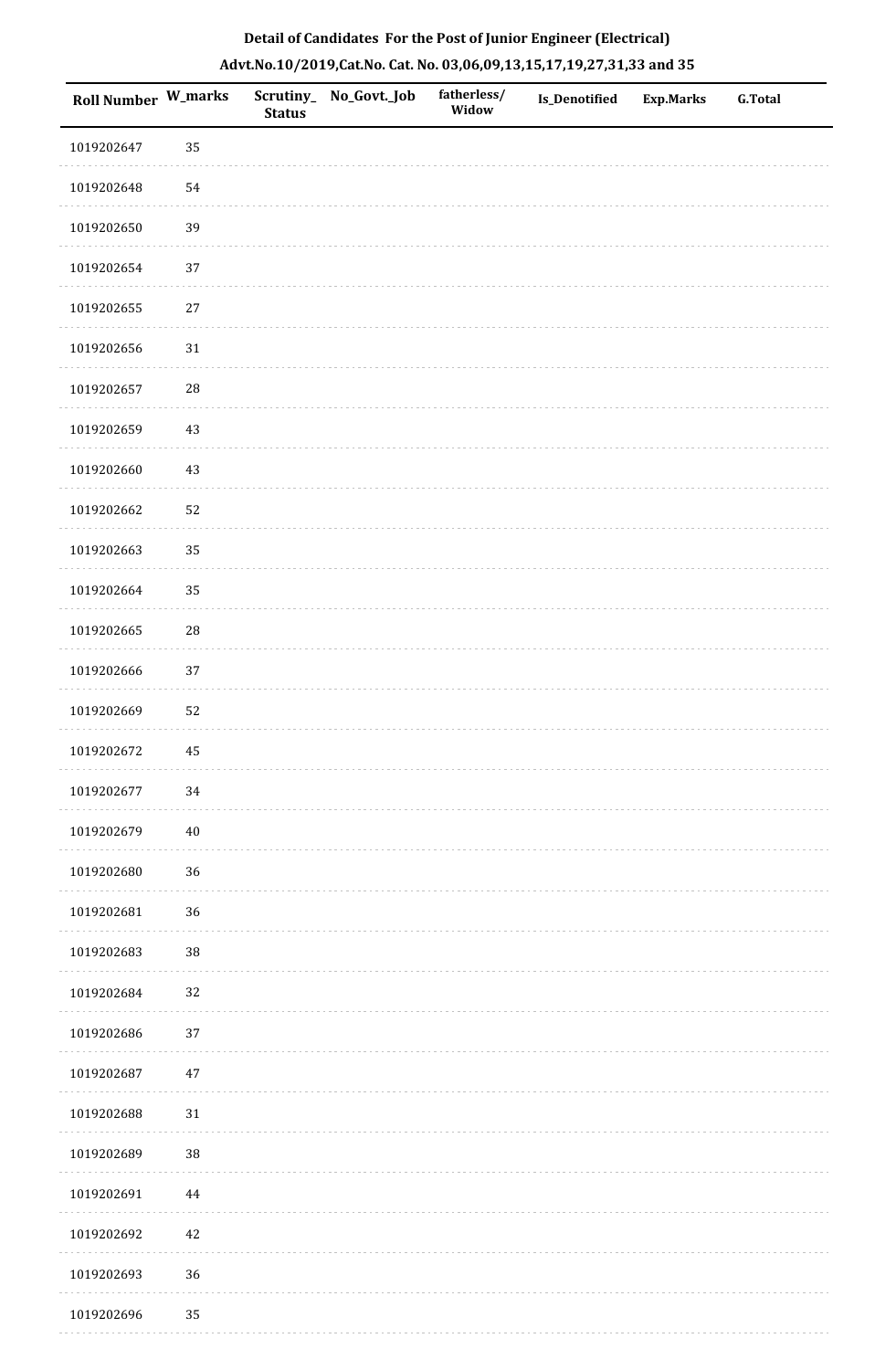| <b>Roll Number W_marks</b> |             | <b>Status</b> | Scrutiny_ No_Govt._Job | fatherless/<br>Widow | Is_Denotified    | <b>Exp.Marks</b> | <b>G.Total</b> |
|----------------------------|-------------|---------------|------------------------|----------------------|------------------|------------------|----------------|
| 1019202697                 | 37          |               |                        |                      |                  |                  |                |
| 1019202698                 | 66          | Eligible      | $\bf{0}$               | $\boldsymbol{0}$     | $\boldsymbol{0}$ | $0.00\,$         | 66.00          |
| 1019202699                 | 36          |               |                        |                      |                  |                  |                |
| 1019202700                 | 53          |               |                        |                      |                  |                  |                |
| 1019202701                 | $51\,$      |               |                        |                      |                  |                  |                |
| 1019202702                 | 32          | Absent        | $\boldsymbol{0}$       | $\boldsymbol{0}$     | $\boldsymbol{0}$ | $0.00\,$         |                |
| 1019202703                 | 52          |               |                        |                      |                  |                  |                |
| 1019202704                 | 52          |               |                        |                      |                  |                  |                |
| 1019202705                 | $38\,$      |               |                        |                      |                  |                  |                |
| 1019202706                 | 39          |               |                        |                      |                  |                  |                |
| 1019202707                 | $41\,$      |               |                        |                      |                  |                  |                |
| 1019202708                 | 21          |               |                        |                      |                  |                  |                |
| 1019202709                 | 32          |               |                        |                      |                  |                  |                |
| 1019202710                 | $41\,$      |               |                        |                      |                  |                  |                |
| 1019202711                 | $\sqrt{46}$ |               |                        |                      |                  |                  |                |
| 1019202712                 | 28          |               |                        |                      |                  |                  |                |
| 1019202714                 | 31          |               |                        |                      |                  |                  |                |
| 1019202715                 | 35          |               |                        |                      |                  |                  |                |
| 1019202716                 | 34          |               |                        |                      |                  |                  |                |
| 1019202718                 | 36          |               |                        |                      |                  |                  |                |
| 1019202720                 | $14\,$      |               |                        |                      |                  |                  |                |
| 1019202723                 | 36          |               |                        |                      |                  |                  |                |
| 1019202724                 | 41          |               |                        |                      |                  |                  |                |
| 1019202725                 | $50\,$      |               |                        |                      |                  |                  |                |
| 1019202726                 | 32          |               |                        |                      |                  |                  |                |
| 1019202727                 | 42          |               |                        |                      |                  |                  |                |
| 1019202728                 | 56          |               |                        |                      |                  |                  |                |
| 1019202729                 | 29          |               |                        |                      |                  |                  |                |
| 1019202732                 | 37          |               |                        |                      |                  |                  |                |
| 1019202733                 | $30\,$      |               |                        |                      |                  |                  |                |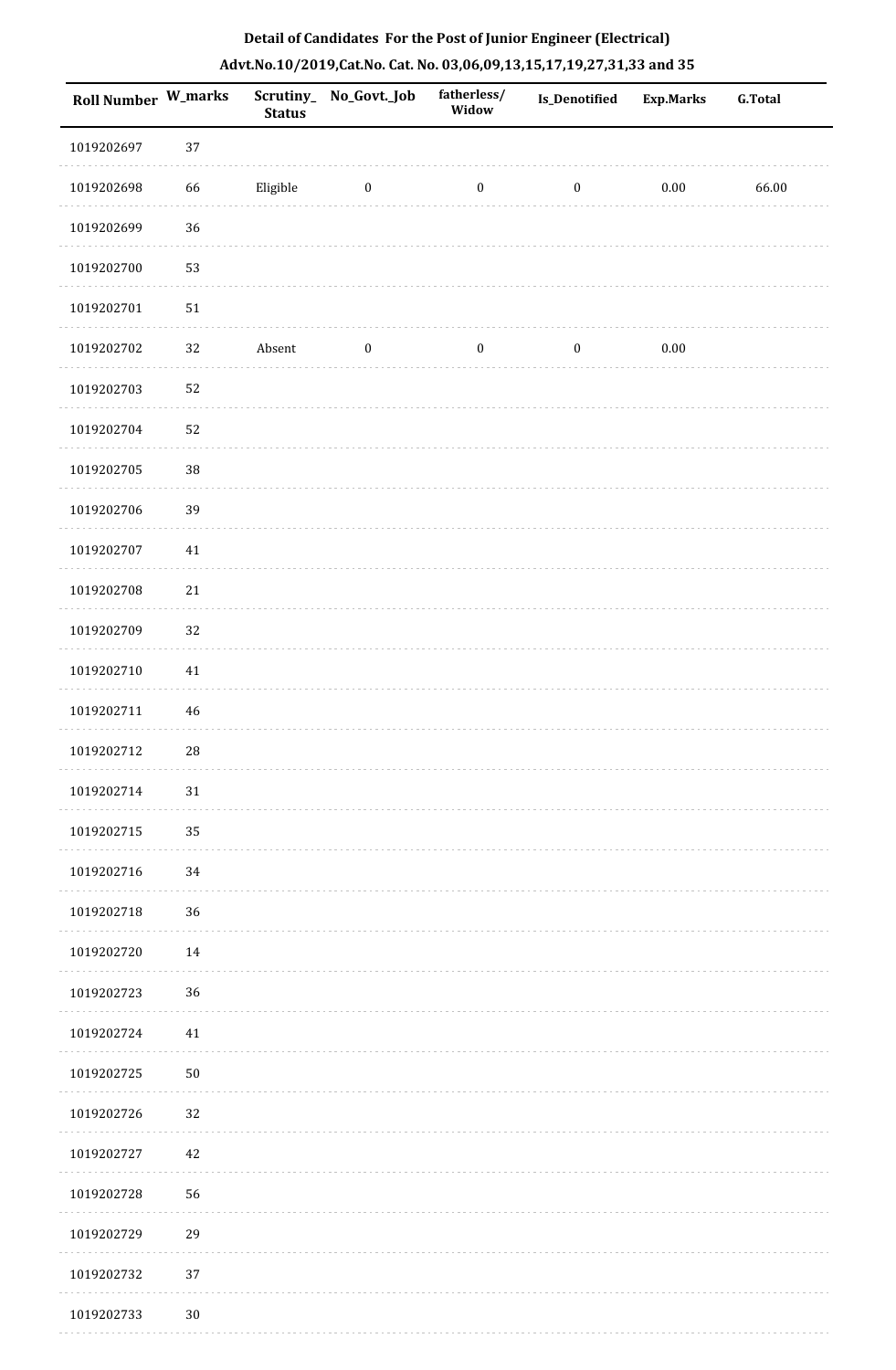| Roll Number W_marks |            | <b>Status</b> | Scrutiny_ No_Govt._Job | fatherless/<br>Widow | Is_Denotified    | <b>Exp.Marks</b> | <b>G.Total</b> |
|---------------------|------------|---------------|------------------------|----------------------|------------------|------------------|----------------|
| 1019202736          | 35         |               |                        |                      |                  |                  |                |
| 1019202738          | 24         |               |                        |                      |                  |                  |                |
| 1019202742          | ${\bf 50}$ |               |                        |                      |                  |                  |                |
| 1019202743          | 55         |               |                        |                      |                  |                  |                |
| 1019202744          | 29         |               |                        |                      |                  |                  |                |
| 1019202745          | 39         |               |                        |                      |                  |                  |                |
| 1019202746          | 39         |               |                        |                      |                  |                  |                |
| 1019202747          | 36         |               |                        |                      |                  |                  |                |
| 1019202748          | $40\,$     |               |                        |                      |                  |                  |                |
| 1019202749          | $\bf 44$   |               |                        |                      |                  |                  |                |
| 1019202750          | 26         |               |                        |                      |                  |                  |                |
| 1019202751          | 51         |               |                        |                      |                  |                  |                |
| 1019202752          | $40\,$     |               |                        |                      |                  |                  |                |
| 1019202753          | 53         |               |                        |                      |                  |                  |                |
| 1019202757          | 36         |               |                        |                      |                  |                  |                |
| 1019202758          | 49         |               |                        |                      |                  |                  |                |
| 1019202759          | 53         |               |                        |                      |                  |                  |                |
| 1019202760          | 32         |               |                        |                      |                  |                  |                |
| 1019202761          | 37         |               |                        |                      |                  |                  |                |
| 1019202764          | 39         |               |                        |                      |                  |                  |                |
| 1019202765          | 55         | Eligible      | $5\phantom{.0}$        | $\sqrt{5}$           | $\boldsymbol{0}$ | $0.00\,$         | 65.00          |
| 1019202766          | 43         |               |                        |                      |                  |                  |                |
| 1019202767          | 35         |               |                        |                      |                  |                  |                |
| 1019202768          | 45         |               |                        |                      |                  |                  |                |
| 1019202770          | 55         |               |                        |                      |                  |                  |                |
| 1019202773          | 55         |               |                        |                      |                  |                  |                |
| 1019202774          | 35         | Absent        | $\boldsymbol{0}$       | $\boldsymbol{0}$     | $\bf{0}$         | $0.00\,$         |                |
| 1019202775          | $34\,$     |               |                        |                      |                  |                  |                |
| 1019202776          | 39         |               |                        |                      |                  |                  |                |
| 1019202777          | 44         |               |                        |                      |                  |                  |                |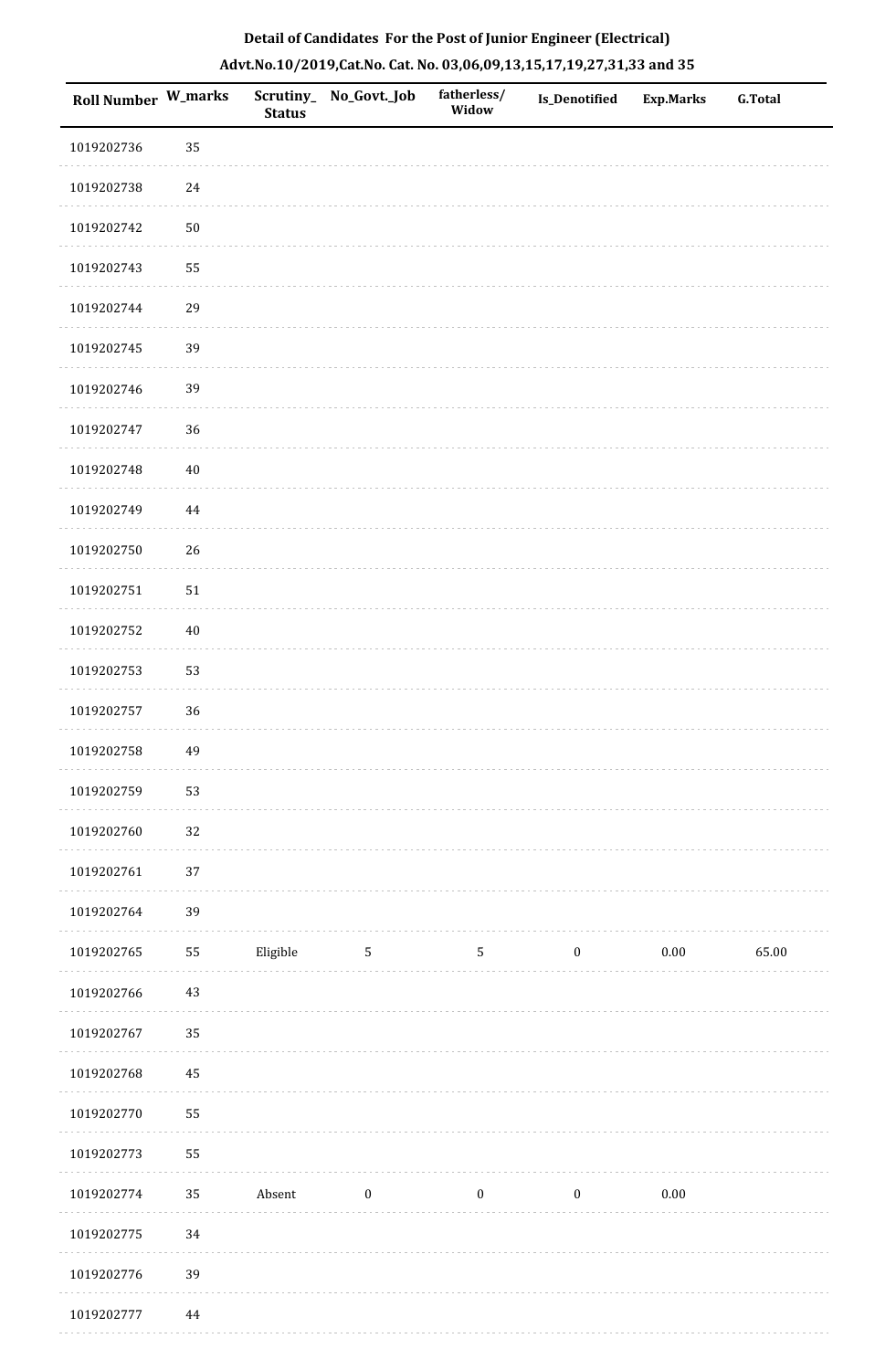| Roll Number W_marks |        | <b>Status</b> | Scrutiny_No_Govt._Job | fatherless/<br>Widow | Is_Denotified    | <b>Exp.Marks</b> | <b>G.Total</b> |
|---------------------|--------|---------------|-----------------------|----------------------|------------------|------------------|----------------|
| 1019202778          | $38\,$ |               |                       |                      |                  |                  |                |
| 1019202781          | 37     |               |                       |                      |                  |                  |                |
| 1019202782          | 52     |               |                       |                      |                  |                  |                |
| 1019202783          | $47\,$ |               |                       |                      |                  |                  |                |
| 1019202784          | 34     |               |                       |                      |                  |                  |                |
| 1019202788          | $34\,$ |               |                       |                      |                  |                  |                |
| 1019202791          | $40\,$ |               |                       |                      |                  |                  |                |
| 1019202792          | $20\,$ |               |                       |                      |                  |                  |                |
| 1019202794          | 43     |               |                       |                      |                  |                  |                |
| 1019202795          | $38\,$ |               |                       |                      |                  |                  |                |
| 1019202796          | 53     |               |                       |                      |                  |                  |                |
| 1019202798          | 42     |               |                       |                      |                  |                  |                |
| 1019202799          | 47     |               |                       |                      |                  |                  |                |
| 1019202803          | 56     | Eligible      | $\boldsymbol{0}$      | $\boldsymbol{0}$     | $\boldsymbol{0}$ | $0.00\,$         | 56.00          |
| 1019202806          | 55     | Eligible      | $\boldsymbol{0}$      | $\boldsymbol{0}$     | $\boldsymbol{0}$ | $0.00\,$         | 55.00          |
| 1019202808          | 36     |               |                       |                      |                  |                  |                |
| 1019202812          | 43     |               |                       |                      |                  |                  |                |
| 1019202813          | 25     |               |                       |                      |                  |                  |                |
| 1019202815          | 35     |               |                       |                      |                  |                  |                |
| 1019202816          | 39     |               |                       |                      |                  |                  |                |
| 1019202817          | 56     |               |                       |                      |                  |                  |                |
| 1019202821          | 31     |               |                       |                      |                  |                  |                |
| 1019202823          | 32     |               |                       |                      |                  |                  |                |
| 1019202824          | 37     |               |                       |                      |                  |                  |                |
| 1019202825          | 56     |               |                       |                      |                  |                  |                |
| 1019202826          | 35     |               |                       |                      |                  |                  |                |
| 1019202828          | 46     |               |                       |                      |                  |                  |                |
| 1019202830          | 34     |               |                       |                      |                  |                  |                |
| 1019202831          | 41     |               |                       |                      |                  |                  |                |
| 1019202832          | 43     |               |                       |                      |                  |                  |                |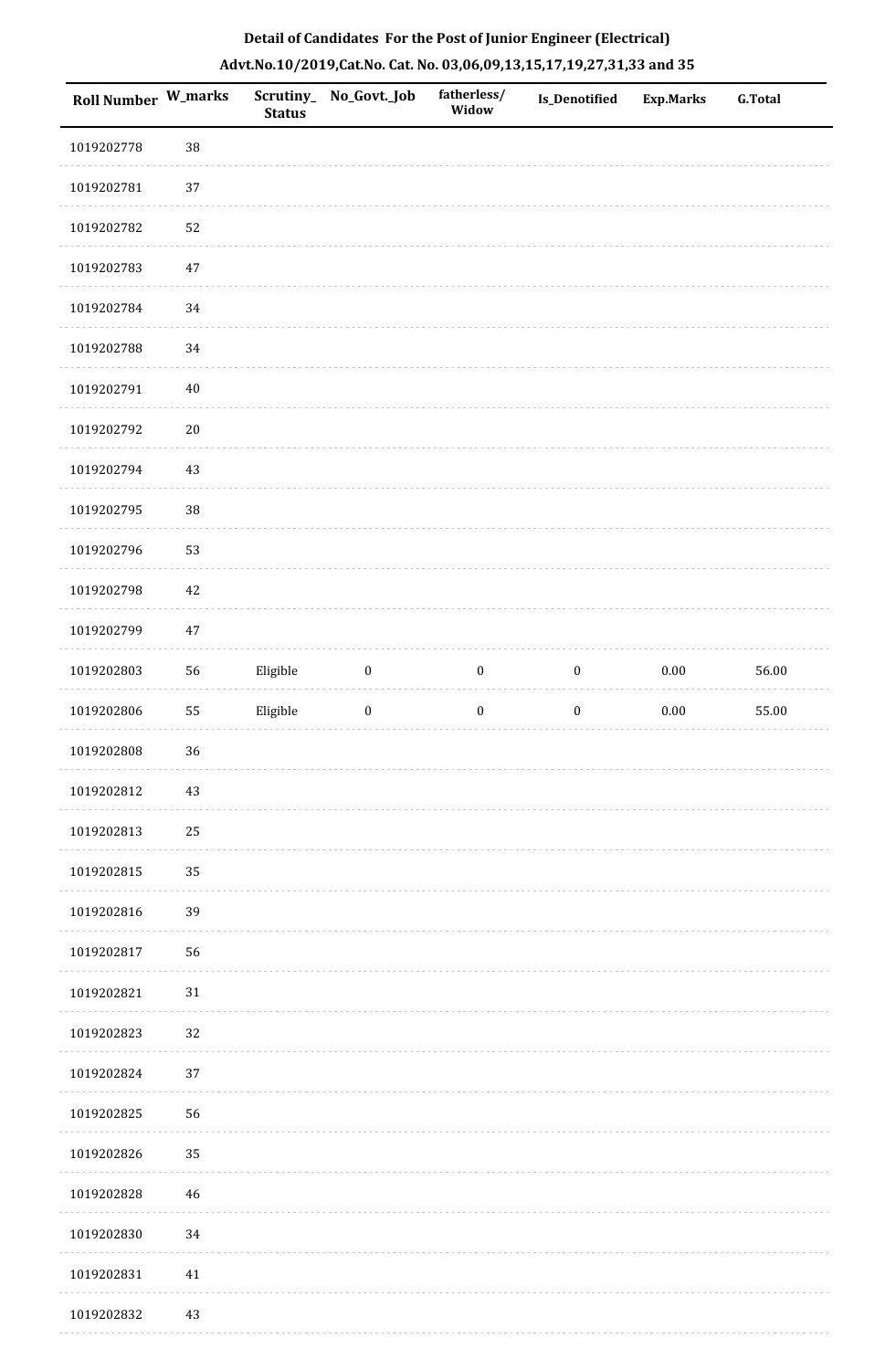| <b>Roll Number W_marks</b> |        | <b>Status</b> | Scrutiny_No_Govt._Job | fatherless/<br>Widow | Is_Denotified    | Exp.Marks | <b>G.Total</b> |
|----------------------------|--------|---------------|-----------------------|----------------------|------------------|-----------|----------------|
| 1019202834                 | 48     |               |                       |                      |                  |           |                |
| 1019202838                 | $51\,$ |               |                       |                      |                  |           |                |
| 1019202839                 | $51\,$ |               |                       |                      |                  |           |                |
| 1019202840                 | 35     |               |                       |                      |                  |           |                |
| 1019202843                 | 57     | Eligible      | $\sqrt{5}$            | $\boldsymbol{0}$     | $\boldsymbol{0}$ | $0.00\,$  | 62.00          |
| 1019202844                 | 64     | Eligible      | $\boldsymbol{0}$      | $\boldsymbol{0}$     | $\boldsymbol{0}$ | $0.00\,$  | 64.00          |
| 1019202845                 | $40\,$ |               |                       |                      |                  |           |                |
| 1019202847                 | 11     |               |                       |                      |                  |           |                |
| 1019202848                 | 32     |               |                       |                      |                  |           |                |
| 1019202849                 | 55     |               |                       |                      |                  |           |                |
| 1019202850                 | 17     |               |                       |                      |                  |           |                |
| 1019202851                 | 44     |               |                       |                      |                  |           |                |
| 1019202852                 | 60     |               |                       |                      |                  |           |                |
| 1019202853                 | 49     |               |                       |                      |                  |           |                |
| 1019202854                 | 45     |               |                       |                      |                  |           |                |
| 1019202856                 | $50\,$ |               |                       |                      |                  |           |                |
| 1019202858                 | 49     |               |                       |                      |                  |           |                |
| 1019202859                 | 52     |               |                       |                      |                  |           |                |
| 1019202860                 | 61     | Eligible      | 5                     | $\boldsymbol{0}$     | $\boldsymbol{0}$ | $0.00\,$  | 66.00          |
| 1019202864                 | 46     |               |                       |                      |                  |           |                |
| 1019202866                 | 24     |               |                       |                      |                  |           |                |
| 1019202867                 | 41     |               |                       |                      |                  |           |                |
| 1019202869                 | 34     |               |                       |                      |                  |           |                |
| 1019202870                 | $31\,$ |               |                       |                      |                  |           |                |
| 1019202873                 | $46\,$ |               |                       |                      |                  |           |                |
| 1019202874                 | $42\,$ |               |                       |                      |                  |           |                |
| 1019202875                 | 62     | Absent        | $\bf{0}$              | $\bf{0}$             | $\boldsymbol{0}$ | 0.00      |                |
| 1019202876                 | 59     |               |                       |                      |                  |           |                |
| 1019202877                 | 37     |               |                       |                      |                  |           |                |
| 1019202878                 | 29     |               |                       |                      |                  |           |                |

1019202878 29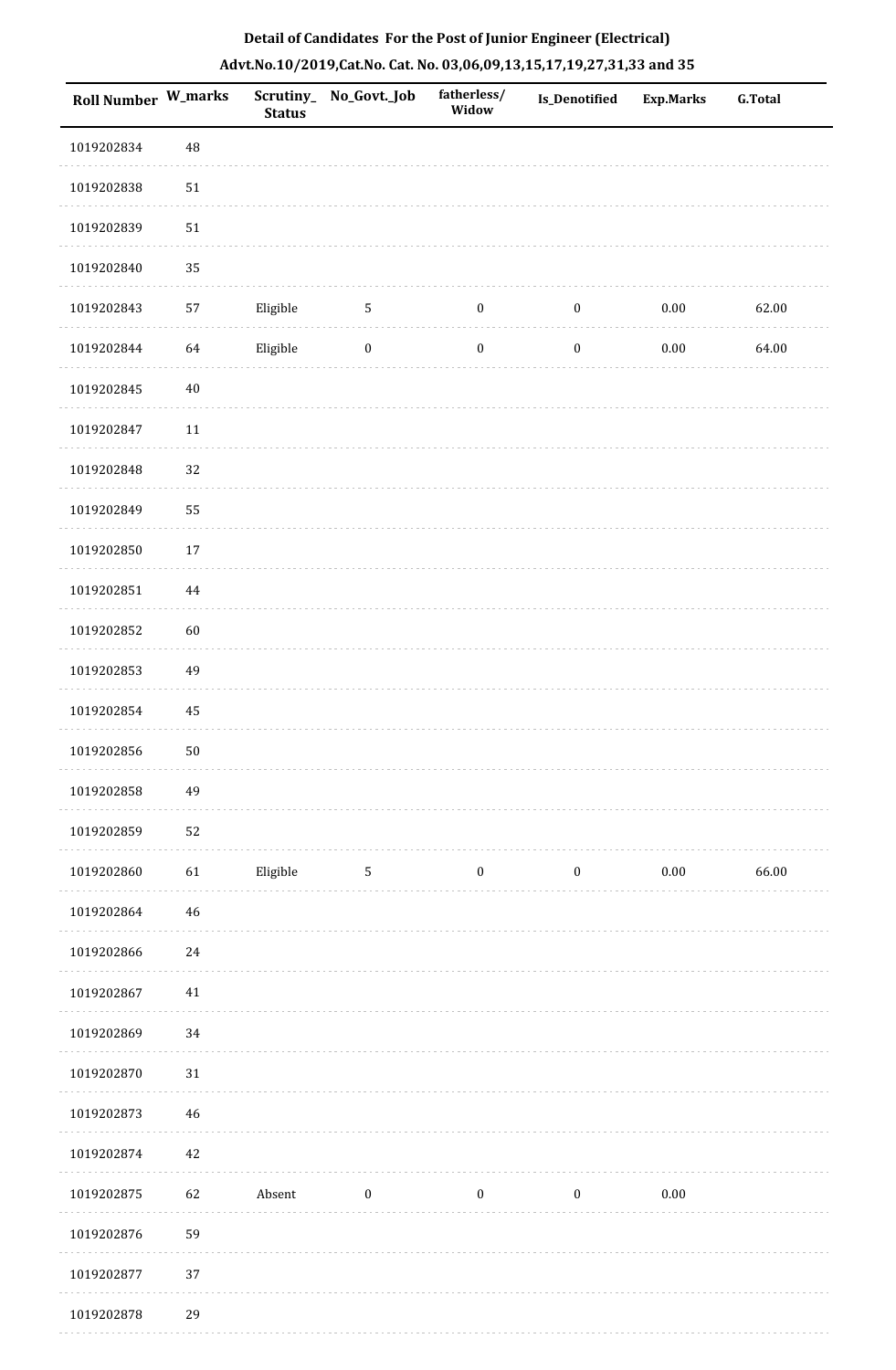| Roll Number W_marks |             | <b>Status</b> | Scrutiny_No_Govt._Job | fatherless/<br>Widow | Is_Denotified    | <b>Exp.Marks</b> | <b>G.Total</b> |
|---------------------|-------------|---------------|-----------------------|----------------------|------------------|------------------|----------------|
| 1019202881          | $30\,$      |               |                       |                      |                  |                  |                |
| 1019202884          | $\bf 44$    |               |                       |                      |                  |                  |                |
| 1019202886          | 35          |               |                       |                      |                  |                  |                |
| 1019202887          | 37          |               |                       |                      |                  |                  |                |
| 1019202888          | $32\,$      |               |                       |                      |                  |                  |                |
| 1019202889          | $\sqrt{48}$ |               |                       |                      |                  |                  |                |
| 1019202890          | $31\,$      |               |                       |                      |                  |                  |                |
| 1019202893          | $40\,$      |               |                       |                      |                  |                  |                |
| 1019202894          | 33          |               |                       |                      |                  |                  |                |
| 1019202895          | 55          | Eligible      | $\boldsymbol{0}$      | $\boldsymbol{0}$     | $\boldsymbol{0}$ | $0.00\,$         | 55.00          |
| 1019202896          | $47\,$      |               |                       |                      |                  |                  |                |
| 1019202900          | 29          |               |                       |                      |                  |                  |                |
| 1019202901          | 54          |               |                       |                      |                  |                  |                |
| 1019202904          | $25\,$      |               |                       |                      |                  |                  |                |
| 1019202909          | 52          |               |                       |                      |                  |                  |                |
| 1019202915          | 45          |               |                       |                      |                  |                  |                |
| 1019202916          | $38\,$      |               |                       |                      |                  |                  |                |
| 1019202917          | REJECTED    |               |                       |                      |                  |                  | $0.00\,$       |
| 1019202918          | 44          |               |                       |                      |                  |                  |                |
| 1019202919          | 36          |               |                       |                      |                  |                  |                |
| 1019202920          | 60          |               |                       |                      |                  |                  |                |
| 1019202922          | $30\,$      |               |                       |                      |                  |                  |                |
| 1019202924          | $38\,$      |               |                       |                      |                  |                  |                |
| 1019202925          | $31\,$      |               |                       |                      |                  |                  |                |
| 1019202926          | 36          |               |                       |                      |                  |                  |                |
| 1019202927          | 45          |               |                       |                      |                  |                  |                |
| 1019202929          | 33          |               |                       |                      |                  |                  |                |
| 1019202930          | 38          |               |                       |                      |                  |                  |                |
| 1019202931          | 53          |               |                       |                      |                  |                  |                |
| 1019202934          | 44          |               |                       |                      |                  |                  |                |

. . . . . . .

. . . . . . . . . . .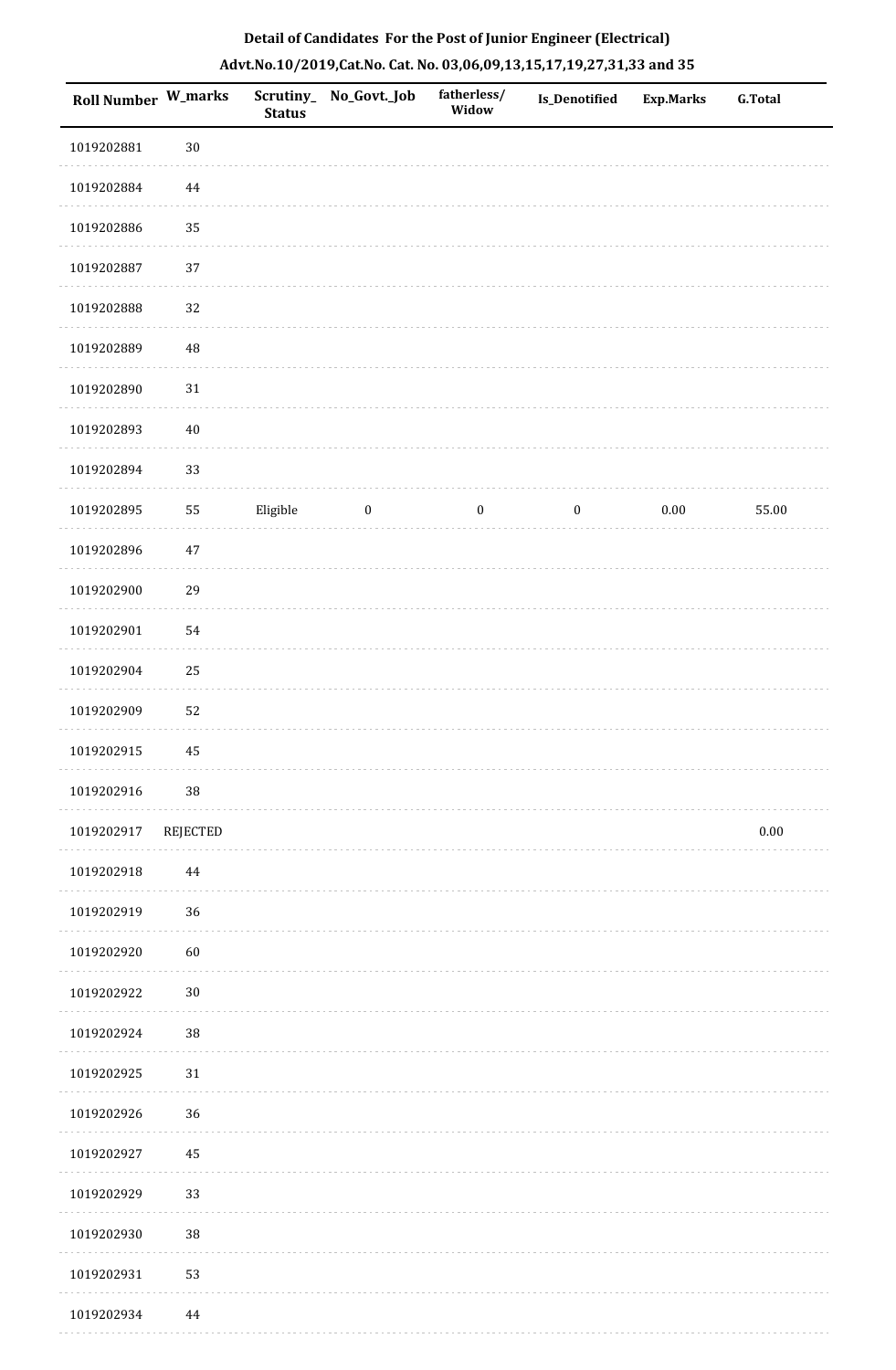| Roll Number W_marks |                 | <b>Status</b> | Scrutiny_ No_Govt._Job | fatherless/<br>Widow | <b>Is_Denotified</b> | <b>Exp.Marks</b> | <b>G.Total</b> |
|---------------------|-----------------|---------------|------------------------|----------------------|----------------------|------------------|----------------|
| 1019202935          | 34              |               |                        |                      |                      |                  |                |
| 1019202936          | $\sqrt{28}$     |               |                        |                      |                      |                  |                |
| 1019202937          | $38\,$          |               |                        |                      |                      |                  |                |
| 1019202938          | 59              | Eligible      | $\boldsymbol{0}$       | 5                    | $\boldsymbol{0}$     | $0.00\,$         | 64.00          |
| 1019202939          | 33              |               |                        |                      |                      |                  |                |
| 1019202940          | 27              |               |                        |                      |                      |                  |                |
| 1019202941          | $30\,$          |               |                        |                      |                      |                  |                |
| 1019202942          | 32              |               |                        |                      |                      |                  |                |
| 1019202943          | 42              |               |                        |                      |                      |                  |                |
| 1019202946          | <b>REJECTED</b> |               |                        |                      |                      |                  | $0.00\,$       |
| 1019202950          | 45              |               |                        |                      |                      |                  |                |
| 1019202951          | 39              |               |                        |                      |                      |                  |                |
| 1019202952          | 34              |               |                        |                      |                      |                  |                |
| 1019202954          | $30\,$          |               |                        |                      |                      |                  |                |
| 1019202955          | 50              |               |                        |                      |                      |                  |                |
| 1019202957          | 35              |               |                        |                      |                      |                  |                |
| 1019202958          | 46              |               |                        |                      |                      |                  |                |
| 1019202959          | $38\,$          |               |                        |                      |                      |                  |                |
| 1019202960          | 34              |               |                        |                      |                      |                  |                |
| 1019202963          | 53              |               |                        |                      |                      |                  |                |
| 1019202964          | 48              |               |                        |                      |                      |                  |                |
| 1019202965          | 26              |               |                        |                      |                      |                  |                |
| 1019202967          | 33              |               |                        |                      |                      |                  |                |
| 1019202968          | 42              |               |                        |                      |                      |                  |                |
| 1019202969          | 46              |               |                        |                      |                      |                  |                |
| 1019202970          | 39              |               |                        |                      |                      |                  |                |
| 1019202972          | 33              |               |                        |                      |                      |                  |                |
| 1019202975          | $38\,$          |               |                        |                      |                      |                  |                |
| 1019202977          | 48              |               |                        |                      |                      |                  |                |
| 1019202978          | 40              |               |                        |                      |                      |                  |                |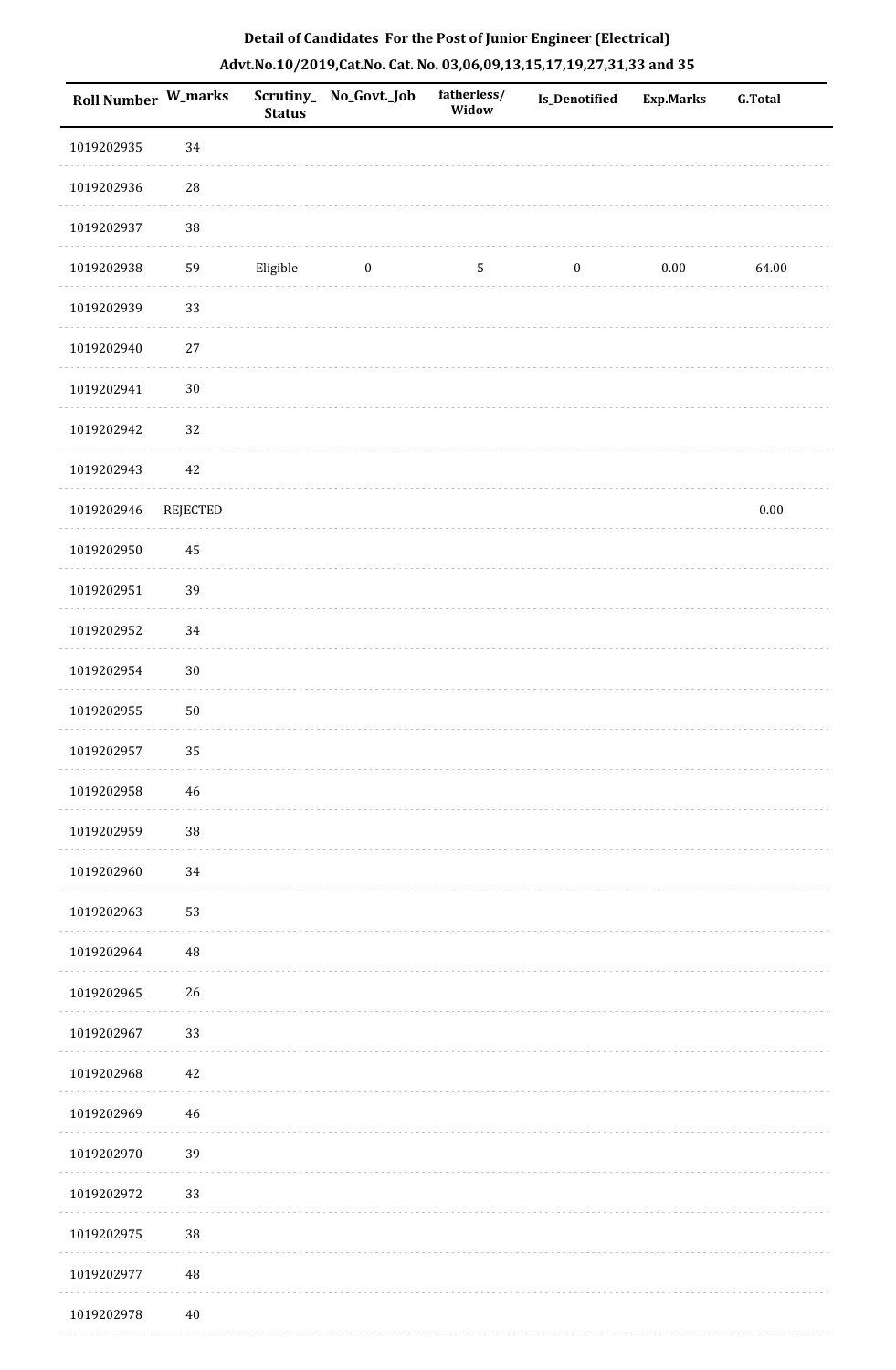| Roll Number W_marks |          | <b>Status</b> | Scrutiny_ No_Govt._Job | fatherless/<br>Widow | Is_Denotified | <b>Exp.Marks</b> | <b>G.Total</b> |
|---------------------|----------|---------------|------------------------|----------------------|---------------|------------------|----------------|
| 1019202979          | 44       |               |                        |                      |               |                  |                |
| 1019202980          | 54       |               |                        |                      |               |                  |                |
| 1019202982          | 39       |               |                        |                      |               |                  |                |
| 1019202985          | 39       |               |                        |                      |               |                  |                |
| 1019202986          | 56       |               |                        |                      |               |                  |                |
| 1019202987          | 35       |               |                        |                      |               |                  |                |
| 1019202988          | $47\,$   |               |                        |                      |               |                  |                |
| 1019202990          | 42       |               |                        |                      |               |                  |                |
| 1019202992          | 34       |               |                        |                      |               |                  |                |
| 1019202993          | 34       |               |                        |                      |               |                  |                |
| 1019202996          | $\bf 44$ |               |                        |                      |               |                  |                |
| 1019202997          | 27       |               |                        |                      |               |                  |                |
| 1019202998          | 36       |               |                        |                      |               |                  |                |
| 1019203000          | 33       |               |                        |                      |               |                  |                |
| 1019203001          | 55       |               |                        |                      |               |                  |                |
| 1019203002          | 48       |               |                        |                      |               |                  |                |
| 1019203003          | $\bf 44$ |               |                        |                      |               |                  |                |
| 1019203004          | 35       |               |                        |                      |               |                  |                |
| 1019203006          | 40       |               |                        |                      |               |                  |                |
| 1019203007          | 45       |               |                        |                      |               |                  |                |
| 1019203008          | 42       |               |                        |                      |               |                  |                |
| 1019203009          | 45       |               |                        |                      |               |                  |                |
| 1019203010          | 39       |               |                        |                      |               |                  |                |
| 1019203012          | 27       |               |                        |                      |               |                  |                |
| 1019203014          | 42       |               |                        |                      |               |                  |                |
| 1019203017          | $52\,$   |               |                        |                      |               |                  |                |
| 1019203020          | $30\,$   |               |                        |                      |               |                  |                |
| 1019203022          | 49       |               |                        |                      |               |                  |                |
| 1019203023          | 45       |               |                        |                      |               |                  |                |
| 1019203024          | 32       |               |                        |                      |               |                  |                |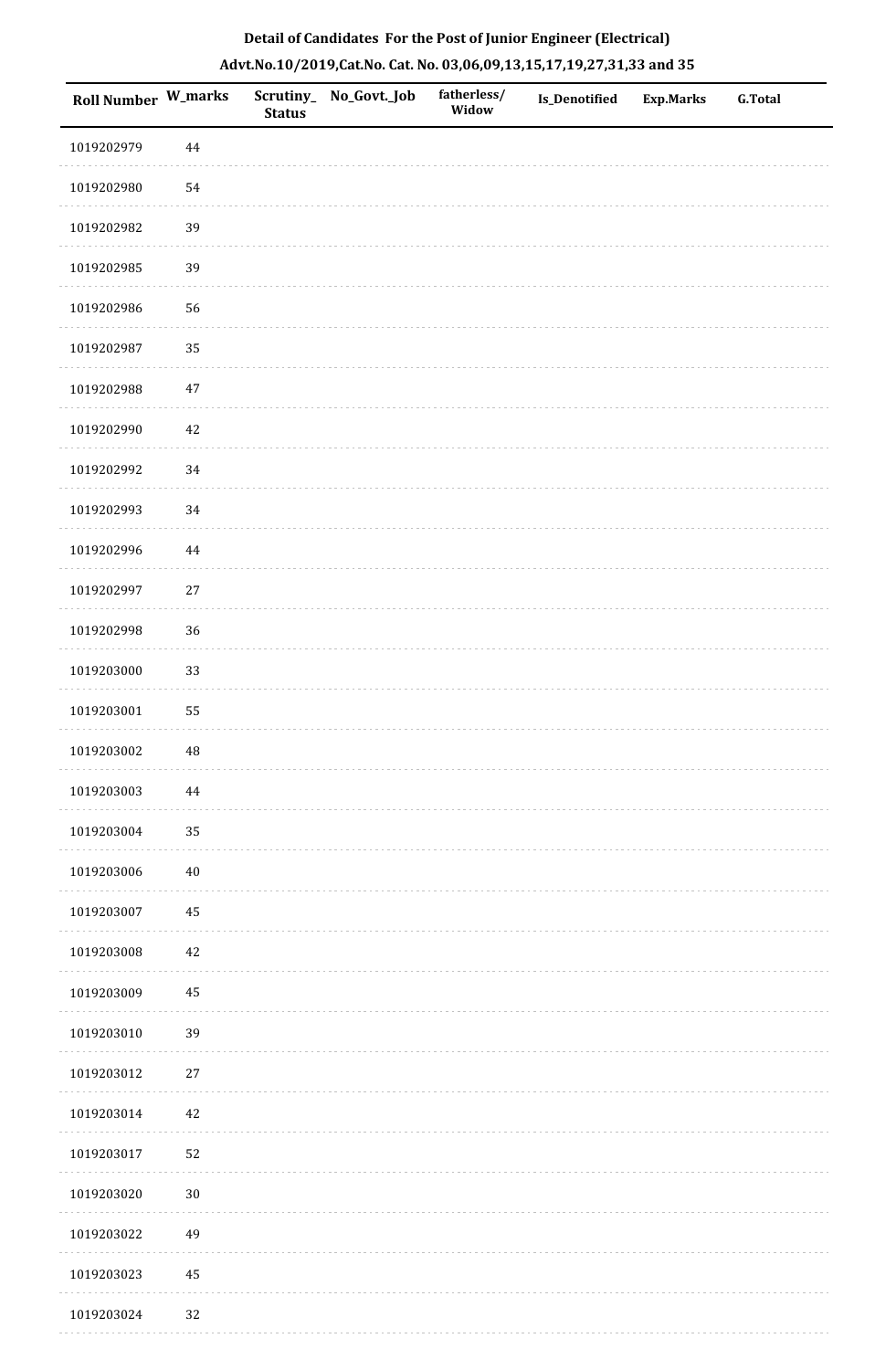| <b>Roll Number W_marks</b> |                 | Scrutiny_<br><b>Status</b> | No_Govt._Job | fatherless/<br>Widow | <b>Is_Denotified</b> | <b>Exp.Marks</b> | <b>G.Total</b> |
|----------------------------|-----------------|----------------------------|--------------|----------------------|----------------------|------------------|----------------|
| 1019203025                 | 53              |                            |              |                      |                      |                  |                |
| 1019203026                 | $28\,$          |                            |              |                      |                      |                  |                |
| 1019203027                 | 39              |                            |              |                      |                      |                  |                |
| 1019203028                 | <b>REJECTED</b> |                            |              |                      |                      |                  | $0.00\,$       |
| 1019203033                 | $40\,$          |                            |              |                      |                      |                  |                |
| 1019203034                 | 35              |                            |              |                      |                      |                  |                |
| 1019203035                 | $38\,$          |                            |              |                      |                      |                  |                |
| 1019203036                 | $36\,$          |                            |              |                      |                      |                  |                |
| 1019203037                 | 33              |                            |              |                      |                      |                  |                |
| 1019203041                 | 53              |                            |              |                      |                      |                  |                |
| 1019203042                 | $\sqrt{46}$     |                            |              |                      |                      |                  |                |
| 1019203043                 | 44              |                            |              |                      |                      |                  |                |
| 1019203045                 | 55              |                            |              |                      |                      |                  |                |
| 1019203047                 | 39              |                            |              |                      |                      |                  |                |
| 1019203048                 | 47              |                            |              |                      |                      |                  |                |
| 1019203049                 | $\bf 44$        |                            |              |                      |                      |                  |                |
| 1019203051                 | 53              |                            |              |                      |                      |                  |                |
| 1019203052                 | 35              |                            |              |                      |                      |                  |                |
| 1019203053                 | 21              |                            |              |                      |                      |                  |                |
| 1019203055                 | $36\,$          |                            |              |                      |                      |                  |                |
| 1019203059                 | 33              |                            |              |                      |                      |                  |                |
| 1019203060                 | $31\,$          |                            |              |                      |                      |                  |                |
| 1019203061                 | $27\,$          |                            |              |                      |                      |                  |                |
| 1019203063                 | 45              |                            |              |                      |                      |                  |                |
| 1019203065                 | $42\,$          |                            |              |                      |                      |                  |                |
| 1019203067                 | $\rm 45$        |                            |              |                      |                      |                  |                |
| 1019203068                 | 44              |                            |              |                      |                      |                  |                |
| 1019203070                 | 31              |                            |              |                      |                      |                  |                |
| 1019203071                 | 25              |                            |              |                      |                      |                  |                |
| 1019203073                 | 46              |                            |              |                      |                      |                  |                |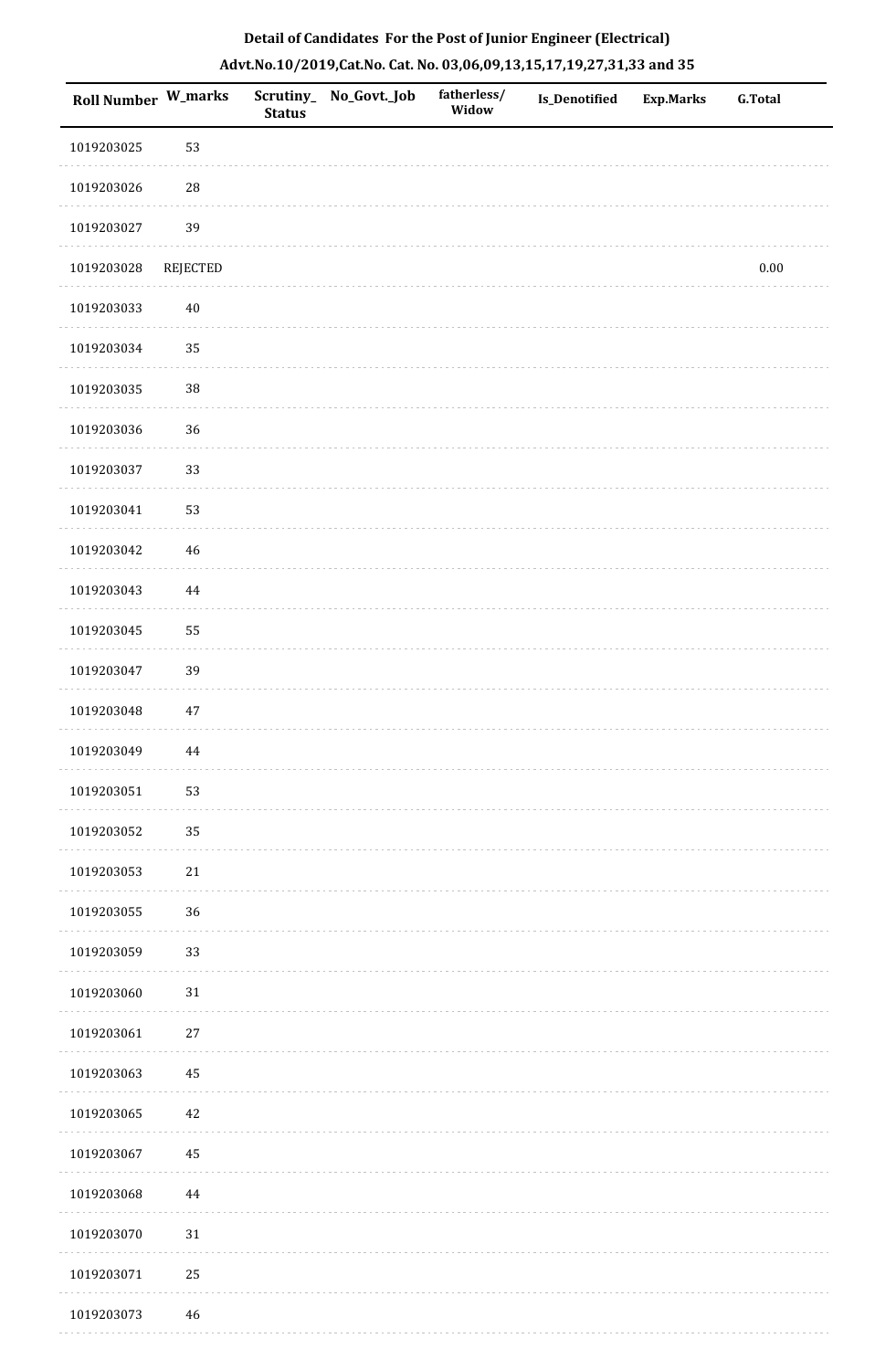| Roll Number W_marks |          | <b>Status</b> | Scrutiny_ No_Govt._Job | fatherless/<br>Widow | Is_Denotified    | <b>Exp.Marks</b> | G.Total |
|---------------------|----------|---------------|------------------------|----------------------|------------------|------------------|---------|
| 1019203074          | 37       |               |                        |                      |                  |                  |         |
| 1019203075          | 51       | Eligible      | $\sqrt{5}$             | $\boldsymbol{0}$     | $\boldsymbol{0}$ | $0.00\,$         | 56.00   |
| 1019203077          | 29       |               |                        |                      |                  |                  |         |
| 1019203078          | 53       |               |                        |                      |                  |                  |         |
| 1019203079          | 33       |               |                        |                      |                  |                  |         |
| 1019203082          | 37       |               |                        |                      |                  |                  |         |
| 1019203083          | 54       |               |                        |                      |                  |                  |         |
| 1019203087          | 28       |               |                        |                      |                  |                  |         |
| 1019203089          | 55       |               |                        |                      |                  |                  |         |
| 1019203091          | 49       |               |                        |                      |                  |                  |         |
| 1019203093          | 39       |               |                        |                      |                  |                  |         |
| 1019203094          | $30\,$   |               |                        |                      |                  |                  |         |
| 1019203095          | $47\,$   |               |                        |                      |                  |                  |         |
| 1019203097          | $50\,$   |               |                        |                      |                  |                  |         |
| 1019203101          | 38       |               |                        |                      |                  |                  |         |
| 1019203104          | 36       |               |                        |                      |                  |                  |         |
| 1019203105          | 33       |               |                        |                      |                  |                  |         |
| 1019203107          | 38       |               |                        |                      |                  |                  |         |
| 1019203108          | $\bf 44$ |               |                        |                      |                  |                  |         |
| 1019203109          | 37       |               |                        |                      |                  |                  |         |
| 1019203110          | 37       | Absent        | $\boldsymbol{0}$       | $\boldsymbol{0}$     | $\boldsymbol{0}$ | $0.00\,$         |         |
| 1019203117          | 42       |               |                        |                      |                  |                  |         |
| 1019203120          | 39       |               |                        |                      |                  |                  |         |
| 1019203121          | 34       |               |                        |                      |                  |                  |         |
| 1019203127          | 37       |               |                        |                      |                  |                  |         |
| 1019203130          | $30\,$   |               |                        |                      |                  |                  |         |
| 1019203132          | 32       |               |                        |                      |                  |                  |         |
| 1019203133          |          | Not Eligible  |                        |                      |                  |                  |         |
| 1019203134          | 39       |               |                        |                      |                  |                  |         |
|                     |          |               |                        |                      |                  |                  |         |

# **Detail of Candidates For the Post of Junior Engineer (Electrical) Advt.No.10/2019,Cat.No. Cat. No. 03,06,09,13,15,17,19,27,31,33 and 35**

 1019203136 45. . . . . . . . . . .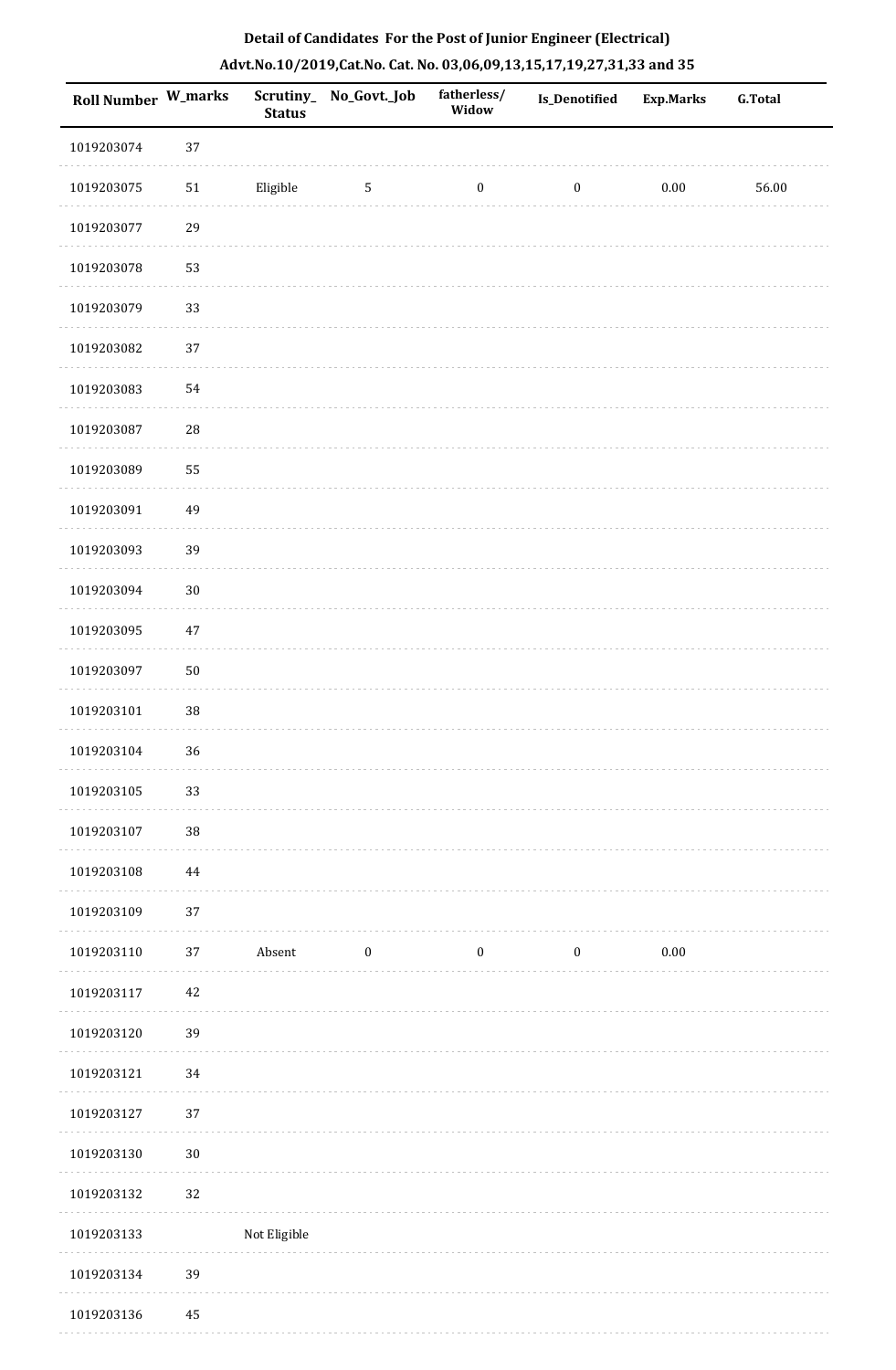| <b>Roll Number W_marks</b> |          | Scrutiny_<br><b>Status</b> | No_Govt._Job            | fatherless/<br>Widow | Is_Denotified | <b>Exp.Marks</b> | <b>G.Total</b> |
|----------------------------|----------|----------------------------|-------------------------|----------------------|---------------|------------------|----------------|
| 1019203137                 | 46       |                            |                         |                      |               |                  |                |
| 1019203139                 | 39       |                            |                         |                      |               |                  |                |
| 1019203141                 | $40\,$   |                            |                         |                      |               |                  |                |
| 1019203142                 | 34       |                            |                         |                      |               |                  |                |
| 1019203144                 | 26       |                            |                         |                      |               |                  |                |
| 1019203148                 | $50\,$   |                            |                         |                      |               |                  |                |
| 1019203149                 | $41\,$   |                            |                         |                      |               |                  |                |
| 1019203150                 | $31\,$   |                            |                         |                      |               |                  |                |
| 1019203152                 | $\rm 48$ |                            |                         |                      |               |                  |                |
| 1019203154                 | $\bf 44$ |                            |                         |                      |               |                  |                |
| 1019203156                 | $\rm 48$ |                            |                         |                      |               |                  |                |
| 1019203158                 | 24       |                            |                         |                      |               |                  |                |
| 1019203163                 | 34       |                            |                         |                      |               |                  |                |
| 1019203164                 | 34       |                            |                         |                      |               |                  |                |
| 1019203165                 | $38\,$   |                            |                         |                      |               |                  |                |
| 1019203166                 | 34       |                            |                         |                      |               |                  |                |
| 1019203168                 | $\rm 48$ | Eligible                   | $\overline{\mathbf{0}}$ | $\bf{0}$             | $\bf{0}$      | 0.00             | 48.00          |
| 1019203169                 | 43       |                            |                         |                      |               |                  |                |
| 1019203170                 | $41\,$   |                            |                         |                      |               |                  |                |
| 1019203171                 | 56       |                            |                         |                      |               |                  |                |
| 1019203173                 | 39       |                            |                         |                      |               |                  |                |
| 1019203175                 | 46       |                            |                         |                      |               |                  |                |
| 1019203177                 | $30\,$   |                            |                         |                      |               |                  |                |
| 1019203178                 | $38\,$   |                            |                         |                      |               |                  |                |
| 1019203179                 | 34       |                            |                         |                      |               |                  |                |
| 1019203180                 | $27\,$   |                            |                         |                      |               |                  |                |
| 1019203181                 | $30\,$   |                            |                         |                      |               |                  |                |
| 1019203182                 | 43       |                            |                         |                      |               |                  |                |
| 1019203183                 | $27\,$   |                            |                         |                      |               |                  |                |
| 1019203186                 | 33       |                            |                         |                      |               |                  |                |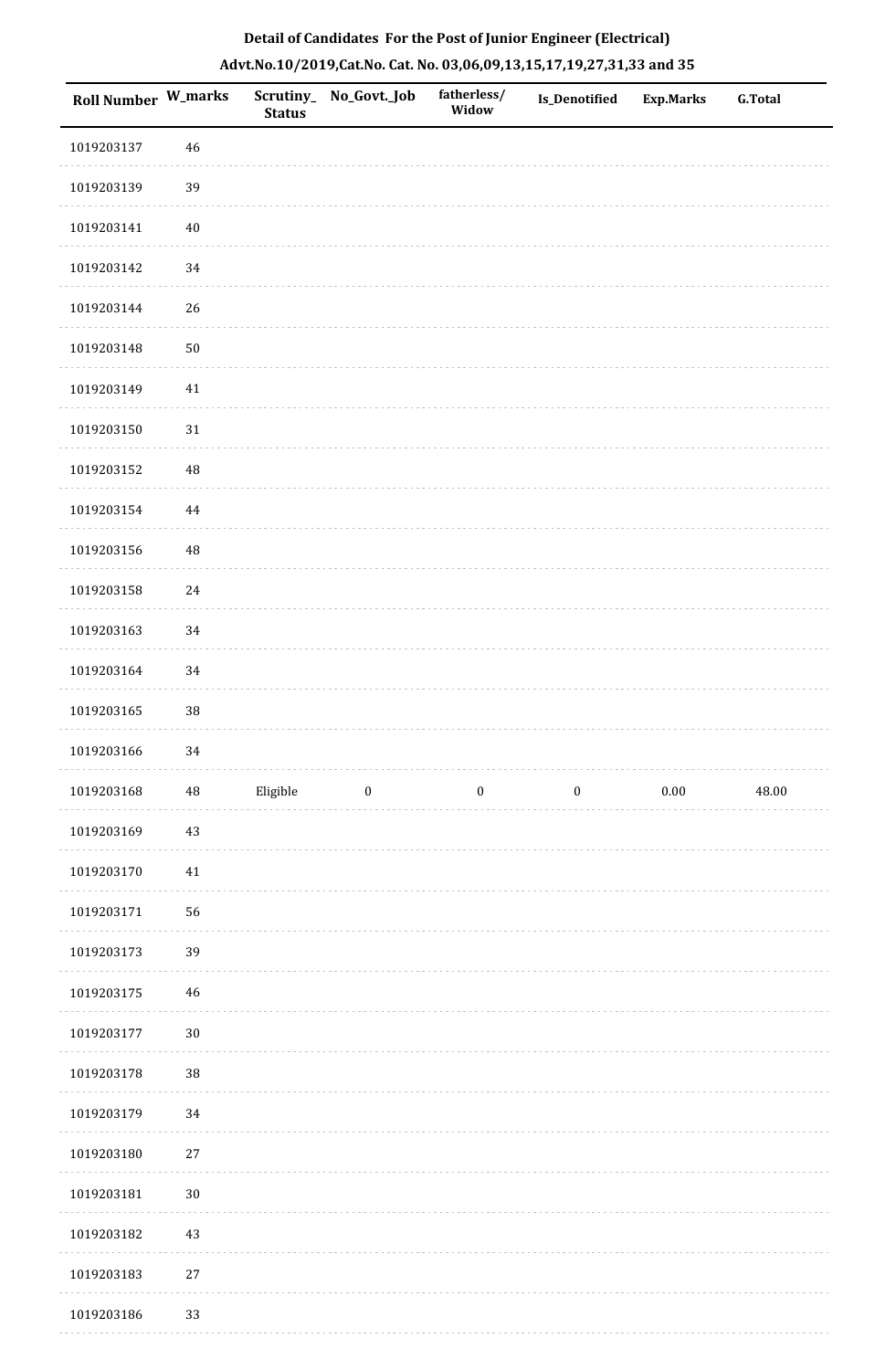|  | Detail of Candidates For the Post of Junior Engineer (Electrical)     |  |
|--|-----------------------------------------------------------------------|--|
|  | Advt.No.10/2019,Cat.No. Cat. No. 03,06,09,13,15,17,19,27,31,33 and 35 |  |

| <b>Roll Number W_marks</b> |            | Scrutiny_<br><b>Status</b> | No_Govt._Job     | fatherless/<br>Widow | <b>Is_Denotified</b> | <b>Exp.Marks</b> | <b>G.Total</b> |
|----------------------------|------------|----------------------------|------------------|----------------------|----------------------|------------------|----------------|
| 1019203189                 | 57         |                            |                  |                      |                      |                  |                |
| 1019203192                 | $31\,$     |                            |                  |                      |                      |                  |                |
| 1019203193                 |            | Not Eligible               |                  |                      |                      |                  |                |
| 1019203194                 | $27\,$     |                            |                  |                      |                      |                  |                |
| 1019203195                 | 24         |                            |                  |                      |                      |                  |                |
| 1019203196                 | 36         |                            |                  |                      |                      |                  |                |
| 1019203197                 | $34\,$     |                            |                  |                      |                      |                  |                |
| 1019203198                 | 33         |                            |                  |                      |                      |                  |                |
| 1019203199                 | 33         | Eligible                   | $\boldsymbol{0}$ | $\boldsymbol{0}$     | $\boldsymbol{0}$     | 0.00             | 33.00          |
| 1019203200                 | 59         | Eligible                   | $\boldsymbol{0}$ | $\boldsymbol{0}$     | $\boldsymbol{0}$     | 0.00             | 59.00          |
| 1019203201                 | 57         | Eligible                   | $\boldsymbol{0}$ | $\boldsymbol{0}$     | $\boldsymbol{0}$     | $0.50\,$         | 57.50          |
| 1019203205                 | 39         |                            |                  |                      |                      |                  |                |
| 1019203206                 | 37         |                            |                  |                      |                      |                  |                |
| 1019203207                 | 32         |                            |                  |                      |                      |                  |                |
| 1019203208                 | ${\bf 28}$ |                            |                  |                      |                      |                  |                |
| 1019203209                 | 46         |                            |                  |                      |                      |                  |                |
| 1019203212                 | 41         |                            |                  |                      |                      |                  |                |
| 1019203213                 | 49         |                            |                  |                      |                      |                  |                |
| 1019203214                 | ${\bf 28}$ |                            |                  |                      |                      |                  |                |
| 1019203216                 | 33         |                            |                  |                      |                      |                  |                |
| 1019203218                 | 61         | Eligible                   | $\bf{0}$         | $\boldsymbol{0}$     | $\boldsymbol{0}$     | $0.00\,$         | 61.00          |
| 1019203219                 | 39         |                            |                  |                      |                      |                  |                |
| 1019203220                 | 32         |                            |                  |                      |                      |                  |                |
| 1019203221                 | 47         |                            |                  |                      |                      |                  |                |
| 1019203222                 | 33         |                            |                  |                      |                      |                  |                |
| 1019203224                 | 31         |                            |                  |                      |                      |                  |                |
| 1019203226                 | 33         |                            |                  |                      |                      |                  |                |
| 1019203227                 | 48         |                            |                  |                      |                      |                  |                |
| 1019203228                 | 36         |                            |                  |                      |                      |                  |                |
| 1019203231                 | 43         |                            |                  |                      |                      |                  |                |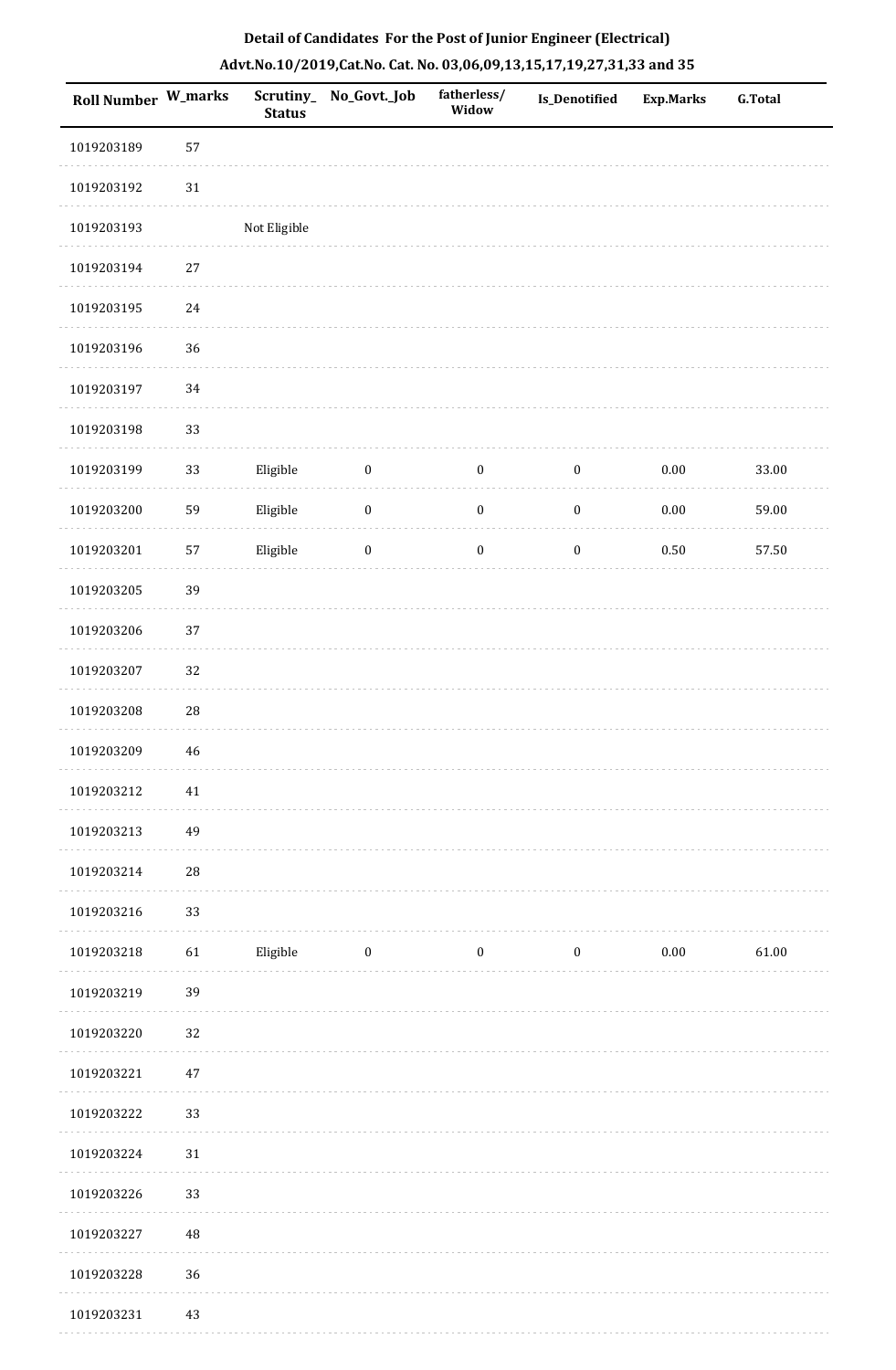| <b>Roll Number W_marks</b> |          | <b>Status</b> | Scrutiny_No_Govt._Job | fatherless/<br>Widow | Is_Denotified    | <b>Exp.Marks</b> | <b>G.Total</b> |
|----------------------------|----------|---------------|-----------------------|----------------------|------------------|------------------|----------------|
| 1019203234                 | 55       |               |                       |                      |                  |                  |                |
| 1019203236                 | 48       |               |                       |                      |                  |                  |                |
| 1019203237                 | 33       |               |                       |                      |                  |                  |                |
| 1019203238                 | $\bf 44$ |               |                       |                      |                  |                  |                |
| 1019203241                 | 36       |               |                       |                      |                  |                  |                |
| 1019203243                 | 37       |               |                       |                      |                  |                  |                |
| 1019203245                 | 62       | Absent        | $\boldsymbol{0}$      | $\boldsymbol{0}$     | $\boldsymbol{0}$ | $0.00\,$         |                |
| 1019203246                 | 37       |               |                       |                      |                  |                  |                |
| 1019203247                 | $27\,$   |               |                       |                      |                  |                  |                |
| 1019203248                 | $30\,$   |               |                       |                      |                  |                  |                |
| 1019203249                 | 37       |               |                       |                      |                  |                  |                |
| 1019203250                 | 32       |               |                       |                      |                  |                  |                |
| 1019203252                 | $20\,$   |               |                       |                      |                  |                  |                |
| 1019203254                 | $31\,$   |               |                       |                      |                  |                  |                |
| 1019203255                 | 35       |               |                       |                      |                  |                  |                |
| 1019203256                 | 35       |               |                       |                      |                  |                  |                |
| 1019203262                 | $\bf 44$ |               |                       |                      |                  |                  |                |
| 1019203263                 | 32       |               |                       |                      |                  |                  |                |
| 1019203268                 | $\bf 44$ |               |                       |                      |                  |                  |                |
| 1019203269                 | 48       |               |                       |                      |                  |                  |                |
| 1019203273                 | 40       |               |                       |                      |                  |                  |                |
| 1019203274                 | 49       |               |                       |                      |                  |                  |                |
| 1019203275                 | 71       | Eligible      | $\bf{0}$              | $\boldsymbol{0}$     | $\boldsymbol{0}$ | $0.00\,$         | $71.00\,$      |
| 1019203279                 | 39       |               |                       |                      |                  |                  |                |
| 1019203280                 | 34       |               |                       |                      |                  |                  |                |
| 1019203283                 | $32\,$   |               |                       |                      |                  |                  |                |
| 1019203286                 | 32       |               |                       |                      |                  |                  |                |
| 1019203288                 | 52       |               |                       |                      |                  |                  |                |
| 1019203289                 | 62       | Absent        | $\boldsymbol{0}$      | $\boldsymbol{0}$     | $\boldsymbol{0}$ | $0.00\,$         |                |
| 1010202200                 | 22       |               |                       |                      |                  |                  |                |

 1019203290 33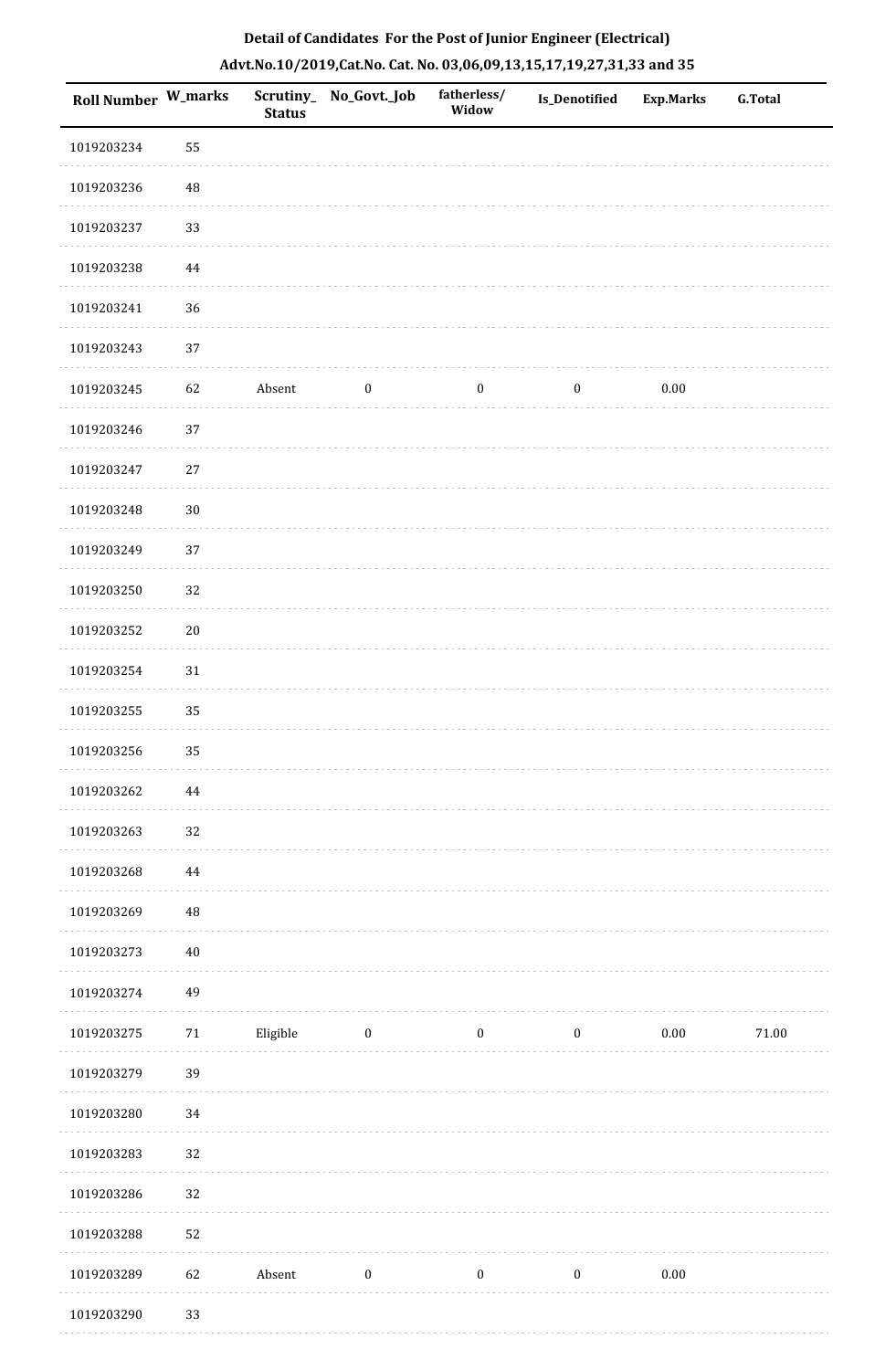| <b>Roll Number W_marks</b> |            | <b>Status</b> | Scrutiny_No_Govt._Job | fatherless/<br>Widow | <b>Is_Denotified</b> | <b>Exp.Marks</b> | <b>G.Total</b> |
|----------------------------|------------|---------------|-----------------------|----------------------|----------------------|------------------|----------------|
| 1019203291                 | 59         | Eligible      | $\boldsymbol{0}$      | $\boldsymbol{0}$     | $\boldsymbol{0}$     | $0.00\,$         | 59.00          |
| 1019203294                 | 23         |               |                       |                      |                      |                  |                |
| 1019203297                 | $38\,$     |               |                       |                      |                      |                  |                |
| 1019203298                 |            | Not Eligible  |                       |                      |                      |                  |                |
| 1019203300                 | 55         | Eligible      | $\sqrt{5}$            | $\boldsymbol{0}$     | $\boldsymbol{0}$     | $0.00\,$         | 60.00          |
| 1019203303                 | 56         | Eligible      | $\sqrt{5}$            | $\boldsymbol{0}$     | $\boldsymbol{0}$     | $0.00\,$         | 61.00          |
| 1019203304                 | 39         |               |                       |                      |                      |                  |                |
| 1019203308                 | 40         |               |                       |                      |                      |                  |                |
| 1019203311                 | 46         |               |                       |                      |                      |                  |                |
| 1019203313                 | $47\,$     |               |                       |                      |                      |                  |                |
| 1019203314                 | 37         |               |                       |                      |                      |                  |                |
| 1019203316                 | 42         |               |                       |                      |                      |                  |                |
| 1019203317                 | $47\,$     |               |                       |                      |                      |                  |                |
| 1019203318                 | 27         |               |                       |                      |                      |                  |                |
| 1019203322                 | $41\,$     |               |                       |                      |                      |                  |                |
| 1019203323                 | 64         | Eligible      | $\boldsymbol{0}$      | $\boldsymbol{0}$     | $\boldsymbol{0}$     | $0.00\,$         | 64.00          |
| 1019203324                 |            | Not Eligible  |                       |                      |                      |                  |                |
| 1019203327                 | 46         |               |                       |                      |                      |                  |                |
| 1019203329                 | 43         |               |                       |                      |                      |                  |                |
| 1019203330                 | 40         |               |                       |                      |                      |                  |                |
| 1019203331                 | 56         |               |                       |                      |                      |                  |                |
| 1019203333                 | ${\bf 50}$ |               |                       |                      |                      |                  |                |
| 1019203336                 | 58         |               |                       |                      |                      |                  |                |
| 1019203338                 | $27\,$     |               |                       |                      |                      |                  |                |
| 1019203339                 | 45         |               |                       |                      |                      |                  |                |
| 1019203340                 | 37         |               |                       |                      |                      |                  |                |
| 1019203342                 | 53         |               |                       |                      |                      |                  |                |
| 1019203344                 | 42         |               |                       |                      |                      |                  |                |
| 1019203346                 | 29         |               |                       |                      |                      |                  |                |
| 1019203347                 | $31\,$     |               |                       |                      |                      |                  |                |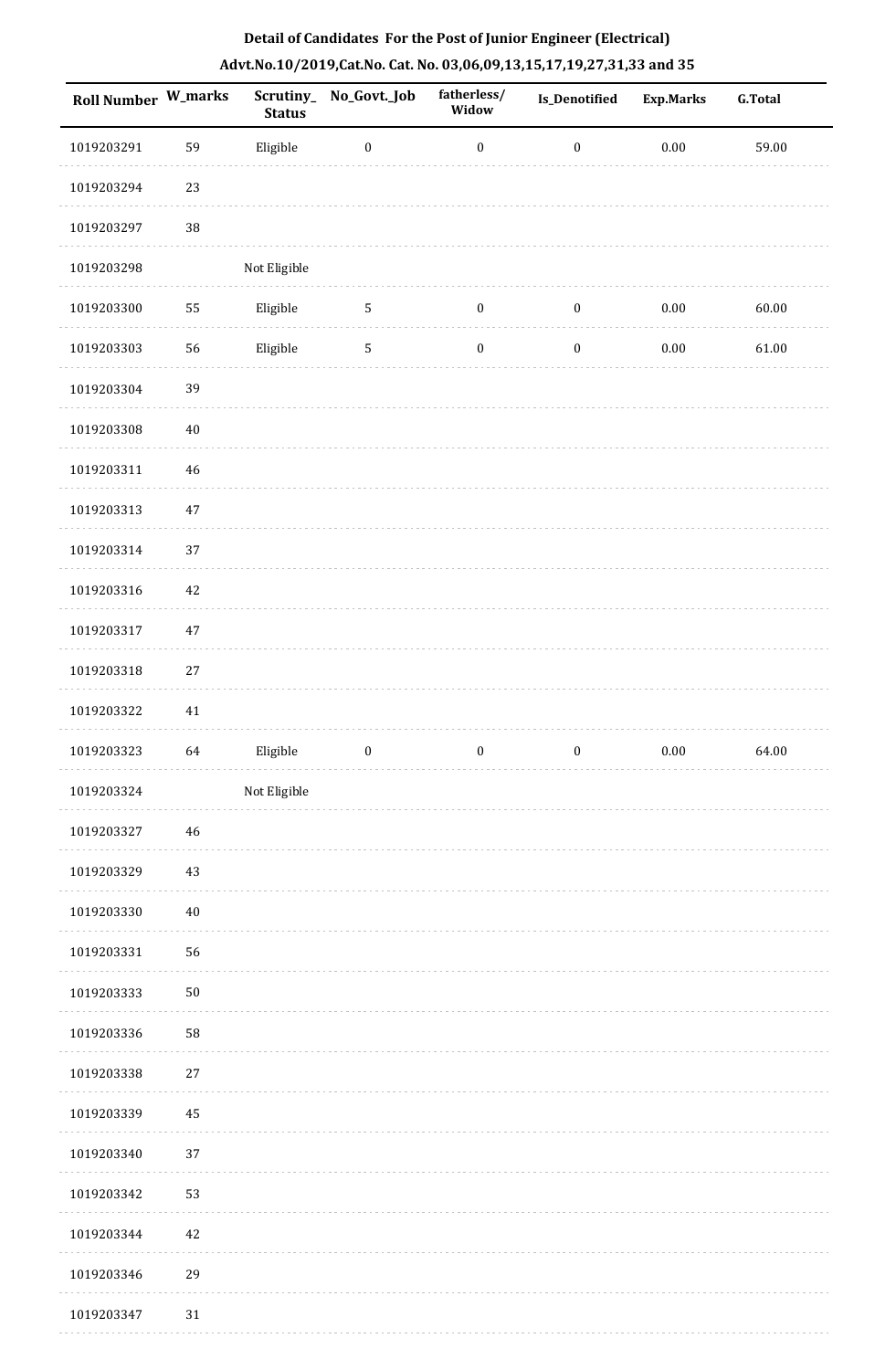| <b>Roll Number W_marks</b> |          | <b>Status</b> | Scrutiny_No_Govt._Job | fatherless/<br>Widow | Is_Denotified    | <b>Exp.Marks</b> | G.Total |
|----------------------------|----------|---------------|-----------------------|----------------------|------------------|------------------|---------|
| 1019203348                 | 34       |               |                       |                      |                  |                  |         |
| 1019203349                 | 33       |               |                       |                      |                  |                  |         |
| 1019203350                 | 52       |               |                       |                      |                  |                  |         |
| 1019203352                 | 61       | Eligible      | $\boldsymbol{0}$      | $\boldsymbol{0}$     | $\boldsymbol{0}$ | $0.00\,$         | 61.00   |
| 1019203353                 | 42       |               |                       |                      |                  |                  |         |
| 1019203356                 | $27\,$   |               |                       |                      |                  |                  |         |
| 1019203357                 | $38\,$   |               |                       |                      |                  |                  |         |
| 1019203358                 | 44       |               |                       |                      |                  |                  |         |
| 1019203359                 | 46       |               |                       |                      |                  |                  |         |
| 1019203360                 | 45       |               |                       |                      |                  |                  |         |
| 1019203361                 | $27\,$   |               |                       |                      |                  |                  |         |
| 1019203362                 | 39       |               |                       |                      |                  |                  |         |
| 1019203363                 | 58       | Eligible      | $\boldsymbol{0}$      | $\bf{0}$             | $\boldsymbol{0}$ | $0.00\,$         | 58.00   |
| 1019203364                 | $43\,$   |               |                       |                      |                  |                  |         |
| 1019203366                 | 38       |               |                       |                      |                  |                  |         |
| 1019203367                 | $41\,$   |               |                       |                      |                  |                  |         |
| 1019203370                 | $27\,$   |               |                       |                      |                  |                  |         |
| 1019203371                 | 47       |               |                       |                      |                  |                  |         |
| 1019203372                 | 34       |               |                       |                      |                  |                  |         |
| 1019203374                 | 32       |               |                       |                      |                  |                  |         |
| 1019203375                 | $47\,$   |               |                       |                      |                  |                  |         |
| 1019203376                 | 47       |               |                       |                      |                  |                  |         |
| 1019203377                 | 56       | Eligible      | $\overline{5}$        | $\boldsymbol{0}$     | $\boldsymbol{0}$ | $0.00\,$         | 61.00   |
| 1019203378                 | 36       |               |                       |                      |                  |                  |         |
| 1019203379                 | $30\,$   |               |                       |                      |                  |                  |         |
| 1019203380                 | $51\,$   |               |                       |                      |                  |                  |         |
| 1019203383                 | $\rm 48$ |               |                       |                      |                  |                  |         |
| 1019203386                 | 45       |               |                       |                      |                  |                  |         |
| 1019203388                 | $43\,$   |               |                       |                      |                  |                  |         |
| 1019203389                 | 56       |               |                       |                      |                  |                  |         |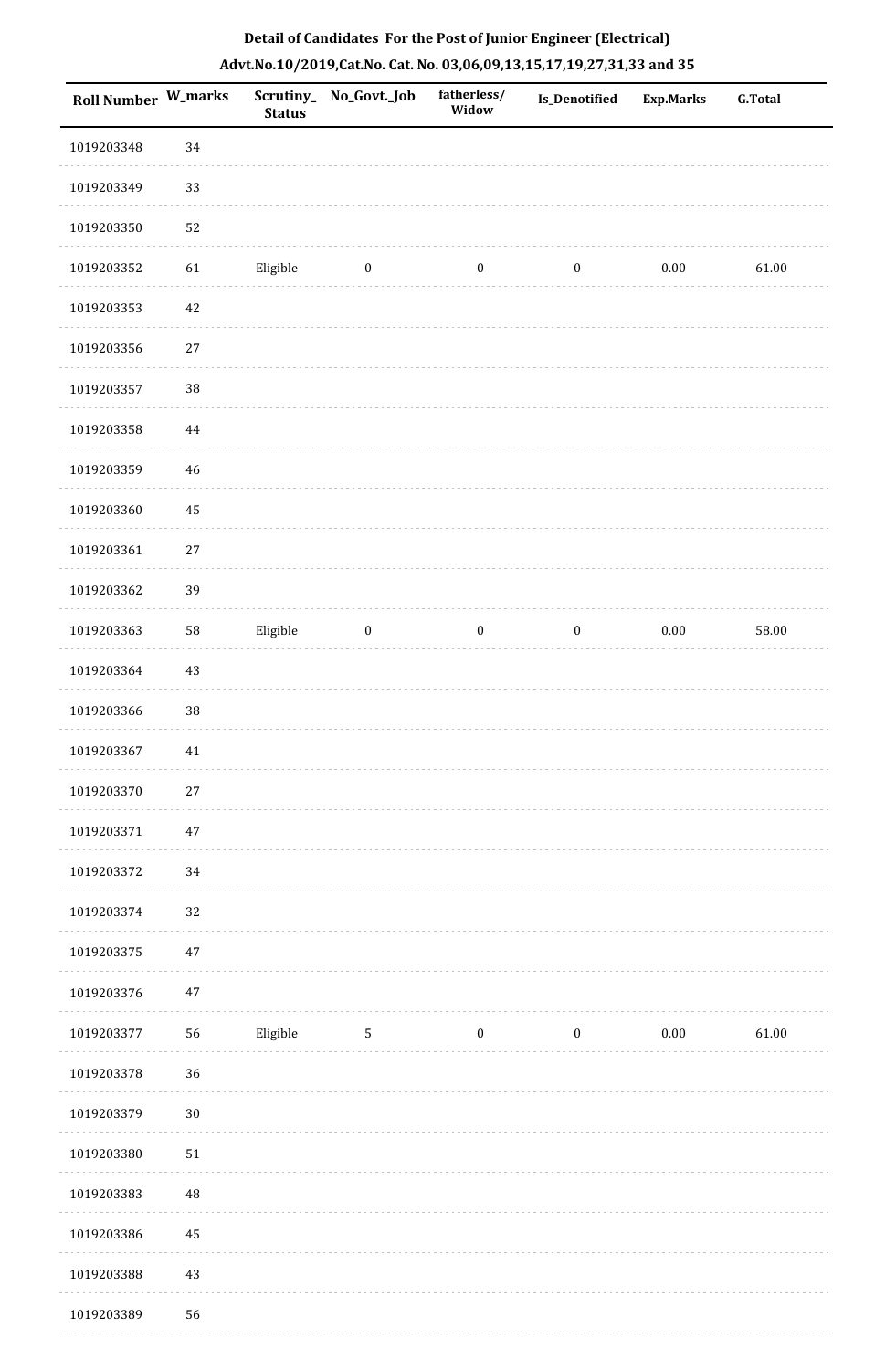| Roll Number W_marks |          | <b>Status</b> | Scrutiny_ No_Govt._Job | fatherless/<br>Widow | Is_Denotified | <b>Exp.Marks</b> | G.Total |
|---------------------|----------|---------------|------------------------|----------------------|---------------|------------------|---------|
| 1019203391          | 33       |               |                        |                      |               |                  |         |
| 1019203392          | 37       |               |                        |                      |               |                  |         |
| 1019203393          | 36       |               |                        |                      |               |                  |         |
| 1019203394          | 42       |               |                        |                      |               |                  |         |
| 1019203397          | 54       |               |                        |                      |               |                  |         |
| 1019203399          | 36       |               |                        |                      |               |                  |         |
| 1019203400          | $\bf 44$ |               |                        |                      |               |                  |         |
| 1019203401          | 49       |               |                        |                      |               |                  |         |
| 1019203403          | 52       |               |                        |                      |               |                  |         |
| 1019203404          | 33       |               |                        |                      |               |                  |         |
| 1019203407          | $47\,$   |               |                        |                      |               |                  |         |
| 1019203408          | $43\,$   |               |                        |                      |               |                  |         |
| 1019203410          | 42       |               |                        |                      |               |                  |         |
| 1019203412          | $30\,$   |               |                        |                      |               |                  |         |
| 1019203413          | $40\,$   |               |                        |                      |               |                  |         |
| 1019203414          | 35       |               |                        |                      |               |                  |         |
| 1019203416          | 33       |               |                        |                      |               |                  |         |
| 1019203417          | 41       |               |                        |                      |               |                  |         |
| 1019203418          | 48       |               |                        |                      |               |                  |         |
| 1019203419          | 47       |               |                        |                      |               |                  |         |
| 1019203422          | 39       |               |                        |                      |               |                  |         |
| 1019203424          | 34       |               |                        |                      |               |                  |         |
| 1019203426          | 31       |               |                        |                      |               |                  |         |
| 1019203428          | 52       |               |                        |                      |               |                  |         |
| 1019203431          | 45       |               |                        |                      |               |                  |         |
| 1019203432          | 55       |               |                        |                      |               |                  |         |
| 1019203444          | 43       |               |                        |                      |               |                  |         |
| 1019203446          | 56       |               |                        |                      |               |                  |         |
| 1019203447          | 39       |               |                        |                      |               |                  |         |
| 1019203448          | 37       |               |                        |                      |               |                  |         |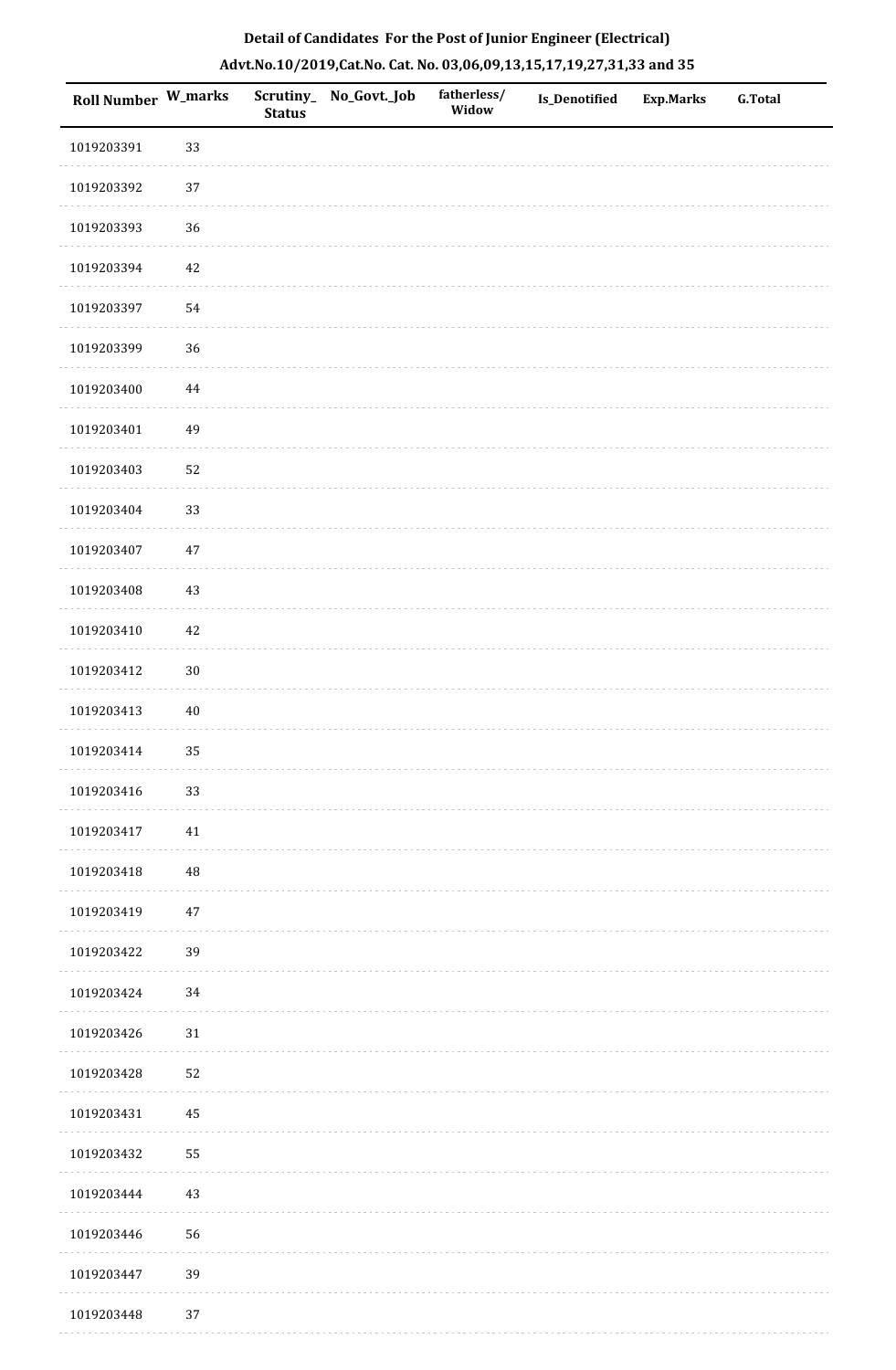| Detail of Candidates For the Post of Junior Engineer (Electrical)     |
|-----------------------------------------------------------------------|
| Advt.No.10/2019,Cat.No. Cat. No. 03,06,09,13,15,17,19,27,31,33 and 35 |

| <b>Roll Number W_marks</b> |          | Scrutiny_<br><b>Status</b> | No_Govt._Job     | fatherless/<br>Widow | Is_Denotified    | <b>Exp.Marks</b> | <b>G.Total</b> |
|----------------------------|----------|----------------------------|------------------|----------------------|------------------|------------------|----------------|
| 1019203449                 | 32       |                            |                  |                      |                  |                  |                |
| 1019203450                 | $43\,$   |                            |                  |                      |                  |                  |                |
| 1019203451                 | 64       | Eligible                   | $\bf{0}$         | $\boldsymbol{0}$     | $\boldsymbol{0}$ | $0.00\,$         | 64.00          |
| 1019203452                 | 35       |                            |                  |                      |                  |                  |                |
| 1019203455                 | 13       |                            |                  |                      |                  |                  |                |
| 1019203456                 | $\bf 44$ |                            |                  |                      |                  |                  |                |
| 1019203458                 | $22\,$   |                            |                  |                      |                  |                  |                |
| 1019203459                 | $\rm 45$ |                            |                  |                      |                  |                  |                |
| 1019203460                 | $22\,$   |                            |                  |                      |                  |                  |                |
| 1019203461                 | 32       |                            |                  |                      |                  |                  |                |
| 1019203463                 | 63       | Eligible                   | $\boldsymbol{0}$ | $\boldsymbol{0}$     | $\boldsymbol{0}$ | 0.00             | 63.00          |
| 1019203464                 | $31\,$   |                            |                  |                      |                  |                  |                |
| 1019203468                 | $31\,$   |                            |                  |                      |                  |                  |                |
| 1019203469                 | $42\,$   |                            |                  |                      |                  |                  |                |
| 1019203470                 | 33       |                            |                  |                      |                  |                  |                |
| 1019203471                 | $47\,$   |                            |                  |                      |                  |                  |                |
| 1019203472                 | 41       |                            |                  |                      |                  |                  |                |
| 1019203473                 | 35       |                            |                  |                      |                  |                  |                |
| 1019203475                 | $31\,$   |                            |                  |                      |                  |                  |                |
| 1019203477                 | $38\,$   |                            |                  |                      |                  |                  |                |
| 1019203479                 | 41       |                            |                  |                      |                  |                  |                |
| 1019203480                 | 43       |                            |                  |                      |                  |                  |                |
| 1019203481                 | $43\,$   |                            |                  |                      |                  |                  |                |
| 1019203482                 | 33       |                            |                  |                      |                  |                  |                |
| 1019203483                 | 51       |                            |                  |                      |                  |                  |                |
| 1019203484                 | 37       |                            |                  |                      |                  |                  |                |
| 1019203485                 | $38\,$   |                            |                  |                      |                  |                  |                |
| 1019203486                 | 37       |                            |                  |                      |                  |                  |                |
| 1019203488                 | 58       |                            |                  |                      |                  |                  |                |
| 1019203490                 | $43\,$   |                            |                  |                      |                  |                  |                |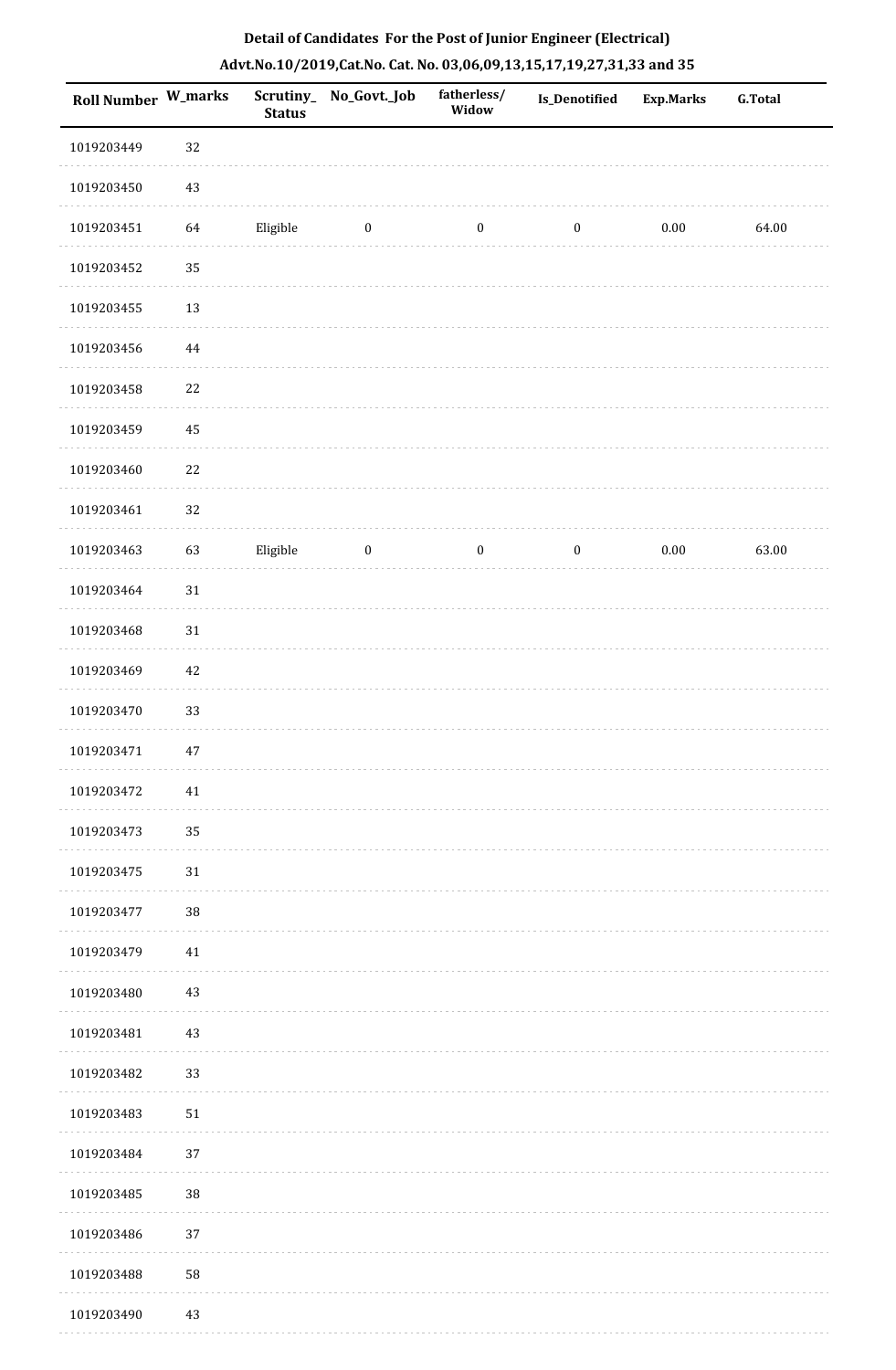| Roll Number W_marks |             | <b>Status</b> | Scrutiny_ No_Govt._Job | fatherless/<br>Widow | Is_Denotified    | Exp.Marks | G.Total |
|---------------------|-------------|---------------|------------------------|----------------------|------------------|-----------|---------|
| 1019203491          | 37          |               |                        |                      |                  |           |         |
| 1019203492          | $40\,$      |               |                        |                      |                  |           |         |
| 1019203494          | 31          |               |                        |                      |                  |           |         |
| 1019203496          | 42          |               |                        |                      |                  |           |         |
| 1019203497          | $\rm 48$    |               |                        |                      |                  |           |         |
| 1019203500          | 24          |               |                        |                      |                  |           |         |
| 1019203502          | $38\,$      |               |                        |                      |                  |           |         |
| 1019203503          | $32\,$      |               |                        |                      |                  |           |         |
| 1019203505          | $\bf 44$    |               |                        |                      |                  |           |         |
| 1019203507          | 39          |               |                        |                      |                  |           |         |
| 1019203512          | $40\,$      |               |                        |                      |                  |           |         |
| 1019203513          | $42\,$      |               |                        |                      |                  |           |         |
| 1019203514          | 60          |               |                        |                      |                  |           |         |
| 1019203516          | 57          |               |                        |                      |                  |           |         |
| 1019203517          | 42          |               |                        |                      |                  |           |         |
| 1019203520          | 55          |               |                        |                      |                  |           |         |
| 1019203524          | 35          |               |                        |                      |                  |           |         |
| 1019203526          | $\sqrt{48}$ |               |                        |                      |                  |           |         |
| 1019203527          | 25          |               |                        |                      |                  |           |         |
| 1019203528          | 31          |               |                        |                      |                  |           |         |
| 1019203531          | 36          |               |                        |                      |                  |           |         |
| 1019203532          | $38\,$      |               |                        |                      |                  |           |         |
| 1019203535          | $50\,$      |               |                        |                      |                  |           |         |
| 1019203536          | $40\,$      |               |                        |                      |                  |           |         |
| 1019203537          | 72          | Eligible      | $\boldsymbol{0}$       | $\boldsymbol{0}$     | $\boldsymbol{0}$ | $0.50\,$  | 72.50   |
| 1019203539          | 52          |               |                        |                      |                  |           |         |
| 1019203540          | 53          |               |                        |                      |                  |           |         |
| 1019203541          | $28\,$      |               |                        |                      |                  |           |         |
| 1019203542          | 33          |               |                        |                      |                  |           |         |

1019203543 40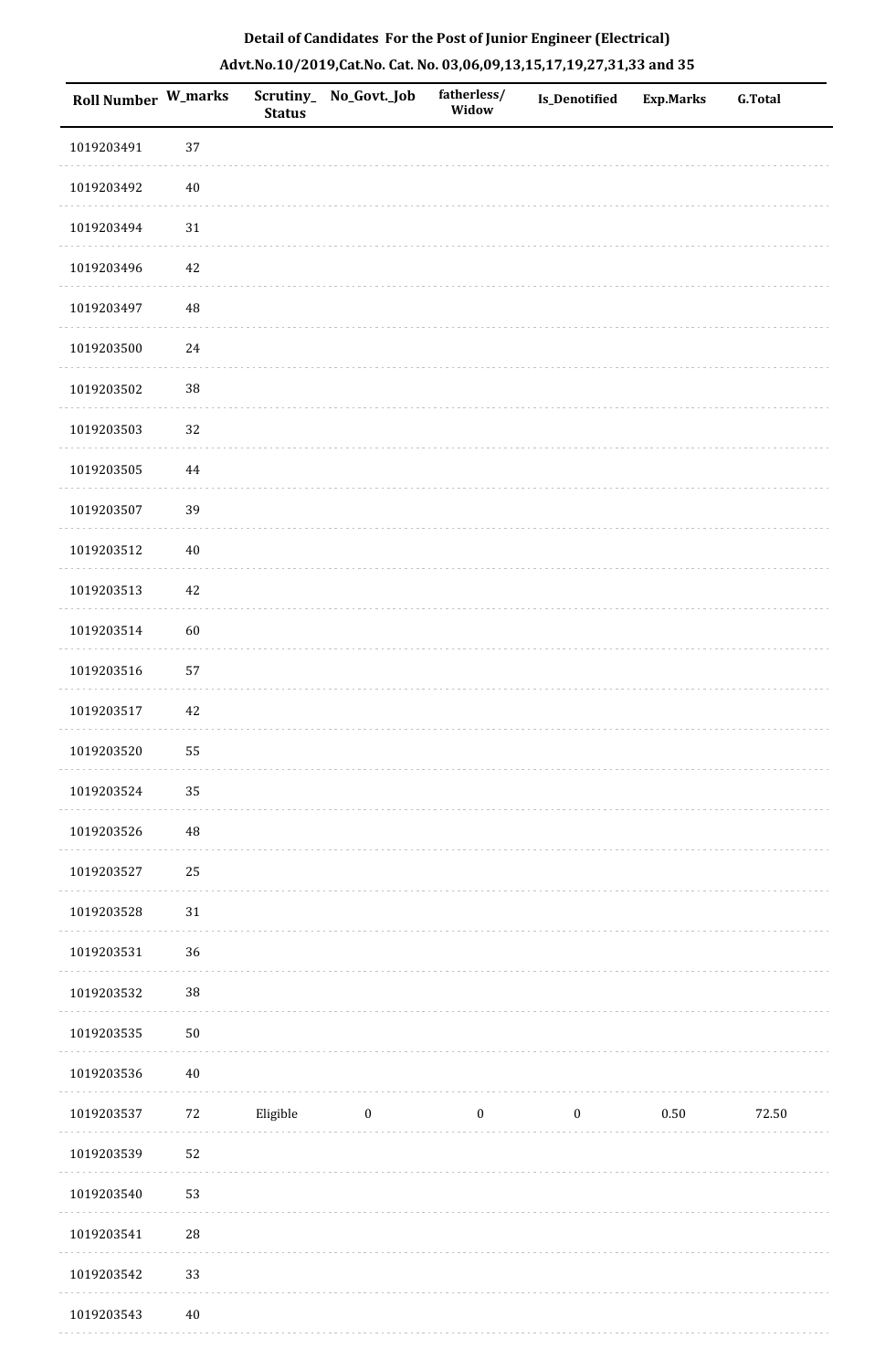| Roll Number W_marks |          | <b>Status</b> | Scrutiny_ No_Govt._Job | fatherless/<br>Widow | Is_Denotified    | Exp.Marks | G.Total |
|---------------------|----------|---------------|------------------------|----------------------|------------------|-----------|---------|
| 1019203544          | $\rm 48$ |               |                        |                      |                  |           |         |
| 1019203545          | 58       |               |                        |                      |                  |           |         |
| 1019203546          | 52       |               |                        |                      |                  |           |         |
| 1019203548          | 22       |               |                        |                      |                  |           |         |
| 1019203550          | 45       |               |                        |                      |                  |           |         |
| 1019203552          | 34       |               |                        |                      |                  |           |         |
| 1019203555          | 46       |               |                        |                      |                  |           |         |
| 1019203556          | 49       |               |                        |                      |                  |           |         |
| 1019203557          | 60       |               |                        |                      |                  |           |         |
| 1019203559          | 37       |               |                        |                      |                  |           |         |
| 1019203563          | $40\,$   |               |                        |                      |                  |           |         |
| 1019203567          | $38\,$   |               |                        |                      |                  |           |         |
| 1019203570          | 45       |               |                        |                      |                  |           |         |
| 1019203571          | 52       |               |                        |                      |                  |           |         |
| 1019203572          | 35       |               |                        |                      |                  |           |         |
| 1019203574          | 39       |               |                        |                      |                  |           |         |
| 1019203575          | $31\,$   |               |                        |                      |                  |           |         |
| 1019203576          | 29       |               |                        |                      |                  |           |         |
| 1019203577          | 45       |               |                        |                      |                  |           |         |
| 1019203578          | $\rm 48$ |               |                        |                      |                  |           |         |
| 1019203579          | $38\,$   | Eligible      | $\boldsymbol{0}$       | $\mathsf S$          | $\boldsymbol{0}$ | $0.00\,$  | 43.00   |
| 1019203580          | 33       |               |                        |                      |                  |           |         |
| 1019203581          | $41\,$   |               |                        |                      |                  |           |         |
| 1019203582          | 33       |               |                        |                      |                  |           |         |
| 1019203583          | 34       |               |                        |                      |                  |           |         |
| 1019203584          | $38\,$   |               |                        |                      |                  |           |         |
| 1019203585          | 35       |               |                        |                      |                  |           |         |
| 1019203586          | 36       |               |                        |                      |                  |           |         |
| 1019203588          | $25\,$   |               |                        |                      |                  |           |         |
|                     |          |               |                        |                      |                  |           |         |

# **Detail of Candidates For the Post of Junior Engineer (Electrical) Advt.No.10/2019,Cat.No. Cat. No. 03,06,09,13,15,17,19,27,31,33 and 35**

 1019203589 44. . . . . . . . . . .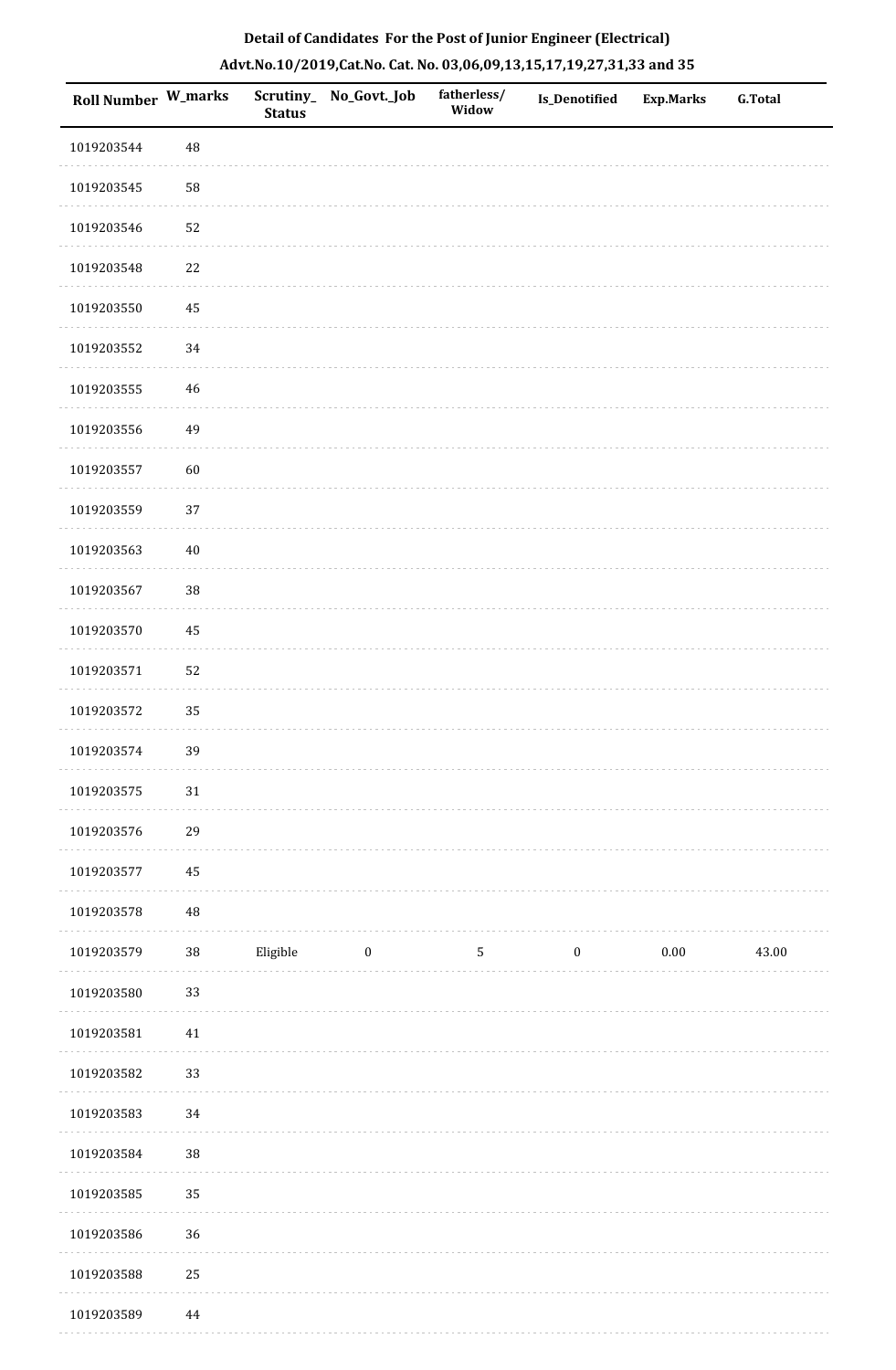| Roll Number W_marks |          | Scrutiny_<br><b>Status</b> | No_Govt._Job     | fatherless/<br>Widow | Is_Denotified    | <b>Exp.Marks</b> | <b>G.Total</b> |
|---------------------|----------|----------------------------|------------------|----------------------|------------------|------------------|----------------|
| 1019203590          | 39       |                            |                  |                      |                  |                  |                |
| 1019203591          | 37       |                            |                  |                      |                  |                  |                |
| 1019203594          | 43       |                            |                  |                      |                  |                  |                |
| 1019203595          | 52       |                            |                  |                      |                  |                  |                |
| 1019203597          | $\rm 45$ |                            |                  |                      |                  |                  |                |
| 1019203598          | $42\,$   | Eligible                   | 5                | $\boldsymbol{0}$     | $\boldsymbol{0}$ | $0.00\,$         | 47.00          |
| 1019203599          | 63       | Eligible                   | $\boldsymbol{0}$ | $\boldsymbol{0}$     | $\boldsymbol{0}$ | $0.00\,$         | 63.00          |
| 1019203600          | $38\,$   |                            |                  |                      |                  |                  |                |
| 1019203601          | 38       |                            |                  |                      |                  |                  |                |
| 1019203603          | 38       |                            |                  |                      |                  |                  |                |
| 1019203604          | REJECTED |                            |                  |                      |                  |                  | $0.00\,$       |
| 1019203609          | 35       |                            |                  |                      |                  |                  |                |
| 1019203613          | 49       |                            |                  |                      |                  |                  |                |
| 1019203614          | $38\,$   |                            |                  |                      |                  |                  |                |
| 1019203616          | 34       |                            |                  |                      |                  |                  |                |
| 1019203617          | 38       |                            |                  |                      |                  |                  |                |
| 1019203620          | $26\,$   |                            |                  |                      |                  |                  |                |
| 1019203621          | 46       |                            |                  |                      |                  |                  |                |
| 1019203622          | 43       |                            |                  |                      |                  |                  |                |
| 1019203624          | 33       |                            |                  |                      |                  |                  |                |
| 1019203625          | 45       |                            |                  |                      |                  |                  |                |
| 1019203626          | $30\,$   |                            |                  |                      |                  |                  |                |
| 1019203627          | 47       |                            |                  |                      |                  |                  |                |
| 1019203628          | 39       |                            |                  |                      |                  |                  |                |
| 1019203629          | 36       |                            |                  |                      |                  |                  |                |
| 1019203630          | 53       | Eligible                   | $\boldsymbol{0}$ | $\boldsymbol{0}$     | $\boldsymbol{0}$ | $0.00\,$         | 53.00          |
| 1019203631          | 34       |                            |                  |                      |                  |                  |                |
| 1019203634          | $34\,$   | Eligible                   | $\boldsymbol{0}$ | $\boldsymbol{0}$     | $\boldsymbol{0}$ | $0.00\,$         | 34.00          |
| 1019203636          | 32       |                            |                  |                      |                  |                  |                |
|                     |          |                            |                  |                      |                  |                  |                |

1019203637 46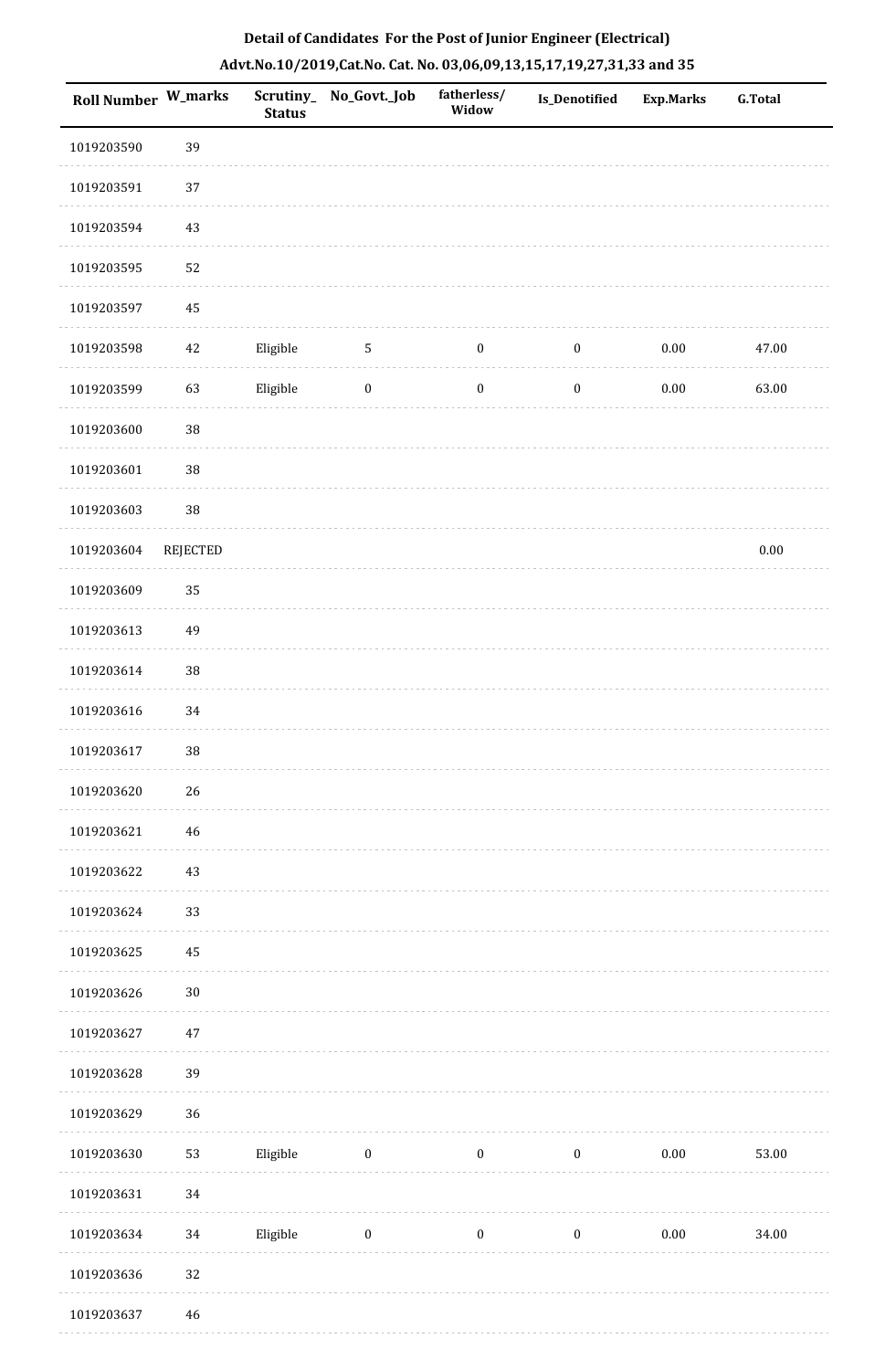| Roll Number W_marks |            | <b>Status</b> | Scrutiny_ No_Govt._Job | fatherless/<br>Widow | Is_Denotified    | <b>Exp.Marks</b> | <b>G.Total</b> |
|---------------------|------------|---------------|------------------------|----------------------|------------------|------------------|----------------|
| 1019203638          | $31\,$     |               |                        |                      |                  |                  |                |
| 1019203639          | 29         |               |                        |                      |                  |                  |                |
| 1019203640          | 61         | Eligible      | $\boldsymbol{0}$       | $\boldsymbol{0}$     | $\boldsymbol{0}$ | $0.00\,$         | 61.00          |
| 1019203641          | $47\,$     |               |                        |                      |                  |                  |                |
| 1019203642          | 35         |               |                        |                      |                  |                  |                |
| 1019203644          | 45         |               |                        |                      |                  |                  |                |
| 1019203645          | 37         |               |                        |                      |                  |                  |                |
| 1019203646          | 33         |               |                        |                      |                  |                  |                |
| 1019203647          | 35         | Absent        | $\boldsymbol{0}$       | $\boldsymbol{0}$     | $\boldsymbol{0}$ | $0.00\,$         |                |
| 1019203648          | 49         |               |                        |                      |                  |                  |                |
| 1019203653          | $\bf 44$   |               |                        |                      |                  |                  |                |
| 1019203655          | 49         |               |                        |                      |                  |                  |                |
| 1019203656          | 39         |               |                        |                      |                  |                  |                |
| 1019203657          | 35         |               |                        |                      |                  |                  |                |
| 1019203658          | $27\,$     |               |                        |                      |                  |                  |                |
| 1019203659          | $\bf 44$   |               |                        |                      |                  |                  |                |
| 1019203661          | 33         |               |                        |                      |                  |                  |                |
| 1019203663          | $47\,$     |               |                        |                      |                  |                  |                |
| 1019203666          | $46\,$     |               |                        |                      |                  |                  |                |
| 1019203670          | $40\,$     |               |                        |                      |                  |                  |                |
| 1019203672          | ${\bf 28}$ |               |                        |                      |                  |                  |                |
| 1019203673          | $30\,$     |               |                        |                      |                  |                  |                |
| 1019203677          | $51\,$     |               |                        |                      |                  |                  |                |
| 1019203679          | 29         |               |                        |                      |                  |                  |                |
| 1019203681          | $46\,$     |               |                        |                      |                  |                  |                |
| 1019203683          | 36         |               |                        |                      |                  |                  |                |
| 1019203684          | $40\,$     |               |                        |                      |                  |                  |                |
| 1019203685          | 25         |               |                        |                      |                  |                  |                |
| 1019203687          | 35         |               |                        |                      |                  |                  |                |
| 1019203690          | 49         |               |                        |                      |                  |                  |                |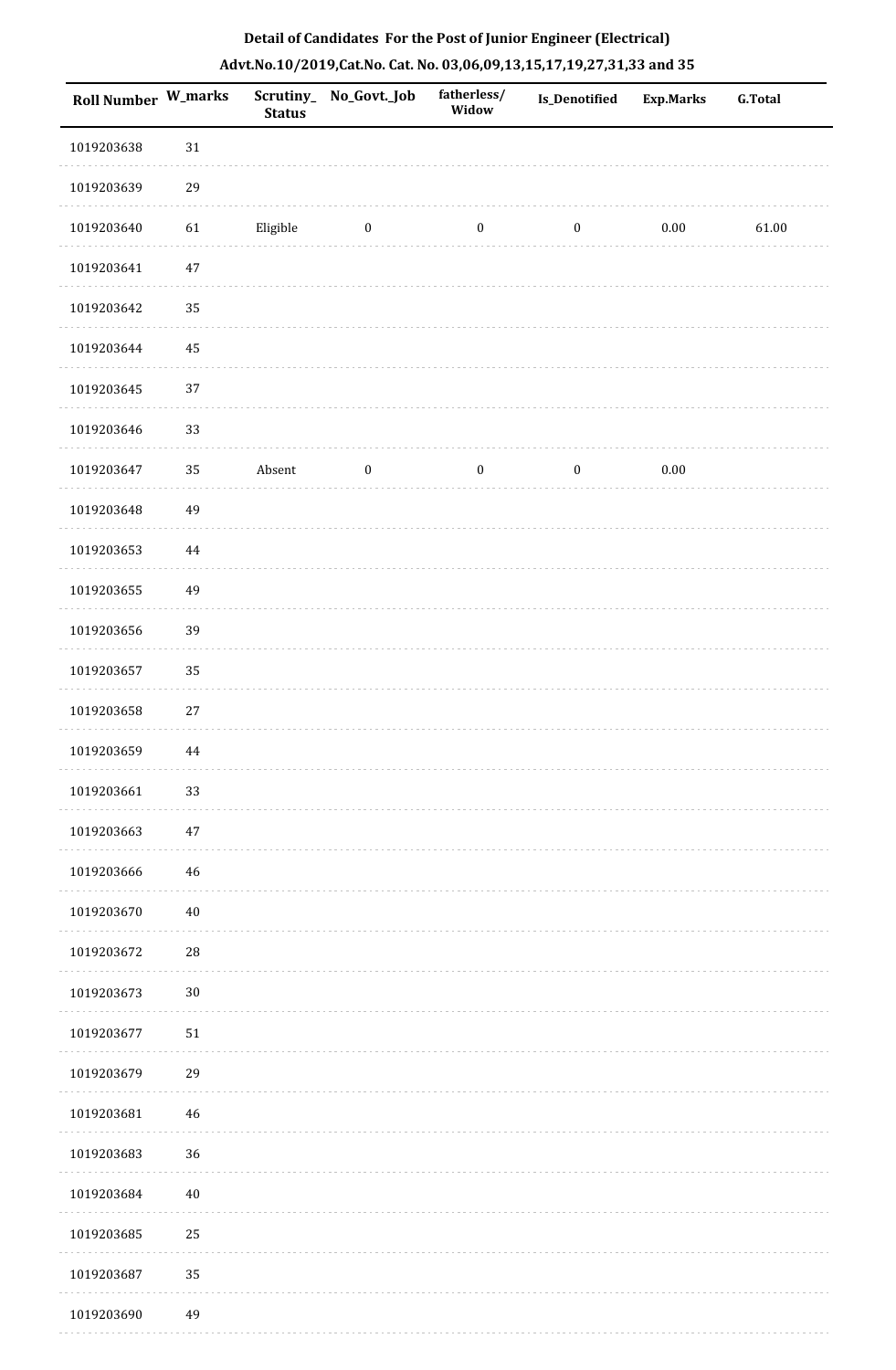|  | Detail of Candidates For the Post of Junior Engineer (Electrical)     |  |
|--|-----------------------------------------------------------------------|--|
|  | Advt.No.10/2019,Cat.No. Cat. No. 03,06,09,13,15,17,19,27,31,33 and 35 |  |

| <b>Roll Number W_marks</b> |            | <b>Status</b> | Scrutiny_ No_Govt._Job | fatherless/<br>Widow | Is_Denotified    | <b>Exp.Marks</b> | <b>G.Total</b> |
|----------------------------|------------|---------------|------------------------|----------------------|------------------|------------------|----------------|
| 1019203692                 | 53         |               |                        |                      |                  |                  |                |
| 1019203696                 | ${\bf 28}$ |               |                        |                      |                  |                  |                |
| 1019203697                 | 29         |               |                        |                      |                  |                  |                |
| 1019203698                 | 29         |               |                        |                      |                  |                  |                |
| 1019203700                 | ${\bf 28}$ |               |                        |                      |                  |                  |                |
| 1019203701                 | $40\,$     |               |                        |                      |                  |                  |                |
| 1019203702                 | 35         |               |                        |                      |                  |                  |                |
| 1019203703                 | $50\,$     | Absent        | $\boldsymbol{0}$       | $\boldsymbol{0}$     | $\boldsymbol{0}$ | 0.00             |                |
| 1019203706                 | 36         |               |                        |                      |                  |                  |                |
| 1019203707                 | 39         |               |                        |                      |                  |                  |                |
| 1019203708                 | $40\,$     |               |                        |                      |                  |                  |                |
| 1019203710                 | 48         |               |                        |                      |                  |                  |                |
| 1019203712                 | 26         |               |                        |                      |                  |                  |                |
| 1019203713                 | 54         |               |                        |                      |                  |                  |                |
| 1019203714                 | 45         |               |                        |                      |                  |                  |                |
| 1019203715                 | 43         |               |                        |                      |                  |                  |                |
| 1019203716                 | 53         |               |                        |                      |                  |                  |                |
| 1019203717                 | 26         |               |                        |                      |                  |                  |                |
| 1019203719                 | $38\,$     |               |                        |                      |                  |                  |                |
| 1019203721                 | $42\,$     |               |                        |                      |                  |                  |                |
| 1019203725                 | $43\,$     |               |                        |                      |                  |                  |                |
| 1019203727                 | $51\,$     |               |                        |                      |                  |                  |                |
| 1019203733                 | 38         |               |                        |                      |                  |                  |                |
| 1019203736                 | 39         |               |                        |                      |                  |                  |                |
| 1019203738                 | $32\,$     | Eligible      | $\bf{0}$               | $\boldsymbol{0}$     | $\boldsymbol{0}$ | $0.00\,$         | 32.00          |
| 1019203739                 | 34         |               |                        |                      |                  |                  |                |
| 1019203740                 | 33         |               |                        |                      |                  |                  |                |
| 1019203743                 | 37         |               |                        |                      |                  |                  |                |
| 1019203744                 | 32         |               |                        |                      |                  |                  |                |
| 1019203745                 | 31         |               |                        |                      |                  |                  |                |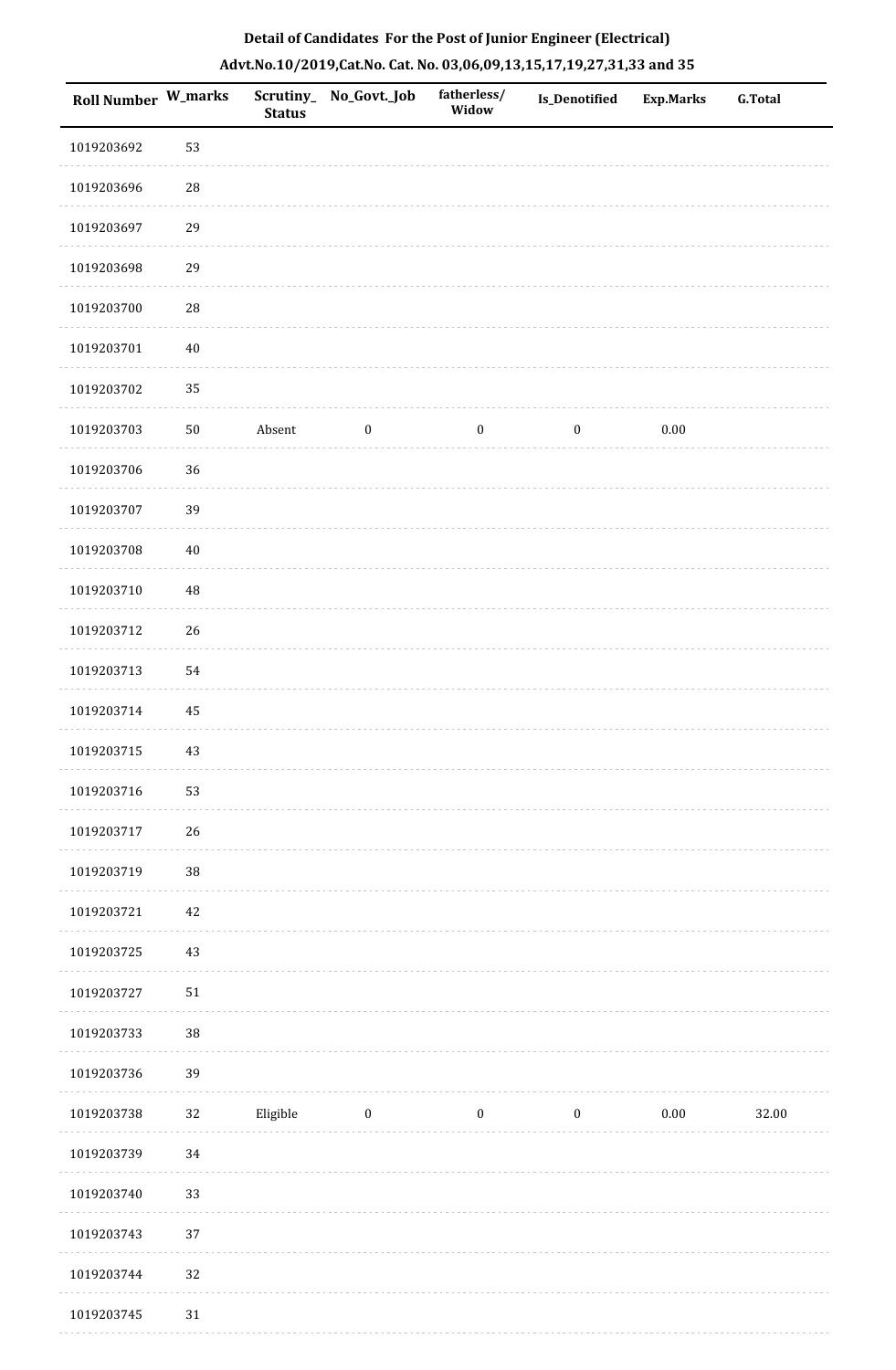| Roll Number W_marks |          | <b>Status</b> | Scrutiny_ No_Govt._Job | fatherless/<br>Widow | Is_Denotified | <b>Exp.Marks</b> | G.Total |
|---------------------|----------|---------------|------------------------|----------------------|---------------|------------------|---------|
| 1019203747          | $43\,$   |               |                        |                      |               |                  |         |
| 1019203749          | 52       |               |                        |                      |               |                  |         |
| 1019203752          | $31\,$   |               |                        |                      |               |                  |         |
| 1019203755          | $26\,$   |               |                        |                      |               |                  |         |
| 1019203757          | $43\,$   |               |                        |                      |               |                  |         |
| 1019203758          | $34\,$   |               |                        |                      |               |                  |         |
| 1019203759          | $27\,$   |               |                        |                      |               |                  |         |
| 1019203760          | $51\,$   |               |                        |                      |               |                  |         |
| 1019203761          | 54       |               |                        |                      |               |                  |         |
| 1019203762          | $38\,$   |               |                        |                      |               |                  |         |
| 1019203764          | 54       |               |                        |                      |               |                  |         |
| 1019203765          | 32       |               |                        |                      |               |                  |         |
| 1019203767          | 49       |               |                        |                      |               |                  |         |
| 1019203768          | 54       |               |                        |                      |               |                  |         |
| 1019203770          | $38\,$   |               |                        |                      |               |                  |         |
| 1019203772          | 32       |               |                        |                      |               |                  |         |
| 1019203776          | 29       |               |                        |                      |               |                  |         |
| 1019203777          | $\bf 44$ |               |                        |                      |               |                  |         |
| 1019203780          | 39       |               |                        |                      |               |                  |         |
| 1019203781          | $30\,$   |               |                        |                      |               |                  |         |
| 1019203782          | 38       |               |                        |                      |               |                  |         |
| 1019203784          | $\bf 45$ |               |                        |                      |               |                  |         |
| 1019203785          | 33       |               |                        |                      |               |                  |         |
| 1019203786          | 57       |               |                        |                      |               |                  |         |
| 1019203787          | $47\,$   |               |                        |                      |               |                  |         |
| 1019203788          | 45       |               |                        |                      |               |                  |         |
| 1019203791          | 19       |               |                        |                      |               |                  |         |
| 1019203792          | 57       |               |                        |                      |               |                  |         |
| 1019203793          | $38\,$   |               |                        |                      |               |                  |         |
| 1019203794          | 17       |               |                        |                      |               |                  |         |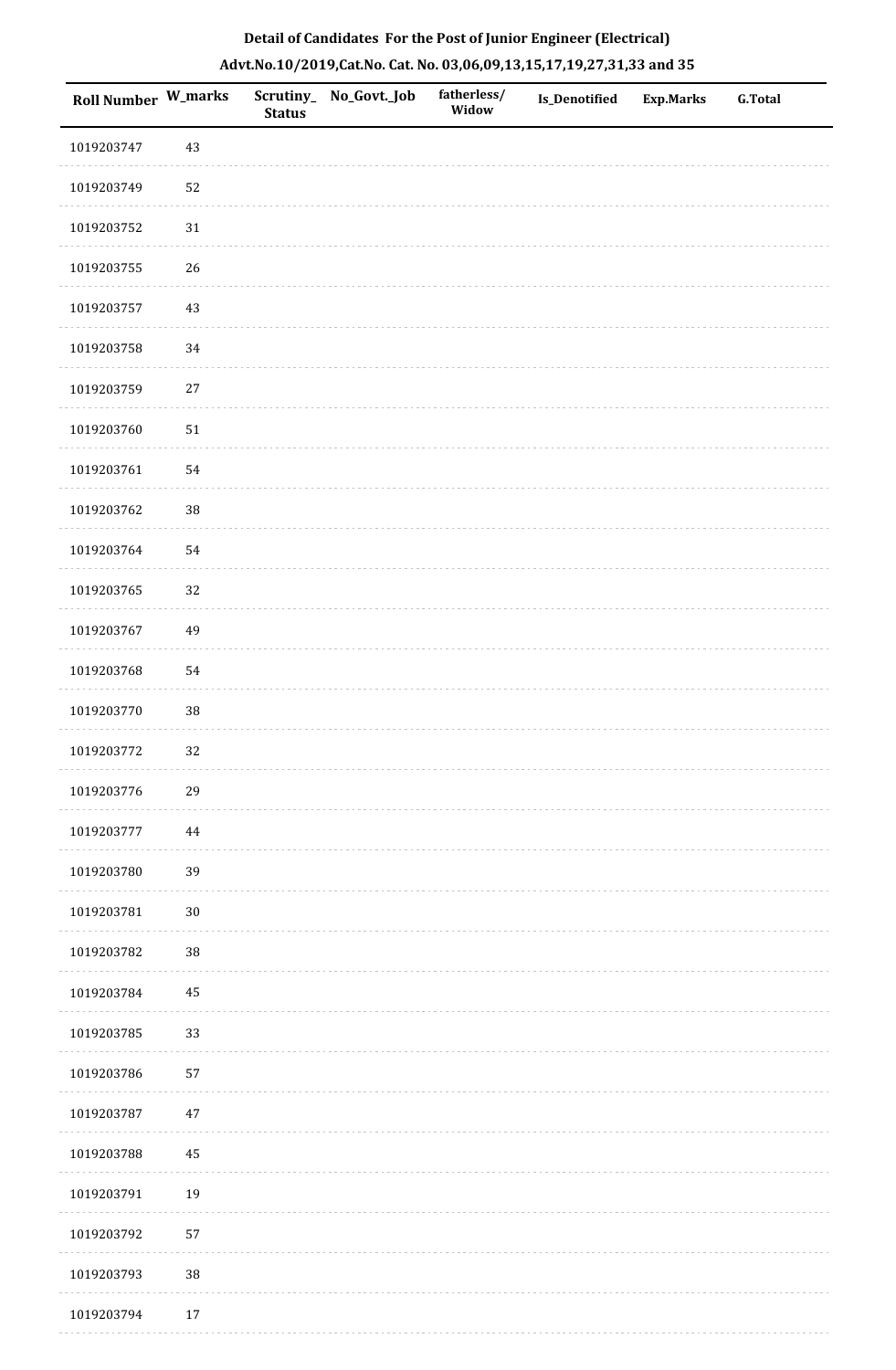| <b>Roll Number W_marks</b> |             | <b>Status</b> | Scrutiny_No_Govt._Job | fatherless/<br>Widow | <b>Is_Denotified</b> | <b>Exp.Marks</b> | <b>G.Total</b> |
|----------------------------|-------------|---------------|-----------------------|----------------------|----------------------|------------------|----------------|
| 1019203796                 | 36          |               |                       |                      |                      |                  |                |
| 1019203797                 | 44          |               |                       |                      |                      |                  |                |
| 1019203799                 | $\sqrt{7}$  |               |                       |                      |                      |                  |                |
| 1019203800                 | 29          |               |                       |                      |                      |                  |                |
| 1019203802                 | REJECTED    |               |                       |                      |                      |                  | $0.00\,$       |
| 1019203803                 | $30\,$      |               |                       |                      |                      |                  |                |
| 1019203804                 | 55          |               |                       |                      |                      |                  |                |
| 1019203805                 | 43          |               |                       |                      |                      |                  |                |
| 1019203806                 | $\bf 44$    |               |                       |                      |                      |                  |                |
| 1019203807                 | $\rm 48$    |               |                       |                      |                      |                  |                |
| 1019203809                 | $42\,$      |               |                       |                      |                      |                  |                |
| 1019203810                 | 57          |               |                       |                      |                      |                  |                |
| 1019203811                 | $\bf 44$    |               |                       |                      |                      |                  |                |
| 1019203812                 | 32          |               |                       |                      |                      |                  |                |
| 1019203813                 | 28          |               |                       |                      |                      |                  |                |
| 1019203814                 | $\sqrt{46}$ |               |                       |                      |                      |                  |                |
| 1019203815                 | 29          |               |                       |                      |                      |                  |                |
| 1019203817                 | 43          |               |                       |                      |                      |                  |                |
| 1019203819                 | 29          |               |                       |                      |                      |                  |                |
| 1019203821                 | $\rm 45$    |               |                       |                      |                      |                  |                |
| 1019203822                 | 39          |               |                       |                      |                      |                  |                |
| 1019203824                 | $40\,$      |               |                       |                      |                      |                  |                |
| 1019203826                 | $42\,$      |               |                       |                      |                      |                  |                |
| 1019203827                 | 36          |               |                       |                      |                      |                  |                |
| 1019203829                 | $50\,$      |               |                       |                      |                      |                  |                |
| 1019203830                 | 55          | Eligible      | $\sqrt{5}$            | $\boldsymbol{0}$     | $\boldsymbol{0}$     | $0.00\,$         | 60.00          |
| 1019203831                 | $\rm 48$    |               |                       |                      |                      |                  |                |
| 1019203833                 | 62          | Eligible      | $\bf{0}$              | $\boldsymbol{0}$     | $\boldsymbol{0}$     | $0.00\,$         | 62.00          |
| 1019203835                 | $42\,$      |               |                       |                      |                      |                  |                |
| 1019203838                 | 33          |               |                       |                      |                      |                  |                |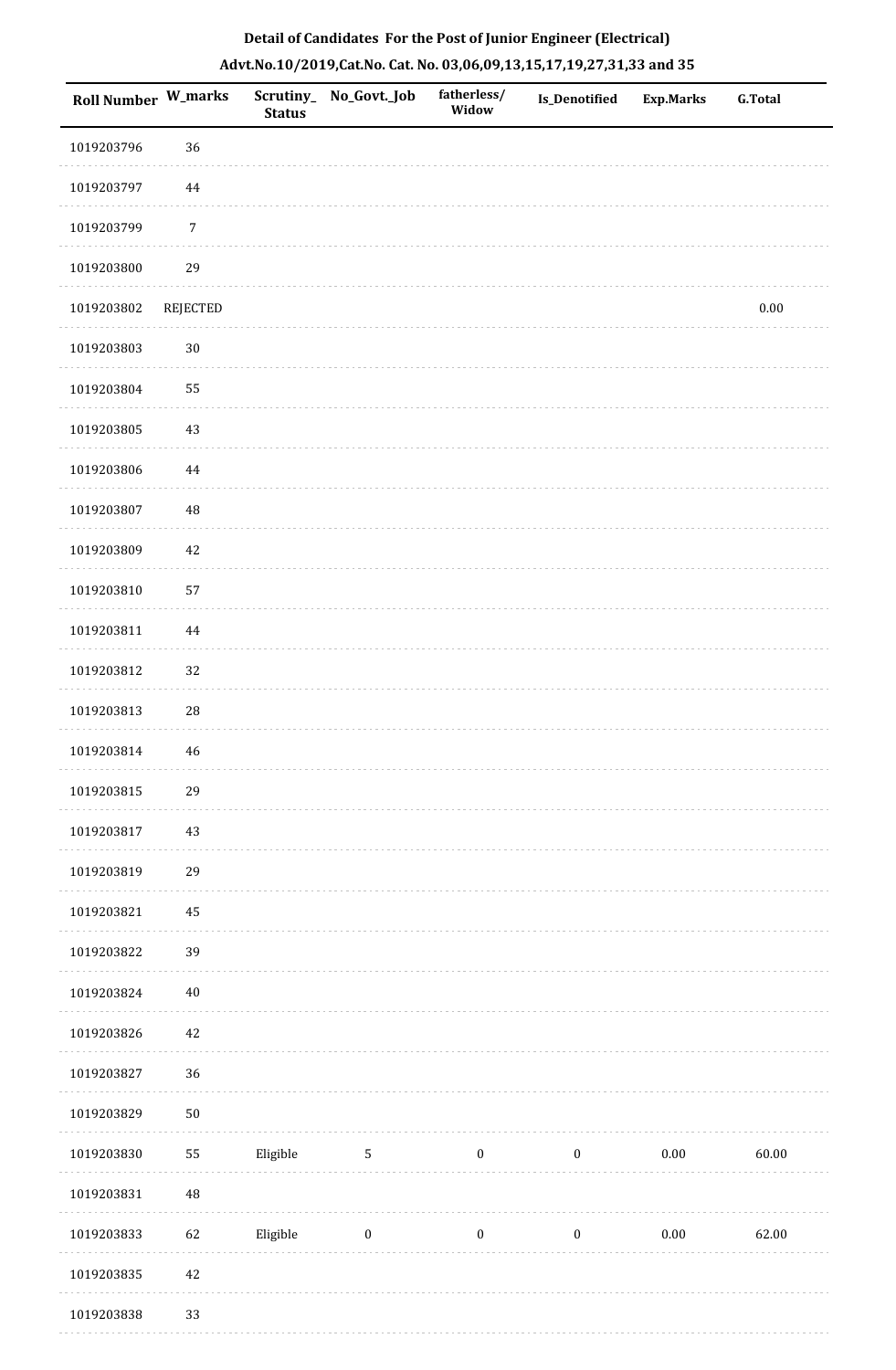| Roll Number W_marks |             | <b>Status</b> | Scrutiny_ No_Govt._Job | fatherless/<br>Widow | Is_Denotified    | <b>Exp.Marks</b> | <b>G.Total</b> |
|---------------------|-------------|---------------|------------------------|----------------------|------------------|------------------|----------------|
| 1019203841          | $50\,$      |               |                        |                      |                  |                  |                |
| 1019203843          | $\sqrt{28}$ |               |                        |                      |                  |                  |                |
| 1019203844          | 41          |               |                        |                      |                  |                  |                |
| 1019203845          | 33          |               |                        |                      |                  |                  |                |
| 1019203846          | $38\,$      |               |                        |                      |                  |                  |                |
| 1019203848          | $42\,$      |               |                        |                      |                  |                  |                |
| 1019203849          | 34          |               |                        |                      |                  |                  |                |
| 1019203850          | 42          |               |                        |                      |                  |                  |                |
| 1019203851          | $30\,$      |               |                        |                      |                  |                  |                |
| 1019203852          | $\rm 48$    |               |                        |                      |                  |                  |                |
| 1019203853          | $36\,$      |               |                        |                      |                  |                  |                |
| 1019203854          | $30\,$      |               |                        |                      |                  |                  |                |
| 1019203855          | 31          |               |                        |                      |                  |                  |                |
| 1019203857          | $38\,$      |               |                        |                      |                  |                  |                |
| 1019203858          | $50\,$      |               |                        |                      |                  |                  |                |
| 1019203859          | 33          |               |                        |                      |                  |                  |                |
| 1019203860          | 49          |               |                        |                      |                  |                  |                |
| 1019203861          | $38\,$      |               |                        |                      |                  |                  |                |
| 1019203864          | 43          |               |                        |                      |                  |                  |                |
| 1019203865          | $51\,$      |               |                        |                      |                  |                  |                |
| 1019203867          | 51          |               |                        |                      |                  |                  |                |
| 1019203869          | 39          |               |                        |                      |                  |                  |                |
| 1019203874          | 63          | Eligible      | $\bf{0}$               | $\boldsymbol{0}$     | $\boldsymbol{0}$ | $0.00\,$         | 63.00          |
| 1019203877          | 43          |               |                        |                      |                  |                  |                |
| 1019203878          | $\bf 44$    |               |                        |                      |                  |                  |                |
| 1019203879          | $51\,$      |               |                        |                      |                  |                  |                |
| 1019203880          | 49          |               |                        |                      |                  |                  |                |
| 1019203885          | 36          |               |                        |                      |                  |                  |                |
| 1019203888          | 56          |               |                        |                      |                  |                  |                |
| 1019203892          | 45          |               |                        |                      |                  |                  |                |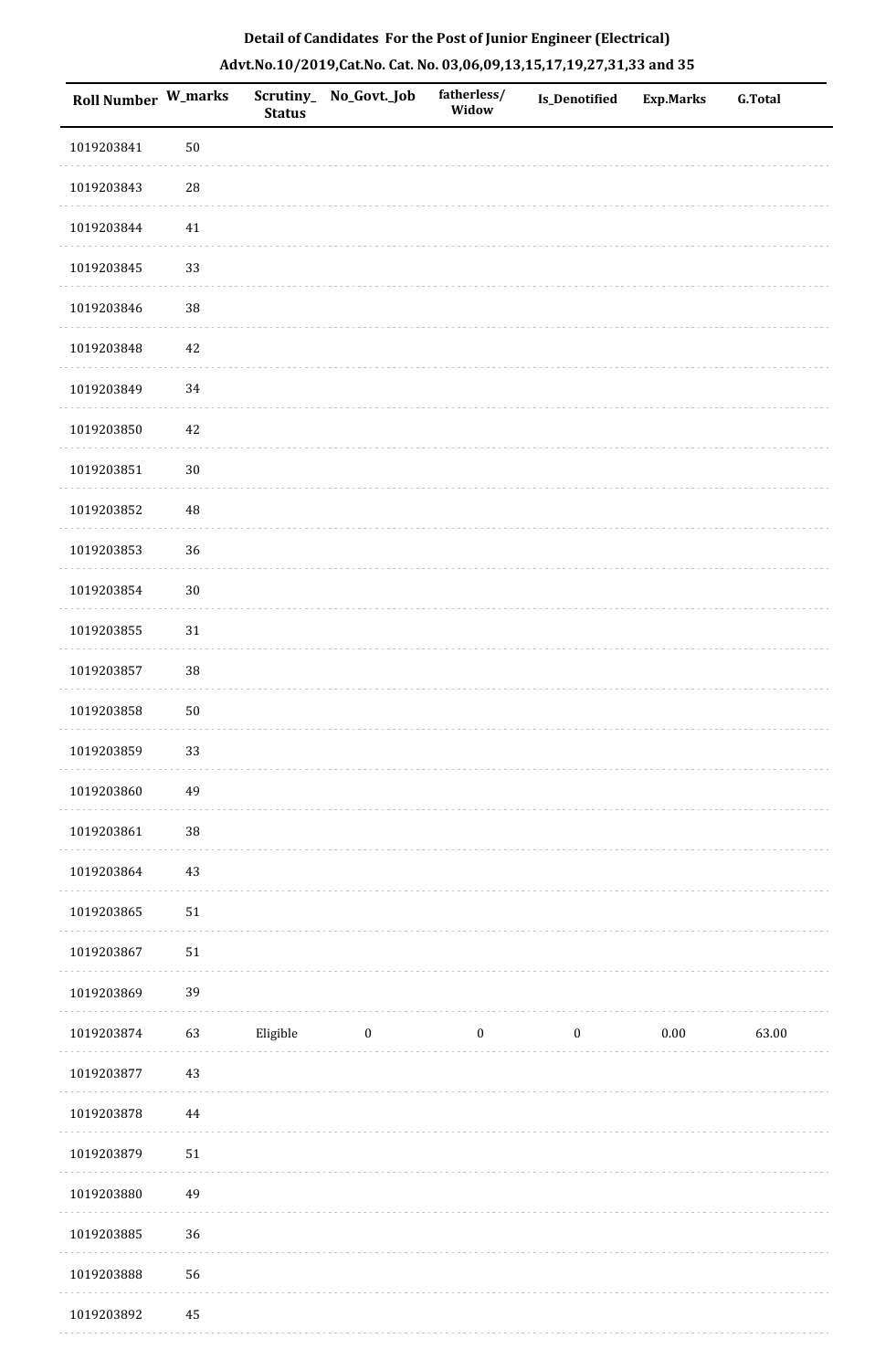| <b>Roll Number W_marks</b> |          | <b>Status</b> | Scrutiny_ No_Govt._Job | fatherless/<br>Widow | Is_Denotified | <b>Exp.Marks</b> | <b>G.Total</b> |
|----------------------------|----------|---------------|------------------------|----------------------|---------------|------------------|----------------|
| 1019203893                 | 49       |               |                        |                      |               |                  |                |
| 1019203895                 | $28\,$   |               |                        |                      |               |                  |                |
| 1019203896                 | $47\,$   |               |                        |                      |               |                  |                |
| 1019203897                 | 46       |               |                        |                      |               |                  |                |
| 1019203899                 | 41       |               |                        |                      |               |                  |                |
| 1019203902                 | $\rm 48$ |               |                        |                      |               |                  |                |
| 1019203904                 | 42       |               |                        |                      |               |                  |                |
| 1019203905                 | $30\,$   |               |                        |                      |               |                  |                |
| 1019203906                 | 41       |               |                        |                      |               |                  |                |
| 1019203907                 | 29       |               |                        |                      |               |                  |                |
| 1019203909                 | 53       |               |                        |                      |               |                  |                |
| 1019203910                 | 34       |               |                        |                      |               |                  |                |
| 1019203911                 | $38\,$   |               |                        |                      |               |                  |                |
| 1019203920                 | 41       |               |                        |                      |               |                  |                |
| 1019203921                 | 46       |               |                        |                      |               |                  |                |
| 1019203923                 | 41       |               |                        |                      |               |                  |                |
| 1019203924                 | $\rm 48$ |               |                        |                      |               |                  |                |
| 1019203925                 | 33       |               |                        |                      |               |                  |                |
| 1019203927                 | 53       |               |                        |                      |               |                  |                |
| 1019203929                 | 35       |               |                        |                      |               |                  |                |
| 1019203931                 | $43\,$   |               |                        |                      |               |                  |                |
| 1019203932                 | $30\,$   |               |                        |                      |               |                  |                |
| 1019203933                 | $40\,$   |               |                        |                      |               |                  |                |
| 1019203935                 | $\rm 45$ |               |                        |                      |               |                  |                |
| 1019203936                 | 37       |               |                        |                      |               |                  |                |
| 1019203938                 | $36\,$   |               |                        |                      |               |                  |                |
| 1019203939                 | 46       |               |                        |                      |               |                  |                |
| 1019203941                 | 38       |               |                        |                      |               |                  |                |
| 1019203942                 | 42       |               |                        |                      |               |                  |                |
| 1019203943                 | 58       |               |                        |                      |               |                  |                |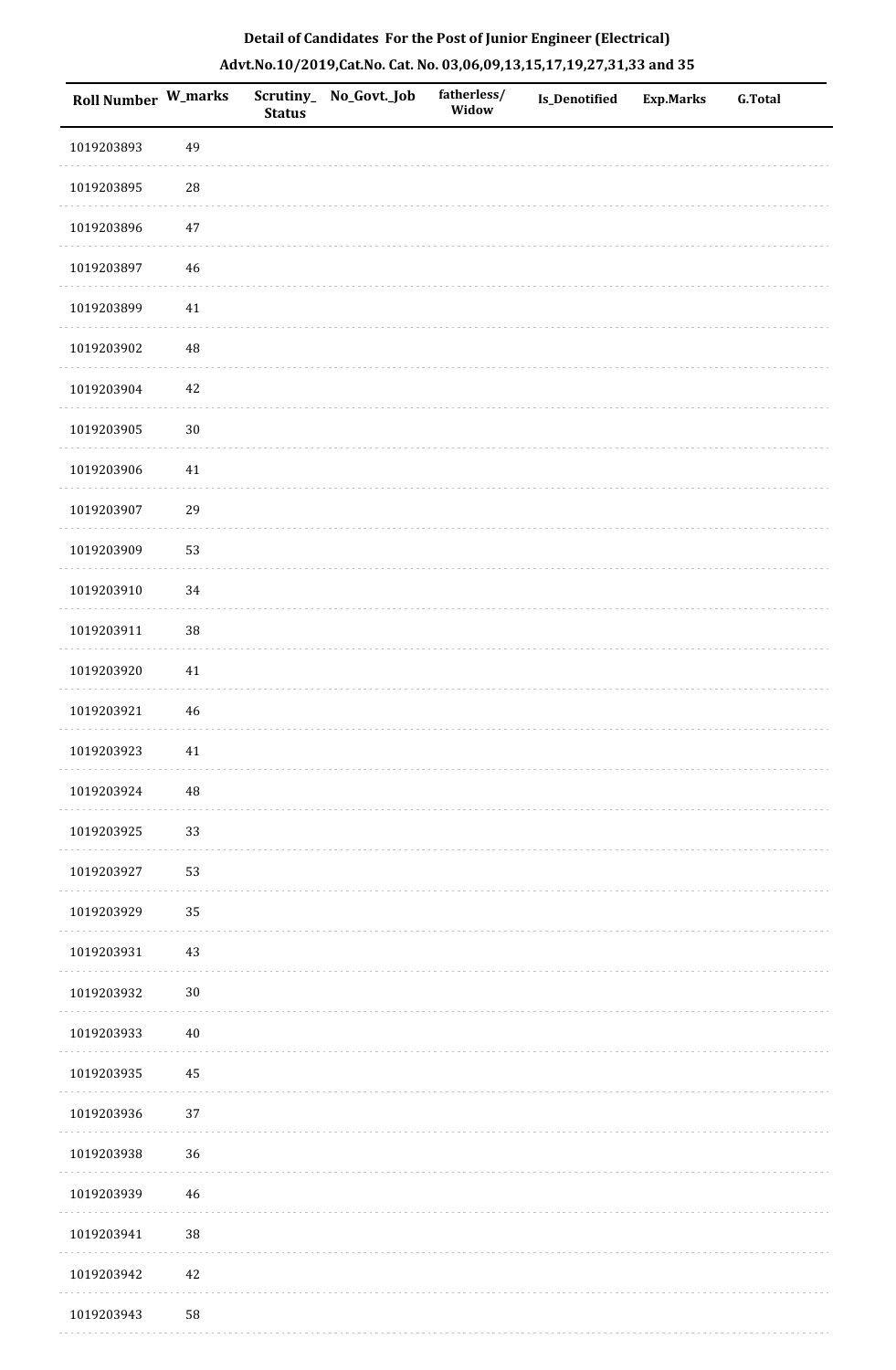| Roll Number W_marks |          | <b>Status</b> | Scrutiny_ No_Govt._Job | fatherless/<br>Widow | Is_Denotified    | <b>Exp.Marks</b> | <b>G.Total</b> |
|---------------------|----------|---------------|------------------------|----------------------|------------------|------------------|----------------|
| 1019203944          | 26       |               |                        |                      |                  |                  |                |
| 1019203946          | 35       |               |                        |                      |                  |                  |                |
| 1019203950          | 36       |               |                        |                      |                  |                  |                |
| 1019203951          | $20\,$   |               |                        |                      |                  |                  |                |
| 1019203953          | 62       | Eligible      | $\bf{0}$               | $\boldsymbol{0}$     | $\boldsymbol{0}$ | $0.00\,$         | 62.00          |
| 1019203954          | 58       |               |                        |                      |                  |                  |                |
| 1019203955          | $51\,$   |               |                        |                      |                  |                  |                |
| 1019203956          | 34       |               |                        |                      |                  |                  |                |
| 1019203957          | $40\,$   |               |                        |                      |                  |                  |                |
| 1019203959          | $50\,$   |               |                        |                      |                  |                  |                |
| 1019203961          | $31\,$   |               |                        |                      |                  |                  |                |
| 1019203963          | 33       |               |                        |                      |                  |                  |                |
| 1019203964          | 56       |               |                        |                      |                  |                  |                |
| 1019203968          | 29       |               |                        |                      |                  |                  |                |
| 1019203969          | $30\,$   |               |                        |                      |                  |                  |                |
| 1019203970          | $43\,$   |               |                        |                      |                  |                  |                |
| 1019203971          | 63       | Eligible      | $\sqrt{5}$             | $\boldsymbol{0}$     | $\boldsymbol{0}$ | $0.00\,$         | 68.00          |
| 1019203974          | $\bf 44$ |               |                        |                      |                  |                  |                |
| 1019203976          | $40\,$   |               |                        |                      |                  |                  |                |
| 1019203978          | 46       |               |                        |                      |                  |                  |                |
| 1019203980          | $47\,$   |               |                        |                      |                  |                  |                |
| 1019203981          | 29       |               |                        |                      |                  |                  |                |
| 1019203984          | 43       |               |                        |                      |                  |                  |                |
| 1019203985          | 49       |               |                        |                      |                  |                  |                |
| 1019203987          | 29       |               |                        |                      |                  |                  |                |
| 1019203989          | 41       |               |                        |                      |                  |                  |                |
| 1019203990          | 39       |               |                        |                      |                  |                  |                |
| 1019203991          | 22       |               |                        |                      |                  |                  |                |
| 1019203992          | 22       |               |                        |                      |                  |                  |                |
| 1019203993          | 29       |               |                        |                      |                  |                  |                |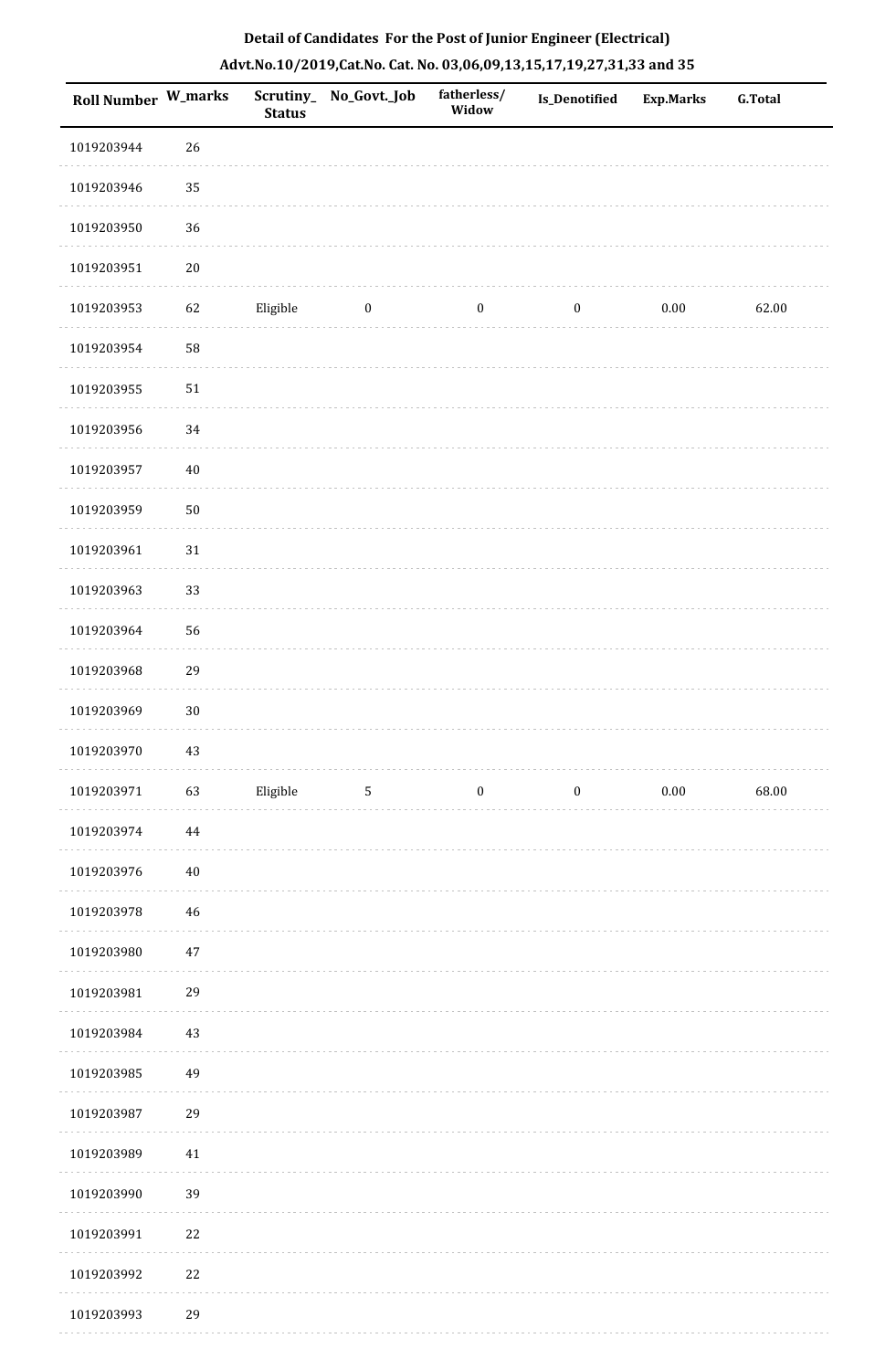| Roll Number W_marks |        | <b>Status</b> | Scrutiny_No_Govt._Job | fatherless/<br>Widow | Is_Denotified    | <b>Exp.Marks</b> | <b>G.Total</b> |
|---------------------|--------|---------------|-----------------------|----------------------|------------------|------------------|----------------|
| 1019203995          | 64     | Eligible      | $\bf{0}$              | $\boldsymbol{0}$     | $\boldsymbol{0}$ | $0.00\,$         | 64.00          |
| 1019203996          | 26     |               |                       |                      |                  |                  |                |
| 1019204002          | 43     |               |                       |                      |                  |                  |                |
| 1019204005          | 33     |               |                       |                      |                  |                  |                |
| 1019204008          | 39     |               |                       |                      |                  |                  |                |
| 1019204009          | 44     |               |                       |                      |                  |                  |                |
| 1019204010          | 59     |               |                       |                      |                  |                  |                |
| 1019204011          | 43     |               |                       |                      |                  |                  |                |
| 1019204012          | 61     | Eligible      | $\boldsymbol{0}$      | $\boldsymbol{0}$     | $\boldsymbol{0}$ | $0.00\,$         | 61.00          |
| 1019204013          | 28     |               |                       |                      |                  |                  |                |
| 1019204016          | 33     |               |                       |                      |                  |                  |                |
| 1019204017          | 25     |               |                       |                      |                  |                  |                |
| 1019204018          | 36     |               |                       |                      |                  |                  |                |
| 1019204019          | $31\,$ |               |                       |                      |                  |                  |                |
| 1019204021          | 32     |               |                       |                      |                  |                  |                |
| 1019204022          | 11     |               |                       |                      |                  |                  |                |
| 1019204023          | $43\,$ |               |                       |                      |                  |                  |                |
| 1019204024          | 35     |               |                       |                      |                  |                  |                |
| 1019204025          | $41\,$ |               |                       |                      |                  |                  |                |
| 1019204027          | 52     |               |                       |                      |                  |                  |                |
| 1019204028          | $40\,$ |               |                       |                      |                  |                  |                |
| 1019204030          | 49     |               |                       |                      |                  |                  |                |
| 1019204032          | 42     |               |                       |                      |                  |                  |                |
| 1019204036          | 39     |               |                       |                      |                  |                  |                |
| 1019204037          | 42     |               |                       |                      |                  |                  |                |
| 1019204038          | 36     |               |                       |                      |                  |                  |                |
| 1019204039          | $40\,$ |               |                       |                      |                  |                  |                |
| 1019204040          | 42     |               |                       |                      |                  |                  |                |
| 1019204042          | 37     |               |                       |                      |                  |                  |                |
| 1019204045          | 53     |               |                       |                      |                  |                  |                |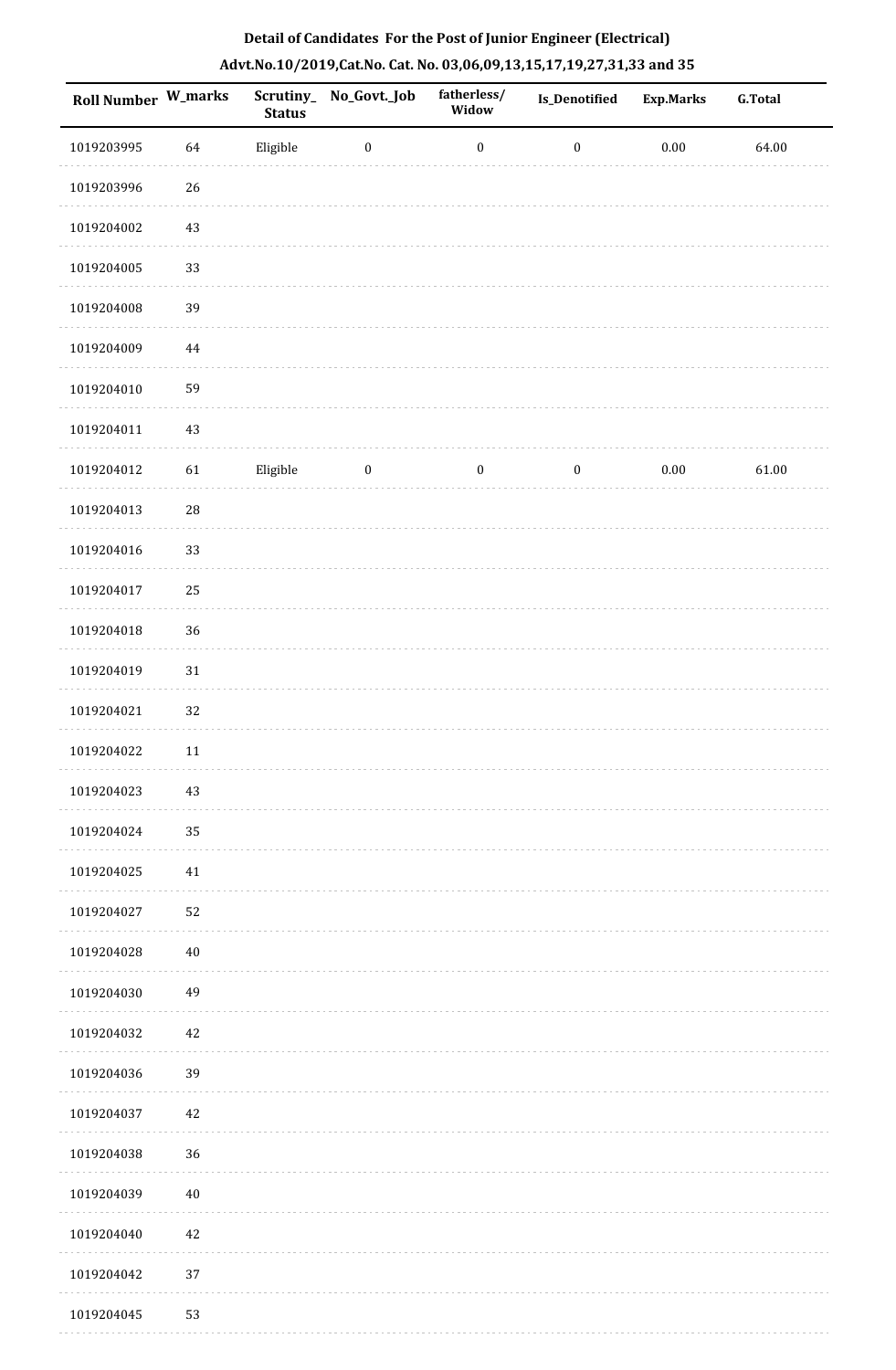| Roll Number W_marks |          | <b>Status</b> | Scrutiny_ No_Govt._Job | fatherless/<br>Widow | Is_Denotified    | <b>Exp.Marks</b> | <b>G.Total</b> |
|---------------------|----------|---------------|------------------------|----------------------|------------------|------------------|----------------|
| 1019204047          | 45       |               |                        |                      |                  |                  |                |
| 1019204048          | 57       |               |                        |                      |                  |                  |                |
| 1019204049          | $\bf 44$ |               |                        |                      |                  |                  |                |
| 1019204050          | $27\,$   |               |                        |                      |                  |                  |                |
| 1019204051          | $47\,$   |               |                        |                      |                  |                  |                |
| 1019204053          | 47       |               |                        |                      |                  |                  |                |
| 1019204056          | 37       |               |                        |                      |                  |                  |                |
| 1019204057          | 29       |               |                        |                      |                  |                  |                |
| 1019204058          | 27       |               |                        |                      |                  |                  |                |
| 1019204059          | $40\,$   |               |                        |                      |                  |                  |                |
| 1019204061          | 24       |               |                        |                      |                  |                  |                |
| 1019204062          | 57       |               |                        |                      |                  |                  |                |
| 1019204065          | 24       |               |                        |                      |                  |                  |                |
| 1019204066          | 35       |               |                        |                      |                  |                  |                |
| 1019204067          | 32       |               |                        |                      |                  |                  |                |
| 1019204069          | 56       | Eligible      | $\boldsymbol{0}$       | $\boldsymbol{0}$     | $\boldsymbol{0}$ | $0.00\,$         | 56.00          |
| 1019204070          | $36\,$   |               |                        |                      |                  |                  |                |
| 1019204071          | 42       |               |                        |                      |                  |                  |                |
| 1019204072          | 45       |               |                        |                      |                  |                  |                |
| 1019204073          | 49       |               |                        |                      |                  |                  |                |
| 1019204076          | 45       |               |                        |                      |                  |                  |                |
| 1019204079          | $10\,$   |               |                        |                      |                  |                  |                |
| 1019204081          | 49       |               |                        |                      |                  |                  |                |
| 1019204082          | 23       |               |                        |                      |                  |                  |                |
| 1019204083          | 37       |               |                        |                      |                  |                  |                |
| 1019204085          | 33       |               |                        |                      |                  |                  |                |
| 1019204086          | 52       |               |                        |                      |                  |                  |                |
| 1019204087          | $44\,$   |               |                        |                      |                  |                  |                |
| 1019204090          | 46       |               |                        |                      |                  |                  |                |
| 1019204092          | $40\,$   |               |                        |                      |                  |                  |                |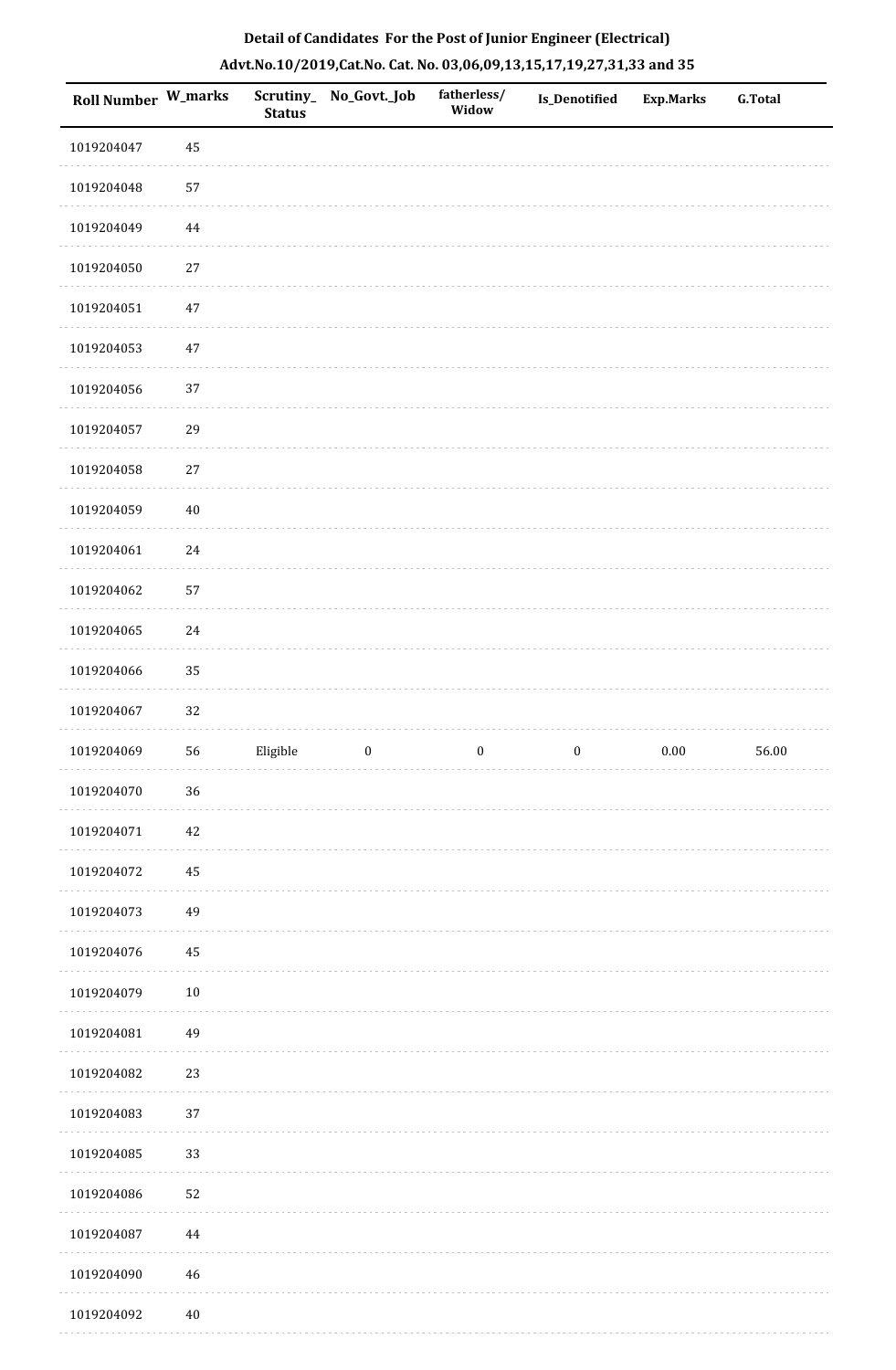| Roll Number W_marks |             | Scrutiny_<br><b>Status</b> | No_Govt._Job     | fatherless/<br>Widow | Is_Denotified    | <b>Exp.Marks</b> | <b>G.Total</b> |
|---------------------|-------------|----------------------------|------------------|----------------------|------------------|------------------|----------------|
| 1019204094          | 22          |                            |                  |                      |                  |                  |                |
| 1019204095          | 25          |                            |                  |                      |                  |                  |                |
| 1019204096          | 56          |                            |                  |                      |                  |                  |                |
| 1019204098          | 52          |                            |                  |                      |                  |                  |                |
| 1019204099          | 33          |                            |                  |                      |                  |                  |                |
| 1019204100          | 53          |                            |                  |                      |                  |                  |                |
| 1019204103          | 67          | Eligible                   | $\boldsymbol{0}$ | $\boldsymbol{0}$     | $\boldsymbol{0}$ | $0.00\,$         | 67.00          |
| 1019204105          | $50\,$      |                            |                  |                      |                  |                  |                |
| 1019204106          | 46          |                            |                  |                      |                  |                  |                |
| 1019204108          | $31\,$      |                            |                  |                      |                  |                  |                |
| 1019204109          | 46          |                            |                  |                      |                  |                  |                |
| 1019204110          | 43          |                            |                  |                      |                  |                  |                |
| 1019204112          | 44          |                            |                  |                      |                  |                  |                |
| 1019204114          | 57          |                            |                  |                      |                  |                  |                |
| 1019204116          | 32          |                            |                  |                      |                  |                  |                |
| 1019204120          | 45          |                            |                  |                      |                  |                  |                |
| 1019204121          | $40\,$      |                            |                  |                      |                  |                  |                |
| 1019204122          | 50          |                            |                  |                      |                  |                  |                |
| 1019204123          | 34          |                            |                  |                      |                  |                  |                |
| 1019204125          | 46          |                            |                  |                      |                  |                  |                |
| 1019204126          | 47          | Absent                     | $\boldsymbol{0}$ | $\boldsymbol{0}$     | $\boldsymbol{0}$ | $0.00\,$         |                |
| 1019204128          | $25\,$      |                            |                  |                      |                  |                  |                |
| 1019204129          | 48          |                            |                  |                      |                  |                  |                |
| 1019204130          | 51          |                            |                  |                      |                  |                  |                |
| 1019204131          | 45          |                            |                  |                      |                  |                  |                |
| 1019204132          | 51          |                            |                  |                      |                  |                  |                |
| 1019204133          | $\sqrt{28}$ |                            |                  |                      |                  |                  |                |
| 1019204137          | 56          | Eligible                   | $\mathbf{5}$     | $\boldsymbol{0}$     | $\boldsymbol{0}$ | $0.00\,$         | 61.00          |
| 1019204138          | 29          |                            |                  |                      |                  |                  |                |
| 1019204140          | 37          |                            |                  |                      |                  |                  |                |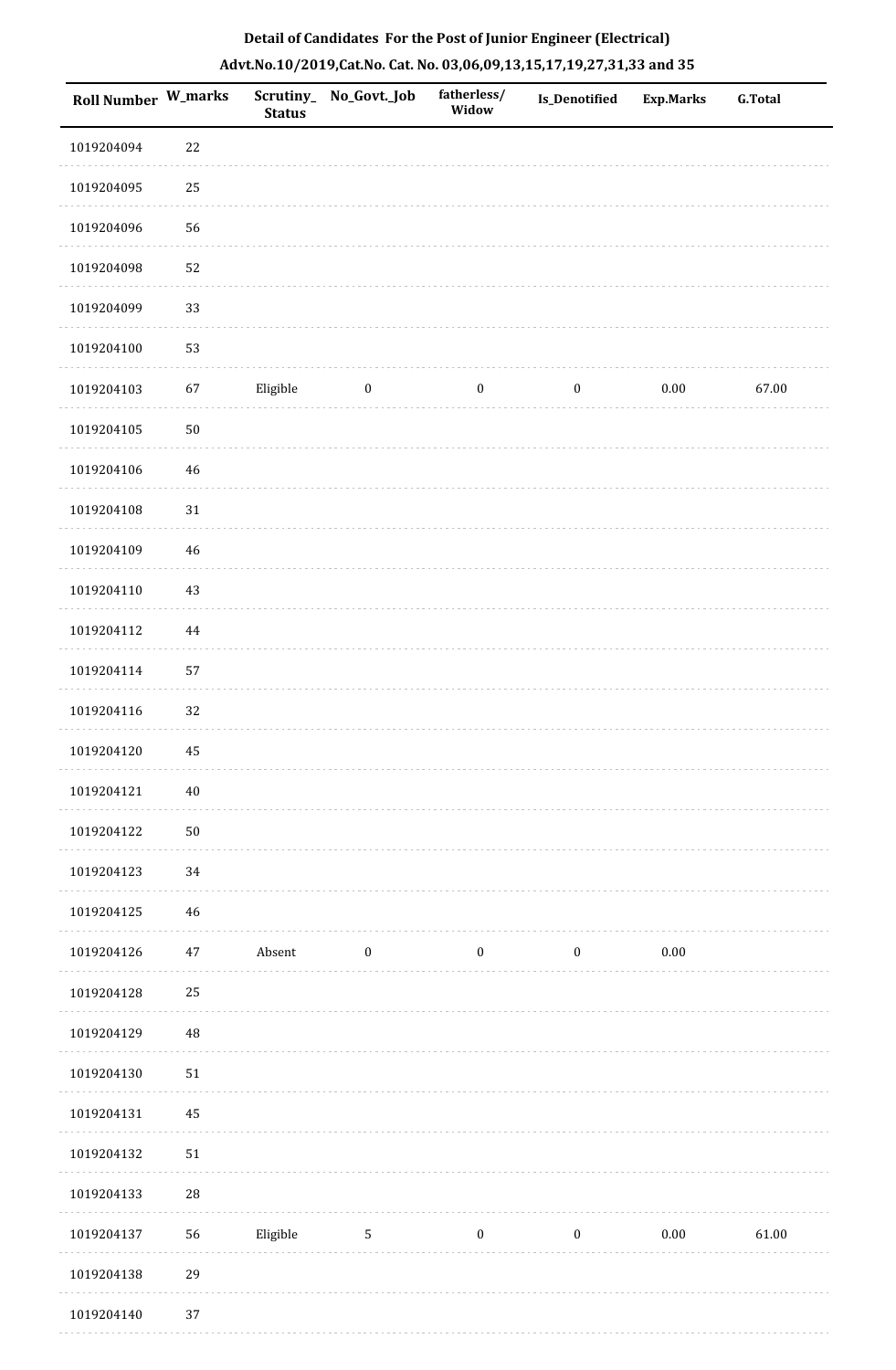| <b>Roll Number W_marks</b> |             | Scrutiny_<br><b>Status</b> | No_Govt._Job | fatherless/<br>Widow | Is_Denotified    | <b>Exp.Marks</b> | <b>G.Total</b> |
|----------------------------|-------------|----------------------------|--------------|----------------------|------------------|------------------|----------------|
| 1019204143                 | 34          |                            |              |                      |                  |                  |                |
| 1019204144                 | 32          |                            |              |                      |                  |                  |                |
| 1019204148                 | 37          |                            |              |                      |                  |                  |                |
| 1019204149                 | $30\,$      |                            |              |                      |                  |                  |                |
| 1019204150                 | 42          |                            |              |                      |                  |                  |                |
| 1019204151                 | 45          |                            |              |                      |                  |                  |                |
| 1019204153                 | ${\bf 50}$  |                            |              |                      |                  |                  |                |
| 1019204154                 | 36          |                            |              |                      |                  |                  |                |
| 1019204155                 | $40\,$      |                            |              |                      |                  |                  |                |
| 1019204158                 | 41          |                            |              |                      |                  |                  |                |
| 1019204160                 | 36          |                            |              |                      |                  |                  |                |
| 1019204161                 | 37          |                            |              |                      |                  |                  |                |
| 1019204162                 | $\bf 44$    |                            |              |                      |                  |                  |                |
| 1019204163                 | 44          |                            |              |                      |                  |                  |                |
| 1019204164                 | $47\,$      |                            |              |                      |                  |                  |                |
| 1019204168                 | 45          |                            |              |                      |                  |                  |                |
| 1019204170                 | $30\,$      | Eligible                   | 5            | $\boldsymbol{0}$     | $\boldsymbol{0}$ | $0.00\,$         | 35.00          |
| 1019204171                 | $\sqrt{46}$ |                            |              |                      |                  |                  |                |
| 1019204172                 | $47\,$      |                            |              |                      |                  |                  |                |
| 1019204173                 | $40\,$      |                            |              |                      |                  |                  |                |
| 1019204174                 | $47\,$      |                            |              |                      |                  |                  |                |
| 1019204176                 | $\rm 48$    |                            |              |                      |                  |                  |                |
| 1019204177                 | 40          |                            |              |                      |                  |                  |                |
| 1019204181                 | 39          |                            |              |                      |                  |                  |                |
| 1019204182                 | 37          |                            |              |                      |                  |                  |                |
| 1019204183                 | $\rm 48$    |                            |              |                      |                  |                  |                |
| 1019204184                 | 45          |                            |              |                      |                  |                  |                |
| 1019204186                 | 33          |                            |              |                      |                  |                  |                |
| 1019204187                 | 35          |                            |              |                      |                  |                  |                |
| 1019204188                 | 55          |                            |              |                      |                  |                  |                |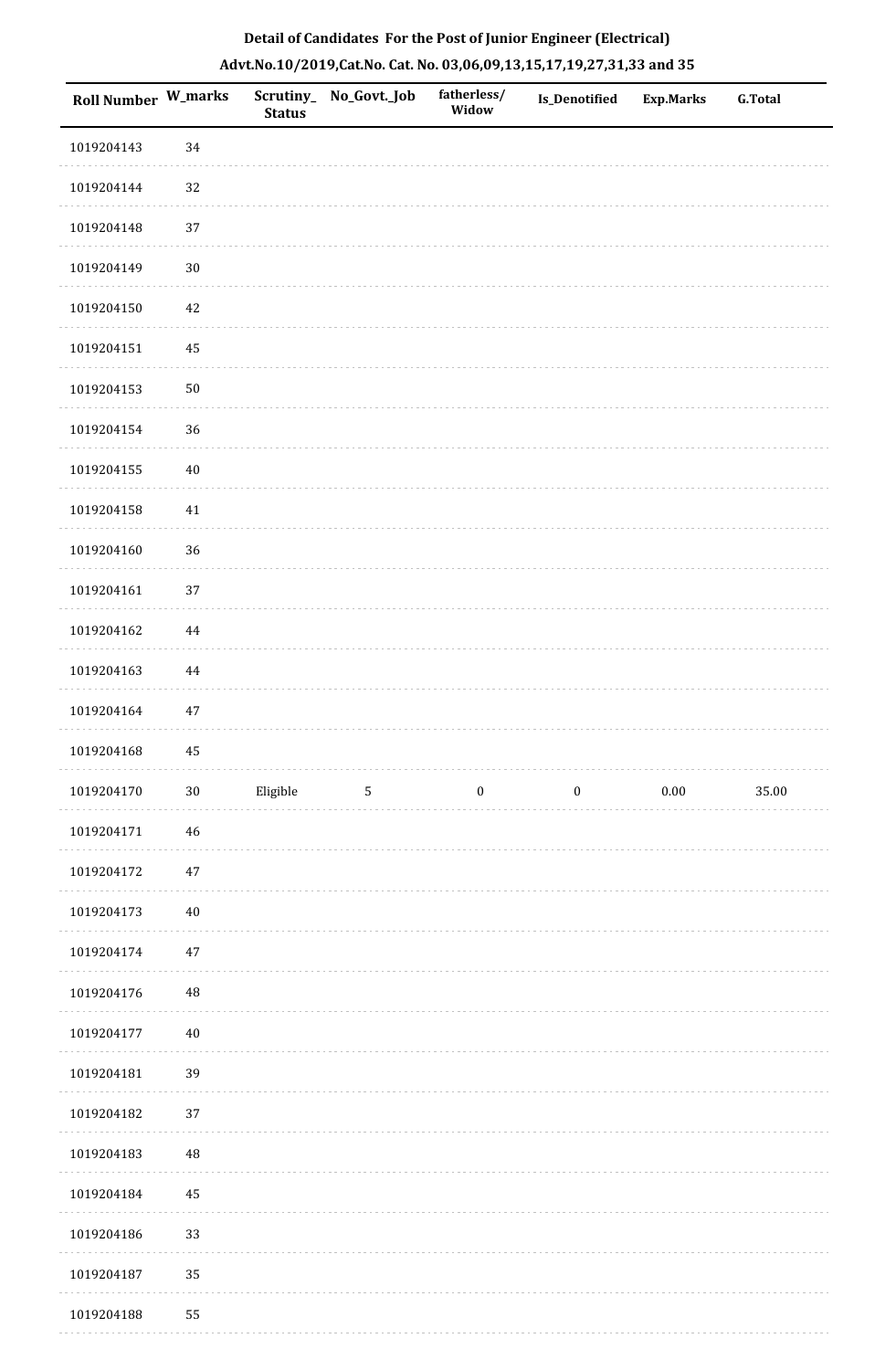| Roll Number W_marks |        | <b>Status</b> | Scrutiny_ No_Govt._Job | fatherless/<br>Widow | Is_Denotified    | <b>Exp.Marks</b> | <b>G.Total</b> |
|---------------------|--------|---------------|------------------------|----------------------|------------------|------------------|----------------|
| 1019204192          | 59     | Eligible      | $\boldsymbol{0}$       | $\boldsymbol{0}$     | $\boldsymbol{0}$ | $0.00\,$         | 59.00          |
| 1019204193          | 43     |               |                        |                      |                  |                  |                |
| 1019204194          | $11\,$ |               |                        |                      |                  |                  |                |
| 1019204195          | 34     |               |                        |                      |                  |                  |                |
| 1019204196          | 33     |               |                        |                      |                  |                  |                |
| 1019204197          | 53     |               |                        |                      |                  |                  |                |
| 1019204198          | 36     |               |                        |                      |                  |                  |                |
| 1019204199          | 33     |               |                        |                      |                  |                  |                |
| 1019204200          | $40\,$ |               |                        |                      |                  |                  |                |
| 1019204201          | 36     |               |                        |                      |                  |                  |                |
| 1019204202          | 37     |               |                        |                      |                  |                  |                |
| 1019204203          | 36     |               |                        |                      |                  |                  |                |
| 1019204205          | $40\,$ |               |                        |                      |                  |                  |                |
| 1019204206          | 36     |               |                        |                      |                  |                  |                |
| 1019204207          | 38     |               |                        |                      |                  |                  |                |
| 1019204212          | 62     | Eligible      | $\boldsymbol{0}$       | $\boldsymbol{0}$     | $\boldsymbol{0}$ | $0.00\,$         | 62.00          |
| 1019204214          | 33     |               |                        |                      |                  |                  |                |
| 1019204219          | 37     |               |                        |                      |                  |                  |                |
| 1019204221          | $30\,$ |               |                        |                      |                  |                  |                |
| 1019204223          | 44     |               |                        |                      |                  |                  |                |
| 1019204225          | 52     |               |                        |                      |                  |                  |                |
| 1019204226          | 45     |               |                        |                      |                  |                  |                |
| 1019204227          | $40\,$ |               |                        |                      |                  |                  |                |
| 1019204231          | 38     |               |                        |                      |                  |                  |                |
| 1019204234          | $31\,$ |               |                        |                      |                  |                  |                |
| 1019204237          | $38\,$ |               |                        |                      |                  |                  |                |
| 1019204238          | 32     |               |                        |                      |                  |                  |                |
| 1019204239          | 48     |               |                        |                      |                  |                  |                |
| 1019204240          | 34     |               |                        |                      |                  |                  |                |
| 1019204242          | 36     |               |                        |                      |                  |                  |                |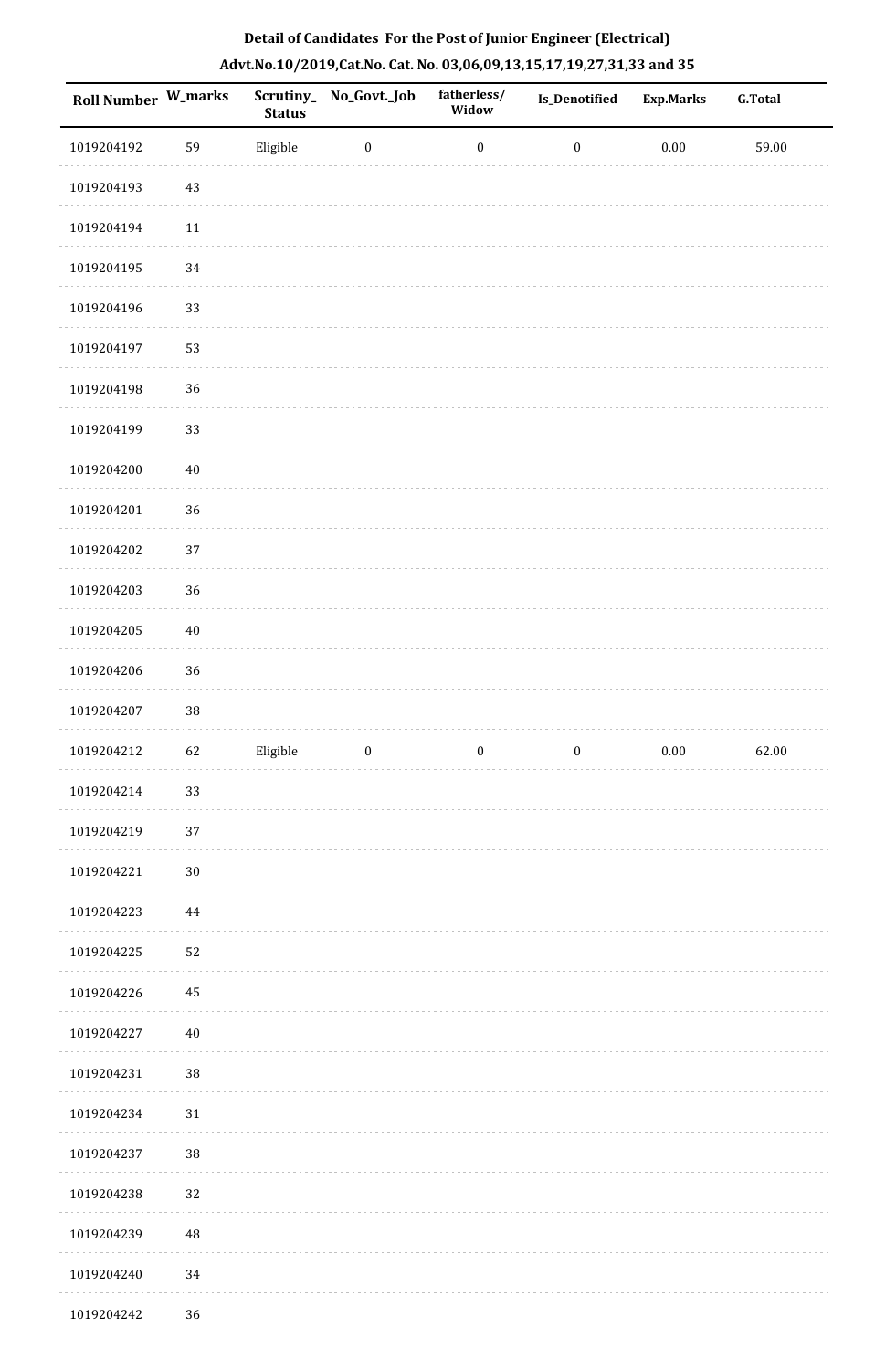| Roll Number W_marks |             | <b>Status</b> | Scrutiny_No_Govt._Job | fatherless/<br>Widow | Is_Denotified    | <b>Exp.Marks</b> | <b>G.Total</b> |
|---------------------|-------------|---------------|-----------------------|----------------------|------------------|------------------|----------------|
| 1019204243          | $32\,$      |               |                       |                      |                  |                  |                |
| 1019204244          | 46          |               |                       |                      |                  |                  |                |
| 1019204245          | $40\,$      |               |                       |                      |                  |                  |                |
| 1019204246          | $41\,$      |               |                       |                      |                  |                  |                |
| 1019204247          | 41          |               |                       |                      |                  |                  |                |
| 1019204248          | 36          |               |                       |                      |                  |                  |                |
| 1019204250          | 53          |               |                       |                      |                  |                  |                |
| 1019204253          | $43\,$      |               |                       |                      |                  |                  |                |
| 1019204254          | 39          |               |                       |                      |                  |                  |                |
| 1019204257          | 35          |               |                       |                      |                  |                  |                |
| 1019204259          | 36          |               |                       |                      |                  |                  |                |
| 1019204262          | $50\,$      |               |                       |                      |                  |                  |                |
| 1019204265          | $47\,$      |               |                       |                      |                  |                  |                |
| 1019204270          | $43\,$      |               |                       |                      |                  |                  |                |
| 1019204271          | 68          | Eligible      | $\sqrt{5}$            | $\boldsymbol{0}$     | $\boldsymbol{0}$ | $0.00\,$         | 73.00          |
| 1019204274          | 55          |               |                       |                      |                  |                  |                |
| 1019204275          | 53          |               |                       |                      |                  |                  |                |
| 1019204276          | $\sqrt{28}$ |               |                       |                      |                  |                  |                |
| 1019204277          | 59          |               |                       |                      |                  |                  |                |
| 1019204279          | 44          |               |                       |                      |                  |                  |                |
| 1019204280          | 46          |               |                       |                      |                  |                  |                |
| 1019204283          | 54          | Eligible      | $\sqrt{5}$            | $\boldsymbol{0}$     | $\boldsymbol{0}$ | 0.00             | 59.00          |
| 1019204284          | ${\bf 50}$  |               |                       |                      |                  |                  |                |
| 1019204285          | 37          |               |                       |                      |                  |                  |                |
| 1019204286          | 43          |               |                       |                      |                  |                  |                |
| 1019204288          | $51\,$      |               |                       |                      |                  |                  |                |
| 1019204292          | 37          |               |                       |                      |                  |                  |                |
| 1019204293          | $41\,$      |               |                       |                      |                  |                  |                |
| 1019204295          | $41\,$      |               |                       |                      |                  |                  |                |
| 1010201206          | っっ          |               |                       |                      |                  |                  |                |

 1019204296 33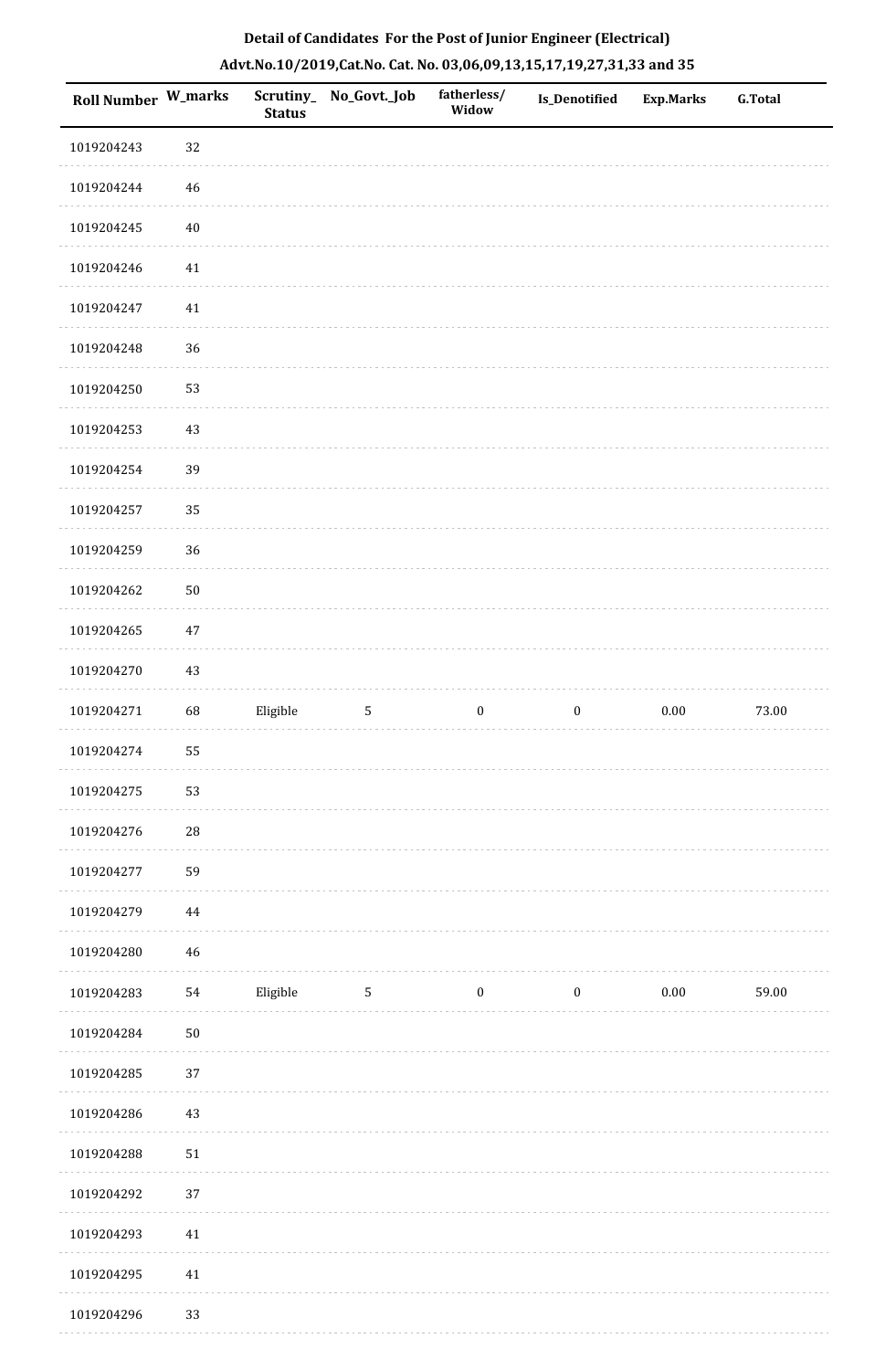| Roll Number W_marks |          | Scrutiny_<br><b>Status</b> | No_Govt._Job | fatherless/<br>Widow | Is_Denotified    | <b>Exp.Marks</b> | <b>G.Total</b> |
|---------------------|----------|----------------------------|--------------|----------------------|------------------|------------------|----------------|
| 1019204298          | 38       |                            |              |                      |                  |                  |                |
| 1019204299          | $43\,$   |                            |              |                      |                  |                  |                |
| 1019204300          | 37       |                            |              |                      |                  |                  |                |
| 1019204304          | 33       |                            |              |                      |                  |                  |                |
| 1019204307          | 36       |                            |              |                      |                  |                  |                |
| 1019204309          | 26       |                            |              |                      |                  |                  |                |
| 1019204310          | $41\,$   |                            |              |                      |                  |                  |                |
| 1019204312          | 33       |                            |              |                      |                  |                  |                |
| 1019204313          | $41\,$   |                            |              |                      |                  |                  |                |
| 1019204315          | 58       |                            |              |                      |                  |                  |                |
| 1019204316          | $34\,$   |                            |              |                      |                  |                  |                |
| 1019204317          | $31\,$   |                            |              |                      |                  |                  |                |
| 1019204319          | 42       |                            |              |                      |                  |                  |                |
| 1019204320          | 41       |                            |              |                      |                  |                  |                |
| 1019204324          | 29       |                            |              |                      |                  |                  |                |
| 1019204325          | $47\,$   |                            |              |                      |                  |                  |                |
| 1019204326          | 33       |                            |              |                      |                  |                  |                |
| 1019204327          | $40\,$   |                            |              |                      |                  |                  |                |
| 1019204328          | $\rm 48$ |                            |              |                      |                  |                  |                |
| 1019204329          | 49       |                            |              |                      |                  |                  |                |
| 1019204330          | $40\,$   |                            |              |                      |                  |                  |                |
| 1019204331          | $40\,$   |                            |              |                      |                  |                  |                |
| 1019204332          | 32       |                            |              |                      |                  |                  |                |
| 1019204333          | 53       | Eligible                   | $\bf{0}$     | $\boldsymbol{0}$     | $\boldsymbol{0}$ | 0.00             | 53.00          |
| 1019204334          | 39       |                            |              |                      |                  |                  |                |
| 1019204335          | 39       |                            |              |                      |                  |                  |                |
| 1019204340          | 31       |                            |              |                      |                  |                  |                |
| 1019204341          | 26       |                            |              |                      |                  |                  |                |
| 1019204342          | $\bf 45$ |                            |              |                      |                  |                  |                |
| 1019204343          | 61       | Eligible                   | $\bf{0}$     | $\boldsymbol{0}$     | $\mathbf{0}$     | $0.00\,$         | 61.00          |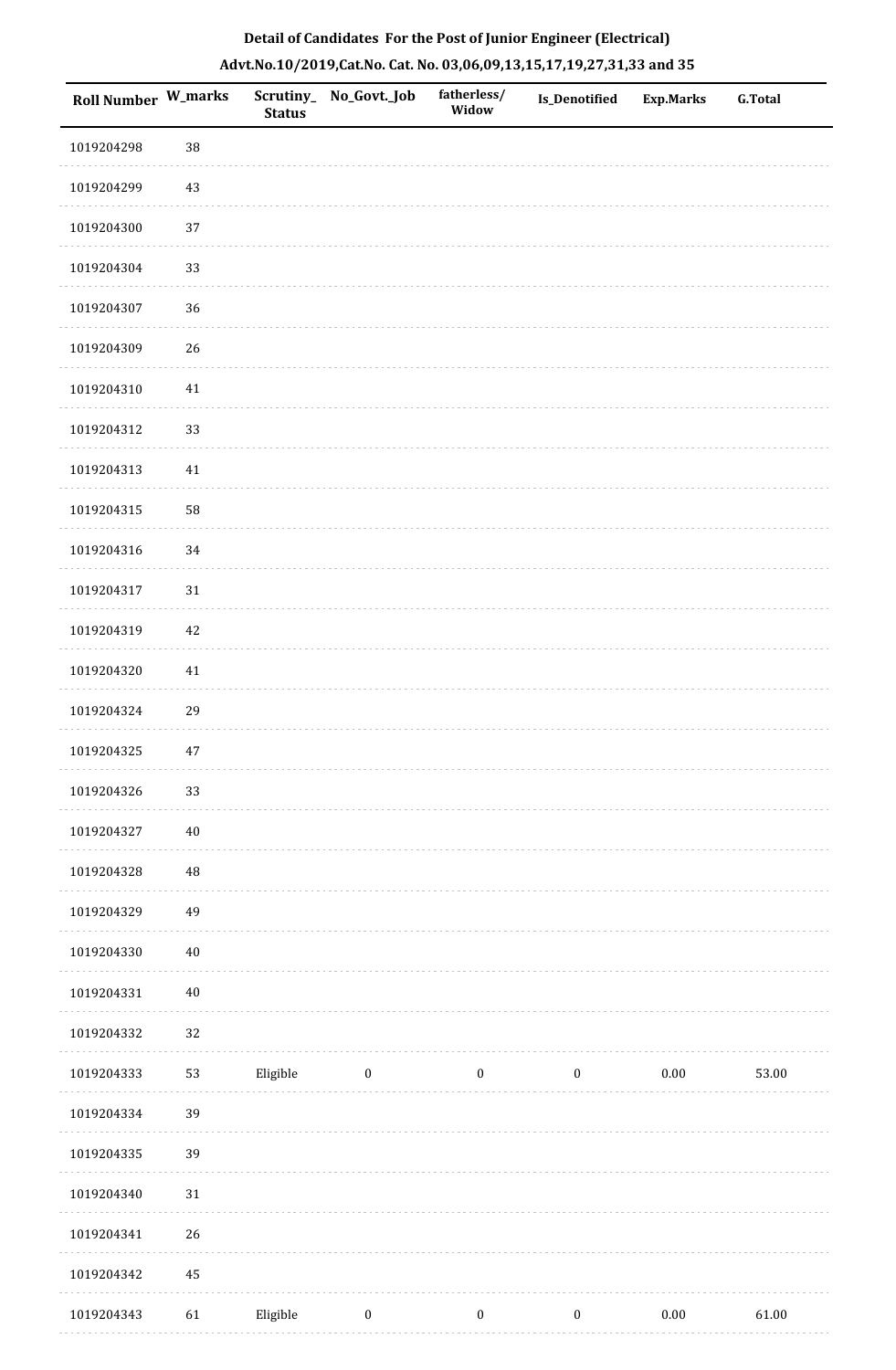| <b>Roll Number W_marks</b> |        | <b>Status</b> | Scrutiny_ No_Govt._Job | fatherless/<br>Widow | Is_Denotified    | <b>Exp.Marks</b> | <b>G.Total</b> |
|----------------------------|--------|---------------|------------------------|----------------------|------------------|------------------|----------------|
| 1019204346                 | 36     |               |                        |                      |                  |                  |                |
| 1019204347                 | 65     | Eligible      | $\boldsymbol{0}$       | $\boldsymbol{0}$     | $\boldsymbol{0}$ | $0.00\,$         | 65.00          |
| 1019204348                 | 39     |               |                        |                      |                  |                  |                |
| 1019204350                 | 37     |               |                        |                      |                  |                  |                |
| 1019204351                 | 39     |               |                        |                      |                  |                  |                |
| 1019204352                 | 43     |               |                        |                      |                  |                  |                |
| 1019204358                 | $43\,$ |               |                        |                      |                  |                  |                |
| 1019204359                 | 34     |               |                        |                      |                  |                  |                |
| 1019204360                 | 47     |               |                        |                      |                  |                  |                |
| 1019204363                 | 49     |               |                        |                      |                  |                  |                |
| 1019204364                 | 59     |               |                        |                      |                  |                  |                |
| 1019204367                 | 21     |               |                        |                      |                  |                  |                |
| 1019204368                 | 39     |               |                        |                      |                  |                  |                |
| 1019204370                 | 45     |               |                        |                      |                  |                  |                |
| 1019204371                 | $40\,$ |               |                        |                      |                  |                  |                |
| 1019204372                 | 21     | Absent        | $\boldsymbol{0}$       | $\boldsymbol{0}$     | $\boldsymbol{0}$ | $0.00\,$         |                |
| 1019204373                 | 28     |               |                        |                      |                  |                  |                |
| 1019204374                 | $28\,$ |               |                        |                      |                  |                  |                |
| 1019204375                 | $30\,$ |               |                        |                      |                  |                  |                |
| 1019204376                 | $12\,$ |               |                        |                      |                  |                  |                |
| 1019204378                 | 57     |               |                        |                      |                  |                  |                |
| 1019204380                 | 26     |               |                        |                      |                  |                  |                |
| 1019204381                 | 44     |               |                        |                      |                  |                  |                |
| 1019204383                 | $30\,$ |               |                        |                      |                  |                  |                |
| 1019204384                 | 32     |               |                        |                      |                  |                  |                |
| 1019204385                 | 45     |               |                        |                      |                  |                  |                |
| 1019204388                 | 29     |               |                        |                      |                  |                  |                |
| 1019204391                 | 46     | Eligible      | $\boldsymbol{0}$       | $\boldsymbol{0}$     | $\boldsymbol{0}$ | $0.00\,$         | 46.00          |
| 1019204392                 | $50\,$ |               |                        |                      |                  |                  |                |
| 1010201201                 | ピウ     |               |                        |                      |                  |                  |                |

# **Detail of Candidates For the Post of Junior Engineer (Electrical) Advt.No.10/2019,Cat.No. Cat. No. 03,06,09,13,15,17,19,27,31,33 and 35**

1019204394 52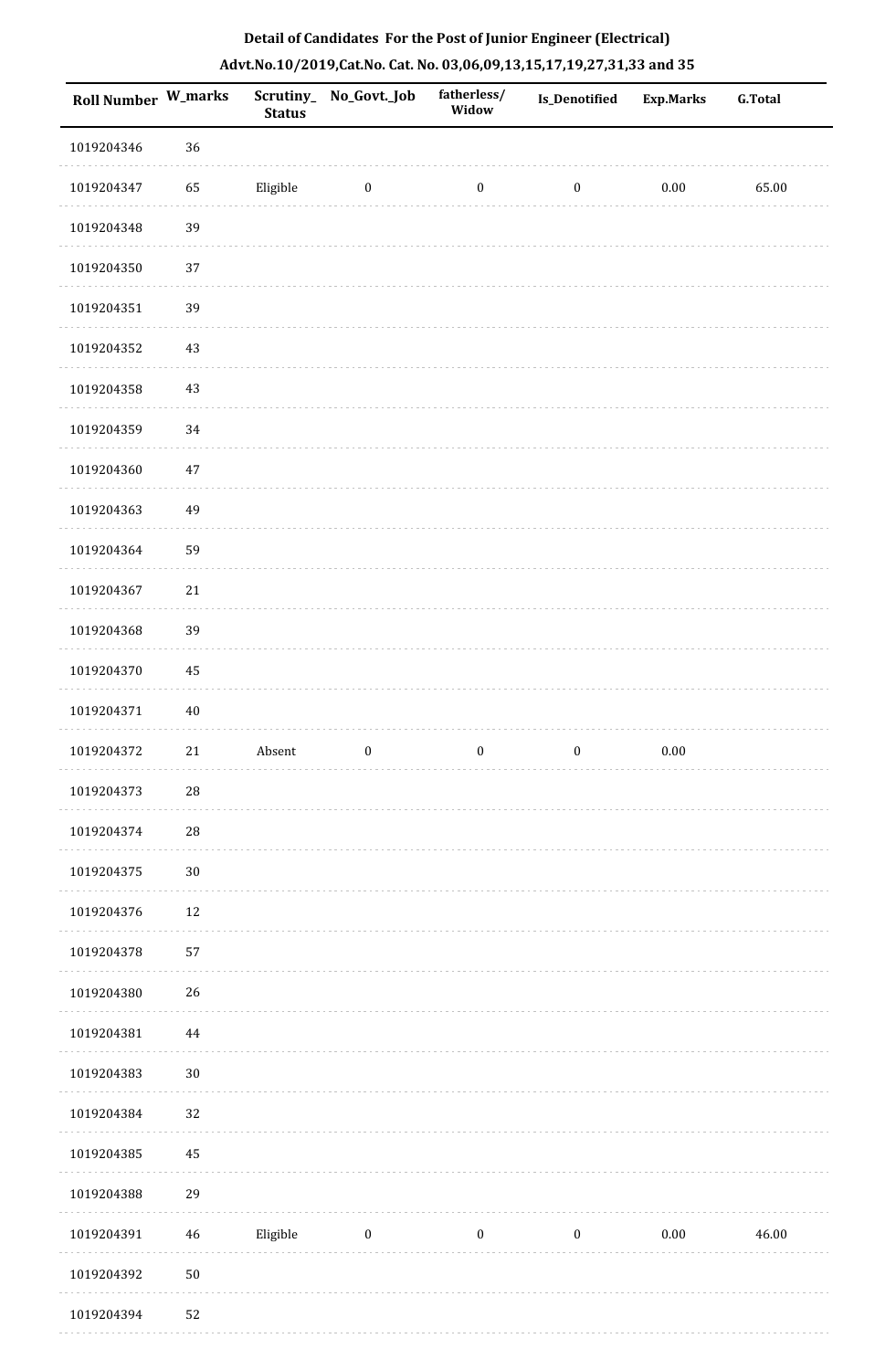| <b>Roll Number W_marks</b> |                    | <b>Status</b> | Scrutiny_No_Govt._Job | fatherless/<br>Widow | Is_Denotified    | <b>Exp.Marks</b> | <b>G.Total</b> |
|----------------------------|--------------------|---------------|-----------------------|----------------------|------------------|------------------|----------------|
| 1019204395                 | $27\,$             |               |                       |                      |                  |                  |                |
| 1019204397                 | 39                 | Eligible      | $\boldsymbol{0}$      | $\boldsymbol{0}$     | $\boldsymbol{0}$ | $0.00\,$         | 39.00          |
| 1019204398                 | 46                 |               |                       |                      |                  |                  |                |
| 1019204399                 | $40\,$             |               |                       |                      |                  |                  |                |
| 1019204401                 | $51\,$             |               |                       |                      |                  |                  |                |
| 1019204403                 | 53                 |               |                       |                      |                  |                  |                |
| 1019204404                 | 35                 |               |                       |                      |                  |                  |                |
| 1019204408                 | 34                 |               |                       |                      |                  |                  |                |
| 1019204409                 | 36                 | Absent        | $\boldsymbol{0}$      | $\boldsymbol{0}$     | $\boldsymbol{0}$ | $0.00\,$         |                |
| 1019204410                 | $42\,$             |               |                       |                      |                  |                  |                |
| 1019204413                 | $41\,$             |               |                       |                      |                  |                  |                |
| 1019204416                 | 41                 |               |                       |                      |                  |                  |                |
| 1019204418                 | $43\,$             |               |                       |                      |                  |                  |                |
| 1019204420                 | $42\,$             |               |                       |                      |                  |                  |                |
| 1019204421                 | 47                 |               |                       |                      |                  |                  |                |
| 1019204422                 | 34                 |               |                       |                      |                  |                  |                |
| 1019204424                 | 41                 |               |                       |                      |                  |                  |                |
| 1019204427                 | 34                 |               |                       |                      |                  |                  |                |
| 1019204428                 | 44                 |               |                       |                      |                  |                  |                |
| 1019204431                 | 44                 |               |                       |                      |                  |                  |                |
| 1019204434                 | 36                 |               |                       |                      |                  |                  |                |
| 1019204435                 | 25                 |               |                       |                      |                  |                  |                |
| 1019204436                 | 35                 |               |                       |                      |                  |                  |                |
| 1019204440                 | 46                 |               |                       |                      |                  |                  |                |
| 1019204441                 | 53                 |               |                       |                      |                  |                  |                |
| 1019204442                 | 49                 | Eligible      | $\mathbf{5}$          | $\boldsymbol{0}$     | $\boldsymbol{0}$ | 0.00             | 54.00          |
| 1019204443                 | 36                 |               |                       |                      |                  |                  |                |
| 1019204445                 | 62                 | Eligible      | $\boldsymbol{0}$      | $\boldsymbol{0}$     | $\boldsymbol{0}$ | $0.00\,$         | 62.00          |
| 1019204446                 | 37                 |               |                       |                      |                  |                  |                |
| 1010201110                 | $\Lambda$ $\Omega$ |               |                       |                      |                  |                  |                |

 1019204448 40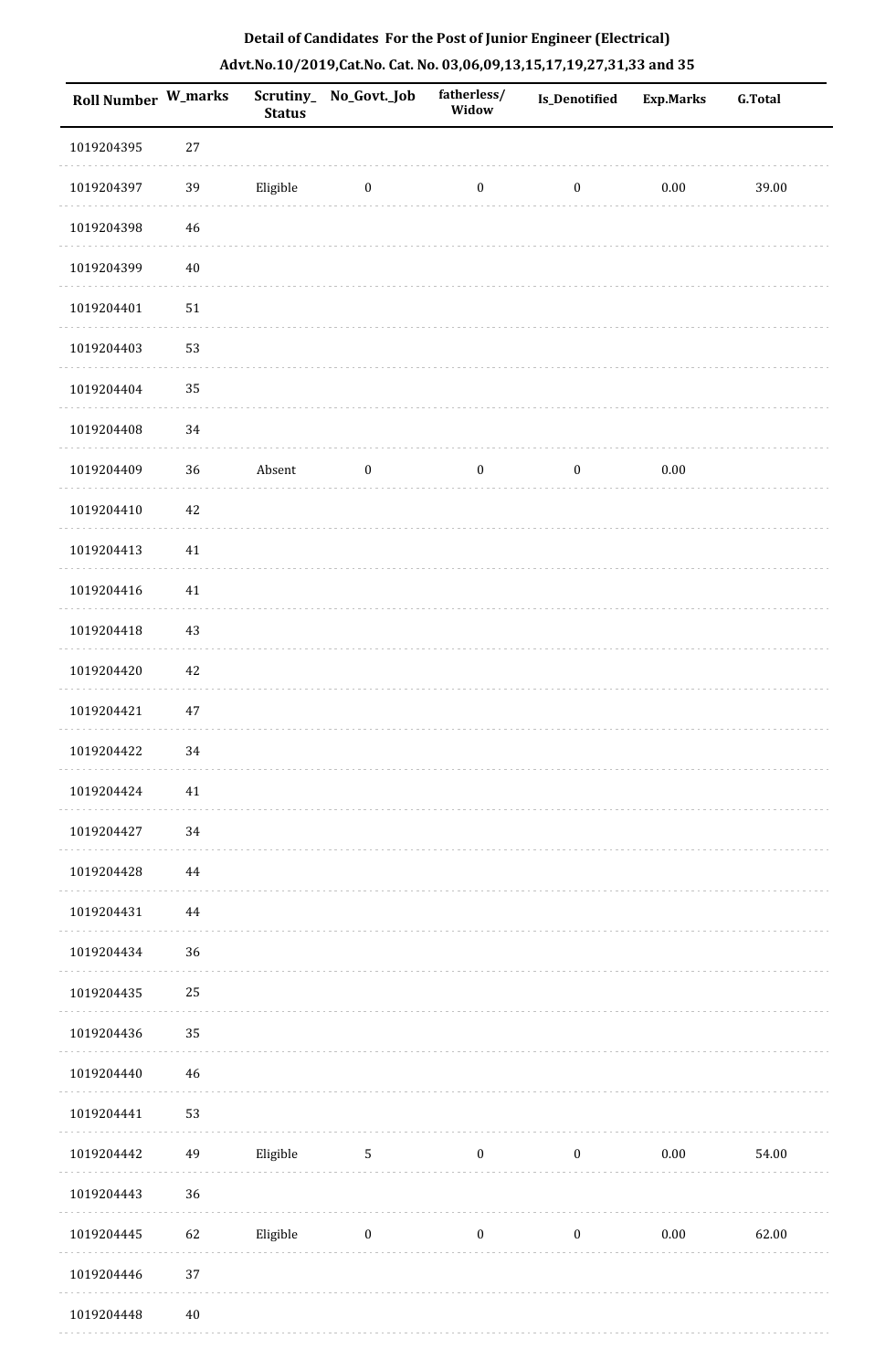| <b>Roll Number W_marks</b> |            | <b>Status</b> | Scrutiny_No_Govt._Job | fatherless/<br>Widow | Is_Denotified    | <b>Exp.Marks</b> | <b>G.Total</b> |
|----------------------------|------------|---------------|-----------------------|----------------------|------------------|------------------|----------------|
| 1019204450                 | 29         |               |                       |                      |                  |                  |                |
| 1019204454                 | 46         |               |                       |                      |                  |                  |                |
| 1019204455                 | 36         |               |                       |                      |                  |                  |                |
| 1019204456                 | 36         | Eligible      | $\boldsymbol{0}$      | $\boldsymbol{0}$     | $\boldsymbol{0}$ | $0.00\,$         | 36.00          |
| 1019204458                 | $38\,$     |               |                       |                      |                  |                  |                |
| 1019204461                 | $28\,$     |               |                       |                      |                  |                  |                |
| 1019204463                 | 33         |               |                       |                      |                  |                  |                |
| 1019204465                 | 45         |               |                       |                      |                  |                  |                |
| 1019204466                 | 57         |               |                       |                      |                  |                  |                |
| 1019204467                 | 39         |               |                       |                      |                  |                  |                |
| 1019204470                 | 36         |               |                       |                      |                  |                  |                |
| 1019204471                 | 62         | Eligible      | $\bf{0}$              | $\boldsymbol{0}$     | $\boldsymbol{0}$ | $0.00\,$         | 62.00          |
| 1019204472                 | $31\,$     |               |                       |                      |                  |                  |                |
| 1019204474                 | $38\,$     |               |                       |                      |                  |                  |                |
| 1019204477                 | 35         |               |                       |                      |                  |                  |                |
| 1019204478                 | ${\bf 50}$ |               |                       |                      |                  |                  |                |
| 1019204479                 | $40\,$     |               |                       |                      |                  |                  |                |
| 1019204480                 | 17         |               |                       |                      |                  |                  |                |
| 1019204482                 | 41         |               |                       |                      |                  |                  |                |
| 1019204483                 | $\rm 48$   |               |                       |                      |                  |                  |                |
| 1019204484                 | $18\,$     |               |                       |                      |                  |                  |                |
| 1019204486                 | 45         | Eligible      | $\boldsymbol{0}$      | $\boldsymbol{0}$     | $\boldsymbol{0}$ | $0.00\,$         | 45.00          |
| 1019204491                 | REJECTED   |               |                       |                      |                  |                  | $0.00\,$       |
| 1019204492                 | 61         | Eligible      | $\bf{0}$              | $\boldsymbol{0}$     | $\boldsymbol{0}$ | $0.00\,$         | 61.00          |
| 1019204493                 | 55         |               |                       |                      |                  |                  |                |
| 1019204494                 | 45         |               |                       |                      |                  |                  |                |
| 1019204495                 | 60         |               |                       |                      |                  |                  |                |
| 1019204496                 | 37         |               |                       |                      |                  |                  |                |
| 1019204497                 | 26         |               |                       |                      |                  |                  |                |
| 1019204500                 | 45         |               |                       |                      |                  |                  |                |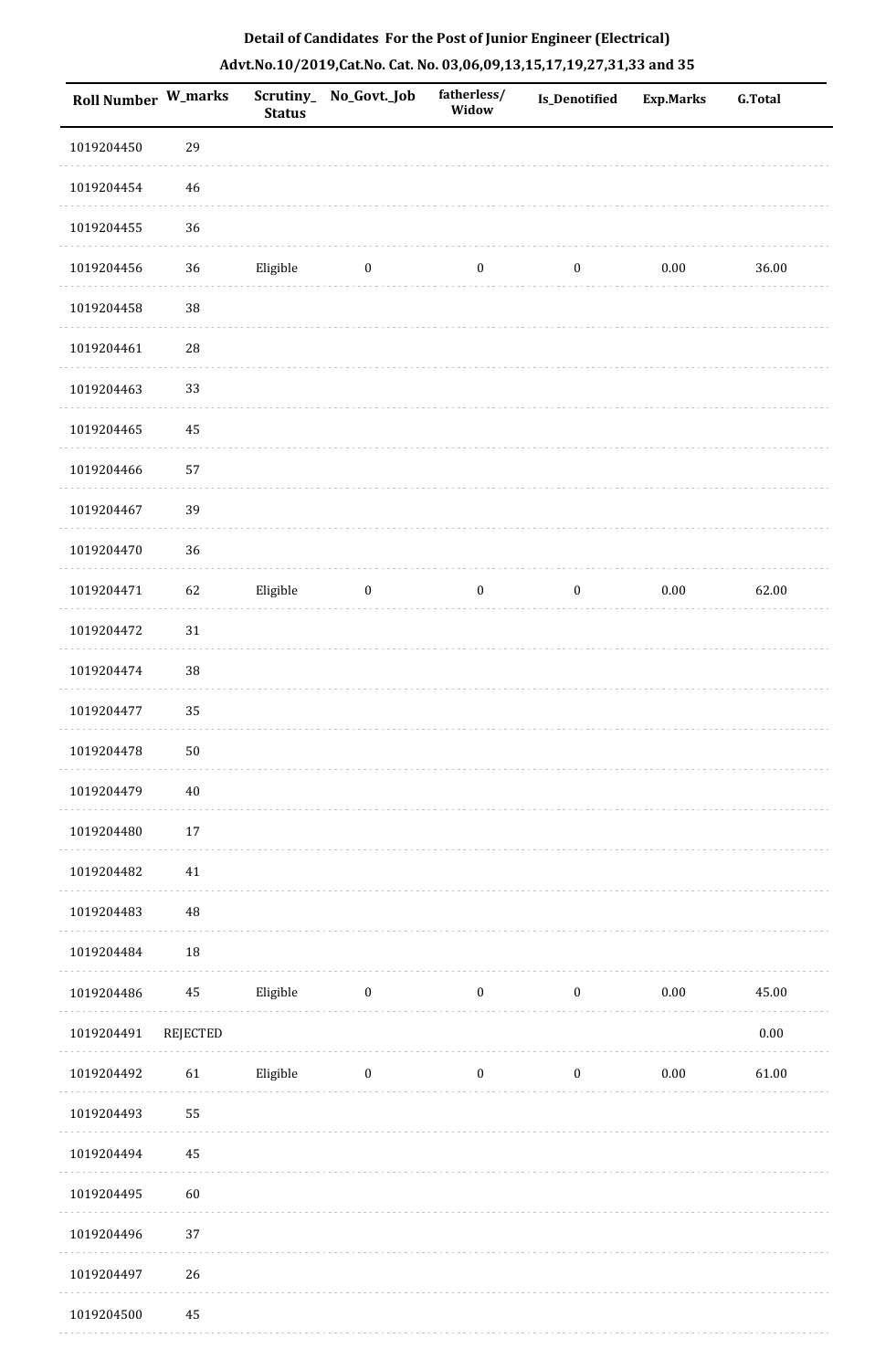| Roll Number W_marks |                  | <b>Status</b> | Scrutiny_No_Govt._Job | fatherless/<br>Widow | Is_Denotified    | <b>Exp.Marks</b> | <b>G.Total</b> |
|---------------------|------------------|---------------|-----------------------|----------------------|------------------|------------------|----------------|
| 1019204501          | 52               |               |                       |                      |                  |                  |                |
| 1019204503          | 53               |               |                       |                      |                  |                  |                |
| 1019204504          | 52               |               |                       |                      |                  |                  |                |
| 1019204505          | 41               |               |                       |                      |                  |                  |                |
| 1019204508          | $40\,$           |               |                       |                      |                  |                  |                |
| 1019204510          | $30\,$           | Absent        | $\boldsymbol{0}$      | $\boldsymbol{0}$     | $\boldsymbol{0}$ | 0.00             |                |
| 1019204513          | $30\,$           |               |                       |                      |                  |                  |                |
| 1019204514          | 36               |               |                       |                      |                  |                  |                |
| 1019204516          | $\boldsymbol{9}$ |               |                       |                      |                  |                  |                |
| 1019204517          | 33               |               |                       |                      |                  |                  |                |
| 1019204518          | 43               |               |                       |                      |                  |                  |                |
| 1019204519          | 34               |               |                       |                      |                  |                  |                |
| 1019204521          | 47               |               |                       |                      |                  |                  |                |
| 1019204522          | 58               |               |                       |                      |                  |                  |                |
| 1019204523          | 56               |               |                       |                      |                  |                  |                |
| 1019204525          | ${\bf 28}$       |               |                       |                      |                  |                  |                |
| 1019204526          | 37               |               |                       |                      |                  |                  |                |
| 1019204527          | 56               |               |                       |                      |                  |                  |                |
| 1019204528          | 43               |               |                       |                      |                  |                  |                |
| 1019204529          | $41\,$           |               |                       |                      |                  |                  |                |
| 1019204534          | $47\,$           |               |                       |                      |                  |                  |                |
| 1019204536          | 37               |               |                       |                      |                  |                  |                |
| 1019204537          | 43               |               |                       |                      |                  |                  |                |
| 1019204538          | 28               |               |                       |                      |                  |                  |                |
| 1019204539          | 28               |               |                       |                      |                  |                  |                |
| 1019204540          | ${\bf 50}$       |               |                       |                      |                  |                  |                |
| 1019204541          | 53               |               |                       |                      |                  |                  |                |
| 1019204542          | $26\,$           |               |                       |                      |                  |                  |                |
| 1019204543          | 44               |               |                       |                      |                  |                  |                |
| 1019204544          | 62               | Eligible      | $\bf{0}$              | $\boldsymbol{0}$     | $\bf{0}$         | 1.50             | 63.50          |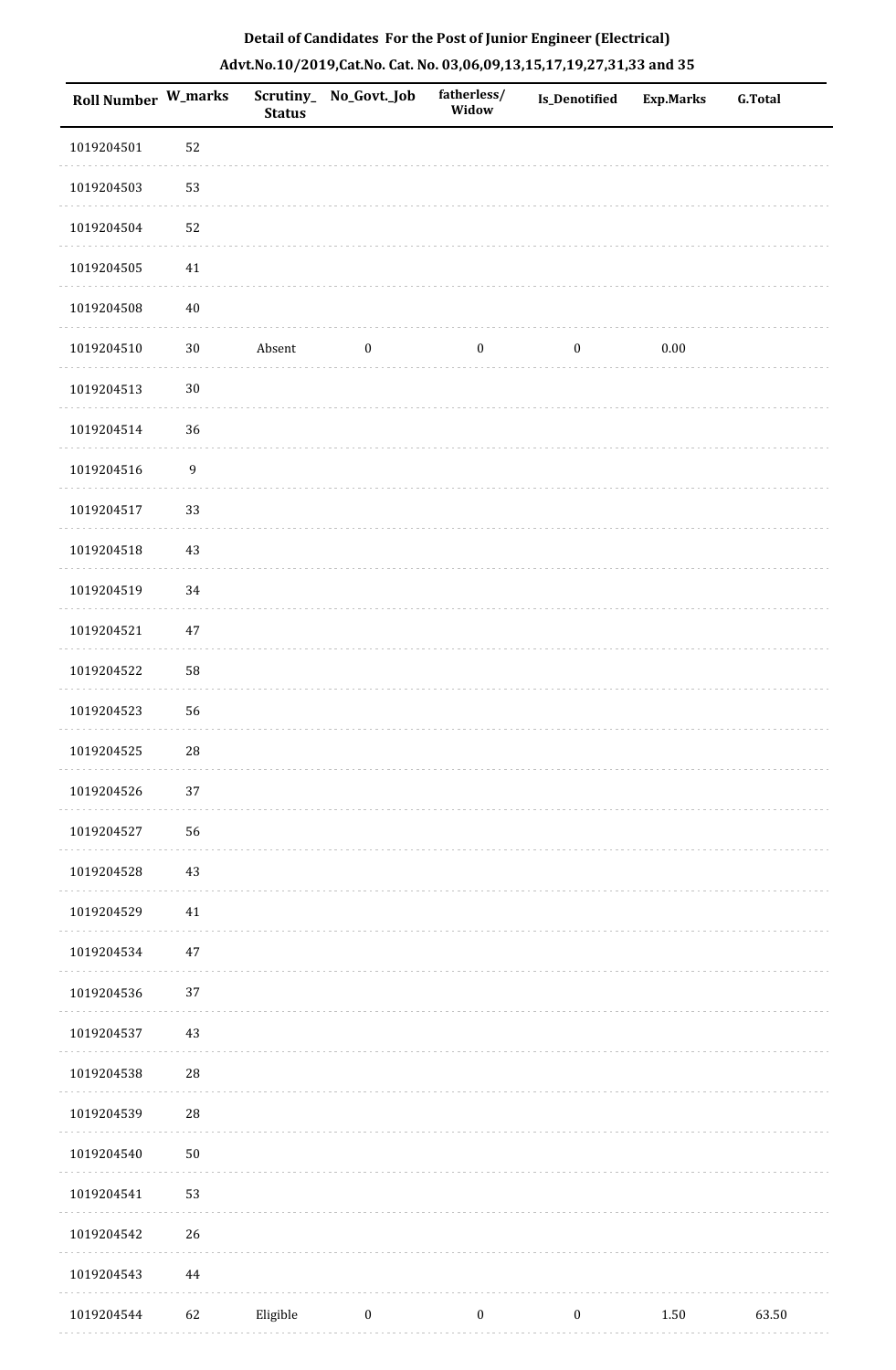| Roll Number W_marks |             | <b>Status</b> | Scrutiny_No_Govt._Job | fatherless/<br>Widow | Is_Denotified    | <b>Exp.Marks</b> | <b>G.Total</b> |
|---------------------|-------------|---------------|-----------------------|----------------------|------------------|------------------|----------------|
| 1019204545          | 26          |               |                       |                      |                  |                  |                |
| 1019204546          | 32          |               |                       |                      |                  |                  |                |
| 1019204547          | $41\,$      |               |                       |                      |                  |                  |                |
| 1019204549          | 32          |               |                       |                      |                  |                  |                |
| 1019204552          | $30\,$      |               |                       |                      |                  |                  |                |
| 1019204553          | 63          | Eligible      | $\boldsymbol{0}$      | $\boldsymbol{0}$     | $\boldsymbol{0}$ | $0.00\,$         | 63.00          |
| 1019204554          | $\sqrt{46}$ |               |                       |                      |                  |                  |                |
| 1019204555          | 37          |               |                       |                      |                  |                  |                |
| 1019204556          | 39          |               |                       |                      |                  |                  |                |
| 1019204557          | 28          |               |                       |                      |                  |                  |                |
| 1019204558          | $31\,$      |               |                       |                      |                  |                  |                |
| 1019204559          | REJECTED    |               |                       |                      |                  |                  | $0.00\,$       |
| 1019204560          | $\bf 44$    |               |                       |                      |                  |                  |                |
| 1019204563          | 37          |               |                       |                      |                  |                  |                |
| 1019204564          | $40\,$      |               |                       |                      |                  |                  |                |
| 1019204565          | 49          |               |                       |                      |                  |                  |                |
| 1019204566          | 49          |               |                       |                      |                  |                  |                |
| 1019204567          | $\sqrt{46}$ |               |                       |                      |                  |                  |                |
| 1019204569          | ${\bf 28}$  |               |                       |                      |                  |                  |                |
| 1019204573          | $38\,$      |               |                       |                      |                  |                  |                |
| 1019204575          | 39          |               |                       |                      |                  |                  |                |
| 1019204577          | $40\,$      |               |                       |                      |                  |                  |                |
| 1019204578          | 35          |               |                       |                      |                  |                  |                |
| 1019204579          | 36          |               |                       |                      |                  |                  |                |
| 1019204580          | 49          |               |                       |                      |                  |                  |                |
| 1019204581          | 49          |               |                       |                      |                  |                  |                |
| 1019204582          | $47\,$      |               |                       |                      |                  |                  |                |
| 1019204583          | 25          |               |                       |                      |                  |                  |                |
| 1019204586          | $11\,$      |               |                       |                      |                  |                  |                |
| 1019204587          | 49          |               |                       |                      |                  |                  |                |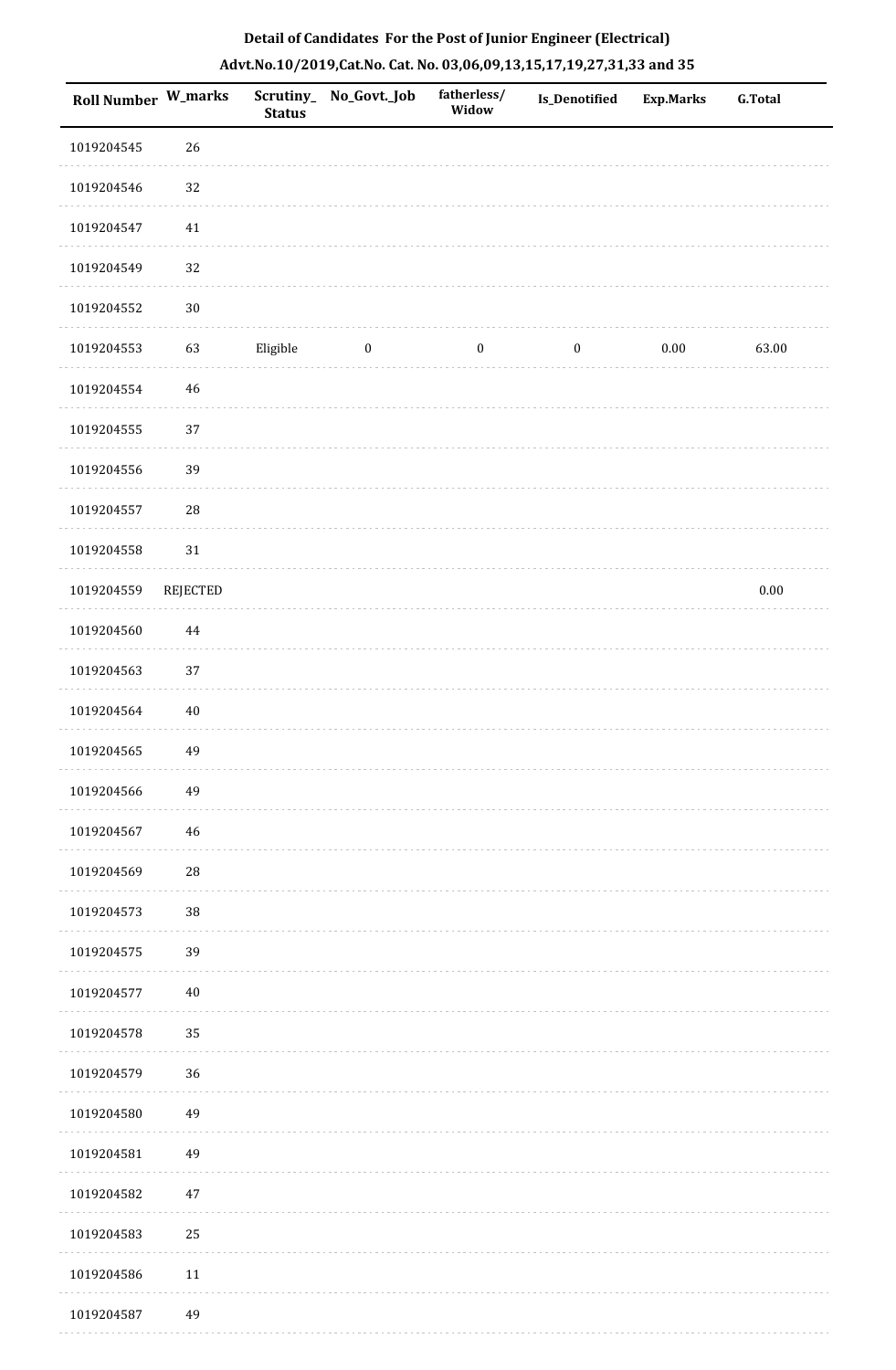| <b>Roll Number W_marks</b> |          | <b>Status</b> | Scrutiny_ No_Govt._Job | fatherless/<br>Widow | Is_Denotified | <b>Exp.Marks</b> | <b>G.Total</b> |
|----------------------------|----------|---------------|------------------------|----------------------|---------------|------------------|----------------|
| 1019204588                 | 32       |               |                        |                      |               |                  |                |
| 1019204589                 | $43\,$   |               |                        |                      |               |                  |                |
| 1019204590                 | $\bf 45$ |               |                        |                      |               |                  |                |
| 1019204597                 | $31\,$   |               |                        |                      |               |                  |                |
| 1019204599                 | $38\,$   |               |                        |                      |               |                  |                |
| 1019204600                 | $41\,$   |               |                        |                      |               |                  |                |
| 1019204601                 | $43\,$   |               |                        |                      |               |                  |                |
| 1019204602                 | 46       |               |                        |                      |               |                  |                |
| 1019204603                 | 36       |               |                        |                      |               |                  |                |
| 1019204604                 | 58       |               |                        |                      |               |                  |                |
| 1019204605                 | 35       |               |                        |                      |               |                  |                |
| 1019204606                 | 33       |               |                        |                      |               |                  |                |
| 1019204607                 | 39       |               |                        |                      |               |                  |                |
| 1019204610                 | 29       |               |                        |                      |               |                  |                |
| 1019204612                 | 27       |               |                        |                      |               |                  |                |
| 1019204613                 | 49       |               |                        |                      |               |                  |                |
| 1019204614                 | 26       |               |                        |                      |               |                  |                |
| 1019204617                 | $38\,$   |               |                        |                      |               |                  |                |
| 1019204618                 | 49       |               |                        |                      |               |                  |                |
| 1019204619                 | 35       |               |                        |                      |               |                  |                |
| 1019204621                 | $43\,$   |               |                        |                      |               |                  |                |
| 1019204622                 | 58       |               |                        |                      |               |                  |                |
| 1019204624                 | 45       |               |                        |                      |               |                  |                |
| 1019204625                 | $32\,$   |               |                        |                      |               |                  |                |
| 1019204627                 | 37       |               |                        |                      |               |                  |                |
| 1019204628                 | $\rm 48$ |               |                        |                      |               |                  |                |
| 1019204629                 | $40\,$   |               |                        |                      |               |                  |                |
| 1019204632                 | $27\,$   |               |                        |                      |               |                  |                |
| 1019204634                 | $43\,$   |               |                        |                      |               |                  |                |
| 1019204635                 | $42\,$   |               |                        |                      |               |                  |                |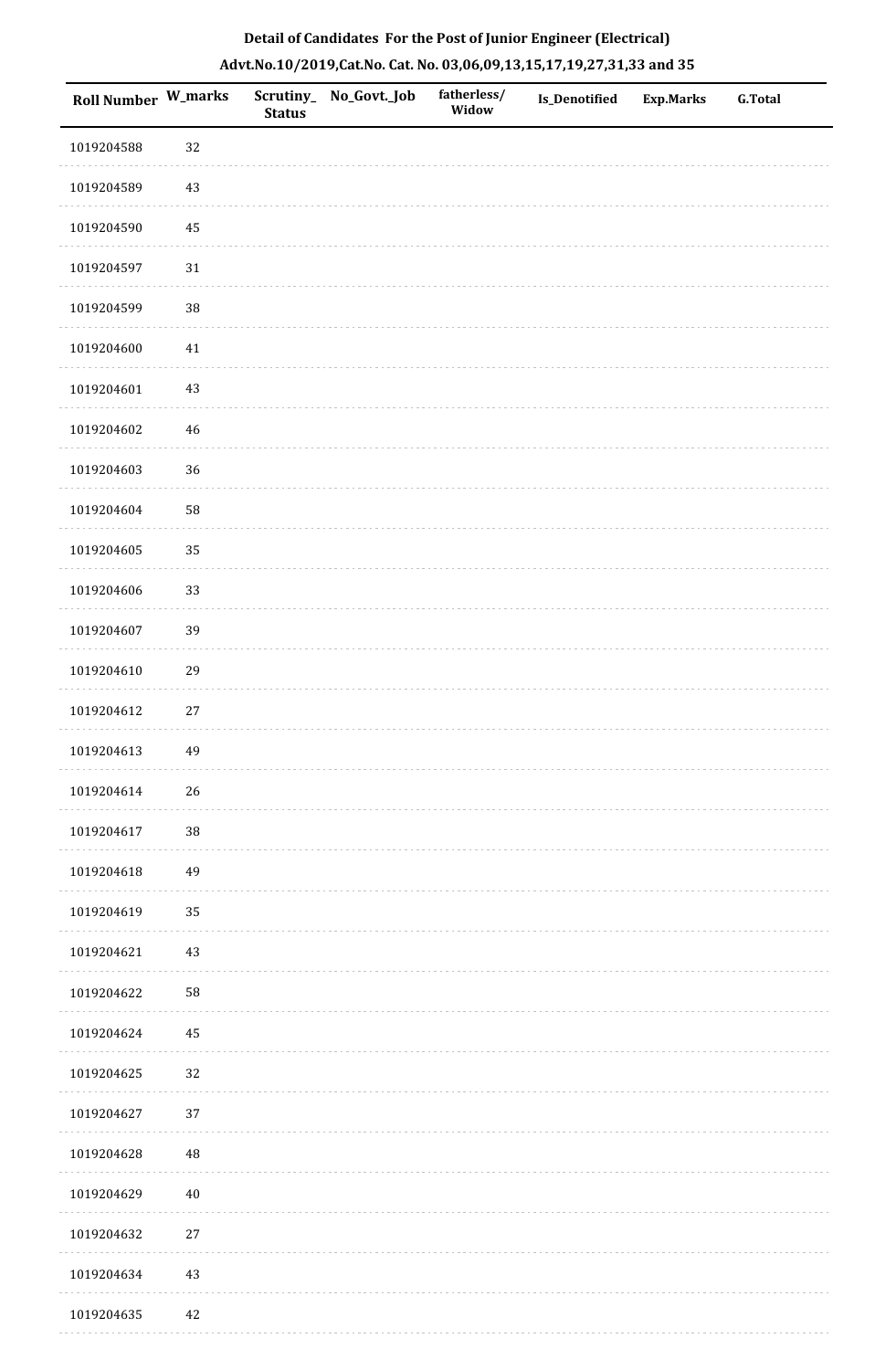| Detail of Candidates For the Post of Junior Engineer (Electrical) |                                                                       |               |                       |                      |                      |           |                |  |  |  |  |
|-------------------------------------------------------------------|-----------------------------------------------------------------------|---------------|-----------------------|----------------------|----------------------|-----------|----------------|--|--|--|--|
|                                                                   | Advt.No.10/2019,Cat.No. Cat. No. 03,06,09,13,15,17,19,27,31,33 and 35 |               |                       |                      |                      |           |                |  |  |  |  |
| Roll Number W_marks                                               |                                                                       | <b>Status</b> | Scrutiny_No_Govt._Job | fatherless/<br>Widow | <b>Is Denotified</b> | Exp.Marks | <b>G.Total</b> |  |  |  |  |
| 1019204639                                                        | 45                                                                    |               |                       |                      |                      |           |                |  |  |  |  |

|            | <b>Status</b><br>******* |  |
|------------|--------------------------|--|
| 1019204639 | 45                       |  |
| 1019204642 | 33                       |  |
| 1019204644 | 49                       |  |
| 1019204645 | $38\,$                   |  |
| 1019204647 | 46                       |  |
| 1019204649 | $\bf 44$                 |  |
| 1019204650 | $40\,$                   |  |
| 1019204651 | 33                       |  |
| 1019204652 | 19                       |  |
| 1019204654 | 36                       |  |
| 1019204658 | 52                       |  |
| 1019204660 | $50\,$                   |  |
| 1019204661 | 32                       |  |
| 1019204663 | 44                       |  |
| 1019204664 | 30                       |  |
| 1019204665 | $38\,$                   |  |
| 1019204667 | 39                       |  |
| 1019204668 | $47\,$                   |  |
| 1019204671 | 35                       |  |
| 1019204673 | 33                       |  |
| 1019204675 | 34                       |  |
| 1019204676 | 52                       |  |
| 1019204679 | 33                       |  |
| 1019204680 | 43                       |  |
| 1019204682 | $42\,$                   |  |
| 1019204683 | $27\,$                   |  |
| 1019204684 | $41\,$                   |  |
| 1019204685 | 33                       |  |
| 1019204686 | $42\,$                   |  |
| 1019204687 | 33                       |  |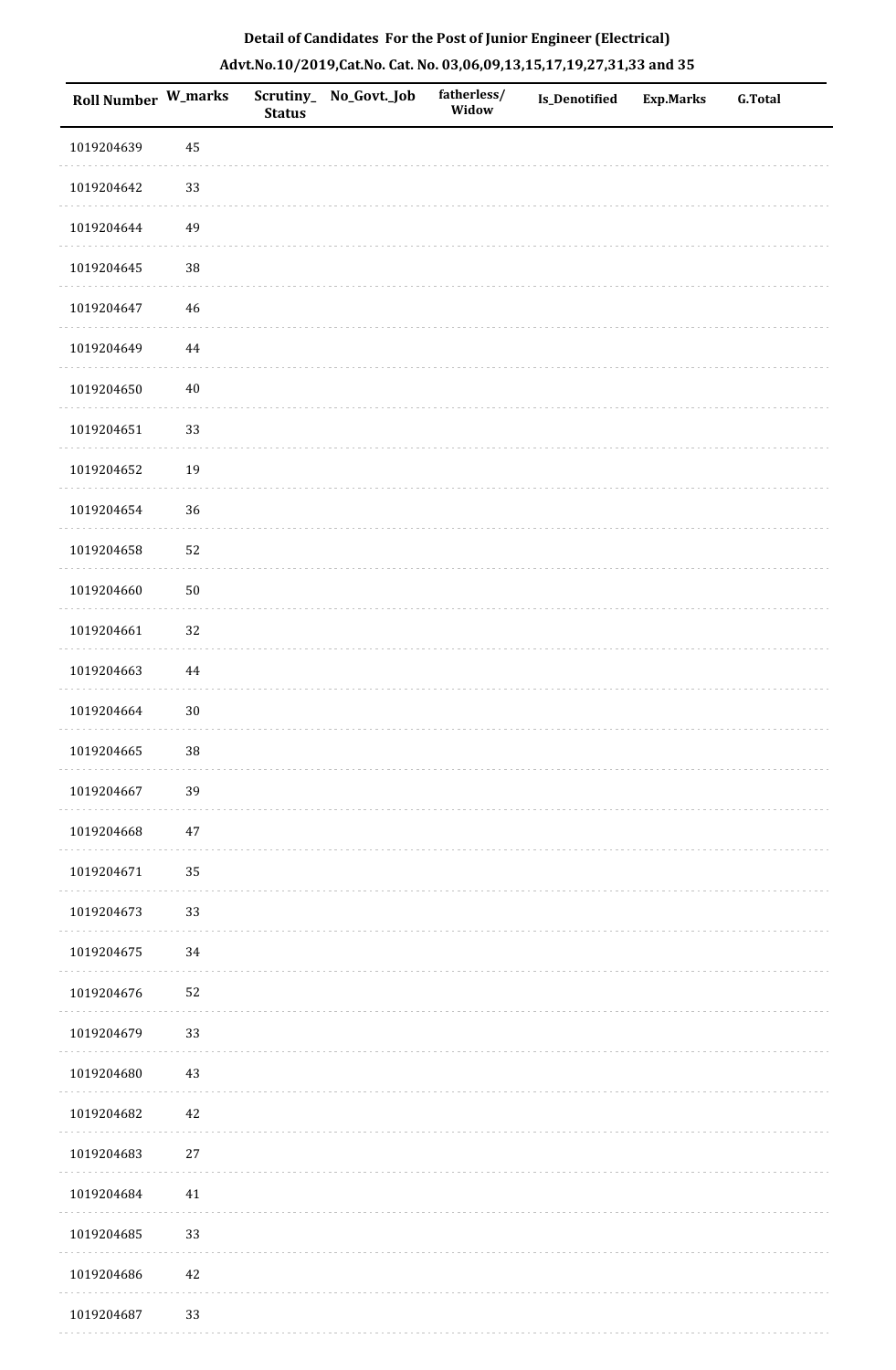|  | Detail of Candidates For the Post of Junior Engineer (Electrical)     |  |
|--|-----------------------------------------------------------------------|--|
|  | Advt.No.10/2019,Cat.No. Cat. No. 03,06,09,13,15,17,19,27,31,33 and 35 |  |

| Roll Number W_marks |             | <b>Status</b> | Scrutiny_ No_Govt._Job | fatherless/<br>Widow | Is_Denotified | <b>Exp.Marks</b> | <b>G.Total</b> |
|---------------------|-------------|---------------|------------------------|----------------------|---------------|------------------|----------------|
| 1019204688          | 53          |               |                        |                      |               |                  |                |
| 1019204690          | 39          |               |                        |                      |               |                  |                |
| 1019204691          | $43\,$      |               |                        |                      |               |                  |                |
| 1019204692          | 32          |               |                        |                      |               |                  |                |
| 1019204696          | 45          |               |                        |                      |               |                  |                |
| 1019204698          | $\sqrt{46}$ |               |                        |                      |               |                  |                |
| 1019204699          | 55          |               |                        |                      |               |                  |                |
| 1019204700          | 42          |               |                        |                      |               |                  |                |
| 1019204703          | $43\,$      |               |                        |                      |               |                  |                |
| 1019204704          | 54          |               |                        |                      |               |                  |                |
| 1019204707          | ${\bf 28}$  |               |                        |                      |               |                  |                |
| 1019204710          | $46\,$      |               |                        |                      |               |                  |                |
| 1019204711          | 19          |               |                        |                      |               |                  |                |
| 1019204712          | 33          |               |                        |                      |               |                  |                |
| 1019204713          | 38          |               |                        |                      |               |                  |                |
| 1019204715          | 38          |               |                        |                      |               |                  |                |
| 1019204717          | 32          |               |                        |                      |               |                  |                |
| 1019204718          | $27\,$      |               |                        |                      |               |                  |                |
| 1019204719          | $\rm 48$    |               |                        |                      |               |                  |                |
| 1019204720          | $38\,$      |               |                        |                      |               |                  |                |
| 1019204721          | $42\,$      |               |                        |                      |               |                  |                |
| 1019204722          | $27\,$      |               |                        |                      |               |                  |                |
| 1019204723          | 58          |               |                        |                      |               |                  |                |
| 1019204724          | 46          |               |                        |                      |               |                  |                |
| 1019204725          | 32          |               |                        |                      |               |                  |                |
| 1019204726          | $\sqrt{7}$  |               |                        |                      |               |                  |                |
| 1019204730          | 24          |               |                        |                      |               |                  |                |
| 1019204731          | 43          |               |                        |                      |               |                  |                |
| 1019204734          | $42\,$      |               |                        |                      |               |                  |                |
| 1019204735          | 32          |               |                        |                      |               |                  |                |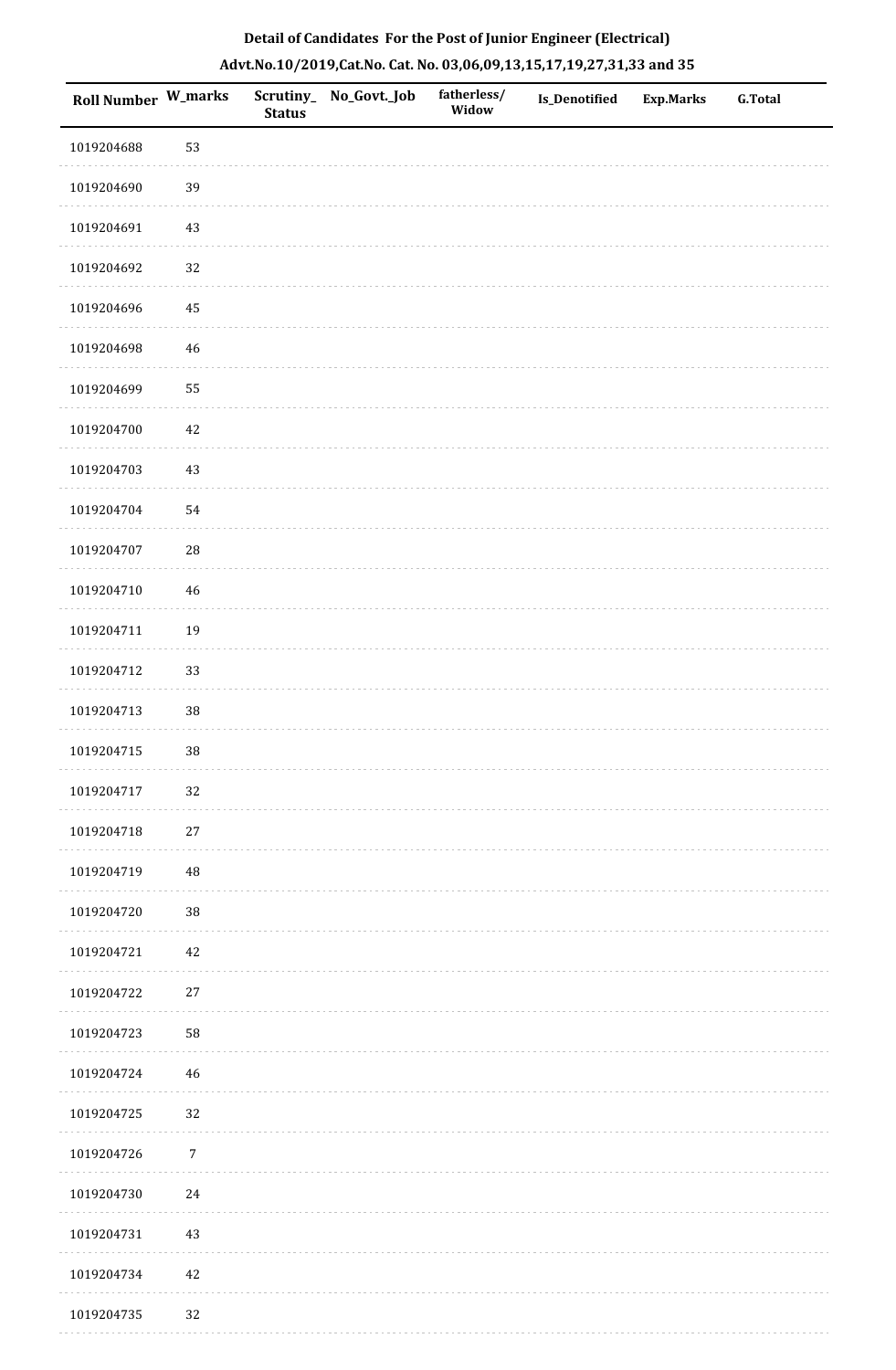| Roll Number W_marks |             | <b>Status</b> | Scrutiny_No_Govt._Job | fatherless/<br>Widow | Is_Denotified    | <b>Exp.Marks</b> | <b>G.Total</b> |
|---------------------|-------------|---------------|-----------------------|----------------------|------------------|------------------|----------------|
| 1019204736          | $\bf 44$    |               |                       |                      |                  |                  |                |
| 1019204737          | $36\,$      |               |                       |                      |                  |                  |                |
| 1019204739          | $\sqrt{46}$ |               |                       |                      |                  |                  |                |
| 1019204740          | $34\,$      |               |                       |                      |                  |                  |                |
| 1019204741          | 42          |               |                       |                      |                  |                  |                |
| 1019204743          | 42          |               |                       |                      |                  |                  |                |
| 1019204744          | 65          | Eligible      | $\boldsymbol{0}$      | $\boldsymbol{0}$     | $\boldsymbol{0}$ | $0.00\,$         | 65.00          |
| 1019204746          | $41\,$      |               |                       |                      |                  |                  |                |
| 1019204747          | 37          |               |                       |                      |                  |                  |                |
| 1019204748          | $47\,$      |               |                       |                      |                  |                  |                |
| 1019204749          | 35          |               |                       |                      |                  |                  |                |
| 1019204750          | 59          |               |                       |                      |                  |                  |                |
| 1019204752          | $\rm 48$    |               |                       |                      |                  |                  |                |
| 1019204753          | $50\,$      |               |                       |                      |                  |                  |                |
| 1019204754          | 39          |               |                       |                      |                  |                  |                |
| 1019204755          | 41          |               |                       |                      |                  |                  |                |
| 1019204758          | $32\,$      |               |                       |                      |                  |                  |                |
| 1019204759          | 42          |               |                       |                      |                  |                  |                |
| 1019204760          | $38\,$      |               |                       |                      |                  |                  |                |
| 1019204762          | 33          |               |                       |                      |                  |                  |                |
| 1019204764          | $40\,$      |               |                       |                      |                  |                  |                |
| 1019204765          | 35          |               |                       |                      |                  |                  |                |
| 1019204766          | 22          |               |                       |                      |                  |                  |                |
| 1019204768          | $30\,$      |               |                       |                      |                  |                  |                |
| 1019204770          | $31\,$      |               |                       |                      |                  |                  |                |
| 1019204772          | 55          |               |                       |                      |                  |                  |                |
| 1019204773          | 46          |               |                       |                      |                  |                  |                |
| 1019204774          | 47          |               |                       |                      |                  |                  |                |
| 1019204775          | 46          |               |                       |                      |                  |                  |                |
| 1019204778          | 42          |               |                       |                      |                  |                  |                |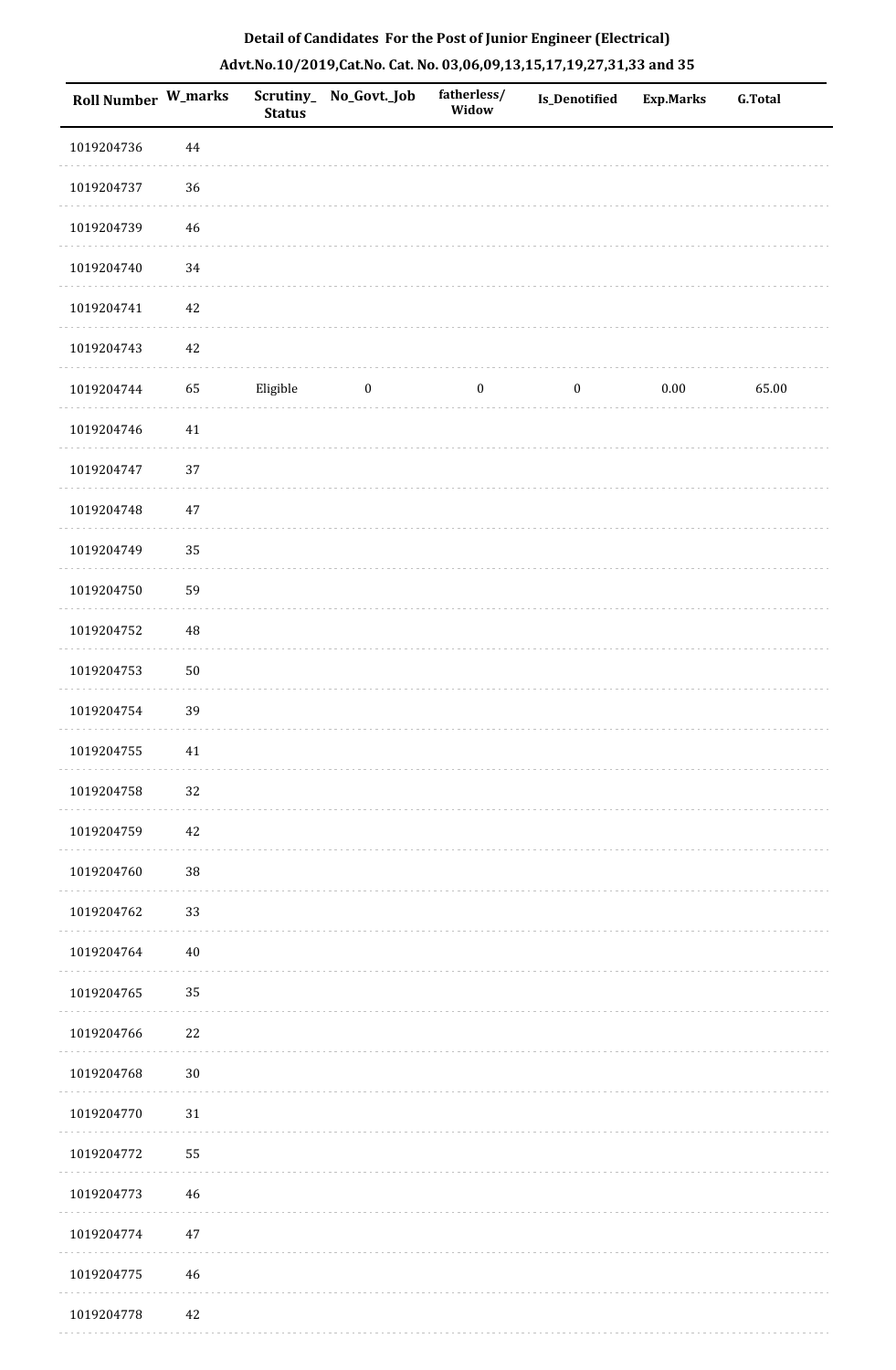| Roll Number W_marks |                  | <b>Status</b> | Scrutiny_ No_Govt._Job | fatherless/<br>Widow | Is_Denotified | <b>Exp.Marks</b> | G.Total |
|---------------------|------------------|---------------|------------------------|----------------------|---------------|------------------|---------|
| 1019204780          | $50\,$           |               |                        |                      |               |                  |         |
| 1019204781          | $51\,$           |               |                        |                      |               |                  |         |
| 1019204782          | $41\,$           |               |                        |                      |               |                  |         |
| 1019204784          | 42               |               |                        |                      |               |                  |         |
| 1019204786          | $40\,$           |               |                        |                      |               |                  |         |
| 1019204790          | $31\,$           |               |                        |                      |               |                  |         |
| 1019204791          | $38\,$           |               |                        |                      |               |                  |         |
| 1019204792          | 54               |               |                        |                      |               |                  |         |
| 1019204793          | $30\,$           |               |                        |                      |               |                  |         |
| 1019204794          | $28\,$           |               |                        |                      |               |                  |         |
| 1019204796          | 45               |               |                        |                      |               |                  |         |
| 1019204798          | $30\,$           |               |                        |                      |               |                  |         |
| 1019204801          | 56               |               |                        |                      |               |                  |         |
| 1019204803          | $40\,$           |               |                        |                      |               |                  |         |
| 1019204804          | 58               |               |                        |                      |               |                  |         |
| 1019204805          | 43               |               |                        |                      |               |                  |         |
| 1019204806          | $42\,$           |               |                        |                      |               |                  |         |
| 1019204807          | $\rm 48$         |               |                        |                      |               |                  |         |
| 1019204808          | 35               |               |                        |                      |               |                  |         |
| 1019204809          | 24               |               |                        |                      |               |                  |         |
| 1019204812          | 34               |               |                        |                      |               |                  |         |
| 1019204813          | $38\,$           |               |                        |                      |               |                  |         |
| 1019204814          | 41               |               |                        |                      |               |                  |         |
| 1019204815          | 39               |               |                        |                      |               |                  |         |
| 1019204817          | $41\,$           |               |                        |                      |               |                  |         |
| 1019204819          | $36\,$           |               |                        |                      |               |                  |         |
| 1019204822          | 37               |               |                        |                      |               |                  |         |
| 1019204824          | $\boldsymbol{6}$ |               |                        |                      |               |                  |         |
| 1019204825          | 60               |               |                        |                      |               |                  |         |
| 1019204826          | 32               |               |                        |                      |               |                  |         |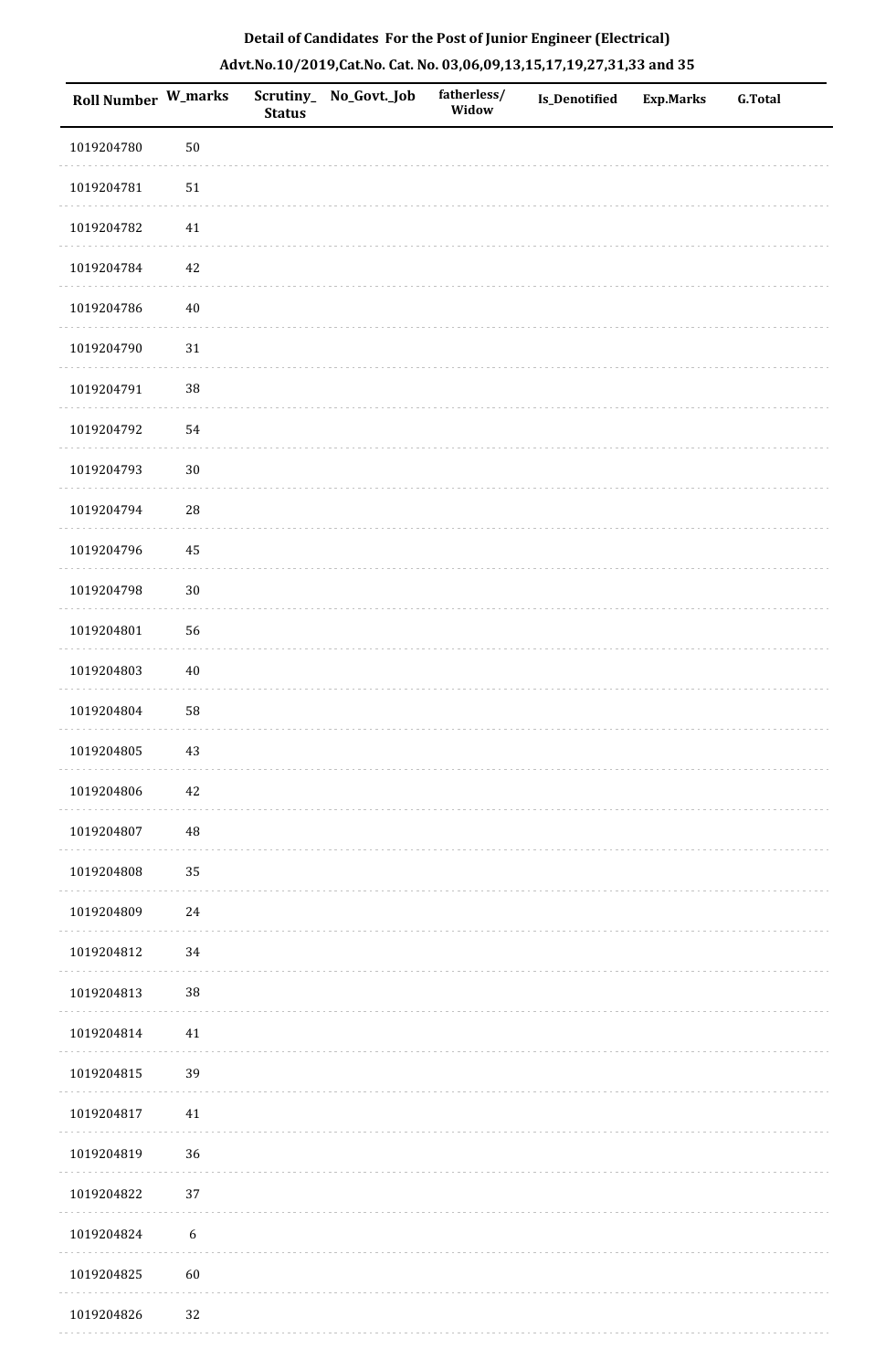| Roll Number W_marks |             | <b>Status</b> | Scrutiny_ No_Govt._Job | fatherless/<br>Widow | Is_Denotified    | <b>Exp.Marks</b> | <b>G.Total</b> |
|---------------------|-------------|---------------|------------------------|----------------------|------------------|------------------|----------------|
| 1019204827          | 43          |               |                        |                      |                  |                  |                |
| 1019204828          | 47          |               |                        |                      |                  |                  |                |
| 1019204829          | 54          |               |                        |                      |                  |                  |                |
| 1019204831          | 55          |               |                        |                      |                  |                  |                |
| 1019204832          | 29          |               |                        |                      |                  |                  |                |
| 1019204834          | 37          |               |                        |                      |                  |                  |                |
| 1019204837          | $46\,$      |               |                        |                      |                  |                  |                |
| 1019204840          | 35          |               |                        |                      |                  |                  |                |
| 1019204843          | $40\,$      |               |                        |                      |                  |                  |                |
| 1019204844          | 39          |               |                        |                      |                  |                  |                |
| 1019204846          | 54          | Eligible      | $\bf{0}$               | $\boldsymbol{0}$     | $\boldsymbol{0}$ | $0.00\,$         | 54.00          |
| 1019204847          | 45          |               |                        |                      |                  |                  |                |
| 1019204852          | $50\,$      |               |                        |                      |                  |                  |                |
| 1019204855          | $47\,$      |               |                        |                      |                  |                  |                |
| 1019204856          | $\sqrt{46}$ |               |                        |                      |                  |                  |                |
| 1019204860          | 25          |               |                        |                      |                  |                  |                |
| 1019204864          | 41          |               |                        |                      |                  |                  |                |
| 1019204867          | 45          |               |                        |                      |                  |                  |                |
| 1019204869          | 38          |               |                        |                      |                  |                  |                |
| 1019204870          | $\rm 45$    |               |                        |                      |                  |                  |                |
| 1019204875          | 44          |               |                        |                      |                  |                  |                |
| 1019204876          | 41          |               |                        |                      |                  |                  |                |
| 1019204877          | 36          |               |                        |                      |                  |                  |                |
| 1019204879          | 45          |               |                        |                      |                  |                  |                |
| 1019204882          | 35          |               |                        |                      |                  |                  |                |
| 1019204884          | 45          |               |                        |                      |                  |                  |                |
| 1019204885          | 41          |               |                        |                      |                  |                  |                |
| 1019204887          | 25          |               |                        |                      |                  |                  |                |
| 1019204889          | 44          |               |                        |                      |                  |                  |                |
| 1019204890          | $\rm 45$    |               |                        |                      |                  |                  |                |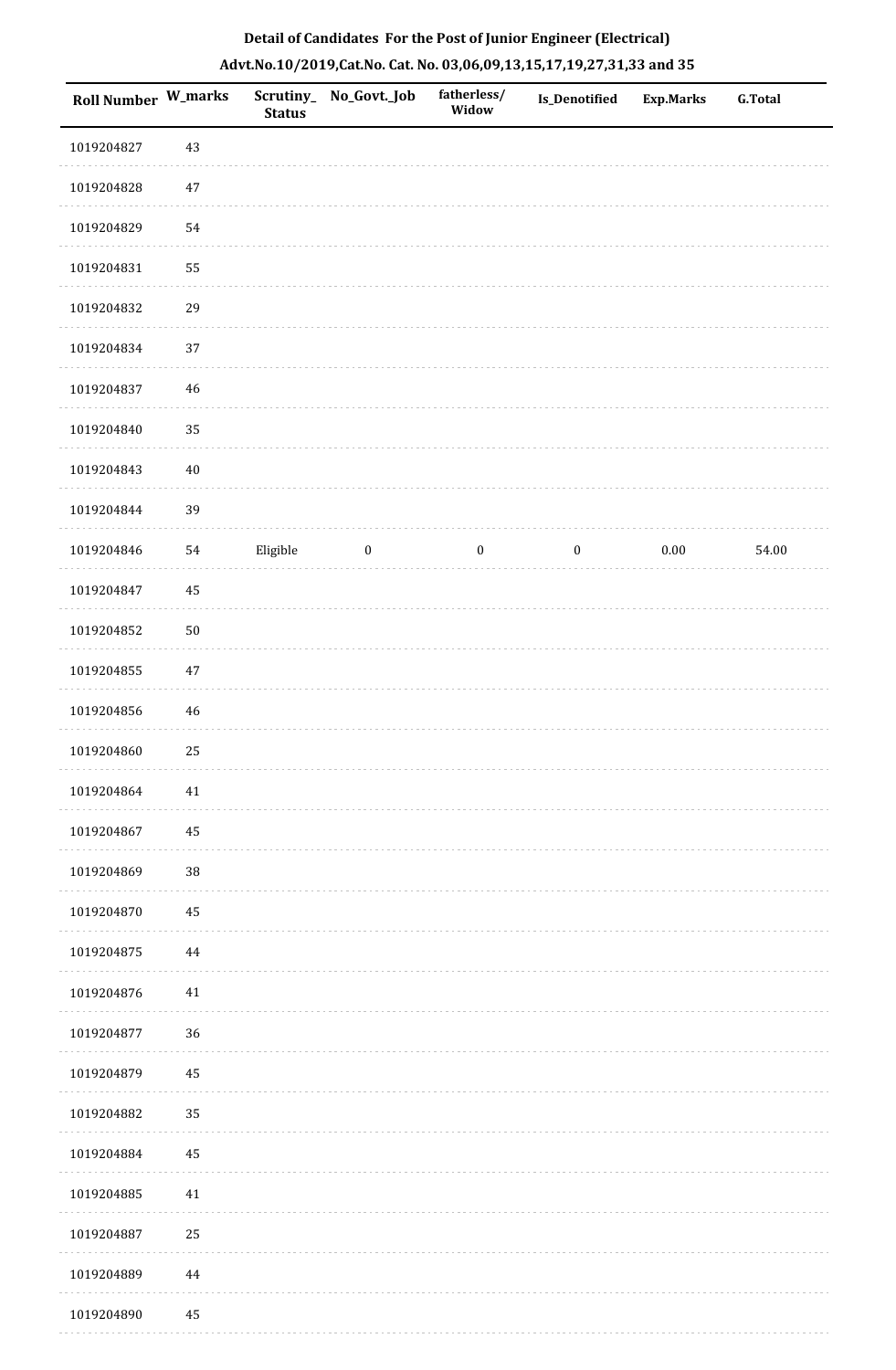| <b>Roll Number W_marks</b> |          | <b>Status</b> | Scrutiny_ No_Govt._Job | fatherless/<br>Widow | Is_Denotified    | <b>Exp.Marks</b> | <b>G.Total</b> |
|----------------------------|----------|---------------|------------------------|----------------------|------------------|------------------|----------------|
| 1019204893                 | $30\,$   |               |                        |                      |                  |                  |                |
| 1019204894                 | $31\,$   |               |                        |                      |                  |                  |                |
| 1019204895                 | 65       | Eligible      | $\bf{0}$               | $\boldsymbol{0}$     | $\boldsymbol{0}$ | $0.00\,$         | 65.00          |
| 1019204896                 | 24       |               |                        |                      |                  |                  |                |
| 1019204897                 | REJECTED |               |                        |                      |                  |                  | $0.00\,$       |
| 1019204899                 | 39       |               |                        |                      |                  |                  |                |
| 1019204900                 | 25       |               |                        |                      |                  |                  |                |
| 1019204901                 | 44       |               |                        |                      |                  |                  |                |
| 1019204903                 | $40\,$   |               |                        |                      |                  |                  |                |
| 1019204906                 | 38       |               |                        |                      |                  |                  |                |
| 1019204911                 | $42\,$   |               |                        |                      |                  |                  |                |
| 1019204912                 | 37       |               |                        |                      |                  |                  |                |
| 1019204913                 | 25       |               |                        |                      |                  |                  |                |
| 1019204914                 | $40\,$   |               |                        |                      |                  |                  |                |
| 1019204916                 | 36       |               |                        |                      |                  |                  |                |
| 1019204917                 | 57       | Eligible      | $\boldsymbol{0}$       | $\boldsymbol{0}$     | $\boldsymbol{0}$ | $0.00\,$         | 57.00          |
| 1019204918                 | $27\,$   |               |                        |                      |                  |                  |                |
| 1019204920                 | 39       |               |                        |                      |                  |                  |                |
| 1019204921                 | 38       |               |                        |                      |                  |                  |                |
| 1019204924                 | 54       |               |                        |                      |                  |                  |                |
| 1019204925                 | $22\,$   |               |                        |                      |                  |                  |                |
| 1019204926                 | 41       |               |                        |                      |                  |                  |                |
| 1019204927                 | $38\,$   |               |                        |                      |                  |                  |                |
| 1019204929                 | $24\,$   |               |                        |                      |                  |                  |                |
| 1019204931                 | 48       |               |                        |                      |                  |                  |                |
| 1019204934                 | $31\,$   |               |                        |                      |                  |                  |                |
| 1019204935                 | 35       |               |                        |                      |                  |                  |                |
| 1019204936                 | 37       |               |                        |                      |                  |                  |                |
| 1019204937                 | $40\,$   |               |                        |                      |                  |                  |                |
| 1019204938                 | 59       |               |                        |                      |                  |                  |                |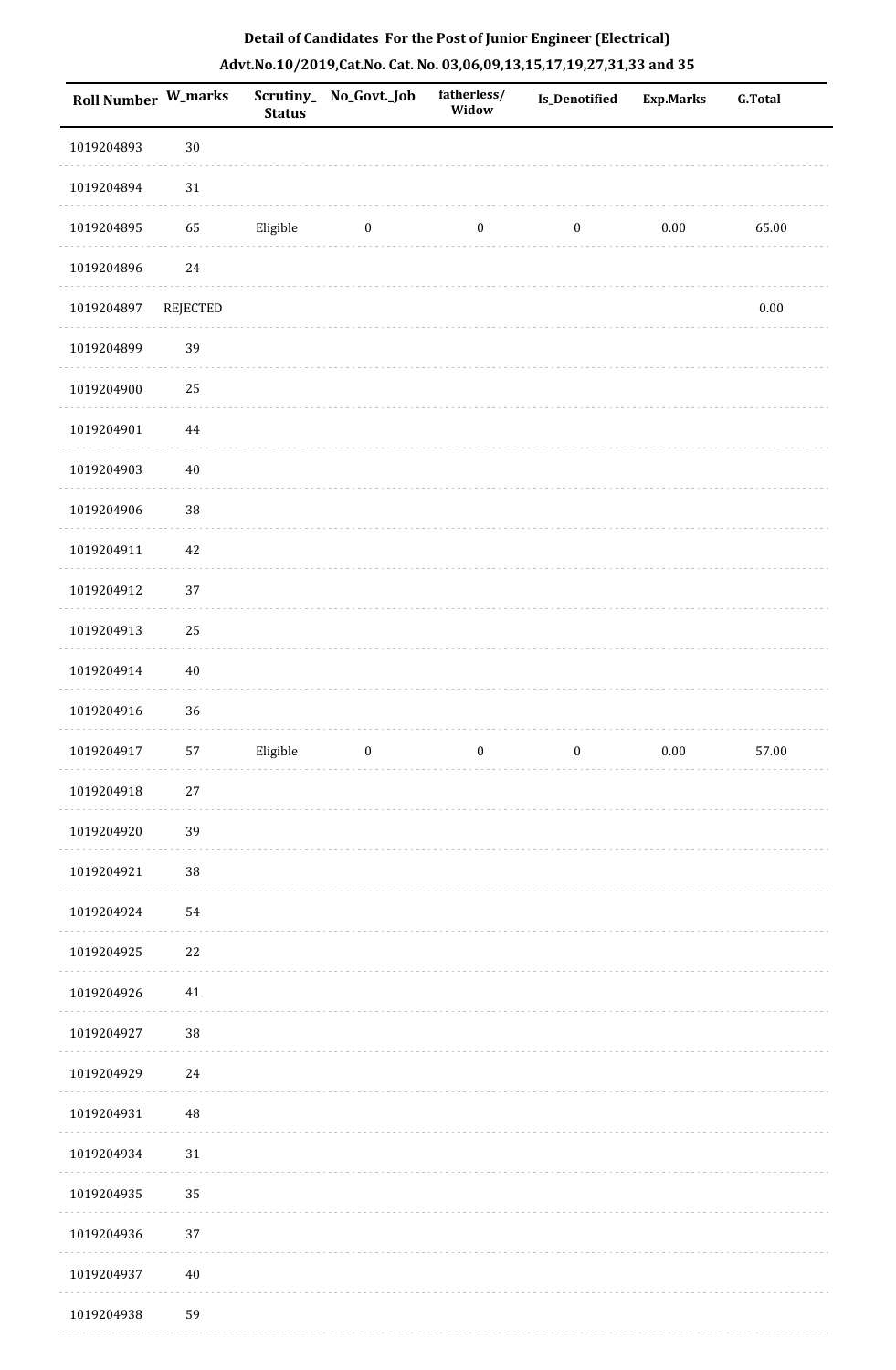|  | Detail of Candidates For the Post of Junior Engineer (Electrical)     |  |
|--|-----------------------------------------------------------------------|--|
|  | Advt.No.10/2019,Cat.No. Cat. No. 03,06,09,13,15,17,19,27,31,33 and 35 |  |

| Roll Number W_marks |                  | <b>Status</b> | Scrutiny_ No_Govt._Job | fatherless/<br>Widow | <b>Is_Denotified</b> | <b>Exp.Marks</b> | <b>G.Total</b> |
|---------------------|------------------|---------------|------------------------|----------------------|----------------------|------------------|----------------|
| 1019204940          | 35               |               |                        |                      |                      |                  |                |
| 1019204944          | <b>REJECTED</b>  |               |                        |                      |                      |                  | $0.00\,$       |
| 1019204945          | 39               |               |                        |                      |                      |                  |                |
| 1019204946          | 42               |               |                        |                      |                      |                  |                |
| 1019204947          | 49               |               |                        |                      |                      |                  |                |
| 1019204949          | $31\,$           |               |                        |                      |                      |                  |                |
| 1019204951          | $24\,$           |               |                        |                      |                      |                  |                |
| 1019204952          | 39               |               |                        |                      |                      |                  |                |
| 1019204954          | 37               |               |                        |                      |                      |                  |                |
| 1019204956          | 49               |               |                        |                      |                      |                  |                |
| 1019204957          | 34               |               |                        |                      |                      |                  |                |
| 1019204958          | $51\,$           |               |                        |                      |                      |                  |                |
| 1019204959          | $43\,$           |               |                        |                      |                      |                  |                |
| 1019204961          | 53               |               |                        |                      |                      |                  |                |
| 1019204962          | $27\,$           |               |                        |                      |                      |                  |                |
| 1019204965          | $30\,$           |               |                        |                      |                      |                  |                |
| 1019204966          | $38\,$           |               |                        |                      |                      |                  |                |
| 1019204967          | 36               |               |                        |                      |                      |                  |                |
| 1019204970          | 33               |               |                        |                      |                      |                  |                |
| 1019204971          | 32               |               |                        |                      |                      |                  |                |
| 1019204972          | 46               |               |                        |                      |                      |                  |                |
| 1019204973          | $41\,$           |               |                        |                      |                      |                  |                |
| 1019204974          | $\boldsymbol{9}$ |               |                        |                      |                      |                  |                |
| 1019204976          | 53               |               |                        |                      |                      |                  |                |
| 1019204977          | $\bf 44$         |               |                        |                      |                      |                  |                |
| 1019204978          | $43\,$           |               |                        |                      |                      |                  |                |
| 1019204979          | $\rm 48$         |               |                        |                      |                      |                  |                |
| 1019204980          | 59               | Eligible      | $\bf{0}$               | $\boldsymbol{0}$     | $\boldsymbol{0}$     | 0.00             | 59.00          |
| 1019204981          | 39               |               |                        |                      |                      |                  |                |
| 1019204988          | $\sqrt{46}$      |               |                        |                      |                      |                  |                |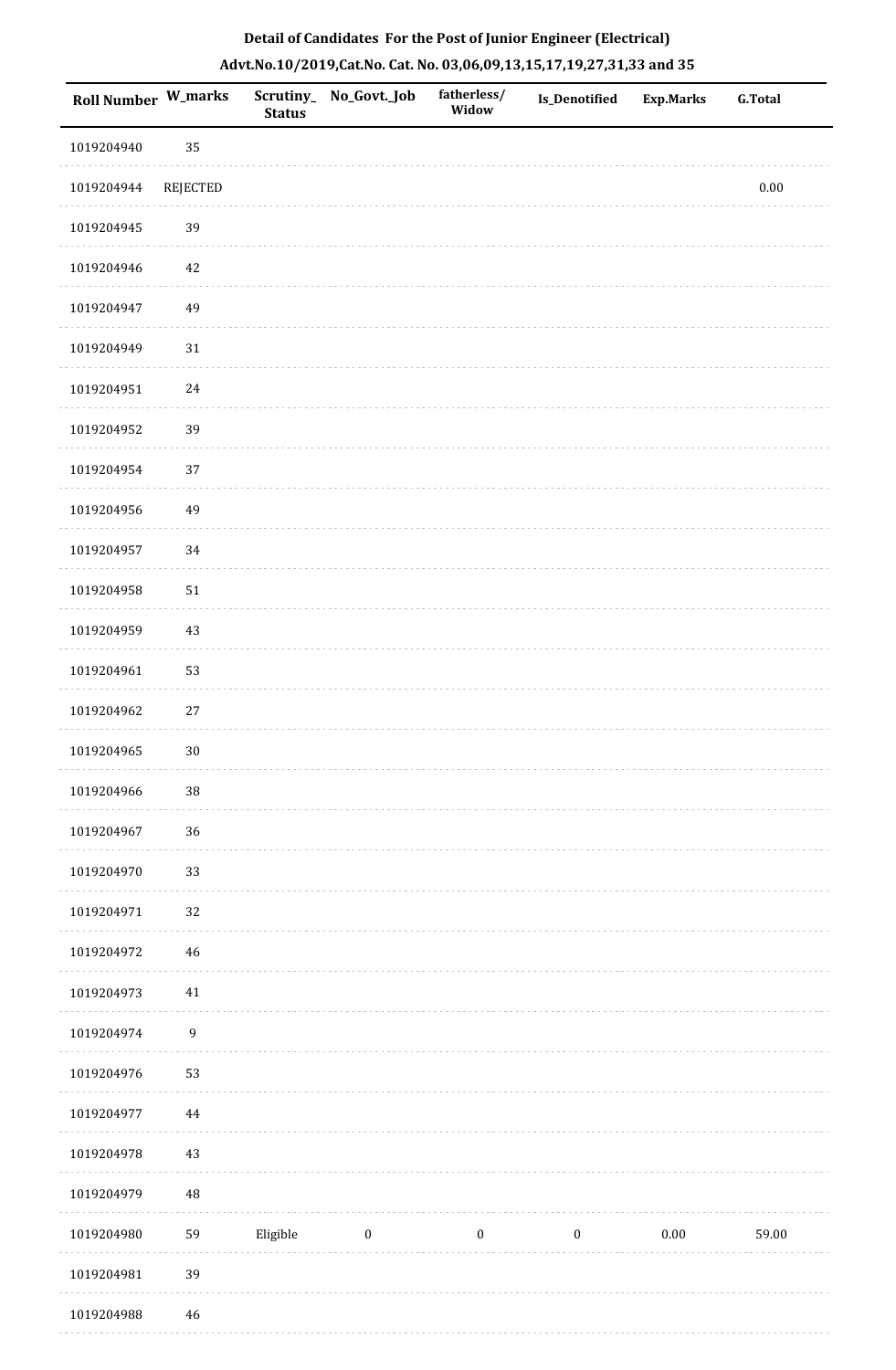| Roll Number W_marks |          | <b>Status</b> | Scrutiny_No_Govt._Job | fatherless/<br>Widow | Is_Denotified    | <b>Exp.Marks</b> | <b>G.Total</b> |
|---------------------|----------|---------------|-----------------------|----------------------|------------------|------------------|----------------|
| 1019204990          | $34\,$   | Absent        | $\boldsymbol{0}$      | $\boldsymbol{0}$     | $\boldsymbol{0}$ | $0.00\,$         |                |
| 1019204991          | 39       |               |                       |                      |                  |                  |                |
| 1019204992          | 35       |               |                       |                      |                  |                  |                |
| 1019204993          | 33       |               |                       |                      |                  |                  |                |
| 1019204998          | $38\,$   |               |                       |                      |                  |                  |                |
| 1019205000          | 32       |               |                       |                      |                  |                  |                |
| 1019205002          | $51\,$   |               |                       |                      |                  |                  |                |
| 1019205003          | 37       |               |                       |                      |                  |                  |                |
| 1019205004          | $\rm 48$ |               |                       |                      |                  |                  |                |
| 1019205006          | $\rm 48$ |               |                       |                      |                  |                  |                |
| 1019205007          | $\bf 44$ | Eligible      | $\boldsymbol{0}$      | $\boldsymbol{0}$     | $\boldsymbol{0}$ | $0.00\,$         | 44.00          |
| 1019205009          | 24       |               |                       |                      |                  |                  |                |
| 1019205010          | $37\,$   |               |                       |                      |                  |                  |                |
| 1019205012          | $40\,$   |               |                       |                      |                  |                  |                |
| 1019205013          | 52       |               |                       |                      |                  |                  |                |
| 1019205016          | 34       |               |                       |                      |                  |                  |                |
| 1019205019          | 36       |               |                       |                      |                  |                  |                |
| 1019205025          | $\bf 44$ |               |                       |                      |                  |                  |                |
| 1019205028          | 38       |               |                       |                      |                  |                  |                |
| 1019205031          | 55       |               |                       |                      |                  |                  |                |
| 1019205032          | 36       |               |                       |                      |                  |                  |                |
| 1019205033          | 47       |               |                       |                      |                  |                  |                |
| 1019205036          | 37       |               |                       |                      |                  |                  |                |
| 1019205038          | $30\,$   |               |                       |                      |                  |                  |                |
| 1019205039          | 52       |               |                       |                      |                  |                  |                |
| 1019205040          | $\rm 48$ |               |                       |                      |                  |                  |                |
| 1019205042          | 43       |               |                       |                      |                  |                  |                |
| 1019205043          | $31\,$   |               |                       |                      |                  |                  |                |
| 1019205044          | 39       |               |                       |                      |                  |                  |                |
| 1019205048          | $41\,$   |               |                       |                      |                  |                  |                |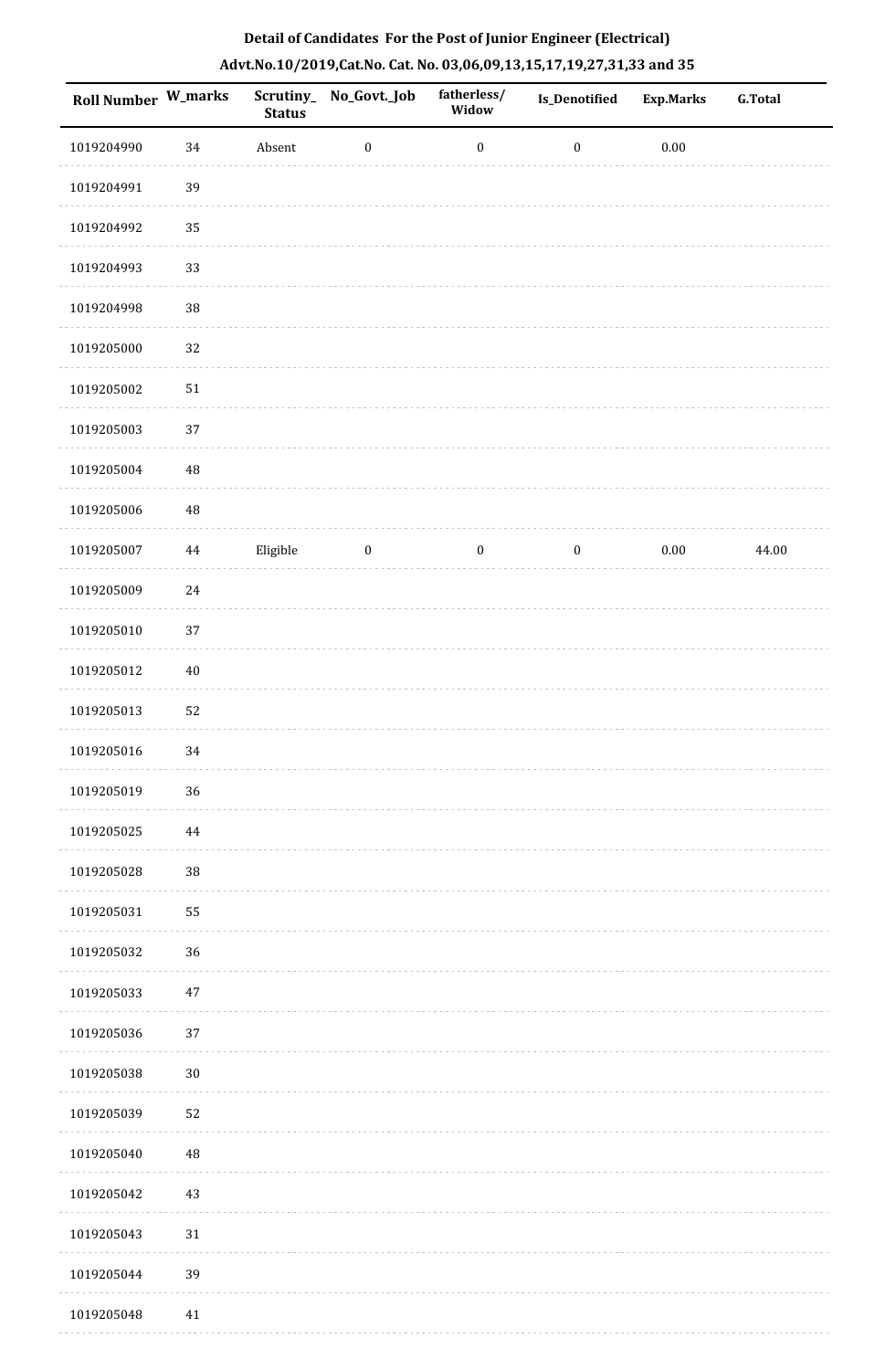| Roll Number W_marks |                 | <b>Status</b> | Scrutiny_No_Govt._Job | fatherless/<br>Widow | <b>Is_Denotified</b> | <b>Exp.Marks</b> | <b>G.Total</b> |
|---------------------|-----------------|---------------|-----------------------|----------------------|----------------------|------------------|----------------|
| 1019205051          | 33              |               |                       |                      |                      |                  |                |
| 1019205053          | $30\,$          |               |                       |                      |                      |                  |                |
| 1019205055          | $38\,$          |               |                       |                      |                      |                  |                |
| 1019205056          | 42              |               |                       |                      |                      |                  |                |
| 1019205058          | 60              |               |                       |                      |                      |                  |                |
| 1019205059          | 46              |               |                       |                      |                      |                  |                |
| 1019205060          | 36              |               |                       |                      |                      |                  |                |
| 1019205061          | 29              |               |                       |                      |                      |                  |                |
| 1019205062          | 39              |               |                       |                      |                      |                  |                |
| 1019205063          | 53              |               |                       |                      |                      |                  |                |
| 1019205066          | 49              |               |                       |                      |                      |                  |                |
| 1019205067          | $47\,$          |               |                       |                      |                      |                  |                |
| 1019205071          | <b>REJECTED</b> |               |                       |                      |                      |                  | $0.00\,$       |
| 1019205073          | $50\,$          |               |                       |                      |                      |                  |                |
| 1019205074          | 35              |               |                       |                      |                      |                  |                |
| 1019205075          | 39              |               |                       |                      |                      |                  |                |
| 1019205077          | $24\,$          |               |                       |                      |                      |                  |                |
| 1019205078          | $40\,$          |               |                       |                      |                      |                  |                |
| 1019205084          | $50\,$          |               |                       |                      |                      |                  |                |
| 1019205085          | 33              |               |                       |                      |                      |                  |                |
| 1019205086          | 68              | Eligible      | $\bf{0}$              | $\boldsymbol{0}$     | $\boldsymbol{0}$     | $0.00\,$         | 68.00          |
| 1019205088          | 39              |               |                       |                      |                      |                  |                |
| 1019205089          | <b>REJECTED</b> |               |                       |                      |                      |                  | $0.00\,$       |
| 1019205090          | $27\,$          |               |                       |                      |                      |                  |                |
| 1019205094          | 49              |               |                       |                      |                      |                  |                |
| 1019205095          | 29              |               |                       |                      |                      |                  |                |
| 1019205096          | $51\,$          |               |                       |                      |                      |                  |                |
| 1019205099          | 62              | Eligible      | $\mathsf S$           | $\boldsymbol{0}$     | $\boldsymbol{0}$     | $0.00\,$         | 67.00          |
| 1019205100          | $26\,$          |               |                       |                      |                      |                  |                |
| 1019205102          | 35              |               |                       |                      |                      |                  |                |

a sala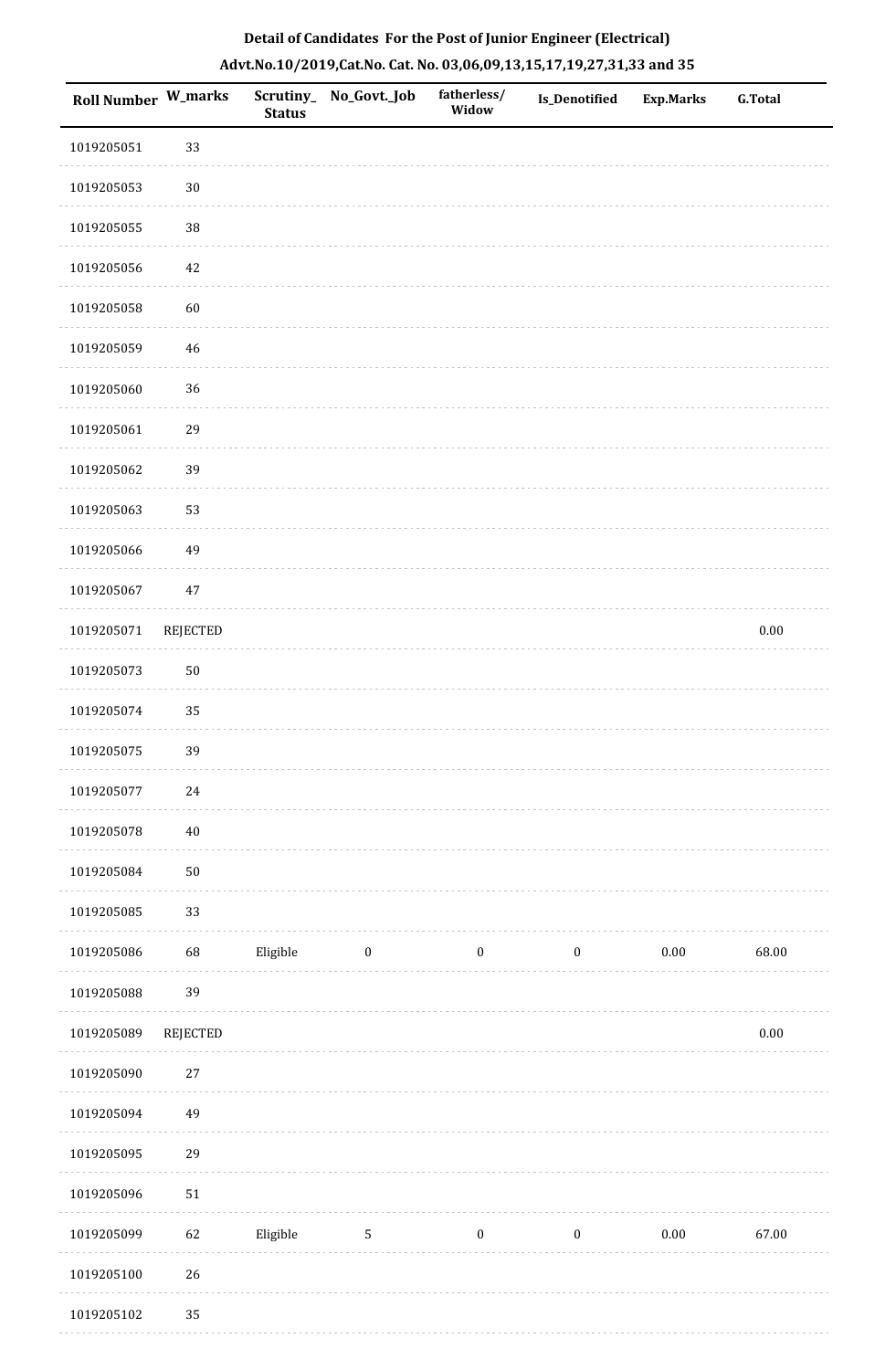| Roll Number W_marks |            | <b>Status</b> | Scrutiny_ No_Govt._Job | fatherless/<br>Widow | Is_Denotified | <b>Exp.Marks</b> | G.Total |
|---------------------|------------|---------------|------------------------|----------------------|---------------|------------------|---------|
| 1019205103          | 36         |               |                        |                      |               |                  |         |
| 1019205105          | $40\,$     |               |                        |                      |               |                  |         |
| 1019205107          | 33         |               |                        |                      |               |                  |         |
| 1019205108          | 45         |               |                        |                      |               |                  |         |
| 1019205109          | 37         |               |                        |                      |               |                  |         |
| 1019205110          | 39         |               |                        |                      |               |                  |         |
| 1019205113          | $30\,$     |               |                        |                      |               |                  |         |
| 1019205114          | $42\,$     |               |                        |                      |               |                  |         |
| 1019205115          | 37         |               |                        |                      |               |                  |         |
| 1019205117          | $51\,$     |               |                        |                      |               |                  |         |
| 1019205119          | 38         |               |                        |                      |               |                  |         |
| 1019205120          | 35         |               |                        |                      |               |                  |         |
| 1019205122          | $20\,$     |               |                        |                      |               |                  |         |
| 1019205123          | $43\,$     |               |                        |                      |               |                  |         |
| 1019205124          | $31\,$     |               |                        |                      |               |                  |         |
| 1019205125          | 43         |               |                        |                      |               |                  |         |
| 1019205126          | $41\,$     |               |                        |                      |               |                  |         |
| 1019205129          | ${\bf 51}$ |               |                        |                      |               |                  |         |
| 1019205132          | $40\,$     |               |                        |                      |               |                  |         |
| 1019205133          | 56         |               |                        |                      |               |                  |         |
| 1019205134          | 32         |               |                        |                      |               |                  |         |
| 1019205135          | 43         |               |                        |                      |               |                  |         |
| 1019205137          | 52         |               |                        |                      |               |                  |         |
| 1019205140          | $47\,$     |               |                        |                      |               |                  |         |
| 1019205141          | 53         |               |                        |                      |               |                  |         |
| 1019205142          | $25\,$     |               |                        |                      |               |                  |         |
| 1019205144          | 54         |               |                        |                      |               |                  |         |
| 1019205145          | $31\,$     |               |                        |                      |               |                  |         |
| 1019205146          | 16         |               |                        |                      |               |                  |         |
| 1019205147          | $16\,$     |               |                        |                      |               |                  |         |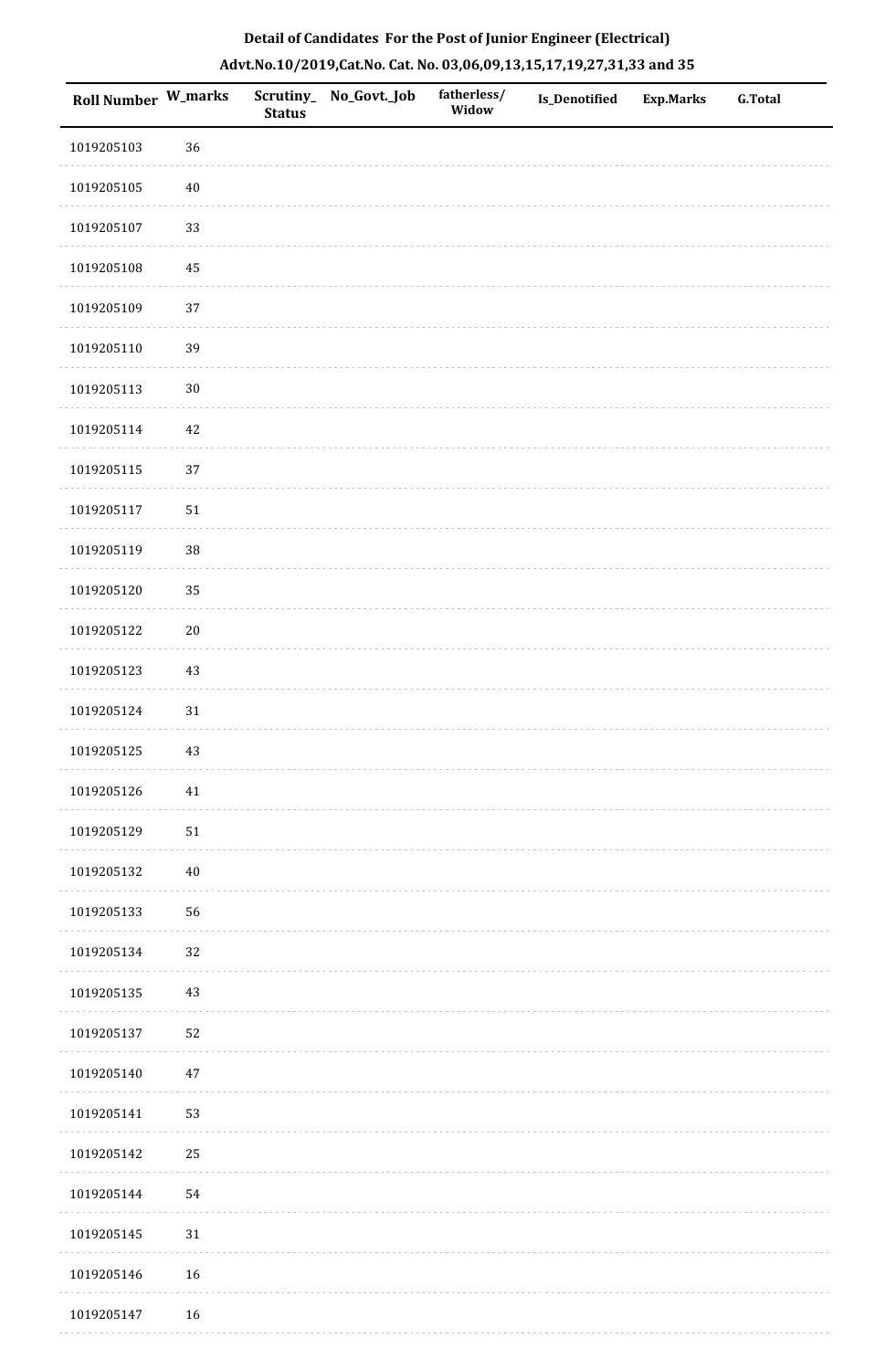| Roll Number W_marks |        | Scrutiny_<br><b>Status</b> | No_Govt._Job     | fatherless/<br>Widow | <b>Is_Denotified</b> | <b>Exp.Marks</b> | <b>G.Total</b> |
|---------------------|--------|----------------------------|------------------|----------------------|----------------------|------------------|----------------|
| 1019205148          | 37     |                            |                  |                      |                      |                  |                |
| 1019205149          | 37     |                            |                  |                      |                      |                  |                |
| 1019205150          | 57     |                            |                  |                      |                      |                  |                |
| 1019205151          | 34     |                            |                  |                      |                      |                  |                |
| 1019205152          | $41\,$ |                            |                  |                      |                      |                  |                |
| 1019205155          | 29     |                            |                  |                      |                      |                  |                |
| 1019205156          | 41     |                            |                  |                      |                      |                  |                |
| 1019205158          | $43\,$ |                            |                  |                      |                      |                  |                |
| 1019205159          | $31\,$ |                            |                  |                      |                      |                  |                |
| 1019205160          | 39     |                            |                  |                      |                      |                  |                |
| 1019205161          | $38\,$ |                            |                  |                      |                      |                  |                |
| 1019205162          | 36     |                            |                  |                      |                      |                  |                |
| 1019205165          | $46\,$ |                            |                  |                      |                      |                  |                |
| 1019205166          | 32     |                            |                  |                      |                      |                  |                |
| 1019205167          | 38     |                            |                  |                      |                      |                  |                |
| 1019205169          | 34     |                            |                  |                      |                      |                  |                |
| 1019205170          | $47\,$ |                            |                  |                      |                      |                  |                |
| 1019205171          | $31\,$ |                            |                  |                      |                      |                  |                |
| 1019205172          | $21\,$ |                            |                  |                      |                      |                  |                |
| 1019205174          | 53     |                            |                  |                      |                      |                  |                |
| 1019205176          | $42\,$ |                            |                  |                      |                      |                  |                |
| 1019205177          | 46     |                            |                  |                      |                      |                  |                |
| 1019205179          | $32\,$ |                            |                  |                      |                      |                  |                |
| 1019205181          | $47\,$ |                            |                  |                      |                      |                  |                |
| 1019205182          | 67     | Eligible                   | $\overline{5}$   | $\boldsymbol{0}$     | $\boldsymbol{0}$     | $0.00\,$         | 72.00          |
| 1019205183          | 38     |                            |                  |                      |                      |                  |                |
| 1019205185          | 49     |                            |                  |                      |                      |                  |                |
| 1019205189          | 43     |                            |                  |                      |                      |                  |                |
| 1019205191          | 65     | Eligible                   | $\boldsymbol{0}$ | $\boldsymbol{0}$     | $\boldsymbol{0}$     | $0.00\,$         | 65.00          |
| 1019205192          | 33     |                            |                  |                      |                      |                  |                |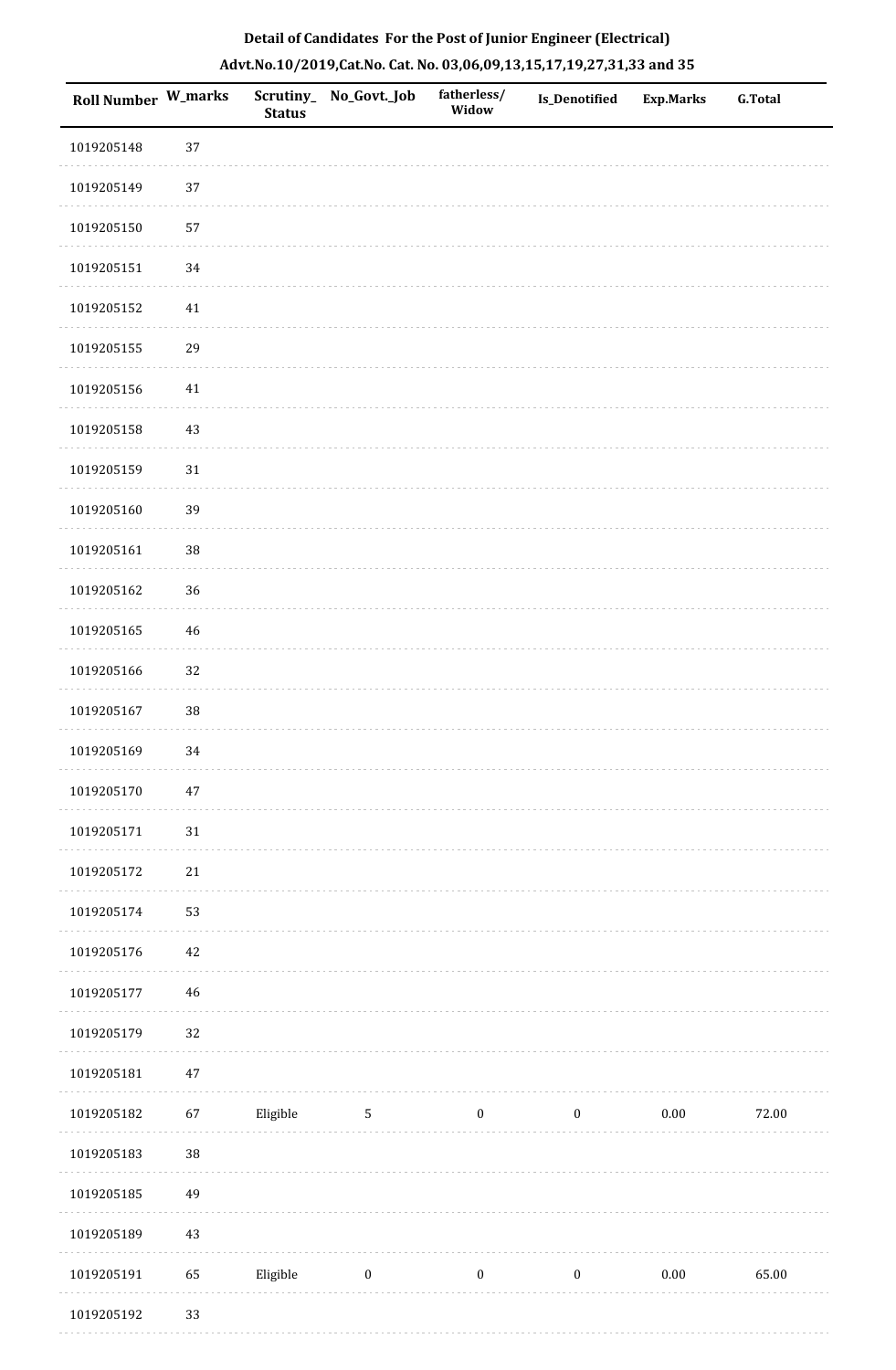| Roll Number W_marks |             | <b>Status</b> | Scrutiny_ No_Govt._Job | fatherless/<br>Widow | Is_Denotified    | <b>Exp.Marks</b> | <b>G.Total</b> |
|---------------------|-------------|---------------|------------------------|----------------------|------------------|------------------|----------------|
| 1019205195          | 45          |               |                        |                      |                  |                  |                |
| 1019205197          | 58          | Eligible      | $\bf{0}$               | $\boldsymbol{0}$     | $\boldsymbol{0}$ | $0.00\,$         | 58.00          |
| 1019205199          | $\sqrt{46}$ |               |                        |                      |                  |                  |                |
| 1019205200          | 33          |               |                        |                      |                  |                  |                |
| 1019205201          | $40\,$      |               |                        |                      |                  |                  |                |
| 1019205202          | 48          |               |                        |                      |                  |                  |                |
| 1019205204          | $47\,$      |               |                        |                      |                  |                  |                |
| 1019205205          | $34\,$      |               |                        |                      |                  |                  |                |
| 1019205206          | $41\,$      |               |                        |                      |                  |                  |                |
| 1019205207          | $46\,$      |               |                        |                      |                  |                  |                |
| 1019205210          | 26          |               |                        |                      |                  |                  |                |
| 1019205211          | 37          |               |                        |                      |                  |                  |                |
| 1019205212          | 38          |               |                        |                      |                  |                  |                |
| 1019205213          | 41          |               |                        |                      |                  |                  |                |
| 1019205215          | $\bf 44$    |               |                        |                      |                  |                  |                |
| 1019205216          | 34          |               |                        |                      |                  |                  |                |
| 1019205217          | 41          |               |                        |                      |                  |                  |                |
| 1019205218          | 43          |               |                        |                      |                  |                  |                |
| 1019205220          | 34          |               |                        |                      |                  |                  |                |
| 1019205222          | 44          |               |                        |                      |                  |                  |                |
| 1019205223          | 39          |               |                        |                      |                  |                  |                |
| 1019205225          | 37          |               |                        |                      |                  |                  |                |
| 1019205227          | 46          |               |                        |                      |                  |                  |                |
| 1019205229          | $47\,$      |               |                        |                      |                  |                  |                |
| 1019205231          | $22\,$      |               |                        |                      |                  |                  |                |
| 1019205233          | 34          |               |                        |                      |                  |                  |                |
| 1019205234          | 41          |               |                        |                      |                  |                  |                |
| 1019205235          | $30\,$      |               |                        |                      |                  |                  |                |
| 1019205236          | 26          |               |                        |                      |                  |                  |                |
| 1019205237          | $26\,$      |               |                        |                      |                  |                  |                |

. . . . . . . . . . .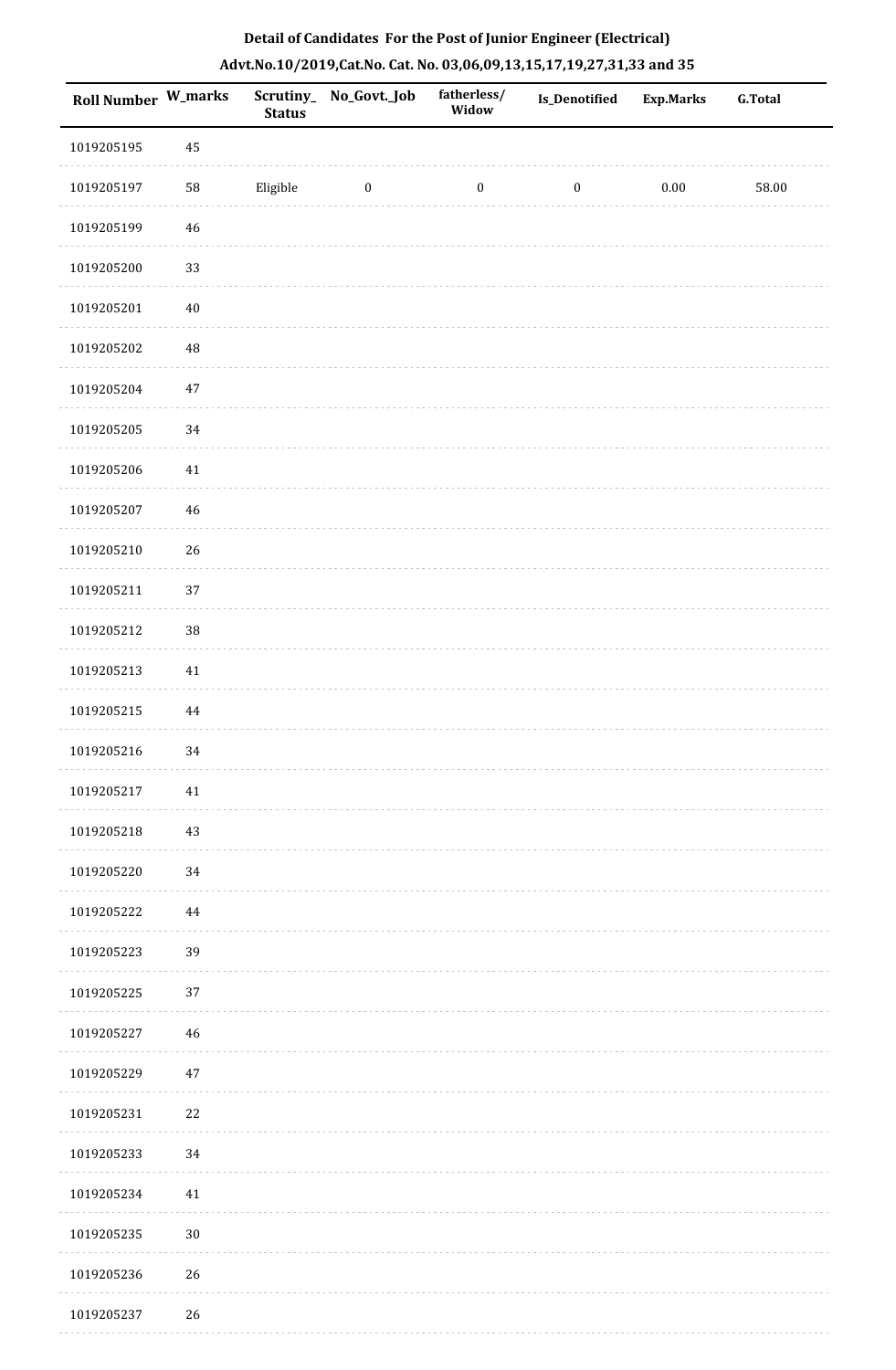| Roll Number W_marks |            | <b>Status</b> | Scrutiny_No_Govt._Job | fatherless/<br>Widow | Is_Denotified    | <b>Exp.Marks</b> | <b>G.Total</b> |
|---------------------|------------|---------------|-----------------------|----------------------|------------------|------------------|----------------|
| 1019205239          | $30\,$     |               |                       |                      |                  |                  |                |
| 1019205240          | $41\,$     |               |                       |                      |                  |                  |                |
| 1019205241          | $20\,$     |               |                       |                      |                  |                  |                |
| 1019205242          | 44         |               |                       |                      |                  |                  |                |
| 1019205243          | 59         |               |                       |                      |                  |                  |                |
| 1019205244          | $41\,$     |               |                       |                      |                  |                  |                |
| 1019205245          | 41         |               |                       |                      |                  |                  |                |
| 1019205246          | 42         |               |                       |                      |                  |                  |                |
| 1019205249          | 36         |               |                       |                      |                  |                  |                |
| 1019205251          | 55         |               |                       |                      |                  |                  |                |
| 1019205253          | 33         |               |                       |                      |                  |                  |                |
| 1019205255          | $\bf 44$   |               |                       |                      |                  |                  |                |
| 1019205256          | 37         |               |                       |                      |                  |                  |                |
| 1019205261          | 34         |               |                       |                      |                  |                  |                |
| 1019205263          | 26         |               |                       |                      |                  |                  |                |
| 1019205264          | 34         |               |                       |                      |                  |                  |                |
| 1019205265          | 52         |               |                       |                      |                  |                  |                |
| 1019205266          | 33         |               |                       |                      |                  |                  |                |
| 1019205267          | 39         |               |                       |                      |                  |                  |                |
| 1019205268          | 34         |               |                       |                      |                  |                  |                |
| 1019205269          | 32         |               |                       |                      |                  |                  |                |
| 1019205271          | 52         |               |                       |                      |                  |                  |                |
| 1019205272          | 46         |               |                       |                      |                  |                  |                |
| 1019205273          | 53         |               |                       |                      |                  |                  |                |
| 1019205274          | 32         |               |                       |                      |                  |                  |                |
| 1019205276          | 61         | Eligible      | $\boldsymbol{0}$      | $\boldsymbol{0}$     | $\boldsymbol{0}$ | 0.00             | 61.00          |
| 1019205277          | $38\,$     |               |                       |                      |                  |                  |                |
| 1019205279          | ${\bf 54}$ | Eligible      | $\mathbf{5}$          | $\boldsymbol{0}$     | $\boldsymbol{0}$ | 0.00             | 59.00          |
| 1019205282          | $41\,$     |               |                       |                      |                  |                  |                |
|                     |            |               |                       |                      |                  |                  |                |

 1019205283 35. . . . . . .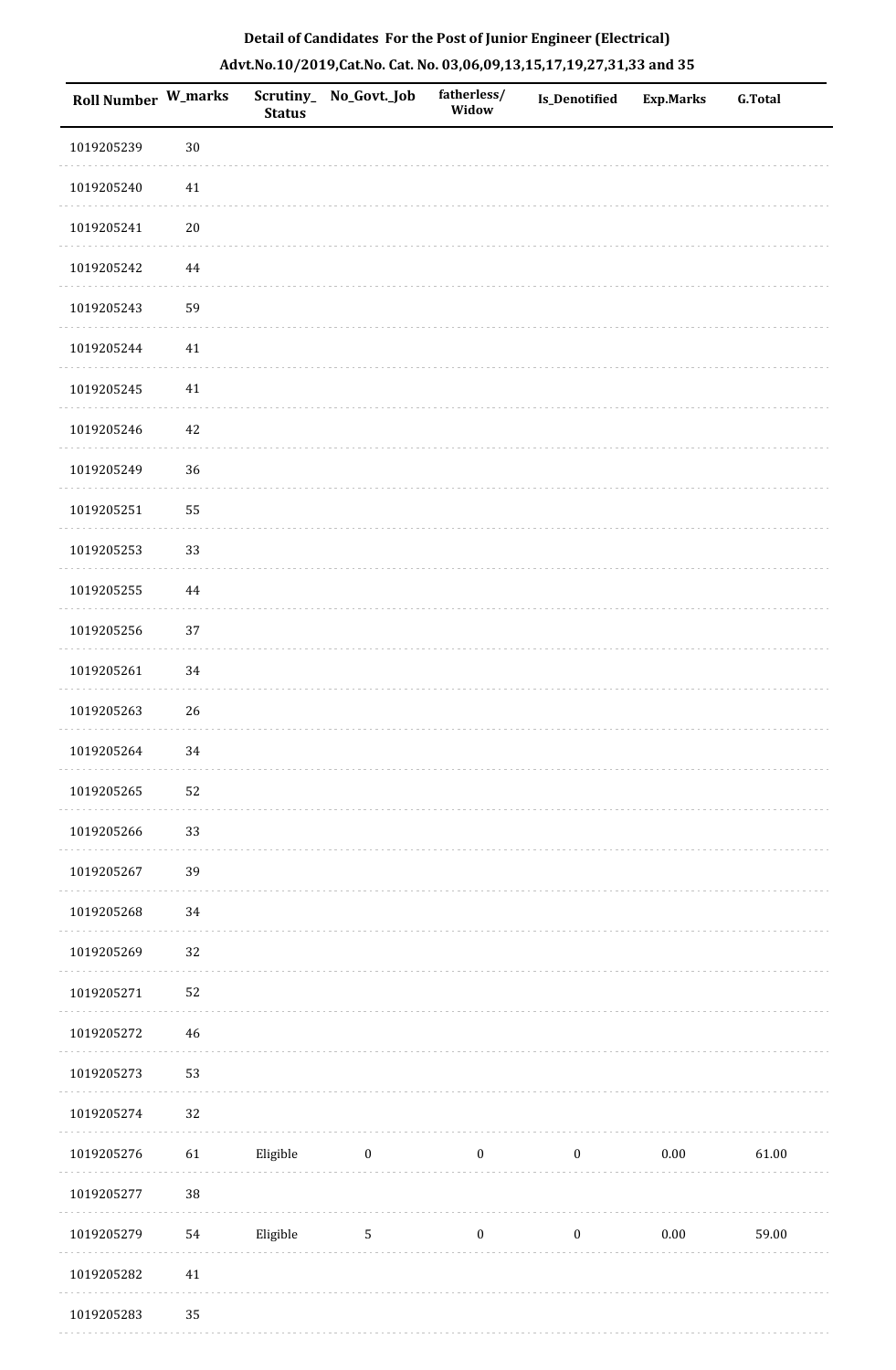| <b>Roll Number W_marks</b> |          | <b>Status</b> | Scrutiny_ No_Govt._Job | fatherless/<br>Widow | <b>Is_Denotified</b> | <b>Exp.Marks</b> | <b>G.Total</b> |
|----------------------------|----------|---------------|------------------------|----------------------|----------------------|------------------|----------------|
| 1019205284                 | 34       |               |                        |                      |                      |                  |                |
| 1019205286                 | 36       |               |                        |                      |                      |                  |                |
| 1019205287                 | 39       |               |                        |                      |                      |                  |                |
| 1019205290                 | 44       |               |                        |                      |                      |                  |                |
| 1019205291                 | $51\,$   |               |                        |                      |                      |                  |                |
| 1019205292                 | $43\,$   |               |                        |                      |                      |                  |                |
| 1019205293                 | 49       |               |                        |                      |                      |                  |                |
| 1019205294                 | 65       | Eligible      | $\boldsymbol{0}$       | $\boldsymbol{0}$     | $\boldsymbol{0}$     | $0.00\,$         | 65.00          |
| 1019205295                 | $43\,$   |               |                        |                      |                      |                  |                |
| 1019205296                 | 44       |               |                        |                      |                      |                  |                |
| 1019205299                 | $\bf 44$ |               |                        |                      |                      |                  |                |
| 1019205301                 | $27\,$   |               |                        |                      |                      |                  |                |
| 1019205303                 | 33       |               |                        |                      |                      |                  |                |
| 1019205304                 | $41\,$   |               |                        |                      |                      |                  |                |
| 1019205305                 | 33       |               |                        |                      |                      |                  |                |
| 1019205306                 | 46       |               |                        |                      |                      |                  |                |
| 1019205307                 | 42       |               |                        |                      |                      |                  |                |
| 1019205311                 | $30\,$   |               |                        |                      |                      |                  |                |
| 1019205312                 | 34       |               |                        |                      |                      |                  |                |
| 1019205313                 | $40\,$   |               |                        |                      |                      |                  |                |
| 1019205314                 | $46\,$   |               |                        |                      |                      |                  |                |
| 1019205316                 | 29       |               |                        |                      |                      |                  |                |
| 1019205318                 | 44       |               |                        |                      |                      |                  |                |
| 1019205320                 | 39       |               |                        |                      |                      |                  |                |
| 1019205321                 | $31\,$   |               |                        |                      |                      |                  |                |
| 1019205322                 | 48       |               |                        |                      |                      |                  |                |
| 1019205323                 | 34       |               |                        |                      |                      |                  |                |
| 1019205324                 | $41\,$   |               |                        |                      |                      |                  |                |
| 1019205327                 | 36       |               |                        |                      |                      |                  |                |
| 1019205328                 | 57       | Eligible      | $\boldsymbol{0}$       | $\boldsymbol{0}$     | $\boldsymbol{0}$     | $0.00\,$         | 57.00          |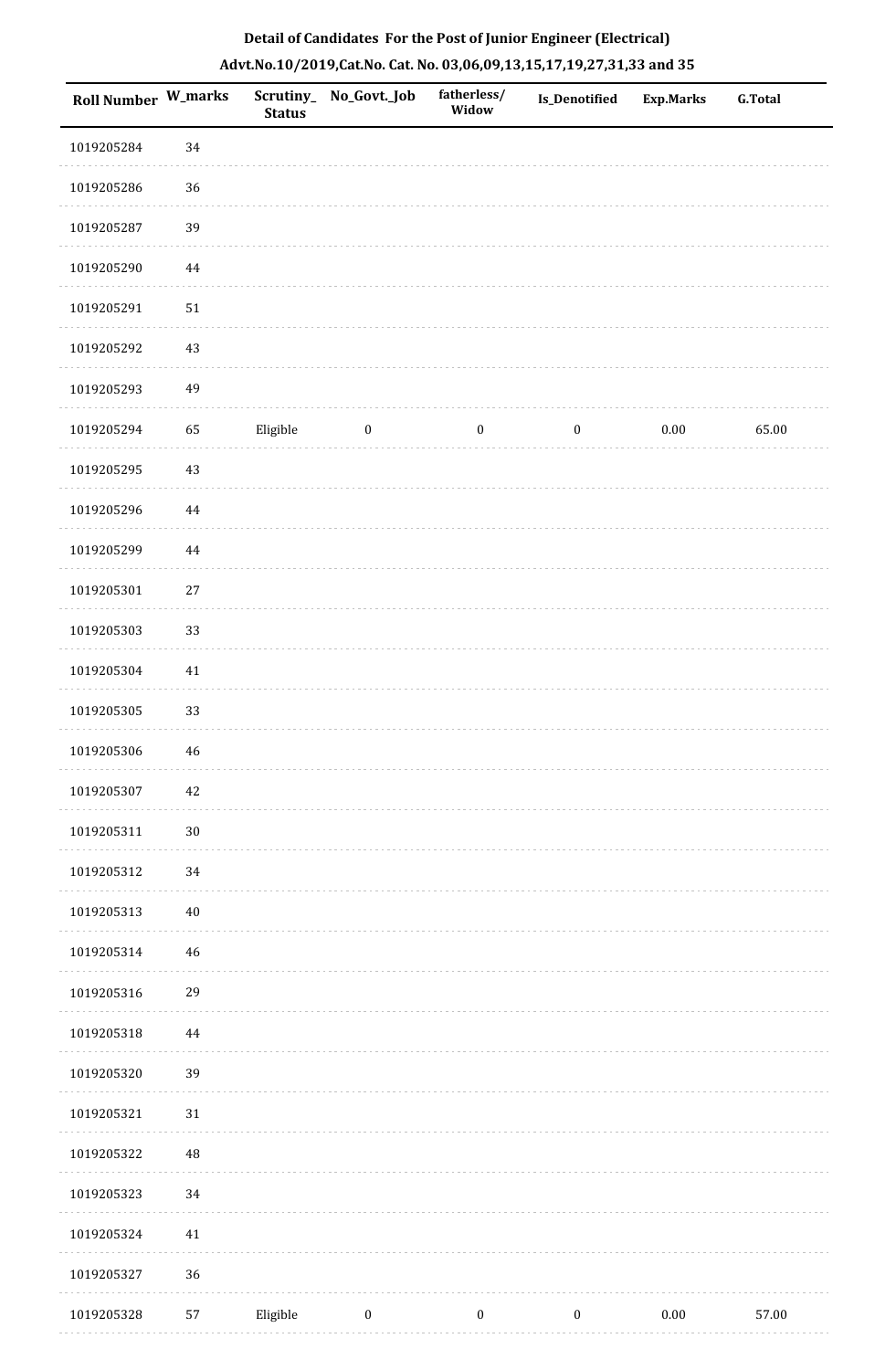| Roll Number W_marks |             | <b>Status</b> | Scrutiny_ No_Govt._Job | fatherless/<br>Widow | Is_Denotified | <b>Exp.Marks</b> | G.Total |
|---------------------|-------------|---------------|------------------------|----------------------|---------------|------------------|---------|
| 1019205331          | 32          |               |                        |                      |               |                  |         |
| 1019205332          | $19\,$      |               |                        |                      |               |                  |         |
| 1019205333          | $17\,$      |               |                        |                      |               |                  |         |
| 1019205336          | 41          |               |                        |                      |               |                  |         |
| 1019205337          | 39          |               |                        |                      |               |                  |         |
| 1019205338          | $51\,$      |               |                        |                      |               |                  |         |
| 1019205339          | $31\,$      |               |                        |                      |               |                  |         |
| 1019205340          | 36          |               |                        |                      |               |                  |         |
| 1019205341          | 35          |               |                        |                      |               |                  |         |
| 1019205342          | 48          |               |                        |                      |               |                  |         |
| 1019205343          | $47\,$      |               |                        |                      |               |                  |         |
| 1019205344          | 37          |               |                        |                      |               |                  |         |
| 1019205346          | 36          |               |                        |                      |               |                  |         |
| 1019205348          | $\rm 45$    |               |                        |                      |               |                  |         |
| 1019205349          | 36          |               |                        |                      |               |                  |         |
| 1019205350          | $30\,$      |               |                        |                      |               |                  |         |
| 1019205351          | 34          |               |                        |                      |               |                  |         |
| 1019205352          | $\bf 44$    |               |                        |                      |               |                  |         |
| 1019205353          | 45          |               |                        |                      |               |                  |         |
| 1019205355          | 46          |               |                        |                      |               |                  |         |
| 1019205356          | 49          |               |                        |                      |               |                  |         |
| 1019205359          | 15          |               |                        |                      |               |                  |         |
| 1019205360          | 33          |               |                        |                      |               |                  |         |
| 1019205361          | 32          |               |                        |                      |               |                  |         |
| 1019205366          | 52          |               |                        |                      |               |                  |         |
| 1019205367          | $\sqrt{28}$ |               |                        |                      |               |                  |         |
| 1019205369          | 39          |               |                        |                      |               |                  |         |
| 1019205370          | 45          |               |                        |                      |               |                  |         |
| 1019205371          | 44          |               |                        |                      |               |                  |         |
| 1019205372          | 45          |               |                        |                      |               |                  |         |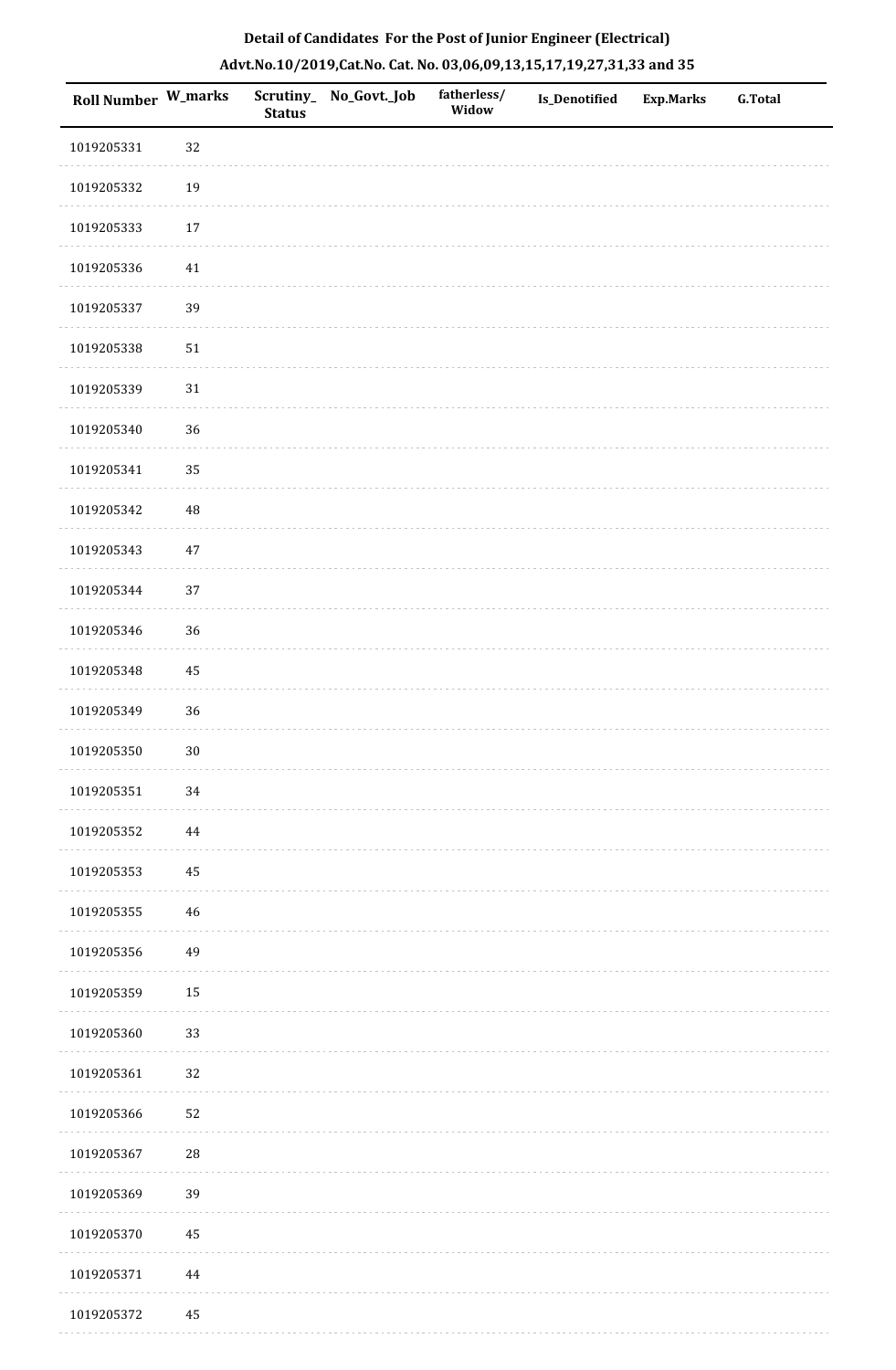| Roll Number W_marks |          | <b>Status</b> | Scrutiny_No_Govt._Job | fatherless/<br>Widow | Is_Denotified    | <b>Exp.Marks</b> | G.Total  |
|---------------------|----------|---------------|-----------------------|----------------------|------------------|------------------|----------|
| 1019205374          | 29       |               |                       |                      |                  |                  |          |
| 1019205375          | 42       |               |                       |                      |                  |                  |          |
| 1019205378          | 35       |               |                       |                      |                  |                  |          |
| 1019205379          | 23       | Eligible      | $\sqrt{5}$            | $\boldsymbol{0}$     | $\boldsymbol{0}$ | $0.00\,$         | 28.00    |
| 1019205382          | 34       |               |                       |                      |                  |                  |          |
| 1019205383          | $40\,$   |               |                       |                      |                  |                  |          |
| 1019205384          | 37       |               |                       |                      |                  |                  |          |
| 1019205386          | 56       | Eligible      | $\boldsymbol{0}$      | $\boldsymbol{0}$     | $\boldsymbol{0}$ | $0.00\,$         | 56.00    |
| 1019205387          | 34       |               |                       |                      |                  |                  |          |
| 1019205390          | $41\,$   |               |                       |                      |                  |                  |          |
| 1019205391          | $40\,$   |               |                       |                      |                  |                  |          |
| 1019205392          | 33       |               |                       |                      |                  |                  |          |
| 1019205393          | 37       |               |                       |                      |                  |                  |          |
| 1019205394          | REJECTED |               |                       |                      |                  |                  | $0.00\,$ |
| 1019205397          | $70\,$   | Eligible      | $\boldsymbol{0}$      | $\boldsymbol{0}$     | $\boldsymbol{0}$ | $0.00\,$         | 70.00    |
| 1019205400          | 58       |               |                       |                      |                  |                  |          |
| 1019205401          | 42       |               |                       |                      |                  |                  |          |
| 1019205402          | 34       |               |                       |                      |                  |                  |          |
| 1019205404          | 29       |               |                       |                      |                  |                  |          |
| 1019205405          | 35       |               |                       |                      |                  |                  |          |
| 1019205409          | 40       |               |                       |                      |                  |                  |          |
| 1019205410          | 57       |               |                       |                      |                  |                  |          |
| 1019205414          | 45       |               |                       |                      |                  |                  |          |
| 1019205418          | 56       |               |                       |                      |                  |                  |          |
| 1019205419          | 57       |               |                       |                      |                  |                  |          |
| 1019205421          | 39       |               |                       |                      |                  |                  |          |
| 1019205423          | 57       |               |                       |                      |                  |                  |          |
| 1019205424          | $31\,$   |               |                       |                      |                  |                  |          |
| 1019205425          | 34       |               |                       |                      |                  |                  |          |
| 1019205426          | 35       |               |                       |                      |                  |                  |          |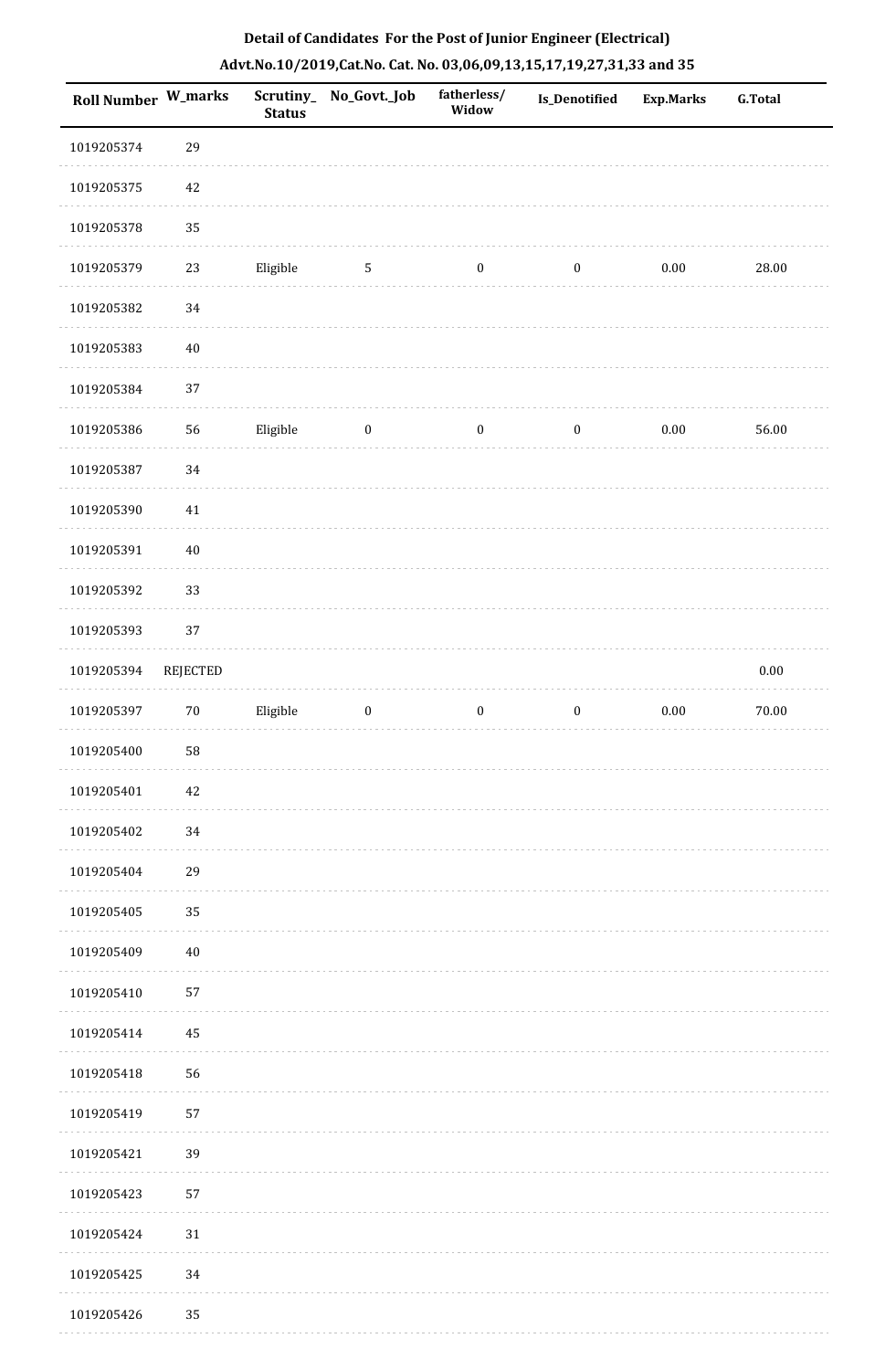| Roll Number W_marks |            | <b>Status</b> | Scrutiny_No_Govt._Job | fatherless/<br>Widow | Is_Denotified    | <b>Exp.Marks</b> | <b>G.Total</b> |
|---------------------|------------|---------------|-----------------------|----------------------|------------------|------------------|----------------|
| 1019205431          | $27\,$     |               |                       |                      |                  |                  |                |
| 1019205432          | $38\,$     |               |                       |                      |                  |                  |                |
| 1019205434          |            | Not Eligible  |                       |                      |                  |                  |                |
| 1019205435          | 35         |               |                       |                      |                  |                  |                |
| 1019205436          | 56         | Eligible      | $\boldsymbol{0}$      | $\boldsymbol{0}$     | $\boldsymbol{0}$ | $0.00\,$         | 56.00          |
| 1019205437          | 34         |               |                       |                      |                  |                  |                |
| 1019205438          | 39         |               |                       |                      |                  |                  |                |
| 1019205440          | $\bf 44$   |               |                       |                      |                  |                  |                |
| 1019205442          | 37         |               |                       |                      |                  |                  |                |
| 1019205443          | $50\,$     |               |                       |                      |                  |                  |                |
| 1019205445          | 35         |               |                       |                      |                  |                  |                |
| 1019205447          | 36         |               |                       |                      |                  |                  |                |
| 1019205449          | $40\,$     |               |                       |                      |                  |                  |                |
| 1019205454          | 36         |               |                       |                      |                  |                  |                |
| 1019205456          | 49         |               |                       |                      |                  |                  |                |
| 1019205458          | 39         |               |                       |                      |                  |                  |                |
| 1019205459          | 42         |               |                       |                      |                  |                  |                |
| 1019205460          | $38\,$     |               |                       |                      |                  |                  |                |
| 1019205463          | 31         |               |                       |                      |                  |                  |                |
| 1019205469          | ${\bf 50}$ |               |                       |                      |                  |                  |                |
| 1019205471          | 43         |               |                       |                      |                  |                  |                |
| 1019205474          | 46         |               |                       |                      |                  |                  |                |
| 1019205477          | 44         |               |                       |                      |                  |                  |                |
| 1019205480          | 43         |               |                       |                      |                  |                  |                |
| 1019205481          | $42\,$     |               |                       |                      |                  |                  |                |
| 1019205482          | 37         |               |                       |                      |                  |                  |                |
| 1019205483          | 51         |               |                       |                      |                  |                  |                |
| 1019205484          | 39         |               |                       |                      |                  |                  |                |
| 1019205487          | $42\,$     |               |                       |                      |                  |                  |                |
| 1019205488          | 58         |               |                       |                      |                  |                  |                |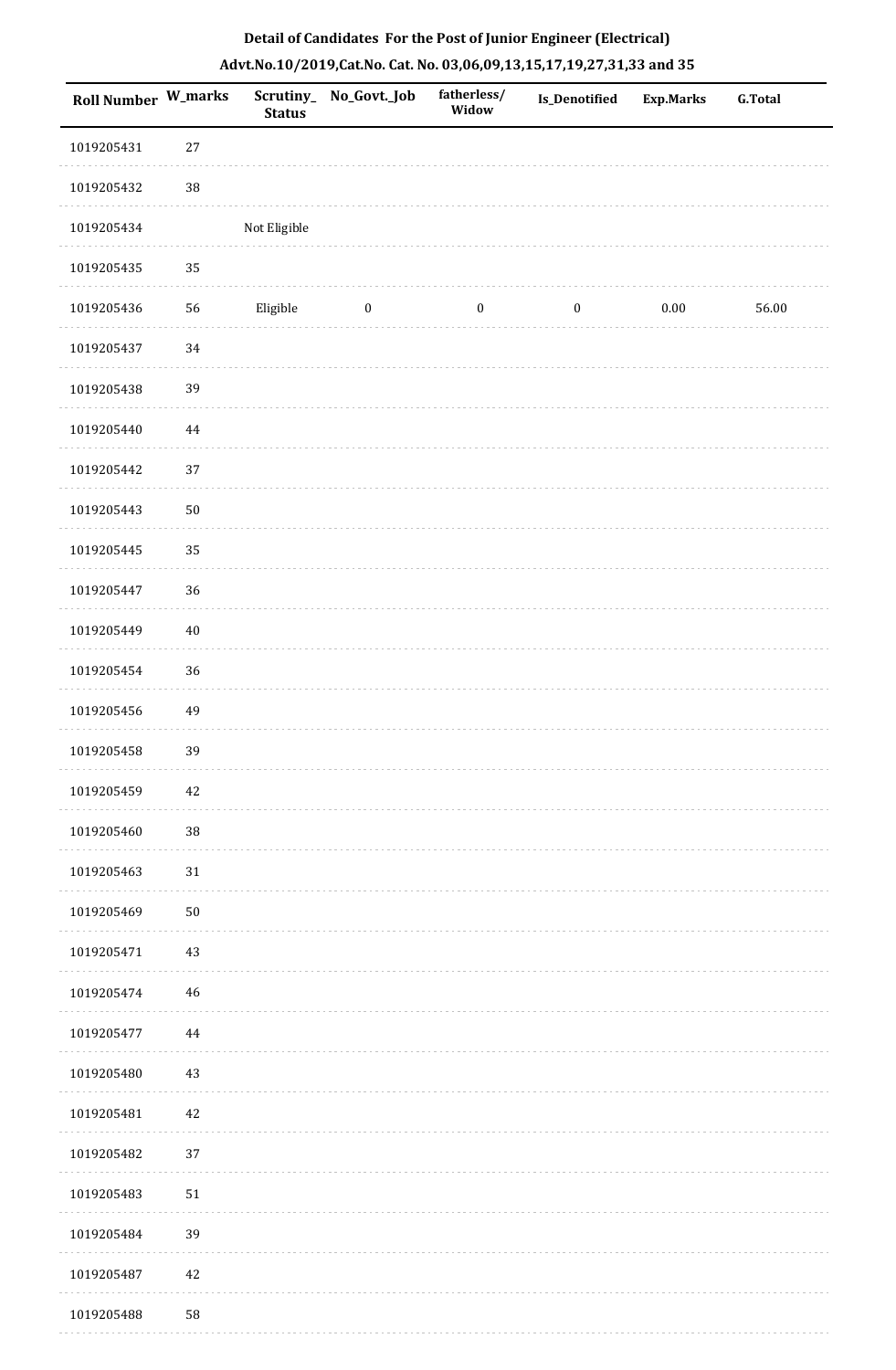| Roll Number W_marks |             | Scrutiny_<br><b>Status</b> | No_Govt._Job     | fatherless/<br>Widow | Is_Denotified    | <b>Exp.Marks</b> | <b>G.Total</b> |
|---------------------|-------------|----------------------------|------------------|----------------------|------------------|------------------|----------------|
| 1019205490          | $\sqrt{46}$ |                            |                  |                      |                  |                  |                |
| 1019205491          | $47\,$      |                            |                  |                      |                  |                  |                |
| 1019205492          | 29          |                            |                  |                      |                  |                  |                |
| 1019205494          | 35          |                            |                  |                      |                  |                  |                |
| 1019205495          | 43          |                            |                  |                      |                  |                  |                |
| 1019205497          | 49          |                            |                  |                      |                  |                  |                |
| 1019205498          | $40\,$      |                            |                  |                      |                  |                  |                |
| 1019205499          | $40\,$      |                            |                  |                      |                  |                  |                |
| 1019205501          | 38          |                            |                  |                      |                  |                  |                |
| 1019205502          | 65          | Eligible                   | $\boldsymbol{0}$ | $\boldsymbol{0}$     | $\boldsymbol{0}$ | $0.00\,$         | 65.00          |
| 1019205504          | 38          |                            |                  |                      |                  |                  |                |
| 1019205506          | $42\,$      |                            |                  |                      |                  |                  |                |
| 1019205507          | ${\bf 28}$  |                            |                  |                      |                  |                  |                |
| 1019205508          | 43          |                            |                  |                      |                  |                  |                |
| 1019205509          | 38          |                            |                  |                      |                  |                  |                |
| 1019205510          | 35          |                            |                  |                      |                  |                  |                |
| 1019205511          | $50\,$      |                            |                  |                      |                  |                  |                |
| 1019205513          | 32          |                            |                  |                      |                  |                  |                |
| 1019205515          | 37          |                            |                  |                      |                  |                  |                |
| 1019205516          | 34          |                            |                  |                      |                  |                  |                |
| 1019205518          | 33          |                            |                  |                      |                  |                  |                |
| 1019205519          | 64          | Eligible                   | $\boldsymbol{0}$ | $\boldsymbol{0}$     | $\boldsymbol{0}$ | $0.00\,$         | 64.00          |
| 1019205522          | 37          |                            |                  |                      |                  |                  |                |
| 1019205523          | 34          |                            |                  |                      |                  |                  |                |
| 1019205524          | 37          |                            |                  |                      |                  |                  |                |
| 1019205526          | 33          |                            |                  |                      |                  |                  |                |
| 1019205527          | 31          |                            |                  |                      |                  |                  |                |
| 1019205528          | $\sqrt{46}$ |                            |                  |                      |                  |                  |                |
| 1019205530          | $30\,$      |                            |                  |                      |                  |                  |                |
| 1019205531          | 36          |                            |                  |                      |                  |                  |                |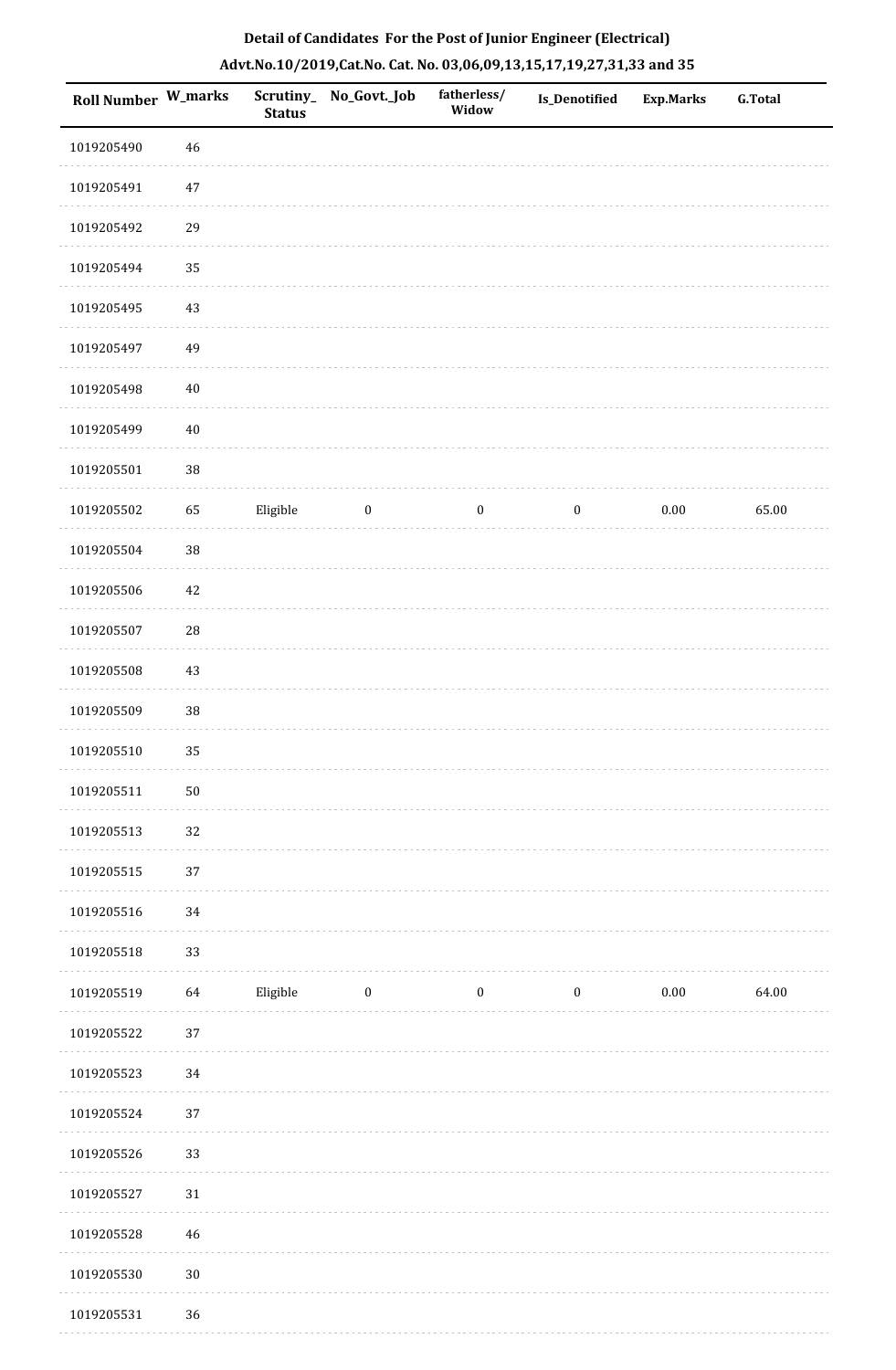| Roll Number W_marks |                 | <b>Status</b> | Scrutiny_ No_Govt._Job | fatherless/<br>Widow | Is_Denotified    | <b>Exp.Marks</b> | G.Total  |
|---------------------|-----------------|---------------|------------------------|----------------------|------------------|------------------|----------|
| 1019205532          | $42\,$          |               |                        |                      |                  |                  |          |
| 1019205533          | 39              |               |                        |                      |                  |                  |          |
| 1019205534          | $51\,$          |               |                        |                      |                  |                  |          |
| 1019205536          | $\rm 48$        |               |                        |                      |                  |                  |          |
| 1019205537          | 36              |               |                        |                      |                  |                  |          |
| 1019205539          | $38\,$          |               |                        |                      |                  |                  |          |
| 1019205540          | $43\,$          |               |                        |                      |                  |                  |          |
| 1019205542          | $30\,$          |               |                        |                      |                  |                  |          |
| 1019205543          | 32              |               |                        |                      |                  |                  |          |
| 1019205546          | 38              |               |                        |                      |                  |                  |          |
| 1019205553          | $51\,$          |               |                        |                      |                  |                  |          |
| 1019205554          | <b>REJECTED</b> |               |                        |                      |                  |                  | $0.00\,$ |
| 1019205556          | $40\,$          |               |                        |                      |                  |                  |          |
| 1019205557          | 44              |               |                        |                      |                  |                  |          |
| 1019205566          | 29              |               |                        |                      |                  |                  |          |
| 1019205569          | 43              |               |                        |                      |                  |                  |          |
| 1019205570          | $43\,$          |               |                        |                      |                  |                  |          |
| 1019205571          | 39              |               |                        |                      |                  |                  |          |
| 1019205573          | 32              |               |                        |                      |                  |                  |          |
| 1019205574          | $43\,$          |               |                        |                      |                  |                  |          |
| 1019205575          | $40\,$          |               |                        |                      |                  |                  |          |
| 1019205580          | $34\,$          |               |                        |                      |                  |                  |          |
| 1019205585          | $31\,$          |               |                        |                      |                  |                  |          |
| 1019205586          | 36              |               |                        |                      |                  |                  |          |
| 1019205588          | 63              | Eligible      | $\boldsymbol{0}$       | $\boldsymbol{0}$     | $\boldsymbol{0}$ | $0.00\,$         | 63.00    |
| 1019205589          | $37\,$          |               |                        |                      |                  |                  |          |
| 1019205590          | 54              |               |                        |                      |                  |                  |          |
| 1019205592          | 39              |               |                        |                      |                  |                  |          |
| 1019205594          | $37\,$          |               |                        |                      |                  |                  |          |
| 1019205595          | $28\,$          |               |                        |                      |                  |                  |          |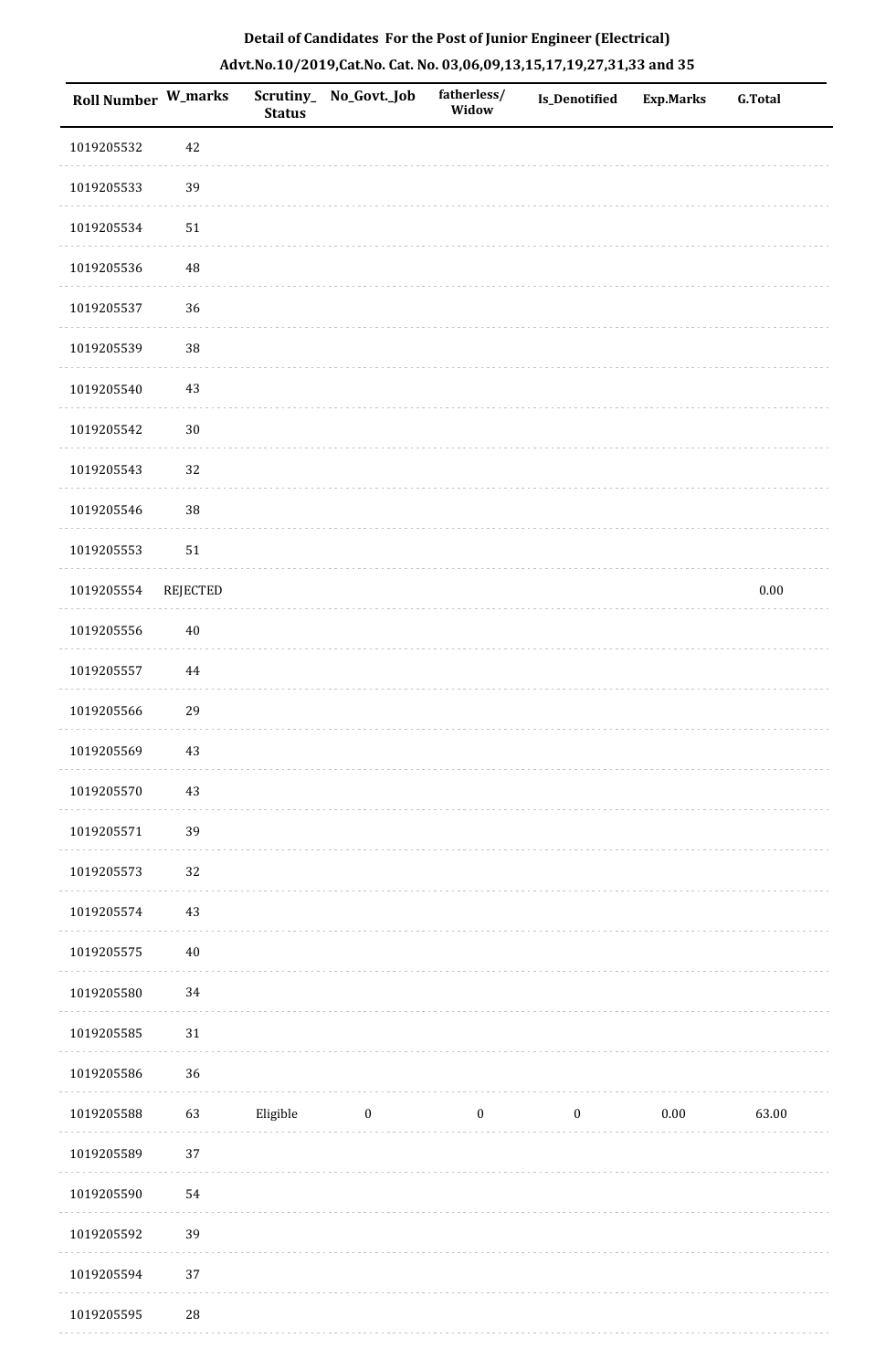|  |  | Detail of Candidates For the Post of Junior Engineer (Electrical)     |  |
|--|--|-----------------------------------------------------------------------|--|
|  |  | Advt.No.10/2019,Cat.No. Cat. No. 03,06,09,13,15,17,19,27,31,33 and 35 |  |

| Roll Number W_marks |            | <b>Status</b> | Scrutiny_ No_Govt._Job | fatherless/<br>Widow | Is_Denotified    | <b>Exp.Marks</b> | ${\bf G.Total}$ |
|---------------------|------------|---------------|------------------------|----------------------|------------------|------------------|-----------------|
| 1019205596          | $38\,$     |               |                        |                      |                  |                  |                 |
| 1019205598          | $42\,$     |               |                        |                      |                  |                  |                 |
| 1019205599          | 48         |               |                        |                      |                  |                  |                 |
| 1019205600          | $47\,$     |               |                        |                      |                  |                  |                 |
| 1019205602          | $40\,$     |               |                        |                      |                  |                  |                 |
| 1019205603          | $50\,$     |               |                        |                      |                  |                  |                 |
| 1019205604          | 56         |               |                        |                      |                  |                  |                 |
| 1019205605          | $31\,$     |               |                        |                      |                  |                  |                 |
| 1019205607          | $30\,$     |               |                        |                      |                  |                  |                 |
| 1019205608          | 39         |               |                        |                      |                  |                  |                 |
| 1019205610          | $42\,$     |               |                        |                      |                  |                  |                 |
| 1019205611          | $47\,$     |               |                        |                      |                  |                  |                 |
| 1019205616          | $40\,$     |               |                        |                      |                  |                  |                 |
| 1019205617          | 53         |               |                        |                      |                  |                  |                 |
| 1019205618          | 36         |               |                        |                      |                  |                  |                 |
| 1019205619          | $40\,$     |               |                        |                      |                  |                  |                 |
| 1019205620          | $43\,$     |               |                        |                      |                  |                  |                 |
| 1019205622          | 44         |               |                        |                      |                  |                  |                 |
| 1019205623          | 45         |               |                        |                      |                  |                  |                 |
| 1019205628          | 33         |               |                        |                      |                  |                  |                 |
| 1019205629          | 37         |               |                        |                      |                  |                  |                 |
| 1019205630          | $20\,$     |               |                        |                      |                  |                  |                 |
| 1019205631          | $43\,$     |               |                        |                      |                  |                  |                 |
| 1019205632          | $47\,$     |               |                        |                      |                  |                  |                 |
| 1019205635          | ${\bf 28}$ |               |                        |                      |                  |                  |                 |
| 1019205638          | $40\,$     |               |                        |                      |                  |                  |                 |
| 1019205639          | 44         |               |                        |                      |                  |                  |                 |
| 1019205642          | 45         |               |                        |                      |                  |                  |                 |
| 1019205643          | 59         | Eligible      | $\boldsymbol{0}$       | $\boldsymbol{0}$     | $\boldsymbol{0}$ | $0.00\,$         | 59.00           |
| 1019205646          | 35         |               |                        |                      |                  |                  |                 |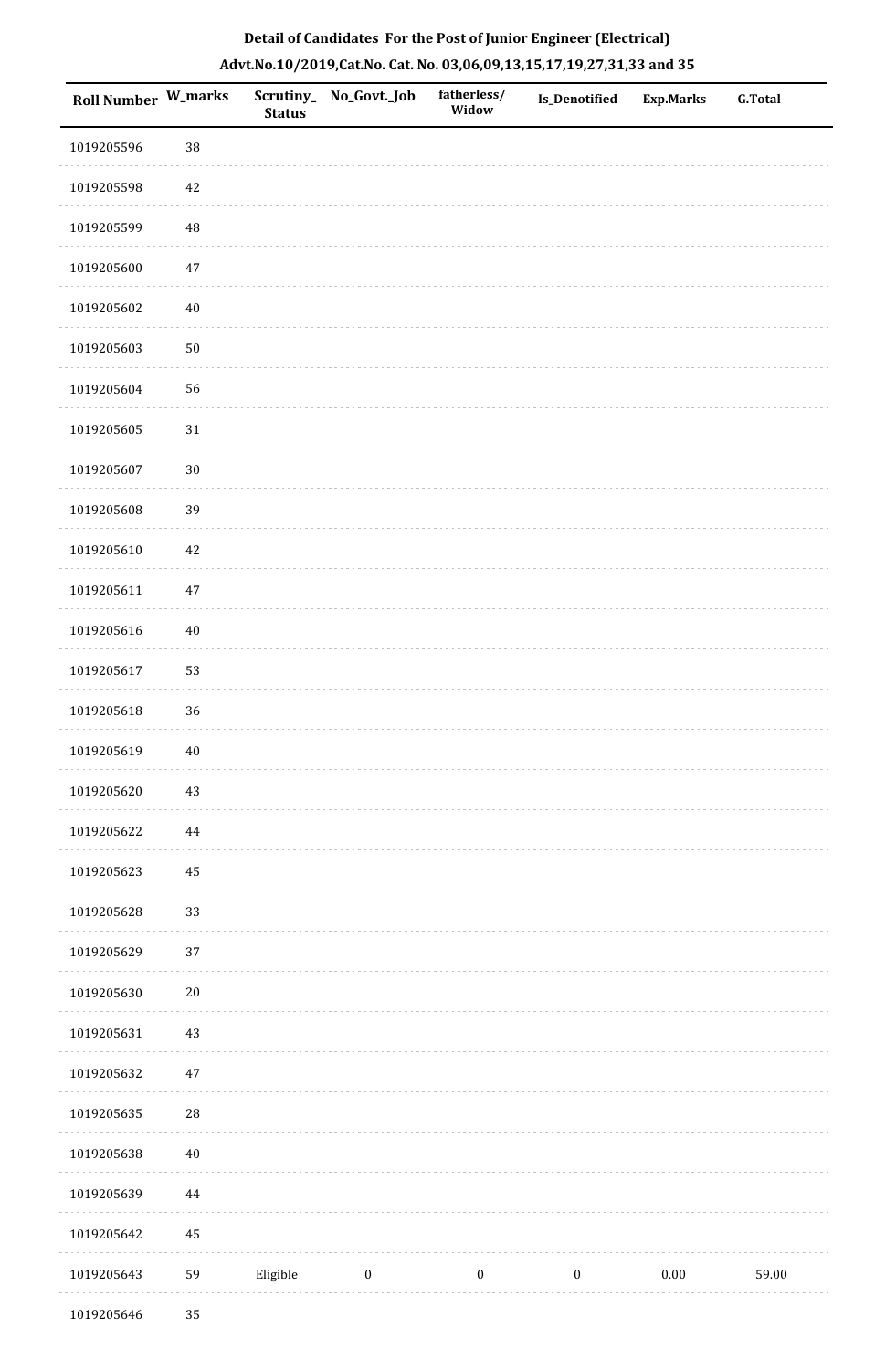| Roll Number W_marks |          | <b>Status</b> | Scrutiny_No_Govt._Job | fatherless/<br>Widow | Is_Denotified    | <b>Exp.Marks</b> | <b>G.Total</b> |
|---------------------|----------|---------------|-----------------------|----------------------|------------------|------------------|----------------|
| 1019205647          | 29       |               |                       |                      |                  |                  |                |
| 1019205649          | 51       |               |                       |                      |                  |                  |                |
| 1019205650          | 36       |               |                       |                      |                  |                  |                |
| 1019205651          | 37       |               |                       |                      |                  |                  |                |
| 1019205653          | 35       |               |                       |                      |                  |                  |                |
| 1019205655          | 36       |               |                       |                      |                  |                  |                |
| 1019205656          | 43       |               |                       |                      |                  |                  |                |
| 1019205657          | $50\,$   |               |                       |                      |                  |                  |                |
| 1019205659          | 52       |               |                       |                      |                  |                  |                |
| 1019205660          | 55       |               |                       |                      |                  |                  |                |
| 1019205663          | 35       |               |                       |                      |                  |                  |                |
| 1019205665          | $40\,$   |               |                       |                      |                  |                  |                |
| 1019205667          | $\rm 48$ | Eligible      | $\boldsymbol{0}$      | $\boldsymbol{0}$     | $\boldsymbol{0}$ | $0.00\,$         | 48.00          |
| 1019205671          | $47\,$   |               |                       |                      |                  |                  |                |
| 1019205672          | 41       |               |                       |                      |                  |                  |                |
| 1019205673          | 38       |               |                       |                      |                  |                  |                |
| 1019205676          | $34\,$   |               |                       |                      |                  |                  |                |
| 1019205678          | 25       |               |                       |                      |                  |                  |                |
| 1019205679          | 54       |               |                       |                      |                  |                  |                |
| 1019205681          | $30\,$   |               |                       |                      |                  |                  |                |
| 1019205682          | $40\,$   |               |                       |                      |                  |                  |                |
| 1019205684          | $\bf 45$ | Eligible      | $\boldsymbol{0}$      | $\boldsymbol{0}$     | $\bf{0}$         | $0.00\,$         | 45.00          |
| 1019205686          | 36       |               |                       |                      |                  |                  |                |
| 1019205687          | $51\,$   |               |                       |                      |                  |                  |                |
| 1019205688          | 49       |               |                       |                      |                  |                  |                |
| 1019205689          | $\bf 44$ |               |                       |                      |                  |                  |                |
| 1019205692          | $\bf 44$ |               |                       |                      |                  |                  |                |
| 1019205694          | 37       |               |                       |                      |                  |                  |                |
| 1019205695          | $41\,$   |               |                       |                      |                  |                  |                |
| 1019205696          | 35       |               |                       |                      |                  |                  |                |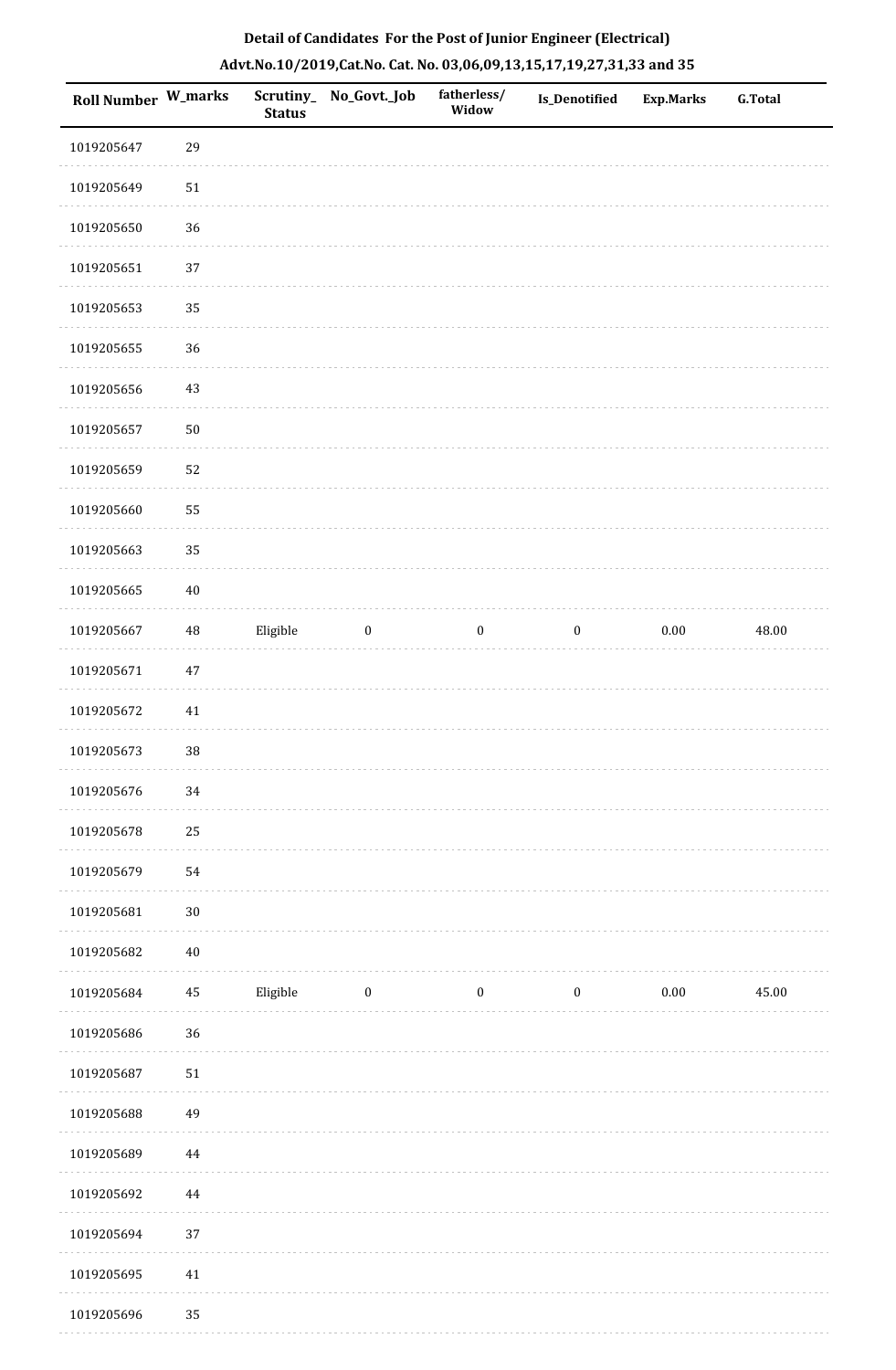|  | Detail of Candidates For the Post of Junior Engineer (Electrical)     |  |
|--|-----------------------------------------------------------------------|--|
|  | Advt.No.10/2019,Cat.No. Cat. No. 03,06,09,13,15,17,19,27,31,33 and 35 |  |

| Roll Number W_marks |                 | <b>Status</b> | Scrutiny_ No_Govt._Job | fatherless/<br>Widow | Is_Denotified    | <b>Exp.Marks</b> | <b>G.Total</b> |
|---------------------|-----------------|---------------|------------------------|----------------------|------------------|------------------|----------------|
| 1019205698          | 35              |               |                        |                      |                  |                  |                |
| 1019205699          | <b>REJECTED</b> |               |                        |                      |                  |                  | $0.00\,$       |
| 1019205703          | $\bf 44$        |               |                        |                      |                  |                  |                |
| 1019205705          | $30\,$          |               |                        |                      |                  |                  |                |
| 1019205708          | 55              |               |                        |                      |                  |                  |                |
| 1019205710          | 41              |               |                        |                      |                  |                  |                |
| 1019205713          | 33              |               |                        |                      |                  |                  |                |
| 1019205714          | 39              |               |                        |                      |                  |                  |                |
| 1019205717          | 56              |               |                        |                      |                  |                  |                |
| 1019205718          | 65              | Eligible      | $\bf{0}$               | $\boldsymbol{0}$     | $\boldsymbol{0}$ | $0.00\,$         | 65.00          |
| 1019205722          | 35              | Eligible      | $\overline{5}$         | $\boldsymbol{0}$     | $\boldsymbol{0}$ | $0.00\,$         | 40.00          |
| 1019205723          | 39              |               |                        |                      |                  |                  |                |
| 1019205724          | 45              |               |                        |                      |                  |                  |                |
| 1019205726          | 34              |               |                        |                      |                  |                  |                |
| 1019205730          | 47              | Absent        | $\boldsymbol{0}$       | $\boldsymbol{0}$     | $\boldsymbol{0}$ | $0.00\,$         |                |
| 1019205733          | $41\,$          |               |                        |                      |                  |                  |                |
| 1019205734          | $47\,$          |               |                        |                      |                  |                  |                |
| 1019205737          | 55              | Eligible      | $\bf{0}$               | $\boldsymbol{0}$     | $\boldsymbol{0}$ | 0.00             | 55.00          |
| 1019205739          | 33              |               |                        |                      |                  |                  |                |
| 1019205742          | 44              |               |                        |                      |                  |                  |                |
| 1019205743          | $\rm 48$        |               |                        |                      |                  |                  |                |
| 1019205746          | $41\,$          |               |                        |                      |                  |                  |                |
| 1019205747          | 19              | Eligible      | $\mathbf 5$            | $\boldsymbol{0}$     | $\boldsymbol{0}$ | $0.00\,$         | 24.00          |
| 1019205748          | $11\,$          |               |                        |                      |                  |                  |                |
| 1019205753          | 43              |               |                        |                      |                  |                  |                |
| 1019205756          | 47              |               |                        |                      |                  |                  |                |
| 1019205757          | 18              |               |                        |                      |                  |                  |                |
| 1019205759          | 37              |               |                        |                      |                  |                  |                |
| 1019205761          | $28\,$          |               |                        |                      |                  |                  |                |
| 1019205763          | 43              |               |                        |                      |                  |                  |                |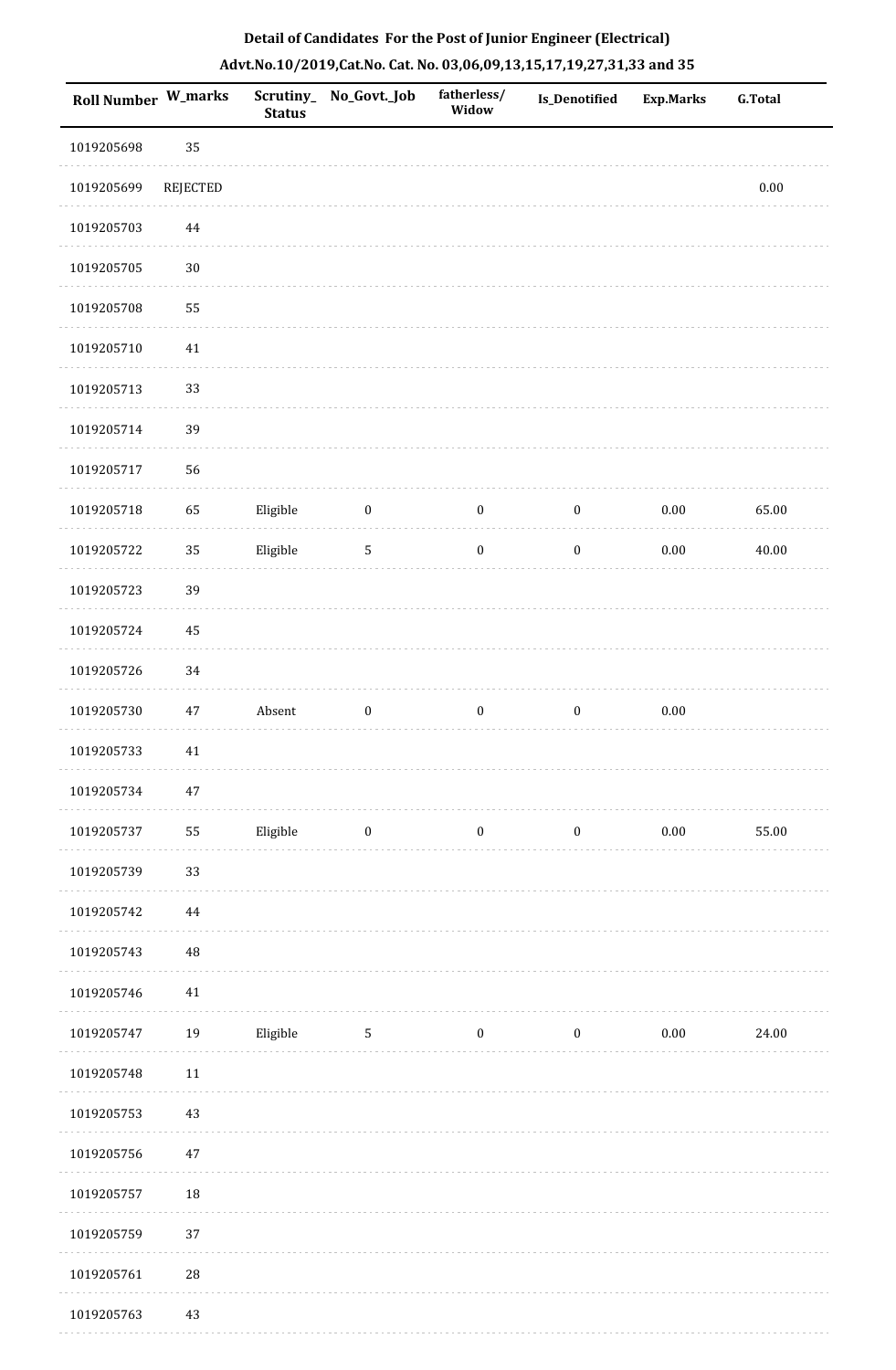| Roll Number W_marks |             | <b>Status</b> | Scrutiny_ No_Govt._Job | fatherless/<br>Widow | <b>Is_Denotified</b> | <b>Exp.Marks</b> | <b>G.Total</b> |
|---------------------|-------------|---------------|------------------------|----------------------|----------------------|------------------|----------------|
| 1019205766          | $41\,$      |               |                        |                      |                      |                  |                |
| 1019205767          | $43\,$      |               |                        |                      |                      |                  |                |
| 1019205772          | 26          |               |                        |                      |                      |                  |                |
| 1019205774          | $42\,$      |               |                        |                      |                      |                  |                |
| 1019205775          | $51\,$      |               |                        |                      |                      |                  |                |
| 1019205777          | REJECTED    |               |                        |                      |                      |                  | $0.00\,$       |
| 1019205779          | 38          |               |                        |                      |                      |                  |                |
| 1019205780          |             | Not Eligible  |                        |                      |                      |                  |                |
| 1019205781          | 38          |               |                        |                      |                      |                  |                |
| 1019205782          | 36          |               |                        |                      |                      |                  |                |
| 1019205783          | $40\,$      |               |                        |                      |                      |                  |                |
| 1019205785          | 35          |               |                        |                      |                      |                  |                |
| 1019205788          | $\sqrt{46}$ |               |                        |                      |                      |                  |                |
| 1019205791          | $50\,$      |               |                        |                      |                      |                  |                |
| 1019205792          | 37          |               |                        |                      |                      |                  |                |
| 1019205793          | $30\,$      |               |                        |                      |                      |                  |                |
| 1019205794          | 29          |               |                        |                      |                      |                  |                |
| 1019205796          | $40\,$      |               |                        |                      |                      |                  |                |
| 1019205797          | $\bf 44$    |               |                        |                      |                      |                  |                |
| 1019205800          | 45          |               |                        |                      |                      |                  |                |
| 1019205802          | $50\,$      |               |                        |                      |                      |                  |                |
| 1019205803          | $21\,$      |               |                        |                      |                      |                  |                |
| 1019205804          | $38\,$      |               |                        |                      |                      |                  |                |
| 1019205805          | 53          |               |                        |                      |                      |                  |                |
| 1019205807          | $31\,$      |               |                        |                      |                      |                  |                |
| 1019205808          | 54          |               |                        |                      |                      |                  |                |
| 1019205809          | 26          |               |                        |                      |                      |                  |                |
| 1019205813          | $\rm 48$    |               |                        |                      |                      |                  |                |
| 1019205814          | 37          |               |                        |                      |                      |                  |                |
| 1019205816          | 37          |               |                        |                      |                      |                  |                |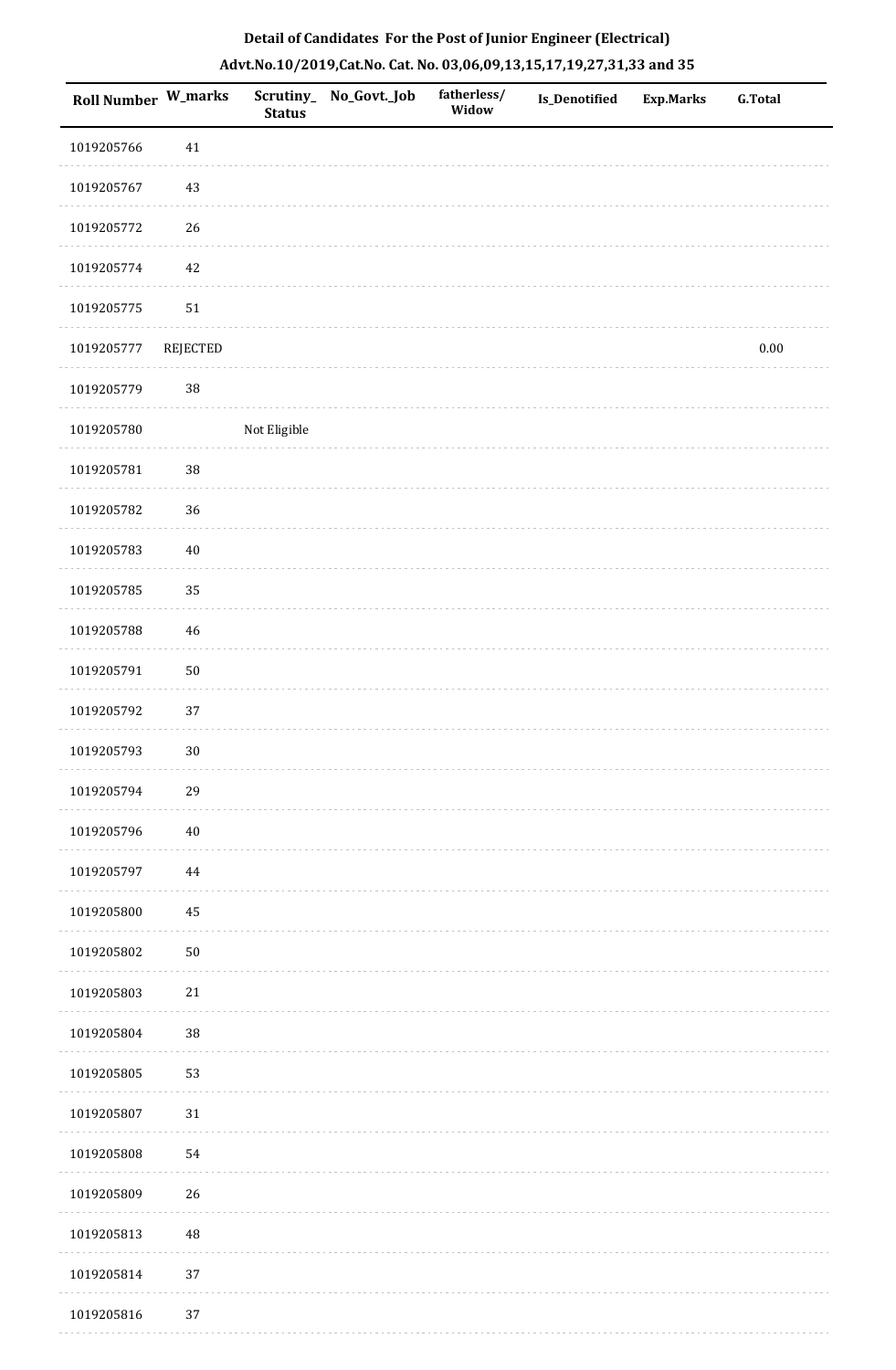| <b>Roll Number W_marks</b> |        | <b>Status</b> | Scrutiny_ No_Govt._Job | fatherless/<br>Widow | Is_Denotified    | <b>Exp.Marks</b> | G.Total |
|----------------------------|--------|---------------|------------------------|----------------------|------------------|------------------|---------|
| 1019205817                 | 32     |               |                        |                      |                  |                  |         |
| 1019205821                 | $40\,$ |               |                        |                      |                  |                  |         |
| 1019205822                 | 43     |               |                        |                      |                  |                  |         |
| 1019205823                 | 28     |               |                        |                      |                  |                  |         |
| 1019205824                 | 33     |               |                        |                      |                  |                  |         |
| 1019205825                 | 46     |               |                        |                      |                  |                  |         |
| 1019205826                 | 44     |               |                        |                      |                  |                  |         |
| 1019205831                 | 49     |               |                        |                      |                  |                  |         |
| 1019205833                 | 41     |               |                        |                      |                  |                  |         |
| 1019205836                 | 38     |               |                        |                      |                  |                  |         |
| 1019205840                 | 49     |               |                        |                      |                  |                  |         |
| 1019205842                 | 41     |               |                        |                      |                  |                  |         |
| 1019205844                 | $30\,$ |               |                        |                      |                  |                  |         |
| 1019205845                 | $25\,$ |               |                        |                      |                  |                  |         |
| 1019205846                 | 38     |               |                        |                      |                  |                  |         |
| 1019205847                 | 62     | Eligible      | $\boldsymbol{0}$       | $\boldsymbol{0}$     | $\boldsymbol{0}$ | $0.00\,$         | 62.00   |
| 1019205848                 | 47     |               |                        |                      |                  |                  |         |
| 1019205849                 | 36     |               |                        |                      |                  |                  |         |
| 1019205850                 | 36     |               |                        |                      |                  |                  |         |
| 1019205852                 | 45     |               |                        |                      |                  |                  |         |
| 1019205853                 | 39     |               |                        |                      |                  |                  |         |
| 1019205854                 | 42     |               |                        |                      |                  |                  |         |
| 1019205855                 | 43     |               |                        |                      |                  |                  |         |
| 1019205856                 | 39     |               |                        |                      |                  |                  |         |
| 1019205857                 | 27     |               |                        |                      |                  |                  |         |
| 1019205858                 | 33     |               |                        |                      |                  |                  |         |
| 1019205860                 | 44     |               |                        |                      |                  |                  |         |
| 1019205862                 | 32     |               |                        |                      |                  |                  |         |
| 1019205863                 | 36     |               |                        |                      |                  |                  |         |
| 1019205864                 | 41     |               |                        |                      |                  |                  |         |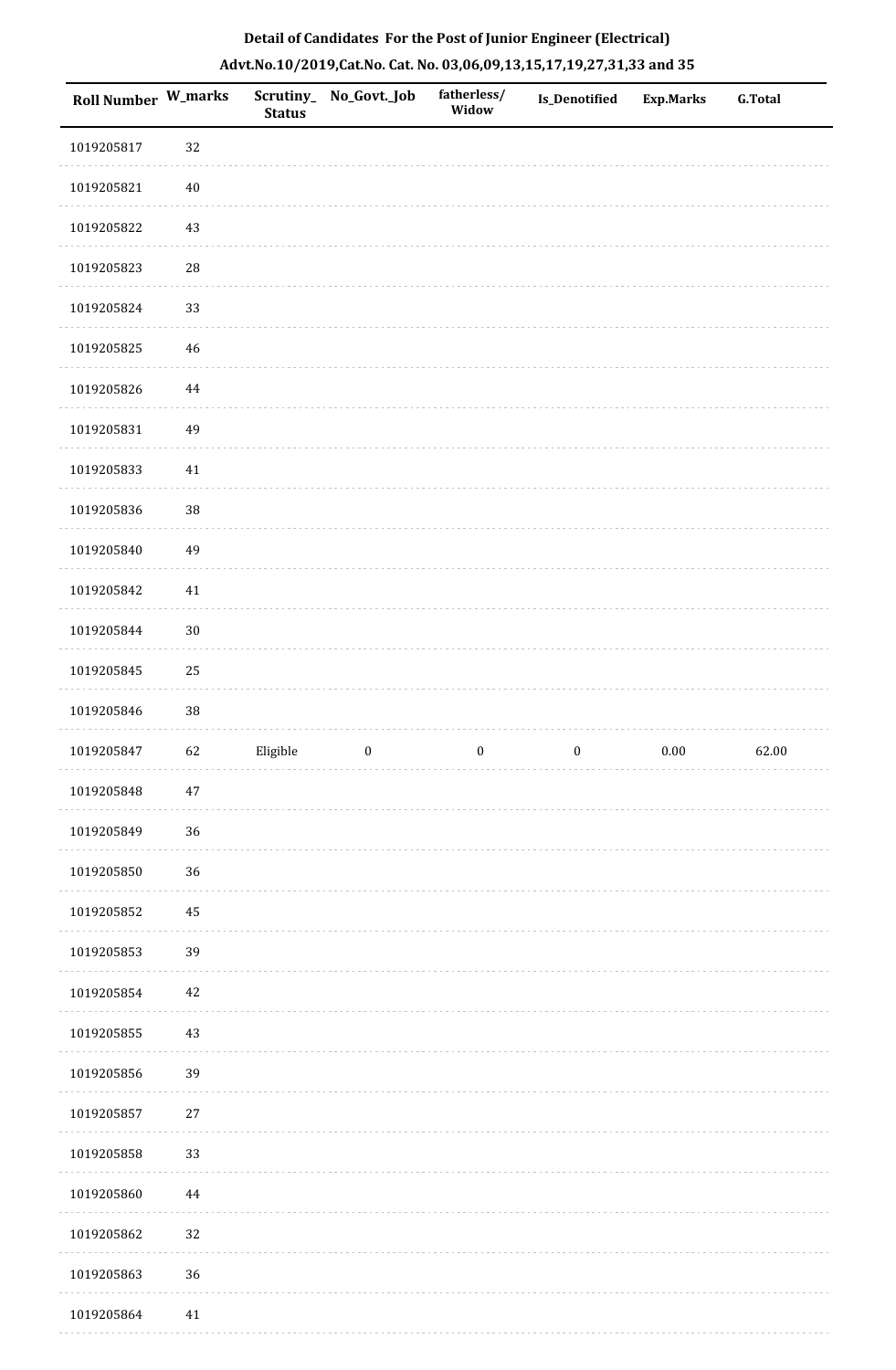|  | Detail of Candidates For the Post of Junior Engineer (Electrical)     |  |
|--|-----------------------------------------------------------------------|--|
|  | Advt.No.10/2019,Cat.No. Cat. No. 03,06,09,13,15,17,19,27,31,33 and 35 |  |

| Roll Number W_marks |            | <b>Status</b> | Scrutiny_ No_Govt._Job | fatherless/<br>Widow | Is_Denotified    | <b>Exp.Marks</b> | <b>G.Total</b> |
|---------------------|------------|---------------|------------------------|----------------------|------------------|------------------|----------------|
| 1019205865          | 48         |               |                        |                      |                  |                  |                |
| 1019205866          | $\rm 48$   |               |                        |                      |                  |                  |                |
| 1019205867          | 42         |               |                        |                      |                  |                  |                |
| 1019205872          | 38         |               |                        |                      |                  |                  |                |
| 1019205873          | 48         |               |                        |                      |                  |                  |                |
| 1019205874          | $31\,$     |               |                        |                      |                  |                  |                |
| 1019205876          | 36         |               |                        |                      |                  |                  |                |
| 1019205879          | 29         |               |                        |                      |                  |                  |                |
| 1019205880          | 37         |               |                        |                      |                  |                  |                |
| 1019205882          | $30\,$     |               |                        |                      |                  |                  |                |
| 1019205883          | ${\bf 51}$ | Eligible      | $\boldsymbol{0}$       | $\boldsymbol{0}$     | $\boldsymbol{0}$ | $0.00\,$         | 51.00          |
| 1019205885          | $\bf 44$   |               |                        |                      |                  |                  |                |
| 1019205887          | 57         |               |                        |                      |                  |                  |                |
| 1019205888          | 37         |               |                        |                      |                  |                  |                |
| 1019205889          | 28         |               |                        |                      |                  |                  |                |
| 1019205890          | 36         |               |                        |                      |                  |                  |                |
| 1019205891          | 39         |               |                        |                      |                  |                  |                |
| 1019205892          | $27\,$     |               |                        |                      |                  |                  |                |
| 1019205894          | 26         |               |                        |                      |                  |                  |                |
| 1019205902          | $40\,$     |               |                        |                      |                  |                  |                |
| 1019205903          | 31         |               |                        |                      |                  |                  |                |
| 1019205904          | $40\,$     |               |                        |                      |                  |                  |                |
| 1019205905          | 22         |               |                        |                      |                  |                  |                |
| 1019205907          | $24\,$     |               |                        |                      |                  |                  |                |
| 1019205908          | 37         |               |                        |                      |                  |                  |                |
| 1019205910          | 35         |               |                        |                      |                  |                  |                |
| 1019205911          | $38\,$     |               |                        |                      |                  |                  |                |
| 1019205914          | $38\,$     |               |                        |                      |                  |                  |                |
| 1019205916          | 55         |               |                        |                      |                  |                  |                |
| 1019205917          | 35         |               |                        |                      |                  |                  |                |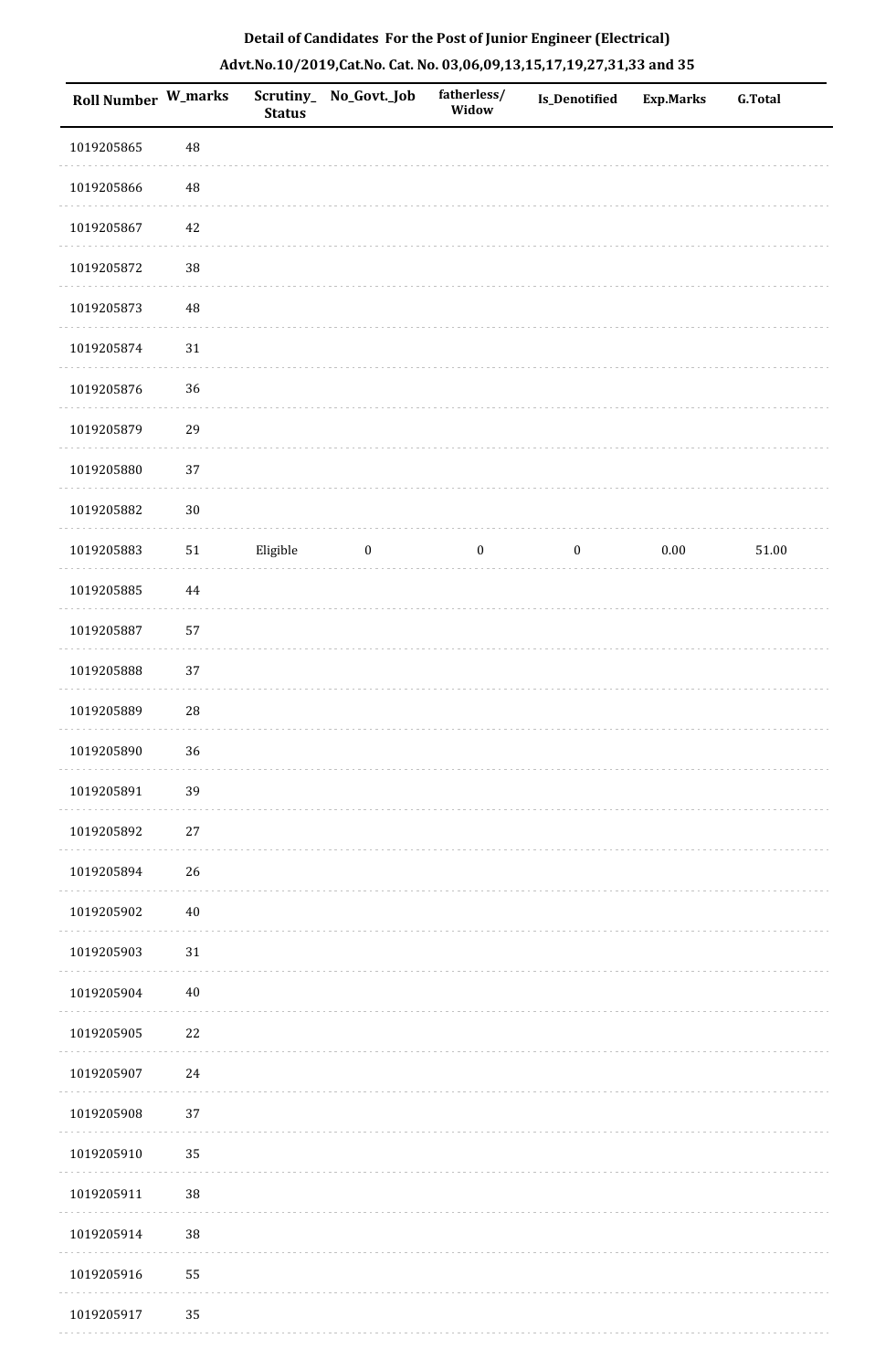| <b>Roll Number W_marks</b> |          | <b>Status</b> | Scrutiny_No_Govt._Job | fatherless/<br>Widow | Is_Denotified    | <b>Exp.Marks</b> | <b>G.Total</b> |
|----------------------------|----------|---------------|-----------------------|----------------------|------------------|------------------|----------------|
| 1019205920                 | 45       |               |                       |                      |                  |                  |                |
| 1019205921                 | REJECTED |               |                       |                      |                  |                  | 0.00           |
| 1019205922                 | 25       |               |                       |                      |                  |                  |                |
| 1019205923                 | $41\,$   |               |                       |                      |                  |                  |                |
| 1019205924                 | 57       | Eligible      | $\bf{0}$              | $\boldsymbol{0}$     | $\boldsymbol{0}$ | 0.00             | 57.00          |
| 1019205925                 | 29       |               |                       |                      |                  |                  |                |
| 1019205927                 | 60       | Eligible      | $\boldsymbol{0}$      | $\boldsymbol{0}$     | $\boldsymbol{0}$ | $0.00\,$         | 60.00          |
| 1019205929                 | $32\,$   |               |                       |                      |                  |                  |                |
| 1019205930                 | $40\,$   |               |                       |                      |                  |                  |                |
| 1019205932                 | 35       |               |                       |                      |                  |                  |                |
| 1019205933                 | $47\,$   |               |                       |                      |                  |                  |                |
| 1019205934                 | $40\,$   |               |                       |                      |                  |                  |                |
| 1019205935                 | 39       |               |                       |                      |                  |                  |                |
| 1019205937                 | $\rm 48$ |               |                       |                      |                  |                  |                |
| 1019205940                 | 35       |               |                       |                      |                  |                  |                |
| 1019205944                 | 34       |               |                       |                      |                  |                  |                |
| 1019205949                 | 36       |               |                       |                      |                  |                  |                |
| 1019205950                 | 37       |               |                       |                      |                  |                  |                |
| 1019205951                 | 44       |               |                       |                      |                  |                  |                |
| 1019205952                 | 56       |               |                       |                      |                  |                  |                |
| 1019205953                 | $47\,$   |               |                       |                      |                  |                  |                |
| 1019205956                 | 39       |               |                       |                      |                  |                  |                |
| 1019205957                 | 41       |               |                       |                      |                  |                  |                |
| 1019205958                 | $\rm 48$ |               |                       |                      |                  |                  |                |
| 1019205963                 | 39       |               |                       |                      |                  |                  |                |
| 1019205964                 | 49       |               |                       |                      |                  |                  |                |
| 1019205965                 | 44       |               |                       |                      |                  |                  |                |
| 1019205966                 | 26       |               |                       |                      |                  |                  |                |
| 1019205967                 | 44       |               |                       |                      |                  |                  |                |
| 1019205968                 | 47       |               |                       |                      |                  |                  |                |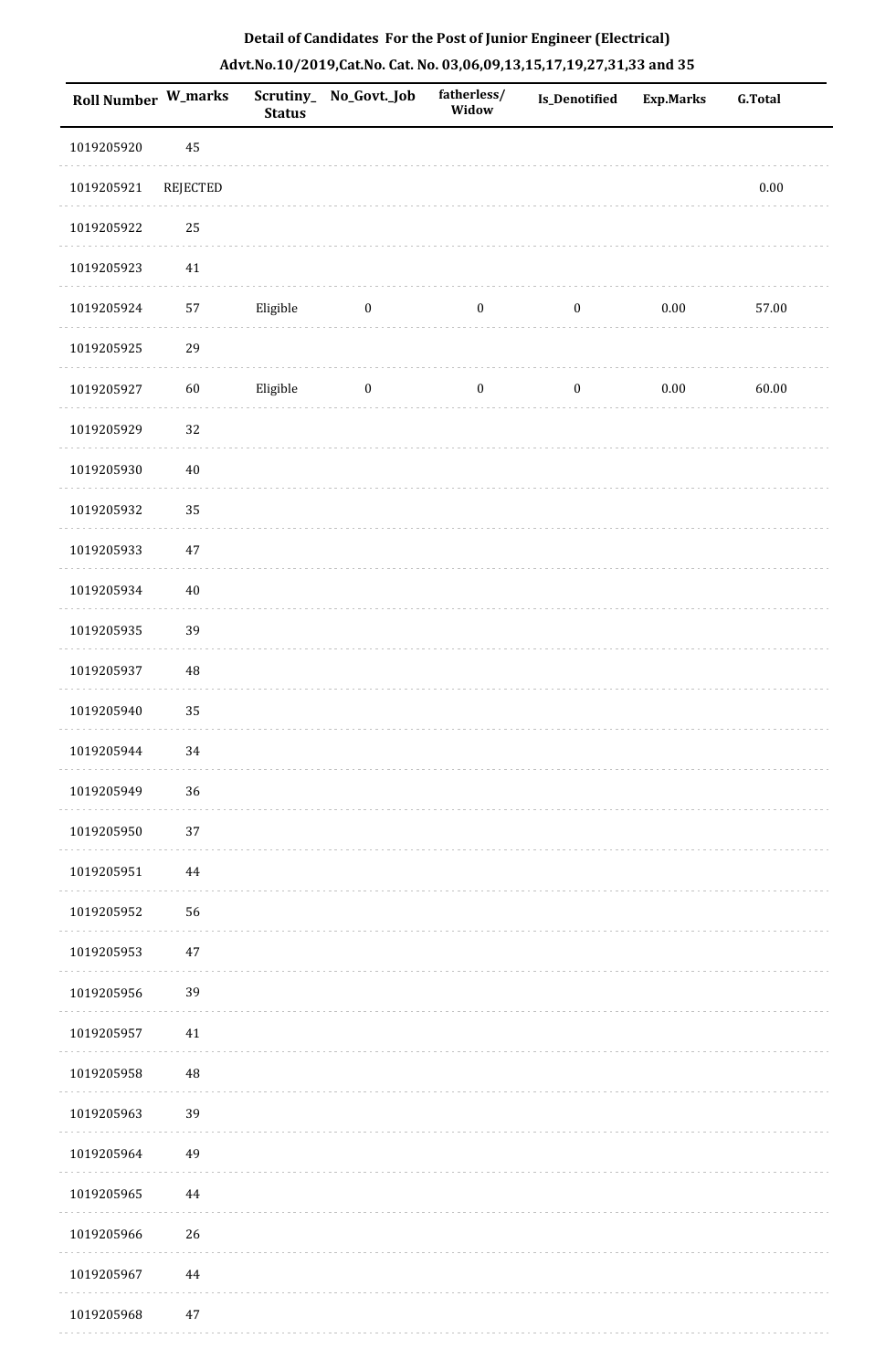| Roll Number W_marks |                 | Scrutiny_<br><b>Status</b> | No_Govt._Job     | fatherless/<br>Widow | <b>Is_Denotified</b> | <b>Exp.Marks</b> | <b>G.Total</b> |
|---------------------|-----------------|----------------------------|------------------|----------------------|----------------------|------------------|----------------|
| 1019205969          | 34              |                            |                  |                      |                      |                  |                |
| 1019205970          | 29              |                            |                  |                      |                      |                  |                |
| 1019205971          | 48              |                            |                  |                      |                      |                  |                |
| 1019205972          | 36              |                            |                  |                      |                      |                  |                |
| 1019205974          | 32              |                            |                  |                      |                      |                  |                |
| 1019205976          | 42              |                            |                  |                      |                      |                  |                |
| 1019205977          | 69              | Eligible                   | $\sqrt{5}$       | $\boldsymbol{0}$     | $\boldsymbol{0}$     | $0.00\,$         | 74.00          |
| 1019205978          | 49              | Eligible                   | $\boldsymbol{0}$ | $\boldsymbol{0}$     | $\boldsymbol{0}$     | $0.00\,$         | 49.00          |
| 1019205980          | 63              | Eligible                   | $\boldsymbol{0}$ | $\boldsymbol{0}$     | $\boldsymbol{0}$     | $0.00\,$         | 63.00          |
| 1019205981          | 35              |                            |                  |                      |                      |                  |                |
| 1019205983          | 32              |                            |                  |                      |                      |                  |                |
| 1019205985          | $34\,$          |                            |                  |                      |                      |                  |                |
| 1019205986          | 32              |                            |                  |                      |                      |                  |                |
| 1019205989          | 39              |                            |                  |                      |                      |                  |                |
| 1019205991          | $41\,$          |                            |                  |                      |                      |                  |                |
| 1019205992          | 33              |                            |                  |                      |                      |                  |                |
| 1019205993          | 29              |                            |                  |                      |                      |                  |                |
| 1019205994          | 57              |                            |                  |                      |                      |                  |                |
| 1019205995          | $30\,$          |                            |                  |                      |                      |                  |                |
| 1019205997          | <b>REJECTED</b> |                            |                  |                      |                      |                  | 0.00           |
| 1019205998          | 32              |                            |                  |                      |                      |                  |                |
| 1019206000          | $50\,$          |                            |                  |                      |                      |                  |                |
| 1019206001          | $27\,$          |                            |                  |                      |                      |                  |                |
| 1019206003          | 38              |                            |                  |                      |                      |                  |                |
| 1019206004          | 41              |                            |                  |                      |                      |                  |                |
| 1019206006          | 37              |                            |                  |                      |                      |                  |                |
| 1019206007          | 37              |                            |                  |                      |                      |                  |                |
| 1019206008          | $31\,$          |                            |                  |                      |                      |                  |                |
| 1019206009          | 53              |                            |                  |                      |                      |                  |                |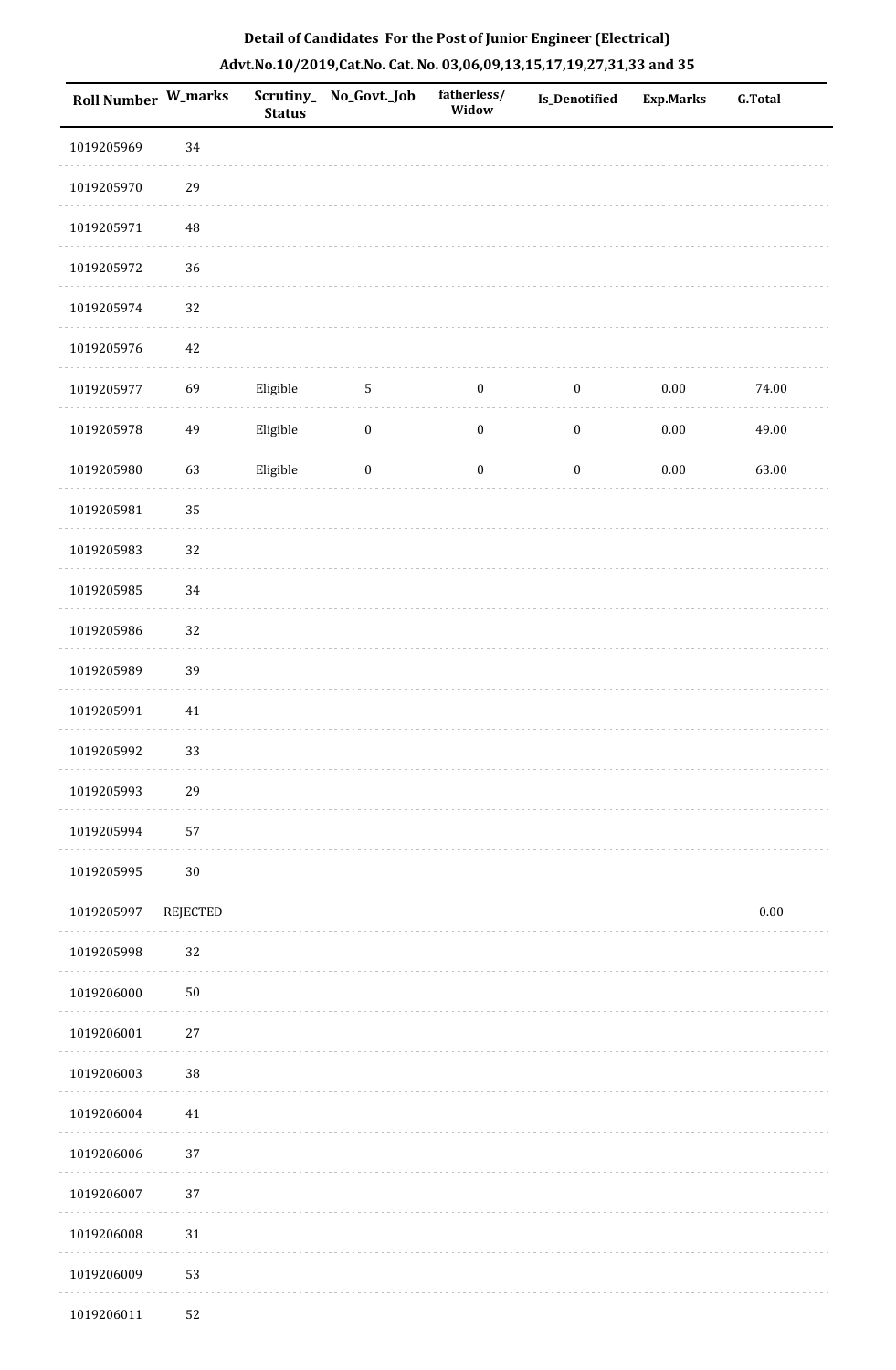|  | Detail of Candidates For the Post of Junior Engineer (Electrical)     |  |
|--|-----------------------------------------------------------------------|--|
|  | Advt.No.10/2019,Cat.No. Cat. No. 03,06,09,13,15,17,19,27,31,33 and 35 |  |

| <b>Roll Number W_marks</b> |                 | <b>Status</b> | Scrutiny_ No_Govt._Job | fatherless/<br>Widow | Is_Denotified    | <b>Exp.Marks</b> | <b>G.Total</b> |
|----------------------------|-----------------|---------------|------------------------|----------------------|------------------|------------------|----------------|
| 1019206012                 | 35              |               |                        |                      |                  |                  |                |
| 1019206015                 | $41\,$          |               |                        |                      |                  |                  |                |
| 1019206018                 | 50              |               |                        |                      |                  |                  |                |
| 1019206019                 | 35              |               |                        |                      |                  |                  |                |
| 1019206020                 | $31\,$          |               |                        |                      |                  |                  |                |
| 1019206023                 | 35              |               |                        |                      |                  |                  |                |
| 1019206025                 | 14              |               |                        |                      |                  |                  |                |
| 1019206026                 | <b>REJECTED</b> |               |                        |                      |                  |                  | $0.00\,$       |
| 1019206027                 | 46              |               |                        |                      |                  |                  |                |
| 1019206028                 | ${\bf 28}$      |               |                        |                      |                  |                  |                |
| 1019206029                 | $21\,$          |               |                        |                      |                  |                  |                |
| 1019206031                 | 29              |               |                        |                      |                  |                  |                |
| 1019206032                 | 57              | Eligible      | $\boldsymbol{0}$       | $\boldsymbol{0}$     | $\boldsymbol{0}$ | $0.00\,$         | 57.00          |
| 1019206033                 | 37              |               |                        |                      |                  |                  |                |
| 1019206034                 | 29              |               |                        |                      |                  |                  |                |
| 1019206035                 | $10\,$          |               |                        |                      |                  |                  |                |
| 1019206036                 | 49              |               |                        |                      |                  |                  |                |
| 1019206038                 | 58              |               |                        |                      |                  |                  |                |
| 1019206042                 | 52              | Eligible      | $\mathbf{5}$           | $\boldsymbol{0}$     | $\boldsymbol{0}$ | $0.00\,$         | 57.00          |
| 1019206045                 | $38\,$          |               |                        |                      |                  |                  |                |
| 1019206048                 | 44              |               |                        |                      |                  |                  |                |
| 1019206049                 | 32              |               |                        |                      |                  |                  |                |
| 1019206050                 | 33              |               |                        |                      |                  |                  |                |
| 1019206051                 | 64              | Eligible      | $\boldsymbol{0}$       | $\boldsymbol{0}$     | $\boldsymbol{0}$ | $0.00\,$         | 64.00          |
| 1019206052                 | 34              |               |                        |                      |                  |                  |                |
| 1019206053                 | 32              |               |                        |                      |                  |                  |                |
| 1019206057                 | 49              |               |                        |                      |                  |                  |                |
| 1019206058                 | $38\,$          |               |                        |                      |                  |                  |                |
| 1019206059                 | 22              |               |                        |                      |                  |                  |                |
| 1019206061                 | 48              | Absent        | $\boldsymbol{0}$       | $\boldsymbol{0}$     | $\boldsymbol{0}$ | $0.00\,$         |                |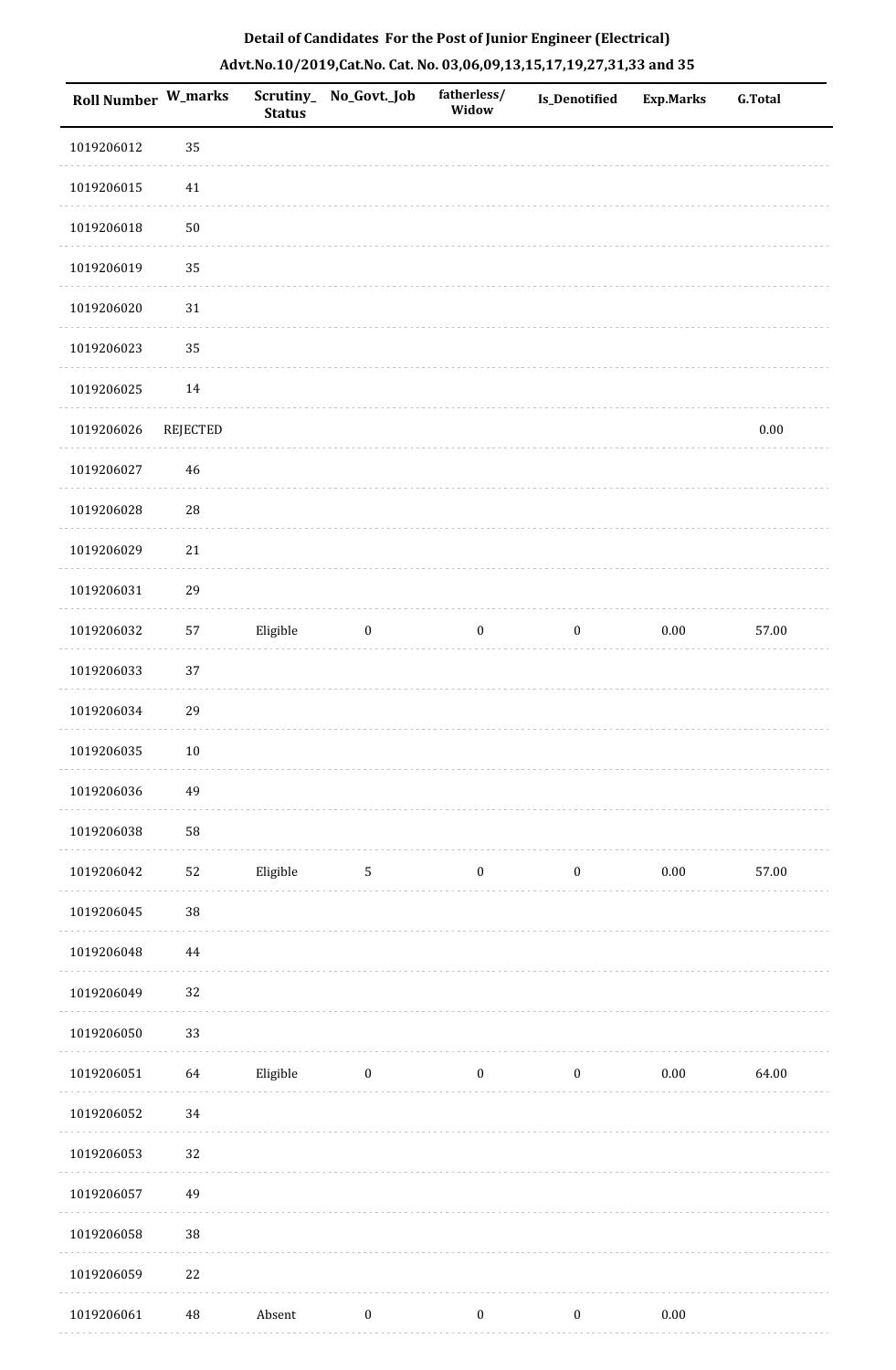|  | Detail of Candidates For the Post of Junior Engineer (Electrical)     |  |
|--|-----------------------------------------------------------------------|--|
|  | Advt.No.10/2019,Cat.No. Cat. No. 03,06,09,13,15,17,19,27,31,33 and 35 |  |

| <b>Roll Number W_marks</b> |                 | <b>Status</b> | Scrutiny_ No_Govt._Job | fatherless/<br>Widow | Is_Denotified    | <b>Exp.Marks</b> | <b>G.Total</b> |
|----------------------------|-----------------|---------------|------------------------|----------------------|------------------|------------------|----------------|
| 1019206062                 | 33              |               |                        |                      |                  |                  |                |
| 1019206063                 | 54              |               |                        |                      |                  |                  |                |
| 1019206064                 | 36              |               |                        |                      |                  |                  |                |
| 1019206065                 | 33              |               |                        |                      |                  |                  |                |
| 1019206069                 | 14              |               |                        |                      |                  |                  |                |
| 1019206070                 | $\sqrt{48}$     |               |                        |                      |                  |                  |                |
| 1019206071                 | $51\,$          |               |                        |                      |                  |                  |                |
| 1019206074                 | $\, 8$          |               |                        |                      |                  |                  |                |
| 1019206077                 | 35              |               |                        |                      |                  |                  |                |
| 1019206078                 | 44              |               |                        |                      |                  |                  |                |
| 1019206079                 | 32              |               |                        |                      |                  |                  |                |
| 1019206080                 | 59              |               |                        |                      |                  |                  |                |
| 1019206081                 | 39              |               |                        |                      |                  |                  |                |
| 1019206083                 | <b>REJECTED</b> |               |                        |                      |                  |                  | $0.00\,$       |
| 1019206084                 | 46              |               |                        |                      |                  |                  |                |
| 1019206087                 | 37              |               |                        |                      |                  |                  |                |
| 1019206092                 | 44              |               |                        |                      |                  |                  |                |
| 1019206093                 | 60              |               |                        |                      |                  |                  |                |
| 1019206094                 | 35              |               |                        |                      |                  |                  |                |
| 1019206095                 | $43\,$          |               |                        |                      |                  |                  |                |
| 1019206097                 | $41\,$          |               |                        |                      |                  |                  |                |
| 1019206098                 | 36              |               |                        |                      |                  |                  |                |
| 1019206099                 | 64              | Eligible      | $\boldsymbol{0}$       | $\boldsymbol{0}$     | $\boldsymbol{0}$ | $0.00\,$         | 64.00          |
| 1019206101                 | 29              |               |                        |                      |                  |                  |                |
| 1019206102                 | 52              |               |                        |                      |                  |                  |                |
| 1019206103                 | 39              |               |                        |                      |                  |                  |                |
| 1019206104                 | $38\,$          |               |                        |                      |                  |                  |                |
| 1019206106                 | 49              |               |                        |                      |                  |                  |                |
| 1019206108                 | 35              |               |                        |                      |                  |                  |                |
| 1019206111                 | 37              |               |                        |                      |                  |                  |                |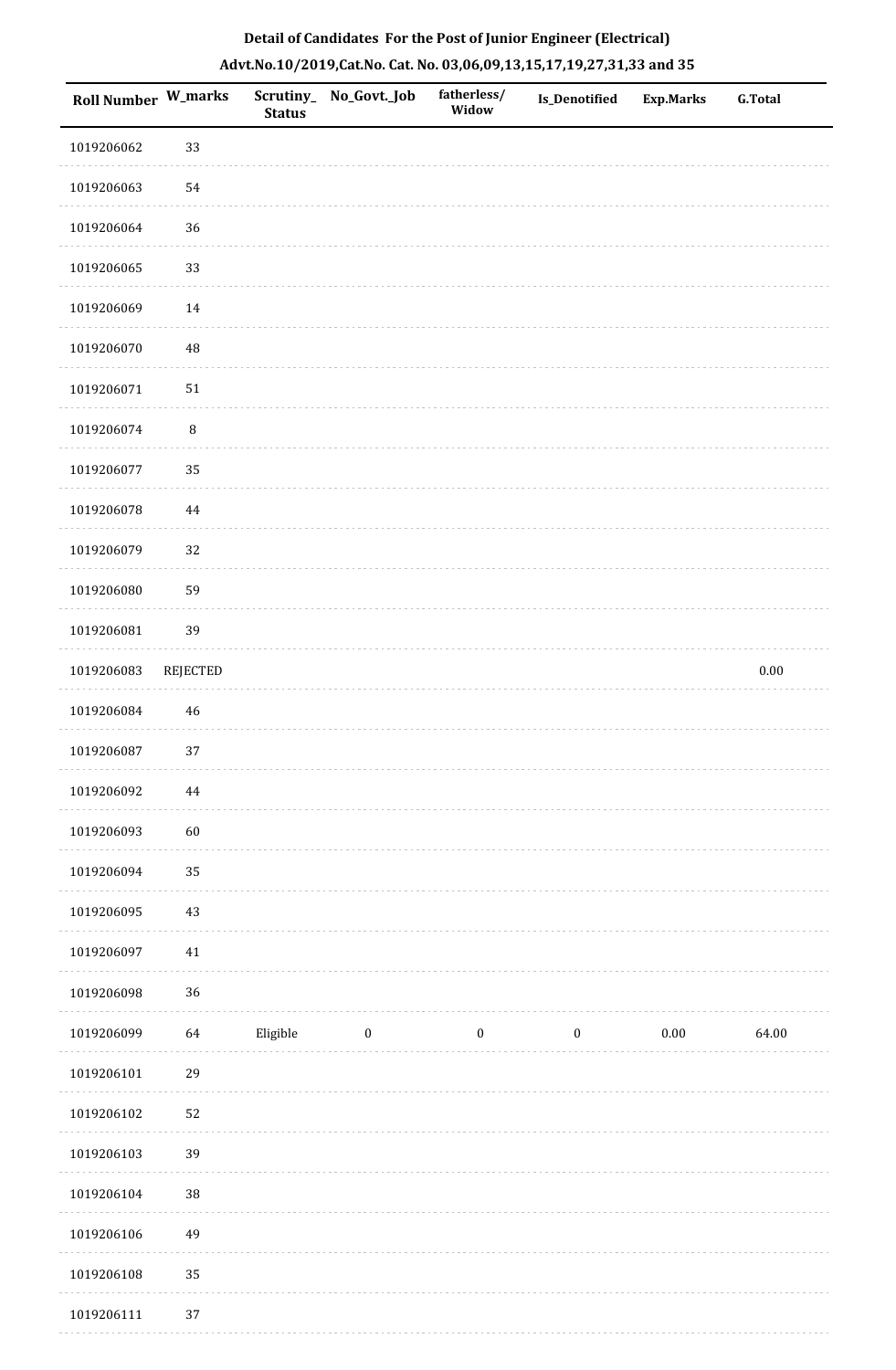| Roll Number W_marks |          | <b>Status</b> | Scrutiny_No_Govt._Job | fatherless/<br>Widow | Is_Denotified    | <b>Exp.Marks</b> | <b>G.Total</b> |
|---------------------|----------|---------------|-----------------------|----------------------|------------------|------------------|----------------|
| 1019206112          | 48       |               |                       |                      |                  |                  |                |
| 1019206114          | $38\,$   |               |                       |                      |                  |                  |                |
| 1019206115          | $42\,$   |               |                       |                      |                  |                  |                |
| 1019206116          | $47\,$   |               |                       |                      |                  |                  |                |
| 1019206118          | 44       | Eligible      | $\boldsymbol{0}$      | $\boldsymbol{0}$     | $\boldsymbol{0}$ | $0.00\,$         | 44.00          |
| 1019206121          | $71\,$   | Eligible      | $\boldsymbol{0}$      | $\boldsymbol{0}$     | $\boldsymbol{0}$ | $0.00\,$         | $71.00\,$      |
| 1019206123          | $31\,$   |               |                       |                      |                  |                  |                |
| 1019206124          | 38       |               |                       |                      |                  |                  |                |
| 1019206126          | 32       |               |                       |                      |                  |                  |                |
| 1019206127          | 33       |               |                       |                      |                  |                  |                |
| 1019206128          | $41\,$   |               |                       |                      |                  |                  |                |
| 1019206130          | 57       |               |                       |                      |                  |                  |                |
| 1019206131          | $\bf 44$ |               |                       |                      |                  |                  |                |
| 1019206132          | $\bf 45$ |               |                       |                      |                  |                  |                |
| 1019206134          | $27\,$   |               |                       |                      |                  |                  |                |
| 1019206135          | $47\,$   |               |                       |                      |                  |                  |                |
| 1019206136          | 55       |               |                       |                      |                  |                  |                |
| 1019206138          | 43       |               |                       |                      |                  |                  |                |
| 1019206139          | 48       |               |                       |                      |                  |                  |                |
| 1019206143          | 41       |               |                       |                      |                  |                  |                |
| 1019206144          | 44       |               |                       |                      |                  |                  |                |
| 1019206146          | 33       |               |                       |                      |                  |                  |                |
| 1019206148          | 42       |               |                       |                      |                  |                  |                |
| 1019206154          | $43\,$   |               |                       |                      |                  |                  |                |
| 1019206155          | 61       | Eligible      | $\boldsymbol{0}$      | $\boldsymbol{0}$     | $\boldsymbol{0}$ | $0.00\,$         | 61.00          |
| 1019206157          | $47\,$   |               |                       |                      |                  |                  |                |
| 1019206158          | 44       |               |                       |                      |                  |                  |                |
| 1019206159          | 36       |               |                       |                      |                  |                  |                |
| 1019206161          | 34       |               |                       |                      |                  |                  |                |
| 1019206163          | 51       |               |                       |                      |                  |                  |                |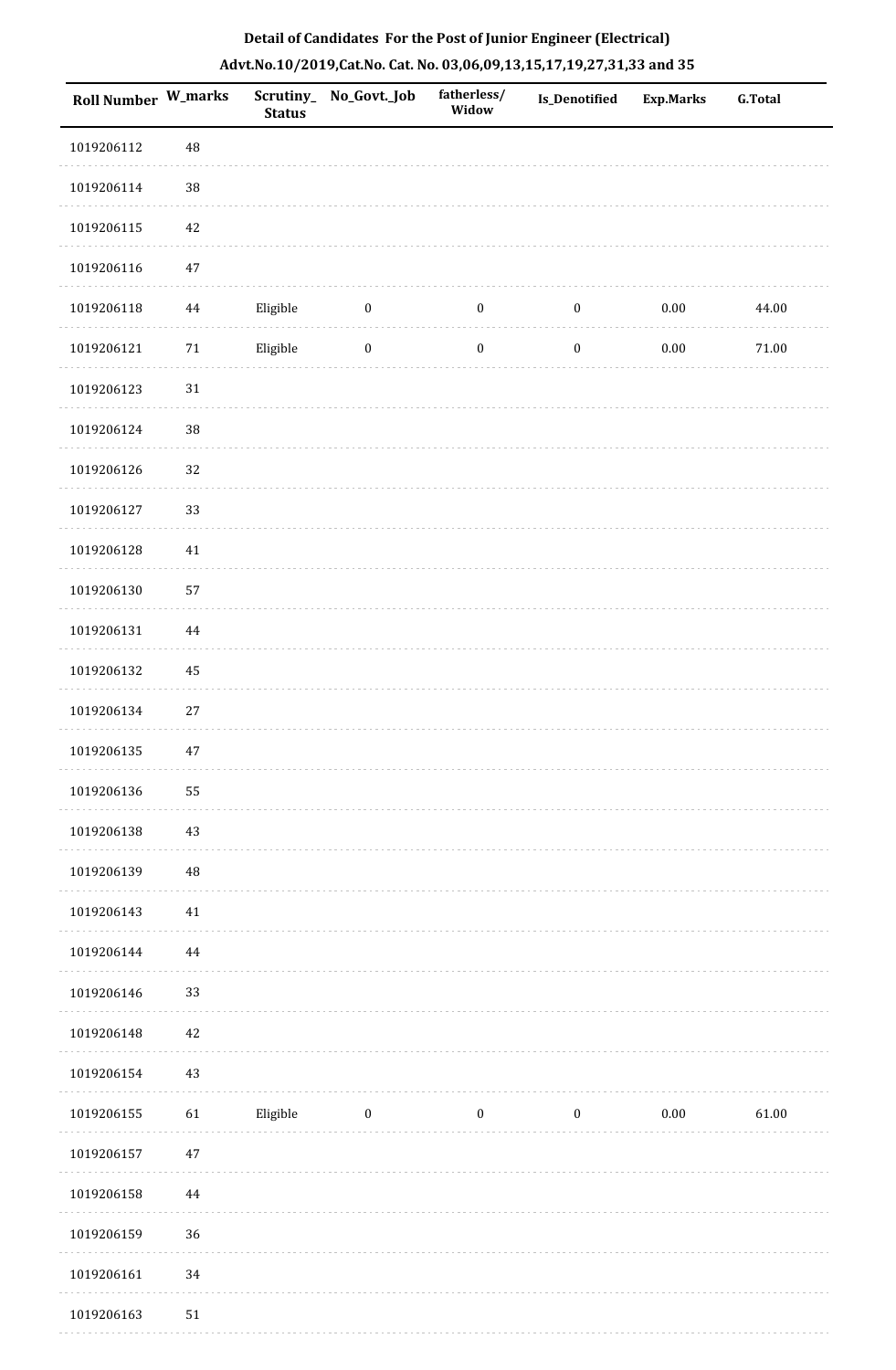|  | Detail of Candidates For the Post of Junior Engineer (Electrical)     |  |
|--|-----------------------------------------------------------------------|--|
|  | Advt.No.10/2019,Cat.No. Cat. No. 03,06,09,13,15,17,19,27,31,33 and 35 |  |

| <b>Roll Number W_marks</b> |          | <b>Status</b> | Scrutiny_No_Govt._Job | fatherless/<br>Widow | <b>Is_Denotified</b> | <b>Exp.Marks</b> | <b>G.Total</b> |
|----------------------------|----------|---------------|-----------------------|----------------------|----------------------|------------------|----------------|
| 1019206165                 | 38       |               |                       |                      |                      |                  |                |
| 1019206166                 | 39       |               |                       |                      |                      |                  |                |
| 1019206167                 | 34       |               |                       |                      |                      |                  |                |
| 1019206168                 | $30\,$   |               |                       |                      |                      |                  |                |
| 1019206169                 | $40\,$   |               |                       |                      |                      |                  |                |
| 1019206170                 | $38\,$   |               |                       |                      |                      |                  |                |
| 1019206171                 | $30\,$   |               |                       |                      |                      |                  |                |
| 1019206175                 | 23       |               |                       |                      |                      |                  |                |
| 1019206177                 | 29       |               |                       |                      |                      |                  |                |
| 1019206179                 | $\rm 48$ |               |                       |                      |                      |                  |                |
| 1019206180                 | 54       |               |                       |                      |                      |                  |                |
| 1019206181                 | 35       |               |                       |                      |                      |                  |                |
| 1019206182                 | $47\,$   |               |                       |                      |                      |                  |                |
| 1019206183                 | $47\,$   |               |                       |                      |                      |                  |                |
| 1019206186                 | 32       |               |                       |                      |                      |                  |                |
| 1019206188                 | $46\,$   |               |                       |                      |                      |                  |                |
| 1019206189                 | 29       |               |                       |                      |                      |                  |                |
| 1019206192                 | 35       |               |                       |                      |                      |                  |                |
| 1019206193                 | 36       |               |                       |                      |                      |                  |                |
| 1019206194                 | 43       |               |                       |                      |                      |                  |                |
| 1019206195                 | 41       |               |                       |                      |                      |                  |                |
| 1019206196                 | 25       |               |                       |                      |                      |                  |                |
| 1019206199                 | $38\,$   |               |                       |                      |                      |                  |                |
| 1019206200                 | 36       |               |                       |                      |                      |                  |                |
| 1019206205                 | 45       |               |                       |                      |                      |                  |                |
| 1019206208                 | 32       |               |                       |                      |                      |                  |                |
| 1019206211                 | $40\,$   |               |                       |                      |                      |                  |                |
| 1019206212                 | $\rm 48$ |               |                       |                      |                      |                  |                |
| 1019206215                 | $30\,$   |               |                       |                      |                      |                  |                |
| 1019206216                 | 49       |               |                       |                      |                      |                  |                |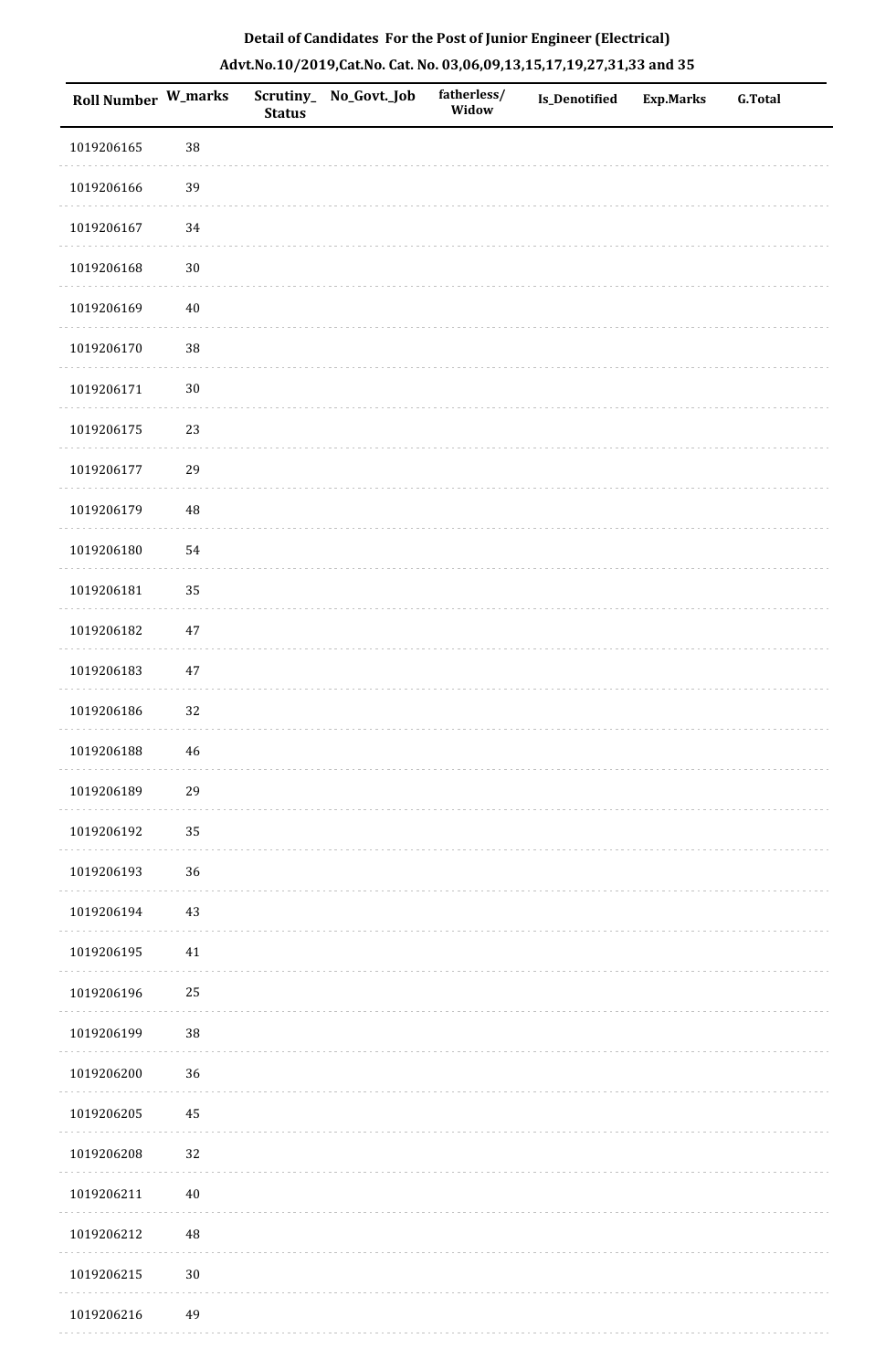| <b>Roll Number W_marks</b> |          | <b>Status</b> | Scrutiny_ No_Govt._Job | fatherless/<br>Widow | Is_Denotified    | <b>Exp.Marks</b> | <b>G.Total</b> |
|----------------------------|----------|---------------|------------------------|----------------------|------------------|------------------|----------------|
| 1019206217                 | 54       |               |                        |                      |                  |                  |                |
| 1019206218                 | $42\,$   |               |                        |                      |                  |                  |                |
| 1019206219                 | 45       |               |                        |                      |                  |                  |                |
| 1019206220                 | $50\,$   |               |                        |                      |                  |                  |                |
| 1019206221                 | 39       |               |                        |                      |                  |                  |                |
| 1019206222                 | $46\,$   |               |                        |                      |                  |                  |                |
| 1019206223                 | 42       |               |                        |                      |                  |                  |                |
| 1019206224                 | $51\,$   |               |                        |                      |                  |                  |                |
| 1019206226                 | $40\,$   |               |                        |                      |                  |                  |                |
| 1019206229                 | $\bf 44$ |               |                        |                      |                  |                  |                |
| 1019206230                 | 54       | Eligible      | $\bf{0}$               | $\boldsymbol{0}$     | $\boldsymbol{0}$ | $0.00\,$         | 54.00          |
| 1019206233                 | 37       |               |                        |                      |                  |                  |                |
| 1019206234                 | $27\,$   |               |                        |                      |                  |                  |                |
| 1019206235                 | 57       |               |                        |                      |                  |                  |                |
| 1019206241                 | $\bf 44$ |               |                        |                      |                  |                  |                |
| 1019206244                 | 48       |               |                        |                      |                  |                  |                |
| 1019206246                 | $42\,$   |               |                        |                      |                  |                  |                |
| 1019206247                 | 29       |               |                        |                      |                  |                  |                |
| 1019206248                 | $\rm 48$ |               |                        |                      |                  |                  |                |
| 1019206251                 | 33       |               |                        |                      |                  |                  |                |
| 1019206252                 | 55       |               |                        |                      |                  |                  |                |
| 1019206253                 | 49       |               |                        |                      |                  |                  |                |
| 1019206254                 | 56       | Eligible      | $\overline{5}$         | $\boldsymbol{0}$     | $\boldsymbol{0}$ | $0.00\,$         | 61.00          |
| 1019206255                 | 47       |               |                        |                      |                  |                  |                |
| 1019206257                 | $41\,$   |               |                        |                      |                  |                  |                |
| 1019206258                 | 37       |               |                        |                      |                  |                  |                |
| 1019206259                 | 36       |               |                        |                      |                  |                  |                |
| 1019206262                 | 45       |               |                        |                      |                  |                  |                |
| 1019206263                 | $51\,$   |               |                        |                      |                  |                  |                |
| 1019206264                 | 49       |               |                        |                      |                  |                  |                |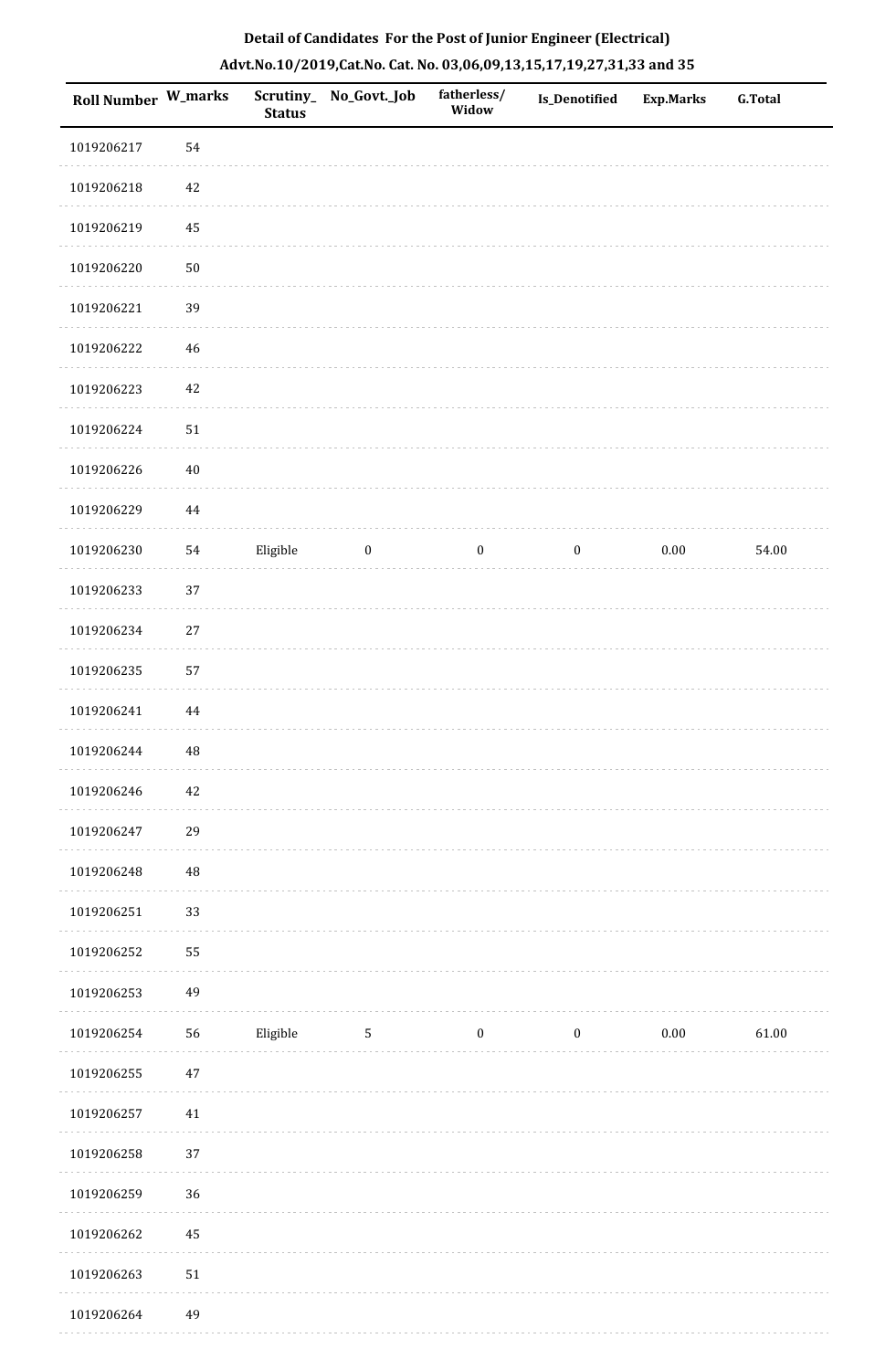| Roll Number W_marks |                 | <b>Status</b> | Scrutiny_No_Govt._Job | fatherless/<br>Widow | Is_Denotified    | <b>Exp.Marks</b> | <b>G.Total</b> |
|---------------------|-----------------|---------------|-----------------------|----------------------|------------------|------------------|----------------|
| 1019206265          | 38              |               |                       |                      |                  |                  |                |
| 1019206267          | 35              |               |                       |                      |                  |                  |                |
| 1019206269          | 38              |               |                       |                      |                  |                  |                |
| 1019206270          | 36              |               |                       |                      |                  |                  |                |
| 1019206271          | 39              |               |                       |                      |                  |                  |                |
| 1019206275          | $30\,$          |               |                       |                      |                  |                  |                |
| 1019206276          | $42\,$          |               |                       |                      |                  |                  |                |
| 1019206277          | <b>REJECTED</b> |               |                       |                      |                  |                  | $0.00\,$       |
| 1019206278          | 61              | Eligible      | $\boldsymbol{0}$      | $\boldsymbol{0}$     | $\boldsymbol{0}$ | 0.00             | 61.00          |
| 1019206280          | $\bf 44$        |               |                       |                      |                  |                  |                |
| 1019206281          | $50\,$          |               |                       |                      |                  |                  |                |
| 1019206282          | $27\,$          |               |                       |                      |                  |                  |                |
| 1019206283          | $\bf 44$        |               |                       |                      |                  |                  |                |
| 1019206284          | $51\,$          |               |                       |                      |                  |                  |                |
| 1019206285          | <b>REJECTED</b> |               |                       |                      |                  |                  | $0.00\,$       |
| 1019206286          | 55              |               |                       |                      |                  |                  |                |
| 1019206289          | $15\,$          |               |                       |                      |                  |                  |                |
| 1019206290          | 43              |               |                       |                      |                  |                  |                |
| 1019206291          | $34\,$          | Eligible      | 5                     | $\boldsymbol{0}$     | $\boldsymbol{0}$ | 0.00             | 39.00          |
| 1019206292          | 39              |               |                       |                      |                  |                  |                |
| 1019206294          | $40\,$          |               |                       |                      |                  |                  |                |
| 1019206296          | 32              |               |                       |                      |                  |                  |                |
| 1019206297          | 36              |               |                       |                      |                  |                  |                |
| 1019206298          | 56              |               |                       |                      |                  |                  |                |
| 1019206301          | ${\bf 28}$      |               |                       |                      |                  |                  |                |
| 1019206303          | $38\,$          |               |                       |                      |                  |                  |                |
| 1019206305          | $42\,$          |               |                       |                      |                  |                  |                |
| 1019206306          | 45              |               |                       |                      |                  |                  |                |
| 1019206309          | $52\,$          | Eligible      | $\boldsymbol{0}$      | $\boldsymbol{0}$     | $\boldsymbol{0}$ | 0.00             | 52.00          |
|                     |                 |               |                       |                      |                  |                  |                |

1019206310 29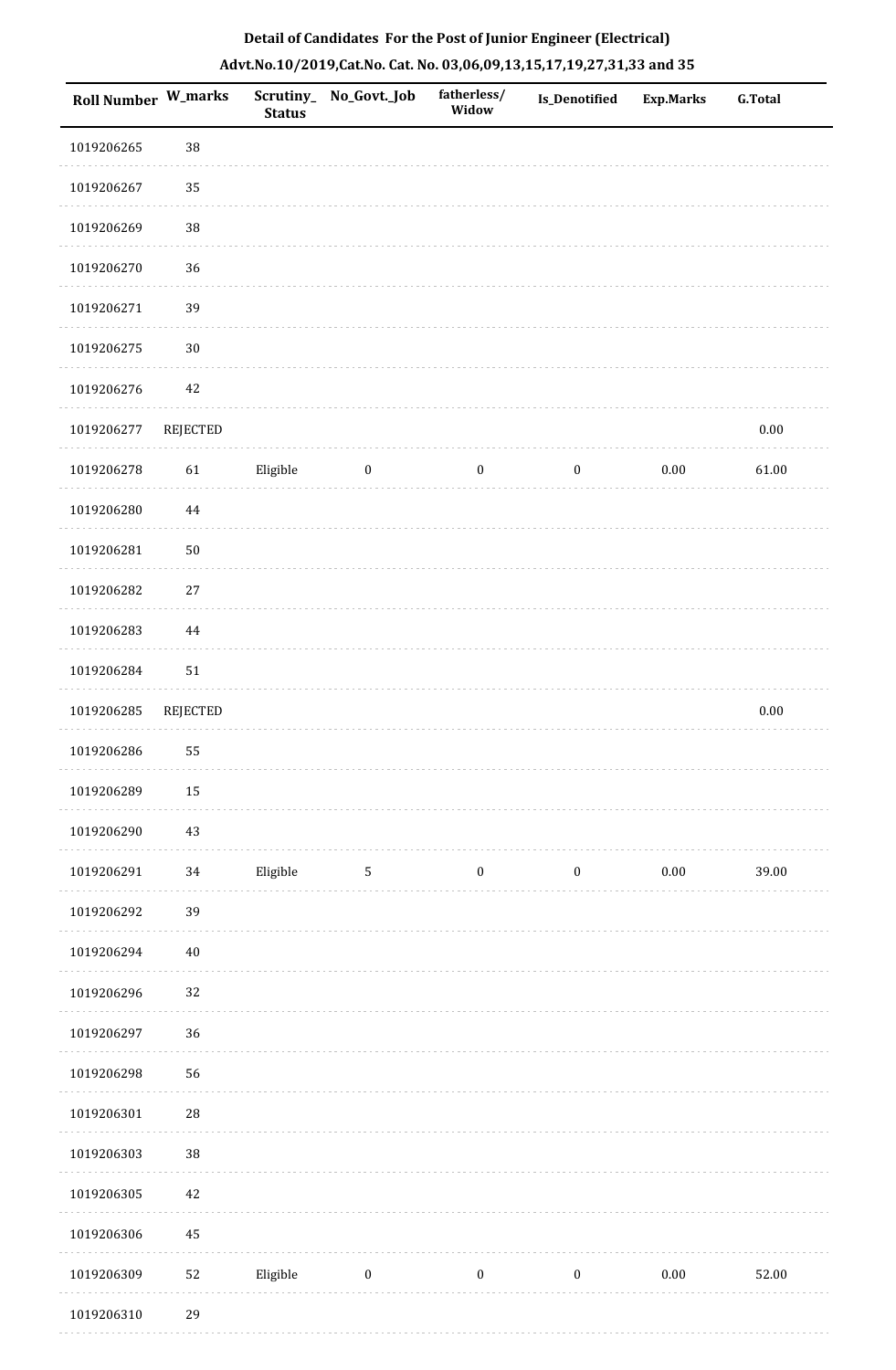| Roll Number W_marks |             | <b>Status</b> | Scrutiny_No_Govt._Job | fatherless/<br>Widow | Is_Denotified | Exp.Marks | <b>G.Total</b> |
|---------------------|-------------|---------------|-----------------------|----------------------|---------------|-----------|----------------|
| 1019206312          | $51\,$      |               |                       |                      |               |           |                |
| 1019206313          | 29          |               |                       |                      |               |           |                |
| 1019206314          | 52          |               |                       |                      |               |           |                |
| 1019206317          | 29          |               |                       |                      |               |           |                |
| 1019206318          | $\rm 48$    |               |                       |                      |               |           |                |
| 1019206320          | 51          |               |                       |                      |               |           |                |
| 1019206321          | 37          |               |                       |                      |               |           |                |
| 1019206322          | 52          |               |                       |                      |               |           |                |
| 1019206323          | ${\bf 28}$  |               |                       |                      |               |           |                |
| 1019206324          | 41          |               |                       |                      |               |           |                |
| 1019206325          | $47\,$      |               |                       |                      |               |           |                |
| 1019206326          | $34\,$      |               |                       |                      |               |           |                |
| 1019206329          | $40\,$      |               |                       |                      |               |           |                |
| 1019206330          | $50\,$      |               |                       |                      |               |           |                |
| 1019206332          | $\rm 48$    |               |                       |                      |               |           |                |
| 1019206333          | $\rm 48$    |               |                       |                      |               |           |                |
| 1019206334          | 59          |               |                       |                      |               |           |                |
| 1019206335          | 34          |               |                       |                      |               |           |                |
| 1019206336          | 49          |               |                       |                      |               |           |                |
| 1019206338          | 52          |               |                       |                      |               |           |                |
| 1019206339          | 43          | Absent        | $\boldsymbol{0}$      | $\boldsymbol{0}$     | $\bf{0}$      | $0.00\,$  |                |
| 1019206341          | 38          |               |                       |                      |               |           |                |
| 1019206342          | 43          |               |                       |                      |               |           |                |
| 1019206343          | $38\,$      |               |                       |                      |               |           |                |
| 1019206345          | 39          |               |                       |                      |               |           |                |
| 1019206346          | $42\,$      |               |                       |                      |               |           |                |
| 1019206347          | 35          |               |                       |                      |               |           |                |
| 1019206348          | 33          |               |                       |                      |               |           |                |
| 1019206350          | $\rm 48$    |               |                       |                      |               |           |                |
| 1010206252          | $\Lambda$ Q |               |                       |                      |               |           |                |

# **Detail of Candidates For the Post of Junior Engineer (Electrical) Advt.No.10/2019,Cat.No. Cat. No. 03,06,09,13,15,17,19,27,31,33 and 35**

 1019206352 49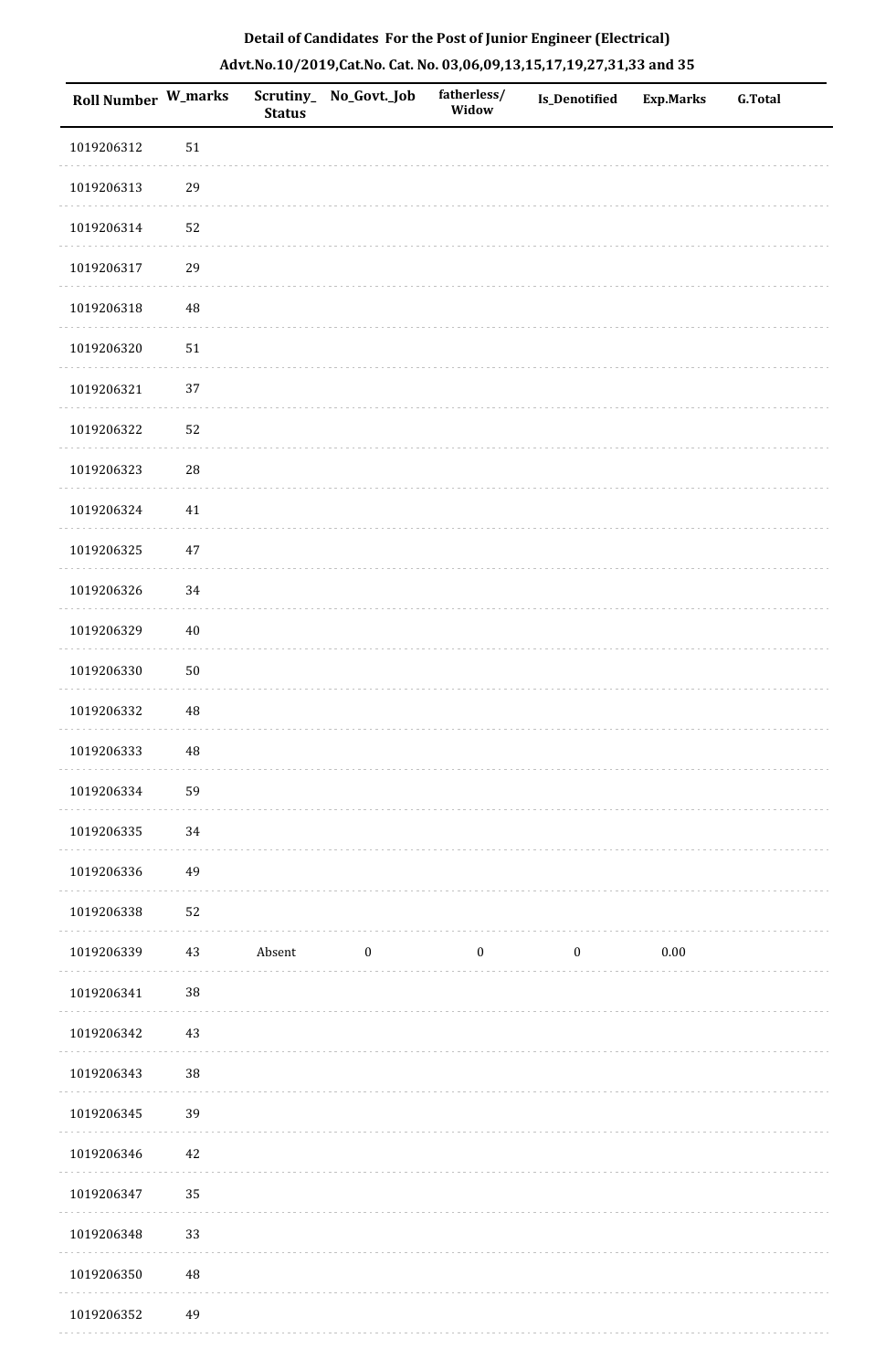| Roll Number W_marks |        | <b>Status</b> | Scrutiny_No_Govt._Job | fatherless/<br>Widow | Is_Denotified | <b>Exp.Marks</b> | <b>G.Total</b> |
|---------------------|--------|---------------|-----------------------|----------------------|---------------|------------------|----------------|
| 1019206353          | 52     |               |                       |                      |               |                  |                |
| 1019206354          | 40     |               |                       |                      |               |                  |                |
| 1019206355          | $27\,$ |               |                       |                      |               |                  |                |
| 1019206360          | 31     |               |                       |                      |               |                  |                |
| 1019206361          | 54     |               |                       |                      |               |                  |                |
| 1019206362          | 37     |               |                       |                      |               |                  |                |
| 1019206363          | $50\,$ |               |                       |                      |               |                  |                |
| 1019206365          | 48     |               |                       |                      |               |                  |                |
| 1019206366          | 41     |               |                       |                      |               |                  |                |
| 1019206367          | 28     |               |                       |                      |               |                  |                |
| 1019206369          | 32     |               |                       |                      |               |                  |                |
| 1019206372          | 52     |               |                       |                      |               |                  |                |
| 1019206373          | 52     |               |                       |                      |               |                  |                |
| 1019206374          | $38\,$ |               |                       |                      |               |                  |                |
| 1019206375          | 37     |               |                       |                      |               |                  |                |
| 1019206377          | 42     |               |                       |                      |               |                  |                |
| 1019206379          | 44     |               |                       |                      |               |                  |                |
| 1019206382          | $27\,$ |               |                       |                      |               |                  |                |
| 1019206384          | 44     |               |                       |                      |               |                  |                |
| 1019206385          | 31     |               |                       |                      |               |                  |                |
| 1019206387          | 53     |               |                       |                      |               |                  |                |
| 1019206389          | 47     |               |                       |                      |               |                  |                |
| 1019206391          | 32     |               |                       |                      |               |                  |                |
| 1019206393          | $28\,$ |               |                       |                      |               |                  |                |
| 1019206394          | 32     |               |                       |                      |               |                  |                |
| 1019206396          | 39     |               |                       |                      |               |                  |                |
| 1019206398          | 40     |               |                       |                      |               |                  |                |
| 1019206403          | 51     |               |                       |                      |               |                  |                |
| 1019206405          | 31     |               |                       |                      |               |                  |                |
| 1019206406          | 35     |               |                       |                      |               |                  |                |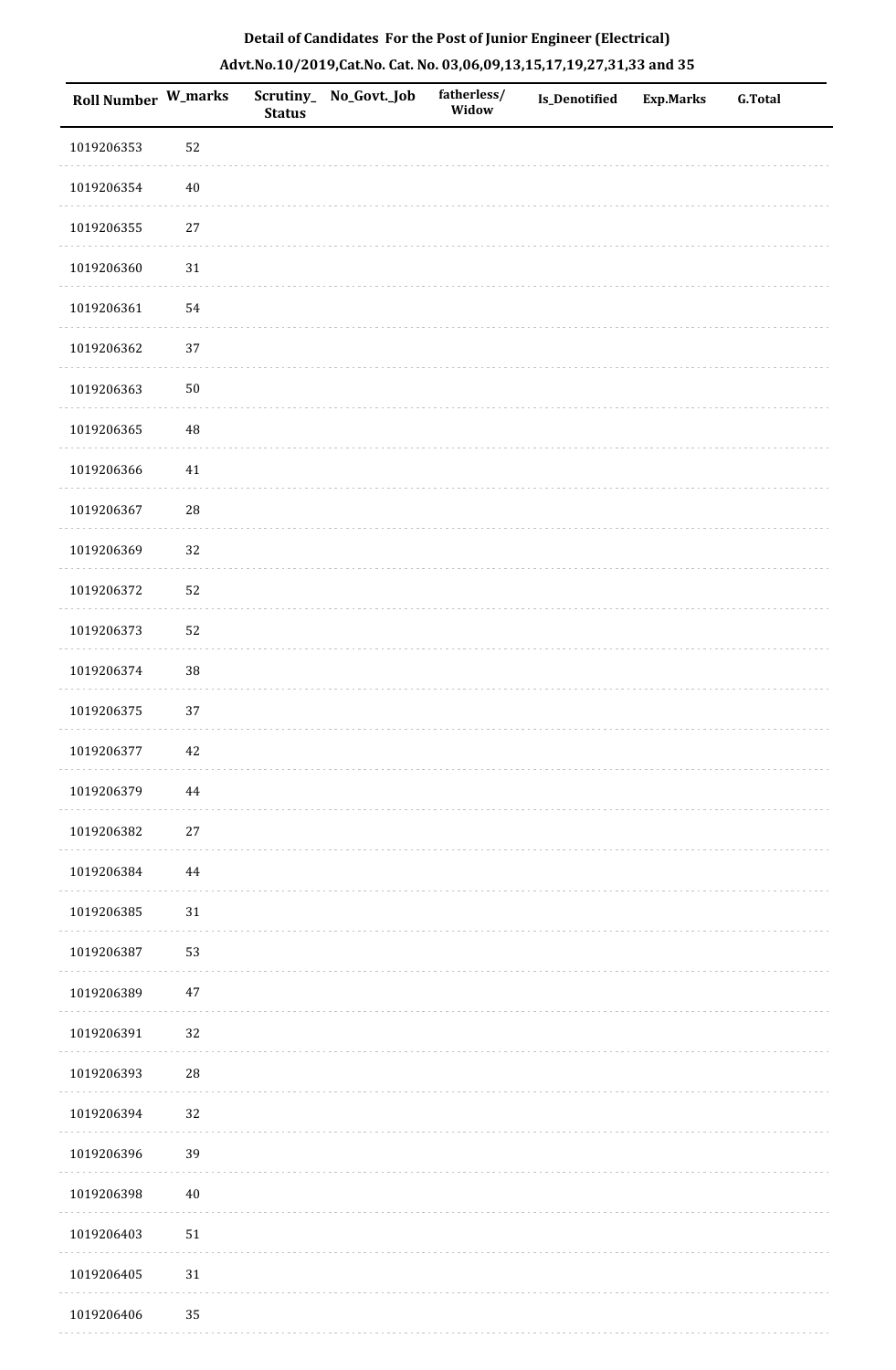| Roll Number W_marks |          | <b>Status</b> | Scrutiny_No_Govt._Job | fatherless/<br>Widow | Is_Denotified    | <b>Exp.Marks</b> | <b>G.Total</b> |
|---------------------|----------|---------------|-----------------------|----------------------|------------------|------------------|----------------|
| 1019206408          | 34       |               |                       |                      |                  |                  |                |
| 1019206409          | $41\,$   |               |                       |                      |                  |                  |                |
| 1019206410          | 36       |               |                       |                      |                  |                  |                |
| 1019206411          | $\rm 48$ |               |                       |                      |                  |                  |                |
| 1019206412          | 57       |               |                       |                      |                  |                  |                |
| 1019206413          | 43       |               |                       |                      |                  |                  |                |
| 1019206414          | 36       |               |                       |                      |                  |                  |                |
| 1019206416          | $38\,$   |               |                       |                      |                  |                  |                |
| 1019206419          | 45       |               |                       |                      |                  |                  |                |
| 1019206420          | $28\,$   | Eligible      | $\boldsymbol{0}$      | $\boldsymbol{0}$     | $\boldsymbol{0}$ | $0.00\,$         | 28.00          |
| 1019206421          | $42\,$   |               |                       |                      |                  |                  |                |
| 1019206422          | 54       |               |                       |                      |                  |                  |                |
| 1019206423          | 38       |               |                       |                      |                  |                  |                |
| 1019206424          | 45       |               |                       |                      |                  |                  |                |
| 1019206425          | $41\,$   |               |                       |                      |                  |                  |                |
| 1019206429          | 38       |               |                       |                      |                  |                  |                |
| 1019206430          | $28\,$   |               |                       |                      |                  |                  |                |
| 1019206431          | 38       |               |                       |                      |                  |                  |                |
| 1019206433          | $38\,$   |               |                       |                      |                  |                  |                |
| 1019206434          | 41       |               |                       |                      |                  |                  |                |
| 1019206437          | 55       |               |                       |                      |                  |                  |                |
| 1019206438          | 55       | Eligible      | $\boldsymbol{0}$      | $\boldsymbol{0}$     | $\boldsymbol{0}$ | $0.00\,$         | 55.00          |
| 1019206440          | 33       |               |                       |                      |                  |                  |                |
| 1019206444          | 29       |               |                       |                      |                  |                  |                |
| 1019206447          | 53       |               |                       |                      |                  |                  |                |
| 1019206450          | 41       |               |                       |                      |                  |                  |                |
| 1019206455          | 33       |               |                       |                      |                  |                  |                |
| 1019206456          | $42\,$   |               |                       |                      |                  |                  |                |
| 1019206457          | 55       |               |                       |                      |                  |                  |                |
| 1019206463          | 27       |               |                       |                      |                  |                  |                |

1019206463 27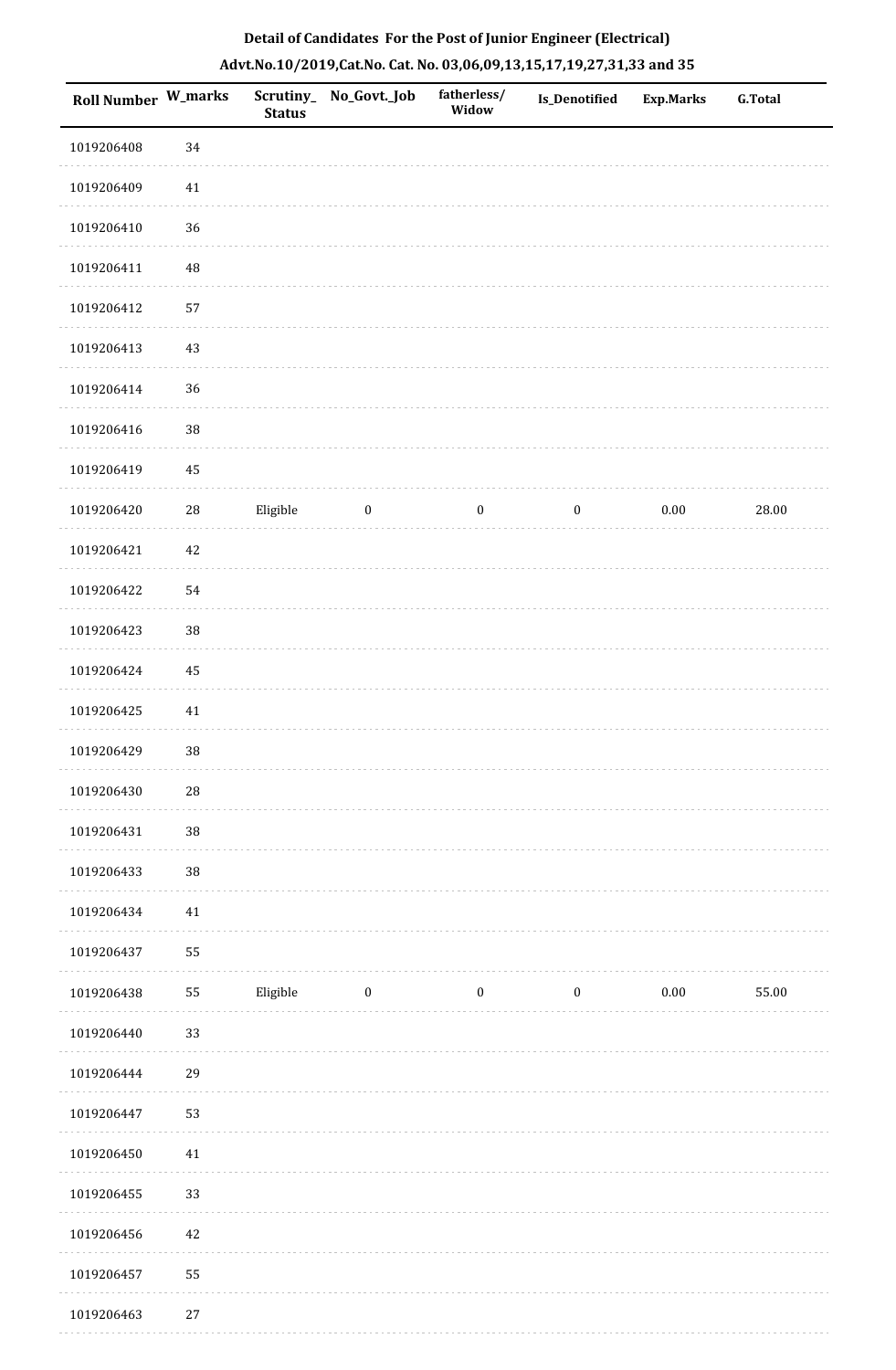| Roll Number W_marks |          | <b>Status</b> | Scrutiny_No_Govt._Job | fatherless/<br>Widow | Is_Denotified    | Exp.Marks | G.Total |
|---------------------|----------|---------------|-----------------------|----------------------|------------------|-----------|---------|
| 1019206465          | $51\,$   | Eligible      | 5                     | $\boldsymbol{0}$     | $\boldsymbol{0}$ | $0.00\,$  | 56.00   |
| 1019206467          | 25       |               |                       |                      |                  |           |         |
| 1019206468          | 37       | Absent        | $\boldsymbol{0}$      | $\boldsymbol{0}$     | $\boldsymbol{0}$ | $0.00\,$  |         |
| 1019206470          | 55       |               |                       |                      |                  |           |         |
| 1019206471          | $\rm 45$ |               |                       |                      |                  |           |         |
| 1019206472          | 49       |               |                       |                      |                  |           |         |
| 1019206474          | 29       |               |                       |                      |                  |           |         |
| 1019206476          | 46       |               |                       |                      |                  |           |         |
| 1019206477          | 44       |               |                       |                      |                  |           |         |
| 1019206478          | $43\,$   |               |                       |                      |                  |           |         |
| 1019206479          | 22       |               |                       |                      |                  |           |         |
| 1019206480          | 33       |               |                       |                      |                  |           |         |
| 1019206481          | 41       |               |                       |                      |                  |           |         |
| 1019206482          | 39       |               |                       |                      |                  |           |         |
| 1019206483          | $13\,$   |               |                       |                      |                  |           |         |
| 1019206484          | 36       |               |                       |                      |                  |           |         |
| 1019206485          | $50\,$   |               |                       |                      |                  |           |         |
| 1019206486          | 39       |               |                       |                      |                  |           |         |
| 1019206488          | $43\,$   |               |                       |                      |                  |           |         |
| 1019206489          | 52       |               |                       |                      |                  |           |         |
| 1019206491          | $38\,$   |               |                       |                      |                  |           |         |
| 1019206492          | $42\,$   |               |                       |                      |                  |           |         |
| 1019206494          | 45       |               |                       |                      |                  |           |         |
| 1019206495          | 53       |               |                       |                      |                  |           |         |
| 1019206497          | $50\,$   |               |                       |                      |                  |           |         |
| 1019206499          | 44       |               |                       |                      |                  |           |         |
| 1019206502          | $42\,$   |               |                       |                      |                  |           |         |
| 1019206505          | 34       |               |                       |                      |                  |           |         |
| 1019206506          | 44       | Eligible      | $\boldsymbol{0}$      | $\boldsymbol{0}$     | $\boldsymbol{0}$ | $0.00\,$  | 44.00   |

1019206509 37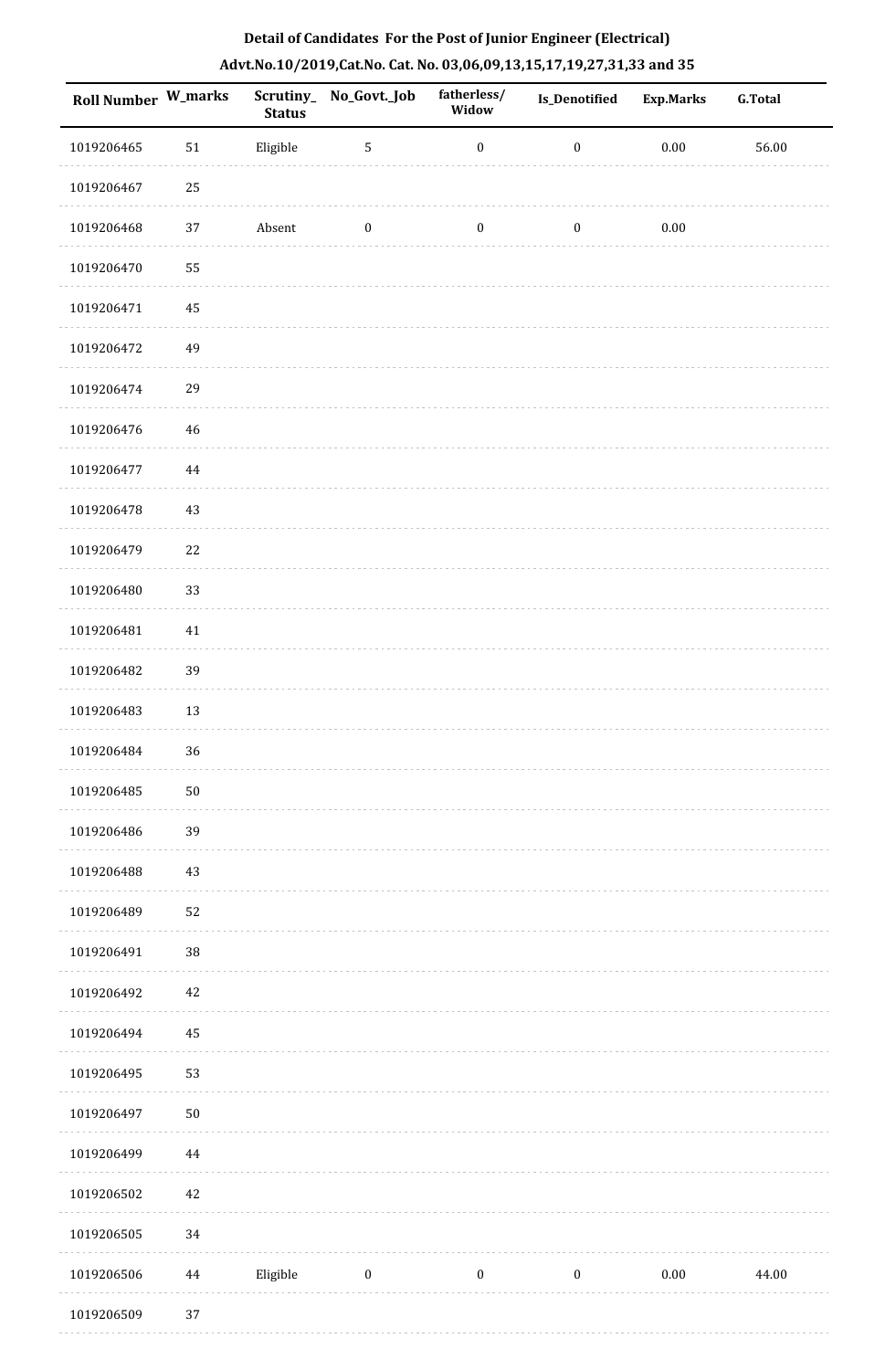| Roll Number W_marks |            | Scrutiny_<br><b>Status</b> | No_Govt._Job     | fatherless/<br>Widow | Is_Denotified    | <b>Exp.Marks</b> | <b>G.Total</b> |
|---------------------|------------|----------------------------|------------------|----------------------|------------------|------------------|----------------|
| 1019206510          | $51\,$     |                            |                  |                      |                  |                  |                |
| 1019206511          | $\rm 48$   |                            |                  |                      |                  |                  |                |
| 1019206513          | 37         |                            |                  |                      |                  |                  |                |
| 1019206514          | $30\,$     |                            |                  |                      |                  |                  |                |
| 1019206515          | 35         |                            |                  |                      |                  |                  |                |
| 1019206517          | 56         |                            |                  |                      |                  |                  |                |
| 1019206518          | 59         |                            |                  |                      |                  |                  |                |
| 1019206519          | $30\,$     |                            |                  |                      |                  |                  |                |
| 1019206520          | ${\bf 28}$ |                            |                  |                      |                  |                  |                |
| 1019206521          | $43\,$     | Eligible                   | $\boldsymbol{0}$ | $\boldsymbol{0}$     | $\boldsymbol{0}$ | $0.00\,$         | 43.00          |
| 1019206522          | $26\,$     |                            |                  |                      |                  |                  |                |
| 1019206526          | 36         |                            |                  |                      |                  |                  |                |
| 1019206527          | 49         |                            |                  |                      |                  |                  |                |
| 1019206531          | 33         |                            |                  |                      |                  |                  |                |
| 1019206532          | $40\,$     |                            |                  |                      |                  |                  |                |
| 1019206533          | 35         |                            |                  |                      |                  |                  |                |
| 1019206534          | 52         |                            |                  |                      |                  |                  |                |
| 1019206535          | 45         |                            |                  |                      |                  |                  |                |
| 1019206536          | 23         |                            |                  |                      |                  |                  |                |
| 1019206537          | 43         |                            |                  |                      |                  |                  |                |
| 1019206538          | $\rm 48$   |                            |                  |                      |                  |                  |                |
| 1019206539          | 42         |                            |                  |                      |                  |                  |                |
| 1019206542          | 39         |                            |                  |                      |                  |                  |                |
| 1019206543          | 57         | Eligible                   | $\boldsymbol{0}$ | $\boldsymbol{0}$     | $\boldsymbol{0}$ | $0.00\,$         | 57.00          |
| 1019206544          | $42\,$     |                            |                  |                      |                  |                  |                |
| 1019206545          | 34         |                            |                  |                      |                  |                  |                |
| 1019206546          | 53         |                            |                  |                      |                  |                  |                |
| 1019206548          | 41         |                            |                  |                      |                  |                  |                |
| 1019206549          | 55         |                            |                  |                      |                  |                  |                |
| 1019206550          | 42         | Absent                     | $\boldsymbol{0}$ | $\boldsymbol{0}$     | $\boldsymbol{0}$ | $0.00\,$         |                |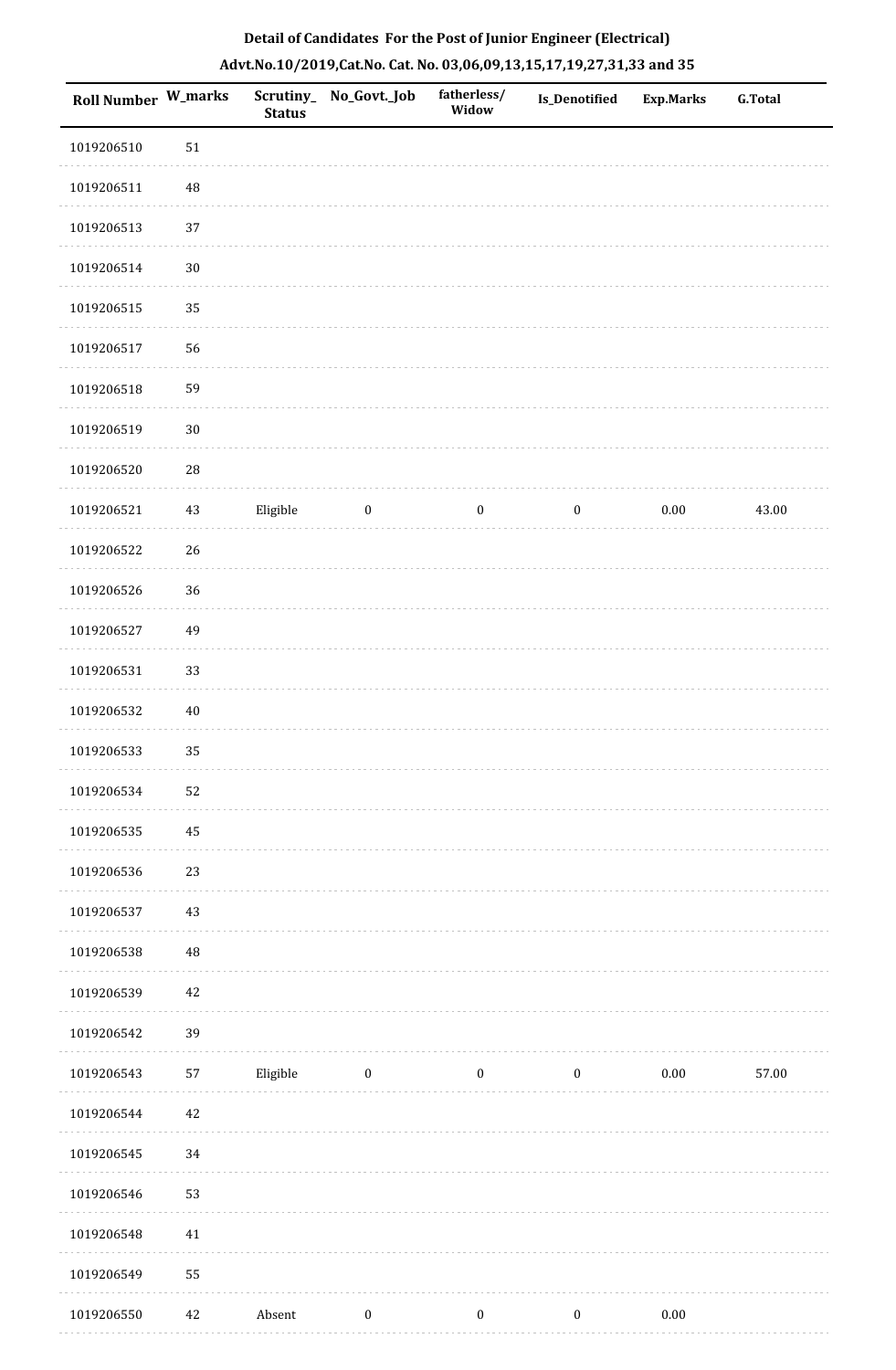|  | Detail of Candidates For the Post of Junior Engineer (Electrical)     |  |
|--|-----------------------------------------------------------------------|--|
|  | Advt.No.10/2019,Cat.No. Cat. No. 03,06,09,13,15,17,19,27,31,33 and 35 |  |

| Roll Number W_marks |            | <b>Status</b> | Scrutiny_ No_Govt._Job | fatherless/<br>Widow | <b>Is_Denotified</b> | <b>Exp.Marks</b> | <b>G.Total</b> |
|---------------------|------------|---------------|------------------------|----------------------|----------------------|------------------|----------------|
| 1019206551          | $42\,$     |               |                        |                      |                      |                  |                |
| 1019206552          | 35         |               |                        |                      |                      |                  |                |
| 1019206553          | 53         |               |                        |                      |                      |                  |                |
| 1019206555          | 34         |               |                        |                      |                      |                  |                |
| 1019206557          | 52         |               |                        |                      |                      |                  |                |
| 1019206558          | 34         |               |                        |                      |                      |                  |                |
| 1019206559          | 37         |               |                        |                      |                      |                  |                |
| 1019206560          | 57         | Eligible      | $\boldsymbol{0}$       | $\boldsymbol{0}$     | $\boldsymbol{0}$     | $0.00\,$         | 57.00          |
| 1019206561          | 33         |               |                        |                      |                      |                  |                |
| 1019206562          | 31         |               |                        |                      |                      |                  |                |
| 1019206564          | ${\bf 51}$ |               |                        |                      |                      |                  |                |
| 1019206566          | 61         | Eligible      | $\boldsymbol{0}$       | $\boldsymbol{0}$     | $\boldsymbol{0}$     | $0.00\,$         | 61.00          |
| 1019206567          | 65         | Eligible      | $\boldsymbol{0}$       | $\boldsymbol{0}$     | $\boldsymbol{0}$     | $0.00\,$         | 65.00          |
| 1019206568          | $31\,$     |               |                        |                      |                      |                  |                |
| 1019206571          | $31\,$     |               |                        |                      |                      |                  |                |
| 1019206572          | 33         |               |                        |                      |                      |                  |                |
| 1019206573          | 31         |               |                        |                      |                      |                  |                |
| 1019206577          | 31         |               |                        |                      |                      |                  |                |
| 1019206578          | $30\,$     |               |                        |                      |                      |                  |                |
| 1019206581          | 35         |               |                        |                      |                      |                  |                |
| 1019206587          | $30\,$     |               |                        |                      |                      |                  |                |
| 1019206588          | 26         |               |                        |                      |                      |                  |                |
| 1019206590          | 33         |               |                        |                      |                      |                  |                |
| 1019206592          | $47\,$     |               |                        |                      |                      |                  |                |
| 1019206593          | $31\,$     |               |                        |                      |                      |                  |                |
| 1019206595          | 44         |               |                        |                      |                      |                  |                |
| 1019206596          | 59         |               |                        |                      |                      |                  |                |
| 1019206597          | $\rm 48$   |               |                        |                      |                      |                  |                |
| 1019206598          | $42\,$     |               |                        |                      |                      |                  |                |
| 1019206600          | 33         |               |                        |                      |                      |                  |                |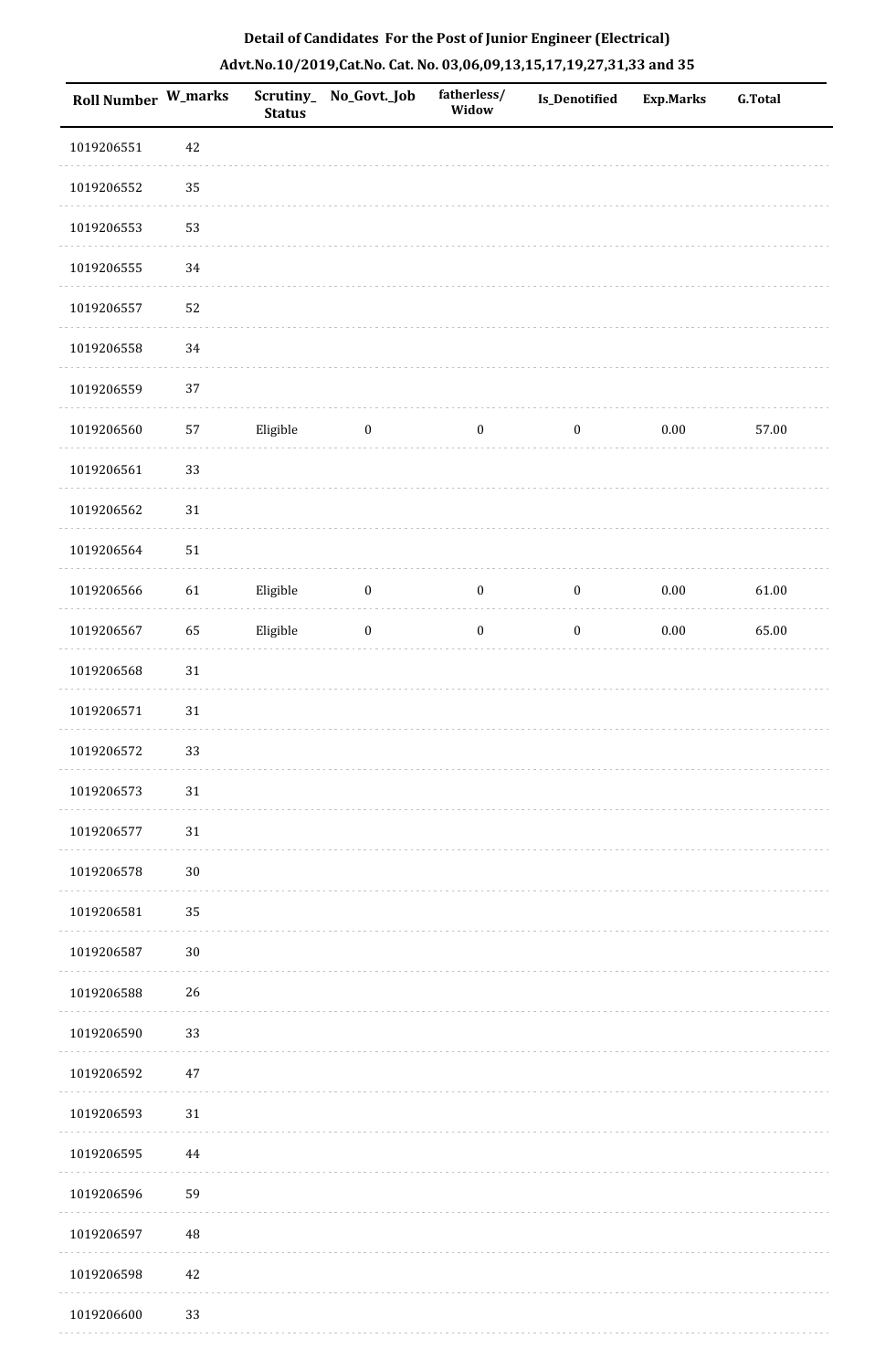|  | Detail of Candidates For the Post of Junior Engineer (Electrical)     |  |
|--|-----------------------------------------------------------------------|--|
|  | Advt.No.10/2019,Cat.No. Cat. No. 03,06,09,13,15,17,19,27,31,33 and 35 |  |

| <b>Roll Number W_marks</b> |             | <b>Status</b> | Scrutiny_ No_Govt._Job | fatherless/<br>Widow | Is_Denotified | <b>Exp.Marks</b> | <b>G.Total</b> |
|----------------------------|-------------|---------------|------------------------|----------------------|---------------|------------------|----------------|
| 1019206602                 | $40\,$      |               |                        |                      |               |                  |                |
| 1019206605                 | $\bf 44$    |               |                        |                      |               |                  |                |
| 1019206606                 | $27\,$      |               |                        |                      |               |                  |                |
| 1019206607                 | $40\,$      |               |                        |                      |               |                  |                |
| 1019206608                 | $40\,$      |               |                        |                      |               |                  |                |
| 1019206610                 | $\sqrt{46}$ |               |                        |                      |               |                  |                |
| 1019206611                 | $46\,$      |               |                        |                      |               |                  |                |
| 1019206612                 | 33          |               |                        |                      |               |                  |                |
| 1019206613                 | 49          |               |                        |                      |               |                  |                |
| 1019206615                 | 42          |               |                        |                      |               |                  |                |
| 1019206616                 | ${\bf 28}$  |               |                        |                      |               |                  |                |
| 1019206618                 | $20\,$      |               |                        |                      |               |                  |                |
| 1019206619                 | $41\,$      |               |                        |                      |               |                  |                |
| 1019206620                 | $40\,$      |               |                        |                      |               |                  |                |
| 1019206621                 | $31\,$      |               |                        |                      |               |                  |                |
| 1019206622                 | 59          |               |                        |                      |               |                  |                |
| 1019206623                 | 35          |               |                        |                      |               |                  |                |
| 1019206624                 | $31\,$      |               |                        |                      |               |                  |                |
| 1019206625                 | 49          |               |                        |                      |               |                  |                |
| 1019206626                 | 41          |               |                        |                      |               |                  |                |
| 1019206627                 | $31\,$      |               |                        |                      |               |                  |                |
| 1019206629                 | ${\bf 28}$  |               |                        |                      |               |                  |                |
| 1019206630                 | 49          |               |                        |                      |               |                  |                |
| 1019206633                 | 32          |               |                        |                      |               |                  |                |
| 1019206635                 | 46          |               |                        |                      |               |                  |                |
| 1019206636                 | 35          |               |                        |                      |               |                  |                |
| 1019206637                 | 54          |               |                        |                      |               |                  |                |
| 1019206638                 | 57          |               |                        |                      |               |                  |                |
| 1019206639                 | 59          |               |                        |                      |               |                  |                |
| 1019206640                 | 51          |               |                        |                      |               |                  |                |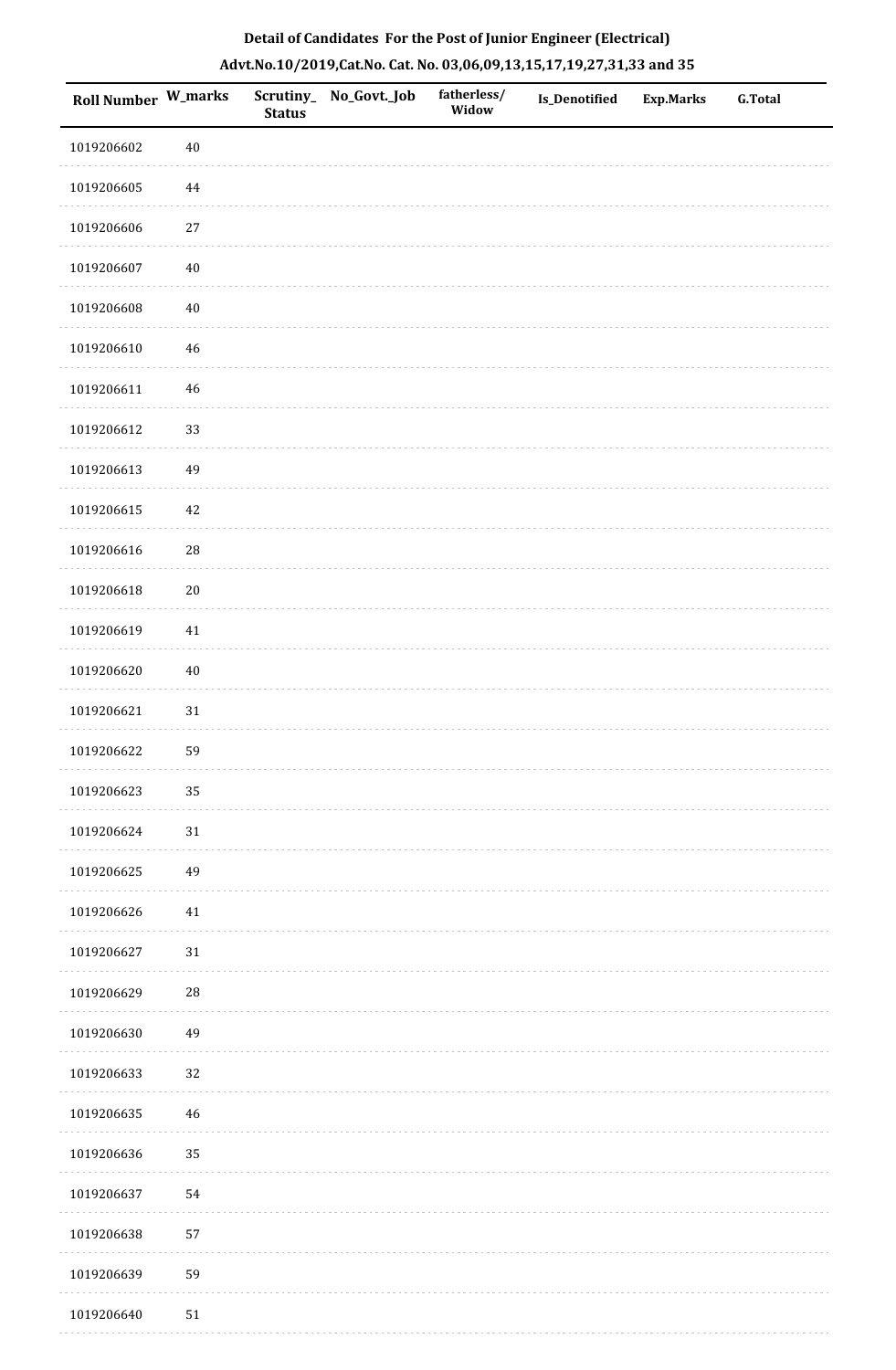| Roll Number W_marks |                 | <b>Status</b> | Scrutiny_ No_Govt._Job | fatherless/<br>Widow | Is_Denotified    | <b>Exp.Marks</b> | G.Total  |
|---------------------|-----------------|---------------|------------------------|----------------------|------------------|------------------|----------|
| 1019206642          | $47\,$          |               |                        |                      |                  |                  |          |
| 1019206643          | $27\,$          |               |                        |                      |                  |                  |          |
| 1019206644          | $31\,$          |               |                        |                      |                  |                  |          |
| 1019206645          | 46              |               |                        |                      |                  |                  |          |
| 1019206646          | $43\,$          |               |                        |                      |                  |                  |          |
| 1019206647          | 53              | Absent        | $\boldsymbol{0}$       | $\boldsymbol{0}$     | $\boldsymbol{0}$ | 0.00             |          |
| 1019206648          | 33              |               |                        |                      |                  |                  |          |
| 1019206652          | $17\,$          |               |                        |                      |                  |                  |          |
| 1019206653          | 53              |               |                        |                      |                  |                  |          |
| 1019206654          | $40\,$          |               |                        |                      |                  |                  |          |
| 1019206655          | 45              |               |                        |                      |                  |                  |          |
| 1019206656          | $\bf 44$        |               |                        |                      |                  |                  |          |
| 1019206665          | $42\,$          |               |                        |                      |                  |                  |          |
| 1019206667          | 32              |               |                        |                      |                  |                  |          |
| 1019206669          | $\bf 44$        |               |                        |                      |                  |                  |          |
| 1019206670          | 36              |               |                        |                      |                  |                  |          |
| 1019206671          | $43\,$          |               |                        |                      |                  |                  |          |
| 1019206672          | 59              |               |                        |                      |                  |                  |          |
| 1019206676          | $50\,$          |               |                        |                      |                  |                  |          |
| 1019206677          | 54              |               |                        |                      |                  |                  |          |
| 1019206679          | 45              |               |                        |                      |                  |                  |          |
| 1019206680          | $47\,$          |               |                        |                      |                  |                  |          |
| 1019206682          | $31\,$          |               |                        |                      |                  |                  |          |
| 1019206683          | <b>REJECTED</b> |               |                        |                      |                  |                  | $0.00\,$ |
| 1019206684          | 39              |               |                        |                      |                  |                  |          |
| 1019206685          | $42\,$          |               |                        |                      |                  |                  |          |
| 1019206687          | 31              |               |                        |                      |                  |                  |          |
| 1019206688          | 48              |               |                        |                      |                  |                  |          |
| 1019206689          | ${\bf 28}$      |               |                        |                      |                  |                  |          |
| 1019206690          | 46              |               |                        |                      |                  |                  |          |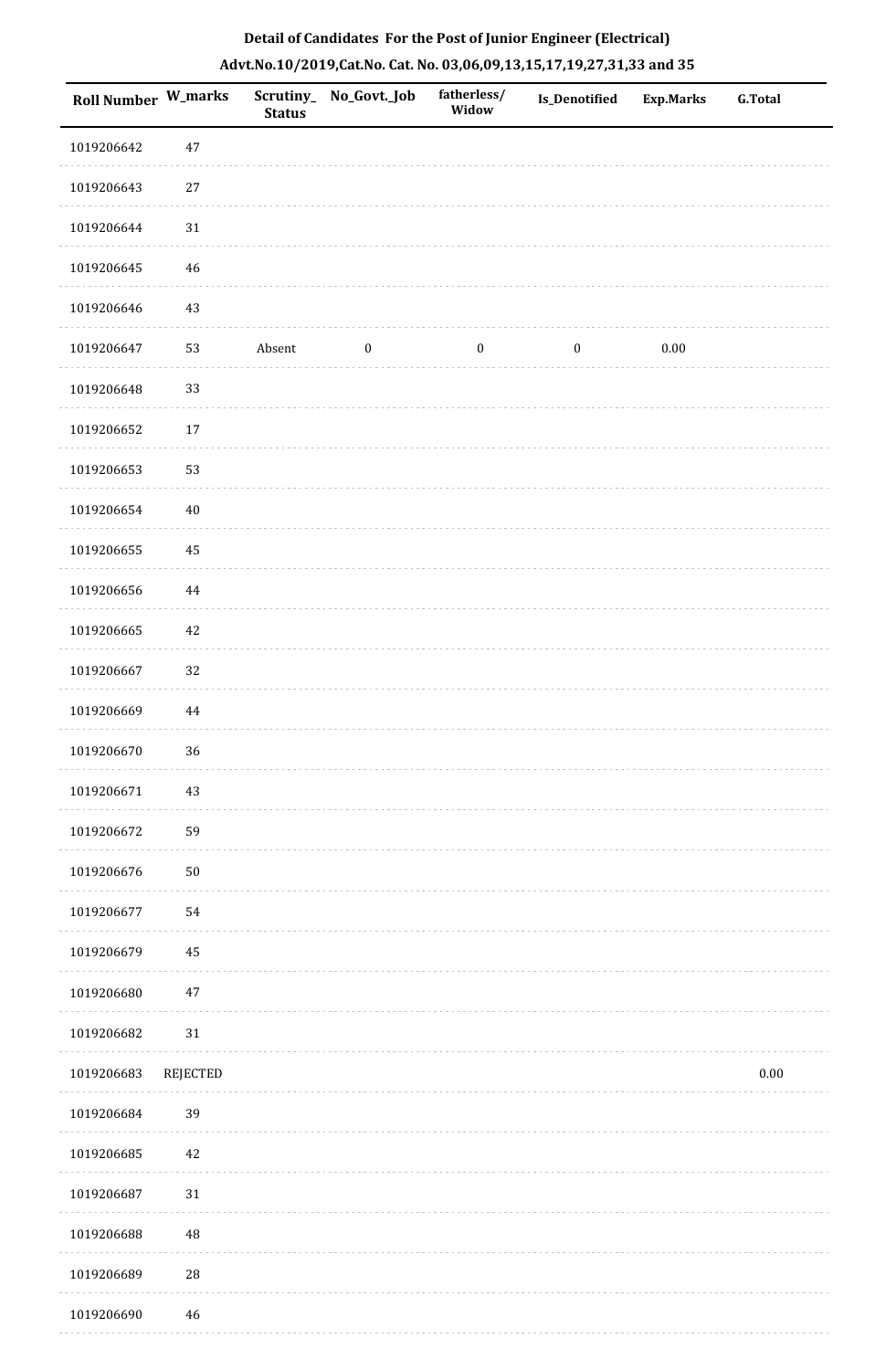| Roll Number W_marks |                 | Scrutiny_<br><b>Status</b> | No_Govt._Job     | fatherless/<br>Widow | Is_Denotified    | <b>Exp.Marks</b> | <b>G.Total</b> |
|---------------------|-----------------|----------------------------|------------------|----------------------|------------------|------------------|----------------|
| 1019206694          | 53              | Eligible                   | $\boldsymbol{0}$ | $\boldsymbol{0}$     | $\boldsymbol{0}$ | $0.00\,$         | 53.00          |
| 1019206700          | $27\,$          |                            |                  |                      |                  |                  |                |
| 1019206703          | 49              |                            |                  |                      |                  |                  |                |
| 1019206705          | 48              |                            |                  |                      |                  |                  |                |
| 1019206709          | 39              |                            |                  |                      |                  |                  |                |
| 1019206710          | 38              |                            |                  |                      |                  |                  |                |
| 1019206711          | 39              | Eligible                   | $\sqrt{5}$       | $\mathsf S$          | $\boldsymbol{0}$ | $0.00\,$         | 49.00          |
| 1019206712          | 39              |                            |                  |                      |                  |                  |                |
| 1019206713          | 42              |                            |                  |                      |                  |                  |                |
| 1019206715          | 46              |                            |                  |                      |                  |                  |                |
| 1019206716          | <b>REJECTED</b> |                            |                  |                      |                  |                  | $0.00\,$       |
| 1019206719          | $40\,$          |                            |                  |                      |                  |                  |                |
| 1019206720          | 39              |                            |                  |                      |                  |                  |                |
| 1019206721          | 49              |                            |                  |                      |                  |                  |                |
| 1019206722          | 33              |                            |                  |                      |                  |                  |                |
| 1019206723          | 38              |                            |                  |                      |                  |                  |                |
| 1019206725          | $\bf 48$        | Eligible                   | $\bf{0}$         | $\boldsymbol{0}$     | $\boldsymbol{0}$ | $0.00\,$         | 48.00          |
| 1019206727          | $30\,$          |                            |                  |                      |                  |                  |                |
| 1019206732          | $41\,$          |                            |                  |                      |                  |                  |                |
| 1019206733          | 33              |                            |                  |                      |                  |                  |                |
| 1019206737          | 55              |                            |                  |                      |                  |                  |                |
| 1019206738          | 32              |                            |                  |                      |                  |                  |                |
| 1019206739          | $38\,$          |                            |                  |                      |                  |                  |                |
| 1019206741          | $38\,$          |                            |                  |                      |                  |                  |                |
| 1019206742          | 36              |                            |                  |                      |                  |                  |                |
| 1019206743          | 39              |                            |                  |                      |                  |                  |                |
| 1019206745          | $40\,$          |                            |                  |                      |                  |                  |                |
| 1019206748          | 36              | Absent                     | $\boldsymbol{0}$ | $\boldsymbol{0}$     | $\boldsymbol{0}$ | $0.00\,$         |                |
| 1019206749          | 45              |                            |                  |                      |                  |                  |                |
| 1019206751          | 36              |                            |                  |                      |                  |                  |                |
|                     |                 |                            |                  |                      |                  |                  |                |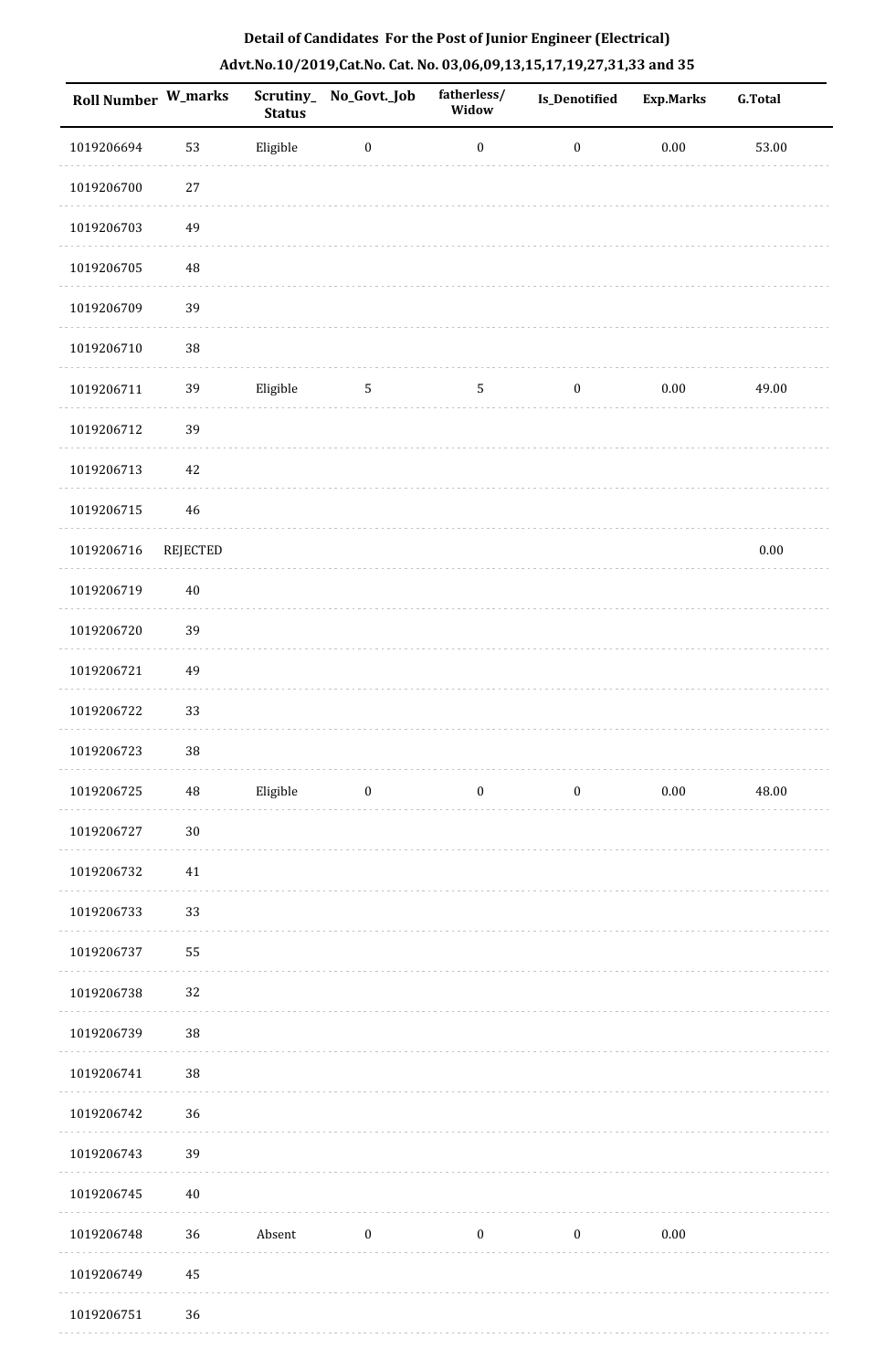| Roll Number W_marks |        | <b>Status</b> | Scrutiny_ No_Govt._Job | fatherless/<br>Widow | Is_Denotified    | Exp.Marks | G.Total |
|---------------------|--------|---------------|------------------------|----------------------|------------------|-----------|---------|
| 1019206753          | 46     |               |                        |                      |                  |           |         |
| 1019206755          | 52     |               |                        |                      |                  |           |         |
| 1019206758          | 45     |               |                        |                      |                  |           |         |
| 1019206761          | 29     |               |                        |                      |                  |           |         |
| 1019206762          | 43     |               |                        |                      |                  |           |         |
| 1019206763          | 34     |               |                        |                      |                  |           |         |
| 1019206764          | $28\,$ |               |                        |                      |                  |           |         |
| 1019206766          | 40     |               |                        |                      |                  |           |         |
| 1019206767          | 15     |               |                        |                      |                  |           |         |
| 1019206768          | 29     |               |                        |                      |                  |           |         |
| 1019206769          | 35     |               |                        |                      |                  |           |         |
| 1019206770          | $51\,$ |               |                        |                      |                  |           |         |
| 1019206772          | 42     |               |                        |                      |                  |           |         |
| 1019206773          | $37\,$ |               |                        |                      |                  |           |         |
| 1019206775          | 32     |               |                        |                      |                  |           |         |
| 1019206776          | 46     |               |                        |                      |                  |           |         |
| 1019206777          | 42     |               |                        |                      |                  |           |         |
| 1019206778          | $42\,$ |               |                        |                      |                  |           |         |
| 1019206780          | 45     |               |                        |                      |                  |           |         |
| 1019206782          | 36     |               |                        |                      |                  |           |         |
| 1019206783          | 32     | Absent        | $\boldsymbol{0}$       | $\boldsymbol{0}$     | $\boldsymbol{0}$ | $0.00\,$  |         |
| 1019206785          | 34     |               |                        |                      |                  |           |         |
| 1019206786          | $31\,$ |               |                        |                      |                  |           |         |
| 1019206789          | 44     |               |                        |                      |                  |           |         |
| 1019206793          | 39     |               |                        |                      |                  |           |         |
| 1019206794          | 27     |               |                        |                      |                  |           |         |
| 1019206797          | $38\,$ |               |                        |                      |                  |           |         |
| 1019206798          | 43     |               |                        |                      |                  |           |         |
| 1019206799          | 39     |               |                        |                      |                  |           |         |
| 1019206800          | 49     |               |                        |                      |                  |           |         |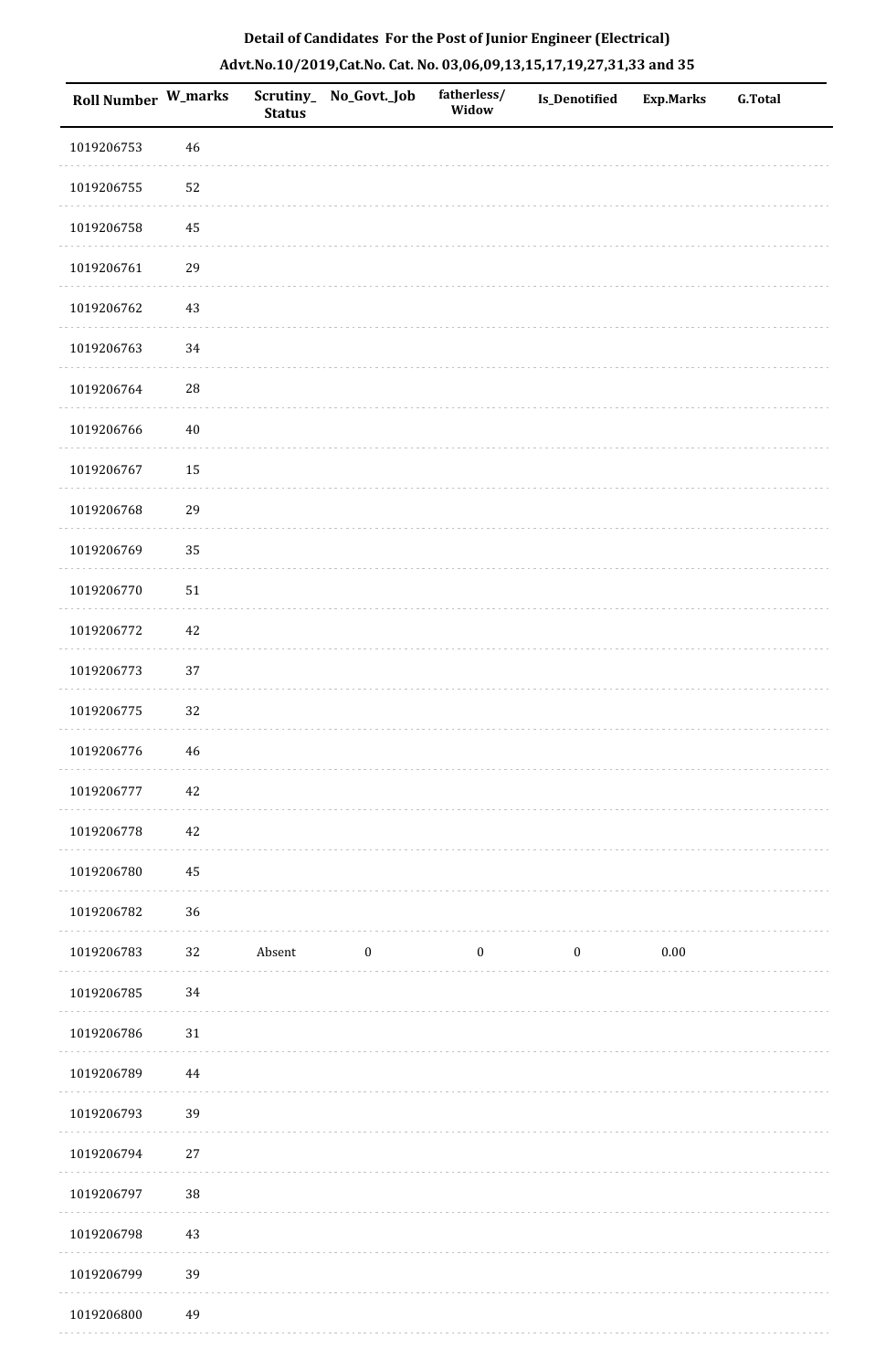| Roll Number W_marks |                 | <b>Status</b> | Scrutiny_No_Govt._Job | fatherless/<br>Widow | Is_Denotified    | <b>Exp.Marks</b> | <b>G.Total</b> |
|---------------------|-----------------|---------------|-----------------------|----------------------|------------------|------------------|----------------|
| 1019206801          | $20\,$          |               |                       |                      |                  |                  |                |
| 1019206802          | 59              |               |                       |                      |                  |                  |                |
| 1019206803          | 54              | Eligible      | $\sqrt{5}$            | $\boldsymbol{0}$     | $\boldsymbol{0}$ | 0.00             | 59.00          |
| 1019206808          | 26              |               |                       |                      |                  |                  |                |
| 1019206809          | 37              |               |                       |                      |                  |                  |                |
| 1019206810          | 32              |               |                       |                      |                  |                  |                |
| 1019206811          | $30\,$          |               |                       |                      |                  |                  |                |
| 1019206812          | $30\,$          |               |                       |                      |                  |                  |                |
| 1019206813          | 33              |               |                       |                      |                  |                  |                |
| 1019206817          | 39              |               |                       |                      |                  |                  |                |
| 1019206819          | 42              |               |                       |                      |                  |                  |                |
| 1019206820          | 24              |               |                       |                      |                  |                  |                |
| 1019206821          | 33              |               |                       |                      |                  |                  |                |
| 1019206824          | $20\,$          |               |                       |                      |                  |                  |                |
| 1019206825          | $46\,$          |               |                       |                      |                  |                  |                |
| 1019206826          | 54              | Eligible      | $\boldsymbol{0}$      | $\boldsymbol{0}$     | $\boldsymbol{0}$ | $0.00\,$         | 54.00          |
| 1019206827          | 33              |               |                       |                      |                  |                  |                |
| 1019206828          | 44              |               |                       |                      |                  |                  |                |
| 1019206830          | $\rm 48$        |               |                       |                      |                  |                  |                |
| 1019206832          | <b>REJECTED</b> |               |                       |                      |                  |                  | $0.00\,$       |
| 1019206836          | 56              |               |                       |                      |                  |                  |                |
| 1019206837          | 34              |               |                       |                      |                  |                  |                |
| 1019206839          | $31\,$          |               |                       |                      |                  |                  |                |
| 1019206840          | 36              |               |                       |                      |                  |                  |                |
| 1019206841          | 33              |               |                       |                      |                  |                  |                |
| 1019206843          | 55              |               |                       |                      |                  |                  |                |
| 1019206844          | $43\,$          |               |                       |                      |                  |                  |                |
| 1019206845          | 34              |               |                       |                      |                  |                  |                |
| 1019206846          | $40\,$          |               |                       |                      |                  |                  |                |
| 1019206847          | 49              |               |                       |                      |                  |                  |                |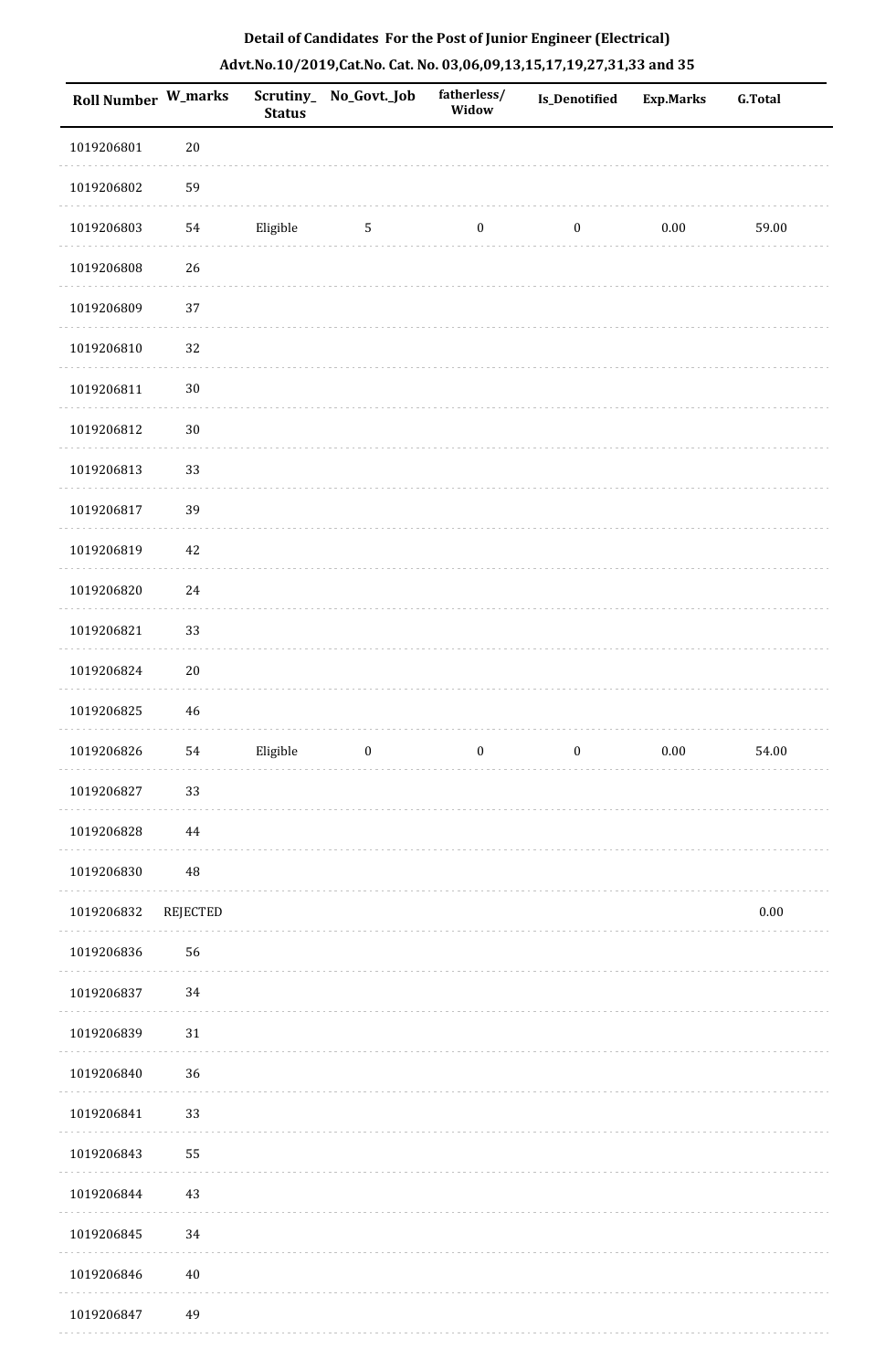| <b>Roll Number W_marks</b> |          | <b>Status</b> | Scrutiny_No_Govt._Job | fatherless/<br>Widow | <b>Is_Denotified</b> | <b>Exp.Marks</b> | <b>G.Total</b> |
|----------------------------|----------|---------------|-----------------------|----------------------|----------------------|------------------|----------------|
| 1019206849                 | 29       |               |                       |                      |                      |                  |                |
| 1019206850                 | 51       |               |                       |                      |                      |                  |                |
| 1019206851                 | 26       |               |                       |                      |                      |                  |                |
| 1019206853                 | 59       |               |                       |                      |                      |                  |                |
| 1019206854                 | 33       |               |                       |                      |                      |                  |                |
| 1019206857                 | 43       |               |                       |                      |                      |                  |                |
| 1019206858                 | 34       |               |                       |                      |                      |                  |                |
| 1019206861                 | 37       |               |                       |                      |                      |                  |                |
| 1019206864                 | 25       |               |                       |                      |                      |                  |                |
| 1019206865                 | 44       |               |                       |                      |                      |                  |                |
| 1019206866                 | 31       |               |                       |                      |                      |                  |                |
| 1019206867                 | $30\,$   |               |                       |                      |                      |                  |                |
| 1019206870                 | $41\,$   |               |                       |                      |                      |                  |                |
| 1019206871                 | $40\,$   |               |                       |                      |                      |                  |                |
| 1019206872                 | 49       |               |                       |                      |                      |                  |                |
| 1019206874                 | 38       |               |                       |                      |                      |                  |                |
| 1019206875                 | 39       |               |                       |                      |                      |                  |                |
| 1019206878                 | $38\,$   |               |                       |                      |                      |                  |                |
| 1019206880                 | 43       |               |                       |                      |                      |                  |                |
| 1019206881                 | $\bf 44$ |               |                       |                      |                      |                  |                |
| 1019206883                 | $\rm 48$ |               |                       |                      |                      |                  |                |
| 1019206888                 | 32       |               |                       |                      |                      |                  |                |
| 1019206890                 | 28       |               |                       |                      |                      |                  |                |
| 1019206892                 | 42       |               |                       |                      |                      |                  |                |
| 1019206894                 | 39       |               |                       |                      |                      |                  |                |
| 1019206895                 | 42       |               |                       |                      |                      |                  |                |
| 1019206897                 | 32       |               |                       |                      |                      |                  |                |
| 1019206899                 | 43       |               |                       |                      |                      |                  |                |
| 1019206906                 | 39       |               |                       |                      |                      |                  |                |

1019206907 38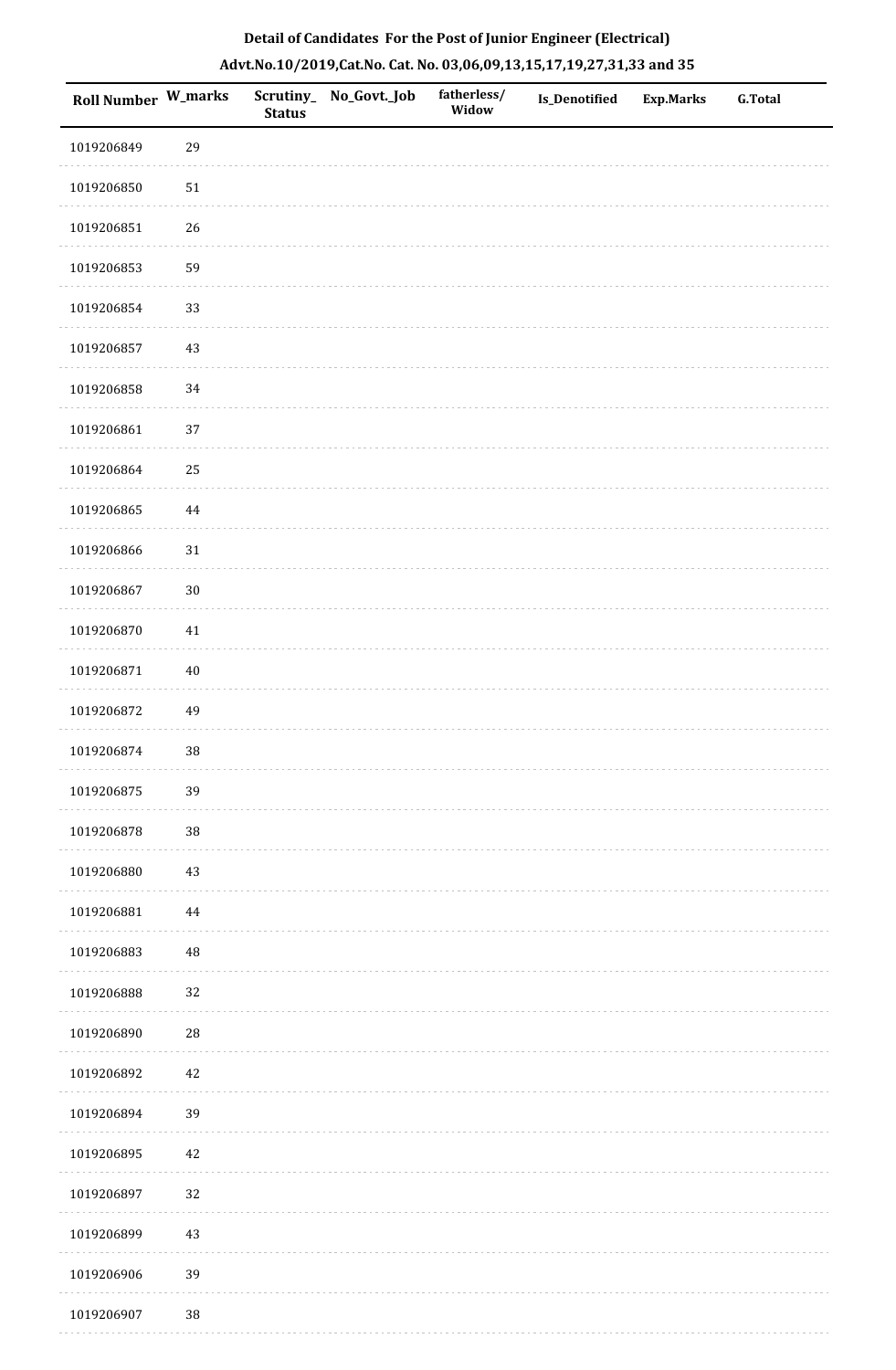| Roll Number W_marks |            | <b>Status</b> | Scrutiny_No_Govt._Job | fatherless/<br>Widow | Is_Denotified    | <b>Exp.Marks</b> | <b>G.Total</b> |
|---------------------|------------|---------------|-----------------------|----------------------|------------------|------------------|----------------|
| 1019206910          | ${\bf 28}$ |               |                       |                      |                  |                  |                |
| 1019206911          | 36         |               |                       |                      |                  |                  |                |
| 1019206912          | 39         |               |                       |                      |                  |                  |                |
| 1019206914          | 36         |               |                       |                      |                  |                  |                |
| 1019206915          | $30\,$     |               |                       |                      |                  |                  |                |
| 1019206917          | 38         |               |                       |                      |                  |                  |                |
| 1019206918          | 37         |               |                       |                      |                  |                  |                |
| 1019206920          | 26         |               |                       |                      |                  |                  |                |
| 1019206921          | 31         |               |                       |                      |                  |                  |                |
| 1019206922          | 35         | Absent        | $\boldsymbol{0}$      | $\boldsymbol{0}$     | $\boldsymbol{0}$ | 0.00             |                |
| 1019206923          | 32         |               |                       |                      |                  |                  |                |
| 1019206925          | 43         |               |                       |                      |                  |                  |                |
| 1019206927          | $40\,$     |               |                       |                      |                  |                  |                |
| 1019206930          | 39         |               |                       |                      |                  |                  |                |
| 1019206931          | 66         | Eligible      | $\boldsymbol{0}$      | $\boldsymbol{0}$     | $\boldsymbol{0}$ | $0.00\,$         | 66.00          |
| 1019206932          | 53         |               |                       |                      |                  |                  |                |
| 1019206934          | 29         |               |                       |                      |                  |                  |                |
| 1019206935          | 34         |               |                       |                      |                  |                  |                |
| 1019206936          | 33         |               |                       |                      |                  |                  |                |
| 1019206937          | 45         |               |                       |                      |                  |                  |                |
| 1019206938          | $27\,$     |               |                       |                      |                  |                  |                |
| 1019206940          | $42\,$     |               |                       |                      |                  |                  |                |
| 1019206941          | $47\,$     |               |                       |                      |                  |                  |                |
| 1019206944          | 25         |               |                       |                      |                  |                  |                |
| 1019206945          | 44         |               |                       |                      |                  |                  |                |
| 1019206947          | 45         |               |                       |                      |                  |                  |                |
| 1019206949          | $30\,$     |               |                       |                      |                  |                  |                |
| 1019206950          | 39         |               |                       |                      |                  |                  |                |
| 1019206951          | 62         | Eligible      | $\boldsymbol{0}$      | $\boldsymbol{0}$     | $\boldsymbol{0}$ | 0.00             | 62.00          |
| 1019206952          | $41\,$     |               |                       |                      |                  |                  |                |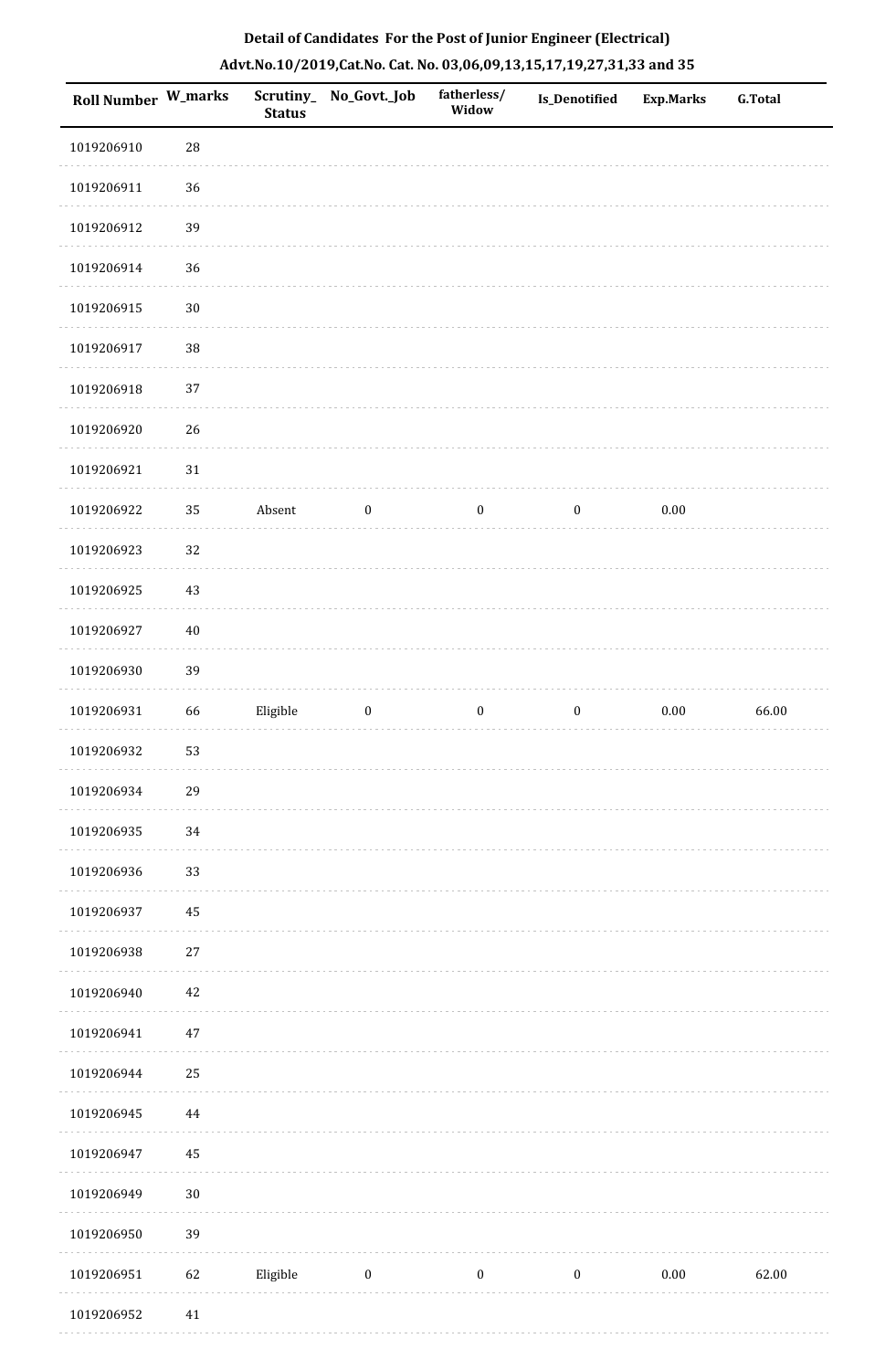| Roll Number W_marks |        | <b>Status</b> | Scrutiny_ No_Govt._Job | fatherless/<br>Widow | <b>Is_Denotified</b> | <b>Exp.Marks</b> | <b>G.Total</b> |
|---------------------|--------|---------------|------------------------|----------------------|----------------------|------------------|----------------|
| 1019206954          | 56     | Eligible      | $\bf{0}$               | $\boldsymbol{0}$     | $\boldsymbol{0}$     | $0.00\,$         | 56.00          |
| 1019206959          | 35     |               |                        |                      |                      |                  |                |
| 1019206963          | $24\,$ |               |                        |                      |                      |                  |                |
| 1019206965          | 26     |               |                        |                      |                      |                  |                |
| 1019206967          | 49     |               |                        |                      |                      |                  |                |
| 1019206968          | $40\,$ |               |                        |                      |                      |                  |                |
| 1019206971          | 34     |               |                        |                      |                      |                  |                |
| 1019206972          | 58     |               |                        |                      |                      |                  |                |
| 1019206973          | 52     |               |                        |                      |                      |                  |                |
| 1019206975          | 34     |               |                        |                      |                      |                  |                |
| 1019206976          | 37     |               |                        |                      |                      |                  |                |
| 1019206979          | 39     |               |                        |                      |                      |                  |                |
| 1019206980          | 24     |               |                        |                      |                      |                  |                |
| 1019206983          | 43     |               |                        |                      |                      |                  |                |
| 1019206985          | 44     |               |                        |                      |                      |                  |                |
| 1019206988          | 37     |               |                        |                      |                      |                  |                |
| 1019206989          | 42     |               |                        |                      |                      |                  |                |
| 1019206990          | 45     |               |                        |                      |                      |                  |                |
| 1019206993          | 23     |               |                        |                      |                      |                  |                |
| 1019206995          | $38\,$ |               |                        |                      |                      |                  |                |
| 1019206997          | 33     |               |                        |                      |                      |                  |                |
| 1019206998          | 43     |               |                        |                      |                      |                  |                |
| 1019207000          | 35     |               |                        |                      |                      |                  |                |
| 1019207001          | 58     |               |                        |                      |                      |                  |                |
| 1019207003          | 32     |               |                        |                      |                      |                  |                |
| 1019207005          | $42\,$ |               |                        |                      |                      |                  |                |
| 1019207006          | 45     |               |                        |                      |                      |                  |                |
| 1019207007          | 41     |               |                        |                      |                      |                  |                |
| 1019207009          | 39     |               |                        |                      |                      |                  |                |
| 1019207010          | 56     | Eligible      | $\boldsymbol{0}$       | $\boldsymbol{0}$     | $\boldsymbol{0}$     | 0.00             | 56.00          |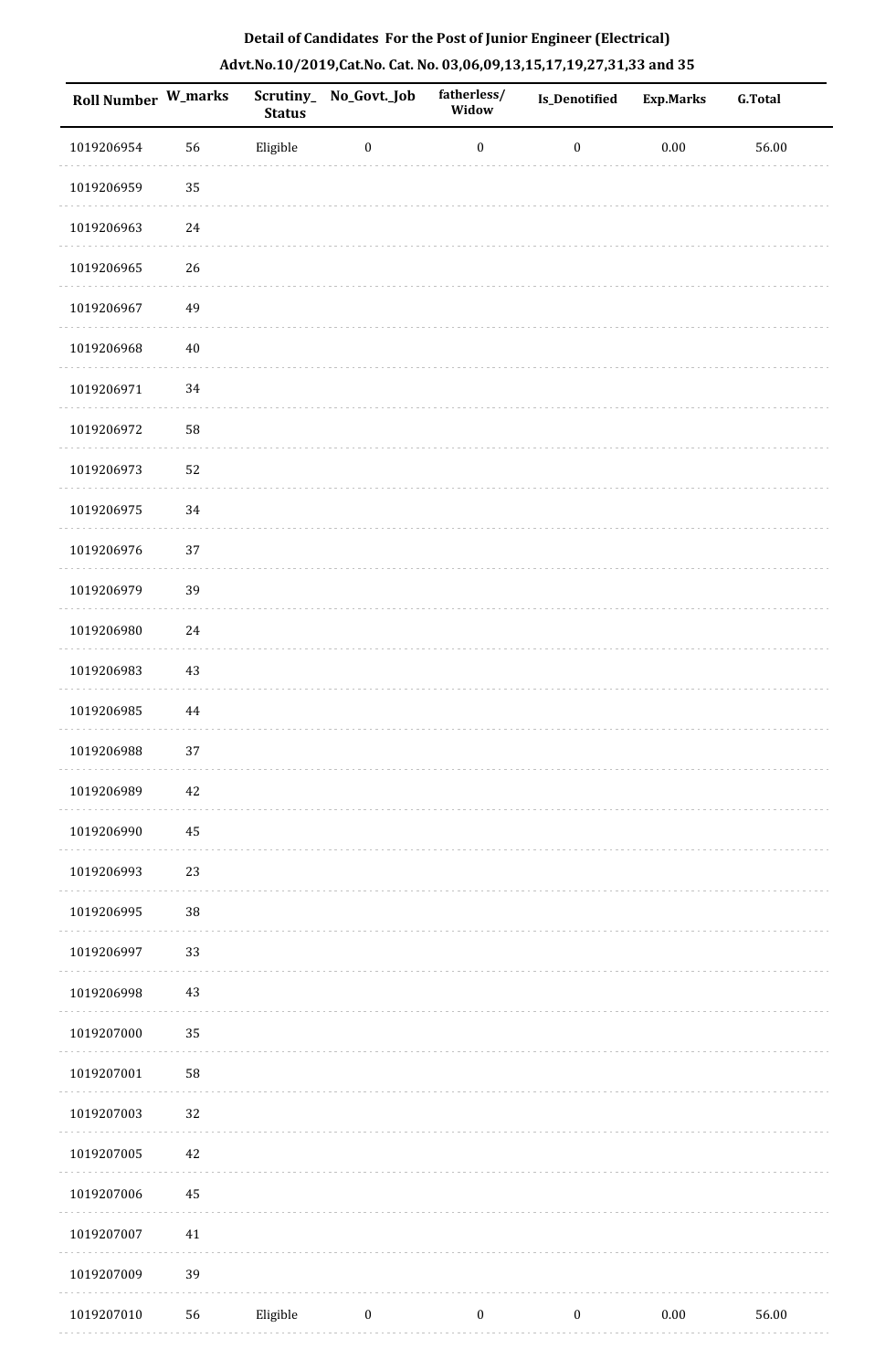| Roll Number W_marks |        | <b>Status</b> | Scrutiny_ No_Govt._Job | fatherless/<br>Widow | Is_Denotified    | <b>Exp.Marks</b> | <b>G.Total</b> |
|---------------------|--------|---------------|------------------------|----------------------|------------------|------------------|----------------|
| 1019207011          | $43\,$ |               |                        |                      |                  |                  |                |
| 1019207012          | $40\,$ |               |                        |                      |                  |                  |                |
| 1019207013          | $47\,$ |               |                        |                      |                  |                  |                |
| 1019207014          | 32     |               |                        |                      |                  |                  |                |
| 1019207015          | $50\,$ |               |                        |                      |                  |                  |                |
| 1019207016          | 38     |               |                        |                      |                  |                  |                |
| 1019207017          | $30\,$ |               |                        |                      |                  |                  |                |
| 1019207018          | 53     |               |                        |                      |                  |                  |                |
| 1019207021          | 34     |               |                        |                      |                  |                  |                |
| 1019207022          | $27\,$ |               |                        |                      |                  |                  |                |
| 1019207023          | 56     |               |                        |                      |                  |                  |                |
| 1019207024          | $43\,$ |               |                        |                      |                  |                  |                |
| 1019207027          | 32     |               |                        |                      |                  |                  |                |
| 1019207028          | 44     |               |                        |                      |                  |                  |                |
| 1019207030          | $31\,$ |               |                        |                      |                  |                  |                |
| 1019207033          | 39     |               |                        |                      |                  |                  |                |
| 1019207034          | $30\,$ |               |                        |                      |                  |                  |                |
| 1019207035          | 37     |               |                        |                      |                  |                  |                |
| 1019207036          | 36     |               |                        |                      |                  |                  |                |
| 1019207037          | 61     | Eligible      | $\bf{0}$               | $\boldsymbol{0}$     | $\boldsymbol{0}$ | $0.00\,$         | 61.00          |
| 1019207038          | 43     |               |                        |                      |                  |                  |                |
| 1019207041          | 43     |               |                        |                      |                  |                  |                |
| 1019207042          | 32     |               |                        |                      |                  |                  |                |
| 1019207043          | 32     |               |                        |                      |                  |                  |                |
| 1019207044          | $51\,$ |               |                        |                      |                  |                  |                |
| 1019207047          | 35     |               |                        |                      |                  |                  |                |
| 1019207048          | $51\,$ |               |                        |                      |                  |                  |                |
| 1019207049          | 65     | Eligible      | $\mathbf 5$            | $\boldsymbol{0}$     | $\boldsymbol{0}$ | $0.00\,$         | $70.00\,$      |
| 1019207051          | $43\,$ |               |                        |                      |                  |                  |                |
| 1019207052          | 39     |               |                        |                      |                  |                  |                |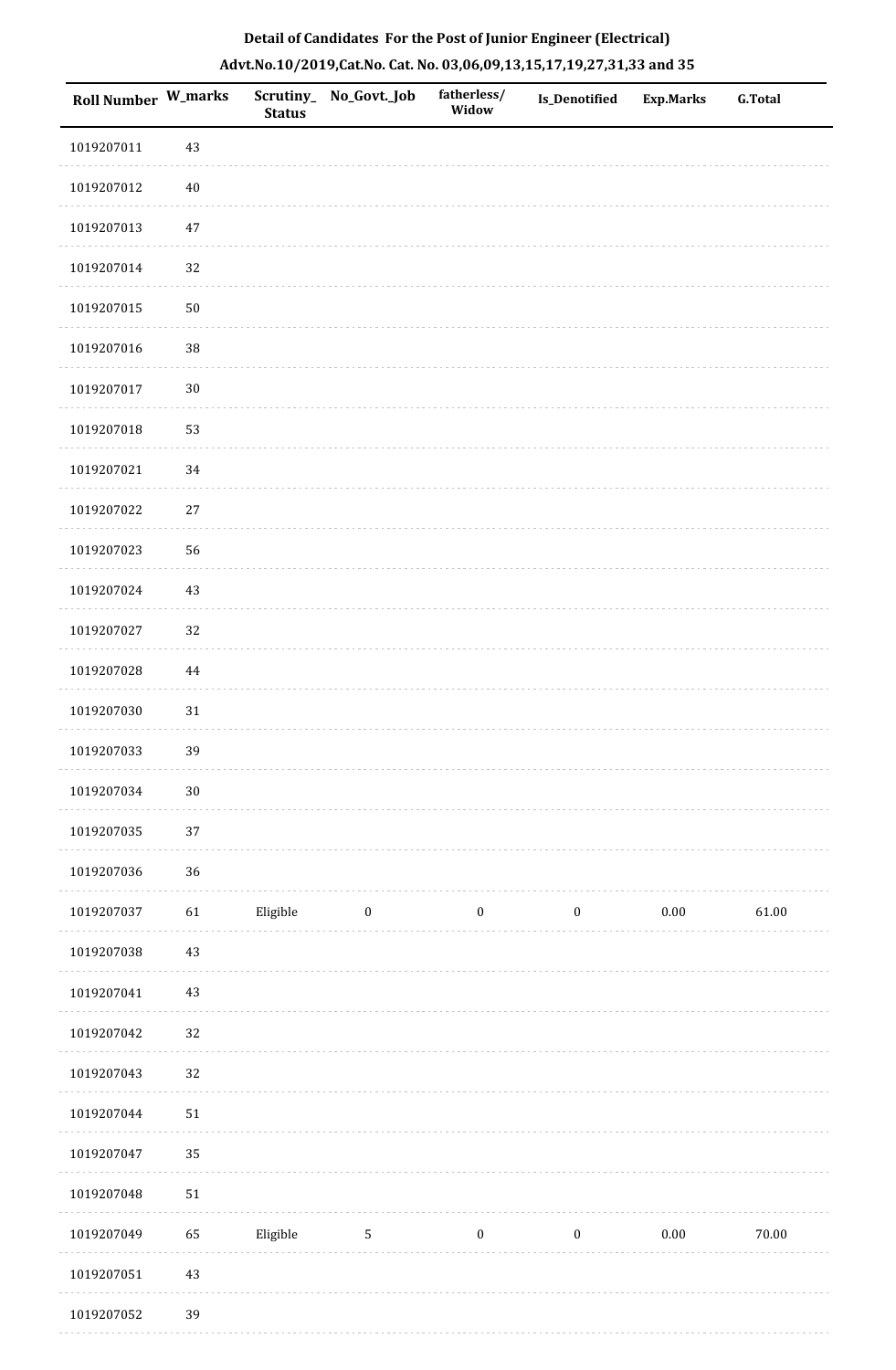| Roll Number W_marks |            | <b>Status</b> | Scrutiny_ No_Govt._Job | fatherless/<br>Widow | Is_Denotified | <b>Exp.Marks</b> | G.Total |
|---------------------|------------|---------------|------------------------|----------------------|---------------|------------------|---------|
| 1019207053          | 37         |               |                        |                      |               |                  |         |
| 1019207055          | 33         |               |                        |                      |               |                  |         |
| 1019207056          | $31\,$     |               |                        |                      |               |                  |         |
| 1019207059          | 33         |               |                        |                      |               |                  |         |
| 1019207060          | $\rm 48$   |               |                        |                      |               |                  |         |
| 1019207061          | 42         |               |                        |                      |               |                  |         |
| 1019207062          | $47\,$     |               |                        |                      |               |                  |         |
| 1019207063          | $51\,$     |               |                        |                      |               |                  |         |
| 1019207064          | 24         |               |                        |                      |               |                  |         |
| 1019207066          | $42\,$     |               |                        |                      |               |                  |         |
| 1019207068          | 48         |               |                        |                      |               |                  |         |
| 1019207069          | 22         |               |                        |                      |               |                  |         |
| 1019207071          | $40\,$     |               |                        |                      |               |                  |         |
| 1019207075          | 34         |               |                        |                      |               |                  |         |
| 1019207076          | ${\bf 28}$ |               |                        |                      |               |                  |         |
| 1019207077          | 45         |               |                        |                      |               |                  |         |
| 1019207079          | $30\,$     |               |                        |                      |               |                  |         |
| 1019207082          | 33         |               |                        |                      |               |                  |         |
| 1019207083          | 35         |               |                        |                      |               |                  |         |
| 1019207086          | $\bf 45$   |               |                        |                      |               |                  |         |
| 1019207087          |            | Not Eligible  |                        |                      |               |                  |         |
| 1019207088          | 57         |               |                        |                      |               |                  |         |
| 1019207089          | $38\,$     |               |                        |                      |               |                  |         |
| 1019207090          | 37         |               |                        |                      |               |                  |         |
| 1019207091          | $41\,$     |               |                        |                      |               |                  |         |
| 1019207092          | $37\,$     |               |                        |                      |               |                  |         |
| 1019207093          | 58         |               |                        |                      |               |                  |         |
| 1019207096          | 39         |               |                        |                      |               |                  |         |
| 1019207097          | 49         |               |                        |                      |               |                  |         |
| 1019207098          | 25         |               |                        |                      |               |                  |         |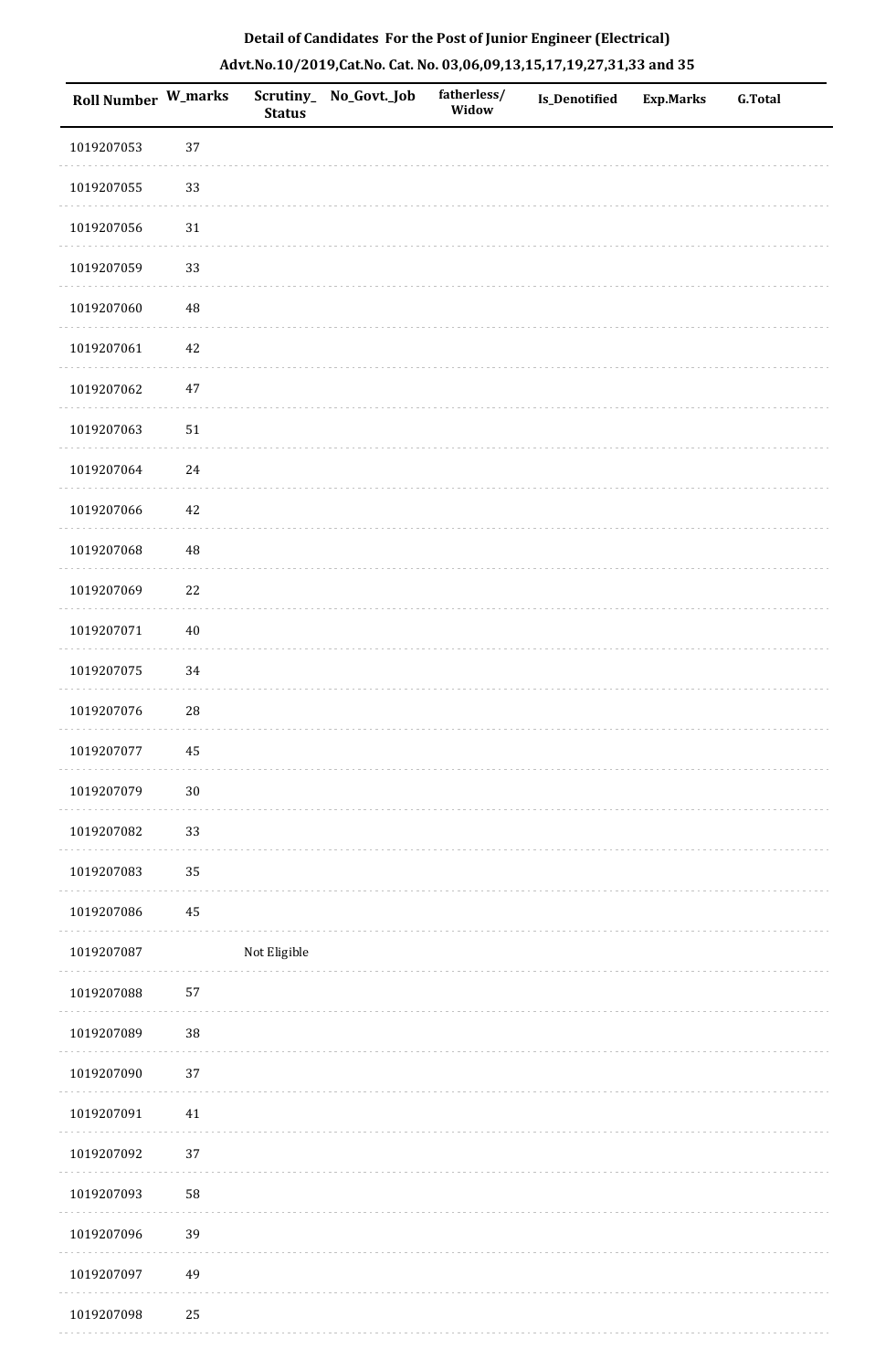| <b>Roll Number W_marks</b> |        | <b>Status</b> | Scrutiny_ No_Govt._Job | fatherless/<br>Widow | Is_Denotified | <b>Exp.Marks</b> | <b>G.Total</b> |
|----------------------------|--------|---------------|------------------------|----------------------|---------------|------------------|----------------|
| 1019207100                 | 33     |               |                        |                      |               |                  |                |
| 1019207102                 | 37     |               |                        |                      |               |                  |                |
| 1019207104                 | 21     |               |                        |                      |               |                  |                |
| 1019207106                 | 53     |               |                        |                      |               |                  |                |
| 1019207108                 | 41     |               |                        |                      |               |                  |                |
| 1019207109                 | $50\,$ |               |                        |                      |               |                  |                |
| 1019207111                 | 37     |               |                        |                      |               |                  |                |
| 1019207112                 | $38\,$ |               |                        |                      |               |                  |                |
| 1019207113                 | $38\,$ |               |                        |                      |               |                  |                |
| 1019207115                 | $30\,$ |               |                        |                      |               |                  |                |
| 1019207117                 | 37     |               |                        |                      |               |                  |                |
| 1019207118                 | 49     |               |                        |                      |               |                  |                |
| 1019207122                 | 25     |               |                        |                      |               |                  |                |
| 1019207124                 | 33     |               |                        |                      |               |                  |                |
| 1019207125                 | 31     |               |                        |                      |               |                  |                |
| 1019207128                 | $42\,$ |               |                        |                      |               |                  |                |
| 1019207131                 | 54     |               |                        |                      |               |                  |                |
| 1019207132                 | $28\,$ |               |                        |                      |               |                  |                |
| 1019207134                 | 52     |               |                        |                      |               |                  |                |
| 1019207137                 | 40     |               |                        |                      |               |                  |                |
| 1019207138                 | 36     |               |                        |                      |               |                  |                |
| 1019207141                 | 39     |               |                        |                      |               |                  |                |
| 1019207145                 | 36     |               |                        |                      |               |                  |                |
| 1019207148                 | $50\,$ |               |                        |                      |               |                  |                |
| 1019207151                 | 39     |               |                        |                      |               |                  |                |
| 1019207156                 | 46     |               |                        |                      |               |                  |                |
| 1019207157                 | 33     |               |                        |                      |               |                  |                |
| 1019207160                 | $40\,$ |               |                        |                      |               |                  |                |
| 1019207161                 | 40     |               |                        |                      |               |                  |                |
| 1019207164                 | 29     |               |                        |                      |               |                  |                |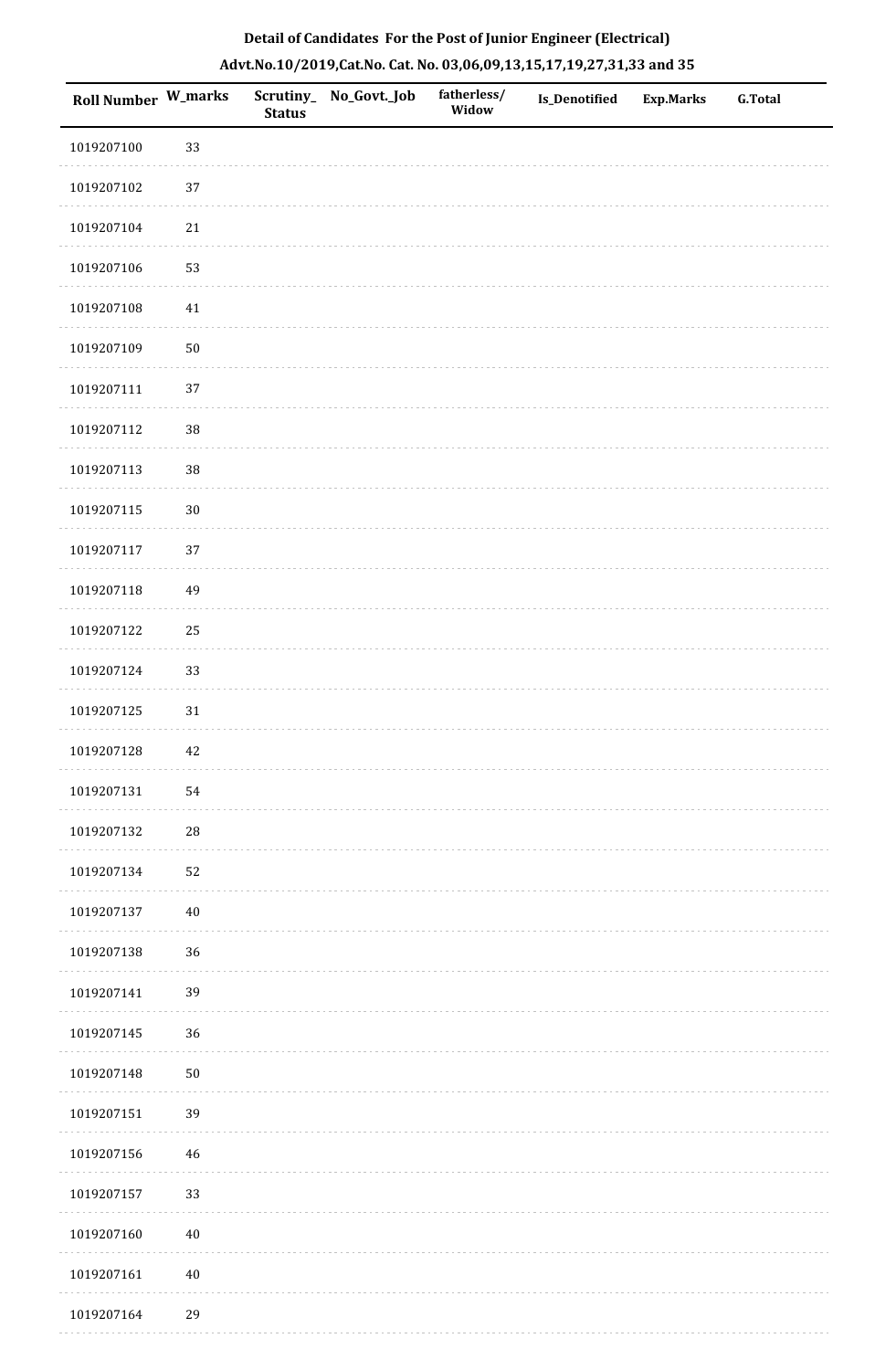| Roll Number W_marks |          | Scrutiny_<br><b>Status</b> | No_Govt._Job | fatherless/<br>Widow | Is_Denotified    | <b>Exp.Marks</b> | <b>G.Total</b> |
|---------------------|----------|----------------------------|--------------|----------------------|------------------|------------------|----------------|
| 1019207166          | 34       |                            |              |                      |                  |                  |                |
| 1019207168          | $40\,$   |                            |              |                      |                  |                  |                |
| 1019207169          | 14       |                            |              |                      |                  |                  |                |
| 1019207170          | $41\,$   |                            |              |                      |                  |                  |                |
| 1019207171          | 38       |                            |              |                      |                  |                  |                |
| 1019207174          | 32       |                            |              |                      |                  |                  |                |
| 1019207175          | 59       |                            |              |                      |                  |                  |                |
| 1019207176          | 14       |                            |              |                      |                  |                  |                |
| 1019207178          | 54       |                            |              |                      |                  |                  |                |
| 1019207179          | $46\,$   |                            |              |                      |                  |                  |                |
| 1019207180          | 33       |                            |              |                      |                  |                  |                |
| 1019207181          | 23       |                            |              |                      |                  |                  |                |
| 1019207183          | 35       |                            |              |                      |                  |                  |                |
| 1019207184          | 44       |                            |              |                      |                  |                  |                |
| 1019207185          | REJECTED |                            |              |                      |                  |                  | $0.00\,$       |
| 1019207186          | 37       |                            |              |                      |                  |                  |                |
| 1019207187          | $43\,$   |                            |              |                      |                  |                  |                |
| 1019207188          | 54       |                            |              |                      |                  |                  |                |
| 1019207189          | $\bf 44$ |                            |              |                      |                  |                  |                |
| 1019207193          | $38\,$   |                            |              |                      |                  |                  |                |
| 1019207196          | $40\,$   |                            |              |                      |                  |                  |                |
| 1019207197          | 32       |                            |              |                      |                  |                  |                |
| 1019207199          | $\rm 48$ | Eligible                   | $\bf{0}$     | $\boldsymbol{0}$     | $\boldsymbol{0}$ | $0.00\,$         | 48.00          |
| 1019207200          | 42       |                            |              |                      |                  |                  |                |
| 1019207201          | $51\,$   |                            |              |                      |                  |                  |                |
| 1019207202          | 63       | Eligible                   | $\bf{0}$     | $\boldsymbol{0}$     | $\boldsymbol{0}$ | $0.00\,$         | 63.00          |
| 1019207203          | 36       |                            |              |                      |                  |                  |                |
| 1019207205          | $34\,$   |                            |              |                      |                  |                  |                |
| 1019207206          | $41\,$   |                            |              |                      |                  |                  |                |
| 1019207209          | $\bf 44$ |                            |              |                      |                  |                  |                |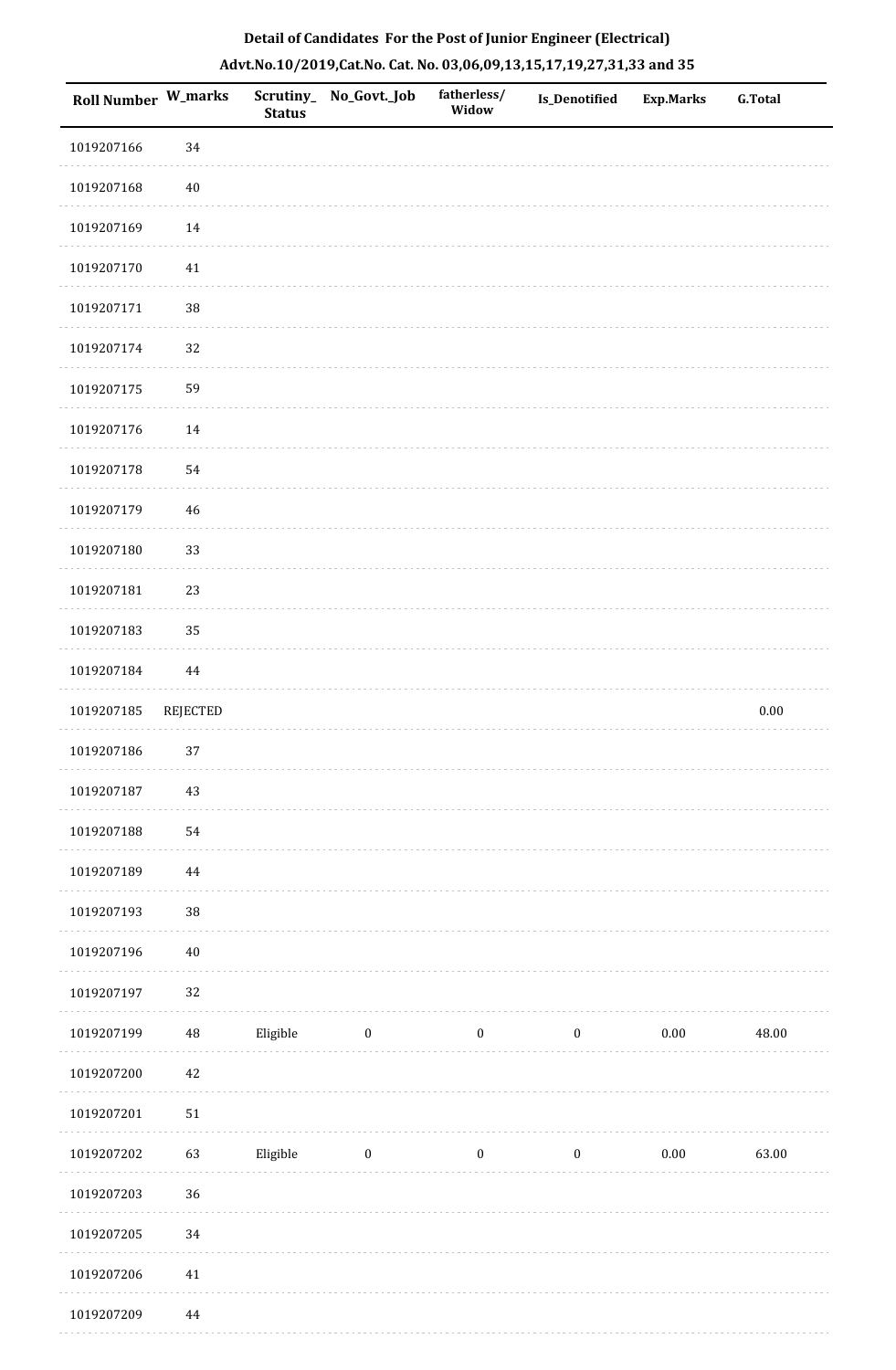| Roll Number W_marks |            | <b>Status</b> | Scrutiny_No_Govt._Job | fatherless/<br>Widow | Is_Denotified    | <b>Exp.Marks</b> | <b>G.Total</b> |
|---------------------|------------|---------------|-----------------------|----------------------|------------------|------------------|----------------|
| 1019207211          | 67         | Eligible      | $\boldsymbol{0}$      | $\boldsymbol{0}$     | $\boldsymbol{0}$ | $0.00\,$         | 67.00          |
| 1019207213          | 22         |               |                       |                      |                  |                  |                |
| 1019207214          | $30\,$     |               |                       |                      |                  |                  |                |
| 1019207216          | 33         |               |                       |                      |                  |                  |                |
| 1019207217          | 38         |               |                       |                      |                  |                  |                |
| 1019207219          | $40\,$     |               |                       |                      |                  |                  |                |
| 1019207221          | 33         | Eligible      | $\boldsymbol{0}$      | $\boldsymbol{0}$     | $\boldsymbol{0}$ | $0.00\,$         | 33.00          |
| 1019207222          | $46\,$     |               |                       |                      |                  |                  |                |
| 1019207223          | 34         |               |                       |                      |                  |                  |                |
| 1019207225          | 38         |               |                       |                      |                  |                  |                |
| 1019207226          | $60\,$     | Eligible      | $\bf{0}$              | $\boldsymbol{0}$     | $\boldsymbol{0}$ | $0.00\,$         | 60.00          |
| 1019207227          | 39         |               |                       |                      |                  |                  |                |
| 1019207228          | 42         |               |                       |                      |                  |                  |                |
| 1019207229          | $40\,$     |               |                       |                      |                  |                  |                |
| 1019207230          | $50\,$     |               |                       |                      |                  |                  |                |
| 1019207232          | 19         |               |                       |                      |                  |                  |                |
| 1019207236          | 26         |               |                       |                      |                  |                  |                |
| 1019207238          | 45         |               |                       |                      |                  |                  |                |
| 1019207240          | $31\,$     |               |                       |                      |                  |                  |                |
| 1019207241          | 37         |               |                       |                      |                  |                  |                |
| 1019207243          | 42         |               |                       |                      |                  |                  |                |
| 1019207244          | ${\bf 28}$ |               |                       |                      |                  |                  |                |
| 1019207245          | $31\,$     |               |                       |                      |                  |                  |                |
| 1019207248          | 34         |               |                       |                      |                  |                  |                |
| 1019207250          | $\rm 45$   | Eligible      | $\boldsymbol{0}$      | $\bf{0}$             | $\bf{0}$         | 0.00             | 45.00          |
| 1019207252          | 42         |               |                       |                      |                  |                  |                |
| 1019207253          | 39         |               |                       |                      |                  |                  |                |
| 1019207255          | 39         |               |                       |                      |                  |                  |                |
| 1019207256          | 26         |               |                       |                      |                  |                  |                |
| 1019207257          | 29         |               |                       |                      |                  |                  |                |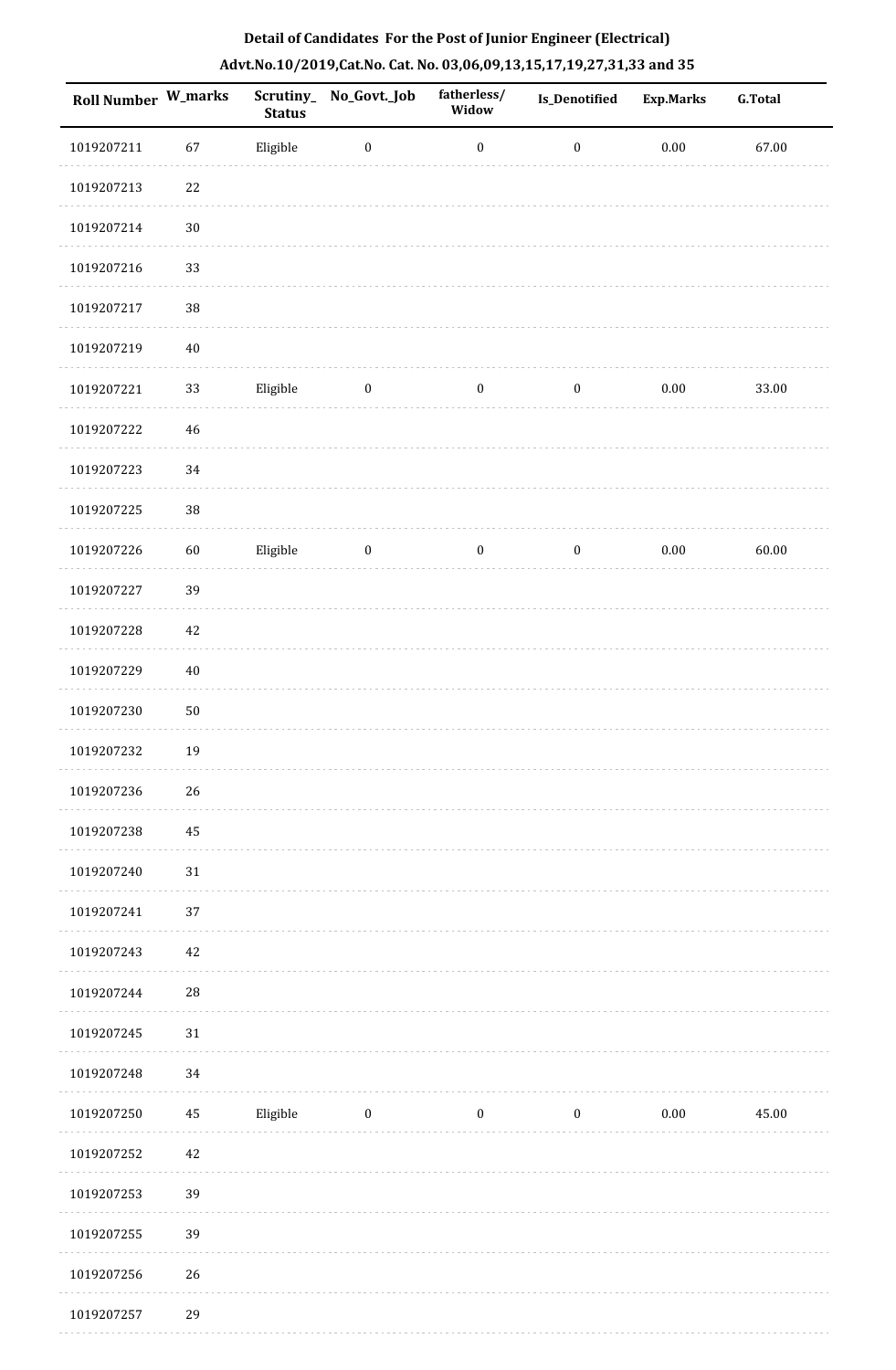| Roll Number W_marks |             | <b>Status</b> | Scrutiny_ No_Govt._Job | fatherless/<br>Widow | Is_Denotified    | <b>Exp.Marks</b> | <b>G.Total</b> |
|---------------------|-------------|---------------|------------------------|----------------------|------------------|------------------|----------------|
| 1019207258          | 29          |               |                        |                      |                  |                  |                |
| 1019207260          | 54          |               |                        |                      |                  |                  |                |
| 1019207262          | 33          |               |                        |                      |                  |                  |                |
| 1019207263          | $50\,$      |               |                        |                      |                  |                  |                |
| 1019207264          | 39          |               |                        |                      |                  |                  |                |
| 1019207265          | $51\,$      |               |                        |                      |                  |                  |                |
| 1019207266          | $\sqrt{46}$ |               |                        |                      |                  |                  |                |
| 1019207269          | $30\,$      |               |                        |                      |                  |                  |                |
| 1019207271          | 53          |               |                        |                      |                  |                  |                |
| 1019207274          | 45          |               |                        |                      |                  |                  |                |
| 1019207275          | 41          | Eligible      | $\bf{0}$               | $\boldsymbol{0}$     | $\bf{0}$         | 0.00             | 41.00          |
| 1019207277          | 57          |               |                        |                      |                  |                  |                |
| 1019207278          | 43          |               |                        |                      |                  |                  |                |
| 1019207279          | $31\,$      |               |                        |                      |                  |                  |                |
| 1019207281          | $\bf 44$    |               |                        |                      |                  |                  |                |
| 1019207282          | 39          |               |                        |                      |                  |                  |                |
| 1019207283          | 32          |               |                        |                      |                  |                  |                |
| 1019207284          | $30\,$      |               |                        |                      |                  |                  |                |
| 1019207285          | 64          | Eligible      | $\boldsymbol{0}$       | $\boldsymbol{0}$     | $\boldsymbol{0}$ | $0.00\,$         | 64.00          |
| 1019207287          | $51\,$      |               |                        |                      |                  |                  |                |
| 1019207288          | ${\bf 28}$  |               |                        |                      |                  |                  |                |
| 1019207289          | 34          |               |                        |                      |                  |                  |                |
| 1019207295          | 45          |               |                        |                      |                  |                  |                |
| 1019207296          | $40\,$      |               |                        |                      |                  |                  |                |
| 1019207297          | $\sqrt{46}$ |               |                        |                      |                  |                  |                |
| 1019207298          | 18          |               |                        |                      |                  |                  |                |
| 1019207299          | $\rm 48$    |               |                        |                      |                  |                  |                |
| 1019207301          | 53          |               |                        |                      |                  |                  |                |
| 1019207303          | $\bf 44$    |               |                        |                      |                  |                  |                |
| 1019207304          | $27\,$      |               |                        |                      |                  |                  |                |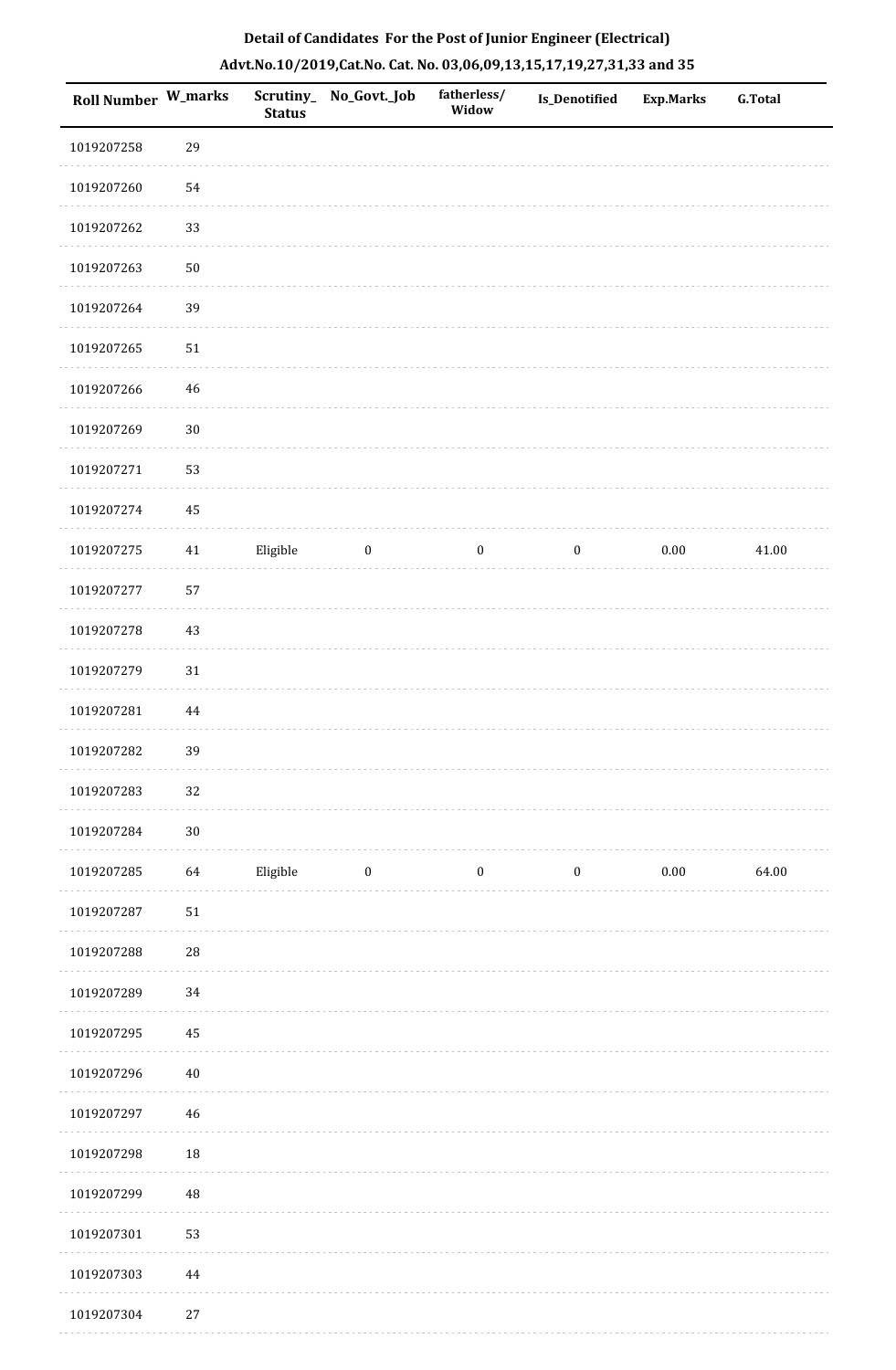| Roll Number W_marks |                 | <b>Status</b> | Scrutiny_No_Govt._Job | fatherless/<br>Widow | Is_Denotified    | <b>Exp.Marks</b> | <b>G.Total</b> |
|---------------------|-----------------|---------------|-----------------------|----------------------|------------------|------------------|----------------|
| 1019207305          | 41              |               |                       |                      |                  |                  |                |
| 1019207306          | $38\,$          |               |                       |                      |                  |                  |                |
| 1019207307          | $41\,$          |               |                       |                      |                  |                  |                |
| 1019207308          | 32              |               |                       |                      |                  |                  |                |
| 1019207310          | 34              |               |                       |                      |                  |                  |                |
| 1019207313          | $43\,$          |               |                       |                      |                  |                  |                |
| 1019207314          | 60              |               |                       |                      |                  |                  |                |
| 1019207315          | 32              |               |                       |                      |                  |                  |                |
| 1019207317          | 45              |               |                       |                      |                  |                  |                |
| 1019207318          | 46              |               |                       |                      |                  |                  |                |
| 1019207320          | 36              |               |                       |                      |                  |                  |                |
| 1019207321          | $30\,$          |               |                       |                      |                  |                  |                |
| 1019207323          | 60              |               |                       |                      |                  |                  |                |
| 1019207326          | 46              |               |                       |                      |                  |                  |                |
| 1019207329          | $50\,$          |               |                       |                      |                  |                  |                |
| 1019207330          | 52              |               |                       |                      |                  |                  |                |
| 1019207332          | $30\,$          |               |                       |                      |                  |                  |                |
| 1019207333          | 45              |               |                       |                      |                  |                  |                |
| 1019207334          | <b>REJECTED</b> |               |                       |                      |                  |                  | $0.00\,$       |
| 1019207336          | 27              |               |                       |                      |                  |                  |                |
| 1019207337          | $41\,$          |               |                       |                      |                  |                  |                |
| 1019207340          | 46              |               |                       |                      |                  |                  |                |
| 1019207342          | 53              | Eligible      | $\bf{0}$              | $\boldsymbol{0}$     | $\boldsymbol{0}$ | $0.00\,$         | 53.00          |
| 1019207344          | $47\,$          |               |                       |                      |                  |                  |                |
| 1019207347          | 43              |               |                       |                      |                  |                  |                |
| 1019207348          | 57              |               |                       |                      |                  |                  |                |
| 1019207352          | $43\,$          |               |                       |                      |                  |                  |                |
| 1019207356          | 34              |               |                       |                      |                  |                  |                |
| 1019207358          | 33              |               |                       |                      |                  |                  |                |
| 1019207359          | 35              |               |                       |                      |                  |                  |                |

. . . . . . .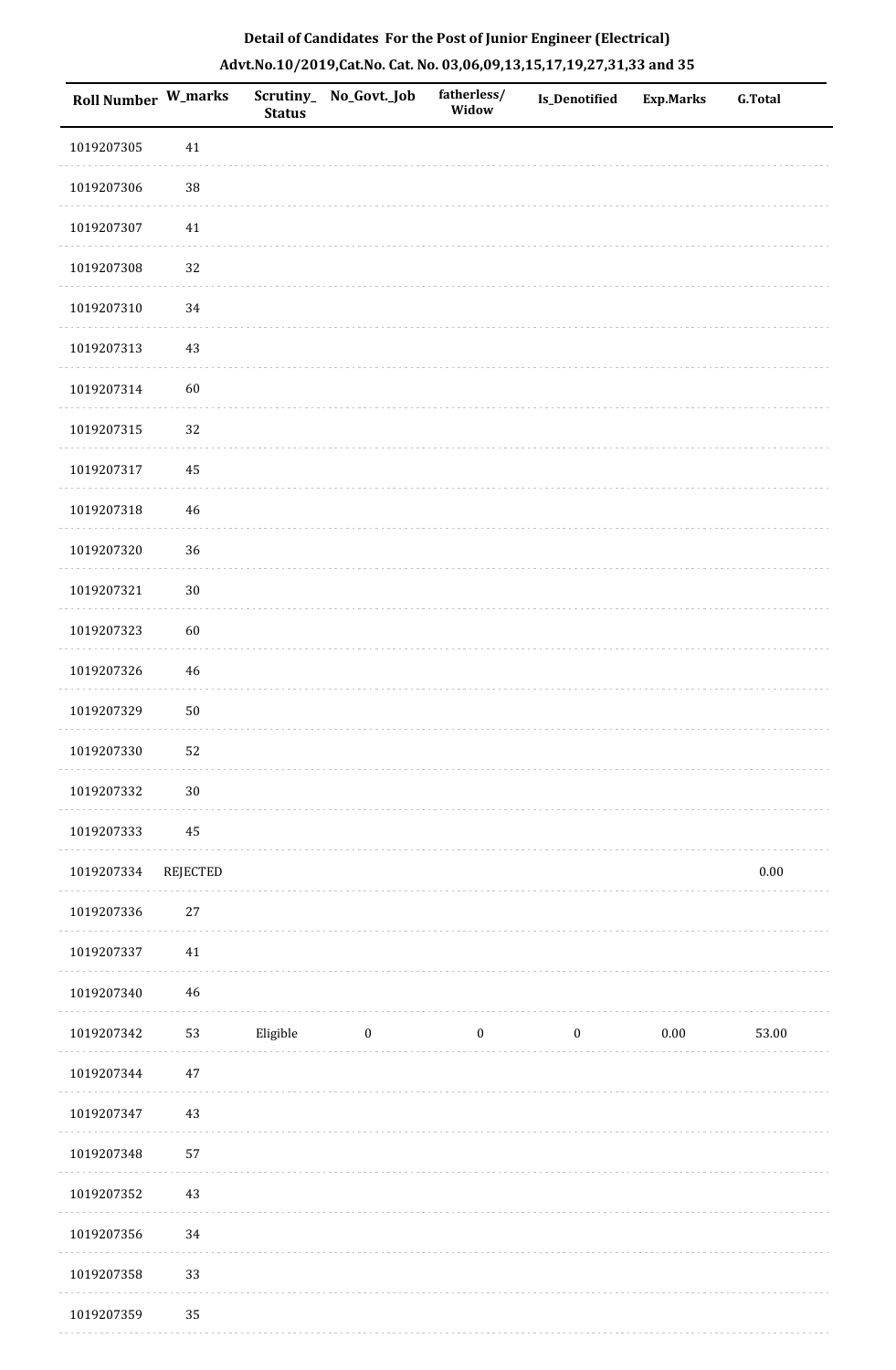| Detail of Candidates For the Post of Junior Engineer (Electrical)     |  |
|-----------------------------------------------------------------------|--|
| Advt.No.10/2019,Cat.No. Cat. No. 03,06,09,13,15,17,19,27,31,33 and 35 |  |

| <b>Roll Number W_marks</b> |                 | <b>Status</b> | Scrutiny_No_Govt._Job | fatherless/<br>Widow | <b>Is_Denotified</b> | <b>Exp.Marks</b> | <b>G.Total</b> |
|----------------------------|-----------------|---------------|-----------------------|----------------------|----------------------|------------------|----------------|
| 1019207360                 | $30\,$          |               |                       |                      |                      |                  |                |
| 1019207361                 | $38\,$          |               |                       |                      |                      |                  |                |
| 1019207362                 | 42              |               |                       |                      |                      |                  |                |
| 1019207363                 | $41\,$          |               |                       |                      |                      |                  |                |
| 1019207364                 | 33              |               |                       |                      |                      |                  |                |
| 1019207365                 | 45              |               |                       |                      |                      |                  |                |
| 1019207366                 | 44              |               |                       |                      |                      |                  |                |
| 1019207367                 | 35              |               |                       |                      |                      |                  |                |
| 1019207368                 | <b>REJECTED</b> |               |                       |                      |                      |                  | $0.00\,$       |
| 1019207370                 | 23              |               |                       |                      |                      |                  |                |
| 1019207371                 | 55              |               |                       |                      |                      |                  |                |
| 1019207372                 | 45              |               |                       |                      |                      |                  |                |
| 1019207373                 | 41              |               |                       |                      |                      |                  |                |
| 1019207374                 | 35              |               |                       |                      |                      |                  |                |
| 1019207376                 | 35              |               |                       |                      |                      |                  |                |
| 1019207378                 | 54              |               |                       |                      |                      |                  |                |
| 1019207379                 | 45              |               |                       |                      |                      |                  |                |
| 1019207381                 | 37              |               |                       |                      |                      |                  |                |
| 1019207384                 | 33              |               |                       |                      |                      |                  |                |
| 1019207385                 | 41              |               |                       |                      |                      |                  |                |
| 1019207386                 | $41\,$          |               |                       |                      |                      |                  |                |
| 1019207387                 | 34              |               |                       |                      |                      |                  |                |
| 1019207388                 | 34              |               |                       |                      |                      |                  |                |
| 1019207389                 | 52              |               |                       |                      |                      |                  |                |
| 1019207393                 | $42\,$          |               |                       |                      |                      |                  |                |
| 1019207394                 | 67              | Eligible      | $5\phantom{.0}$       | $\bf{0}$             | $\boldsymbol{0}$     | $0.00\,$         | 72.00          |
| 1019207396                 | $\bf 48$        |               |                       |                      |                      |                  |                |
| 1019207397                 | 34              |               |                       |                      |                      |                  |                |
| 1019207398                 | 36              |               |                       |                      |                      |                  |                |
| 1019207400                 | 46              |               |                       |                      |                      |                  |                |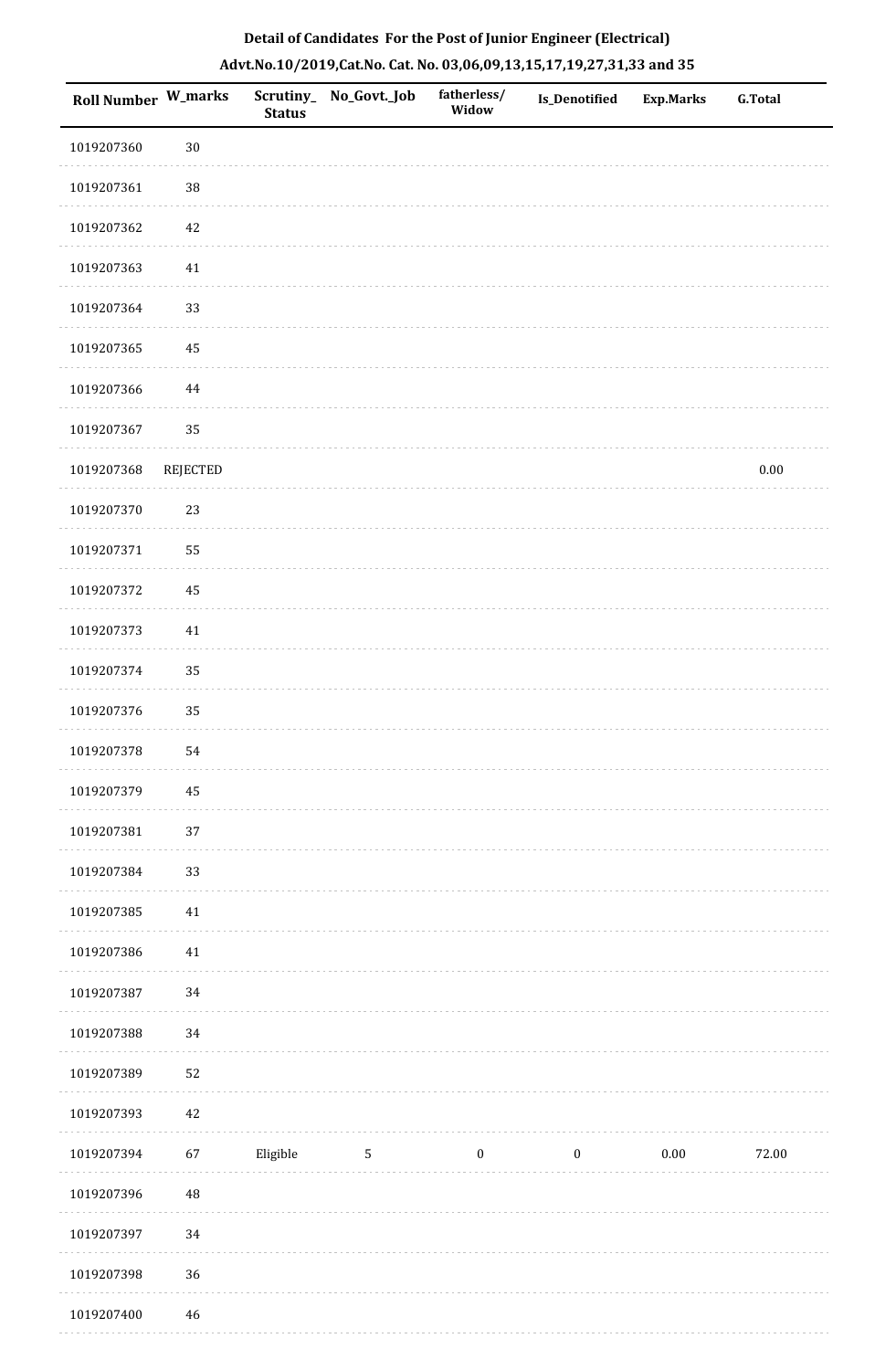| Roll Number W_marks |            | <b>Status</b> | Scrutiny_No_Govt._Job | fatherless/<br>Widow | Is_Denotified    | <b>Exp.Marks</b> | <b>G.Total</b> |
|---------------------|------------|---------------|-----------------------|----------------------|------------------|------------------|----------------|
| 1019207401          | 35         |               |                       |                      |                  |                  |                |
| 1019207402          | 36         |               |                       |                      |                  |                  |                |
| 1019207403          | $38\,$     |               |                       |                      |                  |                  |                |
| 1019207404          | 61         | Eligible      | $\boldsymbol{0}$      | $\boldsymbol{0}$     | $\boldsymbol{0}$ | $0.00\,$         | 61.00          |
| 1019207407          | 59         |               |                       |                      |                  |                  |                |
| 1019207408          | $42\,$     |               |                       |                      |                  |                  |                |
| 1019207409          | 39         |               |                       |                      |                  |                  |                |
| 1019207410          | 31         |               |                       |                      |                  |                  |                |
| 1019207411          | 35         |               |                       |                      |                  |                  |                |
| 1019207414          | $41\,$     |               |                       |                      |                  |                  |                |
| 1019207415          | ${\bf 50}$ |               |                       |                      |                  |                  |                |
| 1019207416          | REJECTED   |               |                       |                      |                  |                  | $0.00\,$       |
| 1019207420          | 42         |               |                       |                      |                  |                  |                |
| 1019207423          | 45         |               |                       |                      |                  |                  |                |
| 1019207426          | $40\,$     |               |                       |                      |                  |                  |                |
| 1019207427          | 35         |               |                       |                      |                  |                  |                |
| 1019207428          | $38\,$     |               |                       |                      |                  |                  |                |
| 1019207429          | ${\bf 50}$ |               |                       |                      |                  |                  |                |
| 1019207431          | 44         |               |                       |                      |                  |                  |                |
| 1019207432          | $50\,$     |               |                       |                      |                  |                  |                |
| 1019207433          | $47\,$     |               |                       |                      |                  |                  |                |
| 1019207435          | 33         |               |                       |                      |                  |                  |                |
| 1019207436          | 35         |               |                       |                      |                  |                  |                |
| 1019207437          | 33         |               |                       |                      |                  |                  |                |
| 1019207438          | $42\,$     |               |                       |                      |                  |                  |                |
| 1019207439          | 35         |               |                       |                      |                  |                  |                |
| 1019207441          | 41         |               |                       |                      |                  |                  |                |
| 1019207442          | $30\,$     |               |                       |                      |                  |                  |                |
| 1019207444          | 34         |               |                       |                      |                  |                  |                |
| 1019207445          | 47         |               |                       |                      |                  |                  |                |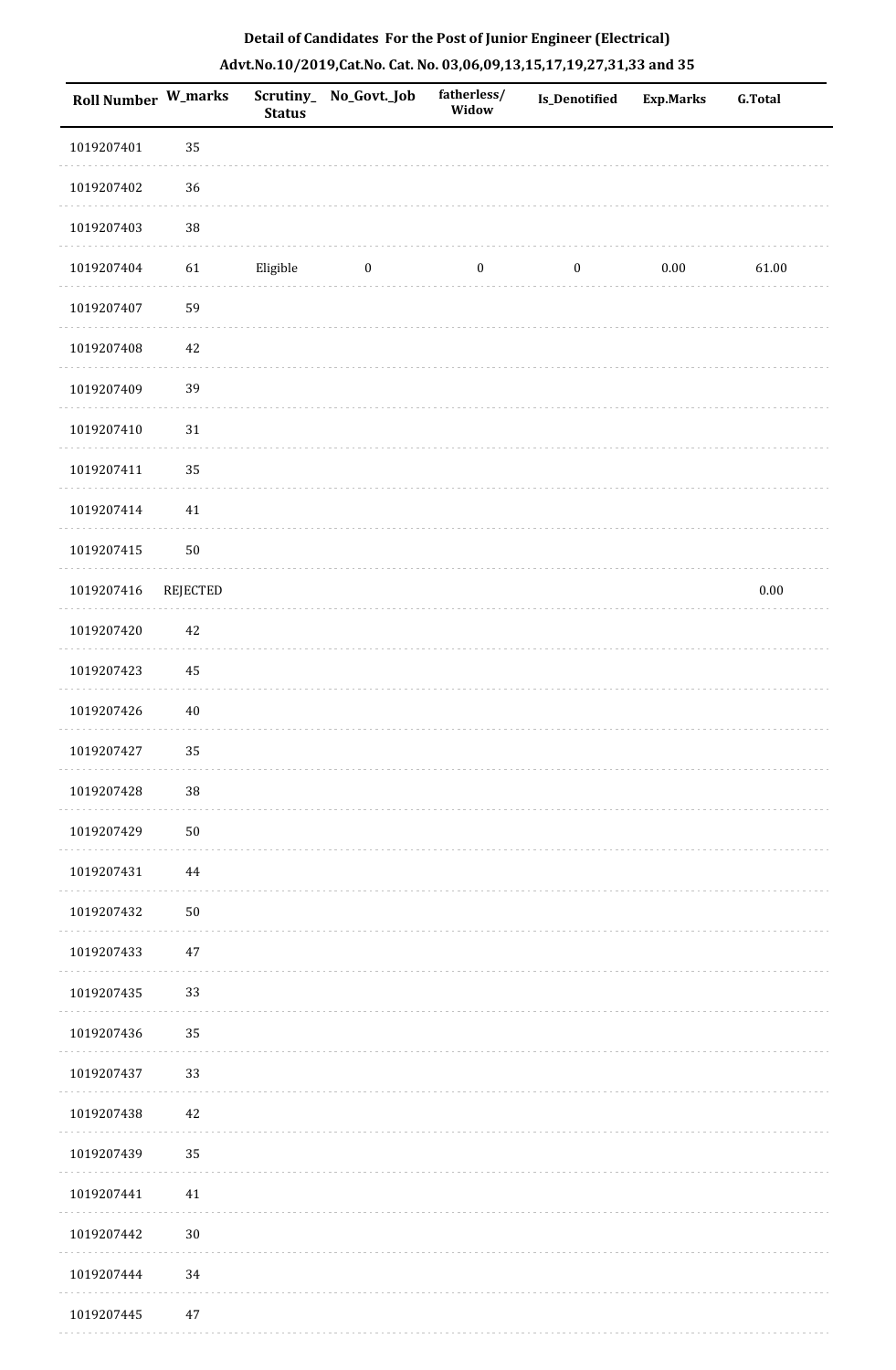| Roll Number W_marks |             | <b>Status</b> | Scrutiny_ No_Govt._Job | fatherless/<br>Widow | Is_Denotified    | <b>Exp.Marks</b> | <b>G.Total</b> |
|---------------------|-------------|---------------|------------------------|----------------------|------------------|------------------|----------------|
| 1019207446          | 24          |               |                        |                      |                  |                  |                |
| 1019207447          | 39          |               |                        |                      |                  |                  |                |
| 1019207448          | $30\,$      |               |                        |                      |                  |                  |                |
| 1019207449          | REJECTED    |               |                        |                      |                  |                  | $0.00\,$       |
| 1019207450          | 26          |               |                        |                      |                  |                  |                |
| 1019207451          | 39          |               |                        |                      |                  |                  |                |
| 1019207452          | 45          |               |                        |                      |                  |                  |                |
| 1019207453          | $\sqrt{46}$ |               |                        |                      |                  |                  |                |
| 1019207454          | 49          |               |                        |                      |                  |                  |                |
| 1019207455          | $42\,$      |               |                        |                      |                  |                  |                |
| 1019207456          | $38\,$      |               |                        |                      |                  |                  |                |
| 1019207457          | 39          |               |                        |                      |                  |                  |                |
| 1019207458          | $40\,$      |               |                        |                      |                  |                  |                |
| 1019207459          | 35          |               |                        |                      |                  |                  |                |
| 1019207461          | 61          | Eligible      | $\boldsymbol{0}$       | $\boldsymbol{0}$     | $\boldsymbol{0}$ | $0.00\,$         | 61.00          |
| 1019207462          | $\sqrt{46}$ |               |                        |                      |                  |                  |                |
| 1019207463          | 41          |               |                        |                      |                  |                  |                |
| 1019207466          | 45          |               |                        |                      |                  |                  |                |
| 1019207467          | 35          |               |                        |                      |                  |                  |                |
| 1019207470          | $42\,$      |               |                        |                      |                  |                  |                |
| 1019207471          | 44          |               |                        |                      |                  |                  |                |
| 1019207474          | 34          |               |                        |                      |                  |                  |                |
| 1019207475          | 29          |               |                        |                      |                  |                  |                |
| 1019207477          | $30\,$      |               |                        |                      |                  |                  |                |
| 1019207480          | $\rm 48$    |               |                        |                      |                  |                  |                |
| 1019207481          | $51\,$      |               |                        |                      |                  |                  |                |
| 1019207482          | 37          |               |                        |                      |                  |                  |                |
| 1019207483          | 45          |               |                        |                      |                  |                  |                |
| 1019207484          | 56          |               |                        |                      |                  |                  |                |
| 1019207486          | $\rm 48$    |               |                        |                      |                  |                  |                |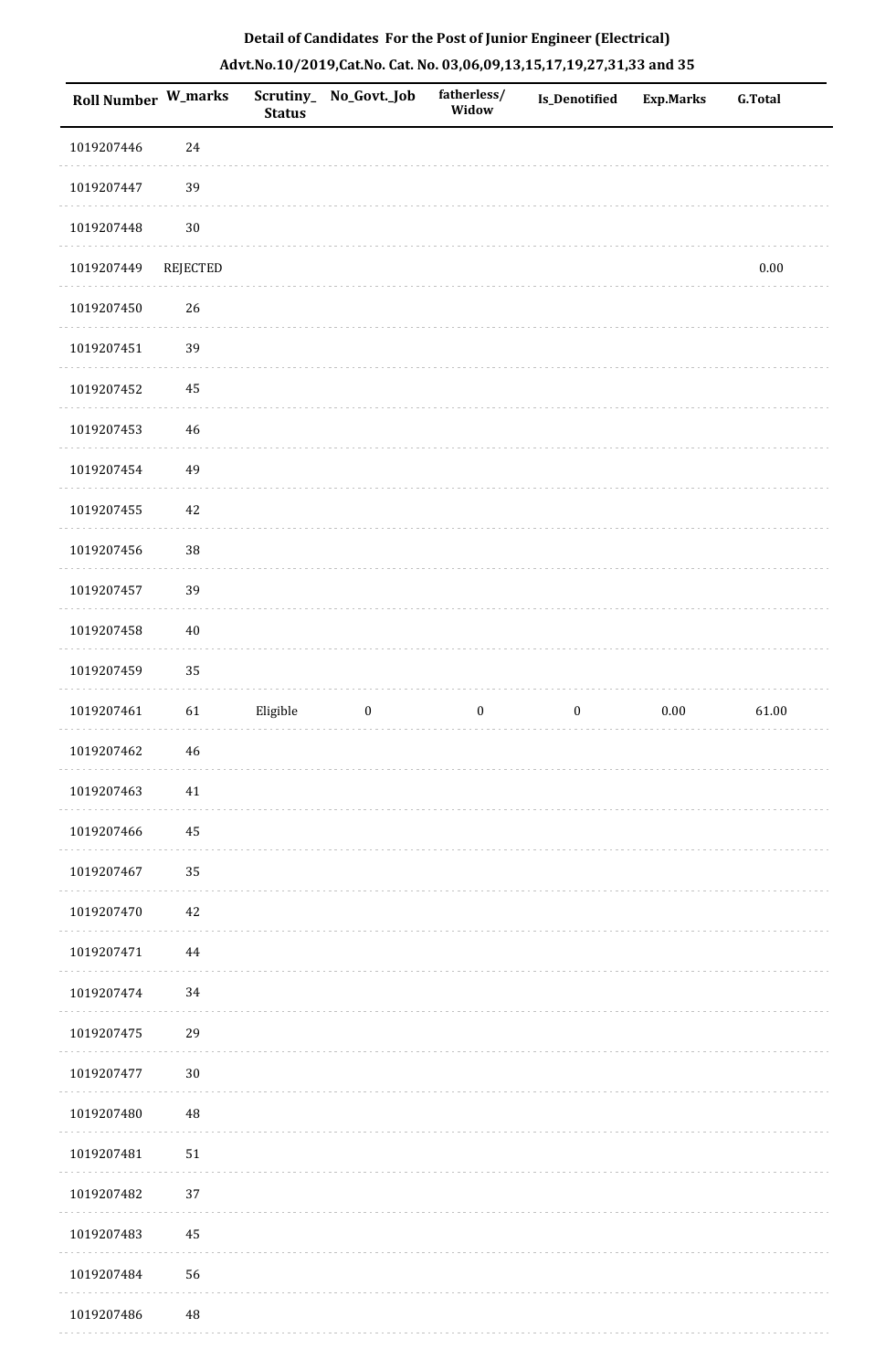|  |  | Detail of Candidates For the Post of Junior Engineer (Electrical)     |  |
|--|--|-----------------------------------------------------------------------|--|
|  |  | Advt.No.10/2019,Cat.No. Cat. No. 03,06,09,13,15,17,19,27,31,33 and 35 |  |

| <b>Roll Number W_marks</b> |        | <b>Status</b> | Scrutiny_No_Govt._Job | fatherless/<br>Widow | Is_Denotified    | <b>Exp.Marks</b> | <b>G.Total</b> |
|----------------------------|--------|---------------|-----------------------|----------------------|------------------|------------------|----------------|
| 1019207488                 | 42     |               |                       |                      |                  |                  |                |
| 1019207490                 | 34     |               |                       |                      |                  |                  |                |
| 1019207492                 | 39     |               |                       |                      |                  |                  |                |
| 1019207494                 | 37     |               |                       |                      |                  |                  |                |
| 1019207495                 | 11     |               |                       |                      |                  |                  |                |
| 1019207497                 | 33     |               |                       |                      |                  |                  |                |
| 1019207502                 | 46     |               |                       |                      |                  |                  |                |
| 1019207503                 | 67     | Eligible      | $\sqrt{5}$            | $\boldsymbol{0}$     | $\boldsymbol{0}$ | $0.00\,$         | 72.00          |
| 1019207506                 | 34     |               |                       |                      |                  |                  |                |
| 1019207507                 | 48     |               |                       |                      |                  |                  |                |
| 1019207508                 | 54     |               |                       |                      |                  |                  |                |
| 1019207509                 | 56     |               |                       |                      |                  |                  |                |
| 1019207510                 | 46     |               |                       |                      |                  |                  |                |
| 1019207513                 | 29     |               |                       |                      |                  |                  |                |
| 1019207515                 | $30\,$ |               |                       |                      |                  |                  |                |
| 1019207516                 | 43     |               |                       |                      |                  |                  |                |
| 1019207517                 | 46     |               |                       |                      |                  |                  |                |
| 1019207518                 | 35     |               |                       |                      |                  |                  |                |
| 1019207520                 | 67     | Absent        | $\bf{0}$              | $\boldsymbol{0}$     | $\boldsymbol{0}$ | $0.00\,$         |                |
| 1019207524                 | 29     |               |                       |                      |                  |                  |                |
| 1019207528                 | 44     |               |                       |                      |                  |                  |                |
| 1019207530                 | 34     |               |                       |                      |                  |                  |                |
| 1019207531                 | $38\,$ |               |                       |                      |                  |                  |                |
| 1019207533                 | 46     |               |                       |                      |                  |                  |                |
| 1019207534                 | 53     |               |                       |                      |                  |                  |                |
| 1019207536                 | 19     |               |                       |                      |                  |                  |                |
| 1019207537                 | 32     |               |                       |                      |                  |                  |                |
| 1019207538                 | $40\,$ |               |                       |                      |                  |                  |                |
| 1019207540                 | 39     |               |                       |                      |                  |                  |                |
| 1019207542                 | 39     |               |                       |                      |                  |                  |                |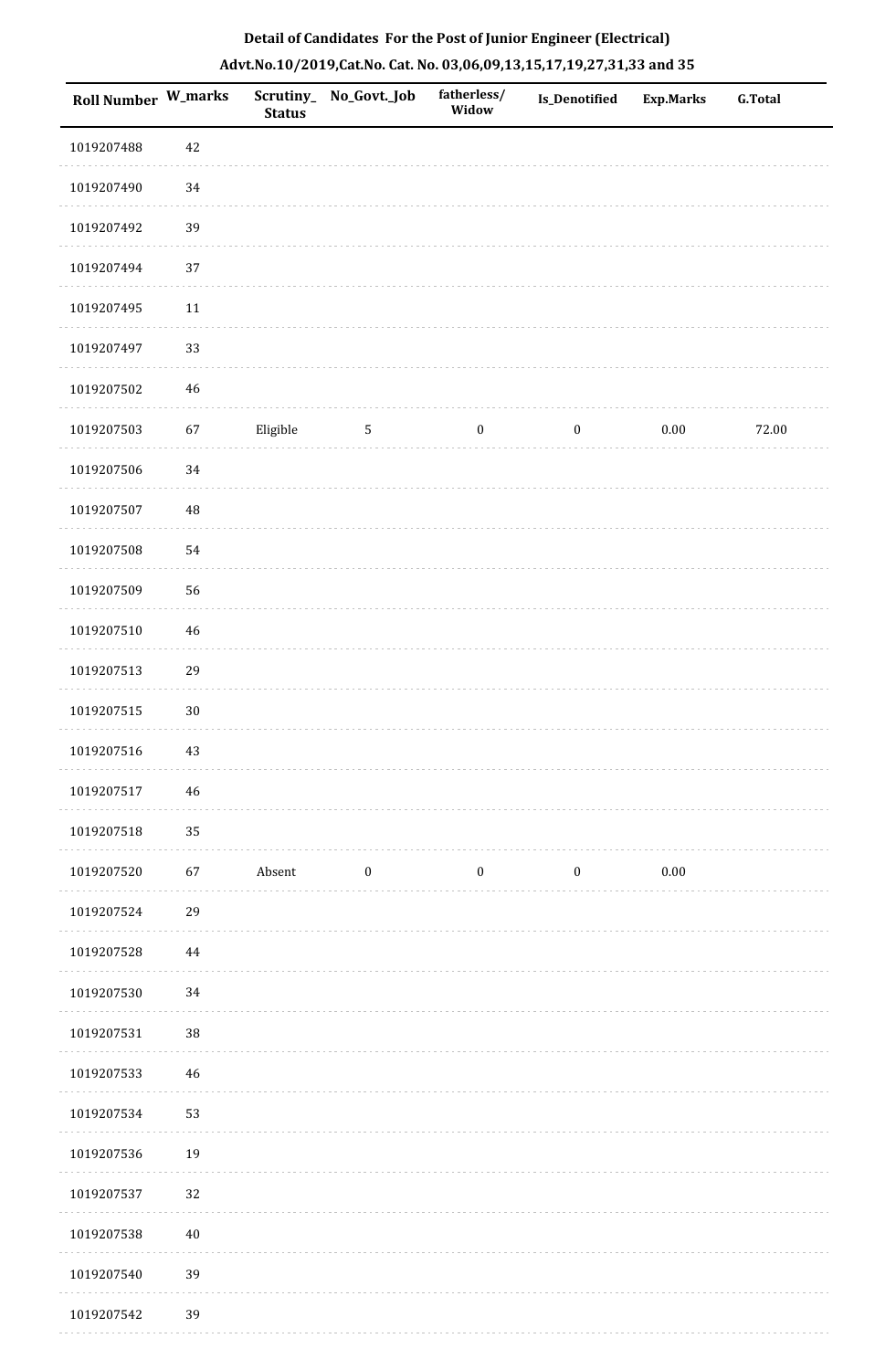| Roll Number W_marks |                 | Scrutiny_<br><b>Status</b> | No_Govt._Job     | fatherless/<br>Widow | Is_Denotified    | <b>Exp.Marks</b> | G.Total  |
|---------------------|-----------------|----------------------------|------------------|----------------------|------------------|------------------|----------|
| 1019207544          | 32              |                            |                  |                      |                  |                  |          |
| 1019207545          | 45              |                            |                  |                      |                  |                  |          |
| 1019207547          | 46              |                            |                  |                      |                  |                  |          |
| 1019207548          | 26              |                            |                  |                      |                  |                  |          |
| 1019207549          | $\bf 44$        |                            |                  |                      |                  |                  |          |
| 1019207550          | 48              |                            |                  |                      |                  |                  |          |
| 1019207551          | 48              |                            |                  |                      |                  |                  |          |
| 1019207552          | 50              |                            |                  |                      |                  |                  |          |
| 1019207553          | $41\,$          |                            |                  |                      |                  |                  |          |
| 1019207554          | 68              | Absent                     | $\boldsymbol{0}$ | $\boldsymbol{0}$     | $\boldsymbol{0}$ | $0.00\,$         |          |
| 1019207556          | 34              |                            |                  |                      |                  |                  |          |
| 1019207558          | 62              | Eligible                   | $\boldsymbol{0}$ | $\boldsymbol{0}$     | $\boldsymbol{0}$ | $0.00\,$         | 62.00    |
| 1019207561          | 39              |                            |                  |                      |                  |                  |          |
| 1019207562          | <b>REJECTED</b> |                            |                  |                      |                  |                  | $0.00\,$ |
| 1019207563          | 39              |                            |                  |                      |                  |                  |          |
| 1019207564          | 43              |                            |                  |                      |                  |                  |          |
| 1019207565          | 56              |                            |                  |                      |                  |                  |          |
| 1019207566          | 37              |                            |                  |                      |                  |                  |          |
| 1019207567          | 37              |                            |                  |                      |                  |                  |          |
| 1019207568          | 57              | Eligible                   | $\bf{0}$         | $\bf{0}$             | $\bf{0}$         | 0.00             | 57.00    |
| 1019207571          | 29              |                            |                  |                      |                  |                  |          |
| 1019207572          | $40\,$          |                            |                  |                      |                  |                  |          |
| 1019207573          | 37              |                            |                  |                      |                  |                  |          |
| 1019207575          | 39              |                            |                  |                      |                  |                  |          |
| 1019207576          | 50              |                            |                  |                      |                  |                  |          |
| 1019207577          | 31              |                            |                  |                      |                  |                  |          |
| 1019207578          | 46              |                            |                  |                      |                  |                  |          |
| 1019207580          | 36              |                            |                  |                      |                  |                  |          |
| 1019207581          | 37              |                            |                  |                      |                  |                  |          |
| 1019207582          | 38              | Eligible                   | $\boldsymbol{0}$ | $\boldsymbol{0}$     | $\boldsymbol{0}$ | 0.00             | 38.00    |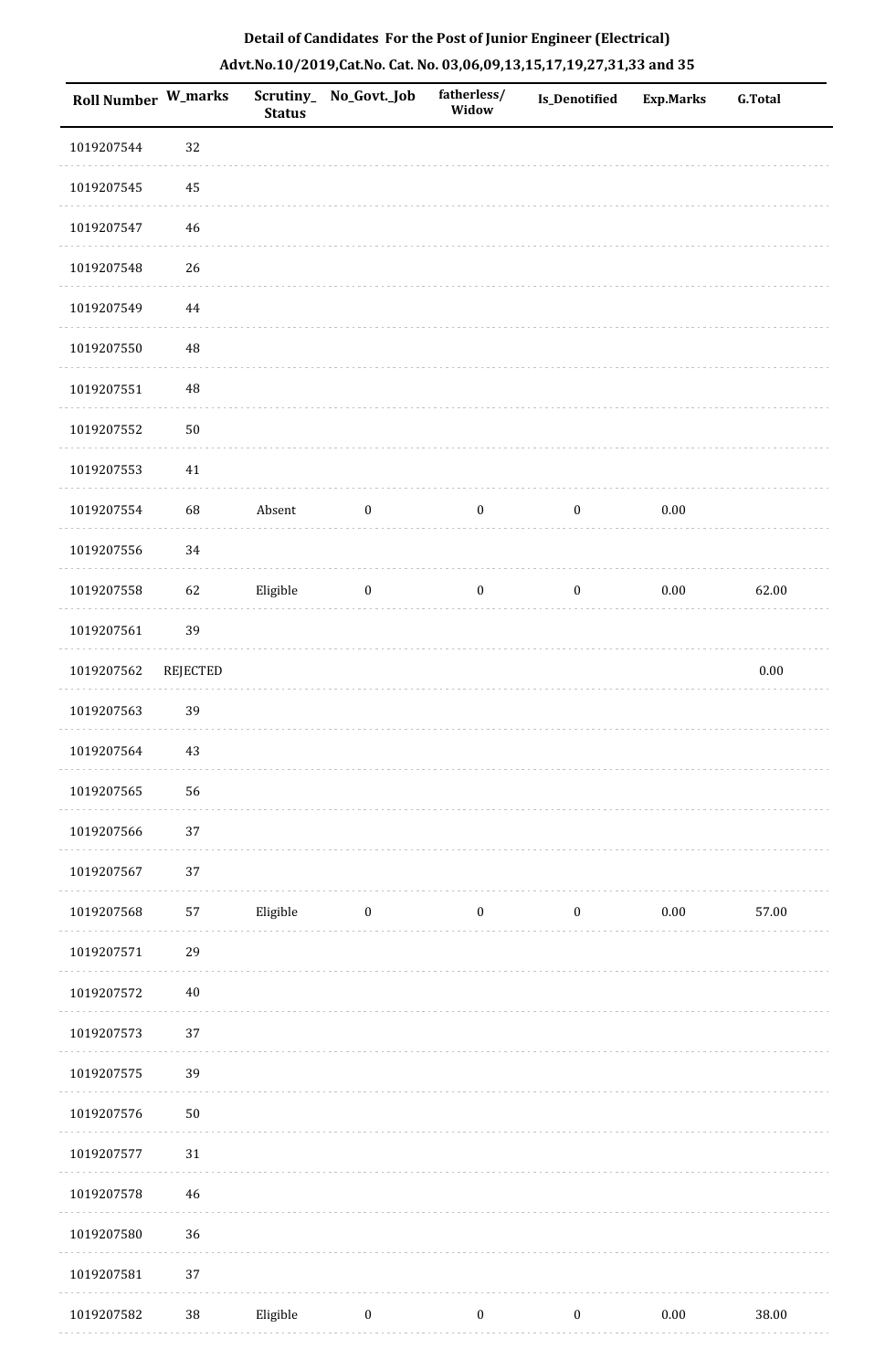|  | Detail of Candidates For the Post of Junior Engineer (Electrical)     |  |
|--|-----------------------------------------------------------------------|--|
|  | Advt.No.10/2019,Cat.No. Cat. No. 03,06,09,13,15,17,19,27,31,33 and 35 |  |

| <b>Roll Number W_marks</b> |             | <b>Status</b> | Scrutiny_No_Govt._Job | fatherless/<br>Widow | Is_Denotified    | <b>Exp.Marks</b> | <b>G.Total</b> |
|----------------------------|-------------|---------------|-----------------------|----------------------|------------------|------------------|----------------|
| 1019207583                 | 32          |               |                       |                      |                  |                  |                |
| 1019207584                 | 41          |               |                       |                      |                  |                  |                |
| 1019207585                 | 53          |               |                       |                      |                  |                  |                |
| 1019207586                 | 41          |               |                       |                      |                  |                  |                |
| 1019207588                 | 35          |               |                       |                      |                  |                  |                |
| 1019207589                 | 49          |               |                       |                      |                  |                  |                |
| 1019207593                 | $30\,$      |               |                       |                      |                  |                  |                |
| 1019207594                 | $31\,$      |               |                       |                      |                  |                  |                |
| 1019207600                 | 32          |               |                       |                      |                  |                  |                |
| 1019207603                 | $\rm 48$    |               |                       |                      |                  |                  |                |
| 1019207604                 | $\sqrt{46}$ |               |                       |                      |                  |                  |                |
| 1019207605                 | 34          |               |                       |                      |                  |                  |                |
| 1019207608                 | 35          |               |                       |                      |                  |                  |                |
| 1019207609                 | 25          |               |                       |                      |                  |                  |                |
| 1019207610                 | 49          |               |                       |                      |                  |                  |                |
| 1019207615                 | 36          |               |                       |                      |                  |                  |                |
| 1019207617                 | 53          |               |                       |                      |                  |                  |                |
| 1019207618                 | 39          |               |                       |                      |                  |                  |                |
| 1019207624                 | 38          |               |                       |                      |                  |                  |                |
| 1019207625                 | $42\,$      |               |                       |                      |                  |                  |                |
| 1019207626                 | $42\,$      |               |                       |                      |                  |                  |                |
| 1019207627                 | $30\,$      |               |                       |                      |                  |                  |                |
| 1019207629                 | 49          |               |                       |                      |                  |                  |                |
| 1019207630                 | $30\,$      |               |                       |                      |                  |                  |                |
| 1019207635                 | $30\,$      | Eligible      | $\bf{0}$              | $\boldsymbol{0}$     | $\boldsymbol{0}$ | $0.00\,$         | 30.00          |
| 1019207636                 | $\bf 44$    |               |                       |                      |                  |                  |                |
| 1019207639                 | 19          |               |                       |                      |                  |                  |                |
| 1019207640                 | 38          |               |                       |                      |                  |                  |                |
| 1019207641                 | $42\,$      |               |                       |                      |                  |                  |                |
| 1019207643                 | 43          |               |                       |                      |                  |                  |                |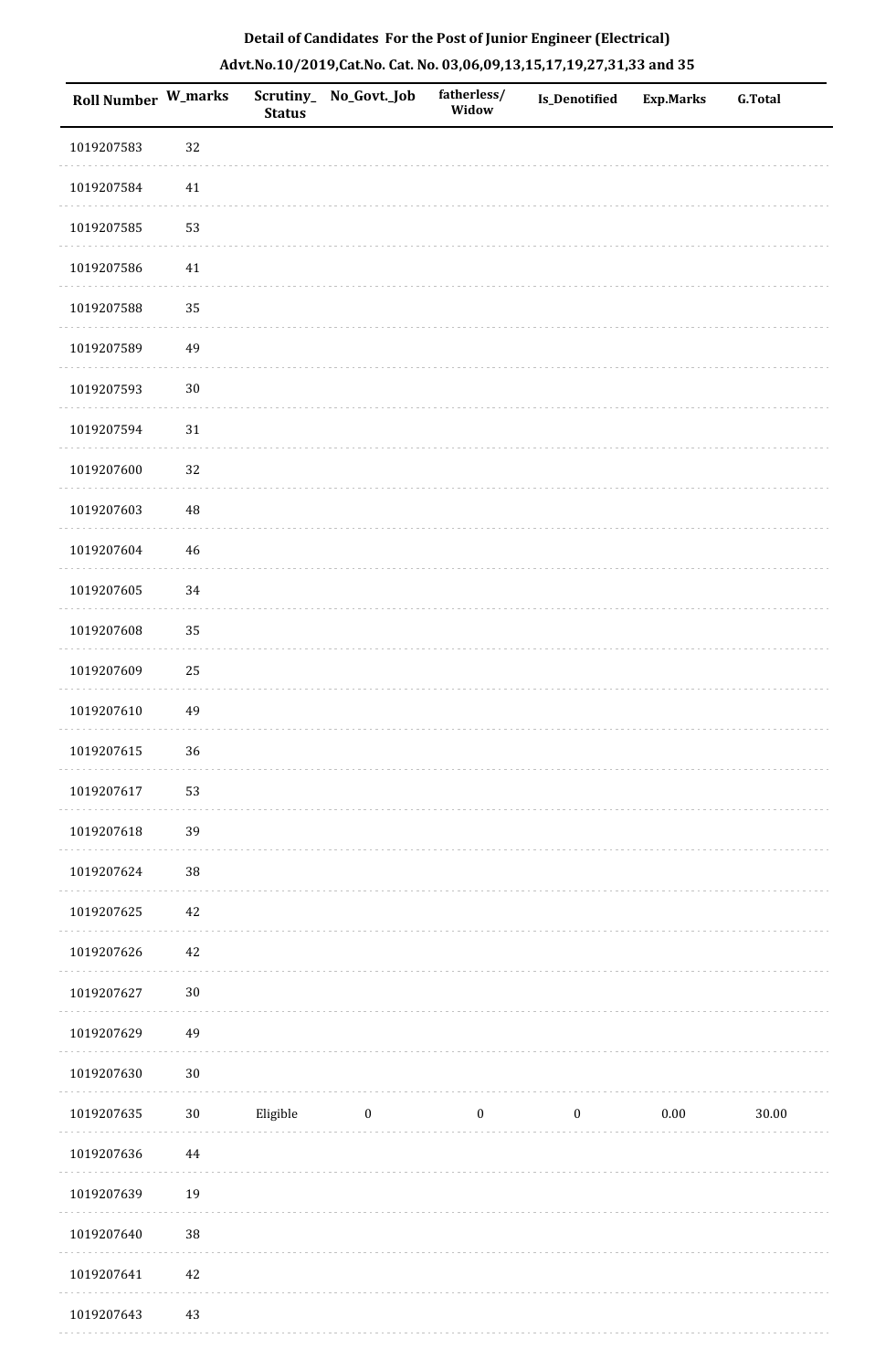| Roll Number W_marks |            | <b>Status</b> | Scrutiny_ No_Govt._Job | fatherless/<br>Widow | Is_Denotified    | <b>Exp.Marks</b> | G.Total |
|---------------------|------------|---------------|------------------------|----------------------|------------------|------------------|---------|
| 1019207644          | 29         |               |                        |                      |                  |                  |         |
| 1019207646          | 32         |               |                        |                      |                  |                  |         |
| 1019207649          | 45         |               |                        |                      |                  |                  |         |
| 1019207651          | $41\,$     |               |                        |                      |                  |                  |         |
| 1019207652          | 36         |               |                        |                      |                  |                  |         |
| 1019207655          | 35         |               |                        |                      |                  |                  |         |
| 1019207657          | $30\,$     |               |                        |                      |                  |                  |         |
| 1019207659          | 55         |               |                        |                      |                  |                  |         |
| 1019207660          | $46\,$     |               |                        |                      |                  |                  |         |
| 1019207661          | 44         |               |                        |                      |                  |                  |         |
| 1019207663          | 36         |               |                        |                      |                  |                  |         |
| 1019207664          | 53         |               |                        |                      |                  |                  |         |
| 1019207665          | 36         |               |                        |                      |                  |                  |         |
| 1019207668          | 44         |               |                        |                      |                  |                  |         |
| 1019207671          | 52         | Eligible      | $\boldsymbol{0}$       | $\boldsymbol{0}$     | $\boldsymbol{0}$ | $0.00\,$         | 52.00   |
| 1019207672          | $50\,$     |               |                        |                      |                  |                  |         |
| 1019207673          | $27\,$     |               |                        |                      |                  |                  |         |
| 1019207675          | ${\bf 51}$ |               |                        |                      |                  |                  |         |
| 1019207677          | 34         |               |                        |                      |                  |                  |         |
| 1019207679          | $32\,$     |               |                        |                      |                  |                  |         |
| 1019207680          | 53         |               |                        |                      |                  |                  |         |
| 1019207681          | 42         |               |                        |                      |                  |                  |         |
| 1019207686          | 37         |               |                        |                      |                  |                  |         |
| 1019207687          | 34         |               |                        |                      |                  |                  |         |
| 1019207689          | 35         |               |                        |                      |                  |                  |         |
| 1019207691          | $38\,$     |               |                        |                      |                  |                  |         |
| 1019207692          | 32         |               |                        |                      |                  |                  |         |
| 1019207693          | 39         |               |                        |                      |                  |                  |         |
| 1019207694          | 35         |               |                        |                      |                  |                  |         |
| 1019207696          | 39         |               |                        |                      |                  |                  |         |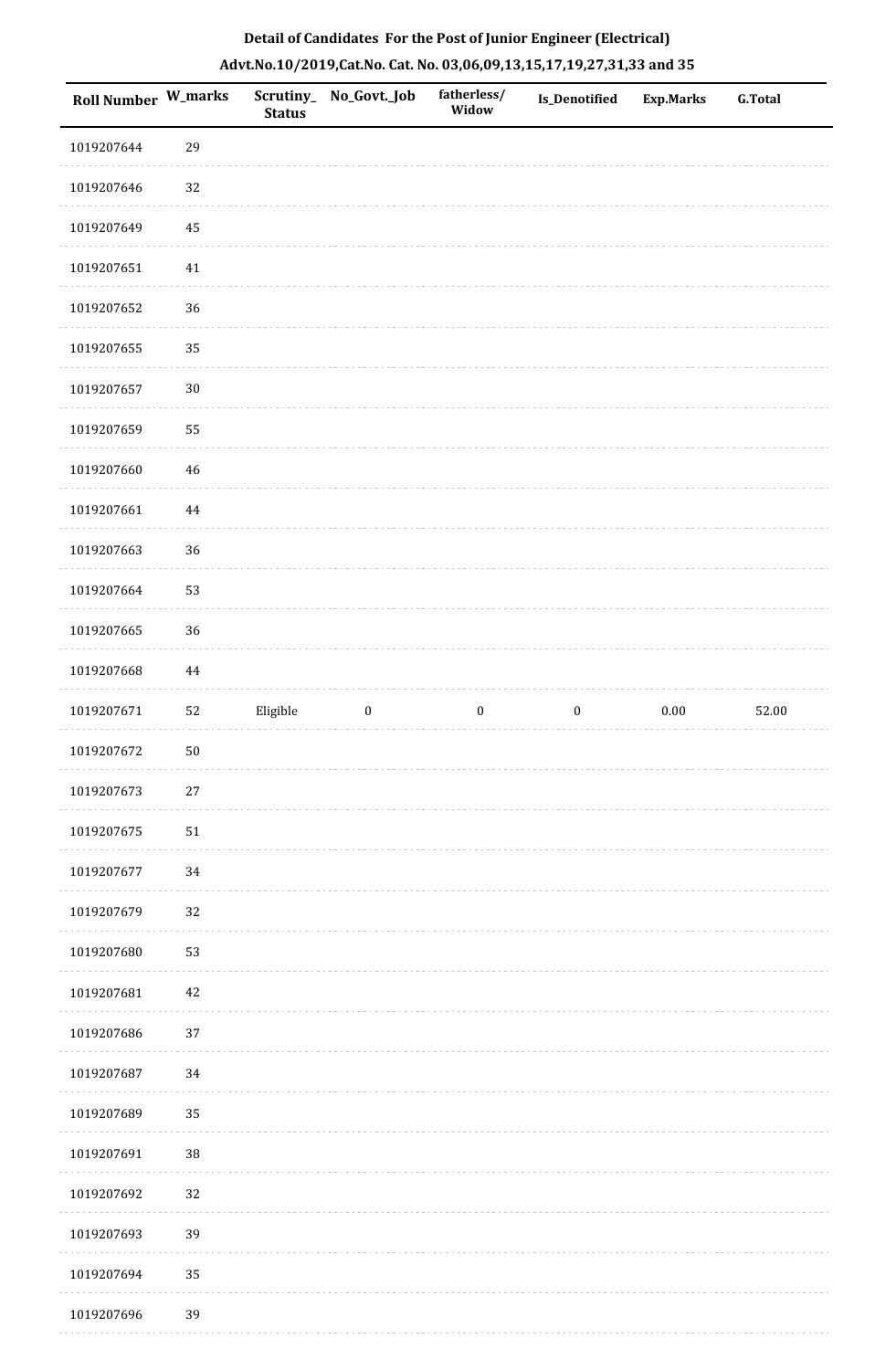| Roll Number W_marks |        | <b>Status</b> | Scrutiny_No_Govt._Job | fatherless/<br>Widow | Is_Denotified    | <b>Exp.Marks</b> | <b>G.Total</b> |
|---------------------|--------|---------------|-----------------------|----------------------|------------------|------------------|----------------|
| 1019207697          | 39     |               |                       |                      |                  |                  |                |
| 1019207699          | 44     |               |                       |                      |                  |                  |                |
| 1019207700          | $41\,$ |               |                       |                      |                  |                  |                |
| 1019207701          | 44     |               |                       |                      |                  |                  |                |
| 1019207702          | 38     |               |                       |                      |                  |                  |                |
| 1019207703          | 48     |               |                       |                      |                  |                  |                |
| 1019207706          | $42\,$ |               |                       |                      |                  |                  |                |
| 1019207707          | 36     |               |                       |                      |                  |                  |                |
| 1019207710          | $47\,$ |               |                       |                      |                  |                  |                |
| 1019207711          | $51\,$ |               |                       |                      |                  |                  |                |
| 1019207713          | $47\,$ |               |                       |                      |                  |                  |                |
| 1019207714          | 28     |               |                       |                      |                  |                  |                |
| 1019207719          | 45     |               |                       |                      |                  |                  |                |
| 1019207722          | 19     |               |                       |                      |                  |                  |                |
| 1019207723          | $42\,$ | Eligible      | $\boldsymbol{0}$      | $\boldsymbol{0}$     | $\boldsymbol{0}$ | $0.00\,$         | 42.00          |
| 1019207725          | $31\,$ |               |                       |                      |                  |                  |                |
| 1019207726          | 48     |               |                       |                      |                  |                  |                |
| 1019207728          | 33     |               |                       |                      |                  |                  |                |
| 1019207731          | 44     |               |                       |                      |                  |                  |                |
| 1019207736          | $43\,$ |               |                       |                      |                  |                  |                |
| 1019207740          | 65     | Eligible      | $\boldsymbol{0}$      | $\boldsymbol{0}$     | $\boldsymbol{0}$ | $0.00\,$         | 65.00          |
| 1019207744          | 36     | Absent        | $\boldsymbol{0}$      | $\boldsymbol{0}$     | $\boldsymbol{0}$ | $0.00\,$         |                |
| 1019207747          | $51\,$ |               |                       |                      |                  |                  |                |
| 1019207750          | 25     |               |                       |                      |                  |                  |                |
| 1019207751          | $31\,$ |               |                       |                      |                  |                  |                |
| 1019207756          | $50\,$ |               |                       |                      |                  |                  |                |
| 1019207758          | 31     |               |                       |                      |                  |                  |                |
| 1019207760          | $11\,$ |               |                       |                      |                  |                  |                |
| 1019207762          | 35     |               |                       |                      |                  |                  |                |
| 1010207764          | 26     |               |                       |                      |                  |                  |                |

 1019207764 36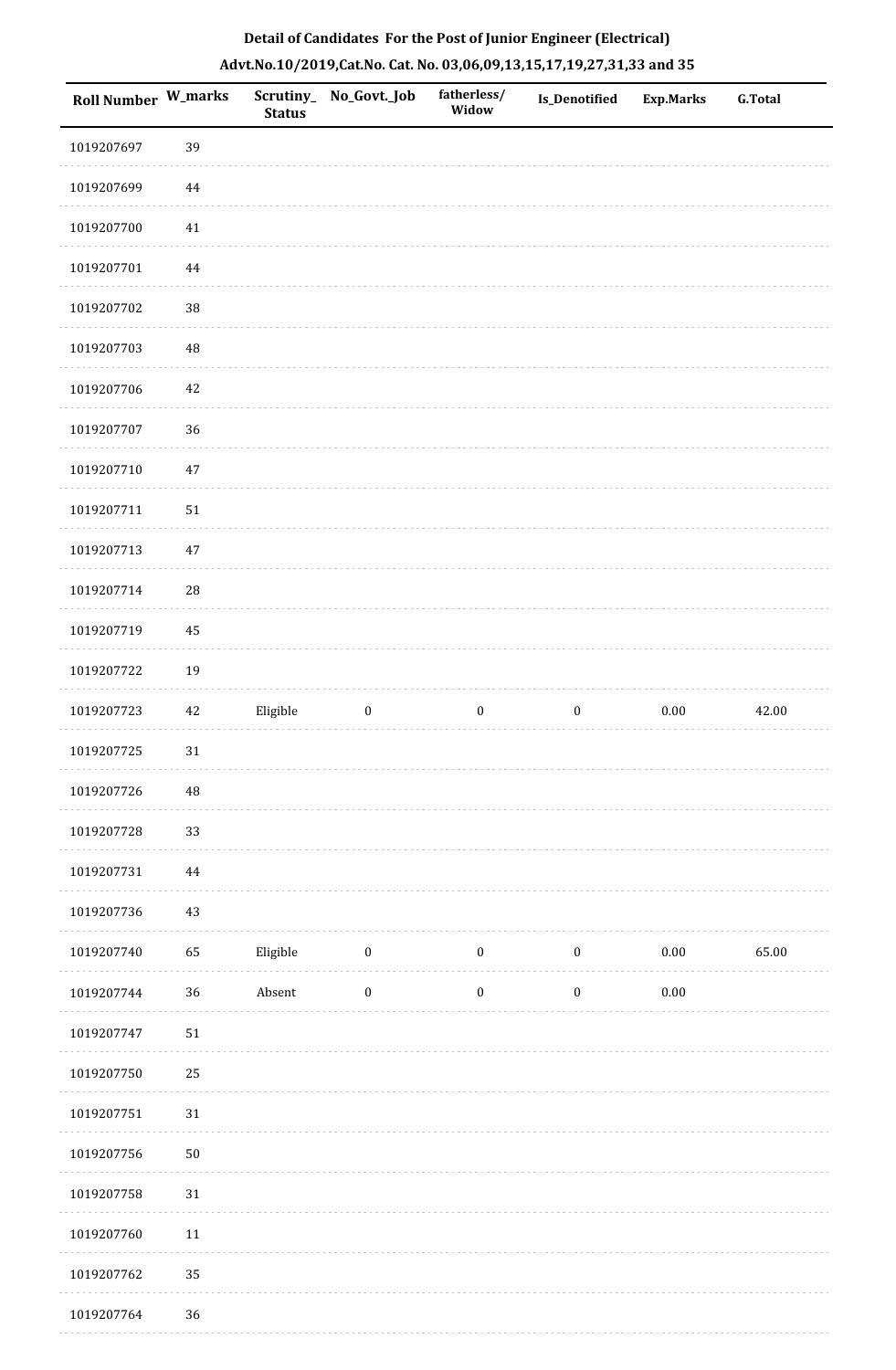| Roll Number W_marks |            | <b>Status</b> | Scrutiny_ No_Govt._Job | fatherless/<br>Widow | <b>Is_Denotified</b> | <b>Exp.Marks</b> | <b>G.Total</b> |
|---------------------|------------|---------------|------------------------|----------------------|----------------------|------------------|----------------|
| 1019207767          | $40\,$     |               |                        |                      |                      |                  |                |
| 1019207768          | 36         |               |                        |                      |                      |                  |                |
| 1019207773          | 33         |               |                        |                      |                      |                  |                |
| 1019207774          | $24\,$     |               |                        |                      |                      |                  |                |
| 1019207775          | 37         |               |                        |                      |                      |                  |                |
| 1019207777          | 26         |               |                        |                      |                      |                  |                |
| 1019207778          | $41\,$     |               |                        |                      |                      |                  |                |
| 1019207779          | 44         |               |                        |                      |                      |                  |                |
| 1019207782          | 23         |               |                        |                      |                      |                  |                |
| 1019207785          | 38         |               |                        |                      |                      |                  |                |
| 1019207787          | 39         |               |                        |                      |                      |                  |                |
| 1019207789          | 53         |               |                        |                      |                      |                  |                |
| 1019207793          | 52         |               |                        |                      |                      |                  |                |
| 1019207795          | $38\,$     |               |                        |                      |                      |                  |                |
| 1019207796          | 44         |               |                        |                      |                      |                  |                |
| 1019207799          | 48         |               |                        |                      |                      |                  |                |
| 1019207802          | $42\,$     |               |                        |                      |                      |                  |                |
| 1019207804          | ${\bf 51}$ |               |                        |                      |                      |                  |                |
| 1019207807          | $50\,$     |               |                        |                      |                      |                  |                |
| 1019207808          | 32         |               |                        |                      |                      |                  |                |
| 1019207809          | 59         |               |                        |                      |                      |                  |                |
| 1019207810          | $46\,$     |               |                        |                      |                      |                  |                |
| 1019207811          | 45         |               |                        |                      |                      |                  |                |
| 1019207812          | $43\,$     |               |                        |                      |                      |                  |                |
| 1019207813          | 65         | Eligible      | $\boldsymbol{0}$       | $\boldsymbol{0}$     | $\boldsymbol{0}$     | $0.00\,$         | 65.00          |
| 1019207815          | 37         |               |                        |                      |                      |                  |                |
| 1019207818          | 34         |               |                        |                      |                      |                  |                |
| 1019207819          | 45         |               |                        |                      |                      |                  |                |
| 1019207822          | $47\,$     |               |                        |                      |                      |                  |                |
| 1019207823          | $43\,$     |               |                        |                      |                      |                  |                |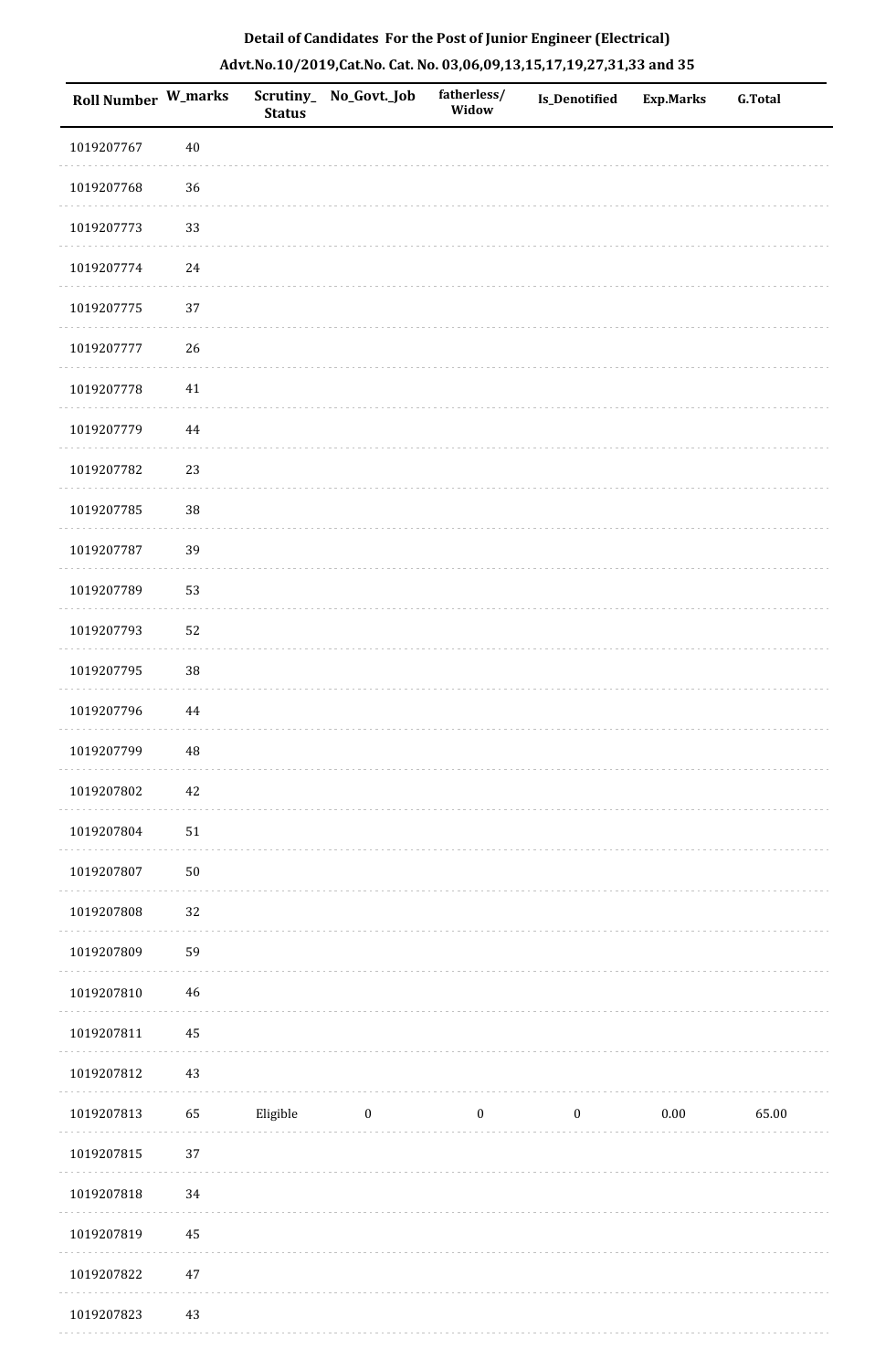| Roll Number W_marks |                  | <b>Status</b> | Scrutiny_ No_Govt._Job | fatherless/<br>Widow | Is_Denotified    | <b>Exp.Marks</b> | <b>G.Total</b> |
|---------------------|------------------|---------------|------------------------|----------------------|------------------|------------------|----------------|
| 1019207824          | 36               |               |                        |                      |                  |                  |                |
| 1019207825          | $\bf 44$         |               |                        |                      |                  |                  |                |
| 1019207826          | $30\,$           |               |                        |                      |                  |                  |                |
| 1019207827          | 48               |               |                        |                      |                  |                  |                |
| 1019207830          | $40\,$           |               |                        |                      |                  |                  |                |
| 1019207833          | 35               |               |                        |                      |                  |                  |                |
| 1019207834          | $43\,$           |               |                        |                      |                  |                  |                |
| 1019207835          | 52               |               |                        |                      |                  |                  |                |
| 1019207836          | 57               |               |                        |                      |                  |                  |                |
| 1019207837          | $31\,$           |               |                        |                      |                  |                  |                |
| 1019207838          | $40\,$           |               |                        |                      |                  |                  |                |
| 1019207839          | 36               |               |                        |                      |                  |                  |                |
| 1019207841          | 61               | Eligible      | $\boldsymbol{0}$       | $\bf{0}$             | $\boldsymbol{0}$ | $0.00\,$         | 61.00          |
| 1019207844          | $46\,$           |               |                        |                      |                  |                  |                |
| 1019207847          | $\boldsymbol{6}$ |               |                        |                      |                  |                  |                |
| 1019207850          | 33               |               |                        |                      |                  |                  |                |
| 1019207852          | 39               |               |                        |                      |                  |                  |                |
| 1019207853          | 53               |               |                        |                      |                  |                  |                |
| 1019207855          | 49               |               |                        |                      |                  |                  |                |
| 1019207856          | 32               |               |                        |                      |                  |                  |                |
| 1019207858          | $31\,$           |               |                        |                      |                  |                  |                |
| 1019207859          | 34               |               |                        |                      |                  |                  |                |
| 1019207860          |                  | Not Eligible  |                        |                      |                  |                  |                |
| 1019207862          | 39               |               |                        |                      |                  |                  |                |
| 1019207863          | $51\,$           |               |                        |                      |                  |                  |                |
| 1019207864          | 42               |               |                        |                      |                  |                  |                |
| 1019207867          | 38               |               |                        |                      |                  |                  |                |
| 1019207868          | 38               |               |                        |                      |                  |                  |                |
| 1019207869          | $26\,$           |               |                        |                      |                  |                  |                |
| 1019207870          | $\bf 44$         |               |                        |                      |                  |                  |                |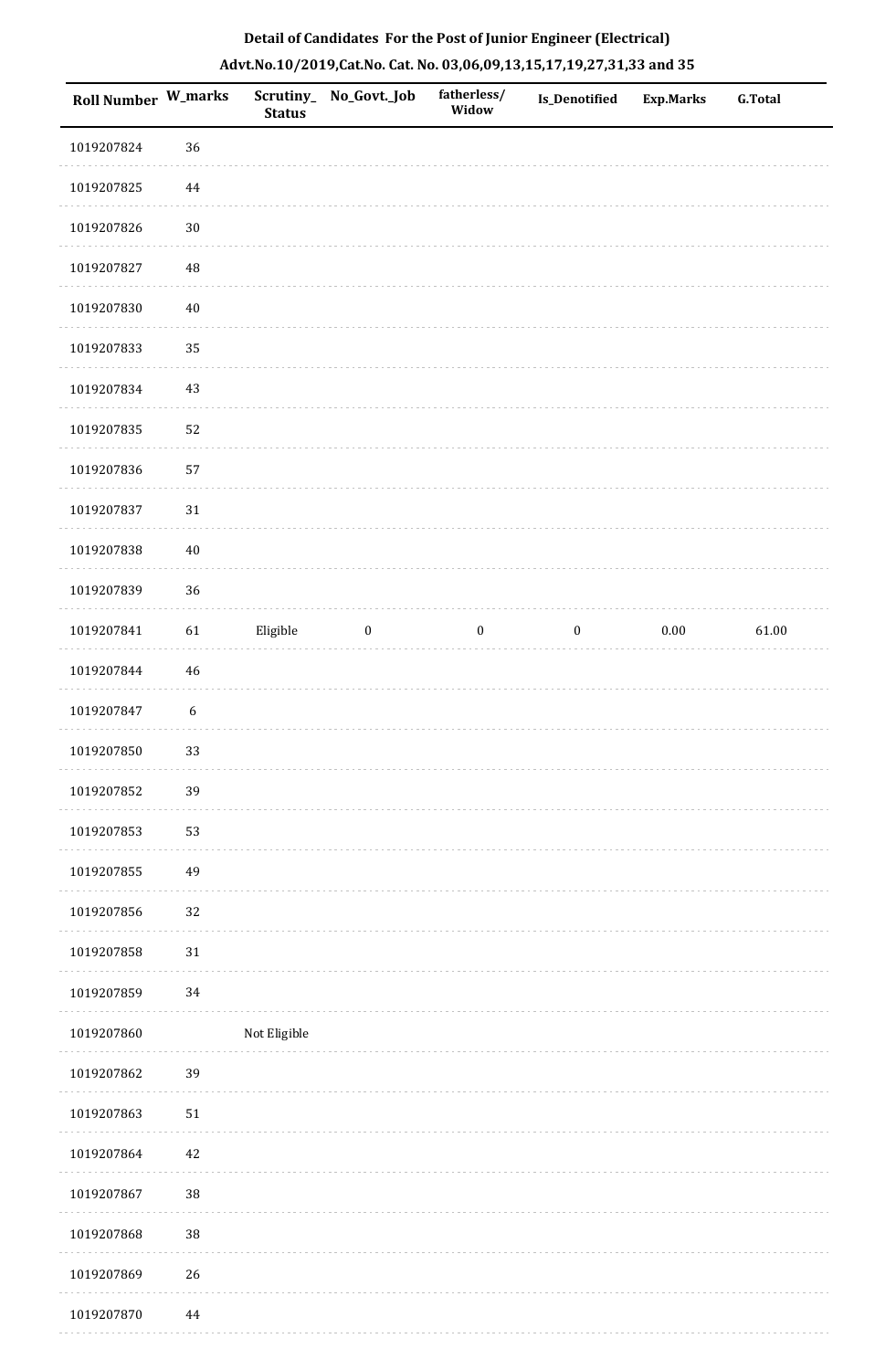| Roll Number W_marks |             | <b>Status</b> | Scrutiny_ No_Govt._Job | fatherless/<br>Widow | Is_Denotified | <b>Exp.Marks</b> | G.Total |
|---------------------|-------------|---------------|------------------------|----------------------|---------------|------------------|---------|
| 1019207871          | 43          |               |                        |                      |               |                  |         |
| 1019207872          | 41          |               |                        |                      |               |                  |         |
| 1019207873          | 42          |               |                        |                      |               |                  |         |
| 1019207874          | 49          |               |                        |                      |               |                  |         |
| 1019207877          | 49          |               |                        |                      |               |                  |         |
| 1019207878          | 57          |               |                        |                      |               |                  |         |
| 1019207879          | 48          |               |                        |                      |               |                  |         |
| 1019207881          | $\sqrt{28}$ |               |                        |                      |               |                  |         |
| 1019207882          | 33          |               |                        |                      |               |                  |         |
| 1019207883          | 38          |               |                        |                      |               |                  |         |
| 1019207884          | 54          |               |                        |                      |               |                  |         |
| 1019207888          | 28          |               |                        |                      |               |                  |         |
| 1019207889          | $40\,$      |               |                        |                      |               |                  |         |
| 1019207891          | 34          |               |                        |                      |               |                  |         |
| 1019207892          | 35          |               |                        |                      |               |                  |         |
| 1019207896          | $38\,$      |               |                        |                      |               |                  |         |
| 1019207897          | $47\,$      |               |                        |                      |               |                  |         |
| 1019207898          | 46          |               |                        |                      |               |                  |         |
| 1019207899          | 53          |               |                        |                      |               |                  |         |
| 1019207900          | 45          |               |                        |                      |               |                  |         |
| 1019207902          | 49          |               |                        |                      |               |                  |         |
| 1019207903          | $31\,$      |               |                        |                      |               |                  |         |
| 1019207906          | $50\,$      |               |                        |                      |               |                  |         |
| 1019207910          | 13          |               |                        |                      |               |                  |         |
| 1019207913          | 39          |               |                        |                      |               |                  |         |
| 1019207919          | 47          |               |                        |                      |               |                  |         |
| 1019207921          | 58          |               |                        |                      |               |                  |         |
| 1019207922          | $31\,$      |               |                        |                      |               |                  |         |
| 1019207923          | 34          |               |                        |                      |               |                  |         |
| 1019207924          | 35          |               |                        |                      |               |                  |         |

. . . . . . . . .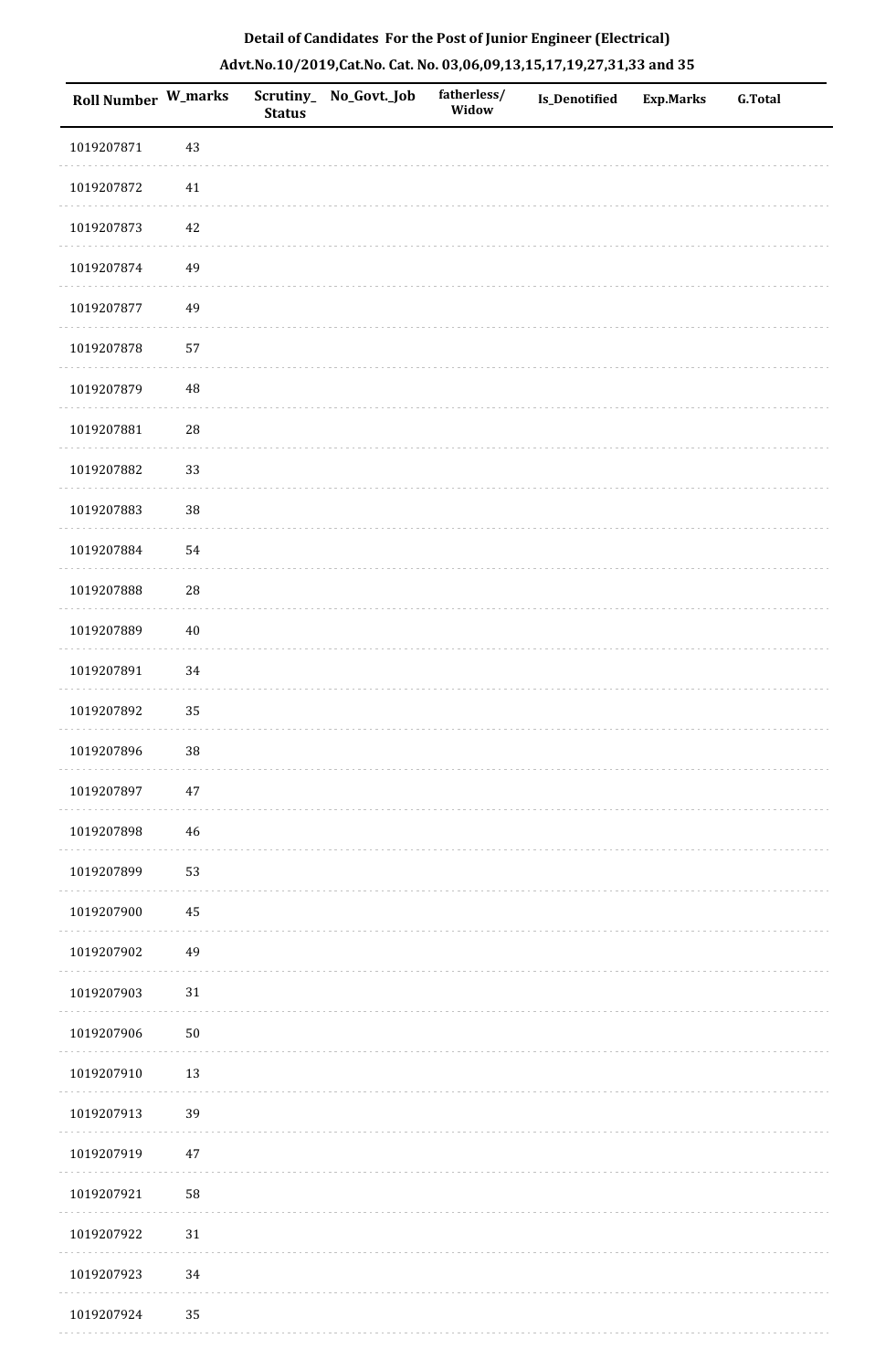| Roll Number W_marks |                  | <b>Status</b> | Scrutiny_ No_Govt._Job | fatherless/<br>Widow | Is_Denotified    | <b>Exp.Marks</b> | <b>G.Total</b> |
|---------------------|------------------|---------------|------------------------|----------------------|------------------|------------------|----------------|
| 1019207927          | 58               |               |                        |                      |                  |                  |                |
| 1019207929          | 39               |               |                        |                      |                  |                  |                |
| 1019207930          | $\boldsymbol{6}$ |               |                        |                      |                  |                  |                |
| 1019207932          | 35               |               |                        |                      |                  |                  |                |
| 1019207933          | $41\,$           | Eligible      | $\bf{0}$               | $\boldsymbol{0}$     | $\boldsymbol{0}$ | $0.00\,$         | 41.00          |
| 1019207935          | 39               |               |                        |                      |                  |                  |                |
| 1019207939          | $50\,$           |               |                        |                      |                  |                  |                |
| 1019207941          | 34               | Eligible      | $\bf{0}$               | $\boldsymbol{0}$     | $\boldsymbol{0}$ | $0.00\,$         | 34.00          |
| 1019207942          | $40\,$           |               |                        |                      |                  |                  |                |
| 1019207943          | $40\,$           |               |                        |                      |                  |                  |                |
| 1019207944          | $43\,$           |               |                        |                      |                  |                  |                |
| 1019207945          | $30\,$           |               |                        |                      |                  |                  |                |
| 1019207946          | 60               |               |                        |                      |                  |                  |                |
| 1019207950          | 45               |               |                        |                      |                  |                  |                |
| 1019207951          | 33               |               |                        |                      |                  |                  |                |
| 1019207952          | 55               |               |                        |                      |                  |                  |                |
| 1019207954          | $\sqrt{46}$      |               |                        |                      |                  |                  |                |
| 1019207956          | 47               |               |                        |                      |                  |                  |                |
| 1019207958          | 64               | Eligible      | $\boldsymbol{0}$       | $\boldsymbol{0}$     | $\boldsymbol{0}$ | $0.00\,$         | 64.00          |
| 1019207961          | 33               |               |                        |                      |                  |                  |                |
| 1019207962          | 35               |               |                        |                      |                  |                  |                |
| 1019207963          | 42               |               |                        |                      |                  |                  |                |
| 1019207964          | 38               |               |                        |                      |                  |                  |                |
| 1019207965          | 46               |               |                        |                      |                  |                  |                |
| 1019207966          | 38               |               |                        |                      |                  |                  |                |
| 1019207969          | $42\,$           |               |                        |                      |                  |                  |                |
| 1019207971          | 31               |               |                        |                      |                  |                  |                |
| 1019207972          | 37               |               |                        |                      |                  |                  |                |
| 1019207973          | $50\,$           |               |                        |                      |                  |                  |                |
| 1019207974          | $41\,$           |               |                        |                      |                  |                  |                |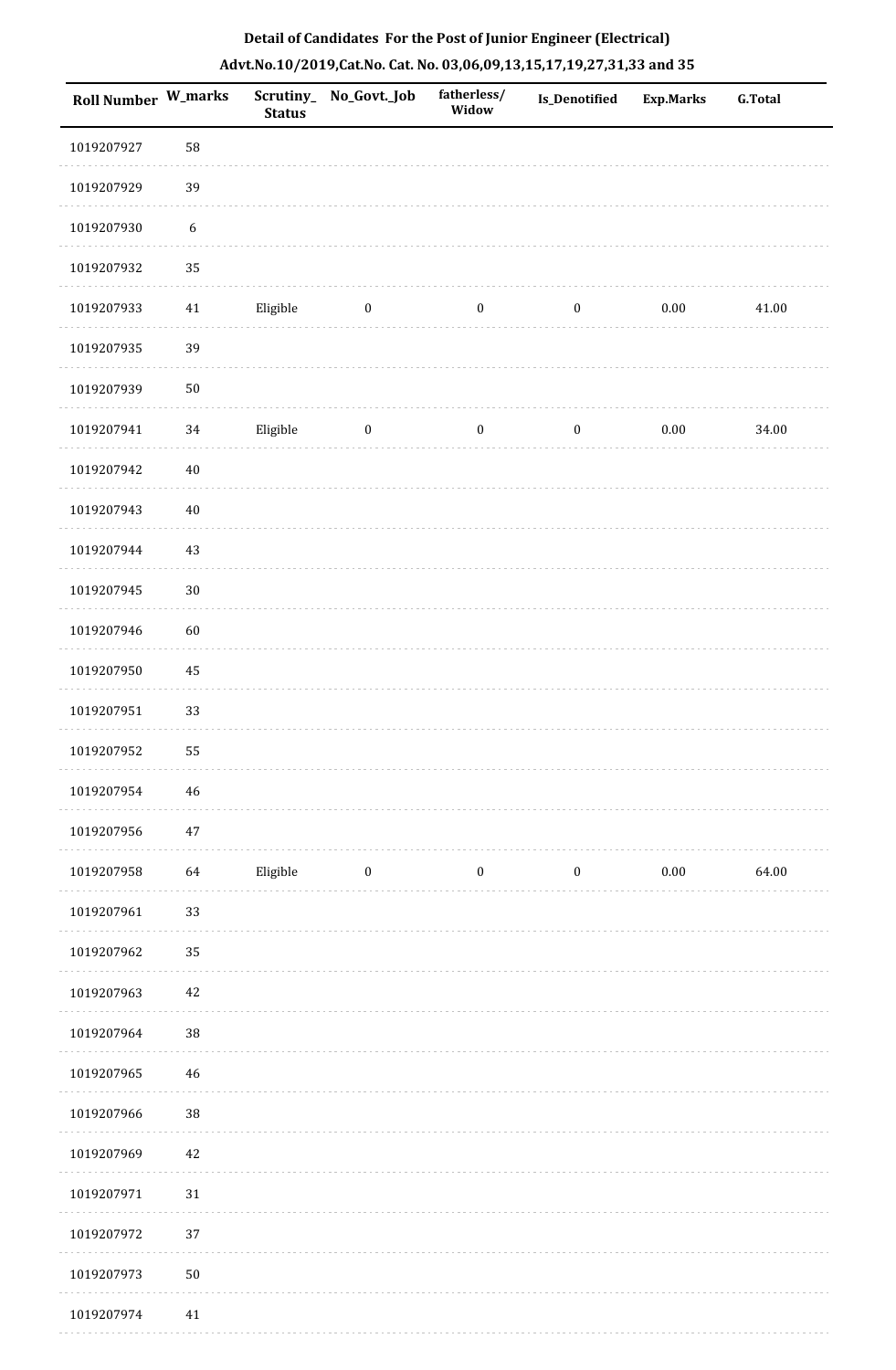| Roll Number W_marks |             | <b>Status</b> | Scrutiny_ No_Govt._Job | fatherless/<br>Widow | Is_Denotified    | <b>Exp.Marks</b> | <b>G.Total</b> |
|---------------------|-------------|---------------|------------------------|----------------------|------------------|------------------|----------------|
| 1019207975          | 35          |               |                        |                      |                  |                  |                |
| 1019207976          | 26          |               |                        |                      |                  |                  |                |
| 1019207980          | 38          |               |                        |                      |                  |                  |                |
| 1019207981          | 42          |               |                        |                      |                  |                  |                |
| 1019207984          | $\sqrt{28}$ |               |                        |                      |                  |                  |                |
| 1019207985          | 34          |               |                        |                      |                  |                  |                |
| 1019207987          | 41          |               |                        |                      |                  |                  |                |
| 1019207989          | 43          |               |                        |                      |                  |                  |                |
| 1019207991          | 35          |               |                        |                      |                  |                  |                |
| 1019207997          | $31\,$      |               |                        |                      |                  |                  |                |
| 1019207999          | 32          |               |                        |                      |                  |                  |                |
| 1019208000          | 53          |               |                        |                      |                  |                  |                |
| 1019208001          | 49          |               |                        |                      |                  |                  |                |
| 1019208002          | 37          |               |                        |                      |                  |                  |                |
| 1019208003          | $42\,$      |               |                        |                      |                  |                  |                |
| 1019208004          | 37          |               |                        |                      |                  |                  |                |
| 1019208008          | $30\,$      |               |                        |                      |                  |                  |                |
| 1019208009          | $\bf 44$    |               |                        |                      |                  |                  |                |
| 1019208010          | $40\,$      | Eligible      | $\boldsymbol{0}$       | $\boldsymbol{0}$     | $\boldsymbol{0}$ | $0.00\,$         | 40.00          |
| 1019208011          | 56          |               |                        |                      |                  |                  |                |
| 1019208012          | 34          |               |                        |                      |                  |                  |                |
| 1019208013          | 36          |               |                        |                      |                  |                  |                |
| 1019208016          | 49          |               |                        |                      |                  |                  |                |
| 1019208017          | $51\,$      |               |                        |                      |                  |                  |                |
| 1019208018          | 41          | Absent        | $\boldsymbol{0}$       | $\boldsymbol{0}$     | $\boldsymbol{0}$ | $0.00\,$         |                |
| 1019208020          | $\bf 45$    |               |                        |                      |                  |                  |                |
| 1019208021          | $50\,$      |               |                        |                      |                  |                  |                |
| 1019208024          | 37          |               |                        |                      |                  |                  |                |
| 1019208025          | $46\,$      |               |                        |                      |                  |                  |                |
| 1019208027          | 26          |               |                        |                      |                  |                  |                |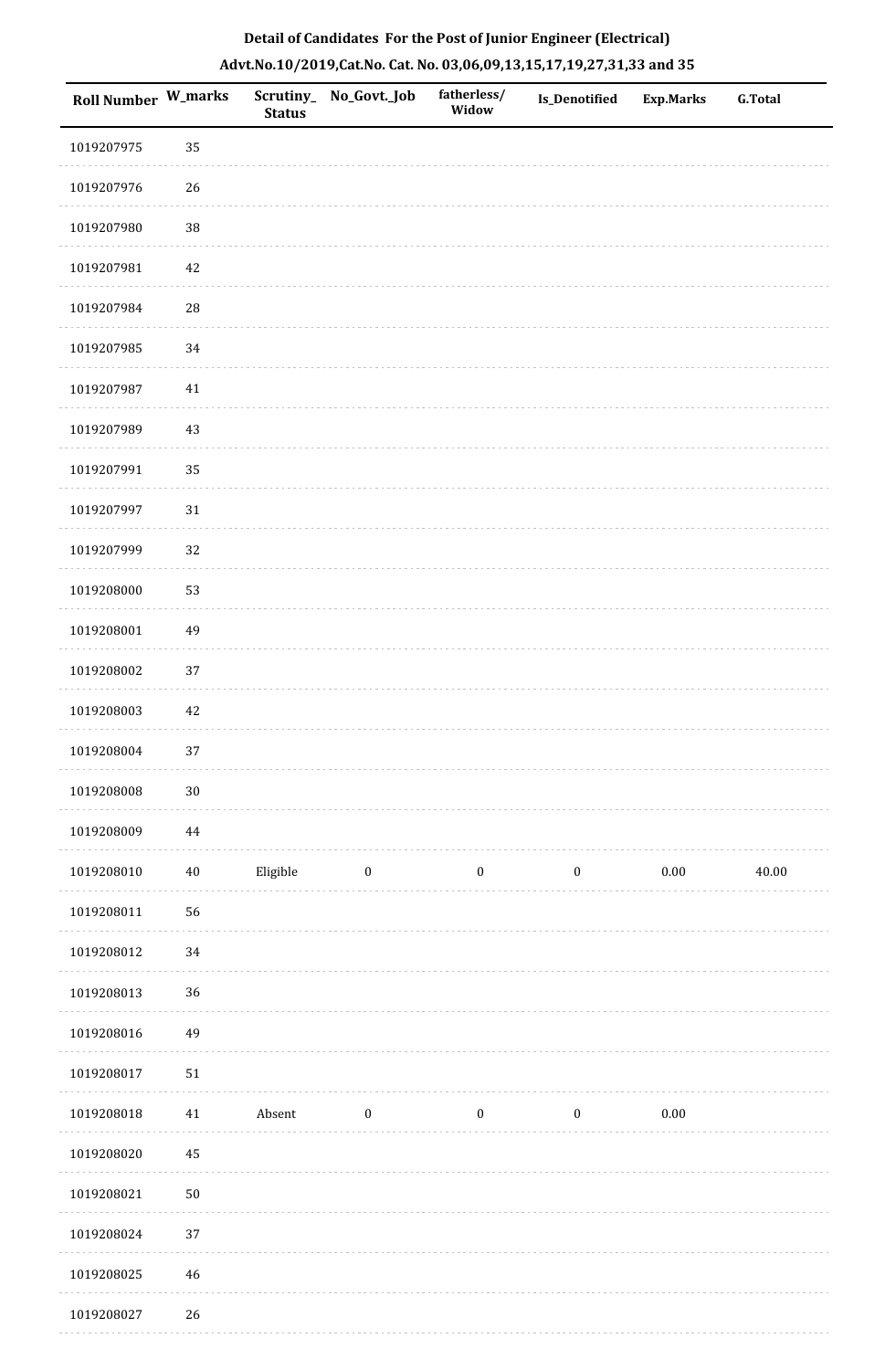|  | Detail of Candidates For the Post of Junior Engineer (Electrical)     |  |
|--|-----------------------------------------------------------------------|--|
|  | Advt.No.10/2019,Cat.No. Cat. No. 03,06,09,13,15,17,19,27,31,33 and 35 |  |

| Roll Number W_marks |          | <b>Status</b> | Scrutiny_ No_Govt._Job | fatherless/<br>Widow | <b>Is_Denotified</b> | <b>Exp.Marks</b> | <b>G.Total</b> |
|---------------------|----------|---------------|------------------------|----------------------|----------------------|------------------|----------------|
| 1019208028          | 45       |               |                        |                      |                      |                  |                |
| 1019208032          | $46\,$   |               |                        |                      |                      |                  |                |
| 1019208033          | 56       |               |                        |                      |                      |                  |                |
| 1019208034          | 56       |               |                        |                      |                      |                  |                |
| 1019208035          | $42\,$   |               |                        |                      |                      |                  |                |
| 1019208036          | 26       |               |                        |                      |                      |                  |                |
| 1019208037          | $47\,$   |               |                        |                      |                      |                  |                |
| 1019208039          | 32       |               |                        |                      |                      |                  |                |
| 1019208040          | $40\,$   |               |                        |                      |                      |                  |                |
| 1019208041          | $40\,$   |               |                        |                      |                      |                  |                |
| 1019208047          | 57       |               |                        |                      |                      |                  |                |
| 1019208048          | 48       |               |                        |                      |                      |                  |                |
| 1019208053          | 39       |               |                        |                      |                      |                  |                |
| 1019208054          | $41\,$   |               |                        |                      |                      |                  |                |
| 1019208058          | $\rm 48$ |               |                        |                      |                      |                  |                |
| 1019208059          | $\bf 45$ |               |                        |                      |                      |                  |                |
| 1019208060          | $\, 8$   |               |                        |                      |                      |                  |                |
| 1019208061          | $30\,$   |               |                        |                      |                      |                  |                |
| 1019208064          | $47\,$   |               |                        |                      |                      |                  |                |
| 1019208065          | 52       |               |                        |                      |                      |                  |                |
| 1019208067          | 54       | Eligible      | $\bf{0}$               | $\boldsymbol{0}$     | $\boldsymbol{0}$     | 0.00             | 54.00          |
| 1019208068          | $38\,$   |               |                        |                      |                      |                  |                |
| 1019208069          | $42\,$   |               |                        |                      |                      |                  |                |
| 1019208071          | 32       |               |                        |                      |                      |                  |                |
| 1019208073          | 43       |               |                        |                      |                      |                  |                |
| 1019208074          | 53       |               |                        |                      |                      |                  |                |
| 1019208075          | 33       |               |                        |                      |                      |                  |                |
| 1019208076          | 49       |               |                        |                      |                      |                  |                |
| 1019208078          | $43\,$   |               |                        |                      |                      |                  |                |
| 1019208080          | 33       |               |                        |                      |                      |                  |                |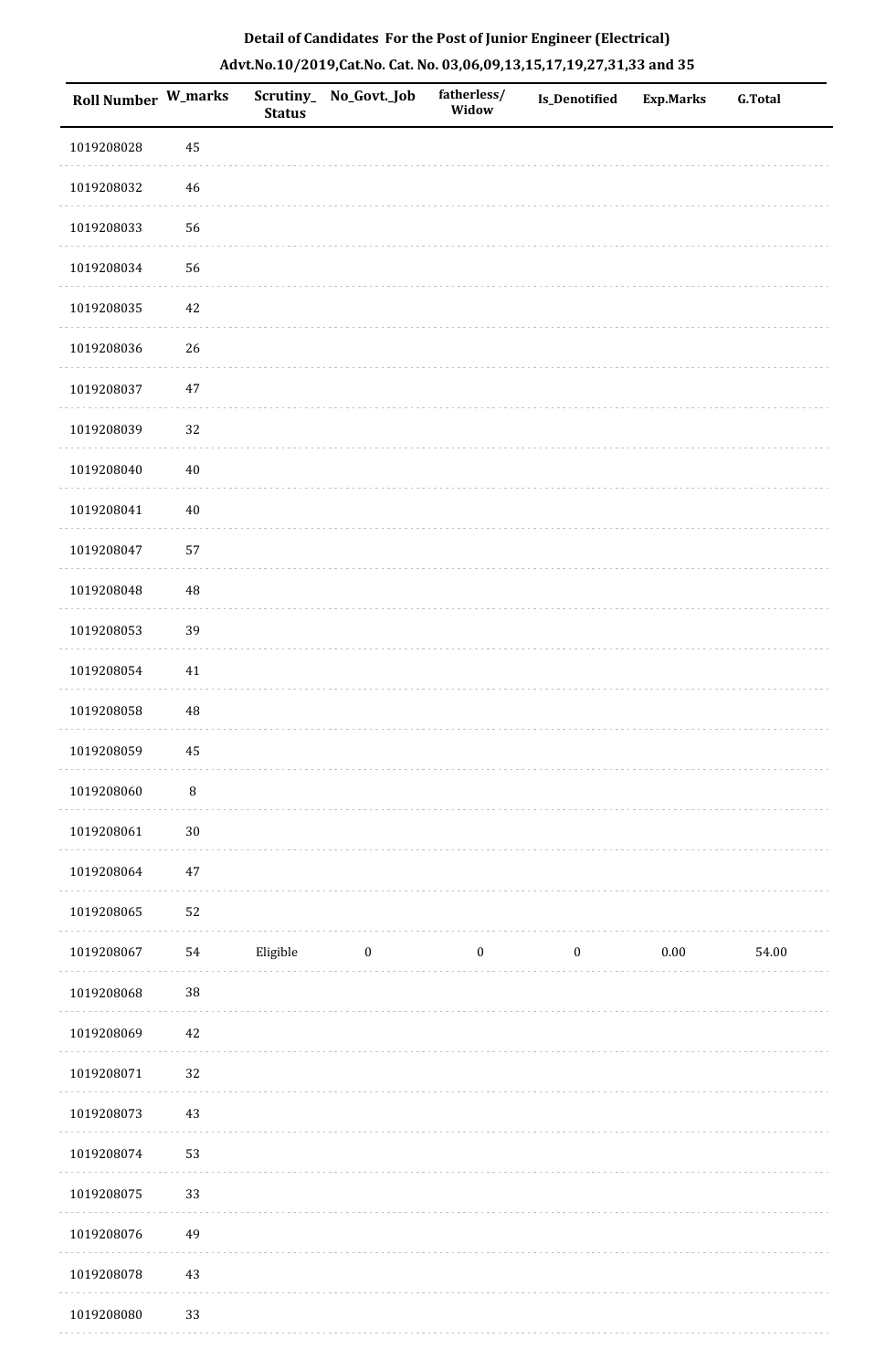|  | Detail of Candidates For the Post of Junior Engineer (Electrical)     |  |
|--|-----------------------------------------------------------------------|--|
|  | Advt.No.10/2019,Cat.No. Cat. No. 03,06,09,13,15,17,19,27,31,33 and 35 |  |

| <b>Roll Number W_marks</b> |          | <b>Status</b> | Scrutiny_No_Govt._Job | fatherless/<br>Widow | <b>Is_Denotified</b> | <b>Exp.Marks</b> | <b>G.Total</b> |
|----------------------------|----------|---------------|-----------------------|----------------------|----------------------|------------------|----------------|
| 1019208081                 | 48       |               |                       |                      |                      |                  |                |
| 1019208082                 | 26       |               |                       |                      |                      |                  |                |
| 1019208083                 | $51\,$   |               |                       |                      |                      |                  |                |
| 1019208086                 | $41\,$   |               |                       |                      |                      |                  |                |
| 1019208087                 | 46       |               |                       |                      |                      |                  |                |
| 1019208090                 | 32       |               |                       |                      |                      |                  |                |
| 1019208091                 | $43\,$   |               |                       |                      |                      |                  |                |
| 1019208093                 | 37       |               |                       |                      |                      |                  |                |
| 1019208094                 | 32       |               |                       |                      |                      |                  |                |
| 1019208095                 | 36       |               |                       |                      |                      |                  |                |
| 1019208096                 | 32       |               |                       |                      |                      |                  |                |
| 1019208097                 | 43       |               |                       |                      |                      |                  |                |
| 1019208098                 | 34       |               |                       |                      |                      |                  |                |
| 1019208099                 | 48       |               |                       |                      |                      |                  |                |
| 1019208101                 | 39       |               |                       |                      |                      |                  |                |
| 1019208103                 | 37       |               |                       |                      |                      |                  |                |
| 1019208107                 | 36       |               |                       |                      |                      |                  |                |
| 1019208108                 | 29       |               |                       |                      |                      |                  |                |
| 1019208109                 | $\bf 48$ | Eligible      | $\boldsymbol{0}$      | $\boldsymbol{0}$     | $\boldsymbol{0}$     | $0.00\,$         | 48.00          |
| 1019208111                 | $38\,$   | Eligible      | $\boldsymbol{0}$      | $\boldsymbol{0}$     | $\boldsymbol{0}$     | $0.00\,$         | 38.00          |
| 1019208113                 | 29       |               |                       |                      |                      |                  |                |
| 1019208115                 | 56       |               |                       |                      |                      |                  |                |
| 1019208116                 | 33       |               |                       |                      |                      |                  |                |
| 1019208118                 | 65       | Eligible      | $\mathsf S$           | $\boldsymbol{0}$     | $\boldsymbol{0}$     | $0.00\,$         | 70.00          |
| 1019208119                 | $31\,$   |               |                       |                      |                      |                  |                |
| 1019208120                 | 32       |               |                       |                      |                      |                  |                |
| 1019208124                 | 62       | Eligible      | $\sqrt{5}$            | $\boldsymbol{0}$     | $\boldsymbol{0}$     | $0.00\,$         | 67.00          |
| 1019208125                 | 57       | Eligible      | $\sqrt{5}$            | $\boldsymbol{0}$     | $\boldsymbol{0}$     | $0.00\,$         | 62.00          |
| 1019208127                 | $41\,$   |               |                       |                      |                      |                  |                |
| 1019208128                 | $38\,$   |               |                       |                      |                      |                  |                |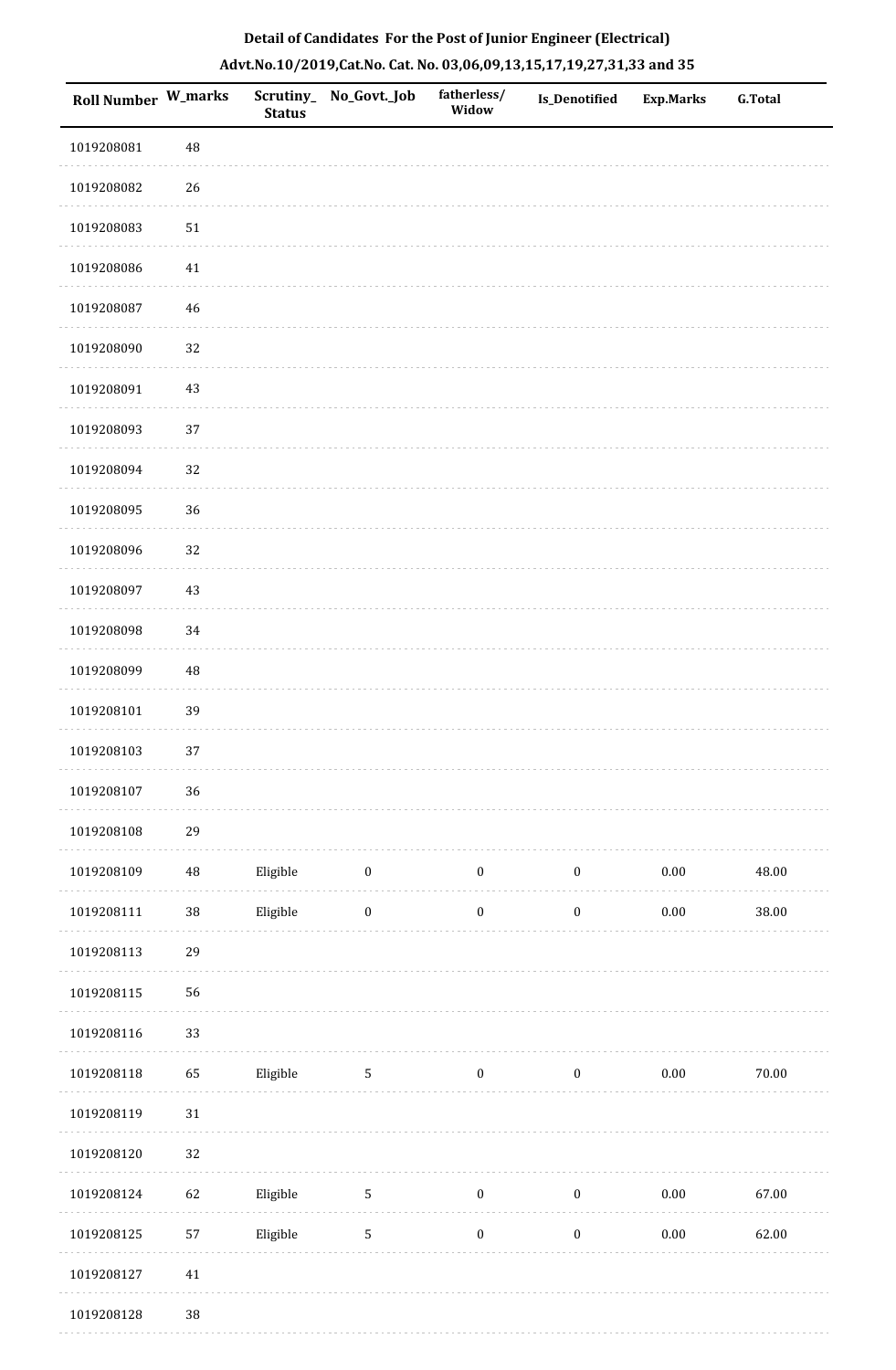| Roll Number W_marks |                 | <b>Status</b> | Scrutiny_No_Govt._Job | fatherless/<br>Widow | Is_Denotified    | <b>Exp.Marks</b> | <b>G.Total</b> |
|---------------------|-----------------|---------------|-----------------------|----------------------|------------------|------------------|----------------|
| 1019208130          | 46              | Eligible      | $\boldsymbol{0}$      | $\boldsymbol{0}$     | $\boldsymbol{0}$ | $0.00\,$         | 46.00          |
| 1019208131          | 33              |               |                       |                      |                  |                  |                |
| 1019208132          | $21\,$          |               |                       |                      |                  |                  |                |
| 1019208136          | 39              |               |                       |                      |                  |                  |                |
| 1019208138          | 42              |               |                       |                      |                  |                  |                |
| 1019208140          | 45              |               |                       |                      |                  |                  |                |
| 1019208141          | $47\,$          |               |                       |                      |                  |                  |                |
| 1019208142          | 38              |               |                       |                      |                  |                  |                |
| 1019208143          | 51              |               |                       |                      |                  |                  |                |
| 1019208144          | 33              |               |                       |                      |                  |                  |                |
| 1019208145          | 52              |               |                       |                      |                  |                  |                |
| 1019208146          | 15              |               |                       |                      |                  |                  |                |
| 1019208148          | $31\,$          | Eligible      | $\sqrt{5}$            | $\boldsymbol{0}$     | $\boldsymbol{0}$ | $0.00\,$         | 36.00          |
| 1019208151          | 29              |               |                       |                      |                  |                  |                |
| 1019208153          | <b>REJECTED</b> |               |                       |                      |                  |                  | $0.00\,$       |
| 1019208154          | 35              |               |                       |                      |                  |                  |                |
| 1019208155          | 42              |               |                       |                      |                  |                  |                |
| 1019208157          | $27\,$          |               |                       |                      |                  |                  |                |
| 1019208158          | <b>REJECTED</b> |               |                       |                      |                  |                  | $0.00\,$       |
| 1019208159          | 41              |               |                       |                      |                  |                  |                |
| 1019208160          | 47              |               |                       |                      |                  |                  |                |
| 1019208161          | 43              |               |                       |                      |                  |                  |                |
| 1019208162          | 33              |               |                       |                      |                  |                  |                |
| 1019208163          | 25              |               |                       |                      |                  |                  |                |
| 1019208167          | 55              |               |                       |                      |                  |                  |                |
| 1019208168          | 42              |               |                       |                      |                  |                  |                |
| 1019208170          | 37              |               |                       |                      |                  |                  |                |
| 1019208171          | 36              |               |                       |                      |                  |                  |                |
| 1019208172          | 48              |               |                       |                      |                  |                  |                |
| 1019208173          | 48              |               |                       |                      |                  |                  |                |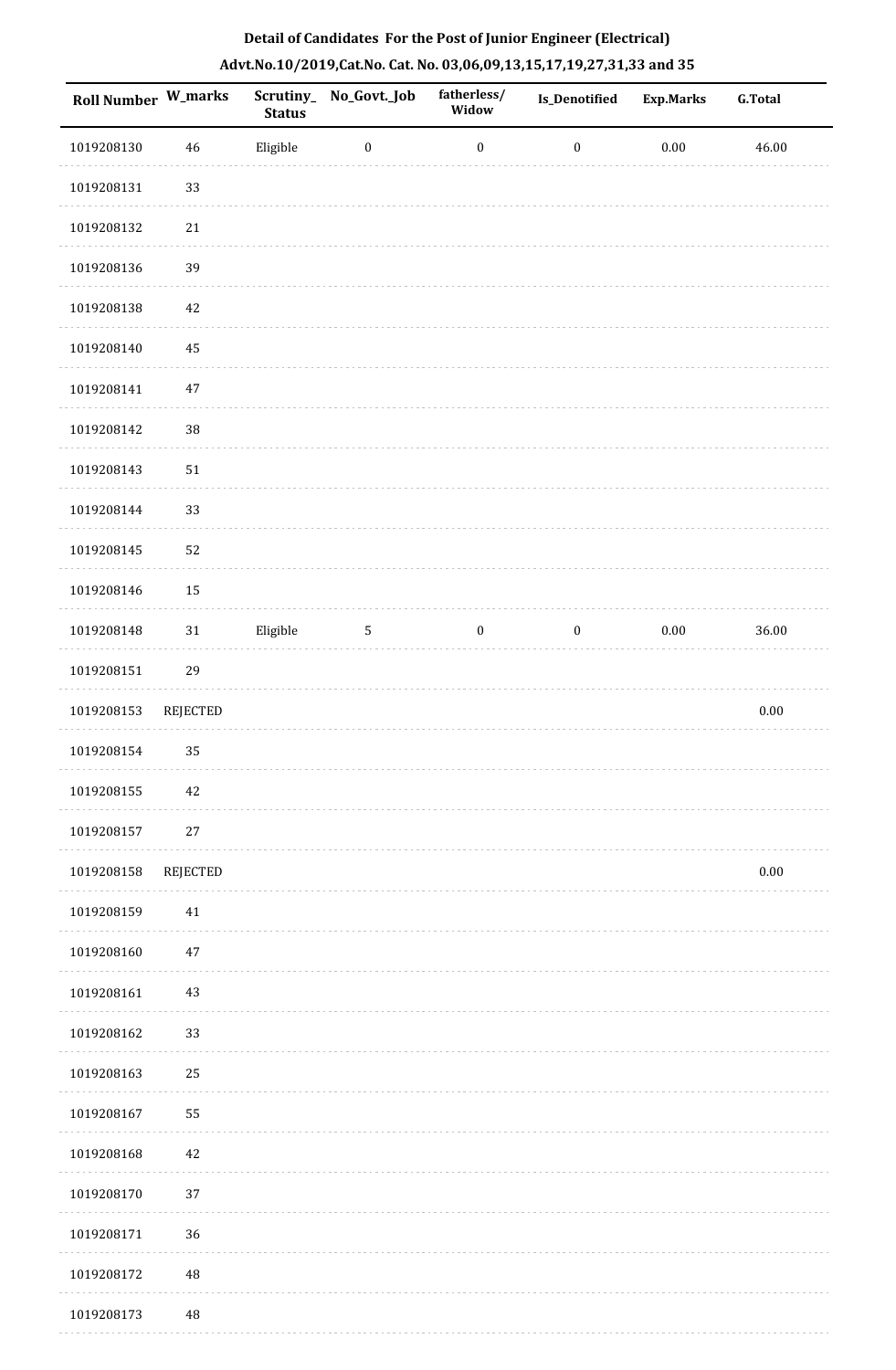| Roll Number W_marks |             | <b>Status</b> | Scrutiny_ No_Govt._Job | fatherless/<br>Widow | Is_Denotified    | <b>Exp.Marks</b> | G.Total   |
|---------------------|-------------|---------------|------------------------|----------------------|------------------|------------------|-----------|
| 1019208174          | 35          |               |                        |                      |                  |                  |           |
| 1019208176          | 48          |               |                        |                      |                  |                  |           |
| 1019208177          | 36          |               |                        |                      |                  |                  |           |
| 1019208179          | $31\,$      |               |                        |                      |                  |                  |           |
| 1019208180          | 48          |               |                        |                      |                  |                  |           |
| 1019208183          | $31\,$      | Eligible      | $\boldsymbol{0}$       | $\boldsymbol{0}$     | $\boldsymbol{0}$ | $0.00\,$         | $31.00\,$ |
| 1019208184          | $\sqrt{7}$  |               |                        |                      |                  |                  |           |
| 1019208186          | $\rm 45$    |               |                        |                      |                  |                  |           |
| 1019208187          | 33          |               |                        |                      |                  |                  |           |
| 1019208191          | $40\,$      |               |                        |                      |                  |                  |           |
| 1019208192          | 25          |               |                        |                      |                  |                  |           |
| 1019208195          | $27\,$      |               |                        |                      |                  |                  |           |
| 1019208196          | $30\,$      |               |                        |                      |                  |                  |           |
| 1019208200          | 25          |               |                        |                      |                  |                  |           |
| 1019208201          | $40\,$      |               |                        |                      |                  |                  |           |
| 1019208203          | 52          |               |                        |                      |                  |                  |           |
| 1019208204          | $31\,$      |               |                        |                      |                  |                  |           |
| 1019208205          | 35          |               |                        |                      |                  |                  |           |
| 1019208206          | 47          |               |                        |                      |                  |                  |           |
| 1019208207          | $36\,$      |               |                        |                      |                  |                  |           |
| 1019208209          | 29          |               |                        |                      |                  |                  |           |
| 1019208212          | 35          |               |                        |                      |                  |                  |           |
| 1019208213          | 52          |               |                        |                      |                  |                  |           |
| 1019208216          | $40\,$      |               |                        |                      |                  |                  |           |
| 1019208217          | $43\,$      |               |                        |                      |                  |                  |           |
| 1019208218          | $50\,$      |               |                        |                      |                  |                  |           |
| 1019208220          | 51          |               |                        |                      |                  |                  |           |
| 1019208223          | $41\,$      |               |                        |                      |                  |                  |           |
| 1019208225          | 55          |               |                        |                      |                  |                  |           |
| 1019208226          | $\sqrt{46}$ |               |                        |                      |                  |                  |           |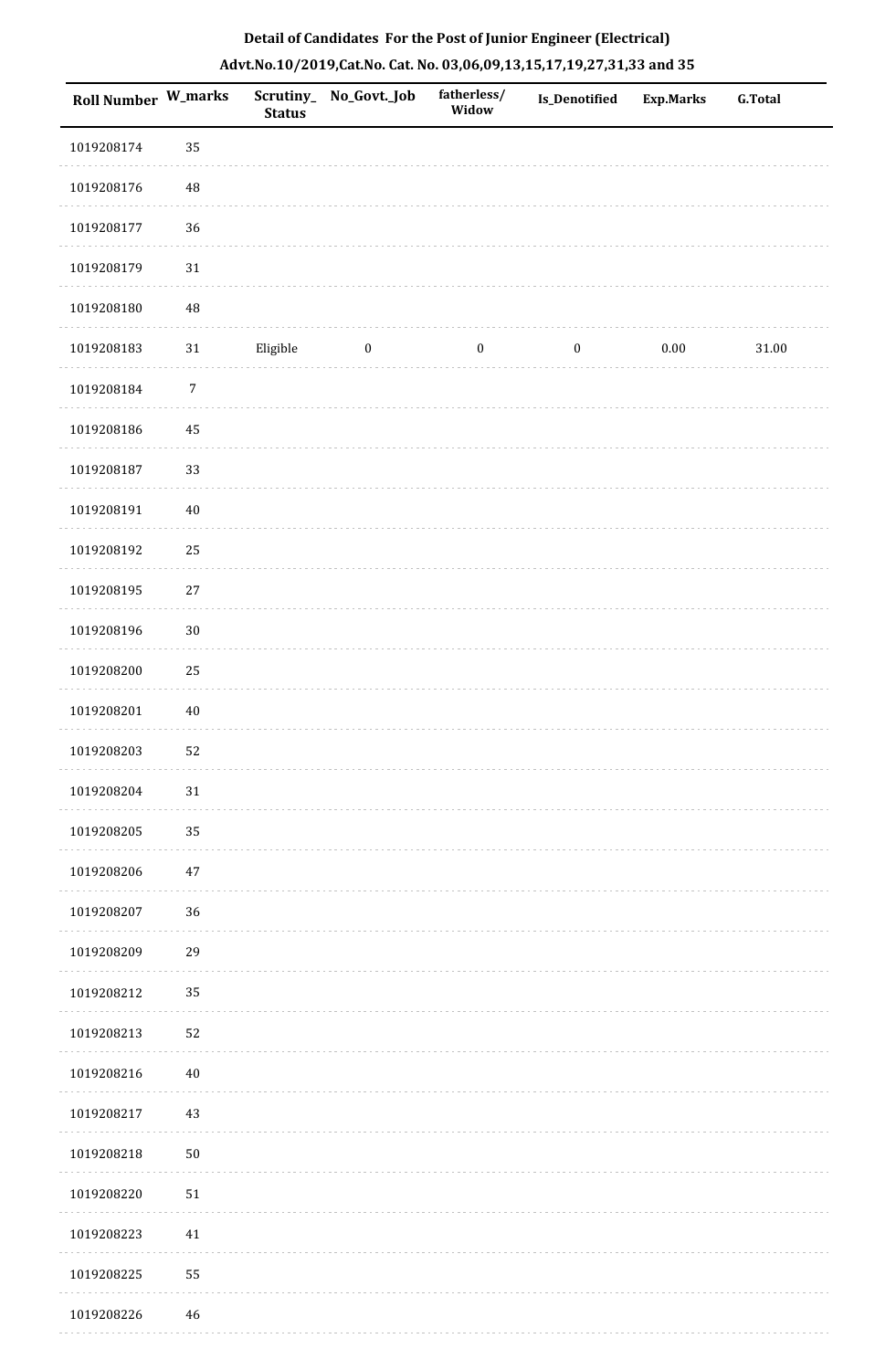| <b>Roll Number W_marks</b> |             | <b>Status</b> | Scrutiny_No_Govt._Job | fatherless/<br>Widow | <b>Is_Denotified</b> | <b>Exp.Marks</b> | <b>G.Total</b> |
|----------------------------|-------------|---------------|-----------------------|----------------------|----------------------|------------------|----------------|
| 1019208227                 | 55          |               |                       |                      |                      |                  |                |
| 1019208228                 | 53          |               |                       |                      |                      |                  |                |
| 1019208229                 | 35          |               |                       |                      |                      |                  |                |
| 1019208230                 | 63          | Absent        | $\boldsymbol{0}$      | $\bf{0}$             | $\boldsymbol{0}$     | 0.00             |                |
| 1019208232                 | 57          |               |                       |                      |                      |                  |                |
| 1019208233                 | 47          |               |                       |                      |                      |                  |                |
| 1019208234                 | 61          | Eligible      | $\sqrt{5}$            | $\boldsymbol{0}$     | $\boldsymbol{0}$     | $0.00\,$         | 66.00          |
| 1019208239                 | 39          |               |                       |                      |                      |                  |                |
| 1019208241                 | 22          |               |                       |                      |                      |                  |                |
| 1019208243                 | 58          |               |                       |                      |                      |                  |                |
| 1019208244                 | 51          |               |                       |                      |                      |                  |                |
| 1019208245                 | 34          |               |                       |                      |                      |                  |                |
| 1019208248                 | 43          |               |                       |                      |                      |                  |                |
| 1019208249                 | 43          |               |                       |                      |                      |                  |                |
| 1019208251                 | 27          |               |                       |                      |                      |                  |                |
| 1019208252                 | 37          |               |                       |                      |                      |                  |                |
| 1019208255                 | 60          |               |                       |                      |                      |                  |                |
| 1019208258                 | 39          |               |                       |                      |                      |                  |                |
| 1019208259                 | 57          |               |                       |                      |                      |                  |                |
| 1019208260                 | $31\,$      |               |                       |                      |                      |                  |                |
| 1019208261                 | $40\,$      |               |                       |                      |                      |                  |                |
| 1019208264                 | 35          |               |                       |                      |                      |                  |                |
| 1019208270                 | $38\,$      |               |                       |                      |                      |                  |                |
| 1019208271                 | 35          |               |                       |                      |                      |                  |                |
| 1019208273                 | 33          |               |                       |                      |                      |                  |                |
| 1019208275                 | ${\bf 50}$  |               |                       |                      |                      |                  |                |
| 1019208277                 | 46          |               |                       |                      |                      |                  |                |
| 1019208278                 | 59          |               |                       |                      |                      |                  |                |
| 1019208279                 | $\sqrt{28}$ |               |                       |                      |                      |                  |                |
| 1019208281                 | 41          |               |                       |                      |                      |                  |                |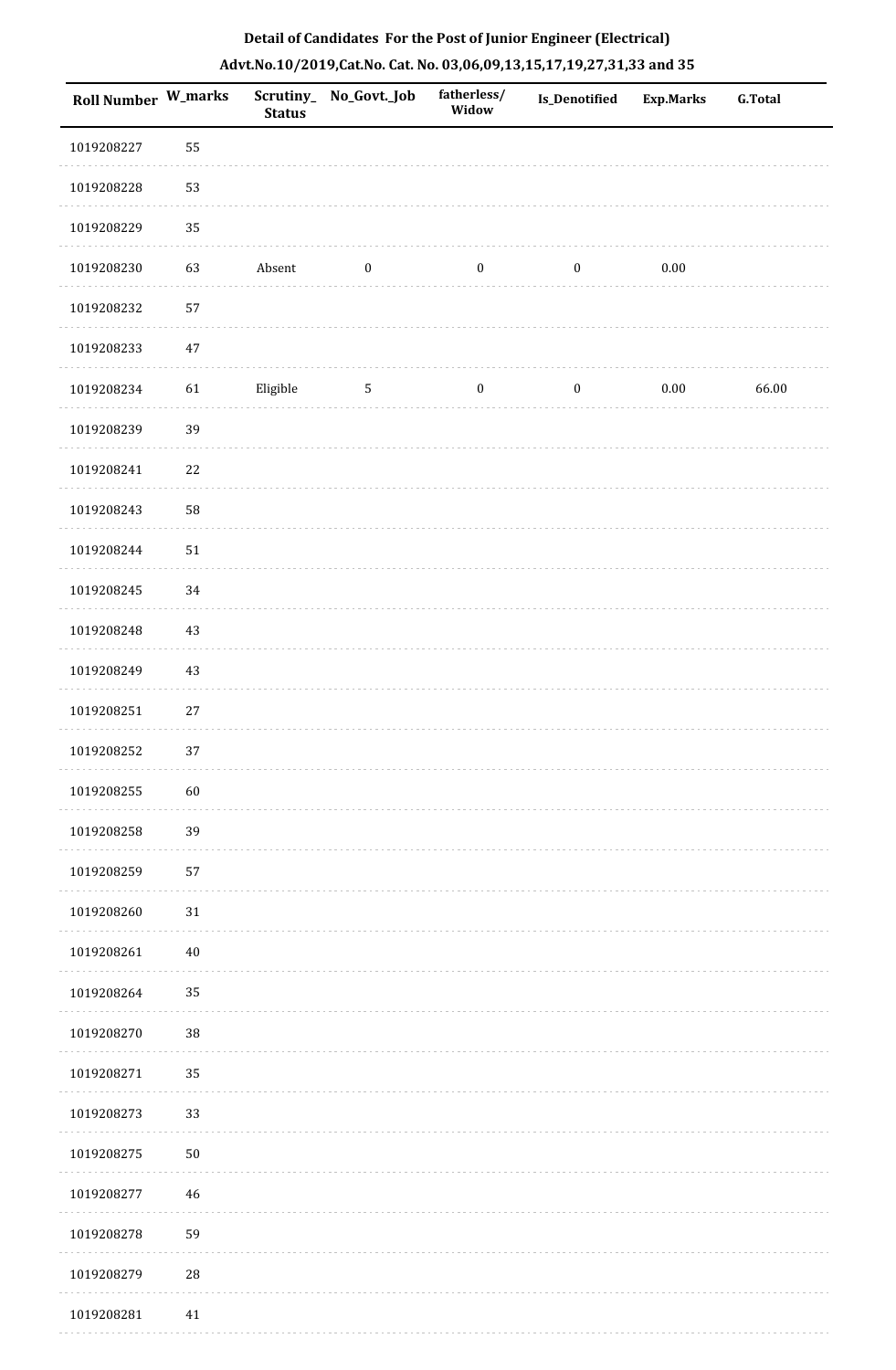|  | Detail of Candidates For the Post of Junior Engineer (Electrical)     |  |
|--|-----------------------------------------------------------------------|--|
|  | Advt.No.10/2019,Cat.No. Cat. No. 03,06,09,13,15,17,19,27,31,33 and 35 |  |

| <b>Roll Number W_marks</b> |        | <b>Status</b> | Scrutiny_ No_Govt._Job | fatherless/<br>Widow | <b>Is_Denotified</b> | <b>Exp.Marks</b> | <b>G.Total</b> |
|----------------------------|--------|---------------|------------------------|----------------------|----------------------|------------------|----------------|
| 1019208282                 | $40\,$ |               |                        |                      |                      |                  |                |
| 1019208284                 | $30\,$ |               |                        |                      |                      |                  |                |
| 1019208287                 | $46\,$ |               |                        |                      |                      |                  |                |
| 1019208288                 | 36     |               |                        |                      |                      |                  |                |
| 1019208291                 | 53     |               |                        |                      |                      |                  |                |
| 1019208293                 | 35     |               |                        |                      |                      |                  |                |
| 1019208295                 | 37     |               |                        |                      |                      |                  |                |
| 1019208298                 | 29     |               |                        |                      |                      |                  |                |
| 1019208299                 | 41     |               |                        |                      |                      |                  |                |
| 1019208301                 | $41\,$ |               |                        |                      |                      |                  |                |
| 1019208302                 | 50     |               |                        |                      |                      |                  |                |
| 1019208304                 | 35     |               |                        |                      |                      |                  |                |
| 1019208305                 | $41\,$ |               |                        |                      |                      |                  |                |
| 1019208308                 | 48     |               |                        |                      |                      |                  |                |
| 1019208311                 | 33     |               |                        |                      |                      |                  |                |
| 1019208312                 | 38     |               |                        |                      |                      |                  |                |
| 1019208314                 | 39     |               |                        |                      |                      |                  |                |
| 1019208316                 | 49     |               |                        |                      |                      |                  |                |
| 1019208318                 | 32     |               |                        |                      |                      |                  |                |
| 1019208319                 | $51\,$ |               |                        |                      |                      |                  |                |
| 1019208321                 | 53     |               |                        |                      |                      |                  |                |
| 1019208324                 | 43     |               |                        |                      |                      |                  |                |
| 1019208325                 | 34     |               |                        |                      |                      |                  |                |
| 1019208326                 | $51\,$ |               |                        |                      |                      |                  |                |
| 1019208328                 | 43     |               |                        |                      |                      |                  |                |
| 1019208331                 | 53     |               |                        |                      |                      |                  |                |
| 1019208332                 | $50\,$ |               |                        |                      |                      |                  |                |
| 1019208334                 | 62     | Eligible      | $\boldsymbol{0}$       | $\boldsymbol{0}$     | $\boldsymbol{0}$     | $0.00\,$         | 62.00          |
| 1019208336                 | 36     |               |                        |                      |                      |                  |                |
| 1019208337                 | 59     | Eligible      | $\sqrt{5}$             | $\boldsymbol{0}$     | $\boldsymbol{0}$     | $0.00\,$         | 64.00          |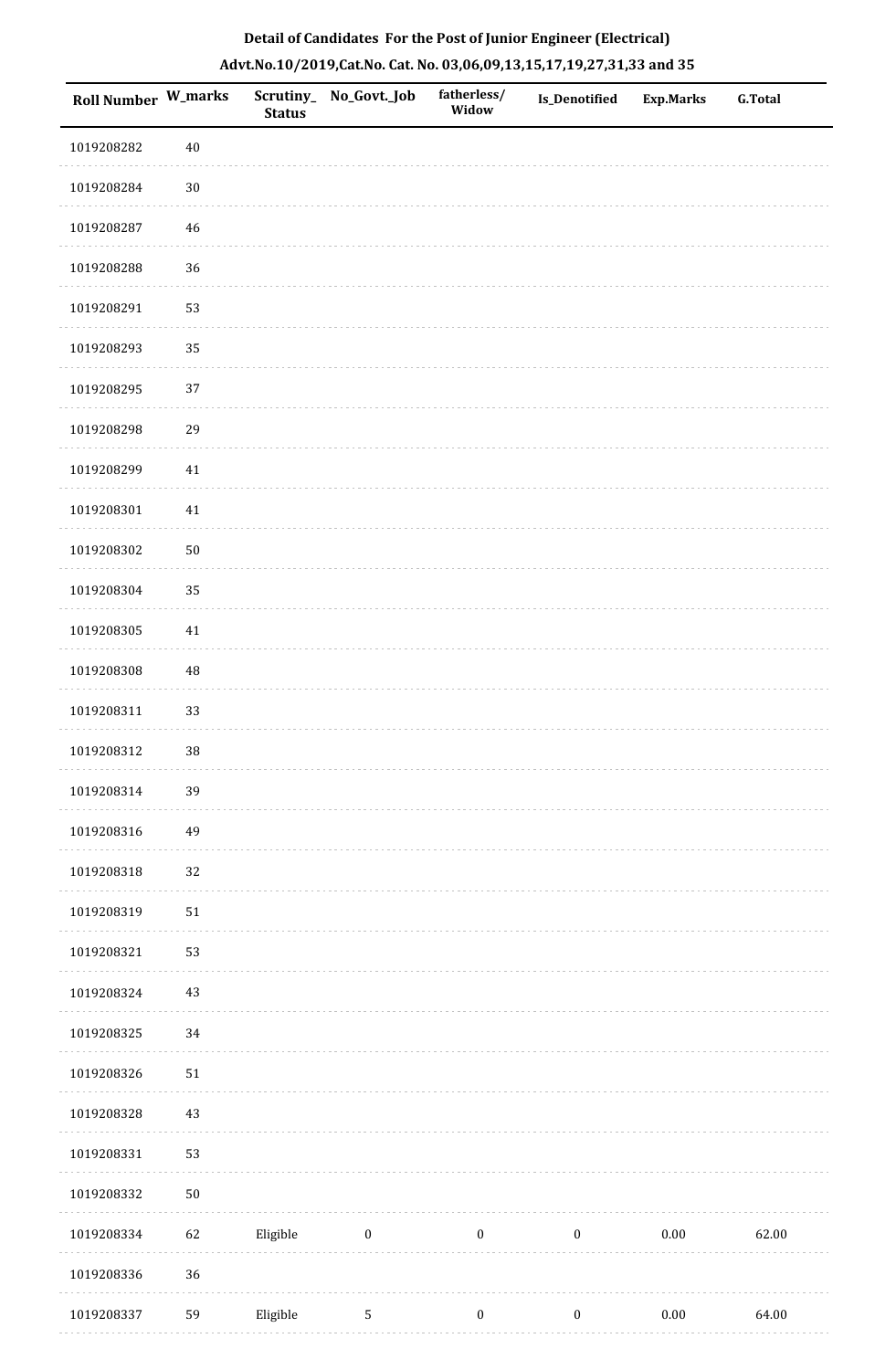| <b>Roll Number W_marks</b> |            | <b>Status</b> | Scrutiny_No_Govt._Job | fatherless/<br>Widow | Is_Denotified    | <b>Exp.Marks</b> | G.Total  |
|----------------------------|------------|---------------|-----------------------|----------------------|------------------|------------------|----------|
| 1019208343                 | $41\,$     |               |                       |                      |                  |                  |          |
| 1019208344                 | 43         |               |                       |                      |                  |                  |          |
| 1019208346                 | ${\bf 28}$ |               |                       |                      |                  |                  |          |
| 1019208347                 | 62         | Eligible      | $\boldsymbol{0}$      | $\boldsymbol{0}$     | $\boldsymbol{0}$ | $0.00\,$         | 62.00    |
| 1019208349                 | 37         |               |                       |                      |                  |                  |          |
| 1019208350                 | 33         |               |                       |                      |                  |                  |          |
| 1019208351                 | 36         |               |                       |                      |                  |                  |          |
| 1019208352                 | 34         |               |                       |                      |                  |                  |          |
| 1019208355                 | $38\,$     |               |                       |                      |                  |                  |          |
| 1019208357                 | REJECTED   |               |                       |                      |                  |                  | $0.00\,$ |
| 1019208358                 | 35         |               |                       |                      |                  |                  |          |
| 1019208360                 | 31         |               |                       |                      |                  |                  |          |
| 1019208361                 | 37         |               |                       |                      |                  |                  |          |
| 1019208362                 | $30\,$     |               |                       |                      |                  |                  |          |
| 1019208363                 | $31\,$     |               |                       |                      |                  |                  |          |
| 1019208364                 | 35         |               |                       |                      |                  |                  |          |
| 1019208365                 | $38\,$     |               |                       |                      |                  |                  |          |
| 1019208366                 | 48         |               |                       |                      |                  |                  |          |
| 1019208367                 | 25         |               |                       |                      |                  |                  |          |
| 1019208368                 | $38\,$     |               |                       |                      |                  |                  |          |
| 1019208369                 | $26\,$     |               |                       |                      |                  |                  |          |
| 1019208374                 | 32         |               |                       |                      |                  |                  |          |
| 1019208375                 | 39         |               |                       |                      |                  |                  |          |
| 1019208376                 | ${\bf 51}$ |               |                       |                      |                  |                  |          |
| 1019208377                 | 50         |               |                       |                      |                  |                  |          |
| 1019208378                 | ${\bf 50}$ |               |                       |                      |                  |                  |          |
| 1019208379                 | 34         |               |                       |                      |                  |                  |          |
| 1019208380                 | 44         |               |                       |                      |                  |                  |          |
| 1019208384                 | 29         |               |                       |                      |                  |                  |          |
| 1019208386                 | 33         |               |                       |                      |                  |                  |          |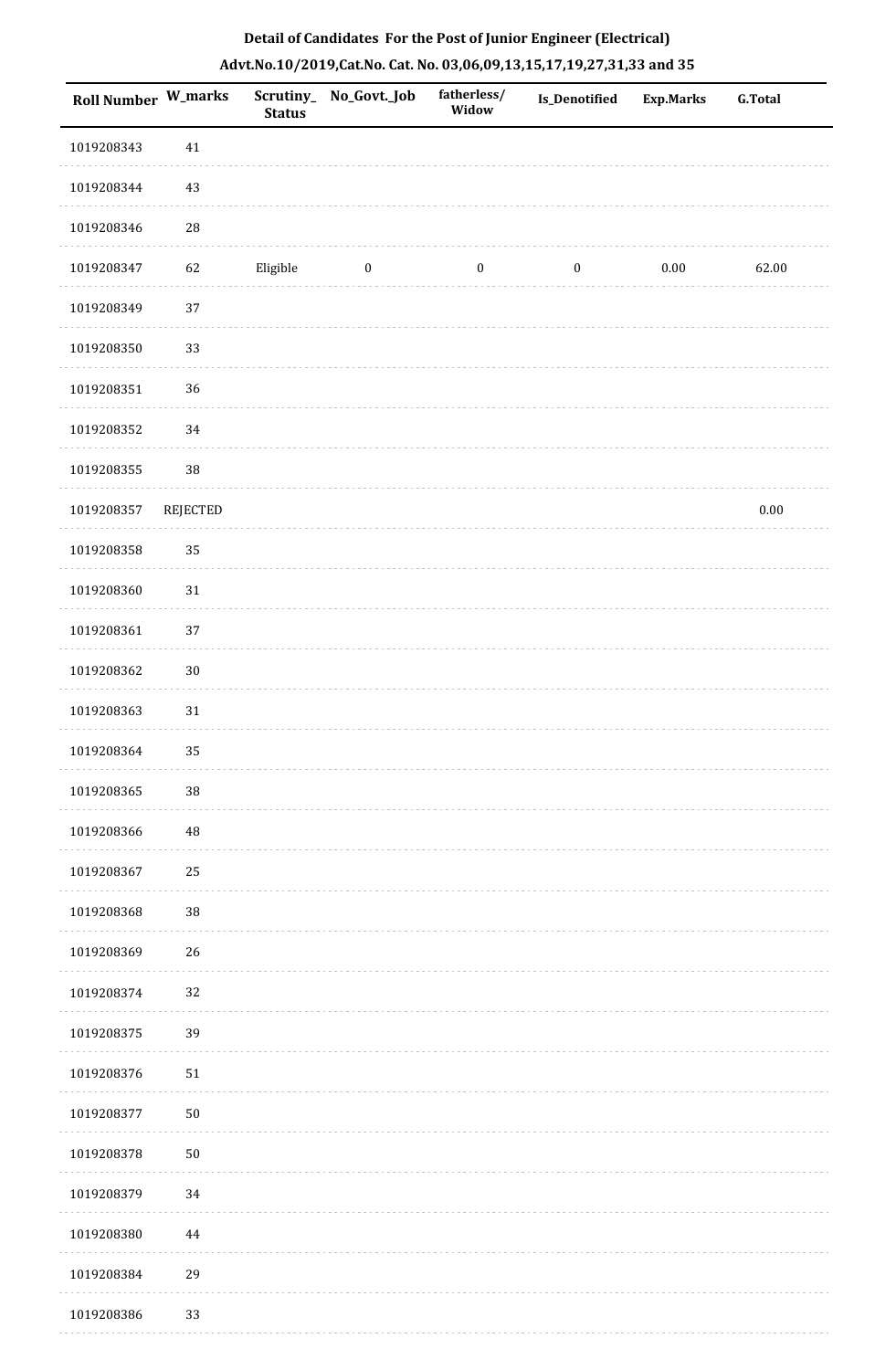|  | Detail of Candidates For the Post of Junior Engineer (Electrical)     |  |
|--|-----------------------------------------------------------------------|--|
|  | Advt.No.10/2019,Cat.No. Cat. No. 03,06,09,13,15,17,19,27,31,33 and 35 |  |

| Roll Number W_marks |             | <b>Status</b> | Scrutiny_ No_Govt._Job | fatherless/<br>Widow | <b>Is_Denotified</b> | <b>Exp.Marks</b> | <b>G.Total</b> |
|---------------------|-------------|---------------|------------------------|----------------------|----------------------|------------------|----------------|
| 1019208388          | $17\,$      |               |                        |                      |                      |                  |                |
| 1019208389          | 34          |               |                        |                      |                      |                  |                |
| 1019208390          | $\bf 44$    |               |                        |                      |                      |                  |                |
| 1019208392          | 25          |               |                        |                      |                      |                  |                |
| 1019208395          | 25          |               |                        |                      |                      |                  |                |
| 1019208396          | 23          |               |                        |                      |                      |                  |                |
| 1019208397          | $\sqrt{28}$ |               |                        |                      |                      |                  |                |
| 1019208400          | $47\,$      |               |                        |                      |                      |                  |                |
| 1019208401          | $41\,$      |               |                        |                      |                      |                  |                |
| 1019208403          | $31\,$      |               |                        |                      |                      |                  |                |
| 1019208406          | 45          |               |                        |                      |                      |                  |                |
| 1019208407          | 37          |               |                        |                      |                      |                  |                |
| 1019208408          | $43\,$      |               |                        |                      |                      |                  |                |
| 1019208409          | 25          |               |                        |                      |                      |                  |                |
| 1019208410          | $40\,$      |               |                        |                      |                      |                  |                |
| 1019208413          | 36          |               |                        |                      |                      |                  |                |
| 1019208414          | 35          |               |                        |                      |                      |                  |                |
| 1019208415          | 54          |               |                        |                      |                      |                  |                |
| 1019208419          | $42\,$      |               |                        |                      |                      |                  |                |
| 1019208420          | $40\,$      |               |                        |                      |                      |                  |                |
| 1019208421          | $30\,$      |               |                        |                      |                      |                  |                |
| 1019208422          | 44          |               |                        |                      |                      |                  |                |
| 1019208424          | $41\,$      |               |                        |                      |                      |                  |                |
| 1019208426          | 37          |               |                        |                      |                      |                  |                |
| 1019208428          | 57          | Eligible      | $\boldsymbol{0}$       | $\boldsymbol{0}$     | $\boldsymbol{0}$     | $0.00\,$         | 57.00          |
| 1019208429          | 54          |               |                        |                      |                      |                  |                |
| 1019208430          | $38\,$      |               |                        |                      |                      |                  |                |
| 1019208431          | 26          |               |                        |                      |                      |                  |                |
| 1019208432          | 35          |               |                        |                      |                      |                  |                |
| 1019208434          | $40\,$      |               |                        |                      |                      |                  |                |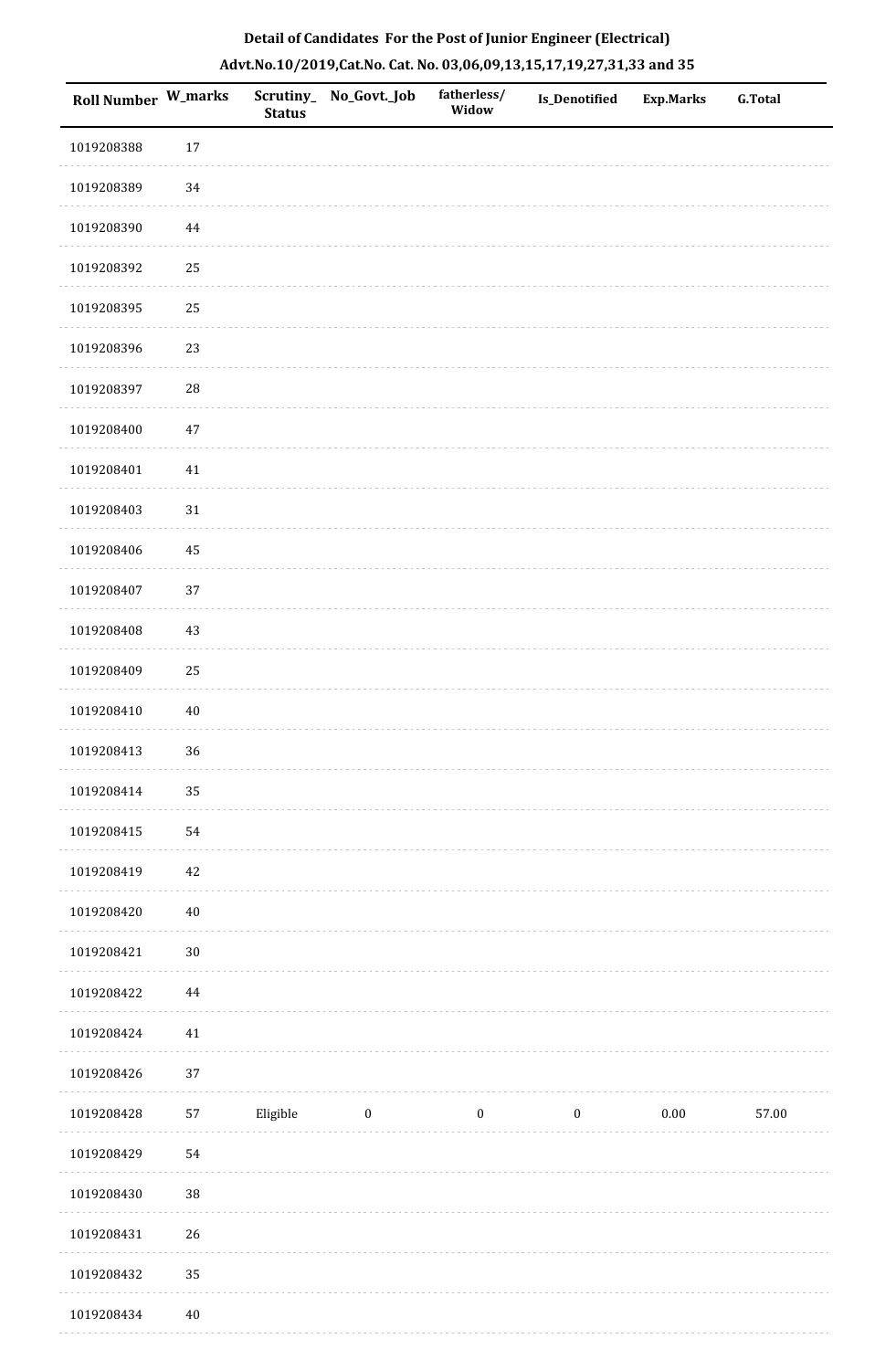| Roll Number W_marks |          | Scrutiny_<br><b>Status</b> | No_Govt._Job     | fatherless/<br>Widow | Is_Denotified    | <b>Exp.Marks</b> | G.Total |
|---------------------|----------|----------------------------|------------------|----------------------|------------------|------------------|---------|
| 1019208435          | $41\,$   |                            |                  |                      |                  |                  |         |
| 1019208436          | 48       |                            |                  |                      |                  |                  |         |
| 1019208437          | 37       |                            |                  |                      |                  |                  |         |
| 1019208438          | 29       |                            |                  |                      |                  |                  |         |
| 1019208443          | 32       |                            |                  |                      |                  |                  |         |
| 1019208447          | 57       |                            |                  |                      |                  |                  |         |
| 1019208450          | 36       |                            |                  |                      |                  |                  |         |
| 1019208451          | $50\,$   |                            |                  |                      |                  |                  |         |
| 1019208452          | 38       |                            |                  |                      |                  |                  |         |
| 1019208453          | 26       |                            |                  |                      |                  |                  |         |
| 1019208454          | 29       |                            |                  |                      |                  |                  |         |
| 1019208455          | $\bf 45$ | Absent                     | $\boldsymbol{0}$ | $\boldsymbol{0}$     | $\boldsymbol{0}$ | 0.00             |         |
| 1019208456          | $40\,$   |                            |                  |                      |                  |                  |         |
| 1019208457          | 18       |                            |                  |                      |                  |                  |         |
| 1019208458          |          | Not Eligible               |                  |                      |                  |                  |         |
| 1019208459          | 42       |                            |                  |                      |                  |                  |         |
| 1019208461          | 53       |                            |                  |                      |                  |                  |         |
| 1019208463          | $31\,$   |                            |                  |                      |                  |                  |         |
| 1019208464          | 49       |                            |                  |                      |                  |                  |         |
| 1019208466          | 35       |                            |                  |                      |                  |                  |         |
| 1019208469          | 38       |                            |                  |                      |                  |                  |         |
| 1019208470          | 54       |                            |                  |                      |                  |                  |         |
| 1019208471          | 36       |                            |                  |                      |                  |                  |         |
| 1019208472          | 45       |                            |                  |                      |                  |                  |         |
| 1019208473          | $\bf 44$ |                            |                  |                      |                  |                  |         |
| 1019208474          | $30\,$   |                            |                  |                      |                  |                  |         |
| 1019208475          | 35       |                            |                  |                      |                  |                  |         |
| 1019208479          | $30\,$   |                            |                  |                      |                  |                  |         |
| 1019208480          | $31\,$   |                            |                  |                      |                  |                  |         |
| 1019208481          | 43       |                            |                  |                      |                  |                  |         |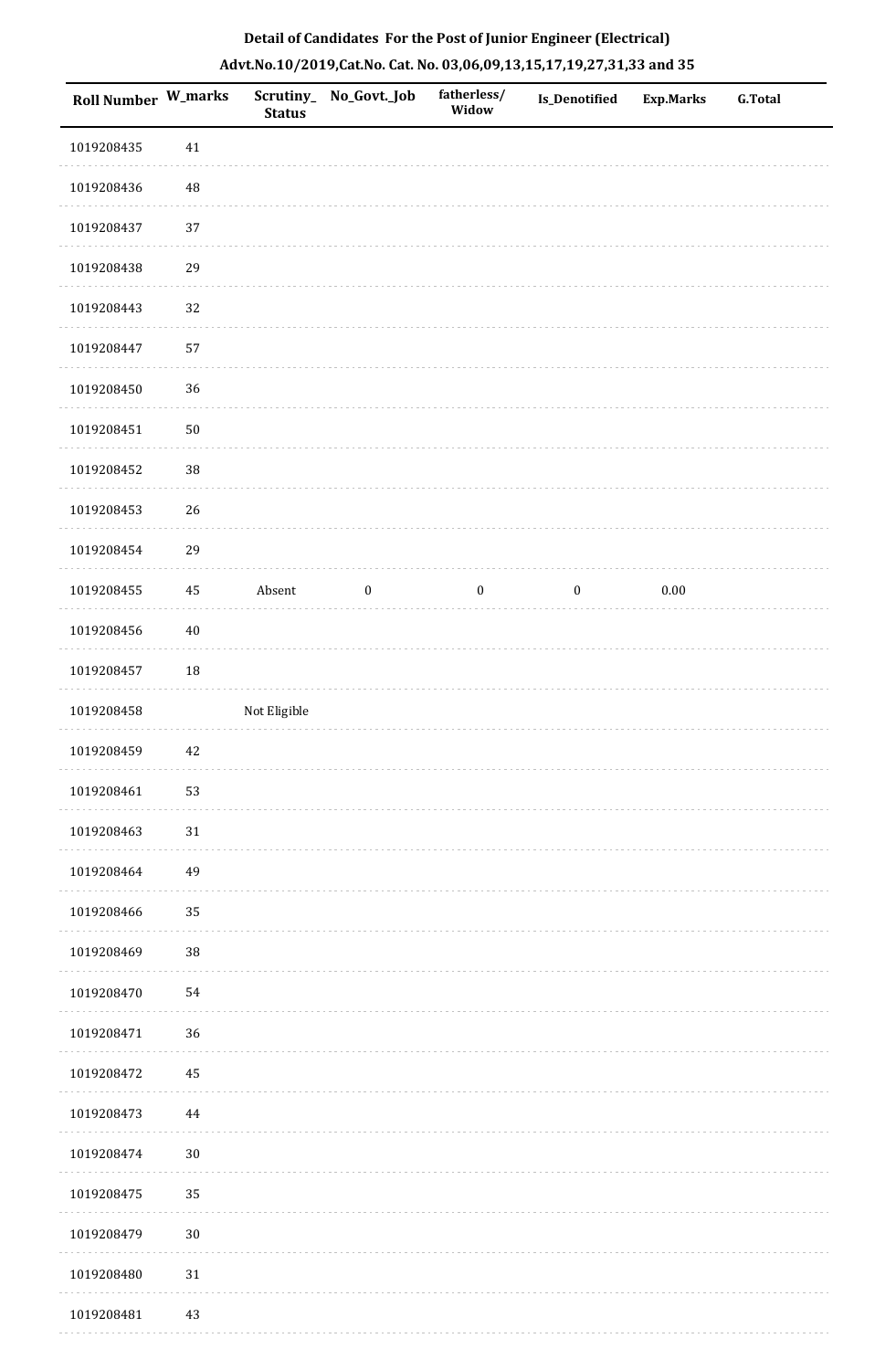| Roll Number W_marks |             | Scrutiny_<br><b>Status</b> | No_Govt._Job     | fatherless/<br>Widow | <b>Is_Denotified</b> | <b>Exp.Marks</b> | <b>G.Total</b> |
|---------------------|-------------|----------------------------|------------------|----------------------|----------------------|------------------|----------------|
| 1019208482          | $50\,$      |                            |                  |                      |                      |                  |                |
| 1019208483          | 35          |                            |                  |                      |                      |                  |                |
| 1019208484          | 45          |                            |                  |                      |                      |                  |                |
| 1019208487          | 36          |                            |                  |                      |                      |                  |                |
| 1019208490          | $\bf 44$    | Eligible                   | $\overline{5}$   | $\boldsymbol{0}$     | $\boldsymbol{0}$     | 0.00             | 49.00          |
| 1019208491          | 35          |                            |                  |                      |                      |                  |                |
| 1019208492          | 28          |                            |                  |                      |                      |                  |                |
| 1019208493          | 55          |                            |                  |                      |                      |                  |                |
| 1019208495          | 38          |                            |                  |                      |                      |                  |                |
| 1019208497          | 36          |                            |                  |                      |                      |                  |                |
| 1019208499          | 53          |                            |                  |                      |                      |                  |                |
| 1019208500          | 41          |                            |                  |                      |                      |                  |                |
| 1019208503          | $\bf 44$    |                            |                  |                      |                      |                  |                |
| 1019208509          | $31\,$      |                            |                  |                      |                      |                  |                |
| 1019208510          | 36          |                            |                  |                      |                      |                  |                |
| 1019208511          | 37          |                            |                  |                      |                      |                  |                |
| 1019208512          | $43\,$      |                            |                  |                      |                      |                  |                |
| 1019208513          | 28          |                            |                  |                      |                      |                  |                |
| 1019208514          | 66          | Eligible                   | $\boldsymbol{0}$ | $\boldsymbol{0}$     | $\boldsymbol{0}$     | $0.00\,$         | 66.00          |
| 1019208516          | 65          | Eligible                   | $\boldsymbol{0}$ | $\boldsymbol{0}$     | $\boldsymbol{0}$     | $0.00\,$         | 65.00          |
| 1019208520          | $42\,$      |                            |                  |                      |                      |                  |                |
| 1019208521          | $46\,$      |                            |                  |                      |                      |                  |                |
| 1019208522          | $31\,$      |                            |                  |                      |                      |                  |                |
| 1019208523          | $40\,$      |                            |                  |                      |                      |                  |                |
| 1019208524          | $30\,$      |                            |                  |                      |                      |                  |                |
| 1019208526          | $38\,$      |                            |                  |                      |                      |                  |                |
| 1019208527          | $41\,$      |                            |                  |                      |                      |                  |                |
| 1019208528          | $50\,$      |                            |                  |                      |                      |                  |                |
| 1019208529          | $\sqrt{46}$ |                            |                  |                      |                      |                  |                |
| 0.1020052           |             |                            |                  |                      |                      |                  |                |

 1019208531 47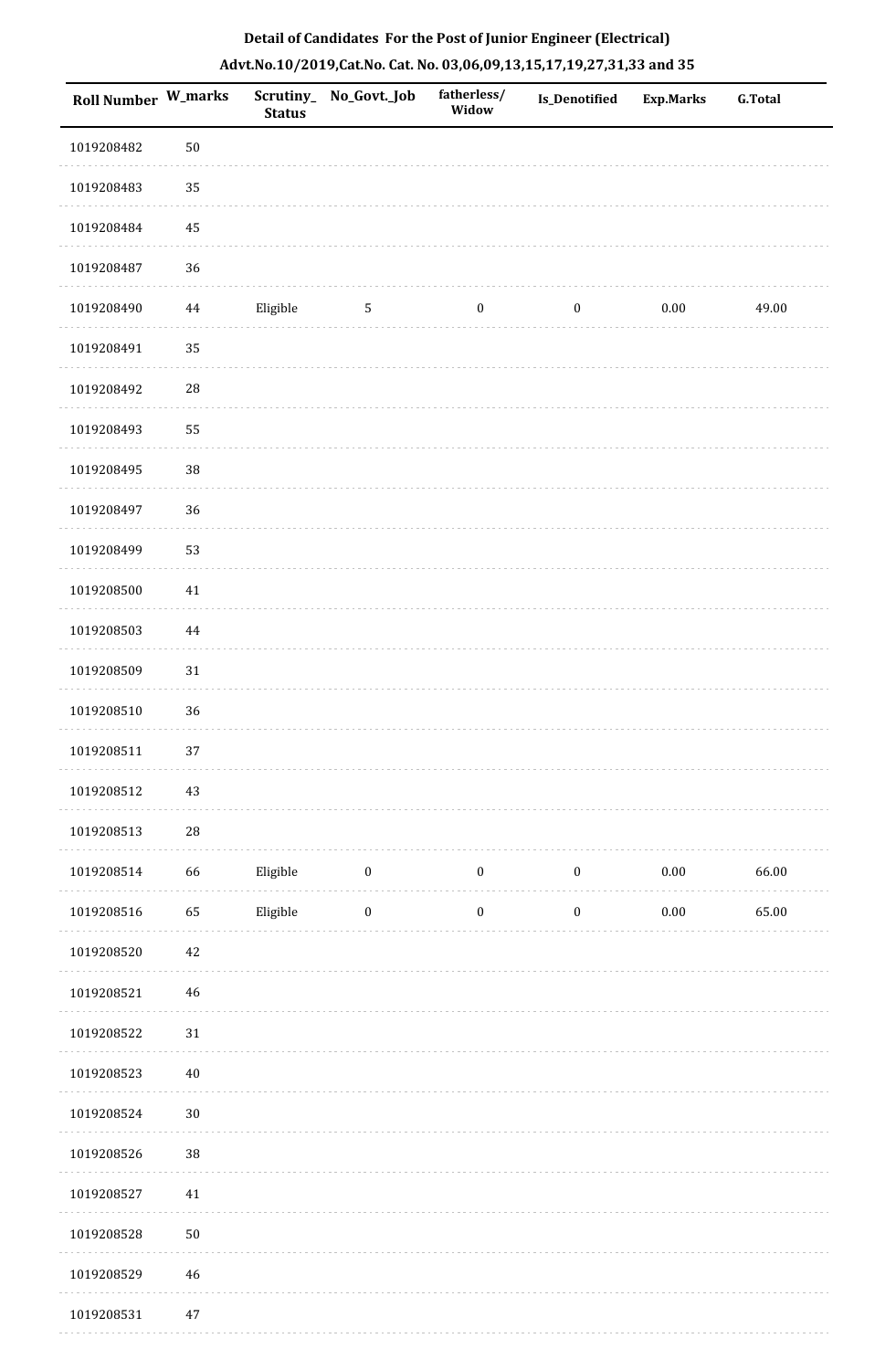| Detail of Candidates For the Post of Junior Engineer (Electrical)     |  |
|-----------------------------------------------------------------------|--|
| Advt.No.10/2019,Cat.No. Cat. No. 03,06,09,13,15,17,19,27,31,33 and 35 |  |

| <b>Roll Number W_marks</b> |            | <b>Status</b> | Scrutiny_ No_Govt._Job | fatherless/<br>Widow | <b>Is_Denotified</b> | <b>Exp.Marks</b> | <b>G.Total</b> |
|----------------------------|------------|---------------|------------------------|----------------------|----------------------|------------------|----------------|
| 1019208535                 | 29         |               |                        |                      |                      |                  |                |
| 1019208536                 | 49         |               |                        |                      |                      |                  |                |
| 1019208538                 | $20\,$     |               |                        |                      |                      |                  |                |
| 1019208540                 | $46\,$     |               |                        |                      |                      |                  |                |
| 1019208544                 | 41         |               |                        |                      |                      |                  |                |
| 1019208545                 | 53         |               |                        |                      |                      |                  |                |
| 1019208548                 | 44         |               |                        |                      |                      |                  |                |
| 1019208551                 | $41\,$     |               |                        |                      |                      |                  |                |
| 1019208555                 | 29         |               |                        |                      |                      |                  |                |
| 1019208556                 | 48         |               |                        |                      |                      |                  |                |
| 1019208558                 | $27\,$     |               |                        |                      |                      |                  |                |
| 1019208559                 | 29         |               |                        |                      |                      |                  |                |
| 1019208560                 | 24         |               |                        |                      |                      |                  |                |
| 1019208562                 | $40\,$     |               |                        |                      |                      |                  |                |
| 1019208563                 | 42         |               |                        |                      |                      |                  |                |
| 1019208564                 | 32         |               |                        |                      |                      |                  |                |
| 1019208566                 | $38\,$     |               |                        |                      |                      |                  |                |
| 1019208567                 | ${\bf 28}$ |               |                        |                      |                      |                  |                |
| 1019208568                 | $43\,$     |               |                        |                      |                      |                  |                |
| 1019208569                 | $41\,$     |               |                        |                      |                      |                  |                |
| 1019208572                 | 49         |               |                        |                      |                      |                  |                |
| 1019208574                 | 39         |               |                        |                      |                      |                  |                |
| 1019208577                 | $50\,$     |               |                        |                      |                      |                  |                |
| 1019208578                 | $\bf 45$   |               |                        |                      |                      |                  |                |
| 1019208579                 | 34         |               |                        |                      |                      |                  |                |
| 1019208582                 | 41         |               |                        |                      |                      |                  |                |
| 1019208584                 | 32         |               |                        |                      |                      |                  |                |
| 1019208585                 | $38\,$     |               |                        |                      |                      |                  |                |
| 1019208587                 | 29         |               |                        |                      |                      |                  |                |
| 1019208589                 | 36         |               |                        |                      |                      |                  |                |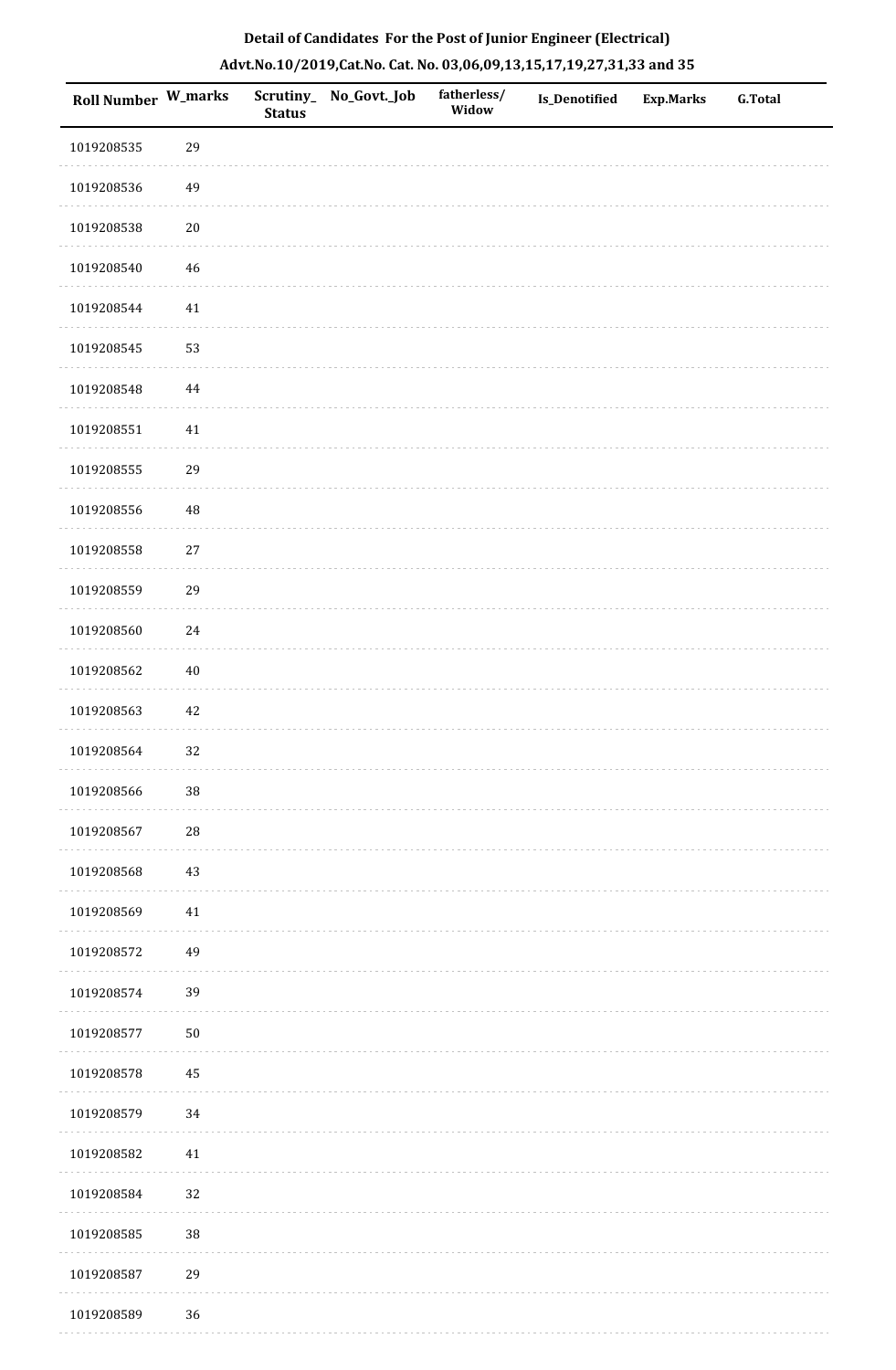| Roll Number W_marks |          | Scrutiny_<br><b>Status</b> | No_Govt._Job     | fatherless/<br>Widow | Is_Denotified    | <b>Exp.Marks</b> | <b>G.Total</b> |
|---------------------|----------|----------------------------|------------------|----------------------|------------------|------------------|----------------|
| 1019208591          | 41       |                            |                  |                      |                  |                  |                |
| 1019208592          | $\bf 44$ |                            |                  |                      |                  |                  |                |
| 1019208594          | $30\,$   |                            |                  |                      |                  |                  |                |
| 1019208597          | 36       |                            |                  |                      |                  |                  |                |
| 1019208598          | $47\,$   |                            |                  |                      |                  |                  |                |
| 1019208599          | $20\,$   |                            |                  |                      |                  |                  |                |
| 1019208601          | $40\,$   |                            |                  |                      |                  |                  |                |
| 1019208602          | $\bf 45$ |                            |                  |                      |                  |                  |                |
| 1019208603          | 49       |                            |                  |                      |                  |                  |                |
| 1019208604          | 64       | Eligible                   | $\boldsymbol{0}$ | $\boldsymbol{0}$     | $\boldsymbol{0}$ | 0.00             | 64.00          |
| 1019208605          | 48       |                            |                  |                      |                  |                  |                |
| 1019208606          | 45       |                            |                  |                      |                  |                  |                |
| 1019208608          | $50\,$   |                            |                  |                      |                  |                  |                |
| 1019208610          | 36       |                            |                  |                      |                  |                  |                |
| 1019208611          | $47\,$   |                            |                  |                      |                  |                  |                |
| 1019208612          | 48       |                            |                  |                      |                  |                  |                |
| 1019208613          | 52       |                            |                  |                      |                  |                  |                |
| 1019208614          | 34       |                            |                  |                      |                  |                  |                |
| 1019208615          | 44       |                            |                  |                      |                  |                  |                |
| 1019208616          | $\bf 45$ |                            |                  |                      |                  |                  |                |
| 1019208617          | 42       |                            |                  |                      |                  |                  |                |
| 1019208618          | $38\,$   |                            |                  |                      |                  |                  |                |
| 1019208619          | 35       |                            |                  |                      |                  |                  |                |
| 1019208622          | 33       |                            |                  |                      |                  |                  |                |
| 1019208625          | 60       |                            |                  |                      |                  |                  |                |
| 1019208629          | 37       | Absent                     | $\boldsymbol{0}$ | $\boldsymbol{0}$     | $\boldsymbol{0}$ | $0.00\,$         |                |
| 1019208631          | 52       |                            |                  |                      |                  |                  |                |
| 1019208632          | 39       |                            |                  |                      |                  |                  |                |
| 1019208633          | $30\,$   |                            |                  |                      |                  |                  |                |
| 1019208637          | 42       |                            |                  |                      |                  |                  |                |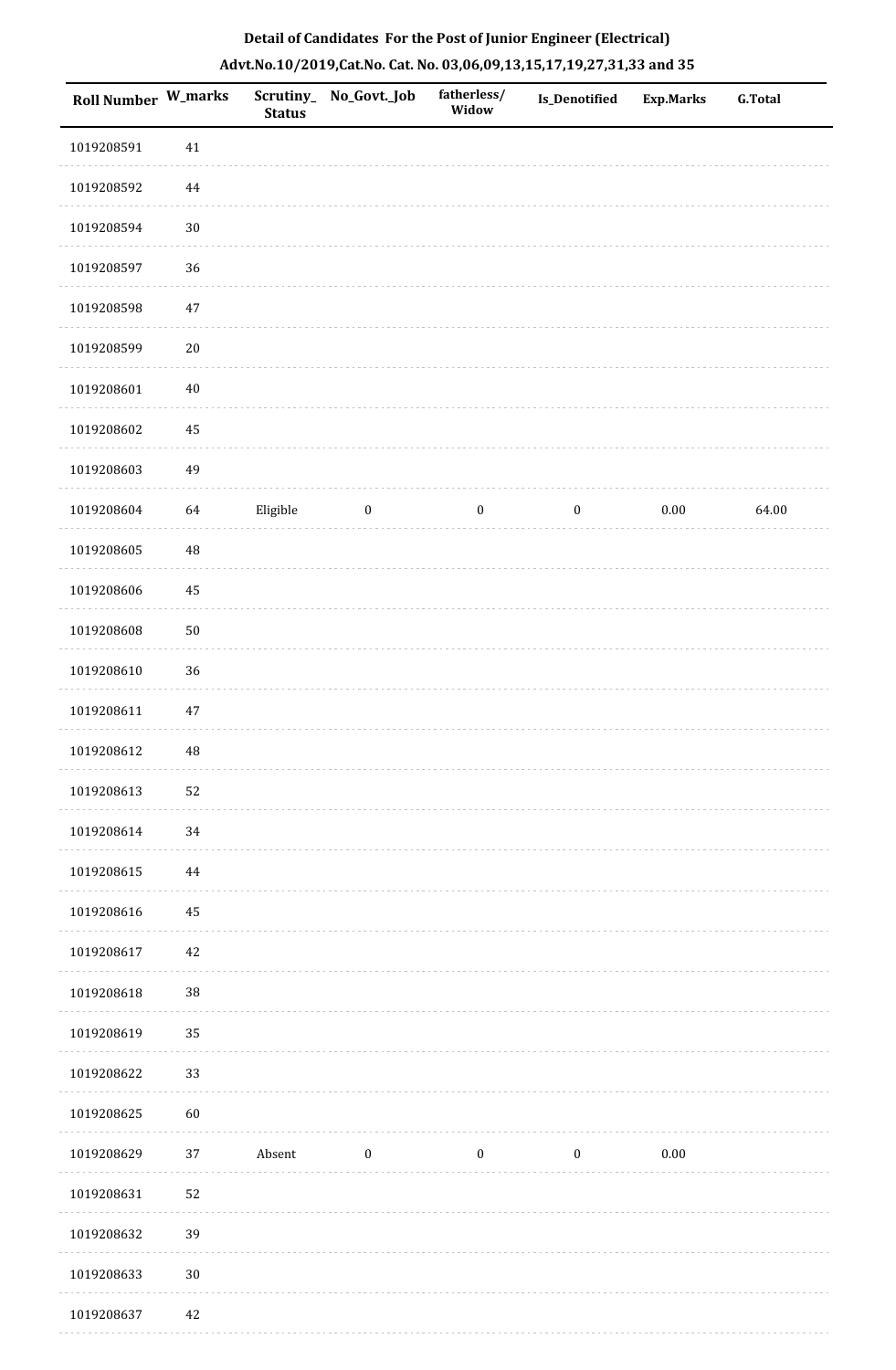|  |  | Detail of Candidates For the Post of Junior Engineer (Electrical)     |  |
|--|--|-----------------------------------------------------------------------|--|
|  |  | Advt.No.10/2019,Cat.No. Cat. No. 03,06,09,13,15,17,19,27,31,33 and 35 |  |

| <b>Roll Number W_marks</b> |            | <b>Status</b> | Scrutiny_ No_Govt._Job | fatherless/<br>Widow | Is_Denotified    | <b>Exp.Marks</b> | <b>G.Total</b> |
|----------------------------|------------|---------------|------------------------|----------------------|------------------|------------------|----------------|
| 1019208638                 | 55         |               |                        |                      |                  |                  |                |
| 1019208640                 | 55         | Eligible      | $\boldsymbol{0}$       | $\boldsymbol{0}$     | $\boldsymbol{0}$ | $0.00\,$         | 55.00          |
| 1019208644                 | 25         |               |                        |                      |                  |                  |                |
| 1019208646                 | $38\,$     |               |                        |                      |                  |                  |                |
| 1019208647                 | $43\,$     |               |                        |                      |                  |                  |                |
| 1019208648                 | $50\,$     |               |                        |                      |                  |                  |                |
| 1019208650                 | 49         |               |                        |                      |                  |                  |                |
| 1019208654                 | $\bf 44$   |               |                        |                      |                  |                  |                |
| 1019208656                 | 39         |               |                        |                      |                  |                  |                |
| 1019208657                 | $\rm 48$   |               |                        |                      |                  |                  |                |
| 1019208658                 | $41\,$     |               |                        |                      |                  |                  |                |
| 1019208659                 | $31\,$     |               |                        |                      |                  |                  |                |
| 1019208660                 | $42\,$     |               |                        |                      |                  |                  |                |
| 1019208661                 | $47\,$     |               |                        |                      |                  |                  |                |
| 1019208666                 | ${\bf 28}$ |               |                        |                      |                  |                  |                |
| 1019208667                 | $51\,$     |               |                        |                      |                  |                  |                |
| 1019208669                 | 36         |               |                        |                      |                  |                  |                |
| 1019208670                 | 41         |               |                        |                      |                  |                  |                |
| 1019208671                 | 45         |               |                        |                      |                  |                  |                |
| 1019208674                 | $21\,$     |               |                        |                      |                  |                  |                |
| 1019208675                 | 52         |               |                        |                      |                  |                  |                |
| 1019208676                 | $42\,$     |               |                        |                      |                  |                  |                |
| 1019208677                 | 33         |               |                        |                      |                  |                  |                |
| 1019208679                 | $26\,$     |               |                        |                      |                  |                  |                |
| 1019208680                 | 54         |               |                        |                      |                  |                  |                |
| 1019208682                 | 49         |               |                        |                      |                  |                  |                |
| 1019208683                 | 36         |               |                        |                      |                  |                  |                |
| 1019208685                 | 35         |               |                        |                      |                  |                  |                |
| 1019208688                 | $42\,$     |               |                        |                      |                  |                  |                |
| 1019208689                 | 45         |               |                        |                      |                  |                  |                |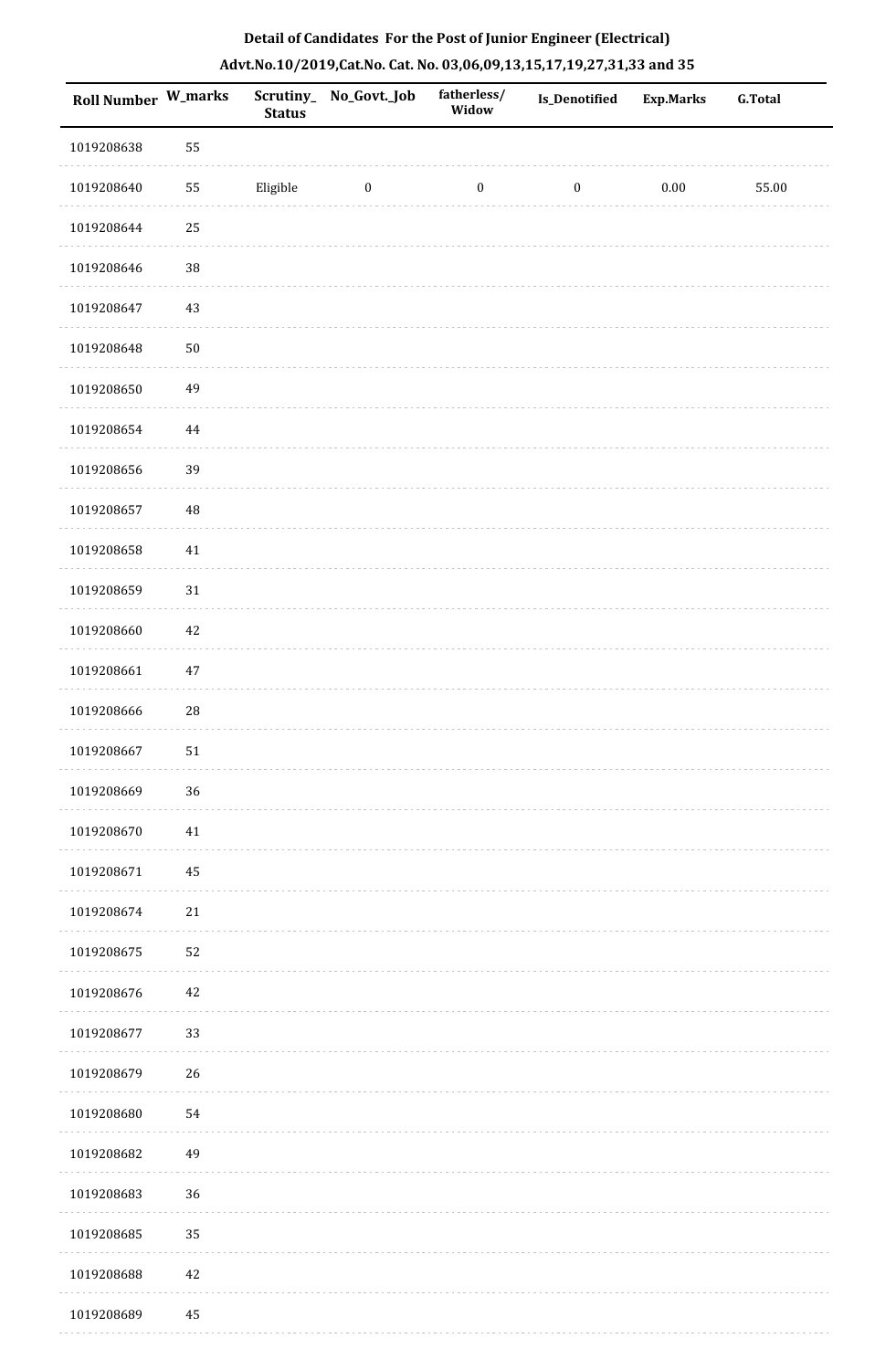| <b>Roll Number W_marks</b> |          | <b>Status</b> | Scrutiny_No_Govt._Job | fatherless/<br>Widow | <b>Is_Denotified</b> | <b>Exp.Marks</b> | <b>G.Total</b> |
|----------------------------|----------|---------------|-----------------------|----------------------|----------------------|------------------|----------------|
| 1019208690                 | $30\,$   |               |                       |                      |                      |                  |                |
| 1019208693                 | $31\,$   |               |                       |                      |                      |                  |                |
| 1019208696                 |          | Not Eligible  |                       |                      |                      |                  |                |
| 1019208697                 | 44       |               |                       |                      |                      |                  |                |
| 1019208704                 | 34       |               |                       |                      |                      |                  |                |
| 1019208705                 | 35       |               |                       |                      |                      |                  |                |
| 1019208706                 | 65       | Eligible      | $\boldsymbol{0}$      | $\boldsymbol{0}$     | $\boldsymbol{0}$     | $0.00\,$         | 65.00          |
| 1019208708                 | 33       |               |                       |                      |                      |                  |                |
| 1019208709                 | $40\,$   |               |                       |                      |                      |                  |                |
| 1019208710                 | 36       |               |                       |                      |                      |                  |                |
| 1019208711                 | 38       |               |                       |                      |                      |                  |                |
| 1019208712                 | $40\,$   |               |                       |                      |                      |                  |                |
| 1019208713                 | 39       |               |                       |                      |                      |                  |                |
| 1019208714                 | 45       |               |                       |                      |                      |                  |                |
| 1019208717                 | 37       |               |                       |                      |                      |                  |                |
| 1019208719                 | $38\,$   |               |                       |                      |                      |                  |                |
| 1019208720                 | 60       |               |                       |                      |                      |                  |                |
| 1019208722                 | 57       |               |                       |                      |                      |                  |                |
| 1019208723                 | 25       |               |                       |                      |                      |                  |                |
| 1019208725                 | $\rm 48$ |               |                       |                      |                      |                  |                |
| 1019208727                 | 44       |               |                       |                      |                      |                  |                |
| 1019208729                 | 33       |               |                       |                      |                      |                  |                |
| 1019208732                 | $42\,$   |               |                       |                      |                      |                  |                |
| 1019208733                 | 25       |               |                       |                      |                      |                  |                |
| 1019208735                 | $30\,$   |               |                       |                      |                      |                  |                |
| 1019208736                 | 38       |               |                       |                      |                      |                  |                |
| 1019208737                 | 25       |               |                       |                      |                      |                  |                |
| 1019208740                 | 36       |               |                       |                      |                      |                  |                |
| 1019208741                 | 64       | Eligible      | $\boldsymbol{0}$      | $\boldsymbol{0}$     | $\boldsymbol{0}$     | $0.00\,$         | 64.00          |
| 1019208742                 | $24\,$   |               |                       |                      |                      |                  |                |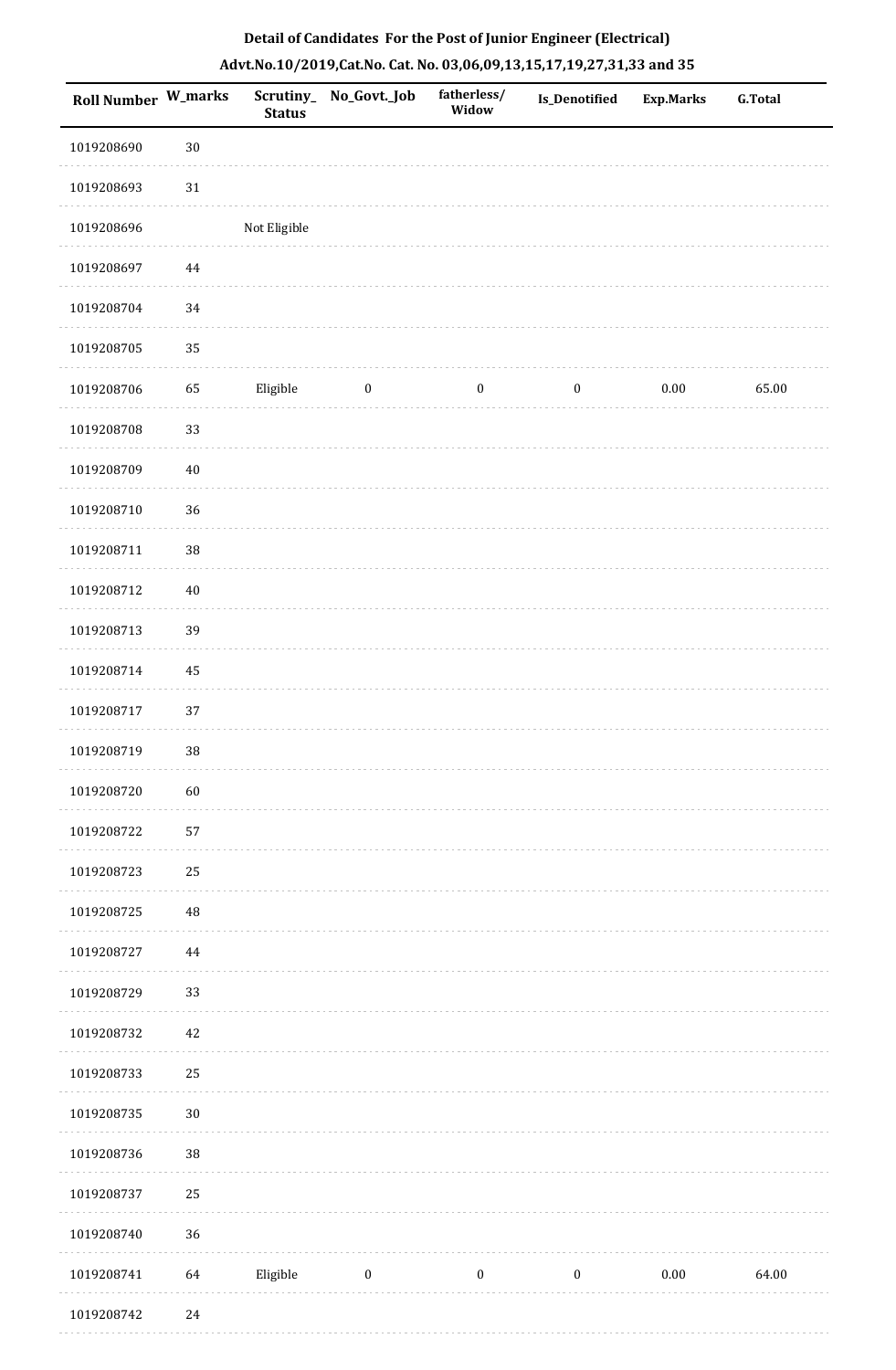| Roll Number W_marks |                 | <b>Status</b> | Scrutiny_ No_Govt._Job | fatherless/<br>Widow | Is_Denotified    | <b>Exp.Marks</b> | G.Total  |
|---------------------|-----------------|---------------|------------------------|----------------------|------------------|------------------|----------|
| 1019208745          | <b>REJECTED</b> |               |                        |                      |                  |                  | $0.00\,$ |
| 1019208746          | 46              |               |                        |                      |                  |                  |          |
| 1019208749          | $40\,$          |               |                        |                      |                  |                  |          |
| 1019208750          | 33              |               |                        |                      |                  |                  |          |
| 1019208751          | 28              |               |                        |                      |                  |                  |          |
| 1019208752          | $\bf 44$        |               |                        |                      |                  |                  |          |
| 1019208754          | 33              |               |                        |                      |                  |                  |          |
| 1019208755          | 39              |               |                        |                      |                  |                  |          |
| 1019208759          | 64              | Eligible      | $\boldsymbol{0}$       | $\boldsymbol{0}$     | $\boldsymbol{0}$ | $0.00\,$         | 64.00    |
| 1019208760          | $30\,$          |               |                        |                      |                  |                  |          |
| 1019208761          | 42              |               |                        |                      |                  |                  |          |
| 1019208762          | 23              |               |                        |                      |                  |                  |          |
| 1019208763          | $40\,$          |               |                        |                      |                  |                  |          |
| 1019208765          | 42              |               |                        |                      |                  |                  |          |
| 1019208767          | 46              |               |                        |                      |                  |                  |          |
| 1019208768          | <b>REJECTED</b> |               |                        |                      |                  |                  | $0.00\,$ |
| 1019208770          | 36              |               |                        |                      |                  |                  |          |
| 1019208771          | 43              |               |                        |                      |                  |                  |          |
| 1019208772          | 34              |               |                        |                      |                  |                  |          |
| 1019208773          | 41              |               |                        |                      |                  |                  |          |
| 1019208774          | 37              |               |                        |                      |                  |                  |          |
| 1019208778          | 39              |               |                        |                      |                  |                  |          |
| 1019208779          | 37              |               |                        |                      |                  |                  |          |
| 1019208780          | 56              |               |                        |                      |                  |                  |          |
| 1019208781          | 15              |               |                        |                      |                  |                  |          |
| 1019208782          | 43              |               |                        |                      |                  |                  |          |
| 1019208784          | 47              |               |                        |                      |                  |                  |          |
| 1019208788          | 39              |               |                        |                      |                  |                  |          |
| 1019208790          | $47\,$          |               |                        |                      |                  |                  |          |
| 1019208792          | $38\,$          |               |                        |                      |                  |                  |          |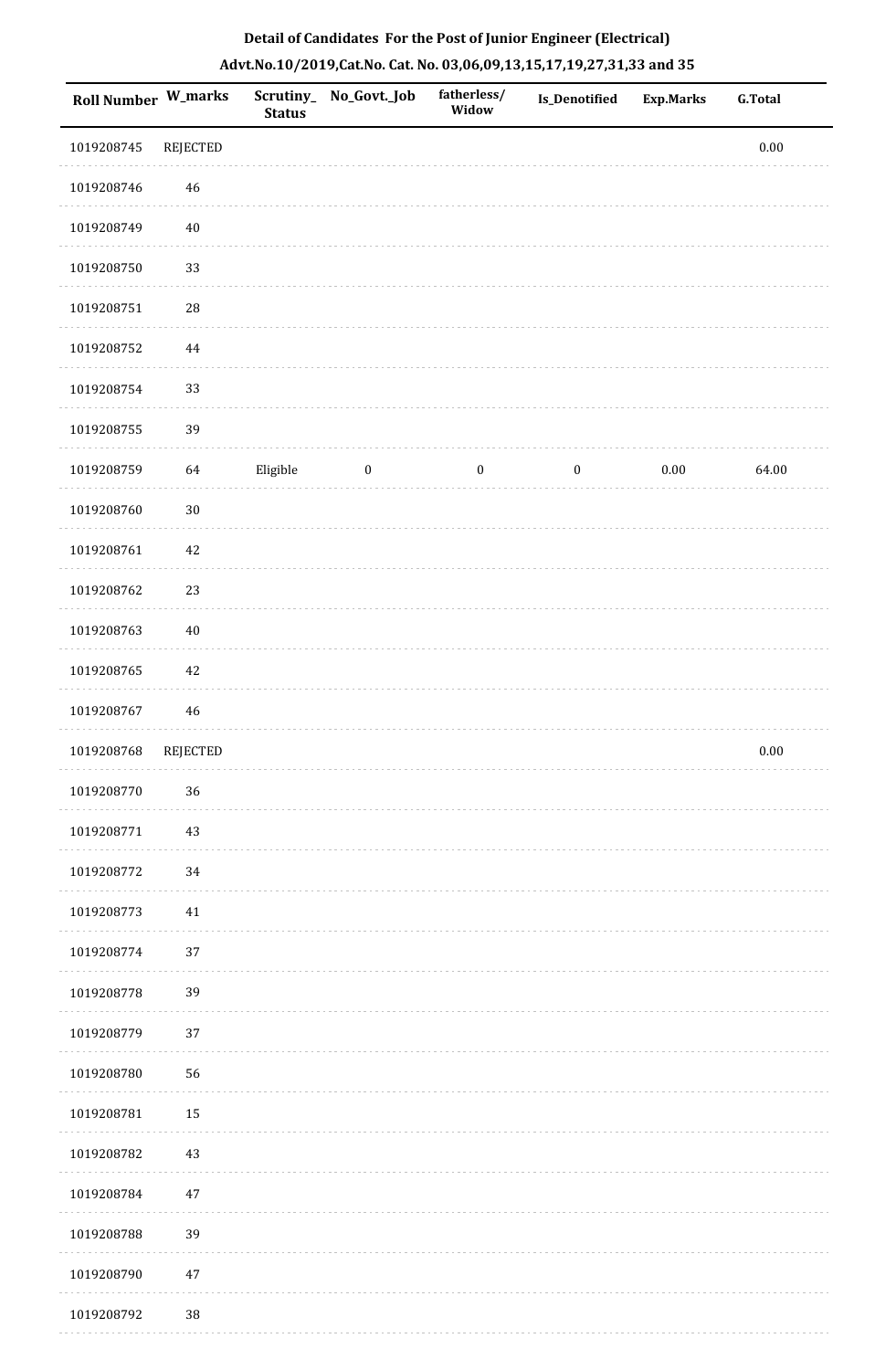|  | Detail of Candidates For the Post of Junior Engineer (Electrical)     |  |
|--|-----------------------------------------------------------------------|--|
|  | Advt.No.10/2019,Cat.No. Cat. No. 03,06,09,13,15,17,19,27,31,33 and 35 |  |

| Roll Number W_marks |            | <b>Status</b> | Scrutiny_ No_Govt._Job  | fatherless/<br>Widow | Is_Denotified    | <b>Exp.Marks</b> | <b>G.Total</b> |
|---------------------|------------|---------------|-------------------------|----------------------|------------------|------------------|----------------|
| 1019208793          | $27\,$     |               |                         |                      |                  |                  |                |
| 1019208794          | $38\,$     |               |                         |                      |                  |                  |                |
| 1019208798          | ${\bf 28}$ |               |                         |                      |                  |                  |                |
| 1019208804          | 32         |               |                         |                      |                  |                  |                |
| 1019208805          | 37         |               |                         |                      |                  |                  |                |
| 1019208809          | $51\,$     |               |                         |                      |                  |                  |                |
| 1019208811          | $30\,$     |               |                         |                      |                  |                  |                |
| 1019208812          | 56         | Eligible      | $\boldsymbol{0}$        | $\bf{0}$             | $\boldsymbol{0}$ | $0.00\,$         | 56.00          |
| 1019208813          | $42\,$     |               |                         |                      |                  |                  |                |
| 1019208814          | $27\,$     |               |                         |                      |                  |                  |                |
| 1019208815          | $\bf 44$   |               |                         |                      |                  |                  |                |
| 1019208819          | 59         |               |                         |                      |                  |                  |                |
| 1019208820          | $40\,$     |               |                         |                      |                  |                  |                |
| 1019208822          | 34         |               |                         |                      |                  |                  |                |
| 1019208824          | $51\,$     |               |                         |                      |                  |                  |                |
| 1019208827          | 45         |               |                         |                      |                  |                  |                |
| 1019208828          | $40\,$     |               |                         |                      |                  |                  |                |
| 1019208830          | 58         |               |                         |                      |                  |                  |                |
| 1019208831          | 64         | Eligible      | $\overline{\mathbf{0}}$ | $\boldsymbol{0}$     | $\boldsymbol{0}$ | $0.00\,$         | 64.00          |
| 1019208833          | 45         |               |                         |                      |                  |                  |                |
| 1019208835          | 33         |               |                         |                      |                  |                  |                |
| 1019208836          | 38         |               |                         |                      |                  |                  |                |
| 1019208837          | ${\bf 58}$ | Eligible      | $\boldsymbol{0}$        | $\boldsymbol{0}$     | $\boldsymbol{0}$ | $0.00\,$         | 58.00          |
| 1019208838          | $20\,$     |               |                         |                      |                  |                  |                |
| 1019208839          | $\rm 48$   |               |                         |                      |                  |                  |                |
| 1019208840          | 35         |               |                         |                      |                  |                  |                |
| 1019208841          | 44         |               |                         |                      |                  |                  |                |
| 1019208842          | $30\,$     |               |                         |                      |                  |                  |                |
| 1019208843          | 45         |               |                         |                      |                  |                  |                |
| 1019208845          | 35         |               |                         |                      |                  |                  |                |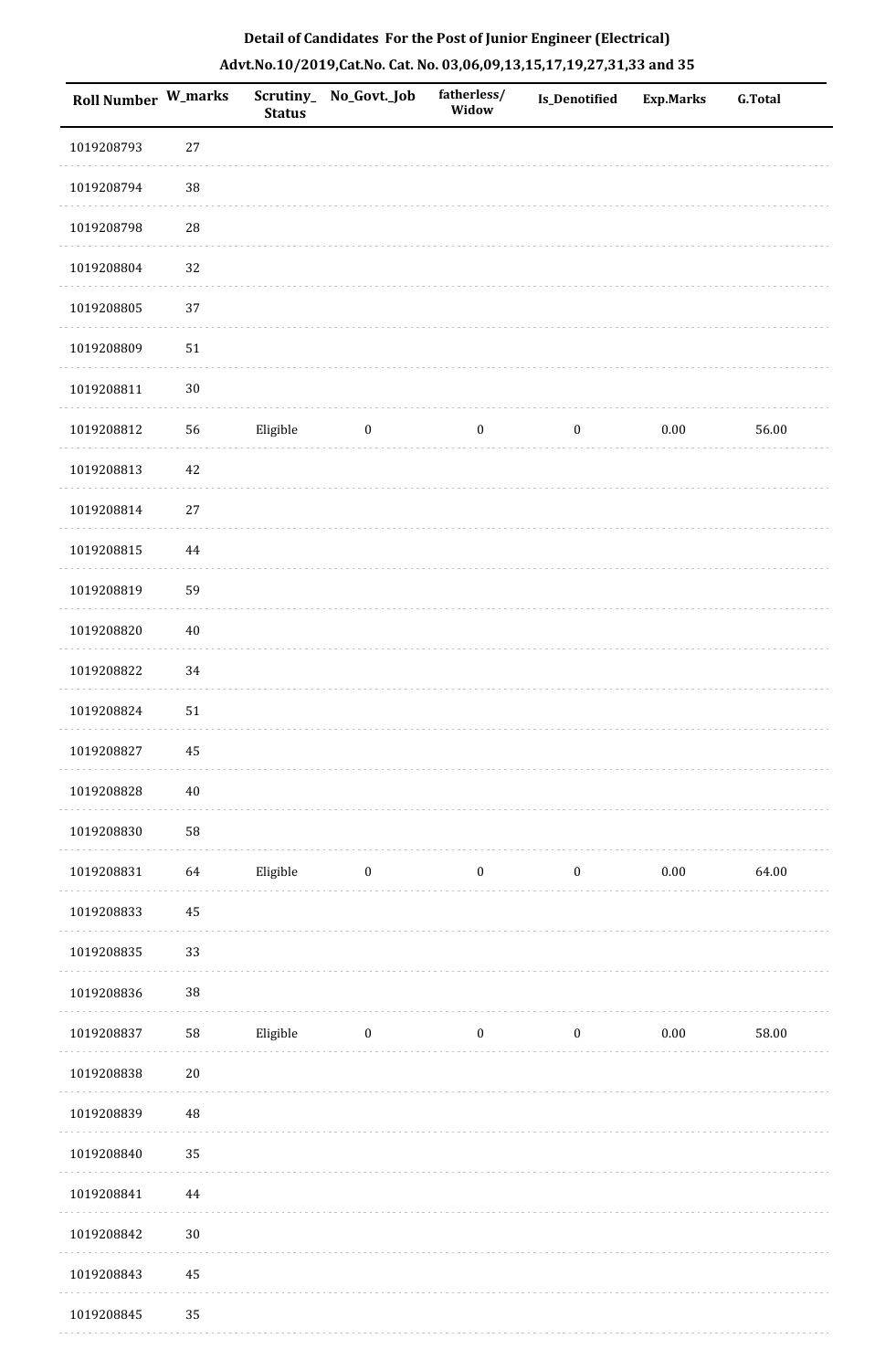|  |  | Detail of Candidates For the Post of Junior Engineer (Electrical)     |  |
|--|--|-----------------------------------------------------------------------|--|
|  |  | Advt.No.10/2019,Cat.No. Cat. No. 03,06,09,13,15,17,19,27,31,33 and 35 |  |

| Roll Number W_marks |             | <b>Status</b> | Scrutiny_No_Govt._Job | fatherless/<br>Widow | <b>Is_Denotified</b> | <b>Exp.Marks</b> | <b>G.Total</b> |
|---------------------|-------------|---------------|-----------------------|----------------------|----------------------|------------------|----------------|
| 1019208849          | 25          |               |                       |                      |                      |                  |                |
| 1019208850          | $41\,$      | Eligible      | $\boldsymbol{0}$      | $\boldsymbol{0}$     | $\boldsymbol{0}$     | $0.00\,$         | 41.00          |
| 1019208853          | $42\,$      |               |                       |                      |                      |                  |                |
| 1019208854          | 37          |               |                       |                      |                      |                  |                |
| 1019208856          | $40\,$      |               |                       |                      |                      |                  |                |
| 1019208857          | 29          |               |                       |                      |                      |                  |                |
| 1019208861          | 34          |               |                       |                      |                      |                  |                |
| 1019208864          | $\sqrt{46}$ |               |                       |                      |                      |                  |                |
| 1019208865          | $31\,$      |               |                       |                      |                      |                  |                |
| 1019208866          | 32          |               |                       |                      |                      |                  |                |
| 1019208868          | 39          |               |                       |                      |                      |                  |                |
| 1019208870          | 37          |               |                       |                      |                      |                  |                |
| 1019208872          | 38          |               |                       |                      |                      |                  |                |
| 1019208873          | $41\,$      |               |                       |                      |                      |                  |                |
| 1019208874          | $31\,$      |               |                       |                      |                      |                  |                |
| 1019208876          | $\rm 48$    |               |                       |                      |                      |                  |                |
| 1019208878          | 14          |               |                       |                      |                      |                  |                |
| 1019208879          | 39          |               |                       |                      |                      |                  |                |
| 1019208884          | 39          |               |                       |                      |                      |                  |                |
| 1019208885          | 49          |               |                       |                      |                      |                  |                |
| 1019208887          | 49          |               |                       |                      |                      |                  |                |
| 1019208888          | 43          |               |                       |                      |                      |                  |                |
| 1019208890          | 37          |               |                       |                      |                      |                  |                |
| 1019208891          | 37          |               |                       |                      |                      |                  |                |
| 1019208892          | $40\,$      |               |                       |                      |                      |                  |                |
| 1019208894          | 35          |               |                       |                      |                      |                  |                |
| 1019208895          | $47\,$      |               |                       |                      |                      |                  |                |
| 1019208898          | 36          |               |                       |                      |                      |                  |                |
| 1019208900          | 43          |               |                       |                      |                      |                  |                |
| 1019208901          | 36          |               |                       |                      |                      |                  |                |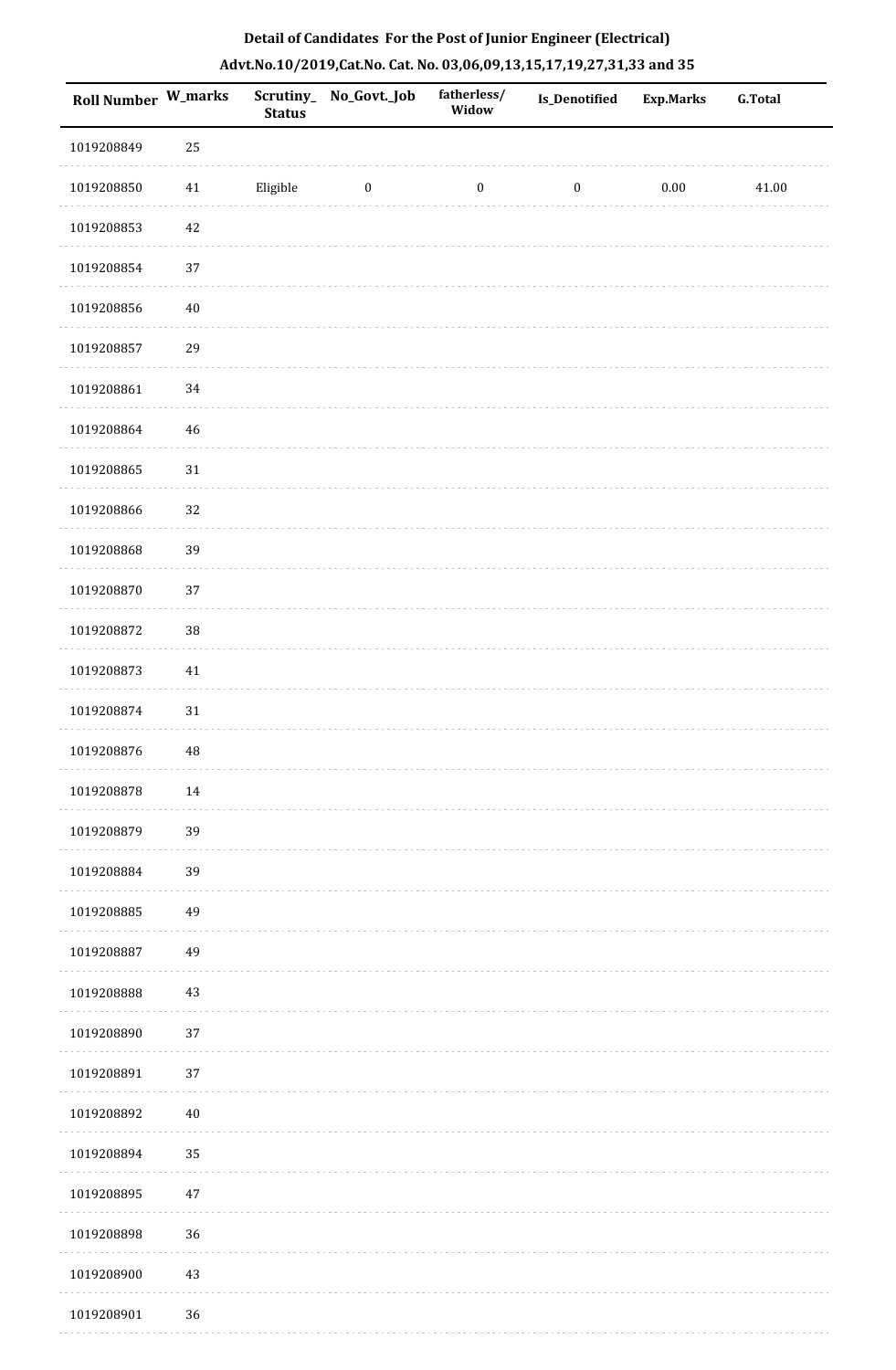| Roll Number W_marks |                 | Scrutiny_<br><b>Status</b> | No_Govt._Job | fatherless/<br>Widow | <b>Is_Denotified</b> | Exp.Marks | <b>G.Total</b> |
|---------------------|-----------------|----------------------------|--------------|----------------------|----------------------|-----------|----------------|
| 1019208902          | 45              |                            |              |                      |                      |           |                |
| 1019208903          | 33              |                            |              |                      |                      |           |                |
| 1019208905          | $30\,$          |                            |              |                      |                      |           |                |
| 1019208906          | $43\,$          |                            |              |                      |                      |           |                |
| 1019208907          | $10\,$          |                            |              |                      |                      |           |                |
| 1019208908          | 46              |                            |              |                      |                      |           |                |
| 1019208910          | 39              |                            |              |                      |                      |           |                |
| 1019208911          | 29              |                            |              |                      |                      |           |                |
| 1019208912          | $\bf 44$        |                            |              |                      |                      |           |                |
| 1019208913          | 33              |                            |              |                      |                      |           |                |
| 1019208914          | 59              |                            |              |                      |                      |           |                |
| 1019208915          | $40\,$          |                            |              |                      |                      |           |                |
| 1019208916          | $28\,$          |                            |              |                      |                      |           |                |
| 1019208918          | 32              |                            |              |                      |                      |           |                |
| 1019208920          | 38              |                            |              |                      |                      |           |                |
| 1019208923          | $43\,$          |                            |              |                      |                      |           |                |
| 1019208924          | 45              |                            |              |                      |                      |           |                |
| 1019208925          | <b>REJECTED</b> |                            |              |                      |                      |           | $0.00\,$       |
| 1019208926          | REJECTED        |                            |              |                      |                      |           | $0.00\,$       |
| 1019208927          | 34              |                            |              |                      |                      |           |                |
| 1019208928          | $51\,$          |                            |              |                      |                      |           |                |
| 1019208930          | 49              |                            |              |                      |                      |           |                |
| 1019208931          | 33              |                            |              |                      |                      |           |                |
| 1019208932          | 39              |                            |              |                      |                      |           |                |
| 1019208936          | $41\,$          |                            |              |                      |                      |           |                |
| 1019208938          | 57              |                            |              |                      |                      |           |                |
| 1019208939          | 37              |                            |              |                      |                      |           |                |
| 1019208940          | 36              |                            |              |                      |                      |           |                |
| 1019208941          |                 | Not Eligible               |              |                      |                      |           |                |

# **Detail of Candidates For the Post of Junior Engineer (Electrical) Advt.No.10/2019,Cat.No. Cat. No. 03,06,09,13,15,17,19,27,31,33 and 35**

1019208942 41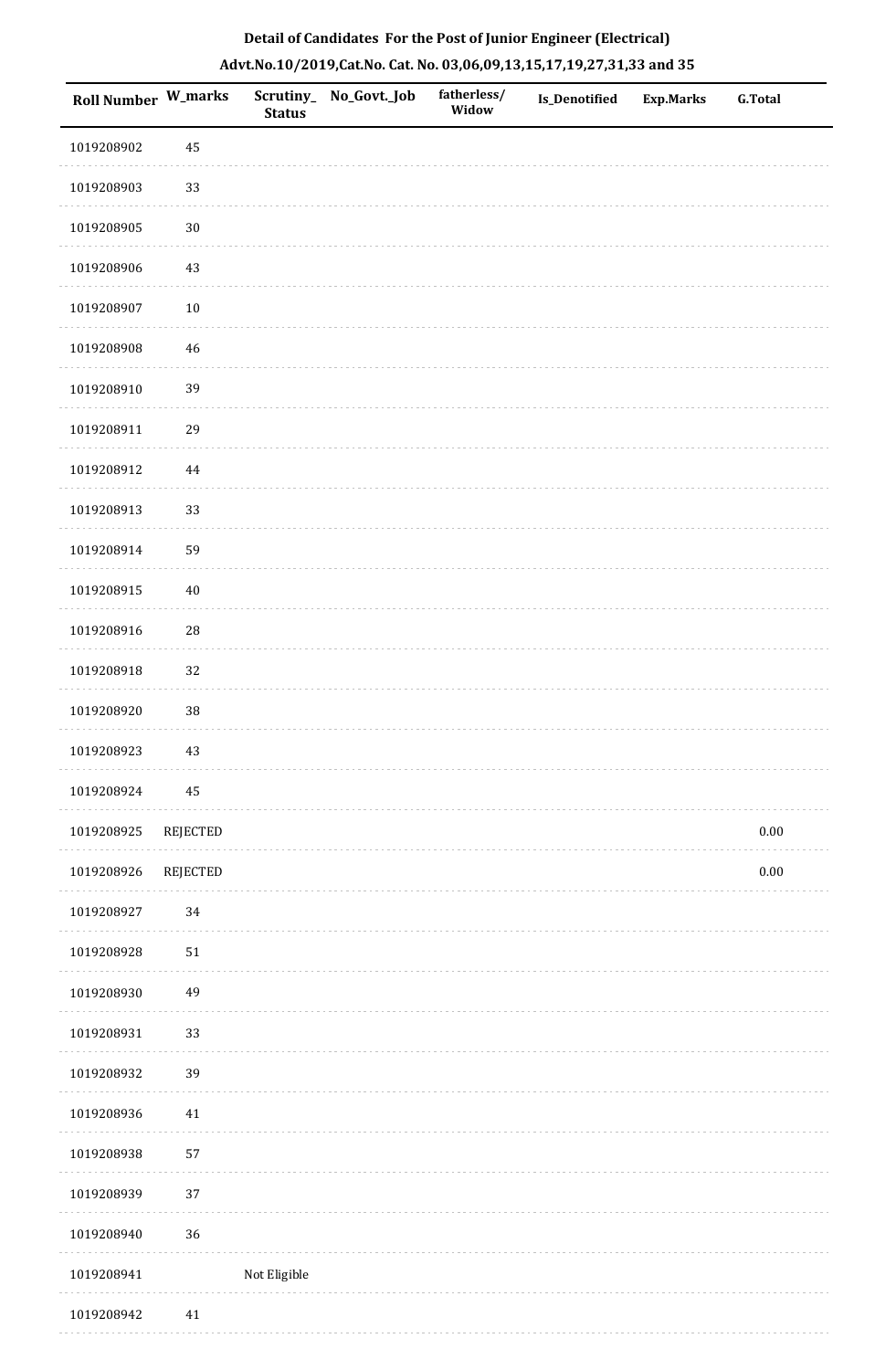| <b>Roll Number W_marks</b> |          | Scrutiny_<br><b>Status</b> | No_Govt._Job     | fatherless/<br>Widow | Is_Denotified    | <b>Exp.Marks</b> | <b>G.Total</b> |
|----------------------------|----------|----------------------------|------------------|----------------------|------------------|------------------|----------------|
| 1019208943                 | 52       |                            |                  |                      |                  |                  |                |
| 1019208946                 |          | Not Eligible               |                  |                      |                  |                  |                |
| 1019208948                 | $41\,$   |                            |                  |                      |                  |                  |                |
| 1019208949                 | 31       |                            |                  |                      |                  |                  |                |
| 1019208950                 | 23       |                            |                  |                      |                  |                  |                |
| 1019208951                 | REJECTED |                            |                  |                      |                  |                  | $0.00\,$       |
| 1019208952                 | $37\,$   |                            |                  |                      |                  |                  |                |
| 1019208954                 | 65       | Eligible                   | $\boldsymbol{0}$ | $\boldsymbol{0}$     | $\boldsymbol{0}$ | $0.00\,$         | 65.00          |
| 1019208957                 | 39       |                            |                  |                      |                  |                  |                |
| 1019208959                 | 34       |                            |                  |                      |                  |                  |                |
| 1019208960                 | 58       |                            |                  |                      |                  |                  |                |
| 1019208962                 | 49       |                            |                  |                      |                  |                  |                |
| 1019208964                 | $40\,$   |                            |                  |                      |                  |                  |                |
| 1019208966                 | 36       |                            |                  |                      |                  |                  |                |
| 1019208967                 | $38\,$   |                            |                  |                      |                  |                  |                |
| 1019208968                 | $\rm 48$ |                            |                  |                      |                  |                  |                |
| 1019208970                 | 52       |                            |                  |                      |                  |                  |                |
| 1019208972                 | $\rm 48$ |                            |                  |                      |                  |                  |                |
| 1019208973                 | $40\,$   |                            |                  |                      |                  |                  |                |
| 1019208976                 | 33       |                            |                  |                      |                  |                  |                |
| 1019208977                 | 60       |                            |                  |                      |                  |                  |                |
| 1019208982                 | $27\,$   |                            |                  |                      |                  |                  |                |
| 1019208985                 | 39       |                            |                  |                      |                  |                  |                |
| 1019208988                 | $\bf 44$ |                            |                  |                      |                  |                  |                |
| 1019208991                 | $\rm 48$ |                            |                  |                      |                  |                  |                |
| 1019208994                 | $42\,$   |                            |                  |                      |                  |                  |                |
| 1019208997                 | $40\,$   |                            |                  |                      |                  |                  |                |
| 1019208998                 | $47\,$   |                            |                  |                      |                  |                  |                |
| 1019208999                 | $27\,$   |                            |                  |                      |                  |                  |                |
| 1019209002                 | 29       |                            |                  |                      |                  |                  |                |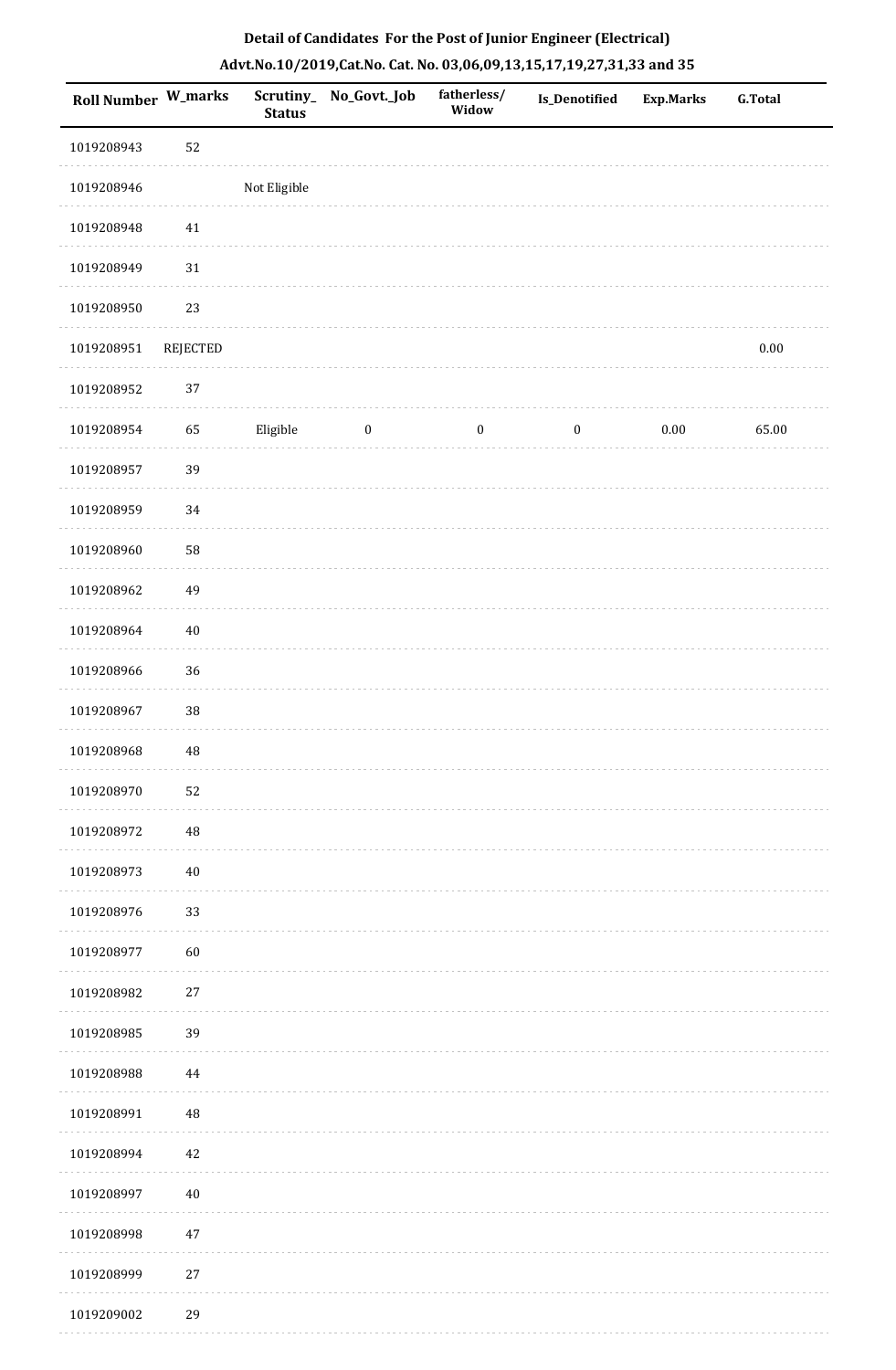|  |  | Detail of Candidates For the Post of Junior Engineer (Electrical)     |  |
|--|--|-----------------------------------------------------------------------|--|
|  |  | Advt.No.10/2019,Cat.No. Cat. No. 03,06,09,13,15,17,19,27,31,33 and 35 |  |

| <b>Roll Number W_marks</b> |          | <b>Status</b> | Scrutiny_ No_Govt._Job | fatherless/<br>Widow | Is_Denotified    | <b>Exp.Marks</b> | <b>G.Total</b> |
|----------------------------|----------|---------------|------------------------|----------------------|------------------|------------------|----------------|
| 1019209005                 | 33       |               |                        |                      |                  |                  |                |
| 1019209006                 | $\bf 44$ |               |                        |                      |                  |                  |                |
| 1019209007                 | $35\,$   | Eligible      | $\bf{0}$               | $\boldsymbol{0}$     | $\boldsymbol{0}$ | $0.00\,$         | 35.00          |
| 1019209008                 | $42\,$   |               |                        |                      |                  |                  |                |
| 1019209009                 | 33       |               |                        |                      |                  |                  |                |
| 1019209010                 | 54       |               |                        |                      |                  |                  |                |
| 1019209012                 | 27       |               |                        |                      |                  |                  |                |
| 1019209014                 | 58       |               |                        |                      |                  |                  |                |
| 1019209015                 | 46       |               |                        |                      |                  |                  |                |
| 1019209017                 | 39       |               |                        |                      |                  |                  |                |
| 1019209018                 | 45       |               |                        |                      |                  |                  |                |
| 1019209019                 | 42       |               |                        |                      |                  |                  |                |
| 1019209023                 | $\rm 48$ |               |                        |                      |                  |                  |                |
| 1019209024                 | $38\,$   | Eligible      | $\mathsf S$            | $\boldsymbol{0}$     | $\boldsymbol{0}$ | $0.00\,$         | 43.00          |
| 1019209025                 | 34       |               |                        |                      |                  |                  |                |
| 1019209026                 | 38       |               |                        |                      |                  |                  |                |
| 1019209028                 | 43       |               |                        |                      |                  |                  |                |
| 1019209029                 | 23       |               |                        |                      |                  |                  |                |
| 1019209030                 | $\rm 48$ |               |                        |                      |                  |                  |                |
| 1019209031                 | 36       |               |                        |                      |                  |                  |                |
| 1019209033                 | 55       |               |                        |                      |                  |                  |                |
| 1019209035                 | 45       |               |                        |                      |                  |                  |                |
| 1019209039                 | 37       |               |                        |                      |                  |                  |                |
| 1019209040                 | 37       |               |                        |                      |                  |                  |                |
| 1019209042                 | 33       |               |                        |                      |                  |                  |                |
| 1019209044                 | 28       |               |                        |                      |                  |                  |                |
| 1019209045                 | 41       |               |                        |                      |                  |                  |                |
| 1019209048                 | 12       |               |                        |                      |                  |                  |                |
| 1019209049                 | 43       |               |                        |                      |                  |                  |                |
| 1019209050                 | 51       |               |                        |                      |                  |                  |                |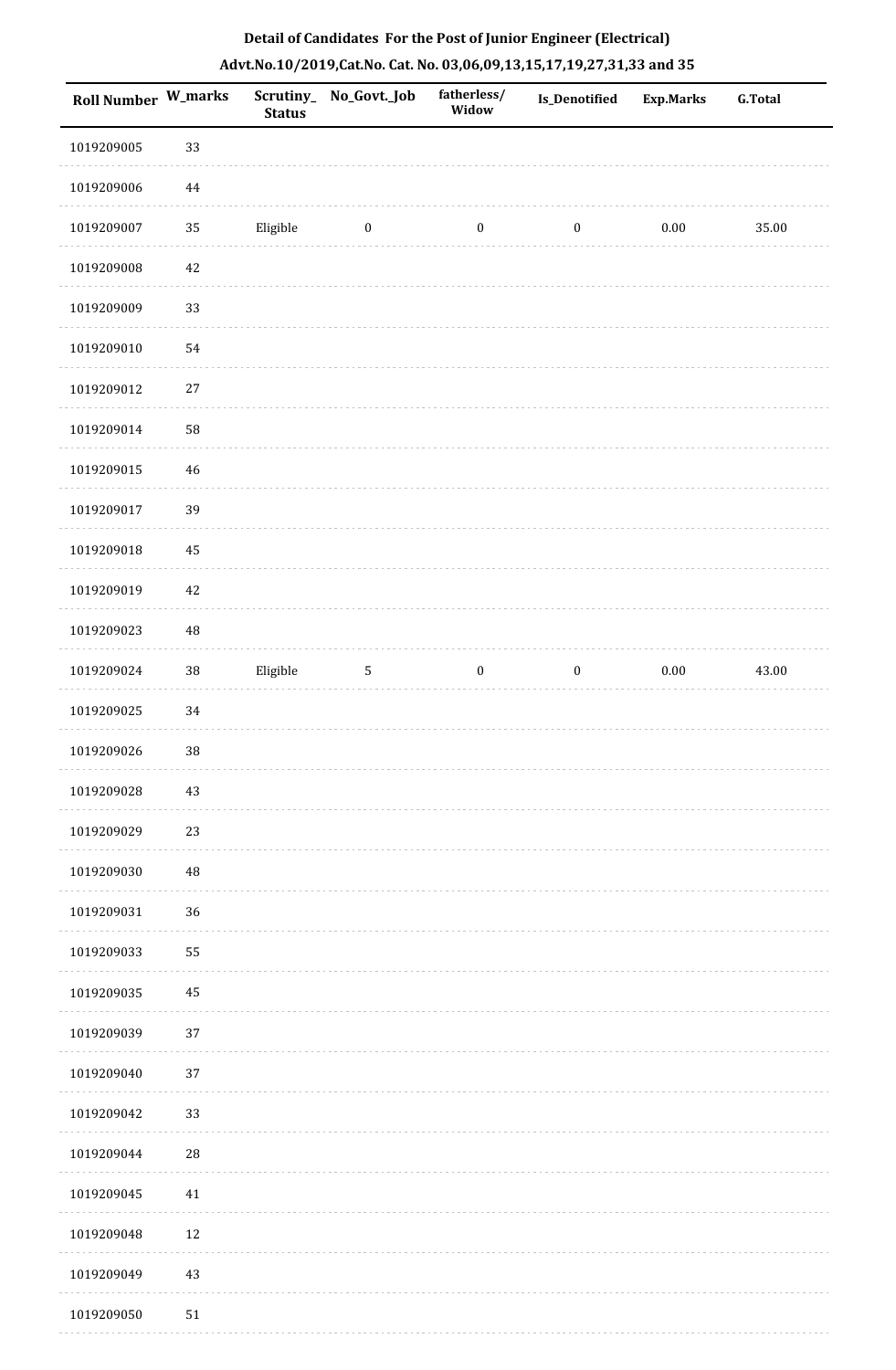|  | Detail of Candidates For the Post of Junior Engineer (Electrical)     |  |
|--|-----------------------------------------------------------------------|--|
|  | Advt.No.10/2019,Cat.No. Cat. No. 03,06,09,13,15,17,19,27,31,33 and 35 |  |

| <b>Roll Number W_marks</b> |                 | <b>Status</b> | Scrutiny_ No_Govt._Job | fatherless/<br>Widow | Is_Denotified | <b>Exp.Marks</b> | <b>G.Total</b> |
|----------------------------|-----------------|---------------|------------------------|----------------------|---------------|------------------|----------------|
| 1019209051                 | 33              |               |                        |                      |               |                  |                |
| 1019209053                 | 37              |               |                        |                      |               |                  |                |
| 1019209054                 | $41\,$          |               |                        |                      |               |                  |                |
| 1019209055                 | 37              |               |                        |                      |               |                  |                |
| 1019209056                 | 49              |               |                        |                      |               |                  |                |
| 1019209058                 | 34              |               |                        |                      |               |                  |                |
| 1019209059                 | <b>REJECTED</b> |               |                        |                      |               |                  | 0.00           |
| 1019209060                 | $40\,$          |               |                        |                      |               |                  |                |
| 1019209061                 | 34              |               |                        |                      |               |                  |                |
| 1019209062                 | 32              |               |                        |                      |               |                  |                |
| 1019209063                 | 45              |               |                        |                      |               |                  |                |
| 1019209064                 | $46\,$          |               |                        |                      |               |                  |                |
| 1019209065                 | $\bf 44$        |               |                        |                      |               |                  |                |
| 1019209067                 | 36              |               |                        |                      |               |                  |                |
| 1019209069                 | 33              |               |                        |                      |               |                  |                |
| 1019209073                 | 52              |               |                        |                      |               |                  |                |
| 1019209074                 | 36              |               |                        |                      |               |                  |                |
| 1019209075                 | 46              |               |                        |                      |               |                  |                |
| 1019209076                 | $50\,$          |               |                        |                      |               |                  |                |
| 1019209078                 | 48              |               |                        |                      |               |                  |                |
| 1019209080                 | 37              |               |                        |                      |               |                  |                |
| 1019209082                 | 33              |               |                        |                      |               |                  |                |
| 1019209083                 | $40\,$          |               |                        |                      |               |                  |                |
| 1019209084                 | 32              |               |                        |                      |               |                  |                |
| 1019209085                 | 59              |               |                        |                      |               |                  |                |
| 1019209088                 | 34              |               |                        |                      |               |                  |                |
| 1019209091                 | 37              |               |                        |                      |               |                  |                |
| 1019209093                 | 39              |               |                        |                      |               |                  |                |
| 1019209094                 | 39              |               |                        |                      |               |                  |                |
| 1019209095                 | $40\,$          |               |                        |                      |               |                  |                |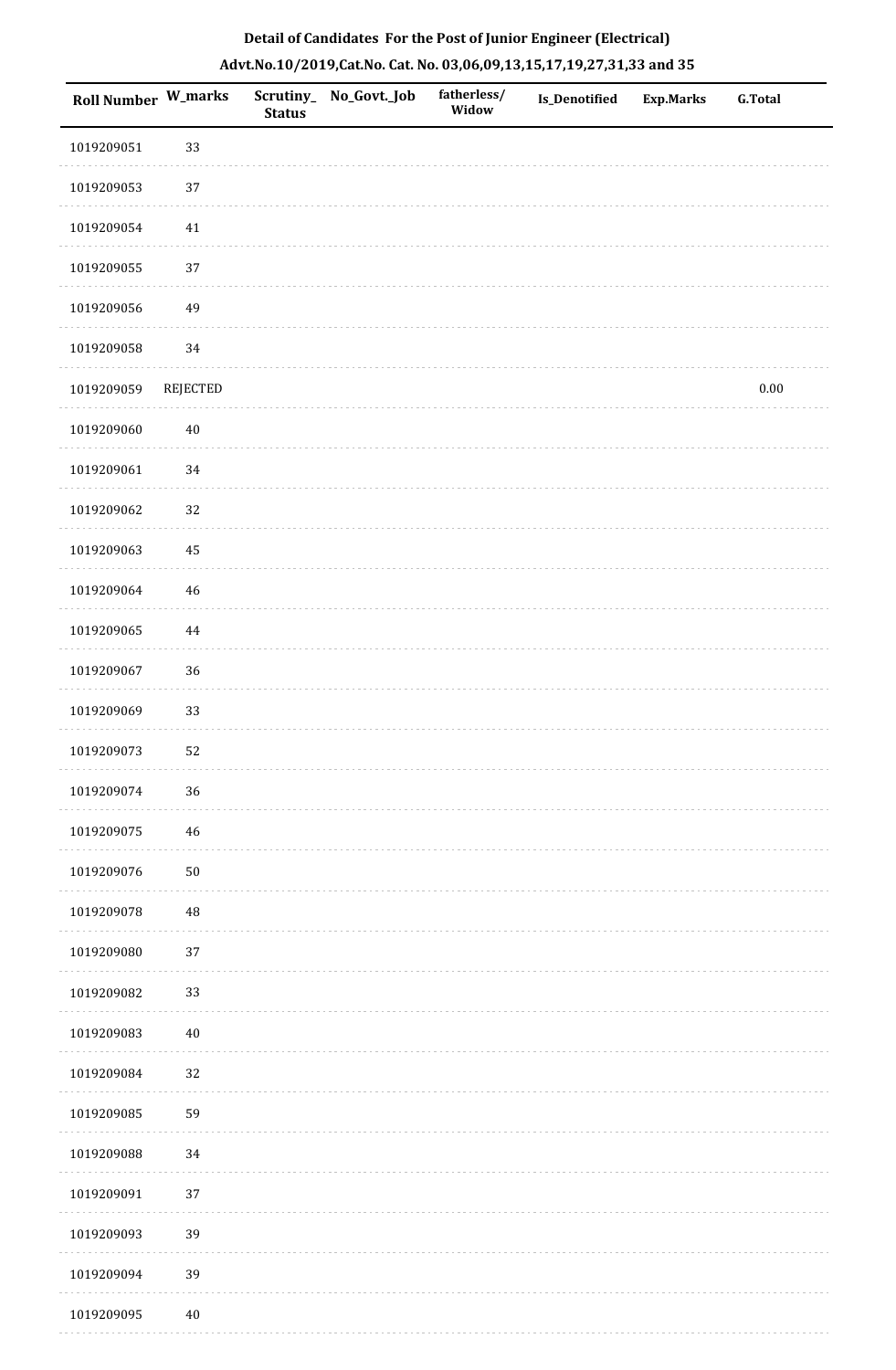| Roll Number W_marks |                 | <b>Status</b> | Scrutiny_No_Govt._Job | fatherless/<br>Widow | <b>Is_Denotified</b> | <b>Exp.Marks</b> | <b>G.Total</b> |
|---------------------|-----------------|---------------|-----------------------|----------------------|----------------------|------------------|----------------|
| 1019209096          | $\rm 48$        |               |                       |                      |                      |                  |                |
| 1019209097          | 49              |               |                       |                      |                      |                  |                |
| 1019209101          | $31\,$          |               |                       |                      |                      |                  |                |
| 1019209102          | $28\,$          |               |                       |                      |                      |                  |                |
| 1019209104          | 33              |               |                       |                      |                      |                  |                |
| 1019209106          | 37              |               |                       |                      |                      |                  |                |
| 1019209107          | 35              |               |                       |                      |                      |                  |                |
| 1019209108          | 35              |               |                       |                      |                      |                  |                |
| 1019209109          | 34              |               |                       |                      |                      |                  |                |
| 1019209110          | 46              |               |                       |                      |                      |                  |                |
| 1019209113          | $38\,$          |               |                       |                      |                      |                  |                |
| 1019209114          | 57              | Eligible      | $\boldsymbol{0}$      | $\boldsymbol{0}$     | $\boldsymbol{0}$     | $0.00\,$         | 57.00          |
| 1019209116          | $27\,$          |               |                       |                      |                      |                  |                |
| 1019209117          | $42\,$          |               |                       |                      |                      |                  |                |
| 1019209119          | 48              |               |                       |                      |                      |                  |                |
| 1019209120          | 33              |               |                       |                      |                      |                  |                |
| 1019209121          | 52              |               |                       |                      |                      |                  |                |
| 1019209123          | 45              |               |                       |                      |                      |                  |                |
| 1019209124          | $43\,$          |               |                       |                      |                      |                  |                |
| 1019209125          | $38\,$          |               |                       |                      |                      |                  |                |
| 1019209128          | 33              | Eligible      | $\boldsymbol{0}$      | $\boldsymbol{0}$     | $\boldsymbol{0}$     | $0.00\,$         | 33.00          |
| 1019209130          | $38\,$          | Absent        | $\boldsymbol{0}$      | $\boldsymbol{0}$     | $\boldsymbol{0}$     | $0.00\,$         |                |
| 1019209131          | 63              | Eligible      | $\boldsymbol{0}$      | $\boldsymbol{0}$     | $\boldsymbol{0}$     | $0.00\,$         | 63.00          |
| 1019209133          | 35              |               |                       |                      |                      |                  |                |
| 1019209134          | $34\,$          |               |                       |                      |                      |                  |                |
| 1019209135          | 35              |               |                       |                      |                      |                  |                |
| 1019209136          | 51              |               |                       |                      |                      |                  |                |
| 1019209138          | 27              |               |                       |                      |                      |                  |                |
| 1019209140          | $43\,$          |               |                       |                      |                      |                  |                |
| 1019209142          | <b>REJECTED</b> |               |                       |                      |                      |                  | $0.00\,$       |

. . . . . . . .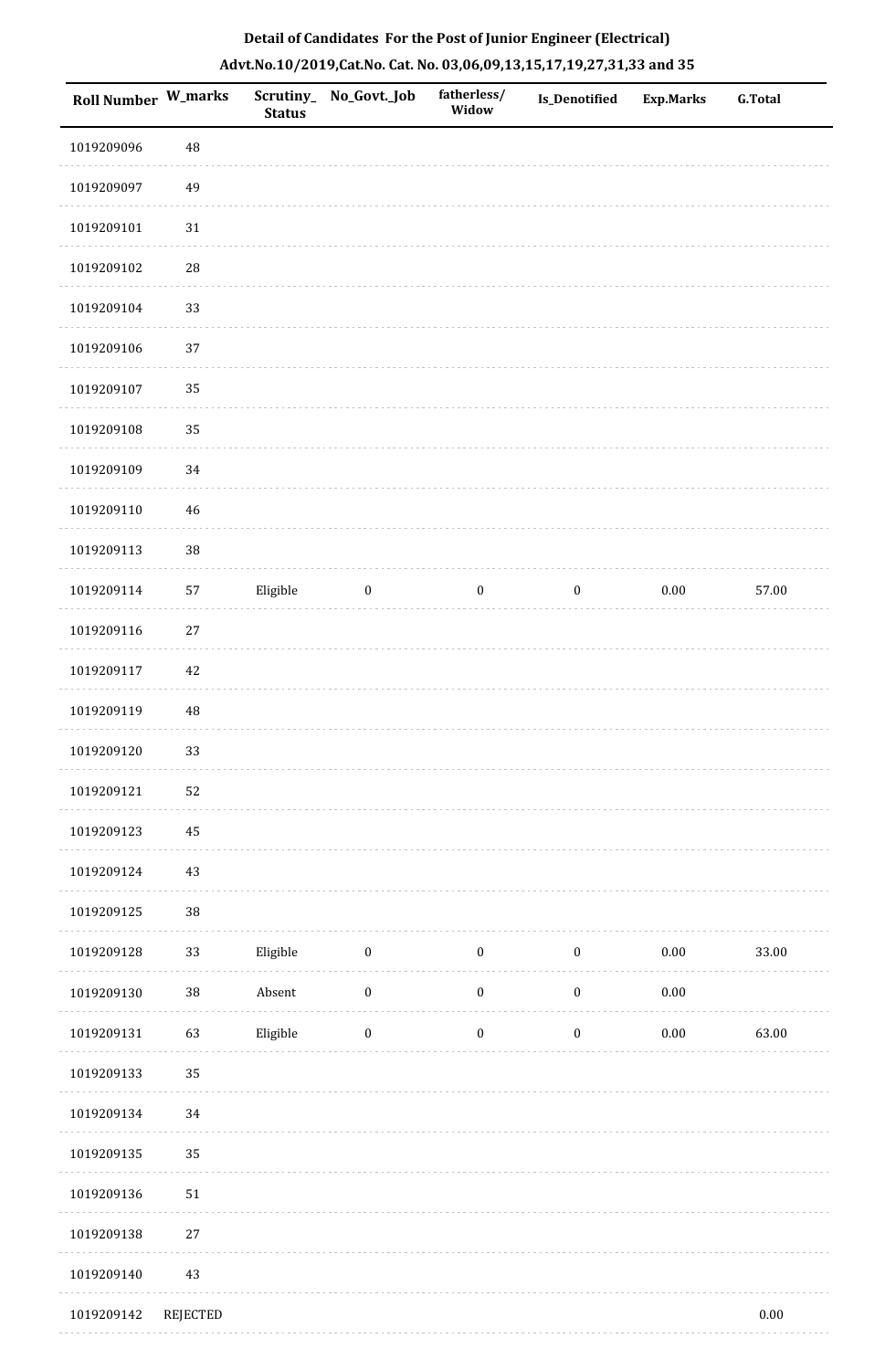| <b>Roll Number W_marks</b> |                 | <b>Status</b> | Scrutiny_No_Govt._Job | fatherless/<br>Widow | Is_Denotified    | <b>Exp.Marks</b> | <b>G.Total</b> |
|----------------------------|-----------------|---------------|-----------------------|----------------------|------------------|------------------|----------------|
| 1019209143                 | 41              |               |                       |                      |                  |                  |                |
| 1019209144                 | 34              |               |                       |                      |                  |                  |                |
| 1019209146                 | $40\,$          |               |                       |                      |                  |                  |                |
| 1019209148                 | 51              |               |                       |                      |                  |                  |                |
| 1019209149                 | 33              |               |                       |                      |                  |                  |                |
| 1019209150                 | $41\,$          |               |                       |                      |                  |                  |                |
| 1019209151                 | $38\,$          |               |                       |                      |                  |                  |                |
| 1019209152                 | 36              |               |                       |                      |                  |                  |                |
| 1019209154                 | 37              |               |                       |                      |                  |                  |                |
| 1019209155                 | $38\,$          |               |                       |                      |                  |                  |                |
| 1019209156                 | 46              |               |                       |                      |                  |                  |                |
| 1019209163                 | 33              |               |                       |                      |                  |                  |                |
| 1019209164                 | $38\,$          |               |                       |                      |                  |                  |                |
| 1019209166                 | $31\,$          |               |                       |                      |                  |                  |                |
| 1019209167                 | 39              | Eligible      | $\boldsymbol{0}$      | $\boldsymbol{0}$     | $\boldsymbol{0}$ | $0.00\,$         | 39.00          |
| 1019209172                 | $43\,$          |               |                       |                      |                  |                  |                |
| 1019209173                 | $42\,$          | Eligible      | $\bf{0}$              | $\boldsymbol{0}$     | $\boldsymbol{0}$ | $0.00\,$         | 42.00          |
| 1019209177                 | 39              |               |                       |                      |                  |                  |                |
| 1019209178                 | 57              |               |                       |                      |                  |                  |                |
| 1019209179                 | $71\,$          | Eligible      | $\bf{0}$              | $\boldsymbol{0}$     | $\boldsymbol{0}$ | 0.00             | $71.00\,$      |
| 1019209180                 | $31\,$          |               |                       |                      |                  |                  |                |
| 1019209181                 | 36              |               |                       |                      |                  |                  |                |
| 1019209182                 | 41              |               |                       |                      |                  |                  |                |
| 1019209183                 | 53              |               |                       |                      |                  |                  |                |
| 1019209184                 | <b>REJECTED</b> |               |                       |                      |                  |                  | $0.00\,$       |
| 1019209186                 | 49              |               |                       |                      |                  |                  |                |
| 1019209187                 | $27\,$          |               |                       |                      |                  |                  |                |
| 1019209189                 | 28              |               |                       |                      |                  |                  |                |
| 1019209190                 | 36              |               |                       |                      |                  |                  |                |
| 1019209191                 | 35              |               |                       |                      |                  |                  |                |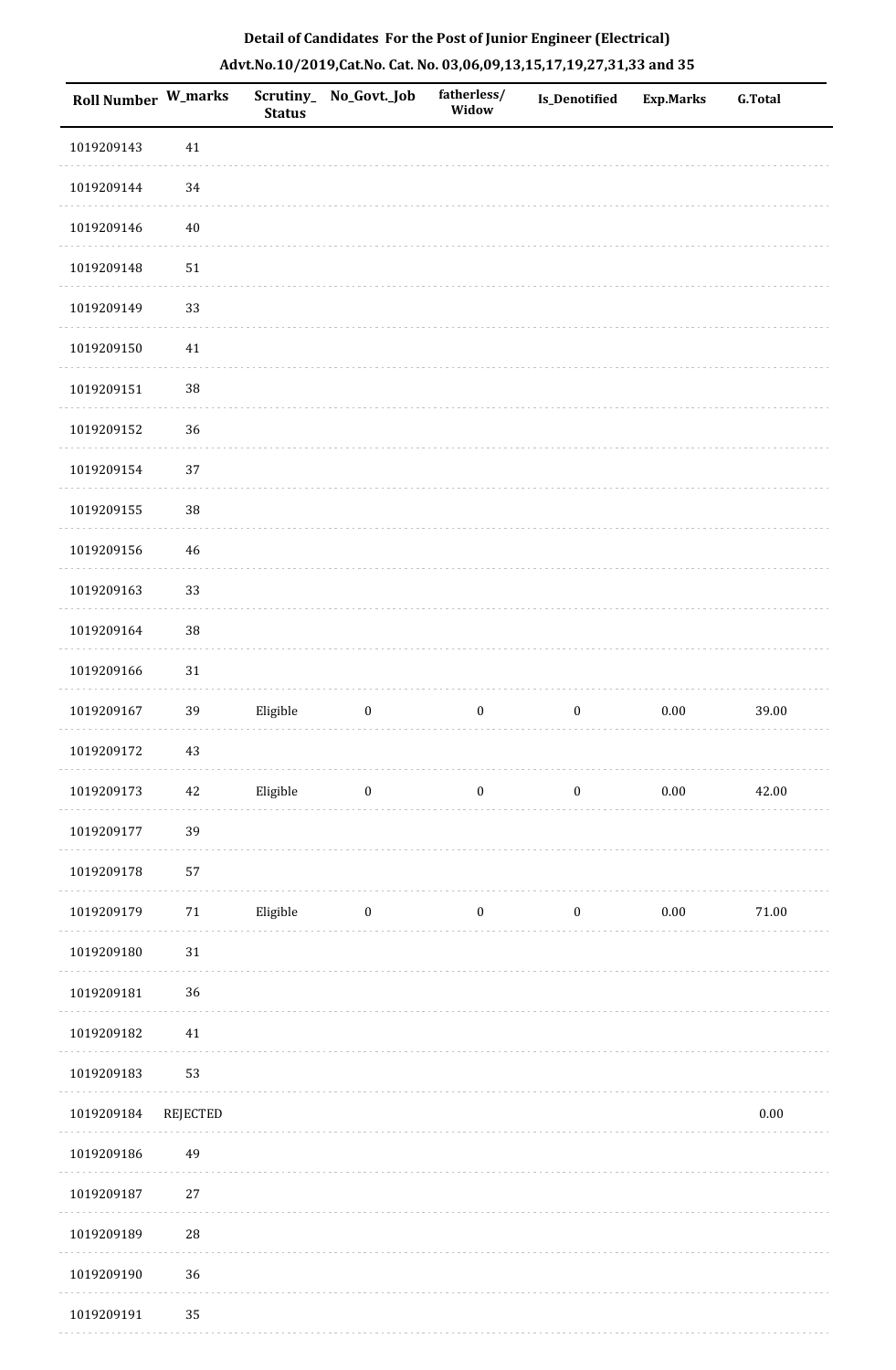| Roll Number W_marks |             | <b>Status</b> | Scrutiny_ No_Govt._Job | fatherless/<br>Widow | Is_Denotified    | <b>Exp.Marks</b> | G.Total |
|---------------------|-------------|---------------|------------------------|----------------------|------------------|------------------|---------|
| 1019209192          | $\sqrt{28}$ |               |                        |                      |                  |                  |         |
| 1019209193          | $38\,$      |               |                        |                      |                  |                  |         |
| 1019209194          | 32          |               |                        |                      |                  |                  |         |
| 1019209195          | 35          |               |                        |                      |                  |                  |         |
| 1019209196          | 33          |               |                        |                      |                  |                  |         |
| 1019209202          | 32          |               |                        |                      |                  |                  |         |
| 1019209205          | 39          |               |                        |                      |                  |                  |         |
| 1019209207          | 44          |               |                        |                      |                  |                  |         |
| 1019209211          | 55          |               |                        |                      |                  |                  |         |
| 1019209213          | 39          |               |                        |                      |                  |                  |         |
| 1019209214          | 45          |               |                        |                      |                  |                  |         |
| 1019209217          | 36          |               |                        |                      |                  |                  |         |
| 1019209219          | 49          |               |                        |                      |                  |                  |         |
| 1019209223          | 36          |               |                        |                      |                  |                  |         |
| 1019209225          | 37          |               |                        |                      |                  |                  |         |
| 1019209226          | 45          |               |                        |                      |                  |                  |         |
| 1019209227          | 25          |               |                        |                      |                  |                  |         |
| 1019209229          | $\sqrt{48}$ |               |                        |                      |                  |                  |         |
| 1019209231          | 47          | Eligible      | 5                      | $\boldsymbol{0}$     | $\boldsymbol{0}$ | $0.00\,$         | 52.00   |
| 1019209234          | $30\,$      |               |                        |                      |                  |                  |         |
| 1019209235          | $40\,$      |               |                        |                      |                  |                  |         |
| 1019209236          | 34          |               |                        |                      |                  |                  |         |
| 1019209237          | 34          |               |                        |                      |                  |                  |         |
| 1019209241          | $37\,$      |               |                        |                      |                  |                  |         |
| 1019209242          | $27\,$      |               |                        |                      |                  |                  |         |
| 1019209245          | $38\,$      |               |                        |                      |                  |                  |         |
| 1019209246          | $\rm 48$    |               |                        |                      |                  |                  |         |
| 1019209247          | 46          |               |                        |                      |                  |                  |         |
| 1019209248          | $42\,$      |               |                        |                      |                  |                  |         |
|                     |             |               |                        |                      |                  |                  |         |

# **Detail of Candidates For the Post of Junior Engineer (Electrical) Advt.No.10/2019,Cat.No. Cat. No. 03,06,09,13,15,17,19,27,31,33 and 35**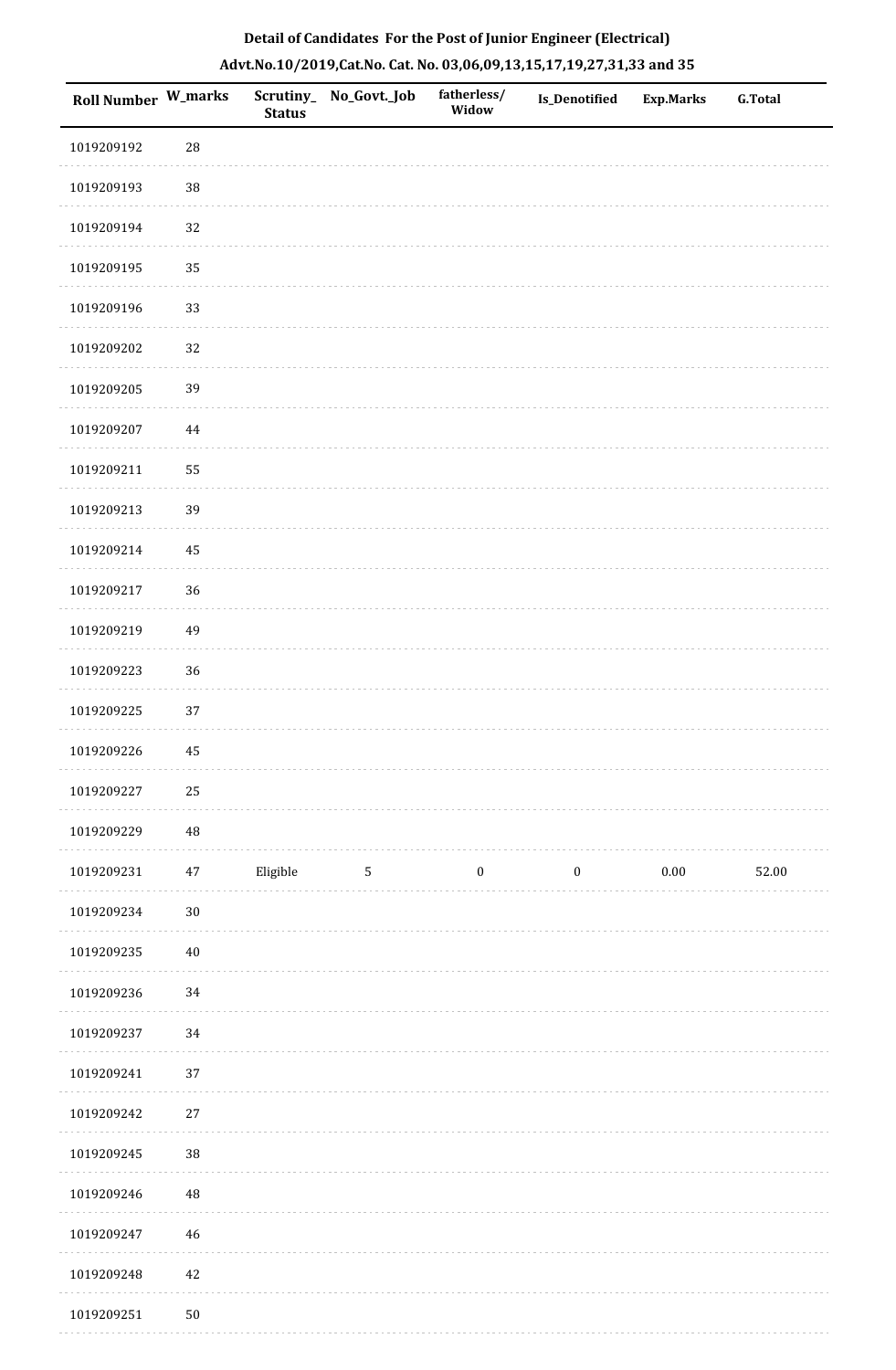| <b>Roll Number W_marks</b> |          | <b>Status</b> | Scrutiny_ No_Govt._Job | fatherless/<br>Widow | <b>Is_Denotified</b> | <b>Exp.Marks</b> | <b>G.Total</b> |
|----------------------------|----------|---------------|------------------------|----------------------|----------------------|------------------|----------------|
| 1019209252                 | 52       |               |                        |                      |                      |                  |                |
| 1019209254                 | $38\,$   |               |                        |                      |                      |                  |                |
| 1019209255                 | $43\,$   | Eligible      | $\bf{0}$               | $\boldsymbol{0}$     | $\boldsymbol{0}$     | $0.00\,$         | 43.00          |
| 1019209257                 | REJECTED |               |                        |                      |                      |                  | $0.00\,$       |
| 1019209258                 | $26\,$   |               |                        |                      |                      |                  |                |
| 1019209259                 | 41       |               |                        |                      |                      |                  |                |
| 1019209260                 | $31\,$   |               |                        |                      |                      |                  |                |
| 1019209261                 | 37       |               |                        |                      |                      |                  |                |
| 1019209262                 | 35       |               |                        |                      |                      |                  |                |
| 1019209263                 | 49       |               |                        |                      |                      |                  |                |
| 1019209264                 | 38       |               |                        |                      |                      |                  |                |
| 1019209266                 | 41       |               |                        |                      |                      |                  |                |
| 1019209268                 | 50       |               |                        |                      |                      |                  |                |
| 1019209271                 | $27\,$   |               |                        |                      |                      |                  |                |
| 1019209272                 | 47       |               |                        |                      |                      |                  |                |
| 1019209275                 | $41\,$   |               |                        |                      |                      |                  |                |
| 1019209276                 | $\bf 44$ |               |                        |                      |                      |                  |                |
| 1019209278                 | 53       |               |                        |                      |                      |                  |                |
| 1019209279                 | 43       |               |                        |                      |                      |                  |                |
| 1019209280                 | 54       |               |                        |                      |                      |                  |                |
| 1019209281                 | $38\,$   |               |                        |                      |                      |                  |                |
| 1019209282                 | 61       | Eligible      | $\boldsymbol{0}$       | $\boldsymbol{0}$     | $\boldsymbol{0}$     | $0.00\,$         | 61.00          |
| 1019209283                 | 33       |               |                        |                      |                      |                  |                |
| 1019209284                 | $\rm 48$ |               |                        |                      |                      |                  |                |
| 1019209285                 | $41\,$   |               |                        |                      |                      |                  |                |
| 1019209286                 | $40\,$   |               |                        |                      |                      |                  |                |
| 1019209287                 | 65       | Eligible      | $\bf{0}$               | $\boldsymbol{0}$     | $\boldsymbol{0}$     | $0.00\,$         | 65.00          |
| 1019209290                 | 26       |               |                        |                      |                      |                  |                |
| 1019209291                 | $\bf 44$ |               |                        |                      |                      |                  |                |
| 1019209292                 | $47\,$   |               |                        |                      |                      |                  |                |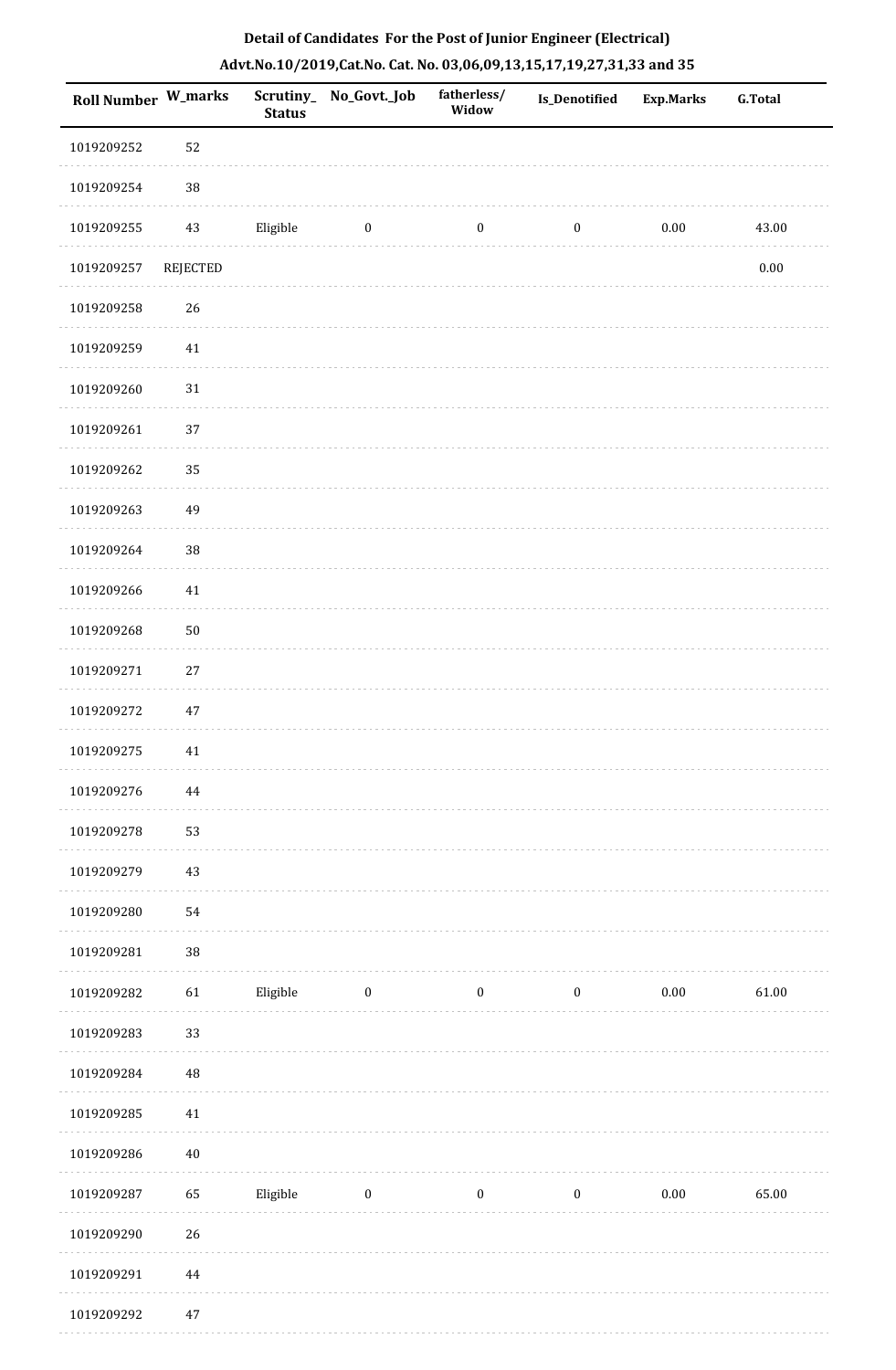|  | Detail of Candidates For the Post of Junior Engineer (Electrical)     |  |
|--|-----------------------------------------------------------------------|--|
|  | Advt.No.10/2019,Cat.No. Cat. No. 03,06,09,13,15,17,19,27,31,33 and 35 |  |

| Roll Number W_marks |            | <b>Status</b> | Scrutiny_ No_Govt._Job | fatherless/<br>Widow | Is_Denotified    | <b>Exp.Marks</b> | <b>G.Total</b> |
|---------------------|------------|---------------|------------------------|----------------------|------------------|------------------|----------------|
| 1019209293          | ${\bf 28}$ |               |                        |                      |                  |                  |                |
| 1019209296          | 37         |               |                        |                      |                  |                  |                |
| 1019209299          | $30\,$     |               |                        |                      |                  |                  |                |
| 1019209300          | $50\,$     |               |                        |                      |                  |                  |                |
| 1019209301          | 41         |               |                        |                      |                  |                  |                |
| 1019209305          | 39         |               |                        |                      |                  |                  |                |
| 1019209306          | 58         |               |                        |                      |                  |                  |                |
| 1019209309          | 67         | Eligible      | $\boldsymbol{0}$       | $\boldsymbol{0}$     | $\boldsymbol{0}$ | $0.00\,$         | 67.00          |
| 1019209310          | 35         |               |                        |                      |                  |                  |                |
| 1019209311          | 36         |               |                        |                      |                  |                  |                |
| 1019209312          | ${\bf 28}$ |               |                        |                      |                  |                  |                |
| 1019209313          | 48         |               |                        |                      |                  |                  |                |
| 1019209314          | 44         |               |                        |                      |                  |                  |                |
| 1019209319          | 41         |               |                        |                      |                  |                  |                |
| 1019209320          | $30\,$     |               |                        |                      |                  |                  |                |
| 1019209324          | $51\,$     |               |                        |                      |                  |                  |                |
| 1019209325          | $\bf 44$   |               |                        |                      |                  |                  |                |
| 1019209326          | 24         |               |                        |                      |                  |                  |                |
| 1019209327          | 35         |               |                        |                      |                  |                  |                |
| 1019209328          | 35         |               |                        |                      |                  |                  |                |
| 1019209329          | 35         |               |                        |                      |                  |                  |                |
| 1019209330          | $43\,$     |               |                        |                      |                  |                  |                |
| 1019209331          | 69         | Eligible      | $\boldsymbol{0}$       | $\boldsymbol{0}$     | $\boldsymbol{0}$ | $0.00\,$         | 69.00          |
| 1019209334          | 33         |               |                        |                      |                  |                  |                |
| 1019209336          | 55         |               |                        |                      |                  |                  |                |
| 1019209339          | 43         |               |                        |                      |                  |                  |                |
| 1019209342          | 37         |               |                        |                      |                  |                  |                |
| 1019209344          | 59         | Eligible      | $\boldsymbol{0}$       | $\boldsymbol{0}$     | $\boldsymbol{0}$ | $0.00\,$         | 59.00          |
| 1019209346          | 34         |               |                        |                      |                  |                  |                |
| 1019209348          | 36         |               |                        |                      |                  |                  |                |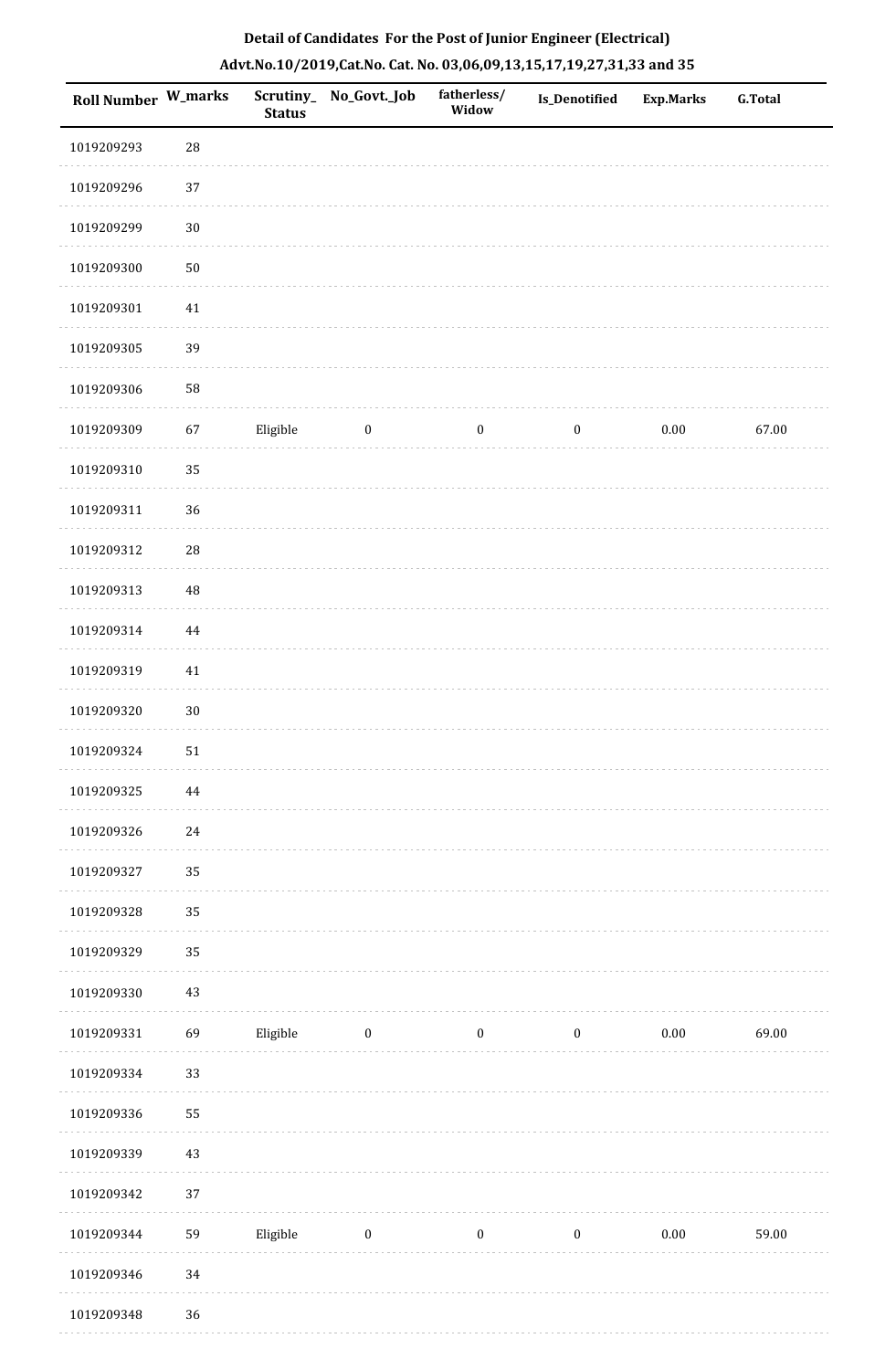| Roll Number W_marks |            | Scrutiny_<br><b>Status</b> | No_Govt._Job     | fatherless/<br>Widow | Is_Denotified    | <b>Exp.Marks</b> | <b>G.Total</b> |
|---------------------|------------|----------------------------|------------------|----------------------|------------------|------------------|----------------|
| 1019209349          | 42         |                            |                  |                      |                  |                  |                |
| 1019209350          | $38\,$     |                            |                  |                      |                  |                  |                |
| 1019209352          | $34\,$     |                            |                  |                      |                  |                  |                |
| 1019209354          | $40\,$     | Eligible                   | $\boldsymbol{0}$ | $\boldsymbol{0}$     | $\boldsymbol{0}$ | $0.00\,$         | 40.00          |
| 1019209355          | 39         |                            |                  |                      |                  |                  |                |
| 1019209357          | 32         |                            |                  |                      |                  |                  |                |
| 1019209358          | 35         |                            |                  |                      |                  |                  |                |
| 1019209359          | 37         |                            |                  |                      |                  |                  |                |
| 1019209360          | $30\,$     |                            |                  |                      |                  |                  |                |
| 1019209364          | $41\,$     |                            |                  |                      |                  |                  |                |
| 1019209367          | $\rm 48$   |                            |                  |                      |                  |                  |                |
| 1019209371          | 44         |                            |                  |                      |                  |                  |                |
| 1019209372          | 34         |                            |                  |                      |                  |                  |                |
| 1019209374          | $36\,$     |                            |                  |                      |                  |                  |                |
| 1019209377          | ${\bf 50}$ |                            |                  |                      |                  |                  |                |
| 1019209378          | 43         |                            |                  |                      |                  |                  |                |
| 1019209379          | 51         |                            |                  |                      |                  |                  |                |
| 1019209380          | 34         |                            |                  |                      |                  |                  |                |
| 1019209385          | $\rm 48$   |                            |                  |                      |                  |                  |                |
| 1019209386          | 42         |                            |                  |                      |                  |                  |                |
| 1019209389          | 64         | Eligible                   | $\boldsymbol{0}$ | $\boldsymbol{0}$     | $\boldsymbol{0}$ | $0.00\,$         | 64.00          |
| 1019209390          | 39         |                            |                  |                      |                  |                  |                |
| 1019209400          | 33         |                            |                  |                      |                  |                  |                |
| 1019209401          | 53         |                            |                  |                      |                  |                  |                |
| 1019209402          | 40         |                            |                  |                      |                  |                  |                |
| 1019209403          | 39         |                            |                  |                      |                  |                  |                |
| 1019209406          | $41\,$     |                            |                  |                      |                  |                  |                |
| 1019209407          | 34         |                            |                  |                      |                  |                  |                |
| 1019209408          | 35         |                            |                  |                      |                  |                  |                |
| 1019209409          | 36         |                            |                  |                      |                  |                  |                |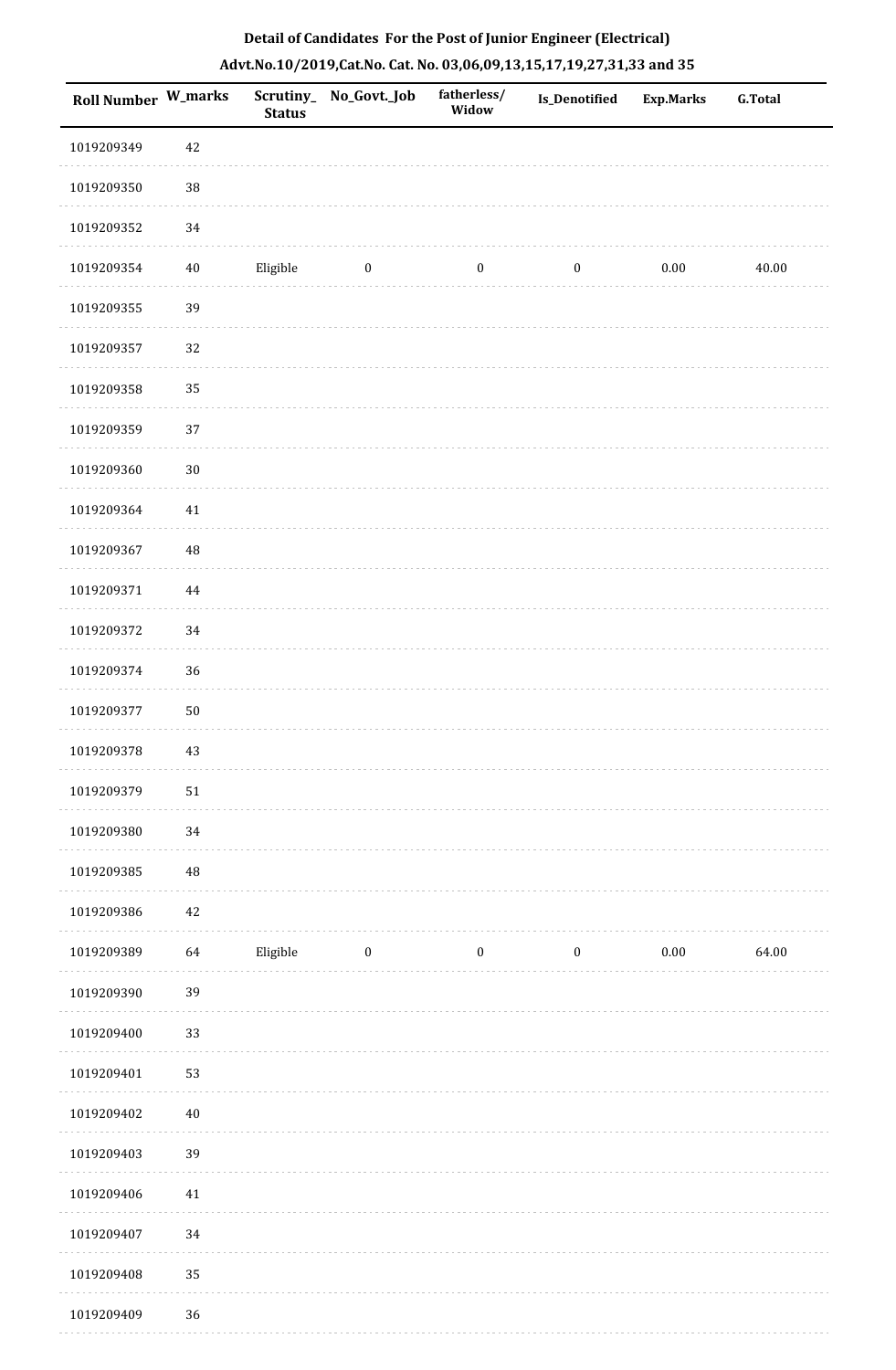|  | Detail of Candidates For the Post of Junior Engineer (Electrical)     |  |
|--|-----------------------------------------------------------------------|--|
|  | Advt.No.10/2019,Cat.No. Cat. No. 03,06,09,13,15,17,19,27,31,33 and 35 |  |

| Roll Number W_marks |          | <b>Status</b> | Scrutiny_ No_Govt._Job | fatherless/<br>Widow | Is_Denotified | <b>Exp.Marks</b> | <b>G.Total</b> |
|---------------------|----------|---------------|------------------------|----------------------|---------------|------------------|----------------|
| 1019209411          | $40\,$   |               |                        |                      |               |                  |                |
| 1019209412          | 42       |               |                        |                      |               |                  |                |
| 1019209414          | 39       |               |                        |                      |               |                  |                |
| 1019209415          | 38       |               |                        |                      |               |                  |                |
| 1019209417          | 37       |               |                        |                      |               |                  |                |
| 1019209418          | REJECTED |               |                        |                      |               |                  | $0.00\,$       |
| 1019209419          | $40\,$   |               |                        |                      |               |                  |                |
| 1019209425          | 43       |               |                        |                      |               |                  |                |
| 1019209426          | $27\,$   |               |                        |                      |               |                  |                |
| 1019209427          | 19       |               |                        |                      |               |                  |                |
| 1019209428          | $17\,$   |               |                        |                      |               |                  |                |
| 1019209430          | 39       |               |                        |                      |               |                  |                |
| 1019209434          | 32       |               |                        |                      |               |                  |                |
| 1019209436          | 34       |               |                        |                      |               |                  |                |
| 1019209439          | $40\,$   |               |                        |                      |               |                  |                |
| 1019209441          | 37       |               |                        |                      |               |                  |                |
| 1019209442          | 46       |               |                        |                      |               |                  |                |
| 1019209444          | 41       |               |                        |                      |               |                  |                |
| 1019209447          | $47\,$   |               |                        |                      |               |                  |                |
| 1019209448          | $40\,$   |               |                        |                      |               |                  |                |
| 1019209449          | 45       |               |                        |                      |               |                  |                |
| 1019209450          | $\rm 48$ |               |                        |                      |               |                  |                |
| 1019209451          | 60       |               |                        |                      |               |                  |                |
| 1019209453          | $31\,$   |               |                        |                      |               |                  |                |
| 1019209454          | $40\,$   |               |                        |                      |               |                  |                |
| 1019209456          | $41\,$   |               |                        |                      |               |                  |                |
| 1019209458          | 46       |               |                        |                      |               |                  |                |
| 1019209459          | 44       |               |                        |                      |               |                  |                |
| 1019209465          | 33       |               |                        |                      |               |                  |                |
| 1019209467          | $40\,$   |               |                        |                      |               |                  |                |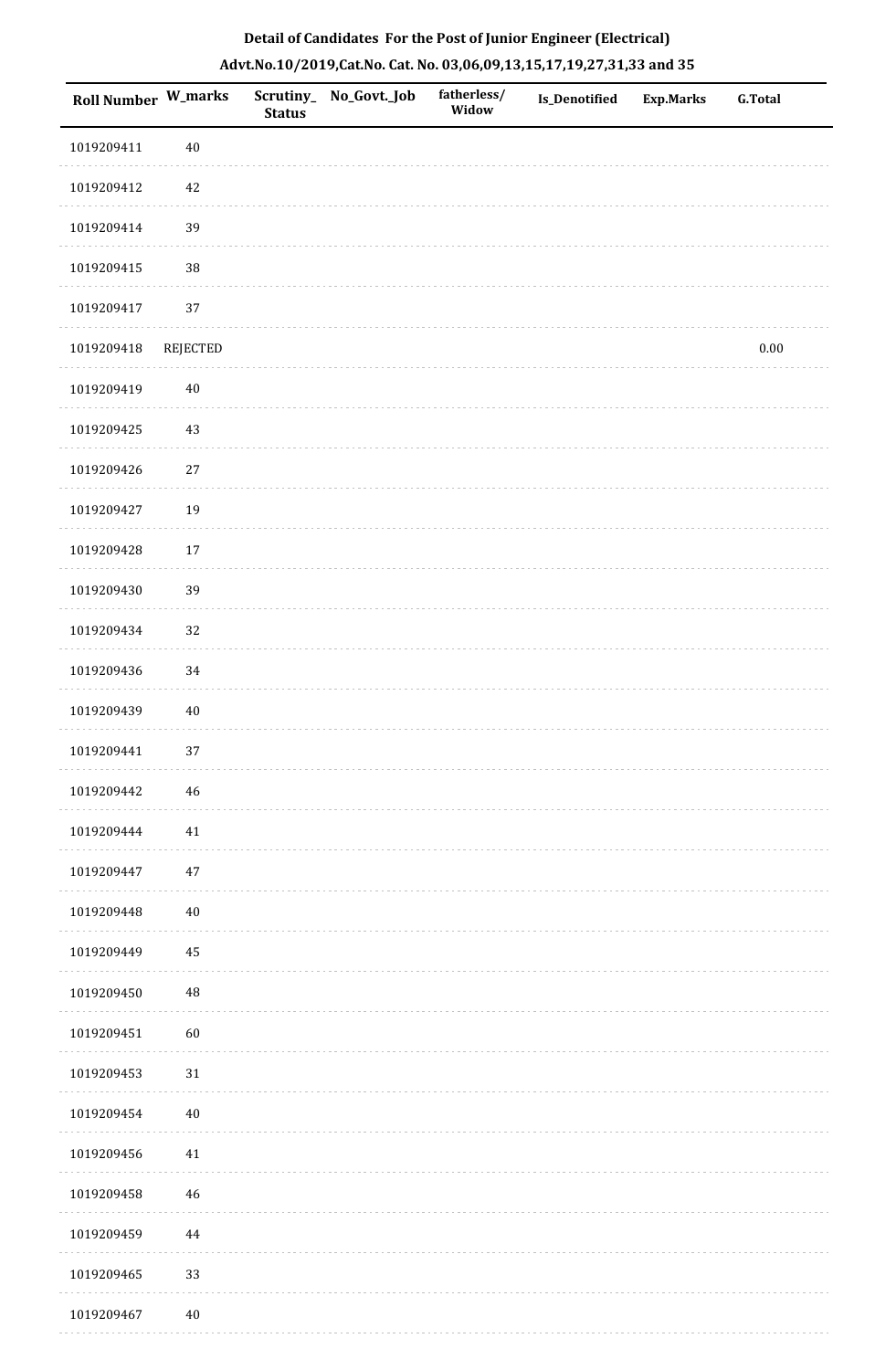| Roll Number W_marks |             | <b>Status</b> | Scrutiny_ No_Govt._Job | fatherless/<br>Widow | Is_Denotified | <b>Exp.Marks</b> | <b>G.Total</b> |
|---------------------|-------------|---------------|------------------------|----------------------|---------------|------------------|----------------|
| 1019209471          | 39          |               |                        |                      |               |                  |                |
| 1019209472          | 49          |               |                        |                      |               |                  |                |
| 1019209473          | 37          |               |                        |                      |               |                  |                |
| 1019209474          | 36          |               |                        |                      |               |                  |                |
| 1019209476          | 23          |               |                        |                      |               |                  |                |
| 1019209479          | 26          |               |                        |                      |               |                  |                |
| 1019209480          | 32          |               |                        |                      |               |                  |                |
| 1019209481          | $\bf 46$    |               |                        |                      |               |                  |                |
| 1019209483          | 37          |               |                        |                      |               |                  |                |
| 1019209484          | 43          |               |                        |                      |               |                  |                |
| 1019209487          | 51          |               |                        |                      |               |                  |                |
| 1019209488          | 36          |               |                        |                      |               |                  |                |
| 1019209492          | 53          |               |                        |                      |               |                  |                |
| 1019209493          | $\sqrt{28}$ |               |                        |                      |               |                  |                |
| 1019209494          | 35          |               |                        |                      |               |                  |                |
| 1019209495          | 39          |               |                        |                      |               |                  |                |
| 1019209496          | $36\,$      |               |                        |                      |               |                  |                |
| 1019209497          | 44          |               |                        |                      |               |                  |                |
| 1019209498          | $40\,$      |               |                        |                      |               |                  |                |
| 1019209501          | $31\,$      |               |                        |                      |               |                  |                |
| 1019209502          | 26          |               |                        |                      |               |                  |                |
| 1019209503          | 37          |               |                        |                      |               |                  |                |
| 1019209505          | $36\,$      |               |                        |                      |               |                  |                |
| 1019209507          | 54          |               |                        |                      |               |                  |                |
| 1019209509          | 19          |               |                        |                      |               |                  |                |
| 1019209510          | $38\,$      |               |                        |                      |               |                  |                |
| 1019209511          | 34          |               |                        |                      |               |                  |                |
| 1019209513          | $50\,$      |               |                        |                      |               |                  |                |
| 1019209514          | 34          |               |                        |                      |               |                  |                |
| 1019209516          | $36\,$      |               |                        |                      |               |                  |                |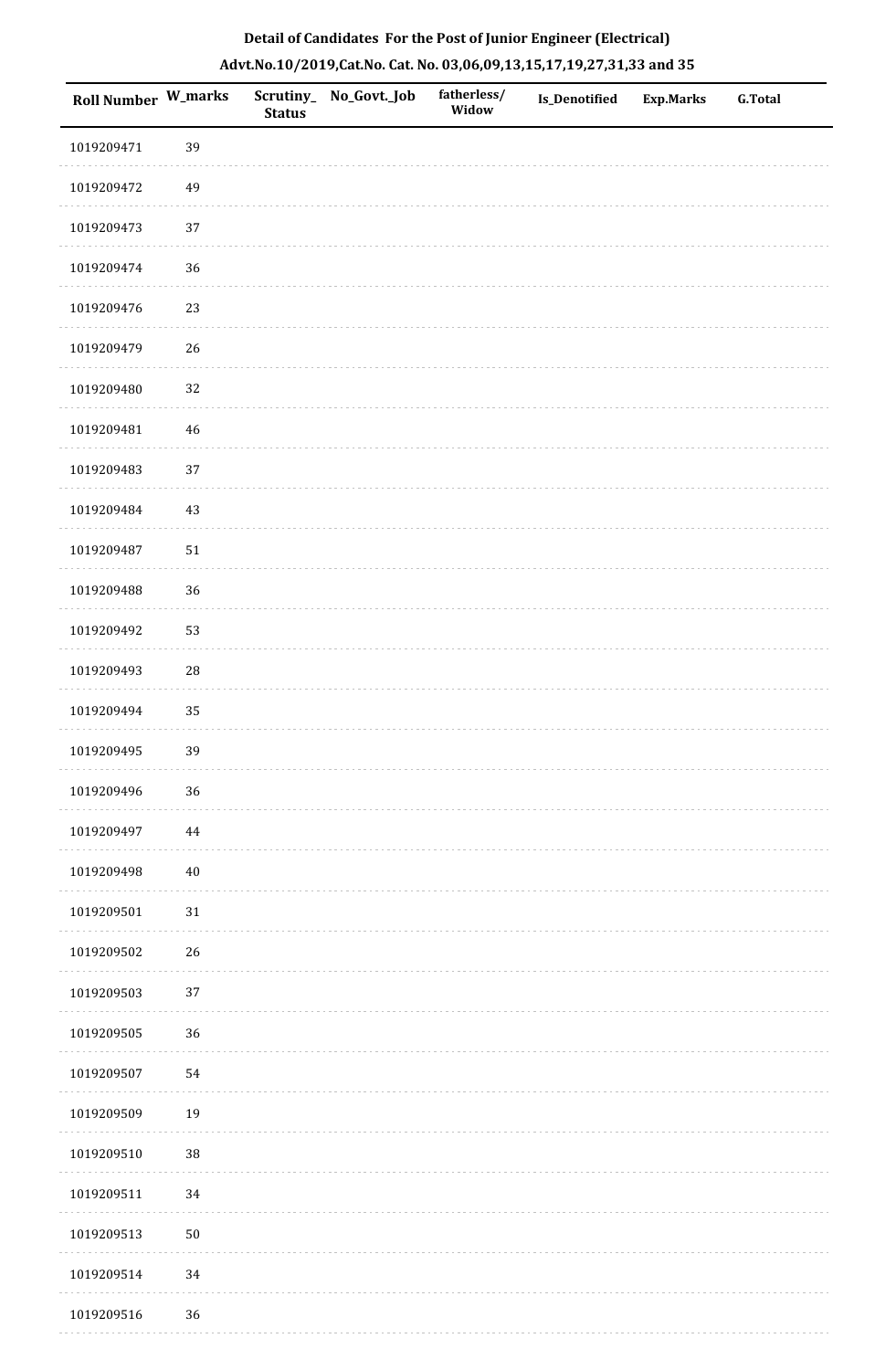| Roll Number W_marks |                 | <b>Status</b> | Scrutiny_No_Govt._Job | fatherless/<br>Widow | Is_Denotified    | <b>Exp.Marks</b> | <b>G.Total</b> |
|---------------------|-----------------|---------------|-----------------------|----------------------|------------------|------------------|----------------|
| 1019209518          | $47\,$          |               |                       |                      |                  |                  |                |
| 1019209519          | 19              |               |                       |                      |                  |                  |                |
| 1019209521          | 31              |               |                       |                      |                  |                  |                |
| 1019209522          | 35              |               |                       |                      |                  |                  |                |
| 1019209523          | 46              |               |                       |                      |                  |                  |                |
| 1019209524          | 35              |               |                       |                      |                  |                  |                |
| 1019209526          | 35              |               |                       |                      |                  |                  |                |
| 1019209530          | $38\,$          |               |                       |                      |                  |                  |                |
| 1019209531          | 48              |               |                       |                      |                  |                  |                |
| 1019209533          | 63              | Eligible      | 5                     | $\mathsf S$          | $\boldsymbol{0}$ | $0.00\,$         | 73.00          |
| 1019209534          | $21\,$          |               |                       |                      |                  |                  |                |
| 1019209535          | 38              |               |                       |                      |                  |                  |                |
| 1019209536          | 42              |               |                       |                      |                  |                  |                |
| 1019209537          | 41              |               |                       |                      |                  |                  |                |
| 1019209538          | 29              |               |                       |                      |                  |                  |                |
| 1019209540          | 58              | Eligible      | $\boldsymbol{0}$      | $\boldsymbol{0}$     | $\boldsymbol{0}$ | $0.00\,$         | 58.00          |
| 1019209541          | $\bf 46$        |               |                       |                      |                  |                  |                |
| 1019209542          | <b>REJECTED</b> |               |                       |                      |                  |                  | $0.00\,$       |
| 1019209544          | 57              | Eligible      | $\sqrt{5}$            | $\boldsymbol{0}$     | $\boldsymbol{0}$ | $0.00\,$         | 62.00          |
| 1019209546          | $38\,$          | Eligible      | $\boldsymbol{0}$      | $\boldsymbol{0}$     | $\boldsymbol{0}$ | $0.00\,$         | $38.00\,$      |
| 1019209547          | $45\,$          |               |                       |                      |                  |                  |                |
| 1019209549          | 31              |               |                       |                      |                  |                  |                |
| 1019209550          | 37              |               |                       |                      |                  |                  |                |
| 1019209552          | $42\,$          |               |                       |                      |                  |                  |                |
| 1019209553          | $38\,$          |               |                       |                      |                  |                  |                |
| 1019209554          | 43              |               |                       |                      |                  |                  |                |
| 1019209557          | $40\,$          |               |                       |                      |                  |                  |                |
| 1019209559          | 55              |               |                       |                      |                  |                  |                |
| 1019209560          | $40\,$          |               |                       |                      |                  |                  |                |
| 1019209561          | 34              |               |                       |                      |                  |                  |                |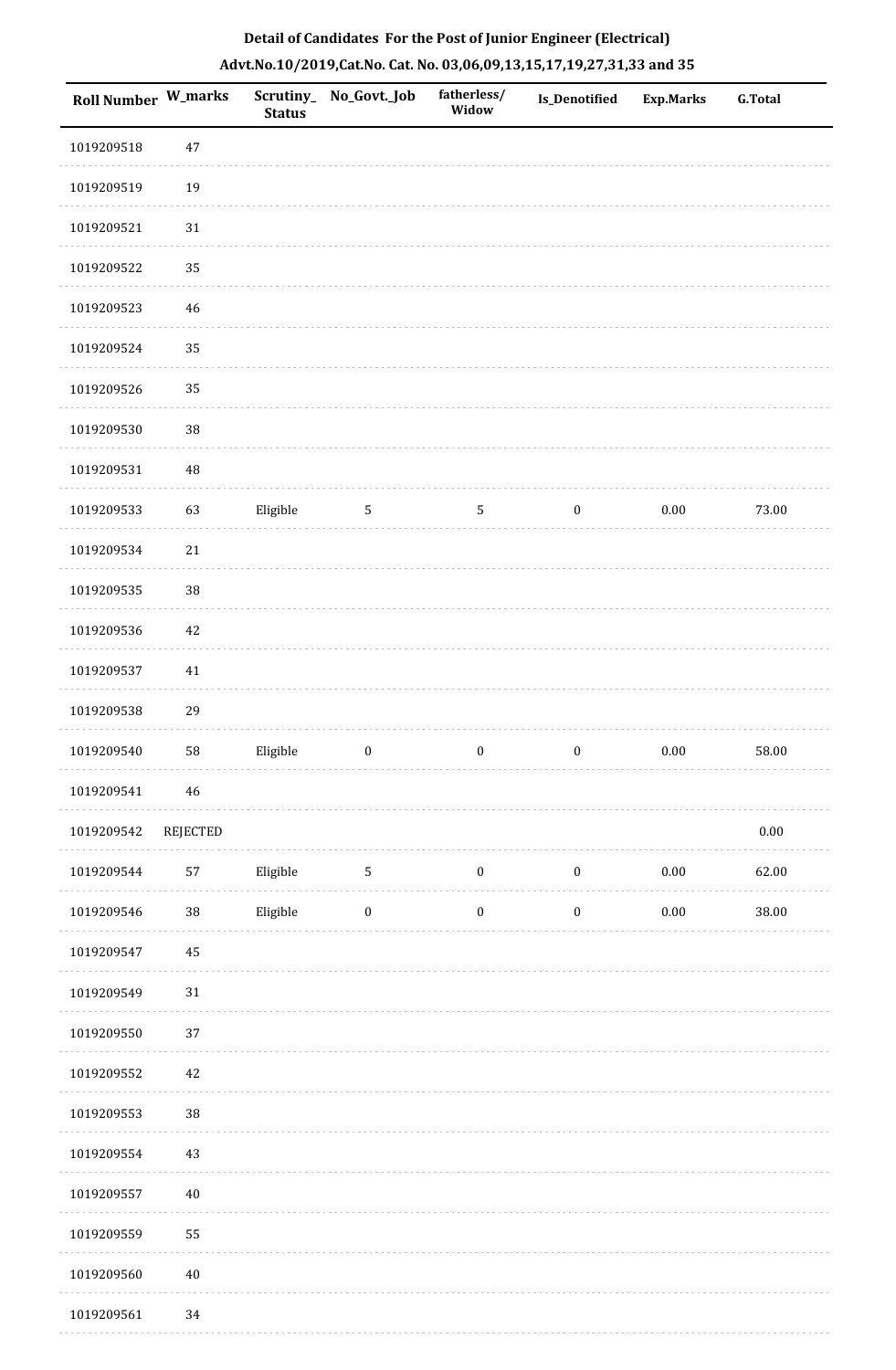|  | Detail of Candidates For the Post of Junior Engineer (Electrical)     |  |
|--|-----------------------------------------------------------------------|--|
|  | Advt.No.10/2019,Cat.No. Cat. No. 03,06,09,13,15,17,19,27,31,33 and 35 |  |

| Roll Number W_marks |             | <b>Status</b> | Scrutiny_No_Govt._Job | fatherless/<br>Widow | <b>Is_Denotified</b> | <b>Exp.Marks</b> | <b>G.Total</b> |
|---------------------|-------------|---------------|-----------------------|----------------------|----------------------|------------------|----------------|
| 1019209562          | $47\,$      |               |                       |                      |                      |                  |                |
| 1019209565          | $\sqrt{28}$ |               |                       |                      |                      |                  |                |
| 1019209566          | 51          |               |                       |                      |                      |                  |                |
| 1019209567          | $38\,$      |               |                       |                      |                      |                  |                |
| 1019209569          | $38\,$      |               |                       |                      |                      |                  |                |
| 1019209570          | 52          |               |                       |                      |                      |                  |                |
| 1019209571          | 45          |               |                       |                      |                      |                  |                |
| 1019209572          | $42\,$      |               |                       |                      |                      |                  |                |
| 1019209573          | 54          |               |                       |                      |                      |                  |                |
| 1019209576          | $27\,$      |               |                       |                      |                      |                  |                |
| 1019209577          | $43\,$      |               |                       |                      |                      |                  |                |
| 1019209578          | 59          |               |                       |                      |                      |                  |                |
| 1019209579          | 44          |               |                       |                      |                      |                  |                |
| 1019209581          | 56          |               |                       |                      |                      |                  |                |
| 1019209585          | 32          |               |                       |                      |                      |                  |                |
| 1019209587          | 49          |               |                       |                      |                      |                  |                |
| 1019209591          | 35          |               |                       |                      |                      |                  |                |
| 1019209592          | $38\,$      |               |                       |                      |                      |                  |                |
| 1019209594          | $38\,$      |               |                       |                      |                      |                  |                |
| 1019209595          | ${\bf 55}$  | Eligible      | $\boldsymbol{0}$      | $\boldsymbol{0}$     | $\boldsymbol{0}$     | $0.00\,$         | 55.00          |
| 1019209597          | $43\,$      |               |                       |                      |                      |                  |                |
| 1019209598          | $40\,$      |               |                       |                      |                      |                  |                |
| 1019209599          | $38\,$      |               |                       |                      |                      |                  |                |
| 1019209605          | 35          |               |                       |                      |                      |                  |                |
| 1019209607          | 29          |               |                       |                      |                      |                  |                |
| 1019209609          | $42\,$      |               |                       |                      |                      |                  |                |
| 1019209610          | ${\bf 58}$  | Eligible      | $\boldsymbol{0}$      | $\boldsymbol{0}$     | $\boldsymbol{0}$     | $0.00\,$         | 58.00          |
| 1019209613          | 37          |               |                       |                      |                      |                  |                |
| 1019209614          | $40\,$      |               |                       |                      |                      |                  |                |
| 1019209618          | $40\,$      |               |                       |                      |                      |                  |                |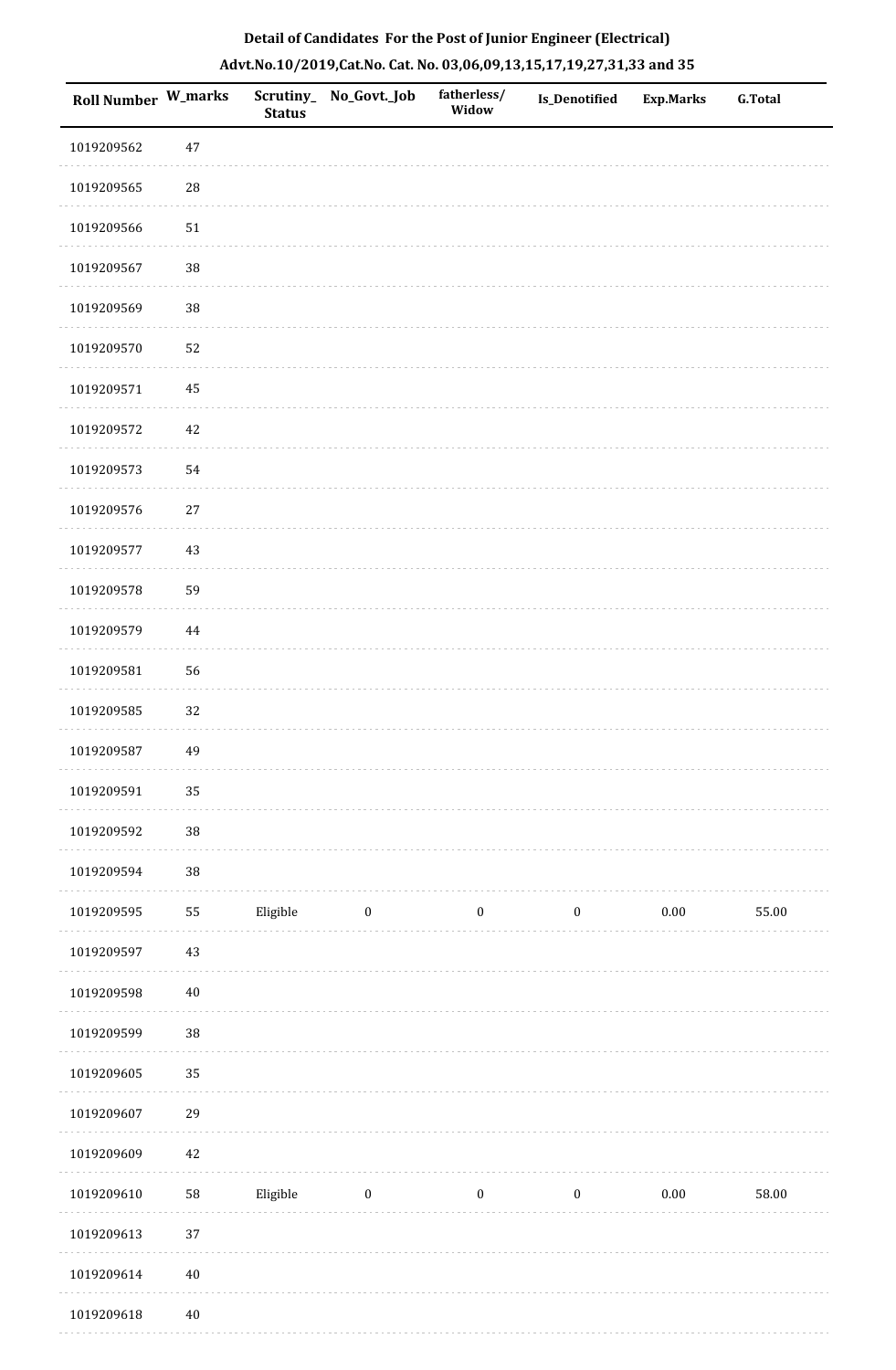| Roll Number W_marks |                 | <b>Status</b> | Scrutiny_ No_Govt._Job | fatherless/<br>Widow | Is_Denotified    | <b>Exp.Marks</b> | <b>G.Total</b> |
|---------------------|-----------------|---------------|------------------------|----------------------|------------------|------------------|----------------|
| 1019209620          | 32              |               |                        |                      |                  |                  |                |
| 1019209622          | 42              |               |                        |                      |                  |                  |                |
| 1019209623          | $41\,$          |               |                        |                      |                  |                  |                |
| 1019209624          | 55              |               |                        |                      |                  |                  |                |
| 1019209626          | $50\,$          |               |                        |                      |                  |                  |                |
| 1019209627          | $20\,$          |               |                        |                      |                  |                  |                |
| 1019209629          | 23              |               |                        |                      |                  |                  |                |
| 1019209632          | 48              |               |                        |                      |                  |                  |                |
| 1019209634          | $43\,$          |               |                        |                      |                  |                  |                |
| 1019209635          | 49              |               |                        |                      |                  |                  |                |
| 1019209638          | 26              |               |                        |                      |                  |                  |                |
| 1019209639          | $41\,$          |               |                        |                      |                  |                  |                |
| 1019209640          | $41\,$          |               |                        |                      |                  |                  |                |
| 1019209642          | $34\,$          |               |                        |                      |                  |                  |                |
| 1019209643          | $27\,$          |               |                        |                      |                  |                  |                |
| 1019209644          | 25              |               |                        |                      |                  |                  |                |
| 1019209645          | 58              |               |                        |                      |                  |                  |                |
| 1019209648          | $51\,$          | Eligible      | $\sqrt{5}$             | $\boldsymbol{0}$     | $\boldsymbol{0}$ | $0.00\,$         | 56.00          |
| 1019209649          | 54              |               |                        |                      |                  |                  |                |
| 1019209650          | $30\,$          |               |                        |                      |                  |                  |                |
| 1019209653          | 54              |               |                        |                      |                  |                  |                |
| 1019209654          | <b>REJECTED</b> |               |                        |                      |                  |                  | $0.00\,$       |
| 1019209657          | 39              |               |                        |                      |                  |                  |                |
| 1019209658          | 37              |               |                        |                      |                  |                  |                |
| 1019209660          | 58              |               |                        |                      |                  |                  |                |
| 1019209662          | 32              |               |                        |                      |                  |                  |                |
| 1019209663          | 37              |               |                        |                      |                  |                  |                |
| 1019209664          | $40\,$          |               |                        |                      |                  |                  |                |
| 1019209665          | $42\,$          |               |                        |                      |                  |                  |                |
| 1019209666          | $34\,$          |               |                        |                      |                  |                  |                |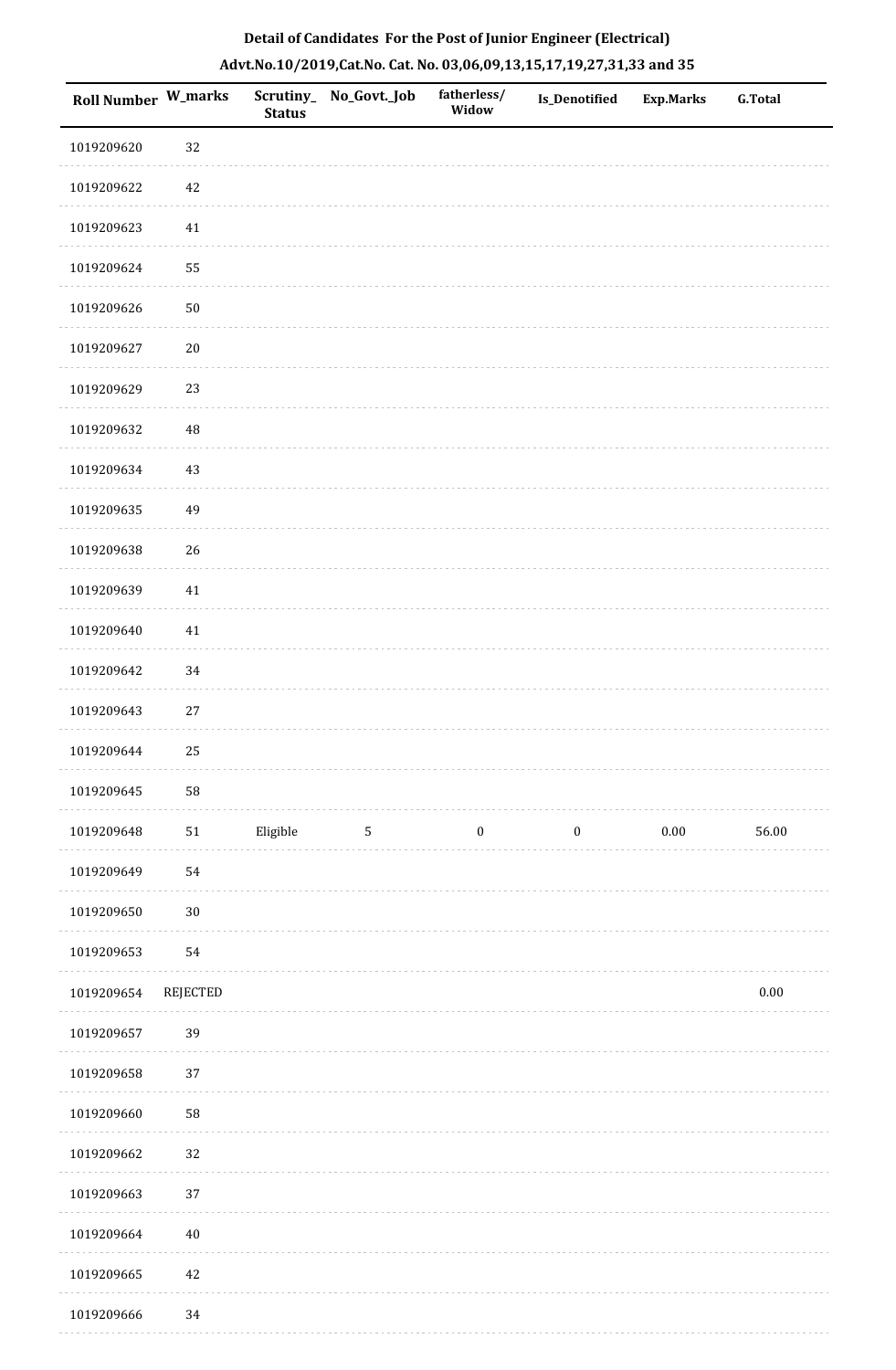| Roll Number W_marks |             | <b>Status</b> | Scrutiny_ No_Govt._Job | fatherless/<br>Widow | Is_Denotified    | <b>Exp.Marks</b> | <b>G.Total</b> |
|---------------------|-------------|---------------|------------------------|----------------------|------------------|------------------|----------------|
| 1019209670          | 19          |               |                        |                      |                  |                  |                |
| 1019209671          | 36          |               |                        |                      |                  |                  |                |
| 1019209673          | 49          |               |                        |                      |                  |                  |                |
| 1019209674          | 43          |               |                        |                      |                  |                  |                |
| 1019209675          | $40\,$      |               |                        |                      |                  |                  |                |
| 1019209676          | 34          |               |                        |                      |                  |                  |                |
| 1019209677          | $27\,$      |               |                        |                      |                  |                  |                |
| 1019209678          | $31\,$      |               |                        |                      |                  |                  |                |
| 1019209679          | 28          |               |                        |                      |                  |                  |                |
| 1019209681          | 53          |               |                        |                      |                  |                  |                |
| 1019209685          | 64          | Eligible      | $\bf{0}$               | $\boldsymbol{0}$     | $\boldsymbol{0}$ | $0.00\,$         | 64.00          |
| 1019209686          | 28          |               |                        |                      |                  |                  |                |
| 1019209687          | 34          |               |                        |                      |                  |                  |                |
| 1019209689          | $\sqrt{48}$ |               |                        |                      |                  |                  |                |
| 1019209691          | 44          |               |                        |                      |                  |                  |                |
| 1019209692          | $40\,$      |               |                        |                      |                  |                  |                |
| 1019209693          | 33          |               |                        |                      |                  |                  |                |
| 1019209696          | 39          |               |                        |                      |                  |                  |                |
| 1019209697          | 41          |               |                        |                      |                  |                  |                |
| 1019209698          | 48          |               |                        |                      |                  |                  |                |
| 1019209699          | $24\,$      |               |                        |                      |                  |                  |                |
| 1019209702          | $40\,$      |               |                        |                      |                  |                  |                |
| 1019209704          | 52          |               |                        |                      |                  |                  |                |
| 1019209707          | $\bf 44$    |               |                        |                      |                  |                  |                |
| 1019209708          | 38          |               |                        |                      |                  |                  |                |
| 1019209709          | 29          |               |                        |                      |                  |                  |                |
| 1019209710          | 45          |               |                        |                      |                  |                  |                |
| 1019209713          | $31\,$      |               |                        |                      |                  |                  |                |
| 1019209714          | 62          | Eligible      | $\boldsymbol{0}$       | $\boldsymbol{0}$     | $\boldsymbol{0}$ | 0.00             | 62.00          |
| 1019209715          | 39          |               |                        |                      |                  |                  |                |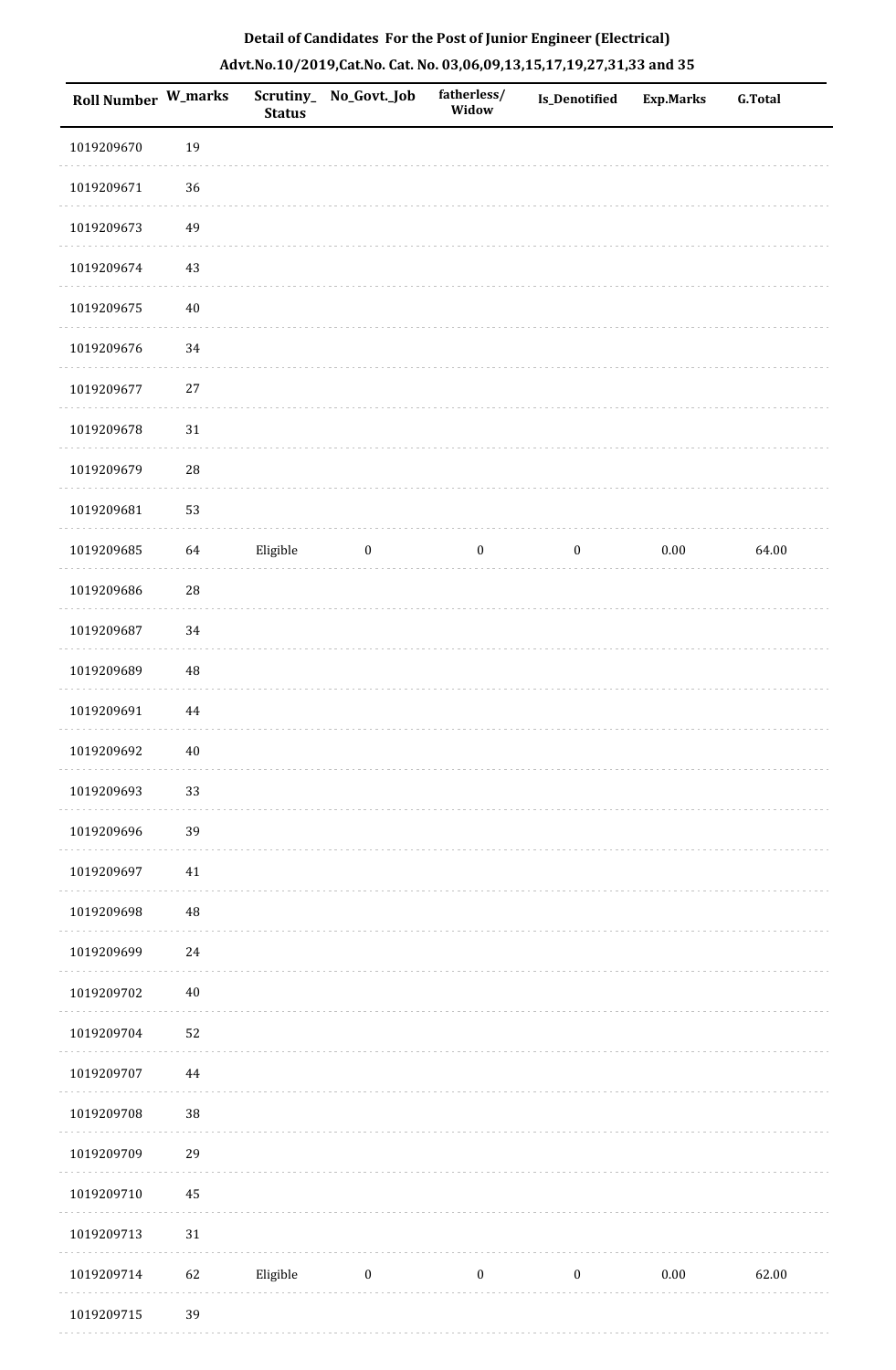| <b>Roll Number W_marks</b> |            | <b>Status</b> | Scrutiny_No_Govt._Job | fatherless/<br>Widow | <b>Is_Denotified</b> | <b>Exp.Marks</b> | G.Total  |
|----------------------------|------------|---------------|-----------------------|----------------------|----------------------|------------------|----------|
| 1019209716                 | 35         |               |                       |                      |                      |                  |          |
| 1019209719                 | 29         |               |                       |                      |                      |                  |          |
| 1019209720                 | 36         |               |                       |                      |                      |                  |          |
| 1019209721                 | 47         |               |                       |                      |                      |                  |          |
| 1019209722                 | 29         |               |                       |                      |                      |                  |          |
| 1019209723                 | 34         |               |                       |                      |                      |                  |          |
| 1019209724                 | 59         |               |                       |                      |                      |                  |          |
| 1019209725                 | 52         |               |                       |                      |                      |                  |          |
| 1019209726                 | 46         |               |                       |                      |                      |                  |          |
| 1019209727                 | 34         |               |                       |                      |                      |                  |          |
| 1019209728                 | $38\,$     |               |                       |                      |                      |                  |          |
| 1019209729                 | 46         |               |                       |                      |                      |                  |          |
| 1019209730                 | 42         |               |                       |                      |                      |                  |          |
| 1019209731                 | $10\,$     |               |                       |                      |                      |                  |          |
| 1019209732                 | 41         |               |                       |                      |                      |                  |          |
| 1019209733                 | $40\,$     |               |                       |                      |                      |                  |          |
| 1019209734                 | 37         |               |                       |                      |                      |                  |          |
| 1019209735                 | 57         | Eligible      | $5\phantom{.0}$       | $\boldsymbol{0}$     | $\boldsymbol{0}$     | $0.50\,$         | 62.50    |
| 1019209737                 | 36         |               |                       |                      |                      |                  |          |
| 1019209738                 | 37         |               |                       |                      |                      |                  |          |
| 1019209740                 | 52         |               |                       |                      |                      |                  |          |
| 1019209741                 | 37         |               |                       |                      |                      |                  |          |
| 1019209742                 | 60         | Eligible      | $\boldsymbol{0}$      | $\boldsymbol{0}$     | $\boldsymbol{0}$     | $0.00\,$         | 60.00    |
| 1019209743                 | $\rm 48$   |               |                       |                      |                      |                  |          |
| 1019209744                 | 43         |               |                       |                      |                      |                  |          |
| 1019209746                 | 49         |               |                       |                      |                      |                  |          |
| 1019209747                 | REJECTED   |               |                       |                      |                      |                  | $0.00\,$ |
| 1019209750                 | ${\bf 58}$ | Eligible      | $\bf{0}$              | $\boldsymbol{0}$     | $\boldsymbol{0}$     | $0.00\,$         | 58.00    |
| 1019209751                 | $38\,$     |               |                       |                      |                      |                  |          |
| 010200753                  | 1 N        |               |                       |                      |                      |                  |          |

# **Detail of Candidates For the Post of Junior Engineer (Electrical) Advt.No.10/2019,Cat.No. Cat. No. 03,06,09,13,15,17,19,27,31,33 and 35**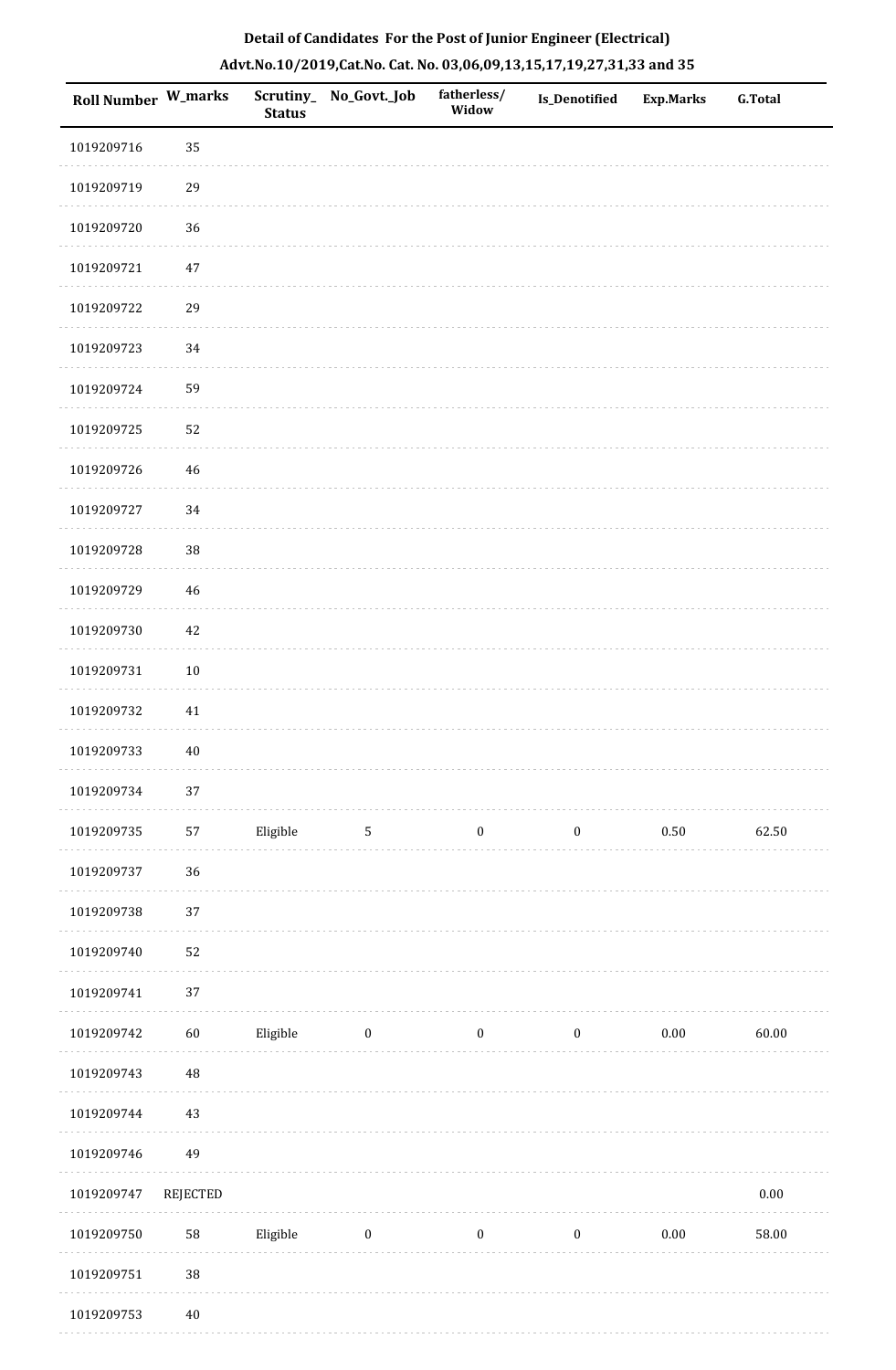|  |  | Detail of Candidates For the Post of Junior Engineer (Electrical)     |  |
|--|--|-----------------------------------------------------------------------|--|
|  |  | Advt.No.10/2019,Cat.No. Cat. No. 03,06,09,13,15,17,19,27,31,33 and 35 |  |

| <b>Roll Number W_marks</b> |             | <b>Status</b> | Scrutiny_No_Govt._Job | fatherless/<br>Widow | <b>Is_Denotified</b> | <b>Exp.Marks</b> | <b>G.Total</b> |
|----------------------------|-------------|---------------|-----------------------|----------------------|----------------------|------------------|----------------|
| 1019209755                 | 57          |               |                       |                      |                      |                  |                |
| 1019209759                 | $40\,$      |               |                       |                      |                      |                  |                |
| 1019209763                 | 48          |               |                       |                      |                      |                  |                |
| 1019209764                 | 33          |               |                       |                      |                      |                  |                |
| 1019209765                 | 34          |               |                       |                      |                      |                  |                |
| 1019209766                 | $38\,$      |               |                       |                      |                      |                  |                |
| 1019209768                 | $50\,$      |               |                       |                      |                      |                  |                |
| 1019209771                 | 49          |               |                       |                      |                      |                  |                |
| 1019209772                 | 34          |               |                       |                      |                      |                  |                |
| 1019209773                 | $40\,$      |               |                       |                      |                      |                  |                |
| 1019209774                 | 49          |               |                       |                      |                      |                  |                |
| 1019209775                 | $\rm 48$    |               |                       |                      |                      |                  |                |
| 1019209777                 | $27\,$      |               |                       |                      |                      |                  |                |
| 1019209779                 | ${\bf 28}$  |               |                       |                      |                      |                  |                |
| 1019209781                 | $31\,$      |               |                       |                      |                      |                  |                |
| 1019209782                 | 37          |               |                       |                      |                      |                  |                |
| 1019209783                 | $\sqrt{28}$ |               |                       |                      |                      |                  |                |
| 1019209784                 | 35          |               |                       |                      |                      |                  |                |
| 1019209785                 | 46          |               |                       |                      |                      |                  |                |
| 1019209787                 | $\bf 45$    |               |                       |                      |                      |                  |                |
| 1019209788                 | 44          |               |                       |                      |                      |                  |                |
| 1019209789                 | $\rm 48$    |               |                       |                      |                      |                  |                |
| 1019209791                 | $31\,$      |               |                       |                      |                      |                  |                |
| 1019209795                 | $30\,$      |               |                       |                      |                      |                  |                |
| 1019209796                 | 35          |               |                       |                      |                      |                  |                |
| 1019209799                 | $47\,$      |               |                       |                      |                      |                  |                |
| 1019209800                 | 34          |               |                       |                      |                      |                  |                |
| 1019209801                 | 60          |               |                       |                      |                      |                  |                |
| 1019209802                 | 59          | Absent        | $\boldsymbol{0}$      | $\boldsymbol{0}$     | $\boldsymbol{0}$     | $0.00\,$         |                |
| 1019209803                 | 42          |               |                       |                      |                      |                  |                |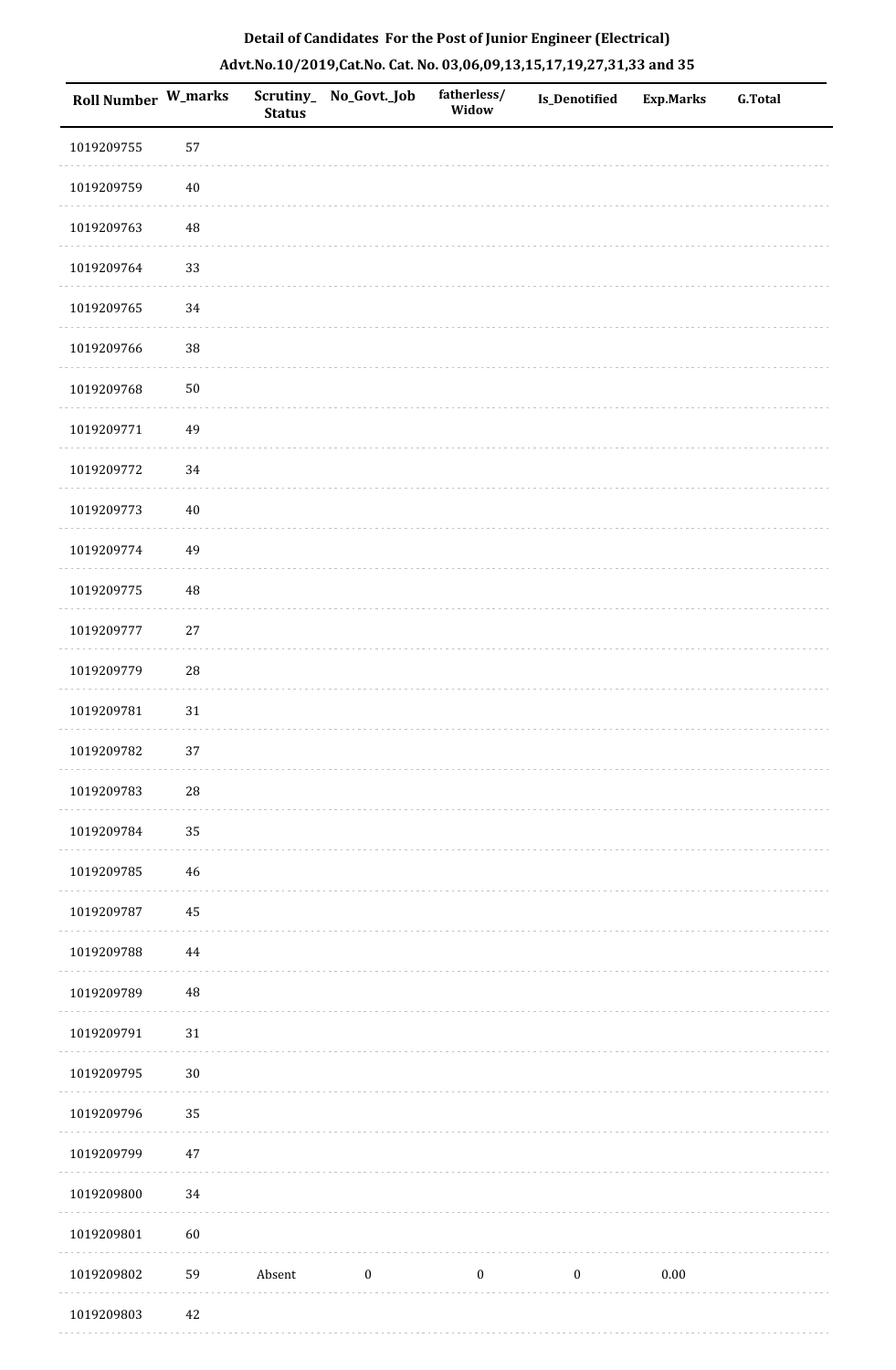|  | Detail of Candidates For the Post of Junior Engineer (Electrical)     |  |
|--|-----------------------------------------------------------------------|--|
|  | Advt.No.10/2019,Cat.No. Cat. No. 03,06,09,13,15,17,19,27,31,33 and 35 |  |

| Roll Number W_marks |            | <b>Status</b> | Scrutiny_ No_Govt._Job | fatherless/<br>Widow | Is_Denotified    | <b>Exp.Marks</b> | <b>G.Total</b> |
|---------------------|------------|---------------|------------------------|----------------------|------------------|------------------|----------------|
| 1019209804          | 37         |               |                        |                      |                  |                  |                |
| 1019209805          | 49         |               |                        |                      |                  |                  |                |
| 1019209807          | $31\,$     |               |                        |                      |                  |                  |                |
| 1019209808          | 35         |               |                        |                      |                  |                  |                |
| 1019209809          | 36         |               |                        |                      |                  |                  |                |
| 1019209810          | ${\bf 28}$ |               |                        |                      |                  |                  |                |
| 1019209816          | 33         |               |                        |                      |                  |                  |                |
| 1019209817          | 38         |               |                        |                      |                  |                  |                |
| 1019209824          | $27\,$     |               |                        |                      |                  |                  |                |
| 1019209825          | 37         |               |                        |                      |                  |                  |                |
| 1019209826          | 29         |               |                        |                      |                  |                  |                |
| 1019209827          | $40\,$     |               |                        |                      |                  |                  |                |
| 1019209828          | 42         |               |                        |                      |                  |                  |                |
| 1019209832          | 42         |               |                        |                      |                  |                  |                |
| 1019209833          | 59         | Eligible      | $\sqrt{5}$             | $\boldsymbol{0}$     | $\boldsymbol{0}$ | $0.00\,$         | 64.00          |
| 1019209837          | 54         |               |                        |                      |                  |                  |                |
| 1019209839          | 33         |               |                        |                      |                  |                  |                |
| 1019209841          | $41\,$     |               |                        |                      |                  |                  |                |
| 1019209844          | 46         |               |                        |                      |                  |                  |                |
| 1019209845          | 37         |               |                        |                      |                  |                  |                |
| 1019209847          | 39         |               |                        |                      |                  |                  |                |
| 1019209849          | $43\,$     |               |                        |                      |                  |                  |                |
| 1019209850          | $22\,$     |               |                        |                      |                  |                  |                |
| 1019209852          | $47\,$     |               |                        |                      |                  |                  |                |
| 1019209854          | 29         |               |                        |                      |                  |                  |                |
| 1019209855          | $47\,$     |               |                        |                      |                  |                  |                |
| 1019209856          | 24         |               |                        |                      |                  |                  |                |
| 1019209857          | 39         |               |                        |                      |                  |                  |                |
| 1019209859          | 36         |               |                        |                      |                  |                  |                |
| 1019209862          | $46\,$     |               |                        |                      |                  |                  |                |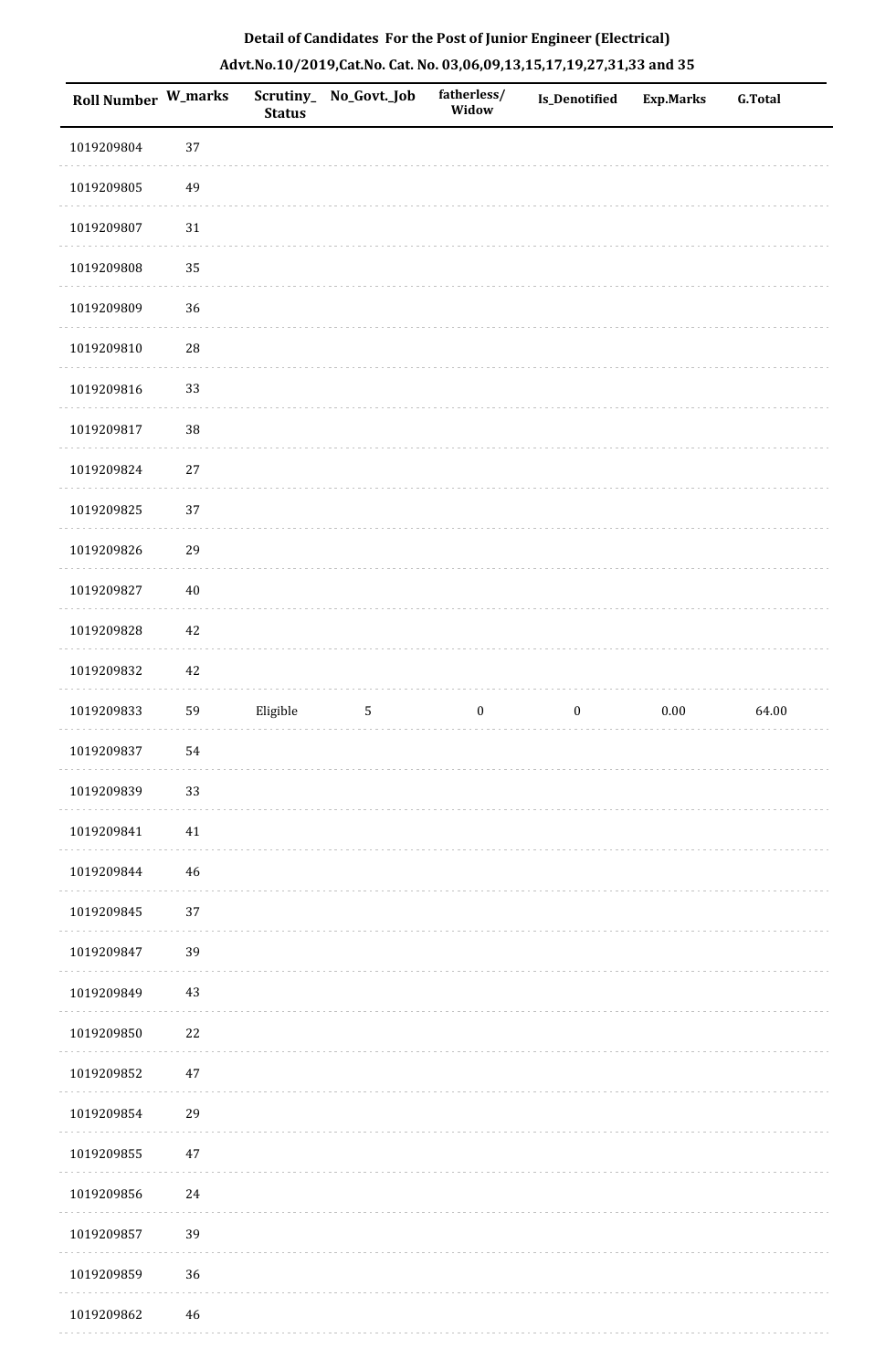| Roll Number W_marks |        | <b>Status</b> | Scrutiny_ No_Govt._Job | fatherless/<br>Widow | <b>Is_Denotified</b> | Exp.Marks | <b>G.Total</b> |
|---------------------|--------|---------------|------------------------|----------------------|----------------------|-----------|----------------|
| 1019209866          | 41     |               |                        |                      |                      |           |                |
| 1019209867          | $43\,$ |               |                        |                      |                      |           |                |
| 1019209870          | 42     |               |                        |                      |                      |           |                |
| 1019209871          | $43\,$ |               |                        |                      |                      |           |                |
| 1019209872          | 49     |               |                        |                      |                      |           |                |
| 1019209873          | 45     |               |                        |                      |                      |           |                |
| 1019209876          | 42     | Absent        | $\boldsymbol{0}$       | $\boldsymbol{0}$     | $\boldsymbol{0}$     | $0.00\,$  |                |
| 1019209877          | $38\,$ |               |                        |                      |                      |           |                |
| 1019209878          | 35     |               |                        |                      |                      |           |                |
| 1019209879          | 33     |               |                        |                      |                      |           |                |
| 1019209880          | 49     |               |                        |                      |                      |           |                |
| 1019209881          | 34     |               |                        |                      |                      |           |                |
| 1019209882          | $30\,$ |               |                        |                      |                      |           |                |
| 1019209883          | 41     |               |                        |                      |                      |           |                |
| 1019209884          | 35     |               |                        |                      |                      |           |                |
| 1019209886          | 32     |               |                        |                      |                      |           |                |
| 1019209887          | 46     |               |                        |                      |                      |           |                |
| 1019209889          | $51\,$ |               |                        |                      |                      |           |                |
| 1019209892          | $37\,$ |               |                        |                      |                      |           |                |
| 1019209893          |        | Not Eligible  |                        |                      |                      |           |                |
| 1019209894          | 29     |               |                        |                      |                      |           |                |
| 1019209895          | 53     |               |                        |                      |                      |           |                |
| 1019209896          | 35     |               |                        |                      |                      |           |                |
| 1019209897          | $41\,$ |               |                        |                      |                      |           |                |
| 1019209898          | $40\,$ |               |                        |                      |                      |           |                |
| 1019209900          | $13\,$ |               |                        |                      |                      |           |                |
| 1019209901          | 52     |               |                        |                      |                      |           |                |
| 1019209902          | 54     |               |                        |                      |                      |           |                |
| 1019209903          | 55     | Eligible      | $\boldsymbol{0}$       | $\boldsymbol{0}$     | $\boldsymbol{0}$     | $0.00\,$  | 55.00          |
| 1019209904          | 27     |               |                        |                      |                      |           |                |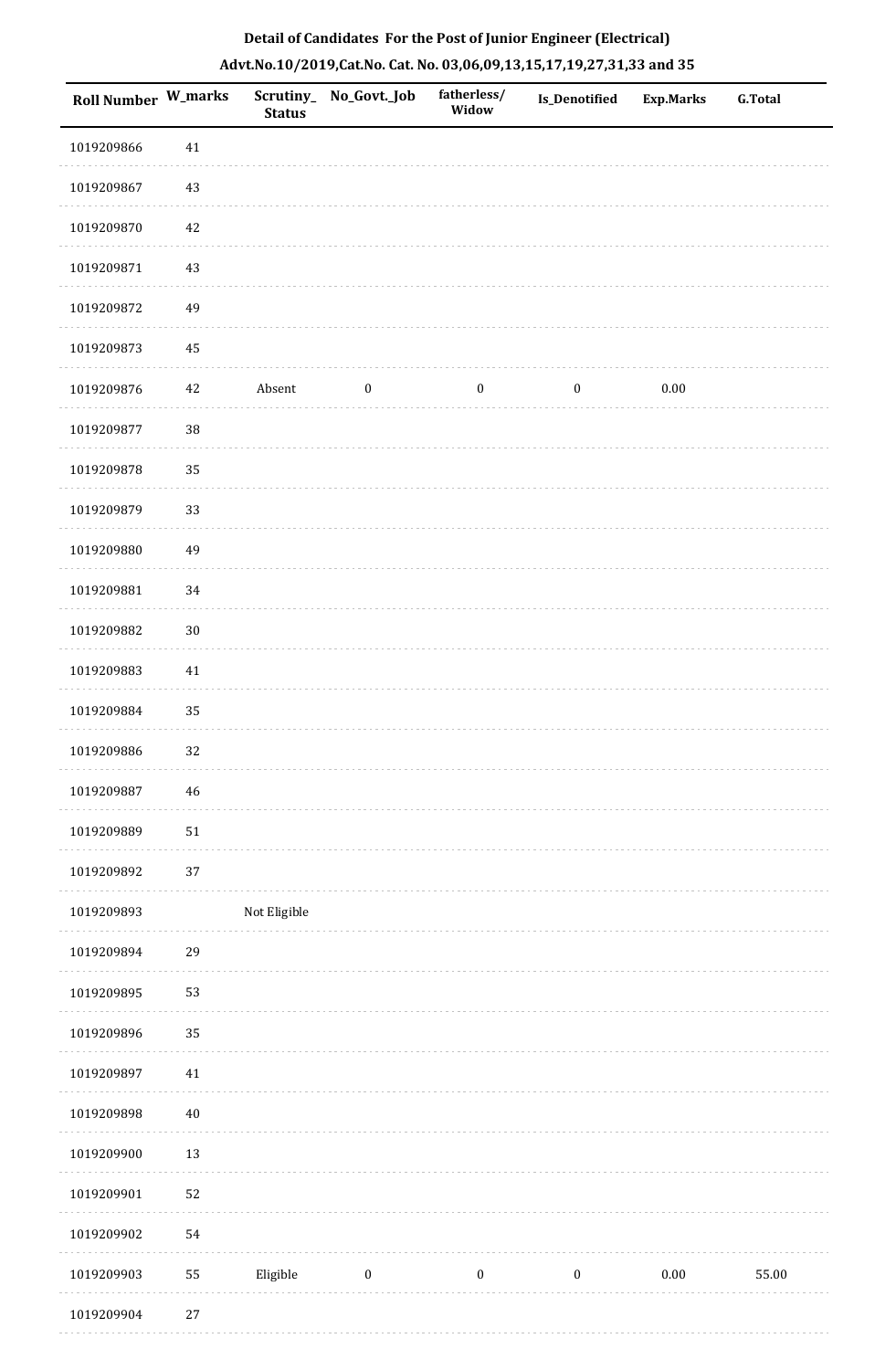| <b>Roll Number W_marks</b> |                | <b>Status</b> | Scrutiny_ No_Govt._Job | fatherless/<br>Widow | Is_Denotified | <b>Exp.Marks</b> | <b>G.Total</b> |
|----------------------------|----------------|---------------|------------------------|----------------------|---------------|------------------|----------------|
| 1019209905                 | $\rm 48$       |               |                        |                      |               |                  |                |
| 1019209907                 | $50\,$         |               |                        |                      |               |                  |                |
| 1019209908                 |                | Not Eligible  |                        |                      |               |                  |                |
| 1019209909                 | 38             |               |                        |                      |               |                  |                |
| 1019209910                 | $50\,$         |               |                        |                      |               |                  |                |
| 1019209912                 | 39             |               |                        |                      |               |                  |                |
| 1019209914                 | 32             |               |                        |                      |               |                  |                |
| 1019209915                 | 53             |               |                        |                      |               |                  |                |
| 1019209916                 | 44             |               |                        |                      |               |                  |                |
| 1019209920                 | 29             |               |                        |                      |               |                  |                |
| 1019209921                 | 37             |               |                        |                      |               |                  |                |
| 1019209922                 | 37             |               |                        |                      |               |                  |                |
| 1019209924                 | 29             |               |                        |                      |               |                  |                |
| 1019209925                 | 35             |               |                        |                      |               |                  |                |
| 1019209927                 | 43             |               |                        |                      |               |                  |                |
| 1019209928                 | $\sqrt{46}$    |               |                        |                      |               |                  |                |
| 1019209929                 | $40\,$         |               |                        |                      |               |                  |                |
| 1019209930                 | $50\,$         |               |                        |                      |               |                  |                |
| 1019209931                 | 32             |               |                        |                      |               |                  |                |
| 1019209932                 | 39             |               |                        |                      |               |                  |                |
| 1019209933                 | 46             |               |                        |                      |               |                  |                |
| 1019209934                 | 31             |               |                        |                      |               |                  |                |
| 1019209936                 | 34             |               |                        |                      |               |                  |                |
| 1019209937                 | 45             |               |                        |                      |               |                  |                |
| 1019209939                 | 33             |               |                        |                      |               |                  |                |
| 1019209940                 | $31\,$         |               |                        |                      |               |                  |                |
| 1019209941                 | 38             |               |                        |                      |               |                  |                |
| 1019209944                 | $47\,$         |               |                        |                      |               |                  |                |
| 1019209945                 | $\overline{4}$ |               |                        |                      |               |                  |                |
| 1019209947                 | 32             |               |                        |                      |               |                  |                |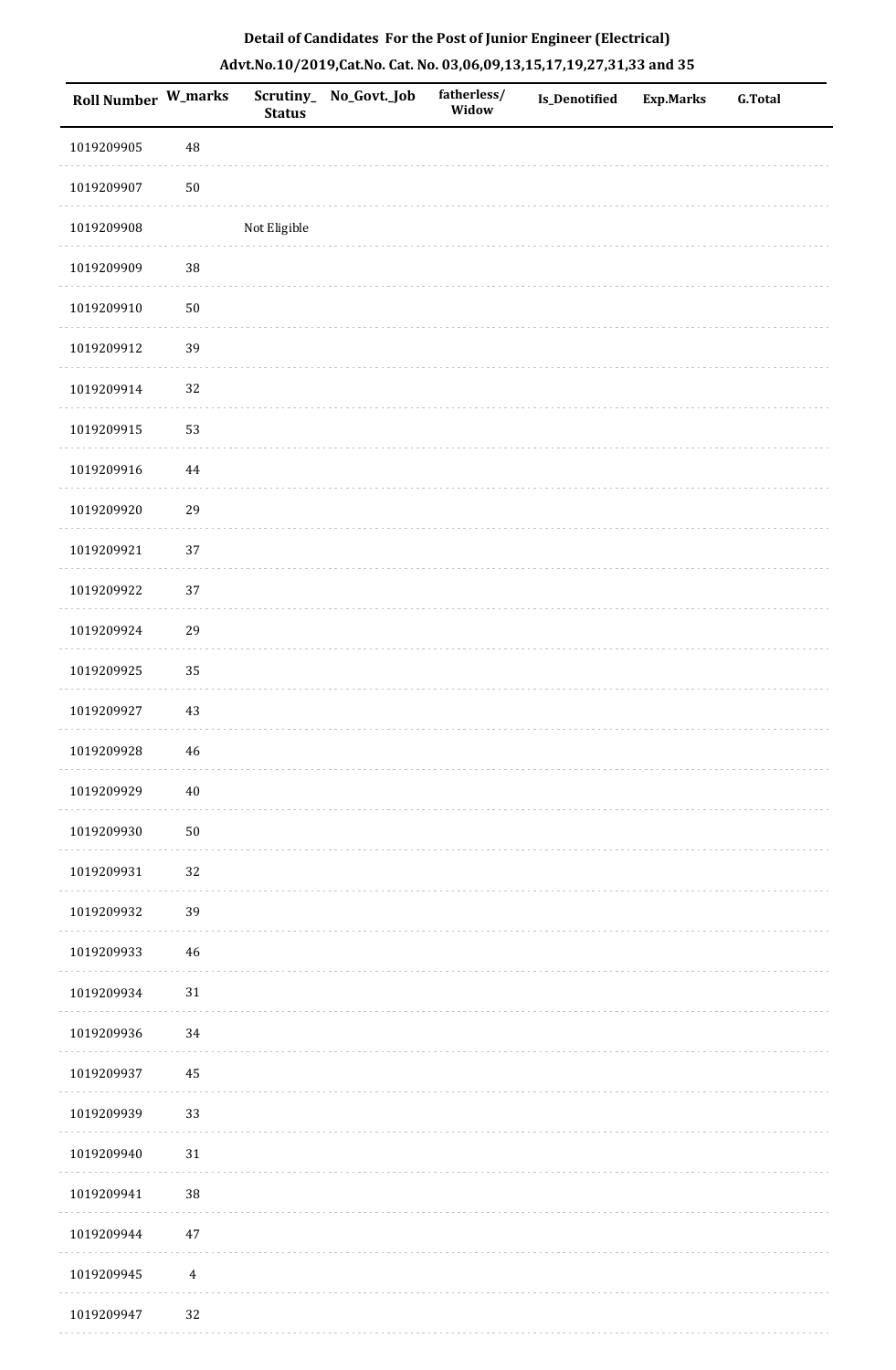| Roll Number W_marks |        | <b>Status</b> | Scrutiny_No_Govt._Job | fatherless/<br>Widow | <b>Is_Denotified</b> | <b>Exp.Marks</b> | <b>G.Total</b> |
|---------------------|--------|---------------|-----------------------|----------------------|----------------------|------------------|----------------|
| 1019209950          | 29     |               |                       |                      |                      |                  |                |
| 1019209953          | $27\,$ |               |                       |                      |                      |                  |                |
| 1019209956          | $26\,$ |               |                       |                      |                      |                  |                |
| 1019209958          | 61     | Eligible      | $\sqrt{5}$            | $\boldsymbol{0}$     | $\boldsymbol{0}$     | $0.00\,$         | 66.00          |
| 1019209959          | 46     |               |                       |                      |                      |                  |                |
| 1019209960          | 52     |               |                       |                      |                      |                  |                |
| 1019209961          | 54     |               |                       |                      |                      |                  |                |
| 1019209962          | 35     |               |                       |                      |                      |                  |                |
| 1019209966          | $27\,$ |               |                       |                      |                      |                  |                |
| 1019209968          | 51     |               |                       |                      |                      |                  |                |
| 1019209972          | $27\,$ |               |                       |                      |                      |                  |                |
| 1019209974          | $50\,$ |               |                       |                      |                      |                  |                |
| 1019209975          | $41\,$ |               |                       |                      |                      |                  |                |
| 1019209976          | 46     |               |                       |                      |                      |                  |                |
| 1019209979          | 39     |               |                       |                      |                      |                  |                |
| 1019209981          | 49     |               |                       |                      |                      |                  |                |
| 1019209984          | $40\,$ |               |                       |                      |                      |                  |                |
| 1019209985          | 51     |               |                       |                      |                      |                  |                |
| 1019209987          | 37     |               |                       |                      |                      |                  |                |
| 1019209989          | 44     |               |                       |                      |                      |                  |                |
| 1019209990          | 54     |               |                       |                      |                      |                  |                |
| 1019209991          | $40\,$ |               |                       |                      |                      |                  |                |
| 1019209992          | 52     |               |                       |                      |                      |                  |                |
| 1019209994          | 25     |               |                       |                      |                      |                  |                |
| 1019209998          | 39     |               |                       |                      |                      |                  |                |
| 1019209999          | $41\,$ |               |                       |                      |                      |                  |                |
| 1019210001          | 33     |               |                       |                      |                      |                  |                |
| 1019210002          |        | Not Eligible  |                       |                      |                      |                  |                |
| 1019210003          | 54     |               |                       |                      |                      |                  |                |
| 1019210006          | 49     |               |                       |                      |                      |                  |                |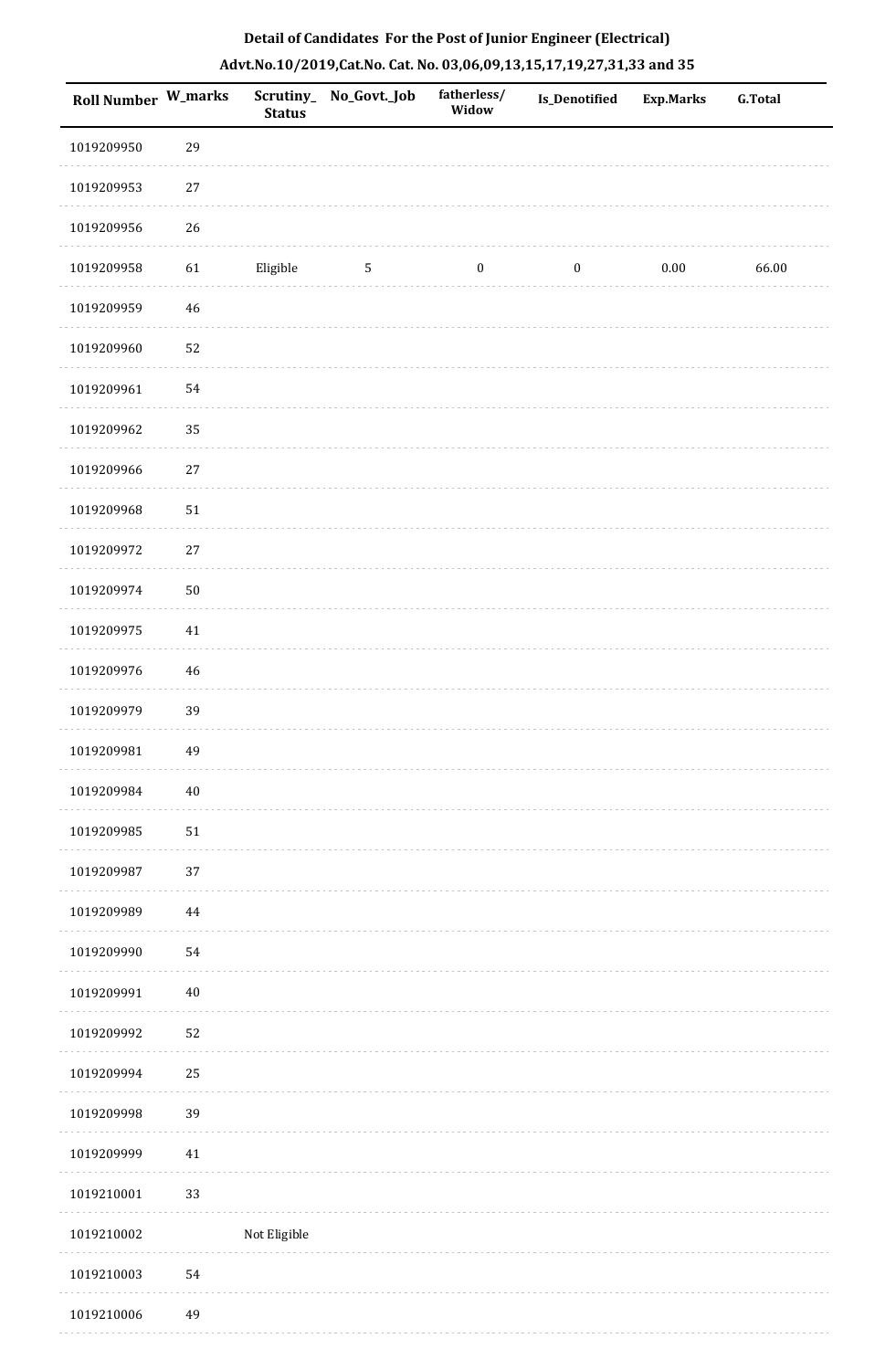|  | Detail of Candidates For the Post of Junior Engineer (Electrical)     |  |
|--|-----------------------------------------------------------------------|--|
|  | Advt.No.10/2019,Cat.No. Cat. No. 03,06,09,13,15,17,19,27,31,33 and 35 |  |

| Roll Number W_marks |             | <b>Status</b> | Scrutiny_ No_Govt._Job | fatherless/<br>Widow | Is_Denotified | <b>Exp.Marks</b> | <b>G.Total</b> |
|---------------------|-------------|---------------|------------------------|----------------------|---------------|------------------|----------------|
| 1019210007          | 48          |               |                        |                      |               |                  |                |
| 1019210008          | 48          |               |                        |                      |               |                  |                |
| 1019210009          | 33          |               |                        |                      |               |                  |                |
| 1019210013          | 49          |               |                        |                      |               |                  |                |
| 1019210014          | 33          |               |                        |                      |               |                  |                |
| 1019210015          | $\sqrt{28}$ |               |                        |                      |               |                  |                |
| 1019210016          | 32          |               |                        |                      |               |                  |                |
| 1019210017          | $34\,$      |               |                        |                      |               |                  |                |
| 1019210021          | 32          |               |                        |                      |               |                  |                |
| 1019210022          | $40\,$      |               |                        |                      |               |                  |                |
| 1019210025          | 26          |               |                        |                      |               |                  |                |
| 1019210027          | 49          |               |                        |                      |               |                  |                |
| 1019210029          | $31\,$      |               |                        |                      |               |                  |                |
| 1019210030          | 43          |               |                        |                      |               |                  |                |
| 1019210031          | 46          |               |                        |                      |               |                  |                |
| 1019210032          | 48          |               |                        |                      |               |                  |                |
| 1019210034          | $50\,$      |               |                        |                      |               |                  |                |
| 1019210035          | 58          |               |                        |                      |               |                  |                |
| 1019210036          | 57          |               |                        |                      |               |                  |                |
| 1019210037          | 48          |               |                        |                      |               |                  |                |
| 1019210038          | $38\,$      |               |                        |                      |               |                  |                |
| 1019210041          | 34          |               |                        |                      |               |                  |                |
| 1019210042          | 49          |               |                        |                      |               |                  |                |
| 1019210043          | 52          |               |                        |                      |               |                  |                |
| 1019210044          | 39          |               |                        |                      |               |                  |                |
| 1019210047          | 53          |               |                        |                      |               |                  |                |
| 1019210049          | $38\,$      |               |                        |                      |               |                  |                |
| 1019210050          | 41          |               |                        |                      |               |                  |                |
| 1019210052          | 32          |               |                        |                      |               |                  |                |
| 1019210053          | 25          |               |                        |                      |               |                  |                |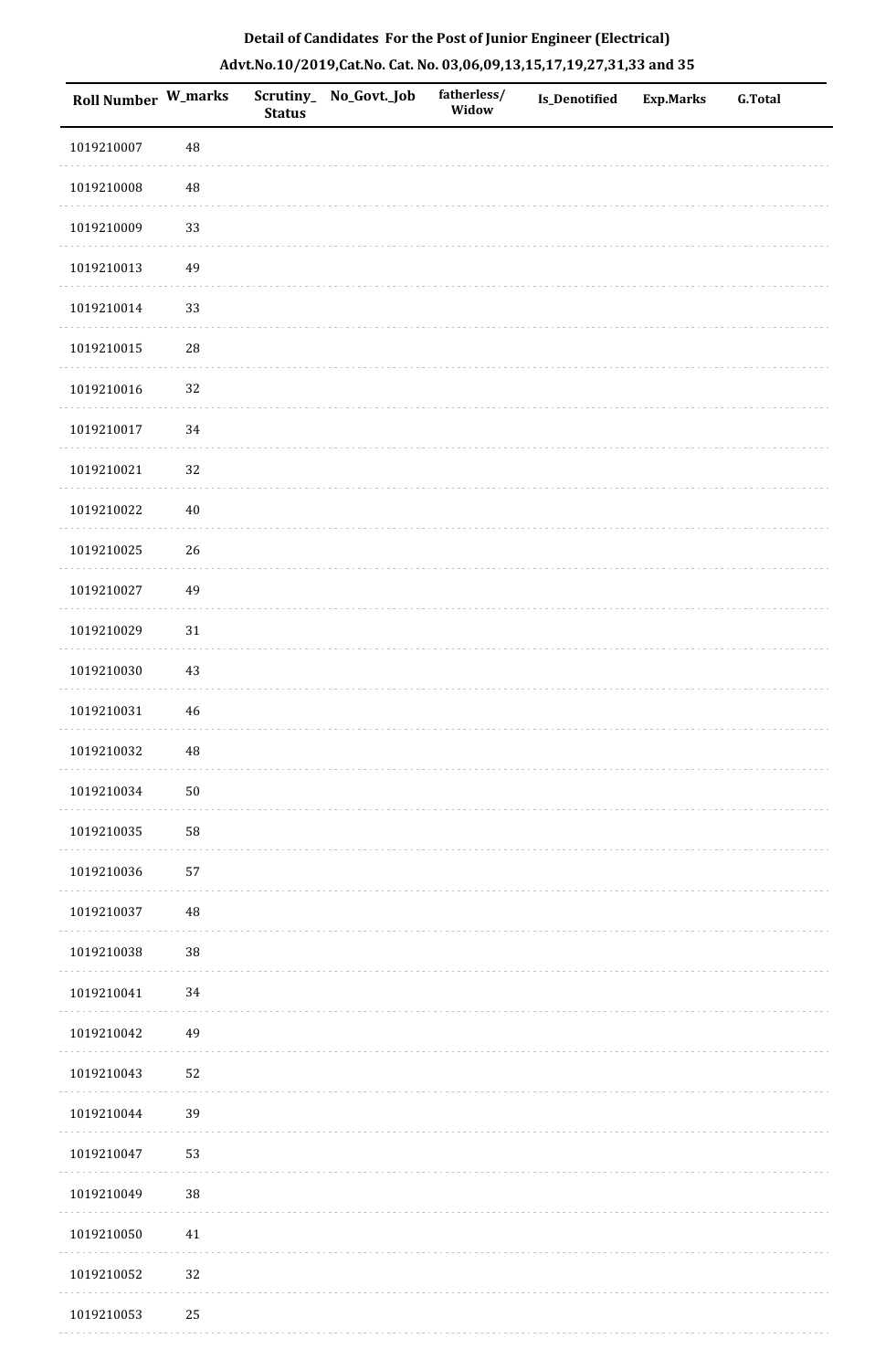| <b>Roll Number W_marks</b> |                   | <b>Status</b> | Scrutiny_No_Govt._Job | fatherless/<br>Widow | <b>Is_Denotified</b> | <b>Exp.Marks</b> | <b>G.Total</b> |
|----------------------------|-------------------|---------------|-----------------------|----------------------|----------------------|------------------|----------------|
| 1019210054                 | $\bf 44$          |               |                       |                      |                      |                  |                |
| 1019210056                 | 37                |               |                       |                      |                      |                  |                |
| 1019210058                 | 26                |               |                       |                      |                      |                  |                |
| 1019210059                 | 68                | Eligible      | $\boldsymbol{0}$      | $\boldsymbol{0}$     | $\boldsymbol{0}$     | $0.00\,$         | 68.00          |
| 1019210060                 | $\ensuremath{24}$ |               |                       |                      |                      |                  |                |
| 1019210062                 | 47                |               |                       |                      |                      |                  |                |
| 1019210063                 | $30\,$            |               |                       |                      |                      |                  |                |
| 1019210066                 | 43                |               |                       |                      |                      |                  |                |
| 1019210068                 | $50\,$            |               |                       |                      |                      |                  |                |
| 1019210069                 | 33                |               |                       |                      |                      |                  |                |
| 1019210072                 | $\bf 44$          |               |                       |                      |                      |                  |                |
| 1019210073                 | 62                | Eligible      | $\boldsymbol{0}$      | $\boldsymbol{0}$     | $\boldsymbol{0}$     | $0.00\,$         | 62.00          |
| 1019210075                 | 49                |               |                       |                      |                      |                  |                |
| 1019210078                 | $30\,$            |               |                       |                      |                      |                  |                |
| 1019210081                 | 45                |               |                       |                      |                      |                  |                |
| 1019210082                 | $50\,$            |               |                       |                      |                      |                  |                |
| 1019210083                 | 49                |               |                       |                      |                      |                  |                |
| 1019210084                 | 57                |               |                       |                      |                      |                  |                |
| 1019210086                 | $40\,$            |               |                       |                      |                      |                  |                |
| 1019210090                 | 39                |               |                       |                      |                      |                  |                |
| 1019210091                 | 56                |               |                       |                      |                      |                  |                |
| 1019210093                 | 46                |               |                       |                      |                      |                  |                |
| 1019210095                 | 36                |               |                       |                      |                      |                  |                |
| 1019210097                 | 41                |               |                       |                      |                      |                  |                |
| 1019210100                 | $40\,$            |               |                       |                      |                      |                  |                |
| 1019210103                 | 37                |               |                       |                      |                      |                  |                |
| 1019210105                 | 41                |               |                       |                      |                      |                  |                |
| 1019210106                 | 41                |               |                       |                      |                      |                  |                |
| 1019210110                 | 57                |               |                       |                      |                      |                  |                |
| 1019210112                 | 39                |               |                       |                      |                      |                  |                |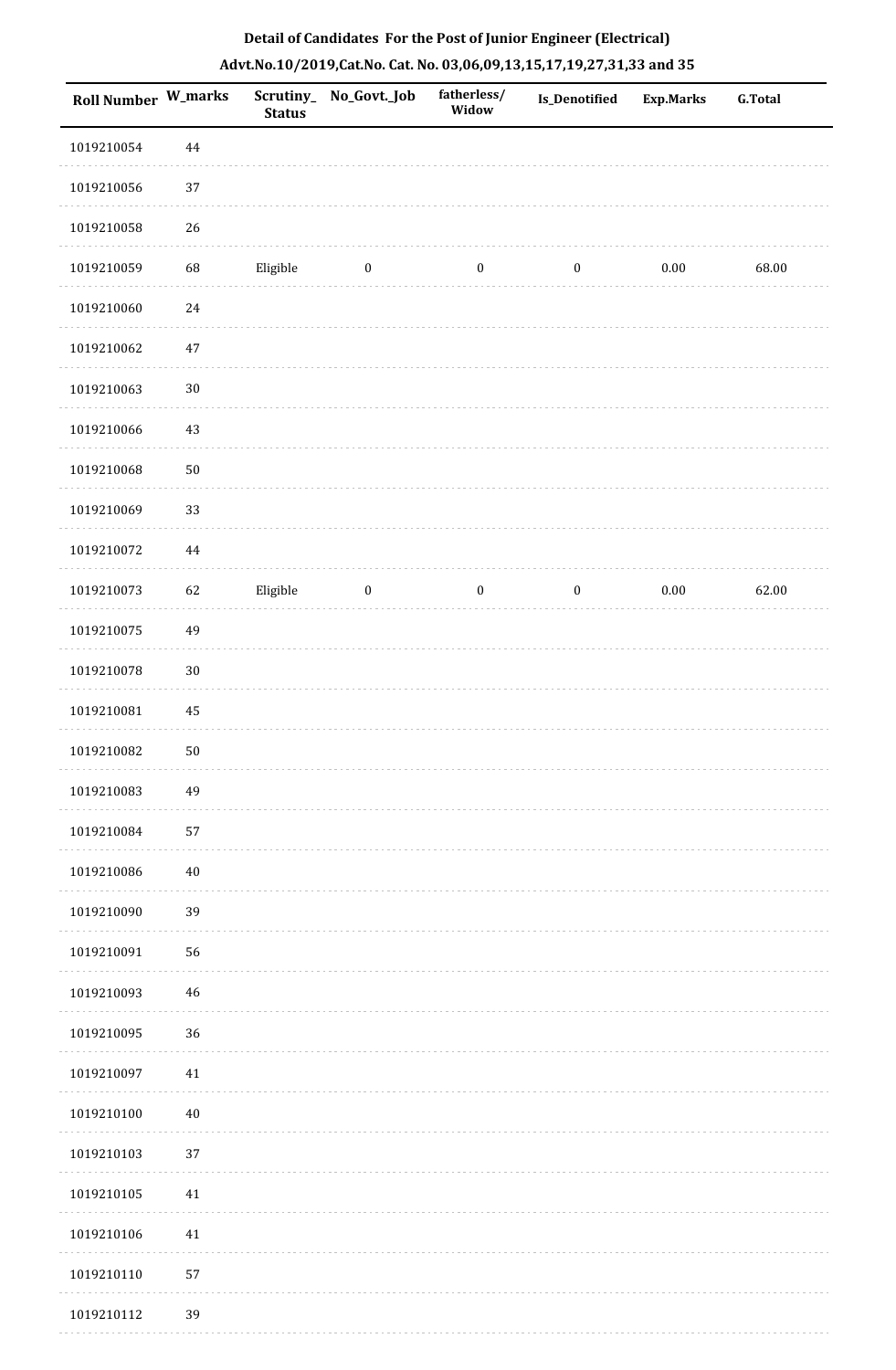| <b>Roll Number W_marks</b> |          | <b>Status</b> | Scrutiny_No_Govt._Job | fatherless/<br>Widow | <b>Is_Denotified</b> | <b>Exp.Marks</b> | <b>G.Total</b> |
|----------------------------|----------|---------------|-----------------------|----------------------|----------------------|------------------|----------------|
| 1019210115                 | $31\,$   |               |                       |                      |                      |                  |                |
| 1019210116                 | 40       |               |                       |                      |                      |                  |                |
| 1019210117                 | $30\,$   |               |                       |                      |                      |                  |                |
| 1019210120                 | 29       |               |                       |                      |                      |                  |                |
| 1019210121                 | 52       | Eligible      | $\overline{5}$        | $\boldsymbol{0}$     | $\boldsymbol{0}$     | 0.00             | 57.00          |
| 1019210122                 | 29       |               |                       |                      |                      |                  |                |
| 1019210123                 | 32       |               |                       |                      |                      |                  |                |
| 1019210124                 | $\rm 48$ |               |                       |                      |                      |                  |                |
| 1019210125                 | $40\,$   |               |                       |                      |                      |                  |                |
| 1019210126                 | 37       |               |                       |                      |                      |                  |                |
| 1019210128                 | 43       |               |                       |                      |                      |                  |                |
| 1019210129                 | 35       |               |                       |                      |                      |                  |                |
| 1019210132                 | $38\,$   |               |                       |                      |                      |                  |                |
| 1019210133                 | 33       |               |                       |                      |                      |                  |                |
| 1019210136                 | 35       |               |                       |                      |                      |                  |                |
| 1019210137                 | 60       |               |                       |                      |                      |                  |                |
| 1019210139                 | 35       |               |                       |                      |                      |                  |                |
| 1019210140                 | 46       |               |                       |                      |                      |                  |                |
| 1019210144                 | 43       |               |                       |                      |                      |                  |                |
| 1019210147                 | 41       |               |                       |                      |                      |                  |                |
| 1019210148                 | $51\,$   |               |                       |                      |                      |                  |                |
| 1019210149                 | $27\,$   |               |                       |                      |                      |                  |                |
| 1019210150                 | $30\,$   |               |                       |                      |                      |                  |                |
| 1019210153                 | 32       |               |                       |                      |                      |                  |                |
| 1019210154                 | $50\,$   |               |                       |                      |                      |                  |                |
| 1019210155                 | 44       |               |                       |                      |                      |                  |                |
| 1019210156                 | 31       |               |                       |                      |                      |                  |                |
| 1019210161                 | 38       |               |                       |                      |                      |                  |                |
| 1019210162                 | 29       |               |                       |                      |                      |                  |                |
| 1019210163                 |          | Not Eligible  |                       |                      |                      |                  |                |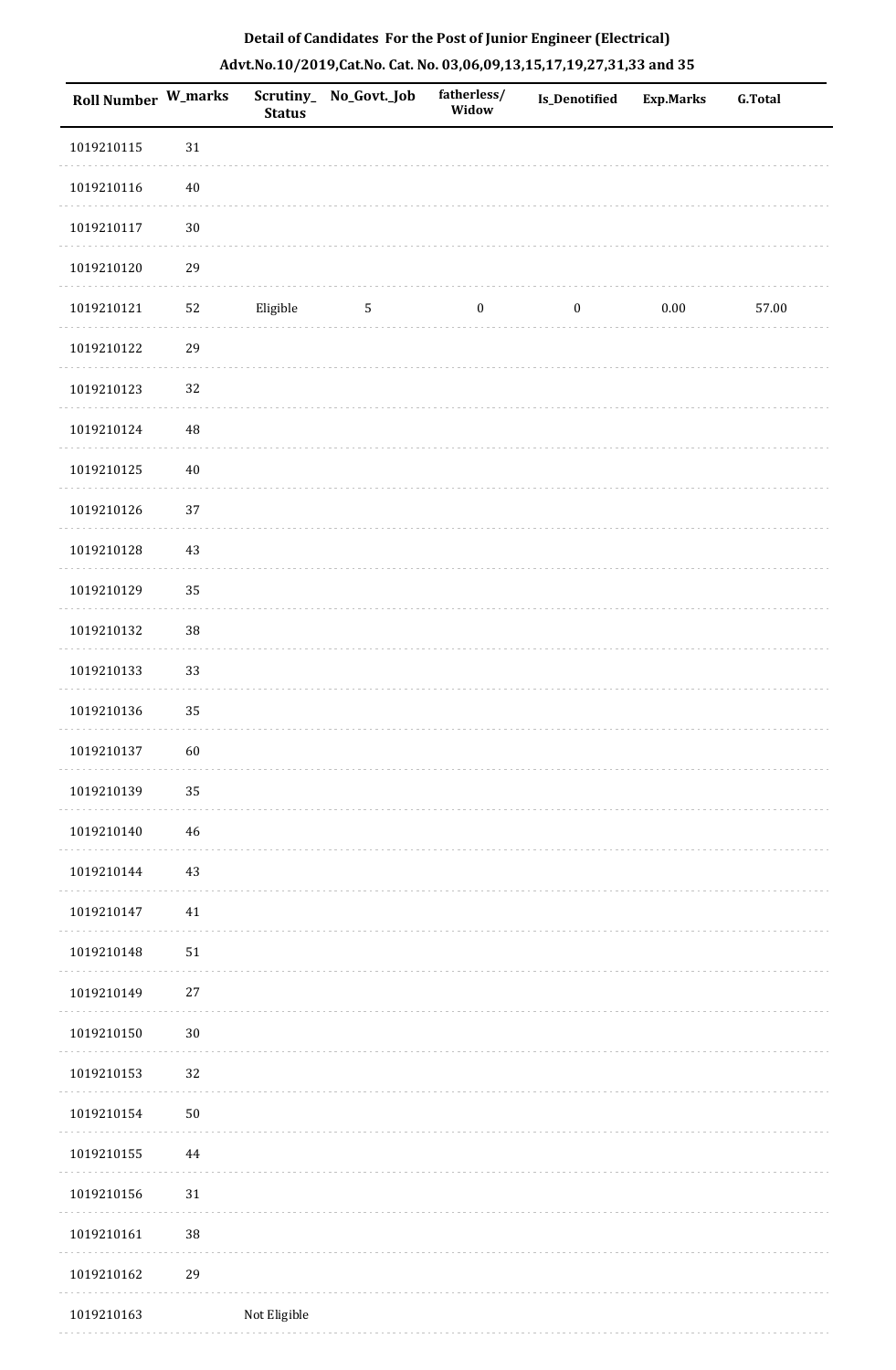| Roll Number W_marks |        | <b>Status</b> | Scrutiny_ No_Govt._Job | fatherless/<br>Widow | Is_Denotified    | <b>Exp.Marks</b> | <b>G.Total</b> |
|---------------------|--------|---------------|------------------------|----------------------|------------------|------------------|----------------|
| 1019210168          | 34     |               |                        |                      |                  |                  |                |
| 1019210169          | 34     |               |                        |                      |                  |                  |                |
| 1019210170          | $41\,$ |               |                        |                      |                  |                  |                |
| 1019210171          | 57     |               |                        |                      |                  |                  |                |
| 1019210172          | 31     |               |                        |                      |                  |                  |                |
| 1019210173          | $41\,$ |               |                        |                      |                  |                  |                |
| 1019210176          | 29     |               |                        |                      |                  |                  |                |
| 1019210177          | 37     |               |                        |                      |                  |                  |                |
| 1019210178          | 33     |               |                        |                      |                  |                  |                |
| 1019210180          | $38\,$ |               |                        |                      |                  |                  |                |
| 1019210181          | $51\,$ |               |                        |                      |                  |                  |                |
| 1019210183          | 36     |               |                        |                      |                  |                  |                |
| 1019210184          | $51\,$ |               |                        |                      |                  |                  |                |
| 1019210185          | $50\,$ |               |                        |                      |                  |                  |                |
| 1019210186          | 29     |               |                        |                      |                  |                  |                |
| 1019210187          | 32     |               |                        |                      |                  |                  |                |
| 1019210192          | 39     |               |                        |                      |                  |                  |                |
| 1019210194          | 32     |               |                        |                      |                  |                  |                |
| 1019210195          | 32     |               |                        |                      |                  |                  |                |
| 1019210196          | 52     |               |                        |                      |                  |                  |                |
| 1019210197          | $40\,$ |               |                        |                      |                  |                  |                |
| 1019210199          | 37     |               |                        |                      |                  |                  |                |
| 1019210202          | 37     |               |                        |                      |                  |                  |                |
| 1019210203          | 47     | Eligible      | $\sqrt{5}$             | $\boldsymbol{0}$     | $\boldsymbol{0}$ | $0.00\,$         | 52.00          |
| 1019210207          | 52     |               |                        |                      |                  |                  |                |
| 1019210208          | 34     |               |                        |                      |                  |                  |                |
| 1019210210          | 39     |               |                        |                      |                  |                  |                |
| 1019210211          | 29     |               |                        |                      |                  |                  |                |
| 1019210212          | 34     |               |                        |                      |                  |                  |                |
| 1019210213          | 37     |               |                        |                      |                  |                  |                |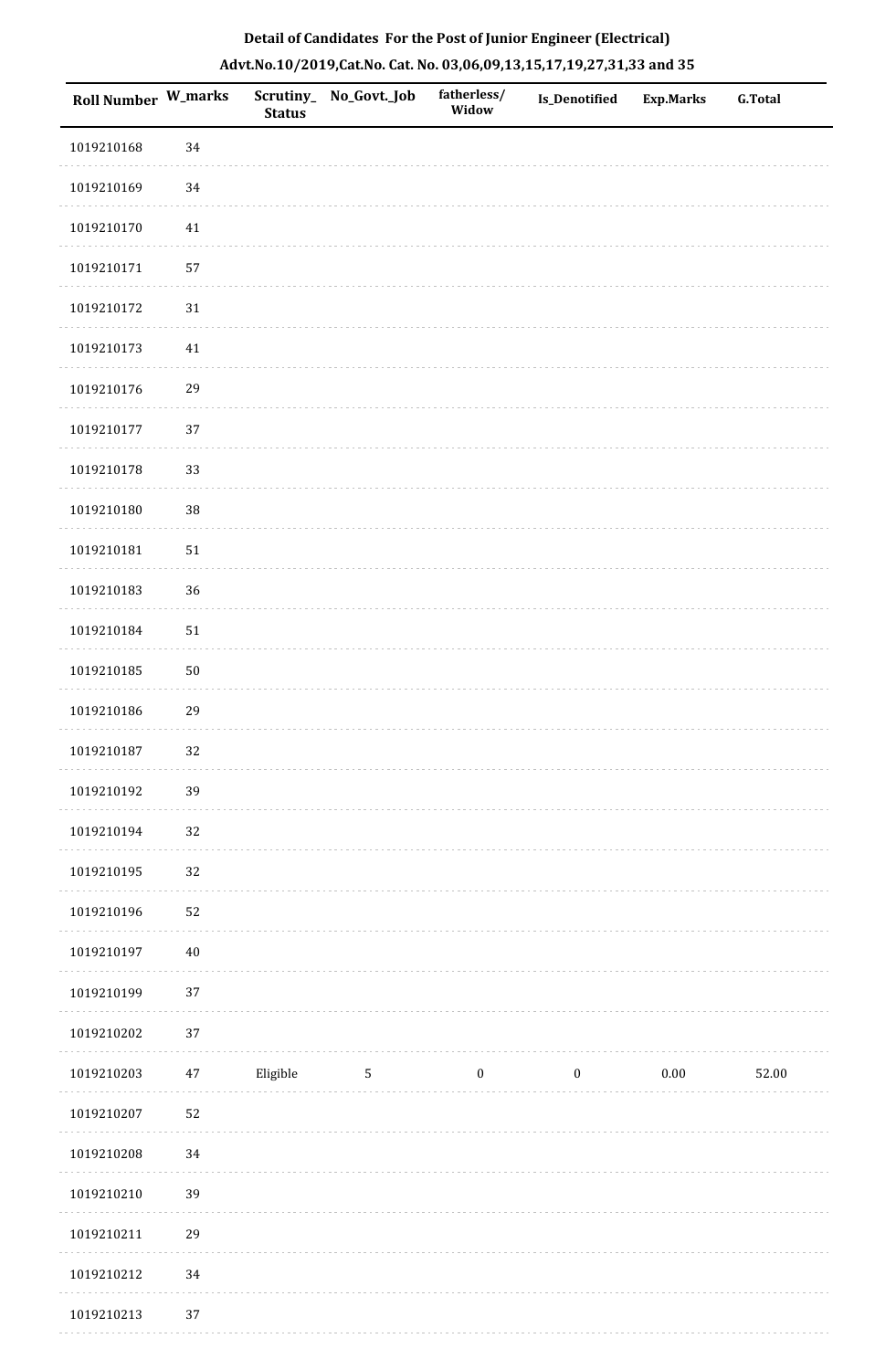| Roll Number W_marks |            | <b>Status</b> | Scrutiny_No_Govt._Job | fatherless/<br>Widow | <b>Is_Denotified</b> | <b>Exp.Marks</b> | <b>G.Total</b> |
|---------------------|------------|---------------|-----------------------|----------------------|----------------------|------------------|----------------|
| 1019210214          | 26         |               |                       |                      |                      |                  |                |
| 1019210216          | $37\,$     |               |                       |                      |                      |                  |                |
| 1019210217          | 34         |               |                       |                      |                      |                  |                |
| 1019210218          | 35         |               |                       |                      |                      |                  |                |
| 1019210219          | 32         |               |                       |                      |                      |                  |                |
| 1019210221          | $40\,$     |               |                       |                      |                      |                  |                |
| 1019210222          | ${\bf 50}$ |               |                       |                      |                      |                  |                |
| 1019210224          | 35         |               |                       |                      |                      |                  |                |
| 1019210225          | 33         |               |                       |                      |                      |                  |                |
| 1019210226          | 51         |               |                       |                      |                      |                  |                |
| 1019210227          | 52         |               |                       |                      |                      |                  |                |
| 1019210228          | 51         |               |                       |                      |                      |                  |                |
| 1019210235          | 41         |               |                       |                      |                      |                  |                |
| 1019210236          | 33         |               |                       |                      |                      |                  |                |
| 1019210237          | 58         |               |                       |                      |                      |                  |                |
| 1019210240          | $27\,$     |               |                       |                      |                      |                  |                |
| 1019210242          | $40\,$     |               |                       |                      |                      |                  |                |
| 1019210243          | 62         | Eligible      | $\bf{0}$              | $\boldsymbol{0}$     | $\bf{0}$             | $0.00\,$         | 62.00          |
| 1019210245          | 36         |               |                       |                      |                      |                  |                |
| 1019210246          | 34         |               |                       |                      |                      |                  |                |
| 1019210250          | 43         |               |                       |                      |                      |                  |                |
| 1019210251          | 39         |               |                       |                      |                      |                  |                |
| 1019210252          | 34         |               |                       |                      |                      |                  |                |
| 1019210253          | $40\,$     |               |                       |                      |                      |                  |                |
| 1019210254          | $10\,$     |               |                       |                      |                      |                  |                |
| 1019210255          | 34         |               |                       |                      |                      |                  |                |
| 1019210256          | $41\,$     |               |                       |                      |                      |                  |                |
| 1019210257          | 54         |               |                       |                      |                      |                  |                |
| 1019210258          | $40\,$     |               |                       |                      |                      |                  |                |
| 1019210260          | 59         | Eligible      | $\boldsymbol{0}$      | $\boldsymbol{0}$     | $\boldsymbol{0}$     | $0.00\,$         | 59.00          |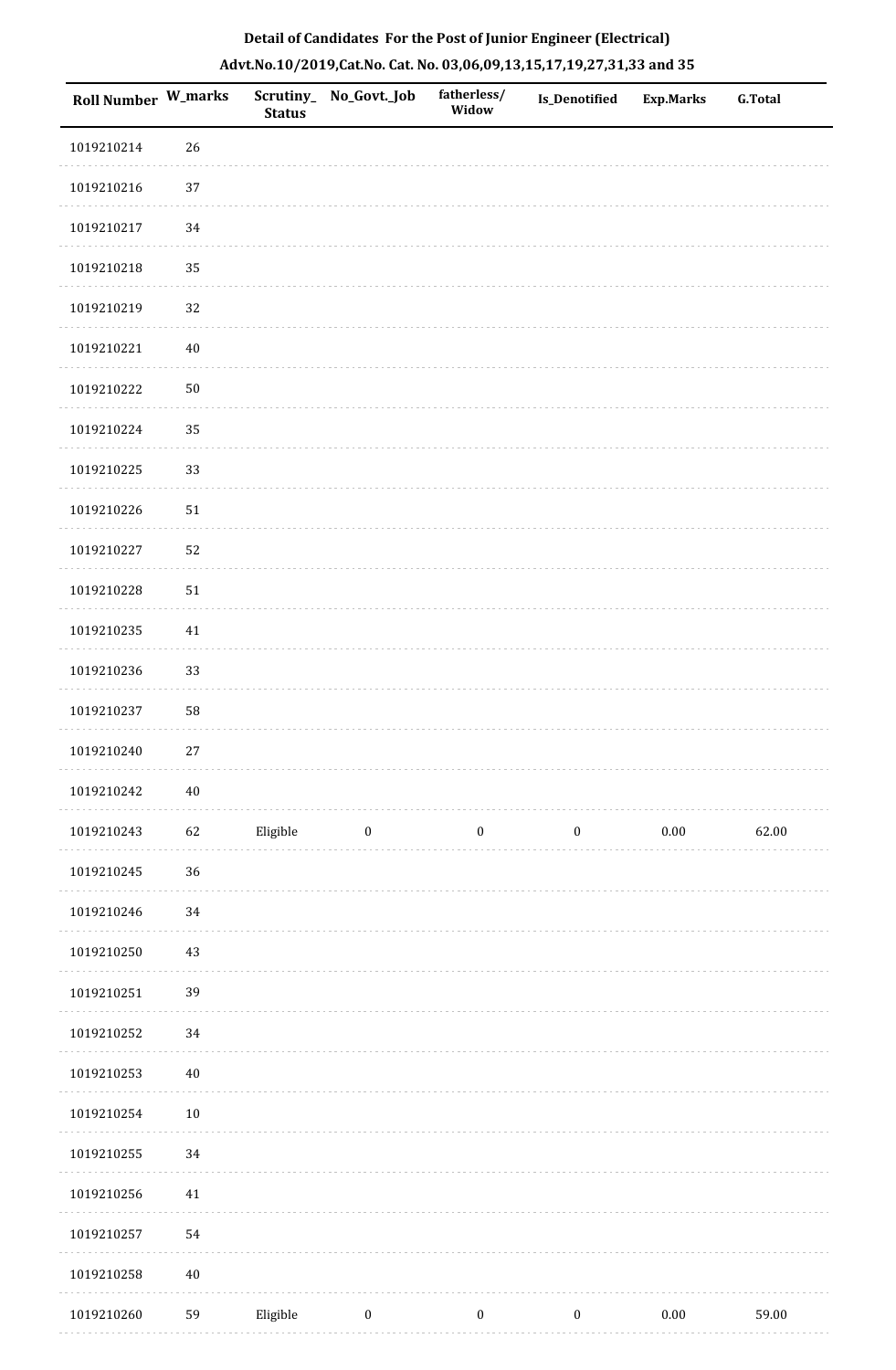| Detail of Candidates For the Post of Junior Engineer (Electrical)     |
|-----------------------------------------------------------------------|
| Advt.No.10/2019,Cat.No. Cat. No. 03,06,09,13,15,17,19,27,31,33 and 35 |

| <b>Roll Number W_marks</b> |          | Scrutiny_<br><b>Status</b> | No_Govt._Job     | fatherless/<br>Widow | Is_Denotified    | <b>Exp.Marks</b> | <b>G.Total</b> |
|----------------------------|----------|----------------------------|------------------|----------------------|------------------|------------------|----------------|
| 1019210261                 | 38       |                            |                  |                      |                  |                  |                |
| 1019210262                 |          | Not Eligible               |                  |                      |                  |                  |                |
| 1019210263                 | 60       |                            |                  |                      |                  |                  |                |
| 1019210264                 | $40\,$   |                            |                  |                      |                  |                  |                |
| 1019210265                 | 57       | Eligible                   | $\boldsymbol{0}$ | $\boldsymbol{0}$     | $\boldsymbol{0}$ | $0.00\,$         | 57.00          |
| 1019210267                 | $47\,$   |                            |                  |                      |                  |                  |                |
| 1019210268                 | 55       |                            |                  |                      |                  |                  |                |
| 1019210270                 | 43       |                            |                  |                      |                  |                  |                |
| 1019210271                 | 37       |                            |                  |                      |                  |                  |                |
| 1019210272                 | $41\,$   |                            |                  |                      |                  |                  |                |
| 1019210275                 | 42       |                            |                  |                      |                  |                  |                |
| 1019210277                 | 33       |                            |                  |                      |                  |                  |                |
| 1019210278                 | $40\,$   |                            |                  |                      |                  |                  |                |
| 1019210279                 | $\bf 44$ |                            |                  |                      |                  |                  |                |
| 1019210281                 | 36       |                            |                  |                      |                  |                  |                |
| 1019210282                 | 46       |                            |                  |                      |                  |                  |                |
| 1019210283                 | $40\,$   |                            |                  |                      |                  |                  |                |
| 1019210284                 | 42       |                            |                  |                      |                  |                  |                |
| 1019210285                 | 42       |                            |                  |                      |                  |                  |                |
| 1019210286                 | 43       |                            |                  |                      |                  |                  |                |
| 1019210288                 | 37       |                            |                  |                      |                  |                  |                |
| 1019210289                 | 45       |                            |                  |                      |                  |                  |                |
| 1019210291                 | $30\,$   |                            |                  |                      |                  |                  |                |
| 1019210293                 | 47       |                            |                  |                      |                  |                  |                |
| 1019210295                 | $40\,$   |                            |                  |                      |                  |                  |                |
| 1019210297                 | $30\,$   |                            |                  |                      |                  |                  |                |
| 1019210299                 | $30\,$   |                            |                  |                      |                  |                  |                |
| 1019210301                 | 22       |                            |                  |                      |                  |                  |                |
| 1019210304                 | 43       |                            |                  |                      |                  |                  |                |
| 1019210305                 | 47       |                            |                  |                      |                  |                  |                |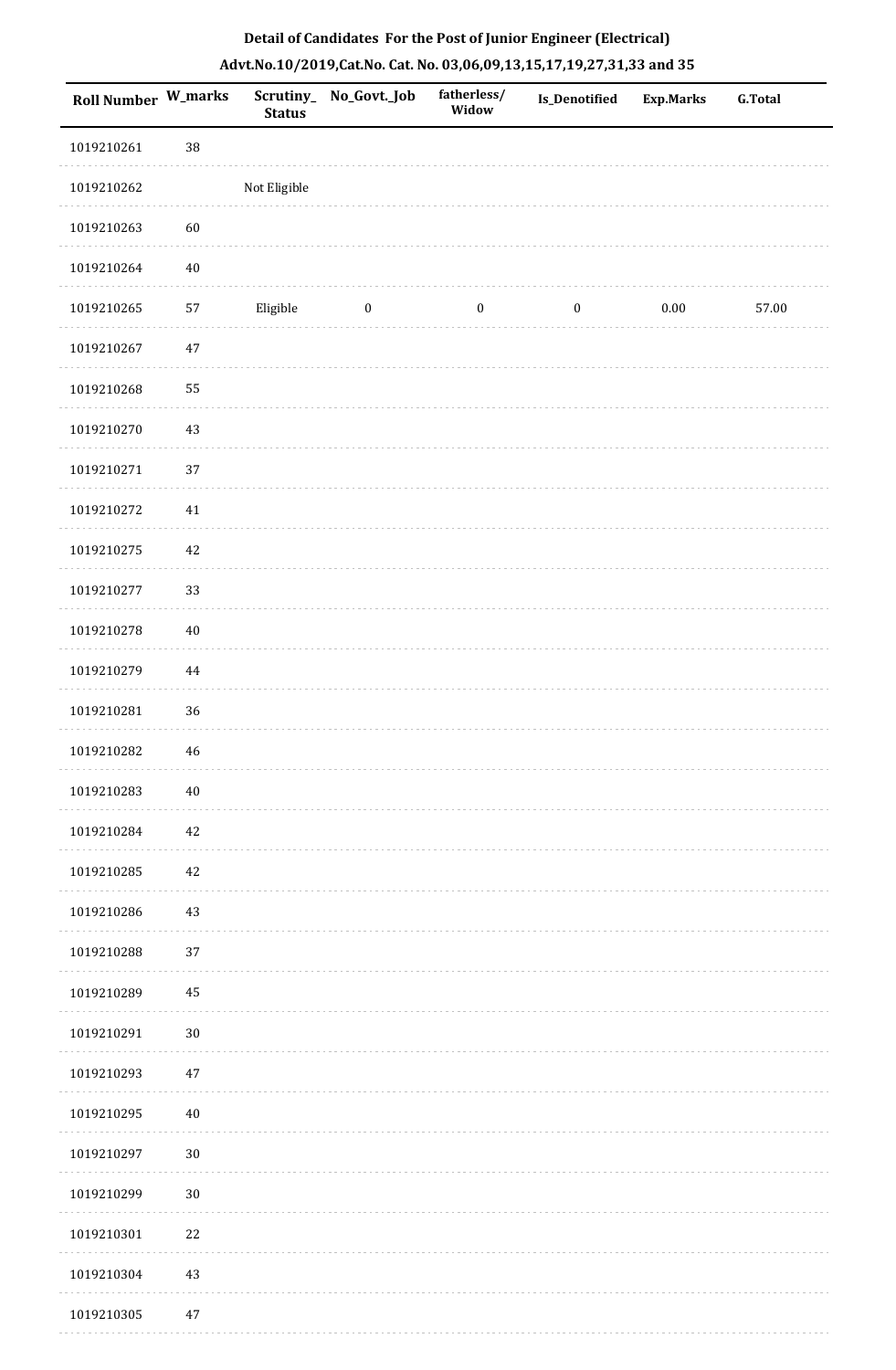| Roll Number W_marks |          | <b>Status</b> | Scrutiny_ No_Govt._Job | fatherless/<br>Widow | Is_Denotified | <b>Exp.Marks</b> | G.Total |
|---------------------|----------|---------------|------------------------|----------------------|---------------|------------------|---------|
| 1019210308          | 36       |               |                        |                      |               |                  |         |
| 1019210310          | 37       |               |                        |                      |               |                  |         |
| 1019210313          | 33       |               |                        |                      |               |                  |         |
| 1019210315          | 33       |               |                        |                      |               |                  |         |
| 1019210317          | 34       |               |                        |                      |               |                  |         |
| 1019210321          | $\bf 44$ |               |                        |                      |               |                  |         |
| 1019210326          | $40\,$   |               |                        |                      |               |                  |         |
| 1019210327          | 44       |               |                        |                      |               |                  |         |
| 1019210330          | 43       |               |                        |                      |               |                  |         |
| 1019210332          | 35       |               |                        |                      |               |                  |         |
| 1019210334          | $40\,$   |               |                        |                      |               |                  |         |
| 1019210336          | 25       |               |                        |                      |               |                  |         |
| 1019210337          | 38       |               |                        |                      |               |                  |         |
| 1019210338          | $38\,$   |               |                        |                      |               |                  |         |
| 1019210339          | $40\,$   |               |                        |                      |               |                  |         |
| 1019210340          | 37       |               |                        |                      |               |                  |         |
| 1019210341          | $27\,$   |               |                        |                      |               |                  |         |
| 1019210343          | 25       |               |                        |                      |               |                  |         |
| 1019210344          | 42       |               |                        |                      |               |                  |         |
| 1019210345          | 46       |               |                        |                      |               |                  |         |
| 1019210346          | $42\,$   |               |                        |                      |               |                  |         |
| 1019210348          | 53       |               |                        |                      |               |                  |         |
| 1019210349          | $38\,$   |               |                        |                      |               |                  |         |
| 1019210350          | $38\,$   |               |                        |                      |               |                  |         |
| 1019210351          | 60       |               |                        |                      |               |                  |         |
| 1019210352          | 34       |               |                        |                      |               |                  |         |
| 1019210353          | 37       |               |                        |                      |               |                  |         |
| 1019210356          | 36       |               |                        |                      |               |                  |         |
| 1019210357          | $47\,$   |               |                        |                      |               |                  |         |
| 1019210358          | 35       |               |                        |                      |               |                  |         |

. . . . . . . . . . .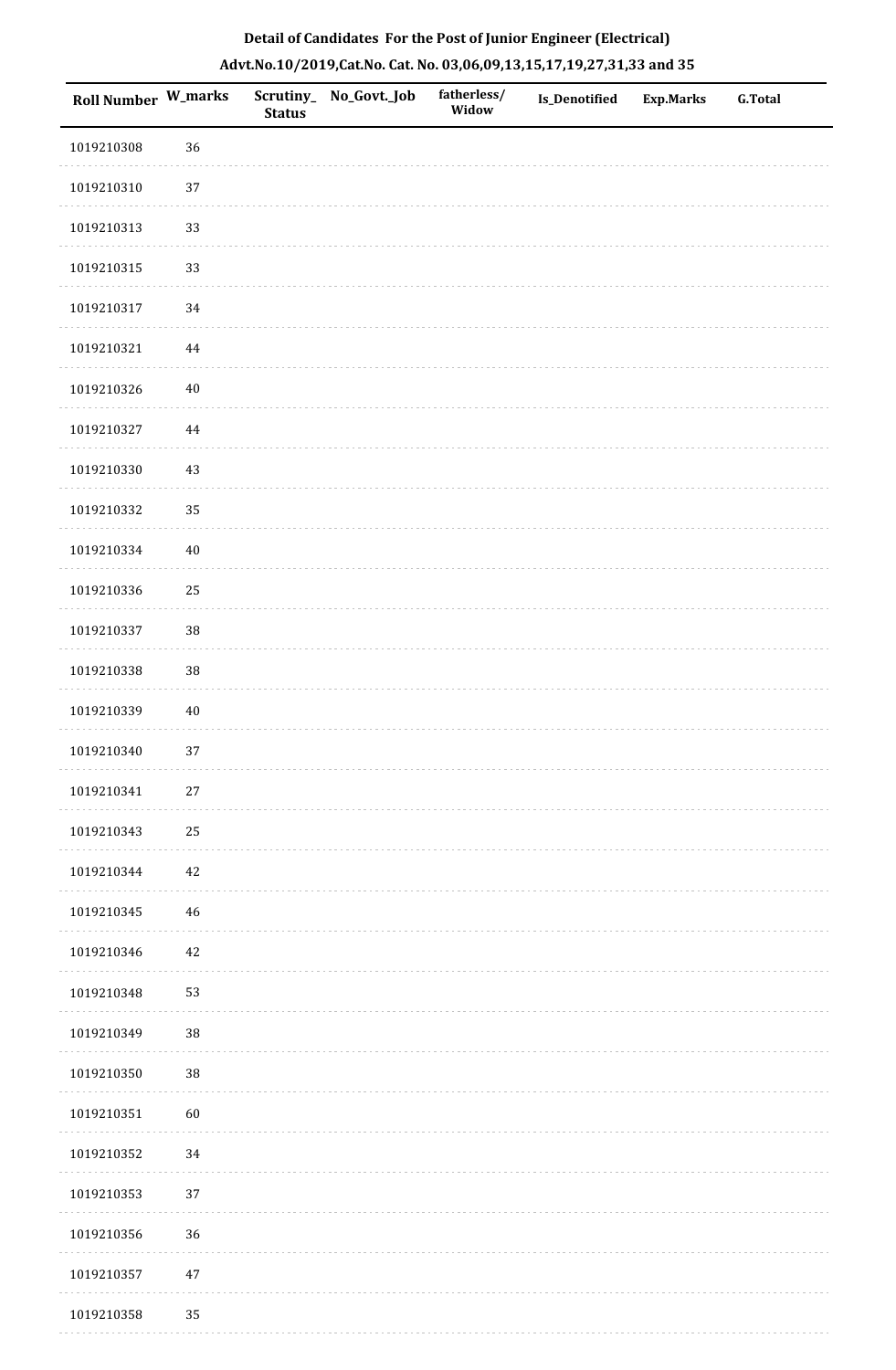| Roll Number W_marks |            | <b>Status</b> | Scrutiny_ No_Govt._Job | fatherless/<br>Widow | Is_Denotified    | <b>Exp.Marks</b> | <b>G.Total</b> |
|---------------------|------------|---------------|------------------------|----------------------|------------------|------------------|----------------|
| 1019210361          | 42         |               |                        |                      |                  |                  |                |
| 1019210364          | 32         |               |                        |                      |                  |                  |                |
| 1019210367          | 44         |               |                        |                      |                  |                  |                |
| 1019210369          | 48         |               |                        |                      |                  |                  |                |
| 1019210371          | 49         | Absent        | $\boldsymbol{0}$       | $\boldsymbol{0}$     | $\boldsymbol{0}$ | 0.00             |                |
| 1019210372          | 57         |               |                        |                      |                  |                  |                |
| 1019210373          | 51         |               |                        |                      |                  |                  |                |
| 1019210374          | 33         |               |                        |                      |                  |                  |                |
| 1019210375          | 36         |               |                        |                      |                  |                  |                |
| 1019210376          | 39         |               |                        |                      |                  |                  |                |
| 1019210377          | ${\bf 28}$ |               |                        |                      |                  |                  |                |
| 1019210379          | 53         |               |                        |                      |                  |                  |                |
| 1019210382          | 36         |               |                        |                      |                  |                  |                |
| 1019210383          | 48         |               |                        |                      |                  |                  |                |
| 1019210384          | 34         |               |                        |                      |                  |                  |                |
| 1019210385          | 33         |               |                        |                      |                  |                  |                |
| 1019210386          | $61\,$     | Eligible      | 5                      | $\boldsymbol{0}$     | $\boldsymbol{0}$ | 0.00             | 66.00          |
| 1019210387          | $45\,$     |               |                        |                      |                  |                  |                |
| 1019210388          | $38\,$     |               |                        |                      |                  |                  |                |
| 1019210389          | $27\,$     |               |                        |                      |                  |                  |                |
| 1019210390          | 53         | Eligible      | $\mathbf{5}$           | $\boldsymbol{0}$     | $\boldsymbol{0}$ | $0.50\,$         | 58.50          |
| 1019210391          | 47         |               |                        |                      |                  |                  |                |
| 1019210392          | 33         |               |                        |                      |                  |                  |                |
| 1019210395          | 56         |               |                        |                      |                  |                  |                |
| 1019210398          | 14         |               |                        |                      |                  |                  |                |
| 1019210403          | 49         |               |                        |                      |                  |                  |                |
| 1019210404          | $38\,$     |               |                        |                      |                  |                  |                |
| 1019210405          | 56         |               |                        |                      |                  |                  |                |
| 1019210407          | 33         |               |                        |                      |                  |                  |                |
| 1019210410          | 46         |               |                        |                      |                  |                  |                |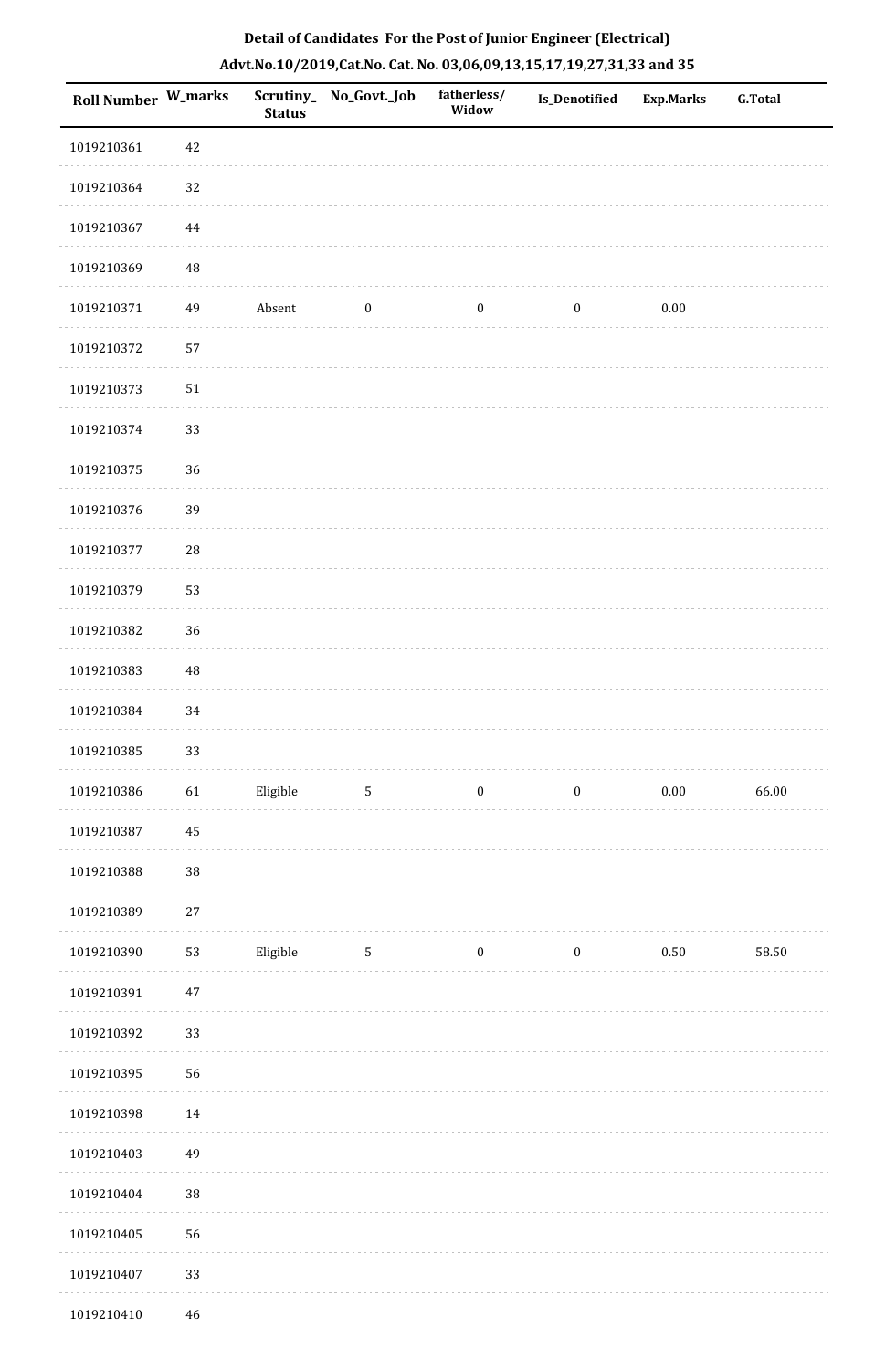| Roll Number W_marks |        | <b>Status</b> | Scrutiny_No_Govt._Job | fatherless/<br>Widow | Is_Denotified    | <b>Exp.Marks</b> | <b>G.Total</b> |
|---------------------|--------|---------------|-----------------------|----------------------|------------------|------------------|----------------|
| 1019210411          | 39     |               |                       |                      |                  |                  |                |
| 1019210412          | 36     |               |                       |                      |                  |                  |                |
| 1019210414          | $10\,$ |               |                       |                      |                  |                  |                |
| 1019210415          | 33     |               |                       |                      |                  |                  |                |
| 1019210416          | $41\,$ |               |                       |                      |                  |                  |                |
| 1019210419          | 11     |               |                       |                      |                  |                  |                |
| 1019210420          | $42\,$ |               |                       |                      |                  |                  |                |
| 1019210421          | $41\,$ |               |                       |                      |                  |                  |                |
| 1019210422          | 57     |               |                       |                      |                  |                  |                |
| 1019210425          | 62     | Eligible      | $\boldsymbol{0}$      | $\boldsymbol{0}$     | $\boldsymbol{0}$ | $0.00\,$         | 62.00          |
| 1019210426          | 39     |               |                       |                      |                  |                  |                |
| 1019210429          | 35     |               |                       |                      |                  |                  |                |
| 1019210430          | 56     | Eligible      | $\boldsymbol{0}$      | $\boldsymbol{0}$     | $\bf{0}$         | $0.00\,$         | 56.00          |
| 1019210431          | 26     |               |                       |                      |                  |                  |                |
| 1019210433          | 33     |               |                       |                      |                  |                  |                |
| 1019210434          | 25     |               |                       |                      |                  |                  |                |
| 1019210436          | $50\,$ |               |                       |                      |                  |                  |                |
| 1019210438          | 61     | Eligible      | $\boldsymbol{0}$      | $\boldsymbol{0}$     | $\boldsymbol{0}$ | $0.00\,$         | 61.00          |
| 1019210440          | 36     |               |                       |                      |                  |                  |                |
| 1019210443          | 29     |               |                       |                      |                  |                  |                |
| 1019210444          | 53     |               |                       |                      |                  |                  |                |
| 1019210445          | 39     |               |                       |                      |                  |                  |                |
| 1019210446          | 44     |               |                       |                      |                  |                  |                |
| 1019210449          | 49     |               |                       |                      |                  |                  |                |
| 1019210450          | 29     |               |                       |                      |                  |                  |                |
| 1019210451          | $40\,$ |               |                       |                      |                  |                  |                |
| 1019210452          | 40     |               |                       |                      |                  |                  |                |
| 1019210454          | 32     |               |                       |                      |                  |                  |                |
| 1019210455          | $41\,$ |               |                       |                      |                  |                  |                |
| 1019210456          | 41     |               |                       |                      |                  |                  |                |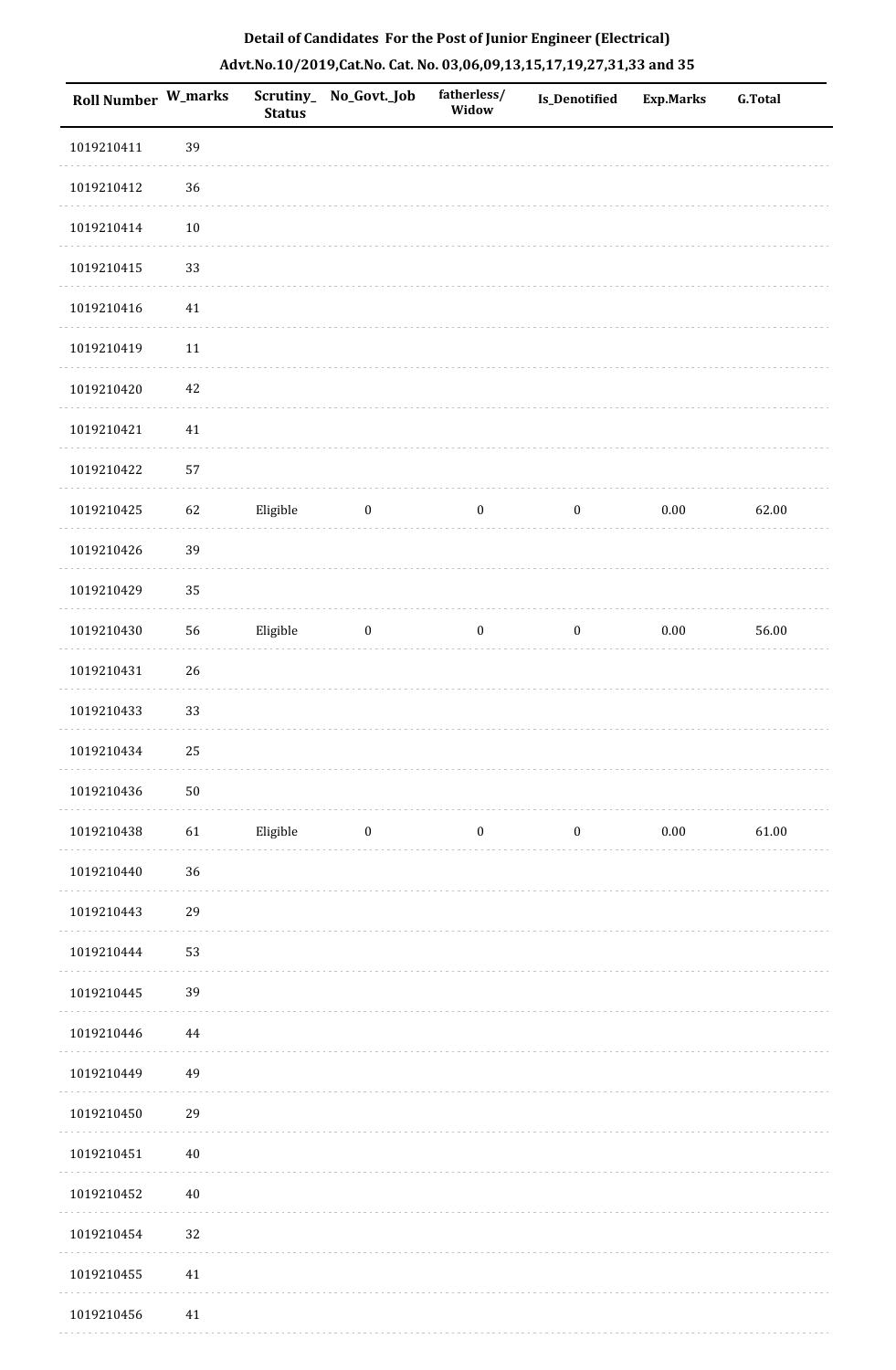| <b>Roll Number W_marks</b> |            | Scrutiny_<br><b>Status</b> | No_Govt._Job | fatherless/<br>Widow | Is_Denotified | <b>Exp.Marks</b> | <b>G.Total</b> |
|----------------------------|------------|----------------------------|--------------|----------------------|---------------|------------------|----------------|
| 1019210457                 | 60         |                            |              |                      |               |                  |                |
| 1019210458                 | 42         |                            |              |                      |               |                  |                |
| 1019210459                 | $27\,$     |                            |              |                      |               |                  |                |
| 1019210461                 | 41         |                            |              |                      |               |                  |                |
| 1019210463                 | 49         |                            |              |                      |               |                  |                |
| 1019210470                 | $\bf 44$   |                            |              |                      |               |                  |                |
| 1019210471                 | 39         |                            |              |                      |               |                  |                |
| 1019210472                 | 32         |                            |              |                      |               |                  |                |
| 1019210473                 | 26         |                            |              |                      |               |                  |                |
| 1019210476                 | $40\,$     |                            |              |                      |               |                  |                |
| 1019210478                 | 49         |                            |              |                      |               |                  |                |
| 1019210480                 | $50\,$     |                            |              |                      |               |                  |                |
| 1019210481                 | 44         |                            |              |                      |               |                  |                |
| 1019210482                 |            | Not Eligible               |              |                      |               |                  |                |
| 1019210483                 | 37         |                            |              |                      |               |                  |                |
| 1019210484                 | $\sqrt{2}$ |                            |              |                      |               |                  |                |
| 1019210485                 | $31\,$     |                            |              |                      |               |                  |                |
| 1019210486                 | 35         |                            |              |                      |               |                  |                |
| 1019210487                 | 49         |                            |              |                      |               |                  |                |
| 1019210490                 | 45         |                            |              |                      |               |                  |                |
| 1019210491                 | 29         |                            |              |                      |               |                  |                |
| 1019210495                 | 55         |                            |              |                      |               |                  |                |
| 1019210496                 | 59         |                            |              |                      |               |                  |                |
| 1019210497                 | $40\,$     |                            |              |                      |               |                  |                |
| 1019210498                 | 56         |                            |              |                      |               |                  |                |
| 1019210499                 | 44         |                            |              |                      |               |                  |                |
| 1019210501                 | $38\,$     |                            |              |                      |               |                  |                |
| 1019210503                 | $27\,$     |                            |              |                      |               |                  |                |
| 1019210505                 | 35         |                            |              |                      |               |                  |                |
| 1019210506                 | $\bf 48$   |                            |              |                      |               |                  |                |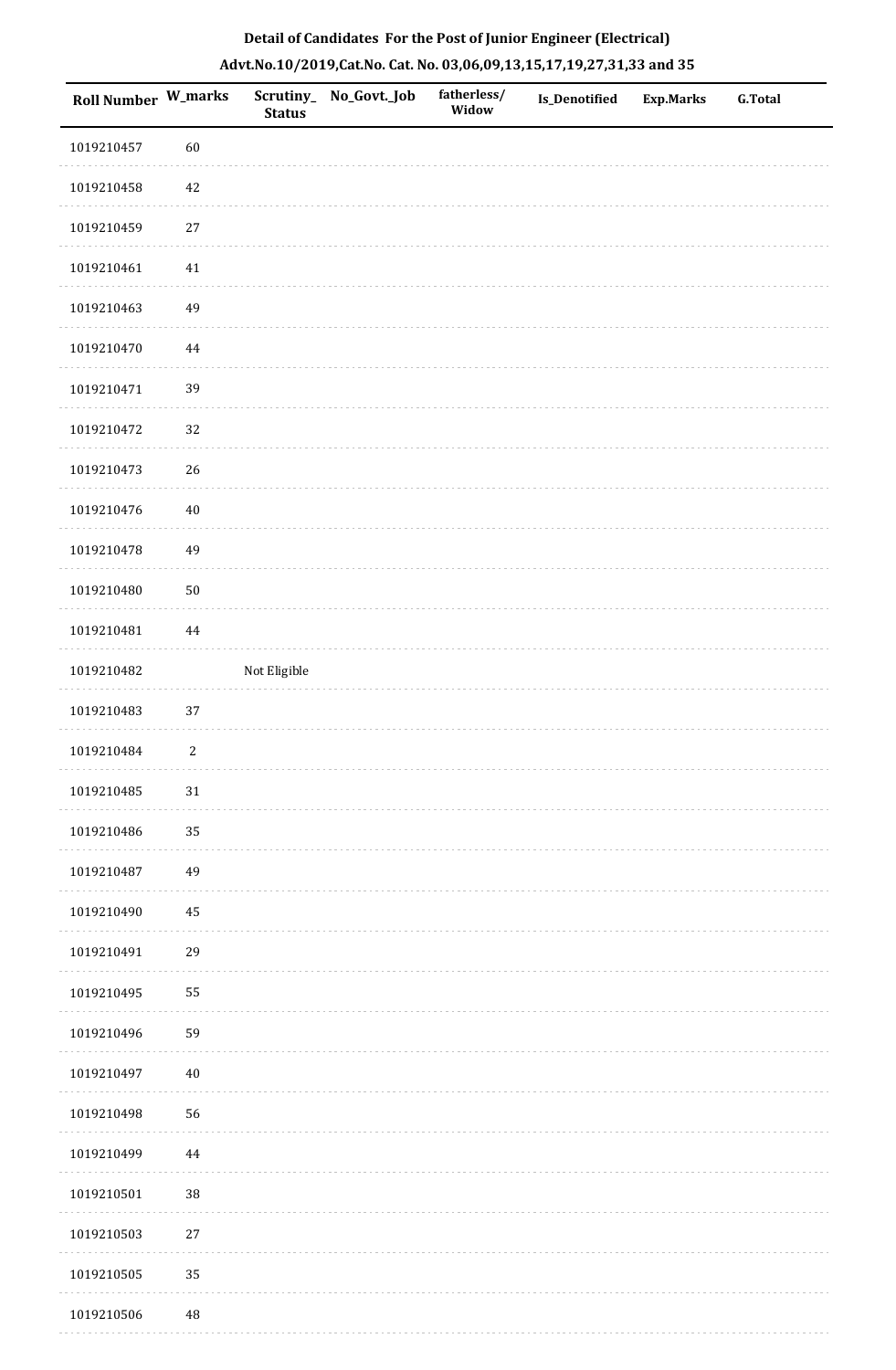| Roll Number W_marks |             | <b>Status</b> | Scrutiny_ No_Govt._Job | fatherless/<br>Widow | <b>Is_Denotified</b> | <b>Exp.Marks</b> | <b>G.Total</b> |
|---------------------|-------------|---------------|------------------------|----------------------|----------------------|------------------|----------------|
| 1019210507          | 58          |               |                        |                      |                      |                  |                |
| 1019210508          | $\sqrt{46}$ |               |                        |                      |                      |                  |                |
| 1019210509          | 51          |               |                        |                      |                      |                  |                |
| 1019210511          | 34          |               |                        |                      |                      |                  |                |
| 1019210515          | 39          |               |                        |                      |                      |                  |                |
| 1019210519          | 39          |               |                        |                      |                      |                  |                |
| 1019210522          | 32          |               |                        |                      |                      |                  |                |
| 1019210523          | $42\,$      |               |                        |                      |                      |                  |                |
| 1019210524          | $\sqrt{46}$ |               |                        |                      |                      |                  |                |
| 1019210525          | $\rm 48$    |               |                        |                      |                      |                  |                |
| 1019210526          | $30\,$      |               |                        |                      |                      |                  |                |
| 1019210527          | 33          |               |                        |                      |                      |                  |                |
| 1019210529          | $41\,$      |               |                        |                      |                      |                  |                |
| 1019210530          | $38\,$      |               |                        |                      |                      |                  |                |
| 1019210531          |             | Not Eligible  |                        |                      |                      |                  |                |
| 1019210532          | 38          |               |                        |                      |                      |                  |                |
| 1019210533          | $25\,$      |               |                        |                      |                      |                  |                |
| 1019210535          | 43          |               |                        |                      |                      |                  |                |
| 1019210536          | 53          | Eligible      | $\boldsymbol{0}$       | $\boldsymbol{0}$     | $\boldsymbol{0}$     | $0.00\,$         | 53.00          |
| 1019210538          | 52          |               |                        |                      |                      |                  |                |
| 1019210539          | $\sqrt{48}$ |               |                        |                      |                      |                  |                |
| 1019210541          | $\bf 44$    | Eligible      | $\boldsymbol{0}$       | $\boldsymbol{0}$     | $\boldsymbol{0}$     | $0.00\,$         | 44.00          |
| 1019210544          | 34          |               |                        |                      |                      |                  |                |
| 1019210545          | 54          |               |                        |                      |                      |                  |                |
| 1019210546          | 39          |               |                        |                      |                      |                  |                |
| 1019210547          | 43          |               |                        |                      |                      |                  |                |
| 1019210550          | 33          |               |                        |                      |                      |                  |                |
| 1019210551          | 25          |               |                        |                      |                      |                  |                |
| 1019210553          | $41\,$      |               |                        |                      |                      |                  |                |
| 1010210555          | 25          |               |                        |                      |                      |                  |                |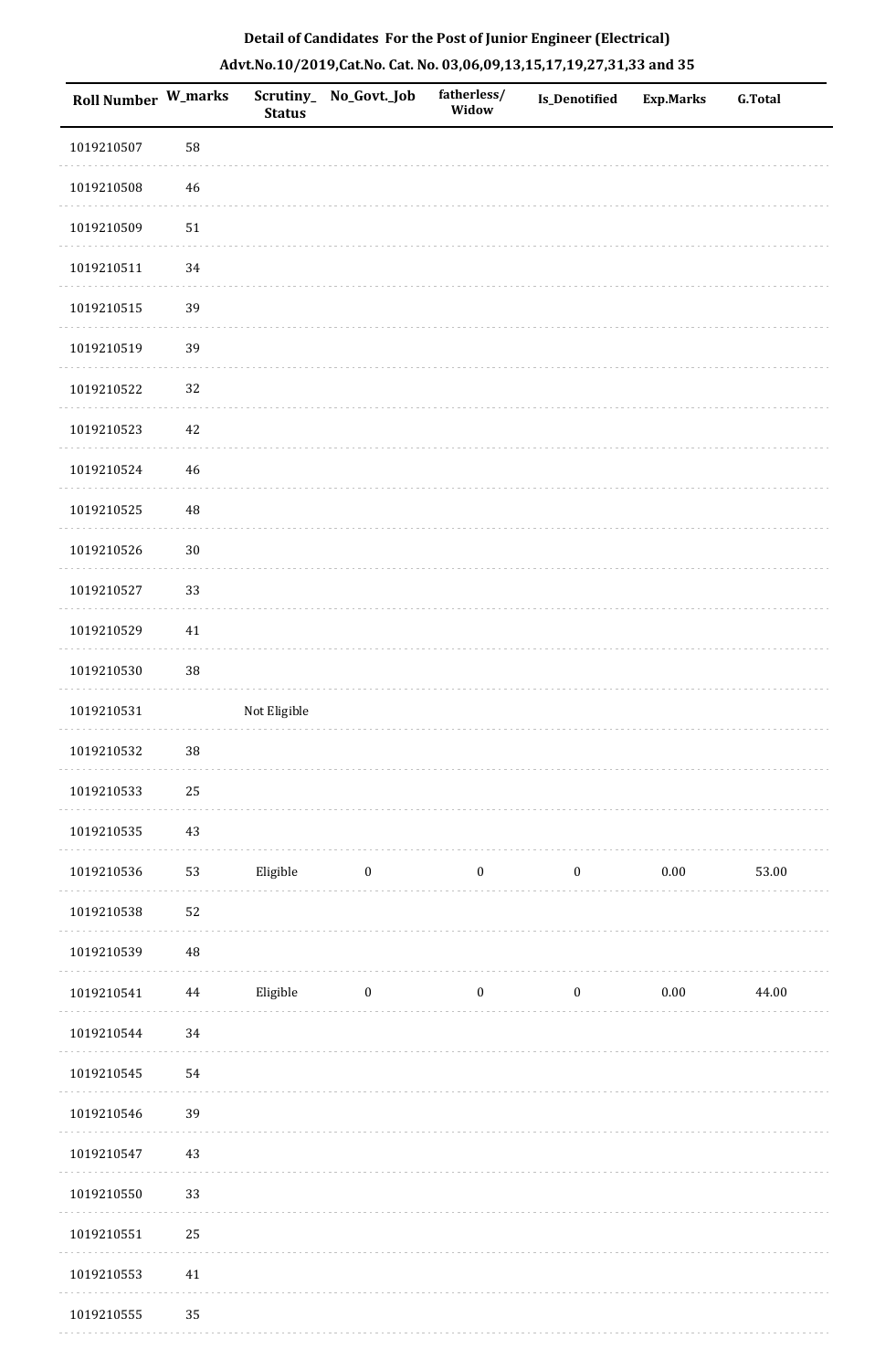| Roll Number W_marks |                  | <b>Status</b> | Scrutiny_ No_Govt._Job | fatherless/<br>Widow | Is_Denotified    | <b>Exp.Marks</b> | <b>G.Total</b> |
|---------------------|------------------|---------------|------------------------|----------------------|------------------|------------------|----------------|
| 1019210556          | 34               |               |                        |                      |                  |                  |                |
| 1019210558          | $\boldsymbol{7}$ |               |                        |                      |                  |                  |                |
| 1019210560          | 29               |               |                        |                      |                  |                  |                |
| 1019210561          | 26               |               |                        |                      |                  |                  |                |
| 1019210562          | $37\,$           |               |                        |                      |                  |                  |                |
| 1019210564          | $\bf 44$         |               |                        |                      |                  |                  |                |
| 1019210565          | 32               |               |                        |                      |                  |                  |                |
| 1019210566          | 42               |               |                        |                      |                  |                  |                |
| 1019210567          | 50               |               |                        |                      |                  |                  |                |
| 1019210568          | 48               |               |                        |                      |                  |                  |                |
| 1019210570          | $40\,$           |               |                        |                      |                  |                  |                |
| 1019210571          | 54               |               |                        |                      |                  |                  |                |
| 1019210573          | 55               | Eligible      | $\boldsymbol{0}$       | $\boldsymbol{0}$     | $\boldsymbol{0}$ | $0.00\,$         | 55.00          |
| 1019210576          | 33               |               |                        |                      |                  |                  |                |
| 1019210577          | ${\bf 28}$       |               |                        |                      |                  |                  |                |
| 1019210578          | 34               |               |                        |                      |                  |                  |                |
| 1019210579          | 49               |               |                        |                      |                  |                  |                |
| 1019210580          | 49               |               |                        |                      |                  |                  |                |
| 1019210581          | 36               |               |                        |                      |                  |                  |                |
| 1019210582          | 42               |               |                        |                      |                  |                  |                |
| 1019210584          | 49               |               |                        |                      |                  |                  |                |
| 1019210587          | 56               |               |                        |                      |                  |                  |                |
| 1019210588          | $25\,$           |               |                        |                      |                  |                  |                |
| 1019210592          | $41\,$           |               |                        |                      |                  |                  |                |
| 1019210596          | $40\,$           |               |                        |                      |                  |                  |                |
| 1019210597          | 36               |               |                        |                      |                  |                  |                |
| 1019210598          | 35               |               |                        |                      |                  |                  |                |
| 1019210602          | 29               |               |                        |                      |                  |                  |                |
| 1019210603          | 53               |               |                        |                      |                  |                  |                |
| 1019210607          | 46               |               |                        |                      |                  |                  |                |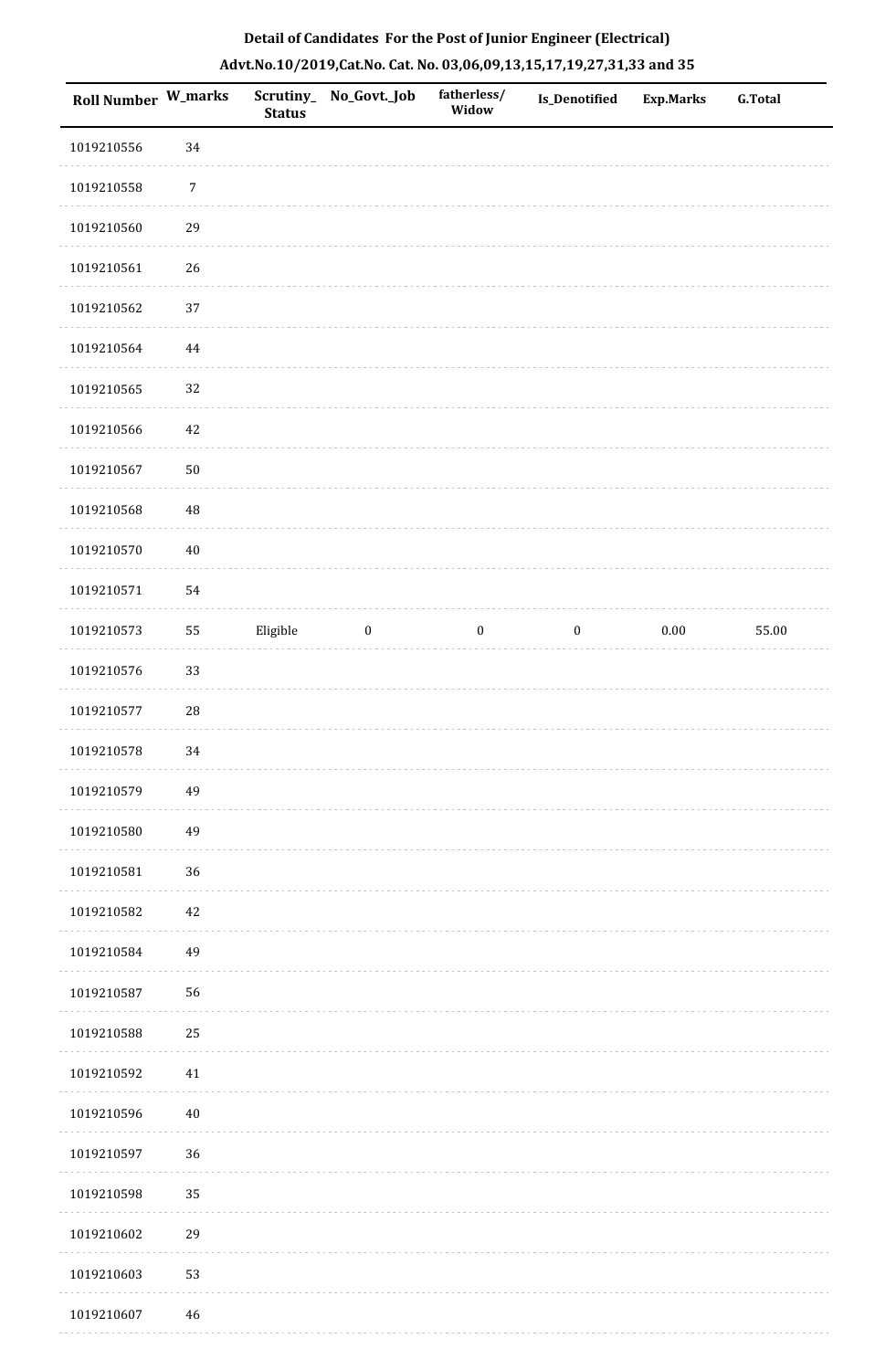| <b>Roll Number W_marks</b> |        | <b>Status</b> | Scrutiny_ No_Govt._Job | fatherless/<br>Widow | Is_Denotified    | <b>Exp.Marks</b> | G.Total |
|----------------------------|--------|---------------|------------------------|----------------------|------------------|------------------|---------|
| 1019210608                 | 32     |               |                        |                      |                  |                  |         |
| 1019210609                 | 52     |               |                        |                      |                  |                  |         |
| 1019210611                 | 36     |               |                        |                      |                  |                  |         |
| 1019210612                 | $38\,$ |               |                        |                      |                  |                  |         |
| 1019210614                 | 41     |               |                        |                      |                  |                  |         |
| 1019210615                 | $21\,$ |               |                        |                      |                  |                  |         |
| 1019210617                 | $26\,$ |               |                        |                      |                  |                  |         |
| 1019210618                 | $30\,$ |               |                        |                      |                  |                  |         |
| 1019210619                 | 36     | Absent        | $\boldsymbol{0}$       | $\boldsymbol{0}$     | $\boldsymbol{0}$ | $0.00\,$         |         |
| 1019210620                 | $40\,$ |               |                        |                      |                  |                  |         |
| 1019210622                 | 36     |               |                        |                      |                  |                  |         |
| 1019210623                 | 39     |               |                        |                      |                  |                  |         |
| 1019210625                 | 56     |               |                        |                      |                  |                  |         |
| 1019210626                 | $38\,$ |               |                        |                      |                  |                  |         |
| 1019210629                 | $20\,$ |               |                        |                      |                  |                  |         |
| 1019210630                 | 57     | Eligible      | $\sqrt{5}$             | $\boldsymbol{0}$     | $\boldsymbol{0}$ | $0.00\,$         | 62.00   |
| 1019210631                 | 33     |               |                        |                      |                  |                  |         |
| 1019210635                 | 39     |               |                        |                      |                  |                  |         |
| 1019210639                 | 27     |               |                        |                      |                  |                  |         |
| 1019210642                 | 42     |               |                        |                      |                  |                  |         |
| 1019210643                 | 42     |               |                        |                      |                  |                  |         |
| 1019210645                 | $28\,$ |               |                        |                      |                  |                  |         |
| 1019210647                 | 34     |               |                        |                      |                  |                  |         |
| 1019210651                 | $20\,$ |               |                        |                      |                  |                  |         |
| 1019210652                 | 45     |               |                        |                      |                  |                  |         |
| 1019210655                 | $38\,$ |               |                        |                      |                  |                  |         |
| 1019210656                 | 39     |               |                        |                      |                  |                  |         |
| 1019210657                 | 38     |               |                        |                      |                  |                  |         |
| 1019210658                 | 36     |               |                        |                      |                  |                  |         |
| 1010210660                 | 27     |               |                        |                      |                  |                  |         |

# **Detail of Candidates For the Post of Junior Engineer (Electrical) Advt.No.10/2019,Cat.No. Cat. No. 03,06,09,13,15,17,19,27,31,33 and 35**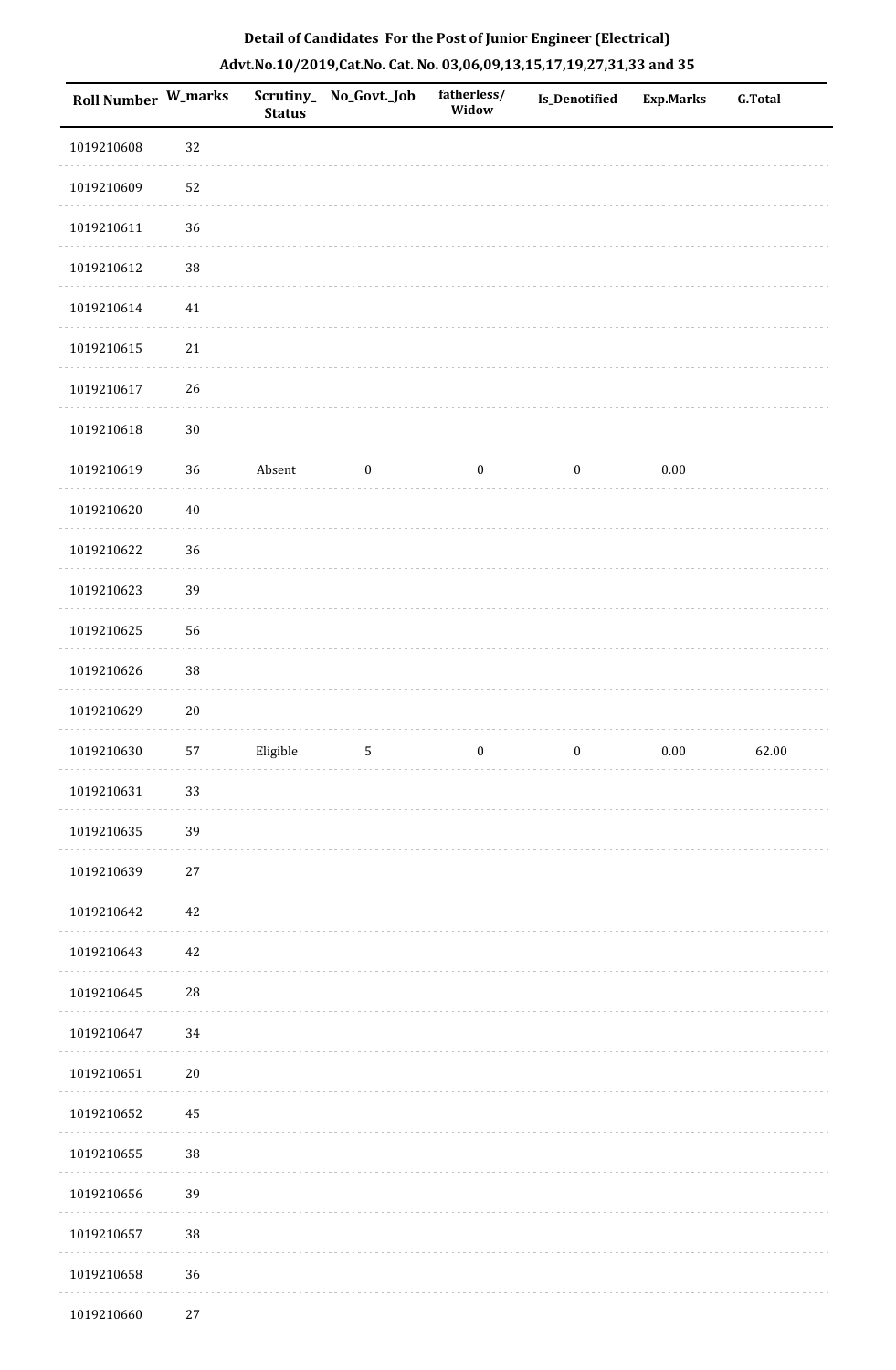| Roll Number W_marks |          | <b>Status</b> | Scrutiny_No_Govt._Job | fatherless/<br>Widow | <b>Is_Denotified</b> | <b>Exp.Marks</b> | <b>G.Total</b> |
|---------------------|----------|---------------|-----------------------|----------------------|----------------------|------------------|----------------|
| 1019210661          | 34       |               |                       |                      |                      |                  |                |
| 1019210663          | $50\,$   |               |                       |                      |                      |                  |                |
| 1019210665          | 45       |               |                       |                      |                      |                  |                |
| 1019210670          | 38       |               |                       |                      |                      |                  |                |
| 1019210671          | 55       |               |                       |                      |                      |                  |                |
| 1019210672          | 33       |               |                       |                      |                      |                  |                |
| 1019210673          | 39       |               |                       |                      |                      |                  |                |
| 1019210674          | 48       |               |                       |                      |                      |                  |                |
| 1019210675          | 36       |               |                       |                      |                      |                  |                |
| 1019210676          | $40\,$   |               |                       |                      |                      |                  |                |
| 1019210677          | 55       |               |                       |                      |                      |                  |                |
| 1019210678          | 48       |               |                       |                      |                      |                  |                |
| 1019210679          | $22\,$   |               |                       |                      |                      |                  |                |
| 1019210680          | 49       |               |                       |                      |                      |                  |                |
| 1019210681          | $\bf 45$ |               |                       |                      |                      |                  |                |
| 1019210684          | 34       |               |                       |                      |                      |                  |                |
| 1019210688          | $38\,$   |               |                       |                      |                      |                  |                |
| 1019210690          | $41\,$   |               |                       |                      |                      |                  |                |
| 1019210691          | 33       |               |                       |                      |                      |                  |                |
| 1019210692          | $40\,$   |               |                       |                      |                      |                  |                |
| 1019210695          | 61       | Eligible      | $\bf{0}$              | $\boldsymbol{0}$     | $\boldsymbol{0}$     | $0.00\,$         | 61.00          |
| 1019210696          | 38       |               |                       |                      |                      |                  |                |
| 1019210697          | $43\,$   |               |                       |                      |                      |                  |                |
| 1019210699          | 31       |               |                       |                      |                      |                  |                |
| 1019210700          | $30\,$   |               |                       |                      |                      |                  |                |
| 1019210702          | $46\,$   |               |                       |                      |                      |                  |                |
| 1019210703          | 32       |               |                       |                      |                      |                  |                |
| 1019210704          | 35       |               |                       |                      |                      |                  |                |
| 1019210705          | 44       |               |                       |                      |                      |                  |                |
| 1019210709          | 36       |               |                       |                      |                      |                  |                |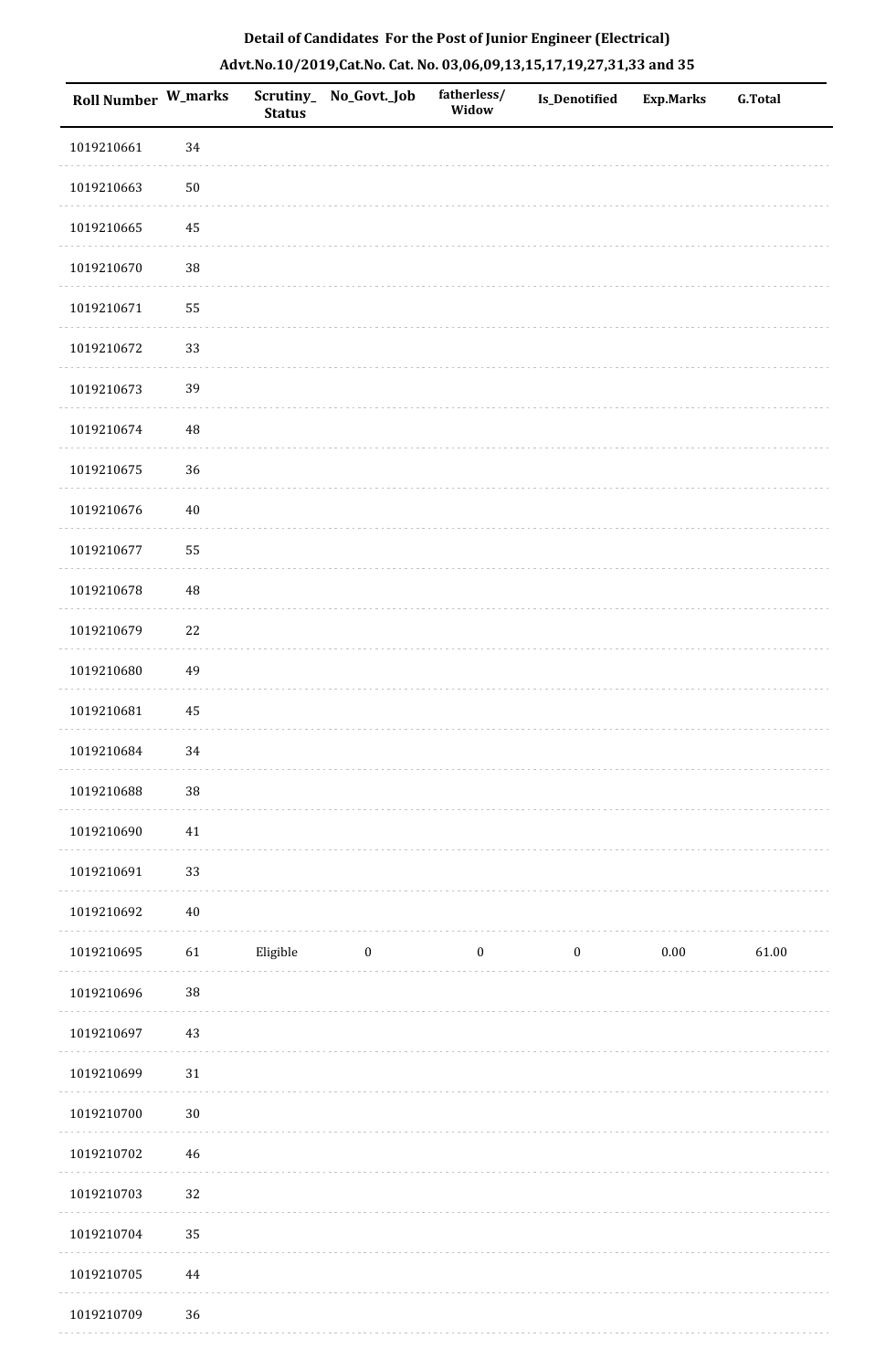| <b>Roll Number W_marks</b> |             | <b>Status</b> | Scrutiny_ No_Govt._Job | fatherless/<br>Widow | <b>Is_Denotified</b> | <b>Exp.Marks</b> | <b>G.Total</b> |
|----------------------------|-------------|---------------|------------------------|----------------------|----------------------|------------------|----------------|
| 1019210710                 | $30\,$      |               |                        |                      |                      |                  |                |
| 1019210711                 | 23          |               |                        |                      |                      |                  |                |
| 1019210712                 | $\rm 48$    |               |                        |                      |                      |                  |                |
| 1019210713                 | 42          |               |                        |                      |                      |                  |                |
| 1019210715                 | $\sqrt{28}$ |               |                        |                      |                      |                  |                |
| 1019210716                 | 43          |               |                        |                      |                      |                  |                |
| 1019210717                 | 49          |               |                        |                      |                      |                  |                |
| 1019210718                 | 34          |               |                        |                      |                      |                  |                |
| 1019210720                 | 29          |               |                        |                      |                      |                  |                |
| 1019210722                 | 48          |               |                        |                      |                      |                  |                |
| 1019210723                 | 29          |               |                        |                      |                      |                  |                |
| 1019210725                 | 33          |               |                        |                      |                      |                  |                |
| 1019210726                 | 39          |               |                        |                      |                      |                  |                |
| 1019210727                 | 43          |               |                        |                      |                      |                  |                |
| 1019210730                 | 50          |               |                        |                      |                      |                  |                |
| 1019210731                 | 43          |               |                        |                      |                      |                  |                |
| 1019210736                 | 34          |               |                        |                      |                      |                  |                |
| 1019210739                 | $30\,$      |               |                        |                      |                      |                  |                |
| 1019210740                 | 34          |               |                        |                      |                      |                  |                |
| 1019210741                 | 37          |               |                        |                      |                      |                  |                |
| 1019210742                 | 31          |               |                        |                      |                      |                  |                |
| 1019210744                 | 32          |               |                        |                      |                      |                  |                |
| 1019210746                 | 49          | Eligible      | $\boldsymbol{0}$       | $\boldsymbol{0}$     | $\boldsymbol{0}$     | $0.00\,$         | 49.00          |
| 1019210747                 | 45          |               |                        |                      |                      |                  |                |
| 1019210749                 | 33          |               |                        |                      |                      |                  |                |
| 1019210751                 | 35          |               |                        |                      |                      |                  |                |
| 1019210753                 | $30\,$      |               |                        |                      |                      |                  |                |
| 1019210754                 | 44          |               |                        |                      |                      |                  |                |
| 1019210756                 | 36          |               |                        |                      |                      |                  |                |
| 1019210757                 | 55          |               |                        |                      |                      |                  |                |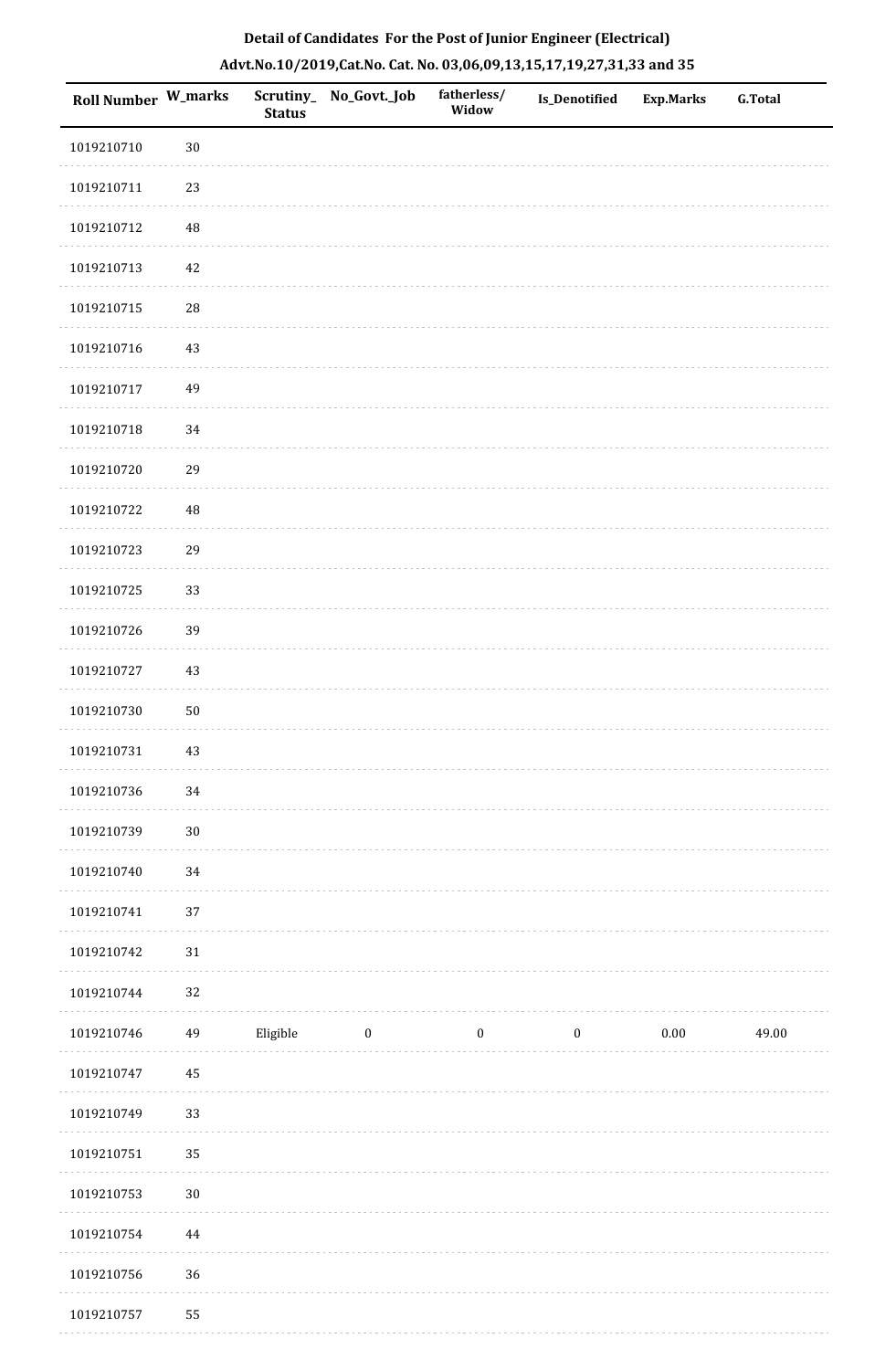| Roll Number W_marks |        | <b>Status</b> | Scrutiny_ No_Govt._Job | fatherless/<br>Widow | <b>Is_Denotified</b> | <b>Exp.Marks</b> | <b>G.Total</b> |
|---------------------|--------|---------------|------------------------|----------------------|----------------------|------------------|----------------|
| 1019210758          | 51     |               |                        |                      |                      |                  |                |
| 1019210760          | 42     |               |                        |                      |                      |                  |                |
| 1019210761          | 59     |               |                        |                      |                      |                  |                |
| 1019210762          | 42     |               |                        |                      |                      |                  |                |
| 1019210763          | 49     |               |                        |                      |                      |                  |                |
| 1019210764          | 39     |               |                        |                      |                      |                  |                |
| 1019210766          | 39     |               |                        |                      |                      |                  |                |
| 1019210767          | 34     |               |                        |                      |                      |                  |                |
| 1019210768          | 34     |               |                        |                      |                      |                  |                |
| 1019210769          | 36     |               |                        |                      |                      |                  |                |
| 1019210772          | 50     |               |                        |                      |                      |                  |                |
| 1019210775          | $38\,$ |               |                        |                      |                      |                  |                |
| 1019210777          | 31     |               |                        |                      |                      |                  |                |
| 1019210781          | 39     |               |                        |                      |                      |                  |                |
| 1019210782          | 25     |               |                        |                      |                      |                  |                |
| 1019210783          | 42     |               |                        |                      |                      |                  |                |
| 1019210785          | 41     |               |                        |                      |                      |                  |                |
| 1019210788          | $27\,$ |               |                        |                      |                      |                  |                |
| 1019210789          | 34     |               |                        |                      |                      |                  |                |
| 1019210790          | 46     |               |                        |                      |                      |                  |                |
| 1019210791          | 36     |               |                        |                      |                      |                  |                |
| 1019210792          | 37     |               |                        |                      |                      |                  |                |
| 1019210793          | 37     |               |                        |                      |                      |                  |                |
| 1019210794          | 49     |               |                        |                      |                      |                  |                |
| 1019210795          | 39     |               |                        |                      |                      |                  |                |
| 1019210796          | 36     |               |                        |                      |                      |                  |                |
| 1019210797          | $41\,$ |               |                        |                      |                      |                  |                |
| 1019210798          | 29     |               |                        |                      |                      |                  |                |
| 1019210799          | 37     |               |                        |                      |                      |                  |                |
| 1019210800          | 39     |               |                        |                      |                      |                  |                |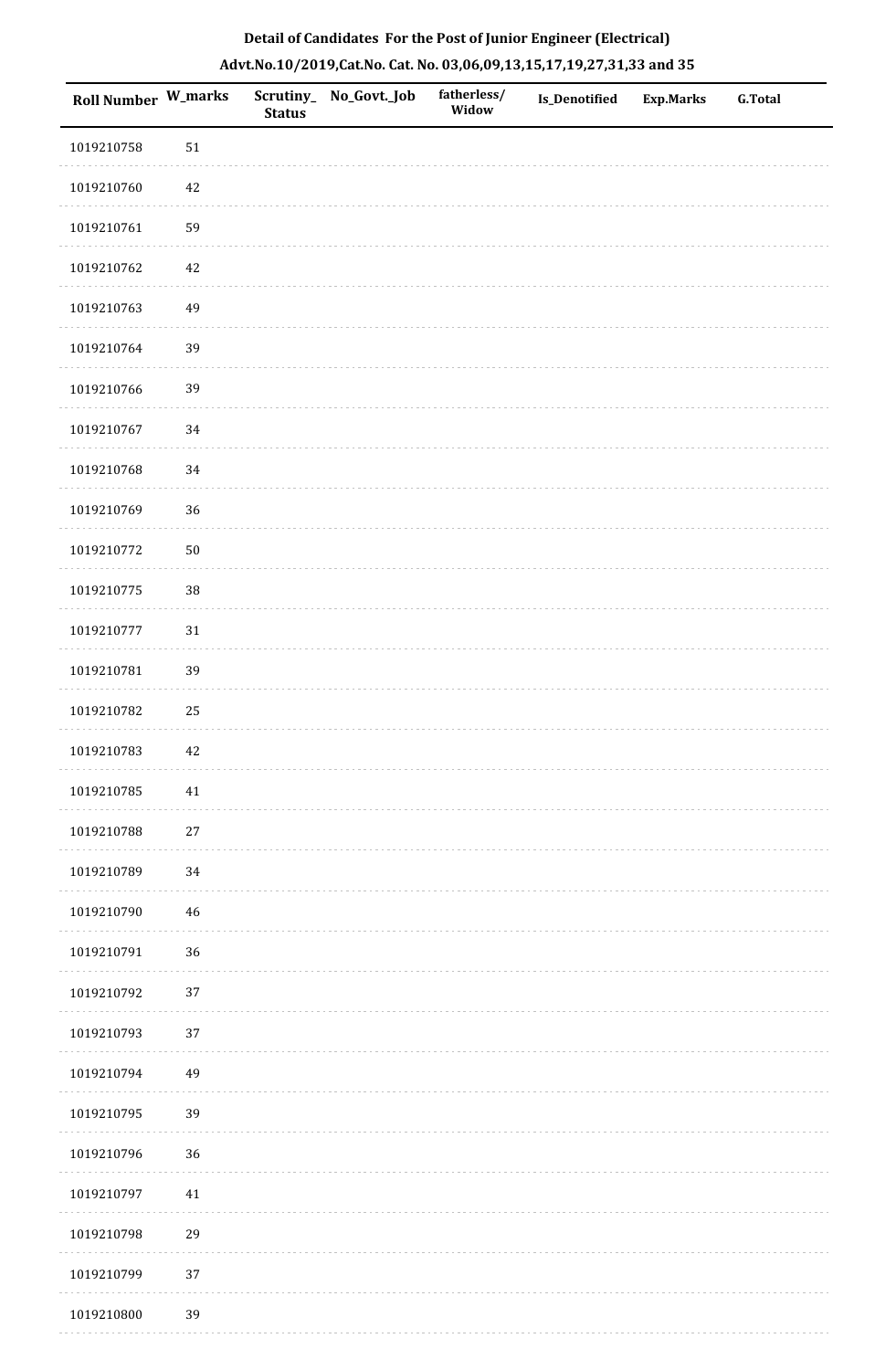| <b>Roll Number W_marks</b> |          | <b>Status</b> | Scrutiny_ No_Govt._Job | fatherless/<br>Widow | Is_Denotified    | <b>Exp.Marks</b> | G.Total |
|----------------------------|----------|---------------|------------------------|----------------------|------------------|------------------|---------|
| 1019210801                 | 42       |               |                        |                      |                  |                  |         |
| 1019210804                 | $42\,$   |               |                        |                      |                  |                  |         |
| 1019210805                 | 39       |               |                        |                      |                  |                  |         |
| 1019210806                 | 44       |               |                        |                      |                  |                  |         |
| 1019210810                 | 29       |               |                        |                      |                  |                  |         |
| 1019210811                 | $\bf 44$ |               |                        |                      |                  |                  |         |
| 1019210813                 | 43       |               |                        |                      |                  |                  |         |
| 1019210815                 | $30\,$   |               |                        |                      |                  |                  |         |
| 1019210816                 | 36       |               |                        |                      |                  |                  |         |
| 1019210817                 | 46       |               |                        |                      |                  |                  |         |
| 1019210819                 | 36       |               |                        |                      |                  |                  |         |
| 1019210820                 | $40\,$   |               |                        |                      |                  |                  |         |
| 1019210821                 | $40\,$   |               |                        |                      |                  |                  |         |
| 1019210823                 | 63       | Eligible      | $\boldsymbol{0}$       | $\boldsymbol{0}$     | $\boldsymbol{0}$ | $0.00\,$         | 63.00   |
| 1019210824                 | 37       |               |                        |                      |                  |                  |         |
| 1019210826                 | 32       |               |                        |                      |                  |                  |         |
| 1019210827                 | 42       |               |                        |                      |                  |                  |         |
| 1019210828                 | 54       |               |                        |                      |                  |                  |         |
| 1019210829                 | 51       |               |                        |                      |                  |                  |         |
| 1019210830                 | 11       |               |                        |                      |                  |                  |         |
| 1019210831                 | 37       |               |                        |                      |                  |                  |         |
| 1019210832                 | 33       |               |                        |                      |                  |                  |         |
| 1019210834                 | 53       |               |                        |                      |                  |                  |         |
| 1019210835                 | 45       |               |                        |                      |                  |                  |         |
| 1019210836                 | $\rm 48$ |               |                        |                      |                  |                  |         |
| 1019210837                 | 52       |               |                        |                      |                  |                  |         |
| 1019210838                 | 36       |               |                        |                      |                  |                  |         |
| 1019210839                 | 37       |               |                        |                      |                  |                  |         |
| 1019210842                 | 34       |               |                        |                      |                  |                  |         |
| 1019210844                 | 33       |               |                        |                      |                  |                  |         |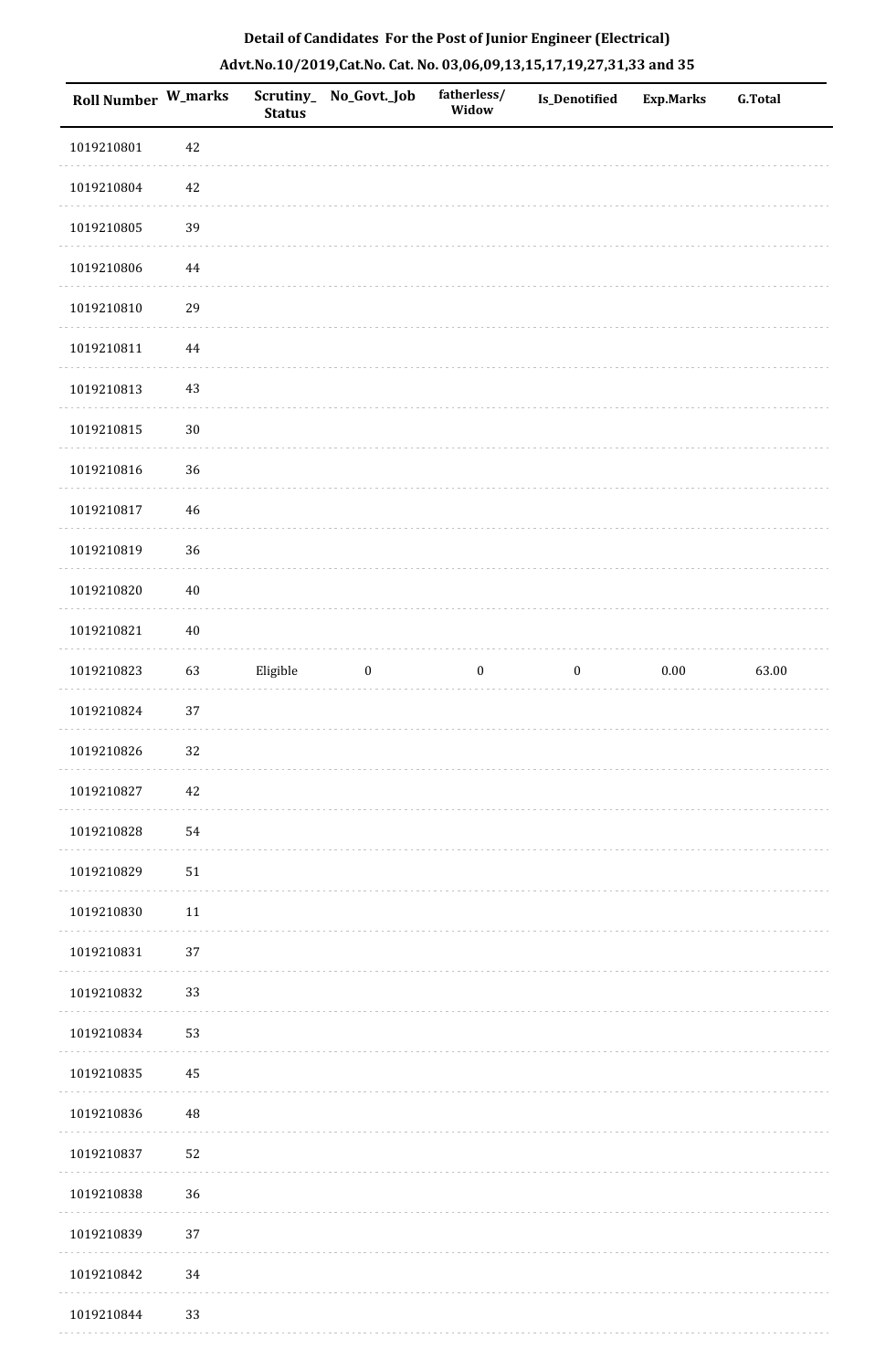| Roll Number W_marks |            | <b>Status</b> | Scrutiny_No_Govt._Job | fatherless/<br>Widow | Is_Denotified    | <b>Exp.Marks</b> | <b>G.Total</b> |
|---------------------|------------|---------------|-----------------------|----------------------|------------------|------------------|----------------|
| 1019210845          | $42\,$     |               |                       |                      |                  |                  |                |
| 1019210848          | $40\,$     |               |                       |                      |                  |                  |                |
| 1019210850          | 43         |               |                       |                      |                  |                  |                |
| 1019210853          | $40\,$     |               |                       |                      |                  |                  |                |
| 1019210856          | 32         |               |                       |                      |                  |                  |                |
| 1019210858          | $27\,$     |               |                       |                      |                  |                  |                |
| 1019210860          | 57         | Eligible      | $\boldsymbol{0}$      | $\boldsymbol{0}$     | $\boldsymbol{0}$ | $0.00\,$         | 57.00          |
| 1019210861          | ${\bf 51}$ |               |                       |                      |                  |                  |                |
| 1019210863          | 29         |               |                       |                      |                  |                  |                |
| 1019210864          | $30\,$     |               |                       |                      |                  |                  |                |
| 1019210865          | $40\,$     |               |                       |                      |                  |                  |                |
| 1019210867          | $41\,$     |               |                       |                      |                  |                  |                |
| 1019210868          | 39         |               |                       |                      |                  |                  |                |
| 1019210872          | 34         |               |                       |                      |                  |                  |                |
| 1019210874          | $51\,$     |               |                       |                      |                  |                  |                |
| 1019210878          | $50\,$     |               |                       |                      |                  |                  |                |
| 1019210880          | 45         |               |                       |                      |                  |                  |                |
| 1019210881          | $41\,$     |               |                       |                      |                  |                  |                |
| 1019210882          | 54         |               |                       |                      |                  |                  |                |
| 1019210883          | $51\,$     |               |                       |                      |                  |                  |                |
| 1019210885          | $50\,$     |               |                       |                      |                  |                  |                |
| 1019210886          | $42\,$     |               |                       |                      |                  |                  |                |
| 1019210890          | $\bf 45$   |               |                       |                      |                  |                  |                |
| 1019210891          | 45         |               |                       |                      |                  |                  |                |
| 1019210893          | 39         |               |                       |                      |                  |                  |                |
| 1019210895          | $50\,$     |               |                       |                      |                  |                  |                |
| 1019210896          | 37         |               |                       |                      |                  |                  |                |
| 1019210897          | $50\,$     |               |                       |                      |                  |                  |                |
| 1019210898          | 61         | Eligible      | $\boldsymbol{0}$      | $\boldsymbol{0}$     | $\boldsymbol{0}$ | 0.00             | 61.00          |
| 1019210900          | $50\,$     |               |                       |                      |                  |                  |                |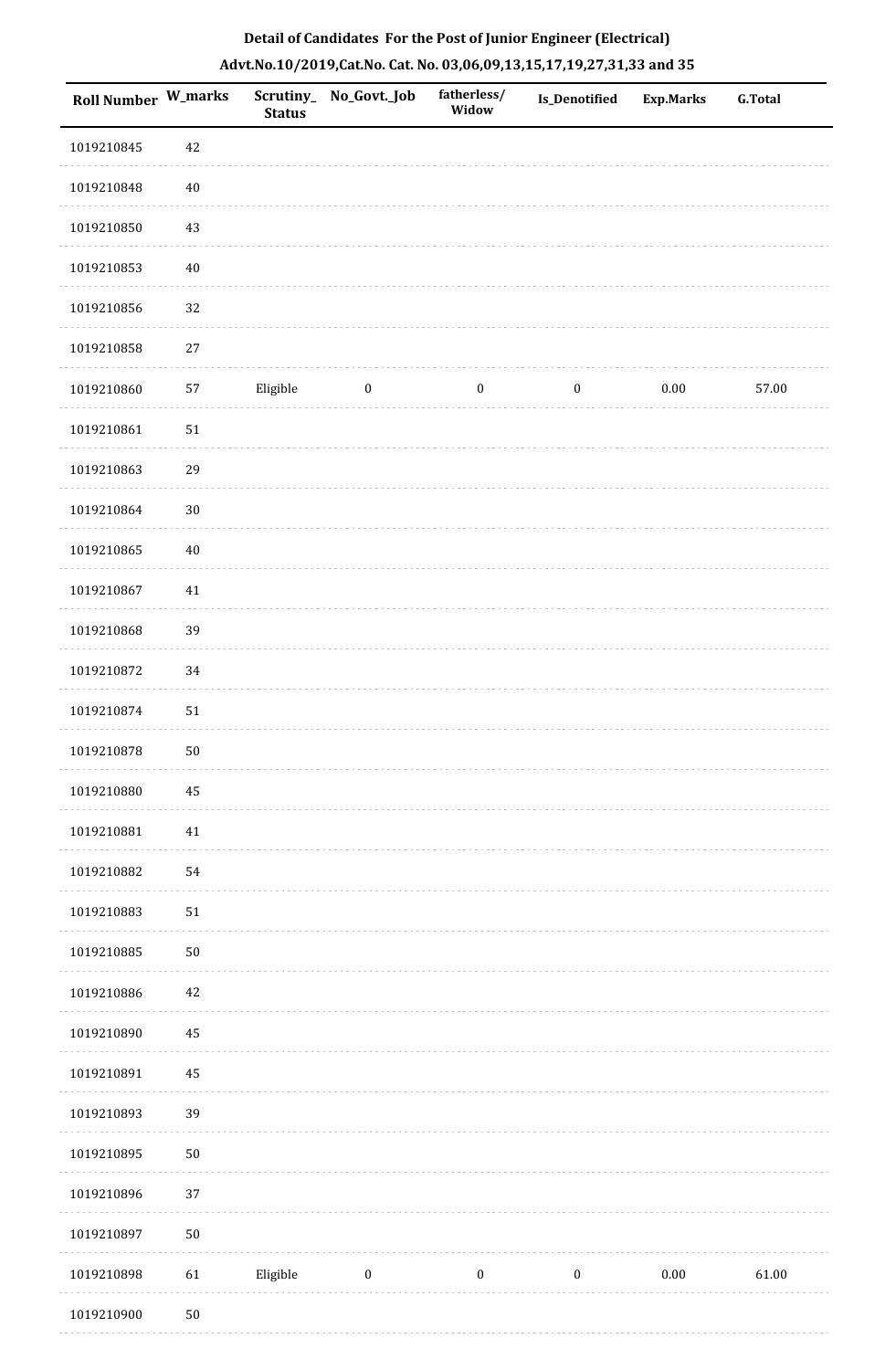|  | Detail of Candidates For the Post of Junior Engineer (Electrical)     |  |
|--|-----------------------------------------------------------------------|--|
|  | Advt.No.10/2019,Cat.No. Cat. No. 03,06,09,13,15,17,19,27,31,33 and 35 |  |

| <b>Roll Number W_marks</b> |          | <b>Status</b> | Scrutiny_No_Govt._Job | fatherless/<br>Widow | <b>Is_Denotified</b> | <b>Exp.Marks</b> | <b>G.Total</b> |
|----------------------------|----------|---------------|-----------------------|----------------------|----------------------|------------------|----------------|
| 1019210901                 | 55       |               |                       |                      |                      |                  |                |
| 1019210903                 | $34\,$   |               |                       |                      |                      |                  |                |
| 1019210904                 | 54       |               |                       |                      |                      |                  |                |
| 1019210905                 | $40\,$   |               |                       |                      |                      |                  |                |
| 1019210907                 | $38\,$   |               |                       |                      |                      |                  |                |
| 1019210910                 | REJECTED |               |                       |                      |                      |                  | $0.00\,$       |
| 1019210911                 | 43       |               |                       |                      |                      |                  |                |
| 1019210912                 | $28\,$   |               |                       |                      |                      |                  |                |
| 1019210913                 | $40\,$   |               |                       |                      |                      |                  |                |
| 1019210914                 | 66       | Eligible      | $\boldsymbol{0}$      | $\boldsymbol{0}$     | $\boldsymbol{0}$     | $0.00\,$         | 66.00          |
| 1019210916                 | $40\,$   |               |                       |                      |                      |                  |                |
| 1019210917                 | $50\,$   |               |                       |                      |                      |                  |                |
| 1019210918                 | 45       |               |                       |                      |                      |                  |                |
| 1019210919                 | $47\,$   |               |                       |                      |                      |                  |                |
| 1019210920                 | 39       |               |                       |                      |                      |                  |                |
| 1019210923                 | $31\,$   |               |                       |                      |                      |                  |                |
| 1019210925                 | 56       |               |                       |                      |                      |                  |                |
| 1019210926                 | 33       |               |                       |                      |                      |                  |                |
| 1019210927                 | $34\,$   |               |                       |                      |                      |                  |                |
| 1019210928                 | 37       |               |                       |                      |                      |                  |                |
| 1019210931                 | $27\,$   |               |                       |                      |                      |                  |                |
| 1019210933                 | 45       |               |                       |                      |                      |                  |                |
| 1019210935                 | 25       |               |                       |                      |                      |                  |                |
| 1019210936                 | 33       |               |                       |                      |                      |                  |                |
| 1019210940                 | 44       |               |                       |                      |                      |                  |                |
| 1019210941                 | 42       |               |                       |                      |                      |                  |                |
| 1019210945                 | 36       |               |                       |                      |                      |                  |                |
| 1019210946                 | 35       |               |                       |                      |                      |                  |                |
| 1019210949                 | 49       |               |                       |                      |                      |                  |                |
| 1019210950                 | 36       |               |                       |                      |                      |                  |                |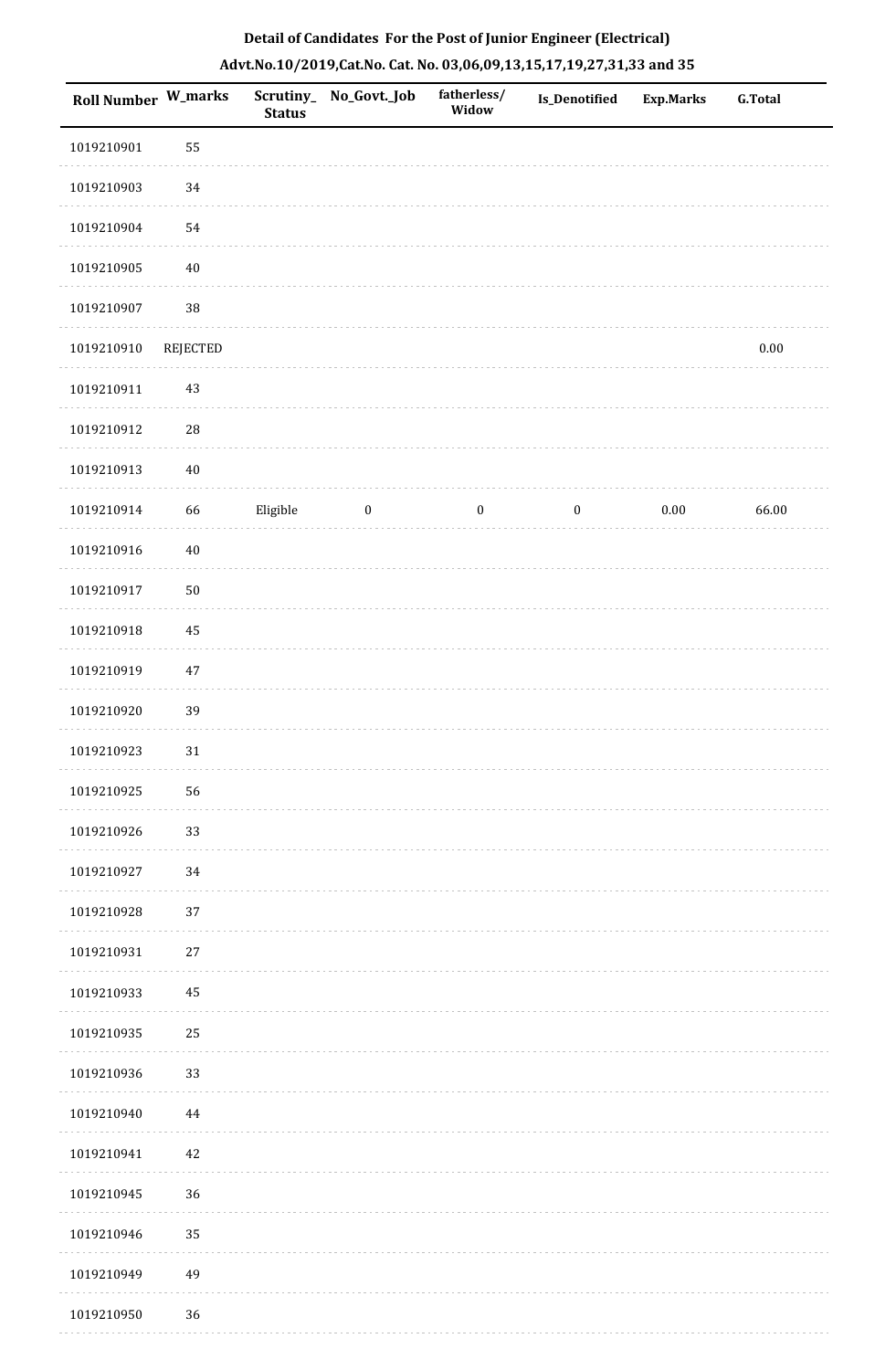| Roll Number W_marks |            | <b>Status</b> | Scrutiny_ No_Govt._Job | fatherless/<br>Widow | Is_Denotified    | <b>Exp.Marks</b> | <b>G.Total</b> |
|---------------------|------------|---------------|------------------------|----------------------|------------------|------------------|----------------|
| 1019210951          | $42\,$     |               |                        |                      |                  |                  |                |
| 1019210952          | 34         |               |                        |                      |                  |                  |                |
| 1019210953          | $30\,$     |               |                        |                      |                  |                  |                |
| 1019210955          | 42         |               |                        |                      |                  |                  |                |
| 1019210956          | 48         |               |                        |                      |                  |                  |                |
| 1019210959          | $50\,$     |               |                        |                      |                  |                  |                |
| 1019210960          | 39         |               |                        |                      |                  |                  |                |
| 1019210961          | 39         |               |                        |                      |                  |                  |                |
| 1019210962          | 34         |               |                        |                      |                  |                  |                |
| 1019210965          | 49         |               |                        |                      |                  |                  |                |
| 1019210967          | 46         |               |                        |                      |                  |                  |                |
| 1019210968          | 29         | Eligible      | $\bf{0}$               | $\boldsymbol{0}$     | $\boldsymbol{0}$ | $0.00\,$         | 29.00          |
| 1019210971          | 35         |               |                        |                      |                  |                  |                |
| 1019210972          | $50\,$     |               |                        |                      |                  |                  |                |
| 1019210973          | ${\bf 51}$ |               |                        |                      |                  |                  |                |
| 1019210976          | $40\,$     |               |                        |                      |                  |                  |                |
| 1019210978          | $37\,$     |               |                        |                      |                  |                  |                |
| 1019210983          | $41\,$     |               |                        |                      |                  |                  |                |
| 1019210985          | $47\,$     |               |                        |                      |                  |                  |                |
| 1019210988          | 18         |               |                        |                      |                  |                  |                |
| 1019210990          | 52         |               |                        |                      |                  |                  |                |
| 1019210991          | 35         |               |                        |                      |                  |                  |                |
| 1019210993          | 37         |               |                        |                      |                  |                  |                |
| 1019210995          | 42         |               |                        |                      |                  |                  |                |
| 1019210996          | 35         |               |                        |                      |                  |                  |                |
| 1019210997          | 31         |               |                        |                      |                  |                  |                |
| 1019210998          | 35         |               |                        |                      |                  |                  |                |
| 1019211001          | 29         |               |                        |                      |                  |                  |                |
| 1019211002          | $40\,$     |               |                        |                      |                  |                  |                |
| 1019211003          | 16         |               |                        |                      |                  |                  |                |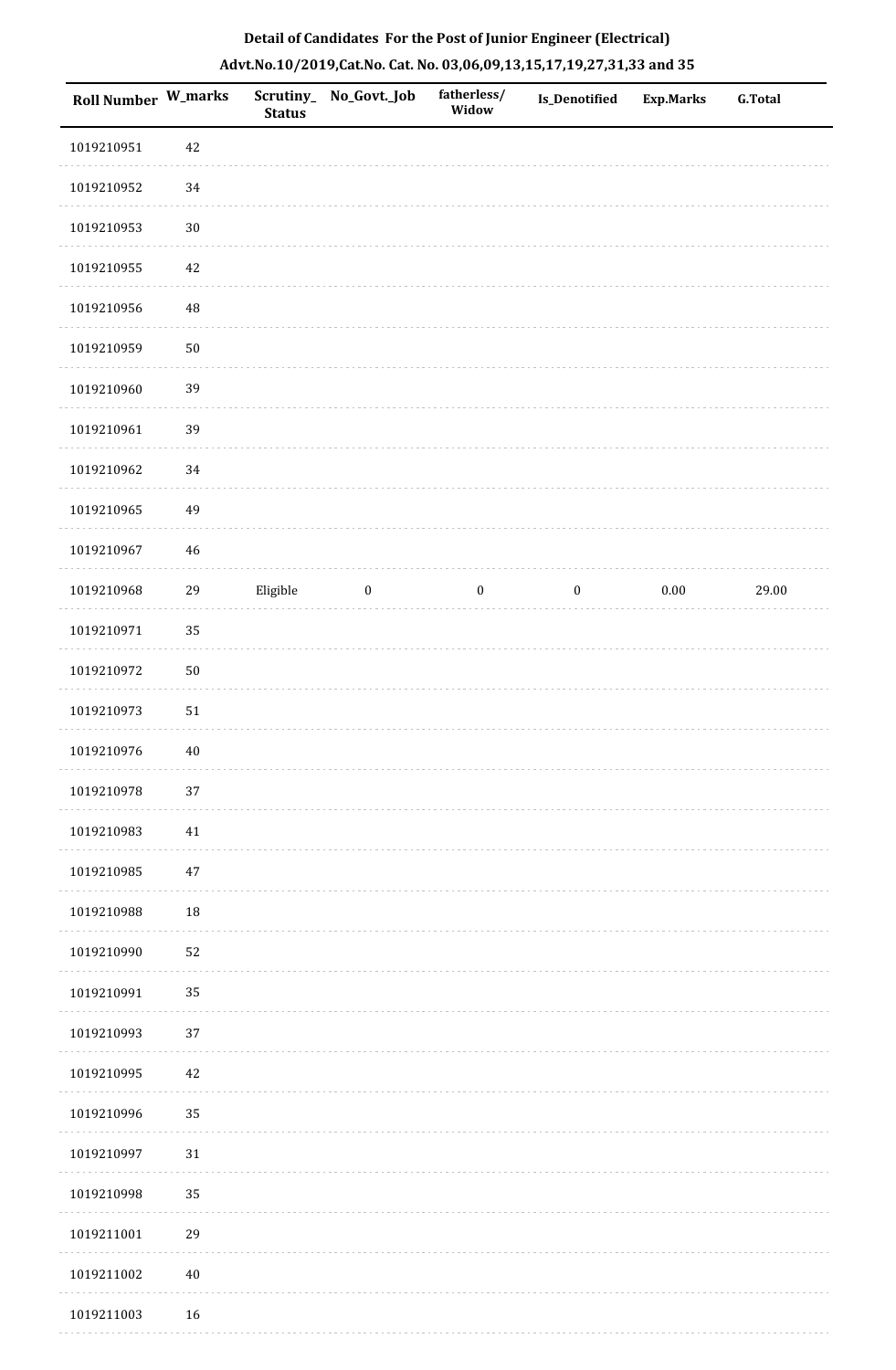| <b>Roll Number W_marks</b> |          | Scrutiny_<br><b>Status</b> | No_Govt._Job     | fatherless/<br>Widow | Is_Denotified    | Exp.Marks | <b>G.Total</b> |
|----------------------------|----------|----------------------------|------------------|----------------------|------------------|-----------|----------------|
| 1019211004                 | 39       |                            |                  |                      |                  |           |                |
| 1019211007                 | $\bf 44$ |                            |                  |                      |                  |           |                |
| 1019211008                 | 41       |                            |                  |                      |                  |           |                |
| 1019211009                 | 67       | Eligible                   | $\boldsymbol{0}$ | $\boldsymbol{0}$     | $\boldsymbol{0}$ | $0.00\,$  | 67.00          |
| 1019211010                 | $42\,$   |                            |                  |                      |                  |           |                |
| 1019211011                 | $30\,$   |                            |                  |                      |                  |           |                |
| 1019211012                 | 52       |                            |                  |                      |                  |           |                |
| 1019211013                 | 34       |                            |                  |                      |                  |           |                |
| 1019211016                 | $47\,$   |                            |                  |                      |                  |           |                |
| 1019211017                 | 42       |                            |                  |                      |                  |           |                |
| 1019211019                 | $40\,$   |                            |                  |                      |                  |           |                |
| 1019211021                 | 62       | Eligible                   | $\boldsymbol{0}$ | $\boldsymbol{0}$     | $\boldsymbol{0}$ | $0.00\,$  | 62.00          |
| 1019211025                 | 33       |                            |                  |                      |                  |           |                |
| 1019211027                 | $38\,$   |                            |                  |                      |                  |           |                |
| 1019211028                 | 53       |                            |                  |                      |                  |           |                |
| 1019211029                 | 36       |                            |                  |                      |                  |           |                |
| 1019211030                 | 31       |                            |                  |                      |                  |           |                |
| 1019211033                 | 39       |                            |                  |                      |                  |           |                |
| 1019211034                 | 29       |                            |                  |                      |                  |           |                |
| 1019211035                 | 34       |                            |                  |                      |                  |           |                |
| 1019211036                 | $47\,$   |                            |                  |                      |                  |           |                |
| 1019211037                 | 37       |                            |                  |                      |                  |           |                |
| 1019211039                 | 49       |                            |                  |                      |                  |           |                |
| 1019211040                 | 44       |                            |                  |                      |                  |           |                |
| 1019211042                 | 32       |                            |                  |                      |                  |           |                |
| 1019211043                 | 33       |                            |                  |                      |                  |           |                |
| 1019211044                 | 59       |                            |                  |                      |                  |           |                |
| 1019211045                 | $18\,$   |                            |                  |                      |                  |           |                |
| 1019211046                 | $50\,$   |                            |                  |                      |                  |           |                |
| 1019211047                 | 51       |                            |                  |                      |                  |           |                |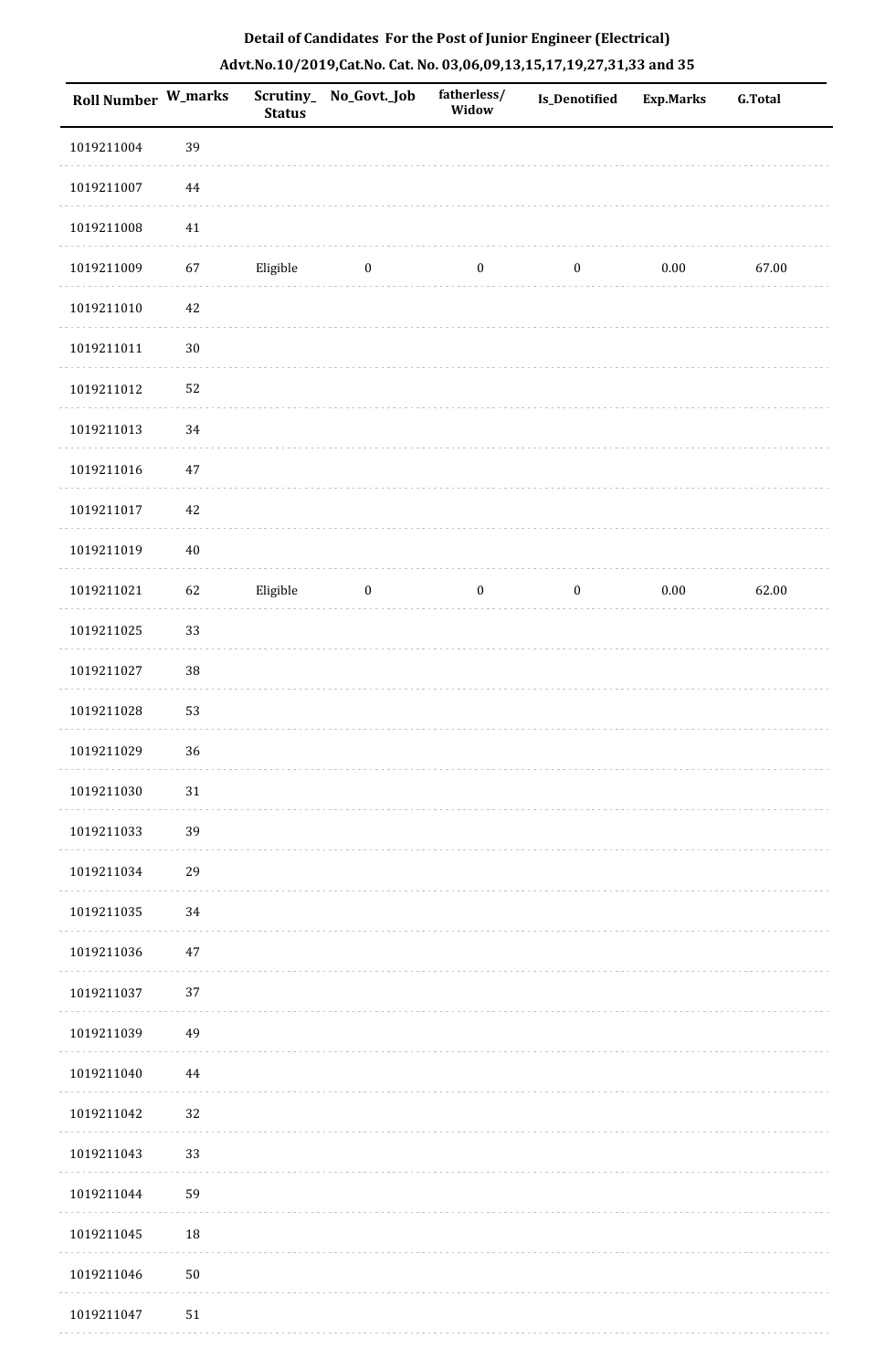| <b>Roll Number W_marks</b> |          | Scrutiny_<br><b>Status</b> | No_Govt._Job     | fatherless/<br>Widow | Is_Denotified    | <b>Exp.Marks</b> | <b>G.Total</b> |
|----------------------------|----------|----------------------------|------------------|----------------------|------------------|------------------|----------------|
| 1019211048                 | $27\,$   |                            |                  |                      |                  |                  |                |
| 1019211049                 | 29       |                            |                  |                      |                  |                  |                |
| 1019211050                 | $\bf 44$ |                            |                  |                      |                  |                  |                |
| 1019211051                 | 37       |                            |                  |                      |                  |                  |                |
| 1019211057                 | 45       |                            |                  |                      |                  |                  |                |
| 1019211058                 | 37       |                            |                  |                      |                  |                  |                |
| 1019211060                 | 38       |                            |                  |                      |                  |                  |                |
| 1019211061                 | $\rm 48$ |                            |                  |                      |                  |                  |                |
| 1019211062                 | 35       |                            |                  |                      |                  |                  |                |
| 1019211063                 | $40\,$   |                            |                  |                      |                  |                  |                |
| 1019211066                 | $47\,$   |                            |                  |                      |                  |                  |                |
| 1019211067                 | 45       |                            |                  |                      |                  |                  |                |
| 1019211071                 | 55       |                            |                  |                      |                  |                  |                |
| 1019211074                 | 26       |                            |                  |                      |                  |                  |                |
| 1019211076                 | $41\,$   |                            |                  |                      |                  |                  |                |
| 1019211077                 | 43       |                            |                  |                      |                  |                  |                |
| 1019211078                 | 33       |                            |                  |                      |                  |                  |                |
| 1019211080                 | 63       | Eligible                   | $\boldsymbol{0}$ | $\boldsymbol{0}$     | $\boldsymbol{0}$ | $0.00\,$         | 63.00          |
| 1019211081                 | 31       |                            |                  |                      |                  |                  |                |
| 1019211082                 | $38\,$   |                            |                  |                      |                  |                  |                |
| 1019211083                 | 55       |                            |                  |                      |                  |                  |                |
| 1019211084                 | $40\,$   |                            |                  |                      |                  |                  |                |
| 1019211087                 | 47       |                            |                  |                      |                  |                  |                |
| 1019211088                 | $27\,$   |                            |                  |                      |                  |                  |                |
| 1019211089                 | 33       |                            |                  |                      |                  |                  |                |
| 1019211092                 | 45       |                            |                  |                      |                  |                  |                |
| 1019211093                 | 39       |                            |                  |                      |                  |                  |                |
| 1019211096                 | 25       |                            |                  |                      |                  |                  |                |
| 1019211097                 | 46       |                            |                  |                      |                  |                  |                |
| 1019211099                 | $40\,$   |                            |                  |                      |                  |                  |                |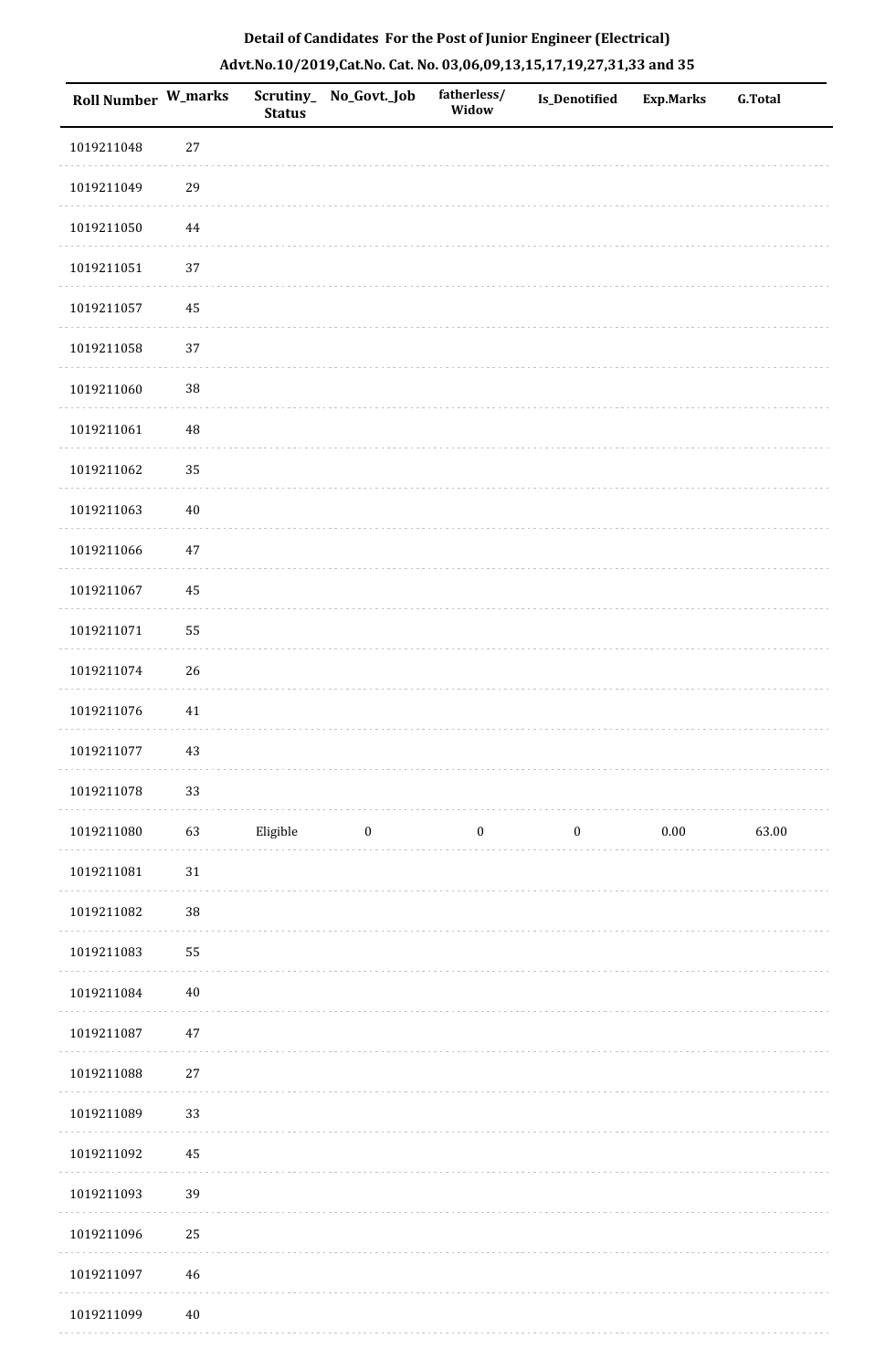| <b>Roll Number W_marks</b> |          | <b>Status</b> | Scrutiny_No_Govt._Job   | fatherless/<br>Widow | <b>Is_Denotified</b> | <b>Exp.Marks</b> | <b>G.Total</b> |
|----------------------------|----------|---------------|-------------------------|----------------------|----------------------|------------------|----------------|
| 1019211100                 | 39       |               |                         |                      |                      |                  |                |
| 1019211104                 | 61       | Eligible      | $\overline{\mathbf{0}}$ | $\boldsymbol{0}$     | $\boldsymbol{0}$     | $0.00\,$         | 61.00          |
| 1019211105                 | 52       |               |                         |                      |                      |                  |                |
| 1019211109                 | 55       | Eligible      | $\bf{0}$                | $\boldsymbol{0}$     | $\boldsymbol{0}$     | $0.00\,$         | 55.00          |
| 1019211111                 | $27\,$   |               |                         |                      |                      |                  |                |
| 1019211114                 | $31\,$   |               |                         |                      |                      |                  |                |
| 1019211115                 | 54       | Eligible      | $\boldsymbol{0}$        | $\boldsymbol{0}$     | $\boldsymbol{0}$     | $0.00\,$         | 54.00          |
| 1019211116                 | $47\,$   |               |                         |                      |                      |                  |                |
| 1019211117                 | 24       |               |                         |                      |                      |                  |                |
| 1019211118                 | $38\,$   |               |                         |                      |                      |                  |                |
| 1019211119                 | $20\,$   |               |                         |                      |                      |                  |                |
| 1019211120                 | 65       | Eligible      | $\bf{0}$                | $\boldsymbol{0}$     | $\boldsymbol{0}$     | $0.00\,$         | 65.00          |
| 1019211121                 | 52       |               |                         |                      |                      |                  |                |
| 1019211123                 | $51\,$   |               |                         |                      |                      |                  |                |
| 1019211124                 | 39       |               |                         |                      |                      |                  |                |
| 1019211128                 | 44       |               |                         |                      |                      |                  |                |
| 1019211130                 | $41\,$   |               |                         |                      |                      |                  |                |
| 1019211131                 | 49       |               |                         |                      |                      |                  |                |
| 1019211132                 | 42       |               |                         |                      |                      |                  |                |
| 1019211137                 | $20\,$   |               |                         |                      |                      |                  |                |
| 1019211139                 | 42       |               |                         |                      |                      |                  |                |
| 1019211140                 | $\rm 48$ |               |                         |                      |                      |                  |                |
| 1019211148                 | 35       |               |                         |                      |                      |                  |                |
| 1019211150                 | $31\,$   |               |                         |                      |                      |                  |                |
| 1019211151                 | $\rm 48$ |               |                         |                      |                      |                  |                |
| 1019211152                 | 19       |               |                         |                      |                      |                  |                |
| 1019211154                 | 31       |               |                         |                      |                      |                  |                |
| 1019211155                 | 34       |               |                         |                      |                      |                  |                |
| 1019211157                 | 56       | Eligible      | $\boldsymbol{0}$        | $\boldsymbol{0}$     | $\boldsymbol{0}$     | $0.00\,$         | 56.00          |
| 1019211158                 | 26       |               |                         |                      |                      |                  |                |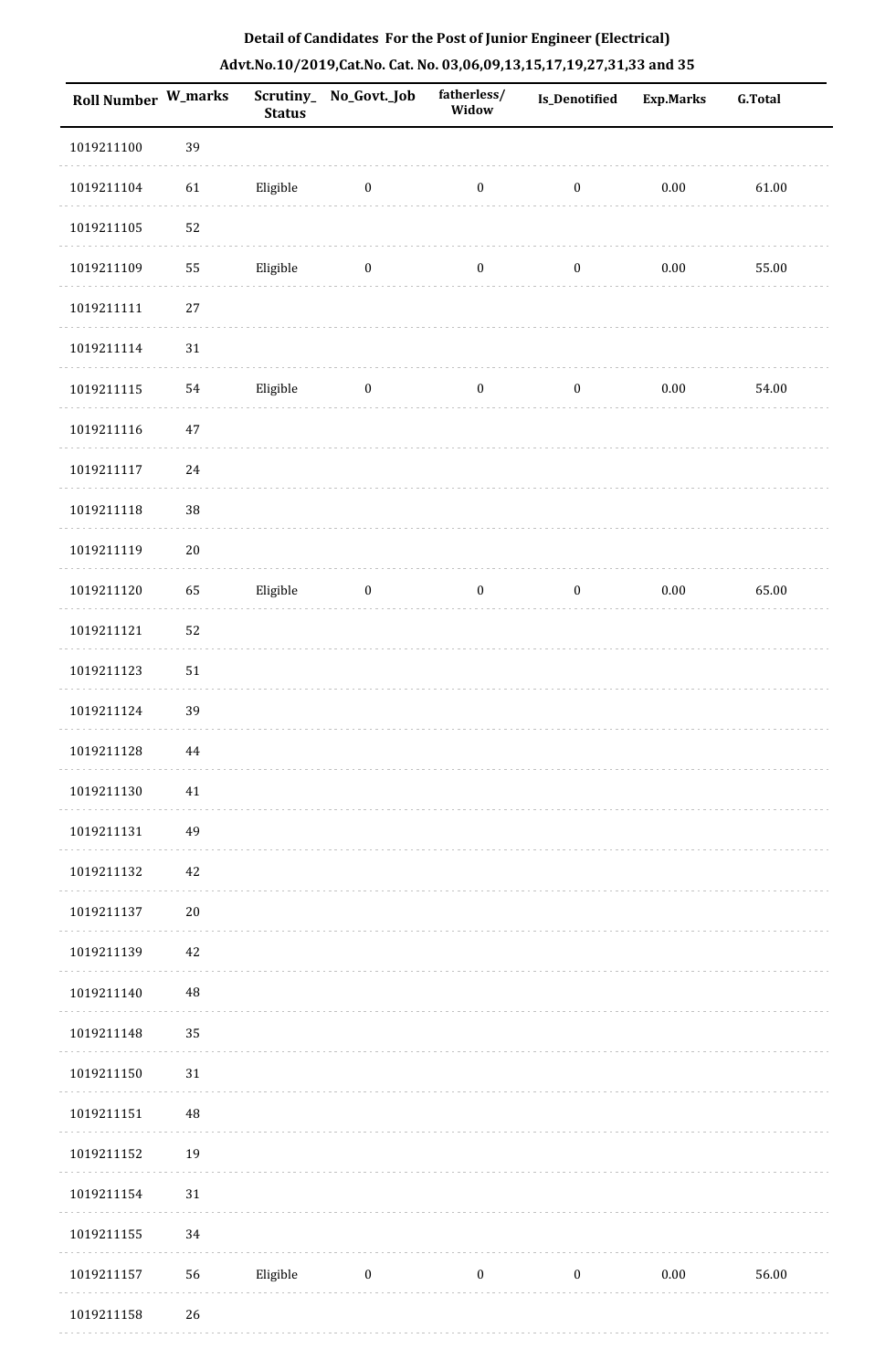| <b>Roll Number W_marks</b> |          | Scrutiny_<br><b>Status</b> | No_Govt._Job     | fatherless/<br>Widow | Is_Denotified    | <b>Exp.Marks</b> | <b>G.Total</b> |
|----------------------------|----------|----------------------------|------------------|----------------------|------------------|------------------|----------------|
| 1019211162                 | 29       |                            |                  |                      |                  |                  |                |
| 1019211163                 | 52       |                            |                  |                      |                  |                  |                |
| 1019211164                 | 34       |                            |                  |                      |                  |                  |                |
| 1019211168                 | 63       | Eligible                   | $\boldsymbol{0}$ | $\boldsymbol{0}$     | $\boldsymbol{0}$ | $0.00\,$         | 63.00          |
| 1019211169                 | $40\,$   |                            |                  |                      |                  |                  |                |
| 1019211170                 | 37       |                            |                  |                      |                  |                  |                |
| 1019211171                 | 43       | Eligible                   | $\boldsymbol{0}$ | $\boldsymbol{0}$     | $\boldsymbol{0}$ | $0.00\,$         | 43.00          |
| 1019211172                 | $\bf 44$ |                            |                  |                      |                  |                  |                |
| 1019211173                 | 60       |                            |                  |                      |                  |                  |                |
| 1019211174                 | 37       |                            |                  |                      |                  |                  |                |
| 1019211175                 | $41\,$   |                            |                  |                      |                  |                  |                |
| 1019211176                 | 33       |                            |                  |                      |                  |                  |                |
| 1019211177                 | 48       |                            |                  |                      |                  |                  |                |
| 1019211178                 | 33       |                            |                  |                      |                  |                  |                |
| 1019211179                 | 46       |                            |                  |                      |                  |                  |                |
| 1019211180                 | 60       | Eligible                   | $\mathsf S$      | $\boldsymbol{0}$     | $\boldsymbol{0}$ | $0.00\,$         | 65.00          |
| 1019211182                 | 36       |                            |                  |                      |                  |                  |                |
| 1019211183                 | 37       |                            |                  |                      |                  |                  |                |
| 1019211185                 | 32       |                            |                  |                      |                  |                  |                |
| 1019211186                 | 47       |                            |                  |                      |                  |                  |                |
| 1019211187                 | 29       |                            |                  |                      |                  |                  |                |
| 1019211189                 | $41\,$   |                            |                  |                      |                  |                  |                |
| 1019211191                 | 54       |                            |                  |                      |                  |                  |                |
| 1019211192                 | 36       |                            |                  |                      |                  |                  |                |
| 1019211193                 | 24       |                            |                  |                      |                  |                  |                |
| 1019211194                 | 29       |                            |                  |                      |                  |                  |                |
| 1019211195                 | 49       |                            |                  |                      |                  |                  |                |
| 1019211196                 | $41\,$   |                            |                  |                      |                  |                  |                |
| 1019211197                 | 37       |                            |                  |                      |                  |                  |                |
| 1019211198                 | 56       |                            |                  |                      |                  |                  |                |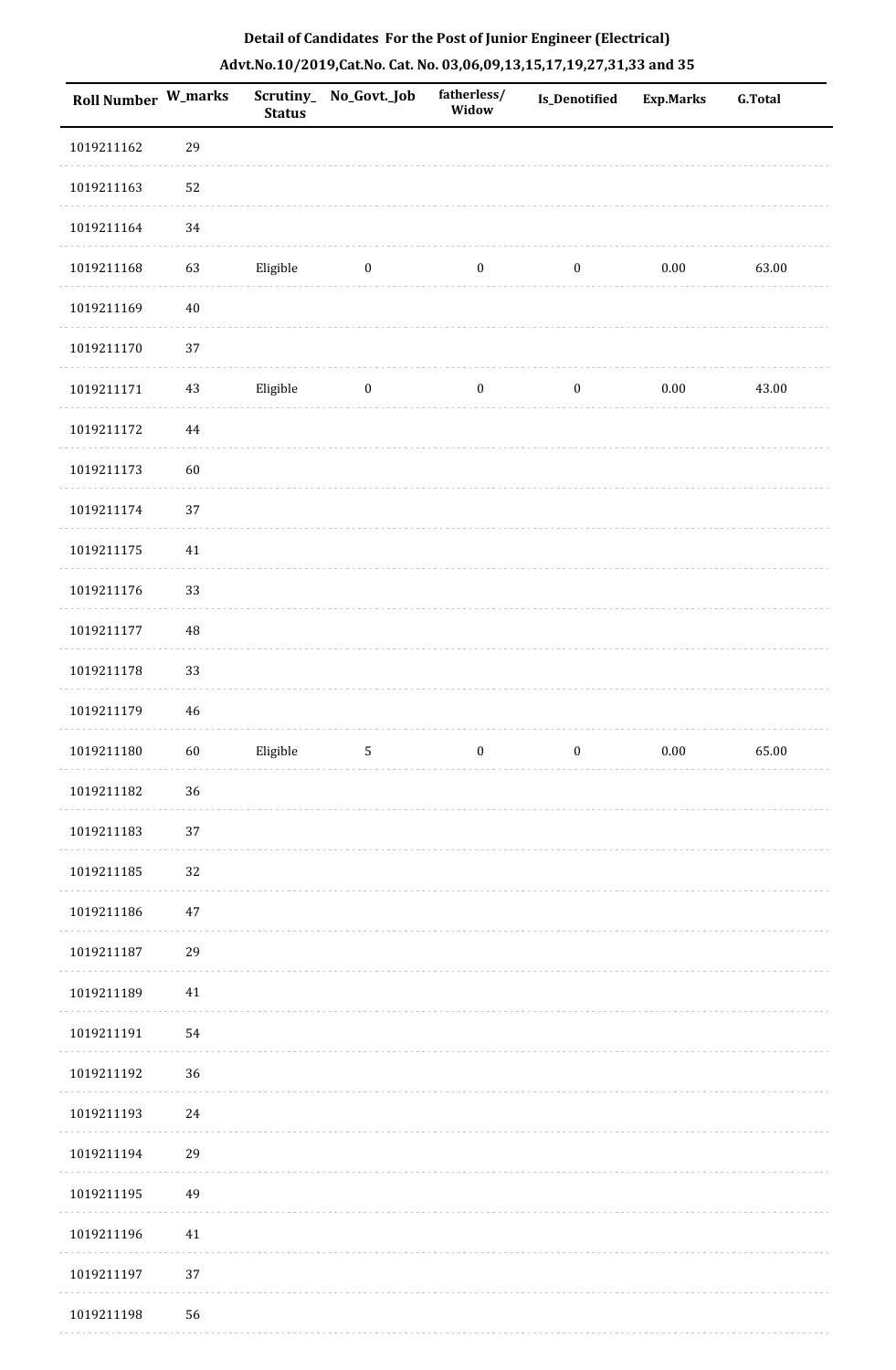| Roll Number W_marks |            | <b>Status</b> | Scrutiny_ No_Govt._Job | fatherless/<br>Widow | <b>Is_Denotified</b> | <b>Exp.Marks</b> | <b>G.Total</b> |
|---------------------|------------|---------------|------------------------|----------------------|----------------------|------------------|----------------|
| 1019211199          | 29         |               |                        |                      |                      |                  |                |
| 1019211200          | 59         |               |                        |                      |                      |                  |                |
| 1019211201          | 45         |               |                        |                      |                      |                  |                |
| 1019211202          | $50\,$     |               |                        |                      |                      |                  |                |
| 1019211203          | 39         |               |                        |                      |                      |                  |                |
| 1019211205          | 28         |               |                        |                      |                      |                  |                |
| 1019211207          | 49         |               |                        |                      |                      |                  |                |
| 1019211209          | 36         |               |                        |                      |                      |                  |                |
| 1019211211          | $50\,$     |               |                        |                      |                      |                  |                |
| 1019211212          | 55         |               |                        |                      |                      |                  |                |
| 1019211213          | 32         |               |                        |                      |                      |                  |                |
| 1019211214          | $40\,$     |               |                        |                      |                      |                  |                |
| 1019211218          | 45         |               |                        |                      |                      |                  |                |
| 1019211219          | $31\,$     |               |                        |                      |                      |                  |                |
| 1019211220          | 49         |               |                        |                      |                      |                  |                |
| 1019211221          | 46         |               |                        |                      |                      |                  |                |
| 1019211222          | 32         |               |                        |                      |                      |                  |                |
| 1019211223          | 41         |               |                        |                      |                      |                  |                |
| 1019211224          | 37         |               |                        |                      |                      |                  |                |
| 1019211229          | 29         |               |                        |                      |                      |                  |                |
| 1019211230          | 42         |               |                        |                      |                      |                  |                |
| 1019211232          | 38         |               |                        |                      |                      |                  |                |
| 1019211233          | 31         | Absent        | $\boldsymbol{0}$       | $\boldsymbol{0}$     | $\boldsymbol{0}$     | 0.00             |                |
| 1019211234          | 34         |               |                        |                      |                      |                  |                |
| 1019211235          | 33         |               |                        |                      |                      |                  |                |
| 1019211238          | ${\bf 28}$ |               |                        |                      |                      |                  |                |
| 1019211240          | 49         |               |                        |                      |                      |                  |                |
| 1019211241          | $30\,$     |               |                        |                      |                      |                  |                |
| 1019211242          | 25         |               |                        |                      |                      |                  |                |
| 1019211245          | 46         |               |                        |                      |                      |                  |                |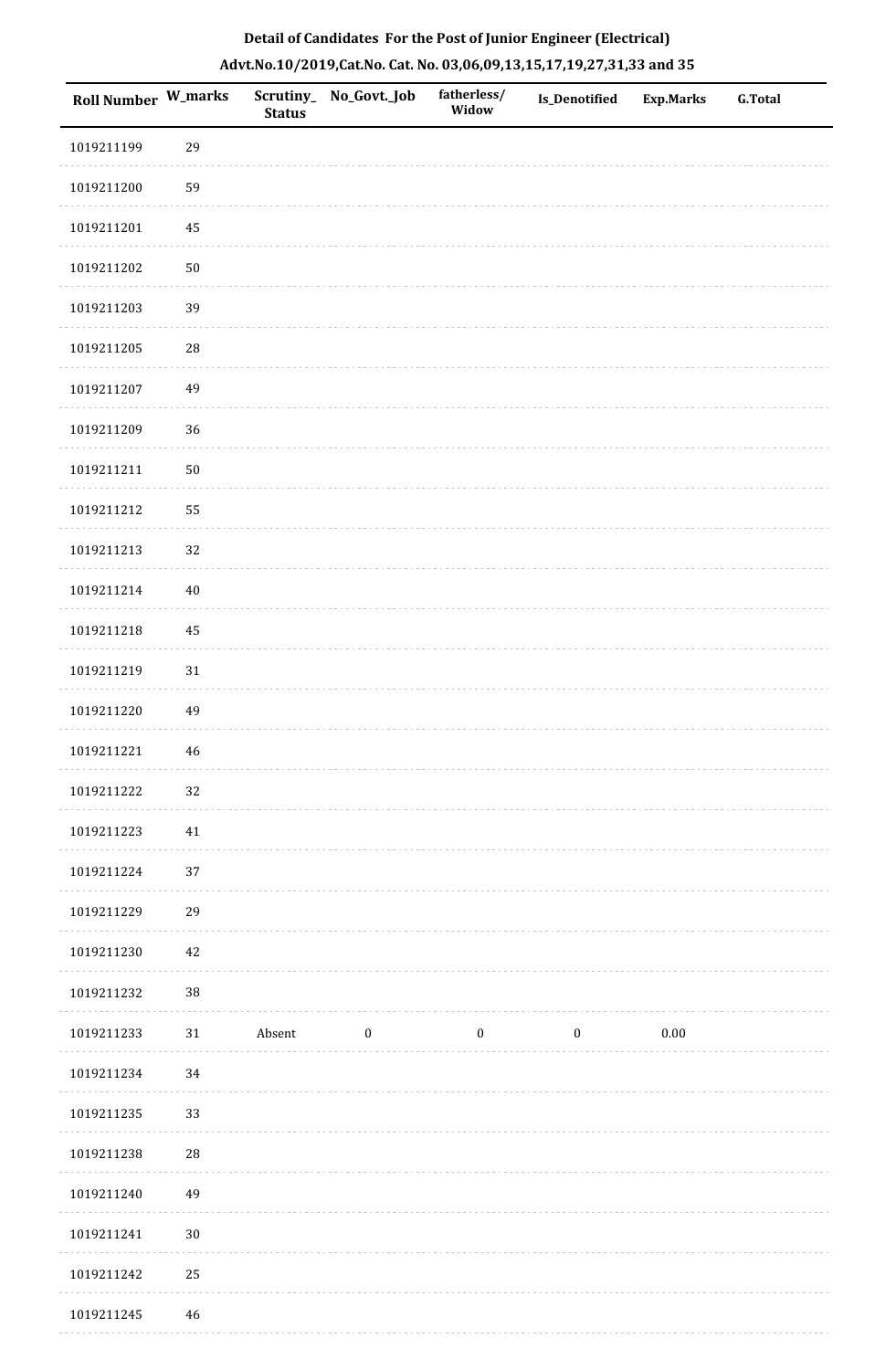| <b>Roll Number W_marks</b> |             | <b>Status</b> | Scrutiny_ No_Govt._Job | fatherless/<br>Widow | Is_Denotified    | <b>Exp.Marks</b> | <b>G.Total</b> |
|----------------------------|-------------|---------------|------------------------|----------------------|------------------|------------------|----------------|
| 1019211246                 | 45          |               |                        |                      |                  |                  |                |
| 1019211248                 | $34\,$      |               |                        |                      |                  |                  |                |
| 1019211249                 | 33          |               |                        |                      |                  |                  |                |
| 1019211251                 | 34          |               |                        |                      |                  |                  |                |
| 1019211252                 | 41          |               |                        |                      |                  |                  |                |
| 1019211253                 | 46          |               |                        |                      |                  |                  |                |
| 1019211255                 | $38\,$      |               |                        |                      |                  |                  |                |
| 1019211256                 | $31\,$      |               |                        |                      |                  |                  |                |
| 1019211257                 | 47          | Eligible      | $\bf{0}$               | $\boldsymbol{0}$     | $\boldsymbol{0}$ | $0.00\,$         | 47.00          |
| 1019211258                 | $\rm 48$    |               |                        |                      |                  |                  |                |
| 1019211259                 | $\rm 48$    |               |                        |                      |                  |                  |                |
| 1019211260                 | 56          |               |                        |                      |                  |                  |                |
| 1019211261                 | 32          |               |                        |                      |                  |                  |                |
| 1019211263                 | 49          |               |                        |                      |                  |                  |                |
| 1019211265                 | $38\,$      |               |                        |                      |                  |                  |                |
| 1019211269                 | 43          |               |                        |                      |                  |                  |                |
| 1019211272                 | 58          |               |                        |                      |                  |                  |                |
| 1019211273                 | $\sqrt{28}$ |               |                        |                      |                  |                  |                |
| 1019211274                 | $41\,$      |               |                        |                      |                  |                  |                |
| 1019211278                 | 33          |               |                        |                      |                  |                  |                |
| 1019211279                 | 48          |               |                        |                      |                  |                  |                |
| 1019211280                 | 33          |               |                        |                      |                  |                  |                |
| 1019211281                 | 29          |               |                        |                      |                  |                  |                |
| 1019211282                 | 32          |               |                        |                      |                  |                  |                |
| 1019211283                 | 38          |               |                        |                      |                  |                  |                |
| 1019211285                 | 27          |               |                        |                      |                  |                  |                |
| 1019211286                 | 44          |               |                        |                      |                  |                  |                |
| 1019211287                 | 49          |               |                        |                      |                  |                  |                |
| 1019211289                 | 40          |               |                        |                      |                  |                  |                |
| 1019211290                 | 58          |               |                        |                      |                  |                  |                |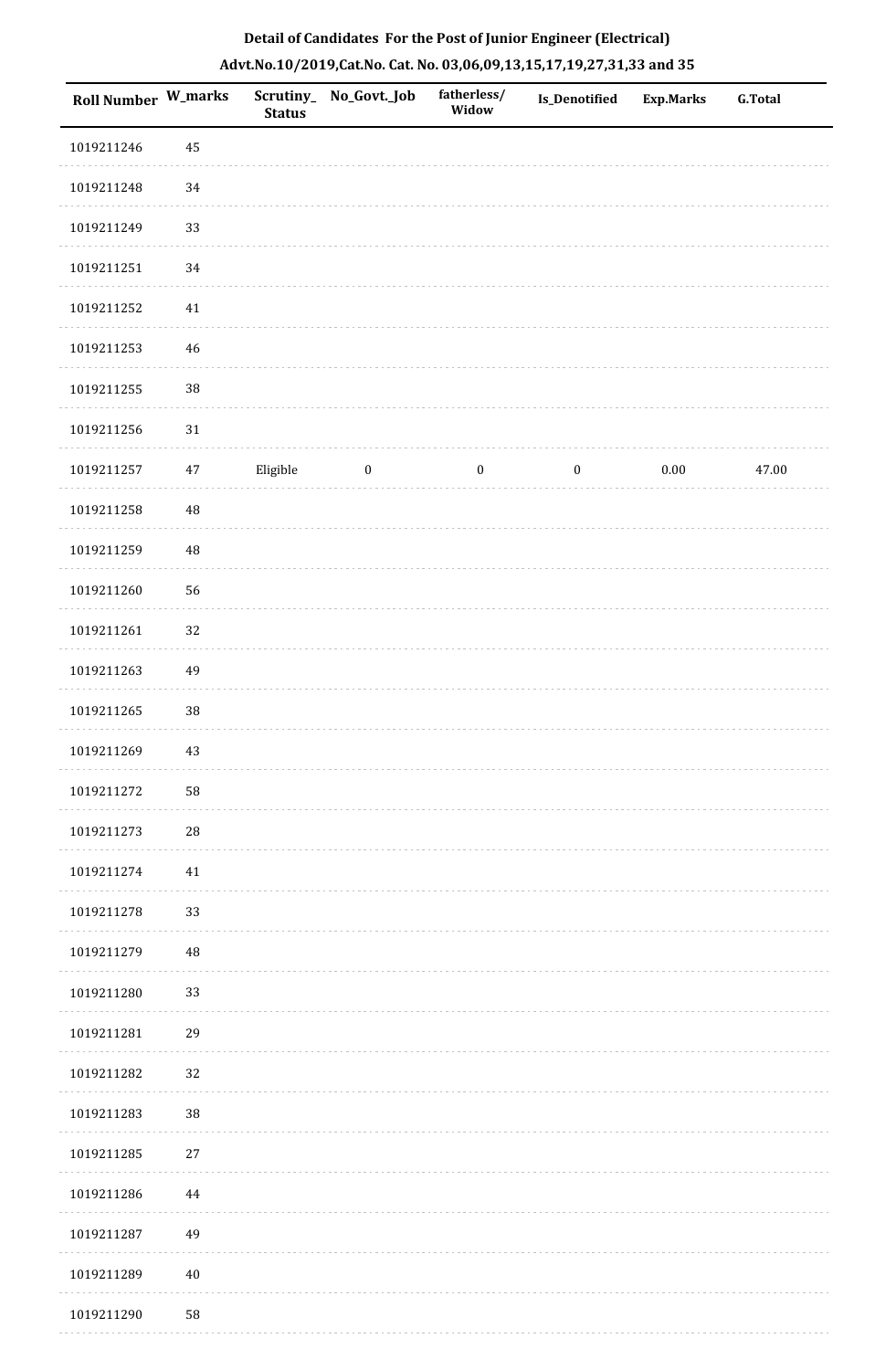|  |  | Detail of Candidates For the Post of Junior Engineer (Electrical)     |  |
|--|--|-----------------------------------------------------------------------|--|
|  |  | Advt.No.10/2019,Cat.No. Cat. No. 03,06,09,13,15,17,19,27,31,33 and 35 |  |

| <b>Roll Number W_marks</b> |            | <b>Status</b> | Scrutiny_ No_Govt._Job | fatherless/<br>Widow | <b>Is_Denotified</b> | <b>Exp.Marks</b> | <b>G.Total</b> |
|----------------------------|------------|---------------|------------------------|----------------------|----------------------|------------------|----------------|
| 1019211292                 | $38\,$     |               |                        |                      |                      |                  |                |
| 1019211293                 | $\rm 48$   |               |                        |                      |                      |                  |                |
| 1019211294                 | 64         | Eligible      | $\boldsymbol{0}$       | $\boldsymbol{0}$     | $\boldsymbol{0}$     | $0.00\,$         | 64.00          |
| 1019211295                 | $40\,$     |               |                        |                      |                      |                  |                |
| 1019211296                 | 49         |               |                        |                      |                      |                  |                |
| 1019211297                 | 34         |               |                        |                      |                      |                  |                |
| 1019211298                 | 39         |               |                        |                      |                      |                  |                |
| 1019211299                 | 42         |               |                        |                      |                      |                  |                |
| 1019211300                 | 58         |               |                        |                      |                      |                  |                |
| 1019211301                 | 54         |               |                        |                      |                      |                  |                |
| 1019211303                 | 49         |               |                        |                      |                      |                  |                |
| 1019211304                 | 35         |               |                        |                      |                      |                  |                |
| 1019211307                 | 49         |               |                        |                      |                      |                  |                |
| 1019211308                 | $38\,$     |               |                        |                      |                      |                  |                |
| 1019211309                 | 35         |               |                        |                      |                      |                  |                |
| 1019211310                 | 55         |               |                        |                      |                      |                  |                |
| 1019211311                 | 44         |               |                        |                      |                      |                  |                |
| 1019211314                 | 57         |               |                        |                      |                      |                  |                |
| 1019211315                 | $41\,$     |               |                        |                      |                      |                  |                |
| 1019211317                 | 47         | Absent        | $\boldsymbol{0}$       | $\boldsymbol{0}$     | $\pmb{0}$            | $0.00\,$         |                |
| 1019211318                 | 51         |               |                        |                      |                      |                  |                |
| 1019211319                 | 39         | Eligible      | $\boldsymbol{0}$       | $\boldsymbol{0}$     | $\boldsymbol{0}$     | $0.00\,$         | 39.00          |
| 1019211320                 | 42         |               |                        |                      |                      |                  |                |
| 1019211322                 | REJECTED   |               |                        |                      |                      |                  | $0.00\,$       |
| 1019211323                 | ${\bf 51}$ |               |                        |                      |                      |                  |                |
| 1019211327                 | 56         | Eligible      | $\boldsymbol{0}$       | $\bf{0}$             | $\boldsymbol{0}$     | $0.00\,$         | 56.00          |
| 1019211328                 | 39         |               |                        |                      |                      |                  |                |
| 1019211329                 | 35         |               |                        |                      |                      |                  |                |
| 1019211331                 | 36         |               |                        |                      |                      |                  |                |
| 1019211333                 | 32         |               |                        |                      |                      |                  |                |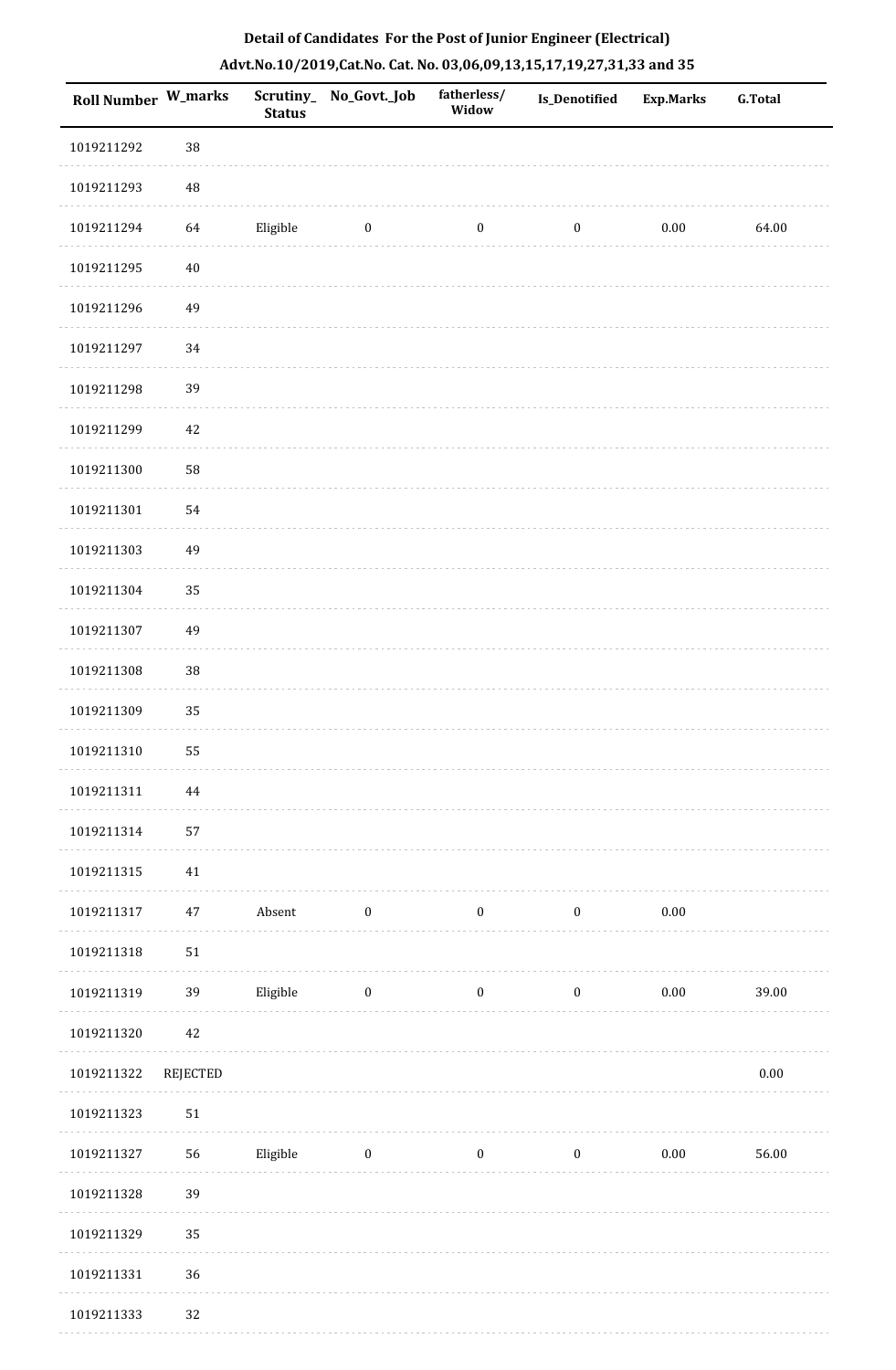| <b>Roll Number W_marks</b> |                 | <b>Status</b> | Scrutiny_ No_Govt._Job | fatherless/<br>Widow | <b>Is_Denotified</b> | <b>Exp.Marks</b> | <b>G.Total</b> |
|----------------------------|-----------------|---------------|------------------------|----------------------|----------------------|------------------|----------------|
| 1019211335                 | $40\,$          |               |                        |                      |                      |                  |                |
| 1019211337                 | 47              |               |                        |                      |                      |                  |                |
| 1019211338                 | $47\,$          |               |                        |                      |                      |                  |                |
| 1019211339                 | $30\,$          |               |                        |                      |                      |                  |                |
| 1019211341                 | 39              |               |                        |                      |                      |                  |                |
| 1019211342                 | $\bf 44$        |               |                        |                      |                      |                  |                |
| 1019211343                 | 49              |               |                        |                      |                      |                  |                |
| 1019211345                 | 67              | Eligible      | $\sqrt{5}$             | $\boldsymbol{0}$     | $\boldsymbol{0}$     | $0.00\,$         | 72.00          |
| 1019211346                 | <b>REJECTED</b> |               |                        |                      |                      |                  | $0.00\,$       |
| 1019211347                 | $27\,$          |               |                        |                      |                      |                  |                |
| 1019211349                 | 52              |               |                        |                      |                      |                  |                |
| 1019211350                 | 59              |               |                        |                      |                      |                  |                |
| 1019211351                 | $30\,$          |               |                        |                      |                      |                  |                |
| 1019211352                 | 32              |               |                        |                      |                      |                  |                |
| 1019211353                 | 36              |               |                        |                      |                      |                  |                |
| 1019211354                 | $50\,$          |               |                        |                      |                      |                  |                |
| 1019211355                 | $\bf 46$        |               |                        |                      |                      |                  |                |
| 1019211356                 | $42\,$          |               |                        |                      |                      |                  |                |
| 1019211357                 | $50\,$          | Eligible      | $\boldsymbol{0}$       | $\boldsymbol{0}$     | $\boldsymbol{0}$     | $0.00\,$         | 50.00          |
| 1019211360                 | $43\,$          |               |                        |                      |                      |                  |                |
| 1019211361                 | 55              |               |                        |                      |                      |                  |                |
| 1019211362                 | $46\,$          |               |                        |                      |                      |                  |                |
| 1019211363                 | 57              | Eligible      | $\bf{0}$               | $\boldsymbol{0}$     | $\boldsymbol{0}$     | $0.00\,$         | 57.00          |
| 1019211364                 | 32              |               |                        |                      |                      |                  |                |
| 1019211367                 | $46\,$          |               |                        |                      |                      |                  |                |
| 1019211373                 | $41\,$          |               |                        |                      |                      |                  |                |
| 1019211376                 | 48              |               |                        |                      |                      |                  |                |
| 1019211377                 | 32              |               |                        |                      |                      |                  |                |
| 1019211378                 | 54              |               |                        |                      |                      |                  |                |
|                            |                 |               |                        |                      |                      |                  |                |

1019211379 39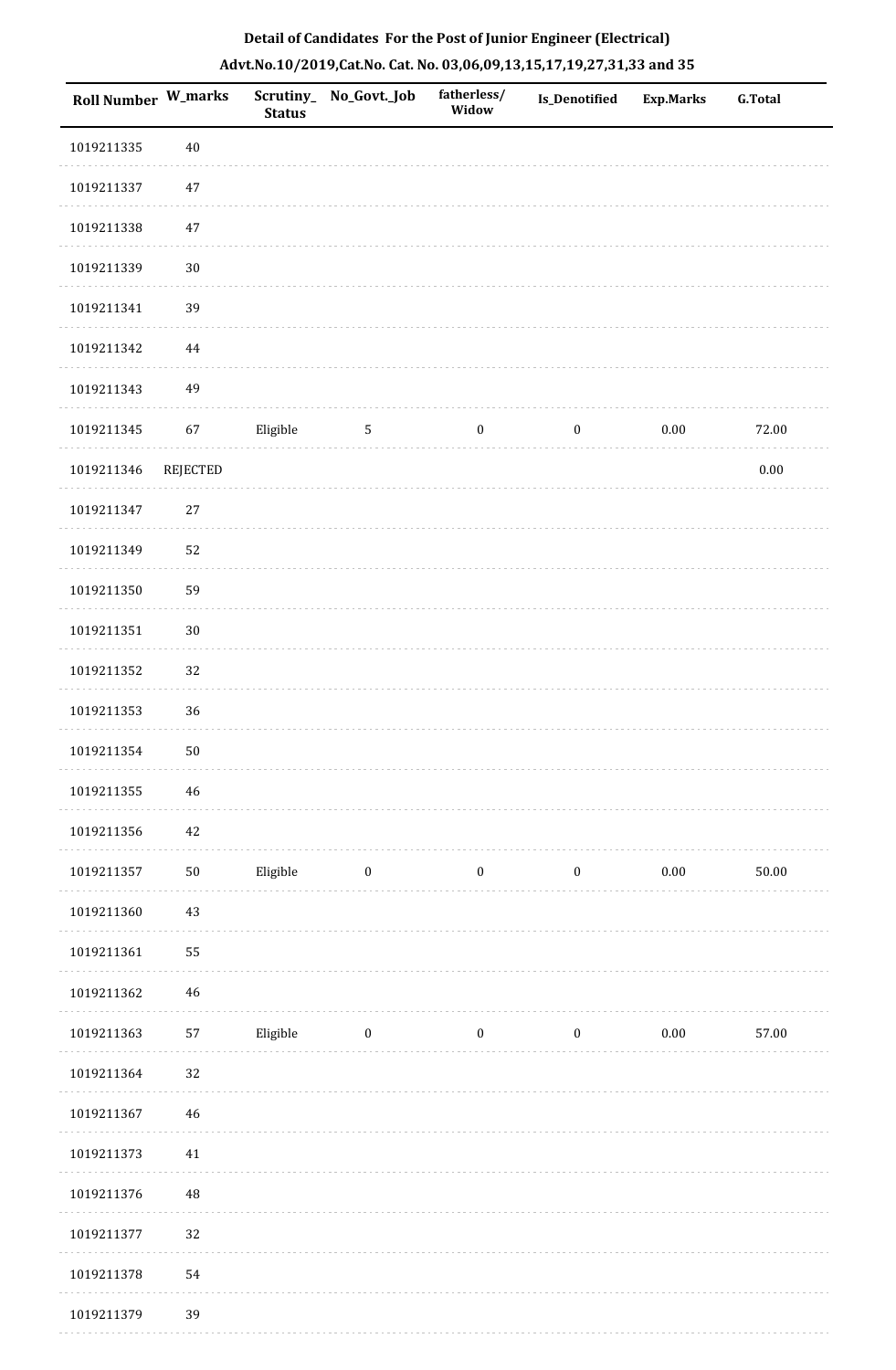| Roll Number W_marks |                 | <b>Status</b> | Scrutiny_ No_Govt._Job | fatherless/<br>Widow | Is_Denotified | <b>Exp.Marks</b> | G.Total  |
|---------------------|-----------------|---------------|------------------------|----------------------|---------------|------------------|----------|
| 1019211381          | 45              |               |                        |                      |               |                  |          |
| 1019211382          | $47\,$          |               |                        |                      |               |                  |          |
| 1019211384          | 34              |               |                        |                      |               |                  |          |
| 1019211386          | 53              |               |                        |                      |               |                  |          |
| 1019211388          | 49              |               |                        |                      |               |                  |          |
| 1019211389          | 35              |               |                        |                      |               |                  |          |
| 1019211390          | 36              |               |                        |                      |               |                  |          |
| 1019211393          | 39              |               |                        |                      |               |                  |          |
| 1019211395          | <b>REJECTED</b> |               |                        |                      |               |                  | $0.00\,$ |
| 1019211396          | $50\,$          |               |                        |                      |               |                  |          |
| 1019211397          | 53              |               |                        |                      |               |                  |          |
| 1019211398          | 33              |               |                        |                      |               |                  |          |
| 1019211399          | 37              |               |                        |                      |               |                  |          |
| 1019211402          | $43\,$          |               |                        |                      |               |                  |          |
| 1019211403          | 42              |               |                        |                      |               |                  |          |
| 1019211406          | 36              |               |                        |                      |               |                  |          |
| 1019211407          | 32              |               |                        |                      |               |                  |          |
| 1019211408          | 53              |               |                        |                      |               |                  |          |
| 1019211409          | ${\bf 28}$      |               |                        |                      |               |                  |          |
| 1019211411          | 46              |               |                        |                      |               |                  |          |
| 1019211412          | $41\,$          |               |                        |                      |               |                  |          |
| 1019211414          | 39              |               |                        |                      |               |                  |          |
| 1019211416          | 44              |               |                        |                      |               |                  |          |
| 1019211417          | $\rm 48$        |               |                        |                      |               |                  |          |
| 1019211419          | 35              |               |                        |                      |               |                  |          |
| 1019211421          | $27\,$          |               |                        |                      |               |                  |          |
| 1019211424          | 36              | Eligible      | $5\phantom{.0}$        | $\bf{0}$             | $\bf{0}$      | $0.00\,$         | 41.00    |
| 1019211425          | 38              |               |                        |                      |               |                  |          |
| 1019211427          | $42\,$          |               |                        |                      |               |                  |          |
| 1019211428          | $\sqrt{48}$     |               |                        |                      |               |                  |          |

 $1.1.1.1$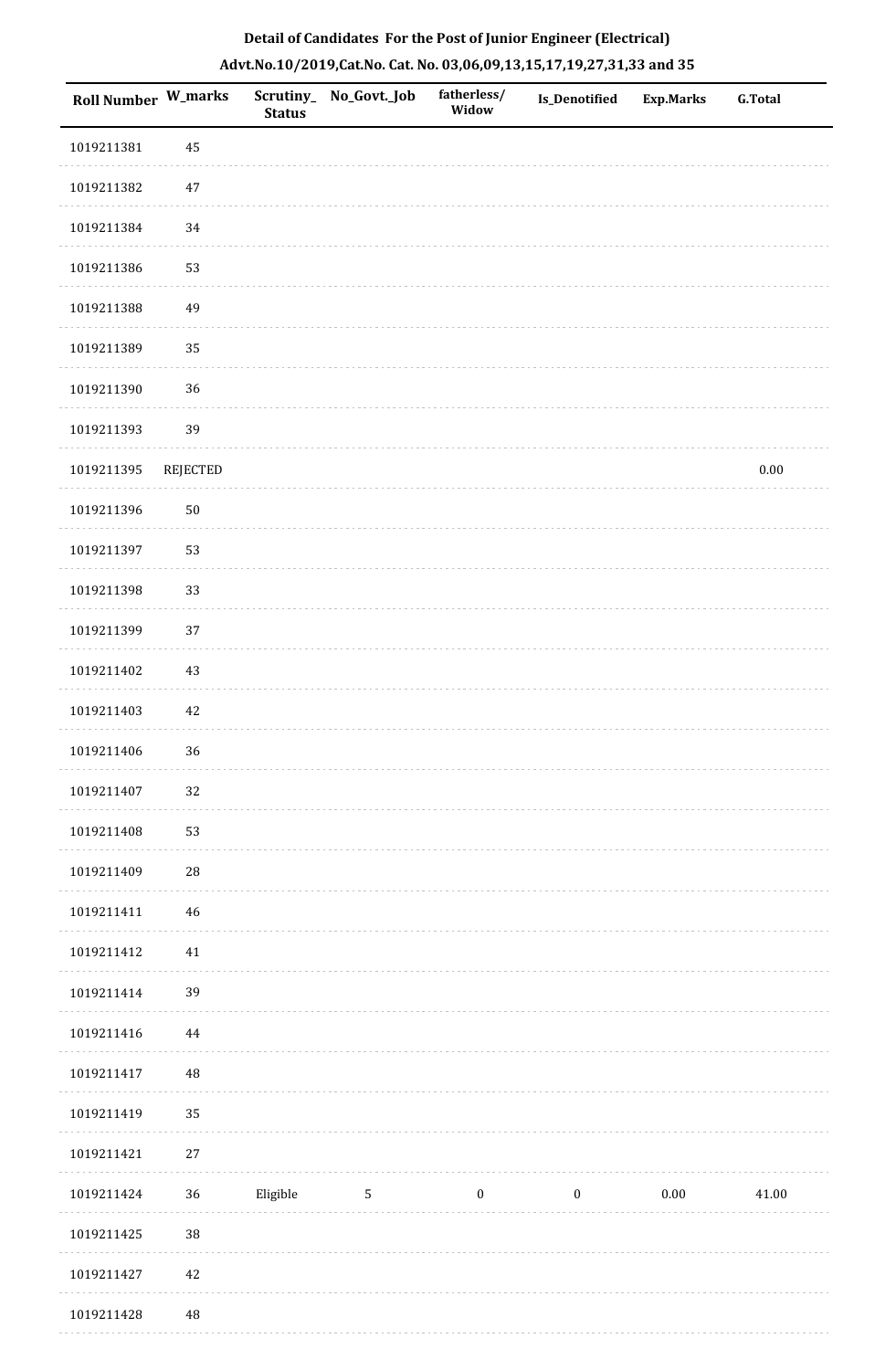| Roll Number W_marks |                 | <b>Status</b> | Scrutiny_ No_Govt._Job | fatherless/<br>Widow | Is_Denotified | <b>Exp.Marks</b> | <b>G.Total</b> |
|---------------------|-----------------|---------------|------------------------|----------------------|---------------|------------------|----------------|
| 1019211432          | 43              |               |                        |                      |               |                  |                |
| 1019211435          | 36              |               |                        |                      |               |                  |                |
| 1019211436          | 32              |               |                        |                      |               |                  |                |
| 1019211437          | 38              |               |                        |                      |               |                  |                |
| 1019211438          | 47              |               |                        |                      |               |                  |                |
| 1019211439          | 49              |               |                        |                      |               |                  |                |
| 1019211441          | $\rm 48$        |               |                        |                      |               |                  |                |
| 1019211443          | $\rm 48$        |               |                        |                      |               |                  |                |
| 1019211444          | <b>REJECTED</b> |               |                        |                      |               |                  | $0.00\,$       |
| 1019211445          | 32              |               |                        |                      |               |                  |                |
| 1019211446          | 29              |               |                        |                      |               |                  |                |
| 1019211447          | $41\,$          |               |                        |                      |               |                  |                |
| 1019211448          | 39              |               |                        |                      |               |                  |                |
| 1019211450          | 37              |               |                        |                      |               |                  |                |
| 1019211451          | 33              |               |                        |                      |               |                  |                |
| 1019211452          | 58              |               |                        |                      |               |                  |                |
| 1019211453          | 38              |               |                        |                      |               |                  |                |
| 1019211455          | 23              |               |                        |                      |               |                  |                |
| 1019211457          | 51              |               |                        |                      |               |                  |                |
| 1019211458          | 49              |               |                        |                      |               |                  |                |
| 1019211459          | 27              |               |                        |                      |               |                  |                |
| 1019211460          | 42              |               |                        |                      |               |                  |                |
| 1019211464          | 33              |               |                        |                      |               |                  |                |
| 1019211466          | 43              |               |                        |                      |               |                  |                |
| 1019211468          | 36              |               |                        |                      |               |                  |                |
| 1019211470          | 44              |               |                        |                      |               |                  |                |
| 1019211473          | 45              |               |                        |                      |               |                  |                |
| 1019211474          | $50\,$          |               |                        |                      |               |                  |                |
| 1019211476          | 39              |               |                        |                      |               |                  |                |
| 1019211477          | 53              |               |                        |                      |               |                  |                |

. . . . . . . . . .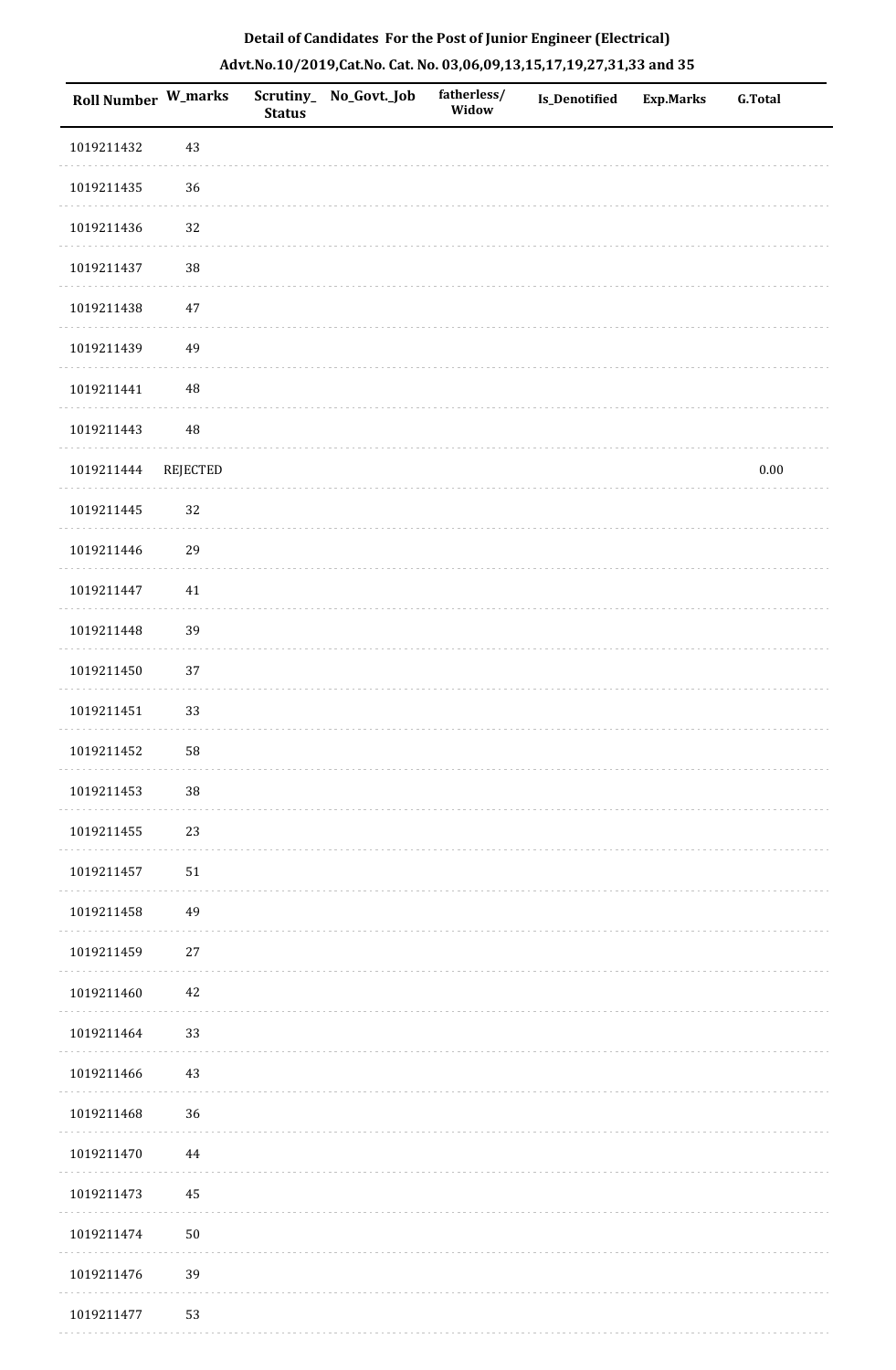| Roll Number W_marks |            | <b>Status</b> | Scrutiny_ No_Govt._Job | fatherless/<br>Widow | <b>Is_Denotified</b> | <b>Exp.Marks</b> | <b>G.Total</b> |
|---------------------|------------|---------------|------------------------|----------------------|----------------------|------------------|----------------|
| 1019211478          | 46         |               |                        |                      |                      |                  |                |
| 1019211480          | $32\,$     |               |                        |                      |                      |                  |                |
| 1019211481          | 39         |               |                        |                      |                      |                  |                |
| 1019211482          | 26         |               |                        |                      |                      |                  |                |
| 1019211485          | $50\,$     |               |                        |                      |                      |                  |                |
| 1019211486          | 36         |               |                        |                      |                      |                  |                |
| 1019211491          | 37         |               |                        |                      |                      |                  |                |
| 1019211494          | 43         |               |                        |                      |                      |                  |                |
| 1019211495          | ${\bf 50}$ |               |                        |                      |                      |                  |                |
| 1019211496          | 37         |               |                        |                      |                      |                  |                |
| 1019211497          | $47\,$     |               |                        |                      |                      |                  |                |
| 1019211500          | 36         |               |                        |                      |                      |                  |                |
| 1019211502          | 35         |               |                        |                      |                      |                  |                |
| 1019211503          | $36\,$     |               |                        |                      |                      |                  |                |
| 1019211506          | 53         |               |                        |                      |                      |                  |                |
| 1019211507          | $43\,$     |               |                        |                      |                      |                  |                |
| 1019211510          | 44         |               |                        |                      |                      |                  |                |
| 1019211511          | 59         |               |                        |                      |                      |                  |                |
| 1019211514          | $38\,$     |               |                        |                      |                      |                  |                |
| 1019211515          | 42         |               |                        |                      |                      |                  |                |
| 1019211520          | 37         |               |                        |                      |                      |                  |                |
| 1019211522          | 22         |               |                        |                      |                      |                  |                |
| 1019211524          | 43         |               |                        |                      |                      |                  |                |
| 1019211525          | $38\,$     |               |                        |                      |                      |                  |                |
| 1019211527          | 39         | Eligible      | $\boldsymbol{0}$       | $\boldsymbol{0}$     | $\boldsymbol{0}$     | $0.00\,$         | 39.00          |
| 1019211528          | $31\,$     |               |                        |                      |                      |                  |                |
| 1019211530          | 45         |               |                        |                      |                      |                  |                |
| 1019211532          | 34         |               |                        |                      |                      |                  |                |
| 1019211533          | 53         |               |                        |                      |                      |                  |                |
| 1019211534          | 45         |               |                        |                      |                      |                  |                |

. . . . . . . . . .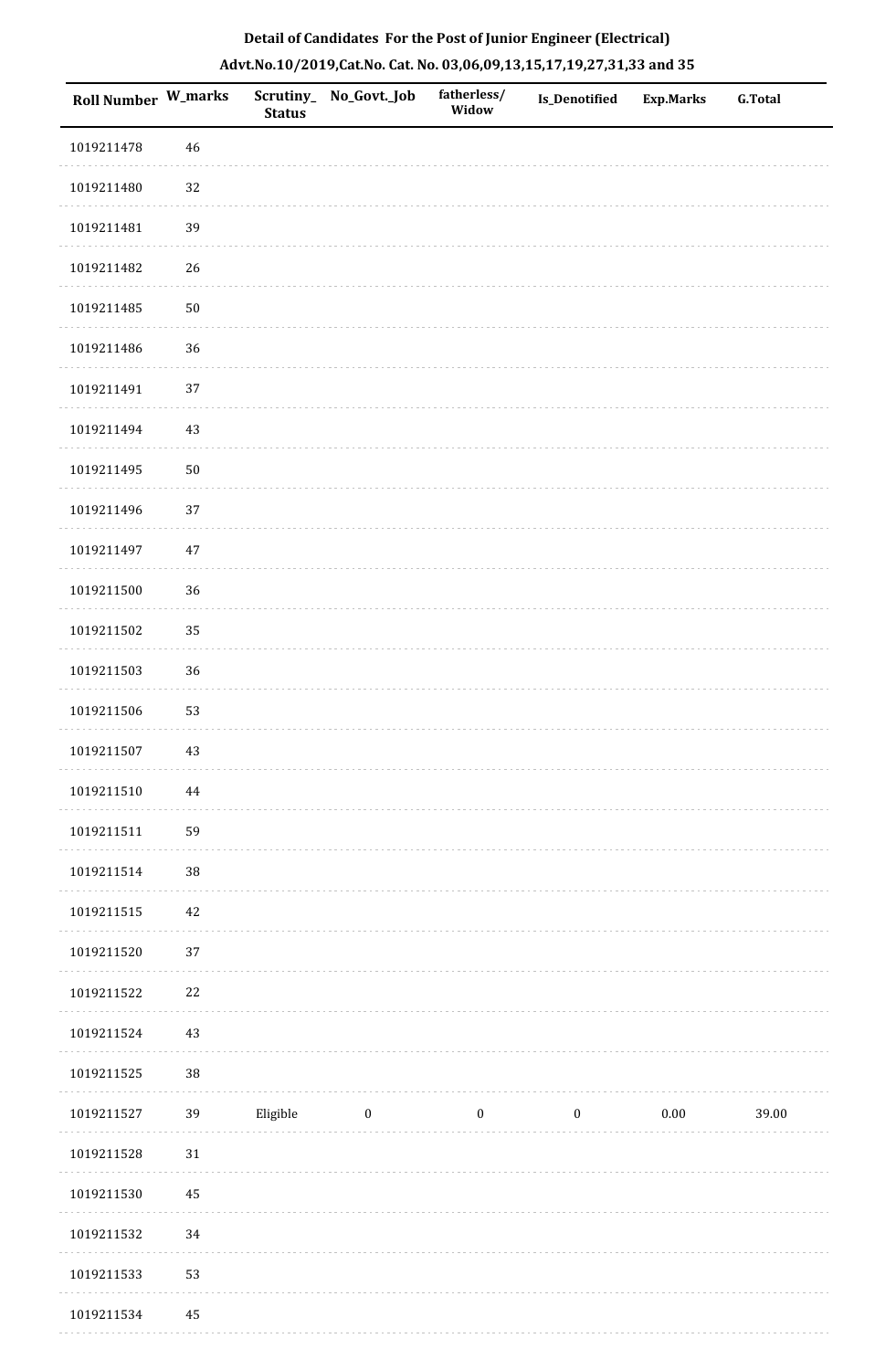| Roll Number W_marks |        | <b>Status</b> | Scrutiny_No_Govt._Job | fatherless/<br>Widow | <b>Is_Denotified</b> | <b>Exp.Marks</b> | <b>G.Total</b> |
|---------------------|--------|---------------|-----------------------|----------------------|----------------------|------------------|----------------|
| 1019211536          | 53     |               |                       |                      |                      |                  |                |
| 1019211537          | 36     |               |                       |                      |                      |                  |                |
| 1019211538          | 35     |               |                       |                      |                      |                  |                |
| 1019211541          | 41     |               |                       |                      |                      |                  |                |
| 1019211542          | 43     |               |                       |                      |                      |                  |                |
| 1019211544          | $41\,$ |               |                       |                      |                      |                  |                |
| 1019211545          | 42     |               |                       |                      |                      |                  |                |
| 1019211546          | 25     |               |                       |                      |                      |                  |                |
| 1019211547          | 33     |               |                       |                      |                      |                  |                |
| 1019211548          | 36     |               |                       |                      |                      |                  |                |
| 1019211549          | 34     |               |                       |                      |                      |                  |                |
| 1019211551          | 58     |               |                       |                      |                      |                  |                |
| 1019211553          | 36     |               |                       |                      |                      |                  |                |
| 1019211554          | $32\,$ |               |                       |                      |                      |                  |                |
| 1019211555          | 37     |               |                       |                      |                      |                  |                |
| 1019211558          | 13     |               |                       |                      |                      |                  |                |
| 1019211559          | 42     |               |                       |                      |                      |                  |                |
| 1019211565          | 48     |               |                       |                      |                      |                  |                |
| 1019211566          | 35     |               |                       |                      |                      |                  |                |
| 1019211567          | 37     |               |                       |                      |                      |                  |                |
| 1019211570          | 34     |               |                       |                      |                      |                  |                |
| 1019211572          | 15     |               |                       |                      |                      |                  |                |
| 1019211573          | 44     |               |                       |                      |                      |                  |                |
| 1019211574          | 28     |               |                       |                      |                      |                  |                |
| 1019211575          | 44     |               |                       |                      |                      |                  |                |
| 1019211576          | 33     |               |                       |                      |                      |                  |                |
| 1019211578          | 32     |               |                       |                      |                      |                  |                |
| 1019211579          | 39     |               |                       |                      |                      |                  |                |
| 1019211580          | 26     |               |                       |                      |                      |                  |                |
| 1019211581          | 45     |               |                       |                      |                      |                  |                |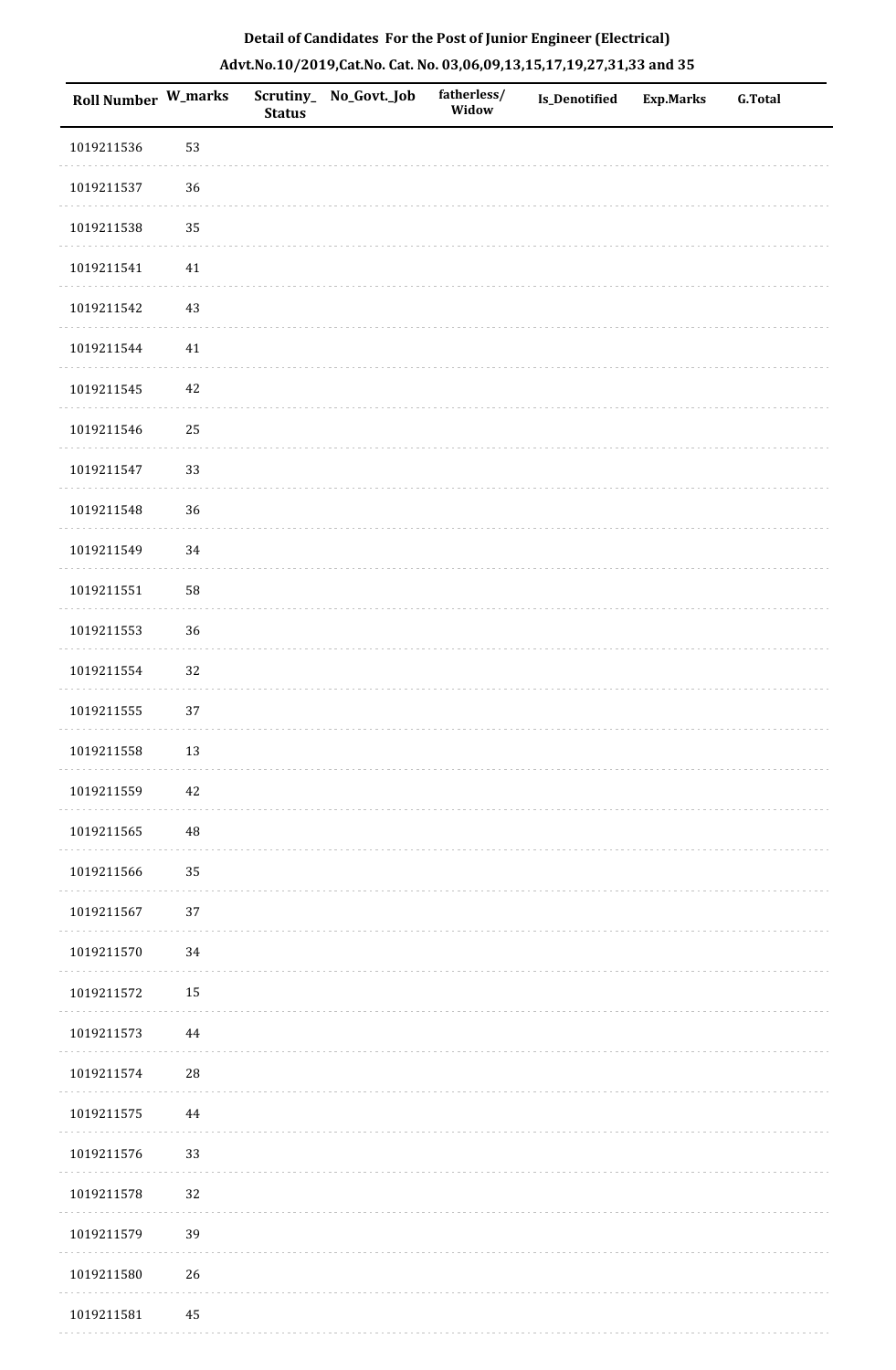| Roll Number W_marks |             | <b>Status</b> | Scrutiny_ No_Govt._Job | fatherless/<br>Widow | <b>Is_Denotified</b> | <b>Exp.Marks</b> | <b>G.Total</b> |
|---------------------|-------------|---------------|------------------------|----------------------|----------------------|------------------|----------------|
| 1019211582          | 44          |               |                        |                      |                      |                  |                |
| 1019211583          | $43\,$      |               |                        |                      |                      |                  |                |
| 1019211584          | 49          |               |                        |                      |                      |                  |                |
| 1019211585          | 43          |               |                        |                      |                      |                  |                |
| 1019211586          | $38\,$      |               |                        |                      |                      |                  |                |
| 1019211587          | 37          |               |                        |                      |                      |                  |                |
| 1019211588          | 36          |               |                        |                      |                      |                  |                |
| 1019211589          | 49          |               |                        |                      |                      |                  |                |
| 1019211590          | $\rm 48$    |               |                        |                      |                      |                  |                |
| 1019211591          | $41\,$      |               |                        |                      |                      |                  |                |
| 1019211593          | 29          |               |                        |                      |                      |                  |                |
| 1019211595          | 46          |               |                        |                      |                      |                  |                |
| 1019211596          | 53          |               |                        |                      |                      |                  |                |
| 1019211597          | 39          |               |                        |                      |                      |                  |                |
| 1019211598          | 26          |               |                        |                      |                      |                  |                |
| 1019211599          | $46\,$      |               |                        |                      |                      |                  |                |
| 1019211600          | 44          |               |                        |                      |                      |                  |                |
| 1019211601          | 36          |               |                        |                      |                      |                  |                |
| 1019211602          | $47\,$      |               |                        |                      |                      |                  |                |
| 1019211603          | 46          |               |                        |                      |                      |                  |                |
| 1019211606          | 37          |               |                        |                      |                      |                  |                |
| 1019211607          | $31\,$      |               |                        |                      |                      |                  |                |
| 1019211608          | 35          |               |                        |                      |                      |                  |                |
| 1019211609          | 33          |               |                        |                      |                      |                  |                |
| 1019211610          | 33          |               |                        |                      |                      |                  |                |
| 1019211612          | 25          |               |                        |                      |                      |                  |                |
| 1019211614          | 54          |               |                        |                      |                      |                  |                |
| 1019211615          | 36          |               |                        |                      |                      |                  |                |
| 1019211617          | $\sqrt{46}$ |               |                        |                      |                      |                  |                |
| 1019211619          | 41          |               |                        |                      |                      |                  |                |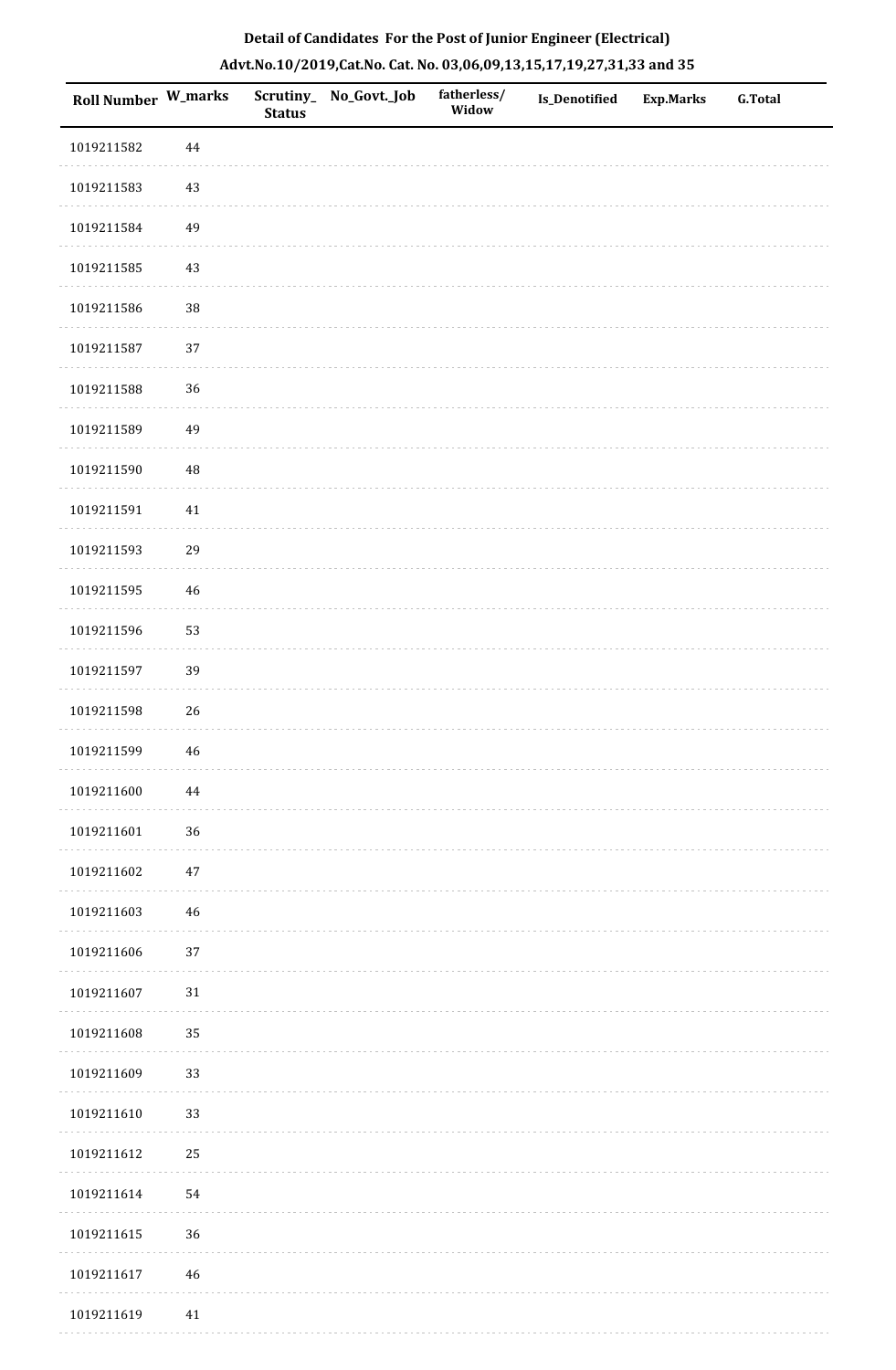| <b>Roll Number W_marks</b> |          | <b>Status</b> | Scrutiny_No_Govt._Job | fatherless/<br>Widow | Is_Denotified    | <b>Exp.Marks</b> | <b>G.Total</b> |
|----------------------------|----------|---------------|-----------------------|----------------------|------------------|------------------|----------------|
| 1019211621                 | 53       |               |                       |                      |                  |                  |                |
| 1019211626                 | 32       |               |                       |                      |                  |                  |                |
| 1019211628                 | 29       |               |                       |                      |                  |                  |                |
| 1019211629                 | 57       | Eligible      | $\boldsymbol{0}$      | $\boldsymbol{0}$     | $\boldsymbol{0}$ | $0.00\,$         | 57.00          |
| 1019211630                 | $31\,$   |               |                       |                      |                  |                  |                |
| 1019211631                 | 45       |               |                       |                      |                  |                  |                |
| 1019211632                 | 56       | Eligible      | $\boldsymbol{0}$      | $\boldsymbol{0}$     | $\boldsymbol{0}$ | $0.00\,$         | 56.00          |
| 1019211633                 | 35       |               |                       |                      |                  |                  |                |
| 1019211634                 | 54       | Eligible      | $\boldsymbol{0}$      | $\boldsymbol{0}$     | $\boldsymbol{0}$ | $0.00\,$         | 54.00          |
| 1019211635                 | 49       |               |                       |                      |                  |                  |                |
| 1019211637                 | $27\,$   |               |                       |                      |                  |                  |                |
| 1019211638                 | $30\,$   |               |                       |                      |                  |                  |                |
| 1019211639                 | 39       |               |                       |                      |                  |                  |                |
| 1019211642                 | $\rm 48$ |               |                       |                      |                  |                  |                |
| 1019211643                 | 42       |               |                       |                      |                  |                  |                |
| 1019211644                 | 43       |               |                       |                      |                  |                  |                |
| 1019211645                 | 39       |               |                       |                      |                  |                  |                |
| 1019211646                 | 28       |               |                       |                      |                  |                  |                |
| 1019211647                 | 32       |               |                       |                      |                  |                  |                |
| 1019211648                 | 35       |               |                       |                      |                  |                  |                |
| 1019211652                 | 27       |               |                       |                      |                  |                  |                |
| 1019211654                 | 41       |               |                       |                      |                  |                  |                |
| 1019211655                 | 42       |               |                       |                      |                  |                  |                |
| 1019211656                 | 51       |               |                       |                      |                  |                  |                |
| 1019211658                 | 32       |               |                       |                      |                  |                  |                |
| 1019211660                 | 42       |               |                       |                      |                  |                  |                |
| 1019211661                 | $40\,$   |               |                       |                      |                  |                  |                |
| 1019211662                 | 42       |               |                       |                      |                  |                  |                |
| 1019211664                 | 56       |               |                       |                      |                  |                  |                |
| 1019211665                 | $40\,$   |               |                       |                      |                  |                  |                |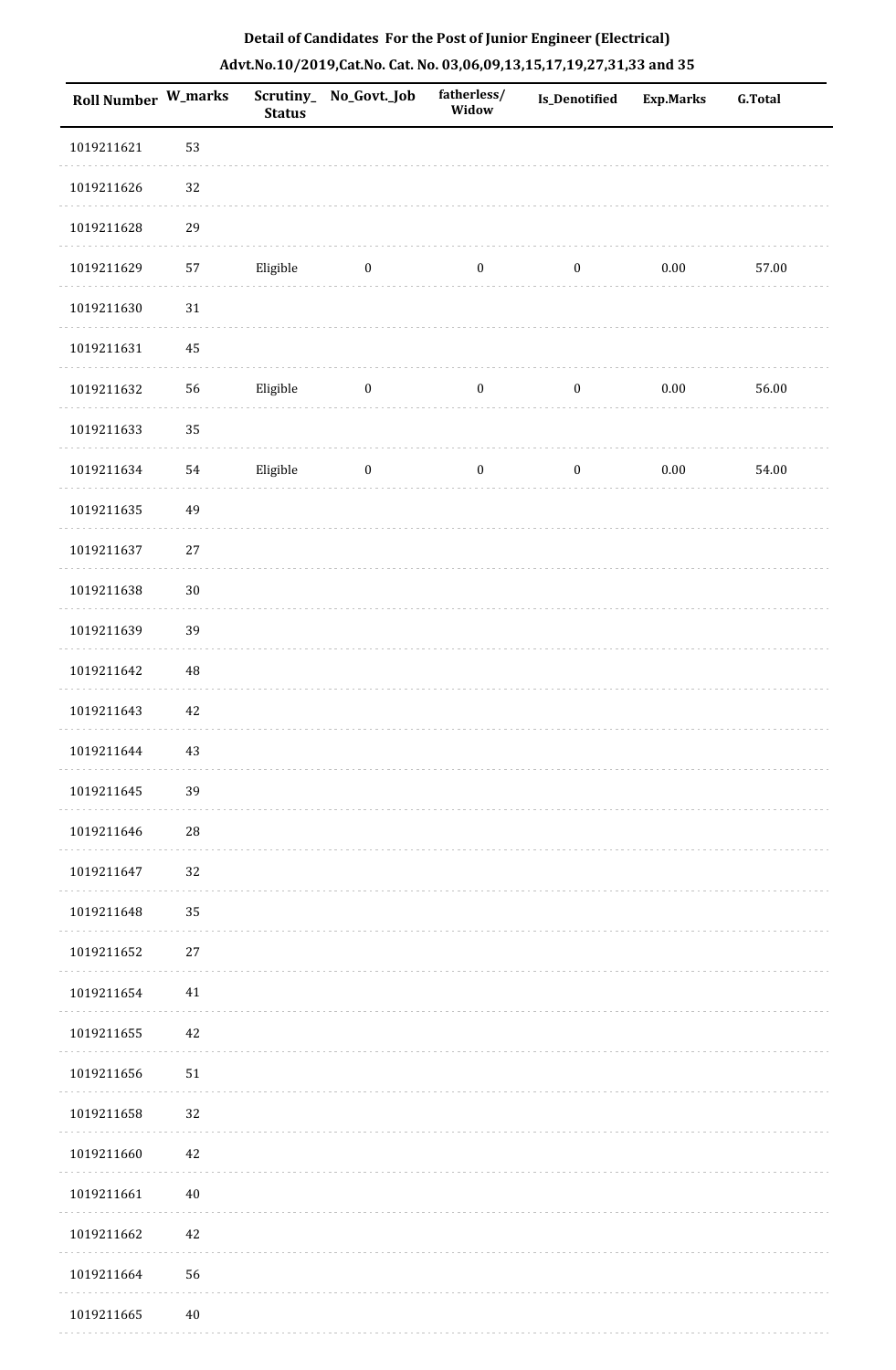| <b>Roll Number W_marks</b> |                 | <b>Status</b> | Scrutiny_No_Govt._Job | fatherless/<br>Widow | <b>Is_Denotified</b> | <b>Exp.Marks</b> | <b>G.Total</b> |
|----------------------------|-----------------|---------------|-----------------------|----------------------|----------------------|------------------|----------------|
| 1019211667                 | 29              |               |                       |                      |                      |                  |                |
| 1019211668                 | 32              |               |                       |                      |                      |                  |                |
| 1019211669                 | 39              |               |                       |                      |                      |                  |                |
| 1019211670                 | $41\,$          |               |                       |                      |                      |                  |                |
| 1019211672                 | 33              |               |                       |                      |                      |                  |                |
| 1019211675                 | $\sqrt{46}$     |               |                       |                      |                      |                  |                |
| 1019211676                 | $42\,$          |               |                       |                      |                      |                  |                |
| 1019211677                 | $\rm 48$        |               |                       |                      |                      |                  |                |
| 1019211678                 | 32              |               |                       |                      |                      |                  |                |
| 1019211679                 | 30              |               |                       |                      |                      |                  |                |
| 1019211680                 | <b>REJECTED</b> |               |                       |                      |                      |                  | $0.00\,$       |
| 1019211681                 | 39              | Eligible      | $\boldsymbol{0}$      | $\boldsymbol{0}$     | $\boldsymbol{0}$     | $0.00\,$         | 39.00          |
| 1019211682                 | 62              | Eligible      | $\boldsymbol{0}$      | $\boldsymbol{0}$     | $\boldsymbol{0}$     | $0.00\,$         | 62.00          |
| 1019211685                 | 38              |               |                       |                      |                      |                  |                |
| 1019211686                 | $40\,$          |               |                       |                      |                      |                  |                |
| 1019211689                 | ${\bf 51}$      | Eligible      | $\boldsymbol{0}$      | $\boldsymbol{0}$     | $\boldsymbol{0}$     | $0.00\,$         | 51.00          |
| 1019211690                 | $34\,$          |               |                       |                      |                      |                  |                |
| 1019211691                 | 41              |               |                       |                      |                      |                  |                |
| 1019211692                 | $47\,$          |               |                       |                      |                      |                  |                |
| 1019211695                 | $\bf 44$        |               |                       |                      |                      |                  |                |
| 1019211696                 | 29              |               |                       |                      |                      |                  |                |
| 1019211698                 | 46              |               |                       |                      |                      |                  |                |
| 1019211701                 | $\bf 44$        |               |                       |                      |                      |                  |                |
| 1019211703                 | 29              |               |                       |                      |                      |                  |                |
| 1019211704                 | 34              |               |                       |                      |                      |                  |                |
| 1019211705                 | 37              |               |                       |                      |                      |                  |                |
| 1019211706                 | $40\,$          |               |                       |                      |                      |                  |                |
| 1019211710                 | $41\,$          |               |                       |                      |                      |                  |                |
| 1019211711                 | <b>REJECTED</b> |               |                       |                      |                      |                  | 0.00           |
| 1019211712                 | $41\,$          |               |                       |                      |                      |                  |                |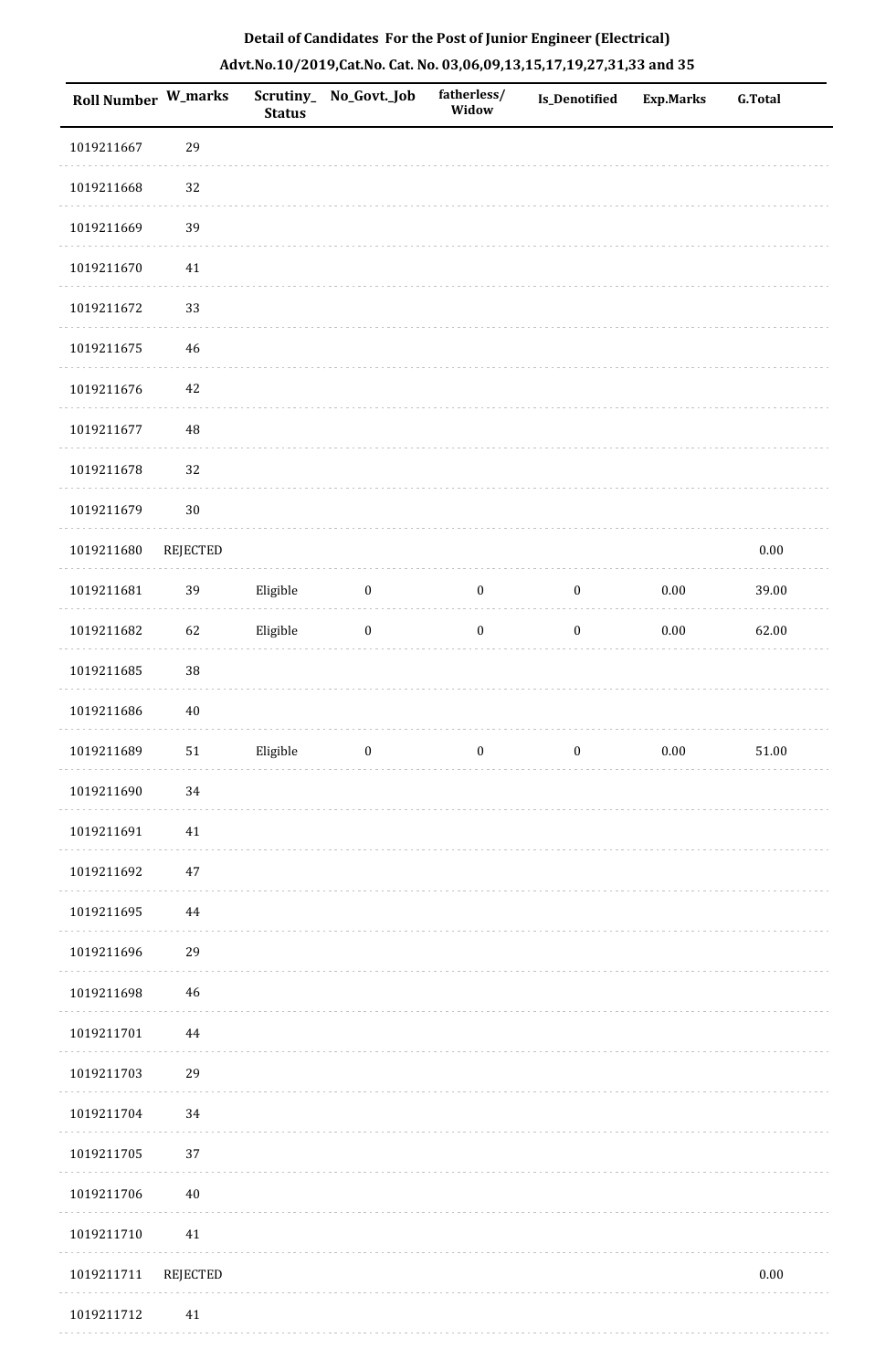| <b>Roll Number W_marks</b> |          | <b>Status</b> | Scrutiny_ No_Govt._Job | fatherless/<br>Widow | Is_Denotified    | <b>Exp.Marks</b> | <b>G.Total</b> |
|----------------------------|----------|---------------|------------------------|----------------------|------------------|------------------|----------------|
| 1019211713                 | $31\,$   |               |                        |                      |                  |                  |                |
| 1019211714                 | $47\,$   |               |                        |                      |                  |                  |                |
| 1019211715                 | $\bf 44$ |               |                        |                      |                  |                  |                |
| 1019211716                 | 61       | Eligible      | $\boldsymbol{0}$       | $\boldsymbol{0}$     | $\boldsymbol{0}$ | $0.00\,$         | 61.00          |
| 1019211717                 | 33       |               |                        |                      |                  |                  |                |
| 1019211720                 | $30\,$   |               |                        |                      |                  |                  |                |
| 1019211721                 | $42\,$   |               |                        |                      |                  |                  |                |
| 1019211722                 | $47\,$   |               |                        |                      |                  |                  |                |
| 1019211723                 | 45       |               |                        |                      |                  |                  |                |
| 1019211724                 | $41\,$   |               |                        |                      |                  |                  |                |
| 1019211727                 | $42\,$   |               |                        |                      |                  |                  |                |
| 1019211731                 | $40\,$   |               |                        |                      |                  |                  |                |
| 1019211732                 | $\bf 45$ | Eligible      | $\boldsymbol{0}$       | $\boldsymbol{0}$     | $\boldsymbol{0}$ | $0.00\,$         | 45.00          |
| 1019211733                 | $47\,$   |               |                        |                      |                  |                  |                |
| 1019211735                 | 36       |               |                        |                      |                  |                  |                |
| 1019211736                 | $\bf 44$ |               |                        |                      |                  |                  |                |
| 1019211737                 | 47       |               |                        |                      |                  |                  |                |
| 1019211739                 | REJECTED |               |                        |                      |                  |                  | $0.00\,$       |
| 1019211741                 | 36       |               |                        |                      |                  |                  |                |
| 1019211742                 | 56       |               |                        |                      |                  |                  |                |
| 1019211743                 | 37       |               |                        |                      |                  |                  |                |
| 1019211744                 | $38\,$   |               |                        |                      |                  |                  |                |
| 1019211746                 | 41       |               |                        |                      |                  |                  |                |
| 1019211748                 | $30\,$   |               |                        |                      |                  |                  |                |
| 1019211749                 | $42\,$   |               |                        |                      |                  |                  |                |
| 1019211750                 | 35       |               |                        |                      |                  |                  |                |
| 1019211754                 | 49       |               |                        |                      |                  |                  |                |
| 1019211756                 | 54       |               |                        |                      |                  |                  |                |
| 1019211757                 | $50\,$   |               |                        |                      |                  |                  |                |
| 1019211758                 | 46       |               |                        |                      |                  |                  |                |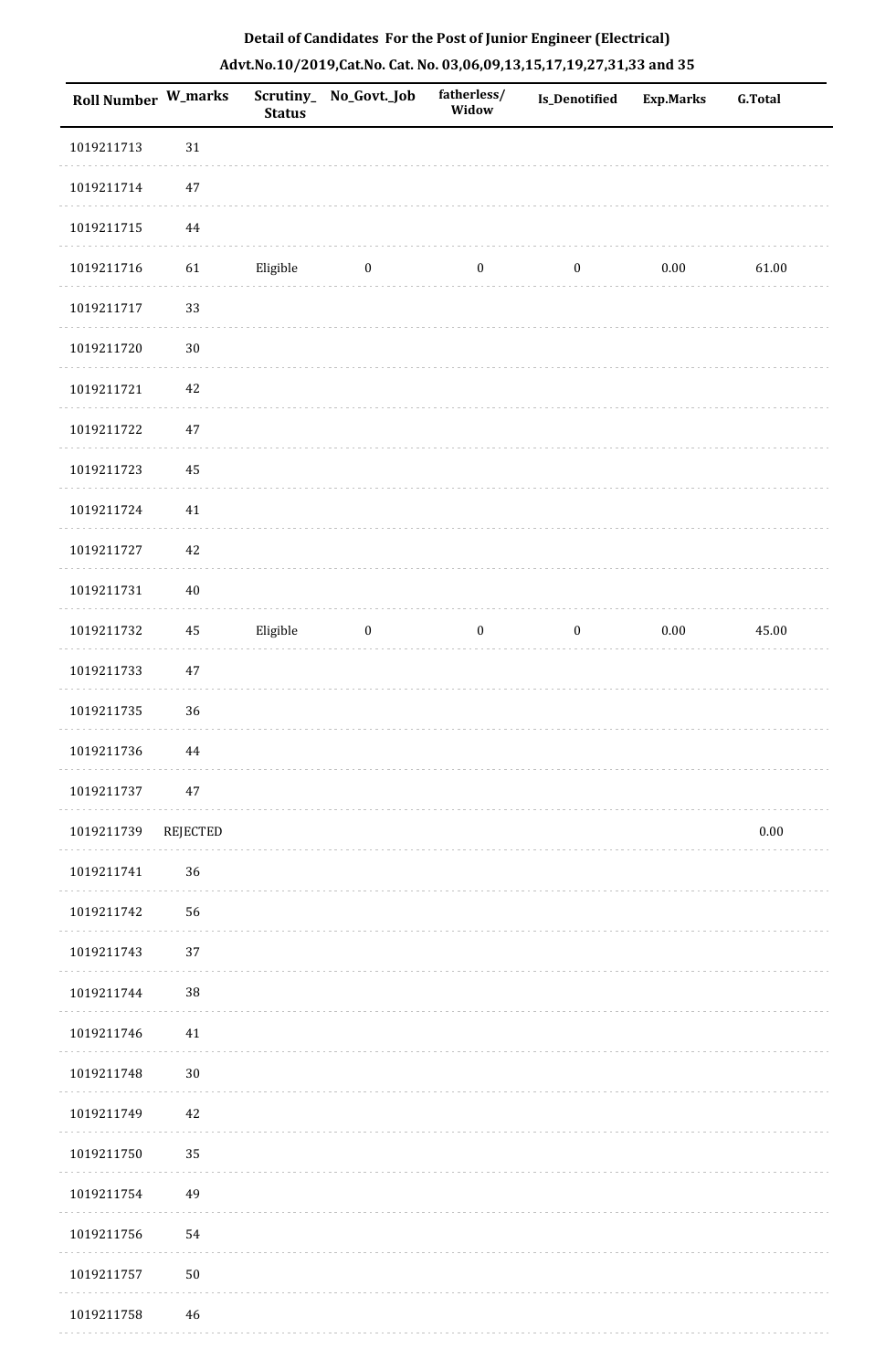| Roll Number W_marks |          | <b>Status</b> | Scrutiny_ No_Govt._Job | fatherless/<br>Widow | Is_Denotified    | <b>Exp.Marks</b> | G.Total |
|---------------------|----------|---------------|------------------------|----------------------|------------------|------------------|---------|
| 1019211760          | $\bf 44$ |               |                        |                      |                  |                  |         |
| 1019211763          | 33       |               |                        |                      |                  |                  |         |
| 1019211764          | $46\,$   |               |                        |                      |                  |                  |         |
| 1019211766          | 25       |               |                        |                      |                  |                  |         |
| 1019211767          | 53       |               |                        |                      |                  |                  |         |
| 1019211768          | 38       |               |                        |                      |                  |                  |         |
| 1019211769          | 57       | Eligible      | $\sqrt{5}$             | $\boldsymbol{0}$     | $\boldsymbol{0}$ | $0.00\,$         | 62.00   |
| 1019211770          | $60\,$   |               |                        |                      |                  |                  |         |
| 1019211774          | 26       |               |                        |                      |                  |                  |         |
| 1019211775          | 32       |               |                        |                      |                  |                  |         |
| 1019211776          | 36       |               |                        |                      |                  |                  |         |
| 1019211779          | 37       |               |                        |                      |                  |                  |         |
| 1019211780          | $51\,$   |               |                        |                      |                  |                  |         |
| 1019211781          | 52       |               |                        |                      |                  |                  |         |
| 1019211782          | 36       |               |                        |                      |                  |                  |         |
| 1019211783          | 38       |               |                        |                      |                  |                  |         |
| 1019211784          | 39       |               |                        |                      |                  |                  |         |
| 1019211785          | 16       |               |                        |                      |                  |                  |         |
| 1019211786          | 53       |               |                        |                      |                  |                  |         |
| 1019211787          | $40\,$   |               |                        |                      |                  |                  |         |
| 1019211788          | 35       |               |                        |                      |                  |                  |         |
| 1019211789          | $47\,$   |               |                        |                      |                  |                  |         |
| 1019211790          | 32       |               |                        |                      |                  |                  |         |
| 1019211791          | $40\,$   |               |                        |                      |                  |                  |         |
| 1019211792          | 52       |               |                        |                      |                  |                  |         |
| 1019211794          | 33       |               |                        |                      |                  |                  |         |
| 1019211796          | 35       |               |                        |                      |                  |                  |         |
| 1019211797          | $30\,$   |               |                        |                      |                  |                  |         |
| 1019211798          | 44       |               |                        |                      |                  |                  |         |
| 1019211801          | 37       |               |                        |                      |                  |                  |         |

. . . . . . . . . .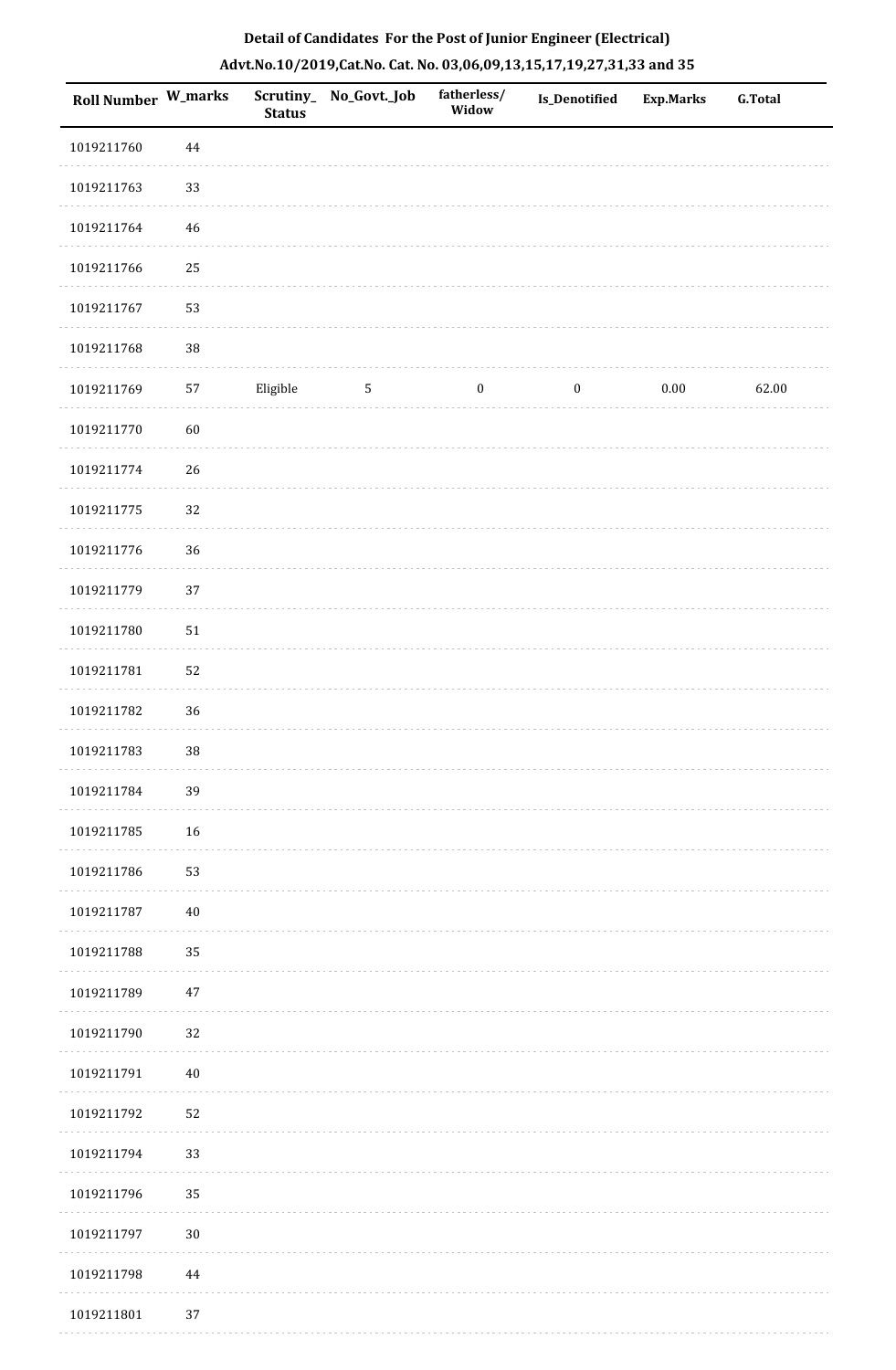| Roll Number W_marks |                  | <b>Status</b> | Scrutiny_ No_Govt._Job | fatherless/<br>Widow | Is_Denotified    | <b>Exp.Marks</b> | <b>G.Total</b> |
|---------------------|------------------|---------------|------------------------|----------------------|------------------|------------------|----------------|
| 1019211803          | 50               |               |                        |                      |                  |                  |                |
| 1019211804          | 48               |               |                        |                      |                  |                  |                |
| 1019211805          | 43               |               |                        |                      |                  |                  |                |
| 1019211806          | 55               |               |                        |                      |                  |                  |                |
| 1019211808          | 35               |               |                        |                      |                  |                  |                |
| 1019211811          | 39               |               |                        |                      |                  |                  |                |
| 1019211812          | 33               |               |                        |                      |                  |                  |                |
| 1019211813          | 43               |               |                        |                      |                  |                  |                |
| 1019211814          | 32               |               |                        |                      |                  |                  |                |
| 1019211816          | 63               | Eligible      | $\boldsymbol{0}$       | $\boldsymbol{0}$     | $\boldsymbol{0}$ | $0.00\,$         | 63.00          |
| 1019211817          | 31               |               |                        |                      |                  |                  |                |
| 1019211819          | 36               |               |                        |                      |                  |                  |                |
| 1019211821          | 55               |               |                        |                      |                  |                  |                |
| 1019211822          | 26               |               |                        |                      |                  |                  |                |
| 1019211823          | $40\,$           |               |                        |                      |                  |                  |                |
| 1019211824          | 45               |               |                        |                      |                  |                  |                |
| 1019211831          | 33               |               |                        |                      |                  |                  |                |
| 1019211835          | 32               |               |                        |                      |                  |                  |                |
| 1019211837          | 28               |               |                        |                      |                  |                  |                |
| 1019211838          | $\boldsymbol{7}$ |               |                        |                      |                  |                  |                |
| 1019211839          | 29               |               |                        |                      |                  |                  |                |
| 1019211841          | 45               |               |                        |                      |                  |                  |                |
| 1019211842          | 36               |               |                        |                      |                  |                  |                |
| 1019211844          | 49               |               |                        |                      |                  |                  |                |
| 1019211848          | 57               |               |                        |                      |                  |                  |                |
| 1019211850          | 47               |               |                        |                      |                  |                  |                |
| 1019211851          | 37               |               |                        |                      |                  |                  |                |
| 1019211852          | $30\,$           |               |                        |                      |                  |                  |                |
| 1019211853          | 39               |               |                        |                      |                  |                  |                |
| 1019211854          | 43               |               |                        |                      |                  |                  |                |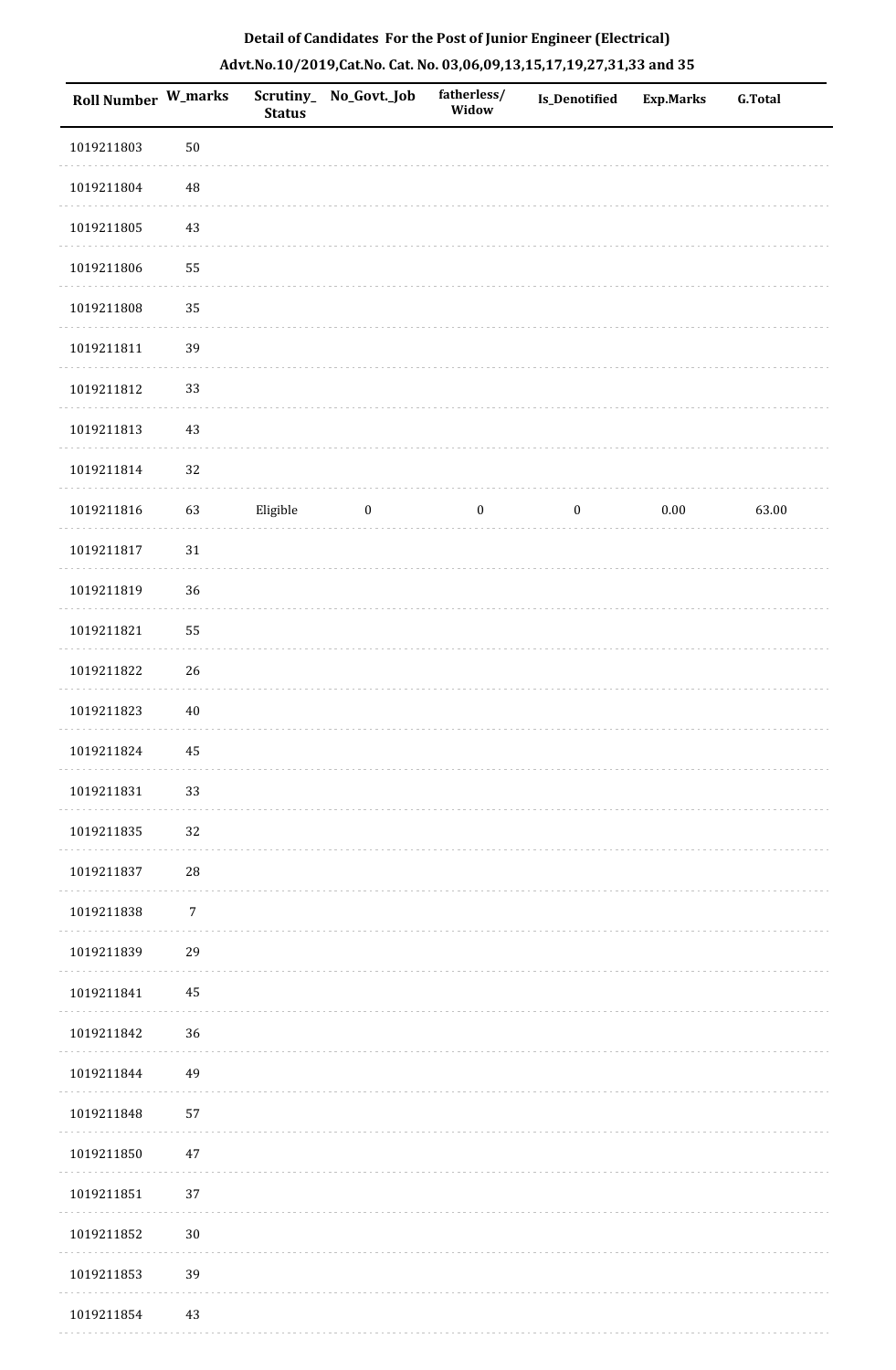| <b>Roll Number W_marks</b> |            | Scrutiny_<br><b>Status</b> | No_Govt._Job     | fatherless/<br>Widow | <b>Is_Denotified</b> | <b>Exp.Marks</b> | <b>G.Total</b> |
|----------------------------|------------|----------------------------|------------------|----------------------|----------------------|------------------|----------------|
| 1019211855                 | 22         |                            |                  |                      |                      |                  |                |
| 1019211856                 | 41         |                            |                  |                      |                      |                  |                |
| 1019211857                 | 17         |                            |                  |                      |                      |                  |                |
| 1019211858                 | $18\,$     |                            |                  |                      |                      |                  |                |
| 1019211859                 | ${\bf 51}$ |                            |                  |                      |                      |                  |                |
| 1019211860                 | 37         |                            |                  |                      |                      |                  |                |
| 1019211864                 | 33         |                            |                  |                      |                      |                  |                |
| 1019211865                 | ${\bf 28}$ |                            |                  |                      |                      |                  |                |
| 1019211866                 | 53         |                            |                  |                      |                      |                  |                |
| 1019211868                 | 38         |                            |                  |                      |                      |                  |                |
| 1019211871                 | $41\,$     |                            |                  |                      |                      |                  |                |
| 1019211872                 | $51\,$     |                            |                  |                      |                      |                  |                |
| 1019211873                 | 36         |                            |                  |                      |                      |                  |                |
| 1019211874                 | 32         |                            |                  |                      |                      |                  |                |
| 1019211877                 | 39         |                            |                  |                      |                      |                  |                |
| 1019211879                 | 38         |                            |                  |                      |                      |                  |                |
| 1019211881                 | $31\,$     |                            |                  |                      |                      |                  |                |
| 1019211882                 | 25         |                            |                  |                      |                      |                  |                |
| 1019211883                 | 49         |                            |                  |                      |                      |                  |                |
| 1019211884                 | 47         |                            |                  |                      |                      |                  |                |
| 1019211887                 | $30\,$     |                            |                  |                      |                      |                  |                |
| 1019211888                 | $30\,$     |                            |                  |                      |                      |                  |                |
| 1019211889                 | 32         |                            |                  |                      |                      |                  |                |
| 1019211890                 | $51\,$     |                            |                  |                      |                      |                  |                |
| 1019211891                 | 43         |                            |                  |                      |                      |                  |                |
| 1019211892                 | 39         |                            |                  |                      |                      |                  |                |
| 1019211893                 | 36         |                            |                  |                      |                      |                  |                |
| 1019211896                 | 48         |                            |                  |                      |                      |                  |                |
| 1019211897                 | $31\,$     |                            |                  |                      |                      |                  |                |
| 1019211900                 | 62         | Eligible                   | $\boldsymbol{0}$ | $\boldsymbol{0}$     | $\boldsymbol{0}$     | $0.00\,$         | 62.00          |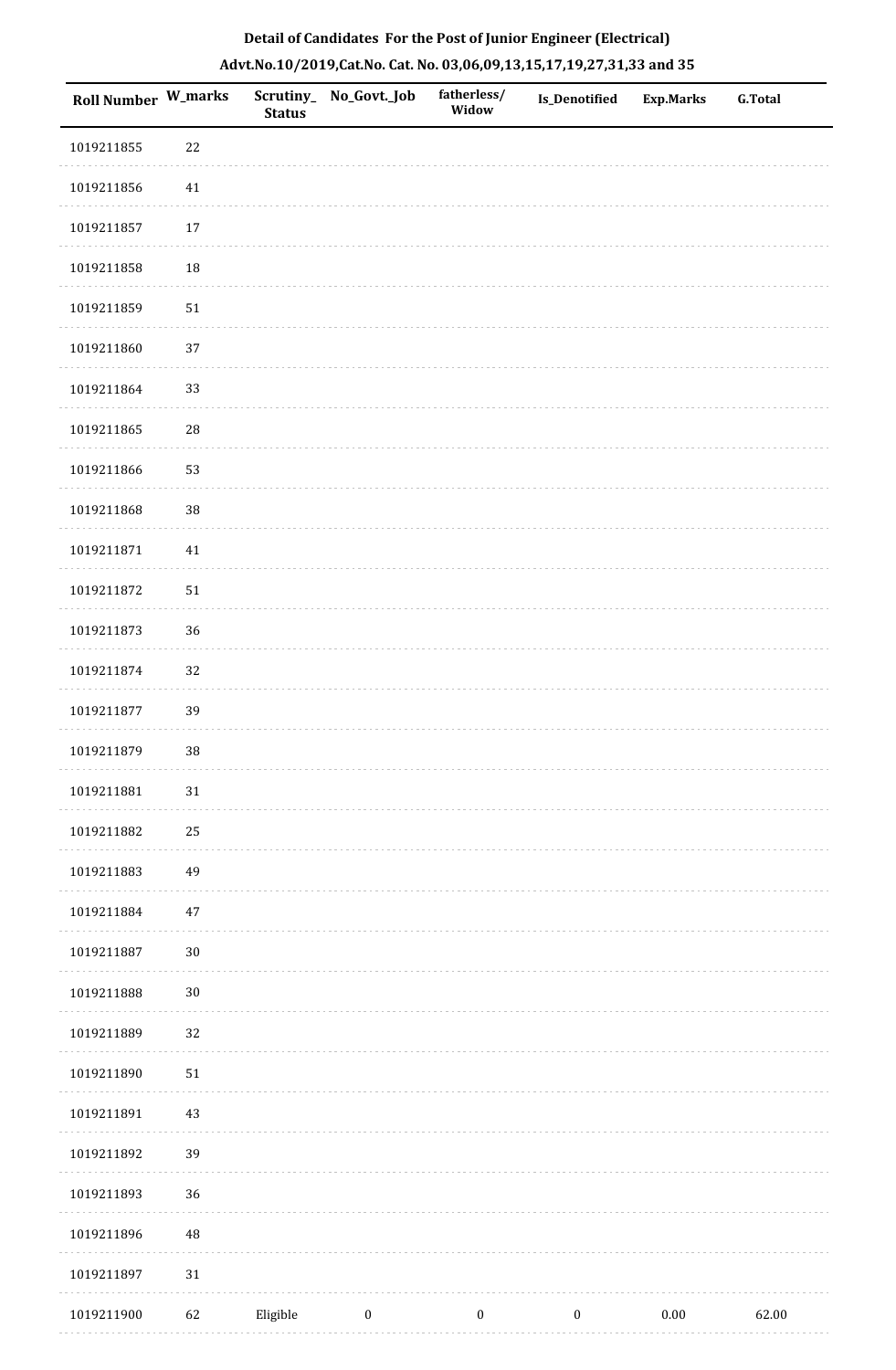| Roll Number W_marks |             | Scrutiny_<br><b>Status</b> | No_Govt._Job | fatherless/<br>Widow | <b>Is_Denotified</b> | <b>Exp.Marks</b> | <b>G.Total</b> |
|---------------------|-------------|----------------------------|--------------|----------------------|----------------------|------------------|----------------|
| 1019211902          | 36          |                            |              |                      |                      |                  |                |
| 1019211904          | 29          |                            |              |                      |                      |                  |                |
| 1019211905          | $\sqrt{48}$ |                            |              |                      |                      |                  |                |
| 1019211906          | $\bf 45$    |                            |              |                      |                      |                  |                |
| 1019211908          | $41\,$      |                            |              |                      |                      |                  |                |
| 1019211909          | 39          |                            |              |                      |                      |                  |                |
| 1019211910          | $50\,$      |                            |              |                      |                      |                  |                |
| 1019211912          | $50\,$      |                            |              |                      |                      |                  |                |
| 1019211913          | 53          |                            |              |                      |                      |                  |                |
| 1019211916          | $31\,$      |                            |              |                      |                      |                  |                |
| 1019211917          | 33          |                            |              |                      |                      |                  |                |
| 1019211918          | 16          |                            |              |                      |                      |                  |                |
| 1019211920          | 34          |                            |              |                      |                      |                  |                |
| 1019211921          | 33          |                            |              |                      |                      |                  |                |
| 1019211922          | $\rm 48$    |                            |              |                      |                      |                  |                |
| 1019211923          | 36          |                            |              |                      |                      |                  |                |
| 1019211924          | 45          |                            |              |                      |                      |                  |                |
| 1019211925          | $10\,$      |                            |              |                      |                      |                  |                |
| 1019211926          | 38          |                            |              |                      |                      |                  |                |
| 1019211928          | 41          |                            |              |                      |                      |                  |                |
| 1019211929          | 24          |                            |              |                      |                      |                  |                |
| 1019211931          | 39          |                            |              |                      |                      |                  |                |
| 1019211932          | 56          | Eligible                   | $\sqrt{5}$   | $\boldsymbol{0}$     | $\boldsymbol{0}$     | $0.00\,$         | 61.00          |
| 1019211935          | 36          |                            |              |                      |                      |                  |                |
| 1019211937          | 21          |                            |              |                      |                      |                  |                |
| 1019211938          | $51\,$      |                            |              |                      |                      |                  |                |
| 1019211940          | $31\,$      |                            |              |                      |                      |                  |                |
| 1019211943          | $40\,$      |                            |              |                      |                      |                  |                |
| 1019211944          | 41          |                            |              |                      |                      |                  |                |
| 1019211948          | 34          |                            |              |                      |                      |                  |                |

. . . . . . . . . .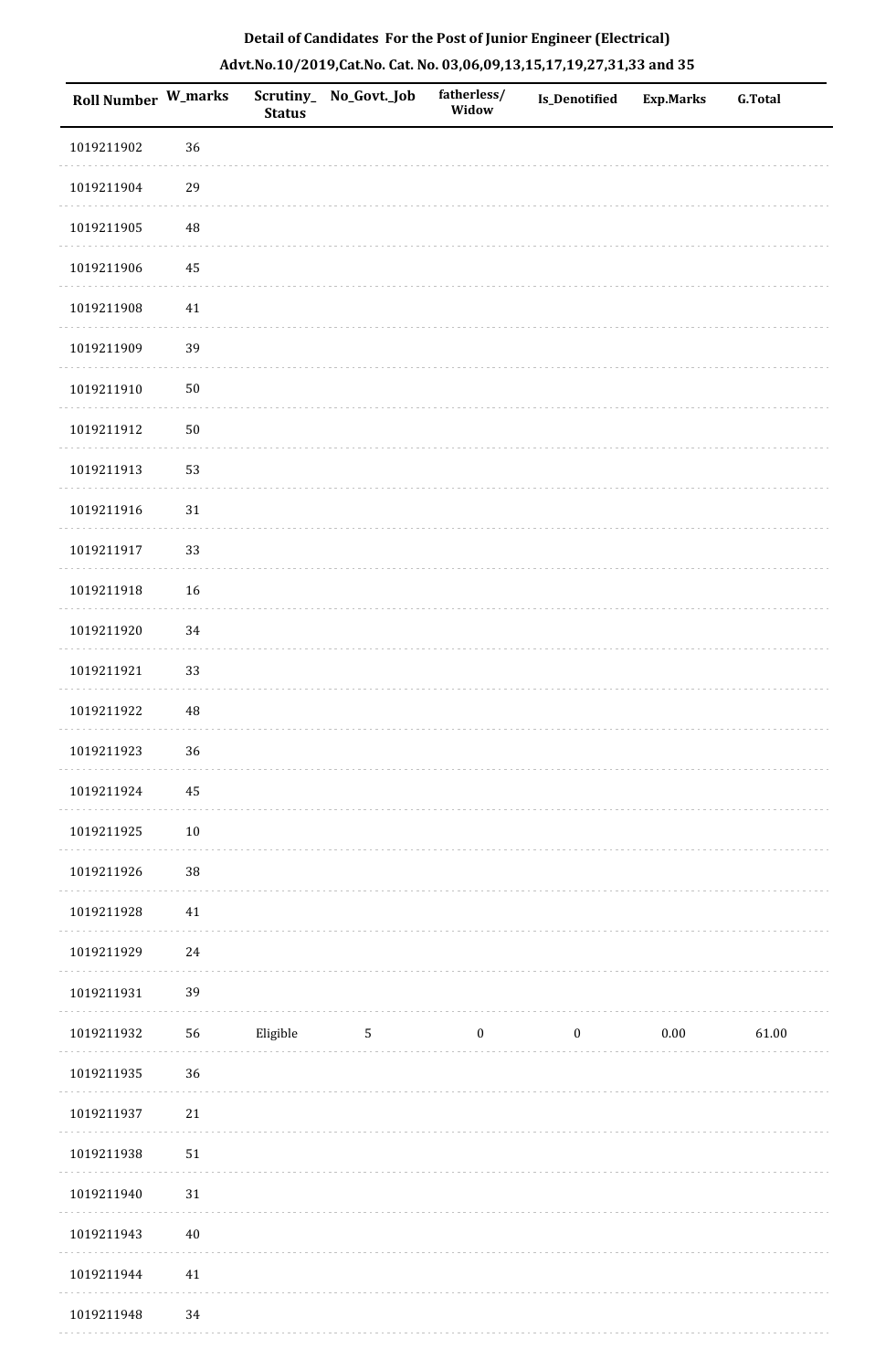| <b>Roll Number W_marks</b> |          | <b>Status</b> | Scrutiny_No_Govt._Job | fatherless/<br>Widow | Is_Denotified | <b>Exp.Marks</b> | <b>G.Total</b> |
|----------------------------|----------|---------------|-----------------------|----------------------|---------------|------------------|----------------|
| 1019211949                 | 34       |               |                       |                      |               |                  |                |
| 1019211950                 | $41\,$   |               |                       |                      |               |                  |                |
| 1019211951                 | 37       |               |                       |                      |               |                  |                |
| 1019211955                 | $31\,$   |               |                       |                      |               |                  |                |
| 1019211956                 | $40\,$   |               |                       |                      |               |                  |                |
| 1019211958                 | $43\,$   |               |                       |                      |               |                  |                |
| 1019211959                 | 48       |               |                       |                      |               |                  |                |
| 1019211963                 | 26       |               |                       |                      |               |                  |                |
| 1019211965                 | $27\,$   |               |                       |                      |               |                  |                |
| 1019211966                 | 31       |               |                       |                      |               |                  |                |
| 1019211967                 | 45       |               |                       |                      |               |                  |                |
| 1019211969                 | 56       |               |                       |                      |               |                  |                |
| 1019211971                 | 33       |               |                       |                      |               |                  |                |
| 1019211972                 | 33       |               |                       |                      |               |                  |                |
| 1019211974                 | $20\,$   |               |                       |                      |               |                  |                |
| 1019211975                 | 53       |               |                       |                      |               |                  |                |
| 1019211977                 | 35       |               |                       |                      |               |                  |                |
| 1019211978                 | $51\,$   |               |                       |                      |               |                  |                |
| 1019211981                 | 38       |               |                       |                      |               |                  |                |
| 1019211982                 |          | Not Eligible  |                       |                      |               |                  |                |
| 1019211983                 | 49       |               |                       |                      |               |                  |                |
| 1019211984                 | 35       |               |                       |                      |               |                  |                |
| 1019211986                 | 45       |               |                       |                      |               |                  |                |
| 1019211987                 | 39       |               |                       |                      |               |                  |                |
| 1019211989                 | 37       |               |                       |                      |               |                  |                |
| 1019211992                 | 48       |               |                       |                      |               |                  |                |
| 1019211993                 | 28       |               |                       |                      |               |                  |                |
| 1019211994                 | 32       |               |                       |                      |               |                  |                |
| 1019211996                 | $41\,$   |               |                       |                      |               |                  |                |
| 1019211997                 | $\bf 44$ |               |                       |                      |               |                  |                |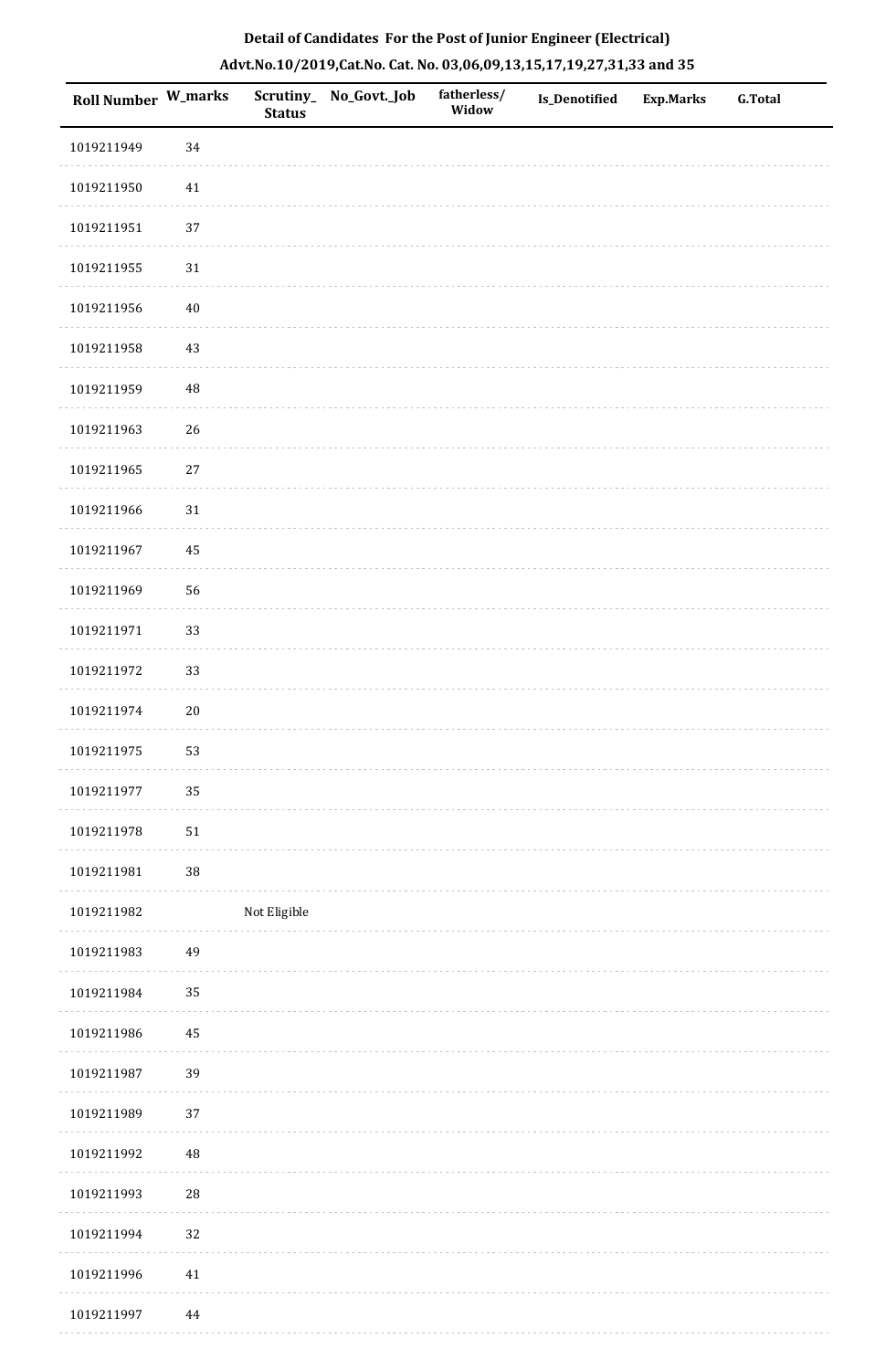| <b>Roll Number W_marks</b> |        | <b>Status</b> | Scrutiny_No_Govt._Job | fatherless/<br>Widow | Is_Denotified    | <b>Exp.Marks</b> | <b>G.Total</b> |
|----------------------------|--------|---------------|-----------------------|----------------------|------------------|------------------|----------------|
| 1019211999                 | 39     |               |                       |                      |                  |                  |                |
| 1019212001                 | 37     |               |                       |                      |                  |                  |                |
| 1019212006                 | 34     |               |                       |                      |                  |                  |                |
| 1019212008                 | 45     |               |                       |                      |                  |                  |                |
| 1019212009                 | 48     |               |                       |                      |                  |                  |                |
| 1019212011                 | 45     |               |                       |                      |                  |                  |                |
| 1019212012                 | 26     |               |                       |                      |                  |                  |                |
| 1019212015                 | 44     |               |                       |                      |                  |                  |                |
| 1019212016                 | 54     |               |                       |                      |                  |                  |                |
| 1019212018                 | 44     |               |                       |                      |                  |                  |                |
| 1019212019                 | 29     |               |                       |                      |                  |                  |                |
| 1019212021                 | 54     |               |                       |                      |                  |                  |                |
| 1019212022                 | 48     |               |                       |                      |                  |                  |                |
| 1019212023                 | 58     |               |                       |                      |                  |                  |                |
| 1019212025                 | $\, 8$ |               |                       |                      |                  |                  |                |
| 1019212026                 | 41     |               |                       |                      |                  |                  |                |
| 1019212027                 | 44     |               |                       |                      |                  |                  |                |
| 1019212028                 | 57     | Eligible      | $\boldsymbol{0}$      | $\boldsymbol{0}$     | $\boldsymbol{0}$ | $0.00\,$         | 57.00          |
| 1019212030                 | 52     |               |                       |                      |                  |                  |                |
| 1019212031                 | 39     |               |                       |                      |                  |                  |                |
| 1019212032                 | 66     | Eligible      | $\boldsymbol{0}$      | $\boldsymbol{0}$     | $\boldsymbol{0}$ | $0.00\,$         | 66.00          |
| 1019212033                 | $41\,$ |               |                       |                      |                  |                  |                |
| 1019212034                 | 37     |               |                       |                      |                  |                  |                |
| 1019212036                 | 49     |               |                       |                      |                  |                  |                |
| 1019212042                 | 43     |               |                       |                      |                  |                  |                |
| 1019212043                 | 39     |               |                       |                      |                  |                  |                |
| 1019212046                 | 58     | Eligible      | $\bf{0}$              | $\boldsymbol{0}$     | $\boldsymbol{0}$ | 0.00             | 58.00          |
| 1019212050                 | 46     |               |                       |                      |                  |                  |                |
| 1019212052                 | $40\,$ |               |                       |                      |                  |                  |                |
| 1019212053                 | 46     | Eligible      | $\boldsymbol{0}$      | $\boldsymbol{0}$     | $\boldsymbol{0}$ | $0.00\,$         | 46.00          |

. . . . . . . . . . . . . . . . .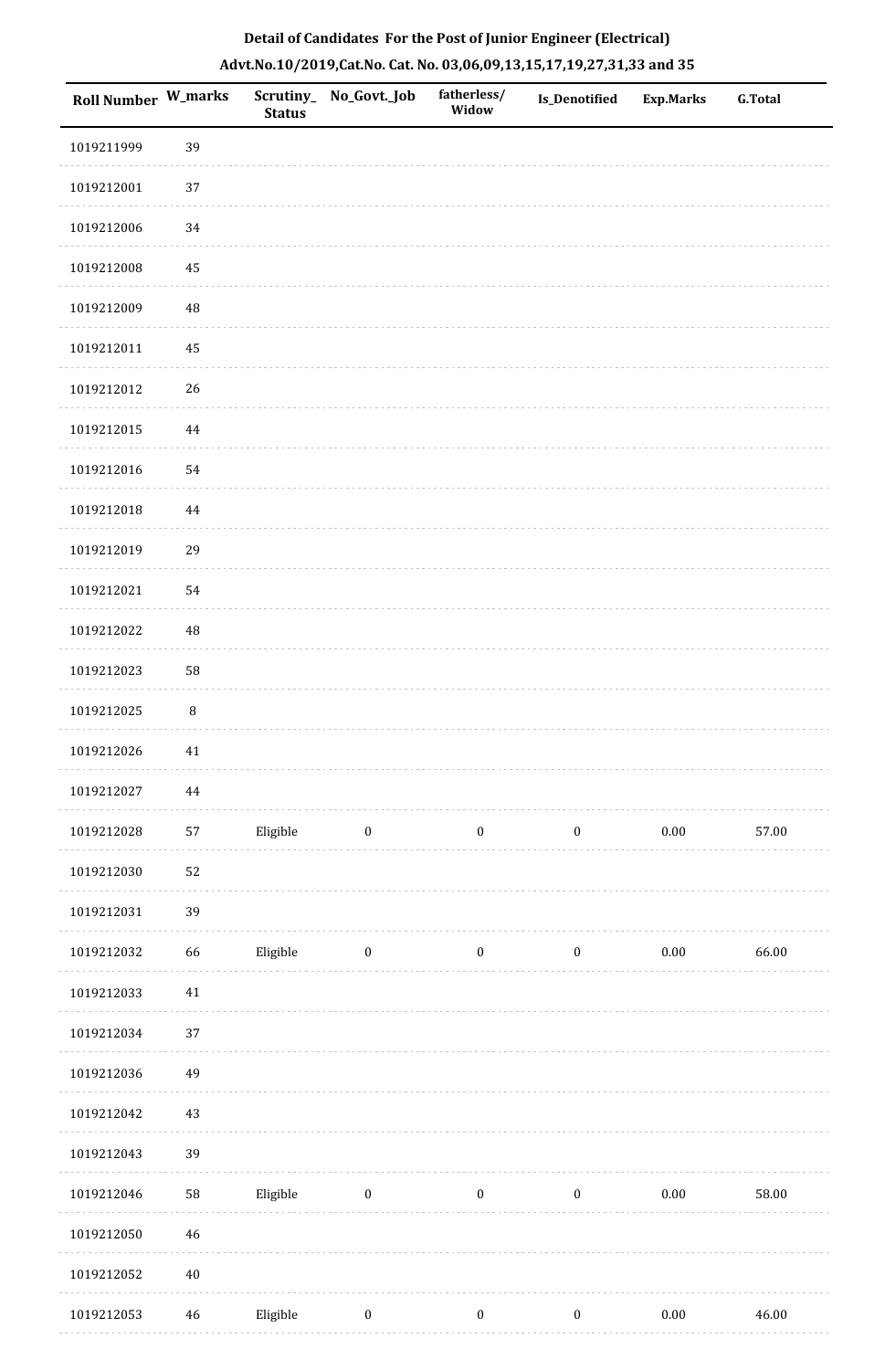|  | Detail of Candidates For the Post of Junior Engineer (Electrical)     |  |
|--|-----------------------------------------------------------------------|--|
|  | Advt.No.10/2019,Cat.No. Cat. No. 03,06,09,13,15,17,19,27,31,33 and 35 |  |

| <b>Roll Number W_marks</b> |                 | <b>Status</b> | Scrutiny_ No_Govt._Job | fatherless/<br>Widow | <b>Is_Denotified</b> | <b>Exp.Marks</b> | <b>G.Total</b> |
|----------------------------|-----------------|---------------|------------------------|----------------------|----------------------|------------------|----------------|
| 1019212054                 | 35              |               |                        |                      |                      |                  |                |
| 1019212058                 | 36              |               |                        |                      |                      |                  |                |
| 1019212059                 | 54              |               |                        |                      |                      |                  |                |
| 1019212060                 | $21\,$          |               |                        |                      |                      |                  |                |
| 1019212061                 | 36              |               |                        |                      |                      |                  |                |
| 1019212064                 | <b>REJECTED</b> |               |                        |                      |                      |                  | $0.00\,$       |
| 1019212068                 | 52              |               |                        |                      |                      |                  |                |
| 1019212069                 | 45              |               |                        |                      |                      |                  |                |
| 1019212070                 | 43              |               |                        |                      |                      |                  |                |
| 1019212075                 | 33              |               |                        |                      |                      |                  |                |
| 1019212078                 | 36              |               |                        |                      |                      |                  |                |
| 1019212079                 | 31              |               |                        |                      |                      |                  |                |
| 1019212081                 | $41\,$          |               |                        |                      |                      |                  |                |
| 1019212082                 | 39              |               |                        |                      |                      |                  |                |
| 1019212084                 | 36              |               |                        |                      |                      |                  |                |
| 1019212086                 | 46              |               |                        |                      |                      |                  |                |
| 1019212087                 | $40\,$          |               |                        |                      |                      |                  |                |
| 1019212088                 | 49              |               |                        |                      |                      |                  |                |
| 1019212091                 | 42              |               |                        |                      |                      |                  |                |
| 1019212092                 | 43              |               |                        |                      |                      |                  |                |
| 1019212093                 | $41\,$          |               |                        |                      |                      |                  |                |
| 1019212094                 | 65              | Absent        | $\boldsymbol{0}$       | $\boldsymbol{0}$     | $\boldsymbol{0}$     | $0.00\,$         |                |
| 1019212096                 | 59              |               |                        |                      |                      |                  |                |
| 1019212099                 | 45              |               |                        |                      |                      |                  |                |
| 1019212100                 | 39              |               |                        |                      |                      |                  |                |
| 1019212103                 | 52              |               |                        |                      |                      |                  |                |
| 1019212104                 | 34              |               |                        |                      |                      |                  |                |
| 1019212105                 | 35              |               |                        |                      |                      |                  |                |
| 1019212106                 | 41              |               |                        |                      |                      |                  |                |
| 1019212107                 | 40              |               |                        |                      |                      |                  |                |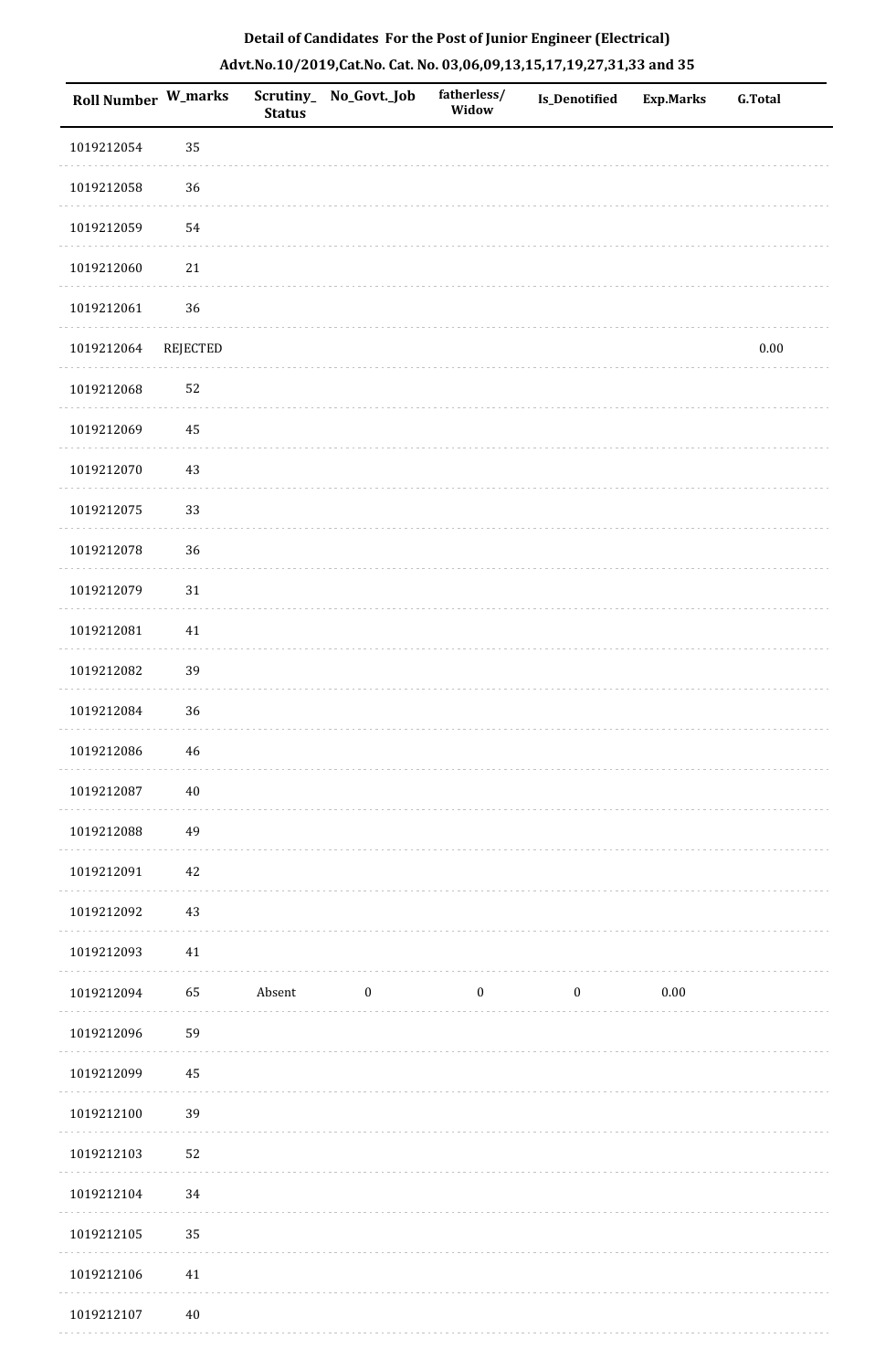| <b>Roll Number W_marks</b> |             | <b>Status</b> | Scrutiny_No_Govt._Job | fatherless/<br>Widow | <b>Is_Denotified</b> | Exp.Marks | <b>G.Total</b> |
|----------------------------|-------------|---------------|-----------------------|----------------------|----------------------|-----------|----------------|
| 1019212108                 | 34          |               |                       |                      |                      |           |                |
| 1019212109                 | $37\,$      |               |                       |                      |                      |           |                |
| 1019212110                 | $41\,$      |               |                       |                      |                      |           |                |
| 1019212111                 | 36          |               |                       |                      |                      |           |                |
| 1019212116                 | 25          |               |                       |                      |                      |           |                |
| 1019212119                 | 25          |               |                       |                      |                      |           |                |
| 1019212120                 | ${\bf 50}$  |               |                       |                      |                      |           |                |
| 1019212122                 | $32\,$      |               |                       |                      |                      |           |                |
| 1019212123                 | $25\,$      | Eligible      | $\bf{0}$              | $\boldsymbol{0}$     | $\boldsymbol{0}$     | $0.00\,$  | 25.00          |
| 1019212126                 | 29          |               |                       |                      |                      |           |                |
| 1019212130                 | 36          |               |                       |                      |                      |           |                |
| 1019212132                 | 33          |               |                       |                      |                      |           |                |
| 1019212133                 | 54          |               |                       |                      |                      |           |                |
| 1019212136                 | 46          |               |                       |                      |                      |           |                |
| 1019212137                 | 39          |               |                       |                      |                      |           |                |
| 1019212141                 | 37          |               |                       |                      |                      |           |                |
| 1019212142                 | $30\,$      |               |                       |                      |                      |           |                |
| 1019212143                 | $\sqrt{28}$ |               |                       |                      |                      |           |                |
| 1019212144                 | 35          |               |                       |                      |                      |           |                |
| 1019212145                 | $38\,$      |               |                       |                      |                      |           |                |
| 1019212147                 | 44          |               |                       |                      |                      |           |                |
| 1019212151                 | 23          |               |                       |                      |                      |           |                |
| 1019212153                 | 45          |               |                       |                      |                      |           |                |
| 1019212155                 | $38\,$      |               |                       |                      |                      |           |                |
| 1019212156                 | 48          |               |                       |                      |                      |           |                |
| 1019212161                 | 42          |               |                       |                      |                      |           |                |
| 1019212162                 | 36          |               |                       |                      |                      |           |                |
| 1019212163                 | 36          | Eligible      | $\boldsymbol{0}$      | $\boldsymbol{0}$     | $\boldsymbol{0}$     | $0.00\,$  | 36.00          |
| 1019212164                 | $47\,$      |               |                       |                      |                      |           |                |
| 1019212165                 | 41          |               |                       |                      |                      |           |                |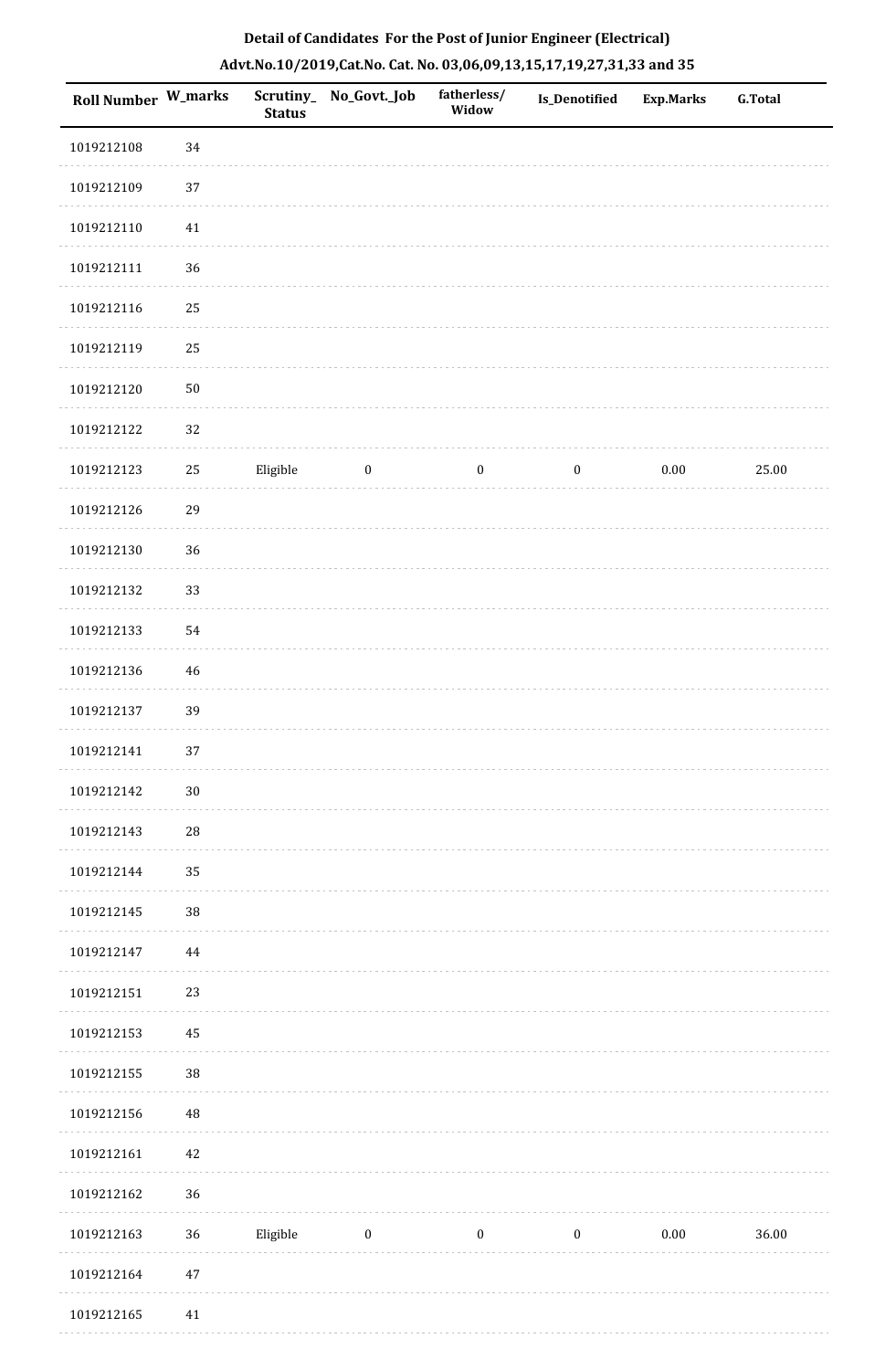| <b>Roll Number W_marks</b> |            | <b>Status</b> | Scrutiny_No_Govt._Job | fatherless/<br>Widow | Is_Denotified    | <b>Exp.Marks</b> | <b>G.Total</b> |
|----------------------------|------------|---------------|-----------------------|----------------------|------------------|------------------|----------------|
| 1019212166                 | 48         |               |                       |                      |                  |                  |                |
| 1019212167                 | 39         |               |                       |                      |                  |                  |                |
| 1019212169                 | 32         |               |                       |                      |                  |                  |                |
| 1019212170                 | ${\bf 50}$ |               |                       |                      |                  |                  |                |
| 1019212172                 | 55         |               |                       |                      |                  |                  |                |
| 1019212173                 | 39         |               |                       |                      |                  |                  |                |
| 1019212174                 | 39         |               |                       |                      |                  |                  |                |
| 1019212176                 | 37         |               |                       |                      |                  |                  |                |
| 1019212177                 | $51\,$     | Eligible      | $\overline{5}$        | $\overline{5}$       | $\boldsymbol{0}$ | $0.00\,$         | 61.00          |
| 1019212178                 | $38\,$     |               |                       |                      |                  |                  |                |
| 1019212179                 | 26         |               |                       |                      |                  |                  |                |
| 1019212180                 | 55         |               |                       |                      |                  |                  |                |
| 1019212182                 | $\bf 44$   |               |                       |                      |                  |                  |                |
| 1019212183                 | 47         |               |                       |                      |                  |                  |                |
| 1019212184                 | $36\,$     |               |                       |                      |                  |                  |                |
| 1019212186                 | 36         |               |                       |                      |                  |                  |                |
| 1019212188                 | 40         |               |                       |                      |                  |                  |                |
| 1019212189                 | $38\,$     |               |                       |                      |                  |                  |                |
| 1019212190                 | 49         |               |                       |                      |                  |                  |                |
| 1019212191                 | 45         |               |                       |                      |                  |                  |                |
| 1019212192                 | $26\,$     |               |                       |                      |                  |                  |                |
| 1019212195                 | 51         |               |                       |                      |                  |                  |                |
| 1019212197                 | 25         |               |                       |                      |                  |                  |                |
| 1019212198                 | 38         |               |                       |                      |                  |                  |                |
| 1019212199                 | 46         |               |                       |                      |                  |                  |                |
| 1019212201                 | 32         |               |                       |                      |                  |                  |                |
| 1019212203                 | $47\,$     |               |                       |                      |                  |                  |                |
| 1019212204                 | $\sqrt{7}$ |               |                       |                      |                  |                  |                |
| 1019212205                 | 41         |               |                       |                      |                  |                  |                |
| 1019212206                 | 42         |               |                       |                      |                  |                  |                |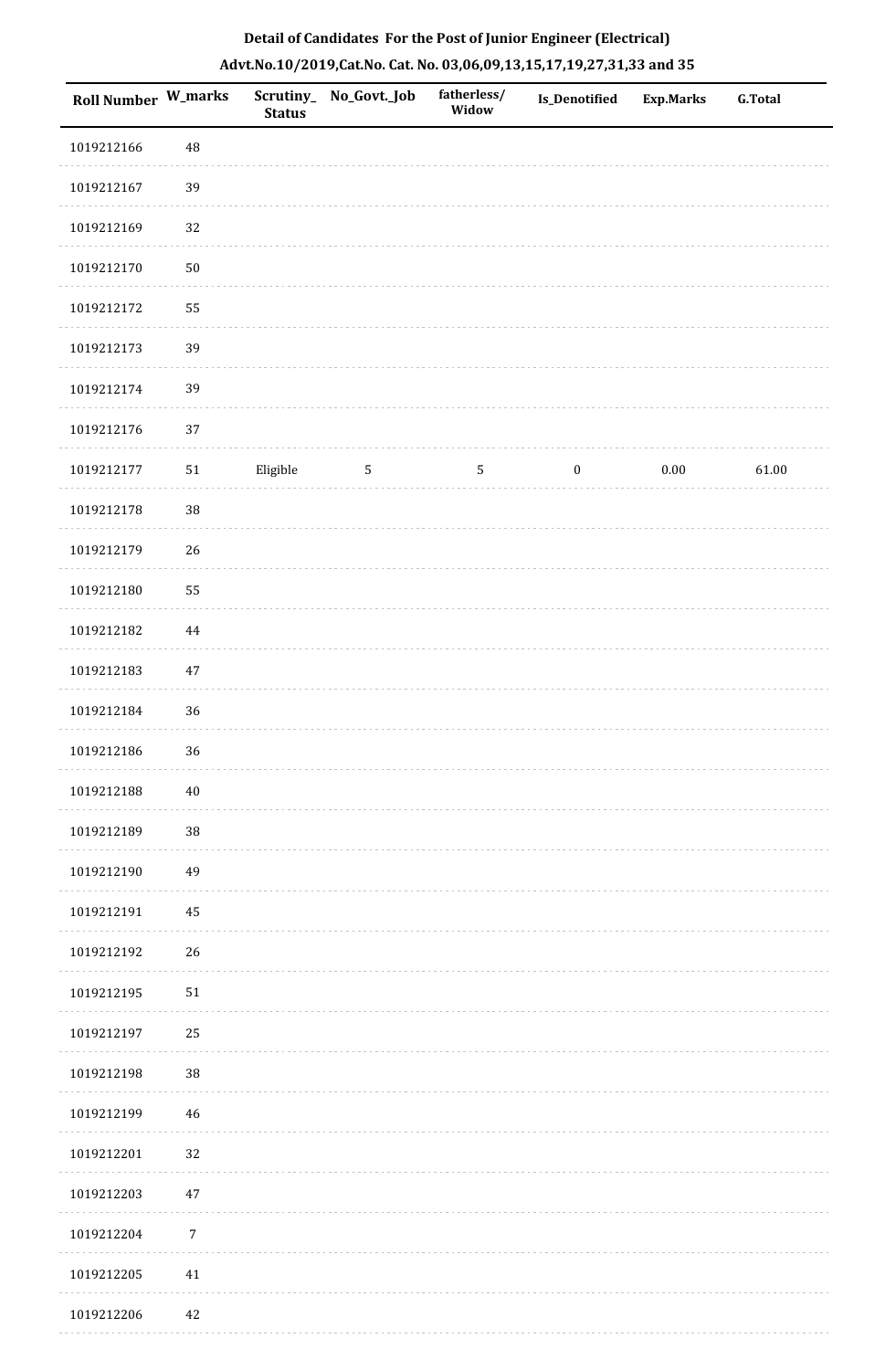| <b>Roll Number W_marks</b> |        | <b>Status</b> | Scrutiny_ No_Govt._Job | fatherless/<br>Widow | <b>Is_Denotified</b> | <b>Exp.Marks</b> | <b>G.Total</b> |
|----------------------------|--------|---------------|------------------------|----------------------|----------------------|------------------|----------------|
| 1019212209                 | 47     |               |                        |                      |                      |                  |                |
| 1019212210                 | 46     |               |                        |                      |                      |                  |                |
| 1019212211                 | 46     |               |                        |                      |                      |                  |                |
| 1019212212                 | 38     |               |                        |                      |                      |                  |                |
| 1019212215                 | 31     | Eligible      | $\bf{0}$               | $\bf{0}$             | $\boldsymbol{0}$     | 0.00             | 31.00          |
| 1019212217                 | $51\,$ |               |                        |                      |                      |                  |                |
| 1019212220                 | 33     |               |                        |                      |                      |                  |                |
| 1019212221                 | 45     |               |                        |                      |                      |                  |                |
| 1019212223                 | $47\,$ |               |                        |                      |                      |                  |                |
| 1019212224                 | 49     |               |                        |                      |                      |                  |                |
| 1019212225                 | 24     |               |                        |                      |                      |                  |                |
| 1019212226                 | 13     |               |                        |                      |                      |                  |                |
| 1019212228                 | 33     |               |                        |                      |                      |                  |                |
| 1019212229                 | 33     |               |                        |                      |                      |                  |                |
| 1019212233                 | 37     |               |                        |                      |                      |                  |                |
| 1019212234                 | $42\,$ |               |                        |                      |                      |                  |                |
| 1019212235                 | 36     |               |                        |                      |                      |                  |                |
| 1019212237                 | 39     |               |                        |                      |                      |                  |                |
| 1019212238                 | $50\,$ |               |                        |                      |                      |                  |                |
| 1019212241                 | 56     |               |                        |                      |                      |                  |                |
| 1019212242                 | 45     |               |                        |                      |                      |                  |                |
| 1019212243                 | 35     |               |                        |                      |                      |                  |                |
| 1019212244                 | 33     |               |                        |                      |                      |                  |                |
| 1019212246                 | 56     | Eligible      | 5                      | $\boldsymbol{0}$     | $\boldsymbol{0}$     | $0.00\,$         | 61.00          |
| 1019212248                 | 51     |               |                        |                      |                      |                  |                |
| 1019212249                 | 52     |               |                        |                      |                      |                  |                |
| 1019212250                 | 31     |               |                        |                      |                      |                  |                |
| 1019212252                 | 62     | Eligible      | $5\,$                  | $\boldsymbol{0}$     | $\boldsymbol{0}$     | $0.00\,$         | 67.00          |
| 1019212253                 | 62     | Eligible      | $\boldsymbol{0}$       | $\boldsymbol{0}$     | $\boldsymbol{0}$     | $0.00\,$         | 62.00          |
| 1019212254                 | 29     |               |                        |                      |                      |                  |                |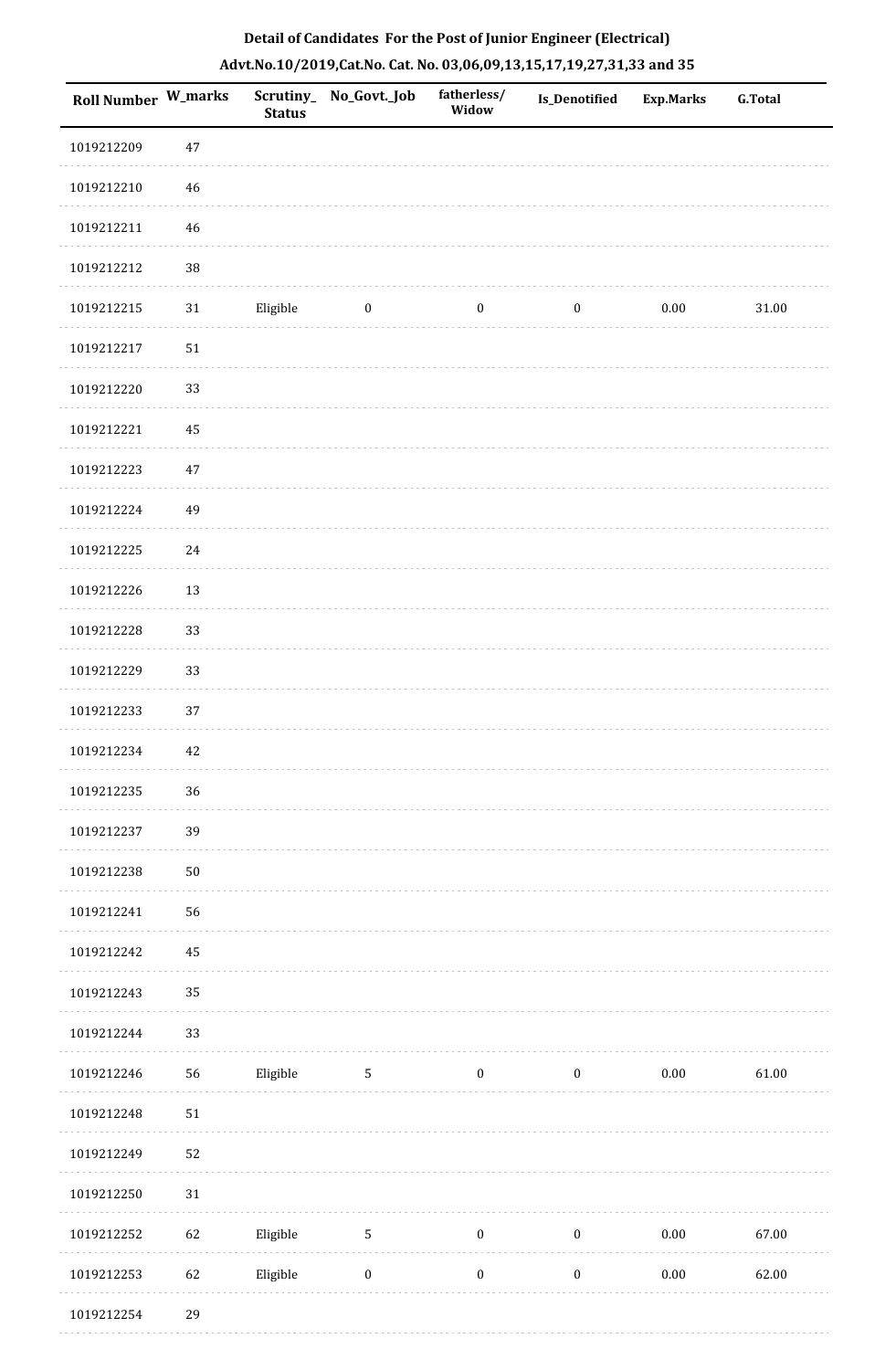| <b>Roll Number W_marks</b> |        | <b>Status</b> | Scrutiny_No_Govt._Job | fatherless/<br>Widow | Is_Denotified    | <b>Exp.Marks</b> | <b>G.Total</b> |
|----------------------------|--------|---------------|-----------------------|----------------------|------------------|------------------|----------------|
| 1019212255                 | $41\,$ |               |                       |                      |                  |                  |                |
| 1019212257                 | $42\,$ |               |                       |                      |                  |                  |                |
| 1019212259                 | $40\,$ |               |                       |                      |                  |                  |                |
| 1019212263                 | $40\,$ |               |                       |                      |                  |                  |                |
| 1019212264                 | 33     |               |                       |                      |                  |                  |                |
| 1019212265                 | 33     |               |                       |                      |                  |                  |                |
| 1019212266                 | 58     |               |                       |                      |                  |                  |                |
| 1019212267                 | 35     |               |                       |                      |                  |                  |                |
| 1019212268                 | $40\,$ |               |                       |                      |                  |                  |                |
| 1019212270                 | 42     |               |                       |                      |                  |                  |                |
| 1019212271                 | 37     |               |                       |                      |                  |                  |                |
| 1019212272                 | 37     |               |                       |                      |                  |                  |                |
| 1019212273                 | 25     |               |                       |                      |                  |                  |                |
| 1019212274                 | 29     |               |                       |                      |                  |                  |                |
| 1019212275                 | 61     | Eligible      | $\boldsymbol{0}$      | $\boldsymbol{0}$     | $\boldsymbol{0}$ | $0.00\,$         | 61.00          |
| 1019212276                 | 44     |               |                       |                      |                  |                  |                |
| 1019212278                 | $46\,$ |               |                       |                      |                  |                  |                |
| 1019212279                 | 55     |               |                       |                      |                  |                  |                |
| 1019212280                 | $40\,$ |               |                       |                      |                  |                  |                |
| 1019212281                 | $43\,$ |               |                       |                      |                  |                  |                |
| 1019212283                 | 23     |               |                       |                      |                  |                  |                |
| 1019212284                 | $40\,$ |               |                       |                      |                  |                  |                |
| 1019212285                 | $10\,$ |               |                       |                      |                  |                  |                |
| 1019212286                 | 36     |               |                       |                      |                  |                  |                |
| 1019212287                 | 62     | Eligible      | $\bf{0}$              | $\boldsymbol{0}$     | $\boldsymbol{0}$ | 0.00             | 62.00          |
| 1019212289                 | 37     |               |                       |                      |                  |                  |                |
| 1019212295                 | 51     |               |                       |                      |                  |                  |                |
| 1019212299                 | $40\,$ |               |                       |                      |                  |                  |                |
| 1019212300                 | $31\,$ |               |                       |                      |                  |                  |                |
| 1019212301                 | 36     |               |                       |                      |                  |                  |                |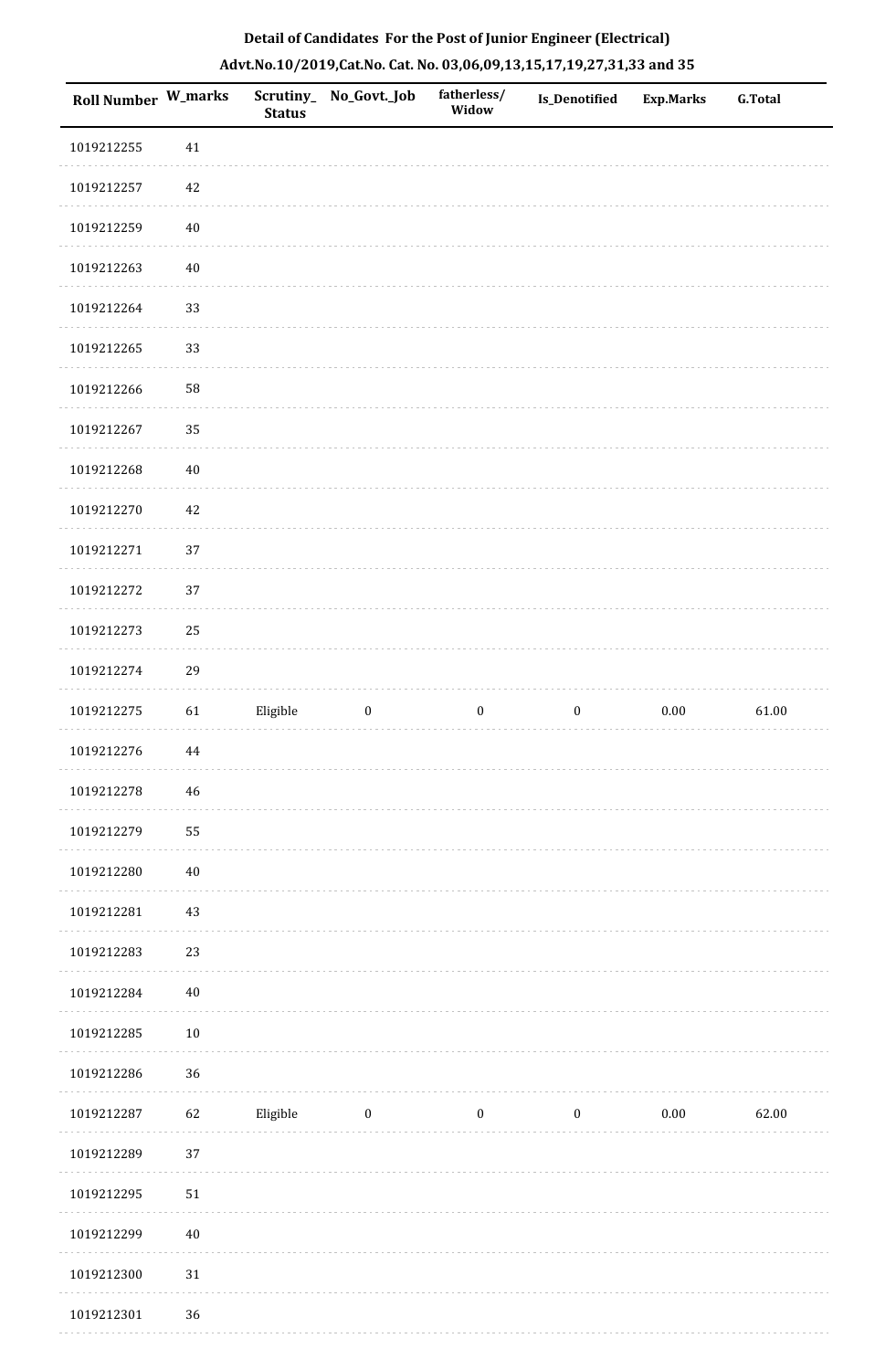| <b>Roll Number W_marks</b> |                  | <b>Status</b> | Scrutiny_ No_Govt._Job | fatherless/<br>Widow | <b>Is_Denotified</b> | Exp.Marks | <b>G.Total</b> |
|----------------------------|------------------|---------------|------------------------|----------------------|----------------------|-----------|----------------|
| 1019212303                 | 51               |               |                        |                      |                      |           |                |
| 1019212304                 | $32\,$           |               |                        |                      |                      |           |                |
| 1019212305                 | $40\,$           |               |                        |                      |                      |           |                |
| 1019212307                 | 37               |               |                        |                      |                      |           |                |
| 1019212310                 | 55               | Eligible      | 5                      | $\boldsymbol{0}$     | $\boldsymbol{0}$     | 0.00      | 60.00          |
| 1019212312                 | 33               |               |                        |                      |                      |           |                |
| 1019212313                 | $40\,$           |               |                        |                      |                      |           |                |
| 1019212314                 | $38\,$           |               |                        |                      |                      |           |                |
| 1019212316                 | 32               |               |                        |                      |                      |           |                |
| 1019212318                 | $\bf 44$         |               |                        |                      |                      |           |                |
| 1019212320                 | 24               |               |                        |                      |                      |           |                |
| 1019212325                 | 36               |               |                        |                      |                      |           |                |
| 1019212326                 | $\boldsymbol{6}$ |               |                        |                      |                      |           |                |
| 1019212327                 | 37               |               |                        |                      |                      |           |                |
| 1019212329                 | 39               |               |                        |                      |                      |           |                |
| 1019212330                 | 29               |               |                        |                      |                      |           |                |
| 1019212331                 | 49               |               |                        |                      |                      |           |                |
| 1019212333                 | 36               |               |                        |                      |                      |           |                |
| 1019212336                 | $40\,$           |               |                        |                      |                      |           |                |
| 1019212339                 | 44               |               |                        |                      |                      |           |                |
| 1019212341                 | 46               |               |                        |                      |                      |           |                |
| 1019212345                 | 33               |               |                        |                      |                      |           |                |
| 1019212346                 | 40               |               |                        |                      |                      |           |                |
| 1019212349                 | 47               |               |                        |                      |                      |           |                |
| 1019212350                 | 30               |               |                        |                      |                      |           |                |
| 1019212351                 | 39               |               |                        |                      |                      |           |                |
| 1019212352                 | 34               |               |                        |                      |                      |           |                |
| 1019212353                 | 41               |               |                        |                      |                      |           |                |
| 1019212355                 | 31               |               |                        |                      |                      |           |                |
| 1019212356                 | 25               |               |                        |                      |                      |           |                |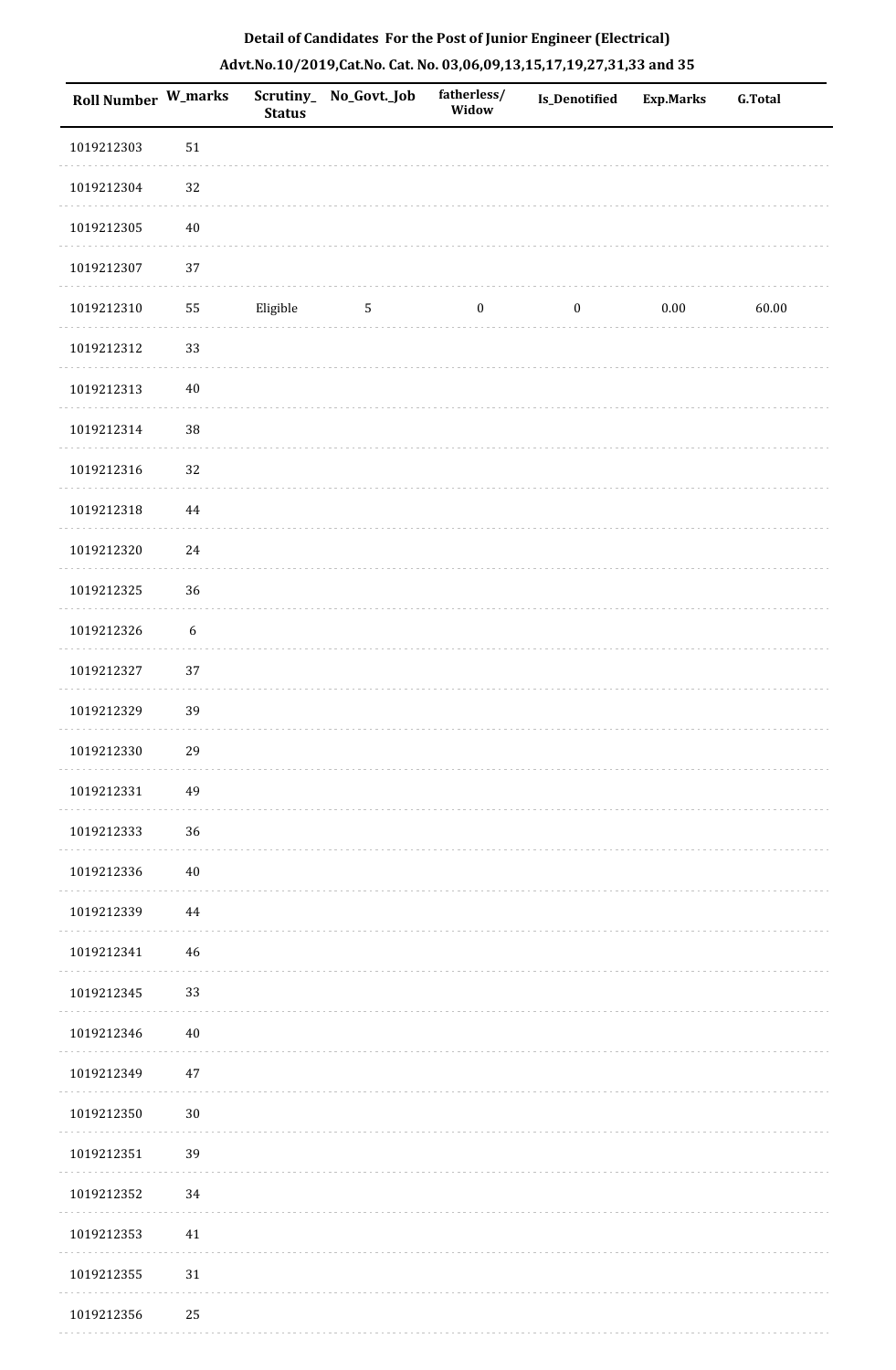| Roll Number W_marks |          | <b>Status</b> | Scrutiny_ No_Govt._Job  | fatherless/<br>Widow | Is_Denotified    | <b>Exp.Marks</b> | <b>G.Total</b> |
|---------------------|----------|---------------|-------------------------|----------------------|------------------|------------------|----------------|
| 1019212358          | 44       |               |                         |                      |                  |                  |                |
| 1019212362          | 29       |               |                         |                      |                  |                  |                |
| 1019212363          | $42\,$   |               |                         |                      |                  |                  |                |
| 1019212364          | 43       |               |                         |                      |                  |                  |                |
| 1019212365          | 33       |               |                         |                      |                  |                  |                |
| 1019212366          | $47\,$   |               |                         |                      |                  |                  |                |
| 1019212367          | 33       |               |                         |                      |                  |                  |                |
| 1019212368          | $50\,$   |               |                         |                      |                  |                  |                |
| 1019212369          | REJECTED |               |                         |                      |                  |                  | $0.00\,$       |
| 1019212370          | 54       |               |                         |                      |                  |                  |                |
| 1019212371          | 29       |               |                         |                      |                  |                  |                |
| 1019212373          | 33       |               |                         |                      |                  |                  |                |
| 1019212374          | 44       |               |                         |                      |                  |                  |                |
| 1019212375          | 38       |               |                         |                      |                  |                  |                |
| 1019212377          | 45       |               |                         |                      |                  |                  |                |
| 1019212378          | 38       |               |                         |                      |                  |                  |                |
| 1019212379          | 58       |               |                         |                      |                  |                  |                |
| 1019212381          | 57       |               |                         |                      |                  |                  |                |
| 1019212384          | 34       |               |                         |                      |                  |                  |                |
| 1019212385          | 53       | Eligible      | $\overline{\mathbf{0}}$ | $\boldsymbol{0}$     | $\boldsymbol{0}$ | 0.00             | 53.00          |
| 1019212386          | 53       |               |                         |                      |                  |                  |                |
| 1019212387          | 36       |               |                         |                      |                  |                  |                |
| 1019212389          | $\bf 44$ |               |                         |                      |                  |                  |                |
| 1019212390          | 36       |               |                         |                      |                  |                  |                |
| 1019212393          | $47\,$   |               |                         |                      |                  |                  |                |
| 1019212397          | $47\,$   |               |                         |                      |                  |                  |                |
| 1019212398          | 53       | Eligible      | $\bf{0}$                | $\boldsymbol{0}$     | $\boldsymbol{0}$ | $0.00\,$         | 53.00          |
| 1019212399          | 38       |               |                         |                      |                  |                  |                |
| 1019212401          | $\rm 45$ |               |                         |                      |                  |                  |                |
| 1019212402          | $27\,$   |               |                         |                      |                  |                  |                |

. . . . . . . . . . .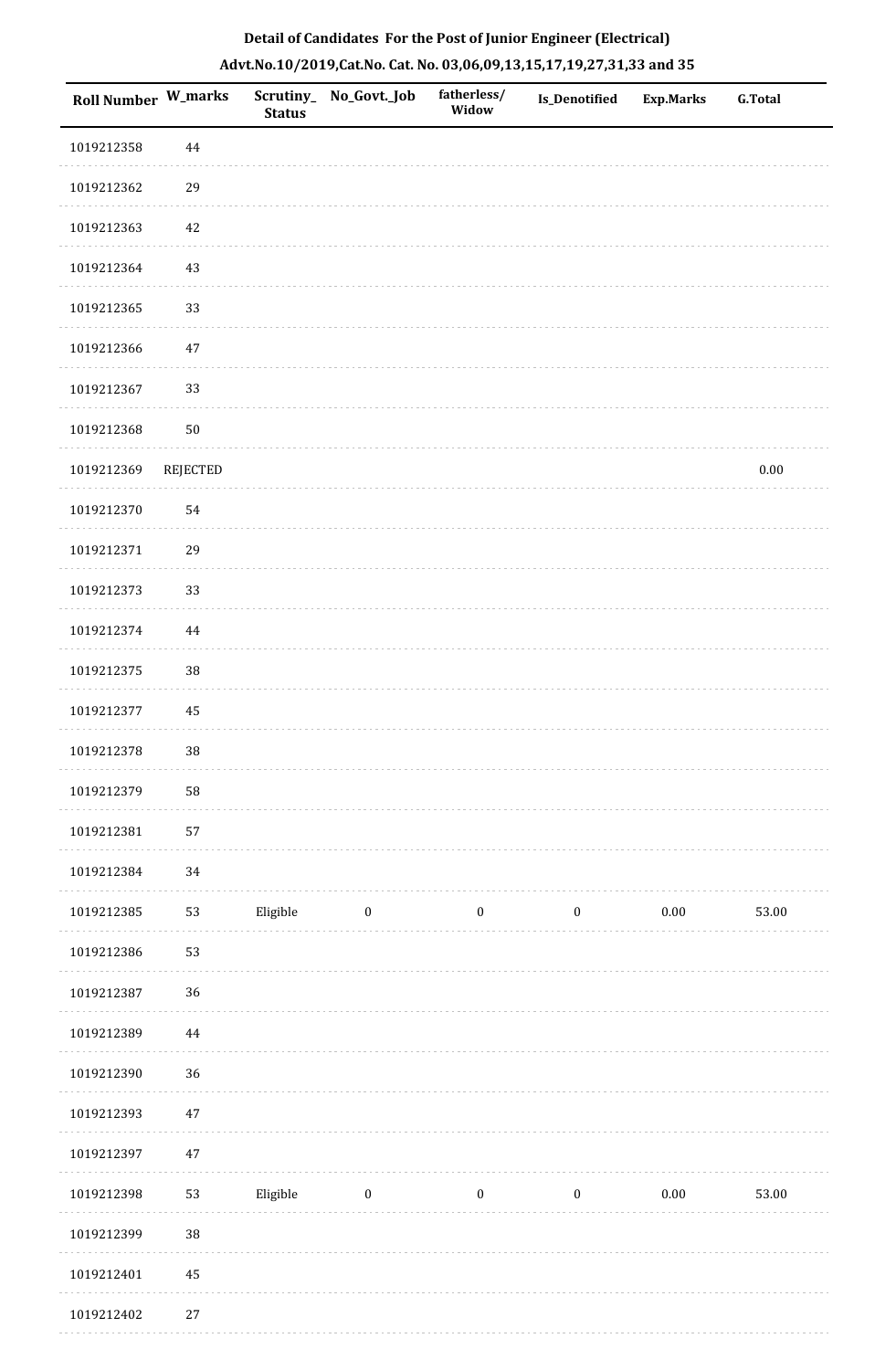| <b>Roll Number W_marks</b> |             | <b>Status</b> | Scrutiny_ No_Govt._Job | fatherless/<br>Widow | <b>Is_Denotified</b> | Exp.Marks | <b>G.Total</b> |
|----------------------------|-------------|---------------|------------------------|----------------------|----------------------|-----------|----------------|
| 1019212403                 | $47\,$      |               |                        |                      |                      |           |                |
| 1019212404                 | 39          |               |                        |                      |                      |           |                |
| 1019212410                 | 43          |               |                        |                      |                      |           |                |
| 1019212411                 | 33          |               |                        |                      |                      |           |                |
| 1019212412                 | 39          |               |                        |                      |                      |           |                |
| 1019212413                 | 48          |               |                        |                      |                      |           |                |
| 1019212416                 | $41\,$      |               |                        |                      |                      |           |                |
| 1019212417                 | 36          |               |                        |                      |                      |           |                |
| 1019212419                 | $41\,$      |               |                        |                      |                      |           |                |
| 1019212420                 | $40\,$      |               |                        |                      |                      |           |                |
| 1019212421                 | 44          |               |                        |                      |                      |           |                |
| 1019212423                 | 44          |               |                        |                      |                      |           |                |
| 1019212424                 | $21\,$      |               |                        |                      |                      |           |                |
| 1019212425                 | 43          |               |                        |                      |                      |           |                |
| 1019212426                 | 37          |               |                        |                      |                      |           |                |
| 1019212428                 | 39          |               |                        |                      |                      |           |                |
| 1019212429                 | REJECTED    |               |                        |                      |                      |           | $0.00\,$       |
| 1019212430                 | ${\bf 50}$  |               |                        |                      |                      |           |                |
| 1019212431                 | $\sqrt{28}$ |               |                        |                      |                      |           |                |
| 1019212432                 | 36          |               |                        |                      |                      |           |                |
| 1019212433                 | 24          |               |                        |                      |                      |           |                |
| 1019212435                 | $41\,$      |               |                        |                      |                      |           |                |
| 1019212436                 | 41          |               |                        |                      |                      |           |                |
| 1019212437                 | $41\,$      |               |                        |                      |                      |           |                |
| 1019212438                 | 42          |               |                        |                      |                      |           |                |
| 1019212439                 | 43          |               |                        |                      |                      |           |                |
| 1019212442                 | 38          |               |                        |                      |                      |           |                |
| 1019212443                 | 49          |               |                        |                      |                      |           |                |
| 1019212444                 | $37\,$      |               |                        |                      |                      |           |                |
| 1019212445                 | 41          |               |                        |                      |                      |           |                |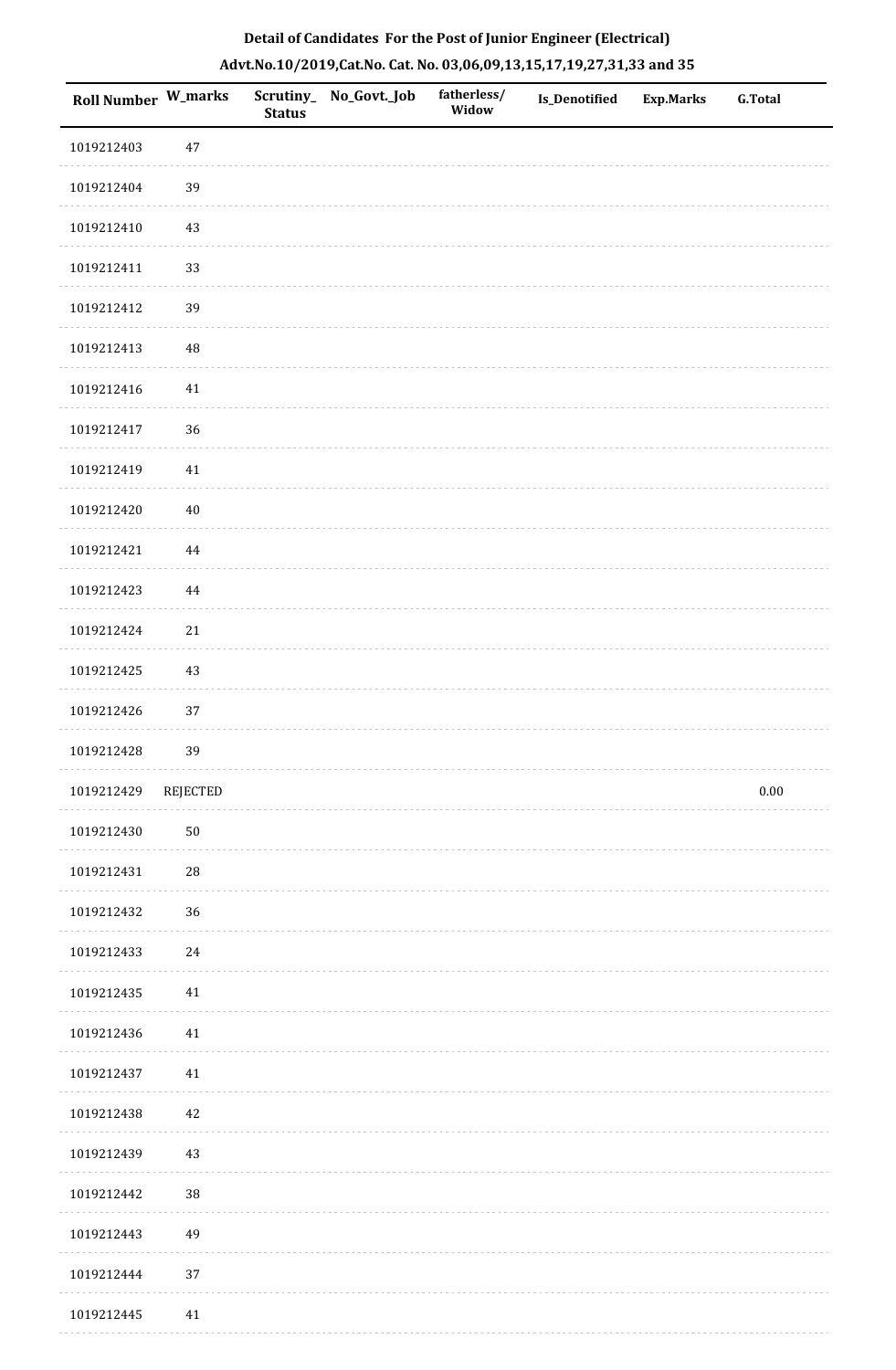| Roll Number W_marks |          | <b>Status</b> | Scrutiny_ No_Govt._Job | fatherless/<br>Widow | Is_Denotified    | <b>Exp.Marks</b> | G.Total  |
|---------------------|----------|---------------|------------------------|----------------------|------------------|------------------|----------|
| 1019212447          | $41\,$   |               |                        |                      |                  |                  |          |
| 1019212448          | 33       |               |                        |                      |                  |                  |          |
| 1019212449          | 46       |               |                        |                      |                  |                  |          |
| 1019212450          | 36       |               |                        |                      |                  |                  |          |
| 1019212451          | 45       |               |                        |                      |                  |                  |          |
| 1019212453          | 37       |               |                        |                      |                  |                  |          |
| 1019212455          | $40\,$   |               |                        |                      |                  |                  |          |
| 1019212458          | $47\,$   |               |                        |                      |                  |                  |          |
| 1019212460          | 46       | Eligible      | $\boldsymbol{0}$       | $\boldsymbol{0}$     | $\boldsymbol{0}$ | $0.00\,$         | 46.00    |
| 1019212462          | 42       |               |                        |                      |                  |                  |          |
| 1019212466          | $40\,$   |               |                        |                      |                  |                  |          |
| 1019212467          | 57       |               |                        |                      |                  |                  |          |
| 1019212468          | 38       |               |                        |                      |                  |                  |          |
| 1019212471          | $\rm 48$ |               |                        |                      |                  |                  |          |
| 1019212472          | 41       |               |                        |                      |                  |                  |          |
| 1019212473          | 31       |               |                        |                      |                  |                  |          |
| 1019212475          | REJECTED |               |                        |                      |                  |                  | $0.00\,$ |
| 1019212476          | 52       |               |                        |                      |                  |                  |          |
| 1019212477          | 29       |               |                        |                      |                  |                  |          |
| 1019212478          | 35       |               |                        |                      |                  |                  |          |
| 1019212479          | $38\,$   |               |                        |                      |                  |                  |          |
| 1019212480          | 34       |               |                        |                      |                  |                  |          |
| 1019212482          | 28       |               |                        |                      |                  |                  |          |
| 1019212483          | $38\,$   |               |                        |                      |                  |                  |          |
| 1019212484          | 44       |               |                        |                      |                  |                  |          |
| 1019212485          | $\rm 48$ |               |                        |                      |                  |                  |          |
| 1019212487          | 60       |               |                        |                      |                  |                  |          |
| 1019212488          | 40       |               |                        |                      |                  |                  |          |
| 1019212490          | 34       |               |                        |                      |                  |                  |          |
| 1019212491          | 29       |               |                        |                      |                  |                  |          |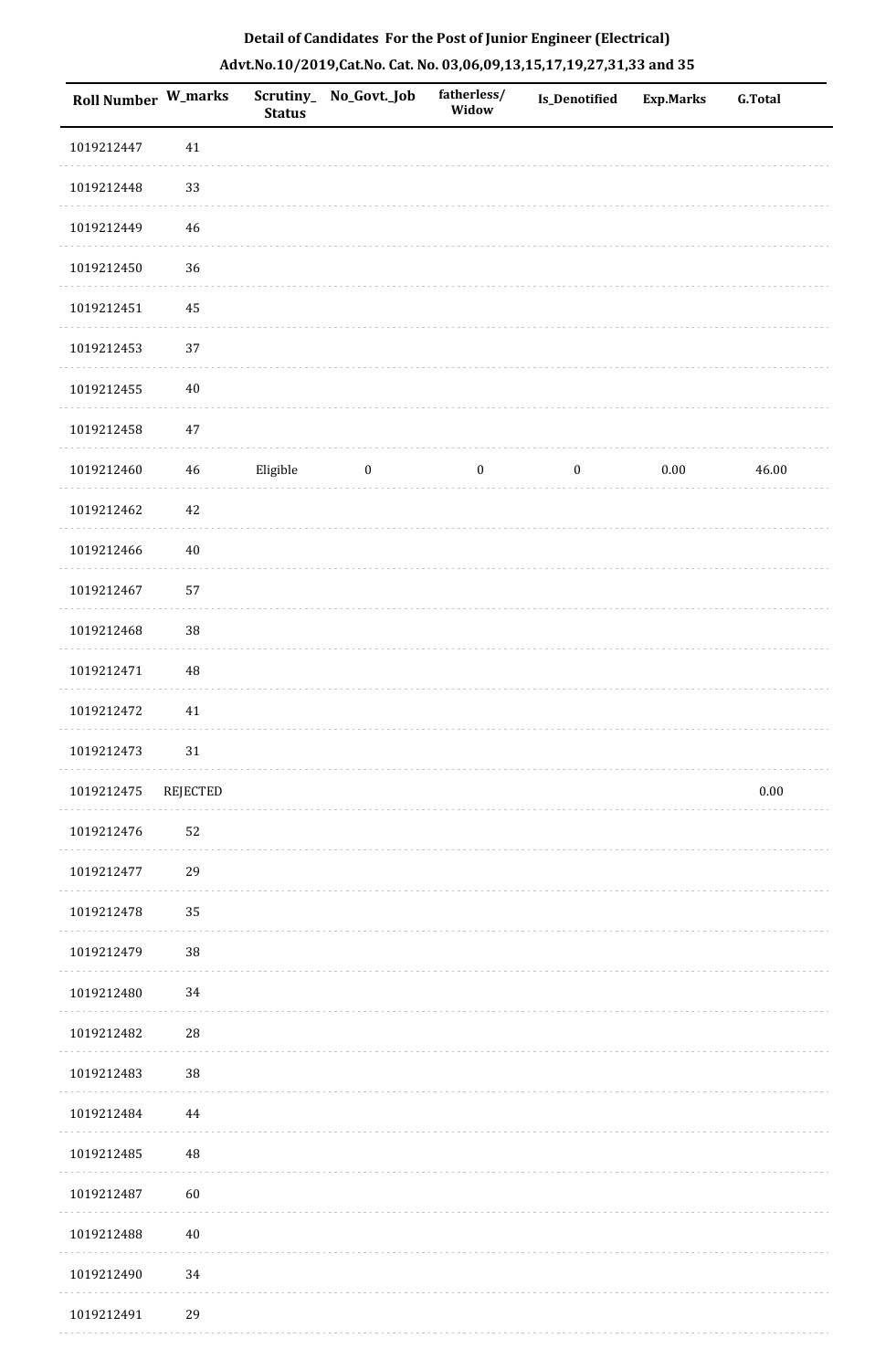| Roll Number W_marks |                | <b>Status</b> | Scrutiny_No_Govt._Job | fatherless/<br>Widow | <b>Is_Denotified</b> | <b>Exp.Marks</b> | <b>G.Total</b> |
|---------------------|----------------|---------------|-----------------------|----------------------|----------------------|------------------|----------------|
| 1019212494          | 42             |               |                       |                      |                      |                  |                |
| 1019212496          | 62             | Eligible      | $\bf{0}$              | $\boldsymbol{0}$     | $\boldsymbol{0}$     | $0.00\,$         | 62.00          |
| 1019212498          | $41\,$         |               |                       |                      |                      |                  |                |
| 1019212501          | 29             |               |                       |                      |                      |                  |                |
| 1019212502          | REJECTED       |               |                       |                      |                      |                  | $0.00\,$       |
| 1019212507          | 35             |               |                       |                      |                      |                  |                |
| 1019212508          | $\bf 44$       |               |                       |                      |                      |                  |                |
| 1019212509          | 39             |               |                       |                      |                      |                  |                |
| 1019212514          | 38             |               |                       |                      |                      |                  |                |
| 1019212515          | 38             |               |                       |                      |                      |                  |                |
| 1019212516          | 36             |               |                       |                      |                      |                  |                |
| 1019212519          | 48             |               |                       |                      |                      |                  |                |
| 1019212521          | 39             |               |                       |                      |                      |                  |                |
| 1019212522          | $47\,$         |               |                       |                      |                      |                  |                |
| 1019212523          | 57             |               |                       |                      |                      |                  |                |
| 1019212524          | $10\,$         |               |                       |                      |                      |                  |                |
| 1019212525          | 46             |               |                       |                      |                      |                  |                |
| 1019212526          | $26\,$         |               |                       |                      |                      |                  |                |
| 1019212527          | 63             | Eligible      | $\boldsymbol{0}$      | $\boldsymbol{0}$     | $\boldsymbol{0}$     | $0.00\,$         | 63.00          |
| 1019212528          | 39             |               |                       |                      |                      |                  |                |
| 1019212529          | $\overline{4}$ |               |                       |                      |                      |                  |                |
| 1019212531          | $31\,$         |               |                       |                      |                      |                  |                |
| 1019212532          | 37             |               |                       |                      |                      |                  |                |
| 1019212533          | 55             |               |                       |                      |                      |                  |                |
| 1019212534          | 55             |               |                       |                      |                      |                  |                |
| 1019212535          | $32\,$         |               |                       |                      |                      |                  |                |
| 1019212537          | 51             |               |                       |                      |                      |                  |                |
| 1019212538          | 40             |               |                       |                      |                      |                  |                |
| 1019212540          | 35             |               |                       |                      |                      |                  |                |
| 1019212543          | $31\,$         |               |                       |                      |                      |                  |                |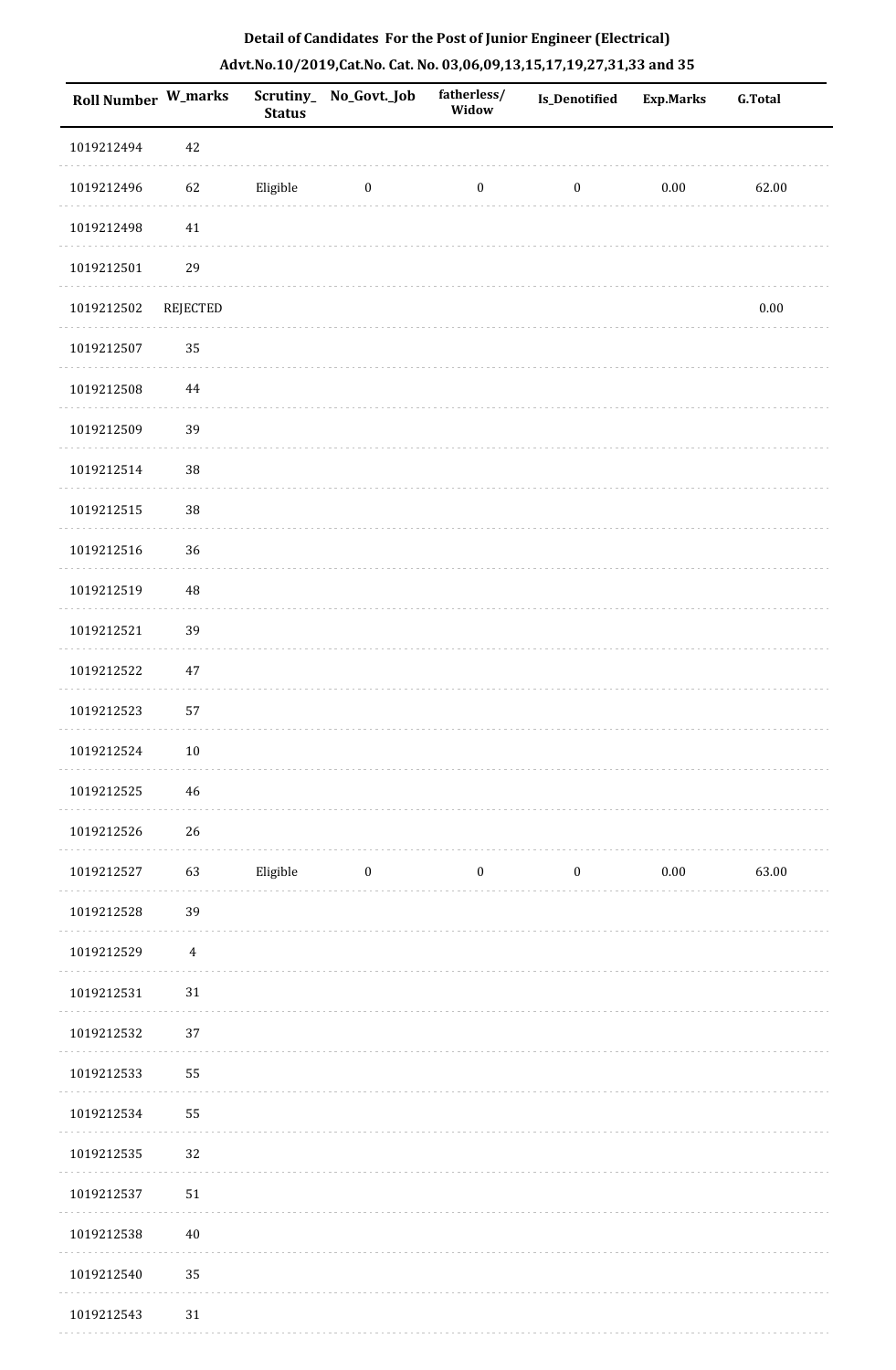| Roll Number W_marks |             | <b>Status</b> | Scrutiny_ No_Govt._Job | fatherless/<br>Widow | Is_Denotified    | <b>Exp.Marks</b> | <b>G.Total</b> |
|---------------------|-------------|---------------|------------------------|----------------------|------------------|------------------|----------------|
| 1019212544          | 34          |               |                        |                      |                  |                  |                |
| 1019212545          | 33          |               |                        |                      |                  |                  |                |
| 1019212547          | 65          | Eligible      | $\mathbf{5}$           | $\boldsymbol{0}$     | $\boldsymbol{0}$ | $0.00\,$         | 70.00          |
| 1019212548          | 33          |               |                        |                      |                  |                  |                |
| 1019212549          | $40\,$      |               |                        |                      |                  |                  |                |
| 1019212551          | 51          |               |                        |                      |                  |                  |                |
| 1019212552          | 38          |               |                        |                      |                  |                  |                |
| 1019212553          | 57          |               |                        |                      |                  |                  |                |
| 1019212554          | 21          |               |                        |                      |                  |                  |                |
| 1019212555          | $30\,$      |               |                        |                      |                  |                  |                |
| 1019212556          | $41\,$      |               |                        |                      |                  |                  |                |
| 1019212558          | $41\,$      |               |                        |                      |                  |                  |                |
| 1019212560          | 57          |               |                        |                      |                  |                  |                |
| 1019212561          | 35          |               |                        |                      |                  |                  |                |
| 1019212566          | $31\,$      |               |                        |                      |                  |                  |                |
| 1019212568          | 55          |               |                        |                      |                  |                  |                |
| 1019212570          | 29          |               |                        |                      |                  |                  |                |
| 1019212572          | 37          |               |                        |                      |                  |                  |                |
| 1019212573          | 38          |               |                        |                      |                  |                  |                |
| 1019212575          | 34          |               |                        |                      |                  |                  |                |
| 1019212576          | 37          |               |                        |                      |                  |                  |                |
| 1019212577          | 43          |               |                        |                      |                  |                  |                |
| 1019212578          | $\sqrt{46}$ |               |                        |                      |                  |                  |                |
| 1019212579          | $\rm 48$    |               |                        |                      |                  |                  |                |
| 1019212584          | 29          |               |                        |                      |                  |                  |                |
| 1019212586          | ${\bf 51}$  |               |                        |                      |                  |                  |                |
| 1019212587          | 44          |               |                        |                      |                  |                  |                |
| 1019212590          | $27\,$      |               |                        |                      |                  |                  |                |
| 1019212591          | $31\,$      |               |                        |                      |                  |                  |                |
| 1019212593          | 61          | Eligible      | $\boldsymbol{0}$       | $\boldsymbol{0}$     | $\boldsymbol{0}$ | $0.00\,$         | 61.00          |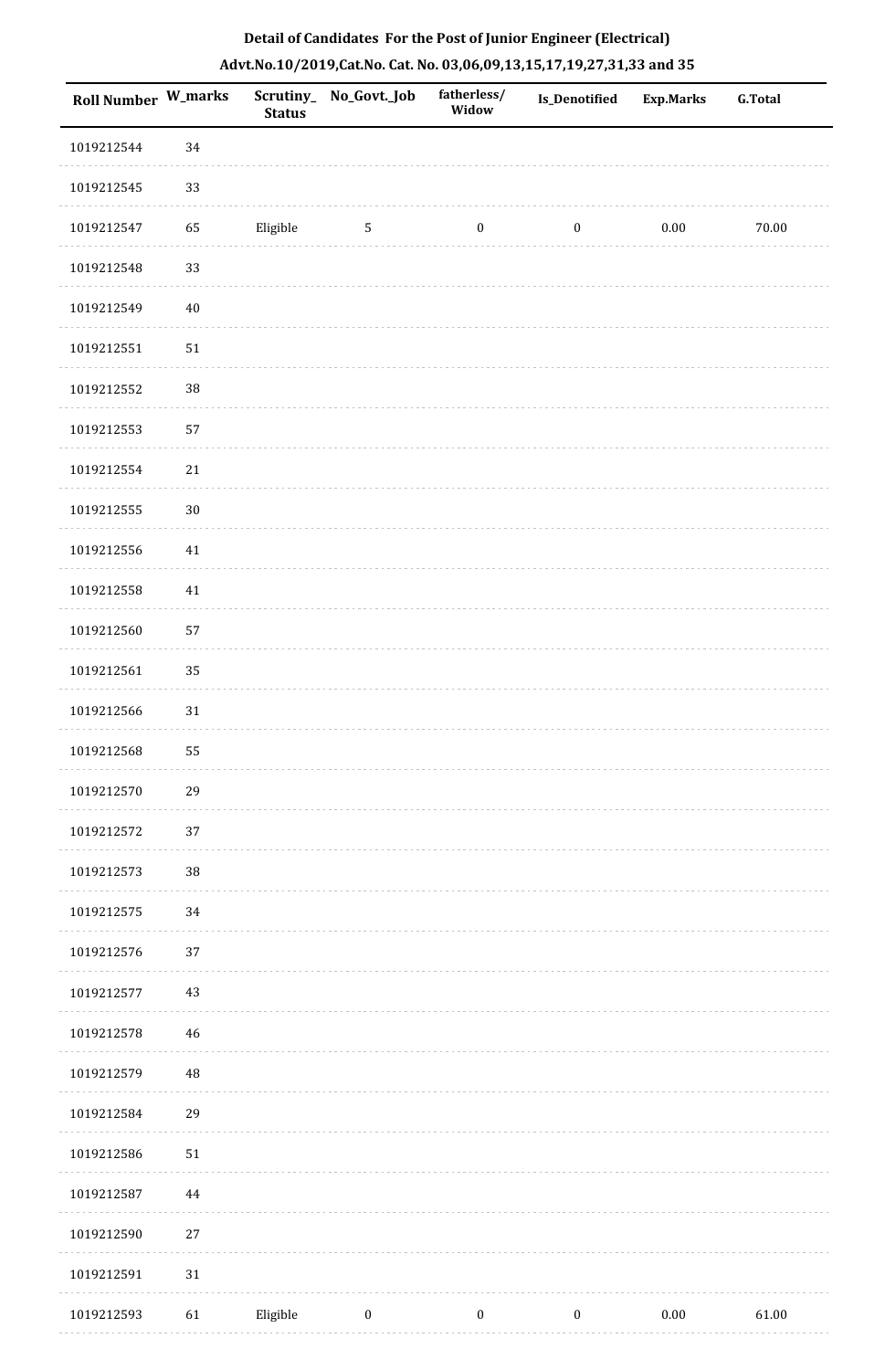| <b>Roll Number W_marks</b> |        | <b>Status</b> | Scrutiny_No_Govt._Job | fatherless/<br>Widow | Is_Denotified    | <b>Exp.Marks</b> | G.Total |
|----------------------------|--------|---------------|-----------------------|----------------------|------------------|------------------|---------|
| 1019212594                 | 51     |               |                       |                      |                  |                  |         |
| 1019212595                 | 46     |               |                       |                      |                  |                  |         |
| 1019212596                 | 43     |               |                       |                      |                  |                  |         |
| 1019212598                 | 26     |               |                       |                      |                  |                  |         |
| 1019212604                 | 35     |               |                       |                      |                  |                  |         |
| 1019212606                 | 46     |               |                       |                      |                  |                  |         |
| 1019212607                 | 21     |               |                       |                      |                  |                  |         |
| 1019212610                 | 55     | Eligible      | $\bf{0}$              | $\boldsymbol{0}$     | $\boldsymbol{0}$ | 0.00             | 55.00   |
| 1019212611                 | 59     |               |                       |                      |                  |                  |         |
| 1019212612                 | 54     |               |                       |                      |                  |                  |         |
| 1019212614                 | 21     |               |                       |                      |                  |                  |         |
| 1019212615                 | 39     |               |                       |                      |                  |                  |         |
| 1019212616                 | 34     |               |                       |                      |                  |                  |         |
| 1019212617                 | 34     |               |                       |                      |                  |                  |         |
| 1019212618                 | 47     |               |                       |                      |                  |                  |         |
| 1019212619                 | 55     |               |                       |                      |                  |                  |         |
| 1019212621                 | $36\,$ |               |                       |                      |                  |                  |         |
| 1019212623                 | 36     |               |                       |                      |                  |                  |         |
| 1019212624                 | 40     |               |                       |                      |                  |                  |         |
| 1019212626                 | 31     |               |                       |                      |                  |                  |         |
| 1019212627                 | 45     |               |                       |                      |                  |                  |         |
| 1019212628                 | 43     |               |                       |                      |                  |                  |         |
| 1019212629                 | 56     |               |                       |                      |                  |                  |         |
| 1019212630                 | $40\,$ |               |                       |                      |                  |                  |         |
| 1019212631                 | 34     |               |                       |                      |                  |                  |         |
| 1019212633                 | $32\,$ |               |                       |                      |                  |                  |         |
| 1019212634                 | 35     |               |                       |                      |                  |                  |         |
| 1019212635                 | 33     |               |                       |                      |                  |                  |         |
| 1019212637                 | 52     |               |                       |                      |                  |                  |         |
| 1019212638                 | $31\,$ |               |                       |                      |                  |                  |         |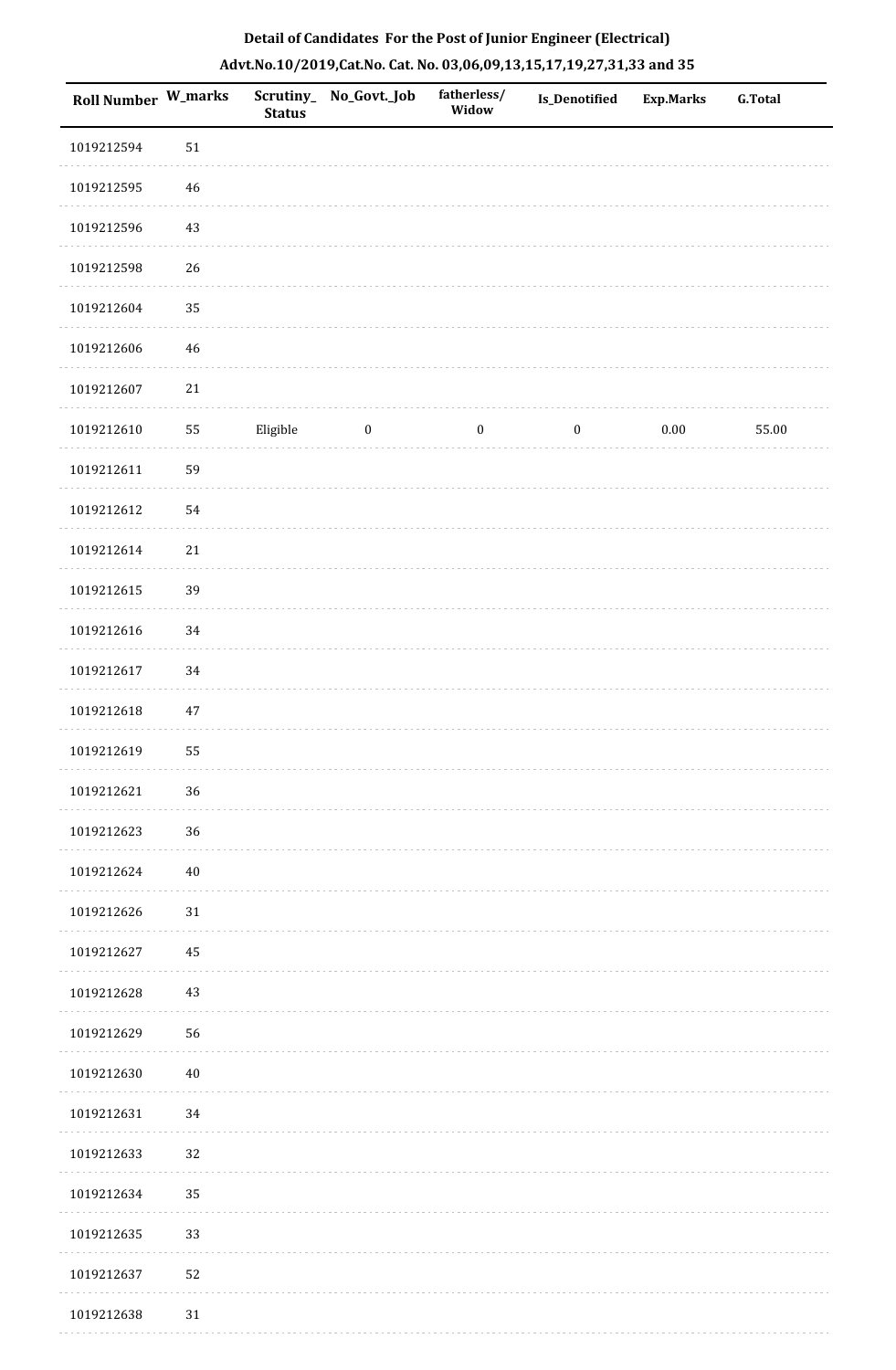| Roll Number W_marks |            | <b>Status</b> | Scrutiny_ No_Govt._Job | fatherless/<br>Widow | <b>Is_Denotified</b> | <b>Exp.Marks</b> | <b>G.Total</b> |
|---------------------|------------|---------------|------------------------|----------------------|----------------------|------------------|----------------|
| 1019212639          | 39         |               |                        |                      |                      |                  |                |
| 1019212640          | 39         |               |                        |                      |                      |                  |                |
| 1019212641          | 43         |               |                        |                      |                      |                  |                |
| 1019212645          | 33         |               |                        |                      |                      |                  |                |
| 1019212646          | 35         |               |                        |                      |                      |                  |                |
| 1019212647          | $46\,$     |               |                        |                      |                      |                  |                |
| 1019212649          | $40\,$     |               |                        |                      |                      |                  |                |
| 1019212652          | 29         |               |                        |                      |                      |                  |                |
| 1019212653          | 38         |               |                        |                      |                      |                  |                |
| 1019212655          | 59         |               |                        |                      |                      |                  |                |
| 1019212657          | 48         |               |                        |                      |                      |                  |                |
| 1019212662          | $42\,$     |               |                        |                      |                      |                  |                |
| 1019212663          | $42\,$     |               |                        |                      |                      |                  |                |
| 1019212666          | 39         |               |                        |                      |                      |                  |                |
| 1019212668          | 35         |               |                        |                      |                      |                  |                |
| 1019212669          | $50\,$     |               |                        |                      |                      |                  |                |
| 1019212670          | $32\,$     |               |                        |                      |                      |                  |                |
| 1019212673          | 45         |               |                        |                      |                      |                  |                |
| 1019212674          | 36         |               |                        |                      |                      |                  |                |
| 1019212676          | $36\,$     |               |                        |                      |                      |                  |                |
| 1019212678          | ${\bf 50}$ |               |                        |                      |                      |                  |                |
| 1019212679          | $\rm 48$   |               |                        |                      |                      |                  |                |
| 1019212680          | $27\,$     |               |                        |                      |                      |                  |                |
| 1019212681          | 25         |               |                        |                      |                      |                  |                |
| 1019212682          | 56         | Eligible      | $\bf{0}$               | $\boldsymbol{0}$     | $\boldsymbol{0}$     | $0.00\,$         | 56.00          |
| 1019212687          | $47\,$     |               |                        |                      |                      |                  |                |
| 1019212688          | 44         |               |                        |                      |                      |                  |                |
| 1019212689          | 48         |               |                        |                      |                      |                  |                |
| 1019212690          | 45         |               |                        |                      |                      |                  |                |
| 1019212691          | $40\,$     |               |                        |                      |                      |                  |                |

. . . . . . . . . .

 $1.1.1.1$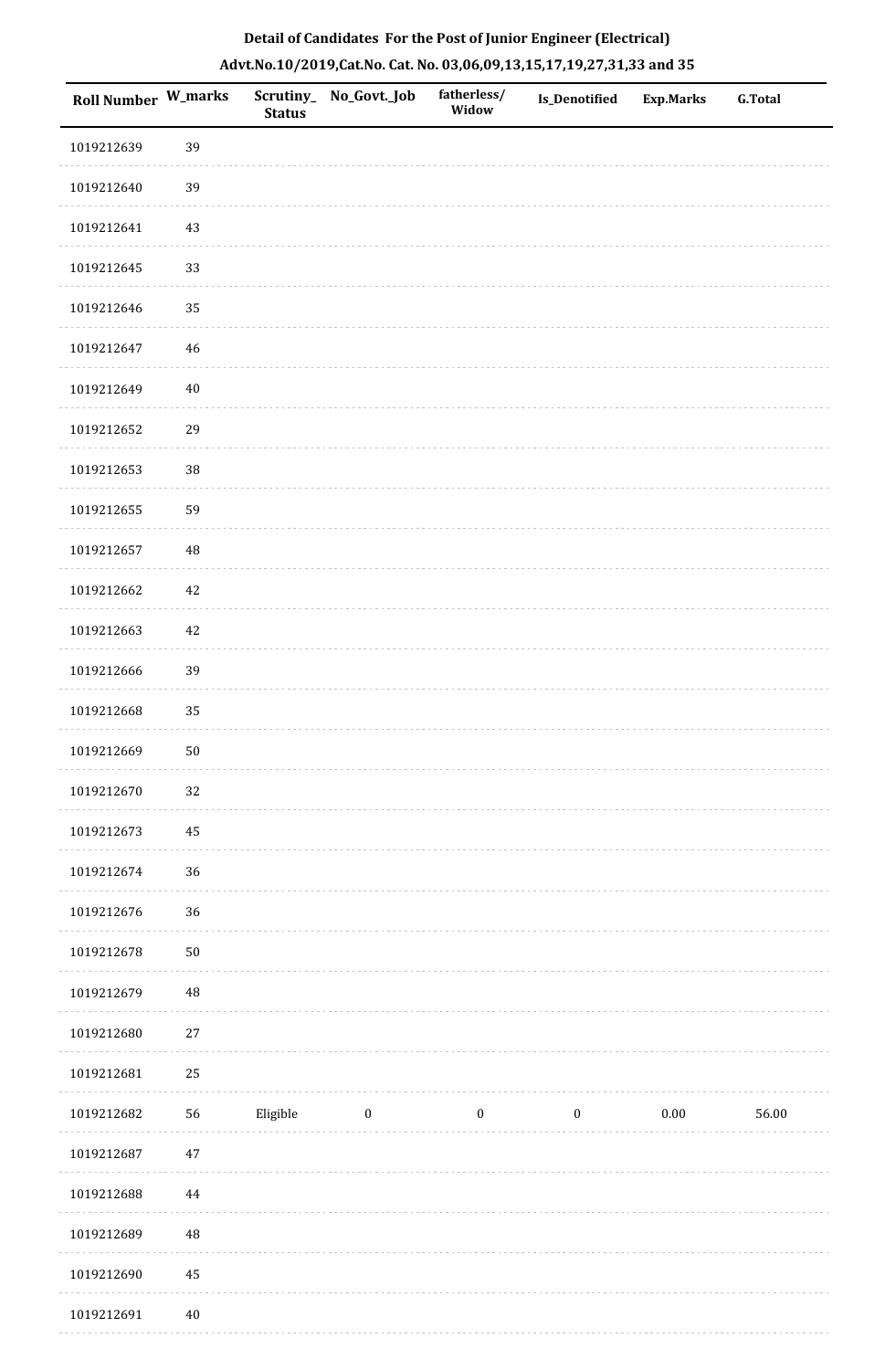| Roll Number W_marks |             | <b>Status</b>              | Scrutiny_No_Govt._Job | fatherless/<br>Widow | Is_Denotified    | <b>Exp.Marks</b> | <b>G.Total</b> |
|---------------------|-------------|----------------------------|-----------------------|----------------------|------------------|------------------|----------------|
| 1019212692          | 26          |                            |                       |                      |                  |                  |                |
| 1019212696          | 33          |                            |                       |                      |                  |                  |                |
| 1019212697          | 45          |                            |                       |                      |                  |                  |                |
| 1019212702          | 23          |                            |                       |                      |                  |                  |                |
| 1019212703          | 39          |                            |                       |                      |                  |                  |                |
| 1019212705          | $\sqrt{46}$ |                            |                       |                      |                  |                  |                |
| 1019212706          | 39          |                            |                       |                      |                  |                  |                |
| 1019212707          | $51\,$      |                            |                       |                      |                  |                  |                |
| 1019212709          | 36          |                            |                       |                      |                  |                  |                |
| 1019212714          | 65          | Eligible                   | $\boldsymbol{0}$      | $\boldsymbol{0}$     | $\boldsymbol{0}$ | $0.00\,$         | 65.00          |
| 1019212715          | 43          |                            |                       |                      |                  |                  |                |
| 1019212716          | $\bf 44$    |                            |                       |                      |                  |                  |                |
| 1019212719          | 39          |                            |                       |                      |                  |                  |                |
| 1019212720          | $40\,$      |                            |                       |                      |                  |                  |                |
| 1019212721          | 32          |                            |                       |                      |                  |                  |                |
| 1019212722          | $\sqrt{46}$ |                            |                       |                      |                  |                  |                |
| 1019212723          | ${\bf 58}$  |                            |                       |                      |                  |                  |                |
| 1019212725          | $41\,$      |                            |                       |                      |                  |                  |                |
| 1019212726          | $41\,$      |                            |                       |                      |                  |                  |                |
| 1019212730          | 46          |                            |                       |                      |                  |                  |                |
| 1019212731          | 51          |                            |                       |                      |                  |                  |                |
| 1019212734          | $47\,$      |                            |                       |                      |                  |                  |                |
| 1019212735          | 61          | Eligible                   | $5\phantom{.0}$       | $\bf{0}$             | $\bf{0}$         | 0.00             | 66.00          |
| 1019212736          | 45          |                            |                       |                      |                  |                  |                |
| 1019212737          | 32          |                            |                       |                      |                  |                  |                |
| 1019212738          | $42\,$      |                            |                       |                      |                  |                  |                |
| 1019212739          | 33          | ${\small \textsf{Absent}}$ | $\boldsymbol{0}$      | $\boldsymbol{0}$     | $\boldsymbol{0}$ | $0.00\,$         |                |
| 1019212740          | $27\,$      |                            |                       |                      |                  |                  |                |
| 1019212744          | 35          |                            |                       |                      |                  |                  |                |
| 1019212747          | $42\,$      |                            |                       |                      |                  |                  |                |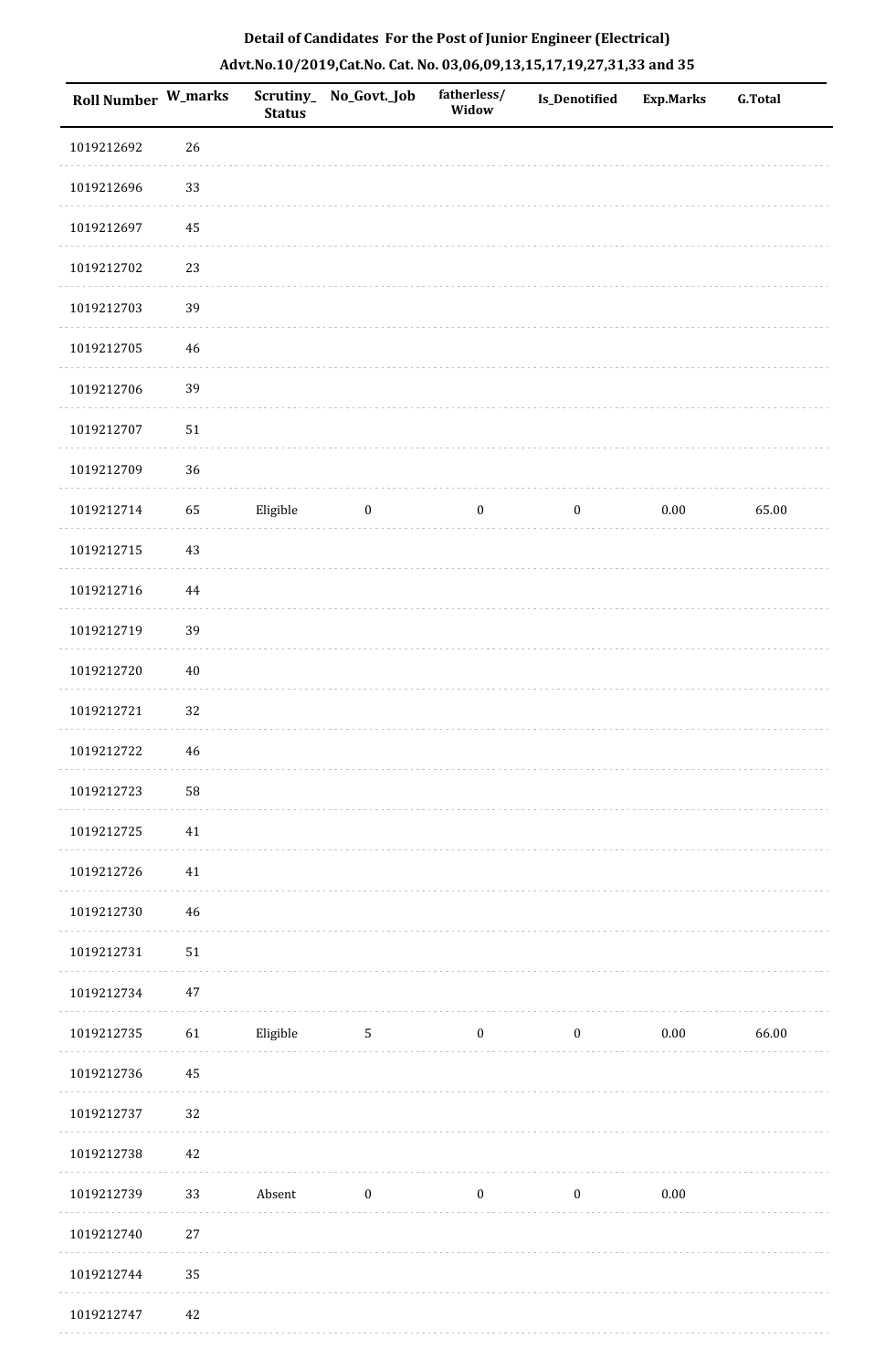| Roll Number W_marks |             | <b>Status</b> | Scrutiny_ No_Govt._Job | fatherless/<br>Widow | Is_Denotified | <b>Exp.Marks</b> | <b>G.Total</b> |
|---------------------|-------------|---------------|------------------------|----------------------|---------------|------------------|----------------|
| 1019212748          | $40\,$      |               |                        |                      |               |                  |                |
| 1019212749          | $42\,$      |               |                        |                      |               |                  |                |
| 1019212754          | 45          |               |                        |                      |               |                  |                |
| 1019212756          | 35          |               |                        |                      |               |                  |                |
| 1019212757          | 36          |               |                        |                      |               |                  |                |
| 1019212758          | $27\,$      |               |                        |                      |               |                  |                |
| 1019212759          | $\bf 44$    |               |                        |                      |               |                  |                |
| 1019212761          | $47\,$      |               |                        |                      |               |                  |                |
| 1019212762          | $\bf 44$    |               |                        |                      |               |                  |                |
| 1019212763          | $\sqrt{46}$ |               |                        |                      |               |                  |                |
| 1019212764          | 29          |               |                        |                      |               |                  |                |
| 1019212765          | 29          |               |                        |                      |               |                  |                |
| 1019212766          | 35          |               |                        |                      |               |                  |                |
| 1019212768          | 36          |               |                        |                      |               |                  |                |
| 1019212769          | 39          |               |                        |                      |               |                  |                |
| 1019212770          | 48          |               |                        |                      |               |                  |                |
| 1019212771          | $37\,$      |               |                        |                      |               |                  |                |
| 1019212772          | 32          |               |                        |                      |               |                  |                |
| 1019212773          | $42\,$      |               |                        |                      |               |                  |                |
| 1019212774          | 45          |               |                        |                      |               |                  |                |
| 1019212775          | $30\,$      |               |                        |                      |               |                  |                |
| 1019212776          | $40\,$      |               |                        |                      |               |                  |                |
| 1019212777          | 37          |               |                        |                      |               |                  |                |
| 1019212781          | 38          |               |                        |                      |               |                  |                |
| 1019212782          | $40\,$      |               |                        |                      |               |                  |                |
| 1019212783          | 32          |               |                        |                      |               |                  |                |
| 1019212785          | 59          |               |                        |                      |               |                  |                |
| 1019212787          | 42          |               |                        |                      |               |                  |                |
| 1019212788          | 52          |               |                        |                      |               |                  |                |
| 1019212789          | 35          |               |                        |                      |               |                  |                |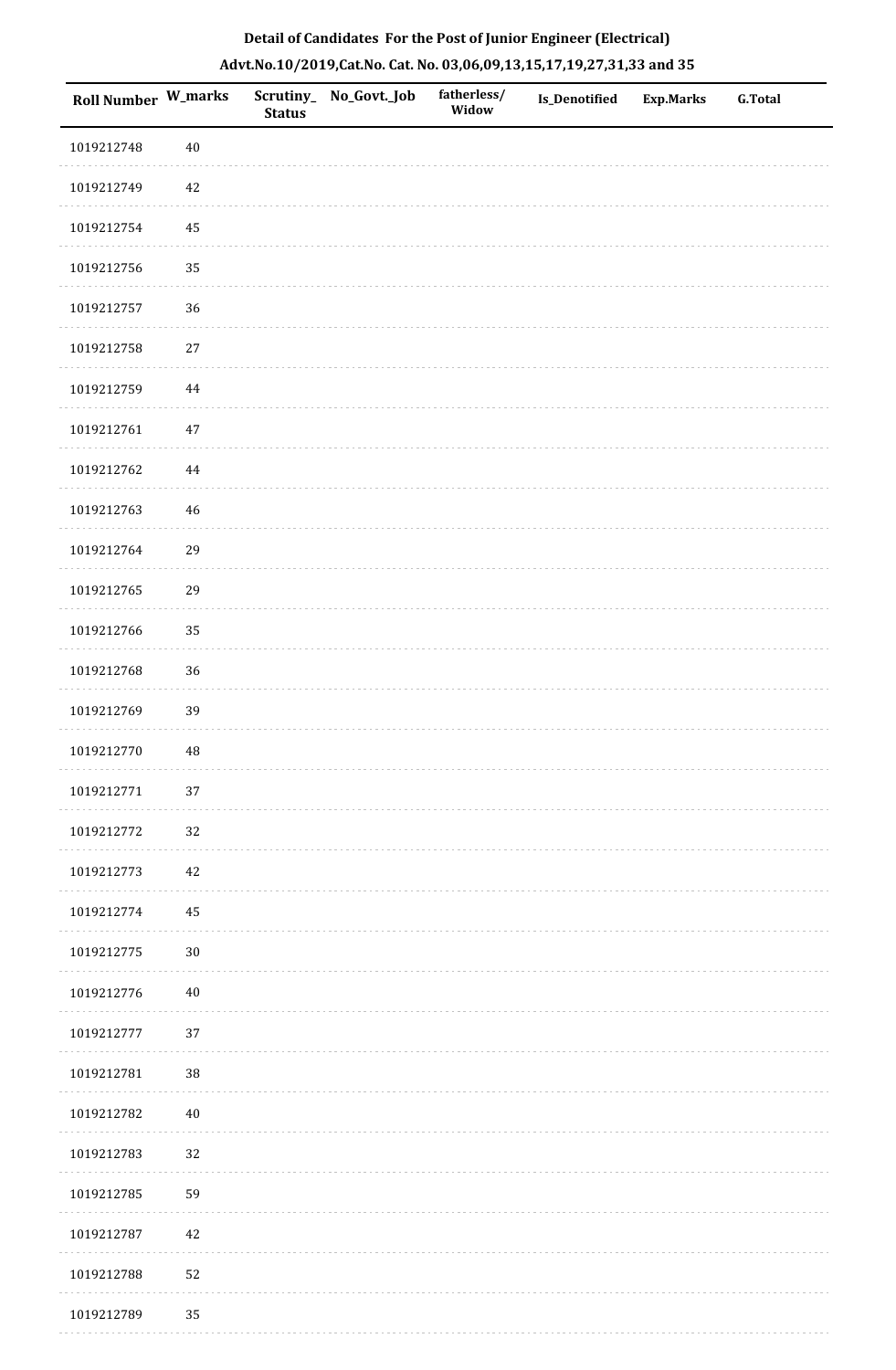| Roll Number W_marks |          | <b>Status</b> | Scrutiny_ No_Govt._Job | fatherless/<br>Widow | Is_Denotified    | Exp.Marks | <b>G.Total</b> |
|---------------------|----------|---------------|------------------------|----------------------|------------------|-----------|----------------|
| 1019212790          | 43       |               |                        |                      |                  |           |                |
| 1019212793          | $36\,$   |               |                        |                      |                  |           |                |
| 1019212797          | 53       |               |                        |                      |                  |           |                |
| 1019212800          | 41       |               |                        |                      |                  |           |                |
| 1019212802          | 24       |               |                        |                      |                  |           |                |
| 1019212803          | 34       |               |                        |                      |                  |           |                |
| 1019212805          | 41       | Absent        | $\boldsymbol{0}$       | $\boldsymbol{0}$     | $\boldsymbol{0}$ | $0.00\,$  |                |
| 1019212808          | 35       |               |                        |                      |                  |           |                |
| 1019212811          | 42       |               |                        |                      |                  |           |                |
| 1019212812          | $30\,$   |               |                        |                      |                  |           |                |
| 1019212814          | 42       |               |                        |                      |                  |           |                |
| 1019212817          | $40\,$   |               |                        |                      |                  |           |                |
| 1019212819          | 42       |               |                        |                      |                  |           |                |
| 1019212821          | 41       |               |                        |                      |                  |           |                |
| 1019212823          | $42\,$   |               |                        |                      |                  |           |                |
| 1019212824          | 42       |               |                        |                      |                  |           |                |
| 1019212826          | 46       |               |                        |                      |                  |           |                |
| 1019212827          | 32       |               |                        |                      |                  |           |                |
| 1019212828          | 34       |               |                        |                      |                  |           |                |
| 1019212830          | 49       |               |                        |                      |                  |           |                |
| 1019212831          | 46       |               |                        |                      |                  |           |                |
| 1019212832          | 55       | Eligible      | $\boldsymbol{0}$       | $\boldsymbol{0}$     | $\boldsymbol{0}$ | $0.00\,$  | 55.00          |
| 1019212833          | 33       |               |                        |                      |                  |           |                |
| 1019212834          | 41       |               |                        |                      |                  |           |                |
| 1019212836          | 41       |               |                        |                      |                  |           |                |
| 1019212838          | 14       |               |                        |                      |                  |           |                |
| 1019212841          | $\bf 44$ |               |                        |                      |                  |           |                |
| 1019212842          | $40\,$   |               |                        |                      |                  |           |                |
| 1019212846          | $43\,$   |               |                        |                      |                  |           |                |
| 1019212847          | $43\,$   |               |                        |                      |                  |           |                |

. . . . . . . . . . .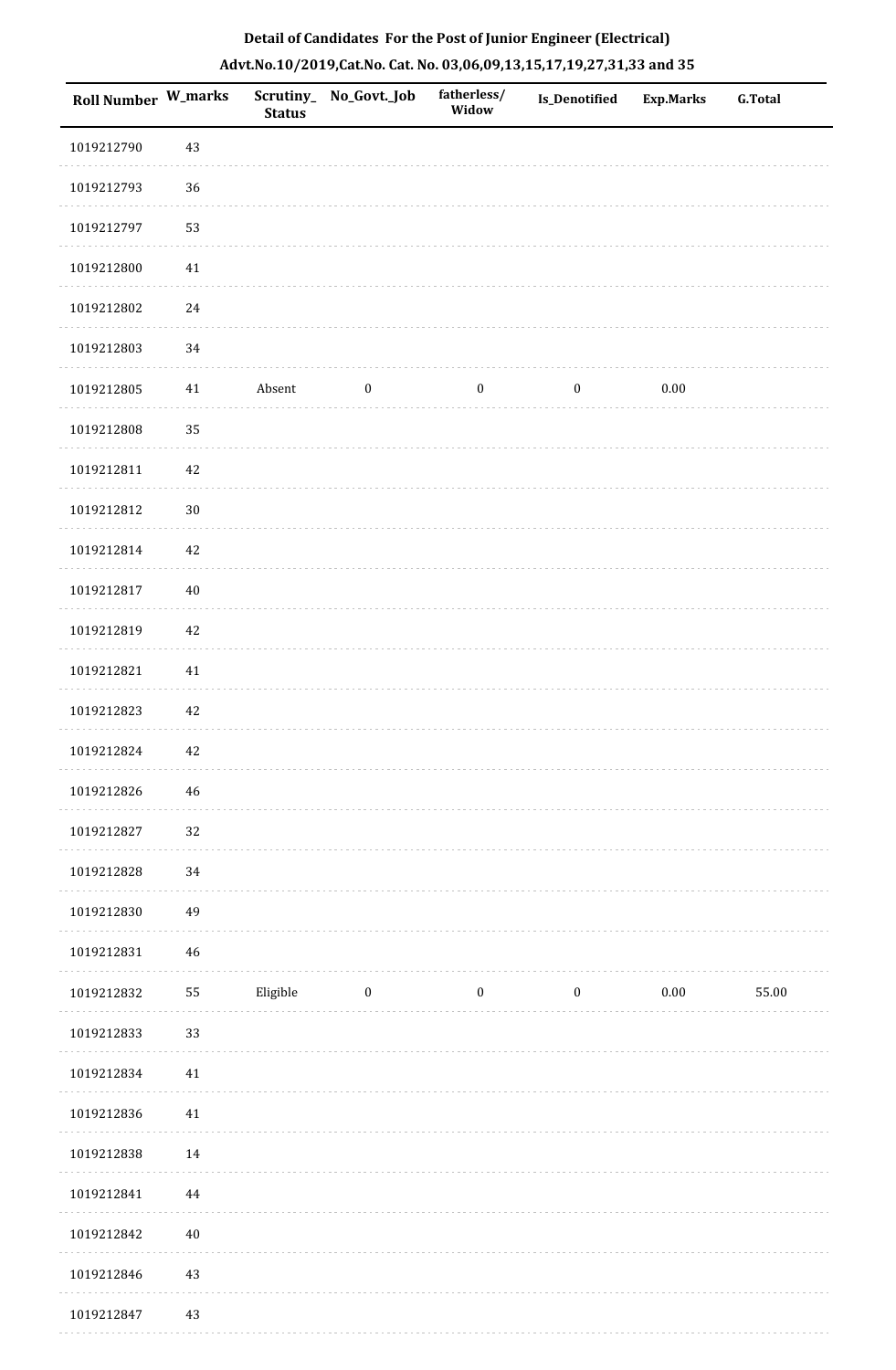| <b>Roll Number W_marks</b> |        | <b>Status</b> | Scrutiny_No_Govt._Job | fatherless/<br>Widow | Is_Denotified    | <b>Exp.Marks</b> | <b>G.Total</b> |
|----------------------------|--------|---------------|-----------------------|----------------------|------------------|------------------|----------------|
| 1019212848                 | 34     |               |                       |                      |                  |                  |                |
| 1019212849                 | 35     |               |                       |                      |                  |                  |                |
| 1019212852                 | $26\,$ |               |                       |                      |                  |                  |                |
| 1019212855                 | 45     |               |                       |                      |                  |                  |                |
| 1019212859                 | 46     |               |                       |                      |                  |                  |                |
| 1019212862                 | $34\,$ |               |                       |                      |                  |                  |                |
| 1019212863                 | 36     |               |                       |                      |                  |                  |                |
| 1019212864                 | 46     |               |                       |                      |                  |                  |                |
| 1019212865                 | 55     | Eligible      | $\boldsymbol{0}$      | $\boldsymbol{0}$     | $\boldsymbol{0}$ | $0.00\,$         | 55.00          |
| 1019212867                 | 34     |               |                       |                      |                  |                  |                |
| 1019212868                 | 53     |               |                       |                      |                  |                  |                |
| 1019212869                 | 54     |               |                       |                      |                  |                  |                |
| 1019212870                 | 46     |               |                       |                      |                  |                  |                |
| 1019212871                 | 34     |               |                       |                      |                  |                  |                |
| 1019212873                 | $38\,$ |               |                       |                      |                  |                  |                |
| 1019212874                 | $40\,$ |               |                       |                      |                  |                  |                |
| 1019212875                 | 45     |               |                       |                      |                  |                  |                |
| 1019212876                 | 44     |               |                       |                      |                  |                  |                |
| 1019212880                 | 34     |               |                       |                      |                  |                  |                |
| 1019212881                 | 43     |               |                       |                      |                  |                  |                |
| 1019212882                 | 45     |               |                       |                      |                  |                  |                |
| 1019212883                 | $47\,$ |               |                       |                      |                  |                  |                |
| 1019212885                 | 48     |               |                       |                      |                  |                  |                |
| 1019212887                 | 40     |               |                       |                      |                  |                  |                |
| 1019212890                 | 44     |               |                       |                      |                  |                  |                |
| 1019212891                 | 41     |               |                       |                      |                  |                  |                |
| 1019212893                 | 36     |               |                       |                      |                  |                  |                |
| 1019212896                 | 23     |               |                       |                      |                  |                  |                |
| 1019212897                 | $27\,$ |               |                       |                      |                  |                  |                |
| 1019212899                 | 36     |               |                       |                      |                  |                  |                |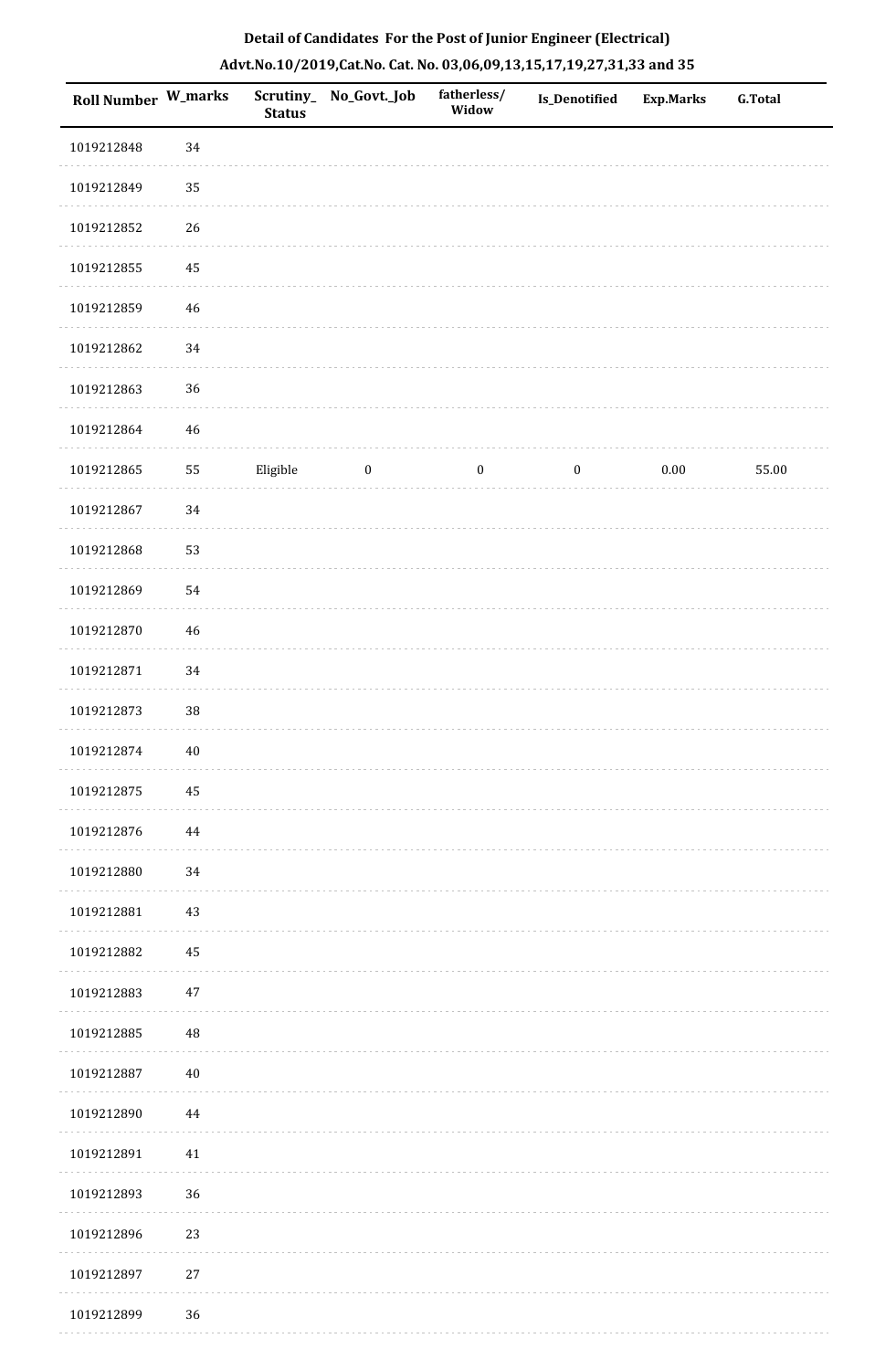| <b>Roll Number W_marks</b> |          | <b>Status</b> | Scrutiny_No_Govt._Job   | fatherless/<br>Widow | <b>Is_Denotified</b> | <b>Exp.Marks</b> | <b>G.Total</b> |
|----------------------------|----------|---------------|-------------------------|----------------------|----------------------|------------------|----------------|
| 1019212901                 | 22       |               |                         |                      |                      |                  |                |
| 1019212906                 | 65       | Eligible      | $\bf{0}$                | $\boldsymbol{0}$     | $\boldsymbol{0}$     | $0.00\,$         | 65.00          |
| 1019212907                 | $45\,$   |               |                         |                      |                      |                  |                |
| 1019212908                 | $41\,$   |               |                         |                      |                      |                  |                |
| 1019212909                 | 39       |               |                         |                      |                      |                  |                |
| 1019212910                 | 55       |               |                         |                      |                      |                  |                |
| 1019212911                 | 52       |               |                         |                      |                      |                  |                |
| 1019212913                 | $\rm 48$ |               |                         |                      |                      |                  |                |
| 1019212914                 | 38       |               |                         |                      |                      |                  |                |
| 1019212918                 | $50\,$   |               |                         |                      |                      |                  |                |
| 1019212922                 | 32       |               |                         |                      |                      |                  |                |
| 1019212923                 | 35       |               |                         |                      |                      |                  |                |
| 1019212929                 | 64       | Eligible      | $\boldsymbol{0}$        | $\boldsymbol{0}$     | $\boldsymbol{0}$     | $0.00\,$         | 64.00          |
| 1019212930                 | 63       | Eligible      | $\boldsymbol{0}$        | $\boldsymbol{0}$     | $\boldsymbol{0}$     | $0.00\,$         | 63.00          |
| 1019212932                 | 42       |               |                         |                      |                      |                  |                |
| 1019212933                 | 31       |               |                         |                      |                      |                  |                |
| 1019212934                 | 48       | Eligible      | $\overline{\mathbf{0}}$ | $\bf{0}$             | $\bf{0}$             | 0.00             | 48.00          |
| 1019212935                 | 28       |               |                         |                      |                      |                  |                |
| 1019212936                 | 22       |               |                         |                      |                      |                  |                |
| 1019212937                 | 29       |               |                         |                      |                      |                  |                |
| 1019212938                 | 50       |               |                         |                      |                      |                  |                |
| 1019212941                 | 41       |               |                         |                      |                      |                  |                |
| 1019212942                 | 35       |               |                         |                      |                      |                  |                |
| 1019212944                 | 29       |               |                         |                      |                      |                  |                |
| 1019212946                 | $30\,$   |               |                         |                      |                      |                  |                |
| 1019212947                 | 60       |               |                         |                      |                      |                  |                |
| 1019212949                 | 33       |               |                         |                      |                      |                  |                |
| 1019212953                 | 33       |               |                         |                      |                      |                  |                |
| 1019212954                 | 45       |               |                         |                      |                      |                  |                |
| 1019212955                 | 56       |               |                         |                      |                      |                  |                |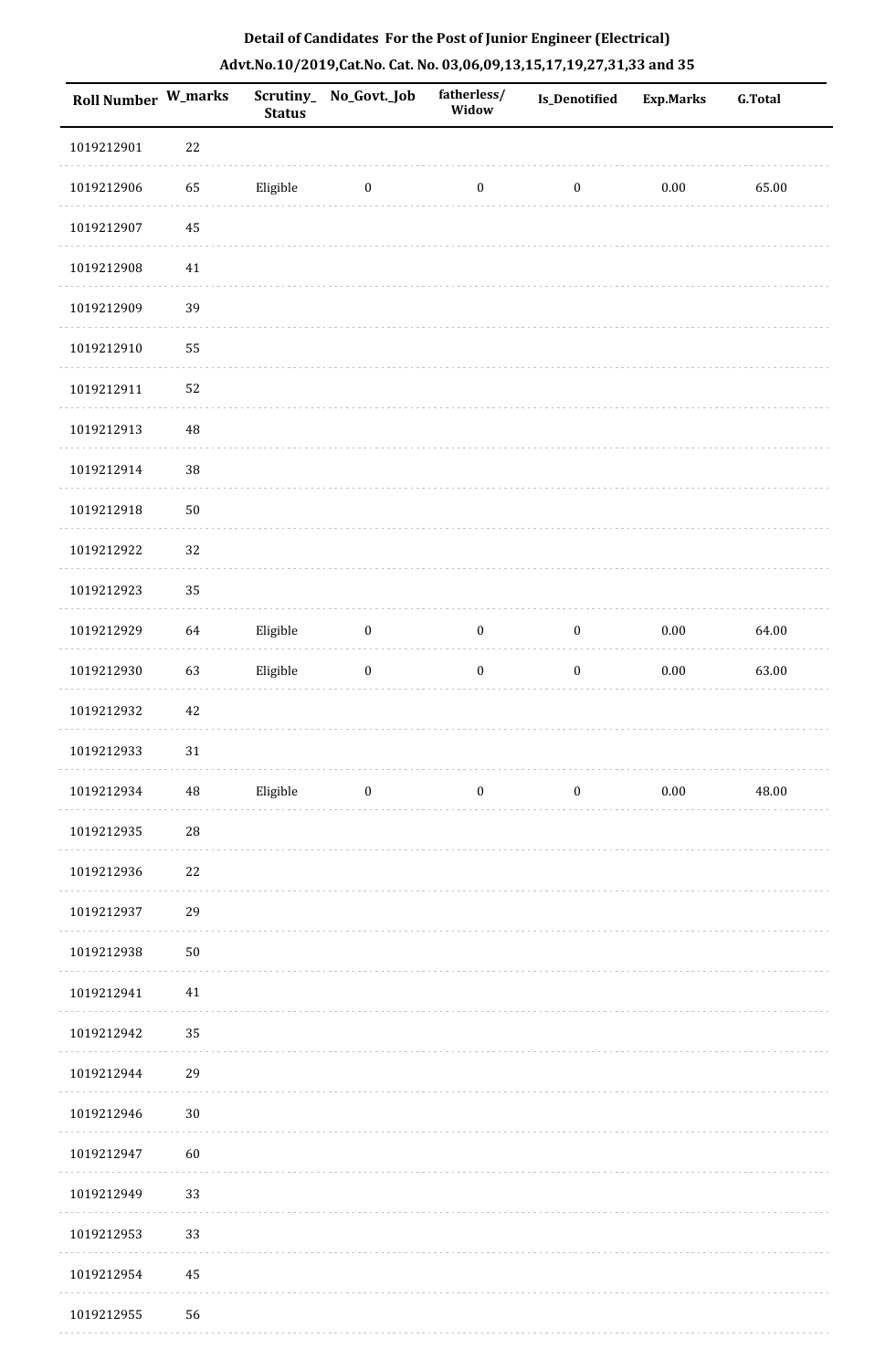| Roll Number W_marks |        | <b>Status</b> | Scrutiny_No_Govt._Job | fatherless/<br>Widow | <b>Is_Denotified</b> | <b>Exp.Marks</b> | <b>G.Total</b> |
|---------------------|--------|---------------|-----------------------|----------------------|----------------------|------------------|----------------|
| 1019212956          | 41     |               |                       |                      |                      |                  |                |
| 1019212959          | 54     |               |                       |                      |                      |                  |                |
| 1019212960          |        | Not Eligible  |                       |                      |                      |                  |                |
| 1019212961          | 25     |               |                       |                      |                      |                  |                |
| 1019212962          | 48     |               |                       |                      |                      |                  |                |
| 1019212964          | 36     |               |                       |                      |                      |                  |                |
| 1019212965          | 45     |               |                       |                      |                      |                  |                |
| 1019212966          | $43\,$ |               |                       |                      |                      |                  |                |
| 1019212968          | 44     |               |                       |                      |                      |                  |                |
| 1019212972          | 36     |               |                       |                      |                      |                  |                |
| 1019212973          | 56     |               |                       |                      |                      |                  |                |
| 1019212974          | 36     |               |                       |                      |                      |                  |                |
| 1019212975          | 41     |               |                       |                      |                      |                  |                |
| 1019212976          | $43\,$ |               |                       |                      |                      |                  |                |
| 1019212978          | 51     |               |                       |                      |                      |                  |                |
| 1019212979          | $40\,$ |               |                       |                      |                      |                  |                |
| 1019212983          | $27\,$ |               |                       |                      |                      |                  |                |
| 1019212984          | 29     |               |                       |                      |                      |                  |                |
| 1019212985          | $31\,$ |               |                       |                      |                      |                  |                |
| 1019212986          | 54     |               |                       |                      |                      |                  |                |
| 1019212988          | $38\,$ |               |                       |                      |                      |                  |                |
| 1019212990          | 37     |               |                       |                      |                      |                  |                |
| 1019212992          | 37     | Eligible      | $\boldsymbol{0}$      | $\boldsymbol{0}$     | $\boldsymbol{0}$     | $0.00\,$         | 37.00          |
| 1019212993          | 36     |               |                       |                      |                      |                  |                |
| 1019212994          | 36     |               |                       |                      |                      |                  |                |
| 1019212995          | 42     |               |                       |                      |                      |                  |                |
| 1019212996          | 55     | Eligible      | $\bf{0}$              | $\boldsymbol{0}$     | $\boldsymbol{0}$     | 0.00             | 55.00          |
| 1019212997          | 53     |               |                       |                      |                      |                  |                |
| 1019213001          | $50\,$ |               |                       |                      |                      |                  |                |
| 1019213003          | 44     |               |                       |                      |                      |                  |                |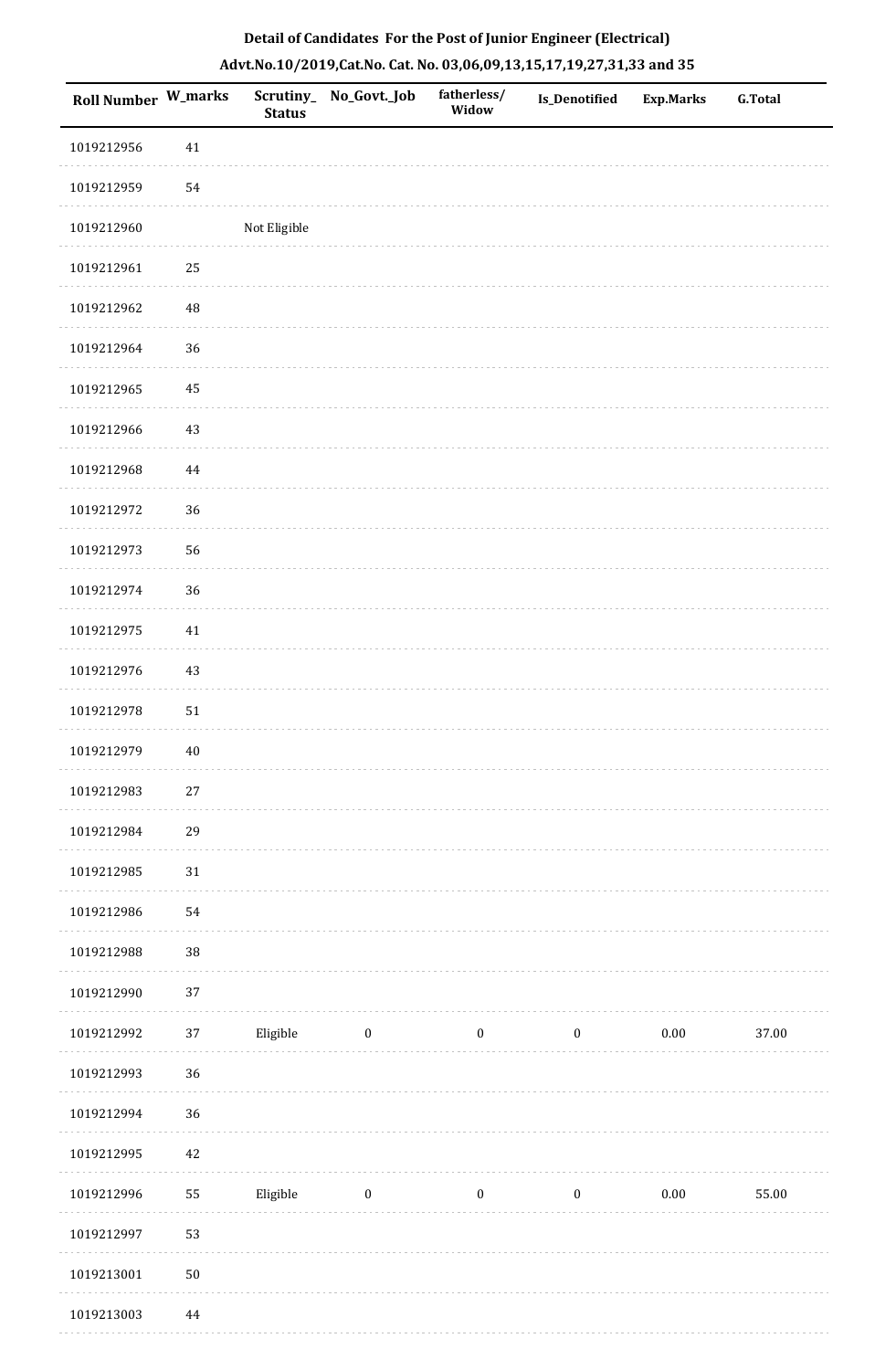| Roll Number W_marks |          | <b>Status</b> | Scrutiny_No_Govt._Job | fatherless/<br>Widow | Is_Denotified    | <b>Exp.Marks</b> | <b>G.Total</b> |
|---------------------|----------|---------------|-----------------------|----------------------|------------------|------------------|----------------|
| 1019213004          | $\, 8$   |               |                       |                      |                  |                  |                |
| 1019213005          | $46\,$   |               |                       |                      |                  |                  |                |
| 1019213007          | 45       |               |                       |                      |                  |                  |                |
| 1019213009          | $30\,$   |               |                       |                      |                  |                  |                |
| 1019213010          | 37       |               |                       |                      |                  |                  |                |
| 1019213012          | $46\,$   |               |                       |                      |                  |                  |                |
| 1019213014          | 32       |               |                       |                      |                  |                  |                |
| 1019213015          | $72\,$   | Eligible      | $\bf{0}$              | $\boldsymbol{0}$     | $\boldsymbol{0}$ | $0.00\,$         | 72.00          |
| 1019213016          | 38       |               |                       |                      |                  |                  |                |
| 1019213017          | 43       |               |                       |                      |                  |                  |                |
| 1019213025          | $31\,$   |               |                       |                      |                  |                  |                |
| 1019213027          | 38       |               |                       |                      |                  |                  |                |
| 1019213028          | 34       |               |                       |                      |                  |                  |                |
| 1019213030          | $46\,$   |               |                       |                      |                  |                  |                |
| 1019213031          | 56       | Eligible      | $\boldsymbol{0}$      | $\boldsymbol{0}$     | $\boldsymbol{0}$ | $0.00\,$         | 56.00          |
| 1019213032          | $31\,$   |               |                       |                      |                  |                  |                |
| 1019213033          | $27\,$   |               |                       |                      |                  |                  |                |
| 1019213034          | 39       |               |                       |                      |                  |                  |                |
| 1019213037          | 37       |               |                       |                      |                  |                  |                |
| 1019213039          | 52       |               |                       |                      |                  |                  |                |
| 1019213041          | 49       |               |                       |                      |                  |                  |                |
| 1019213042          | 43       |               |                       |                      |                  |                  |                |
| 1019213045          | 34       |               |                       |                      |                  |                  |                |
| 1019213046          | $50\,$   |               |                       |                      |                  |                  |                |
| 1019213047          | 42       |               |                       |                      |                  |                  |                |
| 1019213048          | 34       |               |                       |                      |                  |                  |                |
| 1019213049          | REJECTED |               |                       |                      |                  |                  | $0.00\,$       |
| 1019213052          | 35       |               |                       |                      |                  |                  |                |

1019213053 42

1019213056 48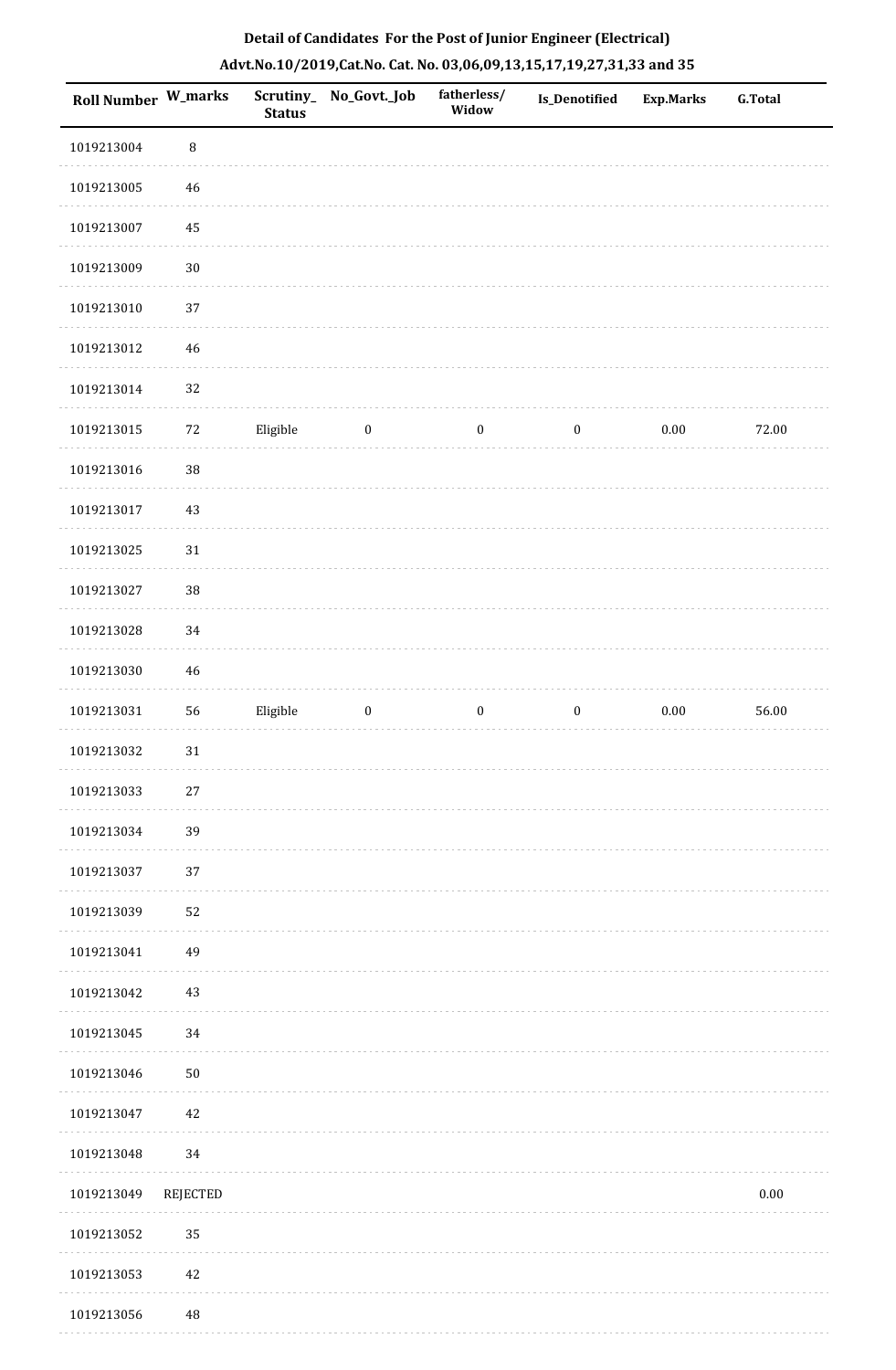| <b>Roll Number W_marks</b> |            | <b>Status</b> | Scrutiny_ No_Govt._Job | fatherless/<br>Widow | Is_Denotified | <b>Exp.Marks</b> | <b>G.Total</b> |
|----------------------------|------------|---------------|------------------------|----------------------|---------------|------------------|----------------|
| 1019213061                 | 43         |               |                        |                      |               |                  |                |
| 1019213064                 | 34         |               |                        |                      |               |                  |                |
| 1019213066                 | 54         |               |                        |                      |               |                  |                |
| 1019213067                 | 39         |               |                        |                      |               |                  |                |
| 1019213068                 | 47         |               |                        |                      |               |                  |                |
| 1019213071                 | 35         |               |                        |                      |               |                  |                |
| 1019213073                 | 44         |               |                        |                      |               |                  |                |
| 1019213074                 | ${\bf 28}$ |               |                        |                      |               |                  |                |
| 1019213076                 | 36         |               |                        |                      |               |                  |                |
| 1019213077                 | $38\,$     |               |                        |                      |               |                  |                |
| 1019213079                 | 44         |               |                        |                      |               |                  |                |
| 1019213082                 | $\rm 48$   |               |                        |                      |               |                  |                |
| 1019213083                 | 57         |               |                        |                      |               |                  |                |
| 1019213084                 | 60         |               |                        |                      |               |                  |                |
| 1019213087                 | $30\,$     |               |                        |                      |               |                  |                |
| 1019213088                 | 49         |               |                        |                      |               |                  |                |
| 1019213091                 | ${\bf 50}$ |               |                        |                      |               |                  |                |
| 1019213092                 | 46         |               |                        |                      |               |                  |                |
| 1019213093                 | ${\bf 50}$ |               |                        |                      |               |                  |                |
| 1019213094                 | 25         |               |                        |                      |               |                  |                |
| 1019213095                 | $40\,$     |               |                        |                      |               |                  |                |
| 1019213097                 | $31\,$     |               |                        |                      |               |                  |                |
| 1019213098                 | 45         |               |                        |                      |               |                  |                |
| 1019213102                 | 38         |               |                        |                      |               |                  |                |
| 1019213103                 | 37         |               |                        |                      |               |                  |                |
| 1019213104                 | 44         |               |                        |                      |               |                  |                |
| 1019213105                 | 43         |               |                        |                      |               |                  |                |
| 1019213106                 | 39         |               |                        |                      |               |                  |                |
| 1019213108                 | ${\bf 50}$ |               |                        |                      |               |                  |                |
| 1019213109                 | $40\,$     |               |                        |                      |               |                  |                |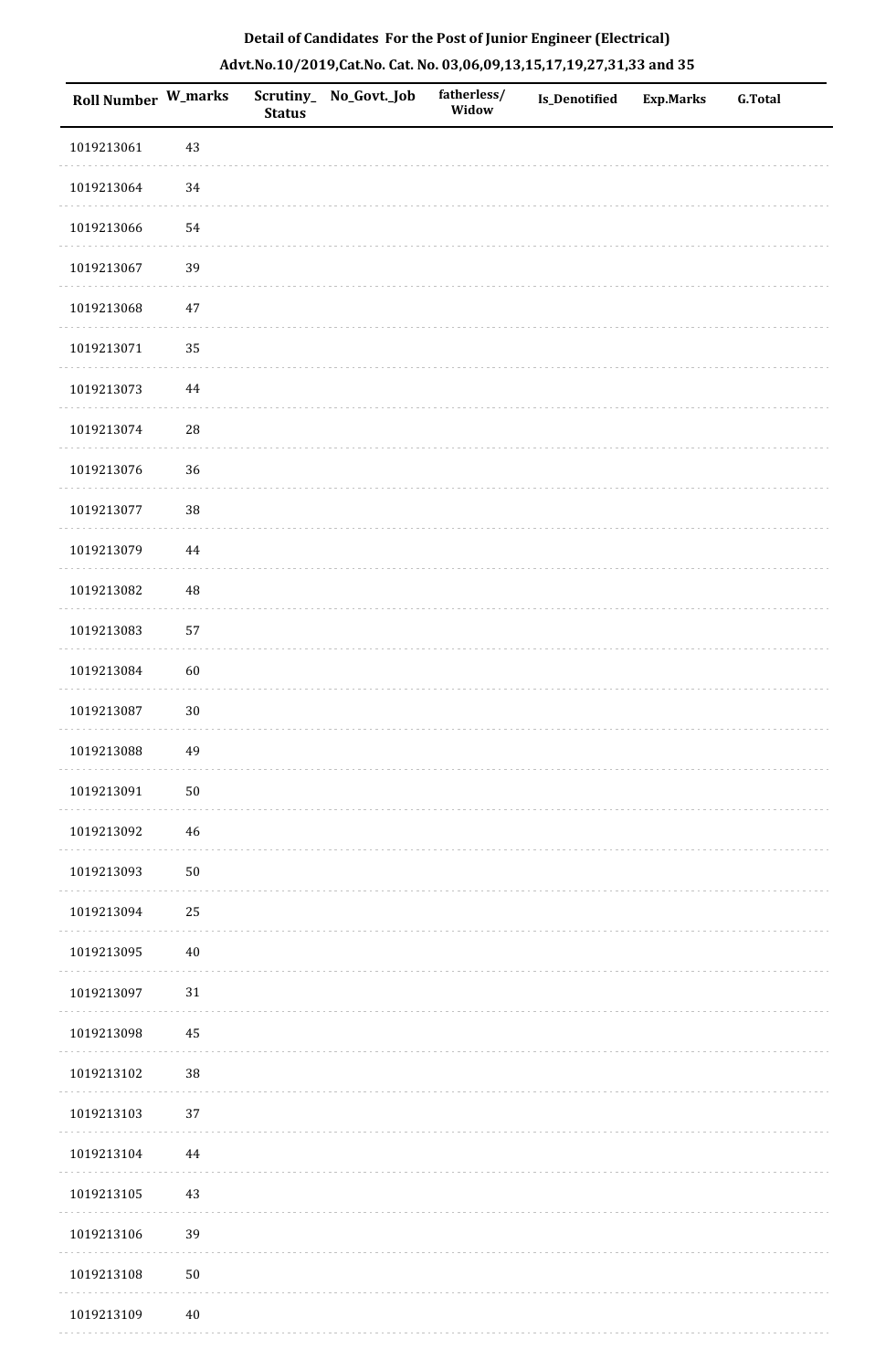| <b>Roll Number W_marks</b> |        | Scrutiny_<br><b>Status</b> | No_Govt._Job     | fatherless/<br>Widow | <b>Is_Denotified</b> | <b>Exp.Marks</b> | <b>G.Total</b> |
|----------------------------|--------|----------------------------|------------------|----------------------|----------------------|------------------|----------------|
| 1019213111                 | 38     |                            |                  |                      |                      |                  |                |
| 1019213112                 | 35     |                            |                  |                      |                      |                  |                |
| 1019213116                 | 25     |                            |                  |                      |                      |                  |                |
| 1019213118                 | 39     |                            |                  |                      |                      |                  |                |
| 1019213119                 | 36     |                            |                  |                      |                      |                  |                |
| 1019213121                 | 34     |                            |                  |                      |                      |                  |                |
| 1019213122                 | 52     |                            |                  |                      |                      |                  |                |
| 1019213124                 | 35     |                            |                  |                      |                      |                  |                |
| 1019213126                 | $31\,$ |                            |                  |                      |                      |                  |                |
| 1019213127                 | 39     |                            |                  |                      |                      |                  |                |
| 1019213128                 | $28\,$ |                            |                  |                      |                      |                  |                |
| 1019213129                 | 37     |                            |                  |                      |                      |                  |                |
| 1019213130                 | 33     |                            |                  |                      |                      |                  |                |
| 1019213131                 | 53     | Eligible                   | $\boldsymbol{0}$ | $\boldsymbol{0}$     | $\boldsymbol{0}$     | $0.00\,$         | 53.00          |
| 1019213132                 | 51     |                            |                  |                      |                      |                  |                |
| 1019213133                 | 45     |                            |                  |                      |                      |                  |                |
| 1019213141                 |        | Not Eligible               |                  |                      |                      |                  |                |
| 1019213142                 | 36     |                            |                  |                      |                      |                  |                |
| 1019213145                 | 37     |                            |                  |                      |                      |                  |                |
| 1019213146                 | 48     |                            |                  |                      |                      |                  |                |
| 1019213147                 | 43     | Absent                     | $\boldsymbol{0}$ | $\bf{0}$             | $\boldsymbol{0}$     | 0.00             |                |
| 1019213149                 | $31\,$ |                            |                  |                      |                      |                  |                |
| 1019213150                 | $41\,$ |                            |                  |                      |                      |                  |                |
| 1019213152                 | 42     |                            |                  |                      |                      |                  |                |
| 1019213158                 | 39     |                            |                  |                      |                      |                  |                |
| 1019213160                 | 38     |                            |                  |                      |                      |                  |                |
| 1019213161                 | $47\,$ |                            |                  |                      |                      |                  |                |
| 1019213164                 | 43     |                            |                  |                      |                      |                  |                |
| 1019213166                 | 33     |                            |                  |                      |                      |                  |                |
| 1019213169                 | 65     | Eligible                   | $\boldsymbol{0}$ | $\boldsymbol{0}$     | $\boldsymbol{0}$     | $0.00\,$         | 65.00          |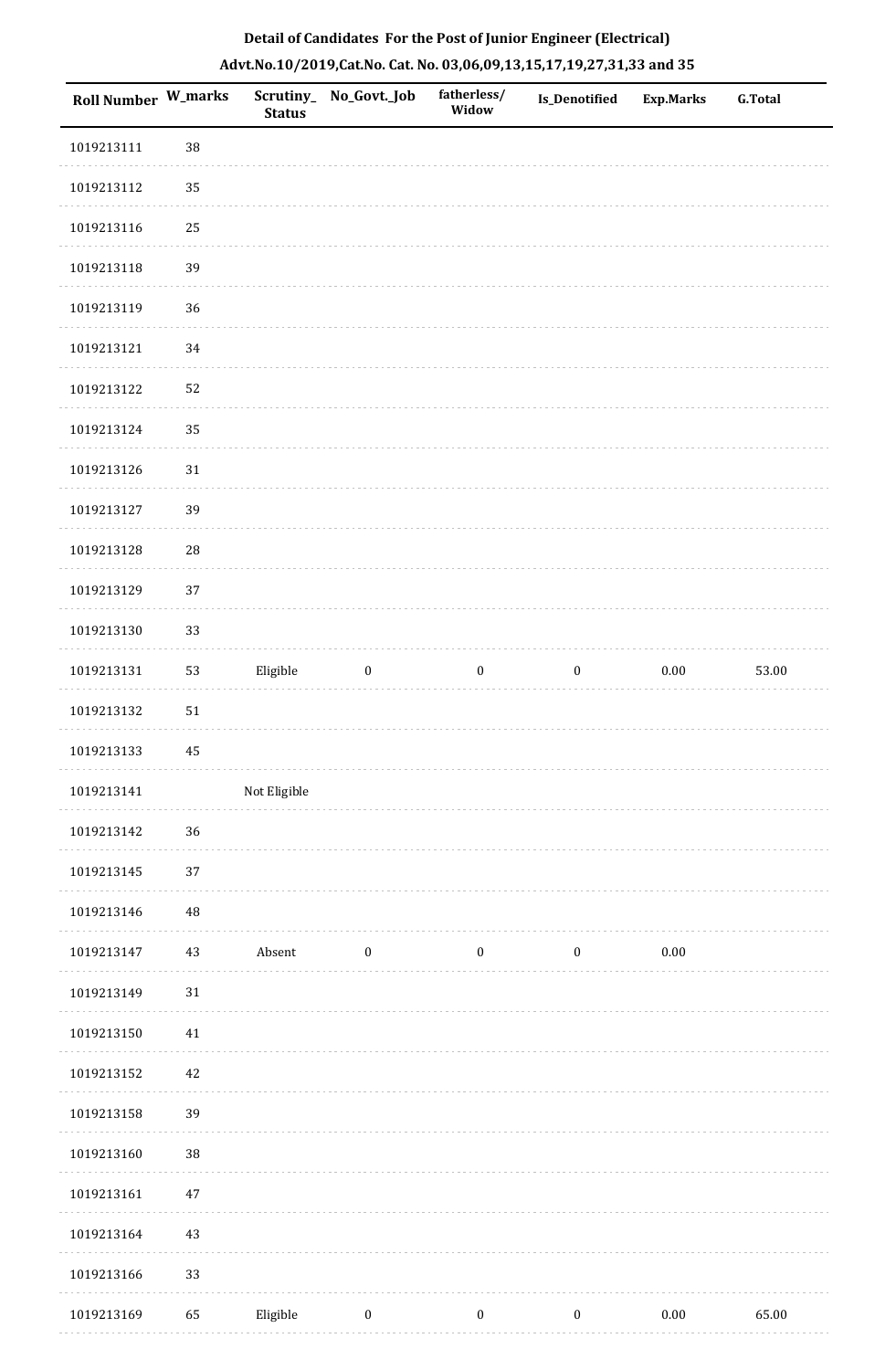| 1019213171<br>42<br>32<br>1019213172<br>1019213173<br>49<br>$38\,$<br>1019213174<br>$10\,$<br>1019213175<br>1019213176<br>40<br>29<br>1019213178<br>22<br>1019213179<br>1019213181<br>23<br>1019213182<br>41<br>28<br>1019213183<br>1019213184<br>65<br>Eligible<br>$\boldsymbol{0}$<br>$\boldsymbol{0}$<br>$\bf{0}$<br>$0.00\,$<br>$38\,$<br>1019213185<br>36<br>1019213186<br>1019213187<br>40<br>1019213189<br>35<br>34<br>1019213192<br>1019213193<br>29<br>1019213195<br>REJECTED<br>$50\,$<br>1019213197<br>1019213199<br>49<br>26<br>1019213200<br>34<br>1019213201<br>1019213203<br>$41\,$<br>61<br>Eligible<br>$0.00\,$<br>1019213204<br>$\bf{0}$<br>$\boldsymbol{0}$<br>$\boldsymbol{0}$<br>34<br>1019213207<br>1019213208<br>49<br>1019213209<br>$\rm 48$ | <b>Roll Number W_marks</b> | <b>Status</b> | Scrutiny_No_Govt._Job | fatherless/<br>Widow | <b>Is_Denotified</b> | <b>Exp.Marks</b> | <b>G.Total</b> |
|----------------------------------------------------------------------------------------------------------------------------------------------------------------------------------------------------------------------------------------------------------------------------------------------------------------------------------------------------------------------------------------------------------------------------------------------------------------------------------------------------------------------------------------------------------------------------------------------------------------------------------------------------------------------------------------------------------------------------------------------------------------------|----------------------------|---------------|-----------------------|----------------------|----------------------|------------------|----------------|
|                                                                                                                                                                                                                                                                                                                                                                                                                                                                                                                                                                                                                                                                                                                                                                      |                            |               |                       |                      |                      |                  |                |
|                                                                                                                                                                                                                                                                                                                                                                                                                                                                                                                                                                                                                                                                                                                                                                      |                            |               |                       |                      |                      |                  |                |
|                                                                                                                                                                                                                                                                                                                                                                                                                                                                                                                                                                                                                                                                                                                                                                      |                            |               |                       |                      |                      |                  |                |
|                                                                                                                                                                                                                                                                                                                                                                                                                                                                                                                                                                                                                                                                                                                                                                      |                            |               |                       |                      |                      |                  |                |
|                                                                                                                                                                                                                                                                                                                                                                                                                                                                                                                                                                                                                                                                                                                                                                      |                            |               |                       |                      |                      |                  |                |
|                                                                                                                                                                                                                                                                                                                                                                                                                                                                                                                                                                                                                                                                                                                                                                      |                            |               |                       |                      |                      |                  |                |
|                                                                                                                                                                                                                                                                                                                                                                                                                                                                                                                                                                                                                                                                                                                                                                      |                            |               |                       |                      |                      |                  |                |
|                                                                                                                                                                                                                                                                                                                                                                                                                                                                                                                                                                                                                                                                                                                                                                      |                            |               |                       |                      |                      |                  |                |
|                                                                                                                                                                                                                                                                                                                                                                                                                                                                                                                                                                                                                                                                                                                                                                      |                            |               |                       |                      |                      |                  |                |
|                                                                                                                                                                                                                                                                                                                                                                                                                                                                                                                                                                                                                                                                                                                                                                      |                            |               |                       |                      |                      |                  |                |
|                                                                                                                                                                                                                                                                                                                                                                                                                                                                                                                                                                                                                                                                                                                                                                      |                            |               |                       |                      |                      |                  |                |
|                                                                                                                                                                                                                                                                                                                                                                                                                                                                                                                                                                                                                                                                                                                                                                      |                            |               |                       |                      |                      |                  | 65.00          |
|                                                                                                                                                                                                                                                                                                                                                                                                                                                                                                                                                                                                                                                                                                                                                                      |                            |               |                       |                      |                      |                  |                |
|                                                                                                                                                                                                                                                                                                                                                                                                                                                                                                                                                                                                                                                                                                                                                                      |                            |               |                       |                      |                      |                  |                |
|                                                                                                                                                                                                                                                                                                                                                                                                                                                                                                                                                                                                                                                                                                                                                                      |                            |               |                       |                      |                      |                  |                |
|                                                                                                                                                                                                                                                                                                                                                                                                                                                                                                                                                                                                                                                                                                                                                                      |                            |               |                       |                      |                      |                  |                |
|                                                                                                                                                                                                                                                                                                                                                                                                                                                                                                                                                                                                                                                                                                                                                                      |                            |               |                       |                      |                      |                  |                |
|                                                                                                                                                                                                                                                                                                                                                                                                                                                                                                                                                                                                                                                                                                                                                                      |                            |               |                       |                      |                      |                  |                |
|                                                                                                                                                                                                                                                                                                                                                                                                                                                                                                                                                                                                                                                                                                                                                                      |                            |               |                       |                      |                      |                  | $0.00\,$       |
|                                                                                                                                                                                                                                                                                                                                                                                                                                                                                                                                                                                                                                                                                                                                                                      |                            |               |                       |                      |                      |                  |                |
|                                                                                                                                                                                                                                                                                                                                                                                                                                                                                                                                                                                                                                                                                                                                                                      |                            |               |                       |                      |                      |                  |                |
|                                                                                                                                                                                                                                                                                                                                                                                                                                                                                                                                                                                                                                                                                                                                                                      |                            |               |                       |                      |                      |                  |                |
|                                                                                                                                                                                                                                                                                                                                                                                                                                                                                                                                                                                                                                                                                                                                                                      |                            |               |                       |                      |                      |                  |                |
|                                                                                                                                                                                                                                                                                                                                                                                                                                                                                                                                                                                                                                                                                                                                                                      |                            |               |                       |                      |                      |                  |                |
|                                                                                                                                                                                                                                                                                                                                                                                                                                                                                                                                                                                                                                                                                                                                                                      |                            |               |                       |                      |                      |                  | 61.00          |
|                                                                                                                                                                                                                                                                                                                                                                                                                                                                                                                                                                                                                                                                                                                                                                      |                            |               |                       |                      |                      |                  |                |
|                                                                                                                                                                                                                                                                                                                                                                                                                                                                                                                                                                                                                                                                                                                                                                      |                            |               |                       |                      |                      |                  |                |
|                                                                                                                                                                                                                                                                                                                                                                                                                                                                                                                                                                                                                                                                                                                                                                      |                            |               |                       |                      |                      |                  |                |
| 34<br>1019213211                                                                                                                                                                                                                                                                                                                                                                                                                                                                                                                                                                                                                                                                                                                                                     |                            |               |                       |                      |                      |                  |                |
| 65<br>Eligible<br>$\boldsymbol{0}$<br>$0.00\,$<br>1019213214<br>$\boldsymbol{0}$<br>$\boldsymbol{0}$                                                                                                                                                                                                                                                                                                                                                                                                                                                                                                                                                                                                                                                                 |                            |               |                       |                      |                      |                  | 65.00          |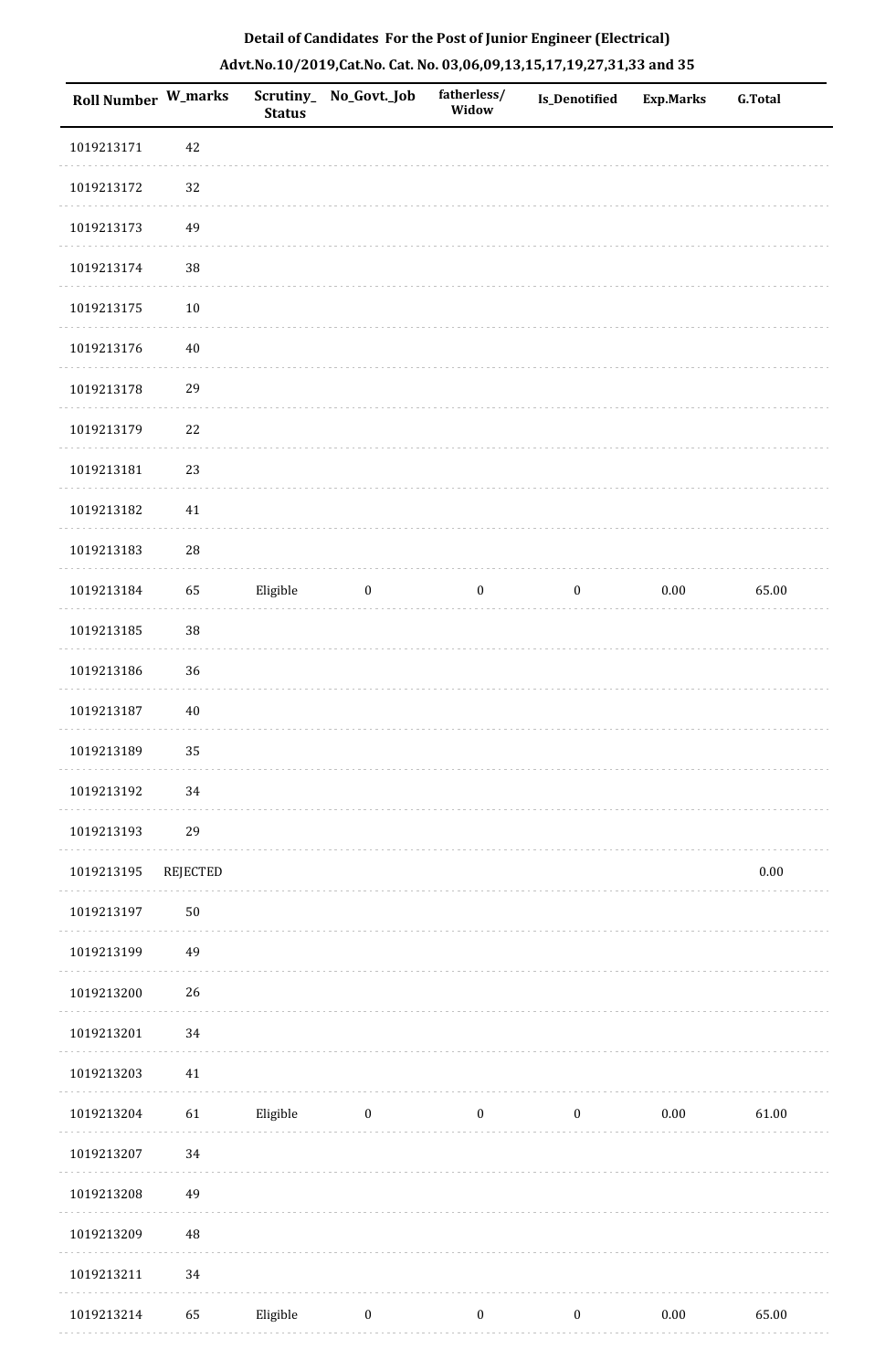| Roll Number W_marks |          | Scrutiny_<br><b>Status</b> | No_Govt._Job     | fatherless/<br>Widow | Is_Denotified    | <b>Exp.Marks</b> | <b>G.Total</b> |
|---------------------|----------|----------------------------|------------------|----------------------|------------------|------------------|----------------|
| 1019213215          | 61       | Eligible                   | $\boldsymbol{0}$ | $\boldsymbol{0}$     | $\boldsymbol{0}$ | $0.00\,$         | 61.00          |
| 1019213216          | $30\,$   |                            |                  |                      |                  |                  |                |
| 1019213218          | 42       |                            |                  |                      |                  |                  |                |
| 1019213219          | 55       |                            |                  |                      |                  |                  |                |
| 1019213221          | $40\,$   | Eligible                   | $\boldsymbol{0}$ | $\boldsymbol{0}$     | $\boldsymbol{0}$ | $0.00\,$         | 40.00          |
| 1019213222          | $\rm 48$ |                            |                  |                      |                  |                  |                |
| 1019213224          | 36       |                            |                  |                      |                  |                  |                |
| 1019213225          | 38       |                            |                  |                      |                  |                  |                |
| 1019213226          | 42       |                            |                  |                      |                  |                  |                |
| 1019213227          | $47\,$   |                            |                  |                      |                  |                  |                |
| 1019213228          | 33       |                            |                  |                      |                  |                  |                |
| 1019213229          | 32       |                            |                  |                      |                  |                  |                |
| 1019213230          | 37       |                            |                  |                      |                  |                  |                |
| 1019213231          | 25       |                            |                  |                      |                  |                  |                |
| 1019213233          | 42       |                            |                  |                      |                  |                  |                |
| 1019213234          | 50       |                            |                  |                      |                  |                  |                |
| 1019213236          | 40       |                            |                  |                      |                  |                  |                |
| 1019213239          | 37       |                            |                  |                      |                  |                  |                |
| 1019213242          | $38\,$   |                            |                  |                      |                  |                  |                |
| 1019213243          | 28       |                            |                  |                      |                  |                  |                |
| 1019213244          | 43       |                            |                  |                      |                  |                  |                |
| 1019213245          | 29       |                            |                  |                      |                  |                  |                |
| 1019213247          | 42       |                            |                  |                      |                  |                  |                |
| 1019213249          | $41\,$   |                            |                  |                      |                  |                  |                |
| 1019213250          | 37       |                            |                  |                      |                  |                  |                |
| 1019213251          | 46       |                            |                  |                      |                  |                  |                |
| 1019213253          | 35       |                            |                  |                      |                  |                  |                |
| 1019213254          | 35       |                            |                  |                      |                  |                  |                |
| 1019213255          | 45       |                            |                  |                      |                  |                  |                |
| 1019213256          | 42       |                            |                  |                      |                  |                  |                |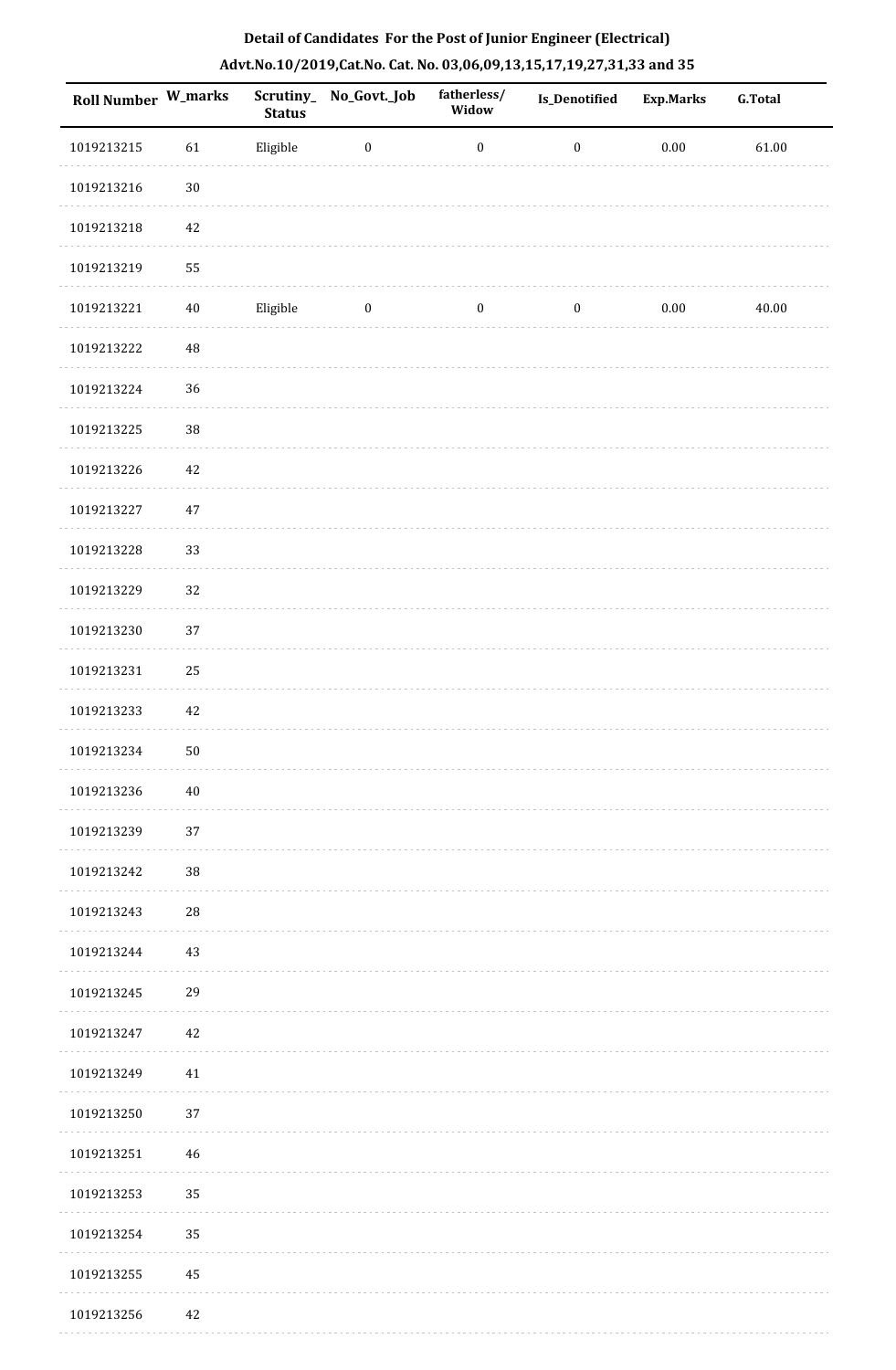| <b>Roll Number W_marks</b> |        | <b>Status</b> | Scrutiny_ No_Govt._Job | fatherless/<br>Widow | <b>Is_Denotified</b> | <b>Exp.Marks</b> | <b>G.Total</b> |
|----------------------------|--------|---------------|------------------------|----------------------|----------------------|------------------|----------------|
| 1019213257                 | $40\,$ |               |                        |                      |                      |                  |                |
| 1019213258                 | $31\,$ |               |                        |                      |                      |                  |                |
| 1019213260                 | $41\,$ |               |                        |                      |                      |                  |                |
| 1019213263                 | $41\,$ |               |                        |                      |                      |                  |                |
| 1019213265                 | 39     |               |                        |                      |                      |                  |                |
| 1019213266                 | $38\,$ |               |                        |                      |                      |                  |                |
| 1019213267                 | $31\,$ |               |                        |                      |                      |                  |                |
| 1019213268                 | $30\,$ |               |                        |                      |                      |                  |                |
| 1019213270                 | 44     |               |                        |                      |                      |                  |                |
| 1019213272                 | 55     |               |                        |                      |                      |                  |                |
| 1019213275                 | 45     |               |                        |                      |                      |                  |                |
| 1019213276                 | 44     |               |                        |                      |                      |                  |                |
| 1019213277                 | 33     |               |                        |                      |                      |                  |                |
| 1019213280                 | 34     |               |                        |                      |                      |                  |                |
| 1019213281                 | 41     |               |                        |                      |                      |                  |                |
| 1019213282                 | 23     |               |                        |                      |                      |                  |                |
| 1019213284                 | $40\,$ |               |                        |                      |                      |                  |                |
| 1019213285                 | $41\,$ |               |                        |                      |                      |                  |                |
| 1019213287                 | 25     |               |                        |                      |                      |                  |                |
| 1019213288                 | $47\,$ |               |                        |                      |                      |                  |                |
| 1019213289                 | 29     |               |                        |                      |                      |                  |                |
| 1019213290                 | 36     |               |                        |                      |                      |                  |                |
| 1019213291                 | 39     |               |                        |                      |                      |                  |                |
| 1019213292                 | 45     |               |                        |                      |                      |                  |                |
| 1019213293                 | $40\,$ |               |                        |                      |                      |                  |                |
| 1019213296                 | 37     |               |                        |                      |                      |                  |                |
| 1019213297                 | 39     |               |                        |                      |                      |                  |                |
| 1019213298                 | 43     |               |                        |                      |                      |                  |                |
| 1019213300                 | 46     |               |                        |                      |                      |                  |                |
| 1019213303                 | 44     |               |                        |                      |                      |                  |                |

. . . . . . . . . .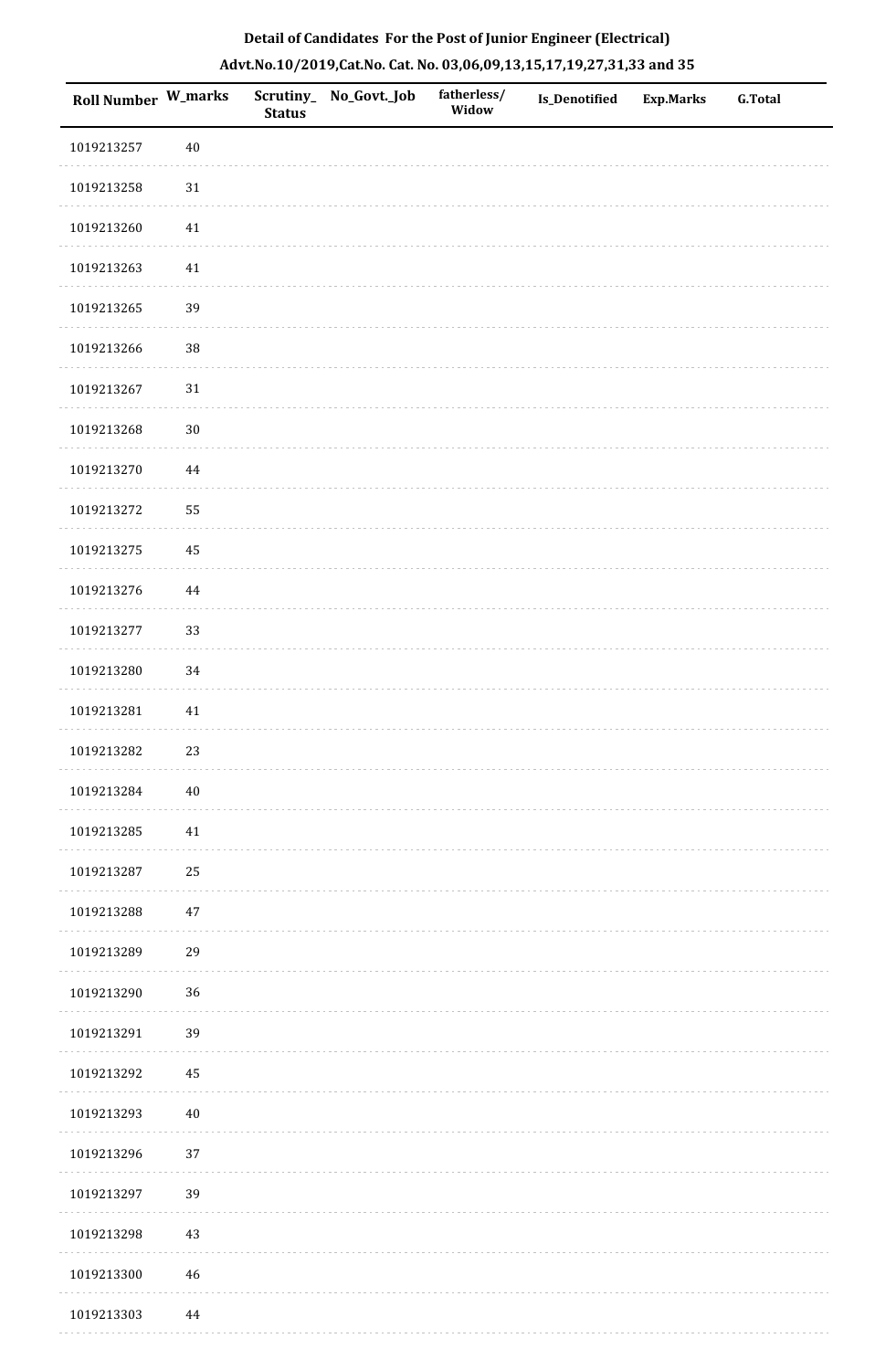| Roll Number W_marks |          | <b>Status</b> | Scrutiny_ No_Govt._Job | fatherless/<br>Widow | Is_Denotified    | <b>Exp.Marks</b> | <b>G.Total</b> |
|---------------------|----------|---------------|------------------------|----------------------|------------------|------------------|----------------|
| 1019213304          | 26       |               |                        |                      |                  |                  |                |
| 1019213305          | 23       |               |                        |                      |                  |                  |                |
| 1019213306          | 37       |               |                        |                      |                  |                  |                |
| 1019213307          | $40\,$   |               |                        |                      |                  |                  |                |
| 1019213310          | 63       | Eligible      | $\boldsymbol{0}$       | $\boldsymbol{0}$     | $\boldsymbol{0}$ | $0.00\,$         | 63.00          |
| 1019213311          | 39       |               |                        |                      |                  |                  |                |
| 1019213313          | 45       |               |                        |                      |                  |                  |                |
| 1019213315          | $30\,$   |               |                        |                      |                  |                  |                |
| 1019213316          | 35       |               |                        |                      |                  |                  |                |
| 1019213317          | 21       |               |                        |                      |                  |                  |                |
| 1019213319          | $41\,$   |               |                        |                      |                  |                  |                |
| 1019213320          | $47\,$   |               |                        |                      |                  |                  |                |
| 1019213321          | 39       |               |                        |                      |                  |                  |                |
| 1019213322          | 44       |               |                        |                      |                  |                  |                |
| 1019213323          | 37       |               |                        |                      |                  |                  |                |
| 1019213324          | 35       |               |                        |                      |                  |                  |                |
| 1019213328          | 29       |               |                        |                      |                  |                  |                |
| 1019213329          | $47\,$   |               |                        |                      |                  |                  |                |
| 1019213331          | 54       |               |                        |                      |                  |                  |                |
| 1019213334          | 31       |               |                        |                      |                  |                  |                |
| 1019213335          | 36       |               |                        |                      |                  |                  |                |
| 1019213337          | 35       |               |                        |                      |                  |                  |                |
| 1019213339          | 17       |               |                        |                      |                  |                  |                |
| 1019213340          | 14       |               |                        |                      |                  |                  |                |
| 1019213342          | REJECTED |               |                        |                      |                  |                  | $0.00\,$       |
| 1019213344          | 38       |               |                        |                      |                  |                  |                |
| 1019213347          | 46       |               |                        |                      |                  |                  |                |
| 1019213348          | 47       |               |                        |                      |                  |                  |                |
| 1019213349          | 45       |               |                        |                      |                  |                  |                |
| 1019213350          | 30       |               |                        |                      |                  |                  |                |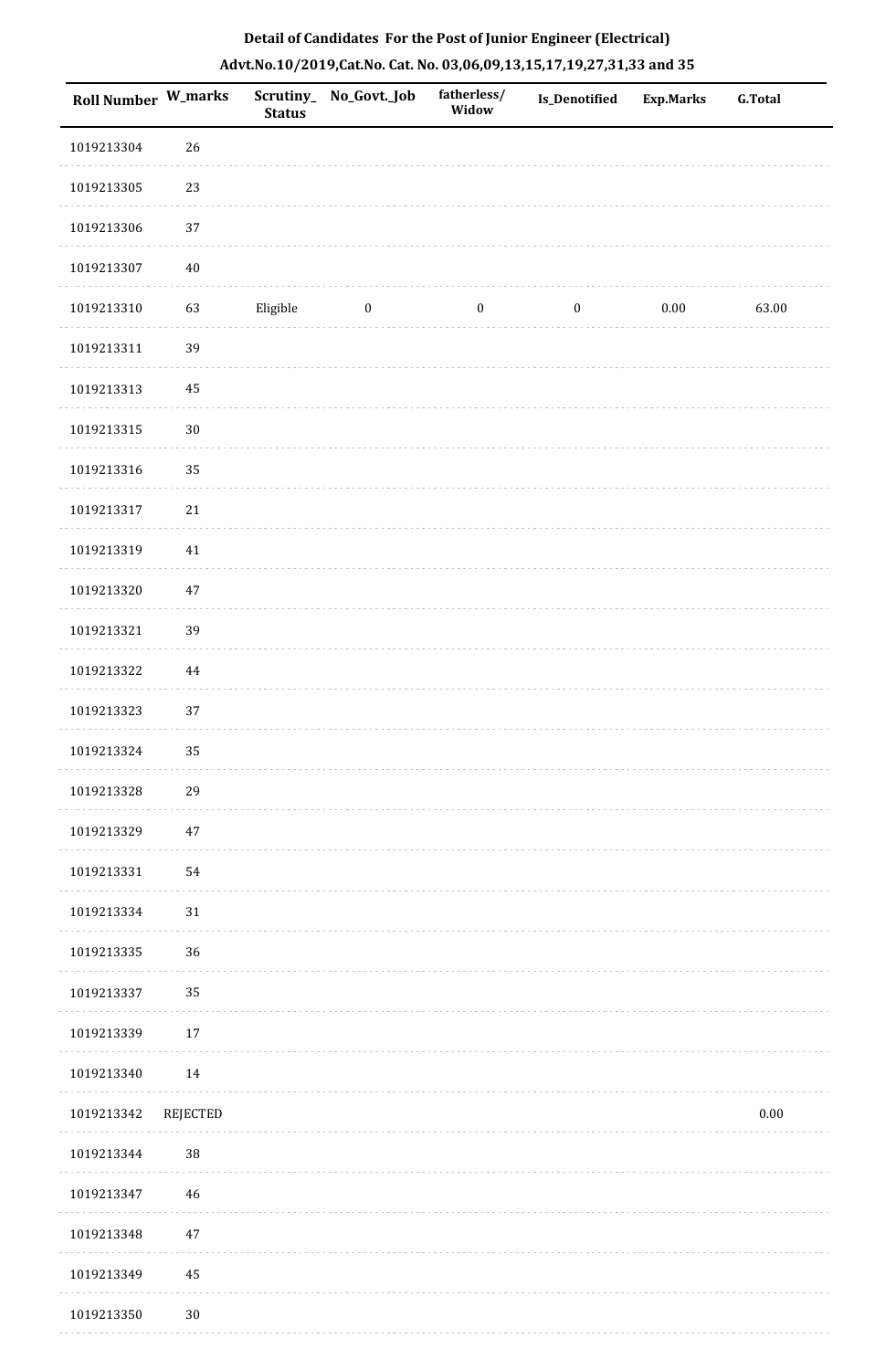| Roll Number W_marks |                 | <b>Status</b> | Scrutiny_No_Govt._Job | fatherless/<br>Widow | Is_Denotified    | <b>Exp.Marks</b> | G.Total  |
|---------------------|-----------------|---------------|-----------------------|----------------------|------------------|------------------|----------|
| 1019213351          | 37              |               |                       |                      |                  |                  |          |
| 1019213352          | 45              |               |                       |                      |                  |                  |          |
| 1019213353          | 34              |               |                       |                      |                  |                  |          |
| 1019213355          | $40\,$          |               |                       |                      |                  |                  |          |
| 1019213356          | 42              | Eligible      | $\bf{0}$              | $\boldsymbol{0}$     | $\boldsymbol{0}$ | $0.00\,$         | 42.00    |
| 1019213357          | <b>REJECTED</b> |               |                       |                      |                  |                  | $0.00\,$ |
| 1019213358          | $47\,$          |               |                       |                      |                  |                  |          |
| 1019213359          | 56              |               |                       |                      |                  |                  |          |
| 1019213360          | 46              |               |                       |                      |                  |                  |          |
| 1019213361          | 65              | Eligible      | $\boldsymbol{0}$      | $\boldsymbol{0}$     | $\boldsymbol{0}$ | $0.00\,$         | 65.00    |
| 1019213362          | 34              |               |                       |                      |                  |                  |          |
| 1019213365          | 33              |               |                       |                      |                  |                  |          |
| 1019213366          | 35              |               |                       |                      |                  |                  |          |
| 1019213371          | 29              |               |                       |                      |                  |                  |          |
| 1019213372          | 47              |               |                       |                      |                  |                  |          |
| 1019213373          | 42              |               |                       |                      |                  |                  |          |
| 1019213375          | 47              |               |                       |                      |                  |                  |          |
| 1019213377          | 46              |               |                       |                      |                  |                  |          |
| 1019213379          | 59              |               |                       |                      |                  |                  |          |
| 1019213380          | 34              |               |                       |                      |                  |                  |          |
| 1019213381          | 52              |               |                       |                      |                  |                  |          |
| 1019213382          | $38\,$          |               |                       |                      |                  |                  |          |
| 1019213383          | $40\,$          |               |                       |                      |                  |                  |          |
| 1019213384          | 19              |               |                       |                      |                  |                  |          |
| 1019213385          | 55              |               |                       |                      |                  |                  |          |
| 1019213388          | 56              |               |                       |                      |                  |                  |          |
| 1019213390          | 39              |               |                       |                      |                  |                  |          |
| 1019213391          | 40              |               |                       |                      |                  |                  |          |
| 1019213394          | 49              |               |                       |                      |                  |                  |          |
| 1019213395          | 53              |               |                       |                      |                  |                  |          |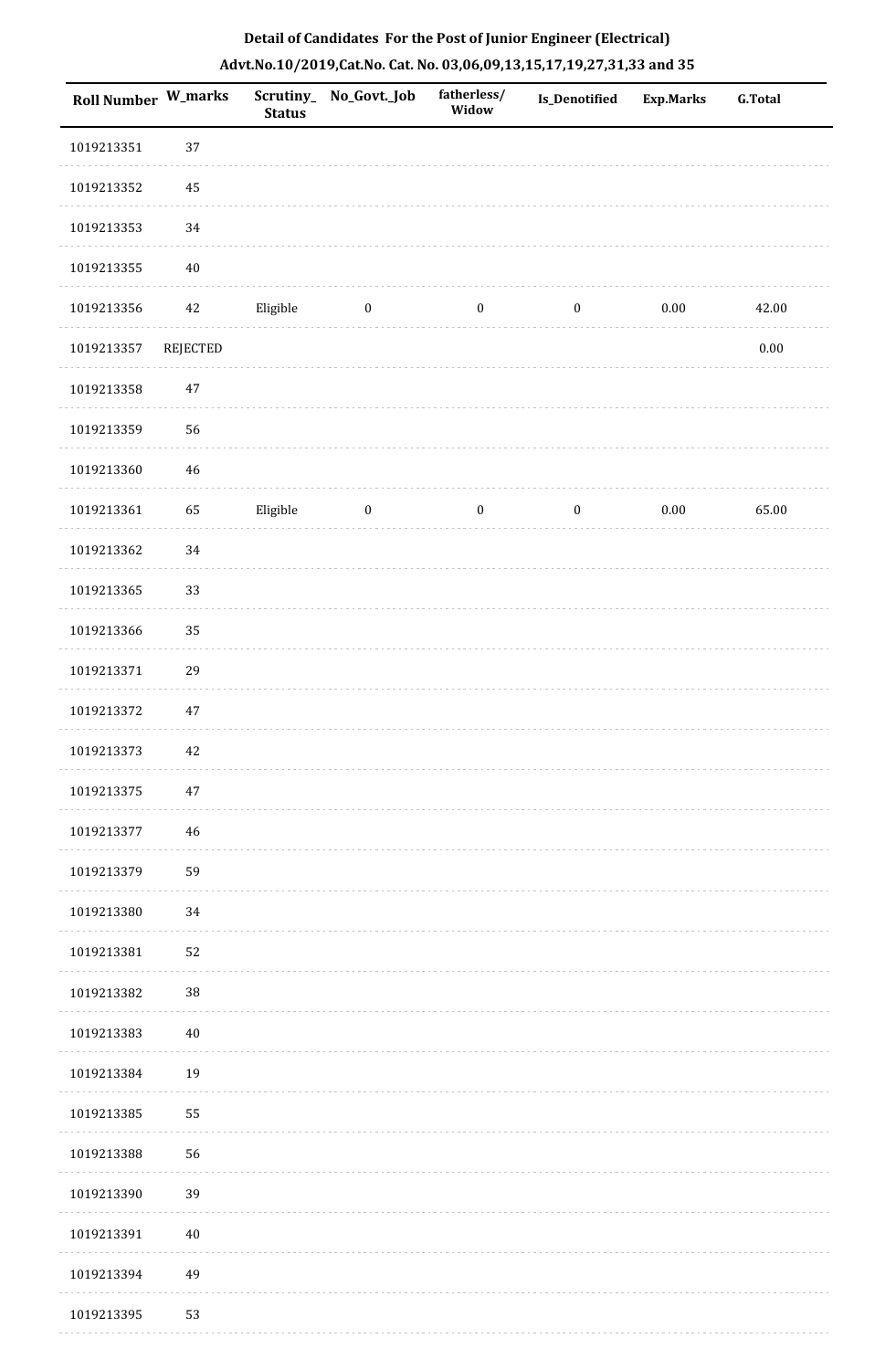| Roll Number W_marks |          | <b>Status</b> | Scrutiny_ No_Govt._Job | fatherless/<br>Widow | <b>Is_Denotified</b> | <b>Exp.Marks</b> | <b>G.Total</b> |
|---------------------|----------|---------------|------------------------|----------------------|----------------------|------------------|----------------|
| 1019213396          | $40\,$   |               |                        |                      |                      |                  |                |
| 1019213397          | 44       |               |                        |                      |                      |                  |                |
| 1019213399          | 58       |               |                        |                      |                      |                  |                |
| 1019213402          | REJECTED |               |                        |                      |                      |                  | $0.00\,$       |
| 1019213409          | 33       |               |                        |                      |                      |                  |                |
| 1019213412          | $31\,$   |               |                        |                      |                      |                  |                |
| 1019213415          | 34       |               |                        |                      |                      |                  |                |
| 1019213417          | 44       |               |                        |                      |                      |                  |                |
| 1019213419          | 25       |               |                        |                      |                      |                  |                |
| 1019213421          | $47\,$   |               |                        |                      |                      |                  |                |
| 1019213422          | $38\,$   |               |                        |                      |                      |                  |                |
| 1019213426          | 57       |               |                        |                      |                      |                  |                |
| 1019213427          | 43       |               |                        |                      |                      |                  |                |
| 1019213429          | 37       |               |                        |                      |                      |                  |                |
| 1019213430          | 43       |               |                        |                      |                      |                  |                |
| 1019213431          | 54       |               |                        |                      |                      |                  |                |
| 1019213432          | 36       |               |                        |                      |                      |                  |                |
| 1019213434          | 55       | Eligible      | $\overline{5}$         | $\boldsymbol{0}$     | $\boldsymbol{0}$     | $0.00\,$         | 60.00          |
| 1019213435          | 33       |               |                        |                      |                      |                  |                |
| 1019213438          | $27\,$   |               |                        |                      |                      |                  |                |
| 1019213441          | 58       |               |                        |                      |                      |                  |                |
| 1019213442          | $30\,$   |               |                        |                      |                      |                  |                |
| 1019213444          | 33       |               |                        |                      |                      |                  |                |
| 1019213448          | 35       |               |                        |                      |                      |                  |                |
| 1019213450          | $40\,$   |               |                        |                      |                      |                  |                |
| 1019213451          | 38       |               |                        |                      |                      |                  |                |
| 1019213452          | 35       |               |                        |                      |                      |                  |                |
| 1019213453          | $31\,$   |               |                        |                      |                      |                  |                |
| 1019213457          | $41\,$   |               |                        |                      |                      |                  |                |
| 1019213461          | 13       |               |                        |                      |                      |                  |                |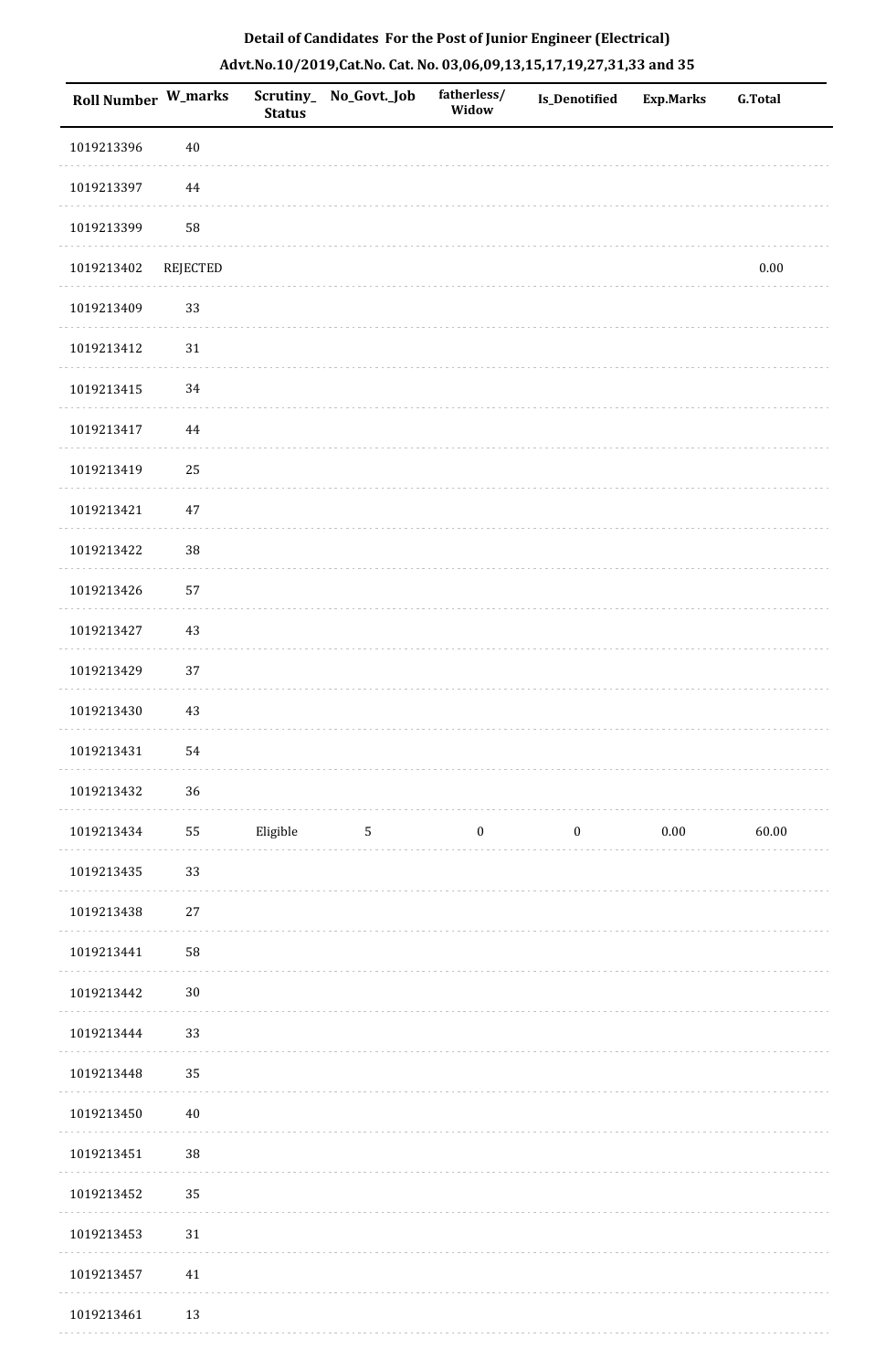| Roll Number W_marks |                 | <b>Status</b> | Scrutiny_No_Govt._Job | fatherless/<br>Widow | <b>Is_Denotified</b> | Exp.Marks | <b>G.Total</b> |
|---------------------|-----------------|---------------|-----------------------|----------------------|----------------------|-----------|----------------|
| 1019213462          | $40\,$          |               |                       |                      |                      |           |                |
| 1019213463          | 47              |               |                       |                      |                      |           |                |
| 1019213464          | $\mathsf S$     |               |                       |                      |                      |           |                |
| 1019213466          | 35              |               |                       |                      |                      |           |                |
| 1019213469          | 37              |               |                       |                      |                      |           |                |
| 1019213470          | 55              |               |                       |                      |                      |           |                |
| 1019213472          | 32              |               |                       |                      |                      |           |                |
| 1019213474          | 44              |               |                       |                      |                      |           |                |
| 1019213476          | 39              |               |                       |                      |                      |           |                |
| 1019213477          | $38\,$          |               |                       |                      |                      |           |                |
| 1019213478          | 47              |               |                       |                      |                      |           |                |
| 1019213479          | 25              |               |                       |                      |                      |           |                |
| 1019213480          | 36              |               |                       |                      |                      |           |                |
| 1019213482          | 36              |               |                       |                      |                      |           |                |
| 1019213483          | 26              |               |                       |                      |                      |           |                |
| 1019213484          | $41\,$          |               |                       |                      |                      |           |                |
| 1019213485          | 42              |               |                       |                      |                      |           |                |
| 1019213487          | $38\,$          |               |                       |                      |                      |           |                |
| 1019213489          | $\rm 48$        |               |                       |                      |                      |           |                |
| 1019213490          | $\bf 44$        |               |                       |                      |                      |           |                |
| 1019213491          | 46              |               |                       |                      |                      |           |                |
| 1019213494          |                 | Not Eligible  |                       |                      |                      |           |                |
| 1019213496          | 57              | Absent        | $\boldsymbol{0}$      | $\boldsymbol{0}$     | $\boldsymbol{0}$     | $0.00\,$  |                |
| 1019213498          | 39              |               |                       |                      |                      |           |                |
| 1019213499          | 37              |               |                       |                      |                      |           |                |
| 1019213500          | 42              |               |                       |                      |                      |           |                |
| 1019213501          | 45              |               |                       |                      |                      |           |                |
| 1019213504          | 31              |               |                       |                      |                      |           |                |
| 1019213505          | <b>REJECTED</b> |               |                       |                      |                      |           | 0.00           |
| 1019213508          | 34              |               |                       |                      |                      |           |                |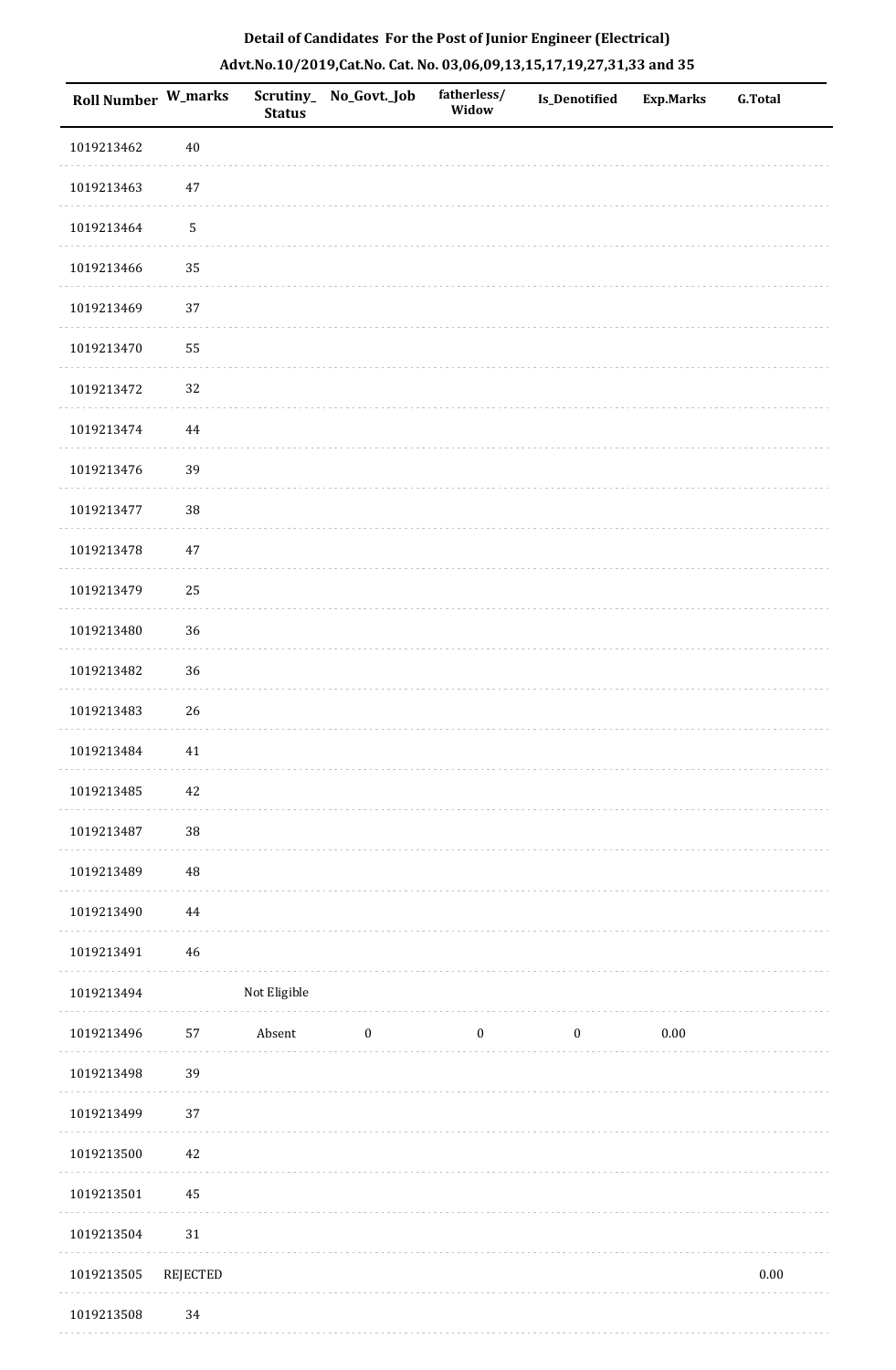| Roll Number W_marks |          | <b>Status</b> | Scrutiny_No_Govt._Job | fatherless/<br>Widow | Is_Denotified    | <b>Exp.Marks</b> | <b>G.Total</b> |
|---------------------|----------|---------------|-----------------------|----------------------|------------------|------------------|----------------|
| 1019213511          | 54       |               |                       |                      |                  |                  |                |
| 1019213512          | 33       |               |                       |                      |                  |                  |                |
| 1019213513          | $41\,$   |               |                       |                      |                  |                  |                |
| 1019213514          | 39       |               |                       |                      |                  |                  |                |
| 1019213515          | 46       |               |                       |                      |                  |                  |                |
| 1019213517          | 69       | Absent        | $\boldsymbol{0}$      | $\boldsymbol{0}$     | $\boldsymbol{0}$ | $0.00\,$         |                |
| 1019213519          | 35       |               |                       |                      |                  |                  |                |
| 1019213522          | 32       |               |                       |                      |                  |                  |                |
| 1019213523          | $\rm 48$ |               |                       |                      |                  |                  |                |
| 1019213524          | 39       |               |                       |                      |                  |                  |                |
| 1019213526          | $38\,$   |               |                       |                      |                  |                  |                |
| 1019213528          | 43       |               |                       |                      |                  |                  |                |
| 1019213529          | 48       |               |                       |                      |                  |                  |                |
| 1019213533          | $10\,$   |               |                       |                      |                  |                  |                |
| 1019213535          | $\rm 48$ |               |                       |                      |                  |                  |                |
| 1019213537          | 31       |               |                       |                      |                  |                  |                |
| 1019213538          | 29       |               |                       |                      |                  |                  |                |
| 1019213541          | $40\,$   |               |                       |                      |                  |                  |                |
| 1019213544          | 56       |               |                       |                      |                  |                  |                |
| 1019213545          | 28       |               |                       |                      |                  |                  |                |
| 1019213553          | 43       |               |                       |                      |                  |                  |                |
| 1019213554          | 33       |               |                       |                      |                  |                  |                |
| 1019213555          | 45       |               |                       |                      |                  |                  |                |
| 1019213558          | $30\,$   |               |                       |                      |                  |                  |                |
| 1019213560          | 45       |               |                       |                      |                  |                  |                |
| 1019213561          | 44       |               |                       |                      |                  |                  |                |
| 1019213565          | 31       |               |                       |                      |                  |                  |                |
| 1019213567          | 35       |               |                       |                      |                  |                  |                |
| 1019213568          | $38\,$   |               |                       |                      |                  |                  |                |
| 1019213571          | 53       |               |                       |                      |                  |                  |                |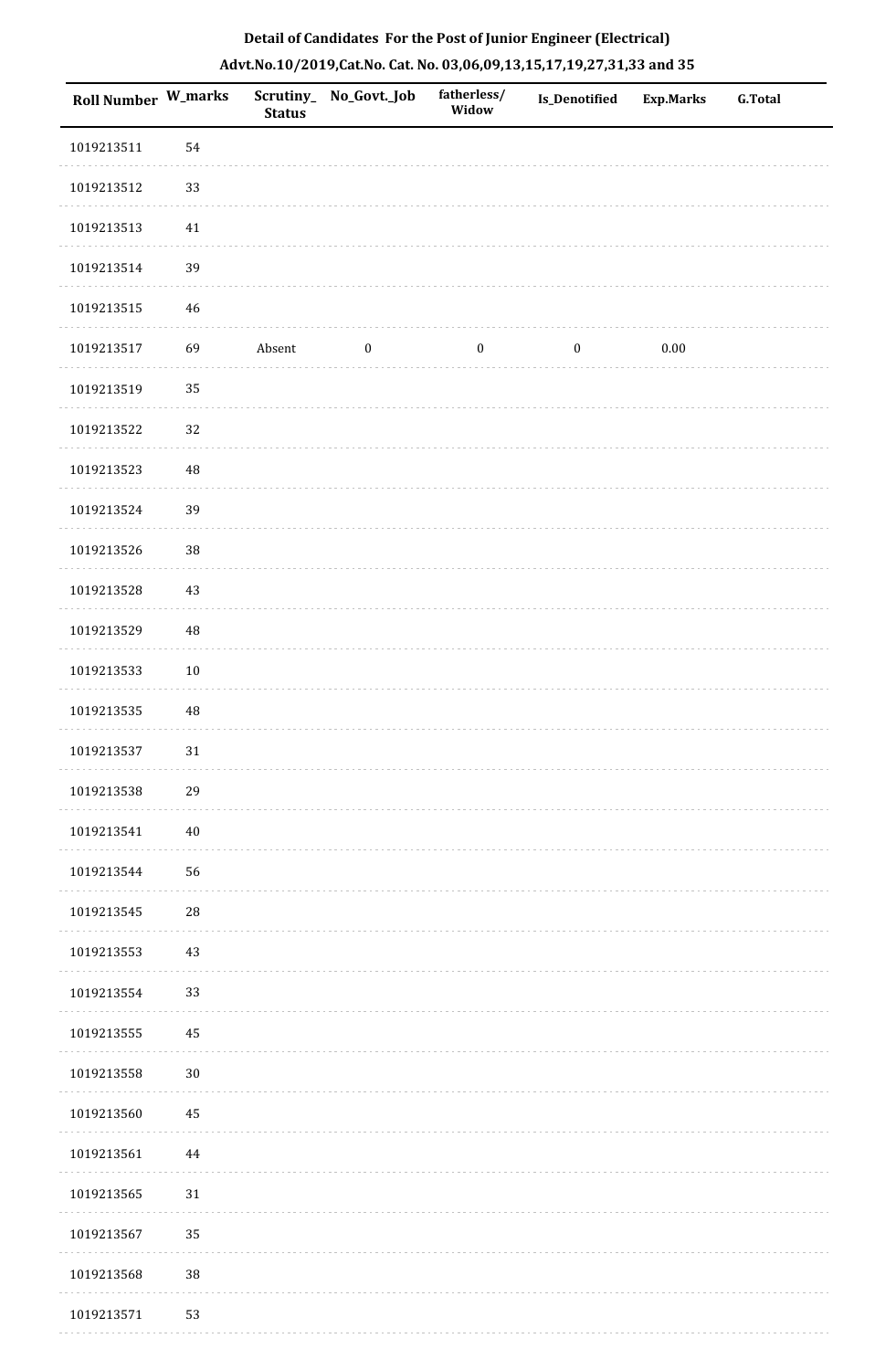| <b>Roll Number W_marks</b> |          | <b>Status</b> | Scrutiny_ No_Govt._Job | fatherless/<br>Widow | Is_Denotified    | <b>Exp.Marks</b> | <b>G.Total</b> |
|----------------------------|----------|---------------|------------------------|----------------------|------------------|------------------|----------------|
| 1019213572                 | 43       |               |                        |                      |                  |                  |                |
| 1019213573                 | $40\,$   |               |                        |                      |                  |                  |                |
| 1019213575                 | 49       |               |                        |                      |                  |                  |                |
| 1019213576                 | 56       | Eligible      | $\sqrt{5}$             | $\boldsymbol{0}$     | $\boldsymbol{0}$ | $0.00\,$         | 61.00          |
| 1019213577                 | 34       |               |                        |                      |                  |                  |                |
| 1019213578                 | $40\,$   |               |                        |                      |                  |                  |                |
| 1019213579                 | 37       |               |                        |                      |                  |                  |                |
| 1019213581                 | $50\,$   |               |                        |                      |                  |                  |                |
| 1019213582                 | 35       |               |                        |                      |                  |                  |                |
| 1019213583                 | 51       |               |                        |                      |                  |                  |                |
| 1019213584                 | 49       |               |                        |                      |                  |                  |                |
| 1019213585                 | $38\,$   |               |                        |                      |                  |                  |                |
| 1019213588                 | 42       |               |                        |                      |                  |                  |                |
| 1019213589                 | $\bf 44$ |               |                        |                      |                  |                  |                |
| 1019213590                 | 51       |               |                        |                      |                  |                  |                |
| 1019213591                 | $46\,$   |               |                        |                      |                  |                  |                |
| 1019213593                 | $47\,$   |               |                        |                      |                  |                  |                |
| 1019213596                 | 34       |               |                        |                      |                  |                  |                |
| 1019213597                 | $41\,$   |               |                        |                      |                  |                  |                |
| 1019213599                 | 59       |               |                        |                      |                  |                  |                |
| 1019213604                 | 33       |               |                        |                      |                  |                  |                |
| 1019213605                 | 28       |               |                        |                      |                  |                  |                |
| 1019213606                 | 46       |               |                        |                      |                  |                  |                |
| 1019213611                 | $30\,$   |               |                        |                      |                  |                  |                |
| 1019213612                 | $38\,$   |               |                        |                      |                  |                  |                |
| 1019213613                 | 32       |               |                        |                      |                  |                  |                |
| 1019213614                 | 46       |               |                        |                      |                  |                  |                |
| 1019213615                 | 60       |               |                        |                      |                  |                  |                |
| 1019213616                 | 45       |               |                        |                      |                  |                  |                |
| 1019213617                 | 36       |               |                        |                      |                  |                  |                |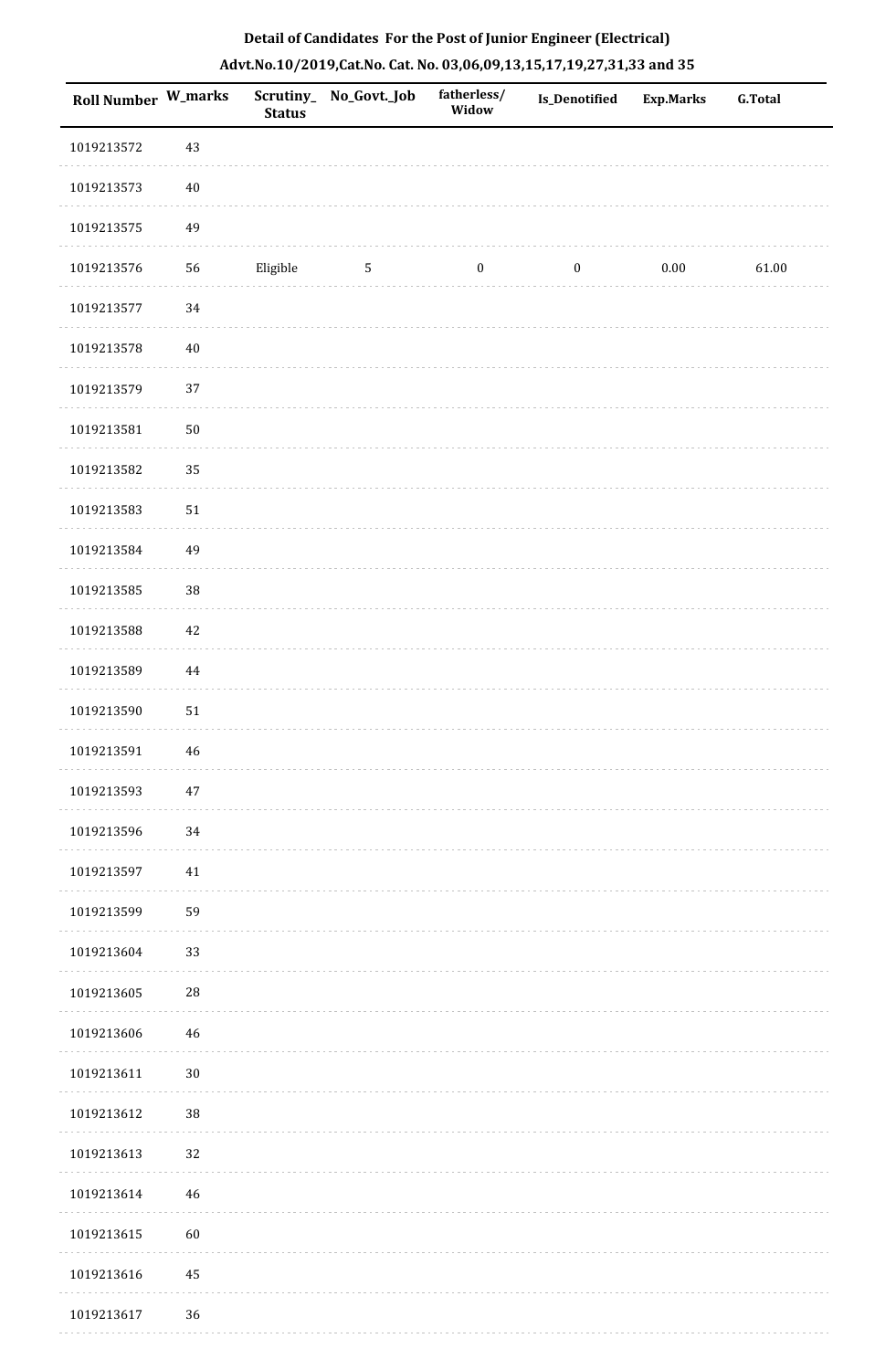| Roll Number W_marks |          | <b>Status</b> | Scrutiny_ No_Govt._Job | fatherless/<br>Widow | <b>Is_Denotified</b> | <b>Exp.Marks</b> | <b>G.Total</b> |
|---------------------|----------|---------------|------------------------|----------------------|----------------------|------------------|----------------|
| 1019213618          | 32       |               |                        |                      |                      |                  |                |
| 1019213620          | $38\,$   |               |                        |                      |                      |                  |                |
| 1019213622          | 32       |               |                        |                      |                      |                  |                |
| 1019213625          | $40\,$   |               |                        |                      |                      |                  |                |
| 1019213627          | $47\,$   |               |                        |                      |                      |                  |                |
| 1019213629          | 36       |               |                        |                      |                      |                  |                |
| 1019213630          | 47       |               |                        |                      |                      |                  |                |
| 1019213632          | 32       |               |                        |                      |                      |                  |                |
| 1019213633          | $51\,$   |               |                        |                      |                      |                  |                |
| 1019213635          | $43\,$   |               |                        |                      |                      |                  |                |
| 1019213636          | 39       |               |                        |                      |                      |                  |                |
| 1019213637          | 44       |               |                        |                      |                      |                  |                |
| 1019213638          | $50\,$   |               |                        |                      |                      |                  |                |
| 1019213642          | $31\,$   |               |                        |                      |                      |                  |                |
| 1019213643          | $\rm 48$ |               |                        |                      |                      |                  |                |
| 1019213644          | 33       |               |                        |                      |                      |                  |                |
| 1019213645          | $12\,$   |               |                        |                      |                      |                  |                |
| 1019213646          | $38\,$   |               |                        |                      |                      |                  |                |
| 1019213647          | 32       |               |                        |                      |                      |                  |                |
| 1019213652          | 38       |               |                        |                      |                      |                  |                |
| 1019213653          | 59       |               |                        |                      |                      |                  |                |
| 1019213654          | $30\,$   |               |                        |                      |                      |                  |                |
| 1019213656          | $37\,$   |               |                        |                      |                      |                  |                |
| 1019213657          | 25       |               |                        |                      |                      |                  |                |
| 1019213658          | 28       |               |                        |                      |                      |                  |                |
| 1019213659          | $32\,$   |               |                        |                      |                      |                  |                |
| 1019213661          | 39       |               |                        |                      |                      |                  |                |
| 1019213662          | $30\,$   |               |                        |                      |                      |                  |                |
| 1019213664          | 57       |               |                        |                      |                      |                  |                |
| 1019213665          | 39       |               |                        |                      |                      |                  |                |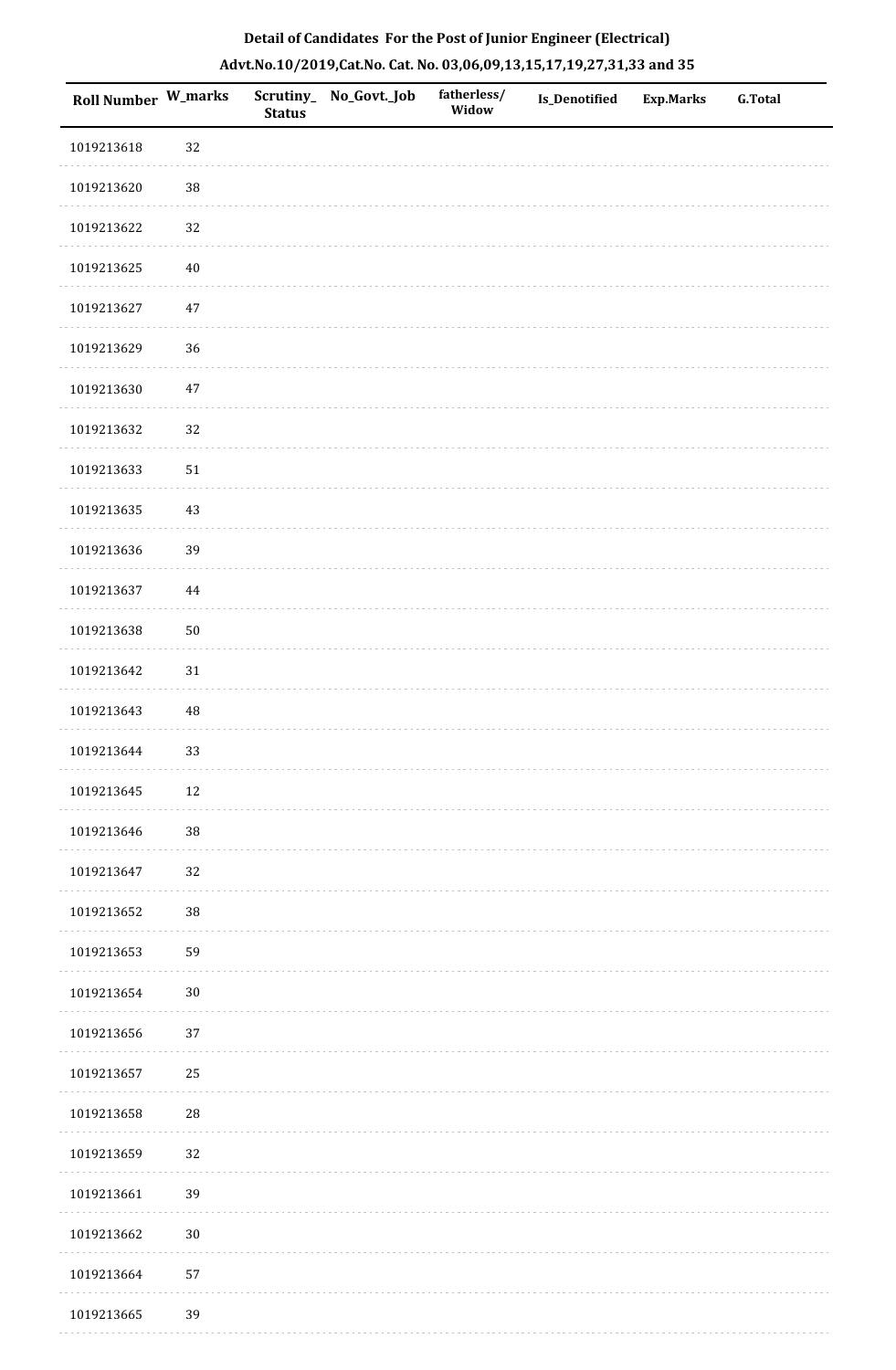|  | Detail of Candidates For the Post of Junior Engineer (Electrical)     |  |
|--|-----------------------------------------------------------------------|--|
|  | Advt.No.10/2019,Cat.No. Cat. No. 03,06,09,13,15,17,19,27,31,33 and 35 |  |

| <b>Roll Number W_marks</b> |                 | <b>Status</b> | Scrutiny_No_Govt._Job   | fatherless/<br>Widow | <b>Is_Denotified</b> | <b>Exp.Marks</b> | <b>G.Total</b> |
|----------------------------|-----------------|---------------|-------------------------|----------------------|----------------------|------------------|----------------|
| 1019213666                 | 44              |               |                         |                      |                      |                  |                |
| 1019213668                 | 66              | Eligible      | $\boldsymbol{0}$        | $\boldsymbol{0}$     | $\boldsymbol{0}$     | $0.00\,$         | 66.00          |
| 1019213669                 |                 | Not Eligible  |                         |                      |                      |                  |                |
| 1019213671                 | 40              |               |                         |                      |                      |                  |                |
| 1019213672                 | $\bf 44$        |               |                         |                      |                      |                  |                |
| 1019213673                 | 39              |               |                         |                      |                      |                  |                |
| 1019213674                 | $21\,$          |               |                         |                      |                      |                  |                |
| 1019213678                 | $\bf 44$        |               |                         |                      |                      |                  |                |
| 1019213679                 | 46              |               |                         |                      |                      |                  |                |
| 1019213680                 | 55              |               |                         |                      |                      |                  |                |
| 1019213681                 | 42              |               |                         |                      |                      |                  |                |
| 1019213682                 | $40\,$          |               |                         |                      |                      |                  |                |
| 1019213683                 | $38\,$          |               |                         |                      |                      |                  |                |
| 1019213684                 | <b>REJECTED</b> |               |                         |                      |                      |                  | $0.00\,$       |
| 1019213685                 | 45              |               |                         |                      |                      |                  |                |
| 1019213686                 | 43              |               |                         |                      |                      |                  |                |
| 1019213687                 | 31              |               |                         |                      |                      |                  |                |
| 1019213689                 | 65              | Eligible      | $\overline{\mathbf{0}}$ | $\boldsymbol{0}$     | $\boldsymbol{0}$     | 0.00             | 65.00          |
| 1019213690                 | 39              |               |                         |                      |                      |                  |                |
| 1019213691                 | $\rm 48$        |               |                         |                      |                      |                  |                |
| 1019213693                 | 43              |               |                         |                      |                      |                  |                |
| 1019213694                 | 19              |               |                         |                      |                      |                  |                |
| 1019213695                 | $25\,$          |               |                         |                      |                      |                  |                |
| 1019213702                 | 44              |               |                         |                      |                      |                  |                |
| 1019213704                 | 32              |               |                         |                      |                      |                  |                |
| 1019213705                 | 42              |               |                         |                      |                      |                  |                |
| 1019213709                 | 52              |               |                         |                      |                      |                  |                |
| 1019213712                 | 33              |               |                         |                      |                      |                  |                |
| 1019213714                 | 43              |               |                         |                      |                      |                  |                |
| 1019213715                 | 34              |               |                         |                      |                      |                  |                |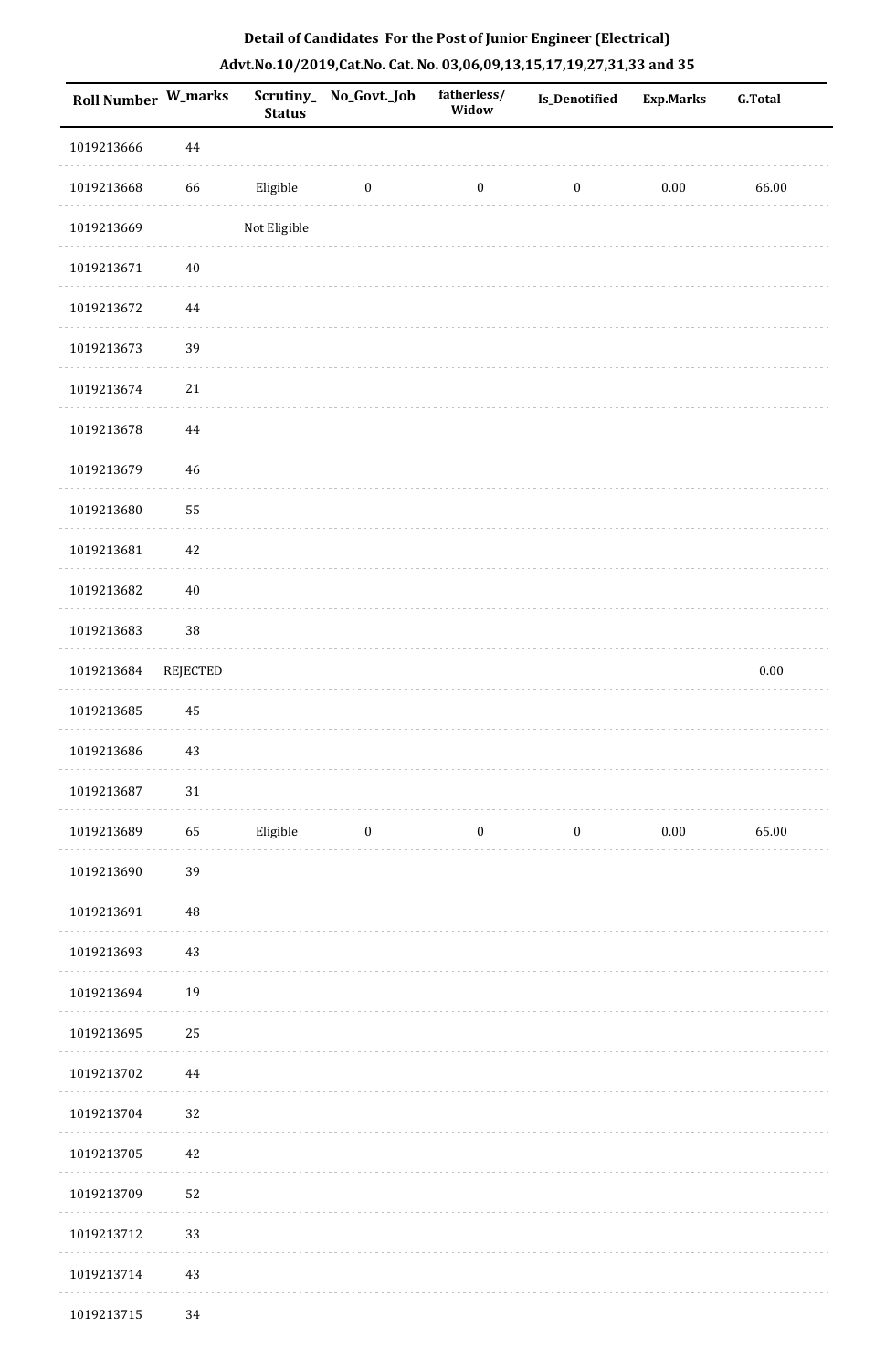| <b>Roll Number W_marks</b> |             | <b>Status</b> | Scrutiny_ No_Govt._Job | fatherless/<br>Widow | Is_Denotified    | <b>Exp.Marks</b> | <b>G.Total</b> |
|----------------------------|-------------|---------------|------------------------|----------------------|------------------|------------------|----------------|
| 1019213717                 | 38          |               |                        |                      |                  |                  |                |
| 1019213720                 | 44          |               |                        |                      |                  |                  |                |
| 1019213723                 | 56          | Eligible      | 5                      | $\boldsymbol{0}$     | $\boldsymbol{0}$ | $0.00\,$         | 61.00          |
| 1019213727                 | 37          |               |                        |                      |                  |                  |                |
| 1019213729                 | REJECTED    |               |                        |                      |                  |                  | $0.00\,$       |
| 1019213730                 | 28          |               |                        |                      |                  |                  |                |
| 1019213734                 | 29          |               |                        |                      |                  |                  |                |
| 1019213736                 | 34          |               |                        |                      |                  |                  |                |
| 1019213738                 | $\sqrt{48}$ |               |                        |                      |                  |                  |                |
| 1019213740                 | 37          |               |                        |                      |                  |                  |                |
| 1019213742                 | $40\,$      |               |                        |                      |                  |                  |                |
| 1019213745                 | 26          |               |                        |                      |                  |                  |                |
| 1019213749                 | 63          | Eligible      | $\boldsymbol{0}$       | $\boldsymbol{0}$     | $\boldsymbol{0}$ | $0.00\,$         | 63.00          |
| 1019213750                 | $\sqrt{48}$ |               |                        |                      |                  |                  |                |
| 1019213751                 | 38          |               |                        |                      |                  |                  |                |
| 1019213752                 | 34          |               |                        |                      |                  |                  |                |
| 1019213753                 | $40\,$      |               |                        |                      |                  |                  |                |
| 1019213754                 | $30\,$      |               |                        |                      |                  |                  |                |
| 1019213757                 | $30\,$      |               |                        |                      |                  |                  |                |
| 1019213759                 | 45          |               |                        |                      |                  |                  |                |
| 1019213760                 | 43          |               |                        |                      |                  |                  |                |
| 1019213762                 | 44          |               |                        |                      |                  |                  |                |
| 1019213765                 | 33          |               |                        |                      |                  |                  |                |
| 1019213766                 | $21\,$      |               |                        |                      |                  |                  |                |
| 1019213768                 | 34          |               |                        |                      |                  |                  |                |
| 1019213769                 | 26          |               |                        |                      |                  |                  |                |
| 1019213770                 | $38\,$      | Absent        | $\boldsymbol{0}$       | $\boldsymbol{0}$     | $\bf{0}$         | $0.00\,$         |                |
| 1019213771                 | 36          |               |                        |                      |                  |                  |                |
| 1019213775                 | 42          |               |                        |                      |                  |                  |                |
| 1019213776                 | 55          |               |                        |                      |                  |                  |                |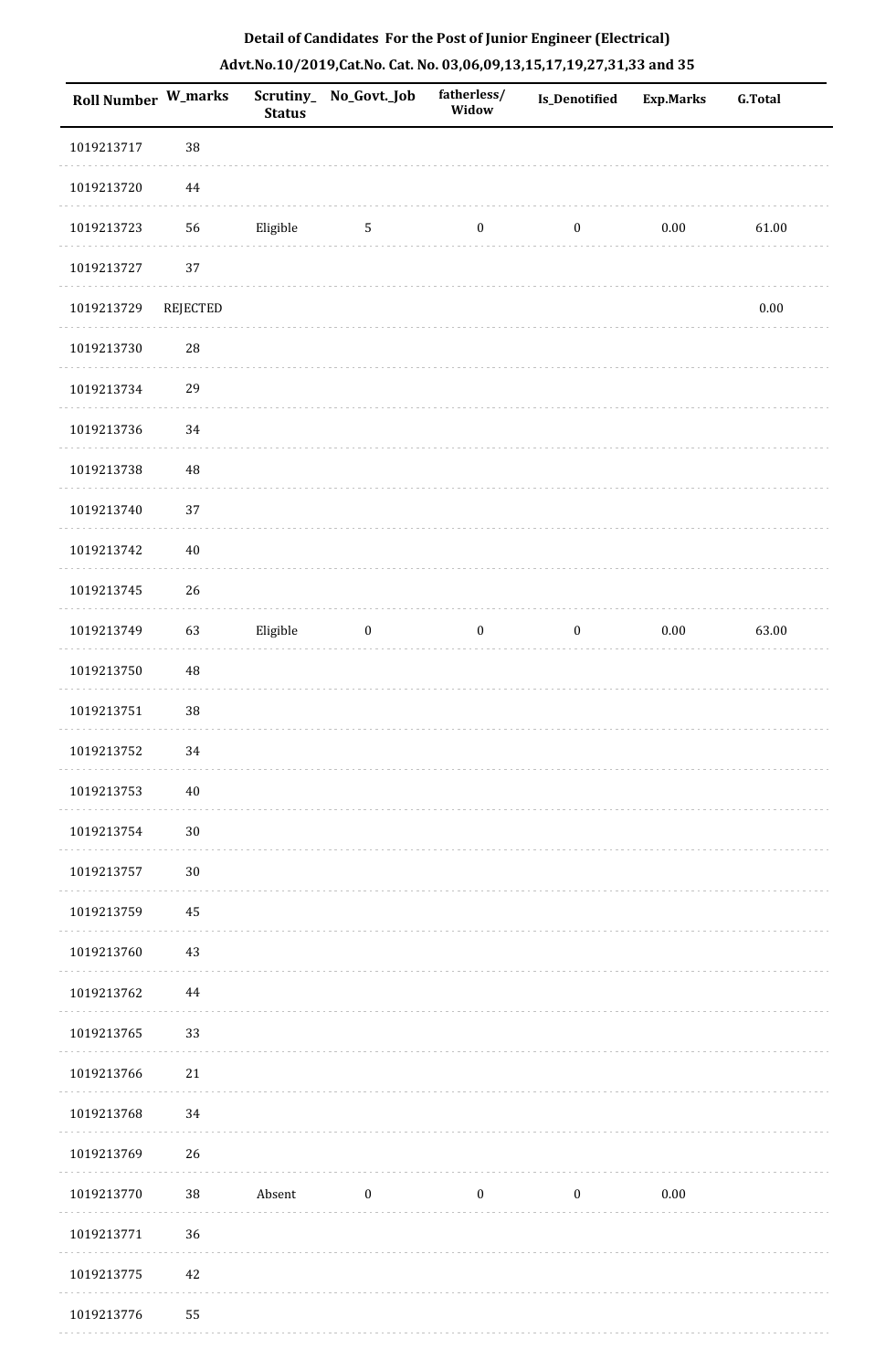| Roll Number W_marks |        | Scrutiny_<br><b>Status</b> | No_Govt._Job     | fatherless/<br>Widow | <b>Is_Denotified</b> | <b>Exp.Marks</b> | <b>G.Total</b> |
|---------------------|--------|----------------------------|------------------|----------------------|----------------------|------------------|----------------|
| 1019213777          | 38     |                            |                  |                      |                      |                  |                |
| 1019213779          | 33     |                            |                  |                      |                      |                  |                |
| 1019213780          | 38     |                            |                  |                      |                      |                  |                |
| 1019213781          | 36     |                            |                  |                      |                      |                  |                |
| 1019213784          | 36     |                            |                  |                      |                      |                  |                |
| 1019213785          | 55     |                            |                  |                      |                      |                  |                |
| 1019213786          | 34     |                            |                  |                      |                      |                  |                |
| 1019213788          | 37     |                            |                  |                      |                      |                  |                |
| 1019213789          | 49     |                            |                  |                      |                      |                  |                |
| 1019213790          | $40\,$ |                            |                  |                      |                      |                  |                |
| 1019213791          | 36     |                            |                  |                      |                      |                  |                |
| 1019213792          | 64     | Eligible                   | $\boldsymbol{0}$ | $\boldsymbol{0}$     | $\boldsymbol{0}$     | $0.00\,$         | 64.00          |
| 1019213793          | 45     |                            |                  |                      |                      |                  |                |
| 1019213795          | 45     |                            |                  |                      |                      |                  |                |
| 1019213796          | 38     |                            |                  |                      |                      |                  |                |
| 1019213798          | $47\,$ |                            |                  |                      |                      |                  |                |
| 1019213800          | $25\,$ |                            |                  |                      |                      |                  |                |
| 1019213802          | 60     |                            |                  |                      |                      |                  |                |
| 1019213803          | 66     | Eligible                   | $\boldsymbol{0}$ | $\boldsymbol{0}$     | $\boldsymbol{0}$     | $0.00\,$         | 66.00          |
| 1019213806          | $41\,$ |                            |                  |                      |                      |                  |                |
| 1019213807          | $27\,$ |                            |                  |                      |                      |                  |                |
| 1019213809          | 26     |                            |                  |                      |                      |                  |                |
| 1019213813          | 29     |                            |                  |                      |                      |                  |                |
| 1019213814          | 36     |                            |                  |                      |                      |                  |                |
| 1019213816          | $40\,$ |                            |                  |                      |                      |                  |                |
| 1019213819          | 53     | Eligible                   | $\sqrt{5}$       | $\boldsymbol{0}$     | $\boldsymbol{0}$     | $0.00\,$         | 58.00          |
| 1019213821          | 32     |                            |                  |                      |                      |                  |                |
| 1019213823          | $42\,$ |                            |                  |                      |                      |                  |                |
| 1019213825          | $46\,$ |                            |                  |                      |                      |                  |                |
|                     |        |                            |                  |                      |                      |                  |                |

 1019213827 38. . . . . . . . . . .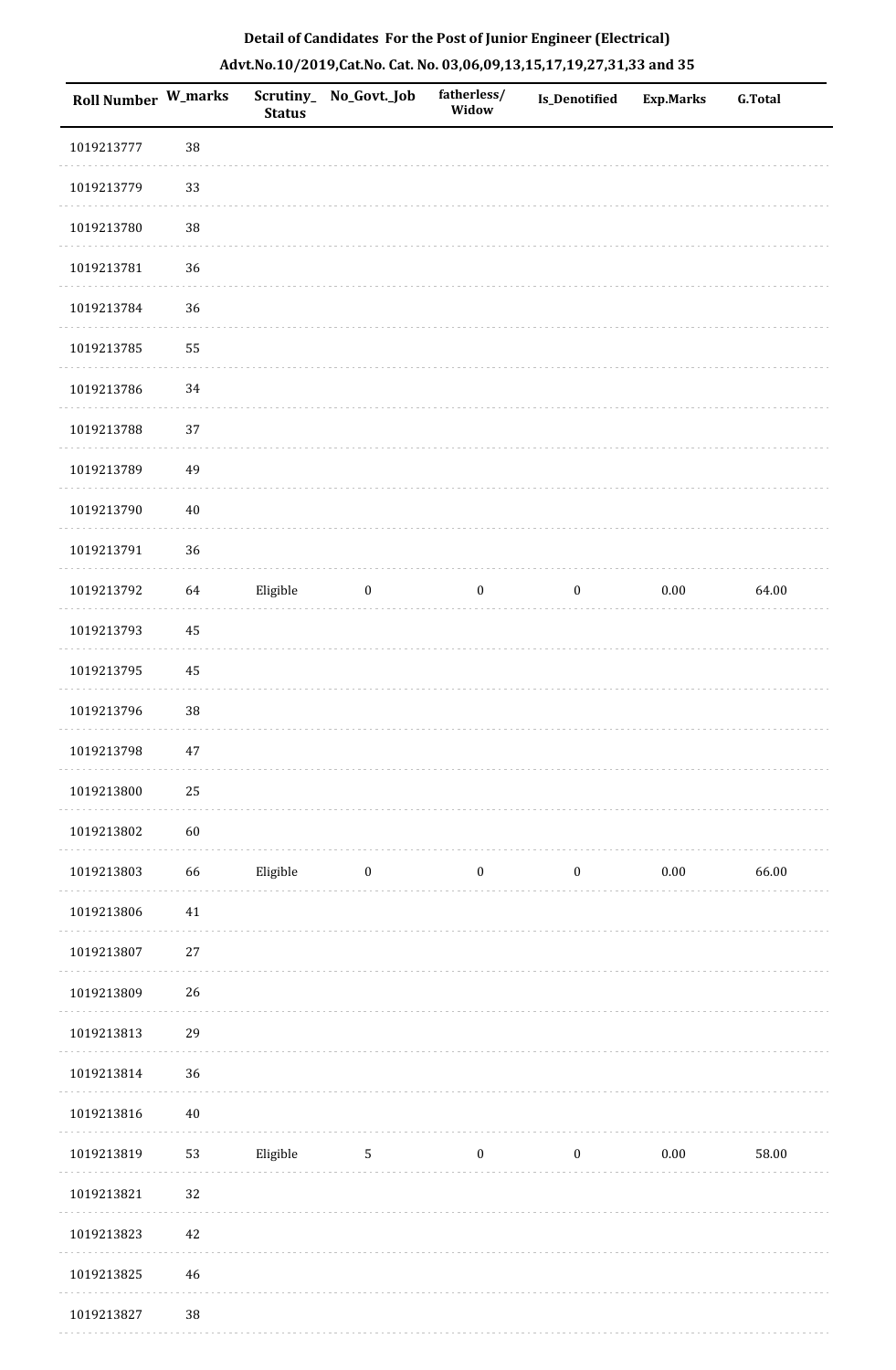| Roll Number W_marks |          | <b>Status</b> | Scrutiny_No_Govt._Job | fatherless/<br>Widow | Is_Denotified    | <b>Exp.Marks</b> | <b>G.Total</b> |
|---------------------|----------|---------------|-----------------------|----------------------|------------------|------------------|----------------|
| 1019213828          | 45       |               |                       |                      |                  |                  |                |
| 1019213829          | 27       |               |                       |                      |                  |                  |                |
| 1019213830          | 43       |               |                       |                      |                  |                  |                |
| 1019213831          | $38\,$   |               |                       |                      |                  |                  |                |
| 1019213832          | 36       |               |                       |                      |                  |                  |                |
| 1019213833          | $\bf 44$ |               |                       |                      |                  |                  |                |
| 1019213834          | 55       | Eligible      | $\boldsymbol{0}$      | $\boldsymbol{0}$     | $\boldsymbol{0}$ | $0.50\,$         | 55.50          |
| 1019213836          | 53       |               |                       |                      |                  |                  |                |
| 1019213837          | 25       |               |                       |                      |                  |                  |                |
| 1019213838          | $37\,$   |               |                       |                      |                  |                  |                |
| 1019213839          | $40\,$   |               |                       |                      |                  |                  |                |
| 1019213840          | 49       |               |                       |                      |                  |                  |                |
| 1019213841          | $40\,$   |               |                       |                      |                  |                  |                |
| 1019213842          | 35       |               |                       |                      |                  |                  |                |
| 1019213843          | $47\,$   |               |                       |                      |                  |                  |                |
| 1019213844          | $31\,$   |               |                       |                      |                  |                  |                |
| 1019213846          | $40\,$   |               |                       |                      |                  |                  |                |
| 1019213847          | $30\,$   |               |                       |                      |                  |                  |                |
| 1019213848          | 31       |               |                       |                      |                  |                  |                |
| 1019213850          | 22       |               |                       |                      |                  |                  |                |
| 1019213852          | 33       |               |                       |                      |                  |                  |                |
| 1019213855          | 36       |               |                       |                      |                  |                  |                |
| 1019213856          | 32       |               |                       |                      |                  |                  |                |
| 1019213858          | 37       |               |                       |                      |                  |                  |                |
| 1019213859          | 45       |               |                       |                      |                  |                  |                |
| 1019213860          | 38       |               |                       |                      |                  |                  |                |
| 1019213861          | $40\,$   |               |                       |                      |                  |                  |                |
| 1019213862          | $50\,$   |               |                       |                      |                  |                  |                |
| 1019213863          | $42\,$   |               |                       |                      |                  |                  |                |
| 1019213866          | 32       |               |                       |                      |                  |                  |                |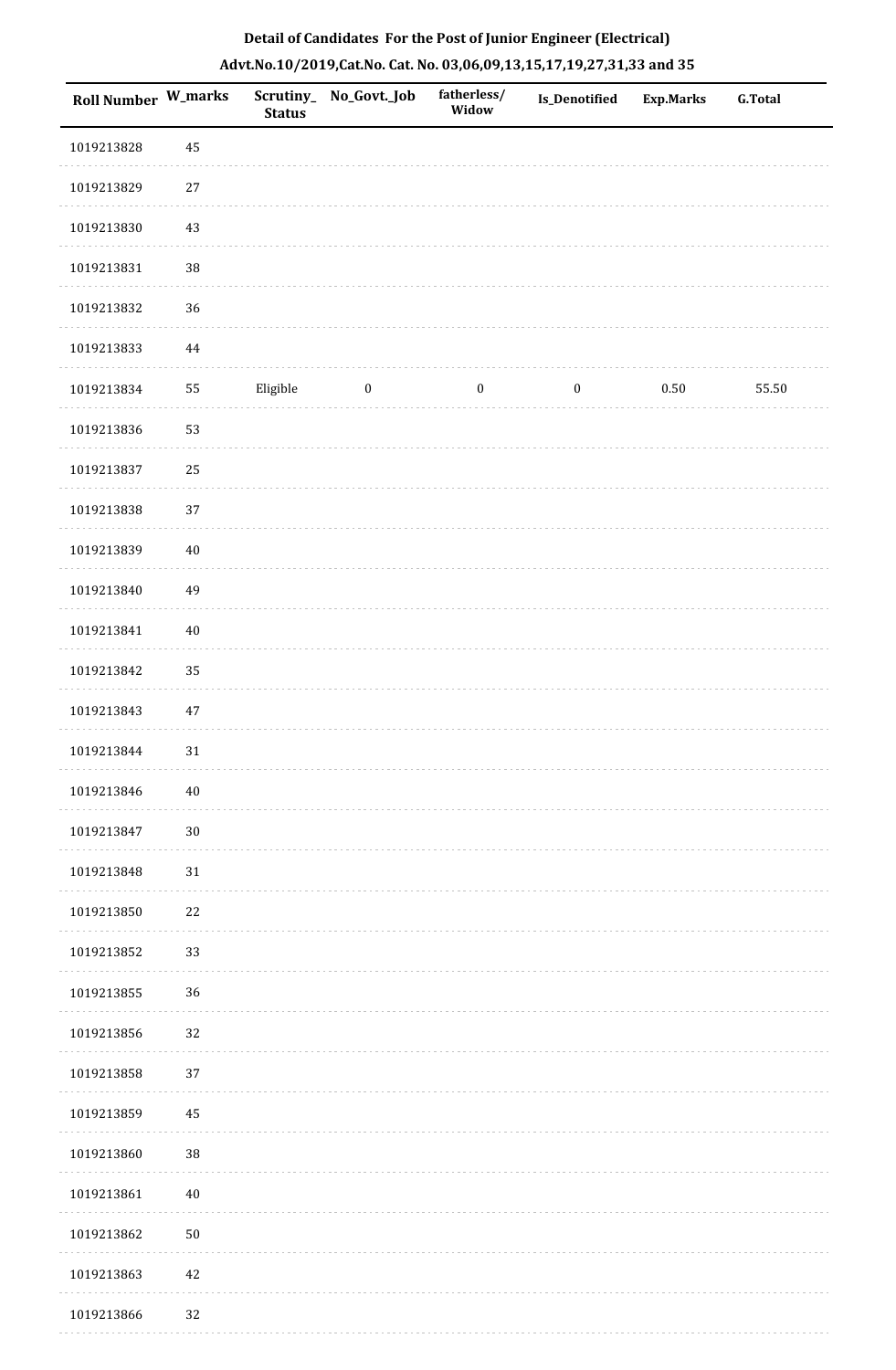|  | Detail of Candidates For the Post of Junior Engineer (Electrical)     |  |
|--|-----------------------------------------------------------------------|--|
|  | Advt.No.10/2019,Cat.No. Cat. No. 03,06,09,13,15,17,19,27,31,33 and 35 |  |

| Roll Number W_marks |             | <b>Status</b> | Scrutiny_ No_Govt._Job | fatherless/<br>Widow | Is_Denotified | <b>Exp.Marks</b> | <b>G.Total</b> |
|---------------------|-------------|---------------|------------------------|----------------------|---------------|------------------|----------------|
| 1019213868          | 49          |               |                        |                      |               |                  |                |
| 1019213869          | 25          |               |                        |                      |               |                  |                |
| 1019213872          | $\sqrt{48}$ |               |                        |                      |               |                  |                |
| 1019213874          | 36          |               |                        |                      |               |                  |                |
| 1019213875          | 25          |               |                        |                      |               |                  |                |
| 1019213876          | 38          |               |                        |                      |               |                  |                |
| 1019213877          | $20\,$      |               |                        |                      |               |                  |                |
| 1019213879          | 49          |               |                        |                      |               |                  |                |
| 1019213880          | $\sqrt{48}$ |               |                        |                      |               |                  |                |
| 1019213882          | ${\bf 28}$  |               |                        |                      |               |                  |                |
| 1019213884          | $30\,$      |               |                        |                      |               |                  |                |
| 1019213885          | 36          |               |                        |                      |               |                  |                |
| 1019213886          | 23          |               |                        |                      |               |                  |                |
| 1019213888          | 43          |               |                        |                      |               |                  |                |
| 1019213890          | 36          |               |                        |                      |               |                  |                |
| 1019213891          | 35          |               |                        |                      |               |                  |                |
| 1019213892          | $31\,$      |               |                        |                      |               |                  |                |
| 1019213894          | 44          |               |                        |                      |               |                  |                |
| 1019213895          | $42\,$      |               |                        |                      |               |                  |                |
| 1019213896          | $42\,$      |               |                        |                      |               |                  |                |
| 1019213897          | $\bf 45$    |               |                        |                      |               |                  |                |
| 1019213901          | $40\,$      |               |                        |                      |               |                  |                |
| 1019213902          | 53          |               |                        |                      |               |                  |                |
| 1019213906          | 45          |               |                        |                      |               |                  |                |
| 1019213908          | 39          |               |                        |                      |               |                  |                |
| 1019213909          | $\sqrt{28}$ |               |                        |                      |               |                  |                |
| 1019213911          | $42\,$      |               |                        |                      |               |                  |                |
| 1019213912          | 41          |               |                        |                      |               |                  |                |
| 1019213913          | 42          |               |                        |                      |               |                  |                |
| 1019213914          | $26\,$      |               |                        |                      |               |                  |                |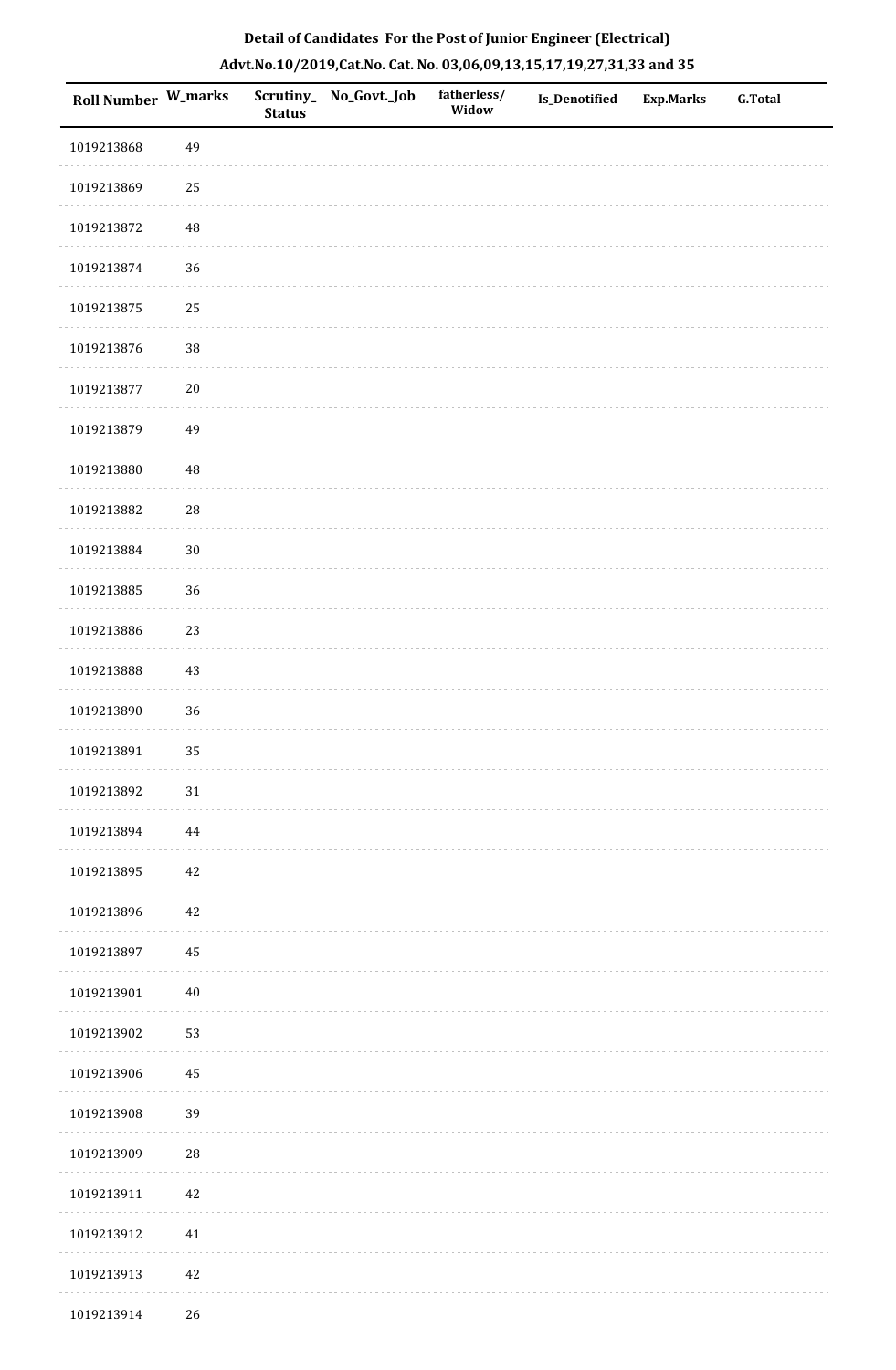| <b>Roll Number W_marks</b> |        | <b>Status</b> | Scrutiny_ No_Govt._Job | fatherless/<br>Widow | <b>Is_Denotified</b> | <b>Exp.Marks</b> | <b>G.Total</b> |
|----------------------------|--------|---------------|------------------------|----------------------|----------------------|------------------|----------------|
| 1019213915                 | 35     |               |                        |                      |                      |                  |                |
| 1019213918                 | 42     |               |                        |                      |                      |                  |                |
| 1019213920                 | $38\,$ |               |                        |                      |                      |                  |                |
| 1019213922                 | 41     |               |                        |                      |                      |                  |                |
| 1019213923                 | 29     |               |                        |                      |                      |                  |                |
| 1019213924                 | 58     |               |                        |                      |                      |                  |                |
| 1019213927                 | $40\,$ |               |                        |                      |                      |                  |                |
| 1019213929                 | 47     |               |                        |                      |                      |                  |                |
| 1019213931                 | $11\,$ |               |                        |                      |                      |                  |                |
| 1019213933                 | 37     |               |                        |                      |                      |                  |                |
| 1019213934                 | $40\,$ |               |                        |                      |                      |                  |                |
| 1019213936                 | 37     |               |                        |                      |                      |                  |                |
| 1019213937                 | 52     |               |                        |                      |                      |                  |                |
| 1019213940                 | $38\,$ |               |                        |                      |                      |                  |                |
| 1019213941                 | 33     |               |                        |                      |                      |                  |                |
| 1019213943                 | 33     |               |                        |                      |                      |                  |                |
| 1019213944                 | 41     |               |                        |                      |                      |                  |                |
| 1019213948                 | 56     |               |                        |                      |                      |                  |                |
| 1019213949                 | 62     | Eligible      | $\boldsymbol{0}$       | $\boldsymbol{0}$     | $\boldsymbol{0}$     | $0.00\,$         | 62.00          |
| 1019213950                 | 32     |               |                        |                      |                      |                  |                |
| 1019213952                 | 35     |               |                        |                      |                      |                  |                |
| 1019213953                 | 39     |               |                        |                      |                      |                  |                |
| 1019213954                 | 26     |               |                        |                      |                      |                  |                |
| 1019213955                 | 32     |               |                        |                      |                      |                  |                |
| 1019213957                 | 48     |               |                        |                      |                      |                  |                |
| 1019213958                 | $47\,$ |               |                        |                      |                      |                  |                |
| 1019213959                 | $40\,$ |               |                        |                      |                      |                  |                |
| 1019213960                 | 43     |               |                        |                      |                      |                  |                |
| 1019213964                 | 60     |               |                        |                      |                      |                  |                |
| 1019213965                 | $40\,$ |               |                        |                      |                      |                  |                |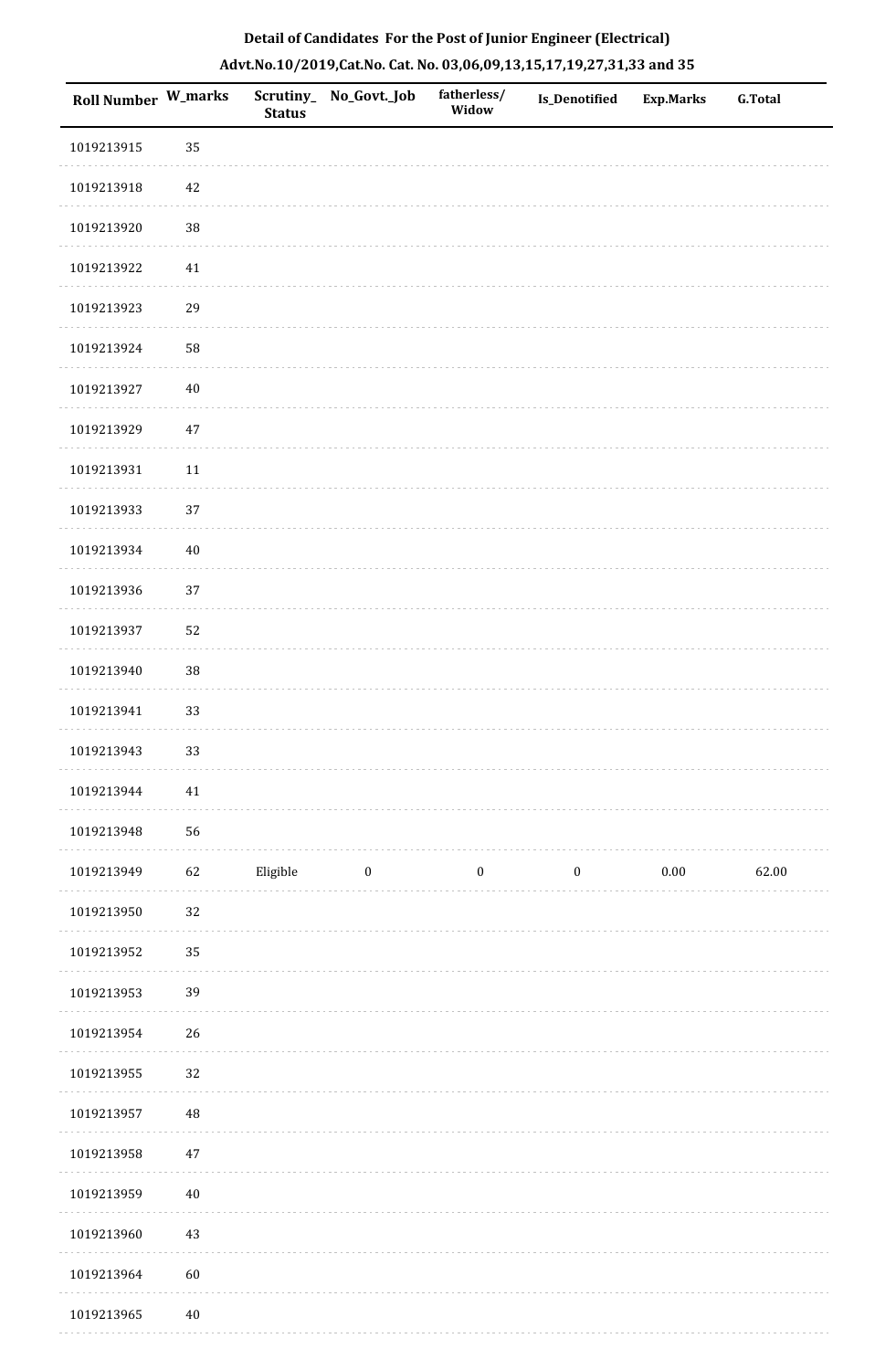| Roll Number W_marks |        | <b>Status</b> | Scrutiny_ No_Govt._Job | fatherless/<br>Widow | <b>Is_Denotified</b> | <b>Exp.Marks</b> | <b>G.Total</b> |
|---------------------|--------|---------------|------------------------|----------------------|----------------------|------------------|----------------|
| 1019213966          | 29     |               |                        |                      |                      |                  |                |
| 1019213968          | 52     |               |                        |                      |                      |                  |                |
| 1019213969          | 35     |               |                        |                      |                      |                  |                |
| 1019213972          | $40\,$ |               |                        |                      |                      |                  |                |
| 1019213973          | 45     |               |                        |                      |                      |                  |                |
| 1019213974          | 54     |               |                        |                      |                      |                  |                |
| 1019213976          | 43     |               |                        |                      |                      |                  |                |
| 1019213980          | 45     |               |                        |                      |                      |                  |                |
| 1019213981          | $40\,$ |               |                        |                      |                      |                  |                |
| 1019213982          | 34     |               |                        |                      |                      |                  |                |
| 1019213983          | 46     |               |                        |                      |                      |                  |                |
| 1019213984          | 21     |               |                        |                      |                      |                  |                |
| 1019213985          | 33     |               |                        |                      |                      |                  |                |
| 1019213986          | 35     |               |                        |                      |                      |                  |                |
| 1019213987          | 42     |               |                        |                      |                      |                  |                |
| 1019213989          | $42\,$ |               |                        |                      |                      |                  |                |
| 1019213990          | 33     |               |                        |                      |                      |                  |                |
| 1019213991          | 33     |               |                        |                      |                      |                  |                |
| 1019213992          | 49     |               |                        |                      |                      |                  |                |
| 1019213993          | 41     |               |                        |                      |                      |                  |                |
| 1019213994          | 41     |               |                        |                      |                      |                  |                |
| 1019213995          | 51     |               |                        |                      |                      |                  |                |
| 1019213998          | 45     |               |                        |                      |                      |                  |                |
| 1019214001          | 60     |               |                        |                      |                      |                  |                |
| 1019214003          | $30\,$ |               |                        |                      |                      |                  |                |
| 1019214005          | 34     |               |                        |                      |                      |                  |                |
| 1019214006          | 28     |               |                        |                      |                      |                  |                |
| 1019214009          | 48     |               |                        |                      |                      |                  |                |
| 1019214013          | 41     |               |                        |                      |                      |                  |                |
| 1019214014          | 33     |               |                        |                      |                      |                  |                |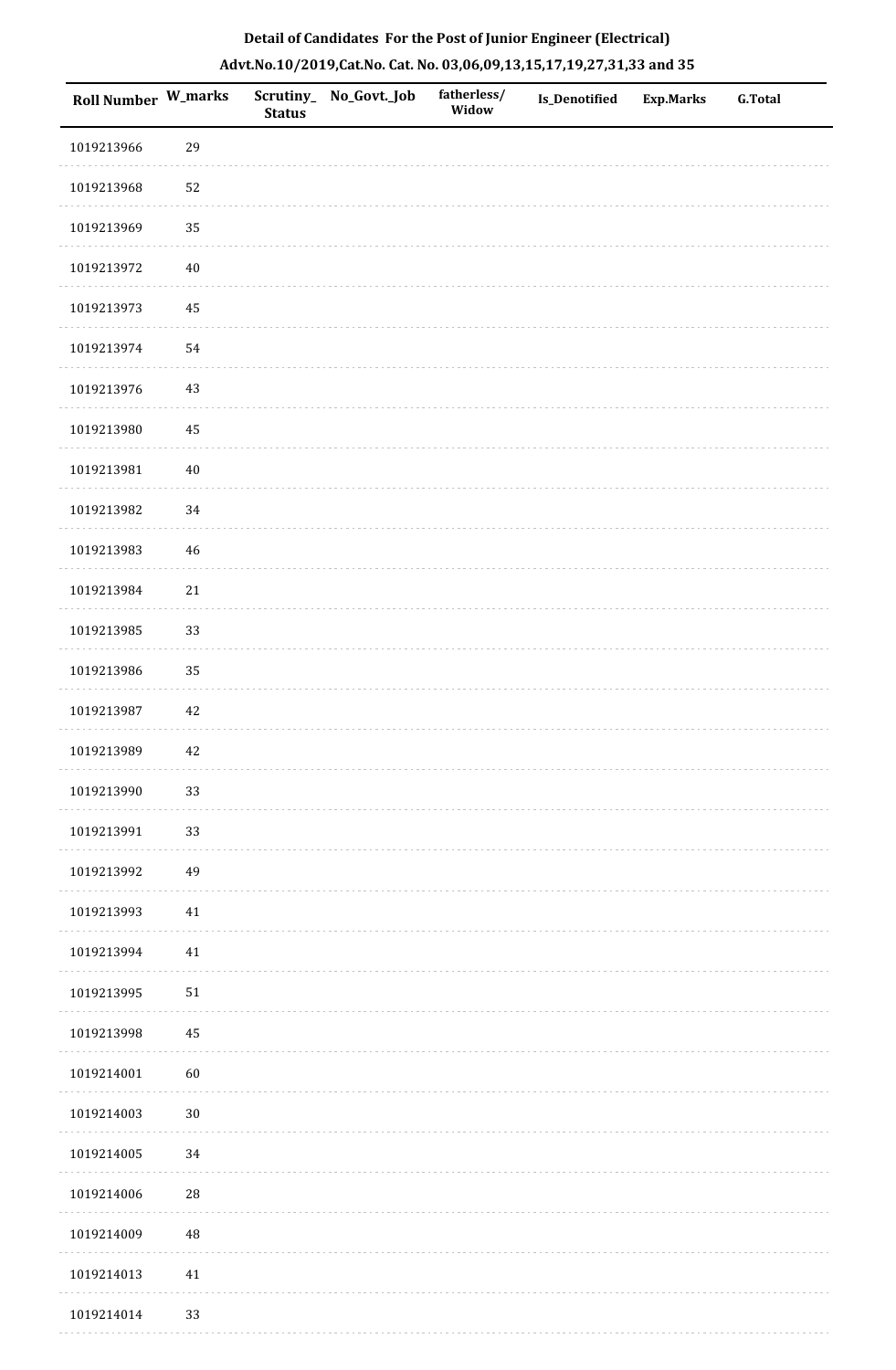| Roll Number W_marks |            | <b>Status</b> | Scrutiny_ No_Govt._Job | fatherless/<br>Widow | Is_Denotified | Exp.Marks | G.Total |
|---------------------|------------|---------------|------------------------|----------------------|---------------|-----------|---------|
| 1019214016          | 32         |               |                        |                      |               |           |         |
| 1019214017          | 57         |               |                        |                      |               |           |         |
| 1019214021          | 57         |               |                        |                      |               |           |         |
| 1019214022          | 29         |               |                        |                      |               |           |         |
| 1019214024          | 32         |               |                        |                      |               |           |         |
| 1019214027          | 37         |               |                        |                      |               |           |         |
| 1019214029          | 36         |               |                        |                      |               |           |         |
| 1019214030          | ${\bf 28}$ |               |                        |                      |               |           |         |
| 1019214031          | 38         |               |                        |                      |               |           |         |
| 1019214032          | $47\,$     |               |                        |                      |               |           |         |
| 1019214035          | $37\,$     |               |                        |                      |               |           |         |
| 1019214036          | 37         |               |                        |                      |               |           |         |
| 1019214037          | $31\,$     |               |                        |                      |               |           |         |
| 1019214038          | $41\,$     |               |                        |                      |               |           |         |
| 1019214039          | 29         |               |                        |                      |               |           |         |
| 1019214040          | 34         |               |                        |                      |               |           |         |
| 1019214042          | $42\,$     |               |                        |                      |               |           |         |
| 1019214043          | 54         |               |                        |                      |               |           |         |
| 1019214044          | 32         |               |                        |                      |               |           |         |
| 1019214045          | 22         |               |                        |                      |               |           |         |
| 1019214049          | 34         |               |                        |                      |               |           |         |
| 1019214050          | 48         |               |                        |                      |               |           |         |
| 1019214052          | 35         |               |                        |                      |               |           |         |
| 1019214053          | 33         |               |                        |                      |               |           |         |
| 1019214054          | $40\,$     |               |                        |                      |               |           |         |
| 1019214056          | 58         |               |                        |                      |               |           |         |
| 1019214060          | 34         |               |                        |                      |               |           |         |
| 1019214061          | $27\,$     |               |                        |                      |               |           |         |
| 1019214062          | 42         |               |                        |                      |               |           |         |
| 1019214063          | $31\,$     |               |                        |                      |               |           |         |

a sala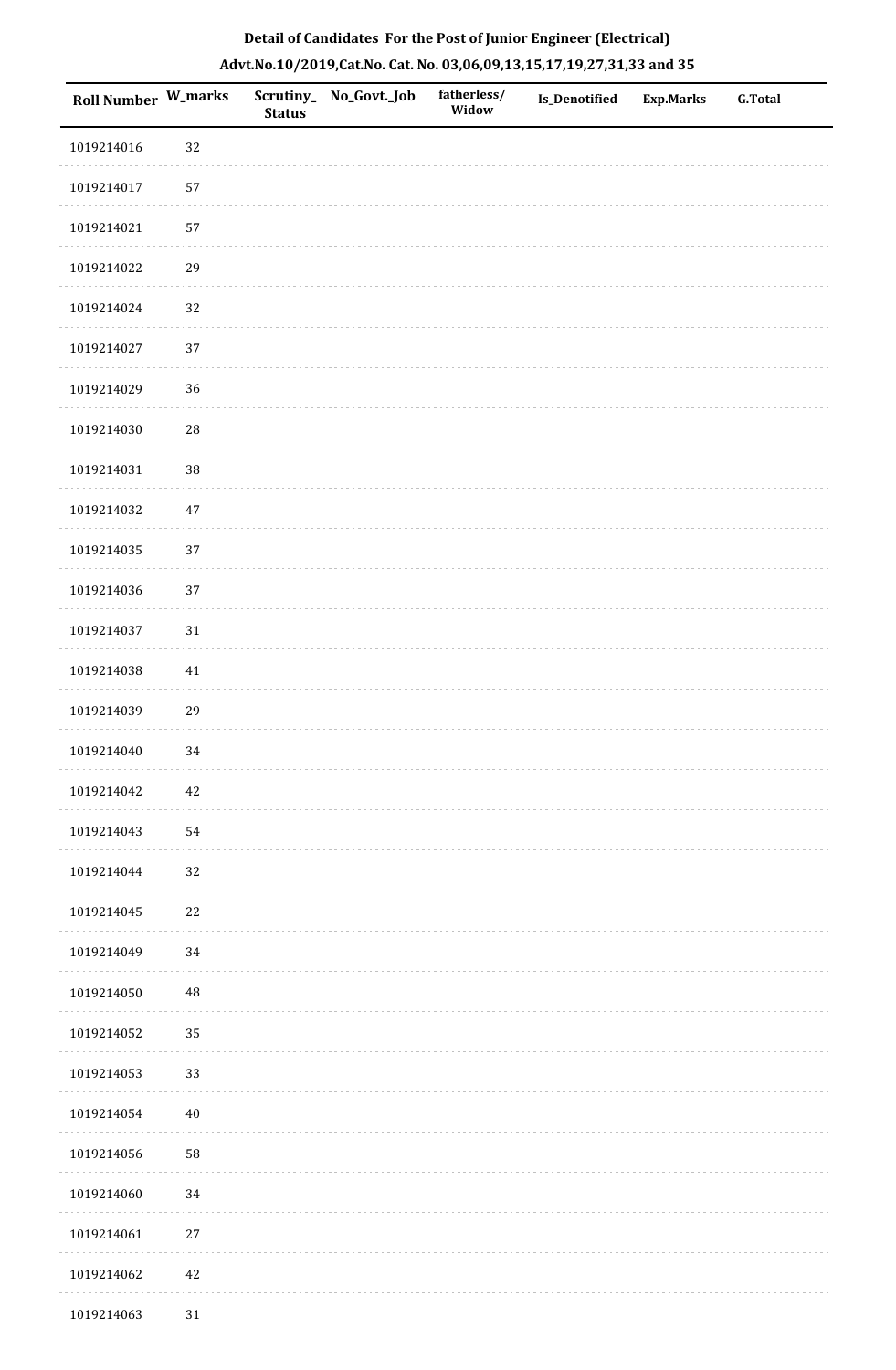| <b>Roll Number W_marks</b> |                  | <b>Status</b> | Scrutiny_ No_Govt._Job | fatherless/<br>Widow | Is_Denotified | <b>Exp.Marks</b> | <b>G.Total</b> |
|----------------------------|------------------|---------------|------------------------|----------------------|---------------|------------------|----------------|
| 1019214065                 | $27\,$           |               |                        |                      |               |                  |                |
| 1019214066                 | $31\,$           |               |                        |                      |               |                  |                |
| 1019214068                 | $\boldsymbol{9}$ |               |                        |                      |               |                  |                |
| 1019214069                 | 24               |               |                        |                      |               |                  |                |
| 1019214070                 | 37               |               |                        |                      |               |                  |                |
| 1019214071                 | $50\,$           |               |                        |                      |               |                  |                |
| 1019214073                 | $\rm 48$         |               |                        |                      |               |                  |                |
| 1019214076                 | $\rm 48$         |               |                        |                      |               |                  |                |
| 1019214077                 | 36               |               |                        |                      |               |                  |                |
| 1019214079                 | 25               |               |                        |                      |               |                  |                |
| 1019214080                 | $40\,$           |               |                        |                      |               |                  |                |
| 1019214081                 | 52               |               |                        |                      |               |                  |                |
| 1019214084                 | 54               |               |                        |                      |               |                  |                |
| 1019214086                 | 41               |               |                        |                      |               |                  |                |
| 1019214087                 | 33               |               |                        |                      |               |                  |                |
| 1019214089                 | 41               |               |                        |                      |               |                  |                |
| 1019214090                 | $27\,$           |               |                        |                      |               |                  |                |
| 1019214093                 | $42\,$           |               |                        |                      |               |                  |                |
| 1019214095                 | $30\,$           |               |                        |                      |               |                  |                |
| 1019214096                 | 44               |               |                        |                      |               |                  |                |
| 1019214098                 | 22               |               |                        |                      |               |                  |                |
| 1019214099                 | 43               |               |                        |                      |               |                  |                |
| 1019214102                 | 42               |               |                        |                      |               |                  |                |
| 1019214103                 | $51\,$           |               |                        |                      |               |                  |                |
| 1019214105                 | 41               |               |                        |                      |               |                  |                |
| 1019214106                 | 27               |               |                        |                      |               |                  |                |
| 1019214108                 | $47\,$           |               |                        |                      |               |                  |                |
| 1019214109                 | 53               |               |                        |                      |               |                  |                |
| 1019214111                 | 45               |               |                        |                      |               |                  |                |
| 1019214112                 | 35               |               |                        |                      |               |                  |                |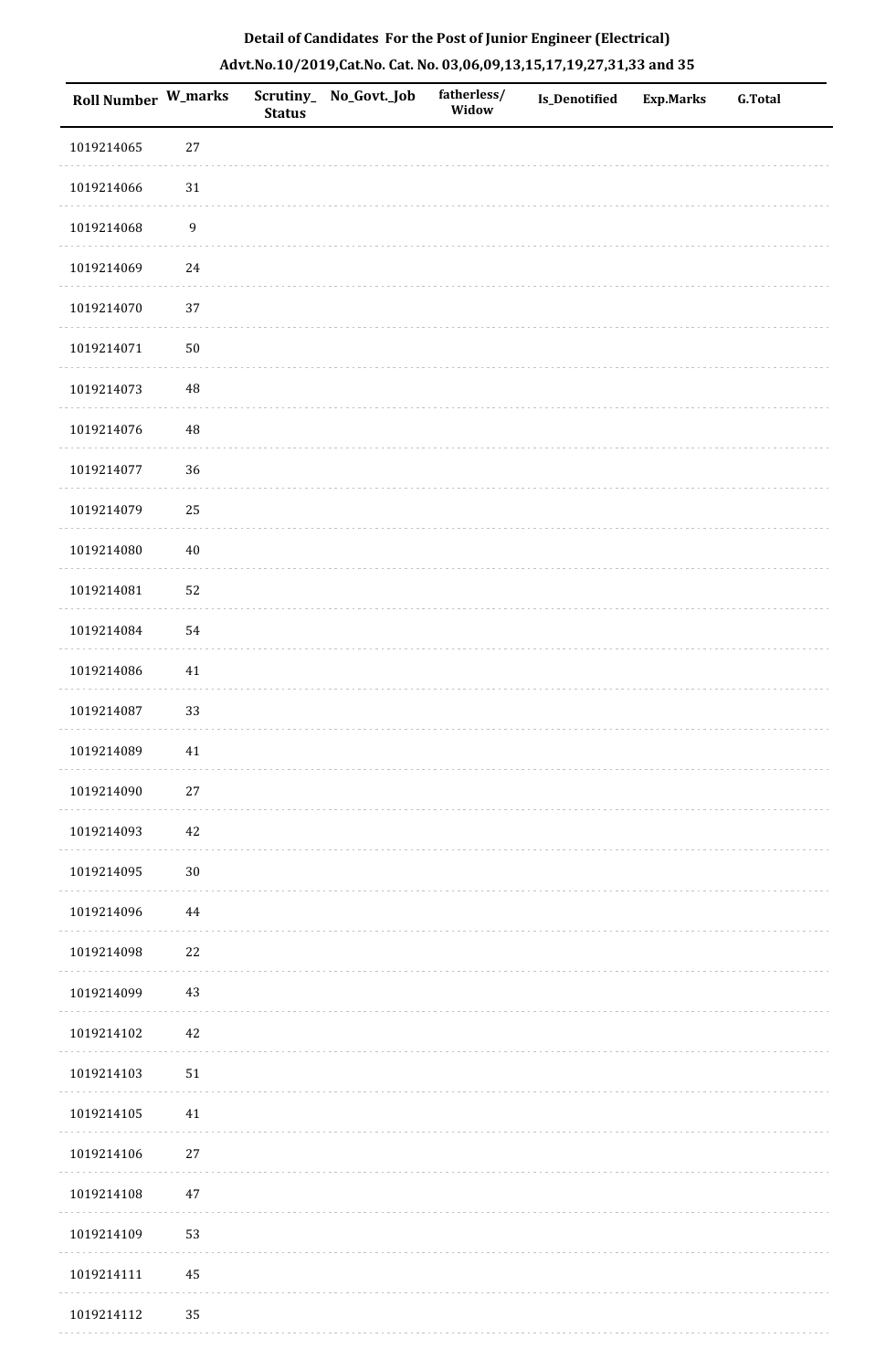| Roll Number W_marks |          | <b>Status</b> | Scrutiny_No_Govt._Job | fatherless/<br>Widow | <b>Is_Denotified</b> | <b>Exp.Marks</b> | <b>G.Total</b> |
|---------------------|----------|---------------|-----------------------|----------------------|----------------------|------------------|----------------|
| 1019214113          | $41\,$   |               |                       |                      |                      |                  |                |
| 1019214114          | $\rm 28$ |               |                       |                      |                      |                  |                |
| 1019214117          | 49       |               |                       |                      |                      |                  |                |
| 1019214118          | $38\,$   |               |                       |                      |                      |                  |                |
| 1019214120          | $40\,$   |               |                       |                      |                      |                  |                |
| 1019214122          | 32       |               |                       |                      |                      |                  |                |
| 1019214124          | 52       |               |                       |                      |                      |                  |                |
| 1019214125          | 33       |               |                       |                      |                      |                  |                |
| 1019214127          | 35       |               |                       |                      |                      |                  |                |
| 1019214128          | $50\,$   |               |                       |                      |                      |                  |                |
| 1019214129          | 53       |               |                       |                      |                      |                  |                |
| 1019214130          | $41\,$   |               |                       |                      |                      |                  |                |
| 1019214134          | 52       |               |                       |                      |                      |                  |                |
| 1019214135          | 49       |               |                       |                      |                      |                  |                |
| 1019214137          | 32       |               |                       |                      |                      |                  |                |
| 1019214138          | 33       |               |                       |                      |                      |                  |                |
| 1019214140          | 42       |               |                       |                      |                      |                  |                |
| 1019214142          | 31       |               |                       |                      |                      |                  |                |
| 1019214143          | 33       |               |                       |                      |                      |                  |                |
| 1019214144          | 41       |               |                       |                      |                      |                  |                |
| 1019214146          | 47       |               |                       |                      |                      |                  |                |
| 1019214147          | 44       |               |                       |                      |                      |                  |                |
| 1019214149          | 51       |               |                       |                      |                      |                  |                |
| 1019214151          | 31       |               |                       |                      |                      |                  |                |
| 1019214152          | 54       |               |                       |                      |                      |                  |                |
| 1019214153          | $38\,$   |               |                       |                      |                      |                  |                |
| 1019214154          | 35       |               |                       |                      |                      |                  |                |
| 1019214155          | $38\,$   |               |                       |                      |                      |                  |                |
| 1019214156          | $40\,$   |               |                       |                      |                      |                  |                |
| 1019214157          | 26       |               |                       |                      |                      |                  |                |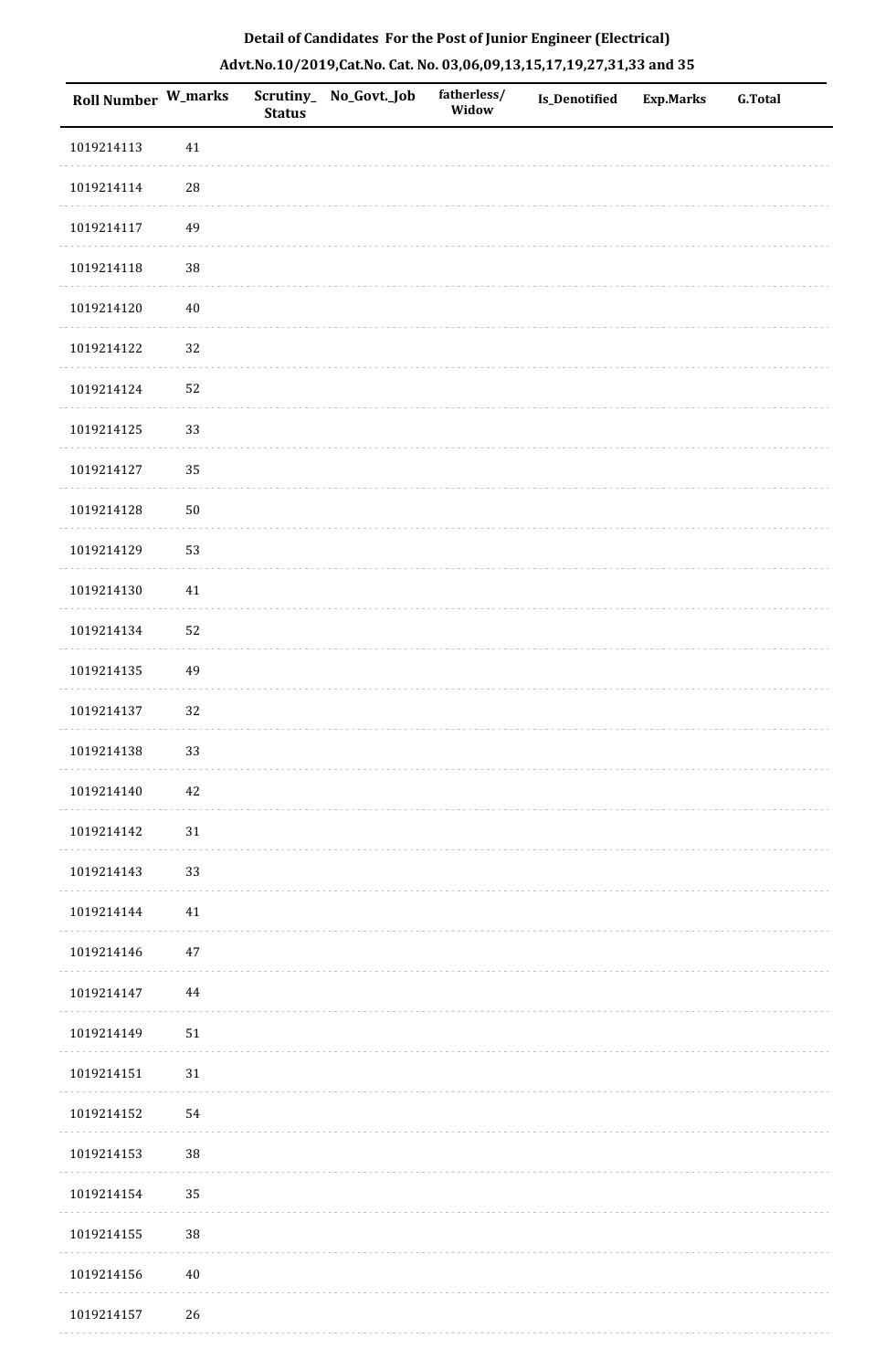| Roll Number W_marks |             | <b>Status</b> | Scrutiny_ No_Govt._Job | fatherless/<br>Widow | Is_Denotified | <b>Exp.Marks</b> | G.Total |
|---------------------|-------------|---------------|------------------------|----------------------|---------------|------------------|---------|
| 1019214159          | $50\,$      |               |                        |                      |               |                  |         |
| 1019214160          | 29          |               |                        |                      |               |                  |         |
| 1019214162          | $\bf 44$    |               |                        |                      |               |                  |         |
| 1019214163          | $43\,$      |               |                        |                      |               |                  |         |
| 1019214165          | 35          |               |                        |                      |               |                  |         |
| 1019214166          | 39          |               |                        |                      |               |                  |         |
| 1019214167          | 36          |               |                        |                      |               |                  |         |
| 1019214168          | 41          |               |                        |                      |               |                  |         |
| 1019214173          | 31          |               |                        |                      |               |                  |         |
| 1019214176          | 43          |               |                        |                      |               |                  |         |
| 1019214177          | $50\,$      |               |                        |                      |               |                  |         |
| 1019214178          | $\bf 44$    |               |                        |                      |               |                  |         |
| 1019214179          | 39          |               |                        |                      |               |                  |         |
| 1019214180          | $42\,$      |               |                        |                      |               |                  |         |
| 1019214182          | 36          |               |                        |                      |               |                  |         |
| 1019214183          | $30\,$      |               |                        |                      |               |                  |         |
| 1019214185          | $31\,$      |               |                        |                      |               |                  |         |
| 1019214187          | 42          |               |                        |                      |               |                  |         |
| 1019214188          | $30\,$      |               |                        |                      |               |                  |         |
| 1019214189          | 27          |               |                        |                      |               |                  |         |
| 1019214190          | $41\,$      |               |                        |                      |               |                  |         |
| 1019214191          | 46          |               |                        |                      |               |                  |         |
| 1019214192          | 37          |               |                        |                      |               |                  |         |
| 1019214194          | 35          |               |                        |                      |               |                  |         |
| 1019214195          | 51          |               |                        |                      |               |                  |         |
| 1019214198          | 29          |               |                        |                      |               |                  |         |
| 1019214200          | 33          |               |                        |                      |               |                  |         |
| 1019214201          | $41\,$      |               |                        |                      |               |                  |         |
| 1019214202          | $\sqrt{48}$ |               |                        |                      |               |                  |         |
| 1019214203          | 29          |               |                        |                      |               |                  |         |

a sala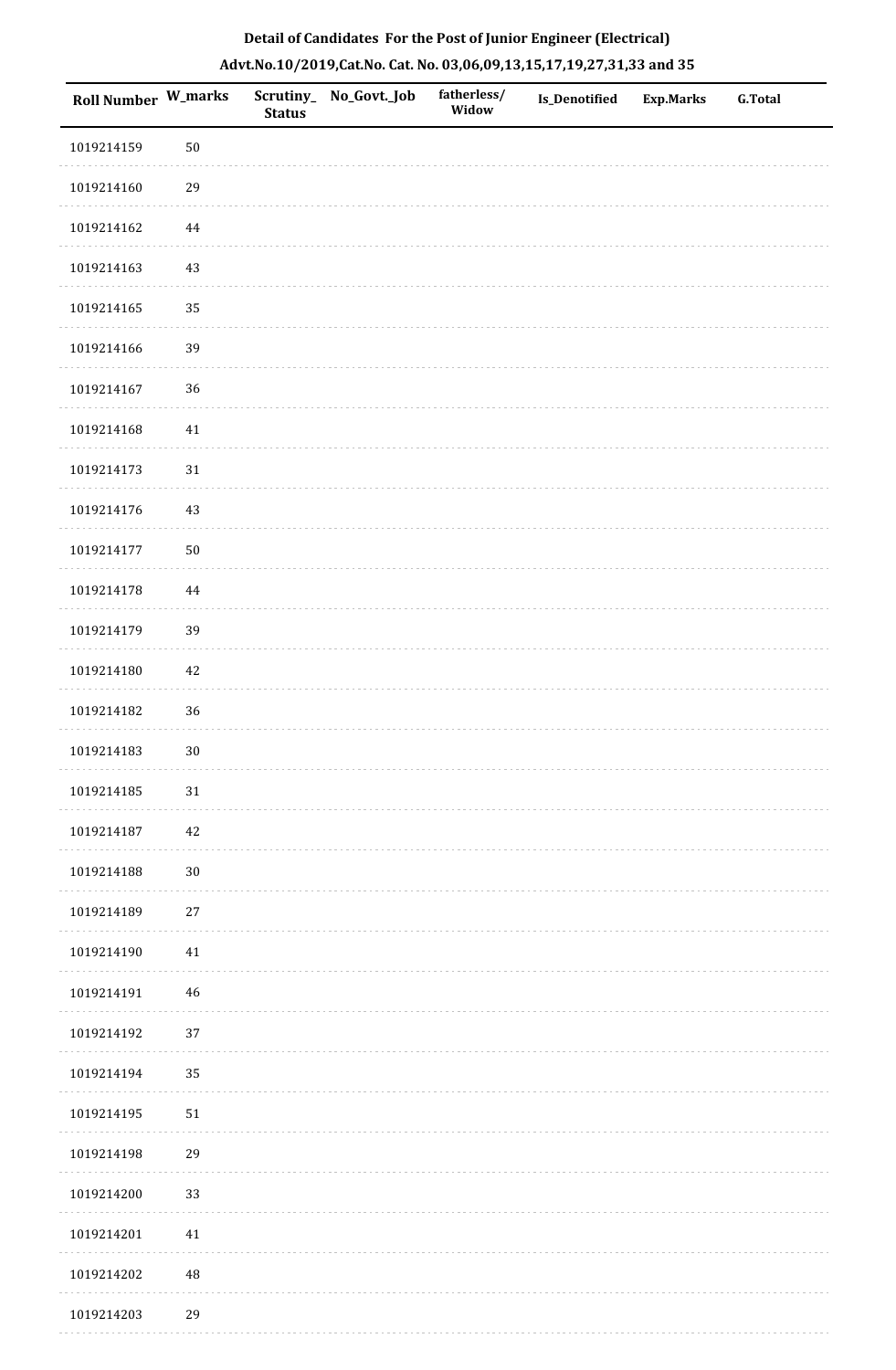| <b>Roll Number W_marks</b> |             | <b>Status</b> | Scrutiny_ No_Govt._Job  | fatherless/<br>Widow | <b>Is_Denotified</b> | <b>Exp.Marks</b> | <b>G.Total</b> |
|----------------------------|-------------|---------------|-------------------------|----------------------|----------------------|------------------|----------------|
| 1019214204                 | 39          |               |                         |                      |                      |                  |                |
| 1019214205                 | $31\,$      |               |                         |                      |                      |                  |                |
| 1019214206                 | 63          | Eligible      | $\overline{\mathbf{0}}$ | $\bf{0}$             | $\bf{0}$             | 0.00             | 63.00          |
| 1019214208                 | $41\,$      |               |                         |                      |                      |                  |                |
| 1019214211                 | 36          |               |                         |                      |                      |                  |                |
| 1019214212                 | 39          |               |                         |                      |                      |                  |                |
| 1019214213                 | 29          |               |                         |                      |                      |                  |                |
| 1019214215                 | $34\,$      |               |                         |                      |                      |                  |                |
| 1019214219                 | 36          |               |                         |                      |                      |                  |                |
| 1019214220                 | 29          |               |                         |                      |                      |                  |                |
| 1019214221                 | 45          |               |                         |                      |                      |                  |                |
| 1019214222                 | 42          |               |                         |                      |                      |                  |                |
| 1019214224                 | 45          |               |                         |                      |                      |                  |                |
| 1019214225                 | 46          |               |                         |                      |                      |                  |                |
| 1019214226                 | 37          |               |                         |                      |                      |                  |                |
| 1019214228                 | $\sqrt{28}$ |               |                         |                      |                      |                  |                |
| 1019214229                 | 39          |               |                         |                      |                      |                  |                |
| 1019214231                 | 37          |               |                         |                      |                      |                  |                |
| 1019214234                 | $\sqrt{28}$ |               |                         |                      |                      |                  |                |
| 1019214235                 | 54          |               |                         |                      |                      |                  |                |
| 1019214236                 | 40          |               |                         |                      |                      |                  |                |
| 1019214237                 | 33          |               |                         |                      |                      |                  |                |
| 1019214239                 | 45          |               |                         |                      |                      |                  |                |
| 1019214240                 | 25          |               |                         |                      |                      |                  |                |
| 1019214241                 | 41          |               |                         |                      |                      |                  |                |
| 1019214245                 | 28          |               |                         |                      |                      |                  |                |
| 1019214246                 | 24          |               |                         |                      |                      |                  |                |
| 1019214248                 | 53          |               |                         |                      |                      |                  |                |
| 1019214251                 | 39          |               |                         |                      |                      |                  |                |
| 1019214253                 | 46          |               |                         |                      |                      |                  |                |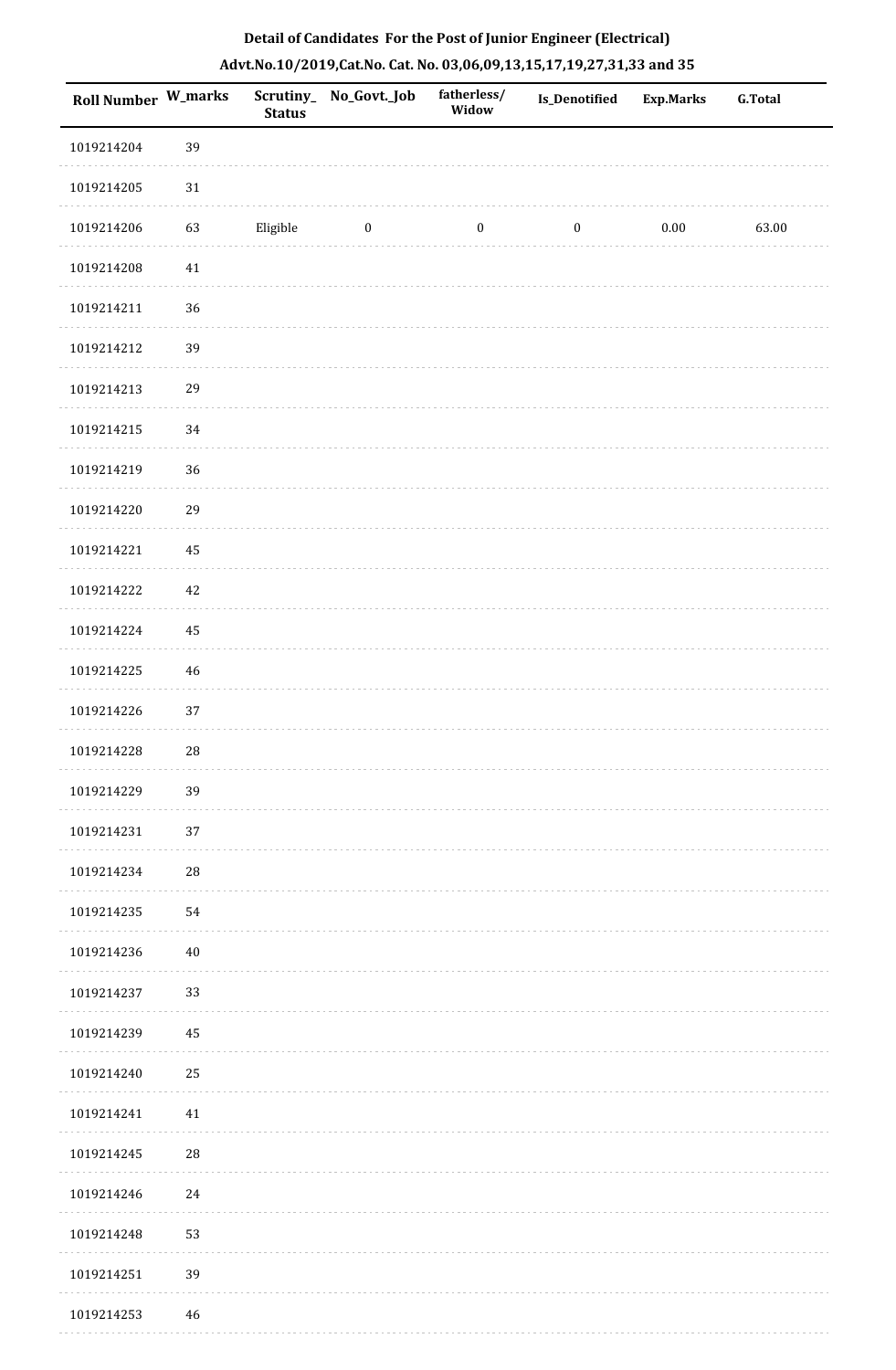| Roll Number W_marks |            | <b>Status</b> | Scrutiny_No_Govt._Job | fatherless/<br>Widow | Is_Denotified    | <b>Exp.Marks</b> | <b>G.Total</b> |
|---------------------|------------|---------------|-----------------------|----------------------|------------------|------------------|----------------|
| 1019214254          | 34         |               |                       |                      |                  |                  |                |
| 1019214255          | 52         |               |                       |                      |                  |                  |                |
| 1019214257          | 29         |               |                       |                      |                  |                  |                |
| 1019214258          | 33         |               |                       |                      |                  |                  |                |
| 1019214259          | $41\,$     |               |                       |                      |                  |                  |                |
| 1019214260          | 56         | Eligible      | $\overline{5}$        | $\boldsymbol{0}$     | $\boldsymbol{0}$ | $0.00\,$         | 61.00          |
| 1019214262          | 47         |               |                       |                      |                  |                  |                |
| 1019214264          | 35         |               |                       |                      |                  |                  |                |
| 1019214265          | $30\,$     |               |                       |                      |                  |                  |                |
| 1019214266          | 51         |               |                       |                      |                  |                  |                |
| 1019214267          | 52         |               |                       |                      |                  |                  |                |
| 1019214268          | 39         |               |                       |                      |                  |                  |                |
| 1019214272          | ${\bf 50}$ |               |                       |                      |                  |                  |                |
| 1019214273          | 43         |               |                       |                      |                  |                  |                |
| 1019214275          | 33         |               |                       |                      |                  |                  |                |
| 1019214278          | 42         |               |                       |                      |                  |                  |                |
| 1019214279          | 43         |               |                       |                      |                  |                  |                |
| 1019214280          | 33         |               |                       |                      |                  |                  |                |
| 1019214281          | 34         |               |                       |                      |                  |                  |                |
| 1019214282          | 36         |               |                       |                      |                  |                  |                |
| 1019214283          | $40\,$     |               |                       |                      |                  |                  |                |
| 1019214285          | 43         |               |                       |                      |                  |                  |                |
| 1019214289          | 45         |               |                       |                      |                  |                  |                |
| 1019214291          | 42         |               |                       |                      |                  |                  |                |
| 1019214295          | 34         |               |                       |                      |                  |                  |                |
| 1019214296          | 33         |               |                       |                      |                  |                  |                |
| 1019214297          | 40         |               |                       |                      |                  |                  |                |
| 1019214298          | 40         |               |                       |                      |                  |                  |                |
| 1019214299          | 44         |               |                       |                      |                  |                  |                |
| 1019214300          | 42         |               |                       |                      |                  |                  |                |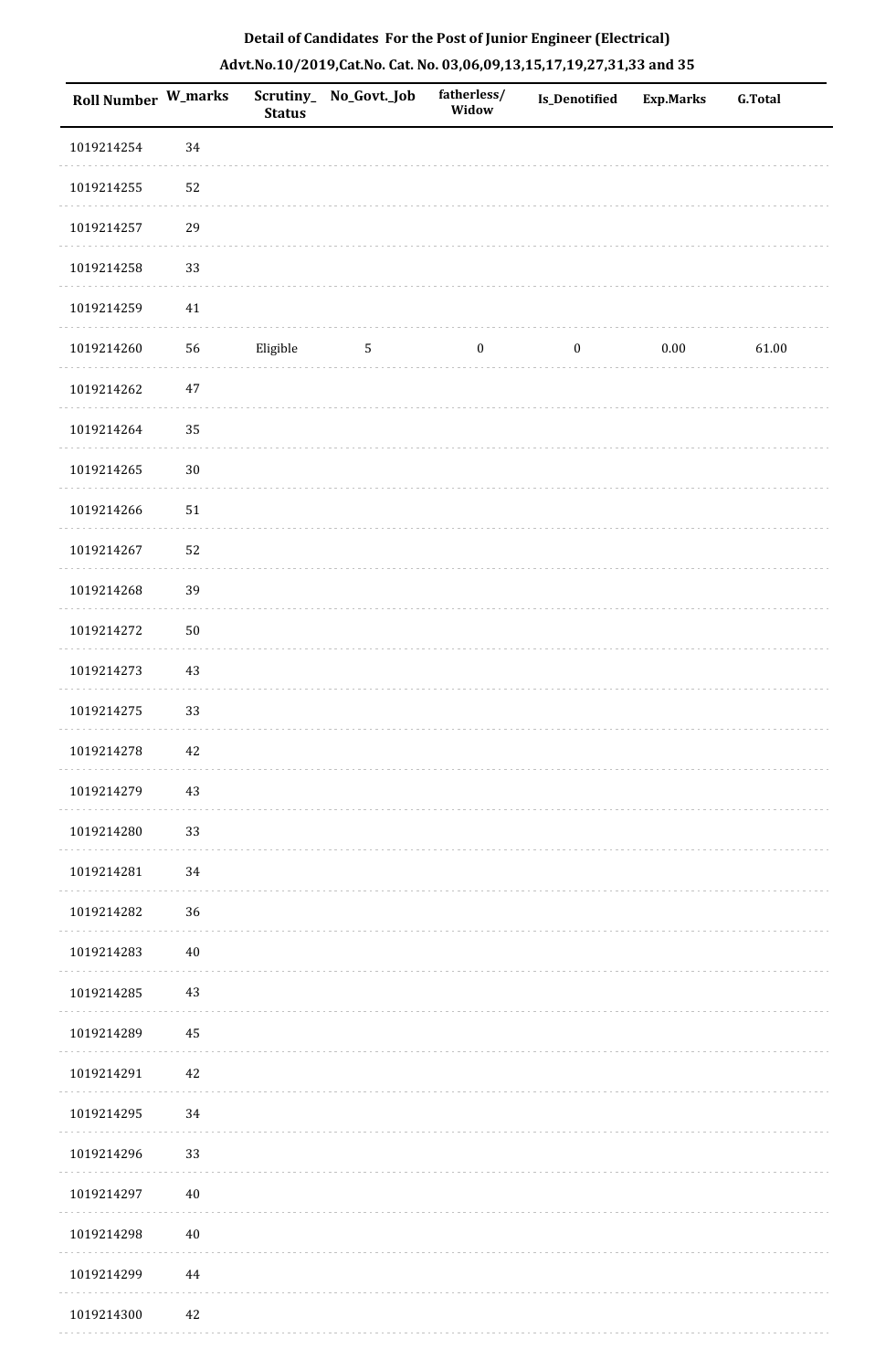| Roll Number W_marks |          | <b>Status</b> | Scrutiny_No_Govt._Job | fatherless/<br>Widow | Is_Denotified    | <b>Exp.Marks</b> | <b>G.Total</b> |
|---------------------|----------|---------------|-----------------------|----------------------|------------------|------------------|----------------|
| 1019214302          | 36       |               |                       |                      |                  |                  |                |
| 1019214304          | $37\,$   | Eligible      | $\sqrt{5}$            | $\boldsymbol{0}$     | $\boldsymbol{0}$ | $0.00\,$         | 42.00          |
| 1019214305          | $31\,$   |               |                       |                      |                  |                  |                |
| 1019214306          | 47       |               |                       |                      |                  |                  |                |
| 1019214308          | $50\,$   |               |                       |                      |                  |                  |                |
| 1019214309          | 43       |               |                       |                      |                  |                  |                |
| 1019214311          | $\rm 48$ |               |                       |                      |                  |                  |                |
| 1019214312          | 29       |               |                       |                      |                  |                  |                |
| 1019214313          | 34       |               |                       |                      |                  |                  |                |
| 1019214315          | 45       |               |                       |                      |                  |                  |                |
| 1019214317          | $50\,$   |               |                       |                      |                  |                  |                |
| 1019214318          | $31\,$   |               |                       |                      |                  |                  |                |
| 1019214319          | 36       |               |                       |                      |                  |                  |                |
| 1019214320          | 56       |               |                       |                      |                  |                  |                |
| 1019214322          | 29       |               |                       |                      |                  |                  |                |
| 1019214323          | 32       |               |                       |                      |                  |                  |                |
| 1019214328          | 60       |               |                       |                      |                  |                  |                |
| 1019214331          | 36       |               |                       |                      |                  |                  |                |
| 1019214332          | $\rm 48$ |               |                       |                      |                  |                  |                |
| 1019214333          | $30\,$   |               |                       |                      |                  |                  |                |
| 1019214334          | 59       |               |                       |                      |                  |                  |                |
| 1019214336          | 45       |               |                       |                      |                  |                  |                |
| 1019214338          | 35       |               |                       |                      |                  |                  |                |
| 1019214340          | $\rm 48$ | Eligible      | $\bf{0}$              | $\boldsymbol{0}$     | $\boldsymbol{0}$ | $0.00\,$         | 48.00          |
| 1019214341          | 32       |               |                       |                      |                  |                  |                |
| 1019214343          | 29       |               |                       |                      |                  |                  |                |
| 1019214344          | 34       |               |                       |                      |                  |                  |                |
| 1019214345          | 34       |               |                       |                      |                  |                  |                |
| 1019214347          | $47\,$   |               |                       |                      |                  |                  |                |
| 1019214348          | 42       |               |                       |                      |                  |                  |                |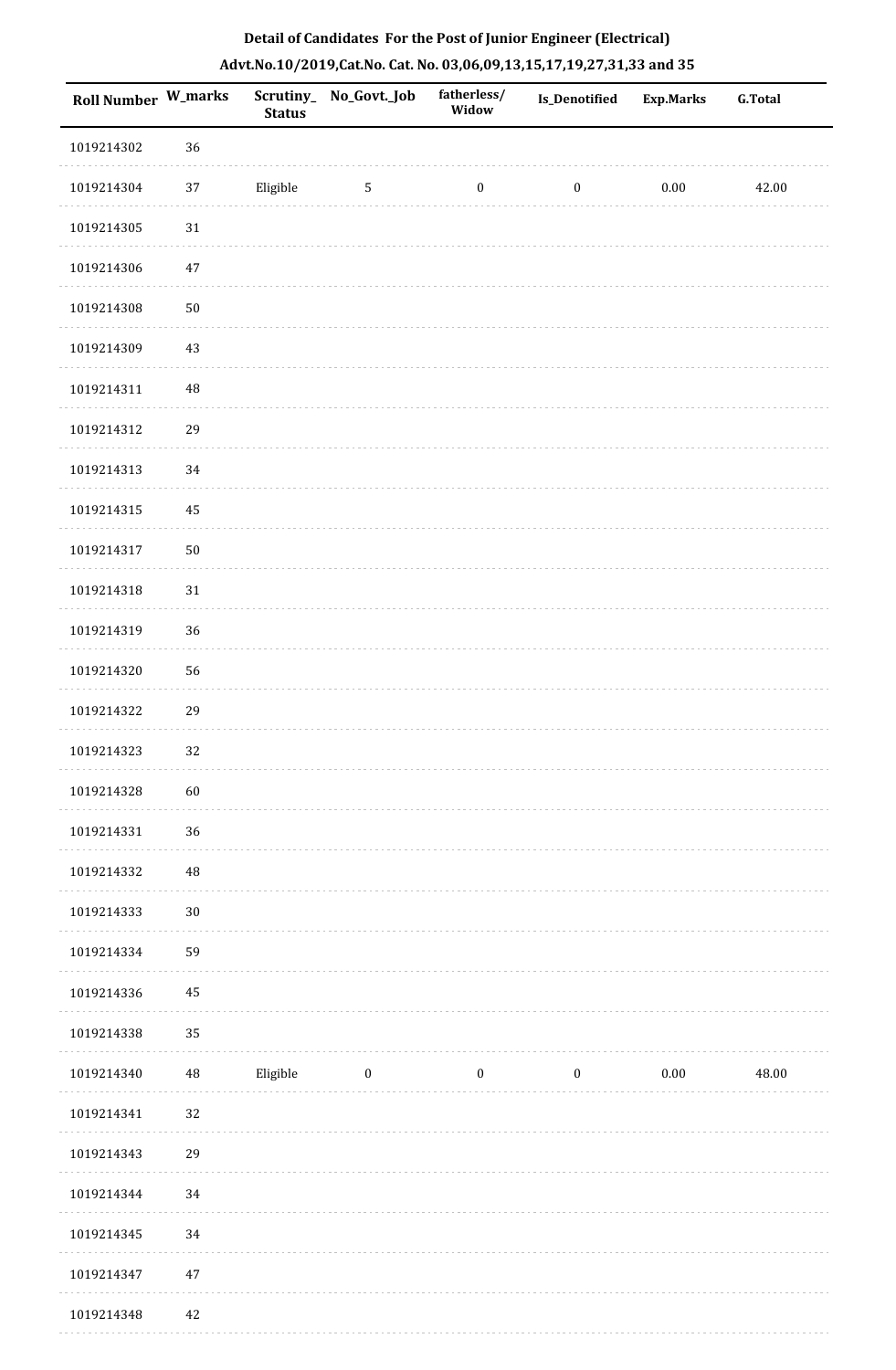| <b>Roll Number W_marks</b> |             | <b>Status</b> | Scrutiny_No_Govt._Job | fatherless/<br>Widow | <b>Is_Denotified</b> | <b>Exp.Marks</b> | <b>G.Total</b> |
|----------------------------|-------------|---------------|-----------------------|----------------------|----------------------|------------------|----------------|
| 1019214349                 | 49          |               |                       |                      |                      |                  |                |
| 1019214351                 | 42          |               |                       |                      |                      |                  |                |
| 1019214353                 | 57          |               |                       |                      |                      |                  |                |
| 1019214354                 | $\rm 48$    |               |                       |                      |                      |                  |                |
| 1019214356                 | 42          |               |                       |                      |                      |                  |                |
| 1019214357                 | 47          |               |                       |                      |                      |                  |                |
| 1019214358                 | 35          |               |                       |                      |                      |                  |                |
| 1019214359                 | 25          |               |                       |                      |                      |                  |                |
| 1019214360                 | 33          |               |                       |                      |                      |                  |                |
| 1019214362                 | $43\,$      |               |                       |                      |                      |                  |                |
| 1019214364                 | 49          |               |                       |                      |                      |                  |                |
| 1019214366                 | $\sqrt{28}$ |               |                       |                      |                      |                  |                |
| 1019214369                 | 42          |               |                       |                      |                      |                  |                |
| 1019214373                 | 58          |               |                       |                      |                      |                  |                |
| 1019214375                 | 63          | Eligible      | $\boldsymbol{0}$      | $\boldsymbol{0}$     | $\boldsymbol{0}$     | $0.00\,$         | 63.00          |
| 1019214376                 | 26          |               |                       |                      |                      |                  |                |
| 1019214377                 | $31\,$      |               |                       |                      |                      |                  |                |
| 1019214378                 | $38\,$      |               |                       |                      |                      |                  |                |
| 1019214379                 | 57          |               |                       |                      |                      |                  |                |
| 1019214380                 | 61          | Eligible      | $\boldsymbol{0}$      | $\boldsymbol{0}$     | $\boldsymbol{0}$     | $0.00\,$         | 61.00          |
| 1019214381                 | $38\,$      |               |                       |                      |                      |                  |                |
| 1019214382                 | $41\,$      |               |                       |                      |                      |                  |                |
| 1019214383                 | REJECTED    |               |                       |                      |                      |                  | $0.00\,$       |
| 1019214384                 | 46          |               |                       |                      |                      |                  |                |
| 1019214385                 | $30\,$      |               |                       |                      |                      |                  |                |
| 1019214386                 | 36          |               |                       |                      |                      |                  |                |
| 1019214389                 | 61          | Eligible      | $5\phantom{.0}$       | $\boldsymbol{0}$     | $\boldsymbol{0}$     | $0.00\,$         | 66.00          |
| 1019214393                 | 15          |               |                       |                      |                      |                  |                |
| 1019214395                 | $41\,$      |               |                       |                      |                      |                  |                |
| 1019214396                 | 33          |               |                       |                      |                      |                  |                |

1019214396 33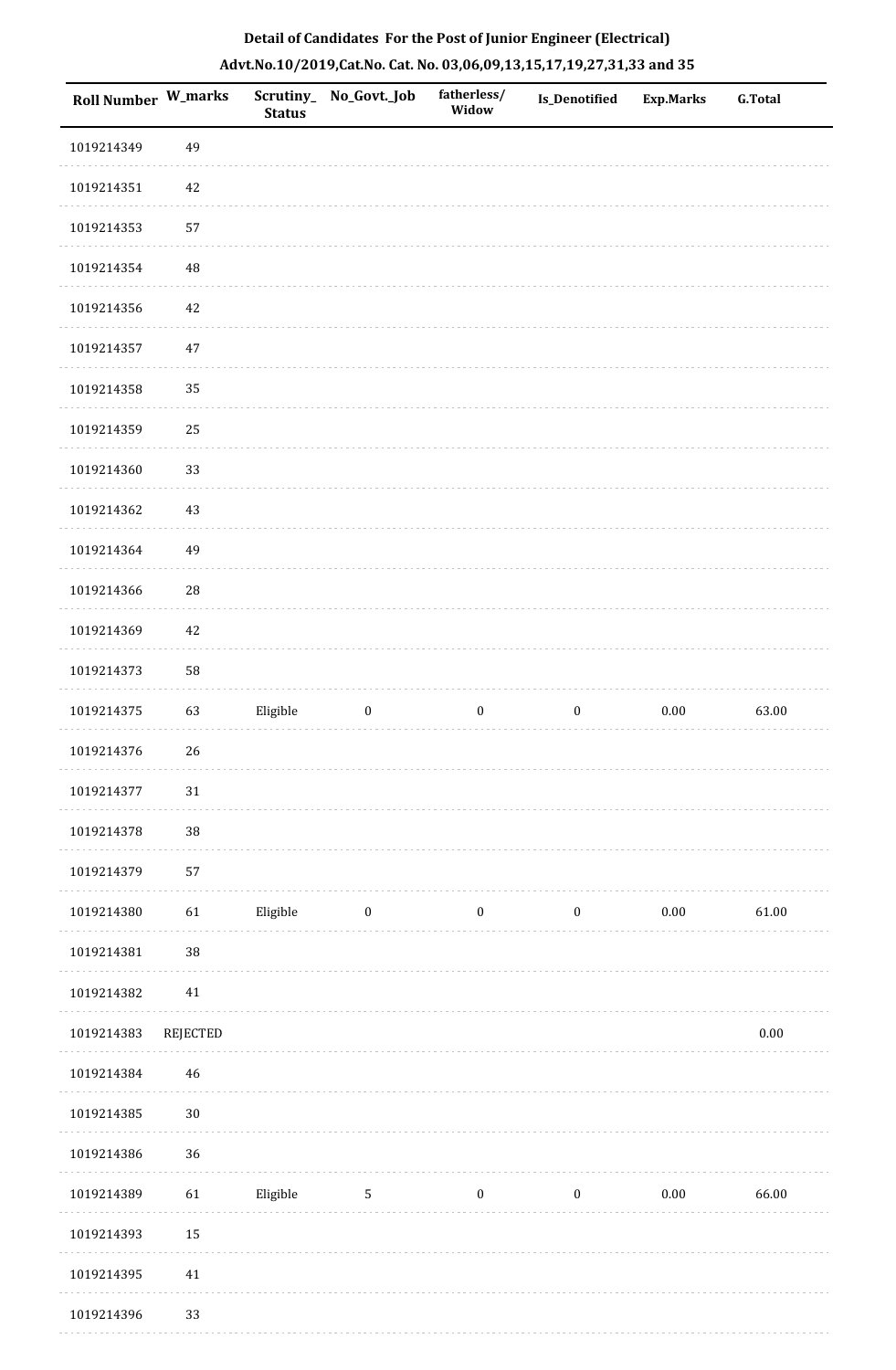| Roll Number W_marks |             | Scrutiny_<br><b>Status</b> | No_Govt._Job | fatherless/<br>Widow | Is_Denotified | <b>Exp.Marks</b> | G.Total |
|---------------------|-------------|----------------------------|--------------|----------------------|---------------|------------------|---------|
| 1019214399          | 36          |                            |              |                      |               |                  |         |
| 1019214401          | $30\,$      |                            |              |                      |               |                  |         |
| 1019214402          | 32          |                            |              |                      |               |                  |         |
| 1019214403          | $\bf 44$    |                            |              |                      |               |                  |         |
| 1019214404          | $37\,$      |                            |              |                      |               |                  |         |
| 1019214406          | 34          |                            |              |                      |               |                  |         |
| 1019214407          | $11\,$      |                            |              |                      |               |                  |         |
| 1019214409          | 45          |                            |              |                      |               |                  |         |
| 1019214410          | 38          |                            |              |                      |               |                  |         |
| 1019214411          | $\bf 44$    |                            |              |                      |               |                  |         |
| 1019214412          | 37          |                            |              |                      |               |                  |         |
| 1019214414          | $40\,$      |                            |              |                      |               |                  |         |
| 1019214415          | $31\,$      |                            |              |                      |               |                  |         |
| 1019214419          | 18          |                            |              |                      |               |                  |         |
| 1019214420          | 37          |                            |              |                      |               |                  |         |
| 1019214422          | 32          |                            |              |                      |               |                  |         |
| 1019214423          | $34\,$      |                            |              |                      |               |                  |         |
| 1019214427          | 34          |                            |              |                      |               |                  |         |
| 1019214428          | $40\,$      |                            |              |                      |               |                  |         |
| 1019214429          | 39          |                            |              |                      |               |                  |         |
| 1019214430          | 41          |                            |              |                      |               |                  |         |
| 1019214433          | $\sqrt{46}$ |                            |              |                      |               |                  |         |
| 1019214434          | 43          |                            |              |                      |               |                  |         |
| 1019214435          | 29          |                            |              |                      |               |                  |         |
| 1019214436          | 41          |                            |              |                      |               |                  |         |
| 1019214439          | 49          |                            |              |                      |               |                  |         |
| 1019214441          | $30\,$      |                            |              |                      |               |                  |         |
| 1019214444          | 41          |                            |              |                      |               |                  |         |
| 1019214445          | 29          |                            |              |                      |               |                  |         |
| 1019214446          | 41          |                            |              |                      |               |                  |         |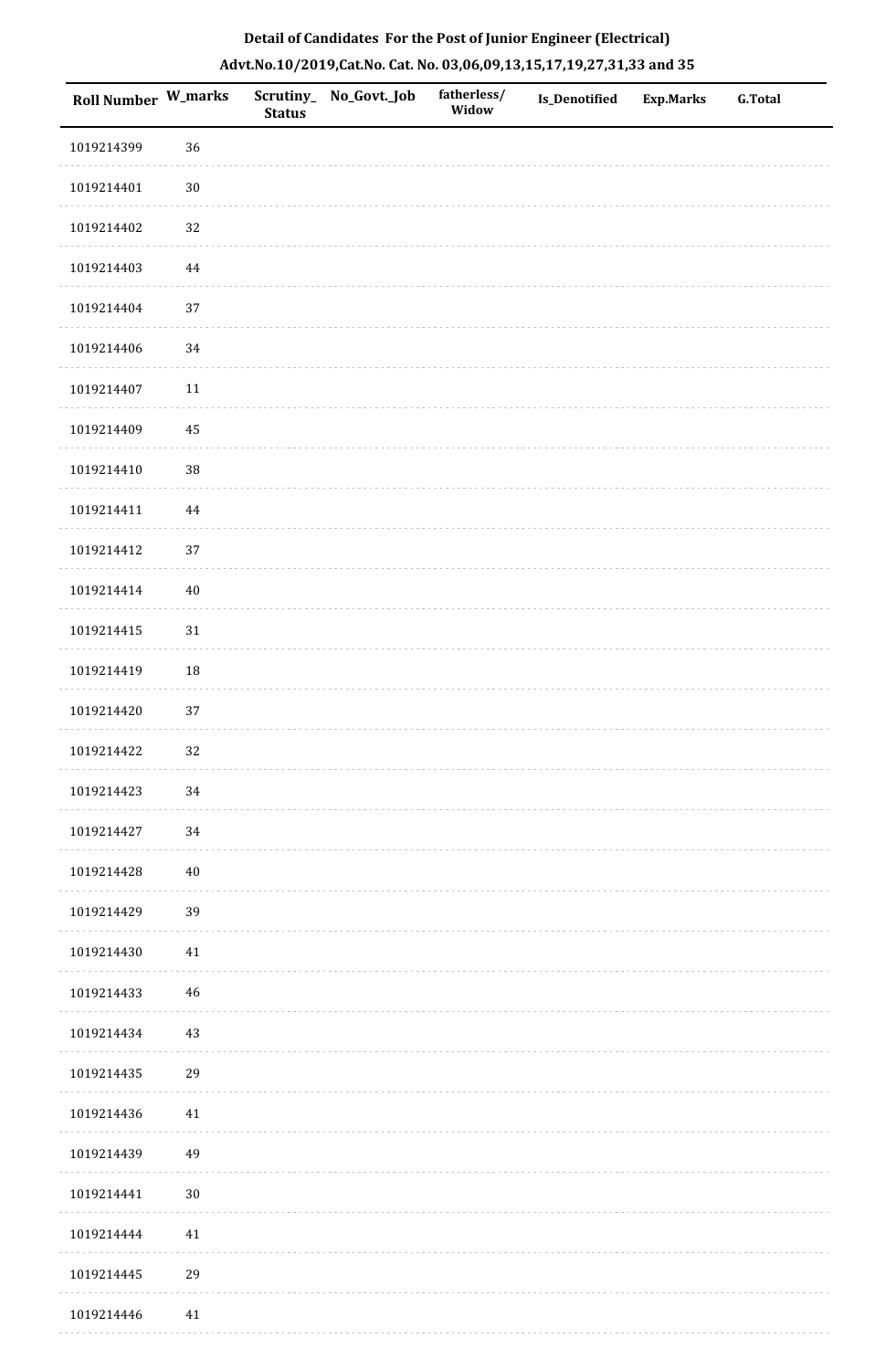| <b>Roll Number W_marks</b> |          | <b>Status</b> | Scrutiny_No_Govt._Job | fatherless/<br>Widow | Is_Denotified    | <b>Exp.Marks</b> | <b>G.Total</b> |
|----------------------------|----------|---------------|-----------------------|----------------------|------------------|------------------|----------------|
| 1019214448                 | 33       |               |                       |                      |                  |                  |                |
| 1019214449                 | $\bf 44$ |               |                       |                      |                  |                  |                |
| 1019214451                 | $\bf 44$ |               |                       |                      |                  |                  |                |
| 1019214452                 | 53       | Eligible      | $\sqrt{5}$            | $\boldsymbol{0}$     | $\boldsymbol{0}$ | 0.00             | 58.00          |
| 1019214453                 | $38\,$   |               |                       |                      |                  |                  |                |
| 1019214455                 | $41\,$   |               |                       |                      |                  |                  |                |
| 1019214456                 | 56       | Eligible      | 5                     | $\boldsymbol{0}$     | $\boldsymbol{0}$ | $0.00\,$         | 61.00          |
| 1019214457                 | 35       |               |                       |                      |                  |                  |                |
| 1019214459                 | 34       |               |                       |                      |                  |                  |                |
| 1019214462                 | $\rm 48$ |               |                       |                      |                  |                  |                |
| 1019214464                 | 46       |               |                       |                      |                  |                  |                |
| 1019214466                 | 26       |               |                       |                      |                  |                  |                |
| 1019214467                 | 37       |               |                       |                      |                  |                  |                |
| 1019214469                 | 31       |               |                       |                      |                  |                  |                |
| 1019214471                 | 37       |               |                       |                      |                  |                  |                |
| 1019214472                 | $40\,$   |               |                       |                      |                  |                  |                |
| 1019214473                 | 35       |               |                       |                      |                  |                  |                |
| 1019214474                 | 36       |               |                       |                      |                  |                  |                |
| 1019214475                 | 36       |               |                       |                      |                  |                  |                |
| 1019214481                 | 51       |               |                       |                      |                  |                  |                |
| 1019214482                 | 61       | Eligible      | $\boldsymbol{0}$      | $\boldsymbol{0}$     | $\boldsymbol{0}$ | $0.00\,$         | 61.00          |
| 1019214484                 | 36       |               |                       |                      |                  |                  |                |
| 1019214485                 | $50\,$   |               |                       |                      |                  |                  |                |
| 1019214486                 | 43       |               |                       |                      |                  |                  |                |
| 1019214487                 | $18\,$   |               |                       |                      |                  |                  |                |
| 1019214488                 |          | Not Eligible  |                       |                      |                  |                  |                |
| 1019214489                 | 29       |               |                       |                      |                  |                  |                |
| 1019214492                 | 53       |               |                       |                      |                  |                  |                |
| 1019214494                 | 42       |               |                       |                      |                  |                  |                |
| 1019214495                 | 37       |               |                       |                      |                  |                  |                |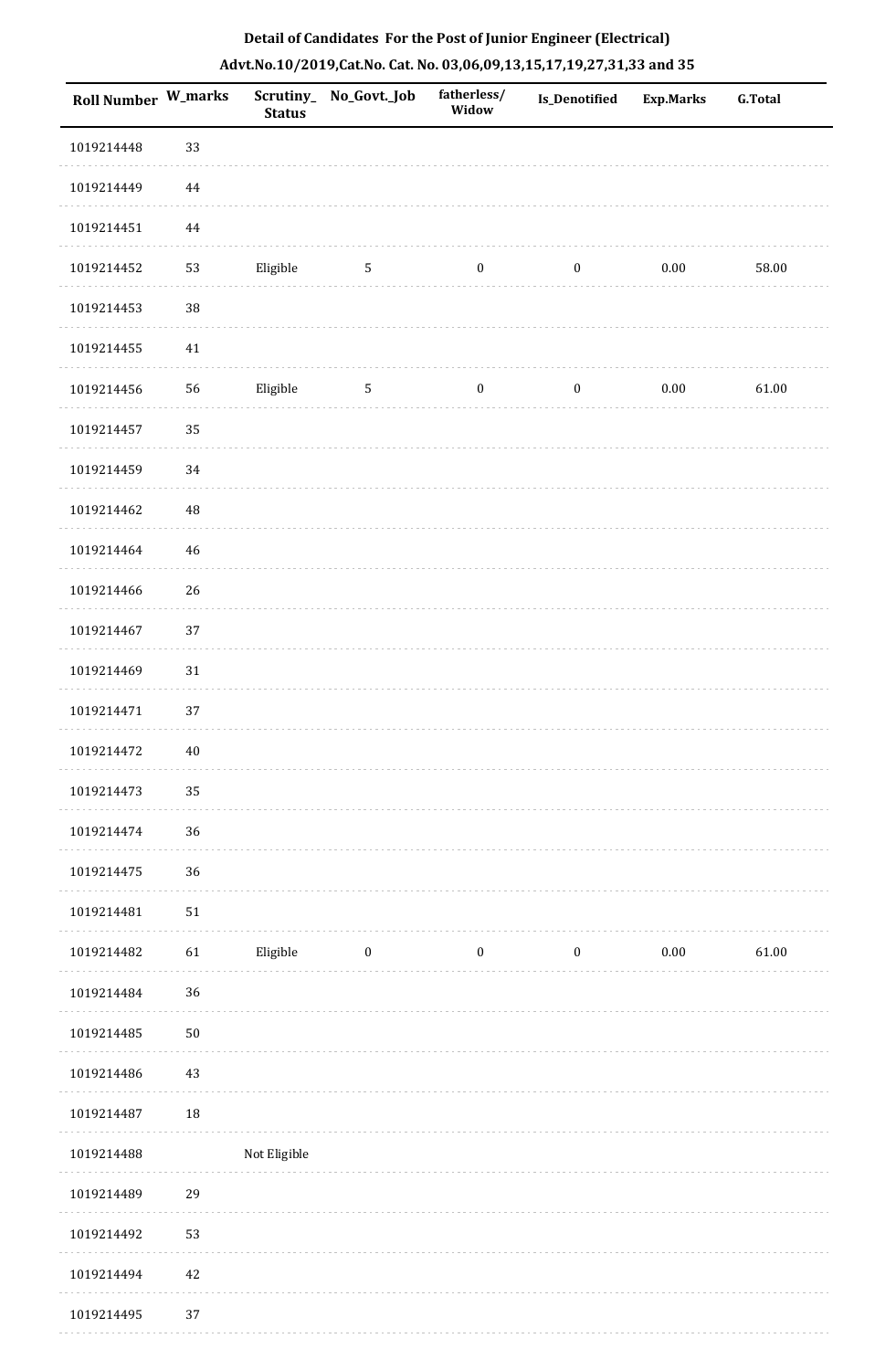| Roll Number W_marks |             | <b>Status</b> | Scrutiny_No_Govt._Job | fatherless/<br>Widow | Is_Denotified    | <b>Exp.Marks</b> | <b>G.Total</b> |
|---------------------|-------------|---------------|-----------------------|----------------------|------------------|------------------|----------------|
| 1019214497          | 26          |               |                       |                      |                  |                  |                |
| 1019214499          | $40\,$      |               |                       |                      |                  |                  |                |
| 1019214500          | $31\,$      |               |                       |                      |                  |                  |                |
| 1019214501          | 45          |               |                       |                      |                  |                  |                |
| 1019214502          | 65          | Eligible      | $\bf{0}$              | $\boldsymbol{0}$     | $\boldsymbol{0}$ | $0.00\,$         | 65.00          |
| 1019214503          | 32          |               |                       |                      |                  |                  |                |
| 1019214504          | 46          |               |                       |                      |                  |                  |                |
| 1019214505          | 44          |               |                       |                      |                  |                  |                |
| 1019214506          | 36          |               |                       |                      |                  |                  |                |
| 1019214507          | 55          |               |                       |                      |                  |                  |                |
| 1019214508          | $31\,$      |               |                       |                      |                  |                  |                |
| 1019214510          | $38\,$      |               |                       |                      |                  |                  |                |
| 1019214511          | $40\,$      |               |                       |                      |                  |                  |                |
| 1019214512          | 37          |               |                       |                      |                  |                  |                |
| 1019214515          | 57          | Eligible      | $\boldsymbol{0}$      | $\boldsymbol{0}$     | $\boldsymbol{0}$ | $0.00\,$         | 57.00          |
| 1019214517          | 33          |               |                       |                      |                  |                  |                |
| 1019214518          | 45          |               |                       |                      |                  |                  |                |
| 1019214519          | 44          |               |                       |                      |                  |                  |                |
| 1019214521          | 41          |               |                       |                      |                  |                  |                |
| 1019214523          | 49          |               |                       |                      |                  |                  |                |
| 1019214524          | $\mathbf 5$ |               |                       |                      |                  |                  |                |
| 1019214528          | 43          |               |                       |                      |                  |                  |                |
| 1019214529          | 39          |               |                       |                      |                  |                  |                |
| 1019214532          | 31          |               |                       |                      |                  |                  |                |
| 1019214533          | 44          |               |                       |                      |                  |                  |                |
| 1019214535          | $30\,$      |               |                       |                      |                  |                  |                |
| 1019214536          | 51          |               |                       |                      |                  |                  |                |
| 1019214538          | 44          |               |                       |                      |                  |                  |                |
| 1019214539          | 47          |               |                       |                      |                  |                  |                |
| 1019214540          | 34          |               |                       |                      |                  |                  |                |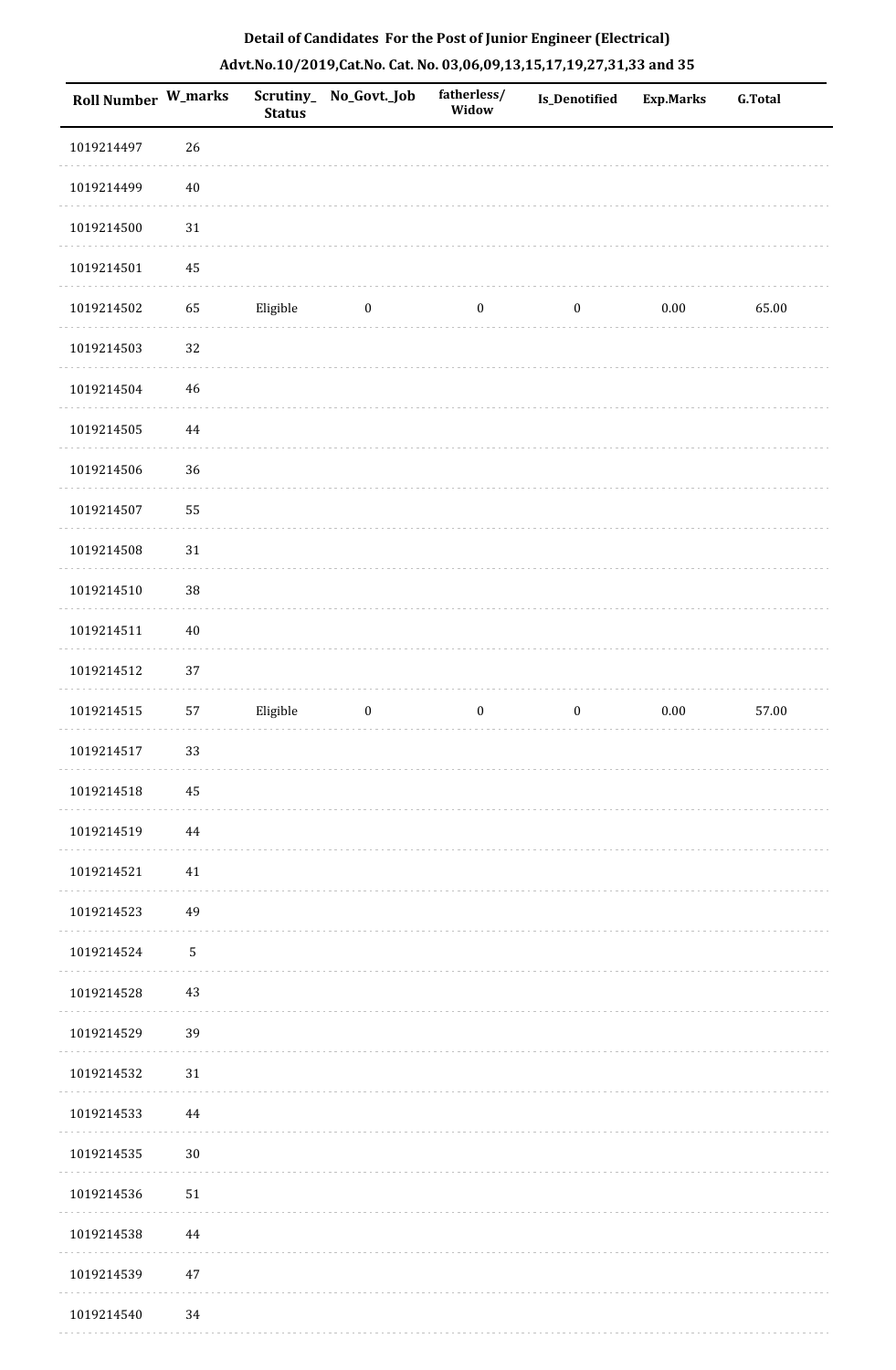| <b>Roll Number W_marks</b> |        | <b>Status</b> | Scrutiny_ No_Govt._Job | fatherless/<br>Widow | Is_Denotified    | <b>Exp.Marks</b> | <b>G.Total</b> |
|----------------------------|--------|---------------|------------------------|----------------------|------------------|------------------|----------------|
| 1019214542                 | 42     |               |                        |                      |                  |                  |                |
| 1019214543                 | 51     | Eligible      | $\bf{0}$               | $\boldsymbol{0}$     | $\boldsymbol{0}$ | $0.00\,$         | $51.00\,$      |
| 1019214544                 | $47\,$ |               |                        |                      |                  |                  |                |
| 1019214545                 | 42     |               |                        |                      |                  |                  |                |
| 1019214546                 | 37     |               |                        |                      |                  |                  |                |
| 1019214548                 | 35     |               |                        |                      |                  |                  |                |
| 1019214549                 | $41\,$ |               |                        |                      |                  |                  |                |
| 1019214550                 | 39     |               |                        |                      |                  |                  |                |
| 1019214552                 | 46     |               |                        |                      |                  |                  |                |
| 1019214554                 | $40\,$ |               |                        |                      |                  |                  |                |
| 1019214556                 | 39     |               |                        |                      |                  |                  |                |
| 1019214557                 | $40\,$ |               |                        |                      |                  |                  |                |
| 1019214559                 | 42     |               |                        |                      |                  |                  |                |
| 1019214560                 | 52     |               |                        |                      |                  |                  |                |
| 1019214561                 | $50\,$ |               |                        |                      |                  |                  |                |
| 1019214563                 | $51\,$ |               |                        |                      |                  |                  |                |
| 1019214564                 | 29     |               |                        |                      |                  |                  |                |
| 1019214566                 | $41\,$ |               |                        |                      |                  |                  |                |
| 1019214567                 | 41     |               |                        |                      |                  |                  |                |
| 1019214571                 | 35     |               |                        |                      |                  |                  |                |
| 1019214572                 | 28     |               |                        |                      |                  |                  |                |
| 1019214573                 | 46     |               |                        |                      |                  |                  |                |
| 1019214574                 | 29     |               |                        |                      |                  |                  |                |
| 1019214575                 | 36     |               |                        |                      |                  |                  |                |
| 1019214579                 | 23     |               |                        |                      |                  |                  |                |
| 1019214580                 | 26     |               |                        |                      |                  |                  |                |
| 1019214581                 | 15     |               |                        |                      |                  |                  |                |
| 1019214582                 | 49     |               |                        |                      |                  |                  |                |
| 1019214583                 | 36     |               |                        |                      |                  |                  |                |
| 1019214584                 | $41\,$ |               |                        |                      |                  |                  |                |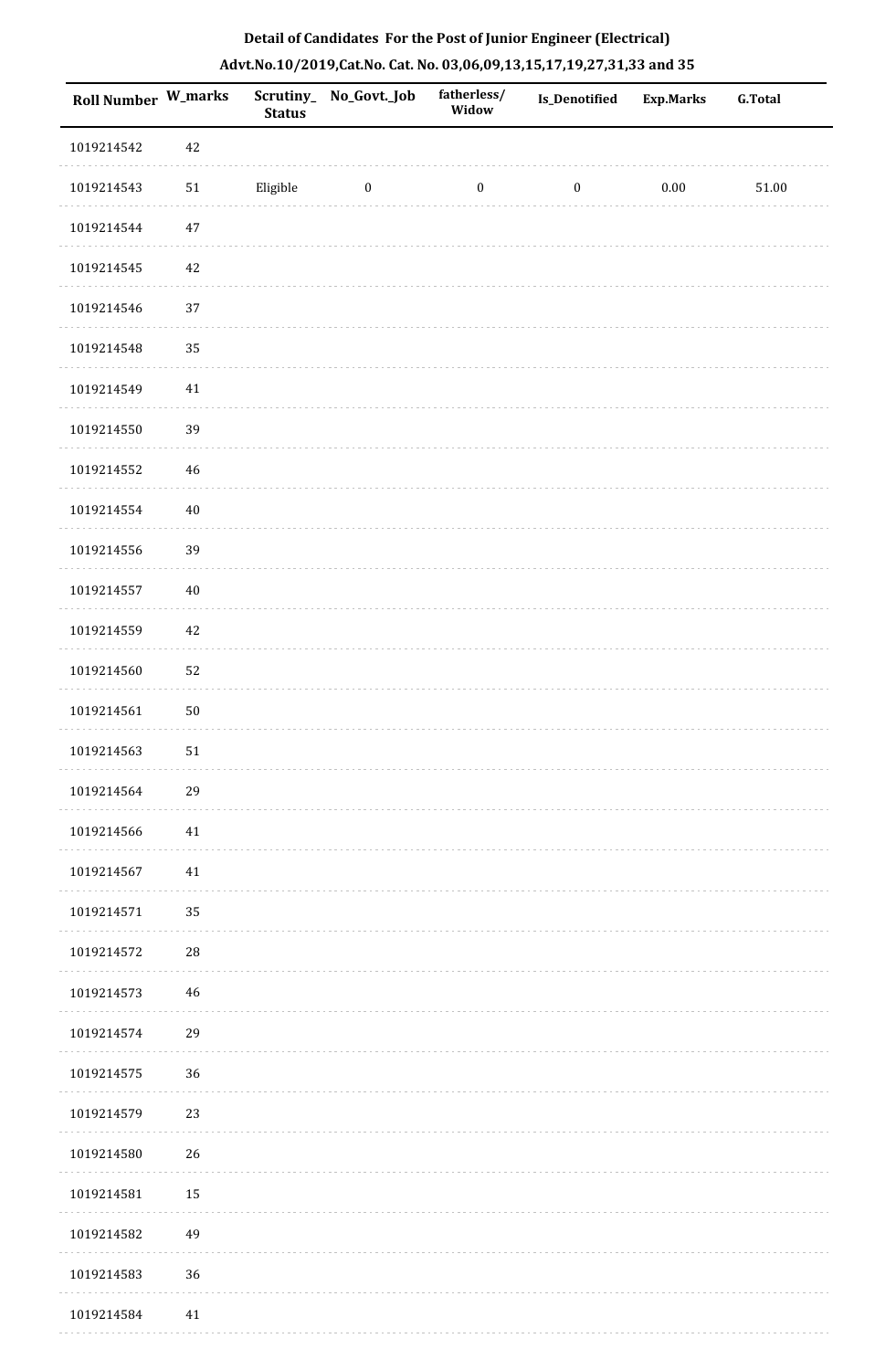|  | Detail of Candidates For the Post of Junior Engineer (Electrical)     |  |
|--|-----------------------------------------------------------------------|--|
|  | Advt.No.10/2019,Cat.No. Cat. No. 03,06,09,13,15,17,19,27,31,33 and 35 |  |

| Roll Number W_marks |                  | <b>Status</b> | Scrutiny_ No_Govt._Job | fatherless/<br>Widow | Is_Denotified | <b>Exp.Marks</b> | <b>G.Total</b> |
|---------------------|------------------|---------------|------------------------|----------------------|---------------|------------------|----------------|
| 1019214586          | $51\,$           |               |                        |                      |               |                  |                |
| 1019214588          | $43\,$           |               |                        |                      |               |                  |                |
| 1019214589          | $\boldsymbol{9}$ |               |                        |                      |               |                  |                |
| 1019214590          | $41\,$           |               |                        |                      |               |                  |                |
| 1019214591          | 49               |               |                        |                      |               |                  |                |
| 1019214594          | 25               |               |                        |                      |               |                  |                |
| 1019214595          | <b>REJECTED</b>  |               |                        |                      |               |                  | 0.00           |
| 1019214597          | $\rm 48$         |               |                        |                      |               |                  |                |
| 1019214600          | $31\,$           |               |                        |                      |               |                  |                |
| 1019214602          | $50\,$           |               |                        |                      |               |                  |                |
| 1019214604          | 39               |               |                        |                      |               |                  |                |
| 1019214605          | 19               |               |                        |                      |               |                  |                |
| 1019214606          | 19               |               |                        |                      |               |                  |                |
| 1019214607          | 56               |               |                        |                      |               |                  |                |
| 1019214608          | 43               |               |                        |                      |               |                  |                |
| 1019214609          | 43               |               |                        |                      |               |                  |                |
| 1019214610          | 49               |               |                        |                      |               |                  |                |
| 1019214611          | $51\,$           |               |                        |                      |               |                  |                |
| 1019214614          | $\rm 48$         |               |                        |                      |               |                  |                |
| 1019214617          | 36               |               |                        |                      |               |                  |                |
| 1019214618          | 43               |               |                        |                      |               |                  |                |
| 1019214626          | 37               |               |                        |                      |               |                  |                |
| 1019214627          | 39               |               |                        |                      |               |                  |                |
| 1019214629          | 41               |               |                        |                      |               |                  |                |
| 1019214631          | $\rm 48$         |               |                        |                      |               |                  |                |
| 1019214632          | $30\,$           |               |                        |                      |               |                  |                |
| 1019214637          | $41\,$           |               |                        |                      |               |                  |                |
| 1019214641          | $\rm 48$         |               |                        |                      |               |                  |                |
| 1019214643          | 32               |               |                        |                      |               |                  |                |
| 1019214645          | 44               |               |                        |                      |               |                  |                |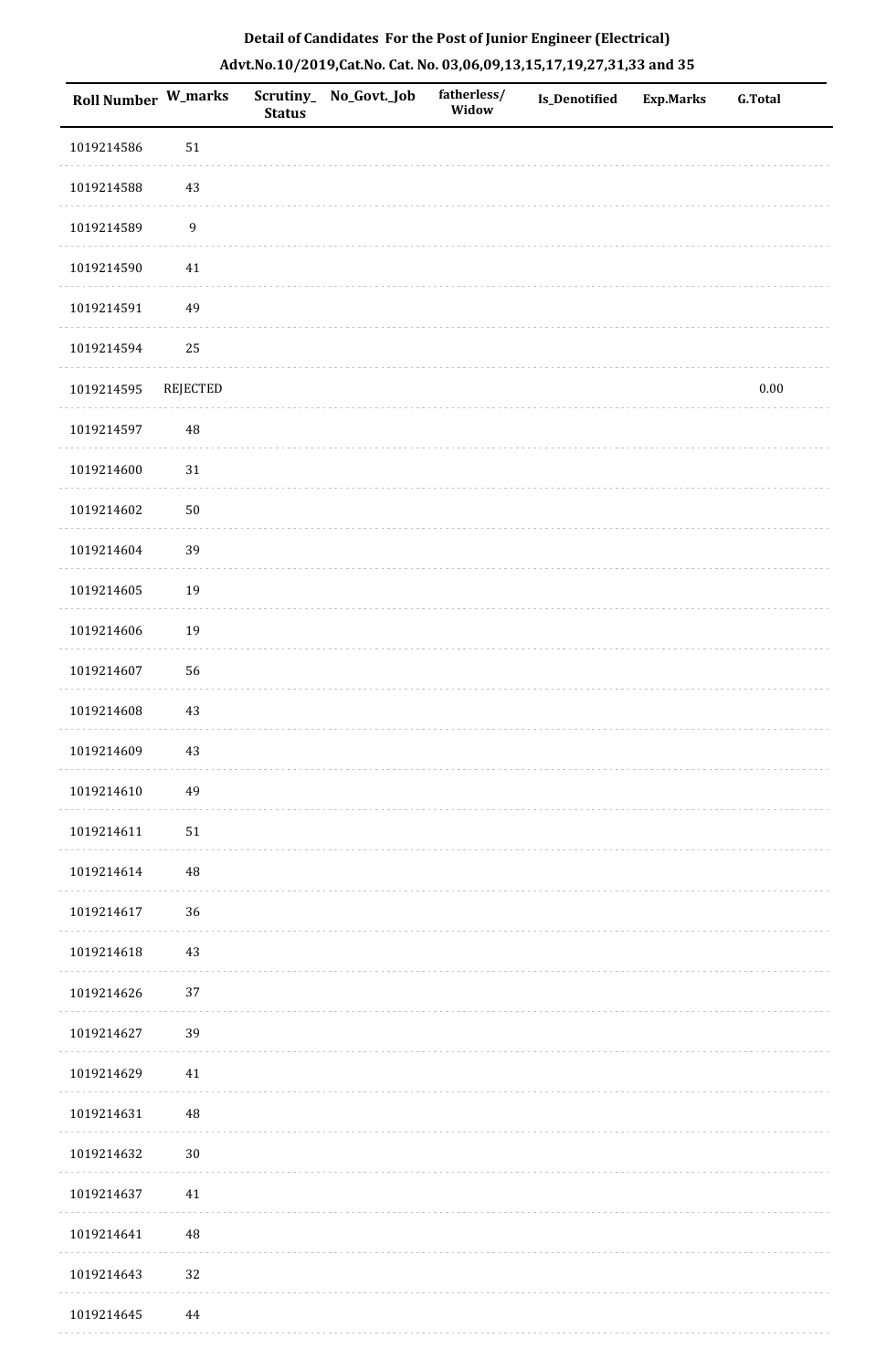| Roll Number W_marks |            | <b>Status</b> | Scrutiny_No_Govt._Job | fatherless/<br>Widow | Is_Denotified    | <b>Exp.Marks</b> | <b>G.Total</b> |
|---------------------|------------|---------------|-----------------------|----------------------|------------------|------------------|----------------|
| 1019214647          | 38         |               |                       |                      |                  |                  |                |
| 1019214649          | $\bf 44$   |               |                       |                      |                  |                  |                |
| 1019214652          | 52         |               |                       |                      |                  |                  |                |
| 1019214654          | 34         |               |                       |                      |                  |                  |                |
| 1019214655          | 41         |               |                       |                      |                  |                  |                |
| 1019214656          | 36         |               |                       |                      |                  |                  |                |
| 1019214657          | $50\,$     |               |                       |                      |                  |                  |                |
| 1019214658          | 37         |               |                       |                      |                  |                  |                |
| 1019214659          | $40\,$     |               |                       |                      |                  |                  |                |
| 1019214660          | $31\,$     |               |                       |                      |                  |                  |                |
| 1019214661          | 26         |               |                       |                      |                  |                  |                |
| 1019214662          | $37\,$     |               |                       |                      |                  |                  |                |
| 1019214663          | 49         |               |                       |                      |                  |                  |                |
| 1019214664          | $42\,$     |               |                       |                      |                  |                  |                |
| 1019214665          | 38         |               |                       |                      |                  |                  |                |
| 1019214666          | 55         |               |                       |                      |                  |                  |                |
| 1019214667          | $42\,$     |               |                       |                      |                  |                  |                |
| 1019214668          | $41\,$     |               |                       |                      |                  |                  |                |
| 1019214669          | 45         |               |                       |                      |                  |                  |                |
| 1019214672          | 52         |               |                       |                      |                  |                  |                |
| 1019214673          | 35         | Eligible      | $\bf{0}$              | $\bf{0}$             | $\boldsymbol{0}$ | $0.00\,$         | 35.00          |
| 1019214674          | $30\,$     |               |                       |                      |                  |                  |                |
| 1019214676          | 45         |               |                       |                      |                  |                  |                |
| 1019214678          | 45         |               |                       |                      |                  |                  |                |
| 1019214679          | 43         |               |                       |                      |                  |                  |                |
| 1019214682          | 33         |               |                       |                      |                  |                  |                |
| 1019214683          | ${\bf 28}$ |               |                       |                      |                  |                  |                |
| 1019214684          | $42\,$     |               |                       |                      |                  |                  |                |
| 1019214686          | 46         |               |                       |                      |                  |                  |                |
| 1019214687          | 35         |               |                       |                      |                  |                  |                |

 $1.1.1.1$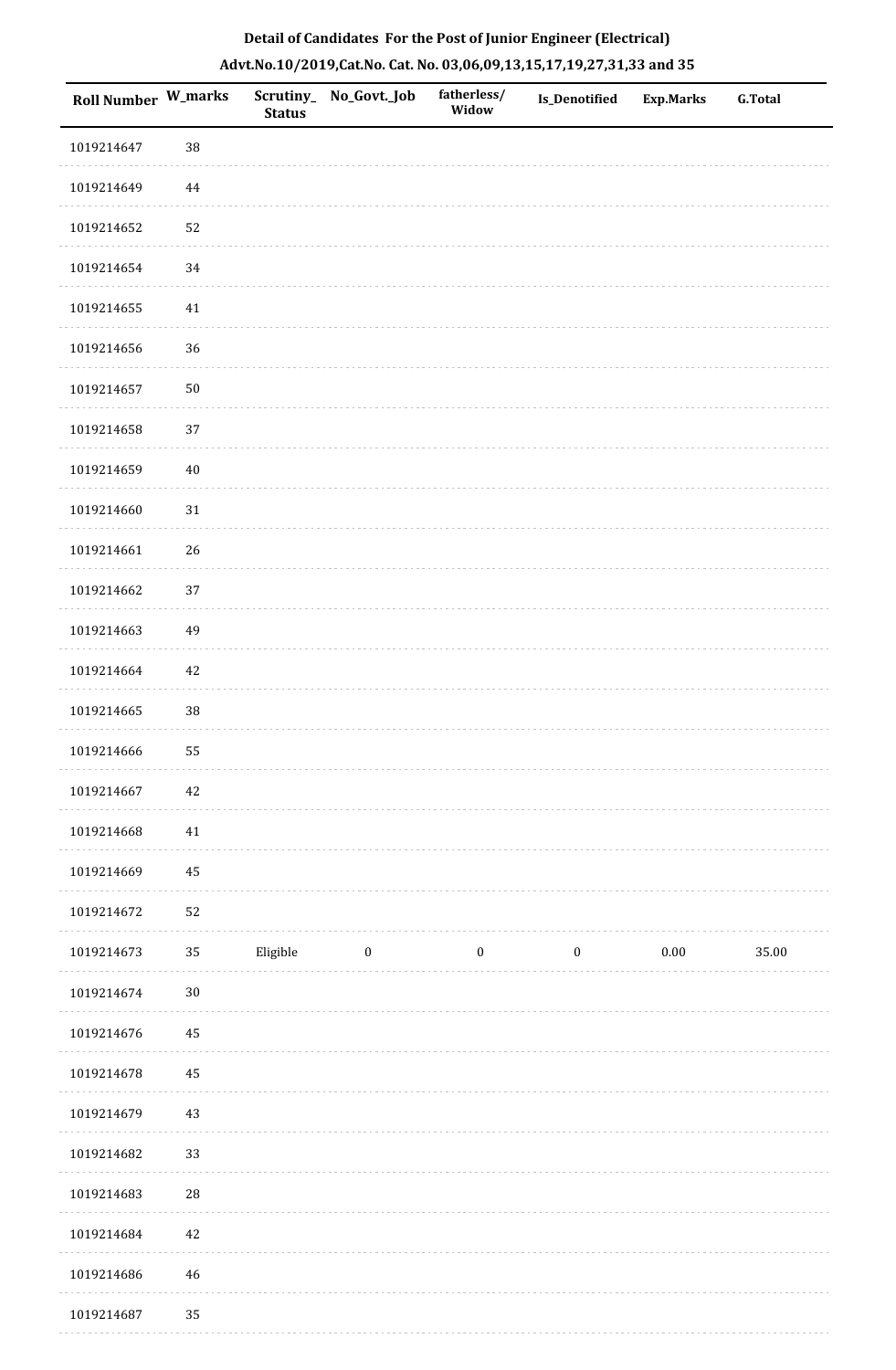|  |  | Detail of Candidates For the Post of Junior Engineer (Electrical)     |  |
|--|--|-----------------------------------------------------------------------|--|
|  |  | Advt.No.10/2019,Cat.No. Cat. No. 03,06,09,13,15,17,19,27,31,33 and 35 |  |

| <b>Roll Number W_marks</b> |            | <b>Status</b> | Scrutiny_ No_Govt._Job | fatherless/<br>Widow | Is_Denotified    | <b>Exp.Marks</b> | <b>G.Total</b> |
|----------------------------|------------|---------------|------------------------|----------------------|------------------|------------------|----------------|
| 1019214689                 | 35         |               |                        |                      |                  |                  |                |
| 1019214690                 | 33         |               |                        |                      |                  |                  |                |
| 1019214691                 | 66         | Eligible      | $\bf{0}$               | $\boldsymbol{0}$     | $\boldsymbol{0}$ | $0.00\,$         | 66.00          |
| 1019214693                 | $31\,$     |               |                        |                      |                  |                  |                |
| 1019214696                 | 43         |               |                        |                      |                  |                  |                |
| 1019214697                 | 35         |               |                        |                      |                  |                  |                |
| 1019214698                 | 34         |               |                        |                      |                  |                  |                |
| 1019214699                 | 32         |               |                        |                      |                  |                  |                |
| 1019214702                 | 37         |               |                        |                      |                  |                  |                |
| 1019214703                 | $40\,$     | Eligible      | $\boldsymbol{0}$       | $\boldsymbol{0}$     | $\boldsymbol{0}$ | $0.00\,$         | 40.00          |
| 1019214704                 | $41\,$     |               |                        |                      |                  |                  |                |
| 1019214705                 | $20\,$     |               |                        |                      |                  |                  |                |
| 1019214708                 | 32         |               |                        |                      |                  |                  |                |
| 1019214712                 | 39         |               |                        |                      |                  |                  |                |
| 1019214716                 | 16         |               |                        |                      |                  |                  |                |
| 1019214718                 | 44         |               |                        |                      |                  |                  |                |
| 1019214719                 | 41         |               |                        |                      |                  |                  |                |
| 1019214720                 | 22         |               |                        |                      |                  |                  |                |
| 1019214722                 | 49         |               |                        |                      |                  |                  |                |
| 1019214723                 | 54         |               |                        |                      |                  |                  |                |
| 1019214725                 | 43         |               |                        |                      |                  |                  |                |
| 1019214727                 | 42         |               |                        |                      |                  |                  |                |
| 1019214729                 | 46         |               |                        |                      |                  |                  |                |
| 1019214731                 | $27\,$     |               |                        |                      |                  |                  |                |
| 1019214734                 | $30\,$     |               |                        |                      |                  |                  |                |
| 1019214735                 | 45         |               |                        |                      |                  |                  |                |
| 1019214738                 | $\sqrt{7}$ |               |                        |                      |                  |                  |                |
| 1019214739                 | 24         |               |                        |                      |                  |                  |                |
| 1019214740                 | 54         |               |                        |                      |                  |                  |                |
| 1019214741                 | 38         |               |                        |                      |                  |                  |                |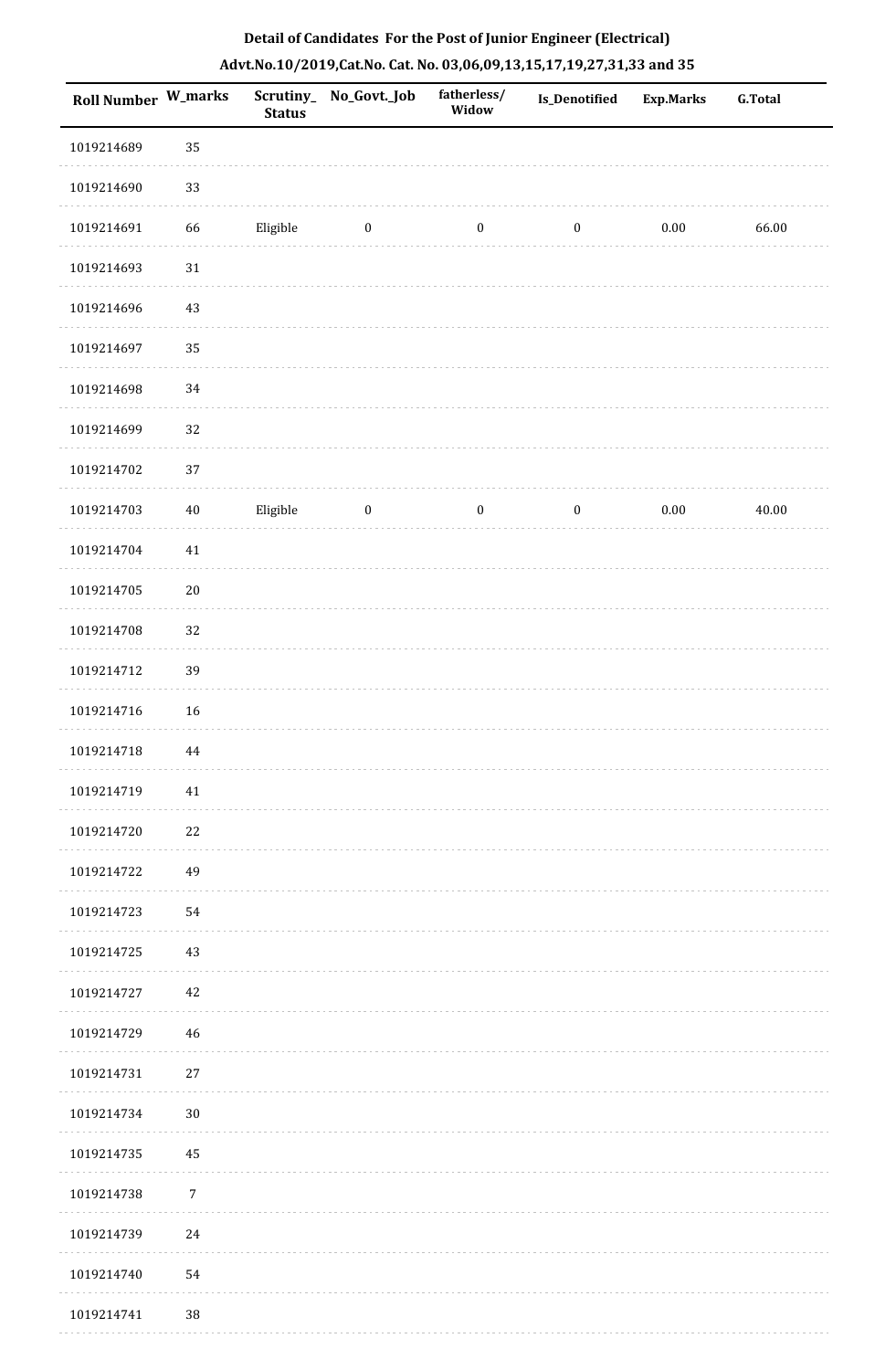| <b>Roll Number W_marks</b> |             | <b>Status</b> | Scrutiny_No_Govt._Job | fatherless/<br>Widow | Is_Denotified    | <b>Exp.Marks</b> | <b>G.Total</b> |
|----------------------------|-------------|---------------|-----------------------|----------------------|------------------|------------------|----------------|
| 1019214745                 | 34          |               |                       |                      |                  |                  |                |
| 1019214748                 | 41          |               |                       |                      |                  |                  |                |
| 1019214749                 | 33          |               |                       |                      |                  |                  |                |
| 1019214752                 | 46          |               |                       |                      |                  |                  |                |
| 1019214753                 | 34          |               |                       |                      |                  |                  |                |
| 1019214755                 | 32          |               |                       |                      |                  |                  |                |
| 1019214756                 | 36          |               |                       |                      |                  |                  |                |
| 1019214758                 | 29          |               |                       |                      |                  |                  |                |
| 1019214761                 | 52          | Eligible      | $\boldsymbol{0}$      | $\boldsymbol{0}$     | $\mathsf S$      | $0.00\,$         | 57.00          |
| 1019214762                 | $\rm 48$    |               |                       |                      |                  |                  |                |
| 1019214763                 | 36          |               |                       |                      |                  |                  |                |
| 1019214764                 | 34          |               |                       |                      |                  |                  |                |
| 1019214765                 | 45          |               |                       |                      |                  |                  |                |
| 1019214766                 | 42          |               |                       |                      |                  |                  |                |
| 1019214767                 | 56          | Eligible      | $5\phantom{.0}$       | $\boldsymbol{0}$     | $\boldsymbol{0}$ | 0.00             | 61.00          |
| 1019214769                 | 35          |               |                       |                      |                  |                  |                |
| 1019214770                 | 62          | Eligible      | $\boldsymbol{0}$      | $\boldsymbol{0}$     | $\boldsymbol{0}$ | $0.00\,$         | 62.00          |
| 1019214771                 | $41\,$      |               |                       |                      |                  |                  |                |
| 1019214776                 | $\sqrt{46}$ |               |                       |                      |                  |                  |                |
| 1019214777                 | 33          |               |                       |                      |                  |                  |                |
| 1019214778                 | 47          |               |                       |                      |                  |                  |                |
| 1019214779                 | 27          |               |                       |                      |                  |                  |                |
| 1019214780                 | 42          |               |                       |                      |                  |                  |                |
| 1019214781                 | $\sqrt{46}$ |               |                       |                      |                  |                  |                |
| 1019214783                 | 49          |               |                       |                      |                  |                  |                |
| 1019214784                 | $38\,$      |               |                       |                      |                  |                  |                |
| 1019214788                 | 44          |               |                       |                      |                  |                  |                |
| 1019214790                 | 53          |               |                       |                      |                  |                  |                |
| 1019214792                 | $50\,$      |               |                       |                      |                  |                  |                |
| 1019214794                 | 59          |               |                       |                      |                  |                  |                |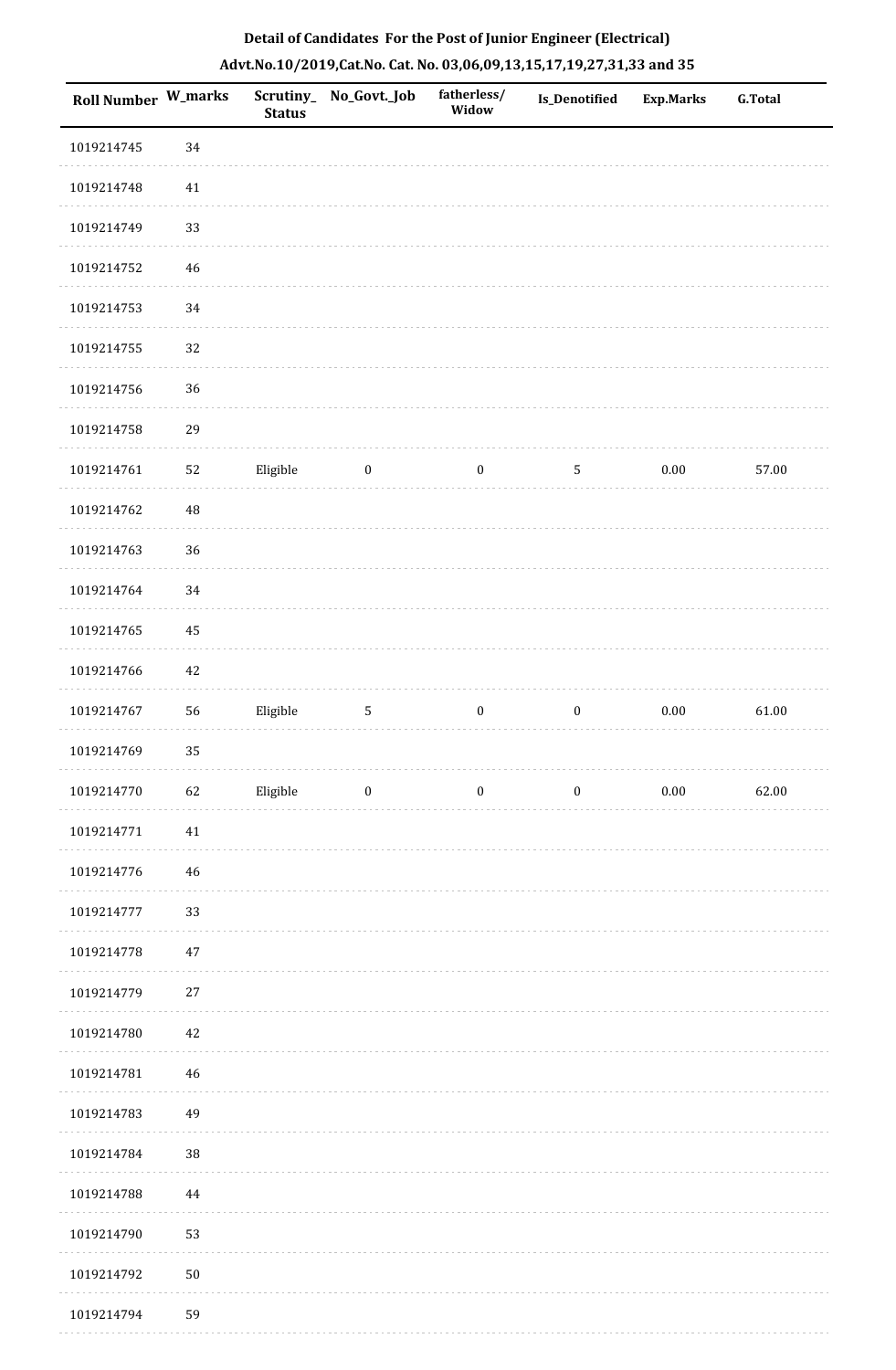| Roll Number W_marks |                  | <b>Status</b> | Scrutiny_ No_Govt._Job | fatherless/<br>Widow | Is_Denotified    | <b>Exp.Marks</b> | G.Total |
|---------------------|------------------|---------------|------------------------|----------------------|------------------|------------------|---------|
| 1019214796          | $30\,$           |               |                        |                      |                  |                  |         |
| 1019214797          | 69               | Eligible      | $\bf{0}$               | $\boldsymbol{0}$     | $\boldsymbol{0}$ | $0.00\,$         | 69.00   |
| 1019214798          | $31\,$           |               |                        |                      |                  |                  |         |
| 1019214799          | $50\,$           |               |                        |                      |                  |                  |         |
| 1019214802          | 37               |               |                        |                      |                  |                  |         |
| 1019214803          | 42               |               |                        |                      |                  |                  |         |
| 1019214805          | 43               |               |                        |                      |                  |                  |         |
| 1019214807          | $\boldsymbol{6}$ |               |                        |                      |                  |                  |         |
| 1019214809          | 46               |               |                        |                      |                  |                  |         |
| 1019214811          | $27\,$           |               |                        |                      |                  |                  |         |
| 1019214812          | 25               |               |                        |                      |                  |                  |         |
| 1019214813          | 46               |               |                        |                      |                  |                  |         |
| 1019214814          | $41\,$           |               |                        |                      |                  |                  |         |
| 1019214817          | 35               |               |                        |                      |                  |                  |         |
| 1019214819          | 42               |               |                        |                      |                  |                  |         |
| 1019214820          | 15               |               |                        |                      |                  |                  |         |
| 1019214823          | 36               |               |                        |                      |                  |                  |         |
| 1019214824          | 55               |               |                        |                      |                  |                  |         |
| 1019214825          | 31               |               |                        |                      |                  |                  |         |
| 1019214828          | 46               |               |                        |                      |                  |                  |         |
| 1019214829          | 45               |               |                        |                      |                  |                  |         |
| 1019214830          | 28               |               |                        |                      |                  |                  |         |
| 1019214832          | 32               |               |                        |                      |                  |                  |         |
| 1019214833          | $40\,$           |               |                        |                      |                  |                  |         |
| 1019214835          | 45               |               |                        |                      |                  |                  |         |
| 1019214837          | 43               |               |                        |                      |                  |                  |         |
| 1019214838          | 32               |               |                        |                      |                  |                  |         |
| 1019214839          | 43               |               |                        |                      |                  |                  |         |
| 1019214841          | 39               |               |                        |                      |                  |                  |         |
| 1019214842          | 41               |               |                        |                      |                  |                  |         |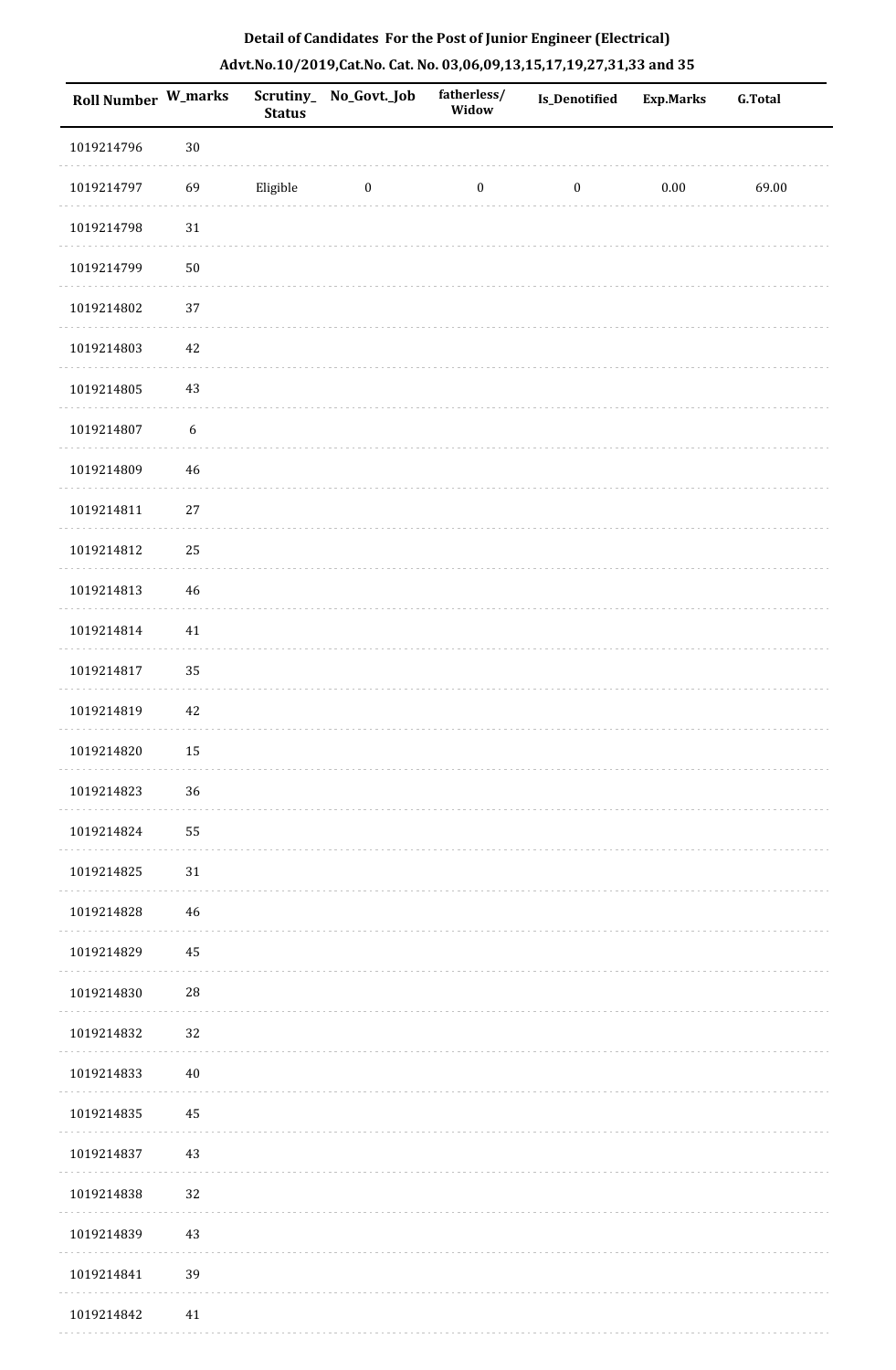| <b>Roll Number W_marks</b> |        | <b>Status</b> | Scrutiny_ No_Govt._Job  | fatherless/<br>Widow | Is_Denotified    | <b>Exp.Marks</b> | <b>G.Total</b> |
|----------------------------|--------|---------------|-------------------------|----------------------|------------------|------------------|----------------|
| 1019214846                 | 34     |               |                         |                      |                  |                  |                |
| 1019214847                 | 51     |               |                         |                      |                  |                  |                |
| 1019214849                 | $30\,$ |               |                         |                      |                  |                  |                |
| 1019214850                 | 65     | Eligible      | $\boldsymbol{0}$        | $\boldsymbol{0}$     | $\boldsymbol{0}$ | $0.00\,$         | 65.00          |
| 1019214852                 | 46     |               |                         |                      |                  |                  |                |
| 1019214853                 | 45     |               |                         |                      |                  |                  |                |
| 1019214854                 | 46     |               |                         |                      |                  |                  |                |
| 1019214855                 | 44     |               |                         |                      |                  |                  |                |
| 1019214857                 | 34     |               |                         |                      |                  |                  |                |
| 1019214858                 | 45     |               |                         |                      |                  |                  |                |
| 1019214859                 | 57     |               |                         |                      |                  |                  |                |
| 1019214861                 | 25     |               |                         |                      |                  |                  |                |
| 1019214863                 | $38\,$ |               |                         |                      |                  |                  |                |
| 1019214865                 | 52     |               |                         |                      |                  |                  |                |
| 1019214866                 | 42     |               |                         |                      |                  |                  |                |
| 1019214868                 | 37     |               |                         |                      |                  |                  |                |
| 1019214870                 | 49     | Eligible      | $\overline{\mathbf{0}}$ | $\boldsymbol{0}$     | $\bf{0}$         | 0.00             | 49.00          |
| 1019214876                 | 46     |               |                         |                      |                  |                  |                |
| 1019214878                 | 51     |               |                         |                      |                  |                  |                |
| 1019214879                 | 29     |               |                         |                      |                  |                  |                |
| 1019214880                 | 40     |               |                         |                      |                  |                  |                |
| 1019214882                 | 33     |               |                         |                      |                  |                  |                |
| 1019214885                 | 40     |               |                         |                      |                  |                  |                |
| 1019214887                 | 36     |               |                         |                      |                  |                  |                |
| 1019214888                 | 46     |               |                         |                      |                  |                  |                |
| 1019214890                 | 14     |               |                         |                      |                  |                  |                |
| 1019214893                 | 27     |               |                         |                      |                  |                  |                |
| 1019214895                 | 35     |               |                         |                      |                  |                  |                |
| 1019214896                 | 41     |               |                         |                      |                  |                  |                |
| 1019214898                 | 38     |               |                         |                      |                  |                  |                |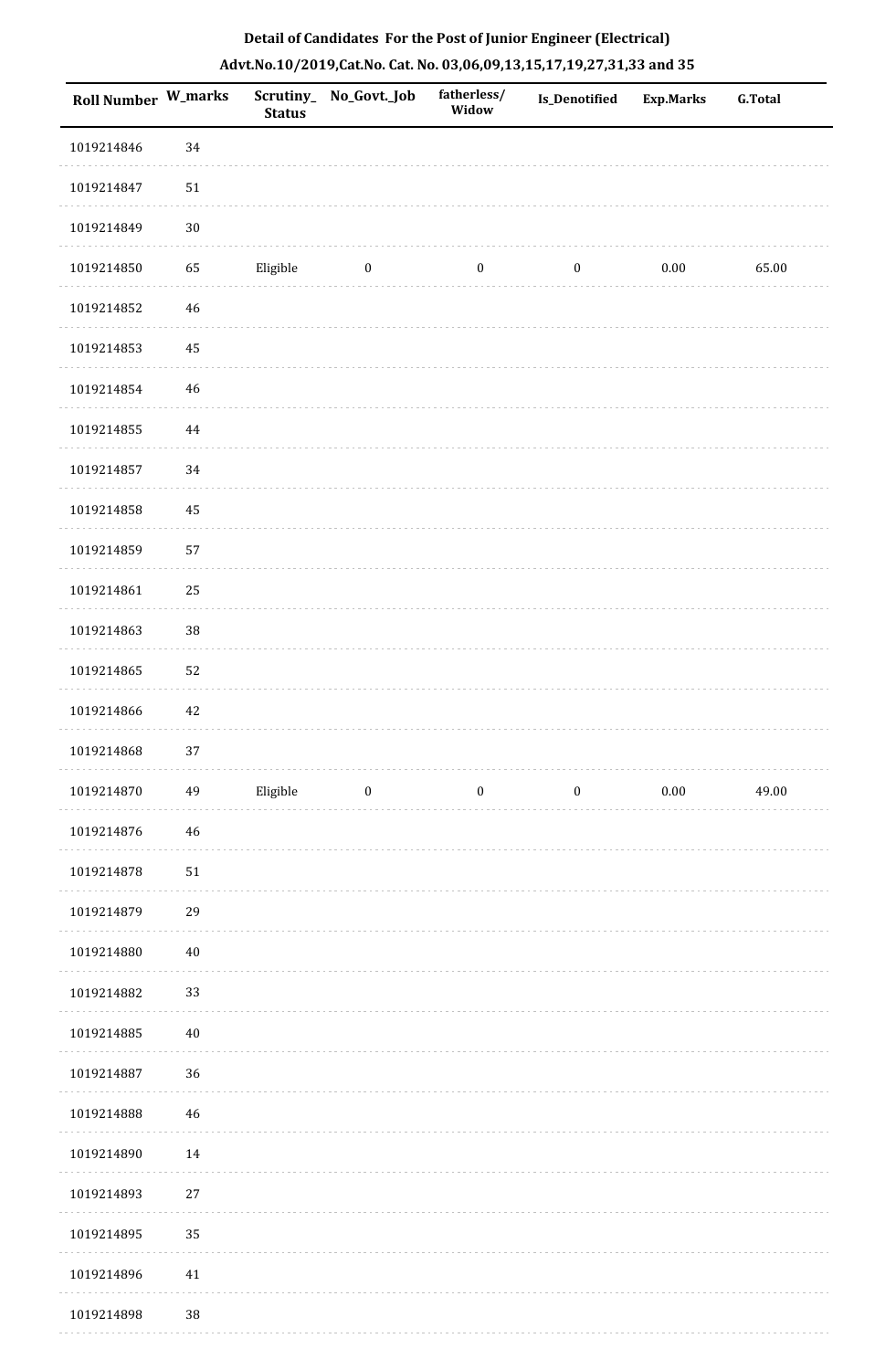|  |  | Detail of Candidates For the Post of Junior Engineer (Electrical)     |  |
|--|--|-----------------------------------------------------------------------|--|
|  |  | Advt.No.10/2019,Cat.No. Cat. No. 03,06,09,13,15,17,19,27,31,33 and 35 |  |

| Roll Number W_marks |                  | <b>Status</b> | Scrutiny_ No_Govt._Job  | fatherless/<br>Widow | <b>Is_Denotified</b> | <b>Exp.Marks</b> | <b>G.Total</b> |
|---------------------|------------------|---------------|-------------------------|----------------------|----------------------|------------------|----------------|
| 1019214899          | $\rm 48$         |               |                         |                      |                      |                  |                |
| 1019214900          | 23               |               |                         |                      |                      |                  |                |
| 1019214901          | $41\,$           |               |                         |                      |                      |                  |                |
| 1019214902          | 45               |               |                         |                      |                      |                  |                |
| 1019214903          | $\boldsymbol{6}$ |               |                         |                      |                      |                  |                |
| 1019214905          | 34               |               |                         |                      |                      |                  |                |
| 1019214906          | 57               |               |                         |                      |                      |                  |                |
| 1019214907          | 38               |               |                         |                      |                      |                  |                |
| 1019214909          | 33               |               |                         |                      |                      |                  |                |
| 1019214910          | 31               |               |                         |                      |                      |                  |                |
| 1019214913          | 35               |               |                         |                      |                      |                  |                |
| 1019214915          | 39               |               |                         |                      |                      |                  |                |
| 1019214916          | 39               |               |                         |                      |                      |                  |                |
| 1019214919          | 37               |               |                         |                      |                      |                  |                |
| 1019214920          | 38               |               |                         |                      |                      |                  |                |
| 1019214922          | 41               |               |                         |                      |                      |                  |                |
| 1019214924          | $41\,$           |               |                         |                      |                      |                  |                |
| 1019214927          | $\, 8$           |               |                         |                      |                      |                  |                |
| 1019214929          | $30\,$           |               |                         |                      |                      |                  |                |
| 1019214931          | 64               | Eligible      | $\boldsymbol{0}$        | $\boldsymbol{0}$     | $\boldsymbol{0}$     | $0.00\,$         | 64.00          |
| 1019214933          | $\sqrt{46}$      |               |                         |                      |                      |                  |                |
| 1019214934          | 44               |               |                         |                      |                      |                  |                |
| 1019214936          | 23               |               |                         |                      |                      |                  |                |
| 1019214937          | 56               | Eligible      | $\overline{\mathbf{0}}$ | $5\phantom{.0}$      | $\bf{0}$             | 0.00             | 61.00          |
| 1019214939          | $\bf 44$         |               |                         |                      |                      |                  |                |
| 1019214940          | 37               |               |                         |                      |                      |                  |                |
| 1019214941          | $42\,$           |               |                         |                      |                      |                  |                |
| 1019214942          | 37               |               |                         |                      |                      |                  |                |
| 1019214943          | 39               |               |                         |                      |                      |                  |                |
| 1019214944          | 41               |               |                         |                      |                      |                  |                |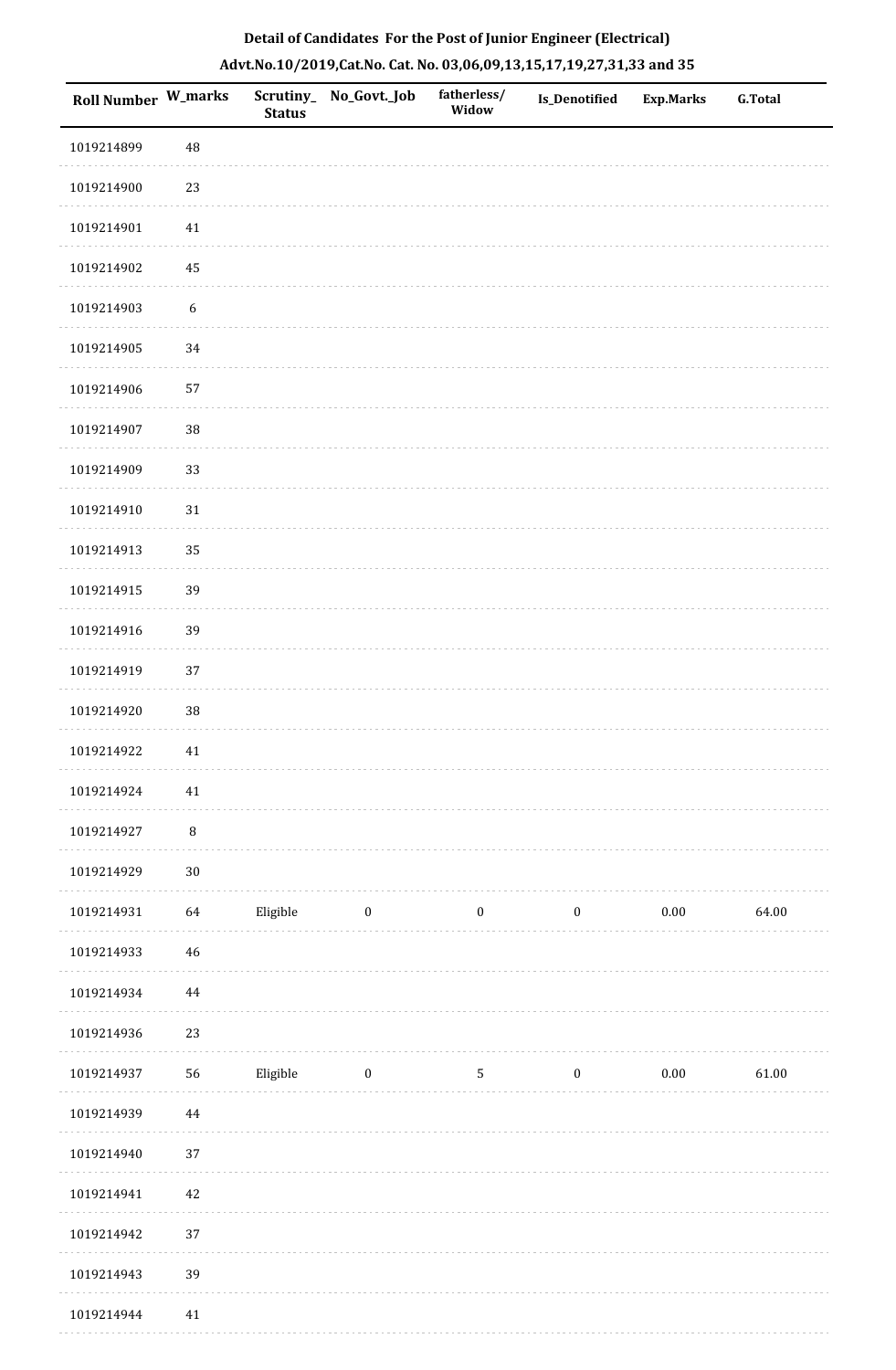| Roll Number W_marks |          | <b>Status</b> | Scrutiny_ No_Govt._Job | fatherless/<br>Widow | Is_Denotified    | <b>Exp.Marks</b> | <b>G.Total</b> |
|---------------------|----------|---------------|------------------------|----------------------|------------------|------------------|----------------|
| 1019214945          | 56       |               |                        |                      |                  |                  |                |
| 1019214946          | $\bf 44$ |               |                        |                      |                  |                  |                |
| 1019214949          | 43       |               |                        |                      |                  |                  |                |
| 1019214950          | $42\,$   |               |                        |                      |                  |                  |                |
| 1019214955          | 42       |               |                        |                      |                  |                  |                |
| 1019214956          | 34       |               |                        |                      |                  |                  |                |
| 1019214957          | $42\,$   |               |                        |                      |                  |                  |                |
| 1019214959          | 15       |               |                        |                      |                  |                  |                |
| 1019214962          | 35       |               |                        |                      |                  |                  |                |
| 1019214964          | 52       |               |                        |                      |                  |                  |                |
| 1019214966          | 38       |               |                        |                      |                  |                  |                |
| 1019214968          | 36       |               |                        |                      |                  |                  |                |
| 1019214969          | 39       |               |                        |                      |                  |                  |                |
| 1019214970          | $31\,$   |               |                        |                      |                  |                  |                |
| 1019214973          | 55       |               |                        |                      |                  |                  |                |
| 1019214975          | $40\,$   |               |                        |                      |                  |                  |                |
| 1019214976          | $38\,$   |               |                        |                      |                  |                  |                |
| 1019214978          | 39       |               |                        |                      |                  |                  |                |
| 1019214980          | 41       |               |                        |                      |                  |                  |                |
| 1019214984          | 35       |               |                        |                      |                  |                  |                |
| 1019214985          | 68       | Eligible      | $\bf{0}$               | $\boldsymbol{0}$     | $\boldsymbol{0}$ | $0.00\,$         | 68.00          |
| 1019214986          | $32\,$   |               |                        |                      |                  |                  |                |
| 1019214987          | 42       |               |                        |                      |                  |                  |                |
| 1019214989          | 26       |               |                        |                      |                  |                  |                |
| 1019214992          | 29       |               |                        |                      |                  |                  |                |
| 1019214994          | 42       |               |                        |                      |                  |                  |                |
| 1019214997          | 55       |               |                        |                      |                  |                  |                |
| 1019214999          | 37       |               |                        |                      |                  |                  |                |
| 1019215005          | $40\,$   |               |                        |                      |                  |                  |                |
| 1019215007          | $30\,$   |               |                        |                      |                  |                  |                |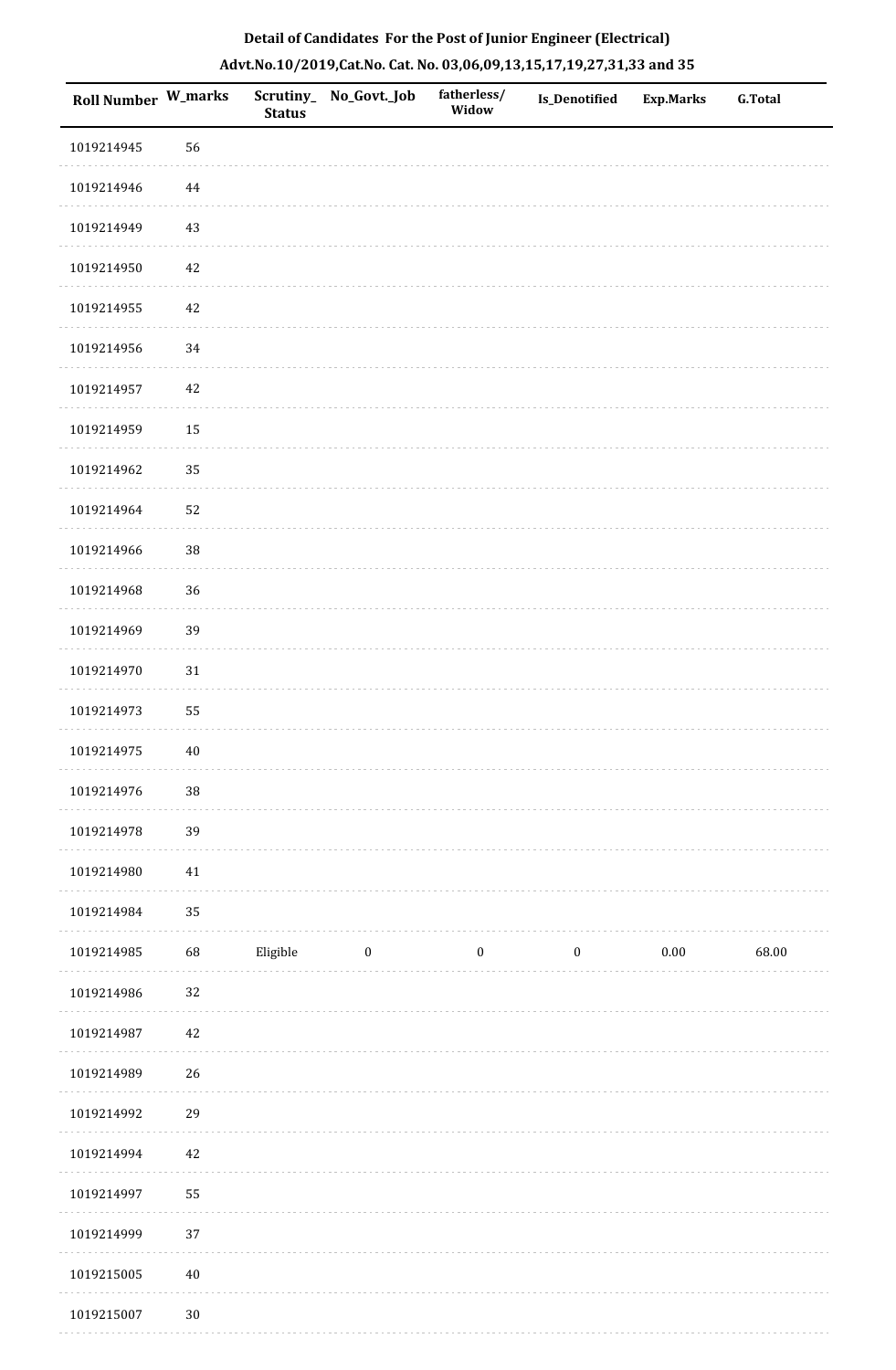| Roll Number W_marks |                  | <b>Status</b> | Scrutiny_No_Govt._Job | fatherless/<br>Widow | Is_Denotified    | <b>Exp.Marks</b> | <b>G.Total</b> |
|---------------------|------------------|---------------|-----------------------|----------------------|------------------|------------------|----------------|
| 1019215008          | 29               |               |                       |                      |                  |                  |                |
| 1019215010          | 44               |               |                       |                      |                  |                  |                |
| 1019215011          | 39               |               |                       |                      |                  |                  |                |
| 1019215012          | 59               |               |                       |                      |                  |                  |                |
| 1019215013          | $31\,$           |               |                       |                      |                  |                  |                |
| 1019215014          | 37               |               |                       |                      |                  |                  |                |
| 1019215015          | $41\,$           |               |                       |                      |                  |                  |                |
| 1019215016          | 11               |               |                       |                      |                  |                  |                |
| 1019215017          | 39               |               |                       |                      |                  |                  |                |
| 1019215020          | 41               |               |                       |                      |                  |                  |                |
| 1019215022          | $41\,$           |               |                       |                      |                  |                  |                |
| 1019215023          | 63               | Eligible      | $\boldsymbol{0}$      | $\boldsymbol{0}$     | $\boldsymbol{0}$ | $0.00\,$         | 63.00          |
| 1019215024          | $30\,$           |               |                       |                      |                  |                  |                |
| 1019215025          | 44               |               |                       |                      |                  |                  |                |
| 1019215026          | 23               |               |                       |                      |                  |                  |                |
| 1019215027          | 32               |               |                       |                      |                  |                  |                |
| 1019215028          | 46               |               |                       |                      |                  |                  |                |
| 1019215030          | $70\,$           | Eligible      | $\boldsymbol{0}$      | $\boldsymbol{0}$     | $\boldsymbol{0}$ | 0.00             | 70.00          |
| 1019215031          | 43               |               |                       |                      |                  |                  |                |
| 1019215032          | $\sqrt{28}$      |               |                       |                      |                  |                  |                |
| 1019215033          | 35               |               |                       |                      |                  |                  |                |
| 1019215034          | $\boldsymbol{6}$ |               |                       |                      |                  |                  |                |
| 1019215038          | 47               |               |                       |                      |                  |                  |                |
| 1019215039          | 44               |               |                       |                      |                  |                  |                |
| 1019215040          | 29               |               |                       |                      |                  |                  |                |
| 1019215041          | 43               |               |                       |                      |                  |                  |                |
| 1019215042          | $38\,$           |               |                       |                      |                  |                  |                |
| 1019215045          | 44               |               |                       |                      |                  |                  |                |
| 1019215047          | $40\,$           |               |                       |                      |                  |                  |                |
| 1019215049          | 32               |               |                       |                      |                  |                  |                |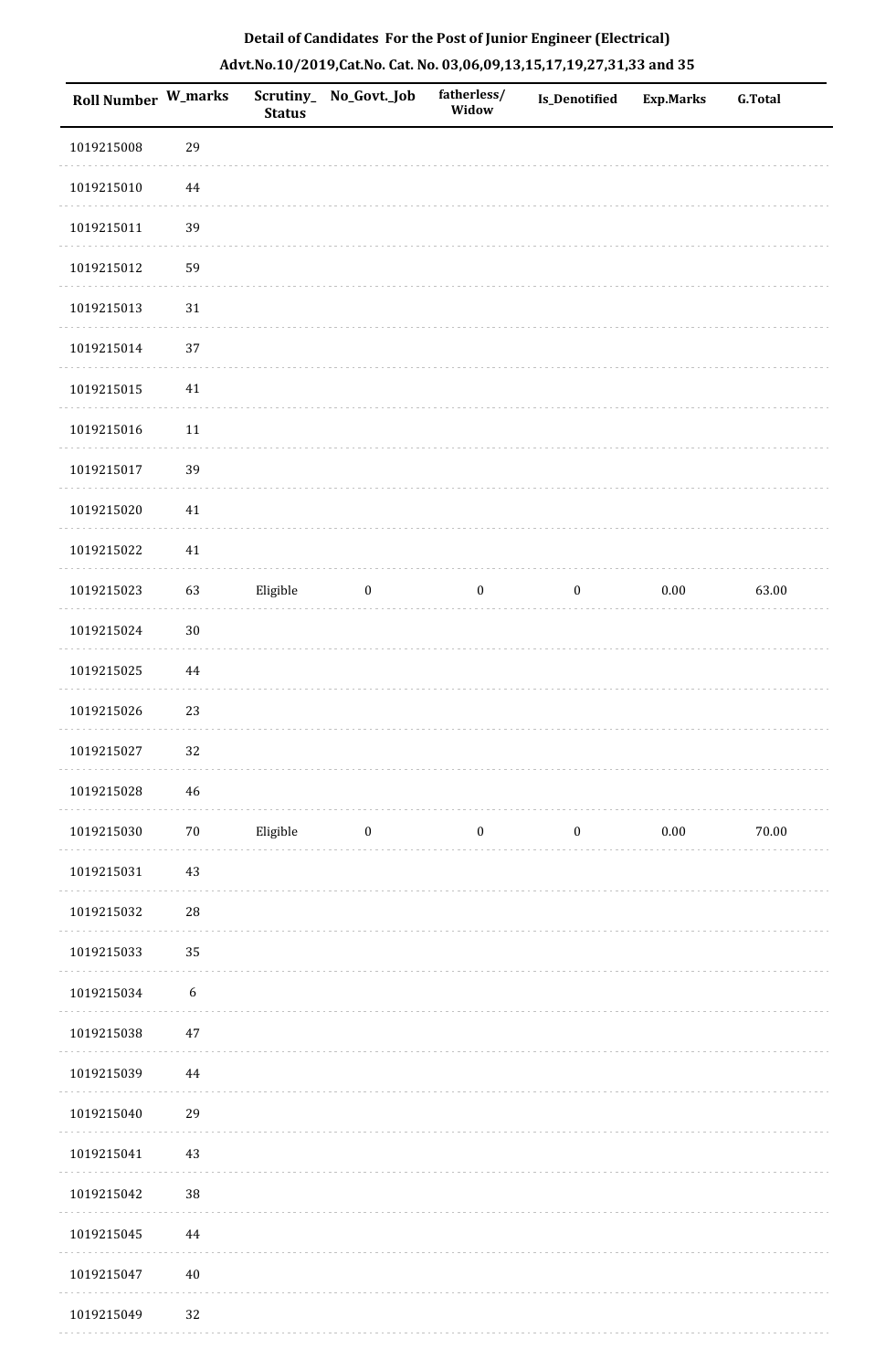| <b>Roll Number W_marks</b> |                 | <b>Status</b> | Scrutiny_No_Govt._Job | fatherless/<br>Widow | Is_Denotified    | <b>Exp.Marks</b> | <b>G.Total</b> |
|----------------------------|-----------------|---------------|-----------------------|----------------------|------------------|------------------|----------------|
| 1019215051                 | 48              |               |                       |                      |                  |                  |                |
| 1019215054                 | ${\bf 28}$      |               |                       |                      |                  |                  |                |
| 1019215055                 | 35              |               |                       |                      |                  |                  |                |
| 1019215056                 | 35              |               |                       |                      |                  |                  |                |
| 1019215057                 | 62              | Eligible      | $\bf{0}$              | $\bf{0}$             | $\boldsymbol{0}$ | 0.00             | 62.00          |
| 1019215060                 | 38              |               |                       |                      |                  |                  |                |
| 1019215061                 | $30\,$          |               |                       |                      |                  |                  |                |
| 1019215062                 | 38              |               |                       |                      |                  |                  |                |
| 1019215063                 | 34              |               |                       |                      |                  |                  |                |
| 1019215066                 | 19              |               |                       |                      |                  |                  |                |
| 1019215067                 | 34              |               |                       |                      |                  |                  |                |
| 1019215068                 | 38              |               |                       |                      |                  |                  |                |
| 1019215070                 | 55              | Eligible      | $\boldsymbol{0}$      | $\boldsymbol{0}$     | $\boldsymbol{0}$ | $0.00\,$         | 55.00          |
| 1019215071                 | 41              |               |                       |                      |                  |                  |                |
| 1019215072                 | 37              |               |                       |                      |                  |                  |                |
| 1019215073                 | $30\,$          |               |                       |                      |                  |                  |                |
| 1019215076                 | 41              |               |                       |                      |                  |                  |                |
| 1019215077                 | <b>REJECTED</b> |               |                       |                      |                  |                  | $0.00\,$       |
| 1019215078                 | $38\,$          |               |                       |                      |                  |                  |                |
| 1019215079                 | 52              |               |                       |                      |                  |                  |                |
| 1019215081                 | 35              |               |                       |                      |                  |                  |                |
| 1019215083                 | 56              |               |                       |                      |                  |                  |                |
| 1019215086                 | 26              |               |                       |                      |                  |                  |                |
| 1019215088                 | 57              | Eligible      | $\bf{0}$              | $\boldsymbol{0}$     | $\boldsymbol{0}$ | $0.00\,$         | 57.00          |
| 1019215091                 | $40\,$          |               |                       |                      |                  |                  |                |
| 1019215092                 | 35              |               |                       |                      |                  |                  |                |
| 1019215094                 | $40\,$          |               |                       |                      |                  |                  |                |
| 1019215095                 | 36              |               |                       |                      |                  |                  |                |
| 1019215100                 | 52              |               |                       |                      |                  |                  |                |
| 1019215101                 | 25              |               |                       |                      |                  |                  |                |

 1019215101 25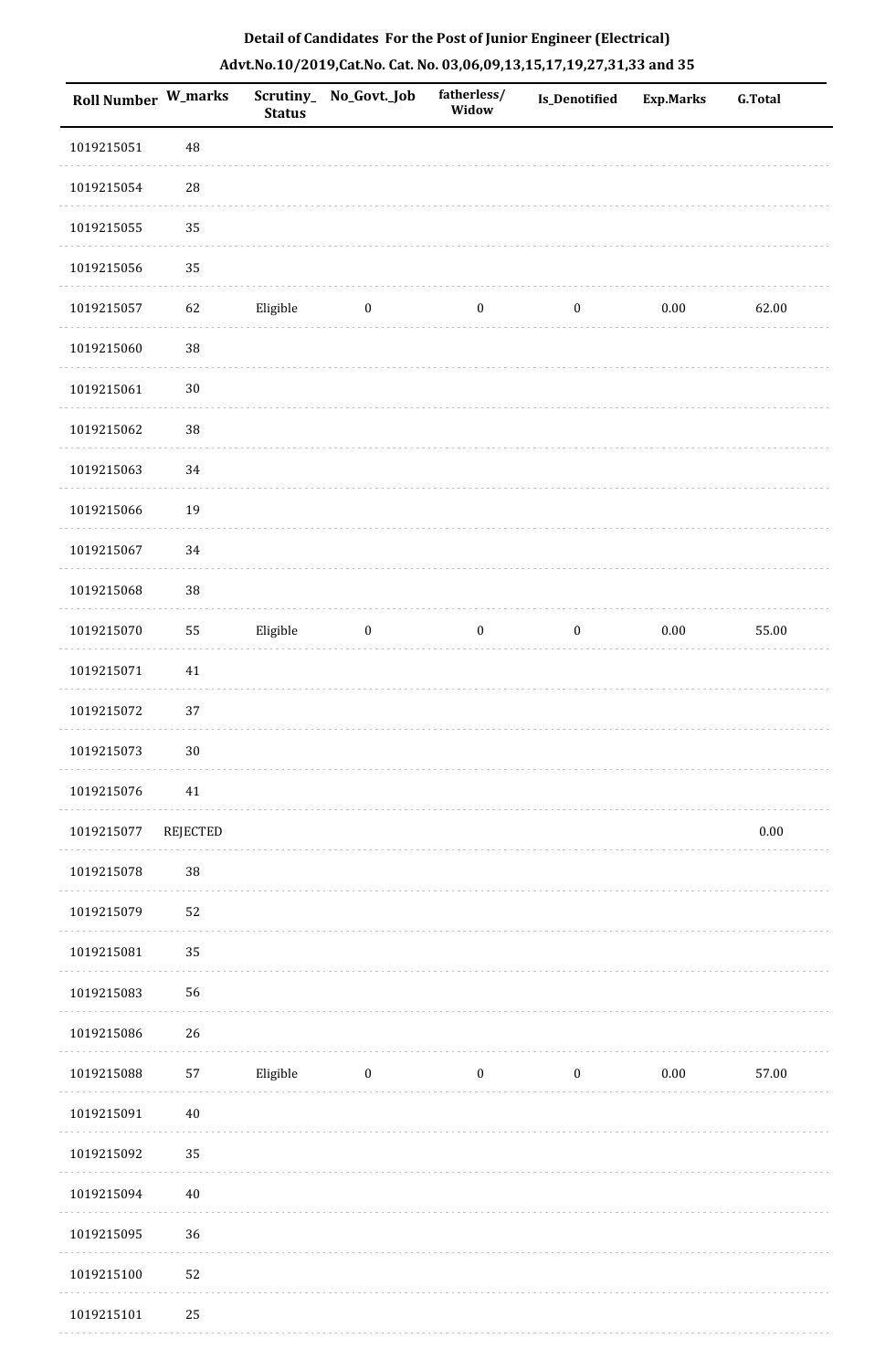| Roll Number W_marks |        | <b>Status</b> | Scrutiny_ No_Govt._Job | fatherless/<br>Widow | Is_Denotified    | <b>Exp.Marks</b> | G.Total |
|---------------------|--------|---------------|------------------------|----------------------|------------------|------------------|---------|
| 1019215102          | 47     |               |                        |                      |                  |                  |         |
| 1019215104          | $38\,$ |               |                        |                      |                  |                  |         |
| 1019215105          | 32     |               |                        |                      |                  |                  |         |
| 1019215107          | 45     |               |                        |                      |                  |                  |         |
| 1019215108          | $31\,$ |               |                        |                      |                  |                  |         |
| 1019215109          | 42     |               |                        |                      |                  |                  |         |
| 1019215110          | 42     |               |                        |                      |                  |                  |         |
| 1019215112          | $41\,$ | Absent        | $\boldsymbol{0}$       | $\boldsymbol{0}$     | $\boldsymbol{0}$ | $0.00\,$         |         |
| 1019215113          | 44     |               |                        |                      |                  |                  |         |
| 1019215114          | 37     |               |                        |                      |                  |                  |         |
| 1019215115          | 33     |               |                        |                      |                  |                  |         |
| 1019215116          | 45     |               |                        |                      |                  |                  |         |
| 1019215117          | 39     |               |                        |                      |                  |                  |         |
| 1019215118          | $38\,$ |               |                        |                      |                  |                  |         |
| 1019215119          | 42     |               |                        |                      |                  |                  |         |
| 1019215120          | 35     |               |                        |                      |                  |                  |         |
| 1019215122          | 54     |               |                        |                      |                  |                  |         |
| 1019215124          | 51     |               |                        |                      |                  |                  |         |
| 1019215127          | 17     |               |                        |                      |                  |                  |         |
| 1019215128          | 34     |               |                        |                      |                  |                  |         |
| 1019215129          | 49     |               |                        |                      |                  |                  |         |
| 1019215131          | 47     |               |                        |                      |                  |                  |         |
| 1019215133          | 59     |               |                        |                      |                  |                  |         |
| 1019215135          | 43     |               |                        |                      |                  |                  |         |
| 1019215136          | 38     |               |                        |                      |                  |                  |         |
| 1019215137          | $38\,$ |               |                        |                      |                  |                  |         |
| 1019215138          | 33     |               |                        |                      |                  |                  |         |
| 1019215139          | 45     |               |                        |                      |                  |                  |         |
| 1019215140          | $27\,$ |               |                        |                      |                  |                  |         |
| 1019215142          | 39     |               |                        |                      |                  |                  |         |

. . . . . . . . . . .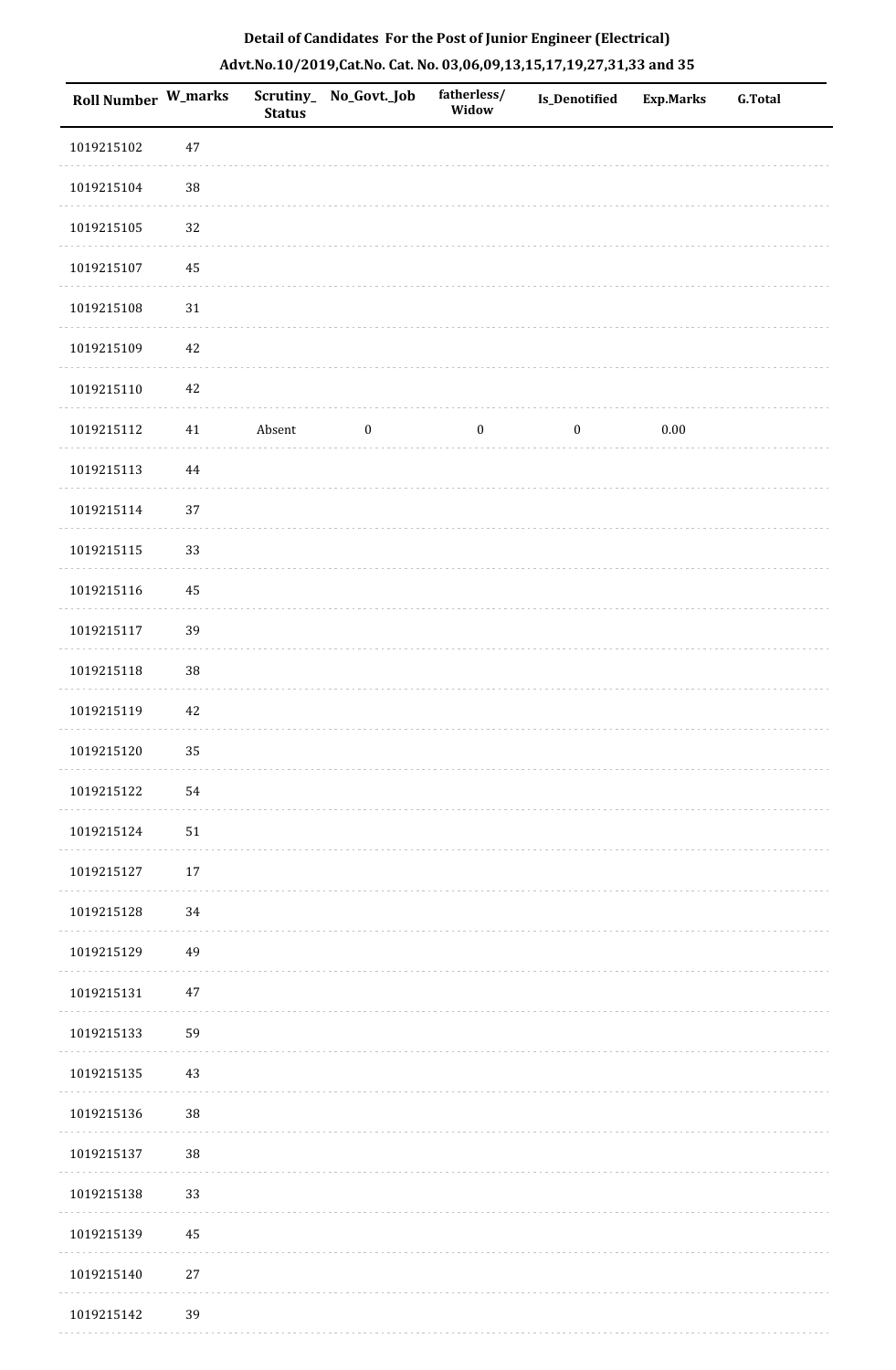| Roll Number W_marks |        | <b>Status</b> | Scrutiny_ No_Govt._Job | fatherless/<br>Widow | Is_Denotified | <b>Exp.Marks</b> | <b>G.Total</b> |
|---------------------|--------|---------------|------------------------|----------------------|---------------|------------------|----------------|
| 1019215143          | 42     |               |                        |                      |               |                  |                |
| 1019215146          | $25\,$ |               |                        |                      |               |                  |                |
| 1019215147          | $40\,$ |               |                        |                      |               |                  |                |
| 1019215149          | 57     |               |                        |                      |               |                  |                |
| 1019215150          | 34     |               |                        |                      |               |                  |                |
| 1019215152          | $30\,$ |               |                        |                      |               |                  |                |
| 1019215153          | 36     |               |                        |                      |               |                  |                |
| 1019215157          | $50\,$ |               |                        |                      |               |                  |                |
| 1019215159          | $50\,$ |               |                        |                      |               |                  |                |
| 1019215160          | 43     |               |                        |                      |               |                  |                |
| 1019215161          | 44     |               |                        |                      |               |                  |                |
| 1019215163          | 46     |               |                        |                      |               |                  |                |
| 1019215164          | 34     |               |                        |                      |               |                  |                |
| 1019215165          | 57     |               |                        |                      |               |                  |                |
| 1019215166          | 36     |               |                        |                      |               |                  |                |
| 1019215167          | 42     |               |                        |                      |               |                  |                |
| 1019215168          | 47     |               |                        |                      |               |                  |                |
| 1019215169          | 39     |               |                        |                      |               |                  |                |
| 1019215171          | 28     |               |                        |                      |               |                  |                |
| 1019215173          | 43     |               |                        |                      |               |                  |                |
| 1019215174          | 39     |               |                        |                      |               |                  |                |
| 1019215175          | 25     |               |                        |                      |               |                  |                |
| 1019215176          | 34     |               |                        |                      |               |                  |                |
| 1019215179          | $40\,$ |               |                        |                      |               |                  |                |
| 1019215181          | 23     |               |                        |                      |               |                  |                |
| 1019215183          | 24     |               |                        |                      |               |                  |                |
| 1019215184          | 42     |               |                        |                      |               |                  |                |
| 1019215185          | 43     |               |                        |                      |               |                  |                |
| 1019215186          | 37     |               |                        |                      |               |                  |                |
| 1019215187          | 44     |               |                        |                      |               |                  |                |

. . . . . . . . . .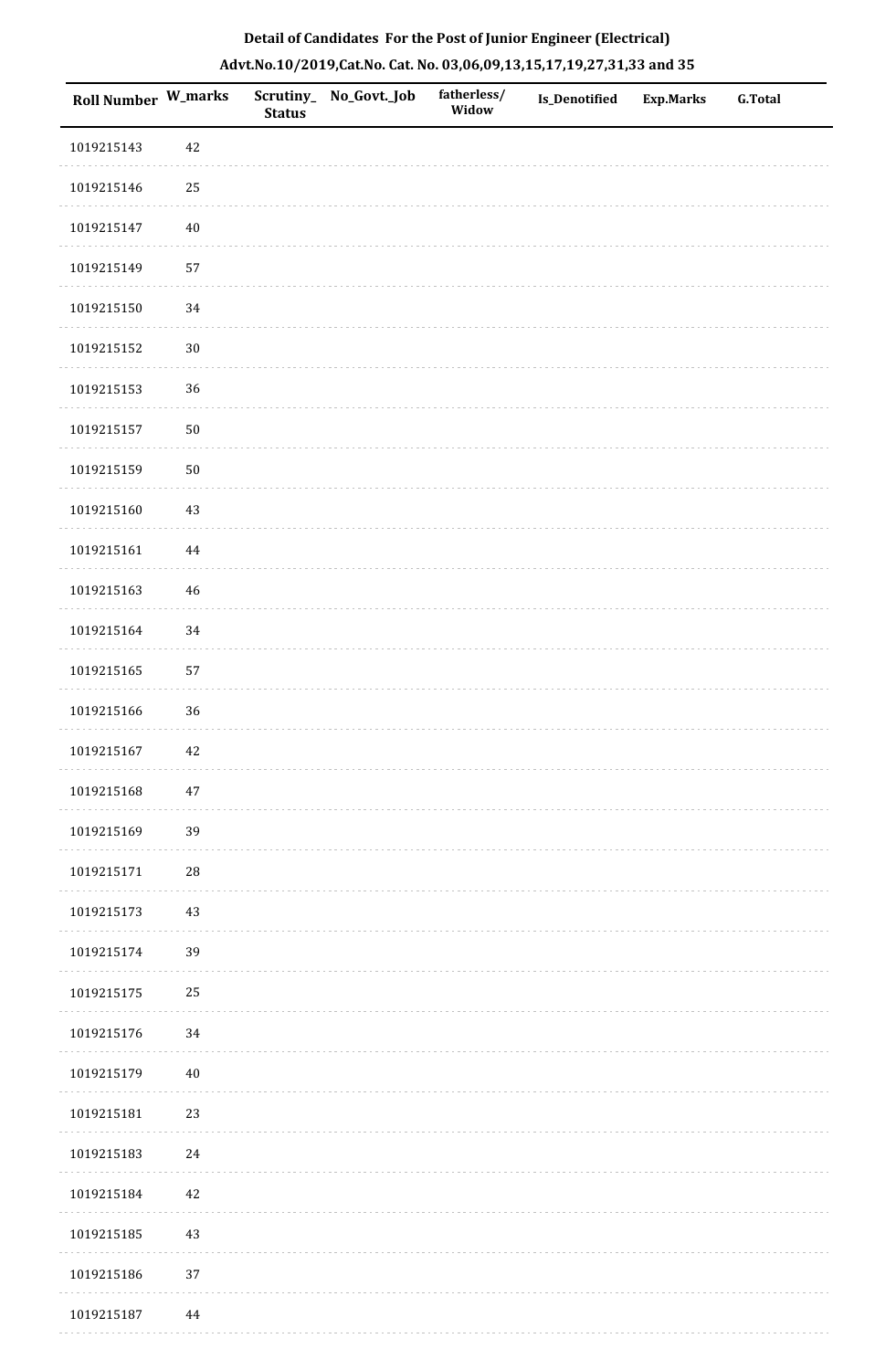| Roll Number W_marks |          | <b>Status</b> | Scrutiny_ No_Govt._Job | fatherless/<br>Widow | Is_Denotified | <b>Exp.Marks</b> | G.Total |
|---------------------|----------|---------------|------------------------|----------------------|---------------|------------------|---------|
| 1019215189          | $31\,$   |               |                        |                      |               |                  |         |
| 1019215190          | 46       |               |                        |                      |               |                  |         |
| 1019215191          | 37       |               |                        |                      |               |                  |         |
| 1019215195          | $47\,$   |               |                        |                      |               |                  |         |
| 1019215196          | 37       |               |                        |                      |               |                  |         |
| 1019215198          | 23       |               |                        |                      |               |                  |         |
| 1019215201          | 35       |               |                        |                      |               |                  |         |
| 1019215202          | $42\,$   |               |                        |                      |               |                  |         |
| 1019215203          | $50\,$   |               |                        |                      |               |                  |         |
| 1019215204          | 39       |               |                        |                      |               |                  |         |
| 1019215205          | 45       |               |                        |                      |               |                  |         |
| 1019215213          | 38       |               |                        |                      |               |                  |         |
| 1019215215          | 39       |               |                        |                      |               |                  |         |
| 1019215216          | $\bf 44$ |               |                        |                      |               |                  |         |
| 1019215217          | $41\,$   |               |                        |                      |               |                  |         |
| 1019215218          | 42       |               |                        |                      |               |                  |         |
| 1019215220          | 31       |               |                        |                      |               |                  |         |
| 1019215223          | 34       |               |                        |                      |               |                  |         |
| 1019215224          | $38\,$   |               |                        |                      |               |                  |         |
| 1019215225          | 32       |               |                        |                      |               |                  |         |
| 1019215226          | 39       |               |                        |                      |               |                  |         |
| 1019215227          | 35       |               |                        |                      |               |                  |         |
| 1019215228          | $40\,$   |               |                        |                      |               |                  |         |
| 1019215230          | 22       |               |                        |                      |               |                  |         |
| 1019215232          | 32       |               |                        |                      |               |                  |         |
| 1019215234          | 33       |               |                        |                      |               |                  |         |
| 1019215235          | 44       |               |                        |                      |               |                  |         |
| 1019215243          | 36       |               |                        |                      |               |                  |         |
| 1019215244          | 37       |               |                        |                      |               |                  |         |
| 1019215249          | 32       |               |                        |                      |               |                  |         |

. . . . . . .

. . . . . . . . . . .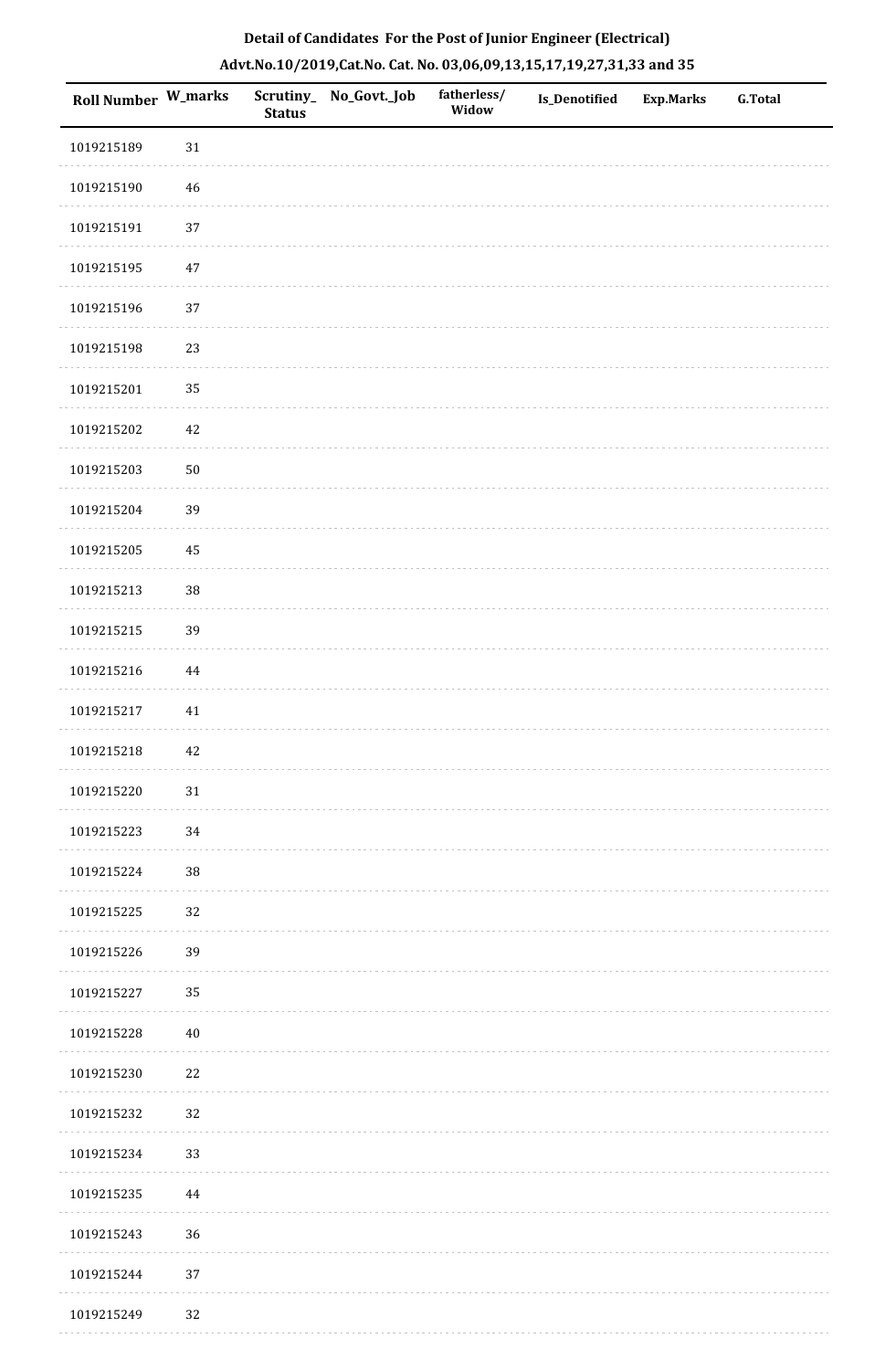| Roll Number W_marks |            | <b>Status</b> | Scrutiny_No_Govt._Job | fatherless/<br>Widow | <b>Is_Denotified</b> | <b>Exp.Marks</b> | <b>G.Total</b> |
|---------------------|------------|---------------|-----------------------|----------------------|----------------------|------------------|----------------|
| 1019215250          | 62         | Eligible      | $\boldsymbol{0}$      | $\boldsymbol{0}$     | $\boldsymbol{0}$     | $0.00\,$         | 62.00          |
| 1019215251          | 33         |               |                       |                      |                      |                  |                |
| 1019215252          | 61         | Eligible      | $\boldsymbol{0}$      | $\boldsymbol{0}$     | $\boldsymbol{0}$     | $0.00\,$         | 61.00          |
| 1019215253          | 62         | Eligible      | $\boldsymbol{0}$      | $\boldsymbol{0}$     | $\boldsymbol{0}$     | $0.00\,$         | 62.00          |
| 1019215254          | 59         | Eligible      | $\boldsymbol{0}$      | $\boldsymbol{0}$     | $\boldsymbol{0}$     | $0.00\,$         | 59.00          |
| 1019215256          | $34\,$     |               |                       |                      |                      |                  |                |
| 1019215257          | 37         |               |                       |                      |                      |                  |                |
| 1019215258          | $28\,$     |               |                       |                      |                      |                  |                |
| 1019215262          | 55         |               |                       |                      |                      |                  |                |
| 1019215263          | 46         |               |                       |                      |                      |                  |                |
| 1019215265          | 37         |               |                       |                      |                      |                  |                |
| 1019215266          | 37         |               |                       |                      |                      |                  |                |
| 1019215267          | $38\,$     |               |                       |                      |                      |                  |                |
| 1019215269          | 32         |               |                       |                      |                      |                  |                |
| 1019215272          | $30\,$     |               |                       |                      |                      |                  |                |
| 1019215275          | 51         | Eligible      | $\boldsymbol{0}$      | $\boldsymbol{0}$     | $\boldsymbol{0}$     | $0.00\,$         | 51.00          |
| 1019215278          | 36         |               |                       |                      |                      |                  |                |
| 1019215279          | 53         |               |                       |                      |                      |                  |                |
| 1019215280          | $38\,$     |               |                       |                      |                      |                  |                |
| 1019215283          | 34         |               |                       |                      |                      |                  |                |
| 1019215285          | 26         |               |                       |                      |                      |                  |                |
| 1019215292          | 45         |               |                       |                      |                      |                  |                |
| 1019215293          | 34         |               |                       |                      |                      |                  |                |
| 1019215294          | 32         |               |                       |                      |                      |                  |                |
| 1019215296          | 36         |               |                       |                      |                      |                  |                |
| 1019215297          | $38\,$     |               |                       |                      |                      |                  |                |
| 1019215298          | 38         |               |                       |                      |                      |                  |                |
| 1019215299          | 42         |               |                       |                      |                      |                  |                |
| 1019215300          | 37         |               |                       |                      |                      |                  |                |
| 1019215302          | ${\bf 51}$ |               |                       |                      |                      |                  |                |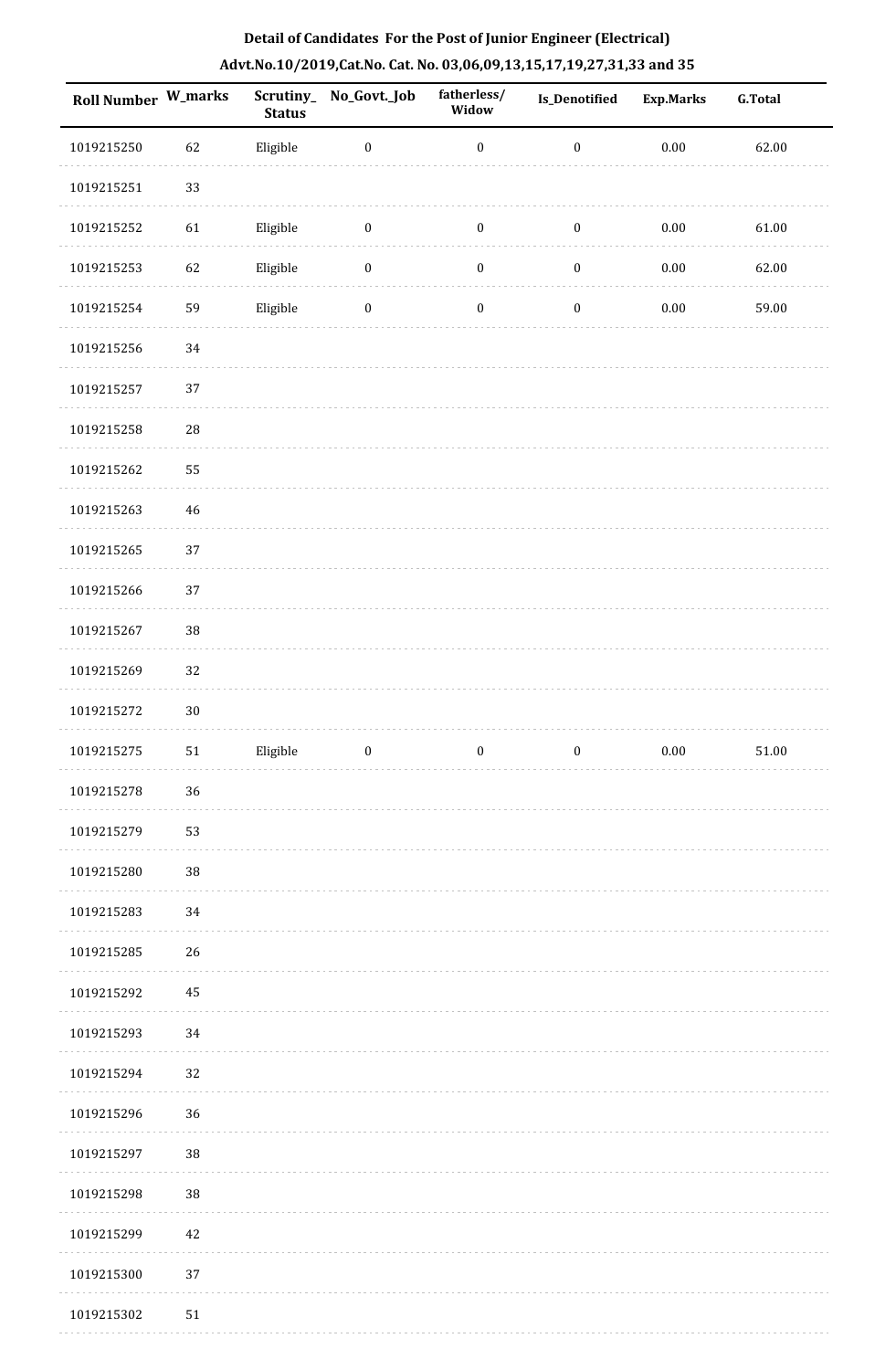| <b>Roll Number W_marks</b> |          | <b>Status</b> | Scrutiny_ No_Govt._Job | fatherless/<br>Widow | <b>Is_Denotified</b> | <b>Exp.Marks</b> | <b>G.Total</b> |
|----------------------------|----------|---------------|------------------------|----------------------|----------------------|------------------|----------------|
| 1019215305                 | $41\,$   |               |                        |                      |                      |                  |                |
| 1019215308                 | 39       |               |                        |                      |                      |                  |                |
| 1019215310                 | $30\,$   |               |                        |                      |                      |                  |                |
| 1019215311                 | 37       |               |                        |                      |                      |                  |                |
| 1019215312                 | 24       | Absent        | $\boldsymbol{0}$       | $\bf{0}$             | $\boldsymbol{0}$     | 0.00             |                |
| 1019215314                 | $31\,$   |               |                        |                      |                      |                  |                |
| 1019215315                 | 49       |               |                        |                      |                      |                  |                |
| 1019215316                 | 55       | Eligible      | $\overline{5}$         | $\boldsymbol{0}$     | $\boldsymbol{0}$     | $0.00\,$         | 60.00          |
| 1019215319                 | $38\,$   |               |                        |                      |                      |                  |                |
| 1019215320                 | 24       |               |                        |                      |                      |                  |                |
| 1019215321                 | 39       |               |                        |                      |                      |                  |                |
| 1019215323                 | 54       |               |                        |                      |                      |                  |                |
| 1019215328                 | 33       |               |                        |                      |                      |                  |                |
| 1019215329                 | 56       |               |                        |                      |                      |                  |                |
| 1019215332                 | $20\,$   |               |                        |                      |                      |                  |                |
| 1019215333                 | 39       |               |                        |                      |                      |                  |                |
| 1019215334                 | 35       |               |                        |                      |                      |                  |                |
| 1019215340                 | 38       |               |                        |                      |                      |                  |                |
| 1019215341                 | 14       |               |                        |                      |                      |                  |                |
| 1019215343                 | 37       |               |                        |                      |                      |                  |                |
| 1019215345                 | $47\,$   |               |                        |                      |                      |                  |                |
| 1019215346                 | 36       |               |                        |                      |                      |                  |                |
| 1019215347                 | 44       |               |                        |                      |                      |                  |                |
| 1019215349                 | REJECTED |               |                        |                      |                      |                  | $0.00\,$       |
| 1019215351                 | 34       |               |                        |                      |                      |                  |                |
| 1019215352                 | 44       |               |                        |                      |                      |                  |                |
| 1019215353                 | $31\,$   |               |                        |                      |                      |                  |                |
| 1019215354                 | $41\,$   |               |                        |                      |                      |                  |                |
| 1019215355                 | 36       |               |                        |                      |                      |                  |                |
| 1019215358                 | 33       |               |                        |                      |                      |                  |                |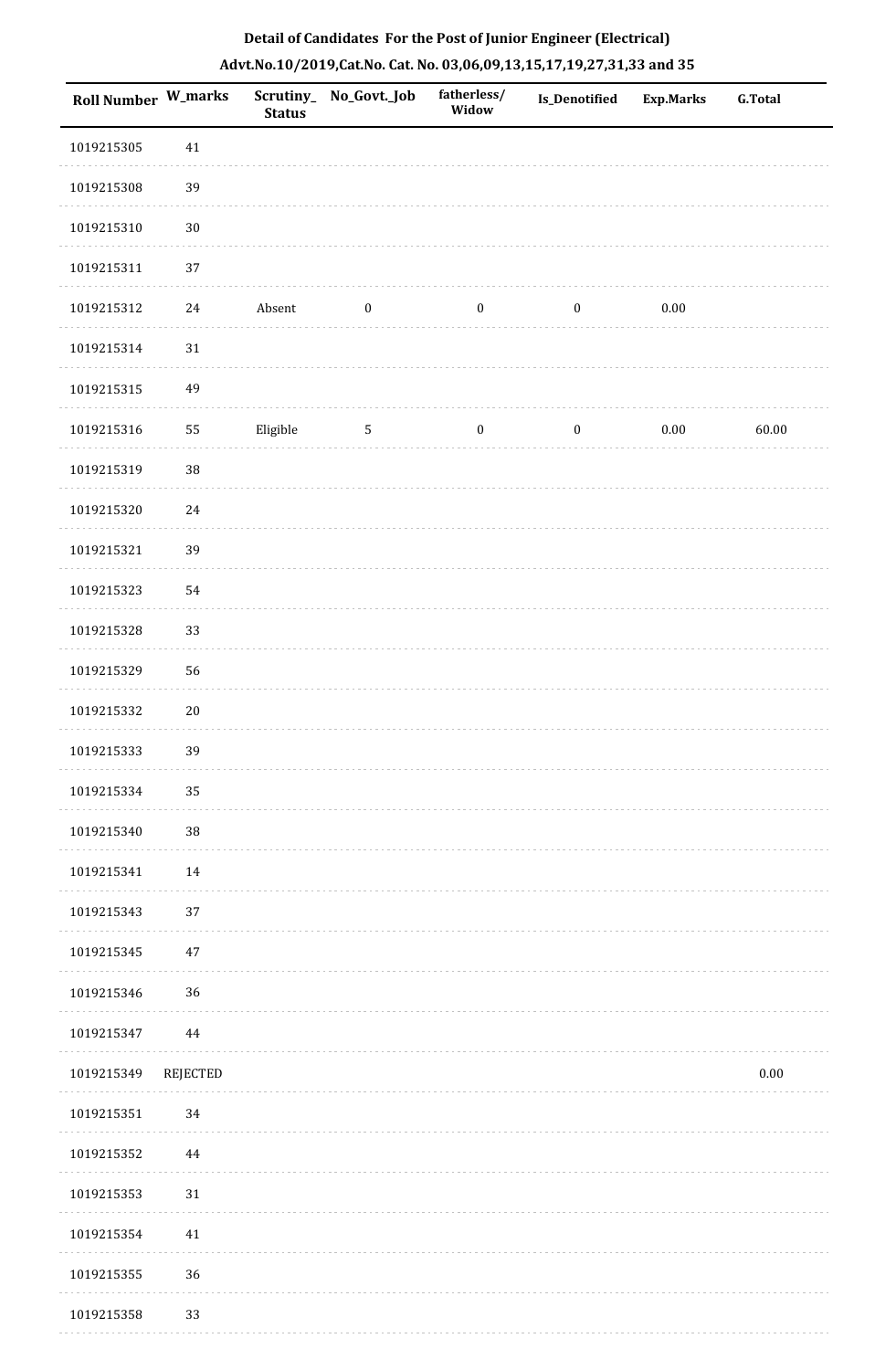| Roll Number W_marks |                 | <b>Status</b> | Scrutiny_No_Govt._Job | fatherless/<br>Widow | Is_Denotified    | <b>Exp.Marks</b> | <b>G.Total</b> |
|---------------------|-----------------|---------------|-----------------------|----------------------|------------------|------------------|----------------|
| 1019215360          | 37              |               |                       |                      |                  |                  |                |
| 1019215361          | $47\,$          |               |                       |                      |                  |                  |                |
| 1019215364          | 23              |               |                       |                      |                  |                  |                |
| 1019215365          | 45              |               |                       |                      |                  |                  |                |
| 1019215366          | 34              |               |                       |                      |                  |                  |                |
| 1019215368          | 39              |               |                       |                      |                  |                  |                |
| 1019215369          | 56              | Eligible      | $\boldsymbol{0}$      | $\boldsymbol{0}$     | $\boldsymbol{0}$ | $0.00\,$         | 56.00          |
| 1019215373          | 57              | Eligible      | $\sqrt{5}$            | $\boldsymbol{0}$     | $\boldsymbol{0}$ | $0.00\,$         | 62.00          |
| 1019215375          | 39              |               |                       |                      |                  |                  |                |
| 1019215380          | 43              |               |                       |                      |                  |                  |                |
| 1019215382          | 44              |               |                       |                      |                  |                  |                |
| 1019215383          | 33              |               |                       |                      |                  |                  |                |
| 1019215385          | 35              |               |                       |                      |                  |                  |                |
| 1019215386          | 37              |               |                       |                      |                  |                  |                |
| 1019215389          | $\bf 44$        |               |                       |                      |                  |                  |                |
| 1019215391          | 40              |               |                       |                      |                  |                  |                |
| 1019215392          | $31\,$          |               |                       |                      |                  |                  |                |
| 1019215394          | 55              | Eligible      | $\bf{0}$              | $\boldsymbol{0}$     | $\boldsymbol{0}$ | $0.00\,$         | 55.00          |
| 1019215395          | 45              |               |                       |                      |                  |                  |                |
| 1019215396          | 39              |               |                       |                      |                  |                  |                |
| 1019215397          | 38              |               |                       |                      |                  |                  |                |
| 1019215398          | <b>REJECTED</b> |               |                       |                      |                  |                  | $0.00\,$       |
| 1019215400          | 52              |               |                       |                      |                  |                  |                |
| 1019215401          | 52              |               |                       |                      |                  |                  |                |
| 1019215402          | $21\,$          |               |                       |                      |                  |                  |                |
| 1019215405          | 39              |               |                       |                      |                  |                  |                |
| 1019215406          | 48              |               |                       |                      |                  |                  |                |
| 1019215409          | 46              |               |                       |                      |                  |                  |                |
| 1019215414          | $27\,$          |               |                       |                      |                  |                  |                |
| 1019215415          | 39              |               |                       |                      |                  |                  |                |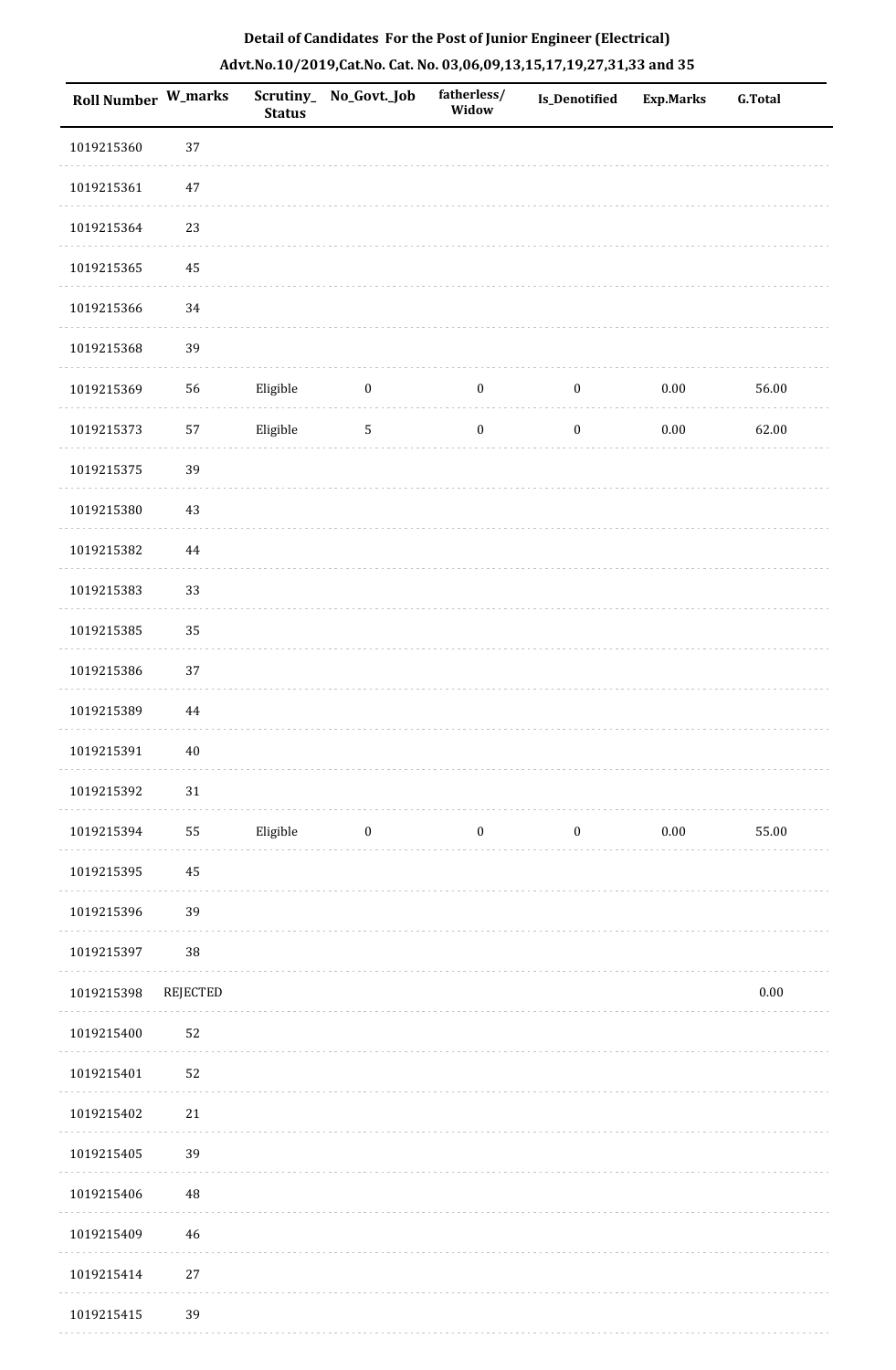| Roll Number W_marks |             | <b>Status</b> | Scrutiny_No_Govt._Job | fatherless/<br>Widow | Is_Denotified    | <b>Exp.Marks</b> | <b>G.Total</b> |
|---------------------|-------------|---------------|-----------------------|----------------------|------------------|------------------|----------------|
| 1019215416          | 35          |               |                       |                      |                  |                  |                |
| 1019215417          | 44          |               |                       |                      |                  |                  |                |
| 1019215418          | 42          |               |                       |                      |                  |                  |                |
| 1019215419          | 66          | Eligible      | $\boldsymbol{0}$      | $\boldsymbol{0}$     | $\boldsymbol{0}$ | $0.00\,$         | 66.00          |
| 1019215421          | $30\,$      |               |                       |                      |                  |                  |                |
| 1019215423          | $\sqrt{28}$ |               |                       |                      |                  |                  |                |
| 1019215426          | 35          |               |                       |                      |                  |                  |                |
| 1019215428          | $31\,$      |               |                       |                      |                  |                  |                |
| 1019215430          | 31          |               |                       |                      |                  |                  |                |
| 1019215434          | 39          |               |                       |                      |                  |                  |                |
| 1019215436          | 40          | Eligible      | $\boldsymbol{0}$      | $\boldsymbol{0}$     | $\boldsymbol{0}$ | $0.00\,$         | 40.00          |
| 1019215441          | 31          |               |                       |                      |                  |                  |                |
| 1019215444          | 32          |               |                       |                      |                  |                  |                |
| 1019215447          | 36          |               |                       |                      |                  |                  |                |
| 1019215448          | 39          |               |                       |                      |                  |                  |                |
| 1019215449          | ${\bf 50}$  |               |                       |                      |                  |                  |                |
| 1019215452          | $38\,$      |               |                       |                      |                  |                  |                |
| 1019215454          | 54          |               |                       |                      |                  |                  |                |
| 1019215456          | 39          |               |                       |                      |                  |                  |                |
| 1019215457          | 28          |               |                       |                      |                  |                  |                |
| 1019215460          | $50\,$      |               |                       |                      |                  |                  |                |
| 1019215462          | $\rm 48$    | Eligible      | $\boldsymbol{0}$      | $\boldsymbol{0}$     | $\boldsymbol{0}$ | $0.00\,$         | 48.00          |
| 1019215463          | 43          |               |                       |                      |                  |                  |                |
| 1019215464          | 53          |               |                       |                      |                  |                  |                |
| 1019215465          | 27          |               |                       |                      |                  |                  |                |
| 1019215466          | 36          |               |                       |                      |                  |                  |                |
| 1019215467          | 33          |               |                       |                      |                  |                  |                |
| 1019215468          | 35          |               |                       |                      |                  |                  |                |
| 1019215469          | 27          |               |                       |                      |                  |                  |                |
| 1019215471          | 34          |               |                       |                      |                  |                  |                |

1019215471 34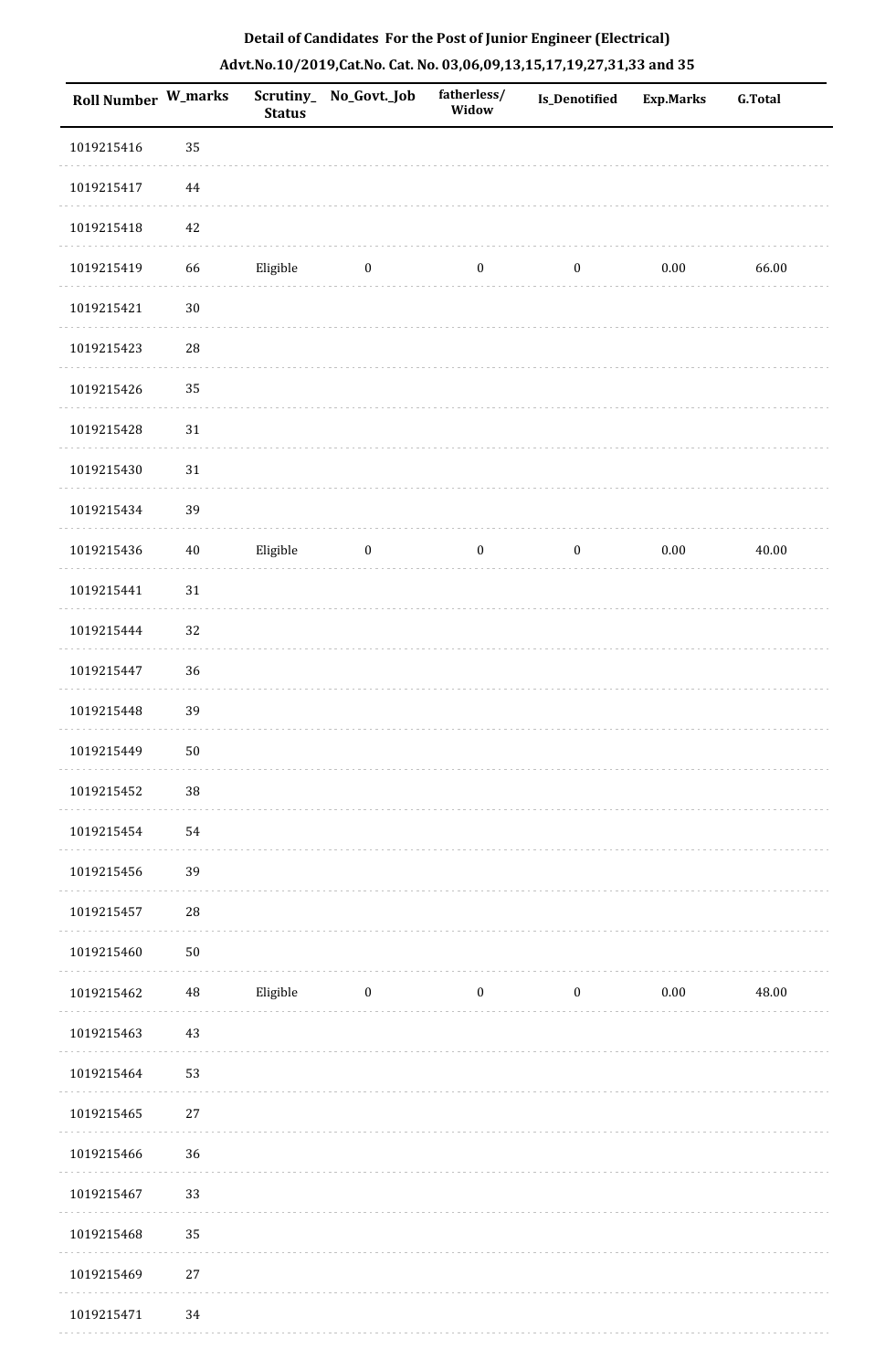| Roll Number W_marks |          | <b>Status</b> | Scrutiny_ No_Govt._Job | fatherless/<br>Widow | <b>Is_Denotified</b> | <b>Exp.Marks</b> | <b>G.Total</b> |
|---------------------|----------|---------------|------------------------|----------------------|----------------------|------------------|----------------|
| 1019215472          | 37       |               |                        |                      |                      |                  |                |
| 1019215473          | $40\,$   |               |                        |                      |                      |                  |                |
| 1019215474          | 56       |               |                        |                      |                      |                  |                |
| 1019215478          | 38       |               |                        |                      |                      |                  |                |
| 1019215479          | 32       |               |                        |                      |                      |                  |                |
| 1019215480          | 49       |               |                        |                      |                      |                  |                |
| 1019215482          | 45       |               |                        |                      |                      |                  |                |
| 1019215483          | 39       |               |                        |                      |                      |                  |                |
| 1019215487          | $30\,$   |               |                        |                      |                      |                  |                |
| 1019215489          | 39       |               |                        |                      |                      |                  |                |
| 1019215490          | 44       |               |                        |                      |                      |                  |                |
| 1019215491          | 29       |               |                        |                      |                      |                  |                |
| 1019215492          | 35       |               |                        |                      |                      |                  |                |
| 1019215494          | $40\,$   |               |                        |                      |                      |                  |                |
| 1019215496          | 36       |               |                        |                      |                      |                  |                |
| 1019215497          | $30\,$   |               |                        |                      |                      |                  |                |
| 1019215499          | 59       |               |                        |                      |                      |                  |                |
| 1019215501          | 42       |               |                        |                      |                      |                  |                |
| 1019215502          | 53       |               |                        |                      |                      |                  |                |
| 1019215505          | $\rm 48$ |               |                        |                      |                      |                  |                |
| 1019215507          | 41       |               |                        |                      |                      |                  |                |
| 1019215510          | 26       |               |                        |                      |                      |                  |                |
| 1019215512          | 52       |               |                        |                      |                      |                  |                |
| 1019215513          | 26       |               |                        |                      |                      |                  |                |
| 1019215514          | $21\,$   |               |                        |                      |                      |                  |                |
| 1019215516          | 49       |               |                        |                      |                      |                  |                |
| 1019215517          | 55       |               |                        |                      |                      |                  |                |
| 1019215520          | 39       |               |                        |                      |                      |                  |                |
| 1019215522          | 43       |               |                        |                      |                      |                  |                |
| 1019215526          | $40\,$   |               |                        |                      |                      |                  |                |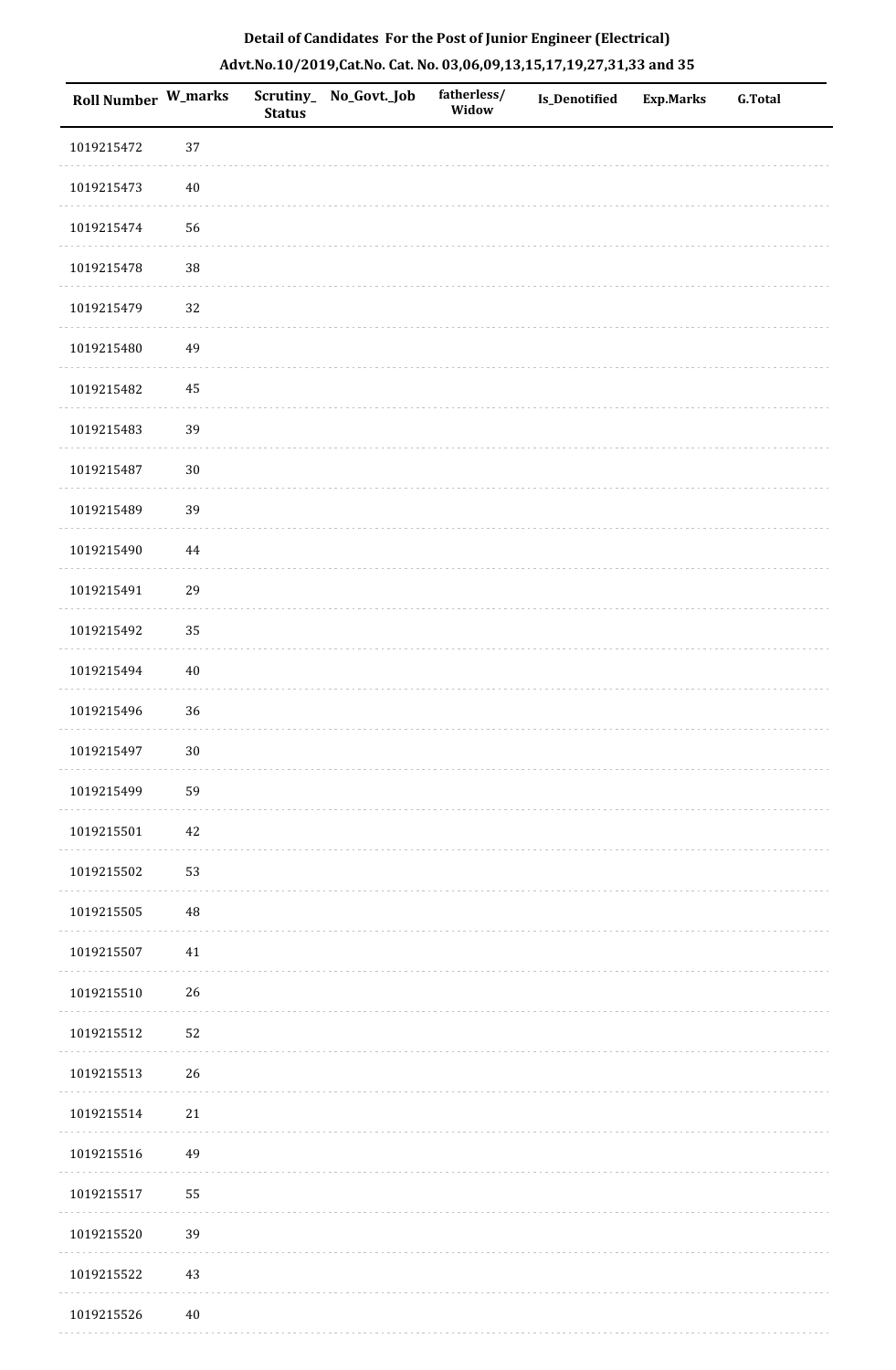| Roll Number W_marks |                 | <b>Status</b> | Scrutiny_ No_Govt._Job | fatherless/<br>Widow | Is_Denotified    | Exp.Marks | <b>G.Total</b> |
|---------------------|-----------------|---------------|------------------------|----------------------|------------------|-----------|----------------|
| 1019215527          | 45              |               |                        |                      |                  |           |                |
| 1019215530          | 35              |               |                        |                      |                  |           |                |
| 1019215531          | $41\,$          |               |                        |                      |                  |           |                |
| 1019215532          | $40\,$          |               |                        |                      |                  |           |                |
| 1019215536          | $60\,$          |               |                        |                      |                  |           |                |
| 1019215538          | 39              |               |                        |                      |                  |           |                |
| 1019215540          | 53              |               |                        |                      |                  |           |                |
| 1019215542          | $50\,$          |               |                        |                      |                  |           |                |
| 1019215545          | 54              |               |                        |                      |                  |           |                |
| 1019215546          | 32              |               |                        |                      |                  |           |                |
| 1019215547          | $51\,$          |               |                        |                      |                  |           |                |
| 1019215548          | 58              |               |                        |                      |                  |           |                |
| 1019215549          | 36              |               |                        |                      |                  |           |                |
| 1019215550          | 33              |               |                        |                      |                  |           |                |
| 1019215552          | $43\,$          |               |                        |                      |                  |           |                |
| 1019215553          | 34              |               |                        |                      |                  |           |                |
| 1019215554          | $41\,$          |               |                        |                      |                  |           |                |
| 1019215559          | 36              |               |                        |                      |                  |           |                |
| 1019215561          | 32              |               |                        |                      |                  |           |                |
| 1019215562          | $43\,$          |               |                        |                      |                  |           |                |
| 1019215563          | 25              |               |                        |                      |                  |           |                |
| 1019215566          | 48              |               |                        |                      |                  |           |                |
| 1019215568          | 61              | Eligible      | $\bf{0}$               | $\boldsymbol{0}$     | $\boldsymbol{0}$ | $0.00\,$  | 61.00          |
| 1019215569          | 52              |               |                        |                      |                  |           |                |
| 1019215570          | 38              |               |                        |                      |                  |           |                |
| 1019215574          | 58              |               |                        |                      |                  |           |                |
| 1019215575          | 45              |               |                        |                      |                  |           |                |
| 1019215577          | <b>REJECTED</b> |               |                        |                      |                  |           | $0.00\,$       |
| 1019215578          | $43\,$          |               |                        |                      |                  |           |                |
|                     |                 |               |                        |                      |                  |           |                |

## **Detail of Candidates For the Post of Junior Engineer (Electrical) Advt.No.10/2019,Cat.No. Cat. No. 03,06,09,13,15,17,19,27,31,33 and 35**

 1019215579 34. . . . . . . . . . .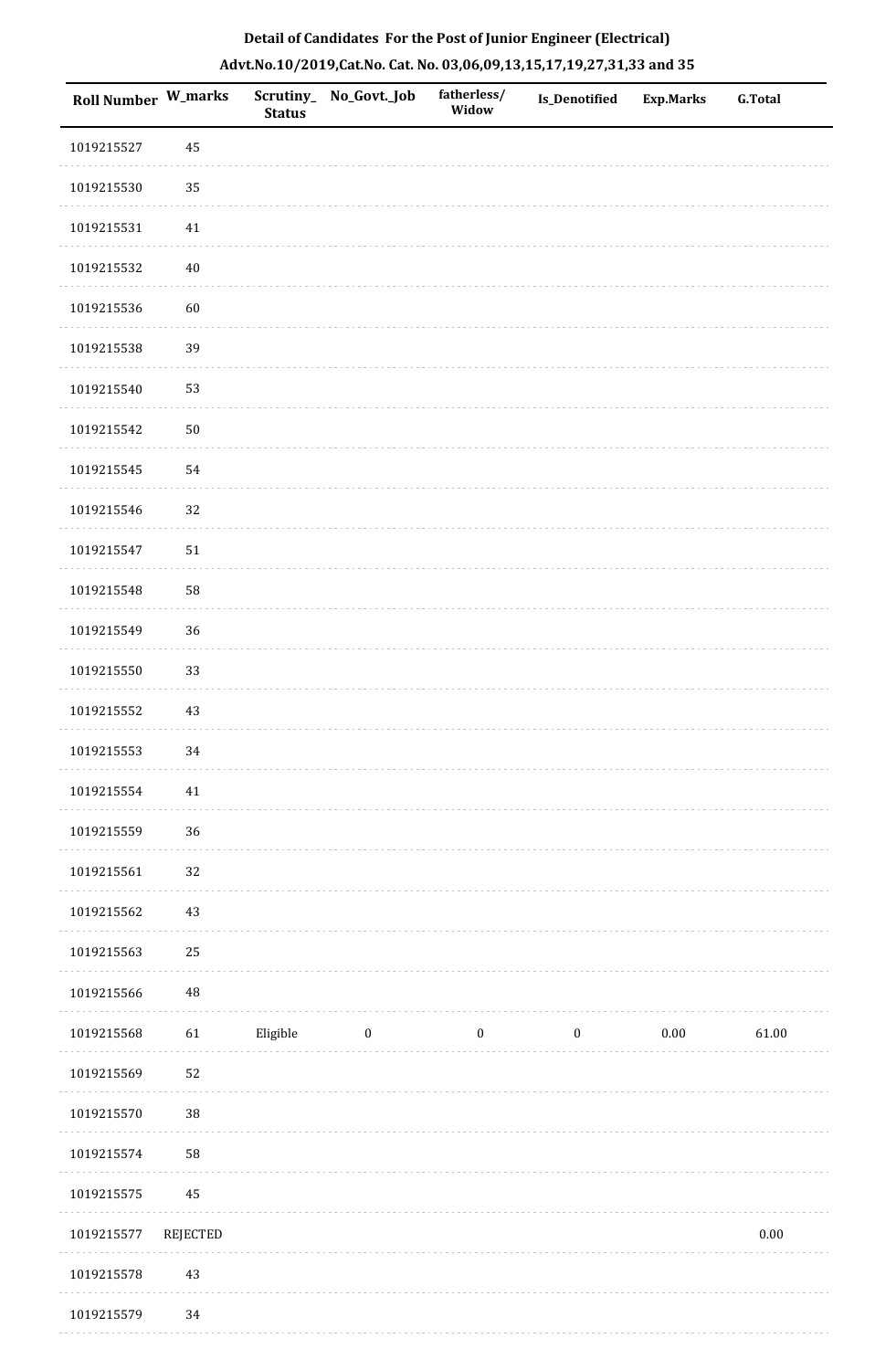| <b>Roll Number W_marks</b> |                 | <b>Status</b> | Scrutiny_ No_Govt._Job | fatherless/<br>Widow | Is_Denotified    | <b>Exp.Marks</b> | <b>G.Total</b> |
|----------------------------|-----------------|---------------|------------------------|----------------------|------------------|------------------|----------------|
| 1019215580                 | <b>REJECTED</b> |               |                        |                      |                  |                  | $0.00\,$       |
| 1019215581                 | $41\,$          |               |                        |                      |                  |                  |                |
| 1019215582                 | 35              |               |                        |                      |                  |                  |                |
| 1019215583                 | 36              |               |                        |                      |                  |                  |                |
| 1019215585                 | 61              | Eligible      | $\bf{0}$               | $\boldsymbol{0}$     | $\boldsymbol{0}$ | $0.00\,$         | 61.00          |
| 1019215586                 | 11              |               |                        |                      |                  |                  |                |
| 1019215588                 | $31\,$          |               |                        |                      |                  |                  |                |
| 1019215590                 | 42              |               |                        |                      |                  |                  |                |
| 1019215593                 | 41              |               |                        |                      |                  |                  |                |
| 1019215595                 | <b>REJECTED</b> |               |                        |                      |                  |                  | $0.00\,$       |
| 1019215596                 | 38              |               |                        |                      |                  |                  |                |
| 1019215599                 | 44              |               |                        |                      |                  |                  |                |
| 1019215600                 | $\bf 44$        |               |                        |                      |                  |                  |                |
| 1019215601                 | 49              |               |                        |                      |                  |                  |                |
| 1019215603                 | 42              |               |                        |                      |                  |                  |                |
| 1019215604                 | $47\,$          |               |                        |                      |                  |                  |                |
| 1019215607                 | $38\,$          |               |                        |                      |                  |                  |                |
| 1019215609                 | 32              |               |                        |                      |                  |                  |                |
| 1019215610                 | 55              |               |                        |                      |                  |                  |                |
| 1019215612                 | 42              |               |                        |                      |                  |                  |                |
| 1019215613                 | 37              |               |                        |                      |                  |                  |                |
| 1019215614                 | 31              |               |                        |                      |                  |                  |                |
| 1019215616                 | 53              |               |                        |                      |                  |                  |                |
| 1019215618                 | $40\,$          |               |                        |                      |                  |                  |                |
| 1019215619                 | 36              |               |                        |                      |                  |                  |                |
| 1019215620                 | 51              |               |                        |                      |                  |                  |                |
| 1019215621                 | 34              |               |                        |                      |                  |                  |                |
| 1019215622                 | 35              |               |                        |                      |                  |                  |                |
| 1019215624                 | 36              |               |                        |                      |                  |                  |                |
| 1019215625                 | 36              |               |                        |                      |                  |                  |                |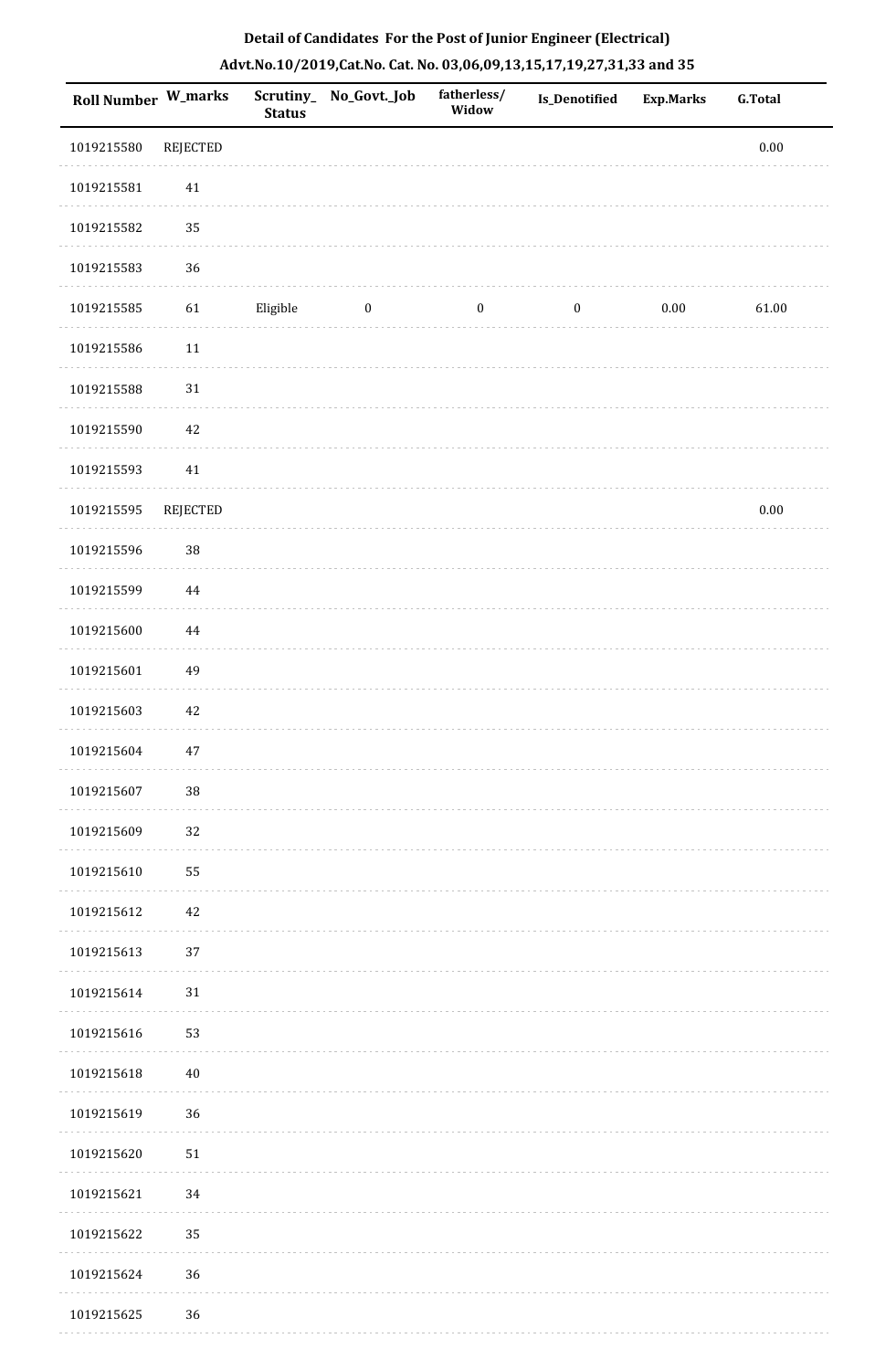| Roll Number W_marks |        | Scrutiny_<br><b>Status</b> | No_Govt._Job     | fatherless/<br>Widow | <b>Is_Denotified</b> | <b>Exp.Marks</b> | <b>G.Total</b> |
|---------------------|--------|----------------------------|------------------|----------------------|----------------------|------------------|----------------|
| 1019215627          | 33     |                            |                  |                      |                      |                  |                |
| 1019215628          | 59     |                            |                  |                      |                      |                  |                |
| 1019215629          | 35     |                            |                  |                      |                      |                  |                |
| 1019215630          | 36     |                            |                  |                      |                      |                  |                |
| 1019215633          | 52     |                            |                  |                      |                      |                  |                |
| 1019215635          | 36     |                            |                  |                      |                      |                  |                |
| 1019215637          | 31     |                            |                  |                      |                      |                  |                |
| 1019215639          | 41     |                            |                  |                      |                      |                  |                |
| 1019215640          | 42     |                            |                  |                      |                      |                  |                |
| 1019215641          | 40     |                            |                  |                      |                      |                  |                |
| 1019215644          | $30\,$ |                            |                  |                      |                      |                  |                |
| 1019215645          | 46     |                            |                  |                      |                      |                  |                |
| 1019215647          | $40\,$ |                            |                  |                      |                      |                  |                |
| 1019215648          | $20\,$ |                            |                  |                      |                      |                  |                |
| 1019215650          | 32     |                            |                  |                      |                      |                  |                |
| 1019215652          | 34     |                            |                  |                      |                      |                  |                |
| 1019215653          | $37\,$ |                            |                  |                      |                      |                  |                |
| 1019215654          | 41     |                            |                  |                      |                      |                  |                |
| 1019215655          | $41\,$ |                            |                  |                      |                      |                  |                |
| 1019215656          | $31\,$ |                            |                  |                      |                      |                  |                |
| 1019215658          | $30\,$ |                            |                  |                      |                      |                  |                |
| 1019215660          | $42\,$ |                            |                  |                      |                      |                  |                |
| 1019215661          | 54     |                            |                  |                      |                      |                  |                |
| 1019215662          | 33     |                            |                  |                      |                      |                  |                |
| 1019215664          | $38\,$ |                            |                  |                      |                      |                  |                |
| 1019215669          | 29     |                            |                  |                      |                      |                  |                |
| 1019215670          | 69     | Eligible                   | $\bf{0}$         | $\boldsymbol{0}$     | $\boldsymbol{0}$     | $0.00\,$         | 69.00          |
| 1019215672          | $41\,$ |                            |                  |                      |                      |                  |                |
| 1019215678          | 64     | Eligible                   | $\boldsymbol{0}$ | $\boldsymbol{0}$     | $\boldsymbol{0}$     | $0.00\,$         | 64.00          |
| 1019215681          | $34\,$ |                            |                  |                      |                      |                  |                |

. . . . . . . . . .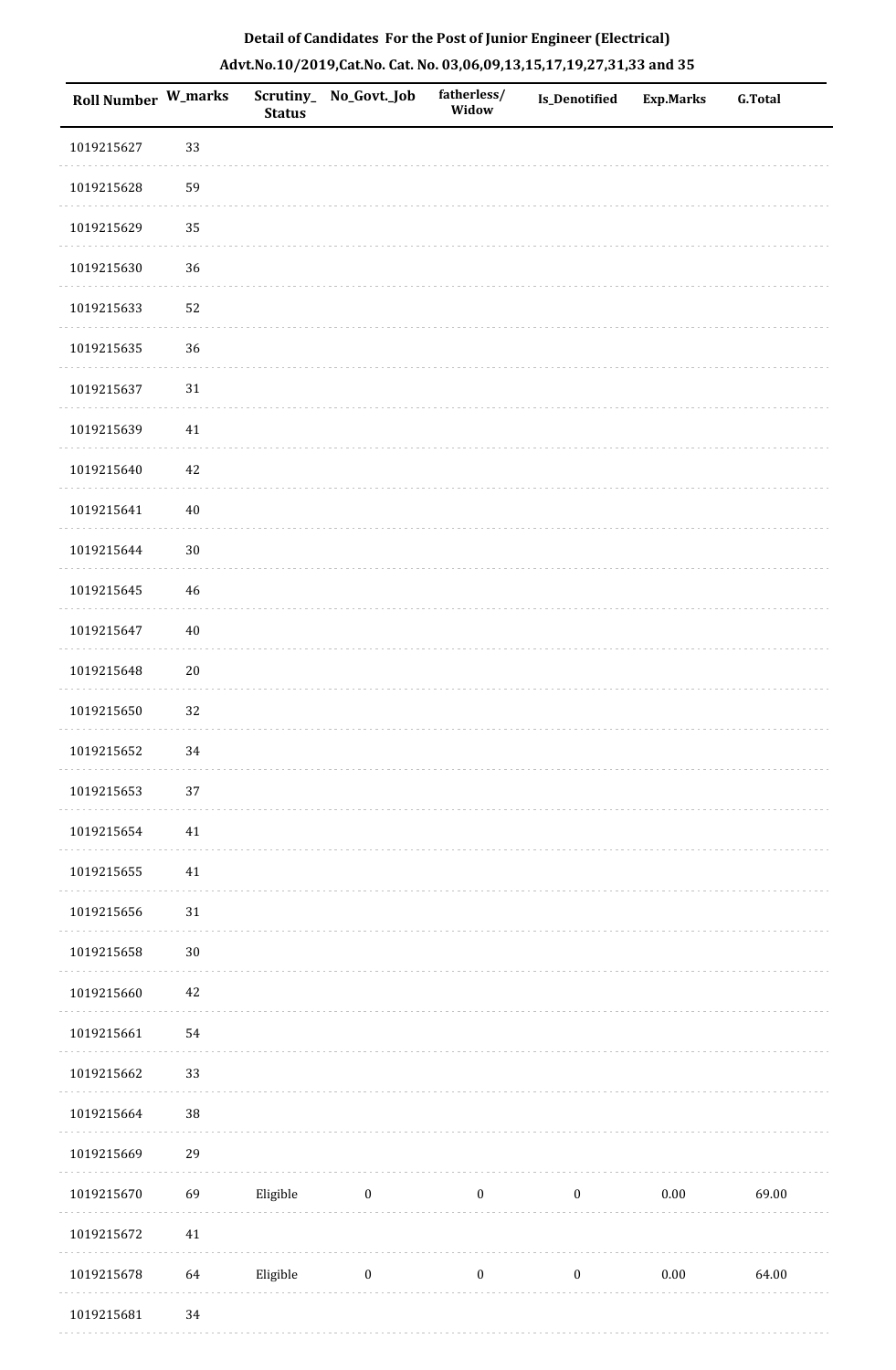| Roll Number W_marks |                  | <b>Status</b> | Scrutiny_No_Govt._Job | fatherless/<br>Widow | Is_Denotified    | <b>Exp.Marks</b> | <b>G.Total</b> |
|---------------------|------------------|---------------|-----------------------|----------------------|------------------|------------------|----------------|
| 1019215684          | 39               |               |                       |                      |                  |                  |                |
| 1019215685          | 42               |               |                       |                      |                  |                  |                |
| 1019215686          | 66               | Eligible      | $\bf{0}$              | $\boldsymbol{0}$     | $\boldsymbol{0}$ | 0.00             | 66.00          |
| 1019215687          | $50\,$           |               |                       |                      |                  |                  |                |
| 1019215688          | $42\,$           |               |                       |                      |                  |                  |                |
| 1019215689          | $21\,$           |               |                       |                      |                  |                  |                |
| 1019215690          | 52               |               |                       |                      |                  |                  |                |
| 1019215691          | 35               |               |                       |                      |                  |                  |                |
| 1019215692          | 35               |               |                       |                      |                  |                  |                |
| 1019215697          | 29               |               |                       |                      |                  |                  |                |
| 1019215698          | 36               |               |                       |                      |                  |                  |                |
| 1019215699          | 39               |               |                       |                      |                  |                  |                |
| 1019215701          | $\boldsymbol{9}$ |               |                       |                      |                  |                  |                |
| 1019215702          | $41\,$           |               |                       |                      |                  |                  |                |
| 1019215703          | 26               |               |                       |                      |                  |                  |                |
| 1019215704          | 33               |               |                       |                      |                  |                  |                |
| 1019215705          | 39               |               |                       |                      |                  |                  |                |
| 1019215706          | $32\,$           |               |                       |                      |                  |                  |                |
| 1019215707          | 29               |               |                       |                      |                  |                  |                |
| 1019215709          | 35               |               |                       |                      |                  |                  |                |
| 1019215710          | 59               |               |                       |                      |                  |                  |                |
| 1019215711          | $40\,$           |               |                       |                      |                  |                  |                |
| 1019215712          | $46\,$           |               |                       |                      |                  |                  |                |
| 1019215713          | 37               |               |                       |                      |                  |                  |                |
| 1019215715          | 33               |               |                       |                      |                  |                  |                |
| 1019215717          | 35               |               |                       |                      |                  |                  |                |
| 1019215718          | 47               | Eligible      | $\boldsymbol{0}$      | $\boldsymbol{0}$     | $\boldsymbol{0}$ | $0.00\,$         | 47.00          |
| 1019215721          | $27\,$           |               |                       |                      |                  |                  |                |
| 1019215722          |                  | Not Eligible  |                       |                      |                  |                  |                |
| 1019215723          | 36               |               |                       |                      |                  |                  |                |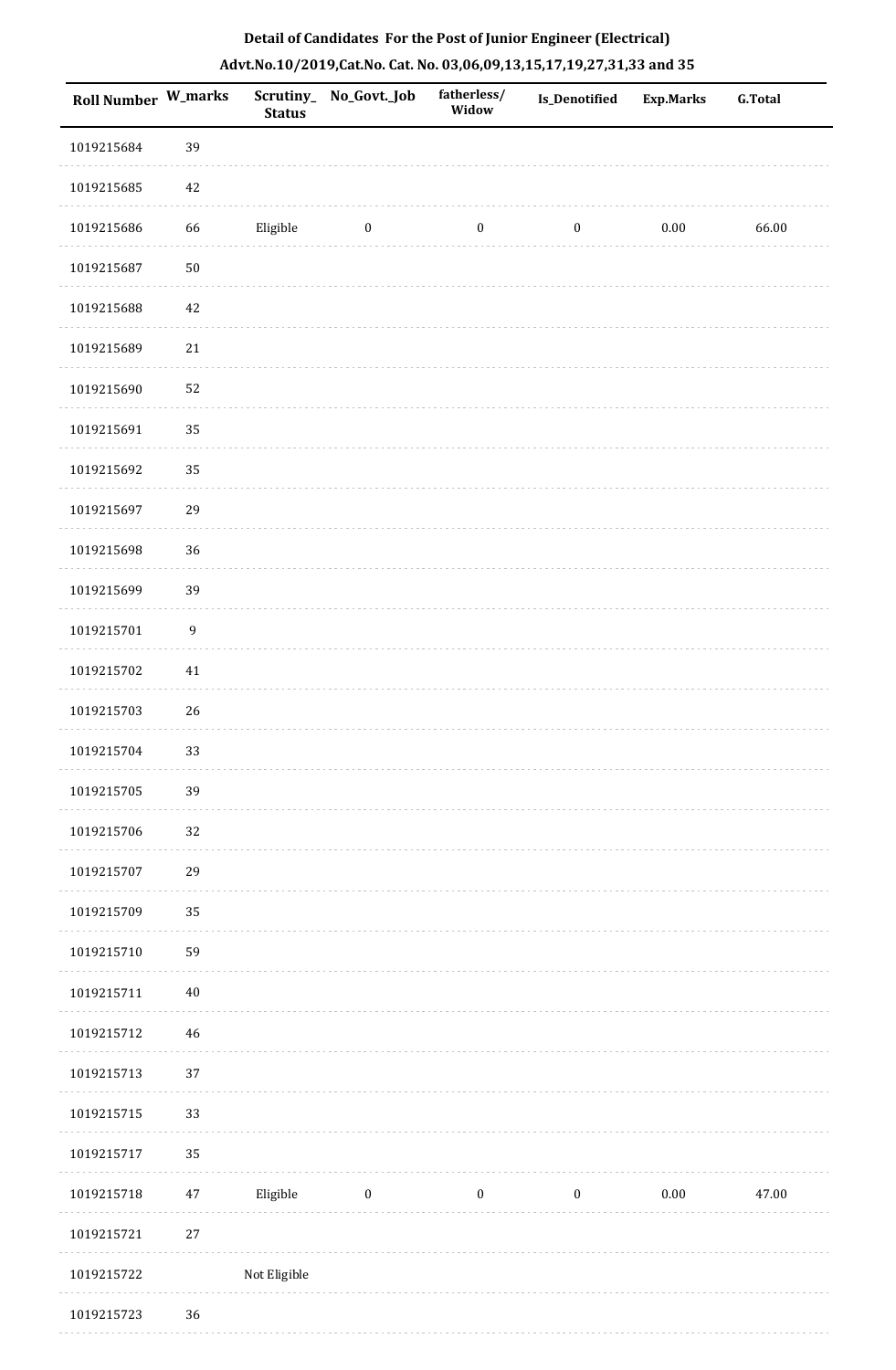| <b>Roll Number W_marks</b> |            | <b>Status</b> | Scrutiny_ No_Govt._Job | fatherless/<br>Widow | Is_Denotified    | <b>Exp.Marks</b> | <b>G.Total</b> |
|----------------------------|------------|---------------|------------------------|----------------------|------------------|------------------|----------------|
| 1019215725                 | 32         |               |                        |                      |                  |                  |                |
| 1019215728                 | 35         |               |                        |                      |                  |                  |                |
| 1019215731                 | 48         |               |                        |                      |                  |                  |                |
| 1019215733                 | 33         |               |                        |                      |                  |                  |                |
| 1019215734                 | 39         |               |                        |                      |                  |                  |                |
| 1019215735                 | 34         |               |                        |                      |                  |                  |                |
| 1019215737                 | $38\,$     |               |                        |                      |                  |                  |                |
| 1019215739                 | 48         |               |                        |                      |                  |                  |                |
| 1019215742                 | 34         |               |                        |                      |                  |                  |                |
| 1019215743                 | 33         |               |                        |                      |                  |                  |                |
| 1019215744                 | 33         |               |                        |                      |                  |                  |                |
| 1019215750                 | $30\,$     |               |                        |                      |                  |                  |                |
| 1019215752                 | 52         |               |                        |                      |                  |                  |                |
| 1019215753                 | ${\bf 50}$ |               |                        |                      |                  |                  |                |
| 1019215755                 | 33         |               |                        |                      |                  |                  |                |
| 1019215756                 | 51         | Eligible      | $\mathbf 5$            | $\boldsymbol{0}$     | $\boldsymbol{0}$ | $0.00\,$         | 56.00          |
| 1019215758                 | 36         |               |                        |                      |                  |                  |                |
| 1019215759                 | $17\,$     |               |                        |                      |                  |                  |                |
| 1019215760                 | 54         |               |                        |                      |                  |                  |                |
| 1019215761                 | $\bf 45$   |               |                        |                      |                  |                  |                |
| 1019215762                 | $41\,$     |               |                        |                      |                  |                  |                |
| 1019215764                 | 49         |               |                        |                      |                  |                  |                |
| 1019215765                 | 36         |               |                        |                      |                  |                  |                |
| 1019215767                 | 44         |               |                        |                      |                  |                  |                |
| 1019215768                 | $40\,$     |               |                        |                      |                  |                  |                |
| 1019215770                 | 31         |               |                        |                      |                  |                  |                |
| 1019215771                 | $41\,$     |               |                        |                      |                  |                  |                |
| 1019215772                 | $30\,$     |               |                        |                      |                  |                  |                |
| 1019215775                 | $32\,$     |               |                        |                      |                  |                  |                |
| 1019215777                 | 44         |               |                        |                      |                  |                  |                |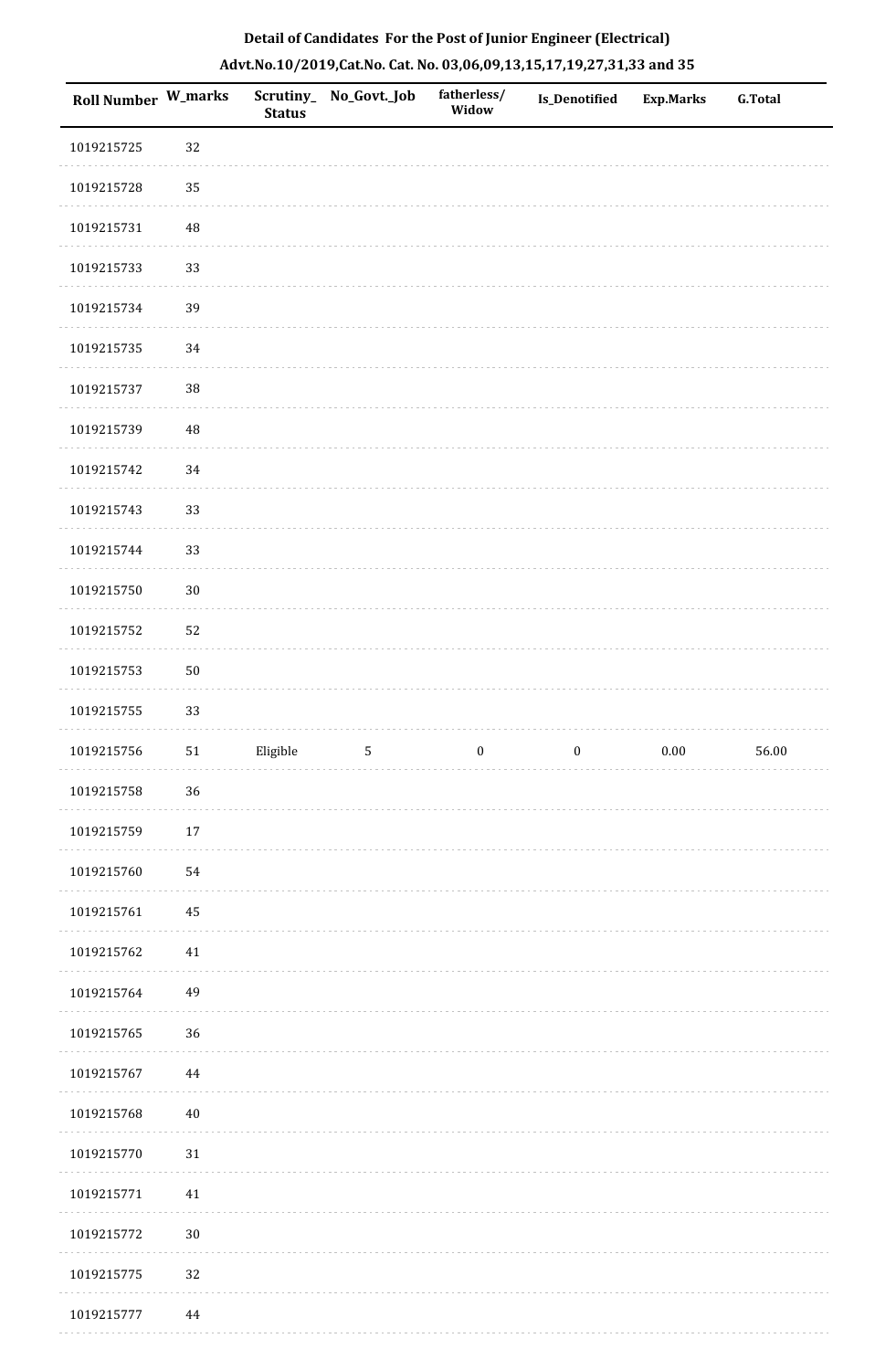| <b>Roll Number W_marks</b> |          | <b>Status</b> | Scrutiny_ No_Govt._Job | fatherless/<br>Widow | Is_Denotified    | <b>Exp.Marks</b> | <b>G.Total</b> |
|----------------------------|----------|---------------|------------------------|----------------------|------------------|------------------|----------------|
| 1019215781                 | 33       | Eligible      | $\boldsymbol{0}$       | $\boldsymbol{0}$     | $\boldsymbol{0}$ | $0.00\,$         | 33.00          |
| 1019215782                 | 49       |               |                        |                      |                  |                  |                |
| 1019215783                 | 34       |               |                        |                      |                  |                  |                |
| 1019215784                 | 36       |               |                        |                      |                  |                  |                |
| 1019215788                 | 41       |               |                        |                      |                  |                  |                |
| 1019215789                 | 49       |               |                        |                      |                  |                  |                |
| 1019215791                 | 23       |               |                        |                      |                  |                  |                |
| 1019215793                 | 36       |               |                        |                      |                  |                  |                |
| 1019215796                 | $42\,$   |               |                        |                      |                  |                  |                |
| 1019215798                 | $30\,$   |               |                        |                      |                  |                  |                |
| 1019215799                 | 43       |               |                        |                      |                  |                  |                |
| 1019215800                 | 54       |               |                        |                      |                  |                  |                |
| 1019215803                 | 33       |               |                        |                      |                  |                  |                |
| 1019215805                 | $40\,$   |               |                        |                      |                  |                  |                |
| 1019215806                 | $\bf 44$ |               |                        |                      |                  |                  |                |
| 1019215807                 | $30\,$   |               |                        |                      |                  |                  |                |
| 1019215808                 | 36       |               |                        |                      |                  |                  |                |
| 1019215809                 | $41\,$   |               |                        |                      |                  |                  |                |
| 1019215810                 | $38\,$   |               |                        |                      |                  |                  |                |
| 1019215811                 | 45       |               |                        |                      |                  |                  |                |
| 1019215812                 | 33       |               |                        |                      |                  |                  |                |
| 1019215813                 | 33       |               |                        |                      |                  |                  |                |
| 1019215814                 | 45       |               |                        |                      |                  |                  |                |
| 1019215815                 | 30       |               |                        |                      |                  |                  |                |
| 1019215816                 | 44       |               |                        |                      |                  |                  |                |
| 1019215817                 | 47       |               |                        |                      |                  |                  |                |
| 1019215820                 | 43       |               |                        |                      |                  |                  |                |
| 1019215823                 | 53       |               |                        |                      |                  |                  |                |
| 1019215824                 | 35       |               |                        |                      |                  |                  |                |
| 1019215825                 | $41\,$   |               |                        |                      |                  |                  |                |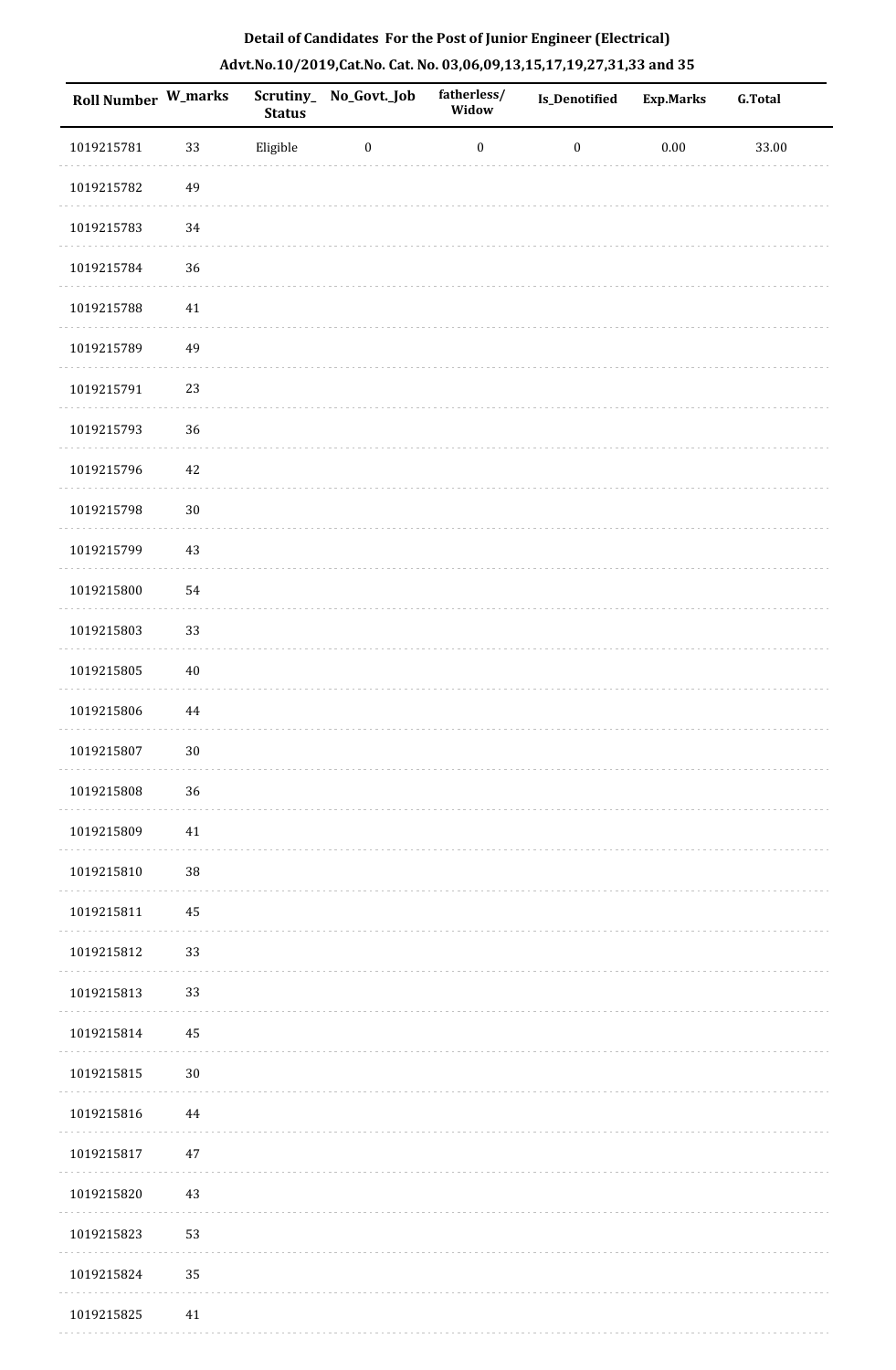| Roll Number W_marks |             | <b>Status</b> | Scrutiny_ No_Govt._Job | fatherless/<br>Widow | Is_Denotified | <b>Exp.Marks</b> | G.Total |
|---------------------|-------------|---------------|------------------------|----------------------|---------------|------------------|---------|
| 1019215827          | $43\,$      |               |                        |                      |               |                  |         |
| 1019215828          | 49          |               |                        |                      |               |                  |         |
| 1019215829          | 36          |               |                        |                      |               |                  |         |
| 1019215830          | 34          |               |                        |                      |               |                  |         |
| 1019215832          | $47\,$      |               |                        |                      |               |                  |         |
| 1019215834          | 32          |               |                        |                      |               |                  |         |
| 1019215835          | $31\,$      |               |                        |                      |               |                  |         |
| 1019215836          | $\sqrt{28}$ |               |                        |                      |               |                  |         |
| 1019215838          | $51\,$      |               |                        |                      |               |                  |         |
| 1019215839          | 33          |               |                        |                      |               |                  |         |
| 1019215840          | $41\,$      |               |                        |                      |               |                  |         |
| 1019215841          | $40\,$      |               |                        |                      |               |                  |         |
| 1019215842          | 41          |               |                        |                      |               |                  |         |
| 1019215843          | 49          |               |                        |                      |               |                  |         |
| 1019215845          | 46          |               |                        |                      |               |                  |         |
| 1019215846          | 42          |               |                        |                      |               |                  |         |
| 1019215847          | 29          |               |                        |                      |               |                  |         |
| 1019215848          | $\bf 44$    |               |                        |                      |               |                  |         |
| 1019215849          | $31\,$      |               |                        |                      |               |                  |         |
| 1019215851          | $30\,$      |               |                        |                      |               |                  |         |
| 1019215852          | $31\,$      |               |                        |                      |               |                  |         |
| 1019215855          | 56          |               |                        |                      |               |                  |         |
| 1019215856          | $38\,$      |               |                        |                      |               |                  |         |
| 1019215857          | 49          |               |                        |                      |               |                  |         |
| 1019215859          | $51\,$      |               |                        |                      |               |                  |         |
| 1019215861          | 33          |               |                        |                      |               |                  |         |
| 1019215862          | $51\,$      |               |                        |                      |               |                  |         |
| 1019215863          | 41          |               |                        |                      |               |                  |         |
| 1019215866          | 52          |               |                        |                      |               |                  |         |
| 1019215869          | 36          |               |                        |                      |               |                  |         |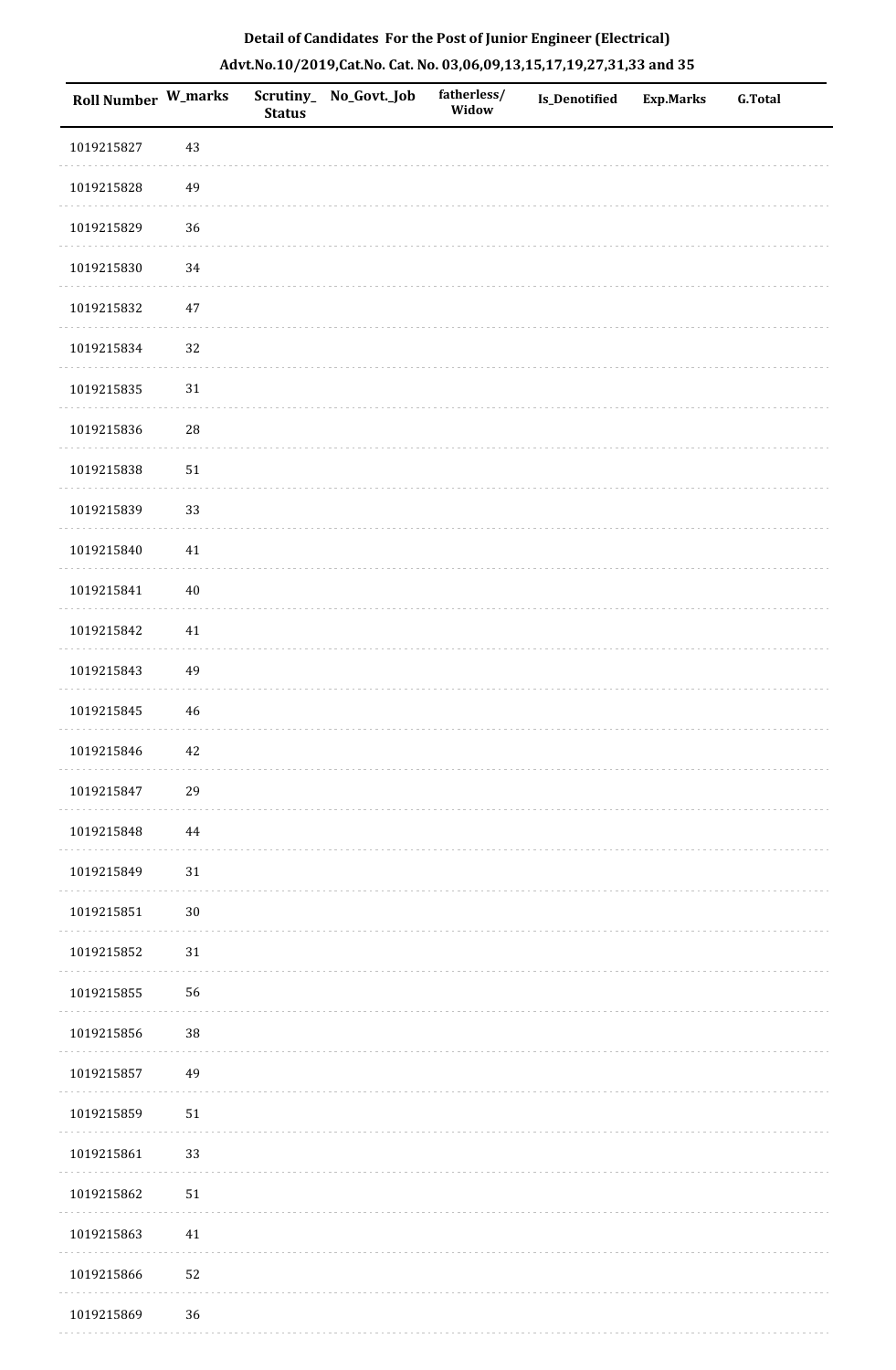| <b>Roll Number W_marks</b> |              | <b>Status</b> | Scrutiny_ No_Govt._Job | fatherless/<br>Widow | <b>Is_Denotified</b> | <b>Exp.Marks</b> | <b>G.Total</b> |
|----------------------------|--------------|---------------|------------------------|----------------------|----------------------|------------------|----------------|
| 1019215870                 | 44           |               |                        |                      |                      |                  |                |
| 1019215871                 | 58           |               |                        |                      |                      |                  |                |
| 1019215872                 | $47\,$       |               |                        |                      |                      |                  |                |
| 1019215874                 | $47\,$       |               |                        |                      |                      |                  |                |
| 1019215875                 | 61           | Eligible      | $\bf{0}$               | $\boldsymbol{0}$     | $\boldsymbol{0}$     | 0.00             | 61.00          |
| 1019215877                 | 37           |               |                        |                      |                      |                  |                |
| 1019215878                 | 42           |               |                        |                      |                      |                  |                |
| 1019215879                 | 43           |               |                        |                      |                      |                  |                |
| 1019215880                 | 39           |               |                        |                      |                      |                  |                |
| 1019215882                 | 27           |               |                        |                      |                      |                  |                |
| 1019215885                 | 43           |               |                        |                      |                      |                  |                |
| 1019215886                 | 33           |               |                        |                      |                      |                  |                |
| 1019215887                 | 32           |               |                        |                      |                      |                  |                |
| 1019215888                 | $40\,$       |               |                        |                      |                      |                  |                |
| 1019215890                 | $50\,$       |               |                        |                      |                      |                  |                |
| 1019215891                 | $42\,$       |               |                        |                      |                      |                  |                |
| 1019215892                 | 46           |               |                        |                      |                      |                  |                |
| 1019215894                 | 29           |               |                        |                      |                      |                  |                |
| 1019215895                 | 43           |               |                        |                      |                      |                  |                |
| 1019215896                 | 35           |               |                        |                      |                      |                  |                |
| 1019215899                 | $30\,$       |               |                        |                      |                      |                  |                |
| 1019215901                 | 57           | Eligible      | $\bf{0}$               | $\boldsymbol{0}$     | $\boldsymbol{0}$     | $0.00\,$         | 57.00          |
| 1019215902                 | $50\,$       |               |                        |                      |                      |                  |                |
| 1019215904                 | 36           |               |                        |                      |                      |                  |                |
| 1019215905                 | 32           |               |                        |                      |                      |                  |                |
| 1019215907                 | 22           |               |                        |                      |                      |                  |                |
| 1019215908                 | $\rm 48$     |               |                        |                      |                      |                  |                |
| 1019215909                 | 58           | Eligible      | $\sqrt{5}$             | $\boldsymbol{0}$     | $\boldsymbol{0}$     | $0.00\,$         | 63.00          |
| 1019215911                 | $34\,$       |               |                        |                      |                      |                  |                |
| 1019215913                 | $30^{\circ}$ |               |                        |                      |                      |                  |                |

1019215913 30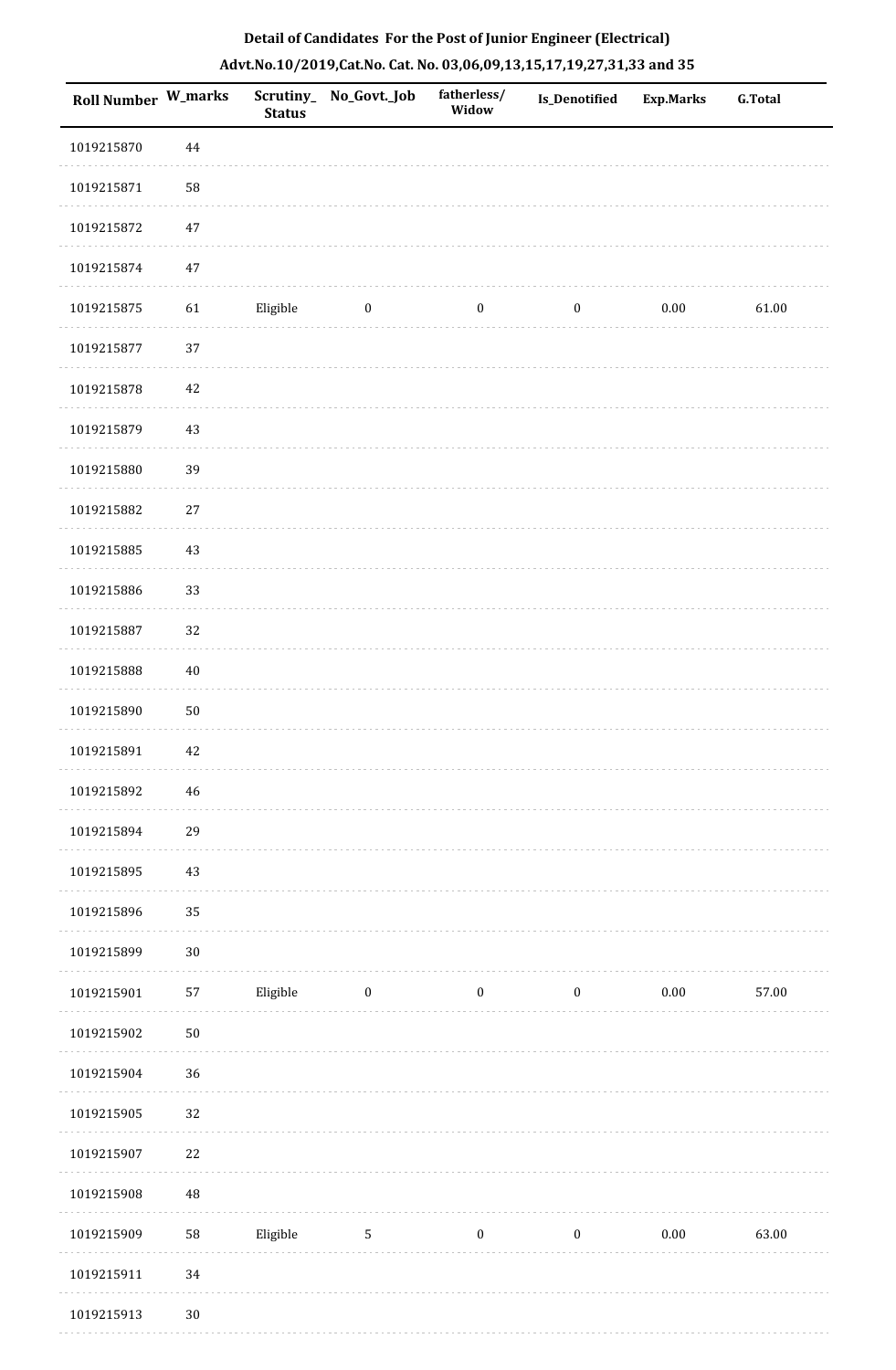| <b>Roll Number W_marks</b> |            | <b>Status</b> | Scrutiny_No_Govt._Job | fatherless/<br>Widow | Is_Denotified | <b>Exp.Marks</b> | <b>G.Total</b> |
|----------------------------|------------|---------------|-----------------------|----------------------|---------------|------------------|----------------|
| 1019215915                 | 43         |               |                       |                      |               |                  |                |
| 1019215917                 | $40\,$     |               |                       |                      |               |                  |                |
| 1019215918                 | 46         |               |                       |                      |               |                  |                |
| 1019215919                 | 58         |               |                       |                      |               |                  |                |
| 1019215920                 | 45         |               |                       |                      |               |                  |                |
| 1019215921                 | 34         |               |                       |                      |               |                  |                |
| 1019215923                 | 46         |               |                       |                      |               |                  |                |
| 1019215924                 | 24         |               |                       |                      |               |                  |                |
| 1019215925                 | 33         |               |                       |                      |               |                  |                |
| 1019215926                 | 47         |               |                       |                      |               |                  |                |
| 1019215929                 | $\sqrt{7}$ |               |                       |                      |               |                  |                |
| 1019215930                 | 32         |               |                       |                      |               |                  |                |
| 1019215931                 | $41\,$     |               |                       |                      |               |                  |                |
| 1019215932                 | 36         |               |                       |                      |               |                  |                |
| 1019215936                 | 35         |               |                       |                      |               |                  |                |
| 1019215937                 | 47         |               |                       |                      |               |                  |                |
| 1019215939                 | 64         | Absent        | $\bf{0}$              | $\bf{0}$             | $\bf{0}$      | 0.00             |                |
| 1019215940                 | 43         |               |                       |                      |               |                  |                |
| 1019215941                 | 28         |               |                       |                      |               |                  |                |
| 1019215942                 | 48         |               |                       |                      |               |                  |                |
| 1019215943                 | 46         |               |                       |                      |               |                  |                |
| 1019215944                 | 21         |               |                       |                      |               |                  |                |
| 1019215945                 | 44         |               |                       |                      |               |                  |                |
| 1019215946                 | 33         |               |                       |                      |               |                  |                |
| 1019215947                 | $45\,$     |               |                       |                      |               |                  |                |
| 1019215948                 | 41         |               |                       |                      |               |                  |                |
| 1019215949                 | 31         |               |                       |                      |               |                  |                |
| 1019215951                 | $42\,$     |               |                       |                      |               |                  |                |
| 1019215952                 | $50\,$     |               |                       |                      |               |                  |                |
| 1019215954                 | 28         |               |                       |                      |               |                  |                |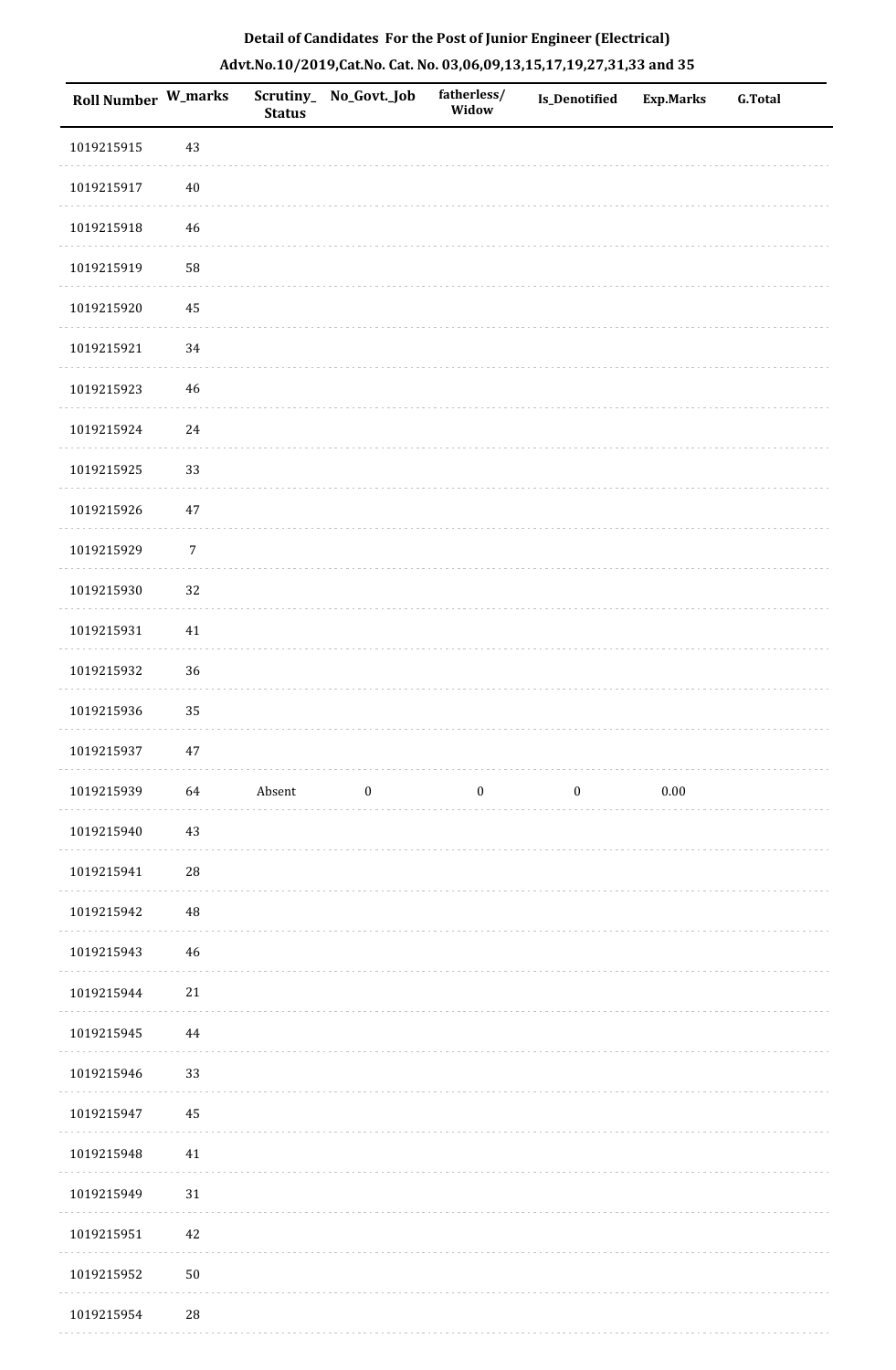| Roll Number W_marks |                 | Scrutiny_<br><b>Status</b> | No_Govt._Job     | fatherless/<br>Widow | <b>Is_Denotified</b> | <b>Exp.Marks</b> | <b>G.Total</b> |
|---------------------|-----------------|----------------------------|------------------|----------------------|----------------------|------------------|----------------|
| 1019215955          | 32              |                            |                  |                      |                      |                  |                |
| 1019215956          | 51              |                            |                  |                      |                      |                  |                |
| 1019215958          | $47\,$          |                            |                  |                      |                      |                  |                |
| 1019215960          | $14\,$          |                            |                  |                      |                      |                  |                |
| 1019215961          | $40\,$          |                            |                  |                      |                      |                  |                |
| 1019215962          | $\sqrt{46}$     |                            |                  |                      |                      |                  |                |
| 1019215963          | 48              |                            |                  |                      |                      |                  |                |
| 1019215964          | 38              |                            |                  |                      |                      |                  |                |
| 1019215965          | 48              |                            |                  |                      |                      |                  |                |
| 1019215971          | <b>REJECTED</b> |                            |                  |                      |                      |                  | $0.00\,$       |
| 1019215972          | 33              |                            |                  |                      |                      |                  |                |
| 1019215973          | 45              |                            |                  |                      |                      |                  |                |
| 1019215977          | $\bf 44$        |                            |                  |                      |                      |                  |                |
| 1019215979          | 48              |                            |                  |                      |                      |                  |                |
| 1019215981          | $40\,$          |                            |                  |                      |                      |                  |                |
| 1019215982          | 53              |                            |                  |                      |                      |                  |                |
| 1019215984          | 33              |                            |                  |                      |                      |                  |                |
| 1019215985          | 67              | Eligible                   | $\boldsymbol{0}$ | $\bf{0}$             | $\boldsymbol{0}$     | $0.00\,$         | 67.00          |
| 1019215986          | $50\,$          |                            |                  |                      |                      |                  |                |
| 1019215988          | 38              |                            |                  |                      |                      |                  |                |
| 1019215989          | $30\,$          |                            |                  |                      |                      |                  |                |
| 1019215990          | 48              |                            |                  |                      |                      |                  |                |
| 1019215994          | ${\bf 50}$      |                            |                  |                      |                      |                  |                |
| 1019215995          | $40\,$          |                            |                  |                      |                      |                  |                |
| 1019215996          | 46              |                            |                  |                      |                      |                  |                |
| 1019215997          | 35              |                            |                  |                      |                      |                  |                |
| 1019215998          | 28              |                            |                  |                      |                      |                  |                |
| 1019215999          | $47\,$          |                            |                  |                      |                      |                  |                |
| 1019216002          | $30\,$          |                            |                  |                      |                      |                  |                |
| 1019216005          |                 | Not Eligible               |                  |                      |                      |                  |                |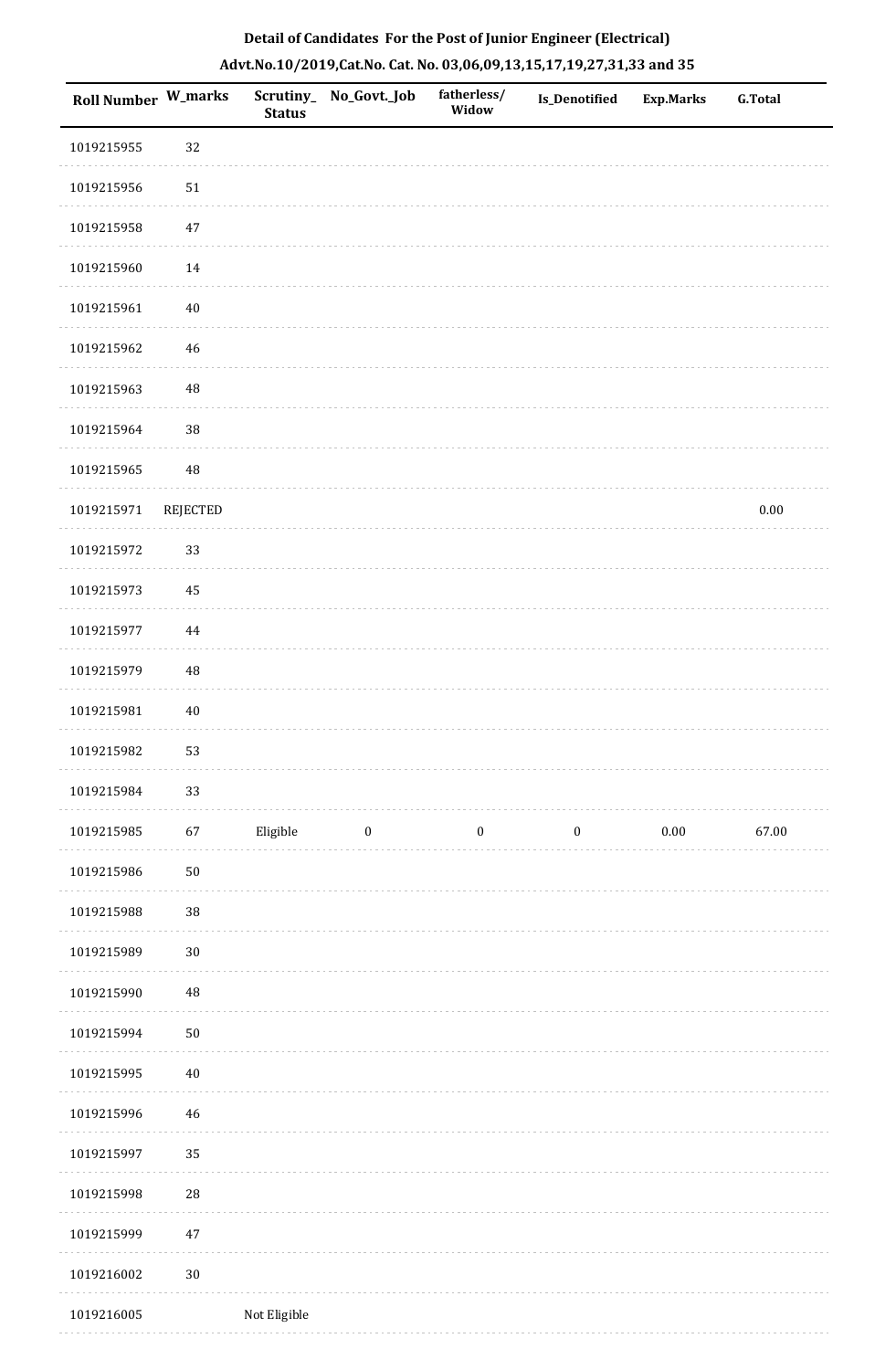|  |  | Detail of Candidates For the Post of Junior Engineer (Electrical)     |  |
|--|--|-----------------------------------------------------------------------|--|
|  |  | Advt.No.10/2019,Cat.No. Cat. No. 03,06,09,13,15,17,19,27,31,33 and 35 |  |

| <b>Roll Number W_marks</b> |        | <b>Status</b> | Scrutiny_No_Govt._Job | fatherless/<br>Widow | Is_Denotified    | <b>Exp.Marks</b> | <b>G.Total</b> |
|----------------------------|--------|---------------|-----------------------|----------------------|------------------|------------------|----------------|
| 1019216006                 | 46     |               |                       |                      |                  |                  |                |
| 1019216007                 | 37     |               |                       |                      |                  |                  |                |
| 1019216008                 | 44     | Absent        | $\bf{0}$              | $\boldsymbol{0}$     | $\boldsymbol{0}$ | $0.00\,$         |                |
| 1019216009                 | 56     |               |                       |                      |                  |                  |                |
| 1019216011                 | 49     |               |                       |                      |                  |                  |                |
| 1019216015                 | $40\,$ |               |                       |                      |                  |                  |                |
| 1019216017                 | 35     |               |                       |                      |                  |                  |                |
| 1019216018                 | 38     |               |                       |                      |                  |                  |                |
| 1019216019                 | 59     |               |                       |                      |                  |                  |                |
| 1019216021                 | 45     |               |                       |                      |                  |                  |                |
| 1019216022                 | 52     |               |                       |                      |                  |                  |                |
| 1019216023                 | 39     | Eligible      | $\bf{0}$              | $\boldsymbol{0}$     | $\boldsymbol{0}$ | $0.00\,$         | 39.00          |
| 1019216024                 | 39     |               |                       |                      |                  |                  |                |
| 1019216026                 | $50\,$ |               |                       |                      |                  |                  |                |
| 1019216027                 | 47     |               |                       |                      |                  |                  |                |
| 1019216029                 | $42\,$ |               |                       |                      |                  |                  |                |
| 1019216032                 | 45     |               |                       |                      |                  |                  |                |
| 1019216035                 | 66     | Eligible      | $\bf{0}$              | $\boldsymbol{0}$     | $\boldsymbol{0}$ | $0.00\,$         | 66.00          |
| 1019216036                 | 69     | Eligible      | $\boldsymbol{0}$      | $\boldsymbol{0}$     | $\boldsymbol{0}$ | $0.00\,$         | 69.00          |
| 1019216037                 | $50\,$ |               |                       |                      |                  |                  |                |
| 1019216038                 | 51     |               |                       |                      |                  |                  |                |
| 1019216039                 | 63     | Eligible      | $5\phantom{.0}$       | $\boldsymbol{0}$     | $\boldsymbol{0}$ | $0.00\,$         | 68.00          |
| 1019216040                 | 33     |               |                       |                      |                  |                  |                |
| 1019216041                 | 43     |               |                       |                      |                  |                  |                |
| 1019216045                 | 18     |               |                       |                      |                  |                  |                |
| 1019216046                 | $30\,$ |               |                       |                      |                  |                  |                |
| 1019216048                 | 45     |               |                       |                      |                  |                  |                |
| 1019216050                 | 29     |               |                       |                      |                  |                  |                |
| 1019216052                 | $42\,$ |               |                       |                      |                  |                  |                |
| 1019216053                 | $38\,$ |               |                       |                      |                  |                  |                |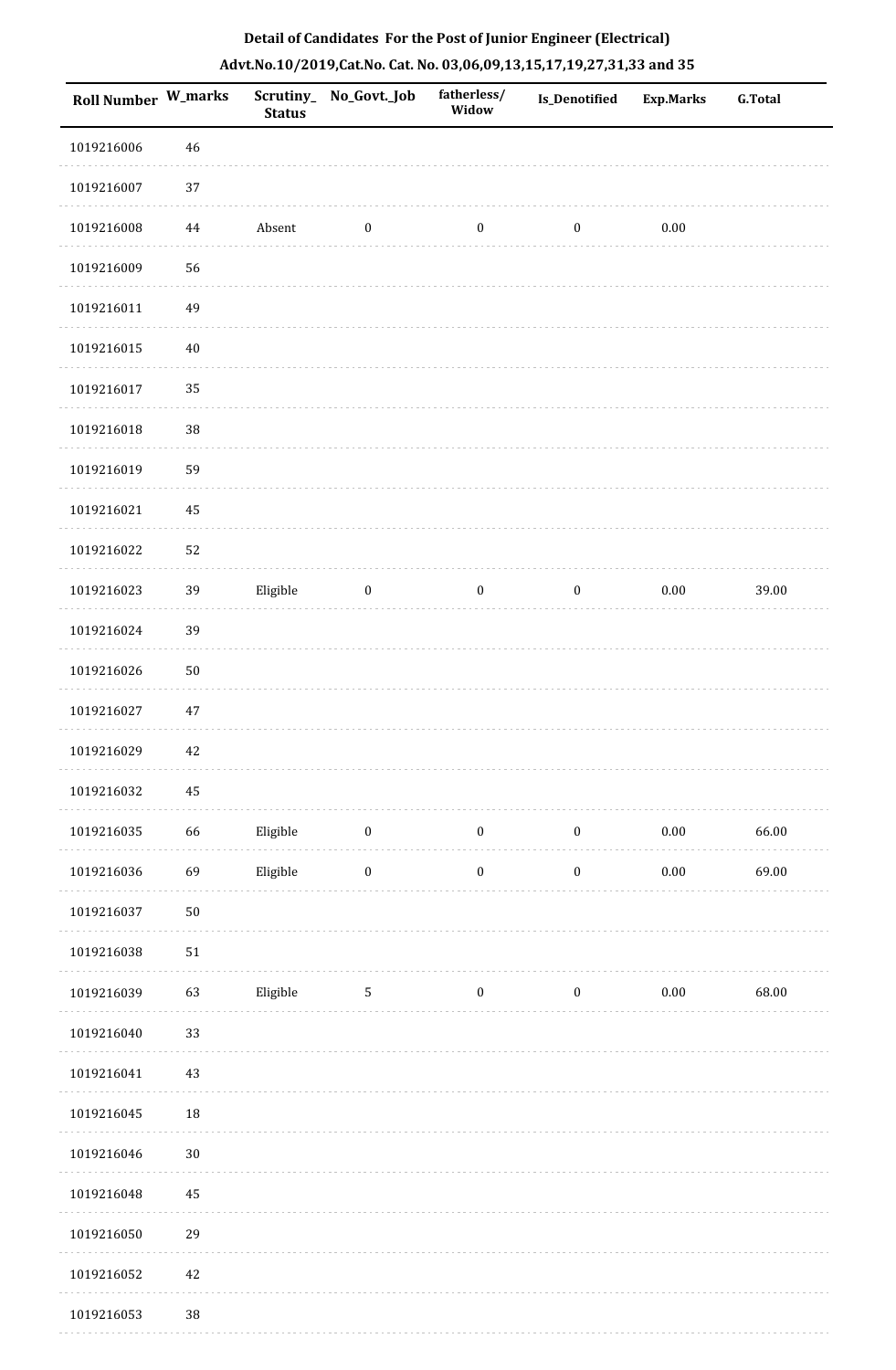| Roll Number W_marks |             | Scrutiny_<br><b>Status</b> | No_Govt._Job | fatherless/<br>Widow | <b>Is_Denotified</b> | <b>Exp.Marks</b> | <b>G.Total</b> |
|---------------------|-------------|----------------------------|--------------|----------------------|----------------------|------------------|----------------|
| 1019216054          | 37          |                            |              |                      |                      |                  |                |
| 1019216055          | $47\,$      |                            |              |                      |                      |                  |                |
| 1019216056          | 52          |                            |              |                      |                      |                  |                |
| 1019216060          | 57          |                            |              |                      |                      |                  |                |
| 1019216062          | $\rm 48$    |                            |              |                      |                      |                  |                |
| 1019216064          | 29          |                            |              |                      |                      |                  |                |
| 1019216065          | $27\,$      |                            |              |                      |                      |                  |                |
| 1019216070          | $\rm 48$    |                            |              |                      |                      |                  |                |
| 1019216071          | 35          |                            |              |                      |                      |                  |                |
| 1019216073          | $30\,$      |                            |              |                      |                      |                  |                |
| 1019216075          | 39          |                            |              |                      |                      |                  |                |
| 1019216077          | $30\,$      |                            |              |                      |                      |                  |                |
| 1019216079          | 57          |                            |              |                      |                      |                  |                |
| 1019216080          | $47\,$      |                            |              |                      |                      |                  |                |
| 1019216081          | 33          |                            |              |                      |                      |                  |                |
| 1019216082          | 44          |                            |              |                      |                      |                  |                |
| 1019216084          | 29          |                            |              |                      |                      |                  |                |
| 1019216085          | $10\,$      |                            |              |                      |                      |                  |                |
| 1019216086          | $38\,$      |                            |              |                      |                      |                  |                |
| 1019216087          | 47          |                            |              |                      |                      |                  |                |
| 1019216089          | 61          | Eligible                   | $\bf{0}$     | $\bf{0}$             | $\boldsymbol{0}$     | $0.00\,$         | 61.00          |
| 1019216090          | $\sqrt{46}$ |                            |              |                      |                      |                  |                |
| 1019216091          | $41\,$      |                            |              |                      |                      |                  |                |
| 1019216094          | 32          |                            |              |                      |                      |                  |                |
| 1019216095          | $43\,$      |                            |              |                      |                      |                  |                |
| 1019216097          | 35          |                            |              |                      |                      |                  |                |
| 1019216101          | 36          |                            |              |                      |                      |                  |                |
| 1019216104          | $38\,$      |                            |              |                      |                      |                  |                |
| 1019216106          | 34          |                            |              |                      |                      |                  |                |
| 1019216107          | $50\,$      |                            |              |                      |                      |                  |                |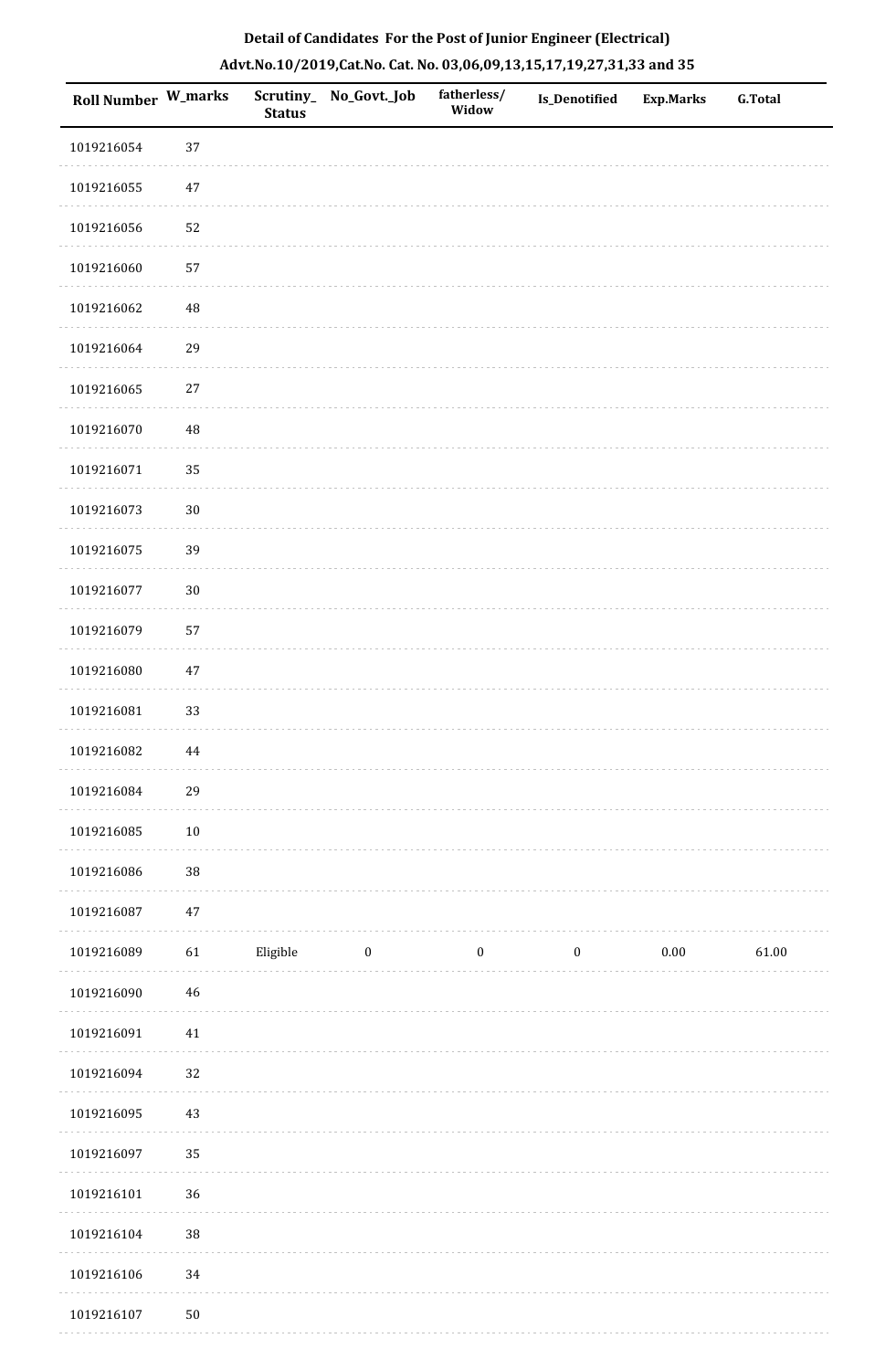| Roll Number W_marks |             | <b>Status</b> | Scrutiny_ No_Govt._Job | fatherless/<br>Widow | <b>Is_Denotified</b> | <b>Exp.Marks</b> | <b>G.Total</b> |
|---------------------|-------------|---------------|------------------------|----------------------|----------------------|------------------|----------------|
| 1019216108          | $\sqrt{28}$ |               |                        |                      |                      |                  |                |
| 1019216110          | $36\,$      |               |                        |                      |                      |                  |                |
| 1019216112          | 36          |               |                        |                      |                      |                  |                |
| 1019216114          | $27\,$      |               |                        |                      |                      |                  |                |
| 1019216116          | 40          |               |                        |                      |                      |                  |                |
| 1019216117          | 32          |               |                        |                      |                      |                  |                |
| 1019216119          | $30\,$      |               |                        |                      |                      |                  |                |
| 1019216121          | 54          |               |                        |                      |                      |                  |                |
| 1019216122          | 29          |               |                        |                      |                      |                  |                |
| 1019216125          | $20\,$      | Absent        | $\boldsymbol{0}$       | $\bf{0}$             | $\boldsymbol{0}$     | $0.00\,$         |                |
| 1019216126          | $31\,$      |               |                        |                      |                      |                  |                |
| 1019216129          | 28          |               |                        |                      |                      |                  |                |
| 1019216130          | 46          |               |                        |                      |                      |                  |                |
| 1019216131          | 47          |               |                        |                      |                      |                  |                |
| 1019216132          | 35          |               |                        |                      |                      |                  |                |
| 1019216135          | 35          |               |                        |                      |                      |                  |                |
| 1019216137          | $41\,$      |               |                        |                      |                      |                  |                |
| 1019216138          | 45          |               |                        |                      |                      |                  |                |
| 1019216140          | 42          |               |                        |                      |                      |                  |                |
| 1019216141          | 36          |               |                        |                      |                      |                  |                |
| 1019216142          | 35          |               |                        |                      |                      |                  |                |
| 1019216143          | $40\,$      |               |                        |                      |                      |                  |                |
| 1019216147          | 49          |               |                        |                      |                      |                  |                |
| 1019216149          | $30\,$      |               |                        |                      |                      |                  |                |
| 1019216150          | 33          |               |                        |                      |                      |                  |                |
| 1019216151          | 40          |               |                        |                      |                      |                  |                |
| 1019216152          | 41          |               |                        |                      |                      |                  |                |
| 1019216153          | 22          |               |                        |                      |                      |                  |                |
| 1019216154          | $20\,$      |               |                        |                      |                      |                  |                |
| 1019216157          | REJECTED    |               |                        |                      |                      |                  | $0.00\,$       |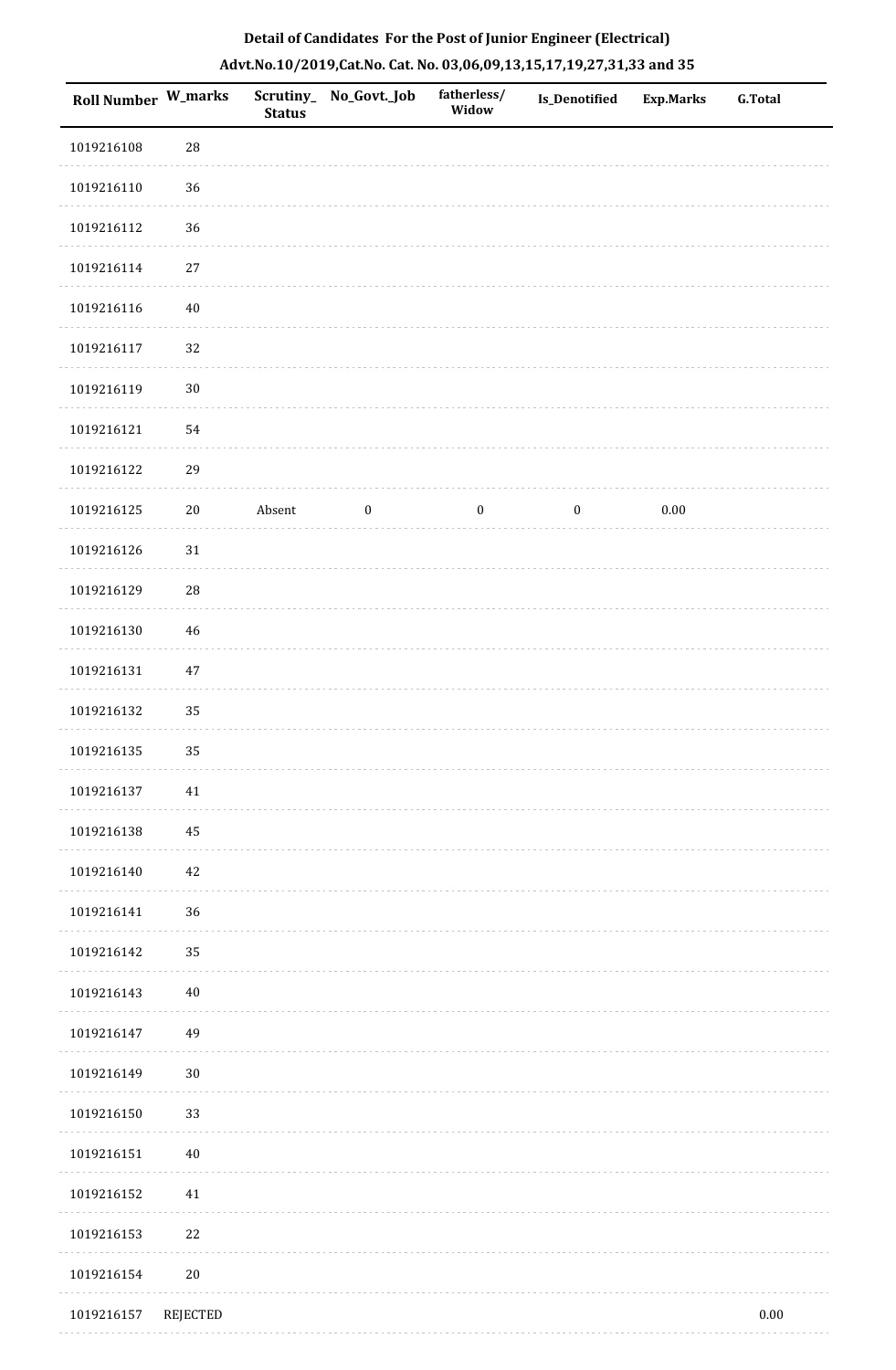| Roll Number W_marks |          | <b>Status</b> | Scrutiny_ No_Govt._Job | fatherless/<br>Widow | Is_Denotified | Exp.Marks | G.Total |
|---------------------|----------|---------------|------------------------|----------------------|---------------|-----------|---------|
| 1019216158          | 44       |               |                        |                      |               |           |         |
| 1019216159          | $47\,$   |               |                        |                      |               |           |         |
| 1019216160          | 54       |               |                        |                      |               |           |         |
| 1019216161          | 36       |               |                        |                      |               |           |         |
| 1019216162          | $38\,$   |               |                        |                      |               |           |         |
| 1019216163          | 33       |               |                        |                      |               |           |         |
| 1019216165          | 36       |               |                        |                      |               |           |         |
| 1019216167          | $50\,$   |               |                        |                      |               |           |         |
| 1019216168          | 32       |               |                        |                      |               |           |         |
| 1019216169          | 35       |               |                        |                      |               |           |         |
| 1019216170          | 35       |               |                        |                      |               |           |         |
| 1019216171          | $\rm 48$ |               |                        |                      |               |           |         |
| 1019216172          | $41\,$   |               |                        |                      |               |           |         |
| 1019216173          | $27\,$   |               |                        |                      |               |           |         |
| 1019216175          | 60       |               |                        |                      |               |           |         |
| 1019216176          | 39       |               |                        |                      |               |           |         |
| 1019216177          | $46\,$   |               |                        |                      |               |           |         |
| 1019216178          | $41\,$   |               |                        |                      |               |           |         |
| 1019216181          | 42       |               |                        |                      |               |           |         |
| 1019216182          | 45       |               |                        |                      |               |           |         |
| 1019216183          | 35       |               |                        |                      |               |           |         |
| 1019216184          | $\bf 44$ |               |                        |                      |               |           |         |
| 1019216185          | 35       |               |                        |                      |               |           |         |
| 1019216186          | 36       |               |                        |                      |               |           |         |
| 1019216189          | $41\,$   |               |                        |                      |               |           |         |
| 1019216190          | 35       |               |                        |                      |               |           |         |
| 1019216191          | $51\,$   |               |                        |                      |               |           |         |
| 1019216193          | $30\,$   |               |                        |                      |               |           |         |
| 1019216194          | 36       |               |                        |                      |               |           |         |
| 1019216195          | $42\,$   |               |                        |                      |               |           |         |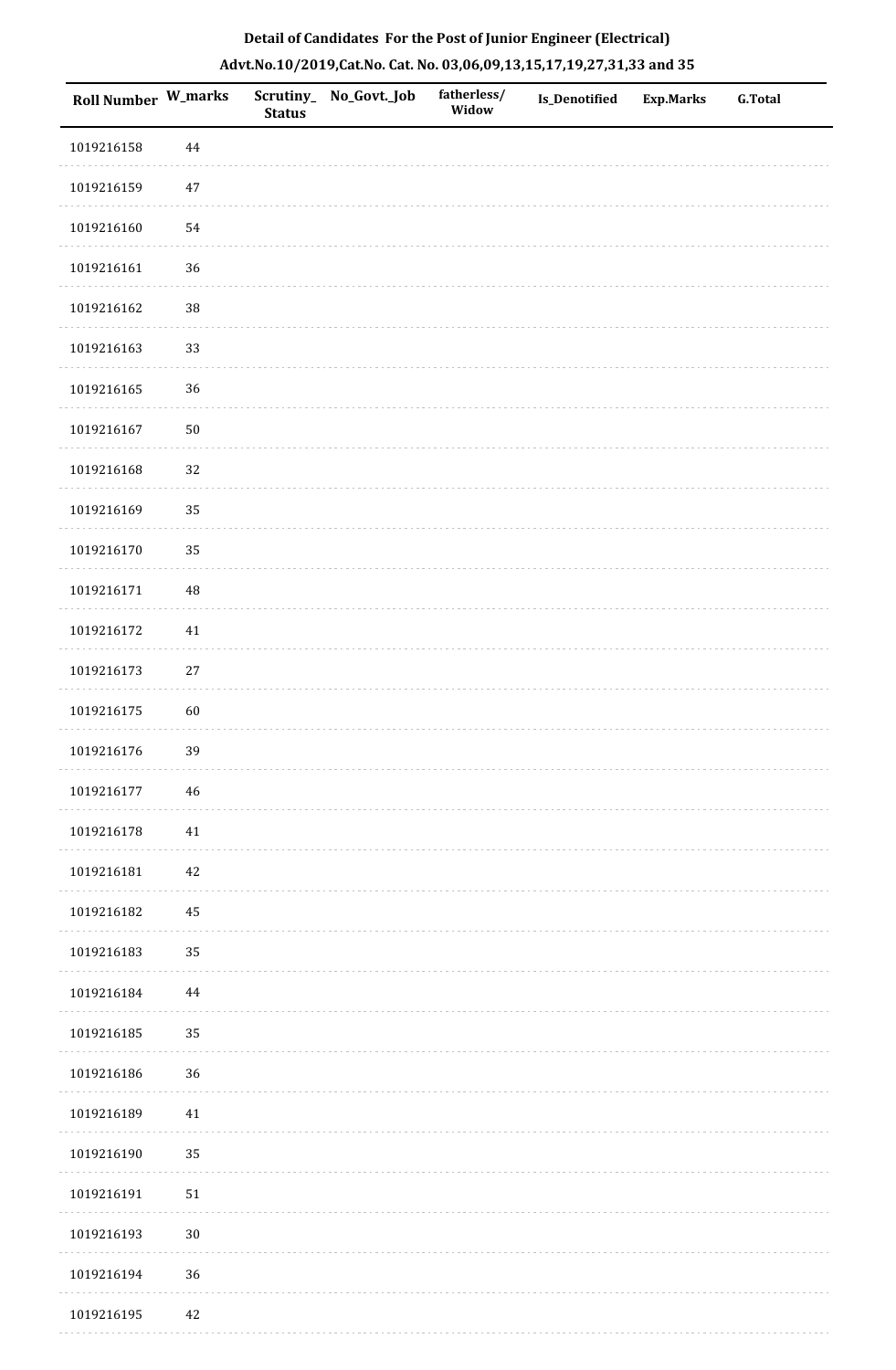| <b>Roll Number W_marks</b> |                 | Scrutiny_<br><b>Status</b> | No_Govt._Job     | fatherless/<br>Widow | Is_Denotified    | <b>Exp.Marks</b> | <b>G.Total</b> |
|----------------------------|-----------------|----------------------------|------------------|----------------------|------------------|------------------|----------------|
| 1019216196                 | 33              |                            |                  |                      |                  |                  |                |
| 1019216197                 | 33              |                            |                  |                      |                  |                  |                |
| 1019216198                 |                 | Not Eligible               |                  |                      |                  |                  |                |
| 1019216199                 | $50\,$          |                            |                  |                      |                  |                  |                |
| 1019216200                 | 39              |                            |                  |                      |                  |                  |                |
| 1019216201                 | 29              |                            |                  |                      |                  |                  |                |
| 1019216206                 | $40\,$          |                            |                  |                      |                  |                  |                |
| 1019216207                 | $47\,$          |                            |                  |                      |                  |                  |                |
| 1019216208                 | 37              |                            |                  |                      |                  |                  |                |
| 1019216209                 | 23              |                            |                  |                      |                  |                  |                |
| 1019216210                 | $50\,$          |                            |                  |                      |                  |                  |                |
| 1019216211                 | $30\,$          |                            |                  |                      |                  |                  |                |
| 1019216213                 | 64              | Eligible                   | $\boldsymbol{0}$ | $\boldsymbol{0}$     | $\boldsymbol{0}$ | $0.00\,$         | 64.00          |
| 1019216214                 | 37              |                            |                  |                      |                  |                  |                |
| 1019216216                 | 29              |                            |                  |                      |                  |                  |                |
| 1019216217                 | 29              |                            |                  |                      |                  |                  |                |
| 1019216218                 | 49              |                            |                  |                      |                  |                  |                |
| 1019216221                 | $32\,$          |                            |                  |                      |                  |                  |                |
| 1019216224                 | 19              |                            |                  |                      |                  |                  |                |
| 1019216228                 | <b>REJECTED</b> |                            |                  |                      |                  |                  | $0.00\,$       |
| 1019216229                 | 53              |                            |                  |                      |                  |                  |                |
| 1019216231                 | 37              |                            |                  |                      |                  |                  |                |
| 1019216235                 | 41              |                            |                  |                      |                  |                  |                |
| 1019216236                 | 45              |                            |                  |                      |                  |                  |                |
| 1019216239                 | 46              |                            |                  |                      |                  |                  |                |
| 1019216240                 | $51\,$          |                            |                  |                      |                  |                  |                |
| 1019216241                 | $40\,$          |                            |                  |                      |                  |                  |                |
| 1019216243                 | 45              |                            |                  |                      |                  |                  |                |
| 1019216245                 | 45              |                            |                  |                      |                  |                  |                |
| 1019216252                 | 47              |                            |                  |                      |                  |                  |                |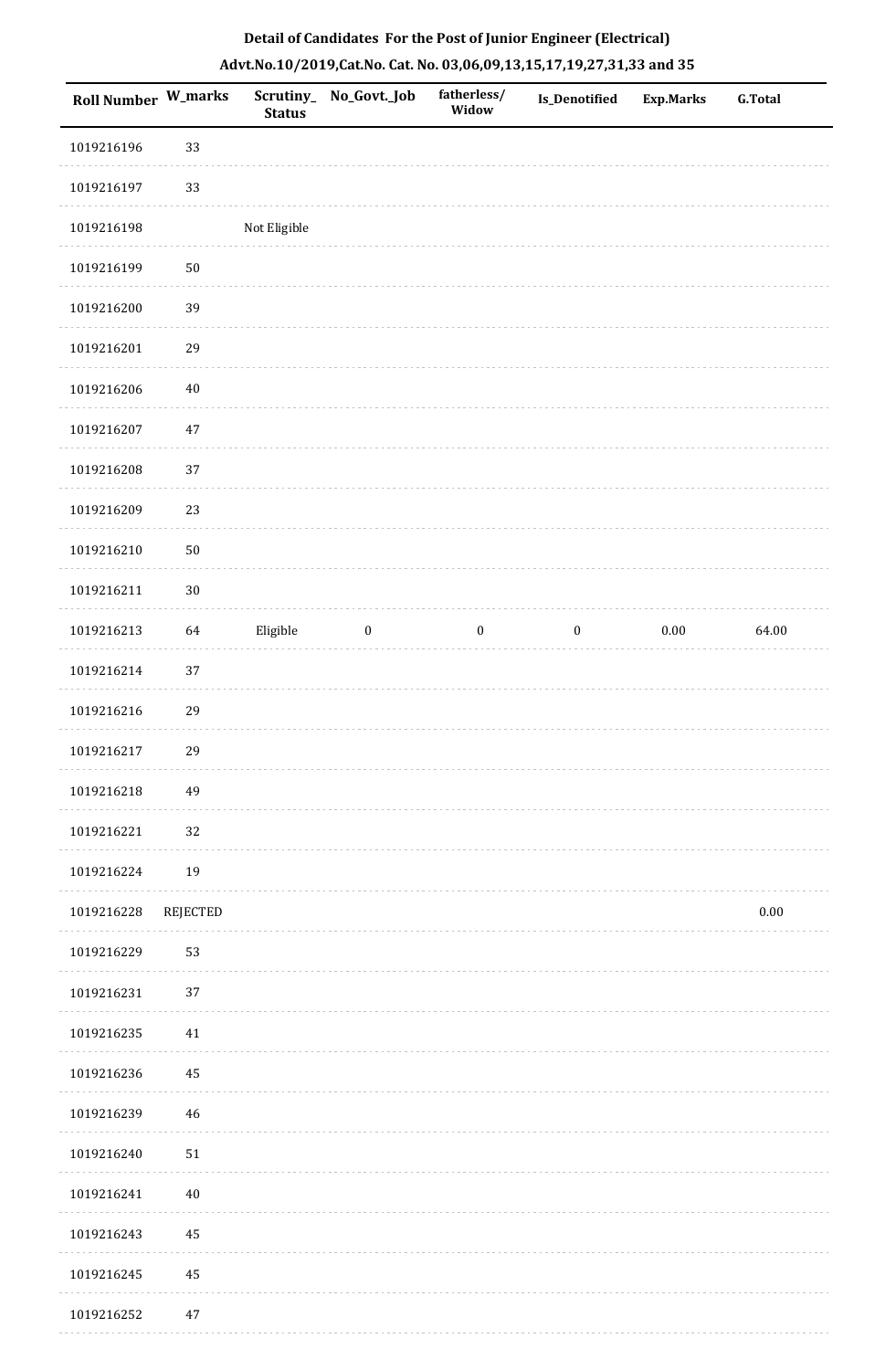| Roll Number W_marks |             | <b>Status</b> | Scrutiny_No_Govt._Job | fatherless/<br>Widow | Is_Denotified | <b>Exp.Marks</b> | <b>G.Total</b> |
|---------------------|-------------|---------------|-----------------------|----------------------|---------------|------------------|----------------|
| 1019216253          | ${\bf 28}$  |               |                       |                      |               |                  |                |
| 1019216254          | $41\,$      |               |                       |                      |               |                  |                |
| 1019216255          | 26          |               |                       |                      |               |                  |                |
| 1019216256          | 37          |               |                       |                      |               |                  |                |
| 1019216257          | 54          |               |                       |                      |               |                  |                |
| 1019216258          | 45          |               |                       |                      |               |                  |                |
| 1019216259          | 29          |               |                       |                      |               |                  |                |
| 1019216260          | 32          |               |                       |                      |               |                  |                |
| 1019216261          | 34          |               |                       |                      |               |                  |                |
| 1019216264          | 52          |               |                       |                      |               |                  |                |
| 1019216266          | $\bf 44$    |               |                       |                      |               |                  |                |
| 1019216268          | 39          |               |                       |                      |               |                  |                |
| 1019216270          | $\sqrt{46}$ |               |                       |                      |               |                  |                |
| 1019216272          | $\rm 48$    |               |                       |                      |               |                  |                |
| 1019216274          | $\bf 44$    |               |                       |                      |               |                  |                |
| 1019216275          | 33          |               |                       |                      |               |                  |                |
| 1019216276          | $41\,$      |               |                       |                      |               |                  |                |
| 1019216278          | $43\,$      |               |                       |                      |               |                  |                |
| 1019216280          | 34          |               |                       |                      |               |                  |                |
| 1019216282          | $41\,$      |               |                       |                      |               |                  |                |
| 1019216285          | 33          |               |                       |                      |               |                  |                |
| 1019216286          | 36          |               |                       |                      |               |                  |                |
| 1019216288          | 42          |               |                       |                      |               |                  |                |
| 1019216290          | 35          |               |                       |                      |               |                  |                |
| 1019216291          | 25          |               |                       |                      |               |                  |                |
| 1019216292          | $40\,$      |               |                       |                      |               |                  |                |
| 1019216293          | $28\,$      |               |                       |                      |               |                  |                |
| 1019216295          | $30\,$      |               |                       |                      |               |                  |                |
| 1019216298          | $41\,$      |               |                       |                      |               |                  |                |
| 1019216299          | 35          |               |                       |                      |               |                  |                |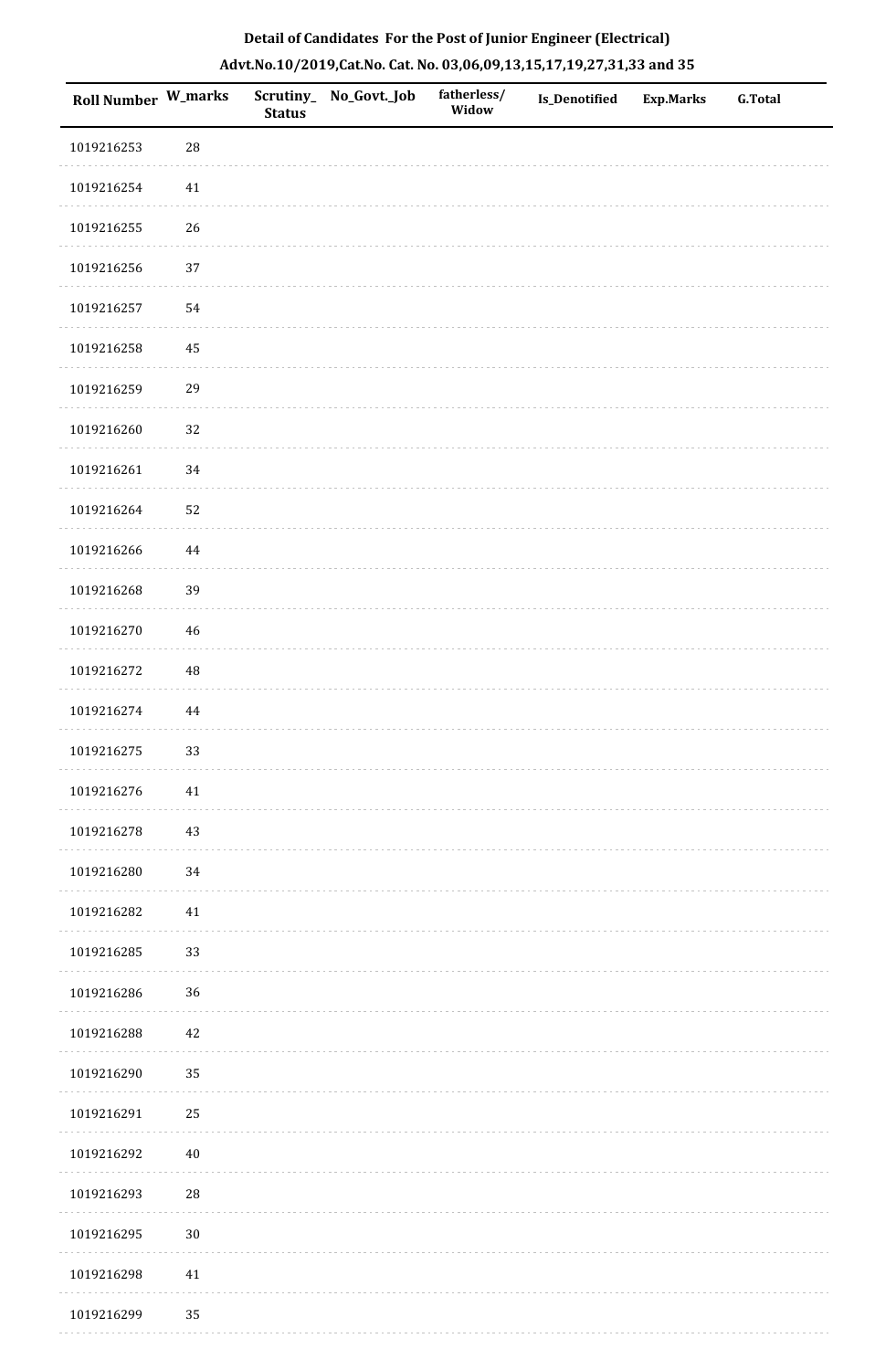|  | Detail of Candidates For the Post of Junior Engineer (Electrical)     |  |
|--|-----------------------------------------------------------------------|--|
|  | Advt.No.10/2019,Cat.No. Cat. No. 03,06,09,13,15,17,19,27,31,33 and 35 |  |

| <b>Roll Number W_marks</b> |             | Scrutiny_<br><b>Status</b> | No_Govt._Job     | fatherless/<br>Widow | Is_Denotified    | <b>Exp.Marks</b> | <b>G.Total</b> |
|----------------------------|-------------|----------------------------|------------------|----------------------|------------------|------------------|----------------|
| 1019216300                 | 43          |                            |                  |                      |                  |                  |                |
| 1019216301                 | REJECTED    |                            |                  |                      |                  |                  | $0.00\,$       |
| 1019216303                 | 39          |                            |                  |                      |                  |                  |                |
| 1019216304                 | 39          |                            |                  |                      |                  |                  |                |
| 1019216306                 | 46          |                            |                  |                      |                  |                  |                |
| 1019216309                 | 35          |                            |                  |                      |                  |                  |                |
| 1019216310                 | $34\,$      |                            |                  |                      |                  |                  |                |
| 1019216311                 | 43          |                            |                  |                      |                  |                  |                |
| 1019216312                 | $30\,$      |                            |                  |                      |                  |                  |                |
| 1019216313                 | 39          |                            |                  |                      |                  |                  |                |
| 1019216314                 | 52          |                            |                  |                      |                  |                  |                |
| 1019216317                 | 34          |                            |                  |                      |                  |                  |                |
| 1019216318                 | 35          |                            |                  |                      |                  |                  |                |
| 1019216320                 | $\bf 44$    |                            |                  |                      |                  |                  |                |
| 1019216321                 | 46          |                            |                  |                      |                  |                  |                |
| 1019216324                 | 54          |                            |                  |                      |                  |                  |                |
| 1019216325                 | $47\,$      |                            |                  |                      |                  |                  |                |
| 1019216326                 | 28          |                            |                  |                      |                  |                  |                |
| 1019216327                 | $40\,$      |                            |                  |                      |                  |                  |                |
| 1019216328                 | 41          |                            |                  |                      |                  |                  |                |
| 1019216329                 | 59          |                            |                  |                      |                  |                  |                |
| 1019216330                 | 45          |                            |                  |                      |                  |                  |                |
| 1019216332                 | 45          |                            |                  |                      |                  |                  |                |
| 1019216335                 | 33          |                            |                  |                      |                  |                  |                |
| 1019216337                 | 33          |                            |                  |                      |                  |                  |                |
| 1019216340                 | $50\,$      | Absent                     | $\boldsymbol{0}$ | $\boldsymbol{0}$     | $\boldsymbol{0}$ | $0.00\,$         |                |
| 1019216341                 | 41          |                            |                  |                      |                  |                  |                |
| 1019216344                 | 39          |                            |                  |                      |                  |                  |                |
| 1019216345                 | 55          |                            |                  |                      |                  |                  |                |
| 1019216347                 | $\sqrt{28}$ |                            |                  |                      |                  |                  |                |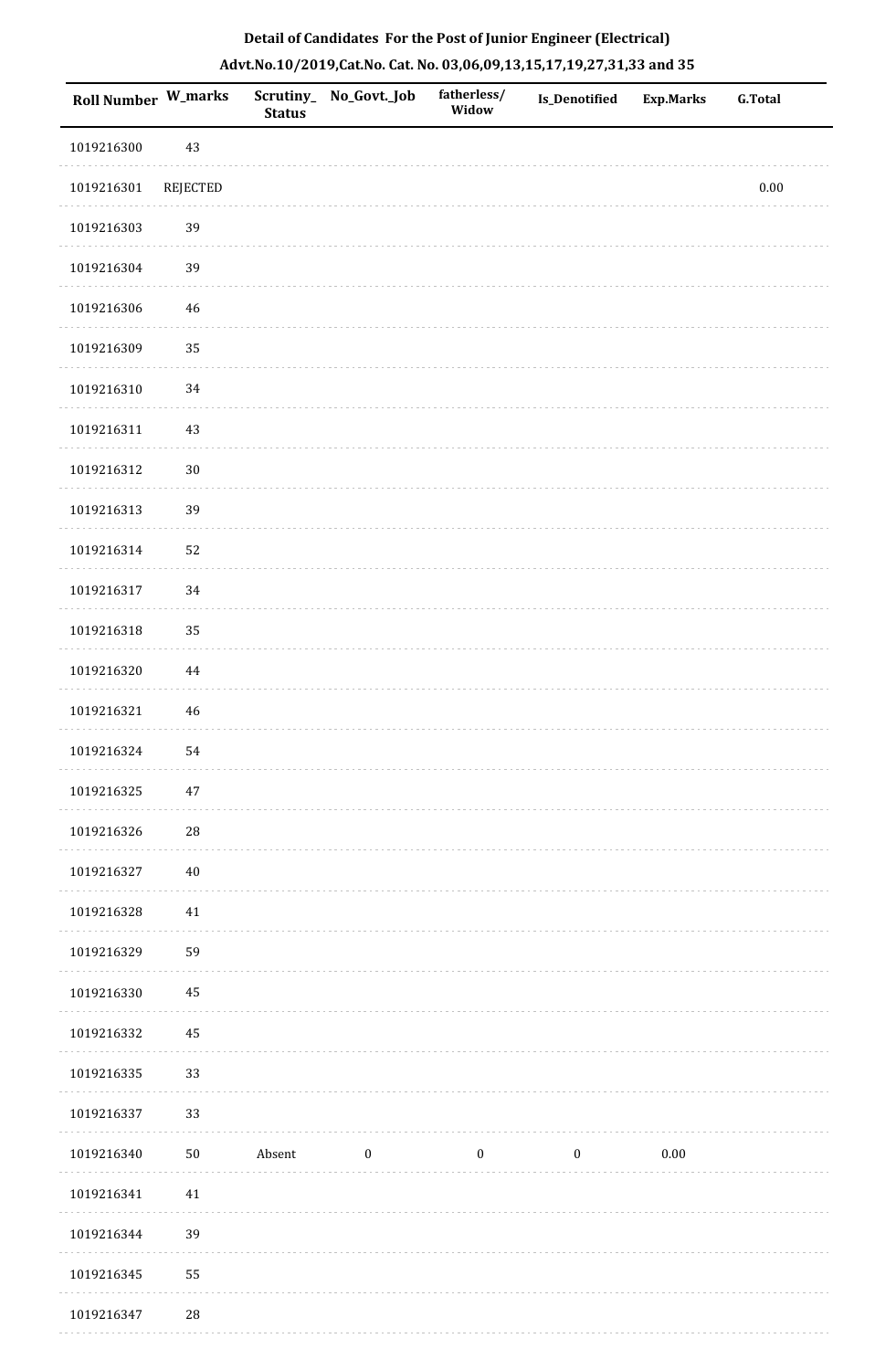| Roll Number W_marks |          | <b>Status</b> | Scrutiny_ No_Govt._Job | fatherless/<br>Widow | Is_Denotified    | <b>Exp.Marks</b> | <b>G.Total</b> |
|---------------------|----------|---------------|------------------------|----------------------|------------------|------------------|----------------|
| 1019216348          | 39       |               |                        |                      |                  |                  |                |
| 1019216350          | 32       |               |                        |                      |                  |                  |                |
| 1019216351          | 43       |               |                        |                      |                  |                  |                |
| 1019216353          | 47       |               |                        |                      |                  |                  |                |
| 1019216354          | $41\,$   |               |                        |                      |                  |                  |                |
| 1019216358          | 32       |               |                        |                      |                  |                  |                |
| 1019216360          | 43       |               |                        |                      |                  |                  |                |
| 1019216361          | 34       |               |                        |                      |                  |                  |                |
| 1019216362          | 43       |               |                        |                      |                  |                  |                |
| 1019216363          | 32       |               |                        |                      |                  |                  |                |
| 1019216364          | 48       |               |                        |                      |                  |                  |                |
| 1019216365          | $\bf 44$ |               |                        |                      |                  |                  |                |
| 1019216368          | 53       |               |                        |                      |                  |                  |                |
| 1019216369          | $50\,$   |               |                        |                      |                  |                  |                |
| 1019216370          | 34       |               |                        |                      |                  |                  |                |
| 1019216372          | $31\,$   |               |                        |                      |                  |                  |                |
| 1019216374          | 56       | Eligible      | $\bf{0}$               | $\boldsymbol{0}$     | $\boldsymbol{0}$ | 0.00             | 56.00          |
| 1019216375          | $40\,$   |               |                        |                      |                  |                  |                |
| 1019216376          | 41       |               |                        |                      |                  |                  |                |
| 1019216377          | 42       |               |                        |                      |                  |                  |                |
| 1019216378          | $30\,$   |               |                        |                      |                  |                  |                |
| 1019216379          | 36       |               |                        |                      |                  |                  |                |
| 1019216380          | 35       |               |                        |                      |                  |                  |                |
| 1019216381          | 42       |               |                        |                      |                  |                  |                |
| 1019216382          | $40\,$   |               |                        |                      |                  |                  |                |
| 1019216383          | 34       |               |                        |                      |                  |                  |                |
| 1019216385          | $40\,$   |               |                        |                      |                  |                  |                |
| 1019216386          | 43       |               |                        |                      |                  |                  |                |
| 1019216387          | 37       |               |                        |                      |                  |                  |                |
| 1019216388          | $36\,$   |               |                        |                      |                  |                  |                |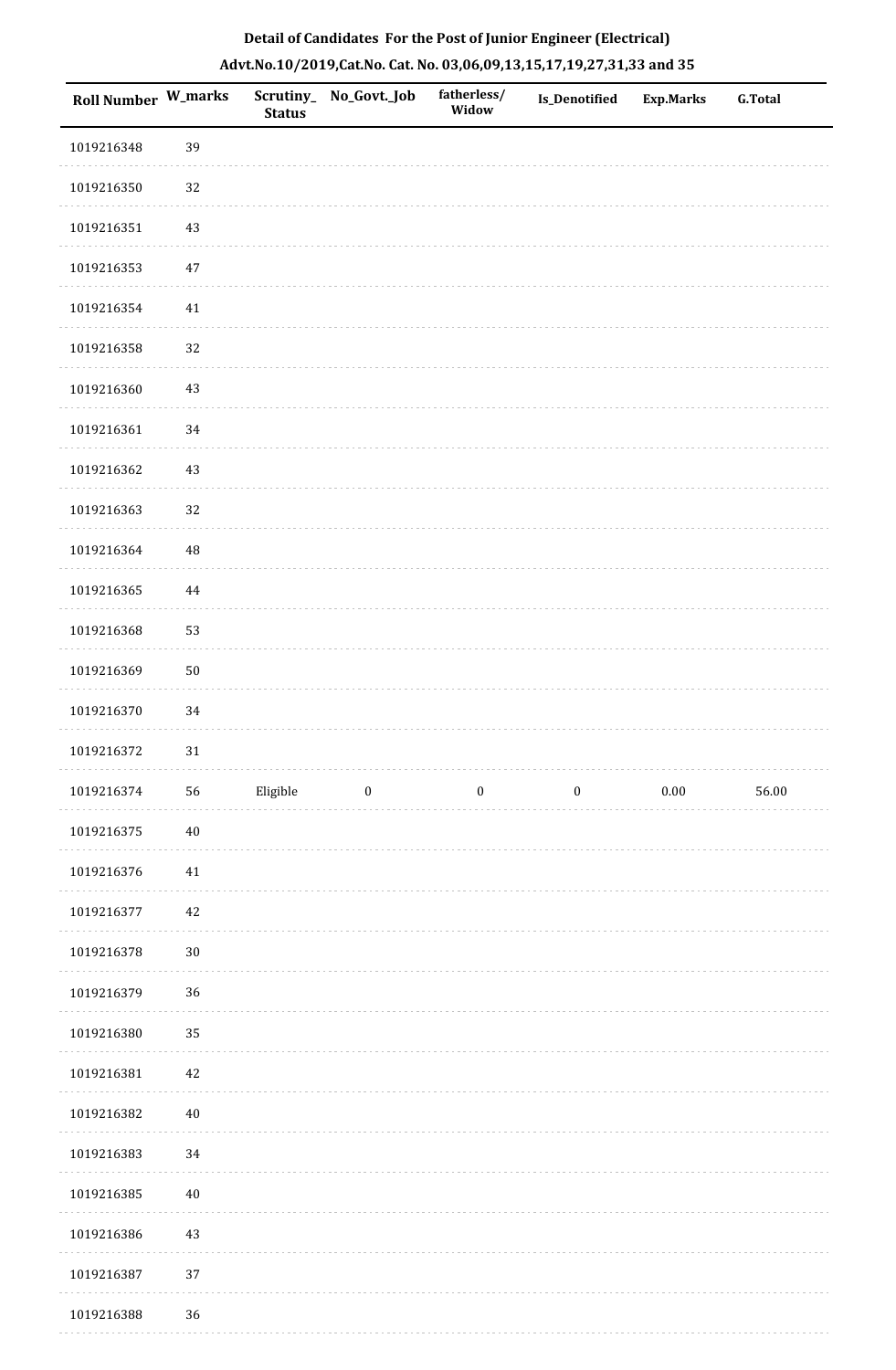| <b>Roll Number W_marks</b> |                 | <b>Status</b> | Scrutiny_No_Govt._Job | fatherless/<br>Widow | Is_Denotified    | <b>Exp.Marks</b> | G.Total  |
|----------------------------|-----------------|---------------|-----------------------|----------------------|------------------|------------------|----------|
| 1019216390                 | 32              |               |                       |                      |                  |                  |          |
| 1019216391                 | 33              |               |                       |                      |                  |                  |          |
| 1019216392                 | 52              |               |                       |                      |                  |                  |          |
| 1019216393                 | 32              |               |                       |                      |                  |                  |          |
| 1019216394                 | 61              | Eligible      | $\bf{0}$              | $\bf{0}$             | $\boldsymbol{0}$ | 0.00             | 61.00    |
| 1019216395                 | $30\,$          |               |                       |                      |                  |                  |          |
| 1019216396                 | $51\,$          |               |                       |                      |                  |                  |          |
| 1019216397                 | $36\,$          | Eligible      | $\bf{0}$              | $\boldsymbol{0}$     | $\boldsymbol{0}$ | $0.00\,$         | 36.00    |
| 1019216399                 | $50\,$          |               |                       |                      |                  |                  |          |
| 1019216400                 | 39              |               |                       |                      |                  |                  |          |
| 1019216405                 | 38              |               |                       |                      |                  |                  |          |
| 1019216407                 | 33              |               |                       |                      |                  |                  |          |
| 1019216408                 | 45              |               |                       |                      |                  |                  |          |
| 1019216411                 | $50\,$          |               |                       |                      |                  |                  |          |
| 1019216413                 | 33              |               |                       |                      |                  |                  |          |
| 1019216414                 | 44              |               |                       |                      |                  |                  |          |
| 1019216415                 | 39              |               |                       |                      |                  |                  |          |
| 1019216417                 | $40\,$          |               |                       |                      |                  |                  |          |
| 1019216418                 | 60              |               |                       |                      |                  |                  |          |
| 1019216419                 | <b>REJECTED</b> |               |                       |                      |                  |                  | $0.00\,$ |
| 1019216421                 | ${\bf 28}$      |               |                       |                      |                  |                  |          |
| 1019216423                 | 47              |               |                       |                      |                  |                  |          |
| 1019216430                 | 39              |               |                       |                      |                  |                  |          |
| 1019216433                 | $40\,$          | Eligible      | $\bf{0}$              | $\boldsymbol{0}$     | $\boldsymbol{0}$ | $0.00\,$         | 40.00    |
| 1019216434                 | 37              |               |                       |                      |                  |                  |          |
| 1019216435                 | $50\,$          |               |                       |                      |                  |                  |          |
| 1019216437                 | 42              |               |                       |                      |                  |                  |          |
| 1019216438                 | $30\,$          |               |                       |                      |                  |                  |          |
| 1019216440                 | $51\,$          |               |                       |                      |                  |                  |          |
| 1019216442                 | 35              |               |                       |                      |                  |                  |          |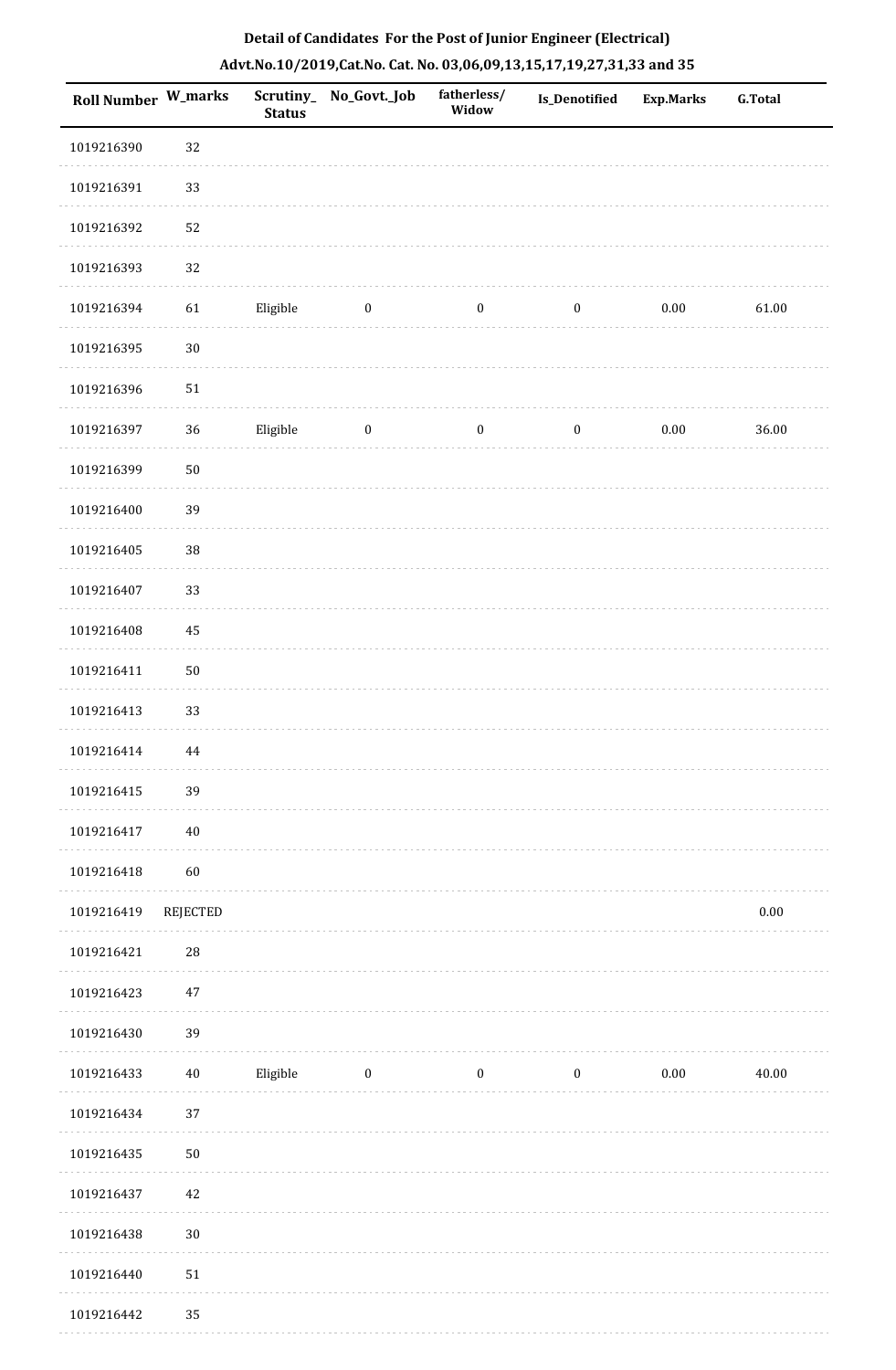| <b>Roll Number W_marks</b> |            | <b>Status</b> | Scrutiny_ No_Govt._Job | fatherless/<br>Widow | <b>Is_Denotified</b> | Exp.Marks | <b>G.Total</b> |
|----------------------------|------------|---------------|------------------------|----------------------|----------------------|-----------|----------------|
| 1019216444                 | 38         |               |                        |                      |                      |           |                |
| 1019216446                 | $\bf 44$   |               |                        |                      |                      |           |                |
| 1019216447                 | $30\,$     |               |                        |                      |                      |           |                |
| 1019216451                 | 38         |               |                        |                      |                      |           |                |
| 1019216454                 |            | Not Eligible  |                        |                      |                      |           |                |
| 1019216458                 | $41\,$     |               |                        |                      |                      |           |                |
| 1019216460                 | 43         |               |                        |                      |                      |           |                |
| 1019216461                 | $37\,$     |               |                        |                      |                      |           |                |
| 1019216462                 | 45         |               |                        |                      |                      |           |                |
| 1019216466                 | 43         |               |                        |                      |                      |           |                |
| 1019216467                 | 61         | Eligible      | $\boldsymbol{0}$       | $\boldsymbol{0}$     | $\boldsymbol{0}$     | $0.00\,$  | 61.00          |
| 1019216469                 | 49         |               |                        |                      |                      |           |                |
| 1019216470                 | $51\,$     |               |                        |                      |                      |           |                |
| 1019216471                 | 43         |               |                        |                      |                      |           |                |
| 1019216472                 | 39         |               |                        |                      |                      |           |                |
| 1019216473                 | 39         |               |                        |                      |                      |           |                |
| 1019216474                 | 53         |               |                        |                      |                      |           |                |
| 1019216475                 | 54         |               |                        |                      |                      |           |                |
| 1019216476                 | 37         |               |                        |                      |                      |           |                |
| 1019216478                 | 41         |               |                        |                      |                      |           |                |
| 1019216479                 | 38         |               |                        |                      |                      |           |                |
| 1019216481                 | $40\,$     |               |                        |                      |                      |           |                |
| 1019216483                 | ${\bf 28}$ |               |                        |                      |                      |           |                |
| 1019216484                 | 35         |               |                        |                      |                      |           |                |
| 1019216486                 | 52         |               |                        |                      |                      |           |                |
| 1019216487                 | 53         |               |                        |                      |                      |           |                |
| 1019216488                 | 35         |               |                        |                      |                      |           |                |
| 1019216489                 | 39         | Eligible      | $\boldsymbol{0}$       | $\boldsymbol{0}$     | $\boldsymbol{0}$     | $0.00\,$  | 39.00          |
| 1019216490                 | 55         |               |                        |                      |                      |           |                |
| 1019216491                 | 44         |               |                        |                      |                      |           |                |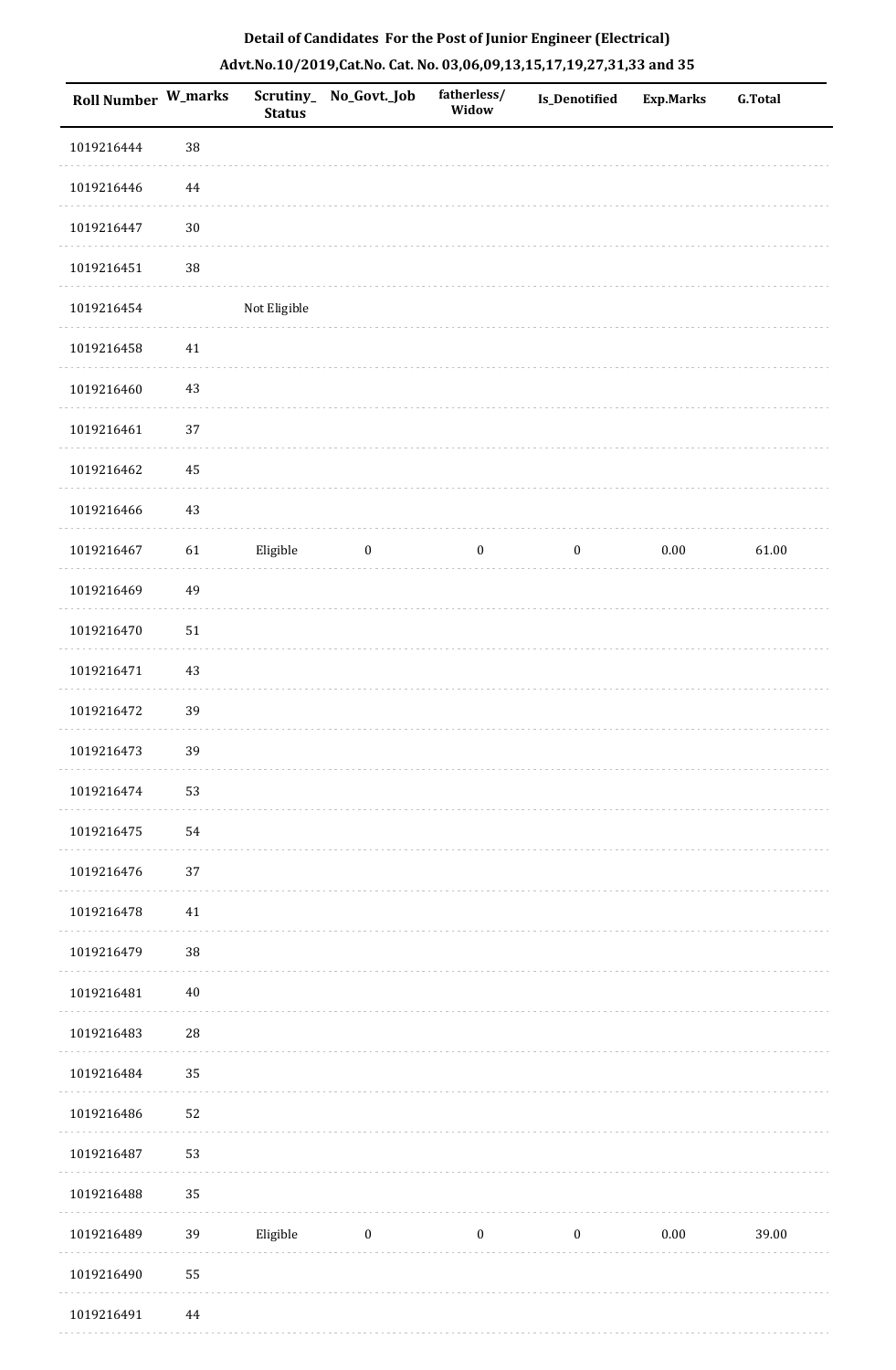| Roll Number W_marks |          | <b>Status</b> | Scrutiny_ No_Govt._Job | fatherless/<br>Widow | Is_Denotified | Exp.Marks | G.Total |
|---------------------|----------|---------------|------------------------|----------------------|---------------|-----------|---------|
| 1019216492          | 32       |               |                        |                      |               |           |         |
| 1019216494          | $24\,$   |               |                        |                      |               |           |         |
| 1019216499          | 19       |               |                        |                      |               |           |         |
| 1019216500          | 37       |               |                        |                      |               |           |         |
| 1019216501          | $40\,$   |               |                        |                      |               |           |         |
| 1019216502          | $42\,$   |               |                        |                      |               |           |         |
| 1019216506          | $38\,$   |               |                        |                      |               |           |         |
| 1019216509          | 41       |               |                        |                      |               |           |         |
| 1019216510          | 23       |               |                        |                      |               |           |         |
| 1019216512          | 39       |               |                        |                      |               |           |         |
| 1019216513          | $51\,$   |               |                        |                      |               |           |         |
| 1019216514          | $\rm 48$ |               |                        |                      |               |           |         |
| 1019216516          | $30\,$   |               |                        |                      |               |           |         |
| 1019216517          | $46\,$   |               |                        |                      |               |           |         |
| 1019216518          | 38       |               |                        |                      |               |           |         |
| 1019216519          | 32       |               |                        |                      |               |           |         |
| 1019216520          | 35       |               |                        |                      |               |           |         |
| 1019216521          | $40\,$   |               |                        |                      |               |           |         |
| 1019216523          | 33       |               |                        |                      |               |           |         |
| 1019216524          | 32       |               |                        |                      |               |           |         |
| 1019216526          | 42       |               |                        |                      |               |           |         |
| 1019216527          | 41       |               |                        |                      |               |           |         |
| 1019216528          | 41       |               |                        |                      |               |           |         |
| 1019216529          | $47\,$   |               |                        |                      |               |           |         |
| 1019216530          | 42       |               |                        |                      |               |           |         |
| 1019216531          | 39       |               |                        |                      |               |           |         |
| 1019216532          | 34       |               |                        |                      |               |           |         |
| 1019216534          | 42       |               |                        |                      |               |           |         |
| 1019216538          | 32       |               |                        |                      |               |           |         |
| 1019216539          | 35       |               |                        |                      |               |           |         |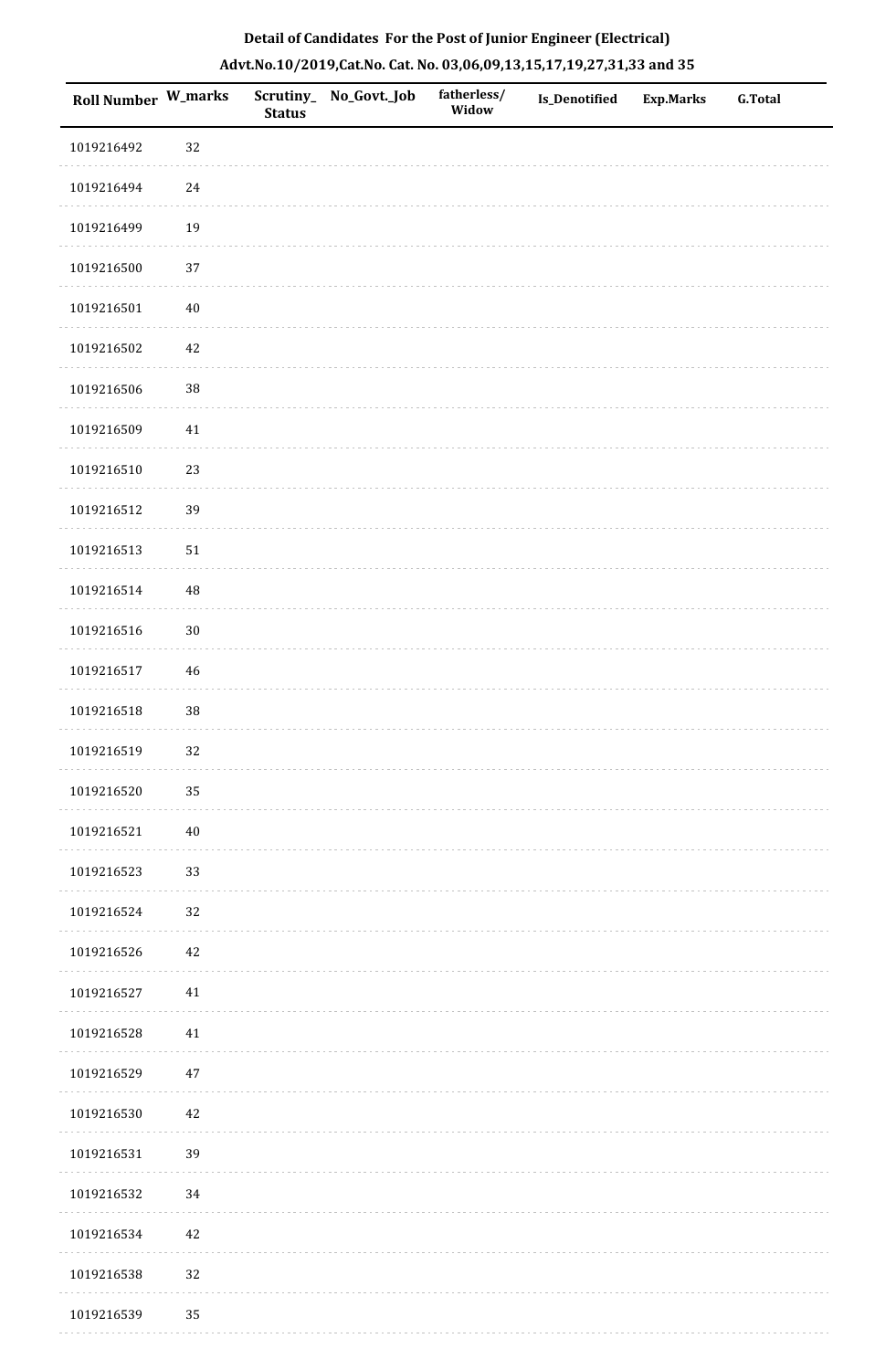|  | Detail of Candidates For the Post of Junior Engineer (Electrical)     |  |
|--|-----------------------------------------------------------------------|--|
|  | Advt.No.10/2019,Cat.No. Cat. No. 03,06,09,13,15,17,19,27,31,33 and 35 |  |

| <b>Roll Number W_marks</b> |                 | <b>Status</b> | Scrutiny_ No_Govt._Job | fatherless/<br>Widow | <b>Is_Denotified</b> | <b>Exp.Marks</b> | <b>G.Total</b> |
|----------------------------|-----------------|---------------|------------------------|----------------------|----------------------|------------------|----------------|
| 1019216540                 | $38\,$          |               |                        |                      |                      |                  |                |
| 1019216542                 | $31\,$          |               |                        |                      |                      |                  |                |
| 1019216543                 | 43              |               |                        |                      |                      |                  |                |
| 1019216544                 | 33              |               |                        |                      |                      |                  |                |
| 1019216545                 | $\rm 48$        |               |                        |                      |                      |                  |                |
| 1019216546                 | ${\bf 50}$      |               |                        |                      |                      |                  |                |
| 1019216547                 | 61              | Eligible      | $\boldsymbol{0}$       | $\boldsymbol{0}$     | $\boldsymbol{0}$     | $0.00\,$         | 61.00          |
| 1019216548                 | 39              |               |                        |                      |                      |                  |                |
| 1019216549                 |                 | Not Eligible  |                        |                      |                      |                  |                |
| 1019216552                 | 48              |               |                        |                      |                      |                  |                |
| 1019216553                 | $\rm 48$        |               |                        |                      |                      |                  |                |
| 1019216554                 | 33              |               |                        |                      |                      |                  |                |
| 1019216557                 | $71\,$          | Eligible      | $\boldsymbol{0}$       | $\boldsymbol{0}$     | $\boldsymbol{0}$     | $0.00\,$         | $71.00\,$      |
| 1019216558                 | 37              |               |                        |                      |                      |                  |                |
| 1019216559                 | $47\,$          |               |                        |                      |                      |                  |                |
| 1019216563                 | $30\,$          |               |                        |                      |                      |                  |                |
| 1019216565                 | 31              |               |                        |                      |                      |                  |                |
| 1019216569                 | 39              |               |                        |                      |                      |                  |                |
| 1019216570                 | $30\,$          |               |                        |                      |                      |                  |                |
| 1019216575                 | 36              |               |                        |                      |                      |                  |                |
| 1019216576                 | ${\bf 50}$      |               |                        |                      |                      |                  |                |
| 1019216578                 | 45              |               |                        |                      |                      |                  |                |
| 1019216579                 | 33              |               |                        |                      |                      |                  |                |
| 1019216581                 | 25              |               |                        |                      |                      |                  |                |
| 1019216583                 | 45              |               |                        |                      |                      |                  |                |
| 1019216584                 | <b>REJECTED</b> |               |                        |                      |                      |                  | $0.00\,$       |
| 1019216585                 | 39              |               |                        |                      |                      |                  |                |
| 1019216586                 | 40              |               |                        |                      |                      |                  |                |
| 1019216589                 | 32              |               |                        |                      |                      |                  |                |
| 1019216592                 | $50\,$          |               |                        |                      |                      |                  |                |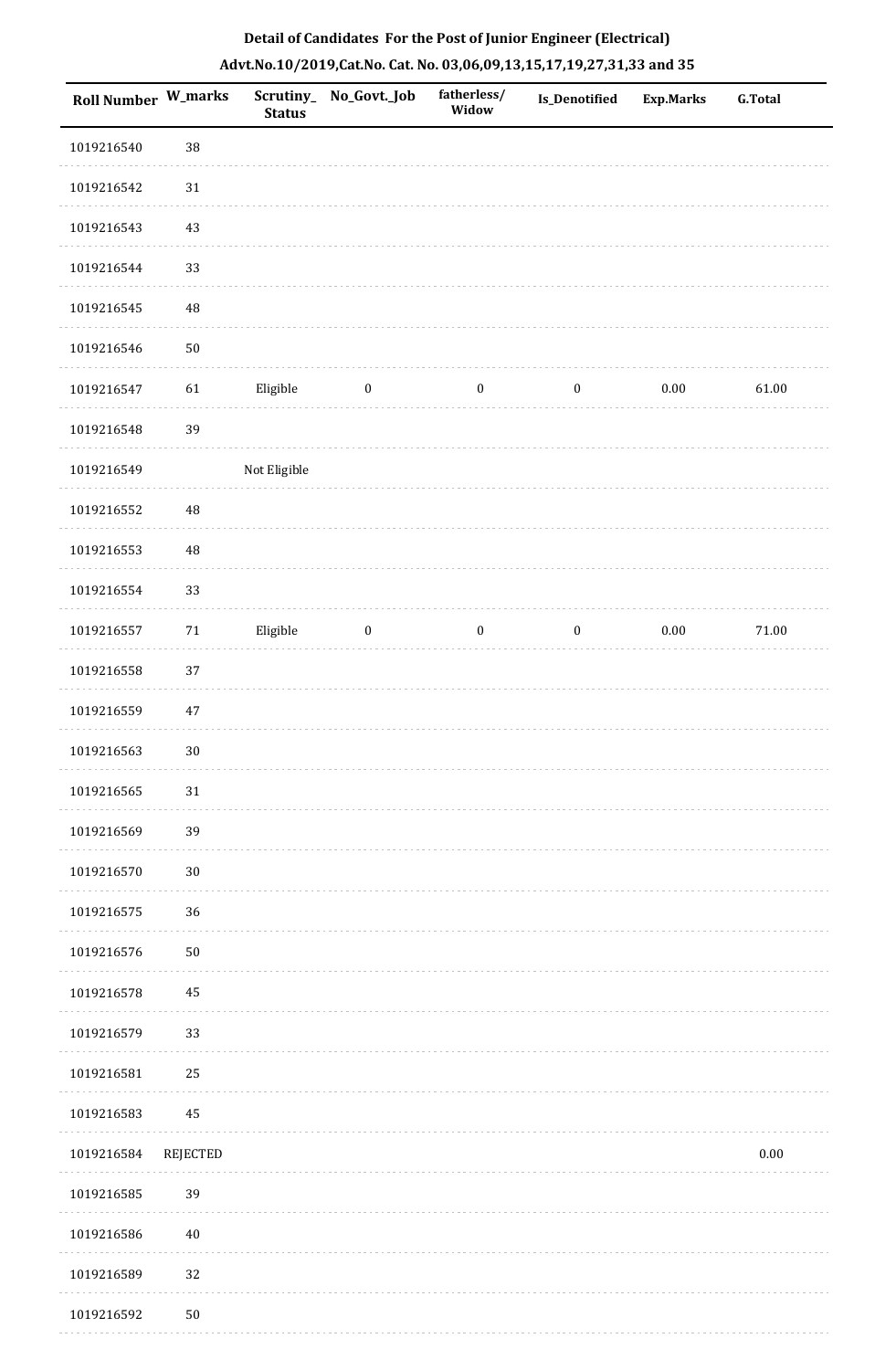| <b>Roll Number W_marks</b> |             | <b>Status</b> | Scrutiny_ No_Govt._Job | fatherless/<br>Widow | Is_Denotified | <b>Exp.Marks</b> | <b>G.Total</b> |
|----------------------------|-------------|---------------|------------------------|----------------------|---------------|------------------|----------------|
| 1019216593                 | 36          |               |                        |                      |               |                  |                |
| 1019216595                 | 29          |               |                        |                      |               |                  |                |
| 1019216598                 | 35          |               |                        |                      |               |                  |                |
| 1019216602                 | 49          |               |                        |                      |               |                  |                |
| 1019216604                 | 58          |               |                        |                      |               |                  |                |
| 1019216606                 | 43          |               |                        |                      |               |                  |                |
| 1019216607                 | $38\,$      |               |                        |                      |               |                  |                |
| 1019216610                 | $30\,$      |               |                        |                      |               |                  |                |
| 1019216611                 | $41\,$      |               |                        |                      |               |                  |                |
| 1019216614                 | $38\,$      |               |                        |                      |               |                  |                |
| 1019216616                 | 45          |               |                        |                      |               |                  |                |
| 1019216617                 | 31          |               |                        |                      |               |                  |                |
| 1019216618                 | $41\,$      |               |                        |                      |               |                  |                |
| 1019216621                 | $38\,$      |               |                        |                      |               |                  |                |
| 1019216622                 | 45          |               |                        |                      |               |                  |                |
| 1019216624                 | 39          |               |                        |                      |               |                  |                |
| 1019216625                 | 49          |               |                        |                      |               |                  |                |
| 1019216626                 | $30\,$      |               |                        |                      |               |                  |                |
| 1019216627                 | 33          |               |                        |                      |               |                  |                |
| 1019216629                 | 42          |               |                        |                      |               |                  |                |
| 1019216630                 | 49          |               |                        |                      |               |                  |                |
| 1019216631                 | 32          |               |                        |                      |               |                  |                |
| 1019216632                 | $37\,$      |               |                        |                      |               |                  |                |
| 1019216634                 | 40          |               |                        |                      |               |                  |                |
| 1019216636                 | 57          |               |                        |                      |               |                  |                |
| 1019216637                 | 49          |               |                        |                      |               |                  |                |
| 1019216638                 | 24          |               |                        |                      |               |                  |                |
| 1019216639                 | 41          |               |                        |                      |               |                  |                |
| 1019216642                 | $38\,$      |               |                        |                      |               |                  |                |
| 1019216643                 | $\sqrt{28}$ |               |                        |                      |               |                  |                |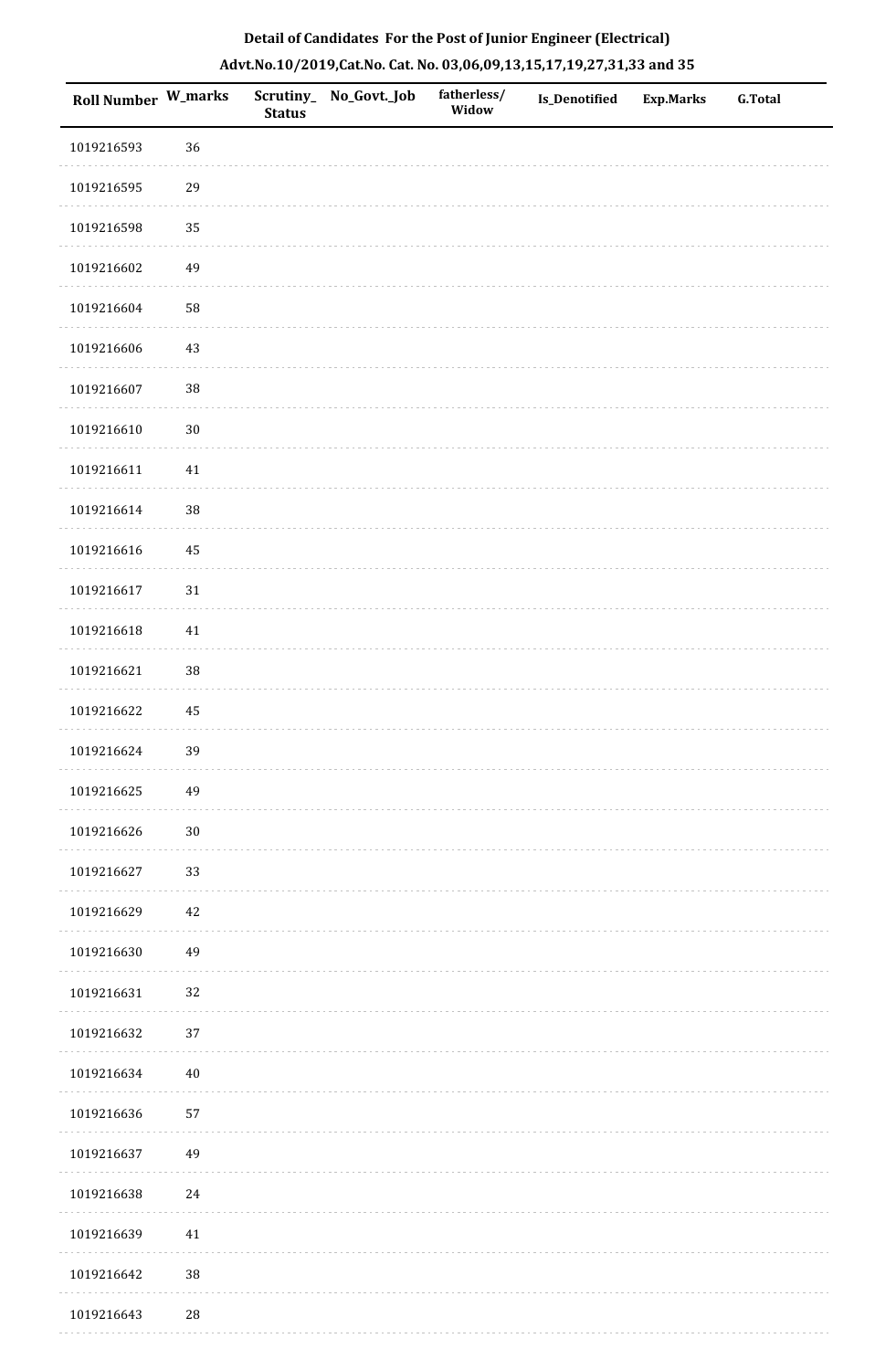| <b>Roll Number W_marks</b> |            | <b>Status</b> | Scrutiny_ No_Govt._Job | fatherless/<br>Widow | Is_Denotified    | <b>Exp.Marks</b> | <b>G.Total</b> |
|----------------------------|------------|---------------|------------------------|----------------------|------------------|------------------|----------------|
| 1019216644                 | $51\,$     |               |                        |                      |                  |                  |                |
| 1019216646                 | $\rm 48$   |               |                        |                      |                  |                  |                |
| 1019216647                 | 61         | Eligible      | $\bf{0}$               | $\boldsymbol{0}$     | $\boldsymbol{0}$ | $0.00\,$         | 61.00          |
| 1019216648                 | 34         |               |                        |                      |                  |                  |                |
| 1019216649                 | $40\,$     |               |                        |                      |                  |                  |                |
| 1019216650                 | 38         |               |                        |                      |                  |                  |                |
| 1019216651                 | $31\,$     |               |                        |                      |                  |                  |                |
| 1019216654                 | $38\,$     |               |                        |                      |                  |                  |                |
| 1019216656                 | 35         |               |                        |                      |                  |                  |                |
| 1019216658                 | ${\bf 28}$ |               |                        |                      |                  |                  |                |
| 1019216660                 | 33         |               |                        |                      |                  |                  |                |
| 1019216662                 | $43\,$     |               |                        |                      |                  |                  |                |
| 1019216666                 | 33         |               |                        |                      |                  |                  |                |
| 1019216669                 | $47\,$     |               |                        |                      |                  |                  |                |
| 1019216670                 | 45         |               |                        |                      |                  |                  |                |
| 1019216671                 | 44         |               |                        |                      |                  |                  |                |
| 1019216674                 |            | Not Eligible  |                        |                      |                  |                  |                |
| 1019216678                 | $41\,$     |               |                        |                      |                  |                  |                |
| 1019216679                 | 49         |               |                        |                      |                  |                  |                |
| 1019216681                 | $43\,$     |               |                        |                      |                  |                  |                |
| 1019216682                 | 56         |               |                        |                      |                  |                  |                |
| 1019216683                 | 44         |               |                        |                      |                  |                  |                |
| 1019216684                 | 42         |               |                        |                      |                  |                  |                |
| 1019216686                 | $31\,$     |               |                        |                      |                  |                  |                |
| 1019216687                 | 33         |               |                        |                      |                  |                  |                |
| 1019216689                 | $40\,$     |               |                        |                      |                  |                  |                |
| 1019216691                 | 54         |               |                        |                      |                  |                  |                |
| 1019216693                 | 38         |               |                        |                      |                  |                  |                |
| 1019216694                 | $12\,$     |               |                        |                      |                  |                  |                |
| 1019216698                 | $31\,$     |               |                        |                      |                  |                  |                |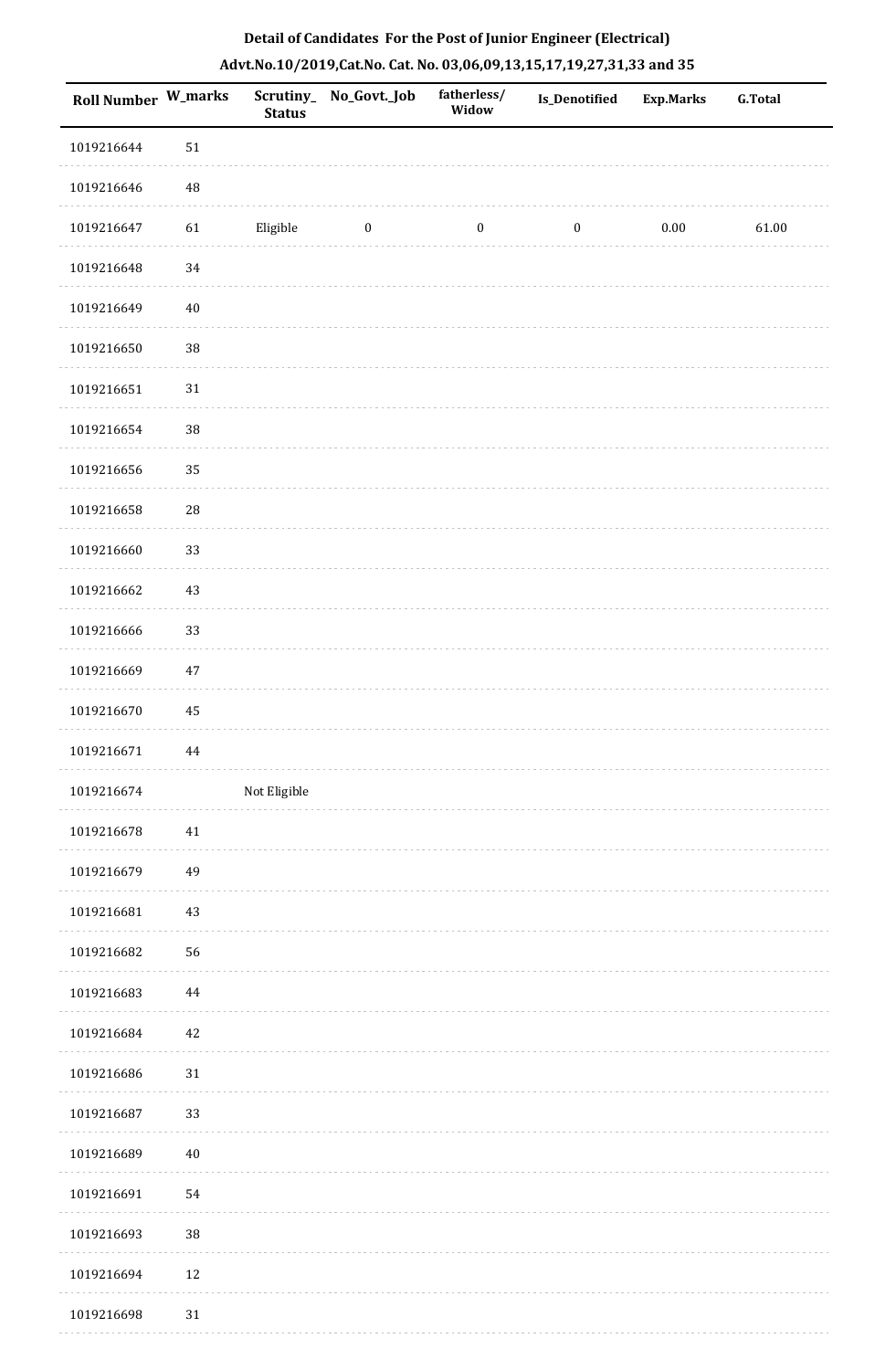| <b>Roll Number W_marks</b> |            | Scrutiny_<br><b>Status</b> | No_Govt._Job     | fatherless/<br>Widow | Is_Denotified    | <b>Exp.Marks</b> | <b>G.Total</b> |
|----------------------------|------------|----------------------------|------------------|----------------------|------------------|------------------|----------------|
| 1019216700                 | 44         |                            |                  |                      |                  |                  |                |
| 1019216703                 | ${\bf 28}$ |                            |                  |                      |                  |                  |                |
| 1019216705                 | 54         |                            |                  |                      |                  |                  |                |
| 1019216706                 |            | Not Eligible               |                  |                      |                  |                  |                |
| 1019216708                 | ${\bf 28}$ |                            |                  |                      |                  |                  |                |
| 1019216709                 | 55         | Eligible                   | $\bf{0}$         | $\boldsymbol{0}$     | $\boldsymbol{0}$ | 0.00             | 55.00          |
| 1019216710                 | 39         |                            |                  |                      |                  |                  |                |
| 1019216711                 | $40\,$     |                            |                  |                      |                  |                  |                |
| 1019216712                 | 44         |                            |                  |                      |                  |                  |                |
| 1019216714                 | $30\,$     |                            |                  |                      |                  |                  |                |
| 1019216715                 | $41\,$     |                            |                  |                      |                  |                  |                |
| 1019216717                 | 43         |                            |                  |                      |                  |                  |                |
| 1019216720                 | 38         |                            |                  |                      |                  |                  |                |
| 1019216721                 | 35         |                            |                  |                      |                  |                  |                |
| 1019216723                 | 33         |                            |                  |                      |                  |                  |                |
| 1019216724                 | $40\,$     |                            |                  |                      |                  |                  |                |
| 1019216725                 | 37         |                            |                  |                      |                  |                  |                |
| 1019216726                 | 61         | Eligible                   | $\bf{0}$         | $\boldsymbol{0}$     | $\boldsymbol{0}$ | 0.00             | 61.00          |
| 1019216727                 | 53         |                            |                  |                      |                  |                  |                |
| 1019216728                 | 53         |                            |                  |                      |                  |                  |                |
| 1019216733                 | 16         |                            |                  |                      |                  |                  |                |
| 1019216736                 | 42         |                            |                  |                      |                  |                  |                |
| 1019216737                 | 56         | Eligible                   | $\boldsymbol{0}$ | $\boldsymbol{0}$     | $\boldsymbol{0}$ | $0.00\,$         | 56.00          |
| 1019216739                 | $43\,$     |                            |                  |                      |                  |                  |                |
| 1019216741                 | 45         |                            |                  |                      |                  |                  |                |
| 1019216742                 | $40\,$     |                            |                  |                      |                  |                  |                |
| 1019216747                 | 38         |                            |                  |                      |                  |                  |                |
| 1019216748                 | $40\,$     |                            |                  |                      |                  |                  |                |
| 1019216749                 | $40\,$     |                            |                  |                      |                  |                  |                |
| 1019216750                 | 31         |                            |                  |                      |                  |                  |                |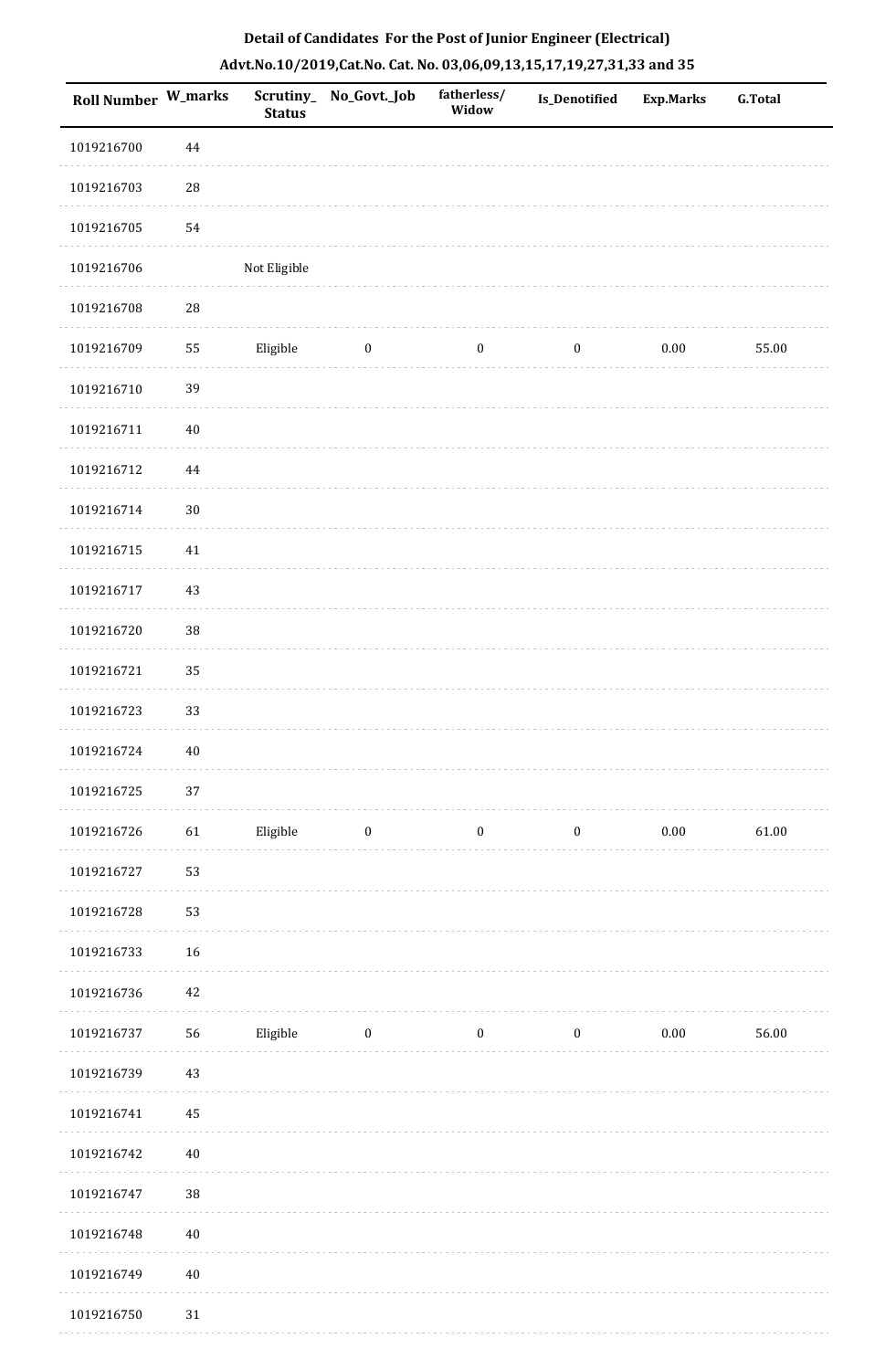| Roll Number W_marks |            | <b>Status</b> | Scrutiny_No_Govt._Job | fatherless/<br>Widow | Is_Denotified    | <b>Exp.Marks</b> | <b>G.Total</b> |
|---------------------|------------|---------------|-----------------------|----------------------|------------------|------------------|----------------|
| 1019216751          | 35         |               |                       |                      |                  |                  |                |
| 1019216752          | 46         |               |                       |                      |                  |                  |                |
| 1019216753          | $41\,$     |               |                       |                      |                  |                  |                |
| 1019216755          | 44         |               |                       |                      |                  |                  |                |
| 1019216758          | 36         |               |                       |                      |                  |                  |                |
| 1019216759          | $50\,$     |               |                       |                      |                  |                  |                |
| 1019216761          | 47         |               |                       |                      |                  |                  |                |
| 1019216762          | $38\,$     |               |                       |                      |                  |                  |                |
| 1019216764          | $40\,$     |               |                       |                      |                  |                  |                |
| 1019216765          | $38\,$     |               |                       |                      |                  |                  |                |
| 1019216767          | 59         |               |                       |                      |                  |                  |                |
| 1019216769          | $40\,$     |               |                       |                      |                  |                  |                |
| 1019216771          | 26         |               |                       |                      |                  |                  |                |
| 1019216772          | 34         | Eligible      | $\boldsymbol{0}$      | $\boldsymbol{0}$     | $\boldsymbol{0}$ | $0.00\,$         | 34.00          |
| 1019216773          | $32\,$     |               |                       |                      |                  |                  |                |
| 1019216775          | 36         |               |                       |                      |                  |                  |                |
| 1019216778          | 34         |               |                       |                      |                  |                  |                |
| 1019216779          | 46         |               |                       |                      |                  |                  |                |
| 1019216781          | 37         |               |                       |                      |                  |                  |                |
| 1019216782          | $38\,$     |               |                       |                      |                  |                  |                |
| 1019216783          | 34         |               |                       |                      |                  |                  |                |
| 1019216784          | 57         |               |                       |                      |                  |                  |                |
| 1019216787          | 23         |               |                       |                      |                  |                  |                |
| 1019216788          | 52         |               |                       |                      |                  |                  |                |
| 1019216789          | 32         |               |                       |                      |                  |                  |                |
| 1019216792          | ${\bf 50}$ |               |                       |                      |                  |                  |                |
| 1019216793          | 43         |               |                       |                      |                  |                  |                |
| 1019216800          | REJECTED   |               |                       |                      |                  |                  | 0.00           |
| 1019216801          | 29         |               |                       |                      |                  |                  |                |
| 1010216802          | 25         |               |                       |                      |                  |                  |                |

# **Detail of Candidates For the Post of Junior Engineer (Electrical) Advt.No.10/2019,Cat.No. Cat. No. 03,06,09,13,15,17,19,27,31,33 and 35**

 1019216802 35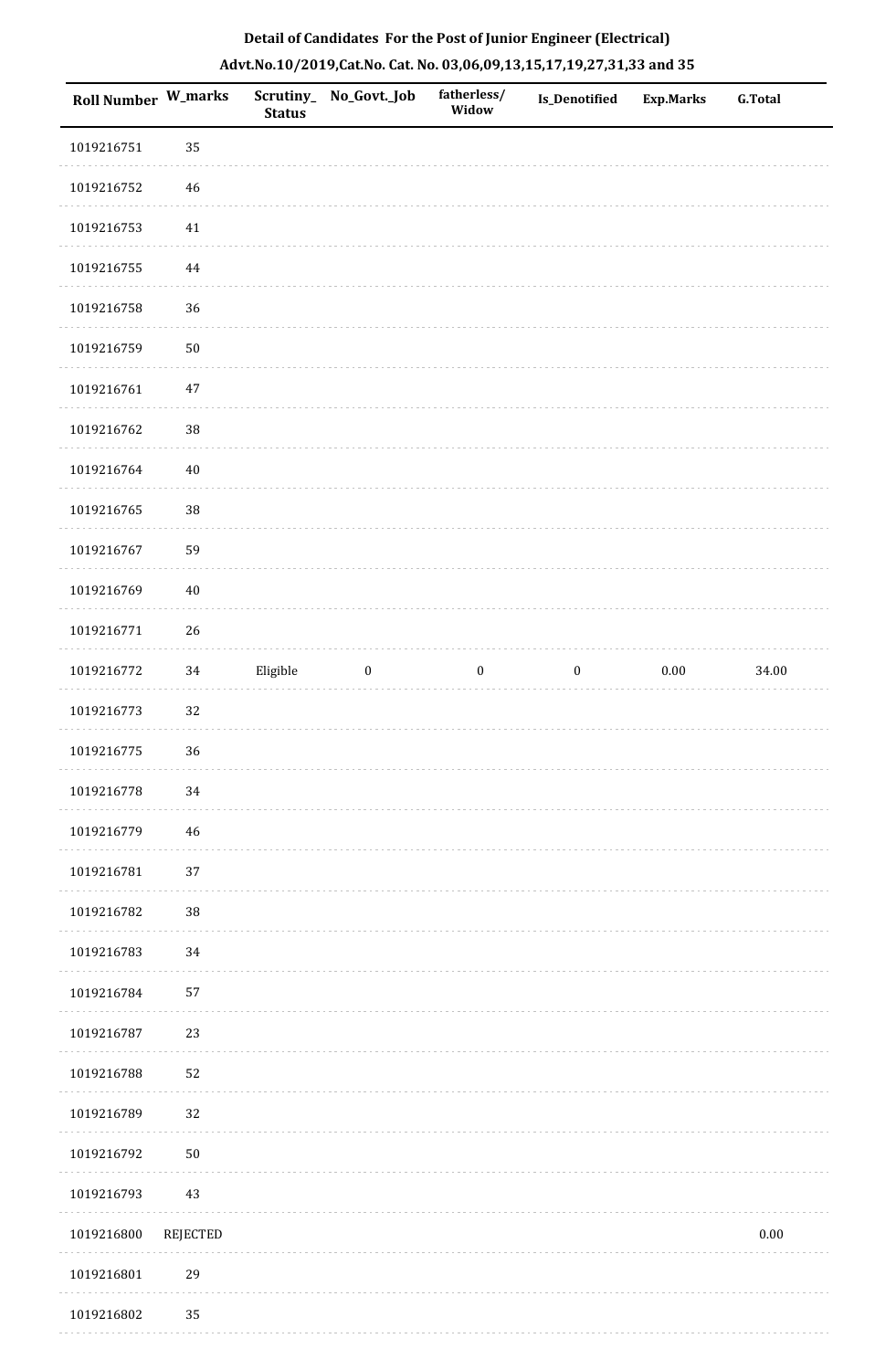| <b>Roll Number W_marks</b> |             | <b>Status</b> | Scrutiny_No_Govt._Job | fatherless/<br>Widow | <b>Is_Denotified</b> | <b>Exp.Marks</b> | <b>G.Total</b> |
|----------------------------|-------------|---------------|-----------------------|----------------------|----------------------|------------------|----------------|
| 1019216804                 | 39          |               |                       |                      |                      |                  |                |
| 1019216809                 | 36          |               |                       |                      |                      |                  |                |
| 1019216811                 | 59          |               |                       |                      |                      |                  |                |
| 1019216812                 | $40\,$      |               |                       |                      |                      |                  |                |
| 1019216813                 | $47\,$      |               |                       |                      |                      |                  |                |
| 1019216814                 | 61          | Eligible      | $\boldsymbol{0}$      | $\boldsymbol{0}$     | $\boldsymbol{0}$     | $0.00\,$         | 61.00          |
| 1019216815                 | 39          |               |                       |                      |                      |                  |                |
| 1019216818                 | 35          |               |                       |                      |                      |                  |                |
| 1019216820                 | 37          |               |                       |                      |                      |                  |                |
| 1019216821                 | 36          |               |                       |                      |                      |                  |                |
| 1019216822                 |             | Not Eligible  |                       |                      |                      |                  |                |
| 1019216825                 | 60          | Eligible      | $5\phantom{.0}$       | $\boldsymbol{0}$     | $\boldsymbol{0}$     | $0.00\,$         | 65.00          |
| 1019216827                 | 35          |               |                       |                      |                      |                  |                |
| 1019216828                 | 51          |               |                       |                      |                      |                  |                |
| 1019216829                 | $40\,$      |               |                       |                      |                      |                  |                |
| 1019216830                 | 39          |               |                       |                      |                      |                  |                |
| 1019216833                 | 35          |               |                       |                      |                      |                  |                |
| 1019216835                 | 37          |               |                       |                      |                      |                  |                |
| 1019216836                 | 42          |               |                       |                      |                      |                  |                |
| 1019216837                 | 63          | Eligible      | $\bf{0}$              | $\boldsymbol{0}$     | $\bf{0}$             | 0.00             | 63.00          |
| 1019216838                 | $\sqrt{28}$ |               |                       |                      |                      |                  |                |
| 1019216839                 | 54          |               |                       |                      |                      |                  |                |
| 1019216840                 | 29          |               |                       |                      |                      |                  |                |
| 1019216842                 | ${\bf 51}$  |               |                       |                      |                      |                  |                |
| 1019216845                 | 45          |               |                       |                      |                      |                  |                |
| 1019216848                 | 35          |               |                       |                      |                      |                  |                |
| 1019216849                 | 32          |               |                       |                      |                      |                  |                |
| 1019216854                 | 59          |               |                       |                      |                      |                  |                |
| 1019216855                 | 52          |               |                       |                      |                      |                  |                |
| 1019216856                 | 34          |               |                       |                      |                      |                  |                |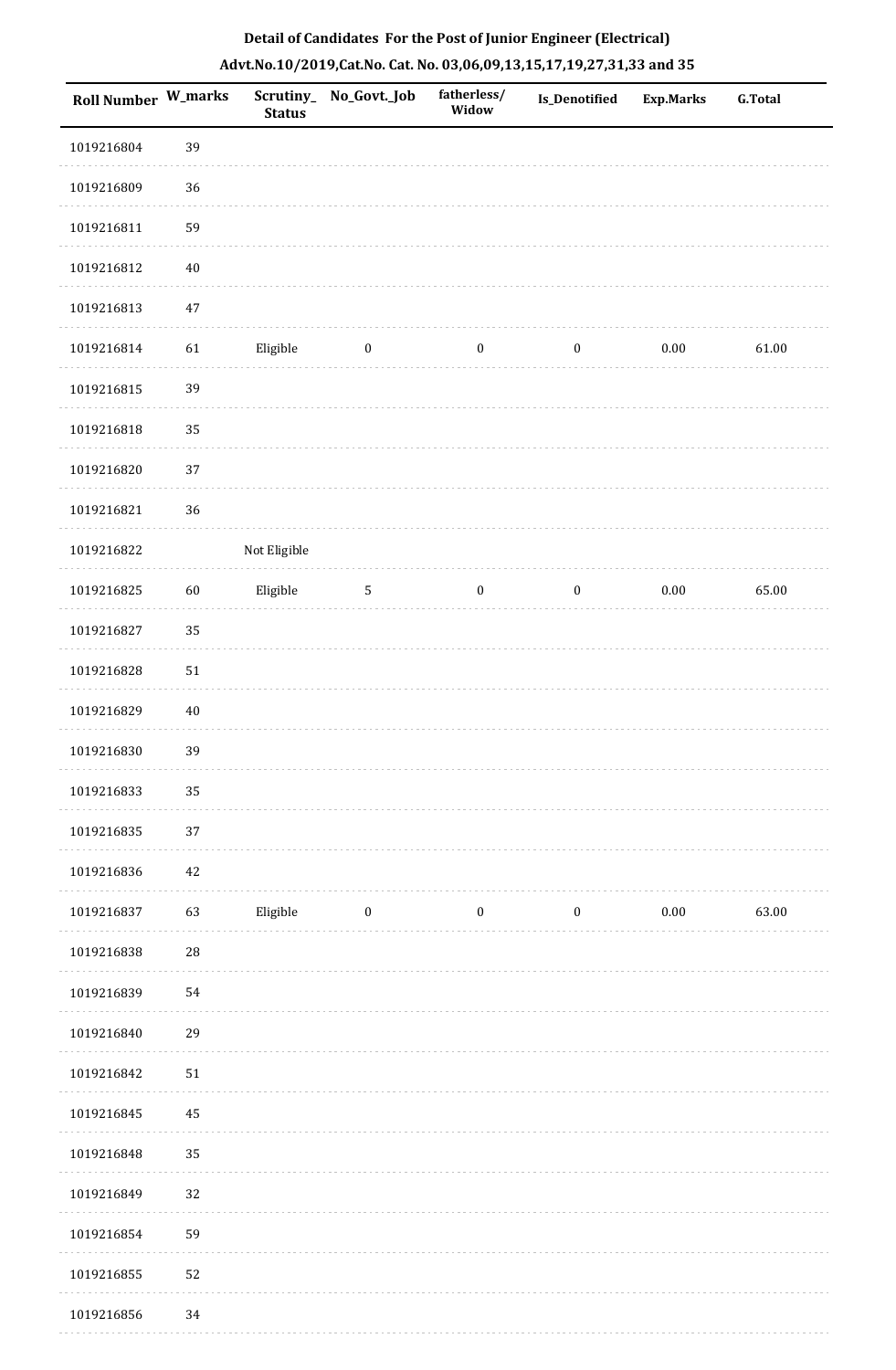| Roll Number W_marks |             | Scrutiny_<br><b>Status</b> | No_Govt._Job     | fatherless/<br>Widow | <b>Is_Denotified</b> | <b>Exp.Marks</b> | <b>G.Total</b> |
|---------------------|-------------|----------------------------|------------------|----------------------|----------------------|------------------|----------------|
| 1019216857          | 48          |                            |                  |                      |                      |                  |                |
| 1019216858          | $\sqrt{48}$ |                            |                  |                      |                      |                  |                |
| 1019216859          | 32          |                            |                  |                      |                      |                  |                |
| 1019216860          | ${\bf 28}$  |                            |                  |                      |                      |                  |                |
| 1019216861          | $51\,$      |                            |                  |                      |                      |                  |                |
| 1019216862          | $47\,$      |                            |                  |                      |                      |                  |                |
| 1019216863          | 49          |                            |                  |                      |                      |                  |                |
| 1019216866          | $\sqrt{46}$ |                            |                  |                      |                      |                  |                |
| 1019216869          | $43\,$      |                            |                  |                      |                      |                  |                |
| 1019216871          | $40\,$      |                            |                  |                      |                      |                  |                |
| 1019216872          | $\bf 44$    |                            |                  |                      |                      |                  |                |
| 1019216873          | $40\,$      |                            |                  |                      |                      |                  |                |
| 1019216879          | $40\,$      |                            |                  |                      |                      |                  |                |
| 1019216880          | 44          |                            |                  |                      |                      |                  |                |
| 1019216882          | 49          |                            |                  |                      |                      |                  |                |
| 1019216883          | $43\,$      |                            |                  |                      |                      |                  |                |
| 1019216886          | 34          |                            |                  |                      |                      |                  |                |
| 1019216889          | 37          | Eligible                   | $\bf{0}$         | $\boldsymbol{0}$     | $\boldsymbol{0}$     | $0.00\,$         | 37.00          |
| 1019216890          | 52          | Eligible                   | $\boldsymbol{0}$ | $\boldsymbol{0}$     | $\boldsymbol{0}$     | $0.00\,$         | 52.00          |
| 1019216892          | $42\,$      |                            |                  |                      |                      |                  |                |
| 1019216895          | 39          |                            |                  |                      |                      |                  |                |
| 1019216896          | 33          |                            |                  |                      |                      |                  |                |
| 1019216897          | 34          |                            |                  |                      |                      |                  |                |
| 1019216898          | 34          |                            |                  |                      |                      |                  |                |
| 1019216902          | $34\,$      |                            |                  |                      |                      |                  |                |
| 1019216904          | $40\,$      |                            |                  |                      |                      |                  |                |
| 1019216905          | $36\,$      |                            |                  |                      |                      |                  |                |
| 1019216908          | REJECTED    |                            |                  |                      |                      |                  | $0.00\,$       |
| 1019216910          | 39          |                            |                  |                      |                      |                  |                |
|                     |             |                            |                  |                      |                      |                  |                |

# **Detail of Candidates For the Post of Junior Engineer (Electrical) Advt.No.10/2019,Cat.No. Cat. No. 03,06,09,13,15,17,19,27,31,33 and 35**

1019216913 37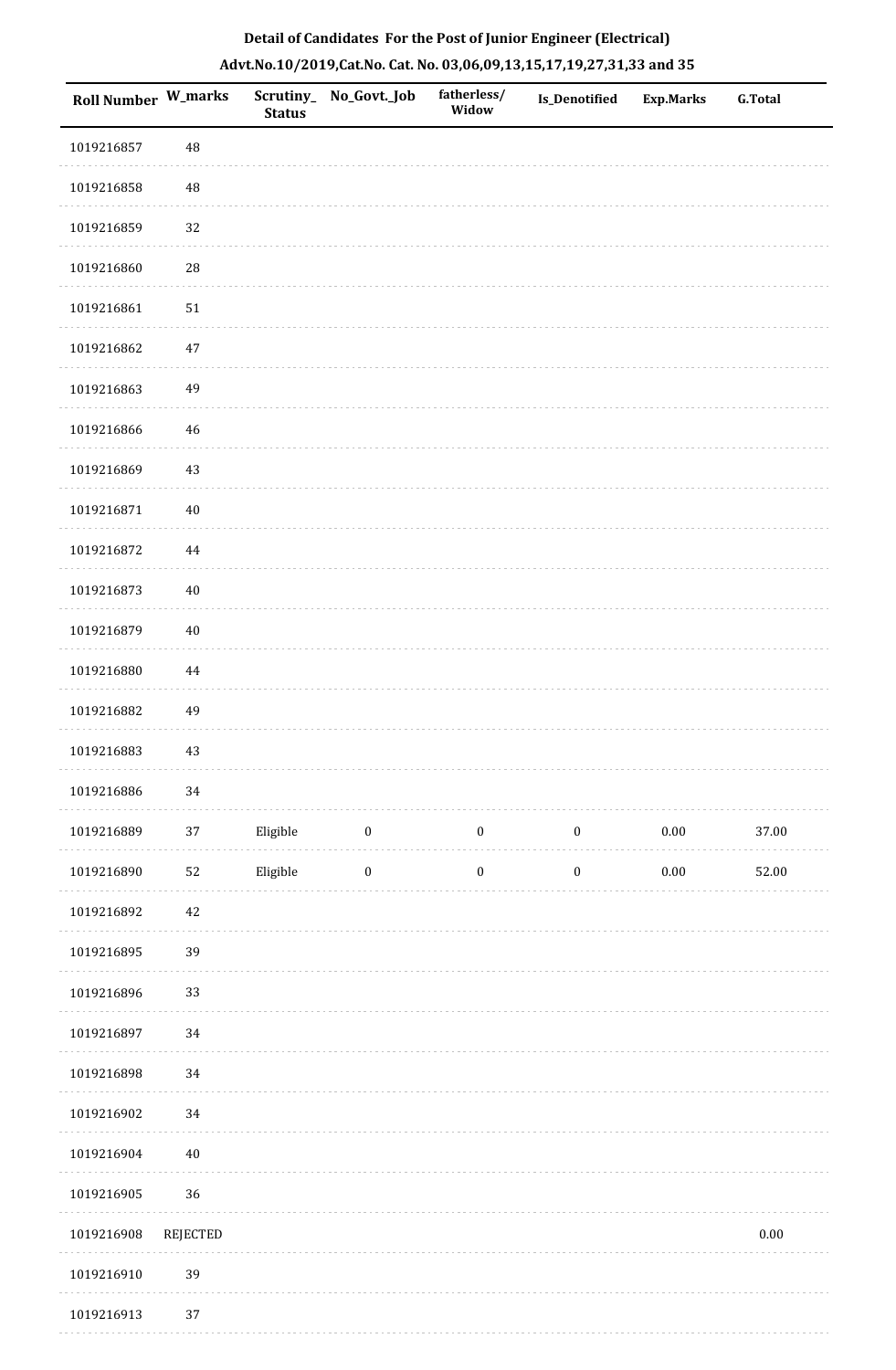| Roll Number W_marks |        | <b>Status</b> | Scrutiny_No_Govt._Job | fatherless/<br>Widow | Is_Denotified | <b>Exp.Marks</b> | <b>G.Total</b> |
|---------------------|--------|---------------|-----------------------|----------------------|---------------|------------------|----------------|
| 1019216914          | 39     |               |                       |                      |               |                  |                |
| 1019216920          | $41\,$ |               |                       |                      |               |                  |                |
| 1019216921          | 33     |               |                       |                      |               |                  |                |
| 1019216922          | $31\,$ |               |                       |                      |               |                  |                |
| 1019216923          | 35     |               |                       |                      |               |                  |                |
| 1019216924          | $50\,$ |               |                       |                      |               |                  |                |
| 1019216928          | $42\,$ |               |                       |                      |               |                  |                |
| 1019216930          | 38     |               |                       |                      |               |                  |                |
| 1019216931          | 46     |               |                       |                      |               |                  |                |
| 1019216932          | 45     |               |                       |                      |               |                  |                |
| 1019216934          | 43     |               |                       |                      |               |                  |                |
| 1019216939          | $42\,$ |               |                       |                      |               |                  |                |
| 1019216940          | 35     |               |                       |                      |               |                  |                |
| 1019216941          | $40\,$ |               |                       |                      |               |                  |                |
| 1019216946          | 42     |               |                       |                      |               |                  |                |
| 1019216950          | 32     |               |                       |                      |               |                  |                |
| 1019216952          | 39     |               |                       |                      |               |                  |                |
| 1019216954          | $36\,$ |               |                       |                      |               |                  |                |
| 1019216955          | $40\,$ |               |                       |                      |               |                  |                |
| 1019216956          | 45     |               |                       |                      |               |                  |                |
| 1019216957          | $38\,$ |               |                       |                      |               |                  |                |
| 1019216958          | $40\,$ |               |                       |                      |               |                  |                |
| 1019216963          | $40\,$ |               |                       |                      |               |                  |                |
| 1019216964          | 42     |               |                       |                      |               |                  |                |
| 1019216965          | 32     |               |                       |                      |               |                  |                |
| 1019216967          | 49     |               |                       |                      |               |                  |                |
| 1019216968          | 46     |               |                       |                      |               |                  |                |
| 1019216972          | 44     |               |                       |                      |               |                  |                |
| 1019216973          | $40\,$ |               |                       |                      |               |                  |                |
| 1019216974          | $37\,$ |               |                       |                      |               |                  |                |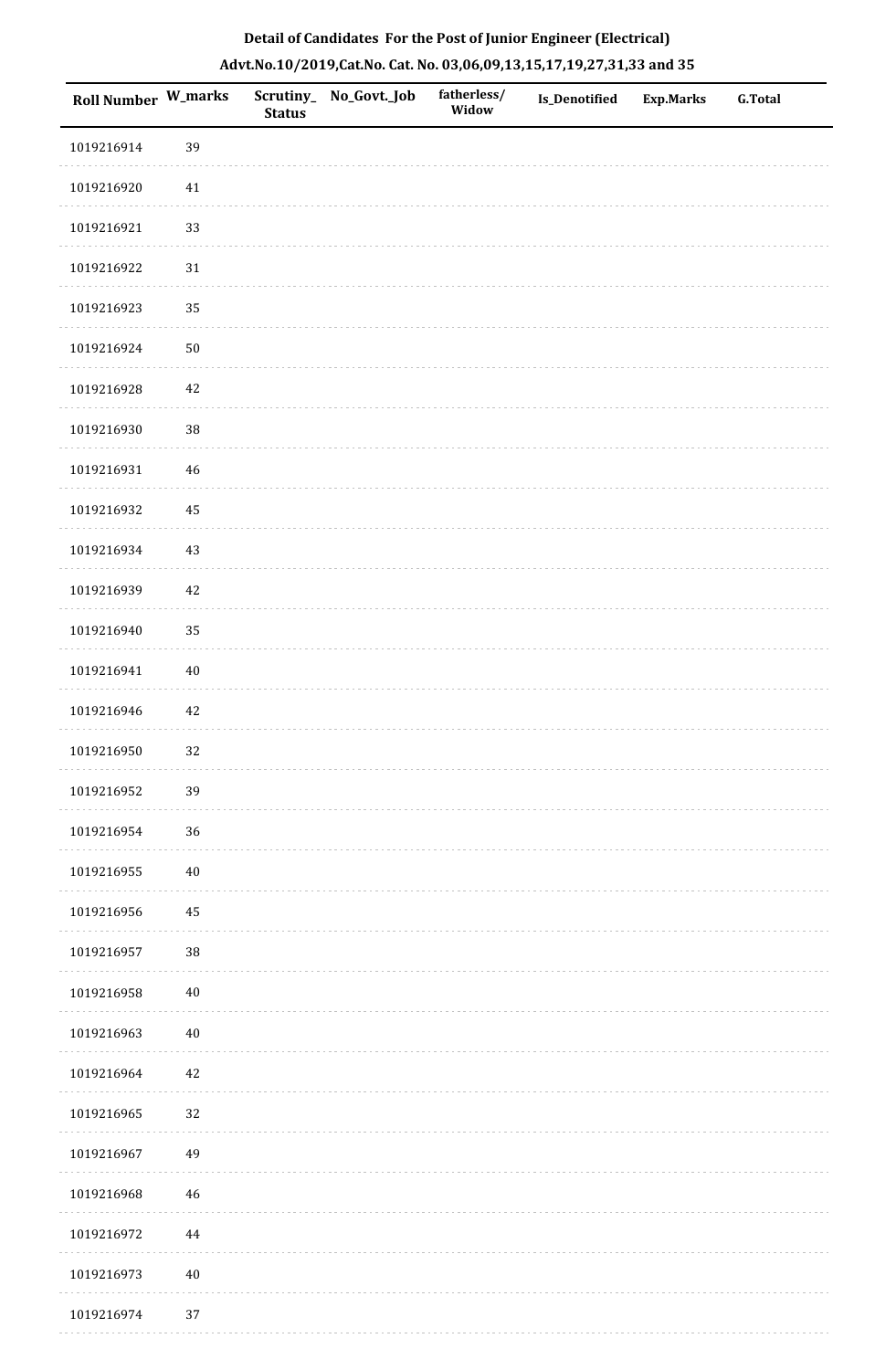| Roll Number W_marks |            | <b>Status</b> | Scrutiny_ No_Govt._Job | fatherless/<br>Widow | <b>Is_Denotified</b> | <b>Exp.Marks</b> | <b>G.Total</b> |
|---------------------|------------|---------------|------------------------|----------------------|----------------------|------------------|----------------|
| 1019216976          | 36         |               |                        |                      |                      |                  |                |
| 1019216977          | 52         |               |                        |                      |                      |                  |                |
| 1019216978          | $\bf 44$   |               |                        |                      |                      |                  |                |
| 1019216979          | $32\,$     |               |                        |                      |                      |                  |                |
| 1019216980          | $51\,$     |               |                        |                      |                      |                  |                |
| 1019216981          | 32         |               |                        |                      |                      |                  |                |
| 1019216982          | 56         |               |                        |                      |                      |                  |                |
| 1019216983          | 32         |               |                        |                      |                      |                  |                |
| 1019216984          | $43\,$     |               |                        |                      |                      |                  |                |
| 1019216985          | 39         |               |                        |                      |                      |                  |                |
| 1019216986          | $40\,$     |               |                        |                      |                      |                  |                |
| 1019216988          | 34         |               |                        |                      |                      |                  |                |
| 1019216989          | $42\,$     |               |                        |                      |                      |                  |                |
| 1019216990          | $47\,$     |               |                        |                      |                      |                  |                |
| 1019216992          | 35         |               |                        |                      |                      |                  |                |
| 1019216993          | $43\,$     |               |                        |                      |                      |                  |                |
| 1019216994          | $\bf 45$   |               |                        |                      |                      |                  |                |
| 1019216996          | 42         |               |                        |                      |                      |                  |                |
| 1019216997          | 22         |               |                        |                      |                      |                  |                |
| 1019216999          | 42         |               |                        |                      |                      |                  |                |
| 1019217000          | $38\,$     |               |                        |                      |                      |                  |                |
| 1019217002          | $31\,$     |               |                        |                      |                      |                  |                |
| 1019217003          | $42\,$     |               |                        |                      |                      |                  |                |
| 1019217004          | 33         |               |                        |                      |                      |                  |                |
| 1019217005          | $30\,$     |               |                        |                      |                      |                  |                |
| 1019217007          | $43\,$     |               |                        |                      |                      |                  |                |
| 1019217008          | ${\bf 28}$ |               |                        |                      |                      |                  |                |
| 1019217010          | 33         |               |                        |                      |                      |                  |                |
| 1019217012          | $38\,$     |               |                        |                      |                      |                  |                |
| 1019217013          | 54         |               |                        |                      |                      |                  |                |

 $1.1.1.1$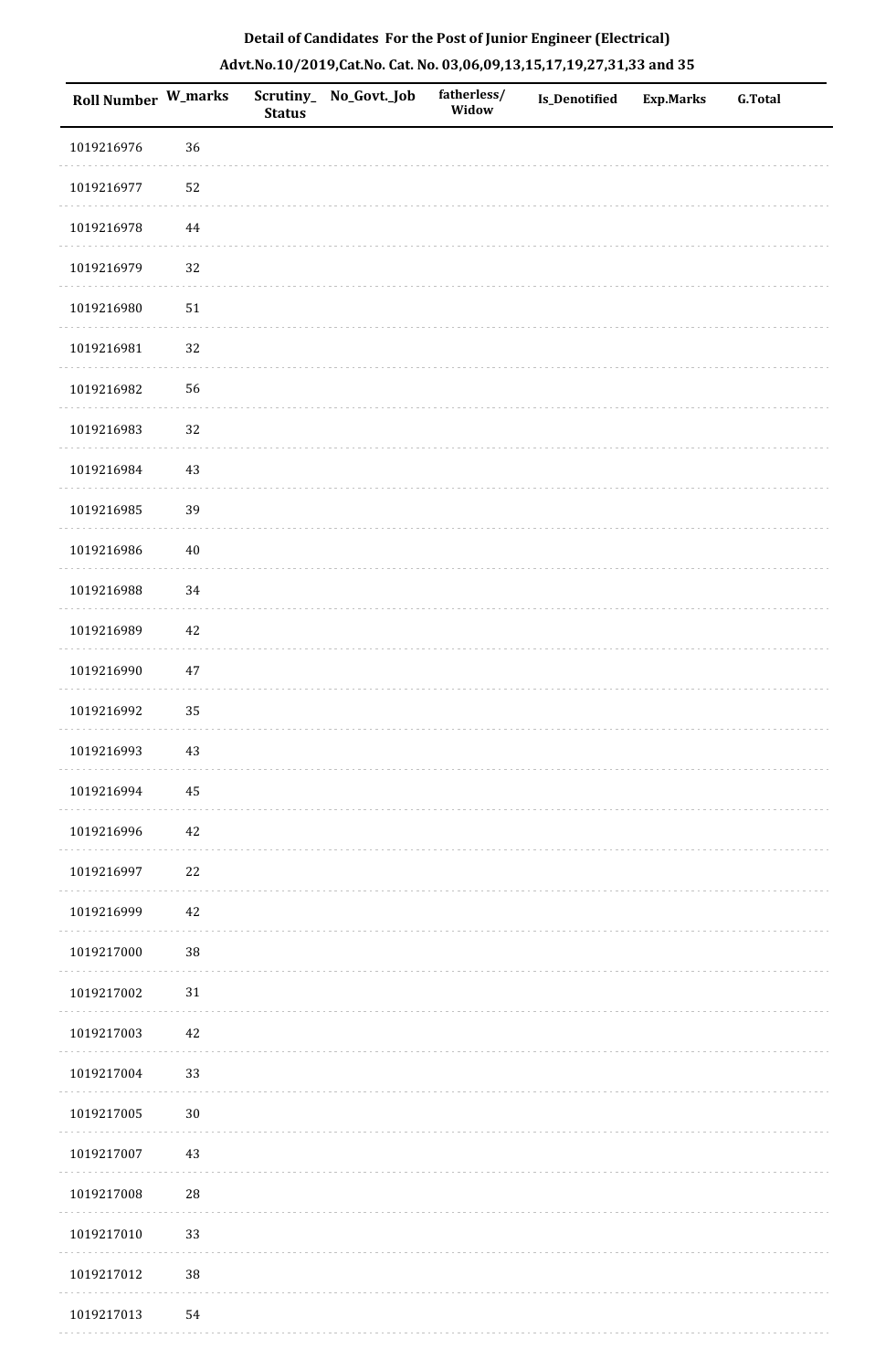| <b>Roll Number W_marks</b> |          | <b>Status</b> | Scrutiny_ No_Govt._Job | fatherless/<br>Widow | Is_Denotified | <b>Exp.Marks</b> | <b>G.Total</b> |
|----------------------------|----------|---------------|------------------------|----------------------|---------------|------------------|----------------|
| 1019217014                 | $\bf 44$ |               |                        |                      |               |                  |                |
| 1019217016                 | 59       |               |                        |                      |               |                  |                |
| 1019217017                 | 45       |               |                        |                      |               |                  |                |
| 1019217021                 | 25       |               |                        |                      |               |                  |                |
| 1019217024                 | $\bf 45$ |               |                        |                      |               |                  |                |
| 1019217025                 | 38       |               |                        |                      |               |                  |                |
| 1019217026                 | 57       |               |                        |                      |               |                  |                |
| 1019217029                 | $30\,$   |               |                        |                      |               |                  |                |
| 1019217030                 | $\rm 48$ |               |                        |                      |               |                  |                |
| 1019217031                 | $\bf 44$ |               |                        |                      |               |                  |                |
| 1019217033                 | $24\,$   |               |                        |                      |               |                  |                |
| 1019217034                 | 23       |               |                        |                      |               |                  |                |
| 1019217035                 | 33       |               |                        |                      |               |                  |                |
| 1019217038                 | $42\,$   |               |                        |                      |               |                  |                |
| 1019217039                 | 35       |               |                        |                      |               |                  |                |
| 1019217041                 | $40\,$   |               |                        |                      |               |                  |                |
| 1019217043                 | 55       |               |                        |                      |               |                  |                |
| 1019217044                 | $30\,$   |               |                        |                      |               |                  |                |
| 1019217047                 | 34       |               |                        |                      |               |                  |                |
| 1019217050                 | $47\,$   |               |                        |                      |               |                  |                |
| 1019217051                 | 33       |               |                        |                      |               |                  |                |
| 1019217052                 | $47\,$   |               |                        |                      |               |                  |                |
| 1019217054                 | $37\,$   |               |                        |                      |               |                  |                |
| 1019217056                 |          | Not Eligible  |                        |                      |               |                  |                |
| 1019217057                 | 32       |               |                        |                      |               |                  |                |
| 1019217059                 | $47\,$   |               |                        |                      |               |                  |                |
| 1019217060                 | 35       |               |                        |                      |               |                  |                |
| 1019217061                 | $30\,$   |               |                        |                      |               |                  |                |
| 1019217062                 | 56       |               |                        |                      |               |                  |                |
| 1019217063                 | $42\,$   |               |                        |                      |               |                  |                |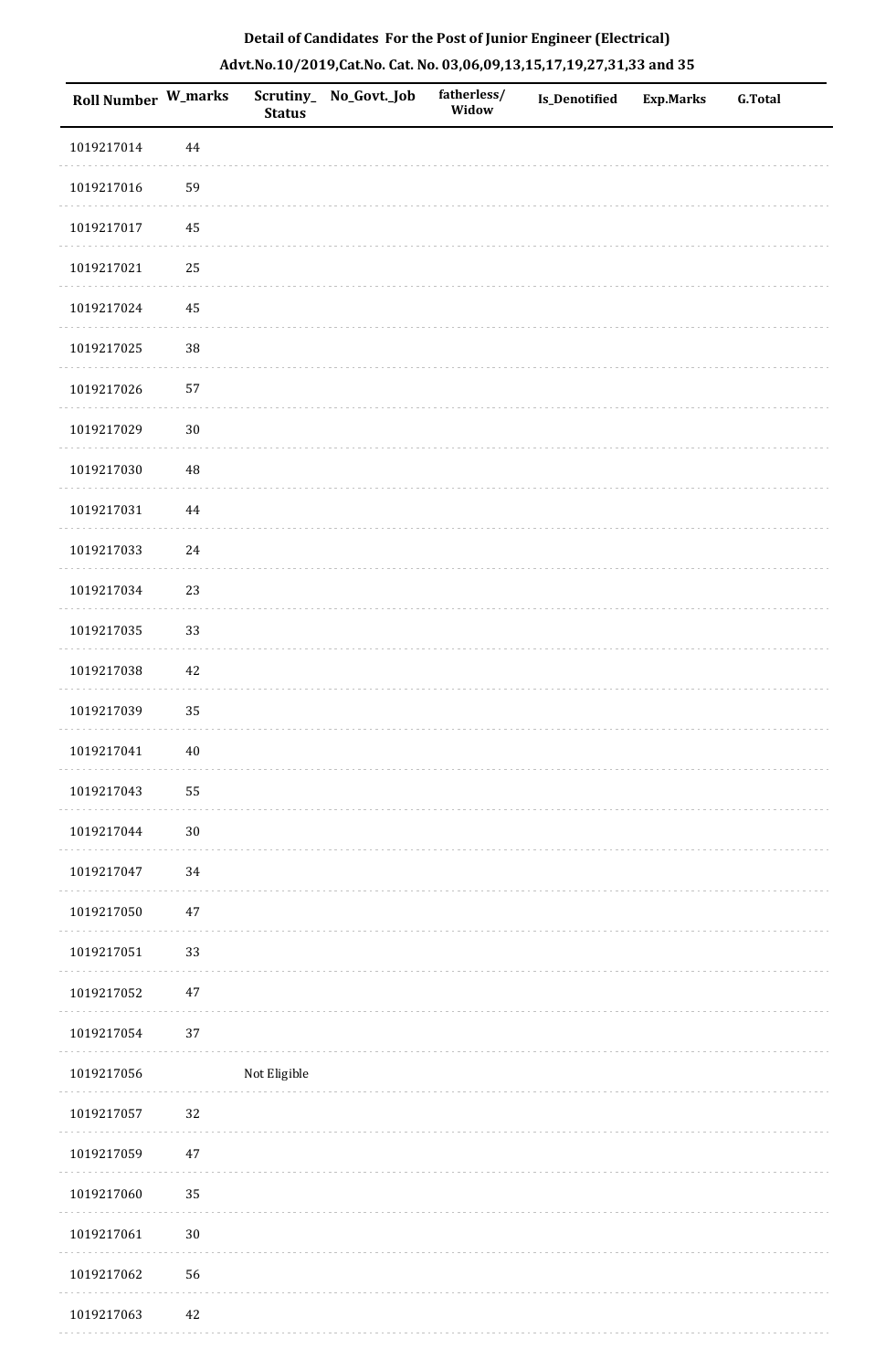| <b>Roll Number W_marks</b> |          | <b>Status</b> | Scrutiny_No_Govt._Job | fatherless/<br>Widow | <b>Is_Denotified</b> | <b>Exp.Marks</b> | <b>G.Total</b> |
|----------------------------|----------|---------------|-----------------------|----------------------|----------------------|------------------|----------------|
| 1019217064                 | $41\,$   |               |                       |                      |                      |                  |                |
| 1019217065                 | $27\,$   |               |                       |                      |                      |                  |                |
| 1019217067                 | 33       |               |                       |                      |                      |                  |                |
| 1019217069                 | 57       | Eligible      | $\boldsymbol{0}$      | $\boldsymbol{0}$     | $\boldsymbol{0}$     | $0.00\,$         | 57.00          |
| 1019217070                 | 46       |               |                       |                      |                      |                  |                |
| 1019217071                 | 45       |               |                       |                      |                      |                  |                |
| 1019217072                 | 55       |               |                       |                      |                      |                  |                |
| 1019217074                 | 37       |               |                       |                      |                      |                  |                |
| 1019217075                 | $\rm 48$ |               |                       |                      |                      |                  |                |
| 1019217076                 | 33       |               |                       |                      |                      |                  |                |
| 1019217078                 | $46\,$   |               |                       |                      |                      |                  |                |
| 1019217081                 | 37       |               |                       |                      |                      |                  |                |
| 1019217082                 | $40\,$   |               |                       |                      |                      |                  |                |
| 1019217083                 | 32       |               |                       |                      |                      |                  |                |
| 1019217085                 | 53       |               |                       |                      |                      |                  |                |
| 1019217086                 | $42\,$   |               |                       |                      |                      |                  |                |
| 1019217088                 | $27\,$   |               |                       |                      |                      |                  |                |
| 1019217093                 | 46       |               |                       |                      |                      |                  |                |
| 1019217094                 | 60       |               |                       |                      |                      |                  |                |
| 1019217098                 | 35       |               |                       |                      |                      |                  |                |
| 1019217099                 | 63       | Eligible      | $\bf{0}$              | $\boldsymbol{0}$     | $\boldsymbol{0}$     | 0.00             | 63.00          |
| 1019217100                 | $46\,$   |               |                       |                      |                      |                  |                |
| 1019217102                 | $28\,$   |               |                       |                      |                      |                  |                |
| 1019217108                 | 36       |               |                       |                      |                      |                  |                |
| 1019217110                 | $47\,$   |               |                       |                      |                      |                  |                |
| 1019217111                 | 60       |               |                       |                      |                      |                  |                |
| 1019217112                 | $28\,$   |               |                       |                      |                      |                  |                |
| 1019217113                 | $38\,$   |               |                       |                      |                      |                  |                |
| 1019217115                 | $46\,$   |               |                       |                      |                      |                  |                |
| 1019217116                 | 37       |               |                       |                      |                      |                  |                |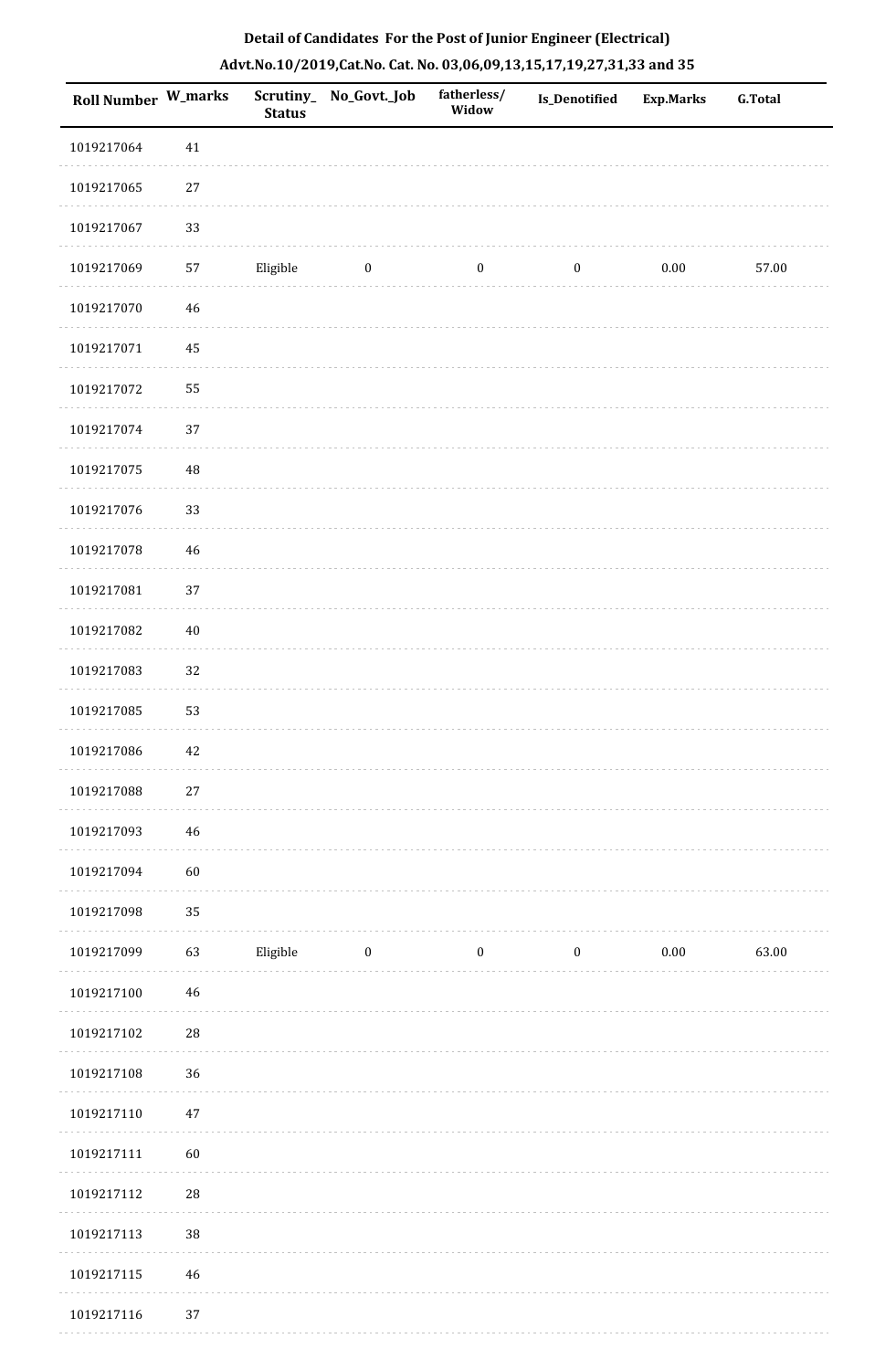| Roll Number W_marks |             | Scrutiny_<br><b>Status</b> | No_Govt._Job     | fatherless/<br>Widow | <b>Is_Denotified</b> | Exp.Marks | <b>G.Total</b> |
|---------------------|-------------|----------------------------|------------------|----------------------|----------------------|-----------|----------------|
| 1019217119          | 26          |                            |                  |                      |                      |           |                |
| 1019217120          | $50\,$      |                            |                  |                      |                      |           |                |
| 1019217122          | 46          |                            |                  |                      |                      |           |                |
| 1019217123          | ${\bf 28}$  |                            |                  |                      |                      |           |                |
| 1019217124          | 29          |                            |                  |                      |                      |           |                |
| 1019217126          | $\rm 48$    |                            |                  |                      |                      |           |                |
| 1019217128          | 39          |                            |                  |                      |                      |           |                |
| 1019217130          | 35          |                            |                  |                      |                      |           |                |
| 1019217131          | 38          |                            |                  |                      |                      |           |                |
| 1019217133          | 35          |                            |                  |                      |                      |           |                |
| 1019217135          | 34          |                            |                  |                      |                      |           |                |
| 1019217138          | 34          |                            |                  |                      |                      |           |                |
| 1019217139          | 29          |                            |                  |                      |                      |           |                |
| 1019217140          | $25\,$      |                            |                  |                      |                      |           |                |
| 1019217141          | 34          |                            |                  |                      |                      |           |                |
| 1019217142          | 56          | Eligible                   | $\boldsymbol{0}$ | $\boldsymbol{0}$     | $\boldsymbol{0}$     | $0.00\,$  | 56.00          |
| 1019217144          | $47\,$      |                            |                  |                      |                      |           |                |
| 1019217146          | 36          |                            |                  |                      |                      |           |                |
| 1019217147          | 33          |                            |                  |                      |                      |           |                |
| 1019217152          | $42\,$      |                            |                  |                      |                      |           |                |
| 1019217153          | 36          |                            |                  |                      |                      |           |                |
| 1019217154          | 35          |                            |                  |                      |                      |           |                |
| 1019217155          | 37          |                            |                  |                      |                      |           |                |
| 1019217156          | 39          |                            |                  |                      |                      |           |                |
| 1019217159          | $\bf 44$    |                            |                  |                      |                      |           |                |
| 1019217160          | $40\,$      |                            |                  |                      |                      |           |                |
| 1019217161          | 36          |                            |                  |                      |                      |           |                |
| 1019217162          | 39          |                            |                  |                      |                      |           |                |
| 1019217165          | $\sqrt{46}$ |                            |                  |                      |                      |           |                |
| 1019217169          | $22\,$      |                            |                  |                      |                      |           |                |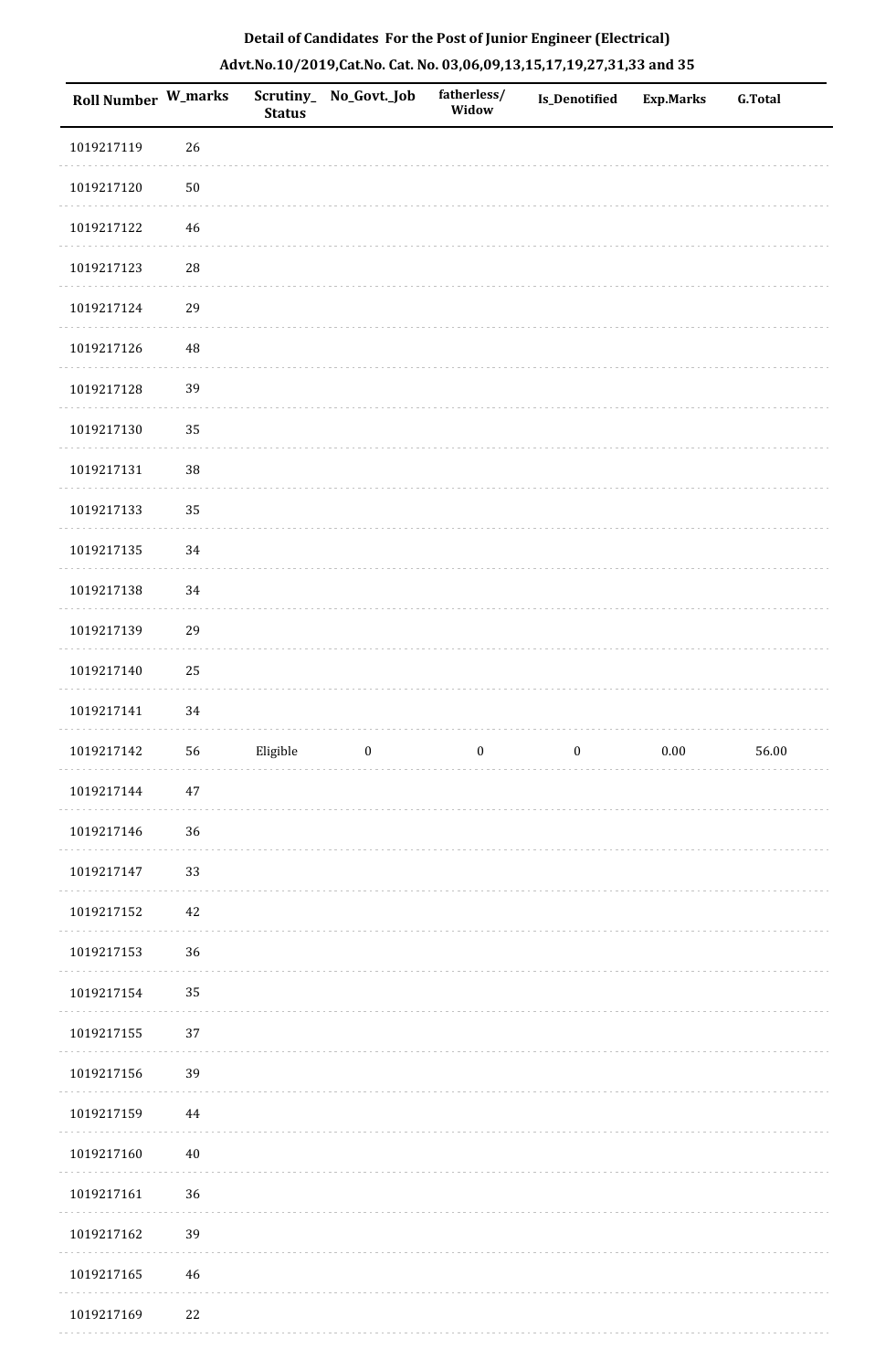| Roll Number W_marks |        | <b>Status</b> | Scrutiny_ No_Govt._Job | fatherless/<br>Widow | Is_Denotified    | <b>Exp.Marks</b> | <b>G.Total</b> |
|---------------------|--------|---------------|------------------------|----------------------|------------------|------------------|----------------|
| 1019217170          | 35     |               |                        |                      |                  |                  |                |
| 1019217171          | 32     |               |                        |                      |                  |                  |                |
| 1019217172          | 37     |               |                        |                      |                  |                  |                |
| 1019217173          | 42     |               |                        |                      |                  |                  |                |
| 1019217174          | 38     |               |                        |                      |                  |                  |                |
| 1019217176          | 34     |               |                        |                      |                  |                  |                |
| 1019217178          | $38\,$ |               |                        |                      |                  |                  |                |
| 1019217179          | 28     |               |                        |                      |                  |                  |                |
| 1019217180          | $40\,$ |               |                        |                      |                  |                  |                |
| 1019217183          | $30\,$ |               |                        |                      |                  |                  |                |
| 1019217185          | 56     |               |                        |                      |                  |                  |                |
| 1019217188          | 34     |               |                        |                      |                  |                  |                |
| 1019217189          | 32     |               |                        |                      |                  |                  |                |
| 1019217191          | 34     |               |                        |                      |                  |                  |                |
| 1019217192          | 37     |               |                        |                      |                  |                  |                |
| 1019217194          | 46     |               |                        |                      |                  |                  |                |
| 1019217195          | 32     |               |                        |                      |                  |                  |                |
| 1019217197          | 45     |               |                        |                      |                  |                  |                |
| 1019217198          | 12     |               |                        |                      |                  |                  |                |
| 1019217200          | 46     |               |                        |                      |                  |                  |                |
| 1019217203          | 63     | Eligible      | $\mathbf{5}$           | $\boldsymbol{0}$     | $\boldsymbol{0}$ | $0.00\,$         | 68.00          |
| 1019217205          | 43     |               |                        |                      |                  |                  |                |
| 1019217209          | 34     |               |                        |                      |                  |                  |                |
| 1019217210          | $40\,$ |               |                        |                      |                  |                  |                |
| 1019217211          | 37     |               |                        |                      |                  |                  |                |
| 1019217213          |        | Not Eligible  |                        |                      |                  |                  |                |
| 1019217215          | 37     |               |                        |                      |                  |                  |                |
| 1019217216          | 45     |               |                        |                      |                  |                  |                |
| 1019217217          | 32     |               |                        |                      |                  |                  |                |
| 1019217220          | $38\,$ |               |                        |                      |                  |                  |                |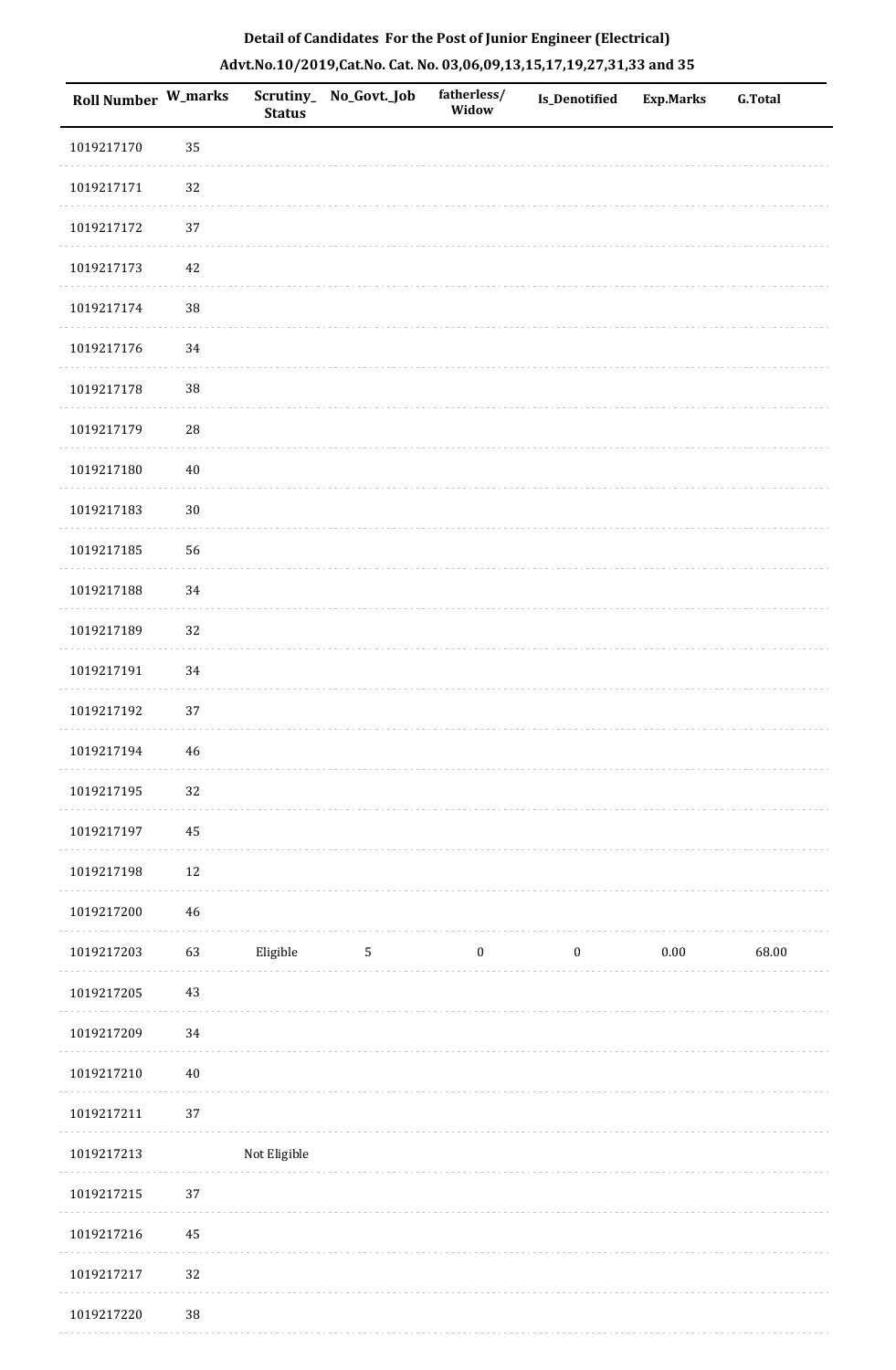| <b>Roll Number W_marks</b> |        | <b>Status</b> | Scrutiny_No_Govt._Job | fatherless/<br>Widow | <b>Is_Denotified</b> | <b>Exp.Marks</b> | <b>G.Total</b> |
|----------------------------|--------|---------------|-----------------------|----------------------|----------------------|------------------|----------------|
| 1019217223                 | 49     |               |                       |                      |                      |                  |                |
| 1019217224                 | 44     |               |                       |                      |                      |                  |                |
| 1019217226                 | 28     |               |                       |                      |                      |                  |                |
| 1019217227                 | 36     |               |                       |                      |                      |                  |                |
| 1019217230                 | 56     |               |                       |                      |                      |                  |                |
| 1019217232                 | 59     | Eligible      | $\bf{0}$              | $\boldsymbol{0}$     | $\boldsymbol{0}$     | 0.00             | 59.00          |
| 1019217234                 | $38\,$ |               |                       |                      |                      |                  |                |
| 1019217235                 | $41\,$ |               |                       |                      |                      |                  |                |
| 1019217236                 | $41\,$ |               |                       |                      |                      |                  |                |
| 1019217237                 | 37     |               |                       |                      |                      |                  |                |
| 1019217238                 | 57     |               |                       |                      |                      |                  |                |
| 1019217239                 | 63     | Eligible      | $\bf{0}$              | $\bf{0}$             | $\boldsymbol{0}$     | 0.00             | 63.00          |
| 1019217240                 | 35     |               |                       |                      |                      |                  |                |
| 1019217241                 | 53     | Eligible      | $\boldsymbol{0}$      | $\boldsymbol{0}$     | $\boldsymbol{0}$     | $0.00\,$         | 53.00          |
| 1019217242                 | 44     | Absent        | $\boldsymbol{0}$      | $\boldsymbol{0}$     | $\boldsymbol{0}$     | $0.00\,$         |                |
| 1019217245                 | $50\,$ |               |                       |                      |                      |                  |                |
| 1019217248                 | $40\,$ |               |                       |                      |                      |                  |                |
| 1019217250                 | 62     | Eligible      | $5\phantom{.0}$       | $\boldsymbol{0}$     | $\boldsymbol{0}$     | $0.00\,$         | 67.00          |
| 1019217251                 | 49     |               |                       |                      |                      |                  |                |
| 1019217253                 | 34     |               |                       |                      |                      |                  |                |
| 1019217254                 | 44     |               |                       |                      |                      |                  |                |
| 1019217256                 | 43     |               |                       |                      |                      |                  |                |
| 1019217257                 | 44     |               |                       |                      |                      |                  |                |
| 1019217258                 | 33     |               |                       |                      |                      |                  |                |
| 1019217259                 | 36     |               |                       |                      |                      |                  |                |
| 1019217260                 | 33     |               |                       |                      |                      |                  |                |
| 1019217261                 | 53     | Eligible      | $\bf{0}$              | $\mathbf{5}$         | $\boldsymbol{0}$     | $0.00\,$         | 58.00          |
| 1019217263                 | 35     |               |                       |                      |                      |                  |                |
| 1019217269                 | 39     |               |                       |                      |                      |                  |                |
| 1019217270                 | 45     |               |                       |                      |                      |                  |                |

1019217270 45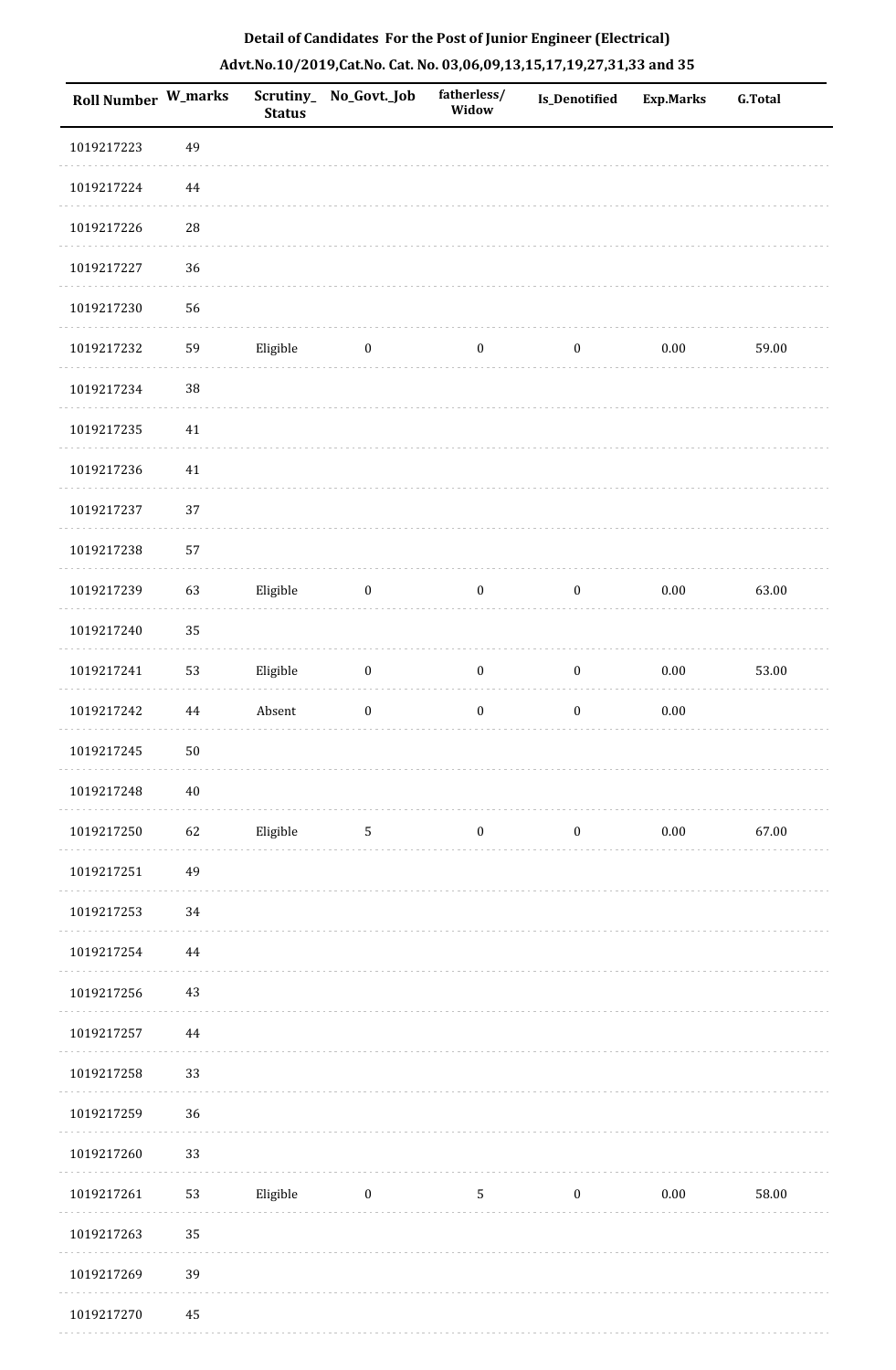| <b>Roll Number W_marks</b> |            | <b>Status</b> | Scrutiny_ No_Govt._Job | fatherless/<br>Widow | <b>Is_Denotified</b> | Exp.Marks | <b>G.Total</b> |
|----------------------------|------------|---------------|------------------------|----------------------|----------------------|-----------|----------------|
| 1019217271                 | 42         |               |                        |                      |                      |           |                |
| 1019217273                 | 33         |               |                        |                      |                      |           |                |
| 1019217275                 | $42\,$     |               |                        |                      |                      |           |                |
| 1019217278                 | 53         |               |                        |                      |                      |           |                |
| 1019217281                 | 33         |               |                        |                      |                      |           |                |
| 1019217284                 | 38         |               |                        |                      |                      |           |                |
| 1019217286                 | 52         |               |                        |                      |                      |           |                |
| 1019217287                 | $50\,$     |               |                        |                      |                      |           |                |
| 1019217291                 | 25         |               |                        |                      |                      |           |                |
| 1019217292                 | 38         |               |                        |                      |                      |           |                |
| 1019217293                 | $40\,$     |               |                        |                      |                      |           |                |
| 1019217296                 | 26         |               |                        |                      |                      |           |                |
| 1019217301                 | 52         |               |                        |                      |                      |           |                |
| 1019217302                 | ${\bf 28}$ |               |                        |                      |                      |           |                |
| 1019217303                 | $41\,$     |               |                        |                      |                      |           |                |
| 1019217304                 | $17\,$     |               |                        |                      |                      |           |                |
| 1019217305                 | $38\,$     |               |                        |                      |                      |           |                |
| 1019217307                 | 52         |               |                        |                      |                      |           |                |
| 1019217310                 | 37         |               |                        |                      |                      |           |                |
| 1019217311                 | 45         |               |                        |                      |                      |           |                |
| 1019217312                 | $47\,$     |               |                        |                      |                      |           |                |
| 1019217313                 | 44         |               |                        |                      |                      |           |                |
| 1019217314                 | 38         |               |                        |                      |                      |           |                |
| 1019217315                 | $31\,$     |               |                        |                      |                      |           |                |
| 1019217316                 | $42\,$     |               |                        |                      |                      |           |                |
| 1019217317                 | $47\,$     |               |                        |                      |                      |           |                |
| 1019217319                 | 37         | Eligible      | $\mathbf{5}$           | $\boldsymbol{0}$     | $\boldsymbol{0}$     | $0.00\,$  | 42.00          |
| 1019217320                 | 43         |               |                        |                      |                      |           |                |
| 1019217324                 | 66         | Eligible      | $\boldsymbol{0}$       | $\boldsymbol{0}$     | $\boldsymbol{0}$     | $0.00\,$  | 66.00          |
| 1019217325                 | 42         |               |                        |                      |                      |           |                |

1019217325 42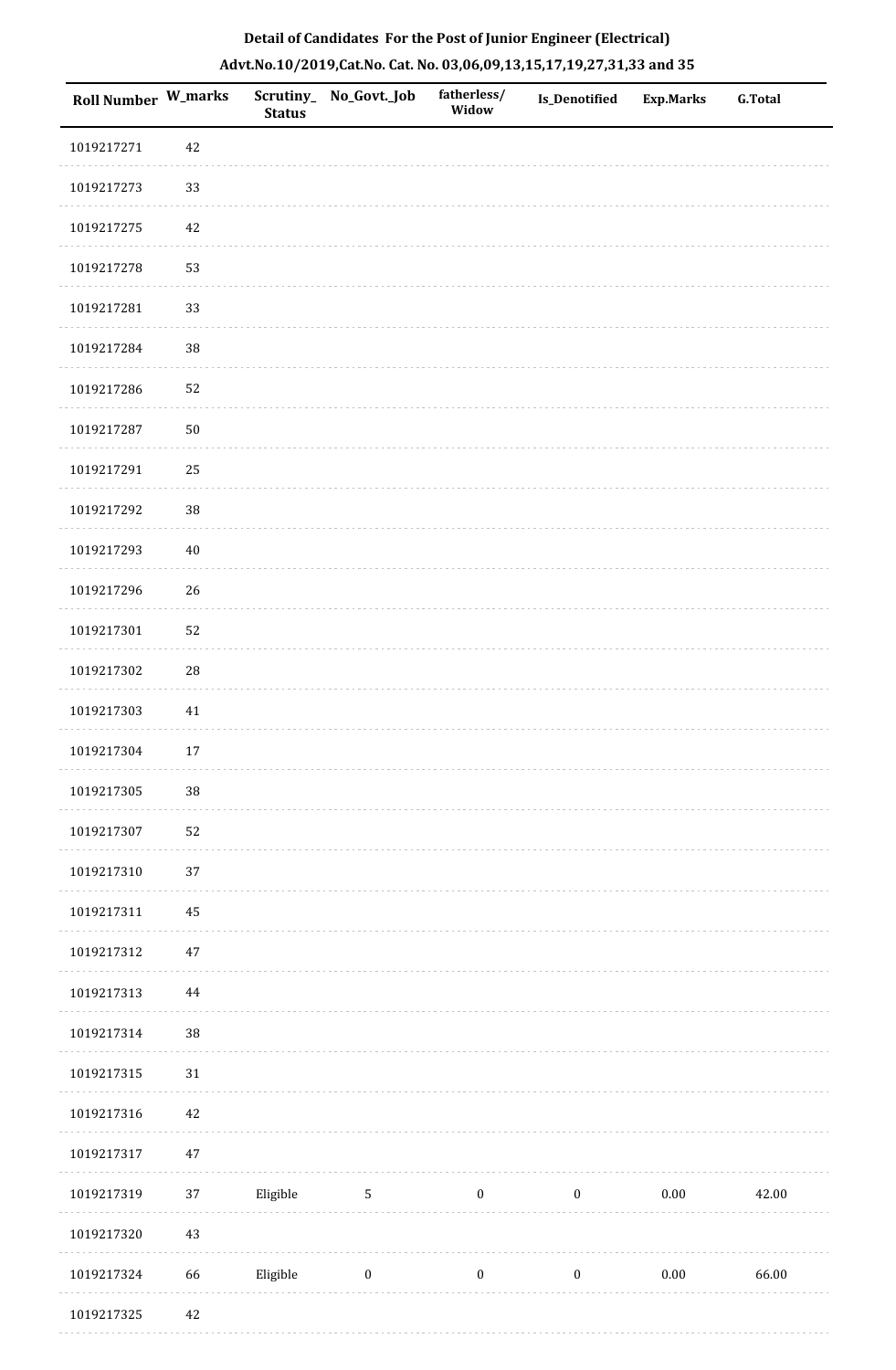| <b>Roll Number W_marks</b> |        | <b>Status</b> | Scrutiny_ No_Govt._Job | fatherless/<br>Widow | <b>Is_Denotified</b> | <b>Exp.Marks</b> | <b>G.Total</b> |
|----------------------------|--------|---------------|------------------------|----------------------|----------------------|------------------|----------------|
| 1019217326                 | $43\,$ |               |                        |                      |                      |                  |                |
| 1019217327                 | $31\,$ |               |                        |                      |                      |                  |                |
| 1019217328                 | 42     |               |                        |                      |                      |                  |                |
| 1019217330                 | 39     |               |                        |                      |                      |                  |                |
| 1019217331                 | 67     | Absent        | $\bf{0}$               | $\bf{0}$             | $\boldsymbol{0}$     | 0.00             |                |
| 1019217333                 | $50\,$ |               |                        |                      |                      |                  |                |
| 1019217336                 | 23     |               |                        |                      |                      |                  |                |
| 1019217338                 | 45     |               |                        |                      |                      |                  |                |
| 1019217339                 | 44     |               |                        |                      |                      |                  |                |
| 1019217342                 | 39     |               |                        |                      |                      |                  |                |
| 1019217343                 | $38\,$ |               |                        |                      |                      |                  |                |
| 1019217344                 | $41\,$ |               |                        |                      |                      |                  |                |
| 1019217345                 | 52     |               |                        |                      |                      |                  |                |
| 1019217346                 | $36\,$ |               |                        |                      |                      |                  |                |
| 1019217348                 | 42     |               |                        |                      |                      |                  |                |
| 1019217349                 | 23     |               |                        |                      |                      |                  |                |
| 1019217350                 | 53     |               |                        |                      |                      |                  |                |
| 1019217355                 | 30     |               |                        |                      |                      |                  |                |
| 1019217356                 | $40\,$ |               |                        |                      |                      |                  |                |
| 1019217359                 | 49     |               |                        |                      |                      |                  |                |
| 1019217360                 | 49     |               |                        |                      |                      |                  |                |
| 1019217362                 | $38\,$ |               |                        |                      |                      |                  |                |
| 1019217363                 | 34     |               |                        |                      |                      |                  |                |
| 1019217365                 | 54     |               |                        |                      |                      |                  |                |
| 1019217366                 | $30\,$ |               |                        |                      |                      |                  |                |
| 1019217367                 | 46     |               |                        |                      |                      |                  |                |
| 1019217370                 | 44     |               |                        |                      |                      |                  |                |
| 1019217371                 | 35     |               |                        |                      |                      |                  |                |
| 1019217372                 | 52     |               |                        |                      |                      |                  |                |
| 1019217375                 | 44     |               |                        |                      |                      |                  |                |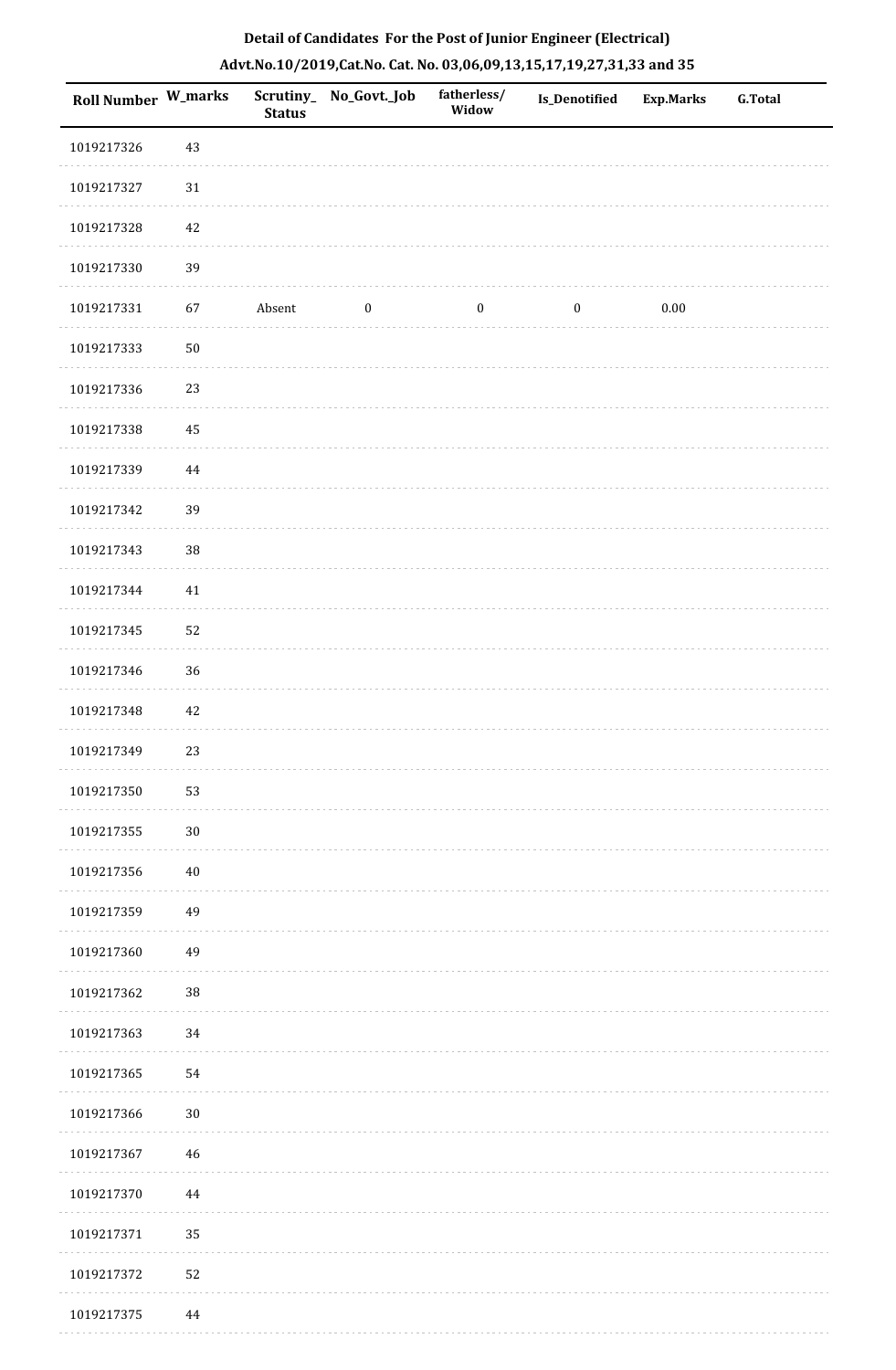| Roll Number W_marks |          | <b>Status</b> | Scrutiny_No_Govt._Job | fatherless/<br>Widow | Is_Denotified    | <b>Exp.Marks</b> | <b>G.Total</b> |
|---------------------|----------|---------------|-----------------------|----------------------|------------------|------------------|----------------|
| 1019217377          | 56       | Eligible      | $\boldsymbol{0}$      | $\boldsymbol{0}$     | $\boldsymbol{0}$ | $0.00\,$         | $56.00\,$      |
| 1019217380          | 49       |               |                       |                      |                  |                  |                |
| 1019217381          | 26       |               |                       |                      |                  |                  |                |
| 1019217384          | $42\,$   |               |                       |                      |                  |                  |                |
| 1019217385          | 19       |               |                       |                      |                  |                  |                |
| 1019217389          | 35       |               |                       |                      |                  |                  |                |
| 1019217390          | $41\,$   |               |                       |                      |                  |                  |                |
| 1019217391          | 37       |               |                       |                      |                  |                  |                |
| 1019217394          | 29       |               |                       |                      |                  |                  |                |
| 1019217395          | 42       |               |                       |                      |                  |                  |                |
| 1019217398          | $\rm 48$ |               |                       |                      |                  |                  |                |
| 1019217399          | 37       |               |                       |                      |                  |                  |                |
| 1019217401          | 60       |               |                       |                      |                  |                  |                |
| 1019217404          | 34       |               |                       |                      |                  |                  |                |
| 1019217407          | 33       |               |                       |                      |                  |                  |                |
| 1019217411          | 42       |               |                       |                      |                  |                  |                |
| 1019217414          | 43       |               |                       |                      |                  |                  |                |
| 1019217415          | 36       |               |                       |                      |                  |                  |                |
| 1019217417          | $\rm 48$ |               |                       |                      |                  |                  |                |
| 1019217418          | 37       |               |                       |                      |                  |                  |                |
| 1019217419          | $38\,$   |               |                       |                      |                  |                  |                |
| 1019217421          | 45       |               |                       |                      |                  |                  |                |
| 1019217422          | 51       |               |                       |                      |                  |                  |                |
| 1019217423          | 37       |               |                       |                      |                  |                  |                |
| 1019217424          | 41       |               |                       |                      |                  |                  |                |
| 1019217427          | $\rm 48$ |               |                       |                      |                  |                  |                |
| 1019217428          | 36       |               |                       |                      |                  |                  |                |
| 1019217429          | 41       |               |                       |                      |                  |                  |                |
| 1019217430          | 39       |               |                       |                      |                  |                  |                |
| 1019217432          | 53       | Eligible      | $\boldsymbol{0}$      | $\boldsymbol{0}$     | $\bf{0}$         | $0.00\,$         | 53.00          |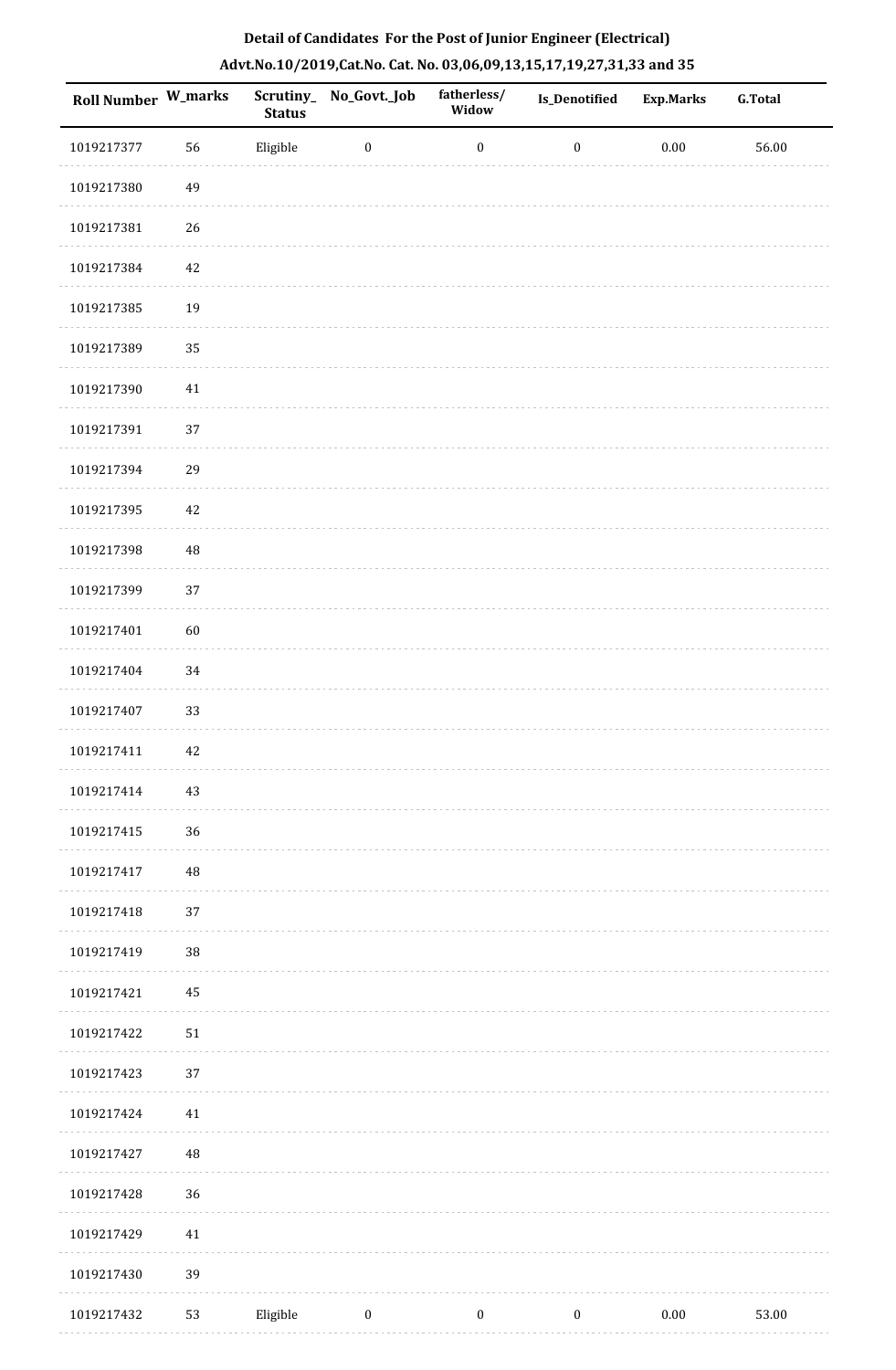| Roll Number W_marks |        | <b>Status</b> | Scrutiny_No_Govt._Job | fatherless/<br>Widow | Is_Denotified | <b>Exp.Marks</b> | <b>G.Total</b> |
|---------------------|--------|---------------|-----------------------|----------------------|---------------|------------------|----------------|
| 1019217433          | 23     |               |                       |                      |               |                  |                |
| 1019217434          | 36     |               |                       |                      |               |                  |                |
| 1019217435          | 34     |               |                       |                      |               |                  |                |
| 1019217436          | 48     |               |                       |                      |               |                  |                |
| 1019217439          | 33     |               |                       |                      |               |                  |                |
| 1019217441          | 43     |               |                       |                      |               |                  |                |
| 1019217442          | 44     |               |                       |                      |               |                  |                |
| 1019217444          | $38\,$ |               |                       |                      |               |                  |                |
| 1019217445          | 54     |               |                       |                      |               |                  |                |
| 1019217446          | 35     |               |                       |                      |               |                  |                |
| 1019217449          | 46     |               |                       |                      |               |                  |                |
| 1019217452          | $40\,$ |               |                       |                      |               |                  |                |
| 1019217453          | 36     |               |                       |                      |               |                  |                |
| 1019217454          | 34     |               |                       |                      |               |                  |                |
| 1019217456          | $27\,$ |               |                       |                      |               |                  |                |
| 1019217458          | 39     |               |                       |                      |               |                  |                |
| 1019217459          | 44     |               |                       |                      |               |                  |                |
| 1019217462          | 35     |               |                       |                      |               |                  |                |
| 1019217464          | 27     |               |                       |                      |               |                  |                |
| 1019217465          | 36     |               |                       |                      |               |                  |                |
| 1019217466          | 54     |               |                       |                      |               |                  |                |
| 1019217468          | 42     |               |                       |                      |               |                  |                |
| 1019217472          | 46     |               |                       |                      |               |                  |                |
| 1019217474          | 43     |               |                       |                      |               |                  |                |
| 1019217475          | 34     |               |                       |                      |               |                  |                |
| 1019217477          | 29     |               |                       |                      |               |                  |                |
| 1019217483          | 46     |               |                       |                      |               |                  |                |
| 1019217484          | $43\,$ |               |                       |                      |               |                  |                |
| 1019217487          | 39     |               |                       |                      |               |                  |                |
| 1019217488          | 33     |               |                       |                      |               |                  |                |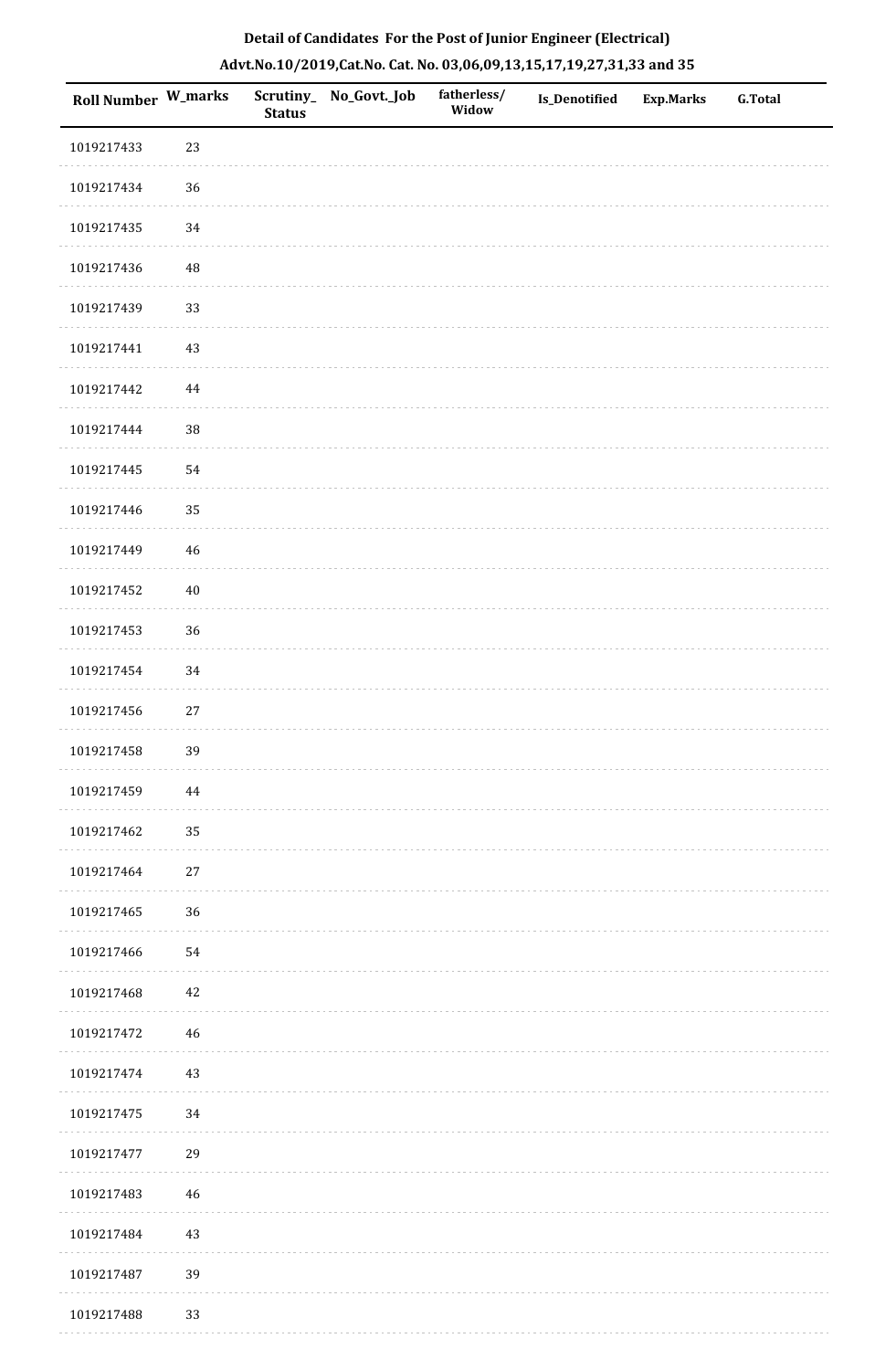| <b>Roll Number W_marks</b> |                  | <b>Status</b> | Scrutiny_ No_Govt._Job | fatherless/<br>Widow | <b>Is_Denotified</b> | <b>Exp.Marks</b> | <b>G.Total</b> |
|----------------------------|------------------|---------------|------------------------|----------------------|----------------------|------------------|----------------|
| 1019217490                 | 46               |               |                        |                      |                      |                  |                |
| 1019217495                 | 34               |               |                        |                      |                      |                  |                |
| 1019217496                 | 58               |               |                        |                      |                      |                  |                |
| 1019217500                 | 65               | Eligible      | $\boldsymbol{0}$       | $\boldsymbol{0}$     | $\boldsymbol{0}$     | $0.00\,$         | 65.00          |
| 1019217501                 | $36\,$           |               |                        |                      |                      |                  |                |
| 1019217502                 | 46               |               |                        |                      |                      |                  |                |
| 1019217504                 | 35               |               |                        |                      |                      |                  |                |
| 1019217505                 | $51\,$           |               |                        |                      |                      |                  |                |
| 1019217506                 | $\boldsymbol{7}$ |               |                        |                      |                      |                  |                |
| 1019217507                 | 29               |               |                        |                      |                      |                  |                |
| 1019217508                 | 32               |               |                        |                      |                      |                  |                |
| 1019217511                 | 32               |               |                        |                      |                      |                  |                |
| 1019217513                 | 45               |               |                        |                      |                      |                  |                |
| 1019217516                 | 39               |               |                        |                      |                      |                  |                |
| 1019217519                 | 41               |               |                        |                      |                      |                  |                |
| 1019217522                 | 25               |               |                        |                      |                      |                  |                |
| 1019217523                 | $37\,$           |               |                        |                      |                      |                  |                |
| 1019217524                 | 48               |               |                        |                      |                      |                  |                |
| 1019217526                 | 33               |               |                        |                      |                      |                  |                |
| 1019217527                 | 32               |               |                        |                      |                      |                  |                |
| 1019217528                 | 44               |               |                        |                      |                      |                  |                |
| 1019217529                 | $41\,$           |               |                        |                      |                      |                  |                |
| 1019217530                 | 46               |               |                        |                      |                      |                  |                |
| 1019217534                 | 31               |               |                        |                      |                      |                  |                |
| 1019217535                 | 42               |               |                        |                      |                      |                  |                |
| 1019217536                 | 63               | Eligible      | $\boldsymbol{0}$       | $\boldsymbol{0}$     | $\boldsymbol{0}$     | $0.00\,$         | 63.00          |
| 1019217539                 | 40               |               |                        |                      |                      |                  |                |
| 1019217540                 | 51               |               |                        |                      |                      |                  |                |
| 1019217541                 | 57               |               |                        |                      |                      |                  |                |
| 1019217542                 | 36               |               |                        |                      |                      |                  |                |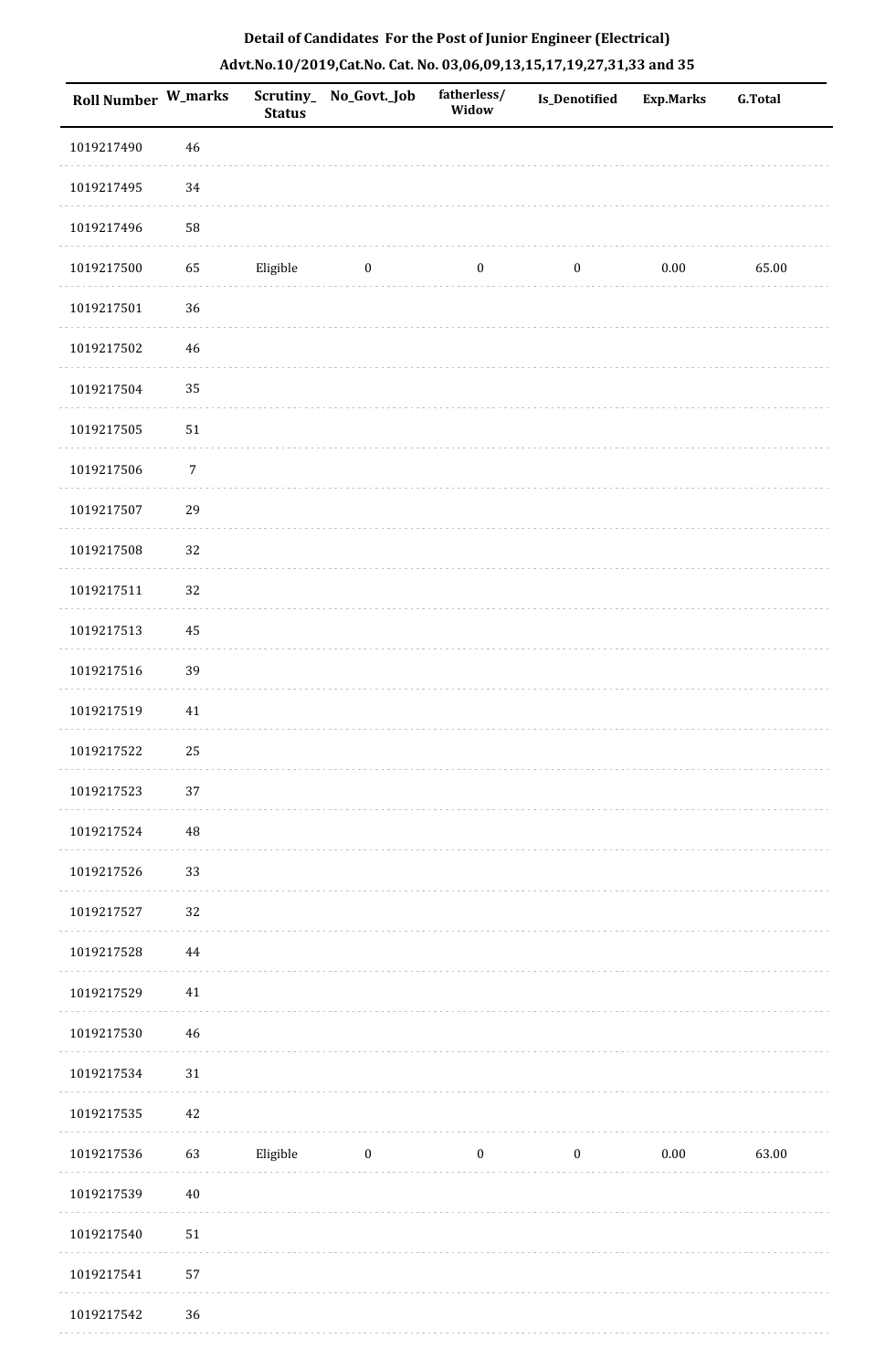| Roll Number W_marks |        | <b>Status</b> | Scrutiny_ No_Govt._Job | fatherless/<br>Widow | Is_Denotified    | <b>Exp.Marks</b> | G.Total |
|---------------------|--------|---------------|------------------------|----------------------|------------------|------------------|---------|
| 1019217543          | $32\,$ |               |                        |                      |                  |                  |         |
| 1019217544          | 34     |               |                        |                      |                  |                  |         |
| 1019217546          | 45     |               |                        |                      |                  |                  |         |
| 1019217547          | 38     |               |                        |                      |                  |                  |         |
| 1019217548          | 32     |               |                        |                      |                  |                  |         |
| 1019217549          | $27\,$ |               |                        |                      |                  |                  |         |
| 1019217551          | 37     |               |                        |                      |                  |                  |         |
| 1019217552          | $27\,$ |               |                        |                      |                  |                  |         |
| 1019217553          | $46\,$ |               |                        |                      |                  |                  |         |
| 1019217554          | 48     |               |                        |                      |                  |                  |         |
| 1019217555          | 32     |               |                        |                      |                  |                  |         |
| 1019217556          | $46\,$ |               |                        |                      |                  |                  |         |
| 1019217557          | 63     | Eligible      | $\sqrt{5}$             | $\bf{0}$             | $\boldsymbol{0}$ | $0.00\,$         | 68.00   |
| 1019217559          | 37     |               |                        |                      |                  |                  |         |
| 1019217562          | 36     |               |                        |                      |                  |                  |         |
| 1019217564          | $46\,$ |               |                        |                      |                  |                  |         |
| 1019217565          | $31\,$ |               |                        |                      |                  |                  |         |
| 1019217567          | 52     |               |                        |                      |                  |                  |         |
| 1019217568          | 29     |               |                        |                      |                  |                  |         |
| 1019217571          | $40\,$ |               |                        |                      |                  |                  |         |
| 1019217572          | 44     |               |                        |                      |                  |                  |         |
| 1019217573          | 37     |               |                        |                      |                  |                  |         |
| 1019217574          | 34     |               |                        |                      |                  |                  |         |
| 1019217575          | 37     |               |                        |                      |                  |                  |         |
| 1019217576          | 52     |               |                        |                      |                  |                  |         |
| 1019217578          | 46     |               |                        |                      |                  |                  |         |
| 1019217582          | 53     |               |                        |                      |                  |                  |         |
| 1019217583          | 56     |               |                        |                      |                  |                  |         |
| 1019217585          | 39     |               |                        |                      |                  |                  |         |
| 1019217586          | 37     |               |                        |                      |                  |                  |         |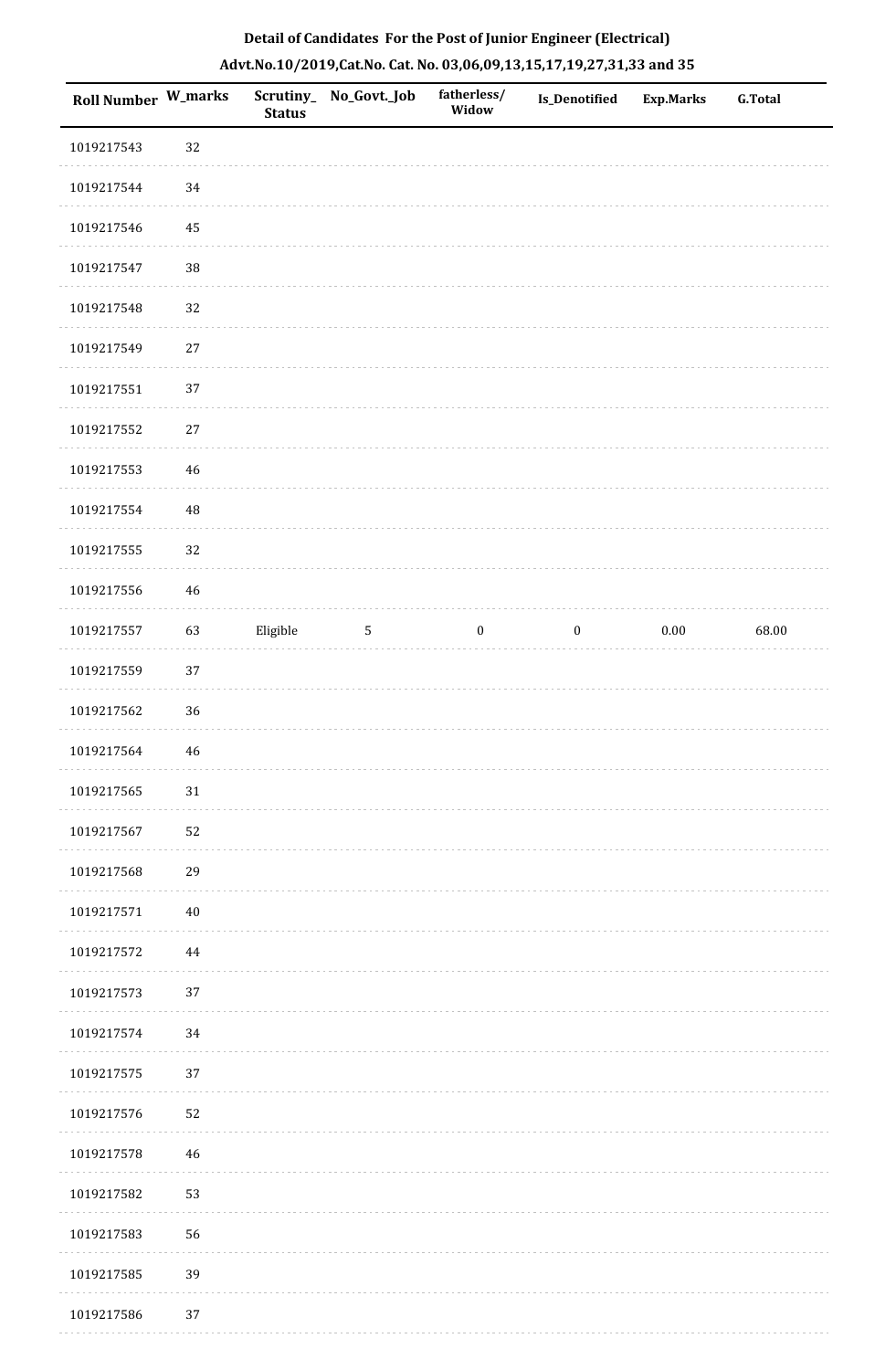| Roll Number W_marks |        | Scrutiny_<br><b>Status</b> | No_Govt._Job     | fatherless/<br>Widow | <b>Is_Denotified</b> | <b>Exp.Marks</b> | <b>G.Total</b> |
|---------------------|--------|----------------------------|------------------|----------------------|----------------------|------------------|----------------|
| 1019217589          | $40\,$ |                            |                  |                      |                      |                  |                |
| 1019217590          | $31\,$ |                            |                  |                      |                      |                  |                |
| 1019217592          | 38     |                            |                  |                      |                      |                  |                |
| 1019217595          | 48     |                            |                  |                      |                      |                  |                |
| 1019217596          | 35     |                            |                  |                      |                      |                  |                |
| 1019217597          | $51\,$ |                            |                  |                      |                      |                  |                |
| 1019217599          | 37     |                            |                  |                      |                      |                  |                |
| 1019217600          | 38     |                            |                  |                      |                      |                  |                |
| 1019217602          | 29     |                            |                  |                      |                      |                  |                |
| 1019217603          | 53     |                            |                  |                      |                      |                  |                |
| 1019217605          | 57     |                            |                  |                      |                      |                  |                |
| 1019217606          | 34     |                            |                  |                      |                      |                  |                |
| 1019217607          | 38     |                            |                  |                      |                      |                  |                |
| 1019217608          | 35     |                            |                  |                      |                      |                  |                |
| 1019217609          | 44     |                            |                  |                      |                      |                  |                |
| 1019217612          |        | Not Eligible               |                  |                      |                      |                  |                |
| 1019217613          | 41     |                            |                  |                      |                      |                  |                |
| 1019217614          | 43     |                            |                  |                      |                      |                  |                |
| 1019217616          | 37     |                            |                  |                      |                      |                  |                |
| 1019217618          | 65     | Eligible                   | $\bf{0}$         | $\boldsymbol{0}$     | $\boldsymbol{0}$     | $0.00\,$         | 65.00          |
| 1019217619          | $41\,$ |                            |                  |                      |                      |                  |                |
| 1019217621          | 61     | Eligible                   | $\boldsymbol{0}$ | $\boldsymbol{0}$     | $\boldsymbol{0}$     | $0.00\,$         | 61.00          |
| 1019217622          | 41     |                            |                  |                      |                      |                  |                |
| 1019217623          | 49     |                            |                  |                      |                      |                  |                |
| 1019217624          | 64     | Eligible                   | $\mathbf 5$      | $\boldsymbol{0}$     | $\boldsymbol{0}$     | $0.00\,$         | 69.00          |
| 1019217625          | $51\,$ |                            |                  |                      |                      |                  |                |
| 1019217626          | 33     |                            |                  |                      |                      |                  |                |
| 1019217627          | $47\,$ |                            |                  |                      |                      |                  |                |
| 1019217629          | $43\,$ |                            |                  |                      |                      |                  |                |
| 1019217630          | $40\,$ |                            |                  |                      |                      |                  |                |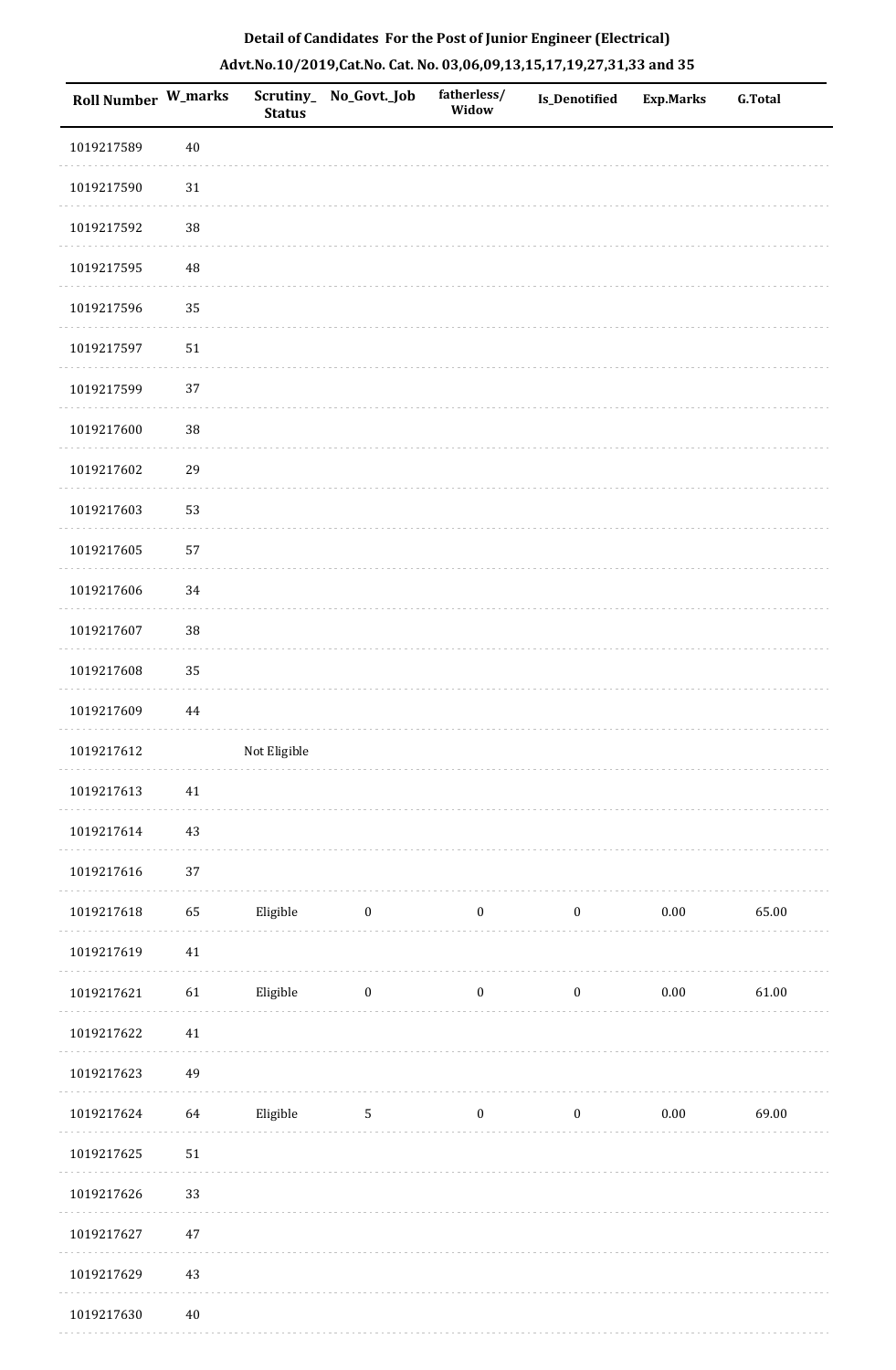| Roll Number W_marks |          | <b>Status</b> | Scrutiny_ No_Govt._Job | fatherless/<br>Widow | Is_Denotified | <b>Exp.Marks</b> | G.Total |
|---------------------|----------|---------------|------------------------|----------------------|---------------|------------------|---------|
| 1019217631          | 37       |               |                        |                      |               |                  |         |
| 1019217632          | 35       |               |                        |                      |               |                  |         |
| 1019217633          | $\bf 44$ |               |                        |                      |               |                  |         |
| 1019217634          | 39       |               |                        |                      |               |                  |         |
| 1019217635          | $31\,$   |               |                        |                      |               |                  |         |
| 1019217636          | 32       |               |                        |                      |               |                  |         |
| 1019217637          | 35       |               |                        |                      |               |                  |         |
| 1019217639          | 36       |               |                        |                      |               |                  |         |
| 1019217640          | $51\,$   |               |                        |                      |               |                  |         |
| 1019217641          | 41       |               |                        |                      |               |                  |         |
| 1019217642          | 34       |               |                        |                      |               |                  |         |
| 1019217643          | $41\,$   |               |                        |                      |               |                  |         |
| 1019217644          | $42\,$   |               |                        |                      |               |                  |         |
| 1019217645          | 23       |               |                        |                      |               |                  |         |
| 1019217646          | 46       |               |                        |                      |               |                  |         |
| 1019217651          | 41       |               |                        |                      |               |                  |         |
| 1019217652          | $31\,$   |               |                        |                      |               |                  |         |
| 1019217653          | 35       |               |                        |                      |               |                  |         |
| 1019217656          | 36       |               |                        |                      |               |                  |         |
| 1019217657          | $46\,$   |               |                        |                      |               |                  |         |
| 1019217661          | $42\,$   |               |                        |                      |               |                  |         |
| 1019217663          | 44       |               |                        |                      |               |                  |         |
| 1019217664          | 45       |               |                        |                      |               |                  |         |
| 1019217665          | 34       |               |                        |                      |               |                  |         |
| 1019217666          | 34       |               |                        |                      |               |                  |         |
| 1019217668          | $31\,$   |               |                        |                      |               |                  |         |
| 1019217669          | 32       |               |                        |                      |               |                  |         |
| 1019217670          | 41       |               |                        |                      |               |                  |         |
| 1019217671          | $42\,$   |               |                        |                      |               |                  |         |
| 1019217672          | $38\,$   |               |                        |                      |               |                  |         |

 $1.1.1.1$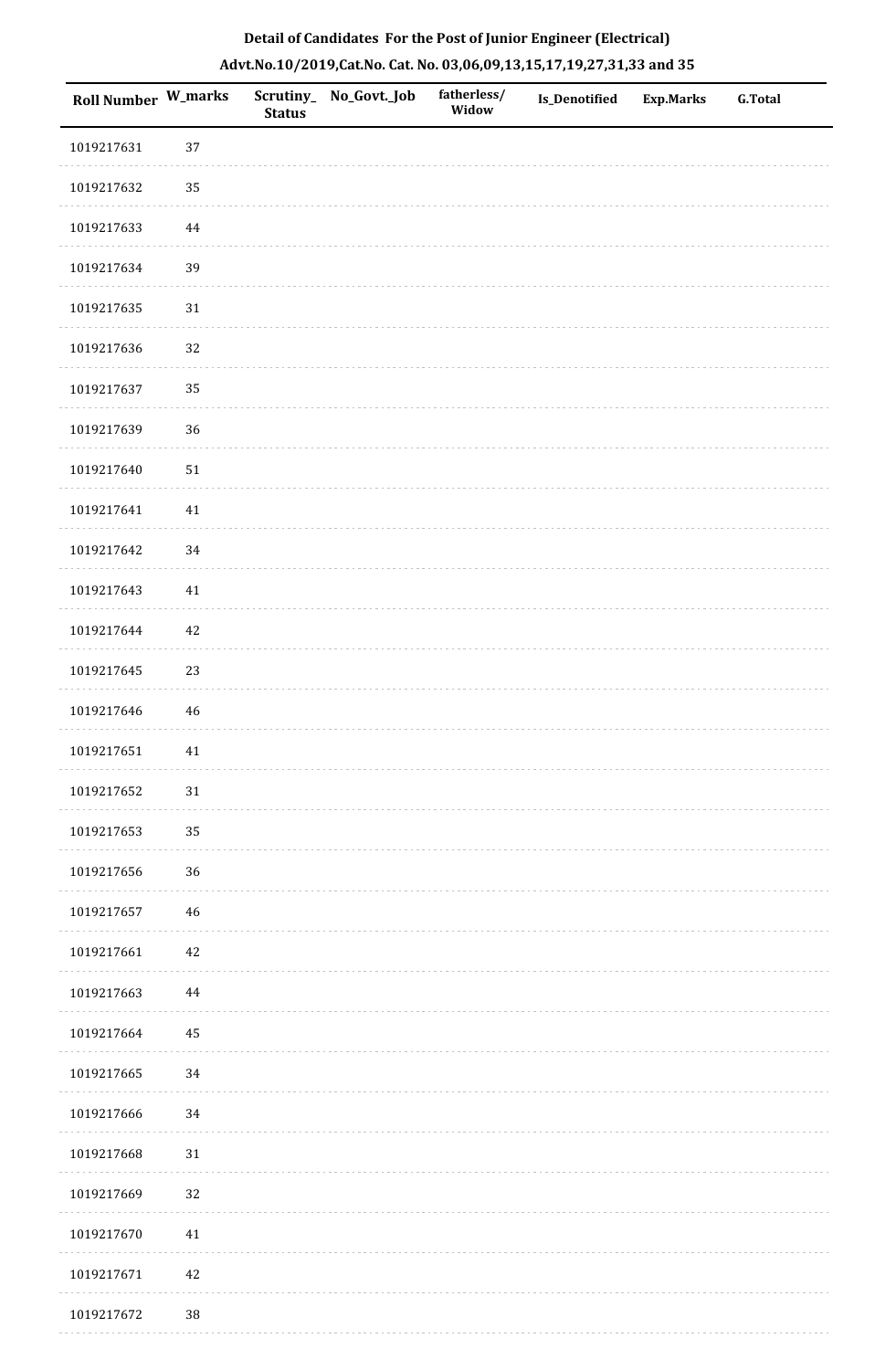| Roll Number W_marks |             | <b>Status</b> | Scrutiny_No_Govt._Job | fatherless/<br>Widow | <b>Is_Denotified</b> | <b>Exp.Marks</b> | <b>G.Total</b> |
|---------------------|-------------|---------------|-----------------------|----------------------|----------------------|------------------|----------------|
| 1019217673          | $40\,$      |               |                       |                      |                      |                  |                |
| 1019217674          | ${\bf 50}$  |               |                       |                      |                      |                  |                |
| 1019217676          | $50\,$      |               |                       |                      |                      |                  |                |
| 1019217678          | $40\,$      |               |                       |                      |                      |                  |                |
| 1019217681          | 41          |               |                       |                      |                      |                  |                |
| 1019217683          | $\rm 48$    |               |                       |                      |                      |                  |                |
| 1019217684          | $41\,$      |               |                       |                      |                      |                  |                |
| 1019217686          | 39          |               |                       |                      |                      |                  |                |
| 1019217687          | 54          |               |                       |                      |                      |                  |                |
| 1019217691          | 56          | Eligible      | $\boldsymbol{0}$      | $\boldsymbol{0}$     | $\boldsymbol{0}$     | $0.00\,$         | 56.00          |
| 1019217692          | 37          |               |                       |                      |                      |                  |                |
| 1019217693          | 35          |               |                       |                      |                      |                  |                |
| 1019217694          | 40          |               |                       |                      |                      |                  |                |
| 1019217696          | 48          |               |                       |                      |                      |                  |                |
| 1019217697          | $\sqrt{46}$ |               |                       |                      |                      |                  |                |
| 1019217698          | REJECTED    |               |                       |                      |                      |                  | $0.00\,$       |
| 1019217701          | 27          |               |                       |                      |                      |                  |                |
| 1019217703          | 33          |               |                       |                      |                      |                  |                |
| 1019217705          | $40\,$      |               |                       |                      |                      |                  |                |
| 1019217710          | 43          |               |                       |                      |                      |                  |                |
| 1019217711          | 39          |               |                       |                      |                      |                  |                |
| 1019217712          | $40\,$      |               |                       |                      |                      |                  |                |
| 1019217713          | 36          |               |                       |                      |                      |                  |                |
| 1019217714          | 33          |               |                       |                      |                      |                  |                |
| 1019217716          | $38\,$      |               |                       |                      |                      |                  |                |
| 1019217721          | 29          |               |                       |                      |                      |                  |                |
| 1019217722          | 42          |               |                       |                      |                      |                  |                |
| 1019217723          | $28\,$      |               |                       |                      |                      |                  |                |
| 1019217725          | 26          |               |                       |                      |                      |                  |                |
| 1019217726          | $41\,$      |               |                       |                      |                      |                  |                |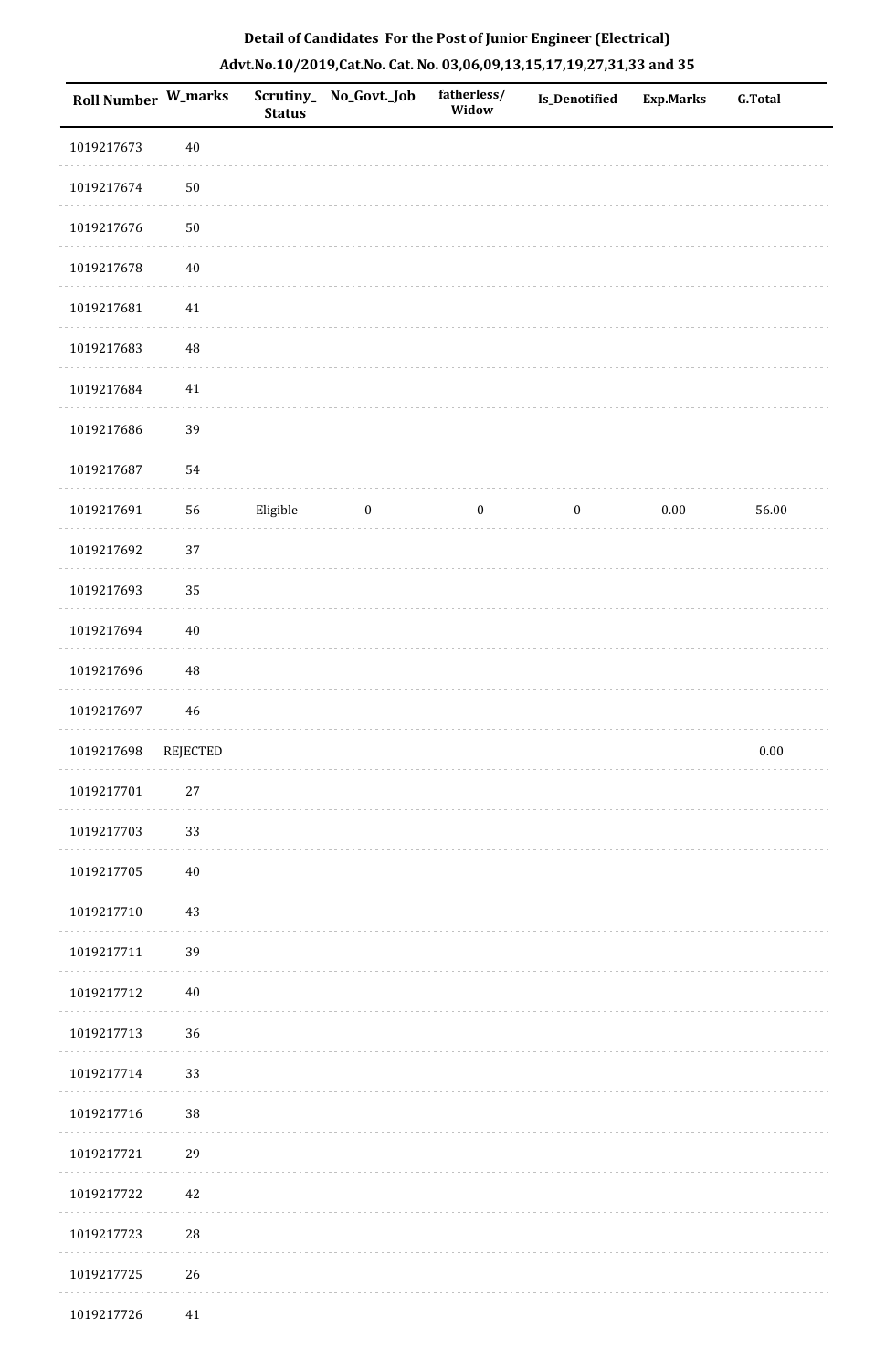| Roll Number W_marks |          | <b>Status</b> | Scrutiny_ No_Govt._Job | fatherless/<br>Widow | <b>Is_Denotified</b> | <b>Exp.Marks</b> | <b>G.Total</b> |
|---------------------|----------|---------------|------------------------|----------------------|----------------------|------------------|----------------|
| 1019217727          | $50\,$   |               |                        |                      |                      |                  |                |
| 1019217728          | $30\,$   |               |                        |                      |                      |                  |                |
| 1019217729          | 36       |               |                        |                      |                      |                  |                |
| 1019217731          | $\rm 48$ |               |                        |                      |                      |                  |                |
| 1019217732          | 46       |               |                        |                      |                      |                  |                |
| 1019217733          | 26       |               |                        |                      |                      |                  |                |
| 1019217735          | 36       |               |                        |                      |                      |                  |                |
| 1019217736          | 39       |               |                        |                      |                      |                  |                |
| 1019217738          | 43       |               |                        |                      |                      |                  |                |
| 1019217739          | 38       |               |                        |                      |                      |                  |                |
| 1019217741          | 42       |               |                        |                      |                      |                  |                |
| 1019217742          | 37       |               |                        |                      |                      |                  |                |
| 1019217743          | 33       |               |                        |                      |                      |                  |                |
| 1019217747          | 36       |               |                        |                      |                      |                  |                |
| 1019217748          | 49       |               |                        |                      |                      |                  |                |
| 1019217749          | $31\,$   |               |                        |                      |                      |                  |                |
| 1019217751          | $50\,$   |               |                        |                      |                      |                  |                |
| 1019217752          | $\bf 46$ | Eligible      | $\sqrt{5}$             | $\boldsymbol{0}$     | $\boldsymbol{0}$     | $0.00\,$         | $51.00\,$      |
| 1019217753          | $31\,$   |               |                        |                      |                      |                  |                |
| 1019217755          | 52       |               |                        |                      |                      |                  |                |
| 1019217757          | 53       |               |                        |                      |                      |                  |                |
| 1019217758          | 32       |               |                        |                      |                      |                  |                |
| 1019217759          | $\, 8$   |               |                        |                      |                      |                  |                |
| 1019217760          | 29       |               |                        |                      |                      |                  |                |
| 1019217761          | 43       |               |                        |                      |                      |                  |                |
| 1019217764          | 41       |               |                        |                      |                      |                  |                |
| 1019217767          | 29       |               |                        |                      |                      |                  |                |
| 1019217769          | 36       |               |                        |                      |                      |                  |                |
| 1019217770          | 33       |               |                        |                      |                      |                  |                |
|                     |          |               |                        |                      |                      |                  |                |

# **Detail of Candidates For the Post of Junior Engineer (Electrical) Advt.No.10/2019,Cat.No. Cat. No. 03,06,09,13,15,17,19,27,31,33 and 35**

 1019217773 49. . . . . . . . . . . .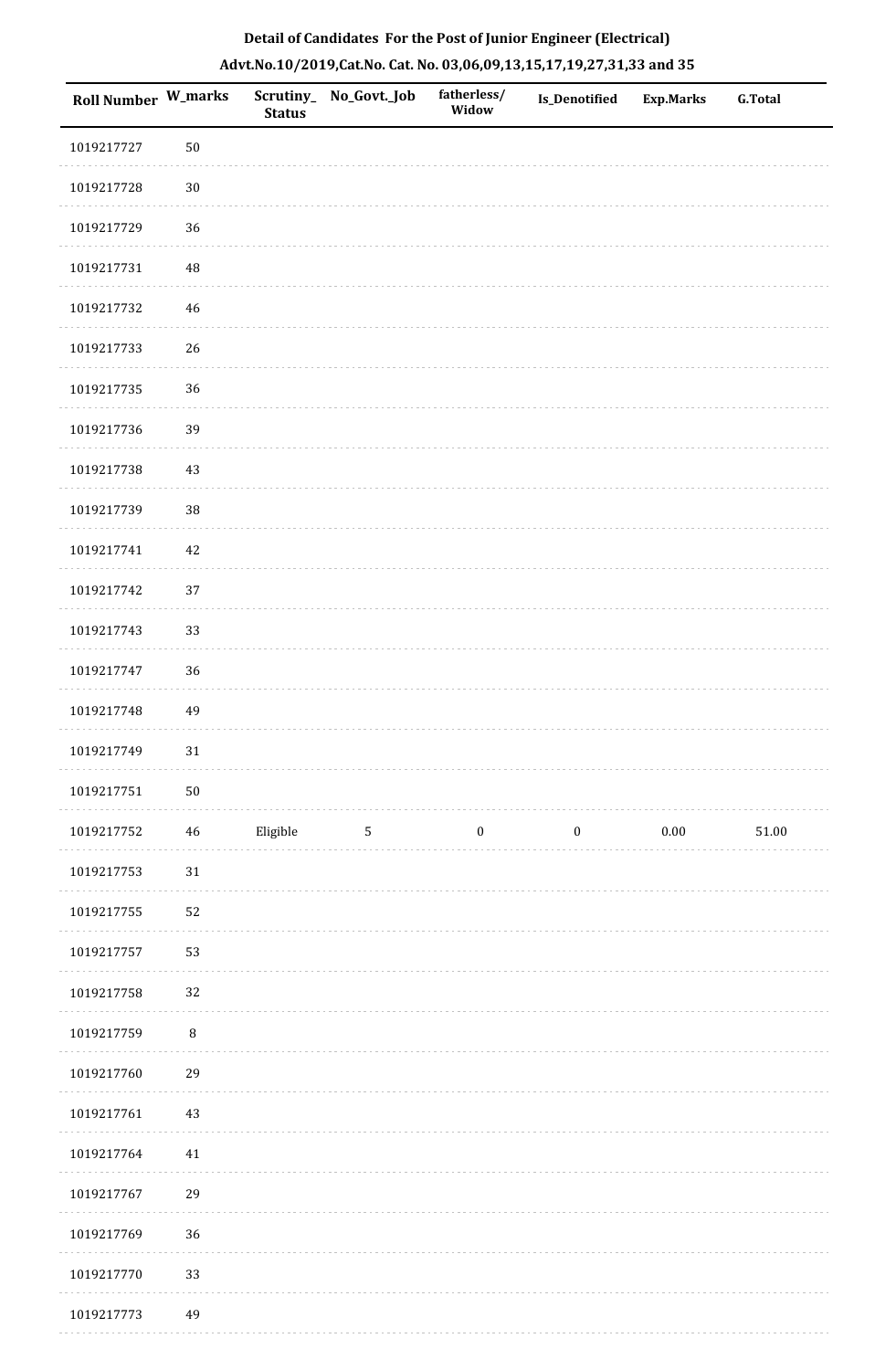| Roll Number W_marks |                 | <b>Status</b> | Scrutiny_No_Govt._Job   | fatherless/<br>Widow | Is_Denotified    | <b>Exp.Marks</b> | <b>G.Total</b> |
|---------------------|-----------------|---------------|-------------------------|----------------------|------------------|------------------|----------------|
| 1019217777          | 55              |               |                         |                      |                  |                  |                |
| 1019217779          | 33              |               |                         |                      |                  |                  |                |
| 1019217780          | $40\,$          |               |                         |                      |                  |                  |                |
| 1019217781          | 45              | Absent        | $\boldsymbol{0}$        | $\boldsymbol{0}$     | $\boldsymbol{0}$ | $0.00\,$         |                |
| 1019217783          | $11\,$          |               |                         |                      |                  |                  |                |
| 1019217784          | 29              |               |                         |                      |                  |                  |                |
| 1019217785          | $\rm 48$        |               |                         |                      |                  |                  |                |
| 1019217786          | $38\,$          |               |                         |                      |                  |                  |                |
| 1019217787          | <b>REJECTED</b> |               |                         |                      |                  |                  | $0.00\,$       |
| 1019217788          | 44              |               |                         |                      |                  |                  |                |
| 1019217789          | 33              |               |                         |                      |                  |                  |                |
| 1019217790          | 32              |               |                         |                      |                  |                  |                |
| 1019217791          | <b>REJECTED</b> |               |                         |                      |                  |                  | $0.00\,$       |
| 1019217792          | 56              | Eligible      | $\boldsymbol{0}$        | $\boldsymbol{0}$     | $\boldsymbol{0}$ | $0.00\,$         | 56.00          |
| 1019217794          | $41\,$          |               |                         |                      |                  |                  |                |
| 1019217795          | 46              |               |                         |                      |                  |                  |                |
| 1019217798          | 36              |               |                         |                      |                  |                  |                |
| 1019217799          | 51              |               |                         |                      |                  |                  |                |
| 1019217805          | $\sqrt{46}$     |               |                         |                      |                  |                  |                |
| 1019217806          | 64              | Eligible      | $\overline{\mathbf{0}}$ | $\bf{0}$             | $\bf{0}$         | 1.50             | 65.50          |
| 1019217809          | 56              |               |                         |                      |                  |                  |                |
| 1019217811          | 53              |               |                         |                      |                  |                  |                |
| 1019217812          | 52              |               |                         |                      |                  |                  |                |
| 1019217814          | 34              |               |                         |                      |                  |                  |                |
| 1019217816          | ${\bf 50}$      |               |                         |                      |                  |                  |                |
| 1019217820          | 46              |               |                         |                      |                  |                  |                |
| 1019217821          | 23              |               |                         |                      |                  |                  |                |
| 1019217822          | 51              |               |                         |                      |                  |                  |                |
| 1019217823          | $\sqrt{28}$     |               |                         |                      |                  |                  |                |
| 1019217825          | 48              |               |                         |                      |                  |                  |                |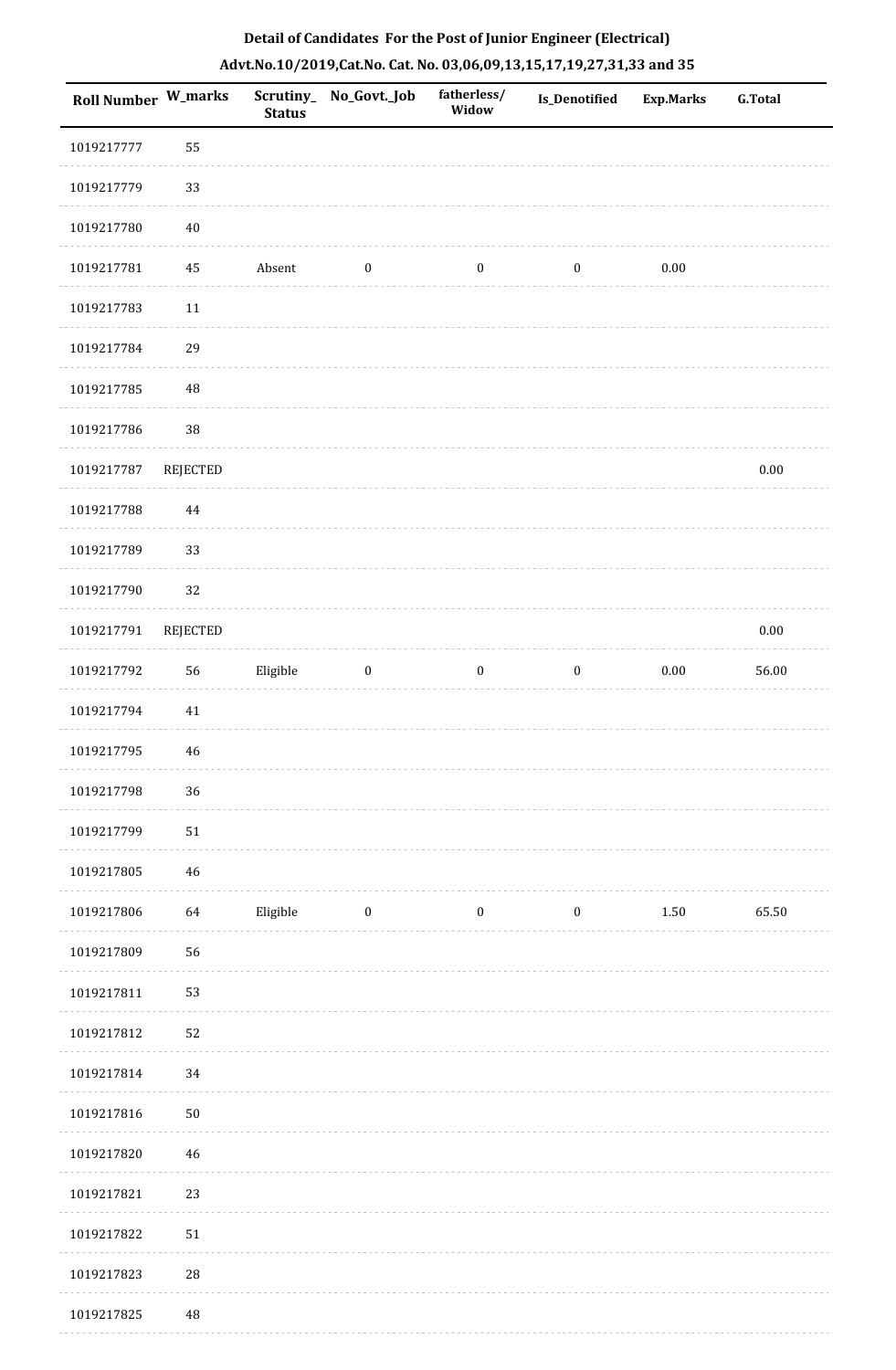| 1019217826<br>1019217831<br>1019217833<br>1019217835<br>1019217839<br>1019217841<br>1019217844<br>1019217845<br>1019217847<br>1019217848<br>1019217850<br>1019217851<br>1019217852<br>1019217854<br>1019217855<br>1019217856 | 35<br>45<br>47<br>$38\,$<br>$38\,$<br>$27\,$<br>45<br>37 | Absent   | $\boldsymbol{0}$ |                  |                  |          |          |
|------------------------------------------------------------------------------------------------------------------------------------------------------------------------------------------------------------------------------|----------------------------------------------------------|----------|------------------|------------------|------------------|----------|----------|
|                                                                                                                                                                                                                              |                                                          |          |                  |                  |                  |          |          |
|                                                                                                                                                                                                                              |                                                          |          |                  |                  |                  |          |          |
|                                                                                                                                                                                                                              |                                                          |          |                  |                  |                  |          |          |
|                                                                                                                                                                                                                              |                                                          |          |                  |                  |                  |          |          |
|                                                                                                                                                                                                                              |                                                          |          |                  |                  |                  |          |          |
|                                                                                                                                                                                                                              |                                                          |          |                  | $\boldsymbol{0}$ | $\boldsymbol{0}$ | 0.00     |          |
|                                                                                                                                                                                                                              |                                                          |          |                  |                  |                  |          |          |
|                                                                                                                                                                                                                              |                                                          |          |                  |                  |                  |          |          |
|                                                                                                                                                                                                                              | 47                                                       |          |                  |                  |                  |          |          |
|                                                                                                                                                                                                                              | <b>REJECTED</b>                                          |          |                  |                  |                  |          | $0.00\,$ |
|                                                                                                                                                                                                                              | 56                                                       |          |                  |                  |                  |          |          |
|                                                                                                                                                                                                                              | $43\,$                                                   |          |                  |                  |                  |          |          |
|                                                                                                                                                                                                                              | 44                                                       |          |                  |                  |                  |          |          |
|                                                                                                                                                                                                                              | 36                                                       |          |                  |                  |                  |          |          |
|                                                                                                                                                                                                                              | $50\,$                                                   |          |                  |                  |                  |          |          |
|                                                                                                                                                                                                                              | 36                                                       | Absent   | $\boldsymbol{0}$ | $\boldsymbol{0}$ | $\boldsymbol{0}$ | $0.00\,$ |          |
| 1019217857                                                                                                                                                                                                                   | $37\,$                                                   |          |                  |                  |                  |          |          |
| 1019217859                                                                                                                                                                                                                   | 55                                                       | Eligible | $5\phantom{.0}$  | $\boldsymbol{0}$ | $\boldsymbol{0}$ | $0.00\,$ | 60.00    |
| 1019217860                                                                                                                                                                                                                   | $45\,$                                                   |          |                  |                  |                  |          |          |
| 1019217861                                                                                                                                                                                                                   | $50\,$                                                   |          |                  |                  |                  |          |          |
| 1019217863                                                                                                                                                                                                                   | 36                                                       |          |                  |                  |                  |          |          |
| 1019217865                                                                                                                                                                                                                   | $28\,$                                                   |          |                  |                  |                  |          |          |
| 1019217867                                                                                                                                                                                                                   | 36                                                       |          |                  |                  |                  |          |          |
| 1019217868                                                                                                                                                                                                                   | $31\,$                                                   |          |                  |                  |                  |          |          |
| 1019217869                                                                                                                                                                                                                   | <b>REJECTED</b>                                          |          |                  |                  |                  |          | $0.00\,$ |
| 1019217870                                                                                                                                                                                                                   | 57                                                       |          |                  |                  |                  |          |          |
| 1019217871                                                                                                                                                                                                                   | 37                                                       |          |                  |                  |                  |          |          |
| 1019217873                                                                                                                                                                                                                   | 46                                                       |          |                  |                  |                  |          |          |
| 1019217874                                                                                                                                                                                                                   | 39                                                       |          |                  |                  |                  |          |          |
| 1019217875                                                                                                                                                                                                                   |                                                          |          |                  |                  |                  |          |          |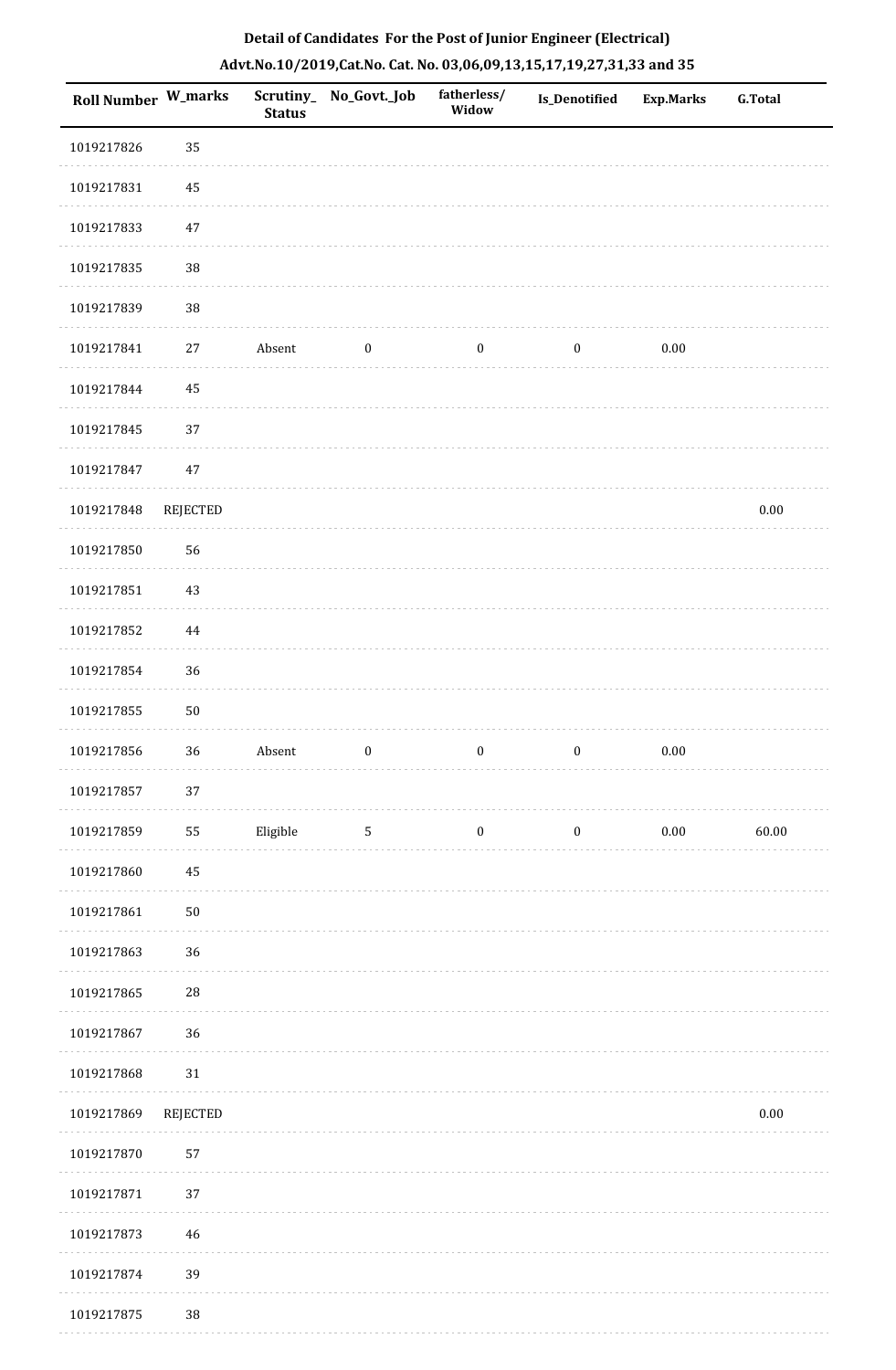| Roll Number W_marks |          | <b>Status</b> | Scrutiny_ No_Govt._Job | fatherless/<br>Widow | Is_Denotified | Exp.Marks | <b>G.Total</b> |
|---------------------|----------|---------------|------------------------|----------------------|---------------|-----------|----------------|
| 1019217876          | 33       |               |                        |                      |               |           |                |
| 1019217878          | 36       |               |                        |                      |               |           |                |
| 1019217879          | $38\,$   |               |                        |                      |               |           |                |
| 1019217881          | $38\,$   |               |                        |                      |               |           |                |
| 1019217882          | 53       |               |                        |                      |               |           |                |
| 1019217885          | $38\,$   |               |                        |                      |               |           |                |
| 1019217888          | 36       |               |                        |                      |               |           |                |
| 1019217890          | 46       |               |                        |                      |               |           |                |
| 1019217891          | 34       |               |                        |                      |               |           |                |
| 1019217892          | 45       |               |                        |                      |               |           |                |
| 1019217893          | 41       |               |                        |                      |               |           |                |
| 1019217894          | $38\,$   |               |                        |                      |               |           |                |
| 1019217896          |          | Not Eligible  |                        |                      |               |           |                |
| 1019217897          | 37       |               |                        |                      |               |           |                |
| 1019217898          | 57       |               |                        |                      |               |           |                |
| 1019217899          | 45       |               |                        |                      |               |           |                |
| 1019217900          | 45       |               |                        |                      |               |           |                |
| 1019217901          | REJECTED |               |                        |                      |               |           | $0.00\,$       |
| 1019217902          | 28       |               |                        |                      |               |           |                |
| 1019217905          | $41\,$   |               |                        |                      |               |           |                |
| 1019217907          | $38\,$   |               |                        |                      |               |           |                |
| 1019217910          | 41       |               |                        |                      |               |           |                |
| 1019217911          | 33       |               |                        |                      |               |           |                |
| 1019217912          | 31       |               |                        |                      |               |           |                |
| 1019217915          | 35       |               |                        |                      |               |           |                |
| 1019217916          | 57       |               |                        |                      |               |           |                |
| 1019217917          | 32       |               |                        |                      |               |           |                |
| 1019217920          | 45       |               |                        |                      |               |           |                |
| 1019217922          | 43       |               |                        |                      |               |           |                |
| 1019217924          | 45       |               |                        |                      |               |           |                |

. . . . . . . . . .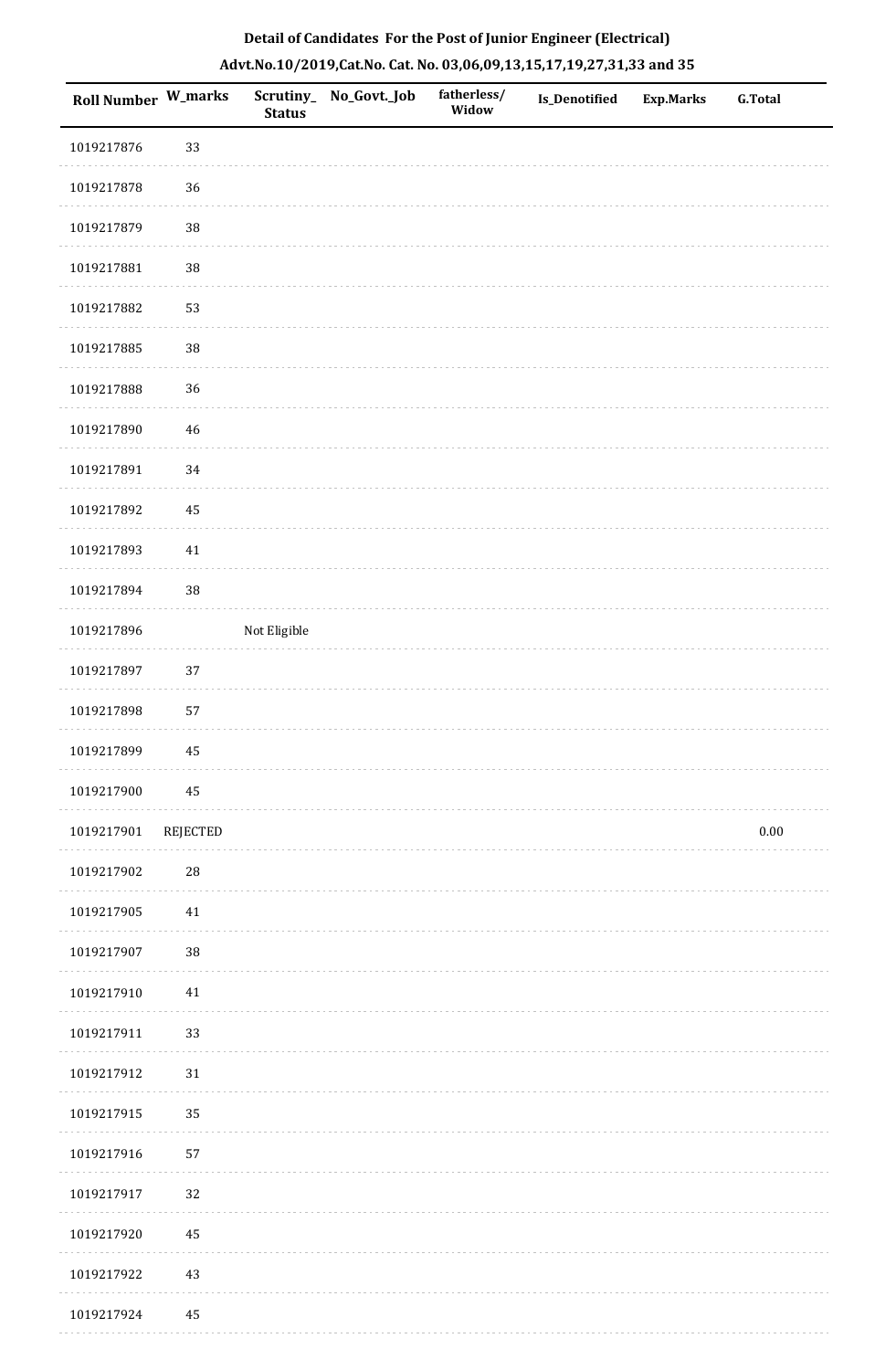| Roll Number W_marks |          | <b>Status</b> | Scrutiny_No_Govt._Job | fatherless/<br>Widow | Is_Denotified    | <b>Exp.Marks</b> | <b>G.Total</b> |
|---------------------|----------|---------------|-----------------------|----------------------|------------------|------------------|----------------|
| 1019217925          | 45       | Eligible      | $\sqrt{5}$            | $\boldsymbol{0}$     | $\boldsymbol{0}$ | $0.00\,$         | 50.00          |
| 1019217926          | 53       |               |                       |                      |                  |                  |                |
| 1019217928          | 42       |               |                       |                      |                  |                  |                |
| 1019217929          | 46       |               |                       |                      |                  |                  |                |
| 1019217930          | 46       |               |                       |                      |                  |                  |                |
| 1019217931          | $31\,$   |               |                       |                      |                  |                  |                |
| 1019217932          | 58       |               |                       |                      |                  |                  |                |
| 1019217933          | 37       |               |                       |                      |                  |                  |                |
| 1019217935          | $\rm 48$ |               |                       |                      |                  |                  |                |
| 1019217936          | 32       | Eligible      | $\sqrt{5}$            | $\boldsymbol{0}$     | $\boldsymbol{0}$ | $0.00\,$         | 37.00          |
| 1019217939          | 34       |               |                       |                      |                  |                  |                |
| 1019217942          | 45       |               |                       |                      |                  |                  |                |
| 1019217947          | 60       |               |                       |                      |                  |                  |                |
| 1019217952          | 36       |               |                       |                      |                  |                  |                |
| 1019217955          | 37       |               |                       |                      |                  |                  |                |
| 1019217956          | 12       |               |                       |                      |                  |                  |                |
| 1019217957          | 49       |               |                       |                      |                  |                  |                |
| 1019217960          | 28       |               |                       |                      |                  |                  |                |
| 1019217961          | 33       |               |                       |                      |                  |                  |                |
| 1019217962          |          | Not Eligible  |                       |                      |                  |                  |                |
| 1019217964          | $38\,$   |               |                       |                      |                  |                  |                |
| 1019217965          | 32       |               |                       |                      |                  |                  |                |
| 1019217967          | 39       |               |                       |                      |                  |                  |                |
| 1019217968          | 40       |               |                       |                      |                  |                  |                |
| 1019217969          | 43       |               |                       |                      |                  |                  |                |
| 1019217971          | $50\,$   |               |                       |                      |                  |                  |                |
| 1019217972          | 32       |               |                       |                      |                  |                  |                |
| 1019217973          | 46       |               |                       |                      |                  |                  |                |
| 1019217977          | 36       |               |                       |                      |                  |                  |                |
| 1019217979          | 37       |               |                       |                      |                  |                  |                |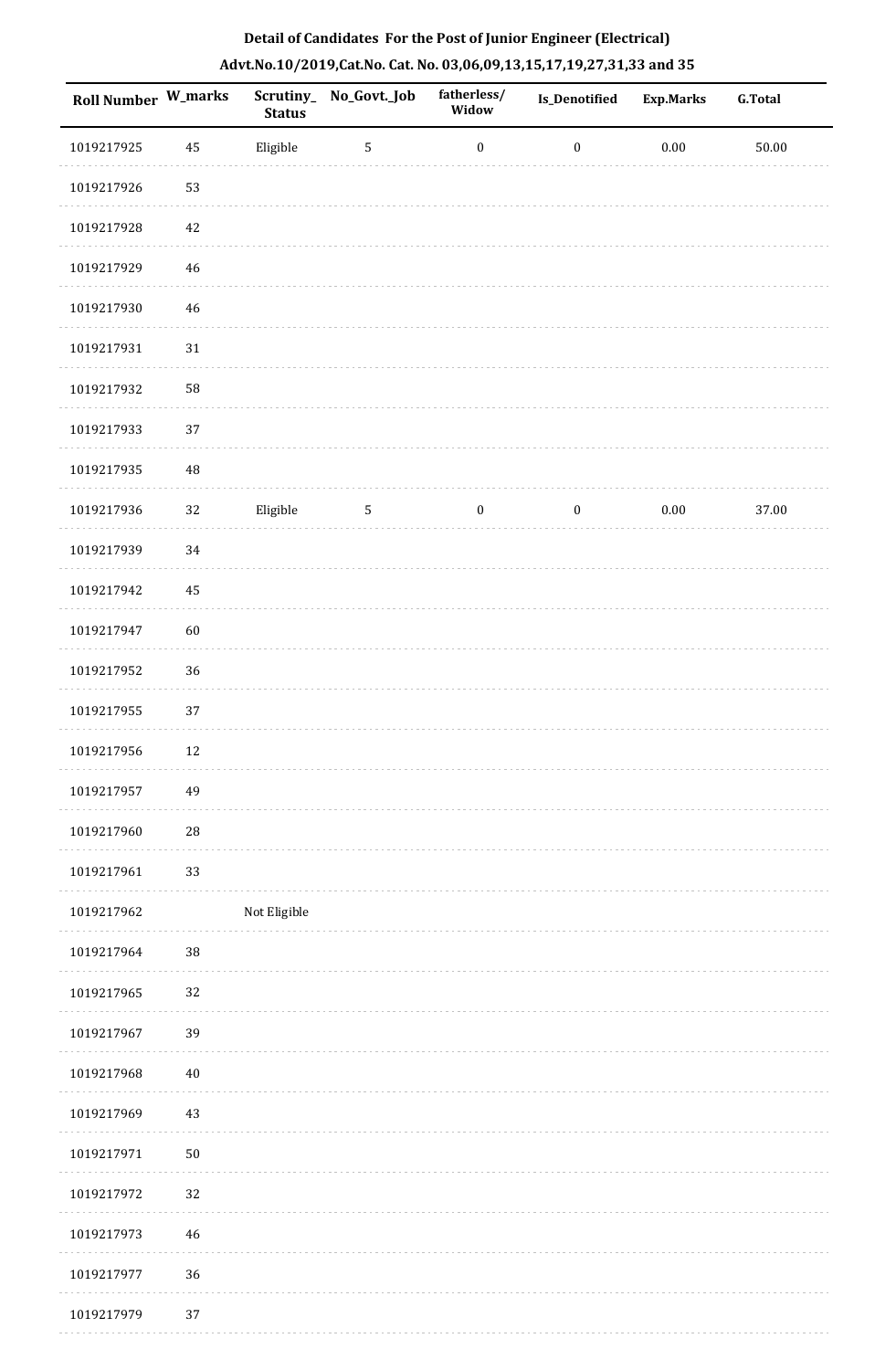| Detail of Candidates For the Post of Junior Engineer (Electrical)     |
|-----------------------------------------------------------------------|
| Advt.No.10/2019,Cat.No. Cat. No. 03,06,09,13,15,17,19,27,31,33 and 35 |

| Roll Number W_marks |            | <b>Status</b> | Scrutiny_ No_Govt._Job | fatherless/<br>Widow | Is_Denotified    | <b>Exp.Marks</b> | <b>G.Total</b> |
|---------------------|------------|---------------|------------------------|----------------------|------------------|------------------|----------------|
| 1019217983          | $27\,$     |               |                        |                      |                  |                  |                |
| 1019217986          | 12         |               |                        |                      |                  |                  |                |
| 1019217991          | 32         | Absent        | $\boldsymbol{0}$       | $\boldsymbol{0}$     | $\boldsymbol{0}$ | $0.00\,$         |                |
| 1019217992          | 48         |               |                        |                      |                  |                  |                |
| 1019217993          | 55         |               |                        |                      |                  |                  |                |
| 1019217994          | 33         |               |                        |                      |                  |                  |                |
| 1019217996          | 43         |               |                        |                      |                  |                  |                |
| 1019217998          | 22         |               |                        |                      |                  |                  |                |
| 1019217999          | 33         |               |                        |                      |                  |                  |                |
| 1019218000          | 34         |               |                        |                      |                  |                  |                |
| 1019218003          | $41\,$     |               |                        |                      |                  |                  |                |
| 1019218004          | 37         |               |                        |                      |                  |                  |                |
| 1019218005          | $\rm 48$   |               |                        |                      |                  |                  |                |
| 1019218006          | 56         |               |                        |                      |                  |                  |                |
| 1019218007          | 65         | Eligible      | $\boldsymbol{0}$       | $\boldsymbol{0}$     | $\boldsymbol{0}$ | $0.00\,$         | 65.00          |
| 1019218008          | 39         |               |                        |                      |                  |                  |                |
| 1019218009          | 56         |               |                        |                      |                  |                  |                |
| 1019218010          | 41         |               |                        |                      |                  |                  |                |
| 1019218011          | 37         |               |                        |                      |                  |                  |                |
| 1019218014          | 35         |               |                        |                      |                  |                  |                |
| 1019218017          | 46         |               |                        |                      |                  |                  |                |
| 1019218018          | 53         |               |                        |                      |                  |                  |                |
| 1019218019          | ${\bf 51}$ | Absent        | $\boldsymbol{0}$       | $\boldsymbol{0}$     | $\boldsymbol{0}$ | $0.00\,$         |                |
| 1019218020          | 58         |               |                        |                      |                  |                  |                |
| 1019218021          | $40\,$     |               |                        |                      |                  |                  |                |
| 1019218024          | $\rm 48$   |               |                        |                      |                  |                  |                |
| 1019218025          | 55         | Eligible      | $\boldsymbol{0}$       | $\boldsymbol{0}$     | $\boldsymbol{0}$ | 0.00             | 55.00          |
| 1019218027          | ${\bf 50}$ |               |                        |                      |                  |                  |                |
| 1019218028          | 55         | Absent        | $\boldsymbol{0}$       | $\boldsymbol{0}$     | $\boldsymbol{0}$ | $0.00\,$         |                |
| 1019218030          | 45         |               |                        |                      |                  |                  |                |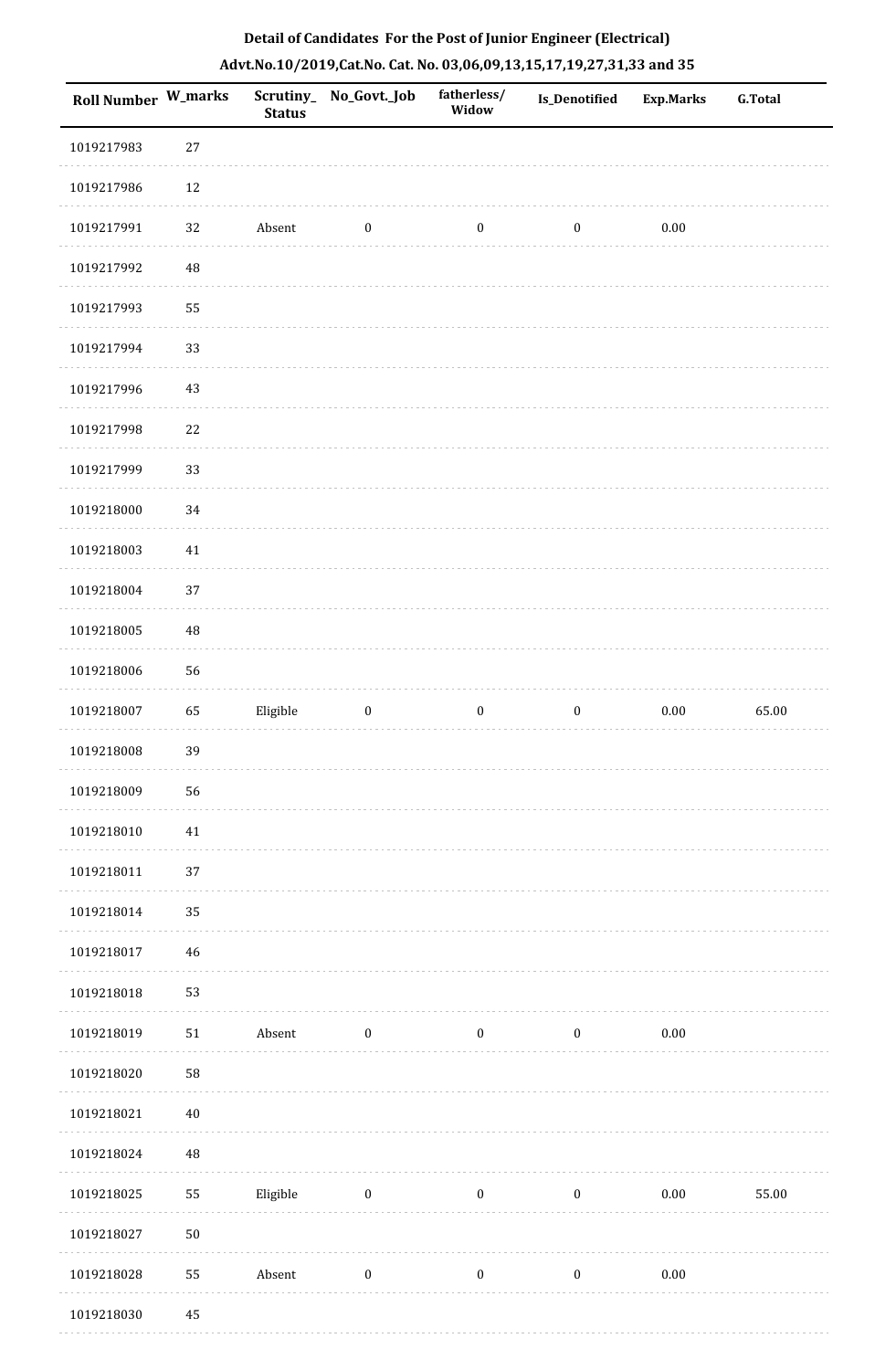| Roll Number W_marks |        | <b>Status</b> | Scrutiny_ No_Govt._Job | fatherless/<br>Widow | <b>Is_Denotified</b> | <b>Exp.Marks</b> | <b>G.Total</b> |
|---------------------|--------|---------------|------------------------|----------------------|----------------------|------------------|----------------|
| 1019218031          | $31\,$ |               |                        |                      |                      |                  |                |
| 1019218032          | 37     |               |                        |                      |                      |                  |                |
| 1019218033          | $43\,$ |               |                        |                      |                      |                  |                |
| 1019218034          | $30\,$ |               |                        |                      |                      |                  |                |
| 1019218035          | $47\,$ |               |                        |                      |                      |                  |                |
| 1019218037          | $34\,$ |               |                        |                      |                      |                  |                |
| 1019218040          | $50\,$ |               |                        |                      |                      |                  |                |
| 1019218041          | $25\,$ |               |                        |                      |                      |                  |                |
| 1019218042          | 39     |               |                        |                      |                      |                  |                |
| 1019218045          | $46\,$ |               |                        |                      |                      |                  |                |
| 1019218047          | 34     |               |                        |                      |                      |                  |                |
| 1019218048          | $50\,$ |               |                        |                      |                      |                  |                |
| 1019218051          | 36     |               |                        |                      |                      |                  |                |
| 1019218053          | $38\,$ |               |                        |                      |                      |                  |                |
| 1019218054          | 57     |               |                        |                      |                      |                  |                |
| 1019218055          | 36     |               |                        |                      |                      |                  |                |
| 1019218056          | $27\,$ |               |                        |                      |                      |                  |                |
| 1019218057          | 31     |               |                        |                      |                      |                  |                |
| 1019218058          | $38\,$ |               |                        |                      |                      |                  |                |
| 1019218059          | 31     |               |                        |                      |                      |                  |                |
| 1019218060          | $38\,$ |               |                        |                      |                      |                  |                |
| 1019218062          | $30\,$ |               |                        |                      |                      |                  |                |
| 1019218065          | 35     |               |                        |                      |                      |                  |                |
| 1019218068          | $40\,$ |               |                        |                      |                      |                  |                |
| 1019218070          | 39     |               |                        |                      |                      |                  |                |
| 1019218071          | 44     |               |                        |                      |                      |                  |                |
| 1019218072          | 35     |               |                        |                      |                      |                  |                |
| 1019218073          | $41\,$ |               |                        |                      |                      |                  |                |
| 1019218074          | 60     |               |                        |                      |                      |                  |                |
| 1019218076          | $40\,$ |               |                        |                      |                      |                  |                |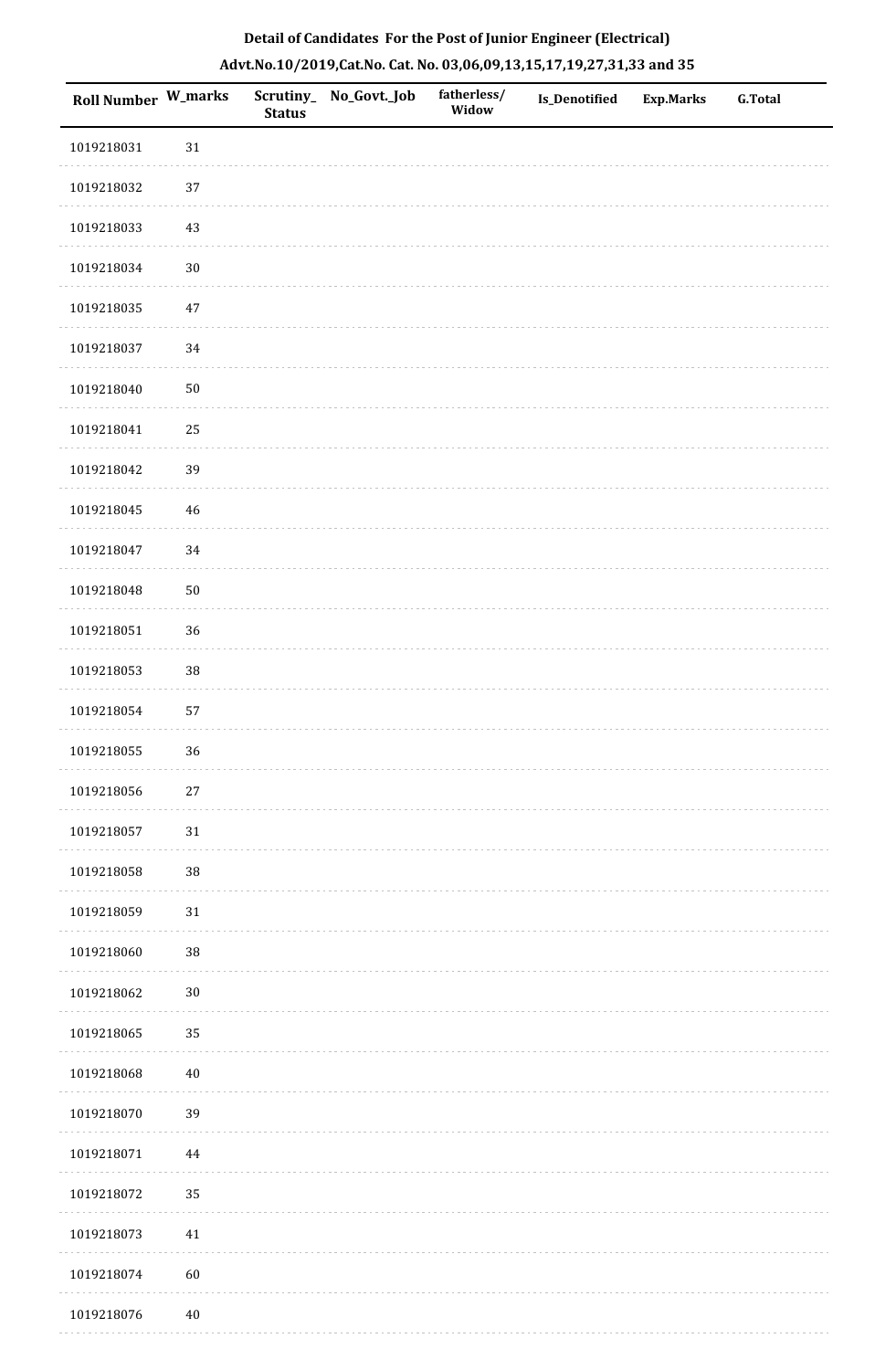| Roll Number W_marks |            | <b>Status</b> | Scrutiny_ No_Govt._Job | fatherless/<br>Widow | <b>Is_Denotified</b> | Exp.Marks | <b>G.Total</b> |
|---------------------|------------|---------------|------------------------|----------------------|----------------------|-----------|----------------|
| 1019218080          | 32         |               |                        |                      |                      |           |                |
| 1019218084          | $42\,$     |               |                        |                      |                      |           |                |
| 1019218086          | 39         |               |                        |                      |                      |           |                |
| 1019218087          | $51\,$     | Eligible      | 5                      | $\boldsymbol{0}$     | $\boldsymbol{0}$     | $0.00\,$  | 56.00          |
| 1019218088          | 44         |               |                        |                      |                      |           |                |
| 1019218089          | ${\bf 28}$ |               |                        |                      |                      |           |                |
| 1019218090          | $40\,$     |               |                        |                      |                      |           |                |
| 1019218091          | $38\,$     |               |                        |                      |                      |           |                |
| 1019218092          | $31\,$     |               |                        |                      |                      |           |                |
| 1019218093          | $40\,$     |               |                        |                      |                      |           |                |
| 1019218094          | 39         |               |                        |                      |                      |           |                |
| 1019218095          | 29         |               |                        |                      |                      |           |                |
| 1019218096          | 36         |               |                        |                      |                      |           |                |
| 1019218097          | $50\,$     |               |                        |                      |                      |           |                |
| 1019218099          | 39         |               |                        |                      |                      |           |                |
| 1019218102          | $38\,$     |               |                        |                      |                      |           |                |
| 1019218103          | 52         |               |                        |                      |                      |           |                |
| 1019218105          | 53         | Eligible      | $5\phantom{.0}$        | $\boldsymbol{0}$     | $\boldsymbol{0}$     | $0.00\,$  | 58.00          |
| 1019218107          | $\bf 44$   |               |                        |                      |                      |           |                |
| 1019218108          | $50\,$     |               |                        |                      |                      |           |                |
| 1019218109          | 42         |               |                        |                      |                      |           |                |
| 1019218111          | $38\,$     |               |                        |                      |                      |           |                |
| 1019218112          | 31         |               |                        |                      |                      |           |                |
| 1019218113          | 33         | Eligible      | $5\phantom{.0}$        | $\boldsymbol{0}$     | $\boldsymbol{0}$     | $0.00\,$  | 38.00          |
| 1019218114          | 19         |               |                        |                      |                      |           |                |
| 1019218117          | 36         |               |                        |                      |                      |           |                |
| 1019218118          | $50\,$     |               |                        |                      |                      |           |                |
| 1019218119          | $50\,$     |               |                        |                      |                      |           |                |
| 1019218120          | 45         |               |                        |                      |                      |           |                |
| 1019218121          | 41         |               |                        |                      |                      |           |                |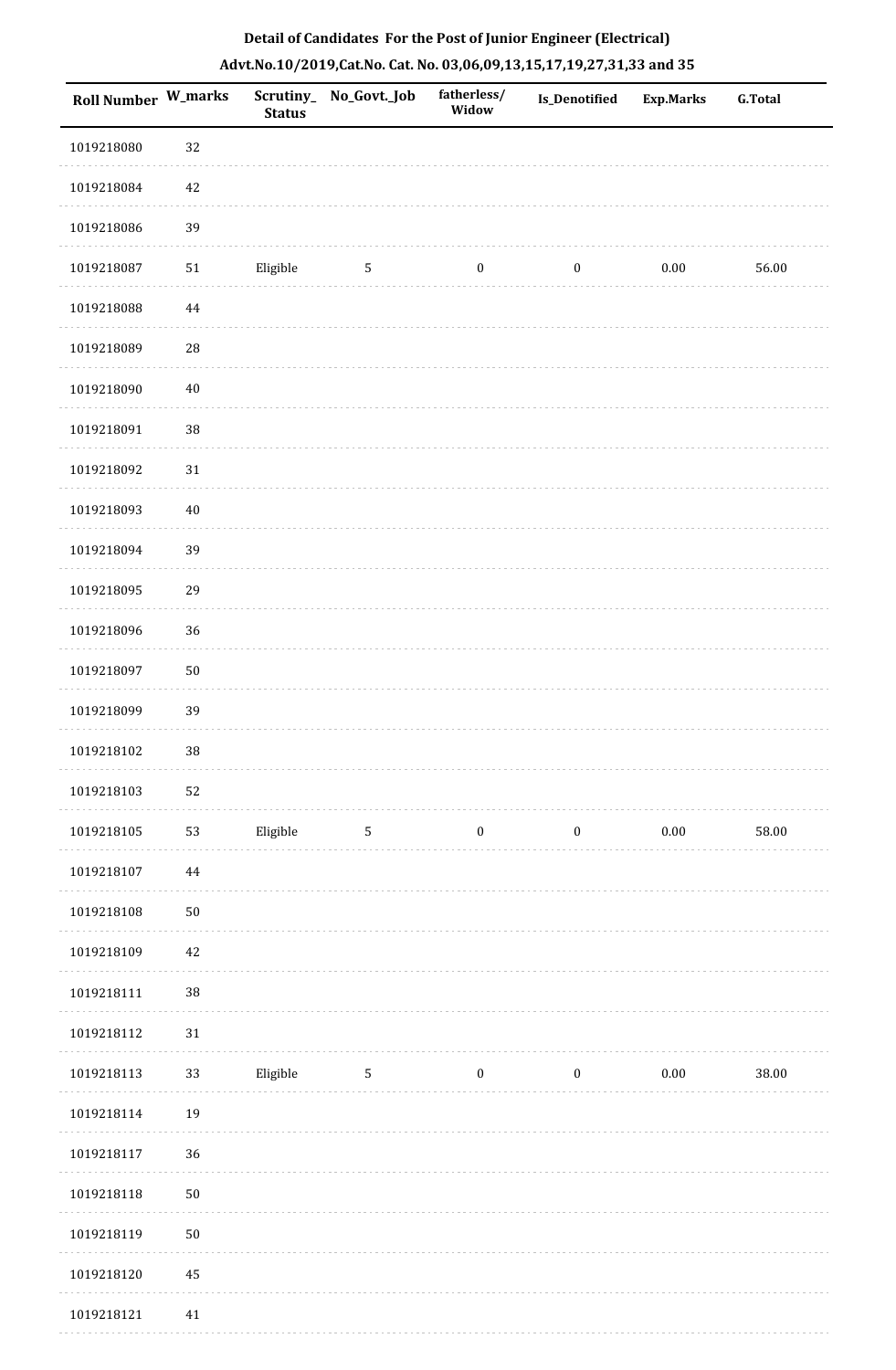| Roll Number W_marks |            | <b>Status</b> | Scrutiny_ No_Govt._Job | fatherless/<br>Widow | Is_Denotified    | <b>Exp.Marks</b> | G.Total  |
|---------------------|------------|---------------|------------------------|----------------------|------------------|------------------|----------|
| 1019218122          | $47\,$     |               |                        |                      |                  |                  |          |
| 1019218124          | 33         |               |                        |                      |                  |                  |          |
| 1019218126          | $\rm 48$   |               |                        |                      |                  |                  |          |
| 1019218127          | 48         |               |                        |                      |                  |                  |          |
| 1019218128          | $22\,$     |               |                        |                      |                  |                  |          |
| 1019218131          | 15         | Absent        | $\boldsymbol{0}$       | $\boldsymbol{0}$     | $\boldsymbol{0}$ | $0.00\,$         |          |
| 1019218133          | 34         |               |                        |                      |                  |                  |          |
| 1019218135          | 41         |               |                        |                      |                  |                  |          |
| 1019218136          | 55         |               |                        |                      |                  |                  |          |
| 1019218137          | 34         |               |                        |                      |                  |                  |          |
| 1019218139          | $38\,$     |               |                        |                      |                  |                  |          |
| 1019218140          | 25         |               |                        |                      |                  |                  |          |
| 1019218143          | 35         |               |                        |                      |                  |                  |          |
| 1019218144          | 23         |               |                        |                      |                  |                  |          |
| 1019218145          | $27\,$     |               |                        |                      |                  |                  |          |
| 1019218146          | $38\,$     |               |                        |                      |                  |                  |          |
| 1019218150          | $30\,$     |               |                        |                      |                  |                  |          |
| 1019218152          | 55         |               |                        |                      |                  |                  |          |
| 1019218155          | REJECTED   |               |                        |                      |                  |                  | $0.00\,$ |
| 1019218157          | 33         |               |                        |                      |                  |                  |          |
| 1019218158          | ${\bf 51}$ |               |                        |                      |                  |                  |          |
| 1019218159          | 34         |               |                        |                      |                  |                  |          |
| 1019218161          | 35         |               |                        |                      |                  |                  |          |
| 1019218163          | $47\,$     |               |                        |                      |                  |                  |          |
| 1019218165          | 39         |               |                        |                      |                  |                  |          |
| 1019218167          | 56         |               |                        |                      |                  |                  |          |
| 1019218168          | 29         |               |                        |                      |                  |                  |          |
| 1019218170          | $43\,$     |               |                        |                      |                  |                  |          |
| 1019218171          | 43         |               |                        |                      |                  |                  |          |
| 1019218173          | 35         |               |                        |                      |                  |                  |          |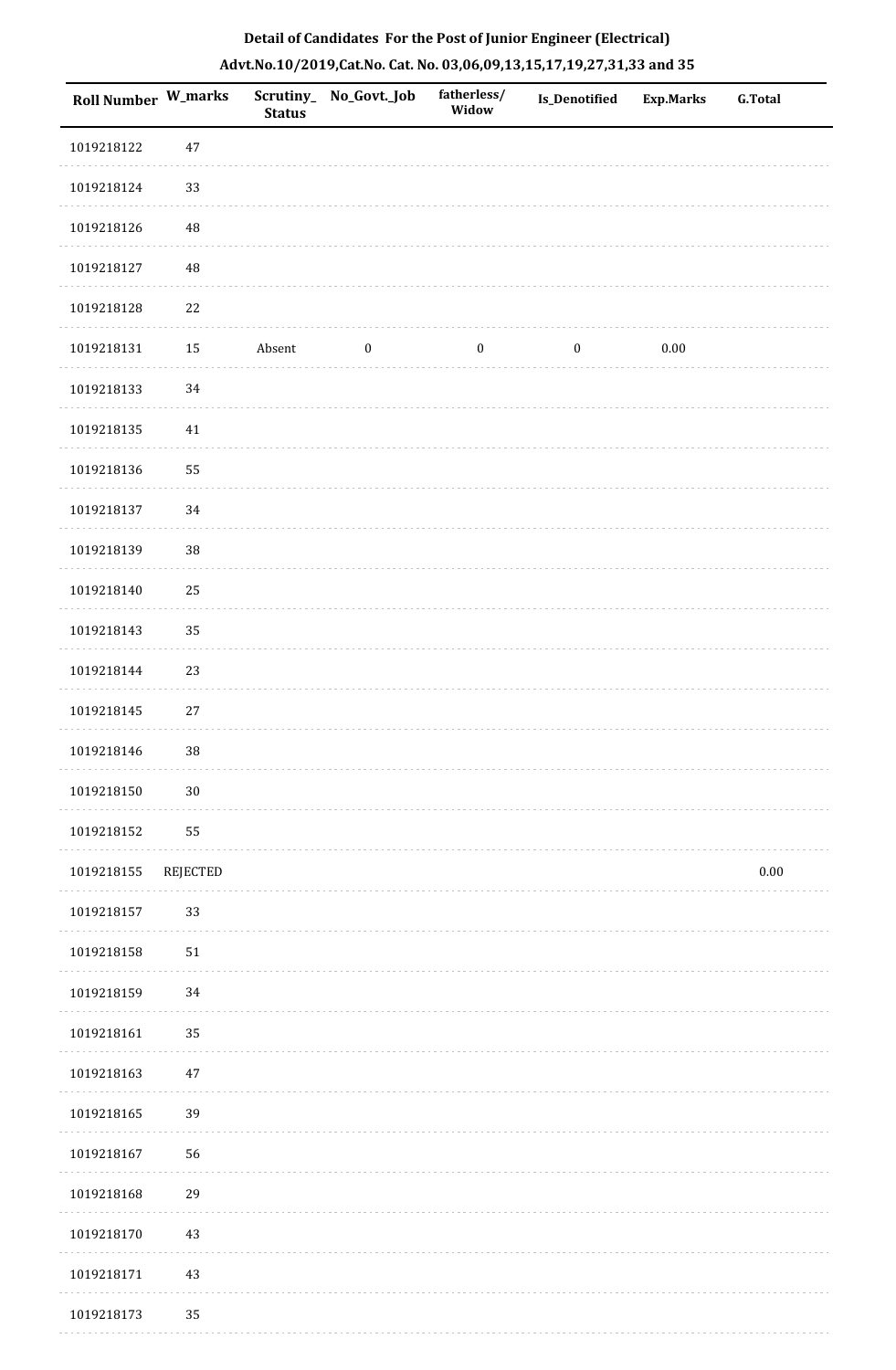| Roll Number W_marks |        | <b>Status</b> | Scrutiny_ No_Govt._Job | fatherless/<br>Widow | Is_Denotified    | <b>Exp.Marks</b> | <b>G.Total</b> |
|---------------------|--------|---------------|------------------------|----------------------|------------------|------------------|----------------|
| 1019218176          | 28     |               |                        |                      |                  |                  |                |
| 1019218177          | 45     |               |                        |                      |                  |                  |                |
| 1019218180          | 39     |               |                        |                      |                  |                  |                |
| 1019218181          | 54     | Eligible      | $\bf{0}$               | $\boldsymbol{0}$     | $\boldsymbol{0}$ | 0.00             | 54.00          |
| 1019218185          | $41\,$ |               |                        |                      |                  |                  |                |
| 1019218186          | $41\,$ |               |                        |                      |                  |                  |                |
| 1019218187          | 47     |               |                        |                      |                  |                  |                |
| 1019218188          | 44     |               |                        |                      |                  |                  |                |
| 1019218189          | 48     |               |                        |                      |                  |                  |                |
| 1019218190          | 42     |               |                        |                      |                  |                  |                |
| 1019218192          | $38\,$ |               |                        |                      |                  |                  |                |
| 1019218194          | 44     |               |                        |                      |                  |                  |                |
| 1019218196          | 49     |               |                        |                      |                  |                  |                |
| 1019218198          | 37     |               |                        |                      |                  |                  |                |
| 1019218199          | 34     |               |                        |                      |                  |                  |                |
| 1019218204          | 35     |               |                        |                      |                  |                  |                |
| 1019218205          | 52     |               |                        |                      |                  |                  |                |
| 1019218207          | 34     |               |                        |                      |                  |                  |                |
| 1019218208          | 48     |               |                        |                      |                  |                  |                |
| 1019218209          | 39     |               |                        |                      |                  |                  |                |
| 1019218211          | 44     |               |                        |                      |                  |                  |                |
| 1019218213          | 35     |               |                        |                      |                  |                  |                |
| 1019218214          | 31     |               |                        |                      |                  |                  |                |
| 1019218217          | 44     |               |                        |                      |                  |                  |                |
| 1019218219          | 32     |               |                        |                      |                  |                  |                |
| 1019218222          | $38\,$ |               |                        |                      |                  |                  |                |
| 1019218224          | 44     |               |                        |                      |                  |                  |                |
| 1019218226          | 34     |               |                        |                      |                  |                  |                |
| 1019218227          | 51     | Eligible      | $\boldsymbol{0}$       | $\boldsymbol{0}$     | $\boldsymbol{0}$ | $0.00\,$         | $51.00\,$      |
| 1019218228          | 34     |               |                        |                      |                  |                  |                |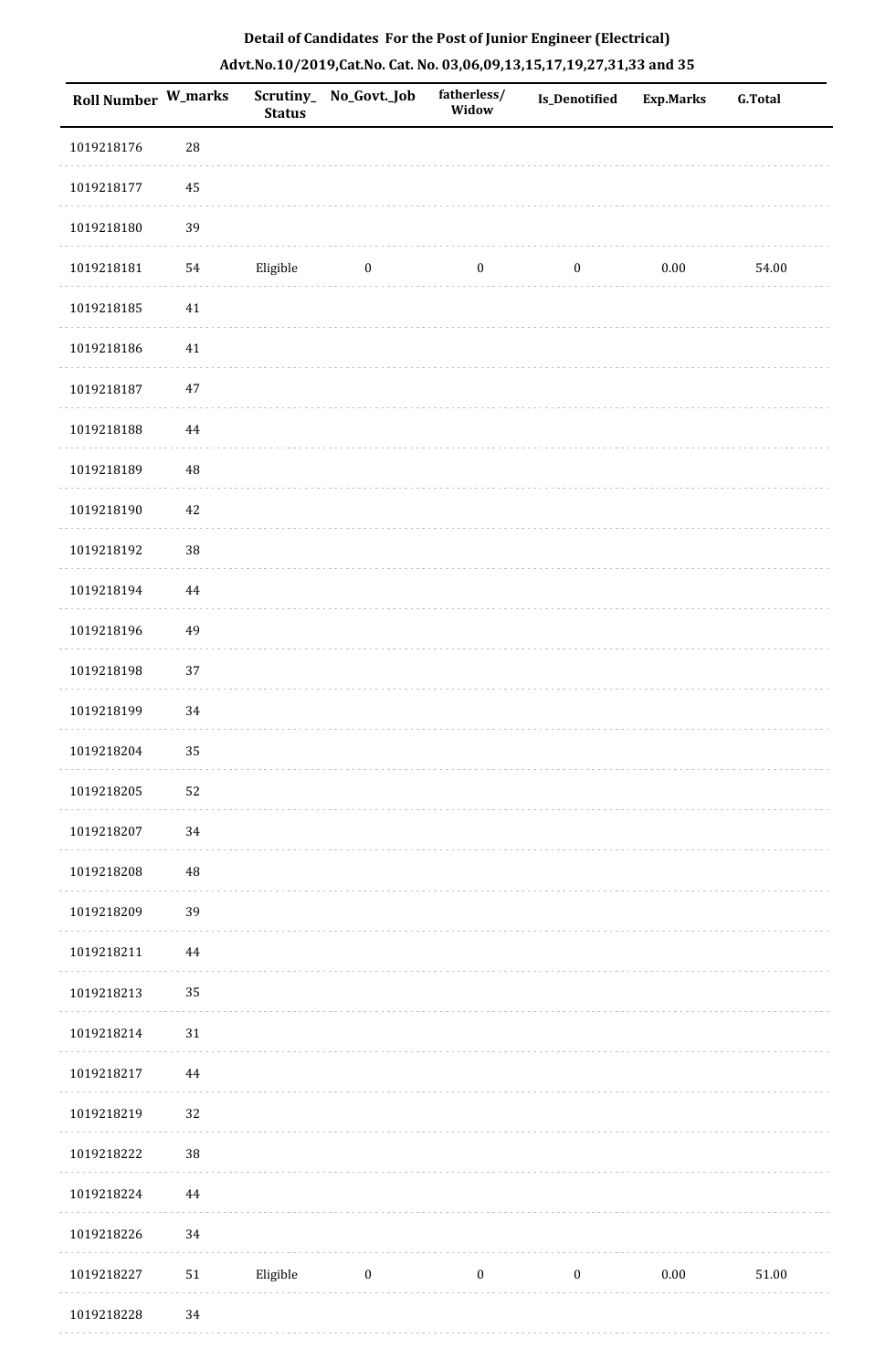| <b>Roll Number W_marks</b> |        | <b>Status</b> | Scrutiny_ No_Govt._Job | fatherless/<br>Widow | <b>Is_Denotified</b> | <b>Exp.Marks</b> | <b>G.Total</b> |
|----------------------------|--------|---------------|------------------------|----------------------|----------------------|------------------|----------------|
| 1019218230                 | 33     |               |                        |                      |                      |                  |                |
| 1019218231                 | 39     |               |                        |                      |                      |                  |                |
| 1019218232                 | 35     |               |                        |                      |                      |                  |                |
| 1019218233                 | 42     |               |                        |                      |                      |                  |                |
| 1019218236                 | 67     | Eligible      | $\bf{0}$               | $\boldsymbol{0}$     | $\boldsymbol{0}$     | $0.00\,$         | 67.00          |
| 1019218240                 | 51     |               |                        |                      |                      |                  |                |
| 1019218243                 | 37     |               |                        |                      |                      |                  |                |
| 1019218244                 | 33     |               |                        |                      |                      |                  |                |
| 1019218249                 | 24     |               |                        |                      |                      |                  |                |
| 1019218250                 | 39     |               |                        |                      |                      |                  |                |
| 1019218254                 | $41\,$ |               |                        |                      |                      |                  |                |
| 1019218258                 | 47     |               |                        |                      |                      |                  |                |
| 1019218259                 | 49     |               |                        |                      |                      |                  |                |
| 1019218260                 | $41\,$ |               |                        |                      |                      |                  |                |
| 1019218263                 | 24     |               |                        |                      |                      |                  |                |
| 1019218264                 | 19     |               |                        |                      |                      |                  |                |
| 1019218266                 | 36     |               |                        |                      |                      |                  |                |
| 1019218269                 | 39     |               |                        |                      |                      |                  |                |
| 1019218271                 | 34     |               |                        |                      |                      |                  |                |
| 1019218272                 | 46     |               |                        |                      |                      |                  |                |
| 1019218273                 | 32     |               |                        |                      |                      |                  |                |
| 1019218274                 | 21     |               |                        |                      |                      |                  |                |
| 1019218276                 | 44     |               |                        |                      |                      |                  |                |
| 1019218277                 | 37     |               |                        |                      |                      |                  |                |
| 1019218278                 | $38\,$ |               |                        |                      |                      |                  |                |
| 1019218279                 | 65     | Eligible      | 5                      | $\boldsymbol{0}$     | $\boldsymbol{0}$     | $0.00\,$         | 70.00          |
| 1019218280                 | 39     |               |                        |                      |                      |                  |                |
| 1019218282                 | $20\,$ |               |                        |                      |                      |                  |                |
| 1019218285                 | $30\,$ |               |                        |                      |                      |                  |                |
| 1019218286                 | $38\,$ |               |                        |                      |                      |                  |                |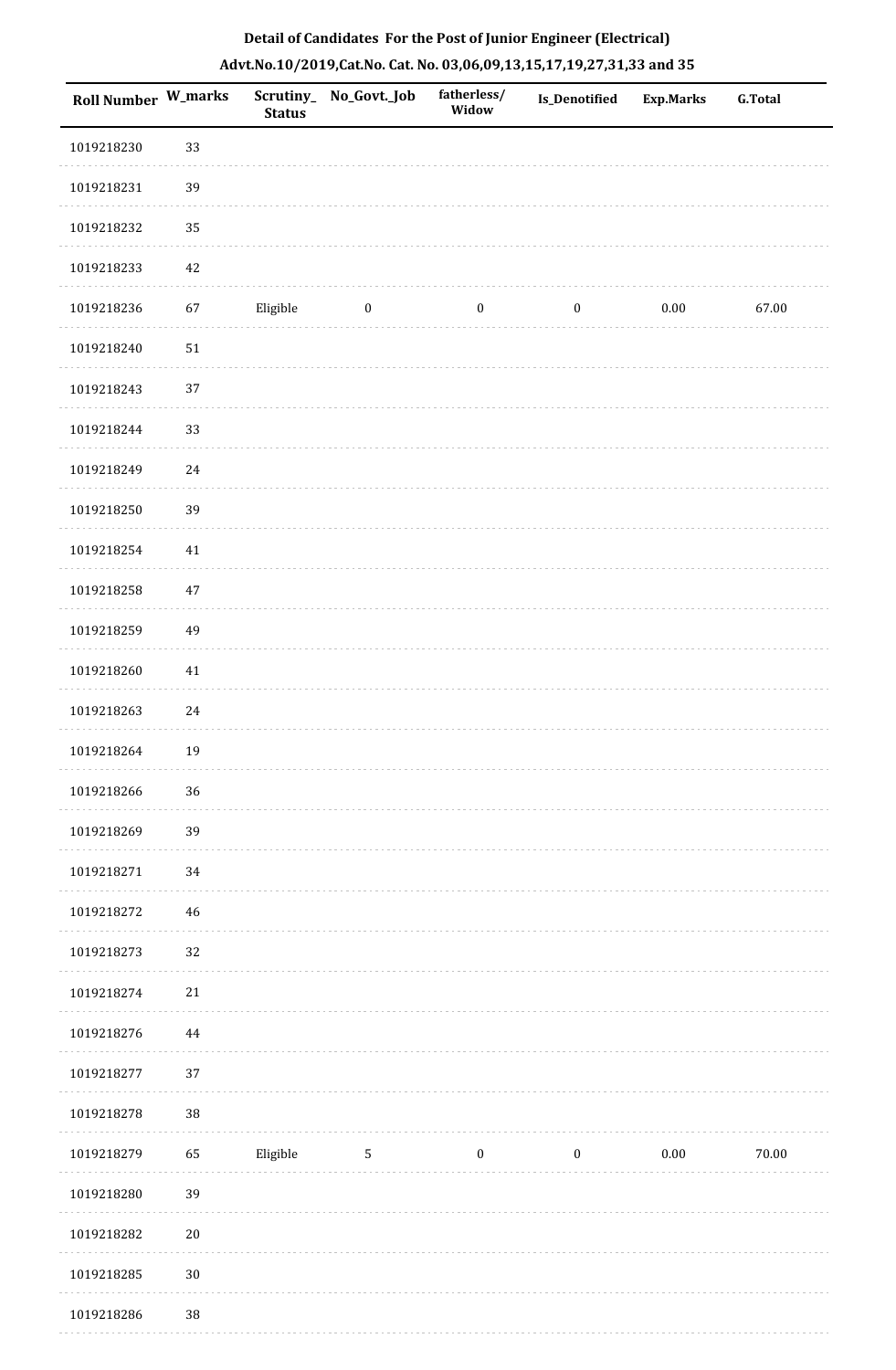| <b>Roll Number W_marks</b> |        | <b>Status</b> | Scrutiny_No_Govt._Job | fatherless/<br>Widow | <b>Is_Denotified</b> | Exp.Marks | <b>G.Total</b> |
|----------------------------|--------|---------------|-----------------------|----------------------|----------------------|-----------|----------------|
| 1019218288                 | $31\,$ |               |                       |                      |                      |           |                |
| 1019218289                 | 56     |               |                       |                      |                      |           |                |
| 1019218291                 | $50\,$ |               |                       |                      |                      |           |                |
| 1019218292                 | 42     |               |                       |                      |                      |           |                |
| 1019218293                 | 45     |               |                       |                      |                      |           |                |
| 1019218294                 | $30\,$ |               |                       |                      |                      |           |                |
| 1019218298                 | 37     |               |                       |                      |                      |           |                |
| 1019218299                 | 43     |               |                       |                      |                      |           |                |
| 1019218300                 | $30\,$ |               |                       |                      |                      |           |                |
| 1019218301                 | 55     |               |                       |                      |                      |           |                |
| 1019218302                 | 60     |               |                       |                      |                      |           |                |
| 1019218304                 | 48     |               |                       |                      |                      |           |                |
| 1019218305                 | 44     |               |                       |                      |                      |           |                |
| 1019218306                 | $41\,$ |               |                       |                      |                      |           |                |
| 1019218308                 | 28     |               |                       |                      |                      |           |                |
| 1019218309                 | $47\,$ |               |                       |                      |                      |           |                |
| 1019218310                 | 45     |               |                       |                      |                      |           |                |
| 1019218311                 | 38     | Absent        | $\bf{0}$              | $\boldsymbol{0}$     | $\boldsymbol{0}$     | $0.00\,$  |                |
| 1019218313                 | 38     |               |                       |                      |                      |           |                |
| 1019218314                 | 37     |               |                       |                      |                      |           |                |
| 1019218315                 | 33     |               |                       |                      |                      |           |                |
| 1019218317                 | $46\,$ |               |                       |                      |                      |           |                |
| 1019218318                 | 56     |               |                       |                      |                      |           |                |
| 1019218321                 | 36     |               |                       |                      |                      |           |                |
| 1019218322                 | 32     |               |                       |                      |                      |           |                |
| 1019218323                 | $30\,$ |               |                       |                      |                      |           |                |
| 1019218326                 | $41\,$ |               |                       |                      |                      |           |                |
| 1019218327                 | 43     |               |                       |                      |                      |           |                |
| 1019218328                 | $40\,$ |               |                       |                      |                      |           |                |
| 1019218330                 | 37     |               |                       |                      |                      |           |                |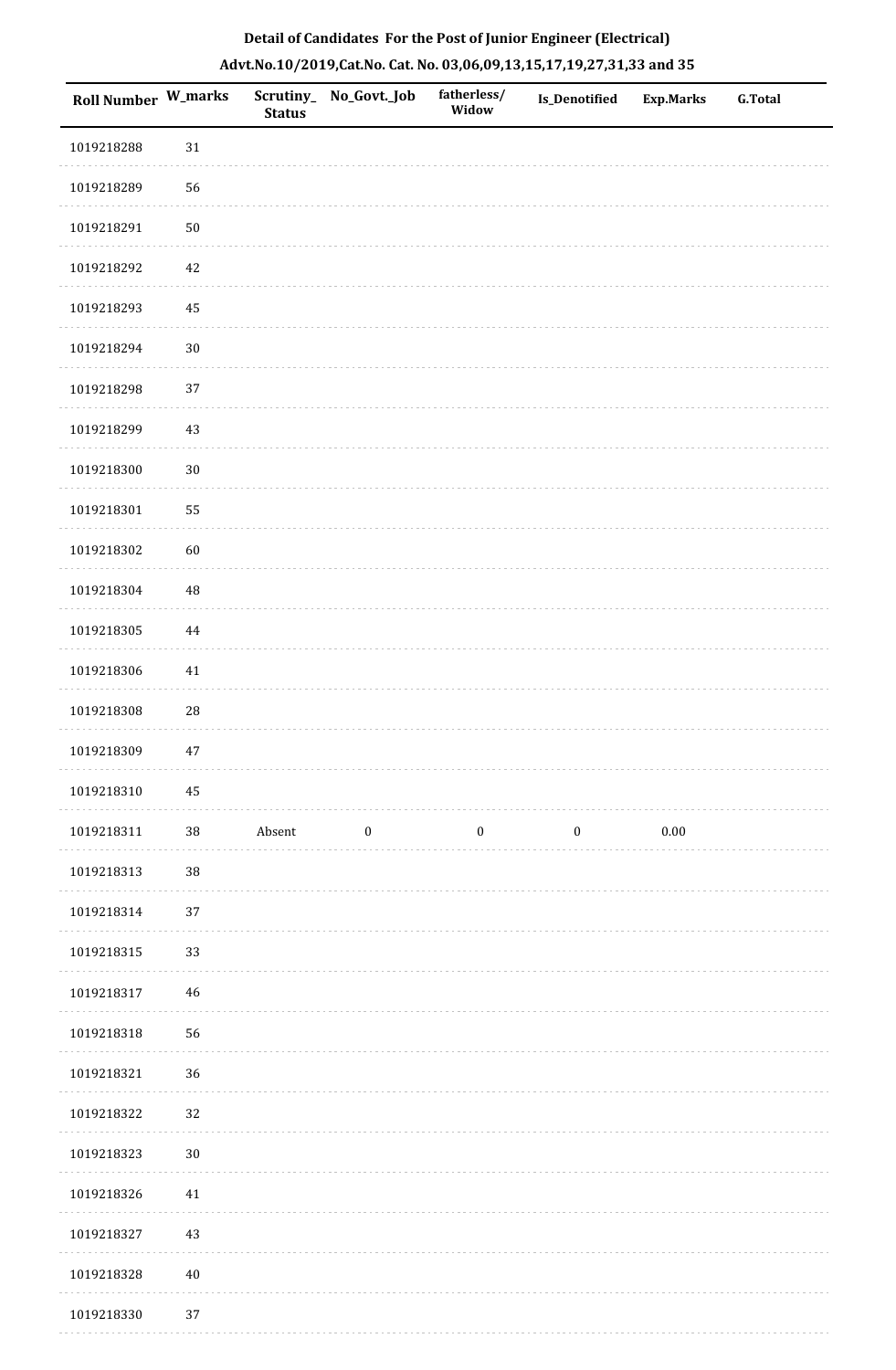| <b>Roll Number W_marks</b> |          | <b>Status</b> | Scrutiny_No_Govt._Job | fatherless/<br>Widow | Is_Denotified    | <b>Exp.Marks</b> | <b>G.Total</b> |
|----------------------------|----------|---------------|-----------------------|----------------------|------------------|------------------|----------------|
| 1019218331                 | 33       |               |                       |                      |                  |                  |                |
| 1019218332                 | $36\,$   |               |                       |                      |                  |                  |                |
| 1019218334                 | 45       |               |                       |                      |                  |                  |                |
| 1019218335                 | 43       |               |                       |                      |                  |                  |                |
| 1019218336                 | 44       |               |                       |                      |                  |                  |                |
| 1019218338                 | 54       |               |                       |                      |                  |                  |                |
| 1019218339                 | 53       |               |                       |                      |                  |                  |                |
| 1019218342                 | 63       | Eligible      | $\bf{0}$              | $\boldsymbol{0}$     | $\boldsymbol{0}$ | $0.00\,$         | 63.00          |
| 1019218343                 | 33       |               |                       |                      |                  |                  |                |
| 1019218345                 | 54       |               |                       |                      |                  |                  |                |
| 1019218346                 | 57       |               |                       |                      |                  |                  |                |
| 1019218348                 | 56       |               |                       |                      |                  |                  |                |
| 1019218350                 | $\rm 48$ |               |                       |                      |                  |                  |                |
| 1019218351                 | $42\,$   |               |                       |                      |                  |                  |                |
| 1019218352                 | $30\,$   |               |                       |                      |                  |                  |                |
| 1019218354                 | $40\,$   |               |                       |                      |                  |                  |                |
| 1019218355                 | $36\,$   |               |                       |                      |                  |                  |                |
| 1019218359                 | 23       |               |                       |                      |                  |                  |                |
| 1019218361                 | 52       |               |                       |                      |                  |                  |                |
| 1019218362                 | 34       |               |                       |                      |                  |                  |                |
| 1019218363                 | 35       |               |                       |                      |                  |                  |                |
| 1019218364                 | 58       |               |                       |                      |                  |                  |                |
| 1019218366                 | 43       |               |                       |                      |                  |                  |                |
| 1019218367                 | $24\,$   |               |                       |                      |                  |                  |                |
| 1019218368                 | $38\,$   |               |                       |                      |                  |                  |                |
| 1019218369                 | $50\,$   |               |                       |                      |                  |                  |                |
| 1019218373                 | 29       |               |                       |                      |                  |                  |                |
| 1019218374                 | 45       |               |                       |                      |                  |                  |                |
| 1019218376                 | 56       |               |                       |                      |                  |                  |                |
| 1019218377                 | $37\,$   |               |                       |                      |                  |                  |                |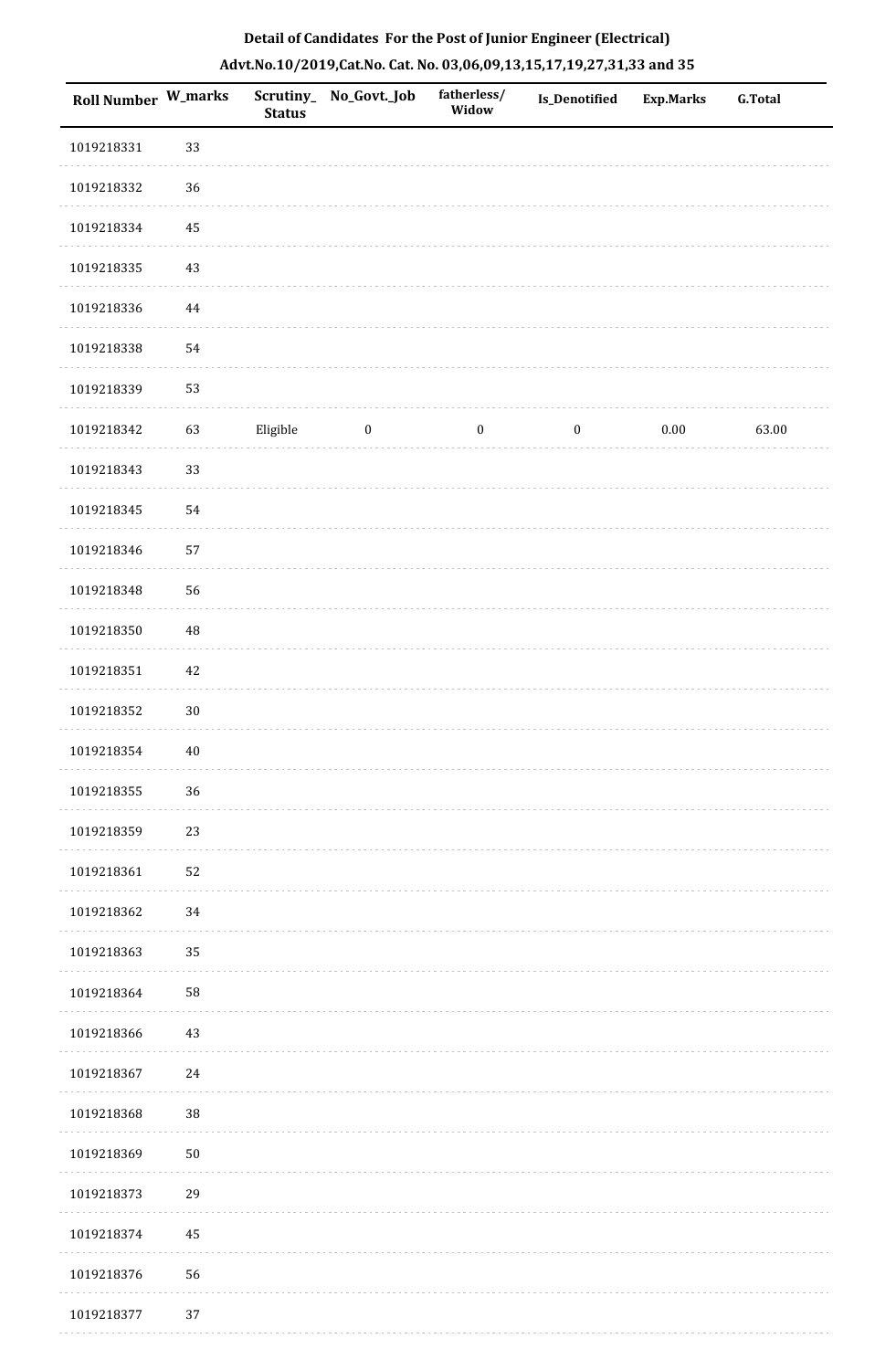| Roll Number W_marks |            | <b>Status</b> | Scrutiny_ No_Govt._Job | fatherless/<br>Widow | Is_Denotified    | <b>Exp.Marks</b> | <b>G.Total</b> |
|---------------------|------------|---------------|------------------------|----------------------|------------------|------------------|----------------|
| 1019218378          | $\bf 44$   |               |                        |                      |                  |                  |                |
| 1019218379          | 29         |               |                        |                      |                  |                  |                |
| 1019218380          | 34         |               |                        |                      |                  |                  |                |
| 1019218382          | 34         |               |                        |                      |                  |                  |                |
| 1019218383          | 44         |               |                        |                      |                  |                  |                |
| 1019218385          | 46         |               |                        |                      |                  |                  |                |
| 1019218386          | 42         |               |                        |                      |                  |                  |                |
| 1019218390          | 43         |               |                        |                      |                  |                  |                |
| 1019218391          | ${\bf 28}$ | Absent        | $\boldsymbol{0}$       | $\boldsymbol{0}$     | $\boldsymbol{0}$ | $0.00\,$         |                |
| 1019218392          | $31\,$     |               |                        |                      |                  |                  |                |
| 1019218393          | $30\,$     |               |                        |                      |                  |                  |                |
| 1019218394          | 34         |               |                        |                      |                  |                  |                |
| 1019218396          | 46         |               |                        |                      |                  |                  |                |
| 1019218397          | 32         |               |                        |                      |                  |                  |                |
| 1019218399          | $40\,$     |               |                        |                      |                  |                  |                |
| 1019218401          | 47         |               |                        |                      |                  |                  |                |
| 1019218402          | $37\,$     |               |                        |                      |                  |                  |                |
| 1019218403          | 35         |               |                        |                      |                  |                  |                |
| 1019218405          | $30\,$     |               |                        |                      |                  |                  |                |
| 1019218406          | 38         |               |                        |                      |                  |                  |                |
| 1019218408          | $27\,$     |               |                        |                      |                  |                  |                |
| 1019218410          | 45         |               |                        |                      |                  |                  |                |
| 1019218412          | 19         |               |                        |                      |                  |                  |                |
| 1019218413          | 42         |               |                        |                      |                  |                  |                |
| 1019218414          | 33         |               |                        |                      |                  |                  |                |
| 1019218417          | $30\,$     |               |                        |                      |                  |                  |                |
| 1019218419          | 39         |               |                        |                      |                  |                  |                |
| 1019218420          | 28         |               |                        |                      |                  |                  |                |
| 1019218423          | 48         |               |                        |                      |                  |                  |                |
| 1019218424          | 37         |               |                        |                      |                  |                  |                |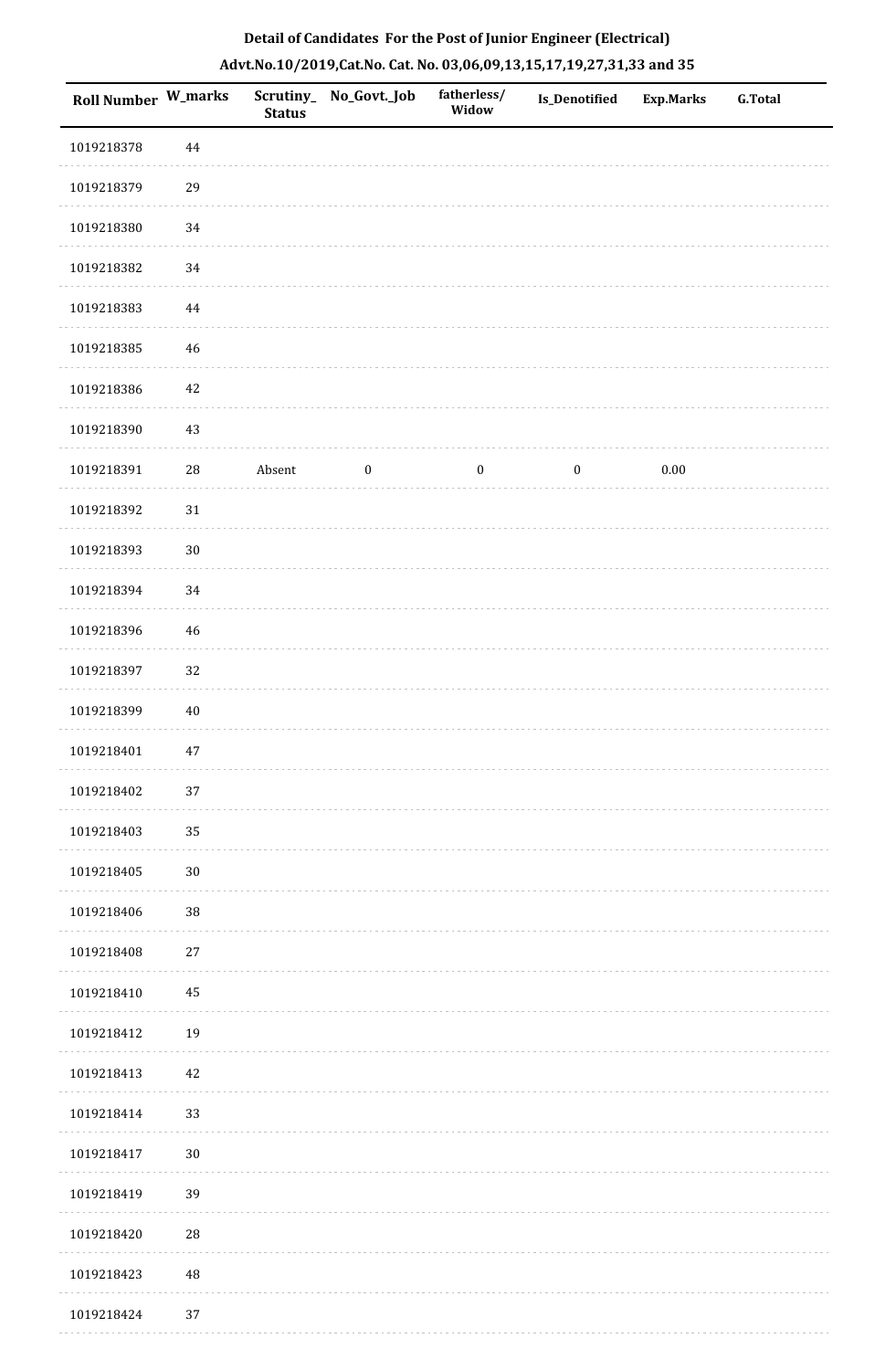| Roll Number W_marks |                 | Scrutiny_<br><b>Status</b> | No_Govt._Job | fatherless/<br>Widow | <b>Is_Denotified</b> | Exp.Marks | <b>G.Total</b> |
|---------------------|-----------------|----------------------------|--------------|----------------------|----------------------|-----------|----------------|
| 1019218427          | 36              |                            |              |                      |                      |           |                |
| 1019218428          | 37              |                            |              |                      |                      |           |                |
| 1019218429          | 41              |                            |              |                      |                      |           |                |
| 1019218430          | 27              |                            |              |                      |                      |           |                |
| 1019218432          | 46              |                            |              |                      |                      |           |                |
| 1019218434          | 46              |                            |              |                      |                      |           |                |
| 1019218435          | 34              |                            |              |                      |                      |           |                |
| 1019218436          | 33              |                            |              |                      |                      |           |                |
| 1019218438          | $42\,$          |                            |              |                      |                      |           |                |
| 1019218439          | <b>REJECTED</b> |                            |              |                      |                      |           | $0.00\,$       |
| 1019218441          | 39              |                            |              |                      |                      |           |                |
| 1019218442          | $40\,$          |                            |              |                      |                      |           |                |
| 1019218444          | 60              |                            |              |                      |                      |           |                |
| 1019218445          | 42              |                            |              |                      |                      |           |                |
| 1019218446          | 54              |                            |              |                      |                      |           |                |
| 1019218447          | 44              |                            |              |                      |                      |           |                |
| 1019218448          | 37              |                            |              |                      |                      |           |                |
| 1019218455          | 45              |                            |              |                      |                      |           |                |
| 1019218456          | 43              |                            |              |                      |                      |           |                |
| 1019218457          | 26              |                            |              |                      |                      |           |                |
| 1019218460          | $\sqrt{28}$     |                            |              |                      |                      |           |                |
| 1019218462          | 26              |                            |              |                      |                      |           |                |
| 1019218463          | 35              |                            |              |                      |                      |           |                |
| 1019218464          | $40\,$          |                            |              |                      |                      |           |                |
| 1019218465          | 32              |                            |              |                      |                      |           |                |
| 1019218466          | 21              |                            |              |                      |                      |           |                |
| 1019218468          | 33              |                            |              |                      |                      |           |                |
| 1019218469          | 37              |                            |              |                      |                      |           |                |
| 1019218470          | 43              |                            |              |                      |                      |           |                |
| 1019218472          | $\rm 48$        |                            |              |                      |                      |           |                |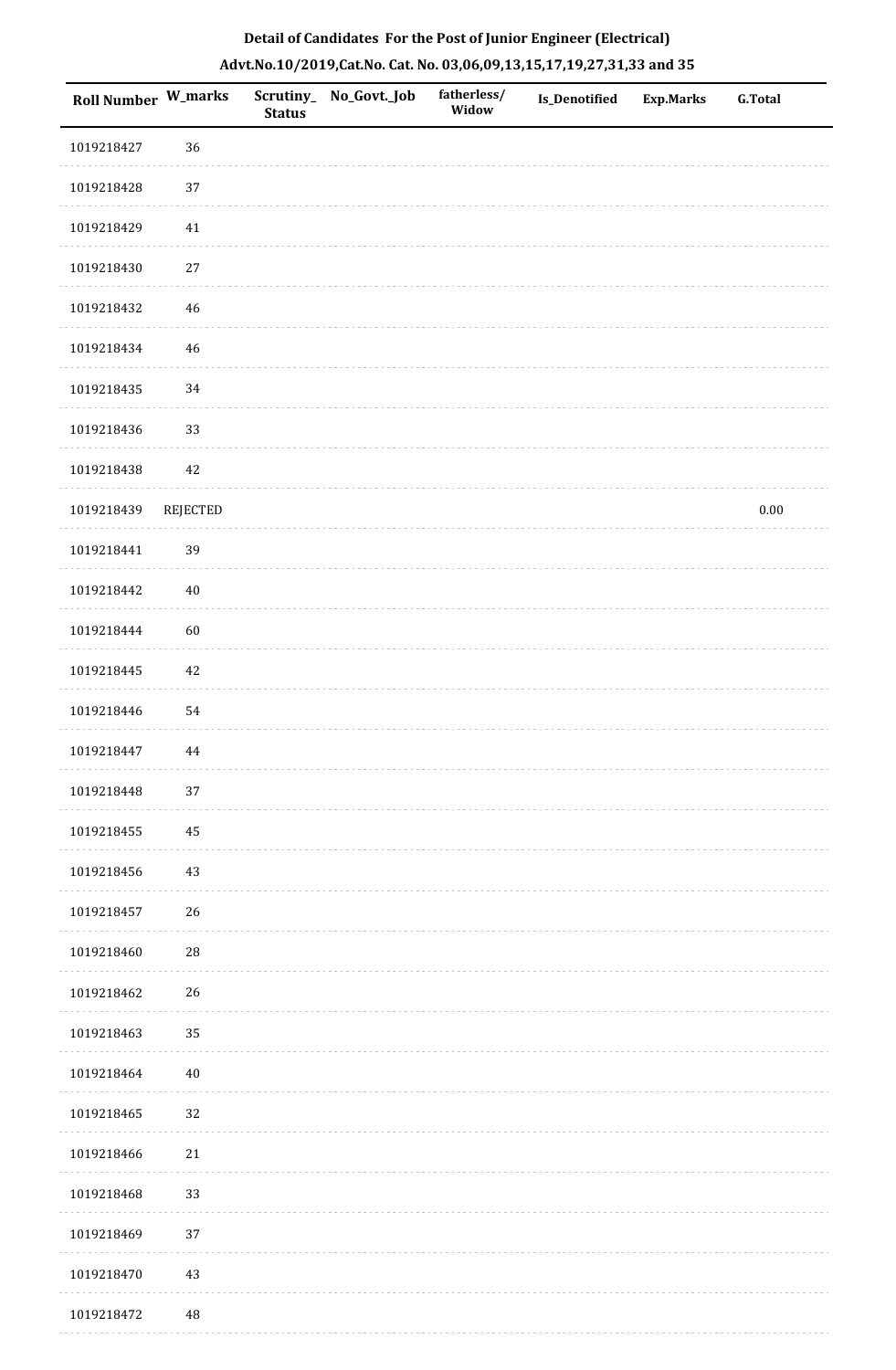| Roll Number W_marks |          | <b>Status</b> | Scrutiny_ No_Govt._Job  | fatherless/<br>Widow | <b>Is_Denotified</b> | <b>Exp.Marks</b> | <b>G.Total</b> |
|---------------------|----------|---------------|-------------------------|----------------------|----------------------|------------------|----------------|
| 1019218474          | $17\,$   |               |                         |                      |                      |                  |                |
| 1019218476          | 35       |               |                         |                      |                      |                  |                |
| 1019218477          | 57       |               |                         |                      |                      |                  |                |
| 1019218479          | $41\,$   |               |                         |                      |                      |                  |                |
| 1019218480          | 46       |               |                         |                      |                      |                  |                |
| 1019218481          | 37       |               |                         |                      |                      |                  |                |
| 1019218482          |          | Not Eligible  |                         |                      |                      |                  |                |
| 1019218483          | 37       |               |                         |                      |                      |                  |                |
| 1019218484          | $\bf 44$ |               |                         |                      |                      |                  |                |
| 1019218486          | 54       |               |                         |                      |                      |                  |                |
| 1019218489          | 67       | Eligible      | $5\phantom{.0}$         | $\boldsymbol{0}$     | $\boldsymbol{0}$     | $0.00\,$         | 72.00          |
| 1019218493          | $\bf 44$ |               |                         |                      |                      |                  |                |
| 1019218494          | 46       |               |                         |                      |                      |                  |                |
| 1019218495          | 34       |               |                         |                      |                      |                  |                |
| 1019218496          | $41\,$   |               |                         |                      |                      |                  |                |
| 1019218499          | $31\,$   |               |                         |                      |                      |                  |                |
| 1019218501          | 65       | Eligible      | $\overline{\mathbf{0}}$ | $\bf{0}$             | $\bf{0}$             | 0.00             | 65.00          |
| 1019218502          | $\rm 48$ |               |                         |                      |                      |                  |                |
| 1019218506          | 44       |               |                         |                      |                      |                  |                |
| 1019218509          | 34       |               |                         |                      |                      |                  |                |
| 1019218510          | 29       |               |                         |                      |                      |                  |                |
| 1019218513          | 42       |               |                         |                      |                      |                  |                |
| 1019218514          | 42       |               |                         |                      |                      |                  |                |
| 1019218516          | 47       |               |                         |                      |                      |                  |                |
| 1019218518          | 21       |               |                         |                      |                      |                  |                |
| 1019218522          | 45       |               |                         |                      |                      |                  |                |
| 1019218524          | 42       |               |                         |                      |                      |                  |                |
| 1019218530          | 46       |               |                         |                      |                      |                  |                |
| 1019218531          | 45       |               |                         |                      |                      |                  |                |
| 1019218534          | 32       |               |                         |                      |                      |                  |                |

 $\sim$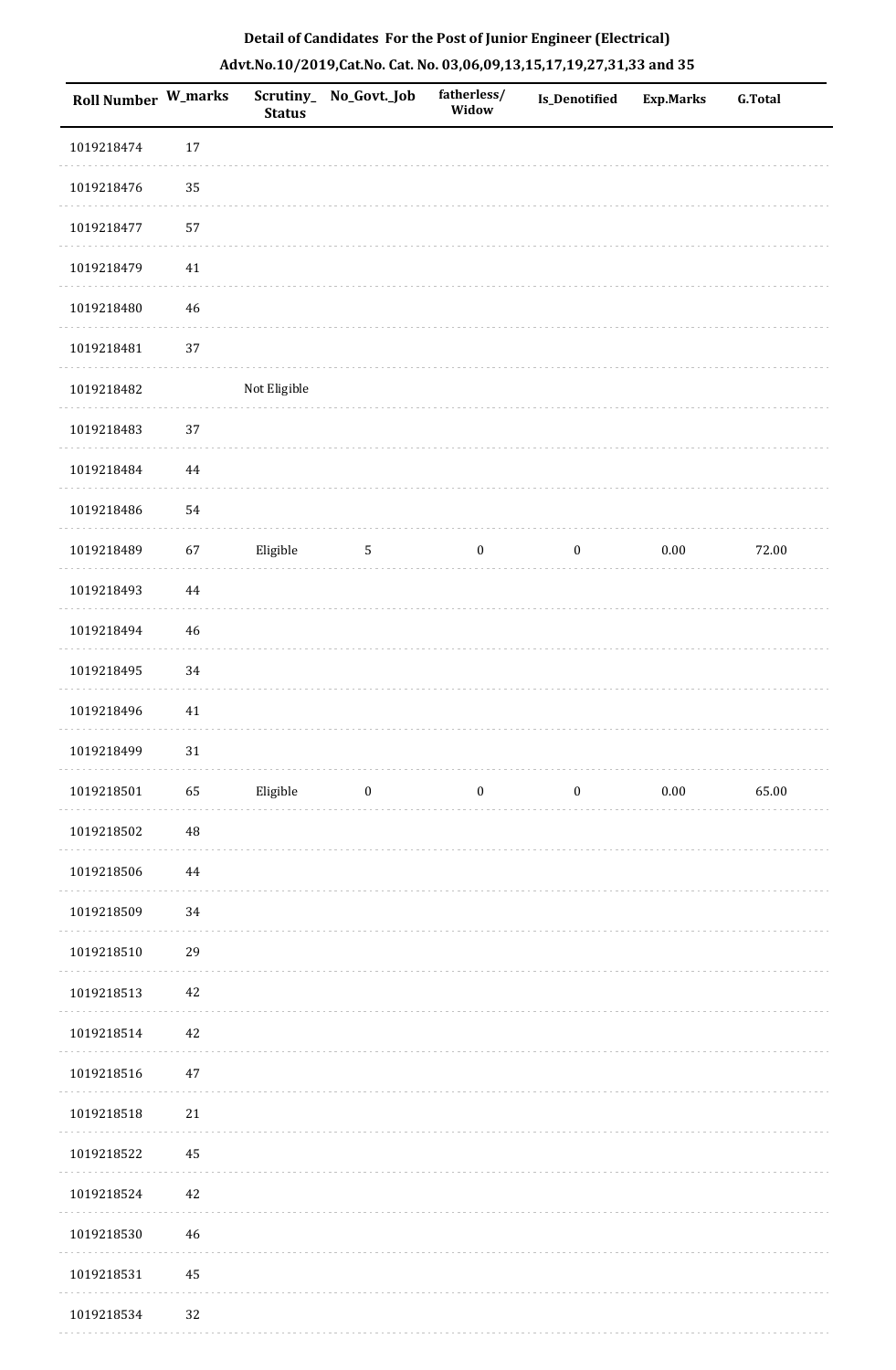| <b>Roll Number W_marks</b> |          | <b>Status</b> | Scrutiny_ No_Govt._Job | fatherless/<br>Widow | <b>Is_Denotified</b> | <b>Exp.Marks</b> | <b>G.Total</b> |
|----------------------------|----------|---------------|------------------------|----------------------|----------------------|------------------|----------------|
| 1019218535                 | 35       |               |                        |                      |                      |                  |                |
| 1019218542                 | $24\,$   |               |                        |                      |                      |                  |                |
| 1019218546                 | $31\,$   |               |                        |                      |                      |                  |                |
| 1019218547                 | $50\,$   |               |                        |                      |                      |                  |                |
| 1019218549                 | $\bf 44$ |               |                        |                      |                      |                  |                |
| 1019218550                 | $47\,$   |               |                        |                      |                      |                  |                |
| 1019218551                 | $30\,$   |               |                        |                      |                      |                  |                |
| 1019218556                 | $\bf 44$ |               |                        |                      |                      |                  |                |
| 1019218560                 | 58       |               |                        |                      |                      |                  |                |
| 1019218562                 | 49       |               |                        |                      |                      |                  |                |
| 1019218564                 | $27\,$   |               |                        |                      |                      |                  |                |
| 1019218565                 | 39       |               |                        |                      |                      |                  |                |
| 1019218566                 | 57       |               |                        |                      |                      |                  |                |
| 1019218568                 | 57       |               |                        |                      |                      |                  |                |
| 1019218570                 | 32       |               |                        |                      |                      |                  |                |
| 1019218571                 | 37       |               |                        |                      |                      |                  |                |
| 1019218574                 | 49       |               |                        |                      |                      |                  |                |
| 1019218575                 | 49       |               |                        |                      |                      |                  |                |
| 1019218576                 | $27\,$   |               |                        |                      |                      |                  |                |
| 1019218579                 | 36       |               |                        |                      |                      |                  |                |
| 1019218580                 | $47\,$   |               |                        |                      |                      |                  |                |
| 1019218581                 | 36       |               |                        |                      |                      |                  |                |
| 1019218582                 | 36       |               |                        |                      |                      |                  |                |
| 1019218584                 | 41       |               |                        |                      |                      |                  |                |
| 1019218586                 | 41       |               |                        |                      |                      |                  |                |
| 1019218587                 | 34       |               |                        |                      |                      |                  |                |
| 1019218588                 | 44       |               |                        |                      |                      |                  |                |
| 1019218590                 | $30\,$   |               |                        |                      |                      |                  |                |
| 1019218591                 | $30\,$   |               |                        |                      |                      |                  |                |
| 1019218592                 |          | Not Eligible  |                        |                      |                      |                  |                |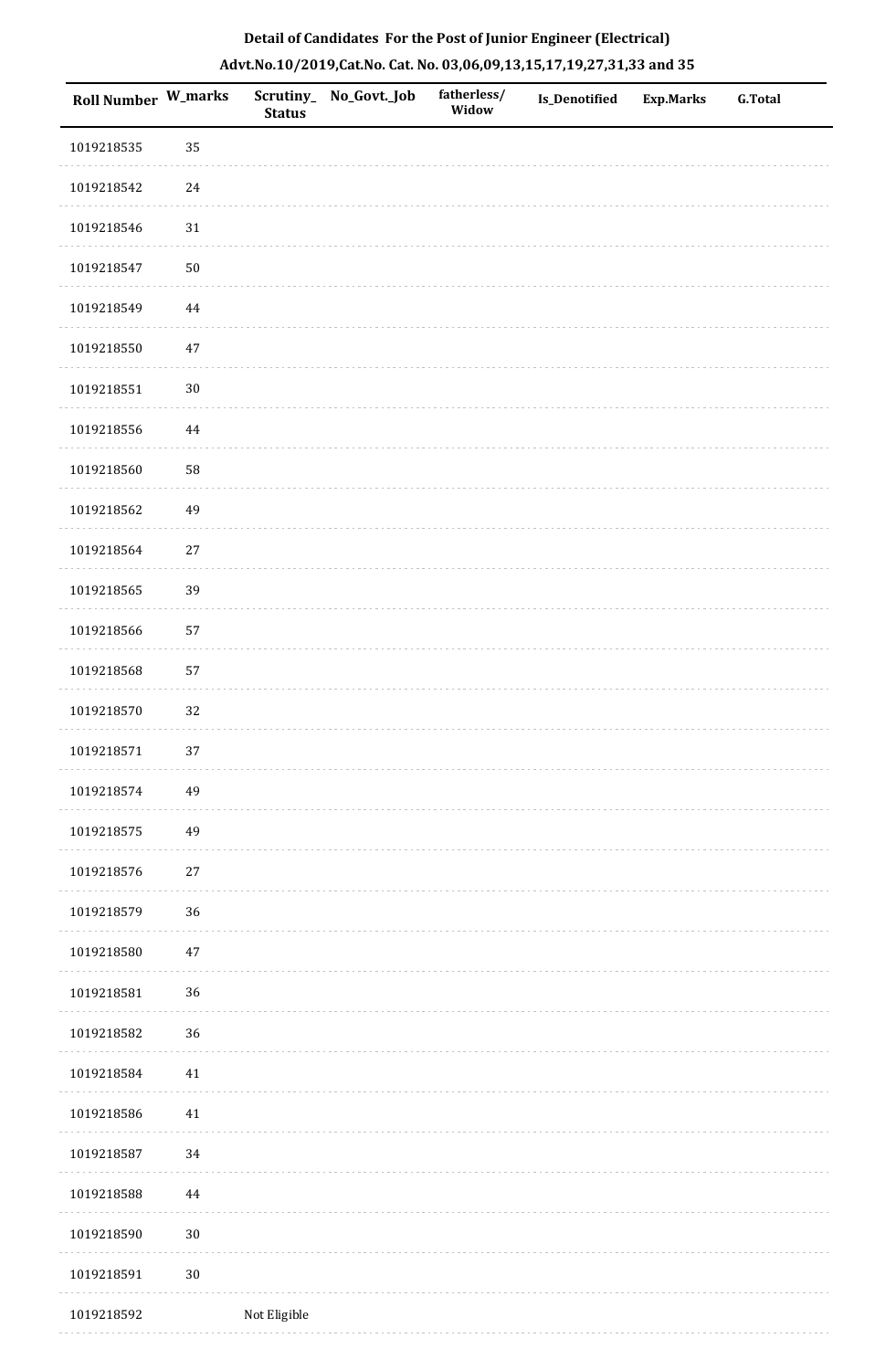| <b>Roll Number W_marks</b> |            | <b>Status</b> | Scrutiny_ No_Govt._Job | fatherless/<br>Widow | <b>Is_Denotified</b> | <b>Exp.Marks</b> | <b>G.Total</b> |
|----------------------------|------------|---------------|------------------------|----------------------|----------------------|------------------|----------------|
| 1019218595                 | 54         |               |                        |                      |                      |                  |                |
| 1019218596                 | 33         |               |                        |                      |                      |                  |                |
| 1019218597                 | $\bf 44$   |               |                        |                      |                      |                  |                |
| 1019218598                 | 37         |               |                        |                      |                      |                  |                |
| 1019218600                 | 32         |               |                        |                      |                      |                  |                |
| 1019218601                 | $40\,$     |               |                        |                      |                      |                  |                |
| 1019218604                 | 28         |               |                        |                      |                      |                  |                |
| 1019218605                 | 35         |               |                        |                      |                      |                  |                |
| 1019218607                 | 36         |               |                        |                      |                      |                  |                |
| 1019218608                 | 34         |               |                        |                      |                      |                  |                |
| 1019218609                 | $40\,$     |               |                        |                      |                      |                  |                |
| 1019218611                 | 39         |               |                        |                      |                      |                  |                |
| 1019218612                 | 60         |               |                        |                      |                      |                  |                |
| 1019218613                 | 60         |               |                        |                      |                      |                  |                |
| 1019218614                 | 43         |               |                        |                      |                      |                  |                |
| 1019218615                 | ${\bf 28}$ |               |                        |                      |                      |                  |                |
| 1019218616                 | 33         |               |                        |                      |                      |                  |                |
| 1019218618                 | 52         |               |                        |                      |                      |                  |                |
| 1019218620                 | 43         |               |                        |                      |                      |                  |                |
| 1019218622                 | 51         | Eligible      | $\boldsymbol{0}$       | $\boldsymbol{0}$     | $\boldsymbol{0}$     | 0.00             | $51.00\,$      |
| 1019218624                 | 42         |               |                        |                      |                      |                  |                |
| 1019218626                 | 36         |               |                        |                      |                      |                  |                |
| 1019218629                 | $40\,$     |               |                        |                      |                      |                  |                |
| 1019218630                 | 46         |               |                        |                      |                      |                  |                |
| 1019218631                 | 39         |               |                        |                      |                      |                  |                |
| 1019218632                 | 44         |               |                        |                      |                      |                  |                |
| 1019218635                 | $50\,$     |               |                        |                      |                      |                  |                |
| 1019218636                 | 45         |               |                        |                      |                      |                  |                |
| 1019218637                 | $40\,$     |               |                        |                      |                      |                  |                |
| 1019218638                 | 39         |               |                        |                      |                      |                  |                |

. . . . . . .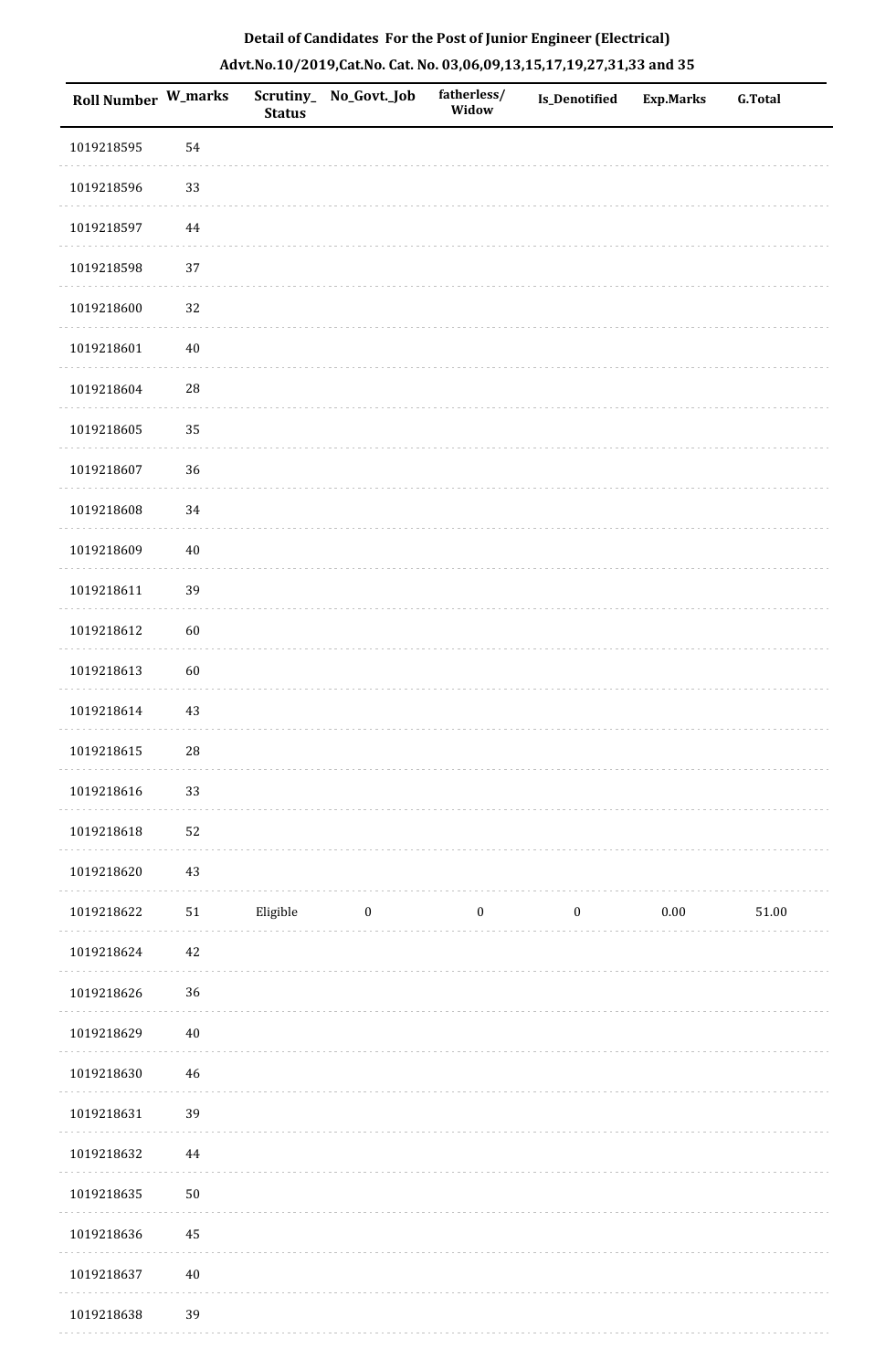| Roll Number W_marks |            | <b>Status</b> | Scrutiny_ No_Govt._Job | fatherless/<br>Widow | <b>Is_Denotified</b> | <b>Exp.Marks</b> | <b>G.Total</b> |
|---------------------|------------|---------------|------------------------|----------------------|----------------------|------------------|----------------|
| 1019218640          | 33         |               |                        |                      |                      |                  |                |
| 1019218642          | $50\,$     |               |                        |                      |                      |                  |                |
| 1019218643          | 38         |               |                        |                      |                      |                  |                |
| 1019218644          | 29         |               |                        |                      |                      |                  |                |
| 1019218645          | 38         |               |                        |                      |                      |                  |                |
| 1019218646          | $46\,$     |               |                        |                      |                      |                  |                |
| 1019218649          | $27\,$     |               |                        |                      |                      |                  |                |
| 1019218650          | 36         |               |                        |                      |                      |                  |                |
| 1019218652          | 56         | Eligible      | $\boldsymbol{0}$       | $\boldsymbol{0}$     | $\boldsymbol{0}$     | $0.00\,$         | 56.00          |
| 1019218653          | ${\bf 28}$ |               |                        |                      |                      |                  |                |
| 1019218654          | $31\,$     |               |                        |                      |                      |                  |                |
| 1019218655          | 46         |               |                        |                      |                      |                  |                |
| 1019218656          | 39         |               |                        |                      |                      |                  |                |
| 1019218657          | $43\,$     |               |                        |                      |                      |                  |                |
| 1019218661          | 29         |               |                        |                      |                      |                  |                |
| 1019218662          | 58         |               |                        |                      |                      |                  |                |
| 1019218663          | $40\,$     |               |                        |                      |                      |                  |                |
| 1019218664          | 36         |               |                        |                      |                      |                  |                |
| 1019218665          | $47\,$     |               |                        |                      |                      |                  |                |
| 1019218666          | 35         |               |                        |                      |                      |                  |                |
| 1019218667          | 32         |               |                        |                      |                      |                  |                |
| 1019218671          | 45         |               |                        |                      |                      |                  |                |
| 1019218673          | 29         |               |                        |                      |                      |                  |                |
| 1019218674          | 33         |               |                        |                      |                      |                  |                |
| 1019218677          | 36         |               |                        |                      |                      |                  |                |
| 1019218678          | ${\bf 51}$ |               |                        |                      |                      |                  |                |
| 1019218680          | $51\,$     |               |                        |                      |                      |                  |                |
| 1019218681          | 36         |               |                        |                      |                      |                  |                |
| 1019218682          | 59         |               |                        |                      |                      |                  |                |
| 1019218684          | 37         |               |                        |                      |                      |                  |                |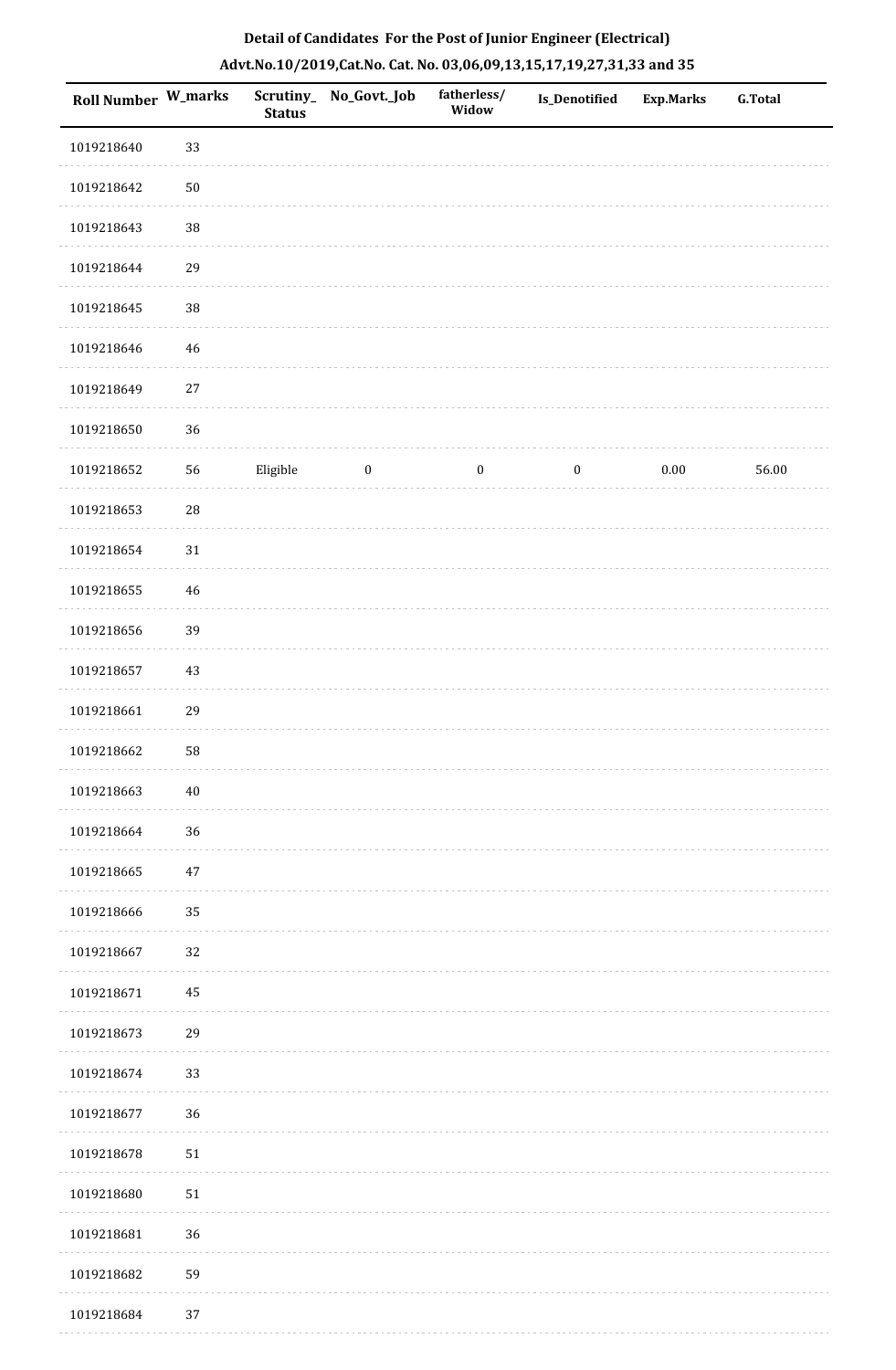|  | Detail of Candidates For the Post of Junior Engineer (Electrical)     |  |
|--|-----------------------------------------------------------------------|--|
|  | Advt.No.10/2019,Cat.No. Cat. No. 03,06,09,13,15,17,19,27,31,33 and 35 |  |

| <b>Roll Number W_marks</b> |          | <b>Status</b> | Scrutiny_No_Govt._Job | fatherless/<br>Widow | <b>Is_Denotified</b> | <b>Exp.Marks</b> | <b>G.Total</b> |
|----------------------------|----------|---------------|-----------------------|----------------------|----------------------|------------------|----------------|
| 1019218687                 | 48       |               |                       |                      |                      |                  |                |
| 1019218690                 | $40\,$   |               |                       |                      |                      |                  |                |
| 1019218691                 | 42       |               |                       |                      |                      |                  |                |
| 1019218694                 | 39       |               |                       |                      |                      |                  |                |
| 1019218695                 | 54       |               |                       |                      |                      |                  |                |
| 1019218696                 | 54       |               |                       |                      |                      |                  |                |
| 1019218697                 | 45       |               |                       |                      |                      |                  |                |
| 1019218702                 | $\rm 48$ |               |                       |                      |                      |                  |                |
| 1019218703                 | 33       |               |                       |                      |                      |                  |                |
| 1019218704                 | 37       |               |                       |                      |                      |                  |                |
| 1019218707                 | 49       |               |                       |                      |                      |                  |                |
| 1019218708                 | 47       |               |                       |                      |                      |                  |                |
| 1019218710                 | 44       |               |                       |                      |                      |                  |                |
| 1019218712                 | 36       |               |                       |                      |                      |                  |                |
| 1019218713                 | 53       |               |                       |                      |                      |                  |                |
| 1019218714                 | 37       |               |                       |                      |                      |                  |                |
| 1019218715                 | 49       |               |                       |                      |                      |                  |                |
| 1019218720                 | 18       |               |                       |                      |                      |                  |                |
| 1019218721                 | 35       |               |                       |                      |                      |                  |                |
| 1019218722                 | 34       |               |                       |                      |                      |                  |                |
| 1019218723                 | 55       | Eligible      | $\boldsymbol{0}$      | $\bf{0}$             | $\boldsymbol{0}$     | 0.00             | 55.00          |
| 1019218724                 | 34       |               |                       |                      |                      |                  |                |
| 1019218725                 | 36       |               |                       |                      |                      |                  |                |
| 1019218727                 | 39       |               |                       |                      |                      |                  |                |
| 1019218732                 | 42       |               |                       |                      |                      |                  |                |
| 1019218733                 | $45\,$   |               |                       |                      |                      |                  |                |
| 1019218735                 | 43       |               |                       |                      |                      |                  |                |
| 1019218736                 | 34       |               |                       |                      |                      |                  |                |
| 1019218737                 | 49       |               |                       |                      |                      |                  |                |
| 1019218738                 | 33       |               |                       |                      |                      |                  |                |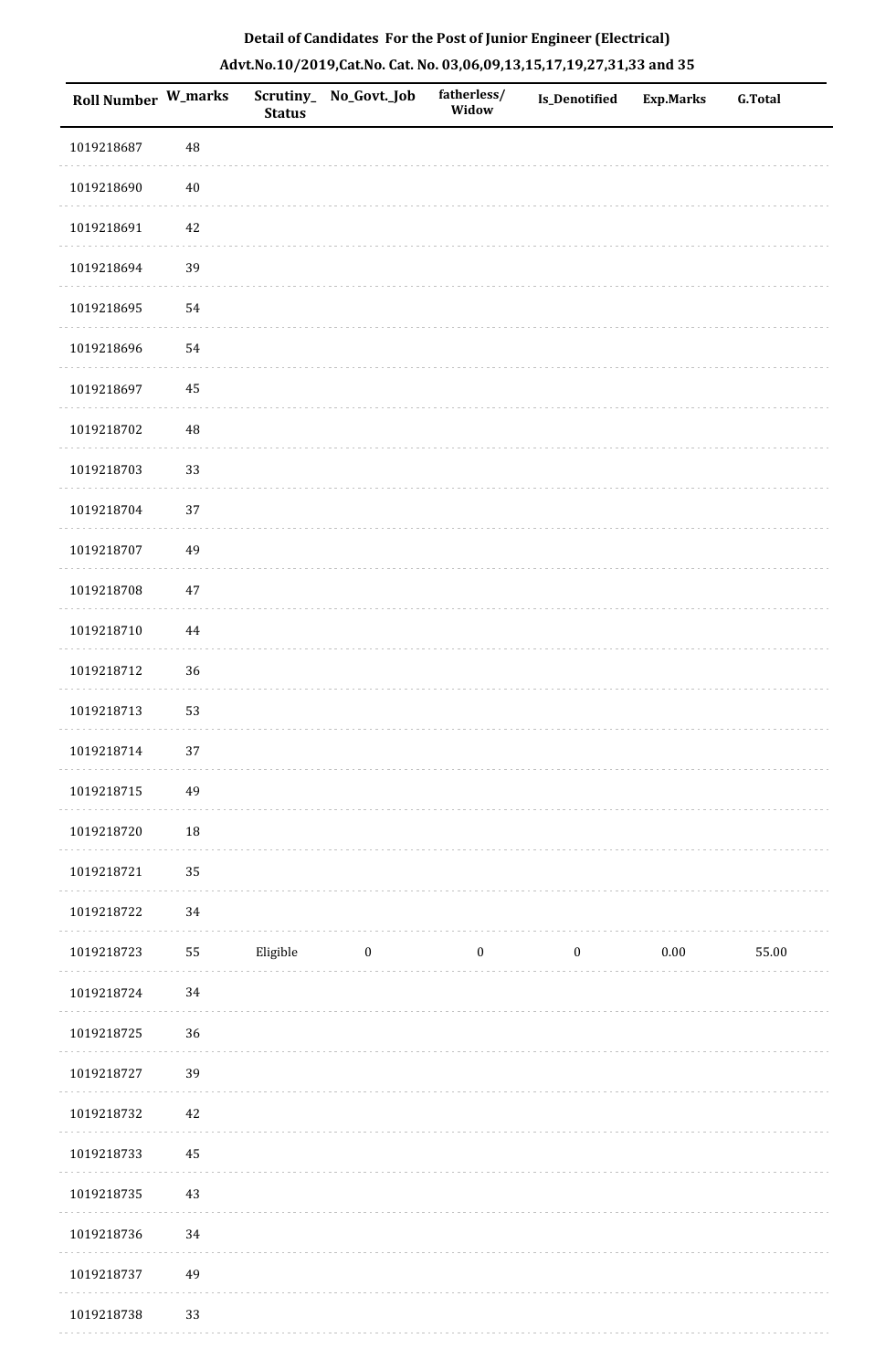| Roll Number W_marks |                 | Scrutiny_<br><b>Status</b> | No_Govt._Job | fatherless/<br>Widow | <b>Is_Denotified</b> | <b>Exp.Marks</b> | G.Total  |
|---------------------|-----------------|----------------------------|--------------|----------------------|----------------------|------------------|----------|
| 1019218739          | $38\,$          |                            |              |                      |                      |                  |          |
| 1019218742          | $31\,$          |                            |              |                      |                      |                  |          |
| 1019218743          | $51\,$          |                            |              |                      |                      |                  |          |
| 1019218745          | 35              |                            |              |                      |                      |                  |          |
| 1019218746          | 29              |                            |              |                      |                      |                  |          |
| 1019218747          | 29              |                            |              |                      |                      |                  |          |
| 1019218748          | 34              |                            |              |                      |                      |                  |          |
| 1019218750          | 33              |                            |              |                      |                      |                  |          |
| 1019218752          | 33              |                            |              |                      |                      |                  |          |
| 1019218753          | $47\,$          |                            |              |                      |                      |                  |          |
| 1019218757          | $30\,$          |                            |              |                      |                      |                  |          |
| 1019218758          | 37              |                            |              |                      |                      |                  |          |
| 1019218759          | $30\,$          |                            |              |                      |                      |                  |          |
| 1019218764          | REJECTED        |                            |              |                      |                      |                  | $0.00\,$ |
| 1019218765          | $\sqrt{28}$     |                            |              |                      |                      |                  |          |
| 1019218766          | <b>REJECTED</b> |                            |              |                      |                      |                  | $0.00\,$ |
| 1019218767          | 47              |                            |              |                      |                      |                  |          |
| 1019218768          | $40\,$          |                            |              |                      |                      |                  |          |
| 1019218770          | 59              |                            |              |                      |                      |                  |          |
| 1019218773          | REJECTED        |                            |              |                      |                      |                  | $0.00\,$ |
| 1019218775          | $40\,$          |                            |              |                      |                      |                  |          |
| 1019218777          | $41\,$          |                            |              |                      |                      |                  |          |
| 1019218780          | $43\,$          |                            |              |                      |                      |                  |          |
| 1019218783          | 39              |                            |              |                      |                      |                  |          |
| 1019218786          | 33              |                            |              |                      |                      |                  |          |
| 1019218792          | 29              |                            |              |                      |                      |                  |          |
| 1019218793          | 34              |                            |              |                      |                      |                  |          |
| 1019218794          | $40\,$          |                            |              |                      |                      |                  |          |
| 1019218795          | 32              |                            |              |                      |                      |                  |          |
| 1019218797          | 33              |                            |              |                      |                      |                  |          |

. . . . . . . . . .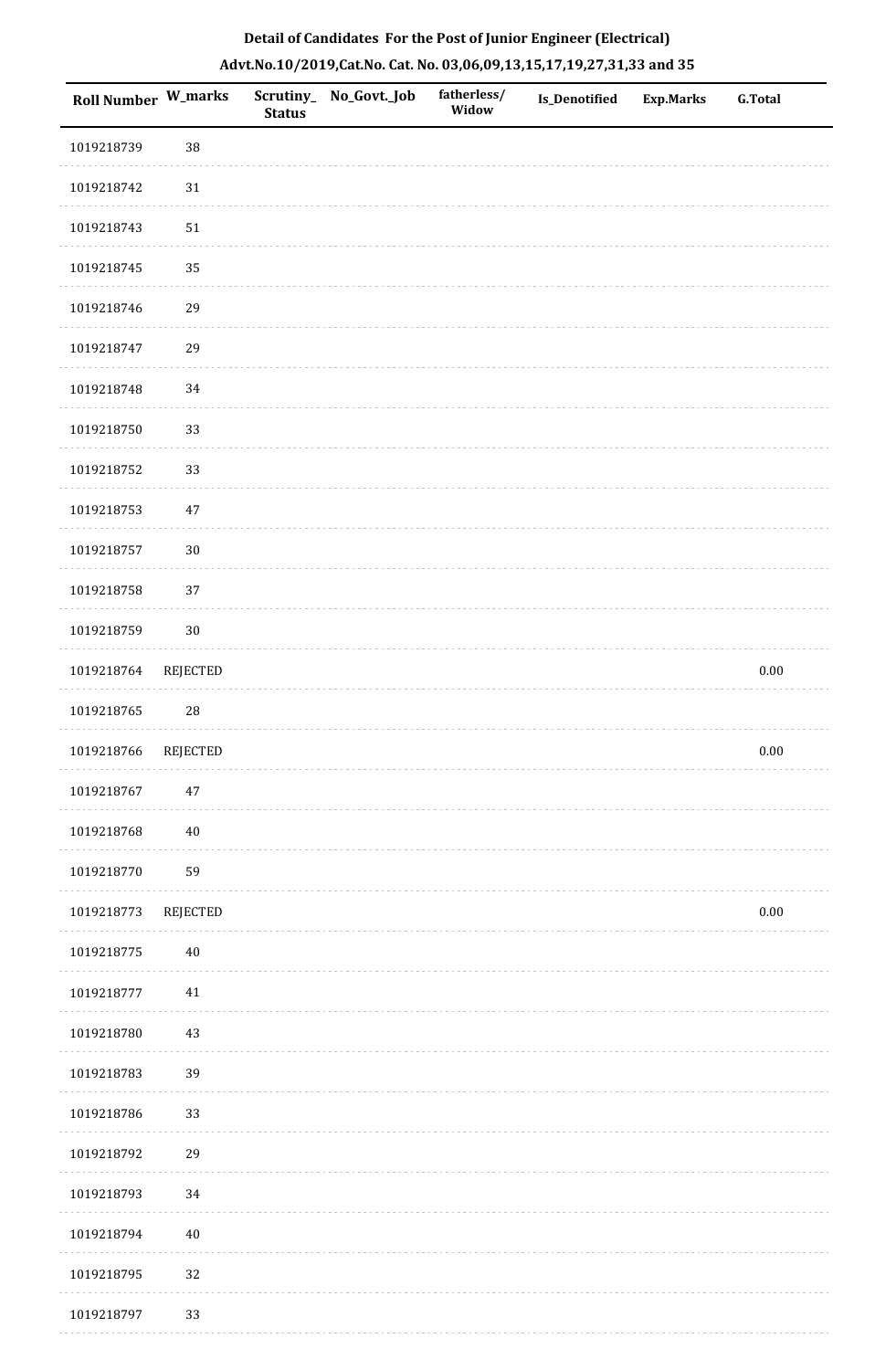| <b>Roll Number W_marks</b> |             | <b>Status</b> | Scrutiny_ No_Govt._Job | fatherless/<br>Widow | <b>Is_Denotified</b> | <b>Exp.Marks</b> | <b>G.Total</b> |
|----------------------------|-------------|---------------|------------------------|----------------------|----------------------|------------------|----------------|
| 1019218799                 | 40          |               |                        |                      |                      |                  |                |
| 1019218800                 | $27\,$      |               |                        |                      |                      |                  |                |
| 1019218801                 | 33          |               |                        |                      |                      |                  |                |
| 1019218802                 | 37          |               |                        |                      |                      |                  |                |
| 1019218804                 | 61          | Eligible      | $\boldsymbol{0}$       | $\boldsymbol{0}$     | $\boldsymbol{0}$     | 0.00             | 61.00          |
| 1019218805                 | $\sqrt{28}$ |               |                        |                      |                      |                  |                |
| 1019218809                 | 44          |               |                        |                      |                      |                  |                |
| 1019218810                 | 42          |               |                        |                      |                      |                  |                |
| 1019218811                 | $50\,$      |               |                        |                      |                      |                  |                |
| 1019218813                 | 36          |               |                        |                      |                      |                  |                |
| 1019218814                 | 43          |               |                        |                      |                      |                  |                |
| 1019218815                 | 46          |               |                        |                      |                      |                  |                |
| 1019218817                 | 51          |               |                        |                      |                      |                  |                |
| 1019218820                 | 32          |               |                        |                      |                      |                  |                |
| 1019218821                 | 53          |               |                        |                      |                      |                  |                |
| 1019218822                 | 36          |               |                        |                      |                      |                  |                |
| 1019218824                 | $47\,$      |               |                        |                      |                      |                  |                |
| 1019218825                 | $50\,$      |               |                        |                      |                      |                  |                |
| 1019218826                 | 33          |               |                        |                      |                      |                  |                |
| 1019218827                 | 42          |               |                        |                      |                      |                  |                |
| 1019218830                 | 32          |               |                        |                      |                      |                  |                |
| 1019218831                 | 35          |               |                        |                      |                      |                  |                |
| 1019218832                 | 49          |               |                        |                      |                      |                  |                |
| 1019218833                 | 19          |               |                        |                      |                      |                  |                |
| 1019218835                 | 37          |               |                        |                      |                      |                  |                |
| 1019218836                 | $18\,$      | Eligible      | $\boldsymbol{0}$       | $\boldsymbol{0}$     | $\boldsymbol{0}$     | $0.00\,$         | 18.00          |
| 1019218837                 | 43          |               |                        |                      |                      |                  |                |
| 1019218838                 | 44          |               |                        |                      |                      |                  |                |
| 1019218840                 | 47          |               |                        |                      |                      |                  |                |
| 1019218841                 | 34          |               |                        |                      |                      |                  |                |

 $1.1.1.1$ 

. . . . . . . . . . .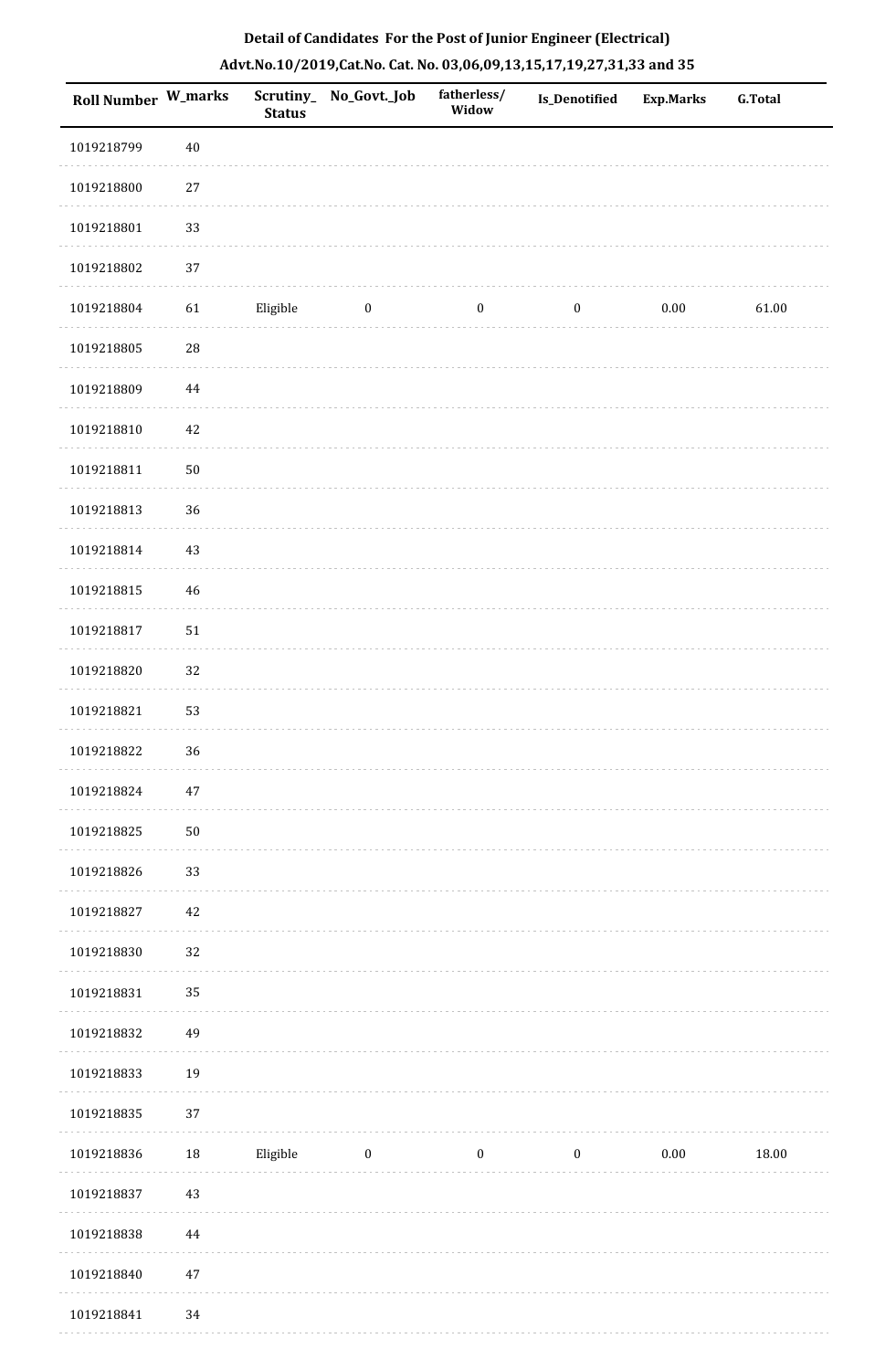| <b>Roll Number W_marks</b> |          | <b>Status</b> | Scrutiny_No_Govt._Job | fatherless/<br>Widow | <b>Is_Denotified</b> | <b>Exp.Marks</b> | <b>G.Total</b> |
|----------------------------|----------|---------------|-----------------------|----------------------|----------------------|------------------|----------------|
| 1019218847                 | 49       |               |                       |                      |                      |                  |                |
| 1019218849                 | $43\,$   |               |                       |                      |                      |                  |                |
| 1019218850                 | 37       |               |                       |                      |                      |                  |                |
| 1019218852                 | 36       |               |                       |                      |                      |                  |                |
| 1019218853                 | 33       |               |                       |                      |                      |                  |                |
| 1019218855                 | 48       |               |                       |                      |                      |                  |                |
| 1019218856                 | $38\,$   |               |                       |                      |                      |                  |                |
| 1019218857                 | 23       |               |                       |                      |                      |                  |                |
| 1019218858                 | 32       | Absent        | $\boldsymbol{0}$      | $\boldsymbol{0}$     | $\boldsymbol{0}$     | $0.00\,$         |                |
| 1019218859                 | 46       |               |                       |                      |                      |                  |                |
| 1019218861                 | $41\,$   |               |                       |                      |                      |                  |                |
| 1019218862                 | $40\,$   |               |                       |                      |                      |                  |                |
| 1019218863                 | 39       |               |                       |                      |                      |                  |                |
| 1019218864                 | 69       | Eligible      | $\boldsymbol{0}$      | $\boldsymbol{0}$     | $\boldsymbol{0}$     | $0.00\,$         | 69.00          |
| 1019218865                 | 51       |               |                       |                      |                      |                  |                |
| 1019218866                 | 53       |               |                       |                      |                      |                  |                |
| 1019218867                 | 53       |               |                       |                      |                      |                  |                |
| 1019218868                 | 39       |               |                       |                      |                      |                  |                |
| 1019218870                 | $\bf 45$ | Eligible      | $\boldsymbol{0}$      | $\boldsymbol{0}$     | $\boldsymbol{0}$     | $0.00\,$         | 45.00          |
| 1019218874                 | $32\,$   |               |                       |                      |                      |                  |                |
| 1019218875                 | 37       |               |                       |                      |                      |                  |                |
| 1019218876                 | 32       |               |                       |                      |                      |                  |                |
| 1019218877                 | $47\,$   |               |                       |                      |                      |                  |                |
| 1019218878                 | $40\,$   |               |                       |                      |                      |                  |                |
| 1019218879                 | 43       |               |                       |                      |                      |                  |                |
| 1019218882                 | $40\,$   |               |                       |                      |                      |                  |                |
| 1019218883                 | 40       |               |                       |                      |                      |                  |                |
| 1019218885                 | $41\,$   |               |                       |                      |                      |                  |                |
| 1019218886                 | 44       |               |                       |                      |                      |                  |                |
| 1019218887                 | 56       |               |                       |                      |                      |                  |                |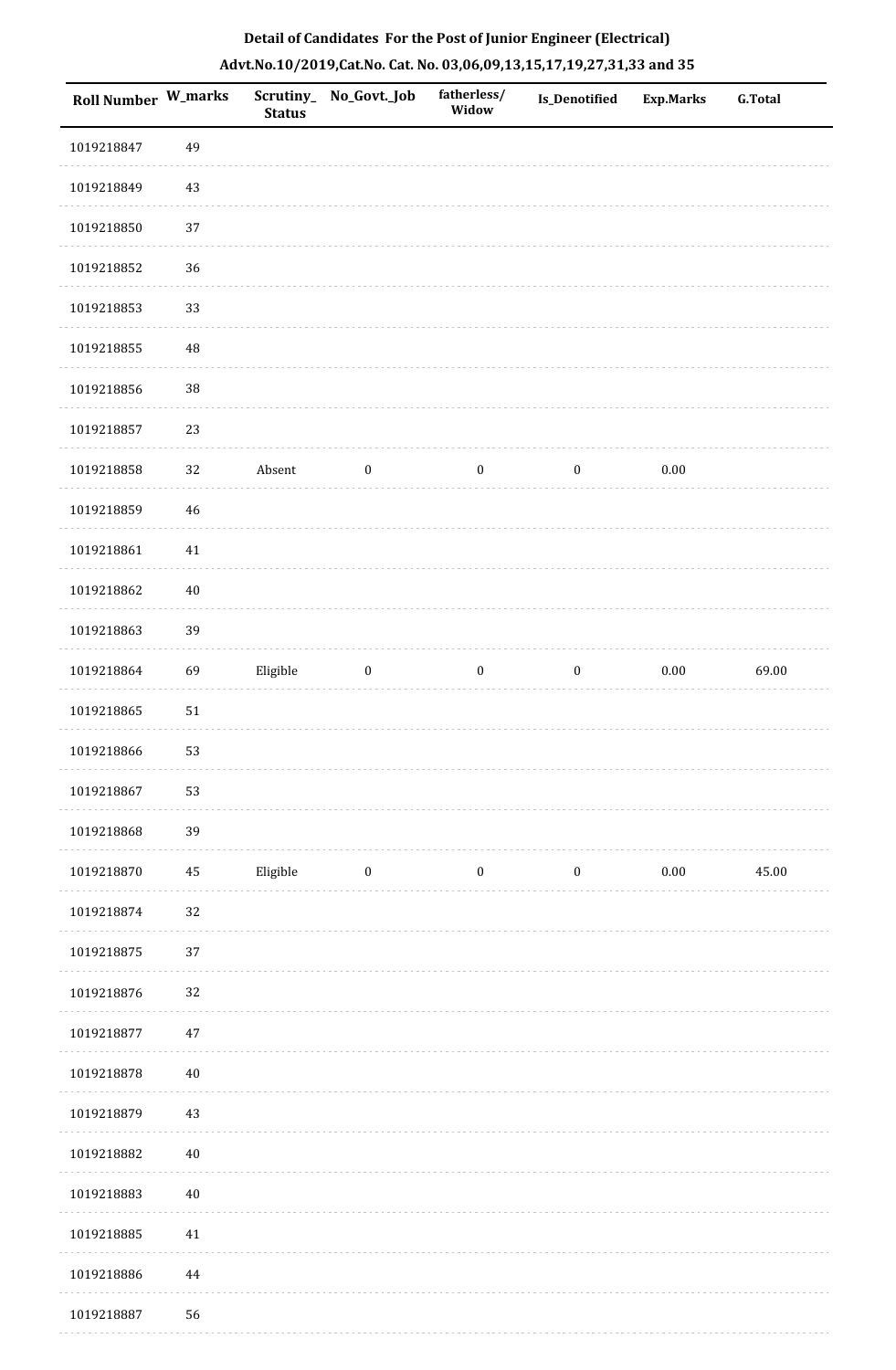|  | Detail of Candidates For the Post of Junior Engineer (Electrical)     |  |
|--|-----------------------------------------------------------------------|--|
|  | Advt.No.10/2019,Cat.No. Cat. No. 03,06,09,13,15,17,19,27,31,33 and 35 |  |

| Roll Number W_marks |          | <b>Status</b> | Scrutiny_ No_Govt._Job | fatherless/<br>Widow | Is_Denotified | <b>Exp.Marks</b> | <b>G.Total</b> |
|---------------------|----------|---------------|------------------------|----------------------|---------------|------------------|----------------|
| 1019218889          | $30\,$   |               |                        |                      |               |                  |                |
| 1019218891          | 36       |               |                        |                      |               |                  |                |
| 1019218893          | $\bf 45$ |               |                        |                      |               |                  |                |
| 1019218894          | $42\,$   |               |                        |                      |               |                  |                |
| 1019218895          | 39       |               |                        |                      |               |                  |                |
| 1019218896          | 54       |               |                        |                      |               |                  |                |
| 1019218897          | $47\,$   |               |                        |                      |               |                  |                |
| 1019218899          | 29       |               |                        |                      |               |                  |                |
| 1019218900          | 48       |               |                        |                      |               |                  |                |
| 1019218901          | 37       |               |                        |                      |               |                  |                |
| 1019218902          | $27\,$   |               |                        |                      |               |                  |                |
| 1019218904          | 53       |               |                        |                      |               |                  |                |
| 1019218905          | $30\,$   |               |                        |                      |               |                  |                |
| 1019218906          | $41\,$   |               |                        |                      |               |                  |                |
| 1019218907          | 38       |               |                        |                      |               |                  |                |
| 1019218909          | 39       |               |                        |                      |               |                  |                |
| 1019218912          | 49       |               |                        |                      |               |                  |                |
| 1019218913          | 49       |               |                        |                      |               |                  |                |
| 1019218917          | 35       |               |                        |                      |               |                  |                |
| 1019218918          | 37       |               |                        |                      |               |                  |                |
| 1019218920          | 56       |               |                        |                      |               |                  |                |
| 1019218921          | $47\,$   |               |                        |                      |               |                  |                |
| 1019218922          | 35       |               |                        |                      |               |                  |                |
| 1019218925          | $47\,$   |               |                        |                      |               |                  |                |
| 1019218928          | $40\,$   |               |                        |                      |               |                  |                |
| 1019218929          | $42\,$   |               |                        |                      |               |                  |                |
| 1019218931          | $\bf 45$ |               |                        |                      |               |                  |                |
| 1019218932          | 37       |               |                        |                      |               |                  |                |
| 1019218933          | $46\,$   |               |                        |                      |               |                  |                |
| 1019218934          | $21\,$   |               |                        |                      |               |                  |                |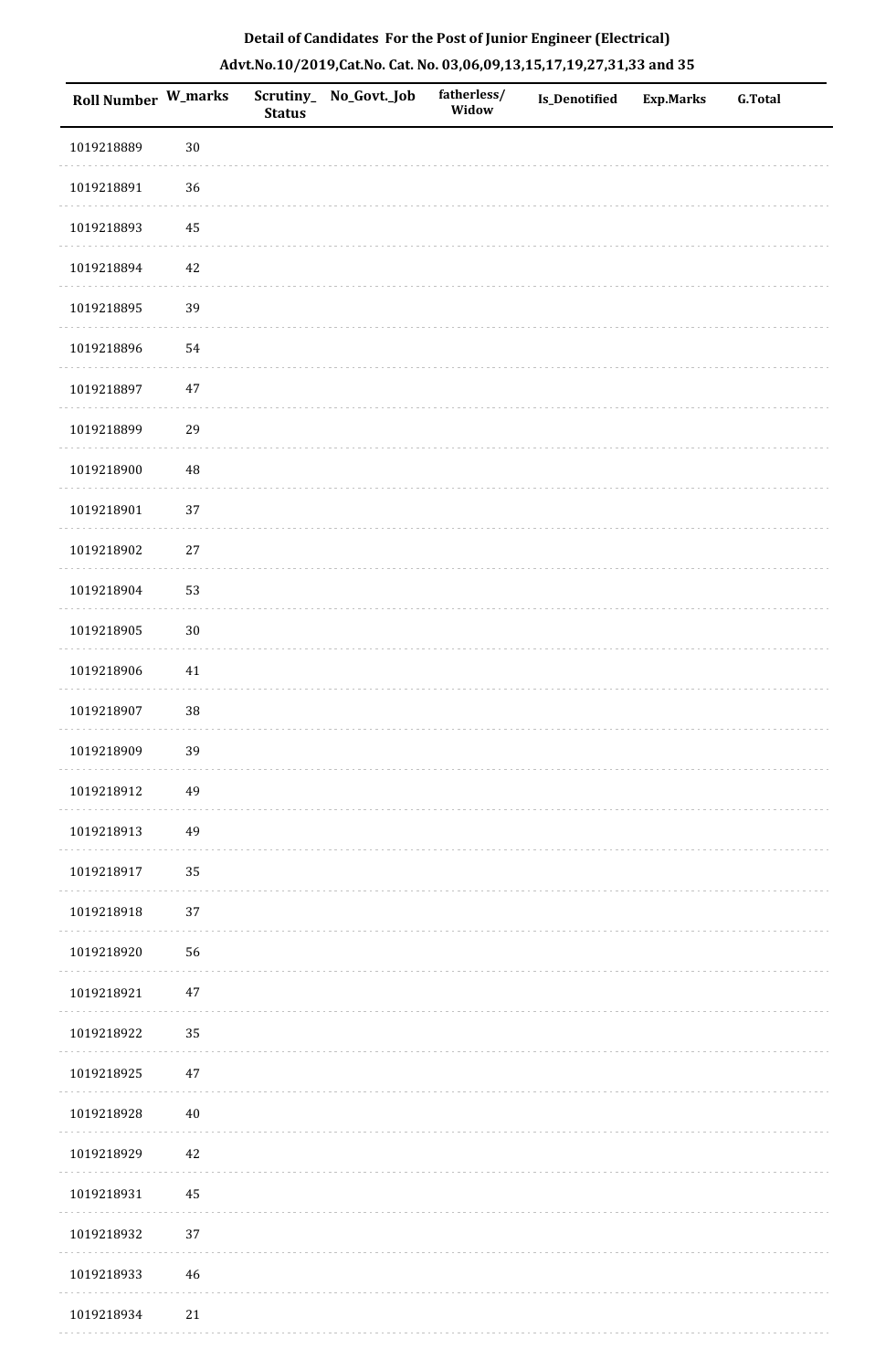| <b>Roll Number W_marks</b> |             | Scrutiny_<br><b>Status</b> | No_Govt._Job     | fatherless/<br>Widow | <b>Is_Denotified</b> | <b>Exp.Marks</b> | <b>G.Total</b> |
|----------------------------|-------------|----------------------------|------------------|----------------------|----------------------|------------------|----------------|
| 1019218935                 | 43          |                            |                  |                      |                      |                  |                |
| 1019218937                 | $\sqrt{28}$ |                            |                  |                      |                      |                  |                |
| 1019218939                 | 33          |                            |                  |                      |                      |                  |                |
| 1019218940                 | 46          |                            |                  |                      |                      |                  |                |
| 1019218941                 | $30\,$      |                            |                  |                      |                      |                  |                |
| 1019218946                 | 46          |                            |                  |                      |                      |                  |                |
| 1019218947                 | 54          |                            |                  |                      |                      |                  |                |
| 1019218948                 | 46          |                            |                  |                      |                      |                  |                |
| 1019218951                 | $41\,$      |                            |                  |                      |                      |                  |                |
| 1019218952                 | $\bf 44$    |                            |                  |                      |                      |                  |                |
| 1019218953                 | 56          | Eligible                   | $\boldsymbol{0}$ | $\boldsymbol{0}$     | $\boldsymbol{0}$     | $0.00\,$         | 56.00          |
| 1019218954                 | 47          |                            |                  |                      |                      |                  |                |
| 1019218957                 | 42          |                            |                  |                      |                      |                  |                |
| 1019218960                 | $38\,$      |                            |                  |                      |                      |                  |                |
| 1019218963                 | 41          |                            |                  |                      |                      |                  |                |
| 1019218964                 | 33          |                            |                  |                      |                      |                  |                |
| 1019218965                 | 35          |                            |                  |                      |                      |                  |                |
| 1019218966                 | 44          |                            |                  |                      |                      |                  |                |
| 1019218967                 | $38\,$      |                            |                  |                      |                      |                  |                |
| 1019218969                 | 32          |                            |                  |                      |                      |                  |                |
| 1019218974                 | 49          |                            |                  |                      |                      |                  |                |
| 1019218976                 | 36          |                            |                  |                      |                      |                  |                |
| 1019218977                 | 33          |                            |                  |                      |                      |                  |                |
| 1019218978                 | 51          |                            |                  |                      |                      |                  |                |
| 1019218981                 | 56          |                            |                  |                      |                      |                  |                |
| 1019218982                 | 36          |                            |                  |                      |                      |                  |                |
| 1019218983                 | 36          |                            |                  |                      |                      |                  |                |
| 1019218985                 | 32          |                            |                  |                      |                      |                  |                |
| 1019218989                 | REJECTED    |                            |                  |                      |                      |                  | $0.00\,$       |
|                            |             |                            |                  |                      |                      |                  |                |

# **Detail of Candidates For the Post of Junior Engineer (Electrical) Advt.No.10/2019,Cat.No. Cat. No. 03,06,09,13,15,17,19,27,31,33 and 35**

1019218990 43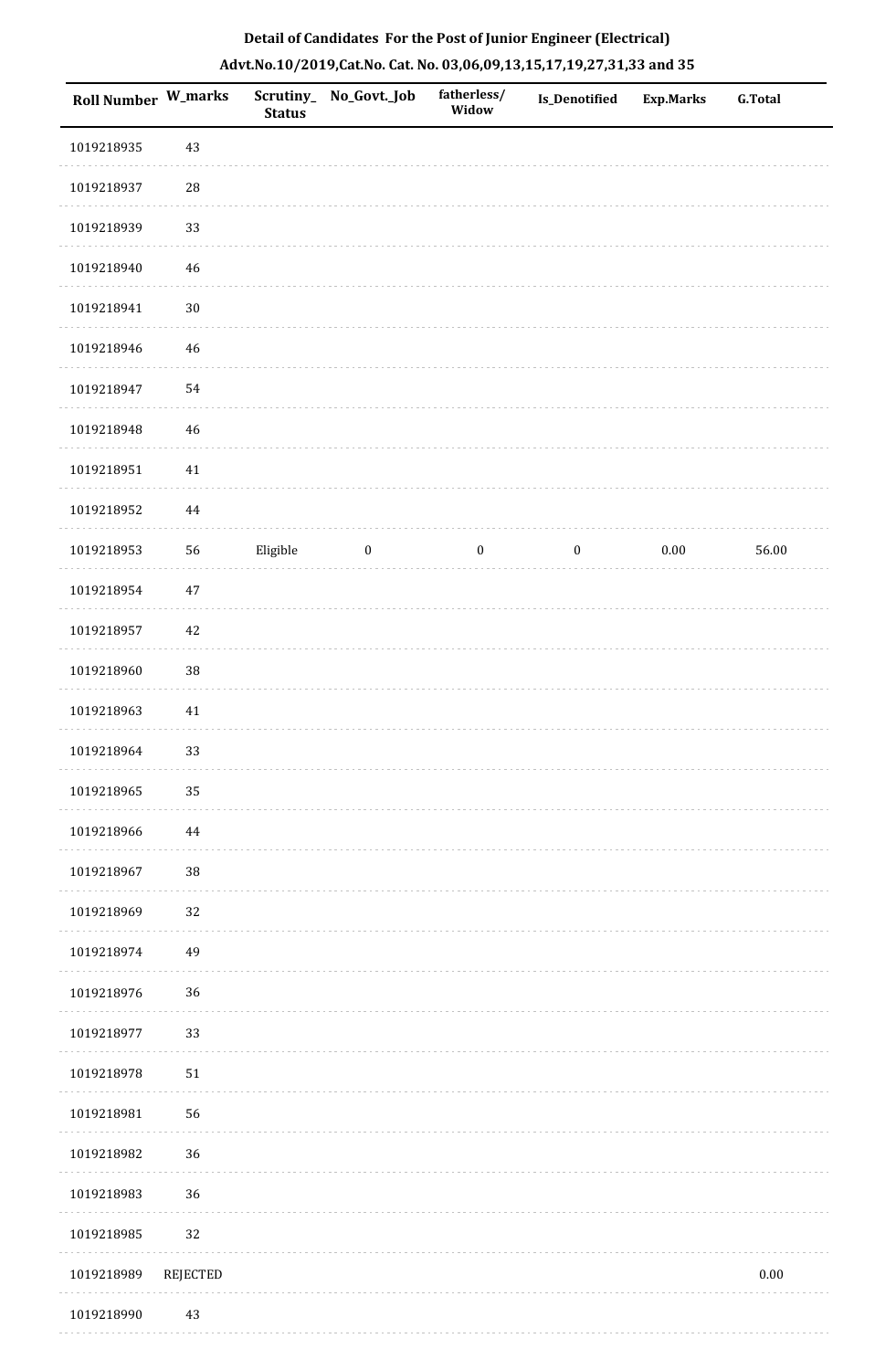| <b>Roll Number W_marks</b> |             | <b>Status</b> | Scrutiny_ No_Govt._Job | fatherless/<br>Widow | Is_Denotified    | <b>Exp.Marks</b> | <b>G.Total</b> |
|----------------------------|-------------|---------------|------------------------|----------------------|------------------|------------------|----------------|
| 1019218991                 | 56          |               |                        |                      |                  |                  |                |
| 1019218994                 | 38          |               |                        |                      |                  |                  |                |
| 1019218995                 | 34          |               |                        |                      |                  |                  |                |
| 1019218996                 | $42\,$      |               |                        |                      |                  |                  |                |
| 1019218999                 | 57          |               |                        |                      |                  |                  |                |
| 1019219000                 | $41\,$      |               |                        |                      |                  |                  |                |
| 1019219004                 | 37          |               |                        |                      |                  |                  |                |
| 1019219005                 | 48          |               |                        |                      |                  |                  |                |
| 1019219006                 | $42\,$      |               |                        |                      |                  |                  |                |
| 1019219011                 | $47\,$      |               |                        |                      |                  |                  |                |
| 1019219012                 | 38          |               |                        |                      |                  |                  |                |
| 1019219016                 | 38          |               |                        |                      |                  |                  |                |
| 1019219017                 | 55          |               |                        |                      |                  |                  |                |
| 1019219018                 | 38          |               |                        |                      |                  |                  |                |
| 1019219020                 | 58          | Eligible      | $\boldsymbol{0}$       | $\boldsymbol{0}$     | $\boldsymbol{0}$ | $0.00\,$         | 58.00          |
| 1019219021                 | 64          | Eligible      | $\boldsymbol{0}$       | $\boldsymbol{0}$     | $\boldsymbol{0}$ | $0.00\,$         | 64.00          |
| 1019219023                 | $\sqrt{48}$ |               |                        |                      |                  |                  |                |
| 1019219025                 | 34          |               |                        |                      |                  |                  |                |
| 1019219026                 | 45          |               |                        |                      |                  |                  |                |
| 1019219027                 | 51          |               |                        |                      |                  |                  |                |
| 1019219028                 | 48          |               |                        |                      |                  |                  |                |
| 1019219029                 | 35          |               |                        |                      |                  |                  |                |
| 1019219032                 | ${\bf 28}$  |               |                        |                      |                  |                  |                |
| 1019219033                 | $12\,$      |               |                        |                      |                  |                  |                |
| 1019219038                 | 62          | Eligible      | $\boldsymbol{0}$       | $\bf{0}$             | $\boldsymbol{0}$ | $0.00\,$         | 62.00          |
| 1019219045                 | $20\,$      |               |                        |                      |                  |                  |                |
| 1019219046                 | $42\,$      |               |                        |                      |                  |                  |                |
| 1019219051                 | 33          |               |                        |                      |                  |                  |                |
| 1019219053                 | 35          |               |                        |                      |                  |                  |                |
| 1019219054                 | 49          |               |                        |                      |                  |                  |                |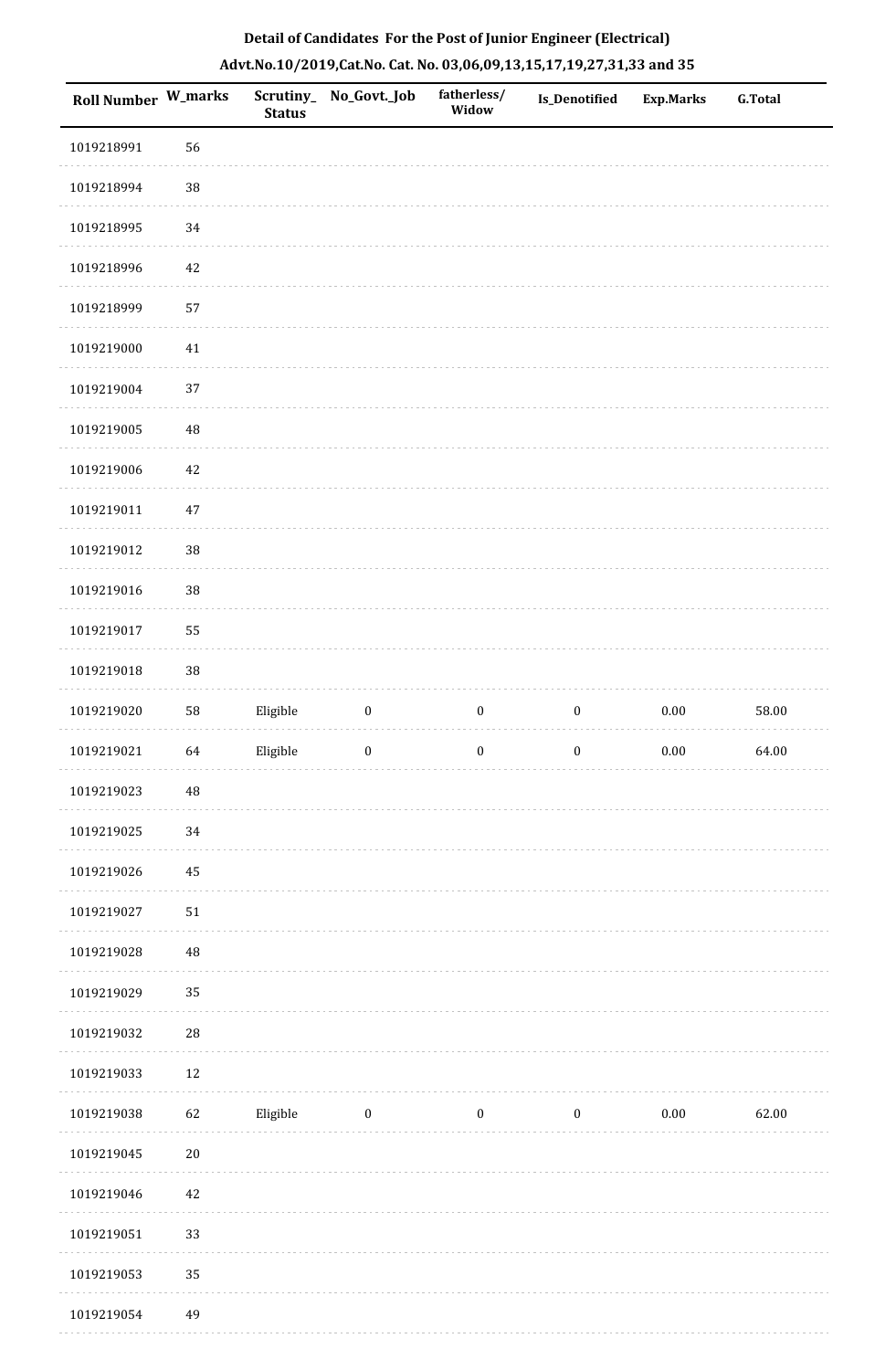| Roll Number W_marks |        | <b>Status</b> | Scrutiny_No_Govt._Job | fatherless/<br>Widow | Is_Denotified    | <b>Exp.Marks</b> | G.Total |
|---------------------|--------|---------------|-----------------------|----------------------|------------------|------------------|---------|
| 1019219055          | $40\,$ |               |                       |                      |                  |                  |         |
| 1019219056          | 41     |               |                       |                      |                  |                  |         |
| 1019219058          | 34     |               |                       |                      |                  |                  |         |
| 1019219059          | 35     |               |                       |                      |                  |                  |         |
| 1019219060          | $51\,$ |               |                       |                      |                  |                  |         |
| 1019219061          | $47\,$ | Absent        | $\boldsymbol{0}$      | $\boldsymbol{0}$     | $\boldsymbol{0}$ | $0.00\,$         |         |
| 1019219063          | 39     |               |                       |                      |                  |                  |         |
| 1019219065          | $38\,$ |               |                       |                      |                  |                  |         |
| 1019219067          | 39     |               |                       |                      |                  |                  |         |
| 1019219068          | 48     |               |                       |                      |                  |                  |         |
| 1019219069          | 55     |               |                       |                      |                  |                  |         |
| 1019219071          | 29     |               |                       |                      |                  |                  |         |
| 1019219072          | 36     |               |                       |                      |                  |                  |         |
| 1019219074          | $47\,$ |               |                       |                      |                  |                  |         |
| 1019219076          | $47\,$ |               |                       |                      |                  |                  |         |
| 1019219077          | $46\,$ |               |                       |                      |                  |                  |         |
| 1019219078          | 45     |               |                       |                      |                  |                  |         |
| 1019219079          | 32     |               |                       |                      |                  |                  |         |
| 1019219081          | 53     |               |                       |                      |                  |                  |         |
| 1019219082          | 35     |               |                       |                      |                  |                  |         |
| 1019219083          | 42     |               |                       |                      |                  |                  |         |
| 1019219084          | $40\,$ |               |                       |                      |                  |                  |         |
| 1019219085          | 34     |               |                       |                      |                  |                  |         |
| 1019219086          | 25     |               |                       |                      |                  |                  |         |
| 1019219087          | 46     |               |                       |                      |                  |                  |         |
| 1019219088          | 28     |               |                       |                      |                  |                  |         |
| 1019219089          | $40\,$ |               |                       |                      |                  |                  |         |
| 1019219091          | 36     |               |                       |                      |                  |                  |         |
| 1019219092          | $40\,$ |               |                       |                      |                  |                  |         |
| 1019219093          | 33     |               |                       |                      |                  |                  |         |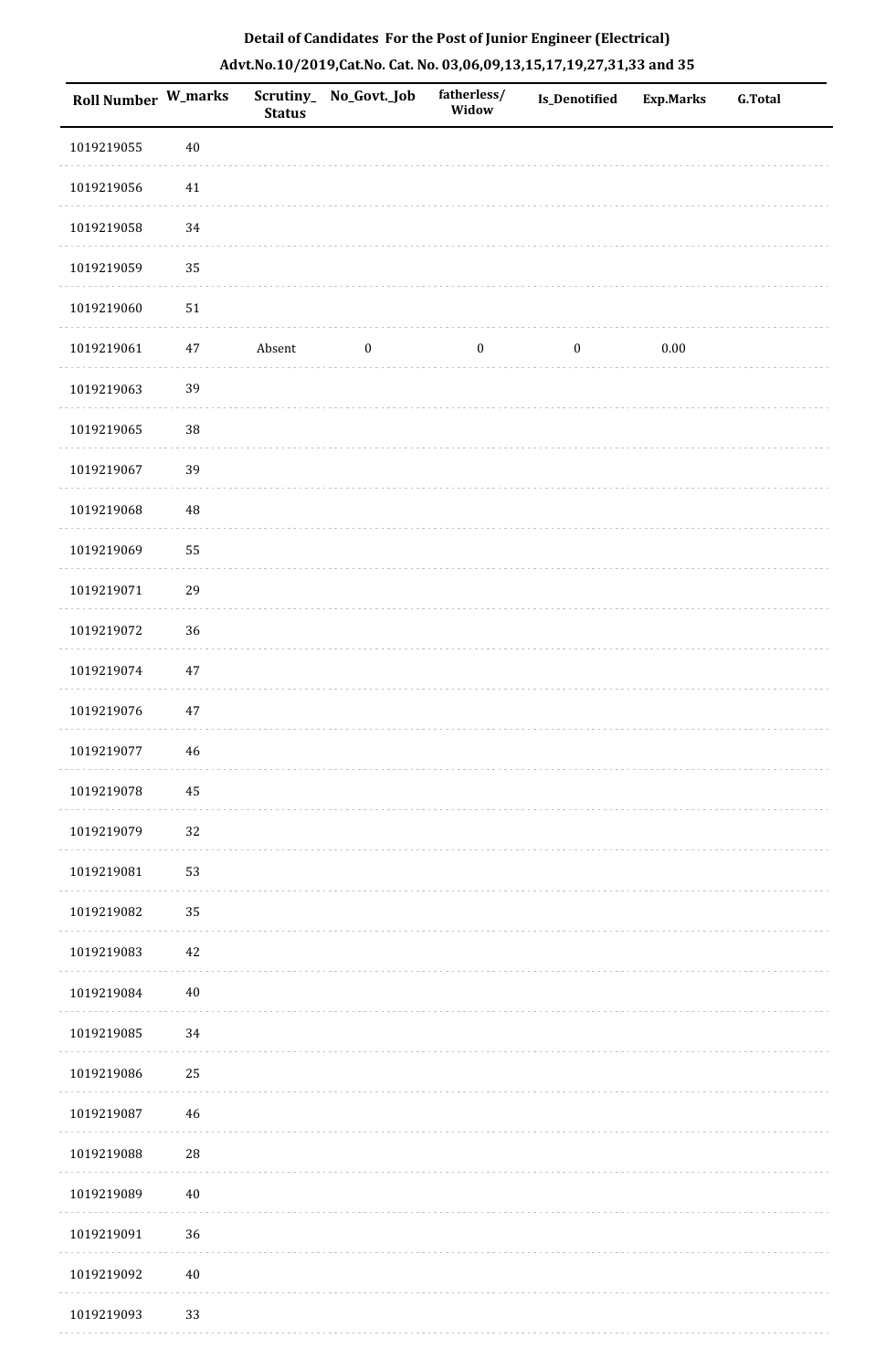|  |  | Detail of Candidates For the Post of Junior Engineer (Electrical)     |  |
|--|--|-----------------------------------------------------------------------|--|
|  |  | Advt.No.10/2019,Cat.No. Cat. No. 03,06,09,13,15,17,19,27,31,33 and 35 |  |

| Roll Number W_marks |            | <b>Status</b> | Scrutiny_ No_Govt._Job | fatherless/<br>Widow | Is_Denotified    | <b>Exp.Marks</b> | <b>G.Total</b> |
|---------------------|------------|---------------|------------------------|----------------------|------------------|------------------|----------------|
| 1019219094          | 57         |               |                        |                      |                  |                  |                |
| 1019219095          | 37         |               |                        |                      |                  |                  |                |
| 1019219096          | 37         |               |                        |                      |                  |                  |                |
| 1019219097          | $41\,$     |               |                        |                      |                  |                  |                |
| 1019219098          | $38\,$     |               |                        |                      |                  |                  |                |
| 1019219099          | 38         |               |                        |                      |                  |                  |                |
| 1019219100          | $40\,$     |               |                        |                      |                  |                  |                |
| 1019219101          |            | Not Eligible  |                        |                      |                  |                  |                |
| 1019219102          | 35         |               |                        |                      |                  |                  |                |
| 1019219104          | $47\,$     |               |                        |                      |                  |                  |                |
| 1019219105          | 49         |               |                        |                      |                  |                  |                |
| 1019219109          | 49         |               |                        |                      |                  |                  |                |
| 1019219112          | 34         |               |                        |                      |                  |                  |                |
| 1019219113          | $30\,$     |               |                        |                      |                  |                  |                |
| 1019219115          | $42\,$     |               |                        |                      |                  |                  |                |
| 1019219116          | 38         |               |                        |                      |                  |                  |                |
| 1019219117          | $40\,$     |               |                        |                      |                  |                  |                |
| 1019219118          | $30\,$     |               |                        |                      |                  |                  |                |
| 1019219119          | 37         |               |                        |                      |                  |                  |                |
| 1019219123          | $40\,$     |               |                        |                      |                  |                  |                |
| 1019219125          | $40\,$     |               |                        |                      |                  |                  |                |
| 1019219126          | 41         |               |                        |                      |                  |                  |                |
| 1019219128          | 32         |               |                        |                      |                  |                  |                |
| 1019219129          | 36         |               |                        |                      |                  |                  |                |
| 1019219130          | 39         |               |                        |                      |                  |                  |                |
| 1019219131          | 54         |               |                        |                      |                  |                  |                |
| 1019219132          | ${\bf 28}$ |               |                        |                      |                  |                  |                |
| 1019219133          | 26         |               |                        |                      |                  |                  |                |
| 1019219134          | 32         |               |                        |                      |                  |                  |                |
| 1019219136          | 35         | Absent        | $\boldsymbol{0}$       | $\boldsymbol{0}$     | $\boldsymbol{0}$ | $0.00\,$         |                |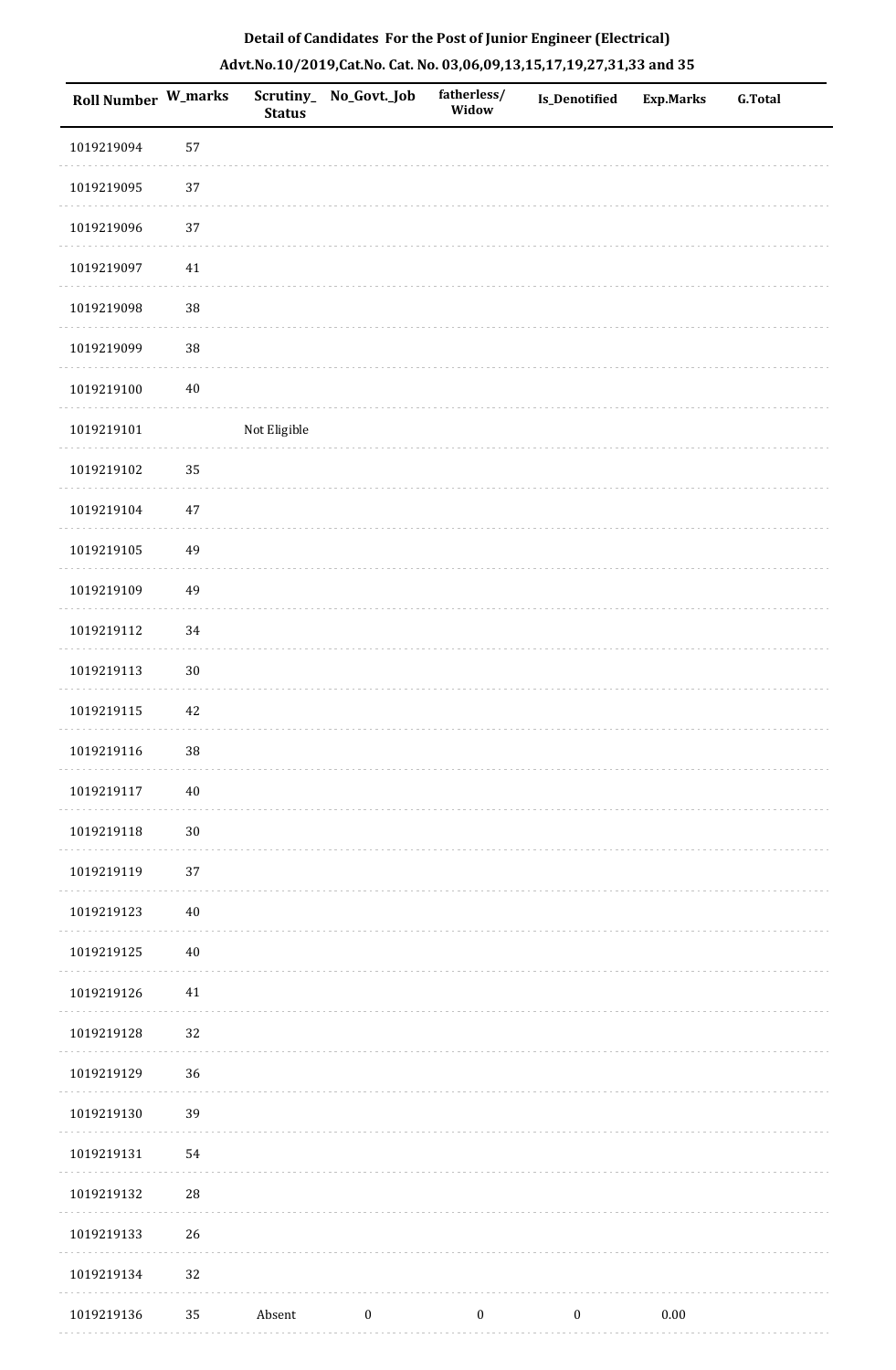| Roll Number W_marks |        | <b>Status</b> | Scrutiny_ No_Govt._Job | fatherless/<br>Widow | Is_Denotified    | <b>Exp.Marks</b> | <b>G.Total</b> |
|---------------------|--------|---------------|------------------------|----------------------|------------------|------------------|----------------|
| 1019219139          | 53     |               |                        |                      |                  |                  |                |
| 1019219140          | $41\,$ |               |                        |                      |                  |                  |                |
| 1019219142          | $47\,$ |               |                        |                      |                  |                  |                |
| 1019219144          | 35     |               |                        |                      |                  |                  |                |
| 1019219145          | 39     |               |                        |                      |                  |                  |                |
| 1019219147          | $45\,$ |               |                        |                      |                  |                  |                |
| 1019219148          | 44     |               |                        |                      |                  |                  |                |
| 1019219149          | 39     |               |                        |                      |                  |                  |                |
| 1019219153          | 35     |               |                        |                      |                  |                  |                |
| 1019219155          | 44     |               |                        |                      |                  |                  |                |
| 1019219156          | 29     |               |                        |                      |                  |                  |                |
| 1019219157          | $51\,$ | Eligible      | $\boldsymbol{0}$       | $\boldsymbol{0}$     | $\boldsymbol{0}$ | $0.00\,$         | $51.00\,$      |
| 1019219159          | 43     |               |                        |                      |                  |                  |                |
| 1019219160          | 43     |               |                        |                      |                  |                  |                |
| 1019219162          | 32     |               |                        |                      |                  |                  |                |
| 1019219163          | 27     |               |                        |                      |                  |                  |                |
| 1019219165          | 47     |               |                        |                      |                  |                  |                |
| 1019219168          | $38\,$ |               |                        |                      |                  |                  |                |
| 1019219169          | 26     |               |                        |                      |                  |                  |                |
| 1019219172          | 52     |               |                        |                      |                  |                  |                |
| 1019219175          | 47     |               |                        |                      |                  |                  |                |
| 1019219176          | 46     |               |                        |                      |                  |                  |                |
| 1019219177          | 37     |               |                        |                      |                  |                  |                |
| 1019219179          | 35     |               |                        |                      |                  |                  |                |
| 1019219180          | 34     |               |                        |                      |                  |                  |                |
| 1019219181          | 32     |               |                        |                      |                  |                  |                |
| 1019219182          | 33     |               |                        |                      |                  |                  |                |
| 1019219183          | 45     |               |                        |                      |                  |                  |                |
| 1019219184          | 31     |               |                        |                      |                  |                  |                |
| 1019219186          | 26     |               |                        |                      |                  |                  |                |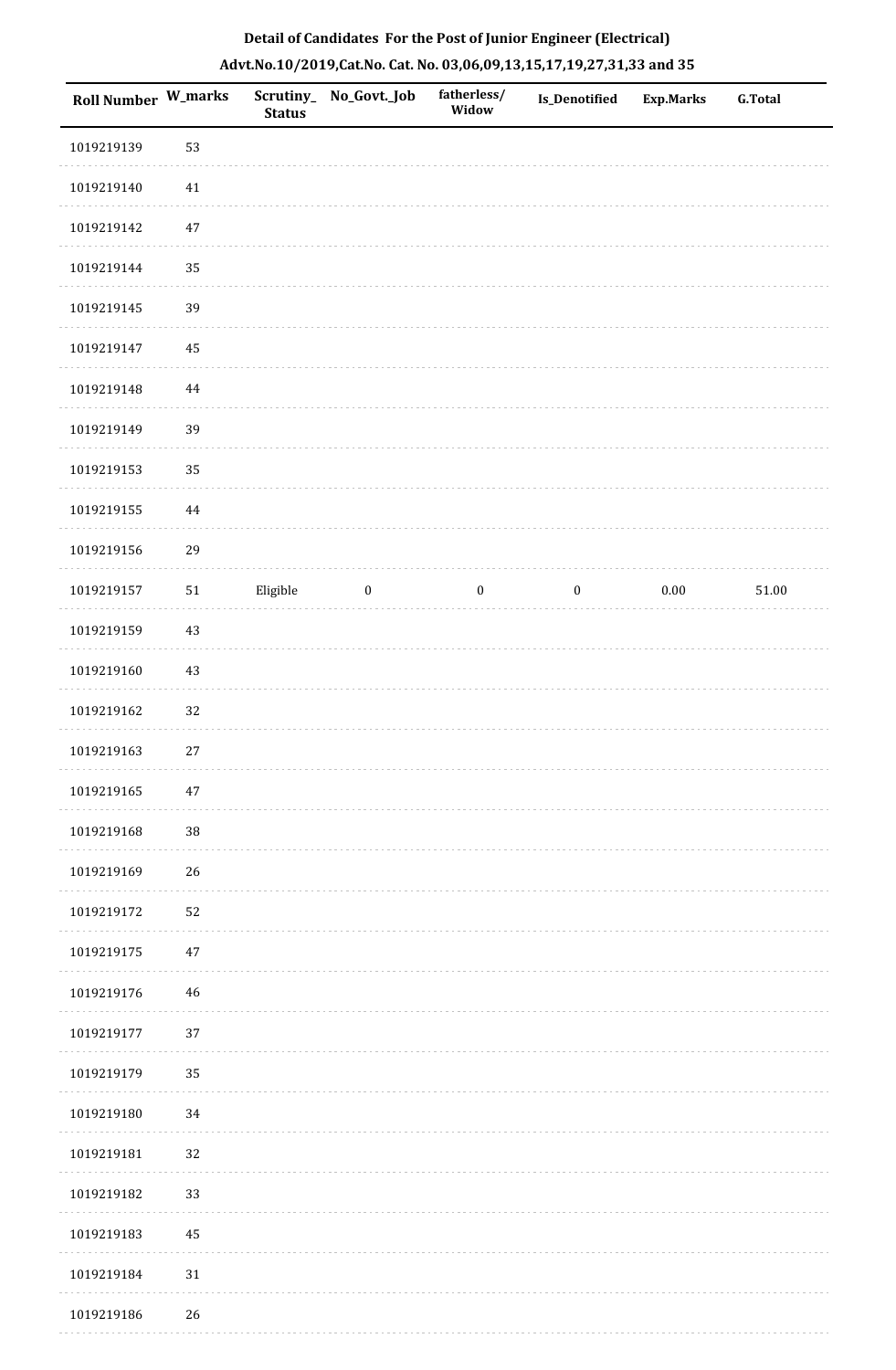| Roll Number W_marks |                  | <b>Status</b> | Scrutiny_ No_Govt._Job | fatherless/<br>Widow | Is_Denotified    | <b>Exp.Marks</b> | <b>G.Total</b> |
|---------------------|------------------|---------------|------------------------|----------------------|------------------|------------------|----------------|
| 1019219187          | $\rm 48$         |               |                        |                      |                  |                  |                |
| 1019219188          | 49               |               |                        |                      |                  |                  |                |
| 1019219189          | 38               |               |                        |                      |                  |                  |                |
| 1019219190          | 52               |               |                        |                      |                  |                  |                |
| 1019219192          | $\rm 48$         |               |                        |                      |                  |                  |                |
| 1019219193          | 29               |               |                        |                      |                  |                  |                |
| 1019219194          | $50\,$           |               |                        |                      |                  |                  |                |
| 1019219195          | 36               |               |                        |                      |                  |                  |                |
| 1019219197          | 43               |               |                        |                      |                  |                  |                |
| 1019219199          | 33               | Eligible      | $\boldsymbol{0}$       | $\boldsymbol{0}$     | $\boldsymbol{0}$ | $0.00\,$         | 33.00          |
| 1019219201          | 39               |               |                        |                      |                  |                  |                |
| 1019219202          | 62               | Eligible      | $5\phantom{.0}$        | $\boldsymbol{0}$     | $\boldsymbol{0}$ | $0.00\,$         | 67.00          |
| 1019219203          | 42               |               |                        |                      |                  |                  |                |
| 1019219205          | 51               |               |                        |                      |                  |                  |                |
| 1019219206          | 34               |               |                        |                      |                  |                  |                |
| 1019219207          | $\boldsymbol{9}$ |               |                        |                      |                  |                  |                |
| 1019219209          | 45               |               |                        |                      |                  |                  |                |
| 1019219210          | 34               |               |                        |                      |                  |                  |                |
| 1019219213          | 23               |               |                        |                      |                  |                  |                |
| 1019219214          | 34               |               |                        |                      |                  |                  |                |
| 1019219215          | 55               |               |                        |                      |                  |                  |                |
| 1019219216          | 43               |               |                        |                      |                  |                  |                |
| 1019219217          | 40               |               |                        |                      |                  |                  |                |
| 1019219218          | 40               |               |                        |                      |                  |                  |                |
| 1019219221          | 41               |               |                        |                      |                  |                  |                |
| 1019219222          | 39               |               |                        |                      |                  |                  |                |
| 1019219223          | 14               |               |                        |                      |                  |                  |                |
| 1019219226          | 49               |               |                        |                      |                  |                  |                |
| 1019219227          | 41               |               |                        |                      |                  |                  |                |
| 1019219228          | 34               |               |                        |                      |                  |                  |                |

. . . . . . .

. . . . . . . . . . .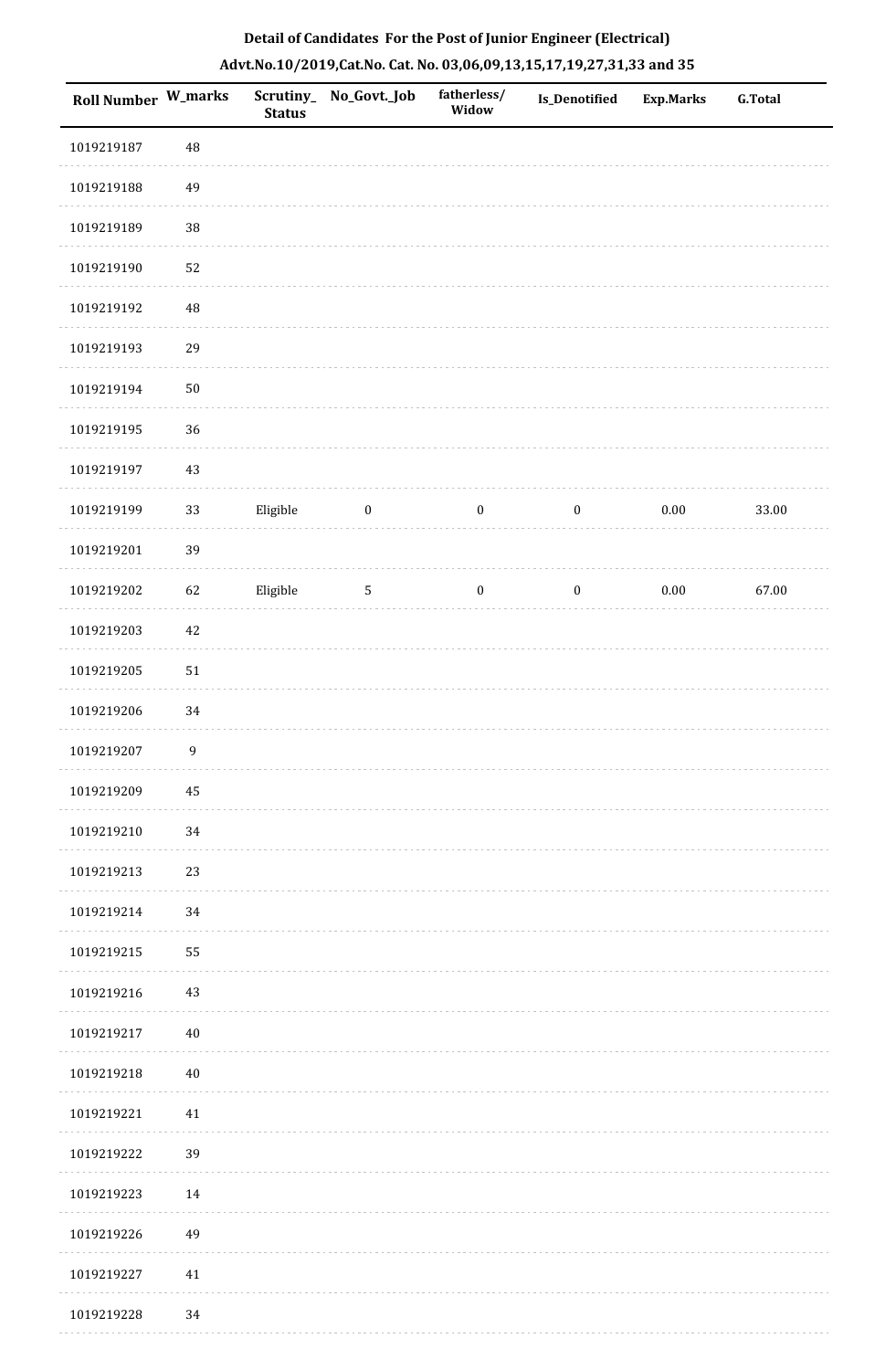| Roll Number W_marks |          | <b>Status</b> | Scrutiny_No_Govt._Job | fatherless/<br>Widow | Is_Denotified    | <b>Exp.Marks</b> | <b>G.Total</b> |
|---------------------|----------|---------------|-----------------------|----------------------|------------------|------------------|----------------|
| 1019219229          | $36\,$   |               |                       |                      |                  |                  |                |
| 1019219232          | $\bf 44$ |               |                       |                      |                  |                  |                |
| 1019219234          | 41       |               |                       |                      |                  |                  |                |
| 1019219238          | 27       |               |                       |                      |                  |                  |                |
| 1019219241          | 56       |               |                       |                      |                  |                  |                |
| 1019219243          | 31       |               |                       |                      |                  |                  |                |
| 1019219244          | 32       | Eligible      | $\mathbf 5$           | $\boldsymbol{0}$     | $\boldsymbol{0}$ | $0.00\,$         | 37.00          |
| 1019219245          | 37       |               |                       |                      |                  |                  |                |
| 1019219246          | 37       |               |                       |                      |                  |                  |                |
| 1019219247          | 29       |               |                       |                      |                  |                  |                |
| 1019219250          | 29       |               |                       |                      |                  |                  |                |
| 1019219251          | $40\,$   |               |                       |                      |                  |                  |                |
| 1019219252          | 39       |               |                       |                      |                  |                  |                |
| 1019219253          | 25       |               |                       |                      |                  |                  |                |
| 1019219254          | 46       |               |                       |                      |                  |                  |                |
| 1019219255          | $30\,$   |               |                       |                      |                  |                  |                |
| 1019219256          | $38\,$   |               |                       |                      |                  |                  |                |
| 1019219258          | 46       |               |                       |                      |                  |                  |                |
| 1019219259          | 39       |               |                       |                      |                  |                  |                |
| 1019219262          | 45       |               |                       |                      |                  |                  |                |
| 1019219264          | 29       |               |                       |                      |                  |                  |                |
| 1019219265          | 31       |               |                       |                      |                  |                  |                |
| 1019219266          | 33       |               |                       |                      |                  |                  |                |
| 1019219269          | 34       |               |                       |                      |                  |                  |                |
| 1019219270          | 32       |               |                       |                      |                  |                  |                |
| 1019219272          | 35       |               |                       |                      |                  |                  |                |
| 1019219273          | $27\,$   |               |                       |                      |                  |                  |                |
| 1019219274          | $40\,$   |               |                       |                      |                  |                  |                |
| 1019219275          | $50\,$   |               |                       |                      |                  |                  |                |
| 1019219277          | 33       |               |                       |                      |                  |                  |                |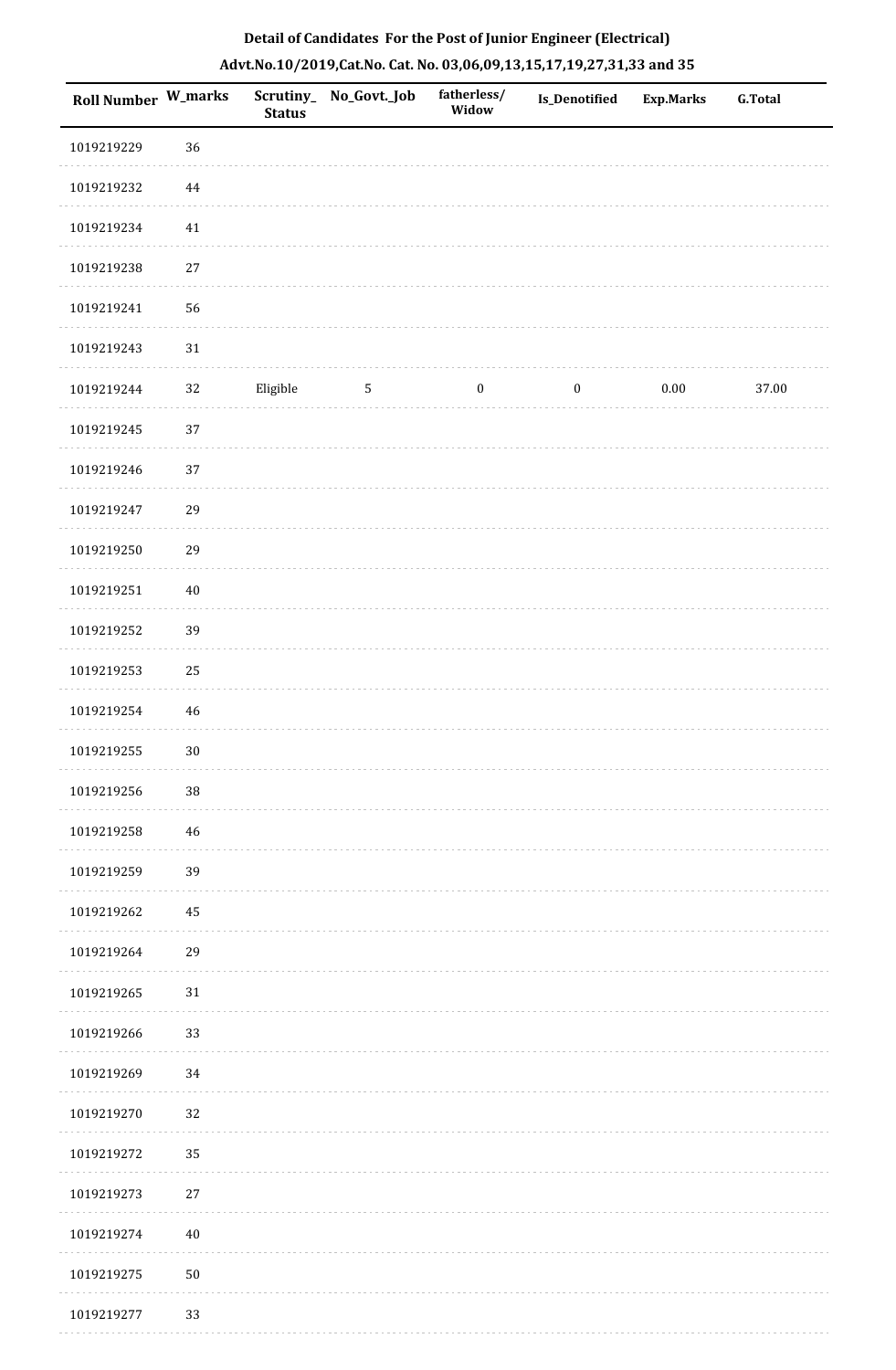|  |  | Detail of Candidates For the Post of Junior Engineer (Electrical)     |  |
|--|--|-----------------------------------------------------------------------|--|
|  |  | Advt.No.10/2019,Cat.No. Cat. No. 03,06,09,13,15,17,19,27,31,33 and 35 |  |

| Roll Number W_marks |             | <b>Status</b> | Scrutiny_ No_Govt._Job | fatherless/<br>Widow | Is_Denotified    | <b>Exp.Marks</b> | <b>G.Total</b> |
|---------------------|-------------|---------------|------------------------|----------------------|------------------|------------------|----------------|
| 1019219278          | 34          |               |                        |                      |                  |                  |                |
| 1019219280          | 35          |               |                        |                      |                  |                  |                |
| 1019219283          | $31\,$      | Eligible      | $\bf{0}$               | $\boldsymbol{0}$     | $\boldsymbol{0}$ | $0.00\,$         | 31.00          |
| 1019219284          | 38          |               |                        |                      |                  |                  |                |
| 1019219286          | $46\,$      |               |                        |                      |                  |                  |                |
| 1019219287          | $43\,$      |               |                        |                      |                  |                  |                |
| 1019219290          | $42\,$      |               |                        |                      |                  |                  |                |
| 1019219291          | $\sqrt{48}$ |               |                        |                      |                  |                  |                |
| 1019219293          | 39          |               |                        |                      |                  |                  |                |
| 1019219294          | ${\bf 51}$  | Eligible      | $\boldsymbol{0}$       | $\boldsymbol{0}$     | $\boldsymbol{0}$ | $0.00\,$         | 51.00          |
| 1019219295          | 35          |               |                        |                      |                  |                  |                |
| 1019219297          | 25          |               |                        |                      |                  |                  |                |
| 1019219299          | 38          |               |                        |                      |                  |                  |                |
| 1019219301          | $30\,$      |               |                        |                      |                  |                  |                |
| 1019219302          | 35          |               |                        |                      |                  |                  |                |
| 1019219304          | $31\,$      |               |                        |                      |                  |                  |                |
| 1019219305          | $40\,$      |               |                        |                      |                  |                  |                |
| 1019219306          | 52          |               |                        |                      |                  |                  |                |
| 1019219307          | 18          |               |                        |                      |                  |                  |                |
| 1019219308          | $40\,$      |               |                        |                      |                  |                  |                |
| 1019219309          | 53          |               |                        |                      |                  |                  |                |
| 1019219312          | $47\,$      |               |                        |                      |                  |                  |                |
| 1019219313          | 35          |               |                        |                      |                  |                  |                |
| 1019219315          | $41\,$      |               |                        |                      |                  |                  |                |
| 1019219316          | 53          |               |                        |                      |                  |                  |                |
| 1019219317          | $40\,$      |               |                        |                      |                  |                  |                |
| 1019219318          | 35          |               |                        |                      |                  |                  |                |
| 1019219319          | 42          |               |                        |                      |                  |                  |                |
| 1019219320          | 61          | Eligible      | $\boldsymbol{0}$       | $\boldsymbol{0}$     | $\boldsymbol{0}$ | $0.00\,$         | 61.00          |
| 1019219321          | 37          |               |                        |                      |                  |                  |                |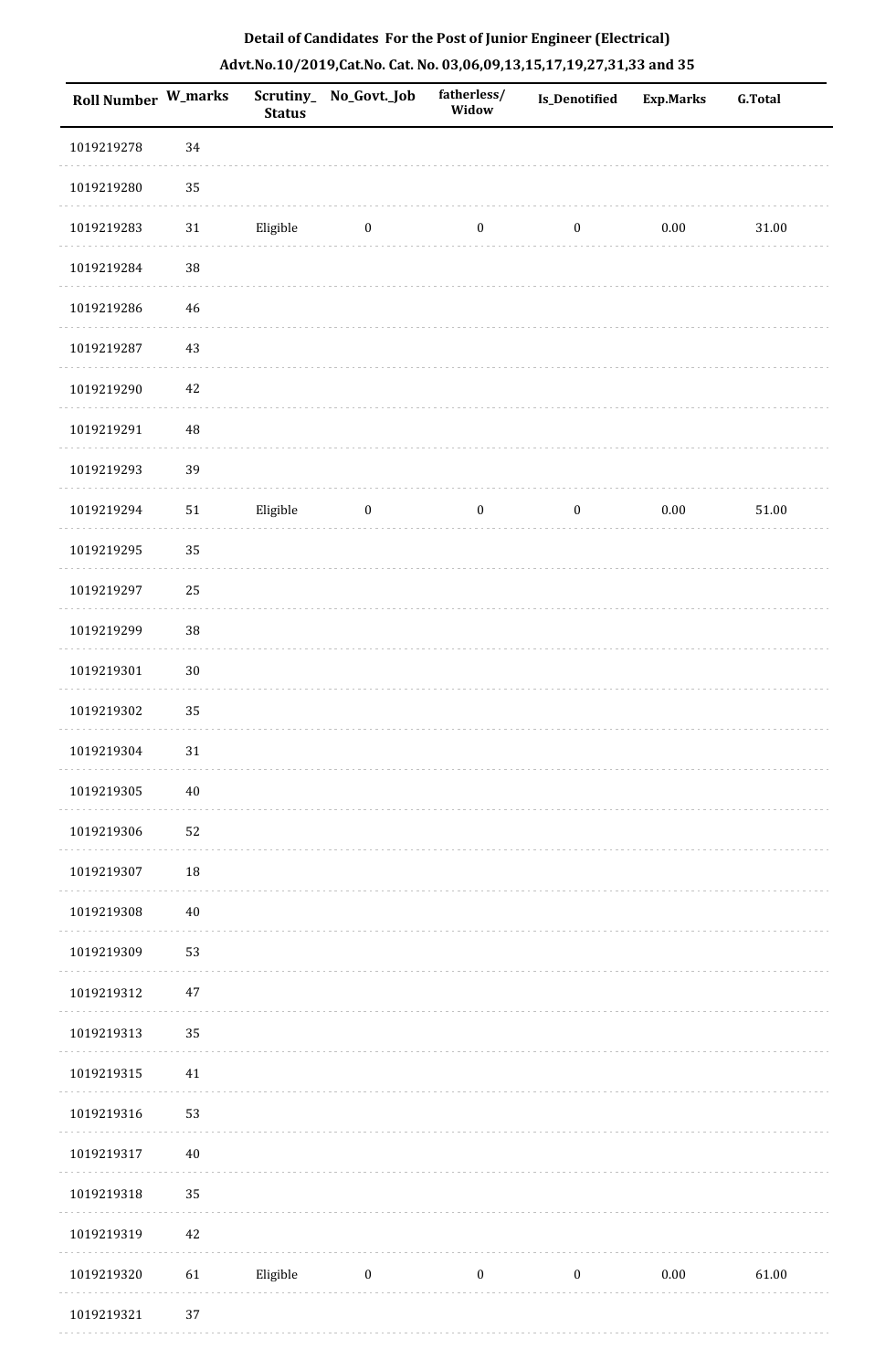| Roll Number W_marks |        | <b>Status</b> | Scrutiny_No_Govt._Job | fatherless/<br>Widow | Is_Denotified    | <b>Exp.Marks</b> | <b>G.Total</b> |
|---------------------|--------|---------------|-----------------------|----------------------|------------------|------------------|----------------|
| 1019219324          | 39     |               |                       |                      |                  |                  |                |
| 1019219327          | $47\,$ |               |                       |                      |                  |                  |                |
| 1019219328          | 42     |               |                       |                      |                  |                  |                |
| 1019219329          | $40\,$ |               |                       |                      |                  |                  |                |
| 1019219330          | $36\,$ |               |                       |                      |                  |                  |                |
| 1019219331          | $42\,$ |               |                       |                      |                  |                  |                |
| 1019219332          | 37     |               |                       |                      |                  |                  |                |
| 1019219334          | $47\,$ |               |                       |                      |                  |                  |                |
| 1019219335          | 46     |               |                       |                      |                  |                  |                |
| 1019219336          | 45     |               |                       |                      |                  |                  |                |
| 1019219337          | 19     |               |                       |                      |                  |                  |                |
| 1019219340          | 61     | Eligible      | $\bf{0}$              | $\boldsymbol{0}$     | $\boldsymbol{0}$ | $0.00\,$         | 61.00          |
| 1019219346          | $40\,$ |               |                       |                      |                  |                  |                |
| 1019219347          | $40\,$ |               |                       |                      |                  |                  |                |
| 1019219349          | $41\,$ |               |                       |                      |                  |                  |                |
| 1019219353          | 49     |               |                       |                      |                  |                  |                |
| 1019219354          | 33     |               |                       |                      |                  |                  |                |
| 1019219357          | 44     |               |                       |                      |                  |                  |                |
| 1019219358          | 51     |               |                       |                      |                  |                  |                |
| 1019219361          | 51     |               |                       |                      |                  |                  |                |
| 1019219363          | 46     |               |                       |                      |                  |                  |                |
| 1019219364          | $41\,$ |               |                       |                      |                  |                  |                |
| 1019219367          | 45     |               |                       |                      |                  |                  |                |
| 1019219370          | 44     |               |                       |                      |                  |                  |                |
| 1019219371          | $38\,$ |               |                       |                      |                  |                  |                |
| 1019219374          | 45     |               |                       |                      |                  |                  |                |
| 1019219375          | 44     |               |                       |                      |                  |                  |                |
| 1019219376          | 48     |               |                       |                      |                  |                  |                |
| 1019219377          | 56     |               |                       |                      |                  |                  |                |
| 1010210270          | A.7    |               |                       |                      |                  |                  |                |

# **Detail of Candidates For the Post of Junior Engineer (Electrical) Advt.No.10/2019,Cat.No. Cat. No. 03,06,09,13,15,17,19,27,31,33 and 35**

 1019219378 47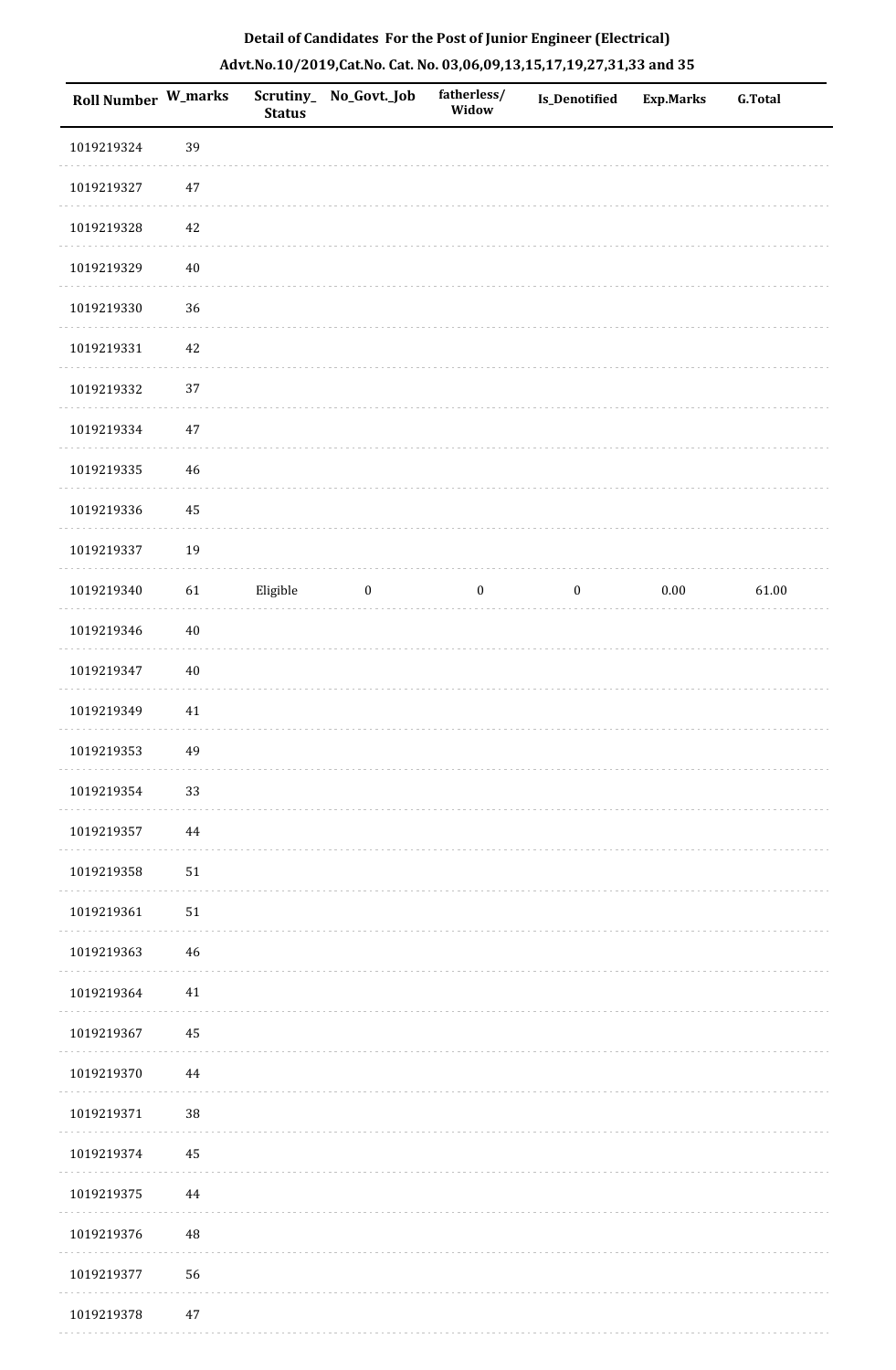| Roll Number W_marks |            | <b>Status</b> | Scrutiny_ No_Govt._Job | fatherless/<br>Widow | Is_Denotified    | <b>Exp.Marks</b> | <b>G.Total</b> |
|---------------------|------------|---------------|------------------------|----------------------|------------------|------------------|----------------|
| 1019219379          | $40\,$     |               |                        |                      |                  |                  |                |
| 1019219382          | 53         |               |                        |                      |                  |                  |                |
| 1019219383          | 39         |               |                        |                      |                  |                  |                |
| 1019219384          | 43         |               |                        |                      |                  |                  |                |
| 1019219387          | 52         |               |                        |                      |                  |                  |                |
| 1019219388          | 34         |               |                        |                      |                  |                  |                |
| 1019219389          | 49         |               |                        |                      |                  |                  |                |
| 1019219390          | $\bf 44$   |               |                        |                      |                  |                  |                |
| 1019219391          | 45         |               |                        |                      |                  |                  |                |
| 1019219392          | ${\bf 50}$ |               |                        |                      |                  |                  |                |
| 1019219393          | $30\,$     |               |                        |                      |                  |                  |                |
| 1019219394          | 61         | Absent        | $\boldsymbol{0}$       | $\boldsymbol{0}$     | $\boldsymbol{0}$ | $0.00\,$         |                |
| 1019219398          | 36         |               |                        |                      |                  |                  |                |
| 1019219399          | 39         |               |                        |                      |                  |                  |                |
| 1019219400          | 34         |               |                        |                      |                  |                  |                |
| 1019219401          | 32         |               |                        |                      |                  |                  |                |
| 1019219402          | $27\,$     |               |                        |                      |                  |                  |                |
| 1019219404          | 39         |               |                        |                      |                  |                  |                |
| 1019219406          | 42         |               |                        |                      |                  |                  |                |
| 1019219407          | 44         |               |                        |                      |                  |                  |                |
| 1019219408          | 32         |               |                        |                      |                  |                  |                |
| 1019219409          | 37         |               |                        |                      |                  |                  |                |
| 1019219410          | $47\,$     |               |                        |                      |                  |                  |                |
| 1019219411          | 37         |               |                        |                      |                  |                  |                |
| 1019219412          | 32         |               |                        |                      |                  |                  |                |
| 1019219413          | 42         |               |                        |                      |                  |                  |                |
| 1019219417          | 33         |               |                        |                      |                  |                  |                |
| 1019219418          | 46         |               |                        |                      |                  |                  |                |
| 1019219420          | 43         |               |                        |                      |                  |                  |                |
| 1019219421          | 40         |               |                        |                      |                  |                  |                |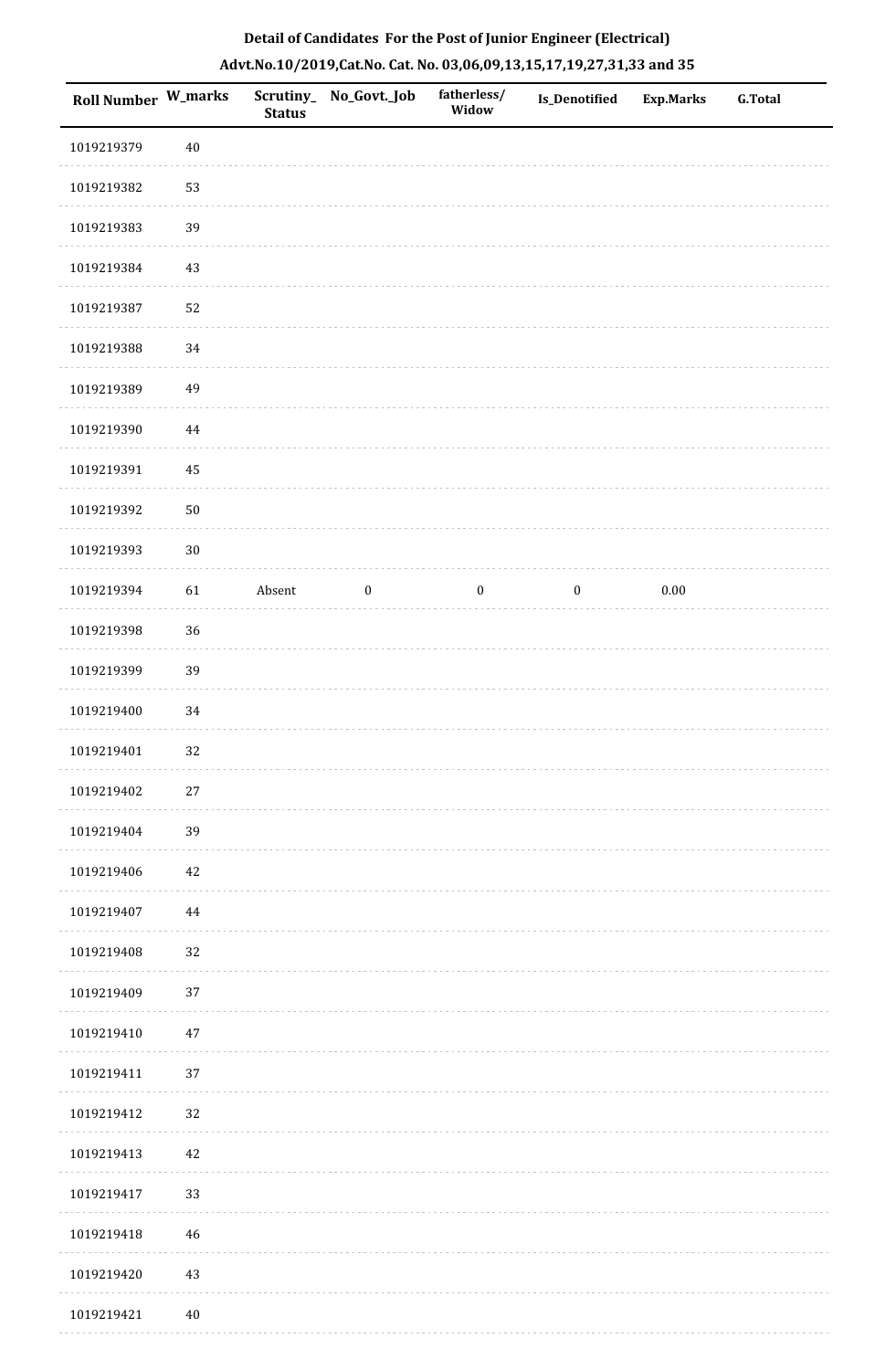| Roll Number W_marks |          | <b>Status</b> | Scrutiny_No_Govt._Job | fatherless/<br>Widow | <b>Is_Denotified</b> | <b>Exp.Marks</b> | <b>G.Total</b> |
|---------------------|----------|---------------|-----------------------|----------------------|----------------------|------------------|----------------|
| 1019219423          | 49       |               |                       |                      |                      |                  |                |
| 1019219424          | 37       |               |                       |                      |                      |                  |                |
| 1019219428          | 37       |               |                       |                      |                      |                  |                |
| 1019219429          | 31       | Absent        | $\boldsymbol{0}$      | $\boldsymbol{0}$     | $\boldsymbol{0}$     | $0.00\,$         |                |
| 1019219430          | 46       |               |                       |                      |                      |                  |                |
| 1019219431          | 41       |               |                       |                      |                      |                  |                |
| 1019219432          | 25       |               |                       |                      |                      |                  |                |
| 1019219436          | $\rm 48$ |               |                       |                      |                      |                  |                |
| 1019219437          | 46       |               |                       |                      |                      |                  |                |
| 1019219438          | 56       | Eligible      | $\sqrt{5}$            | $\boldsymbol{0}$     | $\boldsymbol{0}$     | $0.00\,$         | 61.00          |
| 1019219440          | 37       |               |                       |                      |                      |                  |                |
| 1019219441          | 48       |               |                       |                      |                      |                  |                |
| 1019219442          | $50\,$   |               |                       |                      |                      |                  |                |
| 1019219444          | 39       |               |                       |                      |                      |                  |                |
| 1019219445          | 39       |               |                       |                      |                      |                  |                |
| 1019219446          | 40       | Absent        | $\boldsymbol{0}$      | $\boldsymbol{0}$     | $\boldsymbol{0}$     | $0.00\,$         |                |
| 1019219451          | 53       |               |                       |                      |                      |                  |                |
| 1019219452          | 32       |               |                       |                      |                      |                  |                |
| 1019219454          | $27\,$   |               |                       |                      |                      |                  |                |
| 1019219455          | 35       |               |                       |                      |                      |                  |                |
| 1019219458          | 49       |               |                       |                      |                      |                  |                |
| 1019219459          | 42       |               |                       |                      |                      |                  |                |
| 1019219461          | 37       |               |                       |                      |                      |                  |                |
| 1019219465          | 40       |               |                       |                      |                      |                  |                |
| 1019219466          | 36       |               |                       |                      |                      |                  |                |
| 1019219469          | $27\,$   |               |                       |                      |                      |                  |                |
| 1019219471          | 41       |               |                       |                      |                      |                  |                |
| 1019219474          | 26       |               |                       |                      |                      |                  |                |
| 1019219475          | $30\,$   |               |                       |                      |                      |                  |                |
| 1019219476          | 36       |               |                       |                      |                      |                  |                |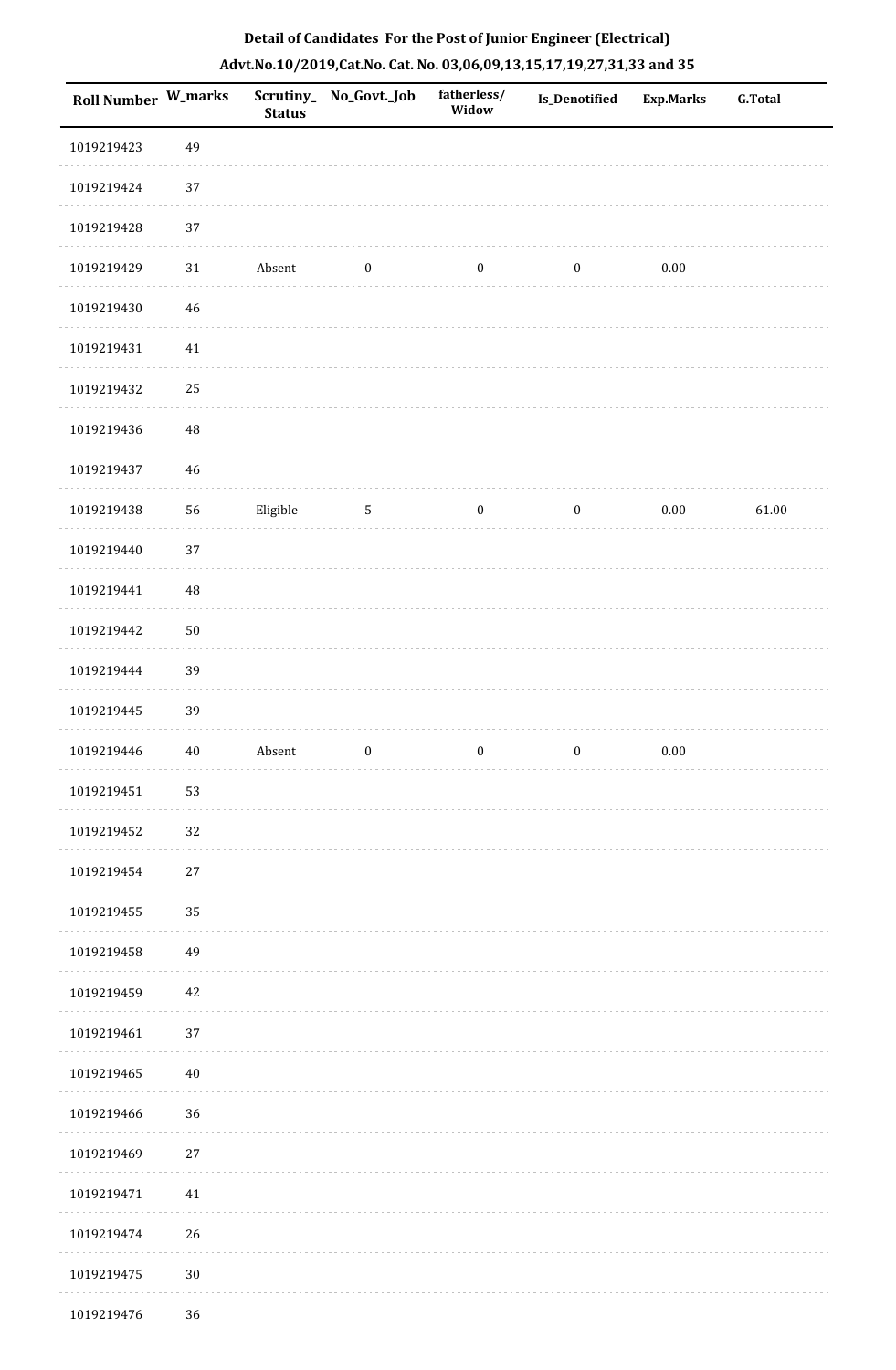| <b>Roll Number W_marks</b> |        | <b>Status</b> | Scrutiny_No_Govt._Job | fatherless/<br>Widow | Is_Denotified    | <b>Exp.Marks</b> | <b>G.Total</b> |
|----------------------------|--------|---------------|-----------------------|----------------------|------------------|------------------|----------------|
| 1019219477                 | 39     |               |                       |                      |                  |                  |                |
| 1019219479                 | 44     |               |                       |                      |                  |                  |                |
| 1019219481                 | $47\,$ |               |                       |                      |                  |                  |                |
| 1019219482                 | 31     |               |                       |                      |                  |                  |                |
| 1019219484                 | 72     | Eligible      | $\bf{0}$              | $\boldsymbol{0}$     | $\boldsymbol{0}$ | 0.00             | 72.00          |
| 1019219485                 | $38\,$ |               |                       |                      |                  |                  |                |
| 1019219486                 | 34     |               |                       |                      |                  |                  |                |
| 1019219488                 | 44     |               |                       |                      |                  |                  |                |
| 1019219489                 | 53     |               |                       |                      |                  |                  |                |
| 1019219490                 | $40\,$ |               |                       |                      |                  |                  |                |
| 1019219494                 | 52     |               |                       |                      |                  |                  |                |
| 1019219495                 | $27\,$ |               |                       |                      |                  |                  |                |
| 1019219496                 | 35     |               |                       |                      |                  |                  |                |
| 1019219498                 | $47\,$ |               |                       |                      |                  |                  |                |
| 1019219500                 | 36     |               |                       |                      |                  |                  |                |
| 1019219502                 | 51     |               |                       |                      |                  |                  |                |
| 1019219503                 | 62     | Eligible      | $\bf{0}$              | $\boldsymbol{0}$     | $\boldsymbol{0}$ | $0.00\,$         | 62.00          |
| 1019219504                 | $47\,$ |               |                       |                      |                  |                  |                |
| 1019219506                 | $30\,$ |               |                       |                      |                  |                  |                |
| 1019219508                 | 46     |               |                       |                      |                  |                  |                |
| 1019219510                 | $40\,$ |               |                       |                      |                  |                  |                |
| 1019219511                 | 44     |               |                       |                      |                  |                  |                |
| 1019219512                 | 41     |               |                       |                      |                  |                  |                |
| 1019219513                 | 43     |               |                       |                      |                  |                  |                |
| 1019219514                 | 36     |               |                       |                      |                  |                  |                |
| 1019219516                 | 43     |               |                       |                      |                  |                  |                |
| 1019219517                 | $21\,$ |               |                       |                      |                  |                  |                |
| 1019219520                 | $41\,$ |               |                       |                      |                  |                  |                |
| 1019219521                 | 44     |               |                       |                      |                  |                  |                |
| 1019219523                 | 33     |               |                       |                      |                  |                  |                |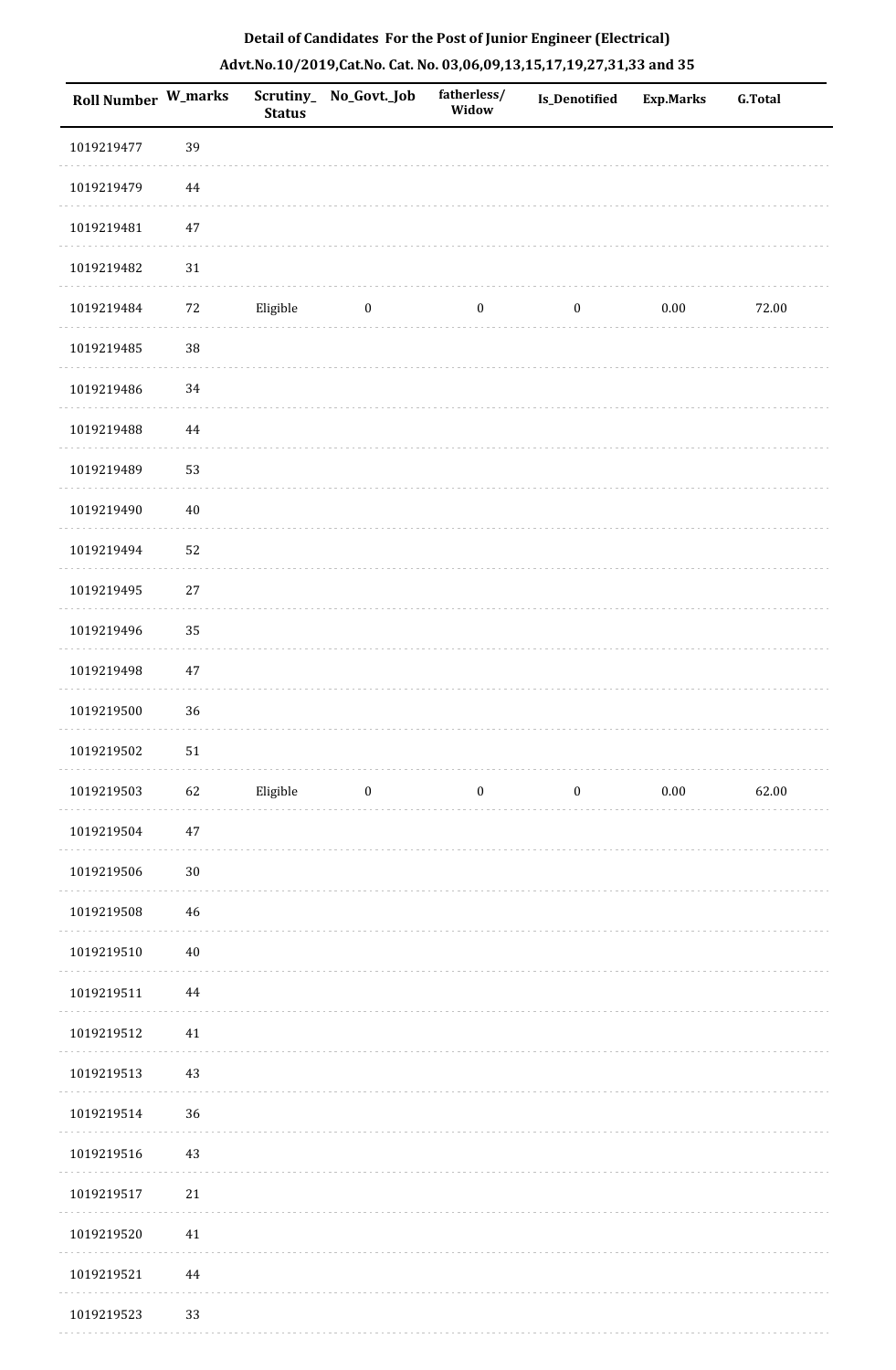| <b>Roll Number W_marks</b> |             | <b>Status</b> | Scrutiny_No_Govt._Job | fatherless/<br>Widow | <b>Is_Denotified</b> | <b>Exp.Marks</b> | <b>G.Total</b> |
|----------------------------|-------------|---------------|-----------------------|----------------------|----------------------|------------------|----------------|
| 1019219525                 | $50\,$      |               |                       |                      |                      |                  |                |
| 1019219526                 | 32          |               |                       |                      |                      |                  |                |
| 1019219527                 | 46          |               |                       |                      |                      |                  |                |
| 1019219533                 | 46          |               |                       |                      |                      |                  |                |
| 1019219534                 | 47          |               |                       |                      |                      |                  |                |
| 1019219539                 | $\bf 44$    |               |                       |                      |                      |                  |                |
| 1019219540                 | 44          |               |                       |                      |                      |                  |                |
| 1019219541                 | 54          |               |                       |                      |                      |                  |                |
| 1019219543                 | 60          |               |                       |                      |                      |                  |                |
| 1019219544                 | 36          |               |                       |                      |                      |                  |                |
| 1019219546                 | 55          |               |                       |                      |                      |                  |                |
| 1019219550                 | 39          |               |                       |                      |                      |                  |                |
| 1019219552                 | 43          |               |                       |                      |                      |                  |                |
| 1019219553                 | $\sqrt{28}$ |               |                       |                      |                      |                  |                |
| 1019219554                 | 38          |               |                       |                      |                      |                  |                |
| 1019219555                 | 49          | Eligible      | $\boldsymbol{0}$      | $\boldsymbol{0}$     | $\boldsymbol{0}$     | $0.00\,$         | 49.00          |
| 1019219556                 | 52          |               |                       |                      |                      |                  |                |
| 1019219557                 | 59          |               |                       |                      |                      |                  |                |
| 1019219558                 | 43          |               |                       |                      |                      |                  |                |
| 1019219559                 | $40\,$      |               |                       |                      |                      |                  |                |
| 1019219562                 | 49          |               |                       |                      |                      |                  |                |
| 1019219563                 | $40\,$      |               |                       |                      |                      |                  |                |
| 1019219564                 | $40\,$      |               |                       |                      |                      |                  |                |
| 1019219565                 | $\sqrt{46}$ |               |                       |                      |                      |                  |                |
| 1019219566                 | $47\,$      |               |                       |                      |                      |                  |                |
| 1019219568                 | 43          |               |                       |                      |                      |                  |                |
| 1019219577                 | 64          | Eligible      | $\bf{0}$              | $\boldsymbol{0}$     | $\boldsymbol{0}$     | $0.00\,$         | 64.00          |
| 1019219578                 | 33          |               |                       |                      |                      |                  |                |
| 1019219580                 | $20\,$      |               |                       |                      |                      |                  |                |
| 1019219581                 | 42          |               |                       |                      |                      |                  |                |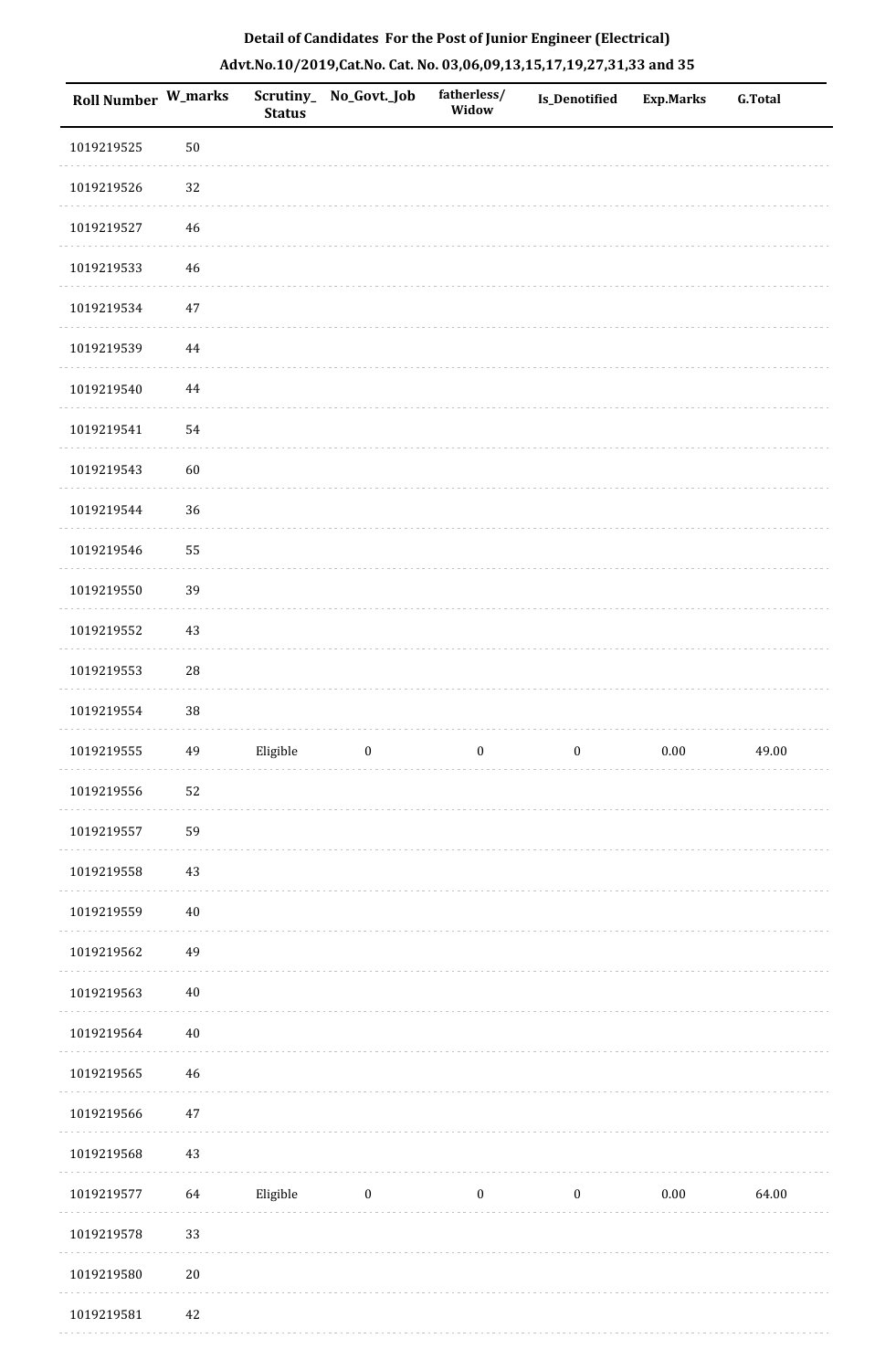| Roll Number W_marks |            | <b>Status</b> | Scrutiny_No_Govt._Job | fatherless/<br>Widow | Is_Denotified    | <b>Exp.Marks</b> | <b>G.Total</b> |
|---------------------|------------|---------------|-----------------------|----------------------|------------------|------------------|----------------|
| 1019219582          | $42\,$     |               |                       |                      |                  |                  |                |
| 1019219584          | $30\,$     |               |                       |                      |                  |                  |                |
| 1019219585          | $41\,$     |               |                       |                      |                  |                  |                |
| 1019219588          | $50\,$     |               |                       |                      |                  |                  |                |
| 1019219589          | $40\,$     |               |                       |                      |                  |                  |                |
| 1019219591          | 37         |               |                       |                      |                  |                  |                |
| 1019219592          | $30\,$     |               |                       |                      |                  |                  |                |
| 1019219593          | 32         |               |                       |                      |                  |                  |                |
| 1019219594          | 57         | Eligible      | $\bf{0}$              | $\boldsymbol{0}$     | $\boldsymbol{0}$ | $0.00\,$         | 57.00          |
| 1019219597          | 38         |               |                       |                      |                  |                  |                |
| 1019219598          | $50\,$     |               |                       |                      |                  |                  |                |
| 1019219599          | $47\,$     |               |                       |                      |                  |                  |                |
| 1019219601          | $46\,$     |               |                       |                      |                  |                  |                |
| 1019219602          | ${\bf 28}$ |               |                       |                      |                  |                  |                |
| 1019219604          | 24         |               |                       |                      |                  |                  |                |
| 1019219605          | $30\,$     |               |                       |                      |                  |                  |                |
| 1019219606          | $38\,$     |               |                       |                      |                  |                  |                |
| 1019219611          | 39         |               |                       |                      |                  |                  |                |
| 1019219613          | 49         |               |                       |                      |                  |                  |                |
| 1019219615          | 44         |               |                       |                      |                  |                  |                |
| 1019219616          | 28         |               |                       |                      |                  |                  |                |
| 1019219617          | 52         |               |                       |                      |                  |                  |                |
| 1019219619          | 35         |               |                       |                      |                  |                  |                |
| 1019219620          | 43         |               |                       |                      |                  |                  |                |
| 1019219621          | $46\,$     |               |                       |                      |                  |                  |                |
| 1019219623          | 58         | Eligible      | $\mathsf S$           | $\boldsymbol{0}$     | $\boldsymbol{0}$ | $0.00\,$         | 63.00          |
| 1019219625          | 57         | Eligible      | $\boldsymbol{0}$      | $\boldsymbol{0}$     | $\boldsymbol{0}$ | $0.00\,$         | 57.00          |
| 1019219628          | $21\,$     |               |                       |                      |                  |                  |                |
| 1019219629          | $47\,$     |               |                       |                      |                  |                  |                |
| 1019219630          | $50\,$     |               |                       |                      |                  |                  |                |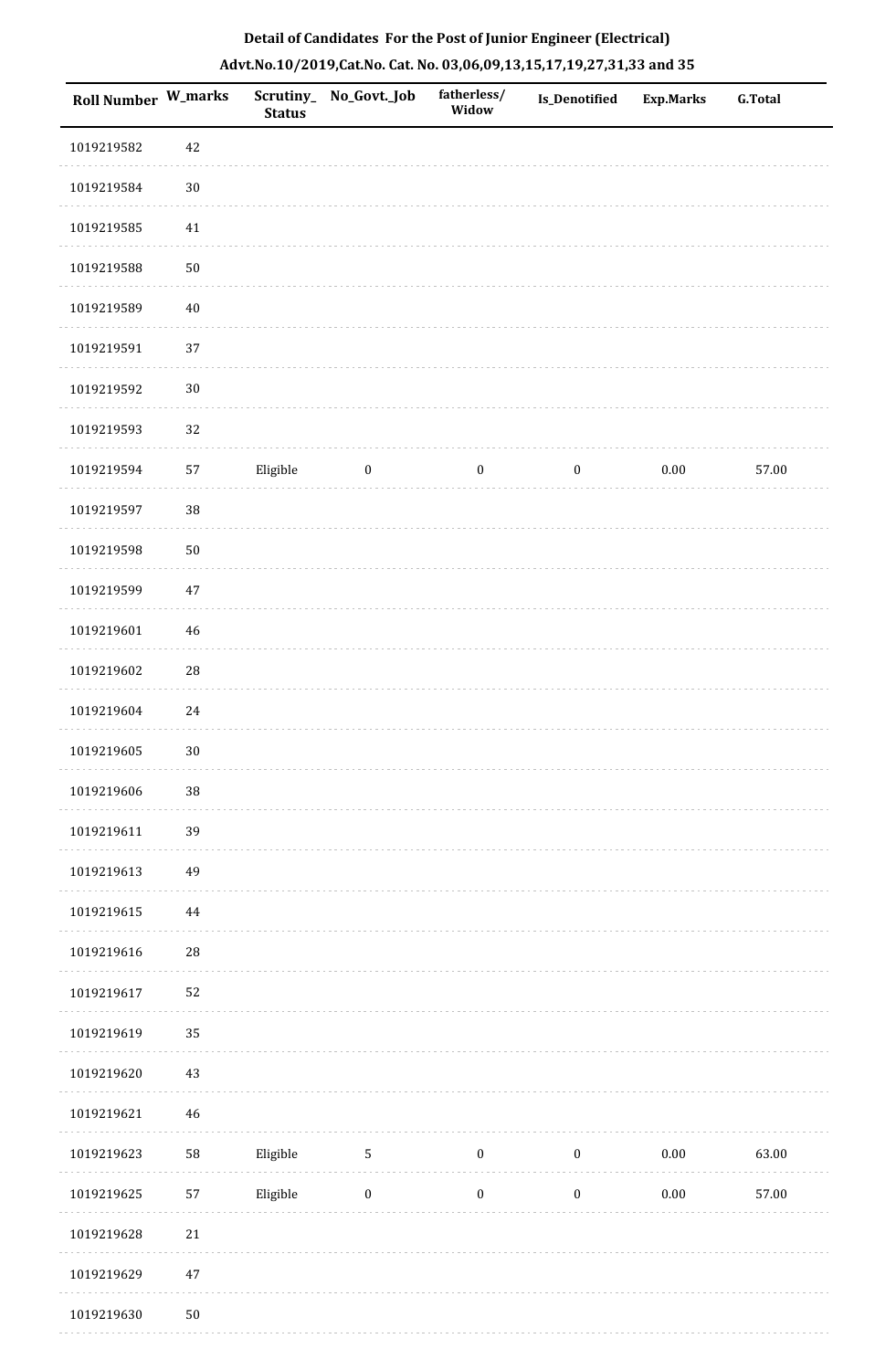| <b>Roll Number W_marks</b> |          | <b>Status</b> | Scrutiny_ No_Govt._Job | fatherless/<br>Widow | Is_Denotified    | <b>Exp.Marks</b> | <b>G.Total</b> |
|----------------------------|----------|---------------|------------------------|----------------------|------------------|------------------|----------------|
| 1019219634                 | 42       |               |                        |                      |                  |                  |                |
| 1019219635                 | $47\,$   |               |                        |                      |                  |                  |                |
| 1019219636                 | 36       |               |                        |                      |                  |                  |                |
| 1019219637                 | 26       |               |                        |                      |                  |                  |                |
| 1019219638                 | 45       |               |                        |                      |                  |                  |                |
| 1019219639                 | 52       |               |                        |                      |                  |                  |                |
| 1019219640                 | 35       |               |                        |                      |                  |                  |                |
| 1019219641                 | 44       |               |                        |                      |                  |                  |                |
| 1019219642                 | 34       |               |                        |                      |                  |                  |                |
| 1019219643                 | $\rm 48$ |               |                        |                      |                  |                  |                |
| 1019219644                 | 35       |               |                        |                      |                  |                  |                |
| 1019219645                 | 31       |               |                        |                      |                  |                  |                |
| 1019219647                 | 56       |               |                        |                      |                  |                  |                |
| 1019219648                 | 36       |               |                        |                      |                  |                  |                |
| 1019219649                 | 42       |               |                        |                      |                  |                  |                |
| 1019219651                 | 53       |               |                        |                      |                  |                  |                |
| 1019219653                 | $\rm 48$ |               |                        |                      |                  |                  |                |
| 1019219655                 | $31\,$   |               |                        |                      |                  |                  |                |
| 1019219659                 | 27       |               |                        |                      |                  |                  |                |
| 1019219660                 | $50\,$   |               |                        |                      |                  |                  |                |
| 1019219662                 | $41\,$   |               |                        |                      |                  |                  |                |
| 1019219663                 | 41       |               |                        |                      |                  |                  |                |
| 1019219665                 | 44       |               |                        |                      |                  |                  |                |
| 1019219666                 | $50\,$   | Eligible      | $\bf{0}$               | $\boldsymbol{0}$     | $\boldsymbol{0}$ | $0.00\,$         | $50.00\,$      |
| 1019219668                 | 35       |               |                        |                      |                  |                  |                |
| 1019219669                 | 39       |               |                        |                      |                  |                  |                |
| 1019219672                 | $40\,$   |               |                        |                      |                  |                  |                |
| 1019219673                 | $38\,$   |               |                        |                      |                  |                  |                |
| 1019219674                 | $43\,$   |               |                        |                      |                  |                  |                |
| 1019219676                 | $40\,$   |               |                        |                      |                  |                  |                |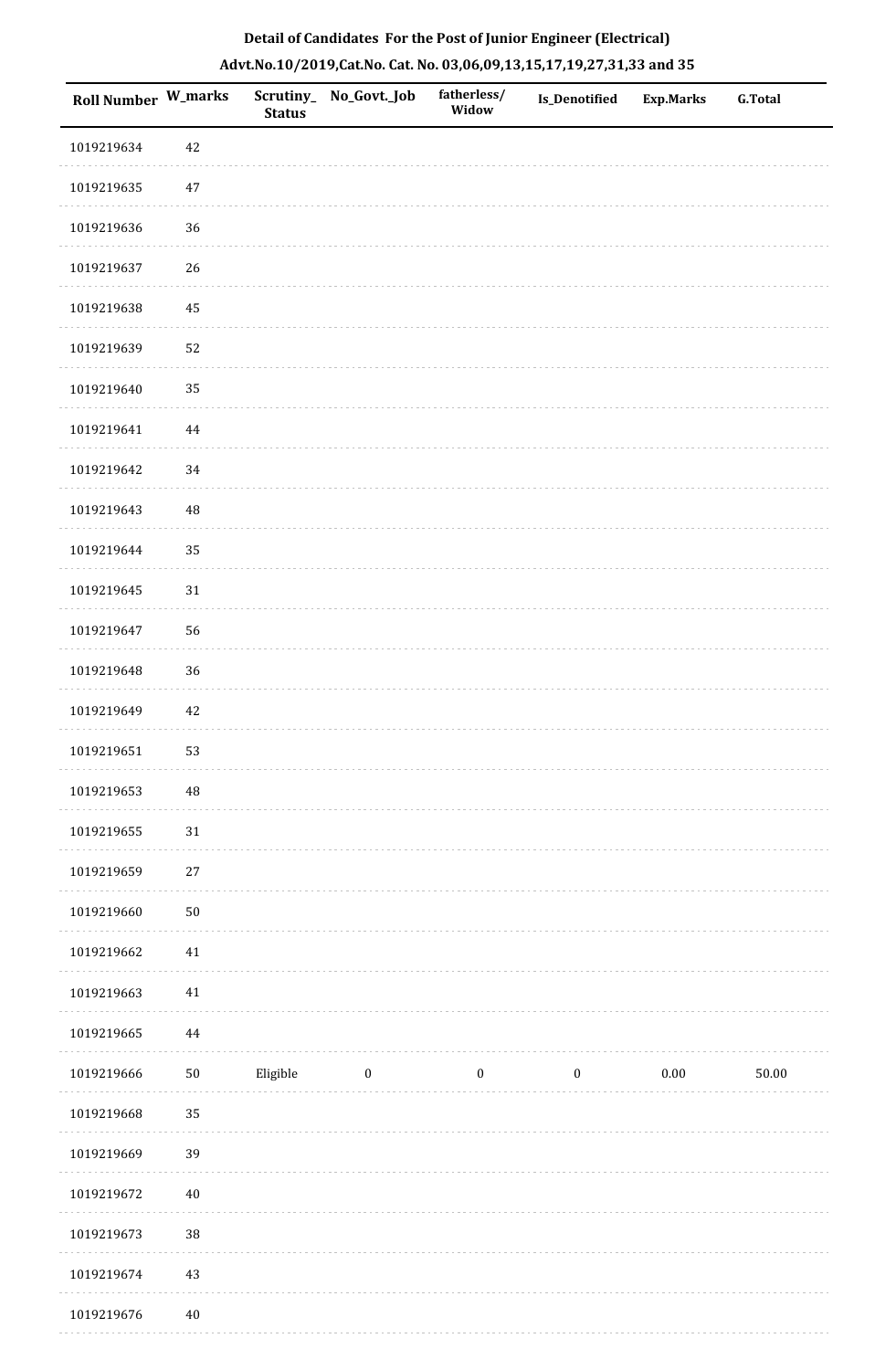| <b>Roll Number W_marks</b> |          | <b>Status</b> | Scrutiny_ No_Govt._Job | fatherless/<br>Widow | <b>Is_Denotified</b> | <b>Exp.Marks</b> | <b>G.Total</b> |
|----------------------------|----------|---------------|------------------------|----------------------|----------------------|------------------|----------------|
| 1019219677                 | $41\,$   |               |                        |                      |                      |                  |                |
| 1019219678                 | 45       |               |                        |                      |                      |                  |                |
| 1019219679                 | 31       |               |                        |                      |                      |                  |                |
| 1019219680                 | 35       |               |                        |                      |                      |                  |                |
| 1019219681                 | 24       |               |                        |                      |                      |                  |                |
| 1019219683                 | $36\,$   |               |                        |                      |                      |                  |                |
| 1019219684                 | 38       |               |                        |                      |                      |                  |                |
| 1019219686                 | $\rm 48$ |               |                        |                      |                      |                  |                |
| 1019219687                 | 57       |               |                        |                      |                      |                  |                |
| 1019219689                 | $27\,$   |               |                        |                      |                      |                  |                |
| 1019219692                 | 33       |               |                        |                      |                      |                  |                |
| 1019219693                 | 37       |               |                        |                      |                      |                  |                |
| 1019219694                 | 38       |               |                        |                      |                      |                  |                |
| 1019219695                 | 35       |               |                        |                      |                      |                  |                |
| 1019219696                 | 48       |               |                        |                      |                      |                  |                |
| 1019219698                 | 53       |               |                        |                      |                      |                  |                |
| 1019219700                 | 38       |               |                        |                      |                      |                  |                |
| 1019219701                 | 39       |               |                        |                      |                      |                  |                |
| 1019219703                 | 32       |               |                        |                      |                      |                  |                |
| 1019219705                 | 53       |               |                        |                      |                      |                  |                |
| 1019219706                 | $50\,$   |               |                        |                      |                      |                  |                |
| 1019219709                 | 33       |               |                        |                      |                      |                  |                |
| 1019219710                 | 28       |               |                        |                      |                      |                  |                |
| 1019219711                 | 34       |               |                        |                      |                      |                  |                |
| 1019219712                 | 35       |               |                        |                      |                      |                  |                |
| 1019219717                 | 38       |               |                        |                      |                      |                  |                |
| 1019219719                 | 38       |               |                        |                      |                      |                  |                |
| 1019219720                 | 25       |               |                        |                      |                      |                  |                |
| 1019219722                 | 42       |               |                        |                      |                      |                  |                |
| 1019219723                 | $51\,$   |               |                        |                      |                      |                  |                |

. . . . . . . . . .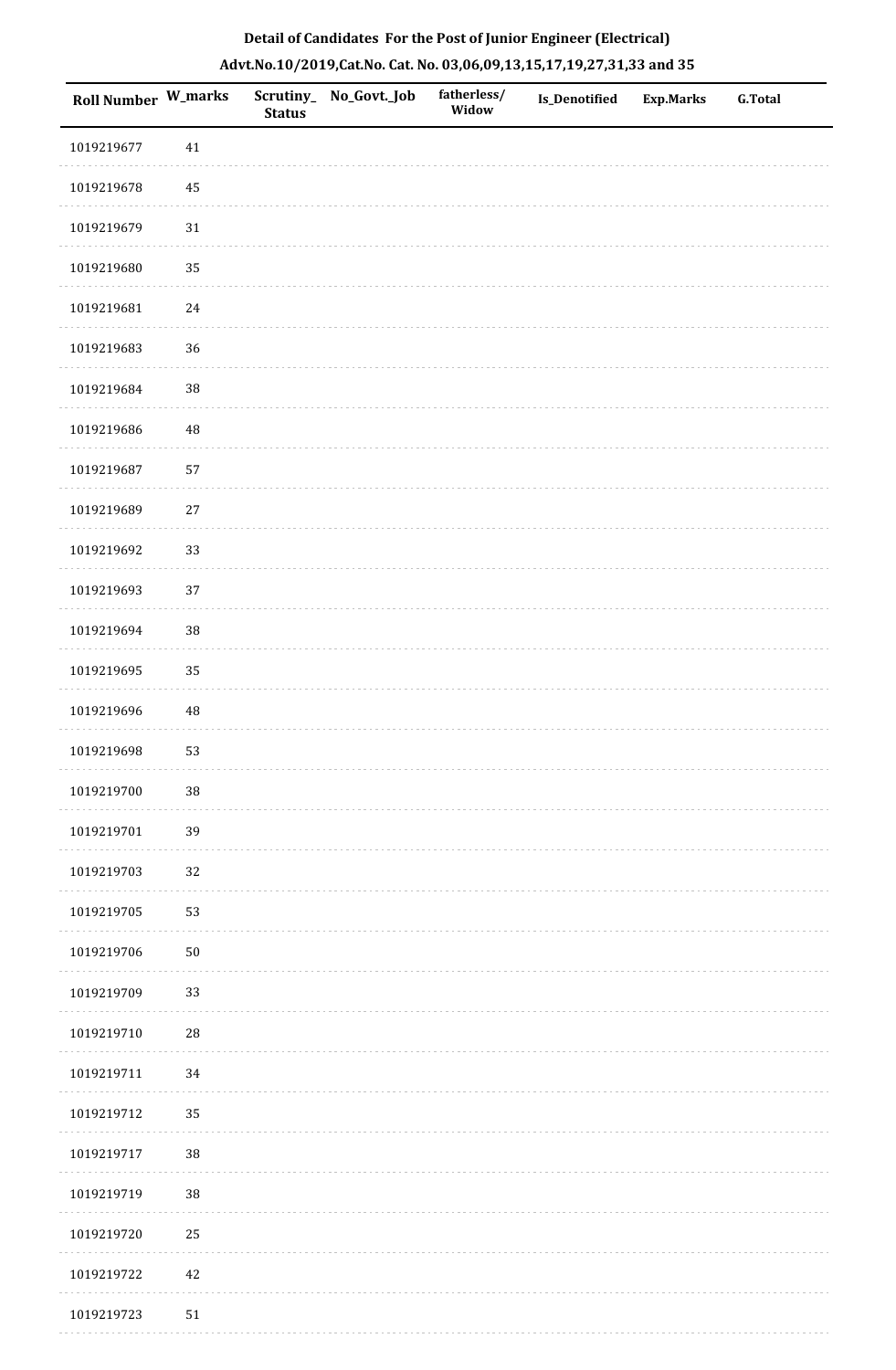| <b>Roll Number W_marks</b> |        | <b>Status</b> | Scrutiny_No_Govt._Job | fatherless/<br>Widow | <b>Is_Denotified</b> | <b>Exp.Marks</b> | <b>G.Total</b> |
|----------------------------|--------|---------------|-----------------------|----------------------|----------------------|------------------|----------------|
| 1019219728                 | 56     | Eligible      | $\sqrt{5}$            | $\boldsymbol{0}$     | $\boldsymbol{0}$     | $0.00\,$         | 61.00          |
| 1019219730                 | 37     |               |                       |                      |                      |                  |                |
| 1019219731                 | $40\,$ |               |                       |                      |                      |                  |                |
| 1019219733                 | 38     |               |                       |                      |                      |                  |                |
| 1019219734                 | $30\,$ |               |                       |                      |                      |                  |                |
| 1019219735                 | 51     |               |                       |                      |                      |                  |                |
| 1019219736                 | 27     |               |                       |                      |                      |                  |                |
| 1019219738                 | 32     |               |                       |                      |                      |                  |                |
| 1019219739                 | $40\,$ |               |                       |                      |                      |                  |                |
| 1019219741                 | 65     | Eligible      | $\bf{0}$              | $\boldsymbol{0}$     | $\boldsymbol{0}$     | $0.00\,$         | 65.00          |
| 1019219743                 | 39     |               |                       |                      |                      |                  |                |
| 1019219745                 | $42\,$ |               |                       |                      |                      |                  |                |
| 1019219750                 | 34     |               |                       |                      |                      |                  |                |
| 1019219751                 | 47     |               |                       |                      |                      |                  |                |
| 1019219752                 | $30\,$ |               |                       |                      |                      |                  |                |
| 1019219755                 | 29     |               |                       |                      |                      |                  |                |
| 1019219757                 | $70\,$ | Eligible      | $\bf{0}$              | $\boldsymbol{0}$     | $\boldsymbol{0}$     | $0.00\,$         | 70.00          |
| 1019219760                 | 36     |               |                       |                      |                      |                  |                |
| 1019219761                 | 45     |               |                       |                      |                      |                  |                |
| 1019219763                 | 42     |               |                       |                      |                      |                  |                |
| 1019219765                 | $47\,$ |               |                       |                      |                      |                  |                |
| 1019219766                 | 54     |               |                       |                      |                      |                  |                |
| 1019219769                 | 34     |               |                       |                      |                      |                  |                |
| 1019219770                 | 45     |               |                       |                      |                      |                  |                |
| 1019219773                 | 41     |               |                       |                      |                      |                  |                |
| 1019219774                 | 36     |               |                       |                      |                      |                  |                |
| 1019219775                 | 34     |               |                       |                      |                      |                  |                |
| 1019219776                 | 37     |               |                       |                      |                      |                  |                |
| 1019219778                 | $50\,$ |               |                       |                      |                      |                  |                |
| 1019219780                 | 32     |               |                       |                      |                      |                  |                |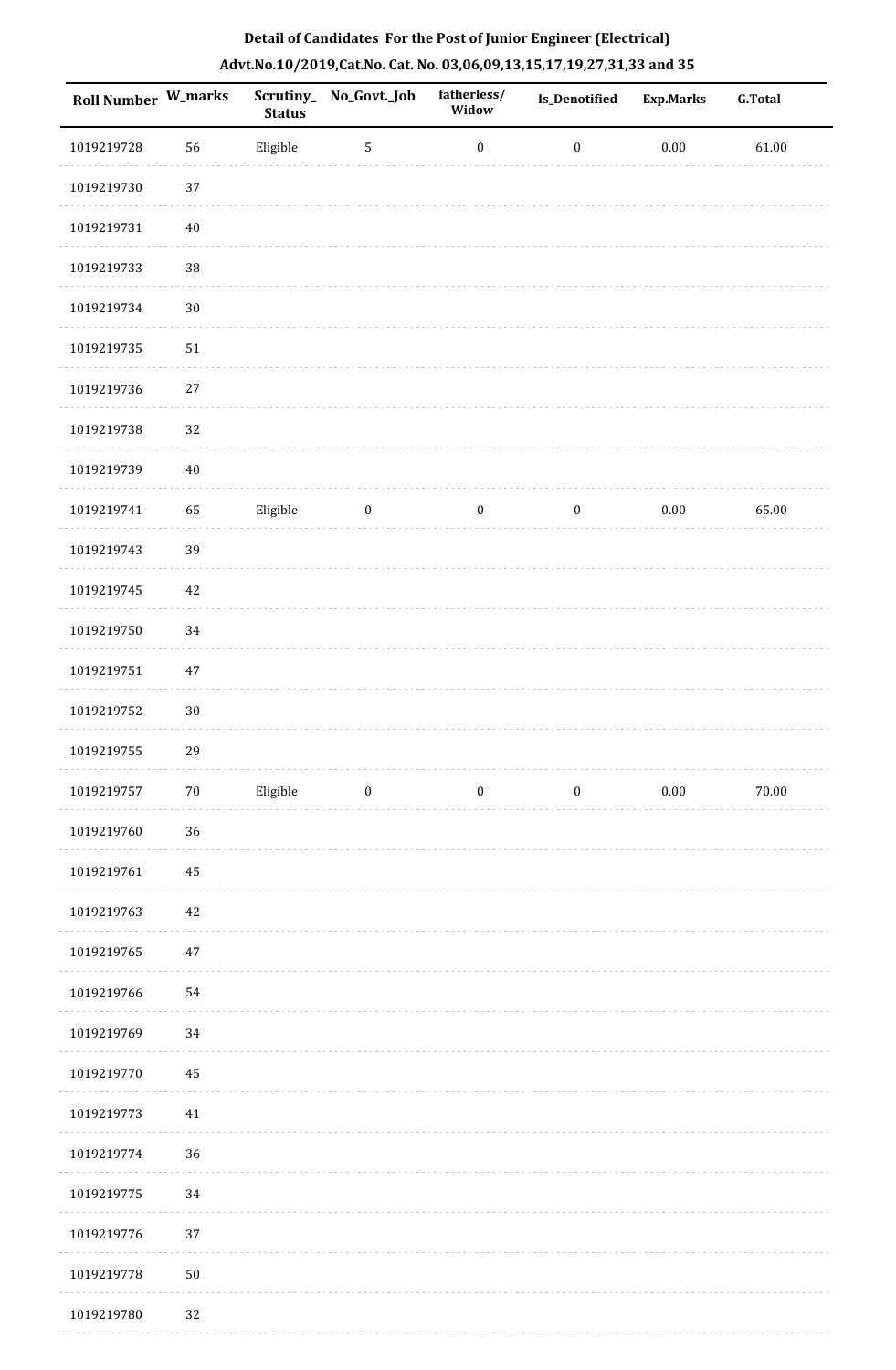| <b>Roll Number W_marks</b> |             | <b>Status</b> | Scrutiny_ No_Govt._Job | fatherless/<br>Widow | Is_Denotified    | <b>Exp.Marks</b> | <b>G.Total</b> |
|----------------------------|-------------|---------------|------------------------|----------------------|------------------|------------------|----------------|
| 1019219781                 | 54          |               |                        |                      |                  |                  |                |
| 1019219782                 | REJECTED    |               |                        |                      |                  |                  | $0.00\,$       |
| 1019219783                 | $38\,$      |               |                        |                      |                  |                  |                |
| 1019219785                 | 39          |               |                        |                      |                  |                  |                |
| 1019219786                 | 34          |               |                        |                      |                  |                  |                |
| 1019219788                 | 35          |               |                        |                      |                  |                  |                |
| 1019219789                 | 32          |               |                        |                      |                  |                  |                |
| 1019219791                 | 46          |               |                        |                      |                  |                  |                |
| 1019219792                 | 63          | Eligible      | $\boldsymbol{0}$       | $\boldsymbol{0}$     | $\boldsymbol{0}$ | $0.00\,$         | 63.00          |
| 1019219795                 | 43          |               |                        |                      |                  |                  |                |
| 1019219796                 | 34          |               |                        |                      |                  |                  |                |
| 1019219797                 | 44          |               |                        |                      |                  |                  |                |
| 1019219798                 | 33          |               |                        |                      |                  |                  |                |
| 1019219799                 | 39          |               |                        |                      |                  |                  |                |
| 1019219802                 | $\sqrt{28}$ |               |                        |                      |                  |                  |                |
| 1019219803                 | 31          |               |                        |                      |                  |                  |                |
| 1019219805                 | 29          |               |                        |                      |                  |                  |                |
| 1019219806                 | $41\,$      |               |                        |                      |                  |                  |                |
| 1019219808                 | 34          |               |                        |                      |                  |                  |                |
| 1019219809                 | 39          |               |                        |                      |                  |                  |                |
| 1019219810                 | 25          |               |                        |                      |                  |                  |                |
| 1019219811                 | $38\,$      |               |                        |                      |                  |                  |                |
| 1019219812                 | 35          |               |                        |                      |                  |                  |                |
| 1019219813                 | 36          |               |                        |                      |                  |                  |                |
| 1019219815                 | 49          |               |                        |                      |                  |                  |                |
| 1019219817                 | $38\,$      |               |                        |                      |                  |                  |                |
| 1019219819                 | 39          |               |                        |                      |                  |                  |                |
| 1019219820                 | 45          |               |                        |                      |                  |                  |                |
| 1019219821                 | 45          |               |                        |                      |                  |                  |                |
| 1019219822                 | 42          |               |                        |                      |                  |                  |                |

. . . . . . .

. . . . . . . . . . . .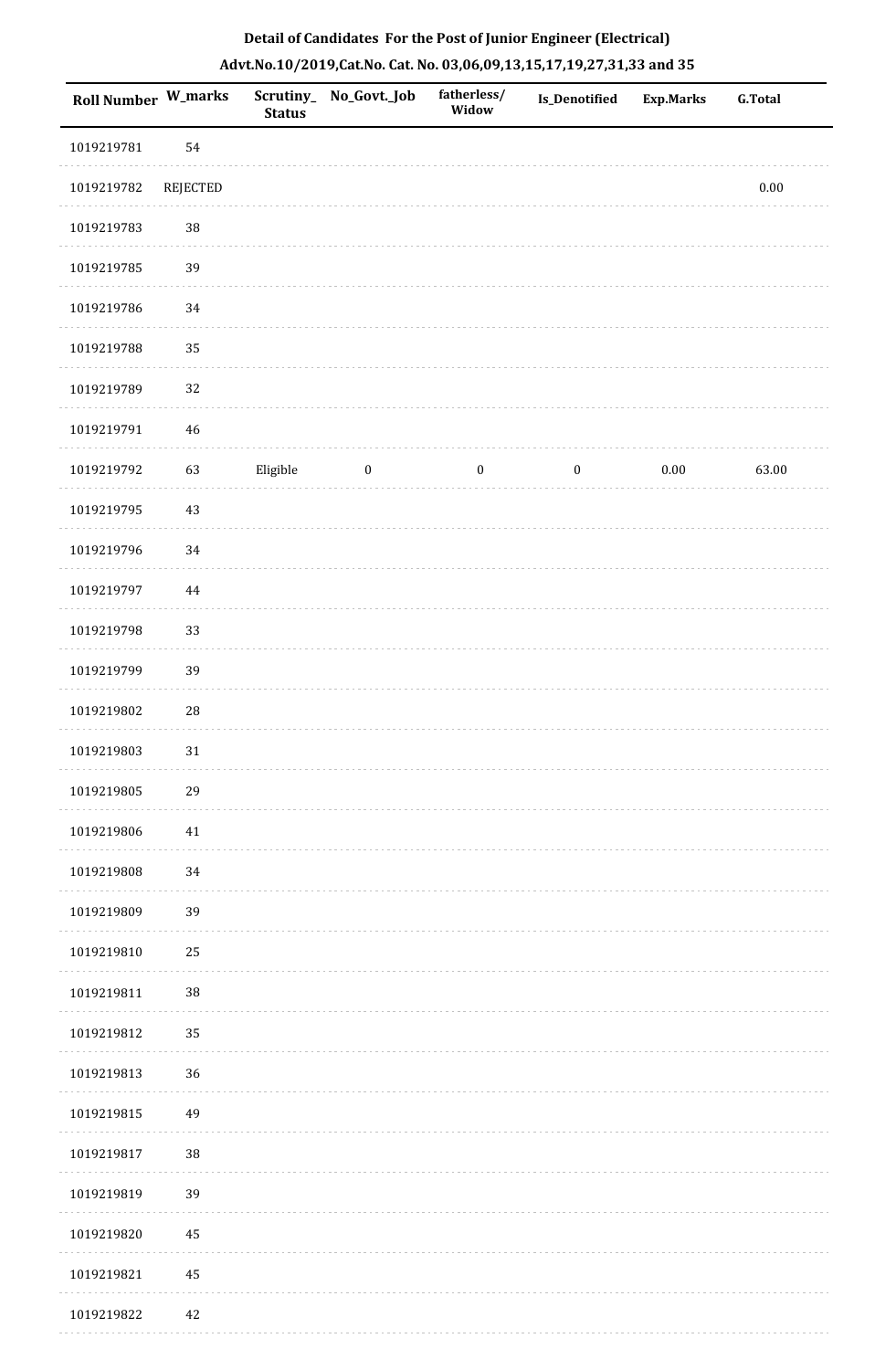|  | Detail of Candidates For the Post of Junior Engineer (Electrical)     |  |
|--|-----------------------------------------------------------------------|--|
|  | Advt.No.10/2019,Cat.No. Cat. No. 03,06,09,13,15,17,19,27,31,33 and 35 |  |

| <b>Roll Number W_marks</b> |          | <b>Status</b> | Scrutiny_No_Govt._Job | fatherless/<br>Widow | Is_Denotified    | <b>Exp.Marks</b> | <b>G.Total</b> |
|----------------------------|----------|---------------|-----------------------|----------------------|------------------|------------------|----------------|
| 1019219823                 | $50\,$   |               |                       |                      |                  |                  |                |
| 1019219827                 | 35       |               |                       |                      |                  |                  |                |
| 1019219828                 | $\bf 44$ |               |                       |                      |                  |                  |                |
| 1019219833                 | $30\,$   |               |                       |                      |                  |                  |                |
| 1019219840                 | 41       |               |                       |                      |                  |                  |                |
| 1019219841                 | 56       |               |                       |                      |                  |                  |                |
| 1019219846                 | 34       |               |                       |                      |                  |                  |                |
| 1019219847                 | 77       | Eligible      | $\boldsymbol{0}$      | $\boldsymbol{0}$     | $\boldsymbol{0}$ | $0.00\,$         | 77.00          |
| 1019219848                 | 37       |               |                       |                      |                  |                  |                |
| 1019219851                 | $31\,$   |               |                       |                      |                  |                  |                |
| 1019219853                 | 44       |               |                       |                      |                  |                  |                |
| 1019219854                 | 32       |               |                       |                      |                  |                  |                |
| 1019219856                 | 66       | Eligible      | $\boldsymbol{0}$      | $\boldsymbol{0}$     | $\boldsymbol{0}$ | $0.00\,$         | 66.00          |
| 1019219857                 | 35       |               |                       |                      |                  |                  |                |
| 1019219858                 | $47\,$   |               |                       |                      |                  |                  |                |
| 1019219859                 | $27\,$   |               |                       |                      |                  |                  |                |
| 1019219861                 | 45       |               |                       |                      |                  |                  |                |
| 1019219863                 | $27\,$   |               |                       |                      |                  |                  |                |
| 1019219865                 | 53       |               |                       |                      |                  |                  |                |
| 1019219866                 | 35       |               |                       |                      |                  |                  |                |
| 1019219867                 | $31\,$   |               |                       |                      |                  |                  |                |
| 1019219869                 | $41\,$   |               |                       |                      |                  |                  |                |
| 1019219874                 | 39       |               |                       |                      |                  |                  |                |
| 1019219875                 | $47\,$   |               |                       |                      |                  |                  |                |
| 1019219876                 | 38       |               |                       |                      |                  |                  |                |
| 1019219878                 | $50\,$   |               |                       |                      |                  |                  |                |
| 1019219879                 | $51\,$   |               |                       |                      |                  |                  |                |
| 1019219880                 | 49       |               |                       |                      |                  |                  |                |
| 1019219883                 | 33       |               |                       |                      |                  |                  |                |
| 1019219885                 | 46       |               |                       |                      |                  |                  |                |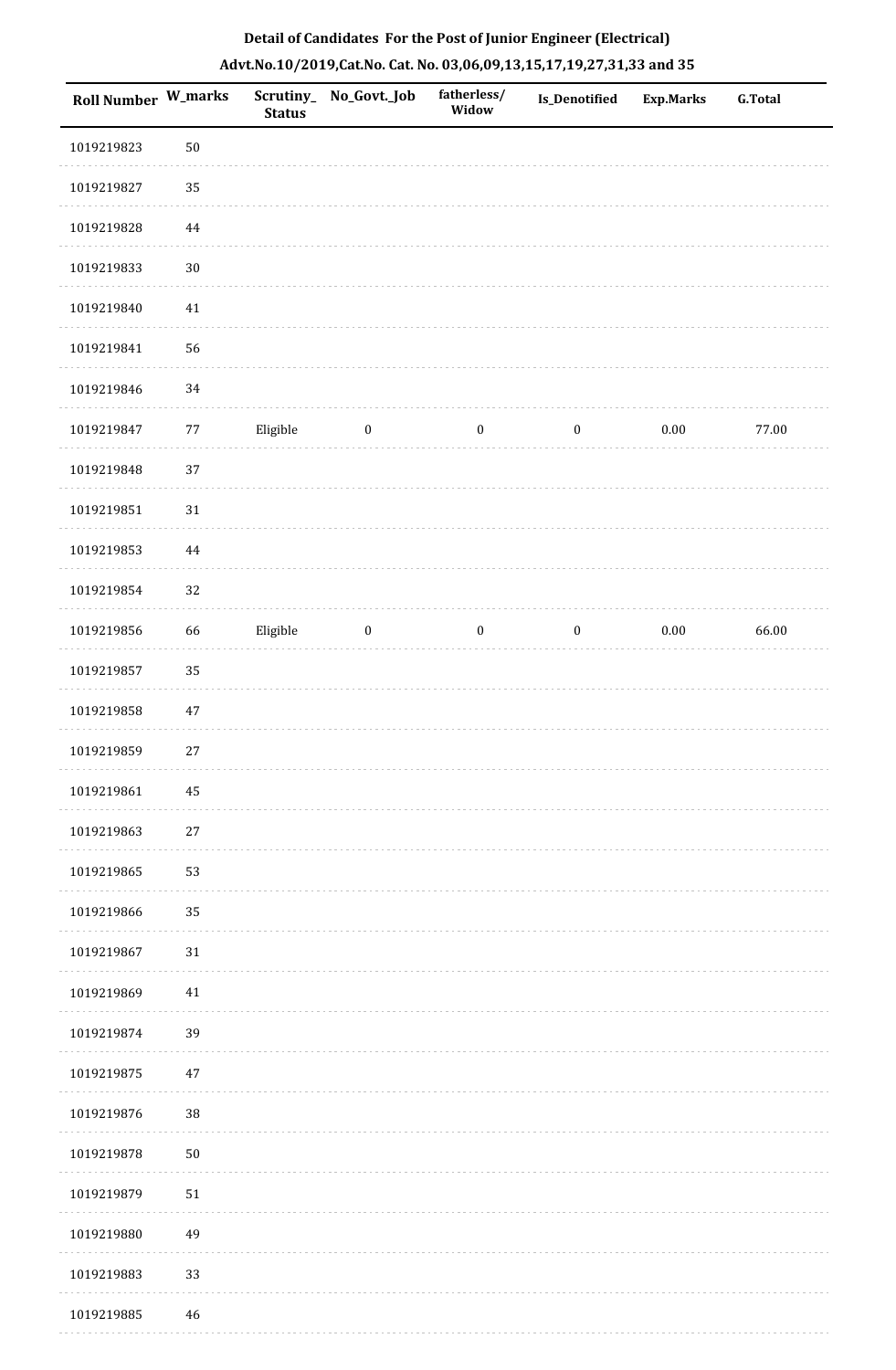|  | Detail of Candidates For the Post of Junior Engineer (Electrical)     |  |
|--|-----------------------------------------------------------------------|--|
|  | Advt.No.10/2019,Cat.No. Cat. No. 03,06,09,13,15,17,19,27,31,33 and 35 |  |

| Roll Number W_marks |            | <b>Status</b> | Scrutiny_ No_Govt._Job | fatherless/<br>Widow | Is_Denotified    | <b>Exp.Marks</b> | <b>G.Total</b> |
|---------------------|------------|---------------|------------------------|----------------------|------------------|------------------|----------------|
| 1019219886          | 42         |               |                        |                      |                  |                  |                |
| 1019219888          | 36         |               |                        |                      |                  |                  |                |
| 1019219889          | 39         |               |                        |                      |                  |                  |                |
| 1019219890          | $38\,$     |               |                        |                      |                  |                  |                |
| 1019219892          | $38\,$     |               |                        |                      |                  |                  |                |
| 1019219894          | 14         |               |                        |                      |                  |                  |                |
| 1019219896          | 37         |               |                        |                      |                  |                  |                |
| 1019219897          | 43         |               |                        |                      |                  |                  |                |
| 1019219898          | 35         |               |                        |                      |                  |                  |                |
| 1019219899          | 35         |               |                        |                      |                  |                  |                |
| 1019219900          | 54         |               |                        |                      |                  |                  |                |
| 1019219901          | 48         |               |                        |                      |                  |                  |                |
| 1019219902          | 55         | Eligible      | $\sqrt{5}$             | $\boldsymbol{0}$     | $\boldsymbol{0}$ | $0.00\,$         | 60.00          |
| 1019219904          | 37         |               |                        |                      |                  |                  |                |
| 1019219906          | $50\,$     |               |                        |                      |                  |                  |                |
| 1019219907          | 33         |               |                        |                      |                  |                  |                |
| 1019219910          | 51         |               |                        |                      |                  |                  |                |
| 1019219915          | $\bf 44$   |               |                        |                      |                  |                  |                |
| 1019219916          | 25         |               |                        |                      |                  |                  |                |
| 1019219917          | 36         |               |                        |                      |                  |                  |                |
| 1019219920          | 48         |               |                        |                      |                  |                  |                |
| 1019219921          | 37         |               |                        |                      |                  |                  |                |
| 1019219922          | $31\,$     |               |                        |                      |                  |                  |                |
| 1019219925          | 42         |               |                        |                      |                  |                  |                |
| 1019219927          | 23         |               |                        |                      |                  |                  |                |
| 1019219928          | ${\bf 51}$ | Eligible      | $\boldsymbol{0}$       | $\boldsymbol{0}$     | $\boldsymbol{0}$ | $0.00\,$         | 51.00          |
| 1019219929          | 34         | Eligible      | $\mathbf 5$            | $\boldsymbol{0}$     | $\boldsymbol{0}$ | $0.00\,$         | 39.00          |
| 1019219930          | $\bf 44$   |               |                        |                      |                  |                  |                |
| 1019219931          | $10\,$     |               |                        |                      |                  |                  |                |
| 1019219933          | 54         |               |                        |                      |                  |                  |                |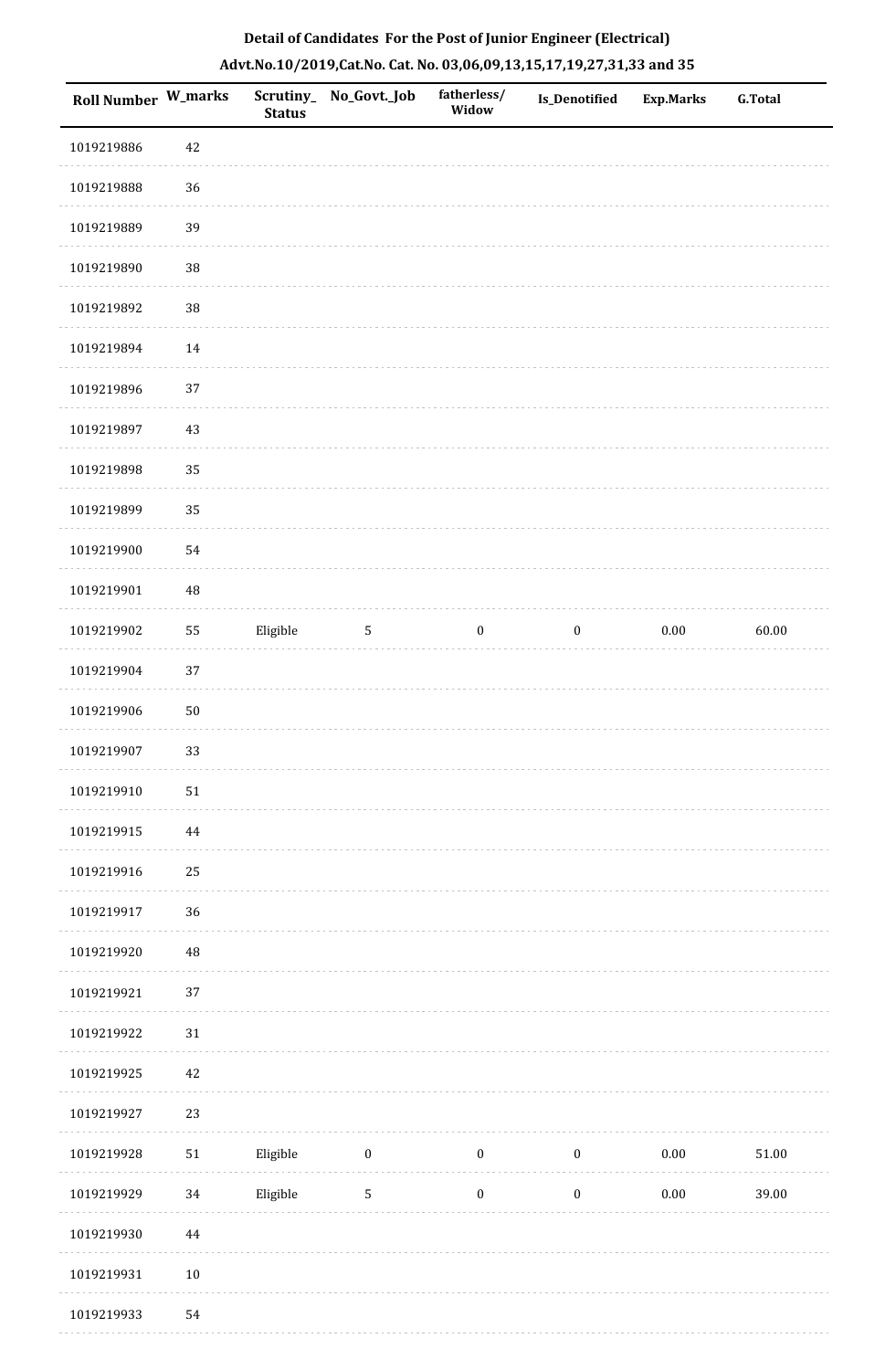| Roll Number W_marks |                 | Scrutiny_<br><b>Status</b> | No_Govt._Job     | fatherless/<br>Widow | Is_Denotified    | <b>Exp.Marks</b> | <b>G.Total</b> |
|---------------------|-----------------|----------------------------|------------------|----------------------|------------------|------------------|----------------|
| 1019219934          | $46\,$          |                            |                  |                      |                  |                  |                |
| 1019219935          | 65              | Eligible                   | $\bf{0}$         | $\boldsymbol{0}$     | $\boldsymbol{0}$ | $0.00\,$         | 65.00          |
| 1019219936          | 57              |                            |                  |                      |                  |                  |                |
| 1019219938          | $40\,$          |                            |                  |                      |                  |                  |                |
| 1019219939          | 46              |                            |                  |                      |                  |                  |                |
| 1019219940          | 41              |                            |                  |                      |                  |                  |                |
| 1019219941          | 33              |                            |                  |                      |                  |                  |                |
| 1019219942          | $50\,$          |                            |                  |                      |                  |                  |                |
| 1019219943          | 49              |                            |                  |                      |                  |                  |                |
| 1019219944          | 38              |                            |                  |                      |                  |                  |                |
| 1019219947          | 36              |                            |                  |                      |                  |                  |                |
| 1019219948          | <b>REJECTED</b> |                            |                  |                      |                  |                  | $0.00\,$       |
| 1019219950          | $41\,$          |                            |                  |                      |                  |                  |                |
| 1019219952          | $31\,$          |                            |                  |                      |                  |                  |                |
| 1019219953          | $41\,$          |                            |                  |                      |                  |                  |                |
| 1019219954          | 41              |                            |                  |                      |                  |                  |                |
| 1019219955          | 39              |                            |                  |                      |                  |                  |                |
| 1019219956          | 52              |                            |                  |                      |                  |                  |                |
| 1019219957          | 43              |                            |                  |                      |                  |                  |                |
| 1019219959          | $42\,$          |                            |                  |                      |                  |                  |                |
| 1019219960          | 46              |                            |                  |                      |                  |                  |                |
| 1019219962          | 65              | Eligible                   | $\boldsymbol{0}$ | $\boldsymbol{0}$     | $\boldsymbol{0}$ | $0.00\,$         | 65.00          |
| 1019219964          | $24\,$          |                            |                  |                      |                  |                  |                |
| 1019219966          | $46\,$          |                            |                  |                      |                  |                  |                |
| 1019219967          | 53              |                            |                  |                      |                  |                  |                |
| 1019219969          | ${\bf 50}$      |                            |                  |                      |                  |                  |                |
| 1019219970          | 39              |                            |                  |                      |                  |                  |                |
| 1019219971          | 45              |                            |                  |                      |                  |                  |                |
| 1019219973          | $31\,$          |                            |                  |                      |                  |                  |                |
| 1019219978          | $27\,$          |                            |                  |                      |                  |                  |                |

. . . . . . . . . . . .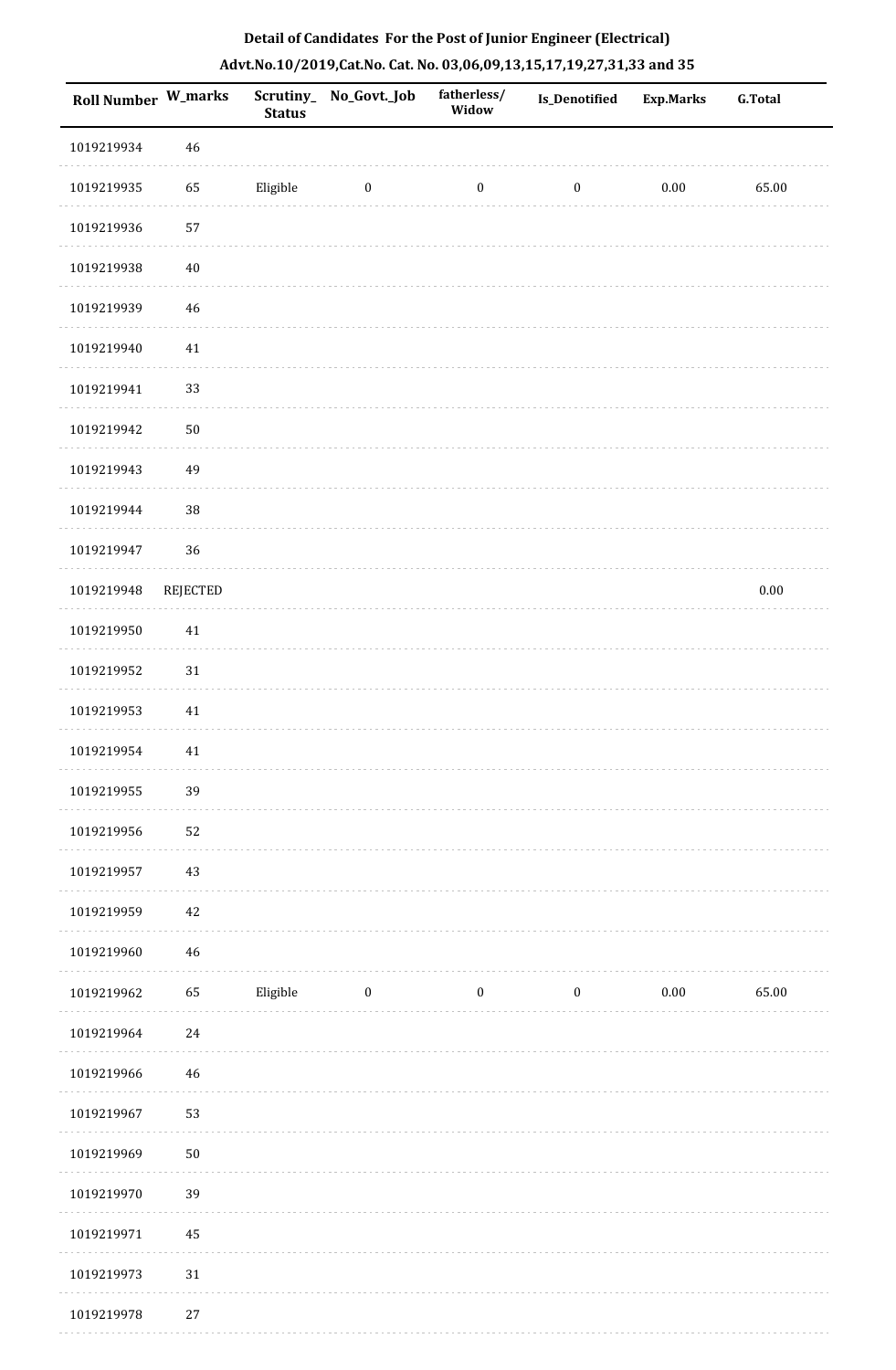| Roll Number W_marks |             | <b>Status</b> | Scrutiny_ No_Govt._Job | fatherless/<br>Widow | Is_Denotified | <b>Exp.Marks</b> | G.Total |
|---------------------|-------------|---------------|------------------------|----------------------|---------------|------------------|---------|
| 1019219982          | $41\,$      |               |                        |                      |               |                  |         |
| 1019219985          | 37          |               |                        |                      |               |                  |         |
| 1019219986          | 33          |               |                        |                      |               |                  |         |
| 1019219988          | 35          |               |                        |                      |               |                  |         |
| 1019219991          | $47\,$      |               |                        |                      |               |                  |         |
| 1019219992          | $47\,$      |               |                        |                      |               |                  |         |
| 1019219993          | $40\,$      |               |                        |                      |               |                  |         |
| 1019219997          | ${\bf 28}$  |               |                        |                      |               |                  |         |
| 1019219999          | 35          |               |                        |                      |               |                  |         |
| 1019220000          | 37          |               |                        |                      |               |                  |         |
| 1019220002          | 16          |               |                        |                      |               |                  |         |
| 1019220003          | $\sqrt{46}$ |               |                        |                      |               |                  |         |
| 1019220004          | 33          |               |                        |                      |               |                  |         |
| 1019220005          | $\rm 48$    |               |                        |                      |               |                  |         |
| 1019220006          | 41          |               |                        |                      |               |                  |         |
| 1019220007          | 39          |               |                        |                      |               |                  |         |
| 1019220008          | $47\,$      |               |                        |                      |               |                  |         |
| 1019220010          | 52          |               |                        |                      |               |                  |         |
| 1019220014          | 38          |               |                        |                      |               |                  |         |
| 1019220015          | 34          |               |                        |                      |               |                  |         |
| 1019220016          | $30\,$      |               |                        |                      |               |                  |         |
| 1019220017          | $31\,$      |               |                        |                      |               |                  |         |
| 1019220019          | 48          |               |                        |                      |               |                  |         |
| 1019220021          | $31\,$      |               |                        |                      |               |                  |         |
| 1019220024          | 38          |               |                        |                      |               |                  |         |
| 1019220026          | 43          |               |                        |                      |               |                  |         |
| 1019220028          | 32          |               |                        |                      |               |                  |         |
| 1019220030          | 33          |               |                        |                      |               |                  |         |
| 1019220031          | 35          |               |                        |                      |               |                  |         |
| 1019220033          | $50\,$      |               |                        |                      |               |                  |         |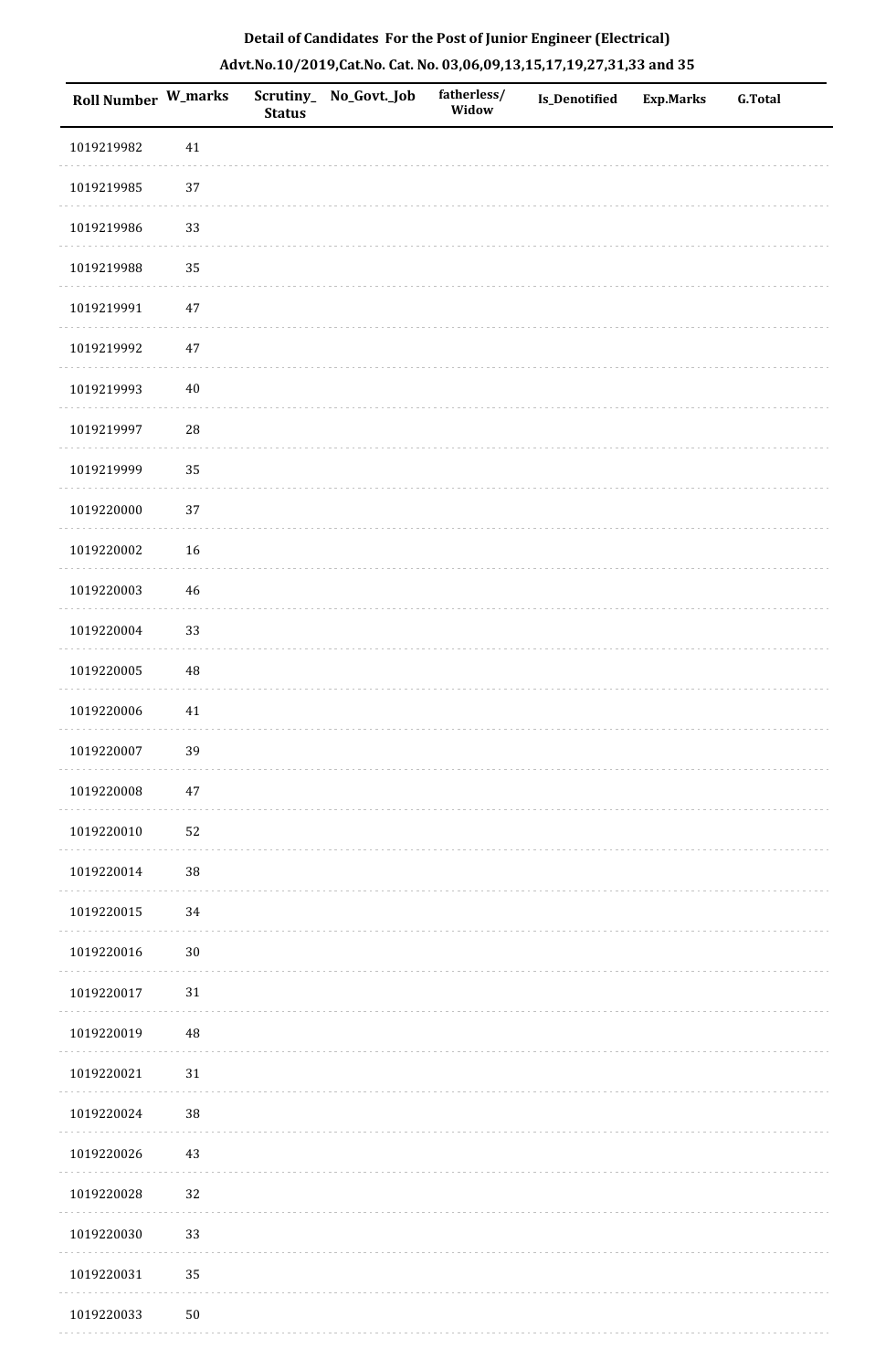| <b>Roll Number W_marks</b> |             | <b>Status</b> | Scrutiny_ No_Govt._Job | fatherless/<br>Widow | <b>Is_Denotified</b> | <b>Exp.Marks</b> | <b>G.Total</b> |
|----------------------------|-------------|---------------|------------------------|----------------------|----------------------|------------------|----------------|
| 1019220034                 | 31          |               |                        |                      |                      |                  |                |
| 1019220035                 | $31\,$      |               |                        |                      |                      |                  |                |
| 1019220036                 | 55          |               |                        |                      |                      |                  |                |
| 1019220037                 | 29          |               |                        |                      |                      |                  |                |
| 1019220038                 | 15          |               |                        |                      |                      |                  |                |
| 1019220040                 | $47\,$      |               |                        |                      |                      |                  |                |
| 1019220043                 | $38\,$      |               |                        |                      |                      |                  |                |
| 1019220044                 | 43          |               |                        |                      |                      |                  |                |
| 1019220046                 | $\sqrt{28}$ |               |                        |                      |                      |                  |                |
| 1019220048                 | ${\bf 50}$  |               |                        |                      |                      |                  |                |
| 1019220049                 | 33          |               |                        |                      |                      |                  |                |
| 1019220050                 | 42          |               |                        |                      |                      |                  |                |
| 1019220051                 | 34          |               |                        |                      |                      |                  |                |
| 1019220052                 | 35          |               |                        |                      |                      |                  |                |
| 1019220054                 | 37          |               |                        |                      |                      |                  |                |
| 1019220055                 | 59          |               |                        |                      |                      |                  |                |
| 1019220056                 | $44\,$      |               |                        |                      |                      |                  |                |
| 1019220059                 | $40\,$      |               |                        |                      |                      |                  |                |
| 1019220060                 | 52          |               |                        |                      |                      |                  |                |
| 1019220063                 | 33          |               |                        |                      |                      |                  |                |
| 1019220066                 | $\sqrt{28}$ |               |                        |                      |                      |                  |                |
| 1019220067                 | 59          |               |                        |                      |                      |                  |                |
| 1019220068                 | $42\,$      |               |                        |                      |                      |                  |                |
| 1019220069                 | 44          |               |                        |                      |                      |                  |                |
| 1019220070                 | 35          |               |                        |                      |                      |                  |                |
| 1019220071                 | $31\,$      |               |                        |                      |                      |                  |                |
| 1019220073                 | 35          |               |                        |                      |                      |                  |                |
| 1019220074                 | ${\bf 28}$  |               |                        |                      |                      |                  |                |
| 1019220075                 | 54          |               |                        |                      |                      |                  |                |
| 1019220077                 | 42          |               |                        |                      |                      |                  |                |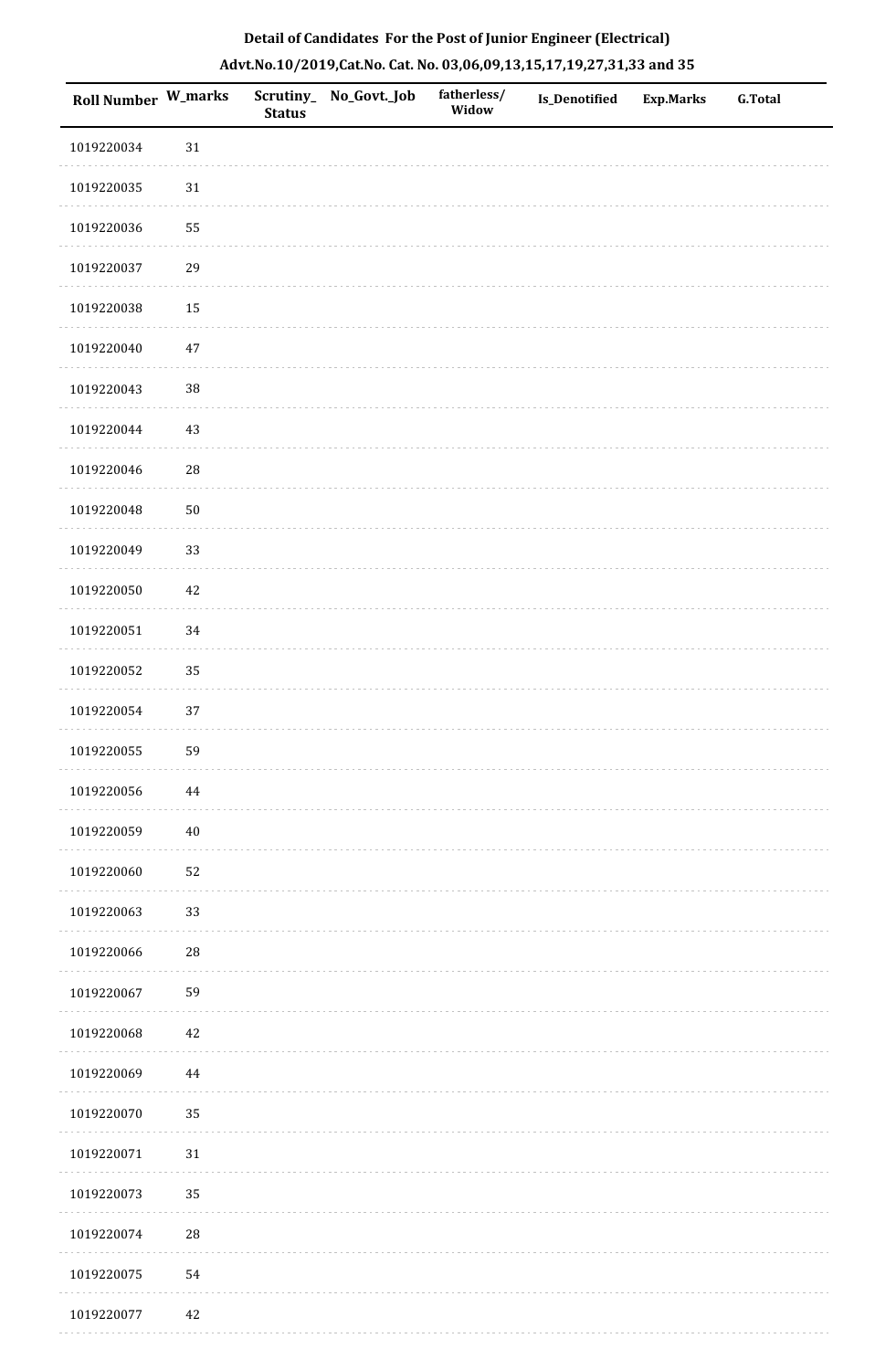| Detail of Candidates For the Post of Junior Engineer (Electrical)     |
|-----------------------------------------------------------------------|
| Advt.No.10/2019,Cat.No. Cat. No. 03,06,09,13,15,17,19,27,31,33 and 35 |

| <b>Roll Number W_marks</b> |             | <b>Status</b> | Scrutiny_ No_Govt._Job | fatherless/<br>Widow | <b>Is_Denotified</b> | <b>Exp.Marks</b> | <b>G.Total</b> |
|----------------------------|-------------|---------------|------------------------|----------------------|----------------------|------------------|----------------|
| 1019220078                 | 35          |               |                        |                      |                      |                  |                |
| 1019220080                 | 52          |               |                        |                      |                      |                  |                |
| 1019220082                 | 41          |               |                        |                      |                      |                  |                |
| 1019220083                 | 40          |               |                        |                      |                      |                  |                |
| 1019220084                 | $40\,$      |               |                        |                      |                      |                  |                |
| 1019220085                 | 35          |               |                        |                      |                      |                  |                |
| 1019220088                 | 58          |               |                        |                      |                      |                  |                |
| 1019220089                 | 43          |               |                        |                      |                      |                  |                |
| 1019220091                 | 33          |               |                        |                      |                      |                  |                |
| 1019220092                 | 33          |               |                        |                      |                      |                  |                |
| 1019220093                 | $40\,$      |               |                        |                      |                      |                  |                |
| 1019220094                 | 26          |               |                        |                      |                      |                  |                |
| 1019220098                 | $38\,$      |               |                        |                      |                      |                  |                |
| 1019220100                 | $28\,$      |               |                        |                      |                      |                  |                |
| 1019220101                 | 51          |               |                        |                      |                      |                  |                |
| 1019220102                 | $\sqrt{28}$ |               |                        |                      |                      |                  |                |
| 1019220106                 | $34\,$      |               |                        |                      |                      |                  |                |
| 1019220107                 |             | Not Eligible  |                        |                      |                      |                  |                |
| 1019220108                 | 52          |               |                        |                      |                      |                  |                |
| 1019220109                 | $38\,$      |               |                        |                      |                      |                  |                |
| 1019220112                 | $34\,$      |               |                        |                      |                      |                  |                |
| 1019220113                 | 39          |               |                        |                      |                      |                  |                |
| 1019220115                 | 36          |               |                        |                      |                      |                  |                |
| 1019220116                 | $27\,$      |               |                        |                      |                      |                  |                |
| 1019220117                 | 43          |               |                        |                      |                      |                  |                |
| 1019220118                 | 33          |               |                        |                      |                      |                  |                |
| 1019220119                 | $30\,$      |               |                        |                      |                      |                  |                |
| 1019220121                 | 57          |               |                        |                      |                      |                  |                |
| 1019220123                 | 52          | Eligible      | $\bf{0}$               | $\boldsymbol{0}$     | $\boldsymbol{0}$     | $0.00\,$         | 52.00          |
| 1019220124                 | 36          |               |                        |                      |                      |                  |                |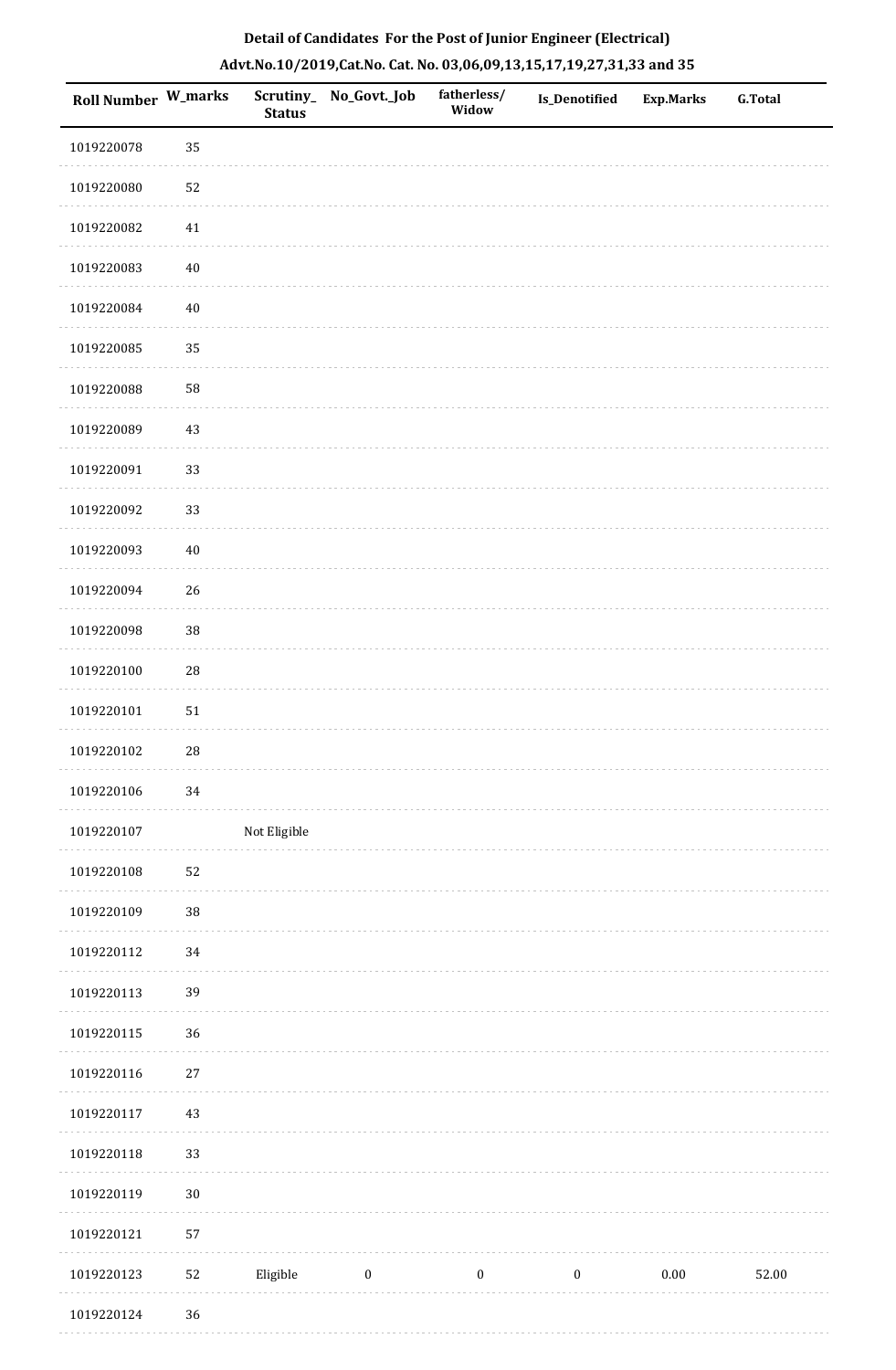|  | Detail of Candidates For the Post of Junior Engineer (Electrical)     |  |
|--|-----------------------------------------------------------------------|--|
|  | Advt.No.10/2019,Cat.No. Cat. No. 03,06,09,13,15,17,19,27,31,33 and 35 |  |

| <b>Roll Number W_marks</b> |          | <b>Status</b> | Scrutiny_ No_Govt._Job | fatherless/<br>Widow | <b>Is_Denotified</b> | <b>Exp.Marks</b> | <b>G.Total</b> |
|----------------------------|----------|---------------|------------------------|----------------------|----------------------|------------------|----------------|
| 1019220125                 | 48       |               |                        |                      |                      |                  |                |
| 1019220126                 | REJECTED |               |                        |                      |                      |                  | $0.00\,$       |
| 1019220129                 | 38       |               |                        |                      |                      |                  |                |
| 1019220131                 | 36       |               |                        |                      |                      |                  |                |
| 1019220132                 | 43       |               |                        |                      |                      |                  |                |
| 1019220136                 | $38\,$   |               |                        |                      |                      |                  |                |
| 1019220138                 | $31\,$   |               |                        |                      |                      |                  |                |
| 1019220139                 | 42       |               |                        |                      |                      |                  |                |
| 1019220140                 | 38       |               |                        |                      |                      |                  |                |
| 1019220146                 | 63       | Eligible      | $\boldsymbol{0}$       | $\boldsymbol{0}$     | $\boldsymbol{0}$     | $0.00\,$         | 63.00          |
| 1019220153                 | 33       |               |                        |                      |                      |                  |                |
| 1019220154                 | $50\,$   |               |                        |                      |                      |                  |                |
| 1019220156                 | $50\,$   |               |                        |                      |                      |                  |                |
| 1019220162                 | $46\,$   |               |                        |                      |                      |                  |                |
| 1019220165                 | 32       |               |                        |                      |                      |                  |                |
| 1019220166                 | 43       |               |                        |                      |                      |                  |                |
| 1019220168                 | 37       |               |                        |                      |                      |                  |                |
| 1019220172                 | 37       |               |                        |                      |                      |                  |                |
| 1019220174                 | $41\,$   |               |                        |                      |                      |                  |                |
| 1019220175                 | 26       |               |                        |                      |                      |                  |                |
| 1019220178                 | $31\,$   |               |                        |                      |                      |                  |                |
| 1019220180                 | $41\,$   |               |                        |                      |                      |                  |                |
| 1019220183                 | 38       |               |                        |                      |                      |                  |                |
| 1019220186                 | 43       |               |                        |                      |                      |                  |                |
| 1019220187                 | 35       |               |                        |                      |                      |                  |                |
| 1019220188                 | 36       |               |                        |                      |                      |                  |                |
| 1019220189                 | $40\,$   |               |                        |                      |                      |                  |                |
| 1019220191                 | 58       |               |                        |                      |                      |                  |                |
| 1019220192                 | 35       |               |                        |                      |                      |                  |                |
| 1019220193                 | 39       |               |                        |                      |                      |                  |                |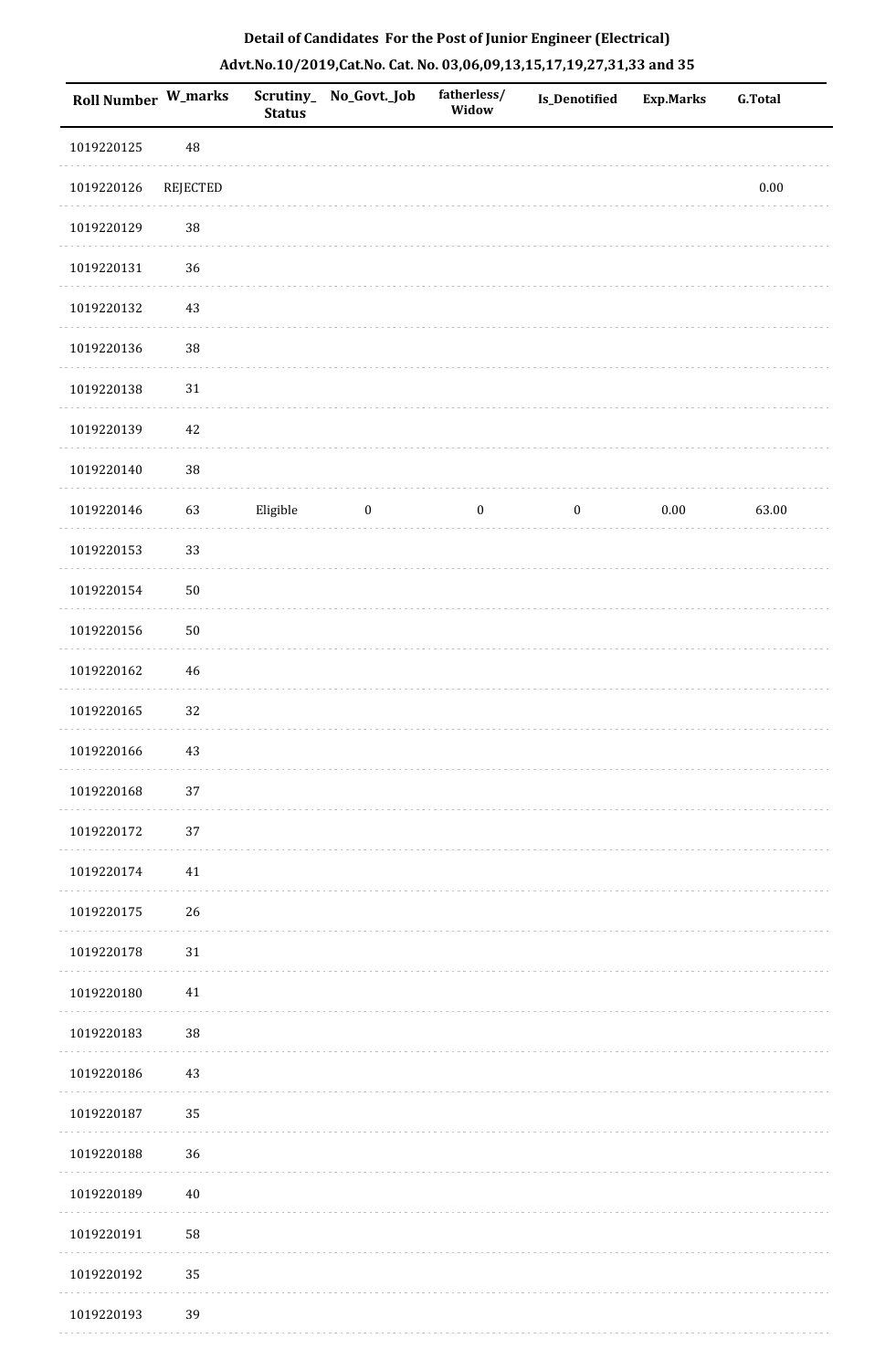| Roll Number W_marks |             | <b>Status</b> | Scrutiny_No_Govt._Job | fatherless/<br>Widow | Is_Denotified    | Exp.Marks | <b>G.Total</b> |
|---------------------|-------------|---------------|-----------------------|----------------------|------------------|-----------|----------------|
| 1019220194          | 54          |               |                       |                      |                  |           |                |
| 1019220196          | 29          |               |                       |                      |                  |           |                |
| 1019220197          | 39          |               |                       |                      |                  |           |                |
| 1019220199          | $47\,$      |               |                       |                      |                  |           |                |
| 1019220200          | 62          | Absent        | $\boldsymbol{0}$      | $\bf{0}$             | $\boldsymbol{0}$ | 0.00      |                |
| 1019220201          | $42\,$      |               |                       |                      |                  |           |                |
| 1019220202          | $\sqrt{46}$ |               |                       |                      |                  |           |                |
| 1019220203          | 37          | Eligible      | $\bf{0}$              | $\boldsymbol{0}$     | $\bf{0}$         | 0.00      | 37.00          |
| 1019220204          | ${\bf 28}$  |               |                       |                      |                  |           |                |
| 1019220206          | 49          |               |                       |                      |                  |           |                |
| 1019220207          | 43          |               |                       |                      |                  |           |                |
| 1019220208          | 23          |               |                       |                      |                  |           |                |
| 1019220209          | 60          |               |                       |                      |                  |           |                |
| 1019220211          | $41\,$      |               |                       |                      |                  |           |                |
| 1019220212          | $\sqrt{46}$ |               |                       |                      |                  |           |                |
| 1019220213          | $50\,$      |               |                       |                      |                  |           |                |
| 1019220214          | 33          |               |                       |                      |                  |           |                |
| 1019220216          | 32          |               |                       |                      |                  |           |                |
| 1019220218          | $41\,$      |               |                       |                      |                  |           |                |
| 1019220219          | 61          | Eligible      | $\bf{0}$              | $\bf{0}$             | $\boldsymbol{0}$ | 0.00      | 61.00          |
| 1019220220          | $41\,$      |               |                       |                      |                  |           |                |
| 1019220221          | 41          |               |                       |                      |                  |           |                |
| 1019220222          | 33          |               |                       |                      |                  |           |                |
| 1019220223          | $30\,$      |               |                       |                      |                  |           |                |
| 1019220224          | 36          |               |                       |                      |                  |           |                |
| 1019220228          | $37\,$      |               |                       |                      |                  |           |                |
| 1019220231          | 69          | Eligible      | $\bf{0}$              | $\bf{0}$             | $\bf{0}$         | 0.00      | 69.00          |
| 1019220232          | 37          |               |                       |                      |                  |           |                |
| 1019220233          | 41          |               |                       |                      |                  |           |                |
| 1019220235          | 27          |               |                       |                      |                  |           |                |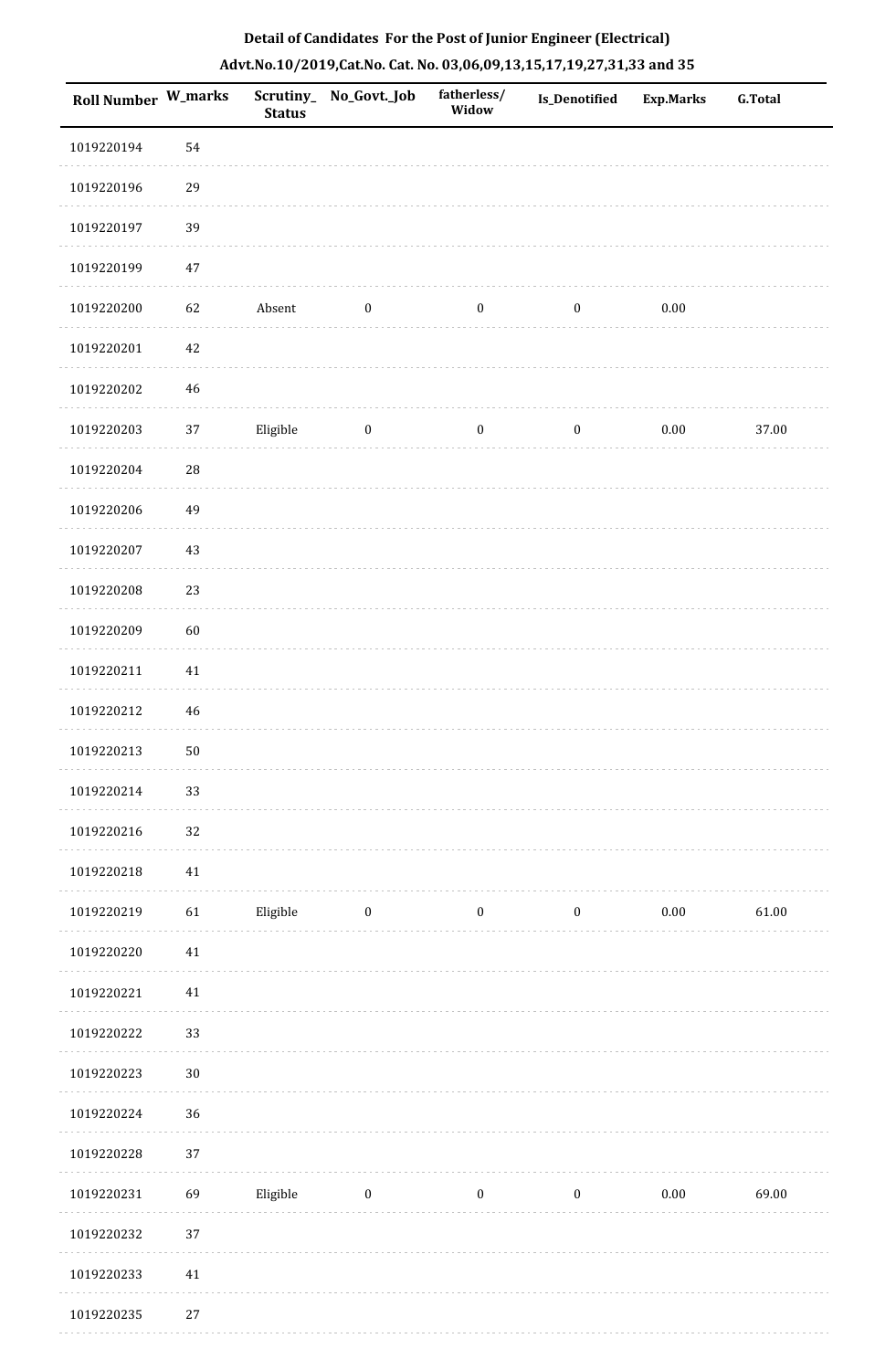| <b>Roll Number W_marks</b> |        | <b>Status</b> | Scrutiny_ No_Govt._Job | fatherless/<br>Widow | Is_Denotified | <b>Exp.Marks</b> | <b>G.Total</b> |
|----------------------------|--------|---------------|------------------------|----------------------|---------------|------------------|----------------|
| 1019220236                 | 31     |               |                        |                      |               |                  |                |
| 1019220245                 | $36\,$ |               |                        |                      |               |                  |                |
| 1019220246                 | 36     |               |                        |                      |               |                  |                |
| 1019220247                 | 39     |               |                        |                      |               |                  |                |
| 1019220249                 | 45     |               |                        |                      |               |                  |                |
| 1019220250                 | $50\,$ |               |                        |                      |               |                  |                |
| 1019220251                 | 54     |               |                        |                      |               |                  |                |
| 1019220252                 | 41     |               |                        |                      |               |                  |                |
| 1019220253                 | 38     |               |                        |                      |               |                  |                |
| 1019220254                 | $40\,$ |               |                        |                      |               |                  |                |
| 1019220255                 | $41\,$ |               |                        |                      |               |                  |                |
| 1019220256                 | 35     |               |                        |                      |               |                  |                |
| 1019220257                 | 32     |               |                        |                      |               |                  |                |
| 1019220258                 | 33     |               |                        |                      |               |                  |                |
| 1019220259                 | $38\,$ |               |                        |                      |               |                  |                |
| 1019220260                 | 36     |               |                        |                      |               |                  |                |
| 1019220261                 | $32\,$ |               |                        |                      |               |                  |                |
| 1019220262                 | 24     |               |                        |                      |               |                  |                |
| 1019220264                 | 46     |               |                        |                      |               |                  |                |
| 1019220265                 | 39     |               |                        |                      |               |                  |                |
| 1019220266                 | 25     |               |                        |                      |               |                  |                |
| 1019220269                 |        | Not Eligible  |                        |                      |               |                  |                |
| 1019220270                 | 54     |               |                        |                      |               |                  |                |
| 1019220271                 | 41     |               |                        |                      |               |                  |                |
| 1019220272                 | 36     |               |                        |                      |               |                  |                |
| 1019220274                 | 34     |               |                        |                      |               |                  |                |
| 1019220275                 | 29     |               |                        |                      |               |                  |                |
| 1019220276                 | 27     |               |                        |                      |               |                  |                |
| 1019220277                 | 29     |               |                        |                      |               |                  |                |
|                            |        |               |                        |                      |               |                  |                |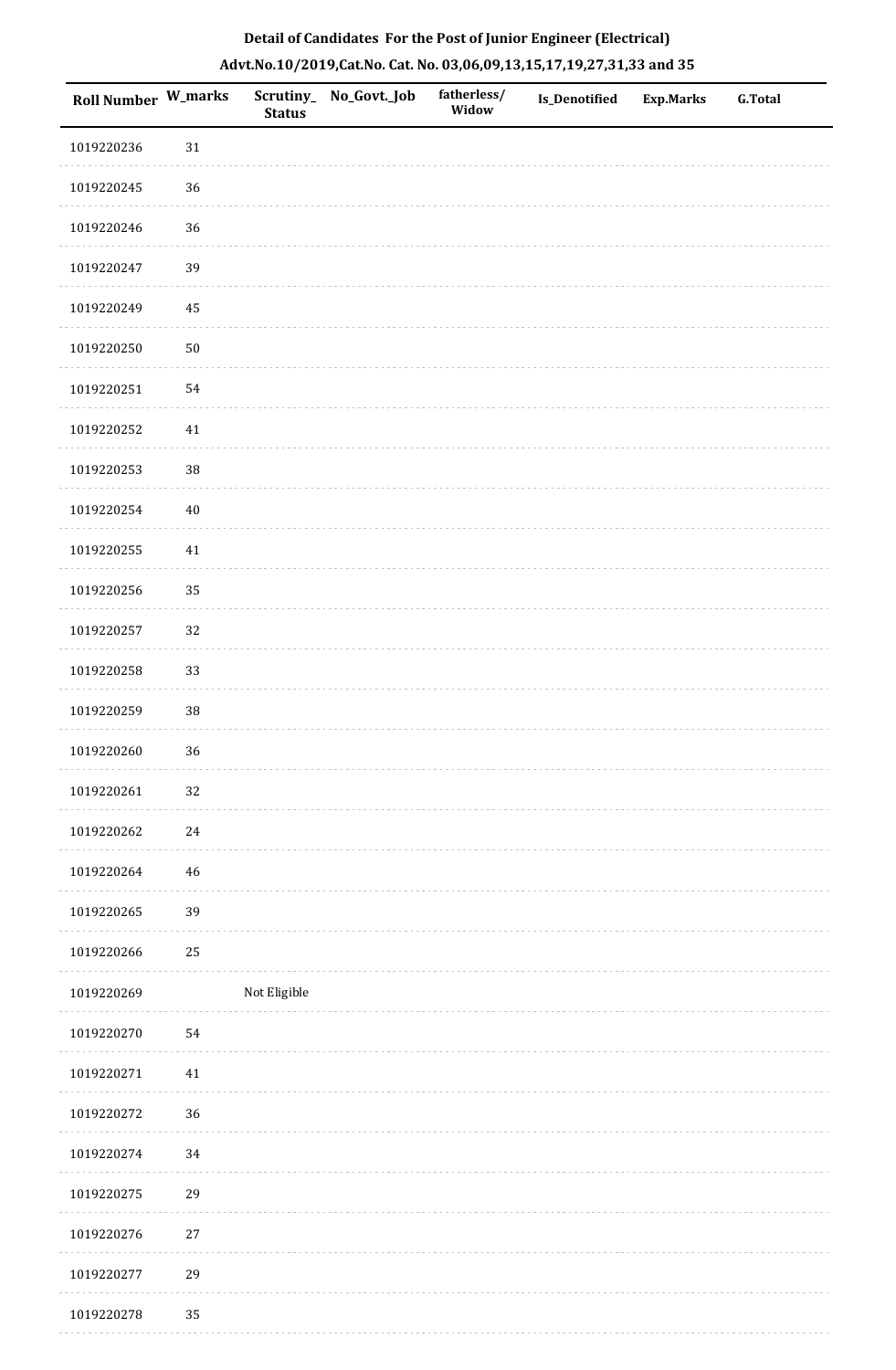|  | Detail of Candidates For the Post of Junior Engineer (Electrical)     |  |
|--|-----------------------------------------------------------------------|--|
|  | Advt.No.10/2019,Cat.No. Cat. No. 03,06,09,13,15,17,19,27,31,33 and 35 |  |

| <b>Roll Number W_marks</b> |             | <b>Status</b> | Scrutiny_ No_Govt._Job | fatherless/<br>Widow | Is_Denotified    | <b>Exp.Marks</b> | <b>G.Total</b> |
|----------------------------|-------------|---------------|------------------------|----------------------|------------------|------------------|----------------|
| 1019220279                 | $47\,$      |               |                        |                      |                  |                  |                |
| 1019220280                 | 39          |               |                        |                      |                  |                  |                |
| 1019220281                 | $51\,$      |               |                        |                      |                  |                  |                |
| 1019220282                 | $\sqrt{48}$ |               |                        |                      |                  |                  |                |
| 1019220283                 | $\sqrt{48}$ |               |                        |                      |                  |                  |                |
| 1019220286                 | 36          |               |                        |                      |                  |                  |                |
| 1019220287                 | 38          |               |                        |                      |                  |                  |                |
| 1019220288                 | 36          |               |                        |                      |                  |                  |                |
| 1019220289                 | $\bf 44$    |               |                        |                      |                  |                  |                |
| 1019220290                 | $43\,$      |               |                        |                      |                  |                  |                |
| 1019220295                 | 45          |               |                        |                      |                  |                  |                |
| 1019220296                 | 26          |               |                        |                      |                  |                  |                |
| 1019220298                 | $\sqrt{48}$ |               |                        |                      |                  |                  |                |
| 1019220299                 | 36          |               |                        |                      |                  |                  |                |
| 1019220300                 | 43          |               |                        |                      |                  |                  |                |
| 1019220301                 | $\sqrt{48}$ |               |                        |                      |                  |                  |                |
| 1019220303                 | 45          |               |                        |                      |                  |                  |                |
| 1019220305                 | $15\,$      |               |                        |                      |                  |                  |                |
| 1019220307                 | 36          |               |                        |                      |                  |                  |                |
| 1019220309                 | 35          |               |                        |                      |                  |                  |                |
| 1019220310                 | $42\,$      |               |                        |                      |                  |                  |                |
| 1019220311                 | $41\,$      |               |                        |                      |                  |                  |                |
| 1019220313                 | $47\,$      |               |                        |                      |                  |                  |                |
| 1019220314                 | 33          |               |                        |                      |                  |                  |                |
| 1019220315                 | 41          |               |                        |                      |                  |                  |                |
| 1019220317                 | 38          |               |                        |                      |                  |                  |                |
| 1019220319                 | 52          |               |                        |                      |                  |                  |                |
| 1019220320                 | 44          |               |                        |                      |                  |                  |                |
| 1019220322                 | 19          |               |                        |                      |                  |                  |                |
| 1019220323                 | 66          | Eligible      | $\sqrt{5}$             | $\boldsymbol{0}$     | $\boldsymbol{0}$ | $0.00\,$         | $71.00\,$      |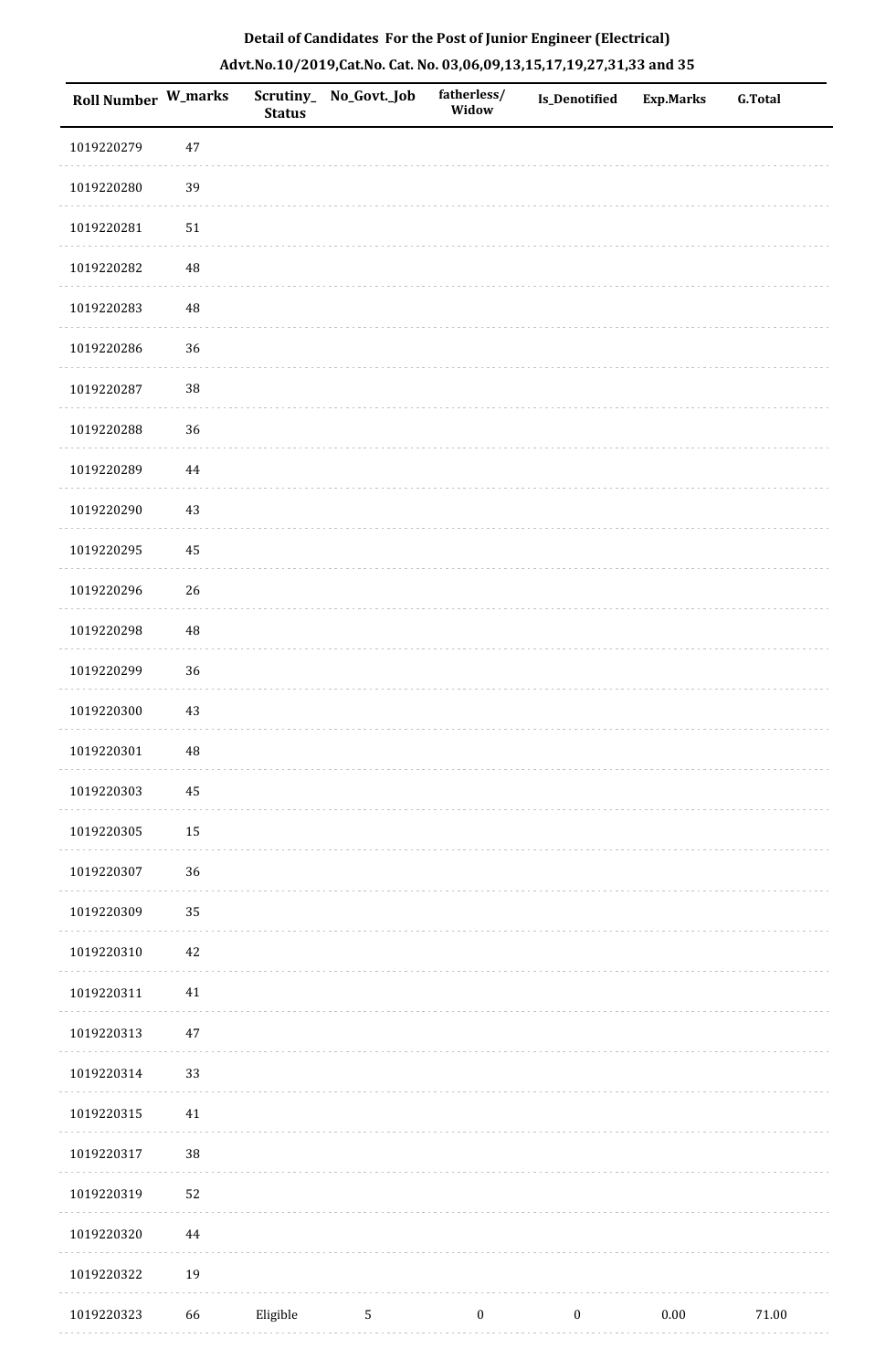| Roll Number W_marks |            | <b>Status</b> | Scrutiny_No_Govt._Job | fatherless/<br>Widow | Is_Denotified    | <b>Exp.Marks</b> | <b>G.Total</b> |
|---------------------|------------|---------------|-----------------------|----------------------|------------------|------------------|----------------|
| 1019220324          | $42\,$     |               |                       |                      |                  |                  |                |
| 1019220325          | $50\,$     |               |                       |                      |                  |                  |                |
| 1019220326          | $47\,$     |               |                       |                      |                  |                  |                |
| 1019220327          | ${\bf 28}$ |               |                       |                      |                  |                  |                |
| 1019220330          | 11         |               |                       |                      |                  |                  |                |
| 1019220332          | $43\,$     | Eligible      | $\boldsymbol{0}$      | $\boldsymbol{0}$     | $\boldsymbol{0}$ | $0.00\,$         | 43.00          |
| 1019220333          | $40\,$     |               |                       |                      |                  |                  |                |
| 1019220335          | 49         |               |                       |                      |                  |                  |                |
| 1019220337          | 39         |               |                       |                      |                  |                  |                |
| 1019220338          | 66         | Eligible      | $\boldsymbol{0}$      | $\boldsymbol{0}$     | $\boldsymbol{0}$ | $0.00\,$         | 66.00          |
| 1019220340          | 23         |               |                       |                      |                  |                  |                |
| 1019220342          | 23         |               |                       |                      |                  |                  |                |
| 1019220345          | 32         |               |                       |                      |                  |                  |                |
| 1019220347          | 53         |               |                       |                      |                  |                  |                |
| 1019220348          | 32         |               |                       |                      |                  |                  |                |
| 1019220349          | $40\,$     |               |                       |                      |                  |                  |                |
| 1019220350          | $30\,$     |               |                       |                      |                  |                  |                |
| 1019220351          | $27\,$     |               |                       |                      |                  |                  |                |
| 1019220354          | 49         |               |                       |                      |                  |                  |                |
| 1019220355          | 26         |               |                       |                      |                  |                  |                |
| 1019220365          | 34         |               |                       |                      |                  |                  |                |
| 1019220366          | 32         |               |                       |                      |                  |                  |                |
| 1019220367          | 46         |               |                       |                      |                  |                  |                |
| 1019220371          | 54         | Eligible      | $\mathbf{5}$          | $\boldsymbol{0}$     | $\boldsymbol{0}$ | $0.00\,$         | 59.00          |
| 1019220372          | 49         |               |                       |                      |                  |                  |                |
| 1019220373          | 39         |               |                       |                      |                  |                  |                |
| 1019220374          | 23         |               |                       |                      |                  |                  |                |
| 1019220375          | $50\,$     |               |                       |                      |                  |                  |                |
| 1019220376          | $46\,$     |               |                       |                      |                  |                  |                |
| 1019220377          | 34         |               |                       |                      |                  |                  |                |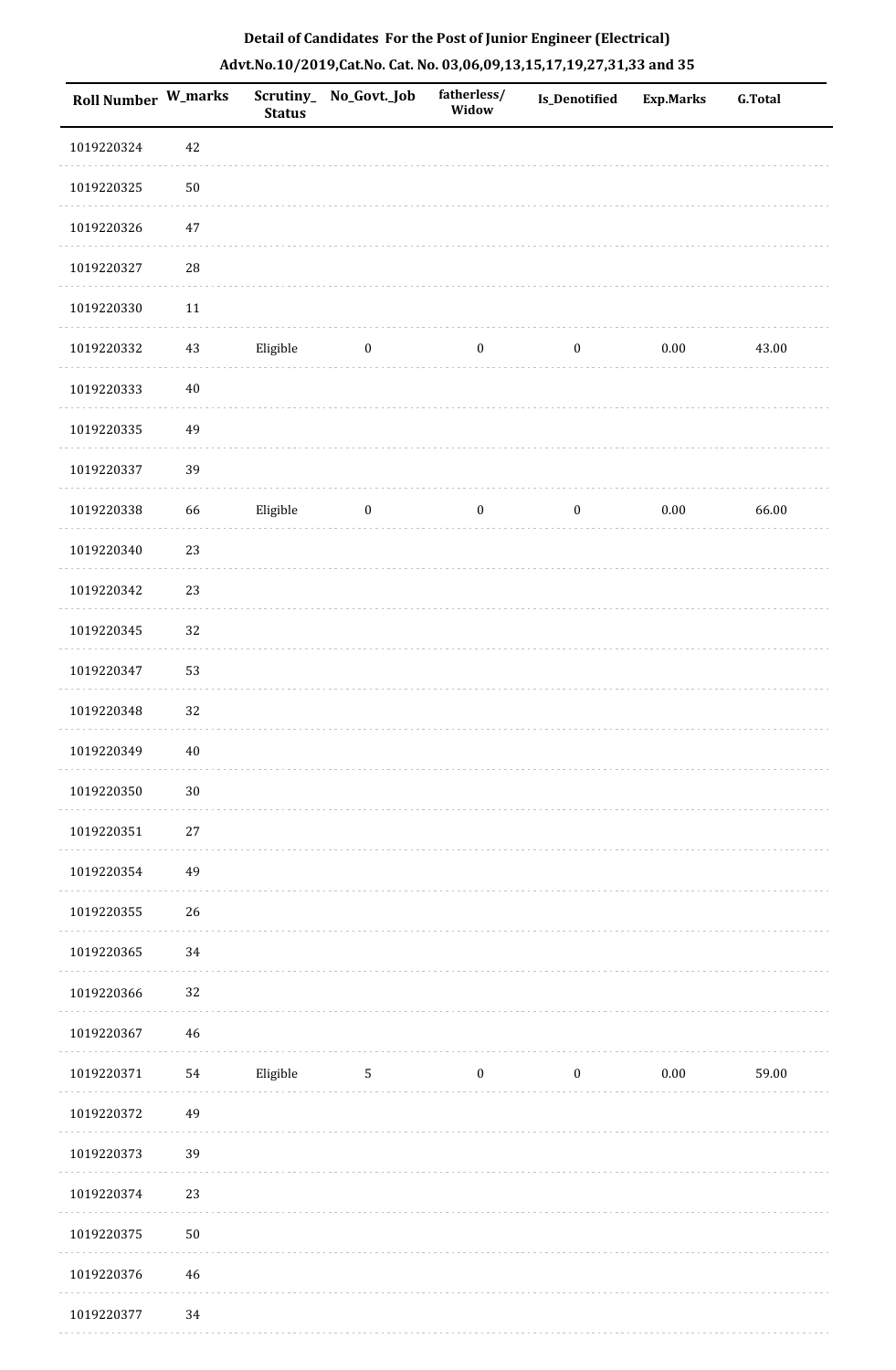| <b>Roll Number W_marks</b> |                 | <b>Status</b> | Scrutiny_No_Govt._Job | fatherless/<br>Widow | <b>Is_Denotified</b> | Exp.Marks | <b>G.Total</b> |
|----------------------------|-----------------|---------------|-----------------------|----------------------|----------------------|-----------|----------------|
| 1019220380                 | $\bf 44$        |               |                       |                      |                      |           |                |
| 1019220384                 | $\rm 48$        |               |                       |                      |                      |           |                |
| 1019220386                 | 34              |               |                       |                      |                      |           |                |
| 1019220387                 | 41              |               |                       |                      |                      |           |                |
| 1019220388                 | 39              |               |                       |                      |                      |           |                |
| 1019220389                 | 53              |               |                       |                      |                      |           |                |
| 1019220390                 | 39              |               |                       |                      |                      |           |                |
| 1019220391                 | $51\,$          |               |                       |                      |                      |           |                |
| 1019220392                 | 39              |               |                       |                      |                      |           |                |
| 1019220393                 | 35              |               |                       |                      |                      |           |                |
| 1019220394                 | $40\,$          |               |                       |                      |                      |           |                |
| 1019220395                 | 32              |               |                       |                      |                      |           |                |
| 1019220396                 | 59              |               |                       |                      |                      |           |                |
| 1019220397                 | 34              |               |                       |                      |                      |           |                |
| 1019220398                 | 35              |               |                       |                      |                      |           |                |
| 1019220399                 | $\rm 45$        |               |                       |                      |                      |           |                |
| 1019220400                 | 49              |               |                       |                      |                      |           |                |
| 1019220401                 | $42\,$          |               |                       |                      |                      |           |                |
| 1019220403                 | $\bf 44$        |               |                       |                      |                      |           |                |
| 1019220404                 | 36              |               |                       |                      |                      |           |                |
| 1019220406                 | $37\,$          | Eligible      | $\boldsymbol{0}$      | $\boldsymbol{0}$     | $\boldsymbol{0}$     | $0.00\,$  | 37.00          |
| 1019220407                 | 61              | Eligible      | $\boldsymbol{0}$      | $\boldsymbol{0}$     | $\boldsymbol{0}$     | $0.00\,$  | $61.00\,$      |
| 1019220409                 | $47\,$          |               |                       |                      |                      |           |                |
| 1019220410                 | $18\,$          |               |                       |                      |                      |           |                |
| 1019220411                 | $42\,$          |               |                       |                      |                      |           |                |
| 1019220412                 | 42              |               |                       |                      |                      |           |                |
| 1019220415                 | $\rm 48$        |               |                       |                      |                      |           |                |
| 1019220416                 | $\bf 44$        |               |                       |                      |                      |           |                |
| 1019220420                 | 41              |               |                       |                      |                      |           |                |
| 1019220421                 | <b>REJECTED</b> |               |                       |                      |                      |           | $0.00\,$       |

# **Detail of Candidates For the Post of Junior Engineer (Electrical) Advt.No.10/2019,Cat.No. Cat. No. 03,06,09,13,15,17,19,27,31,33 and 35**

. . . . . . . .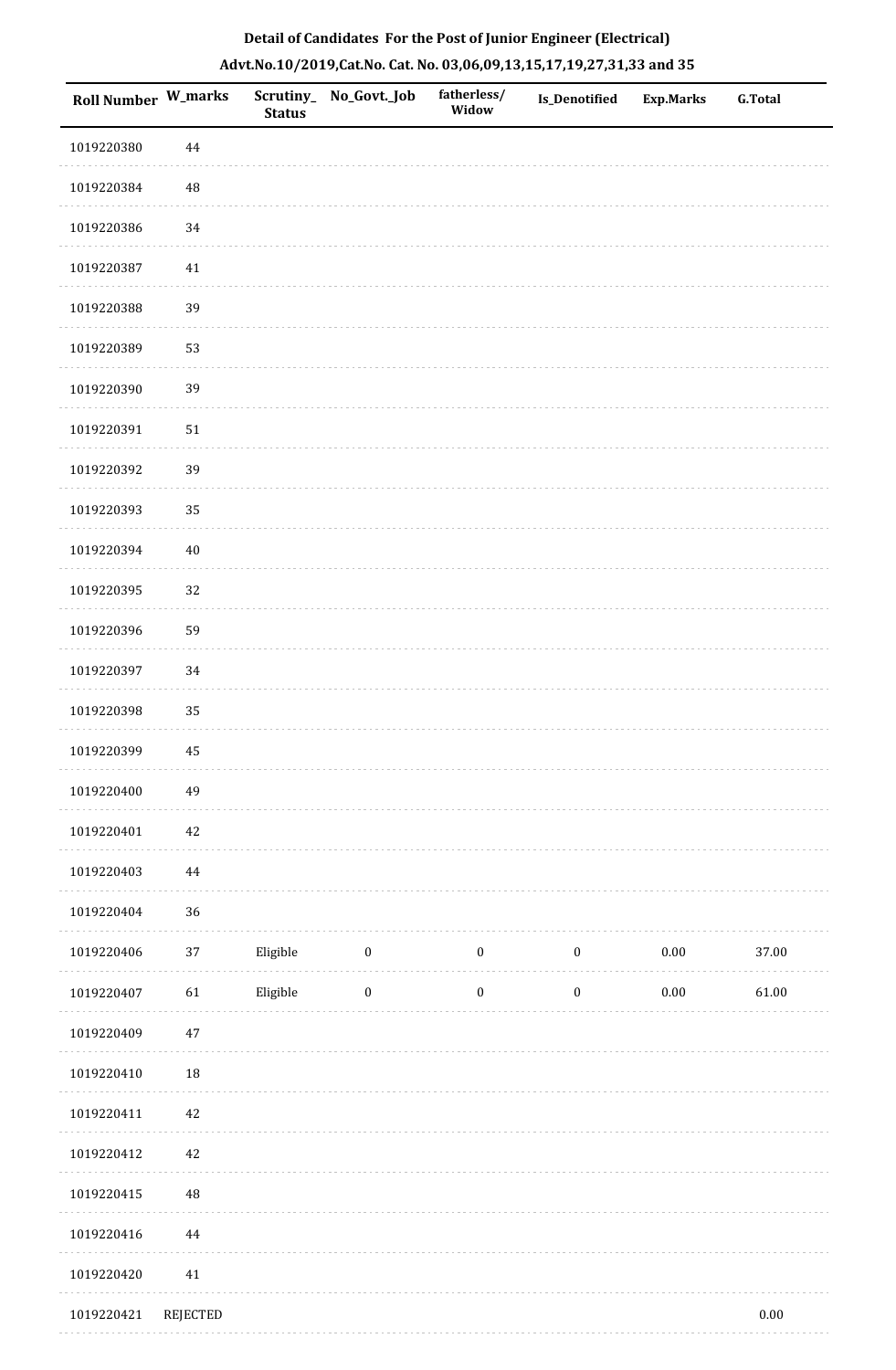| <b>Roll Number W_marks</b> |            | <b>Status</b> | Scrutiny_ No_Govt._Job | fatherless/<br>Widow | Is_Denotified | <b>Exp.Marks</b> | <b>G.Total</b> |
|----------------------------|------------|---------------|------------------------|----------------------|---------------|------------------|----------------|
| 1019220422                 | 34         |               |                        |                      |               |                  |                |
| 1019220423                 | $28\,$     |               |                        |                      |               |                  |                |
| 1019220424                 | 29         |               |                        |                      |               |                  |                |
| 1019220426                 | $40\,$     |               |                        |                      |               |                  |                |
| 1019220427                 | 39         |               |                        |                      |               |                  |                |
| 1019220428                 | $38\,$     |               |                        |                      |               |                  |                |
| 1019220430                 | 42         |               |                        |                      |               |                  |                |
| 1019220431                 | $\rm 48$   |               |                        |                      |               |                  |                |
| 1019220435                 | 45         |               |                        |                      |               |                  |                |
| 1019220438                 | 42         |               |                        |                      |               |                  |                |
| 1019220440                 | $27\,$     |               |                        |                      |               |                  |                |
| 1019220441                 | 33         |               |                        |                      |               |                  |                |
| 1019220444                 | 35         |               |                        |                      |               |                  |                |
| 1019220445                 | 36         |               |                        |                      |               |                  |                |
| 1019220446                 | 33         |               |                        |                      |               |                  |                |
| 1019220447                 | 40         |               |                        |                      |               |                  |                |
| 1019220448                 | $38\,$     |               |                        |                      |               |                  |                |
| 1019220450                 | 34         |               |                        |                      |               |                  |                |
| 1019220451                 | 52         |               |                        |                      |               |                  |                |
| 1019220452                 | 44         |               |                        |                      |               |                  |                |
| 1019220454                 | ${\bf 50}$ |               |                        |                      |               |                  |                |
| 1019220455                 | 53         |               |                        |                      |               |                  |                |
| 1019220456                 | 45         |               |                        |                      |               |                  |                |
| 1019220458                 | 40         |               |                        |                      |               |                  |                |
| 1019220460                 | 53         |               |                        |                      |               |                  |                |
| 1019220463                 | 22         |               |                        |                      |               |                  |                |
| 1019220464                 | 44         |               |                        |                      |               |                  |                |
| 1019220465                 | 45         |               |                        |                      |               |                  |                |
| 1019220466                 | 29         |               |                        |                      |               |                  |                |
| 1019220469                 | 45         |               |                        |                      |               |                  |                |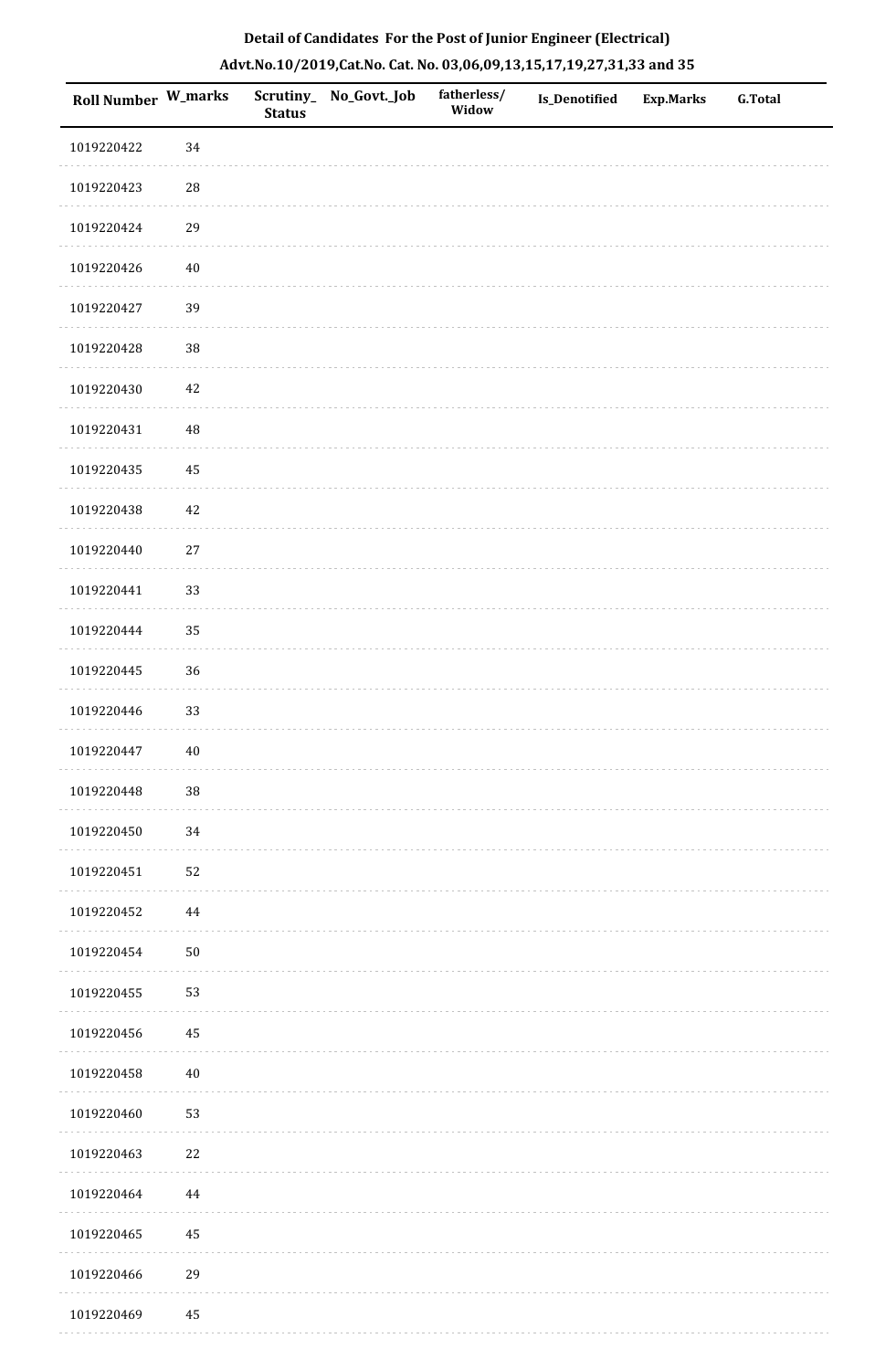| <b>Roll Number W_marks</b> |          | Scrutiny_<br><b>Status</b> | No_Govt._Job     | fatherless/<br>Widow | Is_Denotified    | <b>Exp.Marks</b> | <b>G.Total</b> |
|----------------------------|----------|----------------------------|------------------|----------------------|------------------|------------------|----------------|
| 1019220471                 | 32       |                            |                  |                      |                  |                  |                |
| 1019220472                 | 36       |                            |                  |                      |                  |                  |                |
| 1019220473                 | 42       |                            |                  |                      |                  |                  |                |
| 1019220474                 | $50\,$   |                            |                  |                      |                  |                  |                |
| 1019220476                 | 43       |                            |                  |                      |                  |                  |                |
| 1019220477                 | 54       |                            |                  |                      |                  |                  |                |
| 1019220479                 | $40\,$   |                            |                  |                      |                  |                  |                |
| 1019220481                 | $40\,$   | Eligible                   | $\boldsymbol{0}$ | $\boldsymbol{0}$     | $\boldsymbol{0}$ | $0.00\,$         | 40.00          |
| 1019220484                 | 39       |                            |                  |                      |                  |                  |                |
| 1019220489                 | 42       |                            |                  |                      |                  |                  |                |
| 1019220490                 | 35       |                            |                  |                      |                  |                  |                |
| 1019220492                 | 34       |                            |                  |                      |                  |                  |                |
| 1019220493                 | $40\,$   |                            |                  |                      |                  |                  |                |
| 1019220494                 | 45       |                            |                  |                      |                  |                  |                |
| 1019220495                 | 36       |                            |                  |                      |                  |                  |                |
| 1019220496                 | $30\,$   |                            |                  |                      |                  |                  |                |
| 1019220498                 | $\rm 48$ |                            |                  |                      |                  |                  |                |
| 1019220503                 | $27\,$   |                            |                  |                      |                  |                  |                |
| 1019220506                 | 59       | Eligible                   | $\mathbf 5$      | 0                    | $\boldsymbol{0}$ | $0.00\,$         | 64.00          |
| 1019220507                 | $\rm 48$ |                            |                  |                      |                  |                  |                |
| 1019220508                 | $30\,$   |                            |                  |                      |                  |                  |                |
| 1019220511                 | 53       |                            |                  |                      |                  |                  |                |
| 1019220512                 | 56       | Eligible                   | $\sqrt{5}$       | $\boldsymbol{0}$     | $\boldsymbol{0}$ | $0.00\,$         | 61.00          |
| 1019220514                 | $30\,$   |                            |                  |                      |                  |                  |                |
| 1019220515                 | $40\,$   |                            |                  |                      |                  |                  |                |
| 1019220516                 | 33       |                            |                  |                      |                  |                  |                |
| 1019220517                 | 35       |                            |                  |                      |                  |                  |                |
| 1019220519                 | 35       |                            |                  |                      |                  |                  |                |

1019220524 37

#### **Detail of Candidates For the Post of Junior Engineer (Electrical) Advt.No.10/2019,Cat.No. Cat. No. 03,06,09,13,15,17,19,27,31,33 and 35**

 $\sim$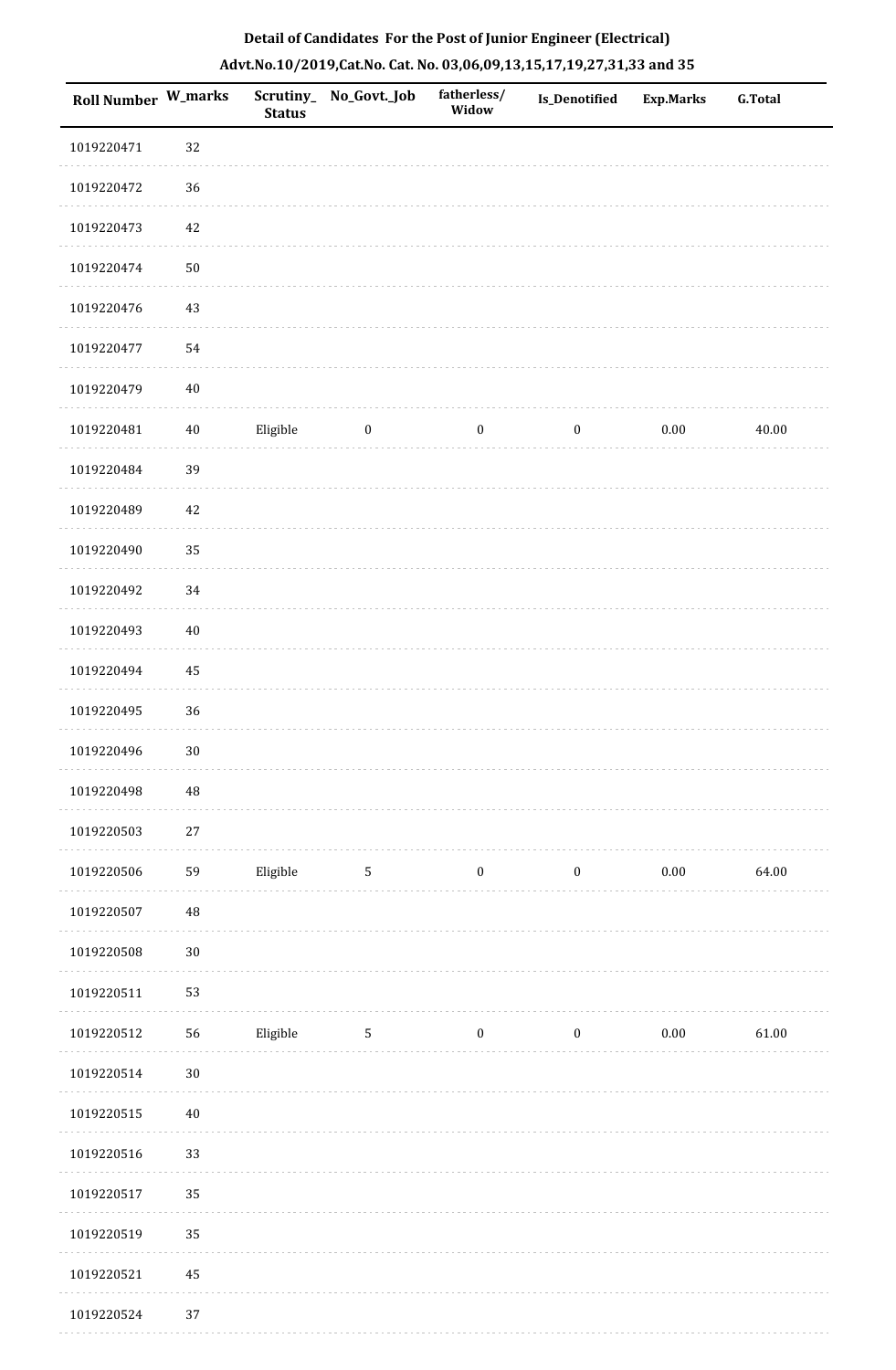| Roll Number W_marks |                 | <b>Status</b> | Scrutiny_ No_Govt._Job | fatherless/<br>Widow | Is_Denotified | <b>Exp.Marks</b> | G.Total  |
|---------------------|-----------------|---------------|------------------------|----------------------|---------------|------------------|----------|
| 1019220525          | 52              |               |                        |                      |               |                  |          |
| 1019220527          | 29              |               |                        |                      |               |                  |          |
| 1019220530          | 45              |               |                        |                      |               |                  |          |
| 1019220533          | $40\,$          |               |                        |                      |               |                  |          |
| 1019220534          | $\rm 48$        |               |                        |                      |               |                  |          |
| 1019220536          | 36              |               |                        |                      |               |                  |          |
| 1019220537          | 52              |               |                        |                      |               |                  |          |
| 1019220540          | 22              |               |                        |                      |               |                  |          |
| 1019220541          | 33              |               |                        |                      |               |                  |          |
| 1019220542          | 31              |               |                        |                      |               |                  |          |
| 1019220543          | $51\,$          |               |                        |                      |               |                  |          |
| 1019220546          | 21              |               |                        |                      |               |                  |          |
| 1019220548          | 29              |               |                        |                      |               |                  |          |
| 1019220550          | $40\,$          |               |                        |                      |               |                  |          |
| 1019220551          | 51              |               |                        |                      |               |                  |          |
| 1019220552          | $38\,$          |               |                        |                      |               |                  |          |
| 1019220553          | 41              |               |                        |                      |               |                  |          |
| 1019220556          | $38\,$          |               |                        |                      |               |                  |          |
| 1019220557          | <b>REJECTED</b> |               |                        |                      |               |                  | $0.00\,$ |
| 1019220558          | 31              |               |                        |                      |               |                  |          |
| 1019220559          | 41              |               |                        |                      |               |                  |          |
| 1019220560          | $\rm 48$        |               |                        |                      |               |                  |          |
| 1019220561          | 26              |               |                        |                      |               |                  |          |
| 1019220563          | 12              |               |                        |                      |               |                  |          |
| 1019220567          | 25              |               |                        |                      |               |                  |          |
| 1019220568          | 36              |               |                        |                      |               |                  |          |
| 1019220571          | $40\,$          |               |                        |                      |               |                  |          |
| 1019220572          | 35              |               |                        |                      |               |                  |          |
| 1019220574          | 34              |               |                        |                      |               |                  |          |
| 1019220575          | 39              |               |                        |                      |               |                  |          |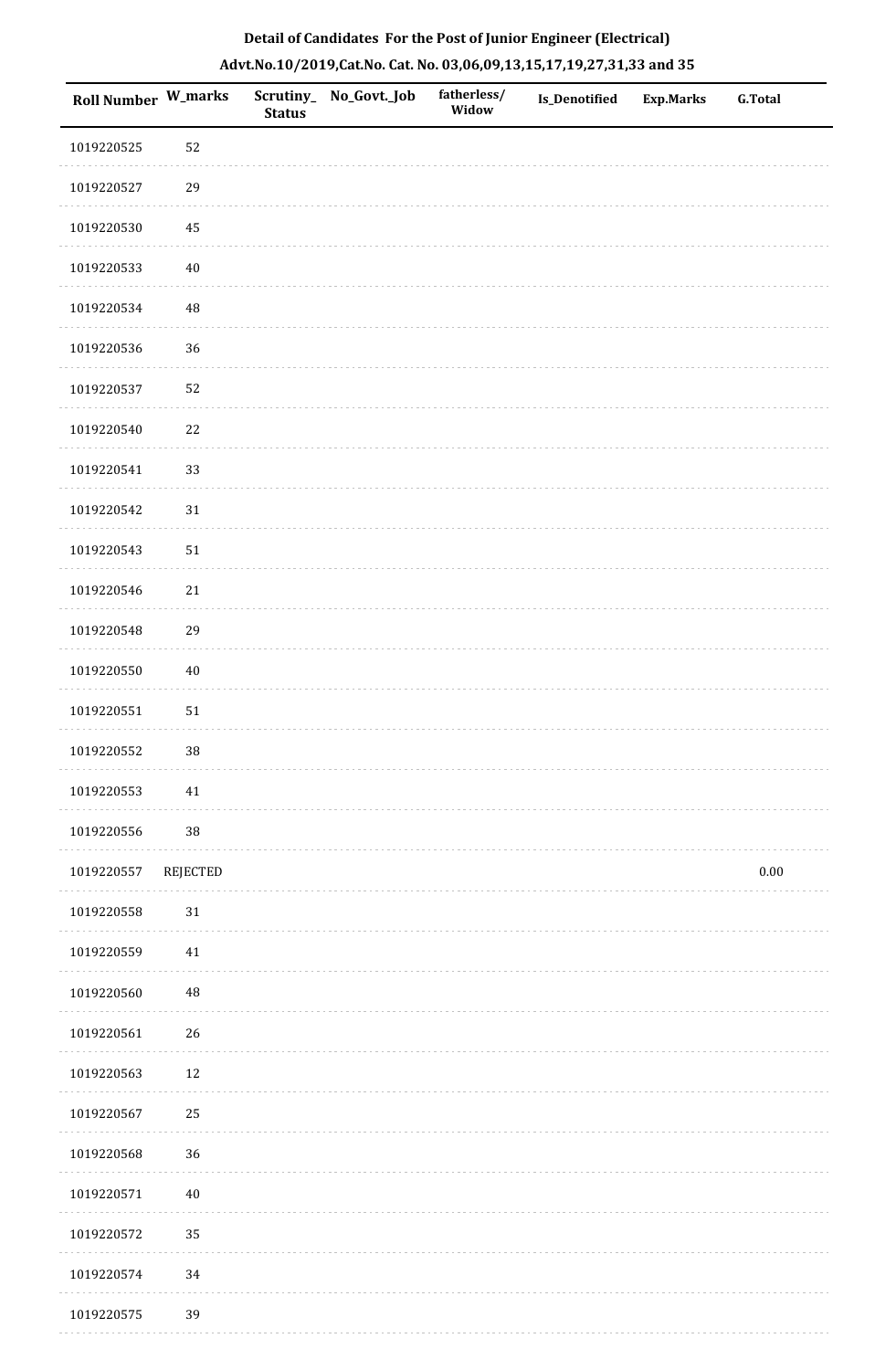| Roll Number W_marks |          | <b>Status</b> | Scrutiny_No_Govt._Job | fatherless/<br>Widow | <b>Is_Denotified</b> | <b>Exp.Marks</b> | <b>G.Total</b> |
|---------------------|----------|---------------|-----------------------|----------------------|----------------------|------------------|----------------|
| 1019220576          | 34       |               |                       |                      |                      |                  |                |
| 1019220577          | $43\,$   |               |                       |                      |                      |                  |                |
| 1019220579          | 43       |               |                       |                      |                      |                  |                |
| 1019220580          | 33       |               |                       |                      |                      |                  |                |
| 1019220582          | 34       |               |                       |                      |                      |                  |                |
| 1019220583          | 57       |               |                       |                      |                      |                  |                |
| 1019220584          | 52       |               |                       |                      |                      |                  |                |
| 1019220585          | 54       |               |                       |                      |                      |                  |                |
| 1019220586          | 54       |               |                       |                      |                      |                  |                |
| 1019220587          | 38       |               |                       |                      |                      |                  |                |
| 1019220588          | $38\,$   |               |                       |                      |                      |                  |                |
| 1019220589          | $42\,$   |               |                       |                      |                      |                  |                |
| 1019220590          | 45       |               |                       |                      |                      |                  |                |
| 1019220591          | 34       |               |                       |                      |                      |                  |                |
| 1019220592          | $\rm 48$ | Eligible      | $\mathbf{5}$          | $\boldsymbol{0}$     | $\boldsymbol{0}$     | $0.00\,$         | 53.00          |
| 1019220593          | 39       |               |                       |                      |                      |                  |                |
| 1019220595          | 36       |               |                       |                      |                      |                  |                |
| 1019220596          | 25       |               |                       |                      |                      |                  |                |
| 1019220597          | $41\,$   |               |                       |                      |                      |                  |                |
| 1019220598          | 39       |               |                       |                      |                      |                  |                |
| 1019220599          | 38       |               |                       |                      |                      |                  |                |
| 1019220600          | 49       |               |                       |                      |                      |                  |                |
| 1019220603          | $37\,$   |               |                       |                      |                      |                  |                |
| 1019220605          | $47\,$   |               |                       |                      |                      |                  |                |
| 1019220607          | $24\,$   | Absent        | $\boldsymbol{0}$      | $\boldsymbol{0}$     | $\boldsymbol{0}$     | $0.00\,$         |                |
| 1019220612          | $38\,$   |               |                       |                      |                      |                  |                |
| 1019220613          | 35       |               |                       |                      |                      |                  |                |
| 1019220616          | 51       |               |                       |                      |                      |                  |                |
| 1019220617          | 63       | Eligible      | 5                     | $\boldsymbol{0}$     | $\bf{0}$             | $0.00\,$         | 68.00          |
| 1019220618          | $38\,$   |               |                       |                      |                      |                  |                |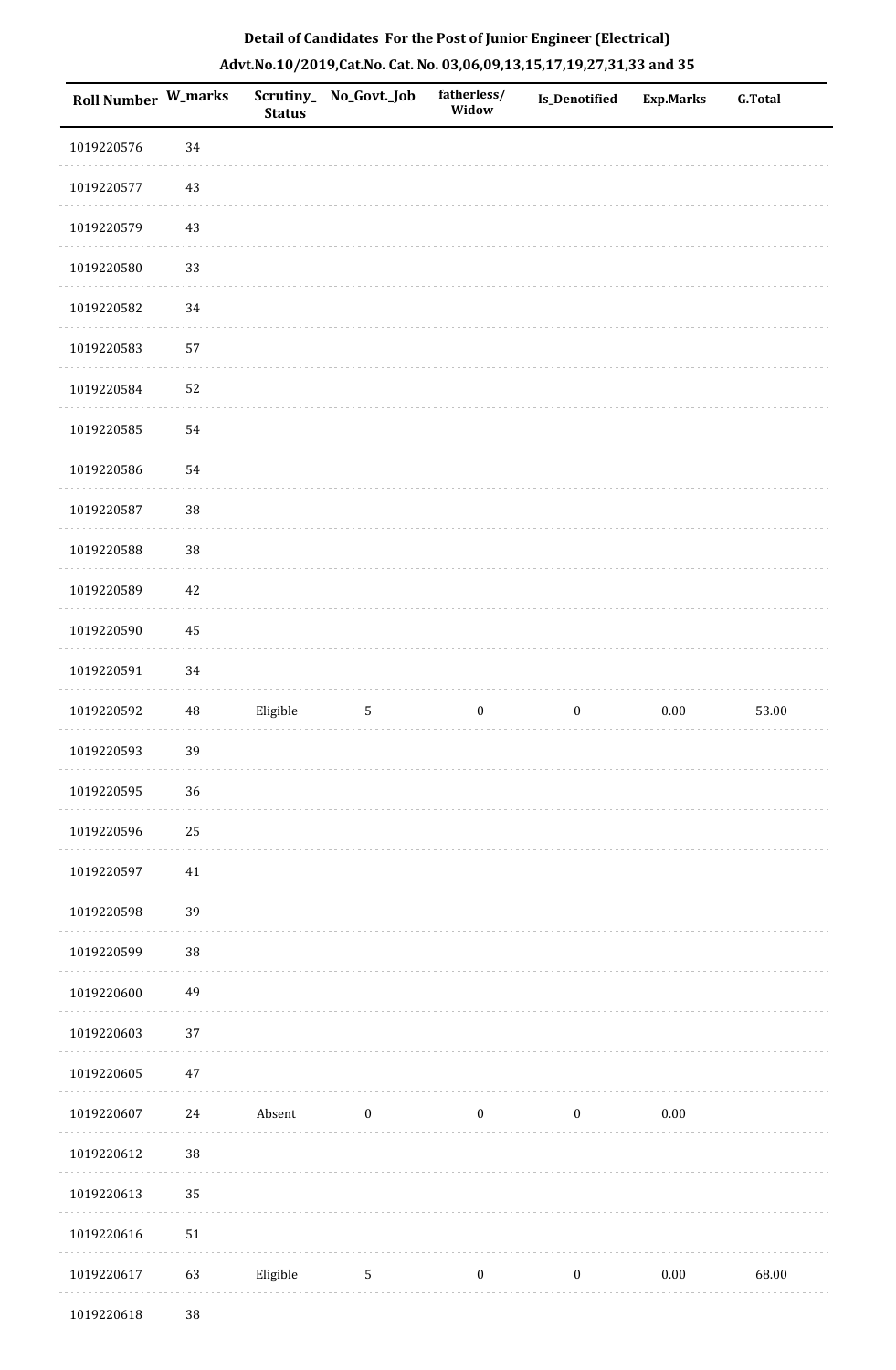| Roll Number W_marks |                 | <b>Status</b> | Scrutiny_ No_Govt._Job | fatherless/<br>Widow | Is_Denotified | <b>Exp.Marks</b> | G.Total  |
|---------------------|-----------------|---------------|------------------------|----------------------|---------------|------------------|----------|
| 1019220621          | $\bf 44$        |               |                        |                      |               |                  |          |
| 1019220624          | $30\,$          |               |                        |                      |               |                  |          |
| 1019220625          | 37              |               |                        |                      |               |                  |          |
| 1019220627          | 25              |               |                        |                      |               |                  |          |
| 1019220628          | 41              |               |                        |                      |               |                  |          |
| 1019220629          | 44              |               |                        |                      |               |                  |          |
| 1019220630          | $17\,$          |               |                        |                      |               |                  |          |
| 1019220631          | 42              |               |                        |                      |               |                  |          |
| 1019220632          | $\rm 48$        |               |                        |                      |               |                  |          |
| 1019220633          | 31              |               |                        |                      |               |                  |          |
| 1019220635          | 43              |               |                        |                      |               |                  |          |
| 1019220637          | $18\,$          |               |                        |                      |               |                  |          |
| 1019220638          | 43              |               |                        |                      |               |                  |          |
| 1019220639          | $\rm 48$        |               |                        |                      |               |                  |          |
| 1019220641          | $40\,$          |               |                        |                      |               |                  |          |
| 1019220643          | 29              |               |                        |                      |               |                  |          |
| 1019220644          | $34\,$          |               |                        |                      |               |                  |          |
| 1019220646          | 40              |               |                        |                      |               |                  |          |
| 1019220647          | 22              |               |                        |                      |               |                  |          |
| 1019220648          | 27              |               |                        |                      |               |                  |          |
| 1019220649          | 44              |               |                        |                      |               |                  |          |
| 1019220651          | <b>REJECTED</b> |               |                        |                      |               |                  | $0.00\,$ |
| 1019220656          | 44              |               |                        |                      |               |                  |          |
| 1019220659          | 34              |               |                        |                      |               |                  |          |
| 1019220660          | 42              |               |                        |                      |               |                  |          |
| 1019220663          | $37\,$          |               |                        |                      |               |                  |          |
| 1019220666          | 36              |               |                        |                      |               |                  |          |
| 1019220670          | 29              |               |                        |                      |               |                  |          |
| 1019220672          | 41              |               |                        |                      |               |                  |          |
| 1019220673          | 33              |               |                        |                      |               |                  |          |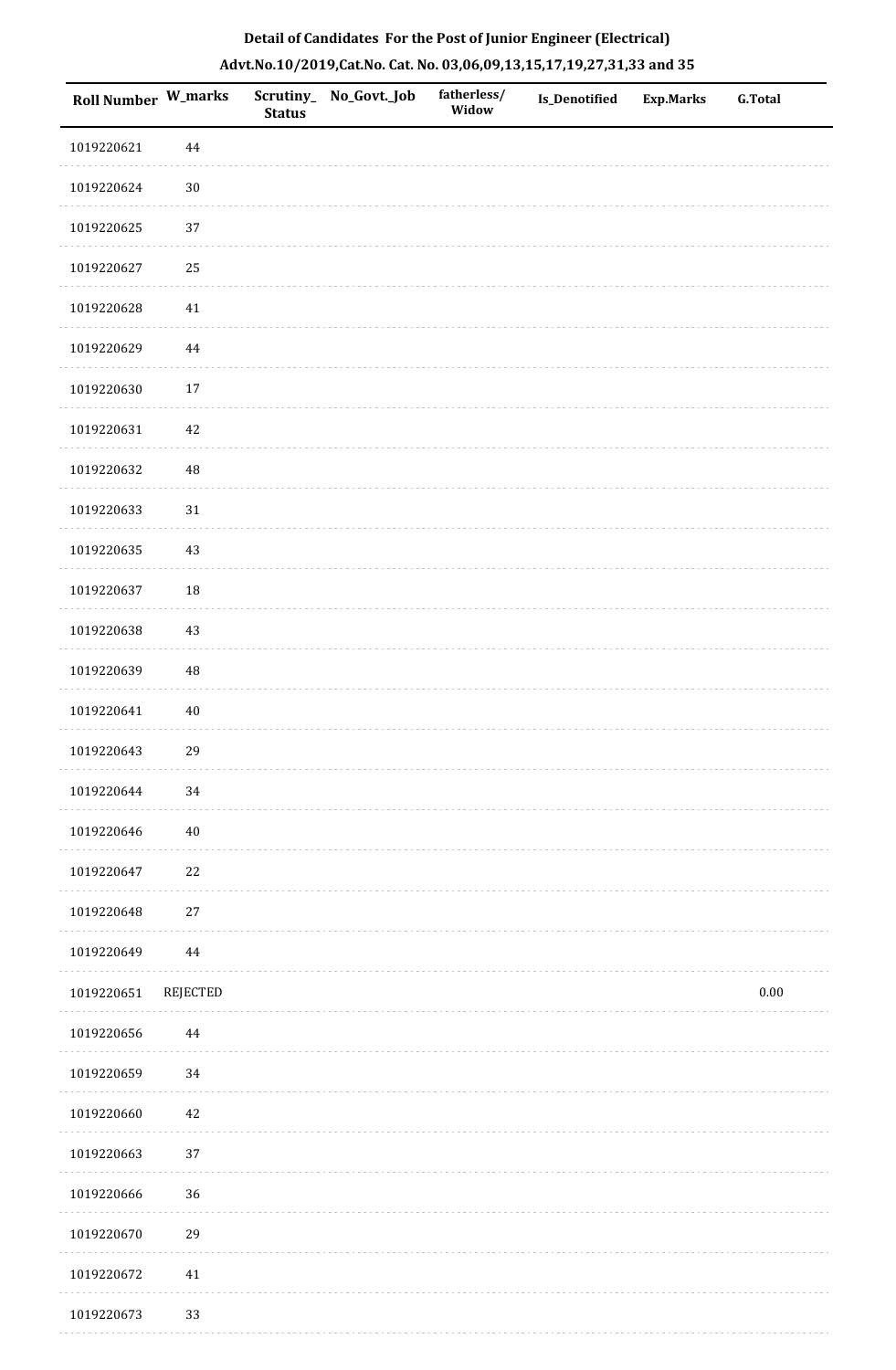| <b>Roll Number W_marks</b> |             | Scrutiny_<br><b>Status</b> | No_Govt._Job | fatherless/<br>Widow | Is_Denotified | <b>Exp.Marks</b> | <b>G.Total</b> |
|----------------------------|-------------|----------------------------|--------------|----------------------|---------------|------------------|----------------|
| 1019220674                 | ${\bf 28}$  |                            |              |                      |               |                  |                |
| 1019220675                 | $31\,$      |                            |              |                      |               |                  |                |
| 1019220676                 | $30\,$      |                            |              |                      |               |                  |                |
| 1019220677                 | $40\,$      |                            |              |                      |               |                  |                |
| 1019220678                 | 29          |                            |              |                      |               |                  |                |
| 1019220679                 | 36          |                            |              |                      |               |                  |                |
| 1019220680                 | $\rm 48$    |                            |              |                      |               |                  |                |
| 1019220681                 | ${\bf 28}$  |                            |              |                      |               |                  |                |
| 1019220682                 | 55          |                            |              |                      |               |                  |                |
| 1019220684                 | $\sqrt{46}$ |                            |              |                      |               |                  |                |
| 1019220685                 | 49          |                            |              |                      |               |                  |                |
| 1019220687                 | 45          |                            |              |                      |               |                  |                |
| 1019220688                 | $30\,$      |                            |              |                      |               |                  |                |
| 1019220689                 | 48          |                            |              |                      |               |                  |                |
| 1019220690                 | 39          |                            |              |                      |               |                  |                |
| 1019220691                 | $43\,$      |                            |              |                      |               |                  |                |
| 1019220693                 | $40\,$      |                            |              |                      |               |                  |                |
| 1019220694                 | 38          |                            |              |                      |               |                  |                |
| 1019220695                 | 48          |                            |              |                      |               |                  |                |
| 1019220698                 | $27\,$      |                            |              |                      |               |                  |                |
| 1019220699                 | 42          |                            |              |                      |               |                  |                |
| 1019220702                 | 26          |                            |              |                      |               |                  |                |
| 1019220705                 | 45          |                            |              |                      |               |                  |                |
| 1019220706                 | $47\,$      |                            |              |                      |               |                  |                |
| 1019220707                 | ${\bf 28}$  |                            |              |                      |               |                  |                |
| 1019220708                 | $51\,$      |                            |              |                      |               |                  |                |
| 1019220712                 | $30\,$      |                            |              |                      |               |                  |                |
| 1019220713                 | 29          |                            |              |                      |               |                  |                |

1019220714 30

#### **Detail of Candidates For the Post of Junior Engineer (Electrical) Advt.No.10/2019,Cat.No. Cat. No. 03,06,09,13,15,17,19,27,31,33 and 35**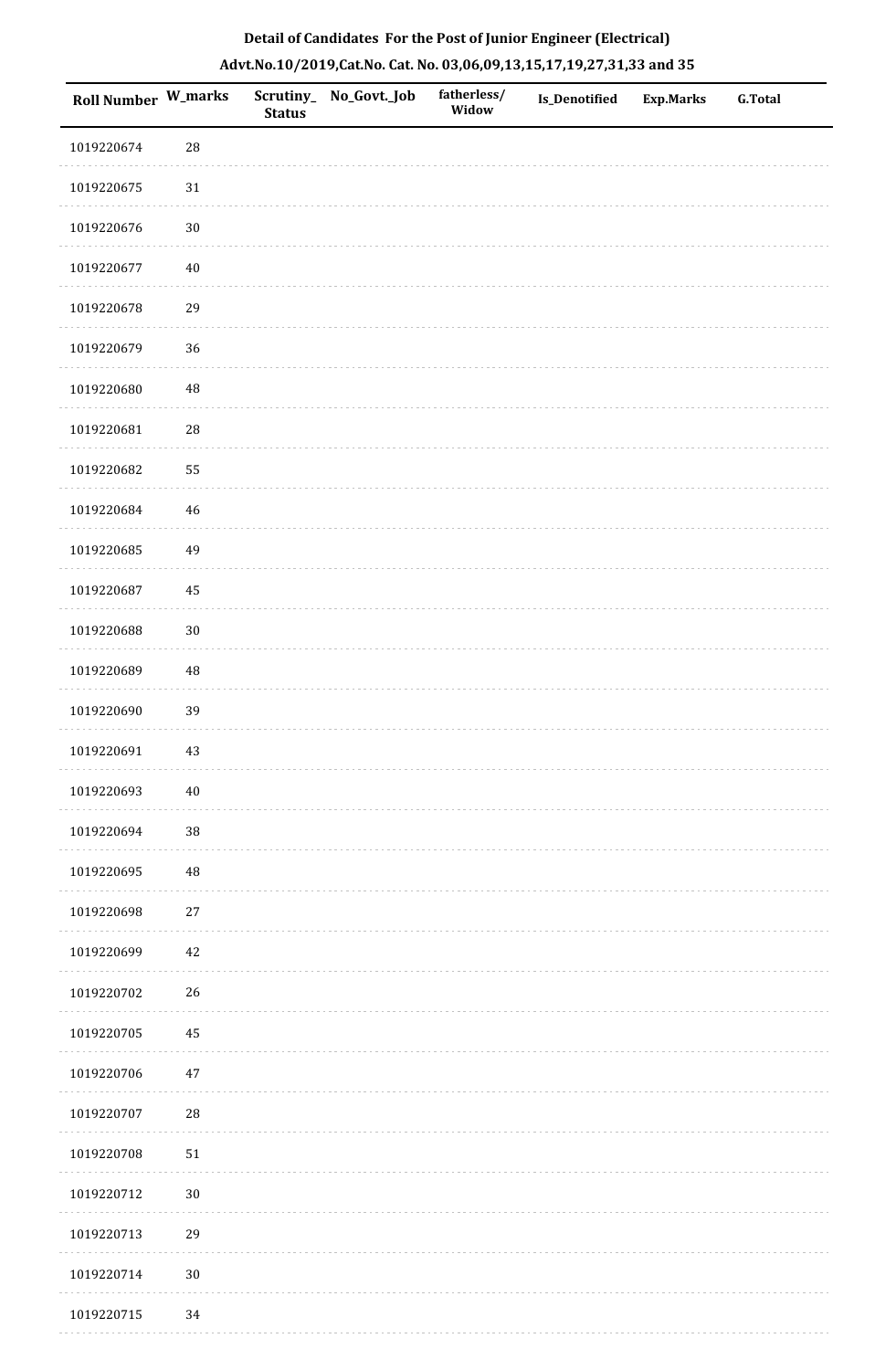| Roll Number W_marks |                 | <b>Status</b> | Scrutiny_No_Govt._Job | fatherless/<br>Widow | Is_Denotified    | <b>Exp.Marks</b> | <b>G.Total</b> |
|---------------------|-----------------|---------------|-----------------------|----------------------|------------------|------------------|----------------|
| 1019220716          | 37              |               |                       |                      |                  |                  |                |
| 1019220718          | 39              |               |                       |                      |                  |                  |                |
| 1019220720          | 36              |               |                       |                      |                  |                  |                |
| 1019220722          | 59              |               |                       |                      |                  |                  |                |
| 1019220725          | 38              |               |                       |                      |                  |                  |                |
| 1019220727          | 37              |               |                       |                      |                  |                  |                |
| 1019220732          | 42              |               |                       |                      |                  |                  |                |
| 1019220733          | $40\,$          |               |                       |                      |                  |                  |                |
| 1019220734          | 23              |               |                       |                      |                  |                  |                |
| 1019220736          | 64              | Eligible      | $\sqrt{5}$            | $\mathsf S$          | $\boldsymbol{0}$ | $0.00\,$         | 74.00          |
| 1019220737          | <b>REJECTED</b> |               |                       |                      |                  |                  | $0.00\,$       |
| 1019220739          | $40\,$          |               |                       |                      |                  |                  |                |
| 1019220740          | $40\,$          |               |                       |                      |                  |                  |                |
| 1019220741          | 52              |               |                       |                      |                  |                  |                |
| 1019220742          | <b>REJECTED</b> |               |                       |                      |                  |                  | $0.00\,$       |
| 1019220743          | 37              |               |                       |                      |                  |                  |                |
| 1019220746          | <b>REJECTED</b> |               |                       |                      |                  |                  | $0.00\,$       |
| 1019220747          | 45              |               |                       |                      |                  |                  |                |
| 1019220748          | $40\,$          |               |                       |                      |                  |                  |                |
| 1019220750          | $38\,$          |               |                       |                      |                  |                  |                |
| 1019220751          | 39              |               |                       |                      |                  |                  |                |
| 1019220755          | 33              |               |                       |                      |                  |                  |                |
| 1019220758          | 49              |               |                       |                      |                  |                  |                |
| 1019220759          | $40\,$          |               |                       |                      |                  |                  |                |
| 1019220760          | 44              |               |                       |                      |                  |                  |                |
| 1019220761          | 38              |               |                       |                      |                  |                  |                |
| 1019220762          | 49              |               |                       |                      |                  |                  |                |
| 1019220763          | 29              |               |                       |                      |                  |                  |                |
| 1019220765          | 52              |               |                       |                      |                  |                  |                |
| 1019220768          | 33              |               |                       |                      |                  |                  |                |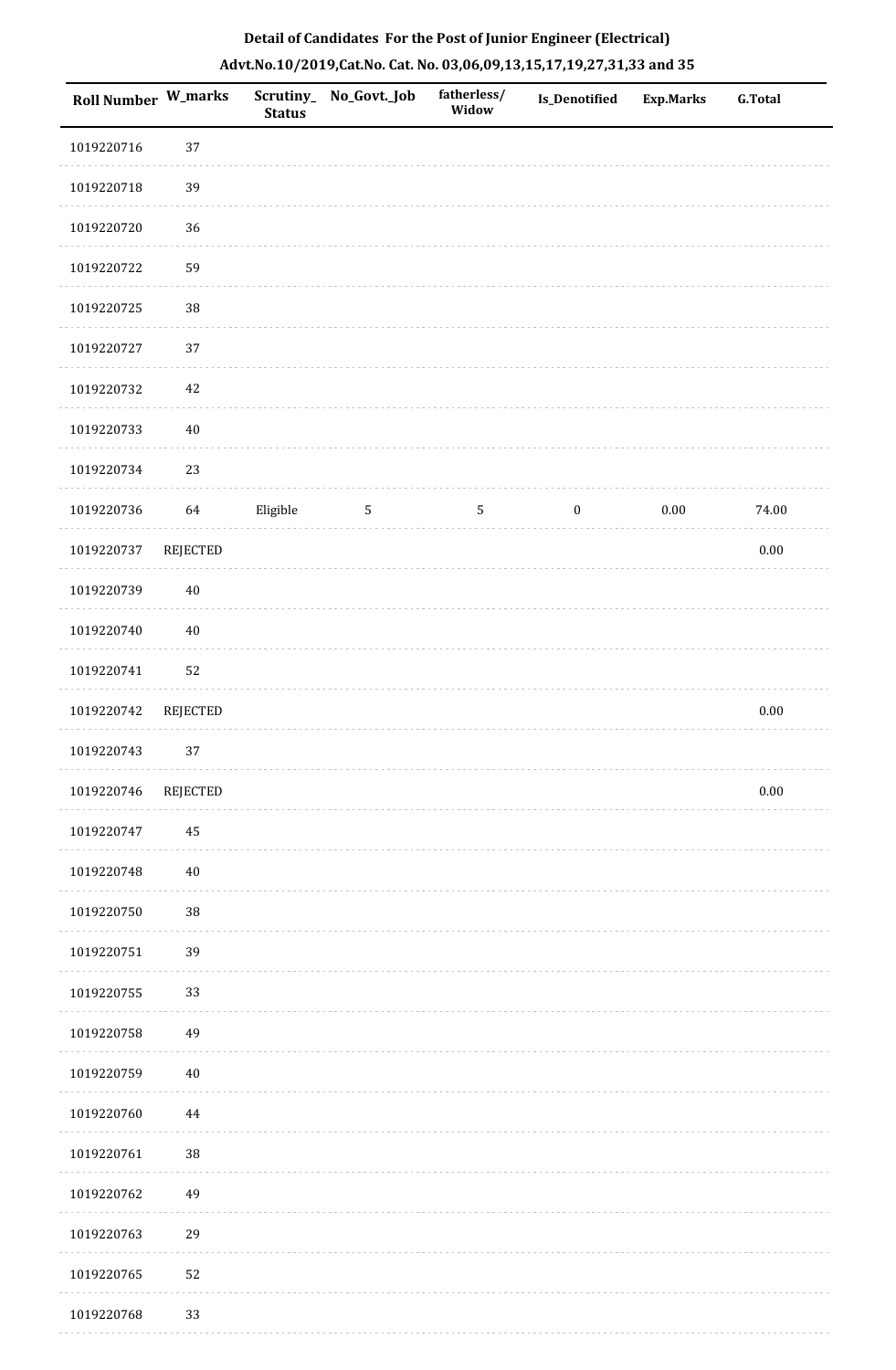| <b>Roll Number W_marks</b> |          | <b>Status</b> | Scrutiny_No_Govt._Job | fatherless/<br>Widow | <b>Is_Denotified</b> | <b>Exp.Marks</b> | <b>G.Total</b> |
|----------------------------|----------|---------------|-----------------------|----------------------|----------------------|------------------|----------------|
| 1019220769                 | $30\,$   |               |                       |                      |                      |                  |                |
| 1019220770                 | 49       |               |                       |                      |                      |                  |                |
| 1019220772                 | $43\,$   |               |                       |                      |                      |                  |                |
| 1019220773                 | 35       |               |                       |                      |                      |                  |                |
| 1019220776                 | 53       |               |                       |                      |                      |                  |                |
| 1019220780                 | $40\,$   |               |                       |                      |                      |                  |                |
| 1019220781                 | 34       |               |                       |                      |                      |                  |                |
| 1019220782                 | $42\,$   |               |                       |                      |                      |                  |                |
| 1019220783                 | $43\,$   | Eligible      | $\overline{5}$        | $\boldsymbol{0}$     | $\boldsymbol{0}$     | $0.00\,$         | 48.00          |
| 1019220785                 | 22       |               |                       |                      |                      |                  |                |
| 1019220786                 | 44       |               |                       |                      |                      |                  |                |
| 1019220788                 | 33       |               |                       |                      |                      |                  |                |
| 1019220789                 | 45       | Eligible      | $\boldsymbol{0}$      | $\mathbf{0}$         | $\boldsymbol{0}$     | $0.00\,$         | 45.00          |
| 1019220792                 | $42\,$   |               |                       |                      |                      |                  |                |
| 1019220794                 | 65       | Eligible      | $\boldsymbol{0}$      | $\boldsymbol{0}$     | $\boldsymbol{0}$     | $0.00\,$         | 65.00          |
| 1019220795                 | $\bf 44$ |               |                       |                      |                      |                  |                |
| 1019220796                 |          | Not Eligible  |                       |                      |                      |                  |                |
| 1019220797                 | 44       |               |                       |                      |                      |                  |                |
| 1019220800                 | $38\,$   |               |                       |                      |                      |                  |                |
| 1019220802                 | 58       |               |                       |                      |                      |                  |                |
| 1019220803                 | REJECTED |               |                       |                      |                      |                  | $0.00\,$       |
| 1019220805                 | 52       |               |                       |                      |                      |                  |                |
| 1019220806                 | $30\,$   |               |                       |                      |                      |                  |                |
| 1019220807                 | 29       |               |                       |                      |                      |                  |                |
| 1019220809                 | 39       |               |                       |                      |                      |                  |                |
| 1019220810                 | 36       |               |                       |                      |                      |                  |                |
| 1019220811                 | 61       | Eligible      | $\boldsymbol{0}$      | $\boldsymbol{0}$     | $\boldsymbol{0}$     | $0.00\,$         | 61.00          |
| 1019220813                 | 60       |               |                       |                      |                      |                  |                |
| 1019220814                 | 35       |               |                       |                      |                      |                  |                |
| 1019220815                 | 37       |               |                       |                      |                      |                  |                |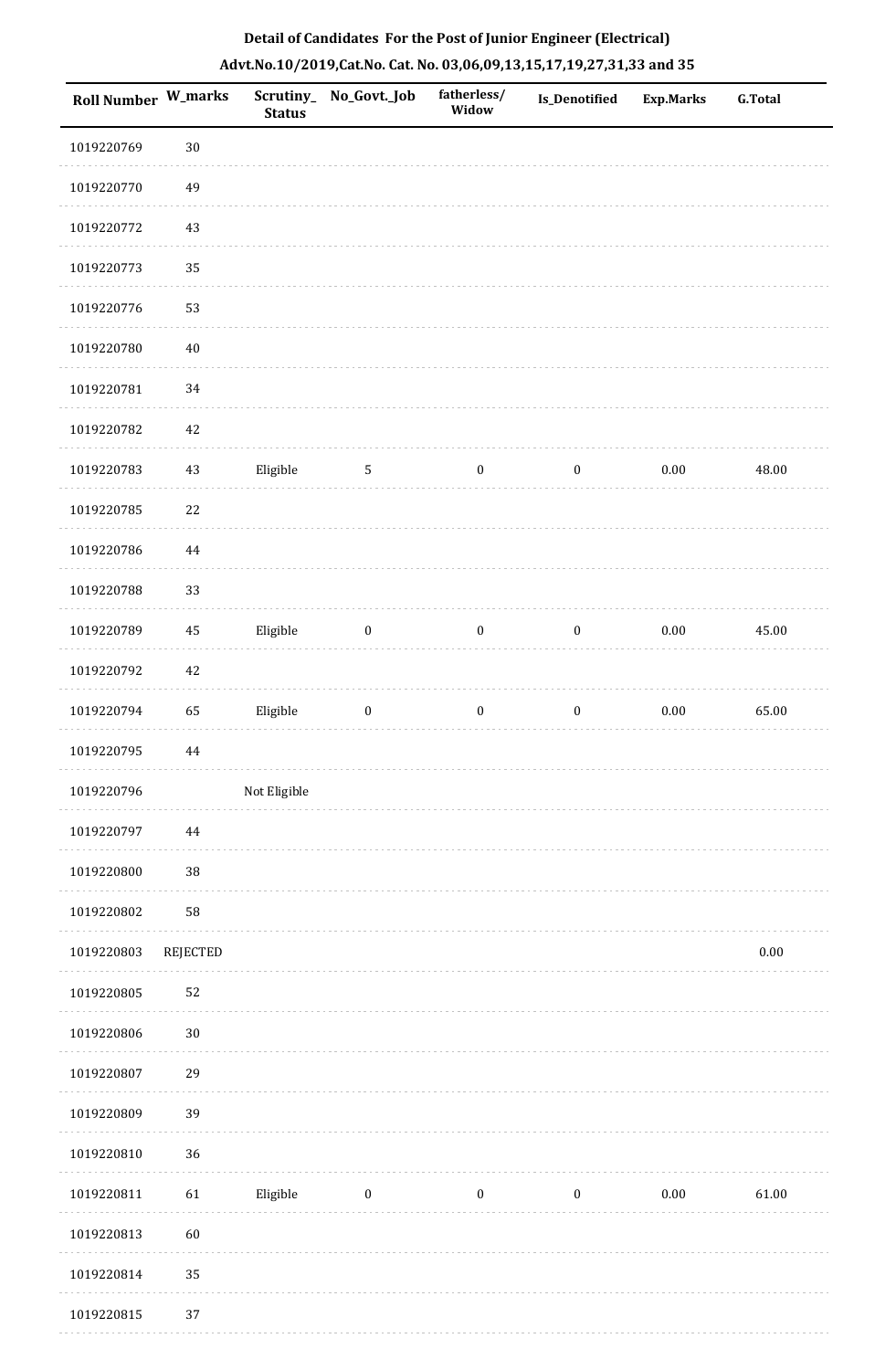| <b>Roll Number W_marks</b> |                 | <b>Status</b> | Scrutiny_ No_Govt._Job | fatherless/<br>Widow | <b>Is_Denotified</b> | Exp.Marks | <b>G.Total</b> |
|----------------------------|-----------------|---------------|------------------------|----------------------|----------------------|-----------|----------------|
| 1019220816                 | <b>REJECTED</b> |               |                        |                      |                      |           | $0.00\,$       |
| 1019220817                 | 59              |               |                        |                      |                      |           |                |
| 1019220819                 | 33              |               |                        |                      |                      |           |                |
| 1019220820                 | $\rm 45$        |               |                        |                      |                      |           |                |
| 1019220821                 | $27\,$          |               |                        |                      |                      |           |                |
| 1019220822                 | 37              |               |                        |                      |                      |           |                |
| 1019220823                 | 19              |               |                        |                      |                      |           |                |
| 1019220825                 | 43              |               |                        |                      |                      |           |                |
| 1019220828                 | 31              |               |                        |                      |                      |           |                |
| 1019220829                 | 35              |               |                        |                      |                      |           |                |
| 1019220831                 | 32              |               |                        |                      |                      |           |                |
| 1019220833                 | 57              |               |                        |                      |                      |           |                |
| 1019220834                 | 34              |               |                        |                      |                      |           |                |
| 1019220838                 | $31\,$          |               |                        |                      |                      |           |                |
| 1019220840                 | 52              |               |                        |                      |                      |           |                |
| 1019220841                 | 35              |               |                        |                      |                      |           |                |
| 1019220842                 | $28\,$          |               |                        |                      |                      |           |                |
| 1019220846                 | 31              |               |                        |                      |                      |           |                |
| 1019220849                 | 41              |               |                        |                      |                      |           |                |
| 1019220850                 | 45              |               |                        |                      |                      |           |                |
| 1019220851                 | $\rm 48$        |               |                        |                      |                      |           |                |
| 1019220853                 | 52              |               |                        |                      |                      |           |                |
| 1019220854                 | $\rm 48$        |               |                        |                      |                      |           |                |
| 1019220857                 | $28\,$          |               |                        |                      |                      |           |                |
| 1019220858                 | $27\,$          |               |                        |                      |                      |           |                |
| 1019220861                 | 34              |               |                        |                      |                      |           |                |
| 1019220862                 | 60              |               |                        |                      |                      |           |                |
| 1019220864                 | 31              |               |                        |                      |                      |           |                |
| 1019220865                 | 49              |               |                        |                      |                      |           |                |
| 1019220867                 | 17              |               |                        |                      |                      |           |                |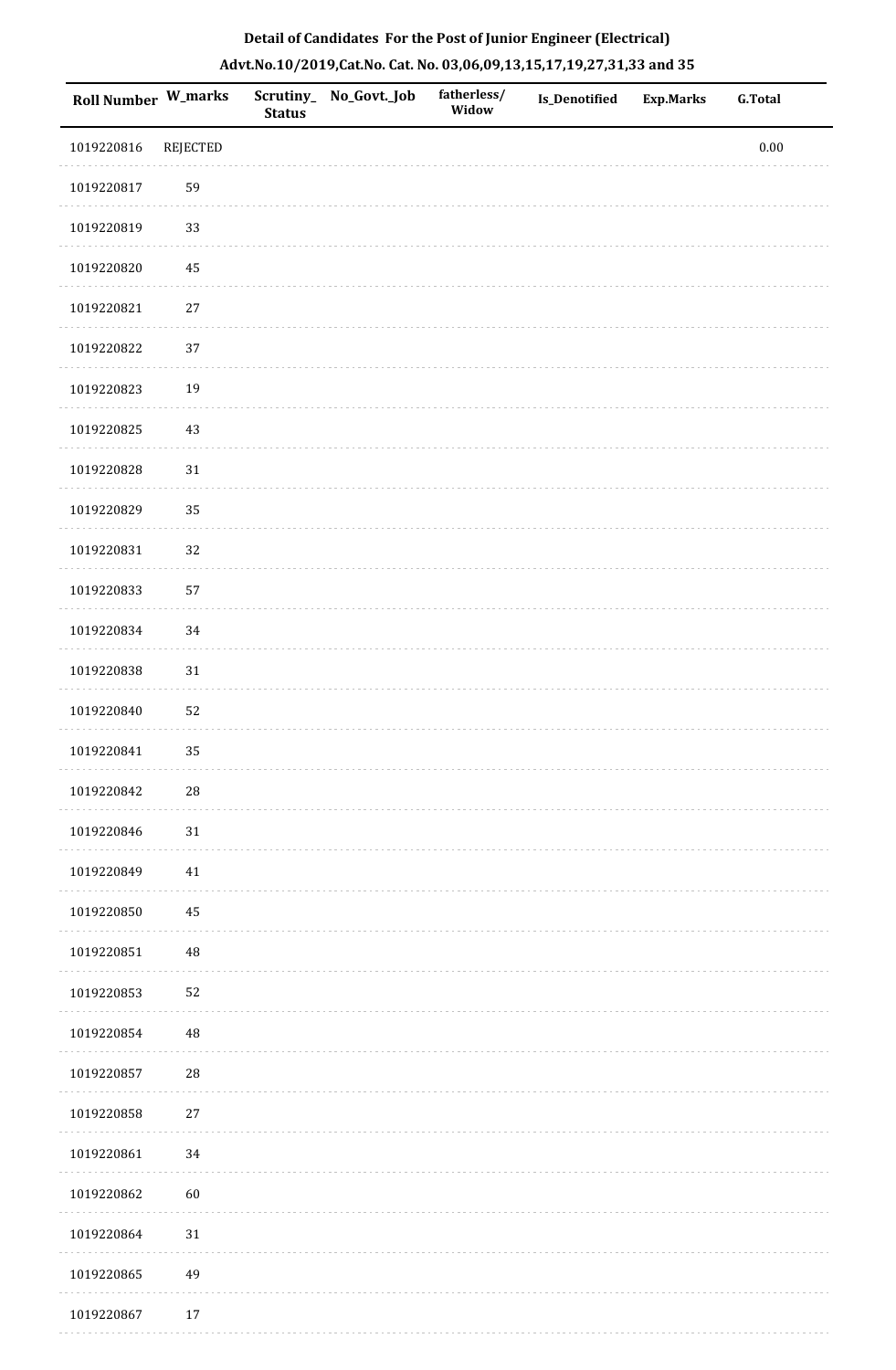| <b>Roll Number W_marks</b> |                 | <b>Status</b> | Scrutiny_No_Govt._Job | fatherless/<br>Widow | Is_Denotified    | <b>Exp.Marks</b> | G.Total  |
|----------------------------|-----------------|---------------|-----------------------|----------------------|------------------|------------------|----------|
| 1019220868                 | $40\,$          |               |                       |                      |                  |                  |          |
| 1019220869                 | 44              |               |                       |                      |                  |                  |          |
| 1019220870                 | $38\,$          |               |                       |                      |                  |                  |          |
| 1019220873                 | $38\,$          |               |                       |                      |                  |                  |          |
| 1019220875                 | ${\bf 28}$      |               |                       |                      |                  |                  |          |
| 1019220876                 | 37              |               |                       |                      |                  |                  |          |
| 1019220877                 | 45              |               |                       |                      |                  |                  |          |
| 1019220878                 | 29              |               |                       |                      |                  |                  |          |
| 1019220881                 | $30\,$          |               |                       |                      |                  |                  |          |
| 1019220882                 | 54              |               |                       |                      |                  |                  |          |
| 1019220884                 | 32              |               |                       |                      |                  |                  |          |
| 1019220885                 | $40\,$          | Eligible      | $\boldsymbol{0}$      | $\boldsymbol{0}$     | $\boldsymbol{0}$ | 0.00             | 40.00    |
| 1019220887                 | 49              |               |                       |                      |                  |                  |          |
| 1019220890                 | <b>REJECTED</b> |               |                       |                      |                  |                  | $0.00\,$ |
| 1019220892                 | $31\,$          |               |                       |                      |                  |                  |          |
| 1019220894                 | 41              |               |                       |                      |                  |                  |          |
| 1019220896                 | $34\,$          |               |                       |                      |                  |                  |          |
| 1019220899                 | 42              |               |                       |                      |                  |                  |          |
| 1019220900                 | 26              |               |                       |                      |                  |                  |          |
| 1019220903                 | $27\,$          |               |                       |                      |                  |                  |          |
| 1019220904                 | 69              | Eligible      | $\bf{0}$              | $\boldsymbol{0}$     | $\boldsymbol{0}$ | $0.00\,$         | 69.00    |
| 1019220905                 | 45              |               |                       |                      |                  |                  |          |
| 1019220909                 | 57              |               |                       |                      |                  |                  |          |
| 1019220912                 | 54              |               |                       |                      |                  |                  |          |
| 1019220913                 | $30\,$          |               |                       |                      |                  |                  |          |
| 1019220916                 | <b>REJECTED</b> |               |                       |                      |                  |                  | $0.00\,$ |
| 1019220917                 | $41\,$          |               |                       |                      |                  |                  |          |
| 1019220918                 | $21\,$          |               |                       |                      |                  |                  |          |
| 1019220919                 | $37\,$          |               |                       |                      |                  |                  |          |
|                            |                 |               |                       |                      |                  |                  |          |

# **Detail of Candidates For the Post of Junior Engineer (Electrical) Advt.No.10/2019,Cat.No. Cat. No. 03,06,09,13,15,17,19,27,31,33 and 35**

 1019220921 43 $\sim 100$ . . . . . . . . . .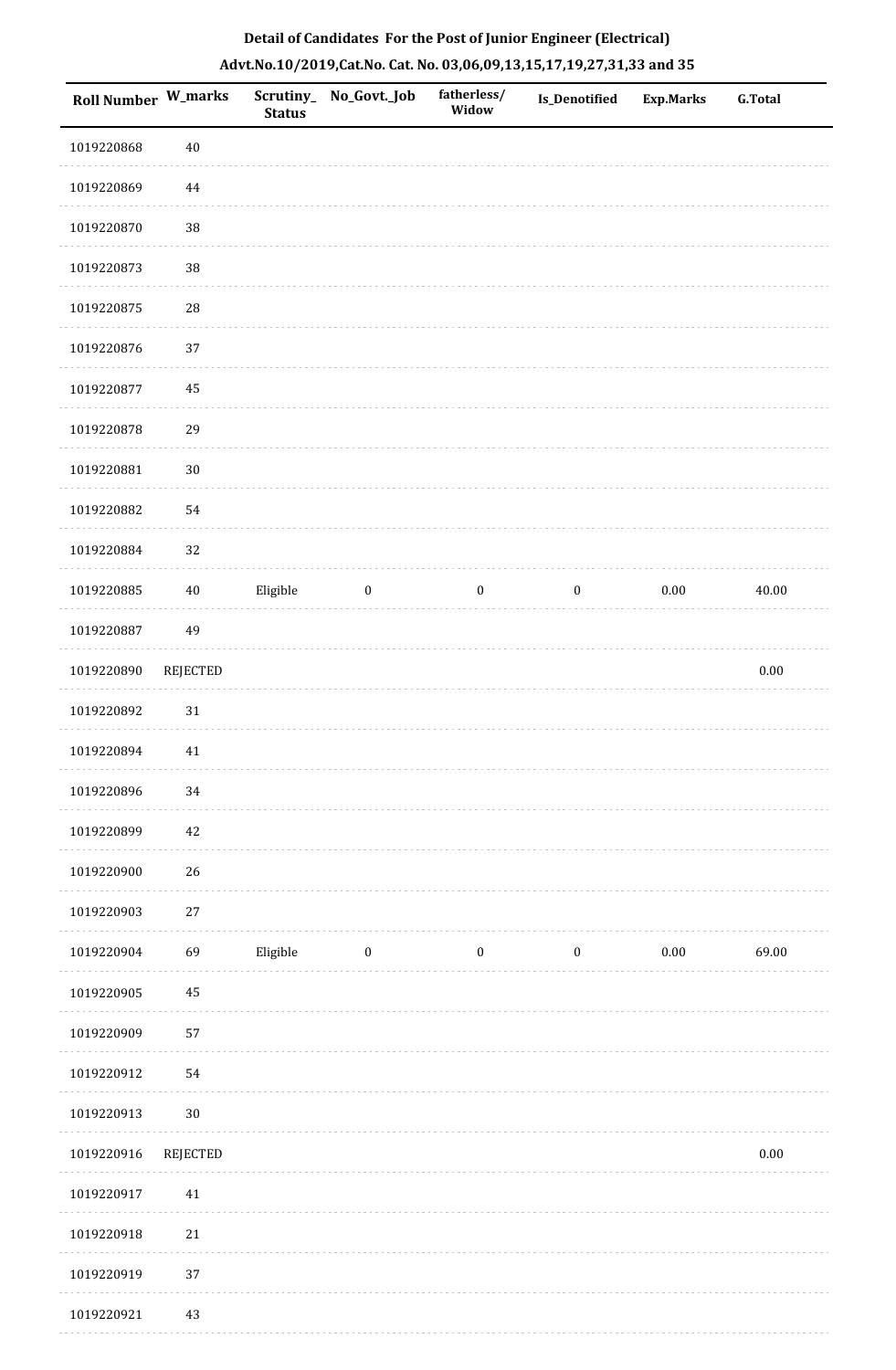| Roll Number W_marks |          | <b>Status</b> | Scrutiny_ No_Govt._Job  | fatherless/<br>Widow | <b>Is_Denotified</b> | Exp.Marks | <b>G.Total</b> |
|---------------------|----------|---------------|-------------------------|----------------------|----------------------|-----------|----------------|
| 1019220923          | $\bf 44$ |               |                         |                      |                      |           |                |
| 1019220924          | $38\,$   |               |                         |                      |                      |           |                |
| 1019220926          | 29       |               |                         |                      |                      |           |                |
| 1019220927          | $34\,$   |               |                         |                      |                      |           |                |
| 1019220928          | 36       |               |                         |                      |                      |           |                |
| 1019220929          | 35       |               |                         |                      |                      |           |                |
| 1019220930          | 36       |               |                         |                      |                      |           |                |
| 1019220931          | $34\,$   |               |                         |                      |                      |           |                |
| 1019220932          | 41       |               |                         |                      |                      |           |                |
| 1019220934          | 41       |               |                         |                      |                      |           |                |
| 1019220935          | $31\,$   |               |                         |                      |                      |           |                |
| 1019220937          | $28\,$   |               |                         |                      |                      |           |                |
| 1019220939          | 58       |               |                         |                      |                      |           |                |
| 1019220941          | $\bf 45$ |               |                         |                      |                      |           |                |
| 1019220942          | 38       |               |                         |                      |                      |           |                |
| 1019220943          | 36       |               |                         |                      |                      |           |                |
| 1019220944          | 42       |               |                         |                      |                      |           |                |
| 1019220946          | $35\,$   | Eligible      | $5\phantom{.0}$         | $\boldsymbol{0}$     | $\boldsymbol{0}$     | $0.00\,$  | 40.00          |
| 1019220947          | $42\,$   |               |                         |                      |                      |           |                |
| 1019220948          | 39       |               |                         |                      |                      |           |                |
| 1019220950          | $42\,$   |               |                         |                      |                      |           |                |
| 1019220951          | 32       |               |                         |                      |                      |           |                |
| 1019220952          | 49       |               |                         |                      |                      |           |                |
| 1019220953          | $26\,$   |               |                         |                      |                      |           |                |
| 1019220954          | $42\,$   |               |                         |                      |                      |           |                |
| 1019220955          | $43\,$   |               |                         |                      |                      |           |                |
| 1019220956          | 65       | Eligible      | $\overline{\mathbf{0}}$ | $\bf{0}$             | $\boldsymbol{0}$     | $0.00\,$  | 65.00          |
| 1019220957          | 34       |               |                         |                      |                      |           |                |
| 1019220958          | $\rm 48$ |               |                         |                      |                      |           |                |
|                     |          |               |                         |                      |                      |           |                |

# **Detail of Candidates For the Post of Junior Engineer (Electrical) Advt.No.10/2019,Cat.No. Cat. No. 03,06,09,13,15,17,19,27,31,33 and 35**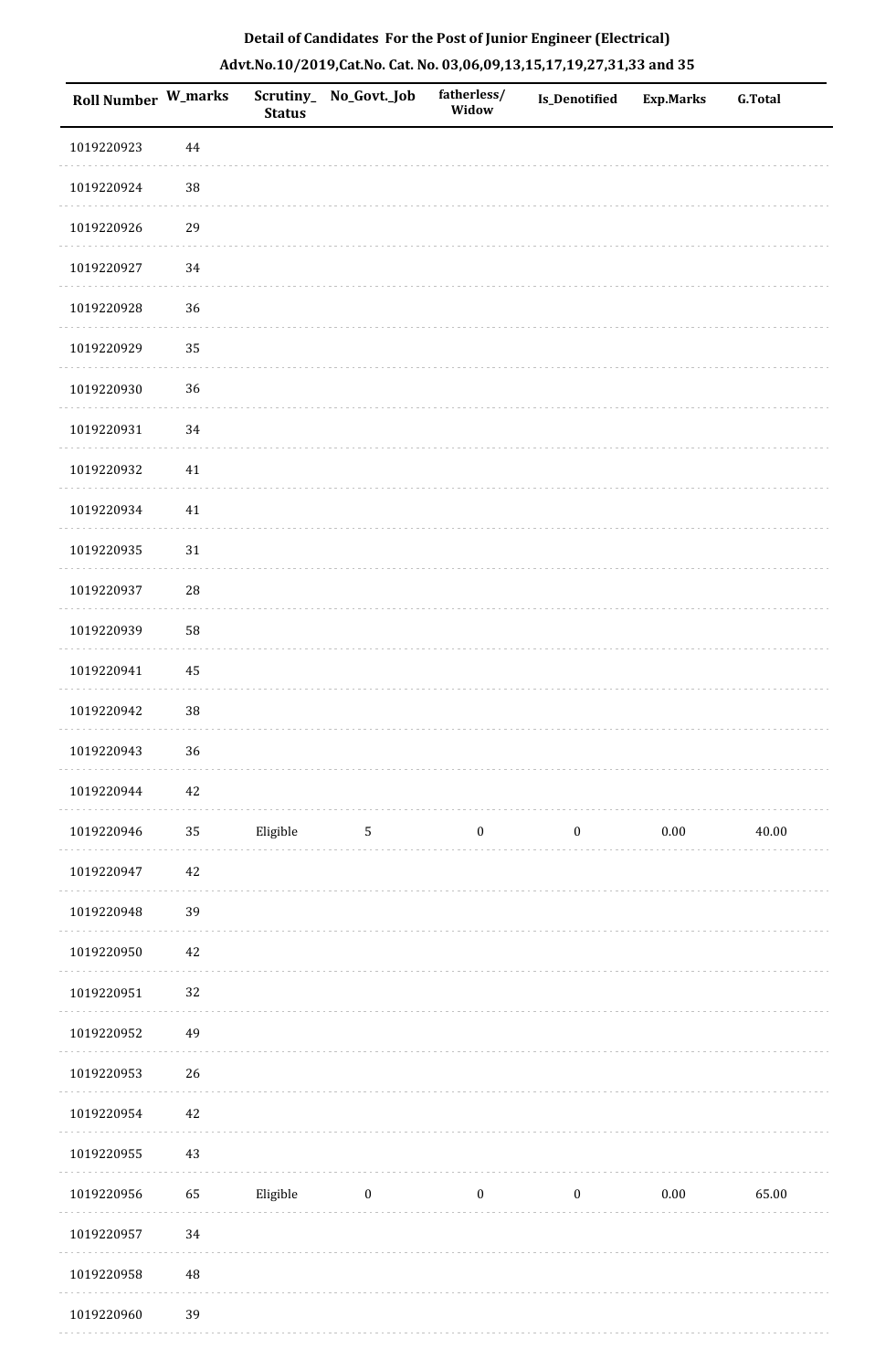| Roll Number W_marks |             | <b>Status</b> | Scrutiny_ No_Govt._Job | fatherless/<br>Widow | <b>Is_Denotified</b> | <b>Exp.Marks</b> | <b>G.Total</b> |
|---------------------|-------------|---------------|------------------------|----------------------|----------------------|------------------|----------------|
| 1019220962          | 32          |               |                        |                      |                      |                  |                |
| 1019220963          | 46          |               |                        |                      |                      |                  |                |
| 1019220965          | 46          |               |                        |                      |                      |                  |                |
| 1019220966          | 35          |               |                        |                      |                      |                  |                |
| 1019220969          | $\rm 48$    |               |                        |                      |                      |                  |                |
| 1019220970          | $11\,$      |               |                        |                      |                      |                  |                |
| 1019220971          | 29          |               |                        |                      |                      |                  |                |
| 1019220975          | ${\bf 28}$  |               |                        |                      |                      |                  |                |
| 1019220976          | $30\,$      |               |                        |                      |                      |                  |                |
| 1019220981          | 21          |               |                        |                      |                      |                  |                |
| 1019220982          | 35          |               |                        |                      |                      |                  |                |
| 1019220983          | 56          | Eligible      | $\boldsymbol{0}$       | $\boldsymbol{0}$     | $\boldsymbol{0}$     | $0.00\,$         | 56.00          |
| 1019220985          | $50\,$      |               |                        |                      |                      |                  |                |
| 1019220986          | 43          |               |                        |                      |                      |                  |                |
| 1019220988          | 46          |               |                        |                      |                      |                  |                |
| 1019220989          | $50\,$      |               |                        |                      |                      |                  |                |
| 1019220990          | 53          |               |                        |                      |                      |                  |                |
| 1019220991          | $41\,$      |               |                        |                      |                      |                  |                |
| 1019220994          | 35          |               |                        |                      |                      |                  |                |
| 1019220996          | $\sqrt{48}$ |               |                        |                      |                      |                  |                |
| 1019220997          | 63          | Eligible      | $\bf{0}$               | $\boldsymbol{0}$     | $\boldsymbol{0}$     | $0.00\,$         | 63.00          |
| 1019220998          | $30\,$      |               |                        |                      |                      |                  |                |
| 1019221000          | $47\,$      |               |                        |                      |                      |                  |                |
| 1019221001          | $41\,$      |               |                        |                      |                      |                  |                |
| 1019221002          | 45          |               |                        |                      |                      |                  |                |
| 1019221004          | $27\,$      |               |                        |                      |                      |                  |                |
| 1019221010          | $31\,$      |               |                        |                      |                      |                  |                |
| 1019221011          | 42          |               |                        |                      |                      |                  |                |
| 1019221012          | 69          | Eligible      | $\boldsymbol{0}$       | $\boldsymbol{0}$     | $\boldsymbol{0}$     | $0.00\,$         | 69.00          |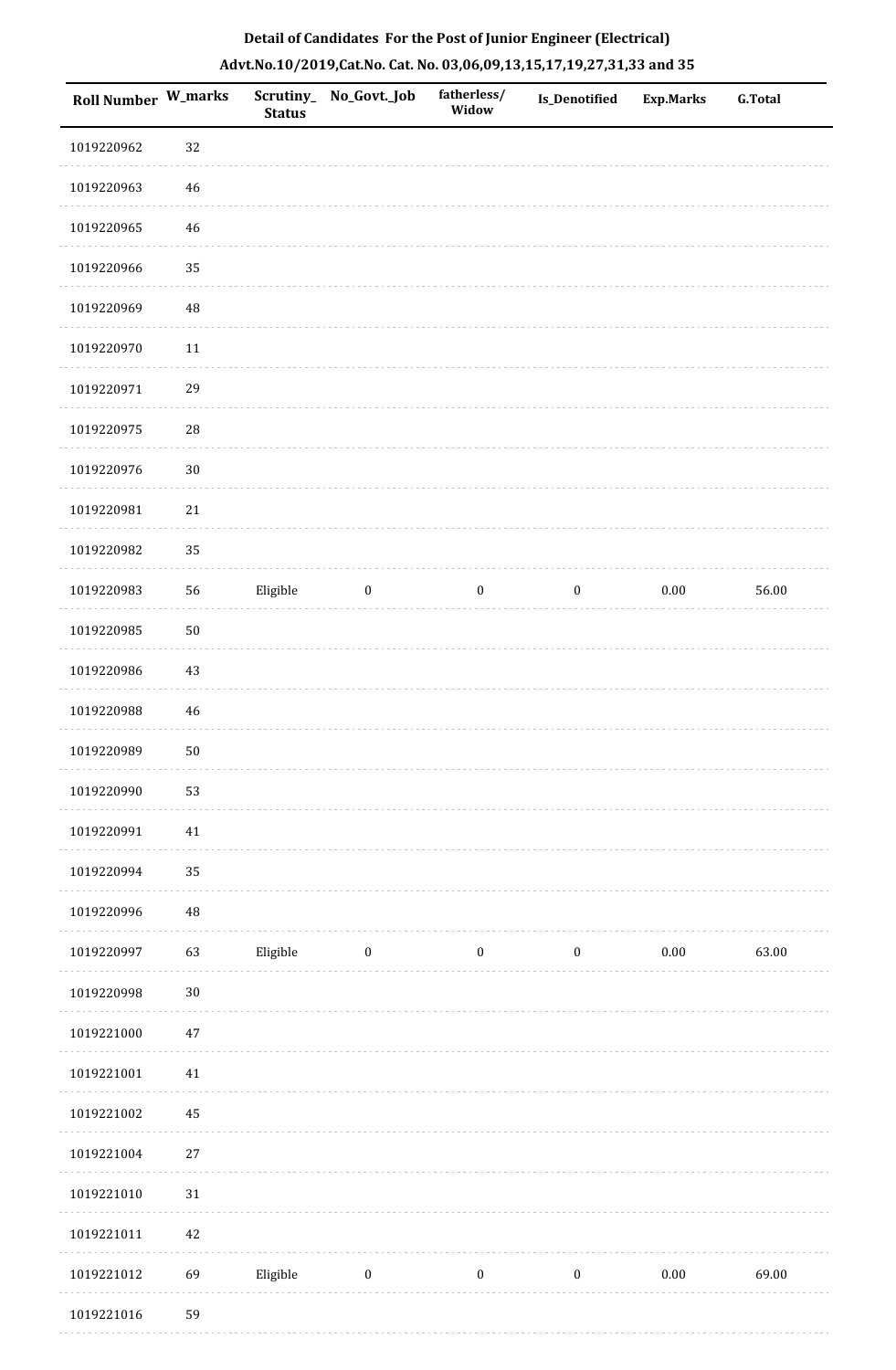| Roll Number W_marks |             | <b>Status</b> | Scrutiny_ No_Govt._Job | fatherless/<br>Widow | <b>Is_Denotified</b> | <b>Exp.Marks</b> | <b>G.Total</b> |
|---------------------|-------------|---------------|------------------------|----------------------|----------------------|------------------|----------------|
| 1019221018          | 36          |               |                        |                      |                      |                  |                |
| 1019221019          | 37          |               |                        |                      |                      |                  |                |
| 1019221020          | $38\,$      |               |                        |                      |                      |                  |                |
| 1019221021          | 45          |               |                        |                      |                      |                  |                |
| 1019221023          | 36          |               |                        |                      |                      |                  |                |
| 1019221024          | 35          |               |                        |                      |                      |                  |                |
| 1019221026          | $40\,$      |               |                        |                      |                      |                  |                |
| 1019221028          | 46          |               |                        |                      |                      |                  |                |
| 1019221031          | 52          |               |                        |                      |                      |                  |                |
| 1019221032          | 32          |               |                        |                      |                      |                  |                |
| 1019221033          | 35          |               |                        |                      |                      |                  |                |
| 1019221040          | $38\,$      |               |                        |                      |                      |                  |                |
| 1019221042          | 45          |               |                        |                      |                      |                  |                |
| 1019221043          | 35          |               |                        |                      |                      |                  |                |
| 1019221044          | $\sqrt{28}$ |               |                        |                      |                      |                  |                |
| 1019221045          | 57          | Eligible      | $\boldsymbol{0}$       | $\boldsymbol{0}$     | $\boldsymbol{0}$     | $0.00\,$         | 57.00          |
| 1019221046          | 45          |               |                        |                      |                      |                  |                |
| 1019221047          | $40\,$      |               |                        |                      |                      |                  |                |
| 1019221048          | 49          |               |                        |                      |                      |                  |                |
| 1019221049          | 43          |               |                        |                      |                      |                  |                |
| 1019221051          | 43          |               |                        |                      |                      |                  |                |
| 1019221053          | $47\,$      |               |                        |                      |                      |                  |                |
| 1019221057          | 21          |               |                        |                      |                      |                  |                |
| 1019221058          | 47          |               |                        |                      |                      |                  |                |
| 1019221060          | 46          |               |                        |                      |                      |                  |                |
| 1019221061          | 47          |               |                        |                      |                      |                  |                |
| 1019221062          | 42          |               |                        |                      |                      |                  |                |
| 1019221063          | $38\,$      |               |                        |                      |                      |                  |                |
| 1019221065          | REJECTED    |               |                        |                      |                      |                  | $0.00\,$       |
| 1010221066          |             |               |                        |                      |                      |                  |                |

# **Detail of Candidates For the Post of Junior Engineer (Electrical) Advt.No.10/2019,Cat.No. Cat. No. 03,06,09,13,15,17,19,27,31,33 and 35**

 1019221066 46. . . . . . . . .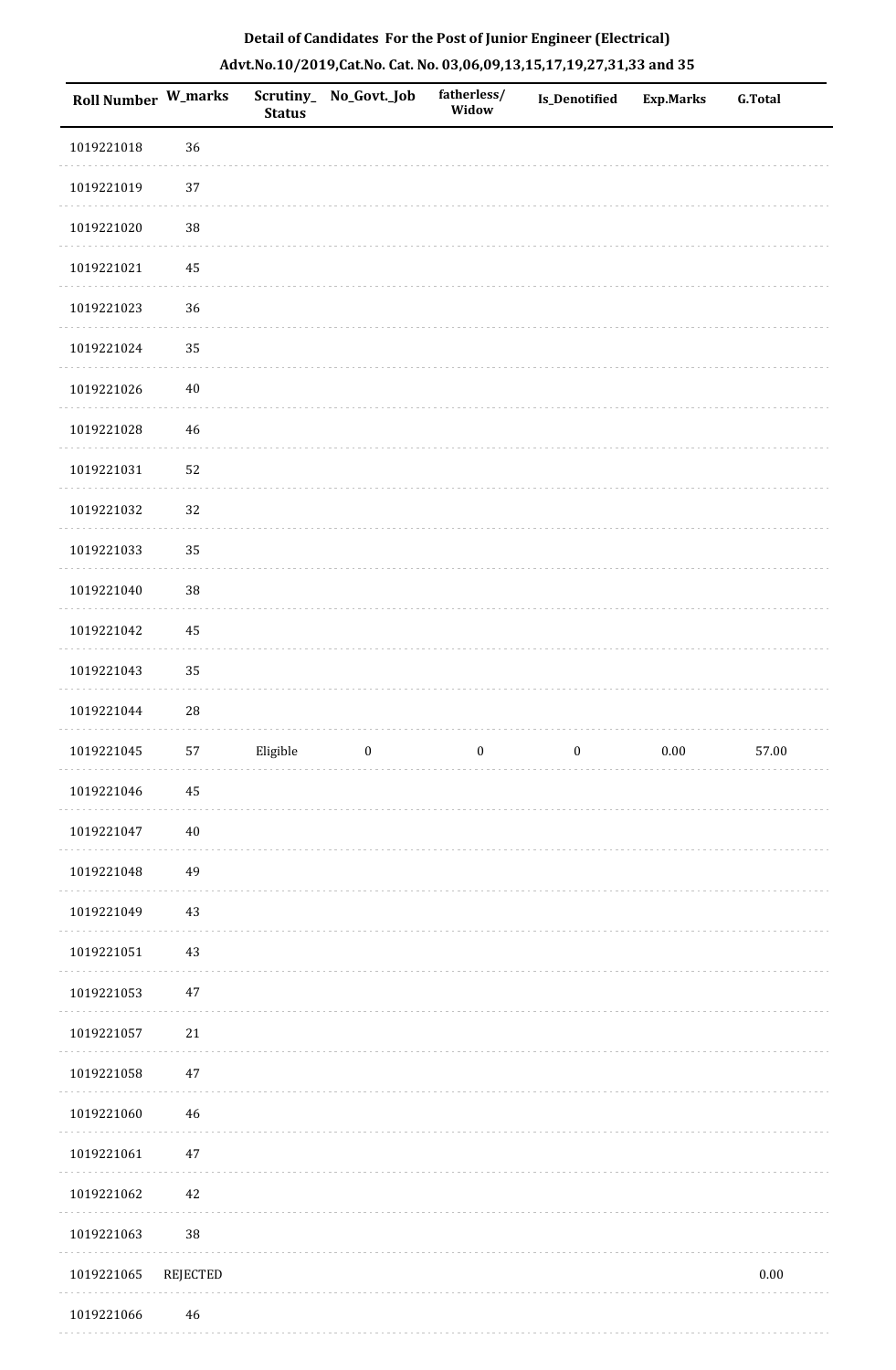| Roll Number W_marks |             | <b>Status</b> | Scrutiny_ No_Govt._Job | fatherless/<br>Widow | <b>Is_Denotified</b> | Exp.Marks | <b>G.Total</b> |
|---------------------|-------------|---------------|------------------------|----------------------|----------------------|-----------|----------------|
| 1019221070          | 25          |               |                        |                      |                      |           |                |
| 1019221071          | $38\,$      |               |                        |                      |                      |           |                |
| 1019221072          | 34          |               |                        |                      |                      |           |                |
| 1019221078          | $\sqrt{46}$ |               |                        |                      |                      |           |                |
| 1019221079          | 54          | Eligible      | 5                      | $\boldsymbol{0}$     | $\boldsymbol{0}$     | 0.00      | 59.00          |
| 1019221080          | $\sqrt{46}$ |               |                        |                      |                      |           |                |
| 1019221082          | 32          |               |                        |                      |                      |           |                |
| 1019221083          | 45          |               |                        |                      |                      |           |                |
| 1019221084          | $50\,$      |               |                        |                      |                      |           |                |
| 1019221085          | 34          |               |                        |                      |                      |           |                |
| 1019221086          | $40\,$      |               |                        |                      |                      |           |                |
| 1019221087          | $42\,$      |               |                        |                      |                      |           |                |
| 1019221089          | 38          |               |                        |                      |                      |           |                |
| 1019221091          | $20\,$      |               |                        |                      |                      |           |                |
| 1019221092          | 49          |               |                        |                      |                      |           |                |
| 1019221093          | $30\,$      |               |                        |                      |                      |           |                |
| 1019221094          | 37          |               |                        |                      |                      |           |                |
| 1019221096          | $40\,$      |               |                        |                      |                      |           |                |
| 1019221097          | 33          |               |                        |                      |                      |           |                |
| 1019221099          | 45          |               |                        |                      |                      |           |                |
| 1019221101          | $50\,$      |               |                        |                      |                      |           |                |
| 1019221102          | 29          |               |                        |                      |                      |           |                |
| 1019221104          | $27\,$      |               |                        |                      |                      |           |                |
| 1019221105          | 36          |               |                        |                      |                      |           |                |
| 1019221106          | 54          | Absent        | $\boldsymbol{0}$       | $\boldsymbol{0}$     | $\boldsymbol{0}$     | $0.00\,$  |                |
| 1019221108          | 35          |               |                        |                      |                      |           |                |
| 1019221109          | 37          |               |                        |                      |                      |           |                |
| 1019221111          | 41          |               |                        |                      |                      |           |                |
| 1019221114          | 39          |               |                        |                      |                      |           |                |
| 1019221116          | $31\,$      |               |                        |                      |                      |           |                |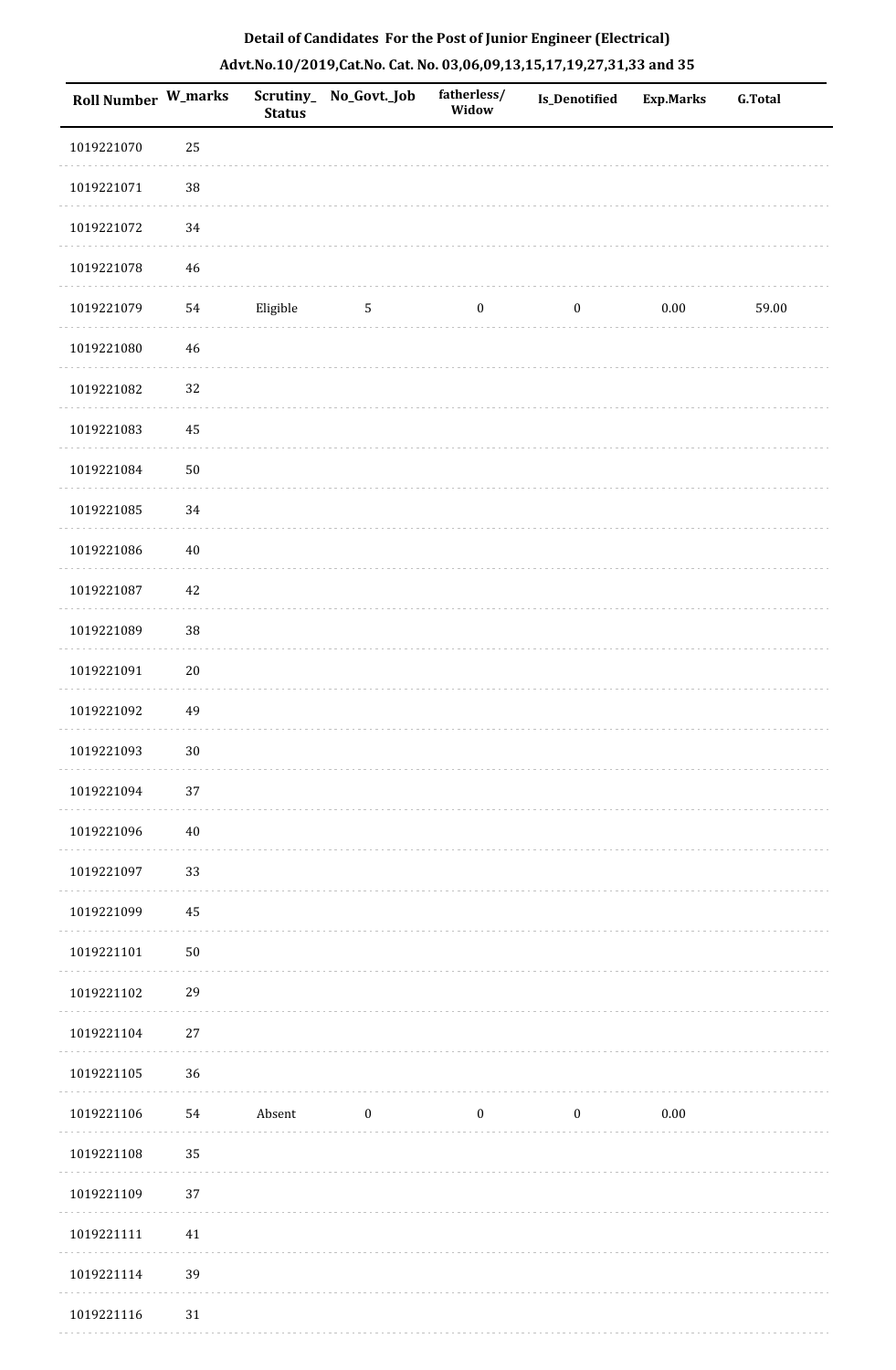| <b>Roll Number W_marks</b> |             | <b>Status</b> | Scrutiny_ No_Govt._Job | fatherless/<br>Widow | Is_Denotified    | <b>Exp.Marks</b> | <b>G.Total</b> |
|----------------------------|-------------|---------------|------------------------|----------------------|------------------|------------------|----------------|
| 1019221117                 | $40\,$      |               |                        |                      |                  |                  |                |
| 1019221118                 | $50\,$      |               |                        |                      |                  |                  |                |
| 1019221119                 | $51\,$      |               |                        |                      |                  |                  |                |
| 1019221120                 | 43          |               |                        |                      |                  |                  |                |
| 1019221121                 | 14          |               |                        |                      |                  |                  |                |
| 1019221122                 | 37          |               |                        |                      |                  |                  |                |
| 1019221123                 | 56          | Eligible      | 5                      | $\boldsymbol{0}$     | $\boldsymbol{0}$ | $0.00\,$         | 61.00          |
| 1019221124                 | 32          |               |                        |                      |                  |                  |                |
| 1019221127                 | 45          |               |                        |                      |                  |                  |                |
| 1019221128                 | $42\,$      |               |                        |                      |                  |                  |                |
| 1019221130                 | 29          |               |                        |                      |                  |                  |                |
| 1019221132                 | 39          |               |                        |                      |                  |                  |                |
| 1019221133                 | 42          |               |                        |                      |                  |                  |                |
| 1019221134                 | 41          |               |                        |                      |                  |                  |                |
| 1019221135                 | 33          |               |                        |                      |                  |                  |                |
| 1019221136                 | $30\,$      |               |                        |                      |                  |                  |                |
| 1019221137                 | 31          |               |                        |                      |                  |                  |                |
| 1019221139                 | 44          |               |                        |                      |                  |                  |                |
| 1019221141                 | 45          |               |                        |                      |                  |                  |                |
| 1019221144                 | ${\bf 28}$  |               |                        |                      |                  |                  |                |
| 1019221147                 | 56          | Eligible      | $\boldsymbol{0}$       | $\boldsymbol{0}$     | $\boldsymbol{0}$ | $0.00\,$         | 56.00          |
| 1019221148                 | 49          |               |                        |                      |                  |                  |                |
| 1019221149                 | 37          |               |                        |                      |                  |                  |                |
| 1019221150                 | $\sqrt{28}$ |               |                        |                      |                  |                  |                |
| 1019221153                 | 29          |               |                        |                      |                  |                  |                |
| 1019221154                 | 34          |               |                        |                      |                  |                  |                |
| 1019221155                 | 25          |               |                        |                      |                  |                  |                |
| 1019221158                 | 45          |               |                        |                      |                  |                  |                |
| 1019221161                 | 37          |               |                        |                      |                  |                  |                |
| 1019221164                 | 43          |               |                        |                      |                  |                  |                |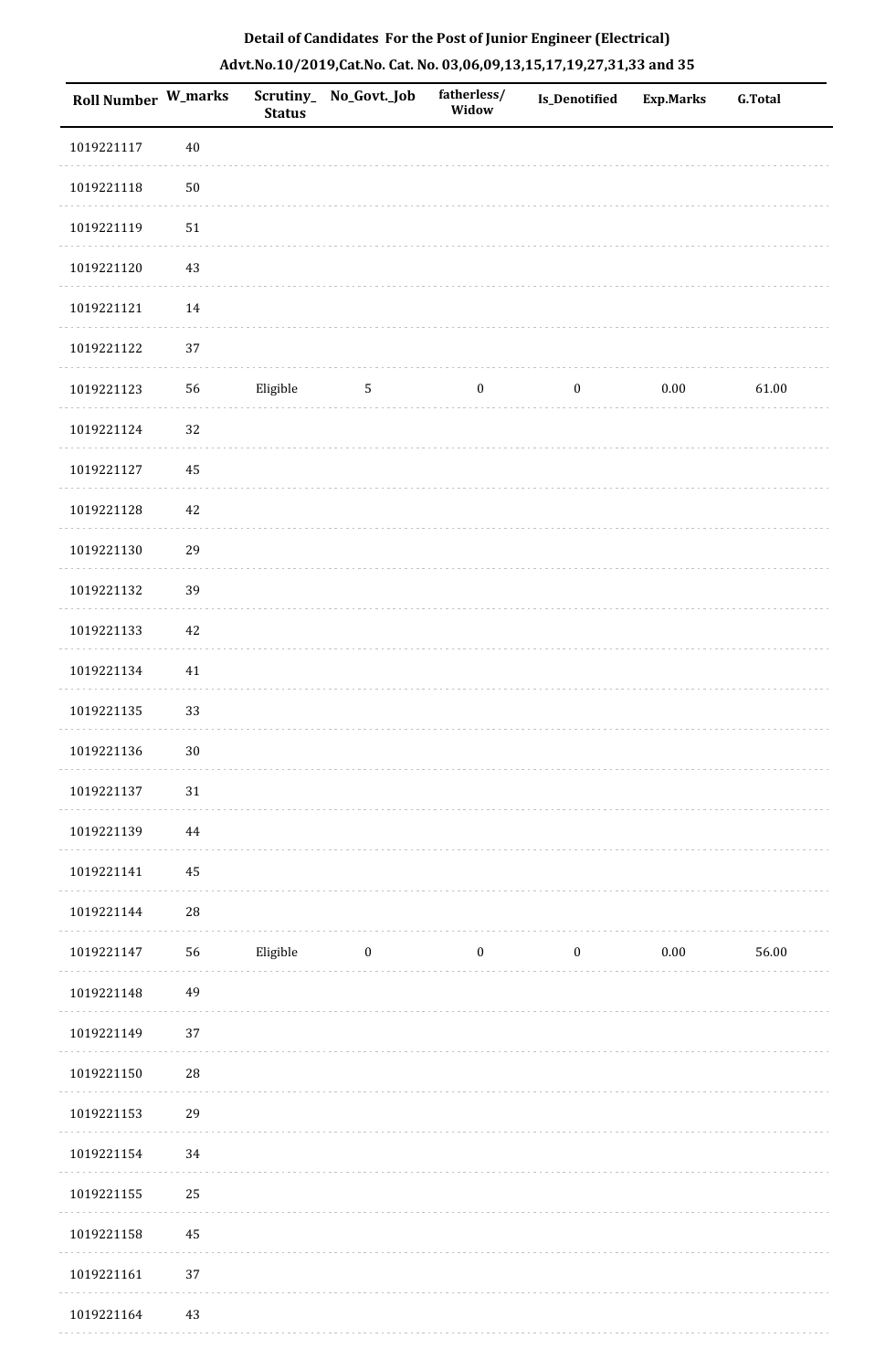| Roll Number W_marks |             | <b>Status</b> | Scrutiny_No_Govt._Job | fatherless/<br>Widow | Is_Denotified    | <b>Exp.Marks</b> | G.Total  |
|---------------------|-------------|---------------|-----------------------|----------------------|------------------|------------------|----------|
| 1019221165          | $40\,$      |               |                       |                      |                  |                  |          |
| 1019221166          | 33          |               |                       |                      |                  |                  |          |
| 1019221167          | 48          |               |                       |                      |                  |                  |          |
| 1019221170          | $42\,$      |               |                       |                      |                  |                  |          |
| 1019221171          | ${\bf 28}$  |               |                       |                      |                  |                  |          |
| 1019221172          | 43          | Absent        | $\boldsymbol{0}$      | $\boldsymbol{0}$     | $\boldsymbol{0}$ | $0.00\,$         |          |
| 1019221173          | REJECTED    |               |                       |                      |                  |                  | $0.00\,$ |
| 1019221174          | $27\,$      |               |                       |                      |                  |                  |          |
| 1019221175          | $27\,$      |               |                       |                      |                  |                  |          |
| 1019221177          | $\rm 48$    |               |                       |                      |                  |                  |          |
| 1019221178          | 32          |               |                       |                      |                  |                  |          |
| 1019221180          | 39          |               |                       |                      |                  |                  |          |
| 1019221183          | 15          |               |                       |                      |                  |                  |          |
| 1019221185          | $40\,$      |               |                       |                      |                  |                  |          |
| 1019221187          | $30\,$      |               |                       |                      |                  |                  |          |
| 1019221188          | 34          |               |                       |                      |                  |                  |          |
| 1019221191          | 44          |               |                       |                      |                  |                  |          |
| 1019221193          | 22          |               |                       |                      |                  |                  |          |
| 1019221194          | 32          |               |                       |                      |                  |                  |          |
| 1019221195          | 53          |               |                       |                      |                  |                  |          |
| 1019221196          | 42          |               |                       |                      |                  |                  |          |
| 1019221197          | $30\,$      |               |                       |                      |                  |                  |          |
| 1019221199          | 44          |               |                       |                      |                  |                  |          |
| 1019221201          | $\sqrt{46}$ |               |                       |                      |                  |                  |          |
| 1019221203          | $41\,$      |               |                       |                      |                  |                  |          |
| 1019221204          | 45          |               |                       |                      |                  |                  |          |
| 1019221211          | 55          |               |                       |                      |                  |                  |          |
| 1019221214          | $72\,$      | Eligible      | $\bf{0}$              | $\boldsymbol{0}$     | $\boldsymbol{0}$ | $0.00\,$         | 72.00    |
| 1019221215          | $47\,$      |               |                       |                      |                  |                  |          |
| 1019221219          | 55          |               |                       |                      |                  |                  |          |

. . . . . . . . . . .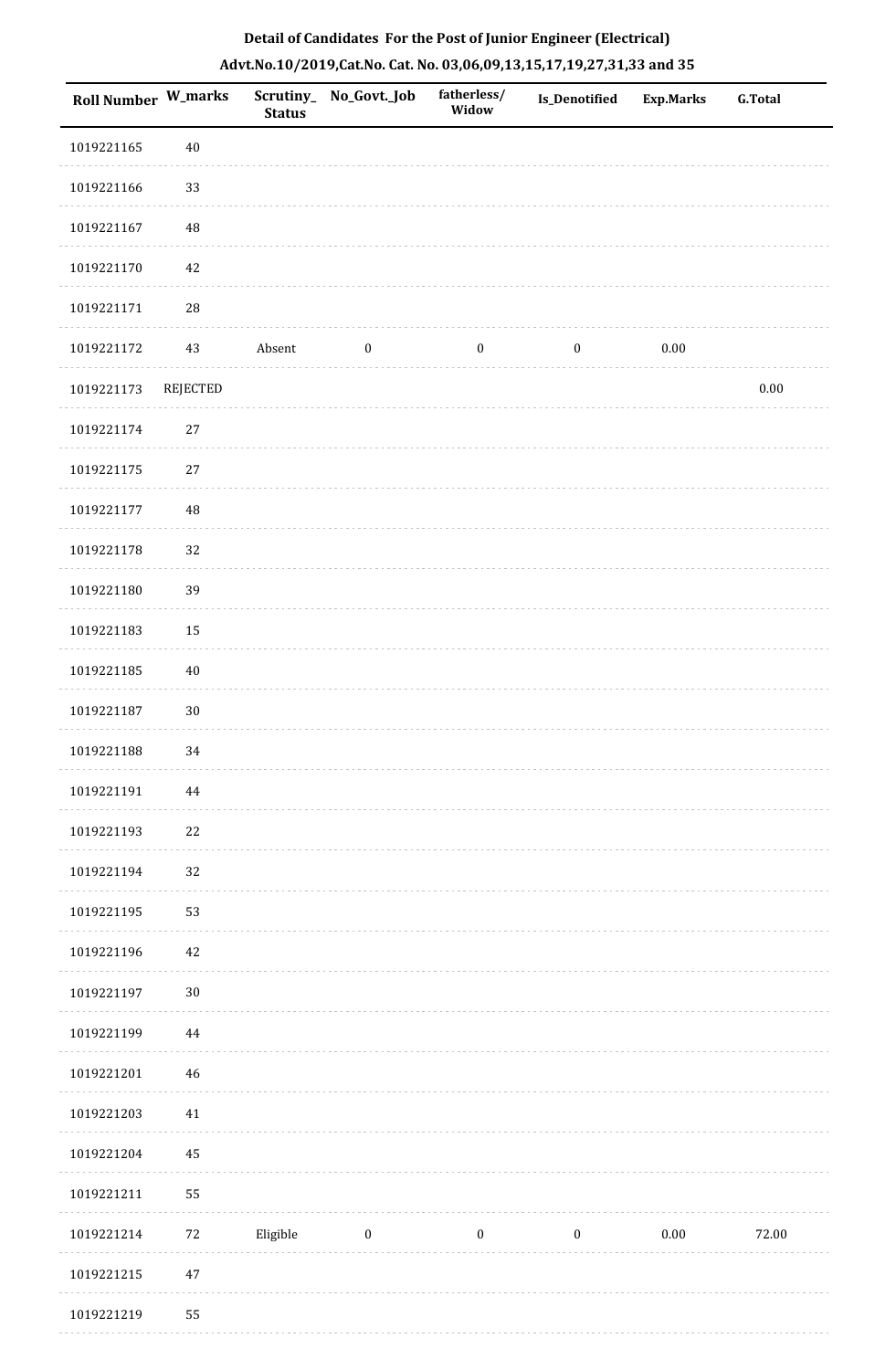| Roll Number W_marks |            | <b>Status</b> | Scrutiny_No_Govt._Job | fatherless/<br>Widow | Is_Denotified | <b>Exp.Marks</b> | G.Total |
|---------------------|------------|---------------|-----------------------|----------------------|---------------|------------------|---------|
| 1019221220          | 27         |               |                       |                      |               |                  |         |
| 1019221221          | 32         |               |                       |                      |               |                  |         |
| 1019221225          | 36         |               |                       |                      |               |                  |         |
| 1019221230          | $41\,$     |               |                       |                      |               |                  |         |
| 1019221232          | 44         |               |                       |                      |               |                  |         |
| 1019221234          | $51\,$     |               |                       |                      |               |                  |         |
| 1019221236          | $40\,$     |               |                       |                      |               |                  |         |
| 1019221239          | $40\,$     |               |                       |                      |               |                  |         |
| 1019221240          | 29         |               |                       |                      |               |                  |         |
| 1019221242          | ${\bf 28}$ |               |                       |                      |               |                  |         |
| 1019221243          | 31         |               |                       |                      |               |                  |         |
| 1019221244          | 45         |               |                       |                      |               |                  |         |
| 1019221245          | $43\,$     |               |                       |                      |               |                  |         |
| 1019221247          | 36         |               |                       |                      |               |                  |         |
| 1019221252          | 41         |               |                       |                      |               |                  |         |
| 1019221253          | 45         |               |                       |                      |               |                  |         |
| 1019221254          | $\rm 48$   |               |                       |                      |               |                  |         |
| 1019221256          | 47         |               |                       |                      |               |                  |         |
| 1019221258          | 43         |               |                       |                      |               |                  |         |
| 1019221259          | 49         |               |                       |                      |               |                  |         |
| 1019221261          | $30\,$     |               |                       |                      |               |                  |         |
| 1019221263          | 41         |               |                       |                      |               |                  |         |
| 1019221265          | 47         |               |                       |                      |               |                  |         |
| 1019221266          | 36         |               |                       |                      |               |                  |         |
| 1019221267          |            | Not Eligible  |                       |                      |               |                  |         |
| 1019221271          | 56         |               |                       |                      |               |                  |         |
| 1019221272          | 42         |               |                       |                      |               |                  |         |
| 1019221274          | 34         |               |                       |                      |               |                  |         |
| 1019221276          | 39         |               |                       |                      |               |                  |         |
| 1019221277          | 54         |               |                       |                      |               |                  |         |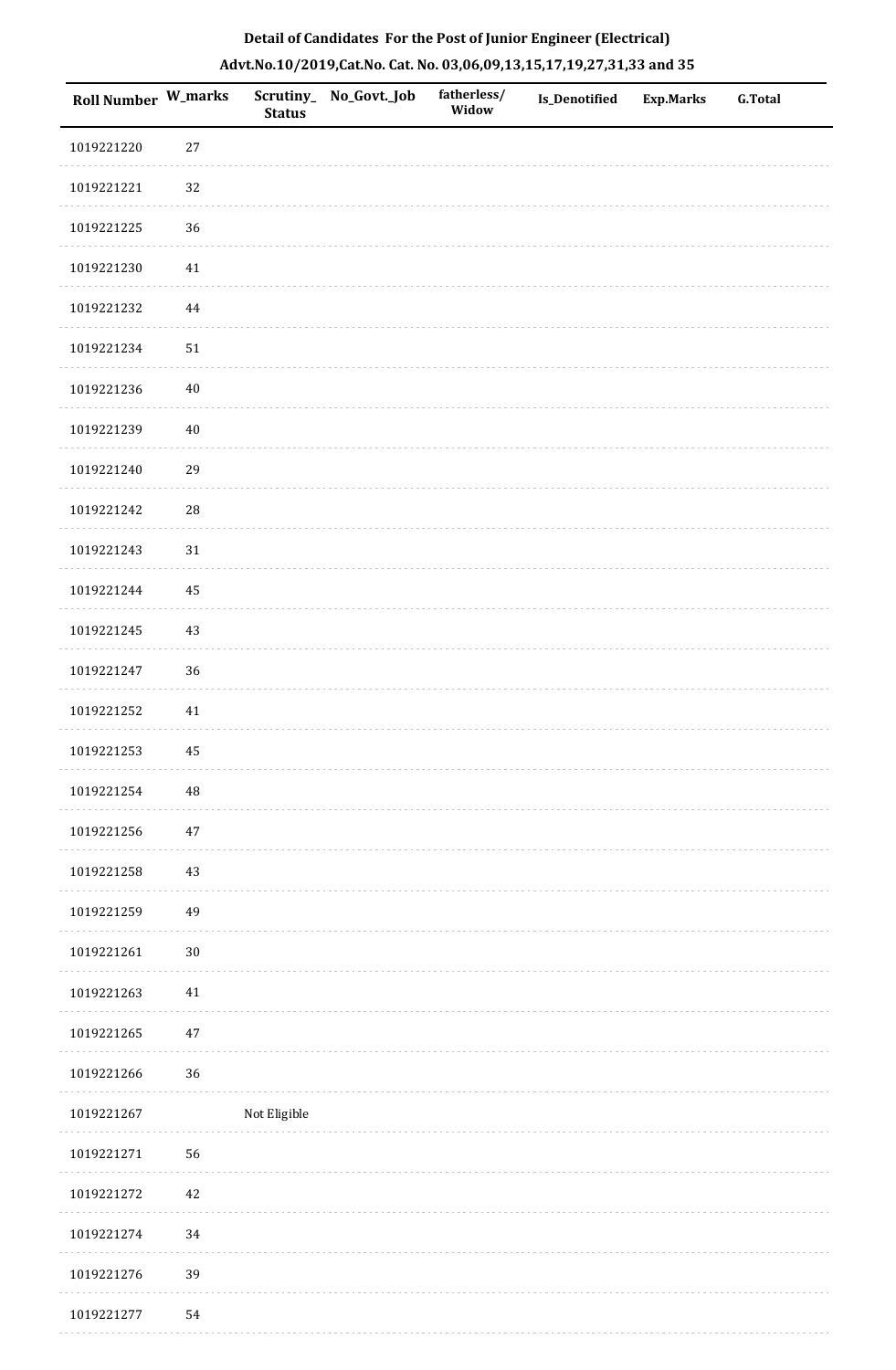| Roll Number W_marks |          | <b>Status</b> | Scrutiny_No_Govt._Job | fatherless/<br>Widow | Is_Denotified    | <b>Exp.Marks</b> | <b>G.Total</b> |
|---------------------|----------|---------------|-----------------------|----------------------|------------------|------------------|----------------|
| 1019221278          | 31       |               |                       |                      |                  |                  |                |
| 1019221280          | 33       |               |                       |                      |                  |                  |                |
| 1019221284          | 45       |               |                       |                      |                  |                  |                |
| 1019221285          | 51       |               |                       |                      |                  |                  |                |
| 1019221286          | $38\,$   |               |                       |                      |                  |                  |                |
| 1019221287          | 47       |               |                       |                      |                  |                  |                |
| 1019221289          | 49       |               |                       |                      |                  |                  |                |
| 1019221292          | $40\,$   |               |                       |                      |                  |                  |                |
| 1019221293          | 49       |               |                       |                      |                  |                  |                |
| 1019221295          | $\rm 48$ |               |                       |                      |                  |                  |                |
| 1019221296          | 51       |               |                       |                      |                  |                  |                |
| 1019221297          | 23       |               |                       |                      |                  |                  |                |
| 1019221298          | $41\,$   |               |                       |                      |                  |                  |                |
| 1019221300          | 34       |               |                       |                      |                  |                  |                |
| 1019221301          | 62       | Eligible      | $\boldsymbol{0}$      | $\boldsymbol{0}$     | $\boldsymbol{0}$ | $0.00\,$         | 62.00          |
| 1019221302          | 45       |               |                       |                      |                  |                  |                |
| 1019221305          | 29       |               |                       |                      |                  |                  |                |
| 1019221306          | 57       |               |                       |                      |                  |                  |                |
| 1019221307          | $27\,$   |               |                       |                      |                  |                  |                |
| 1019221308          | 48       |               |                       |                      |                  |                  |                |
| 1019221309          | 19       |               |                       |                      |                  |                  |                |
| 1019221310          | $41\,$   |               |                       |                      |                  |                  |                |
| 1019221313          | 46       |               |                       |                      |                  |                  |                |
| 1019221314          | 57       |               |                       |                      |                  |                  |                |
| 1019221315          | $21\,$   |               |                       |                      |                  |                  |                |
| 1019221317          | 43       |               |                       |                      |                  |                  |                |
| 1019221319          | 30       |               |                       |                      |                  |                  |                |
| 1019221320          | 34       |               |                       |                      |                  |                  |                |
| 1019221322          | 43       |               |                       |                      |                  |                  |                |
| 1019221323          | 63       | Eligible      | $\bf{0}$              | $\boldsymbol{0}$     | $\boldsymbol{0}$ | $0.00\,$         | 63.00          |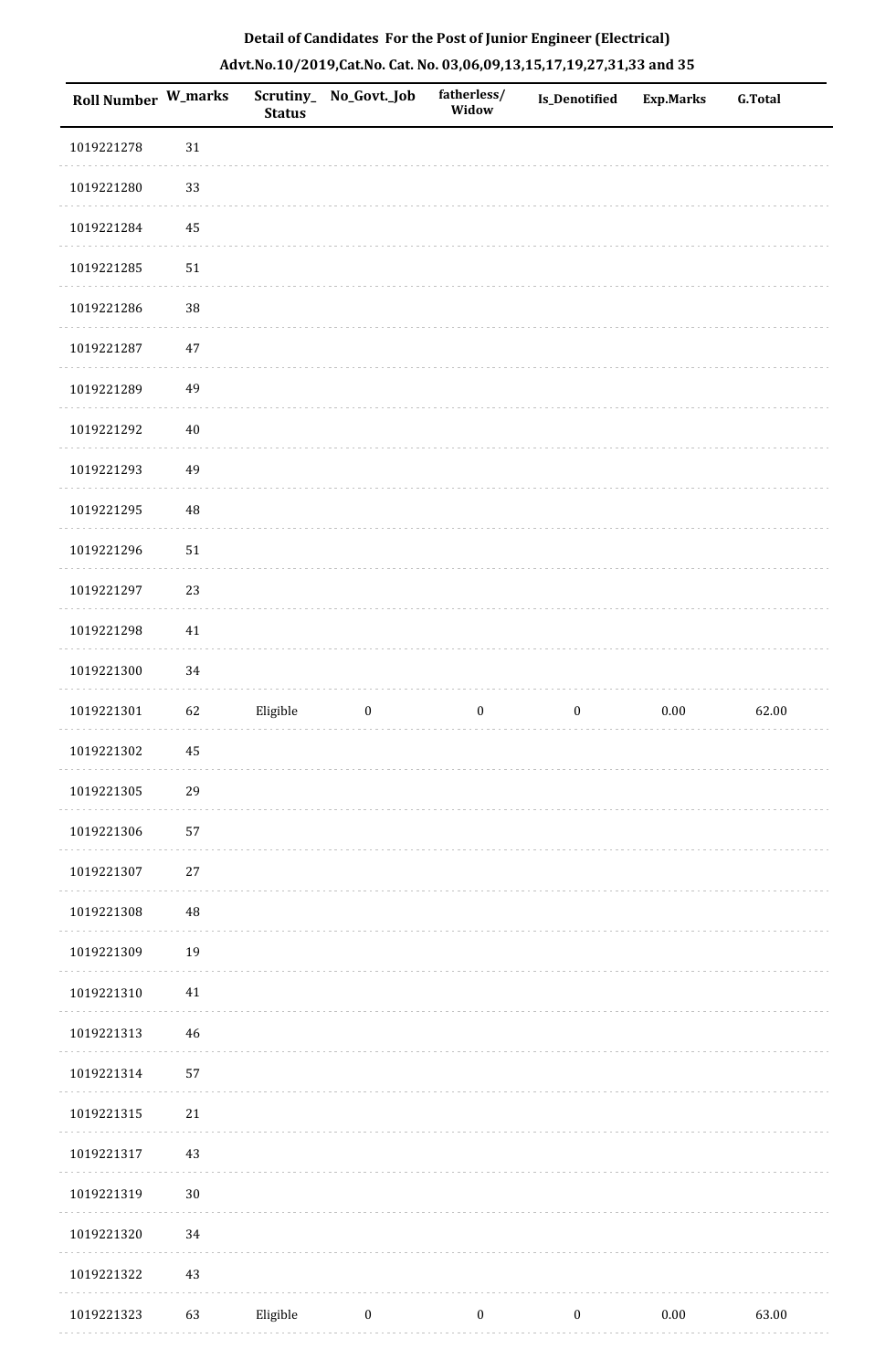| Roll Number W_marks |             | <b>Status</b> | Scrutiny_ No_Govt._Job | fatherless/<br>Widow | <b>Is_Denotified</b> | <b>Exp.Marks</b> | <b>G.Total</b> |
|---------------------|-------------|---------------|------------------------|----------------------|----------------------|------------------|----------------|
| 1019221324          | $28\,$      |               |                        |                      |                      |                  |                |
| 1019221325          | 43          |               |                        |                      |                      |                  |                |
| 1019221327          | 34          |               |                        |                      |                      |                  |                |
| 1019221329          | 33          |               |                        |                      |                      |                  |                |
| 1019221332          | $\sqrt{46}$ |               |                        |                      |                      |                  |                |
| 1019221333          | 27          |               |                        |                      |                      |                  |                |
| 1019221336          | $34\,$      |               |                        |                      |                      |                  |                |
| 1019221339          | $11\,$      |               |                        |                      |                      |                  |                |
| 1019221340          | $40\,$      |               |                        |                      |                      |                  |                |
| 1019221341          | 59          |               |                        |                      |                      |                  |                |
| 1019221342          | $30\,$      |               |                        |                      |                      |                  |                |
| 1019221343          | $27\,$      |               |                        |                      |                      |                  |                |
| 1019221344          | 26          |               |                        |                      |                      |                  |                |
| 1019221345          | 62          | Eligible      | $\boldsymbol{0}$       | $\boldsymbol{0}$     | $\boldsymbol{0}$     | $0.00\,$         | 62.00          |
| 1019221346          |             | Not Eligible  |                        |                      |                      |                  |                |
| 1019221347          | $31\,$      |               |                        |                      |                      |                  |                |
| 1019221349          | 12          |               |                        |                      |                      |                  |                |
| 1019221351          | 37          |               |                        |                      |                      |                  |                |
| 1019221353          | 39          |               |                        |                      |                      |                  |                |
| 1019221356          | 47          |               |                        |                      |                      |                  |                |
| 1019221358          | 42          |               |                        |                      |                      |                  |                |
| 1019221360          | $38\,$      |               |                        |                      |                      |                  |                |
| 1019221362          | 49          |               |                        |                      |                      |                  |                |
| 1019221364          | 40          |               |                        |                      |                      |                  |                |
| 1019221365          | 35          |               |                        |                      |                      |                  |                |
| 1019221366          | 32          |               |                        |                      |                      |                  |                |
| 1019221367          | 49          |               |                        |                      |                      |                  |                |
| 1019221368          | 32          |               |                        |                      |                      |                  |                |
| 1019221370          | 38          |               |                        |                      |                      |                  |                |
| 1019221371          | 36          |               |                        |                      |                      |                  |                |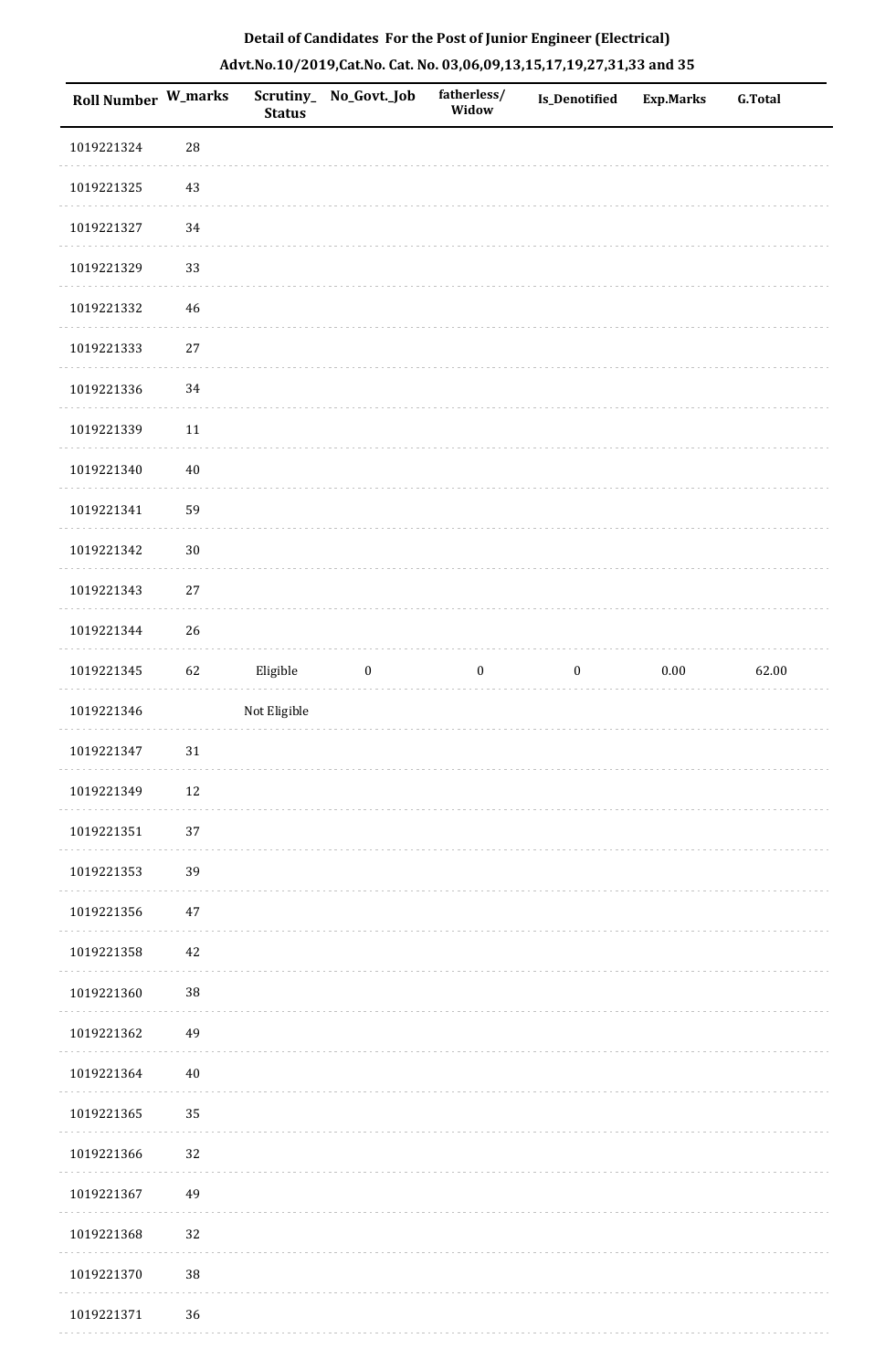| <b>Roll Number W_marks</b> |             | <b>Status</b> | Scrutiny_No_Govt._Job | fatherless/<br>Widow | Is_Denotified    | <b>Exp.Marks</b> | <b>G.Total</b> |
|----------------------------|-------------|---------------|-----------------------|----------------------|------------------|------------------|----------------|
| 1019221372                 | $\sqrt{28}$ |               |                       |                      |                  |                  |                |
| 1019221373                 | 46          |               |                       |                      |                  |                  |                |
| 1019221374                 | 37          |               |                       |                      |                  |                  |                |
| 1019221378                 | 43          |               |                       |                      |                  |                  |                |
| 1019221380                 | 32          |               |                       |                      |                  |                  |                |
| 1019221381                 | $38\,$      |               |                       |                      |                  |                  |                |
| 1019221382                 | 45          |               |                       |                      |                  |                  |                |
| 1019221383                 | 35          |               |                       |                      |                  |                  |                |
| 1019221384                 | 43          |               |                       |                      |                  |                  |                |
| 1019221385                 | $41\,$      |               |                       |                      |                  |                  |                |
| 1019221389                 | $40\,$      |               |                       |                      |                  |                  |                |
| 1019221391                 | 55          |               |                       |                      |                  |                  |                |
| 1019221393                 | 61          | Eligible      | $5\,$                 | $\boldsymbol{0}$     | $\boldsymbol{0}$ | $0.00\,$         | 66.00          |
| 1019221394                 | 46          |               |                       |                      |                  |                  |                |
| 1019221395                 | 39          |               |                       |                      |                  |                  |                |
| 1019221396                 | 54          |               |                       |                      |                  |                  |                |
| 1019221397                 | 48          |               |                       |                      |                  |                  |                |
| 1019221401                 | 44          |               |                       |                      |                  |                  |                |
| 1019221403                 | 39          |               |                       |                      |                  |                  |                |
| 1019221407                 | 32          |               |                       |                      |                  |                  |                |
| 1019221408                 | 36          |               |                       |                      |                  |                  |                |
| 1019221409                 | 45          |               |                       |                      |                  |                  |                |
| 1019221412                 | 31          |               |                       |                      |                  |                  |                |
| 1019221415                 | $50\,$      |               |                       |                      |                  |                  |                |
| 1019221416                 | $41\,$      |               |                       |                      |                  |                  |                |
| 1019221418                 | 54          |               |                       |                      |                  |                  |                |
| 1019221419                 | 45          |               |                       |                      |                  |                  |                |
| 1019221421                 | 48          |               |                       |                      |                  |                  |                |
| 1019221422                 | 32          |               |                       |                      |                  |                  |                |
| 1019221426                 | 36          |               |                       |                      |                  |                  |                |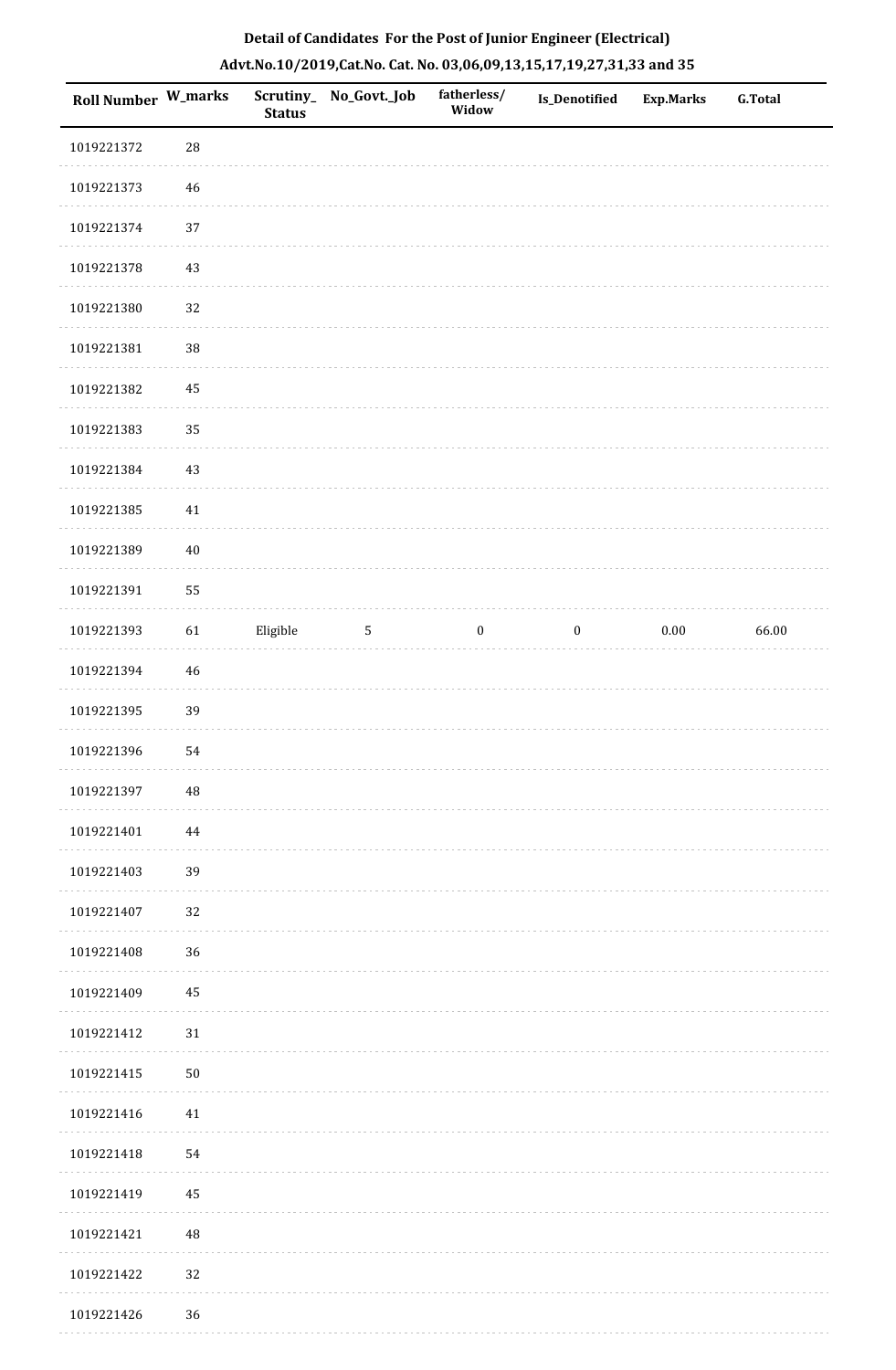| <b>Roll Number W_marks</b> |             | <b>Status</b> | Scrutiny_No_Govt._Job | fatherless/<br>Widow | Is_Denotified    | <b>Exp.Marks</b> | <b>G.Total</b> |
|----------------------------|-------------|---------------|-----------------------|----------------------|------------------|------------------|----------------|
| 1019221428                 | 62          | Eligible      | $\boldsymbol{0}$      | $\boldsymbol{0}$     | $\boldsymbol{0}$ | $0.00\,$         | 62.00          |
| 1019221430                 | $40\,$      |               |                       |                      |                  |                  |                |
| 1019221432                 | ${\bf 28}$  |               |                       |                      |                  |                  |                |
| 1019221433                 | 39          |               |                       |                      |                  |                  |                |
| 1019221435                 | 56          | Absent        | $\boldsymbol{0}$      | $\bf{0}$             | $\boldsymbol{0}$ | 0.00             |                |
| 1019221436                 | 23          |               |                       |                      |                  |                  |                |
| 1019221437                 | $14\,$      |               |                       |                      |                  |                  |                |
| 1019221438                 | 53          |               |                       |                      |                  |                  |                |
| 1019221439                 | 47          |               |                       |                      |                  |                  |                |
| 1019221441                 | 42          | Eligible      | $\boldsymbol{0}$      | $\boldsymbol{0}$     | $\boldsymbol{0}$ | $0.00\,$         | 42.00          |
| 1019221442                 | 46          |               |                       |                      |                  |                  |                |
| 1019221443                 | 39          |               |                       |                      |                  |                  |                |
| 1019221445                 | 37          |               |                       |                      |                  |                  |                |
| 1019221452                 | $40\,$      |               |                       |                      |                  |                  |                |
| 1019221455                 | 32          |               |                       |                      |                  |                  |                |
| 1019221456                 | 34          |               |                       |                      |                  |                  |                |
| 1019221461                 | $47\,$      |               |                       |                      |                  |                  |                |
| 1019221462                 | 52          |               |                       |                      |                  |                  |                |
| 1019221463                 | $\sqrt{46}$ |               |                       |                      |                  |                  |                |
| 1019221465                 | $47\,$      |               |                       |                      |                  |                  |                |
| 1019221467                 | $38\,$      |               |                       |                      |                  |                  |                |
| 1019221468                 | 59          |               |                       |                      |                  |                  |                |
| 1019221469                 | 33          |               |                       |                      |                  |                  |                |
| 1019221471                 | 40          |               |                       |                      |                  |                  |                |
| 1019221472                 | $42\,$      | Eligible      | $\boldsymbol{0}$      | $\boldsymbol{0}$     | $\boldsymbol{0}$ | $0.00\,$         | 42.00          |
| 1019221473                 | 51          |               |                       |                      |                  |                  |                |
| 1019221474                 | 42          |               |                       |                      |                  |                  |                |
| 1019221475                 | 33          |               |                       |                      |                  |                  |                |
| 1019221476                 | 68          | Eligible      | $\sqrt{5}$            | $\boldsymbol{0}$     | $\bf{0}$         | $0.00\,$         | 73.00          |
| 1019221478                 | REJECTED    |               |                       |                      |                  |                  | $0.00\,$       |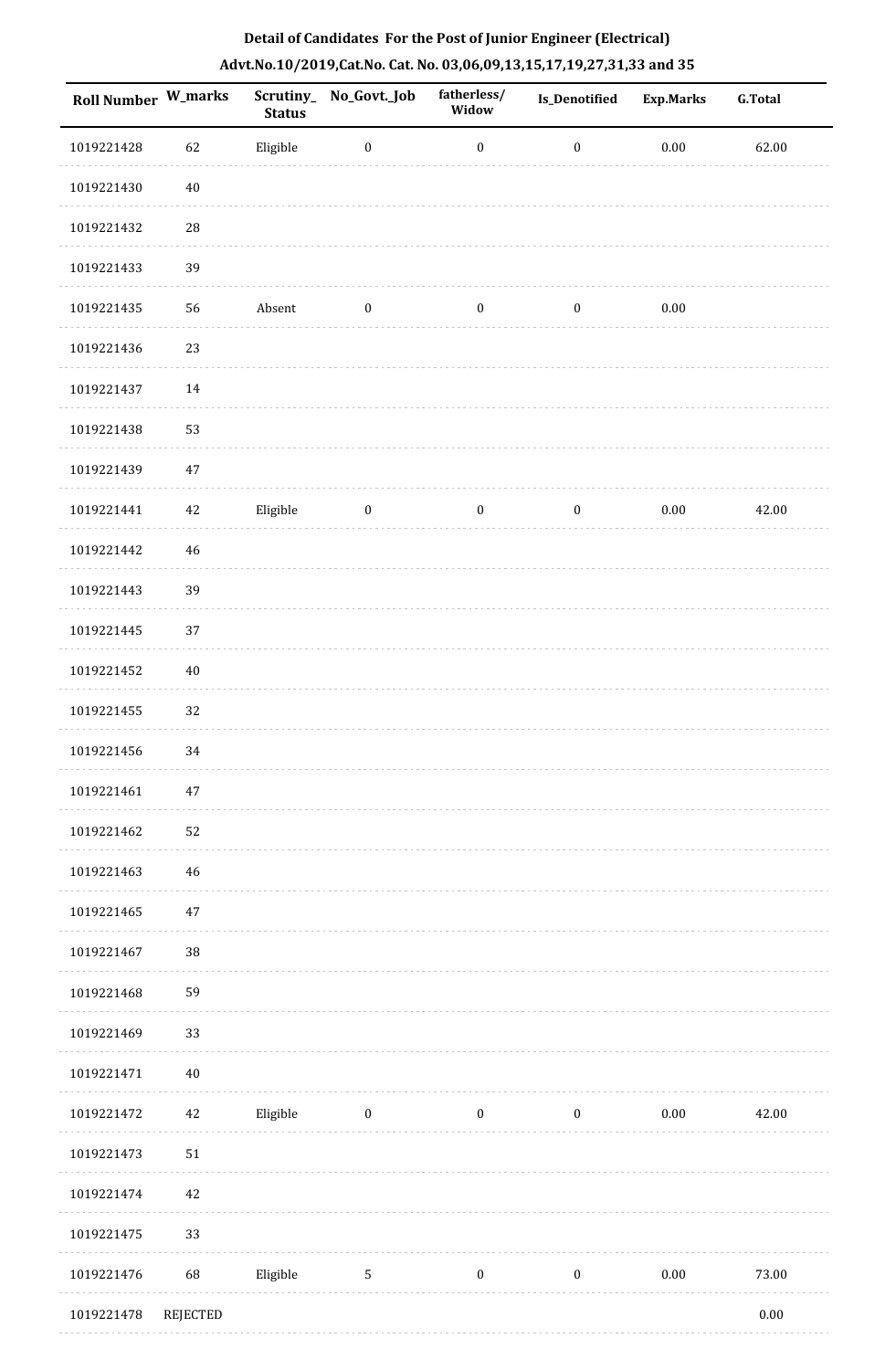| <b>Roll Number W_marks</b> |        | <b>Status</b> | Scrutiny_No_Govt._Job | fatherless/<br>Widow | Is_Denotified    | <b>Exp.Marks</b> | <b>G.Total</b> |
|----------------------------|--------|---------------|-----------------------|----------------------|------------------|------------------|----------------|
| 1019221480                 | 42     |               |                       |                      |                  |                  |                |
| 1019221485                 | $40\,$ |               |                       |                      |                  |                  |                |
| 1019221486                 | 55     |               |                       |                      |                  |                  |                |
| 1019221489                 | 68     | Eligible      | $\boldsymbol{0}$      | $\boldsymbol{0}$     | $\boldsymbol{0}$ | $0.00\,$         | 68.00          |
| 1019221491                 | $30\,$ |               |                       |                      |                  |                  |                |
| 1019221492                 | 61     | Eligible      | $\boldsymbol{0}$      | $\boldsymbol{0}$     | $\boldsymbol{0}$ | $0.00\,$         | 61.00          |
| 1019221493                 | $40\,$ |               |                       |                      |                  |                  |                |
| 1019221494                 | $38\,$ |               |                       |                      |                  |                  |                |
| 1019221496                 | 36     | Eligible      | $\boldsymbol{0}$      | $\bf{0}$             | $\boldsymbol{0}$ | $0.00\,$         | 36.00          |
| 1019221497                 | 25     |               |                       |                      |                  |                  |                |
| 1019221498                 | 33     |               |                       |                      |                  |                  |                |
| 1019221499                 | 46     |               |                       |                      |                  |                  |                |
| 1019221501                 | 36     |               |                       |                      |                  |                  |                |
| 1019221504                 | 44     |               |                       |                      |                  |                  |                |
| 1019221505                 | 55     |               |                       |                      |                  |                  |                |
| 1019221507                 | 48     |               |                       |                      |                  |                  |                |
| 1019221508                 | 27     |               |                       |                      |                  |                  |                |
| 1019221513                 | 49     |               |                       |                      |                  |                  |                |
| 1019221514                 | 26     |               |                       |                      |                  |                  |                |
| 1019221518                 | 34     |               |                       |                      |                  |                  |                |
| 1019221519                 | 35     |               |                       |                      |                  |                  |                |
| 1019221521                 | 24     |               |                       |                      |                  |                  |                |
| 1019221522                 | 49     |               |                       |                      |                  |                  |                |
| 1019221523                 | 34     |               |                       |                      |                  |                  |                |
| 1019221524                 | 50     |               |                       |                      |                  |                  |                |
| 1019221528                 | 37     |               |                       |                      |                  |                  |                |
| 1019221529                 | 46     |               |                       |                      |                  |                  |                |
| 1019221530                 | 42     | Absent        | $\boldsymbol{0}$      | $\boldsymbol{0}$     | $\boldsymbol{0}$ | $0.00\,$         |                |
| 1019221531                 | 42     |               |                       |                      |                  |                  |                |
| 1019221533                 | 36     |               |                       |                      |                  |                  |                |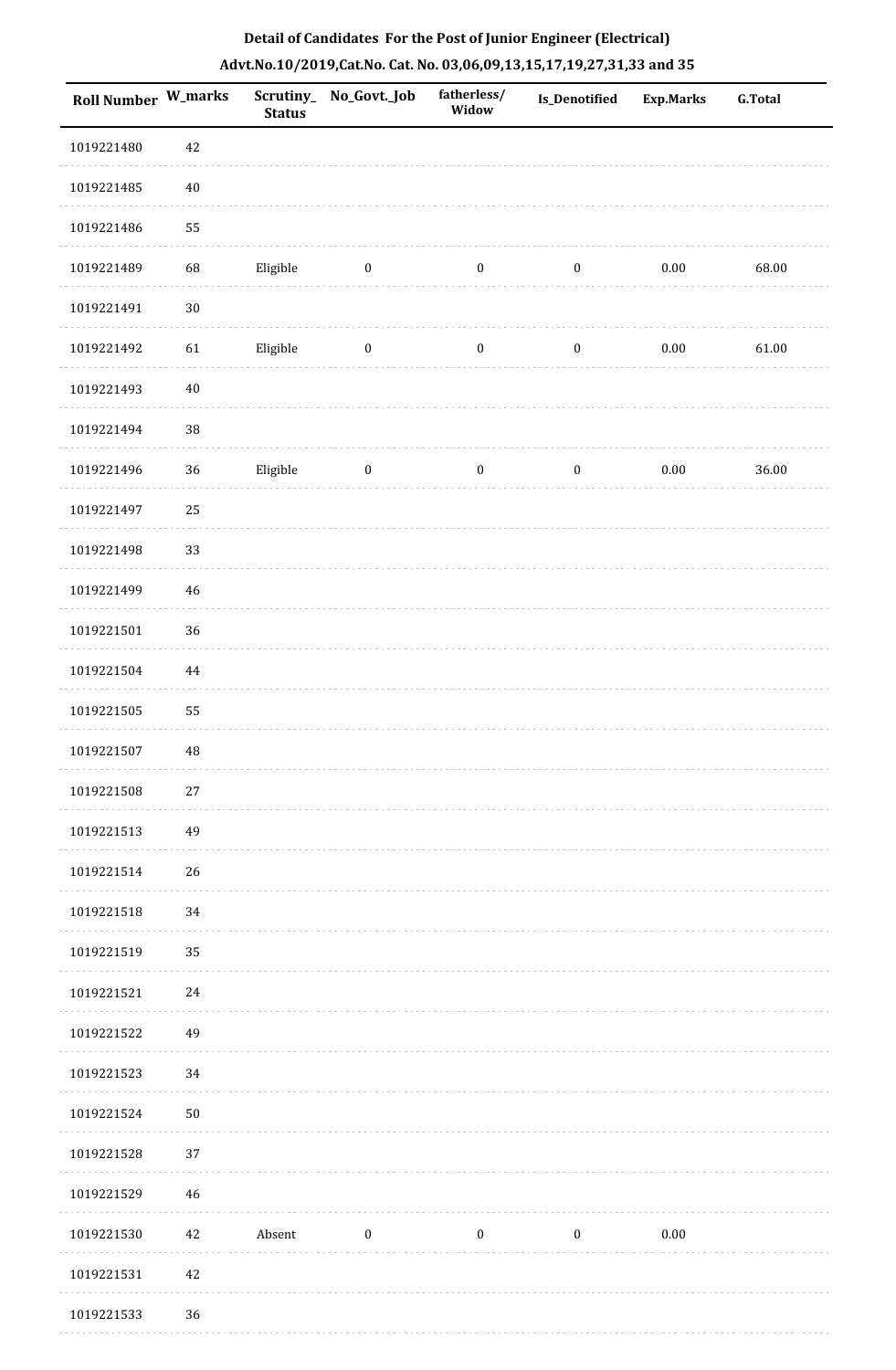| Roll Number W_marks |                      | <b>Status</b> | Scrutiny_No_Govt._Job | fatherless/<br>Widow | Is_Denotified | <b>Exp.Marks</b> | <b>G.Total</b> |
|---------------------|----------------------|---------------|-----------------------|----------------------|---------------|------------------|----------------|
| 1019221534          | 55                   |               |                       |                      |               |                  |                |
| 1019221535          | $51\,$               |               |                       |                      |               |                  |                |
| 1019221536          | 56                   |               |                       |                      |               |                  |                |
| 1019221537          | 41                   |               |                       |                      |               |                  |                |
| 1019221539          | 54                   |               |                       |                      |               |                  |                |
| 1019221541          | 26                   |               |                       |                      |               |                  |                |
| 1019221542          | $31\,$               |               |                       |                      |               |                  |                |
| 1019221543          | 37                   |               |                       |                      |               |                  |                |
| 1019221544          | $41\,$               |               |                       |                      |               |                  |                |
| 1019221546          | 32                   |               |                       |                      |               |                  |                |
| 1019221548          | 39                   |               |                       |                      |               |                  |                |
| 1019221549          | $42\,$               |               |                       |                      |               |                  |                |
| 1019221551          | 45                   |               |                       |                      |               |                  |                |
| 1019221552          | 56                   |               |                       |                      |               |                  |                |
| 1019221554          | 44                   |               |                       |                      |               |                  |                |
| 1019221556          | 32                   |               |                       |                      |               |                  |                |
| 1019221557          | 46                   |               |                       |                      |               |                  |                |
| 1019221559          | 49                   |               |                       |                      |               |                  |                |
| 1019221560          | 37                   |               |                       |                      |               |                  |                |
| 1019221564          | $38\,$               |               |                       |                      |               |                  |                |
| 1019221565          | 41                   |               |                       |                      |               |                  |                |
| 1019221567          | 35                   |               |                       |                      |               |                  |                |
| 1019221568          | 36                   |               |                       |                      |               |                  |                |
| 1019221571          | 33                   |               |                       |                      |               |                  |                |
| 1019221573          | 29                   |               |                       |                      |               |                  |                |
| 1019221574          | 41                   |               |                       |                      |               |                  |                |
| 1019221577          | 49                   |               |                       |                      |               |                  |                |
| 1019221581          | $43\,$               |               |                       |                      |               |                  |                |
| 1019221585          | $\rm 45$             |               |                       |                      |               |                  |                |
| 1010221507          | $\mathsf{r}\,\alpha$ |               |                       |                      |               |                  |                |

# **Detail of Candidates For the Post of Junior Engineer (Electrical) Advt.No.10/2019,Cat.No. Cat. No. 03,06,09,13,15,17,19,27,31,33 and 35**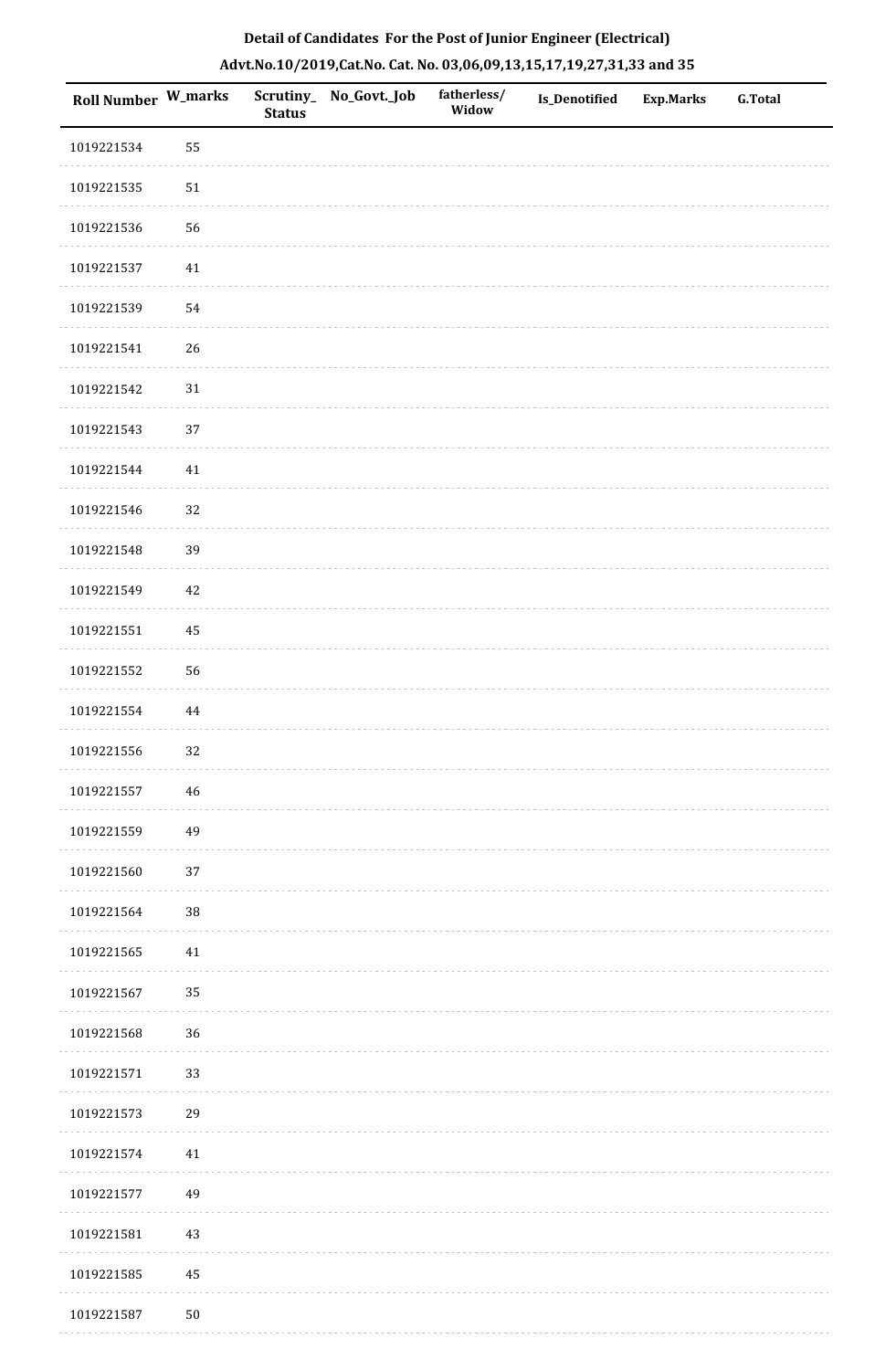| <b>Roll Number W_marks</b> |                 | <b>Status</b> | Scrutiny_No_Govt._Job | fatherless/<br>Widow | Is_Denotified    | <b>Exp.Marks</b> | <b>G.Total</b> |
|----------------------------|-----------------|---------------|-----------------------|----------------------|------------------|------------------|----------------|
| 1019221589                 | 34              |               |                       |                      |                  |                  |                |
| 1019221591                 | 43              |               |                       |                      |                  |                  |                |
| 1019221592                 | <b>REJECTED</b> |               |                       |                      |                  |                  | $0.00\,$       |
| 1019221593                 | 37              | Eligible      | $\sqrt{5}$            | $\boldsymbol{0}$     | $\boldsymbol{0}$ | $0.00\,$         | 42.00          |
| 1019221594                 | 34              |               |                       |                      |                  |                  |                |
| 1019221595                 | $30\,$          |               |                       |                      |                  |                  |                |
| 1019221597                 | $50\,$          |               |                       |                      |                  |                  |                |
| 1019221599                 | 32              |               |                       |                      |                  |                  |                |
| 1019221600                 | $38\,$          |               |                       |                      |                  |                  |                |
| 1019221604                 | 52              |               |                       |                      |                  |                  |                |
| 1019221608                 | 54              |               |                       |                      |                  |                  |                |
| 1019221609                 | 32              |               |                       |                      |                  |                  |                |
| 1019221610                 | 35              |               |                       |                      |                  |                  |                |
| 1019221614                 | 52              |               |                       |                      |                  |                  |                |
| 1019221616                 | 56              |               |                       |                      |                  |                  |                |
| 1019221617                 | <b>REJECTED</b> |               |                       |                      |                  |                  | $0.00\,$       |
| 1019221619                 | 45              |               |                       |                      |                  |                  |                |
| 1019221622                 | 39              |               |                       |                      |                  |                  |                |
| 1019221626                 | 54              |               |                       |                      |                  |                  |                |
| 1019221630                 | 47              |               |                       |                      |                  |                  |                |
| 1019221631                 | 52              |               |                       |                      |                  |                  |                |
| 1019221632                 | 34              |               |                       |                      |                  |                  |                |
| 1019221633                 | ${\bf 50}$      |               |                       |                      |                  |                  |                |
| 1019221636                 | 46              |               |                       |                      |                  |                  |                |
| 1019221638                 | 36              |               |                       |                      |                  |                  |                |
| 1019221639                 | 33              |               |                       |                      |                  |                  |                |
| 1019221641                 | 36              |               |                       |                      |                  |                  |                |
| 1019221643                 | 39              |               |                       |                      |                  |                  |                |
| 1019221645                 | 52              |               |                       |                      |                  |                  |                |
| 1019221646                 | 32              |               |                       |                      |                  |                  |                |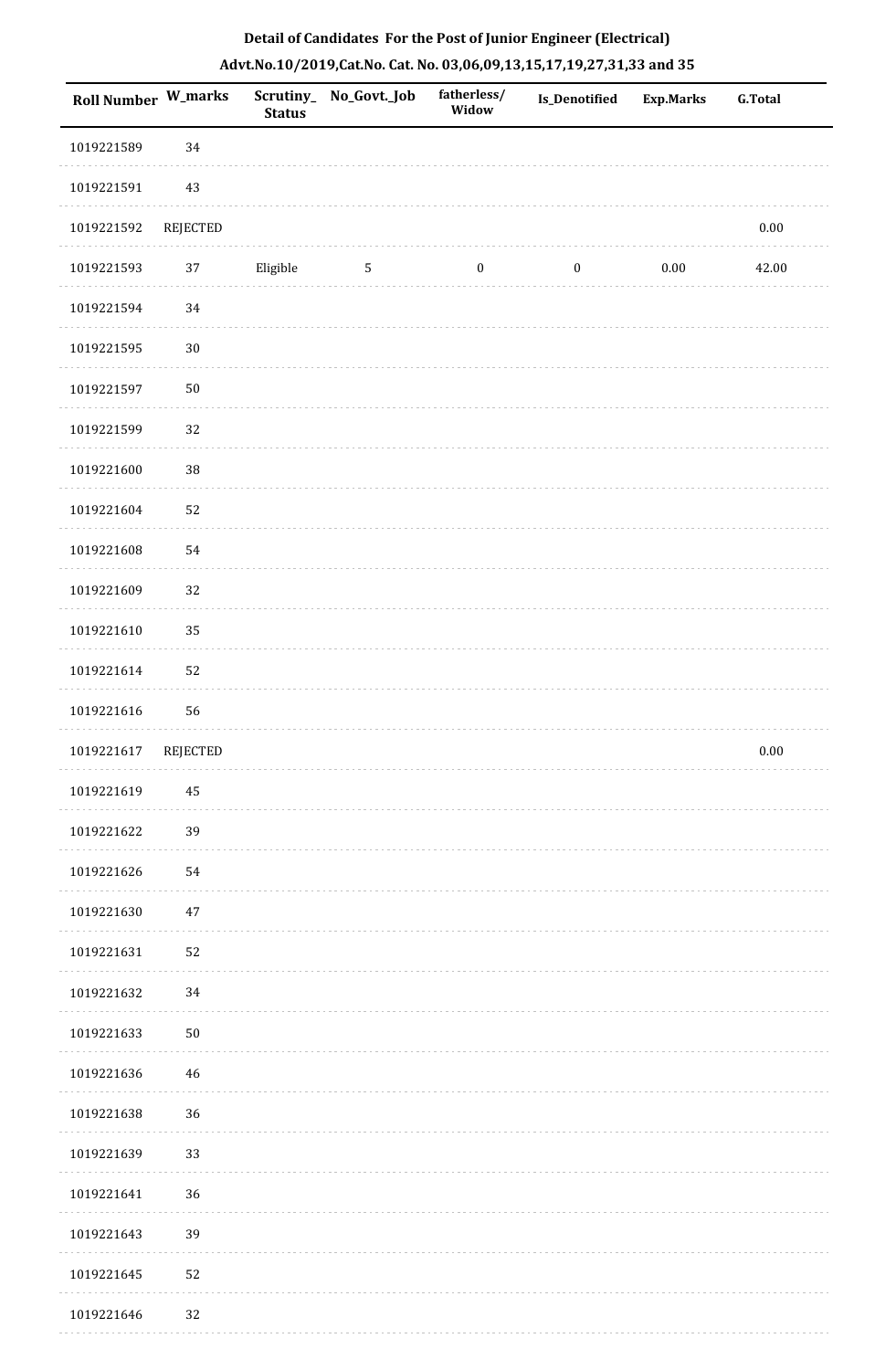| <b>Roll Number W_marks</b> |            | <b>Status</b> | Scrutiny_ No_Govt._Job | fatherless/<br>Widow | Is_Denotified    | <b>Exp.Marks</b> | G.Total |
|----------------------------|------------|---------------|------------------------|----------------------|------------------|------------------|---------|
| 1019221647                 | ${\bf 28}$ |               |                        |                      |                  |                  |         |
| 1019221648                 | 29         |               |                        |                      |                  |                  |         |
| 1019221651                 | 39         |               |                        |                      |                  |                  |         |
| 1019221654                 | 55         |               |                        |                      |                  |                  |         |
| 1019221655                 | 44         |               |                        |                      |                  |                  |         |
| 1019221656                 | 39         |               |                        |                      |                  |                  |         |
| 1019221657                 | 52         |               |                        |                      |                  |                  |         |
| 1019221658                 | 65         | Eligible      | $\bf{0}$               | $\boldsymbol{0}$     | $\boldsymbol{0}$ | $0.00\,$         | 65.00   |
| 1019221660                 | 36         |               |                        |                      |                  |                  |         |
| 1019221661                 | $50\,$     |               |                        |                      |                  |                  |         |
| 1019221663                 | $30\,$     |               |                        |                      |                  |                  |         |
| 1019221665                 | 45         |               |                        |                      |                  |                  |         |
| 1019221666                 | $40\,$     |               |                        |                      |                  |                  |         |
| 1019221667                 | $47\,$     |               |                        |                      |                  |                  |         |
| 1019221668                 | 29         |               |                        |                      |                  |                  |         |
| 1019221669                 | 57         | Eligible      | $\boldsymbol{0}$       | $\boldsymbol{0}$     | $\boldsymbol{0}$ | $0.00\,$         | 57.00   |
| 1019221670                 | $\bf 44$   |               |                        |                      |                  |                  |         |
| 1019221672                 | 48         |               |                        |                      |                  |                  |         |
| 1019221673                 | $27\,$     |               |                        |                      |                  |                  |         |
| 1019221675                 | 39         |               |                        |                      |                  |                  |         |
| 1019221679                 | $41\,$     |               |                        |                      |                  |                  |         |
| 1019221680                 | 37         |               |                        |                      |                  |                  |         |
| 1019221682                 | 35         |               |                        |                      |                  |                  |         |
| 1019221683                 | 32         |               |                        |                      |                  |                  |         |
| 1019221684                 | 49         |               |                        |                      |                  |                  |         |
| 1019221686                 | 58         |               |                        |                      |                  |                  |         |
| 1019221687                 | $50\,$     |               |                        |                      |                  |                  |         |
| 1019221689                 | 36         |               |                        |                      |                  |                  |         |
| 1019221691                 | 49         |               |                        |                      |                  |                  |         |
| 1019221694                 | $38\,$     |               |                        |                      |                  |                  |         |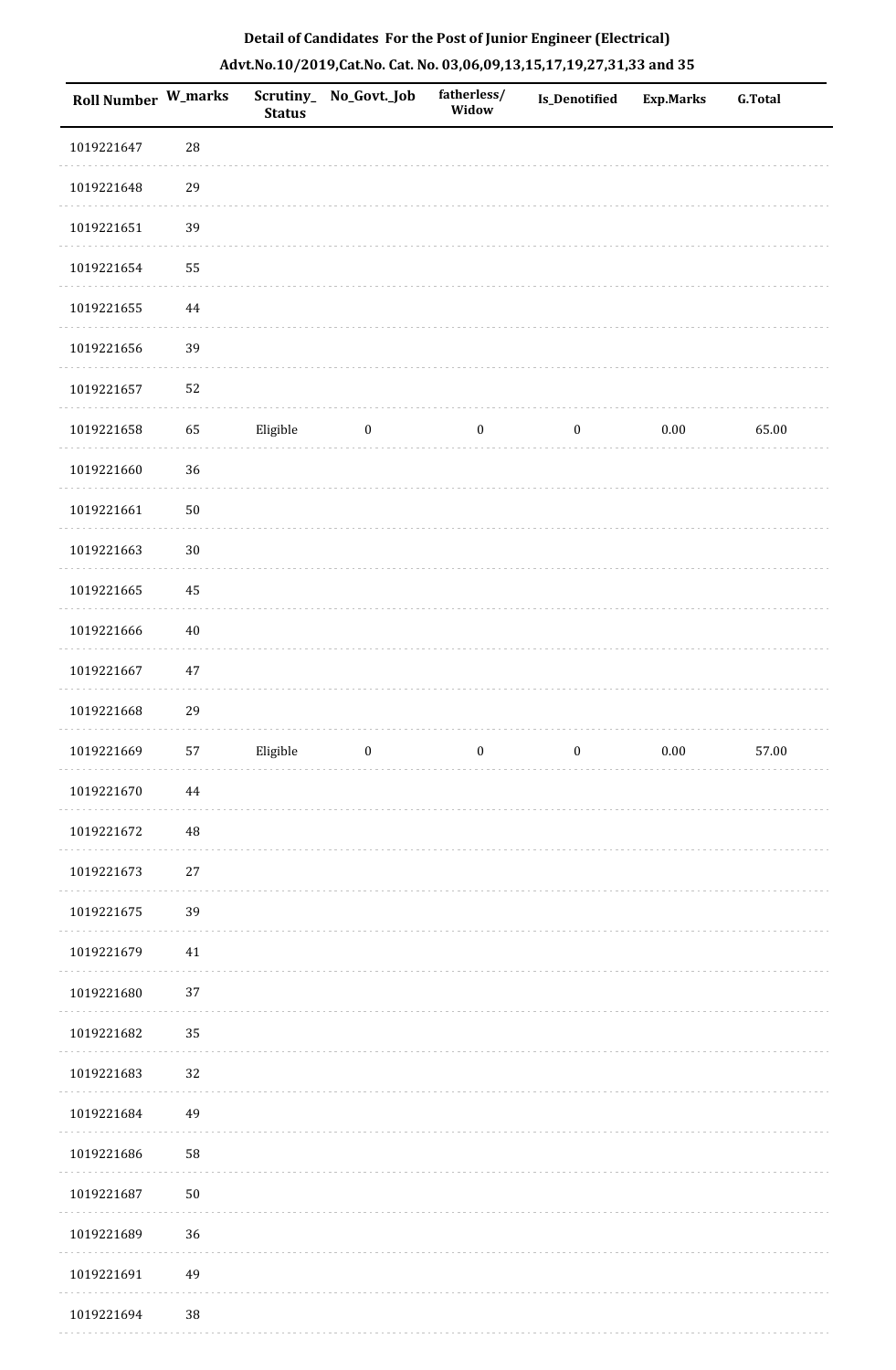| Roll Number W_marks |          | <b>Status</b> | Scrutiny_ No_Govt._Job | fatherless/<br>Widow | <b>Is_Denotified</b> | Exp.Marks | <b>G.Total</b> |
|---------------------|----------|---------------|------------------------|----------------------|----------------------|-----------|----------------|
| 1019221696          | 36       |               |                        |                      |                      |           |                |
| 1019221697          | 39       |               |                        |                      |                      |           |                |
| 1019221698          | 35       |               |                        |                      |                      |           |                |
| 1019221699          | 52       |               |                        |                      |                      |           |                |
| 1019221702          | $43\,$   |               |                        |                      |                      |           |                |
| 1019221703          | $\bf 44$ |               |                        |                      |                      |           |                |
| 1019221704          | $40\,$   |               |                        |                      |                      |           |                |
| 1019221706          | $38\,$   |               |                        |                      |                      |           |                |
| 1019221707          | $40\,$   |               |                        |                      |                      |           |                |
| 1019221708          | 37       |               |                        |                      |                      |           |                |
| 1019221709          | $43\,$   |               |                        |                      |                      |           |                |
| 1019221710          | 36       |               |                        |                      |                      |           |                |
| 1019221711          | 38       |               |                        |                      |                      |           |                |
| 1019221715          | $\rm 48$ |               |                        |                      |                      |           |                |
| 1019221716          | $31\,$   |               |                        |                      |                      |           |                |
| 1019221717          | 32       |               |                        |                      |                      |           |                |
| 1019221718          | $43\,$   |               |                        |                      |                      |           |                |
| 1019221719          | $30\,$   |               |                        |                      |                      |           |                |
| 1019221721          | $31\,$   |               |                        |                      |                      |           |                |
| 1019221722          | 27       |               |                        |                      |                      |           |                |
| 1019221723          | $\rm 48$ |               |                        |                      |                      |           |                |
| 1019221725          | 59       |               |                        |                      |                      |           |                |
| 1019221727          | 36       |               |                        |                      |                      |           |                |
| 1019221728          | 42       |               |                        |                      |                      |           |                |
| 1019221729          | 36       |               |                        |                      |                      |           |                |
| 1019221730          | $37\,$   |               |                        |                      |                      |           |                |
| 1019221731          | 40       |               |                        |                      |                      |           |                |
| 1019221734          | 46       |               |                        |                      |                      |           |                |
| 1019221735          | 46       |               |                        |                      |                      |           |                |
|                     |          |               |                        |                      |                      |           |                |

1019221736 30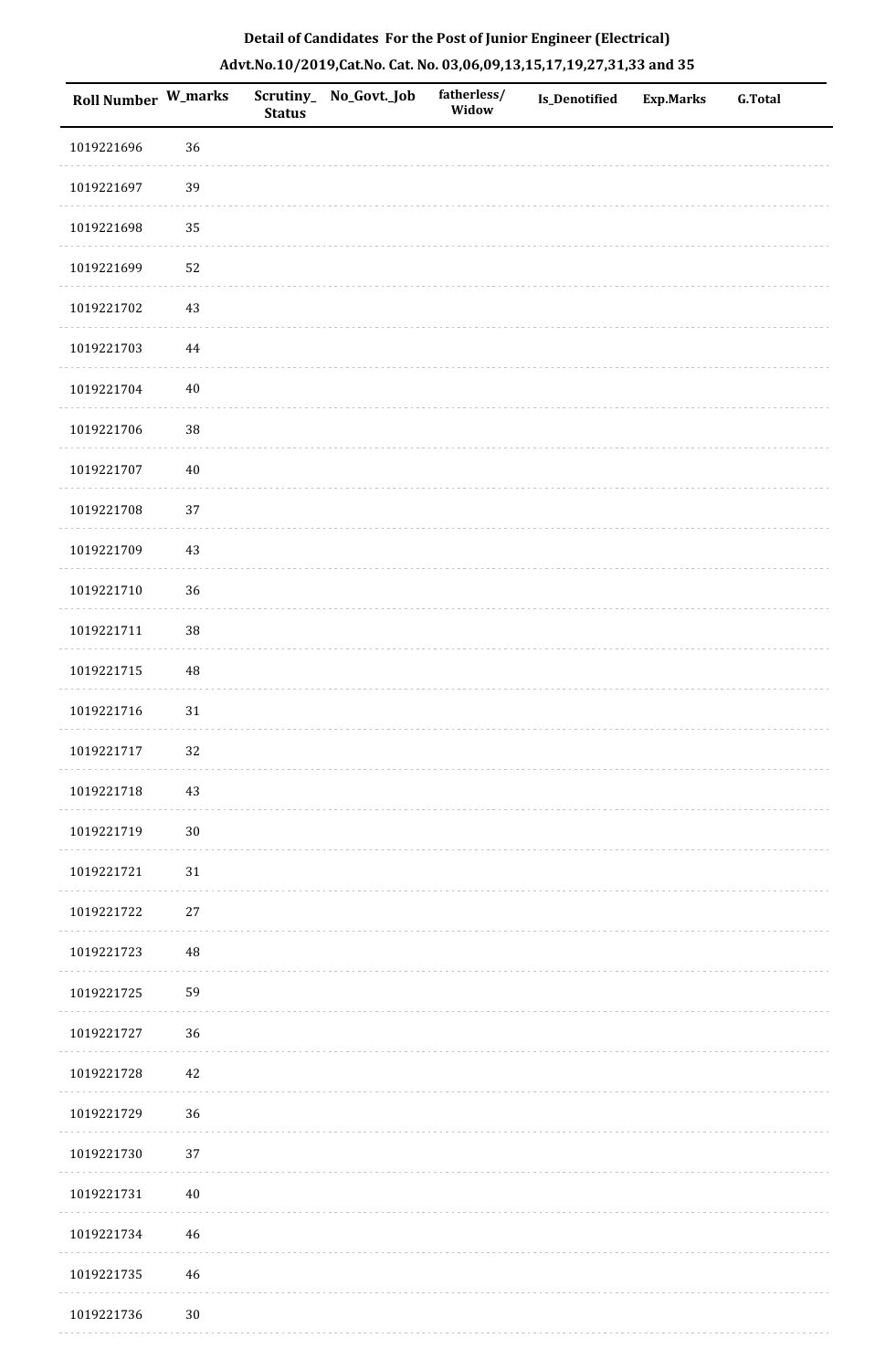| Roll Number W_marks |        | <b>Status</b> | Scrutiny_No_Govt._Job | fatherless/<br>Widow | Is_Denotified    | <b>Exp.Marks</b> | <b>G.Total</b> |
|---------------------|--------|---------------|-----------------------|----------------------|------------------|------------------|----------------|
| 1019221738          | $30\,$ |               |                       |                      |                  |                  |                |
| 1019221741          | $40\,$ |               |                       |                      |                  |                  |                |
| 1019221742          | $38\,$ |               |                       |                      |                  |                  |                |
| 1019221743          | $41\,$ |               |                       |                      |                  |                  |                |
| 1019221744          | $40\,$ |               |                       |                      |                  |                  |                |
| 1019221745          | 65     | Eligible      | $\boldsymbol{0}$      | $\boldsymbol{0}$     | $\boldsymbol{0}$ | $0.00\,$         | 65.00          |
| 1019221748          | 46     |               |                       |                      |                  |                  |                |
| 1019221750          | 55     |               |                       |                      |                  |                  |                |
| 1019221752          | 51     |               |                       |                      |                  |                  |                |
| 1019221755          | 45     |               |                       |                      |                  |                  |                |
| 1019221756          | 42     |               |                       |                      |                  |                  |                |
| 1019221760          | $40\,$ |               |                       |                      |                  |                  |                |
| 1019221761          | 34     |               |                       |                      |                  |                  |                |
| 1019221762          | $38\,$ |               |                       |                      |                  |                  |                |
| 1019221763          | 33     |               |                       |                      |                  |                  |                |
| 1019221764          | 34     |               |                       |                      |                  |                  |                |
| 1019221765          | 37     |               |                       |                      |                  |                  |                |
| 1019221766          | 52     |               |                       |                      |                  |                  |                |
| 1019221770          | 55     | Eligible      | 5                     | $\boldsymbol{0}$     | $\bf{0}$         | $0.00\,$         | 60.00          |
| 1019221771          | 33     |               |                       |                      |                  |                  |                |
| 1019221772          | 29     |               |                       |                      |                  |                  |                |
| 1019221773          | 33     |               |                       |                      |                  |                  |                |
| 1019221775          | 36     |               |                       |                      |                  |                  |                |
| 1019221776          | 33     |               |                       |                      |                  |                  |                |
| 1019221777          | 43     |               |                       |                      |                  |                  |                |
| 1019221779          | 42     |               |                       |                      |                  |                  |                |
| 1019221780          | 32     |               |                       |                      |                  |                  |                |
| 1019221781          | 36     |               |                       |                      |                  |                  |                |
| 1019221783          | 37     |               |                       |                      |                  |                  |                |
| 1019221784          | $30\,$ |               |                       |                      |                  |                  |                |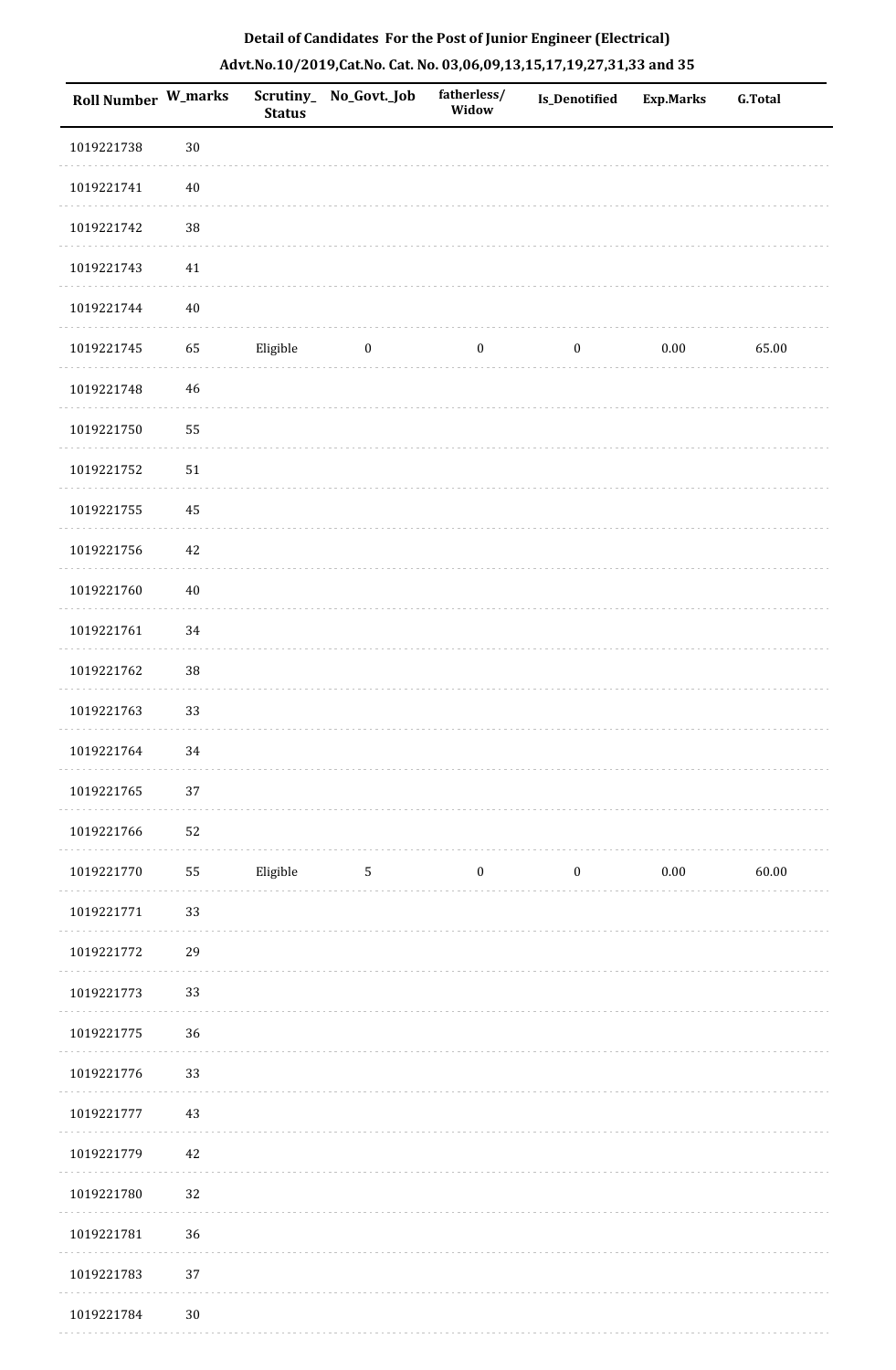| Roll Number W_marks |             | <b>Status</b> | Scrutiny_ No_Govt._Job | fatherless/<br>Widow | Is_Denotified    | <b>Exp.Marks</b> | G.Total |
|---------------------|-------------|---------------|------------------------|----------------------|------------------|------------------|---------|
| 1019221786          | 37          |               |                        |                      |                  |                  |         |
| 1019221787          | 37          |               |                        |                      |                  |                  |         |
| 1019221788          | 56          | Eligible      | $\boldsymbol{0}$       | $\boldsymbol{0}$     | $\boldsymbol{0}$ | $0.00\,$         | 56.00   |
| 1019221790          | $31\,$      |               |                        |                      |                  |                  |         |
| 1019221794          | 35          |               |                        |                      |                  |                  |         |
| 1019221797          | 36          |               |                        |                      |                  |                  |         |
| 1019221798          | $10\,$      |               |                        |                      |                  |                  |         |
| 1019221799          | 37          |               |                        |                      |                  |                  |         |
| 1019221800          | $31\,$      |               |                        |                      |                  |                  |         |
| 1019221801          | 36          |               |                        |                      |                  |                  |         |
| 1019221802          | $47\,$      |               |                        |                      |                  |                  |         |
| 1019221803          | $41\,$      |               |                        |                      |                  |                  |         |
| 1019221807          | 29          |               |                        |                      |                  |                  |         |
| 1019221808          | 61          | Eligible      | $\boldsymbol{0}$       | $\boldsymbol{0}$     | $\boldsymbol{0}$ | $0.00\,$         | 61.00   |
| 1019221809          | $40\,$      |               |                        |                      |                  |                  |         |
| 1019221810          | 24          |               |                        |                      |                  |                  |         |
| 1019221811          | 33          |               |                        |                      |                  |                  |         |
| 1019221812          | 32          |               |                        |                      |                  |                  |         |
| 1019221815          | 39          |               |                        |                      |                  |                  |         |
| 1019221817          | 54          |               |                        |                      |                  |                  |         |
| 1019221821          | 44          |               |                        |                      |                  |                  |         |
| 1019221822          | ${\bf 28}$  |               |                        |                      |                  |                  |         |
| 1019221823          | 41          |               |                        |                      |                  |                  |         |
| 1019221824          | 57          |               |                        |                      |                  |                  |         |
| 1019221825          | 45          |               |                        |                      |                  |                  |         |
| 1019221827          | $31\,$      |               |                        |                      |                  |                  |         |
| 1019221828          | $\sqrt{28}$ |               |                        |                      |                  |                  |         |
| 1019221831          | 60          |               |                        |                      |                  |                  |         |
| 1019221832          | 33          |               |                        |                      |                  |                  |         |
| 1019221833          | 23          |               |                        |                      |                  |                  |         |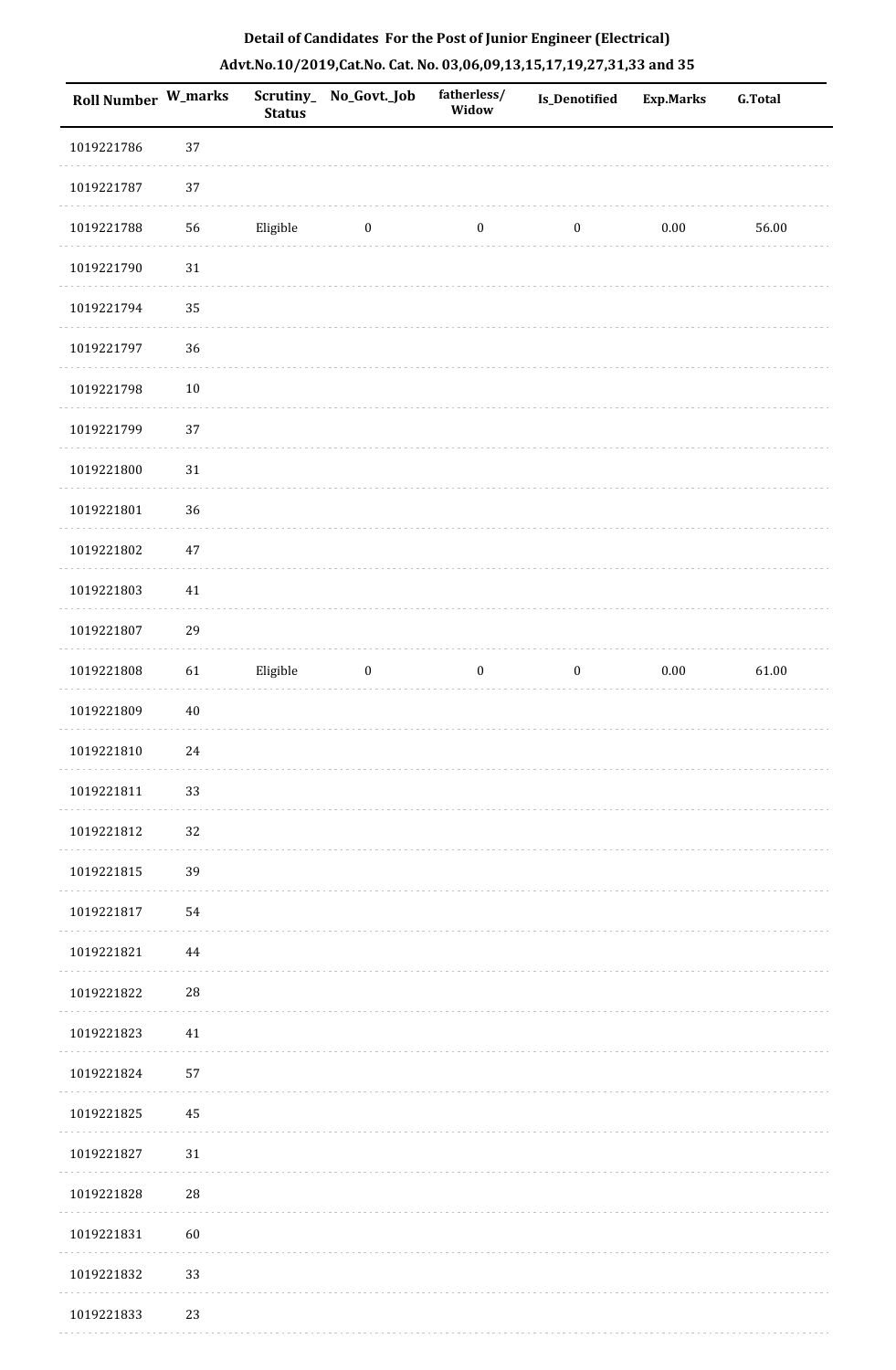| Roll Number W_marks |          | <b>Status</b> | Scrutiny_No_Govt._Job | fatherless/<br>Widow | Is_Denotified | <b>Exp.Marks</b> | <b>G.Total</b> |
|---------------------|----------|---------------|-----------------------|----------------------|---------------|------------------|----------------|
| 1019221834          | 26       |               |                       |                      |               |                  |                |
| 1019221836          | $50\,$   |               |                       |                      |               |                  |                |
| 1019221837          | $27\,$   |               |                       |                      |               |                  |                |
| 1019221839          | $40\,$   |               |                       |                      |               |                  |                |
| 1019221840          | 38       |               |                       |                      |               |                  |                |
| 1019221841          | 37       |               |                       |                      |               |                  |                |
| 1019221842          | 35       |               |                       |                      |               |                  |                |
| 1019221843          | $50\,$   |               |                       |                      |               |                  |                |
| 1019221844          | 38       |               |                       |                      |               |                  |                |
| 1019221845          | $40\,$   |               |                       |                      |               |                  |                |
| 1019221846          | 38       |               |                       |                      |               |                  |                |
| 1019221849          | $47\,$   |               |                       |                      |               |                  |                |
| 1019221851          | 48       |               |                       |                      |               |                  |                |
| 1019221852          | $31\,$   |               |                       |                      |               |                  |                |
| 1019221854          | 54       |               |                       |                      |               |                  |                |
| 1019221855          | 53       |               |                       |                      |               |                  |                |
| 1019221857          | $51\,$   |               |                       |                      |               |                  |                |
| 1019221858          | 46       |               |                       |                      |               |                  |                |
| 1019221859          | $\rm 45$ |               |                       |                      |               |                  |                |
| 1019221861          | 36       |               |                       |                      |               |                  |                |
| 1019221863          | 35       |               |                       |                      |               |                  |                |
| 1019221864          | 45       |               |                       |                      |               |                  |                |
| 1019221865          | 56       |               |                       |                      |               |                  |                |
| 1019221866          | $\bf 44$ |               |                       |                      |               |                  |                |
| 1019221867          | $40\,$   |               |                       |                      |               |                  |                |
| 1019221868          | $43\,$   |               |                       |                      |               |                  |                |
| 1019221869          | 35       |               |                       |                      |               |                  |                |
| 1019221871          | 37       |               |                       |                      |               |                  |                |
| 1019221873          | 52       |               |                       |                      |               |                  |                |
| 1019221876          | 39       |               |                       |                      |               |                  |                |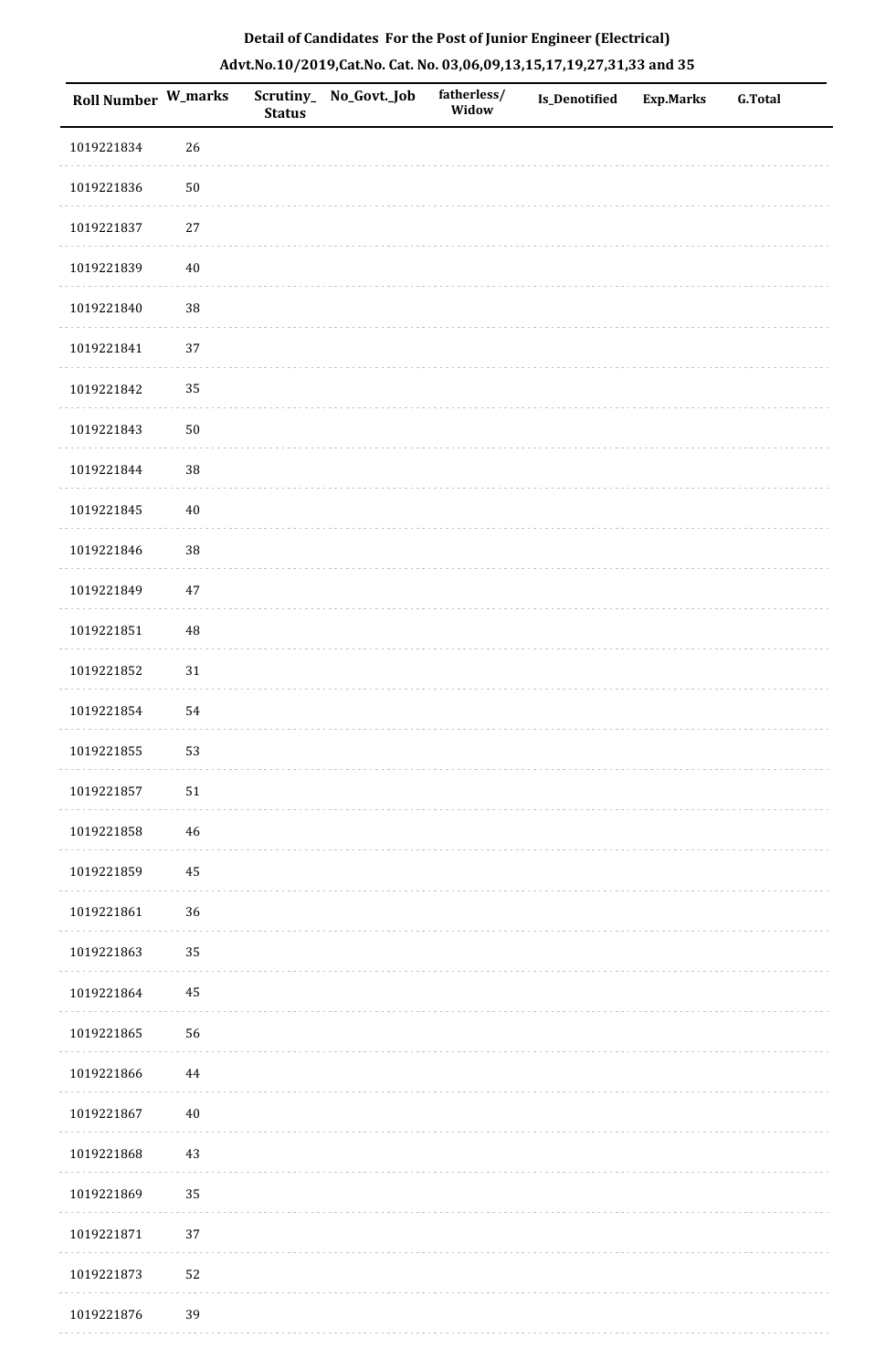| Roll Number W_marks |                 | <b>Status</b> | Scrutiny_No_Govt._Job | fatherless/<br>Widow | <b>Is_Denotified</b> | <b>Exp.Marks</b> | <b>G.Total</b> |
|---------------------|-----------------|---------------|-----------------------|----------------------|----------------------|------------------|----------------|
| 1019221878          | 61              | Eligible      | $\boldsymbol{0}$      | $\boldsymbol{0}$     | $\boldsymbol{0}$     | $0.00\,$         | 61.00          |
| 1019221879          | 45              |               |                       |                      |                      |                  |                |
| 1019221880          | 35              |               |                       |                      |                      |                  |                |
| 1019221881          | 34              |               |                       |                      |                      |                  |                |
| 1019221885          | 52              |               |                       |                      |                      |                  |                |
| 1019221886          | $41\,$          |               |                       |                      |                      |                  |                |
| 1019221887          | $\bf 44$        |               |                       |                      |                      |                  |                |
| 1019221889          | 49              |               |                       |                      |                      |                  |                |
| 1019221894          | 47              |               |                       |                      |                      |                  |                |
| 1019221895          | $40\,$          |               |                       |                      |                      |                  |                |
| 1019221899          | 61              | Eligible      | $\boldsymbol{0}$      | $\boldsymbol{0}$     | $\boldsymbol{0}$     | $0.00\,$         | 61.00          |
| 1019221900          | <b>REJECTED</b> |               |                       |                      |                      |                  | $0.00\,$       |
| 1019221902          | 32              |               |                       |                      |                      |                  |                |
| 1019221908          | $30\,$          |               |                       |                      |                      |                  |                |
| 1019221909          | 58              | Eligible      | $\boldsymbol{0}$      | $\boldsymbol{0}$     | $\boldsymbol{0}$     | $0.00\,$         | 58.00          |
| 1019221910          | 44              |               |                       |                      |                      |                  |                |
| 1019221911          | 32              |               |                       |                      |                      |                  |                |
| 1019221912          | 33              |               |                       |                      |                      |                  |                |
| 1019221913          | 38              |               |                       |                      |                      |                  |                |
| 1019221914          | 45              |               |                       |                      |                      |                  |                |
| 1019221915          | 40              |               |                       |                      |                      |                  |                |
| 1019221917          | $40\,$          |               |                       |                      |                      |                  |                |
| 1019221918          | 24              |               |                       |                      |                      |                  |                |
| 1019221919          | 19              |               |                       |                      |                      |                  |                |
| 1019221920          | ${\bf 50}$      |               |                       |                      |                      |                  |                |
| 1019221921          | 67              | Eligible      | $\boldsymbol{0}$      | $\boldsymbol{0}$     | $\boldsymbol{0}$     | $0.00\,$         | 67.00          |
| 1019221922          | 37              |               |                       |                      |                      |                  |                |
| 1019221924          | 33              |               |                       |                      |                      |                  |                |
| 1019221926          | 31              |               |                       |                      |                      |                  |                |
| 1019221928          | 44              |               |                       |                      |                      |                  |                |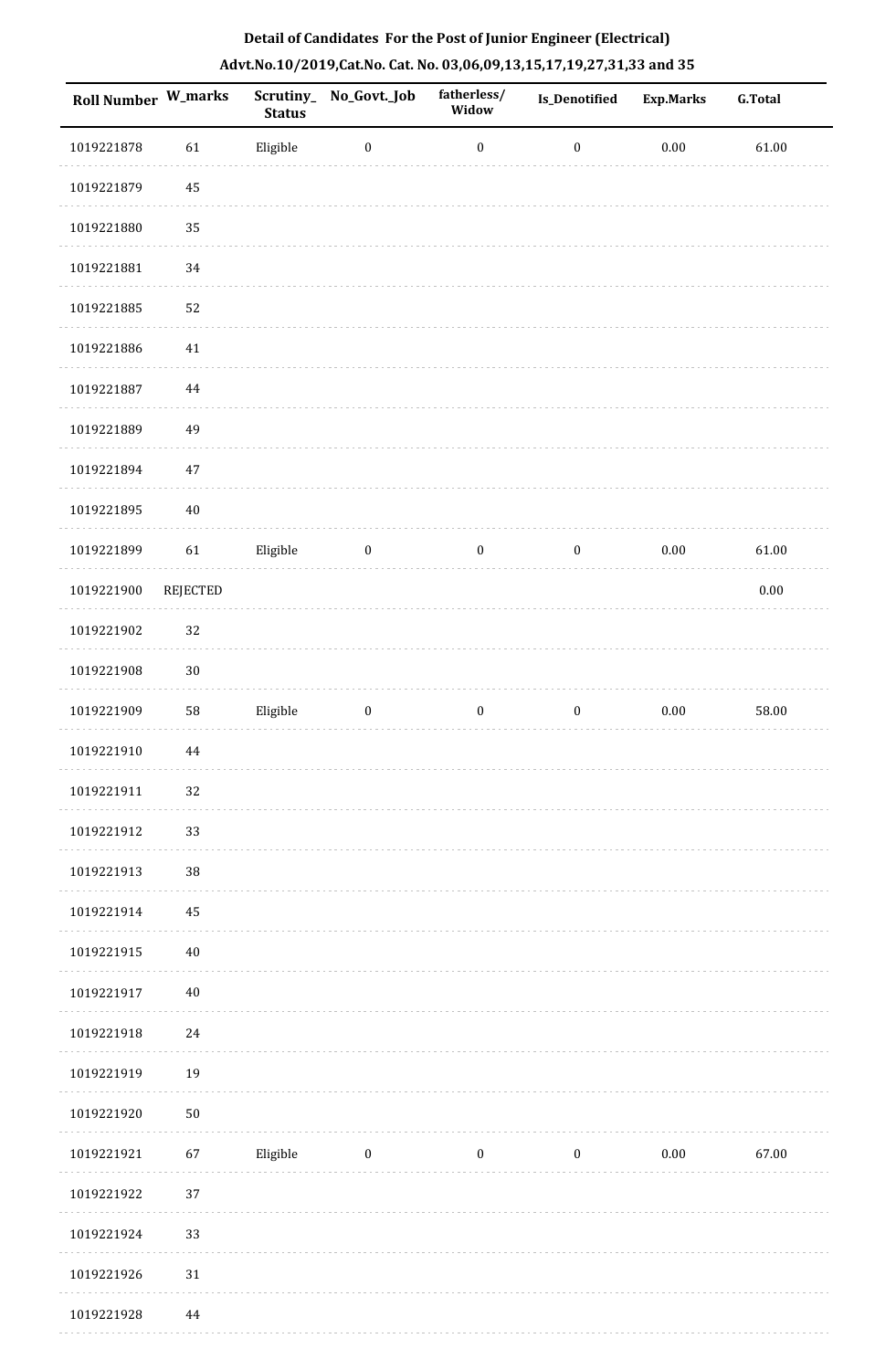| Roll Number W_marks |        | <b>Status</b> | Scrutiny_ No_Govt._Job | fatherless/<br>Widow | <b>Is_Denotified</b> | Exp.Marks | <b>G.Total</b> |
|---------------------|--------|---------------|------------------------|----------------------|----------------------|-----------|----------------|
| 1019221929          | $50\,$ |               |                        |                      |                      |           |                |
| 1019221931          | 33     |               |                        |                      |                      |           |                |
| 1019221932          | 33     |               |                        |                      |                      |           |                |
| 1019221934          | 54     |               |                        |                      |                      |           |                |
| 1019221935          | 61     | Eligible      | $\bf{0}$               | $\boldsymbol{0}$     | $\boldsymbol{0}$     | 0.00      | 61.00          |
| 1019221936          | 34     |               |                        |                      |                      |           |                |
| 1019221937          | 34     |               |                        |                      |                      |           |                |
| 1019221938          | $34\,$ |               |                        |                      |                      |           |                |
| 1019221941          | 39     |               |                        |                      |                      |           |                |
| 1019221942          | $30\,$ |               |                        |                      |                      |           |                |
| 1019221943          | 19     |               |                        |                      |                      |           |                |
| 1019221945          | 36     |               |                        |                      |                      |           |                |
| 1019221948          | 36     |               |                        |                      |                      |           |                |
| 1019221949          | 42     |               |                        |                      |                      |           |                |
| 1019221950          | 37     |               |                        |                      |                      |           |                |
| 1019221951          | 48     |               |                        |                      |                      |           |                |
| 1019221955          | $27\,$ |               |                        |                      |                      |           |                |
| 1019221956          | 39     |               |                        |                      |                      |           |                |
| 1019221957          | 38     |               |                        |                      |                      |           |                |
| 1019221958          | 15     |               |                        |                      |                      |           |                |
| 1019221961          | 45     |               |                        |                      |                      |           |                |
| 1019221962          | $30\,$ |               |                        |                      |                      |           |                |
| 1019221963          | $21\,$ |               |                        |                      |                      |           |                |
| 1019221967          | 46     |               |                        |                      |                      |           |                |
| 1019221969          | 35     |               |                        |                      |                      |           |                |
| 1019221970          | 54     |               |                        |                      |                      |           |                |
| 1019221971          | $42\,$ |               |                        |                      |                      |           |                |
| 1019221972          | 36     |               |                        |                      |                      |           |                |
| 1019221974          | 44     |               |                        |                      |                      |           |                |
| 1019221975          | 32     |               |                        |                      |                      |           |                |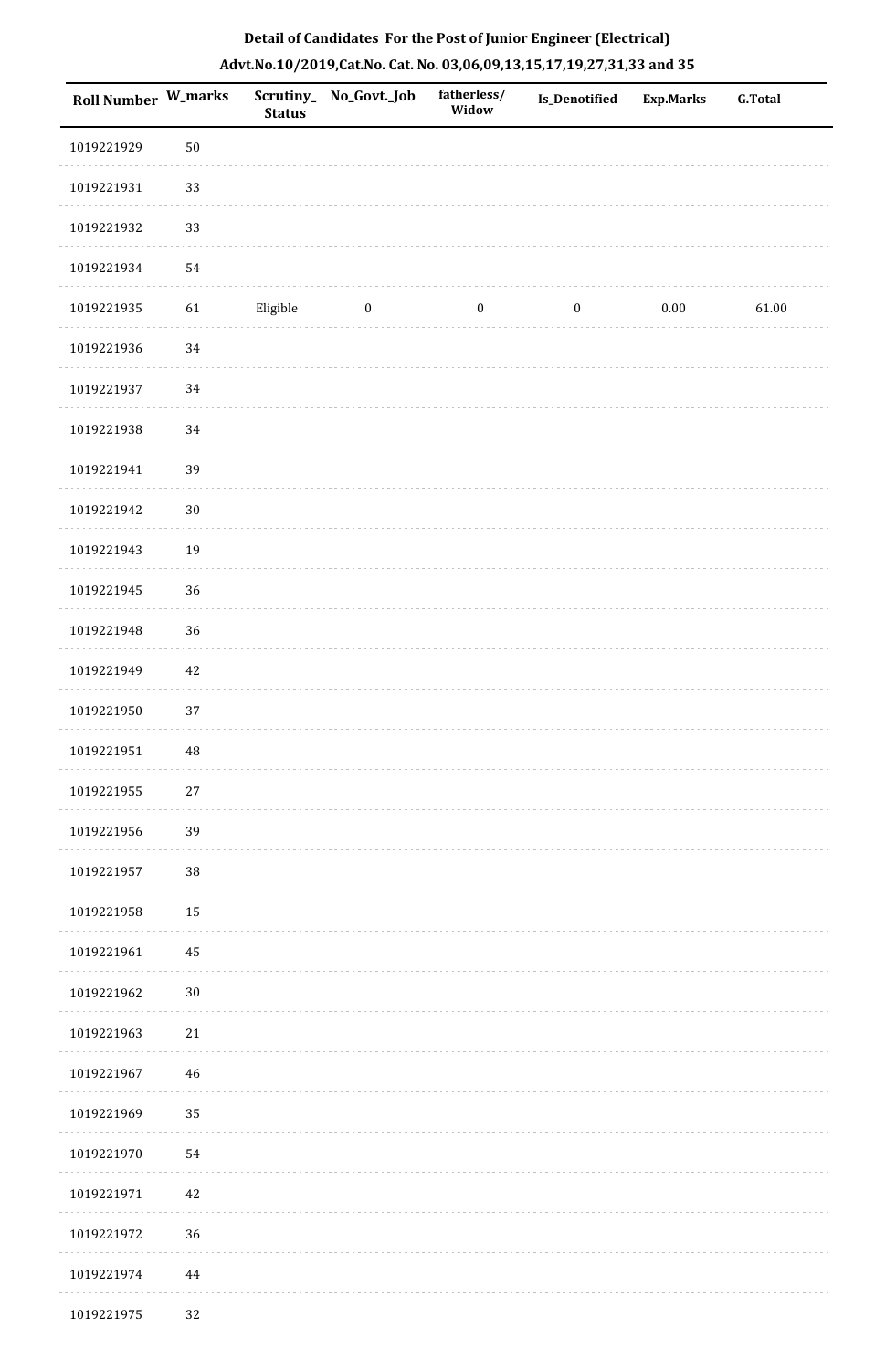| Detail of Candidates For the Post of Junior Engineer (Electrical)     |
|-----------------------------------------------------------------------|
| Advt.No.10/2019,Cat.No. Cat. No. 03,06,09,13,15,17,19,27,31,33 and 35 |

| <b>Roll Number W_marks</b> |                 | <b>Status</b> | Scrutiny_No_Govt._Job | fatherless/<br>Widow | <b>Is_Denotified</b> | <b>Exp.Marks</b> | <b>G.Total</b> |
|----------------------------|-----------------|---------------|-----------------------|----------------------|----------------------|------------------|----------------|
| 1019221976                 | 42              |               |                       |                      |                      |                  |                |
| 1019221979                 | 63              | Eligible      | $\boldsymbol{0}$      | $\boldsymbol{0}$     | $\boldsymbol{0}$     | $0.00\,$         | 63.00          |
| 1019221980                 | 39              |               |                       |                      |                      |                  |                |
| 1019221981                 | <b>REJECTED</b> |               |                       |                      |                      |                  | $0.00\,$       |
| 1019221983                 | $30\,$          |               |                       |                      |                      |                  |                |
| 1019221984                 | 34              |               |                       |                      |                      |                  |                |
| 1019221987                 | 65              | Eligible      | $5\phantom{.0}$       | $\boldsymbol{0}$     | $\boldsymbol{0}$     | $0.00\,$         | 70.00          |
| 1019221988                 | $46\,$          |               |                       |                      |                      |                  |                |
| 1019221990                 | 32              |               |                       |                      |                      |                  |                |
| 1019221991                 | 48              |               |                       |                      |                      |                  |                |
| 1019221992                 | 39              |               |                       |                      |                      |                  |                |
| 1019221993                 | 39              |               |                       |                      |                      |                  |                |
| 1019221994                 | 54              |               |                       |                      |                      |                  |                |
| 1019221995                 | $30\,$          |               |                       |                      |                      |                  |                |
| 1019221997                 | $31\,$          |               |                       |                      |                      |                  |                |
| 1019221998                 | 45              |               |                       |                      |                      |                  |                |
| 1019221999                 | 37              |               |                       |                      |                      |                  |                |
| 1019222001                 | 55              |               |                       |                      |                      |                  |                |
| 1019222005                 | 55              |               |                       |                      |                      |                  |                |
| 1019222006                 | 37              |               |                       |                      |                      |                  |                |
| 1019222007                 | 60              |               |                       |                      |                      |                  |                |
| 1019222008                 | $30\,$          |               |                       |                      |                      |                  |                |
| 1019222011                 | 33              |               |                       |                      |                      |                  |                |
| 1019222012                 | 34              |               |                       |                      |                      |                  |                |
| 1019222013                 | 42              |               |                       |                      |                      |                  |                |
| 1019222014                 | 37              |               |                       |                      |                      |                  |                |
| 1019222017                 | 42              |               |                       |                      |                      |                  |                |
| 1019222018                 | $30\,$          |               |                       |                      |                      |                  |                |
| 1019222019                 | 43              |               |                       |                      |                      |                  |                |
| 1019222021                 | $31\,$          |               |                       |                      |                      |                  |                |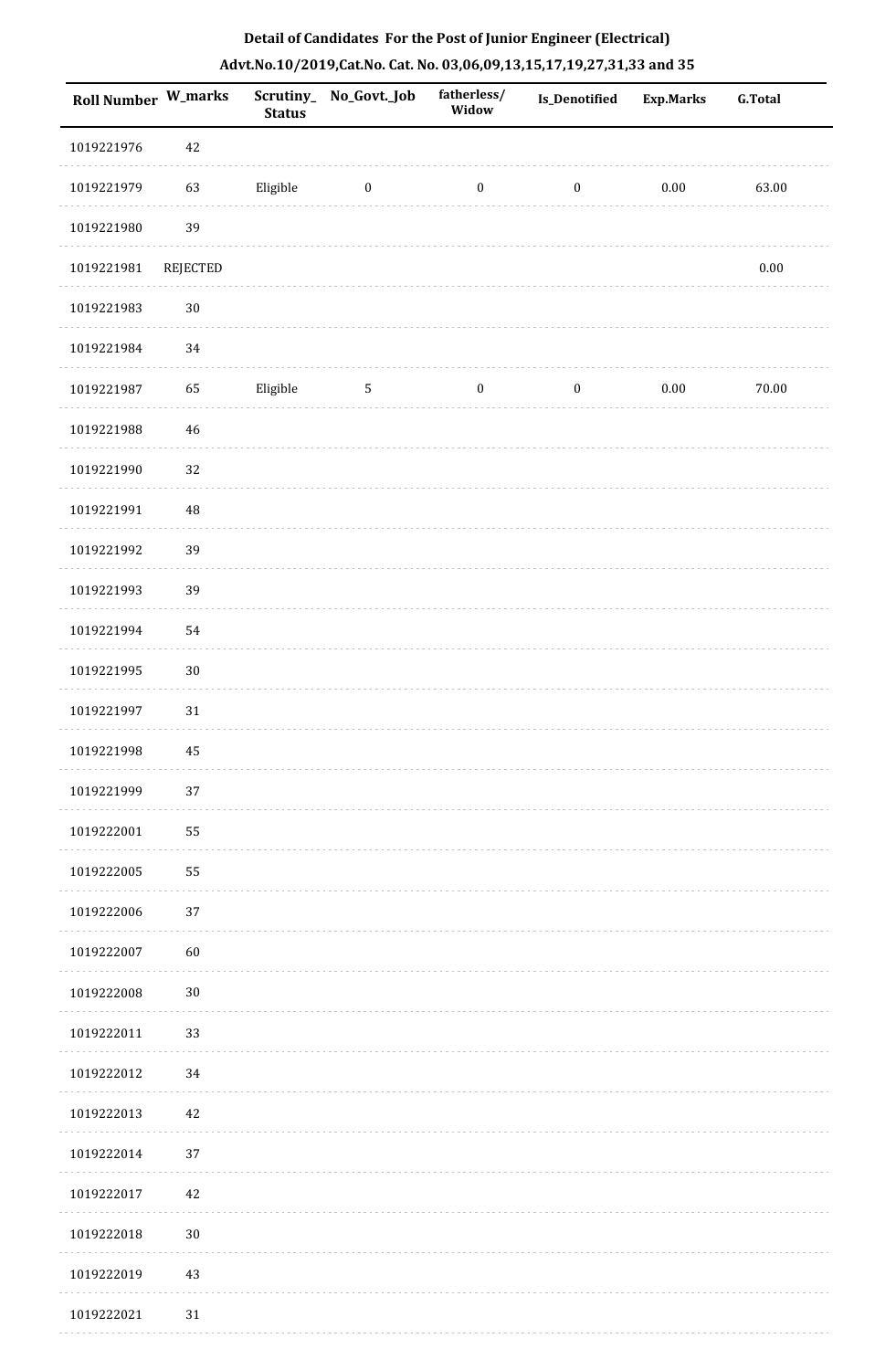| 1019222024<br>36<br>36<br>1019222025<br>$28\,$<br>1019222027<br>1019222033<br>31<br>39<br>1019222035<br>1019222036<br>60<br>Eligible<br>1019222037<br>62<br>$\boldsymbol{0}$<br>$0.00\,$<br>62.00<br>$\boldsymbol{0}$<br>$\boldsymbol{0}$<br>63<br>Eligible<br>$\boldsymbol{0}$<br>$0.00\,$<br>63.00<br>1019222039<br>$\boldsymbol{0}$<br>$\boldsymbol{0}$<br>33<br>1019222041<br>1019222042<br>$47\,$<br>1019222044<br>45<br>1019222045<br>57<br>1019222046<br>46<br>51<br>1019222047<br>1019222048<br>42<br>1019222049<br>46<br>$37\,$<br>1019222051<br>1019222053<br>34<br>1019222054<br>41<br>Eligible<br>63.00<br>1019222058<br>63<br>$\overline{\mathbf{0}}$<br>$\bf{0}$<br>$\boldsymbol{0}$<br>$0.00\,$<br>$30\,$<br>1019222060<br>$47\,$<br>1019222062<br>Eligible<br>$\overline{\mathbf{0}}$<br>$\mathbf{0}$<br>$\boldsymbol{0}$<br>$0.00\,$<br>1019222064<br>58<br>58.00<br>1019222067<br>35<br>1019222068<br>37<br>43<br>1019222070<br>1019222071<br>63<br>Eligible<br>$\overline{\mathbf{0}}$<br>$\boldsymbol{0}$<br>0.00<br>63.00<br>$\boldsymbol{0}$<br>$28\,$<br>1019222072<br>56<br>1019222073 | Roll Number W_marks | <b>Status</b> | Scrutiny_No_Govt._Job | fatherless/<br>Widow | Is_Denotified | <b>Exp.Marks</b> | <b>G.Total</b> |
|----------------------------------------------------------------------------------------------------------------------------------------------------------------------------------------------------------------------------------------------------------------------------------------------------------------------------------------------------------------------------------------------------------------------------------------------------------------------------------------------------------------------------------------------------------------------------------------------------------------------------------------------------------------------------------------------------------------------------------------------------------------------------------------------------------------------------------------------------------------------------------------------------------------------------------------------------------------------------------------------------------------------------------------------------------------------------------------------------------------|---------------------|---------------|-----------------------|----------------------|---------------|------------------|----------------|
|                                                                                                                                                                                                                                                                                                                                                                                                                                                                                                                                                                                                                                                                                                                                                                                                                                                                                                                                                                                                                                                                                                                |                     |               |                       |                      |               |                  |                |
|                                                                                                                                                                                                                                                                                                                                                                                                                                                                                                                                                                                                                                                                                                                                                                                                                                                                                                                                                                                                                                                                                                                |                     |               |                       |                      |               |                  |                |
|                                                                                                                                                                                                                                                                                                                                                                                                                                                                                                                                                                                                                                                                                                                                                                                                                                                                                                                                                                                                                                                                                                                |                     |               |                       |                      |               |                  |                |
|                                                                                                                                                                                                                                                                                                                                                                                                                                                                                                                                                                                                                                                                                                                                                                                                                                                                                                                                                                                                                                                                                                                |                     |               |                       |                      |               |                  |                |
|                                                                                                                                                                                                                                                                                                                                                                                                                                                                                                                                                                                                                                                                                                                                                                                                                                                                                                                                                                                                                                                                                                                |                     |               |                       |                      |               |                  |                |
|                                                                                                                                                                                                                                                                                                                                                                                                                                                                                                                                                                                                                                                                                                                                                                                                                                                                                                                                                                                                                                                                                                                |                     |               |                       |                      |               |                  |                |
|                                                                                                                                                                                                                                                                                                                                                                                                                                                                                                                                                                                                                                                                                                                                                                                                                                                                                                                                                                                                                                                                                                                |                     |               |                       |                      |               |                  |                |
|                                                                                                                                                                                                                                                                                                                                                                                                                                                                                                                                                                                                                                                                                                                                                                                                                                                                                                                                                                                                                                                                                                                |                     |               |                       |                      |               |                  |                |
|                                                                                                                                                                                                                                                                                                                                                                                                                                                                                                                                                                                                                                                                                                                                                                                                                                                                                                                                                                                                                                                                                                                |                     |               |                       |                      |               |                  |                |
|                                                                                                                                                                                                                                                                                                                                                                                                                                                                                                                                                                                                                                                                                                                                                                                                                                                                                                                                                                                                                                                                                                                |                     |               |                       |                      |               |                  |                |
|                                                                                                                                                                                                                                                                                                                                                                                                                                                                                                                                                                                                                                                                                                                                                                                                                                                                                                                                                                                                                                                                                                                |                     |               |                       |                      |               |                  |                |
|                                                                                                                                                                                                                                                                                                                                                                                                                                                                                                                                                                                                                                                                                                                                                                                                                                                                                                                                                                                                                                                                                                                |                     |               |                       |                      |               |                  |                |
|                                                                                                                                                                                                                                                                                                                                                                                                                                                                                                                                                                                                                                                                                                                                                                                                                                                                                                                                                                                                                                                                                                                |                     |               |                       |                      |               |                  |                |
|                                                                                                                                                                                                                                                                                                                                                                                                                                                                                                                                                                                                                                                                                                                                                                                                                                                                                                                                                                                                                                                                                                                |                     |               |                       |                      |               |                  |                |
|                                                                                                                                                                                                                                                                                                                                                                                                                                                                                                                                                                                                                                                                                                                                                                                                                                                                                                                                                                                                                                                                                                                |                     |               |                       |                      |               |                  |                |
|                                                                                                                                                                                                                                                                                                                                                                                                                                                                                                                                                                                                                                                                                                                                                                                                                                                                                                                                                                                                                                                                                                                |                     |               |                       |                      |               |                  |                |
|                                                                                                                                                                                                                                                                                                                                                                                                                                                                                                                                                                                                                                                                                                                                                                                                                                                                                                                                                                                                                                                                                                                |                     |               |                       |                      |               |                  |                |
|                                                                                                                                                                                                                                                                                                                                                                                                                                                                                                                                                                                                                                                                                                                                                                                                                                                                                                                                                                                                                                                                                                                |                     |               |                       |                      |               |                  |                |
|                                                                                                                                                                                                                                                                                                                                                                                                                                                                                                                                                                                                                                                                                                                                                                                                                                                                                                                                                                                                                                                                                                                |                     |               |                       |                      |               |                  |                |
|                                                                                                                                                                                                                                                                                                                                                                                                                                                                                                                                                                                                                                                                                                                                                                                                                                                                                                                                                                                                                                                                                                                |                     |               |                       |                      |               |                  |                |
|                                                                                                                                                                                                                                                                                                                                                                                                                                                                                                                                                                                                                                                                                                                                                                                                                                                                                                                                                                                                                                                                                                                |                     |               |                       |                      |               |                  |                |
|                                                                                                                                                                                                                                                                                                                                                                                                                                                                                                                                                                                                                                                                                                                                                                                                                                                                                                                                                                                                                                                                                                                |                     |               |                       |                      |               |                  |                |
|                                                                                                                                                                                                                                                                                                                                                                                                                                                                                                                                                                                                                                                                                                                                                                                                                                                                                                                                                                                                                                                                                                                |                     |               |                       |                      |               |                  |                |
|                                                                                                                                                                                                                                                                                                                                                                                                                                                                                                                                                                                                                                                                                                                                                                                                                                                                                                                                                                                                                                                                                                                |                     |               |                       |                      |               |                  |                |
|                                                                                                                                                                                                                                                                                                                                                                                                                                                                                                                                                                                                                                                                                                                                                                                                                                                                                                                                                                                                                                                                                                                |                     |               |                       |                      |               |                  |                |
|                                                                                                                                                                                                                                                                                                                                                                                                                                                                                                                                                                                                                                                                                                                                                                                                                                                                                                                                                                                                                                                                                                                |                     |               |                       |                      |               |                  |                |
|                                                                                                                                                                                                                                                                                                                                                                                                                                                                                                                                                                                                                                                                                                                                                                                                                                                                                                                                                                                                                                                                                                                |                     |               |                       |                      |               |                  |                |
|                                                                                                                                                                                                                                                                                                                                                                                                                                                                                                                                                                                                                                                                                                                                                                                                                                                                                                                                                                                                                                                                                                                |                     |               |                       |                      |               |                  |                |
|                                                                                                                                                                                                                                                                                                                                                                                                                                                                                                                                                                                                                                                                                                                                                                                                                                                                                                                                                                                                                                                                                                                |                     |               |                       |                      |               |                  |                |

1019222074 10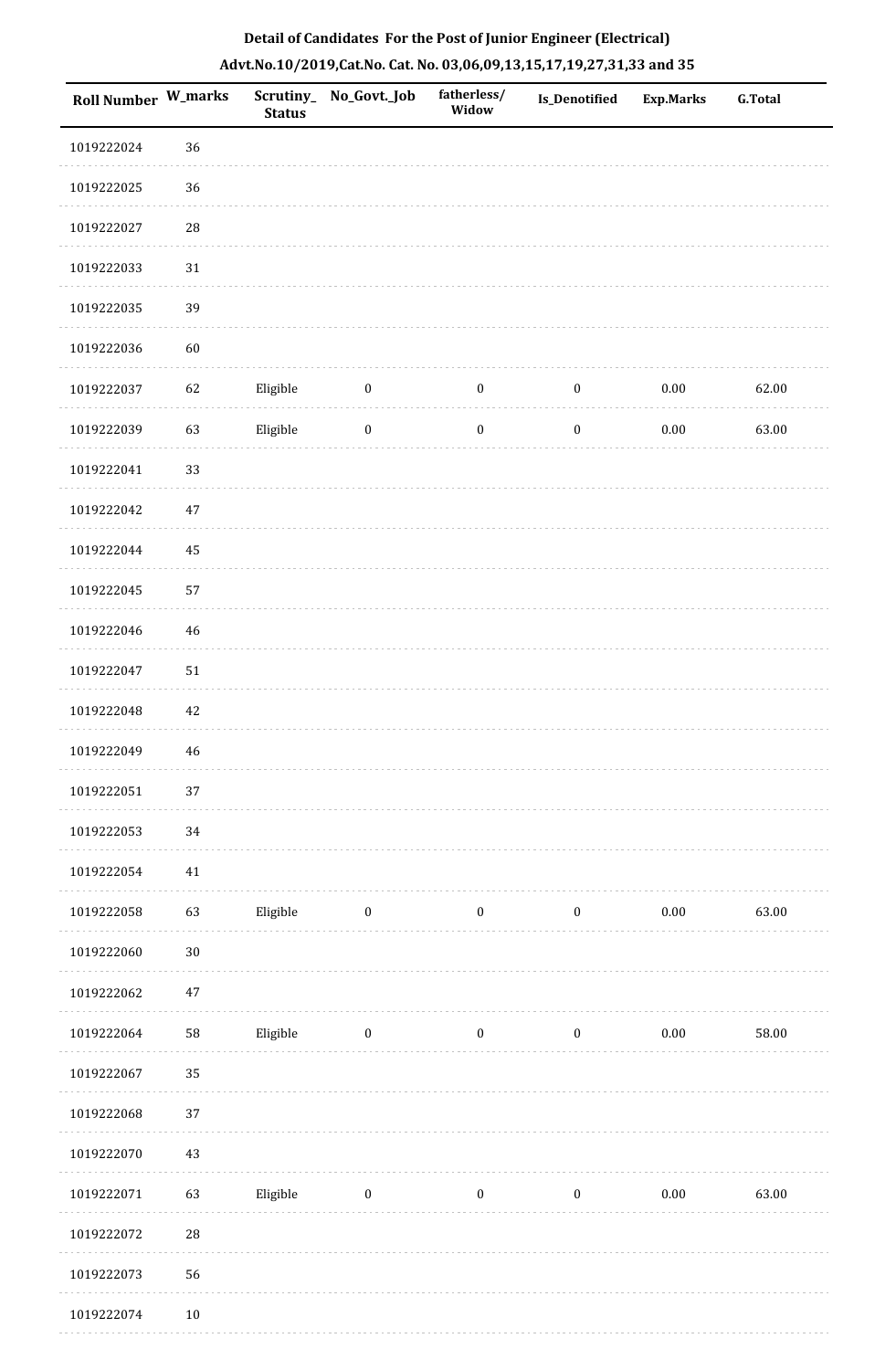| Roll Number W_marks |            | <b>Status</b> | Scrutiny_ No_Govt._Job | fatherless/<br>Widow | Is_Denotified    | <b>Exp.Marks</b> | <b>G.Total</b> |
|---------------------|------------|---------------|------------------------|----------------------|------------------|------------------|----------------|
| 1019222078          | 36         |               |                        |                      |                  |                  |                |
| 1019222079          | $41\,$     |               |                        |                      |                  |                  |                |
| 1019222080          | 32         |               |                        |                      |                  |                  |                |
| 1019222082          | 29         |               |                        |                      |                  |                  |                |
| 1019222083          | ${\bf 51}$ |               |                        |                      |                  |                  |                |
| 1019222084          | $40\,$     |               |                        |                      |                  |                  |                |
| 1019222085          | 35         |               |                        |                      |                  |                  |                |
| 1019222087          | 35         |               |                        |                      |                  |                  |                |
| 1019222088          | 38         |               |                        |                      |                  |                  |                |
| 1019222090          | $50\,$     |               |                        |                      |                  |                  |                |
| 1019222093          | $41\,$     |               |                        |                      |                  |                  |                |
| 1019222094          | $\bf 44$   |               |                        |                      |                  |                  |                |
| 1019222095          | 25         |               |                        |                      |                  |                  |                |
| 1019222097          | 39         |               |                        |                      |                  |                  |                |
| 1019222099          | 56         |               |                        |                      |                  |                  |                |
| 1019222101          | 23         |               |                        |                      |                  |                  |                |
| 1019222103          |            | Not Eligible  |                        |                      |                  |                  |                |
| 1019222104          | $31\,$     |               |                        |                      |                  |                  |                |
| 1019222105          | 48         |               |                        |                      |                  |                  |                |
| 1019222106          | $43\,$     |               |                        |                      |                  |                  |                |
| 1019222110          | $43\,$     |               |                        |                      |                  |                  |                |
| 1019222111          | 54         | Eligible      | $\boldsymbol{0}$       | $\boldsymbol{0}$     | $\boldsymbol{0}$ | 0.00             | 54.00          |
| 1019222112          | $40\,$     |               |                        |                      |                  |                  |                |
| 1019222113          | $50\,$     |               |                        |                      |                  |                  |                |
| 1019222115          | 52         |               |                        |                      |                  |                  |                |
| 1019222116          | $41\,$     |               |                        |                      |                  |                  |                |
| 1019222118          | 38         |               |                        |                      |                  |                  |                |
| 1019222119          | $27\,$     |               |                        |                      |                  |                  |                |
| 1019222121          | $35\,$     |               |                        |                      |                  |                  |                |
| 101022112           | 20         |               |                        |                      |                  |                  |                |

 1019222122 38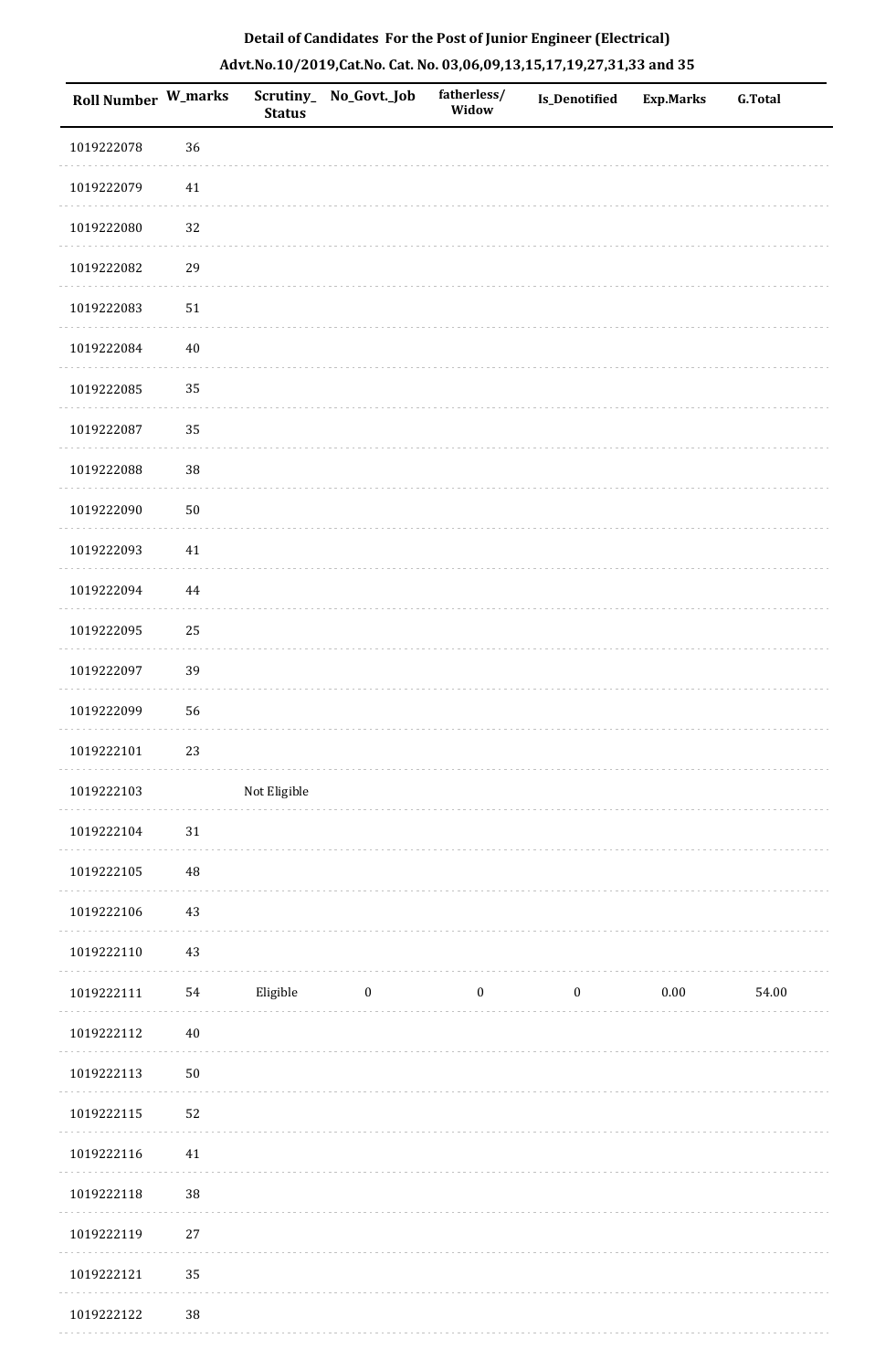| Roll Number W_marks |            | <b>Status</b> | Scrutiny_ No_Govt._Job | fatherless/<br>Widow | Is_Denotified | <b>Exp.Marks</b> | <b>G.Total</b> |
|---------------------|------------|---------------|------------------------|----------------------|---------------|------------------|----------------|
| 1019222123          | $47\,$     |               |                        |                      |               |                  |                |
| 1019222125          | 39         |               |                        |                      |               |                  |                |
| 1019222128          | 34         |               |                        |                      |               |                  |                |
| 1019222129          | $20\,$     |               |                        |                      |               |                  |                |
| 1019222133          | $42\,$     |               |                        |                      |               |                  |                |
| 1019222134          | 38         |               |                        |                      |               |                  |                |
| 1019222135          | $40\,$     |               |                        |                      |               |                  |                |
| 1019222136          | 25         |               |                        |                      |               |                  |                |
| 1019222138          | 35         |               |                        |                      |               |                  |                |
| 1019222140          | $40\,$     |               |                        |                      |               |                  |                |
| 1019222143          | 36         |               |                        |                      |               |                  |                |
| 1019222145          | 39         |               |                        |                      |               |                  |                |
| 1019222147          | 36         |               |                        |                      |               |                  |                |
| 1019222148          | $31\,$     |               |                        |                      |               |                  |                |
| 1019222154          | $50\,$     |               |                        |                      |               |                  |                |
| 1019222155          | 44         |               |                        |                      |               |                  |                |
| 1019222159          | 49         |               |                        |                      |               |                  |                |
| 1019222160          | 49         |               |                        |                      |               |                  |                |
| 1019222164          | 41         |               |                        |                      |               |                  |                |
| 1019222167          | 49         |               |                        |                      |               |                  |                |
| 1019222168          | ${\bf 51}$ |               |                        |                      |               |                  |                |
| 1019222169          | 53         |               |                        |                      |               |                  |                |
| 1019222170          | 49         |               |                        |                      |               |                  |                |
| 1019222171          | 43         |               |                        |                      |               |                  |                |
| 1019222174          | 37         |               |                        |                      |               |                  |                |
| 1019222178          | 35         |               |                        |                      |               |                  |                |
| 1019222179          | ${\bf 50}$ |               |                        |                      |               |                  |                |
| 1019222183          | $24\,$     |               |                        |                      |               |                  |                |
| 1019222185          | 37         |               |                        |                      |               |                  |                |
| 1019222186          | 32         |               |                        |                      |               |                  |                |

. . . . . . .

. . . . . . . . . . .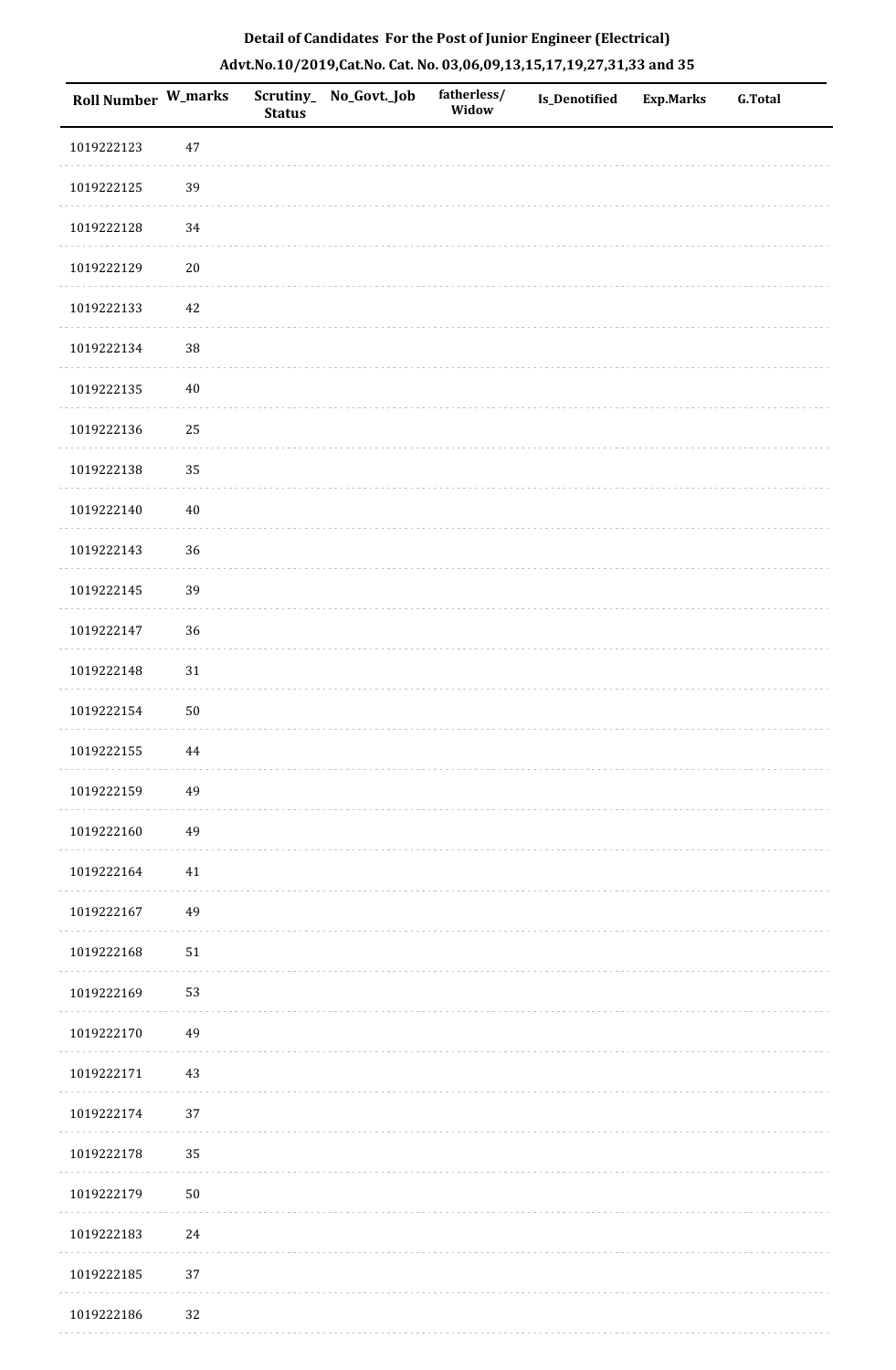| Roll Number W_marks |            | <b>Status</b> | Scrutiny_No_Govt._Job | fatherless/<br>Widow | Is_Denotified    | <b>Exp.Marks</b> | <b>G.Total</b> |
|---------------------|------------|---------------|-----------------------|----------------------|------------------|------------------|----------------|
| 1019222187          | 51         |               |                       |                      |                  |                  |                |
| 1019222189          | 35         |               |                       |                      |                  |                  |                |
| 1019222190          | $50\,$     |               |                       |                      |                  |                  |                |
| 1019222192          | 38         |               |                       |                      |                  |                  |                |
| 1019222196          | 36         |               |                       |                      |                  |                  |                |
| 1019222198          | 35         |               |                       |                      |                  |                  |                |
| 1019222201          | $\bf 44$   |               |                       |                      |                  |                  |                |
| 1019222202          | 49         |               |                       |                      |                  |                  |                |
| 1019222206          | 59         |               |                       |                      |                  |                  |                |
| 1019222207          | $20\,$     |               |                       |                      |                  |                  |                |
| 1019222210          | 43         |               |                       |                      |                  |                  |                |
| 1019222212          | 36         |               |                       |                      |                  |                  |                |
| 1019222218          | 52         |               |                       |                      |                  |                  |                |
| 1019222221          | ${\bf 28}$ |               |                       |                      |                  |                  |                |
| 1019222223          | 44         | Absent        | $\boldsymbol{0}$      | $\boldsymbol{0}$     | $\boldsymbol{0}$ | $0.00\,$         |                |
| 1019222224          | 35         |               |                       |                      |                  |                  |                |
| 1019222226          | $23\,$     |               |                       |                      |                  |                  |                |
| 1019222227          | 33         |               |                       |                      |                  |                  |                |
| 1019222229          | 37         |               |                       |                      |                  |                  |                |
| 1019222230          | $41\,$     |               |                       |                      |                  |                  |                |
| 1019222232          | 59         | Eligible      | $5\phantom{.0}$       | $\bf{0}$             | $\bf{0}$         | $0.00\,$         | 64.00          |
| 1019222233          | 64         | Eligible      | $\boldsymbol{0}$      | $\boldsymbol{0}$     | $\boldsymbol{0}$ | $0.00\,$         | 64.00          |
| 1019222234          | 35         |               |                       |                      |                  |                  |                |
| 1019222235          | $42\,$     |               |                       |                      |                  |                  |                |
| 1019222237          | 24         |               |                       |                      |                  |                  |                |
| 1019222240          | $41\,$     |               |                       |                      |                  |                  |                |
| 1019222241          | $41\,$     |               |                       |                      |                  |                  |                |
| 1019222243          | 52         | Eligible      | $\bf{0}$              | $\boldsymbol{0}$     | $\mathbf{0}$     | $0.00\,$         | 52.00          |
| 1019222244          | $27\,$     |               |                       |                      |                  |                  |                |
| 1010222245          | 33         |               |                       |                      |                  |                  |                |

 1019222245 33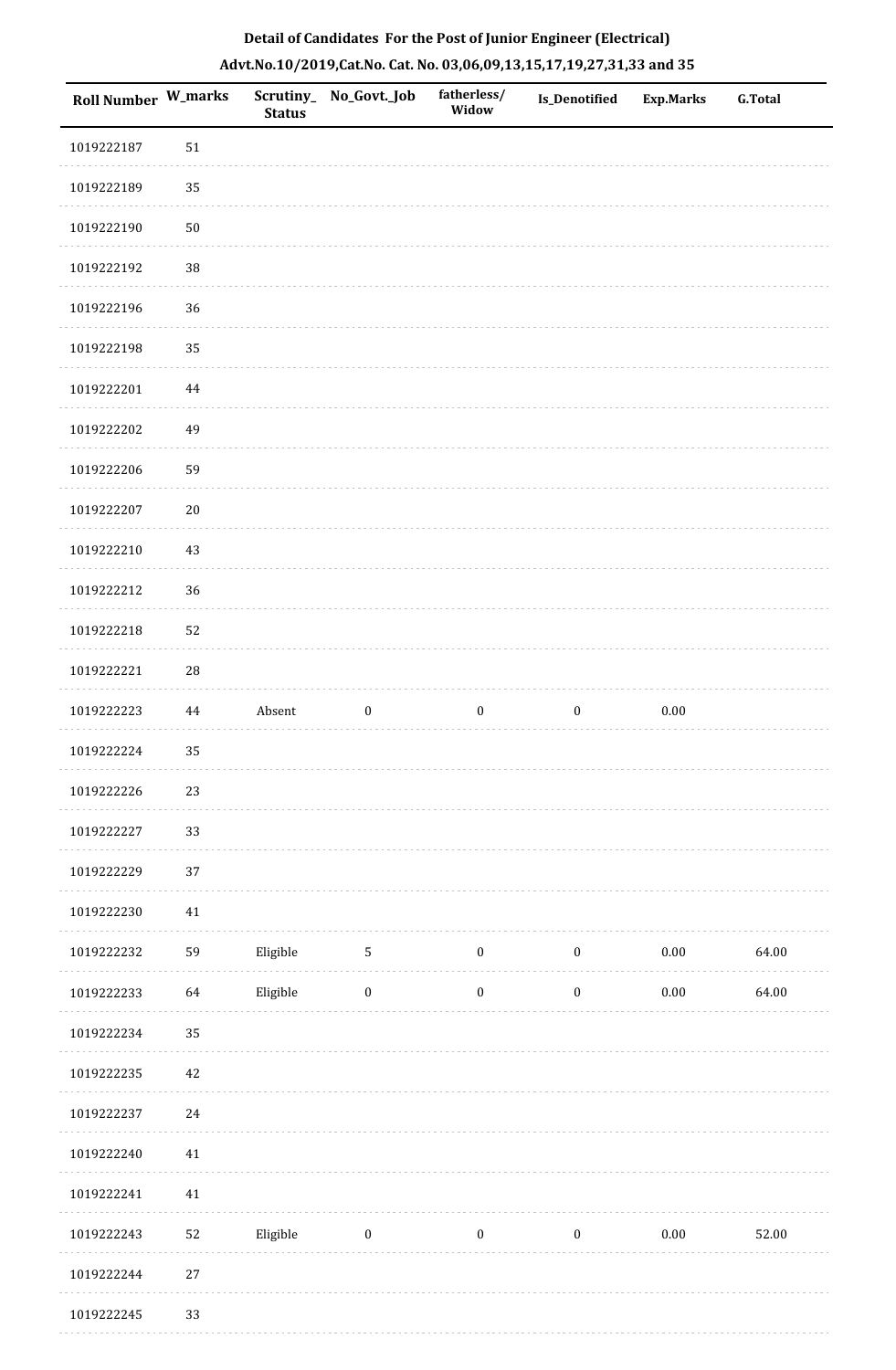| Roll Number W_marks |          | <b>Status</b> | Scrutiny_No_Govt._Job | fatherless/<br>Widow | Is_Denotified    | <b>Exp.Marks</b> | <b>G.Total</b> |
|---------------------|----------|---------------|-----------------------|----------------------|------------------|------------------|----------------|
| 1019222246          | 32       |               |                       |                      |                  |                  |                |
| 1019222248          | $47\,$   |               |                       |                      |                  |                  |                |
| 1019222249          | $31\,$   |               |                       |                      |                  |                  |                |
| 1019222250          | 33       |               |                       |                      |                  |                  |                |
| 1019222251          | $40\,$   |               |                       |                      |                  |                  |                |
| 1019222253          | 46       |               |                       |                      |                  |                  |                |
| 1019222254          | $30\,$   |               |                       |                      |                  |                  |                |
| 1019222256          | 37       |               |                       |                      |                  |                  |                |
| 1019222257          | $40\,$   |               |                       |                      |                  |                  |                |
| 1019222259          | $\rm 48$ | Eligible      | $\boldsymbol{0}$      | 5                    | $\boldsymbol{0}$ | $0.00\,$         | 53.00          |
| 1019222265          | 18       |               |                       |                      |                  |                  |                |
| 1019222267          | 42       |               |                       |                      |                  |                  |                |
| 1019222268          | 48       |               |                       |                      |                  |                  |                |
| 1019222269          | 29       |               |                       |                      |                  |                  |                |
| 1019222270          | 46       |               |                       |                      |                  |                  |                |
| 1019222272          | $\rm 48$ |               |                       |                      |                  |                  |                |
| 1019222274          | $40\,$   |               |                       |                      |                  |                  |                |
| 1019222275          | $\rm 48$ |               |                       |                      |                  |                  |                |
| 1019222280          | 35       |               |                       |                      |                  |                  |                |
| 1019222282          | 37       |               |                       |                      |                  |                  |                |
| 1019222283          | 34       | Absent        | $\bf{0}$              | $\boldsymbol{0}$     | $\bf{0}$         | $0.00\,$         |                |
| 1019222285          | 36       |               |                       |                      |                  |                  |                |
| 1019222286          | $24\,$   |               |                       |                      |                  |                  |                |
| 1019222287          | 28       |               |                       |                      |                  |                  |                |
| 1019222292          | 42       |               |                       |                      |                  |                  |                |
| 1019222294          | 41       |               |                       |                      |                  |                  |                |
| 1019222296          | 43       |               |                       |                      |                  |                  |                |
| 1019222297          | 62       | Eligible      | $\boldsymbol{0}$      | $\boldsymbol{0}$     | $\boldsymbol{0}$ | $0.00\,$         | 62.00          |
| 1019222299          | 57       | Eligible      | $\boldsymbol{0}$      | $\boldsymbol{0}$     | $\boldsymbol{0}$ | $0.00\,$         | 57.00          |
| 1019222300          | 16       |               |                       |                      |                  |                  |                |

1019222300 16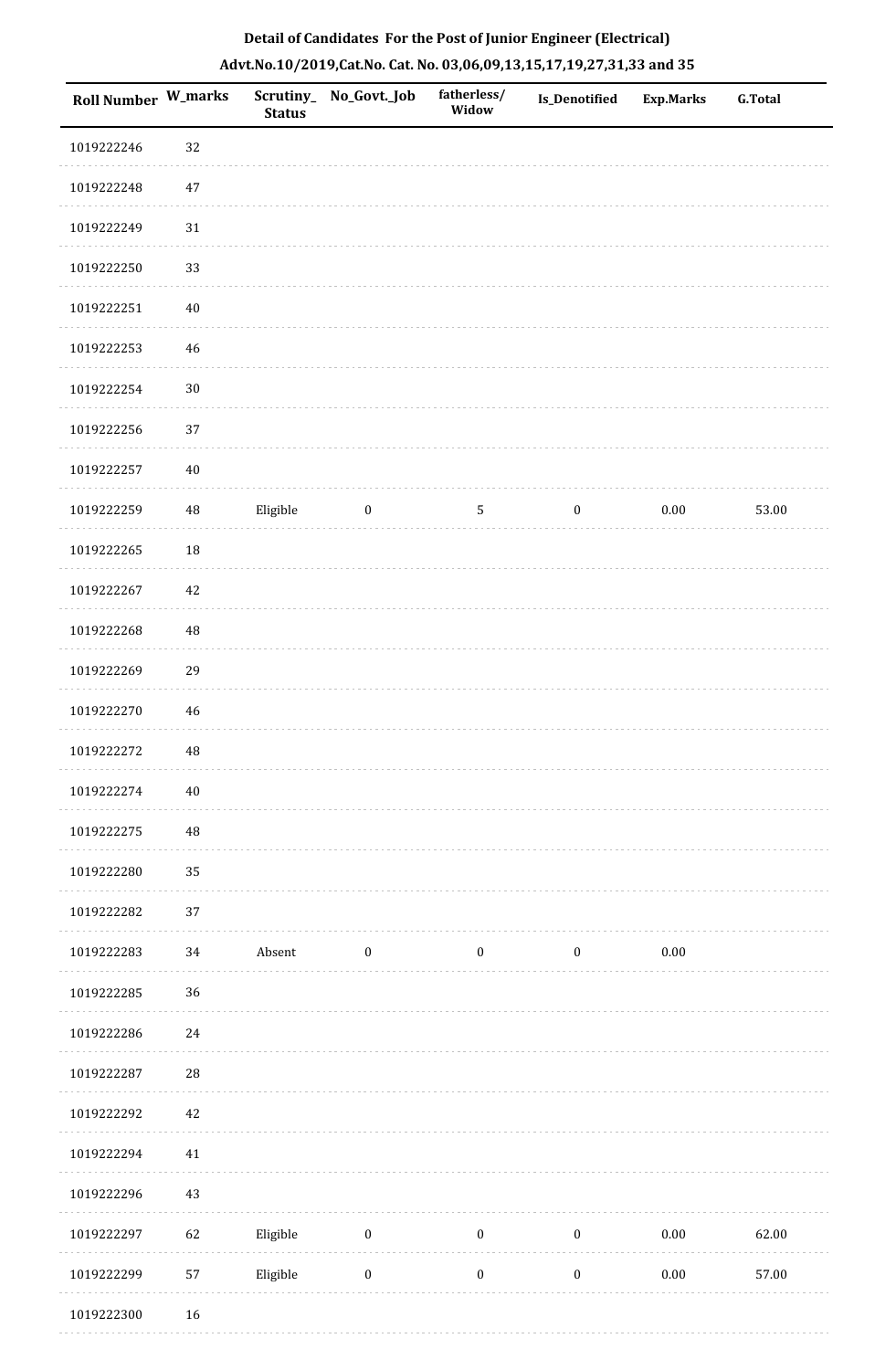| Roll Number W_marks |          | <b>Status</b> | Scrutiny_No_Govt._Job | fatherless/<br>Widow | Is_Denotified    | <b>Exp.Marks</b> | <b>G.Total</b> |
|---------------------|----------|---------------|-----------------------|----------------------|------------------|------------------|----------------|
| 1019222301          | 28       |               |                       |                      |                  |                  |                |
| 1019222308          | 47       |               |                       |                      |                  |                  |                |
| 1019222309          | 45       |               |                       |                      |                  |                  |                |
| 1019222312          | 28       |               |                       |                      |                  |                  |                |
| 1019222314          | 5        |               |                       |                      |                  |                  |                |
| 1019222317          | 37       |               |                       |                      |                  |                  |                |
| 1019222318          | 44       |               |                       |                      |                  |                  |                |
| 1019222321          | 50       |               |                       |                      |                  |                  |                |
| 1019222323          | 23       |               |                       |                      |                  |                  |                |
| 1019222326          | $38\,$   |               |                       |                      |                  |                  |                |
| 1019222327          | 36       |               |                       |                      |                  |                  |                |
| 1019222328          | 45       |               |                       |                      |                  |                  |                |
| 1019222329          | $40\,$   |               |                       |                      |                  |                  |                |
| 1019222331          | 33       |               |                       |                      |                  |                  |                |
| 1019222332          | 39       |               |                       |                      |                  |                  |                |
| 1019222333          | 61       | Eligible      | $\boldsymbol{0}$      | $\boldsymbol{0}$     | $\boldsymbol{0}$ | $0.00\,$         | 61.00          |
| 1019222335          | 33       |               |                       |                      |                  |                  |                |
| 1019222336          | 49       |               |                       |                      |                  |                  |                |
| 1019222337          | 34       |               |                       |                      |                  |                  |                |
| 1019222339          | $\rm 48$ |               |                       |                      |                  |                  |                |
| 1019222341          | 29       |               |                       |                      |                  |                  |                |
| 1019222342          | $\rm 48$ |               |                       |                      |                  |                  |                |
| 1019222343          | $38\,$   |               |                       |                      |                  |                  |                |
| 1019222345          | 42       |               |                       |                      |                  |                  |                |
| 1019222346          | 49       |               |                       |                      |                  |                  |                |
| 1019222348          | $27\,$   |               |                       |                      |                  |                  |                |
| 1019222349          | 43       |               |                       |                      |                  |                  |                |
| 1019222350          | 47       |               |                       |                      |                  |                  |                |
| 1019222351          | 42       |               |                       |                      |                  |                  |                |
| 1019222352          | 48       |               |                       |                      |                  |                  |                |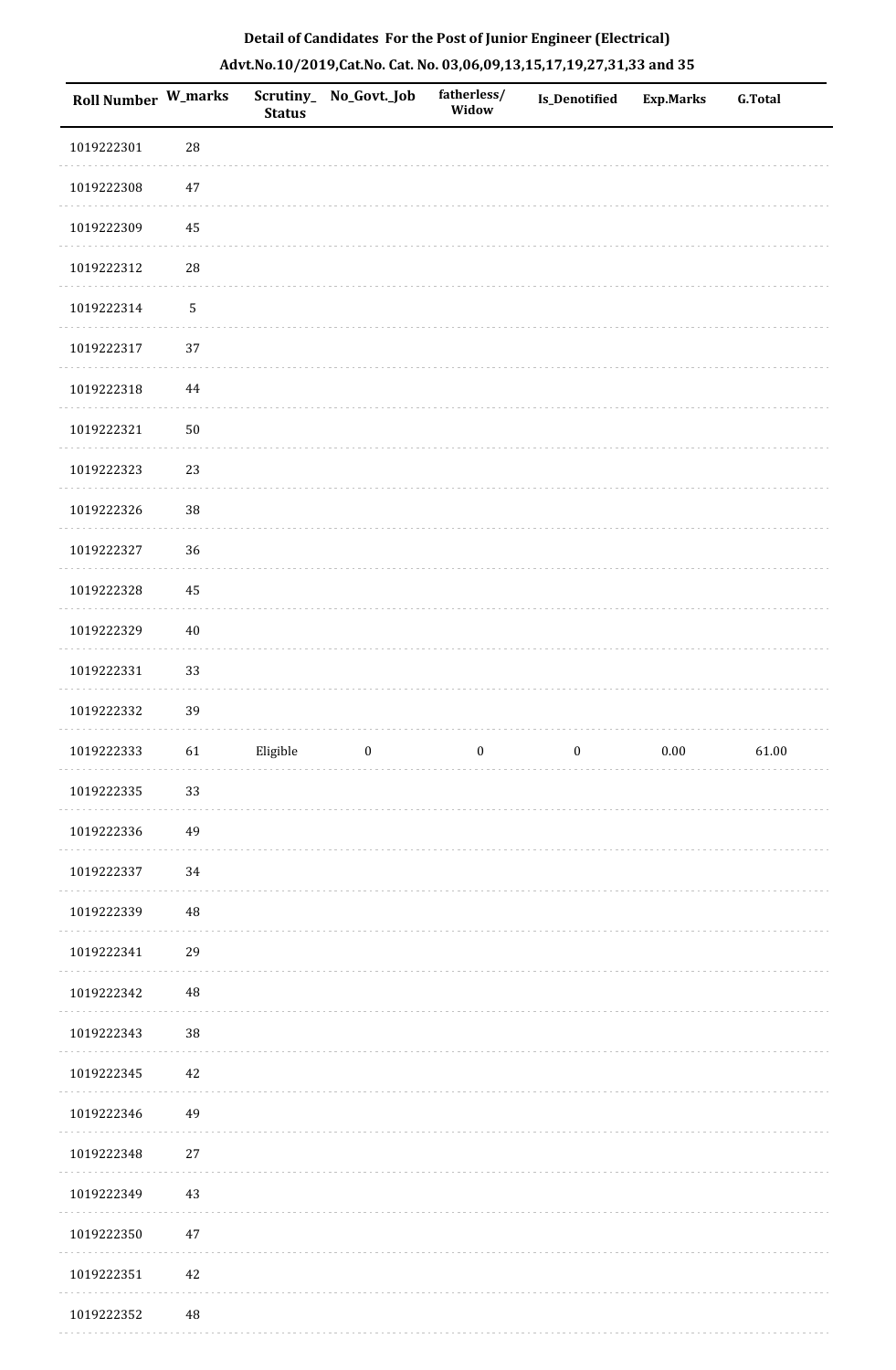| <b>Roll Number W_marks</b> |          | <b>Status</b> | Scrutiny_ No_Govt._Job | fatherless/<br>Widow | Is_Denotified    | <b>Exp.Marks</b> | <b>G.Total</b> |
|----------------------------|----------|---------------|------------------------|----------------------|------------------|------------------|----------------|
| 1019222353                 | 43       |               |                        |                      |                  |                  |                |
| 1019222354                 | 41       |               |                        |                      |                  |                  |                |
| 1019222355                 | 61       | Eligible      | $\bf{0}$               | $\boldsymbol{0}$     | $\boldsymbol{0}$ | $0.00\,$         | 61.00          |
| 1019222356                 | 32       |               |                        |                      |                  |                  |                |
| 1019222358                 |          | Not Eligible  |                        |                      |                  |                  |                |
| 1019222359                 | 23       |               |                        |                      |                  |                  |                |
| 1019222364                 | $34\,$   |               |                        |                      |                  |                  |                |
| 1019222366                 | 46       |               |                        |                      |                  |                  |                |
| 1019222367                 | 38       |               |                        |                      |                  |                  |                |
| 1019222368                 | 29       |               |                        |                      |                  |                  |                |
| 1019222370                 | 31       |               |                        |                      |                  |                  |                |
| 1019222372                 | 53       |               |                        |                      |                  |                  |                |
| 1019222373                 | $20\,$   |               |                        |                      |                  |                  |                |
| 1019222376                 | 47       |               |                        |                      |                  |                  |                |
| 1019222377                 | 52       |               |                        |                      |                  |                  |                |
| 1019222379                 | 61       | Absent        | $\boldsymbol{0}$       | $\bf{0}$             | $\boldsymbol{0}$ | $0.00\,$         |                |
| 1019222380                 | 52       |               |                        |                      |                  |                  |                |
| 1019222381                 | $\bf 44$ |               |                        |                      |                  |                  |                |
| 1019222382                 | 35       | Eligible      | $\boldsymbol{0}$       | $\boldsymbol{0}$     | $\boldsymbol{0}$ | $0.00\,$         | 35.00          |
| 1019222383                 | $38\,$   |               |                        |                      |                  |                  |                |
| 1019222385                 | $17\,$   |               |                        |                      |                  |                  |                |
| 1019222386                 | 53       |               |                        |                      |                  |                  |                |
| 1019222387                 | 43       |               |                        |                      |                  |                  |                |
| 1019222389                 | 33       |               |                        |                      |                  |                  |                |
| 1019222395                 | 44       |               |                        |                      |                  |                  |                |
| 1019222396                 | 41       |               |                        |                      |                  |                  |                |
| 1019222397                 | 32       |               |                        |                      |                  |                  |                |
| 1019222399                 | $40\,$   |               |                        |                      |                  |                  |                |
| 1019222400                 | 42       |               |                        |                      |                  |                  |                |
| 1019222406                 | 36       |               |                        |                      |                  |                  |                |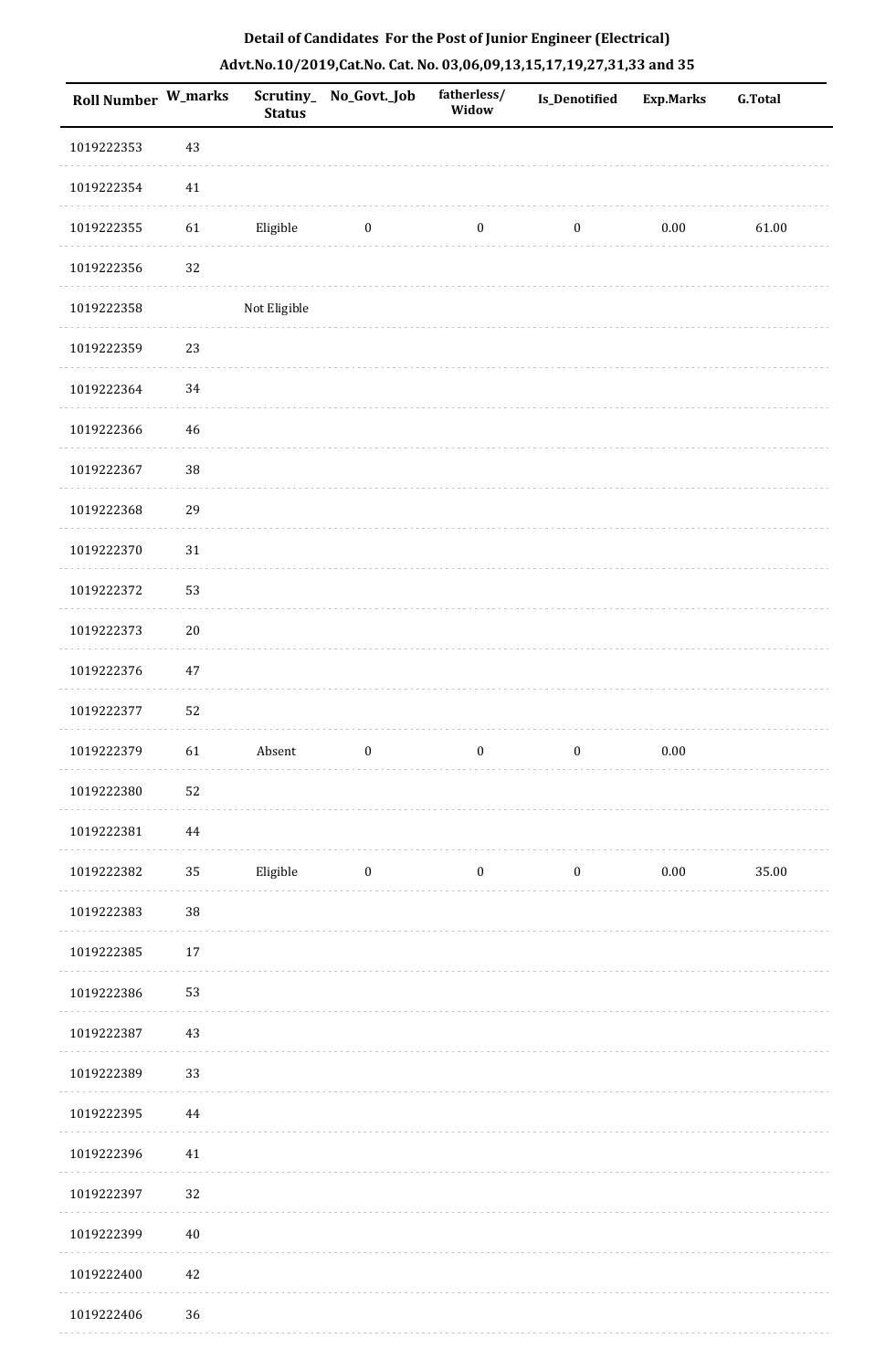| <b>Roll Number W_marks</b> |          | <b>Status</b> | Scrutiny_ No_Govt._Job | fatherless/<br>Widow | <b>Is_Denotified</b> | <b>Exp.Marks</b> | <b>G.Total</b> |
|----------------------------|----------|---------------|------------------------|----------------------|----------------------|------------------|----------------|
| 1019222407                 | 34       |               |                        |                      |                      |                  |                |
| 1019222408                 | $\bf 45$ |               |                        |                      |                      |                  |                |
| 1019222409                 | 39       |               |                        |                      |                      |                  |                |
| 1019222410                 | $31\,$   |               |                        |                      |                      |                  |                |
| 1019222412                 | 41       |               |                        |                      |                      |                  |                |
| 1019222413                 | 29       |               |                        |                      |                      |                  |                |
| 1019222414                 | $41\,$   |               |                        |                      |                      |                  |                |
| 1019222417                 | $22\,$   |               |                        |                      |                      |                  |                |
| 1019222419                 | 38       |               |                        |                      |                      |                  |                |
| 1019222420                 | $41\,$   |               |                        |                      |                      |                  |                |
| 1019222421                 | $43\,$   |               |                        |                      |                      |                  |                |
| 1019222422                 | 34       |               |                        |                      |                      |                  |                |
| 1019222423                 | 52       |               |                        |                      |                      |                  |                |
| 1019222424                 | 29       |               |                        |                      |                      |                  |                |
| 1019222425                 | 19       |               |                        |                      |                      |                  |                |
| 1019222426                 | $40\,$   |               |                        |                      |                      |                  |                |
| 1019222427                 | 34       |               |                        |                      |                      |                  |                |
| 1019222429                 | $41\,$   |               |                        |                      |                      |                  |                |
| 1019222430                 | 36       |               |                        |                      |                      |                  |                |
| 1019222431                 | $42\,$   |               |                        |                      |                      |                  |                |
| 1019222433                 | $42\,$   |               |                        |                      |                      |                  |                |
| 1019222434                 | 31       |               |                        |                      |                      |                  |                |
| 1019222435                 | 54       | Eligible      | $\boldsymbol{0}$       | $\boldsymbol{0}$     | $\boldsymbol{0}$     | $0.00\,$         | 54.00          |
| 1019222440                 | $38\,$   |               |                        |                      |                      |                  |                |
| 1019222441                 | 47       |               |                        |                      |                      |                  |                |
| 1019222442                 | $42\,$   |               |                        |                      |                      |                  |                |
| 1019222443                 | 46       |               |                        |                      |                      |                  |                |
| 1019222444                 | REJECTED |               |                        |                      |                      |                  | $0.00\,$       |
| 1019222445                 | $40\,$   |               |                        |                      |                      |                  |                |
| 1019222447                 | 38       |               |                        |                      |                      |                  |                |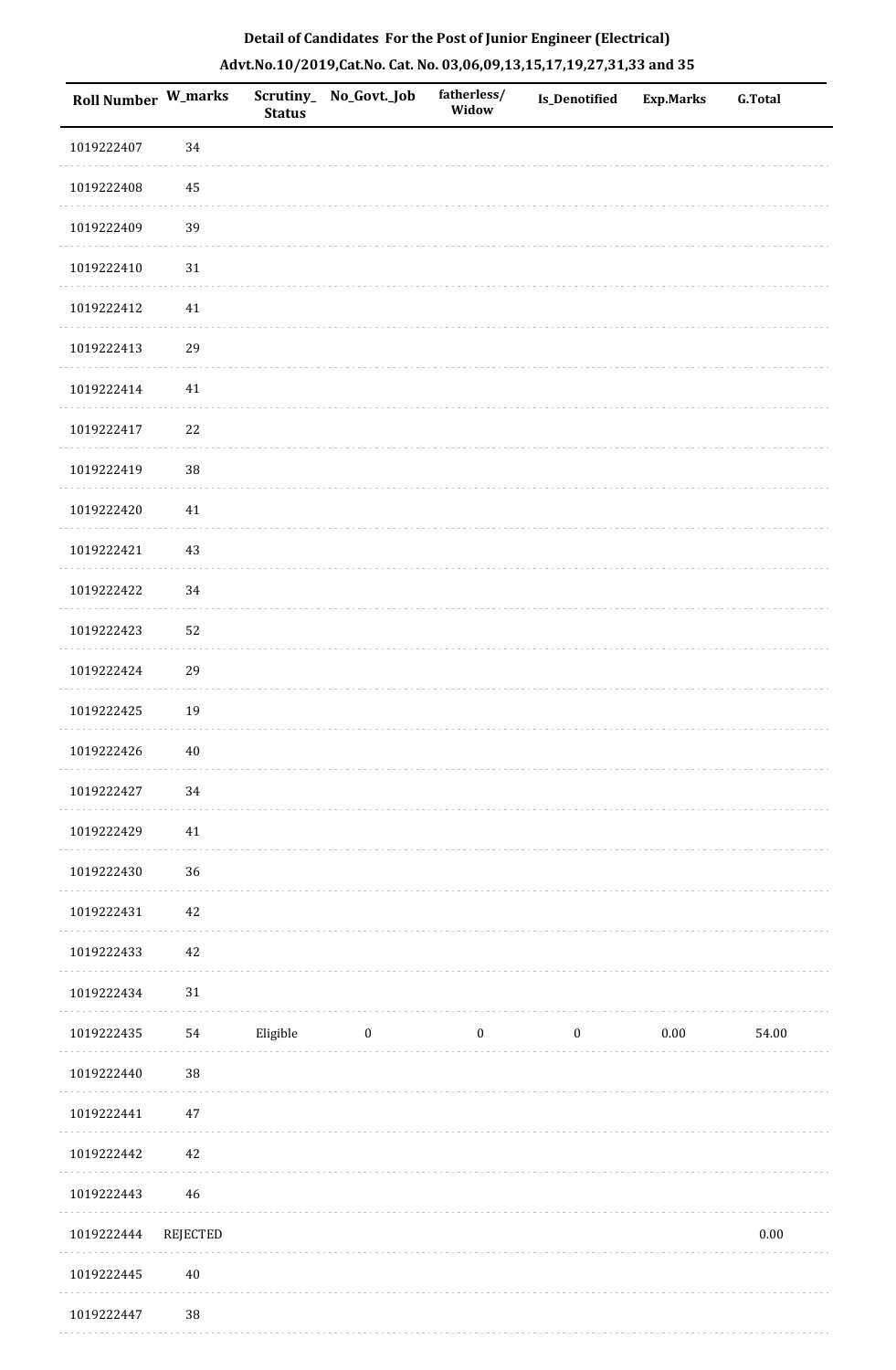|  | Detail of Candidates For the Post of Junior Engineer (Electrical)     |  |
|--|-----------------------------------------------------------------------|--|
|  | Advt.No.10/2019,Cat.No. Cat. No. 03,06,09,13,15,17,19,27,31,33 and 35 |  |

| <b>Roll Number W_marks</b> |          | <b>Status</b> | Scrutiny_ No_Govt._Job | fatherless/<br>Widow | Is_Denotified    | <b>Exp.Marks</b> | <b>G.Total</b> |
|----------------------------|----------|---------------|------------------------|----------------------|------------------|------------------|----------------|
| 1019222448                 | 49       |               |                        |                      |                  |                  |                |
| 1019222449                 | 57       |               |                        |                      |                  |                  |                |
| 1019222452                 | 39       |               |                        |                      |                  |                  |                |
| 1019222455                 | 35       |               |                        |                      |                  |                  |                |
| 1019222457                 | 56       |               |                        |                      |                  |                  |                |
| 1019222458                 | REJECTED |               |                        |                      |                  |                  | $0.00\,$       |
| 1019222459                 | 36       |               |                        |                      |                  |                  |                |
| 1019222460                 | 37       |               |                        |                      |                  |                  |                |
| 1019222462                 | $41\,$   |               |                        |                      |                  |                  |                |
| 1019222463                 | 58       |               |                        |                      |                  |                  |                |
| 1019222464                 | 39       |               |                        |                      |                  |                  |                |
| 1019222467                 | 45       |               |                        |                      |                  |                  |                |
| 1019222468                 | 49       |               |                        |                      |                  |                  |                |
| 1019222469                 | 37       |               |                        |                      |                  |                  |                |
| 1019222473                 | 42       |               |                        |                      |                  |                  |                |
| 1019222475                 | 38       |               |                        |                      |                  |                  |                |
| 1019222476                 | 44       |               |                        |                      |                  |                  |                |
| 1019222479                 | 31       |               |                        |                      |                  |                  |                |
| 1019222481                 | 34       |               |                        |                      |                  |                  |                |
| 1019222483                 | 47       | Eligible      | $\boldsymbol{0}$       | $\boldsymbol{0}$     | $\boldsymbol{0}$ | 0.00             | 47.00          |
| 1019222484                 | 44       |               |                        |                      |                  |                  |                |
| 1019222486                 | 33       |               |                        |                      |                  |                  |                |
| 1019222488                 | 33       |               |                        |                      |                  |                  |                |
| 1019222489                 | $27\,$   |               |                        |                      |                  |                  |                |
| 1019222490                 | 60       |               |                        |                      |                  |                  |                |
| 1019222491                 | $30\,$   |               |                        |                      |                  |                  |                |
| 1019222492                 | 46       |               |                        |                      |                  |                  |                |
| 1019222494                 | 52       |               |                        |                      |                  |                  |                |
| 1019222496                 | 44       |               |                        |                      |                  |                  |                |
| 1019222498                 | 53       |               |                        |                      |                  |                  |                |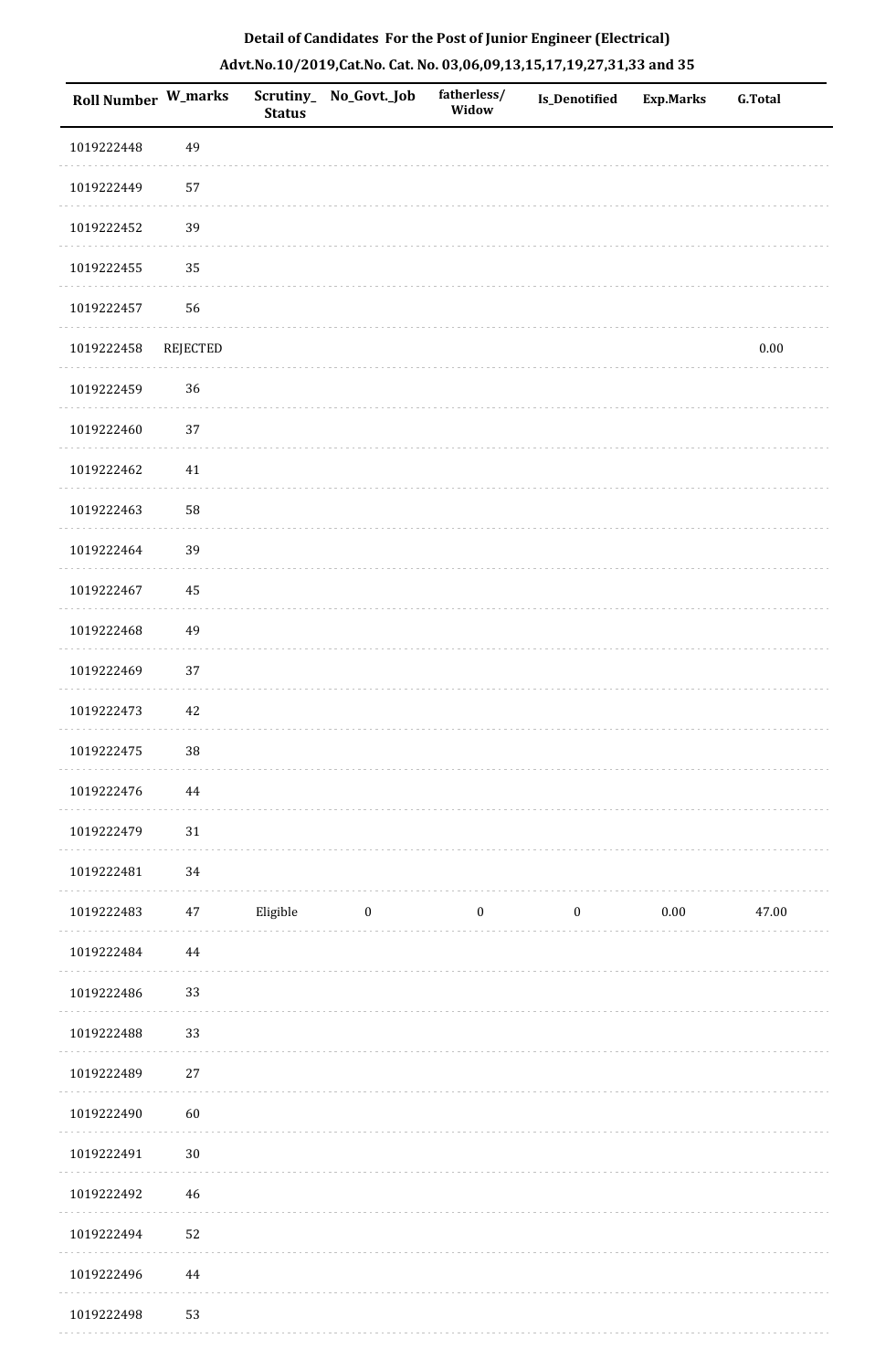| Roll Number W_marks |          | <b>Status</b> | Scrutiny_No_Govt._Job   | fatherless/<br>Widow | Is_Denotified    | <b>Exp.Marks</b> | <b>G.Total</b> |
|---------------------|----------|---------------|-------------------------|----------------------|------------------|------------------|----------------|
| 1019222499          | 37       |               |                         |                      |                  |                  |                |
| 1019222500          | 35       |               |                         |                      |                  |                  |                |
| 1019222501          | $\bf 44$ |               |                         |                      |                  |                  |                |
| 1019222502          | 39       |               |                         |                      |                  |                  |                |
| 1019222505          | 53       | Eligible      | $\overline{\mathbf{0}}$ | $\boldsymbol{0}$     | $\bf{0}$         | $0.00\,$         | 53.00          |
| 1019222506          | $30\,$   |               |                         |                      |                  |                  |                |
| 1019222507          | $40\,$   |               |                         |                      |                  |                  |                |
| 1019222508          | 37       |               |                         |                      |                  |                  |                |
| 1019222510          | 35       |               |                         |                      |                  |                  |                |
| 1019222512          | 56       |               |                         |                      |                  |                  |                |
| 1019222514          | 63       | Absent        | $\boldsymbol{0}$        | $\boldsymbol{0}$     | $\boldsymbol{0}$ | $0.00\,$         |                |
| 1019222516          | 35       |               |                         |                      |                  |                  |                |
| 1019222521          | $21\,$   |               |                         |                      |                  |                  |                |
| 1019222522          | $\bf 44$ |               |                         |                      |                  |                  |                |
| 1019222523          | 35       |               |                         |                      |                  |                  |                |
| 1019222524          | $31\,$   |               |                         |                      |                  |                  |                |
| 1019222525          | 43       |               |                         |                      |                  |                  |                |
| 1019222526          | 47       |               |                         |                      |                  |                  |                |
| 1019222530          | 33       |               |                         |                      |                  |                  |                |
| 1019222531          | $\rm 48$ |               |                         |                      |                  |                  |                |
| 1019222532          | 33       |               |                         |                      |                  |                  |                |
| 1019222533          | 23       |               |                         |                      |                  |                  |                |
| 1019222534          | 46       |               |                         |                      |                  |                  |                |
| 1019222536          | $28\,$   |               |                         |                      |                  |                  |                |
| 1019222540          | 32       |               |                         |                      |                  |                  |                |
| 1019222547          | $50\,$   |               |                         |                      |                  |                  |                |
| 1019222548          | 44       |               |                         |                      |                  |                  |                |
| 1019222549          | 43       |               |                         |                      |                  |                  |                |
| 1019222550          | $30\,$   |               |                         |                      |                  |                  |                |
| 1019222551          | 38       |               |                         |                      |                  |                  |                |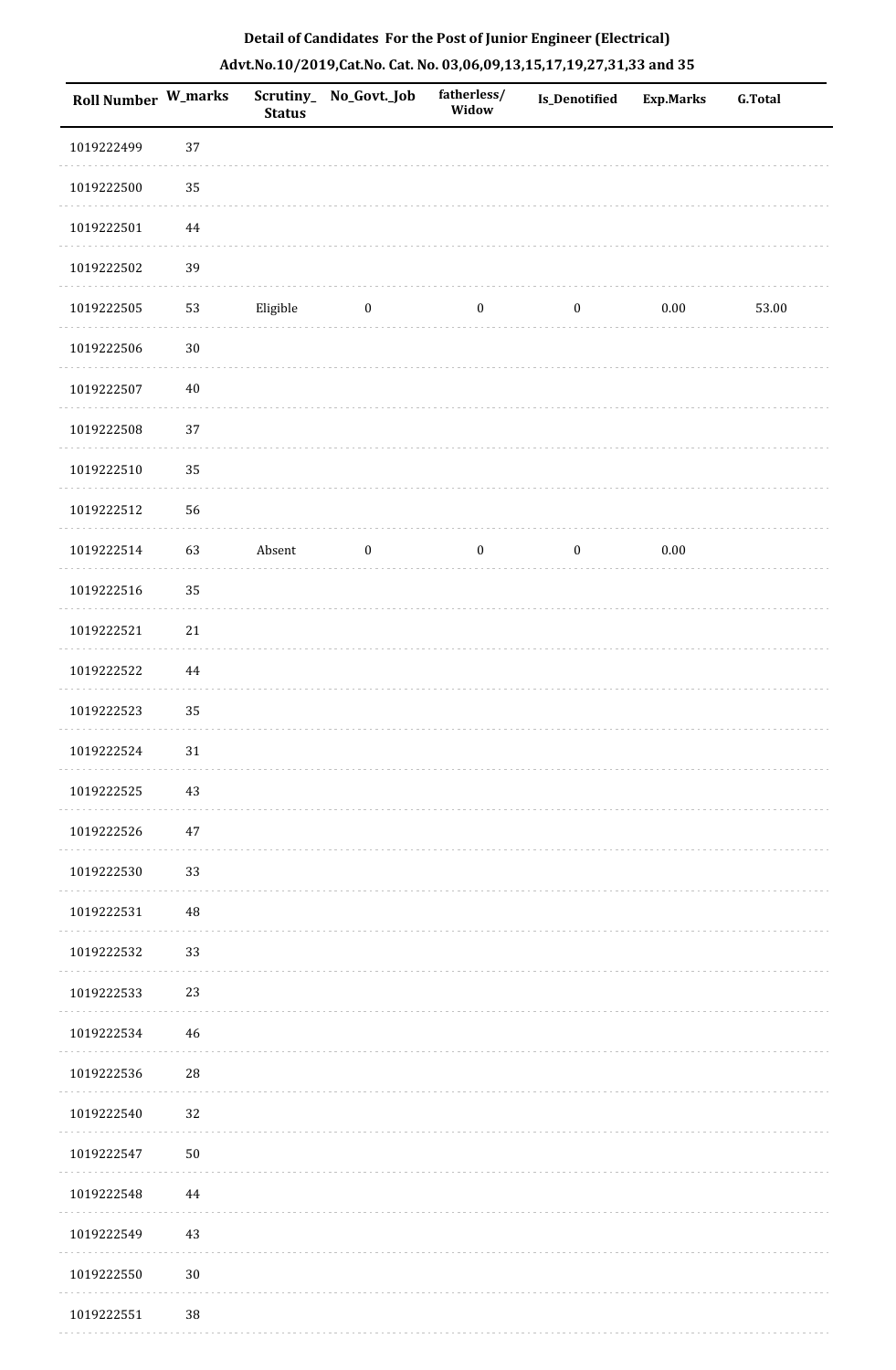| Roll Number W_marks |                 | <b>Status</b> | Scrutiny_ No_Govt._Job | fatherless/<br>Widow | Is_Denotified    | <b>Exp.Marks</b> | <b>G.Total</b> |
|---------------------|-----------------|---------------|------------------------|----------------------|------------------|------------------|----------------|
| 1019222552          | REJECTED        |               |                        |                      |                  |                  | $0.00\,$       |
| 1019222554          | 39              |               |                        |                      |                  |                  |                |
| 1019222555          | 48              |               |                        |                      |                  |                  |                |
| 1019222556          | 33              |               |                        |                      |                  |                  |                |
| 1019222557          | 49              |               |                        |                      |                  |                  |                |
| 1019222561          | 32              |               |                        |                      |                  |                  |                |
| 1019222563          | 29              |               |                        |                      |                  |                  |                |
| 1019222565          | 58              |               |                        |                      |                  |                  |                |
| 1019222567          | $51\,$          |               |                        |                      |                  |                  |                |
| 1019222568          | 37              |               |                        |                      |                  |                  |                |
| 1019222569          | ${\bf 28}$      |               |                        |                      |                  |                  |                |
| 1019222574          | 53              | Eligible      | $\boldsymbol{0}$       | $\boldsymbol{0}$     | $\boldsymbol{0}$ | $0.00\,$         | 53.00          |
| 1019222575          | $51\,$          |               |                        |                      |                  |                  |                |
| 1019222577          | 32              |               |                        |                      |                  |                  |                |
| 1019222578          | 35              |               |                        |                      |                  |                  |                |
| 1019222579          | 24              |               |                        |                      |                  |                  |                |
| 1019222581          | 36              |               |                        |                      |                  |                  |                |
| 1019222582          | 32              |               |                        |                      |                  |                  |                |
| 1019222583          | 33              |               |                        |                      |                  |                  |                |
| 1019222585          | $\sqrt{7}$      |               |                        |                      |                  |                  |                |
| 1019222586          | 44              |               |                        |                      |                  |                  |                |
| 1019222587          | 54              |               |                        |                      |                  |                  |                |
| 1019222589          | $40\,$          |               |                        |                      |                  |                  |                |
| 1019222591          | $47\,$          |               |                        |                      |                  |                  |                |
| 1019222592          | 39              |               |                        |                      |                  |                  |                |
| 1019222593          | 54              |               |                        |                      |                  |                  |                |
| 1019222595          | $30\,$          |               |                        |                      |                  |                  |                |
| 1019222596          | <b>REJECTED</b> |               |                        |                      |                  |                  | $0.00\,$       |
| 1019222597          | 37              |               |                        |                      |                  |                  |                |
| 1019222598          | 39              |               |                        |                      |                  |                  |                |

. . . . . . . . . . .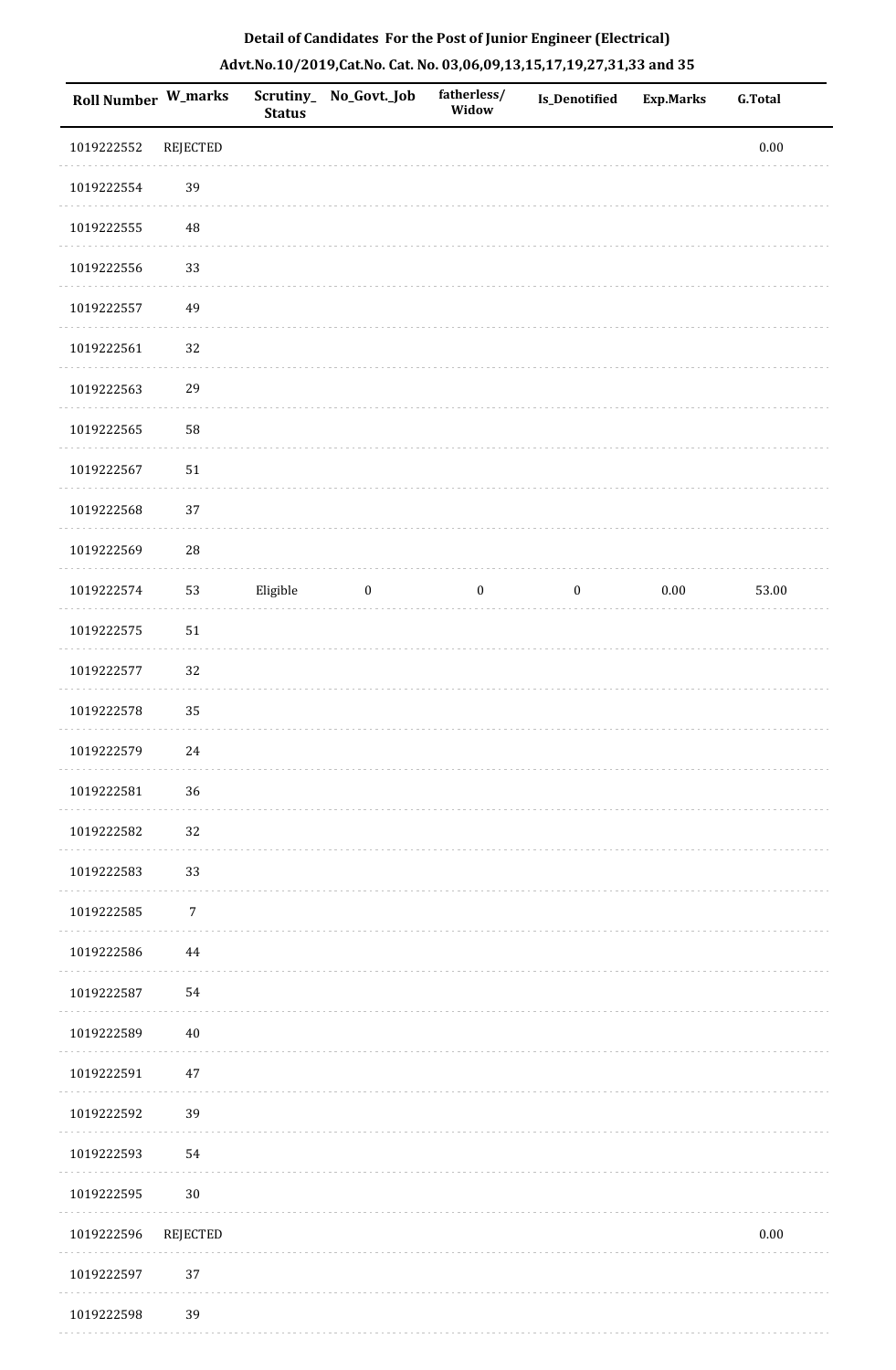| Roll Number W_marks |        | <b>Status</b> | Scrutiny_No_Govt._Job | fatherless/<br>Widow | Is_Denotified    | <b>Exp.Marks</b> | G.Total |
|---------------------|--------|---------------|-----------------------|----------------------|------------------|------------------|---------|
| 1019222600          | 35     |               |                       |                      |                  |                  |         |
| 1019222602          | 33     |               |                       |                      |                  |                  |         |
| 1019222604          | 29     |               |                       |                      |                  |                  |         |
| 1019222605          | $27\,$ |               |                       |                      |                  |                  |         |
| 1019222606          | 39     |               |                       |                      |                  |                  |         |
| 1019222607          | 47     |               |                       |                      |                  |                  |         |
| 1019222609          | 33     |               |                       |                      |                  |                  |         |
| 1019222610          | $51\,$ |               |                       |                      |                  |                  |         |
| 1019222612          | 26     |               |                       |                      |                  |                  |         |
| 1019222614          | 24     |               |                       |                      |                  |                  |         |
| 1019222615          | 41     | Eligible      | $\bf{0}$              | $\boldsymbol{0}$     | $\boldsymbol{0}$ | $0.00\,$         | 41.00   |
| 1019222616          | $47\,$ |               |                       |                      |                  |                  |         |
| 1019222620          | 37     |               |                       |                      |                  |                  |         |
| 1019222621          | 36     |               |                       |                      |                  |                  |         |
| 1019222622          | 34     |               |                       |                      |                  |                  |         |
| 1019222624          | $43\,$ |               |                       |                      |                  |                  |         |
| 1019222625          | $40\,$ |               |                       |                      |                  |                  |         |
| 1019222626          | 42     |               |                       |                      |                  |                  |         |
| 1019222627          | 24     |               |                       |                      |                  |                  |         |
| 1019222632          | 46     |               |                       |                      |                  |                  |         |
| 1019222633          | $50\,$ |               |                       |                      |                  |                  |         |
| 1019222634          | $41\,$ |               |                       |                      |                  |                  |         |
| 1019222636          | 35     |               |                       |                      |                  |                  |         |
| 1019222637          | 44     |               |                       |                      |                  |                  |         |
| 1019222638          | $50\,$ |               |                       |                      |                  |                  |         |
| 1019222639          | 29     |               |                       |                      |                  |                  |         |
| 1019222640          | $43\,$ |               |                       |                      |                  |                  |         |
| 1019222641          | 49     | Eligible      | $\bf{0}$              | $\boldsymbol{0}$     | $\boldsymbol{0}$ | $0.00\,$         | 49.00   |
| 1019222642          | $41\,$ |               |                       |                      |                  |                  |         |
| 1019222643          | $40\,$ |               |                       |                      |                  |                  |         |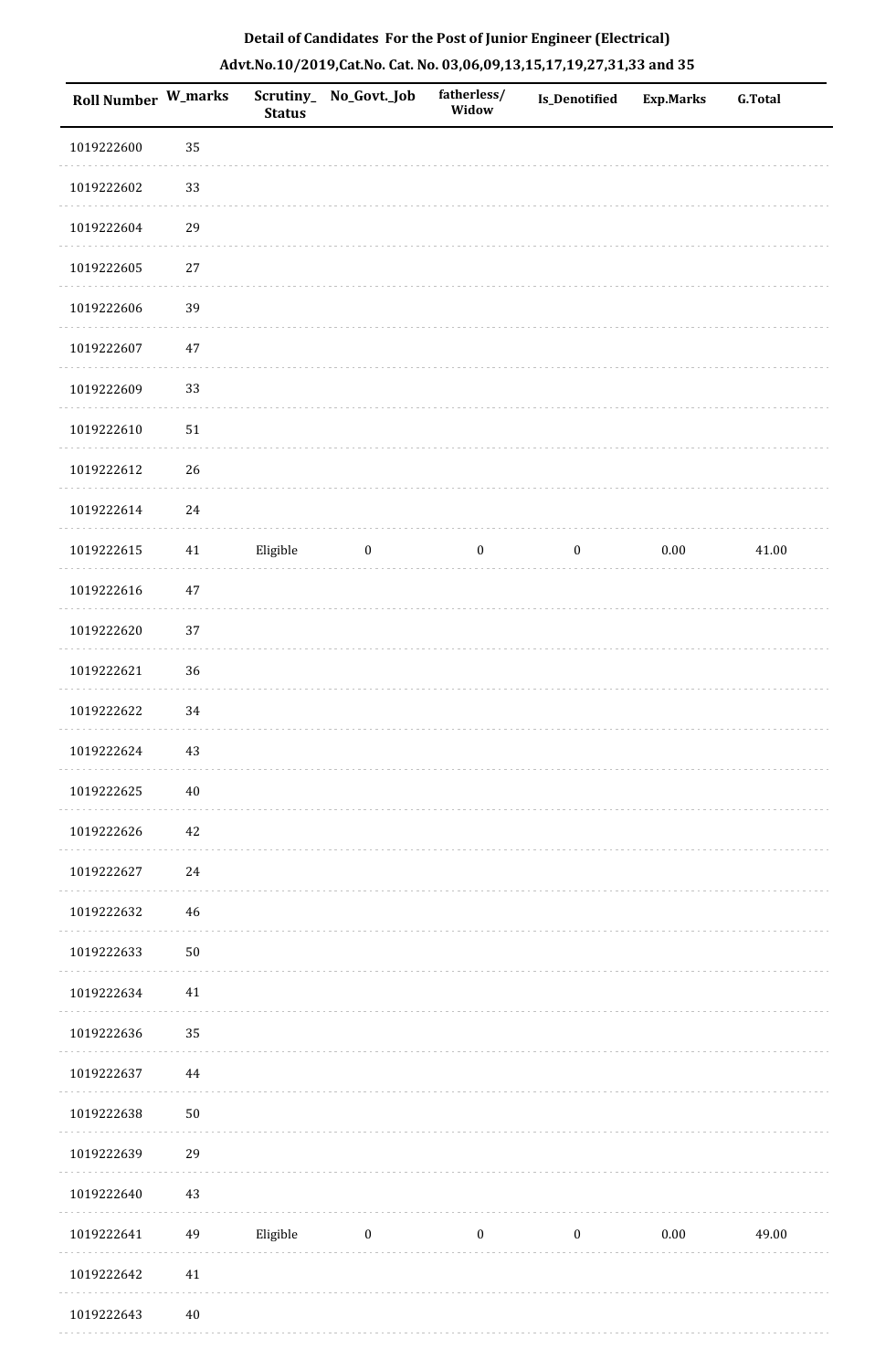| <b>Roll Number W_marks</b> |            | <b>Status</b> | Scrutiny_No_Govt._Job | fatherless/<br>Widow | Is_Denotified    | <b>Exp.Marks</b> | <b>G.Total</b> |
|----------------------------|------------|---------------|-----------------------|----------------------|------------------|------------------|----------------|
| 1019222644                 | $\rm 48$   |               |                       |                      |                  |                  |                |
| 1019222647                 | 26         |               |                       |                      |                  |                  |                |
| 1019222648                 | 37         |               |                       |                      |                  |                  |                |
| 1019222649                 | 43         |               |                       |                      |                  |                  |                |
| 1019222650                 | 13         |               |                       |                      |                  |                  |                |
| 1019222651                 | 56         | Eligible      | $\bf{0}$              | $\boldsymbol{0}$     | $\boldsymbol{0}$ | $0.00\,$         | 56.00          |
| 1019222652                 | $27\,$     |               |                       |                      |                  |                  |                |
| 1019222653                 | 35         |               |                       |                      |                  |                  |                |
| 1019222654                 | 42         |               |                       |                      |                  |                  |                |
| 1019222656                 | 32         |               |                       |                      |                  |                  |                |
| 1019222658                 | 51         |               |                       |                      |                  |                  |                |
| 1019222660                 | 56         |               |                       |                      |                  |                  |                |
| 1019222663                 | 34         |               |                       |                      |                  |                  |                |
| 1019222664                 | 45         |               |                       |                      |                  |                  |                |
| 1019222665                 | $50\,$     |               |                       |                      |                  |                  |                |
| 1019222666                 | 39         |               |                       |                      |                  |                  |                |
| 1019222668                 | 35         |               |                       |                      |                  |                  |                |
| 1019222671                 | 55         | Eligible      | $\boldsymbol{0}$      | $\boldsymbol{0}$     | $\boldsymbol{0}$ | $0.00\,$         | 55.00          |
| 1019222673                 | 35         |               |                       |                      |                  |                  |                |
| 1019222674                 | 43         |               |                       |                      |                  |                  |                |
| 1019222676                 | 42         |               |                       |                      |                  |                  |                |
| 1019222678                 | 31         |               |                       |                      |                  |                  |                |
| 1019222679                 | 46         |               |                       |                      |                  |                  |                |
| 1019222680                 | 35         |               |                       |                      |                  |                  |                |
| 1019222681                 | $\sqrt{5}$ |               |                       |                      |                  |                  |                |
| 1019222684                 | 33         |               |                       |                      |                  |                  |                |
| 1019222685                 | 26         |               |                       |                      |                  |                  |                |
| 1019222687                 | 52         |               |                       |                      |                  |                  |                |
| 1019222688                 | $\rm 48$   |               |                       |                      |                  |                  |                |
| 1019222689                 | 53         |               |                       |                      |                  |                  |                |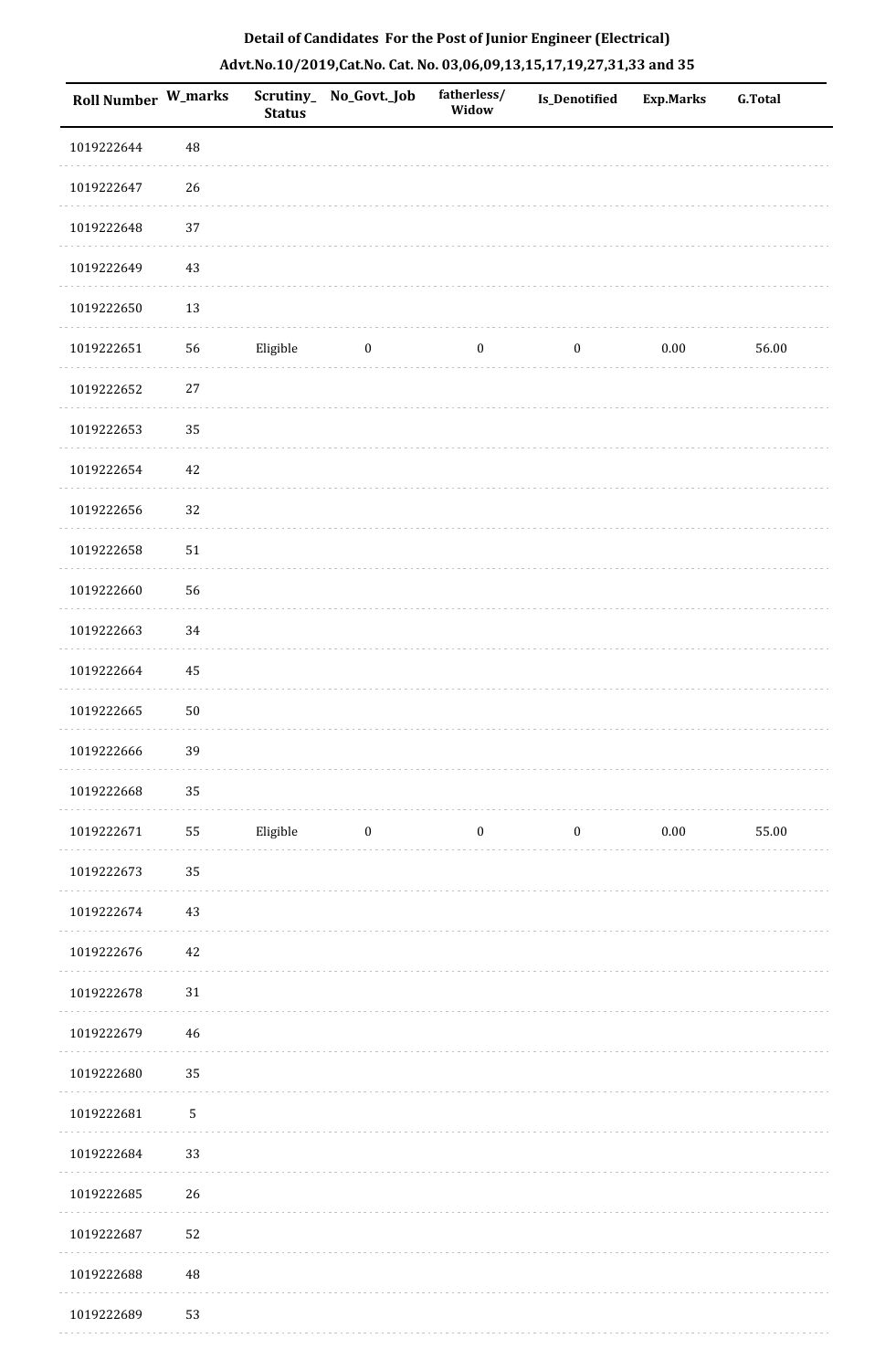| <b>Roll Number W_marks</b> |            | <b>Status</b> | Scrutiny_No_Govt._Job   | fatherless/<br>Widow | Is_Denotified    | <b>Exp.Marks</b> | <b>G.Total</b> |
|----------------------------|------------|---------------|-------------------------|----------------------|------------------|------------------|----------------|
| 1019222690                 | 43         |               |                         |                      |                  |                  |                |
| 1019222691                 | 39         |               |                         |                      |                  |                  |                |
| 1019222692                 | 39         |               |                         |                      |                  |                  |                |
| 1019222694                 | 34         |               |                         |                      |                  |                  |                |
| 1019222695                 | 45         |               |                         |                      |                  |                  |                |
| 1019222696                 | 56         |               |                         |                      |                  |                  |                |
| 1019222697                 | 49         |               |                         |                      |                  |                  |                |
| 1019222698                 | 49         |               |                         |                      |                  |                  |                |
| 1019222699                 | 53         | Eligible      | $5\phantom{.0}$         | $\boldsymbol{0}$     | $\boldsymbol{0}$ | $0.00\,$         | 58.00          |
| 1019222701                 | 52         |               |                         |                      |                  |                  |                |
| 1019222702                 | 68         | Eligible      | $\bf{0}$                | $\boldsymbol{0}$     | $\boldsymbol{0}$ | $0.00\,$         | 68.00          |
| 1019222705                 | $27\,$     |               |                         |                      |                  |                  |                |
| 1019222706                 | $40\,$     |               |                         |                      |                  |                  |                |
| 1019222707                 | 44         |               |                         |                      |                  |                  |                |
| 1019222708                 | $42\,$     |               |                         |                      |                  |                  |                |
| 1019222709                 | 46         |               |                         |                      |                  |                  |                |
| 1019222717                 | 32         | Eligible      | $\overline{\mathbf{0}}$ | $\boldsymbol{0}$     | $\boldsymbol{0}$ | $0.00\,$         | 32.00          |
| 1019222720                 | 32         |               |                         |                      |                  |                  |                |
| 1019222722                 | 39         |               |                         |                      |                  |                  |                |
| 1019222723                 |            | Not Eligible  |                         |                      |                  |                  |                |
| 1019222724                 | 39         |               |                         |                      |                  |                  |                |
| 1019222725                 | $41\,$     |               |                         |                      |                  |                  |                |
| 1019222727                 | $31\,$     |               |                         |                      |                  |                  |                |
| 1019222729                 | 46         |               |                         |                      |                  |                  |                |
| 1019222732                 | ${\bf 51}$ |               |                         |                      |                  |                  |                |
| 1019222734                 | $40\,$     |               |                         |                      |                  |                  |                |
| 1019222735                 | 65         | Eligible      | $\overline{\mathbf{0}}$ | $\boldsymbol{0}$     | $\bf{0}$         | $0.00\,$         | 65.00          |
| 1019222738                 | $40\,$     |               |                         |                      |                  |                  |                |
| 1019222739                 | 44         |               |                         |                      |                  |                  |                |
| 1019222740                 | 65         | Eligible      | $\sqrt{5}$              | $\boldsymbol{0}$     | $\boldsymbol{0}$ | $0.00\,$         | $70.00\,$      |
|                            |            |               |                         |                      |                  |                  |                |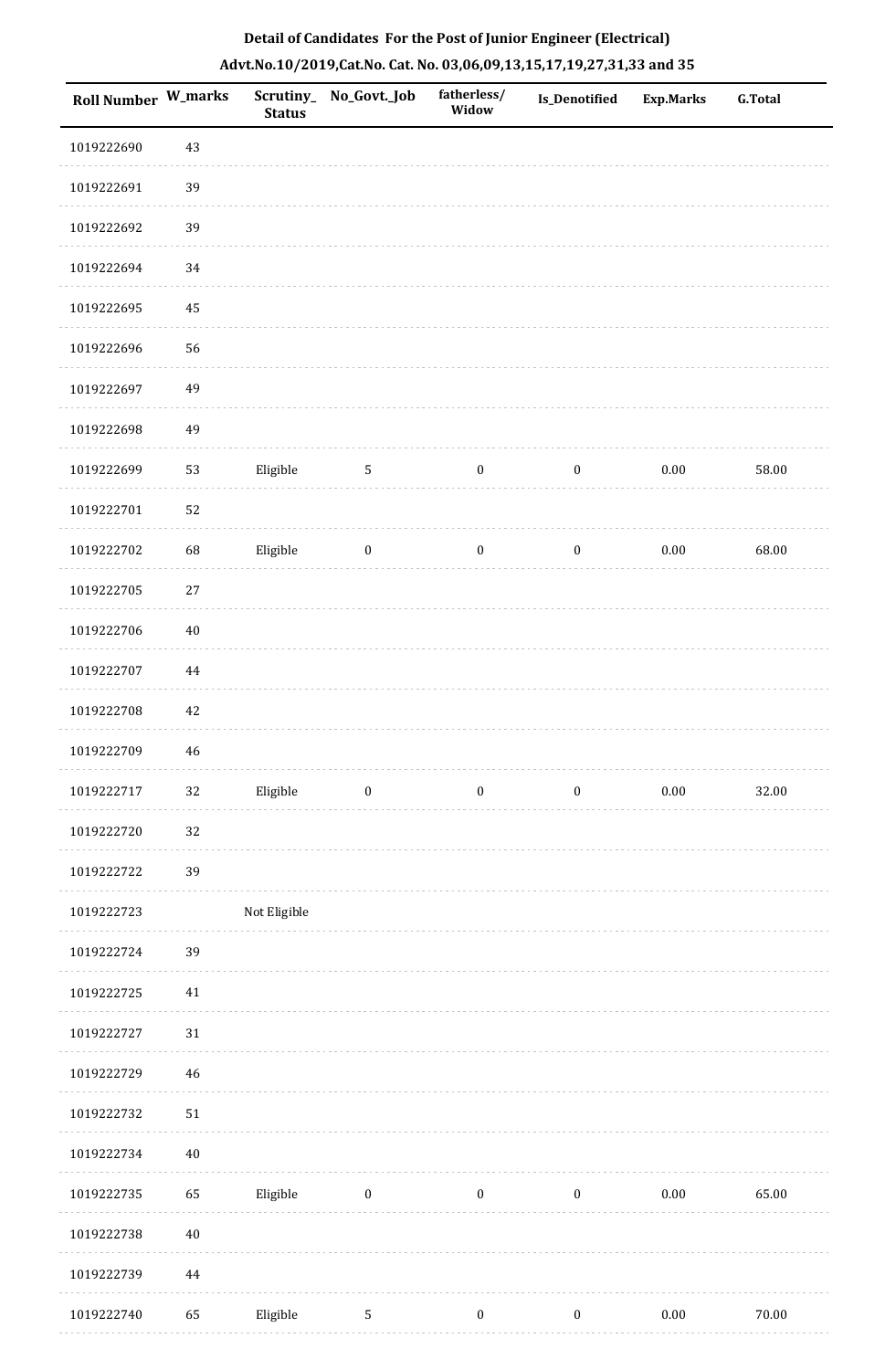| Roll Number W_marks |        | <b>Status</b> | Scrutiny_ No_Govt._Job | fatherless/<br>Widow | <b>Is_Denotified</b> | <b>Exp.Marks</b> | <b>G.Total</b> |
|---------------------|--------|---------------|------------------------|----------------------|----------------------|------------------|----------------|
| 1019222742          | 34     |               |                        |                      |                      |                  |                |
| 1019222745          | 44     |               |                        |                      |                      |                  |                |
| 1019222746          | 32     |               |                        |                      |                      |                  |                |
| 1019222750          | $40\,$ |               |                        |                      |                      |                  |                |
| 1019222752          | 60     | Absent        | $\boldsymbol{0}$       | $\boldsymbol{0}$     | $\boldsymbol{0}$     | 0.00             |                |
| 1019222754          | 32     |               |                        |                      |                      |                  |                |
| 1019222756          | 36     |               |                        |                      |                      |                  |                |
| 1019222757          | 26     |               |                        |                      |                      |                  |                |
| 1019222758          | $40\,$ |               |                        |                      |                      |                  |                |
| 1019222761          | 39     |               |                        |                      |                      |                  |                |
| 1019222762          | $43\,$ |               |                        |                      |                      |                  |                |
| 1019222763          | $27\,$ |               |                        |                      |                      |                  |                |
| 1019222764          | 37     |               |                        |                      |                      |                  |                |
| 1019222765          | $41\,$ |               |                        |                      |                      |                  |                |
| 1019222767          | 44     |               |                        |                      |                      |                  |                |
| 1019222769          | $50\,$ |               |                        |                      |                      |                  |                |
| 1019222772          | 52     |               |                        |                      |                      |                  |                |
| 1019222773          | 49     |               |                        |                      |                      |                  |                |
| 1019222774          | 29     |               |                        |                      |                      |                  |                |
| 1019222775          | 53     |               |                        |                      |                      |                  |                |
| 1019222776          | 29     |               |                        |                      |                      |                  |                |
| 1019222783          | 34     |               |                        |                      |                      |                  |                |
| 1019222784          | 42     |               |                        |                      |                      |                  |                |
| 1019222785          | 42     |               |                        |                      |                      |                  |                |
| 1019222786          | 55     |               |                        |                      |                      |                  |                |
| 1019222787          | 34     |               |                        |                      |                      |                  |                |
| 1019222788          | 33     |               |                        |                      |                      |                  |                |
| 1019222789          | 34     |               |                        |                      |                      |                  |                |
| 1019222790          | 29     |               |                        |                      |                      |                  |                |
| 1019222791          | 63     | Eligible      | $5\phantom{.0}$        | $\boldsymbol{0}$     | $\boldsymbol{0}$     | $0.00\,$         | 68.00          |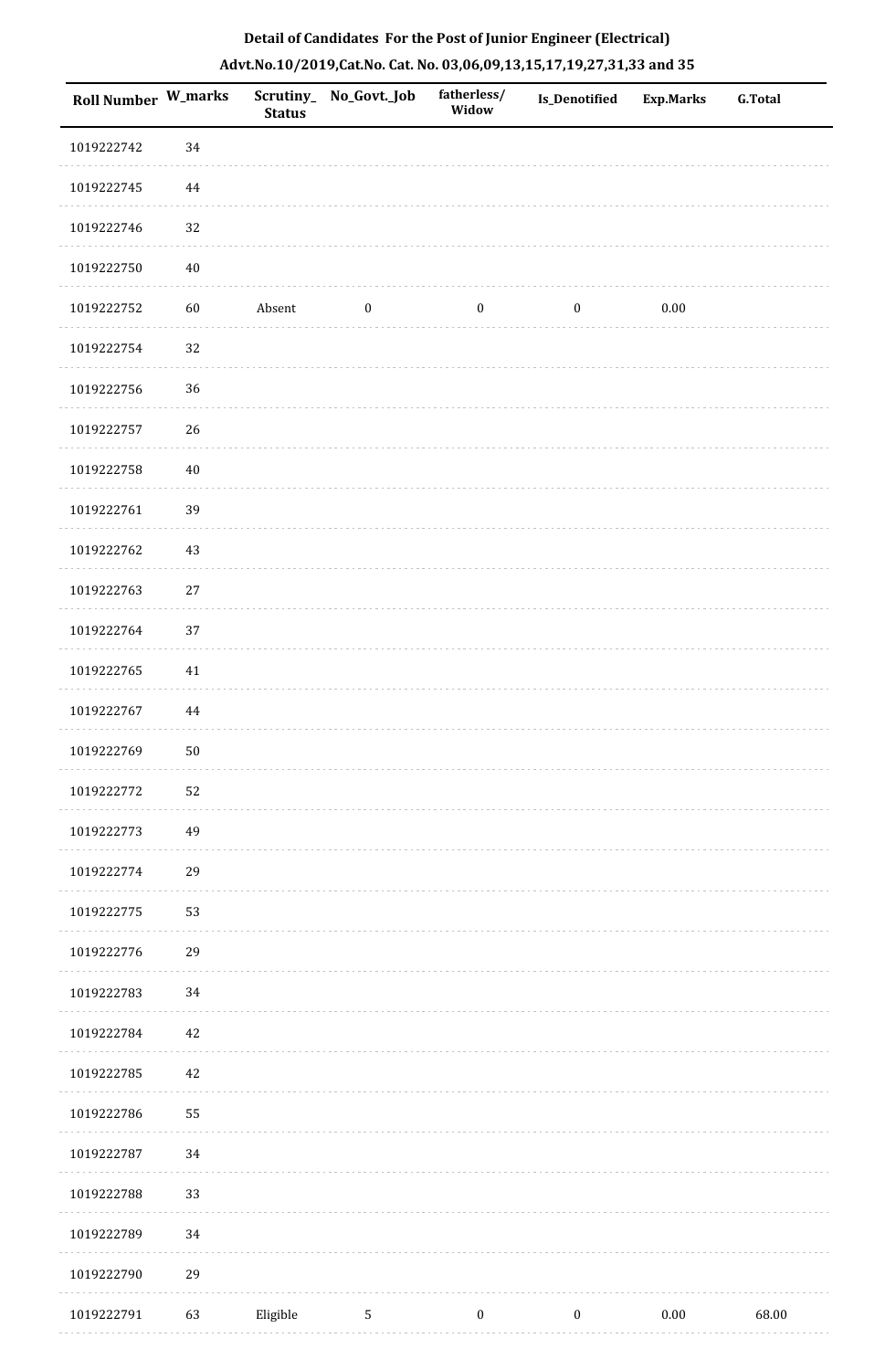| Roll Number W_marks |            | <b>Status</b> | Scrutiny_No_Govt._Job | fatherless/<br>Widow | Is_Denotified    | <b>Exp.Marks</b> | <b>G.Total</b> |
|---------------------|------------|---------------|-----------------------|----------------------|------------------|------------------|----------------|
| 1019222792          | $47\,$     |               |                       |                      |                  |                  |                |
| 1019222793          | 33         |               |                       |                      |                  |                  |                |
| 1019222794          | 32         |               |                       |                      |                  |                  |                |
| 1019222797          | 45         |               |                       |                      |                  |                  |                |
| 1019222798          | $43\,$     |               |                       |                      |                  |                  |                |
| 1019222800          | $40\,$     |               |                       |                      |                  |                  |                |
| 1019222801          | 36         |               |                       |                      |                  |                  |                |
| 1019222802          | $41\,$     |               |                       |                      |                  |                  |                |
| 1019222804          | 58         |               |                       |                      |                  |                  |                |
| 1019222806          | 34         |               |                       |                      |                  |                  |                |
| 1019222807          | 36         |               |                       |                      |                  |                  |                |
| 1019222809          | $41\,$     |               |                       |                      |                  |                  |                |
| 1019222810          | 43         |               |                       |                      |                  |                  |                |
| 1019222814          | 32         |               |                       |                      |                  |                  |                |
| 1019222815          | 62         | Eligible      | $\sqrt{5}$            | $\boldsymbol{0}$     | $\boldsymbol{0}$ | $0.00\,$         | 67.00          |
| 1019222816          | 32         |               |                       |                      |                  |                  |                |
| 1019222818          | 35         |               |                       |                      |                  |                  |                |
| 1019222819          | 37         |               |                       |                      |                  |                  |                |
| 1019222820          | $38\,$     |               |                       |                      |                  |                  |                |
| 1019222821          | 39         |               |                       |                      |                  |                  |                |
| 1019222822          | $40\,$     |               |                       |                      |                  |                  |                |
| 1019222823          | $30\,$     |               |                       |                      |                  |                  |                |
| 1019222824          | ${\bf 28}$ |               |                       |                      |                  |                  |                |
| 1019222825          | 32         |               |                       |                      |                  |                  |                |
| 1019222826          | 23         |               |                       |                      |                  |                  |                |
| 1019222829          | 49         |               |                       |                      |                  |                  |                |
| 1019222830          | $30\,$     |               |                       |                      |                  |                  |                |
| 1019222831          | 33         |               |                       |                      |                  |                  |                |
| 1019222832          | $\bf 44$   |               |                       |                      |                  |                  |                |
| 1019222834          | 46         |               |                       |                      |                  |                  |                |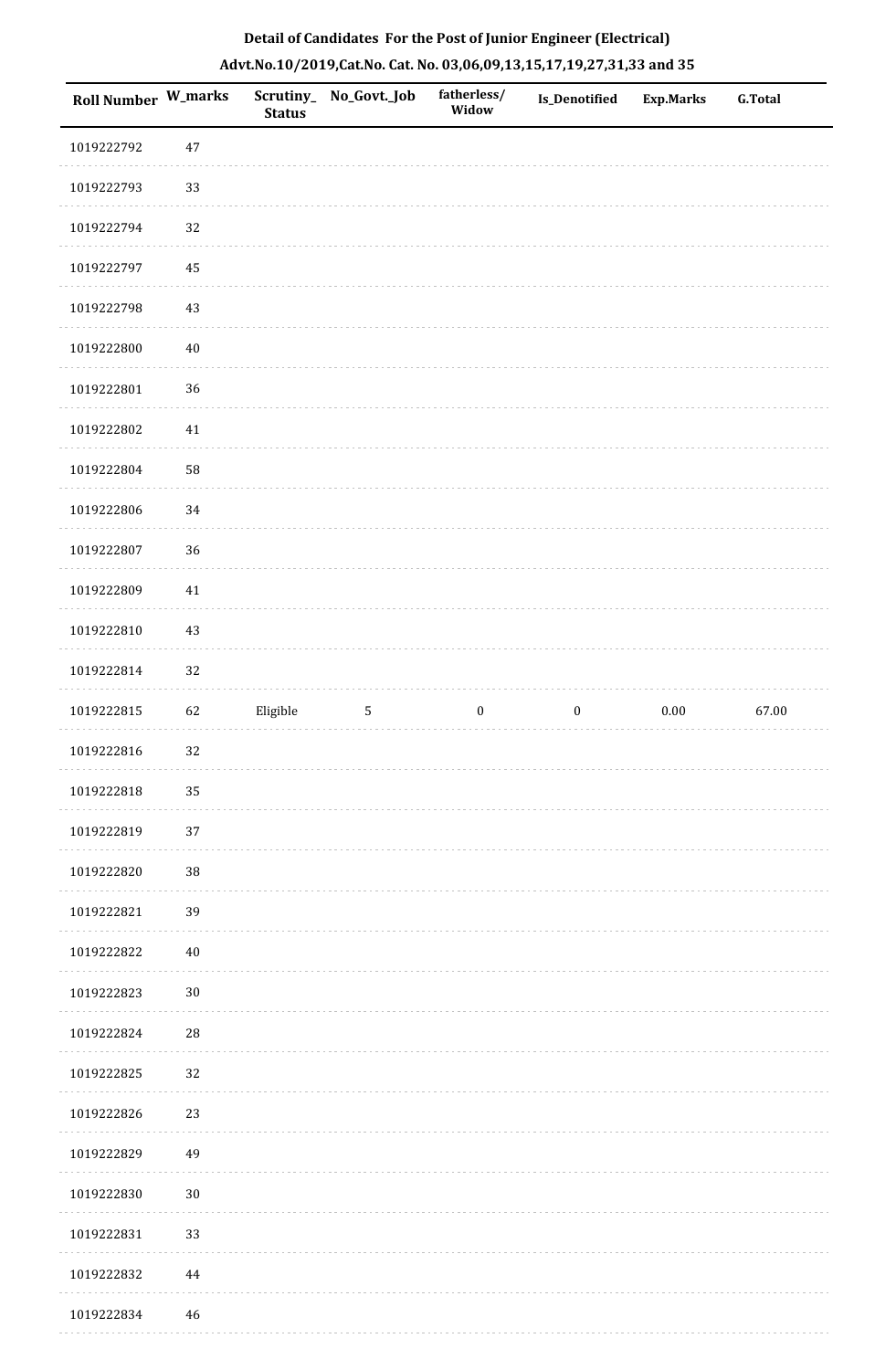| <b>Roll Number W_marks</b> |             | <b>Status</b> | Scrutiny_No_Govt._Job | fatherless/<br>Widow | Is_Denotified    | <b>Exp.Marks</b> | <b>G.Total</b> |
|----------------------------|-------------|---------------|-----------------------|----------------------|------------------|------------------|----------------|
| 1019222835                 | 35          |               |                       |                      |                  |                  |                |
| 1019222837                 | $30\,$      |               |                       |                      |                  |                  |                |
| 1019222840                 | 28          |               |                       |                      |                  |                  |                |
| 1019222842                 | 32          |               |                       |                      |                  |                  |                |
| 1019222843                 | $41\,$      | Absent        | $\bf{0}$              | $\boldsymbol{0}$     | $\boldsymbol{0}$ | $0.00\,$         |                |
| 1019222845                 | $\bf 44$    |               |                       |                      |                  |                  |                |
| 1019222846                 | 59          | Eligible      | $\boldsymbol{0}$      | $\boldsymbol{0}$     | $\boldsymbol{0}$ | $0.00\,$         | 59.00          |
| 1019222849                 | 45          |               |                       |                      |                  |                  |                |
| 1019222853                 | 12          |               |                       |                      |                  |                  |                |
| 1019222854                 | 25          |               |                       |                      |                  |                  |                |
| 1019222855                 | 29          |               |                       |                      |                  |                  |                |
| 1019222856                 | 55          | Eligible      | $\boldsymbol{0}$      | $\boldsymbol{0}$     | $\boldsymbol{0}$ | $0.00\,$         | 55.00          |
| 1019222858                 | 57          | Eligible      | $\boldsymbol{0}$      | $\boldsymbol{0}$     | $\boldsymbol{0}$ | $0.00\,$         | 57.00          |
| 1019222859                 | $\sqrt{28}$ |               |                       |                      |                  |                  |                |
| 1019222862                 | 34          |               |                       |                      |                  |                  |                |
| 1019222864                 | 43          |               |                       |                      |                  |                  |                |
| 1019222865                 | 56          |               |                       |                      |                  |                  |                |
| 1019222867                 | 44          |               |                       |                      |                  |                  |                |
| 1019222870                 | 32          |               |                       |                      |                  |                  |                |
| 1019222874                 | 35          |               |                       |                      |                  |                  |                |
| 1019222875                 | $27\,$      |               |                       |                      |                  |                  |                |
| 1019222876                 | 41          |               |                       |                      |                  |                  |                |
| 1019222877                 | 49          |               |                       |                      |                  |                  |                |
| 1019222882                 | $31\,$      |               |                       |                      |                  |                  |                |
| 1019222884                 | $31\,$      |               |                       |                      |                  |                  |                |
| 1019222885                 | 34          |               |                       |                      |                  |                  |                |
| 1019222887                 | 38          |               |                       |                      |                  |                  |                |
| 1019222888                 | 40          |               |                       |                      |                  |                  |                |
| 1019222889                 | 25          |               |                       |                      |                  |                  |                |
| 1019222892                 | 34          |               |                       |                      |                  |                  |                |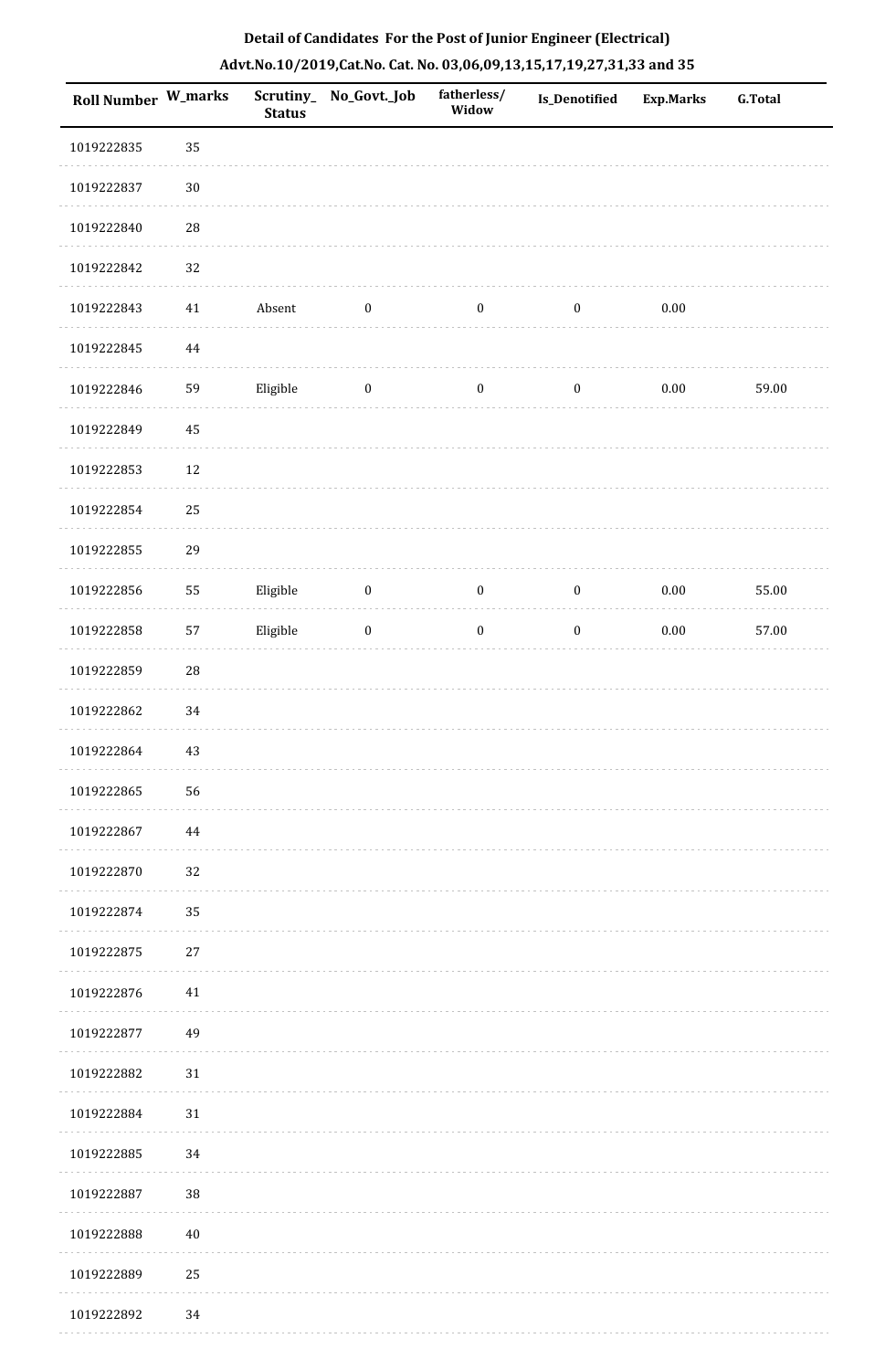| <b>Roll Number W_marks</b> |          | <b>Status</b> | Scrutiny_ No_Govt._Job | fatherless/<br>Widow | <b>Is_Denotified</b> | <b>Exp.Marks</b> | <b>G.Total</b> |
|----------------------------|----------|---------------|------------------------|----------------------|----------------------|------------------|----------------|
| 1019222894                 | $30\,$   |               |                        |                      |                      |                  |                |
| 1019222895                 | $38\,$   |               |                        |                      |                      |                  |                |
| 1019222896                 | $\rm 48$ |               |                        |                      |                      |                  |                |
| 1019222897                 | 37       |               |                        |                      |                      |                  |                |
| 1019222899                 | $41\,$   |               |                        |                      |                      |                  |                |
| 1019222901                 | 45       |               |                        |                      |                      |                  |                |
| 1019222902                 | 37       |               |                        |                      |                      |                  |                |
| 1019222903                 | 43       |               |                        |                      |                      |                  |                |
| 1019222904                 | 35       |               |                        |                      |                      |                  |                |
| 1019222905                 | $30\,$   |               |                        |                      |                      |                  |                |
| 1019222906                 | 45       |               |                        |                      |                      |                  |                |
| 1019222907                 | 39       |               |                        |                      |                      |                  |                |
| 1019222914                 | 31       |               |                        |                      |                      |                  |                |
| 1019222918                 | 39       |               |                        |                      |                      |                  |                |
| 1019222919                 | 45       |               |                        |                      |                      |                  |                |
| 1019222920                 | 56       |               |                        |                      |                      |                  |                |
| 1019222921                 | $31\,$   |               |                        |                      |                      |                  |                |
| 1019222923                 | 52       |               |                        |                      |                      |                  |                |
| 1019222924                 | 46       |               |                        |                      |                      |                  |                |
| 1019222925                 | 34       |               |                        |                      |                      |                  |                |
| 1019222927                 | 32       |               |                        |                      |                      |                  |                |
| 1019222931                 | 33       |               |                        |                      |                      |                  |                |
| 1019222934                 | 33       |               |                        |                      |                      |                  |                |
| 1019222937                 | 36       |               |                        |                      |                      |                  |                |
| 1019222938                 | $40\,$   |               |                        |                      |                      |                  |                |
| 1019222939                 | 61       | Eligible      | $\bf{0}$               | $\bf{0}$             | $\boldsymbol{0}$     | $0.00\,$         | 61.00          |
| 1019222941                 | $41\,$   |               |                        |                      |                      |                  |                |
| 1019222942                 | 54       |               |                        |                      |                      |                  |                |
| 1019222943                 | 34       |               |                        |                      |                      |                  |                |

## **Detail of Candidates For the Post of Junior Engineer (Electrical) Advt.No.10/2019,Cat.No. Cat. No. 03,06,09,13,15,17,19,27,31,33 and 35**

ò,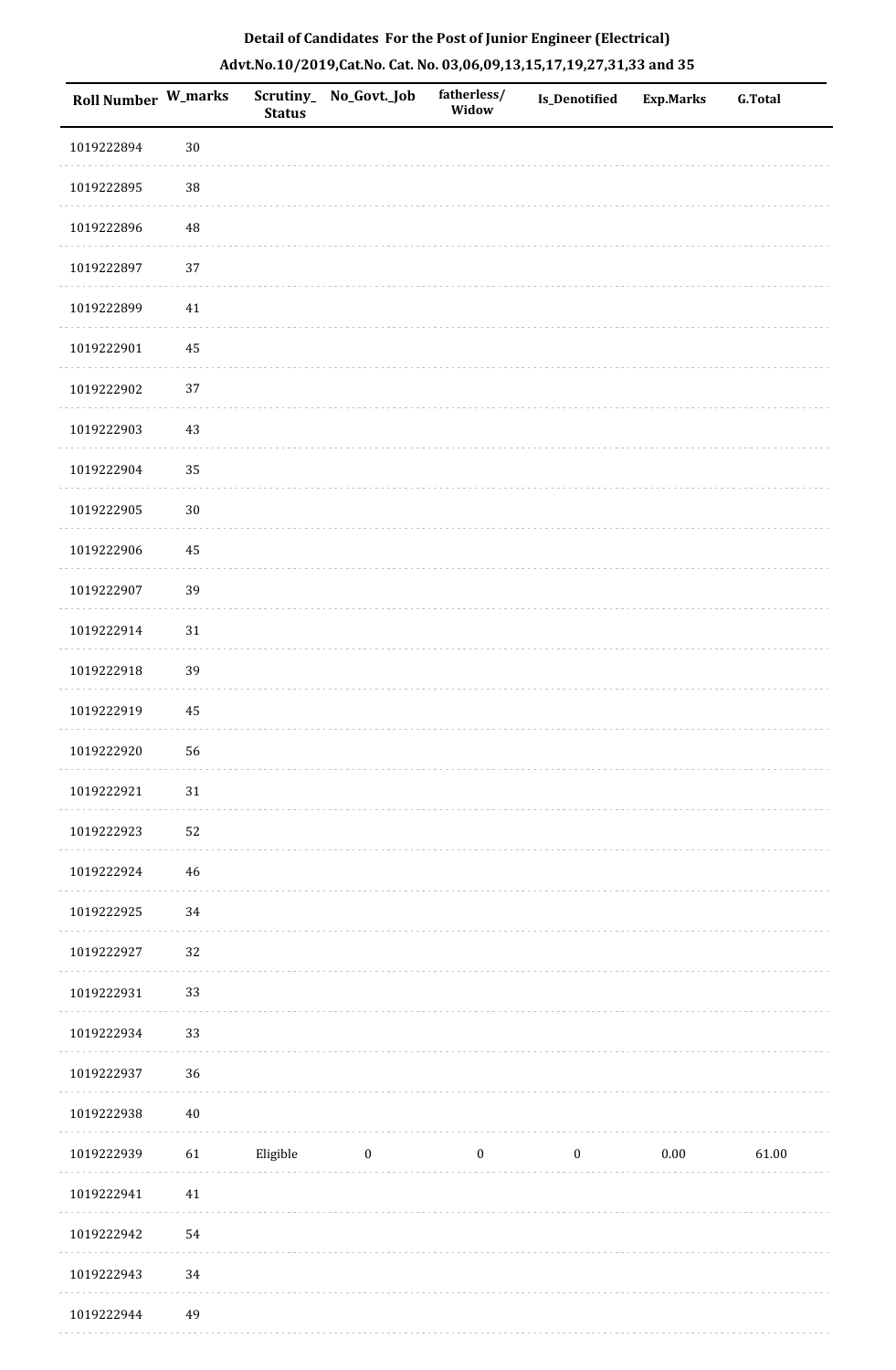| Roll Number W_marks |        | <b>Status</b> | Scrutiny_ No_Govt._Job | fatherless/<br>Widow | Is_Denotified | <b>Exp.Marks</b> | <b>G.Total</b> |
|---------------------|--------|---------------|------------------------|----------------------|---------------|------------------|----------------|
| 1019222948          | $40\,$ |               |                        |                      |               |                  |                |
| 1019222949          | 36     |               |                        |                      |               |                  |                |
| 1019222950          | 33     |               |                        |                      |               |                  |                |
| 1019222951          | 46     |               |                        |                      |               |                  |                |
| 1019222952          | $31\,$ |               |                        |                      |               |                  |                |
| 1019222953          | $31\,$ |               |                        |                      |               |                  |                |
| 1019222954          | $38\,$ |               |                        |                      |               |                  |                |
| 1019222955          | 46     |               |                        |                      |               |                  |                |
| 1019222956          | 37     |               |                        |                      |               |                  |                |
| 1019222957          | 39     |               |                        |                      |               |                  |                |
| 1019222958          | $36\,$ |               |                        |                      |               |                  |                |
| 1019222959          | 57     |               |                        |                      |               |                  |                |
| 1019222961          | 51     |               |                        |                      |               |                  |                |
| 1019222970          | 33     |               |                        |                      |               |                  |                |
| 1019222974          | 39     |               |                        |                      |               |                  |                |
| 1019222976          | 35     |               |                        |                      |               |                  |                |
| 1019222979          | $31\,$ |               |                        |                      |               |                  |                |
| 1019222980          | 55     |               |                        |                      |               |                  |                |
| 1019222982          | 53     |               |                        |                      |               |                  |                |
| 1019222984          | 43     |               |                        |                      |               |                  |                |
| 1019222986          | 43     |               |                        |                      |               |                  |                |
| 1019222988          | 37     |               |                        |                      |               |                  |                |
| 1019222989          | 35     |               |                        |                      |               |                  |                |
| 1019222991          | 41     |               |                        |                      |               |                  |                |
| 1019222992          | $41\,$ |               |                        |                      |               |                  |                |
| 1019222995          | 39     |               |                        |                      |               |                  |                |
| 1019222996          | 29     |               |                        |                      |               |                  |                |
| 1019223003          | 27     |               |                        |                      |               |                  |                |
| 1019223004          | $43\,$ |               |                        |                      |               |                  |                |
| 1019223006          | 42     |               |                        |                      |               |                  |                |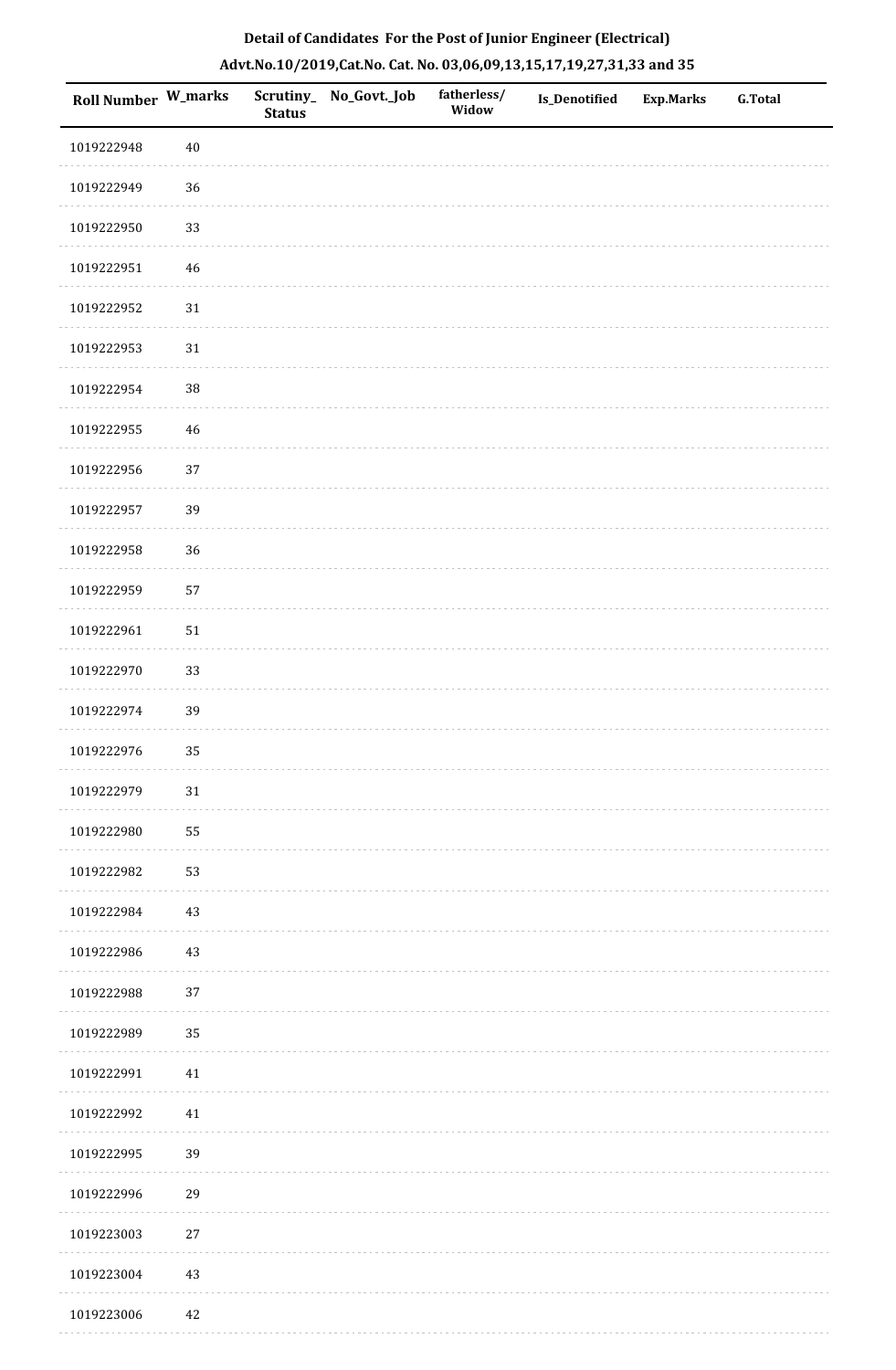| <b>Roll Number W_marks</b> |                 | <b>Status</b> | Scrutiny_ No_Govt._Job | fatherless/<br>Widow | Is_Denotified    | <b>Exp.Marks</b> | <b>G.Total</b> |
|----------------------------|-----------------|---------------|------------------------|----------------------|------------------|------------------|----------------|
| 1019223007                 | 12              |               |                        |                      |                  |                  |                |
| 1019223008                 | 39              |               |                        |                      |                  |                  |                |
| 1019223009                 | 29              |               |                        |                      |                  |                  |                |
| 1019223010                 | 35              |               |                        |                      |                  |                  |                |
| 1019223012                 | $44\,$          | Eligible      | $\bf{0}$               | $\bf{0}$             | $\boldsymbol{0}$ | 0.00             | 44.00          |
| 1019223015                 | 39              |               |                        |                      |                  |                  |                |
| 1019223016                 | 36              |               |                        |                      |                  |                  |                |
| 1019223017                 | 35              |               |                        |                      |                  |                  |                |
| 1019223018                 | 47              |               |                        |                      |                  |                  |                |
| 1019223020                 | $51\,$          |               |                        |                      |                  |                  |                |
| 1019223024                 | 48              |               |                        |                      |                  |                  |                |
| 1019223025                 | 43              |               |                        |                      |                  |                  |                |
| 1019223027                 | 34              |               |                        |                      |                  |                  |                |
| 1019223030                 | <b>REJECTED</b> |               |                        |                      |                  |                  | $0.00\,$       |
| 1019223031                 | 32              |               |                        |                      |                  |                  |                |
| 1019223032                 | 23              |               |                        |                      |                  |                  |                |
| 1019223033                 | $38\,$          |               |                        |                      |                  |                  |                |
| 1019223034                 | 32              |               |                        |                      |                  |                  |                |
| 1019223037                 | 29              |               |                        |                      |                  |                  |                |
| 1019223038                 | 36              |               |                        |                      |                  |                  |                |
| 1019223039                 | 29              |               |                        |                      |                  |                  |                |
| 1019223041                 | 42              |               |                        |                      |                  |                  |                |
| 1019223042                 | 47              |               |                        |                      |                  |                  |                |
| 1019223043                 | $38\,$          |               |                        |                      |                  |                  |                |
| 1019223044                 | 54              |               |                        |                      |                  |                  |                |
| 1019223045                 | $31\,$          |               |                        |                      |                  |                  |                |
| 1019223047                 | 25              |               |                        |                      |                  |                  |                |
| 1019223048                 | 53              | Eligible      | $\boldsymbol{0}$       | $\boldsymbol{0}$     | $\boldsymbol{0}$ | $0.00\,$         | 53.00          |
| 1019223049                 | $40\,$          |               |                        |                      |                  |                  |                |
| 1019223050                 | 38              |               |                        |                      |                  |                  |                |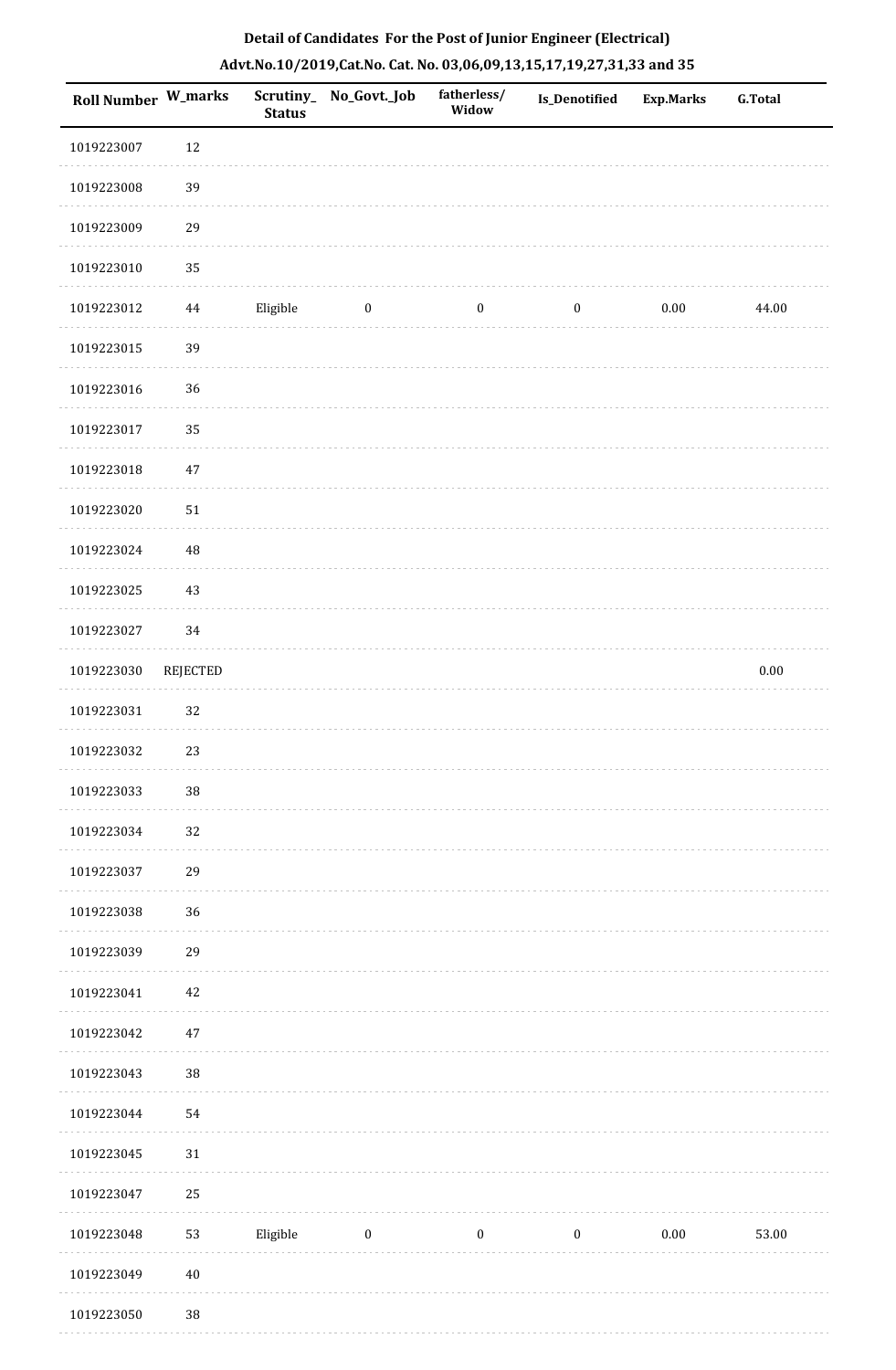| Roll Number W_marks |            | <b>Status</b> | Scrutiny_No_Govt._Job | fatherless/<br>Widow | Is_Denotified    | <b>Exp.Marks</b> | <b>G.Total</b> |
|---------------------|------------|---------------|-----------------------|----------------------|------------------|------------------|----------------|
| 1019223051          | 36         |               |                       |                      |                  |                  |                |
| 1019223052          | 37         |               |                       |                      |                  |                  |                |
| 1019223055          | 35         |               |                       |                      |                  |                  |                |
| 1019223056          | 52         |               |                       |                      |                  |                  |                |
| 1019223058          | 55         | Eligible      | $\bf{0}$              | $\boldsymbol{0}$     | $\boldsymbol{0}$ | $0.00\,$         | 55.00          |
| 1019223060          | 32         |               |                       |                      |                  |                  |                |
| 1019223061          | 49         |               |                       |                      |                  |                  |                |
| 1019223063          | 43         |               |                       |                      |                  |                  |                |
| 1019223064          | 43         |               |                       |                      |                  |                  |                |
| 1019223066          | 39         |               |                       |                      |                  |                  |                |
| 1019223067          | ${\bf 50}$ |               |                       |                      |                  |                  |                |
| 1019223068          | 65         | Eligible      | $\sqrt{5}$            | $\boldsymbol{0}$     | $\boldsymbol{0}$ | $0.00\,$         | 70.00          |
| 1019223069          | 51         |               |                       |                      |                  |                  |                |
| 1019223071          | $30\,$     |               |                       |                      |                  |                  |                |
| 1019223072          | 44         |               |                       |                      |                  |                  |                |
| 1019223073          | 32         |               |                       |                      |                  |                  |                |
| 1019223074          | 37         |               |                       |                      |                  |                  |                |
| 1019223076          | 36         |               |                       |                      |                  |                  |                |
| 1019223081          | 49         |               |                       |                      |                  |                  |                |
| 1019223084          | 45         |               |                       |                      |                  |                  |                |
| 1019223087          | 39         |               |                       |                      |                  |                  |                |
| 1019223088          | 40         |               |                       |                      |                  |                  |                |
| 1019223090          | 27         |               |                       |                      |                  |                  |                |
| 1019223091          | 23         |               |                       |                      |                  |                  |                |
| 1019223092          | 54         |               |                       |                      |                  |                  |                |
| 1019223093          | $38\,$     |               |                       |                      |                  |                  |                |
| 1019223094          | 53         |               |                       |                      |                  |                  |                |
| 1019223095          | 49         |               |                       |                      |                  |                  |                |
| 1019223096          | 41         |               |                       |                      |                  |                  |                |
| 1019223098          | $38\,$     |               |                       |                      |                  |                  |                |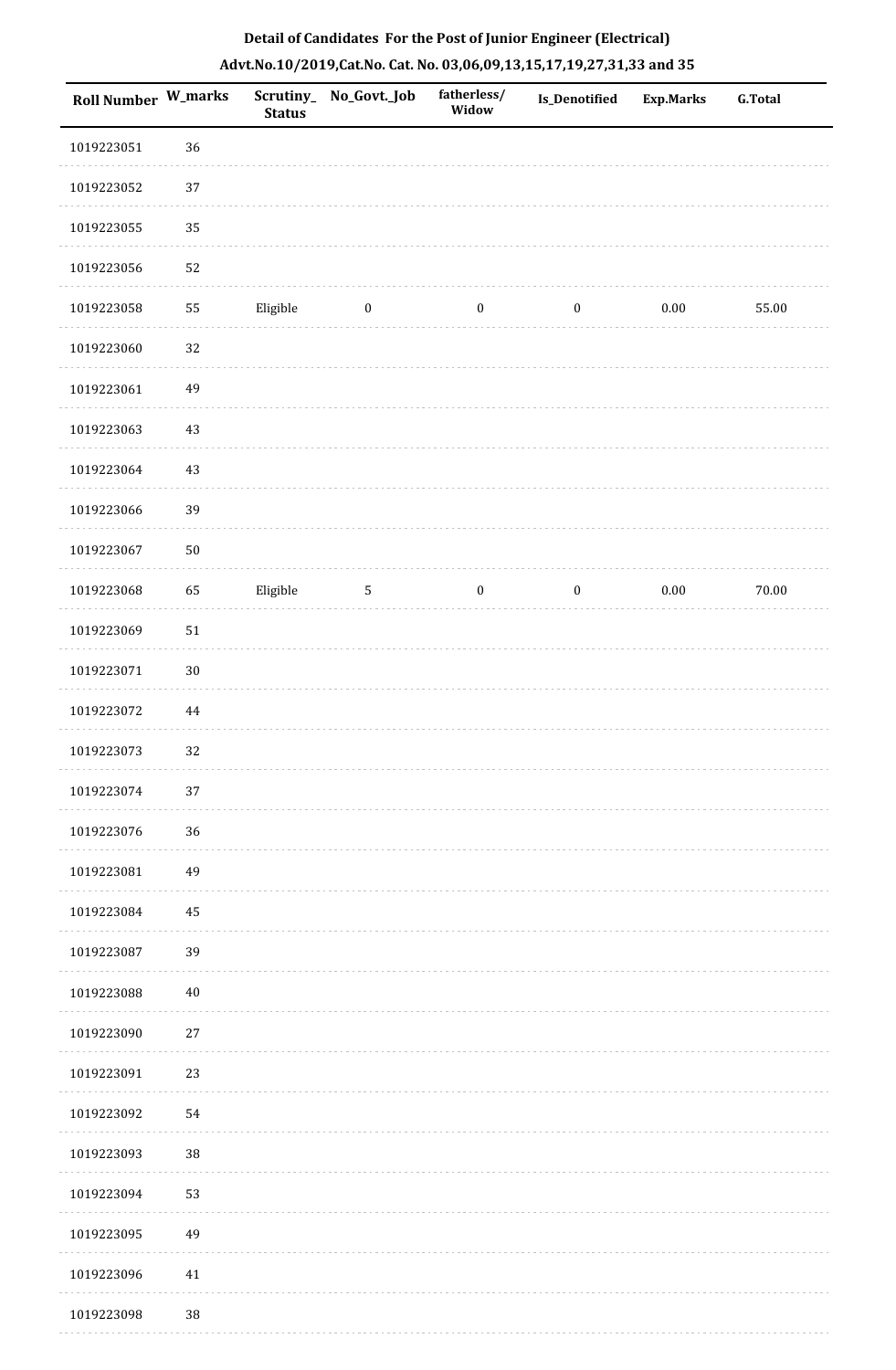| <b>Roll Number W_marks</b> |                 | <b>Status</b> | Scrutiny_No_Govt._Job | fatherless/<br>Widow | Is_Denotified    | <b>Exp.Marks</b> | <b>G.Total</b> |
|----------------------------|-----------------|---------------|-----------------------|----------------------|------------------|------------------|----------------|
| 1019223102                 | $37\,$          |               |                       |                      |                  |                  |                |
| 1019223103                 | 45              |               |                       |                      |                  |                  |                |
| 1019223104                 | 31              |               |                       |                      |                  |                  |                |
| 1019223105                 | 46              |               |                       |                      |                  |                  |                |
| 1019223106                 | $27\,$          |               |                       |                      |                  |                  |                |
| 1019223107                 | 40              |               |                       |                      |                  |                  |                |
| 1019223108                 | 19              |               |                       |                      |                  |                  |                |
| 1019223110                 | 43              |               |                       |                      |                  |                  |                |
| 1019223111                 | 53              |               |                       |                      |                  |                  |                |
| 1019223112                 | 36              |               |                       |                      |                  |                  |                |
| 1019223113                 | $41\,$          |               |                       |                      |                  |                  |                |
| 1019223114                 | 53              | Eligible      | $\boldsymbol{0}$      | $\boldsymbol{0}$     | $\boldsymbol{0}$ | $0.00\,$         | 53.00          |
| 1019223115                 | <b>REJECTED</b> |               |                       |                      |                  |                  | 0.00           |
| 1019223116                 | 54              |               |                       |                      |                  |                  |                |
| 1019223117                 | 36              |               |                       |                      |                  |                  |                |
| 1019223119                 | $40\,$          |               |                       |                      |                  |                  |                |
| 1019223120                 | 49              |               |                       |                      |                  |                  |                |
| 1019223123                 | 46              |               |                       |                      |                  |                  |                |
| 1019223124                 | $41\,$          |               |                       |                      |                  |                  |                |
| 1019223126                 | 42              |               |                       |                      |                  |                  |                |
| 1019223127                 | 55              |               |                       |                      |                  |                  |                |
| 1019223128                 | 45              |               |                       |                      |                  |                  |                |
| 1019223131                 | 60              |               |                       |                      |                  |                  |                |
| 1019223134                 | 35              |               |                       |                      |                  |                  |                |
| 1019223135                 | 16              |               |                       |                      |                  |                  |                |
| 1019223137                 | 12              |               |                       |                      |                  |                  |                |
| 1019223138                 | 58              |               |                       |                      |                  |                  |                |
| 1019223139                 | 26              |               |                       |                      |                  |                  |                |
| 1019223140                 | $\sqrt{28}$     |               |                       |                      |                  |                  |                |
| 1019223144                 | 59              |               |                       |                      |                  |                  |                |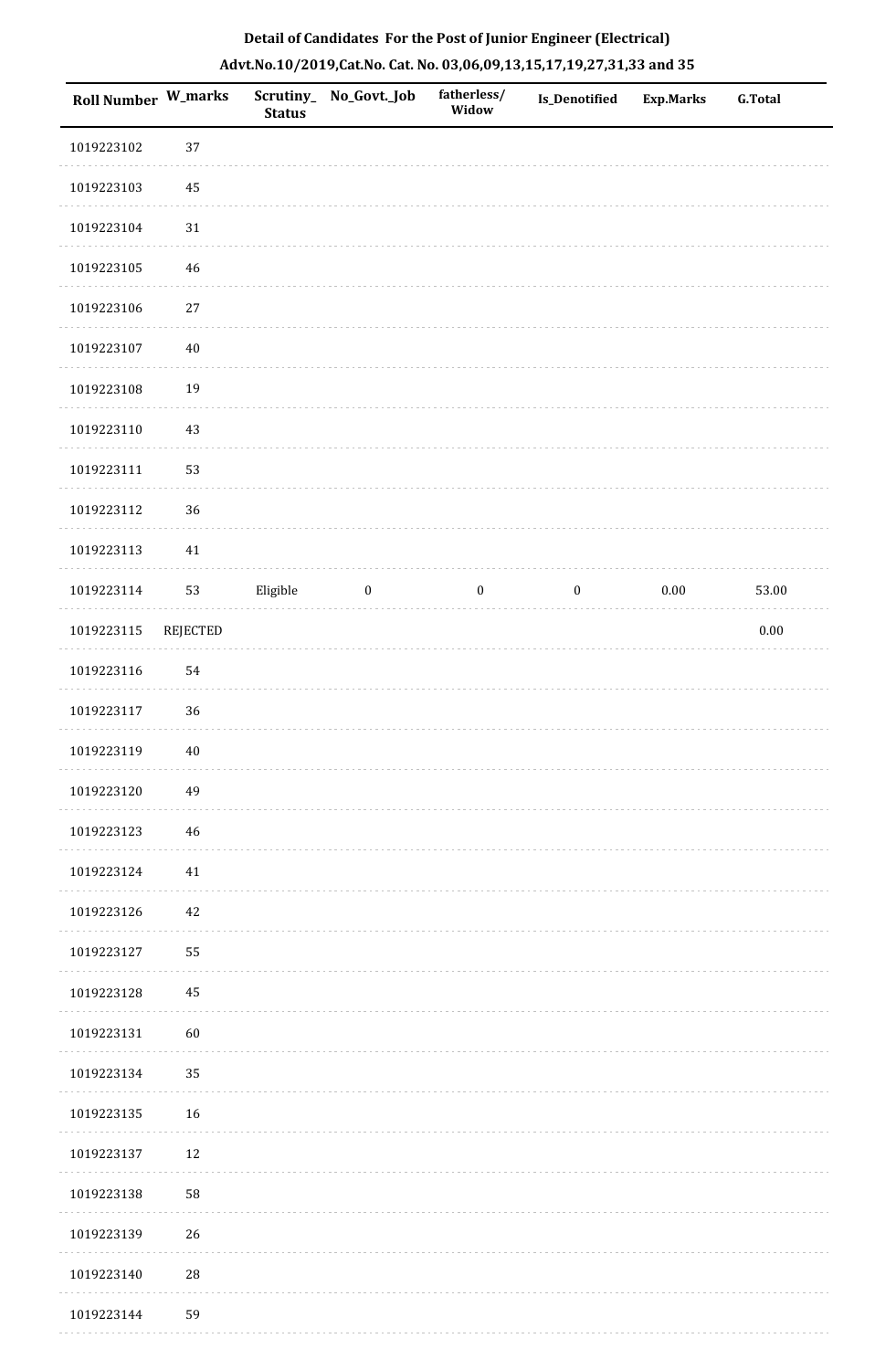| Roll Number W_marks |          | <b>Status</b> | Scrutiny_ No_Govt._Job | fatherless/<br>Widow | <b>Is_Denotified</b> | <b>Exp.Marks</b> | <b>G.Total</b> |
|---------------------|----------|---------------|------------------------|----------------------|----------------------|------------------|----------------|
| 1019223146          | 52       |               |                        |                      |                      |                  |                |
| 1019223147          | 58       | Eligible      | $5\phantom{.0}$        | $\boldsymbol{0}$     | $\boldsymbol{0}$     | $0.00\,$         | 63.00          |
| 1019223149          | $51\,$   |               |                        |                      |                      |                  |                |
| 1019223151          | 29       |               |                        |                      |                      |                  |                |
| 1019223152          | 47       |               |                        |                      |                      |                  |                |
| 1019223153          | 25       |               |                        |                      |                      |                  |                |
| 1019223154          | $\rm 48$ |               |                        |                      |                      |                  |                |
| 1019223156          | $\rm 48$ |               |                        |                      |                      |                  |                |
| 1019223157          | 28       |               |                        |                      |                      |                  |                |
| 1019223159          | $17\,$   |               |                        |                      |                      |                  |                |
| 1019223160          | $30\,$   |               |                        |                      |                      |                  |                |
| 1019223162          | $47\,$   |               |                        |                      |                      |                  |                |
| 1019223163          | 34       |               |                        |                      |                      |                  |                |
| 1019223164          | 40       |               |                        |                      |                      |                  |                |
| 1019223166          | 38       |               |                        |                      |                      |                  |                |
| 1019223168          | 43       |               |                        |                      |                      |                  |                |
| 1019223171          | 25       |               |                        |                      |                      |                  |                |
| 1019223173          | $41\,$   |               |                        |                      |                      |                  |                |
| 1019223174          | 45       |               |                        |                      |                      |                  |                |
| 1019223175          | 42       |               |                        |                      |                      |                  |                |
| 1019223176          | 41       |               |                        |                      |                      |                  |                |
| 1019223178          | 35       |               |                        |                      |                      |                  |                |
| 1019223179          | 33       |               |                        |                      |                      |                  |                |
| 1019223180          | 34       |               |                        |                      |                      |                  |                |
| 1019223183          | 45       |               |                        |                      |                      |                  |                |
| 1019223184          | 35       |               |                        |                      |                      |                  |                |
| 1019223185          | 51       |               |                        |                      |                      |                  |                |
| 1019223186          | 38       |               |                        |                      |                      |                  |                |
| 1019223187          | 19       |               |                        |                      |                      |                  |                |
| 1019223189          | $30\,$   |               |                        |                      |                      |                  |                |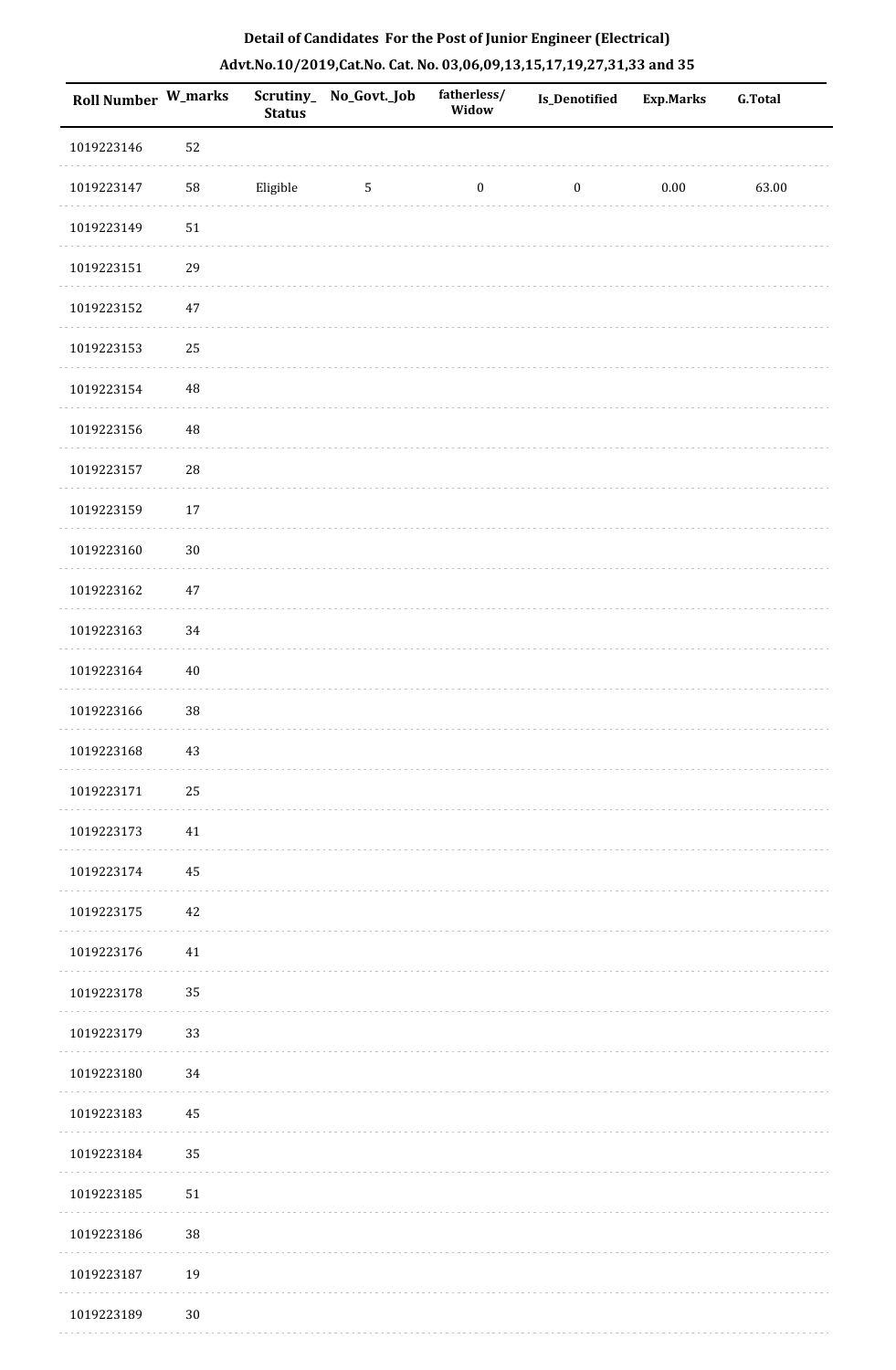| Roll Number W_marks |             | <b>Status</b> | Scrutiny_No_Govt._Job | fatherless/<br>Widow | Is_Denotified    | <b>Exp.Marks</b> | <b>G.Total</b> |
|---------------------|-------------|---------------|-----------------------|----------------------|------------------|------------------|----------------|
| 1019223190          | $\sqrt{46}$ |               |                       |                      |                  |                  |                |
| 1019223191          | 66          | Absent        | $\boldsymbol{0}$      | $\boldsymbol{0}$     | $\boldsymbol{0}$ | $0.00\,$         |                |
| 1019223192          | $41\,$      |               |                       |                      |                  |                  |                |
| 1019223193          | $12\,$      |               |                       |                      |                  |                  |                |
| 1019223194          | 39          |               |                       |                      |                  |                  |                |
| 1019223195          | 52          |               |                       |                      |                  |                  |                |
| 1019223196          | $27\,$      |               |                       |                      |                  |                  |                |
| 1019223197          | 44          |               |                       |                      |                  |                  |                |
| 1019223198          | 35          |               |                       |                      |                  |                  |                |
| 1019223201          | $\, 8$      |               |                       |                      |                  |                  |                |
| 1019223202          | REJECTED    |               |                       |                      |                  |                  | $0.00\,$       |
| 1019223203          | $40\,$      |               |                       |                      |                  |                  |                |
| 1019223206          | 36          |               |                       |                      |                  |                  |                |
| 1019223208          | 39          |               |                       |                      |                  |                  |                |
| 1019223209          | $40\,$      |               |                       |                      |                  |                  |                |
| 1019223210          | 46          |               |                       |                      |                  |                  |                |
| 1019223213          | 36          |               |                       |                      |                  |                  |                |
| 1019223214          | 31          |               |                       |                      |                  |                  |                |
| 1019223217          | 31          |               |                       |                      |                  |                  |                |
| 1019223218          | 38          |               |                       |                      |                  |                  |                |
| 1019223219          | 15          |               |                       |                      |                  |                  |                |
| 1019223220          | 33          |               |                       |                      |                  |                  |                |
| 1019223221          | 53          |               |                       |                      |                  |                  |                |
| 1019223222          | 39          |               |                       |                      |                  |                  |                |
| 1019223223          | 43          |               |                       |                      |                  |                  |                |
| 1019223224          | 26          |               |                       |                      |                  |                  |                |
| 1019223225          | 41          |               |                       |                      |                  |                  |                |
| 1019223226          | 43          |               |                       |                      |                  |                  |                |
| 1019223229          | 49          |               |                       |                      |                  |                  |                |
| 1019223230          | $38\,$      |               |                       |                      |                  |                  |                |

. . . . . . .

. . . . . . . . . . .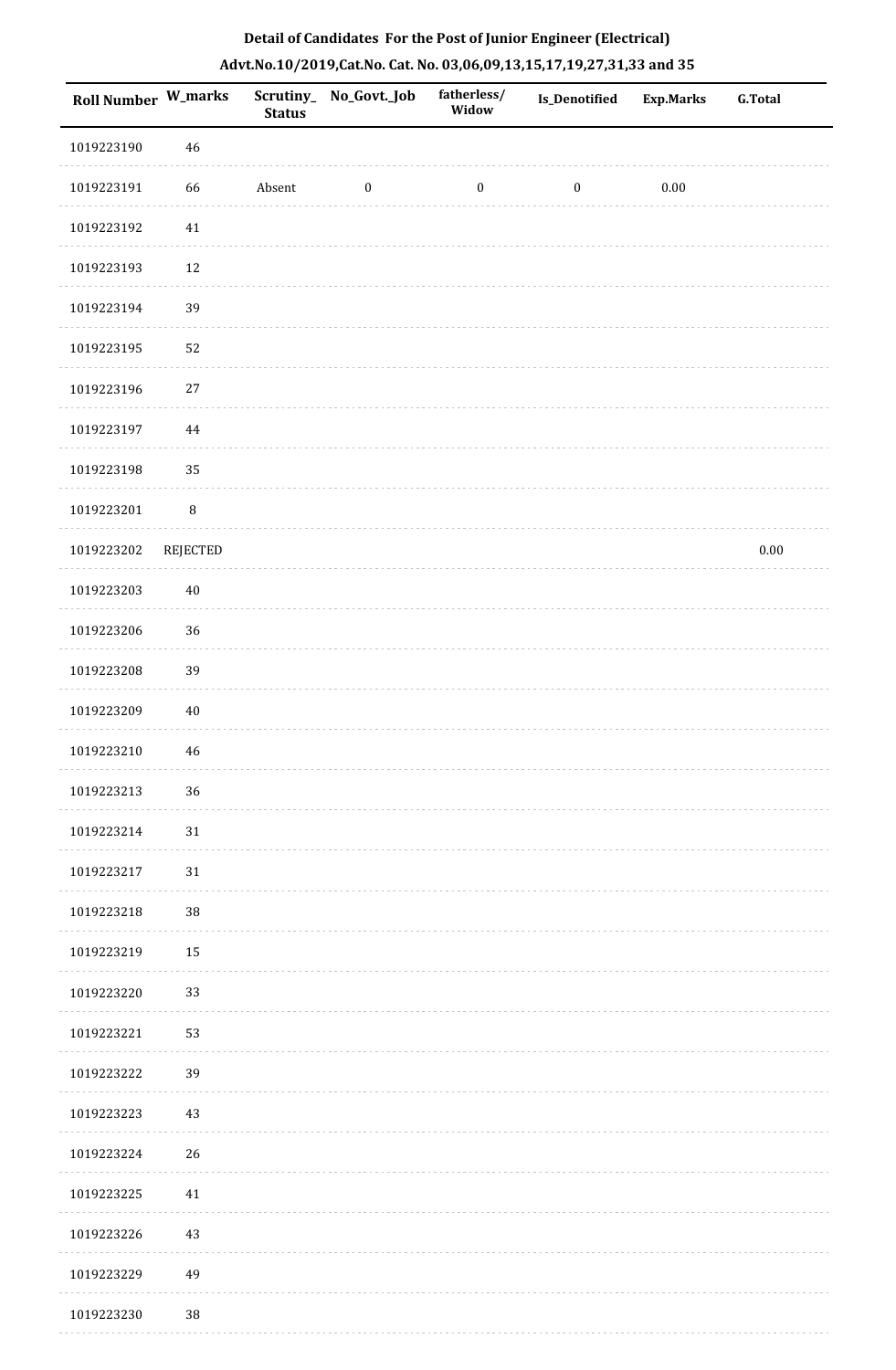| <b>Roll Number W_marks</b> |        | <b>Status</b> | Scrutiny_ No_Govt._Job | fatherless/<br>Widow | Is_Denotified    | Exp.Marks | <b>G.Total</b> |
|----------------------------|--------|---------------|------------------------|----------------------|------------------|-----------|----------------|
| 1019223232                 | $50\,$ |               |                        |                      |                  |           |                |
| 1019223233                 | $31\,$ |               |                        |                      |                  |           |                |
| 1019223234                 | 52     |               |                        |                      |                  |           |                |
| 1019223235                 | $43\,$ |               |                        |                      |                  |           |                |
| 1019223239                 | 37     |               |                        |                      |                  |           |                |
| 1019223240                 | 33     |               |                        |                      |                  |           |                |
| 1019223241                 | 29     |               |                        |                      |                  |           |                |
| 1019223242                 | $43\,$ |               |                        |                      |                  |           |                |
| 1019223243                 | 56     |               |                        |                      |                  |           |                |
| 1019223245                 | 44     |               |                        |                      |                  |           |                |
| 1019223246                 | 49     |               |                        |                      |                  |           |                |
| 1019223247                 | 68     | Eligible      | $\boldsymbol{0}$       | $\boldsymbol{0}$     | $\boldsymbol{0}$ | $0.00\,$  | 68.00          |
| 1019223249                 | $40\,$ |               |                        |                      |                  |           |                |
| 1019223250                 | $27\,$ |               |                        |                      |                  |           |                |
| 1019223251                 | 37     |               |                        |                      |                  |           |                |
| 1019223252                 | 34     |               |                        |                      |                  |           |                |
| 1019223253                 | 31     |               |                        |                      |                  |           |                |
| 1019223254                 | 36     |               |                        |                      |                  |           |                |
| 1019223262                 | 57     |               |                        |                      |                  |           |                |
| 1019223263                 | 37     |               |                        |                      |                  |           |                |
| 1019223264                 | 39     |               |                        |                      |                  |           |                |
| 1019223267                 | 54     |               |                        |                      |                  |           |                |
| 1019223270                 | 12     |               |                        |                      |                  |           |                |
| 1019223271                 | 49     |               |                        |                      |                  |           |                |
| 1019223272                 | $31\,$ |               |                        |                      |                  |           |                |
| 1019223273                 | 45     |               |                        |                      |                  |           |                |
| 1019223274                 | 36     |               |                        |                      |                  |           |                |
| 1019223277                 | 50     |               |                        |                      |                  |           |                |
| 1019223278                 | $31\,$ |               |                        |                      |                  |           |                |
| 1019223279                 | 37     |               |                        |                      |                  |           |                |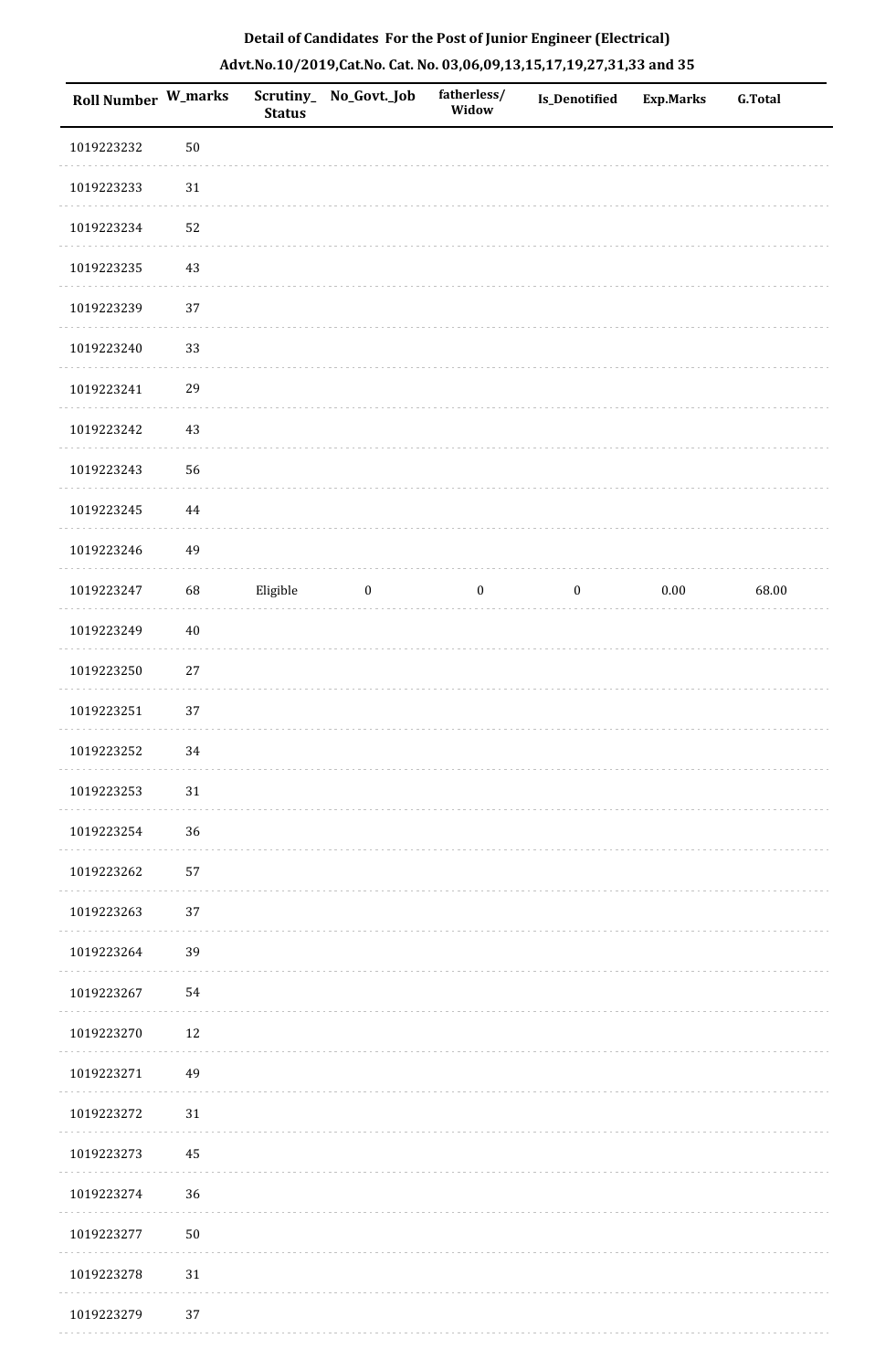| Roll Number W_marks |        | <b>Status</b> | Scrutiny_No_Govt._Job | fatherless/<br>Widow | <b>Is_Denotified</b> | Exp.Marks | <b>G.Total</b> |
|---------------------|--------|---------------|-----------------------|----------------------|----------------------|-----------|----------------|
| 1019223280          | $47\,$ |               |                       |                      |                      |           |                |
| 1019223282          | $38\,$ |               |                       |                      |                      |           |                |
| 1019223284          | 32     |               |                       |                      |                      |           |                |
| 1019223286          | $41\,$ |               |                       |                      |                      |           |                |
| 1019223287          | 38     |               |                       |                      |                      |           |                |
| 1019223290          | $31\,$ |               |                       |                      |                      |           |                |
| 1019223291          | $22\,$ |               |                       |                      |                      |           |                |
| 1019223292          | 53     |               |                       |                      |                      |           |                |
| 1019223293          | 56     |               |                       |                      |                      |           |                |
| 1019223295          | 35     |               |                       |                      |                      |           |                |
| 1019223298          | 38     |               |                       |                      |                      |           |                |
| 1019223299          | 34     |               |                       |                      |                      |           |                |
| 1019223303          | $30\,$ |               |                       |                      |                      |           |                |
| 1019223304          | 36     |               |                       |                      |                      |           |                |
| 1019223305          | 53     | Eligible      | $\boldsymbol{0}$      | $\boldsymbol{0}$     | $5\phantom{.0}$      | $0.00\,$  | 58.00          |
| 1019223309          | 34     |               |                       |                      |                      |           |                |
| 1019223312          | $\, 8$ |               |                       |                      |                      |           |                |
| 1019223315          | 44     |               |                       |                      |                      |           |                |
| 1019223317          | 49     |               |                       |                      |                      |           |                |
| 1019223318          | 29     |               |                       |                      |                      |           |                |
| 1019223320          | 15     |               |                       |                      |                      |           |                |
| 1019223321          | 35     |               |                       |                      |                      |           |                |
| 1019223326          | 32     |               |                       |                      |                      |           |                |
| 1019223327          | 37     |               |                       |                      |                      |           |                |
| 1019223329          | 42     |               |                       |                      |                      |           |                |
| 1019223330          | 59     |               |                       |                      |                      |           |                |
| 1019223331          | 57     | Eligible      | $\bf{0}$              | $\boldsymbol{0}$     | $\boldsymbol{0}$     | $0.00\,$  | 57.00          |
| 1019223335          | 32     |               |                       |                      |                      |           |                |
| 1019223336          | 66     | Eligible      | $\boldsymbol{0}$      | $\boldsymbol{0}$     | $\boldsymbol{0}$     | $0.00\,$  | 66.00          |
| 1019223338          | $38\,$ |               |                       |                      |                      |           |                |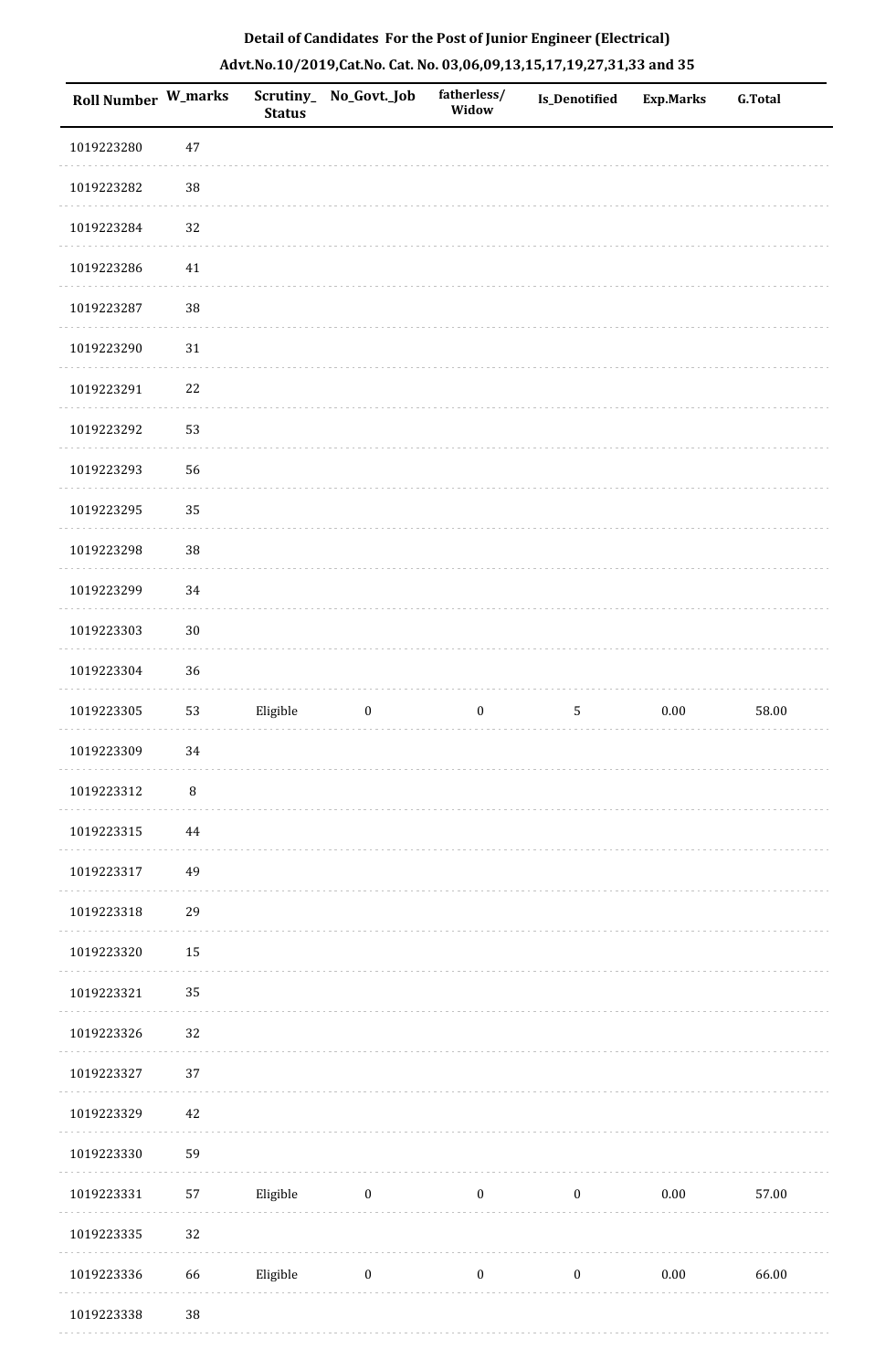| Roll Number W_marks |        | <b>Status</b> | Scrutiny_No_Govt._Job | fatherless/<br>Widow | Is_Denotified    | <b>Exp.Marks</b> | <b>G.Total</b> |
|---------------------|--------|---------------|-----------------------|----------------------|------------------|------------------|----------------|
| 1019223339          | 46     | Eligible      | $\boldsymbol{0}$      | $\boldsymbol{0}$     | $\boldsymbol{0}$ | $0.00\,$         | 46.00          |
| 1019223340          | $41\,$ |               |                       |                      |                  |                  |                |
| 1019223341          | 43     |               |                       |                      |                  |                  |                |
| 1019223343          | 43     |               |                       |                      |                  |                  |                |
| 1019223344          | $38\,$ |               |                       |                      |                  |                  |                |
| 1019223346          | $41\,$ |               |                       |                      |                  |                  |                |
| 1019223348          | 33     |               |                       |                      |                  |                  |                |
| 1019223349          | 44     |               |                       |                      |                  |                  |                |
| 1019223350          | 45     |               |                       |                      |                  |                  |                |
| 1019223352          | 35     |               |                       |                      |                  |                  |                |
| 1019223354          | $41\,$ |               |                       |                      |                  |                  |                |
| 1019223356          | 35     |               |                       |                      |                  |                  |                |
| 1019223357          | 57     | Eligible      | $\mathbf 5$           | $\boldsymbol{0}$     | $\bf{0}$         | $0.00\,$         | 62.00          |
| 1019223358          | 46     |               |                       |                      |                  |                  |                |
| 1019223359          | 15     | Eligible      | $\boldsymbol{0}$      | $\boldsymbol{0}$     | $\boldsymbol{0}$ | $0.00\,$         | 15.00          |
| 1019223361          | 29     |               |                       |                      |                  |                  |                |
| 1019223362          | 52     |               |                       |                      |                  |                  |                |
| 1019223363          | 53     |               |                       |                      |                  |                  |                |
| 1019223365          | 51     |               |                       |                      |                  |                  |                |
| 1019223368          | 49     |               |                       |                      |                  |                  |                |
| 1019223369          | 45     |               |                       |                      |                  |                  |                |
| 1019223370          | 35     |               |                       |                      |                  |                  |                |
| 1019223371          | 35     |               |                       |                      |                  |                  |                |
| 1019223372          | 37     |               |                       |                      |                  |                  |                |
| 1019223373          | 35     |               |                       |                      |                  |                  |                |
| 1019223374          | 49     |               |                       |                      |                  |                  |                |
| 1019223375          | 29     |               |                       |                      |                  |                  |                |
| 1019223377          | 34     |               |                       |                      |                  |                  |                |
| 1019223378          | 48     |               |                       |                      |                  |                  |                |
| 1019223379          | 54     |               |                       |                      |                  |                  |                |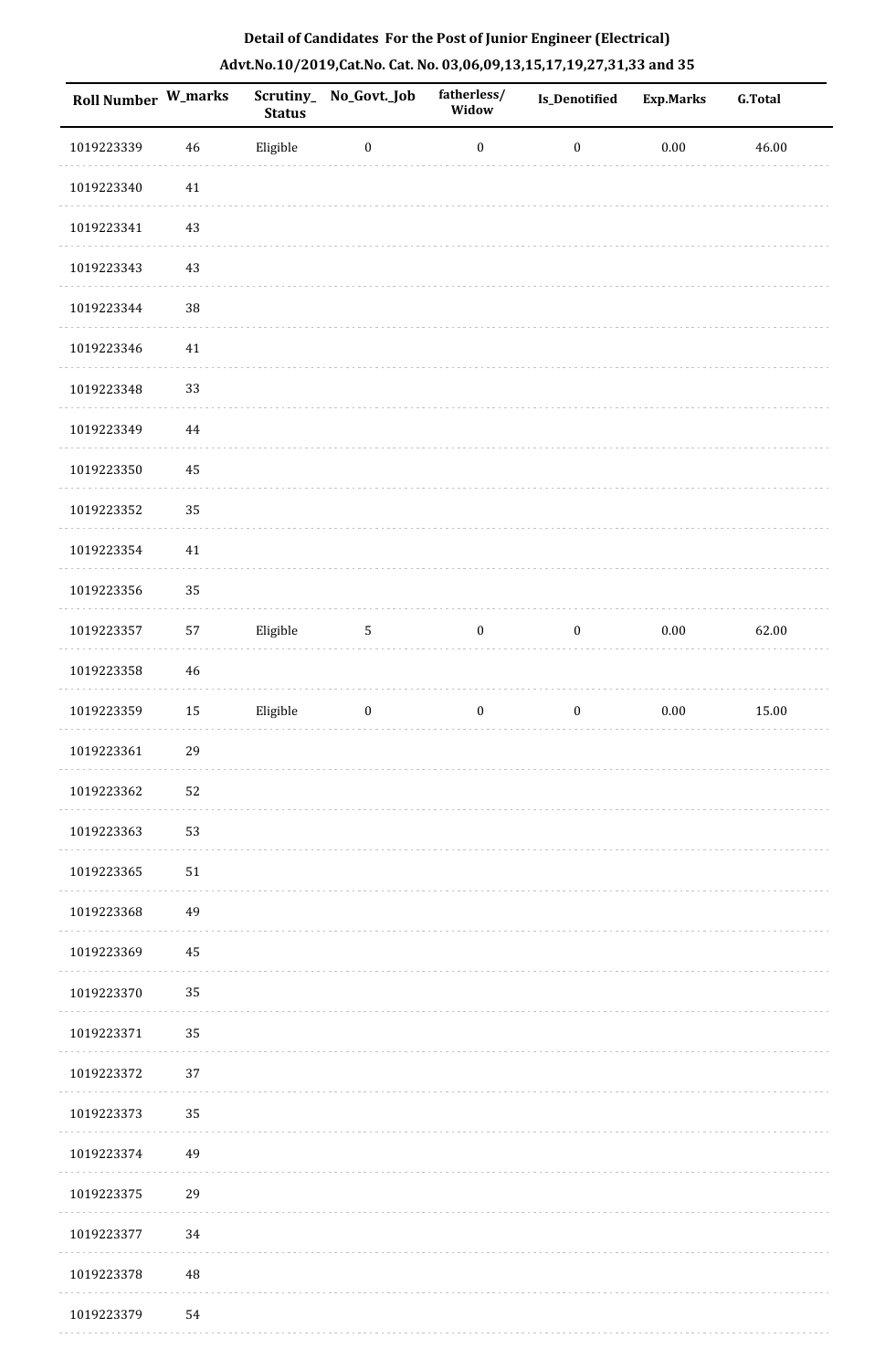| <b>Roll Number W_marks</b> |             | <b>Status</b> | Scrutiny_ No_Govt._Job | fatherless/<br>Widow | Is_Denotified | <b>Exp.Marks</b> | <b>G.Total</b> |
|----------------------------|-------------|---------------|------------------------|----------------------|---------------|------------------|----------------|
| 1019223380                 | 42          |               |                        |                      |               |                  |                |
| 1019223381                 | 34          |               |                        |                      |               |                  |                |
| 1019223382                 | 56          |               |                        |                      |               |                  |                |
| 1019223383                 | 58          |               |                        |                      |               |                  |                |
| 1019223384                 | $\bf 45$    |               |                        |                      |               |                  |                |
| 1019223390                 | 46          |               |                        |                      |               |                  |                |
| 1019223392                 | $\bf 44$    |               |                        |                      |               |                  |                |
| 1019223393                 | 42          |               |                        |                      |               |                  |                |
| 1019223394                 | $\bf 44$    |               |                        |                      |               |                  |                |
| 1019223396                 | $30\,$      |               |                        |                      |               |                  |                |
| 1019223400                 | 53          |               |                        |                      |               |                  |                |
| 1019223401                 | 42          |               |                        |                      |               |                  |                |
| 1019223403                 | $47\,$      |               |                        |                      |               |                  |                |
| 1019223404                 | $\sqrt{28}$ |               |                        |                      |               |                  |                |
| 1019223405                 | ${\bf 50}$  |               |                        |                      |               |                  |                |
| 1019223407                 | 42          |               |                        |                      |               |                  |                |
| 1019223408                 | $\bf 45$    |               |                        |                      |               |                  |                |
| 1019223412                 | 37          |               |                        |                      |               |                  |                |
| 1019223413                 | 42          |               |                        |                      |               |                  |                |
| 1019223415                 | 35          |               |                        |                      |               |                  |                |
| 1019223416                 | 49          |               |                        |                      |               |                  |                |
| 1019223417                 | 46          |               |                        |                      |               |                  |                |
| 1019223418                 | 35          |               |                        |                      |               |                  |                |
| 1019223419                 | $40\,$      |               |                        |                      |               |                  |                |
| 1019223420                 | 45          |               |                        |                      |               |                  |                |
| 1019223422                 | 41          |               |                        |                      |               |                  |                |
| 1019223425                 | 57          |               |                        |                      |               |                  |                |
| 1019223428                 | 35          |               |                        |                      |               |                  |                |
| 1019223431                 | 52          |               |                        |                      |               |                  |                |
| 1019223435                 | 33          |               |                        |                      |               |                  |                |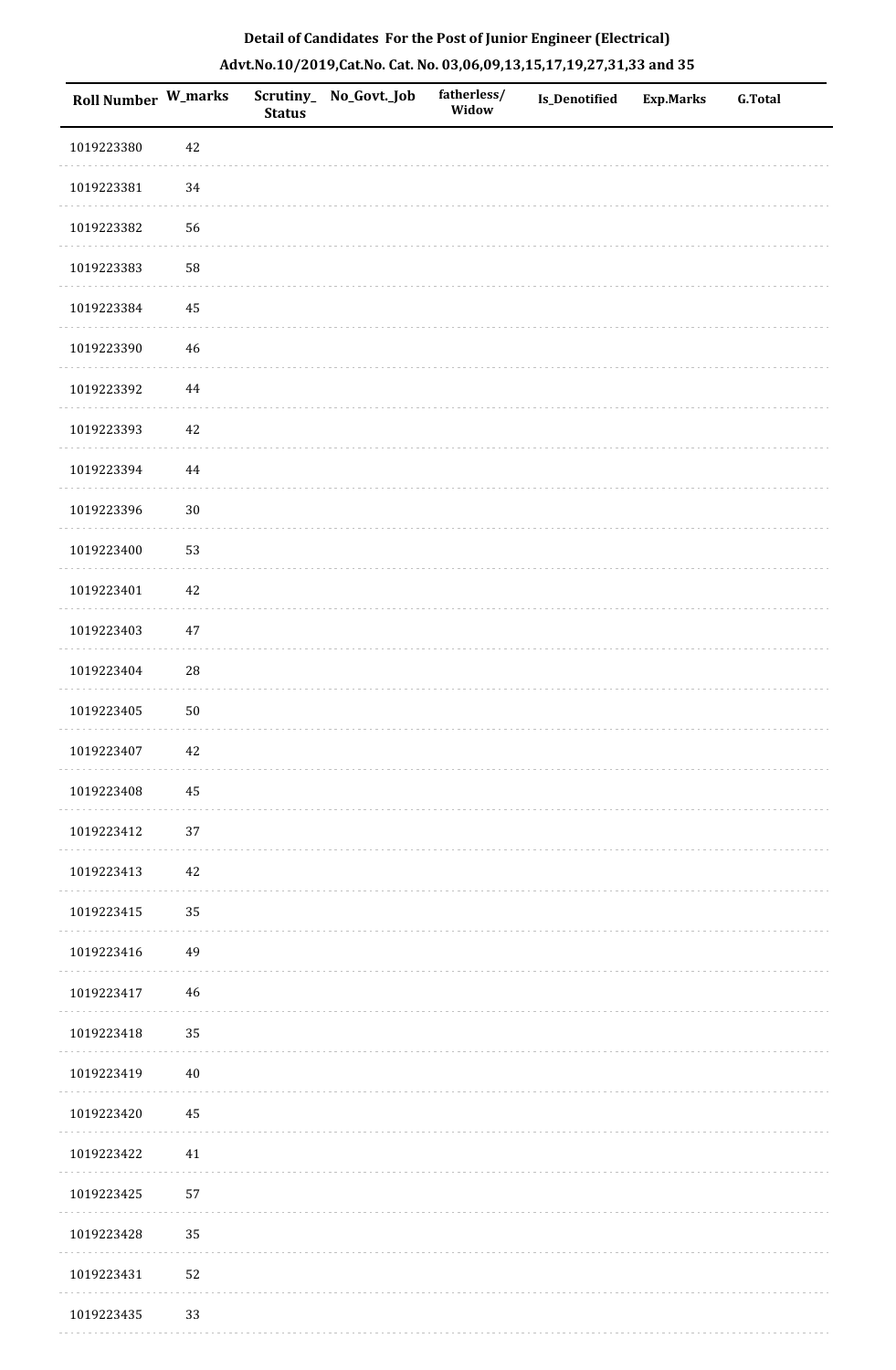| Roll Number W_marks |          | <b>Status</b> | Scrutiny_ No_Govt._Job | fatherless/<br>Widow | Is_Denotified    | <b>Exp.Marks</b> | <b>G.Total</b> |
|---------------------|----------|---------------|------------------------|----------------------|------------------|------------------|----------------|
| 1019223436          | 33       |               |                        |                      |                  |                  |                |
| 1019223438          | $31\,$   |               |                        |                      |                  |                  |                |
| 1019223439          | 49       |               |                        |                      |                  |                  |                |
| 1019223440          | 53       |               |                        |                      |                  |                  |                |
| 1019223441          | 46       |               |                        |                      |                  |                  |                |
| 1019223442          | 44       |               |                        |                      |                  |                  |                |
| 1019223443          | 29       |               |                        |                      |                  |                  |                |
| 1019223445          | 44       |               |                        |                      |                  |                  |                |
| 1019223446          | 29       |               |                        |                      |                  |                  |                |
| 1019223447          | 39       |               |                        |                      |                  |                  |                |
| 1019223448          | $40\,$   |               |                        |                      |                  |                  |                |
| 1019223449          | 39       |               |                        |                      |                  |                  |                |
| 1019223452          | 39       | Eligible      | $\boldsymbol{0}$       | $\boldsymbol{0}$     | $\boldsymbol{0}$ | $0.00\,$         | 39.00          |
| 1019223453          | 35       |               |                        |                      |                  |                  |                |
| 1019223454          | 38       |               |                        |                      |                  |                  |                |
| 1019223456          | 39       |               |                        |                      |                  |                  |                |
| 1019223457          | 41       |               |                        |                      |                  |                  |                |
| 1019223458          | $\rm 48$ |               |                        |                      |                  |                  |                |
| 1019223459          | 43       |               |                        |                      |                  |                  |                |
| 1019223462          | 37       |               |                        |                      |                  |                  |                |
| 1019223466          | 42       |               |                        |                      |                  |                  |                |
| 1019223467          | 41       |               |                        |                      |                  |                  |                |
| 1019223468          | 38       |               |                        |                      |                  |                  |                |
| 1019223469          | 46       |               |                        |                      |                  |                  |                |
| 1019223472          | 42       |               |                        |                      |                  |                  |                |
| 1019223476          | 43       |               |                        |                      |                  |                  |                |
| 1019223477          | 32       |               |                        |                      |                  |                  |                |
| 1019223478          | 44       |               |                        |                      |                  |                  |                |
| 1019223480          | 34       |               |                        |                      |                  |                  |                |
| 1019223481          | $36\,$   |               |                        |                      |                  |                  |                |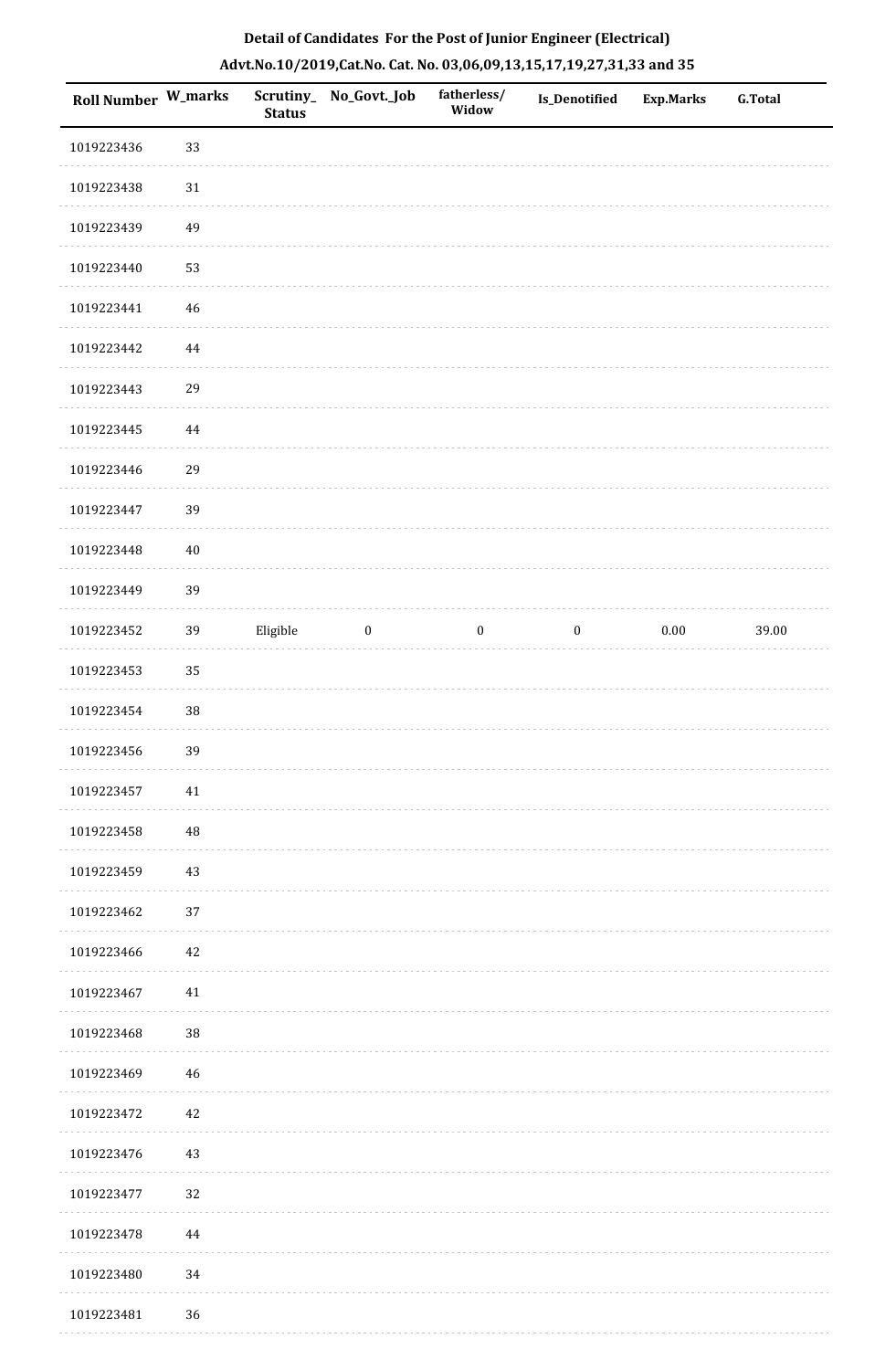| Roll Number W_marks |          | <b>Status</b> | Scrutiny_No_Govt._Job | fatherless/<br>Widow | Is_Denotified    | <b>Exp.Marks</b> | G.Total |
|---------------------|----------|---------------|-----------------------|----------------------|------------------|------------------|---------|
| 1019223486          | 29       |               |                       |                      |                  |                  |         |
| 1019223487          | $50\,$   |               |                       |                      |                  |                  |         |
| 1019223489          | 49       |               |                       |                      |                  |                  |         |
| 1019223490          | 59       |               |                       |                      |                  |                  |         |
| 1019223492          | 35       |               |                       |                      |                  |                  |         |
| 1019223493          | 14       |               |                       |                      |                  |                  |         |
| 1019223494          | $50\,$   |               |                       |                      |                  |                  |         |
| 1019223496          | 49       |               |                       |                      |                  |                  |         |
| 1019223497          | $38\,$   |               |                       |                      |                  |                  |         |
| 1019223498          | $40\,$   |               |                       |                      |                  |                  |         |
| 1019223499          | 29       |               |                       |                      |                  |                  |         |
| 1019223501          | 52       |               |                       |                      |                  |                  |         |
| 1019223502          | 35       |               |                       |                      |                  |                  |         |
| 1019223503          | $\rm 48$ |               |                       |                      |                  |                  |         |
| 1019223504          | 35       |               |                       |                      |                  |                  |         |
| 1019223505          | $31\,$   |               |                       |                      |                  |                  |         |
| 1019223508          | $27\,$   |               |                       |                      |                  |                  |         |
| 1019223509          | 47       |               |                       |                      |                  |                  |         |
| 1019223510          | 36       |               |                       |                      |                  |                  |         |
| 1019223512          | 42       |               |                       |                      |                  |                  |         |
| 1019223514          | 41       |               |                       |                      |                  |                  |         |
| 1019223515          | $38\,$   |               |                       |                      |                  |                  |         |
| 1019223516          | 52       | Eligible      | $\bf{0}$              | $\boldsymbol{0}$     | $\boldsymbol{0}$ | 0.00             | 52.00   |
| 1019223518          | 29       | Absent        | $\boldsymbol{0}$      | $\boldsymbol{0}$     | $\boldsymbol{0}$ | $0.00\,$         |         |
| 1019223520          | 35       |               |                       |                      |                  |                  |         |
| 1019223523          | 45       |               |                       |                      |                  |                  |         |
| 1019223526          | $11\,$   |               |                       |                      |                  |                  |         |
| 1019223527          | 33       |               |                       |                      |                  |                  |         |
| 1019223530          | 41       |               |                       |                      |                  |                  |         |
| 1019223531          | 34       |               |                       |                      |                  |                  |         |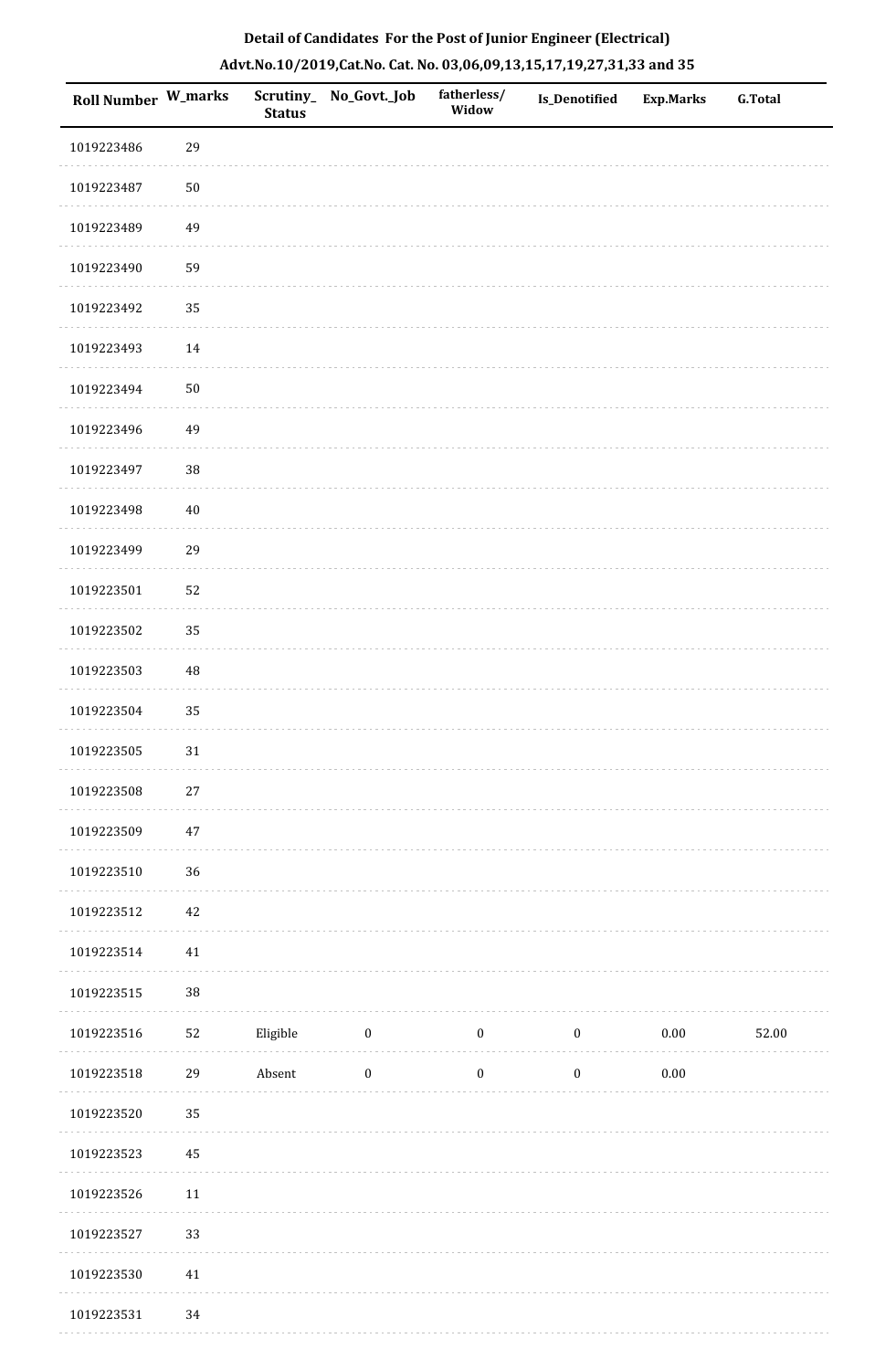| Roll Number W_marks |             | <b>Status</b> | Scrutiny_No_Govt._Job | fatherless/<br>Widow | Is_Denotified    | Exp.Marks | <b>G.Total</b> |
|---------------------|-------------|---------------|-----------------------|----------------------|------------------|-----------|----------------|
| 1019223532          | $38\,$      |               |                       |                      |                  |           |                |
| 1019223534          | 33          |               |                       |                      |                  |           |                |
| 1019223535          | 37          |               |                       |                      |                  |           |                |
| 1019223536          | 59          |               |                       |                      |                  |           |                |
| 1019223538          | 29          |               |                       |                      |                  |           |                |
| 1019223541          | 33          |               |                       |                      |                  |           |                |
| 1019223542          | 46          |               |                       |                      |                  |           |                |
| 1019223544          | 42          |               |                       |                      |                  |           |                |
| 1019223546          | $30\,$      |               |                       |                      |                  |           |                |
| 1019223547          | 37          |               |                       |                      |                  |           |                |
| 1019223548          | $30\,$      |               |                       |                      |                  |           |                |
| 1019223549          | 52          |               |                       |                      |                  |           |                |
| 1019223551          | 45          |               |                       |                      |                  |           |                |
| 1019223552          | 42          |               |                       |                      |                  |           |                |
| 1019223553          | 53          |               |                       |                      |                  |           |                |
| 1019223554          | 24          |               |                       |                      |                  |           |                |
| 1019223555          | 43          |               |                       |                      |                  |           |                |
| 1019223559          | 39          |               |                       |                      |                  |           |                |
| 1019223560          | $51\,$      |               |                       |                      |                  |           |                |
| 1019223562          | 33          |               |                       |                      |                  |           |                |
| 1019223564          | 59          |               |                       |                      |                  |           |                |
| 1019223565          | 39          |               |                       |                      |                  |           |                |
| 1019223566          | $37\,$      |               |                       |                      |                  |           |                |
| 1019223569          | $31\,$      |               |                       |                      |                  |           |                |
| 1019223570          | 32          |               |                       |                      |                  |           |                |
| 1019223572          | 33          |               |                       |                      |                  |           |                |
| 1019223573          | 63          | Eligible      | $5\phantom{.0}$       | $\boldsymbol{0}$     | $\boldsymbol{0}$ | $0.00\,$  | 68.00          |
| 1019223575          | $38\,$      |               |                       |                      |                  |           |                |
| 1019223576          | 46          |               |                       |                      |                  |           |                |
| 1019223577          | $\sqrt{46}$ |               |                       |                      |                  |           |                |

. . . . . . . . . .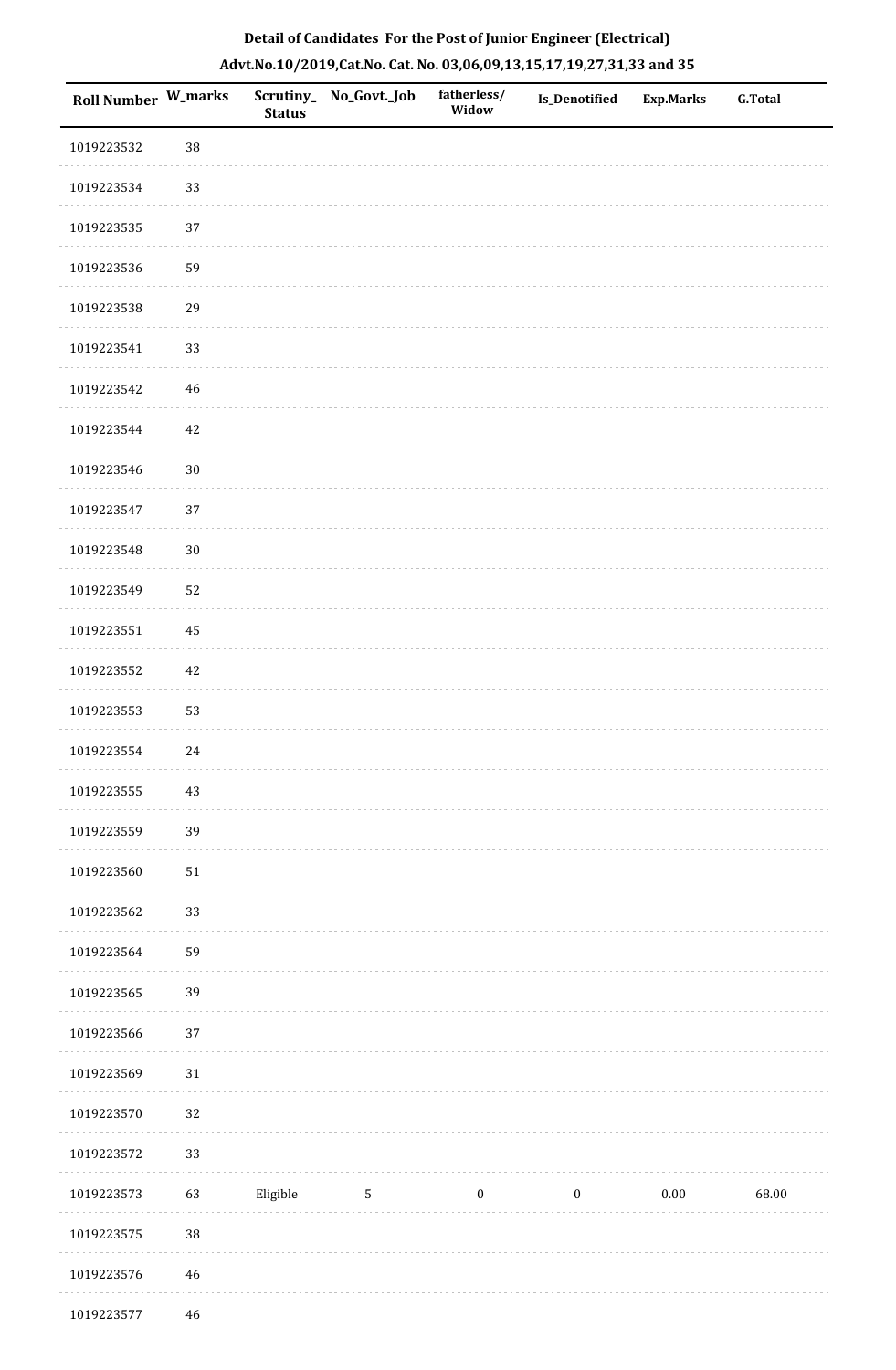| Roll Number W_marks |             | <b>Status</b> | Scrutiny_No_Govt._Job | fatherless/<br>Widow | <b>Is_Denotified</b> | <b>Exp.Marks</b> | <b>G.Total</b> |
|---------------------|-------------|---------------|-----------------------|----------------------|----------------------|------------------|----------------|
| 1019223578          | $40\,$      |               |                       |                      |                      |                  |                |
| 1019223580          | ${\bf 58}$  | Eligible      | $\bf{0}$              | $\boldsymbol{0}$     | $\boldsymbol{0}$     | $0.00\,$         | 58.00          |
| 1019223582          | 53          |               |                       |                      |                      |                  |                |
| 1019223583          | 38          |               |                       |                      |                      |                  |                |
| 1019223584          | 52          |               |                       |                      |                      |                  |                |
| 1019223585          | $40\,$      |               |                       |                      |                      |                  |                |
| 1019223587          | 54          |               |                       |                      |                      |                  |                |
| 1019223588          | $\sqrt{46}$ |               |                       |                      |                      |                  |                |
| 1019223590          | 54          |               |                       |                      |                      |                  |                |
| 1019223591          | 35          |               |                       |                      |                      |                  |                |
| 1019223593          | $30\,$      |               |                       |                      |                      |                  |                |
| 1019223594          | 56          | Eligible      | $\mathbf{5}$          | $\boldsymbol{0}$     | $\mathbf{0}$         | $0.00\,$         | 61.00          |
| 1019223595          | 35          |               |                       |                      |                      |                  |                |
| 1019223597          | 32          |               |                       |                      |                      |                  |                |
| 1019223598          | $50\,$      |               |                       |                      |                      |                  |                |
| 1019223599          | $27\,$      |               |                       |                      |                      |                  |                |
| 1019223600          | $40\,$      |               |                       |                      |                      |                  |                |
| 1019223601          | 34          |               |                       |                      |                      |                  |                |
| 1019223603          | 39          |               |                       |                      |                      |                  |                |
| 1019223604          | 39          |               |                       |                      |                      |                  |                |
| 1019223607          | 38          |               |                       |                      |                      |                  |                |
| 1019223609          | ${\bf 28}$  |               |                       |                      |                      |                  |                |
| 1019223611          | 45          |               |                       |                      |                      |                  |                |
| 1019223612          | 55          |               |                       |                      |                      |                  |                |
| 1019223613          | 36          |               |                       |                      |                      |                  |                |
| 1019223616          | 38          |               |                       |                      |                      |                  |                |
| 1019223617          | $40\,$      |               |                       |                      |                      |                  |                |
| 1019223620          | 41          |               |                       |                      |                      |                  |                |
| 1019223621          | 43          |               |                       |                      |                      |                  |                |
| 1019223622          | 32          |               |                       |                      |                      |                  |                |

. . . . . . .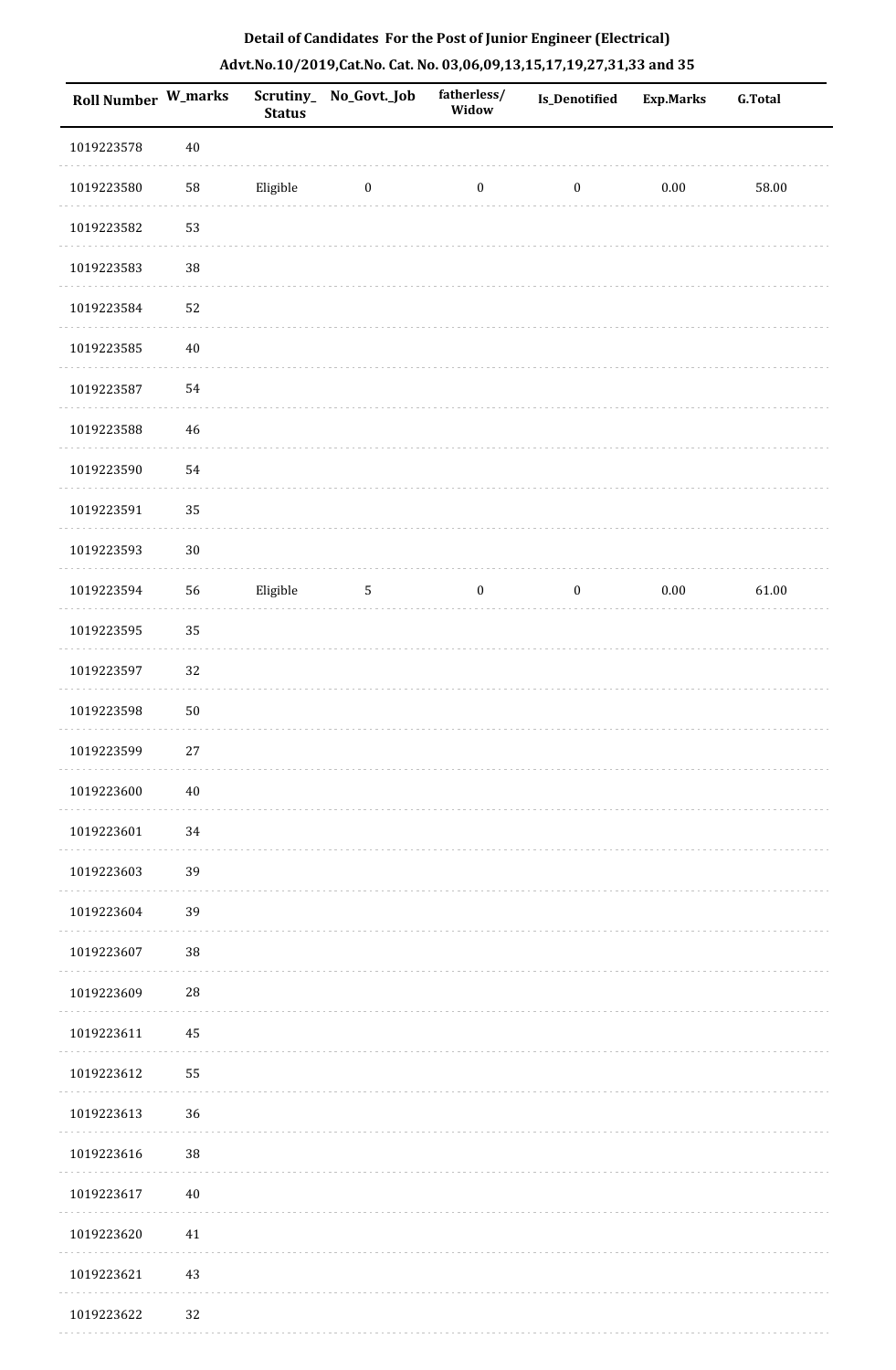| Roll Number W_marks |             | <b>Status</b> | Scrutiny_ No_Govt._Job | fatherless/<br>Widow | Is_Denotified    | <b>Exp.Marks</b> | G.Total |
|---------------------|-------------|---------------|------------------------|----------------------|------------------|------------------|---------|
| 1019223623          | $31\,$      |               |                        |                      |                  |                  |         |
| 1019223624          | 44          |               |                        |                      |                  |                  |         |
| 1019223625          | 39          |               |                        |                      |                  |                  |         |
| 1019223626          | $46\,$      |               |                        |                      |                  |                  |         |
| 1019223627          | $\sqrt{46}$ |               |                        |                      |                  |                  |         |
| 1019223629          | 36          |               |                        |                      |                  |                  |         |
| 1019223630          | 36          |               |                        |                      |                  |                  |         |
| 1019223631          | 39          |               |                        |                      |                  |                  |         |
| 1019223632          | 37          |               |                        |                      |                  |                  |         |
| 1019223633          | $40\,$      |               |                        |                      |                  |                  |         |
| 1019223634          | $38\,$      |               |                        |                      |                  |                  |         |
| 1019223635          | 68          | Eligible      | $\bf{0}$               | $\boldsymbol{0}$     | $\boldsymbol{0}$ | $0.00\,$         | 68.00   |
| 1019223637          | 38          |               |                        |                      |                  |                  |         |
| 1019223639          | 43          |               |                        |                      |                  |                  |         |
| 1019223640          | 38          |               |                        |                      |                  |                  |         |
| 1019223642          | $\sqrt{48}$ |               |                        |                      |                  |                  |         |
| 1019223643          | 49          |               |                        |                      |                  |                  |         |
| 1019223644          | $51\,$      |               |                        |                      |                  |                  |         |
| 1019223645          | 29          |               |                        |                      |                  |                  |         |
| 1019223646          | 32          |               |                        |                      |                  |                  |         |
| 1019223647          | 37          |               |                        |                      |                  |                  |         |
| 1019223648          | $43\,$      |               |                        |                      |                  |                  |         |
| 1019223649          | 43          |               |                        |                      |                  |                  |         |
| 1019223650          | 35          |               |                        |                      |                  |                  |         |
| 1019223651          | 37          |               |                        |                      |                  |                  |         |
| 1019223653          | 38          |               |                        |                      |                  |                  |         |
| 1019223656          | 17          |               |                        |                      |                  |                  |         |
| 1019223657          | 63          | Eligible      | $\bf{0}$               | $\boldsymbol{0}$     | $\boldsymbol{0}$ | $0.00\,$         | 63.00   |
| 1019223658          | $42\,$      |               |                        |                      |                  |                  |         |
|                     |             |               |                        |                      |                  |                  |         |

 1019223660 47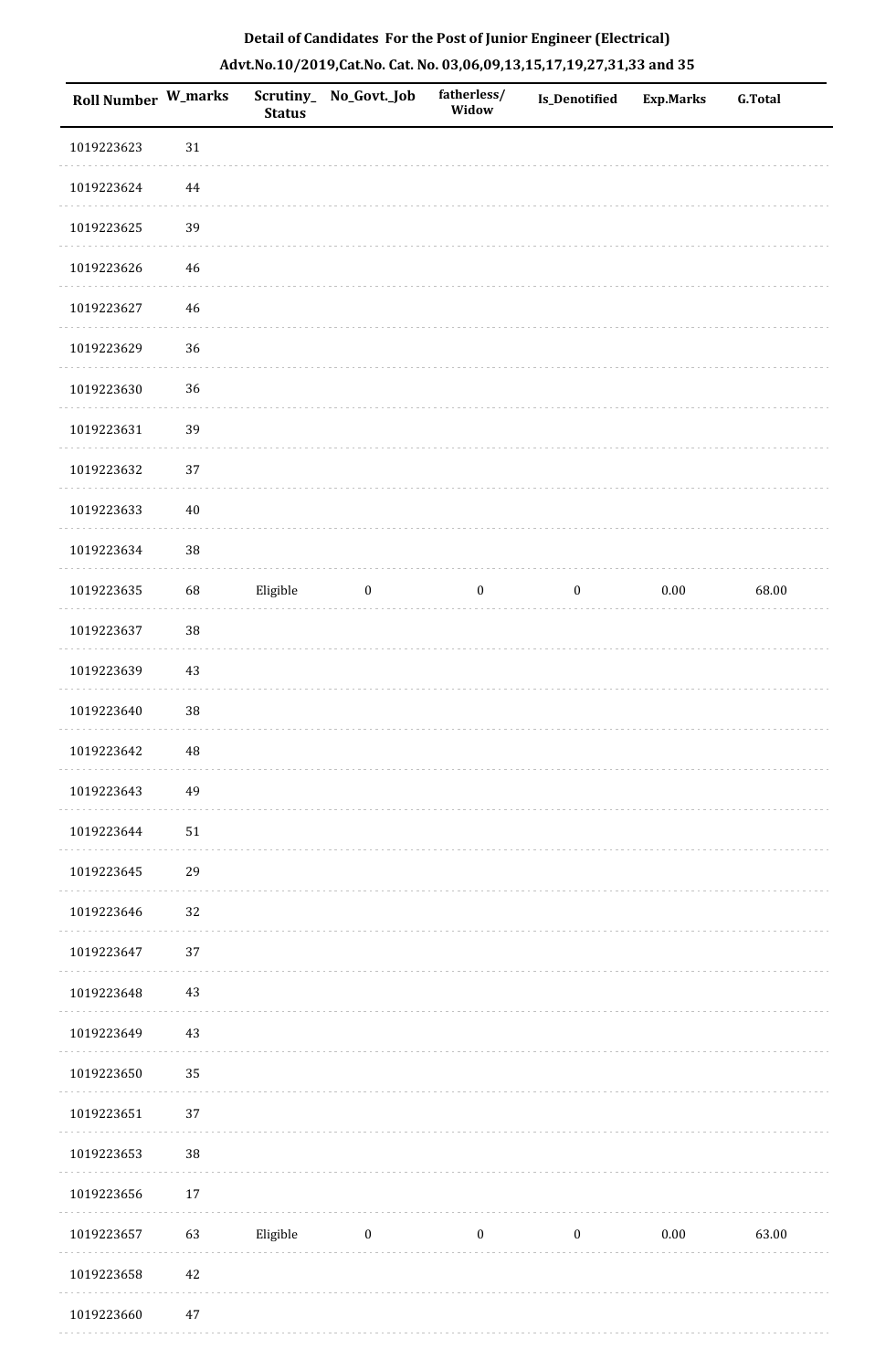| Roll Number W_marks |          | <b>Status</b> | Scrutiny_No_Govt._Job | fatherless/<br>Widow | Is_Denotified | Exp.Marks | G.Total |
|---------------------|----------|---------------|-----------------------|----------------------|---------------|-----------|---------|
| 1019223661          | 43       |               |                       |                      |               |           |         |
| 1019223662          | 45       |               |                       |                      |               |           |         |
| 1019223663          | 29       |               |                       |                      |               |           |         |
| 1019223665          | 46       |               |                       |                      |               |           |         |
| 1019223667          | $31\,$   |               |                       |                      |               |           |         |
| 1019223669          | 47       |               |                       |                      |               |           |         |
| 1019223670          | $\rm 48$ |               |                       |                      |               |           |         |
| 1019223673          | $40\,$   |               |                       |                      |               |           |         |
| 1019223674          | 36       |               |                       |                      |               |           |         |
| 1019223676          | 25       |               |                       |                      |               |           |         |
| 1019223677          | 43       |               |                       |                      |               |           |         |
| 1019223678          | $38\,$   |               |                       |                      |               |           |         |
| 1019223679          | 58       |               |                       |                      |               |           |         |
| 1019223680          | 41       |               |                       |                      |               |           |         |
| 1019223681          | 39       |               |                       |                      |               |           |         |
| 1019223683          | 33       |               |                       |                      |               |           |         |
| 1019223684          | 35       |               |                       |                      |               |           |         |
| 1019223687          | 23       |               |                       |                      |               |           |         |
| 1019223688          | 42       |               |                       |                      |               |           |         |
| 1019223690          | $50\,$   |               |                       |                      |               |           |         |
| 1019223694          | 34       |               |                       |                      |               |           |         |
| 1019223695          | $\bf 44$ |               |                       |                      |               |           |         |
| 1019223698          | 46       |               |                       |                      |               |           |         |
| 1019223699          | 45       |               |                       |                      |               |           |         |
| 1019223701          | $51\,$   |               |                       |                      |               |           |         |
| 1019223702          | 49       |               |                       |                      |               |           |         |
| 1019223706          | 27       |               |                       |                      |               |           |         |
| 1019223707          | $31\,$   |               |                       |                      |               |           |         |
| 1019223709          | 39       |               |                       |                      |               |           |         |
| 1019223710          | 24       |               |                       |                      |               |           |         |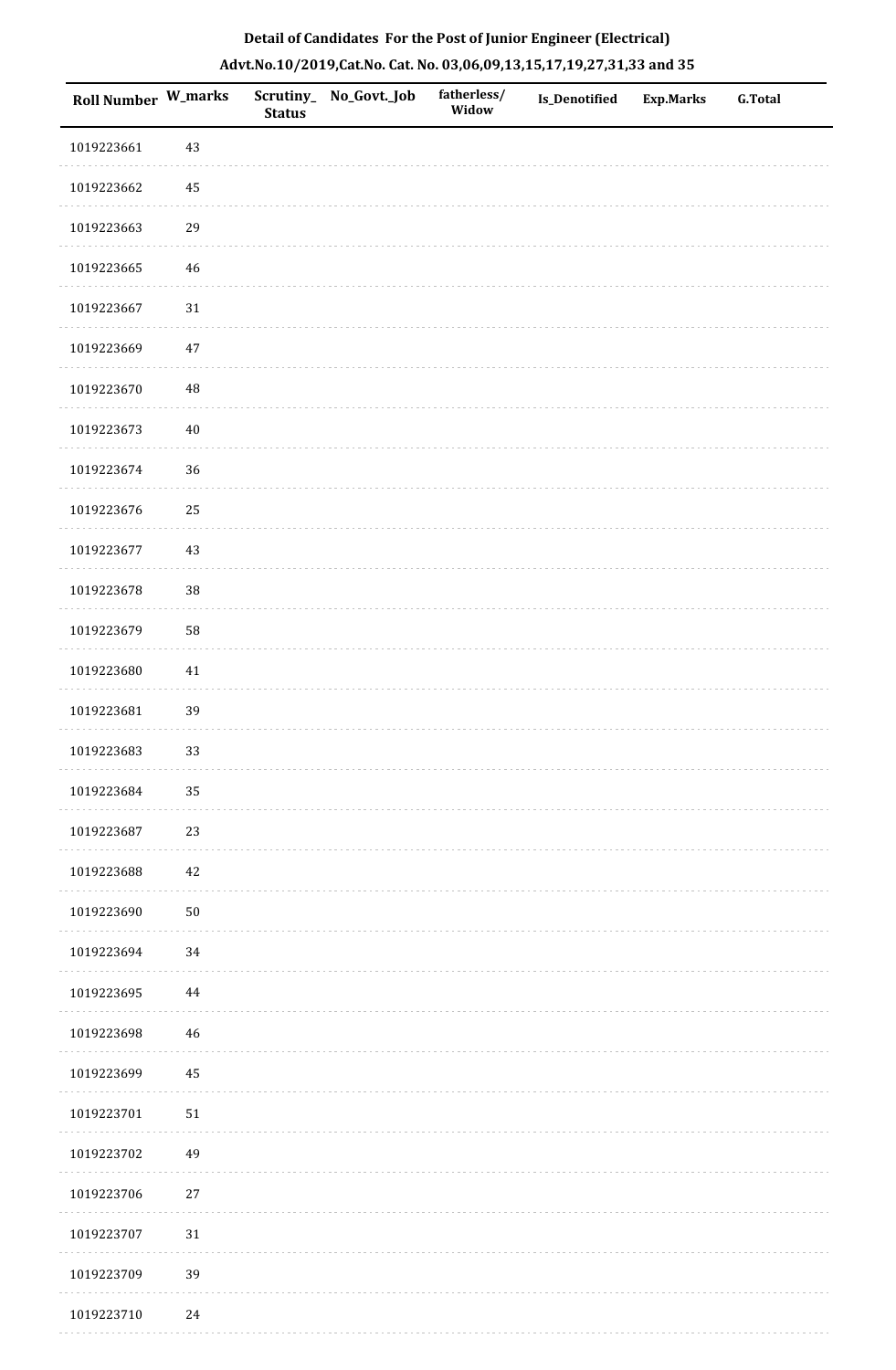| Roll Number W_marks |          | <b>Status</b> | Scrutiny_ No_Govt._Job | fatherless/<br>Widow | <b>Is_Denotified</b> | <b>Exp.Marks</b> | <b>G.Total</b> |
|---------------------|----------|---------------|------------------------|----------------------|----------------------|------------------|----------------|
| 1019223712          | 44       |               |                        |                      |                      |                  |                |
| 1019223714          | 53       |               |                        |                      |                      |                  |                |
| 1019223716          | $41\,$   |               |                        |                      |                      |                  |                |
| 1019223717          | 29       |               |                        |                      |                      |                  |                |
| 1019223720          | $47\,$   |               |                        |                      |                      |                  |                |
| 1019223722          | 52       |               |                        |                      |                      |                  |                |
| 1019223724          | 33       |               |                        |                      |                      |                  |                |
| 1019223726          | $\bf 44$ |               |                        |                      |                      |                  |                |
| 1019223727          | 43       |               |                        |                      |                      |                  |                |
| 1019223728          | $41\,$   |               |                        |                      |                      |                  |                |
| 1019223730          | 29       |               |                        |                      |                      |                  |                |
| 1019223731          | 42       |               |                        |                      |                      |                  |                |
| 1019223734          | 32       |               |                        |                      |                      |                  |                |
| 1019223735          | 55       |               |                        |                      |                      |                  |                |
| 1019223737          | 59       |               |                        |                      |                      |                  |                |
| 1019223738          | 36       |               |                        |                      |                      |                  |                |
| 1019223739          | 37       |               |                        |                      |                      |                  |                |
| 1019223740          | 39       |               |                        |                      |                      |                  |                |
| 1019223741          | 29       |               |                        |                      |                      |                  |                |
| 1019223743          | 41       |               |                        |                      |                      |                  |                |
| 1019223744          | 45       |               |                        |                      |                      |                  |                |
| 1019223747          | $47\,$   |               |                        |                      |                      |                  |                |
| 1019223751          | 51       |               |                        |                      |                      |                  |                |
| 1019223752          | 49       |               |                        |                      |                      |                  |                |
| 1019223753          | 32       |               |                        |                      |                      |                  |                |
| 1019223754          | 42       |               |                        |                      |                      |                  |                |
| 1019223755          | 43       |               |                        |                      |                      |                  |                |
| 1019223757          | $38\,$   |               |                        |                      |                      |                  |                |
| 1019223758          | 44       |               |                        |                      |                      |                  |                |
| 1019223759          | 39       |               |                        |                      |                      |                  |                |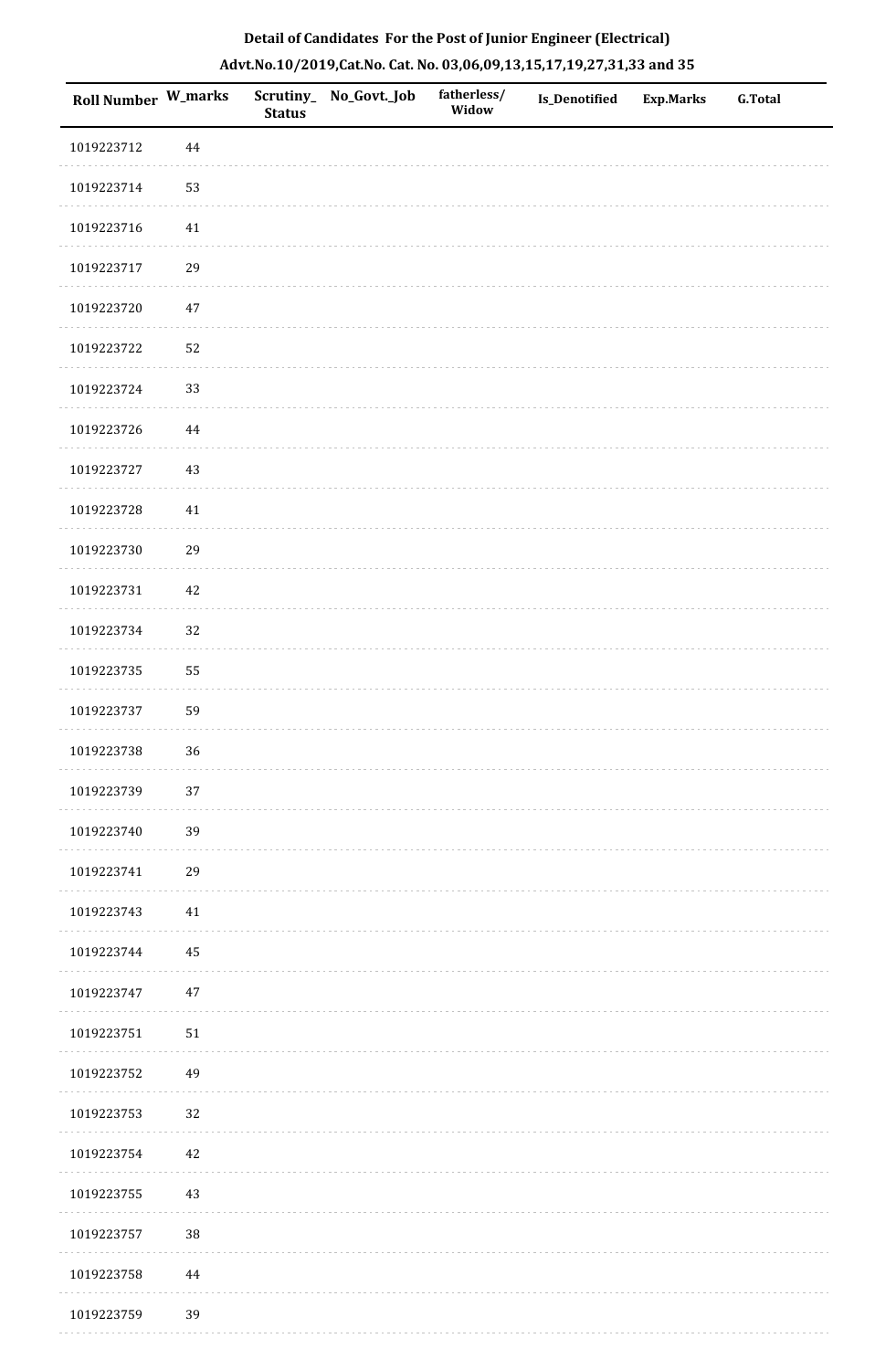| <b>Roll Number W_marks</b> |        | <b>Status</b> | Scrutiny_ No_Govt._Job | fatherless/<br>Widow | Is_Denotified    | <b>Exp.Marks</b> | <b>G.Total</b> |
|----------------------------|--------|---------------|------------------------|----------------------|------------------|------------------|----------------|
| 1019223760                 | $43\,$ |               |                        |                      |                  |                  |                |
| 1019223761                 | 44     |               |                        |                      |                  |                  |                |
| 1019223762                 | 32     |               |                        |                      |                  |                  |                |
| 1019223763                 | 32     |               |                        |                      |                  |                  |                |
| 1019223764                 | 42     |               |                        |                      |                  |                  |                |
| 1019223766                 | 37     |               |                        |                      |                  |                  |                |
| 1019223767                 | $41\,$ |               |                        |                      |                  |                  |                |
| 1019223768                 | 29     |               |                        |                      |                  |                  |                |
| 1019223770                 | 39     |               |                        |                      |                  |                  |                |
| 1019223771                 | 39     |               |                        |                      |                  |                  |                |
| 1019223776                 | $30\,$ |               |                        |                      |                  |                  |                |
| 1019223777                 | 42     |               |                        |                      |                  |                  |                |
| 1019223778                 | 45     |               |                        |                      |                  |                  |                |
| 1019223779                 | $40\,$ |               |                        |                      |                  |                  |                |
| 1019223780                 | 67     | Eligible      | $\boldsymbol{0}$       | $\boldsymbol{0}$     | $\boldsymbol{0}$ | $0.00\,$         | 67.00          |
| 1019223790                 | $40\,$ |               |                        |                      |                  |                  |                |
| 1019223791                 | $31\,$ |               |                        |                      |                  |                  |                |
| 1019223794                 | $31\,$ |               |                        |                      |                  |                  |                |
| 1019223796                 | 36     |               |                        |                      |                  |                  |                |
| 1019223797                 | 54     |               |                        |                      |                  |                  |                |
| 1019223798                 | 49     |               |                        |                      |                  |                  |                |
| 1019223799                 | 35     |               |                        |                      |                  |                  |                |
| 1019223800                 | 44     |               |                        |                      |                  |                  |                |
| 1019223802                 | 38     |               |                        |                      |                  |                  |                |
| 1019223804                 | $47\,$ |               |                        |                      |                  |                  |                |
| 1019223806                 | $38\,$ |               |                        |                      |                  |                  |                |
| 1019223807                 | 37     |               |                        |                      |                  |                  |                |
| 1019223808                 | 35     |               |                        |                      |                  |                  |                |
| 1019223810                 | 33     |               |                        |                      |                  |                  |                |
| 1019223811                 | 32     |               |                        |                      |                  |                  |                |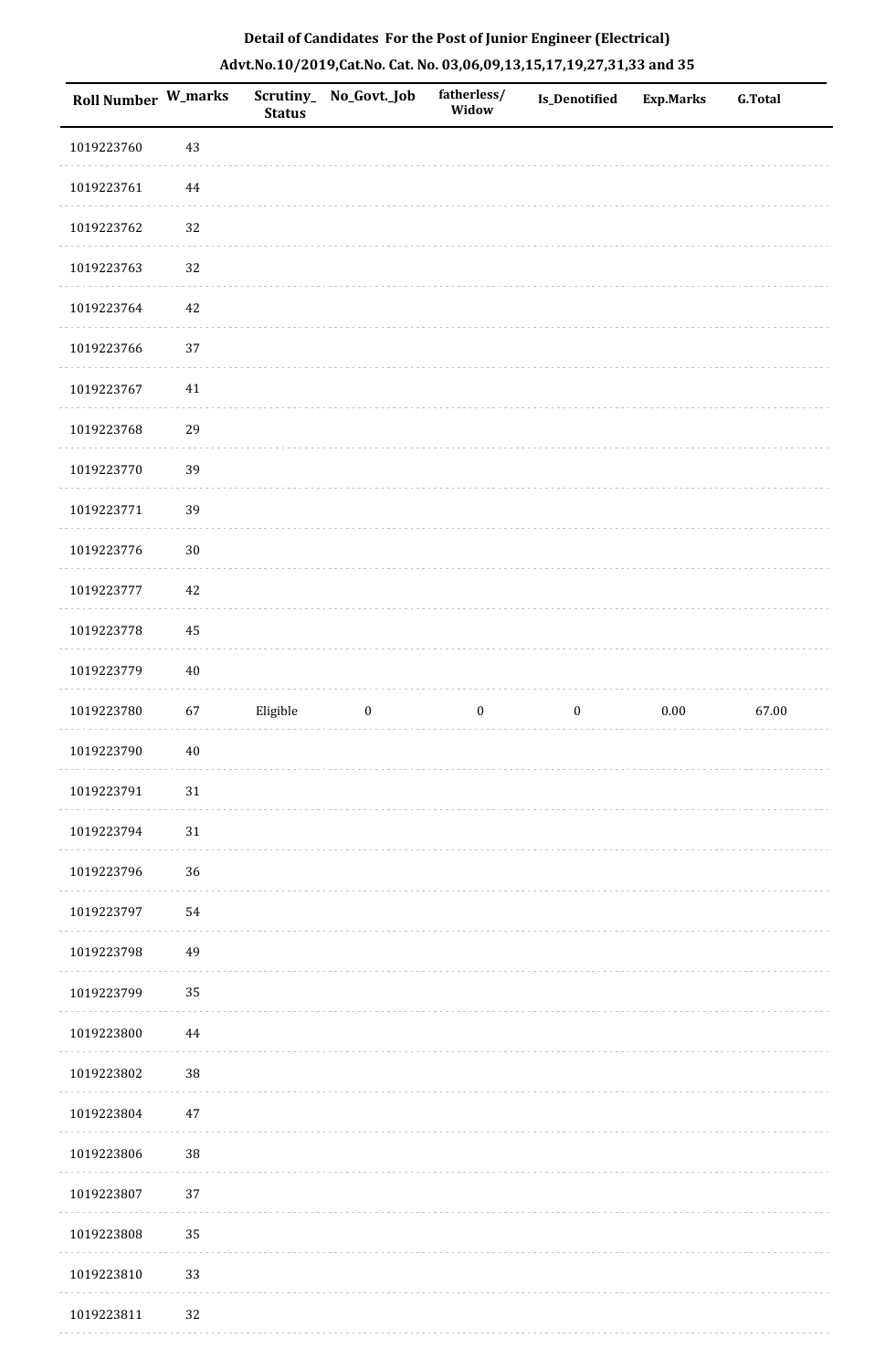| Roll Number W_marks |          | <b>Status</b> | Scrutiny_No_Govt._Job | fatherless/<br>Widow | <b>Is_Denotified</b> | Exp.Marks | <b>G.Total</b> |
|---------------------|----------|---------------|-----------------------|----------------------|----------------------|-----------|----------------|
| 1019223812          | 46       |               |                       |                      |                      |           |                |
| 1019223814          | 43       |               |                       |                      |                      |           |                |
| 1019223816          | 60       |               |                       |                      |                      |           |                |
| 1019223817          | 46       |               |                       |                      |                      |           |                |
| 1019223818          | 44       |               |                       |                      |                      |           |                |
| 1019223819          | $40\,$   |               |                       |                      |                      |           |                |
| 1019223822          | 33       |               |                       |                      |                      |           |                |
| 1019223823          | $40\,$   |               |                       |                      |                      |           |                |
| 1019223824          | $\bf 44$ |               |                       |                      |                      |           |                |
| 1019223825          | $38\,$   |               |                       |                      |                      |           |                |
| 1019223826          | 47       | Eligible      | $\sqrt{5}$            | $\boldsymbol{0}$     | $\boldsymbol{0}$     | $0.00\,$  | 52.00          |
| 1019223827          | 43       |               |                       |                      |                      |           |                |
| 1019223829          | 40       |               |                       |                      |                      |           |                |
| 1019223830          | 59       |               |                       |                      |                      |           |                |
| 1019223834          | 50       |               |                       |                      |                      |           |                |
| 1019223835          | 33       |               |                       |                      |                      |           |                |
| 1019223836          | 53       |               |                       |                      |                      |           |                |
| 1019223838          | $50\,$   |               |                       |                      |                      |           |                |
| 1019223839          | 44       |               |                       |                      |                      |           |                |
| 1019223841          | 34       |               |                       |                      |                      |           |                |
| 1019223842          | 48       |               |                       |                      |                      |           |                |
| 1019223843          | $38\,$   |               |                       |                      |                      |           |                |
| 1019223844          | 42       |               |                       |                      |                      |           |                |
| 1019223845          | 33       |               |                       |                      |                      |           |                |
| 1019223846          | 49       |               |                       |                      |                      |           |                |
| 1019223847          | 46       |               |                       |                      |                      |           |                |
| 1019223848          | 27       |               |                       |                      |                      |           |                |
| 1019223849          | 36       |               |                       |                      |                      |           |                |
| 1019223851          | $47\,$   |               |                       |                      |                      |           |                |
| 1019223852          | REJECTED |               |                       |                      |                      |           | $0.00\,$       |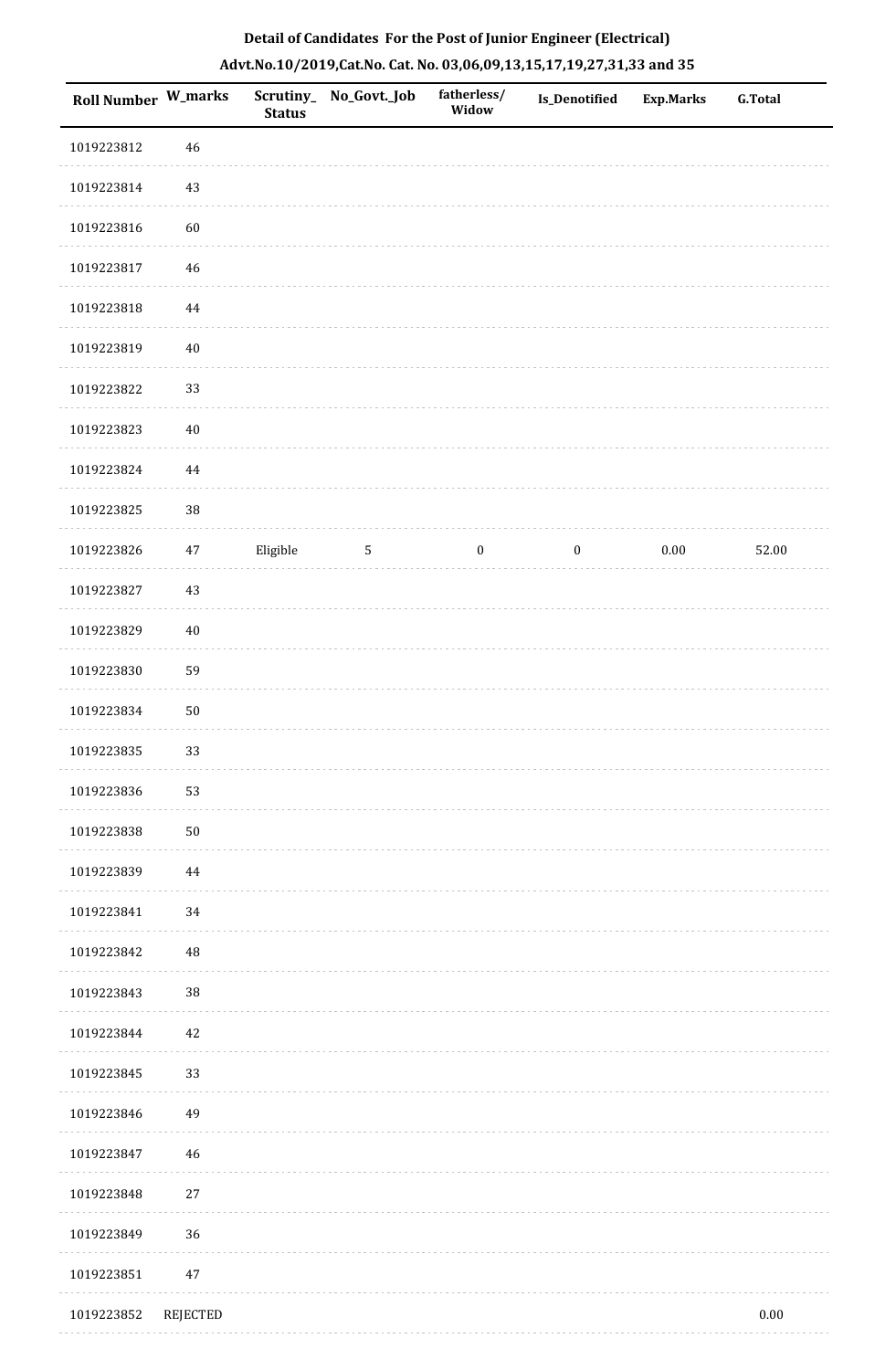| <b>Roll Number W_marks</b> |             | <b>Status</b> | Scrutiny_No_Govt._Job | fatherless/<br>Widow | Is_Denotified    | <b>Exp.Marks</b> | <b>G.Total</b> |
|----------------------------|-------------|---------------|-----------------------|----------------------|------------------|------------------|----------------|
| 1019223853                 | 60          |               |                       |                      |                  |                  |                |
| 1019223854                 | REJECTED    |               |                       |                      |                  |                  | $0.00\,$       |
| 1019223855                 | 49          |               |                       |                      |                  |                  |                |
| 1019223857                 | 44          |               |                       |                      |                  |                  |                |
| 1019223858                 | 53          |               |                       |                      |                  |                  |                |
| 1019223862                 | $\sqrt{48}$ |               |                       |                      |                  |                  |                |
| 1019223863                 | $27\,$      |               |                       |                      |                  |                  |                |
| 1019223865                 | 60          |               |                       |                      |                  |                  |                |
| 1019223866                 | 35          |               |                       |                      |                  |                  |                |
| 1019223867                 | 56          | Eligible      | $\boldsymbol{0}$      | $\boldsymbol{0}$     | $\boldsymbol{0}$ | $0.00\,$         | 56.00          |
| 1019223869                 | 34          |               |                       |                      |                  |                  |                |
| 1019223870                 | $46\,$      |               |                       |                      |                  |                  |                |
| 1019223871                 | 36          |               |                       |                      |                  |                  |                |
| 1019223876                 | 36          |               |                       |                      |                  |                  |                |
| 1019223879                 | 45          |               |                       |                      |                  |                  |                |
| 1019223880                 | $31\,$      |               |                       |                      |                  |                  |                |
| 1019223883                 | 37          |               |                       |                      |                  |                  |                |
| 1019223886                 | 32          |               |                       |                      |                  |                  |                |
| 1019223888                 | 39          |               |                       |                      |                  |                  |                |
| 1019223889                 | $50\,$      |               |                       |                      |                  |                  |                |
| 1019223890                 | 37          |               |                       |                      |                  |                  |                |
| 1019223893                 | $17\,$      |               |                       |                      |                  |                  |                |
| 1019223894                 | 48          |               |                       |                      |                  |                  |                |
| 1019223895                 | 44          |               |                       |                      |                  |                  |                |
| 1019223897                 | 41          |               |                       |                      |                  |                  |                |
| 1019223898                 | 39          |               |                       |                      |                  |                  |                |
| 1019223900                 | 39          |               |                       |                      |                  |                  |                |
| 1019223901                 | $30\,$      |               |                       |                      |                  |                  |                |
| 1019223902                 | 25          |               |                       |                      |                  |                  |                |
| 1019223903                 | 64          | Eligible      | $5\phantom{.0}$       | $\boldsymbol{0}$     | $\boldsymbol{0}$ | $0.00\,$         | 69.00          |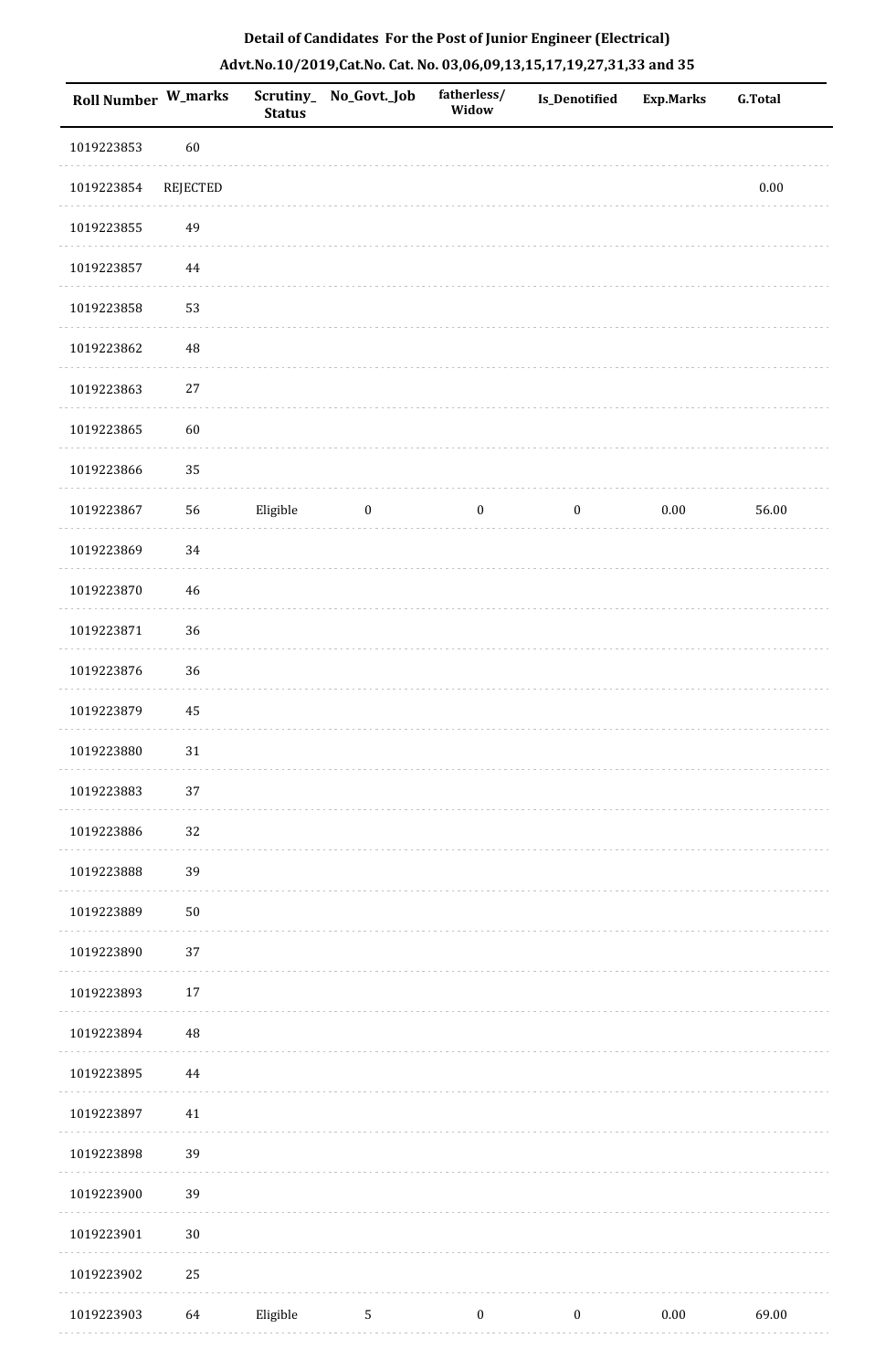| Roll Number W_marks |            | <b>Status</b> | Scrutiny_ No_Govt._Job | fatherless/<br>Widow | Is_Denotified    | Exp.Marks | <b>G.Total</b> |
|---------------------|------------|---------------|------------------------|----------------------|------------------|-----------|----------------|
| 1019223905          | 33         |               |                        |                      |                  |           |                |
| 1019223907          | 44         |               |                        |                      |                  |           |                |
| 1019223908          | 45         |               |                        |                      |                  |           |                |
| 1019223909          | $30\,$     |               |                        |                      |                  |           |                |
| 1019223910          | 41         |               |                        |                      |                  |           |                |
| 1019223912          | 46         |               |                        |                      |                  |           |                |
| 1019223913          | ${\bf 28}$ |               |                        |                      |                  |           |                |
| 1019223915          | 37         |               |                        |                      |                  |           |                |
| 1019223916          | 34         |               |                        |                      |                  |           |                |
| 1019223918          | 37         |               |                        |                      |                  |           |                |
| 1019223919          | $50\,$     |               |                        |                      |                  |           |                |
| 1019223921          | $\bf 44$   |               |                        |                      |                  |           |                |
| 1019223922          | 37         |               |                        |                      |                  |           |                |
| 1019223923          | 36         |               |                        |                      |                  |           |                |
| 1019223926          | 55         |               |                        |                      |                  |           |                |
| 1019223927          | $43\,$     |               |                        |                      |                  |           |                |
| 1019223928          | 46         |               |                        |                      |                  |           |                |
| 1019223929          | 37         |               |                        |                      |                  |           |                |
| 1019223930          | $50\,$     |               |                        |                      |                  |           |                |
| 1019223931          | $43\,$     |               |                        |                      |                  |           |                |
| 1019223932          | 39         | Eligible      | $\bf{0}$               | $\boldsymbol{0}$     | $\boldsymbol{0}$ | $0.00\,$  | 39.00          |
| 1019223934          | 57         |               |                        |                      |                  |           |                |
| 1019223935          | 36         |               |                        |                      |                  |           |                |
| 1019223936          | 59         |               |                        |                      |                  |           |                |
| 1019223937          | 42         |               |                        |                      |                  |           |                |
| 1019223939          | 36         |               |                        |                      |                  |           |                |
| 1019223941          | $40\,$     |               |                        |                      |                  |           |                |
| 1019223943          | $50\,$     |               |                        |                      |                  |           |                |
| 1019223944          | 36         |               |                        |                      |                  |           |                |
| 1019223945          | 43         |               |                        |                      |                  |           |                |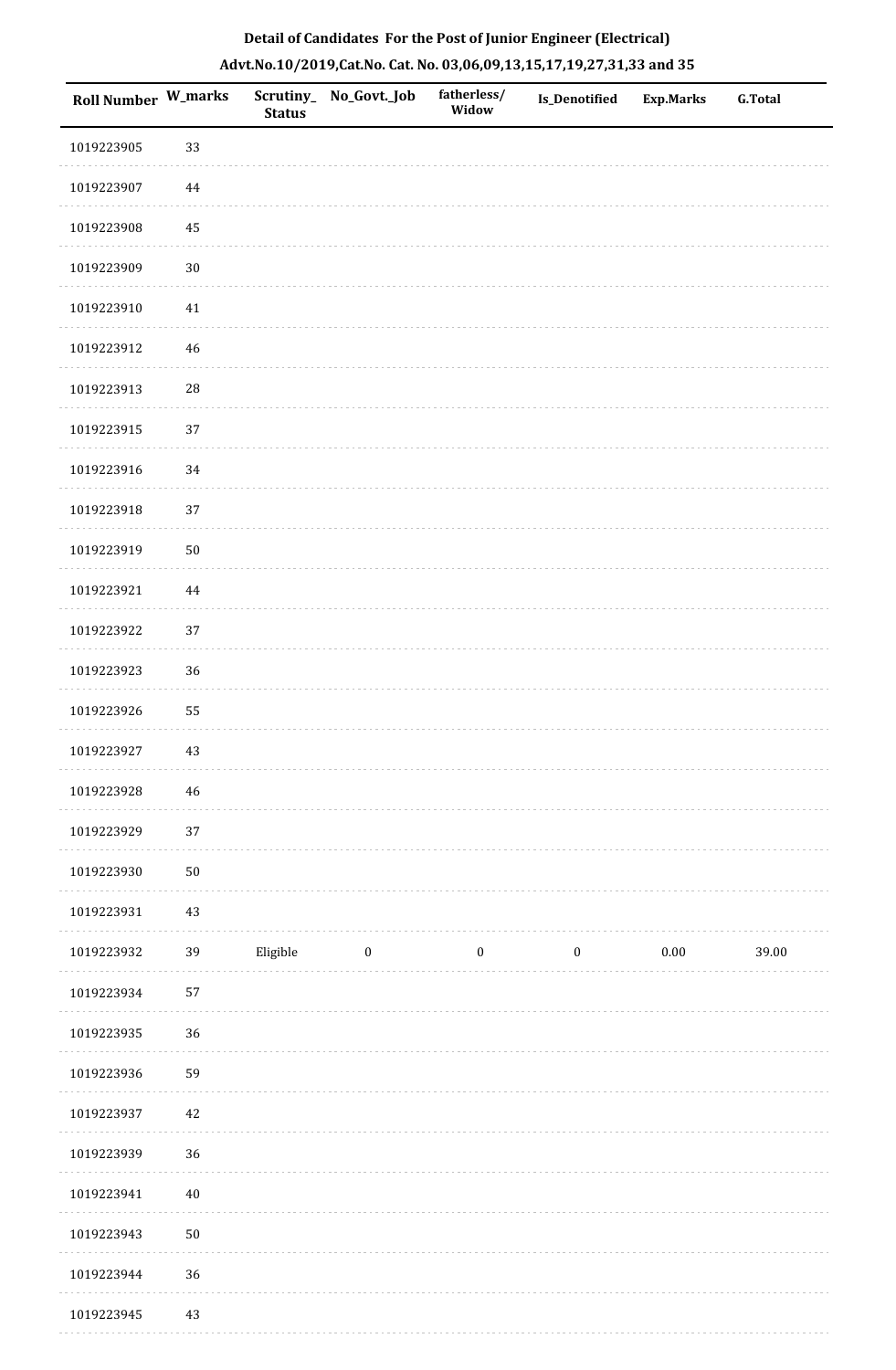| Roll Number W_marks |        | <b>Status</b> | Scrutiny_No_Govt._Job | fatherless/<br>Widow | Is_Denotified | <b>Exp.Marks</b> | G.Total |
|---------------------|--------|---------------|-----------------------|----------------------|---------------|------------------|---------|
| 1019223946          | 43     |               |                       |                      |               |                  |         |
| 1019223948          | $42\,$ |               |                       |                      |               |                  |         |
| 1019223950          | $43\,$ |               |                       |                      |               |                  |         |
| 1019223953          | 46     |               |                       |                      |               |                  |         |
| 1019223954          | $40\,$ |               |                       |                      |               |                  |         |
| 1019223955          | 47     |               |                       |                      |               |                  |         |
| 1019223956          | $47\,$ |               |                       |                      |               |                  |         |
| 1019223958          | 56     |               |                       |                      |               |                  |         |
| 1019223960          | 36     |               |                       |                      |               |                  |         |
| 1019223961          | 45     |               |                       |                      |               |                  |         |
| 1019223962          | $42\,$ |               |                       |                      |               |                  |         |
| 1019223963          | 45     |               |                       |                      |               |                  |         |
| 1019223965          | 48     |               |                       |                      |               |                  |         |
| 1019223968          | 58     |               |                       |                      |               |                  |         |
| 1019223970          | 25     |               |                       |                      |               |                  |         |
| 1019223974          | 41     |               |                       |                      |               |                  |         |
| 1019223978          | $30\,$ |               |                       |                      |               |                  |         |
| 1019223981          | 37     |               |                       |                      |               |                  |         |
| 1019223984          | 56     |               |                       |                      |               |                  |         |
| 1019223987          | 39     |               |                       |                      |               |                  |         |
| 1019223989          | $51\,$ |               |                       |                      |               |                  |         |
| 1019223991          | 44     |               |                       |                      |               |                  |         |
| 1019223993          | 52     |               |                       |                      |               |                  |         |
| 1019223994          | 39     |               |                       |                      |               |                  |         |
| 1019223995          | 39     |               |                       |                      |               |                  |         |
| 1019223998          | $31\,$ |               |                       |                      |               |                  |         |
| 1019223999          | 32     |               |                       |                      |               |                  |         |
| 1019224000          | 55     |               |                       |                      |               |                  |         |
| 1019224001          | $43\,$ |               |                       |                      |               |                  |         |
| 1019224004          | 34     |               |                       |                      |               |                  |         |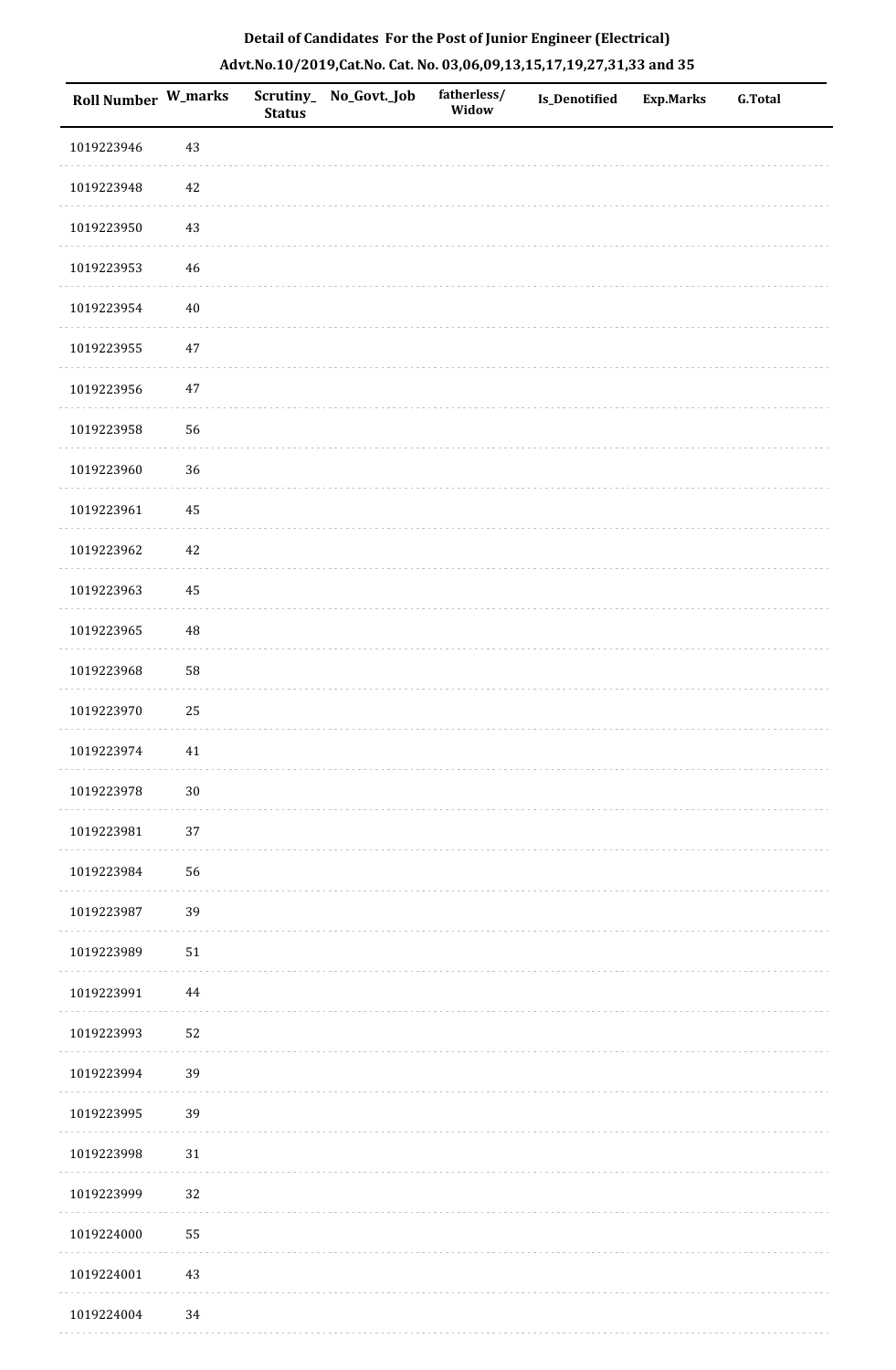| Roll Number W_marks |          | <b>Status</b> | Scrutiny_No_Govt._Job | fatherless/<br>Widow | Is_Denotified    | <b>Exp.Marks</b> | <b>G.Total</b> |
|---------------------|----------|---------------|-----------------------|----------------------|------------------|------------------|----------------|
| 1019224007          | 25       |               |                       |                      |                  |                  |                |
| 1019224008          | 42       |               |                       |                      |                  |                  |                |
| 1019224009          | 58       |               |                       |                      |                  |                  |                |
| 1019224010          | 56       | Eligible      | $\sqrt{5}$            | $\boldsymbol{0}$     | $\boldsymbol{0}$ | $0.00\,$         | 61.00          |
| 1019224011          | 63       | Eligible      | $\bf{0}$              | $\boldsymbol{0}$     | $\boldsymbol{0}$ | $0.00\,$         | 63.00          |
| 1019224012          | 37       |               |                       |                      |                  |                  |                |
| 1019224013          | $\rm 48$ |               |                       |                      |                  |                  |                |
| 1019224014          | $\rm 48$ |               |                       |                      |                  |                  |                |
| 1019224015          | 45       |               |                       |                      |                  |                  |                |
| 1019224017          | 33       |               |                       |                      |                  |                  |                |
| 1019224018          | 49       |               |                       |                      |                  |                  |                |
| 1019224019          | $46\,$   |               |                       |                      |                  |                  |                |
| 1019224020          | $40\,$   |               |                       |                      |                  |                  |                |
| 1019224023          | 46       |               |                       |                      |                  |                  |                |
| 1019224024          | 46       |               |                       |                      |                  |                  |                |
| 1019224030          | $38\,$   | Eligible      | $\boldsymbol{0}$      | $\boldsymbol{0}$     | $\boldsymbol{0}$ | $0.00\,$         | 38.00          |
| 1019224031          | $36\,$   |               |                       |                      |                  |                  |                |
| 1019224033          | 46       |               |                       |                      |                  |                  |                |
| 1019224034          | $22\,$   |               |                       |                      |                  |                  |                |
| 1019224036          | 35       |               |                       |                      |                  |                  |                |
| 1019224037          | 23       |               |                       |                      |                  |                  |                |
| 1019224038          | $\rm 48$ |               |                       |                      |                  |                  |                |
| 1019224039          | 16       |               |                       |                      |                  |                  |                |
| 1019224040          | 36       |               |                       |                      |                  |                  |                |
| 1019224041          | $30\,$   |               |                       |                      |                  |                  |                |
| 1019224043          | 51       |               |                       |                      |                  |                  |                |
| 1019224044          | 39       |               |                       |                      |                  |                  |                |
| 1019224046          | 63       | Eligible      | $\bf{0}$              | $\boldsymbol{0}$     | $\boldsymbol{0}$ | $0.00\,$         | 63.00          |
| 1019224047          | 53       |               |                       |                      |                  |                  |                |
| 1019224050          | 37       |               |                       |                      |                  |                  |                |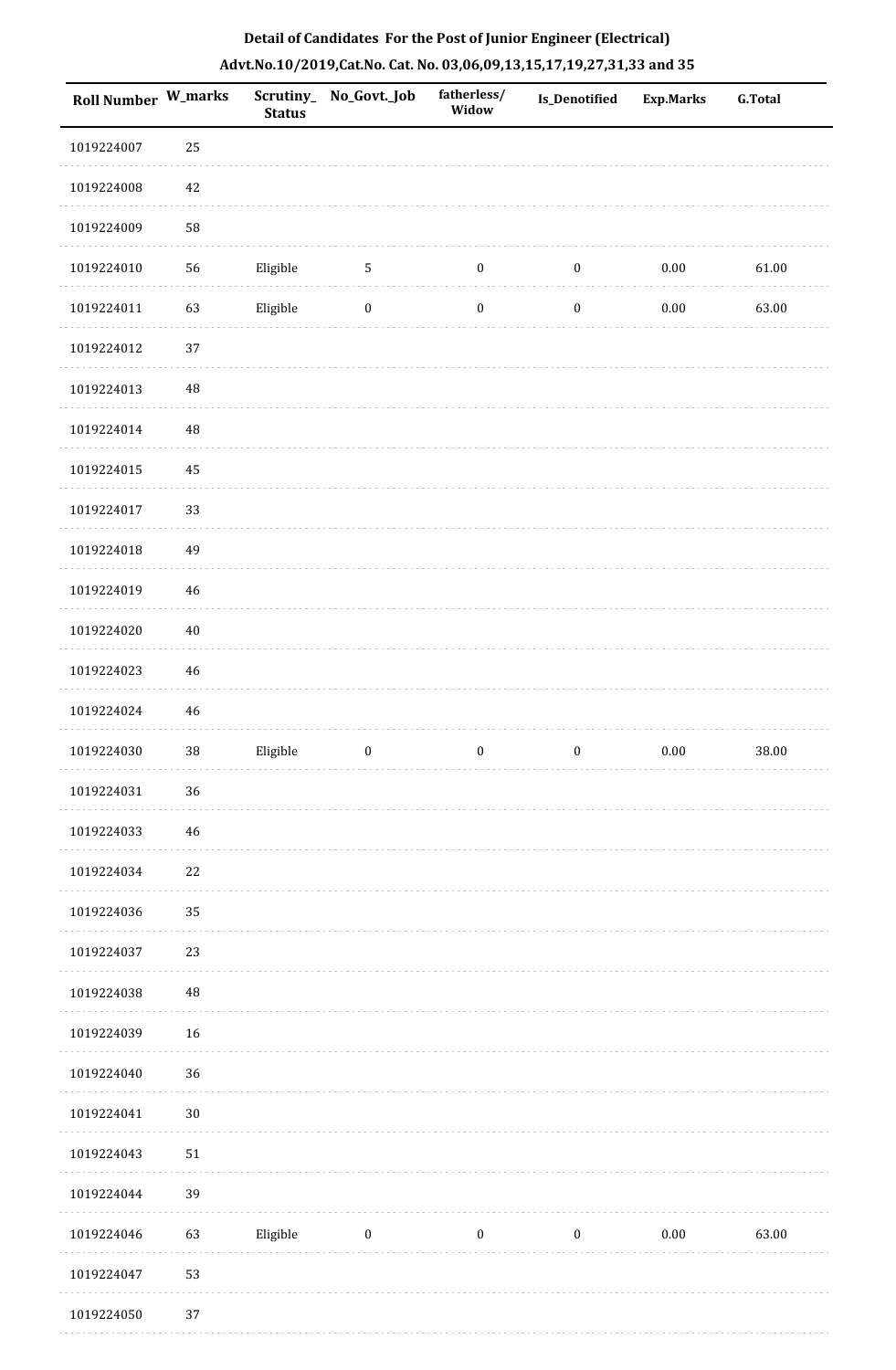| Roll Number W_marks |        | <b>Status</b> | Scrutiny_No_Govt._Job | fatherless/<br>Widow | Is_Denotified    | <b>Exp.Marks</b> | G.Total |
|---------------------|--------|---------------|-----------------------|----------------------|------------------|------------------|---------|
| 1019224051          | 45     |               |                       |                      |                  |                  |         |
| 1019224052          | 46     |               |                       |                      |                  |                  |         |
| 1019224055          | 49     |               |                       |                      |                  |                  |         |
| 1019224056          | $50\,$ |               |                       |                      |                  |                  |         |
| 1019224057          | 53     | Eligible      | $\bf{0}$              | $\bf{0}$             | $\boldsymbol{0}$ | 0.00             | 53.00   |
| 1019224058          | 38     |               |                       |                      |                  |                  |         |
| 1019224061          | $38\,$ |               |                       |                      |                  |                  |         |
| 1019224062          | 39     |               |                       |                      |                  |                  |         |
| 1019224063          | 54     |               |                       |                      |                  |                  |         |
| 1019224064          | 37     |               |                       |                      |                  |                  |         |
| 1019224065          | $38\,$ |               |                       |                      |                  |                  |         |
| 1019224066          | $41\,$ |               |                       |                      |                  |                  |         |
| 1019224067          | 43     |               |                       |                      |                  |                  |         |
| 1019224068          | 49     |               |                       |                      |                  |                  |         |
| 1019224069          | 36     |               |                       |                      |                  |                  |         |
| 1019224070          | $40\,$ |               |                       |                      |                  |                  |         |
| 1019224071          | $31\,$ |               |                       |                      |                  |                  |         |
| 1019224073          | 61     | Eligible      | $\bf{0}$              | $\boldsymbol{0}$     | $\boldsymbol{0}$ | $0.00\,$         | 61.00   |
| 1019224074          | 45     |               |                       |                      |                  |                  |         |
| 1019224076          | 34     |               |                       |                      |                  |                  |         |
| 1019224078          | 43     |               |                       |                      |                  |                  |         |
| 1019224080          | $38\,$ |               |                       |                      |                  |                  |         |
| 1019224082          | 52     |               |                       |                      |                  |                  |         |
| 1019224084          | 64     | Eligible      | $\bf{0}$              | $\boldsymbol{0}$     | $\boldsymbol{0}$ | $0.00\,$         | 64.00   |
| 1019224085          | $38\,$ |               |                       |                      |                  |                  |         |
| 1019224088          | 45     |               |                       |                      |                  |                  |         |
| 1019224089          | 54     |               |                       |                      |                  |                  |         |
| 1019224090          | 42     |               |                       |                      |                  |                  |         |
| 1019224093          | 35     |               |                       |                      |                  |                  |         |
| 1019224094          | 31     |               |                       |                      |                  |                  |         |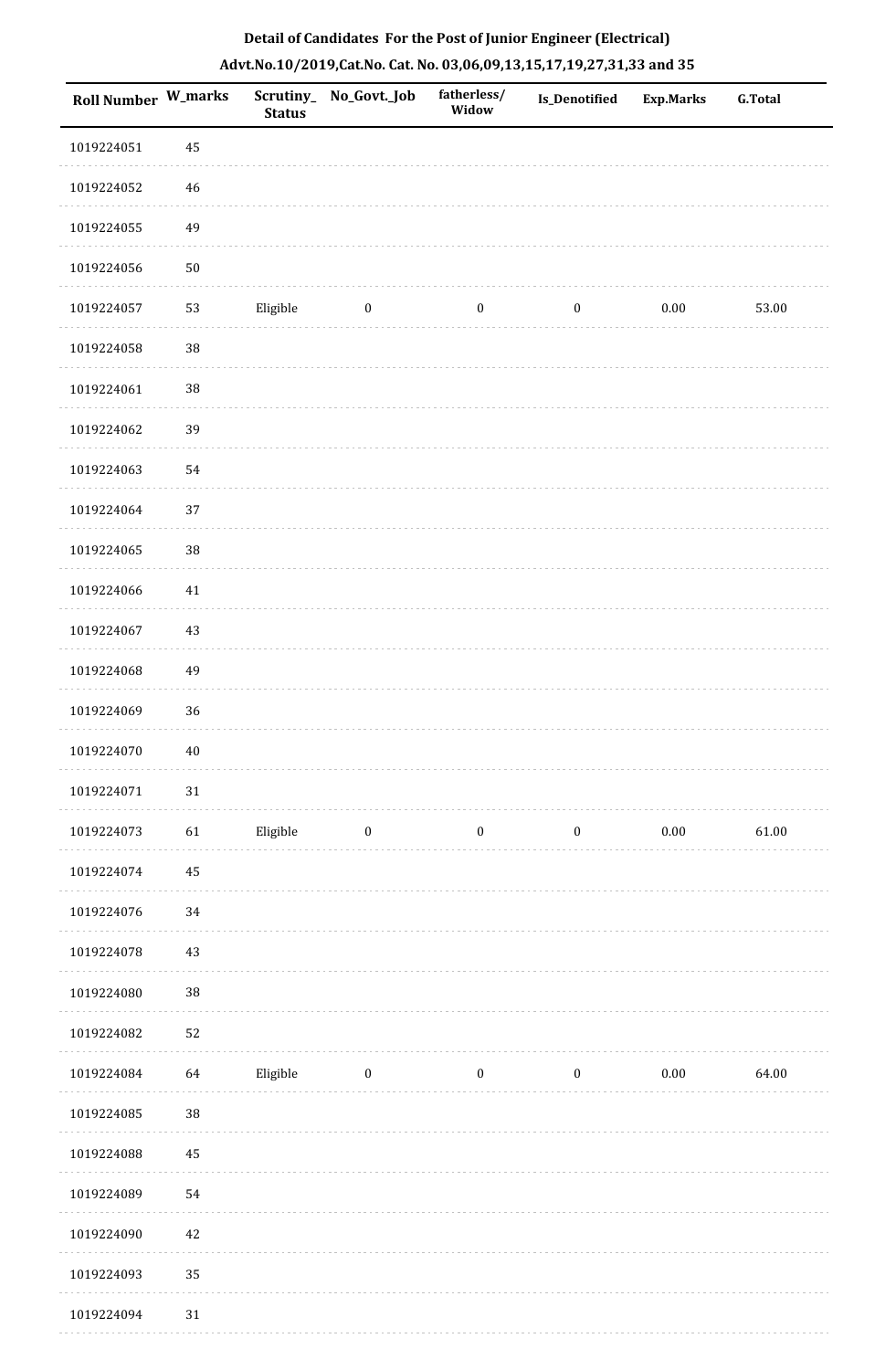| Roll Number W_marks |          | <b>Status</b> | Scrutiny_No_Govt._Job | fatherless/<br>Widow | Is_Denotified | Exp.Marks | G.Total  |
|---------------------|----------|---------------|-----------------------|----------------------|---------------|-----------|----------|
| 1019224097          | 37       |               |                       |                      |               |           |          |
| 1019224098          | $37\,$   |               |                       |                      |               |           |          |
| 1019224100          | 52       |               |                       |                      |               |           |          |
| 1019224101          | 24       |               |                       |                      |               |           |          |
| 1019224102          | $37\,$   |               |                       |                      |               |           |          |
| 1019224103          | 34       |               |                       |                      |               |           |          |
| 1019224104          | $38\,$   |               |                       |                      |               |           |          |
| 1019224106          | $43\,$   |               |                       |                      |               |           |          |
| 1019224108          | 34       |               |                       |                      |               |           |          |
| 1019224109          | $38\,$   |               |                       |                      |               |           |          |
| 1019224111          | $20\,$   |               |                       |                      |               |           |          |
| 1019224113          | $38\,$   |               |                       |                      |               |           |          |
| 1019224114          | 32       |               |                       |                      |               |           |          |
| 1019224115          | 43       |               |                       |                      |               |           |          |
| 1019224116          | 33       |               |                       |                      |               |           |          |
| 1019224118          | 46       |               |                       |                      |               |           |          |
| 1019224121          | 39       |               |                       |                      |               |           |          |
| 1019224124          | $\rm 48$ |               |                       |                      |               |           |          |
| 1019224126          | 46       |               |                       |                      |               |           |          |
| 1019224127          | 43       |               |                       |                      |               |           |          |
| 1019224129          | 37       |               |                       |                      |               |           |          |
| 1019224134          | 42       |               |                       |                      |               |           |          |
| 1019224136          | REJECTED |               |                       |                      |               |           | $0.00\,$ |
| 1019224137          | 39       |               |                       |                      |               |           |          |
| 1019224139          | 41       |               |                       |                      |               |           |          |
| 1019224140          | 52       |               |                       |                      |               |           |          |
| 1019224141          | 43       |               |                       |                      |               |           |          |
| 1019224142          | 43       |               |                       |                      |               |           |          |
| 1019224144          | 44       |               |                       |                      |               |           |          |
| 1019224146          | 34       |               |                       |                      |               |           |          |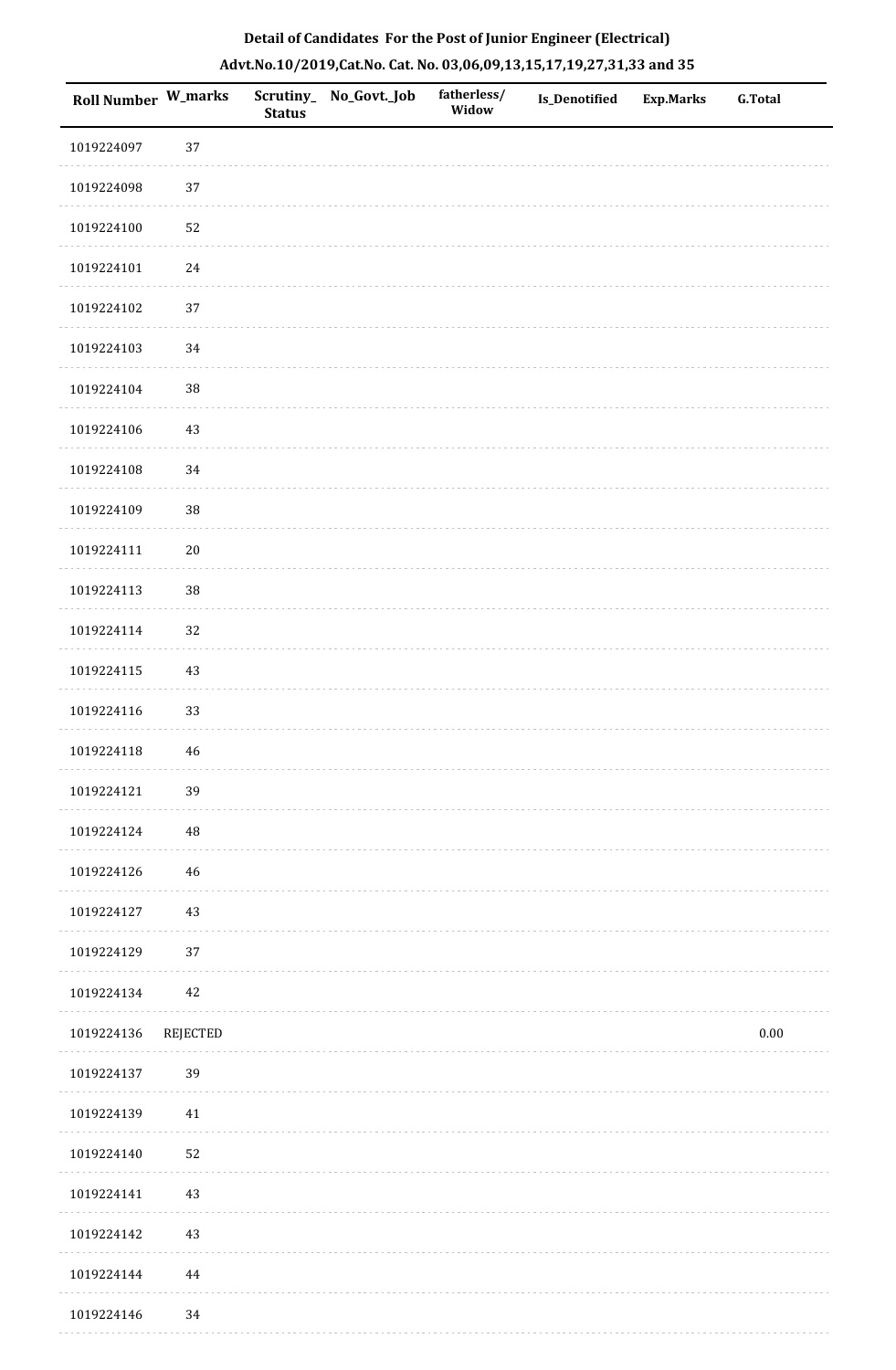| Roll Number W_marks |          | <b>Status</b> | Scrutiny_ No_Govt._Job | fatherless/<br>Widow | Is_Denotified    | <b>Exp.Marks</b> | G.Total  |
|---------------------|----------|---------------|------------------------|----------------------|------------------|------------------|----------|
| 1019224147          | $31\,$   |               |                        |                      |                  |                  |          |
| 1019224148          | REJECTED |               |                        |                      |                  |                  | $0.00\,$ |
| 1019224151          | 49       |               |                        |                      |                  |                  |          |
| 1019224153          | $31\,$   |               |                        |                      |                  |                  |          |
| 1019224157          | 26       |               |                        |                      |                  |                  |          |
| 1019224158          | 48       |               |                        |                      |                  |                  |          |
| 1019224159          | 46       |               |                        |                      |                  |                  |          |
| 1019224162          | $11\,$   |               |                        |                      |                  |                  |          |
| 1019224163          | $46\,$   |               |                        |                      |                  |                  |          |
| 1019224166          | $42\,$   |               |                        |                      |                  |                  |          |
| 1019224168          | 55       |               |                        |                      |                  |                  |          |
| 1019224172          | $38\,$   | Eligible      | $\mathbf 5$            | $\boldsymbol{0}$     | $\boldsymbol{0}$ | $0.00\,$         | 43.00    |
| 1019224174          | 32       |               |                        |                      |                  |                  |          |
| 1019224175          | $47\,$   |               |                        |                      |                  |                  |          |
| 1019224176          | 32       |               |                        |                      |                  |                  |          |
| 1019224179          | 44       |               |                        |                      |                  |                  |          |
| 1019224182          | 39       |               |                        |                      |                  |                  |          |
| 1019224183          | $18\,$   |               |                        |                      |                  |                  |          |
| 1019224184          | 35       |               |                        |                      |                  |                  |          |
| 1019224185          | 36       |               |                        |                      |                  |                  |          |
| 1019224186          | $41\,$   |               |                        |                      |                  |                  |          |
| 1019224188          | 36       |               |                        |                      |                  |                  |          |
| 1019224191          | $38\,$   |               |                        |                      |                  |                  |          |
| 1019224192          | 29       |               |                        |                      |                  |                  |          |
| 1019224194          | 54       |               |                        |                      |                  |                  |          |
| 1019224195          | 60       |               |                        |                      |                  |                  |          |
| 1019224198          | 53       |               |                        |                      |                  |                  |          |
| 1019224199          | 59       |               |                        |                      |                  |                  |          |
| 1019224200          | 47       |               |                        |                      |                  |                  |          |
| 1019224202          | 45       |               |                        |                      |                  |                  |          |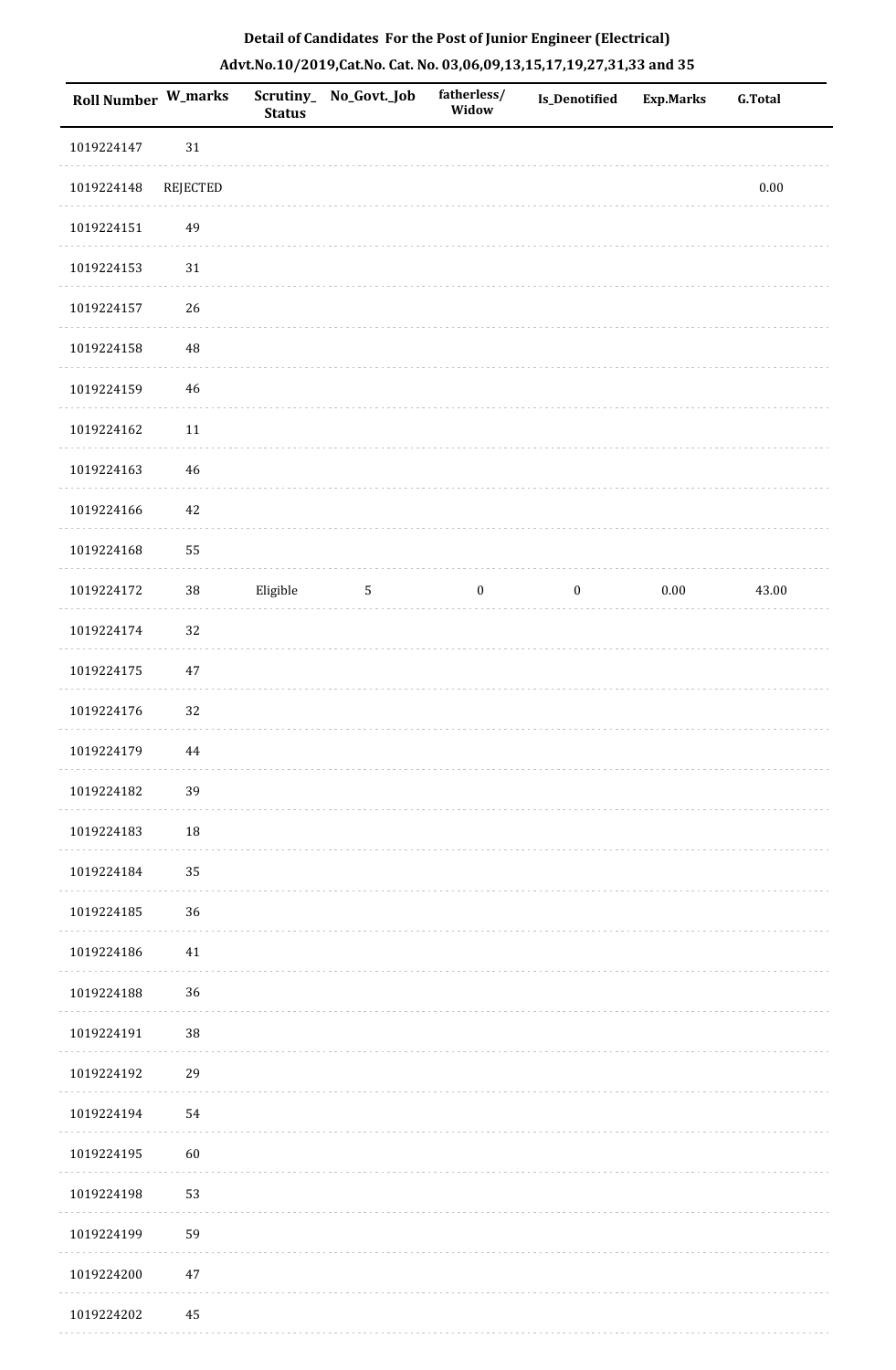| Roll Number W_marks |          | <b>Status</b> | Scrutiny_ No_Govt._Job | fatherless/<br>Widow | Is_Denotified    | Exp.Marks | <b>G.Total</b> |
|---------------------|----------|---------------|------------------------|----------------------|------------------|-----------|----------------|
| 1019224204          | $43\,$   |               |                        |                      |                  |           |                |
| 1019224205          | $43\,$   |               |                        |                      |                  |           |                |
| 1019224206          | $51\,$   |               |                        |                      |                  |           |                |
| 1019224207          | 39       |               |                        |                      |                  |           |                |
| 1019224208          | $30\,$   |               |                        |                      |                  |           |                |
| 1019224209          | 49       |               |                        |                      |                  |           |                |
| 1019224210          | $24\,$   |               |                        |                      |                  |           |                |
| 1019224212          | 60       |               |                        |                      |                  |           |                |
| 1019224216          | $34\,$   |               |                        |                      |                  |           |                |
| 1019224217          | 33       |               |                        |                      |                  |           |                |
| 1019224218          | $40\,$   |               |                        |                      |                  |           |                |
| 1019224220          | 33       |               |                        |                      |                  |           |                |
| 1019224221          | $41\,$   |               |                        |                      |                  |           |                |
| 1019224222          | 32       |               |                        |                      |                  |           |                |
| 1019224223          | $\bf 44$ |               |                        |                      |                  |           |                |
| 1019224224          | 32       |               |                        |                      |                  |           |                |
| 1019224229          | 34       |               |                        |                      |                  |           |                |
| 1019224231          | 45       |               |                        |                      |                  |           |                |
| 1019224235          | 34       |               |                        |                      |                  |           |                |
| 1019224236          | 61       | Eligible      | $5\phantom{.0}$        | $\bf{0}$             | $\boldsymbol{0}$ | $0.00\,$  | 66.00          |
| 1019224237          | 32       |               |                        |                      |                  |           |                |
| 1019224240          | 46       |               |                        |                      |                  |           |                |
| 1019224242          | 52       |               |                        |                      |                  |           |                |
| 1019224244          | 37       |               |                        |                      |                  |           |                |
| 1019224246          | 37       |               |                        |                      |                  |           |                |
| 1019224249          | 33       |               |                        |                      |                  |           |                |
| 1019224250          | 37       |               |                        |                      |                  |           |                |
| 1019224251          | $50\,$   |               |                        |                      |                  |           |                |
| 1019224252          | $50\,$   |               |                        |                      |                  |           |                |
| 1019224258          | 49       |               |                        |                      |                  |           |                |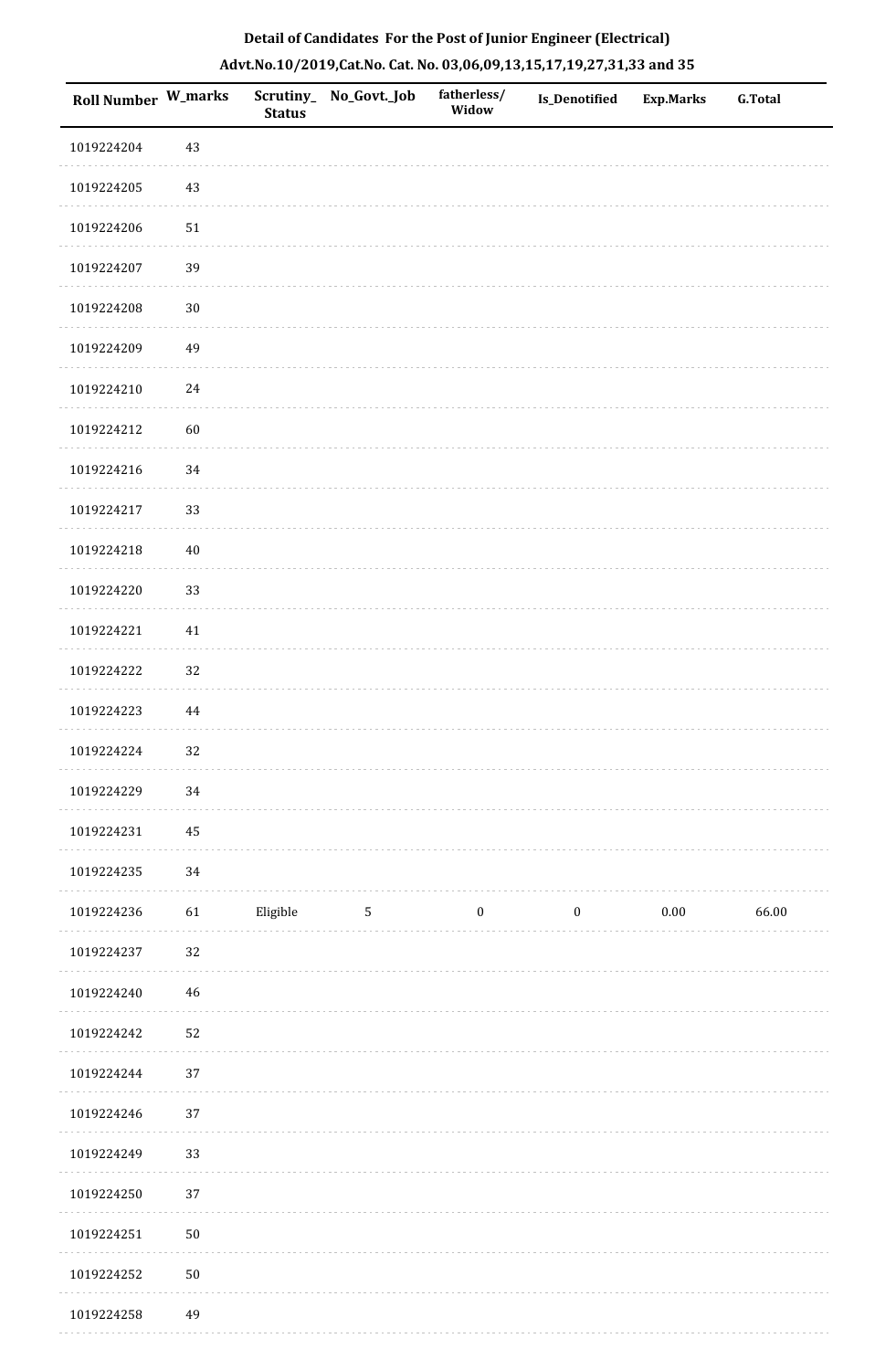|                    | Detail of Candidates For the Post of Junior Engineer (Electrical)<br>Advt.No.10/2019,Cat.No. Cat. No. 03,06,09,13,15,17,19,27,31,33 and 35 |                            |              |                      |                      |                  |                |  |  |  |  |  |
|--------------------|--------------------------------------------------------------------------------------------------------------------------------------------|----------------------------|--------------|----------------------|----------------------|------------------|----------------|--|--|--|--|--|
| <b>Roll Number</b> | W_marks                                                                                                                                    | Scrutiny_<br><b>Status</b> | No_Govt._Job | fatherless/<br>Widow | <b>Is_Denotified</b> | <b>Exp.Marks</b> | <b>G.Total</b> |  |  |  |  |  |
| 1019224262         | REJECTED                                                                                                                                   |                            |              |                      |                      |                  | 0.00           |  |  |  |  |  |
| 1019224263         | 51                                                                                                                                         |                            |              |                      |                      |                  |                |  |  |  |  |  |
| 1019224265         | 50                                                                                                                                         |                            |              |                      |                      |                  |                |  |  |  |  |  |
| 1019224267         | 34                                                                                                                                         |                            |              |                      |                      |                  |                |  |  |  |  |  |
| 1019224268         | 39                                                                                                                                         |                            |              |                      |                      |                  |                |  |  |  |  |  |
| 1019224269         | 30                                                                                                                                         |                            |              |                      |                      |                  |                |  |  |  |  |  |
| 1019224270         | 44                                                                                                                                         |                            |              |                      |                      |                  |                |  |  |  |  |  |
| 1019224271         | 44                                                                                                                                         |                            |              |                      |                      |                  |                |  |  |  |  |  |

1019224276 38

1019224275 47

 $\mathbb{R}^2$  ,  $\mathbb{R}^2$  ,  $\mathbb{R}^2$  ,  $\mathbb{R}^2$  ,  $\mathbb{R}^2$ 

 $\mathbb{Z}$  . The set of the set

 $\alpha$  is a second contract of

 $\cdots\cdots\cdots\cdots$ 

1019224277 40

| 1019224279 | $\sqrt{48}$ |
|------------|-------------|
| 1019224280 | $41\,$      |
| 1019224281 | $47\,$      |
| 1019224285 | 41          |
| 1019224286 | 37          |
| 1019224287 | $38\,$      |
| 1019224288 | 35          |
| 1019224289 | 36          |
| 1019224290 | $40\,$      |
| 1019224291 | 37          |
| 1019224293 | 54          |
| 1019224295 | 53          |
| 1019224296 | 34          |
| 1019224298 | 60          |
| 1019224300 | 48          |
| 1019224301 | 52          |
| 1019224302 | 36          |
| 1019224303 | 32          |
| 1019224304 | $43\,$      |
|            |             |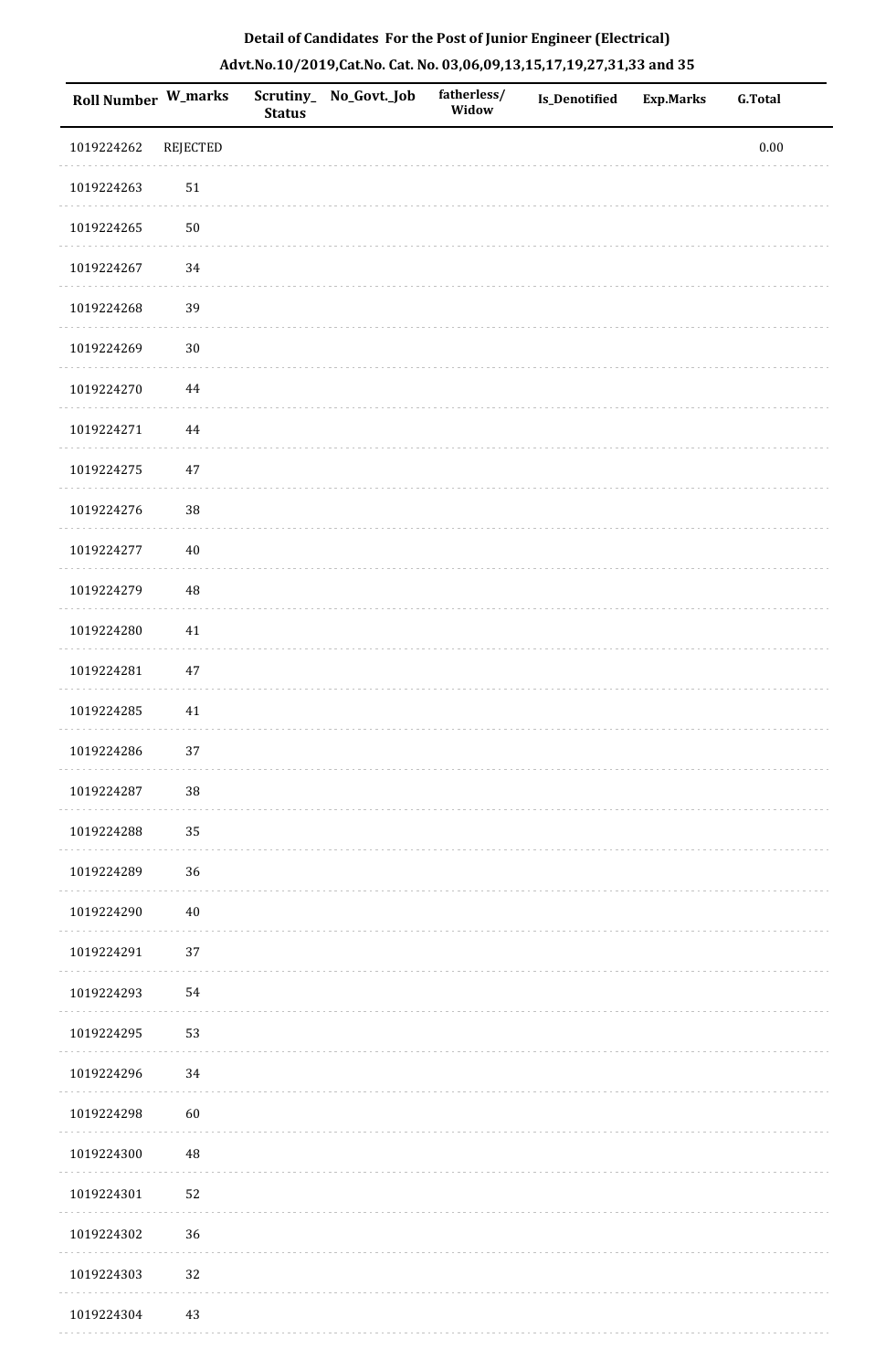| Roll Number W_marks |          | <b>Status</b> | Scrutiny_ No_Govt._Job | fatherless/<br>Widow | Is_Denotified | <b>Exp.Marks</b> | <b>G.Total</b> |
|---------------------|----------|---------------|------------------------|----------------------|---------------|------------------|----------------|
| 1019224305          | 49       |               |                        |                      |               |                  |                |
| 1019224306          | 37       |               |                        |                      |               |                  |                |
| 1019224308          | 47       |               |                        |                      |               |                  |                |
| 1019224310          | 45       |               |                        |                      |               |                  |                |
| 1019224311          | 36       |               |                        |                      |               |                  |                |
| 1019224313          | 38       |               |                        |                      |               |                  |                |
| 1019224315          | 36       |               |                        |                      |               |                  |                |
| 1019224316          | 29       |               |                        |                      |               |                  |                |
| 1019224318          | $47\,$   |               |                        |                      |               |                  |                |
| 1019224321          | 39       |               |                        |                      |               |                  |                |
| 1019224322          | 44       |               |                        |                      |               |                  |                |
| 1019224323          | 24       |               |                        |                      |               |                  |                |
| 1019224324          | 34       |               |                        |                      |               |                  |                |
| 1019224325          | REJECTED |               |                        |                      |               |                  | $0.00\,$       |
| 1019224326          | $31\,$   |               |                        |                      |               |                  |                |
| 1019224327          | 45       |               |                        |                      |               |                  |                |
| 1019224328          | 41       |               |                        |                      |               |                  |                |
| 1019224329          | 23       |               |                        |                      |               |                  |                |
| 1019224331          | 25       |               |                        |                      |               |                  |                |
| 1019224332          | 31       |               |                        |                      |               |                  |                |
| 1019224333          | $40\,$   |               |                        |                      |               |                  |                |
| 1019224335          | 47       |               |                        |                      |               |                  |                |
| 1019224337          | 38       |               |                        |                      |               |                  |                |
| 1019224338          | 35       |               |                        |                      |               |                  |                |
| 1019224339          | $40\,$   |               |                        |                      |               |                  |                |
| 1019224344          | 48       |               |                        |                      |               |                  |                |
| 1019224345          | 47       |               |                        |                      |               |                  |                |
| 1019224347          | 28       |               |                        |                      |               |                  |                |
| 1019224348          | 39       |               |                        |                      |               |                  |                |
| 1019224351          | 33       |               |                        |                      |               |                  |                |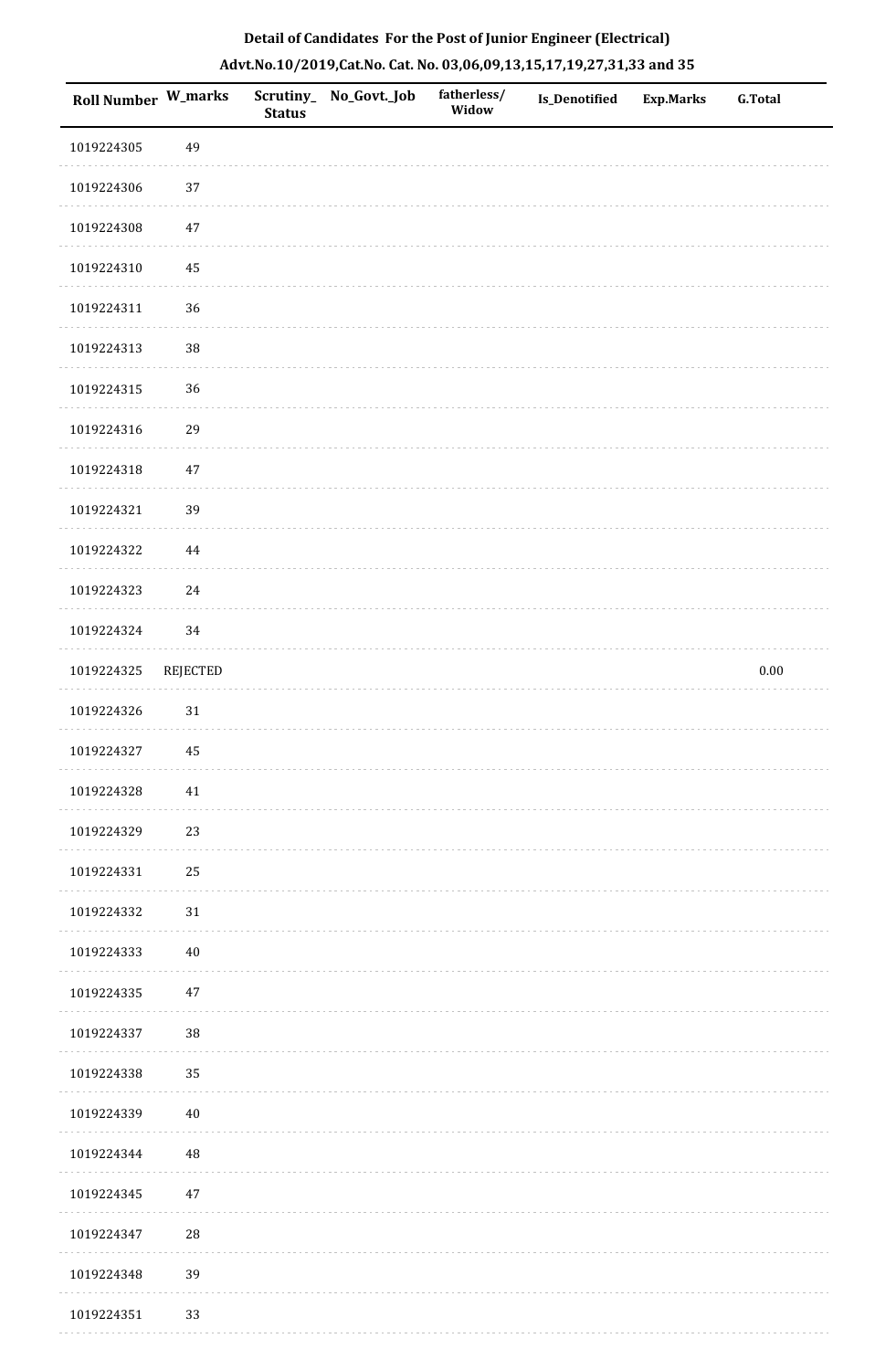| Roll Number W_marks |            | <b>Status</b> | Scrutiny_No_Govt._Job | fatherless/<br>Widow | Is_Denotified | <b>Exp.Marks</b> | <b>G.Total</b> |
|---------------------|------------|---------------|-----------------------|----------------------|---------------|------------------|----------------|
| 1019224352          | 39         |               |                       |                      |               |                  |                |
| 1019224353          | 39         |               |                       |                      |               |                  |                |
| 1019224354          | 42         |               |                       |                      |               |                  |                |
| 1019224355          | 28         |               |                       |                      |               |                  |                |
| 1019224356          | $13\,$     |               |                       |                      |               |                  |                |
| 1019224357          | 35         |               |                       |                      |               |                  |                |
| 1019224358          | 33         |               |                       |                      |               |                  |                |
| 1019224359          | $40\,$     |               |                       |                      |               |                  |                |
| 1019224360          | $30\,$     |               |                       |                      |               |                  |                |
| 1019224362          | 31         |               |                       |                      |               |                  |                |
| 1019224363          | 42         |               |                       |                      |               |                  |                |
| 1019224364          | $40\,$     |               |                       |                      |               |                  |                |
| 1019224367          | $30\,$     |               |                       |                      |               |                  |                |
| 1019224369          | 42         |               |                       |                      |               |                  |                |
| 1019224370          | 41         |               |                       |                      |               |                  |                |
| 1019224371          | 33         |               |                       |                      |               |                  |                |
| 1019224372          | 39         |               |                       |                      |               |                  |                |
| 1019224373          | $30\,$     |               |                       |                      |               |                  |                |
| 1019224374          | 39         |               |                       |                      |               |                  |                |
| 1019224375          | 41         |               |                       |                      |               |                  |                |
| 1019224377          | 35         |               |                       |                      |               |                  |                |
| 1019224378          |            | Not Eligible  |                       |                      |               |                  |                |
| 1019224379          | 40         |               |                       |                      |               |                  |                |
| 1019224380          | 27         |               |                       |                      |               |                  |                |
| 1019224381          | $40\,$     |               |                       |                      |               |                  |                |
| 1019224382          | $\rm 45$   |               |                       |                      |               |                  |                |
| 1019224384          | 43         |               |                       |                      |               |                  |                |
| 1019224385          | $50\,$     |               |                       |                      |               |                  |                |
| 1019224386          | ${\bf 51}$ |               |                       |                      |               |                  |                |
|                     |            |               |                       |                      |               |                  |                |

# **Detail of Candidates For the Post of Junior Engineer (Electrical) Advt.No.10/2019,Cat.No. Cat. No. 03,06,09,13,15,17,19,27,31,33 and 35**

1019224387 37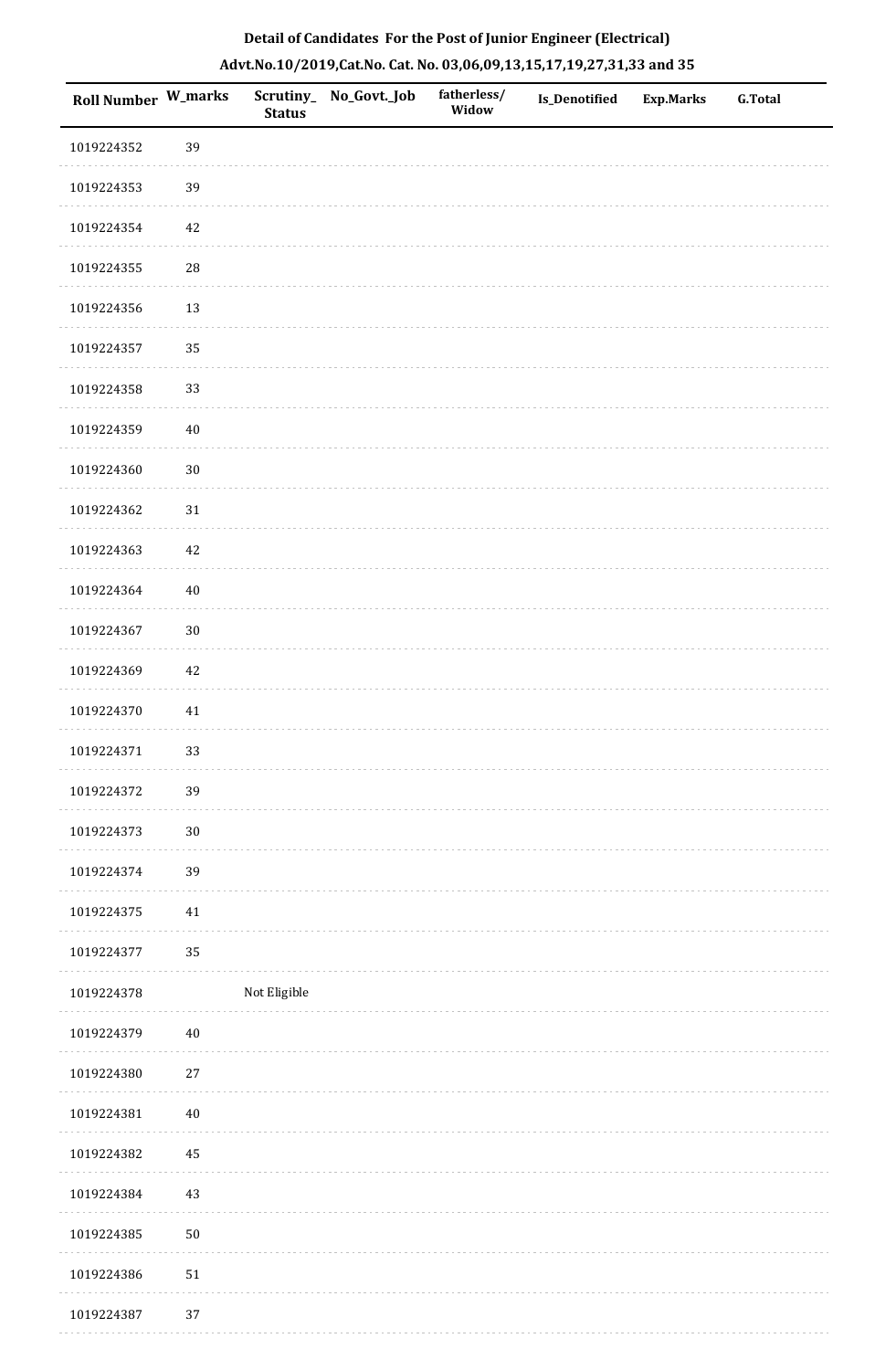| Roll Number W_marks |            | <b>Status</b> | Scrutiny_ No_Govt._Job | fatherless/<br>Widow | Is_Denotified    | <b>Exp.Marks</b> | <b>G.Total</b> |
|---------------------|------------|---------------|------------------------|----------------------|------------------|------------------|----------------|
| 1019224388          | 33         |               |                        |                      |                  |                  |                |
| 1019224389          | 37         |               |                        |                      |                  |                  |                |
| 1019224390          | $30\,$     |               |                        |                      |                  |                  |                |
| 1019224391          | 49         |               |                        |                      |                  |                  |                |
| 1019224393          | $43\,$     |               |                        |                      |                  |                  |                |
| 1019224394          | $42\,$     |               |                        |                      |                  |                  |                |
| 1019224395          | 42         |               |                        |                      |                  |                  |                |
| 1019224398          | 26         |               |                        |                      |                  |                  |                |
| 1019224399          | 36         |               |                        |                      |                  |                  |                |
| 1019224400          | 35         |               |                        |                      |                  |                  |                |
| 1019224402          | 33         |               |                        |                      |                  |                  |                |
| 1019224404          | 57         | Eligible      | $\boldsymbol{0}$       | $\boldsymbol{0}$     | $\boldsymbol{0}$ | $0.00\,$         | 57.00          |
| 1019224406          | 36         |               |                        |                      |                  |                  |                |
| 1019224407          | 53         |               |                        |                      |                  |                  |                |
| 1019224409          | 45         |               |                        |                      |                  |                  |                |
| 1019224412          | 35         |               |                        |                      |                  |                  |                |
| 1019224416          | 47         |               |                        |                      |                  |                  |                |
| 1019224418          | 57         |               |                        |                      |                  |                  |                |
| 1019224420          | 33         |               |                        |                      |                  |                  |                |
| 1019224421          | $\rm 48$   |               |                        |                      |                  |                  |                |
| 1019224422          | 35         |               |                        |                      |                  |                  |                |
| 1019224423          | 41         |               |                        |                      |                  |                  |                |
| 1019224424          | 55         |               |                        |                      |                  |                  |                |
| 1019224425          | 22         |               |                        |                      |                  |                  |                |
| 1019224426          | 32         |               |                        |                      |                  |                  |                |
| 1019224427          | $40\,$     |               |                        |                      |                  |                  |                |
| 1019224430          | $60\,$     | Eligible      | $5\phantom{.0}$        | $\bf{0}$             | $\bf{0}$         | 0.00             | 65.00          |
| 1019224431          | $41\,$     |               |                        |                      |                  |                  |                |
| 1019224432          | 45         |               |                        |                      |                  |                  |                |
| 1019224435          | ${\bf 50}$ |               |                        |                      |                  |                  |                |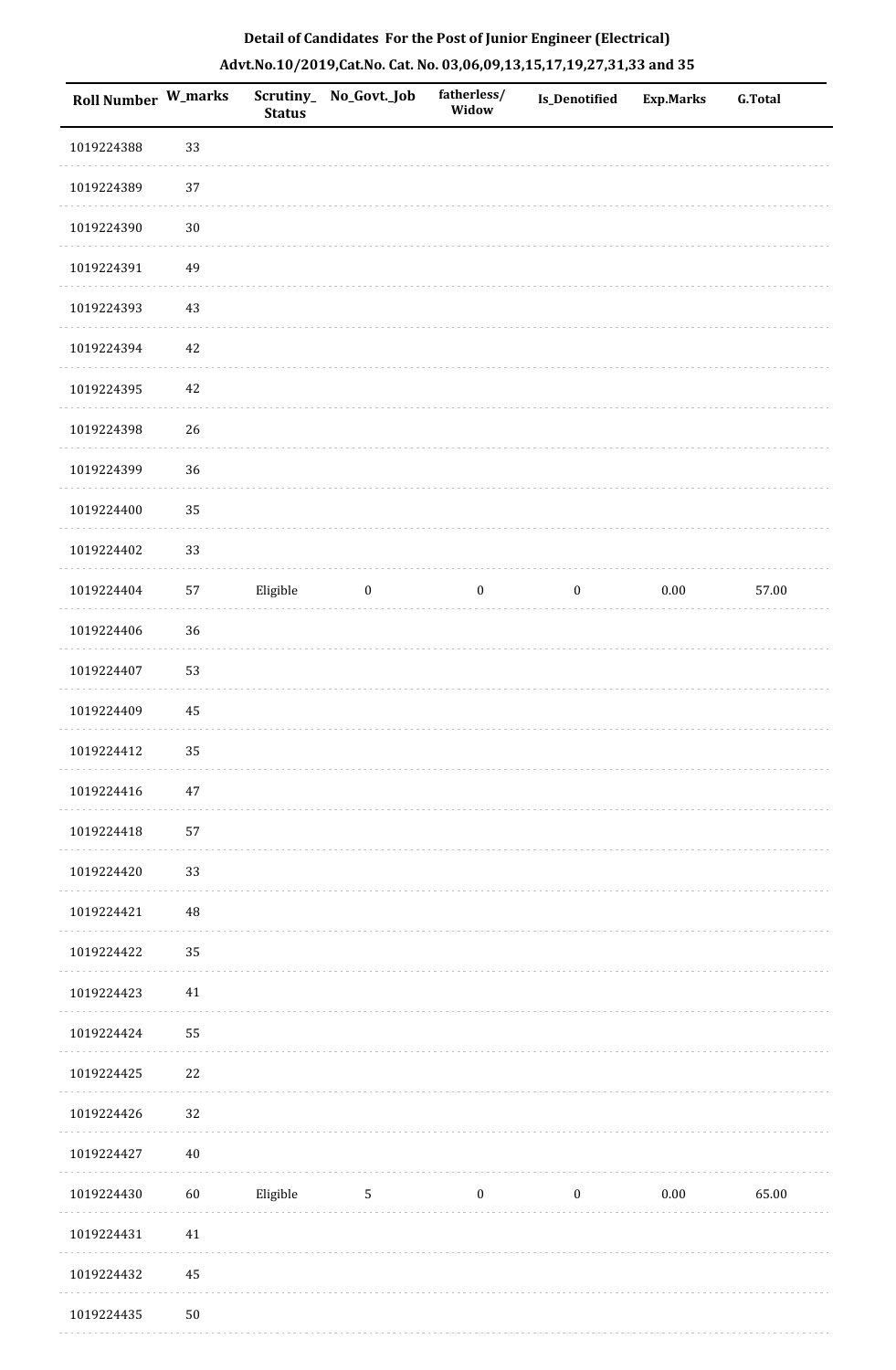| <b>Roll Number W_marks</b> |                  | <b>Status</b> | Scrutiny_No_Govt._Job | fatherless/<br>Widow | <b>Is_Denotified</b> | <b>Exp.Marks</b> | <b>G.Total</b> |
|----------------------------|------------------|---------------|-----------------------|----------------------|----------------------|------------------|----------------|
| 1019224436                 | 44               |               |                       |                      |                      |                  |                |
| 1019224438                 | 48               |               |                       |                      |                      |                  |                |
| 1019224440                 | 43               |               |                       |                      |                      |                  |                |
| 1019224442                 | 55               |               |                       |                      |                      |                  |                |
| 1019224443                 | $\sqrt{28}$      |               |                       |                      |                      |                  |                |
| 1019224444                 | $\bf 46$         | Eligible      | $5\phantom{.0}$       | $\boldsymbol{0}$     | $\boldsymbol{0}$     | $0.00\,$         | $51.00\,$      |
| 1019224445                 | $\sqrt{46}$      |               |                       |                      |                      |                  |                |
| 1019224446                 | $\boldsymbol{9}$ |               |                       |                      |                      |                  |                |
| 1019224447                 | 34               |               |                       |                      |                      |                  |                |
| 1019224448                 | 39               |               |                       |                      |                      |                  |                |
| 1019224449                 | 58               |               |                       |                      |                      |                  |                |
| 1019224450                 | 43               |               |                       |                      |                      |                  |                |
| 1019224454                 | 32               |               |                       |                      |                      |                  |                |
| 1019224455                 | $30\,$           |               |                       |                      |                      |                  |                |
| 1019224457                 | 43               |               |                       |                      |                      |                  |                |
| 1019224459                 | 34               |               |                       |                      |                      |                  |                |
| 1019224460                 | $50\,$           |               |                       |                      |                      |                  |                |
| 1019224461                 | $38\,$           |               |                       |                      |                      |                  |                |
| 1019224465                 | 54               |               |                       |                      |                      |                  |                |
| 1019224466                 | 36               |               |                       |                      |                      |                  |                |
| 1019224467                 | 43               |               |                       |                      |                      |                  |                |
| 1019224468                 | 46               |               |                       |                      |                      |                  |                |
| 1019224470                 | 40               | Eligible      | $\bf{0}$              | $\boldsymbol{0}$     | $\boldsymbol{0}$     | $0.00\,$         | 40.00          |
| 1019224472                 | 36               |               |                       |                      |                      |                  |                |
| 1019224473                 | 24               |               |                       |                      |                      |                  |                |
| 1019224474                 | 52               |               |                       |                      |                      |                  |                |
| 1019224475                 | 45               |               |                       |                      |                      |                  |                |
| 1019224476                 | 46               |               |                       |                      |                      |                  |                |
| 1019224478                 | 44               |               |                       |                      |                      |                  |                |
| 1019224480                 | 43               |               |                       |                      |                      |                  |                |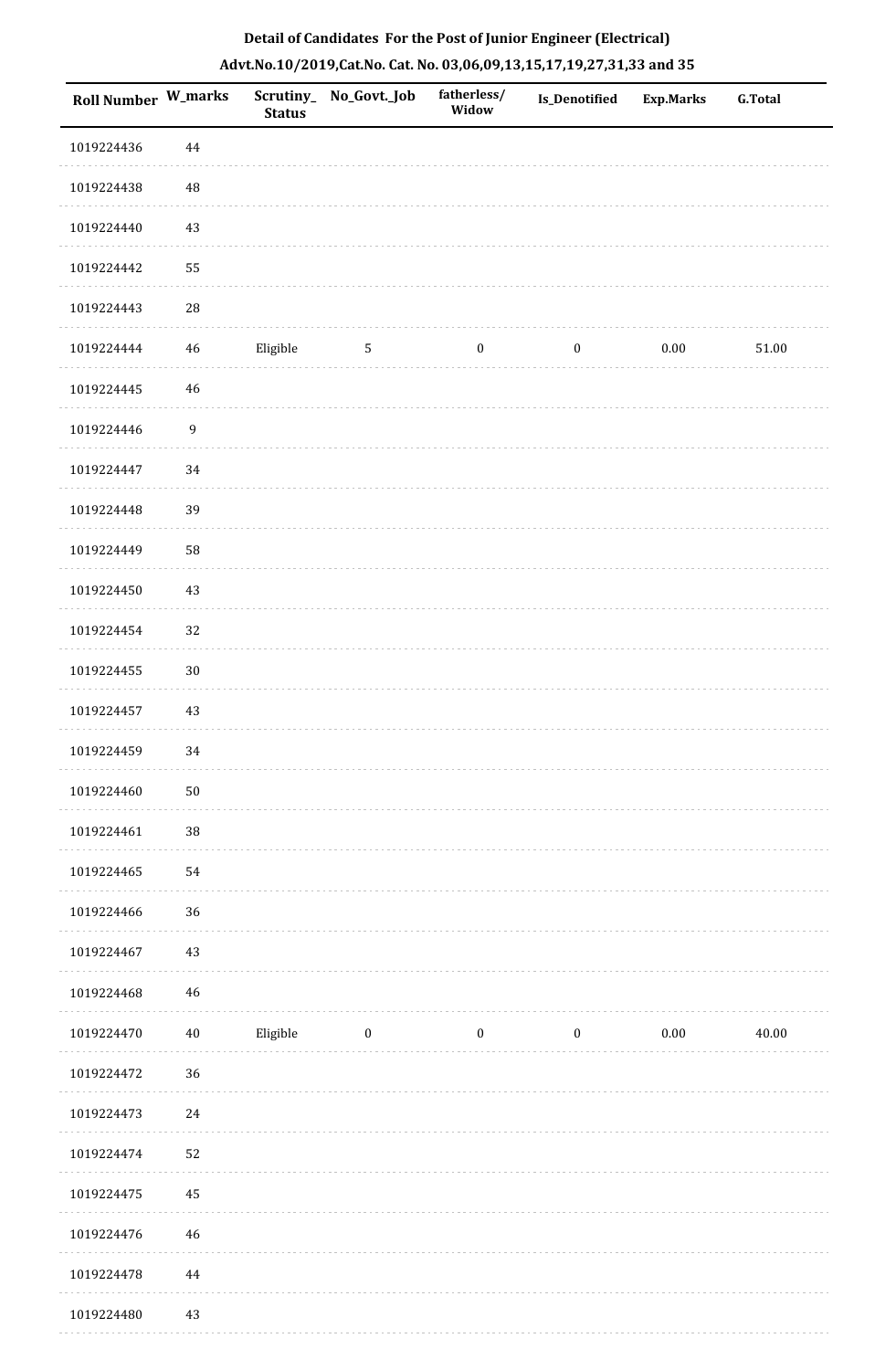| <b>Roll Number W_marks</b> |          | <b>Status</b> | Scrutiny_No_Govt._Job | fatherless/<br>Widow | Is_Denotified    | <b>Exp.Marks</b> | <b>G.Total</b> |
|----------------------------|----------|---------------|-----------------------|----------------------|------------------|------------------|----------------|
| 1019224481                 | $30\,$   |               |                       |                      |                  |                  |                |
| 1019224484                 | $\bf 44$ |               |                       |                      |                  |                  |                |
| 1019224485                 | 66       | Eligible      | $\mathbf 5$           | $\boldsymbol{0}$     | $\boldsymbol{0}$ | $0.00\,$         | $71.00\,$      |
| 1019224486                 | 54       |               |                       |                      |                  |                  |                |
| 1019224487                 | $\rm 48$ |               |                       |                      |                  |                  |                |
| 1019224489                 | 58       | Absent        | $\boldsymbol{0}$      | $\boldsymbol{0}$     | $\boldsymbol{0}$ | $0.00\,$         |                |
| 1019224490                 | $43\,$   |               |                       |                      |                  |                  |                |
| 1019224494                 | $31\,$   |               |                       |                      |                  |                  |                |
| 1019224495                 | $50\,$   |               |                       |                      |                  |                  |                |
| 1019224496                 | $51\,$   |               |                       |                      |                  |                  |                |
| 1019224497                 | $42\,$   |               |                       |                      |                  |                  |                |
| 1019224499                 | 44       |               |                       |                      |                  |                  |                |
| 1019224501                 | 35       |               |                       |                      |                  |                  |                |
| 1019224502                 | 66       | Eligible      | $\bf{0}$              | $\boldsymbol{0}$     | $\boldsymbol{0}$ | $0.00\,$         | 66.00          |
| 1019224503                 | $40\,$   |               |                       |                      |                  |                  |                |
| 1019224504                 | 37       |               |                       |                      |                  |                  |                |
| 1019224506                 | 33       |               |                       |                      |                  |                  |                |
| 1019224507                 | $50\,$   |               |                       |                      |                  |                  |                |
| 1019224509                 | 57       |               |                       |                      |                  |                  |                |
| 1019224510                 | 39       |               |                       |                      |                  |                  |                |
| 1019224511                 | 44       |               |                       |                      |                  |                  |                |
| 1019224514                 | 34       |               |                       |                      |                  |                  |                |
| 1019224515                 | 33       |               |                       |                      |                  |                  |                |
| 1019224516                 | $11\,$   |               |                       |                      |                  |                  |                |
| 1019224518                 | $40\,$   |               |                       |                      |                  |                  |                |
| 1019224520                 |          | Not Eligible  |                       |                      |                  |                  |                |
| 1019224521                 | 37       |               |                       |                      |                  |                  |                |
| 1019224522                 | 39       |               |                       |                      |                  |                  |                |
| 1019224524                 | 29       |               |                       |                      |                  |                  |                |
| 1019224526                 | 36       |               |                       |                      |                  |                  |                |

 $1.1.1.1$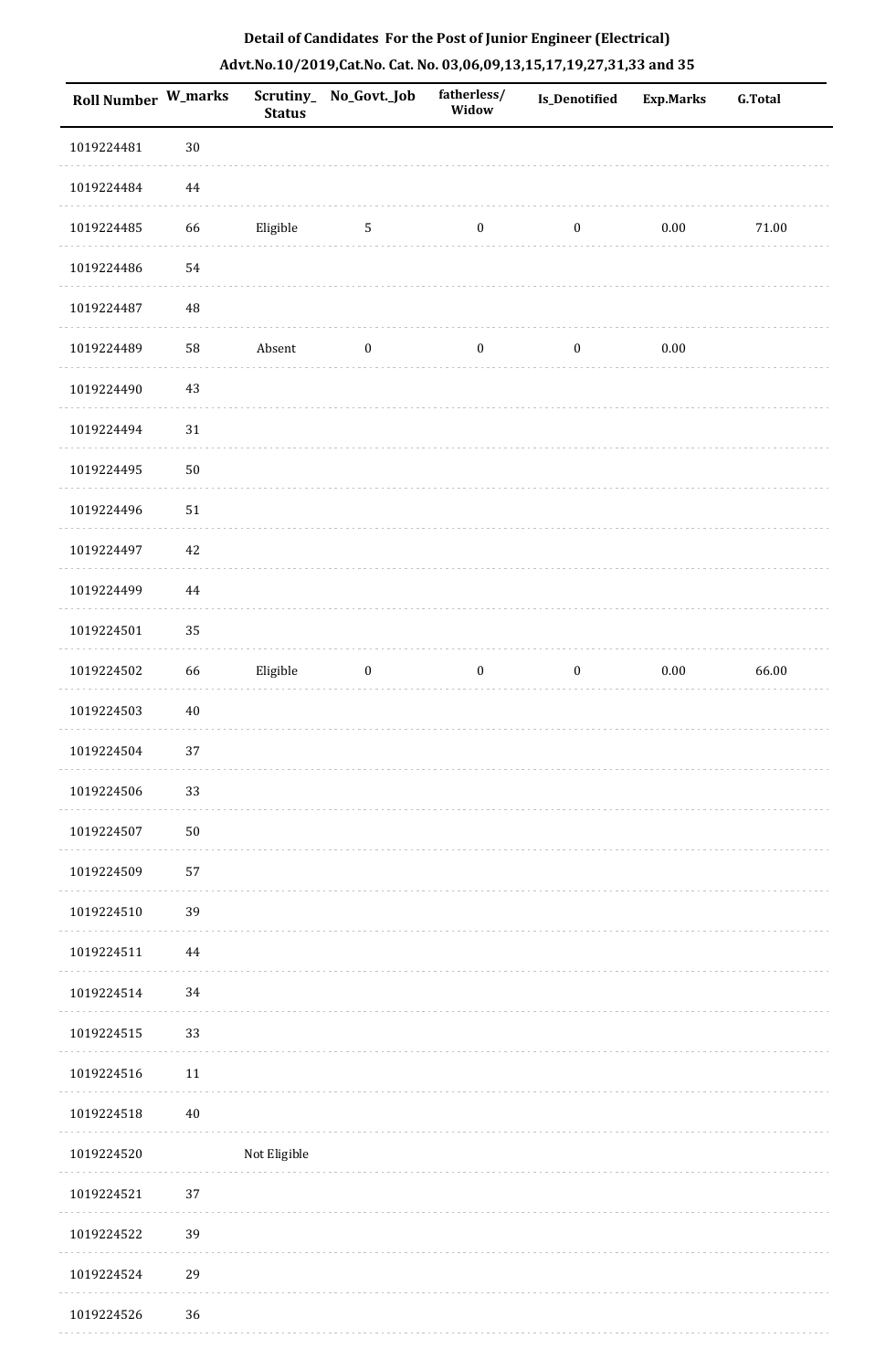| <b>Roll Number W_marks</b> |            | <b>Status</b> | Scrutiny_No_Govt._Job | fatherless/<br>Widow | <b>Is_Denotified</b> | <b>Exp.Marks</b> | <b>G.Total</b> |
|----------------------------|------------|---------------|-----------------------|----------------------|----------------------|------------------|----------------|
| 1019224527                 | $47\,$     |               |                       |                      |                      |                  |                |
| 1019224530                 | $\rm 45$   |               |                       |                      |                      |                  |                |
| 1019224531                 | $30\,$     |               |                       |                      |                      |                  |                |
| 1019224533                 | $42\,$     |               |                       |                      |                      |                  |                |
| 1019224534                 | 37         |               |                       |                      |                      |                  |                |
| 1019224536                 | 39         |               |                       |                      |                      |                  |                |
| 1019224544                 | $50\,$     |               |                       |                      |                      |                  |                |
| 1019224545                 | 34         |               |                       |                      |                      |                  |                |
| 1019224546                 | $41\,$     |               |                       |                      |                      |                  |                |
| 1019224547                 | $40\,$     |               |                       |                      |                      |                  |                |
| 1019224548                 | $47\,$     |               |                       |                      |                      |                  |                |
| 1019224549                 | 36         |               |                       |                      |                      |                  |                |
| 1019224552                 | $31\,$     |               |                       |                      |                      |                  |                |
| 1019224553                 | ${\bf 28}$ |               |                       |                      |                      |                  |                |
| 1019224555                 | 42         |               |                       |                      |                      |                  |                |
| 1019224556                 | $42\,$     |               |                       |                      |                      |                  |                |
| 1019224557                 | 39         |               |                       |                      |                      |                  |                |
| 1019224558                 | 31         |               |                       |                      |                      |                  |                |
| 1019224562                 | $20\,$     |               |                       |                      |                      |                  |                |
| 1019224564                 | 31         |               |                       |                      |                      |                  |                |
| 1019224565                 | $41\,$     |               |                       |                      |                      |                  |                |
| 1019224566                 | $\rm 48$   |               |                       |                      |                      |                  |                |
| 1019224568                 | $47\,$     |               |                       |                      |                      |                  |                |
| 1019224569                 | 54         | Eligible      | $\bf{0}$              | $\boldsymbol{0}$     | $\boldsymbol{0}$     | $0.00\,$         | 54.00          |
| 1019224570                 | 35         |               |                       |                      |                      |                  |                |
| 1019224572                 | 39         |               |                       |                      |                      |                  |                |
| 1019224574                 | 31         |               |                       |                      |                      |                  |                |
| 1019224575                 | 55         |               |                       |                      |                      |                  |                |
| 1019224576                 | REJECTED   |               |                       |                      |                      |                  | $0.00\,$       |
| 1019224577                 | 49         |               |                       |                      |                      |                  |                |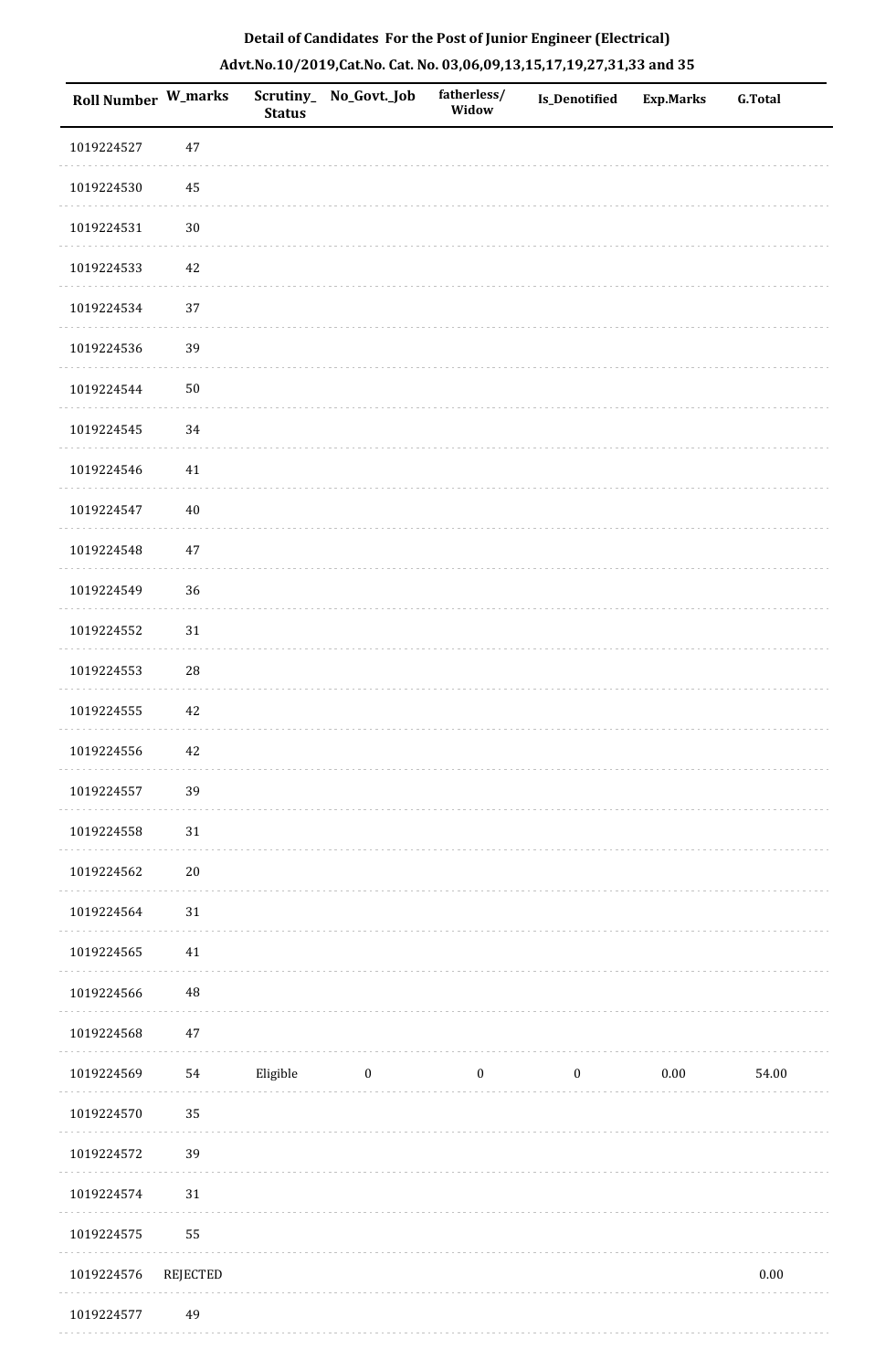| Roll Number W_marks |                 | Scrutiny_<br><b>Status</b> | No_Govt._Job | fatherless/<br>Widow | <b>Is_Denotified</b> | <b>Exp.Marks</b> | <b>G.Total</b> |
|---------------------|-----------------|----------------------------|--------------|----------------------|----------------------|------------------|----------------|
| 1019224579          | $\bf 44$        |                            |              |                      |                      |                  |                |
| 1019224587          | $50\,$          |                            |              |                      |                      |                  |                |
| 1019224590          | 40              |                            |              |                      |                      |                  |                |
| 1019224593          | $47\,$          |                            |              |                      |                      |                  |                |
| 1019224597          | 36              |                            |              |                      |                      |                  |                |
| 1019224598          | $47\,$          |                            |              |                      |                      |                  |                |
| 1019224599          | $\rm 48$        |                            |              |                      |                      |                  |                |
| 1019224600          | 46              |                            |              |                      |                      |                  |                |
| 1019224603          | 32              |                            |              |                      |                      |                  |                |
| 1019224604          | 34              |                            |              |                      |                      |                  |                |
| 1019224607          | $41\,$          |                            |              |                      |                      |                  |                |
| 1019224608          | 42              |                            |              |                      |                      |                  |                |
| 1019224609          | 36              |                            |              |                      |                      |                  |                |
| 1019224610          | 49              |                            |              |                      |                      |                  |                |
| 1019224613          | 43              |                            |              |                      |                      |                  |                |
| 1019224614          | 43              |                            |              |                      |                      |                  |                |
| 1019224615          | 45              |                            |              |                      |                      |                  |                |
| 1019224616          | <b>REJECTED</b> |                            |              |                      |                      |                  | $0.00\,$       |
| 1019224617          | $42\,$          |                            |              |                      |                      |                  |                |
| 1019224618          | 49              |                            |              |                      |                      |                  |                |
| 1019224619          | 35              |                            |              |                      |                      |                  |                |
| 1019224620          | 26              |                            |              |                      |                      |                  |                |
| 1019224621          | $34\,$          |                            |              |                      |                      |                  |                |
| 1019224629          | 47              |                            |              |                      |                      |                  |                |
| 1019224630          | 37              |                            |              |                      |                      |                  |                |
| 1019224631          | 39              |                            |              |                      |                      |                  |                |
| 1019224635          | 62              | Eligible                   | $\bf{0}$     | $\boldsymbol{0}$     | $\boldsymbol{0}$     | $0.00\,$         | 62.00          |
| 1019224637          | $38\,$          |                            |              |                      |                      |                  |                |
| 1019224639          | REJECTED        |                            |              |                      |                      |                  | $0.00\,$       |
|                     |                 |                            |              |                      |                      |                  |                |

1019224641 40

**Sala**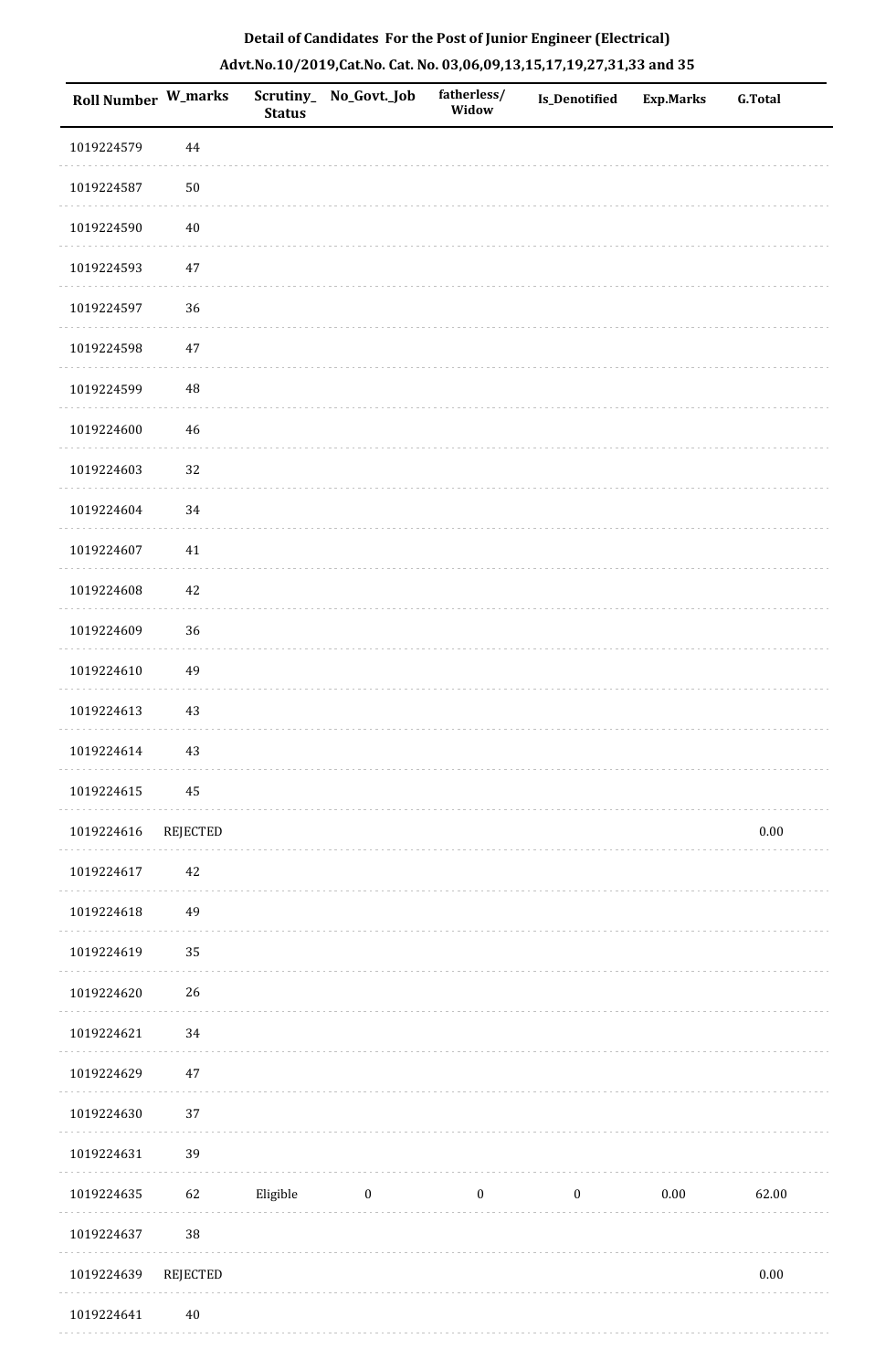| Roll Number W_marks |             | <b>Status</b> | Scrutiny_ No_Govt._Job | fatherless/<br>Widow | Is_Denotified | <b>Exp.Marks</b> | <b>G.Total</b> |
|---------------------|-------------|---------------|------------------------|----------------------|---------------|------------------|----------------|
| 1019224642          | $\bf 45$    |               |                        |                      |               |                  |                |
| 1019224646          | 46          |               |                        |                      |               |                  |                |
| 1019224647          | $\sqrt{28}$ |               |                        |                      |               |                  |                |
| 1019224648          | 55          |               |                        |                      |               |                  |                |
| 1019224650          | 21          |               |                        |                      |               |                  |                |
| 1019224653          | 33          |               |                        |                      |               |                  |                |
| 1019224655          | 46          |               |                        |                      |               |                  |                |
| 1019224658          | 33          |               |                        |                      |               |                  |                |
| 1019224659          | 34          |               |                        |                      |               |                  |                |
| 1019224661          | 53          |               |                        |                      |               |                  |                |
| 1019224664          | $\rm 48$    |               |                        |                      |               |                  |                |
| 1019224665          | 42          |               |                        |                      |               |                  |                |
| 1019224666          | 39          |               |                        |                      |               |                  |                |
| 1019224668          | $40\,$      |               |                        |                      |               |                  |                |
| 1019224669          | $31\,$      |               |                        |                      |               |                  |                |
| 1019224673          | 35          |               |                        |                      |               |                  |                |
| 1019224676          | 47          |               |                        |                      |               |                  |                |
| 1019224677          | $40\,$      |               |                        |                      |               |                  |                |
| 1019224680          | $18\,$      |               |                        |                      |               |                  |                |
| 1019224682          | 43          |               |                        |                      |               |                  |                |
| 1019224685          | 52          |               |                        |                      |               |                  |                |
| 1019224686          | 42          |               |                        |                      |               |                  |                |
| 1019224687          | $50\,$      |               |                        |                      |               |                  |                |
| 1019224689          | 32          |               |                        |                      |               |                  |                |
| 1019224690          | $27\,$      |               |                        |                      |               |                  |                |
| 1019224691          | $40\,$      |               |                        |                      |               |                  |                |
| 1019224695          | $30\,$      |               |                        |                      |               |                  |                |
| 1019224697          | 33          |               |                        |                      |               |                  |                |
| 1019224698          | 29          |               |                        |                      |               |                  |                |
| 1019224699          | 44          |               |                        |                      |               |                  |                |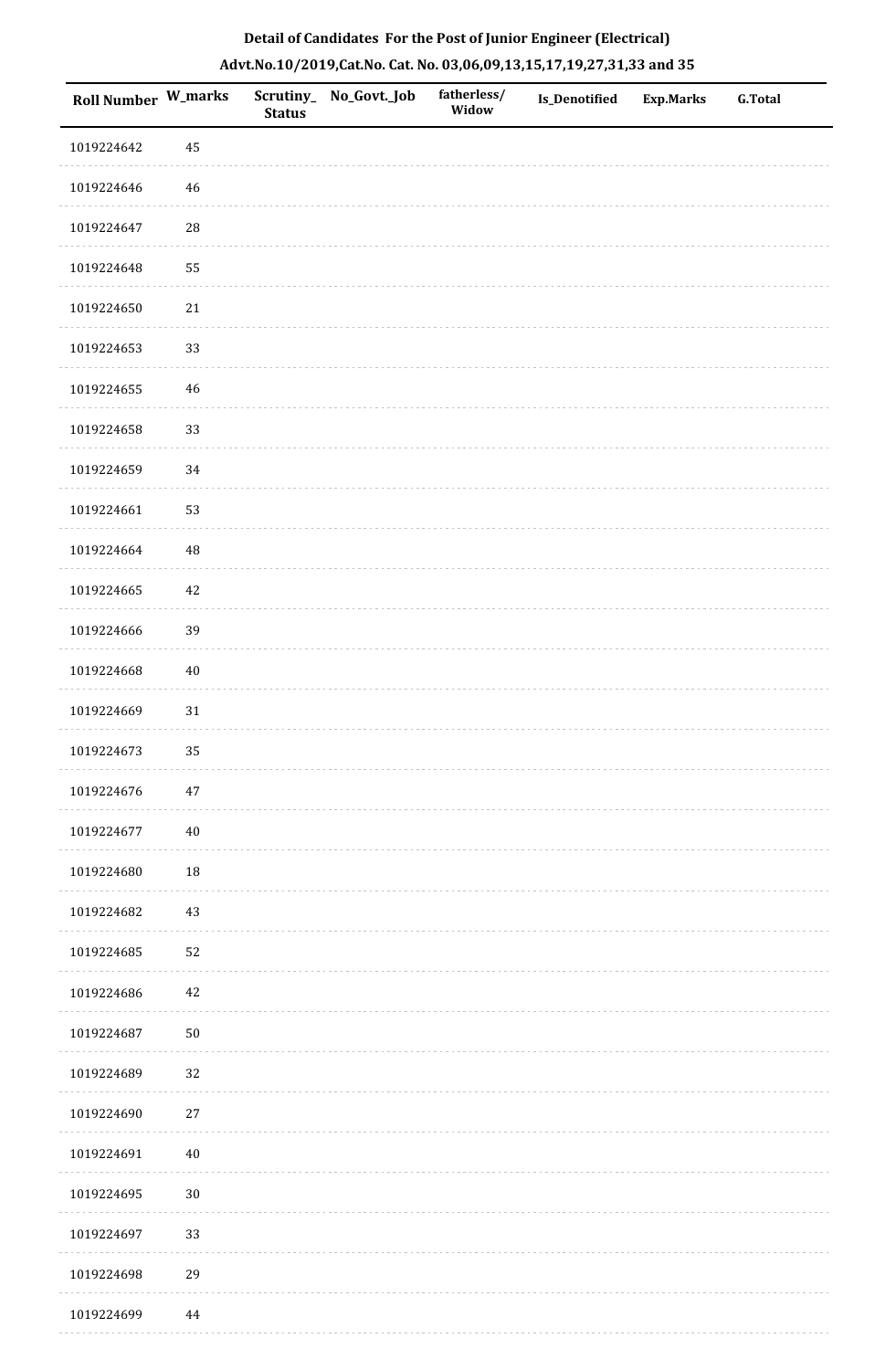| Roll Number W_marks |        | <b>Status</b> | Scrutiny_ No_Govt._Job | fatherless/<br>Widow | Is_Denotified | <b>Exp.Marks</b> | G.Total |
|---------------------|--------|---------------|------------------------|----------------------|---------------|------------------|---------|
| 1019224701          | 29     |               |                        |                      |               |                  |         |
| 1019224702          | 44     |               |                        |                      |               |                  |         |
| 1019224703          | 39     |               |                        |                      |               |                  |         |
| 1019224704          | $38\,$ |               |                        |                      |               |                  |         |
| 1019224708          | 46     |               |                        |                      |               |                  |         |
| 1019224709          | 37     |               |                        |                      |               |                  |         |
| 1019224710          | $40\,$ |               |                        |                      |               |                  |         |
| 1019224711          | 35     |               |                        |                      |               |                  |         |
| 1019224713          | 44     |               |                        |                      |               |                  |         |
| 1019224714          | 34     |               |                        |                      |               |                  |         |
| 1019224717          | 39     |               |                        |                      |               |                  |         |
| 1019224720          | 59     |               |                        |                      |               |                  |         |
| 1019224721          | 26     |               |                        |                      |               |                  |         |
| 1019224722          |        | Not Eligible  |                        |                      |               |                  |         |
| 1019224723          | $25\,$ |               |                        |                      |               |                  |         |
| 1019224726          | 33     |               |                        |                      |               |                  |         |
| 1019224727          | 41     |               |                        |                      |               |                  |         |
| 1019224729          | 36     |               |                        |                      |               |                  |         |
| 1019224736          | $40\,$ |               |                        |                      |               |                  |         |
| 1019224737          | 41     |               |                        |                      |               |                  |         |
| 1019224738          | $41\,$ |               |                        |                      |               |                  |         |
| 1019224740          | 36     |               |                        |                      |               |                  |         |
| 1019224741          | 42     |               |                        |                      |               |                  |         |
| 1019224744          | $40\,$ |               |                        |                      |               |                  |         |
| 1019224745          | 52     |               |                        |                      |               |                  |         |
| 1019224746          | 31     |               |                        |                      |               |                  |         |
| 1019224747          | 35     |               |                        |                      |               |                  |         |
| 1019224749          | 37     |               |                        |                      |               |                  |         |
| 1019224753          | $47\,$ |               |                        |                      |               |                  |         |
| 1019224754          | 47     |               |                        |                      |               |                  |         |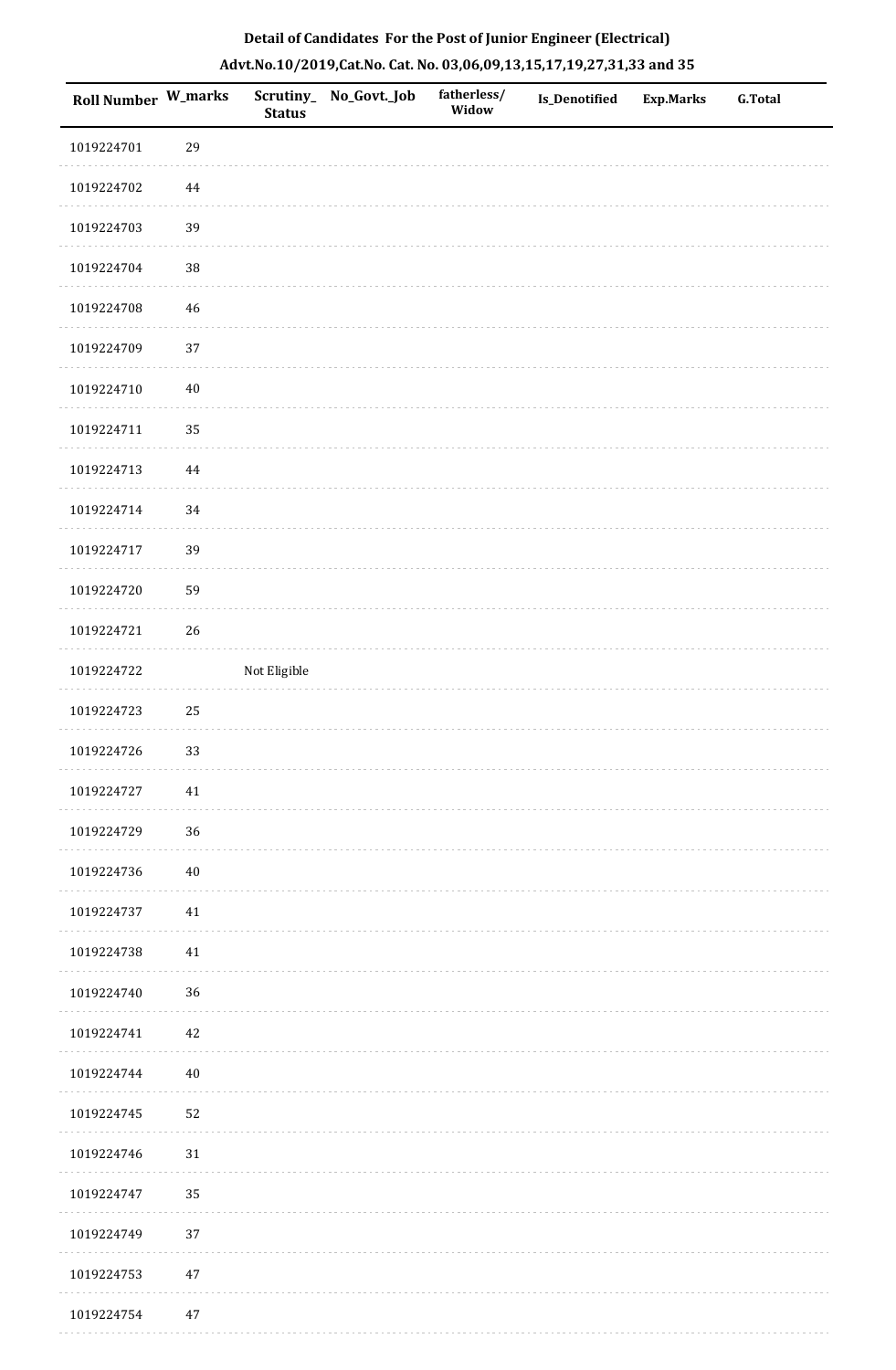| <b>Roll Number W_marks</b> |            | <b>Status</b> | Scrutiny_No_Govt._Job | fatherless/<br>Widow | Is_Denotified    | <b>Exp.Marks</b> | <b>G.Total</b> |
|----------------------------|------------|---------------|-----------------------|----------------------|------------------|------------------|----------------|
| 1019224755                 | 37         |               |                       |                      |                  |                  |                |
| 1019224765                 | 31         |               |                       |                      |                  |                  |                |
| 1019224766                 | 54         |               |                       |                      |                  |                  |                |
| 1019224767                 | 35         | Absent        | $\boldsymbol{0}$      | $\boldsymbol{0}$     | $\boldsymbol{0}$ | $0.00\,$         |                |
| 1019224770                 | $21\,$     |               |                       |                      |                  |                  |                |
| 1019224771                 | 58         |               |                       |                      |                  |                  |                |
| 1019224772                 | 49         |               |                       |                      |                  |                  |                |
| 1019224774                 | 52         | Eligible      | $\overline{5}$        | $\boldsymbol{0}$     | $\boldsymbol{0}$ | $0.00\,$         | 57.00          |
| 1019224775                 | 24         |               |                       |                      |                  |                  |                |
| 1019224777                 | 29         |               |                       |                      |                  |                  |                |
| 1019224778                 | 46         |               |                       |                      |                  |                  |                |
| 1019224779                 | 37         |               |                       |                      |                  |                  |                |
| 1019224782                 | 52         |               |                       |                      |                  |                  |                |
| 1019224783                 | 34         |               |                       |                      |                  |                  |                |
| 1019224784                 | 47         |               |                       |                      |                  |                  |                |
| 1019224785                 | $41\,$     |               |                       |                      |                  |                  |                |
| 1019224789                 | 29         |               |                       |                      |                  |                  |                |
| 1019224790                 | 37         |               |                       |                      |                  |                  |                |
| 1019224792                 | 33         |               |                       |                      |                  |                  |                |
| 1019224793                 | 43         |               |                       |                      |                  |                  |                |
| 1019224795                 | 34         |               |                       |                      |                  |                  |                |
| 1019224796                 | 35         |               |                       |                      |                  |                  |                |
| 1019224797                 | 52         | Eligible      | $\bf{0}$              | $\boldsymbol{0}$     | $\boldsymbol{0}$ | $0.00\,$         | 52.00          |
| 1019224800                 | ${\bf 28}$ |               |                       |                      |                  |                  |                |
| 1019224801                 | $\rm 48$   |               |                       |                      |                  |                  |                |
| 1019224802                 | $28\,$     |               |                       |                      |                  |                  |                |
| 1019224803                 | $30\,$     |               |                       |                      |                  |                  |                |
| 1019224804                 | 40         |               |                       |                      |                  |                  |                |
| 1019224807                 | $43\,$     |               |                       |                      |                  |                  |                |
| 1019224808                 | 31         |               |                       |                      |                  |                  |                |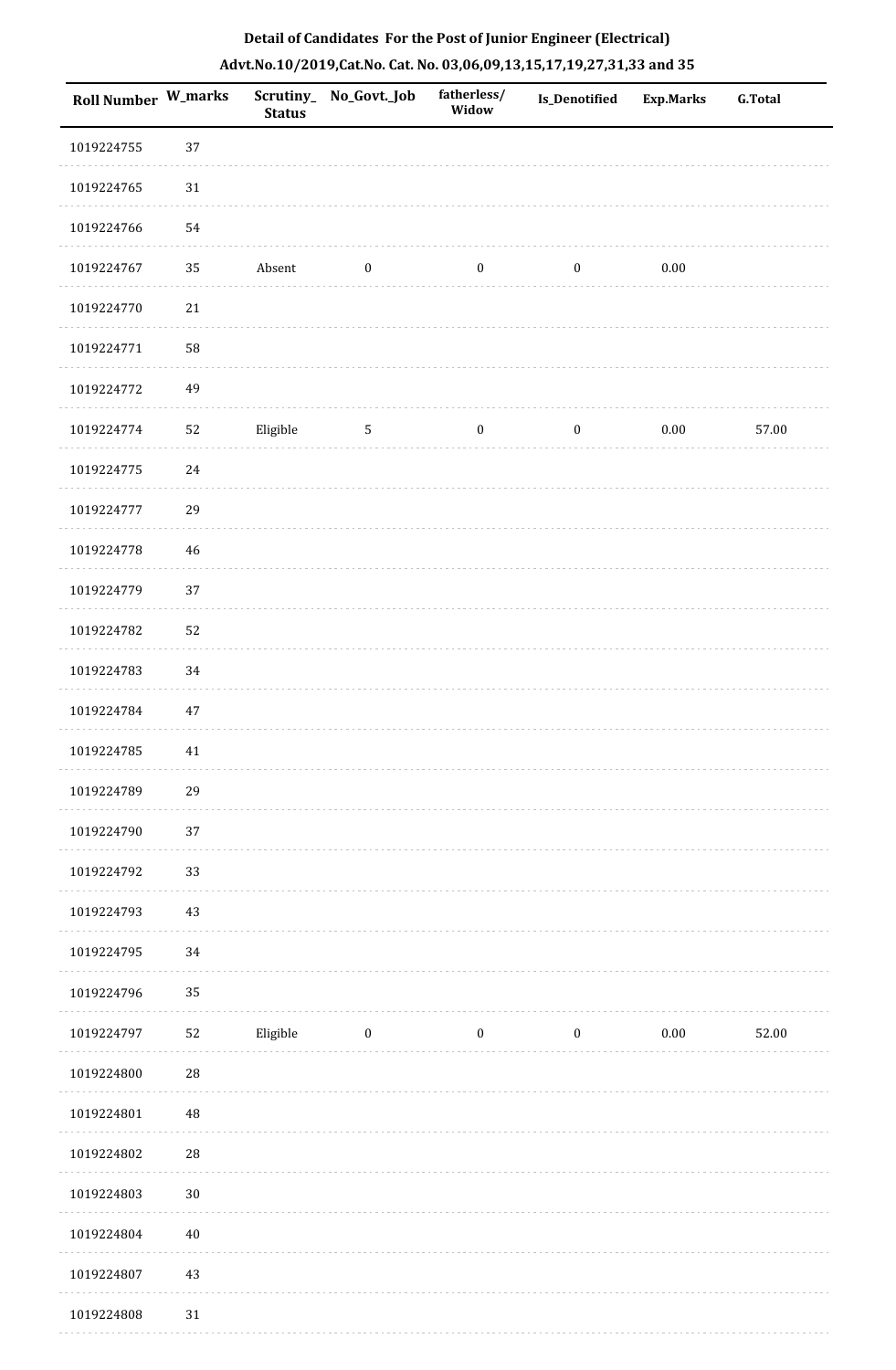|  | Detail of Candidates For the Post of Junior Engineer (Electrical)     |  |
|--|-----------------------------------------------------------------------|--|
|  | Advt.No.10/2019,Cat.No. Cat. No. 03,06,09,13,15,17,19,27,31,33 and 35 |  |

| <b>Roll Number W_marks</b> |            | <b>Status</b> | Scrutiny_ No_Govt._Job | fatherless/<br>Widow | Is_Denotified    | <b>Exp.Marks</b> | <b>G.Total</b> |
|----------------------------|------------|---------------|------------------------|----------------------|------------------|------------------|----------------|
| 1019224810                 | $38\,$     |               |                        |                      |                  |                  |                |
| 1019224811                 | 49         |               |                        |                      |                  |                  |                |
| 1019224813                 | 42         |               |                        |                      |                  |                  |                |
| 1019224814                 | $38\,$     |               |                        |                      |                  |                  |                |
| 1019224815                 | $40\,$     |               |                        |                      |                  |                  |                |
| 1019224817                 | 52         |               |                        |                      |                  |                  |                |
| 1019224818                 | $30\,$     |               |                        |                      |                  |                  |                |
| 1019224821                 | ${\bf 28}$ | Absent        | $\boldsymbol{0}$       | $\boldsymbol{0}$     | $\boldsymbol{0}$ | $0.00\,$         |                |
| 1019224824                 | 43         |               |                        |                      |                  |                  |                |
| 1019224825                 | 39         |               |                        |                      |                  |                  |                |
| 1019224827                 | $40\,$     |               |                        |                      |                  |                  |                |
| 1019224832                 | 38         |               |                        |                      |                  |                  |                |
| 1019224833                 | 39         |               |                        |                      |                  |                  |                |
| 1019224834                 | 50         |               |                        |                      |                  |                  |                |
| 1019224835                 | 44         |               |                        |                      |                  |                  |                |
| 1019224836                 | 50         |               |                        |                      |                  |                  |                |
| 1019224837                 | 46         |               |                        |                      |                  |                  |                |
| 1019224839                 | 28         |               |                        |                      |                  |                  |                |
| 1019224844                 | 35         |               |                        |                      |                  |                  |                |
| 1019224845                 | 37         |               |                        |                      |                  |                  |                |
| 1019224846                 | $30\,$     |               |                        |                      |                  |                  |                |
| 1019224847                 | $40\,$     |               |                        |                      |                  |                  |                |
| 1019224851                 | 36         |               |                        |                      |                  |                  |                |
| 1019224852                 | 51         |               |                        |                      |                  |                  |                |
| 1019224855                 |            | Not Eligible  |                        |                      |                  |                  |                |
| 1019224856                 | 33         |               |                        |                      |                  |                  |                |
| 1019224858                 | $41\,$     |               |                        |                      |                  |                  |                |
| 1019224859                 | 60         |               |                        |                      |                  |                  |                |
| 1019224862                 | 37         |               |                        |                      |                  |                  |                |
| 1019224863                 | 41         |               |                        |                      |                  |                  |                |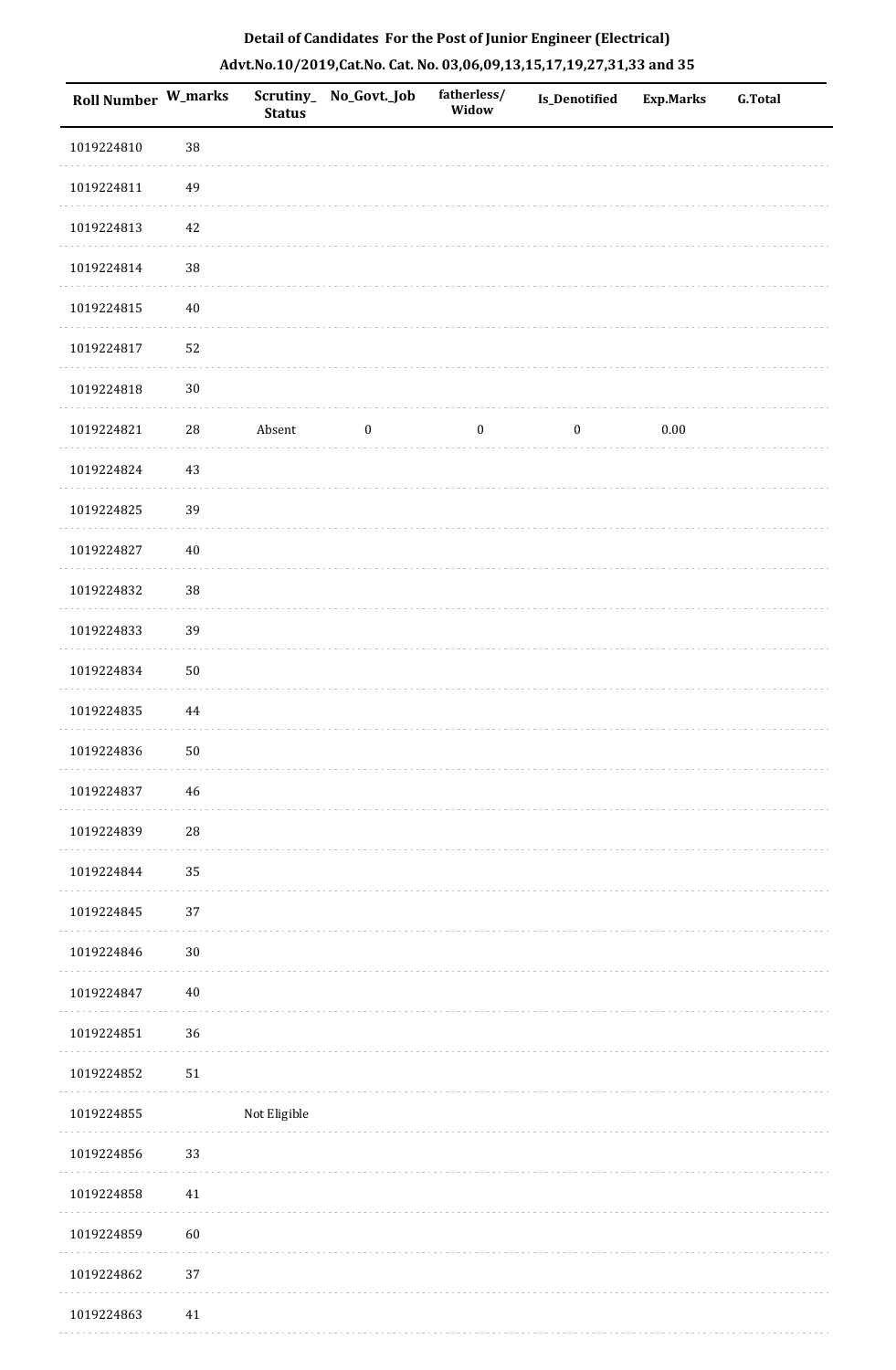| Roll Number W_marks |          | <b>Status</b> | Scrutiny_ No_Govt._Job | fatherless/<br>Widow | Is_Denotified    | <b>Exp.Marks</b> | <b>G.Total</b> |
|---------------------|----------|---------------|------------------------|----------------------|------------------|------------------|----------------|
| 1019224864          | 62       | Eligible      | $\boldsymbol{0}$       | $\boldsymbol{0}$     | $\boldsymbol{0}$ | $0.00\,$         | 62.00          |
| 1019224865          | $47\,$   |               |                        |                      |                  |                  |                |
| 1019224866          | 41       |               |                        |                      |                  |                  |                |
| 1019224867          | 37       |               |                        |                      |                  |                  |                |
| 1019224870          | 53       |               |                        |                      |                  |                  |                |
| 1019224871          | 32       |               |                        |                      |                  |                  |                |
| 1019224872          | 29       |               |                        |                      |                  |                  |                |
| 1019224874          | 34       |               |                        |                      |                  |                  |                |
| 1019224875          | 39       |               |                        |                      |                  |                  |                |
| 1019224878          | 34       |               |                        |                      |                  |                  |                |
| 1019224879          | $47\,$   |               |                        |                      |                  |                  |                |
| 1019224881          | 29       |               |                        |                      |                  |                  |                |
| 1019224882          | 48       |               |                        |                      |                  |                  |                |
| 1019224884          | 35       |               |                        |                      |                  |                  |                |
| 1019224885          | 46       |               |                        |                      |                  |                  |                |
| 1019224886          | $40\,$   |               |                        |                      |                  |                  |                |
| 1019224887          | $38\,$   |               |                        |                      |                  |                  |                |
| 1019224888          | $30\,$   |               |                        |                      |                  |                  |                |
| 1019224889          | 66       | Eligible      | $\bf{0}$               | $\boldsymbol{0}$     | $\boldsymbol{0}$ | $0.00\,$         | 66.00          |
| 1019224892          | $\bf 45$ |               |                        |                      |                  |                  |                |
| 1019224894          | 37       |               |                        |                      |                  |                  |                |
| 1019224895          | 26       |               |                        |                      |                  |                  |                |
| 1019224900          | 26       |               |                        |                      |                  |                  |                |
| 1019224902          | $40\,$   |               |                        |                      |                  |                  |                |
| 1019224903          | 36       |               |                        |                      |                  |                  |                |
| 1019224906          | 45       |               |                        |                      |                  |                  |                |
| 1019224908          | $50\,$   |               |                        |                      |                  |                  |                |
| 1019224909          | 32       |               |                        |                      |                  |                  |                |
| 1019224911          | 37       |               |                        |                      |                  |                  |                |
| 1019224912          | 53       |               |                        |                      |                  |                  |                |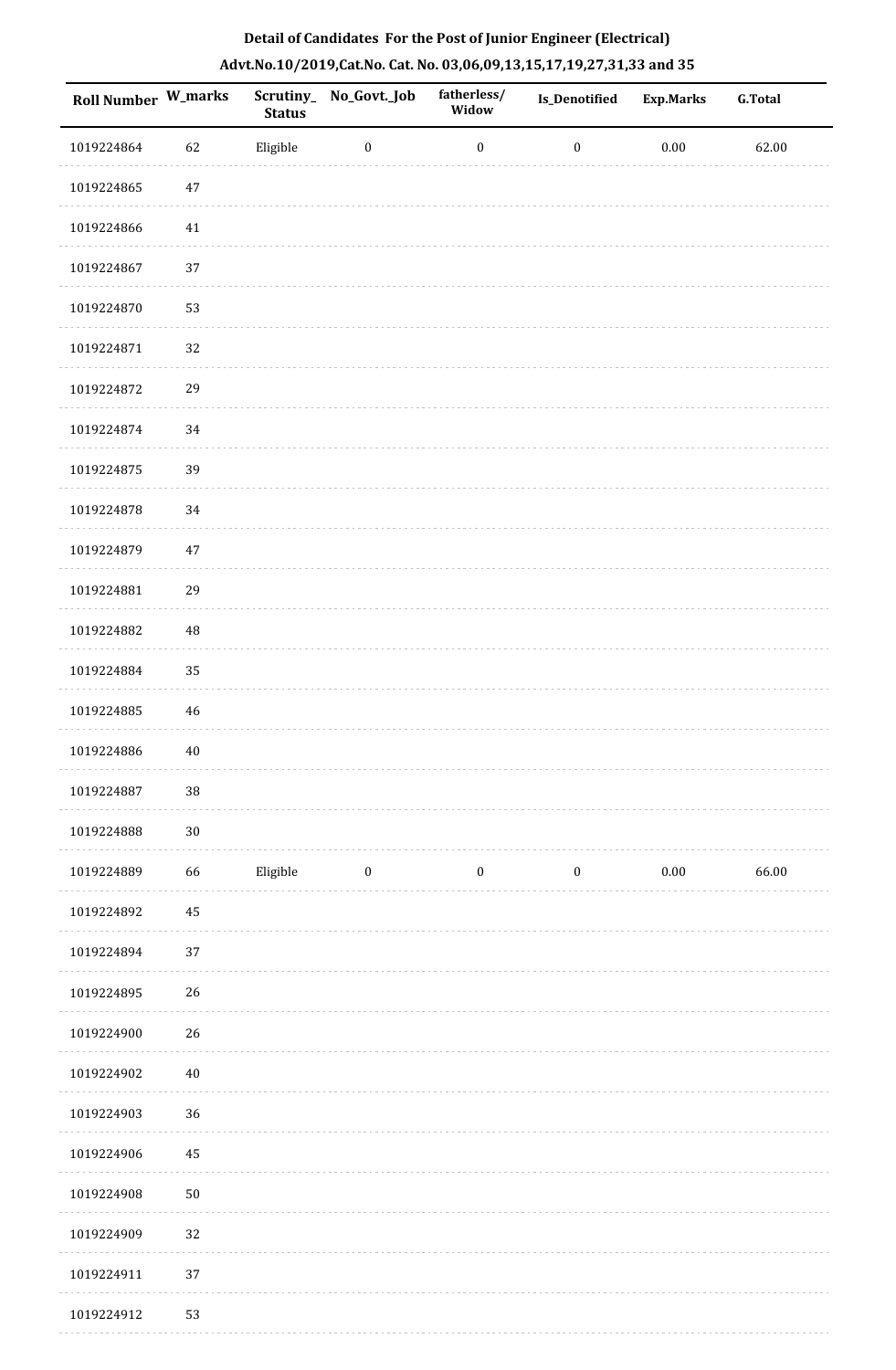| Roll Number W_marks |            | <b>Status</b> | Scrutiny_No_Govt._Job | fatherless/<br>Widow | Is_Denotified | <b>Exp.Marks</b> | <b>G.Total</b> |
|---------------------|------------|---------------|-----------------------|----------------------|---------------|------------------|----------------|
| 1019224913          | 38         |               |                       |                      |               |                  |                |
| 1019224914          | $43\,$     |               |                       |                      |               |                  |                |
| 1019224917          | $41\,$     |               |                       |                      |               |                  |                |
| 1019224918          | 45         |               |                       |                      |               |                  |                |
| 1019224919          | 55         |               |                       |                      |               |                  |                |
| 1019224920          | $32\,$     |               |                       |                      |               |                  |                |
| 1019224921          | 35         |               |                       |                      |               |                  |                |
| 1019224922          | $47\,$     |               |                       |                      |               |                  |                |
| 1019224924          | 49         |               |                       |                      |               |                  |                |
| 1019224926          | 34         |               |                       |                      |               |                  |                |
| 1019224927          | 36         |               |                       |                      |               |                  |                |
| 1019224928          | $42\,$     |               |                       |                      |               |                  |                |
| 1019224930          | $40\,$     |               |                       |                      |               |                  |                |
| 1019224931          | 53         |               |                       |                      |               |                  |                |
| 1019224932          | 49         |               |                       |                      |               |                  |                |
| 1019224934          | 45         |               |                       |                      |               |                  |                |
| 1019224936          | $43\,$     |               |                       |                      |               |                  |                |
| 1019224937          | $21\,$     |               |                       |                      |               |                  |                |
| 1019224938          | 39         |               |                       |                      |               |                  |                |
| 1019224939          | 31         |               |                       |                      |               |                  |                |
| 1019224941          | 33         |               |                       |                      |               |                  |                |
| 1019224942          | ${\bf 28}$ |               |                       |                      |               |                  |                |
| 1019224943          | 41         |               |                       |                      |               |                  |                |
| 1019224944          | 39         |               |                       |                      |               |                  |                |
| 1019224946          | $41\,$     |               |                       |                      |               |                  |                |
| 1019224947          | REJECTED   |               |                       |                      |               |                  | $0.00\,$       |
| 1019224949          | $38\,$     |               |                       |                      |               |                  |                |
| 1019224951          | $41\,$     |               |                       |                      |               |                  |                |
| 1019224953          | 39         |               |                       |                      |               |                  |                |
| 1019224954          | 45         |               |                       |                      |               |                  |                |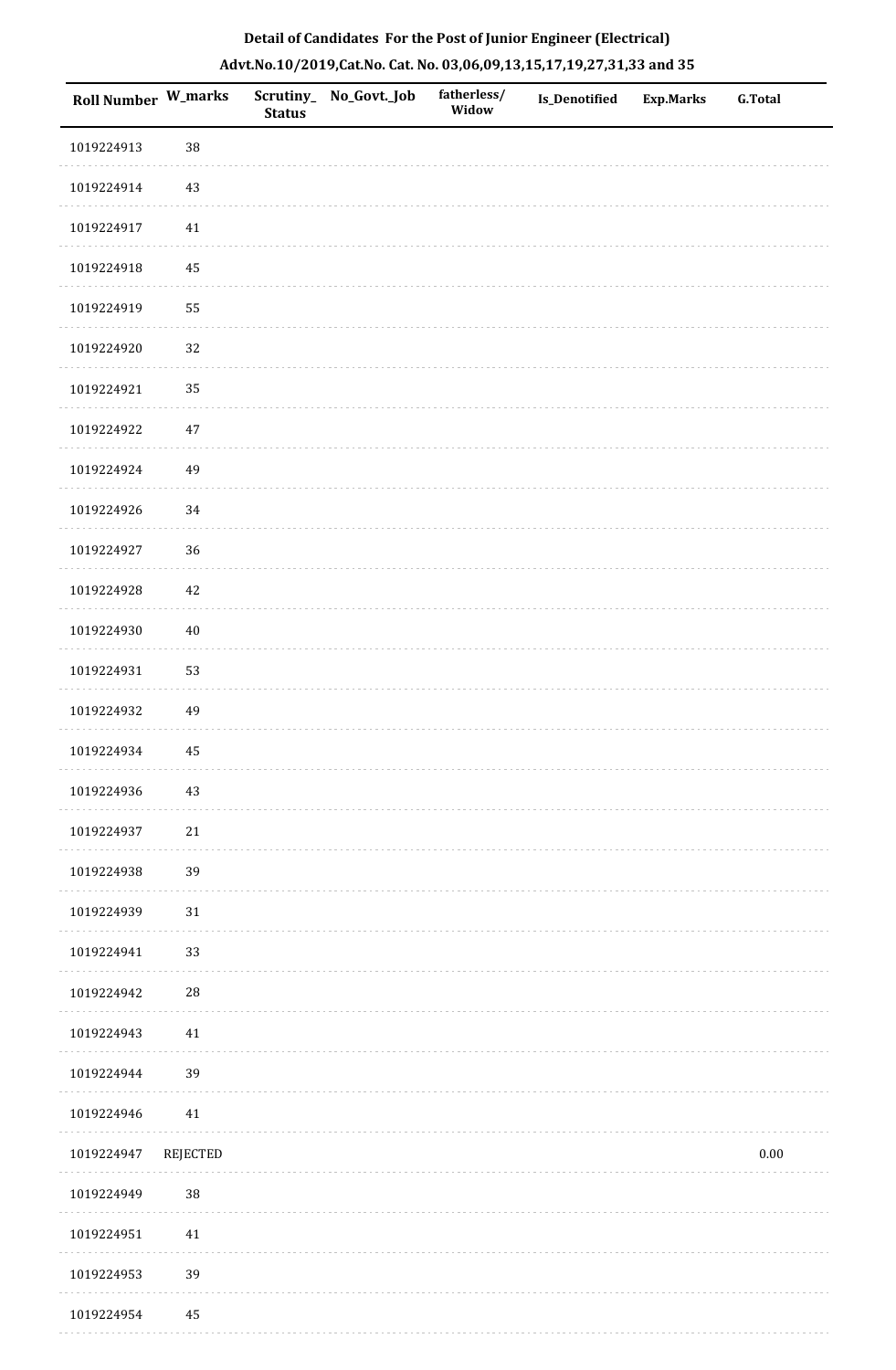| <b>Roll Number W_marks</b> |          | <b>Status</b> | Scrutiny_ No_Govt._Job | fatherless/<br>Widow | Is_Denotified    | <b>Exp.Marks</b> | <b>G.Total</b> |
|----------------------------|----------|---------------|------------------------|----------------------|------------------|------------------|----------------|
| 1019224957                 | 49       |               |                        |                      |                  |                  |                |
| 1019224960                 | 34       |               |                        |                      |                  |                  |                |
| 1019224962                 | $43\,$   |               |                        |                      |                  |                  |                |
| 1019224963                 | $20\,$   |               |                        |                      |                  |                  |                |
| 1019224964                 | 55       |               |                        |                      |                  |                  |                |
| 1019224966                 | $41\,$   |               |                        |                      |                  |                  |                |
| 1019224967                 | 34       |               |                        |                      |                  |                  |                |
| 1019224969                 | $42\,$   |               |                        |                      |                  |                  |                |
| 1019224972                 | 35       |               |                        |                      |                  |                  |                |
| 1019224974                 | $24\,$   |               |                        |                      |                  |                  |                |
| 1019224977                 | 34       |               |                        |                      |                  |                  |                |
| 1019224979                 | $42\,$   |               |                        |                      |                  |                  |                |
| 1019224980                 | 54       |               |                        |                      |                  |                  |                |
| 1019224981                 | $41\,$   |               |                        |                      |                  |                  |                |
| 1019224982                 | 45       |               |                        |                      |                  |                  |                |
| 1019224983                 | $26\,$   |               |                        |                      |                  |                  |                |
| 1019224985                 | $\bf 44$ |               |                        |                      |                  |                  |                |
| 1019224986                 | 52       |               |                        |                      |                  |                  |                |
| 1019224991                 | $30\,$   |               |                        |                      |                  |                  |                |
| 1019224992                 | $38\,$   |               |                        |                      |                  |                  |                |
| 1019224994                 | $\bf 45$ |               |                        |                      |                  |                  |                |
| 1019224996                 | $47\,$   |               |                        |                      |                  |                  |                |
| 1019224997                 | 36       |               |                        |                      |                  |                  |                |
| 1019224998                 | 56       | Eligible      | 5                      | $\boldsymbol{0}$     | $\boldsymbol{0}$ | $0.00\,$         | 61.00          |
| 1019225000                 | $30\,$   |               |                        |                      |                  |                  |                |
| 1019225001                 | 37       |               |                        |                      |                  |                  |                |
| 1019225002                 | 37       |               |                        |                      |                  |                  |                |
| 1019225003                 | $38\,$   |               |                        |                      |                  |                  |                |
| 1019225005                 | 57       |               |                        |                      |                  |                  |                |
|                            |          |               |                        |                      |                  |                  |                |

 1019225007 34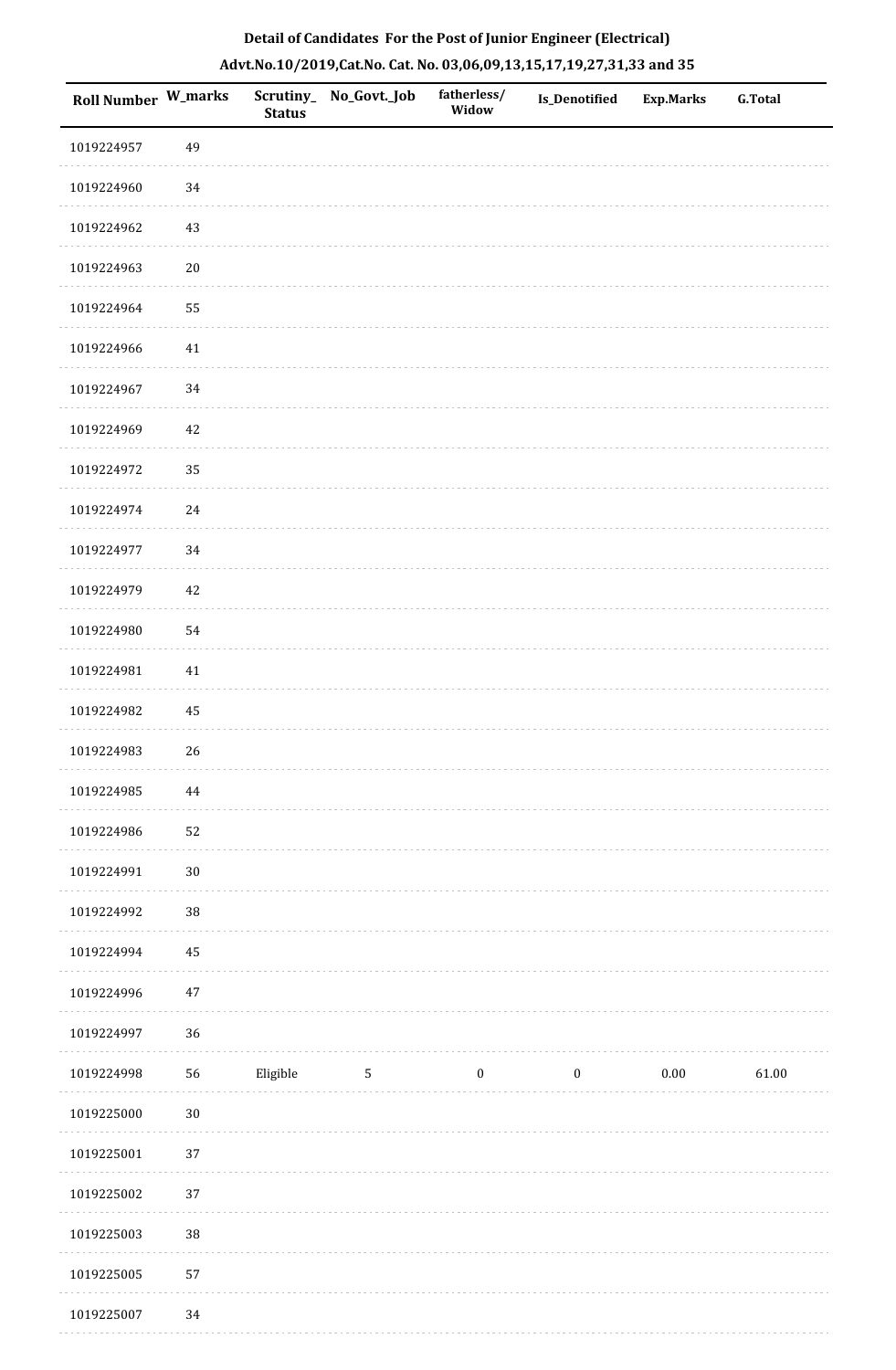| Roll Number W_marks |          | <b>Status</b> | Scrutiny_ No_Govt._Job | fatherless/<br>Widow | Is_Denotified    | <b>Exp.Marks</b> | <b>G.Total</b> |
|---------------------|----------|---------------|------------------------|----------------------|------------------|------------------|----------------|
| 1019225009          | 35       |               |                        |                      |                  |                  |                |
| 1019225012          | 36       |               |                        |                      |                  |                  |                |
| 1019225013          | 45       |               |                        |                      |                  |                  |                |
| 1019225014          | 32       |               |                        |                      |                  |                  |                |
| 1019225015          | 59       |               |                        |                      |                  |                  |                |
| 1019225018          | 31       |               |                        |                      |                  |                  |                |
| 1019225021          | 67       | Eligible      | $\bf{0}$               | $\boldsymbol{0}$     | $\boldsymbol{0}$ | 0.00             | 67.00          |
| 1019225022          | 52       |               |                        |                      |                  |                  |                |
| 1019225023          | 44       |               |                        |                      |                  |                  |                |
| 1019225024          | 33       |               |                        |                      |                  |                  |                |
| 1019225025          | 29       |               |                        |                      |                  |                  |                |
| 1019225026          | $40\,$   |               |                        |                      |                  |                  |                |
| 1019225029          | 35       |               |                        |                      |                  |                  |                |
| 1019225033          | $\rm 48$ |               |                        |                      |                  |                  |                |
| 1019225035          | 36       |               |                        |                      |                  |                  |                |
| 1019225036          | 26       |               |                        |                      |                  |                  |                |
| 1019225037          | 44       |               |                        |                      |                  |                  |                |
| 1019225039          | 28       |               |                        |                      |                  |                  |                |
| 1019225040          | 32       |               |                        |                      |                  |                  |                |
| 1019225041          | $30\,$   |               |                        |                      |                  |                  |                |
| 1019225044          | 36       |               |                        |                      |                  |                  |                |
| 1019225046          | $32\,$   |               |                        |                      |                  |                  |                |
| 1019225048          | 51       |               |                        |                      |                  |                  |                |
| 1019225049          | 49       |               |                        |                      |                  |                  |                |
| 1019225051          | 49       |               |                        |                      |                  |                  |                |
| 1019225054          | $\bf 44$ |               |                        |                      |                  |                  |                |
| 1019225055          | 47       |               |                        |                      |                  |                  |                |
| 1019225056          | 58       |               |                        |                      |                  |                  |                |
| 1019225057          | 37       |               |                        |                      |                  |                  |                |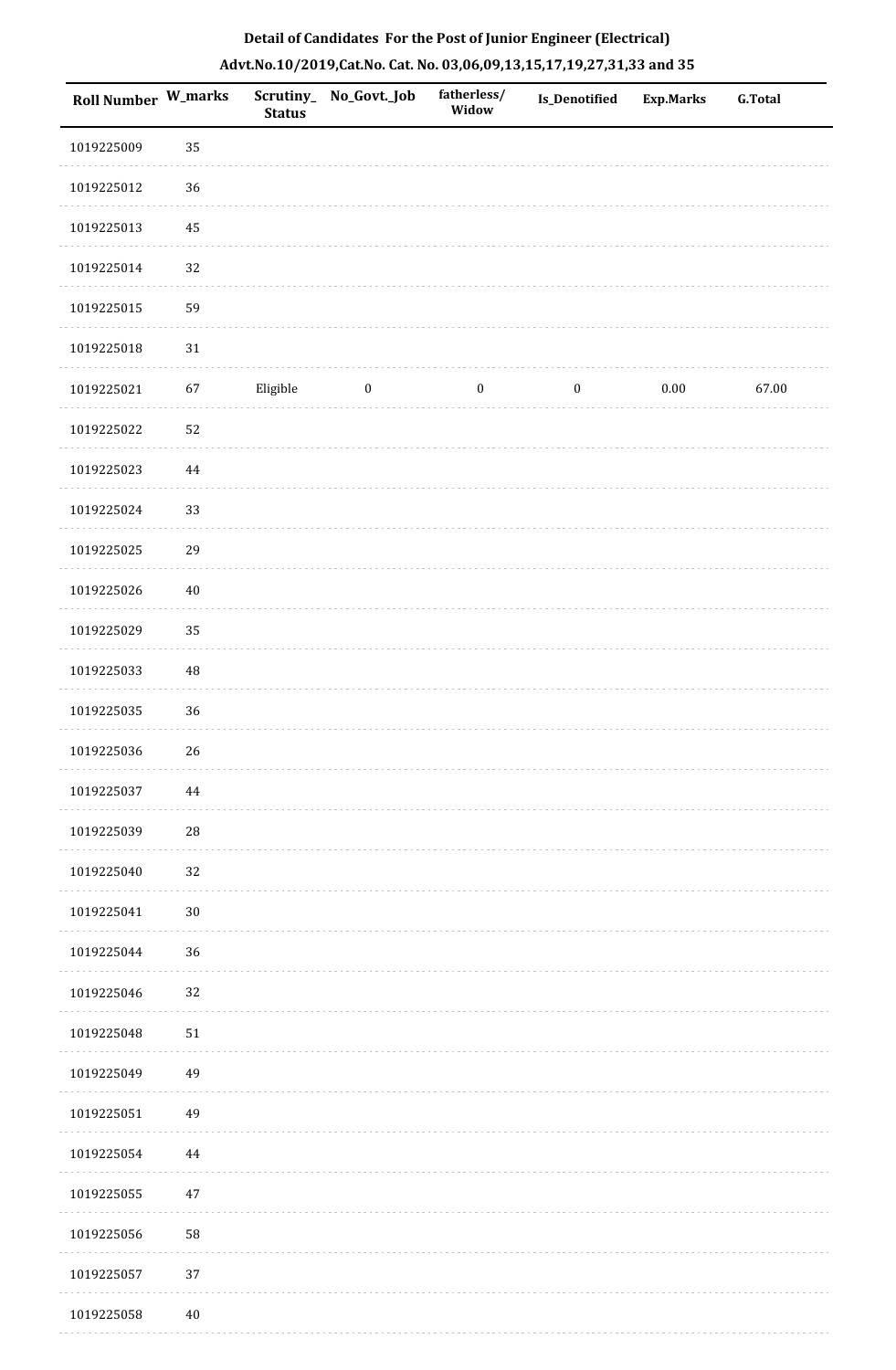|  | Detail of Candidates For the Post of Junior Engineer (Electrical)     |  |
|--|-----------------------------------------------------------------------|--|
|  | Advt.No.10/2019,Cat.No. Cat. No. 03,06,09,13,15,17,19,27,31,33 and 35 |  |

| <b>Roll Number W_marks</b> |        | <b>Status</b> | Scrutiny_ No_Govt._Job | fatherless/<br>Widow | Is_Denotified    | <b>Exp.Marks</b> | <b>G.Total</b> |
|----------------------------|--------|---------------|------------------------|----------------------|------------------|------------------|----------------|
| 1019225059                 | 42     |               |                        |                      |                  |                  |                |
| 1019225060                 | 29     |               |                        |                      |                  |                  |                |
| 1019225061                 | $43\,$ |               |                        |                      |                  |                  |                |
| 1019225062                 | 35     |               |                        |                      |                  |                  |                |
| 1019225063                 | $38\,$ |               |                        |                      |                  |                  |                |
| 1019225064                 | $30\,$ |               |                        |                      |                  |                  |                |
| 1019225067                 | 55     | Eligible      | $\boldsymbol{0}$       | $\boldsymbol{0}$     | $\boldsymbol{0}$ | 1.50             | 56.50          |
| 1019225068                 | 32     |               |                        |                      |                  |                  |                |
| 1019225072                 | $30\,$ |               |                        |                      |                  |                  |                |
| 1019225073                 | 52     |               |                        |                      |                  |                  |                |
| 1019225074                 | 56     |               |                        |                      |                  |                  |                |
| 1019225075                 | 37     |               |                        |                      |                  |                  |                |
| 1019225078                 | 37     |               |                        |                      |                  |                  |                |
| 1019225079                 | 37     |               |                        |                      |                  |                  |                |
| 1019225080                 | 33     |               |                        |                      |                  |                  |                |
| 1019225083                 | 42     |               |                        |                      |                  |                  |                |
| 1019225084                 | 34     |               |                        |                      |                  |                  |                |
| 1019225085                 | 29     |               |                        |                      |                  |                  |                |
| 1019225088                 | 39     |               |                        |                      |                  |                  |                |
| 1019225089                 | 45     |               |                        |                      |                  |                  |                |
| 1019225090                 | 58     |               |                        |                      |                  |                  |                |
| 1019225092                 | 45     |               |                        |                      |                  |                  |                |
| 1019225093                 | $46\,$ |               |                        |                      |                  |                  |                |
| 1019225099                 | 45     |               |                        |                      |                  |                  |                |
| 1019225100                 | 37     |               |                        |                      |                  |                  |                |
| 1019225101                 | 44     |               |                        |                      |                  |                  |                |
| 1019225102                 | 61     | Eligible      | $\bf{0}$               | $\boldsymbol{0}$     | $\boldsymbol{0}$ | 0.00             | 61.00          |
| 1019225103                 | $30\,$ |               |                        |                      |                  |                  |                |
| 1019225104                 | $40\,$ |               |                        |                      |                  |                  |                |
| 1019225106                 | $31\,$ |               |                        |                      |                  |                  |                |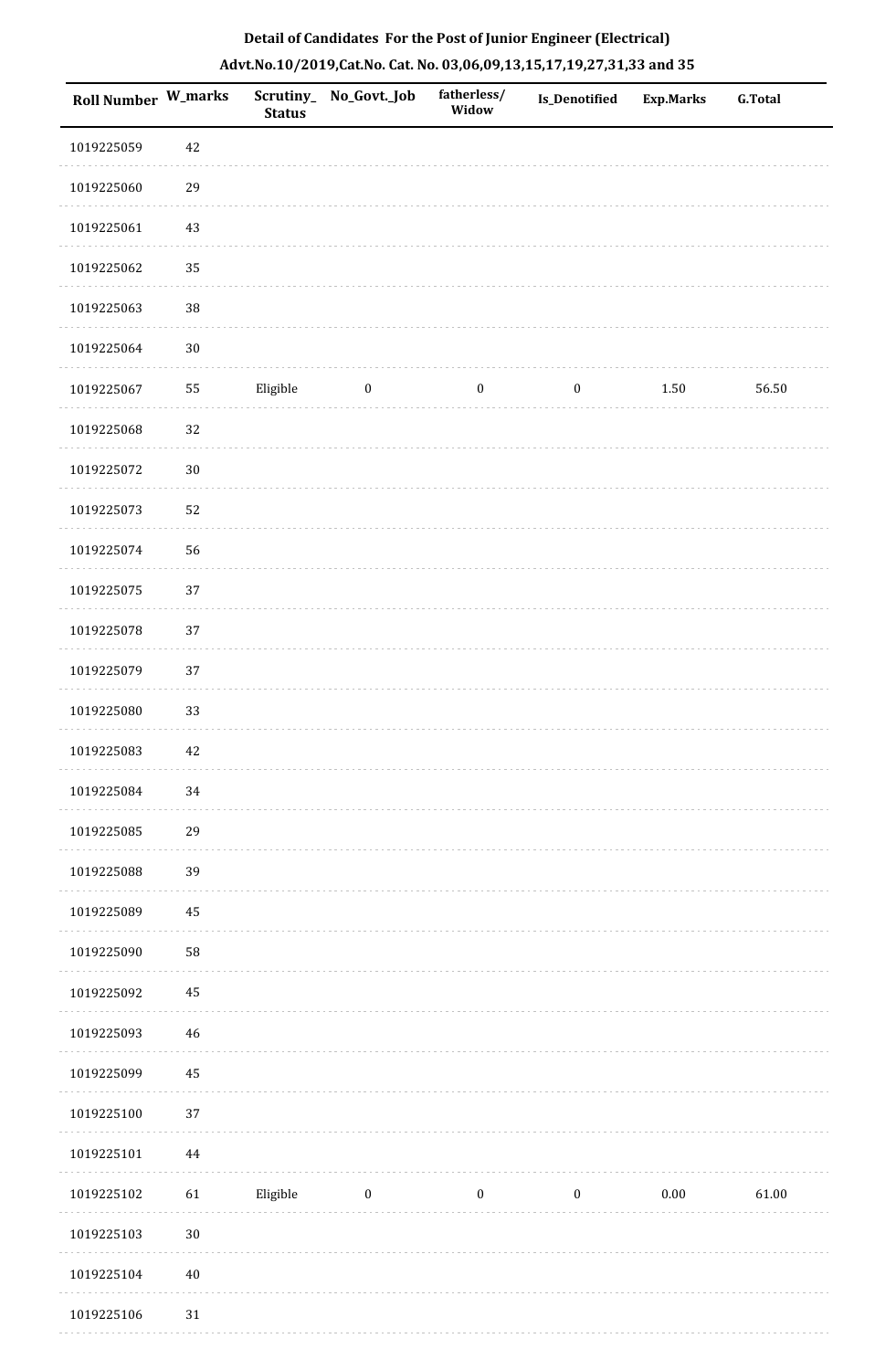| Roll Number W_marks |        | <b>Status</b> | Scrutiny_ No_Govt._Job | fatherless/<br>Widow | Is_Denotified    | <b>Exp.Marks</b> | G.Total   |
|---------------------|--------|---------------|------------------------|----------------------|------------------|------------------|-----------|
| 1019225107          | 56     | Eligible      | $\bf{0}$               | $\boldsymbol{0}$     | $\boldsymbol{0}$ | $0.00\,$         | $56.00\,$ |
| 1019225108          | $41\,$ |               |                        |                      |                  |                  |           |
| 1019225109          | $41\,$ |               |                        |                      |                  |                  |           |
| 1019225114          |        | Not Eligible  |                        |                      |                  |                  |           |
| 1019225117          | 33     |               |                        |                      |                  |                  |           |
| 1019225118          | $30\,$ |               |                        |                      |                  |                  |           |
| 1019225119          | 43     |               |                        |                      |                  |                  |           |
| 1019225120          | 46     |               |                        |                      |                  |                  |           |
| 1019225121          | 41     |               |                        |                      |                  |                  |           |
| 1019225126          | 49     |               |                        |                      |                  |                  |           |
| 1019225128          | 24     |               |                        |                      |                  |                  |           |
| 1019225129          | $30\,$ |               |                        |                      |                  |                  |           |
| 1019225131          | $31\,$ |               |                        |                      |                  |                  |           |
| 1019225133          | 33     |               |                        |                      |                  |                  |           |
| 1019225134          | 25     |               |                        |                      |                  |                  |           |
| 1019225135          | 47     |               |                        |                      |                  |                  |           |
| 1019225136          | 51     |               |                        |                      |                  |                  |           |
| 1019225140          | 47     |               |                        |                      |                  |                  |           |
| 1019225141          | 50     |               |                        |                      |                  |                  |           |
| 1019225142          | 53     |               |                        |                      |                  |                  |           |
| 1019225143          | 42     |               |                        |                      |                  |                  |           |
| 1019225144          | 28     |               |                        |                      |                  |                  |           |
| 1019225145          | 55     |               |                        |                      |                  |                  |           |
| 1019225147          | 38     |               |                        |                      |                  |                  |           |
| 1019225149          | 5      |               |                        |                      |                  |                  |           |
| 1019225151          | 43     |               |                        |                      |                  |                  |           |
| 1019225155          | 38     |               |                        |                      |                  |                  |           |
| 1019225156          | 43     |               |                        |                      |                  |                  |           |
| 1019225159          | 35     |               |                        |                      |                  |                  |           |
| 1019225161          | 39     |               |                        |                      |                  |                  |           |

. . . . . . .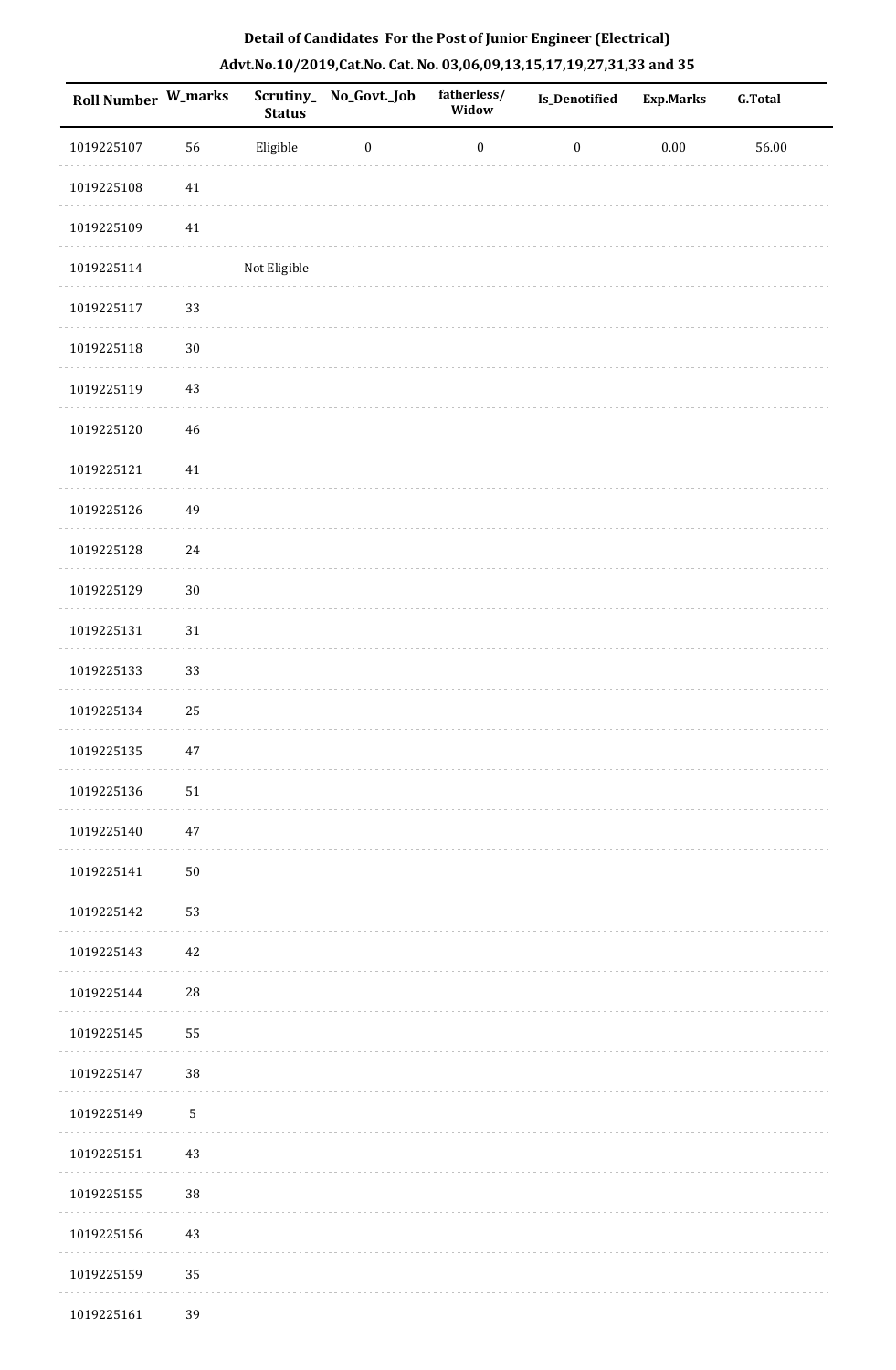| Roll Number W_marks |          | <b>Status</b> | Scrutiny_No_Govt._Job | fatherless/<br>Widow | Is_Denotified    | <b>Exp.Marks</b> | <b>G.Total</b> |
|---------------------|----------|---------------|-----------------------|----------------------|------------------|------------------|----------------|
| 1019225162          | 56       | Eligible      | $\boldsymbol{0}$      | $\boldsymbol{0}$     | $\boldsymbol{0}$ | $0.00\,$         | 56.00          |
| 1019225163          | 29       |               |                       |                      |                  |                  |                |
| 1019225164          | $43\,$   | Eligible      | $\boldsymbol{0}$      | $\boldsymbol{0}$     | $\boldsymbol{0}$ | $0.00\,$         | 43.00          |
| 1019225165          | $50\,$   |               |                       |                      |                  |                  |                |
| 1019225166          | 41       |               |                       |                      |                  |                  |                |
| 1019225168          | $50\,$   |               |                       |                      |                  |                  |                |
| 1019225169          | $47\,$   |               |                       |                      |                  |                  |                |
| 1019225170          | 35       |               |                       |                      |                  |                  |                |
| 1019225172          | 37       |               |                       |                      |                  |                  |                |
| 1019225173          | $38\,$   |               |                       |                      |                  |                  |                |
| 1019225175          | 29       |               |                       |                      |                  |                  |                |
| 1019225176          | 59       |               |                       |                      |                  |                  |                |
| 1019225178          | 35       |               |                       |                      |                  |                  |                |
| 1019225179          | $37\,$   |               |                       |                      |                  |                  |                |
| 1019225180          | 39       |               |                       |                      |                  |                  |                |
| 1019225182          | 29       |               |                       |                      |                  |                  |                |
| 1019225183          | 25       |               |                       |                      |                  |                  |                |
| 1019225184          | 43       |               |                       |                      |                  |                  |                |
| 1019225186          | 42       |               |                       |                      |                  |                  |                |
| 1019225187          | $\rm 48$ |               |                       |                      |                  |                  |                |
| 1019225188          | 34       |               |                       |                      |                  |                  |                |
| 1019225191          | $40\,$   |               |                       |                      |                  |                  |                |
| 1019225195          | 15       |               |                       |                      |                  |                  |                |
| 1019225199          | 36       |               |                       |                      |                  |                  |                |
| 1019225200          | 55       |               |                       |                      |                  |                  |                |
| 1019225203          | 33       |               |                       |                      |                  |                  |                |
| 1019225205          | 46       |               |                       |                      |                  |                  |                |
| 1019225206          | 37       |               |                       |                      |                  |                  |                |
| 1019225207          | 33       |               |                       |                      |                  |                  |                |
| 1019225208          | 23       |               |                       |                      |                  |                  |                |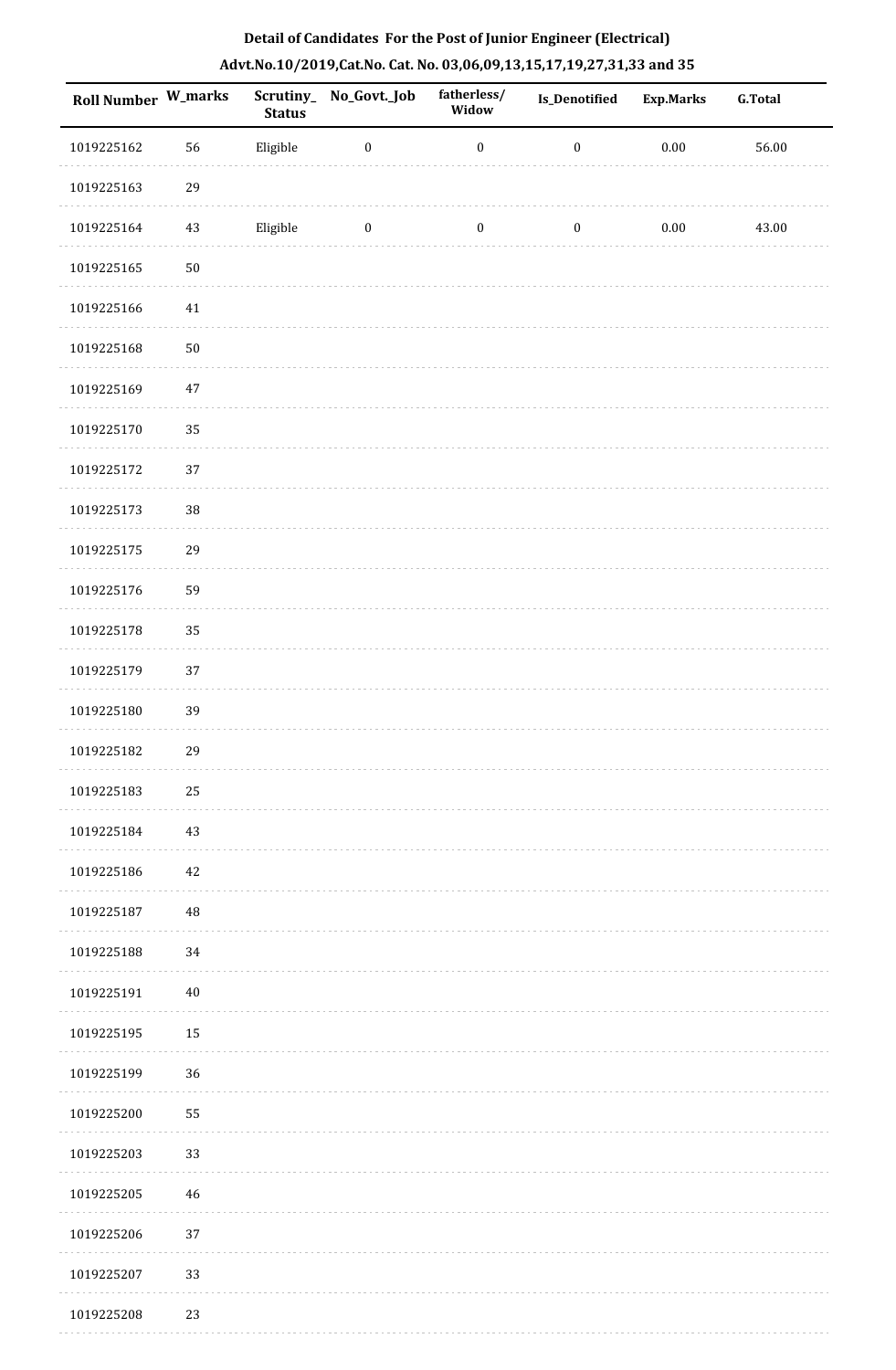| <b>Roll Number W_marks</b> |             | <b>Status</b> | Scrutiny_ No_Govt._Job | fatherless/<br>Widow | Is_Denotified    | <b>Exp.Marks</b> | <b>G.Total</b> |
|----------------------------|-------------|---------------|------------------------|----------------------|------------------|------------------|----------------|
| 1019225210                 | $\sqrt{28}$ |               |                        |                      |                  |                  |                |
| 1019225212                 | 29          |               |                        |                      |                  |                  |                |
| 1019225213                 | 62          | Eligible      | $\sqrt{5}$             | $\boldsymbol{0}$     | $\boldsymbol{0}$ | $0.00\,$         | 67.00          |
| 1019225214                 | 35          |               |                        |                      |                  |                  |                |
| 1019225216                 | $37\,$      |               |                        |                      |                  |                  |                |
| 1019225217                 | 19          |               |                        |                      |                  |                  |                |
| 1019225218                 | 46          |               |                        |                      |                  |                  |                |
| 1019225219                 | 42          |               |                        |                      |                  |                  |                |
| 1019225222                 | 32          |               |                        |                      |                  |                  |                |
| 1019225224                 | 36          |               |                        |                      |                  |                  |                |
| 1019225225                 | 46          |               |                        |                      |                  |                  |                |
| 1019225226                 | 41          |               |                        |                      |                  |                  |                |
| 1019225227                 | 62          | Eligible      | $\boldsymbol{0}$       | $\boldsymbol{0}$     | $\bf{0}$         | $0.00\,$         | 62.00          |
| 1019225228                 | 47          |               |                        |                      |                  |                  |                |
| 1019225229                 | 29          |               |                        |                      |                  |                  |                |
| 1019225230                 | 40          |               |                        |                      |                  |                  |                |
| 1019225232                 | 26          |               |                        |                      |                  |                  |                |
| 1019225233                 | 46          |               |                        |                      |                  |                  |                |
| 1019225236                 | 46          |               |                        |                      |                  |                  |                |
| 1019225237                 | 33          |               |                        |                      |                  |                  |                |
| 1019225238                 | 45          |               |                        |                      |                  |                  |                |
| 1019225240                 | 37          |               |                        |                      |                  |                  |                |
| 1019225243                 | 32          |               |                        |                      |                  |                  |                |
| 1019225247                 | $38\,$      |               |                        |                      |                  |                  |                |
| 1019225248                 | 26          |               |                        |                      |                  |                  |                |
| 1019225251                 | $50\,$      |               |                        |                      |                  |                  |                |
| 1019225252                 | 32          |               |                        |                      |                  |                  |                |
| 1019225253                 | 51          |               |                        |                      |                  |                  |                |
| 1019225255                 | 39          |               |                        |                      |                  |                  |                |
| 1019225256                 | 62          | Eligible      | $\boldsymbol{0}$       | $\boldsymbol{0}$     | $\boldsymbol{0}$ | $0.00\,$         | 62.00          |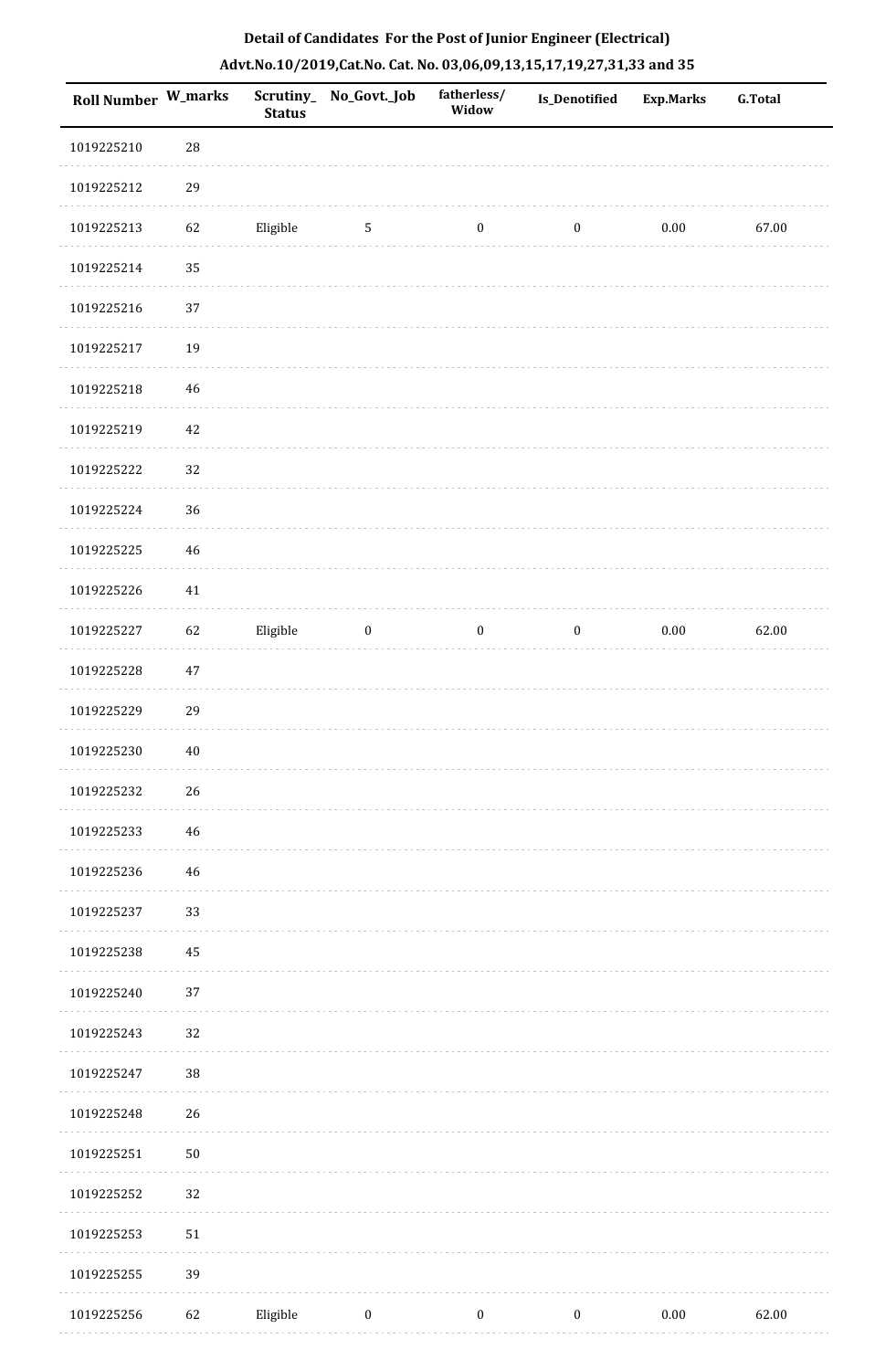| Roll Number W_marks |          | <b>Status</b> | Scrutiny_No_Govt._Job | fatherless/<br>Widow | Is_Denotified    | <b>Exp.Marks</b> | <b>G.Total</b> |
|---------------------|----------|---------------|-----------------------|----------------------|------------------|------------------|----------------|
| 1019225257          | 31       |               |                       |                      |                  |                  |                |
| 1019225258          | 34       |               |                       |                      |                  |                  |                |
| 1019225259          | 54       |               |                       |                      |                  |                  |                |
| 1019225260          | 36       |               |                       |                      |                  |                  |                |
| 1019225261          | 43       |               |                       |                      |                  |                  |                |
| 1019225262          | 32       |               |                       |                      |                  |                  |                |
| 1019225263          | $38\,$   |               |                       |                      |                  |                  |                |
| 1019225264          | 36       |               |                       |                      |                  |                  |                |
| 1019225265          | 54       |               |                       |                      |                  |                  |                |
| 1019225266          | 34       |               |                       |                      |                  |                  |                |
| 1019225267          | 48       |               |                       |                      |                  |                  |                |
| 1019225268          | 51       |               |                       |                      |                  |                  |                |
| 1019225270          | 39       |               |                       |                      |                  |                  |                |
| 1019225271          | 55       |               |                       |                      |                  |                  |                |
| 1019225272          | 35       |               |                       |                      |                  |                  |                |
| 1019225273          | $30\,$   |               |                       |                      |                  |                  |                |
| 1019225274          | $42\,$   |               |                       |                      |                  |                  |                |
| 1019225279          | 48       |               |                       |                      |                  |                  |                |
| 1019225281          | 35       |               |                       |                      |                  |                  |                |
| 1019225282          | 37       |               |                       |                      |                  |                  |                |
| 1019225285          | 41       |               |                       |                      |                  |                  |                |
| 1019225287          | $\rm 48$ |               |                       |                      |                  |                  |                |
| 1019225288          | 43       |               |                       |                      |                  |                  |                |
| 1019225289          | 44       |               |                       |                      |                  |                  |                |
| 1019225290          | $38\,$   |               |                       |                      |                  |                  |                |
| 1019225294          | 61       | Eligible      | $\boldsymbol{0}$      | $\boldsymbol{0}$     | $\boldsymbol{0}$ | $0.00\,$         | 61.00          |
| 1019225297          | $38\,$   |               |                       |                      |                  |                  |                |
| 1019225298          | 48       |               |                       |                      |                  |                  |                |
| 1019225299          | $47\,$   |               |                       |                      |                  |                  |                |

1019225301 34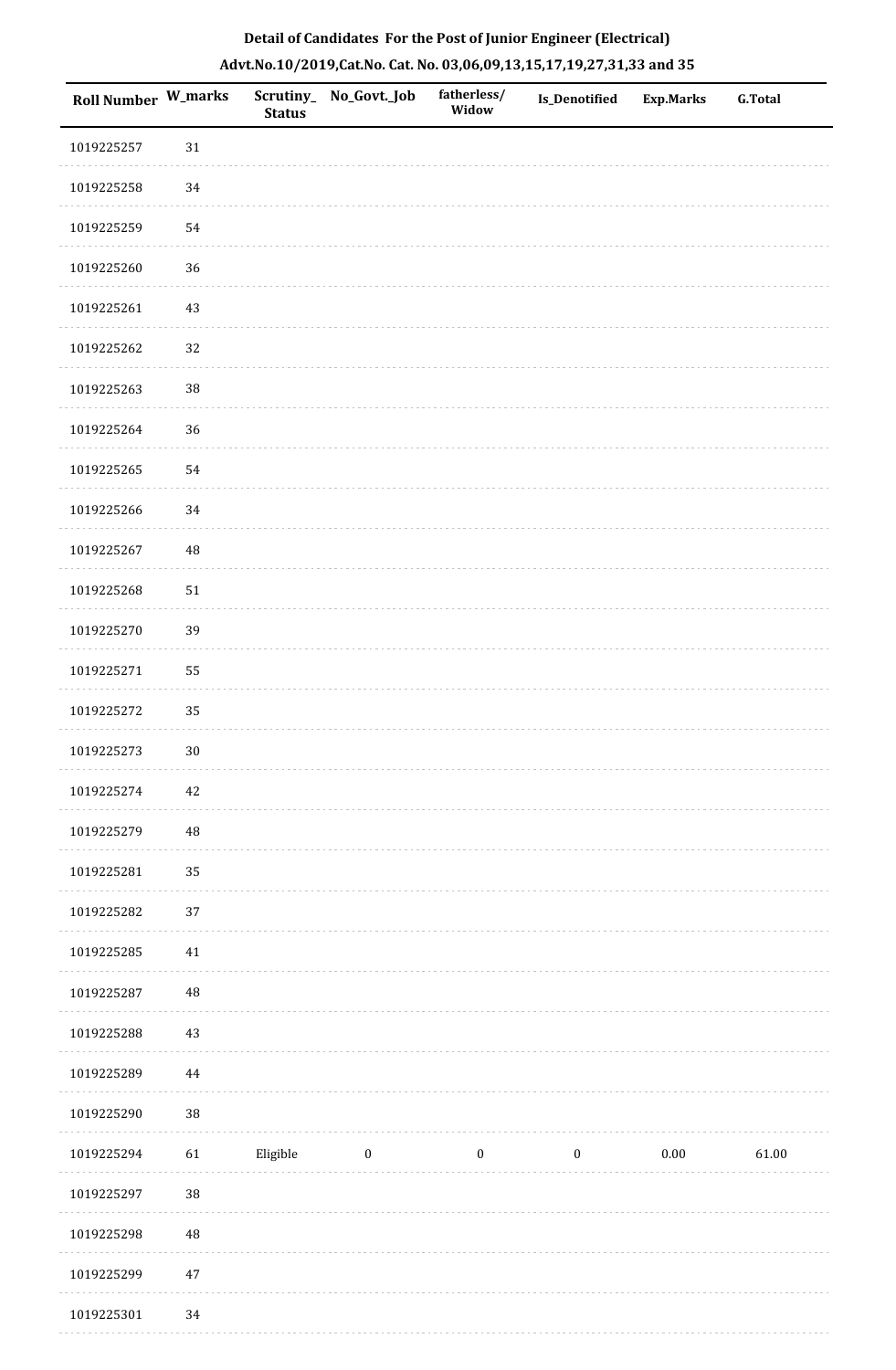|  | Detail of Candidates For the Post of Junior Engineer (Electrical)     |  |
|--|-----------------------------------------------------------------------|--|
|  | Advt.No.10/2019,Cat.No. Cat. No. 03,06,09,13,15,17,19,27,31,33 and 35 |  |

| <b>Roll Number W_marks</b> |            | <b>Status</b> | Scrutiny_ No_Govt._Job | fatherless/<br>Widow | Is_Denotified    | <b>Exp.Marks</b> | <b>G.Total</b> |
|----------------------------|------------|---------------|------------------------|----------------------|------------------|------------------|----------------|
| 1019225302                 | $41\,$     |               |                        |                      |                  |                  |                |
| 1019225303                 | 56         |               |                        |                      |                  |                  |                |
| 1019225304                 | REJECTED   |               |                        |                      |                  |                  | $0.00\,$       |
| 1019225305                 | 39         |               |                        |                      |                  |                  |                |
| 1019225306                 | 37         |               |                        |                      |                  |                  |                |
| 1019225307                 | 36         |               |                        |                      |                  |                  |                |
| 1019225308                 | 54         |               |                        |                      |                  |                  |                |
| 1019225310                 | 16         |               |                        |                      |                  |                  |                |
| 1019225311                 | 33         |               |                        |                      |                  |                  |                |
| 1019225313                 | $41\,$     |               |                        |                      |                  |                  |                |
| 1019225314                 | $\bf 44$   |               |                        |                      |                  |                  |                |
| 1019225318                 | $41\,$     |               |                        |                      |                  |                  |                |
| 1019225319                 | 44         |               |                        |                      |                  |                  |                |
| 1019225320                 | 48         |               |                        |                      |                  |                  |                |
| 1019225322                 | 33         |               |                        |                      |                  |                  |                |
| 1019225323                 | ${\bf 28}$ |               |                        |                      |                  |                  |                |
| 1019225324                 | 51         |               |                        |                      |                  |                  |                |
| 1019225326                 | 57         |               |                        |                      |                  |                  |                |
| 1019225327                 | $30\,$     |               |                        |                      |                  |                  |                |
| 1019225328                 | $47\,$     |               |                        |                      |                  |                  |                |
| 1019225329                 | 56         | Eligible      | $\bf{0}$               | $\boldsymbol{0}$     | $\boldsymbol{0}$ | $0.00\,$         | 56.00          |
| 1019225330                 | 39         |               |                        |                      |                  |                  |                |
| 1019225331                 | 39         |               |                        |                      |                  |                  |                |
| 1019225335                 | 37         |               |                        |                      |                  |                  |                |
| 1019225342                 | 39         |               |                        |                      |                  |                  |                |
| 1019225343                 | 38         |               |                        |                      |                  |                  |                |
| 1019225344                 | 35         |               |                        |                      |                  |                  |                |
| 1019225345                 | 35         |               |                        |                      |                  |                  |                |
| 1019225347                 | 32         |               |                        |                      |                  |                  |                |
| 1019225350                 |            | Not Eligible  |                        |                      |                  |                  |                |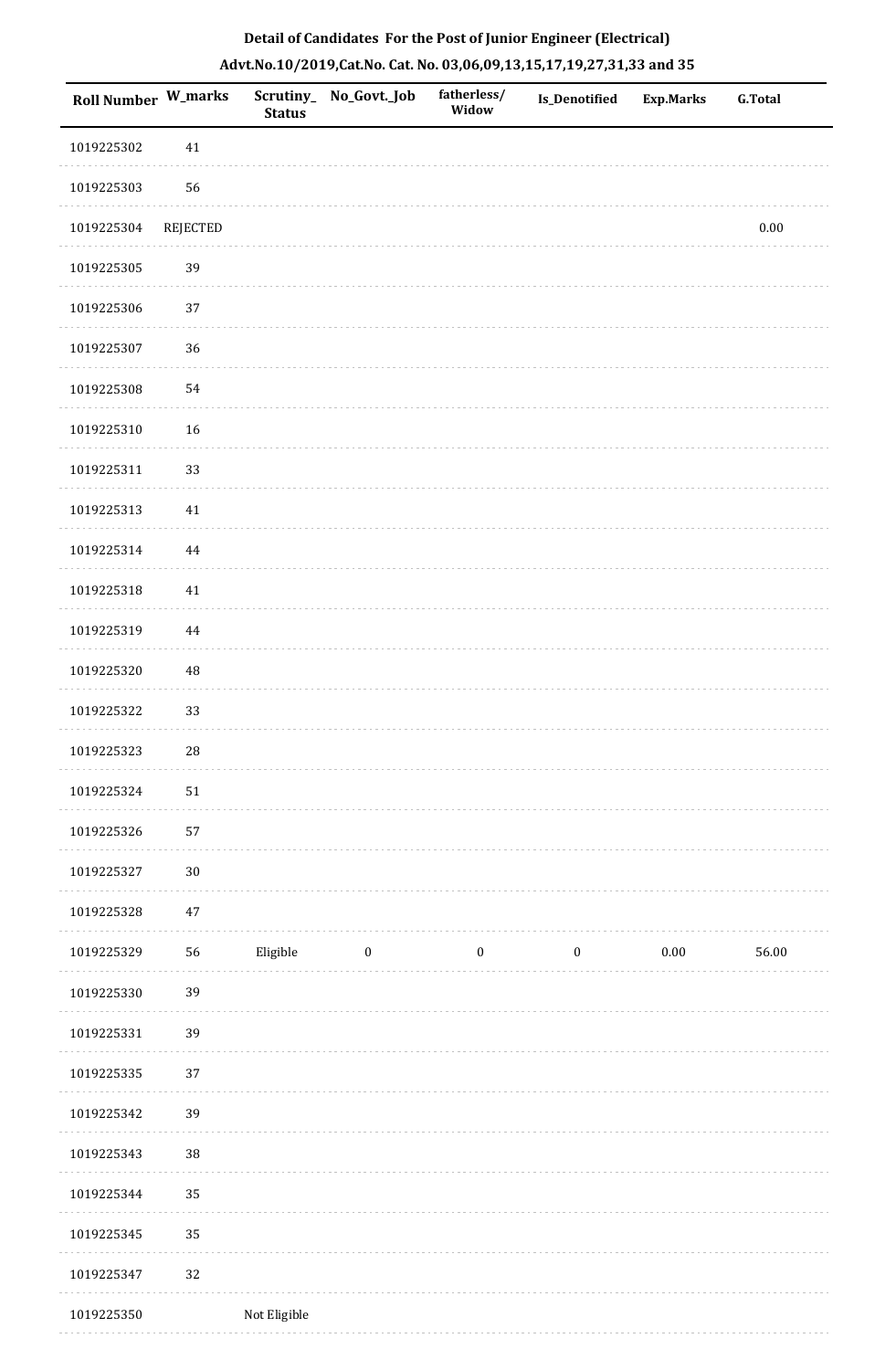| Roll Number W_marks |             | <b>Status</b> | Scrutiny_ No_Govt._Job | fatherless/<br>Widow | Is_Denotified    | <b>Exp.Marks</b> | <b>G.Total</b> |
|---------------------|-------------|---------------|------------------------|----------------------|------------------|------------------|----------------|
| 1019225351          |             | Not Eligible  |                        |                      |                  |                  |                |
| 1019225352          | $31\,$      |               |                        |                      |                  |                  |                |
| 1019225354          | $40\,$      |               |                        |                      |                  |                  |                |
| 1019225358          | 24          |               |                        |                      |                  |                  |                |
| 1019225360          | 36          |               |                        |                      |                  |                  |                |
| 1019225361          | $30\,$      |               |                        |                      |                  |                  |                |
| 1019225362          | 35          |               |                        |                      |                  |                  |                |
| 1019225363          | $30\,$      |               |                        |                      |                  |                  |                |
| 1019225364          | 33          |               |                        |                      |                  |                  |                |
| 1019225366          | $41\,$      |               |                        |                      |                  |                  |                |
| 1019225367          | 37          |               |                        |                      |                  |                  |                |
| 1019225371          | 23          |               |                        |                      |                  |                  |                |
| 1019225373          | $21\,$      |               |                        |                      |                  |                  |                |
| 1019225374          | 44          |               |                        |                      |                  |                  |                |
| 1019225375          | 39          |               |                        |                      |                  |                  |                |
| 1019225376          | $70\,$      | Eligible      | $\mathsf S$            | $\boldsymbol{0}$     | $\boldsymbol{0}$ | $0.00\,$         | 75.00          |
| 1019225377          | $47\,$      |               |                        |                      |                  |                  |                |
| 1019225378          | 37          |               |                        |                      |                  |                  |                |
| 1019225379          | $47\,$      |               |                        |                      |                  |                  |                |
| 1019225380          | $36\,$      |               |                        |                      |                  |                  |                |
| 1019225381          | $46\,$      |               |                        |                      |                  |                  |                |
| 1019225384          | 35          |               |                        |                      |                  |                  |                |
| 1019225386          | 36          |               |                        |                      |                  |                  |                |
| 1019225387          | $40\,$      |               |                        |                      |                  |                  |                |
| 1019225389          | $41\,$      |               |                        |                      |                  |                  |                |
| 1019225391          | 41          |               |                        |                      |                  |                  |                |
| 1019225394          | 36          |               |                        |                      |                  |                  |                |
| 1019225396          | $\sqrt{48}$ |               |                        |                      |                  |                  |                |
| 1019225397          | $41\,$      |               |                        |                      |                  |                  |                |
| 1019225398          | 45          |               |                        |                      |                  |                  |                |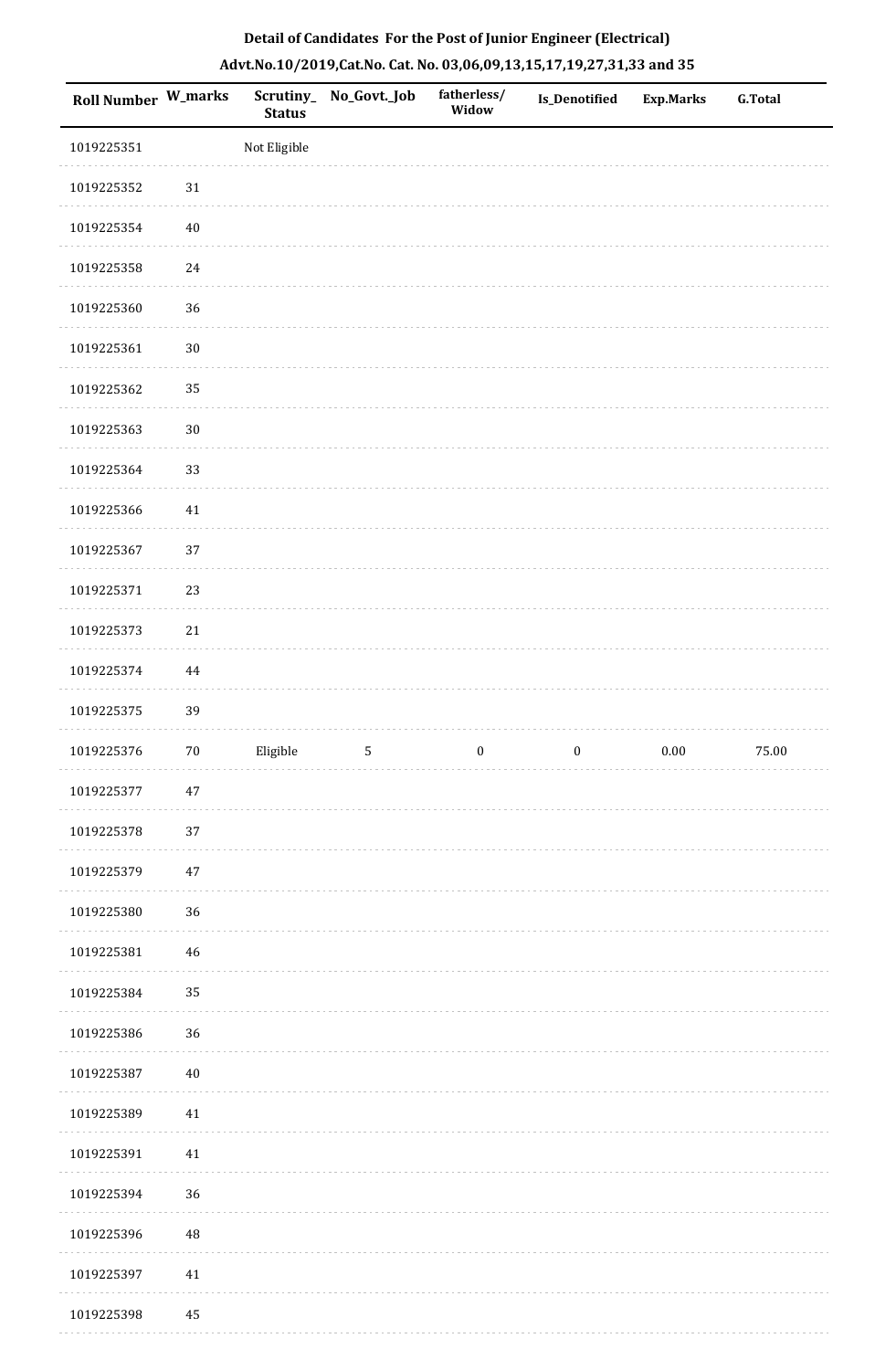| Roll Number W_marks |          | <b>Status</b> | Scrutiny_ No_Govt._Job | fatherless/<br>Widow | <b>Is_Denotified</b> | <b>Exp.Marks</b> | <b>G.Total</b> |
|---------------------|----------|---------------|------------------------|----------------------|----------------------|------------------|----------------|
| 1019225400          | 33       |               |                        |                      |                      |                  |                |
| 1019225401          | $30\,$   |               |                        |                      |                      |                  |                |
| 1019225403          | 49       |               |                        |                      |                      |                  |                |
| 1019225405          | 45       |               |                        |                      |                      |                  |                |
| 1019225406          | 33       |               |                        |                      |                      |                  |                |
| 1019225407          | 35       |               |                        |                      |                      |                  |                |
| 1019225408          | 39       |               |                        |                      |                      |                  |                |
| 1019225409          | 41       |               |                        |                      |                      |                  |                |
| 1019225411          | 25       |               |                        |                      |                      |                  |                |
| 1019225412          | 41       |               |                        |                      |                      |                  |                |
| 1019225413          | 56       | Eligible      | $\bf{0}$               | $\boldsymbol{0}$     | $\boldsymbol{0}$     | $0.00\,$         | 56.00          |
| 1019225414          | $42\,$   |               |                        |                      |                      |                  |                |
| 1019225416          | 34       |               |                        |                      |                      |                  |                |
| 1019225417          | $40\,$   |               |                        |                      |                      |                  |                |
| 1019225418          | 45       |               |                        |                      |                      |                  |                |
| 1019225419          | 45       |               |                        |                      |                      |                  |                |
| 1019225420          | 46       |               |                        |                      |                      |                  |                |
| 1019225421          | $12\,$   |               |                        |                      |                      |                  |                |
| 1019225422          | $\rm 48$ |               |                        |                      |                      |                  |                |
| 1019225426          | 55       | Eligible      | $5\phantom{.0}$        | $\boldsymbol{0}$     | $\boldsymbol{0}$     | 0.00             | 60.00          |
| 1019225427          | 49       |               |                        |                      |                      |                  |                |
| 1019225428          | 36       |               |                        |                      |                      |                  |                |
| 1019225435          | 44       |               |                        |                      |                      |                  |                |
| 1019225436          | 46       |               |                        |                      |                      |                  |                |
| 1019225440          | 32       |               |                        |                      |                      |                  |                |
| 1019225441          | 37       |               |                        |                      |                      |                  |                |
| 1019225442          | $50\,$   |               |                        |                      |                      |                  |                |
| 1019225443          | 39       |               |                        |                      |                      |                  |                |
| 1019225447          | $47\,$   |               |                        |                      |                      |                  |                |
| 1019225450          | 29       |               |                        |                      |                      |                  |                |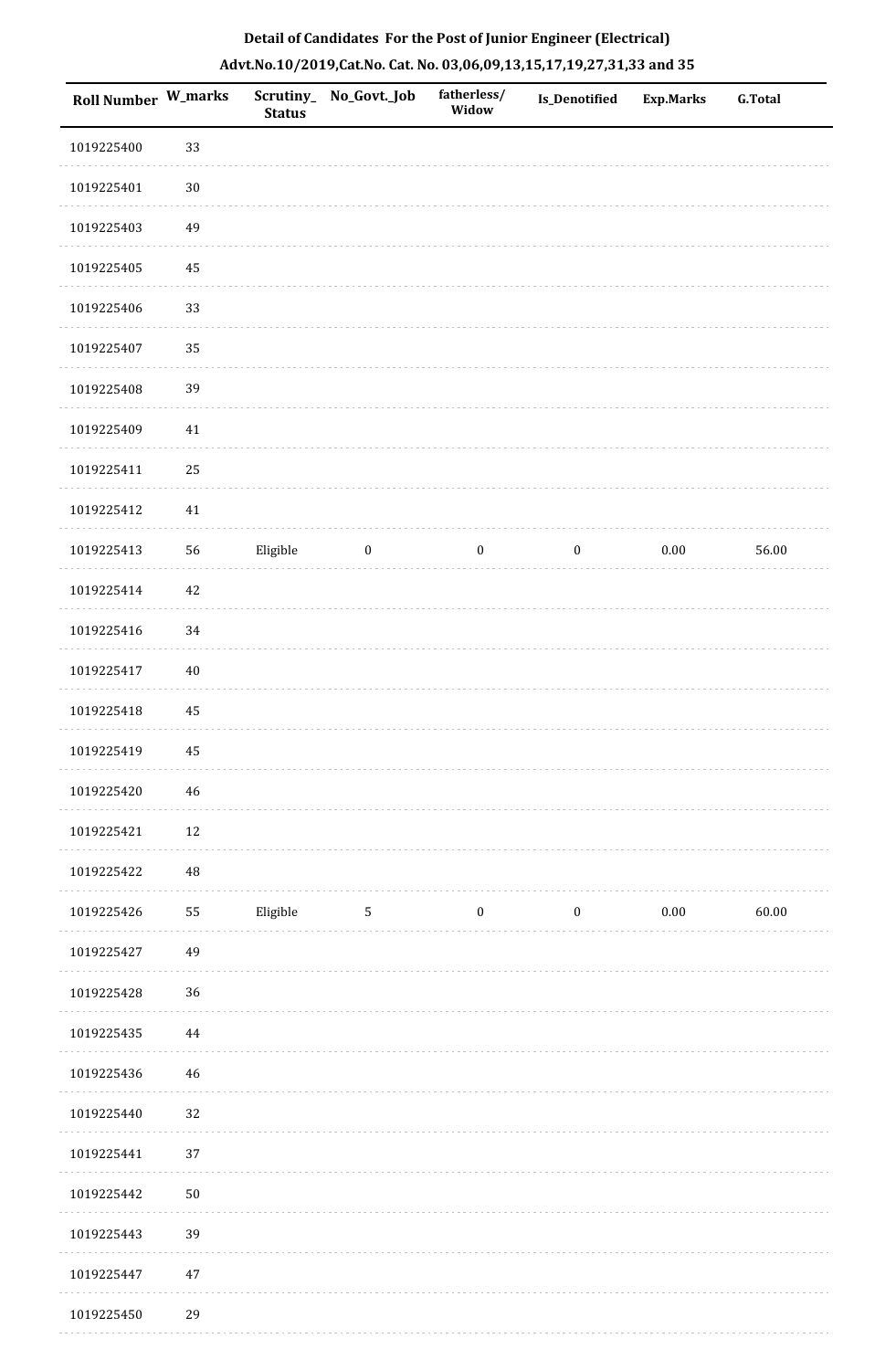|  | Detail of Candidates For the Post of Junior Engineer (Electrical)     |  |
|--|-----------------------------------------------------------------------|--|
|  | Advt.No.10/2019,Cat.No. Cat. No. 03,06,09,13,15,17,19,27,31,33 and 35 |  |

| <b>Roll Number W_marks</b> |             | <b>Status</b> | Scrutiny_ No_Govt._Job | fatherless/<br>Widow | <b>Is_Denotified</b> | <b>Exp.Marks</b> | <b>G.Total</b> |
|----------------------------|-------------|---------------|------------------------|----------------------|----------------------|------------------|----------------|
| 1019225452                 | 58          |               |                        |                      |                      |                  |                |
| 1019225453                 | 39          |               |                        |                      |                      |                  |                |
| 1019225454                 | $\sqrt{48}$ |               |                        |                      |                      |                  |                |
| 1019225455                 | 27          |               |                        |                      |                      |                  |                |
| 1019225456                 | 41          |               |                        |                      |                      |                  |                |
| 1019225459                 | 43          |               |                        |                      |                      |                  |                |
| 1019225460                 | 36          |               |                        |                      |                      |                  |                |
| 1019225461                 | $38\,$      | Absent        | $\boldsymbol{0}$       | $\boldsymbol{0}$     | $\boldsymbol{0}$     | 0.00             |                |
| 1019225462                 | $51\,$      |               |                        |                      |                      |                  |                |
| 1019225463                 | 52          |               |                        |                      |                      |                  |                |
| 1019225464                 | 37          |               |                        |                      |                      |                  |                |
| 1019225466                 | 29          |               |                        |                      |                      |                  |                |
| 1019225467                 | 41          |               |                        |                      |                      |                  |                |
| 1019225468                 | 29          |               |                        |                      |                      |                  |                |
| 1019225470                 | 45          |               |                        |                      |                      |                  |                |
| 1019225471                 | 39          |               |                        |                      |                      |                  |                |
| 1019225472                 | 32          |               |                        |                      |                      |                  |                |
| 1019225473                 | 46          |               |                        |                      |                      |                  |                |
| 1019225476                 | $38\,$      |               |                        |                      |                      |                  |                |
| 1019225477                 | 52          |               |                        |                      |                      |                  |                |
| 1019225479                 | 49          |               |                        |                      |                      |                  |                |
| 1019225481                 | 32          |               |                        |                      |                      |                  |                |
| 1019225484                 | ${\bf 28}$  |               |                        |                      |                      |                  |                |
| 1019225486                 | 41          |               |                        |                      |                      |                  |                |
| 1019225487                 | 58          | Eligible      | $5\phantom{.0}$        | $\boldsymbol{0}$     | $\boldsymbol{0}$     | $0.00\,$         | 63.00          |
| 1019225489                 | 37          |               |                        |                      |                      |                  |                |
| 1019225490                 | 44          |               |                        |                      |                      |                  |                |
| 1019225491                 | $40\,$      |               |                        |                      |                      |                  |                |
| 1019225493                 | 35          |               |                        |                      |                      |                  |                |
| 1019225494                 | 38          |               |                        |                      |                      |                  |                |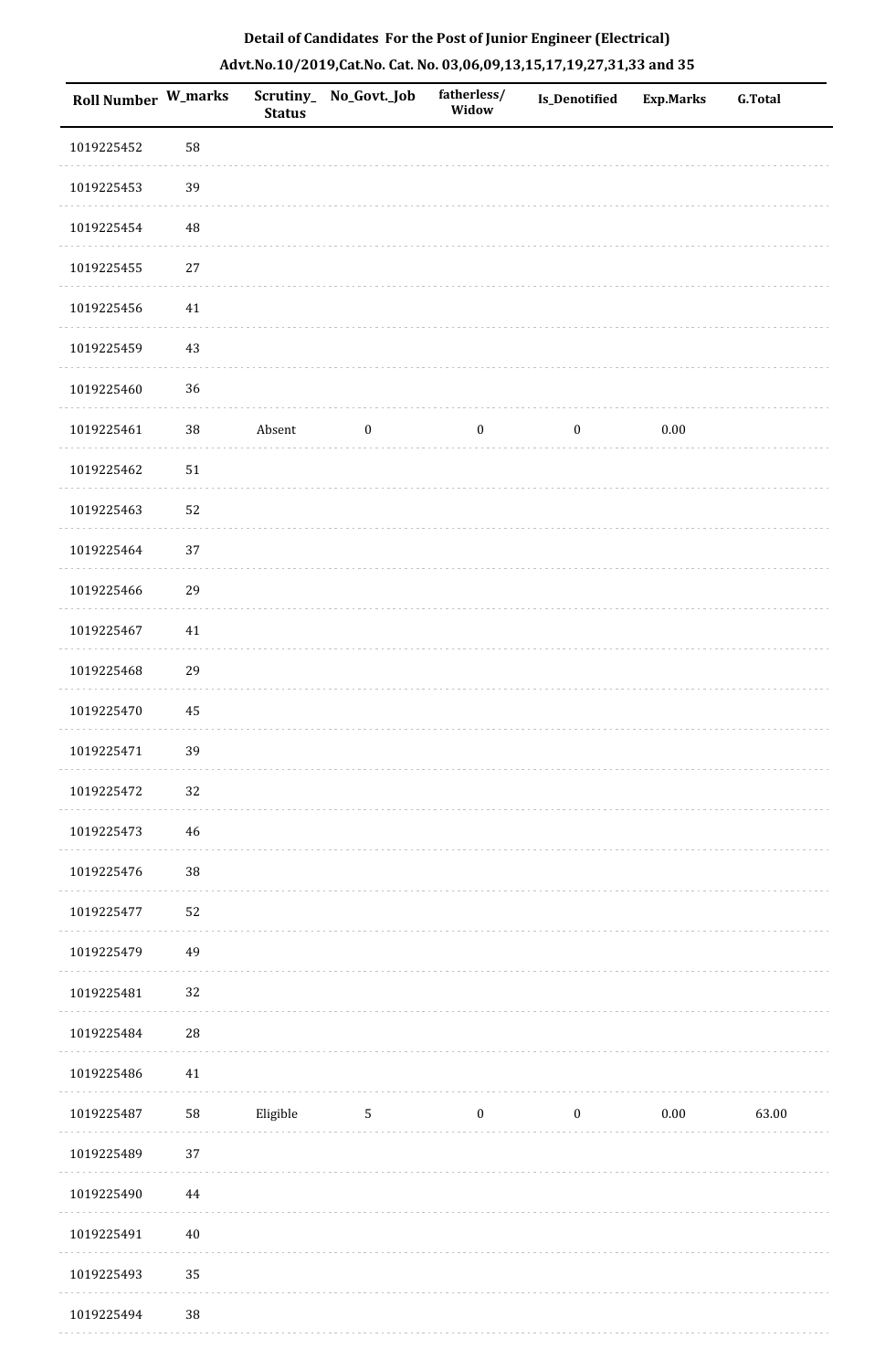|                            |               |                       |                      | Detail of Candidates For the Post of Junior Engineer (Electrical)     |           |                |
|----------------------------|---------------|-----------------------|----------------------|-----------------------------------------------------------------------|-----------|----------------|
|                            |               |                       |                      | Advt.No.10/2019,Cat.No. Cat. No. 03,06,09,13,15,17,19,27,31,33 and 35 |           |                |
| <b>Roll Number W_marks</b> | <b>Status</b> | Scrutiny_No_Govt._Job | fatherless/<br>Widow | <b>Is Denotified</b>                                                  | Exp.Marks | <b>G.Total</b> |

|            |            | outus    |                  |                  |          |          |       |
|------------|------------|----------|------------------|------------------|----------|----------|-------|
| 1019225495 | 33         |          |                  |                  |          |          |       |
| 1019225496 | 56         | Eligible | $\boldsymbol{0}$ | $\boldsymbol{0}$ | $\bf{0}$ | $0.00\,$ | 56.00 |
| 1019225497 | $47\,$     |          |                  |                  |          |          |       |
| 1019225499 | $30\,$     |          |                  |                  |          |          |       |
| 1019225500 | $37\,$     |          |                  |                  |          |          |       |
| 1019225502 | 39         |          |                  |                  |          |          |       |
| 1019225503 | 65         | Eligible | $\boldsymbol{0}$ | $\boldsymbol{0}$ | $\bf{0}$ | $0.00\,$ | 65.00 |
| 1019225504 | 42         |          |                  |                  |          |          |       |
| 1019225505 | 32         |          |                  |                  |          |          |       |
| 1019225508 | 37         |          |                  |                  |          |          |       |
| 1019225510 | 49         |          |                  |                  |          |          |       |
| 1019225512 | 45         |          |                  |                  |          |          |       |
| 1019225513 | 33         |          |                  |                  |          |          |       |
| 1019225516 | 29         |          |                  |                  |          |          |       |
| 1019225517 | 43         |          |                  |                  |          |          |       |
| 1019225518 | $\bf 44$   |          |                  |                  |          |          |       |
| 1019225520 | 23         |          |                  |                  |          |          |       |
| 1019225521 | 33         |          |                  |                  |          |          |       |
| 1019225522 | $27\,$     |          |                  |                  |          |          |       |
| 1019225524 | 27         |          |                  |                  |          |          |       |
| 1019225526 | ${\bf 50}$ |          |                  |                  |          |          |       |
| 1019225527 | 29         |          |                  |                  |          |          |       |
| 1019225529 | 45         |          |                  |                  |          |          |       |
| 1019225530 | 32         |          |                  |                  |          |          |       |
| 1019225531 | 45         |          |                  |                  |          |          |       |
| 1019225532 | 46         |          |                  |                  |          |          |       |
| 1019225535 | 52         |          |                  |                  |          |          |       |
| 1019225536 | ${\bf 50}$ |          |                  |                  |          |          |       |
| 1019225539 | 25         |          |                  |                  |          |          |       |
| 1019225540 | $20\,$     |          |                  |                  |          |          |       |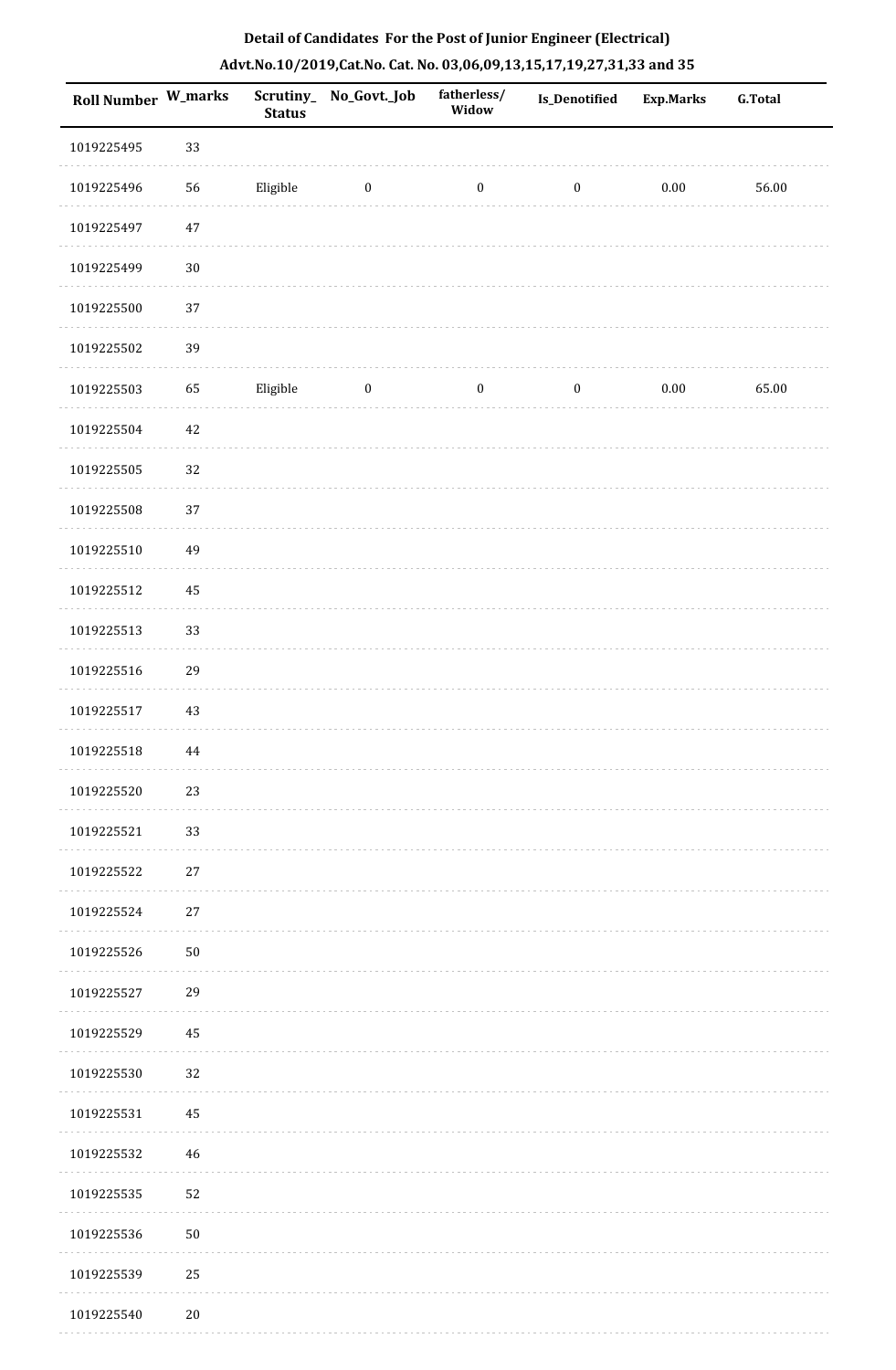| Roll Number W_marks |                  | <b>Status</b> | Scrutiny_No_Govt._Job | fatherless/<br>Widow | Is_Denotified | Exp.Marks | G.Total |
|---------------------|------------------|---------------|-----------------------|----------------------|---------------|-----------|---------|
| 1019225541          | $50\,$           |               |                       |                      |               |           |         |
| 1019225542          | $32\,$           |               |                       |                      |               |           |         |
| 1019225543          | $51\,$           |               |                       |                      |               |           |         |
| 1019225544          | $32\,$           |               |                       |                      |               |           |         |
| 1019225545          | $\bf 44$         |               |                       |                      |               |           |         |
| 1019225546          | 44               |               |                       |                      |               |           |         |
| 1019225547          | 45               |               |                       |                      |               |           |         |
| 1019225548          | 35               |               |                       |                      |               |           |         |
| 1019225549          | 45               |               |                       |                      |               |           |         |
| 1019225550          | 21               |               |                       |                      |               |           |         |
| 1019225554          | 39               |               |                       |                      |               |           |         |
| 1019225556          | 33               |               |                       |                      |               |           |         |
| 1019225558          | $\boldsymbol{9}$ |               |                       |                      |               |           |         |
| 1019225559          | 53               |               |                       |                      |               |           |         |
| 1019225560          | 43               |               |                       |                      |               |           |         |
| 1019225561          | $47\,$           |               |                       |                      |               |           |         |
| 1019225563          | 29               |               |                       |                      |               |           |         |
| 1019225567          | 46               |               |                       |                      |               |           |         |
| 1019225569          |                  | Not Eligible  |                       |                      |               |           |         |
| 1019225572          | $60\,$           |               |                       |                      |               |           |         |
| 1019225574          | 45               |               |                       |                      |               |           |         |
| 1019225575          | $\bf 44$         |               |                       |                      |               |           |         |
| 1019225577          | 47               |               |                       |                      |               |           |         |
| 1019225579          | 49               |               |                       |                      |               |           |         |
| 1019225581          | 27               |               |                       |                      |               |           |         |
| 1019225582          | 56               |               |                       |                      |               |           |         |
| 1019225583          | 37               |               |                       |                      |               |           |         |
| 1019225586          | 59               |               |                       |                      |               |           |         |
| 1019225587          | 41               |               |                       |                      |               |           |         |
| 1019225591          | $30\,$           |               |                       |                      |               |           |         |

. . . . . . .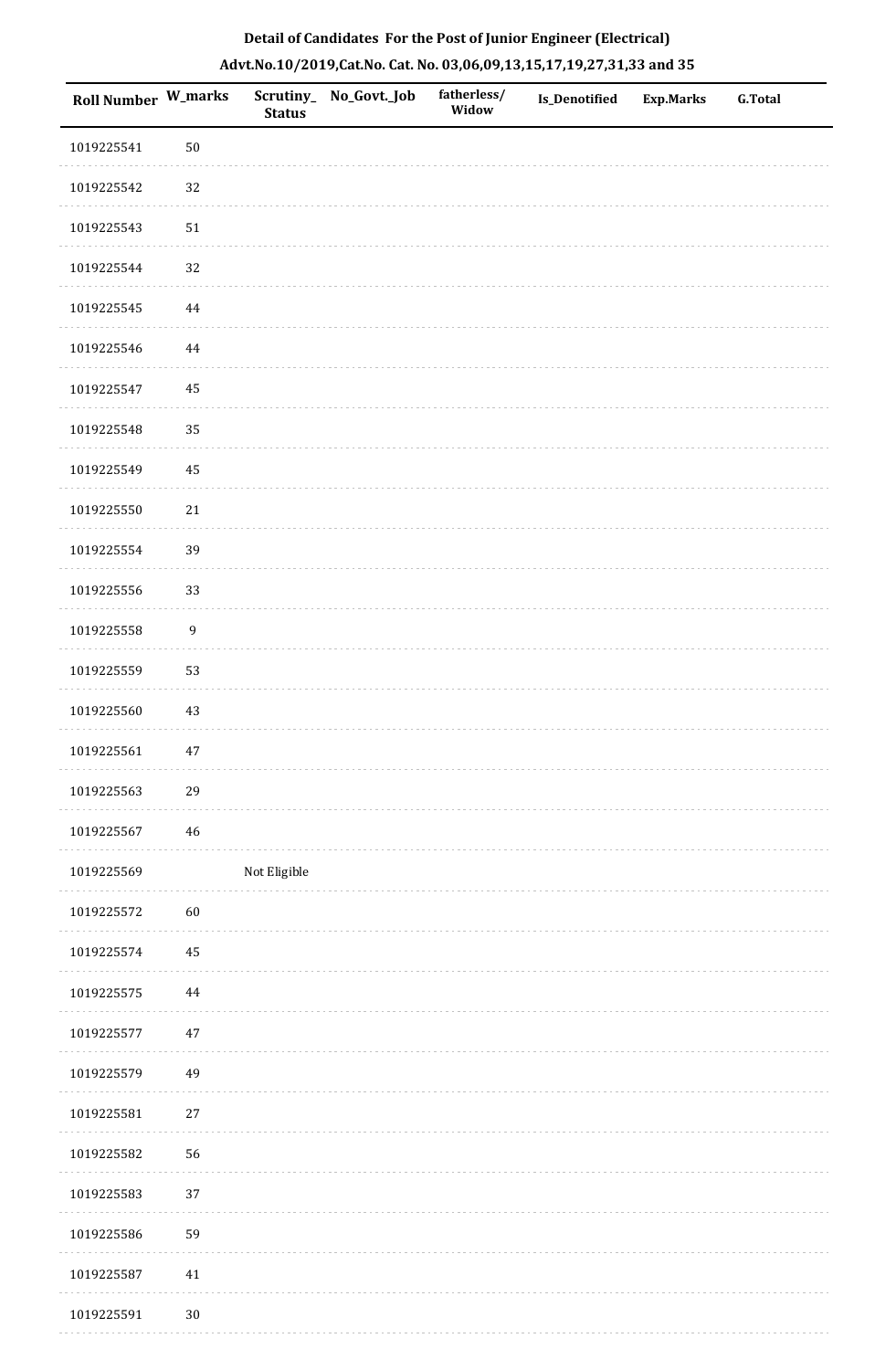| Roll Number W_marks |            | <b>Status</b> | Scrutiny_No_Govt._Job | fatherless/<br>Widow | Is_Denotified    | Exp.Marks | <b>G.Total</b> |
|---------------------|------------|---------------|-----------------------|----------------------|------------------|-----------|----------------|
| 1019225597          | 43         |               |                       |                      |                  |           |                |
| 1019225598          | 31         |               |                       |                      |                  |           |                |
| 1019225599          | 32         |               |                       |                      |                  |           |                |
| 1019225602          | ${\bf 28}$ |               |                       |                      |                  |           |                |
| 1019225604          | 52         |               |                       |                      |                  |           |                |
| 1019225605          | 39         |               |                       |                      |                  |           |                |
| 1019225606          | 58         |               |                       |                      |                  |           |                |
| 1019225607          | $38\,$     |               |                       |                      |                  |           |                |
| 1019225608          | 49         |               |                       |                      |                  |           |                |
| 1019225609          | 64         | Eligible      | $\boldsymbol{0}$      | $\boldsymbol{0}$     | $\boldsymbol{0}$ | $0.00\,$  | 64.00          |
| 1019225611          | $50\,$     |               |                       |                      |                  |           |                |
| 1019225613          | 33         |               |                       |                      |                  |           |                |
| 1019225614          | $27\,$     |               |                       |                      |                  |           |                |
| 1019225615          | $27\,$     |               |                       |                      |                  |           |                |
| 1019225616          | 61         | Eligible      | $\boldsymbol{0}$      | $\boldsymbol{0}$     | $\boldsymbol{0}$ | $0.00\,$  | 61.00          |
| 1019225618          | 38         |               |                       |                      |                  |           |                |
| 1019225619          | $42\,$     |               |                       |                      |                  |           |                |
| 1019225620          | 54         |               |                       |                      |                  |           |                |
| 1019225622          | 34         |               |                       |                      |                  |           |                |
| 1019225623          | 58         |               |                       |                      |                  |           |                |
| 1019225625          | 33         |               |                       |                      |                  |           |                |
| 1019225627          | $40\,$     |               |                       |                      |                  |           |                |
| 1019225628          | $27\,$     |               |                       |                      |                  |           |                |
| 1019225629          | 39         |               |                       |                      |                  |           |                |
| 1019225631          | 35         |               |                       |                      |                  |           |                |
| 1019225635          | 32         |               |                       |                      |                  |           |                |
| 1019225636          | 51         |               |                       |                      |                  |           |                |
| 1019225637          | 34         |               |                       |                      |                  |           |                |
| 1019225638          | 44         | Eligible      | $\boldsymbol{0}$      | $\boldsymbol{0}$     | $\boldsymbol{0}$ | $0.00\,$  | 44.00          |
| 1019225639          | 33         |               |                       |                      |                  |           |                |

. . . . . . .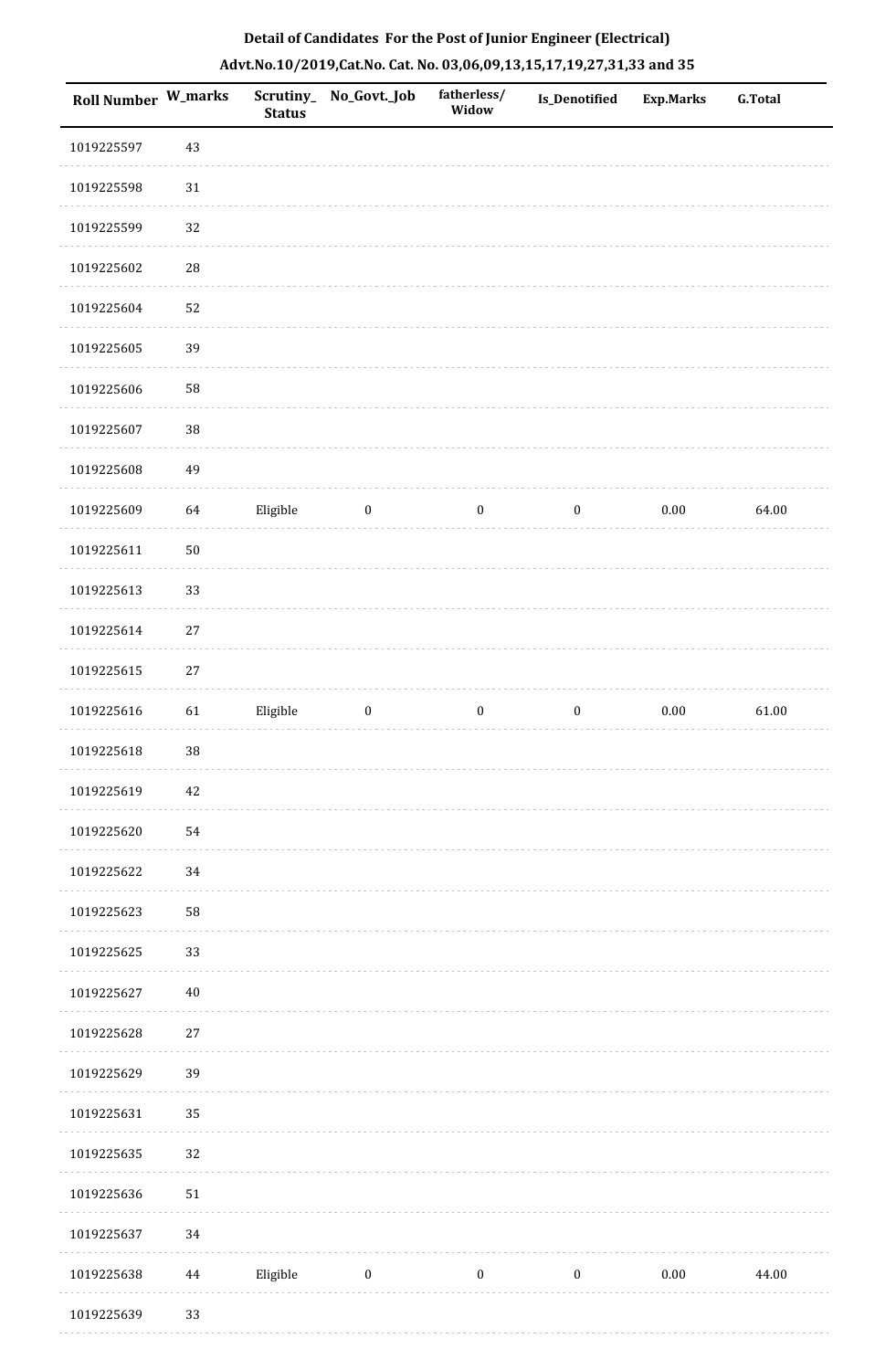| Roll Number W_marks |             | <b>Status</b> | Scrutiny_ No_Govt._Job | fatherless/<br>Widow | Is_Denotified    | <b>Exp.Marks</b> | <b>G.Total</b> |
|---------------------|-------------|---------------|------------------------|----------------------|------------------|------------------|----------------|
| 1019225640          | 32          |               |                        |                      |                  |                  |                |
| 1019225641          | $\sqrt{46}$ |               |                        |                      |                  |                  |                |
| 1019225642          | $50\,$      |               |                        |                      |                  |                  |                |
| 1019225644          | $40\,$      |               |                        |                      |                  |                  |                |
| 1019225645          | $38\,$      |               |                        |                      |                  |                  |                |
| 1019225646          | $40\,$      |               |                        |                      |                  |                  |                |
| 1019225647          | 29          |               |                        |                      |                  |                  |                |
| 1019225648          | 36          |               |                        |                      |                  |                  |                |
| 1019225650          | 43          |               |                        |                      |                  |                  |                |
| 1019225651          | $\bf 44$    |               |                        |                      |                  |                  |                |
| 1019225652          | 35          |               |                        |                      |                  |                  |                |
| 1019225654          | 52          | Eligible      | $\sqrt{5}$             | $\boldsymbol{0}$     | $\boldsymbol{0}$ | $0.00\,$         | 57.00          |
| 1019225656          | $47\,$      |               |                        |                      |                  |                  |                |
| 1019225658          | $\rm 48$    |               |                        |                      |                  |                  |                |
| 1019225659          | $30\,$      |               |                        |                      |                  |                  |                |
| 1019225660          | 36          |               |                        |                      |                  |                  |                |
| 1019225661          | 54          |               |                        |                      |                  |                  |                |
| 1019225662          | $38\,$      |               |                        |                      |                  |                  |                |
| 1019225665          | $\bf 44$    |               |                        |                      |                  |                  |                |
| 1019225666          | 28          |               |                        |                      |                  |                  |                |
| 1019225667          | 44          |               |                        |                      |                  |                  |                |
| 1019225668          | 44          |               |                        |                      |                  |                  |                |
| 1019225669          | 29          |               |                        |                      |                  |                  |                |
| 1019225671          | $\bf 44$    |               |                        |                      |                  |                  |                |
| 1019225675          | $38\,$      |               |                        |                      |                  |                  |                |
| 1019225676          | 33          |               |                        |                      |                  |                  |                |
| 1019225677          | 64          | Eligible      | $\bf{0}$               | $\boldsymbol{0}$     | $\bf{0}$         | 0.00             | 64.00          |
| 1019225679          | 23          |               |                        |                      |                  |                  |                |
| 1019225680          | $\rm 48$    |               |                        |                      |                  |                  |                |
| 1019225681          | $60\,$      |               |                        |                      |                  |                  |                |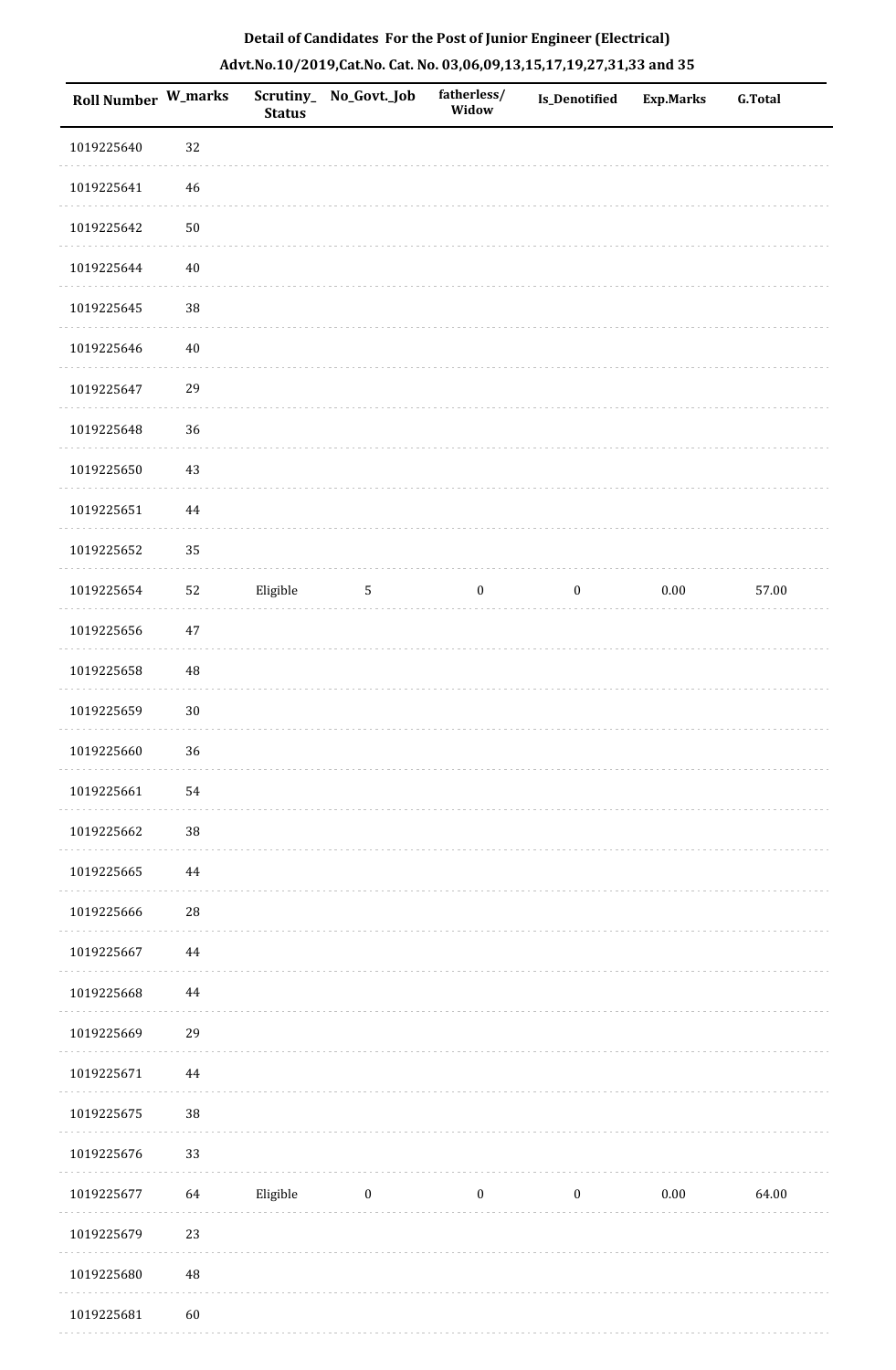|  |  | Detail of Candidates For the Post of Junior Engineer (Electrical)     |  |
|--|--|-----------------------------------------------------------------------|--|
|  |  | Advt.No.10/2019,Cat.No. Cat. No. 03,06,09,13,15,17,19,27,31,33 and 35 |  |

| <b>Roll Number W_marks</b> |          | <b>Status</b> | Scrutiny_ No_Govt._Job | fatherless/<br>Widow | Is_Denotified    | <b>Exp.Marks</b> | <b>G.Total</b> |
|----------------------------|----------|---------------|------------------------|----------------------|------------------|------------------|----------------|
| 1019225682                 | $43\,$   |               |                        |                      |                  |                  |                |
| 1019225684                 | 54       |               |                        |                      |                  |                  |                |
| 1019225685                 | $\rm 48$ | Eligible      | $\bf{0}$               | $\boldsymbol{0}$     | $\boldsymbol{0}$ | $0.00\,$         | 48.00          |
| 1019225686                 | 57       |               |                        |                      |                  |                  |                |
| 1019225687                 | $30\,$   |               |                        |                      |                  |                  |                |
| 1019225689                 | 38       |               |                        |                      |                  |                  |                |
| 1019225690                 | $31\,$   |               |                        |                      |                  |                  |                |
| 1019225692                 | 44       |               |                        |                      |                  |                  |                |
| 1019225700                 | 35       |               |                        |                      |                  |                  |                |
| 1019225705                 | 52       |               |                        |                      |                  |                  |                |
| 1019225706                 | 52       | Eligible      | $\boldsymbol{0}$       | $\boldsymbol{0}$     | $\boldsymbol{0}$ | 0.00             | 52.00          |
| 1019225707                 | 34       |               |                        |                      |                  |                  |                |
| 1019225708                 | 39       |               |                        |                      |                  |                  |                |
| 1019225709                 | 37       |               |                        |                      |                  |                  |                |
| 1019225710                 | 48       |               |                        |                      |                  |                  |                |
| 1019225712                 | 48       |               |                        |                      |                  |                  |                |
| 1019225713                 | 35       |               |                        |                      |                  |                  |                |
| 1019225717                 | 41       |               |                        |                      |                  |                  |                |
| 1019225719                 | 25       |               |                        |                      |                  |                  |                |
| 1019225723                 | 32       |               |                        |                      |                  |                  |                |
| 1019225724                 | $30\,$   |               |                        |                      |                  |                  |                |
| 1019225726                 | 46       |               |                        |                      |                  |                  |                |
| 1019225727                 | 33       |               |                        |                      |                  |                  |                |
| 1019225728                 | 47       |               |                        |                      |                  |                  |                |
| 1019225729                 | 47       |               |                        |                      |                  |                  |                |
| 1019225730                 | 43       |               |                        |                      |                  |                  |                |
| 1019225732                 | 41       |               |                        |                      |                  |                  |                |
| 1019225733                 | $40\,$   |               |                        |                      |                  |                  |                |
| 1019225734                 | 45       |               |                        |                      |                  |                  |                |
| 1019225741                 | 40       |               |                        |                      |                  |                  |                |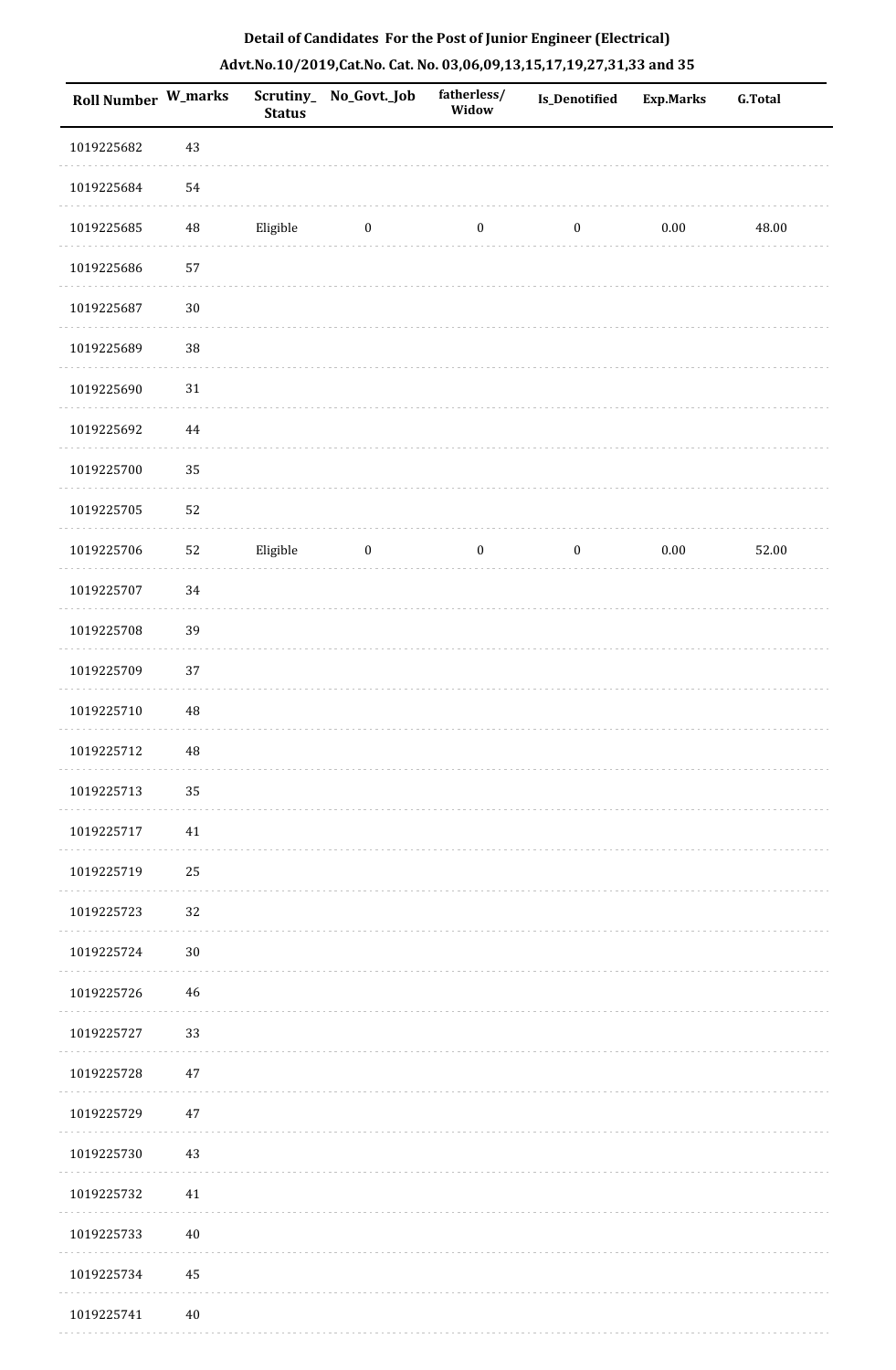| Roll Number W_marks |        | <b>Status</b> | Scrutiny_ No_Govt._Job | fatherless/<br>Widow | Is_Denotified    | <b>Exp.Marks</b> | G.Total |
|---------------------|--------|---------------|------------------------|----------------------|------------------|------------------|---------|
| 1019225742          | 49     |               |                        |                      |                  |                  |         |
| 1019225748          | 36     |               |                        |                      |                  |                  |         |
| 1019225751          | $46\,$ |               |                        |                      |                  |                  |         |
| 1019225752          | 35     |               |                        |                      |                  |                  |         |
| 1019225753          | $40\,$ |               |                        |                      |                  |                  |         |
| 1019225754          | 64     | Eligible      | $\boldsymbol{0}$       | $\boldsymbol{0}$     | $\boldsymbol{0}$ | $0.00\,$         | 64.00   |
| 1019225755          | 33     |               |                        |                      |                  |                  |         |
| 1019225756          | 46     |               |                        |                      |                  |                  |         |
| 1019225757          | 35     |               |                        |                      |                  |                  |         |
| 1019225760          | 38     |               |                        |                      |                  |                  |         |
| 1019225761          | 25     |               |                        |                      |                  |                  |         |
| 1019225762          | $27\,$ |               |                        |                      |                  |                  |         |
| 1019225763          | 49     |               |                        |                      |                  |                  |         |
| 1019225764          | $40\,$ |               |                        |                      |                  |                  |         |
| 1019225767          | $50\,$ |               |                        |                      |                  |                  |         |
| 1019225768          | 41     |               |                        |                      |                  |                  |         |
| 1019225769          | 41     |               |                        |                      |                  |                  |         |
| 1019225770          | 38     |               |                        |                      |                  |                  |         |
| 1019225773          | 32     |               |                        |                      |                  |                  |         |
| 1019225775          | 45     |               |                        |                      |                  |                  |         |
| 1019225777          | $60\,$ | Eligible      | $\bf{0}$               | $\boldsymbol{0}$     | $\boldsymbol{0}$ | $0.00\,$         | 60.00   |
| 1019225778          | $42\,$ |               |                        |                      |                  |                  |         |
| 1019225780          | 29     |               |                        |                      |                  |                  |         |
| 1019225781          | 38     |               |                        |                      |                  |                  |         |
| 1019225782          | $40\,$ |               |                        |                      |                  |                  |         |
| 1019225783          | 46     |               |                        |                      |                  |                  |         |
| 1019225784          | 32     |               |                        |                      |                  |                  |         |
| 1019225785          | 25     |               |                        |                      |                  |                  |         |
| 1019225786          | $43\,$ |               |                        |                      |                  |                  |         |
| 1019225790          | 46     |               |                        |                      |                  |                  |         |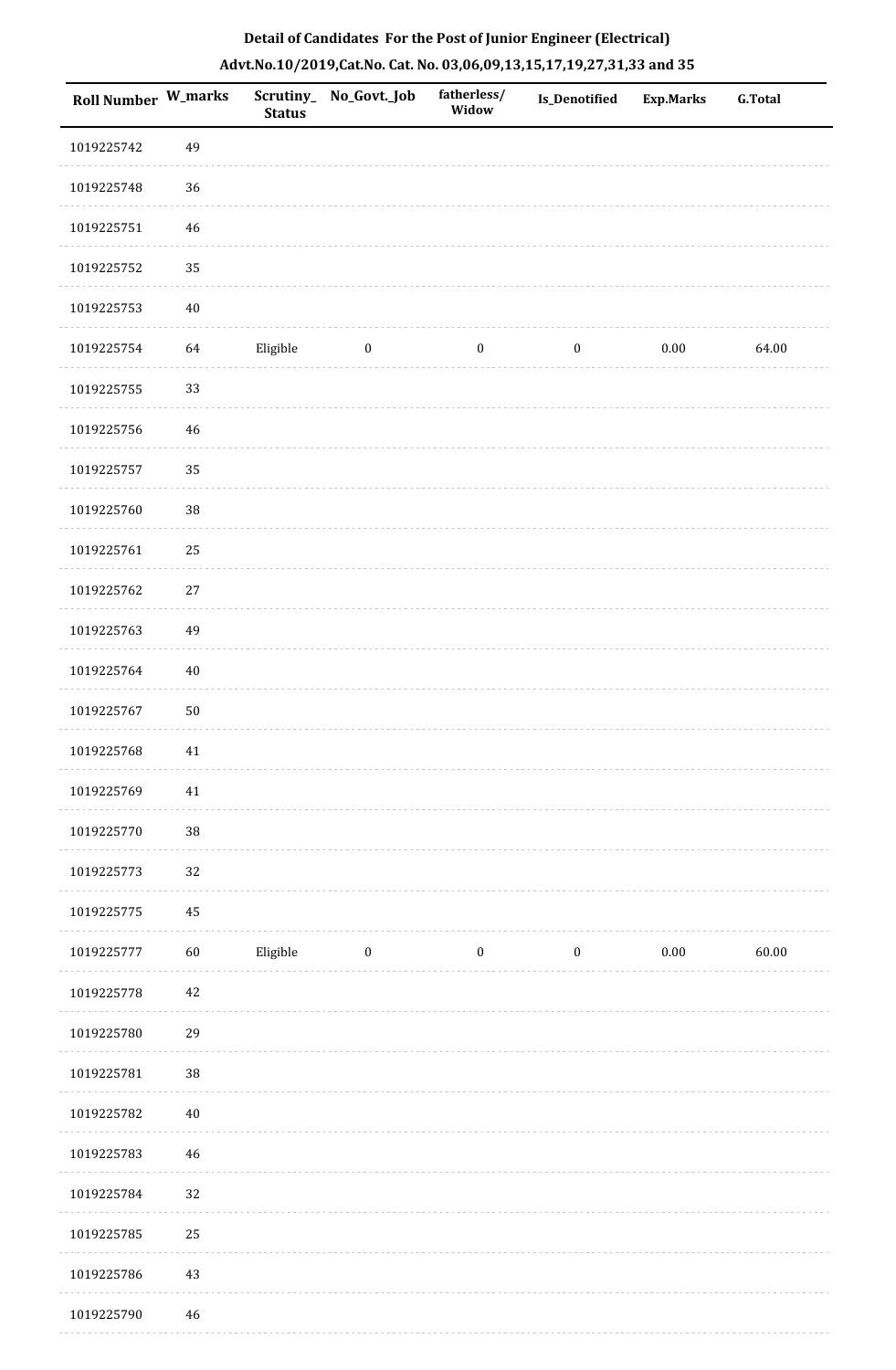| Detail of Candidates For the Post of Junior Engineer (Electrical)     |  |
|-----------------------------------------------------------------------|--|
| Advt.No.10/2019,Cat.No. Cat. No. 03,06,09,13,15,17,19,27,31,33 and 35 |  |

| Roll Number W_marks |             | <b>Status</b> | Scrutiny_ No_Govt._Job | fatherless/<br>Widow | Is_Denotified    | <b>Exp.Marks</b> | <b>G.Total</b> |
|---------------------|-------------|---------------|------------------------|----------------------|------------------|------------------|----------------|
| 1019225792          | 56          |               |                        |                      |                  |                  |                |
| 1019225794          | 34          |               |                        |                      |                  |                  |                |
| 1019225796          | 38          |               |                        |                      |                  |                  |                |
| 1019225797          | 33          |               |                        |                      |                  |                  |                |
| 1019225799          | 35          |               |                        |                      |                  |                  |                |
| 1019225801          | 29          |               |                        |                      |                  |                  |                |
| 1019225802          | 32          |               |                        |                      |                  |                  |                |
| 1019225803          | $\bf 44$    |               |                        |                      |                  |                  |                |
| 1019225805          | 43          |               |                        |                      |                  |                  |                |
| 1019225808          | $\sqrt{46}$ |               |                        |                      |                  |                  |                |
| 1019225810          | 36          |               |                        |                      |                  |                  |                |
| 1019225816          | 45          |               |                        |                      |                  |                  |                |
| 1019225821          | 34          |               |                        |                      |                  |                  |                |
| 1019225823          | 35          |               |                        |                      |                  |                  |                |
| 1019225825          | 58          |               |                        |                      |                  |                  |                |
| 1019225826          | 49          |               |                        |                      |                  |                  |                |
| 1019225828          | $27\,$      |               |                        |                      |                  |                  |                |
| 1019225830          | 44          |               |                        |                      |                  |                  |                |
| 1019225832          | $47\,$      |               |                        |                      |                  |                  |                |
| 1019225833          | $41\,$      |               |                        |                      |                  |                  |                |
| 1019225834          | 44          |               |                        |                      |                  |                  |                |
| 1019225835          | 33          |               |                        |                      |                  |                  |                |
| 1019225837          | $11\,$      |               |                        |                      |                  |                  |                |
| 1019225838          | 55          | Eligible      | $\mathbf{5}$           | $\boldsymbol{0}$     | $\boldsymbol{0}$ | $0.00\,$         | 60.00          |
| 1019225841          | 29          |               |                        |                      |                  |                  |                |
| 1019225842          | $10\,$      |               |                        |                      |                  |                  |                |
| 1019225843          | 45          |               |                        |                      |                  |                  |                |
| 1019225844          | 37          |               |                        |                      |                  |                  |                |
| 1019225845          | 53          |               |                        |                      |                  |                  |                |
| 1019225846          | 43          |               |                        |                      |                  |                  |                |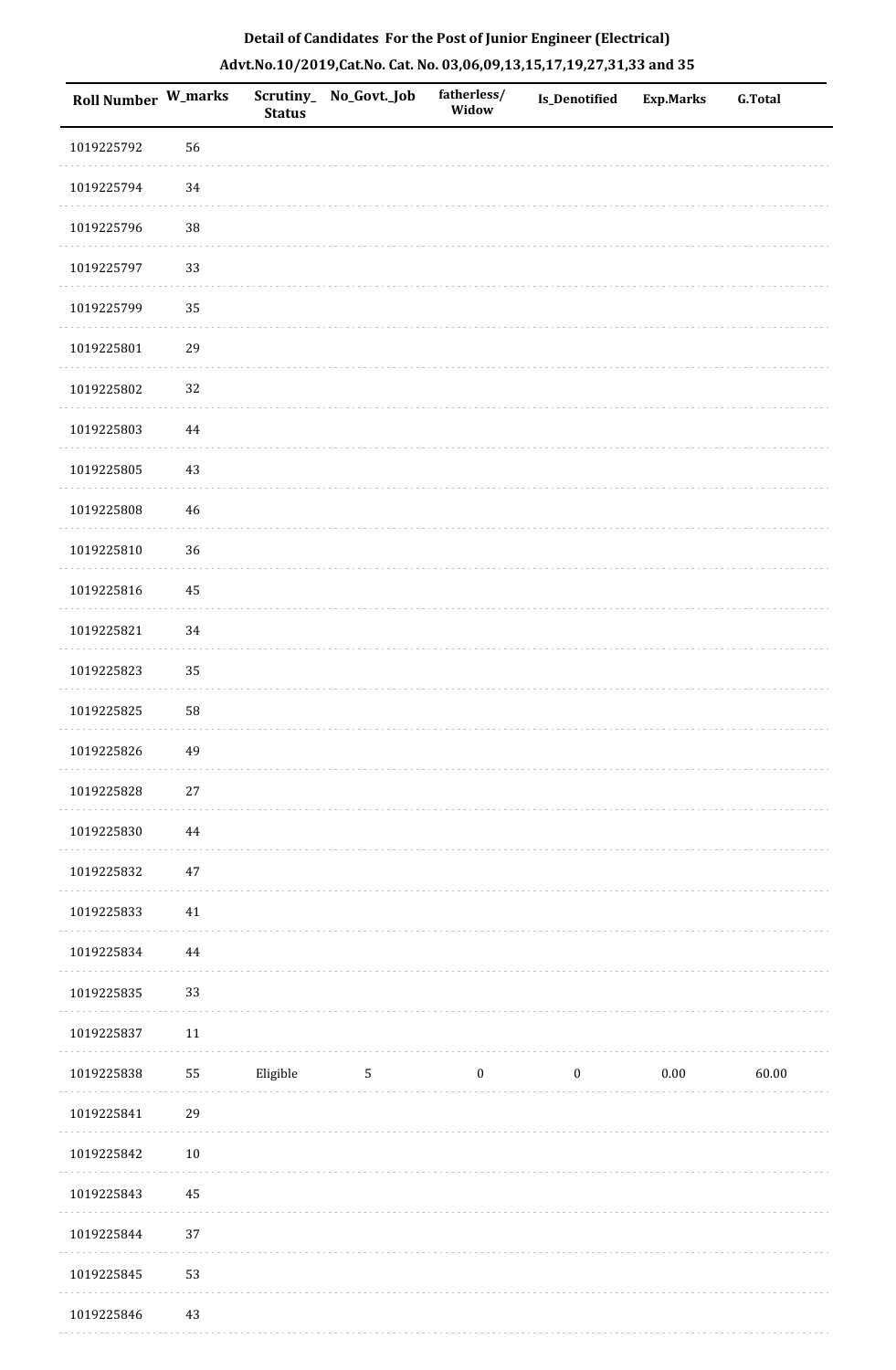| Detail of Candidates For the Post of Junior Engineer (Electrical)     |  |
|-----------------------------------------------------------------------|--|
| Advt.No.10/2019,Cat.No. Cat. No. 03,06,09,13,15,17,19,27,31,33 and 35 |  |

| Roll Number W_marks |            | <b>Status</b> | Scrutiny_ No_Govt._Job | fatherless/<br>Widow | <b>Is_Denotified</b> | <b>Exp.Marks</b> | G.Total   |
|---------------------|------------|---------------|------------------------|----------------------|----------------------|------------------|-----------|
| 1019225848          | 36         |               |                        |                      |                      |                  |           |
| 1019225849          | 45         |               |                        |                      |                      |                  |           |
| 1019225851          | 37         |               |                        |                      |                      |                  |           |
| 1019225853          | 38         |               |                        |                      |                      |                  |           |
| 1019225854          | $38\,$     |               |                        |                      |                      |                  |           |
| 1019225858          | 33         |               |                        |                      |                      |                  |           |
| 1019225859          | 56         |               |                        |                      |                      |                  |           |
| 1019225862          | $\bf 44$   |               |                        |                      |                      |                  |           |
| 1019225864          | 36         |               |                        |                      |                      |                  |           |
| 1019225865          | 39         |               |                        |                      |                      |                  |           |
| 1019225866          | 48         |               |                        |                      |                      |                  |           |
| 1019225868          | 39         |               |                        |                      |                      |                  |           |
| 1019225869          | ${\bf 51}$ | Eligible      | $\bf{0}$               | $\bf{0}$             | $\boldsymbol{0}$     | $0.00\,$         | $51.00\,$ |
| 1019225870          | $31\,$     |               |                        |                      |                      |                  |           |
| 1019225873          | $\bf 44$   |               |                        |                      |                      |                  |           |
| 1019225876          | 45         |               |                        |                      |                      |                  |           |
| 1019225877          | $10\,$     |               |                        |                      |                      |                  |           |
| 1019225881          | $30\,$     |               |                        |                      |                      |                  |           |
| 1019225882          | 37         |               |                        |                      |                      |                  |           |
| 1019225883          | 58         |               |                        |                      |                      |                  |           |
| 1019225884          | 42         |               |                        |                      |                      |                  |           |
| 1019225885          | 37         |               |                        |                      |                      |                  |           |
| 1019225887          | $30\,$     |               |                        |                      |                      |                  |           |
| 1019225890          | 49         |               |                        |                      |                      |                  |           |
| 1019225891          | 33         |               |                        |                      |                      |                  |           |
| 1019225893          | $43\,$     |               |                        |                      |                      |                  |           |
| 1019225894          | $40\,$     |               |                        |                      |                      |                  |           |
| 1019225895          | 45         |               |                        |                      |                      |                  |           |
| 1019225896          | 35         |               |                        |                      |                      |                  |           |
| 1019225898          | $40\,$     |               |                        |                      |                      |                  |           |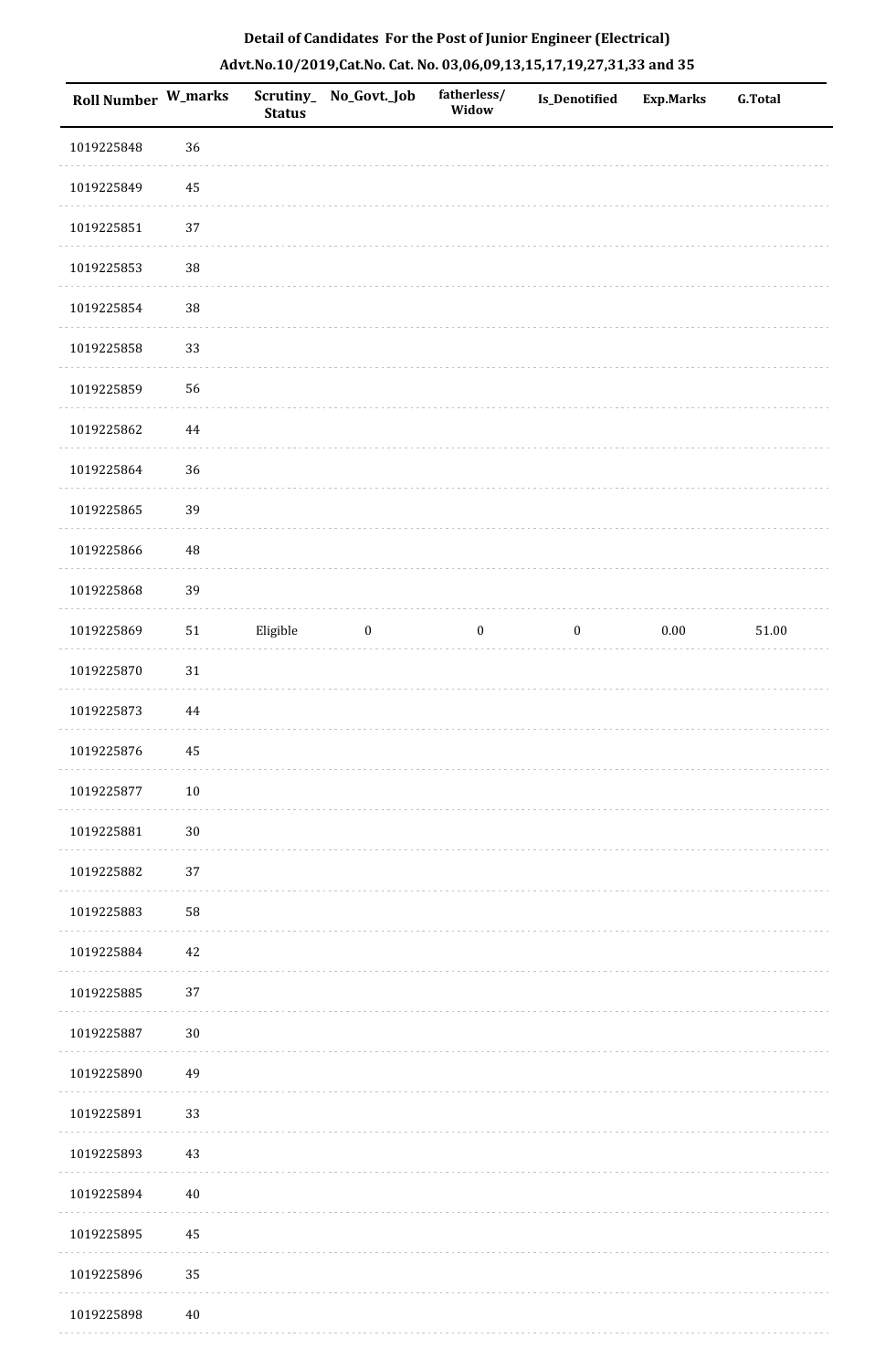|  | Detail of Candidates For the Post of Junior Engineer (Electrical)     |  |
|--|-----------------------------------------------------------------------|--|
|  | Advt.No.10/2019,Cat.No. Cat. No. 03,06,09,13,15,17,19,27,31,33 and 35 |  |

| Roll Number W_marks |          | <b>Status</b> | Scrutiny_No_Govt._Job | fatherless/<br>Widow | Is_Denotified | <b>Exp.Marks</b> | <b>G.Total</b> |
|---------------------|----------|---------------|-----------------------|----------------------|---------------|------------------|----------------|
| 1019225899          | 55       |               |                       |                      |               |                  |                |
| 1019225900          | $43\,$   |               |                       |                      |               |                  |                |
| 1019225901          | 35       |               |                       |                      |               |                  |                |
| 1019225903          | 32       |               |                       |                      |               |                  |                |
| 1019225904          | 41       |               |                       |                      |               |                  |                |
| 1019225905          | 36       |               |                       |                      |               |                  |                |
| 1019225908          | $30\,$   |               |                       |                      |               |                  |                |
| 1019225909          | 35       |               |                       |                      |               |                  |                |
| 1019225911          | 24       |               |                       |                      |               |                  |                |
| 1019225912          | 53       |               |                       |                      |               |                  |                |
| 1019225913          | $47\,$   |               |                       |                      |               |                  |                |
| 1019225914          | 36       |               |                       |                      |               |                  |                |
| 1019225915          | 33       |               |                       |                      |               |                  |                |
| 1019225916          | 41       |               |                       |                      |               |                  |                |
| 1019225917          | 25       |               |                       |                      |               |                  |                |
| 1019225919          | $41\,$   |               |                       |                      |               |                  |                |
| 1019225920          | $\rm 48$ |               |                       |                      |               |                  |                |
| 1019225922          | 60       |               |                       |                      |               |                  |                |
| 1019225923          | $43\,$   |               |                       |                      |               |                  |                |
| 1019225926          | $30\,$   |               |                       |                      |               |                  |                |
| 1019225927          | $42\,$   |               |                       |                      |               |                  |                |
| 1019225928          | $40\,$   |               |                       |                      |               |                  |                |
| 1019225929          | $38\,$   |               |                       |                      |               |                  |                |
| 1019225932          | 39       |               |                       |                      |               |                  |                |
| 1019225935          | 43       |               |                       |                      |               |                  |                |
| 1019225940          | 26       |               |                       |                      |               |                  |                |
| 1019225941          | 36       |               |                       |                      |               |                  |                |
| 1019225942          | 52       |               |                       |                      |               |                  |                |
| 1019225943          | 35       |               |                       |                      |               |                  |                |
| 1019225944          | 33       |               |                       |                      |               |                  |                |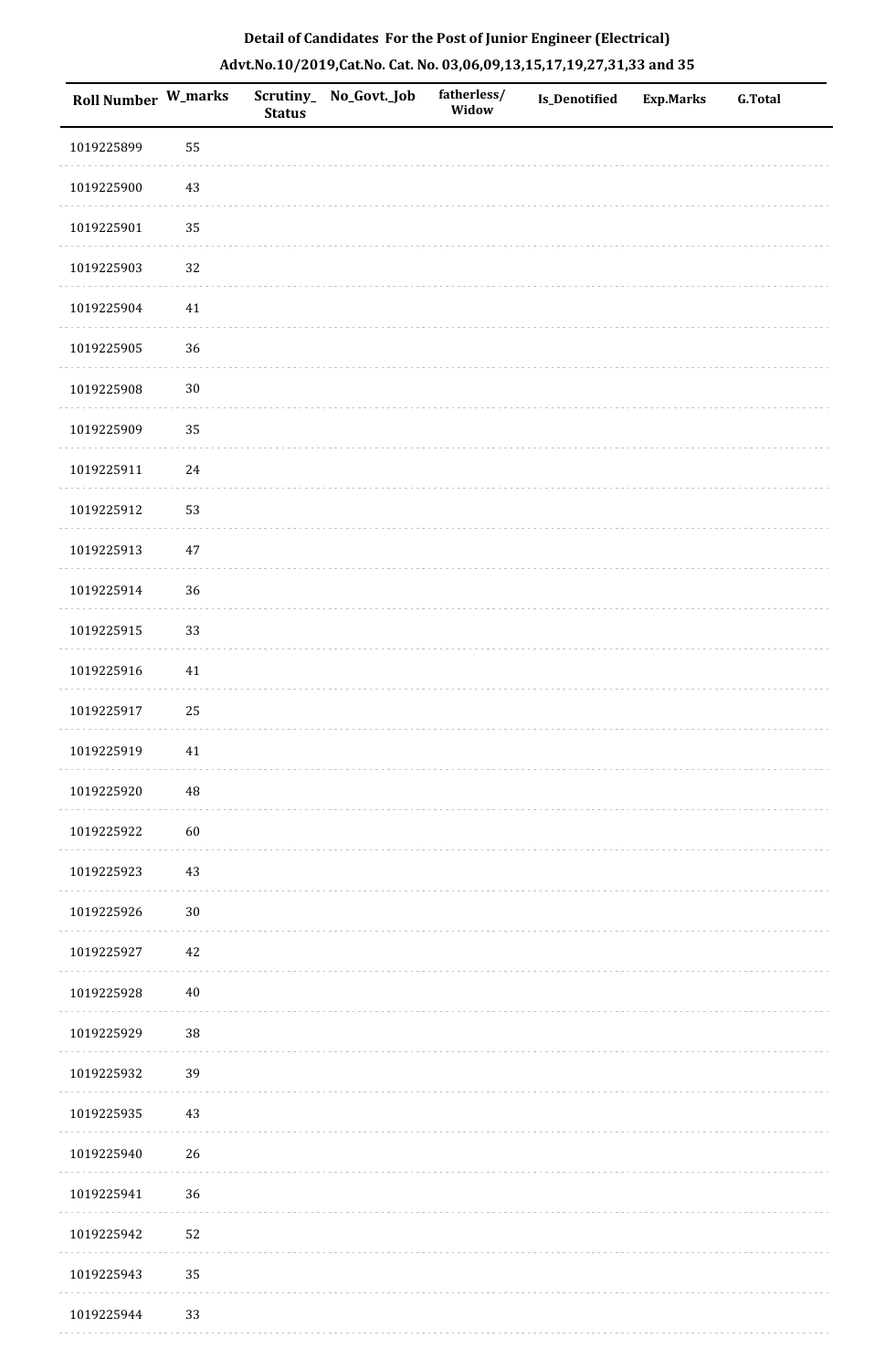| Roll Number W_marks |             | <b>Status</b> | Scrutiny_ No_Govt._Job | fatherless/<br>Widow | Is_Denotified    | <b>Exp.Marks</b> | <b>G.Total</b> |
|---------------------|-------------|---------------|------------------------|----------------------|------------------|------------------|----------------|
| 1019225945          | $51\,$      |               |                        |                      |                  |                  |                |
| 1019225947          | $41\,$      |               |                        |                      |                  |                  |                |
| 1019225948          | 29          |               |                        |                      |                  |                  |                |
| 1019225950          | 37          |               |                        |                      |                  |                  |                |
| 1019225952          | 35          |               |                        |                      |                  |                  |                |
| 1019225953          | $46\,$      |               |                        |                      |                  |                  |                |
| 1019225954          | 33          |               |                        |                      |                  |                  |                |
| 1019225956          | 34          |               |                        |                      |                  |                  |                |
| 1019225957          | 35          |               |                        |                      |                  |                  |                |
| 1019225959          | $\sqrt{46}$ |               |                        |                      |                  |                  |                |
| 1019225960          | 43          |               |                        |                      |                  |                  |                |
| 1019225963          | $42\,$      |               |                        |                      |                  |                  |                |
| 1019225964          | 38          |               |                        |                      |                  |                  |                |
| 1019225965          | 43          |               |                        |                      |                  |                  |                |
| 1019225966          | 29          |               |                        |                      |                  |                  |                |
| 1019225967          | 60          |               |                        |                      |                  |                  |                |
| 1019225969          | 52          |               |                        |                      |                  |                  |                |
| 1019225970          | $47\,$      |               |                        |                      |                  |                  |                |
| 1019225971          | 38          |               |                        |                      |                  |                  |                |
| 1019225973          | 34          |               |                        |                      |                  |                  |                |
| 1019225974          | 39          |               |                        |                      |                  |                  |                |
| 1019225977          | 42          |               |                        |                      |                  |                  |                |
| 1019225978          | $47\,$      |               |                        |                      |                  |                  |                |
| 1019225979          | $41\,$      |               |                        |                      |                  |                  |                |
| 1019225981          | 36          |               |                        |                      |                  |                  |                |
| 1019225983          | $30\,$      |               |                        |                      |                  |                  |                |
| 1019225984          | $51\,$      |               |                        |                      |                  |                  |                |
| 1019225986          | 39          |               |                        |                      |                  |                  |                |
| 1019225988          | 33          |               |                        |                      |                  |                  |                |
| 1019225989          | $38\,$      | Eligible      | $\mathbf{5}$           | $\boldsymbol{0}$     | $\boldsymbol{0}$ | $0.00\,$         | 43.00          |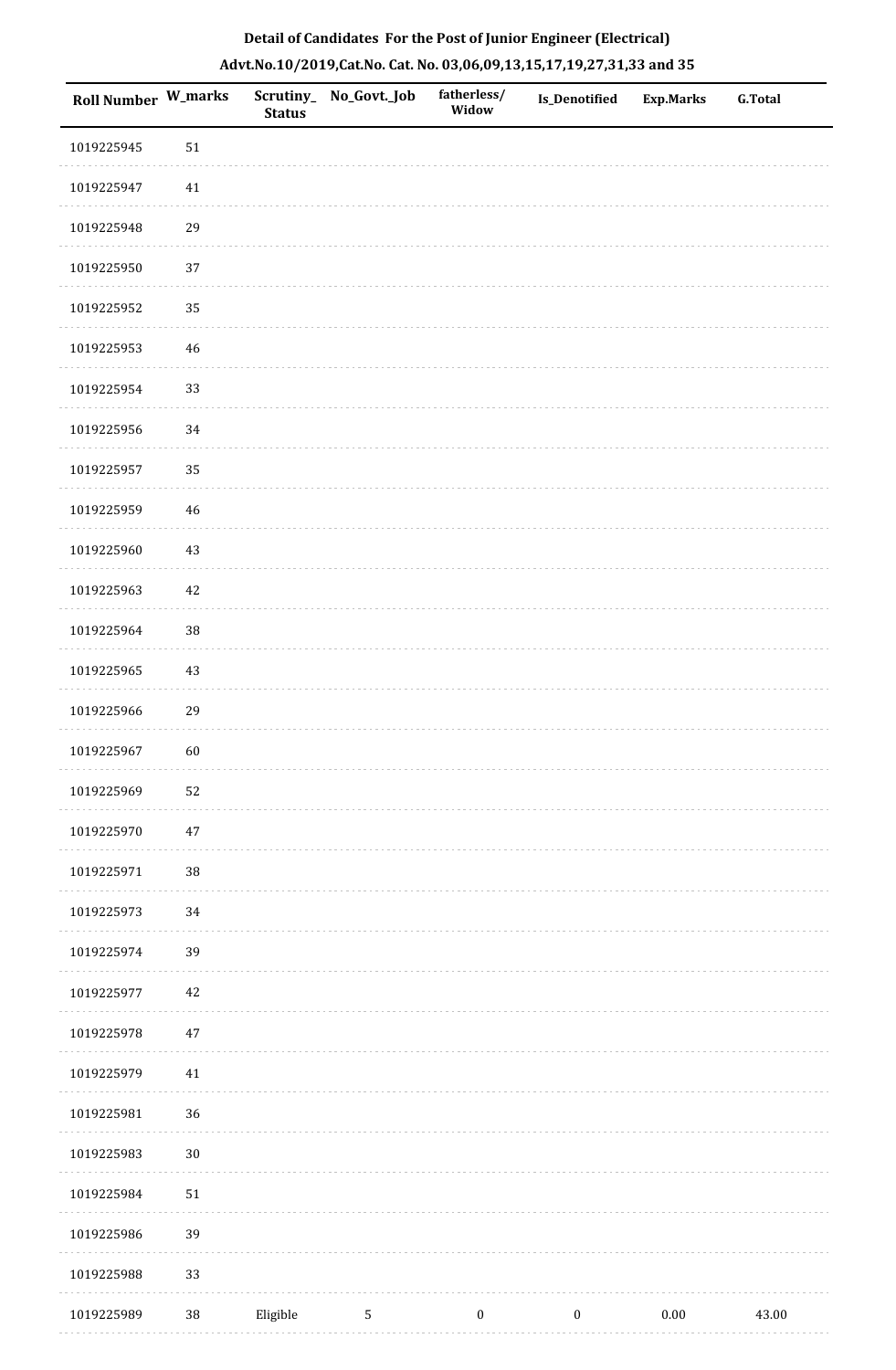| Roll Number W_marks |          | <b>Status</b> | Scrutiny_No_Govt._Job | fatherless/<br>Widow | Is_Denotified    | <b>Exp.Marks</b> | <b>G.Total</b> |
|---------------------|----------|---------------|-----------------------|----------------------|------------------|------------------|----------------|
| 1019225992          | $47\,$   |               |                       |                      |                  |                  |                |
| 1019225993          | 15       |               |                       |                      |                  |                  |                |
| 1019225994          | $47\,$   |               |                       |                      |                  |                  |                |
| 1019225997          | $\rm 48$ |               |                       |                      |                  |                  |                |
| 1019225999          | 54       |               |                       |                      |                  |                  |                |
| 1019226000          | $47\,$   |               |                       |                      |                  |                  |                |
| 1019226001          | 49       |               |                       |                      |                  |                  |                |
| 1019226003          | $40\,$   |               |                       |                      |                  |                  |                |
| 1019226004          | $40\,$   |               |                       |                      |                  |                  |                |
| 1019226006          | 32       |               |                       |                      |                  |                  |                |
| 1019226007          | 46       |               |                       |                      |                  |                  |                |
| 1019226008          | 37       |               |                       |                      |                  |                  |                |
| 1019226010          | 52       |               |                       |                      |                  |                  |                |
| 1019226012          | 23       | Eligible      | $\mathbf 5$           | 5                    | $\boldsymbol{0}$ | $0.00\,$         | 33.00          |
| 1019226018          | $41\,$   |               |                       |                      |                  |                  |                |
| 1019226021          | $46\,$   |               |                       |                      |                  |                  |                |
| 1019226022          | 47       |               |                       |                      |                  |                  |                |
| 1019226023          | 35       |               |                       |                      |                  |                  |                |
| 1019226024          | 42       |               |                       |                      |                  |                  |                |
| 1019226025          | 36       |               |                       |                      |                  |                  |                |
| 1019226026          | 56       |               |                       |                      |                  |                  |                |
| 1019226027          | $38\,$   |               |                       |                      |                  |                  |                |
| 1019226029          | 36       |               |                       |                      |                  |                  |                |
| 1019226030          | $38\,$   |               |                       |                      |                  |                  |                |
| 1019226031          | 29       |               |                       |                      |                  |                  |                |
| 1019226033          | 48       |               |                       |                      |                  |                  |                |
| 1019226034          | 31       |               |                       |                      |                  |                  |                |
| 1019226035          | 30       |               |                       |                      |                  |                  |                |
| 1019226039          | 34       |               |                       |                      |                  |                  |                |
| 1019226040          | 31       |               |                       |                      |                  |                  |                |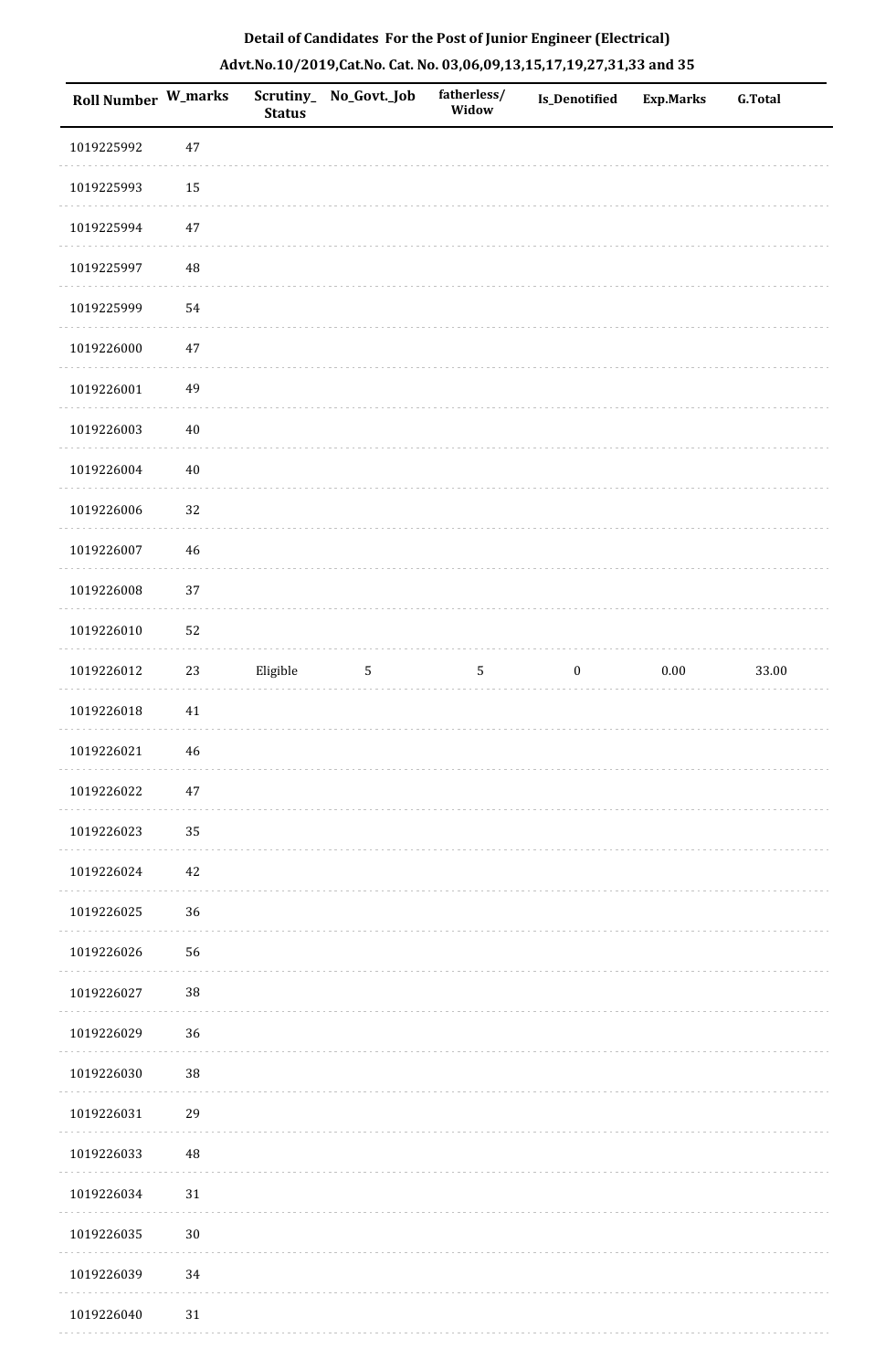| Roll Number W_marks |                 | Scrutiny_<br><b>Status</b> | No_Govt._Job     | fatherless/<br>Widow | Is_Denotified    | <b>Exp.Marks</b> | <b>G.Total</b> |
|---------------------|-----------------|----------------------------|------------------|----------------------|------------------|------------------|----------------|
| 1019226041          | $47\,$          |                            |                  |                      |                  |                  |                |
| 1019226042          | $40\,$          |                            |                  |                      |                  |                  |                |
| 1019226043          | 36              |                            |                  |                      |                  |                  |                |
| 1019226044          | $30\,$          |                            |                  |                      |                  |                  |                |
| 1019226045          | 37              |                            |                  |                      |                  |                  |                |
| 1019226046          | 33              |                            |                  |                      |                  |                  |                |
| 1019226047          | 41              |                            |                  |                      |                  |                  |                |
| 1019226049          | 46              |                            |                  |                      |                  |                  |                |
| 1019226052          | 29              |                            |                  |                      |                  |                  |                |
| 1019226053          | 54              |                            |                  |                      |                  |                  |                |
| 1019226054          | 27              |                            |                  |                      |                  |                  |                |
| 1019226056          | <b>REJECTED</b> |                            |                  |                      |                  |                  | $0.00\,$       |
| 1019226058          | 38              |                            |                  |                      |                  |                  |                |
| 1019226059          | 46              |                            |                  |                      |                  |                  |                |
| 1019226062          | $30\,$          |                            |                  |                      |                  |                  |                |
| 1019226063          | $20\,$          |                            |                  |                      |                  |                  |                |
| 1019226064          | $42\,$          |                            |                  |                      |                  |                  |                |
| 1019226065          | 53              | Eligible                   | $\boldsymbol{0}$ | $\boldsymbol{0}$     | $\boldsymbol{0}$ | $0.00\,$         | 53.00          |
| 1019226067          | $40\,$          |                            |                  |                      |                  |                  |                |
| 1019226068          | 44              |                            |                  |                      |                  |                  |                |
| 1019226069          | $34\,$          |                            |                  |                      |                  |                  |                |
| 1019226070          | $40\,$          |                            |                  |                      |                  |                  |                |
| 1019226071          |                 | Not Eligible               |                  |                      |                  |                  |                |
| 1019226075          | 39              |                            |                  |                      |                  |                  |                |
| 1019226077          | $47\,$          |                            |                  |                      |                  |                  |                |
| 1019226080          | 48              |                            |                  |                      |                  |                  |                |
| 1019226081          | $51\,$          |                            |                  |                      |                  |                  |                |
| 1019226083          | 36              |                            |                  |                      |                  |                  |                |
| 1019226084          | 56              |                            |                  |                      |                  |                  |                |
| 1019226085          | 34              |                            |                  |                      |                  |                  |                |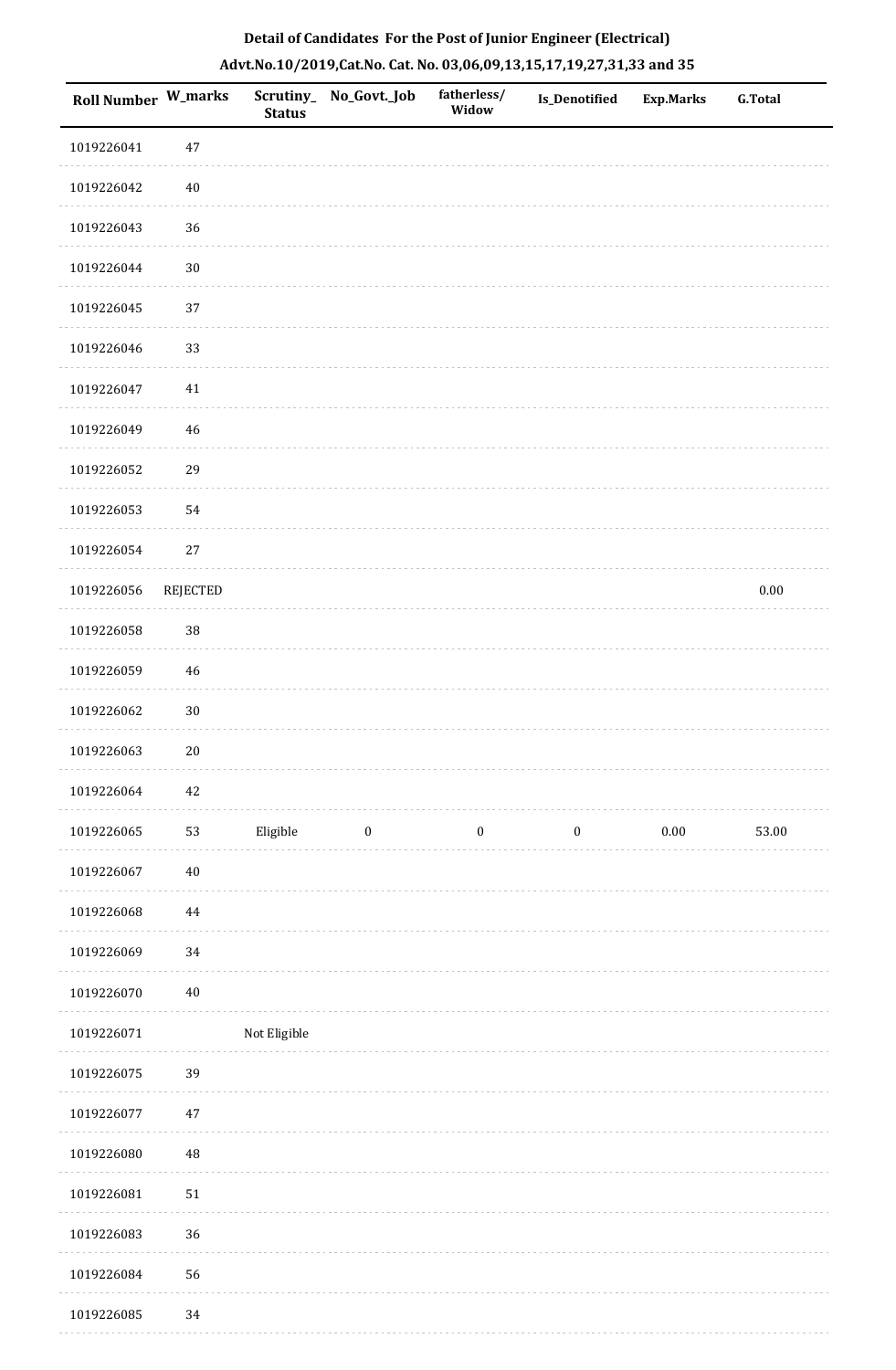| Roll Number W_marks |          | <b>Status</b> | Scrutiny_No_Govt._Job | fatherless/<br>Widow | Is_Denotified    | <b>Exp.Marks</b> | G.Total |
|---------------------|----------|---------------|-----------------------|----------------------|------------------|------------------|---------|
| 1019226086          | $\bf 45$ |               |                       |                      |                  |                  |         |
| 1019226087          | $43\,$   |               |                       |                      |                  |                  |         |
| 1019226090          | 49       |               |                       |                      |                  |                  |         |
| 1019226092          | $24\,$   |               |                       |                      |                  |                  |         |
| 1019226093          | 34       |               |                       |                      |                  |                  |         |
| 1019226098          | $27\,$   |               |                       |                      |                  |                  |         |
| 1019226099          | $40\,$   |               |                       |                      |                  |                  |         |
| 1019226103          | 37       |               |                       |                      |                  |                  |         |
| 1019226104          | 12       |               |                       |                      |                  |                  |         |
| 1019226105          | 49       |               |                       |                      |                  |                  |         |
| 1019226106          | 45       |               |                       |                      |                  |                  |         |
| 1019226107          | 54       | Absent        | $\boldsymbol{0}$      | $\boldsymbol{0}$     | $\boldsymbol{0}$ | $0.00\,$         |         |
| 1019226109          | $30\,$   |               |                       |                      |                  |                  |         |
| 1019226110          | 45       |               |                       |                      |                  |                  |         |
| 1019226112          | 52       | Eligible      | $\boldsymbol{0}$      | $\boldsymbol{0}$     | $\boldsymbol{0}$ | $0.00\,$         | 52.00   |
| 1019226113          | 32       |               |                       |                      |                  |                  |         |
| 1019226116          | 39       |               |                       |                      |                  |                  |         |
| 1019226119          | $\rm 48$ |               |                       |                      |                  |                  |         |
| 1019226120          | 52       | Eligible      | $\bf{0}$              | $\boldsymbol{0}$     | $\boldsymbol{0}$ | 0.00             | 52.00   |
| 1019226122          | $50\,$   |               |                       |                      |                  |                  |         |
| 1019226124          | 43       |               |                       |                      |                  |                  |         |
| 1019226126          | $\bf 44$ | Eligible      | $\boldsymbol{0}$      | $\boldsymbol{0}$     | $\boldsymbol{0}$ | $0.00\,$         | 44.00   |
| 1019226127          | 41       |               |                       |                      |                  |                  |         |
| 1019226130          | 34       |               |                       |                      |                  |                  |         |
| 1019226131          | 45       |               |                       |                      |                  |                  |         |
| 1019226132          | 43       |               |                       |                      |                  |                  |         |
| 1019226133          | 60       |               |                       |                      |                  |                  |         |
| 1019226136          | $40\,$   |               |                       |                      |                  |                  |         |
| 1019226137          | $27\,$   |               |                       |                      |                  |                  |         |
| 1019226141          | $\bf 44$ |               |                       |                      |                  |                  |         |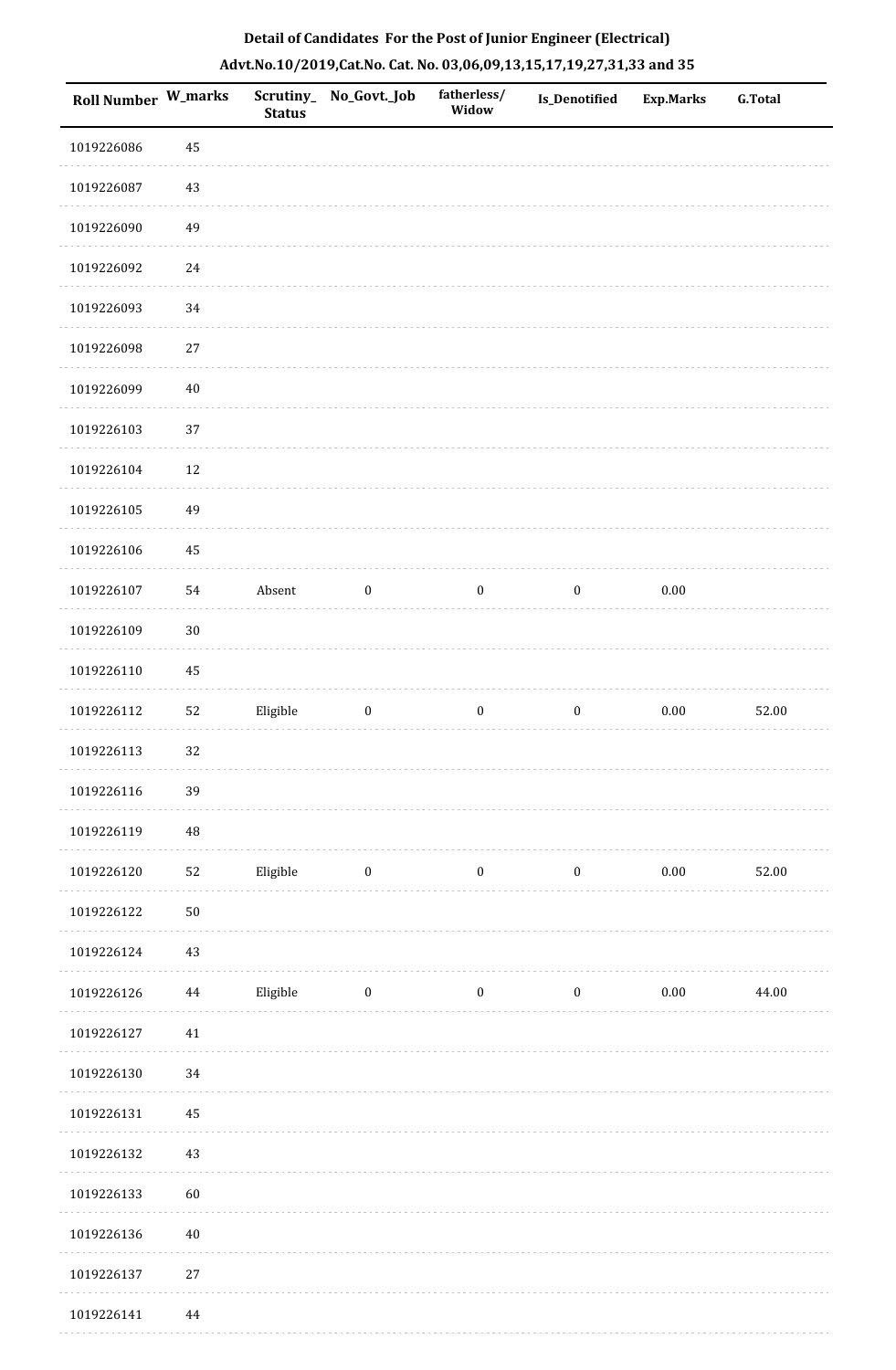|  | Detail of Candidates For the Post of Junior Engineer (Electrical)     |  |
|--|-----------------------------------------------------------------------|--|
|  | Advt.No.10/2019,Cat.No. Cat. No. 03,06,09,13,15,17,19,27,31,33 and 35 |  |

| <b>Roll Number W_marks</b> |          | <b>Status</b> | Scrutiny_ No_Govt._Job | fatherless/<br>Widow | <b>Is_Denotified</b> | <b>Exp.Marks</b> | <b>G.Total</b> |
|----------------------------|----------|---------------|------------------------|----------------------|----------------------|------------------|----------------|
| 1019226146                 | 54       |               |                        |                      |                      |                  |                |
| 1019226149                 | 41       |               |                        |                      |                      |                  |                |
| 1019226151                 | $40\,$   |               |                        |                      |                      |                  |                |
| 1019226153                 | $30\,$   |               |                        |                      |                      |                  |                |
| 1019226154                 | 52       |               |                        |                      |                      |                  |                |
| 1019226155                 | REJECTED |               |                        |                      |                      |                  | $0.00\,$       |
| 1019226156                 | 37       |               |                        |                      |                      |                  |                |
| 1019226157                 | 53       | Eligible      | 5                      | $\boldsymbol{0}$     | $\boldsymbol{0}$     | $0.00\,$         | 58.00          |
| 1019226158                 | 39       |               |                        |                      |                      |                  |                |
| 1019226159                 | 34       |               |                        |                      |                      |                  |                |
| 1019226161                 | 33       |               |                        |                      |                      |                  |                |
| 1019226163                 | 33       |               |                        |                      |                      |                  |                |
| 1019226164                 | $31\,$   |               |                        |                      |                      |                  |                |
| 1019226165                 | 45       |               |                        |                      |                      |                  |                |
| 1019226166                 | 37       |               |                        |                      |                      |                  |                |
| 1019226167                 | 42       |               |                        |                      |                      |                  |                |
| 1019226168                 | 37       |               |                        |                      |                      |                  |                |
| 1019226169                 | 32       |               |                        |                      |                      |                  |                |
| 1019226170                 | 35       |               |                        |                      |                      |                  |                |
| 1019226172                 | 59       | Eligible      | $\boldsymbol{0}$       | $\boldsymbol{0}$     | $\boldsymbol{0}$     | $0.00\,$         | 59.00          |
| 1019226174                 | 32       |               |                        |                      |                      |                  |                |
| 1019226175                 | $31\,$   |               |                        |                      |                      |                  |                |
| 1019226178                 | $41\,$   |               |                        |                      |                      |                  |                |
| 1019226179                 | 33       |               |                        |                      |                      |                  |                |
| 1019226180                 | 39       |               |                        |                      |                      |                  |                |
| 1019226181                 | 48       |               |                        |                      |                      |                  |                |
| 1019226182                 | 45       |               |                        |                      |                      |                  |                |
| 1019226183                 | 34       |               |                        |                      |                      |                  |                |
| 1019226186                 | 67       | Eligible      | $\boldsymbol{0}$       | $\boldsymbol{0}$     | $\boldsymbol{0}$     | $0.00\,$         | 67.00          |
| 1019226187                 | $51\,$   |               |                        |                      |                      |                  |                |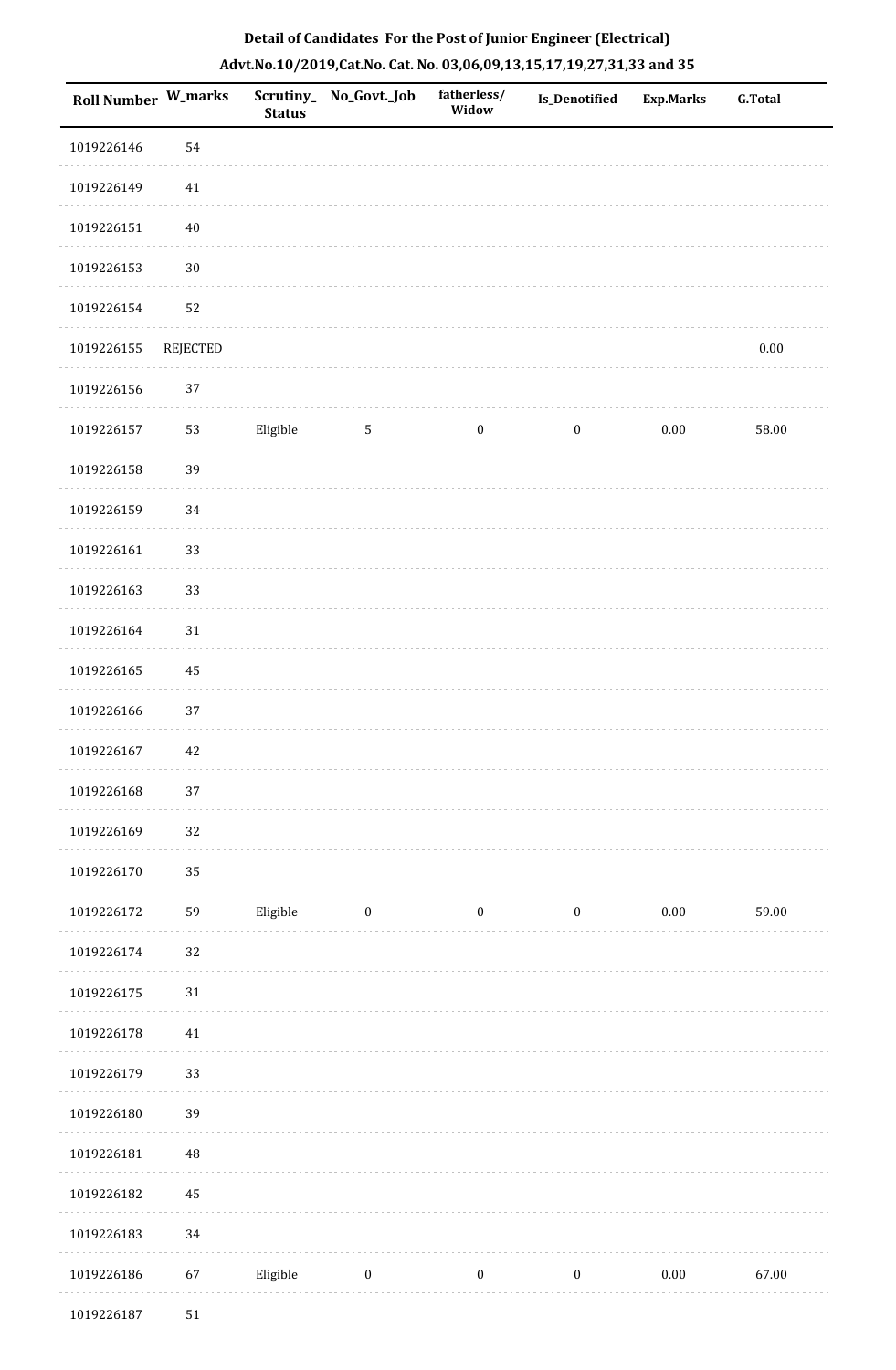| <b>Roll Number W_marks</b> |          | <b>Status</b> | Scrutiny_ No_Govt._Job | fatherless/<br>Widow | Is_Denotified | <b>Exp.Marks</b> | <b>G.Total</b> |
|----------------------------|----------|---------------|------------------------|----------------------|---------------|------------------|----------------|
| 1019226188                 | 52       |               |                        |                      |               |                  |                |
| 1019226190                 | $\rm 45$ |               |                        |                      |               |                  |                |
| 1019226191                 | 37       |               |                        |                      |               |                  |                |
| 1019226193                 | $40\,$   |               |                        |                      |               |                  |                |
| 1019226195                 | 32       |               |                        |                      |               |                  |                |
| 1019226196                 | $\rm 48$ |               |                        |                      |               |                  |                |
| 1019226198                 | 41       |               |                        |                      |               |                  |                |
| 1019226200                 | 32       |               |                        |                      |               |                  |                |
| 1019226201                 | 49       |               |                        |                      |               |                  |                |
| 1019226202                 | 39       |               |                        |                      |               |                  |                |
| 1019226205                 | 35       |               |                        |                      |               |                  |                |
| 1019226206                 | 42       |               |                        |                      |               |                  |                |
| 1019226209                 | 37       |               |                        |                      |               |                  |                |
| 1019226210                 | $\rm 45$ |               |                        |                      |               |                  |                |
| 1019226211                 | 26       |               |                        |                      |               |                  |                |
| 1019226212                 | 31       |               |                        |                      |               |                  |                |
| 1019226213                 | 34       |               |                        |                      |               |                  |                |
| 1019226214                 | 46       |               |                        |                      |               |                  |                |
| 1019226219                 | $38\,$   |               |                        |                      |               |                  |                |
| 1019226222                 | 43       |               |                        |                      |               |                  |                |
| 1019226224                 | 34       |               |                        |                      |               |                  |                |
| 1019226225                 | 33       |               |                        |                      |               |                  |                |
| 1019226229                 | 39       |               |                        |                      |               |                  |                |
| 1019226231                 | 34       |               |                        |                      |               |                  |                |
| 1019226232                 | 36       |               |                        |                      |               |                  |                |
| 1019226235                 | 25       |               |                        |                      |               |                  |                |
| 1019226236                 | 32       |               |                        |                      |               |                  |                |
| 1019226243                 | 25       |               |                        |                      |               |                  |                |
| 1019226246                 | 49       |               |                        |                      |               |                  |                |
| 1019226247                 | 45       |               |                        |                      |               |                  |                |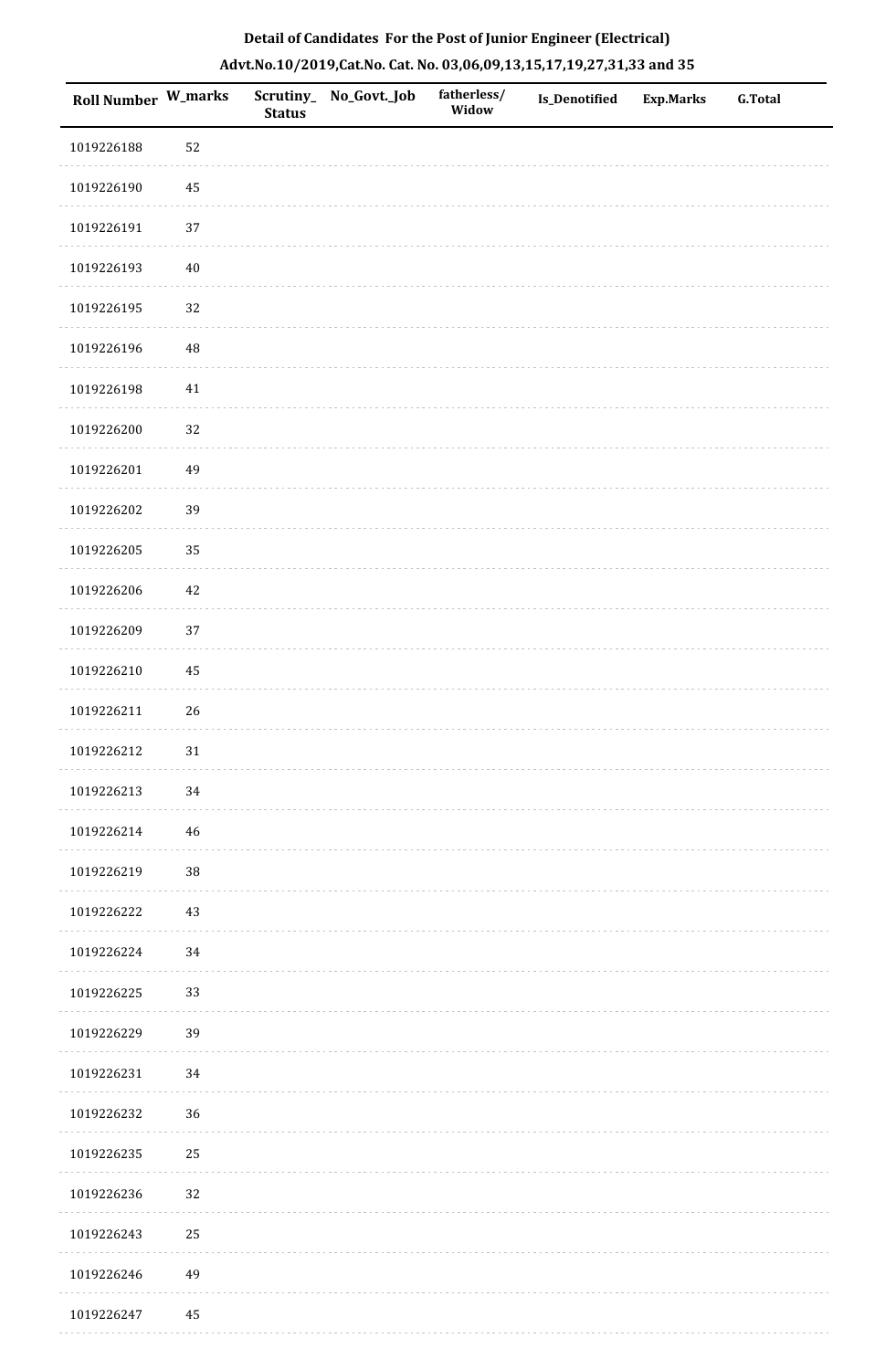| Roll Number W_marks |          | <b>Status</b> | Scrutiny_ No_Govt._Job | fatherless/<br>Widow | Is_Denotified    | <b>Exp.Marks</b> | <b>G.Total</b> |
|---------------------|----------|---------------|------------------------|----------------------|------------------|------------------|----------------|
| 1019226248          | 35       |               |                        |                      |                  |                  |                |
| 1019226250          | $47\,$   |               |                        |                      |                  |                  |                |
| 1019226251          | 36       |               |                        |                      |                  |                  |                |
| 1019226252          | $\bf 44$ |               |                        |                      |                  |                  |                |
| 1019226253          | 45       |               |                        |                      |                  |                  |                |
| 1019226254          | 45       |               |                        |                      |                  |                  |                |
| 1019226255          | 32       |               |                        |                      |                  |                  |                |
| 1019226257          | 41       |               |                        |                      |                  |                  |                |
| 1019226259          | 26       |               |                        |                      |                  |                  |                |
| 1019226260          | 45       |               |                        |                      |                  |                  |                |
| 1019226261          | $30\,$   |               |                        |                      |                  |                  |                |
| 1019226262          | 36       |               |                        |                      |                  |                  |                |
| 1019226263          | 33       |               |                        |                      |                  |                  |                |
| 1019226265          | 46       | Eligible      | $\boldsymbol{0}$       | $\boldsymbol{0}$     | $\boldsymbol{0}$ | $0.00\,$         | 46.00          |
| 1019226267          | 43       |               |                        |                      |                  |                  |                |
| 1019226268          | 45       |               |                        |                      |                  |                  |                |
| 1019226269          | $43\,$   |               |                        |                      |                  |                  |                |
| 1019226270          | 39       |               |                        |                      |                  |                  |                |
| 1019226271          | 32       |               |                        |                      |                  |                  |                |
| 1019226273          | $40\,$   |               |                        |                      |                  |                  |                |
| 1019226274          | 53       |               |                        |                      |                  |                  |                |
| 1019226275          | 38       |               |                        |                      |                  |                  |                |
| 1019226276          | 59       |               |                        |                      |                  |                  |                |
| 1019226278          | $40\,$   |               |                        |                      |                  |                  |                |
| 1019226279          | 37       |               |                        |                      |                  |                  |                |
| 1019226280          | 55       |               |                        |                      |                  |                  |                |
| 1019226281          | 35       |               |                        |                      |                  |                  |                |
| 1019226283          | 32       |               |                        |                      |                  |                  |                |
| 1019226284          | 45       |               |                        |                      |                  |                  |                |
| 1019226286          | $27\,$   |               |                        |                      |                  |                  |                |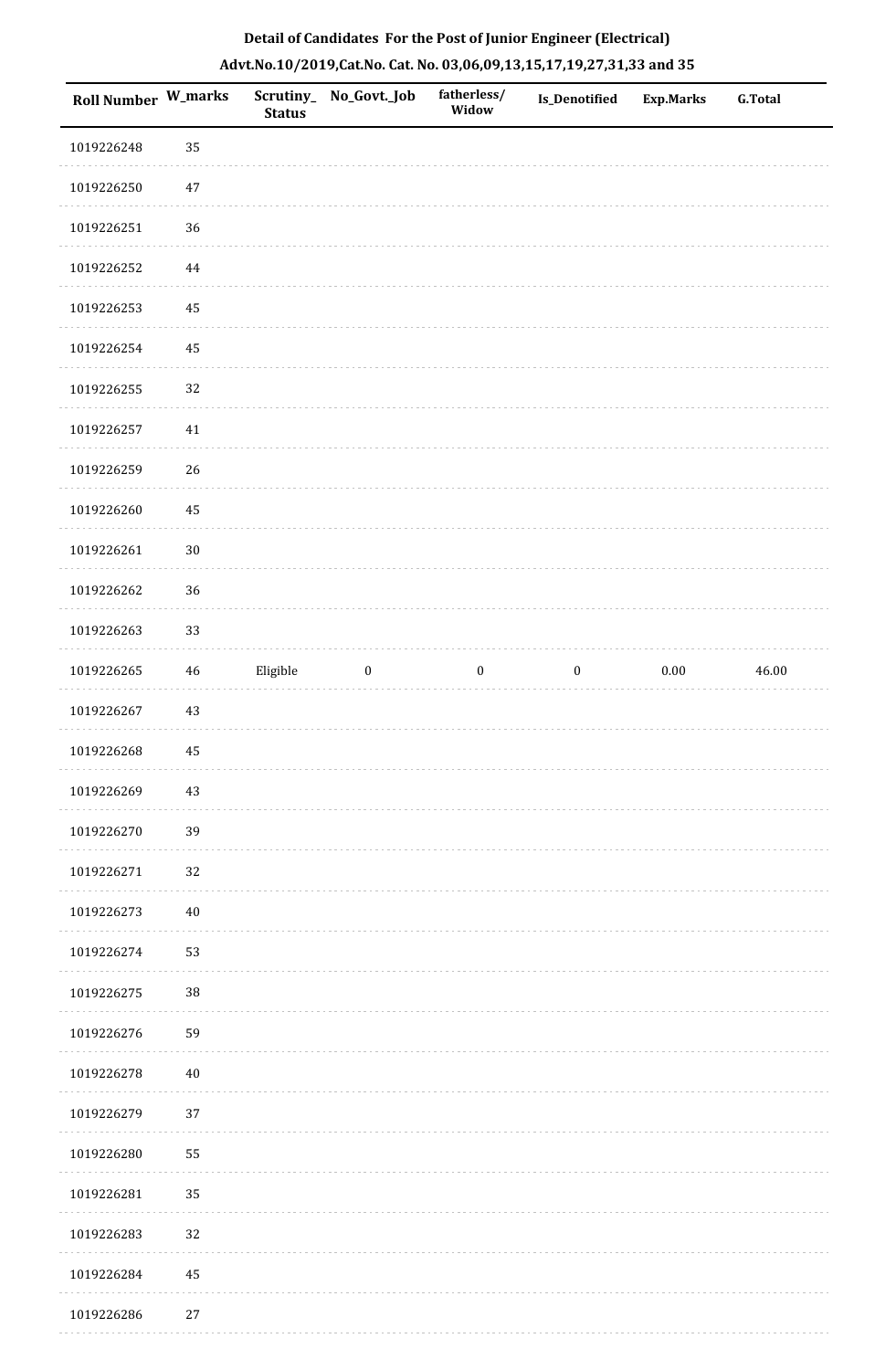|  | Detail of Candidates For the Post of Junior Engineer (Electrical)     |  |
|--|-----------------------------------------------------------------------|--|
|  | Advt.No.10/2019,Cat.No. Cat. No. 03,06,09,13,15,17,19,27,31,33 and 35 |  |

| <b>Roll Number W_marks</b> |             | <b>Status</b> | Scrutiny_ No_Govt._Job | fatherless/<br>Widow | Is_Denotified | <b>Exp.Marks</b> | <b>G.Total</b> |
|----------------------------|-------------|---------------|------------------------|----------------------|---------------|------------------|----------------|
| 1019226287                 | 39          |               |                        |                      |               |                  |                |
| 1019226288                 | 44          |               |                        |                      |               |                  |                |
| 1019226289                 | 49          |               |                        |                      |               |                  |                |
| 1019226290                 | 52          |               |                        |                      |               |                  |                |
| 1019226292                 | $50\,$      |               |                        |                      |               |                  |                |
| 1019226295                 | $\sqrt{46}$ |               |                        |                      |               |                  |                |
| 1019226296                 | 32          |               |                        |                      |               |                  |                |
| 1019226297                 | $\rm 45$    |               |                        |                      |               |                  |                |
| 1019226298                 | $27\,$      |               |                        |                      |               |                  |                |
| 1019226299                 | 49          |               |                        |                      |               |                  |                |
| 1019226300                 | $40\,$      |               |                        |                      |               |                  |                |
| 1019226301                 | $30\,$      |               |                        |                      |               |                  |                |
| 1019226304                 | 45          |               |                        |                      |               |                  |                |
| 1019226305                 | $51\,$      |               |                        |                      |               |                  |                |
| 1019226306                 | $22\,$      |               |                        |                      |               |                  |                |
| 1019226309                 | $42\,$      |               |                        |                      |               |                  |                |
| 1019226311                 | $28\,$      |               |                        |                      |               |                  |                |
| 1019226316                 | 38          |               |                        |                      |               |                  |                |
| 1019226320                 | $40\,$      |               |                        |                      |               |                  |                |
| 1019226321                 | 37          |               |                        |                      |               |                  |                |
| 1019226323                 | 52          |               |                        |                      |               |                  |                |
| 1019226324                 | $27\,$      |               |                        |                      |               |                  |                |
| 1019226325                 | 43          |               |                        |                      |               |                  |                |
| 1019226327                 | 52          |               |                        |                      |               |                  |                |
| 1019226329                 | $47\,$      |               |                        |                      |               |                  |                |
| 1019226330                 | 49          |               |                        |                      |               |                  |                |
| 1019226332                 | $42\,$      |               |                        |                      |               |                  |                |
| 1019226335                 | 56          |               |                        |                      |               |                  |                |
| 1019226337                 | 36          |               |                        |                      |               |                  |                |
| 1019226338                 | $28\,$      |               |                        |                      |               |                  |                |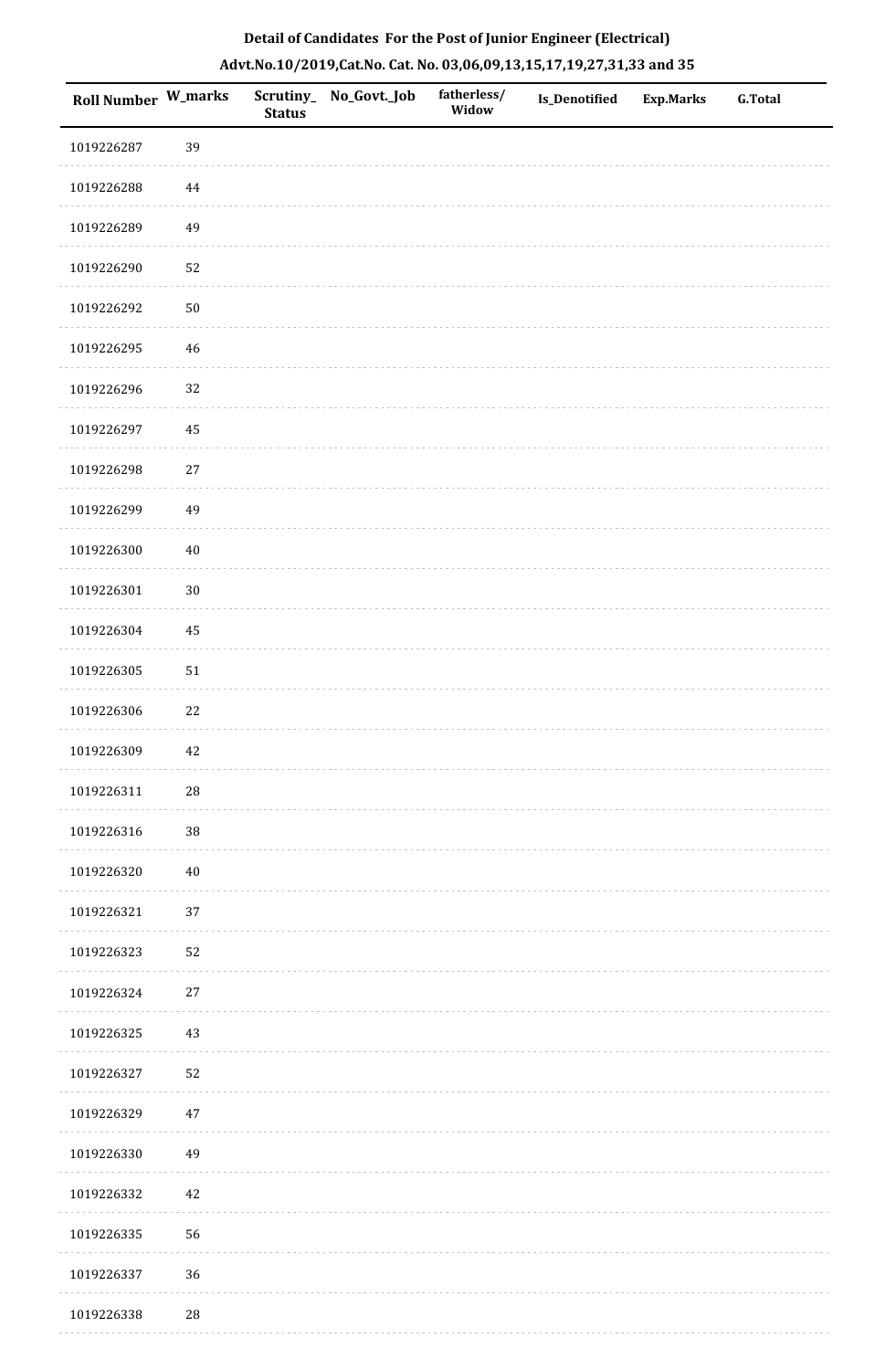| Roll Number W_marks |             | <b>Status</b> | Scrutiny_ No_Govt._Job | fatherless/<br>Widow | Is_Denotified | <b>Exp.Marks</b> | G.Total |
|---------------------|-------------|---------------|------------------------|----------------------|---------------|------------------|---------|
| 1019226342          | $41\,$      |               |                        |                      |               |                  |         |
| 1019226343          | 39          |               |                        |                      |               |                  |         |
| 1019226348          | $27\,$      |               |                        |                      |               |                  |         |
| 1019226350          | $31\,$      |               |                        |                      |               |                  |         |
| 1019226352          | $\sqrt{48}$ |               |                        |                      |               |                  |         |
| 1019226354          | 36          |               |                        |                      |               |                  |         |
| 1019226355          | 36          |               |                        |                      |               |                  |         |
| 1019226356          | 37          |               |                        |                      |               |                  |         |
| 1019226357          | $34\,$      |               |                        |                      |               |                  |         |
| 1019226360          | 37          |               |                        |                      |               |                  |         |
| 1019226361          | $37\,$      |               |                        |                      |               |                  |         |
| 1019226362          | $\sqrt{46}$ |               |                        |                      |               |                  |         |
| 1019226365          | $31\,$      |               |                        |                      |               |                  |         |
| 1019226367          | ${\bf 51}$  |               |                        |                      |               |                  |         |
| 1019226368          | 32          |               |                        |                      |               |                  |         |
| 1019226370          | $40\,$      |               |                        |                      |               |                  |         |
| 1019226371          | 29          |               |                        |                      |               |                  |         |
| 1019226372          | 33          |               |                        |                      |               |                  |         |
| 1019226373          | 39          |               |                        |                      |               |                  |         |
| 1019226377          | 51          |               |                        |                      |               |                  |         |
| 1019226379          | $22\,$      |               |                        |                      |               |                  |         |
| 1019226380          | $40\,$      |               |                        |                      |               |                  |         |
| 1019226381          | 45          |               |                        |                      |               |                  |         |
| 1019226383          | 38          |               |                        |                      |               |                  |         |
| 1019226385          | 60          |               |                        |                      |               |                  |         |
| 1019226387          | $30\,$      |               |                        |                      |               |                  |         |
| 1019226388          | 49          |               |                        |                      |               |                  |         |
| 1019226389          | $46\,$      |               |                        |                      |               |                  |         |
| 1019226390          | 58          |               |                        |                      |               |                  |         |
| 1019226392          | 52          |               |                        |                      |               |                  |         |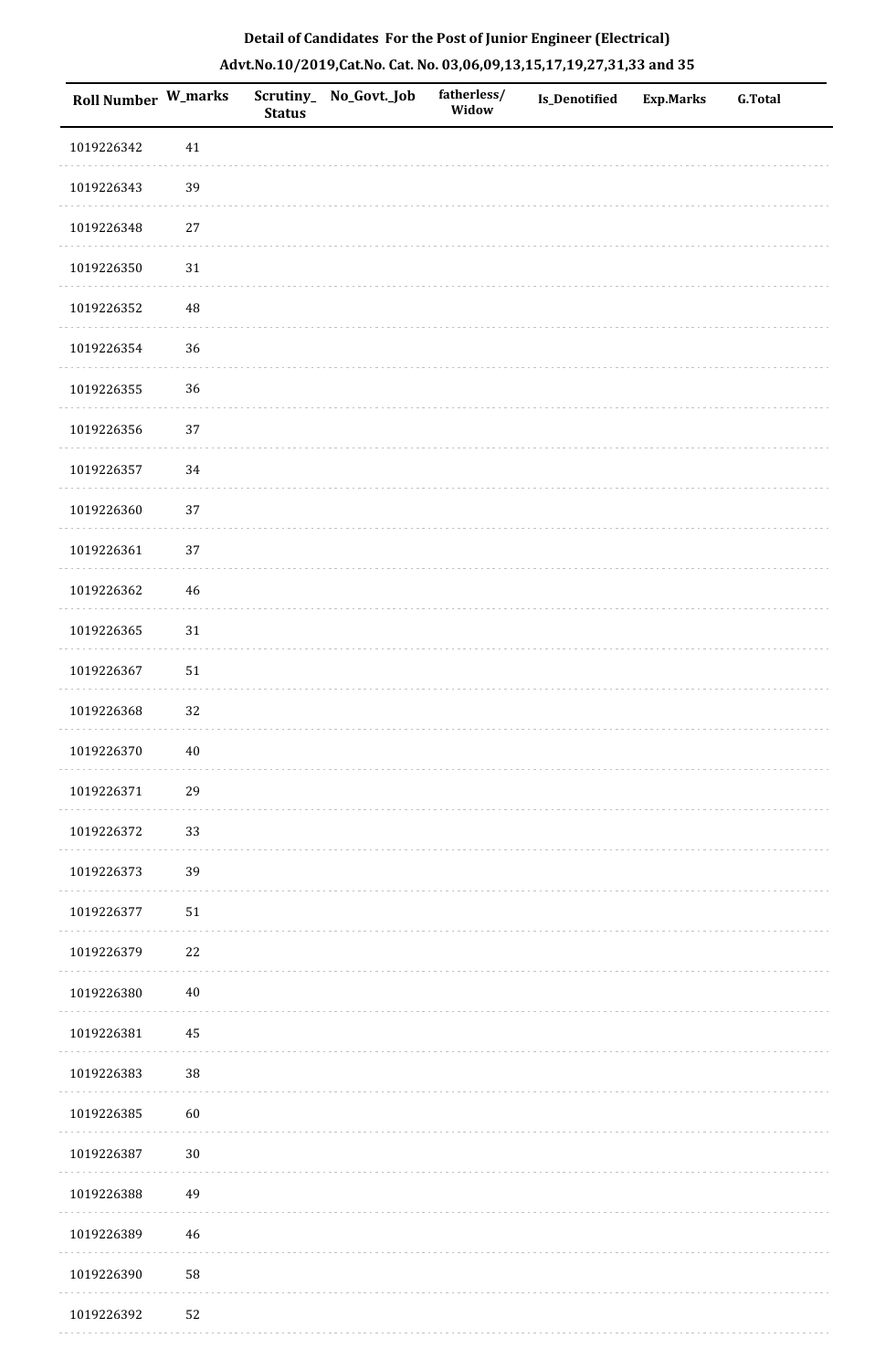| Roll Number W_marks |          | <b>Status</b> | Scrutiny_No_Govt._Job | fatherless/<br>Widow | Is_Denotified    | <b>Exp.Marks</b> | <b>G.Total</b> |
|---------------------|----------|---------------|-----------------------|----------------------|------------------|------------------|----------------|
| 1019226395          | $38\,$   |               |                       |                      |                  |                  |                |
| 1019226396          | $50\,$   |               |                       |                      |                  |                  |                |
| 1019226397          | 43       |               |                       |                      |                  |                  |                |
| 1019226399          | 39       | Eligible      | $\boldsymbol{0}$      | $\boldsymbol{0}$     | $\boldsymbol{0}$ | $0.00\,$         | 39.00          |
| 1019226400          | 39       |               |                       |                      |                  |                  |                |
| 1019226401          | 54       |               |                       |                      |                  |                  |                |
| 1019226402          | 7        |               |                       |                      |                  |                  |                |
| 1019226403          | 39       |               |                       |                      |                  |                  |                |
| 1019226405          | 34       |               |                       |                      |                  |                  |                |
| 1019226408          | 37       |               |                       |                      |                  |                  |                |
| 1019226410          | $38\,$   |               |                       |                      |                  |                  |                |
| 1019226413          | 44       |               |                       |                      |                  |                  |                |
| 1019226414          | 39       |               |                       |                      |                  |                  |                |
| 1019226415          | 47       |               |                       |                      |                  |                  |                |
| 1019226416          | 49       |               |                       |                      |                  |                  |                |
| 1019226417          | 61       | Eligible      | $\boldsymbol{0}$      | $\boldsymbol{0}$     | $\boldsymbol{0}$ | $0.00\,$         | 61.00          |
| 1019226419          | 51       |               |                       |                      |                  |                  |                |
| 1019226421          | 33       |               |                       |                      |                  |                  |                |
| 1019226422          | 42       |               |                       |                      |                  |                  |                |
| 1019226423          | 35       |               |                       |                      |                  |                  |                |
| 1019226424          | 56       |               |                       |                      |                  |                  |                |
| 1019226425          | 44       |               |                       |                      |                  |                  |                |
| 1019226426          | 35       |               |                       |                      |                  |                  |                |
| 1019226427          | $\bf 44$ |               |                       |                      |                  |                  |                |
| 1019226428          | $40\,$   |               |                       |                      |                  |                  |                |
| 1019226429          | 40       |               |                       |                      |                  |                  |                |
| 1019226430          | 49       |               |                       |                      |                  |                  |                |
| 1019226432          | $40\,$   |               |                       |                      |                  |                  |                |
| 1019226434          | 42       |               |                       |                      |                  |                  |                |
| 1019226436          | 37       |               |                       |                      |                  |                  |                |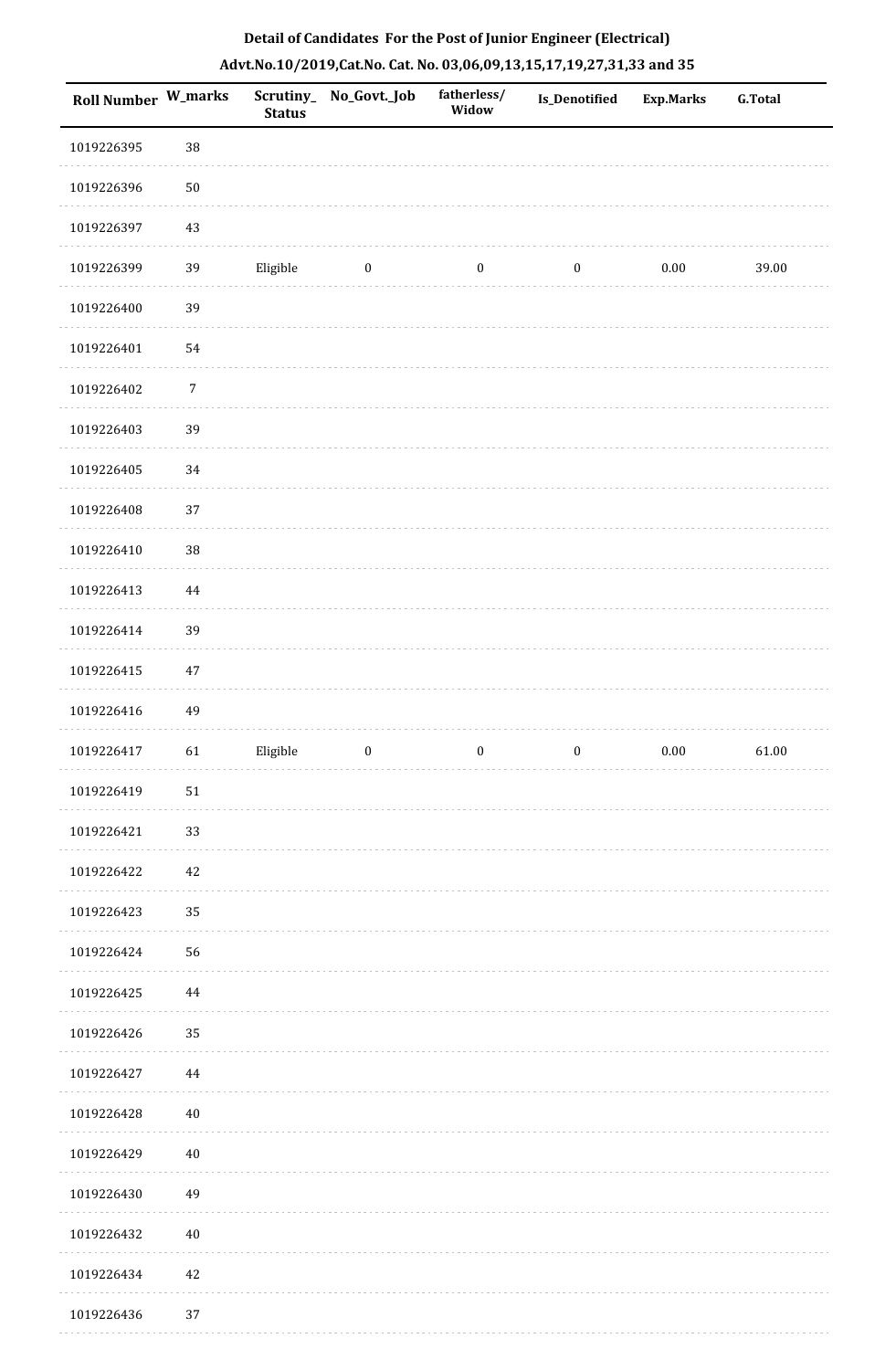| <b>Roll Number W_marks</b> |        | <b>Status</b> | Scrutiny_No_Govt._Job | fatherless/<br>Widow | Is_Denotified    | <b>Exp.Marks</b> | G.Total |
|----------------------------|--------|---------------|-----------------------|----------------------|------------------|------------------|---------|
| 1019226438                 | 26     |               |                       |                      |                  |                  |         |
| 1019226439                 | 35     |               |                       |                      |                  |                  |         |
| 1019226444                 | $38\,$ |               |                       |                      |                  |                  |         |
| 1019226447                 | 55     | Eligible      | $\boldsymbol{0}$      | $\boldsymbol{0}$     | $\boldsymbol{0}$ | $0.00\,$         | 55.00   |
| 1019226448                 | 26     |               |                       |                      |                  |                  |         |
| 1019226449                 | 44     |               |                       |                      |                  |                  |         |
| 1019226450                 | 35     |               |                       |                      |                  |                  |         |
| 1019226454                 | 56     |               |                       |                      |                  |                  |         |
| 1019226455                 | 34     |               |                       |                      |                  |                  |         |
| 1019226456                 | 35     |               |                       |                      |                  |                  |         |
| 1019226457                 | 52     |               |                       |                      |                  |                  |         |
| 1019226459                 | 37     |               |                       |                      |                  |                  |         |
| 1019226460                 | 61     | Eligible      | $\boldsymbol{0}$      | $\boldsymbol{0}$     | $\boldsymbol{0}$ | $0.00\,$         | 61.00   |
| 1019226461                 | $38\,$ |               |                       |                      |                  |                  |         |
| 1019226462                 | $42\,$ |               |                       |                      |                  |                  |         |
| 1019226463                 | 48     |               |                       |                      |                  |                  |         |
| 1019226464                 | 43     |               |                       |                      |                  |                  |         |
| 1019226468                 | $41\,$ |               |                       |                      |                  |                  |         |
| 1019226470                 | 41     |               |                       |                      |                  |                  |         |
| 1019226471                 | 41     |               |                       |                      |                  |                  |         |
| 1019226473                 | 29     |               |                       |                      |                  |                  |         |
| 1019226475                 | 45     |               |                       |                      |                  |                  |         |
| 1019226477                 | 53     | Eligible      | $\boldsymbol{0}$      | $\boldsymbol{0}$     | $\boldsymbol{0}$ | $0.00\,$         | 53.00   |
| 1019226482                 | 37     |               |                       |                      |                  |                  |         |
| 1019226483                 | 39     |               |                       |                      |                  |                  |         |
| 1019226484                 | 40     |               |                       |                      |                  |                  |         |
| 1019226485                 | 44     |               |                       |                      |                  |                  |         |
| 1019226487                 | 34     |               |                       |                      |                  |                  |         |
| 1019226488                 | 36     |               |                       |                      |                  |                  |         |
| 1019226491                 | $41\,$ |               |                       |                      |                  |                  |         |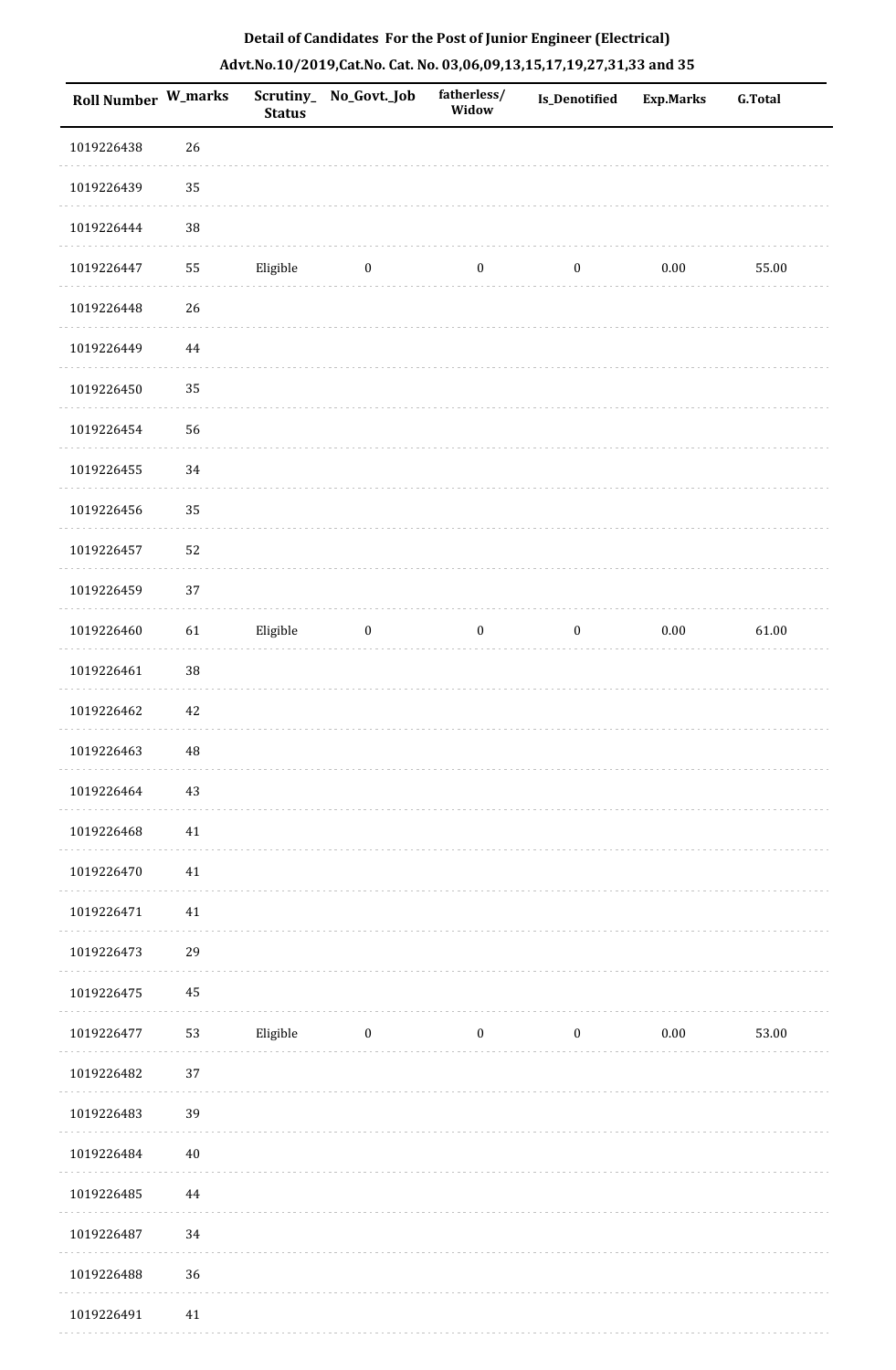| <b>Roll Number W_marks</b> |          | <b>Status</b> | Scrutiny_No_Govt._Job | fatherless/<br>Widow | Is_Denotified    | <b>Exp.Marks</b> | <b>G.Total</b> |
|----------------------------|----------|---------------|-----------------------|----------------------|------------------|------------------|----------------|
| 1019226493                 | 57       |               |                       |                      |                  |                  |                |
| 1019226494                 | 43       |               |                       |                      |                  |                  |                |
| 1019226495                 | 46       |               |                       |                      |                  |                  |                |
| 1019226496                 | $32\,$   |               |                       |                      |                  |                  |                |
| 1019226497                 | 16       |               |                       |                      |                  |                  |                |
| 1019226498                 | 34       | Eligible      | $\boldsymbol{0}$      | $\boldsymbol{0}$     | $\boldsymbol{0}$ | 0.00             | 34.00          |
| 1019226499                 | $30\,$   |               |                       |                      |                  |                  |                |
| 1019226501                 | $40\,$   |               |                       |                      |                  |                  |                |
| 1019226502                 | 43       |               |                       |                      |                  |                  |                |
| 1019226503                 | $\rm 45$ |               |                       |                      |                  |                  |                |
| 1019226504                 | 54       |               |                       |                      |                  |                  |                |
| 1019226505                 | $31\,$   |               |                       |                      |                  |                  |                |
| 1019226507                 | 33       |               |                       |                      |                  |                  |                |
| 1019226517                 | 41       |               |                       |                      |                  |                  |                |
| 1019226519                 | $28\,$   |               |                       |                      |                  |                  |                |
| 1019226522                 | 39       |               |                       |                      |                  |                  |                |
| 1019226523                 | 53       |               |                       |                      |                  |                  |                |
| 1019226524                 | 39       |               |                       |                      |                  |                  |                |
| 1019226525                 | 53       |               |                       |                      |                  |                  |                |
| 1019226526                 | 52       |               |                       |                      |                  |                  |                |
| 1019226527                 | 36       |               |                       |                      |                  |                  |                |
| 1019226529                 | 43       |               |                       |                      |                  |                  |                |
| 1019226530                 | 44       |               |                       |                      |                  |                  |                |
| 1019226533                 | 53       |               |                       |                      |                  |                  |                |
| 1019226534                 | 52       |               |                       |                      |                  |                  |                |
| 1019226536                 | 49       |               |                       |                      |                  |                  |                |
| 1019226537                 | $38\,$   |               |                       |                      |                  |                  |                |
| 1019226539                 | 41       |               |                       |                      |                  |                  |                |
| 1019226544                 | 39       |               |                       |                      |                  |                  |                |
| 1019226545                 | 46       |               |                       |                      |                  |                  |                |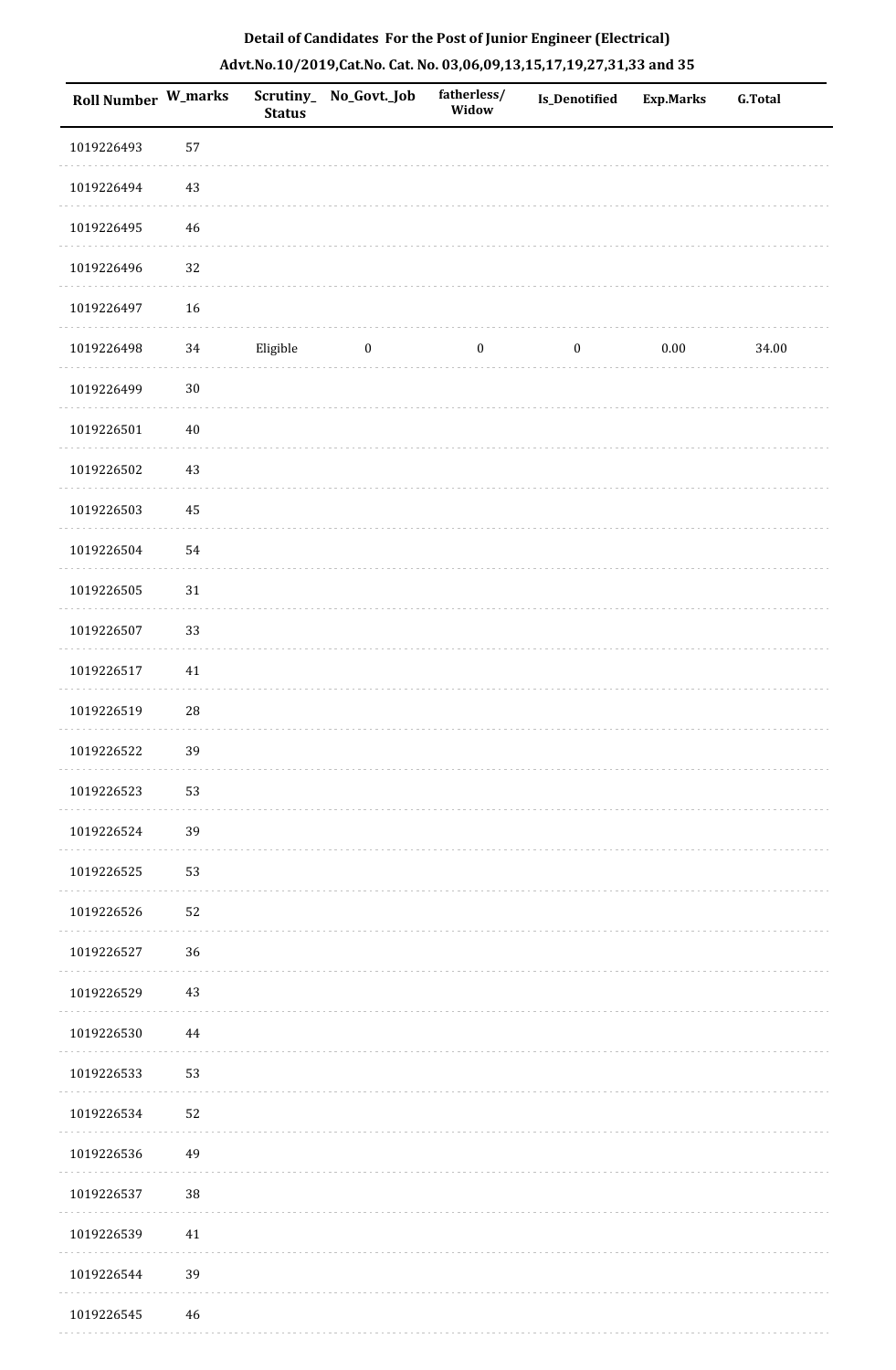| Roll Number W_marks |             | <b>Status</b> | Scrutiny_ No_Govt._Job | fatherless/<br>Widow | Is_Denotified    | <b>Exp.Marks</b> | <b>G.Total</b> |
|---------------------|-------------|---------------|------------------------|----------------------|------------------|------------------|----------------|
| 1019226546          | $\mathsf S$ |               |                        |                      |                  |                  |                |
| 1019226551          | 34          |               |                        |                      |                  |                  |                |
| 1019226552          | 48          |               |                        |                      |                  |                  |                |
| 1019226555          | 37          |               |                        |                      |                  |                  |                |
| 1019226556          | 58          |               |                        |                      |                  |                  |                |
| 1019226557          | 56          |               |                        |                      |                  |                  |                |
| 1019226558          | 58          |               |                        |                      |                  |                  |                |
| 1019226560          | 54          |               |                        |                      |                  |                  |                |
| 1019226561          | 29          |               |                        |                      |                  |                  |                |
| 1019226562          | 34          |               |                        |                      |                  |                  |                |
| 1019226563          | 40          |               |                        |                      |                  |                  |                |
| 1019226564          | 37          |               |                        |                      |                  |                  |                |
| 1019226568          | 39          |               |                        |                      |                  |                  |                |
| 1019226573          | 50          |               |                        |                      |                  |                  |                |
| 1019226574          | 24          |               |                        |                      |                  |                  |                |
| 1019226577          | 45          |               |                        |                      |                  |                  |                |
| 1019226578          | $\rm 48$    |               |                        |                      |                  |                  |                |
| 1019226579          | 34          |               |                        |                      |                  |                  |                |
| 1019226580          | $34\,$      |               |                        |                      |                  |                  |                |
| 1019226581          | 44          |               |                        |                      |                  |                  |                |
| 1019226582          | 21          |               |                        |                      |                  |                  |                |
| 1019226583          | 50          |               |                        |                      |                  |                  |                |
| 1019226584          | 42          |               |                        |                      |                  |                  |                |
| 1019226586          | 42          |               |                        |                      |                  |                  |                |
| 1019226587          | 41          | Absent        | $\boldsymbol{0}$       | $\boldsymbol{0}$     | $\boldsymbol{0}$ | $0.00\,$         |                |
| 1019226588          | 42          |               |                        |                      |                  |                  |                |
| 1019226592          |             | Not Eligible  |                        |                      |                  |                  |                |
| 1019226593          | 32          |               |                        |                      |                  |                  |                |
| 1019226594          | $\rm 48$    |               |                        |                      |                  |                  |                |

1019226596 38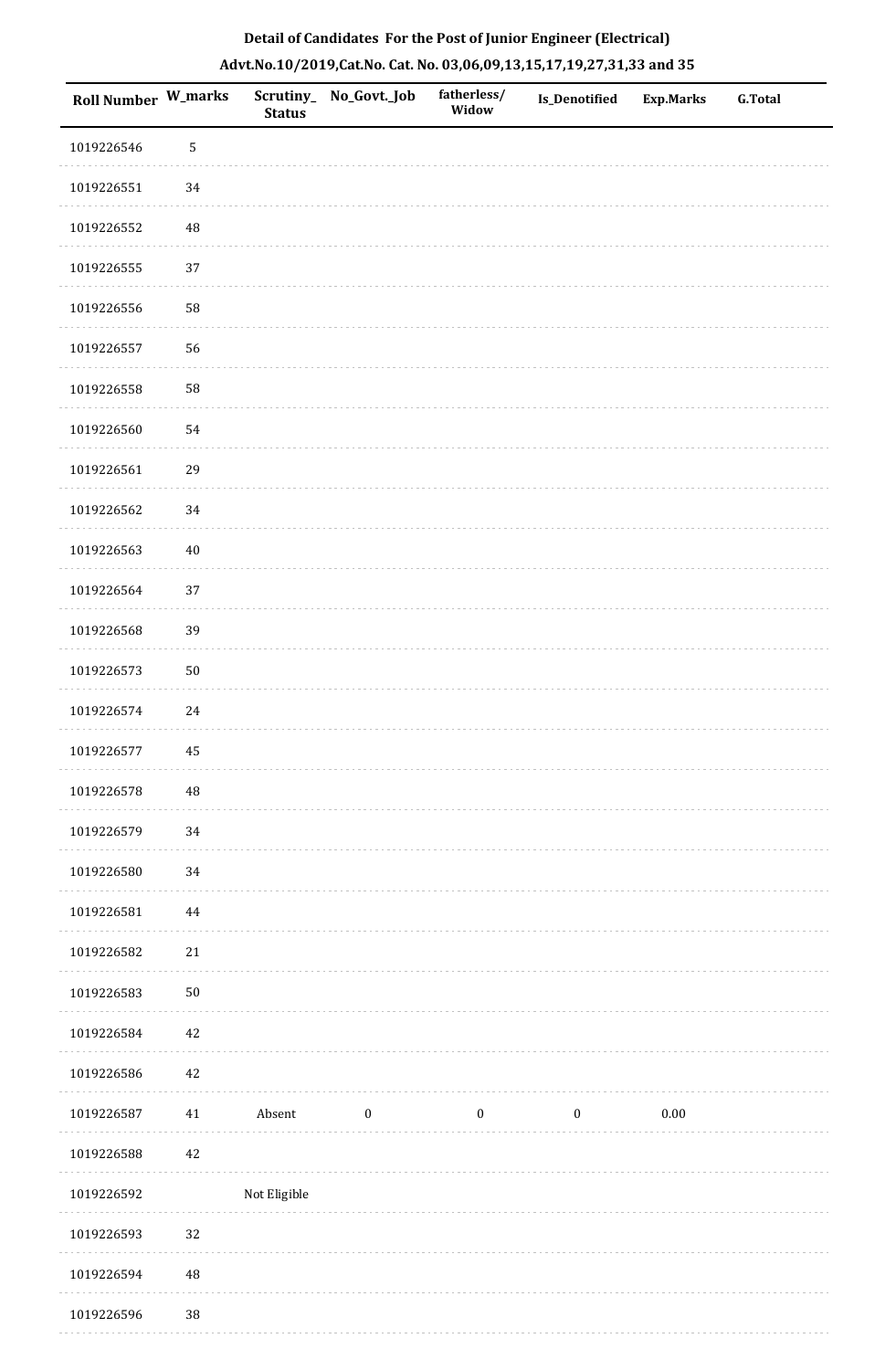| Roll Number W_marks |            | <b>Status</b> | Scrutiny_ No_Govt._Job | fatherless/<br>Widow | Is_Denotified | <b>Exp.Marks</b> | <b>G.Total</b> |
|---------------------|------------|---------------|------------------------|----------------------|---------------|------------------|----------------|
| 1019226597          | 41         |               |                        |                      |               |                  |                |
| 1019226598          | 37         |               |                        |                      |               |                  |                |
| 1019226599          | 52         |               |                        |                      |               |                  |                |
| 1019226600          | 32         |               |                        |                      |               |                  |                |
| 1019226602          | 41         |               |                        |                      |               |                  |                |
| 1019226603          | $24\,$     |               |                        |                      |               |                  |                |
| 1019226604          | 25         |               |                        |                      |               |                  |                |
| 1019226606          | 43         |               |                        |                      |               |                  |                |
| 1019226608          | 33         |               |                        |                      |               |                  |                |
| 1019226611          | $30\,$     |               |                        |                      |               |                  |                |
| 1019226612          | 23         |               |                        |                      |               |                  |                |
| 1019226613          | $\bf 44$   |               |                        |                      |               |                  |                |
| 1019226614          | 23         |               |                        |                      |               |                  |                |
| 1019226617          | 54         |               |                        |                      |               |                  |                |
| 1019226618          | 33         |               |                        |                      |               |                  |                |
| 1019226619          | 31         |               |                        |                      |               |                  |                |
| 1019226620          | 34         |               |                        |                      |               |                  |                |
| 1019226621          | $20\,$     |               |                        |                      |               |                  |                |
| 1019226629          | 33         |               |                        |                      |               |                  |                |
| 1019226632          | 37         |               |                        |                      |               |                  |                |
| 1019226633          | 34         |               |                        |                      |               |                  |                |
| 1019226638          | 61         | Eligible      | $\boldsymbol{0}$       | $\boldsymbol{0}$     | $\bf{0}$      | $0.00\,$         | 61.00          |
| 1019226639          | 46         |               |                        |                      |               |                  |                |
| 1019226640          | 53         |               |                        |                      |               |                  |                |
| 1019226643          | 43         |               |                        |                      |               |                  |                |
| 1019226652          | 42         |               |                        |                      |               |                  |                |
| 1019226653          | $30\,$     |               |                        |                      |               |                  |                |
| 1019226654          | ${\bf 28}$ |               |                        |                      |               |                  |                |
| 1019226655          | 49         |               |                        |                      |               |                  |                |
| 101022650           | $\Gamma$ A |               |                        |                      |               |                  |                |

 1019226658 54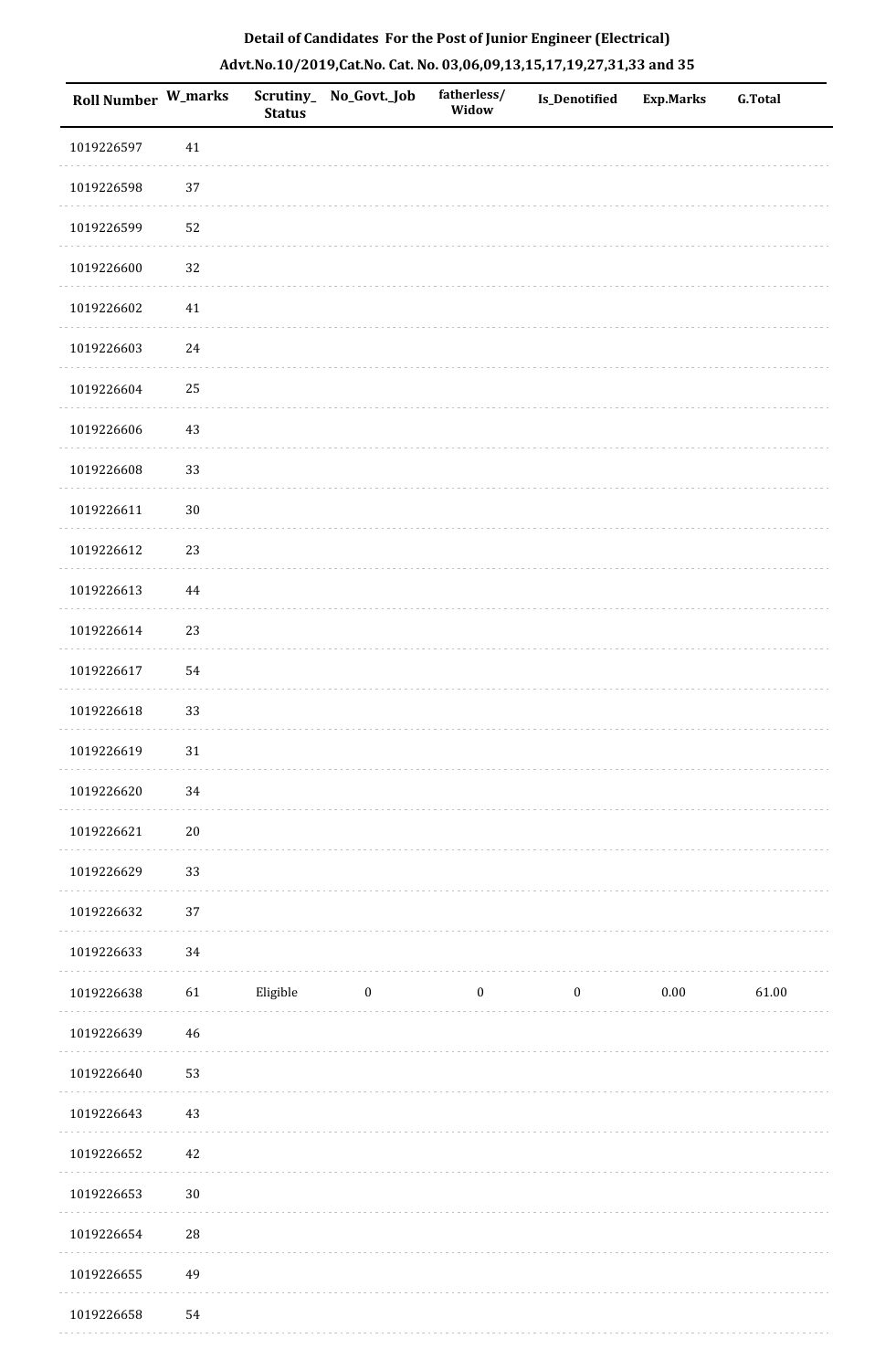| <b>Roll Number W_marks</b> |        | <b>Status</b> | Scrutiny_ No_Govt._Job | fatherless/<br>Widow | <b>Is_Denotified</b> | <b>Exp.Marks</b> | <b>G.Total</b> |
|----------------------------|--------|---------------|------------------------|----------------------|----------------------|------------------|----------------|
| 1019226659                 | $47\,$ |               |                        |                      |                      |                  |                |
| 1019226660                 | 47     |               |                        |                      |                      |                  |                |
| 1019226661                 | 45     |               |                        |                      |                      |                  |                |
| 1019226662                 | 35     |               |                        |                      |                      |                  |                |
| 1019226664                 | 28     |               |                        |                      |                      |                  |                |
| 1019226665                 | $41\,$ |               |                        |                      |                      |                  |                |
| 1019226666                 | 34     |               |                        |                      |                      |                  |                |
| 1019226667                 | 28     |               |                        |                      |                      |                  |                |
| 1019226669                 | 36     |               |                        |                      |                      |                  |                |
| 1019226672                 | 47     |               |                        |                      |                      |                  |                |
| 1019226674                 | $31\,$ |               |                        |                      |                      |                  |                |
| 1019226676                 | 43     |               |                        |                      |                      |                  |                |
| 1019226681                 | 34     |               |                        |                      |                      |                  |                |
| 1019226682                 | 35     |               |                        |                      |                      |                  |                |
| 1019226683                 | $38\,$ |               |                        |                      |                      |                  |                |
| 1019226689                 | 36     |               |                        |                      |                      |                  |                |
| 1019226690                 | $41\,$ |               |                        |                      |                      |                  |                |
| 1019226691                 | 33     |               |                        |                      |                      |                  |                |
| 1019226692                 | $41\,$ |               |                        |                      |                      |                  |                |
| 1019226693                 | 53     |               |                        |                      |                      |                  |                |
| 1019226694                 | 48     |               |                        |                      |                      |                  |                |
| 1019226695                 | 44     |               |                        |                      |                      |                  |                |
| 1019226698                 | 39     |               |                        |                      |                      |                  |                |
| 1019226699                 | 22     |               |                        |                      |                      |                  |                |
| 1019226700                 | 37     |               |                        |                      |                      |                  |                |
| 1019226703                 | 53     |               |                        |                      |                      |                  |                |
| 1019226704                 | 29     |               |                        |                      |                      |                  |                |
| 1019226705                 | 24     |               |                        |                      |                      |                  |                |
| 1019226706                 | 50     |               |                        |                      |                      |                  |                |

1019226709 45

# **Detail of Candidates For the Post of Junior Engineer (Electrical) Advt.No.10/2019,Cat.No. Cat. No. 03,06,09,13,15,17,19,27,31,33 and 35**

ò,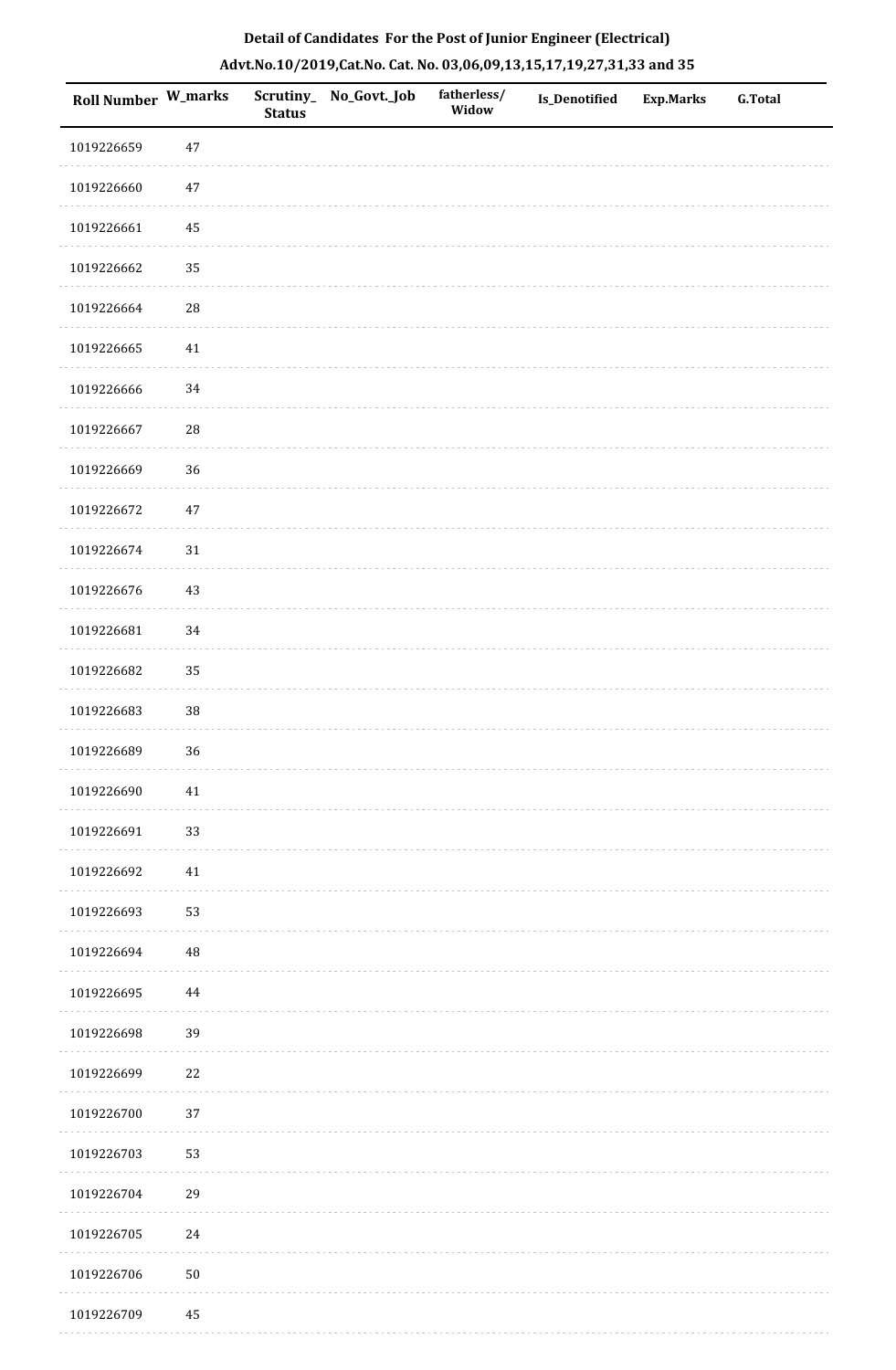| Roll Number W_marks |             | <b>Status</b> | Scrutiny_No_Govt._Job | fatherless/<br>Widow | <b>Is_Denotified</b> | Exp.Marks | <b>G.Total</b> |
|---------------------|-------------|---------------|-----------------------|----------------------|----------------------|-----------|----------------|
| 1019226710          | 37          |               |                       |                      |                      |           |                |
| 1019226712          | $47\,$      |               |                       |                      |                      |           |                |
| 1019226717          | $40\,$      |               |                       |                      |                      |           |                |
| 1019226723          | 37          |               |                       |                      |                      |           |                |
| 1019226724          | 61          | Eligible      | $\boldsymbol{0}$      | $\boldsymbol{0}$     | $\boldsymbol{0}$     | 0.00      | 61.00          |
| 1019226727          | 31          |               |                       |                      |                      |           |                |
| 1019226729          | 32          |               |                       |                      |                      |           |                |
| 1019226730          | 45          |               |                       |                      |                      |           |                |
| 1019226733          | 45          |               |                       |                      |                      |           |                |
| 1019226738          | 38          |               |                       |                      |                      |           |                |
| 1019226739          | $34\,$      |               |                       |                      |                      |           |                |
| 1019226740          | 53          |               |                       |                      |                      |           |                |
| 1019226741          | 24          |               |                       |                      |                      |           |                |
| 1019226743          | 36          |               |                       |                      |                      |           |                |
| 1019226745          | 53          |               |                       |                      |                      |           |                |
| 1019226746          | 32          |               |                       |                      |                      |           |                |
| 1019226747          | 33          |               |                       |                      |                      |           |                |
| 1019226748          | 35          |               |                       |                      |                      |           |                |
| 1019226750          | 38          |               |                       |                      |                      |           |                |
| 1019226752          | 36          |               |                       |                      |                      |           |                |
| 1019226755          | $\sqrt{46}$ |               |                       |                      |                      |           |                |
| 1019226759          | 44          |               |                       |                      |                      |           |                |
| 1019226760          | 39          |               |                       |                      |                      |           |                |
| 1019226765          | 47          |               |                       |                      |                      |           |                |
| 1019226767          | $51\,$      |               |                       |                      |                      |           |                |
| 1019226769          | $42\,$      |               |                       |                      |                      |           |                |
| 1019226770          | 29          |               |                       |                      |                      |           |                |
| 1019226774          | $\sqrt{46}$ |               |                       |                      |                      |           |                |
| 1019226775          | $51\,$      | Eligible      | $\boldsymbol{0}$      | $\boldsymbol{0}$     | $\boldsymbol{0}$     | $0.00\,$  | $51.00\,$      |
| 1019226776          | 29          |               |                       |                      |                      |           |                |

1019226776 29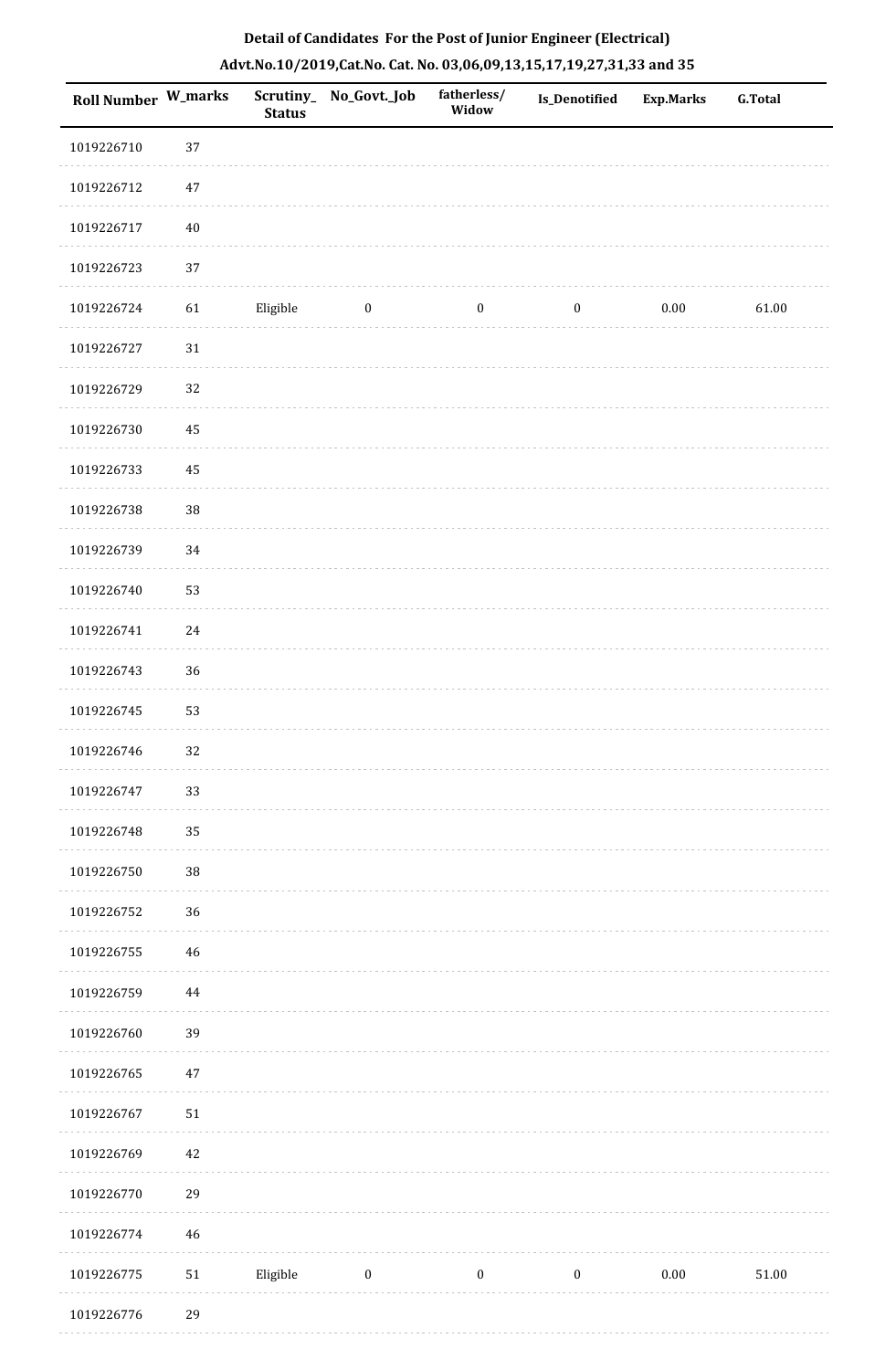| <b>Roll Number W_marks</b> |        | <b>Status</b> | Scrutiny_ No_Govt._Job | fatherless/<br>Widow | <b>Is_Denotified</b> | <b>Exp.Marks</b> | <b>G.Total</b> |
|----------------------------|--------|---------------|------------------------|----------------------|----------------------|------------------|----------------|
| 1019226777                 | 39     |               |                        |                      |                      |                  |                |
| 1019226778                 | 43     |               |                        |                      |                      |                  |                |
| 1019226780                 | 41     | Eligible      | $5\phantom{.0}$        | $\bf{0}$             | $\boldsymbol{0}$     | $0.00\,$         | 46.00          |
| 1019226781                 | 36     |               |                        |                      |                      |                  |                |
| 1019226782                 | $46\,$ |               |                        |                      |                      |                  |                |
| 1019226783                 | $43\,$ |               |                        |                      |                      |                  |                |
| 1019226786                 | 49     |               |                        |                      |                      |                  |                |
| 1019226787                 | $40\,$ |               |                        |                      |                      |                  |                |
| 1019226792                 | $41\,$ |               |                        |                      |                      |                  |                |
| 1019226795                 | 44     |               |                        |                      |                      |                  |                |
| 1019226796                 | 47     |               |                        |                      |                      |                  |                |
| 1019226798                 | 23     |               |                        |                      |                      |                  |                |
| 1019226801                 | 33     |               |                        |                      |                      |                  |                |
| 1019226802                 | $41\,$ |               |                        |                      |                      |                  |                |
| 1019226804                 | $41\,$ |               |                        |                      |                      |                  |                |
| 1019226807                 | $30\,$ |               |                        |                      |                      |                  |                |
| 1019226808                 | 35     |               |                        |                      |                      |                  |                |
| 1019226810                 | 32     |               |                        |                      |                      |                  |                |
| 1019226812                 | 36     |               |                        |                      |                      |                  |                |
| 1019226813                 | 49     |               |                        |                      |                      |                  |                |
| 1019226818                 | 36     |               |                        |                      |                      |                  |                |
| 1019226820                 | 39     |               |                        |                      |                      |                  |                |
| 1019226822                 | 42     |               |                        |                      |                      |                  |                |
| 1019226823                 | 37     |               |                        |                      |                      |                  |                |
| 1019226825                 | 53     |               |                        |                      |                      |                  |                |
| 1019226826                 | $46\,$ |               |                        |                      |                      |                  |                |
| 1019226828                 | 60     |               |                        |                      |                      |                  |                |
| 1019226829                 | 42     |               |                        |                      |                      |                  |                |
| 1019226832                 | 26     |               |                        |                      |                      |                  |                |
| 1019226833                 | 25     |               |                        |                      |                      |                  |                |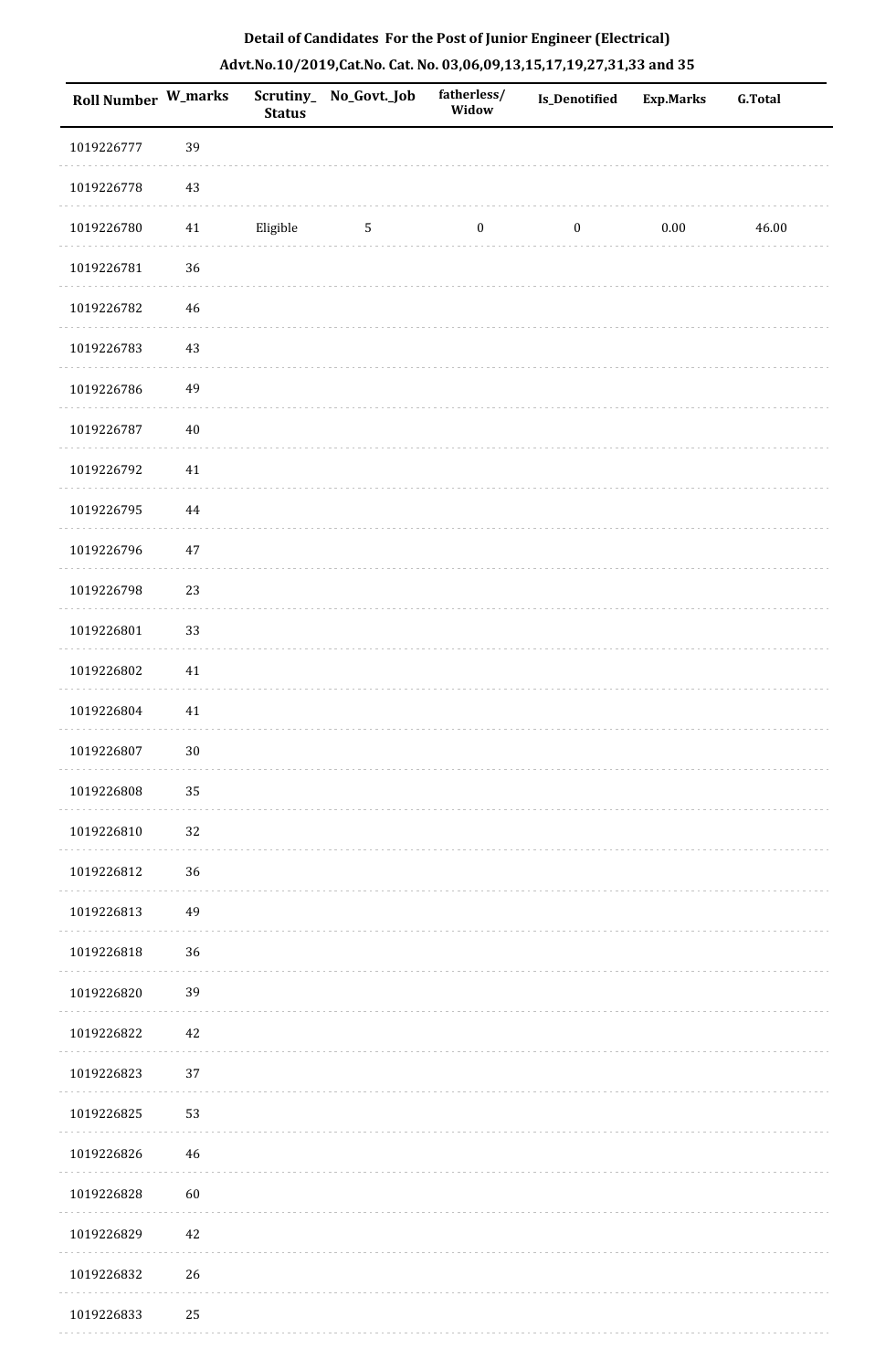| <b>Roll Number W_marks</b> |            | Scrutiny_<br><b>Status</b> | No_Govt._Job     | fatherless/<br>Widow | Is_Denotified    | <b>Exp.Marks</b> | G.Total |
|----------------------------|------------|----------------------------|------------------|----------------------|------------------|------------------|---------|
| 1019226834                 | 56         |                            |                  |                      |                  |                  |         |
| 1019226835                 | $47\,$     |                            |                  |                      |                  |                  |         |
| 1019226837                 | $50\,$     |                            |                  |                      |                  |                  |         |
| 1019226838                 | $38\,$     |                            |                  |                      |                  |                  |         |
| 1019226839                 | 27         |                            |                  |                      |                  |                  |         |
| 1019226840                 | ${\bf 28}$ |                            |                  |                      |                  |                  |         |
| 1019226843                 | 34         |                            |                  |                      |                  |                  |         |
| 1019226848                 | 58         |                            |                  |                      |                  |                  |         |
| 1019226850                 | $40\,$     |                            |                  |                      |                  |                  |         |
| 1019226853                 | 32         |                            |                  |                      |                  |                  |         |
| 1019226854                 | 46         |                            |                  |                      |                  |                  |         |
| 1019226855                 |            | Not Eligible               |                  |                      |                  |                  |         |
| 1019226858                 | $51\,$     |                            |                  |                      |                  |                  |         |
| 1019226859                 | 57         |                            |                  |                      |                  |                  |         |
| 1019226860                 | 39         |                            |                  |                      |                  |                  |         |
| 1019226861                 | $36\,$     | Eligible                   | $\boldsymbol{0}$ | $\boldsymbol{0}$     | $\boldsymbol{0}$ | $0.00\,$         | 36.00   |
| 1019226863                 | $21\,$     |                            |                  |                      |                  |                  |         |
| 1019226864                 | 25         |                            |                  |                      |                  |                  |         |
| 1019226865                 | 36         |                            |                  |                      |                  |                  |         |
| 1019226866                 | 29         |                            |                  |                      |                  |                  |         |
| 1019226867                 | 35         |                            |                  |                      |                  |                  |         |
| 1019226868                 | $50\,$     | Eligible                   | $\sqrt{5}$       | $\boldsymbol{0}$     | $\boldsymbol{0}$ | 0.00             | 55.00   |
| 1019226870                 | 49         |                            |                  |                      |                  |                  |         |
| 1019226871                 | $41\,$     |                            |                  |                      |                  |                  |         |
| 1019226872                 | $42\,$     |                            |                  |                      |                  |                  |         |
| 1019226873                 | 45         |                            |                  |                      |                  |                  |         |
| 1019226874                 | $27\,$     |                            |                  |                      |                  |                  |         |
| 1019226875                 | 35         |                            |                  |                      |                  |                  |         |
| 1019226876                 | 39         |                            |                  |                      |                  |                  |         |
|                            |            |                            |                  |                      |                  |                  |         |

 1019226877 46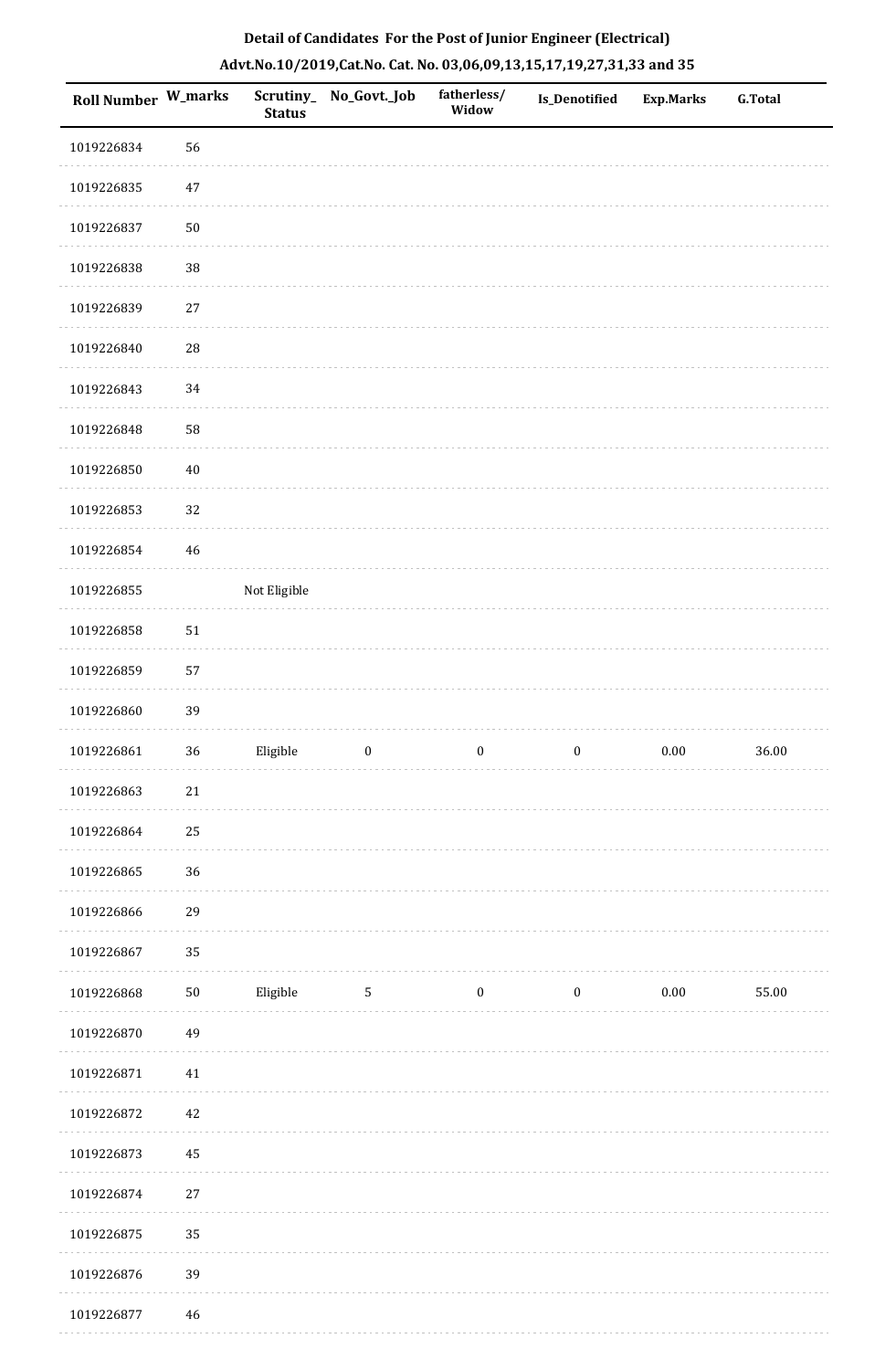|  |  | Detail of Candidates For the Post of Junior Engineer (Electrical)     |  |
|--|--|-----------------------------------------------------------------------|--|
|  |  | Advt.No.10/2019,Cat.No. Cat. No. 03,06,09,13,15,17,19,27,31,33 and 35 |  |

| <b>Roll Number W_marks</b> |          | <b>Status</b> | Scrutiny_ No_Govt._Job | fatherless/<br>Widow | Is_Denotified    | <b>Exp.Marks</b> | <b>G.Total</b> |
|----------------------------|----------|---------------|------------------------|----------------------|------------------|------------------|----------------|
| 1019226880                 | $40\,$   |               |                        |                      |                  |                  |                |
| 1019226881                 | 33       |               |                        |                      |                  |                  |                |
| 1019226882                 | $\bf 44$ |               |                        |                      |                  |                  |                |
| 1019226883                 | 52       |               |                        |                      |                  |                  |                |
| 1019226884                 | 45       |               |                        |                      |                  |                  |                |
| 1019226885                 | 38       |               |                        |                      |                  |                  |                |
| 1019226887                 | 35       |               |                        |                      |                  |                  |                |
| 1019226888                 | 38       |               |                        |                      |                  |                  |                |
| 1019226889                 | $40\,$   |               |                        |                      |                  |                  |                |
| 1019226890                 | 56       | Eligible      | $\boldsymbol{0}$       | $\boldsymbol{0}$     | $\boldsymbol{0}$ | $0.00\,$         | 56.00          |
| 1019226892                 | 42       |               |                        |                      |                  |                  |                |
| 1019226893                 | 26       |               |                        |                      |                  |                  |                |
| 1019226894                 | $30\,$   |               |                        |                      |                  |                  |                |
| 1019226895                 | 37       |               |                        |                      |                  |                  |                |
| 1019226896                 | 50       |               |                        |                      |                  |                  |                |
| 1019226897                 | 33       |               |                        |                      |                  |                  |                |
| 1019226898                 | $40\,$   |               |                        |                      |                  |                  |                |
| 1019226900                 | $51\,$   |               |                        |                      |                  |                  |                |
| 1019226903                 | 35       |               |                        |                      |                  |                  |                |
| 1019226904                 | 29       | Eligible      | $\boldsymbol{0}$       | $\boldsymbol{0}$     | $\boldsymbol{0}$ | $0.00\,$         | 29.00          |
| 1019226905                 | $40\,$   |               |                        |                      |                  |                  |                |
| 1019226906                 | 35       |               |                        |                      |                  |                  |                |
| 1019226909                 | 39       |               |                        |                      |                  |                  |                |
| 1019226910                 | $\bf 44$ |               |                        |                      |                  |                  |                |
| 1019226911                 | 39       |               |                        |                      |                  |                  |                |
| 1019226912                 | 47       |               |                        |                      |                  |                  |                |
| 1019226915                 | 29       |               |                        |                      |                  |                  |                |
| 1019226917                 | $47\,$   |               |                        |                      |                  |                  |                |
| 1019226919                 | 41       |               |                        |                      |                  |                  |                |
| 1019226920                 | $38\,$   |               |                        |                      |                  |                  |                |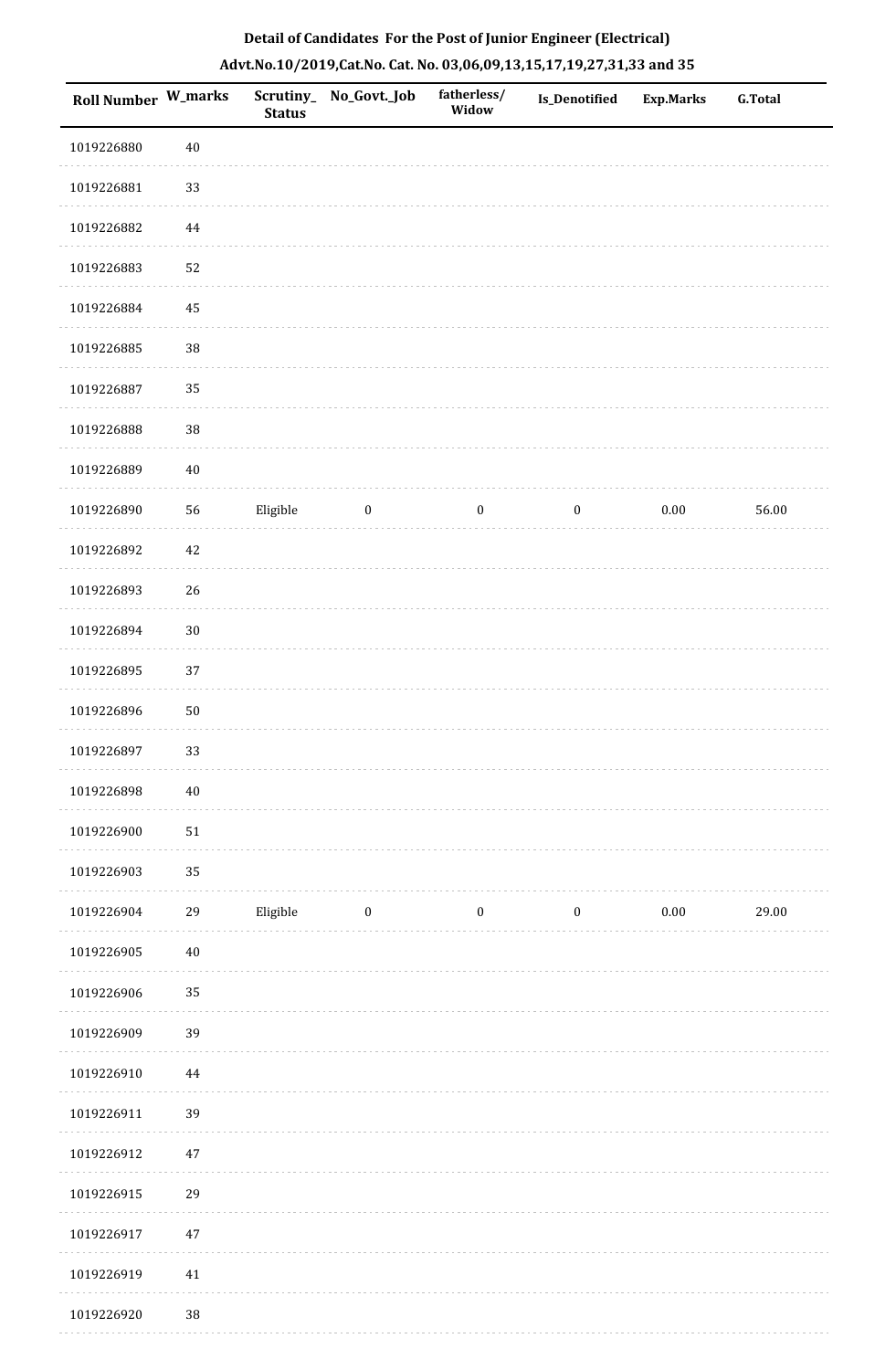| <b>Roll Number W_marks</b> |             | <b>Status</b> | Scrutiny_No_Govt._Job | fatherless/<br>Widow | Is_Denotified    | <b>Exp.Marks</b> | <b>G.Total</b> |
|----------------------------|-------------|---------------|-----------------------|----------------------|------------------|------------------|----------------|
| 1019226923                 | $41\,$      |               |                       |                      |                  |                  |                |
| 1019226924                 | 42          |               |                       |                      |                  |                  |                |
| 1019226928                 | $40\,$      |               |                       |                      |                  |                  |                |
| 1019226929                 | 35          | Eligible      | $\boldsymbol{0}$      | $\boldsymbol{0}$     | $\boldsymbol{0}$ | $0.00\,$         | 35.00          |
| 1019226930                 | $31\,$      |               |                       |                      |                  |                  |                |
| 1019226931                 | 33          |               |                       |                      |                  |                  |                |
| 1019226934                 | $\sqrt{28}$ |               |                       |                      |                  |                  |                |
| 1019226935                 | 35          |               |                       |                      |                  |                  |                |
| 1019226937                 | 44          | Absent        | $\boldsymbol{0}$      | $\boldsymbol{0}$     | $\boldsymbol{0}$ | $0.00\,$         |                |
| 1019226938                 | 25          |               |                       |                      |                  |                  |                |
| 1019226939                 | 37          |               |                       |                      |                  |                  |                |
| 1019226940                 | 59          |               |                       |                      |                  |                  |                |
| 1019226941                 | 34          |               |                       |                      |                  |                  |                |
| 1019226944                 | 60          |               |                       |                      |                  |                  |                |
| 1019226945                 | 33          |               |                       |                      |                  |                  |                |
| 1019226946                 | 47          |               |                       |                      |                  |                  |                |
| 1019226947                 | 31          |               |                       |                      |                  |                  |                |
| 1019226953                 | 29          |               |                       |                      |                  |                  |                |
| 1019226954                 | 49          |               |                       |                      |                  |                  |                |
| 1019226955                 | $38\,$      |               |                       |                      |                  |                  |                |
| 1019226956                 | 52          |               |                       |                      |                  |                  |                |
| 1019226957                 | 36          |               |                       |                      |                  |                  |                |
| 1019226959                 | 31          |               |                       |                      |                  |                  |                |
| 1019226960                 | 37          |               |                       |                      |                  |                  |                |
| 1019226962                 | 42          |               |                       |                      |                  |                  |                |
| 1019226963                 | 45          |               |                       |                      |                  |                  |                |
| 1019226964                 | 39          |               |                       |                      |                  |                  |                |
| 1019226965                 | 42          |               |                       |                      |                  |                  |                |
| 1019226966                 | 45          |               |                       |                      |                  |                  |                |
| 1019226967                 | 46          |               |                       |                      |                  |                  |                |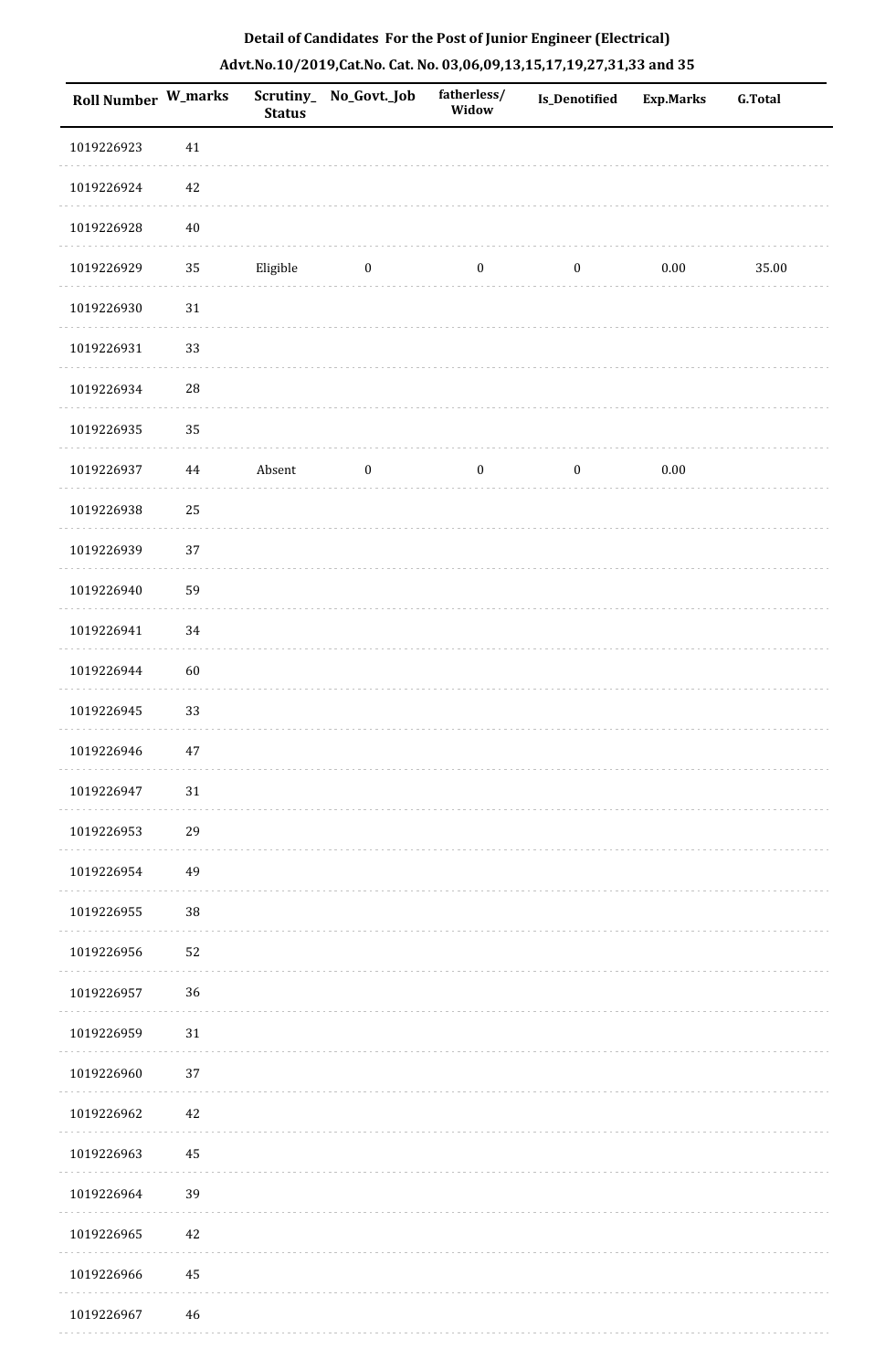| <b>Roll Number W_marks</b> |             | <b>Status</b> | Scrutiny_ No_Govt._Job  | fatherless/<br>Widow | <b>Is_Denotified</b> | <b>Exp.Marks</b> | <b>G.Total</b> |
|----------------------------|-------------|---------------|-------------------------|----------------------|----------------------|------------------|----------------|
| 1019226971                 | 35          |               |                         |                      |                      |                  |                |
| 1019226973                 | 41          | Eligible      | $\bf{0}$                | $\boldsymbol{0}$     | $\boldsymbol{0}$     | $0.00\,$         | 41.00          |
| 1019226974                 | 34          |               |                         |                      |                      |                  |                |
| 1019226975                 | $\sqrt{28}$ |               |                         |                      |                      |                  |                |
| 1019226976                 | 46          |               |                         |                      |                      |                  |                |
| 1019226977                 | 35          |               |                         |                      |                      |                  |                |
| 1019226979                 | 49          |               |                         |                      |                      |                  |                |
| 1019226980                 | 33          |               |                         |                      |                      |                  |                |
| 1019226981                 | 47          |               |                         |                      |                      |                  |                |
| 1019226983                 | 19          |               |                         |                      |                      |                  |                |
| 1019226984                 | 43          |               |                         |                      |                      |                  |                |
| 1019226985                 | 52          |               |                         |                      |                      |                  |                |
| 1019226986                 | $40\,$      |               |                         |                      |                      |                  |                |
| 1019226987                 | 53          |               |                         |                      |                      |                  |                |
| 1019226989                 | $70\,$      | Eligible      | $\boldsymbol{0}$        | $\boldsymbol{0}$     | $\boldsymbol{0}$     | $0.00\,$         | $70.00\,$      |
| 1019226991                 | 39          |               |                         |                      |                      |                  |                |
| 1019226992                 | $37\,$      | Eligible      | $\overline{\mathbf{0}}$ | $\bf{0}$             | $\boldsymbol{0}$     | $0.00\,$         | 37.00          |
| 1019226993                 | 37          |               |                         |                      |                      |                  |                |
| 1019226994                 | 34          |               |                         |                      |                      |                  |                |
| 1019226995                 | 43          |               |                         |                      |                      |                  |                |
| 1019226996                 | $40\,$      |               |                         |                      |                      |                  |                |
| 1019226997                 | $40\,$      |               |                         |                      |                      |                  |                |
| 1019227000                 | 45          |               |                         |                      |                      |                  |                |
| 1019227001                 | 25          |               |                         |                      |                      |                  |                |
| 1019227004                 | 29          |               |                         |                      |                      |                  |                |
| 1019227007                 | 40          |               |                         |                      |                      |                  |                |
| 1019227009                 | 34          |               |                         |                      |                      |                  |                |
| 1019227012                 | 43          |               |                         |                      |                      |                  |                |
| 1019227013                 | 43          |               |                         |                      |                      |                  |                |
| 1019227014                 | 47          |               |                         |                      |                      |                  |                |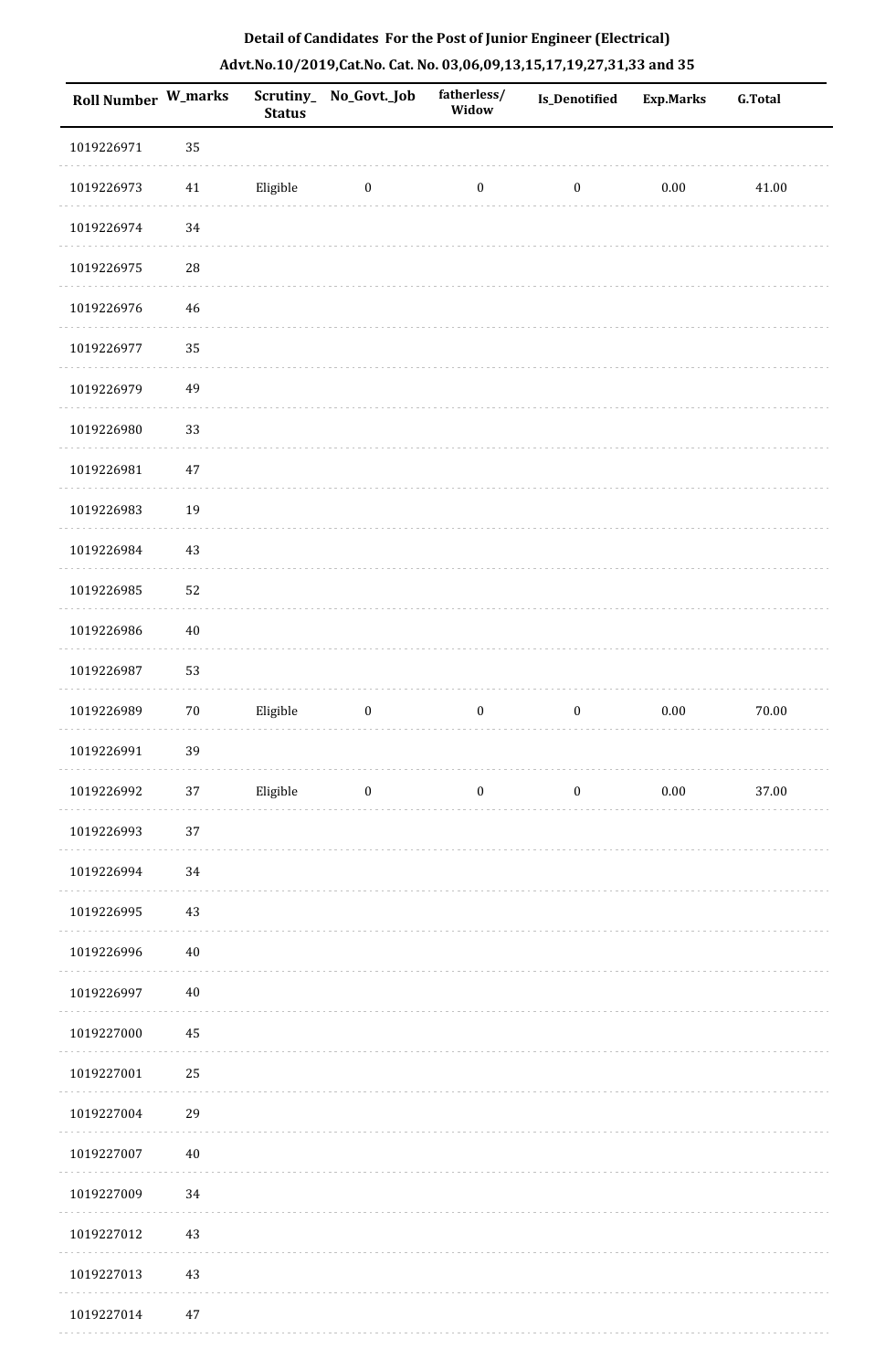| Roll Number W_marks |            | <b>Status</b> | Scrutiny_ No_Govt._Job | fatherless/<br>Widow | Is_Denotified    | <b>Exp.Marks</b> | G.Total |
|---------------------|------------|---------------|------------------------|----------------------|------------------|------------------|---------|
| 1019227016          | 42         |               |                        |                      |                  |                  |         |
| 1019227017          | 37         |               |                        |                      |                  |                  |         |
| 1019227018          | 34         |               |                        |                      |                  |                  |         |
| 1019227020          | 47         |               |                        |                      |                  |                  |         |
| 1019227021          | 43         |               |                        |                      |                  |                  |         |
| 1019227024          | $38\,$     |               |                        |                      |                  |                  |         |
| 1019227025          | 33         |               |                        |                      |                  |                  |         |
| 1019227027          | 36         |               |                        |                      |                  |                  |         |
| 1019227029          | 54         |               |                        |                      |                  |                  |         |
| 1019227034          | 29         |               |                        |                      |                  |                  |         |
| 1019227035          | 37         |               |                        |                      |                  |                  |         |
| 1019227036          | 38         |               |                        |                      |                  |                  |         |
| 1019227037          | 39         |               |                        |                      |                  |                  |         |
| 1019227038          | 69         | Eligible      | $\boldsymbol{0}$       | $\boldsymbol{0}$     | $\boldsymbol{0}$ | $0.00\,$         | 69.00   |
| 1019227039          | 45         |               |                        |                      |                  |                  |         |
| 1019227040          | 37         |               |                        |                      |                  |                  |         |
| 1019227041          | 43         |               |                        |                      |                  |                  |         |
| 1019227042          | ${\bf 50}$ |               |                        |                      |                  |                  |         |
| 1019227043          | 45         |               |                        |                      |                  |                  |         |
| 1019227046          | 51         |               |                        |                      |                  |                  |         |
| 1019227047          | 33         |               |                        |                      |                  |                  |         |
| 1019227048          | 40         |               |                        |                      |                  |                  |         |
| 1019227049          | 39         |               |                        |                      |                  |                  |         |
| 1019227050          |            | Not Eligible  |                        |                      |                  |                  |         |
| 1019227051          | 43         |               |                        |                      |                  |                  |         |
| 1019227052          | 12         |               |                        |                      |                  |                  |         |
| 1019227059          | 32         |               |                        |                      |                  |                  |         |
| 1019227060          | 48         |               |                        |                      |                  |                  |         |
| 1019227061          | 37         |               |                        |                      |                  |                  |         |
| 1019227062          | 33         |               |                        |                      |                  |                  |         |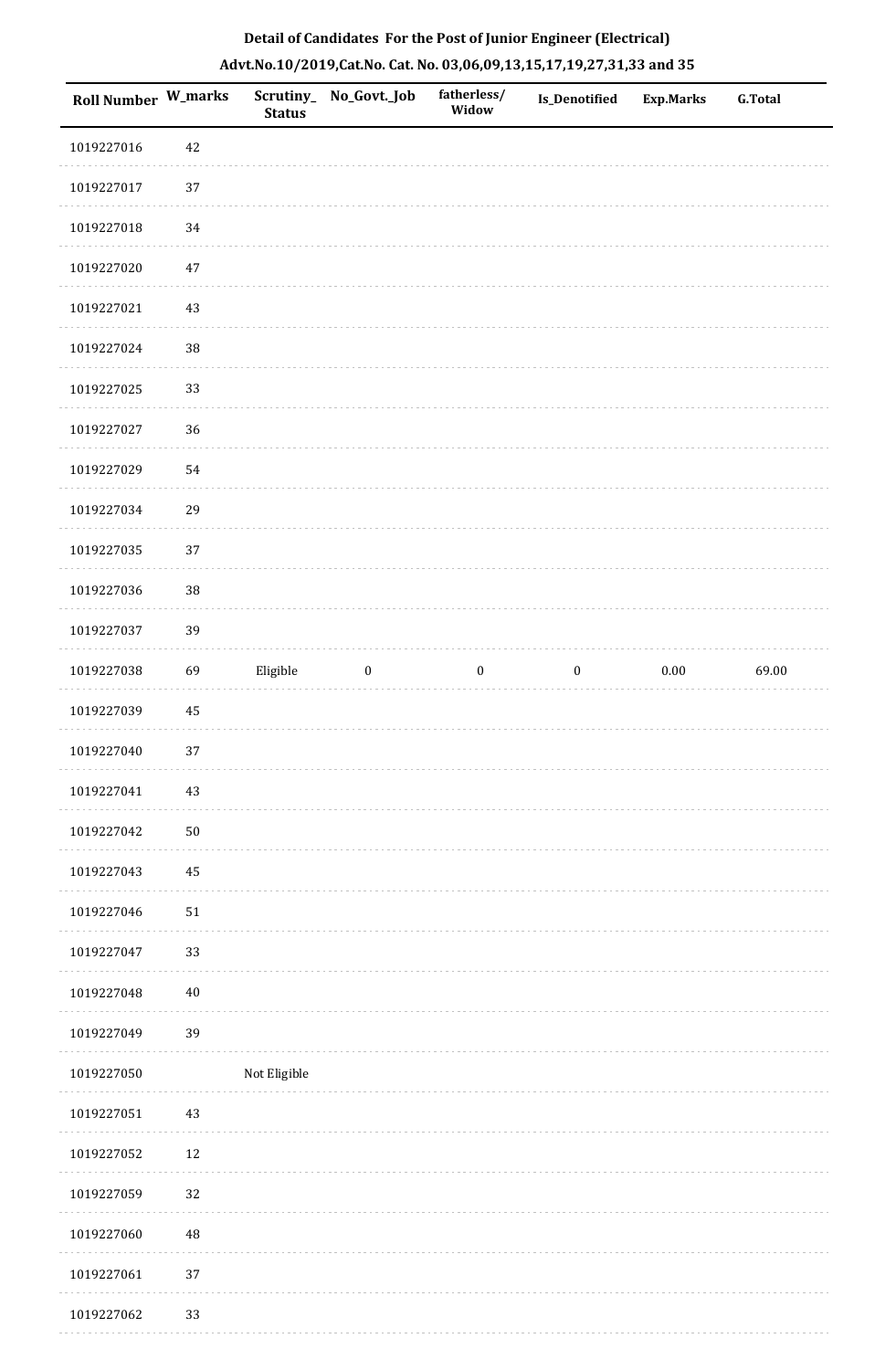|  | Detail of Candidates For the Post of Junior Engineer (Electrical)     |  |
|--|-----------------------------------------------------------------------|--|
|  | Advt.No.10/2019,Cat.No. Cat. No. 03,06,09,13,15,17,19,27,31,33 and 35 |  |

| <b>Roll Number W_marks</b> |            | <b>Status</b> | Scrutiny_No_Govt._Job | fatherless/<br>Widow | Is_Denotified    | <b>Exp.Marks</b> | <b>G.Total</b> |
|----------------------------|------------|---------------|-----------------------|----------------------|------------------|------------------|----------------|
| 1019227063                 | 25         |               |                       |                      |                  |                  |                |
| 1019227071                 | $40\,$     |               |                       |                      |                  |                  |                |
| 1019227074                 | $42\,$     |               |                       |                      |                  |                  |                |
| 1019227076                 | 38         |               |                       |                      |                  |                  |                |
| 1019227079                 | $46\,$     |               |                       |                      |                  |                  |                |
| 1019227081                 | 54         |               |                       |                      |                  |                  |                |
| 1019227082                 | 56         |               |                       |                      |                  |                  |                |
| 1019227083                 | $50\,$     |               |                       |                      |                  |                  |                |
| 1019227084                 | $38\,$     |               |                       |                      |                  |                  |                |
| 1019227086                 | 44         |               |                       |                      |                  |                  |                |
| 1019227087                 | 33         |               |                       |                      |                  |                  |                |
| 1019227090                 | $51\,$     |               |                       |                      |                  |                  |                |
| 1019227091                 | 32         |               |                       |                      |                  |                  |                |
| 1019227093                 | 34         |               |                       |                      |                  |                  |                |
| 1019227094                 | 59         |               |                       |                      |                  |                  |                |
| 1019227097                 | 45         |               |                       |                      |                  |                  |                |
| 1019227101                 | 44         |               |                       |                      |                  |                  |                |
| 1019227102                 | $42\,$     |               |                       |                      |                  |                  |                |
| 1019227103                 | 33         |               |                       |                      |                  |                  |                |
| 1019227104                 | $27\,$     |               |                       |                      |                  |                  |                |
| 1019227105                 | 35         |               |                       |                      |                  |                  |                |
| 1019227106                 | 33         |               |                       |                      |                  |                  |                |
| 1019227107                 | 31         |               |                       |                      |                  |                  |                |
| 1019227111                 | 38         |               |                       |                      |                  |                  |                |
| 1019227112                 | $40\,$     |               |                       |                      |                  |                  |                |
| 1019227113                 | 35         |               |                       |                      |                  |                  |                |
| 1019227114                 | $43\,$     |               |                       |                      |                  |                  |                |
| 1019227115                 | $40\,$     |               |                       |                      |                  |                  |                |
| 1019227116                 | 42         |               |                       |                      |                  |                  |                |
| 1019227118                 | ${\bf 58}$ | Eligible      | $\sqrt{5}$            | $\boldsymbol{0}$     | $\boldsymbol{0}$ | $0.00\,$         | 63.00          |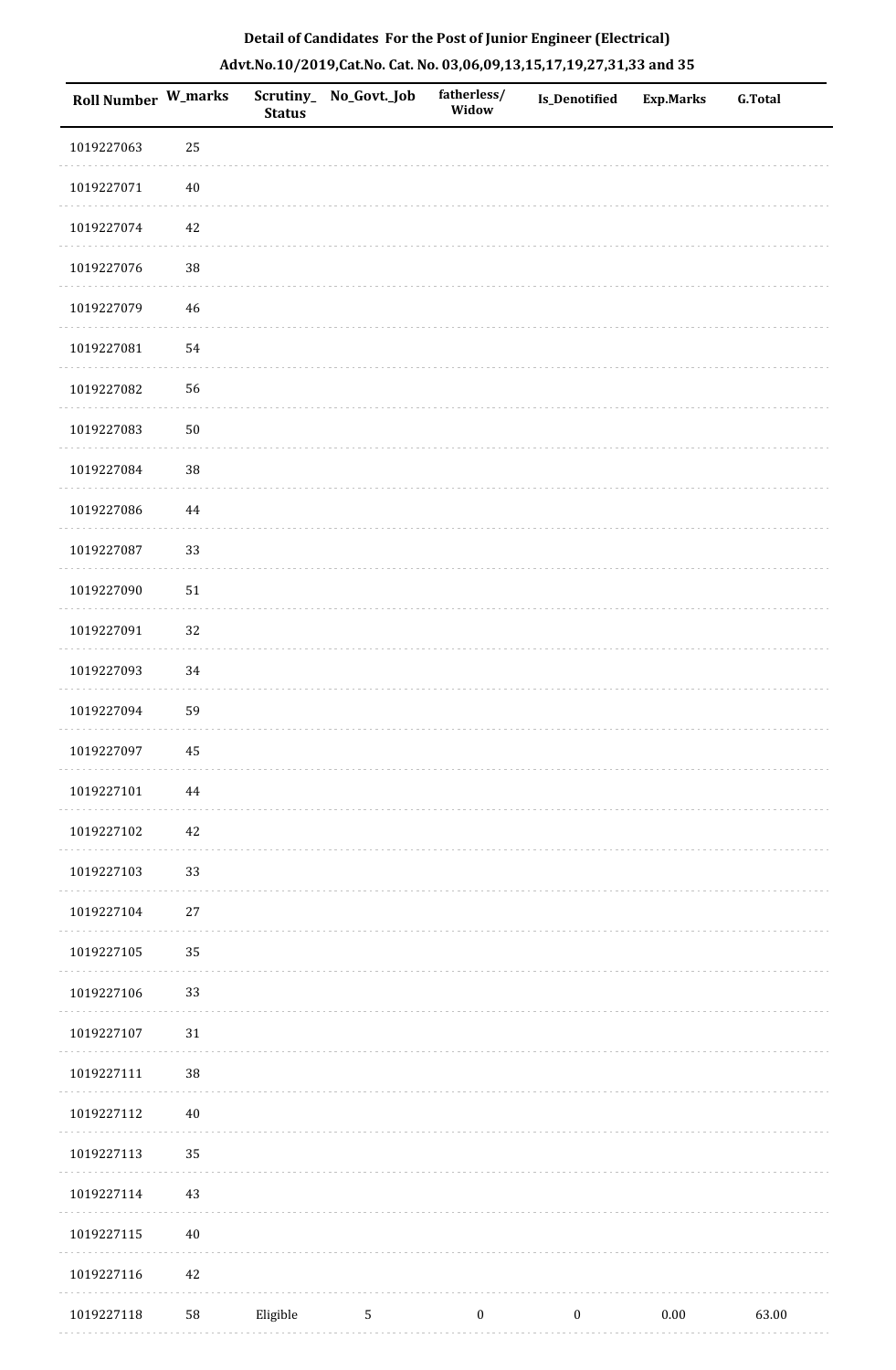| <b>Roll Number W_marks</b> |          | <b>Status</b> | Scrutiny_ No_Govt._Job | fatherless/<br>Widow | Is_Denotified    | <b>Exp.Marks</b> | <b>G.Total</b> |
|----------------------------|----------|---------------|------------------------|----------------------|------------------|------------------|----------------|
| 1019227120                 | 45       |               |                        |                      |                  |                  |                |
| 1019227121                 | 35       |               |                        |                      |                  |                  |                |
| 1019227124                 | 37       |               |                        |                      |                  |                  |                |
| 1019227127                 | 37       |               |                        |                      |                  |                  |                |
| 1019227129                 | $\bf 44$ |               |                        |                      |                  |                  |                |
| 1019227130                 | $46\,$   |               |                        |                      |                  |                  |                |
| 1019227134                 | 38       |               |                        |                      |                  |                  |                |
| 1019227137                 | $47\,$   |               |                        |                      |                  |                  |                |
| 1019227138                 | 24       |               |                        |                      |                  |                  |                |
| 1019227139                 | $41\,$   |               |                        |                      |                  |                  |                |
| 1019227140                 | 39       |               |                        |                      |                  |                  |                |
| 1019227141                 | 36       | Eligible      | $\bf{0}$               | $\boldsymbol{0}$     | $\boldsymbol{0}$ | $0.00\,$         | 36.00          |
| 1019227142                 | 33       |               |                        |                      |                  |                  |                |
| 1019227143                 | 48       |               |                        |                      |                  |                  |                |
| 1019227147                 | $41\,$   |               |                        |                      |                  |                  |                |
| 1019227148                 | 57       |               |                        |                      |                  |                  |                |
| 1019227152                 | 60       |               |                        |                      |                  |                  |                |
| 1019227154                 | $30\,$   |               |                        |                      |                  |                  |                |
| 1019227155                 | $30\,$   |               |                        |                      |                  |                  |                |
| 1019227158                 | 52       |               |                        |                      |                  |                  |                |
| 1019227159                 | $\rm 48$ |               |                        |                      |                  |                  |                |
| 1019227160                 | 41       |               |                        |                      |                  |                  |                |
| 1019227161                 | $31\,$   |               |                        |                      |                  |                  |                |
| 1019227162                 | $40\,$   |               |                        |                      |                  |                  |                |
| 1019227163                 | 44       |               |                        |                      |                  |                  |                |
| 1019227164                 | 48       |               |                        |                      |                  |                  |                |
| 1019227165                 | 33       |               |                        |                      |                  |                  |                |
| 1019227167                 | 42       |               |                        |                      |                  |                  |                |
| 1019227168                 | 24       |               |                        |                      |                  |                  |                |
| 1019227169                 | 42       |               |                        |                      |                  |                  |                |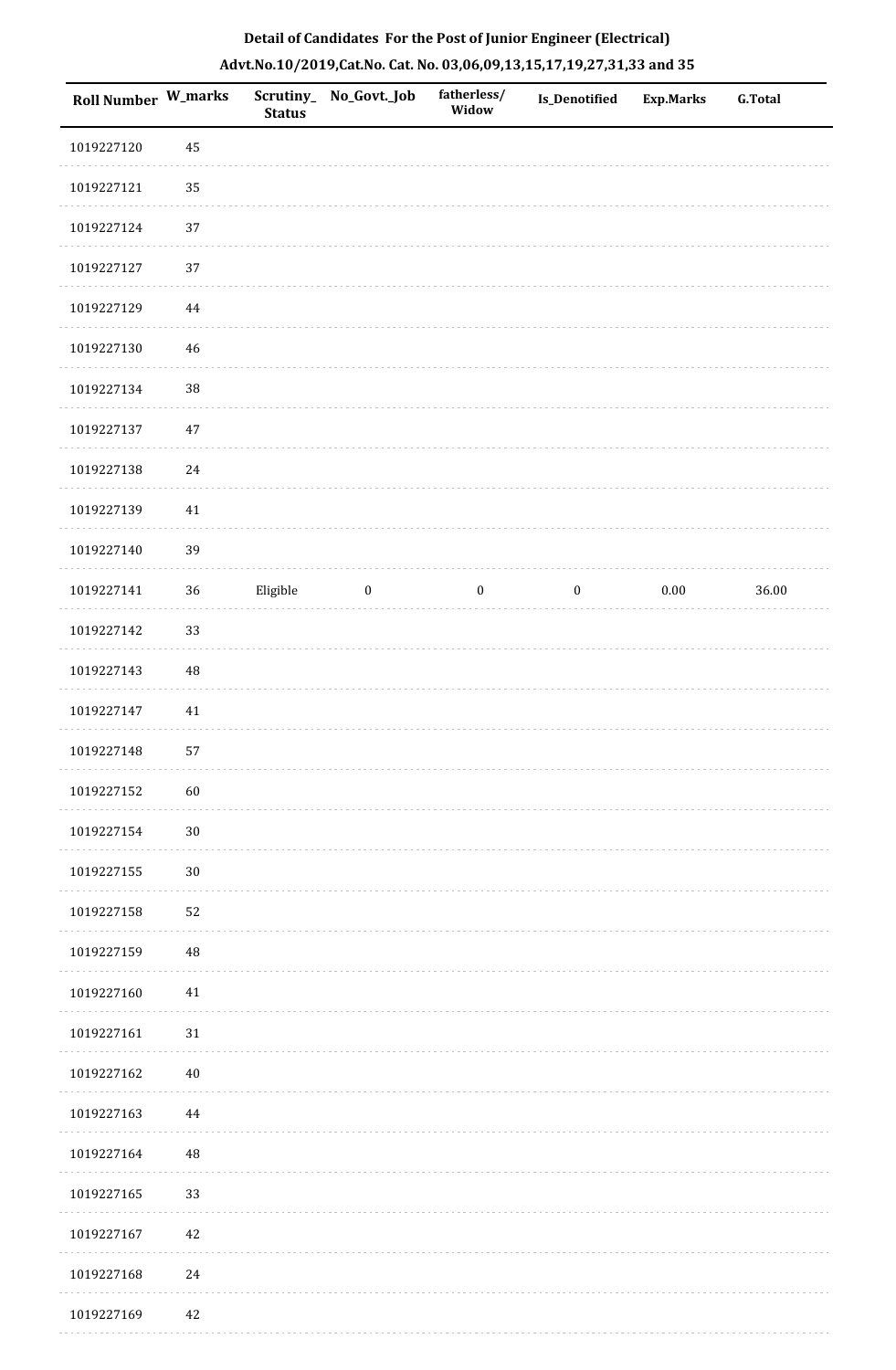| Roll Number W_marks |                | <b>Status</b> | Scrutiny_No_Govt._Job | fatherless/<br>Widow | <b>Is_Denotified</b> | Exp.Marks | <b>G.Total</b> |
|---------------------|----------------|---------------|-----------------------|----------------------|----------------------|-----------|----------------|
| 1019227173          | $43\,$         |               |                       |                      |                      |           |                |
| 1019227176          | $31\,$         |               |                       |                      |                      |           |                |
| 1019227178          | $\sqrt{28}$    | Absent        | $\boldsymbol{0}$      | $\boldsymbol{0}$     | $\boldsymbol{0}$     | $0.00\,$  |                |
| 1019227180          | 49             |               |                       |                      |                      |           |                |
| 1019227181          | 39             |               |                       |                      |                      |           |                |
| 1019227185          | 38             |               |                       |                      |                      |           |                |
| 1019227187          | $43\,$         |               |                       |                      |                      |           |                |
| 1019227189          | 42             |               |                       |                      |                      |           |                |
| 1019227191          | 34             |               |                       |                      |                      |           |                |
| 1019227192          | $\overline{7}$ |               |                       |                      |                      |           |                |
| 1019227193          | $47\,$         |               |                       |                      |                      |           |                |
| 1019227195          | $50\,$         |               |                       |                      |                      |           |                |
| 1019227196          | 36             |               |                       |                      |                      |           |                |
| 1019227197          | $\sqrt{46}$    |               |                       |                      |                      |           |                |
| 1019227202          | 54             |               |                       |                      |                      |           |                |
| 1019227204          | $41\,$         |               |                       |                      |                      |           |                |
| 1019227205          | 33             |               |                       |                      |                      |           |                |
| 1019227206          | 39             |               |                       |                      |                      |           |                |
| 1019227207          | 39             |               |                       |                      |                      |           |                |
| 1019227209          | 45             |               |                       |                      |                      |           |                |
| 1019227210          | 39             |               |                       |                      |                      |           |                |
| 1019227211          | $41\,$         |               |                       |                      |                      |           |                |
| 1019227212          | 56             |               |                       |                      |                      |           |                |
| 1019227213          | 44             |               |                       |                      |                      |           |                |
| 1019227214          | $41\,$         |               |                       |                      |                      |           |                |
| 1019227215          | 34             | Eligible      | $\bf{0}$              | $\boldsymbol{0}$     | $\boldsymbol{0}$     | 0.00      | 34.00          |
| 1019227218          | 45             |               |                       |                      |                      |           |                |
| 1019227219          | 36             |               |                       |                      |                      |           |                |
| 1019227224          | 18             |               |                       |                      |                      |           |                |
| 1019227225          | $38\,$         |               |                       |                      |                      |           |                |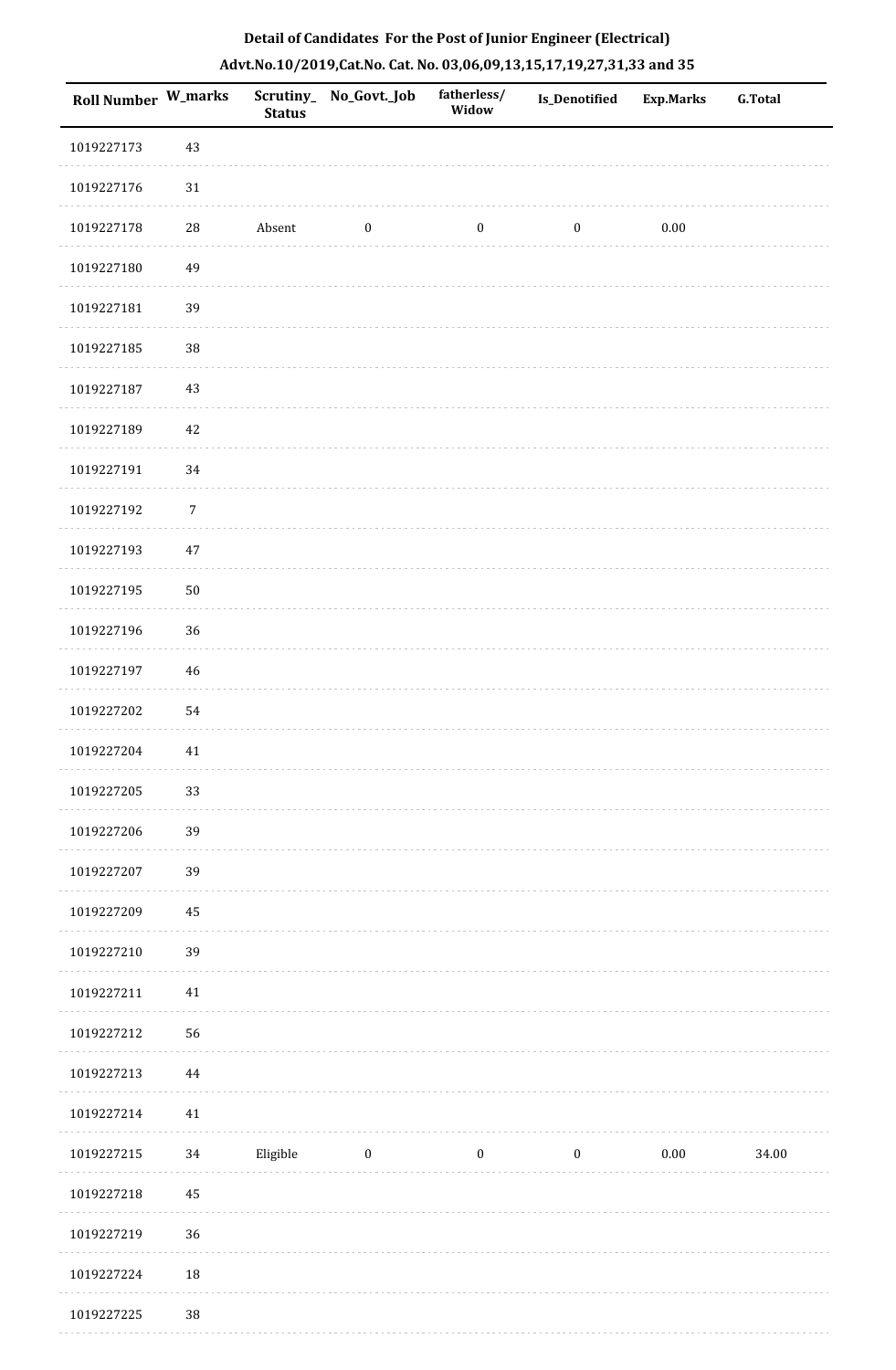| <b>Roll Number W_marks</b> |             | <b>Status</b> | Scrutiny_No_Govt._Job | fatherless/<br>Widow | Is_Denotified    | <b>Exp.Marks</b> | <b>G.Total</b> |
|----------------------------|-------------|---------------|-----------------------|----------------------|------------------|------------------|----------------|
| 1019227227                 | 37          |               |                       |                      |                  |                  |                |
| 1019227230                 | REJECTED    |               |                       |                      |                  |                  | $0.00\,$       |
| 1019227231                 | 33          |               |                       |                      |                  |                  |                |
| 1019227232                 | 44          |               |                       |                      |                  |                  |                |
| 1019227238                 | 39          | Eligible      | $5\phantom{.0}$       | $\boldsymbol{0}$     | $\boldsymbol{0}$ | $0.00\,$         | 44.00          |
| 1019227239                 | 42          |               |                       |                      |                  |                  |                |
| 1019227240                 | $40\,$      |               |                       |                      |                  |                  |                |
| 1019227242                 | 40          |               |                       |                      |                  |                  |                |
| 1019227243                 | 38          |               |                       |                      |                  |                  |                |
| 1019227246                 | 33          |               |                       |                      |                  |                  |                |
| 1019227247                 | 34          |               |                       |                      |                  |                  |                |
| 1019227248                 | 28          |               |                       |                      |                  |                  |                |
| 1019227250                 | 46          |               |                       |                      |                  |                  |                |
| 1019227252                 | 47          |               |                       |                      |                  |                  |                |
| 1019227253                 | $20\,$      |               |                       |                      |                  |                  |                |
| 1019227254                 | 51          | Eligible      | $\boldsymbol{0}$      | $\boldsymbol{0}$     | $\boldsymbol{0}$ | $0.00\,$         | 51.00          |
| 1019227255                 | 39          |               |                       |                      |                  |                  |                |
| 1019227256                 | 26          |               |                       |                      |                  |                  |                |
| 1019227257                 | 37          |               |                       |                      |                  |                  |                |
| 1019227259                 | 34          |               |                       |                      |                  |                  |                |
| 1019227261                 | 48          |               |                       |                      |                  |                  |                |
| 1019227262                 | 35          |               |                       |                      |                  |                  |                |
| 1019227264                 | 47          |               |                       |                      |                  |                  |                |
| 1019227265                 | 47          |               |                       |                      |                  |                  |                |
| 1019227266                 | 44          | Eligible      | $\boldsymbol{0}$      | $\bf{0}$             | $\boldsymbol{0}$ | $0.00\,$         | 44.00          |
| 1019227267                 | 47          |               |                       |                      |                  |                  |                |
| 1019227271                 | 42          |               |                       |                      |                  |                  |                |
| 1019227272                 | 33          |               |                       |                      |                  |                  |                |
| 1019227273                 | 56          |               |                       |                      |                  |                  |                |
| 1019227274                 | $\sqrt{28}$ |               |                       |                      |                  |                  |                |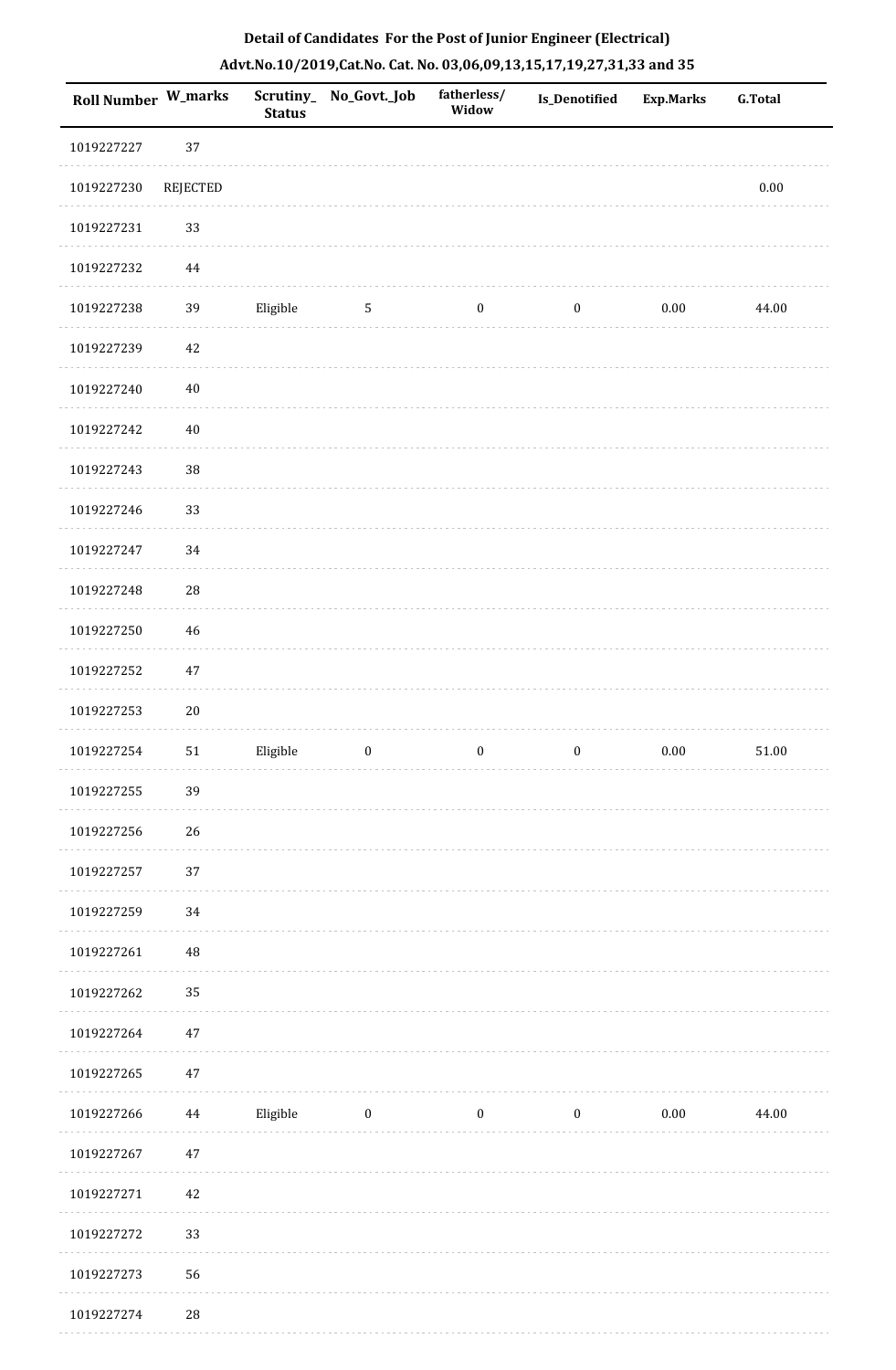| Roll Number W_marks |          | <b>Status</b> | Scrutiny_ No_Govt._Job | fatherless/<br>Widow | Is_Denotified | <b>Exp.Marks</b> | <b>G.Total</b> |
|---------------------|----------|---------------|------------------------|----------------------|---------------|------------------|----------------|
| 1019227275          | $42\,$   |               |                        |                      |               |                  |                |
| 1019227277          | 43       |               |                        |                      |               |                  |                |
| 1019227278          | 37       |               |                        |                      |               |                  |                |
| 1019227279          | 36       |               |                        |                      |               |                  |                |
| 1019227280          | $41\,$   |               |                        |                      |               |                  |                |
| 1019227282          | 43       |               |                        |                      |               |                  |                |
| 1019227286          | $40\,$   |               |                        |                      |               |                  |                |
| 1019227287          | 24       |               |                        |                      |               |                  |                |
| 1019227288          | 38       |               |                        |                      |               |                  |                |
| 1019227289          | $43\,$   |               |                        |                      |               |                  |                |
| 1019227291          | $42\,$   |               |                        |                      |               |                  |                |
| 1019227294          | $\bf 44$ |               |                        |                      |               |                  |                |
| 1019227296          | $51\,$   |               |                        |                      |               |                  |                |
| 1019227297          | $50\,$   |               |                        |                      |               |                  |                |
| 1019227299          | 58       |               |                        |                      |               |                  |                |
| 1019227300          | 29       |               |                        |                      |               |                  |                |
| 1019227301          | 52       |               |                        |                      |               |                  |                |
| 1019227305          | $30\,$   |               |                        |                      |               |                  |                |
| 1019227307          | 51       |               |                        |                      |               |                  |                |
| 1019227309          | 47       |               |                        |                      |               |                  |                |
| 1019227310          | $27\,$   |               |                        |                      |               |                  |                |
| 1019227312          | 42       |               |                        |                      |               |                  |                |
| 1019227314          | 41       |               |                        |                      |               |                  |                |
| 1019227315          | 46       |               |                        |                      |               |                  |                |
| 1019227323          | $31\,$   |               |                        |                      |               |                  |                |
| 1019227324          | 41       |               |                        |                      |               |                  |                |
| 1019227325          | $38\,$   |               |                        |                      |               |                  |                |
| 1019227326          | 29       |               |                        |                      |               |                  |                |
| 1019227327          | $38\,$   |               |                        |                      |               |                  |                |
| 1019227328          | $36\,$   |               |                        |                      |               |                  |                |

. . . . . . . . . . .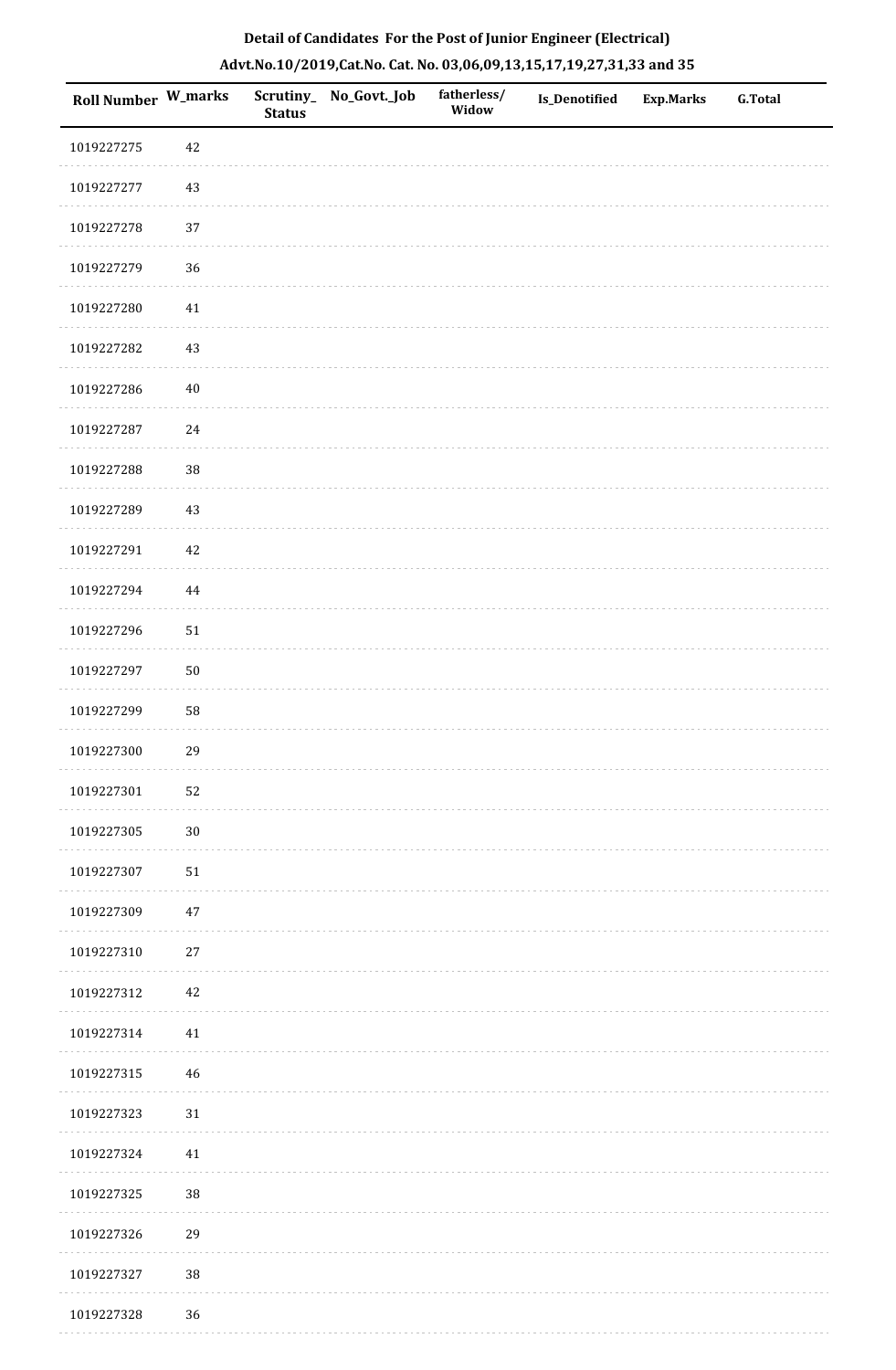| Roll Number W_marks |             | <b>Status</b> | Scrutiny_ No_Govt._Job | fatherless/<br>Widow | <b>Is_Denotified</b> | <b>Exp.Marks</b> | <b>G.Total</b> |
|---------------------|-------------|---------------|------------------------|----------------------|----------------------|------------------|----------------|
| 1019227330          | 59          | Absent        | $\boldsymbol{0}$       | $\boldsymbol{0}$     | $\boldsymbol{0}$     | $0.00\,$         |                |
| 1019227332          | 39          |               |                        |                      |                      |                  |                |
| 1019227333          | 36          |               |                        |                      |                      |                  |                |
| 1019227334          | 34          |               |                        |                      |                      |                  |                |
| 1019227335          | 37          |               |                        |                      |                      |                  |                |
| 1019227336          | $31\,$      |               |                        |                      |                      |                  |                |
| 1019227338          | $31\,$      |               |                        |                      |                      |                  |                |
| 1019227339          | $31\,$      |               |                        |                      |                      |                  |                |
| 1019227340          | 41          |               |                        |                      |                      |                  |                |
| 1019227341          | 37          |               |                        |                      |                      |                  |                |
| 1019227342          | $50\,$      |               |                        |                      |                      |                  |                |
| 1019227343          | 43          |               |                        |                      |                      |                  |                |
| 1019227345          | $47\,$      |               |                        |                      |                      |                  |                |
| 1019227348          | $30\,$      |               |                        |                      |                      |                  |                |
| 1019227349          | $\rm 48$    |               |                        |                      |                      |                  |                |
| 1019227350          | 38          |               |                        |                      |                      |                  |                |
| 1019227351          | $41\,$      |               |                        |                      |                      |                  |                |
| 1019227352          | $41\,$      |               |                        |                      |                      |                  |                |
| 1019227353          | 55          |               |                        |                      |                      |                  |                |
| 1019227356          | 29          |               |                        |                      |                      |                  |                |
| 1019227357          | 49          |               |                        |                      |                      |                  |                |
| 1019227358          | 34          |               |                        |                      |                      |                  |                |
| 1019227359          | 49          |               |                        |                      |                      |                  |                |
| 1019227362          | $38\,$      |               |                        |                      |                      |                  |                |
| 1019227364          | 37          |               |                        |                      |                      |                  |                |
| 1019227366          | 46          |               |                        |                      |                      |                  |                |
| 1019227367          | $\sqrt{46}$ |               |                        |                      |                      |                  |                |
| 1019227370          | 35          |               |                        |                      |                      |                  |                |
| 1019227371          | $47\,$      |               |                        |                      |                      |                  |                |
| 1019227373          | 58          |               |                        |                      |                      |                  |                |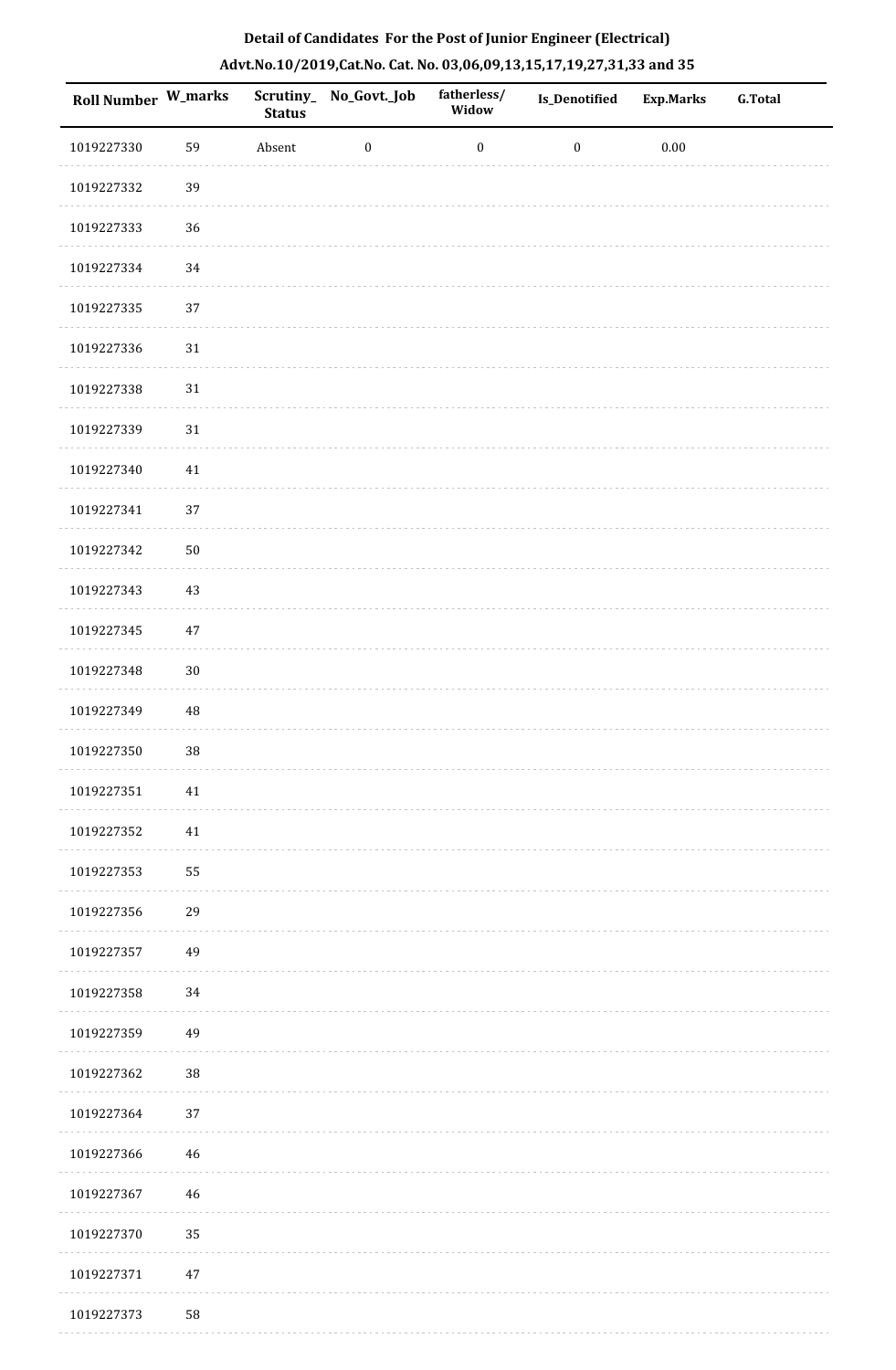| Roll Number W_marks |        | <b>Status</b> | Scrutiny_No_Govt._Job | fatherless/<br>Widow | Is_Denotified    | Exp.Marks | G.Total |
|---------------------|--------|---------------|-----------------------|----------------------|------------------|-----------|---------|
| 1019227374          | $46\,$ |               |                       |                      |                  |           |         |
| 1019227376          | 38     |               |                       |                      |                  |           |         |
| 1019227378          | 49     |               |                       |                      |                  |           |         |
| 1019227379          | 29     |               |                       |                      |                  |           |         |
| 1019227380          | 29     |               |                       |                      |                  |           |         |
| 1019227381          | 43     |               |                       |                      |                  |           |         |
| 1019227382          | $40\,$ |               |                       |                      |                  |           |         |
| 1019227383          |        | Not Eligible  |                       |                      |                  |           |         |
| 1019227384          | 42     |               |                       |                      |                  |           |         |
| 1019227386          | 32     |               |                       |                      |                  |           |         |
| 1019227387          | 37     |               |                       |                      |                  |           |         |
| 1019227388          | 47     |               |                       |                      |                  |           |         |
| 1019227389          | 67     | Eligible      | $\boldsymbol{0}$      | $\bf{0}$             | $\boldsymbol{0}$ | 0.00      | 67.00   |
| 1019227390          | 33     |               |                       |                      |                  |           |         |
| 1019227391          | 37     |               |                       |                      |                  |           |         |
| 1019227394          | $46\,$ |               |                       |                      |                  |           |         |
| 1019227395          | $27\,$ |               |                       |                      |                  |           |         |
| 1019227398          | 38     |               |                       |                      |                  |           |         |
| 1019227400          | $42\,$ |               |                       |                      |                  |           |         |
| 1019227403          | 53     |               |                       |                      |                  |           |         |
| 1019227404          | 45     |               |                       |                      |                  |           |         |
| 1019227405          | $40\,$ |               |                       |                      |                  |           |         |
| 1019227406          | $30\,$ |               |                       |                      |                  |           |         |
| 1019227407          | $51\,$ |               |                       |                      |                  |           |         |
| 1019227410          | 44     |               |                       |                      |                  |           |         |
| 1019227411          | 64     | Eligible      | $\bf{0}$              | $\boldsymbol{0}$     | $\boldsymbol{0}$ | $0.00\,$  | 64.00   |
| 1019227413          | 33     |               |                       |                      |                  |           |         |
| 1019227414          | 32     |               |                       |                      |                  |           |         |
| 1019227417          | 44     |               |                       |                      |                  |           |         |

 1019227418 30 $\sim 10^{-1}$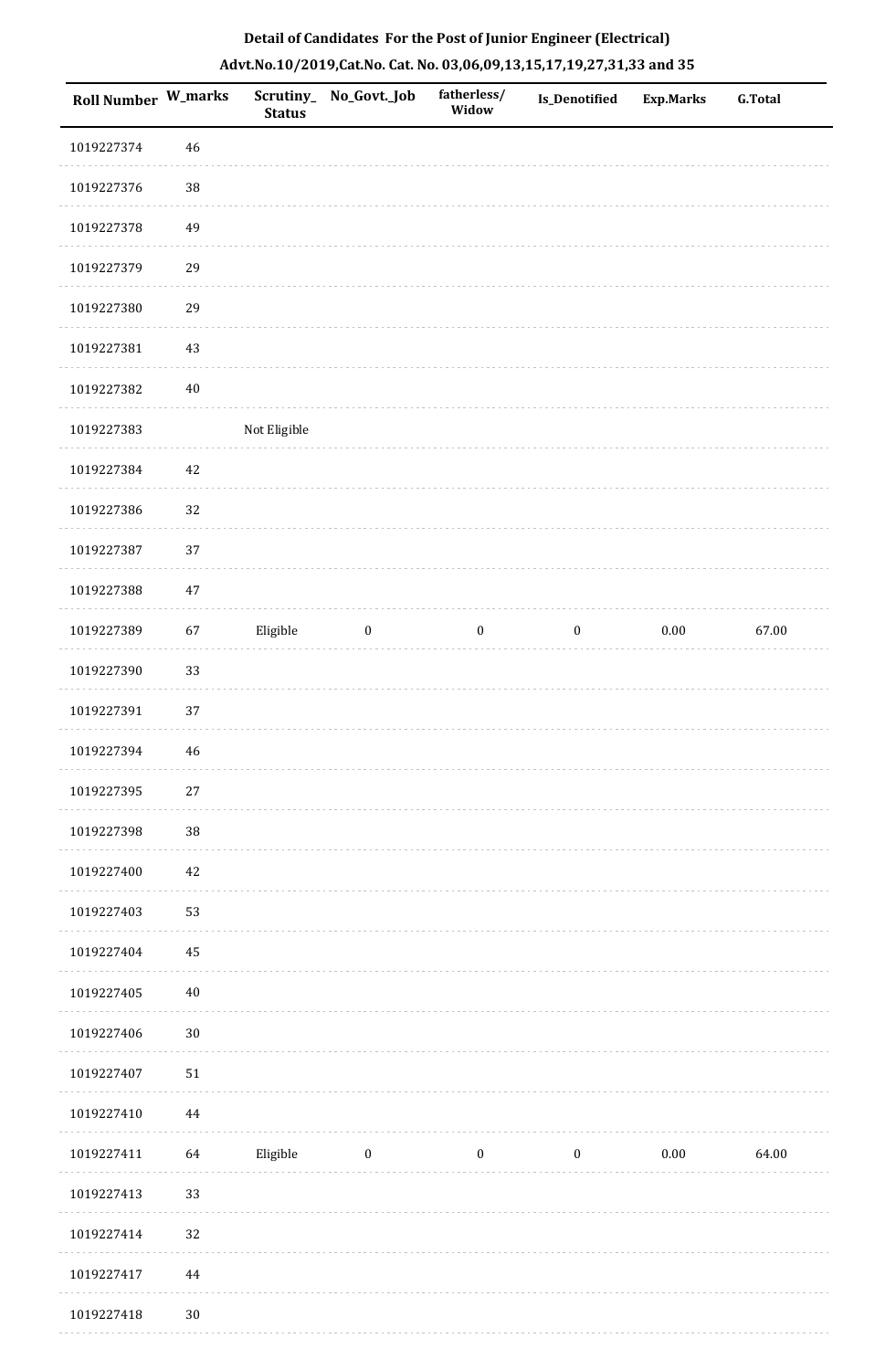| Roll Number W_marks |        | <b>Status</b> | Scrutiny_No_Govt._Job | fatherless/<br>Widow | Is_Denotified    | Exp.Marks | G.Total |
|---------------------|--------|---------------|-----------------------|----------------------|------------------|-----------|---------|
| 1019227419          | 43     |               |                       |                      |                  |           |         |
| 1019227420          | 40     |               |                       |                      |                  |           |         |
| 1019227422          | 23     |               |                       |                      |                  |           |         |
| 1019227425          | 55     |               |                       |                      |                  |           |         |
| 1019227427          | $40\,$ |               |                       |                      |                  |           |         |
| 1019227429          | 28     |               |                       |                      |                  |           |         |
| 1019227430          | $28\,$ |               |                       |                      |                  |           |         |
| 1019227431          | 34     |               |                       |                      |                  |           |         |
| 1019227432          | $38\,$ |               |                       |                      |                  |           |         |
| 1019227434          | 33     |               |                       |                      |                  |           |         |
| 1019227437          | 42     |               |                       |                      |                  |           |         |
| 1019227438          | 27     |               |                       |                      |                  |           |         |
| 1019227439          | $38\,$ |               |                       |                      |                  |           |         |
| 1019227441          | 45     |               |                       |                      |                  |           |         |
| 1019227444          | 43     |               |                       |                      |                  |           |         |
| 1019227448          | 35     |               |                       |                      |                  |           |         |
| 1019227455          | $37\,$ |               |                       |                      |                  |           |         |
| 1019227456          | 34     |               |                       |                      |                  |           |         |
| 1019227458          | 29     |               |                       |                      |                  |           |         |
| 1019227460          | $30\,$ |               |                       |                      |                  |           |         |
| 1019227464          | 35     |               |                       |                      |                  |           |         |
| 1019227467          | 52     |               |                       |                      |                  |           |         |
| 1019227468          | 45     |               |                       |                      |                  |           |         |
| 1019227472          | $40\,$ |               |                       |                      |                  |           |         |
| 1019227476          | 26     |               |                       |                      |                  |           |         |
| 1019227477          | $51\,$ | Eligible      | $\boldsymbol{0}$      | $\boldsymbol{0}$     | $\boldsymbol{0}$ | $0.00\,$  | 51.00   |
| 1019227478          | 39     |               |                       |                      |                  |           |         |
| 1019227479          | 29     |               |                       |                      |                  |           |         |
| 1019227481          | $34\,$ |               |                       |                      |                  |           |         |
| 1019227483          | 52     |               |                       |                      |                  |           |         |

 $\mathcal{L}$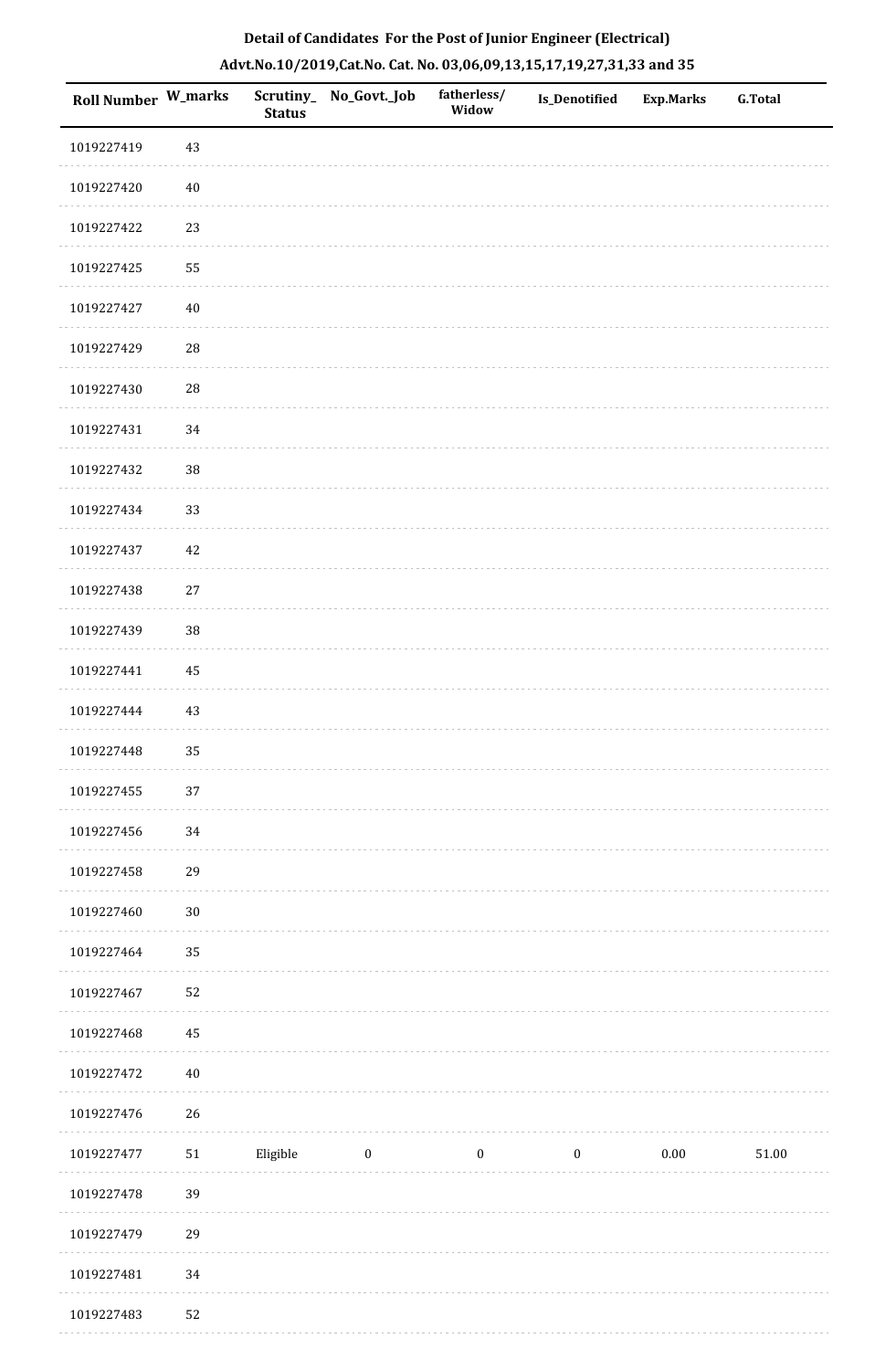|  | Detail of Candidates For the Post of Junior Engineer (Electrical)     |  |
|--|-----------------------------------------------------------------------|--|
|  | Advt.No.10/2019,Cat.No. Cat. No. 03,06,09,13,15,17,19,27,31,33 and 35 |  |

| Roll Number W_marks |          | <b>Status</b> | Scrutiny_No_Govt._Job | fatherless/<br>Widow | Is_Denotified    | <b>Exp.Marks</b> | <b>G.Total</b> |
|---------------------|----------|---------------|-----------------------|----------------------|------------------|------------------|----------------|
| 1019227484          | 56       |               |                       |                      |                  |                  |                |
| 1019227485          | 33       |               |                       |                      |                  |                  |                |
| 1019227486          | 32       |               |                       |                      |                  |                  |                |
| 1019227487          | $50\,$   |               |                       |                      |                  |                  |                |
| 1019227489          | 49       |               |                       |                      |                  |                  |                |
| 1019227490          | 33       |               |                       |                      |                  |                  |                |
| 1019227492          | 49       |               |                       |                      |                  |                  |                |
| 1019227493          | 56       | Absent        | $\boldsymbol{0}$      | $\boldsymbol{0}$     | $\boldsymbol{0}$ | $0.00\,$         |                |
| 1019227494          | 45       |               |                       |                      |                  |                  |                |
| 1019227495          | 34       |               |                       |                      |                  |                  |                |
| 1019227498          | 36       |               |                       |                      |                  |                  |                |
| 1019227500          | $22\,$   |               |                       |                      |                  |                  |                |
| 1019227501          | 43       |               |                       |                      |                  |                  |                |
| 1019227502          | 23       |               |                       |                      |                  |                  |                |
| 1019227503          | $27\,$   |               |                       |                      |                  |                  |                |
| 1019227505          | 58       |               |                       |                      |                  |                  |                |
| 1019227506          | $\rm 48$ |               |                       |                      |                  |                  |                |
| 1019227507          | 34       |               |                       |                      |                  |                  |                |
| 1019227509          | 37       |               |                       |                      |                  |                  |                |
| 1019227510          | 46       |               |                       |                      |                  |                  |                |
| 1019227511          | $26\,$   |               |                       |                      |                  |                  |                |
| 1019227512          | $27\,$   |               |                       |                      |                  |                  |                |
| 1019227515          | 35       |               |                       |                      |                  |                  |                |
| 1019227516          | 47       |               |                       |                      |                  |                  |                |
| 1019227517          | $40\,$   |               |                       |                      |                  |                  |                |
| 1019227518          | $27\,$   |               |                       |                      |                  |                  |                |
| 1019227521          | $47\,$   |               |                       |                      |                  |                  |                |
| 1019227522          | 31       |               |                       |                      |                  |                  |                |
| 1019227523          | 29       |               |                       |                      |                  |                  |                |
| 1019227524          | 35       |               |                       |                      |                  |                  |                |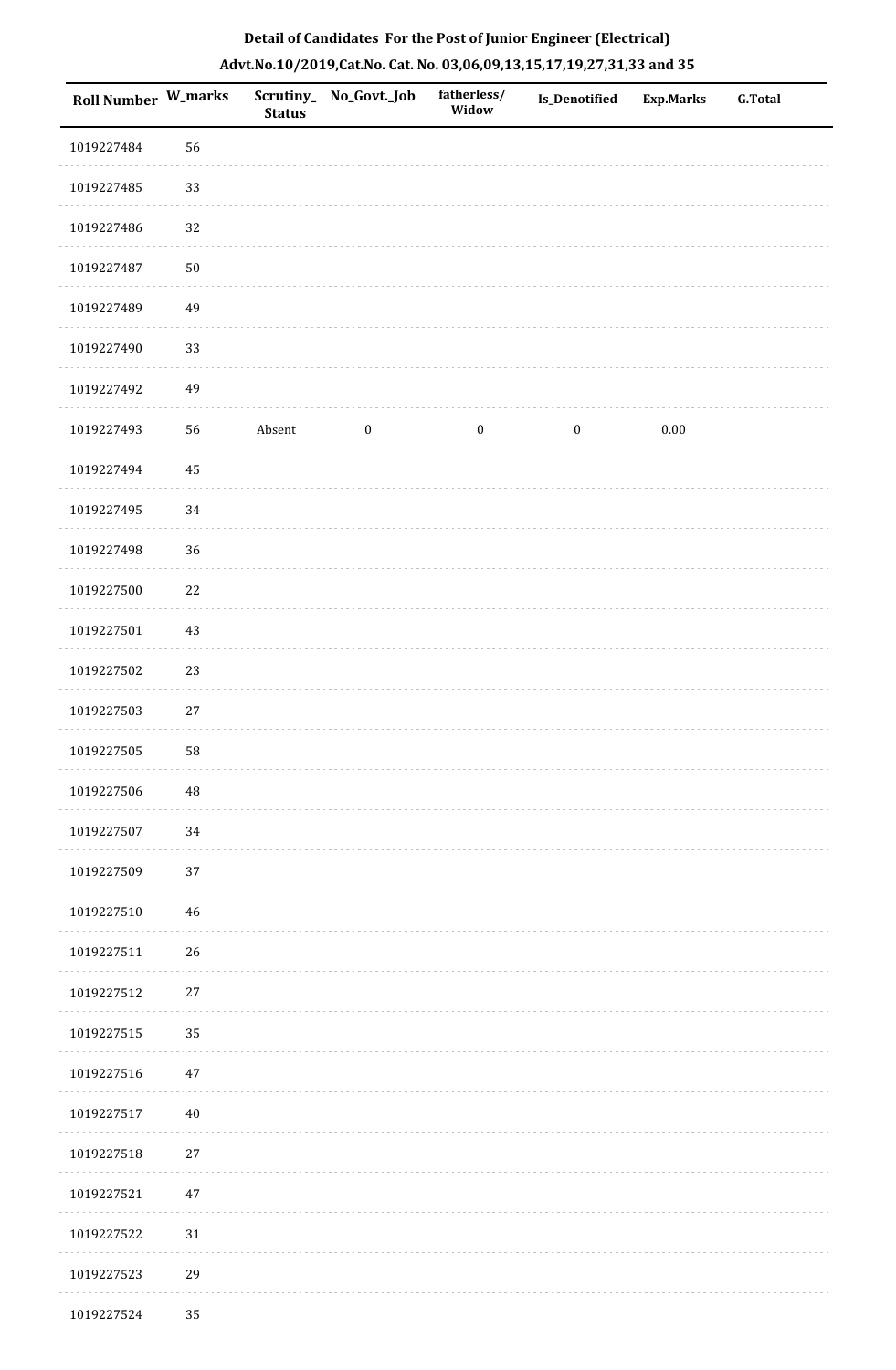| <b>Roll Number W_marks</b> |        | <b>Status</b> | Scrutiny_No_Govt._Job | fatherless/<br>Widow | <b>Is_Denotified</b> | <b>Exp.Marks</b> | <b>G.Total</b> |
|----------------------------|--------|---------------|-----------------------|----------------------|----------------------|------------------|----------------|
| 1019227526                 | 33     |               |                       |                      |                      |                  |                |
| 1019227527                 | 55     | Eligible      | $\mathbf{5}$          | $\boldsymbol{0}$     | $\boldsymbol{0}$     | $0.00\,$         | 60.00          |
| 1019227528                 | 49     |               |                       |                      |                      |                  |                |
| 1019227530                 | 62     | Eligible      | $\boldsymbol{0}$      | $\boldsymbol{0}$     | $\boldsymbol{0}$     | $0.00\,$         | 62.00          |
| 1019227533                 | $40\,$ |               |                       |                      |                      |                  |                |
| 1019227535                 | $50\,$ |               |                       |                      |                      |                  |                |
| 1019227536                 | $38\,$ |               |                       |                      |                      |                  |                |
| 1019227537                 | 34     |               |                       |                      |                      |                  |                |
| 1019227538                 | 35     |               |                       |                      |                      |                  |                |
| 1019227539                 | 25     |               |                       |                      |                      |                  |                |
| 1019227540                 | $40\,$ |               |                       |                      |                      |                  |                |
| 1019227541                 | 62     | Eligible      | $\boldsymbol{0}$      | $\boldsymbol{0}$     | $\boldsymbol{0}$     | $0.00\,$         | 62.00          |
| 1019227542                 | 62     | Eligible      | $\boldsymbol{0}$      | $\boldsymbol{0}$     | $\boldsymbol{0}$     | $0.00\,$         | 62.00          |
| 1019227543                 | 52     | Eligible      | $\boldsymbol{0}$      | $\boldsymbol{0}$     | $\boldsymbol{0}$     | $0.00\,$         | 52.00          |
| 1019227546                 | 33     |               |                       |                      |                      |                  |                |
| 1019227547                 | 43     |               |                       |                      |                      |                  |                |
| 1019227554                 | 44     |               |                       |                      |                      |                  |                |
| 1019227557                 | 55     |               |                       |                      |                      |                  |                |
| 1019227558                 | 37     |               |                       |                      |                      |                  |                |
| 1019227559                 | 57     |               |                       |                      |                      |                  |                |
| 1019227563                 | 35     |               |                       |                      |                      |                  |                |
| 1019227564                 | 29     |               |                       |                      |                      |                  |                |
| 1019227567                 | 41     |               |                       |                      |                      |                  |                |
| 1019227569                 | 36     |               |                       |                      |                      |                  |                |
| 1019227571                 | 57     |               |                       |                      |                      |                  |                |
| 1019227574                 | 36     |               |                       |                      |                      |                  |                |
| 1019227577                 | 39     |               |                       |                      |                      |                  |                |
| 1019227578                 | $41\,$ |               |                       |                      |                      |                  |                |
| 1019227579                 | 47     |               |                       |                      |                      |                  |                |
| 1019227580                 | 34     |               |                       |                      |                      |                  |                |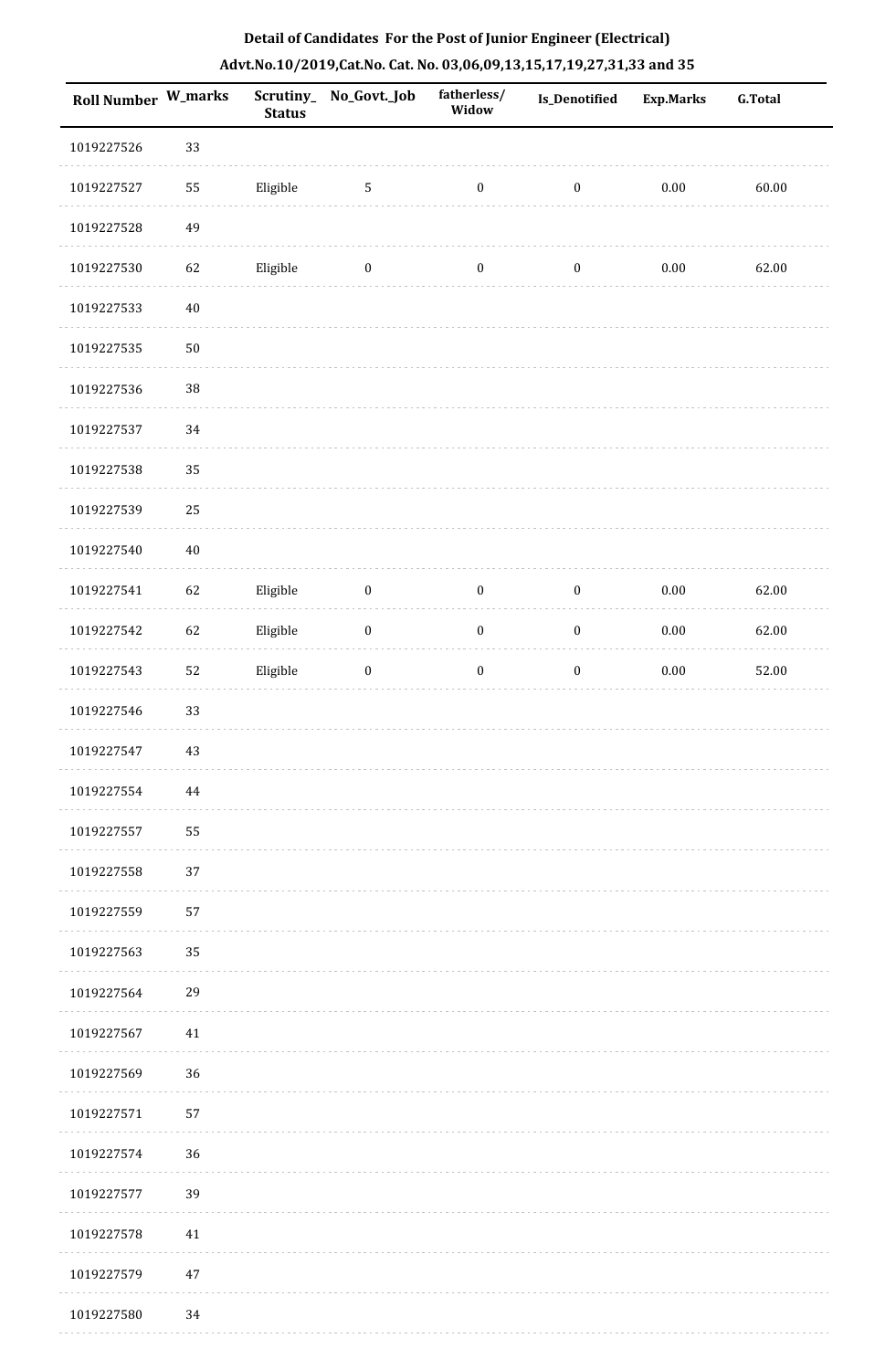| Roll Number W_marks |                  | <b>Status</b> | Scrutiny_No_Govt._Job | fatherless/<br>Widow | Is_Denotified    | Exp.Marks | G.Total |
|---------------------|------------------|---------------|-----------------------|----------------------|------------------|-----------|---------|
| 1019227581          | 57               |               |                       |                      |                  |           |         |
| 1019227582          | 62               | Eligible      | $\bf{0}$              | $\boldsymbol{0}$     | $\boldsymbol{0}$ | $0.00\,$  | 62.00   |
| 1019227585          | $\boldsymbol{7}$ |               |                       |                      |                  |           |         |
| 1019227586          | 31               |               |                       |                      |                  |           |         |
| 1019227587          | 43               |               |                       |                      |                  |           |         |
| 1019227588          | 36               |               |                       |                      |                  |           |         |
| 1019227590          | $42\,$           |               |                       |                      |                  |           |         |
| 1019227598          | 29               |               |                       |                      |                  |           |         |
| 1019227599          | $38\,$           |               |                       |                      |                  |           |         |
| 1019227600          | 46               |               |                       |                      |                  |           |         |
| 1019227601          | 49               |               |                       |                      |                  |           |         |
| 1019227604          | $38\,$           |               |                       |                      |                  |           |         |
| 1019227606          | 36               |               |                       |                      |                  |           |         |
| 1019227609          | 26               |               |                       |                      |                  |           |         |
| 1019227610          | 53               |               |                       |                      |                  |           |         |
| 1019227612          | 27               |               |                       |                      |                  |           |         |
| 1019227614          | $\bf 44$         |               |                       |                      |                  |           |         |
| 1019227615          | $38\,$           |               |                       |                      |                  |           |         |
| 1019227618          | $40\,$           |               |                       |                      |                  |           |         |
| 1019227619          | 52               |               |                       |                      |                  |           |         |
| 1019227621          | 39               |               |                       |                      |                  |           |         |
| 1019227622          | 52               |               |                       |                      |                  |           |         |
| 1019227624          | 41               |               |                       |                      |                  |           |         |
| 1019227625          | 41               |               |                       |                      |                  |           |         |
| 1019227627          | 47               |               |                       |                      |                  |           |         |
| 1019227628          | 39               |               |                       |                      |                  |           |         |
| 1019227629          | $51\,$           | Eligible      | $\bf{0}$              | $\boldsymbol{0}$     | $\bf{0}$         | 0.00      | 51.00   |
| 1019227630          | $45\,$           |               |                       |                      |                  |           |         |
| 1019227633          | 63               | Eligible      | $\boldsymbol{0}$      | $\boldsymbol{0}$     | $\boldsymbol{0}$ | $0.00\,$  | 63.00   |
|                     |                  |               |                       |                      |                  |           |         |

# **Detail of Candidates For the Post of Junior Engineer (Electrical) Advt.No.10/2019,Cat.No. Cat. No. 03,06,09,13,15,17,19,27,31,33 and 35**

1019227635 34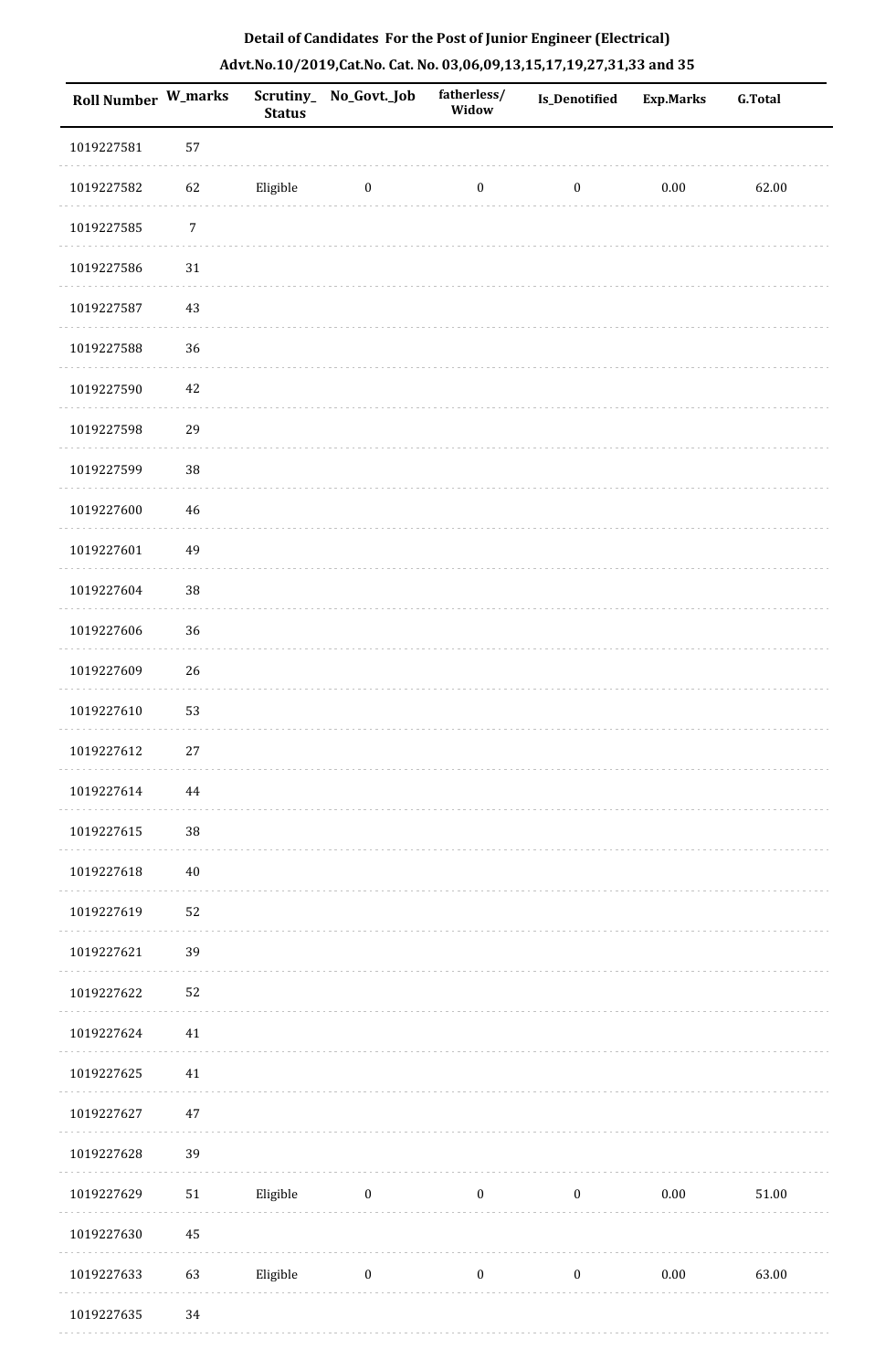| Roll Number W_marks |          | <b>Status</b> | Scrutiny_No_Govt._Job | fatherless/<br>Widow | <b>Is_Denotified</b> | <b>Exp.Marks</b> | <b>G.Total</b> |
|---------------------|----------|---------------|-----------------------|----------------------|----------------------|------------------|----------------|
| 1019227636          | 38       |               |                       |                      |                      |                  |                |
| 1019227639          | $31\,$   |               |                       |                      |                      |                  |                |
| 1019227640          | 49       |               |                       |                      |                      |                  |                |
| 1019227641          | $\bf 44$ |               |                       |                      |                      |                  |                |
| 1019227643          | 33       |               |                       |                      |                      |                  |                |
| 1019227645          | 29       |               |                       |                      |                      |                  |                |
| 1019227646          | 39       |               |                       |                      |                      |                  |                |
| 1019227648          | 41       |               |                       |                      |                      |                  |                |
| 1019227660          | $42\,$   |               |                       |                      |                      |                  |                |
| 1019227662          | 45       |               |                       |                      |                      |                  |                |
| 1019227666          | 34       |               |                       |                      |                      |                  |                |
| 1019227667          | 45       |               |                       |                      |                      |                  |                |
| 1019227668          | $\rm 48$ |               |                       |                      |                      |                  |                |
| 1019227669          | 58       |               |                       |                      |                      |                  |                |
| 1019227672          | 36       |               |                       |                      |                      |                  |                |
| 1019227677          | 45       |               |                       |                      |                      |                  |                |
| 1019227678          | $37\,$   |               |                       |                      |                      |                  |                |
| 1019227679          | 63       | Eligible      | $\bf{0}$              | $\boldsymbol{0}$     | $\boldsymbol{0}$     | $0.00\,$         | 63.00          |
| 1019227680          | $47\,$   |               |                       |                      |                      |                  |                |
| 1019227681          | $71\,$   | Eligible      | $\boldsymbol{0}$      | $\boldsymbol{0}$     | $\boldsymbol{0}$     | $0.00\,$         | $71.00\,$      |
| 1019227682          | 32       |               |                       |                      |                      |                  |                |
| 1019227683          | 42       |               |                       |                      |                      |                  |                |
| 1019227684          | 59       |               |                       |                      |                      |                  |                |
| 1019227686          | 38       |               |                       |                      |                      |                  |                |
| 1019227689          | 29       |               |                       |                      |                      |                  |                |
| 1019227690          | $40\,$   |               |                       |                      |                      |                  |                |
| 1019227691          | $30\,$   |               |                       |                      |                      |                  |                |
| 1019227693          | 45       |               |                       |                      |                      |                  |                |
| 1019227695          | 29       |               |                       |                      |                      |                  |                |
| 1019227696          |          | Not Eligible  |                       |                      |                      |                  |                |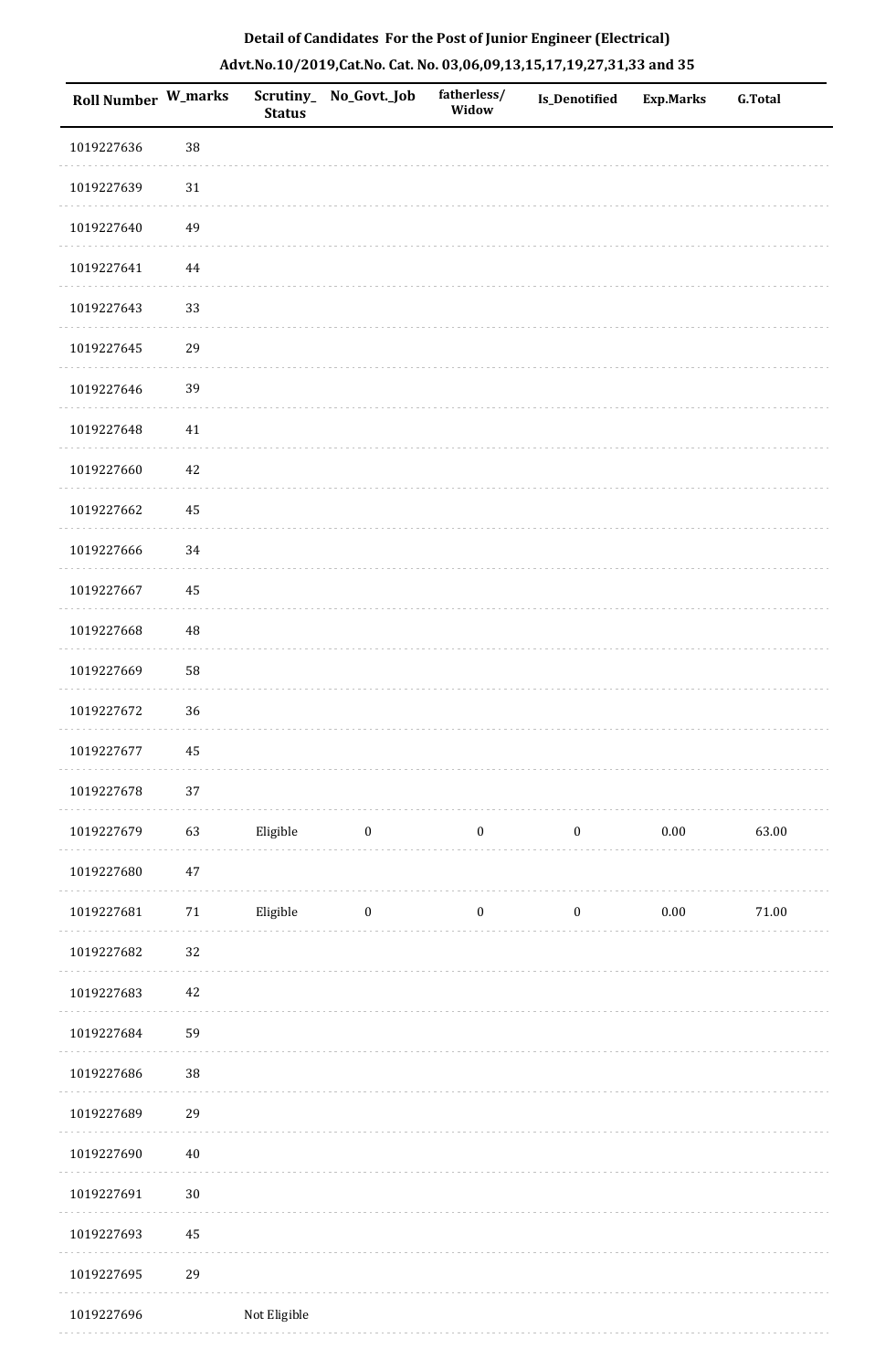| Roll Number W_marks |            | <b>Status</b> | Scrutiny_No_Govt._Job | fatherless/<br>Widow | Is_Denotified | Exp.Marks | G.Total |
|---------------------|------------|---------------|-----------------------|----------------------|---------------|-----------|---------|
| 1019227698          | 37         |               |                       |                      |               |           |         |
| 1019227699          | 42         |               |                       |                      |               |           |         |
| 1019227700          | 35         |               |                       |                      |               |           |         |
| 1019227704          | 27         |               |                       |                      |               |           |         |
| 1019227709          | $40\,$     |               |                       |                      |               |           |         |
| 1019227711          | $30\,$     |               |                       |                      |               |           |         |
| 1019227713          | 37         |               |                       |                      |               |           |         |
| 1019227715          | $40\,$     |               |                       |                      |               |           |         |
| 1019227717          | 33         |               |                       |                      |               |           |         |
| 1019227719          | 49         |               |                       |                      |               |           |         |
| 1019227721          | 54         |               |                       |                      |               |           |         |
| 1019227722          | $38\,$     |               |                       |                      |               |           |         |
| 1019227723          | $\, 8$     |               |                       |                      |               |           |         |
| 1019227726          | 24         |               |                       |                      |               |           |         |
| 1019227727          | 52         |               |                       |                      |               |           |         |
| 1019227728          | $30\,$     |               |                       |                      |               |           |         |
| 1019227730          | 36         |               |                       |                      |               |           |         |
| 1019227733          | 60         |               |                       |                      |               |           |         |
| 1019227736          | 42         |               |                       |                      |               |           |         |
| 1019227737          | $30\,$     |               |                       |                      |               |           |         |
| 1019227738          | $\rm 48$   |               |                       |                      |               |           |         |
| 1019227740          | 26         |               |                       |                      |               |           |         |
| 1019227741          | ${\bf 58}$ |               |                       |                      |               |           |         |
| 1019227742          | 36         |               |                       |                      |               |           |         |
| 1019227745          | 39         |               |                       |                      |               |           |         |
| 1019227747          | 44         |               |                       |                      |               |           |         |
| 1019227748          | 34         |               |                       |                      |               |           |         |
| 1019227750          | ${\bf 51}$ |               |                       |                      |               |           |         |
| 1019227752          | 58         |               |                       |                      |               |           |         |
| 1019227756          | 34         |               |                       |                      |               |           |         |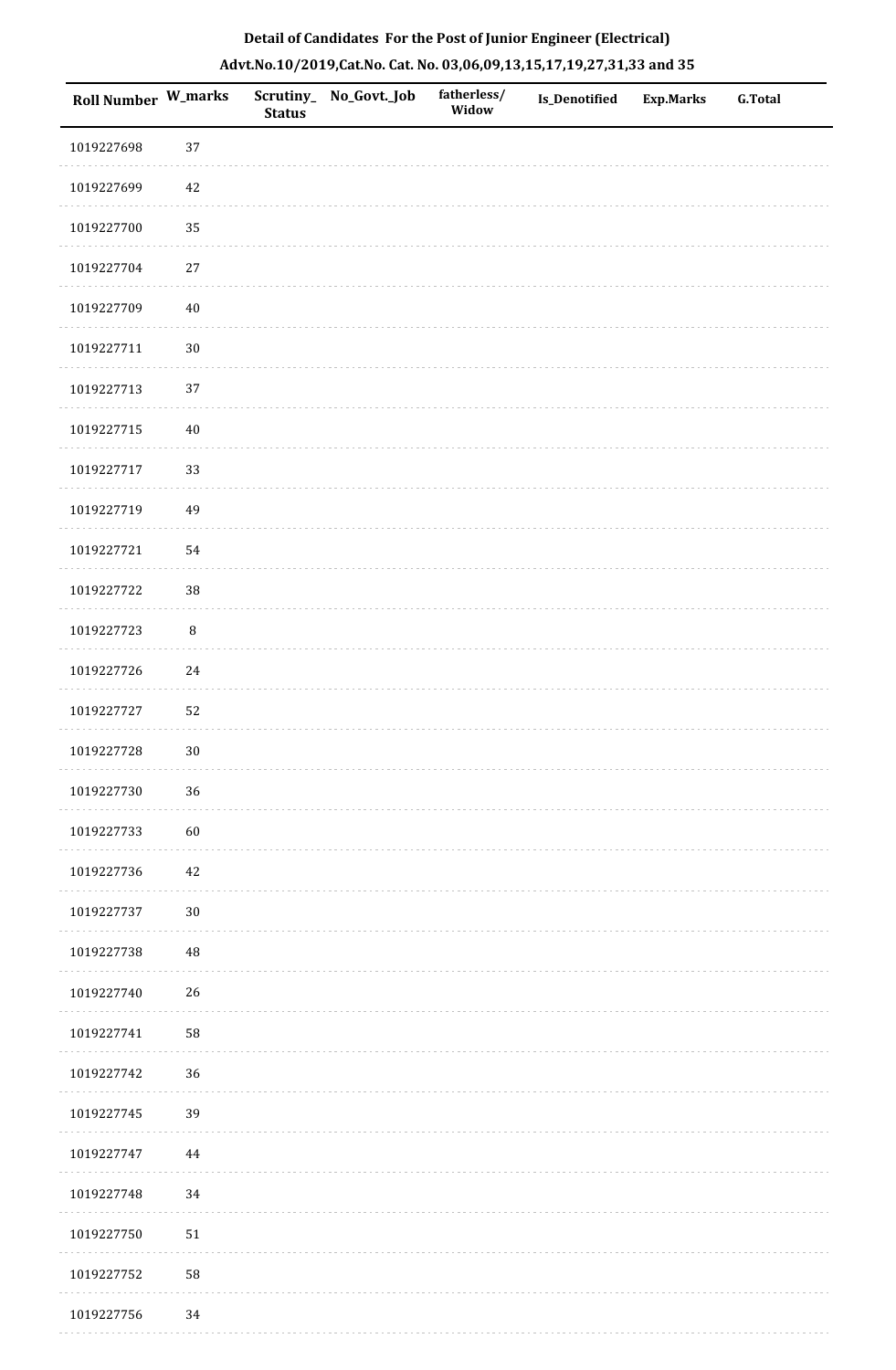| Roll Number W_marks |            | <b>Status</b> | Scrutiny_ No_Govt._Job | fatherless/<br>Widow | Is_Denotified    | Exp.Marks | G.Total |
|---------------------|------------|---------------|------------------------|----------------------|------------------|-----------|---------|
| 1019227757          | 45         |               |                        |                      |                  |           |         |
| 1019227758          | $30\,$     |               |                        |                      |                  |           |         |
| 1019227761          | 47         |               |                        |                      |                  |           |         |
| 1019227763          | $50\,$     |               |                        |                      |                  |           |         |
| 1019227764          | $37\,$     | Eligible      | $\overline{5}$         | $\boldsymbol{0}$     | $\boldsymbol{0}$ | $0.00\,$  | 42.00   |
| 1019227766          | $40\,$     |               |                        |                      |                  |           |         |
| 1019227767          |            | Not Eligible  |                        |                      |                  |           |         |
| 1019227769          | 37         |               |                        |                      |                  |           |         |
| 1019227773          | 58         |               |                        |                      |                  |           |         |
| 1019227774          | 36         |               |                        |                      |                  |           |         |
| 1019227775          | 34         |               |                        |                      |                  |           |         |
| 1019227776          | 39         |               |                        |                      |                  |           |         |
| 1019227777          | 22         |               |                        |                      |                  |           |         |
| 1019227779          | $50\,$     |               |                        |                      |                  |           |         |
| 1019227782          | $50\,$     |               |                        |                      |                  |           |         |
| 1019227783          | 39         |               |                        |                      |                  |           |         |
| 1019227784          | ${\bf 58}$ |               |                        |                      |                  |           |         |
| 1019227786          | 26         |               |                        |                      |                  |           |         |
| 1019227788          | 58         |               |                        |                      |                  |           |         |
| 1019227789          | $50\,$     |               |                        |                      |                  |           |         |
| 1019227791          | $40\,$     |               |                        |                      |                  |           |         |
| 1019227792          | 35         |               |                        |                      |                  |           |         |
| 1019227793          | 45         |               |                        |                      |                  |           |         |
| 1019227794          | 23         |               |                        |                      |                  |           |         |
| 1019227795          | 46         |               |                        |                      |                  |           |         |
| 1019227796          | 33         |               |                        |                      |                  |           |         |
| 1019227797          | 25         |               |                        |                      |                  |           |         |
| 1019227799          | $28\,$     |               |                        |                      |                  |           |         |
| 1019227803          | 41         |               |                        |                      |                  |           |         |
| 1019227804          | 44         |               |                        |                      |                  |           |         |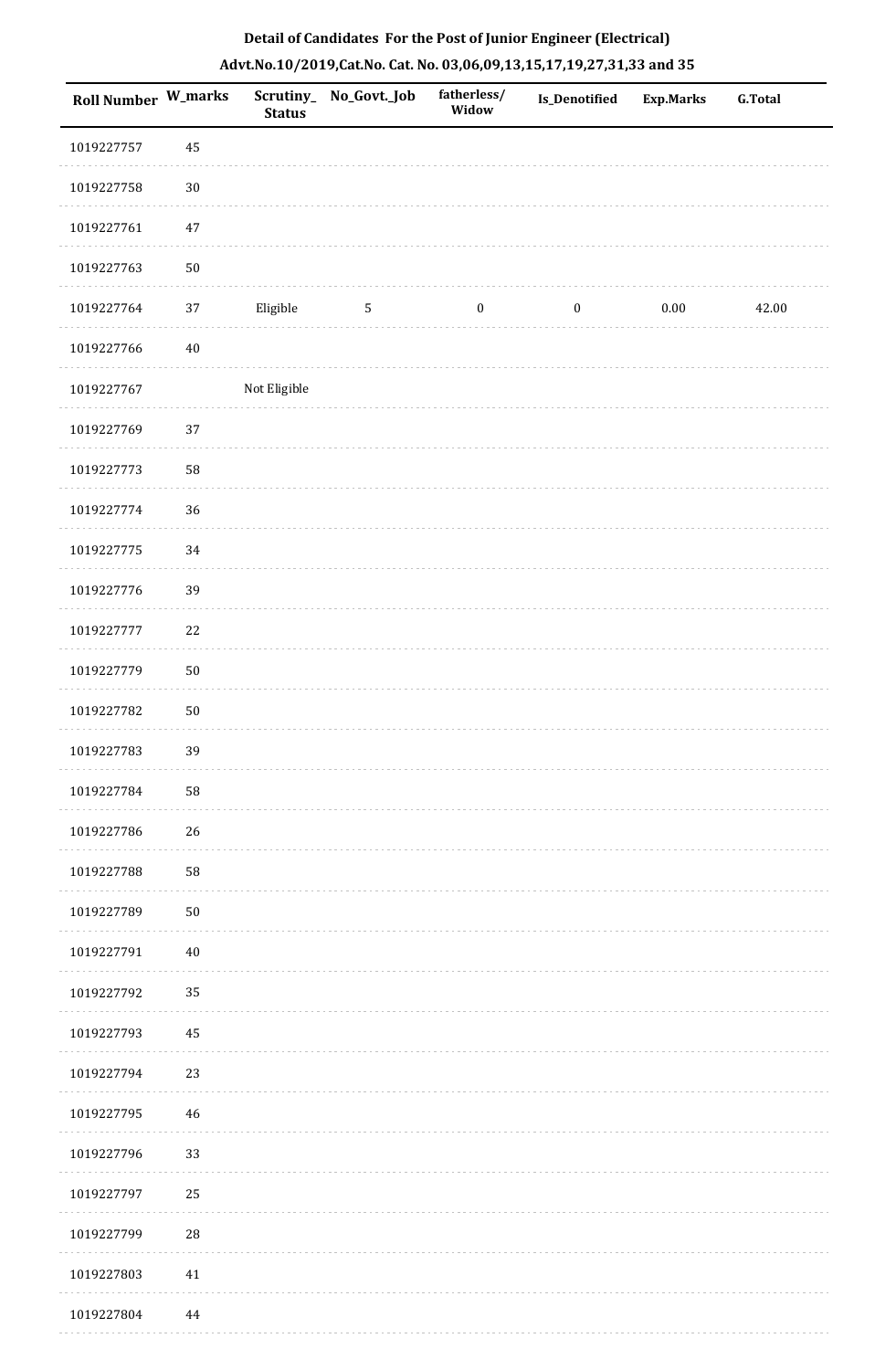| Roll Number W_marks |                  | <b>Status</b> | Scrutiny_ No_Govt._Job | fatherless/<br>Widow | <b>Is_Denotified</b> | <b>Exp.Marks</b> | <b>G.Total</b> |
|---------------------|------------------|---------------|------------------------|----------------------|----------------------|------------------|----------------|
| 1019227805          | $41\,$           |               |                        |                      |                      |                  |                |
| 1019227806          | 34               |               |                        |                      |                      |                  |                |
| 1019227807          | $30\,$           |               |                        |                      |                      |                  |                |
| 1019227809          | 49               | Absent        | $\boldsymbol{0}$       | $\boldsymbol{0}$     | $\boldsymbol{0}$     | $0.00\,$         |                |
| 1019227811          | $32\,$           |               |                        |                      |                      |                  |                |
| 1019227813          | 57               |               |                        |                      |                      |                  |                |
| 1019227814          | $40\,$           |               |                        |                      |                      |                  |                |
| 1019227822          | $38\,$           |               |                        |                      |                      |                  |                |
| 1019227826          | 35               |               |                        |                      |                      |                  |                |
| 1019227827          | 25               |               |                        |                      |                      |                  |                |
| 1019227828          | 35               |               |                        |                      |                      |                  |                |
| 1019227832          | 36               |               |                        |                      |                      |                  |                |
| 1019227833          | 43               |               |                        |                      |                      |                  |                |
| 1019227834          | 43               |               |                        |                      |                      |                  |                |
| 1019227837          | 45               |               |                        |                      |                      |                  |                |
| 1019227838          | $41\,$           |               |                        |                      |                      |                  |                |
| 1019227839          | 54               |               |                        |                      |                      |                  |                |
| 1019227840          | 37               |               |                        |                      |                      |                  |                |
| 1019227841          | 37               |               |                        |                      |                      |                  |                |
| 1019227842          | ${\bf 50}$       |               |                        |                      |                      |                  |                |
| 1019227843          | $38\,$           |               |                        |                      |                      |                  |                |
| 1019227844          | 40               |               |                        |                      |                      |                  |                |
| 1019227845          | 29               |               |                        |                      |                      |                  |                |
| 1019227847          | 43               |               |                        |                      |                      |                  |                |
| 1019227848          | 35               |               |                        |                      |                      |                  |                |
| 1019227849          | 60               |               |                        |                      |                      |                  |                |
| 1019227850          | $\boldsymbol{9}$ |               |                        |                      |                      |                  |                |
| 1019227851          | 40               |               |                        |                      |                      |                  |                |
| 1019227852          | 33               |               |                        |                      |                      |                  |                |
| 1019227854          | 48               | Eligible      | $\bf{0}$               | $\bf{0}$             | $\boldsymbol{0}$     | $0.00\,$         | 48.00          |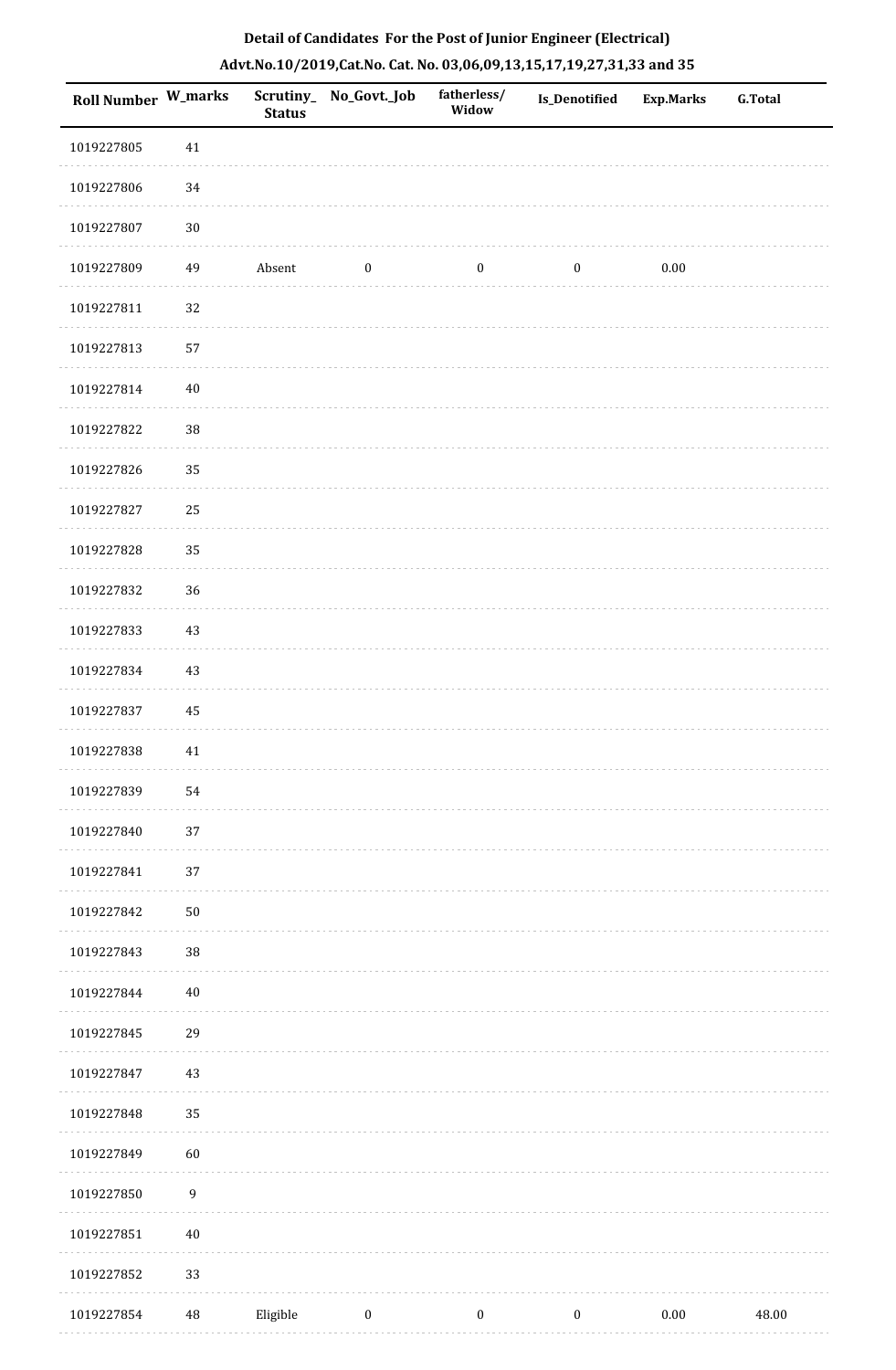| <b>Roll Number W_marks</b> |          | <b>Status</b> | Scrutiny_ No_Govt._Job | fatherless/<br>Widow | Is_Denotified | <b>Exp.Marks</b> | <b>G.Total</b> |
|----------------------------|----------|---------------|------------------------|----------------------|---------------|------------------|----------------|
| 1019227856                 | $40\,$   |               |                        |                      |               |                  |                |
| 1019227857                 | 54       |               |                        |                      |               |                  |                |
| 1019227861                 | 13       |               |                        |                      |               |                  |                |
| 1019227862                 | $40\,$   |               |                        |                      |               |                  |                |
| 1019227863                 | 40       |               |                        |                      |               |                  |                |
| 1019227865                 | 35       |               |                        |                      |               |                  |                |
| 1019227867                 | 39       |               |                        |                      |               |                  |                |
| 1019227868                 | 32       |               |                        |                      |               |                  |                |
| 1019227869                 | 46       |               |                        |                      |               |                  |                |
| 1019227870                 | $\bf 44$ |               |                        |                      |               |                  |                |
| 1019227872                 | 37       |               |                        |                      |               |                  |                |
| 1019227873                 | $47\,$   |               |                        |                      |               |                  |                |
| 1019227874                 | 37       |               |                        |                      |               |                  |                |
| 1019227876                 | 48       |               |                        |                      |               |                  |                |
| 1019227877                 | $47\,$   |               |                        |                      |               |                  |                |
| 1019227881                 | 39       |               |                        |                      |               |                  |                |
| 1019227884                 | $37\,$   |               |                        |                      |               |                  |                |
| 1019227885                 | $\bf 44$ |               |                        |                      |               |                  |                |
| 1019227890                 | $40\,$   |               |                        |                      |               |                  |                |
| 1019227891                 | 39       |               |                        |                      |               |                  |                |
| 1019227893                 | $31\,$   |               |                        |                      |               |                  |                |
| 1019227895                 | 29       |               |                        |                      |               |                  |                |
| 1019227896                 | 42       |               |                        |                      |               |                  |                |
| 1019227897                 | $40\,$   |               |                        |                      |               |                  |                |
| 1019227898                 | 39       |               |                        |                      |               |                  |                |
| 1019227899                 | 41       |               |                        |                      |               |                  |                |
| 1019227900                 | 29       |               |                        |                      |               |                  |                |
| 1019227903                 | 55       |               |                        |                      |               |                  |                |
| 1019227904                 | $40\,$   |               |                        |                      |               |                  |                |
|                            |          |               |                        |                      |               |                  |                |

1019227906 27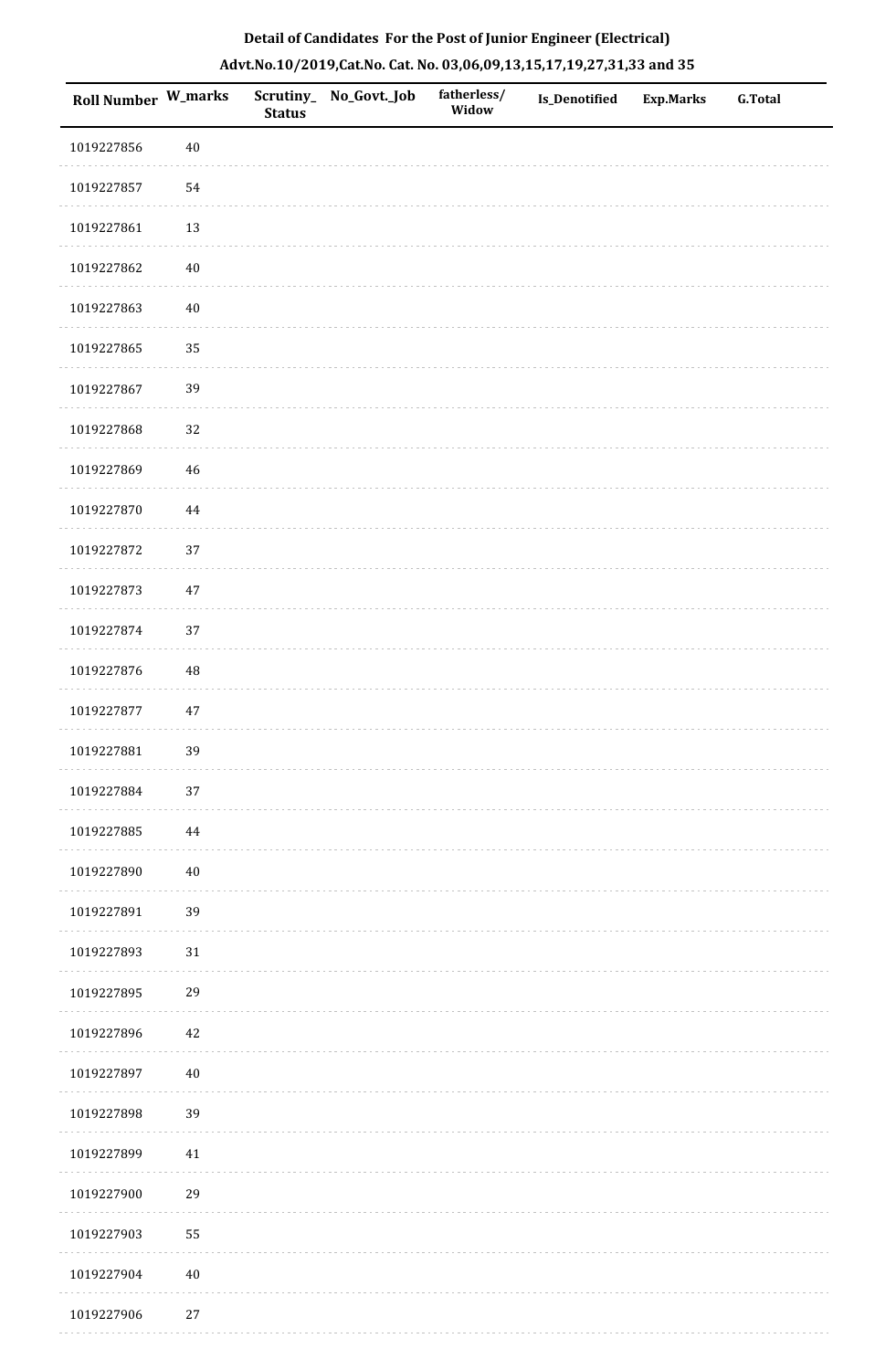| Roll Number W_marks |          | <b>Status</b> | Scrutiny_ No_Govt._Job | fatherless/<br>Widow | <b>Is_Denotified</b> | <b>Exp.Marks</b> | <b>G.Total</b> |
|---------------------|----------|---------------|------------------------|----------------------|----------------------|------------------|----------------|
| 1019227907          | $47\,$   |               |                        |                      |                      |                  |                |
| 1019227909          | 37       |               |                        |                      |                      |                  |                |
| 1019227911          | $40\,$   |               |                        |                      |                      |                  |                |
| 1019227912          | 51       |               |                        |                      |                      |                  |                |
| 1019227915          | 32       |               |                        |                      |                      |                  |                |
| 1019227916          | 45       |               |                        |                      |                      |                  |                |
| 1019227918          | 49       |               |                        |                      |                      |                  |                |
| 1019227919          | 43       |               |                        |                      |                      |                  |                |
| 1019227920          | $50\,$   |               |                        |                      |                      |                  |                |
| 1019227921          | 35       |               |                        |                      |                      |                  |                |
| 1019227922          | 38       |               |                        |                      |                      |                  |                |
| 1019227923          | 29       |               |                        |                      |                      |                  |                |
| 1019227924          | $\bf 44$ |               |                        |                      |                      |                  |                |
| 1019227925          | 54       |               |                        |                      |                      |                  |                |
| 1019227927          | 26       |               |                        |                      |                      |                  |                |
| 1019227928          | $40\,$   |               |                        |                      |                      |                  |                |
| 1019227929          | 41       |               |                        |                      |                      |                  |                |
| 1019227931          | 29       |               |                        |                      |                      |                  |                |
| 1019227932          | 35       |               |                        |                      |                      |                  |                |
| 1019227934          | 49       |               |                        |                      |                      |                  |                |
| 1019227936          | 28       |               |                        |                      |                      |                  |                |
| 1019227938          | 34       |               |                        |                      |                      |                  |                |
| 1019227940          | $40\,$   |               |                        |                      |                      |                  |                |
| 1019227942          | 45       |               |                        |                      |                      |                  |                |
| 1019227943          | 63       | Eligible      | $\mathbf 5$            | $\boldsymbol{0}$     | $\boldsymbol{0}$     | $0.00\,$         | 68.00          |
| 1019227945          | 31       |               |                        |                      |                      |                  |                |
| 1019227946          | 46       |               |                        |                      |                      |                  |                |
| 1019227947          | 38       |               |                        |                      |                      |                  |                |
| 1019227948          | 41       |               |                        |                      |                      |                  |                |
| 1019227949          | $50\,$   |               |                        |                      |                      |                  |                |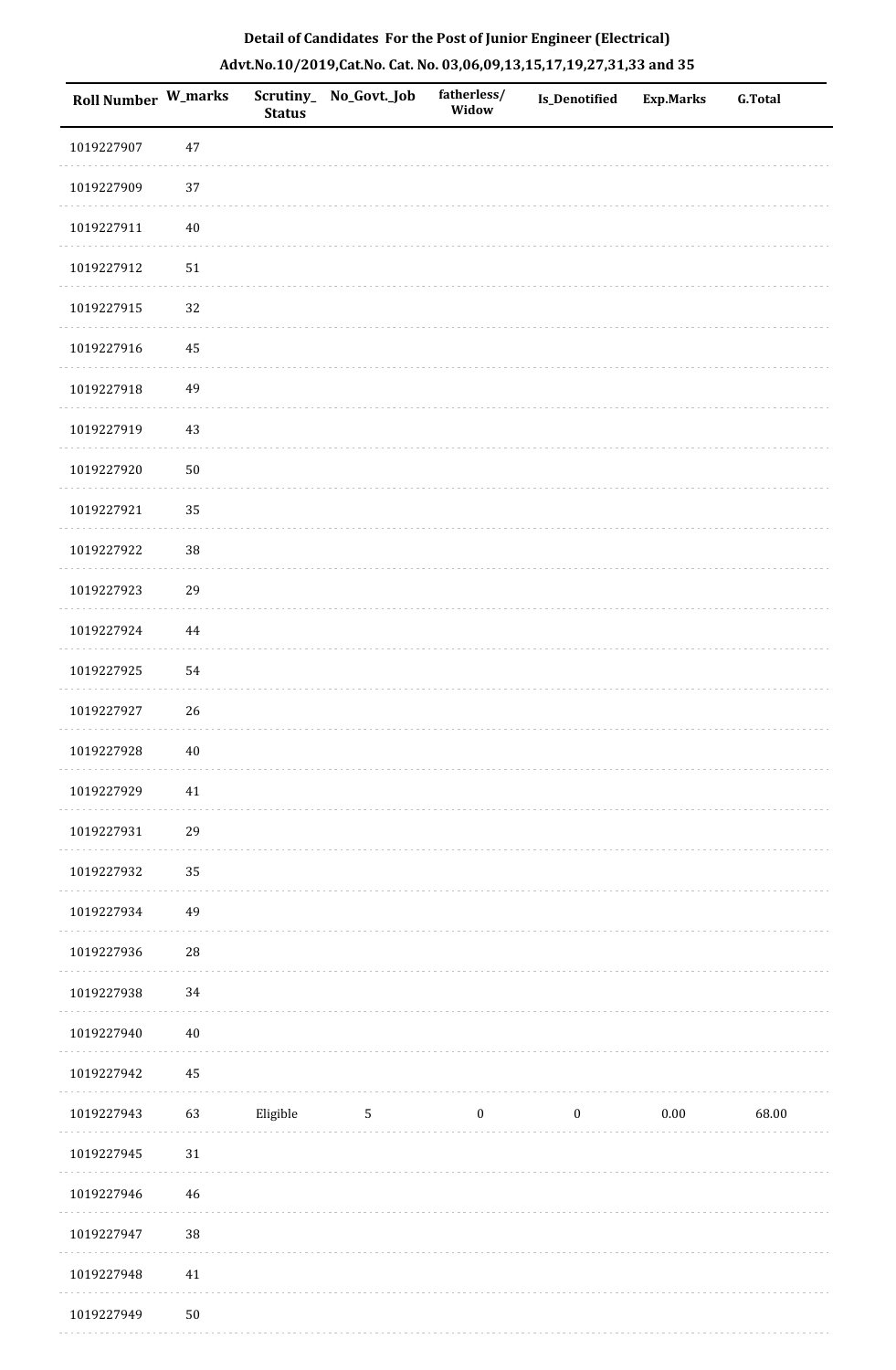| Roll Number W_marks |                 | <b>Status</b> | Scrutiny_ No_Govt._Job | fatherless/<br>Widow | Is_Denotified    | Exp.Marks | G.Total  |
|---------------------|-----------------|---------------|------------------------|----------------------|------------------|-----------|----------|
| 1019227950          | $\bf 44$        |               |                        |                      |                  |           |          |
| 1019227952          | 36              |               |                        |                      |                  |           |          |
| 1019227953          | $40\,$          |               |                        |                      |                  |           |          |
| 1019227954          | 33              |               |                        |                      |                  |           |          |
| 1019227955          | 34              |               |                        |                      |                  |           |          |
| 1019227956          | 40              |               |                        |                      |                  |           |          |
| 1019227960          | 36              |               |                        |                      |                  |           |          |
| 1019227961          | 48              |               |                        |                      |                  |           |          |
| 1019227963          | 32              |               |                        |                      |                  |           |          |
| 1019227964          | 37              |               |                        |                      |                  |           |          |
| 1019227965          | 41              |               |                        |                      |                  |           |          |
| 1019227967          | $27\,$          |               |                        |                      |                  |           |          |
| 1019227968          | 40              |               |                        |                      |                  |           |          |
| 1019227971          | 39              |               |                        |                      |                  |           |          |
| 1019227972          | 44              |               |                        |                      |                  |           |          |
| 1019227973          | 41              |               |                        |                      |                  |           |          |
| 1019227975          | 36              |               |                        |                      |                  |           |          |
| 1019227977          | <b>REJECTED</b> |               |                        |                      |                  |           | $0.00\,$ |
| 1019227979          | $38\,$          |               |                        |                      |                  |           |          |
| 1019227981          | $38\,$          |               |                        |                      |                  |           |          |
| 1019227982          | 39              |               |                        |                      |                  |           |          |
| 1019227985          | 37              |               |                        |                      |                  |           |          |
| 1019227988          | $\rm 48$        |               |                        |                      |                  |           |          |
| 1019227990          | 36              |               |                        |                      |                  |           |          |
| 1019227996          | 43              |               |                        |                      |                  |           |          |
| 1019227997          | 53              | Eligible      | 5                      | $\boldsymbol{0}$     | $\boldsymbol{0}$ | $0.00\,$  | 58.00    |
| 1019228002          | <b>REJECTED</b> |               |                        |                      |                  |           | $0.00\,$ |
| 1019228005          | $27\,$          |               |                        |                      |                  |           |          |
| 1019228007          | 39              |               |                        |                      |                  |           |          |
| 1019228008          | $27\,$          |               |                        |                      |                  |           |          |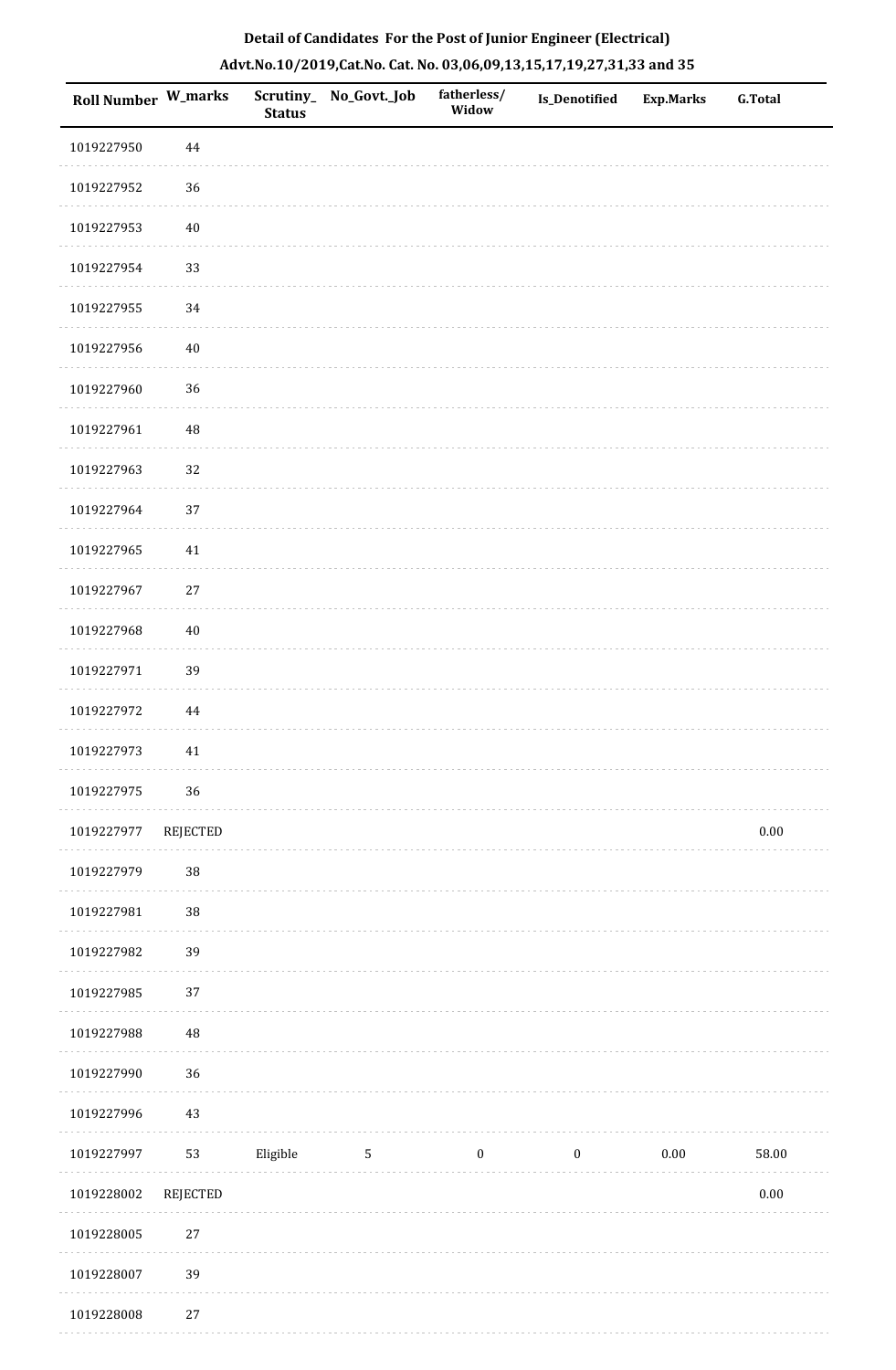| <b>Roll Number W_marks</b> |            | Scrutiny_<br><b>Status</b> | No_Govt._Job | fatherless/<br>Widow | <b>Is_Denotified</b> | Exp.Marks | <b>G.Total</b> |
|----------------------------|------------|----------------------------|--------------|----------------------|----------------------|-----------|----------------|
| 1019228011                 | 34         |                            |              |                      |                      |           |                |
| 1019228016                 | 36         |                            |              |                      |                      |           |                |
| 1019228017                 | $41\,$     |                            |              |                      |                      |           |                |
| 1019228022                 | $41\,$     |                            |              |                      |                      |           |                |
| 1019228024                 | 69         | Eligible                   | $\bf{0}$     | $\boldsymbol{0}$     | $\boldsymbol{0}$     | 0.00      | 69.00          |
| 1019228025                 | $47\,$     |                            |              |                      |                      |           |                |
| 1019228027                 | 36         |                            |              |                      |                      |           |                |
| 1019228028                 | 53         |                            |              |                      |                      |           |                |
| 1019228029                 | $42\,$     |                            |              |                      |                      |           |                |
| 1019228030                 | 33         |                            |              |                      |                      |           |                |
| 1019228032                 | $38\,$     |                            |              |                      |                      |           |                |
| 1019228034                 | 34         |                            |              |                      |                      |           |                |
| 1019228036                 | $41\,$     |                            |              |                      |                      |           |                |
| 1019228037                 | $25\,$     |                            |              |                      |                      |           |                |
| 1019228041                 | $27\,$     |                            |              |                      |                      |           |                |
| 1019228042                 | $51\,$     |                            |              |                      |                      |           |                |
| 1019228043                 | ${\bf 58}$ |                            |              |                      |                      |           |                |
| 1019228044                 | 41         |                            |              |                      |                      |           |                |
| 1019228046                 | 57         |                            |              |                      |                      |           |                |
| 1019228047                 | 32         |                            |              |                      |                      |           |                |
| 1019228048                 | 32         |                            |              |                      |                      |           |                |
| 1019228049                 | 34         |                            |              |                      |                      |           |                |
| 1019228050                 | 56         |                            |              |                      |                      |           |                |
| 1019228051                 | 26         |                            |              |                      |                      |           |                |
| 1019228052                 | $30\,$     |                            |              |                      |                      |           |                |
| 1019228053                 | $30\,$     |                            |              |                      |                      |           |                |
| 1019228055                 | 44         |                            |              |                      |                      |           |                |
| 1019228056                 | 62         | Eligible                   | $\bf{0}$     | $\boldsymbol{0}$     | $\boldsymbol{0}$     | $0.00\,$  | 62.00          |
| 1019228058                 | $31\,$     |                            |              |                      |                      |           |                |
| 1019228059                 | 52         |                            |              |                      |                      |           |                |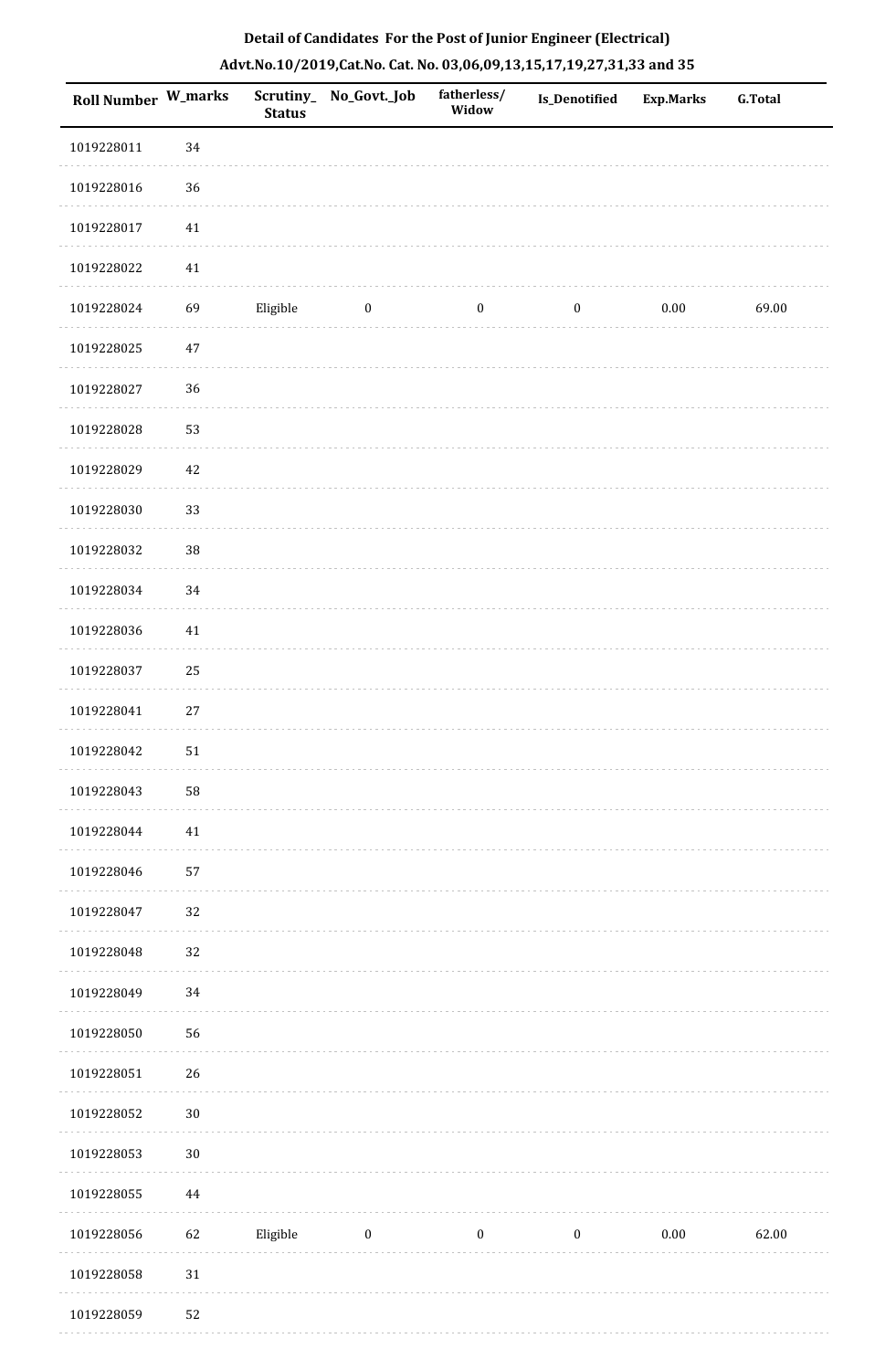|  | Detail of Candidates For the Post of Junior Engineer (Electrical)     |  |
|--|-----------------------------------------------------------------------|--|
|  | Advt.No.10/2019,Cat.No. Cat. No. 03,06,09,13,15,17,19,27,31,33 and 35 |  |

| Roll Number W_marks |          | <b>Status</b> | Scrutiny_ No_Govt._Job | fatherless/<br>Widow | Is_Denotified    | <b>Exp.Marks</b> | <b>G.Total</b> |
|---------------------|----------|---------------|------------------------|----------------------|------------------|------------------|----------------|
| 1019228062          | $40\,$   |               |                        |                      |                  |                  |                |
| 1019228063          | $38\,$   |               |                        |                      |                  |                  |                |
| 1019228067          | 53       |               |                        |                      |                  |                  |                |
| 1019228069          | 49       |               |                        |                      |                  |                  |                |
| 1019228072          | 38       |               |                        |                      |                  |                  |                |
| 1019228073          | $41\,$   |               |                        |                      |                  |                  |                |
| 1019228074          | 39       |               |                        |                      |                  |                  |                |
| 1019228079          | 55       |               |                        |                      |                  |                  |                |
| 1019228081          | 44       |               |                        |                      |                  |                  |                |
| 1019228082          | 33       |               |                        |                      |                  |                  |                |
| 1019228083          | $40\,$   |               |                        |                      |                  |                  |                |
| 1019228084          | 38       |               |                        |                      |                  |                  |                |
| 1019228086          | 35       |               |                        |                      |                  |                  |                |
| 1019228087          | 58       |               |                        |                      |                  |                  |                |
| 1019228088          | 59       |               |                        |                      |                  |                  |                |
| 1019228090          | 44       |               |                        |                      |                  |                  |                |
| 1019228092          | 35       |               |                        |                      |                  |                  |                |
| 1019228093          | 36       |               |                        |                      |                  |                  |                |
| 1019228095          | $32\,$   |               |                        |                      |                  |                  |                |
| 1019228096          | 57       |               |                        |                      |                  |                  |                |
| 1019228098          | 55       |               |                        |                      |                  |                  |                |
| 1019228099          | 54       |               |                        |                      |                  |                  |                |
| 1019228101          | $\rm 45$ | Eligible      | $\boldsymbol{0}$       | $\boldsymbol{0}$     | $\boldsymbol{0}$ | $0.00\,$         | 45.00          |
| 1019228102          | 39       |               |                        |                      |                  |                  |                |
| 1019228104          | 39       |               |                        |                      |                  |                  |                |
| 1019228105          | $40\,$   |               |                        |                      |                  |                  |                |
| 1019228107          | 61       | Eligible      | $\boldsymbol{0}$       | $\boldsymbol{0}$     | $\boldsymbol{0}$ | $0.00\,$         | 61.00          |
| 1019228110          | 34       |               |                        |                      |                  |                  |                |
| 1019228112          | 63       | Absent        | $\boldsymbol{0}$       | $\boldsymbol{0}$     | $\boldsymbol{0}$ | $0.00\,$         |                |
| 1019228113          | 35       |               |                        |                      |                  |                  |                |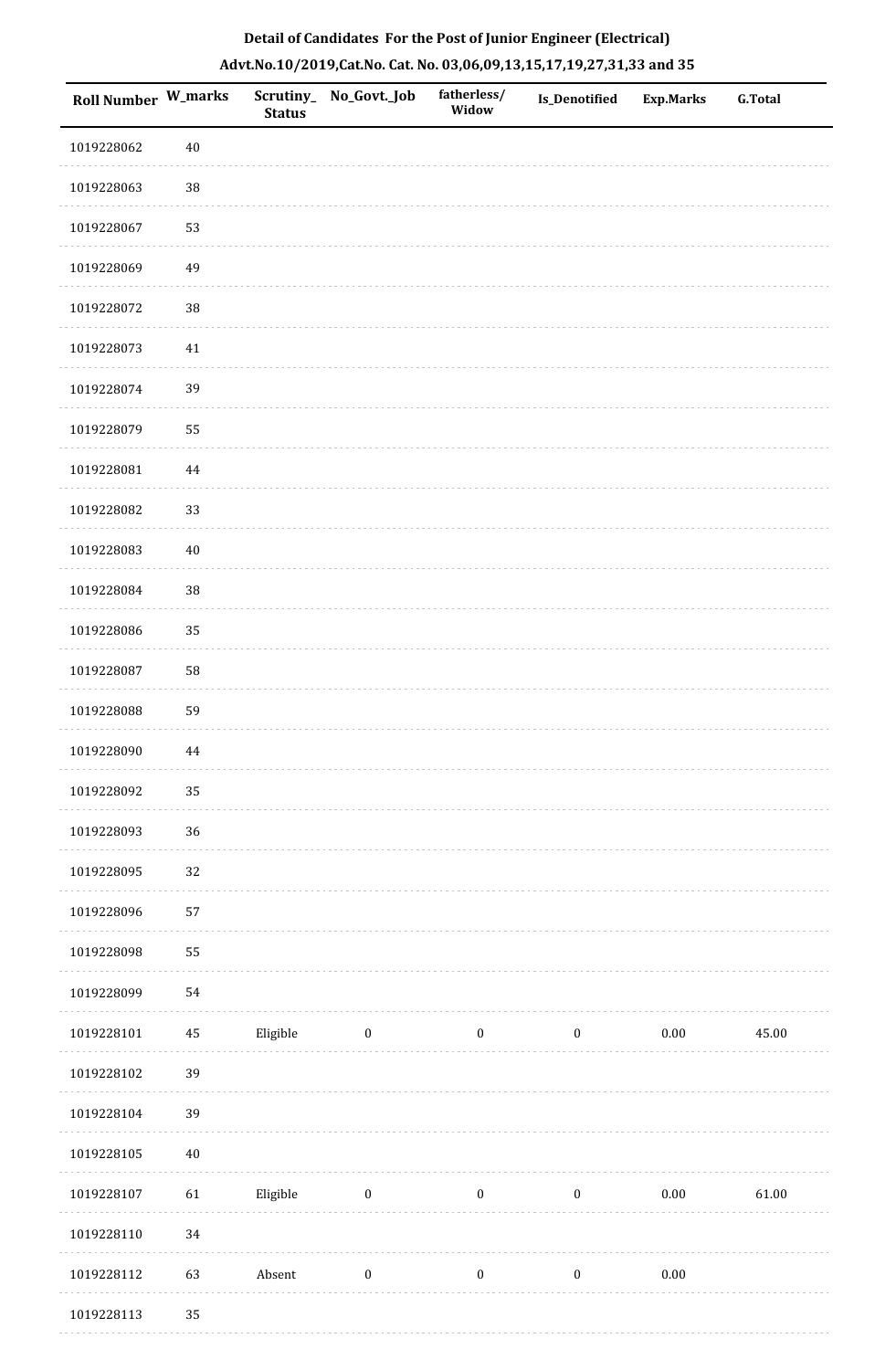| <b>Roll Number W_marks</b> |                 | <b>Status</b> | Scrutiny_No_Govt._Job   | fatherless/<br>Widow | <b>Is_Denotified</b> | <b>Exp.Marks</b> | <b>G.Total</b> |
|----------------------------|-----------------|---------------|-------------------------|----------------------|----------------------|------------------|----------------|
| 1019228115                 | 45              |               |                         |                      |                      |                  |                |
| 1019228116                 | $30\,$          |               |                         |                      |                      |                  |                |
| 1019228118                 | $38\,$          |               |                         |                      |                      |                  |                |
| 1019228119                 | 31              |               |                         |                      |                      |                  |                |
| 1019228123                 | ${\bf 50}$      |               |                         |                      |                      |                  |                |
| 1019228127                 | 67              | Eligible      | 5                       | $\bf{0}$             | $\boldsymbol{0}$     | $0.00\,$         | 72.00          |
| 1019228128                 | <b>REJECTED</b> |               |                         |                      |                      |                  | $0.00\,$       |
| 1019228129                 | 48              |               |                         |                      |                      |                  |                |
| 1019228133                 | 45              |               |                         |                      |                      |                  |                |
| 1019228134                 | 43              |               |                         |                      |                      |                  |                |
| 1019228135                 | 25              |               |                         |                      |                      |                  |                |
| 1019228140                 | 54              |               |                         |                      |                      |                  |                |
| 1019228141                 | 44              |               |                         |                      |                      |                  |                |
| 1019228143                 | 54              |               |                         |                      |                      |                  |                |
| 1019228144                 | 49              |               |                         |                      |                      |                  |                |
| 1019228146                 | ${\bf 50}$      |               |                         |                      |                      |                  |                |
| 1019228147                 | 61              | Eligible      | $\overline{5}$          | $\bf{0}$             | $\boldsymbol{0}$     | $0.00\,$         | 66.00          |
| 1019228149                 | $\sqrt{28}$     |               |                         |                      |                      |                  |                |
| 1019228151                 | 36              |               |                         |                      |                      |                  |                |
| 1019228152                 | 32              |               |                         |                      |                      |                  |                |
| 1019228154                 | 37              |               |                         |                      |                      |                  |                |
| 1019228155                 | $30\,$          |               |                         |                      |                      |                  |                |
| 1019228156                 | 62              | Eligible      | $\overline{\mathbf{0}}$ | $\bf{0}$             | $\boldsymbol{0}$     | 0.00             | 62.00          |
| 1019228158                 | 55              |               |                         |                      |                      |                  |                |
| 1019228161                 | 32              |               |                         |                      |                      |                  |                |
| 1019228162                 | 54              |               |                         |                      |                      |                  |                |
| 1019228163                 | 35              |               |                         |                      |                      |                  |                |
| 1019228165                 | 37              |               |                         |                      |                      |                  |                |
| 1019228167                 | 57              |               |                         |                      |                      |                  |                |
| 1019228168                 | $38\,$          |               |                         |                      |                      |                  |                |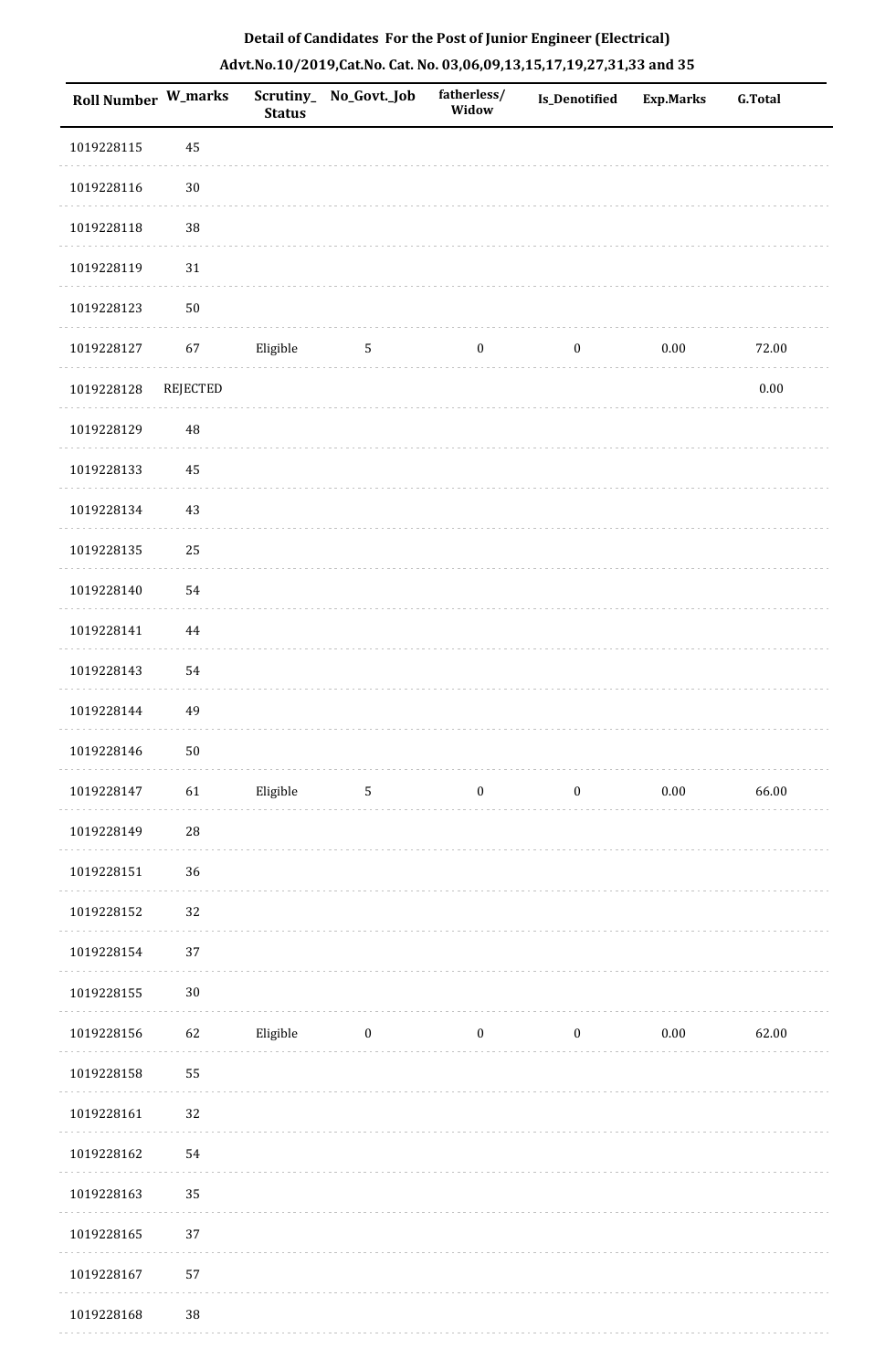| Roll Number W_marks |            | <b>Status</b> | Scrutiny_ No_Govt._Job | fatherless/<br>Widow | Is_Denotified | <b>Exp.Marks</b> | <b>G.Total</b> |
|---------------------|------------|---------------|------------------------|----------------------|---------------|------------------|----------------|
| 1019228171          | 41         |               |                        |                      |               |                  |                |
| 1019228174          | $40\,$     |               |                        |                      |               |                  |                |
| 1019228175          | $\rm 48$   |               |                        |                      |               |                  |                |
| 1019228176          | $41\,$     |               |                        |                      |               |                  |                |
| 1019228177          | 63         | Eligible      | $\bf{0}$               | $\bf{0}$             | $\bf{0}$      | 0.00             | 63.00          |
| 1019228180          | 49         |               |                        |                      |               |                  |                |
| 1019228181          | 16         |               |                        |                      |               |                  |                |
| 1019228182          | 37         |               |                        |                      |               |                  |                |
| 1019228183          | 27         |               |                        |                      |               |                  |                |
| 1019228186          | $\rm 48$   |               |                        |                      |               |                  |                |
| 1019228188          | 46         |               |                        |                      |               |                  |                |
| 1019228189          | 29         |               |                        |                      |               |                  |                |
| 1019228190          | 49         |               |                        |                      |               |                  |                |
| 1019228191          | ${\bf 50}$ |               |                        |                      |               |                  |                |
| 1019228192          | 53         |               |                        |                      |               |                  |                |
| 1019228194          | 34         |               |                        |                      |               |                  |                |
| 1019228195          | 57         | Eligible      | $\overline{5}$         | $\bf{0}$             | $\bf{0}$      | $0.00\,$         | 62.00          |
| 1019228197          | 36         |               |                        |                      |               |                  |                |
| 1019228198          | 39         |               |                        |                      |               |                  |                |
| 1019228201          | $38\,$     |               |                        |                      |               |                  |                |
| 1019228202          | 37         |               |                        |                      |               |                  |                |
| 1019228208          | 46         |               |                        |                      |               |                  |                |
| 1019228209          | 33         |               |                        |                      |               |                  |                |
| 1019228210          | 45         |               |                        |                      |               |                  |                |
| 1019228211          | 31         |               |                        |                      |               |                  |                |
| 1019228212          | $\rm 48$   |               |                        |                      |               |                  |                |
| 1019228213          | 51         |               |                        |                      |               |                  |                |
| 1019228215          | $40\,$     |               |                        |                      |               |                  |                |
| 1019228216          | 37         |               |                        |                      |               |                  |                |
| 1019228217          | $38\,$     |               |                        |                      |               |                  |                |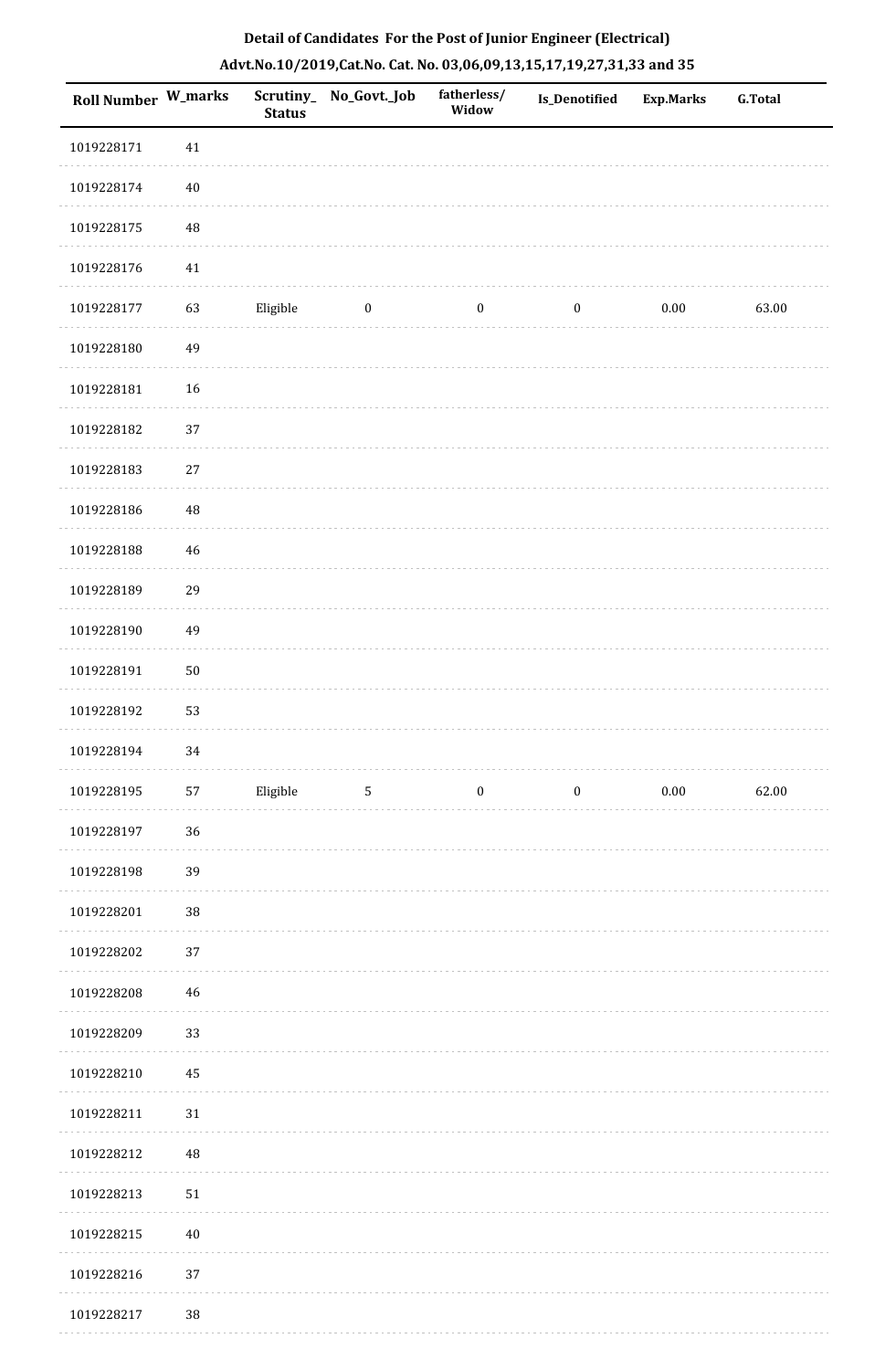|  |                                                 | Detail of Candidates For the Post of Junior Engineer (Electrical)     |
|--|-------------------------------------------------|-----------------------------------------------------------------------|
|  |                                                 | Advt.No.10/2019,Cat.No. Cat. No. 03,06,09,13,15,17,19,27,31,33 and 35 |
|  | THE ST. C. P. LEWIS CO., L. L. L. College Lands |                                                                       |

| Roll Number W_marks |             | <b>Status</b> | Scrutiny_No_Govt._Job | fatherless/<br>Widow | <b>Is_Denotified</b> | <b>Exp.Marks</b> | <b>G.Total</b> |
|---------------------|-------------|---------------|-----------------------|----------------------|----------------------|------------------|----------------|
| 1019228218          | $60\,$      | Eligible      | $\sqrt{5}$            | $\sqrt{5}$           | $\boldsymbol{0}$     | $0.00\,$         | 70.00          |
| 1019228219          | 54          |               |                       |                      |                      |                  |                |
| 1019228220          | 45          | Eligible      | 5                     | 0                    | $\boldsymbol{0}$     | $0.00\,$         | 50.00          |
| 1019228221          | $51\,$      |               |                       |                      |                      |                  |                |
| 1019228225          | 36          |               |                       |                      |                      |                  |                |
| 1019228226          | $76\,$      | Eligible      | $\boldsymbol{0}$      | $\boldsymbol{0}$     | $\boldsymbol{0}$     | $0.00\,$         | 76.00          |
| 1019228228          | $\bf 44$    |               |                       |                      |                      |                  |                |
| 1019228229          |             | Not Eligible  |                       |                      |                      |                  |                |
| 1019228230          | 32          |               |                       |                      |                      |                  |                |
| 1019228231          | 45          |               |                       |                      |                      |                  |                |
| 1019228232          | 41          |               |                       |                      |                      |                  |                |
| 1019228233          | 26          |               |                       |                      |                      |                  |                |
| 1019228238          | $28\,$      |               |                       |                      |                      |                  |                |
| 1019228240          | $\sqrt{28}$ |               |                       |                      |                      |                  |                |
| 1019228242          | 54          |               |                       |                      |                      |                  |                |
| 1019228245          | 33          |               |                       |                      |                      |                  |                |
| 1019228246          | 37          |               |                       |                      |                      |                  |                |
| 1019228247          | $51\,$      |               |                       |                      |                      |                  |                |
| 1019228248          | 35          |               |                       |                      |                      |                  |                |
| 1019228249          | 37          |               |                       |                      |                      |                  |                |
| 1019228251          | 46          |               |                       |                      |                      |                  |                |
| 1019228252          | 31          |               |                       |                      |                      |                  |                |
| 1019228253          | 45          |               |                       |                      |                      |                  |                |
| 1019228254          | 30          |               |                       |                      |                      |                  |                |
| 1019228256          | 57          | Absent        | $\boldsymbol{0}$      | $\boldsymbol{0}$     | $\boldsymbol{0}$     | $0.00\,$         |                |
| 1019228257          | 32          |               |                       |                      |                      |                  |                |
| 1019228262          | 43          |               |                       |                      |                      |                  |                |
| 1019228263          | 35          |               |                       |                      |                      |                  |                |
| 1019228266          | 48          |               |                       |                      |                      |                  |                |
| 1019228267          | $40\,$      |               |                       |                      |                      |                  |                |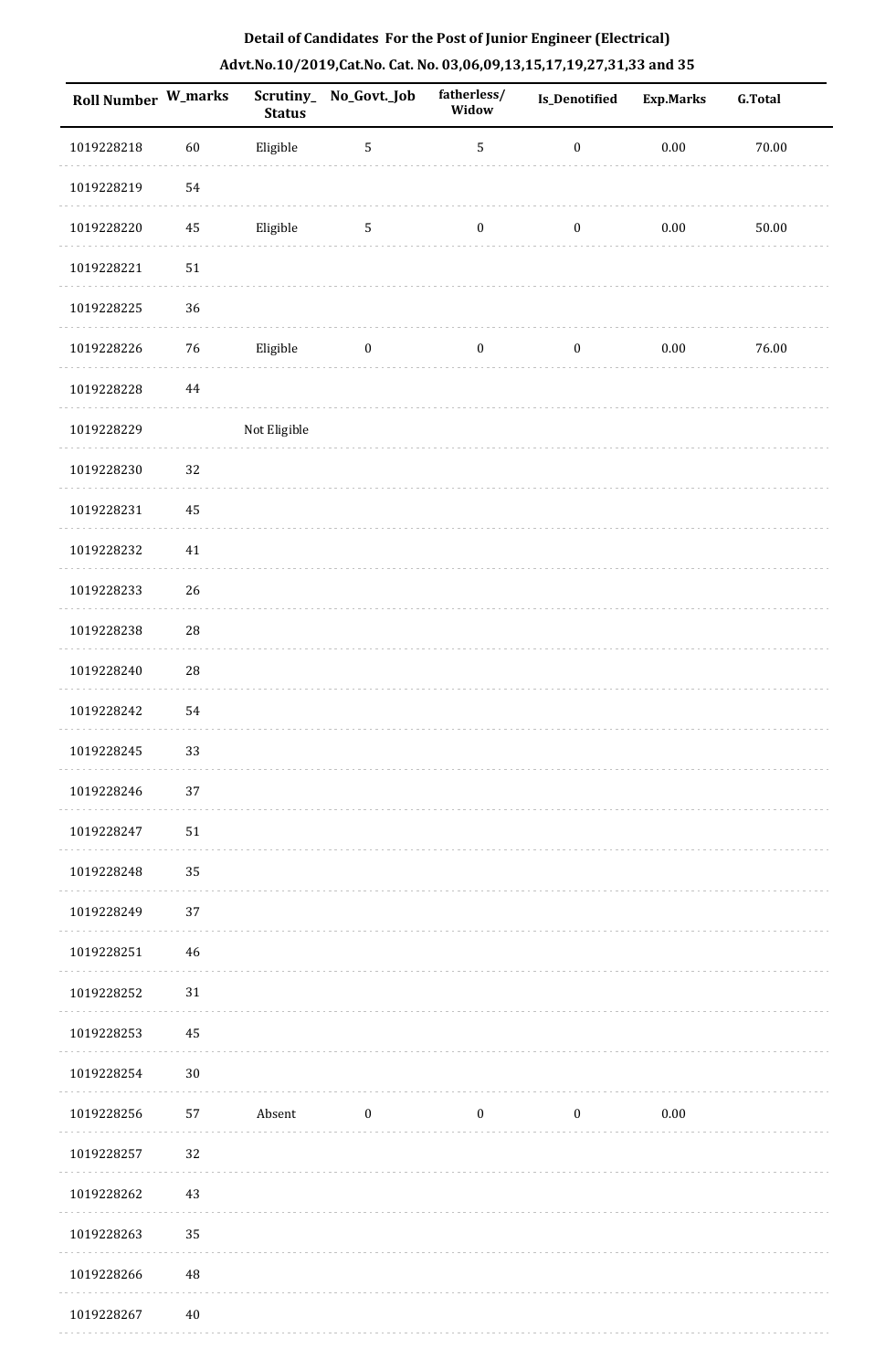| Roll Number W_marks |             | <b>Status</b> | Scrutiny_ No_Govt._Job | fatherless/<br>Widow | Is_Denotified    | <b>Exp.Marks</b> | <b>G.Total</b> |
|---------------------|-------------|---------------|------------------------|----------------------|------------------|------------------|----------------|
| 1019228268          | $38\,$      |               |                        |                      |                  |                  |                |
| 1019228269          | 53          |               |                        |                      |                  |                  |                |
| 1019228271          | $27\,$      |               |                        |                      |                  |                  |                |
| 1019228273          | 48          |               |                        |                      |                  |                  |                |
| 1019228274          | 50          |               |                        |                      |                  |                  |                |
| 1019228276          | $41\,$      |               |                        |                      |                  |                  |                |
| 1019228278          | 33          |               |                        |                      |                  |                  |                |
| 1019228279          | 41          |               |                        |                      |                  |                  |                |
| 1019228284          | 39          |               |                        |                      |                  |                  |                |
| 1019228286          | $51\,$      |               |                        |                      |                  |                  |                |
| 1019228288          | 32          |               |                        |                      |                  |                  |                |
| 1019228289          | 59          | Eligible      | $\bf{0}$               | $\boldsymbol{0}$     | $\boldsymbol{0}$ | $0.00\,$         | 59.00          |
| 1019228290          | 53          |               |                        |                      |                  |                  |                |
| 1019228291          | 35          |               |                        |                      |                  |                  |                |
| 1019228292          | 49          |               |                        |                      |                  |                  |                |
| 1019228296          | 36          |               |                        |                      |                  |                  |                |
| 1019228297          | 33          |               |                        |                      |                  |                  |                |
| 1019228298          | 36          |               |                        |                      |                  |                  |                |
| 1019228300          | 42          |               |                        |                      |                  |                  |                |
| 1019228302          | $51\,$      | Eligible      | $5\phantom{.0}$        | $\boldsymbol{0}$     | $\boldsymbol{0}$ | 0.00             | 56.00          |
| 1019228303          | 59          |               |                        |                      |                  |                  |                |
| 1019228306          | 53          |               |                        |                      |                  |                  |                |
| 1019228307          | 44          |               |                        |                      |                  |                  |                |
| 1019228308          | 38          |               |                        |                      |                  |                  |                |
| 1019228311          | $30\,$      |               |                        |                      |                  |                  |                |
| 1019228312          | 45          |               |                        |                      |                  |                  |                |
| 1019228313          | $40\,$      |               |                        |                      |                  |                  |                |
| 1019228314          | 55          |               |                        |                      |                  |                  |                |
| 1019228315          | $\sqrt{28}$ |               |                        |                      |                  |                  |                |
| 1019228316          | $30\,$      |               |                        |                      |                  |                  |                |

. . . . . . .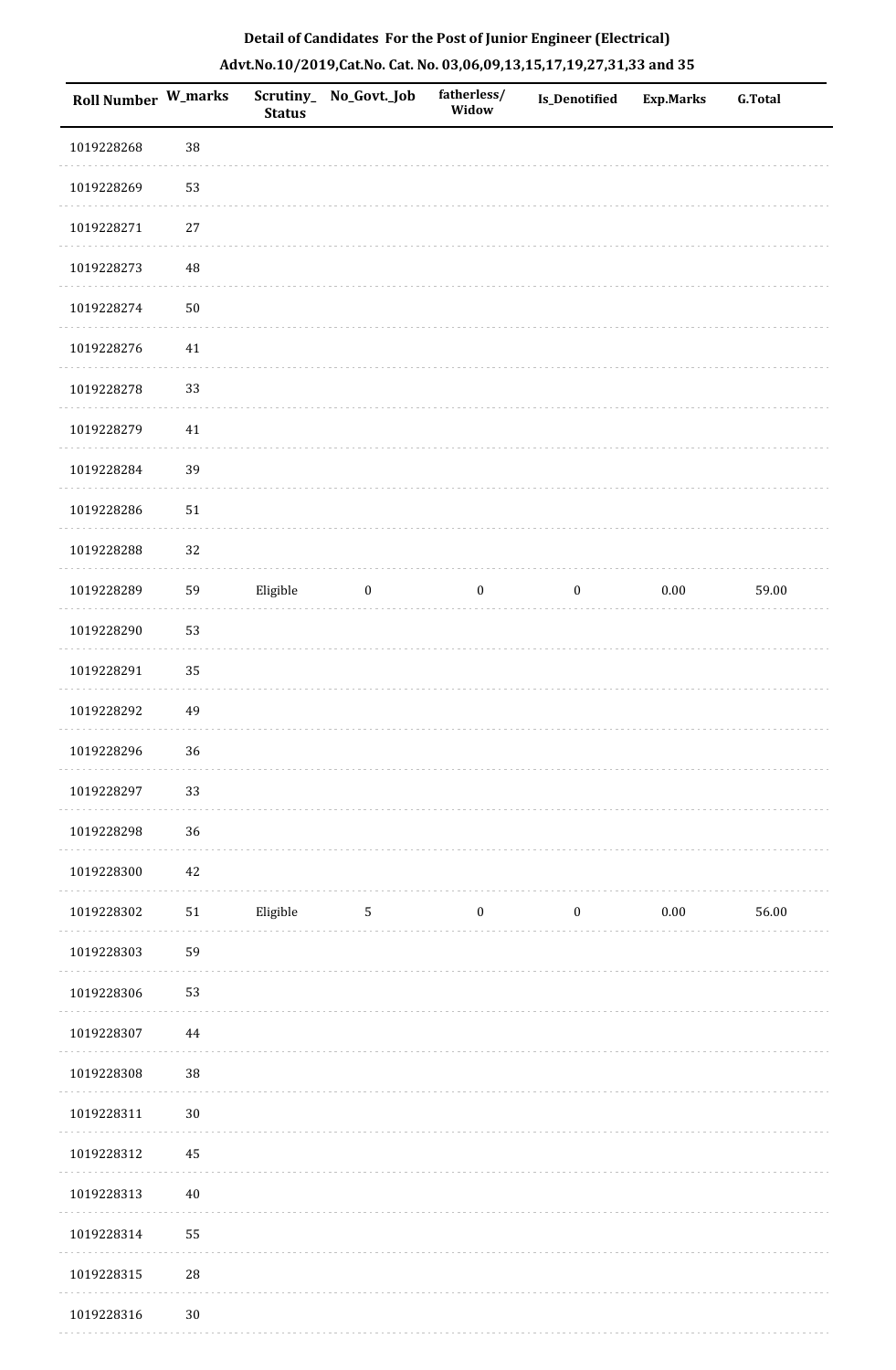| Detail of Candidates For the Post of Junior Engineer (Electrical)     |  |
|-----------------------------------------------------------------------|--|
| Advt.No.10/2019,Cat.No. Cat. No. 03,06,09,13,15,17,19,27,31,33 and 35 |  |

| <b>Roll Number W_marks</b> |        | <b>Status</b> | Scrutiny_No_Govt._Job | fatherless/<br>Widow | Is_Denotified    | <b>Exp.Marks</b> | <b>G.Total</b> |
|----------------------------|--------|---------------|-----------------------|----------------------|------------------|------------------|----------------|
| 1019228321                 | 39     | Absent        | $\boldsymbol{0}$      | $\boldsymbol{0}$     | $\boldsymbol{0}$ | $0.00\,$         |                |
| 1019228324                 |        | Not Eligible  |                       |                      |                  |                  |                |
| 1019228325                 | 62     | Eligible      | $\bf{0}$              | $\boldsymbol{0}$     | $\boldsymbol{0}$ | $0.00\,$         | 62.00          |
| 1019228327                 | 32     |               |                       |                      |                  |                  |                |
| 1019228330                 | 46     |               |                       |                      |                  |                  |                |
| 1019228331                 | 51     |               |                       |                      |                  |                  |                |
| 1019228334                 | 34     |               |                       |                      |                  |                  |                |
| 1019228335                 | 52     |               |                       |                      |                  |                  |                |
| 1019228336                 | 32     |               |                       |                      |                  |                  |                |
| 1019228337                 | 42     |               |                       |                      |                  |                  |                |
| 1019228338                 | 37     |               |                       |                      |                  |                  |                |
| 1019228339                 | 36     |               |                       |                      |                  |                  |                |
| 1019228341                 | 41     |               |                       |                      |                  |                  |                |
| 1019228342                 | $36\,$ |               |                       |                      |                  |                  |                |
| 1019228343                 | $41\,$ |               |                       |                      |                  |                  |                |
| 1019228345                 | 45     |               |                       |                      |                  |                  |                |
| 1019228346                 | 41     |               |                       |                      |                  |                  |                |
| 1019228347                 | 42     |               |                       |                      |                  |                  |                |
| 1019228348                 | 34     |               |                       |                      |                  |                  |                |
| 1019228349                 | 35     |               |                       |                      |                  |                  |                |
| 1019228350                 | 54     |               |                       |                      |                  |                  |                |
| 1019228352                 | 25     |               |                       |                      |                  |                  |                |
| 1019228356                 | 44     |               |                       |                      |                  |                  |                |
| 1019228357                 | 57     |               |                       |                      |                  |                  |                |
| 1019228358                 | 29     |               |                       |                      |                  |                  |                |
| 1019228360                 | 31     |               |                       |                      |                  |                  |                |
| 1019228361                 | 32     |               |                       |                      |                  |                  |                |
| 1019228362                 | 51     |               |                       |                      |                  |                  |                |
| 1019228363                 | 32     |               |                       |                      |                  |                  |                |
| 1019228364                 | 39     |               |                       |                      |                  |                  |                |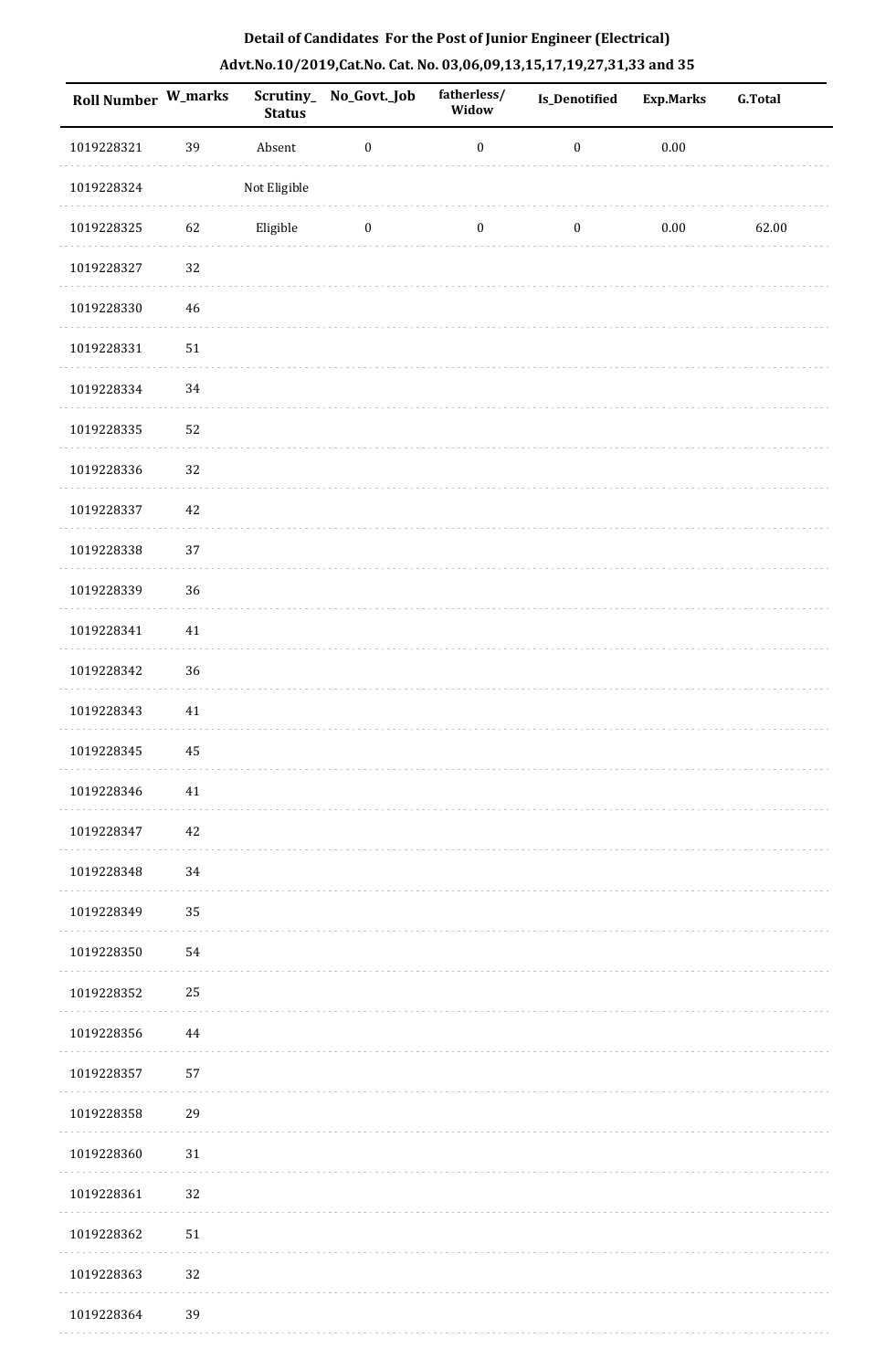| Roll Number W_marks |             | Scrutiny_<br><b>Status</b> | No_Govt._Job | fatherless/<br>Widow | <b>Is_Denotified</b> | Exp.Marks | <b>G.Total</b> |
|---------------------|-------------|----------------------------|--------------|----------------------|----------------------|-----------|----------------|
| 1019228366          | 44          |                            |              |                      |                      |           |                |
| 1019228368          | 31          |                            |              |                      |                      |           |                |
| 1019228369          | $\sqrt{28}$ |                            |              |                      |                      |           |                |
| 1019228370          | 27          |                            |              |                      |                      |           |                |
| 1019228372          | $38\,$      |                            |              |                      |                      |           |                |
| 1019228374          | 43          |                            |              |                      |                      |           |                |
| 1019228375          | $47\,$      |                            |              |                      |                      |           |                |
| 1019228376          | 10          |                            |              |                      |                      |           |                |
| 1019228377          | $31\,$      |                            |              |                      |                      |           |                |
| 1019228379          | 45          |                            |              |                      |                      |           |                |
| 1019228382          | 33          |                            |              |                      |                      |           |                |
| 1019228383          | $51\,$      |                            |              |                      |                      |           |                |
| 1019228387          | 39          |                            |              |                      |                      |           |                |
| 1019228388          | 40          |                            |              |                      |                      |           |                |
| 1019228390          | $43\,$      |                            |              |                      |                      |           |                |
| 1019228391          | 36          |                            |              |                      |                      |           |                |
| 1019228393          | 53          |                            |              |                      |                      |           |                |
| 1019228394          | 37          |                            |              |                      |                      |           |                |
| 1019228395          | $\bf 44$    |                            |              |                      |                      |           |                |
| 1019228397          | $51\,$      |                            |              |                      |                      |           |                |
| 1019228398          | 25          |                            |              |                      |                      |           |                |
| 1019228399          | $18\,$      |                            |              |                      |                      |           |                |
| 1019228402          | 61          | Eligible                   | $\bf{0}$     | $\bf{0}$             | $\boldsymbol{0}$     | 0.00      | 61.00          |
| 1019228404          | 36          |                            |              |                      |                      |           |                |
| 1019228405          | 13          |                            |              |                      |                      |           |                |
| 1019228406          | $\rm 45$    |                            |              |                      |                      |           |                |
| 1019228408          | $47\,$      |                            |              |                      |                      |           |                |
| 1019228411          | 33          |                            |              |                      |                      |           |                |
| 1019228412          | $\rm 48$    |                            |              |                      |                      |           |                |
| 1019228413          | 41          |                            |              |                      |                      |           |                |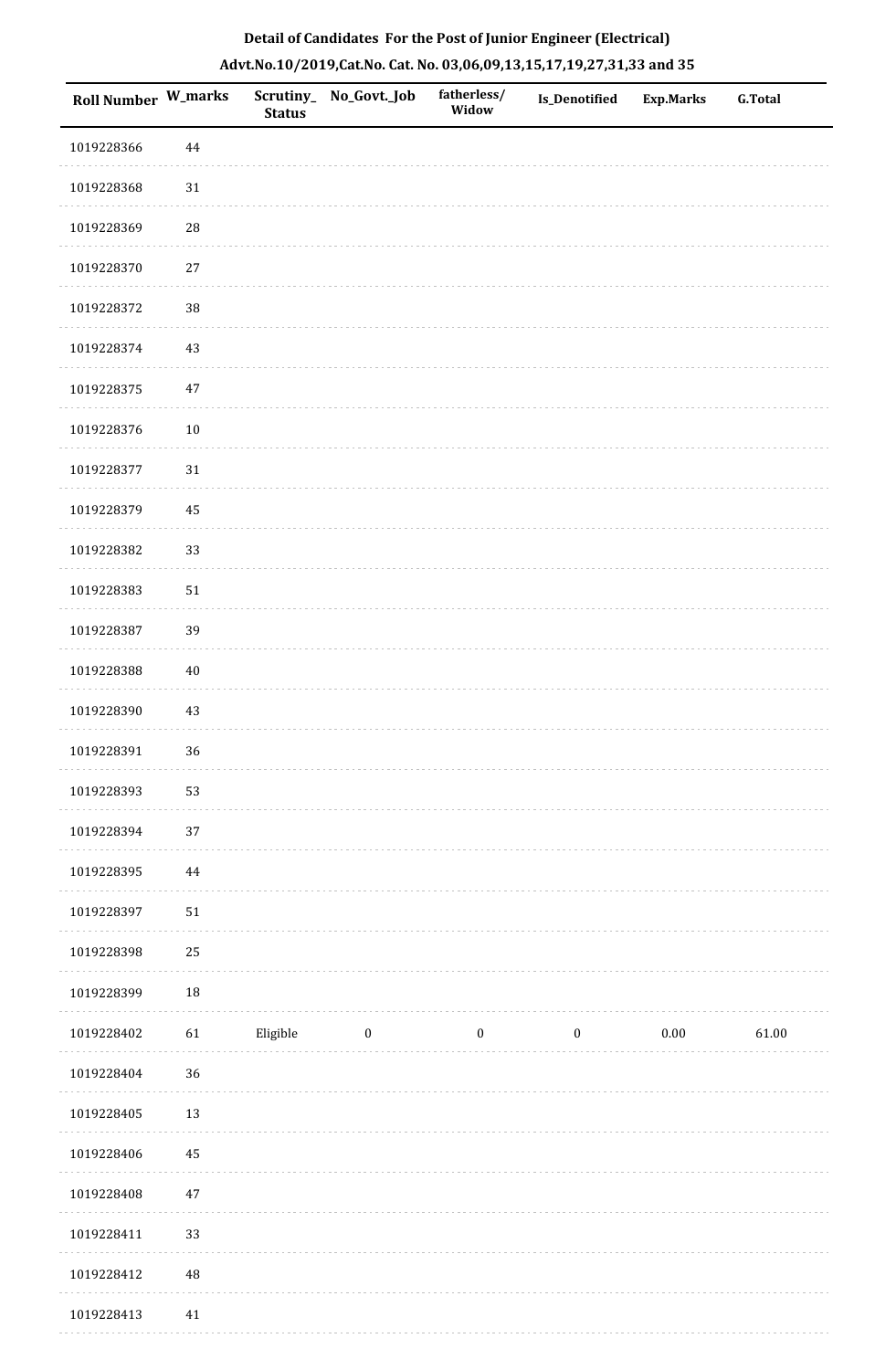| Roll Number W_marks |            | <b>Status</b> | Scrutiny_ No_Govt._Job | fatherless/<br>Widow | Is_Denotified    | <b>Exp.Marks</b> | <b>G.Total</b> |
|---------------------|------------|---------------|------------------------|----------------------|------------------|------------------|----------------|
| 1019228414          | 36         |               |                        |                      |                  |                  |                |
| 1019228415          | $31\,$     |               |                        |                      |                  |                  |                |
| 1019228417          | $\bf 44$   |               |                        |                      |                  |                  |                |
| 1019228420          | 36         |               |                        |                      |                  |                  |                |
| 1019228421          | 44         |               |                        |                      |                  |                  |                |
| 1019228422          | $24\,$     |               |                        |                      |                  |                  |                |
| 1019228426          | 57         | Eligible      | $5\,$                  | $\boldsymbol{0}$     | $\boldsymbol{0}$ | $0.00\,$         | 62.00          |
| 1019228427          | 24         |               |                        |                      |                  |                  |                |
| 1019228428          | 45         |               |                        |                      |                  |                  |                |
| 1019228429          | ${\bf 51}$ |               |                        |                      |                  |                  |                |
| 1019228431          | 58         |               |                        |                      |                  |                  |                |
| 1019228432          | 48         |               |                        |                      |                  |                  |                |
| 1019228434          | $40\,$     |               |                        |                      |                  |                  |                |
| 1019228435          | 26         |               |                        |                      |                  |                  |                |
| 1019228436          | 39         |               |                        |                      |                  |                  |                |
| 1019228437          | 39         |               |                        |                      |                  |                  |                |
| 1019228439          | 52         | Eligible      | $\overline{0}$         | $\boldsymbol{0}$     | $\boldsymbol{0}$ | 0.00             | 52.00          |
| 1019228440          | 36         |               |                        |                      |                  |                  |                |
| 1019228441          | 44         |               |                        |                      |                  |                  |                |
| 1019228442          | 44         |               |                        |                      |                  |                  |                |
| 1019228443          | 34         |               |                        |                      |                  |                  |                |
| 1019228444          | 34         |               |                        |                      |                  |                  |                |
| 1019228445          | 37         |               |                        |                      |                  |                  |                |
| 1019228447          | $40\,$     |               |                        |                      |                  |                  |                |
| 1019228449          | 48         |               |                        |                      |                  |                  |                |
| 1019228450          | 46         |               |                        |                      |                  |                  |                |
| 1019228451          | 23         |               |                        |                      |                  |                  |                |
| 1019228452          | 36         |               |                        |                      |                  |                  |                |
| 1019228453          | 44         |               |                        |                      |                  |                  |                |
|                     |            |               |                        |                      |                  |                  |                |

 $1.111$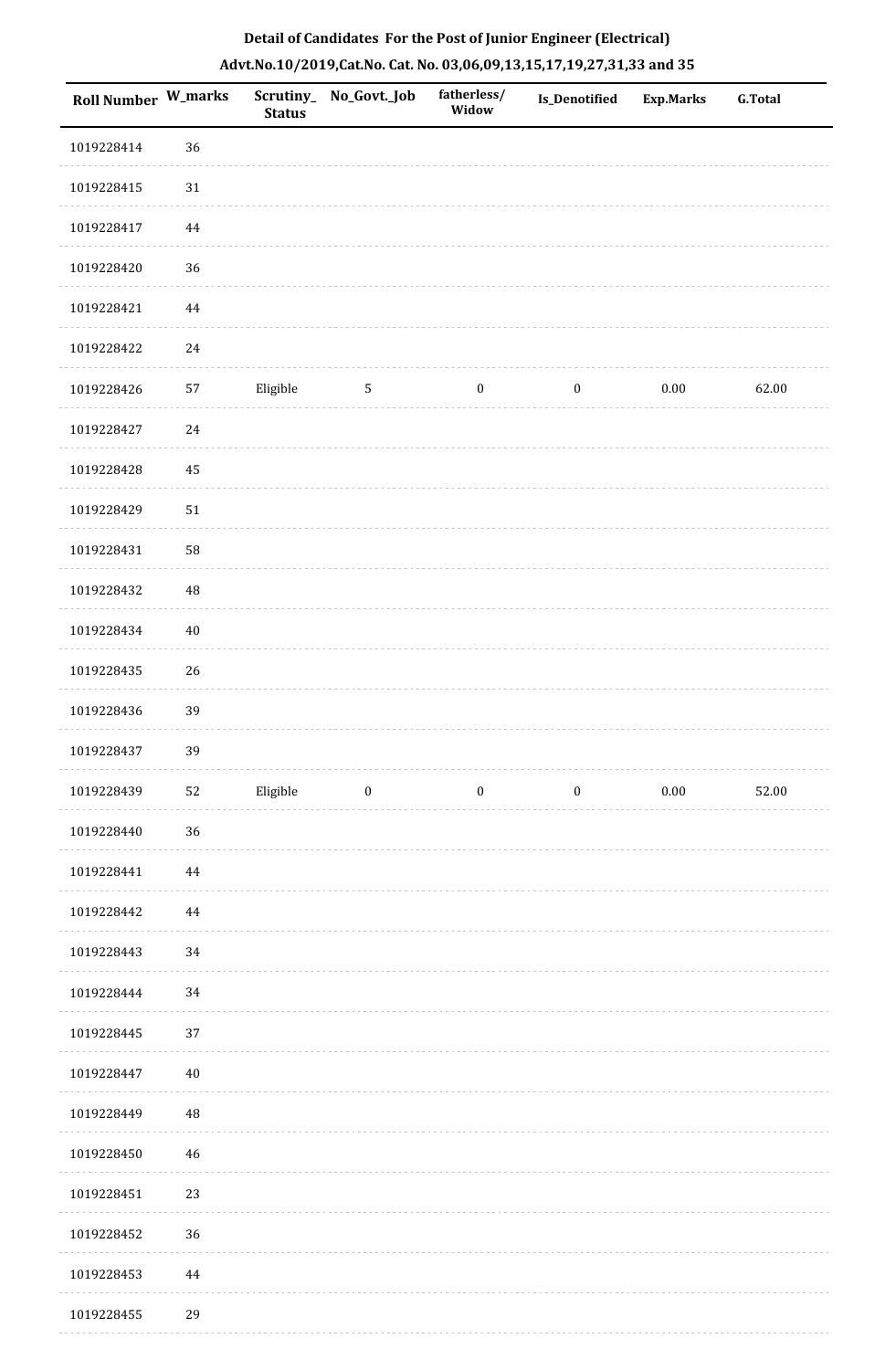| Roll Number W_marks |        | <b>Status</b> | Scrutiny_No_Govt._Job | fatherless/<br>Widow | Is_Denotified | Exp.Marks | <b>G.Total</b> |
|---------------------|--------|---------------|-----------------------|----------------------|---------------|-----------|----------------|
| 1019228456          | 29     |               |                       |                      |               |           |                |
| 1019228459          | 52     |               |                       |                      |               |           |                |
| 1019228460          | 39     |               |                       |                      |               |           |                |
| 1019228461          | $37\,$ |               |                       |                      |               |           |                |
| 1019228462          | 59     |               |                       |                      |               |           |                |
| 1019228464          | 40     |               |                       |                      |               |           |                |
| 1019228466          | $43\,$ |               |                       |                      |               |           |                |
| 1019228468          | 45     |               |                       |                      |               |           |                |
| 1019228471          | 32     |               |                       |                      |               |           |                |
| 1019228472          | $38\,$ |               |                       |                      |               |           |                |
| 1019228473          | 42     |               |                       |                      |               |           |                |
| 1019228475          | $40\,$ |               |                       |                      |               |           |                |
| 1019228476          | $27\,$ |               |                       |                      |               |           |                |
| 1019228478          | 19     |               |                       |                      |               |           |                |
| 1019228480          | 33     |               |                       |                      |               |           |                |
| 1019228482          | 39     |               |                       |                      |               |           |                |
| 1019228483          | 42     |               |                       |                      |               |           |                |
| 1019228486          | 35     |               |                       |                      |               |           |                |
| 1019228487          | 49     |               |                       |                      |               |           |                |
| 1019228489          | 41     |               |                       |                      |               |           |                |
| 1019228492          | 33     |               |                       |                      |               |           |                |
| 1019228493          | 58     |               |                       |                      |               |           |                |
| 1019228494          | 42     |               |                       |                      |               |           |                |
| 1019228496          | $43\,$ |               |                       |                      |               |           |                |
| 1019228497          | 36     |               |                       |                      |               |           |                |
| 1019228499          | $50\,$ |               |                       |                      |               |           |                |
| 1019228500          | 29     |               |                       |                      |               |           |                |
| 1019228501          | 39     |               |                       |                      |               |           |                |
| 1019228505          | 35     |               |                       |                      |               |           |                |
| 1019228509          | $37\,$ |               |                       |                      |               |           |                |

. . . . . . . . . . .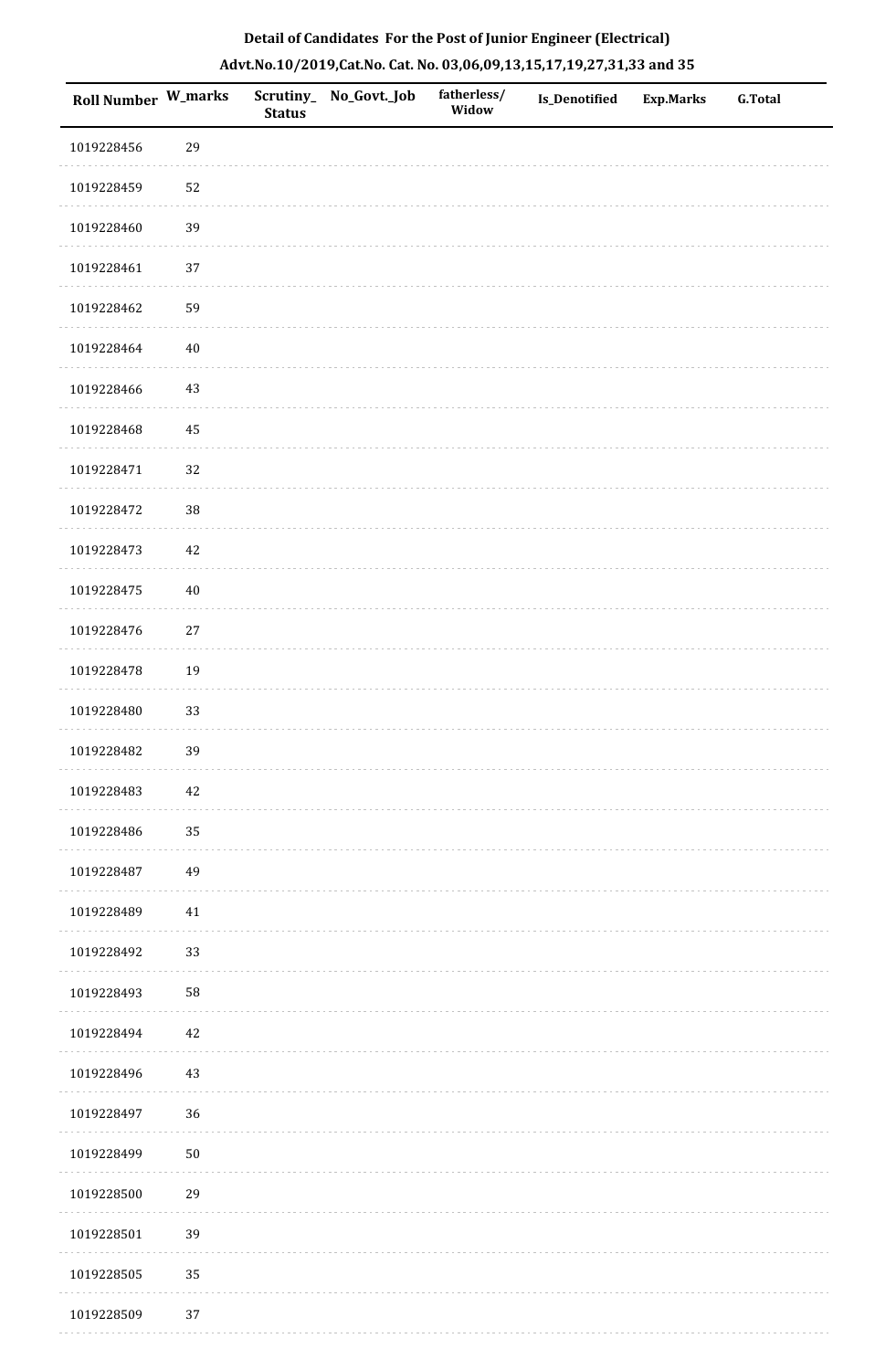| <b>Roll Number W_marks</b> |             | <b>Status</b> | Scrutiny_ No_Govt._Job | fatherless/<br>Widow | <b>Is_Denotified</b> | <b>Exp.Marks</b> | <b>G.Total</b> |
|----------------------------|-------------|---------------|------------------------|----------------------|----------------------|------------------|----------------|
| 1019228510                 | $38\,$      |               |                        |                      |                      |                  |                |
| 1019228511                 | 29          |               |                        |                      |                      |                  |                |
| 1019228512                 | 35          |               |                        |                      |                      |                  |                |
| 1019228513                 | $40\,$      |               |                        |                      |                      |                  |                |
| 1019228520                 | 54          | Absent        | $\boldsymbol{0}$       | $\boldsymbol{0}$     | $\boldsymbol{0}$     | $0.00\,$         |                |
| 1019228525                 | $40\,$      |               |                        |                      |                      |                  |                |
| 1019228528                 | 40          |               |                        |                      |                      |                  |                |
| 1019228529                 | $38\,$      |               |                        |                      |                      |                  |                |
| 1019228531                 | 48          |               |                        |                      |                      |                  |                |
| 1019228532                 | 37          |               |                        |                      |                      |                  |                |
| 1019228535                 | $40\,$      |               |                        |                      |                      |                  |                |
| 1019228538                 | 25          |               |                        |                      |                      |                  |                |
| 1019228539                 | 46          |               |                        |                      |                      |                  |                |
| 1019228541                 | 55          |               |                        |                      |                      |                  |                |
| 1019228542                 | $30\,$      |               |                        |                      |                      |                  |                |
| 1019228544                 | $\sqrt{28}$ |               |                        |                      |                      |                  |                |
| 1019228545                 | 45          |               |                        |                      |                      |                  |                |
| 1019228547                 | $31\,$      | Eligible      | $\bf{0}$               | $\boldsymbol{0}$     | $\boldsymbol{0}$     | $0.00\,$         | $31.00\,$      |
| 1019228548                 | 33          |               |                        |                      |                      |                  |                |
| 1019228549                 | $40\,$      |               |                        |                      |                      |                  |                |
| 1019228550                 | $30\,$      |               |                        |                      |                      |                  |                |
| 1019228552                 | $\bf 44$    |               |                        |                      |                      |                  |                |
| 1019228553                 | $\rm 48$    |               |                        |                      |                      |                  |                |
| 1019228554                 | $47\,$      |               |                        |                      |                      |                  |                |
| 1019228557                 | $\sqrt{28}$ |               |                        |                      |                      |                  |                |
| 1019228558                 | 43          |               |                        |                      |                      |                  |                |
| 1019228559                 | 32          |               |                        |                      |                      |                  |                |
| 1019228560                 | $38\,$      |               |                        |                      |                      |                  |                |
| 1019228561                 | 37          |               |                        |                      |                      |                  |                |
| 1019228562                 | 25          |               |                        |                      |                      |                  |                |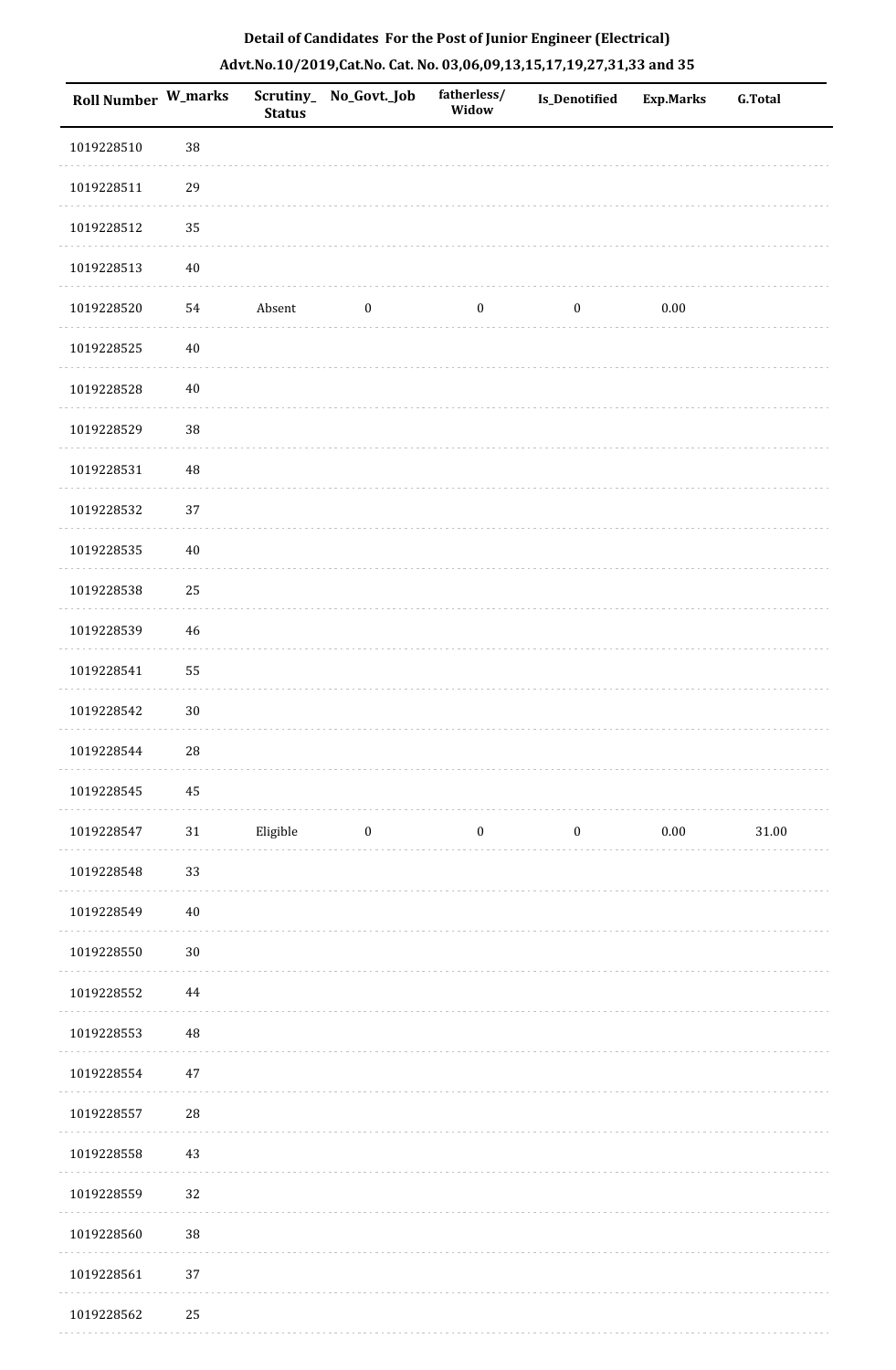| <b>Roll Number W_marks</b> |          | <b>Status</b> | Scrutiny_ No_Govt._Job | fatherless/<br>Widow | Is_Denotified    | <b>Exp.Marks</b> | <b>G.Total</b> |
|----------------------------|----------|---------------|------------------------|----------------------|------------------|------------------|----------------|
| 1019228567                 | $31\,$   |               |                        |                      |                  |                  |                |
| 1019228568                 | 56       |               |                        |                      |                  |                  |                |
| 1019228569                 | 33       |               |                        |                      |                  |                  |                |
| 1019228570                 | $40\,$   |               |                        |                      |                  |                  |                |
| 1019228573                 | 61       | Eligible      | $\boldsymbol{0}$       | $\boldsymbol{0}$     | $\boldsymbol{0}$ | $0.00\,$         | 61.00          |
| 1019228576                 | REJECTED |               |                        |                      |                  |                  | $0.00\,$       |
| 1019228580                 | 36       |               |                        |                      |                  |                  |                |
| 1019228582                 | $31\,$   |               |                        |                      |                  |                  |                |
| 1019228583                 | 48       |               |                        |                      |                  |                  |                |
| 1019228584                 | 38       |               |                        |                      |                  |                  |                |
| 1019228586                 | 37       |               |                        |                      |                  |                  |                |
| 1019228590                 | $31\,$   |               |                        |                      |                  |                  |                |
| 1019228591                 | $51\,$   |               |                        |                      |                  |                  |                |
| 1019228592                 | 53       |               |                        |                      |                  |                  |                |
| 1019228593                 | 35       |               |                        |                      |                  |                  |                |
| 1019228594                 | 23       |               |                        |                      |                  |                  |                |
| 1019228595                 | 53       |               |                        |                      |                  |                  |                |
| 1019228596                 | 39       |               |                        |                      |                  |                  |                |
| 1019228597                 | 51       |               |                        |                      |                  |                  |                |
| 1019228598                 | 35       |               |                        |                      |                  |                  |                |
| 1019228599                 | 37       |               |                        |                      |                  |                  |                |
| 1019228600                 | 28       |               |                        |                      |                  |                  |                |
| 1019228602                 | $27\,$   |               |                        |                      |                  |                  |                |
| 1019228603                 | 55       | Eligible      | $\sqrt{5}$             | $\boldsymbol{0}$     | $\boldsymbol{0}$ | $0.00\,$         | 60.00          |
| 1019228604                 | 29       |               |                        |                      |                  |                  |                |
| 1019228605                 | $43\,$   |               |                        |                      |                  |                  |                |
| 1019228608                 | 39       |               |                        |                      |                  |                  |                |
| 1019228611                 | 39       |               |                        |                      |                  |                  |                |
| 1019228612                 | 37       |               |                        |                      |                  |                  |                |
| 1019228613                 | 32       |               |                        |                      |                  |                  |                |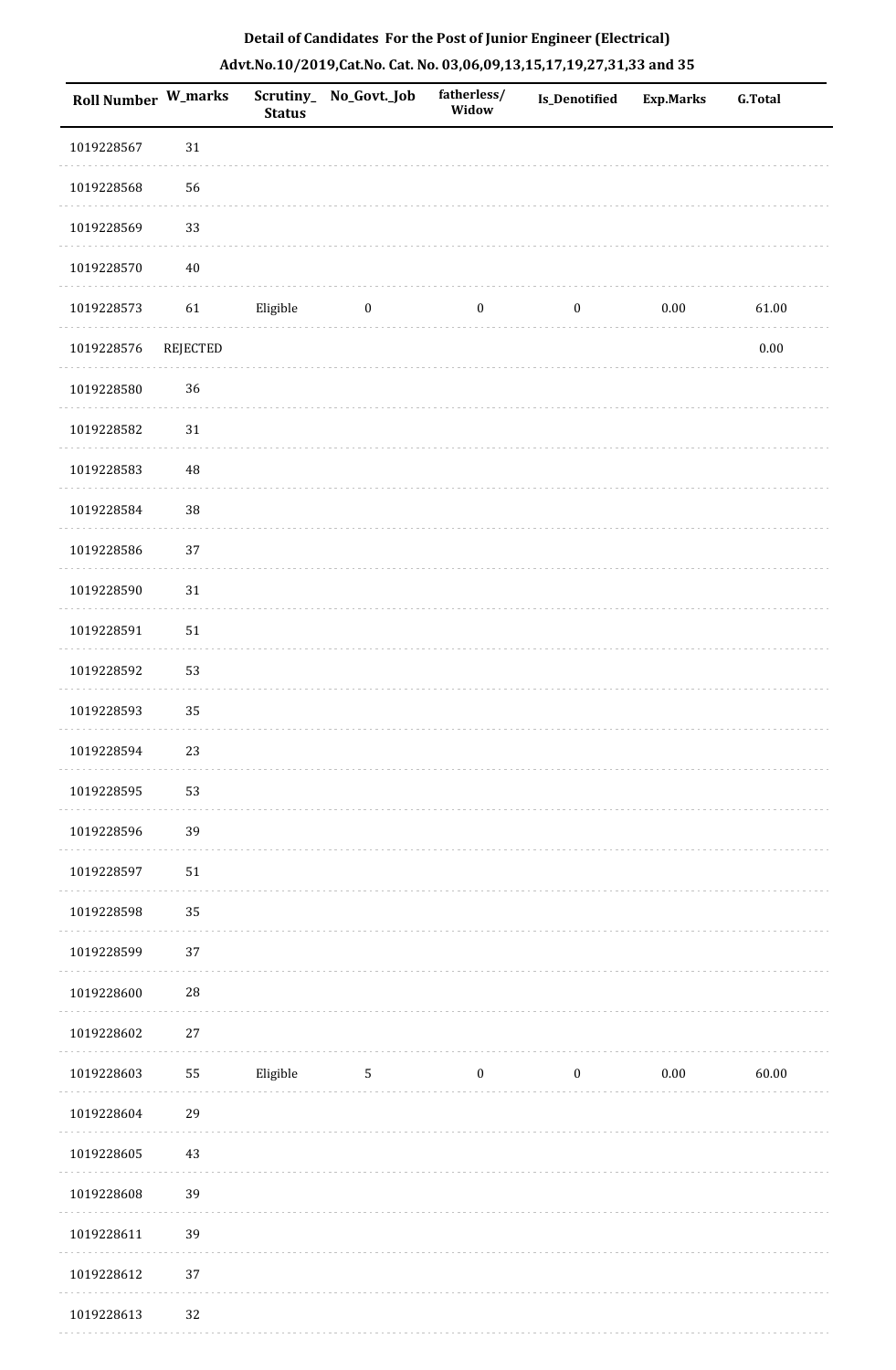| Roll Number W_marks |          | <b>Status</b> | Scrutiny_No_Govt._Job | fatherless/<br>Widow | <b>Is_Denotified</b> | Exp.Marks | <b>G.Total</b> |
|---------------------|----------|---------------|-----------------------|----------------------|----------------------|-----------|----------------|
| 1019228614          | $40\,$   |               |                       |                      |                      |           |                |
| 1019228618          | $\rm 28$ |               |                       |                      |                      |           |                |
| 1019228622          | 36       |               |                       |                      |                      |           |                |
| 1019228623          | 62       | Eligible      | $\boldsymbol{0}$      | $\boldsymbol{0}$     | $\boldsymbol{0}$     | $0.00\,$  | 62.00          |
| 1019228625          | $\rm 28$ |               |                       |                      |                      |           |                |
| 1019228626          | $31\,$   |               |                       |                      |                      |           |                |
| 1019228627          | 32       |               |                       |                      |                      |           |                |
| 1019228630          | 26       |               |                       |                      |                      |           |                |
| 1019228632          | $30\,$   |               |                       |                      |                      |           |                |
| 1019228633          | 32       |               |                       |                      |                      |           |                |
| 1019228636          | 29       |               |                       |                      |                      |           |                |
| 1019228637          | $40\,$   |               |                       |                      |                      |           |                |
| 1019228639          | 34       |               |                       |                      |                      |           |                |
| 1019228641          | $38\,$   |               |                       |                      |                      |           |                |
| 1019228642          | 43       |               |                       |                      |                      |           |                |
| 1019228643          | 44       |               |                       |                      |                      |           |                |
| 1019228644          | $40\,$   |               |                       |                      |                      |           |                |
| 1019228645          | $40\,$   |               |                       |                      |                      |           |                |
| 1019228646          | 48       |               |                       |                      |                      |           |                |
| 1019228647          | $40\,$   |               |                       |                      |                      |           |                |
| 1019228648          | $51\,$   |               |                       |                      |                      |           |                |
| 1019228649          | $41\,$   |               |                       |                      |                      |           |                |
| 1019228651          | 36       |               |                       |                      |                      |           |                |
| 1019228654          | 18       |               |                       |                      |                      |           |                |
| 1019228656          | 40       |               |                       |                      |                      |           |                |
| 1019228657          | 35       |               |                       |                      |                      |           |                |
| 1019228659          | 32       |               |                       |                      |                      |           |                |
| 1019228661          | 45       |               |                       |                      |                      |           |                |
| 1019228662          | 34       |               |                       |                      |                      |           |                |
| 1019228663          | 34       |               |                       |                      |                      |           |                |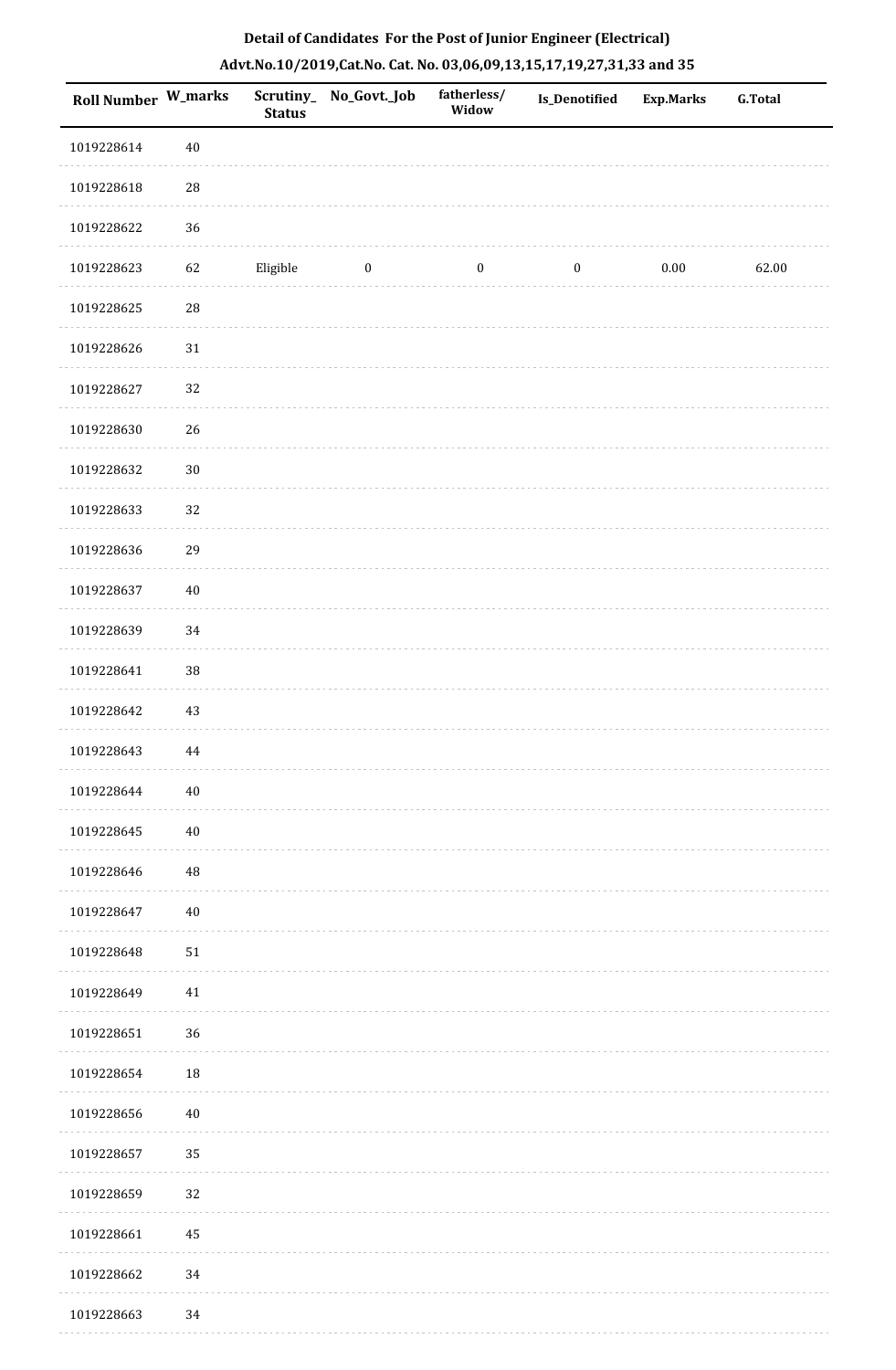| Roll Number W_marks |          | <b>Status</b> | Scrutiny_No_Govt._Job | fatherless/<br>Widow | Is_Denotified | Exp.Marks | G.Total |
|---------------------|----------|---------------|-----------------------|----------------------|---------------|-----------|---------|
| 1019228664          | 45       |               |                       |                      |               |           |         |
| 1019228665          | $27\,$   |               |                       |                      |               |           |         |
| 1019228667          | 43       |               |                       |                      |               |           |         |
| 1019228670          | $40\,$   |               |                       |                      |               |           |         |
| 1019228672          | 57       |               |                       |                      |               |           |         |
| 1019228673          | $41\,$   |               |                       |                      |               |           |         |
| 1019228675          | 42       |               |                       |                      |               |           |         |
| 1019228677          | 57       |               |                       |                      |               |           |         |
| 1019228678          | 33       |               |                       |                      |               |           |         |
| 1019228679          | 39       |               |                       |                      |               |           |         |
| 1019228680          | 32       |               |                       |                      |               |           |         |
| 1019228681          | $\rm 48$ |               |                       |                      |               |           |         |
| 1019228687          | 38       |               |                       |                      |               |           |         |
| 1019228688          | 32       |               |                       |                      |               |           |         |
| 1019228689          | 43       |               |                       |                      |               |           |         |
| 1019228690          | 39       |               |                       |                      |               |           |         |
| 1019228691          | 41       |               |                       |                      |               |           |         |
| 1019228692          | 49       |               |                       |                      |               |           |         |
| 1019228693          | 32       |               |                       |                      |               |           |         |
| 1019228694          | 28       |               |                       |                      |               |           |         |
| 1019228696          | $46\,$   |               |                       |                      |               |           |         |
| 1019228698          | 35       |               |                       |                      |               |           |         |
| 1019228700          | 42       |               |                       |                      |               |           |         |
| 1019228702          | $41\,$   |               |                       |                      |               |           |         |
| 1019228703          | 44       |               |                       |                      |               |           |         |
| 1019228706          | $30\,$   |               |                       |                      |               |           |         |
| 1019228707          | 38       |               |                       |                      |               |           |         |
| 1019228709          | 45       |               |                       |                      |               |           |         |
| 1019228711          | 37       |               |                       |                      |               |           |         |
| 1019228712          | 49       |               |                       |                      |               |           |         |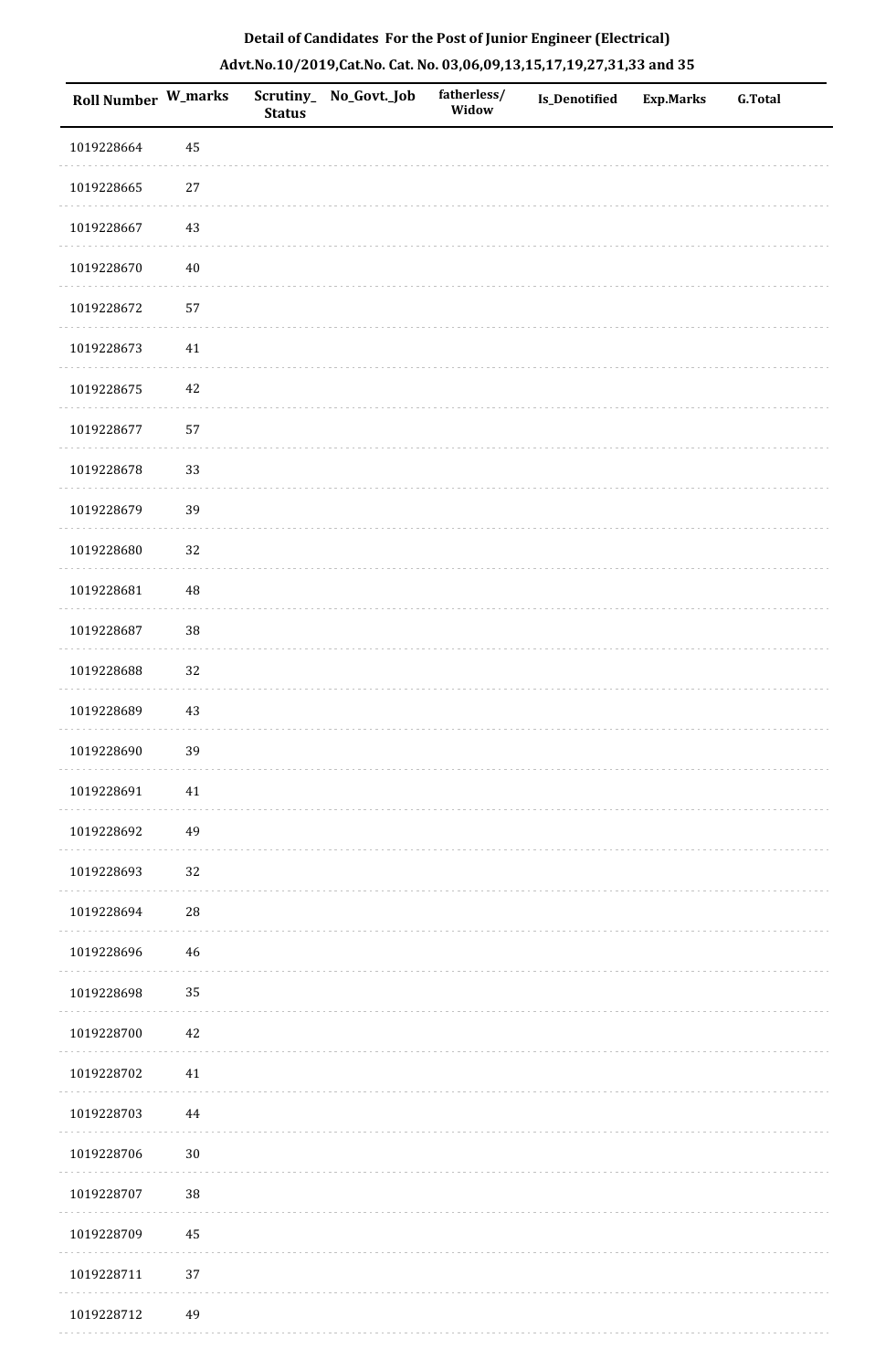| <b>Roll Number W_marks</b> |          | <b>Status</b> | Scrutiny_ No_Govt._Job | fatherless/<br>Widow | Is_Denotified    | <b>Exp.Marks</b> | <b>G.Total</b> |
|----------------------------|----------|---------------|------------------------|----------------------|------------------|------------------|----------------|
| 1019228715                 | $40\,$   |               |                        |                      |                  |                  |                |
| 1019228719                 | $38\,$   |               |                        |                      |                  |                  |                |
| 1019228720                 | 55       |               |                        |                      |                  |                  |                |
| 1019228721                 | $41\,$   |               |                        |                      |                  |                  |                |
| 1019228723                 | 43       |               |                        |                      |                  |                  |                |
| 1019228724                 | $30\,$   |               |                        |                      |                  |                  |                |
| 1019228725                 | $40\,$   |               |                        |                      |                  |                  |                |
| 1019228726                 | 37       |               |                        |                      |                  |                  |                |
| 1019228729                 | 32       |               |                        |                      |                  |                  |                |
| 1019228731                 | 37       |               |                        |                      |                  |                  |                |
| 1019228732                 | 53       |               |                        |                      |                  |                  |                |
| 1019228734                 | $21\,$   |               |                        |                      |                  |                  |                |
| 1019228735                 | 39       |               |                        |                      |                  |                  |                |
| 1019228736                 | 35       |               |                        |                      |                  |                  |                |
| 1019228737                 | 39       |               |                        |                      |                  |                  |                |
| 1019228738                 | 57       | Eligible      | $\boldsymbol{0}$       | $\boldsymbol{0}$     | $\boldsymbol{0}$ | $0.00\,$         | 57.00          |
| 1019228741                 | 26       |               |                        |                      |                  |                  |                |
| 1019228742                 | 34       |               |                        |                      |                  |                  |                |
| 1019228745                 | $\bf 44$ |               |                        |                      |                  |                  |                |
| 1019228747                 | $40\,$   |               |                        |                      |                  |                  |                |
| 1019228748                 | $31\,$   |               |                        |                      |                  |                  |                |
| 1019228749                 | $47\,$   |               |                        |                      |                  |                  |                |
| 1019228752                 | 49       |               |                        |                      |                  |                  |                |
| 1019228753                 | 29       |               |                        |                      |                  |                  |                |
| 1019228755                 | 42       |               |                        |                      |                  |                  |                |
| 1019228757                 | $41\,$   |               |                        |                      |                  |                  |                |
| 1019228758                 | 29       |               |                        |                      |                  |                  |                |
| 1019228759                 | 35       |               |                        |                      |                  |                  |                |
| 1019228762                 | 49       |               |                        |                      |                  |                  |                |
| 1019228763                 | 45       |               |                        |                      |                  |                  |                |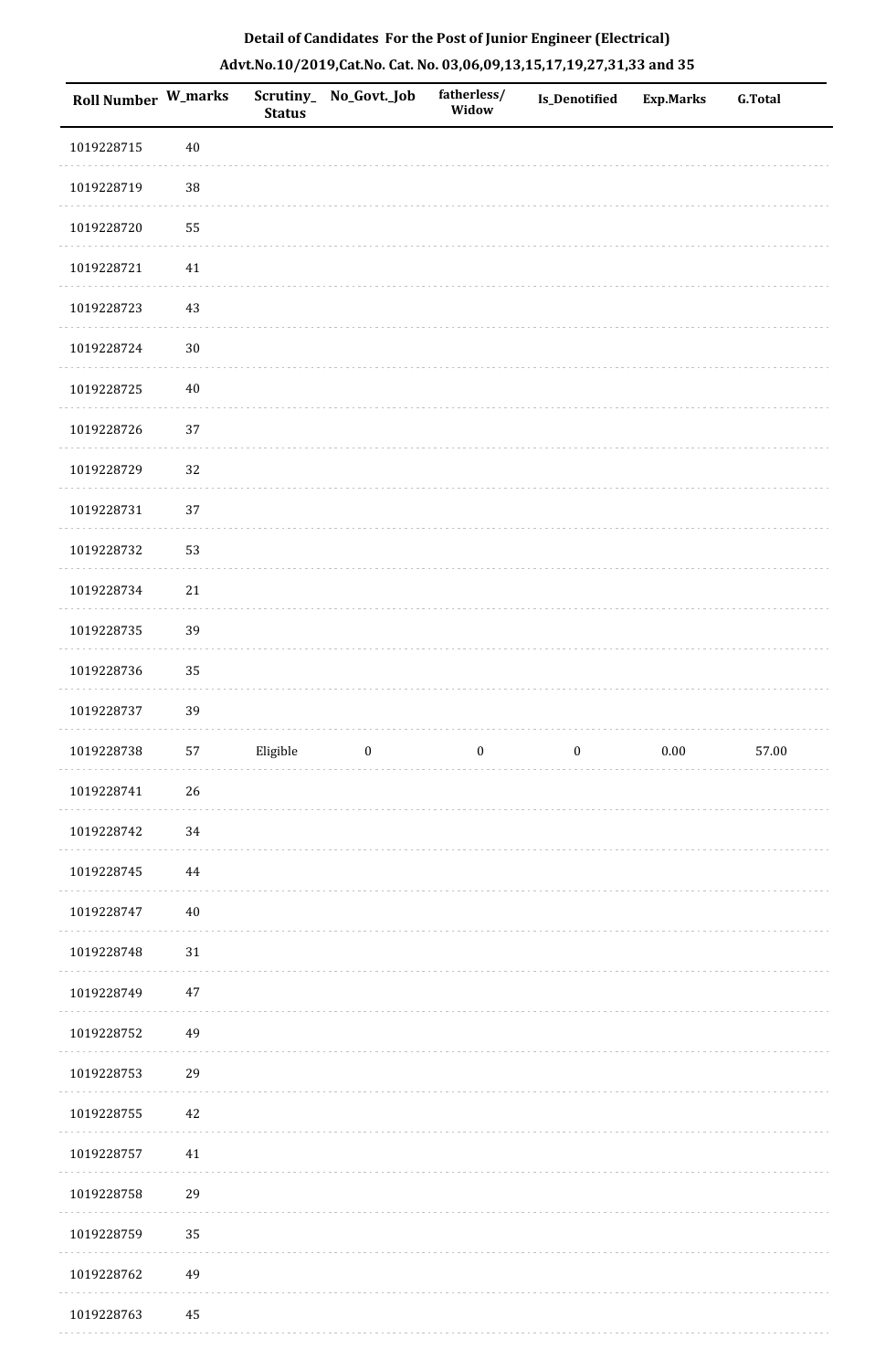| Roll Number W_marks |                 | <b>Status</b> | Scrutiny_ No_Govt._Job | fatherless/<br>Widow | Is_Denotified    | Exp.Marks | G.Total |
|---------------------|-----------------|---------------|------------------------|----------------------|------------------|-----------|---------|
| 1019228764          | $50\,$          |               |                        |                      |                  |           |         |
| 1019228765          | 34              |               |                        |                      |                  |           |         |
| 1019228767          | 38              |               |                        |                      |                  |           |         |
| 1019228768          | 39              |               |                        |                      |                  |           |         |
| 1019228769          | 56              | Eligible      | $5\phantom{.0}$        | $\boldsymbol{0}$     | $\boldsymbol{0}$ | 0.00      | 61.00   |
| 1019228770          | $41\,$          |               |                        |                      |                  |           |         |
| 1019228771          | 39              |               |                        |                      |                  |           |         |
| 1019228772          | $51\,$          |               |                        |                      |                  |           |         |
| 1019228774          | 29              |               |                        |                      |                  |           |         |
| 1019228775          | 38              |               |                        |                      |                  |           |         |
| 1019228776          | $47\,$          |               |                        |                      |                  |           |         |
| 1019228777          | 36              |               |                        |                      |                  |           |         |
| 1019228778          | ${\bf 28}$      |               |                        |                      |                  |           |         |
| 1019228779          | 42              |               |                        |                      |                  |           |         |
| 1019228780          | 42              |               |                        |                      |                  |           |         |
| 1019228781          | 45              |               |                        |                      |                  |           |         |
| 1019228782          | ${\bf 28}$      |               |                        |                      |                  |           |         |
| 1019228783          | 37              |               |                        |                      |                  |           |         |
| 1019228785          | $\sqrt{46}$     |               |                        |                      |                  |           |         |
| 1019228786          | 38              |               |                        |                      |                  |           |         |
| 1019228788          | $41\,$          |               |                        |                      |                  |           |         |
| 1019228791          | 33              |               |                        |                      |                  |           |         |
| 1019228795          | 53              | Eligible      | $\bf{0}$               | $\boldsymbol{0}$     | $\boldsymbol{0}$ | 0.00      | 53.00   |
| 1019228797          | $31\,$          |               |                        |                      |                  |           |         |
| 1019228800          | $47\,$          |               |                        |                      |                  |           |         |
| 1019228801          | 44              |               |                        |                      |                  |           |         |
| 1019228802          | $43\,$          |               |                        |                      |                  |           |         |
| 1019228804          | 34              |               |                        |                      |                  |           |         |
| 1019228806          | 46              |               |                        |                      |                  |           |         |
| 1010228800          | $\overline{16}$ |               |                        |                      |                  |           |         |

# **Detail of Candidates For the Post of Junior Engineer (Electrical) Advt.No.10/2019,Cat.No. Cat. No. 03,06,09,13,15,17,19,27,31,33 and 35**

 1019228809 46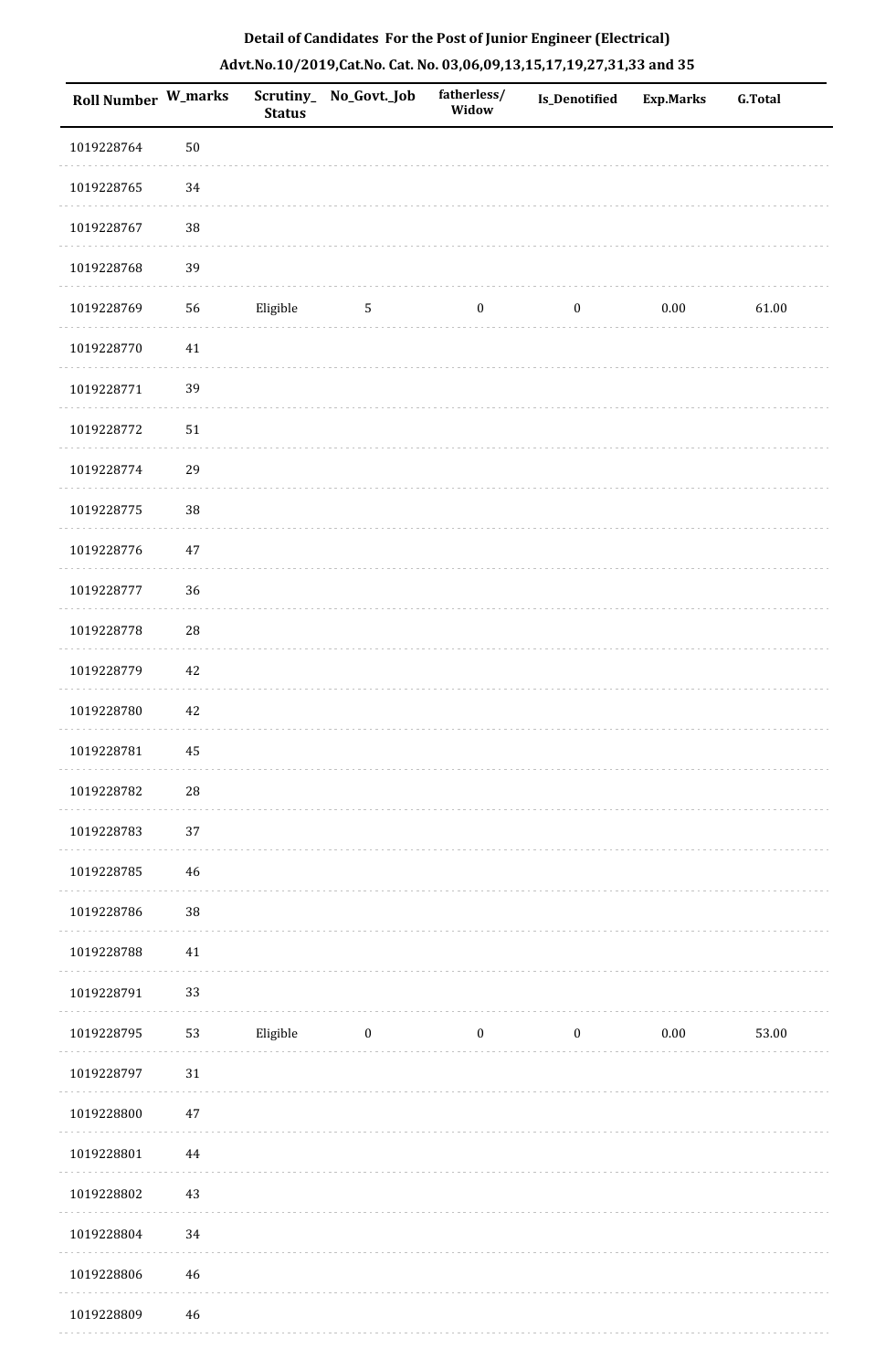| Roll Number W_marks |                 | <b>Status</b> | Scrutiny_No_Govt._Job | fatherless/<br>Widow | <b>Is_Denotified</b> | <b>Exp.Marks</b> | <b>G.Total</b> |
|---------------------|-----------------|---------------|-----------------------|----------------------|----------------------|------------------|----------------|
| 1019228810          | $43\,$          |               |                       |                      |                      |                  |                |
| 1019228811          | $42\,$          |               |                       |                      |                      |                  |                |
| 1019228812          | 55              | Eligible      | $\boldsymbol{0}$      | $\boldsymbol{0}$     | $\boldsymbol{0}$     | $0.00\,$         | 55.00          |
| 1019228814          | 45              |               |                       |                      |                      |                  |                |
| 1019228820          | 49              |               |                       |                      |                      |                  |                |
| 1019228821          | 37              |               |                       |                      |                      |                  |                |
| 1019228822          | $47\,$          |               |                       |                      |                      |                  |                |
| 1019228825          | 51              |               |                       |                      |                      |                  |                |
| 1019228826          | $51\,$          | Absent        | $\boldsymbol{0}$      | $\boldsymbol{0}$     | $\boldsymbol{0}$     | 0.00             |                |
| 1019228828          | ${\bf 50}$      | Eligible      | $\boldsymbol{0}$      | $\boldsymbol{0}$     | $\boldsymbol{0}$     | $0.00\,$         | 50.00          |
| 1019228830          | 37              |               |                       |                      |                      |                  |                |
| 1019228832          | 48              |               |                       |                      |                      |                  |                |
| 1019228833          | 63              | Eligible      | $\overline{5}$        | $\boldsymbol{0}$     | $\boldsymbol{0}$     | $0.00\,$         | 68.00          |
| 1019228834          | 39              |               |                       |                      |                      |                  |                |
| 1019228835          | 40              |               |                       |                      |                      |                  |                |
| 1019228836          | 33              |               |                       |                      |                      |                  |                |
| 1019228837          | 35              |               |                       |                      |                      |                  |                |
| 1019228838          | 39              |               |                       |                      |                      |                  |                |
| 1019228839          | 68              | Eligible      | $\boldsymbol{0}$      | $\boldsymbol{0}$     | $\boldsymbol{0}$     | $0.00\,$         | 68.00          |
| 1019228840          | 43              |               |                       |                      |                      |                  |                |
| 1019228841          | $30\,$          |               |                       |                      |                      |                  |                |
| 1019228844          | $47\,$          |               |                       |                      |                      |                  |                |
| 1019228847          | 34              |               |                       |                      |                      |                  |                |
| 1019228849          | 42              |               |                       |                      |                      |                  |                |
| 1019228851          | 48              |               |                       |                      |                      |                  |                |
| 1019228852          | <b>REJECTED</b> |               |                       |                      |                      |                  | $0.00\,$       |
| 1019228855          | 52              | Eligible      | $5\phantom{.0}$       | $\boldsymbol{0}$     | $\boldsymbol{0}$     | $0.00\,$         | 57.00          |
| 1019228857          | 45              |               |                       |                      |                      |                  |                |
| 1019228858          | 43              |               |                       |                      |                      |                  |                |
| 1019228859          | 57              |               |                       |                      |                      |                  |                |

1019228859 57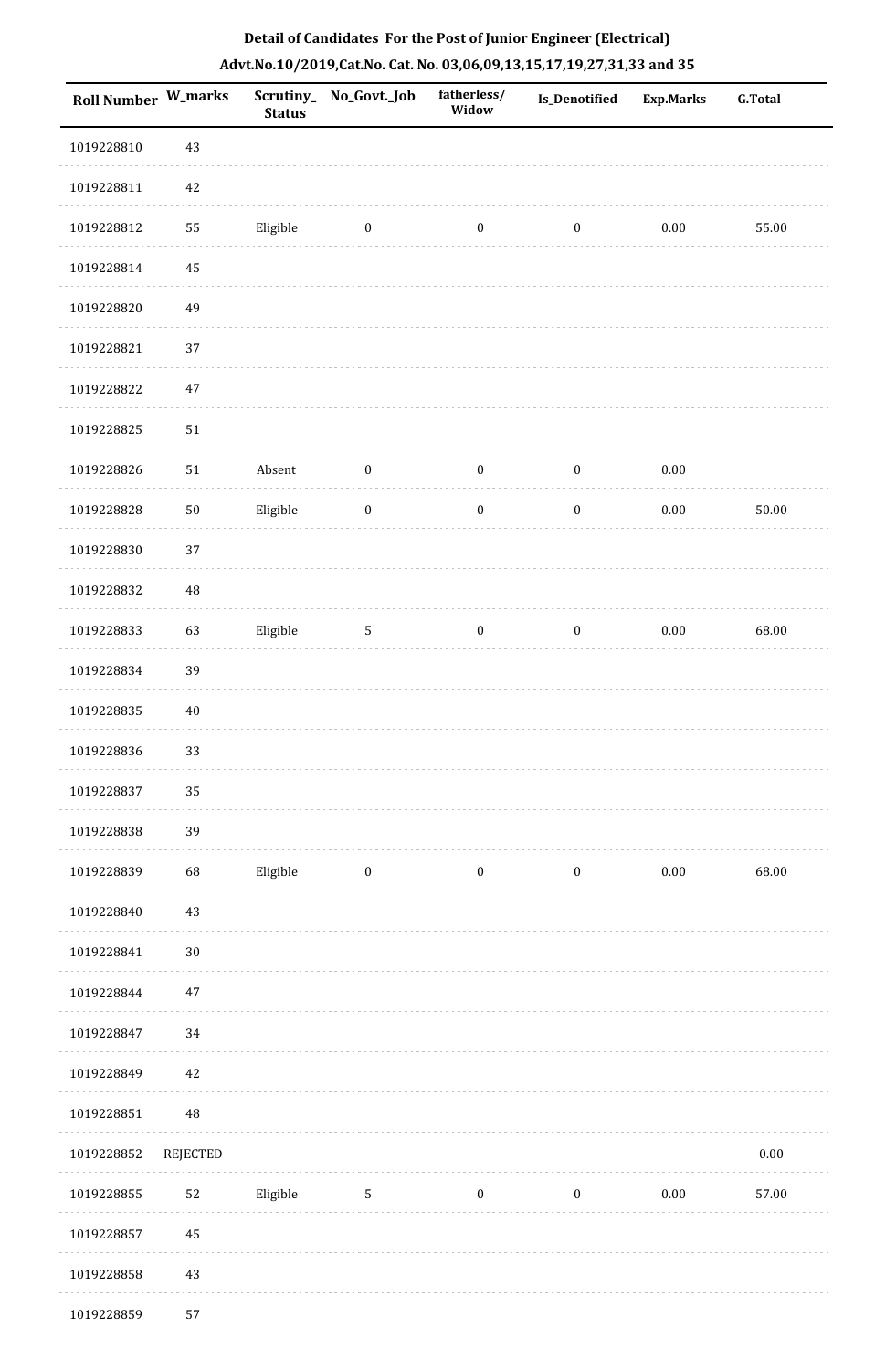| Roll Number W_marks |            | <b>Status</b> | Scrutiny_No_Govt._Job | fatherless/<br>Widow | Is_Denotified    | <b>Exp.Marks</b> | <b>G.Total</b> |
|---------------------|------------|---------------|-----------------------|----------------------|------------------|------------------|----------------|
| 1019228860          | $38\,$     | Absent        | $\boldsymbol{0}$      | $\boldsymbol{0}$     | $\boldsymbol{0}$ | $0.00\,$         |                |
| 1019228861          | ${\bf 50}$ |               |                       |                      |                  |                  |                |
| 1019228863          | 55         |               |                       |                      |                  |                  |                |
| 1019228864          | 39         |               |                       |                      |                  |                  |                |
| 1019228865          | 47         |               |                       |                      |                  |                  |                |
| 1019228866          | $37\,$     |               |                       |                      |                  |                  |                |
| 1019228867          | 43         |               |                       |                      |                  |                  |                |
| 1019228868          | 55         |               |                       |                      |                  |                  |                |
| 1019228869          | 43         |               |                       |                      |                  |                  |                |
| 1019228876          | 52         |               |                       |                      |                  |                  |                |
| 1019228878          | 44         |               |                       |                      |                  |                  |                |
| 1019228880          | 34         |               |                       |                      |                  |                  |                |
| 1019228881          | 34         |               |                       |                      |                  |                  |                |
| 1019228882          | 43         |               |                       |                      |                  |                  |                |
| 1019228884          | 42         |               |                       |                      |                  |                  |                |
| 1019228885          | 37         |               |                       |                      |                  |                  |                |
| 1019228886          | $\rm 48$   |               |                       |                      |                  |                  |                |
| 1019228887          | ${\bf 51}$ |               |                       |                      |                  |                  |                |
| 1019228888          | 55         | Eligible      | $\bf{0}$              | $\boldsymbol{0}$     | $\bf{0}$         | 0.00             | 55.00          |
| 1019228889          | 53         |               |                       |                      |                  |                  |                |
| 1019228890          | 37         |               |                       |                      |                  |                  |                |
| 1019228891          | 37         |               |                       |                      |                  |                  |                |
| 1019228892          | 43         |               |                       |                      |                  |                  |                |
| 1019228894          | $30\,$     | Absent        | $\boldsymbol{0}$      | $\boldsymbol{0}$     | $\mathbf{0}$     | $0.00\,$         |                |
| 1019228895          | 32         |               |                       |                      |                  |                  |                |
| 1019228898          | 35         |               |                       |                      |                  |                  |                |
| 1019228901          | 36         |               |                       |                      |                  |                  |                |
| 1019228902          | 52         |               |                       |                      |                  |                  |                |
| 1019228903          | 45         |               |                       |                      |                  |                  |                |
| 1019228907          | 32         |               |                       |                      |                  |                  |                |

1019228907 32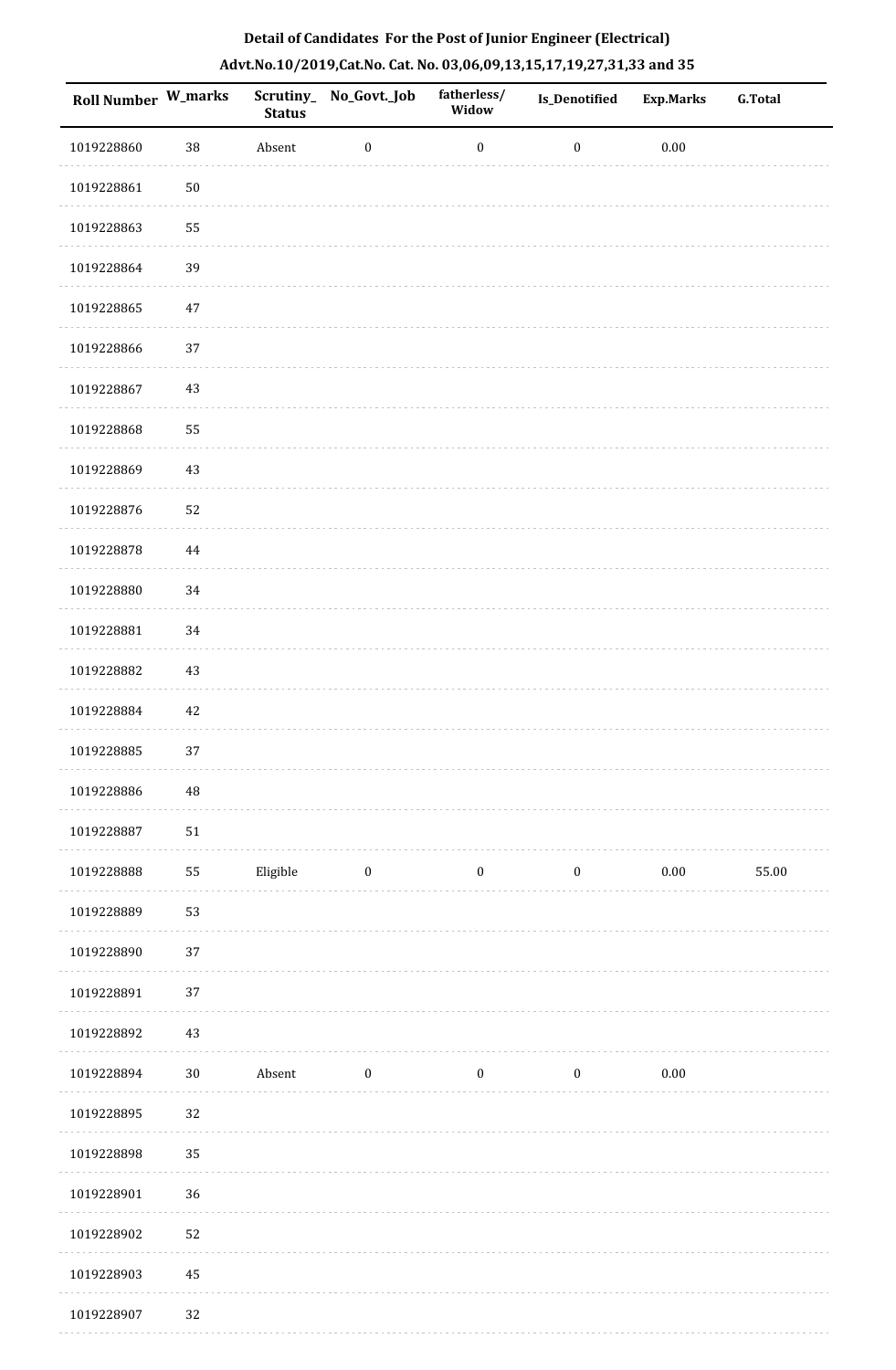| Roll Number W_marks |             | <b>Status</b> | Scrutiny_No_Govt._Job | fatherless/<br>Widow | Is_Denotified | <b>Exp.Marks</b> | <b>G.Total</b> |
|---------------------|-------------|---------------|-----------------------|----------------------|---------------|------------------|----------------|
| 1019228910          | $31\,$      |               |                       |                      |               |                  |                |
| 1019228912          | 31          |               |                       |                      |               |                  |                |
| 1019228913          | 36          |               |                       |                      |               |                  |                |
| 1019228916          | $42\,$      |               |                       |                      |               |                  |                |
| 1019228918          | $40\,$      |               |                       |                      |               |                  |                |
| 1019228919          | 25          |               |                       |                      |               |                  |                |
| 1019228921          | 49          |               |                       |                      |               |                  |                |
| 1019228922          | $37\,$      |               |                       |                      |               |                  |                |
| 1019228925          | $\bf 44$    |               |                       |                      |               |                  |                |
| 1019228926          | 37          |               |                       |                      |               |                  |                |
| 1019228927          | 33          |               |                       |                      |               |                  |                |
| 1019228928          | 45          |               |                       |                      |               |                  |                |
| 1019228929          | $\bf 44$    |               |                       |                      |               |                  |                |
| 1019228930          | $47\,$      |               |                       |                      |               |                  |                |
| 1019228931          | REJECTED    |               |                       |                      |               |                  | $0.00\,$       |
| 1019228933          | $31\,$      |               |                       |                      |               |                  |                |
| 1019228935          | $24\,$      |               |                       |                      |               |                  |                |
| 1019228937          | 31          |               |                       |                      |               |                  |                |
| 1019228939          | 43          |               |                       |                      |               |                  |                |
| 1019228941          | 57          |               |                       |                      |               |                  |                |
| 1019228942          |             | Not Eligible  |                       |                      |               |                  |                |
| 1019228944          | $\sqrt{46}$ |               |                       |                      |               |                  |                |
| 1019228945          | 38          |               |                       |                      |               |                  |                |
| 1019228946          | 45          |               |                       |                      |               |                  |                |
| 1019228947          | $47\,$      |               |                       |                      |               |                  |                |
| 1019228948          | $30\,$      |               |                       |                      |               |                  |                |
| 1019228949          | 33          |               |                       |                      |               |                  |                |
| 1019228951          | 29          |               |                       |                      |               |                  |                |
| 1019228952          | $37\,$      |               |                       |                      |               |                  |                |
| 1019228954          | 34          |               |                       |                      |               |                  |                |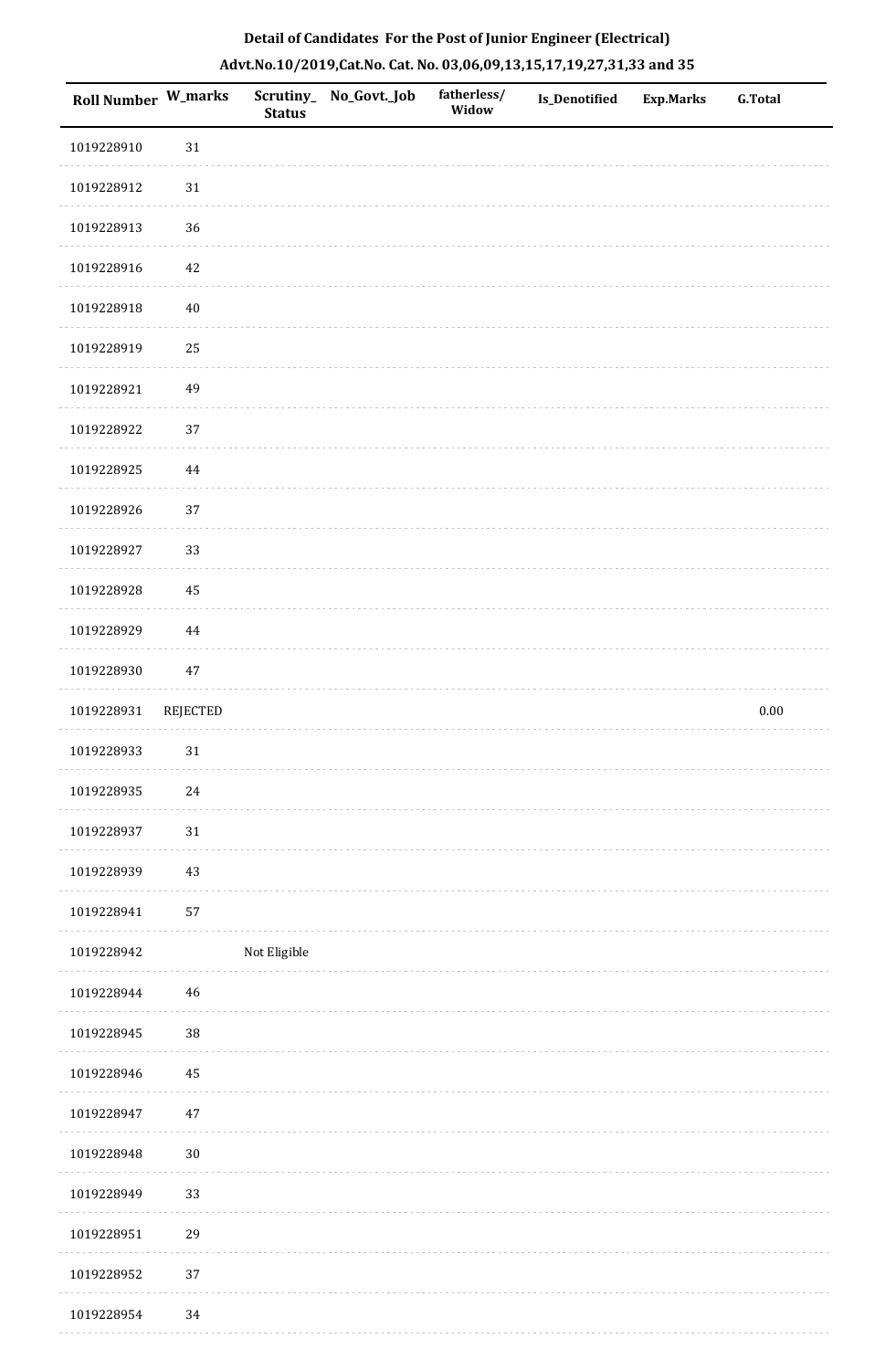| Roll Number W_marks |        | <b>Status</b> | Scrutiny_ No_Govt._Job | fatherless/<br>Widow | Is_Denotified    | <b>Exp.Marks</b> | <b>G.Total</b> |
|---------------------|--------|---------------|------------------------|----------------------|------------------|------------------|----------------|
| 1019228955          | 23     |               |                        |                      |                  |                  |                |
| 1019228958          | 32     |               |                        |                      |                  |                  |                |
| 1019228960          | 42     |               |                        |                      |                  |                  |                |
| 1019228962          | $38\,$ |               |                        |                      |                  |                  |                |
| 1019228963          | 32     |               |                        |                      |                  |                  |                |
| 1019228965          | 34     |               |                        |                      |                  |                  |                |
| 1019228966          | $40\,$ |               |                        |                      |                  |                  |                |
| 1019228967          | $11\,$ |               |                        |                      |                  |                  |                |
| 1019228968          | 43     |               |                        |                      |                  |                  |                |
| 1019228969          | 32     |               |                        |                      |                  |                  |                |
| 1019228970          | $40\,$ | Eligible      | $\bf{0}$               | $\boldsymbol{0}$     | $\boldsymbol{0}$ | 0.00             | 40.00          |
| 1019228971          | $30\,$ |               |                        |                      |                  |                  |                |
| 1019228972          | $40\,$ |               |                        |                      |                  |                  |                |
| 1019228973          | 44     |               |                        |                      |                  |                  |                |
| 1019228976          | $41\,$ |               |                        |                      |                  |                  |                |
| 1019228977          | 35     |               |                        |                      |                  |                  |                |
| 1019228978          | 46     |               |                        |                      |                  |                  |                |
| 1019228979          | 36     |               |                        |                      |                  |                  |                |
| 1019228981          | 35     |               |                        |                      |                  |                  |                |
| 1019228982          | 32     |               |                        |                      |                  |                  |                |
| 1019228983          | 43     |               |                        |                      |                  |                  |                |
| 1019228984          | 56     |               |                        |                      |                  |                  |                |
| 1019228985          | 31     |               |                        |                      |                  |                  |                |
| 1019228986          | 46     |               |                        |                      |                  |                  |                |
| 1019228987          | 33     |               |                        |                      |                  |                  |                |
| 1019228988          | 39     |               |                        |                      |                  |                  |                |
| 1019228989          | 56     |               |                        |                      |                  |                  |                |
| 1019228990          | $40\,$ |               |                        |                      |                  |                  |                |
| 1019228994          | 32     |               |                        |                      |                  |                  |                |
| 1019228996          | $36\,$ |               |                        |                      |                  |                  |                |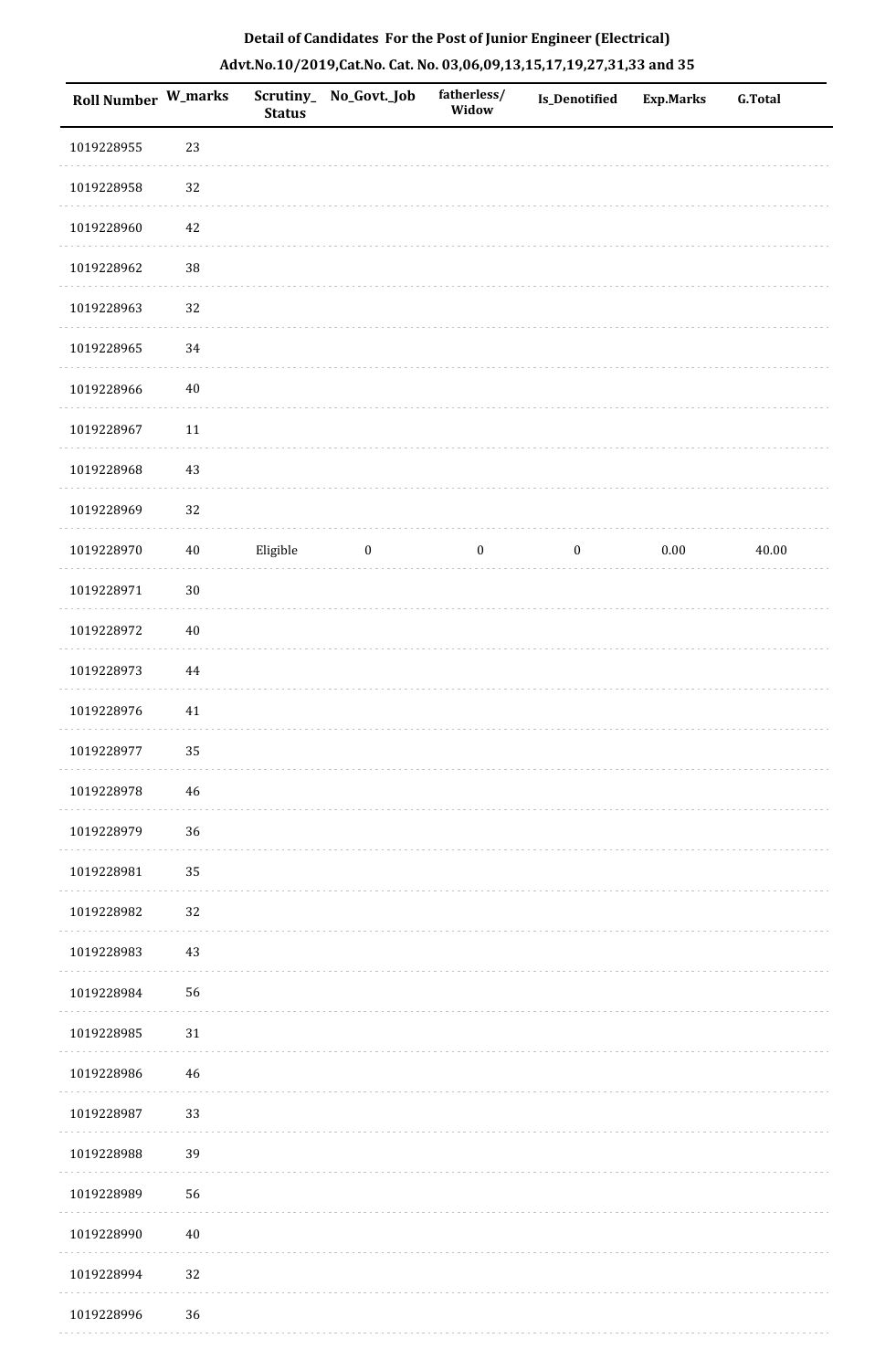| <b>Roll Number W_marks</b> |        | <b>Status</b> | Scrutiny_No_Govt._Job | fatherless/<br>Widow | Is_Denotified    | <b>Exp.Marks</b> | G.Total |
|----------------------------|--------|---------------|-----------------------|----------------------|------------------|------------------|---------|
| 1019228999                 | 33     |               |                       |                      |                  |                  |         |
| 1019229001                 | 22     |               |                       |                      |                  |                  |         |
| 1019229002                 | $24\,$ |               |                       |                      |                  |                  |         |
| 1019229003                 | 61     | Eligible      | $\boldsymbol{0}$      | $\boldsymbol{0}$     | $\boldsymbol{0}$ | $0.00\,$         | 61.00   |
| 1019229008                 | 39     |               |                       |                      |                  |                  |         |
| 1019229010                 | 33     |               |                       |                      |                  |                  |         |
| 1019229012                 | 42     |               |                       |                      |                  |                  |         |
| 1019229015                 | 60     |               |                       |                      |                  |                  |         |
| 1019229016                 | 33     |               |                       |                      |                  |                  |         |
| 1019229018                 | 52     | Eligible      | $\boldsymbol{0}$      | $\boldsymbol{0}$     | $\boldsymbol{0}$ | $0.00\,$         | 52.00   |
| 1019229019                 | 36     |               |                       |                      |                  |                  |         |
| 1019229022                 | 32     |               |                       |                      |                  |                  |         |
| 1019229023                 | $38\,$ |               |                       |                      |                  |                  |         |
| 1019229025                 | 54     |               |                       |                      |                  |                  |         |
| 1019229026                 | $38\,$ |               |                       |                      |                  |                  |         |
| 1019229027                 | $28\,$ |               |                       |                      |                  |                  |         |
| 1019229030                 | 55     |               |                       |                      |                  |                  |         |
| 1019229031                 | 47     | Eligible      | $\mathbf{5}$          | $\boldsymbol{0}$     | $\boldsymbol{0}$ | $0.00\,$         | 52.00   |
| 1019229032                 | 52     |               |                       |                      |                  |                  |         |
| 1019229037                 | 36     |               |                       |                      |                  |                  |         |
| 1019229038                 | 33     |               |                       |                      |                  |                  |         |
| 1019229041                 | 43     |               |                       |                      |                  |                  |         |
| 1019229043                 | 39     |               |                       |                      |                  |                  |         |
| 1019229046                 | 68     | Eligible      | $\bf{0}$              | $\boldsymbol{0}$     | $\boldsymbol{0}$ | $0.00\,$         | 68.00   |
| 1019229047                 | $30\,$ |               |                       |                      |                  |                  |         |
| 1019229050                 | 31     |               |                       |                      |                  |                  |         |
| 1019229051                 | 49     |               |                       |                      |                  |                  |         |
| 1019229052                 | $50\,$ |               |                       |                      |                  |                  |         |
| 1019229053                 | $38\,$ |               |                       |                      |                  |                  |         |
| 1019229054                 | 26     |               |                       |                      |                  |                  |         |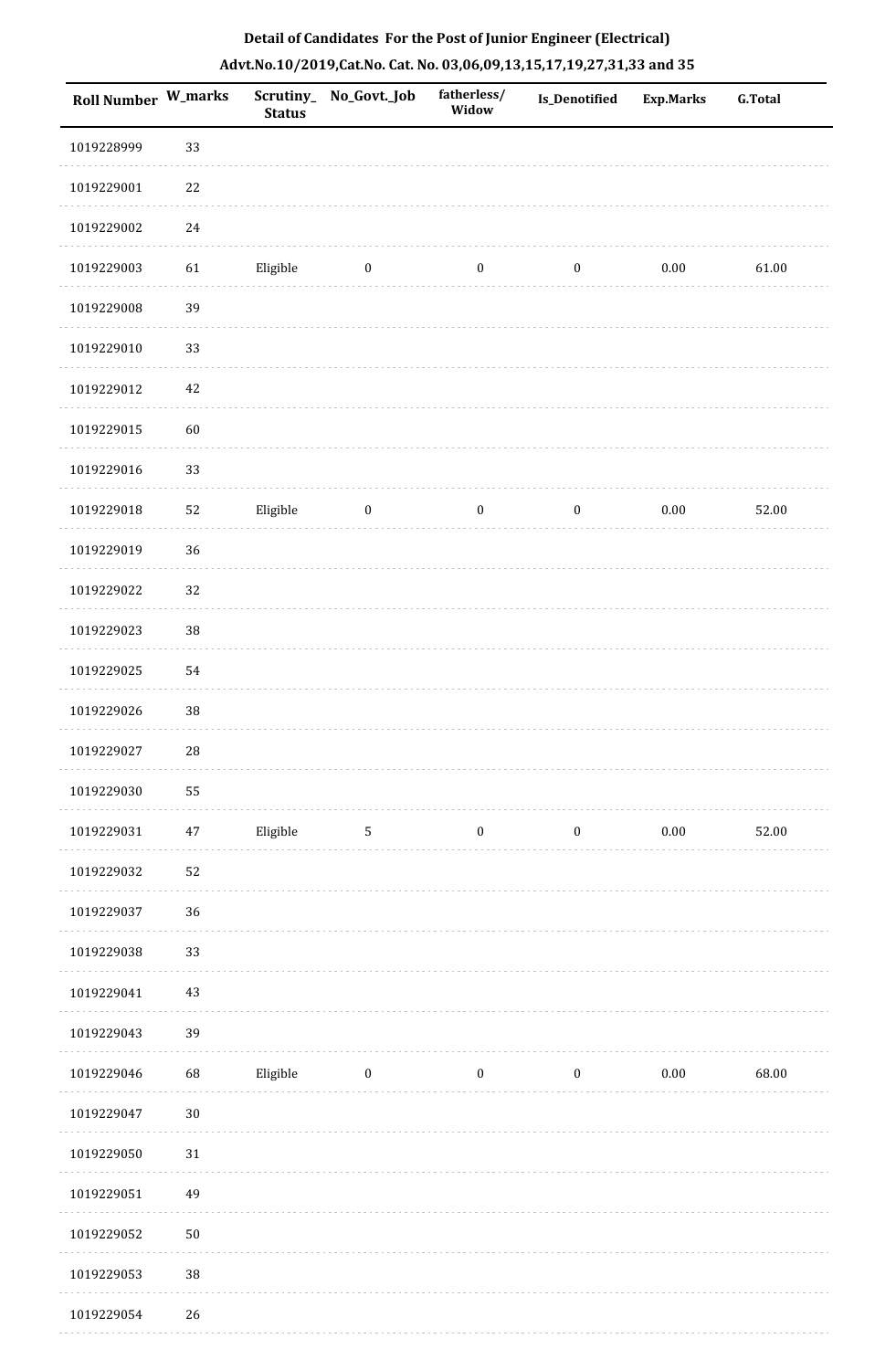| Roll Number W_marks |        | <b>Status</b> | Scrutiny_No_Govt._Job | fatherless/<br>Widow | Is_Denotified    | <b>Exp.Marks</b> | <b>G.Total</b> |
|---------------------|--------|---------------|-----------------------|----------------------|------------------|------------------|----------------|
| 1019229055          | 39     |               |                       |                      |                  |                  |                |
| 1019229056          | 32     |               |                       |                      |                  |                  |                |
| 1019229057          | $31\,$ |               |                       |                      |                  |                  |                |
| 1019229059          | 50     |               |                       |                      |                  |                  |                |
| 1019229061          | $43\,$ |               |                       |                      |                  |                  |                |
| 1019229063          | 25     |               |                       |                      |                  |                  |                |
| 1019229065          | 54     |               |                       |                      |                  |                  |                |
| 1019229066          | 33     |               |                       |                      |                  |                  |                |
| 1019229067          | 14     |               |                       |                      |                  |                  |                |
| 1019229071          | 46     | Eligible      | 5                     | $\boldsymbol{0}$     | $\boldsymbol{0}$ | 0.00             | 51.00          |
| 1019229072          | 39     |               |                       |                      |                  |                  |                |
| 1019229073          | 39     |               |                       |                      |                  |                  |                |
| 1019229074          | 42     |               |                       |                      |                  |                  |                |
| 1019229075          | 49     |               |                       |                      |                  |                  |                |
| 1019229076          | 39     |               |                       |                      |                  |                  |                |
| 1019229078          | 47     | Absent        | $\boldsymbol{0}$      | $\boldsymbol{0}$     | $\boldsymbol{0}$ | $0.00\,$         |                |
| 1019229080          | 53     | Eligible      | $\boldsymbol{0}$      | $\boldsymbol{0}$     | $\boldsymbol{0}$ | $0.00\,$         | 53.00          |
| 1019229083          | $46\,$ |               |                       |                      |                  |                  |                |
| 1019229084          | 46     |               |                       |                      |                  |                  |                |
| 1019229085          | 49     |               |                       |                      |                  |                  |                |
| 1019229086          | $41\,$ |               |                       |                      |                  |                  |                |
| 1019229087          | 29     |               |                       |                      |                  |                  |                |
| 1019229088          | 42     |               |                       |                      |                  |                  |                |
| 1019229090          | $47\,$ |               |                       |                      |                  |                  |                |
| 1019229092          | 26     |               |                       |                      |                  |                  |                |
| 1019229093          | 42     |               |                       |                      |                  |                  |                |
| 1019229094          | 35     |               |                       |                      |                  |                  |                |
| 1019229095          | 36     |               |                       |                      |                  |                  |                |
| 1019229096          | 59     |               |                       |                      |                  |                  |                |
| 1019229097          | 45     |               |                       |                      |                  |                  |                |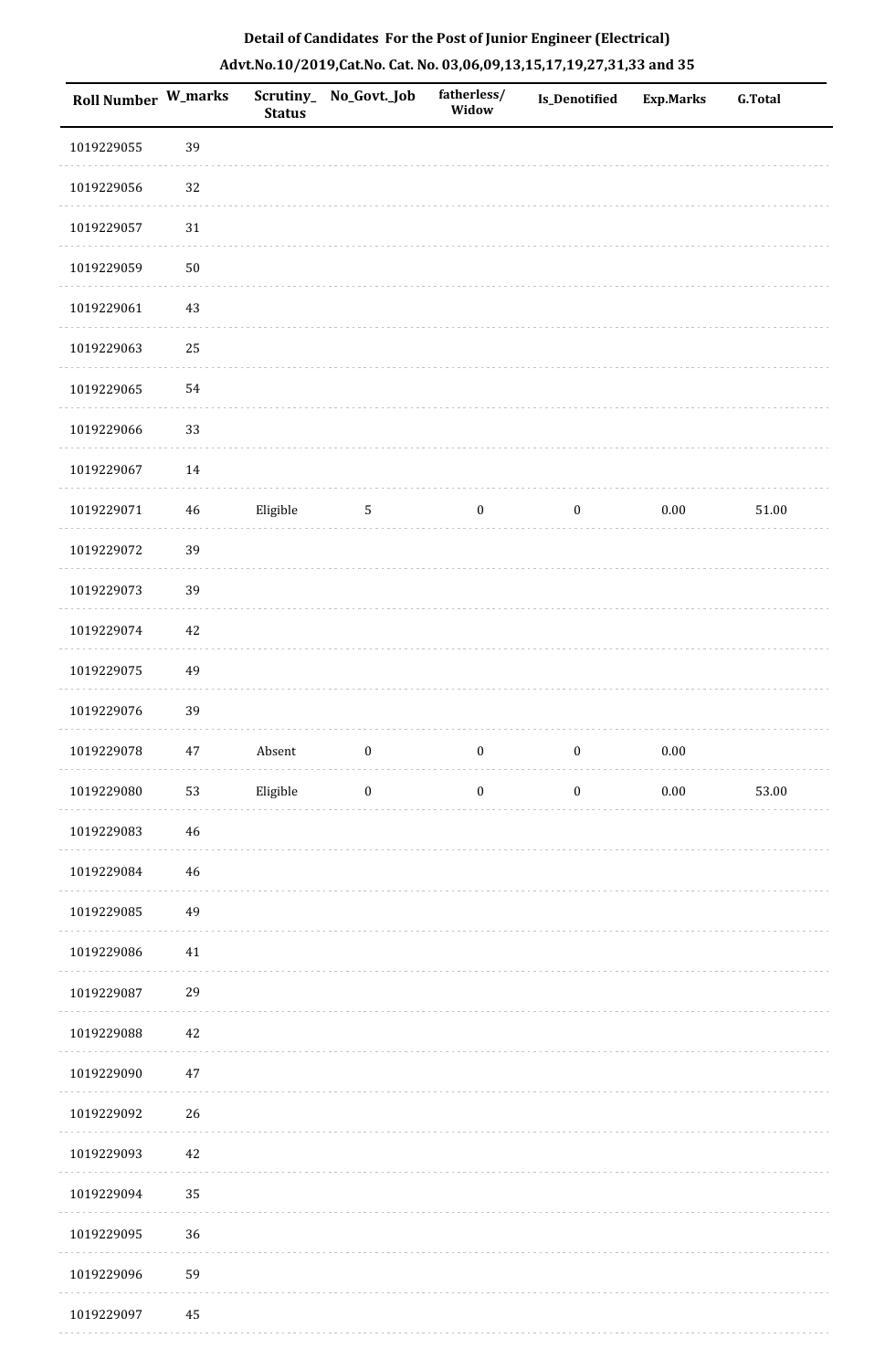| <b>Roll Number W_marks</b> |            | <b>Status</b> | Scrutiny_No_Govt._Job | fatherless/<br>Widow | Is_Denotified    | <b>Exp.Marks</b> | <b>G.Total</b> |
|----------------------------|------------|---------------|-----------------------|----------------------|------------------|------------------|----------------|
| 1019229101                 | 45         |               |                       |                      |                  |                  |                |
| 1019229102                 | $41\,$     |               |                       |                      |                  |                  |                |
| 1019229104                 | 39         |               |                       |                      |                  |                  |                |
| 1019229105                 | 51         |               |                       |                      |                  |                  |                |
| 1019229106                 | 67         | Eligible      | $\sqrt{5}$            | $\boldsymbol{0}$     | $\boldsymbol{0}$ | 0.00             | 72.00          |
| 1019229107                 | $38\,$     |               |                       |                      |                  |                  |                |
| 1019229108                 | 36         |               |                       |                      |                  |                  |                |
| 1019229110                 | 51         |               |                       |                      |                  |                  |                |
| 1019229112                 | $41\,$     |               |                       |                      |                  |                  |                |
| 1019229113                 | 42         |               |                       |                      |                  |                  |                |
| 1019229114                 | 39         |               |                       |                      |                  |                  |                |
| 1019229116                 | $26\,$     |               |                       |                      |                  |                  |                |
| 1019229118                 | 37         |               |                       |                      |                  |                  |                |
| 1019229119                 | 53         |               |                       |                      |                  |                  |                |
| 1019229120                 | 32         |               |                       |                      |                  |                  |                |
| 1019229121                 | 38         |               |                       |                      |                  |                  |                |
| 1019229122                 | ${\bf 50}$ |               |                       |                      |                  |                  |                |
| 1019229125                 | $20\,$     |               |                       |                      |                  |                  |                |
| 1019229126                 | 33         | Eligible      | $\boldsymbol{0}$      | $\boldsymbol{0}$     | $\boldsymbol{0}$ | $0.00\,$         | 33.00          |
| 1019229127                 | 47         |               |                       |                      |                  |                  |                |
| 1019229132                 | 57         | Eligible      | $\boldsymbol{0}$      | $\boldsymbol{0}$     | $\boldsymbol{0}$ | 0.00             | 57.00          |
| 1019229134                 | 42         |               |                       |                      |                  |                  |                |
| 1019229135                 | 43         |               |                       |                      |                  |                  |                |
| 1019229136                 | $38\,$     |               |                       |                      |                  |                  |                |
| 1019229137                 | 42         |               |                       |                      |                  |                  |                |
| 1019229139                 | 36         |               |                       |                      |                  |                  |                |
| 1019229141                 | 56         | Eligible      | $5\phantom{.0}$       | $\bf{0}$             | $\bf{0}$         | 0.00             | 61.00          |
| 1019229142                 | 57         |               |                       |                      |                  |                  |                |
| 1019229143                 | 34         |               |                       |                      |                  |                  |                |
| 1019229144                 | 41         |               |                       |                      |                  |                  |                |

1019229144 41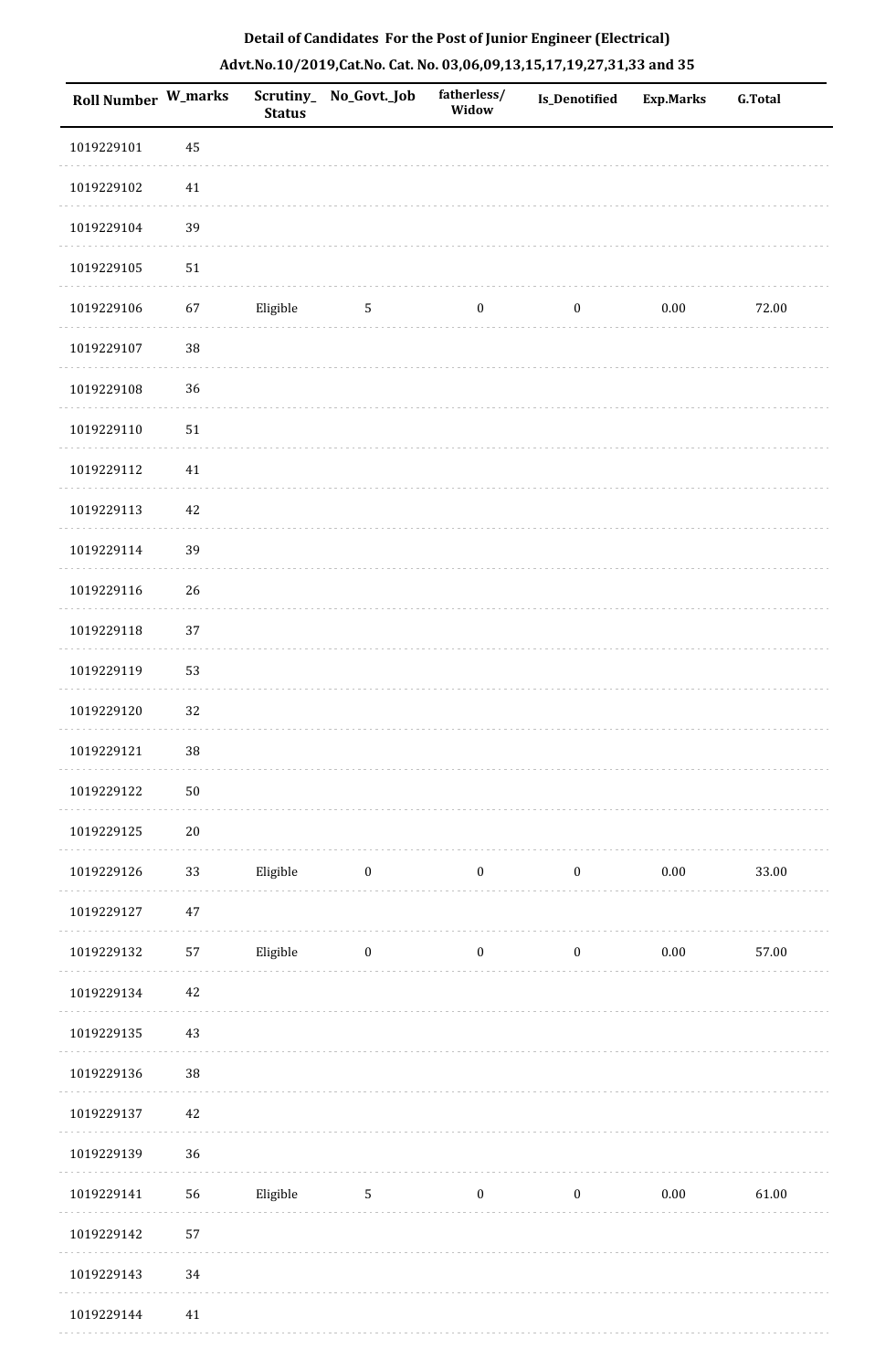| <b>Roll Number W_marks</b> |          | <b>Status</b> | Scrutiny_ No_Govt._Job | fatherless/<br>Widow | <b>Is_Denotified</b> | <b>Exp.Marks</b> | <b>G.Total</b> |
|----------------------------|----------|---------------|------------------------|----------------------|----------------------|------------------|----------------|
| 1019229146                 | 34       |               |                        |                      |                      |                  |                |
| 1019229148                 | $50\,$   |               |                        |                      |                      |                  |                |
| 1019229149                 | 55       |               |                        |                      |                      |                  |                |
| 1019229150                 | $\bf 44$ |               |                        |                      |                      |                  |                |
| 1019229151                 | 44       |               |                        |                      |                      |                  |                |
| 1019229152                 | 28       |               |                        |                      |                      |                  |                |
| 1019229153                 | $47\,$   |               |                        |                      |                      |                  |                |
| 1019229157                 | 37       |               |                        |                      |                      |                  |                |
| 1019229160                 | 67       | Eligible      | $\bf{0}$               | $\boldsymbol{0}$     | $\boldsymbol{0}$     | $0.00\,$         | 67.00          |
| 1019229163                 | 48       |               |                        |                      |                      |                  |                |
| 1019229164                 | 41       |               |                        |                      |                      |                  |                |
| 1019229165                 | 35       |               |                        |                      |                      |                  |                |
| 1019229166                 | 32       |               |                        |                      |                      |                  |                |
| 1019229168                 | 49       |               |                        |                      |                      |                  |                |
| 1019229169                 | 46       |               |                        |                      |                      |                  |                |
| 1019229170                 | 35       |               |                        |                      |                      |                  |                |
| 1019229171                 | $27\,$   |               |                        |                      |                      |                  |                |
| 1019229173                 | 33       |               |                        |                      |                      |                  |                |
| 1019229175                 | $41\,$   |               |                        |                      |                      |                  |                |
| 1019229176                 | 45       |               |                        |                      |                      |                  |                |
| 1019229177                 | $41\,$   |               |                        |                      |                      |                  |                |
| 1019229178                 | $51\,$   |               |                        |                      |                      |                  |                |
| 1019229179                 | $\rm 48$ |               |                        |                      |                      |                  |                |
| 1019229180                 | 38       |               |                        |                      |                      |                  |                |
| 1019229181                 | 37       |               |                        |                      |                      |                  |                |
| 1019229185                 | 31       |               |                        |                      |                      |                  |                |
| 1019229186                 | 45       |               |                        |                      |                      |                  |                |
| 1019229189                 | 29       |               |                        |                      |                      |                  |                |
| 1019229191                 | 62       | Eligible      | $\boldsymbol{0}$       | $\boldsymbol{0}$     | $\boldsymbol{0}$     | $0.00\,$         | 62.00          |
| 1019229192                 | $50\,$   |               |                        |                      |                      |                  |                |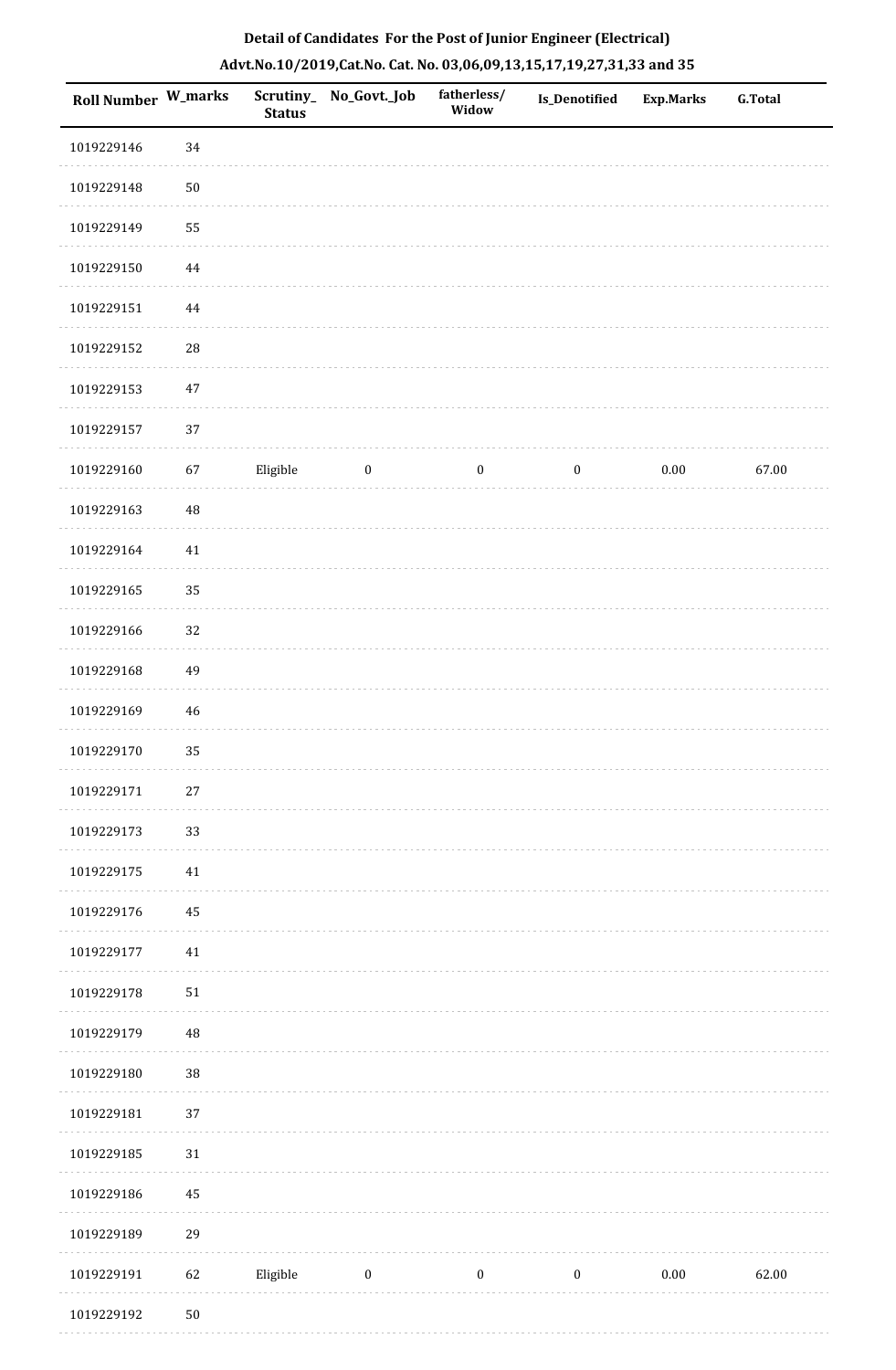| Roll Number W_marks |        | Scrutiny_<br><b>Status</b> | No_Govt._Job | fatherless/<br>Widow | Is_Denotified    | <b>Exp.Marks</b> | <b>G.Total</b> |
|---------------------|--------|----------------------------|--------------|----------------------|------------------|------------------|----------------|
| 1019229194          | $30\,$ |                            |              |                      |                  |                  |                |
| 1019229197          | 37     |                            |              |                      |                  |                  |                |
| 1019229199          | 42     |                            |              |                      |                  |                  |                |
| 1019229201          | $30\,$ |                            |              |                      |                  |                  |                |
| 1019229202          | $50\,$ |                            |              |                      |                  |                  |                |
| 1019229203          | 53     |                            |              |                      |                  |                  |                |
| 1019229204          | 62     | Eligible                   | $\bf{0}$     | $\boldsymbol{0}$     | $\boldsymbol{0}$ | 0.00             | 62.00          |
| 1019229205          | $38\,$ |                            |              |                      |                  |                  |                |
| 1019229206          | 38     |                            |              |                      |                  |                  |                |
| 1019229207          | 39     |                            |              |                      |                  |                  |                |
| 1019229208          | 33     |                            |              |                      |                  |                  |                |
| 1019229209          | 43     |                            |              |                      |                  |                  |                |
| 1019229210          | 46     |                            |              |                      |                  |                  |                |
| 1019229211          | $40\,$ |                            |              |                      |                  |                  |                |
| 1019229213          | $40\,$ |                            |              |                      |                  |                  |                |
| 1019229214          | 43     |                            |              |                      |                  |                  |                |
| 1019229215          | 45     |                            |              |                      |                  |                  |                |
| 1019229216          | $38\,$ |                            |              |                      |                  |                  |                |
| 1019229219          | 43     |                            |              |                      |                  |                  |                |
| 1019229220          | 51     |                            |              |                      |                  |                  |                |
| 1019229221          | 40     |                            |              |                      |                  |                  |                |
| 1019229222          | 41     |                            |              |                      |                  |                  |                |
| 1019229223          | 53     |                            |              |                      |                  |                  |                |
| 1019229224          | 51     |                            |              |                      |                  |                  |                |
| 1019229225          | 44     |                            |              |                      |                  |                  |                |
| 1019229226          | 42     |                            |              |                      |                  |                  |                |
| 1019229231          | 52     |                            |              |                      |                  |                  |                |
| 1019229232          | 35     |                            |              |                      |                  |                  |                |
| 1019229233          | 47     |                            |              |                      |                  |                  |                |
| 1019229234          | 45     |                            |              |                      |                  |                  |                |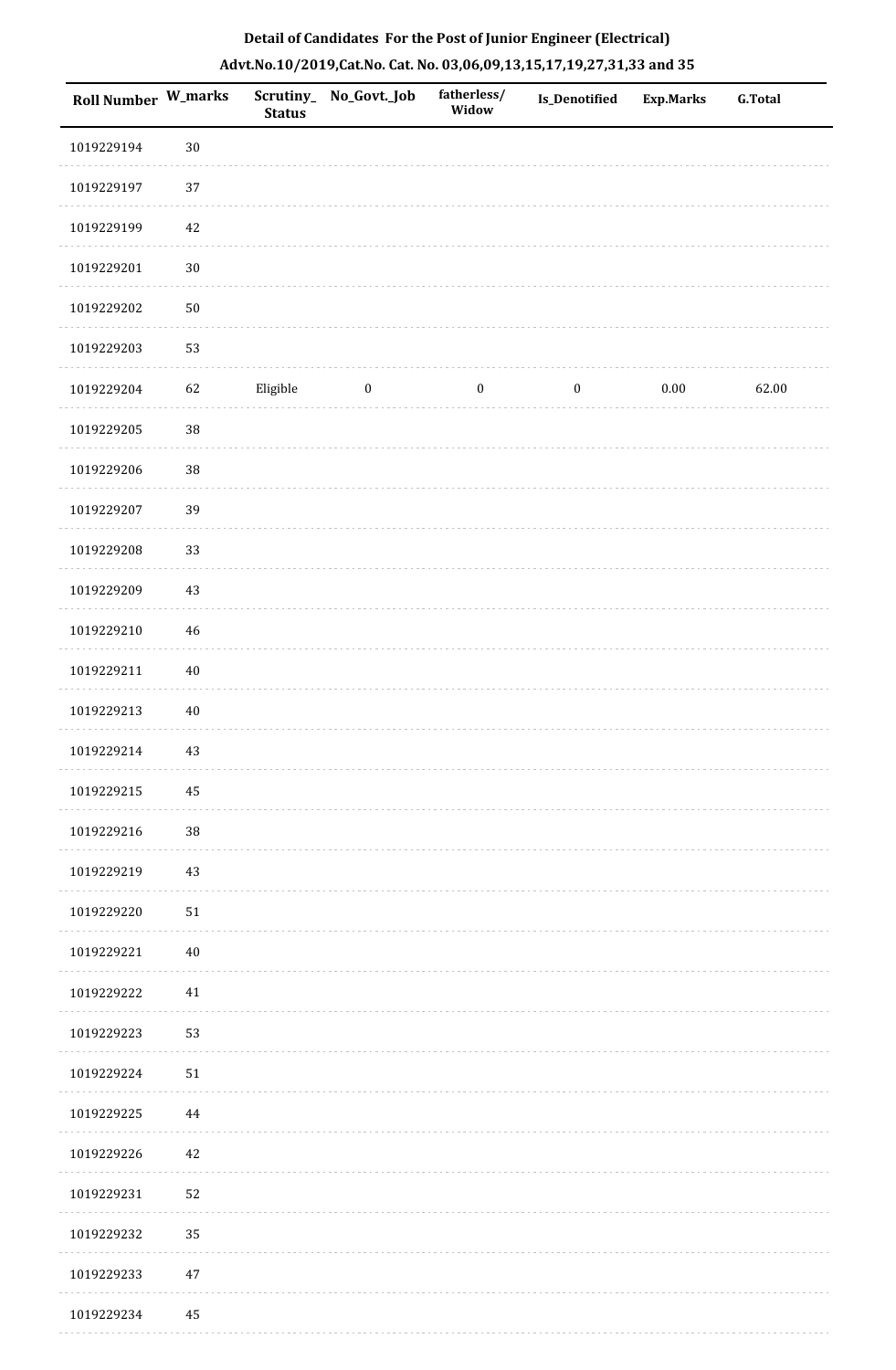| Roll Number W_marks |                 | <b>Status</b> | Scrutiny_No_Govt._Job | fatherless/<br>Widow | Is_Denotified    | <b>Exp.Marks</b> | <b>G.Total</b> |
|---------------------|-----------------|---------------|-----------------------|----------------------|------------------|------------------|----------------|
| 1019229235          | 58              | Absent        | $\boldsymbol{0}$      | $\boldsymbol{0}$     | $\boldsymbol{0}$ | $0.00\,$         |                |
| 1019229236          | $27\,$          |               |                       |                      |                  |                  |                |
| 1019229238          | 36              |               |                       |                      |                  |                  |                |
| 1019229239          | 28              |               |                       |                      |                  |                  |                |
| 1019229240          | 43              |               |                       |                      |                  |                  |                |
| 1019229241          | 42              |               |                       |                      |                  |                  |                |
| 1019229242          | $38\,$          |               |                       |                      |                  |                  |                |
| 1019229245          | 36              |               |                       |                      |                  |                  |                |
| 1019229246          | 37              |               |                       |                      |                  |                  |                |
| 1019229247          | 42              |               |                       |                      |                  |                  |                |
| 1019229248          | 46              |               |                       |                      |                  |                  |                |
| 1019229249          | $40\,$          |               |                       |                      |                  |                  |                |
| 1019229250          | 61              | Eligible      | $\boldsymbol{0}$      | $\boldsymbol{0}$     | $\boldsymbol{0}$ | $0.00\,$         | 61.00          |
| 1019229251          | 34              |               |                       |                      |                  |                  |                |
| 1019229252          | 46              |               |                       |                      |                  |                  |                |
| 1019229255          | $47\,$          |               |                       |                      |                  |                  |                |
| 1019229256          | 22              |               |                       |                      |                  |                  |                |
| 1019229257          | 45              |               |                       |                      |                  |                  |                |
| 1019229259          | 39              |               |                       |                      |                  |                  |                |
| 1019229260          | 45              |               |                       |                      |                  |                  |                |
| 1019229261          | $31\,$          |               |                       |                      |                  |                  |                |
| 1019229262          | 57              |               |                       |                      |                  |                  |                |
| 1019229265          | 54              |               |                       |                      |                  |                  |                |
| 1019229266          | 43              |               |                       |                      |                  |                  |                |
| 1019229267          | 46              |               |                       |                      |                  |                  |                |
| 1019229270          | 33              |               |                       |                      |                  |                  |                |
| 1019229272          | 29              |               |                       |                      |                  |                  |                |
| 1019229273          | 51              |               |                       |                      |                  |                  |                |
| 1019229274          | <b>REJECTED</b> |               |                       |                      |                  |                  | $0.00\,$       |
| 1019229276          | 33              |               |                       |                      |                  |                  |                |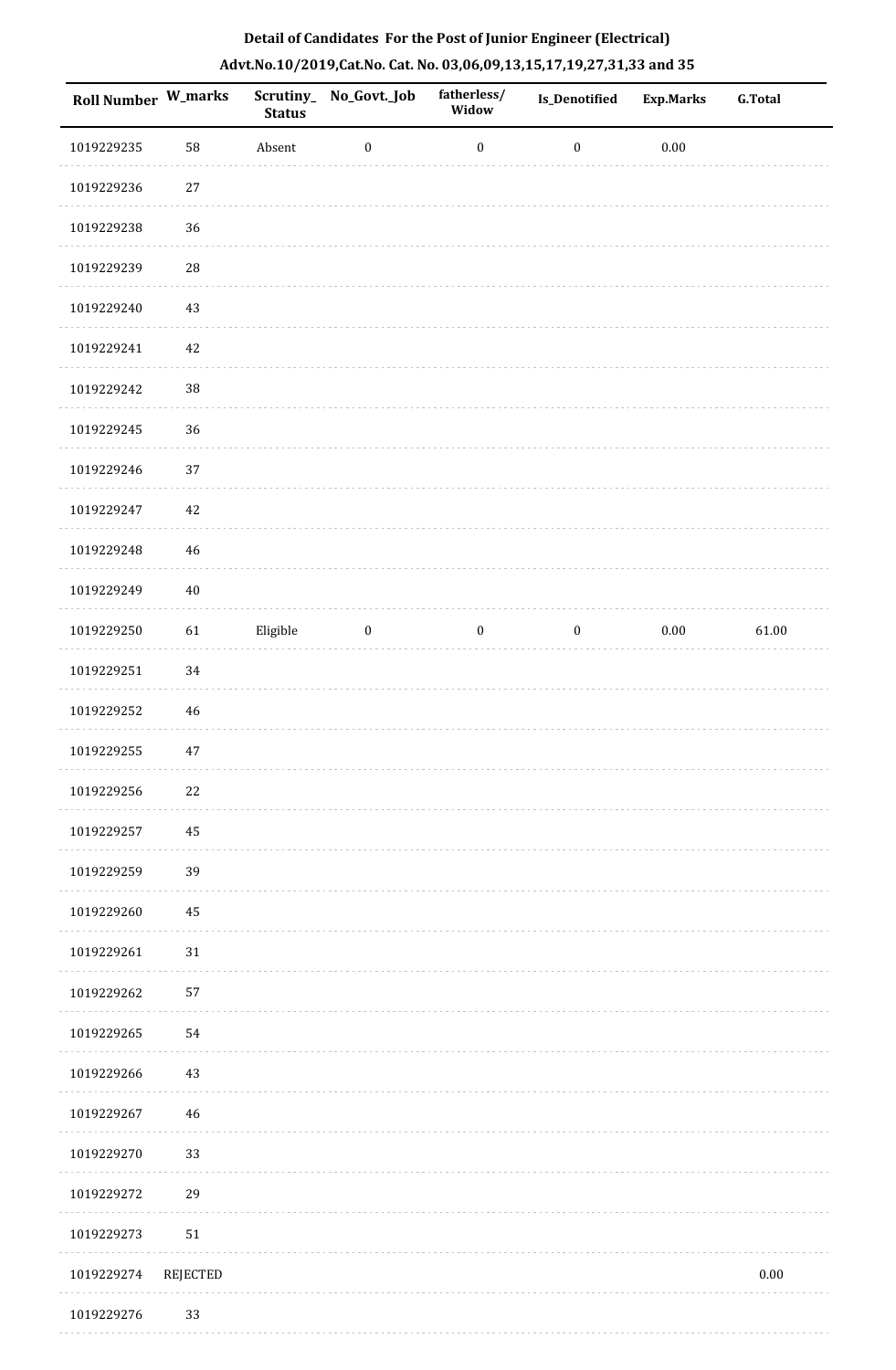| Roll Number W_marks |             | <b>Status</b> | Scrutiny_ No_Govt._Job | fatherless/<br>Widow | Is_Denotified | <b>Exp.Marks</b> | <b>G.Total</b> |
|---------------------|-------------|---------------|------------------------|----------------------|---------------|------------------|----------------|
| 1019229278          | 28          |               |                        |                      |               |                  |                |
| 1019229279          | 41          |               |                        |                      |               |                  |                |
| 1019229282          | 34          |               |                        |                      |               |                  |                |
| 1019229284          | 41          |               |                        |                      |               |                  |                |
| 1019229285          | $50\,$      |               |                        |                      |               |                  |                |
| 1019229286          | $38\,$      |               |                        |                      |               |                  |                |
| 1019229288          | 47          |               |                        |                      |               |                  |                |
| 1019229289          | 52          |               |                        |                      |               |                  |                |
| 1019229291          | $40\,$      |               |                        |                      |               |                  |                |
| 1019229295          | $38\,$      |               |                        |                      |               |                  |                |
| 1019229296          | 46          |               |                        |                      |               |                  |                |
| 1019229299          | 53          |               |                        |                      |               |                  |                |
| 1019229300          | $38\,$      |               |                        |                      |               |                  |                |
| 1019229301          | 37          |               |                        |                      |               |                  |                |
| 1019229302          | $38\,$      |               |                        |                      |               |                  |                |
| 1019229305          | 42          |               |                        |                      |               |                  |                |
| 1019229306          | $\bf 44$    |               |                        |                      |               |                  |                |
| 1019229307          | 53          |               |                        |                      |               |                  |                |
| 1019229310          | 33          |               |                        |                      |               |                  |                |
| 1019229313          | 53          |               |                        |                      |               |                  |                |
| 1019229320          | 38          |               |                        |                      |               |                  |                |
| 1019229321          | 35          |               |                        |                      |               |                  |                |
| 1019229323          | 34          |               |                        |                      |               |                  |                |
| 1019229324          | $38\,$      |               |                        |                      |               |                  |                |
| 1019229325          | 43          |               |                        |                      |               |                  |                |
| 1019229326          | $50\,$      |               |                        |                      |               |                  |                |
| 1019229327          | 62          | Eligible      | $\bf{0}$               | $\boldsymbol{0}$     | $\bf{0}$      | $0.00\,$         | 62.00          |
| 1019229328          | 38          |               |                        |                      |               |                  |                |
| 1019229329          | $32\,$      |               |                        |                      |               |                  |                |
| 1019229331          | $\sqrt{46}$ |               |                        |                      |               |                  |                |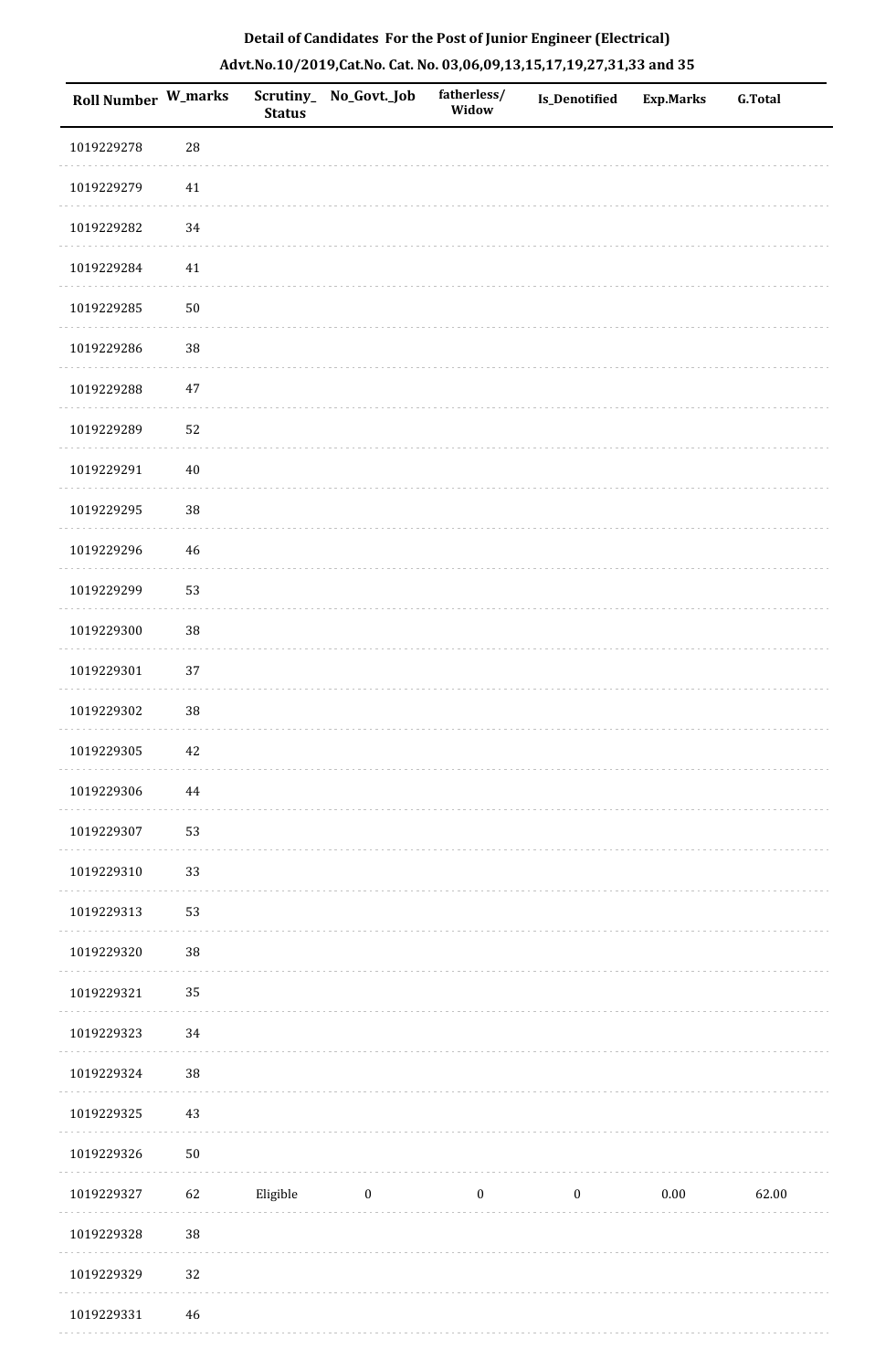| Roll Number W_marks |          | <b>Status</b> | Scrutiny_No_Govt._Job | fatherless/<br>Widow | Is_Denotified    | <b>Exp.Marks</b> | <b>G.Total</b> |
|---------------------|----------|---------------|-----------------------|----------------------|------------------|------------------|----------------|
| 1019229332          | 32       |               |                       |                      |                  |                  |                |
| 1019229334          | $\rm 48$ |               |                       |                      |                  |                  |                |
| 1019229335          | 37       |               |                       |                      |                  |                  |                |
| 1019229337          | $\bf 44$ |               |                       |                      |                  |                  |                |
| 1019229339          | 29       |               |                       |                      |                  |                  |                |
| 1019229341          | 29       |               |                       |                      |                  |                  |                |
| 1019229344          | 37       |               |                       |                      |                  |                  |                |
| 1019229348          | 45       |               |                       |                      |                  |                  |                |
| 1019229349          | 38       |               |                       |                      |                  |                  |                |
| 1019229350          | 24       |               |                       |                      |                  |                  |                |
| 1019229351          | 46       |               |                       |                      |                  |                  |                |
| 1019229352          | 49       | Eligible      | $\boldsymbol{0}$      | $\boldsymbol{0}$     | $\boldsymbol{0}$ | 0.00             | 49.00          |
| 1019229353          | 26       | Eligible      | $\boldsymbol{0}$      | $\boldsymbol{0}$     | $\boldsymbol{0}$ | $0.00\,$         | 26.00          |
| 1019229354          | 58       | Eligible      | $\boldsymbol{0}$      | $\boldsymbol{0}$     | $\boldsymbol{0}$ | $0.00\,$         | 58.00          |
| 1019229356          | 37       |               |                       |                      |                  |                  |                |
| 1019229357          | 40       |               |                       |                      |                  |                  |                |
| 1019229359          | $50\,$   |               |                       |                      |                  |                  |                |
| 1019229361          | 33       |               |                       |                      |                  |                  |                |
| 1019229363          | $30\,$   |               |                       |                      |                  |                  |                |
| 1019229367          | 49       |               |                       |                      |                  |                  |                |
| 1019229368          | $40\,$   |               |                       |                      |                  |                  |                |
| 1019229370          | 48       |               |                       |                      |                  |                  |                |
| 1019229371          | 33       |               |                       |                      |                  |                  |                |
| 1019229373          | 32       |               |                       |                      |                  |                  |                |
| 1019229375          | $43\,$   |               |                       |                      |                  |                  |                |
| 1019229377          | $47\,$   |               |                       |                      |                  |                  |                |
| 1019229378          | 41       |               |                       |                      |                  |                  |                |
| 1019229379          | 55       |               |                       |                      |                  |                  |                |
| 1019229380          | 32       |               |                       |                      |                  |                  |                |
| 1019229381          | 53       |               |                       |                      |                  |                  |                |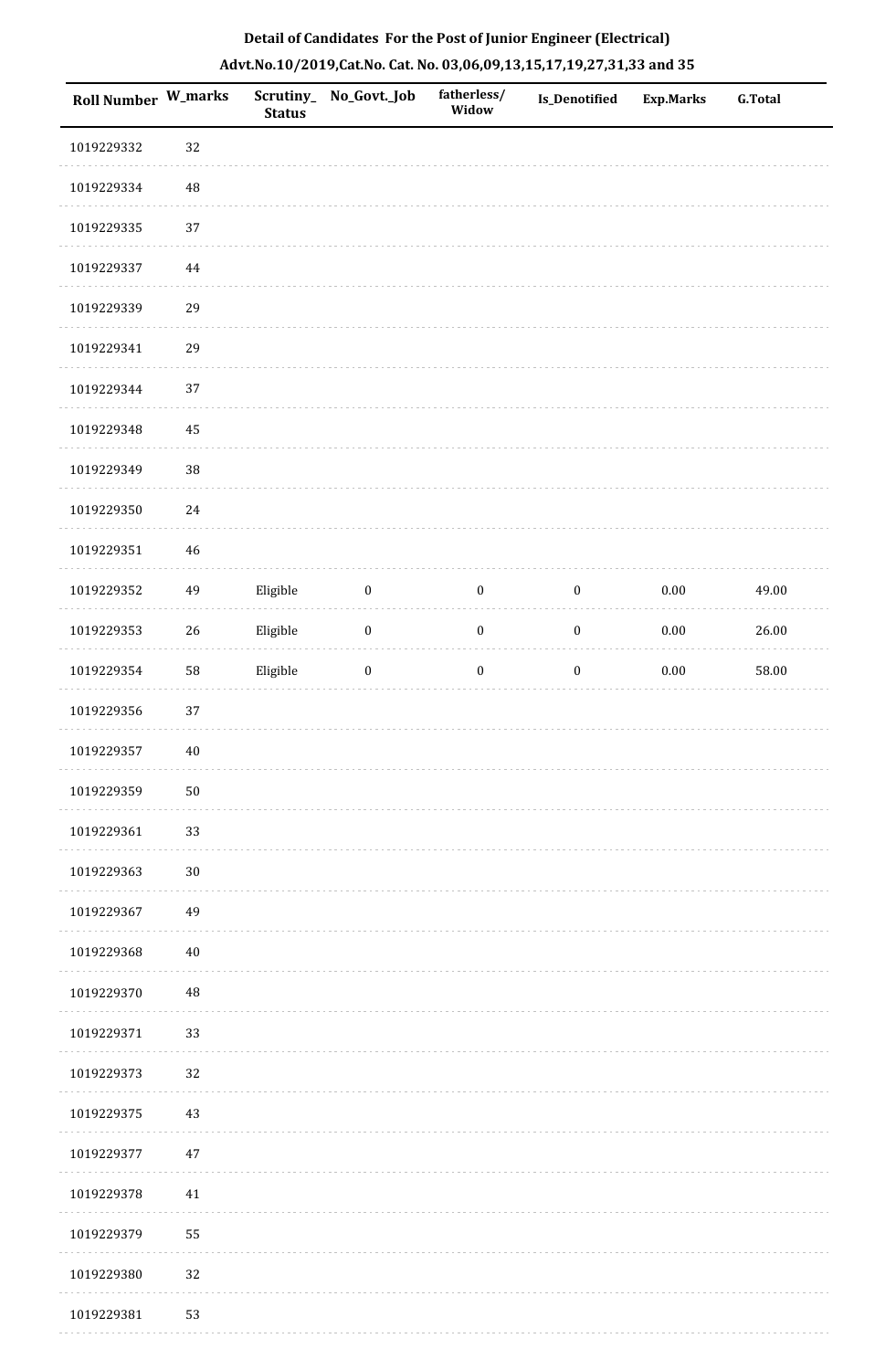|  | Detail of Candidates For the Post of Junior Engineer (Electrical)     |  |
|--|-----------------------------------------------------------------------|--|
|  | Advt.No.10/2019,Cat.No. Cat. No. 03,06,09,13,15,17,19,27,31,33 and 35 |  |

| Roll Number W_marks |             | <b>Status</b> | Scrutiny_ No_Govt._Job | fatherless/<br>Widow | <b>Is_Denotified</b> | <b>Exp.Marks</b> | <b>G.Total</b> |
|---------------------|-------------|---------------|------------------------|----------------------|----------------------|------------------|----------------|
| 1019229383          | REJECTED    |               |                        |                      |                      |                  | $0.00\,$       |
| 1019229386          | 42          |               |                        |                      |                      |                  |                |
| 1019229387          | 35          |               |                        |                      |                      |                  |                |
| 1019229392          | 36          |               |                        |                      |                      |                  |                |
| 1019229393          | ${\bf 28}$  |               |                        |                      |                      |                  |                |
| 1019229394          | $31\,$      |               |                        |                      |                      |                  |                |
| 1019229397          | $\sqrt{48}$ | Eligible      | $\boldsymbol{0}$       | $\boldsymbol{0}$     | $\boldsymbol{0}$     | $0.00\,$         | 48.00          |
| 1019229398          | 53          |               |                        |                      |                      |                  |                |
| 1019229401          | $31\,$      |               |                        |                      |                      |                  |                |
| 1019229406          | 54          |               |                        |                      |                      |                  |                |
| 1019229409          | 59          |               |                        |                      |                      |                  |                |
| 1019229410          | 43          |               |                        |                      |                      |                  |                |
| 1019229411          | 44          |               |                        |                      |                      |                  |                |
| 1019229412          | 26          |               |                        |                      |                      |                  |                |
| 1019229414          | 54          | Eligible      | $\boldsymbol{0}$       | $\boldsymbol{0}$     | $\boldsymbol{0}$     | $0.00\,$         | 54.00          |
| 1019229416          | 49          |               |                        |                      |                      |                  |                |
| 1019229417          | $42\,$      |               |                        |                      |                      |                  |                |
| 1019229419          | 45          |               |                        |                      |                      |                  |                |
| 1019229420          | 42          |               |                        |                      |                      |                  |                |
| 1019229421          | $31\,$      |               |                        |                      |                      |                  |                |
| 1019229423          | 49          |               |                        |                      |                      |                  |                |
| 1019229424          | 41          |               |                        |                      |                      |                  |                |
| 1019229428          | 59          | Absent        | $\bf{0}$               | $\boldsymbol{0}$     | $\boldsymbol{0}$     | $0.00\,$         |                |
| 1019229429          | $40\,$      |               |                        |                      |                      |                  |                |
| 1019229431          | $21\,$      |               |                        |                      |                      |                  |                |
| 1019229432          | 43          |               |                        |                      |                      |                  |                |
| 1019229434          | 54          |               |                        |                      |                      |                  |                |
| 1019229435          | 41          |               |                        |                      |                      |                  |                |
| 1019229438          | 37          |               |                        |                      |                      |                  |                |
| 1019229439          | 34          |               |                        |                      |                      |                  |                |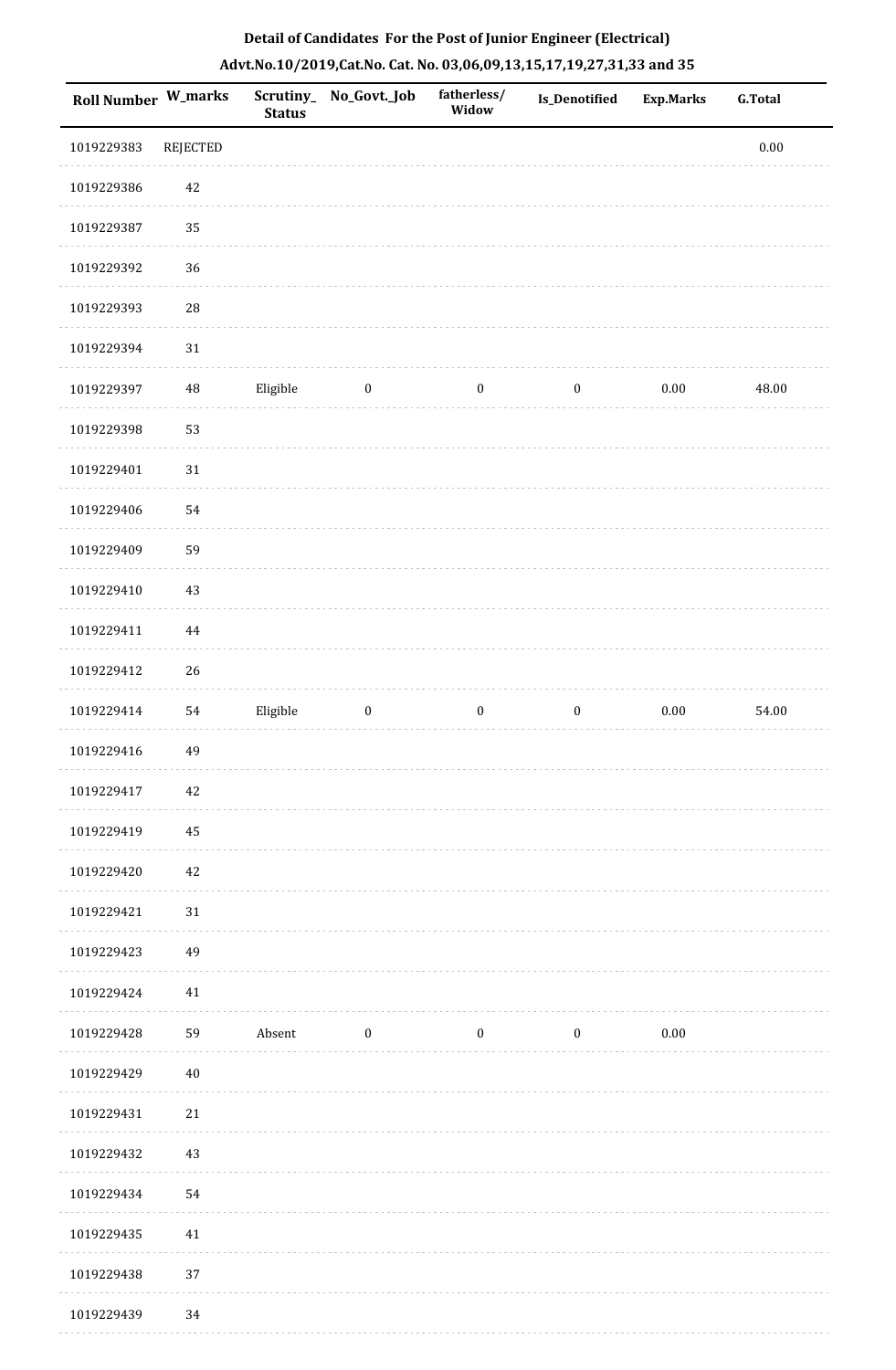| Roll Number W_marks |             | <b>Status</b> | Scrutiny_No_Govt._Job | fatherless/<br>Widow | Is_Denotified    | <b>Exp.Marks</b> | <b>G.Total</b> |
|---------------------|-------------|---------------|-----------------------|----------------------|------------------|------------------|----------------|
| 1019229441          | 36          |               |                       |                      |                  |                  |                |
| 1019229442          | $30\,$      |               |                       |                      |                  |                  |                |
| 1019229443          | 37          |               |                       |                      |                  |                  |                |
| 1019229446          | $41\,$      |               |                       |                      |                  |                  |                |
| 1019229449          | 33          |               |                       |                      |                  |                  |                |
| 1019229450          | 52          |               |                       |                      |                  |                  |                |
| 1019229451          | 24          |               |                       |                      |                  |                  |                |
| 1019229453          | 41          |               |                       |                      |                  |                  |                |
| 1019229455          | 43          |               |                       |                      |                  |                  |                |
| 1019229456          | 36          |               |                       |                      |                  |                  |                |
| 1019229457          | 35          |               |                       |                      |                  |                  |                |
| 1019229458          | $\rm 45$    | Absent        | $\boldsymbol{0}$      | $\boldsymbol{0}$     | $\boldsymbol{0}$ | $0.00\,$         |                |
| 1019229459          | $47\,$      |               |                       |                      |                  |                  |                |
| 1019229460          | 58          |               |                       |                      |                  |                  |                |
| 1019229461          | 35          |               |                       |                      |                  |                  |                |
| 1019229462          | 39          |               |                       |                      |                  |                  |                |
| 1019229463          | $\sqrt{46}$ |               |                       |                      |                  |                  |                |
| 1019229464          | ${\bf 51}$  | Eligible      | $\bf{0}$              | $\boldsymbol{0}$     | $\boldsymbol{0}$ | $0.00\,$         | 51.00          |
| 1019229465          | 54          |               |                       |                      |                  |                  |                |
| 1019229466          | 33          |               |                       |                      |                  |                  |                |
| 1019229468          | 52          |               |                       |                      |                  |                  |                |
| 1019229471          | 45          |               |                       |                      |                  |                  |                |
| 1019229473          | 43          |               |                       |                      |                  |                  |                |
| 1019229474          | 34          |               |                       |                      |                  |                  |                |
| 1019229477          | 36          |               |                       |                      |                  |                  |                |
| 1019229478          | $41\,$      |               |                       |                      |                  |                  |                |
| 1019229479          | $38\,$      |               |                       |                      |                  |                  |                |
| 1019229480          | 35          |               |                       |                      |                  |                  |                |
| 1019229481          | $31\,$      |               |                       |                      |                  |                  |                |
| 1019229482          | 37          |               |                       |                      |                  |                  |                |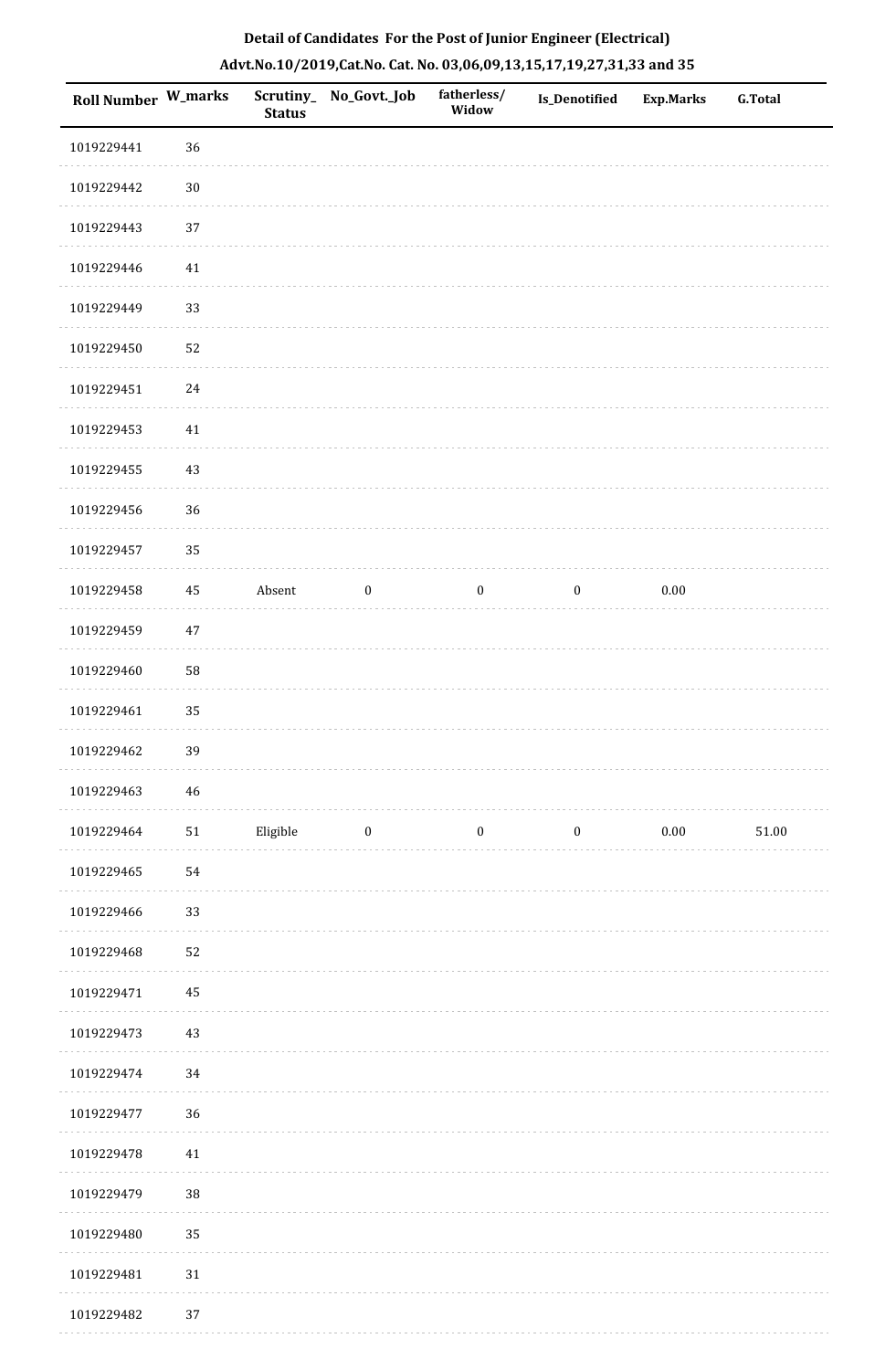| <b>Roll Number W_marks</b> |          | <b>Status</b> | Scrutiny_ No_Govt._Job  | fatherless/<br>Widow | <b>Is_Denotified</b> | <b>Exp.Marks</b> | <b>G.Total</b> |
|----------------------------|----------|---------------|-------------------------|----------------------|----------------------|------------------|----------------|
| 1019229483                 | $37\,$   |               |                         |                      |                      |                  |                |
| 1019229484                 | 26       |               |                         |                      |                      |                  |                |
| 1019229486                 | 59       | Eligible      | $\overline{\mathbf{0}}$ | $\boldsymbol{0}$     | $\boldsymbol{0}$     | $0.00\,$         | 59.00          |
| 1019229487                 | 37       |               |                         |                      |                      |                  |                |
| 1019229488                 | 46       |               |                         |                      |                      |                  |                |
| 1019229489                 | 37       |               |                         |                      |                      |                  |                |
| 1019229490                 | 32       |               |                         |                      |                      |                  |                |
| 1019229491                 | $51\,$   |               |                         |                      |                      |                  |                |
| 1019229492                 | $47\,$   |               |                         |                      |                      |                  |                |
| 1019229494                 | 39       |               |                         |                      |                      |                  |                |
| 1019229497                 | $28\,$   |               |                         |                      |                      |                  |                |
| 1019229498                 | 35       |               |                         |                      |                      |                  |                |
| 1019229499                 | $\bf 44$ |               |                         |                      |                      |                  |                |
| 1019229503                 | 34       |               |                         |                      |                      |                  |                |
| 1019229504                 | 47       |               |                         |                      |                      |                  |                |
| 1019229507                 | 56       |               |                         |                      |                      |                  |                |
| 1019229509                 | 41       |               |                         |                      |                      |                  |                |
| 1019229510                 | 40       |               |                         |                      |                      |                  |                |
| 1019229511                 | 54       |               |                         |                      |                      |                  |                |
| 1019229512                 | $40\,$   |               |                         |                      |                      |                  |                |
| 1019229513                 | 33       |               |                         |                      |                      |                  |                |
| 1019229514                 | 52       |               |                         |                      |                      |                  |                |
| 1019229516                 | 37       |               |                         |                      |                      |                  |                |
| 1019229517                 | 43       |               |                         |                      |                      |                  |                |
| 1019229521                 | $40\,$   |               |                         |                      |                      |                  |                |
| 1019229522                 | 37       |               |                         |                      |                      |                  |                |
| 1019229524                 | 39       |               |                         |                      |                      |                  |                |
| 1019229526                 | $20\,$   |               |                         |                      |                      |                  |                |
| 1019229527                 | $31\,$   |               |                         |                      |                      |                  |                |
| 1019229529                 | 52       |               |                         |                      |                      |                  |                |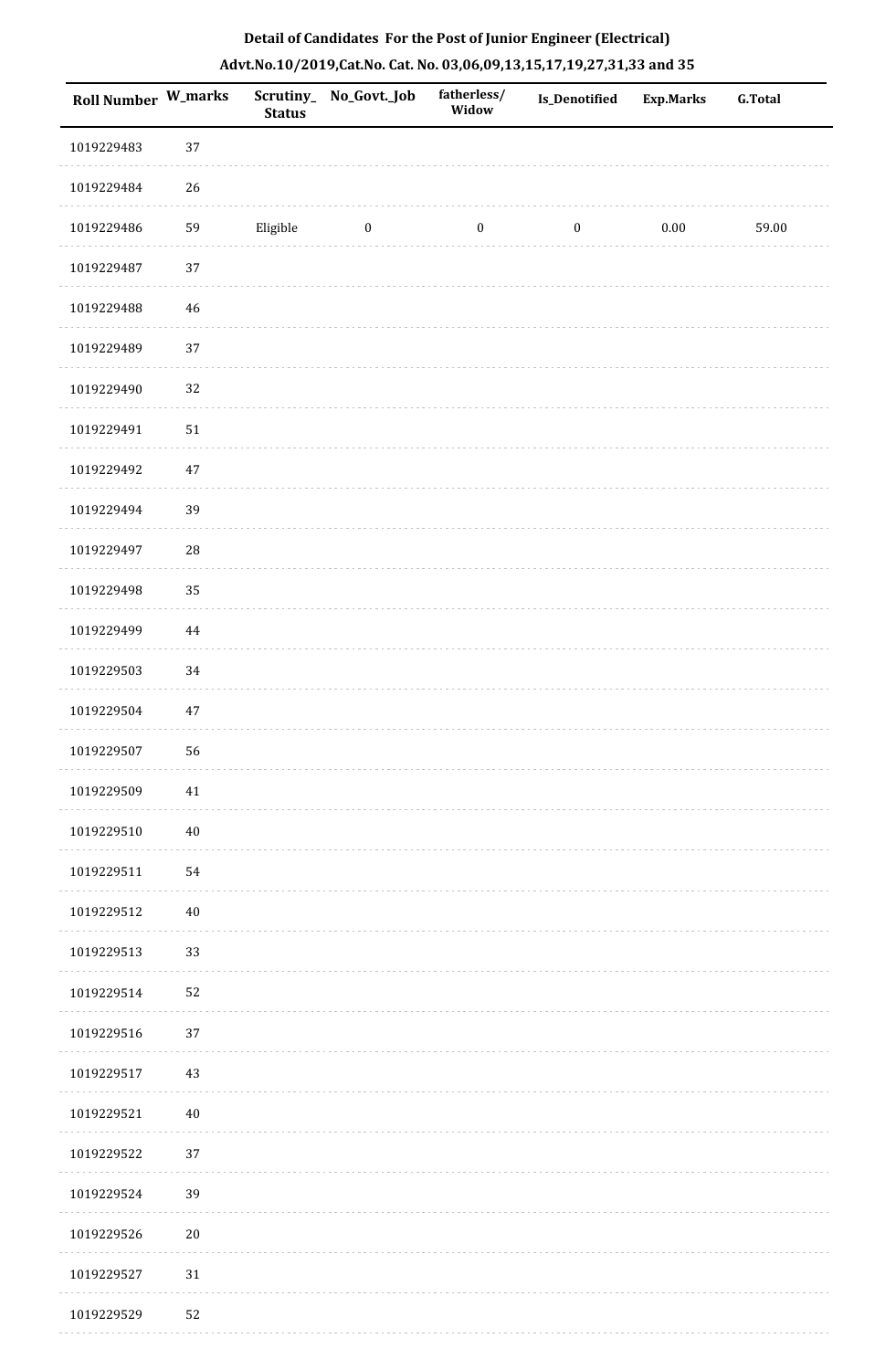| <b>Roll Number W_marks</b> |          | <b>Status</b> | Scrutiny_ No_Govt._Job | fatherless/<br>Widow | <b>Is_Denotified</b> | <b>Exp.Marks</b> | <b>G.Total</b> |
|----------------------------|----------|---------------|------------------------|----------------------|----------------------|------------------|----------------|
| 1019229531                 | $\rm 48$ |               |                        |                      |                      |                  |                |
| 1019229532                 | 29       |               |                        |                      |                      |                  |                |
| 1019229533                 | 32       |               |                        |                      |                      |                  |                |
| 1019229534                 | 39       |               |                        |                      |                      |                  |                |
| 1019229536                 | $31\,$   |               |                        |                      |                      |                  |                |
| 1019229537                 | 38       |               |                        |                      |                      |                  |                |
| 1019229538                 | 37       |               |                        |                      |                      |                  |                |
| 1019229539                 | 54       |               |                        |                      |                      |                  |                |
| 1019229540                 | $38\,$   | Eligible      | $\boldsymbol{0}$       | $\boldsymbol{0}$     | $\boldsymbol{0}$     | $0.00\,$         | 38.00          |
| 1019229541                 | 39       |               |                        |                      |                      |                  |                |
| 1019229543                 | 51       |               |                        |                      |                      |                  |                |
| 1019229544                 | 41       |               |                        |                      |                      |                  |                |
| 1019229546                 | $40\,$   |               |                        |                      |                      |                  |                |
| 1019229547                 | 38       |               |                        |                      |                      |                  |                |
| 1019229551                 | 32       |               |                        |                      |                      |                  |                |
| 1019229553                 | 38       |               |                        |                      |                      |                  |                |
| 1019229561                 | $36\,$   |               |                        |                      |                      |                  |                |
| 1019229562                 | 33       |               |                        |                      |                      |                  |                |
| 1019229563                 | $40\,$   |               |                        |                      |                      |                  |                |
| 1019229564                 | 32       |               |                        |                      |                      |                  |                |
| 1019229565                 | 39       |               |                        |                      |                      |                  |                |
| 1019229569                 | 49       |               |                        |                      |                      |                  |                |
| 1019229570                 | 42       |               |                        |                      |                      |                  |                |
| 1019229571                 | 34       |               |                        |                      |                      |                  |                |
| 1019229574                 | 51       |               |                        |                      |                      |                  |                |
| 1019229577                 | 34       |               |                        |                      |                      |                  |                |
| 1019229579                 | 43       |               |                        |                      |                      |                  |                |
| 1019229580                 | 42       |               |                        |                      |                      |                  |                |
| 1019229582                 | 35       |               |                        |                      |                      |                  |                |
| 1019229583                 | 66       | Eligible      | $\sqrt{5}$             | $\boldsymbol{0}$     | $\boldsymbol{0}$     | 0.00             | $71.00\,$      |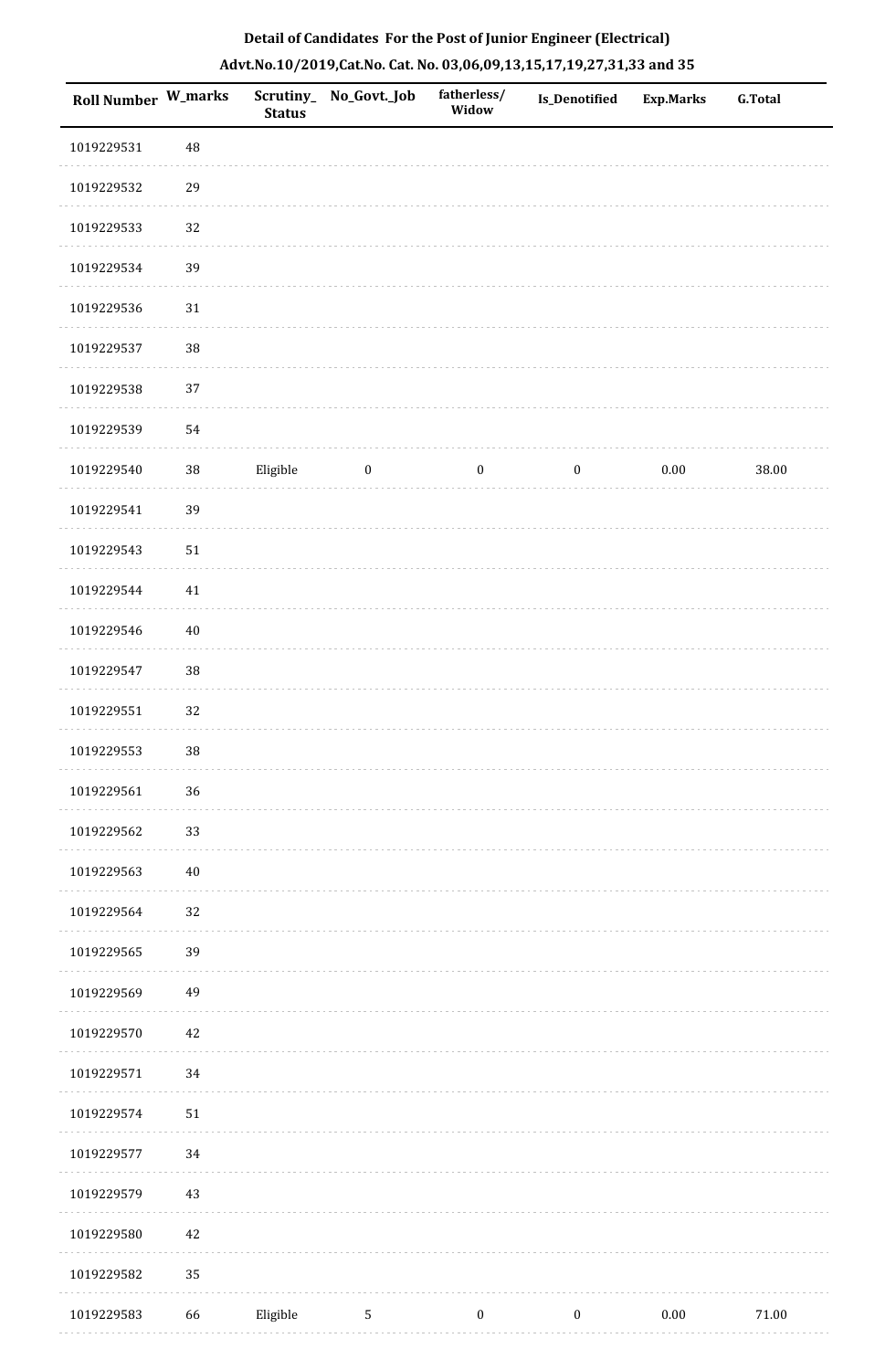| <b>Roll Number W_marks</b> |             | <b>Status</b> | Scrutiny_ No_Govt._Job | fatherless/<br>Widow | Is_Denotified    | <b>Exp.Marks</b> | <b>G.Total</b> |
|----------------------------|-------------|---------------|------------------------|----------------------|------------------|------------------|----------------|
| 1019229584                 | 34          |               |                        |                      |                  |                  |                |
| 1019229587                 | 37          |               |                        |                      |                  |                  |                |
| 1019229589                 | 49          |               |                        |                      |                  |                  |                |
| 1019229592                 | $43\,$      | Eligible      | 5                      | $\boldsymbol{0}$     | $\boldsymbol{0}$ | $0.00\,$         | 48.00          |
| 1019229593                 | $41\,$      |               |                        |                      |                  |                  |                |
| 1019229594                 | $31\,$      |               |                        |                      |                  |                  |                |
| 1019229595                 | 35          |               |                        |                      |                  |                  |                |
| 1019229596                 | 37          |               |                        |                      |                  |                  |                |
| 1019229599                 | 22          |               |                        |                      |                  |                  |                |
| 1019229600                 | 51          |               |                        |                      |                  |                  |                |
| 1019229601                 | $40\,$      |               |                        |                      |                  |                  |                |
| 1019229602                 | 45          |               |                        |                      |                  |                  |                |
| 1019229606                 | $42\,$      |               |                        |                      |                  |                  |                |
| 1019229607                 | 15          |               |                        |                      |                  |                  |                |
| 1019229609                 | 45          |               |                        |                      |                  |                  |                |
| 1019229610                 | 41          |               |                        |                      |                  |                  |                |
| 1019229611                 | 33          |               |                        |                      |                  |                  |                |
| 1019229612                 | 55          | Eligible      | $\bf{0}$               | $\bf{0}$             | $\boldsymbol{0}$ | $0.00\,$         | 55.00          |
| 1019229613                 | 15          |               |                        |                      |                  |                  |                |
| 1019229615                 | $50\,$      |               |                        |                      |                  |                  |                |
| 1019229618                 | 37          |               |                        |                      |                  |                  |                |
| 1019229620                 | 59          |               |                        |                      |                  |                  |                |
| 1019229622                 | 34          |               |                        |                      |                  |                  |                |
| 1019229626                 | 32          |               |                        |                      |                  |                  |                |
| 1019229627                 | 43          |               |                        |                      |                  |                  |                |
| 1019229628                 | 47          |               |                        |                      |                  |                  |                |
| 1019229629                 | $\sqrt{46}$ |               |                        |                      |                  |                  |                |
| 1019229630                 | $43\,$      |               |                        |                      |                  |                  |                |
| 1019229632                 | 23          |               |                        |                      |                  |                  |                |
| 1019229635                 | ${\bf 50}$  |               |                        |                      |                  |                  |                |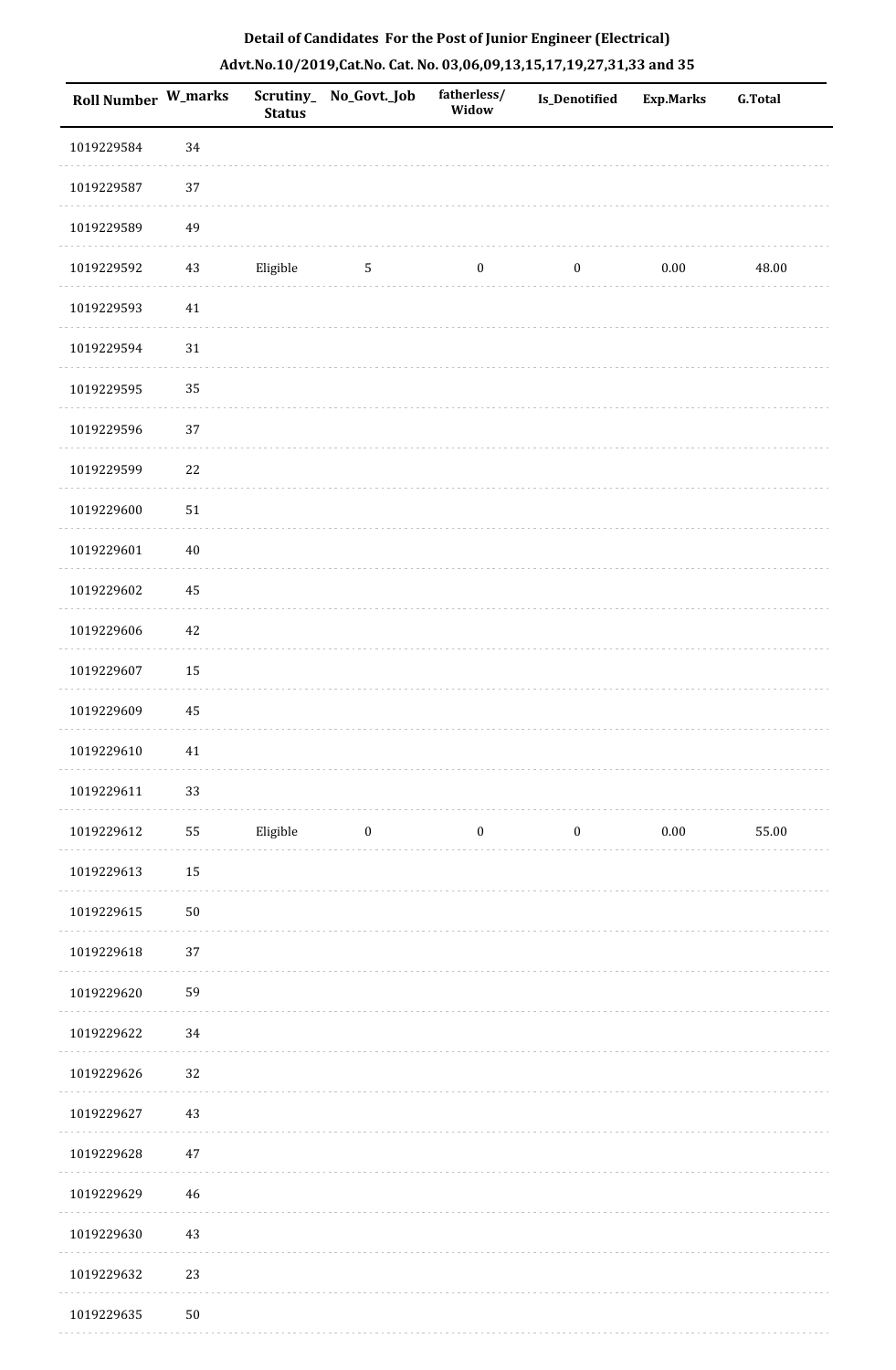| <b>Roll Number W_marks</b> |          | <b>Status</b> | Scrutiny_ No_Govt._Job | fatherless/<br>Widow | Is_Denotified    | <b>Exp.Marks</b> | <b>G.Total</b> |
|----------------------------|----------|---------------|------------------------|----------------------|------------------|------------------|----------------|
| 1019229637                 | 45       |               |                        |                      |                  |                  |                |
| 1019229638                 | $38\,$   |               |                        |                      |                  |                  |                |
| 1019229640                 | 61       | Eligible      | $\bf{0}$               | $\boldsymbol{0}$     | $\boldsymbol{0}$ | $0.00\,$         | 61.00          |
| 1019229641                 | 39       |               |                        |                      |                  |                  |                |
| 1019229643                 | 39       |               |                        |                      |                  |                  |                |
| 1019229644                 | $40\,$   |               |                        |                      |                  |                  |                |
| 1019229645                 | 38       |               |                        |                      |                  |                  |                |
| 1019229646                 | 36       |               |                        |                      |                  |                  |                |
| 1019229647                 | 54       |               |                        |                      |                  |                  |                |
| 1019229648                 | $\bf 44$ |               |                        |                      |                  |                  |                |
| 1019229650                 | 49       |               |                        |                      |                  |                  |                |
| 1019229651                 | 32       |               |                        |                      |                  |                  |                |
| 1019229652                 | 36       |               |                        |                      |                  |                  |                |
| 1019229655                 | 43       |               |                        |                      |                  |                  |                |
| 1019229658                 | $42\,$   |               |                        |                      |                  |                  |                |
| 1019229660                 | 33       |               |                        |                      |                  |                  |                |
| 1019229663                 | $43\,$   |               |                        |                      |                  |                  |                |
| 1019229664                 | 39       |               |                        |                      |                  |                  |                |
| 1019229665                 | 55       |               |                        |                      |                  |                  |                |
| 1019229666                 | 56       | Eligible      | 5                      | $\boldsymbol{0}$     | $\boldsymbol{0}$ | 0.00             | 61.00          |
| 1019229667                 | $46\,$   |               |                        |                      |                  |                  |                |
| 1019229670                 | $41\,$   |               |                        |                      |                  |                  |                |
| 1019229672                 | 41       |               |                        |                      |                  |                  |                |
| 1019229673                 | 48       |               |                        |                      |                  |                  |                |
| 1019229678                 | 32       |               |                        |                      |                  |                  |                |
| 1019229679                 | 35       |               |                        |                      |                  |                  |                |
| 1019229680                 | 54       |               |                        |                      |                  |                  |                |
| 1019229683                 | $31\,$   |               |                        |                      |                  |                  |                |
| 1019229685                 | 39       |               |                        |                      |                  |                  |                |
| 1019229686                 | $31\,$   |               |                        |                      |                  |                  |                |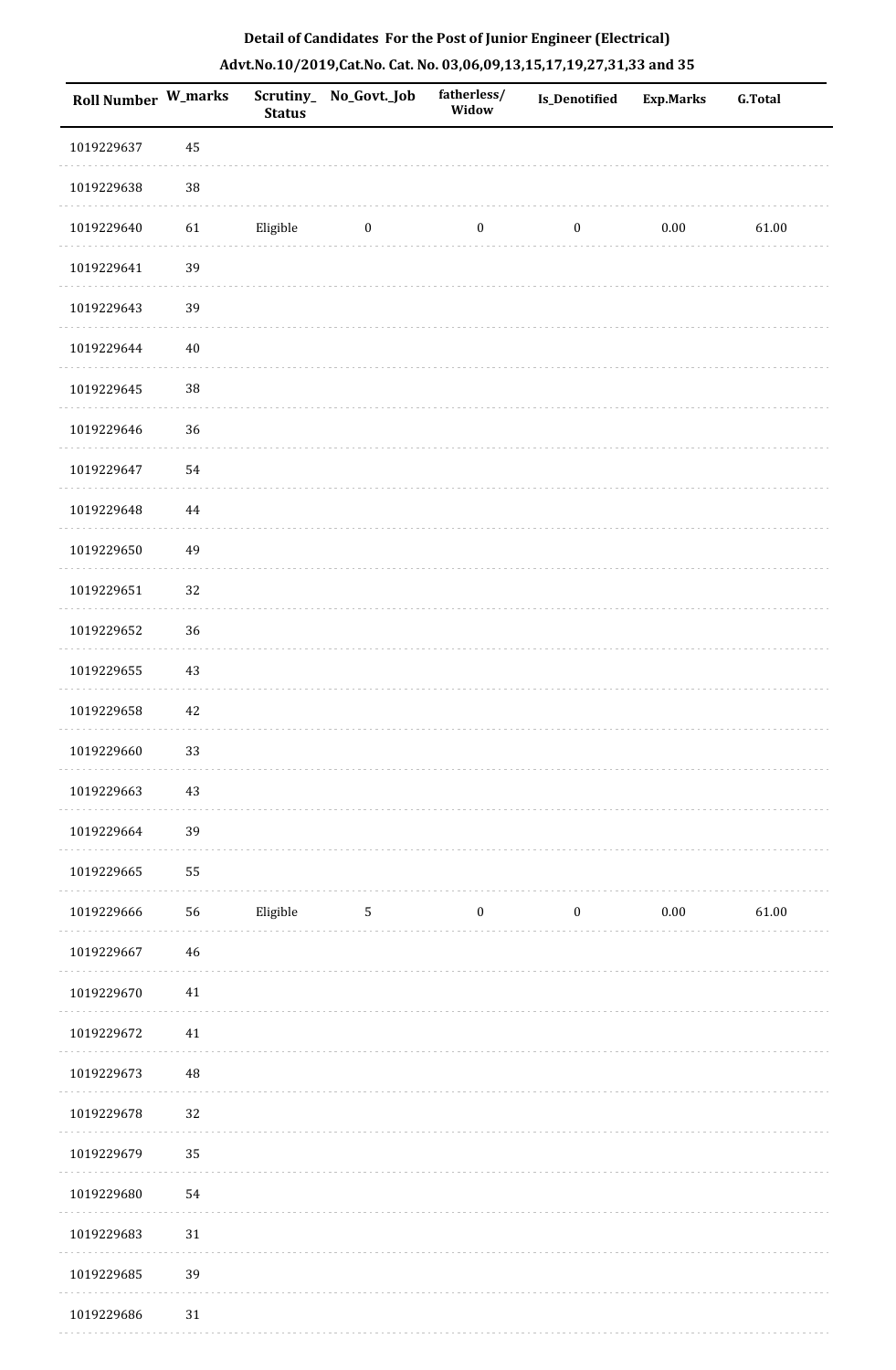| <b>Roll Number W_marks</b> |                | <b>Status</b> | Scrutiny_No_Govt._Job | fatherless/<br>Widow | Is_Denotified    | <b>Exp.Marks</b> | G.Total |
|----------------------------|----------------|---------------|-----------------------|----------------------|------------------|------------------|---------|
| 1019229689                 | 57             | Eligible      | $\overline{5}$        | $\boldsymbol{0}$     | $\boldsymbol{0}$ | $0.00\,$         | 62.00   |
| 1019229693                 | $40\,$         |               |                       |                      |                  |                  |         |
| 1019229695                 | 48             |               |                       |                      |                  |                  |         |
| 1019229698                 | $31\,$         |               |                       |                      |                  |                  |         |
| 1019229699                 | 34             |               |                       |                      |                  |                  |         |
| 1019229700                 | 38             |               |                       |                      |                  |                  |         |
| 1019229701                 | $\overline{4}$ |               |                       |                      |                  |                  |         |
| 1019229702                 | $47\,$         |               |                       |                      |                  |                  |         |
| 1019229703                 | $42\,$         |               |                       |                      |                  |                  |         |
| 1019229704                 | 39             |               |                       |                      |                  |                  |         |
| 1019229705                 | $47\,$         |               |                       |                      |                  |                  |         |
| 1019229706                 | 36             |               |                       |                      |                  |                  |         |
| 1019229707                 | $\sqrt{28}$    |               |                       |                      |                  |                  |         |
| 1019229708                 | $51\,$         |               |                       |                      |                  |                  |         |
| 1019229709                 | $31\,$         |               |                       |                      |                  |                  |         |
| 1019229710                 | 26             |               |                       |                      |                  |                  |         |
| 1019229713                 | $30\,$         |               |                       |                      |                  |                  |         |
| 1019229715                 | 32             |               |                       |                      |                  |                  |         |
| 1019229716                 | 44             |               |                       |                      |                  |                  |         |
| 1019229717                 | 26             |               |                       |                      |                  |                  |         |
| 1019229718                 | 36             |               |                       |                      |                  |                  |         |
| 1019229719                 | 28             |               |                       |                      |                  |                  |         |
| 1019229721                 | 35             |               |                       |                      |                  |                  |         |
| 1019229722                 | 38             |               |                       |                      |                  |                  |         |
| 1019229723                 | 23             |               |                       |                      |                  |                  |         |
| 1019229724                 | 43             |               |                       |                      |                  |                  |         |
| 1019229725                 | 39             |               |                       |                      |                  |                  |         |
| 1019229726                 | 50             |               |                       |                      |                  |                  |         |
| 1019229727                 | 34             |               |                       |                      |                  |                  |         |
| 1019229728                 | $51\,$         |               |                       |                      |                  |                  |         |

. . . . . . .

. . . . . . . . . .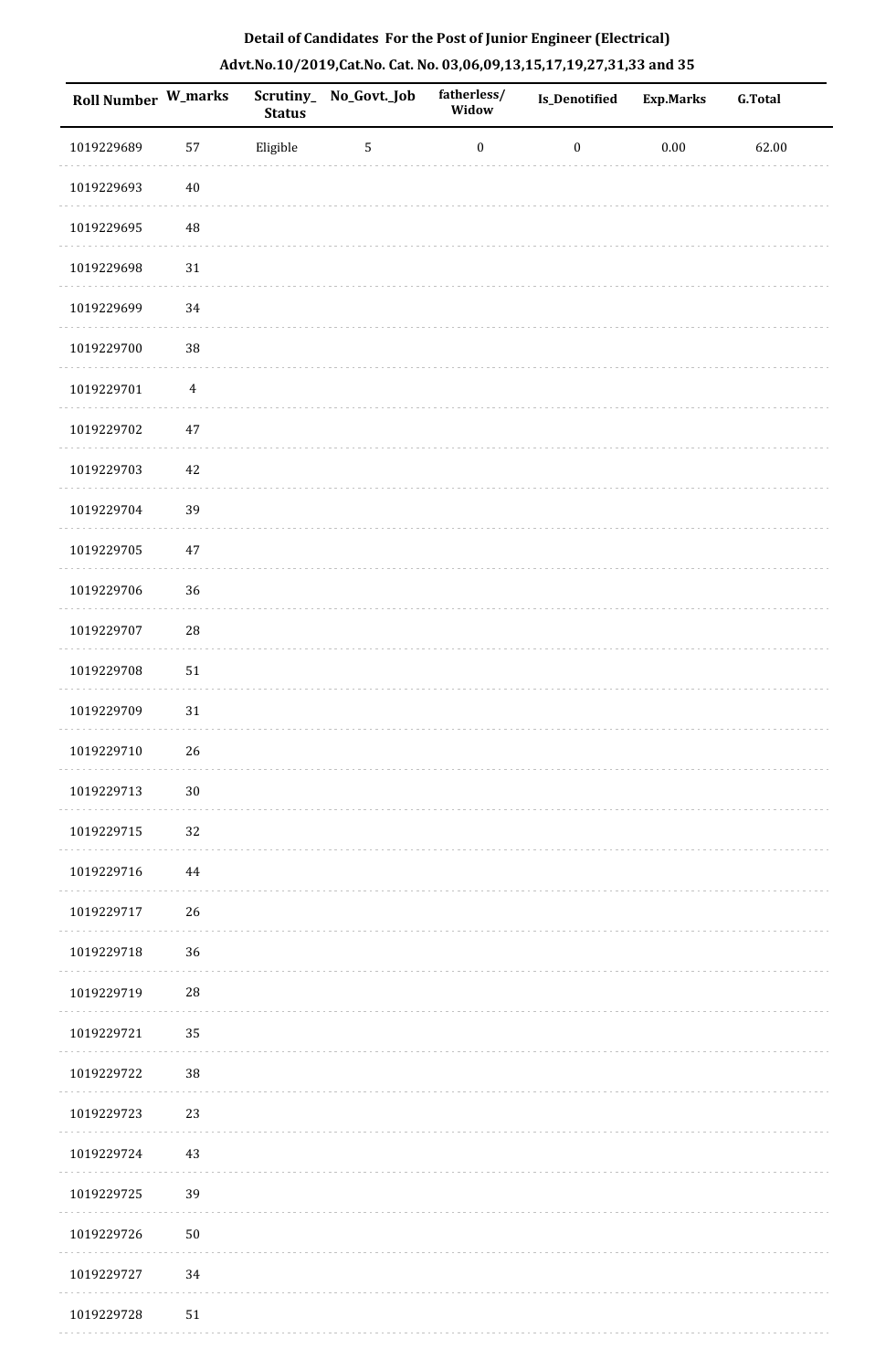| Roll Number W_marks |                | <b>Status</b> | Scrutiny_No_Govt._Job | fatherless/<br>Widow | Is_Denotified    | <b>Exp.Marks</b> | <b>G.Total</b> |
|---------------------|----------------|---------------|-----------------------|----------------------|------------------|------------------|----------------|
| 1019229730          | 39             |               |                       |                      |                  |                  |                |
| 1019229732          | 49             |               |                       |                      |                  |                  |                |
| 1019229733          | 35             |               |                       |                      |                  |                  |                |
| 1019229734          | 49             |               |                       |                      |                  |                  |                |
| 1019229735          | 31             |               |                       |                      |                  |                  |                |
| 1019229736          | 57             | Eligible      | $\boldsymbol{0}$      | $\boldsymbol{0}$     | $\boldsymbol{0}$ | $0.00\,$         | 57.00          |
| 1019229737          | 36             |               |                       |                      |                  |                  |                |
| 1019229738          | 31             |               |                       |                      |                  |                  |                |
| 1019229739          | 31             |               |                       |                      |                  |                  |                |
| 1019229742          | 26             |               |                       |                      |                  |                  |                |
| 1019229744          | $\bf 44$       |               |                       |                      |                  |                  |                |
| 1019229748          | 48             |               |                       |                      |                  |                  |                |
| 1019229749          | 29             |               |                       |                      |                  |                  |                |
| 1019229750          | 52             |               |                       |                      |                  |                  |                |
| 1019229751          | 42             |               |                       |                      |                  |                  |                |
| 1019229754          | 49             |               |                       |                      |                  |                  |                |
| 1019229755          | 46             |               |                       |                      |                  |                  |                |
| 1019229761          | 31             |               |                       |                      |                  |                  |                |
| 1019229762          | 32             |               |                       |                      |                  |                  |                |
| 1019229764          | 42             |               |                       |                      |                  |                  |                |
| 1019229765          | 49             |               |                       |                      |                  |                  |                |
| 1019229766          | ${\bf 55}$     | Eligible      | $\boldsymbol{0}$      | $\boldsymbol{0}$     | $\bf{0}$         | $0.00\,$         | 55.00          |
| 1019229768          | 31             |               |                       |                      |                  |                  |                |
| 1019229769          | 42             |               |                       |                      |                  |                  |                |
| 1019229770          | 31             |               |                       |                      |                  |                  |                |
| 1019229771          | 43             |               |                       |                      |                  |                  |                |
| 1019229773          | 33             |               |                       |                      |                  |                  |                |
| 1019229776          | 45             |               |                       |                      |                  |                  |                |
| 1019229779          | $\sqrt{28}$    |               |                       |                      |                  |                  |                |
| 1010220700          | 2 <sub>A</sub> |               |                       |                      |                  |                  |                |

 1019229780 34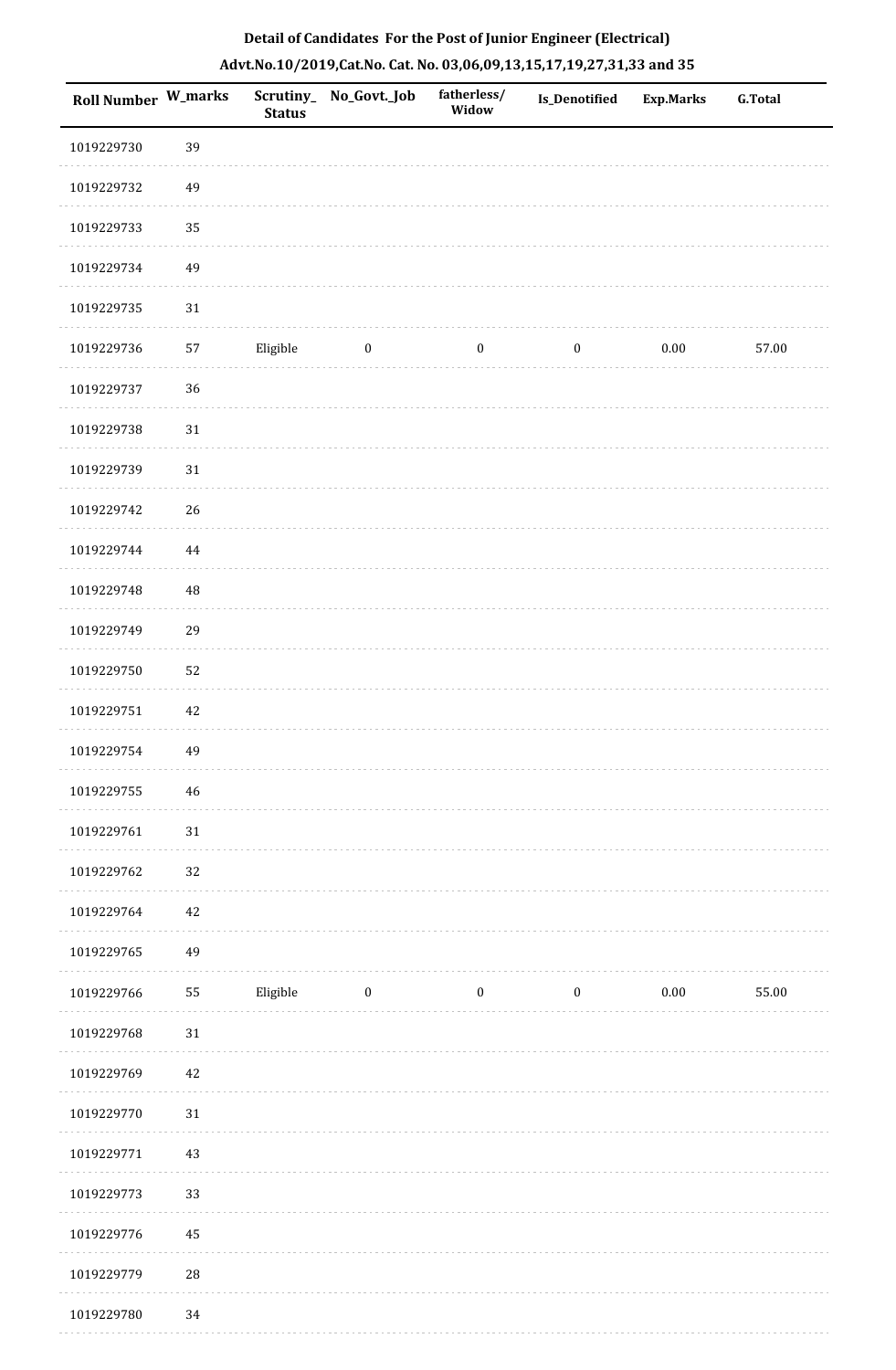| <b>Roll Number W_marks</b> |          | <b>Status</b> | Scrutiny_ No_Govt._Job | fatherless/<br>Widow | Is_Denotified | <b>Exp.Marks</b> | <b>G.Total</b> |
|----------------------------|----------|---------------|------------------------|----------------------|---------------|------------------|----------------|
| 1019229781                 | 54       |               |                        |                      |               |                  |                |
| 1019229783                 | $30\,$   |               |                        |                      |               |                  |                |
| 1019229786                 | 49       |               |                        |                      |               |                  |                |
| 1019229787                 | $38\,$   |               |                        |                      |               |                  |                |
| 1019229789                 | 40       |               |                        |                      |               |                  |                |
| 1019229790                 | 42       |               |                        |                      |               |                  |                |
| 1019229791                 | $\bf 44$ |               |                        |                      |               |                  |                |
| 1019229792                 | $40\,$   |               |                        |                      |               |                  |                |
| 1019229793                 | $\bf 44$ |               |                        |                      |               |                  |                |
| 1019229796                 | 51       |               |                        |                      |               |                  |                |
| 1019229797                 | 45       |               |                        |                      |               |                  |                |
| 1019229798                 | 42       |               |                        |                      |               |                  |                |
| 1019229800                 | $\rm 48$ |               |                        |                      |               |                  |                |
| 1019229801                 | 47       |               |                        |                      |               |                  |                |
| 1019229802                 | 37       |               |                        |                      |               |                  |                |
| 1019229803                 | $\rm 48$ |               |                        |                      |               |                  |                |
| 1019229804                 | 25       |               |                        |                      |               |                  |                |
| 1019229809                 | 59       |               |                        |                      |               |                  |                |
| 1019229811                 | 31       |               |                        |                      |               |                  |                |
| 1019229812                 | 28       |               |                        |                      |               |                  |                |
| 1019229814                 | $\rm 48$ |               |                        |                      |               |                  |                |
| 1019229815                 | $40\,$   |               |                        |                      |               |                  |                |
| 1019229816                 | 29       |               |                        |                      |               |                  |                |
| 1019229817                 | $36\,$   |               |                        |                      |               |                  |                |
| 1019229818                 | $50\,$   |               |                        |                      |               |                  |                |
| 1019229819                 | 32       |               |                        |                      |               |                  |                |
| 1019229821                 | $47\,$   |               |                        |                      |               |                  |                |
| 1019229823                 | 46       |               |                        |                      |               |                  |                |
| 1019229824                 | 39       |               |                        |                      |               |                  |                |
| 1019229826                 | $\bf 48$ |               |                        |                      |               |                  |                |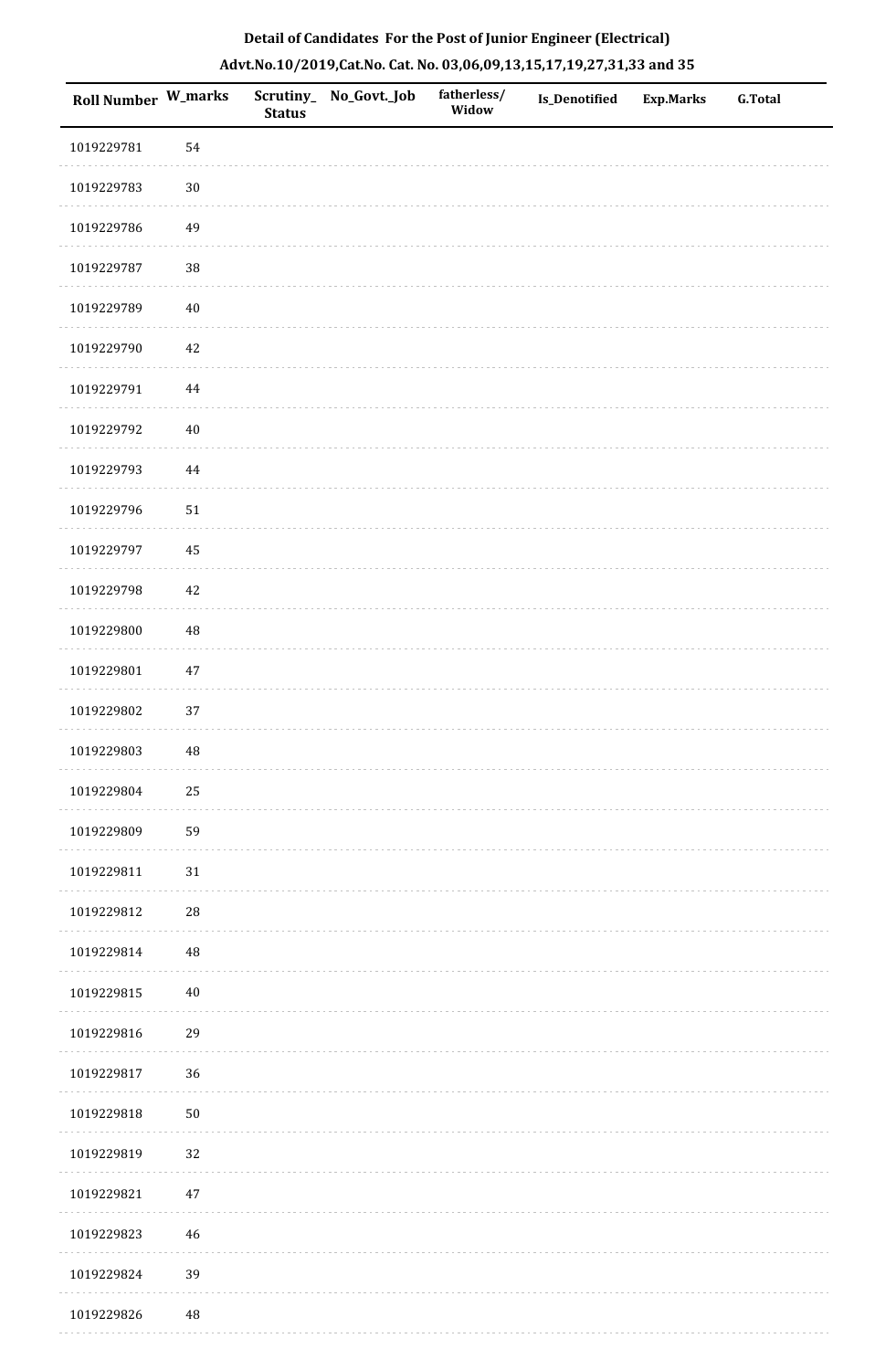| <b>Roll Number W_marks</b> |             | <b>Status</b> | Scrutiny_ No_Govt._Job | fatherless/<br>Widow | Is_Denotified | <b>Exp.Marks</b> | <b>G.Total</b> |
|----------------------------|-------------|---------------|------------------------|----------------------|---------------|------------------|----------------|
| 1019229828                 | 54          |               |                        |                      |               |                  |                |
| 1019229829                 | $31\,$      |               |                        |                      |               |                  |                |
| 1019229831                 | 34          |               |                        |                      |               |                  |                |
| 1019229838                 | 16          |               |                        |                      |               |                  |                |
| 1019229840                 | 35          |               |                        |                      |               |                  |                |
| 1019229842                 | 33          |               |                        |                      |               |                  |                |
| 1019229843                 | $31\,$      |               |                        |                      |               |                  |                |
| 1019229844                 | 29          |               |                        |                      |               |                  |                |
| 1019229845                 | $50\,$      |               |                        |                      |               |                  |                |
| 1019229849                 | $47\,$      |               |                        |                      |               |                  |                |
| 1019229850                 | 54          |               |                        |                      |               |                  |                |
| 1019229851                 | $20\,$      |               |                        |                      |               |                  |                |
| 1019229852                 | 32          |               |                        |                      |               |                  |                |
| 1019229853                 | 34          |               |                        |                      |               |                  |                |
| 1019229854                 | $36\,$      |               |                        |                      |               |                  |                |
| 1019229858                 | 26          |               |                        |                      |               |                  |                |
| 1019229859                 | 34          |               |                        |                      |               |                  |                |
| 1019229861                 | $38\,$      |               |                        |                      |               |                  |                |
| 1019229862                 | 41          |               |                        |                      |               |                  |                |
| 1019229863                 | 24          |               |                        |                      |               |                  |                |
| 1019229866                 | 39          |               |                        |                      |               |                  |                |
| 1019229868                 | 36          |               |                        |                      |               |                  |                |
| 1019229869                 | 52          |               |                        |                      |               |                  |                |
| 1019229870                 | 41          |               |                        |                      |               |                  |                |
| 1019229871                 | 35          |               |                        |                      |               |                  |                |
| 1019229872                 | $\sqrt{28}$ |               |                        |                      |               |                  |                |
| 1019229875                 | 35          |               |                        |                      |               |                  |                |
| 1019229876                 | 32          |               |                        |                      |               |                  |                |
| 1019229879                 | 36          |               |                        |                      |               |                  |                |
| 1019229880                 | 54          |               |                        |                      |               |                  |                |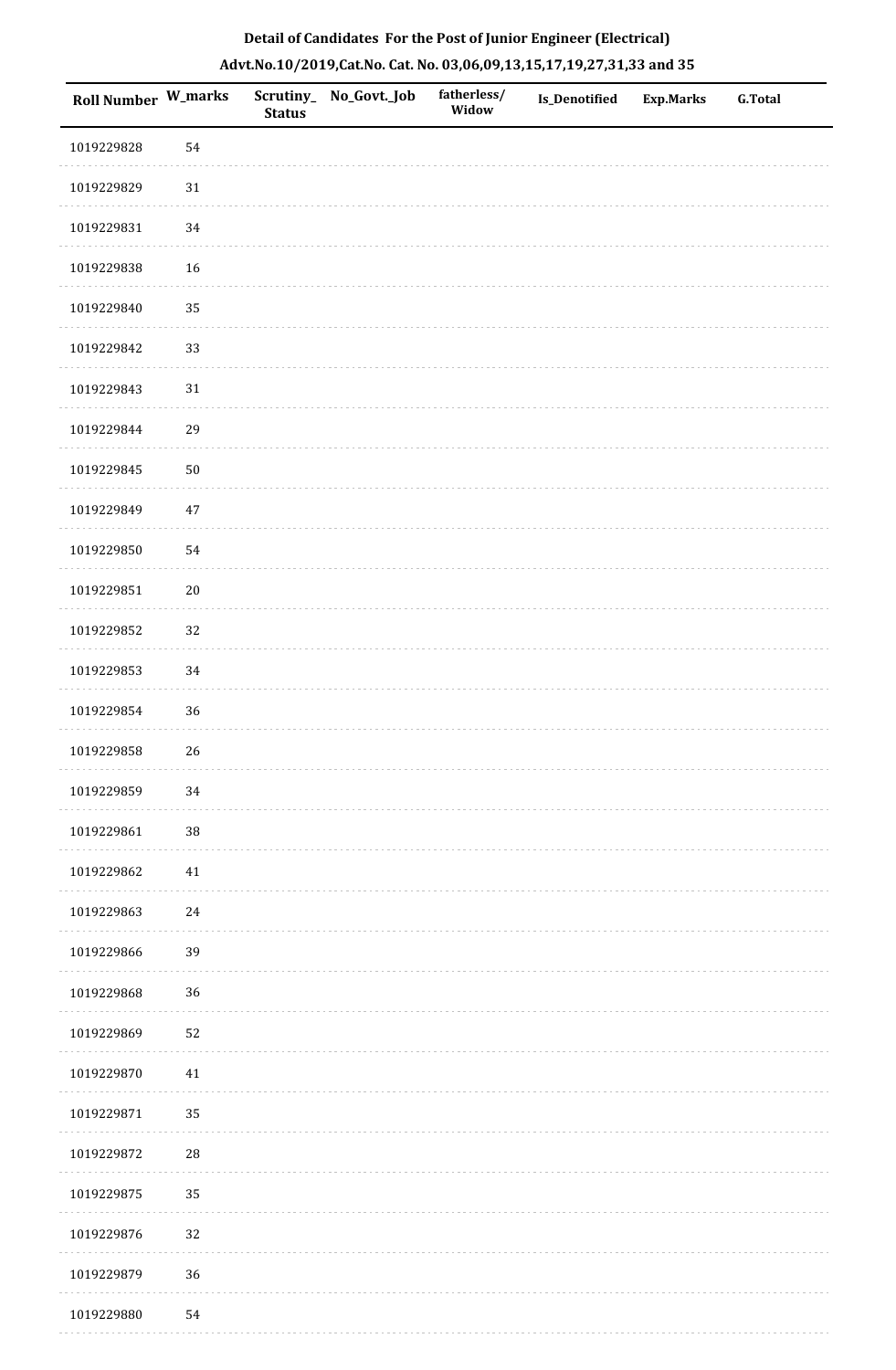| Roll Number W_marks |        | <b>Status</b> | Scrutiny_ No_Govt._Job | fatherless/<br>Widow | Is_Denotified    | <b>Exp.Marks</b> | <b>G.Total</b> |
|---------------------|--------|---------------|------------------------|----------------------|------------------|------------------|----------------|
| 1019229881          | 37     |               |                        |                      |                  |                  |                |
| 1019229882          | 39     |               |                        |                      |                  |                  |                |
| 1019229883          | 47     |               |                        |                      |                  |                  |                |
| 1019229884          | 33     |               |                        |                      |                  |                  |                |
| 1019229885          | $50\,$ |               |                        |                      |                  |                  |                |
| 1019229888          | 41     |               |                        |                      |                  |                  |                |
| 1019229889          | 62     | Eligible      | $\bf{0}$               | $\boldsymbol{0}$     | $\boldsymbol{0}$ | $0.00\,$         | 62.00          |
| 1019229893          | 36     |               |                        |                      |                  |                  |                |
| 1019229894          | $30\,$ |               |                        |                      |                  |                  |                |
| 1019229895          | $47\,$ |               |                        |                      |                  |                  |                |
| 1019229896          | 61     | Eligible      | $\bf{0}$               | $\boldsymbol{0}$     | $\boldsymbol{0}$ | 0.00             | 61.00          |
| 1019229899          | 57     |               |                        |                      |                  |                  |                |
| 1019229900          | 38     |               |                        |                      |                  |                  |                |
| 1019229904          | 34     |               |                        |                      |                  |                  |                |
| 1019229905          | 32     |               |                        |                      |                  |                  |                |
| 1019229907          | 43     |               |                        |                      |                  |                  |                |
| 1019229908          | 35     |               |                        |                      |                  |                  |                |
| 1019229910          | 37     |               |                        |                      |                  |                  |                |
| 1019229912          | 35     |               |                        |                      |                  |                  |                |
| 1019229913          | 24     |               |                        |                      |                  |                  |                |
| 1019229914          | $41\,$ |               |                        |                      |                  |                  |                |
| 1019229915          | 24     |               |                        |                      |                  |                  |                |
| 1019229916          | 55     |               |                        |                      |                  |                  |                |
| 1019229917          | 45     |               |                        |                      |                  |                  |                |
| 1019229920          | 43     |               |                        |                      |                  |                  |                |
| 1019229923          | 41     |               |                        |                      |                  |                  |                |
| 1019229924          | 43     |               |                        |                      |                  |                  |                |
| 1019229925          | 31     |               |                        |                      |                  |                  |                |
| 1019229926          | 45     |               |                        |                      |                  |                  |                |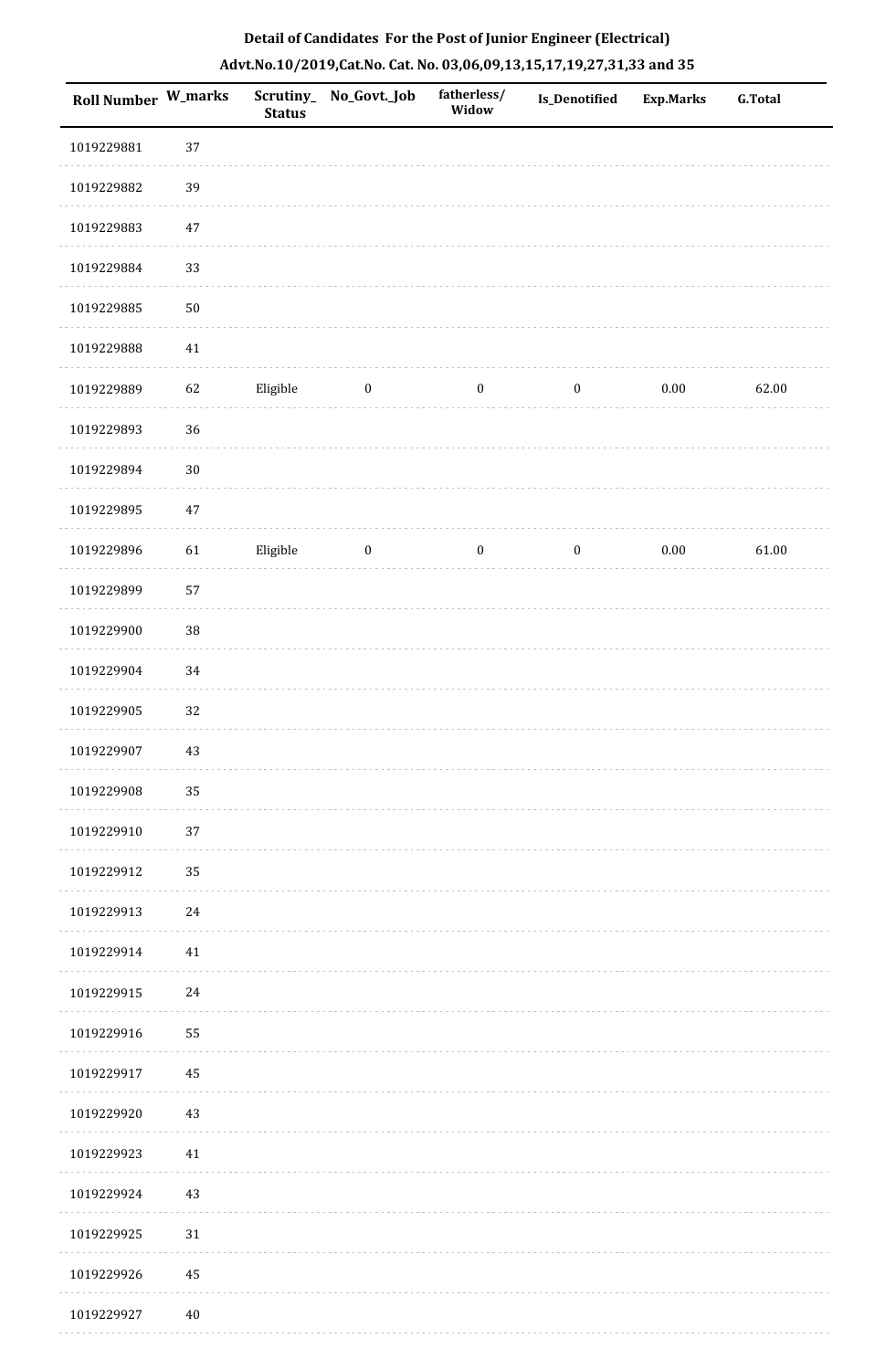| <b>Roll Number W_marks</b> |          | <b>Status</b> | Scrutiny_No_Govt._Job | fatherless/<br>Widow | <b>Is_Denotified</b> | <b>Exp.Marks</b> | <b>G.Total</b> |
|----------------------------|----------|---------------|-----------------------|----------------------|----------------------|------------------|----------------|
| 1019229928                 | $\bf 44$ |               |                       |                      |                      |                  |                |
| 1019229929                 | 42       |               |                       |                      |                      |                  |                |
| 1019229934                 | 23       |               |                       |                      |                      |                  |                |
| 1019229935                 | 57       |               |                       |                      |                      |                  |                |
| 1019229936                 | 33       |               |                       |                      |                      |                  |                |
| 1019229939                 | $27\,$   |               |                       |                      |                      |                  |                |
| 1019229940                 | 53       |               |                       |                      |                      |                  |                |
| 1019229941                 | $37\,$   |               |                       |                      |                      |                  |                |
| 1019229943                 | $\bf 45$ |               |                       |                      |                      |                  |                |
| 1019229944                 | 43       |               |                       |                      |                      |                  |                |
| 1019229945                 | $\rm 48$ |               |                       |                      |                      |                  |                |
| 1019229946                 | 32       |               |                       |                      |                      |                  |                |
| 1019229948                 | 37       |               |                       |                      |                      |                  |                |
| 1019229949                 | 34       |               |                       |                      |                      |                  |                |
| 1019229950                 | 45       |               |                       |                      |                      |                  |                |
| 1019229951                 | $43\,$   |               |                       |                      |                      |                  |                |
| 1019229952                 | 12       |               |                       |                      |                      |                  |                |
| 1019229953                 | $30\,$   |               |                       |                      |                      |                  |                |
| 1019229954                 | $51\,$   |               |                       |                      |                      |                  |                |
| 1019229955                 | $40\,$   |               |                       |                      |                      |                  |                |
| 1019229957                 | 45       |               |                       |                      |                      |                  |                |
| 1019229958                 | 42       |               |                       |                      |                      |                  |                |
| 1019229959                 | 41       |               |                       |                      |                      |                  |                |
| 1019229961                 | $47\,$   |               |                       |                      |                      |                  |                |
| 1019229962                 | $30\,$   |               |                       |                      |                      |                  |                |
| 1019229968                 | $31\,$   |               |                       |                      |                      |                  |                |
| 1019229969                 | 24       |               |                       |                      |                      |                  |                |
| 1019229970                 | 53       |               |                       |                      |                      |                  |                |
| 1019229974                 | REJECTED |               |                       |                      |                      |                  | $0.00\,$       |

1019229976 38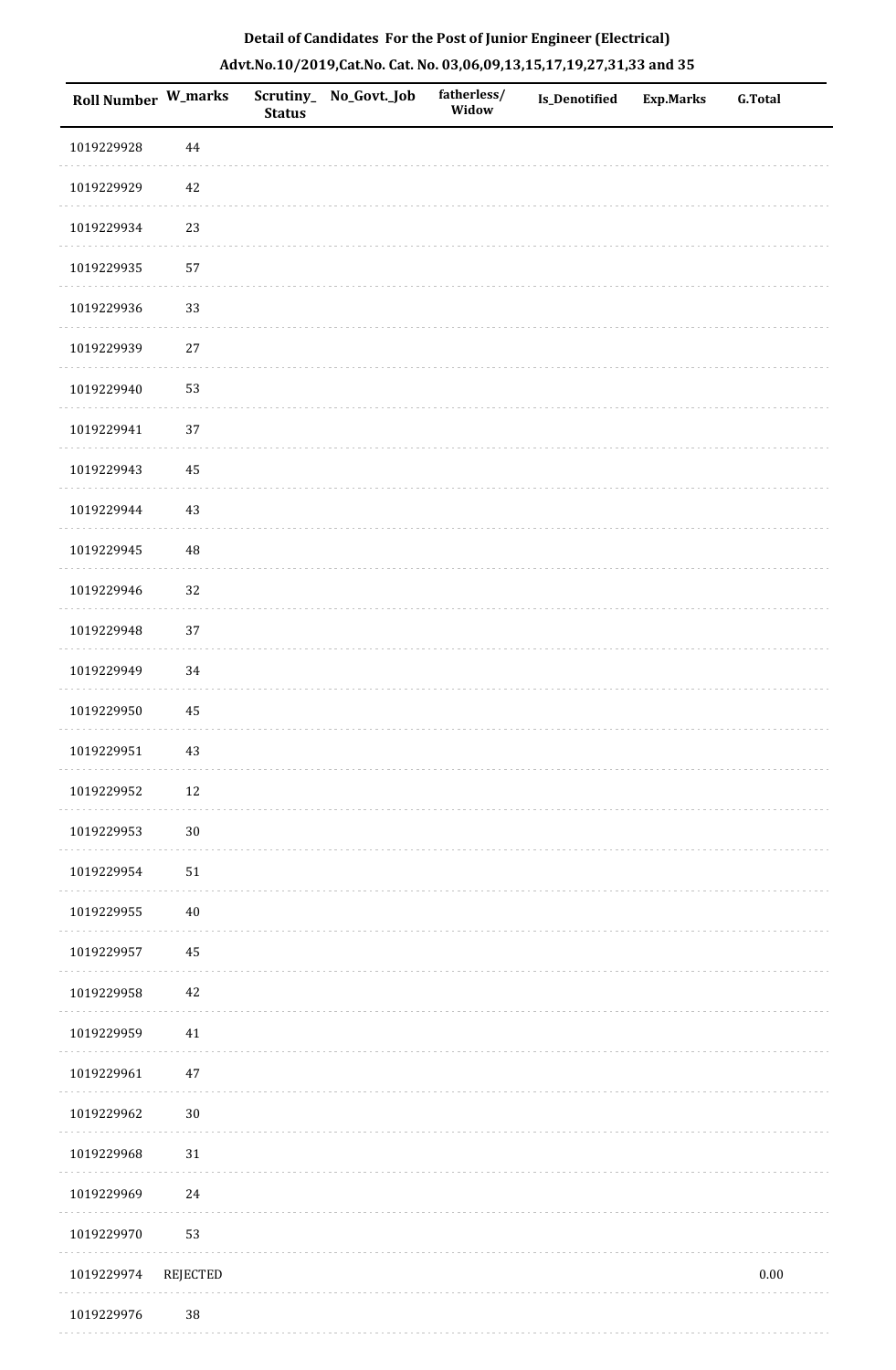| Roll Number W_marks |          | <b>Status</b> | Scrutiny_ No_Govt._Job | fatherless/<br>Widow | Is_Denotified    | <b>Exp.Marks</b> | <b>G.Total</b> |
|---------------------|----------|---------------|------------------------|----------------------|------------------|------------------|----------------|
| 1019229977          | $42\,$   |               |                        |                      |                  |                  |                |
| 1019229978          | 39       |               |                        |                      |                  |                  |                |
| 1019229982          | 32       |               |                        |                      |                  |                  |                |
| 1019229985          | $27\,$   |               |                        |                      |                  |                  |                |
| 1019229987          | 62       | Absent        | $\boldsymbol{0}$       | $\boldsymbol{0}$     | $\boldsymbol{0}$ | 0.00             |                |
| 1019229988          | $47\,$   |               |                        |                      |                  |                  |                |
| 1019229989          | 39       |               |                        |                      |                  |                  |                |
| 1019229990          | 23       |               |                        |                      |                  |                  |                |
| 1019229991          | 55       |               |                        |                      |                  |                  |                |
| 1019229992          | 36       |               |                        |                      |                  |                  |                |
| 1019229994          | 35       |               |                        |                      |                  |                  |                |
| 1019229996          | 38       |               |                        |                      |                  |                  |                |
| 1019229997          | 38       |               |                        |                      |                  |                  |                |
| 1019229999          | $43\,$   |               |                        |                      |                  |                  |                |
| 1019230003          | 34       |               |                        |                      |                  |                  |                |
| 1019230004          | 54       |               |                        |                      |                  |                  |                |
| 1019230006          | $\rm 48$ |               |                        |                      |                  |                  |                |
| 1019230008          | 32       |               |                        |                      |                  |                  |                |
| 1019230010          | 35       |               |                        |                      |                  |                  |                |
| 1019230013          | 33       |               |                        |                      |                  |                  |                |
| 1019230015          | 39       |               |                        |                      |                  |                  |                |
| 1019230016          | $\rm 48$ |               |                        |                      |                  |                  |                |
| 1019230017          | $42\,$   |               |                        |                      |                  |                  |                |
| 1019230018          | 34       |               |                        |                      |                  |                  |                |
| 1019230019          | $42\,$   |               |                        |                      |                  |                  |                |
| 1019230021          | 35       |               |                        |                      |                  |                  |                |
| 1019230022          | $50\,$   |               |                        |                      |                  |                  |                |
| 1019230024          | 38       |               |                        |                      |                  |                  |                |
| 1019230025          | 41       |               |                        |                      |                  |                  |                |
| 1019230026          | 35       |               |                        |                      |                  |                  |                |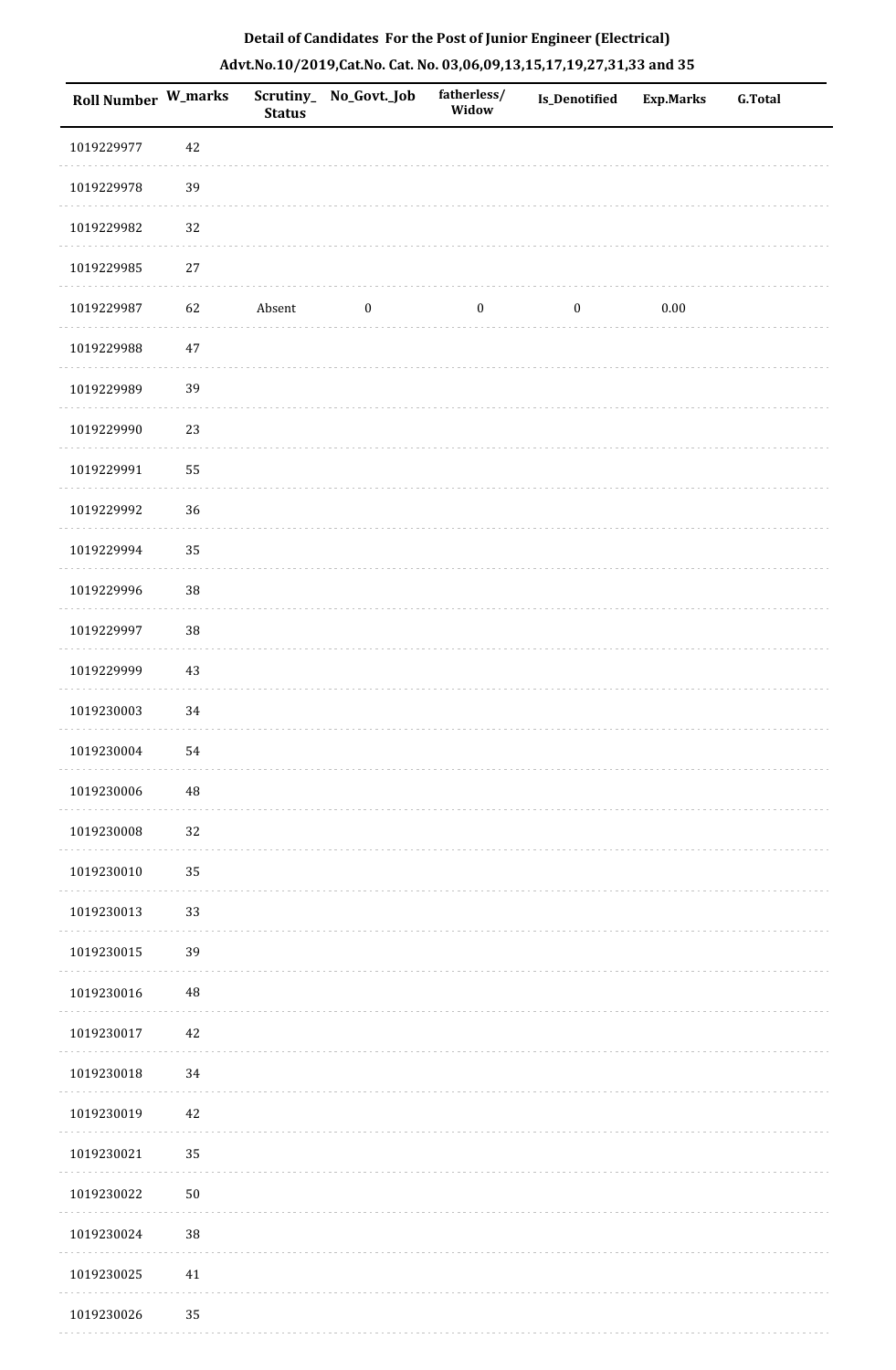|  | Detail of Candidates For the Post of Junior Engineer (Electrical)     |  |
|--|-----------------------------------------------------------------------|--|
|  | Advt.No.10/2019,Cat.No. Cat. No. 03,06,09,13,15,17,19,27,31,33 and 35 |  |

| <b>Roll Number W_marks</b> |            | <b>Status</b> | Scrutiny_ No_Govt._Job | fatherless/<br>Widow | Is_Denotified | <b>Exp.Marks</b> | <b>G.Total</b> |
|----------------------------|------------|---------------|------------------------|----------------------|---------------|------------------|----------------|
| 1019230027                 | $42\,$     |               |                        |                      |               |                  |                |
| 1019230030                 | $\rm 45$   |               |                        |                      |               |                  |                |
| 1019230032                 | 37         |               |                        |                      |               |                  |                |
| 1019230033                 | $\rm 48$   |               |                        |                      |               |                  |                |
| 1019230035                 | $24\,$     |               |                        |                      |               |                  |                |
| 1019230036                 | $21\,$     |               |                        |                      |               |                  |                |
| 1019230037                 | 36         |               |                        |                      |               |                  |                |
| 1019230038                 | 23         |               |                        |                      |               |                  |                |
| 1019230039                 | 35         |               |                        |                      |               |                  |                |
| 1019230041                 | 32         |               |                        |                      |               |                  |                |
| 1019230042                 | 35         |               |                        |                      |               |                  |                |
| 1019230043                 | 36         |               |                        |                      |               |                  |                |
| 1019230044                 | 31         |               |                        |                      |               |                  |                |
| 1019230045                 | $31\,$     |               |                        |                      |               |                  |                |
| 1019230047                 | 35         |               |                        |                      |               |                  |                |
| 1019230048                 | $41\,$     |               |                        |                      |               |                  |                |
| 1019230051                 | 19         |               |                        |                      |               |                  |                |
| 1019230052                 | $40\,$     |               |                        |                      |               |                  |                |
| 1019230053                 | $24\,$     |               |                        |                      |               |                  |                |
| 1019230054                 | 35         |               |                        |                      |               |                  |                |
| 1019230055                 | 43         |               |                        |                      |               |                  |                |
| 1019230057                 | 45         |               |                        |                      |               |                  |                |
| 1019230058                 | 41         |               |                        |                      |               |                  |                |
| 1019230060                 | 60         |               |                        |                      |               |                  |                |
| 1019230061                 | ${\bf 51}$ |               |                        |                      |               |                  |                |
| 1019230063                 | 58         |               |                        |                      |               |                  |                |
| 1019230065                 | 41         |               |                        |                      |               |                  |                |
| 1019230068                 | 36         |               |                        |                      |               |                  |                |
| 1019230070                 | 32         |               |                        |                      |               |                  |                |
| 1019230071                 | 41         |               |                        |                      |               |                  |                |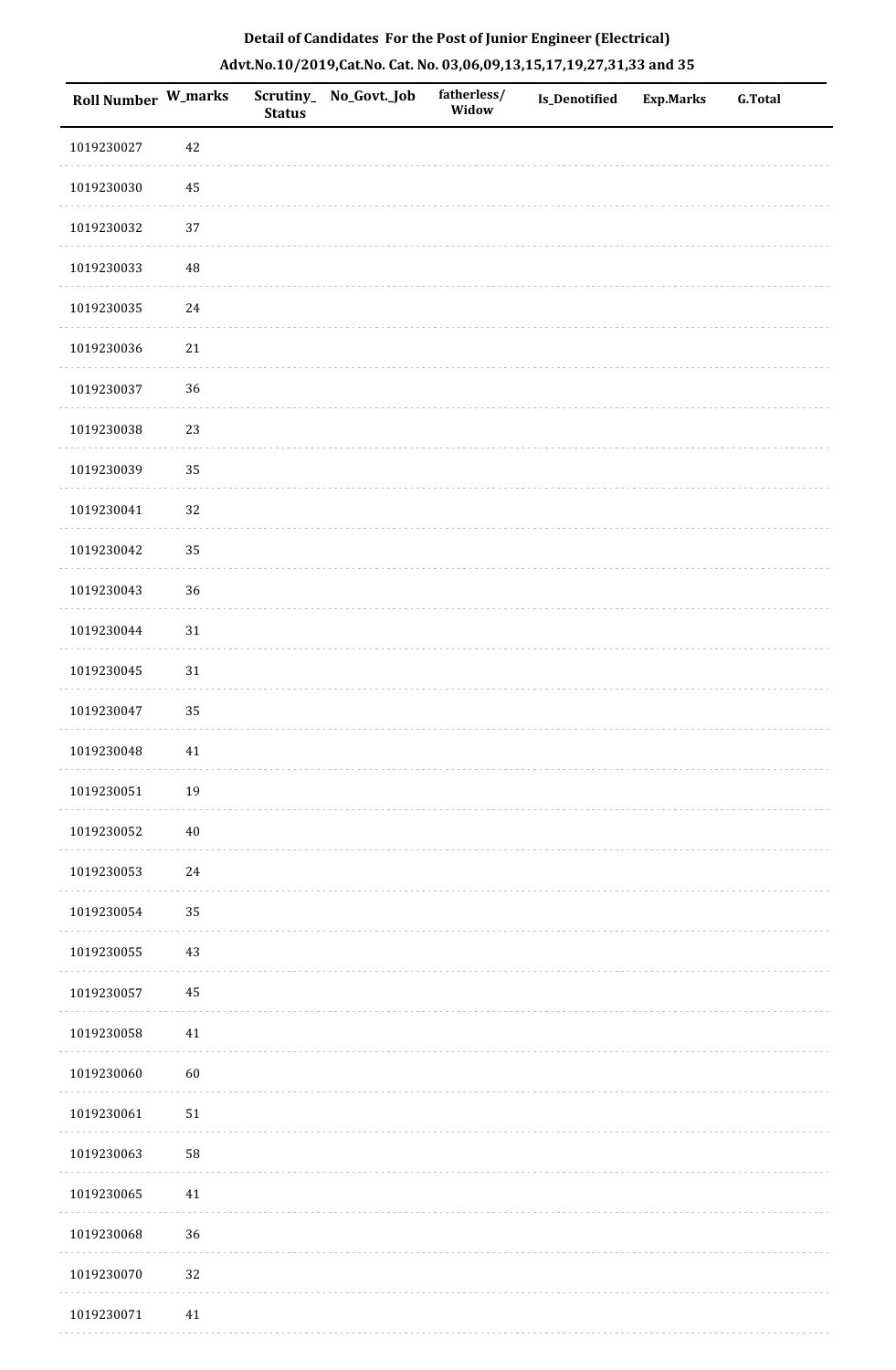| <b>Roll Number W_marks</b> |          | <b>Status</b> | Scrutiny_ No_Govt._Job | fatherless/<br>Widow | Is_Denotified | <b>Exp.Marks</b> | <b>G.Total</b> |
|----------------------------|----------|---------------|------------------------|----------------------|---------------|------------------|----------------|
| 1019230072                 | $47\,$   |               |                        |                      |               |                  |                |
| 1019230073                 | $28\,$   |               |                        |                      |               |                  |                |
| 1019230074                 | $47\,$   |               |                        |                      |               |                  |                |
| 1019230075                 | $\rm 48$ |               |                        |                      |               |                  |                |
| 1019230076                 | 41       |               |                        |                      |               |                  |                |
| 1019230079                 | 45       |               |                        |                      |               |                  |                |
| 1019230080                 | 24       |               |                        |                      |               |                  |                |
| 1019230081                 | 42       |               |                        |                      |               |                  |                |
| 1019230082                 | 39       |               |                        |                      |               |                  |                |
| 1019230083                 | 29       |               |                        |                      |               |                  |                |
| 1019230085                 | $42\,$   |               |                        |                      |               |                  |                |
| 1019230087                 | 34       |               |                        |                      |               |                  |                |
| 1019230089                 | $30\,$   |               |                        |                      |               |                  |                |
| 1019230092                 | 52       |               |                        |                      |               |                  |                |
| 1019230095                 | 53       |               |                        |                      |               |                  |                |
| 1019230096                 | 37       |               |                        |                      |               |                  |                |
| 1019230097                 | $\rm 48$ |               |                        |                      |               |                  |                |
| 1019230100                 | $31\,$   |               |                        |                      |               |                  |                |
| 1019230101                 | $31\,$   |               |                        |                      |               |                  |                |
| 1019230103                 | 37       |               |                        |                      |               |                  |                |
| 1019230104                 | 24       |               |                        |                      |               |                  |                |
| 1019230105                 | 44       |               |                        |                      |               |                  |                |
| 1019230108                 | 33       |               |                        |                      |               |                  |                |
| 1019230109                 | 52       |               |                        |                      |               |                  |                |
| 1019230111                 | 59       |               |                        |                      |               |                  |                |
| 1019230113                 | $\rm 48$ |               |                        |                      |               |                  |                |
| 1019230117                 | 41       |               |                        |                      |               |                  |                |
| 1019230119                 | 46       |               |                        |                      |               |                  |                |
| 1019230120                 | $40\,$   |               |                        |                      |               |                  |                |
| 1019230122                 | $50\,$   |               |                        |                      |               |                  |                |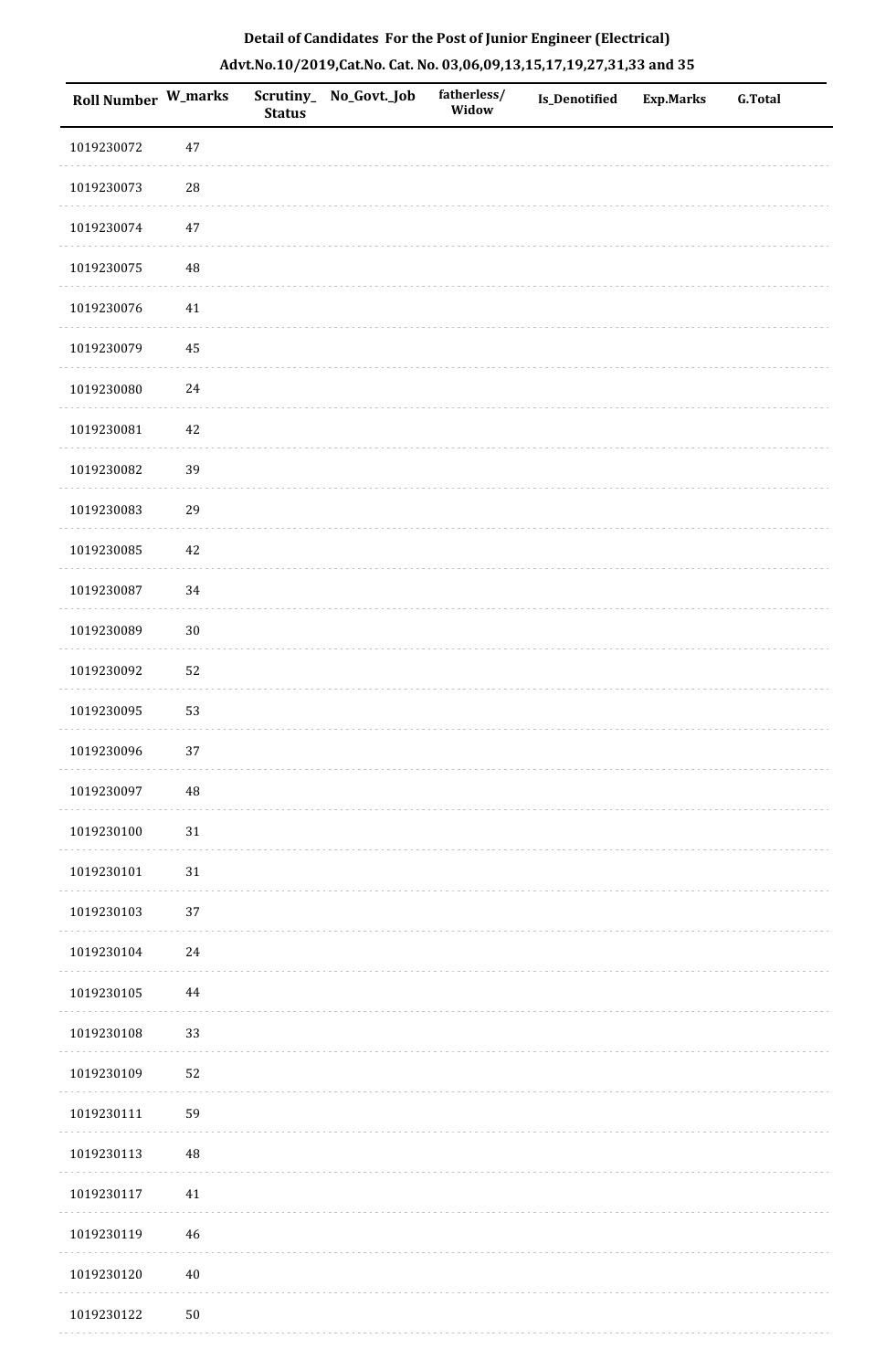| Roll Number W_marks |          | <b>Status</b> | Scrutiny_No_Govt._Job | fatherless/<br>Widow | Is_Denotified    | <b>Exp.Marks</b> | <b>G.Total</b> |
|---------------------|----------|---------------|-----------------------|----------------------|------------------|------------------|----------------|
| 1019230123          | REJECTED |               |                       |                      |                  |                  | 0.00           |
| 1019230124          | $\rm 48$ |               |                       |                      |                  |                  |                |
| 1019230125          | $45\,$   |               |                       |                      |                  |                  |                |
| 1019230128          | 62       | Eligible      | $\boldsymbol{0}$      | $\boldsymbol{0}$     | $\boldsymbol{0}$ | $0.00\,$         | 62.00          |
| 1019230129          | 34       |               |                       |                      |                  |                  |                |
| 1019230130          | 44       |               |                       |                      |                  |                  |                |
| 1019230131          | 43       |               |                       |                      |                  |                  |                |
| 1019230132          | $34\,$   |               |                       |                      |                  |                  |                |
| 1019230135          | 35       | Eligible      | $\sqrt{5}$            | $\boldsymbol{0}$     | $\boldsymbol{0}$ | $0.00\,$         | 40.00          |
| 1019230136          | 56       |               |                       |                      |                  |                  |                |
| 1019230137          | 39       |               |                       |                      |                  |                  |                |
| 1019230139          | 42       |               |                       |                      |                  |                  |                |
| 1019230140          | 34       |               |                       |                      |                  |                  |                |
| 1019230141          | 66       | Eligible      | $\boldsymbol{0}$      | $\boldsymbol{0}$     | $\boldsymbol{0}$ | $0.00\,$         | 66.00          |
| 1019230144          | 36       |               |                       |                      |                  |                  |                |
| 1019230146          | 34       |               |                       |                      |                  |                  |                |
| 1019230149          | 50       |               |                       |                      |                  |                  |                |
| 1019230150          | 45       |               |                       |                      |                  |                  |                |
| 1019230151          | $\bf 44$ |               |                       |                      |                  |                  |                |
| 1019230156          | 39       |               |                       |                      |                  |                  |                |
| 1019230159          | 57       |               |                       |                      |                  |                  |                |
| 1019230161          | 5        |               |                       |                      |                  |                  |                |
| 1019230162          | 42       |               |                       |                      |                  |                  |                |
| 1019230163          | 31       |               |                       |                      |                  |                  |                |
| 1019230164          | 11       |               |                       |                      |                  |                  |                |
| 1019230167          | $40\,$   |               |                       |                      |                  |                  |                |
| 1019230169          | 53       | Eligible      | $\bf{0}$              | $\boldsymbol{0}$     | $\boldsymbol{0}$ | $0.00\,$         | 53.00          |
| 1019230170          | 49       |               |                       |                      |                  |                  |                |
| 1019230171          | $\bf 44$ |               |                       |                      |                  |                  |                |
| 1019230172          | 31       |               |                       |                      |                  |                  |                |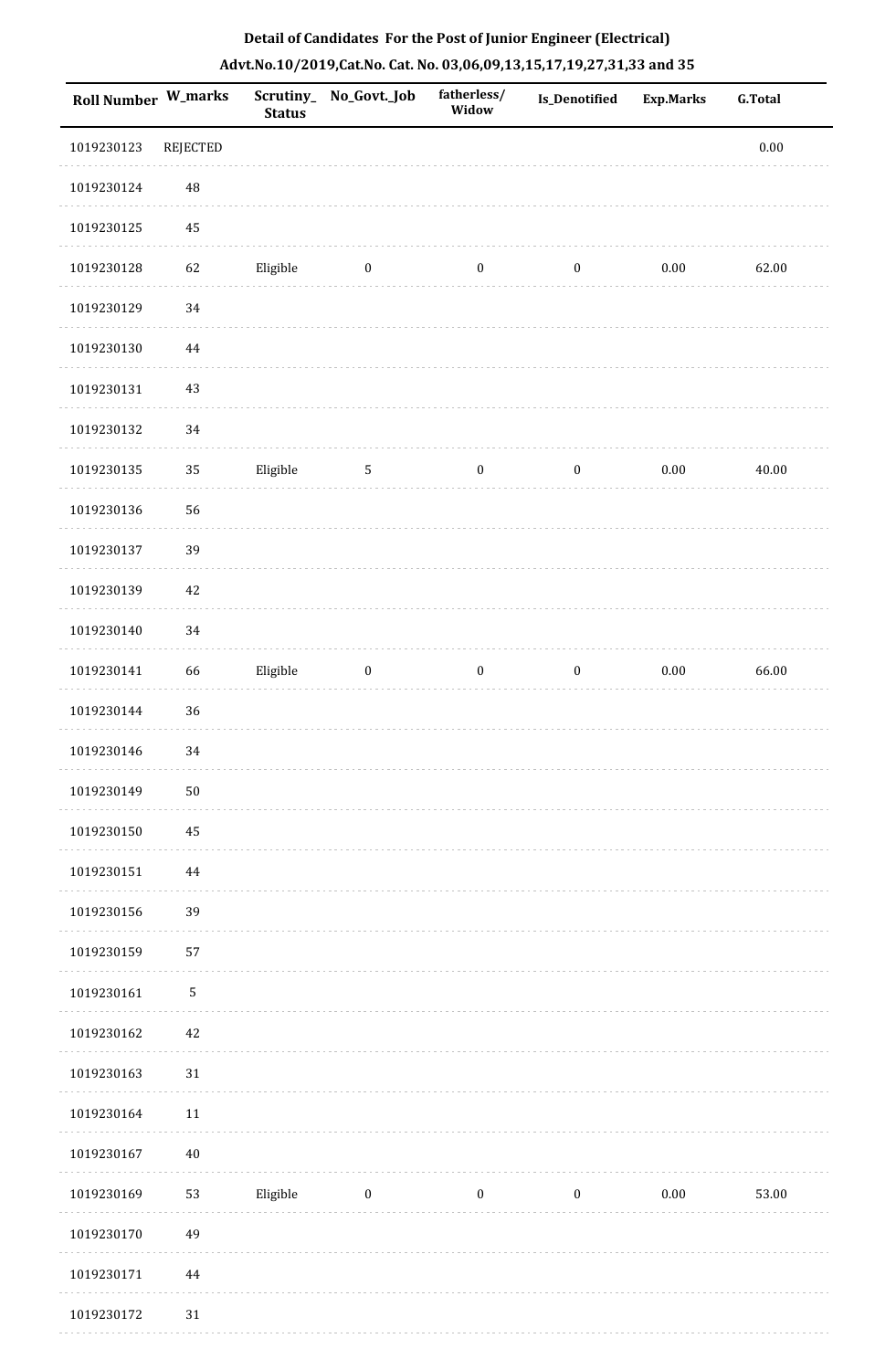| <b>Roll Number W_marks</b> |                 | <b>Status</b> | Scrutiny_ No_Govt._Job | fatherless/<br>Widow | <b>Is_Denotified</b> | <b>Exp.Marks</b> | <b>G.Total</b> |
|----------------------------|-----------------|---------------|------------------------|----------------------|----------------------|------------------|----------------|
| 1019230174                 | 46              |               |                        |                      |                      |                  |                |
| 1019230175                 | 25              |               |                        |                      |                      |                  |                |
| 1019230178                 | 26              |               |                        |                      |                      |                  |                |
| 1019230179                 | <b>REJECTED</b> |               |                        |                      |                      |                  | $0.00\,$       |
| 1019230182                 | <b>REJECTED</b> |               |                        |                      |                      |                  | $0.00\,$       |
| 1019230183                 | 36              |               |                        |                      |                      |                  |                |
| 1019230184                 | 62              | Absent        | $\boldsymbol{0}$       | $\boldsymbol{0}$     | $\boldsymbol{0}$     | $0.00\,$         |                |
| 1019230185                 | $30\,$          |               |                        |                      |                      |                  |                |
| 1019230186                 | 37              |               |                        |                      |                      |                  |                |
| 1019230192                 | 29              |               |                        |                      |                      |                  |                |
| 1019230193                 | 37              |               |                        |                      |                      |                  |                |
| 1019230195                 | 39              |               |                        |                      |                      |                  |                |
| 1019230196                 | 35              |               |                        |                      |                      |                  |                |
| 1019230197                 | 25              |               |                        |                      |                      |                  |                |
| 1019230199                 | 31              |               |                        |                      |                      |                  |                |
| 1019230200                 | $42\,$          |               |                        |                      |                      |                  |                |
| 1019230201                 | $40\,$          |               |                        |                      |                      |                  |                |
| 1019230202                 | 62              | Eligible      | $\bf{0}$               | $\bf{0}$             | $\boldsymbol{0}$     | $0.00\,$         | 62.00          |
| 1019230203                 | 61              | Eligible      | $\boldsymbol{0}$       | $\boldsymbol{0}$     | $\boldsymbol{0}$     | $0.00\,$         | 61.00          |
| 1019230204                 | $42\,$          |               |                        |                      |                      |                  |                |
| 1019230206                 | 44              |               |                        |                      |                      |                  |                |
| 1019230207                 | $47\,$          |               |                        |                      |                      |                  |                |
| 1019230208                 | 35              |               |                        |                      |                      |                  |                |
| 1019230209                 | 34              |               |                        |                      |                      |                  |                |
| 1019230211                 | 43              |               |                        |                      |                      |                  |                |
| 1019230215                 | 44              |               |                        |                      |                      |                  |                |
| 1019230216                 | 55              |               |                        |                      |                      |                  |                |
| 1019230217                 | 36              |               |                        |                      |                      |                  |                |
| 1019230219                 | 39              |               |                        |                      |                      |                  |                |
| 1019230220                 | $\sqrt{46}$     |               |                        |                      |                      |                  |                |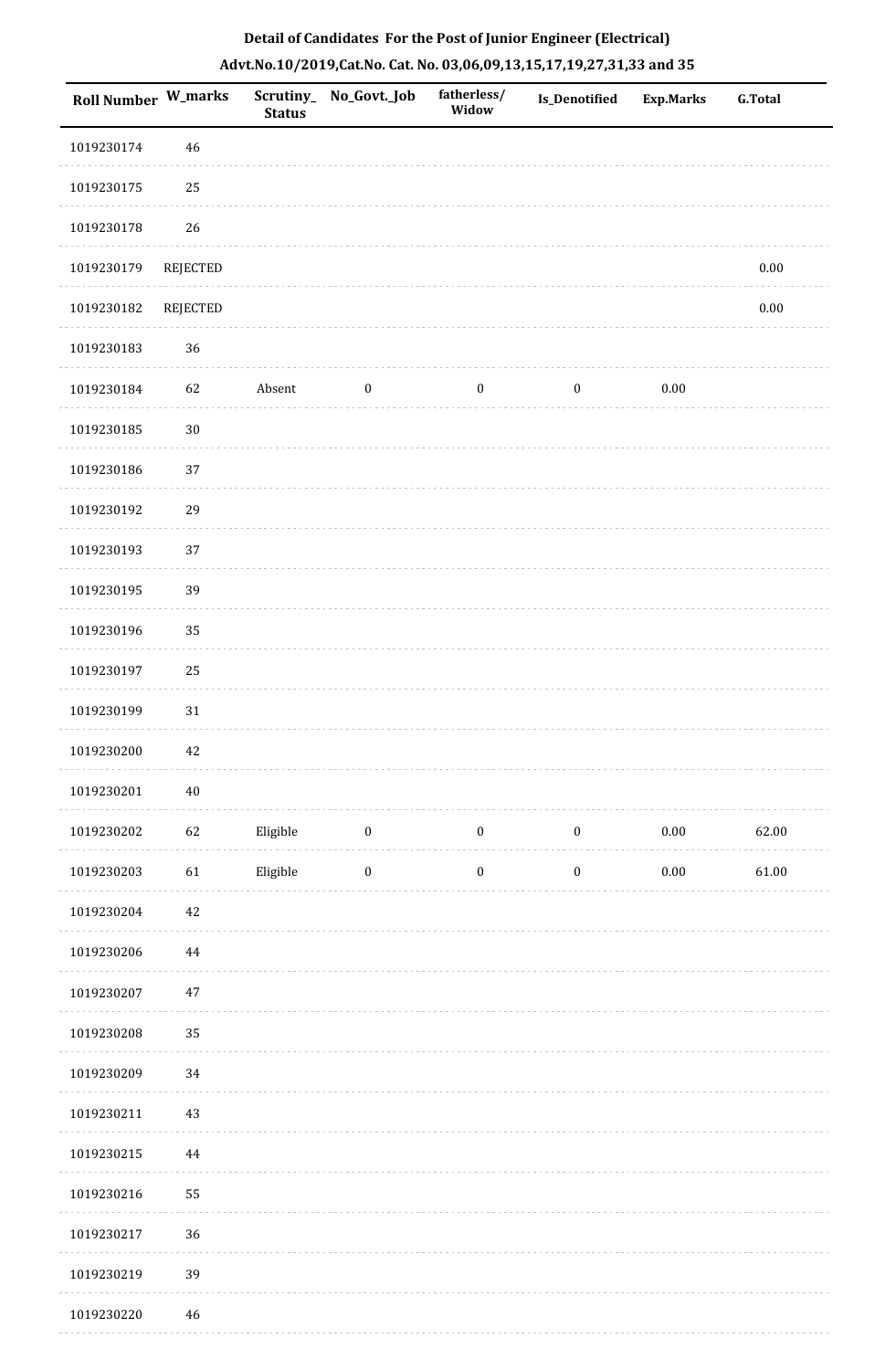| Roll Number W_marks |        | <b>Status</b> | Scrutiny_No_Govt._Job | fatherless/<br>Widow | Is_Denotified    | <b>Exp.Marks</b> | G.Total |
|---------------------|--------|---------------|-----------------------|----------------------|------------------|------------------|---------|
| 1019230223          | 54     |               |                       |                      |                  |                  |         |
| 1019230224          | 43     |               |                       |                      |                  |                  |         |
| 1019230225          | $40\,$ |               |                       |                      |                  |                  |         |
| 1019230226          | 45     |               |                       |                      |                  |                  |         |
| 1019230227          | 35     |               |                       |                      |                  |                  |         |
| 1019230229          | 51     | Eligible      | $\boldsymbol{0}$      | $\boldsymbol{0}$     | $\boldsymbol{0}$ | $0.00\,$         | 51.00   |
| 1019230230          | 19     |               |                       |                      |                  |                  |         |
| 1019230231          | 55     | Absent        | $\bf{0}$              | $\bf{0}$             | $\boldsymbol{0}$ | $0.00\,$         |         |
| 1019230232          | 60     |               |                       |                      |                  |                  |         |
| 1019230235          | $27\,$ |               |                       |                      |                  |                  |         |
| 1019230236          | 52     | Eligible      | $5\phantom{.0}$       | $\bf{0}$             | $\boldsymbol{0}$ | $0.00\,$         | 57.00   |
| 1019230237          | 29     |               |                       |                      |                  |                  |         |
| 1019230240          | $40\,$ |               |                       |                      |                  |                  |         |
| 1019230241          | 34     |               |                       |                      |                  |                  |         |
| 1019230242          | 29     |               |                       |                      |                  |                  |         |
| 1019230243          | 43     |               |                       |                      |                  |                  |         |
| 1019230245          | 46     |               |                       |                      |                  |                  |         |
| 1019230246          | 49     |               |                       |                      |                  |                  |         |
| 1019230247          | 29     |               |                       |                      |                  |                  |         |
| 1019230248          | $50\,$ |               |                       |                      |                  |                  |         |
| 1019230249          | 41     |               |                       |                      |                  |                  |         |
| 1019230250          | 37     |               |                       |                      |                  |                  |         |
| 1019230252          | 37     |               |                       |                      |                  |                  |         |
| 1019230254          | $41\,$ |               |                       |                      |                  |                  |         |
| 1019230255          | 53     |               |                       |                      |                  |                  |         |
| 1019230256          | 36     |               |                       |                      |                  |                  |         |
| 1019230259          | 35     |               |                       |                      |                  |                  |         |
| 1019230260          | 38     |               |                       |                      |                  |                  |         |
| 1019230261          | $42\,$ |               |                       |                      |                  |                  |         |
| 1019230263          | 48     |               |                       |                      |                  |                  |         |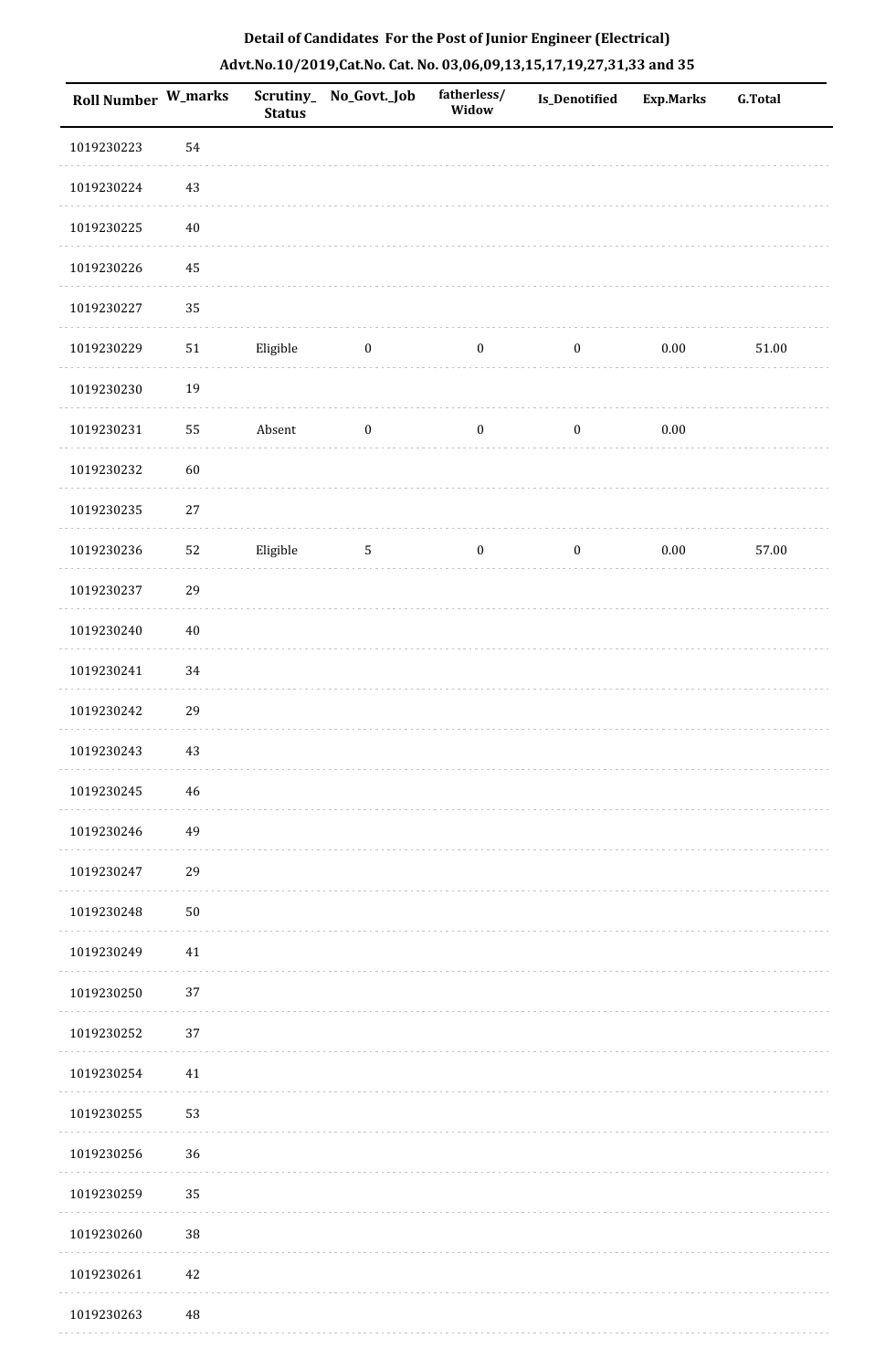| Roll Number W_marks |          | <b>Status</b> | Scrutiny_No_Govt._Job | fatherless/<br>Widow | <b>Is_Denotified</b> | <b>Exp.Marks</b> | <b>G.Total</b> |
|---------------------|----------|---------------|-----------------------|----------------------|----------------------|------------------|----------------|
| 1019230265          | 52       |               |                       |                      |                      |                  |                |
| 1019230266          | 45       |               |                       |                      |                      |                  |                |
| 1019230271          |          | Not Eligible  |                       |                      |                      |                  |                |
| 1019230274          | 55       |               |                       |                      |                      |                  |                |
| 1019230276          | $43\,$   |               |                       |                      |                      |                  |                |
| 1019230277          | 48       |               |                       |                      |                      |                  |                |
| 1019230278          | 57       |               |                       |                      |                      |                  |                |
| 1019230279          | 48       |               |                       |                      |                      |                  |                |
| 1019230282          | 53       |               |                       |                      |                      |                  |                |
| 1019230283          | 37       |               |                       |                      |                      |                  |                |
| 1019230284          | $30\,$   |               |                       |                      |                      |                  |                |
| 1019230286          | 45       |               |                       |                      |                      |                  |                |
| 1019230288          | $40\,$   |               |                       |                      |                      |                  |                |
| 1019230289          | 52       |               |                       |                      |                      |                  |                |
| 1019230290          | 29       |               |                       |                      |                      |                  |                |
| 1019230291          | 37       |               |                       |                      |                      |                  |                |
| 1019230294          | $31\,$   |               |                       |                      |                      |                  |                |
| 1019230295          | $\rm 48$ |               |                       |                      |                      |                  |                |
| 1019230296          | 46       |               |                       |                      |                      |                  |                |
| 1019230298          | 35       |               |                       |                      |                      |                  |                |
| 1019230301          | 33       |               |                       |                      |                      |                  |                |
| 1019230302          | $50\,$   |               |                       |                      |                      |                  |                |
| 1019230303          | 36       |               |                       |                      |                      |                  |                |
| 1019230305          | $50\,$   |               |                       |                      |                      |                  |                |
| 1019230309          | 41       |               |                       |                      |                      |                  |                |
| 1019230310          | 44       |               |                       |                      |                      |                  |                |
| 1019230311          | 39       |               |                       |                      |                      |                  |                |
| 1019230312          | 37       |               |                       |                      |                      |                  |                |
| 1019230314          | 68       | Eligible      | $\boldsymbol{0}$      | $\boldsymbol{0}$     | $\boldsymbol{0}$     | $0.00\,$         | 68.00          |
| 1019230315          | $51\,$   |               |                       |                      |                      |                  |                |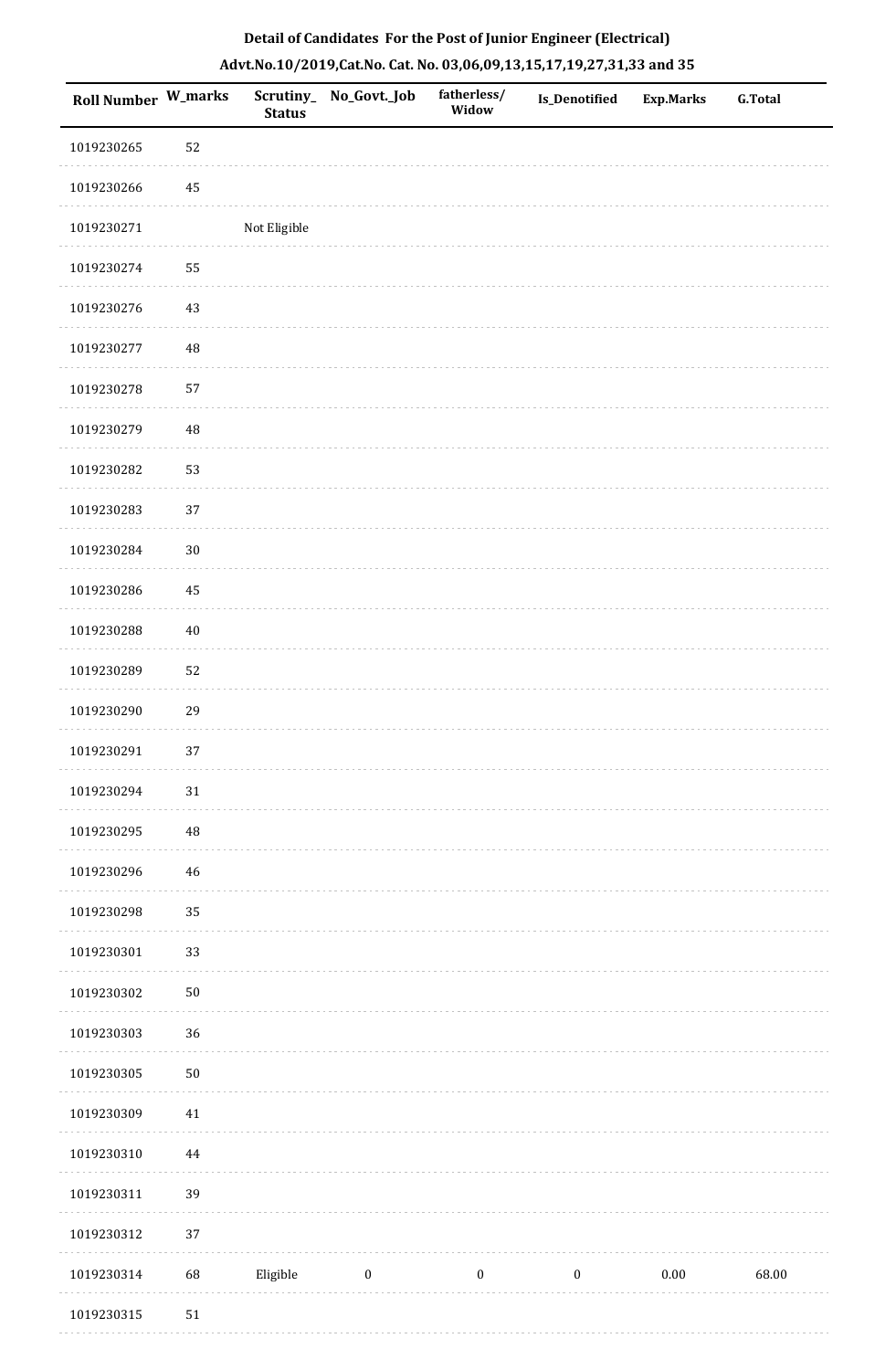| Roll Number W_marks |          | <b>Status</b> | Scrutiny_ No_Govt._Job | fatherless/<br>Widow | Is_Denotified    | <b>Exp.Marks</b> | G.Total   |
|---------------------|----------|---------------|------------------------|----------------------|------------------|------------------|-----------|
| 1019230317          | $41\,$   |               |                        |                      |                  |                  |           |
| 1019230319          | $38\,$   |               |                        |                      |                  |                  |           |
| 1019230321          | $34\,$   |               |                        |                      |                  |                  |           |
| 1019230326          | $27\,$   |               |                        |                      |                  |                  |           |
| 1019230327          | 57       |               |                        |                      |                  |                  |           |
| 1019230329          | $30\,$   |               |                        |                      |                  |                  |           |
| 1019230330          | 35       |               |                        |                      |                  |                  |           |
| 1019230332          | 35       |               |                        |                      |                  |                  |           |
| 1019230333          | 39       |               |                        |                      |                  |                  |           |
| 1019230334          | $42\,$   |               |                        |                      |                  |                  |           |
| 1019230338          | 31       | Eligible      | $\bf{0}$               | $\boldsymbol{0}$     | $\boldsymbol{0}$ | $0.00\,$         | $31.00\,$ |
| 1019230341          | 36       |               |                        |                      |                  |                  |           |
| 1019230344          | $\bf 44$ |               |                        |                      |                  |                  |           |
| 1019230346          | 52       |               |                        |                      |                  |                  |           |
| 1019230348          | $43\,$   |               |                        |                      |                  |                  |           |
| 1019230349          | $31\,$   |               |                        |                      |                  |                  |           |
| 1019230352          | $38\,$   |               |                        |                      |                  |                  |           |
| 1019230354          | 33       |               |                        |                      |                  |                  |           |
| 1019230357          | 49       |               |                        |                      |                  |                  |           |
| 1019230358          | 44       |               |                        |                      |                  |                  |           |
| 1019230359          | 38       |               |                        |                      |                  |                  |           |
| 1019230362          | 38       |               |                        |                      |                  |                  |           |
| 1019230364          | 45       |               |                        |                      |                  |                  |           |
| 1019230365          | 39       |               |                        |                      |                  |                  |           |
| 1019230367          | 36       |               |                        |                      |                  |                  |           |
| 1019230368          | 34       |               |                        |                      |                  |                  |           |
| 1019230370          | REJECTED |               |                        |                      |                  |                  | $0.00\,$  |
| 1019230371          | $31\,$   |               |                        |                      |                  |                  |           |
| 1019230373          | $13\,$   |               |                        |                      |                  |                  |           |
| 1019230376          | 37       |               |                        |                      |                  |                  |           |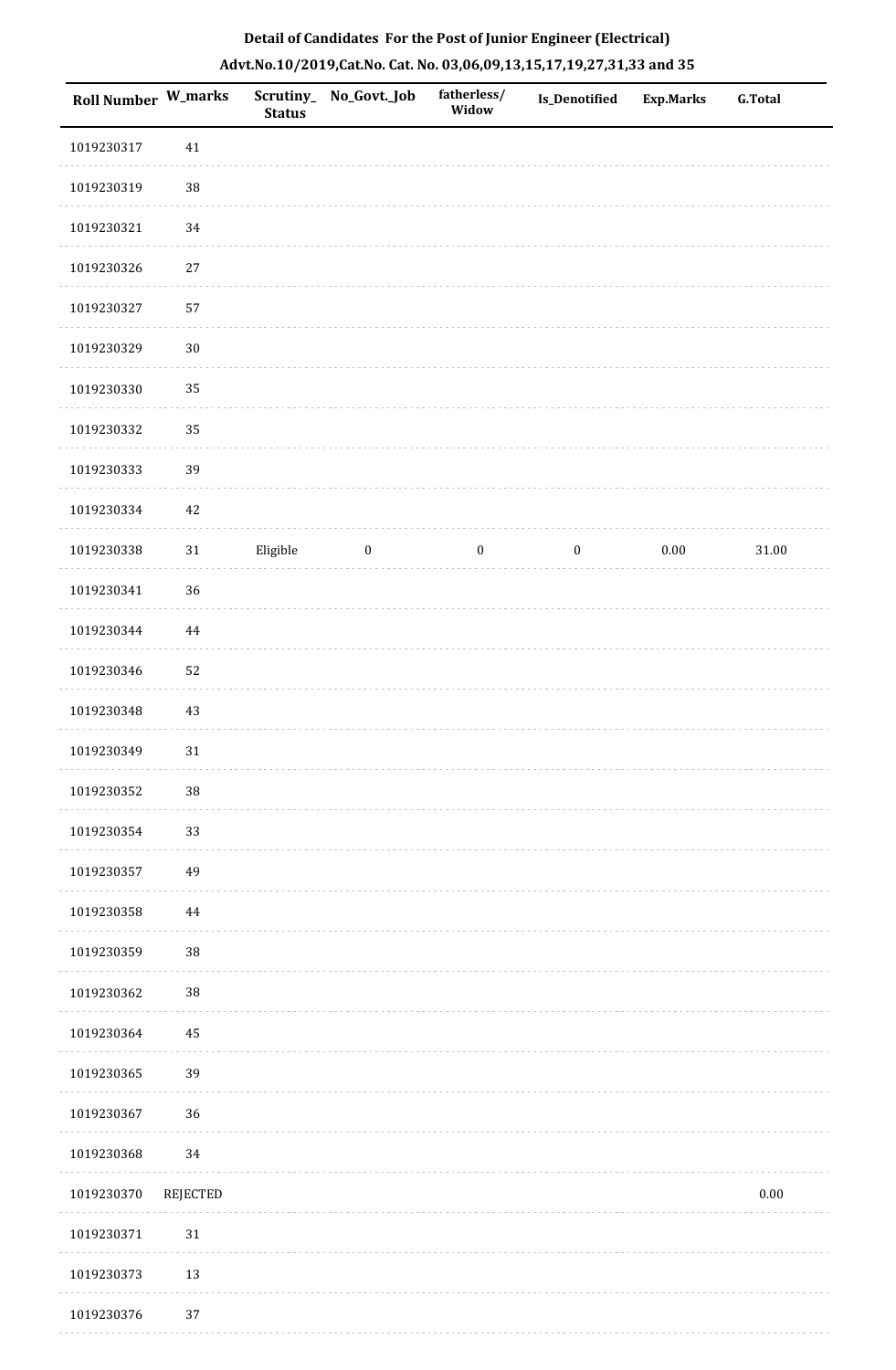| Roll Number W_marks |                 | Scrutiny_<br><b>Status</b> | No_Govt._Job | fatherless/<br>Widow | Is_Denotified    | <b>Exp.Marks</b> | G.Total  |
|---------------------|-----------------|----------------------------|--------------|----------------------|------------------|------------------|----------|
| 1019230377          | 52              |                            |              |                      |                  |                  |          |
| 1019230378          | 42              |                            |              |                      |                  |                  |          |
| 1019230380          | 49              |                            |              |                      |                  |                  |          |
| 1019230382          | 56              |                            |              |                      |                  |                  |          |
| 1019230383          | 56              |                            |              |                      |                  |                  |          |
| 1019230385          | 42              |                            |              |                      |                  |                  |          |
| 1019230388          | $38\,$          |                            |              |                      |                  |                  |          |
| 1019230389          | $31\,$          |                            |              |                      |                  |                  |          |
| 1019230390          | 33              |                            |              |                      |                  |                  |          |
| 1019230391          | $27\,$          |                            |              |                      |                  |                  |          |
| 1019230393          | $36\,$          |                            |              |                      |                  |                  |          |
| 1019230394          | 37              |                            |              |                      |                  |                  |          |
| 1019230396          | 32              |                            |              |                      |                  |                  |          |
| 1019230402          | <b>REJECTED</b> |                            |              |                      |                  |                  | $0.00\,$ |
| 1019230404          | $50\,$          |                            |              |                      |                  |                  |          |
| 1019230406          | 41              |                            |              |                      |                  |                  |          |
| 1019230408          | $30\,$          |                            |              |                      |                  |                  |          |
| 1019230409          | 52              |                            |              |                      |                  |                  |          |
| 1019230411          | $\sqrt{46}$     |                            |              |                      |                  |                  |          |
| 1019230412          | $42\,$          | Eligible                   | $\bf{0}$     | $\bf{0}$             | $\boldsymbol{0}$ | 0.00             | 42.00    |
| 1019230413          | 35              |                            |              |                      |                  |                  |          |
| 1019230414          | $40\,$          |                            |              |                      |                  |                  |          |
| 1019230415          | 55              |                            |              |                      |                  |                  |          |
| 1019230417          | 25              |                            |              |                      |                  |                  |          |
| 1019230418          | 34              |                            |              |                      |                  |                  |          |
| 1019230419          | $37\,$          |                            |              |                      |                  |                  |          |
| 1019230420          | 57              |                            |              |                      |                  |                  |          |
| 1019230421          | $22\,$          |                            |              |                      |                  |                  |          |
| 1019230422          | $27\,$          |                            |              |                      |                  |                  |          |
| 1019230423          | 54              |                            |              |                      |                  |                  |          |

 $1.111$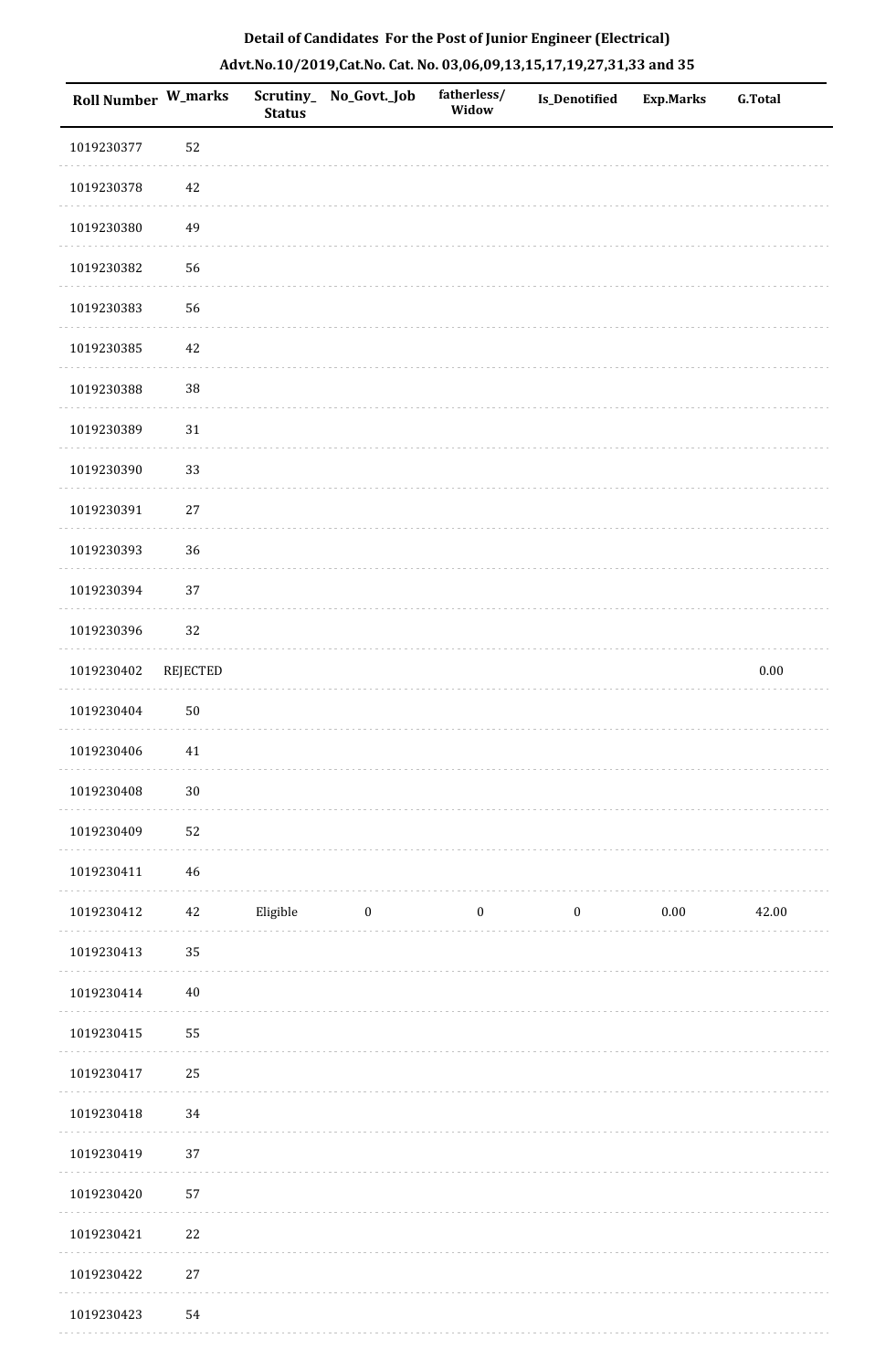| Roll Number W_marks |          | <b>Status</b> | Scrutiny_No_Govt._Job | fatherless/<br>Widow | Is_Denotified    | <b>Exp.Marks</b> | <b>G.Total</b> |
|---------------------|----------|---------------|-----------------------|----------------------|------------------|------------------|----------------|
| 1019230425          | $60\,$   | Eligible      | $\boldsymbol{0}$      | $\boldsymbol{0}$     | $\boldsymbol{0}$ | $0.00\,$         | 60.00          |
| 1019230426          | 42       |               |                       |                      |                  |                  |                |
| 1019230427          | $41\,$   |               |                       |                      |                  |                  |                |
| 1019230428          | 51       |               |                       |                      |                  |                  |                |
| 1019230430          | $38\,$   |               |                       |                      |                  |                  |                |
| 1019230434          | 49       |               |                       |                      |                  |                  |                |
| 1019230436          | $\bf 44$ |               |                       |                      |                  |                  |                |
| 1019230437          | 12       |               |                       |                      |                  |                  |                |
| 1019230438          | $31\,$   |               |                       |                      |                  |                  |                |
| 1019230439          | $41\,$   |               |                       |                      |                  |                  |                |
| 1019230440          | 44       |               |                       |                      |                  |                  |                |
| 1019230441          | 35       |               |                       |                      |                  |                  |                |
| 1019230445          | 34       |               |                       |                      |                  |                  |                |
| 1019230447          | 56       |               |                       |                      |                  |                  |                |
| 1019230449          | $30\,$   | Absent        | $\boldsymbol{0}$      | $\boldsymbol{0}$     | $\boldsymbol{0}$ | $0.00\,$         |                |
| 1019230450          | 54       |               |                       |                      |                  |                  |                |
| 1019230451          | 42       |               |                       |                      |                  |                  |                |
| 1019230453          | 35       |               |                       |                      |                  |                  |                |
| 1019230454          | 47       |               |                       |                      |                  |                  |                |
| 1019230455          | $38\,$   |               |                       |                      |                  |                  |                |
| 1019230456          | $41\,$   |               |                       |                      |                  |                  |                |
| 1019230458          | $38\,$   |               |                       |                      |                  |                  |                |
| 1019230460          | 35       |               |                       |                      |                  |                  |                |
| 1019230461          | $42\,$   |               |                       |                      |                  |                  |                |
| 1019230462          | $\rm 45$ | Eligible      | $\boldsymbol{0}$      | $\boldsymbol{0}$     | $\boldsymbol{0}$ | $0.00\,$         | 45.00          |
| 1019230466          | 35       |               |                       |                      |                  |                  |                |
| 1019230469          | 63       | Absent        | $\boldsymbol{0}$      | $\boldsymbol{0}$     | $\boldsymbol{0}$ | $0.00\,$         |                |
| 1019230470          | 63       | Eligible      | $\boldsymbol{0}$      | $\boldsymbol{0}$     | $\boldsymbol{0}$ | $0.00\,$         | 63.00          |
| 1019230477          | 45       |               |                       |                      |                  |                  |                |
| 1019230478          | $21\,$   |               |                       |                      |                  |                  |                |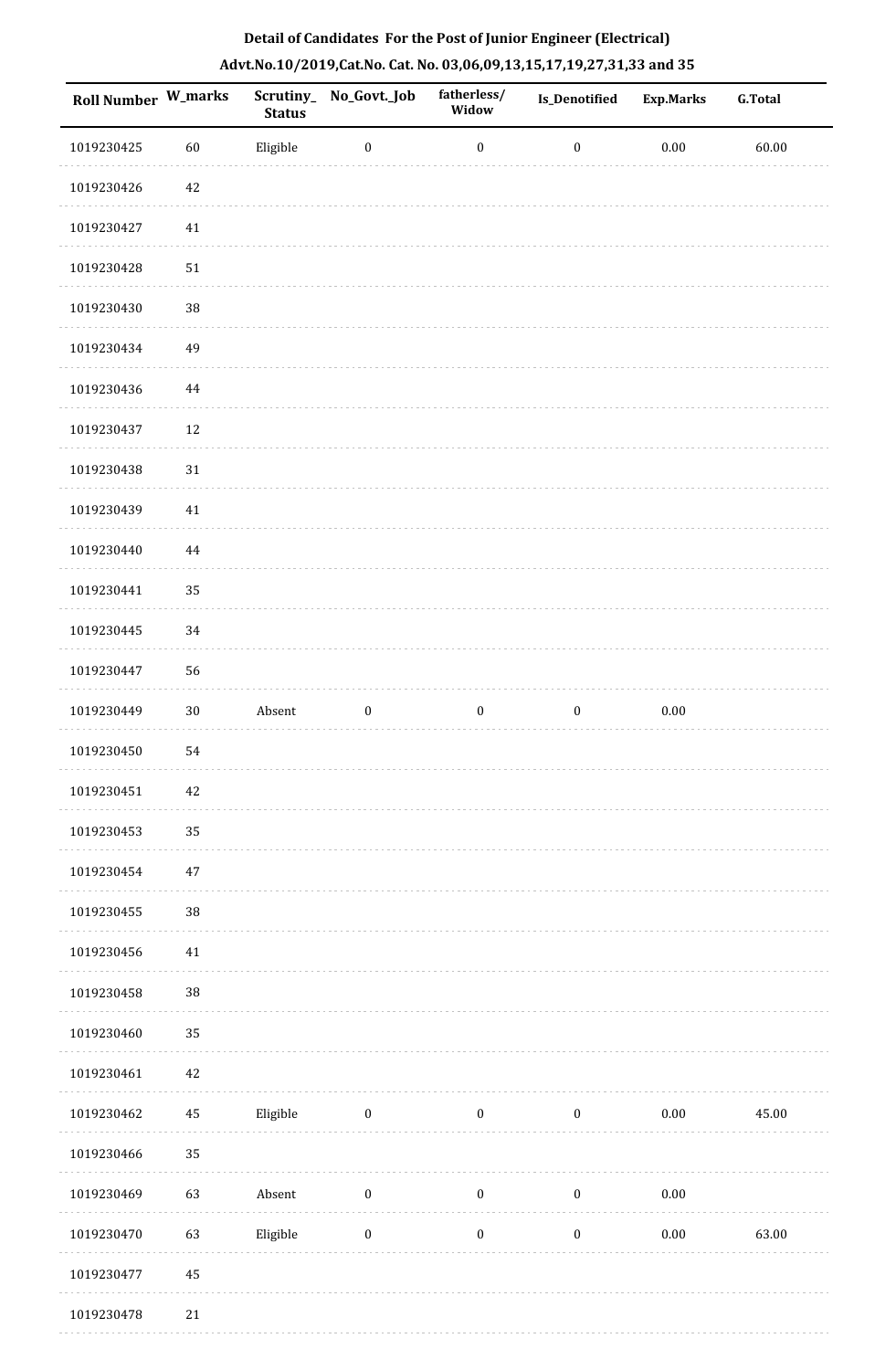| Detail of Candidates For the Post of Junior Engineer (Electrical)     |
|-----------------------------------------------------------------------|
| Advt.No.10/2019,Cat.No. Cat. No. 03,06,09,13,15,17,19,27,31,33 and 35 |

| Roll Number W_marks |            | <b>Status</b> | Scrutiny_ No_Govt._Job | fatherless/<br>Widow | <b>Is_Denotified</b> | <b>Exp.Marks</b> | <b>G.Total</b> |
|---------------------|------------|---------------|------------------------|----------------------|----------------------|------------------|----------------|
| 1019230479          | 28         |               |                        |                      |                      |                  |                |
| 1019230481          | 44         |               |                        |                      |                      |                  |                |
| 1019230482          | 45         |               |                        |                      |                      |                  |                |
| 1019230485          | 37         |               |                        |                      |                      |                  |                |
| 1019230486          | $41\,$     |               |                        |                      |                      |                  |                |
| 1019230487          | 54         |               |                        |                      |                      |                  |                |
| 1019230493          | $30\,$     |               |                        |                      |                      |                  |                |
| 1019230496          | 45         |               |                        |                      |                      |                  |                |
| 1019230498          | $38\,$     |               |                        |                      |                      |                  |                |
| 1019230499          | 26         |               |                        |                      |                      |                  |                |
| 1019230500          | 22         |               |                        |                      |                      |                  |                |
| 1019230501          | 33         |               |                        |                      |                      |                  |                |
| 1019230502          | 43         | Absent        | $\boldsymbol{0}$       | $\boldsymbol{0}$     | $\boldsymbol{0}$     | $0.00\,$         |                |
| 1019230503          | 39         |               |                        |                      |                      |                  |                |
| 1019230504          | $47\,$     |               |                        |                      |                      |                  |                |
| 1019230505          | 39         |               |                        |                      |                      |                  |                |
| 1019230508          | $31\,$     |               |                        |                      |                      |                  |                |
| 1019230509          | 48         |               |                        |                      |                      |                  |                |
| 1019230510          | 39         |               |                        |                      |                      |                  |                |
| 1019230511          | $51\,$     |               |                        |                      |                      |                  |                |
| 1019230512          | 55         |               |                        |                      |                      |                  |                |
| 1019230514          | $50\,$     |               |                        |                      |                      |                  |                |
| 1019230515          | 45         |               |                        |                      |                      |                  |                |
| 1019230517          | 60         |               |                        |                      |                      |                  |                |
| 1019230518          | 41         | Eligible      | $\boldsymbol{0}$       | $\sqrt{5}$           | $\boldsymbol{0}$     | $0.00\,$         | 46.00          |
| 1019230520          | 36         |               |                        |                      |                      |                  |                |
| 1019230521          | 24         |               |                        |                      |                      |                  |                |
| 1019230522          | 29         |               |                        |                      |                      |                  |                |
| 1019230523          | ${\bf 50}$ |               |                        |                      |                      |                  |                |
| 1019230525          | $28\,$     |               |                        |                      |                      |                  |                |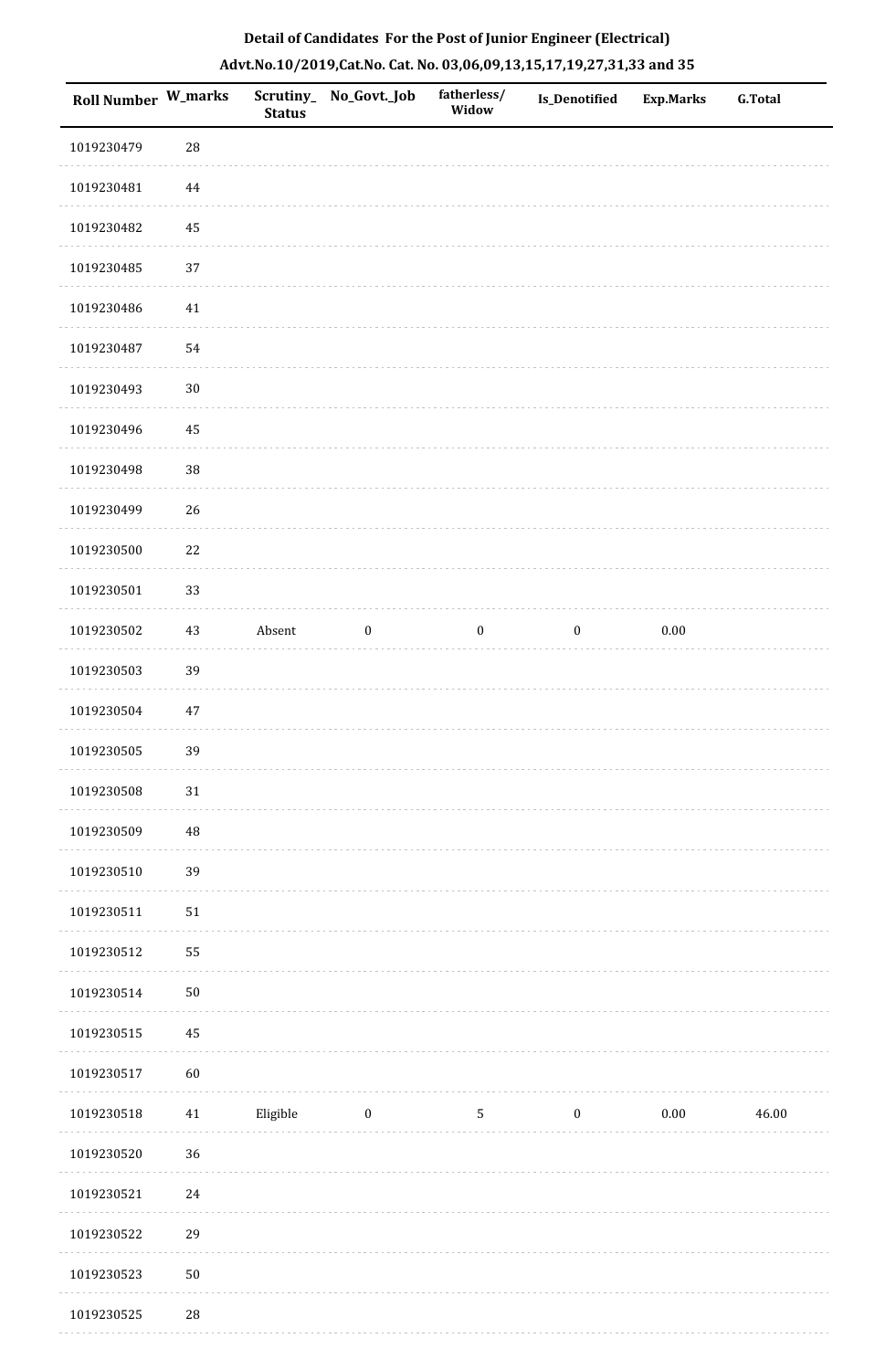|  |  | Detail of Candidates For the Post of Junior Engineer (Electrical)     |  |
|--|--|-----------------------------------------------------------------------|--|
|  |  | Advt.No.10/2019,Cat.No. Cat. No. 03,06,09,13,15,17,19,27,31,33 and 35 |  |

| <b>Roll Number W_marks</b> |            | <b>Status</b> | Scrutiny_No_Govt._Job   | fatherless/<br>Widow | Is_Denotified    | <b>Exp.Marks</b> | <b>G.Total</b> |
|----------------------------|------------|---------------|-------------------------|----------------------|------------------|------------------|----------------|
| 1019230526                 | $\rm 48$   |               |                         |                      |                  |                  |                |
| 1019230528                 | 37         |               |                         |                      |                  |                  |                |
| 1019230529                 | 51         | Eligible      | $\overline{\mathbf{0}}$ | $\boldsymbol{0}$     | $\boldsymbol{0}$ | 0.00             | 51.00          |
| 1019230531                 | $51\,$     |               |                         |                      |                  |                  |                |
| 1019230532                 | $\bf 45$   |               |                         |                      |                  |                  |                |
| 1019230536                 | $\bf 44$   |               |                         |                      |                  |                  |                |
| 1019230537                 | $31\,$     |               |                         |                      |                  |                  |                |
| 1019230538                 | $\bf 44$   |               |                         |                      |                  |                  |                |
| 1019230540                 | $40\,$     |               |                         |                      |                  |                  |                |
| 1019230541                 | 42         |               |                         |                      |                  |                  |                |
| 1019230542                 | 43         |               |                         |                      |                  |                  |                |
| 1019230543                 | 45         |               |                         |                      |                  |                  |                |
| 1019230544                 | 35         | Eligible      | $\sqrt{5}$              | $\boldsymbol{0}$     | $\boldsymbol{0}$ | 0.00             | 40.00          |
| 1019230545                 | 39         |               |                         |                      |                  |                  |                |
| 1019230548                 | 39         |               |                         |                      |                  |                  |                |
| 1019230550                 | 15         |               |                         |                      |                  |                  |                |
| 1019230551                 | 43         |               |                         |                      |                  |                  |                |
| 1019230552                 | 39         |               |                         |                      |                  |                  |                |
| 1019230553                 | 32         |               |                         |                      |                  |                  |                |
| 1019230554                 | $37\,$     |               |                         |                      |                  |                  |                |
| 1019230555                 | 36         |               |                         |                      |                  |                  |                |
| 1019230558                 | 52         | Eligible      | $\overline{5}$          | $\boldsymbol{0}$     | $\boldsymbol{0}$ | $0.00\,$         | 57.00          |
| 1019230559                 | 24         |               |                         |                      |                  |                  |                |
| 1019230562                 | 43         |               |                         |                      |                  |                  |                |
| 1019230564                 | ${\bf 50}$ |               |                         |                      |                  |                  |                |
| 1019230565                 | 53         |               |                         |                      |                  |                  |                |
| 1019230568                 | 39         |               |                         |                      |                  |                  |                |
| 1019230569                 | 33         |               |                         |                      |                  |                  |                |
| 1019230571                 | $\rm 48$   |               |                         |                      |                  |                  |                |
| 1019230572                 | 37         |               |                         |                      |                  |                  |                |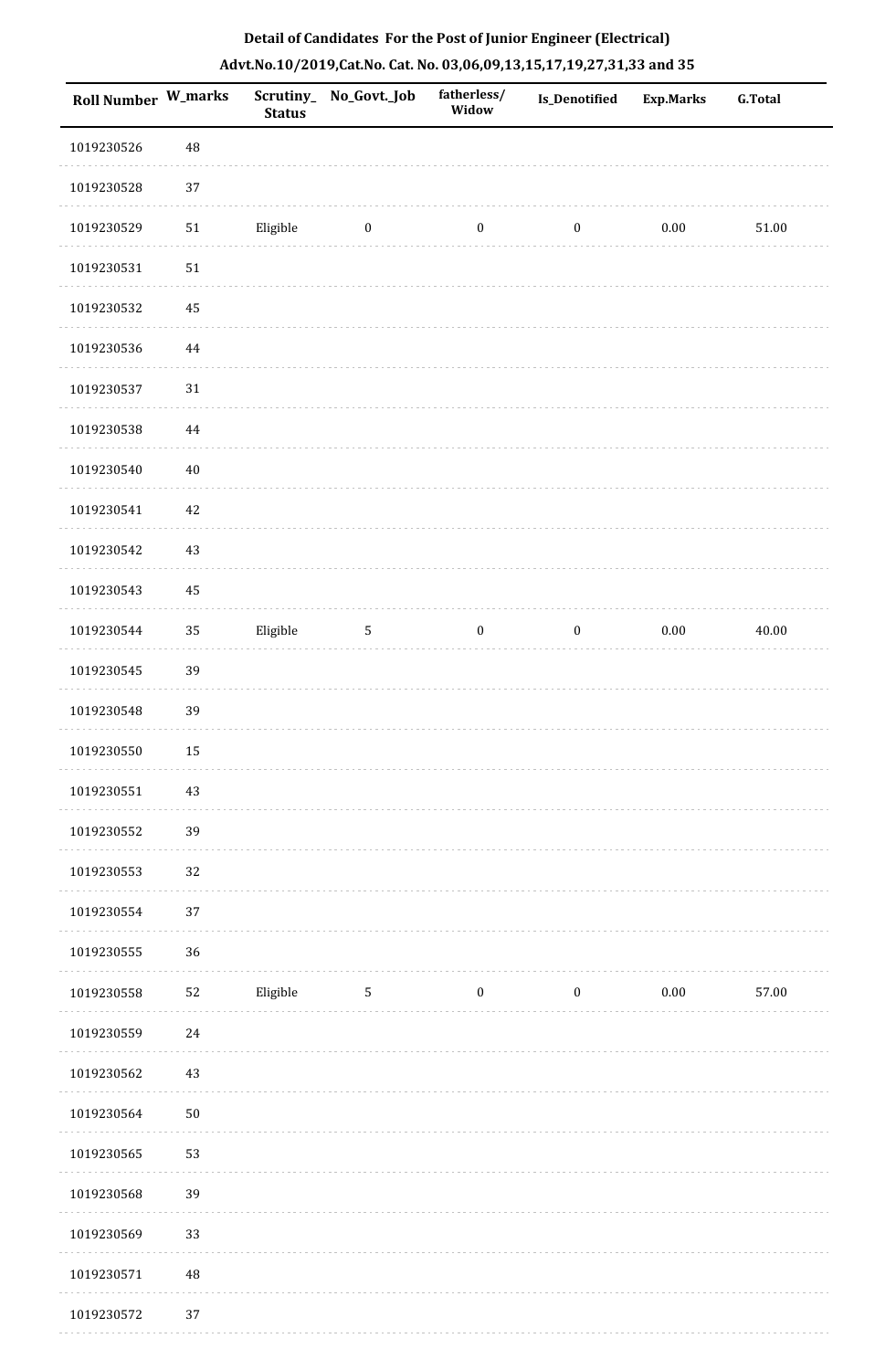| Roll Number W_marks |          | <b>Status</b> | Scrutiny_No_Govt._Job | fatherless/<br>Widow | Is_Denotified    | <b>Exp.Marks</b> | <b>G.Total</b> |
|---------------------|----------|---------------|-----------------------|----------------------|------------------|------------------|----------------|
| 1019230573          | $20\,$   |               |                       |                      |                  |                  |                |
| 1019230575          | $\bf 45$ |               |                       |                      |                  |                  |                |
| 1019230576          | 49       |               |                       |                      |                  |                  |                |
| 1019230577          | 39       |               |                       |                      |                  |                  |                |
| 1019230580          | $41\,$   |               |                       |                      |                  |                  |                |
| 1019230581          | 49       |               |                       |                      |                  |                  |                |
| 1019230583          | $30\,$   |               |                       |                      |                  |                  |                |
| 1019230585          | $50\,$   |               |                       |                      |                  |                  |                |
| 1019230586          | 29       |               |                       |                      |                  |                  |                |
| 1019230588          | 57       | Eligible      | $\boldsymbol{0}$      | $\boldsymbol{0}$     | $\boldsymbol{0}$ | $0.00\,$         | 57.00          |
| 1019230591          | 54       |               |                       |                      |                  |                  |                |
| 1019230593          | 58       |               |                       |                      |                  |                  |                |
| 1019230595          | $42\,$   |               |                       |                      |                  |                  |                |
| 1019230597          | REJECTED |               |                       |                      |                  |                  | $0.00\,$       |
| 1019230598          | 37       |               |                       |                      |                  |                  |                |
| 1019230601          | 41       |               |                       |                      |                  |                  |                |
| 1019230603          | 39       |               |                       |                      |                  |                  |                |
| 1019230604          | 45       |               |                       |                      |                  |                  |                |
| 1019230606          | REJECTED |               |                       |                      |                  |                  | $0.00\,$       |
| 1019230608          | 53       |               |                       |                      |                  |                  |                |
| 1019230609          | 35       |               |                       |                      |                  |                  |                |
| 1019230610          | 39       |               |                       |                      |                  |                  |                |
| 1019230611          | $30\,$   |               |                       |                      |                  |                  |                |
| 1019230612          | 39       |               |                       |                      |                  |                  |                |
| 1019230614          | $50\,$   |               |                       |                      |                  |                  |                |
| 1019230616          | 41       |               |                       |                      |                  |                  |                |
| 1019230624          | 45       |               |                       |                      |                  |                  |                |
| 1019230628          | $46\,$   |               |                       |                      |                  |                  |                |
| 1019230629          | 41       |               |                       |                      |                  |                  |                |
| 1019230631          | $50\,$   |               |                       |                      |                  |                  |                |

. . . . . . .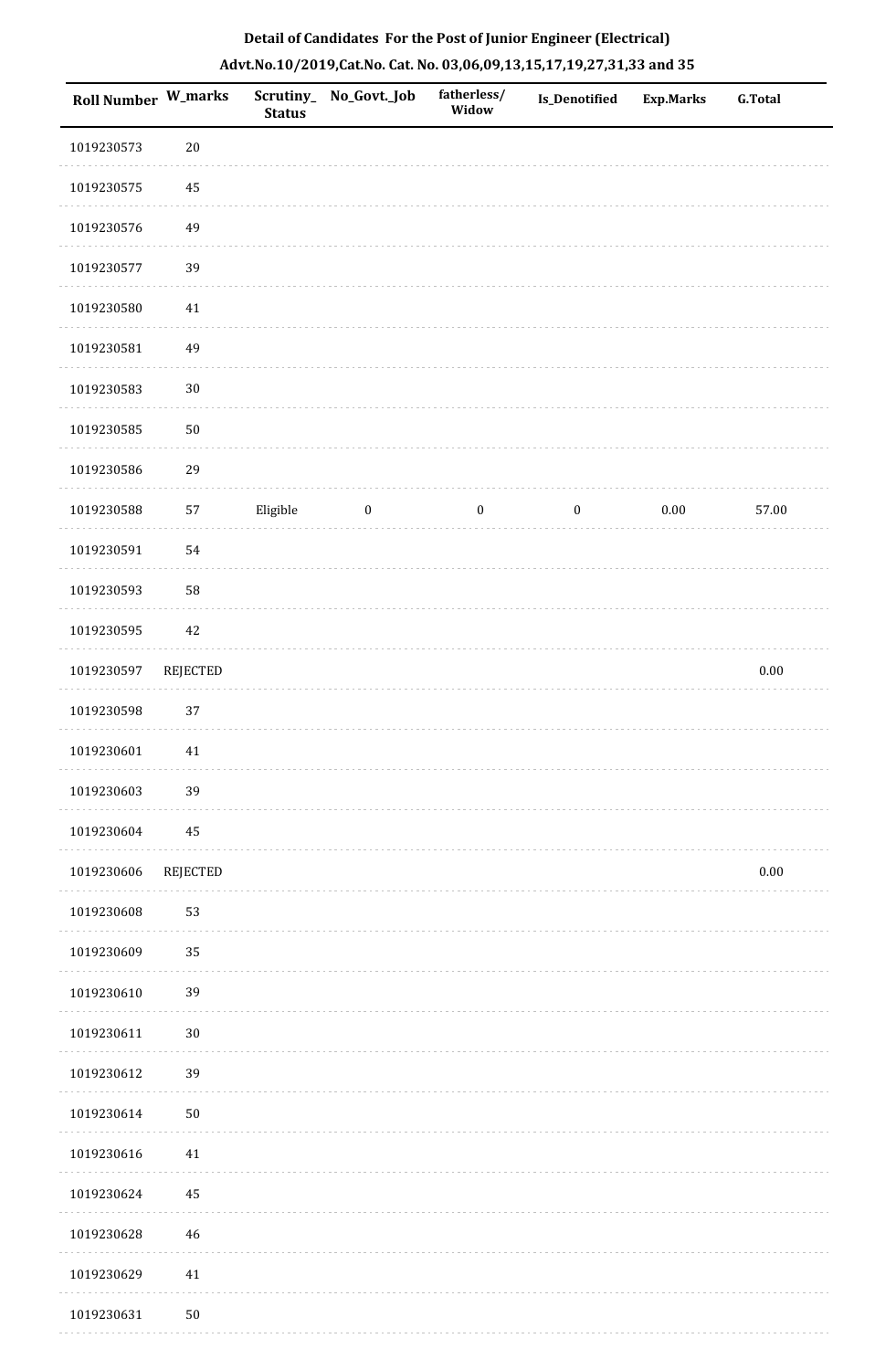| <b>Roll Number W_marks</b> |          | <b>Status</b> | Scrutiny_No_Govt._Job | fatherless/<br>Widow | <b>Is_Denotified</b> | <b>Exp.Marks</b> | <b>G.Total</b> |
|----------------------------|----------|---------------|-----------------------|----------------------|----------------------|------------------|----------------|
| 1019230632                 | 61       | Eligible      | $\sqrt{5}$            | $\boldsymbol{0}$     | $\boldsymbol{0}$     | $0.00\,$         | 66.00          |
| 1019230633                 | 32       |               |                       |                      |                      |                  |                |
| 1019230634                 | $40\,$   |               |                       |                      |                      |                  |                |
| 1019230635                 | 44       |               |                       |                      |                      |                  |                |
| 1019230637                 | 49       |               |                       |                      |                      |                  |                |
| 1019230638                 | $51\,$   |               |                       |                      |                      |                  |                |
| 1019230640                 | $30\,$   |               |                       |                      |                      |                  |                |
| 1019230641                 | $\bf 44$ |               |                       |                      |                      |                  |                |
| 1019230642                 | 43       |               |                       |                      |                      |                  |                |
| 1019230643                 | 44       |               |                       |                      |                      |                  |                |
| 1019230644                 | 53       |               |                       |                      |                      |                  |                |
| 1019230646                 | 51       |               |                       |                      |                      |                  |                |
| 1019230647                 | 54       |               |                       |                      |                      |                  |                |
| 1019230649                 | 42       |               |                       |                      |                      |                  |                |
| 1019230652                 | 36       | Eligible      | 5                     | $\boldsymbol{0}$     | $\boldsymbol{0}$     | $0.00\,$         | 41.00          |
| 1019230654                 | 27       |               |                       |                      |                      |                  |                |
| 1019230656                 | $42\,$   |               |                       |                      |                      |                  |                |
| 1019230659                 | $43\,$   | Eligible      | $\boldsymbol{0}$      | $\boldsymbol{0}$     | $\boldsymbol{0}$     | $0.00\,$         | 43.00          |
| 1019230662                 | 19       |               |                       |                      |                      |                  |                |
| 1019230663                 | 32       |               |                       |                      |                      |                  |                |
| 1019230664                 | 53       |               |                       |                      |                      |                  |                |
| 1019230668                 | $50\,$   |               |                       |                      |                      |                  |                |
| 1019230672                 | 44       |               |                       |                      |                      |                  |                |
| 1019230675                 | 25       |               |                       |                      |                      |                  |                |
| 1019230677                 | 34       |               |                       |                      |                      |                  |                |
| 1019230680                 | 38       |               |                       |                      |                      |                  |                |
| 1019230681                 | 36       |               |                       |                      |                      |                  |                |
| 1019230682                 | 45       |               |                       |                      |                      |                  |                |
| 1019230684                 | 33       |               |                       |                      |                      |                  |                |
| 1019230686                 | 48       |               |                       |                      |                      |                  |                |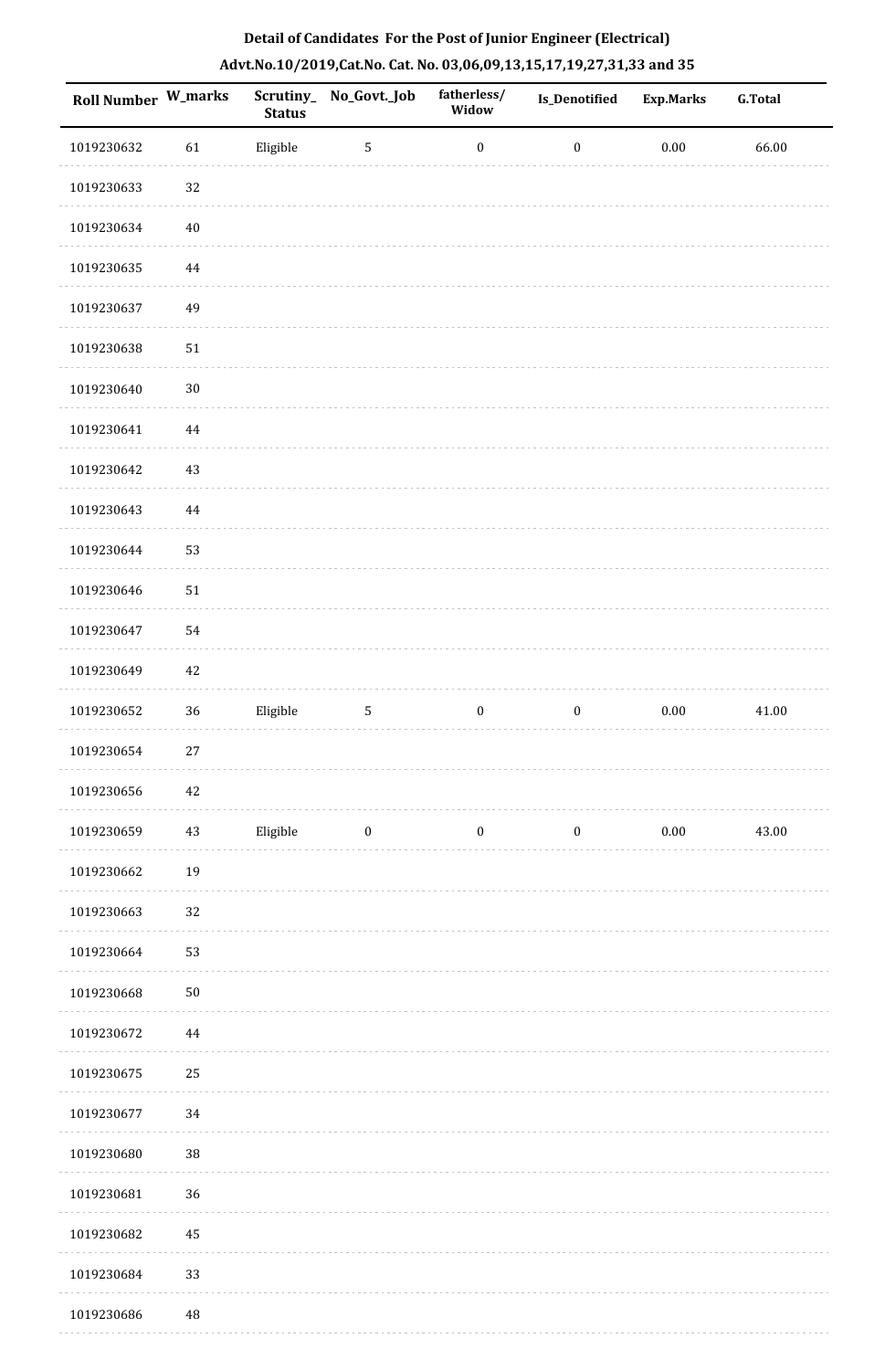|  | Detail of Candidates For the Post of Junior Engineer (Electrical)     |  |
|--|-----------------------------------------------------------------------|--|
|  | Advt.No.10/2019,Cat.No. Cat. No. 03,06,09,13,15,17,19,27,31,33 and 35 |  |

| <b>Roll Number W_marks</b> |          | <b>Status</b> | Scrutiny_No_Govt._Job | fatherless/<br>Widow | Is_Denotified | <b>Exp.Marks</b> | <b>G.Total</b> |
|----------------------------|----------|---------------|-----------------------|----------------------|---------------|------------------|----------------|
| 1019230689                 | 56       |               |                       |                      |               |                  |                |
| 1019230690                 | $40\,$   |               |                       |                      |               |                  |                |
| 1019230691                 | 53       |               |                       |                      |               |                  |                |
| 1019230693                 | 39       |               |                       |                      |               |                  |                |
| 1019230695                 | $43\,$   |               |                       |                      |               |                  |                |
| 1019230696                 | $\, 8$   |               |                       |                      |               |                  |                |
| 1019230699                 | $43\,$   |               |                       |                      |               |                  |                |
| 1019230700                 | $38\,$   |               |                       |                      |               |                  |                |
| 1019230701                 | 45       |               |                       |                      |               |                  |                |
| 1019230703                 | $47\,$   |               |                       |                      |               |                  |                |
| 1019230709                 | $\bf 44$ |               |                       |                      |               |                  |                |
| 1019230710                 | $30\,$   |               |                       |                      |               |                  |                |
| 1019230713                 | $\rm 48$ |               |                       |                      |               |                  |                |
| 1019230714                 | $26\,$   |               |                       |                      |               |                  |                |
| 1019230717                 | 53       |               |                       |                      |               |                  |                |
| 1019230719                 | 25       |               |                       |                      |               |                  |                |
| 1019230720                 | 51       |               |                       |                      |               |                  |                |
| 1019230721                 | 56       |               |                       |                      |               |                  |                |
| 1019230722                 | 36       |               |                       |                      |               |                  |                |
| 1019230723                 | 33       |               |                       |                      |               |                  |                |
| 1019230727                 | $42\,$   |               |                       |                      |               |                  |                |
| 1019230728                 | $30\,$   |               |                       |                      |               |                  |                |
| 1019230729                 | 41       |               |                       |                      |               |                  |                |
| 1019230731                 | 33       |               |                       |                      |               |                  |                |
| 1019230732                 | $22\,$   |               |                       |                      |               |                  |                |
| 1019230734                 | 39       |               |                       |                      |               |                  |                |
| 1019230735                 | 49       |               |                       |                      |               |                  |                |
| 1019230736                 | 43       |               |                       |                      |               |                  |                |
| 1019230737                 | 37       |               |                       |                      |               |                  |                |
| 1019230738                 | 49       |               |                       |                      |               |                  |                |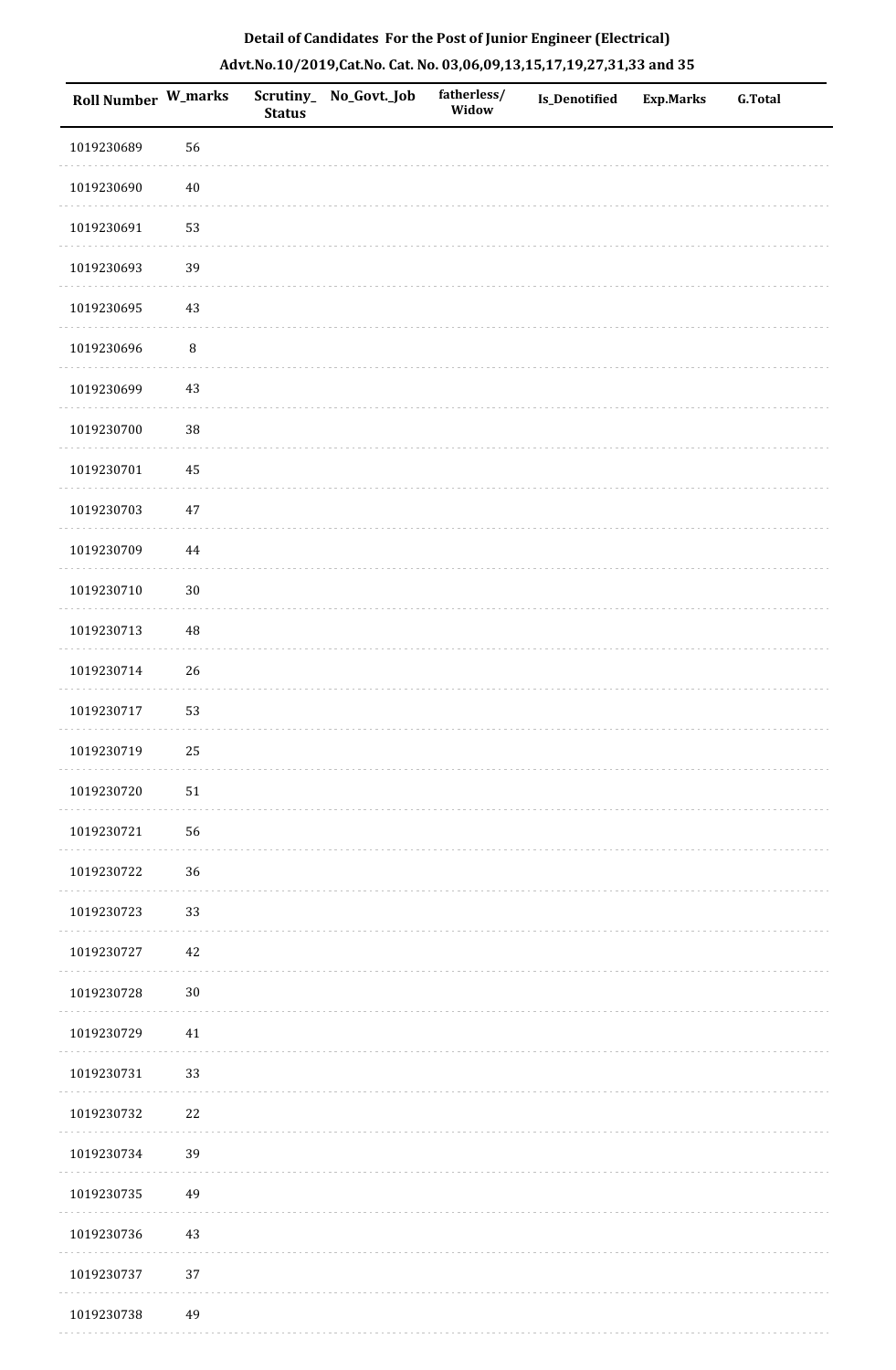| Roll Number W_marks |          | <b>Status</b> | Scrutiny_ No_Govt._Job | fatherless/<br>Widow | Is_Denotified    | <b>Exp.Marks</b> | <b>G.Total</b> |
|---------------------|----------|---------------|------------------------|----------------------|------------------|------------------|----------------|
| 1019230739          | 48       |               |                        |                      |                  |                  |                |
| 1019230741          | 49       |               |                        |                      |                  |                  |                |
| 1019230745          | 39       |               |                        |                      |                  |                  |                |
| 1019230746          | 35       |               |                        |                      |                  |                  |                |
| 1019230749          | $37\,$   |               |                        |                      |                  |                  |                |
| 1019230751          | 59       |               |                        |                      |                  |                  |                |
| 1019230753          | $50\,$   |               |                        |                      |                  |                  |                |
| 1019230754          | 49       |               |                        |                      |                  |                  |                |
| 1019230755          | 48       |               |                        |                      |                  |                  |                |
| 1019230756          | 37       |               |                        |                      |                  |                  |                |
| 1019230758          | $42\,$   |               |                        |                      |                  |                  |                |
| 1019230760          | 39       |               |                        |                      |                  |                  |                |
| 1019230761          | 39       |               |                        |                      |                  |                  |                |
| 1019230762          | 49       |               |                        |                      |                  |                  |                |
| 1019230764          | 52       |               |                        |                      |                  |                  |                |
| 1019230768          | 37       |               |                        |                      |                  |                  |                |
| 1019230771          | 35       |               |                        |                      |                  |                  |                |
| 1019230772          | $40\,$   |               |                        |                      |                  |                  |                |
| 1019230773          | $43\,$   |               |                        |                      |                  |                  |                |
| 1019230776          | $22\,$   |               |                        |                      |                  |                  |                |
| 1019230777          | 36       |               |                        |                      |                  |                  |                |
| 1019230778          | 29       |               |                        |                      |                  |                  |                |
| 1019230779          | 36       |               |                        |                      |                  |                  |                |
| 1019230780          | 38       |               |                        |                      |                  |                  |                |
| 1019230781          | 38       |               |                        |                      |                  |                  |                |
| 1019230784          | 33       |               |                        |                      |                  |                  |                |
| 1019230786          | $43\,$   |               |                        |                      |                  |                  |                |
| 1019230788          | $\bf 44$ |               |                        |                      |                  |                  |                |
| 1019230789          | $31\,$   |               |                        |                      |                  |                  |                |
| 1019230792          | 37       | Eligible      | $\boldsymbol{0}$       | $\boldsymbol{0}$     | $\boldsymbol{0}$ | $0.00\,$         | 37.00          |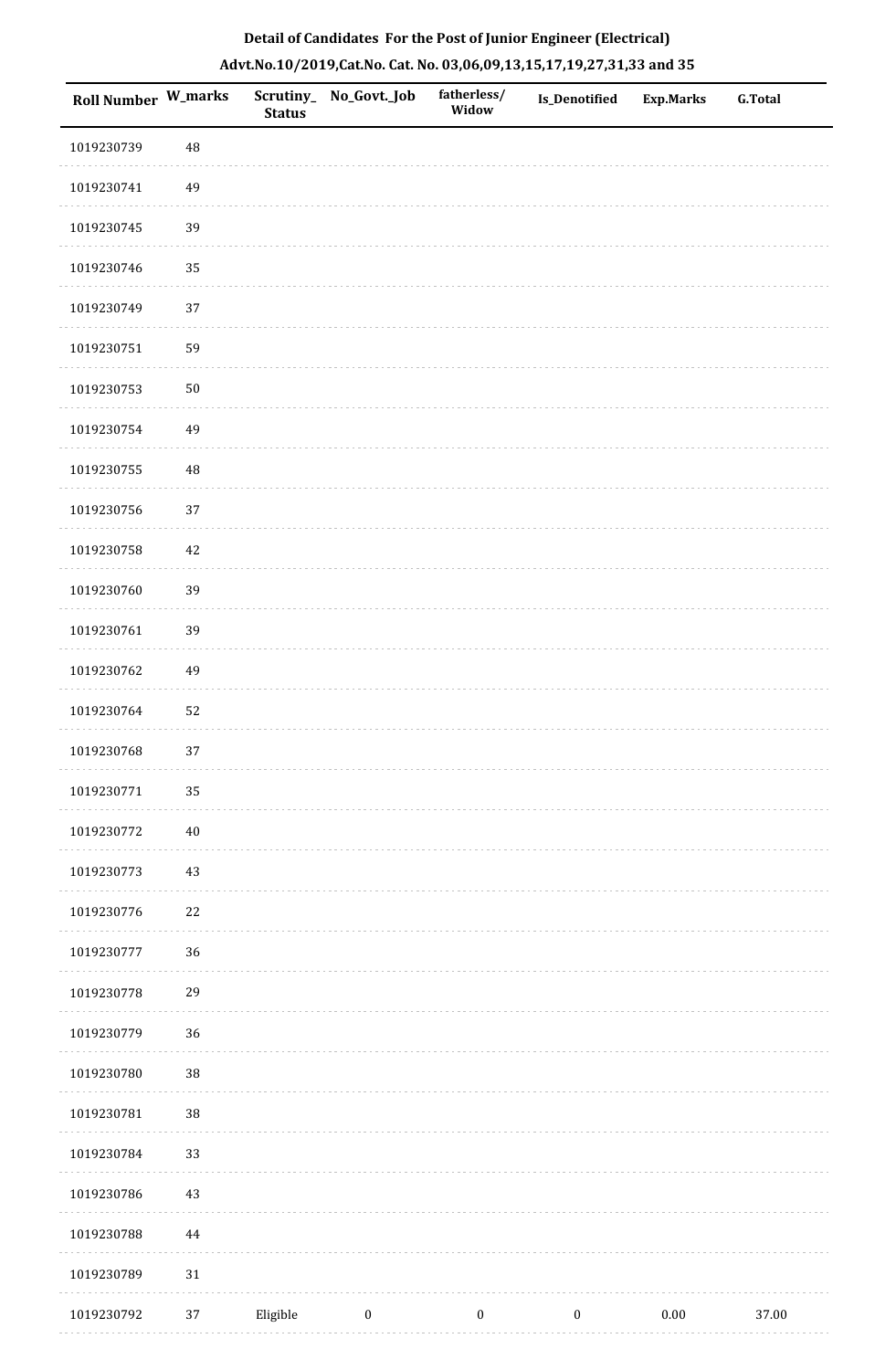|  | Detail of Candidates For the Post of Junior Engineer (Electrical)     |  |
|--|-----------------------------------------------------------------------|--|
|  | Advt.No.10/2019,Cat.No. Cat. No. 03,06,09,13,15,17,19,27,31,33 and 35 |  |

| <b>Roll Number W_marks</b> |        | <b>Status</b> | Scrutiny_ No_Govt._Job | fatherless/<br>Widow | Is_Denotified | <b>Exp.Marks</b> | <b>G.Total</b> |
|----------------------------|--------|---------------|------------------------|----------------------|---------------|------------------|----------------|
| 1019230793                 | $50\,$ |               |                        |                      |               |                  |                |
| 1019230795                 | 47     |               |                        |                      |               |                  |                |
| 1019230796                 | 39     |               |                        |                      |               |                  |                |
| 1019230797                 | 35     |               |                        |                      |               |                  |                |
| 1019230799                 | $43\,$ |               |                        |                      |               |                  |                |
| 1019230800                 | 39     |               |                        |                      |               |                  |                |
| 1019230801                 | 48     |               |                        |                      |               |                  |                |
| 1019230802                 | 53     |               |                        |                      |               |                  |                |
| 1019230803                 | 37     |               |                        |                      |               |                  |                |
| 1019230804                 | 38     |               |                        |                      |               |                  |                |
| 1019230809                 | $38\,$ |               |                        |                      |               |                  |                |
| 1019230810                 | $41\,$ |               |                        |                      |               |                  |                |
| 1019230811                 | 53     |               |                        |                      |               |                  |                |
| 1019230812                 | 28     |               |                        |                      |               |                  |                |
| 1019230814                 | 36     |               |                        |                      |               |                  |                |
| 1019230816                 | $43\,$ |               |                        |                      |               |                  |                |
| 1019230817                 | 39     |               |                        |                      |               |                  |                |
| 1019230818                 | $40\,$ |               |                        |                      |               |                  |                |
| 1019230819                 | 34     |               |                        |                      |               |                  |                |
| 1019230821                 | 39     |               |                        |                      |               |                  |                |
| 1019230822                 | 32     |               |                        |                      |               |                  |                |
| 1019230823                 | 45     |               |                        |                      |               |                  |                |
| 1019230824                 | $42\,$ |               |                        |                      |               |                  |                |
| 1019230826                 | 47     |               |                        |                      |               |                  |                |
| 1019230827                 | 41     |               |                        |                      |               |                  |                |
| 1019230828                 | 45     |               |                        |                      |               |                  |                |
| 1019230830                 | 41     |               |                        |                      |               |                  |                |
| 1019230831                 | 49     |               |                        |                      |               |                  |                |
| 1019230832                 | 33     |               |                        |                      |               |                  |                |
| 1019230834                 | $40\,$ |               |                        |                      |               |                  |                |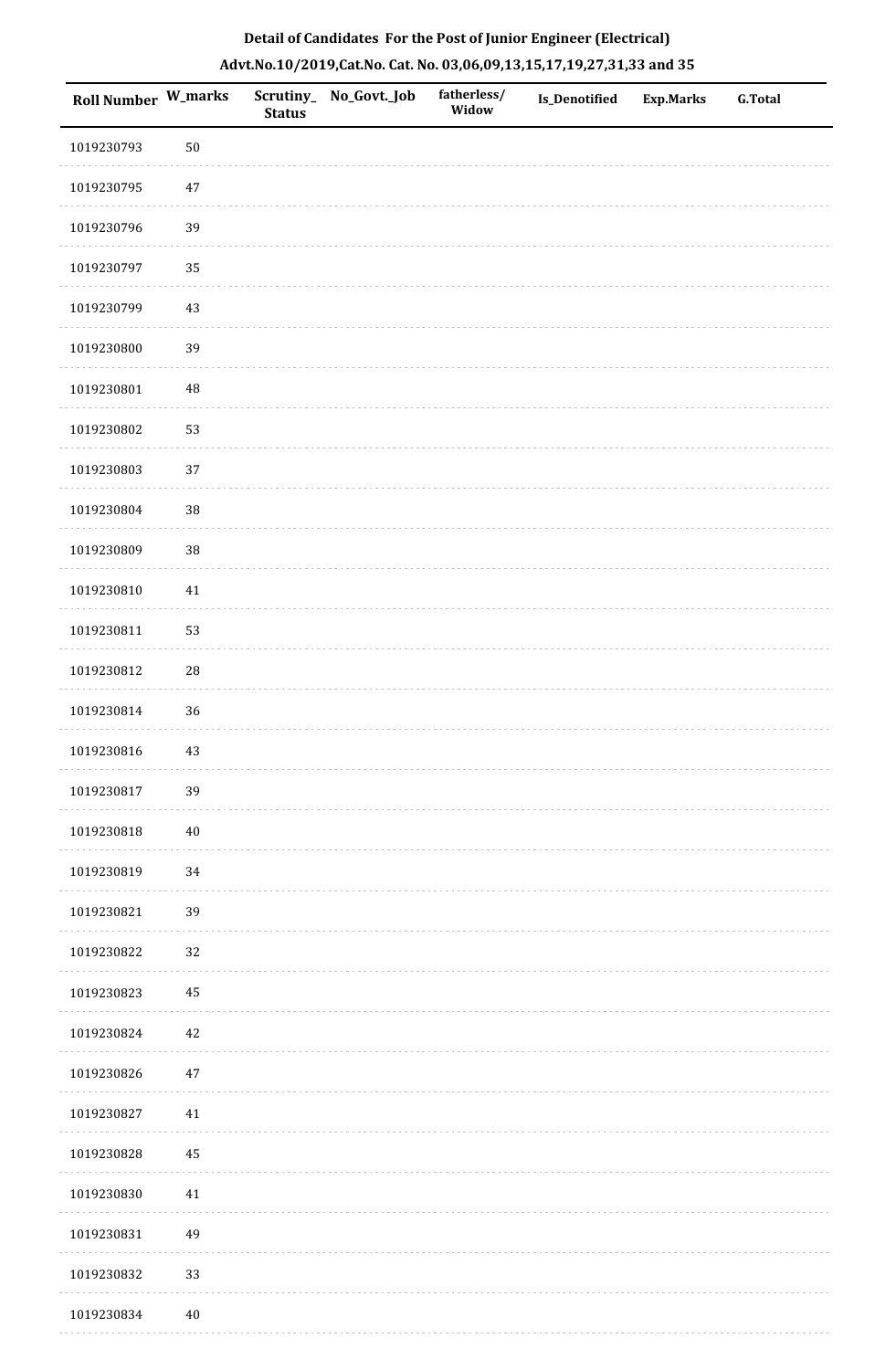| Roll Number W_marks |            | Scrutiny_<br><b>Status</b> | No_Govt._Job     | fatherless/<br>Widow | Is_Denotified    | <b>Exp.Marks</b> | G.Total |
|---------------------|------------|----------------------------|------------------|----------------------|------------------|------------------|---------|
| 1019230835          | 41         |                            |                  |                      |                  |                  |         |
| 1019230836          | ${\bf 28}$ |                            |                  |                      |                  |                  |         |
| 1019230839          | 32         |                            |                  |                      |                  |                  |         |
| 1019230840          | $50\,$     |                            |                  |                      |                  |                  |         |
| 1019230841          | 45         |                            |                  |                      |                  |                  |         |
| 1019230845          | $51\,$     | Eligible                   | $\boldsymbol{0}$ | $\boldsymbol{0}$     | $\boldsymbol{0}$ | $0.00\,$         | 51.00   |
| 1019230847          | $40\,$     |                            |                  |                      |                  |                  |         |
| 1019230848          | 35         |                            |                  |                      |                  |                  |         |
| 1019230852          | $51\,$     |                            |                  |                      |                  |                  |         |
| 1019230854          | 39         |                            |                  |                      |                  |                  |         |
| 1019230855          | 39         |                            |                  |                      |                  |                  |         |
| 1019230857          | 23         |                            |                  |                      |                  |                  |         |
| 1019230858          | 26         |                            |                  |                      |                  |                  |         |
| 1019230860          | $40\,$     |                            |                  |                      |                  |                  |         |
| 1019230861          | 43         |                            |                  |                      |                  |                  |         |
| 1019230866          | 26         |                            |                  |                      |                  |                  |         |
| 1019230867          | 29         |                            |                  |                      |                  |                  |         |
| 1019230870          | 32         |                            |                  |                      |                  |                  |         |
| 1019230871          | $51\,$     |                            |                  |                      |                  |                  |         |
| 1019230872          | $37\,$     |                            |                  |                      |                  |                  |         |
| 1019230875          | 31         |                            |                  |                      |                  |                  |         |
| 1019230876          | 39         |                            |                  |                      |                  |                  |         |
| 1019230877          | 42         |                            |                  |                      |                  |                  |         |
| 1019230879          | 31         |                            |                  |                      |                  |                  |         |
| 1019230880          | 39         |                            |                  |                      |                  |                  |         |
| 1019230881          | $40\,$     |                            |                  |                      |                  |                  |         |
| 1019230883          | 43         |                            |                  |                      |                  |                  |         |
| 1019230884          | $50\,$     |                            |                  |                      |                  |                  |         |
| 1019230885          | 26         |                            |                  |                      |                  |                  |         |
| 1019230888          | $\rm 45$   |                            |                  |                      |                  |                  |         |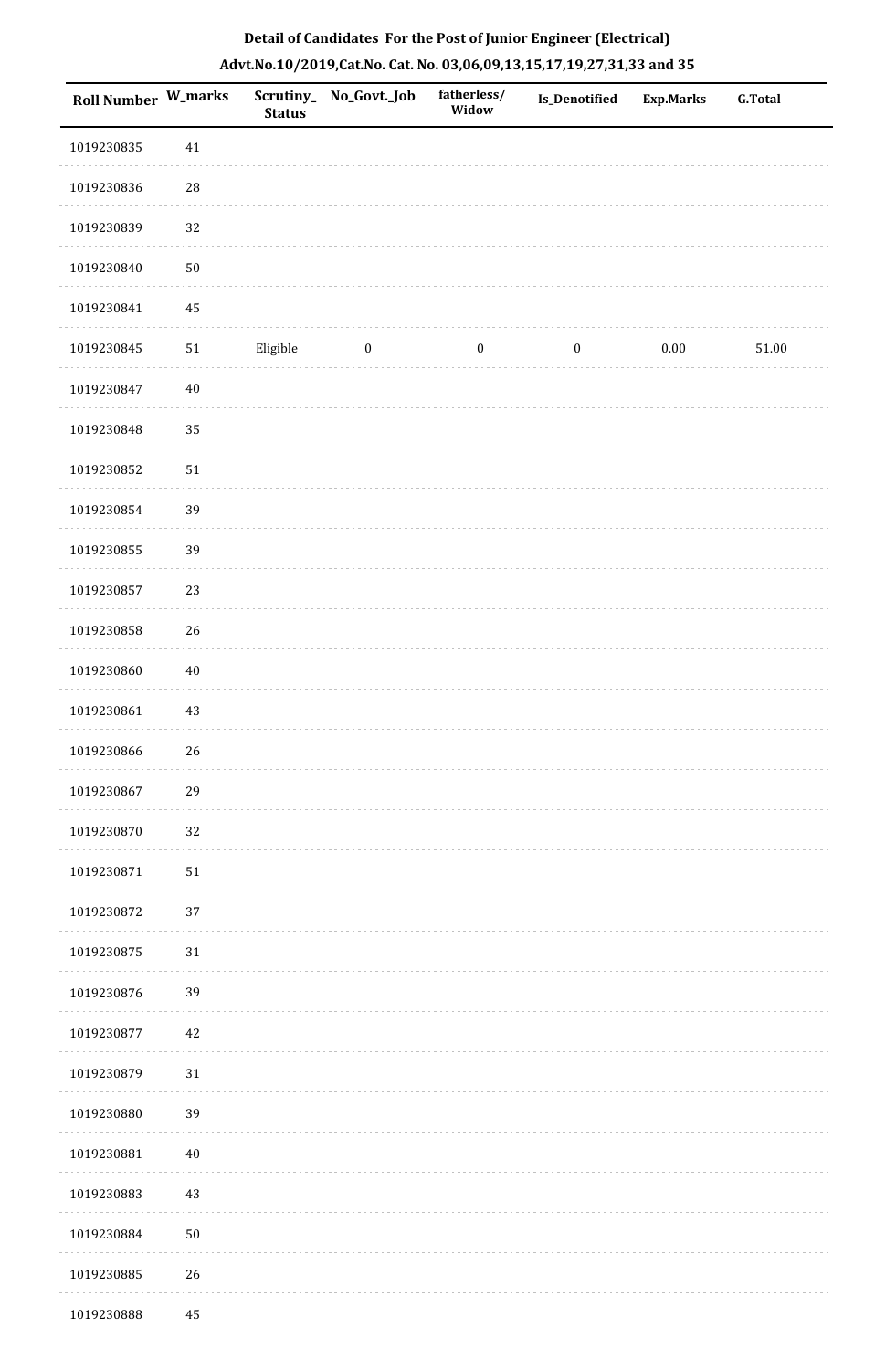|  | Detail of Candidates For the Post of Junior Engineer (Electrical)     |  |
|--|-----------------------------------------------------------------------|--|
|  | Advt.No.10/2019,Cat.No. Cat. No. 03,06,09,13,15,17,19,27,31,33 and 35 |  |

| <b>Roll Number W_marks</b> |            | <b>Status</b> | Scrutiny_ No_Govt._Job | fatherless/<br>Widow | Is_Denotified | <b>Exp.Marks</b> | <b>G.Total</b> |
|----------------------------|------------|---------------|------------------------|----------------------|---------------|------------------|----------------|
| 1019230889                 | 39         |               |                        |                      |               |                  |                |
| 1019230891                 | $26\,$     |               |                        |                      |               |                  |                |
| 1019230894                 | 34         |               |                        |                      |               |                  |                |
| 1019230897                 | 25         |               |                        |                      |               |                  |                |
| 1019230898                 | 44         |               |                        |                      |               |                  |                |
| 1019230900                 | 34         |               |                        |                      |               |                  |                |
| 1019230901                 | $38\,$     |               |                        |                      |               |                  |                |
| 1019230902                 | ${\bf 51}$ |               |                        |                      |               |                  |                |
| 1019230903                 | 37         |               |                        |                      |               |                  |                |
| 1019230905                 | 38         |               |                        |                      |               |                  |                |
| 1019230906                 | 33         |               |                        |                      |               |                  |                |
| 1019230907                 | 37         |               |                        |                      |               |                  |                |
| 1019230909                 | 43         |               |                        |                      |               |                  |                |
| 1019230910                 | 35         |               |                        |                      |               |                  |                |
| 1019230911                 | 49         |               |                        |                      |               |                  |                |
| 1019230912                 | 37         |               |                        |                      |               |                  |                |
| 1019230913                 | 37         |               |                        |                      |               |                  |                |
| 1019230916                 | $\rm 48$   |               |                        |                      |               |                  |                |
| 1019230918                 | 26         |               |                        |                      |               |                  |                |
| 1019230919                 | $22\,$     |               |                        |                      |               |                  |                |
| 1019230920                 | $\rm 48$   |               |                        |                      |               |                  |                |
| 1019230921                 | 34         |               |                        |                      |               |                  |                |
| 1019230923                 | $46\,$     |               |                        |                      |               |                  |                |
| 1019230926                 | 36         |               |                        |                      |               |                  |                |
| 1019230930                 | 33         |               |                        |                      |               |                  |                |
| 1019230931                 | $40\,$     |               |                        |                      |               |                  |                |
| 1019230932                 | 42         |               |                        |                      |               |                  |                |
| 1019230934                 | 29         |               |                        |                      |               |                  |                |
| 1019230935                 | 39         |               |                        |                      |               |                  |                |
| 1019230938                 | 31         |               |                        |                      |               |                  |                |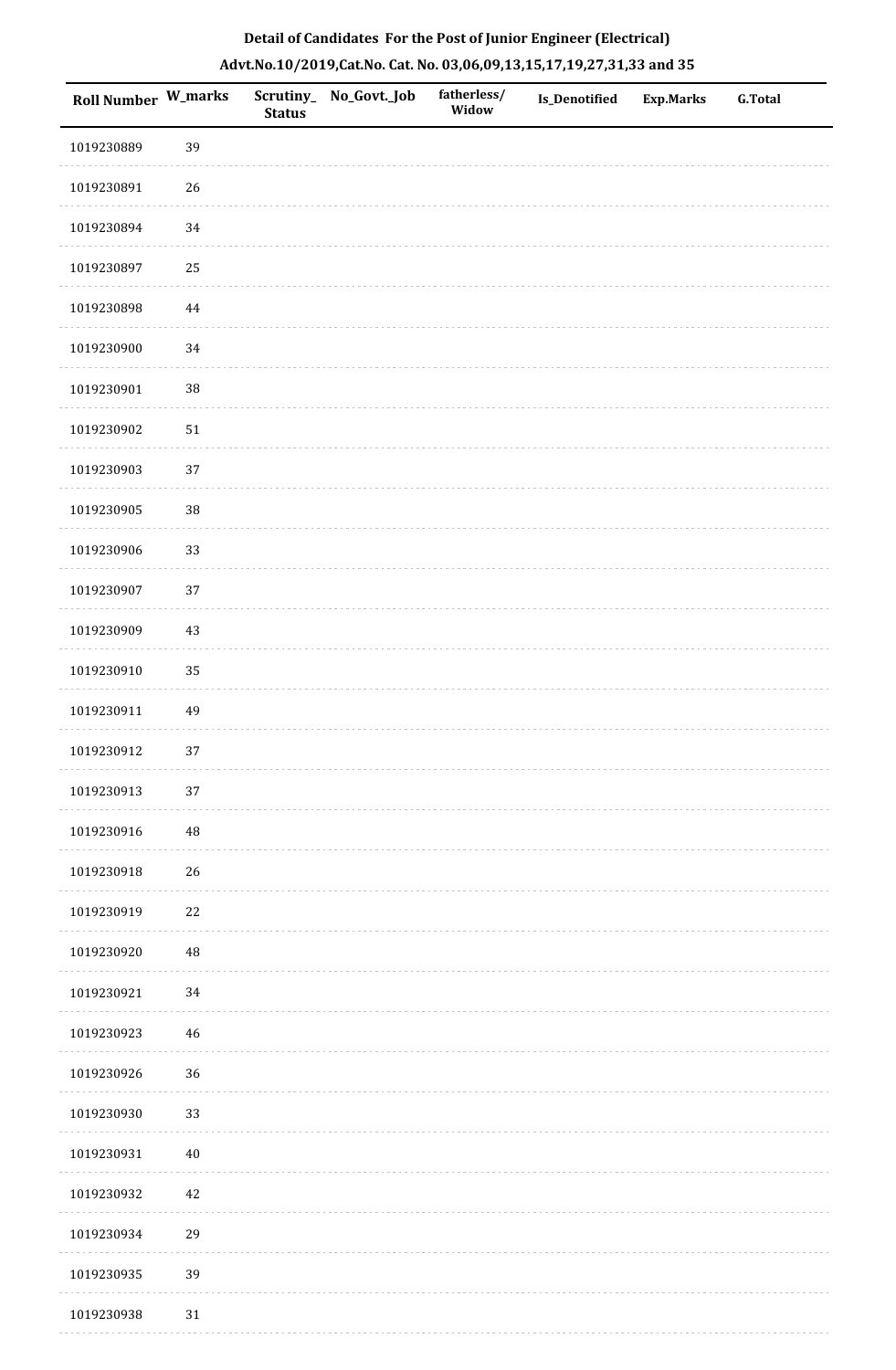| Roll Number W_marks |             | <b>Status</b> | Scrutiny_No_Govt._Job   | fatherless/<br>Widow | Is_Denotified    | <b>Exp.Marks</b> | <b>G.Total</b> |
|---------------------|-------------|---------------|-------------------------|----------------------|------------------|------------------|----------------|
| 1019230939          | 60          |               |                         |                      |                  |                  |                |
| 1019230943          | 33          |               |                         |                      |                  |                  |                |
| 1019230944          | 35          |               |                         |                      |                  |                  |                |
| 1019230945          | $47\,$      |               |                         |                      |                  |                  |                |
| 1019230947          | 46          |               |                         |                      |                  |                  |                |
| 1019230948          | $30\,$      |               |                         |                      |                  |                  |                |
| 1019230949          | $51\,$      |               |                         |                      |                  |                  |                |
| 1019230950          | 32          |               |                         |                      |                  |                  |                |
| 1019230951          | 25          |               |                         |                      |                  |                  |                |
| 1019230954          | $\bf 44$    |               |                         |                      |                  |                  |                |
| 1019230955          | $41\,$      |               |                         |                      |                  |                  |                |
| 1019230956          | $\sqrt{46}$ | Eligible      | $\bf{0}$                | $\boldsymbol{0}$     | $\boldsymbol{0}$ | $0.00\,$         | 46.00          |
| 1019230957          | $27\,$      |               |                         |                      |                  |                  |                |
| 1019230958          | $50\,$      |               |                         |                      |                  |                  |                |
| 1019230961          | REJECTED    |               |                         |                      |                  |                  | $0.00\,$       |
| 1019230962          | $46\,$      |               |                         |                      |                  |                  |                |
| 1019230963          | 63          | Eligible      | $\overline{\mathbf{0}}$ | $\bf{0}$             | $\boldsymbol{0}$ | 0.00             | 63.00          |
| 1019230964          | 29          |               |                         |                      |                  |                  |                |
| 1019230965          | 44          |               |                         |                      |                  |                  |                |
| 1019230966          | 36          |               |                         |                      |                  |                  |                |
| 1019230968          | 33          |               |                         |                      |                  |                  |                |
| 1019230969          | $24\,$      |               |                         |                      |                  |                  |                |
| 1019230970          | 60          |               |                         |                      |                  |                  |                |
| 1019230971          | 46          |               |                         |                      |                  |                  |                |
| 1019230973          | 44          |               |                         |                      |                  |                  |                |
| 1019230974          | 46          |               |                         |                      |                  |                  |                |
| 1019230976          | 41          |               |                         |                      |                  |                  |                |
| 1019230977          | 36          |               |                         |                      |                  |                  |                |
| 1019230983          | $41\,$      |               |                         |                      |                  |                  |                |
| 1019230985          | 49          |               |                         |                      |                  |                  |                |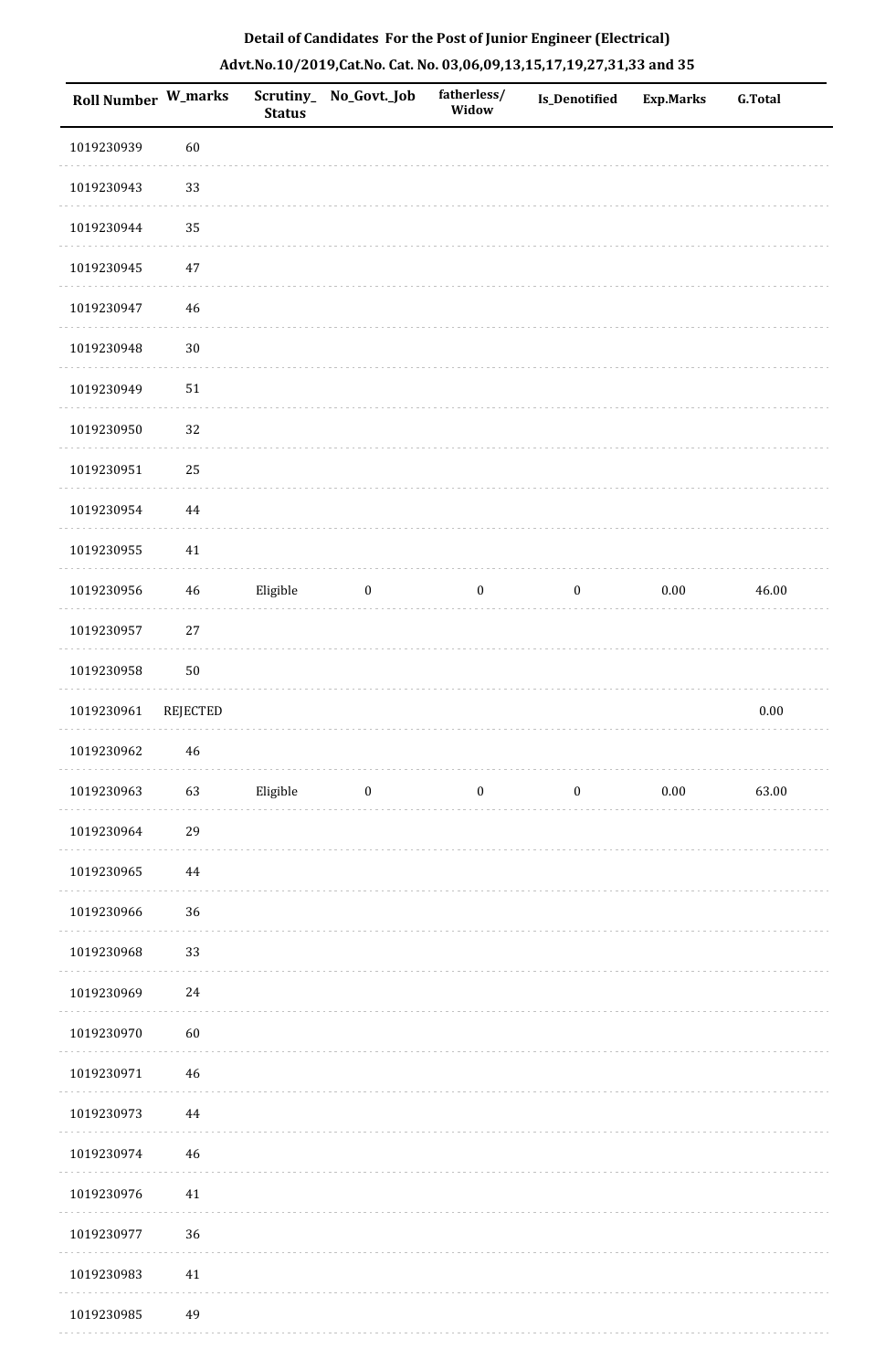| Roll Number W_marks |          | <b>Status</b> | Scrutiny_ No_Govt._Job | fatherless/<br>Widow | Is_Denotified    | <b>Exp.Marks</b> | <b>G.Total</b> |
|---------------------|----------|---------------|------------------------|----------------------|------------------|------------------|----------------|
| 1019230986          | $40\,$   |               |                        |                      |                  |                  |                |
| 1019230987          | 52       |               |                        |                      |                  |                  |                |
| 1019230988          | 56       |               |                        |                      |                  |                  |                |
| 1019230989          | 53       |               |                        |                      |                  |                  |                |
| 1019230990          | $43\,$   |               |                        |                      |                  |                  |                |
| 1019230992          | 39       |               |                        |                      |                  |                  |                |
| 1019230993          | $30\,$   |               |                        |                      |                  |                  |                |
| 1019230995          | $30\,$   |               |                        |                      |                  |                  |                |
| 1019230997          | 59       |               |                        |                      |                  |                  |                |
| 1019230998          | 55       |               |                        |                      |                  |                  |                |
| 1019230999          | 53       |               |                        |                      |                  |                  |                |
| 1019231000          | 36       |               |                        |                      |                  |                  |                |
| 1019231002          | $30\,$   |               |                        |                      |                  |                  |                |
| 1019231003          | 49       | Absent        | $\boldsymbol{0}$       | $\boldsymbol{0}$     | $\boldsymbol{0}$ | $0.00\,$         |                |
| 1019231004          | $\bf 44$ |               |                        |                      |                  |                  |                |
| 1019231005          | 46       |               |                        |                      |                  |                  |                |
| 1019231006          | 39       |               |                        |                      |                  |                  |                |
| 1019231008          | $28\,$   |               |                        |                      |                  |                  |                |
| 1019231009          | 29       |               |                        |                      |                  |                  |                |
| 1019231010          | $40\,$   |               |                        |                      |                  |                  |                |
| 1019231011          | 42       |               |                        |                      |                  |                  |                |
| 1019231013          | $30\,$   |               |                        |                      |                  |                  |                |
| 1019231015          | $37\,$   |               |                        |                      |                  |                  |                |
| 1019231017          | 37       |               |                        |                      |                  |                  |                |
| 1019231020          | 33       |               |                        |                      |                  |                  |                |
| 1019231022          | 54       |               |                        |                      |                  |                  |                |
| 1019231023          | $51\,$   |               |                        |                      |                  |                  |                |
| 1019231024          | 36       |               |                        |                      |                  |                  |                |
| 1019231026          | $60\,$   |               |                        |                      |                  |                  |                |
| 1019231027          | 25       |               |                        |                      |                  |                  |                |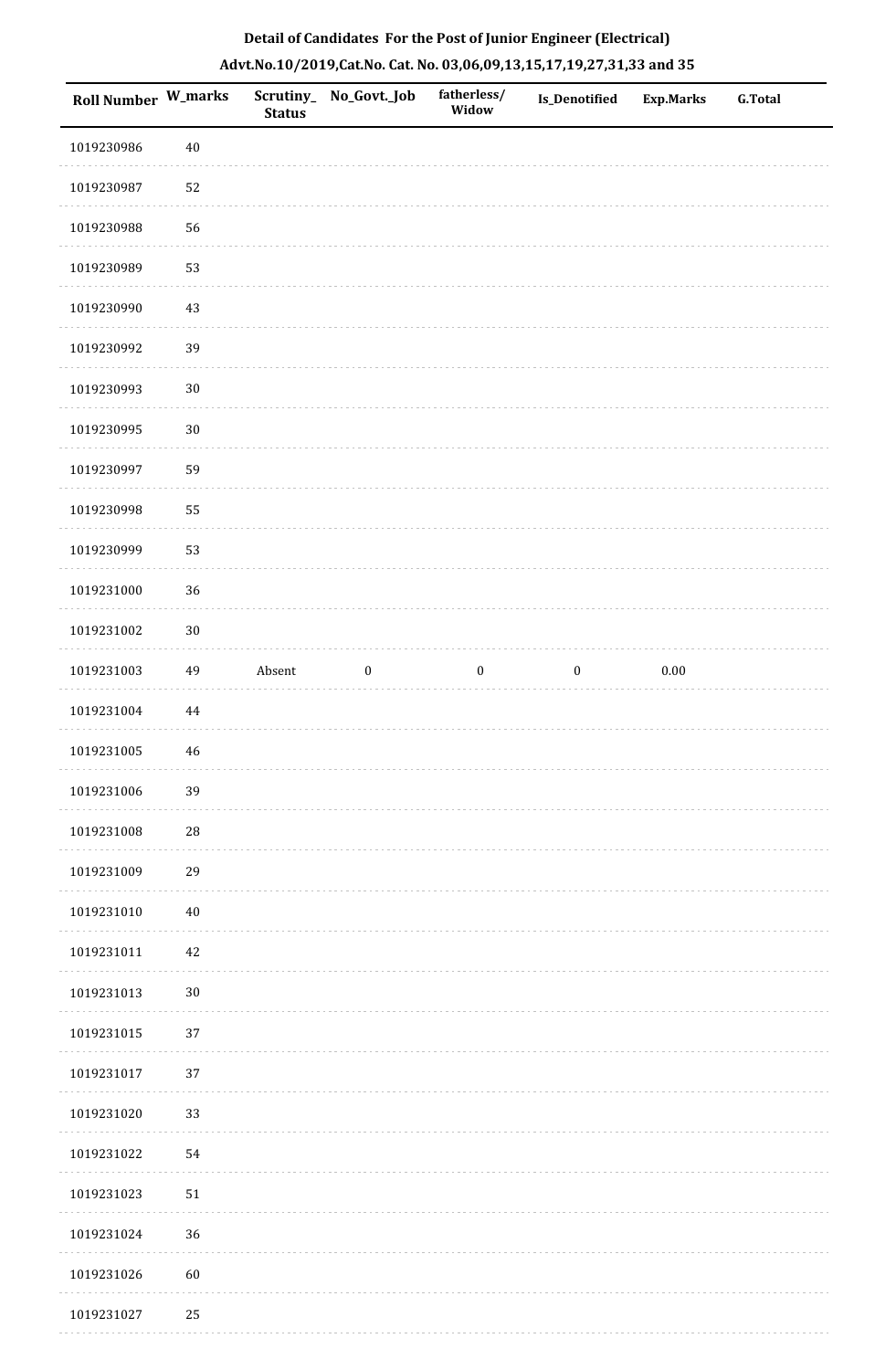| <b>Roll Number W_marks</b> |          | Scrutiny_<br><b>Status</b> | No_Govt._Job            | fatherless/<br>Widow | Is_Denotified    | <b>Exp.Marks</b> | <b>G.Total</b> |
|----------------------------|----------|----------------------------|-------------------------|----------------------|------------------|------------------|----------------|
| 1019231028                 | 28       |                            |                         |                      |                  |                  |                |
| 1019231029                 | 42       |                            |                         |                      |                  |                  |                |
| 1019231032                 | 37       |                            |                         |                      |                  |                  |                |
| 1019231033                 | 46       |                            |                         |                      |                  |                  |                |
| 1019231034                 | $50\,$   |                            |                         |                      |                  |                  |                |
| 1019231040                 | $\bf 44$ |                            |                         |                      |                  |                  |                |
| 1019231042                 | $38\,$   |                            |                         |                      |                  |                  |                |
| 1019231045                 | 60       |                            |                         |                      |                  |                  |                |
| 1019231046                 | $\rm 48$ |                            |                         |                      |                  |                  |                |
| 1019231047                 | 45       |                            |                         |                      |                  |                  |                |
| 1019231049                 | 53       |                            |                         |                      |                  |                  |                |
| 1019231050                 | 44       |                            |                         |                      |                  |                  |                |
| 1019231051                 | $38\,$   |                            |                         |                      |                  |                  |                |
| 1019231052                 | 34       |                            |                         |                      |                  |                  |                |
| 1019231053                 | $30\,$   |                            |                         |                      |                  |                  |                |
| 1019231054                 | 43       |                            |                         |                      |                  |                  |                |
| 1019231056                 | 29       | Absent                     | $\bf{0}$                | $\bf{0}$             | $\boldsymbol{0}$ | $0.00\,$         |                |
| 1019231057                 | 44       |                            |                         |                      |                  |                  |                |
| 1019231058                 | 32       |                            |                         |                      |                  |                  |                |
| 1019231060                 | 44       | Eligible                   | $\overline{\mathbf{0}}$ | $\boldsymbol{0}$     | $\boldsymbol{0}$ | 0.00             | 44.00          |
| 1019231062                 | $41\,$   |                            |                         |                      |                  |                  |                |
| 1019231063                 | 36       |                            |                         |                      |                  |                  |                |
| 1019231069                 | 48       |                            |                         |                      |                  |                  |                |
| 1019231070                 | REJECTED |                            |                         |                      |                  |                  | $0.00\,$       |
| 1019231073                 | 60       |                            |                         |                      |                  |                  |                |
| 1019231075                 | 43       |                            |                         |                      |                  |                  |                |
| 1019231077                 | 37       |                            |                         |                      |                  |                  |                |
| 1019231078                 | 37       |                            |                         |                      |                  |                  |                |
| 1019231079                 | 41       |                            |                         |                      |                  |                  |                |
| 1019231080                 | 42       |                            |                         |                      |                  |                  |                |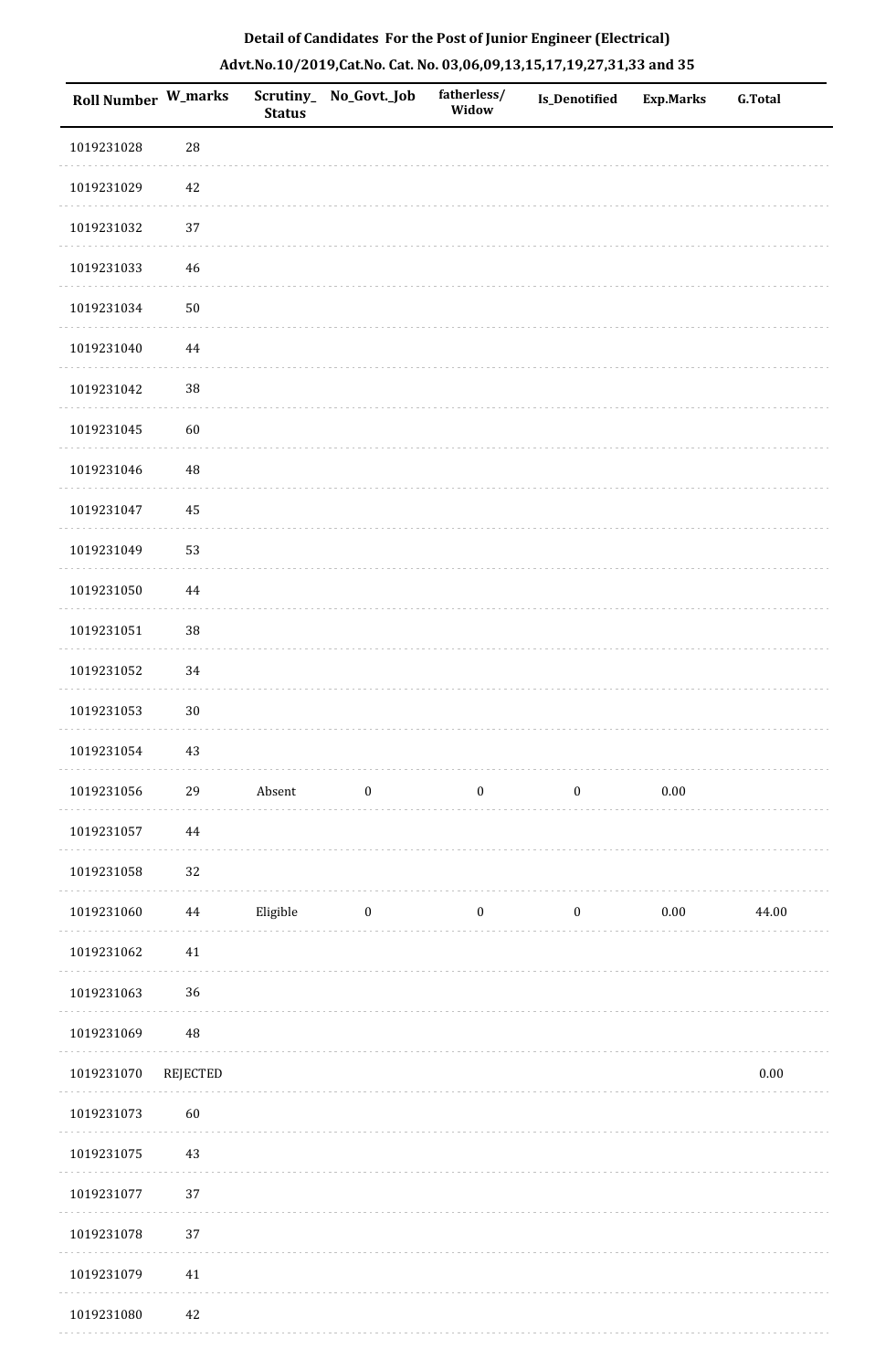| Roll Number W_marks |            | Scrutiny_<br><b>Status</b> | No_Govt._Job | fatherless/<br>Widow | Is_Denotified    | <b>Exp.Marks</b> | <b>G.Total</b> |
|---------------------|------------|----------------------------|--------------|----------------------|------------------|------------------|----------------|
| 1019231082          | $40\,$     |                            |              |                      |                  |                  |                |
| 1019231083          | $\bf 45$   |                            |              |                      |                  |                  |                |
| 1019231085          | 56         |                            |              |                      |                  |                  |                |
| 1019231086          | $40\,$     |                            |              |                      |                  |                  |                |
| 1019231089          | 29         |                            |              |                      |                  |                  |                |
| 1019231090          | 53         |                            |              |                      |                  |                  |                |
| 1019231092          | 34         |                            |              |                      |                  |                  |                |
| 1019231093          | $42\,$     |                            |              |                      |                  |                  |                |
| 1019231094          | 39         |                            |              |                      |                  |                  |                |
| 1019231098          | 68         | Eligible                   | $\sqrt{5}$   | $\boldsymbol{0}$     | $\boldsymbol{0}$ | 0.00             | 73.00          |
| 1019231099          | 32         |                            |              |                      |                  |                  |                |
| 1019231100          | $\rm 48$   |                            |              |                      |                  |                  |                |
| 1019231101          | $50\,$     |                            |              |                      |                  |                  |                |
| 1019231102          | 58         |                            |              |                      |                  |                  |                |
| 1019231104          | 36         |                            |              |                      |                  |                  |                |
| 1019231105          | 35         |                            |              |                      |                  |                  |                |
| 1019231106          | $38\,$     |                            |              |                      |                  |                  |                |
| 1019231108          | 48         |                            |              |                      |                  |                  |                |
| 1019231111          | 36         |                            |              |                      |                  |                  |                |
| 1019231112          | $31\,$     |                            |              |                      |                  |                  |                |
| 1019231113          | 49         |                            |              |                      |                  |                  |                |
| 1019231114          | $43\,$     |                            |              |                      |                  |                  |                |
| 1019231116          | 57         |                            |              |                      |                  |                  |                |
| 1019231117          | 36         |                            |              |                      |                  |                  |                |
| 1019231118          | 33         |                            |              |                      |                  |                  |                |
| 1019231119          | 39         |                            |              |                      |                  |                  |                |
| 1019231126          | 25         |                            |              |                      |                  |                  |                |
| 1019231127          | 33         |                            |              |                      |                  |                  |                |
| 1019231128          | ${\bf 51}$ |                            |              |                      |                  |                  |                |
| 1019231129          | 57         |                            |              |                      |                  |                  |                |

. . . . . . . . . .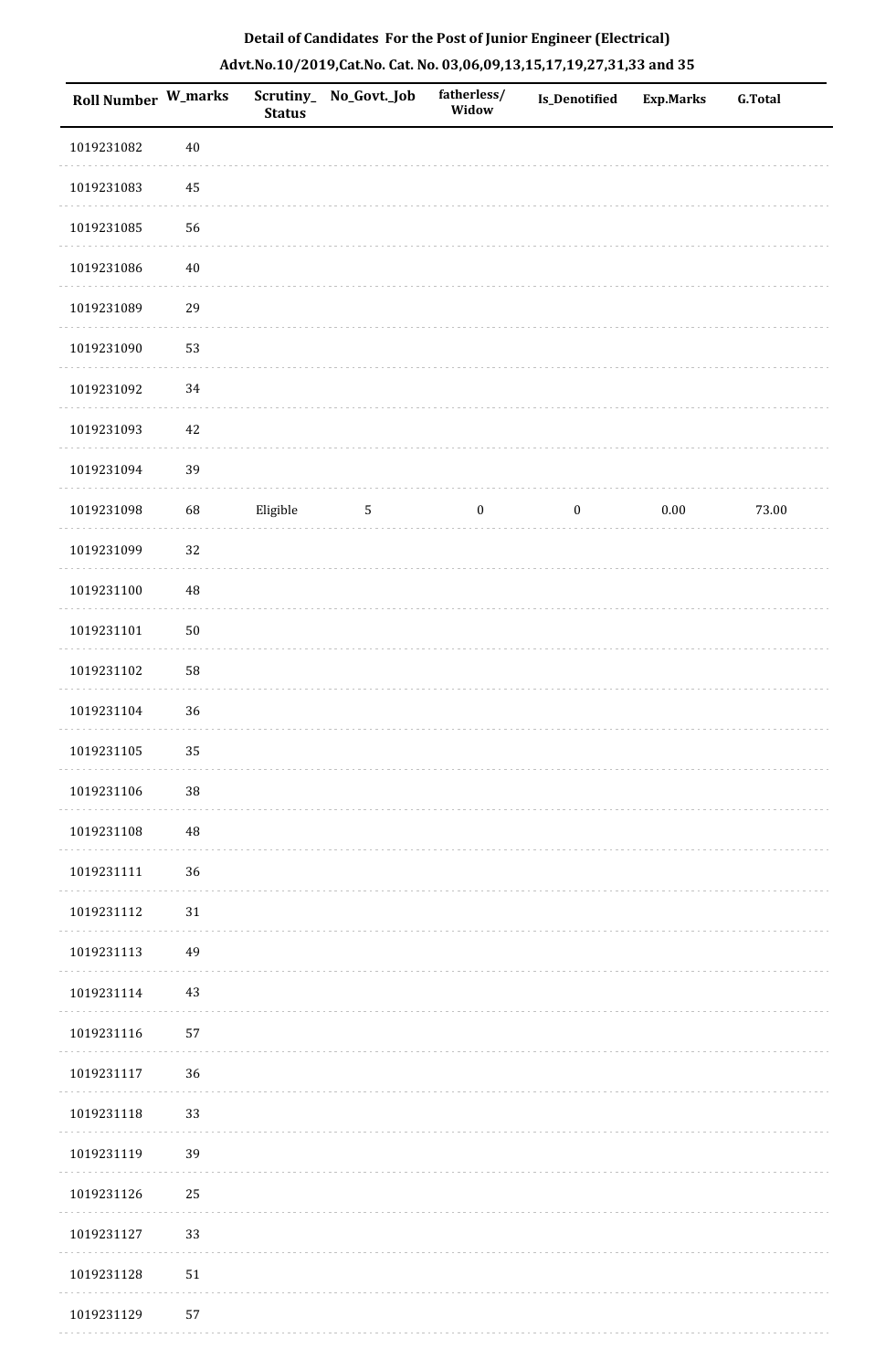| <b>Roll Number W_marks</b> |            | <b>Status</b> | Scrutiny_No_Govt._Job | fatherless/<br>Widow | Is_Denotified    | <b>Exp.Marks</b> | <b>G.Total</b> |
|----------------------------|------------|---------------|-----------------------|----------------------|------------------|------------------|----------------|
| 1019231130                 | 37         |               |                       |                      |                  |                  |                |
| 1019231134                 | 36         |               |                       |                      |                  |                  |                |
| 1019231138                 | $41\,$     |               |                       |                      |                  |                  |                |
| 1019231142                 | 59         |               |                       |                      |                  |                  |                |
| 1019231143                 | $41\,$     |               |                       |                      |                  |                  |                |
| 1019231145                 | 36         |               |                       |                      |                  |                  |                |
| 1019231146                 | $46\,$     |               |                       |                      |                  |                  |                |
| 1019231147                 | 44         |               |                       |                      |                  |                  |                |
| 1019231148                 | 36         |               |                       |                      |                  |                  |                |
| 1019231149                 | 42         |               |                       |                      |                  |                  |                |
| 1019231150                 | 52         |               |                       |                      |                  |                  |                |
| 1019231151                 | 63         | Eligible      | $\boldsymbol{0}$      | $\boldsymbol{0}$     | $\boldsymbol{0}$ | $0.00\,$         | 63.00          |
| 1019231152                 | 49         |               |                       |                      |                  |                  |                |
| 1019231153                 | $40\,$     |               |                       |                      |                  |                  |                |
| 1019231156                 | 33         |               |                       |                      |                  |                  |                |
| 1019231157                 | 29         |               |                       |                      |                  |                  |                |
| 1019231158                 | ${\bf 28}$ |               |                       |                      |                  |                  |                |
| 1019231159                 | $71\,$     | Eligible      | $5\phantom{.0}$       | $\boldsymbol{0}$     | $\boldsymbol{0}$ | $0.00\,$         | $76.00\,$      |
| 1019231160                 | 31         |               |                       |                      |                  |                  |                |
| 1019231161                 | 45         |               |                       |                      |                  |                  |                |
| 1019231163                 | 44         |               |                       |                      |                  |                  |                |
| 1019231164                 | 42         |               |                       |                      |                  |                  |                |
| 1019231166                 | 58         | Eligible      | $\bf{0}$              | $\boldsymbol{0}$     | $\boldsymbol{0}$ | $0.00\,$         | 58.00          |
| 1019231167                 | $47\,$     |               |                       |                      |                  |                  |                |
| 1019231169                 | 29         |               |                       |                      |                  |                  |                |
| 1019231172                 | $\bf 44$   |               |                       |                      |                  |                  |                |
| 1019231173                 | 39         |               |                       |                      |                  |                  |                |
| 1019231174                 | 41         |               |                       |                      |                  |                  |                |
| 1019231176                 | 46         |               |                       |                      |                  |                  |                |
| 1019231179                 | $38\,$     |               |                       |                      |                  |                  |                |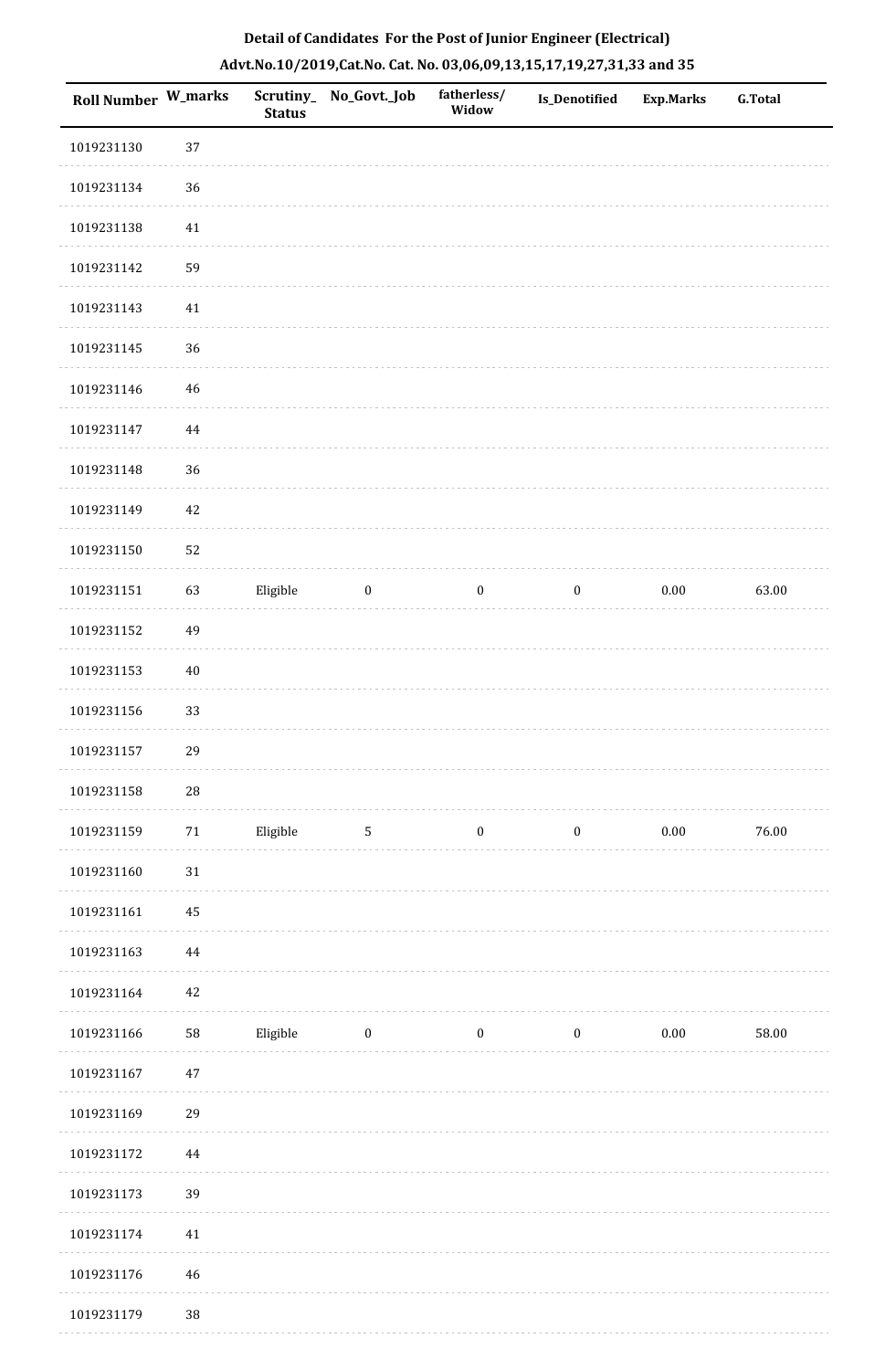| Roll Number W_marks |            | <b>Status</b> | Scrutiny_ No_Govt._Job | fatherless/<br>Widow | Is_Denotified    | <b>Exp.Marks</b> | <b>G.Total</b> |
|---------------------|------------|---------------|------------------------|----------------------|------------------|------------------|----------------|
| 1019231180          | 38         |               |                        |                      |                  |                  |                |
| 1019231181          | 62         | Eligible      | $\overline{5}$         | $\boldsymbol{0}$     | $\boldsymbol{0}$ | $0.00\,$         | 67.00          |
| 1019231182          | 52         |               |                        |                      |                  |                  |                |
| 1019231183          | 39         |               |                        |                      |                  |                  |                |
| 1019231185          | 33         |               |                        |                      |                  |                  |                |
| 1019231189          | 38         |               |                        |                      |                  |                  |                |
| 1019231191          | 32         |               |                        |                      |                  |                  |                |
| 1019231192          | $41\,$     |               |                        |                      |                  |                  |                |
| 1019231193          | 34         |               |                        |                      |                  |                  |                |
| 1019231196          | $43\,$     |               |                        |                      |                  |                  |                |
| 1019231198          | 54         |               |                        |                      |                  |                  |                |
| 1019231199          | $43\,$     |               |                        |                      |                  |                  |                |
| 1019231200          | $30\,$     |               |                        |                      |                  |                  |                |
| 1019231201          | $\bf 44$   |               |                        |                      |                  |                  |                |
| 1019231202          | 32         |               |                        |                      |                  |                  |                |
| 1019231203          | 47         |               |                        |                      |                  |                  |                |
| 1019231204          | $42\,$     |               |                        |                      |                  |                  |                |
| 1019231205          | $40\,$     |               |                        |                      |                  |                  |                |
| 1019231207          | $38\,$     |               |                        |                      |                  |                  |                |
| 1019231208          | 42         |               |                        |                      |                  |                  |                |
| 1019231209          | 36         |               |                        |                      |                  |                  |                |
| 1019231210          | $\sqrt{4}$ |               |                        |                      |                  |                  |                |
| 1019231211          | 49         |               |                        |                      |                  |                  |                |
| 1019231212          | 36         |               |                        |                      |                  |                  |                |
| 1019231217          | 28         |               |                        |                      |                  |                  |                |
| 1019231218          | $50\,$     |               |                        |                      |                  |                  |                |
| 1019231219          | 39         |               |                        |                      |                  |                  |                |
| 1019231220          | 49         |               |                        |                      |                  |                  |                |
| 1019231221          | $40\,$     |               |                        |                      |                  |                  |                |
| 1019231222          | $27\,$     |               |                        |                      |                  |                  |                |

a sa sala

. . . . . . . . . . .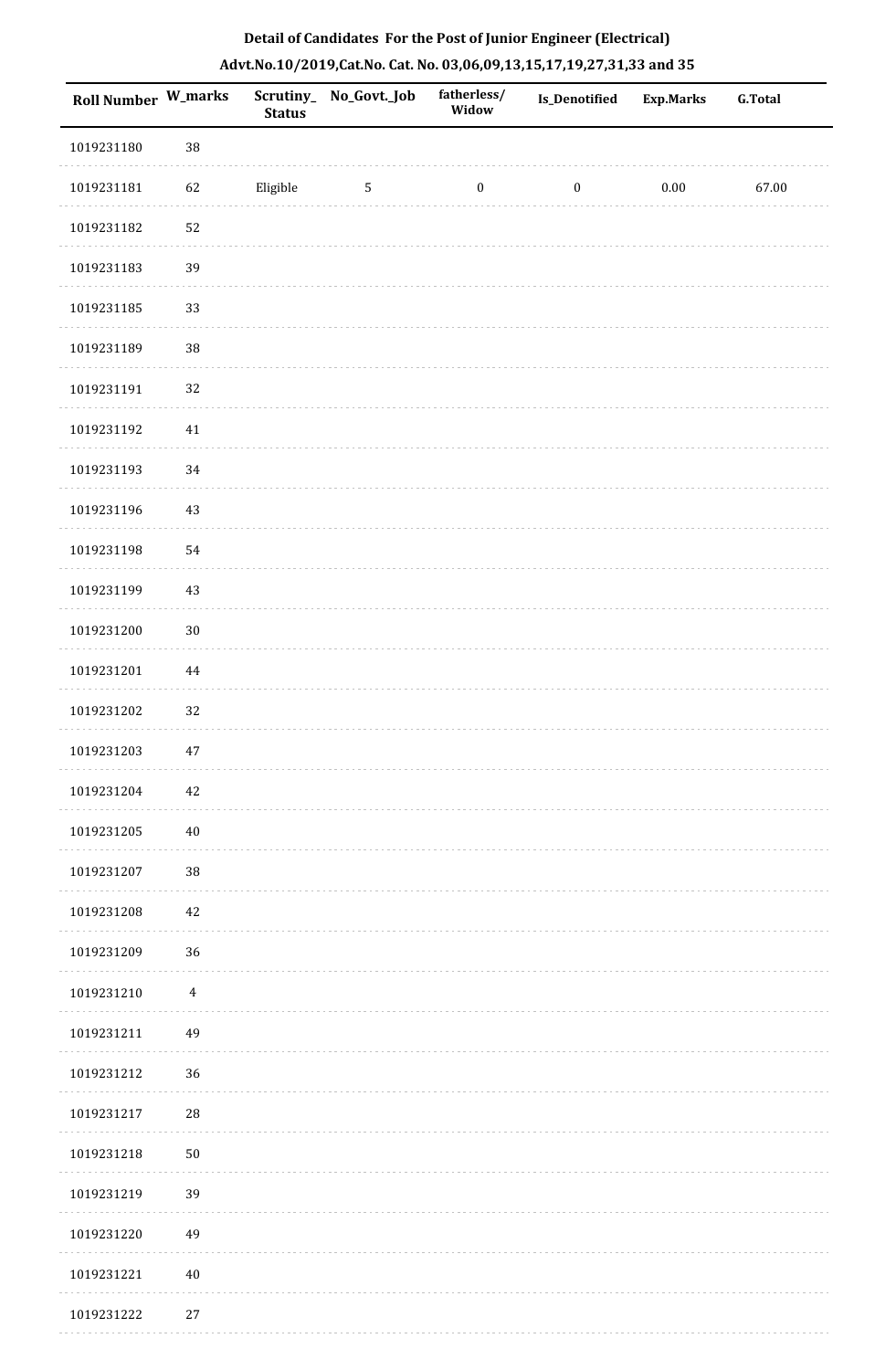| <b>Roll Number W_marks</b> |            | <b>Status</b> | Scrutiny_ No_Govt._Job | fatherless/<br>Widow | <b>Is_Denotified</b> | <b>Exp.Marks</b> | <b>G.Total</b> |
|----------------------------|------------|---------------|------------------------|----------------------|----------------------|------------------|----------------|
| 1019231224                 | $41\,$     |               |                        |                      |                      |                  |                |
| 1019231226                 | 53         |               |                        |                      |                      |                  |                |
| 1019231229                 | 34         |               |                        |                      |                      |                  |                |
| 1019231231                 | $\bf 45$   |               |                        |                      |                      |                  |                |
| 1019231232                 | $\bf 45$   |               |                        |                      |                      |                  |                |
| 1019231233                 | 34         |               |                        |                      |                      |                  |                |
| 1019231235                 | 34         |               |                        |                      |                      |                  |                |
| 1019231237                 | 32         |               |                        |                      |                      |                  |                |
| 1019231238                 | 36         |               |                        |                      |                      |                  |                |
| 1019231245                 | 35         |               |                        |                      |                      |                  |                |
| 1019231246                 | $\bf 44$   |               |                        |                      |                      |                  |                |
| 1019231248                 | ${\bf 28}$ |               |                        |                      |                      |                  |                |
| 1019231249                 | 57         |               |                        |                      |                      |                  |                |
| 1019231252                 | 25         |               |                        |                      |                      |                  |                |
| 1019231253                 | $41\,$     |               |                        |                      |                      |                  |                |
| 1019231255                 | 35         |               |                        |                      |                      |                  |                |
| 1019231256                 | $43\,$     |               |                        |                      |                      |                  |                |
| 1019231257                 | $30\,$     |               |                        |                      |                      |                  |                |
| 1019231260                 | $40\,$     |               |                        |                      |                      |                  |                |
| 1019231262                 | 54         |               |                        |                      |                      |                  |                |
| 1019231263                 | 37         |               |                        |                      |                      |                  |                |
| 1019231264                 | $40\,$     |               |                        |                      |                      |                  |                |
| 1019231265                 | $30\,$     |               |                        |                      |                      |                  |                |
| 1019231266                 | 43         |               |                        |                      |                      |                  |                |
| 1019231268                 | $40\,$     |               |                        |                      |                      |                  |                |
| 1019231269                 | 34         |               |                        |                      |                      |                  |                |
| 1019231270                 | $18\,$     |               |                        |                      |                      |                  |                |
| 1019231271                 | 57         |               |                        |                      |                      |                  |                |
| 1019231272                 | 45         |               |                        |                      |                      |                  |                |
| 1019231273                 | 41         |               |                        |                      |                      |                  |                |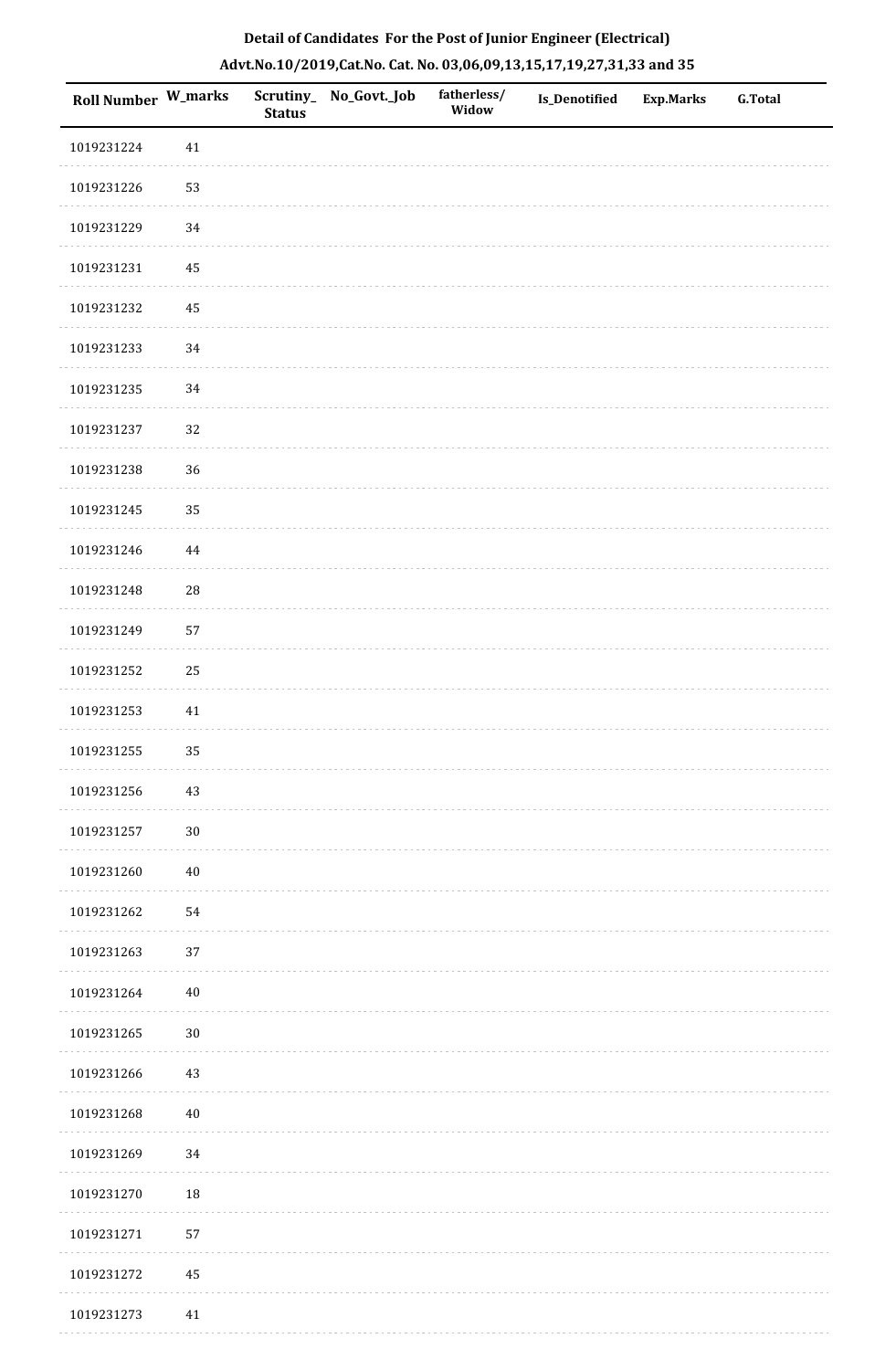| <b>Roll Number W_marks</b> |             | <b>Status</b> | Scrutiny_No_Govt._Job | fatherless/<br>Widow | Is_Denotified    | <b>Exp.Marks</b> | <b>G.Total</b> |
|----------------------------|-------------|---------------|-----------------------|----------------------|------------------|------------------|----------------|
| 1019231277                 | 43          |               |                       |                      |                  |                  |                |
| 1019231278                 | $38\,$      |               |                       |                      |                  |                  |                |
| 1019231279                 | 43          |               |                       |                      |                  |                  |                |
| 1019231280                 | $38\,$      |               |                       |                      |                  |                  |                |
| 1019231281                 | 41          |               |                       |                      |                  |                  |                |
| 1019231282                 | 31          |               |                       |                      |                  |                  |                |
| 1019231283                 | 35          |               |                       |                      |                  |                  |                |
| 1019231284                 | 40          |               |                       |                      |                  |                  |                |
| 1019231288                 | $30\,$      |               |                       |                      |                  |                  |                |
| 1019231289                 | 51          |               |                       |                      |                  |                  |                |
| 1019231290                 | 26          |               |                       |                      |                  |                  |                |
| 1019231291                 | $40\,$      |               |                       |                      |                  |                  |                |
| 1019231293                 | 31          |               |                       |                      |                  |                  |                |
| 1019231295                 | 47          |               |                       |                      |                  |                  |                |
| 1019231296                 | $\sqrt{28}$ |               |                       |                      |                  |                  |                |
| 1019231297                 | 39          |               |                       |                      |                  |                  |                |
| 1019231298                 | 64          | Eligible      | $\bf{0}$              | $\boldsymbol{0}$     | $\boldsymbol{0}$ | $0.00\,$         | 64.00          |
| 1019231299                 | 29          |               |                       |                      |                  |                  |                |
| 1019231302                 | 46          |               |                       |                      |                  |                  |                |
| 1019231304                 | 47          |               |                       |                      |                  |                  |                |
| 1019231306                 | 37          |               |                       |                      |                  |                  |                |
| 1019231308                 | 62          | Eligible      | $\boldsymbol{0}$      | $\boldsymbol{0}$     | $\boldsymbol{0}$ | $0.00\,$         | 62.00          |
| 1019231309                 | 43          |               |                       |                      |                  |                  |                |
| 1019231310                 | 31          |               |                       |                      |                  |                  |                |
| 1019231311                 | 46          |               |                       |                      |                  |                  |                |
| 1019231313                 | 37          |               |                       |                      |                  |                  |                |
| 1019231314                 | 35          |               |                       |                      |                  |                  |                |
| 1019231315                 | $\bf 48$    |               |                       |                      |                  |                  |                |
| 1019231317                 | 42          |               |                       |                      |                  |                  |                |
| 1019231321                 | 34          |               |                       |                      |                  |                  |                |

1019231321 34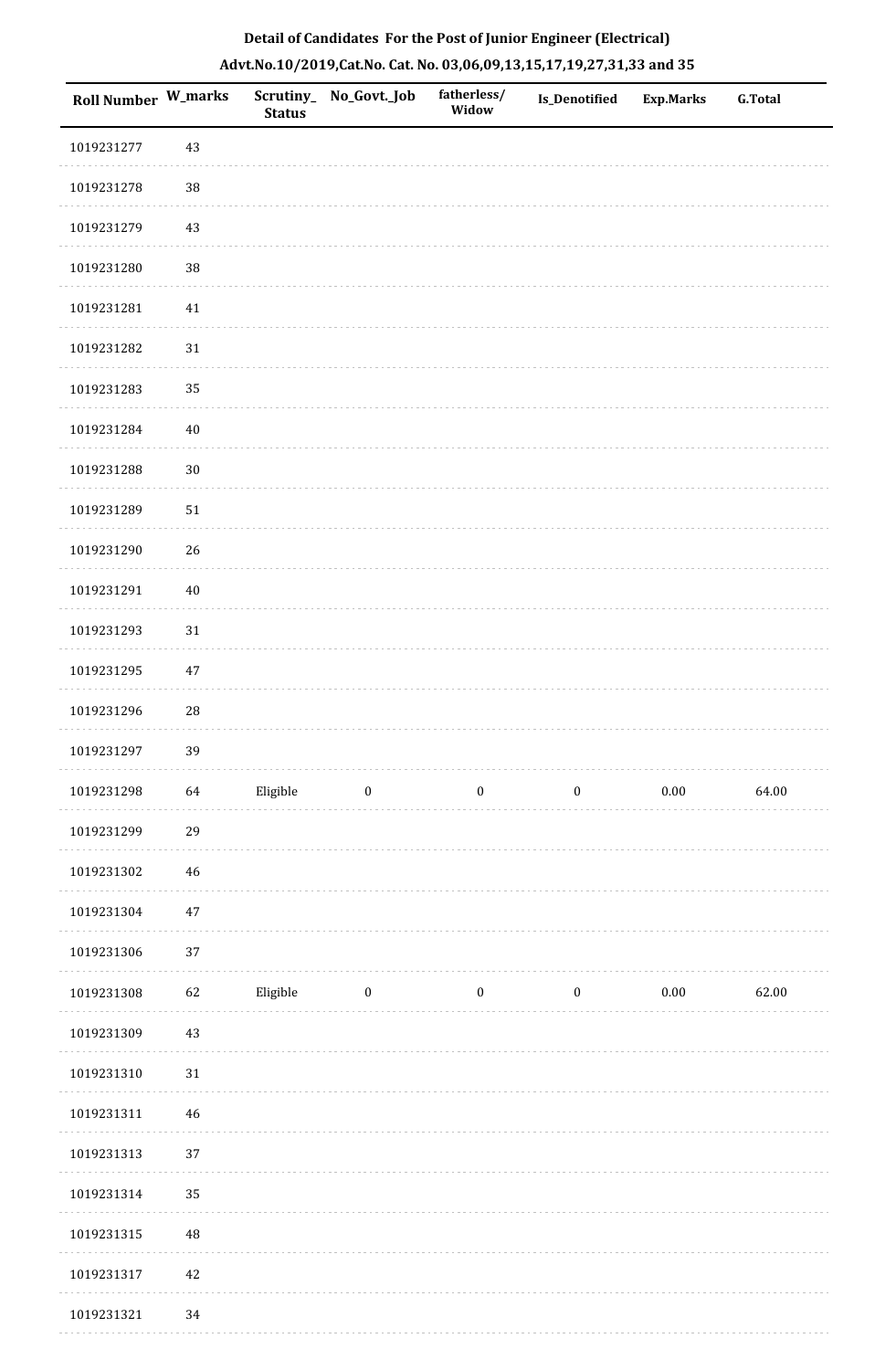| Roll Number W_marks |          | <b>Status</b> | Scrutiny_ No_Govt._Job | fatherless/<br>Widow | Is_Denotified    | <b>Exp.Marks</b> | <b>G.Total</b> |
|---------------------|----------|---------------|------------------------|----------------------|------------------|------------------|----------------|
| 1019231322          | 48       |               |                        |                      |                  |                  |                |
| 1019231324          | $37\,$   |               |                        |                      |                  |                  |                |
| 1019231325          | 49       |               |                        |                      |                  |                  |                |
| 1019231326          | 35       |               |                        |                      |                  |                  |                |
| 1019231327          | REJECTED |               |                        |                      |                  |                  | $0.00\,$       |
| 1019231336          | $46\,$   |               |                        |                      |                  |                  |                |
| 1019231338          | 33       |               |                        |                      |                  |                  |                |
| 1019231340          | 26       |               |                        |                      |                  |                  |                |
| 1019231341          | $43\,$   |               |                        |                      |                  |                  |                |
| 1019231344          | 39       |               |                        |                      |                  |                  |                |
| 1019231345          | 38       |               |                        |                      |                  |                  |                |
| 1019231346          | 29       |               |                        |                      |                  |                  |                |
| 1019231347          | 34       |               |                        |                      |                  |                  |                |
| 1019231351          | 35       |               |                        |                      |                  |                  |                |
| 1019231352          | 41       |               |                        |                      |                  |                  |                |
| 1019231353          | $\rm 48$ | Eligible      | $\boldsymbol{0}$       | $\boldsymbol{0}$     | $\boldsymbol{0}$ | $0.00\,$         | 48.00          |
| 1019231356          | $28\,$   |               |                        |                      |                  |                  |                |
| 1019231357          | 49       |               |                        |                      |                  |                  |                |
| 1019231358          | 37       |               |                        |                      |                  |                  |                |
| 1019231359          | 34       |               |                        |                      |                  |                  |                |
| 1019231360          | 49       |               |                        |                      |                  |                  |                |
| 1019231361          | $42\,$   |               |                        |                      |                  |                  |                |
| 1019231364          | $37\,$   |               |                        |                      |                  |                  |                |
| 1019231366          | 38       |               |                        |                      |                  |                  |                |
| 1019231368          | $42\,$   |               |                        |                      |                  |                  |                |
| 1019231371          | 35       |               |                        |                      |                  |                  |                |
| 1019231372          | 38       |               |                        |                      |                  |                  |                |
| 1019231373          | 54       |               |                        |                      |                  |                  |                |
| 1019231375          | 39       |               |                        |                      |                  |                  |                |
| 1019231377          | 35       |               |                        |                      |                  |                  |                |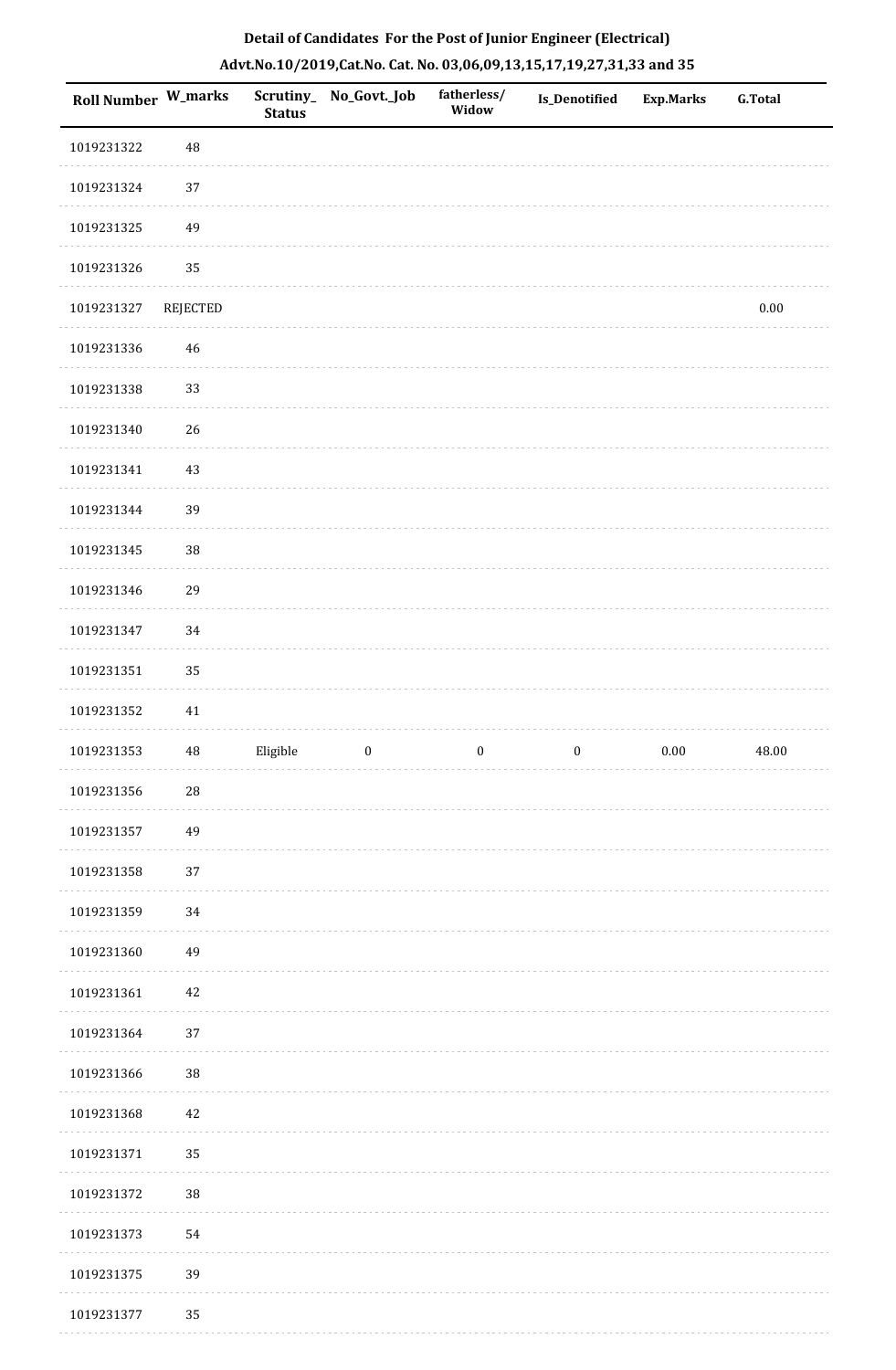| <b>Roll Number W_marks</b> |          | <b>Status</b> | Scrutiny_ No_Govt._Job | fatherless/<br>Widow | Is_Denotified    | <b>Exp.Marks</b> | <b>G.Total</b> |
|----------------------------|----------|---------------|------------------------|----------------------|------------------|------------------|----------------|
| 1019231382                 | $\rm 48$ |               |                        |                      |                  |                  |                |
| 1019231383                 | $51\,$   |               |                        |                      |                  |                  |                |
| 1019231384                 | 53       |               |                        |                      |                  |                  |                |
| 1019231385                 | 34       |               |                        |                      |                  |                  |                |
| 1019231386                 | 29       |               |                        |                      |                  |                  |                |
| 1019231387                 | 36       |               |                        |                      |                  |                  |                |
| 1019231393                 | 14       |               |                        |                      |                  |                  |                |
| 1019231394                 | 37       |               |                        |                      |                  |                  |                |
| 1019231395                 | 34       |               |                        |                      |                  |                  |                |
| 1019231400                 | 61       | Eligible      | $\boldsymbol{0}$       | $\boldsymbol{0}$     | $\boldsymbol{0}$ | $0.00\,$         | 61.00          |
| 1019231403                 | $27\,$   |               |                        |                      |                  |                  |                |
| 1019231404                 | 44       |               |                        |                      |                  |                  |                |
| 1019231405                 | 43       |               |                        |                      |                  |                  |                |
| 1019231407                 | 43       |               |                        |                      |                  |                  |                |
| 1019231409                 | 57       |               |                        |                      |                  |                  |                |
| 1019231411                 | 39       |               |                        |                      |                  |                  |                |
| 1019231412                 | 45       |               |                        |                      |                  |                  |                |
| 1019231414                 | 34       |               |                        |                      |                  |                  |                |
| 1019231416                 | 39       |               |                        |                      |                  |                  |                |
| 1019231417                 | 43       |               |                        |                      |                  |                  |                |
| 1019231418                 | $50\,$   |               |                        |                      |                  |                  |                |
| 1019231419                 | 59       |               |                        |                      |                  |                  |                |
| 1019231420                 | 42       |               |                        |                      |                  |                  |                |
| 1019231421                 | 32       |               |                        |                      |                  |                  |                |
| 1019231422                 | $30\,$   |               |                        |                      |                  |                  |                |
| 1019231423                 | 39       |               |                        |                      |                  |                  |                |
| 1019231426                 | 48       |               |                        |                      |                  |                  |                |
| 1019231427                 | 40       |               |                        |                      |                  |                  |                |
| 1019231428                 | 44       |               |                        |                      |                  |                  |                |
| 1019231430                 | 28       |               |                        |                      |                  |                  |                |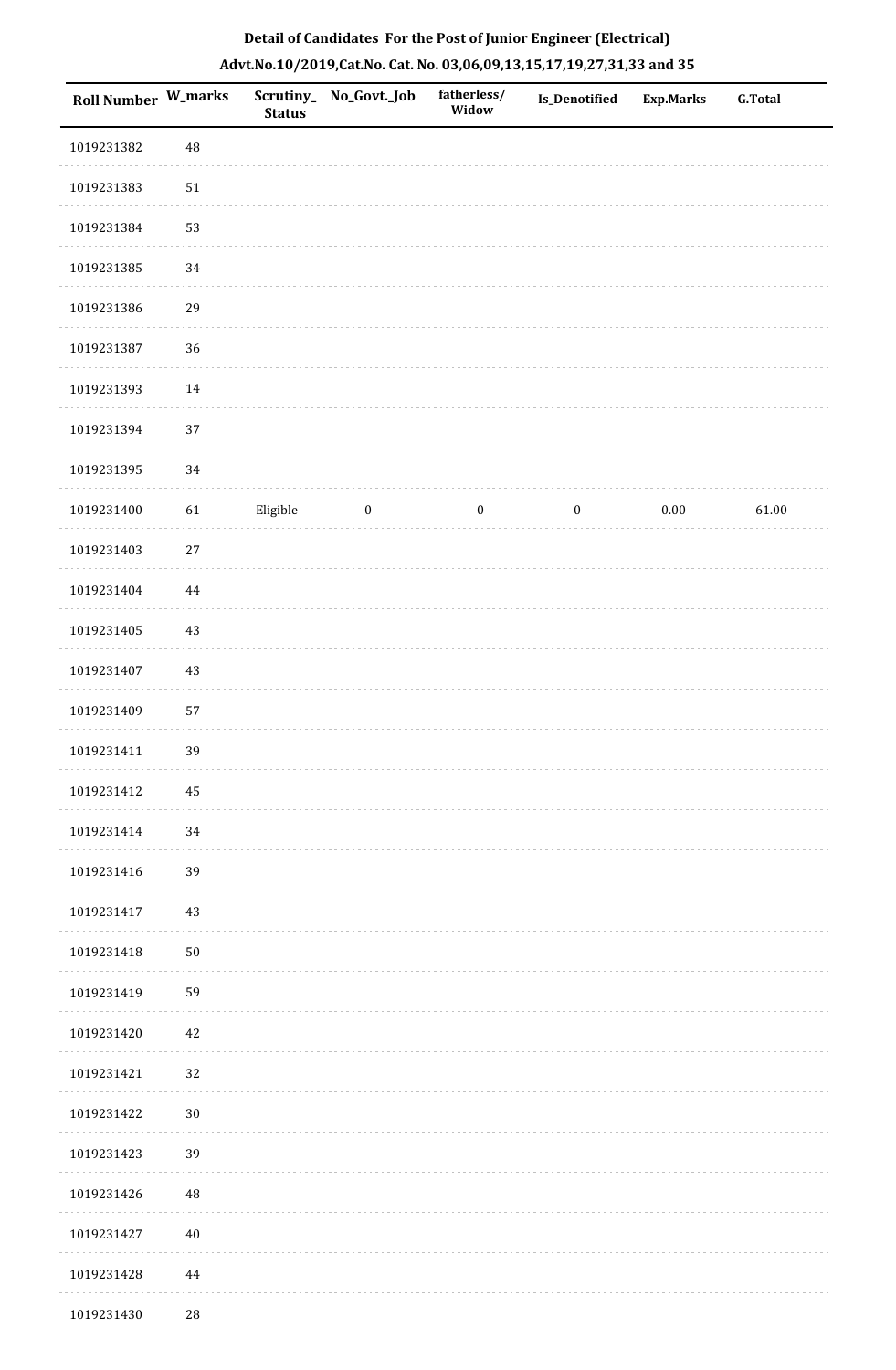| 1019231431<br>1019231433<br>1019231436<br>1019231437<br>1019231438<br>1019231440<br>1019231443<br>1019231449 | 36<br>41<br>18<br>36 |        |          |                  |          |          |  |
|--------------------------------------------------------------------------------------------------------------|----------------------|--------|----------|------------------|----------|----------|--|
|                                                                                                              |                      |        |          |                  |          |          |  |
|                                                                                                              |                      |        |          |                  |          |          |  |
|                                                                                                              |                      |        |          |                  |          |          |  |
|                                                                                                              |                      |        |          |                  |          |          |  |
|                                                                                                              | 42                   |        |          |                  |          |          |  |
|                                                                                                              | 47                   |        |          |                  |          |          |  |
|                                                                                                              | 42                   |        |          |                  |          |          |  |
|                                                                                                              | 56                   |        |          |                  |          |          |  |
| 1019231451                                                                                                   | $31\,$               |        |          |                  |          |          |  |
| 1019231453                                                                                                   | 33                   |        |          |                  |          |          |  |
| 1019231454                                                                                                   | $38\,$               |        |          |                  |          |          |  |
| 1019231455                                                                                                   | 51                   |        |          |                  |          |          |  |
| 1019231459                                                                                                   | 28                   |        |          |                  |          |          |  |
| 1019231460                                                                                                   | 43                   |        |          |                  |          |          |  |
| 1019231462                                                                                                   | 44                   |        |          |                  |          |          |  |
| 1019231464                                                                                                   | 46                   |        |          |                  |          |          |  |
| 1019231468                                                                                                   | 19                   |        |          |                  |          |          |  |
| 1019231469                                                                                                   | 45                   |        |          |                  |          |          |  |
| 1019231470                                                                                                   | 39                   |        |          |                  |          |          |  |
| 1019231471                                                                                                   | 46                   |        |          |                  |          |          |  |
| 1019231475                                                                                                   | 38                   | Absent | $\bf{0}$ | $\boldsymbol{0}$ | $\bf{0}$ | $0.00\,$ |  |
| 1019231477                                                                                                   | 43                   |        |          |                  |          |          |  |
| 1019231478                                                                                                   | $50\,$               |        |          |                  |          |          |  |
| 1019231481                                                                                                   | 37                   |        |          |                  |          |          |  |
| 1019231482                                                                                                   | $38\,$               |        |          |                  |          |          |  |
| 1019231483                                                                                                   | 47                   |        |          |                  |          |          |  |
| 1019231485                                                                                                   | 44                   |        |          |                  |          |          |  |
| 1019231487                                                                                                   | $47\,$               |        |          |                  |          |          |  |
| 1019231488                                                                                                   | $27\,$               |        |          |                  |          |          |  |
| 1019231491                                                                                                   | 31                   |        |          |                  |          |          |  |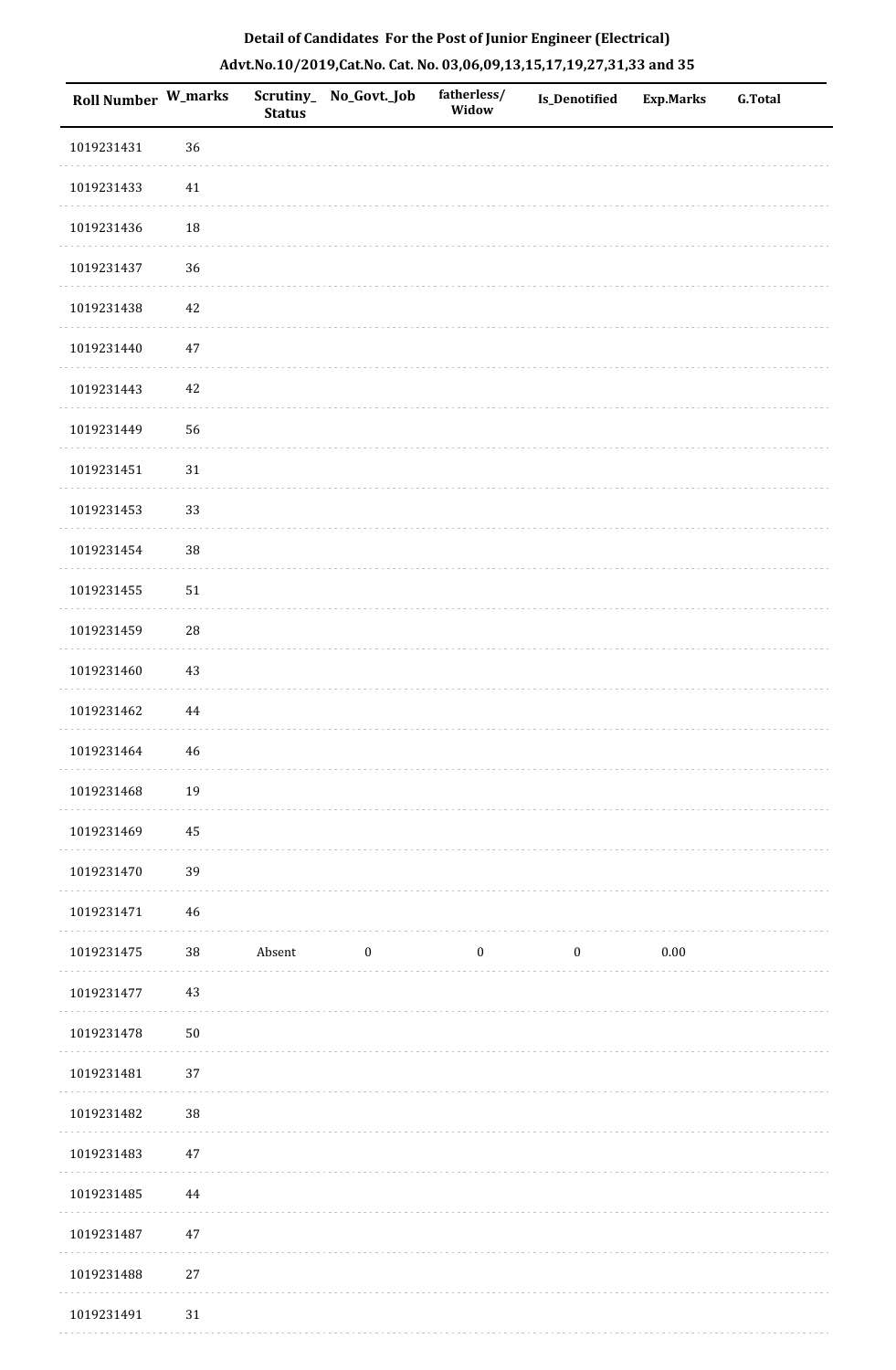| <b>Roll Number W_marks</b> |        | <b>Status</b> | Scrutiny_ No_Govt._Job | fatherless/<br>Widow | Is_Denotified    | <b>Exp.Marks</b> | <b>G.Total</b> |
|----------------------------|--------|---------------|------------------------|----------------------|------------------|------------------|----------------|
| 1019231492                 | 36     |               |                        |                      |                  |                  |                |
| 1019231493                 | $38\,$ |               |                        |                      |                  |                  |                |
| 1019231495                 | $20\,$ |               |                        |                      |                  |                  |                |
| 1019231496                 | 37     |               |                        |                      |                  |                  |                |
| 1019231497                 | $31\,$ |               |                        |                      |                  |                  |                |
| 1019231499                 | $28\,$ |               |                        |                      |                  |                  |                |
| 1019231501                 | 39     |               |                        |                      |                  |                  |                |
| 1019231503                 | 57     |               |                        |                      |                  |                  |                |
| 1019231504                 | 39     |               |                        |                      |                  |                  |                |
| 1019231505                 | 24     |               |                        |                      |                  |                  |                |
| 1019231506                 | $47\,$ |               |                        |                      |                  |                  |                |
| 1019231507                 | 31     |               |                        |                      |                  |                  |                |
| 1019231510                 | 51     |               |                        |                      |                  |                  |                |
| 1019231512                 | 14     |               |                        |                      |                  |                  |                |
| 1019231515                 | 33     |               |                        |                      |                  |                  |                |
| 1019231516                 | 58     | Eligible      | $\mathsf S$            | $\boldsymbol{0}$     | $\boldsymbol{0}$ | $0.00\,$         | 63.00          |
| 1019231517                 | 49     |               |                        |                      |                  |                  |                |
| 1019231518                 | 42     |               |                        |                      |                  |                  |                |
| 1019231519                 | 36     |               |                        |                      |                  |                  |                |
| 1019231520                 | 33     |               |                        |                      |                  |                  |                |
| 1019231521                 | $38\,$ |               |                        |                      |                  |                  |                |
| 1019231522                 | 35     |               |                        |                      |                  |                  |                |
| 1019231523                 | 51     |               |                        |                      |                  |                  |                |
| 1019231524                 | 33     |               |                        |                      |                  |                  |                |
| 1019231525                 | $50\,$ |               |                        |                      |                  |                  |                |
| 1019231526                 | 36     |               |                        |                      |                  |                  |                |
| 1019231527                 | 26     |               |                        |                      |                  |                  |                |
| 1019231528                 | $38\,$ |               |                        |                      |                  |                  |                |
| 1019231529                 | $30\,$ |               |                        |                      |                  |                  |                |
| 1019231532                 | 33     |               |                        |                      |                  |                  |                |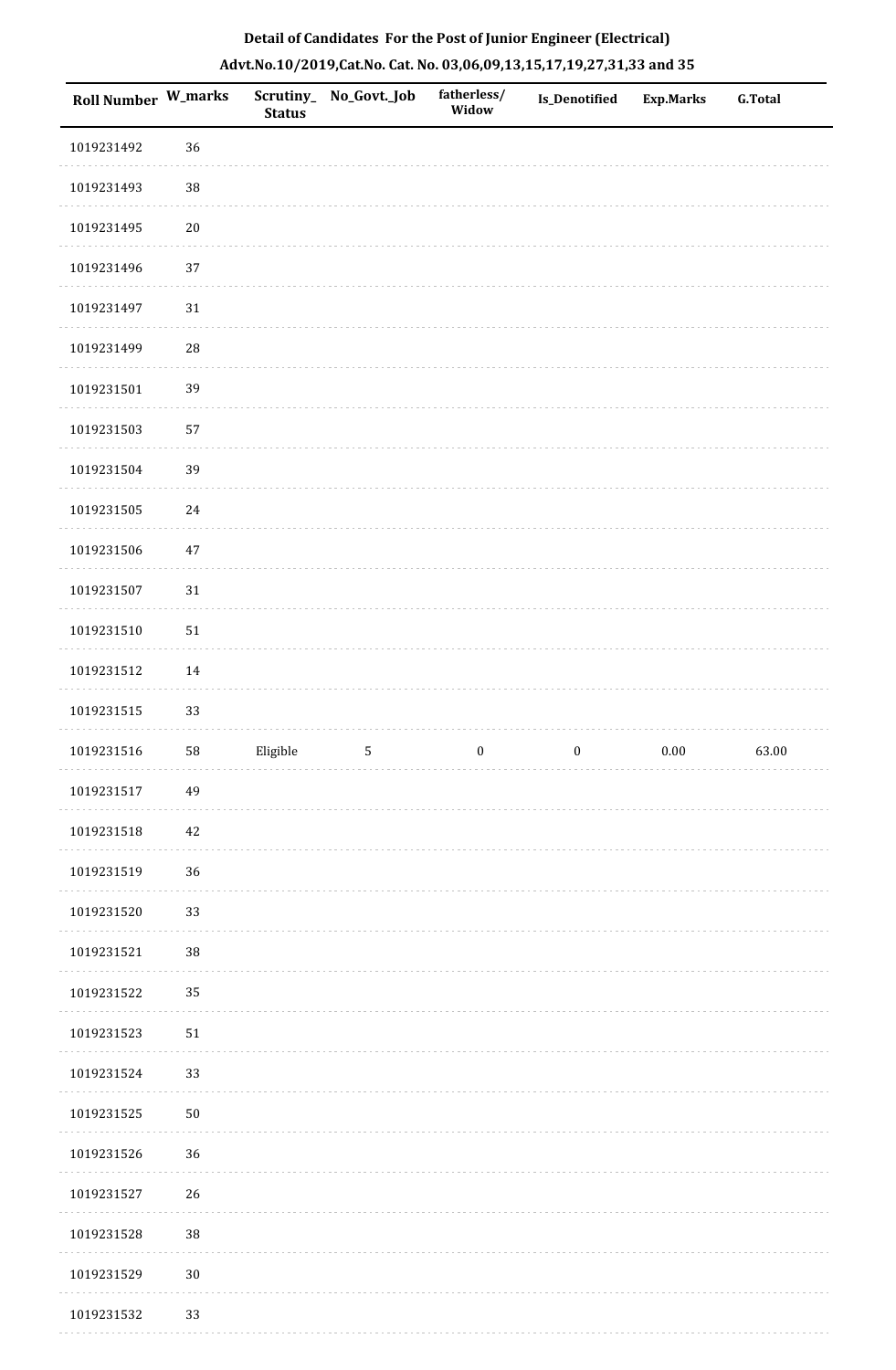| Roll Number W_marks |             | <b>Status</b> | Scrutiny_ No_Govt._Job | fatherless/<br>Widow | <b>Is_Denotified</b> | <b>Exp.Marks</b> | <b>G.Total</b> |
|---------------------|-------------|---------------|------------------------|----------------------|----------------------|------------------|----------------|
| 1019231533          | 34          |               |                        |                      |                      |                  |                |
| 1019231534          | 39          |               |                        |                      |                      |                  |                |
| 1019231535          | $24\,$      |               |                        |                      |                      |                  |                |
| 1019231537          | $\bf 44$    |               |                        |                      |                      |                  |                |
| 1019231544          | $38\,$      |               |                        |                      |                      |                  |                |
| 1019231547          | $27\,$      |               |                        |                      |                      |                  |                |
| 1019231549          | $38\,$      |               |                        |                      |                      |                  |                |
| 1019231550          | 46          |               |                        |                      |                      |                  |                |
| 1019231551          | 32          |               |                        |                      |                      |                  |                |
| 1019231552          | 32          |               |                        |                      |                      |                  |                |
| 1019231553          | 54          |               |                        |                      |                      |                  |                |
| 1019231554          | 45          |               |                        |                      |                      |                  |                |
| 1019231555          | $40\,$      |               |                        |                      |                      |                  |                |
| 1019231556          | 37          |               |                        |                      |                      |                  |                |
| 1019231557          | 35          |               |                        |                      |                      |                  |                |
| 1019231558          | 38          |               |                        |                      |                      |                  |                |
| 1019231559          | 33          |               |                        |                      |                      |                  |                |
| 1019231561          | 33          |               |                        |                      |                      |                  |                |
| 1019231562          | $37\,$      |               |                        |                      |                      |                  |                |
| 1019231563          | 45          |               |                        |                      |                      |                  |                |
| 1019231565          | $27\,$      |               |                        |                      |                      |                  |                |
| 1019231569          | 53          |               |                        |                      |                      |                  |                |
| 1019231571          | 34          |               |                        |                      |                      |                  |                |
| 1019231573          | 47          |               |                        |                      |                      |                  |                |
| 1019231574          | $30\,$      |               |                        |                      |                      |                  |                |
| 1019231578          | $\sqrt{46}$ |               |                        |                      |                      |                  |                |
| 1019231579          | $50\,$      |               |                        |                      |                      |                  |                |
| 1019231580          | ${\bf 51}$  | Eligible      | $\bf{0}$               | $\boldsymbol{0}$     | $\boldsymbol{0}$     | $0.00\,$         | 51.00          |
| 1019231582          | $\sqrt{46}$ |               |                        |                      |                      |                  |                |
|                     |             |               |                        |                      |                      |                  |                |

## **Detail of Candidates For the Post of Junior Engineer (Electrical) Advt.No.10/2019,Cat.No. Cat. No. 03,06,09,13,15,17,19,27,31,33 and 35**

 1019231583 35. . . . . . . . . .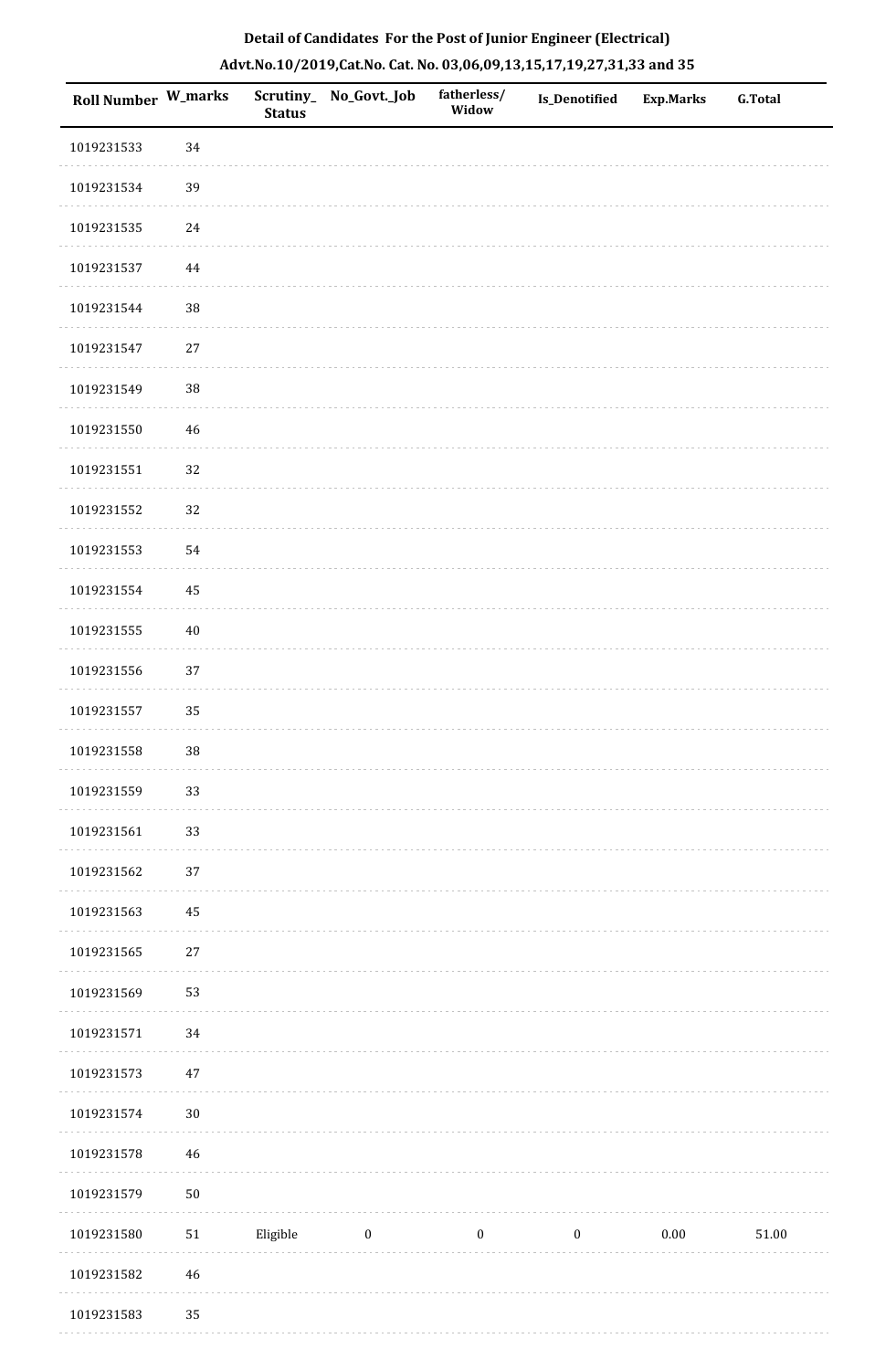| Roll Number W_marks |                 | <b>Status</b> | Scrutiny_ No_Govt._Job | fatherless/<br>Widow | <b>Is_Denotified</b> | Exp.Marks | <b>G.Total</b> |
|---------------------|-----------------|---------------|------------------------|----------------------|----------------------|-----------|----------------|
| 1019231585          | 37              |               |                        |                      |                      |           |                |
| 1019231587          | $31\,$          |               |                        |                      |                      |           |                |
| 1019231588          | 52              |               |                        |                      |                      |           |                |
| 1019231590          | 39              |               |                        |                      |                      |           |                |
| 1019231591          | $42\,$          |               |                        |                      |                      |           |                |
| 1019231593          | $27\,$          |               |                        |                      |                      |           |                |
| 1019231598          | $47\,$          |               |                        |                      |                      |           |                |
| 1019231600          | 36              |               |                        |                      |                      |           |                |
| 1019231602          | 51              |               |                        |                      |                      |           |                |
| 1019231604          | 31              |               |                        |                      |                      |           |                |
| 1019231605          | $\rm 45$        |               |                        |                      |                      |           |                |
| 1019231608          | 39              |               |                        |                      |                      |           |                |
| 1019231609          | $22\,$          |               |                        |                      |                      |           |                |
| 1019231613          | 33              |               |                        |                      |                      |           |                |
| 1019231614          | 35              |               |                        |                      |                      |           |                |
| 1019231617          | $20\,$          |               |                        |                      |                      |           |                |
| 1019231621          | $27\,$          |               |                        |                      |                      |           |                |
| 1019231623          | 35              |               |                        |                      |                      |           |                |
| 1019231624          | $\bf 44$        |               |                        |                      |                      |           |                |
| 1019231627          | $\rm 48$        |               |                        |                      |                      |           |                |
| 1019231628          | 34              |               |                        |                      |                      |           |                |
| 1019231629          | 27              |               |                        |                      |                      |           |                |
| 1019231630          | 35              |               |                        |                      |                      |           |                |
| 1019231631          | $\bf 45$        | Eligible      | $\bf{0}$               | $\bf{0}$             | $\bf{0}$             | 0.00      | 45.00          |
| 1019231633          | 51              |               |                        |                      |                      |           |                |
| 1019231634          | $\bf 44$        |               |                        |                      |                      |           |                |
| 1019231635          | 37              |               |                        |                      |                      |           |                |
| 1019231638          | 34              |               |                        |                      |                      |           |                |
| 1019231639          | $\bf 44$        |               |                        |                      |                      |           |                |
| 1019231640          | <b>REJECTED</b> |               |                        |                      |                      |           | $0.00\,$       |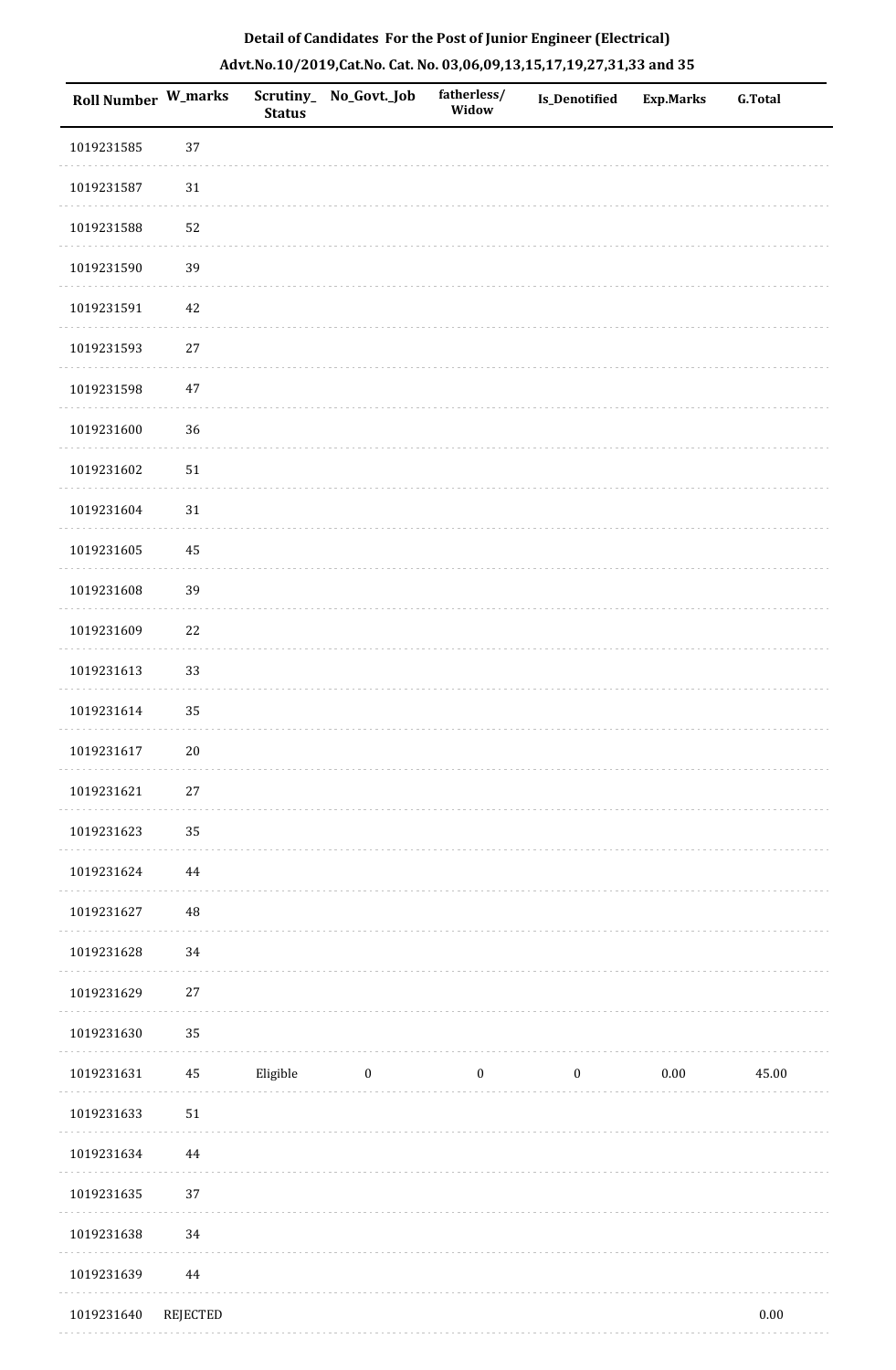| Roll Number W_marks |          | <b>Status</b> | Scrutiny_ No_Govt._Job | fatherless/<br>Widow | Is_Denotified | <b>Exp.Marks</b> | <b>G.Total</b> |
|---------------------|----------|---------------|------------------------|----------------------|---------------|------------------|----------------|
| 1019231642          | 35       |               |                        |                      |               |                  |                |
| 1019231643          | 35       |               |                        |                      |               |                  |                |
| 1019231644          | $50\,$   |               |                        |                      |               |                  |                |
| 1019231648          | $47\,$   |               |                        |                      |               |                  |                |
| 1019231650          | $41\,$   |               |                        |                      |               |                  |                |
| 1019231651          | 49       |               |                        |                      |               |                  |                |
| 1019231652          | $30\,$   |               |                        |                      |               |                  |                |
| 1019231653          | $\rm 48$ |               |                        |                      |               |                  |                |
| 1019231654          | 34       |               |                        |                      |               |                  |                |
| 1019231656          | 29       |               |                        |                      |               |                  |                |
| 1019231657          | 34       |               |                        |                      |               |                  |                |
| 1019231658          | 38       |               |                        |                      |               |                  |                |
| 1019231659          | 29       |               |                        |                      |               |                  |                |
| 1019231661          | $\rm 48$ |               |                        |                      |               |                  |                |
| 1019231662          | 36       |               |                        |                      |               |                  |                |
| 1019231663          | 55       |               |                        |                      |               |                  |                |
| 1019231666          | 33       |               |                        |                      |               |                  |                |
| 1019231667          | 35       |               |                        |                      |               |                  |                |
| 1019231670          | 53       |               |                        |                      |               |                  |                |
| 1019231671          | 44       |               |                        |                      |               |                  |                |
| 1019231672          | $\rm 48$ |               |                        |                      |               |                  |                |
| 1019231676          | 25       |               |                        |                      |               |                  |                |
| 1019231677          | 49       |               |                        |                      |               |                  |                |
| 1019231678          | 33       |               |                        |                      |               |                  |                |
| 1019231680          | $11\,$   |               |                        |                      |               |                  |                |
| 1019231681          | $47\,$   |               |                        |                      |               |                  |                |
| 1019231682          | 33       |               |                        |                      |               |                  |                |
| 1019231683          | 42       |               |                        |                      |               |                  |                |
| 1019231685          | 39       |               |                        |                      |               |                  |                |
| 1019231688          | $30\,$   |               |                        |                      |               |                  |                |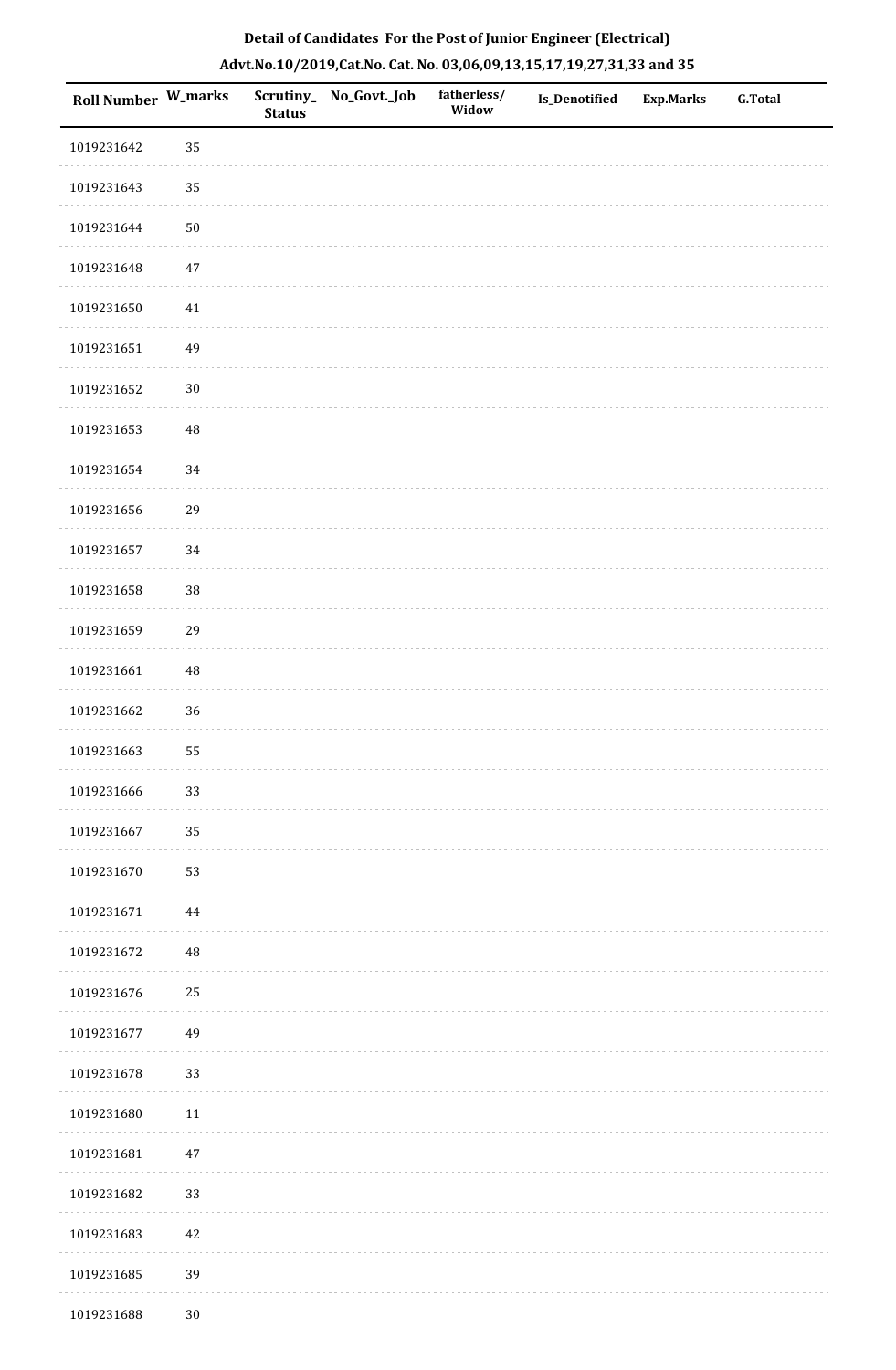| <b>Roll Number W_marks</b> |          | <b>Status</b> | Scrutiny_ No_Govt._Job | fatherless/<br>Widow | Is_Denotified    | <b>Exp.Marks</b> | <b>G.Total</b> |
|----------------------------|----------|---------------|------------------------|----------------------|------------------|------------------|----------------|
| 1019231689                 | $41\,$   |               |                        |                      |                  |                  |                |
| 1019231690                 | 53       |               |                        |                      |                  |                  |                |
| 1019231692                 | $43\,$   |               |                        |                      |                  |                  |                |
| 1019231699                 | 33       |               |                        |                      |                  |                  |                |
| 1019231701                 | 54       |               |                        |                      |                  |                  |                |
| 1019231702                 | 54       |               |                        |                      |                  |                  |                |
| 1019231703                 | 43       |               |                        |                      |                  |                  |                |
| 1019231708                 | 18       |               |                        |                      |                  |                  |                |
| 1019231709                 | 36       |               |                        |                      |                  |                  |                |
| 1019231710                 | 36       |               |                        |                      |                  |                  |                |
| 1019231712                 | 35       |               |                        |                      |                  |                  |                |
| 1019231713                 | $41\,$   |               |                        |                      |                  |                  |                |
| 1019231718                 | $70\,$   | Absent        | $\boldsymbol{0}$       | $\boldsymbol{0}$     | $\boldsymbol{0}$ | $0.00\,$         |                |
| 1019231719                 | 35       |               |                        |                      |                  |                  |                |
| 1019231720                 | 33       |               |                        |                      |                  |                  |                |
| 1019231721                 | $30\,$   |               |                        |                      |                  |                  |                |
| 1019231725                 | 39       |               |                        |                      |                  |                  |                |
| 1019231726                 | $43\,$   |               |                        |                      |                  |                  |                |
| 1019231729                 | 52       |               |                        |                      |                  |                  |                |
| 1019231731                 | 35       |               |                        |                      |                  |                  |                |
| 1019231732                 | 34       |               |                        |                      |                  |                  |                |
| 1019231733                 | 23       |               |                        |                      |                  |                  |                |
| 1019231734                 | 35       |               |                        |                      |                  |                  |                |
| 1019231738                 | 46       |               |                        |                      |                  |                  |                |
| 1019231740                 | 49       |               |                        |                      |                  |                  |                |
| 1019231741                 | 34       |               |                        |                      |                  |                  |                |
| 1019231743                 | $\rm 48$ |               |                        |                      |                  |                  |                |
| 1019231744                 | 34       |               |                        |                      |                  |                  |                |
| 1019231747                 | 24       |               |                        |                      |                  |                  |                |
| 1019231748                 | 34       | Absent        | $\bf{0}$               | $\boldsymbol{0}$     | $\boldsymbol{0}$ | $0.00\,$         |                |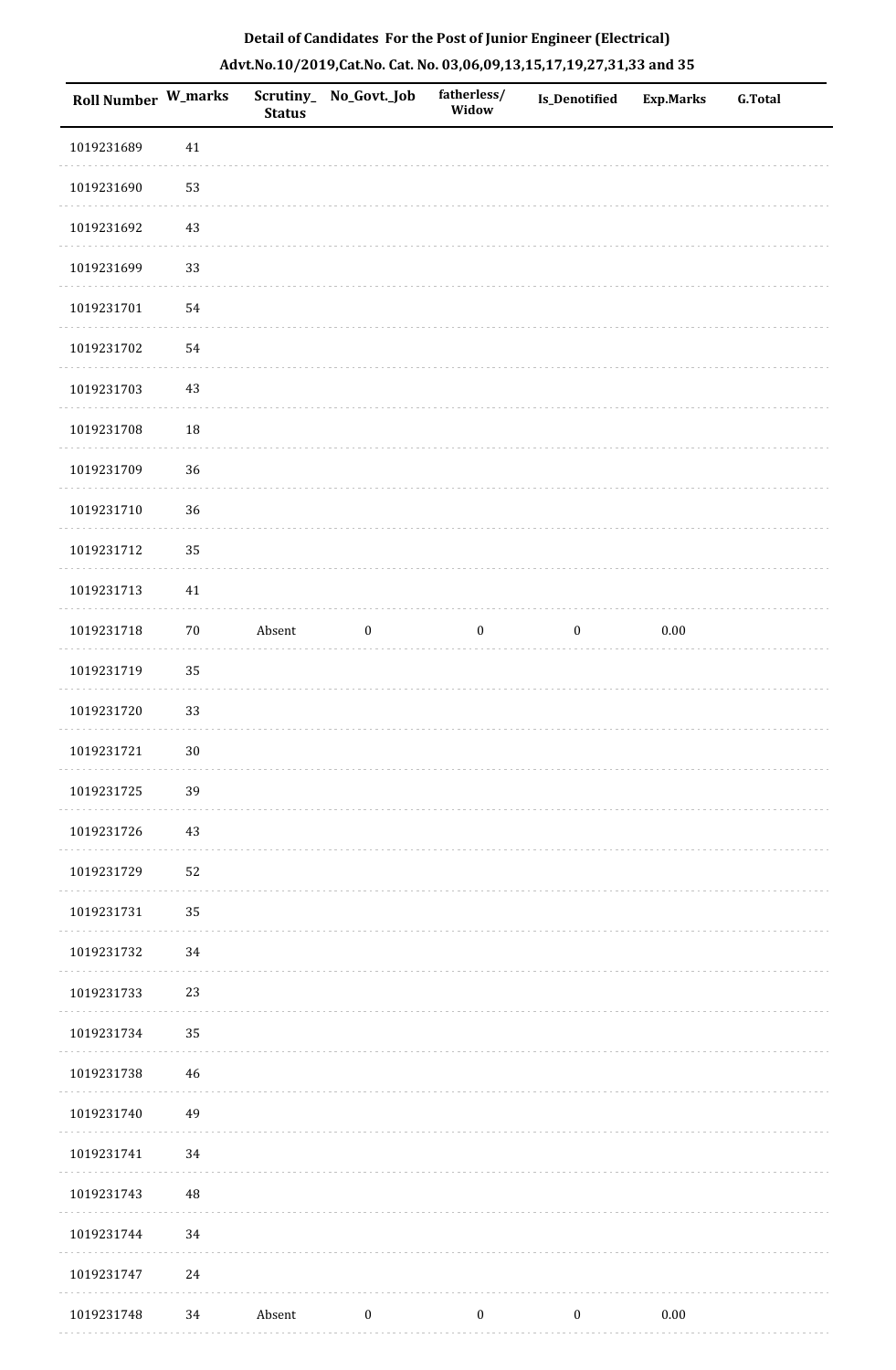| Roll Number W_marks |          | <b>Status</b> | Scrutiny_ No_Govt._Job | fatherless/<br>Widow | Is_Denotified    | <b>Exp.Marks</b> | <b>G.Total</b> |
|---------------------|----------|---------------|------------------------|----------------------|------------------|------------------|----------------|
| 1019231749          | 46       |               |                        |                      |                  |                  |                |
| 1019231750          | $21\,$   |               |                        |                      |                  |                  |                |
| 1019231751          | $42\,$   |               |                        |                      |                  |                  |                |
| 1019231753          | $30\,$   |               |                        |                      |                  |                  |                |
| 1019231759          | 36       |               |                        |                      |                  |                  |                |
| 1019231760          | $43\,$   |               |                        |                      |                  |                  |                |
| 1019231761          | $32\,$   | Eligible      | $\bf{0}$               | $\boldsymbol{0}$     | $\boldsymbol{0}$ | $0.00\,$         | 32.00          |
| 1019231762          | $43\,$   |               |                        |                      |                  |                  |                |
| 1019231763          | $30\,$   |               |                        |                      |                  |                  |                |
| 1019231764          | 34       |               |                        |                      |                  |                  |                |
| 1019231765          | 55       | Eligible      | $5\phantom{.0}$        | $\boldsymbol{0}$     | $\boldsymbol{0}$ | $0.00\,$         | 60.00          |
| 1019231767          | 37       |               |                        |                      |                  |                  |                |
| 1019231770          | $40\,$   |               |                        |                      |                  |                  |                |
| 1019231771          | 34       |               |                        |                      |                  |                  |                |
| 1019231772          | $\bf 44$ |               |                        |                      |                  |                  |                |
| 1019231773          | $31\,$   |               |                        |                      |                  |                  |                |
| 1019231775          | 54       |               |                        |                      |                  |                  |                |
| 1019231778          | $22\,$   |               |                        |                      |                  |                  |                |
| 1019231779          | 45       |               |                        |                      |                  |                  |                |
| 1019231780          | 34       |               |                        |                      |                  |                  |                |
| 1019231782          | 33       |               |                        |                      |                  |                  |                |
| 1019231783          | 32       |               |                        |                      |                  |                  |                |
| 1019231784          | 45       |               |                        |                      |                  |                  |                |
| 1019231788          | 57       |               |                        |                      |                  |                  |                |
| 1019231790          | 38       |               |                        |                      |                  |                  |                |
| 1019231791          | 45       |               |                        |                      |                  |                  |                |
| 1019231793          | 46       |               |                        |                      |                  |                  |                |
| 1019231797          | 24       |               |                        |                      |                  |                  |                |
| 1019231799          | 32       |               |                        |                      |                  |                  |                |
| 1019231801          | 35       |               |                        |                      |                  |                  |                |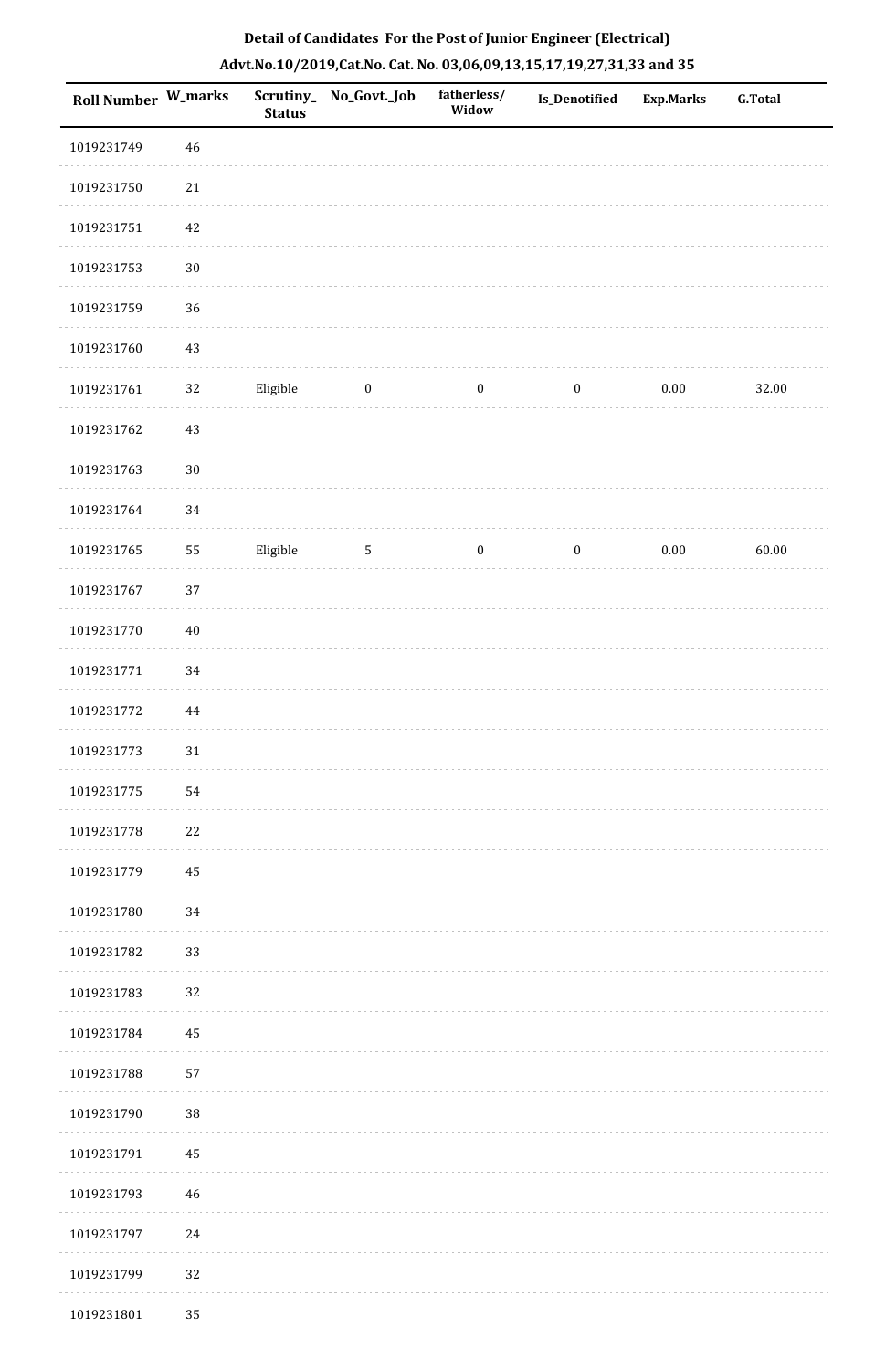| Roll Number W_marks |          | Scrutiny_<br><b>Status</b> | No_Govt._Job | fatherless/<br>Widow | <b>Is_Denotified</b> | <b>Exp.Marks</b> | <b>G.Total</b> |
|---------------------|----------|----------------------------|--------------|----------------------|----------------------|------------------|----------------|
| 1019231802          | $30\,$   |                            |              |                      |                      |                  |                |
| 1019231803          | 53       |                            |              |                      |                      |                  |                |
| 1019231804          | 39       |                            |              |                      |                      |                  |                |
| 1019231805          | $30\,$   |                            |              |                      |                      |                  |                |
| 1019231806          | $28\,$   |                            |              |                      |                      |                  |                |
| 1019231813          | 59       |                            |              |                      |                      |                  |                |
| 1019231814          | 33       |                            |              |                      |                      |                  |                |
| 1019231820          | $41\,$   |                            |              |                      |                      |                  |                |
| 1019231822          | 45       |                            |              |                      |                      |                  |                |
| 1019231824          | 49       |                            |              |                      |                      |                  |                |
| 1019231825          | 33       |                            |              |                      |                      |                  |                |
| 1019231827          | 45       |                            |              |                      |                      |                  |                |
| 1019231828          | $47\,$   |                            |              |                      |                      |                  |                |
| 1019231830          | 39       |                            |              |                      |                      |                  |                |
| 1019231831          | 42       |                            |              |                      |                      |                  |                |
| 1019231832          | $\rm 48$ |                            |              |                      |                      |                  |                |
| 1019231833          | $38\,$   |                            |              |                      |                      |                  |                |
| 1019231836          | 55       |                            |              |                      |                      |                  |                |
| 1019231837          | 56       |                            |              |                      |                      |                  |                |
| 1019231838          | 44       |                            |              |                      |                      |                  |                |
| 1019231839          | 37       |                            |              |                      |                      |                  |                |
| 1019231842          | 49       |                            |              |                      |                      |                  |                |
| 1019231843          | 45       |                            |              |                      |                      |                  |                |
| 1019231844          | 34       |                            |              |                      |                      |                  |                |
| 1019231845          | $40\,$   |                            |              |                      |                      |                  |                |
| 1019231846          | 35       |                            |              |                      |                      |                  |                |
| 1019231847          | $38\,$   |                            |              |                      |                      |                  |                |
| 1019231848          | 45       |                            |              |                      |                      |                  |                |
| 1019231851          | $43\,$   |                            |              |                      |                      |                  |                |
| 1019231852          | 32       |                            |              |                      |                      |                  |                |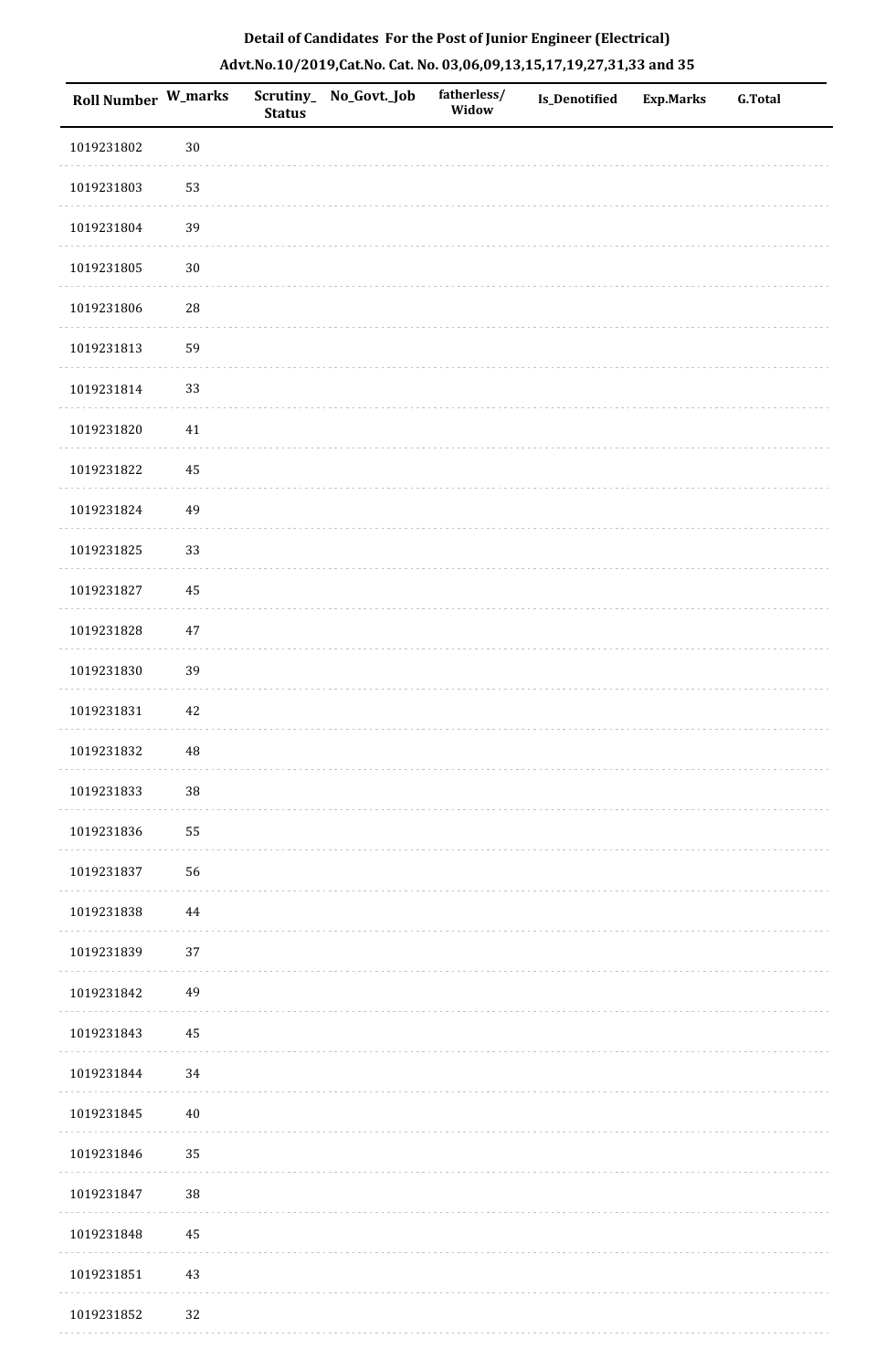| Roll Number W_marks |             | <b>Status</b> | Scrutiny_No_Govt._Job | fatherless/<br>Widow | Is_Denotified    | <b>Exp.Marks</b> | <b>G.Total</b> |
|---------------------|-------------|---------------|-----------------------|----------------------|------------------|------------------|----------------|
| 1019231853          | $46\,$      |               |                       |                      |                  |                  |                |
| 1019231854          | 39          |               |                       |                      |                  |                  |                |
| 1019231855          | 49          |               |                       |                      |                  |                  |                |
| 1019231859          | 48          |               |                       |                      |                  |                  |                |
| 1019231866          | $40\,$      |               |                       |                      |                  |                  |                |
| 1019231867          | 26          |               |                       |                      |                  |                  |                |
| 1019231868          | $43\,$      |               |                       |                      |                  |                  |                |
| 1019231870          | 69          | Eligible      | $\bf{0}$              | $\boldsymbol{0}$     | $\boldsymbol{0}$ | $0.00\,$         | 69.00          |
| 1019231872          | 35          |               |                       |                      |                  |                  |                |
| 1019231873          | 49          |               |                       |                      |                  |                  |                |
| 1019231874          | $42\,$      |               |                       |                      |                  |                  |                |
| 1019231875          | 53          |               |                       |                      |                  |                  |                |
| 1019231876          | 29          |               |                       |                      |                  |                  |                |
| 1019231878          | 37          |               |                       |                      |                  |                  |                |
| 1019231879          | $42\,$      |               |                       |                      |                  |                  |                |
| 1019231881          | 53          | Eligible      | $\boldsymbol{0}$      | $\boldsymbol{0}$     | $\boldsymbol{0}$ | $0.00\,$         | 53.00          |
| 1019231882          | 54          |               |                       |                      |                  |                  |                |
| 1019231883          | $\sqrt{28}$ |               |                       |                      |                  |                  |                |
| 1019231884          | 45          |               |                       |                      |                  |                  |                |
| 1019231885          | $41\,$      |               |                       |                      |                  |                  |                |
| 1019231886          | 45          |               |                       |                      |                  |                  |                |
| 1019231887          | ${\bf 51}$  | Eligible      | $\boldsymbol{0}$      | $\boldsymbol{0}$     | $\boldsymbol{0}$ | $0.00\,$         | 51.00          |
| 1019231891          | $40\,$      |               |                       |                      |                  |                  |                |
| 1019231894          | 43          |               |                       |                      |                  |                  |                |
| 1019231895          | 56          |               |                       |                      |                  |                  |                |
| 1019231897          | 58          |               |                       |                      |                  |                  |                |
| 1019231899          | 41          |               |                       |                      |                  |                  |                |
| 1019231902          | 37          |               |                       |                      |                  |                  |                |
| 1019231904          | $40\,$      |               |                       |                      |                  |                  |                |
| 1019231905          | $26\,$      |               |                       |                      |                  |                  |                |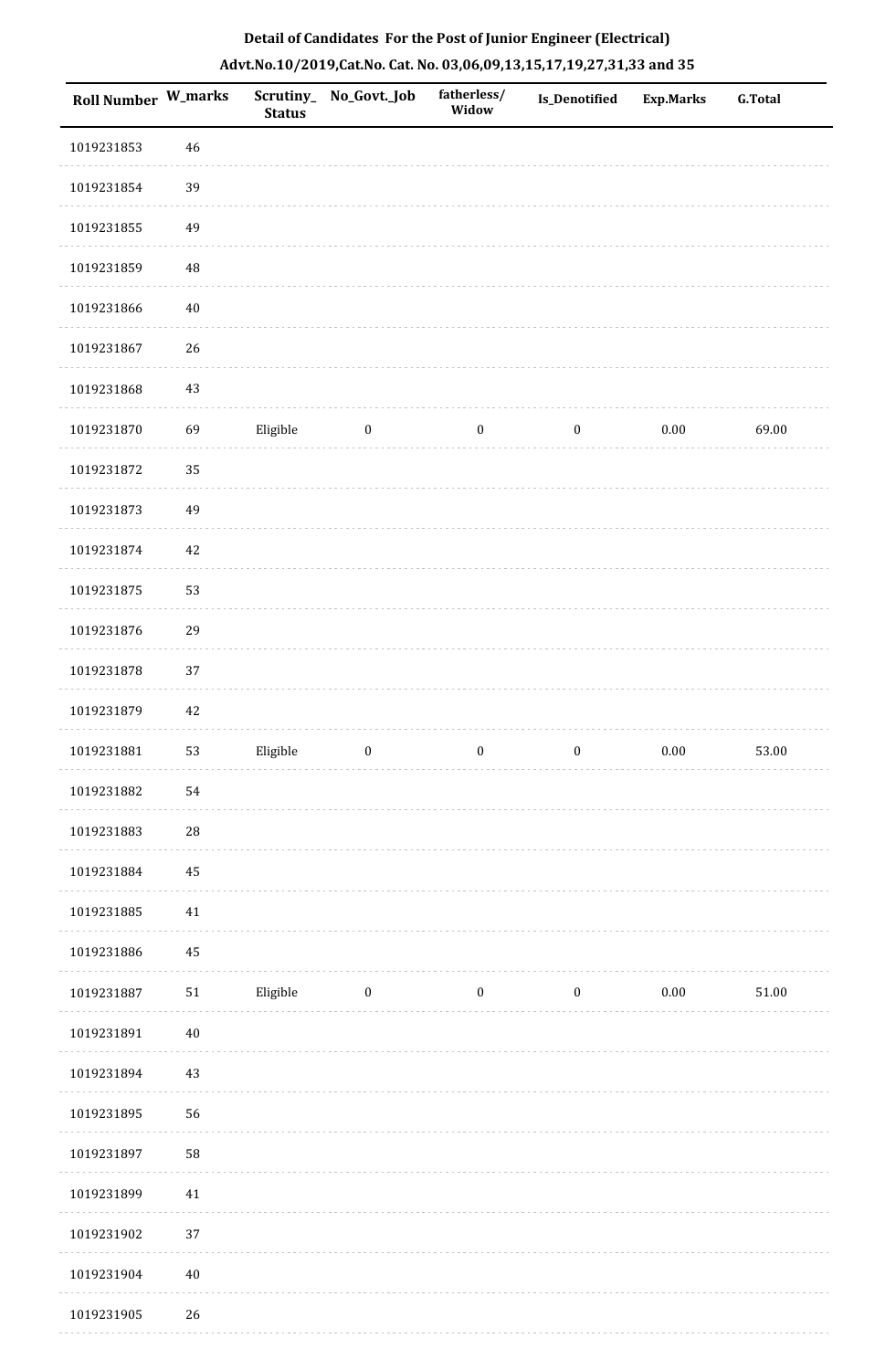|  | Detail of Candidates For the Post of Junior Engineer (Electrical)     |  |
|--|-----------------------------------------------------------------------|--|
|  | Advt.No.10/2019,Cat.No. Cat. No. 03,06,09,13,15,17,19,27,31,33 and 35 |  |

| <b>Roll Number W_marks</b> |                 | <b>Status</b> | Scrutiny_ No_Govt._Job | fatherless/<br>Widow | <b>Is_Denotified</b> | <b>Exp.Marks</b> | <b>G.Total</b> |
|----------------------------|-----------------|---------------|------------------------|----------------------|----------------------|------------------|----------------|
| 1019231907                 | 56              |               |                        |                      |                      |                  |                |
| 1019231908                 | 39              |               |                        |                      |                      |                  |                |
| 1019231911                 | 34              |               |                        |                      |                      |                  |                |
| 1019231912                 | $\rm 45$        |               |                        |                      |                      |                  |                |
| 1019231913                 | 53              |               |                        |                      |                      |                  |                |
| 1019231915                 | <b>REJECTED</b> |               |                        |                      |                      |                  | $0.00\,$       |
| 1019231917                 | 37              |               |                        |                      |                      |                  |                |
| 1019231920                 | 29              |               |                        |                      |                      |                  |                |
| 1019231922                 | 53              |               |                        |                      |                      |                  |                |
| 1019231923                 | $17\,$          |               |                        |                      |                      |                  |                |
| 1019231925                 | $43\,$          |               |                        |                      |                      |                  |                |
| 1019231926                 | $\bf 44$        |               |                        |                      |                      |                  |                |
| 1019231927                 | 32              |               |                        |                      |                      |                  |                |
| 1019231928                 | 43              |               |                        |                      |                      |                  |                |
| 1019231929                 | 59              |               |                        |                      |                      |                  |                |
| 1019231934                 | $\bf 44$        |               |                        |                      |                      |                  |                |
| 1019231935                 | $41\,$          |               |                        |                      |                      |                  |                |
| 1019231936                 | $30\,$          |               |                        |                      |                      |                  |                |
| 1019231937                 | 31              |               |                        |                      |                      |                  |                |
| 1019231939                 | 35              |               |                        |                      |                      |                  |                |
| 1019231942                 | 36              |               |                        |                      |                      |                  |                |
| 1019231944                 | 49              |               |                        |                      |                      |                  |                |
| 1019231945                 | $40\,$          |               |                        |                      |                      |                  |                |
| 1019231949                 | 28              |               |                        |                      |                      |                  |                |
| 1019231951                 | 53              |               |                        |                      |                      |                  |                |
| 1019231953                 | 33              |               |                        |                      |                      |                  |                |
| 1019231955                 | 40              |               |                        |                      |                      |                  |                |
| 1019231958                 | 46              |               |                        |                      |                      |                  |                |
| 1019231962                 | $38\,$          |               |                        |                      |                      |                  |                |
| 1019231966                 | 24              |               |                        |                      |                      |                  |                |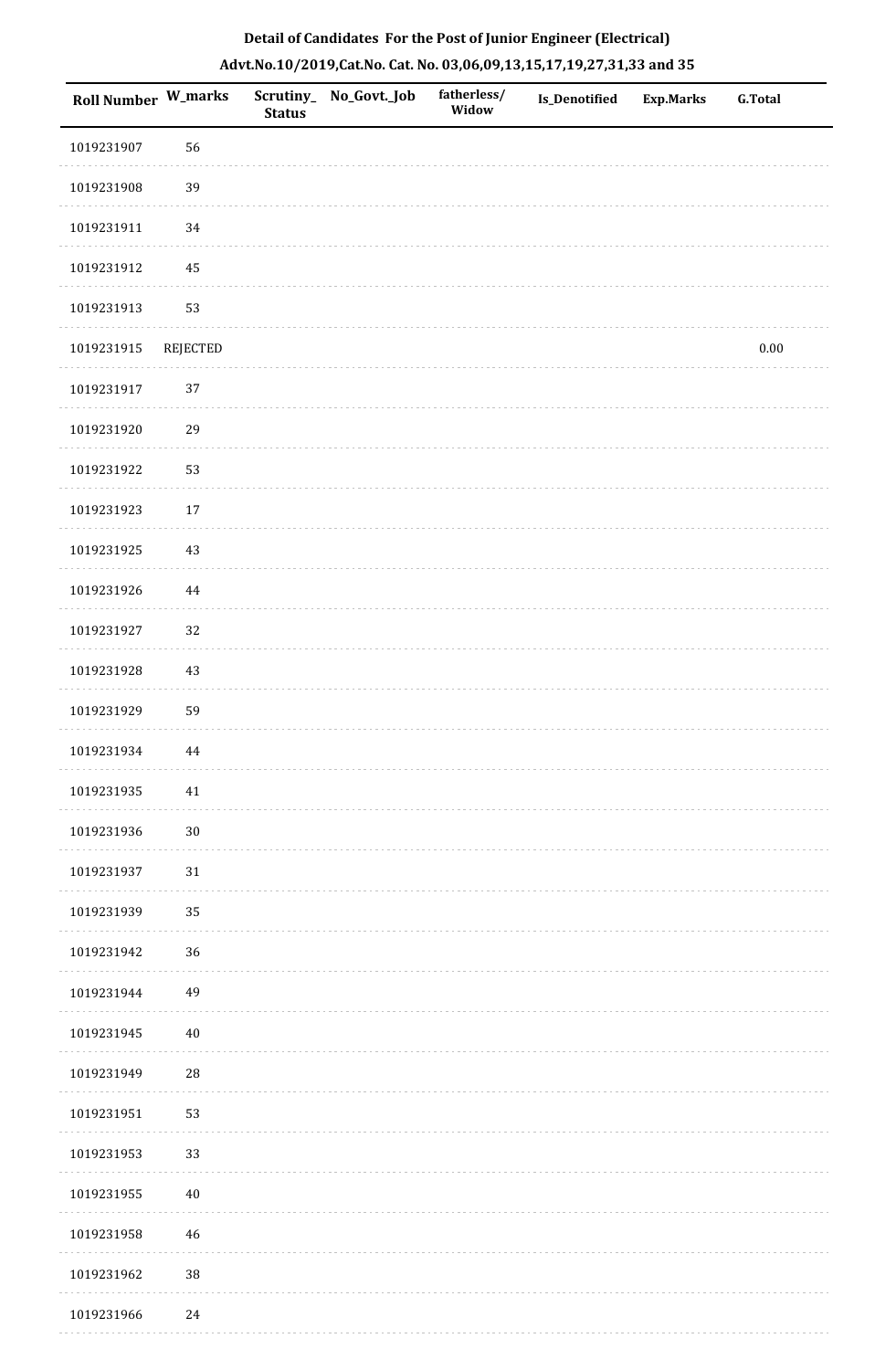| Roll Number W_marks |                 | Scrutiny_<br><b>Status</b> | No_Govt._Job     | fatherless/<br>Widow | <b>Is_Denotified</b> | <b>Exp.Marks</b> | <b>G.Total</b> |
|---------------------|-----------------|----------------------------|------------------|----------------------|----------------------|------------------|----------------|
| 1019231969          | 65              | Eligible                   | $\boldsymbol{0}$ | $\boldsymbol{0}$     | $\boldsymbol{0}$     | $0.00\,$         | 65.00          |
| 1019231972          | 32              |                            |                  |                      |                      |                  |                |
| 1019231973          | 41              |                            |                  |                      |                      |                  |                |
| 1019231974          | 53              | Eligible                   | $\mathbf 5$      | $\boldsymbol{0}$     | $\boldsymbol{0}$     | $0.00\,$         | 58.00          |
| 1019231975          | $\sqrt{46}$     |                            |                  |                      |                      |                  |                |
| 1019231977          | $47\,$          |                            |                  |                      |                      |                  |                |
| 1019231978          | $18\,$          |                            |                  |                      |                      |                  |                |
| 1019231980          | $51\,$          |                            |                  |                      |                      |                  |                |
| 1019231981          | 42              |                            |                  |                      |                      |                  |                |
| 1019231982          | 38              |                            |                  |                      |                      |                  |                |
| 1019231986          | 31              |                            |                  |                      |                      |                  |                |
| 1019231992          | $\bf 44$        |                            |                  |                      |                      |                  |                |
| 1019231996          | $\sqrt{46}$     |                            |                  |                      |                      |                  |                |
| 1019231997          | $50\,$          |                            |                  |                      |                      |                  |                |
| 1019231998          | $40\,$          |                            |                  |                      |                      |                  |                |
| 1019231999          | $47\,$          |                            |                  |                      |                      |                  |                |
| 1019232000          | $47\,$          |                            |                  |                      |                      |                  |                |
| 1019232002          | $30\,$          |                            |                  |                      |                      |                  |                |
| 1019232003          | $40\,$          |                            |                  |                      |                      |                  |                |
| 1019232004          | 22              |                            |                  |                      |                      |                  |                |
| 1019232006          | 43              |                            |                  |                      |                      |                  |                |
| 1019232007          | <b>REJECTED</b> |                            |                  |                      |                      |                  | $0.00\,$       |
| 1019232008          | 25              |                            |                  |                      |                      |                  |                |
| 1019232010          | 39              |                            |                  |                      |                      |                  |                |
| 1019232011          | $40\,$          |                            |                  |                      |                      |                  |                |
| 1019232014          | 49              |                            |                  |                      |                      |                  |                |
| 1019232016          | $38\,$          |                            |                  |                      |                      |                  |                |
| 1019232017          | 34              |                            |                  |                      |                      |                  |                |
| 1019232019          | 53              |                            |                  |                      |                      |                  |                |
| 1019232020          | 34              |                            |                  |                      |                      |                  |                |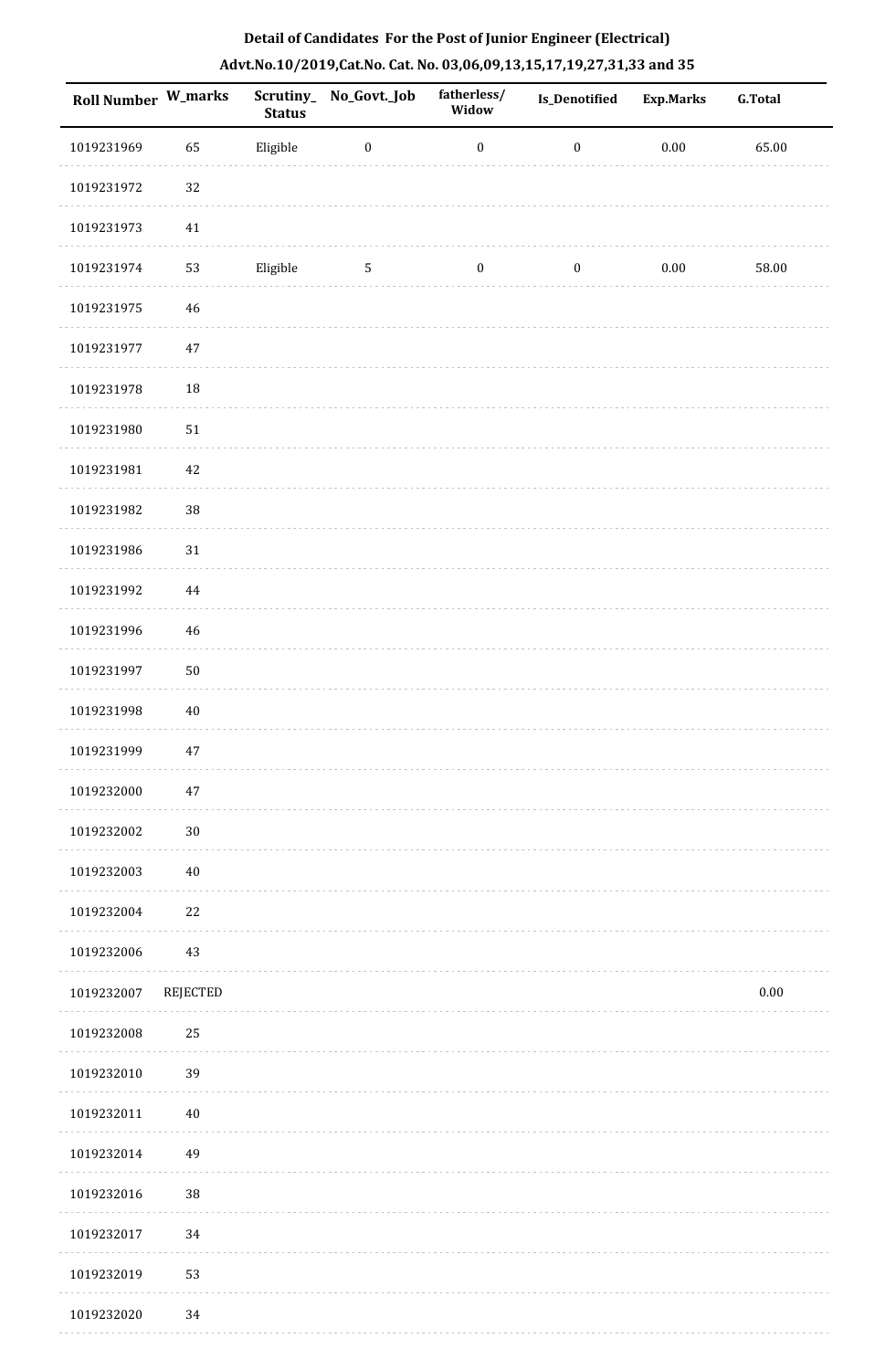| Roll Number W_marks |        | <b>Status</b> | Scrutiny_ No_Govt._Job | fatherless/<br>Widow | Is_Denotified    | <b>Exp.Marks</b> | <b>G.Total</b> |
|---------------------|--------|---------------|------------------------|----------------------|------------------|------------------|----------------|
| 1019232022          | 44     |               |                        |                      |                  |                  |                |
| 1019232023          | $47\,$ |               |                        |                      |                  |                  |                |
| 1019232024          | $20\,$ |               |                        |                      |                  |                  |                |
| 1019232025          | 44     |               |                        |                      |                  |                  |                |
| 1019232026          | 37     |               |                        |                      |                  |                  |                |
| 1019232028          | 34     |               |                        |                      |                  |                  |                |
| 1019232029          | 56     |               |                        |                      |                  |                  |                |
| 1019232030          | 38     |               |                        |                      |                  |                  |                |
| 1019232033          | $41\,$ |               |                        |                      |                  |                  |                |
| 1019232036          | $51\,$ |               |                        |                      |                  |                  |                |
| 1019232037          | $43\,$ |               |                        |                      |                  |                  |                |
| 1019232038          | $47\,$ |               |                        |                      |                  |                  |                |
| 1019232039          | $40\,$ |               |                        |                      |                  |                  |                |
| 1019232041          | $40\,$ |               |                        |                      |                  |                  |                |
| 1019232042          | $31\,$ |               |                        |                      |                  |                  |                |
| 1019232043          | 48     |               |                        |                      |                  |                  |                |
| 1019232044          | $41\,$ |               |                        |                      |                  |                  |                |
| 1019232045          | $20\,$ |               |                        |                      |                  |                  |                |
| 1019232046          | $38\,$ |               |                        |                      |                  |                  |                |
| 1019232047          | 55     |               |                        |                      |                  |                  |                |
| 1019232048          | 37     |               |                        |                      |                  |                  |                |
| 1019232049          | 33     |               |                        |                      |                  |                  |                |
| 1019232050          | 31     |               |                        |                      |                  |                  |                |
| 1019232051          | 43     |               |                        |                      |                  |                  |                |
| 1019232056          | 48     |               |                        |                      |                  |                  |                |
| 1019232057          | 43     |               |                        |                      |                  |                  |                |
| 1019232058          | 33     |               |                        |                      |                  |                  |                |
| 1019232060          | $24\,$ |               |                        |                      |                  |                  |                |
| 1019232067          | $43\,$ |               |                        |                      |                  |                  |                |
| 1019232069          | 64     | Eligible      | $5\phantom{.0}$        | $\boldsymbol{0}$     | $\boldsymbol{0}$ | $0.00\,$         | 69.00          |

. . . . . . . . . . . .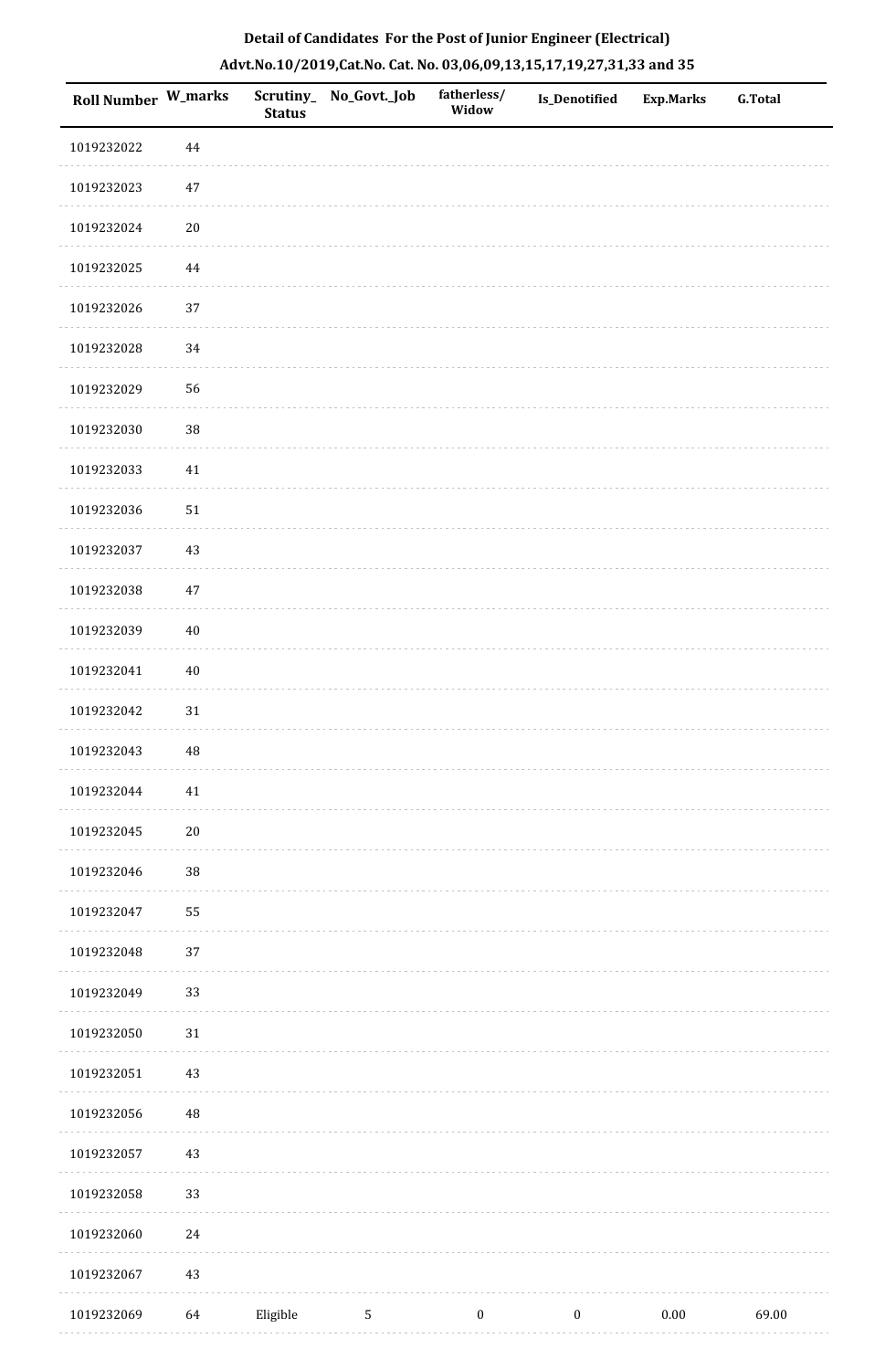| <b>Roll Number W_marks</b> |        | <b>Status</b> | Scrutiny_ No_Govt._Job | fatherless/<br>Widow | Is_Denotified | <b>Exp.Marks</b> | <b>G.Total</b> |
|----------------------------|--------|---------------|------------------------|----------------------|---------------|------------------|----------------|
| 1019232070                 | 36     |               |                        |                      |               |                  |                |
| 1019232073                 | 36     |               |                        |                      |               |                  |                |
| 1019232075                 | 43     |               |                        |                      |               |                  |                |
| 1019232076                 | 27     |               |                        |                      |               |                  |                |
| 1019232079                 | 51     |               |                        |                      |               |                  |                |
| 1019232082                 | 46     |               |                        |                      |               |                  |                |
| 1019232083                 | 34     |               |                        |                      |               |                  |                |
| 1019232084                 | 29     |               |                        |                      |               |                  |                |
| 1019232086                 | $27\,$ |               |                        |                      |               |                  |                |
| 1019232089                 | 47     |               |                        |                      |               |                  |                |
| 1019232090                 | $32\,$ |               |                        |                      |               |                  |                |
| 1019232091                 | 46     |               |                        |                      |               |                  |                |
| 1019232093                 | 51     |               |                        |                      |               |                  |                |
| 1019232094                 | 41     |               |                        |                      |               |                  |                |
| 1019232097                 | 41     |               |                        |                      |               |                  |                |
| 1019232100                 | 26     |               |                        |                      |               |                  |                |
| 1019232102                 | 46     |               |                        |                      |               |                  |                |
| 1019232103                 | 36     |               |                        |                      |               |                  |                |
| 1019232104                 | 47     |               |                        |                      |               |                  |                |
| 1019232105                 | 54     |               |                        |                      |               |                  |                |
| 1019232106                 | 36     |               |                        |                      |               |                  |                |
| 1019232107                 | 36     |               |                        |                      |               |                  |                |
| 1019232108                 | 40     |               |                        |                      |               |                  |                |
| 1019232109                 | 51     |               |                        |                      |               |                  |                |
| 1019232110                 | 35     |               |                        |                      |               |                  |                |
| 1019232111                 | 26     |               |                        |                      |               |                  |                |
| 1019232112                 | 29     |               |                        |                      |               |                  |                |
| 1019232116                 | $27\,$ |               |                        |                      |               |                  |                |
| 1019232119                 | 31     |               |                        |                      |               |                  |                |
| 1019232120                 | 54     |               |                        |                      |               |                  |                |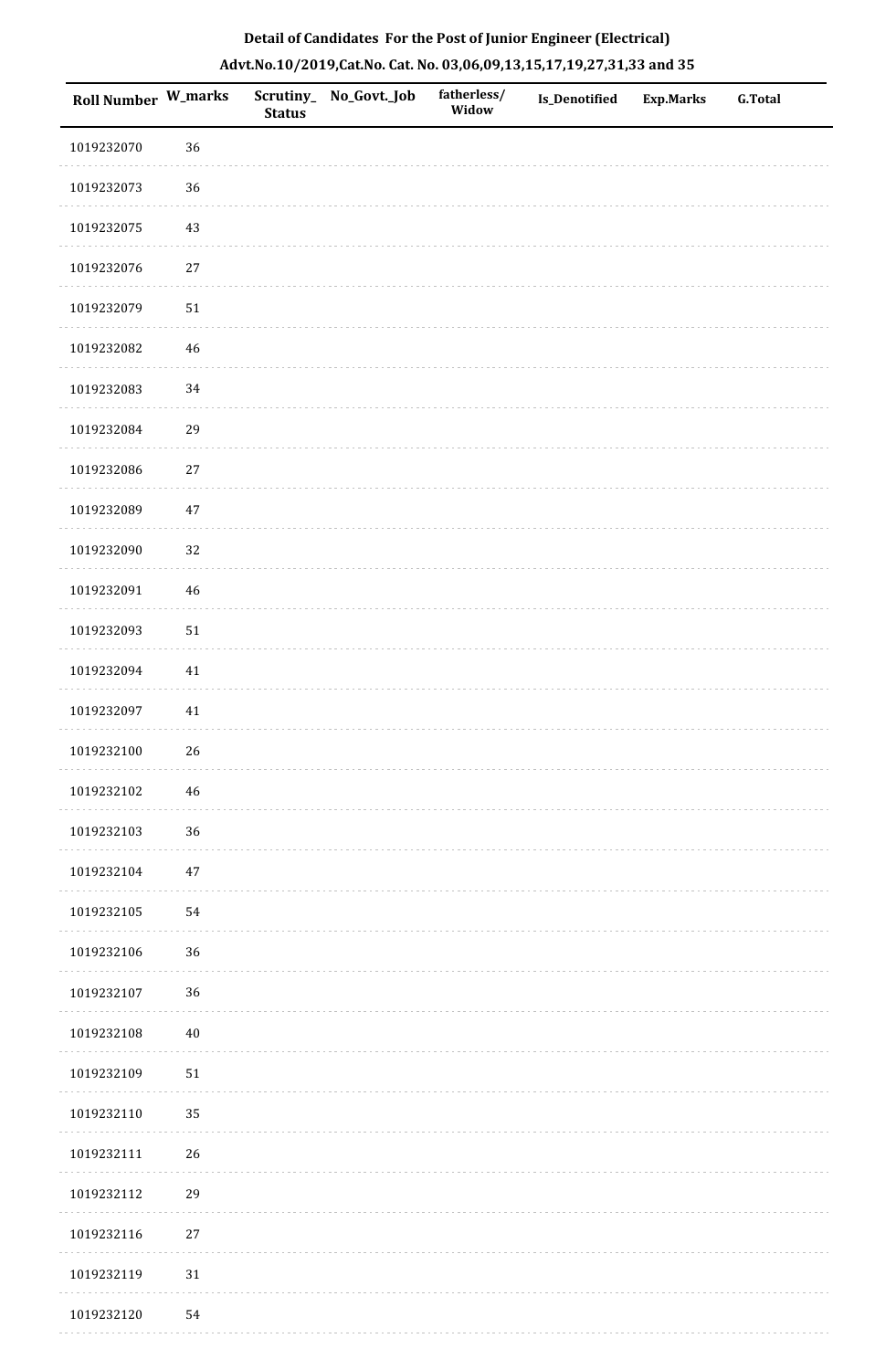| <b>Roll Number W_marks</b> |            | <b>Status</b> | Scrutiny_ No_Govt._Job | fatherless/<br>Widow | <b>Is_Denotified</b> | <b>Exp.Marks</b> | <b>G.Total</b> |
|----------------------------|------------|---------------|------------------------|----------------------|----------------------|------------------|----------------|
| 1019232121                 | $40\,$     |               |                        |                      |                      |                  |                |
| 1019232123                 | 45         |               |                        |                      |                      |                  |                |
| 1019232124                 | 37         |               |                        |                      |                      |                  |                |
| 1019232125                 | 43         |               |                        |                      |                      |                  |                |
| 1019232128                 | $\bf 44$   | Eligible      | $\bf{0}$               | $\boldsymbol{0}$     | $\boldsymbol{0}$     | $0.00\,$         | 44.00          |
| 1019232129                 | 36         |               |                        |                      |                      |                  |                |
| 1019232131                 | 59         | Eligible      | $\boldsymbol{0}$       | $\boldsymbol{0}$     | $\boldsymbol{0}$     | $0.00\,$         | 59.00          |
| 1019232134                 | 35         |               |                        |                      |                      |                  |                |
| 1019232135                 | 53         | Eligible      | $\boldsymbol{0}$       | $\boldsymbol{0}$     | $\boldsymbol{0}$     | $0.00\,$         | 53.00          |
| 1019232137                 | 33         |               |                        |                      |                      |                  |                |
| 1019232138                 | 59         | Eligible      | $\mathbf{5}$           | $\boldsymbol{0}$     | $\boldsymbol{0}$     | $0.00\,$         | 64.00          |
| 1019232139                 | 53         |               |                        |                      |                      |                  |                |
| 1019232140                 | $30\,$     |               |                        |                      |                      |                  |                |
| 1019232141                 | $38\,$     |               |                        |                      |                      |                  |                |
| 1019232144                 | ${\bf 28}$ |               |                        |                      |                      |                  |                |
| 1019232145                 | 55         | Eligible      | $\mathsf S$            | $\boldsymbol{0}$     | $\boldsymbol{0}$     | $0.00\,$         | 60.00          |
| 1019232148                 | 33         | Absent        | $\boldsymbol{0}$       | $\boldsymbol{0}$     | $\boldsymbol{0}$     | $0.00\,$         |                |
| 1019232149                 | 31         |               |                        |                      |                      |                  |                |
| 1019232152                 | 43         |               |                        |                      |                      |                  |                |
| 1019232156                 | 32         |               |                        |                      |                      |                  |                |
| 1019232160                 | 46         |               |                        |                      |                      |                  |                |
| 1019232162                 | 67         | Eligible      | $\boldsymbol{0}$       | $\boldsymbol{0}$     | $\bf{0}$             | $0.00\,$         | 67.00          |
| 1019232167                 | 36         |               |                        |                      |                      |                  |                |
| 1019232168                 | 38         |               |                        |                      |                      |                  |                |
| 1019232171                 | 37         |               |                        |                      |                      |                  |                |
| 1019232172                 | $50\,$     |               |                        |                      |                      |                  |                |
| 1019232173                 | 34         |               |                        |                      |                      |                  |                |
| 1019232175                 | 34         |               |                        |                      |                      |                  |                |
| 1019232176                 | 32         |               |                        |                      |                      |                  |                |
| 1019232178                 | 56         |               |                        |                      |                      |                  |                |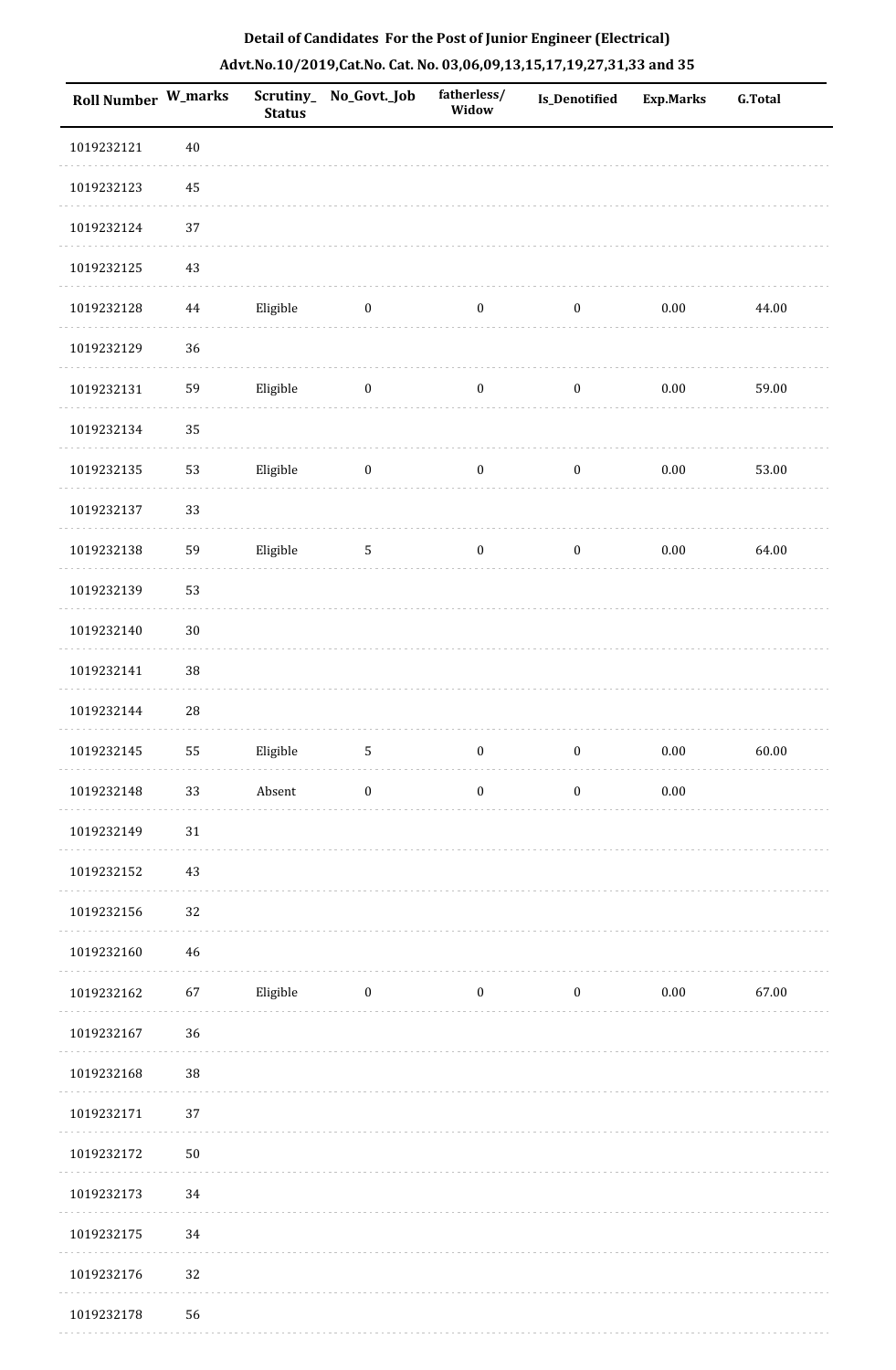| <b>Roll Number W_marks</b> |                 | <b>Status</b> | Scrutiny_ No_Govt._Job | fatherless/<br>Widow | Is_Denotified    | <b>Exp.Marks</b> | <b>G.Total</b> |
|----------------------------|-----------------|---------------|------------------------|----------------------|------------------|------------------|----------------|
| 1019232179                 | 55              |               |                        |                      |                  |                  |                |
| 1019232182                 | 59              |               |                        |                      |                  |                  |                |
| 1019232183                 | 54              |               |                        |                      |                  |                  |                |
| 1019232184                 | $28\,$          |               |                        |                      |                  |                  |                |
| 1019232185                 | 17              |               |                        |                      |                  |                  |                |
| 1019232187                 | $41\,$          |               |                        |                      |                  |                  |                |
| 1019232188                 | 27              |               |                        |                      |                  |                  |                |
| 1019232192                 | 29              |               |                        |                      |                  |                  |                |
| 1019232193                 | 32              |               |                        |                      |                  |                  |                |
| 1019232194                 | 39              |               |                        |                      |                  |                  |                |
| 1019232196                 | $30\,$          |               |                        |                      |                  |                  |                |
| 1019232201                 | 33              |               |                        |                      |                  |                  |                |
| 1019232202                 | 49              |               |                        |                      |                  |                  |                |
| 1019232203                 | 53              | Eligible      | $\boldsymbol{0}$       | $\boldsymbol{0}$     | $\boldsymbol{0}$ | $0.00\,$         | 53.00          |
| 1019232205                 | 61              | Eligible      | $\sqrt{5}$             | $\boldsymbol{0}$     | $\boldsymbol{0}$ | $0.00\,$         | 66.00          |
| 1019232206                 | 39              |               |                        |                      |                  |                  |                |
| 1019232207                 | 32              |               |                        |                      |                  |                  |                |
| 1019232209                 | 43              |               |                        |                      |                  |                  |                |
| 1019232211                 | $41\,$          |               |                        |                      |                  |                  |                |
| 1019232213                 | 51              |               |                        |                      |                  |                  |                |
| 1019232214                 | 12              |               |                        |                      |                  |                  |                |
| 1019232215                 | 56              | Eligible      | $\boldsymbol{0}$       | $\boldsymbol{0}$     | $\boldsymbol{0}$ | $0.00\,$         | 56.00          |
| 1019232216                 | 51              |               |                        |                      |                  |                  |                |
| 1019232217                 | 34              |               |                        |                      |                  |                  |                |
| 1019232219                 | 43              |               |                        |                      |                  |                  |                |
| 1019232220                 | $\sqrt{28}$     |               |                        |                      |                  |                  |                |
| 1019232221                 | 49              |               |                        |                      |                  |                  |                |
| 1019232222                 | <b>REJECTED</b> |               |                        |                      |                  |                  | $0.00\,$       |
| 1019232224                 | 37              |               |                        |                      |                  |                  |                |
| 1019232227                 | 45              |               |                        |                      |                  |                  |                |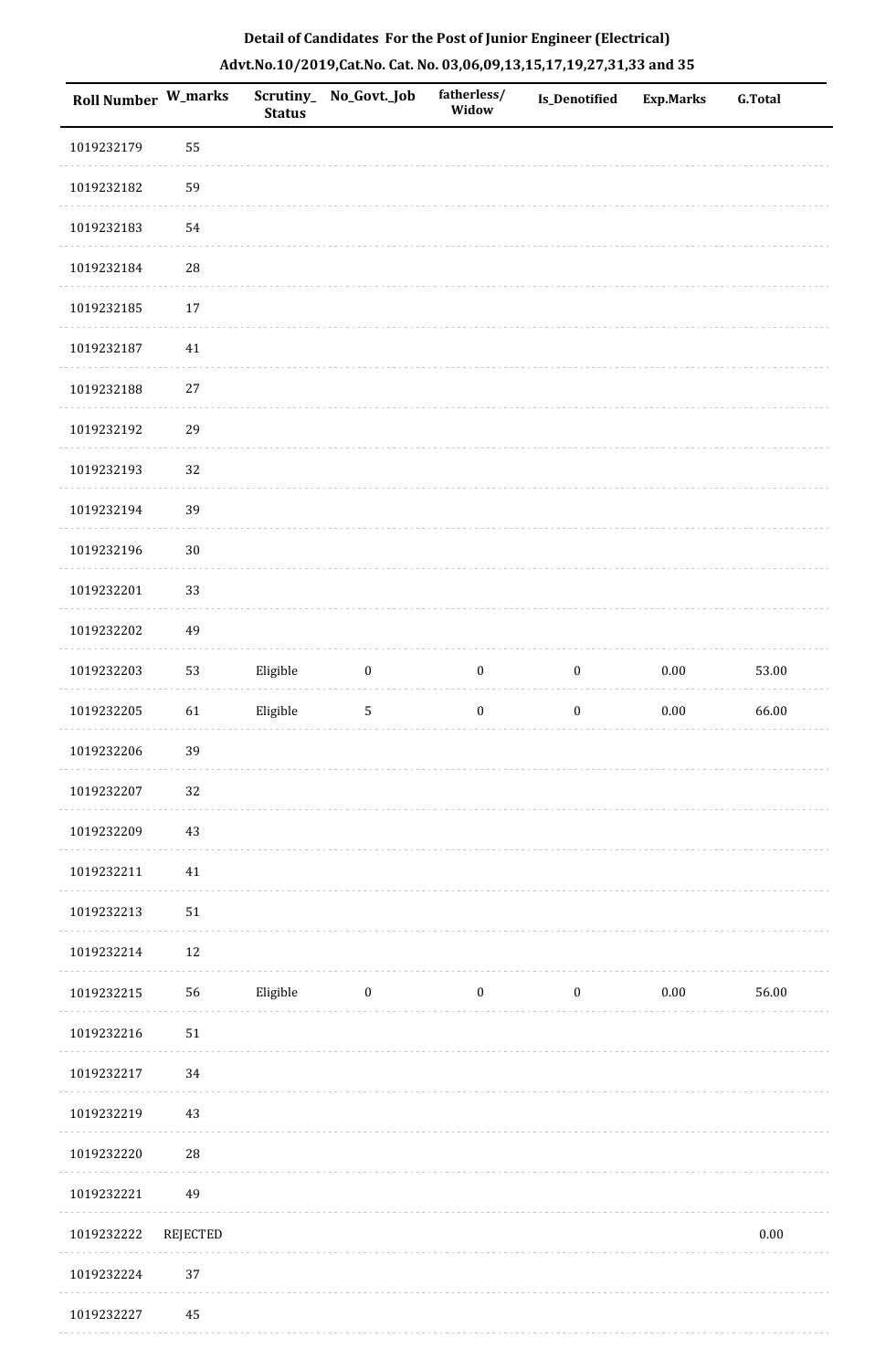| Roll Number W_marks |             | <b>Status</b> | Scrutiny_No_Govt._Job | fatherless/<br>Widow | Is_Denotified | <b>Exp.Marks</b> | <b>G.Total</b> |
|---------------------|-------------|---------------|-----------------------|----------------------|---------------|------------------|----------------|
| 1019232228          | 44          |               |                       |                      |               |                  |                |
| 1019232229          | 46          |               |                       |                      |               |                  |                |
| 1019232231          | 47          |               |                       |                      |               |                  |                |
| 1019232232          | 45          |               |                       |                      |               |                  |                |
| 1019232233          | 36          |               |                       |                      |               |                  |                |
| 1019232237          | 33          |               |                       |                      |               |                  |                |
| 1019232238          | $\bf 44$    |               |                       |                      |               |                  |                |
| 1019232240          | 33          |               |                       |                      |               |                  |                |
| 1019232241          | 43          |               |                       |                      |               |                  |                |
| 1019232242          | $\sqrt{28}$ |               |                       |                      |               |                  |                |
| 1019232243          | 42          |               |                       |                      |               |                  |                |
| 1019232244          | 29          |               |                       |                      |               |                  |                |
| 1019232248          | 44          |               |                       |                      |               |                  |                |
| 1019232251          | 54          |               |                       |                      |               |                  |                |
| 1019232258          | $38\,$      |               |                       |                      |               |                  |                |
| 1019232259          | 55          |               |                       |                      |               |                  |                |
| 1019232261          | $21\,$      |               |                       |                      |               |                  |                |
| 1019232262          | 48          |               |                       |                      |               |                  |                |
| 1019232268          | 35          |               |                       |                      |               |                  |                |
| 1019232269          | 43          |               |                       |                      |               |                  |                |
| 1019232270          | 37          |               |                       |                      |               |                  |                |
| 1019232271          | 44          |               |                       |                      |               |                  |                |
| 1019232272          | 42          |               |                       |                      |               |                  |                |
| 1019232273          | 37          |               |                       |                      |               |                  |                |
| 1019232274          | 32          |               |                       |                      |               |                  |                |
| 1019232275          | 52          |               |                       |                      |               |                  |                |
| 1019232276          | 53          |               |                       |                      |               |                  |                |
| 1019232279          | 54          |               |                       |                      |               |                  |                |
| 1019232282          | $50\,$      |               |                       |                      |               |                  |                |
| 1019232285          | 29          |               |                       |                      |               |                  |                |

. . . . . . . . . . .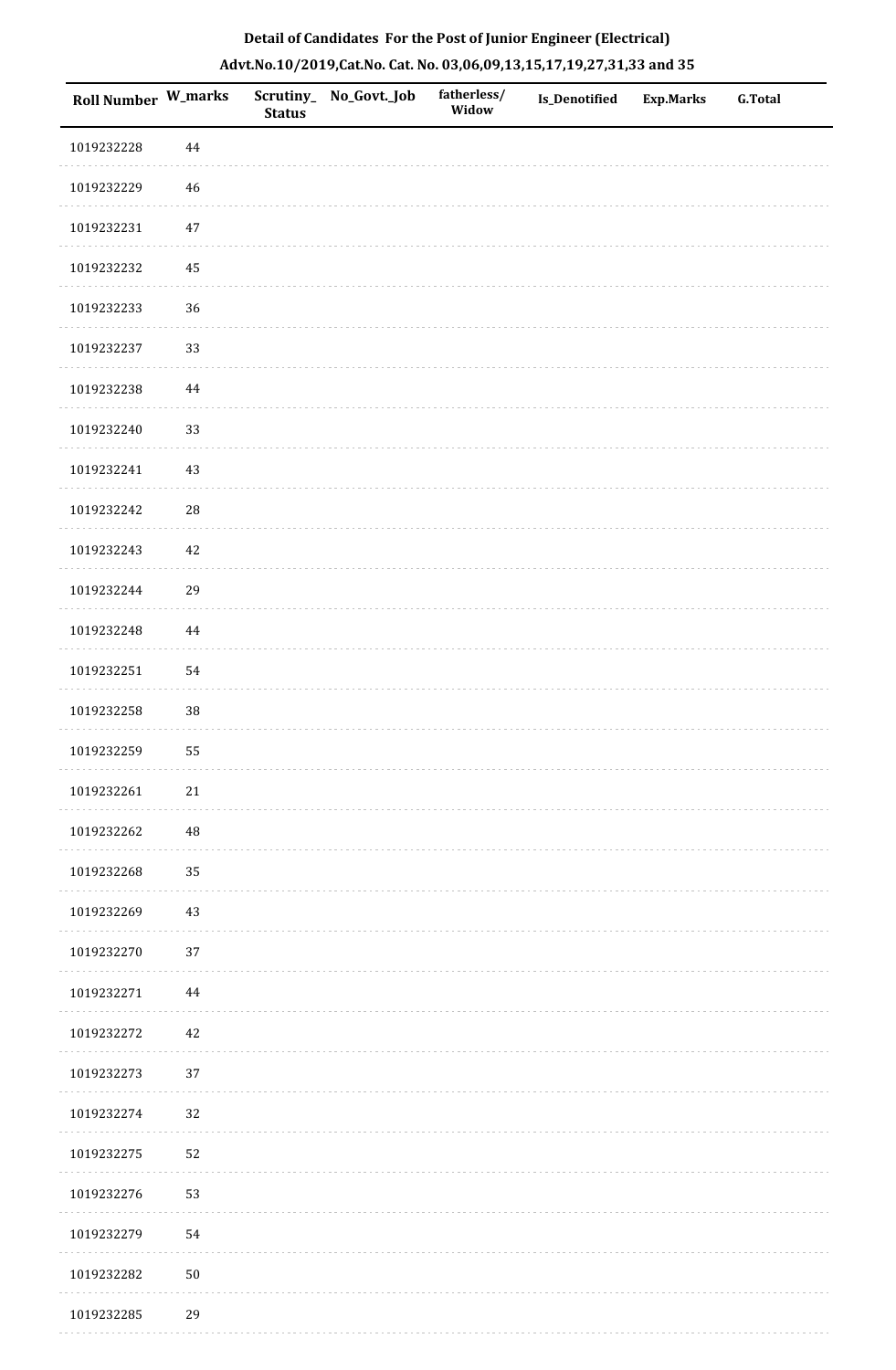| Roll Number W_marks |             | <b>Status</b> | Scrutiny_ No_Govt._Job | fatherless/<br>Widow | Is_Denotified    | <b>Exp.Marks</b> | <b>G.Total</b> |
|---------------------|-------------|---------------|------------------------|----------------------|------------------|------------------|----------------|
| 1019232286          | 45          |               |                        |                      |                  |                  |                |
| 1019232287          | $31\,$      |               |                        |                      |                  |                  |                |
| 1019232289          | 23          |               |                        |                      |                  |                  |                |
| 1019232290          | 42          |               |                        |                      |                  |                  |                |
| 1019232292          | $31\,$      |               |                        |                      |                  |                  |                |
| 1019232293          |             | Not Eligible  |                        |                      |                  |                  |                |
| 1019232295          | 38          |               |                        |                      |                  |                  |                |
| 1019232300          | 41          |               |                        |                      |                  |                  |                |
| 1019232301          | 37          |               |                        |                      |                  |                  |                |
| 1019232302          | 32          |               |                        |                      |                  |                  |                |
| 1019232303          | $46\,$      |               |                        |                      |                  |                  |                |
| 1019232304          | 59          | Eligible      | $\mathsf S$            | $\boldsymbol{0}$     | $\boldsymbol{0}$ | $0.00\,$         | 64.00          |
| 1019232308          | 37          |               |                        |                      |                  |                  |                |
| 1019232310          | $51\,$      |               |                        |                      |                  |                  |                |
| 1019232312          | $\sqrt{46}$ |               |                        |                      |                  |                  |                |
| 1019232314          | 35          |               |                        |                      |                  |                  |                |
| 1019232316          | 36          |               |                        |                      |                  |                  |                |
| 1019232317          | 36          |               |                        |                      |                  |                  |                |
| 1019232320          | 27          |               |                        |                      |                  |                  |                |
| 1019232321          | 36          |               |                        |                      |                  |                  |                |
| 1019232323          | 32          |               |                        |                      |                  |                  |                |
| 1019232324          | 56          |               |                        |                      |                  |                  |                |
| 1019232325          | 37          |               |                        |                      |                  |                  |                |
| 1019232326          | 18          |               |                        |                      |                  |                  |                |
| 1019232328          | 37          |               |                        |                      |                  |                  |                |
| 1019232332          | 34          |               |                        |                      |                  |                  |                |
| 1019232334          | 41          |               |                        |                      |                  |                  |                |
| 1019232335          | 49          |               |                        |                      |                  |                  |                |
| 1019232336          | $50\,$      |               |                        |                      |                  |                  |                |
| 1019232339          | $40\,$      |               |                        |                      |                  |                  |                |

. . . . . . . . . . .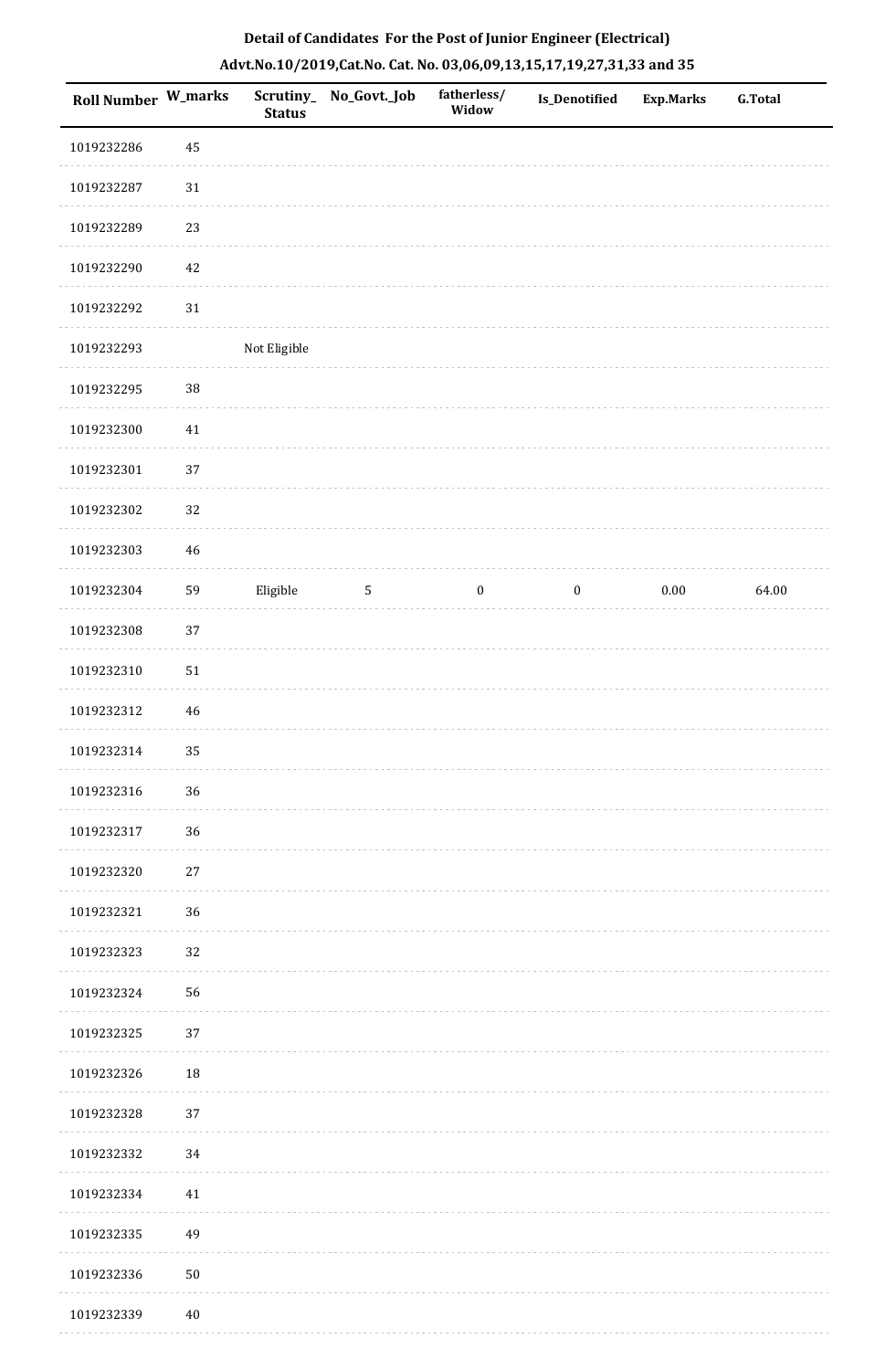| Roll Number W_marks |             | <b>Status</b> | Scrutiny_No_Govt._Job | fatherless/<br>Widow | Is_Denotified    | <b>Exp.Marks</b> | G.Total  |
|---------------------|-------------|---------------|-----------------------|----------------------|------------------|------------------|----------|
| 1019232342          | 34          |               |                       |                      |                  |                  |          |
| 1019232343          | 26          |               |                       |                      |                  |                  |          |
| 1019232344          | $46\,$      |               |                       |                      |                  |                  |          |
| 1019232347          | 36          |               |                       |                      |                  |                  |          |
| 1019232349          | 52          |               |                       |                      |                  |                  |          |
| 1019232350          | 36          |               |                       |                      |                  |                  |          |
| 1019232351          | $\sqrt{46}$ |               |                       |                      |                  |                  |          |
| 1019232354          | 61          | Eligible      | $\bf{0}$              | $\bf{0}$             | $\boldsymbol{0}$ | $0.00\,$         | 61.00    |
| 1019232355          | 39          |               |                       |                      |                  |                  |          |
| 1019232357          | 52          |               |                       |                      |                  |                  |          |
| 1019232358          | 53          |               |                       |                      |                  |                  |          |
| 1019232360          | 33          |               |                       |                      |                  |                  |          |
| 1019232364          | $50\,$      |               |                       |                      |                  |                  |          |
| 1019232365          | $40\,$      |               |                       |                      |                  |                  |          |
| 1019232366          | 39          |               |                       |                      |                  |                  |          |
| 1019232367          | $43\,$      |               |                       |                      |                  |                  |          |
| 1019232371          | 39          |               |                       |                      |                  |                  |          |
| 1019232372          | 60          |               |                       |                      |                  |                  |          |
| 1019232373          | $50\,$      |               |                       |                      |                  |                  |          |
| 1019232374          | 49          |               |                       |                      |                  |                  |          |
| 1019232375          | REJECTED    |               |                       |                      |                  |                  | $0.00\,$ |
| 1019232376          | 19          |               |                       |                      |                  |                  |          |
| 1019232379          | 55          |               |                       |                      |                  |                  |          |
| 1019232380          | 45          |               |                       |                      |                  |                  |          |
| 1019232382          | 34          |               |                       |                      |                  |                  |          |
| 1019232385          | $40\,$      |               |                       |                      |                  |                  |          |
| 1019232386          | 53          |               |                       |                      |                  |                  |          |
| 1019232387          | $30\,$      |               |                       |                      |                  |                  |          |
| 1019232388          | $42\,$      |               |                       |                      |                  |                  |          |
| 1019232390          | 26          |               |                       |                      |                  |                  |          |

. . . . . . . . . .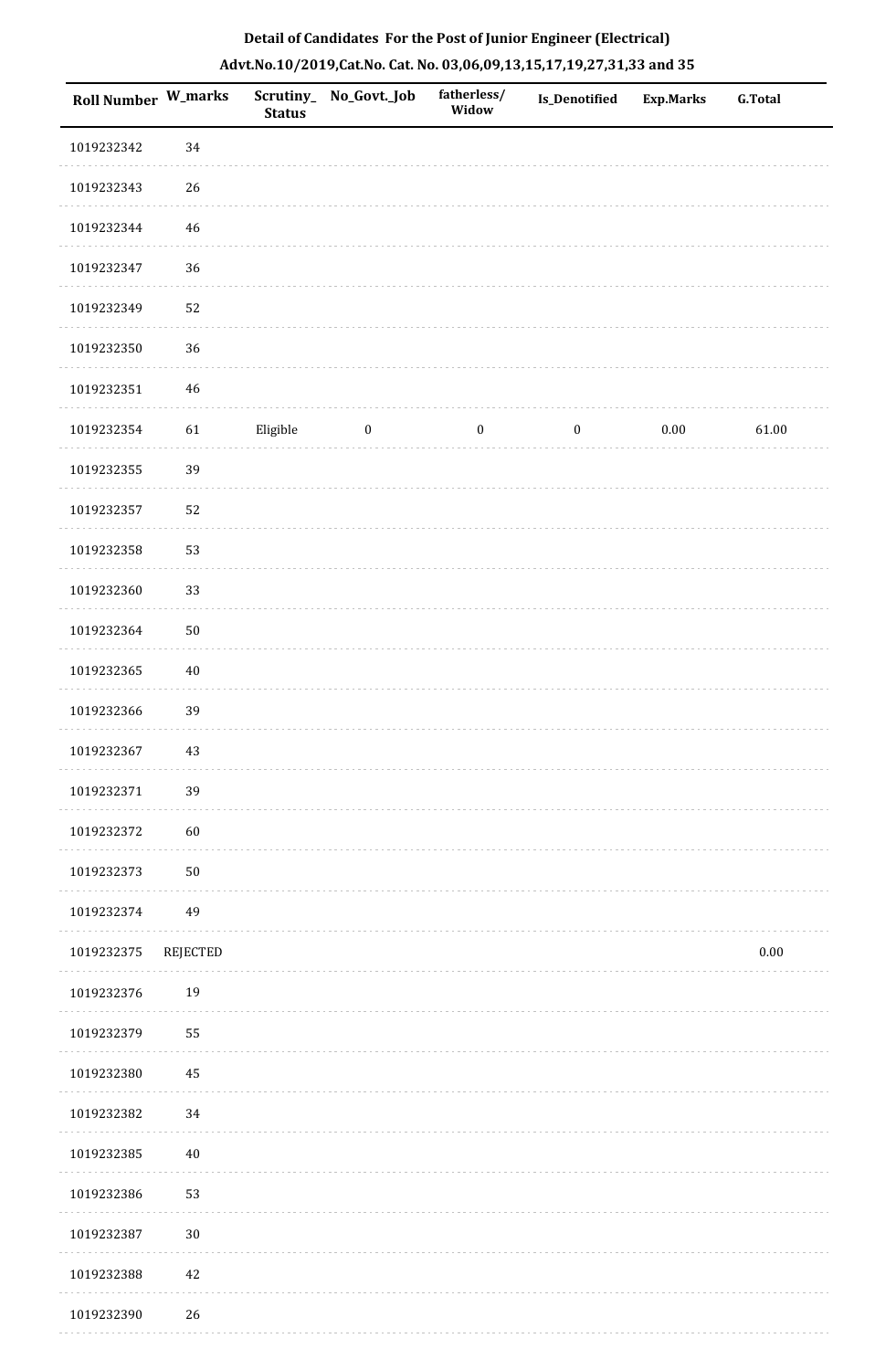| Roll Number W_marks |             | <b>Status</b> | Scrutiny_ No_Govt._Job | fatherless/<br>Widow | Is_Denotified | <b>Exp.Marks</b> | G.Total |
|---------------------|-------------|---------------|------------------------|----------------------|---------------|------------------|---------|
| 1019232393          | 28          |               |                        |                      |               |                  |         |
| 1019232394          | $30\,$      |               |                        |                      |               |                  |         |
| 1019232395          | 35          |               |                        |                      |               |                  |         |
| 1019232397          | 46          |               |                        |                      |               |                  |         |
| 1019232398          | $43\,$      |               |                        |                      |               |                  |         |
| 1019232400          | 33          |               |                        |                      |               |                  |         |
| 1019232401          | 37          |               |                        |                      |               |                  |         |
| 1019232404          | $30\,$      |               |                        |                      |               |                  |         |
| 1019232406          | 35          |               |                        |                      |               |                  |         |
| 1019232410          | 42          |               |                        |                      |               |                  |         |
| 1019232413          | $37\,$      |               |                        |                      |               |                  |         |
| 1019232414          | 31          |               |                        |                      |               |                  |         |
| 1019232419          | 31          |               |                        |                      |               |                  |         |
| 1019232420          | 33          |               |                        |                      |               |                  |         |
| 1019232422          | 36          |               |                        |                      |               |                  |         |
| 1019232423          | 44          |               |                        |                      |               |                  |         |
| 1019232425          | $32\,$      |               |                        |                      |               |                  |         |
| 1019232426          | 44          |               |                        |                      |               |                  |         |
| 1019232427          | $27\,$      |               |                        |                      |               |                  |         |
| 1019232428          | 46          |               |                        |                      |               |                  |         |
| 1019232430          | 43          |               |                        |                      |               |                  |         |
| 1019232431          | 37          |               |                        |                      |               |                  |         |
| 1019232432          | 44          |               |                        |                      |               |                  |         |
| 1019232433          | ${\bf 50}$  |               |                        |                      |               |                  |         |
| 1019232434          | 26          |               |                        |                      |               |                  |         |
| 1019232435          | $\sqrt{28}$ |               |                        |                      |               |                  |         |
| 1019232439          | $38\,$      |               |                        |                      |               |                  |         |
| 1019232441          | 47          |               |                        |                      |               |                  |         |
| 1019232443          | 43          |               |                        |                      |               |                  |         |
| 1019232444          | 25          |               |                        |                      |               |                  |         |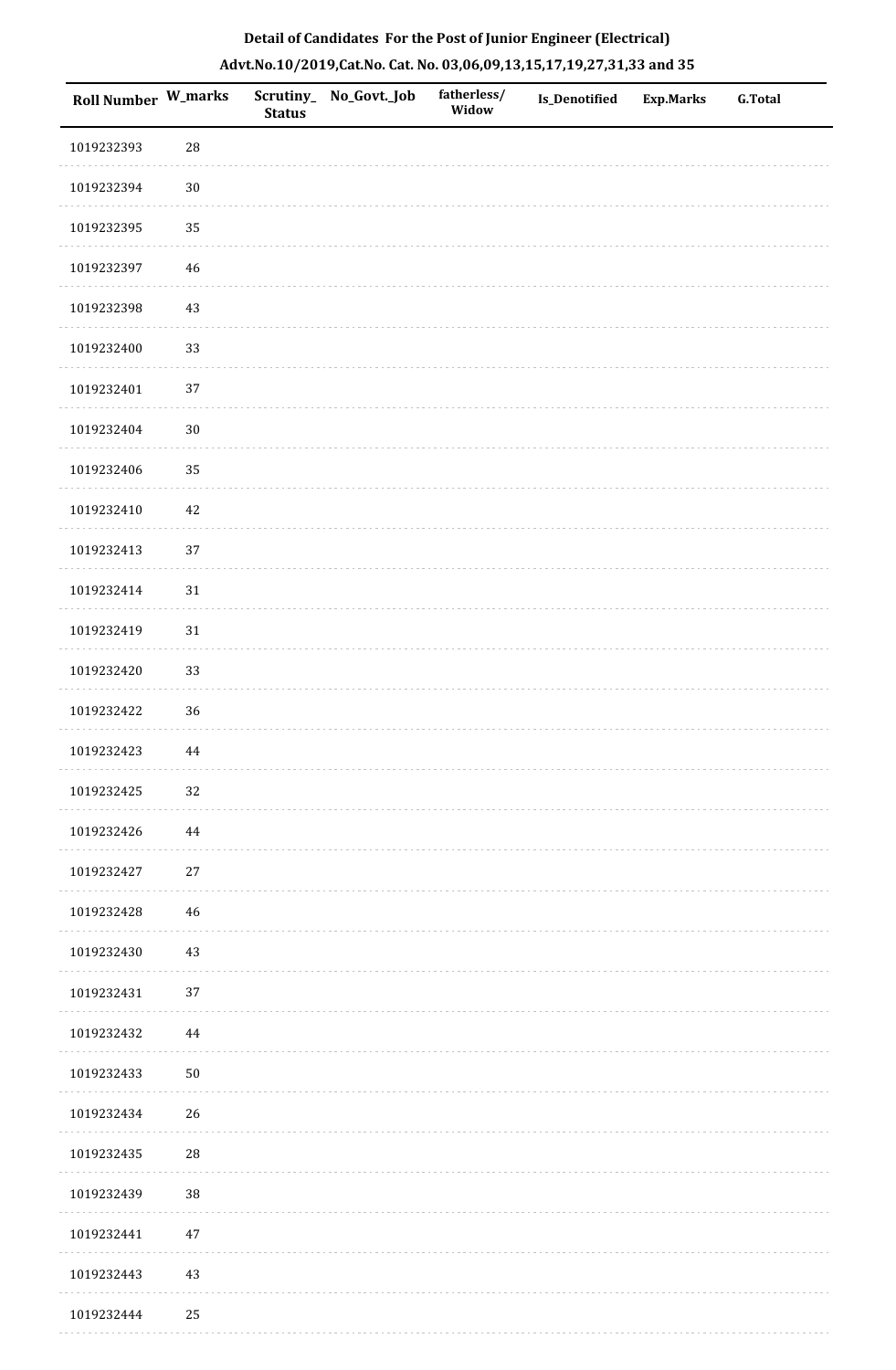|  |  | Detail of Candidates For the Post of Junior Engineer (Electrical)     |  |
|--|--|-----------------------------------------------------------------------|--|
|  |  | Advt.No.10/2019,Cat.No. Cat. No. 03,06,09,13,15,17,19,27,31,33 and 35 |  |

| <b>Roll Number W_marks</b> |        | Scrutiny_<br><b>Status</b> | No_Govt._Job    | fatherless/<br>Widow | Is_Denotified    | <b>Exp.Marks</b> | <b>G.Total</b> |
|----------------------------|--------|----------------------------|-----------------|----------------------|------------------|------------------|----------------|
| 1019232445                 | 39     |                            |                 |                      |                  |                  |                |
| 1019232446                 | 35     |                            |                 |                      |                  |                  |                |
| 1019232447                 | 56     | Eligible                   | $\bf{0}$        | $\boldsymbol{0}$     | $\boldsymbol{0}$ | $0.00\,$         | 56.00          |
| 1019232448                 | $31\,$ |                            |                 |                      |                  |                  |                |
| 1019232449                 | 60     |                            |                 |                      |                  |                  |                |
| 1019232450                 | 52     | Eligible                   | $\bf{0}$        | $\boldsymbol{0}$     | $\boldsymbol{0}$ | $0.00\,$         | 52.00          |
| 1019232455                 | 28     |                            |                 |                      |                  |                  |                |
| 1019232456                 | $41\,$ |                            |                 |                      |                  |                  |                |
| 1019232460                 | 42     |                            |                 |                      |                  |                  |                |
| 1019232461                 | 46     |                            |                 |                      |                  |                  |                |
| 1019232465                 | 37     |                            |                 |                      |                  |                  |                |
| 1019232467                 | 33     |                            |                 |                      |                  |                  |                |
| 1019232468                 | 34     |                            |                 |                      |                  |                  |                |
| 1019232469                 | 39     |                            |                 |                      |                  |                  |                |
| 1019232470                 | $20\,$ |                            |                 |                      |                  |                  |                |
| 1019232471                 | 35     |                            |                 |                      |                  |                  |                |
| 1019232472                 | 42     |                            |                 |                      |                  |                  |                |
| 1019232473                 | 55     | Eligible                   | $5\phantom{.0}$ | $\bf{0}$             | $\boldsymbol{0}$ | $0.00\,$         | 60.00          |
| 1019232476                 | 23     |                            |                 |                      |                  |                  |                |
| 1019232477                 | 72     | Eligible                   | $\bf{0}$        | $\boldsymbol{0}$     | $\boldsymbol{0}$ | 0.00             | 72.00          |
| 1019232478                 | 33     |                            |                 |                      |                  |                  |                |
| 1019232479                 | 24     |                            |                 |                      |                  |                  |                |
| 1019232480                 | 57     |                            |                 |                      |                  |                  |                |
| 1019232484                 | $40\,$ |                            |                 |                      |                  |                  |                |
| 1019232487                 | 41     |                            |                 |                      |                  |                  |                |
| 1019232489                 | 45     |                            |                 |                      |                  |                  |                |
| 1019232490                 | $27\,$ |                            |                 |                      |                  |                  |                |
| 1019232491                 | 55     |                            |                 |                      |                  |                  |                |
| 1019232492                 | 39     |                            |                 |                      |                  |                  |                |
| 1019232493                 | 25     |                            |                 |                      |                  |                  |                |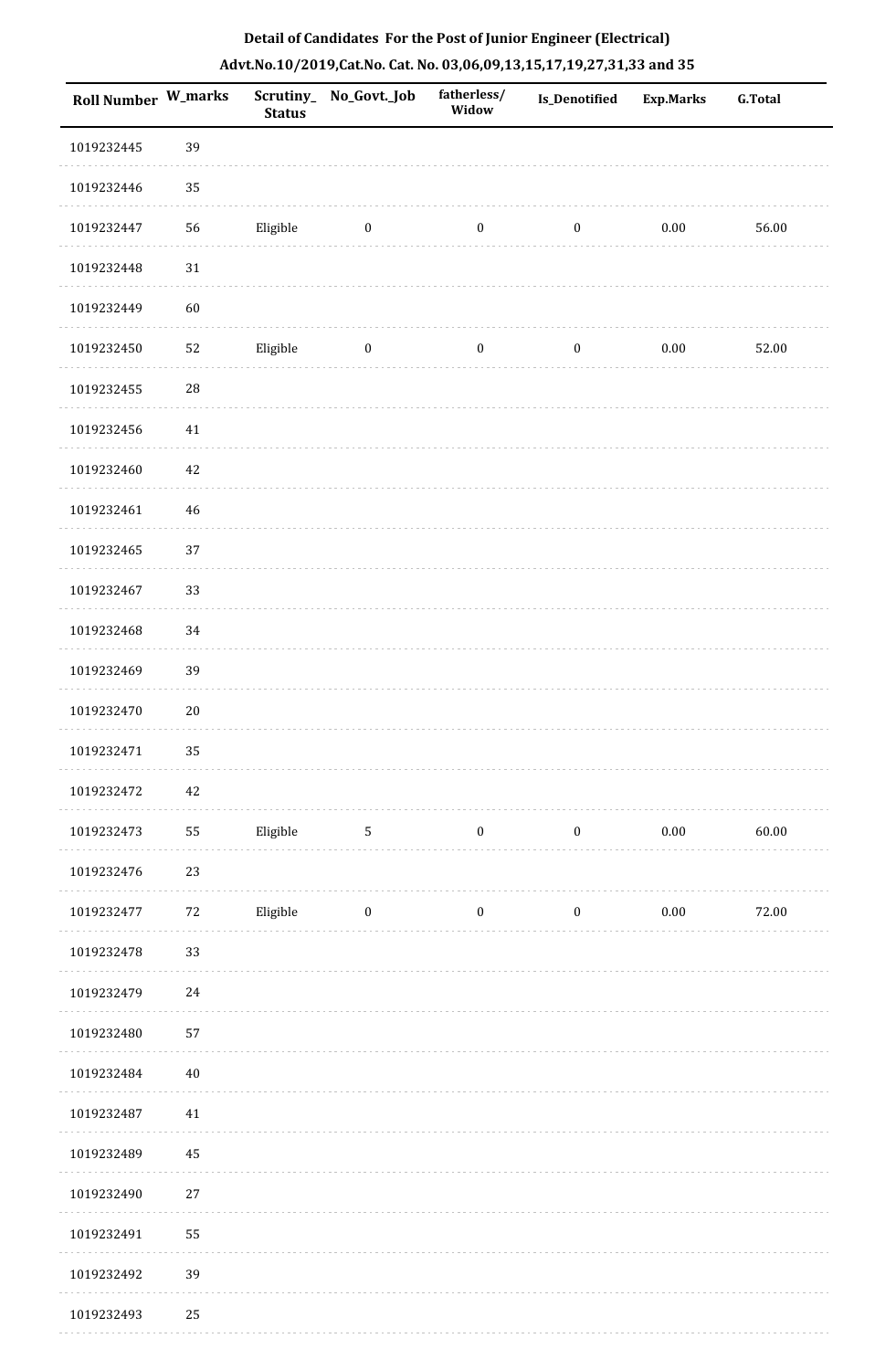|  |  | Detail of Candidates For the Post of Junior Engineer (Electrical)     |  |
|--|--|-----------------------------------------------------------------------|--|
|  |  | Advt.No.10/2019,Cat.No. Cat. No. 03,06,09,13,15,17,19,27,31,33 and 35 |  |

| <b>Roll Number W_marks</b> |                  | <b>Status</b> | Scrutiny_ No_Govt._Job | fatherless/<br>Widow | Is_Denotified    | <b>Exp.Marks</b> | <b>G.Total</b> |
|----------------------------|------------------|---------------|------------------------|----------------------|------------------|------------------|----------------|
| 1019232494                 | $40\,$           |               |                        |                      |                  |                  |                |
| 1019232496                 | 53               |               |                        |                      |                  |                  |                |
| 1019232498                 | 43               | Eligible      | $\bf{0}$               | $\boldsymbol{0}$     | $\boldsymbol{0}$ | $0.00\,$         | 43.00          |
| 1019232499                 | $\rm 48$         |               |                        |                      |                  |                  |                |
| 1019232502                 | 28               |               |                        |                      |                  |                  |                |
| 1019232503                 | 54               |               |                        |                      |                  |                  |                |
| 1019232504                 | 38               |               |                        |                      |                  |                  |                |
| 1019232508                 | 47               |               |                        |                      |                  |                  |                |
| 1019232509                 | 53               |               |                        |                      |                  |                  |                |
| 1019232511                 | 32               |               |                        |                      |                  |                  |                |
| 1019232513                 | $\boldsymbol{7}$ |               |                        |                      |                  |                  |                |
| 1019232514                 | 54               | Eligible      | $\bf{0}$               | $\boldsymbol{0}$     | $\boldsymbol{0}$ | $0.00\,$         | 54.00          |
| 1019232515                 | $50\,$           |               |                        |                      |                  |                  |                |
| 1019232516                 | 37               |               |                        |                      |                  |                  |                |
| 1019232517                 | 35               |               |                        |                      |                  |                  |                |
| 1019232518                 | 29               |               |                        |                      |                  |                  |                |
| 1019232519                 | $41\,$           |               |                        |                      |                  |                  |                |
| 1019232520                 | 33               |               |                        |                      |                  |                  |                |
| 1019232521                 | 34               |               |                        |                      |                  |                  |                |
| 1019232522                 | $51\,$           |               |                        |                      |                  |                  |                |
| 1019232524                 | 58               | Eligible      | $5\phantom{.0}$        | $\bf{0}$             | $\bf{0}$         | 0.00             | 63.00          |
| 1019232526                 | $30\,$           |               |                        |                      |                  |                  |                |
| 1019232527                 | 55               |               |                        |                      |                  |                  |                |
| 1019232528                 | 35               |               |                        |                      |                  |                  |                |
| 1019232529                 | $40\,$           |               |                        |                      |                  |                  |                |
| 1019232531                 | 46               |               |                        |                      |                  |                  |                |
| 1019232534                 | 39               |               |                        |                      |                  |                  |                |
| 1019232539                 | 43               |               |                        |                      |                  |                  |                |
| 1019232540                 | 42               |               |                        |                      |                  |                  |                |
| 1019232541                 | 45               |               |                        |                      |                  |                  |                |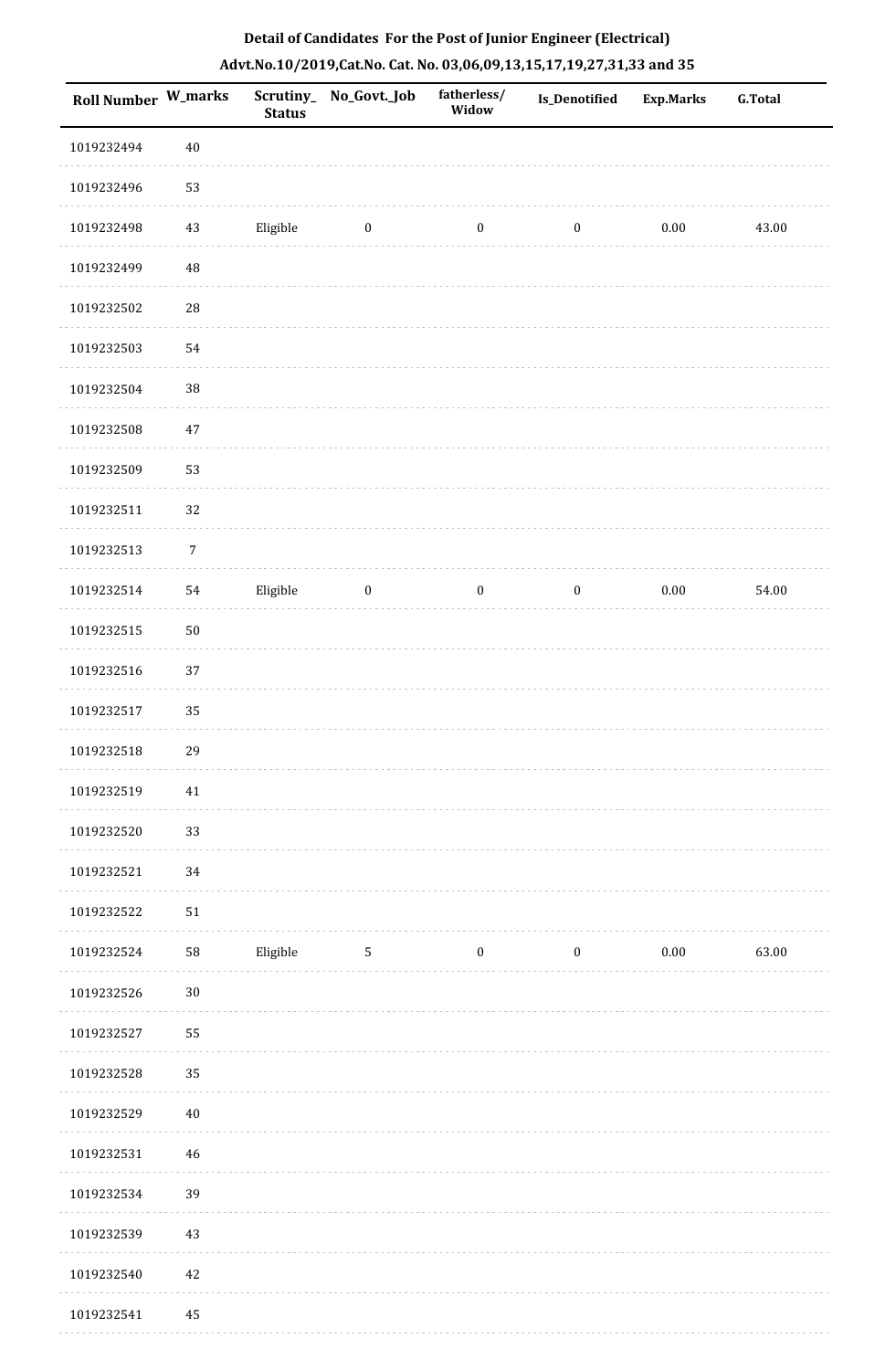| Roll Number W_marks |          | <b>Status</b> | Scrutiny_No_Govt._Job | fatherless/<br>Widow | Is_Denotified    | <b>Exp.Marks</b> | G.Total  |
|---------------------|----------|---------------|-----------------------|----------------------|------------------|------------------|----------|
| 1019232542          | 59       |               |                       |                      |                  |                  |          |
| 1019232544          | 62       | Eligible      | $\bf{0}$              | $\bf{0}$             | $\boldsymbol{0}$ | $0.00\,$         | 62.00    |
| 1019232545          | 34       |               |                       |                      |                  |                  |          |
| 1019232546          | 53       |               |                       |                      |                  |                  |          |
| 1019232548          | 46       |               |                       |                      |                  |                  |          |
| 1019232552          | 34       |               |                       |                      |                  |                  |          |
| 1019232553          | $41\,$   |               |                       |                      |                  |                  |          |
| 1019232554          | $40\,$   |               |                       |                      |                  |                  |          |
| 1019232555          | 59       |               |                       |                      |                  |                  |          |
| 1019232556          | 53       |               |                       |                      |                  |                  |          |
| 1019232557          | 37       |               |                       |                      |                  |                  |          |
| 1019232558          | $43\,$   |               |                       |                      |                  |                  |          |
| 1019232559          | 33       |               |                       |                      |                  |                  |          |
| 1019232563          | $43\,$   |               |                       |                      |                  |                  |          |
| 1019232564          | 32       |               |                       |                      |                  |                  |          |
| 1019232565          | 41       |               |                       |                      |                  |                  |          |
| 1019232567          | $47\,$   |               |                       |                      |                  |                  |          |
| 1019232568          | 48       |               |                       |                      |                  |                  |          |
| 1019232570          | $\bf 44$ |               |                       |                      |                  |                  |          |
| 1019232571          | 56       |               |                       |                      |                  |                  |          |
| 1019232574          | $30\,$   |               |                       |                      |                  |                  |          |
| 1019232575          | $\bf 44$ |               |                       |                      |                  |                  |          |
| 1019232576          | REJECTED |               |                       |                      |                  |                  | $0.00\,$ |
| 1019232577          | 34       |               |                       |                      |                  |                  |          |
| 1019232578          | $50\,$   |               |                       |                      |                  |                  |          |
| 1019232579          | 41       |               |                       |                      |                  |                  |          |
| 1019232580          | 39       |               |                       |                      |                  |                  |          |
| 1019232581          | 32       |               |                       |                      |                  |                  |          |
| 1019232582          | $28\,$   |               |                       |                      |                  |                  |          |
| 1019232583          | $\rm 28$ |               |                       |                      |                  |                  |          |

a sala

. . . . . . . . . .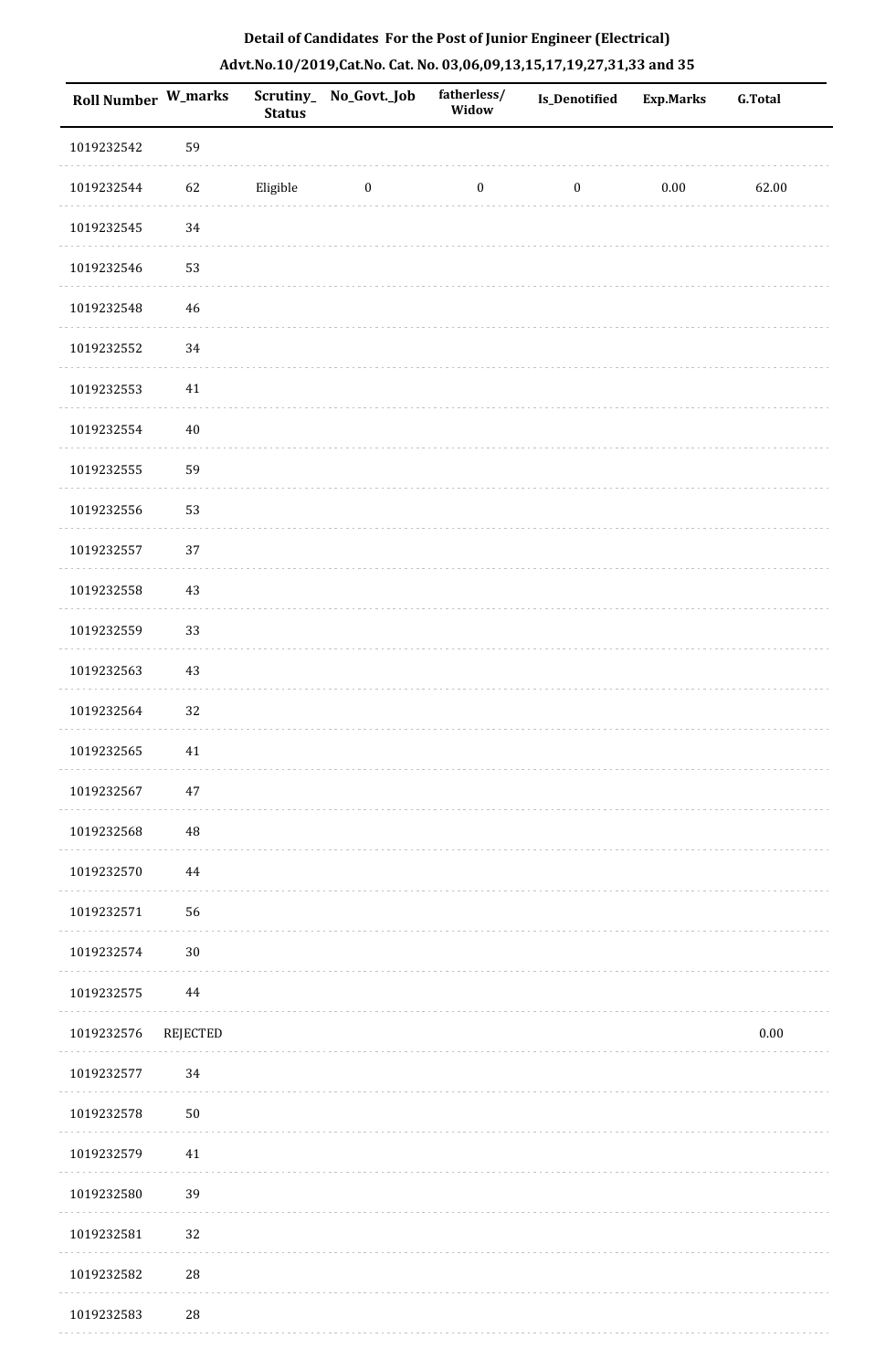| <b>Roll Number W_marks</b> |                | <b>Status</b> | Scrutiny_ No_Govt._Job | fatherless/<br>Widow | Is_Denotified    | <b>Exp.Marks</b> | <b>G.Total</b> |
|----------------------------|----------------|---------------|------------------------|----------------------|------------------|------------------|----------------|
| 1019232589                 | 29             |               |                        |                      |                  |                  |                |
| 1019232591                 | 32             |               |                        |                      |                  |                  |                |
| 1019232592                 | 23             |               |                        |                      |                  |                  |                |
| 1019232594                 | $46\,$         |               |                        |                      |                  |                  |                |
| 1019232596                 | 33             |               |                        |                      |                  |                  |                |
| 1019232597                 | $31\,$         |               |                        |                      |                  |                  |                |
| 1019232599                 | 26             |               |                        |                      |                  |                  |                |
| 1019232601                 | 34             |               |                        |                      |                  |                  |                |
| 1019232602                 | $46\,$         |               |                        |                      |                  |                  |                |
| 1019232603                 | $27\,$         |               |                        |                      |                  |                  |                |
| 1019232605                 | $38\,$         | Absent        | $\boldsymbol{0}$       | $\boldsymbol{0}$     | $\boldsymbol{0}$ | $0.00\,$         |                |
| 1019232606                 | 45             |               |                        |                      |                  |                  |                |
| 1019232607                 | 48             |               |                        |                      |                  |                  |                |
| 1019232609                 | 33             |               |                        |                      |                  |                  |                |
| 1019232610                 | 32             |               |                        |                      |                  |                  |                |
| 1019232611                 | 34             |               |                        |                      |                  |                  |                |
| 1019232615                 | $40\,$         |               |                        |                      |                  |                  |                |
| 1019232616                 | 67             | Eligible      | $5\phantom{.0}$        | $\bf{0}$             | $\boldsymbol{0}$ | $0.00\,$         | 72.00          |
| 1019232620                 | $30\,$         |               |                        |                      |                  |                  |                |
| 1019232621                 | 37             |               |                        |                      |                  |                  |                |
| 1019232623                 | 34             |               |                        |                      |                  |                  |                |
| 1019232625                 | $50\,$         |               |                        |                      |                  |                  |                |
| 1019232626                 | 48             |               |                        |                      |                  |                  |                |
| 1019232627                 | 49             |               |                        |                      |                  |                  |                |
| 1019232628                 | 38             |               |                        |                      |                  |                  |                |
| 1019232629                 | $38\,$         |               |                        |                      |                  |                  |                |
| 1019232630                 | $40\,$         |               |                        |                      |                  |                  |                |
| 1019232633                 | $41\,$         |               |                        |                      |                  |                  |                |
| 1019232634                 | 39             |               |                        |                      |                  |                  |                |
| 1010222626                 | 2 <sub>Q</sub> |               |                        |                      |                  |                  |                |

# **Detail of Candidates For the Post of Junior Engineer (Electrical) Advt.No.10/2019,Cat.No. Cat. No. 03,06,09,13,15,17,19,27,31,33 and 35**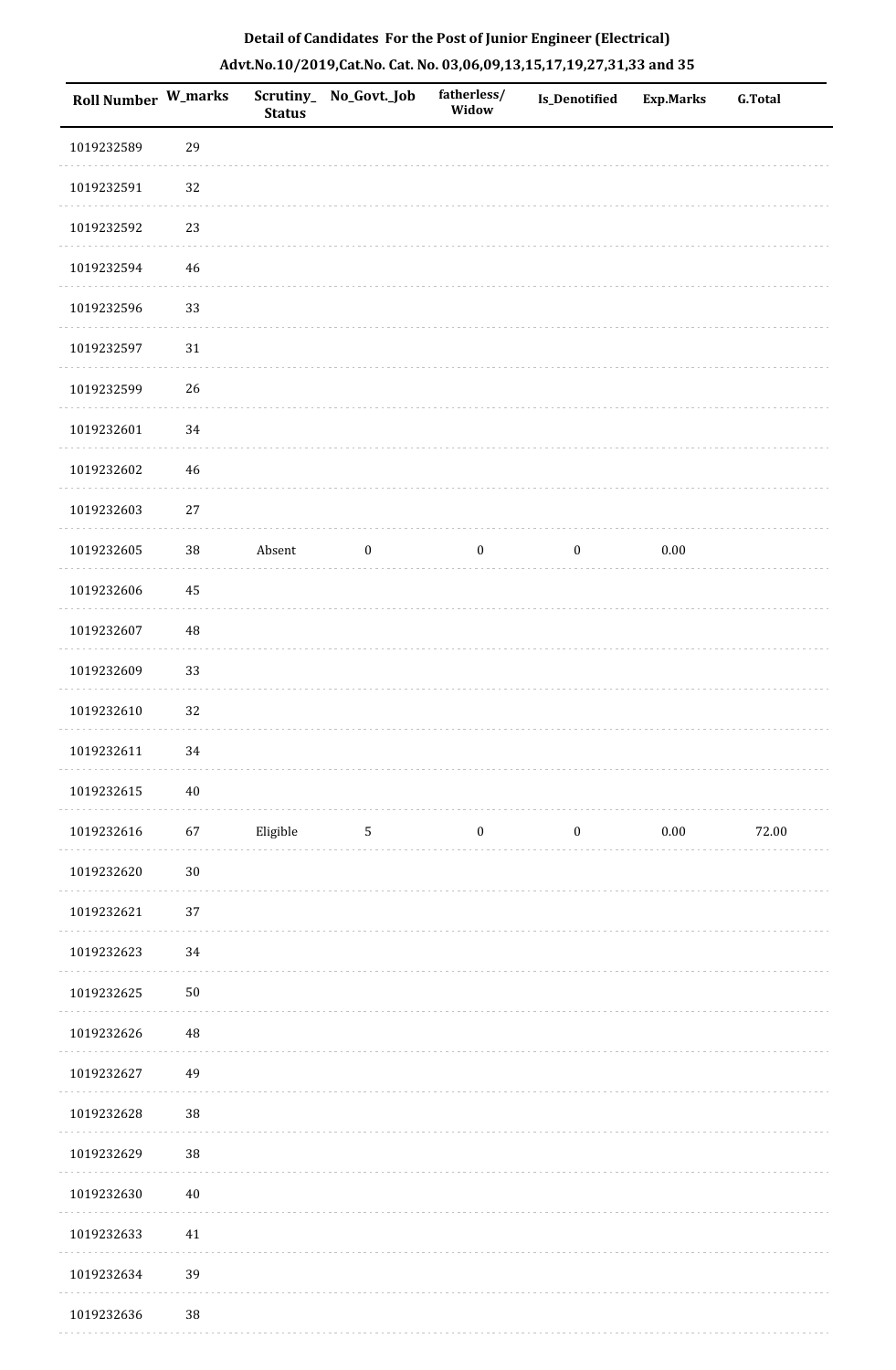| Roll Number W_marks |             | <b>Status</b> | Scrutiny_No_Govt._Job | fatherless/<br>Widow | Is_Denotified    | Exp.Marks | G.Total |
|---------------------|-------------|---------------|-----------------------|----------------------|------------------|-----------|---------|
| 1019232639          | 54          |               |                       |                      |                  |           |         |
| 1019232641          | 33          |               |                       |                      |                  |           |         |
| 1019232642          | 46          |               |                       |                      |                  |           |         |
| 1019232643          | 36          |               |                       |                      |                  |           |         |
| 1019232645          | $37\,$      |               |                       |                      |                  |           |         |
| 1019232647          | 49          |               |                       |                      |                  |           |         |
| 1019232648          | $40\,$      |               |                       |                      |                  |           |         |
| 1019232649          | $40\,$      |               |                       |                      |                  |           |         |
| 1019232652          | 49          |               |                       |                      |                  |           |         |
| 1019232653          | 31          |               |                       |                      |                  |           |         |
| 1019232657          | 34          |               |                       |                      |                  |           |         |
| 1019232661          | $50\,$      |               |                       |                      |                  |           |         |
| 1019232664          | 39          |               |                       |                      |                  |           |         |
| 1019232666          | 34          |               |                       |                      |                  |           |         |
| 1019232667          | 35          |               |                       |                      |                  |           |         |
| 1019232668          | $47\,$      |               |                       |                      |                  |           |         |
| 1019232671          | $41\,$      |               |                       |                      |                  |           |         |
| 1019232673          | 35          |               |                       |                      |                  |           |         |
| 1019232674          | $\sqrt{46}$ |               |                       |                      |                  |           |         |
| 1019232675          | $\rm 48$    |               |                       |                      |                  |           |         |
| 1019232676          | 41          |               |                       |                      |                  |           |         |
| 1019232678          | $27\,$      |               |                       |                      |                  |           |         |
| 1019232679          | 39          |               |                       |                      |                  |           |         |
| 1019232680          | 43          |               |                       |                      |                  |           |         |
| 1019232681          | 29          | Eligible      | $\boldsymbol{0}$      | $\boldsymbol{0}$     | $\boldsymbol{0}$ | $0.00\,$  | 29.00   |
| 1019232682          | 36          |               |                       |                      |                  |           |         |
| 1019232683          | $\rm 48$    |               |                       |                      |                  |           |         |
| 1019232689          | 46          |               |                       |                      |                  |           |         |
| 1019232693          | $37\,$      |               |                       |                      |                  |           |         |
| 1019232694          | $31\,$      |               |                       |                      |                  |           |         |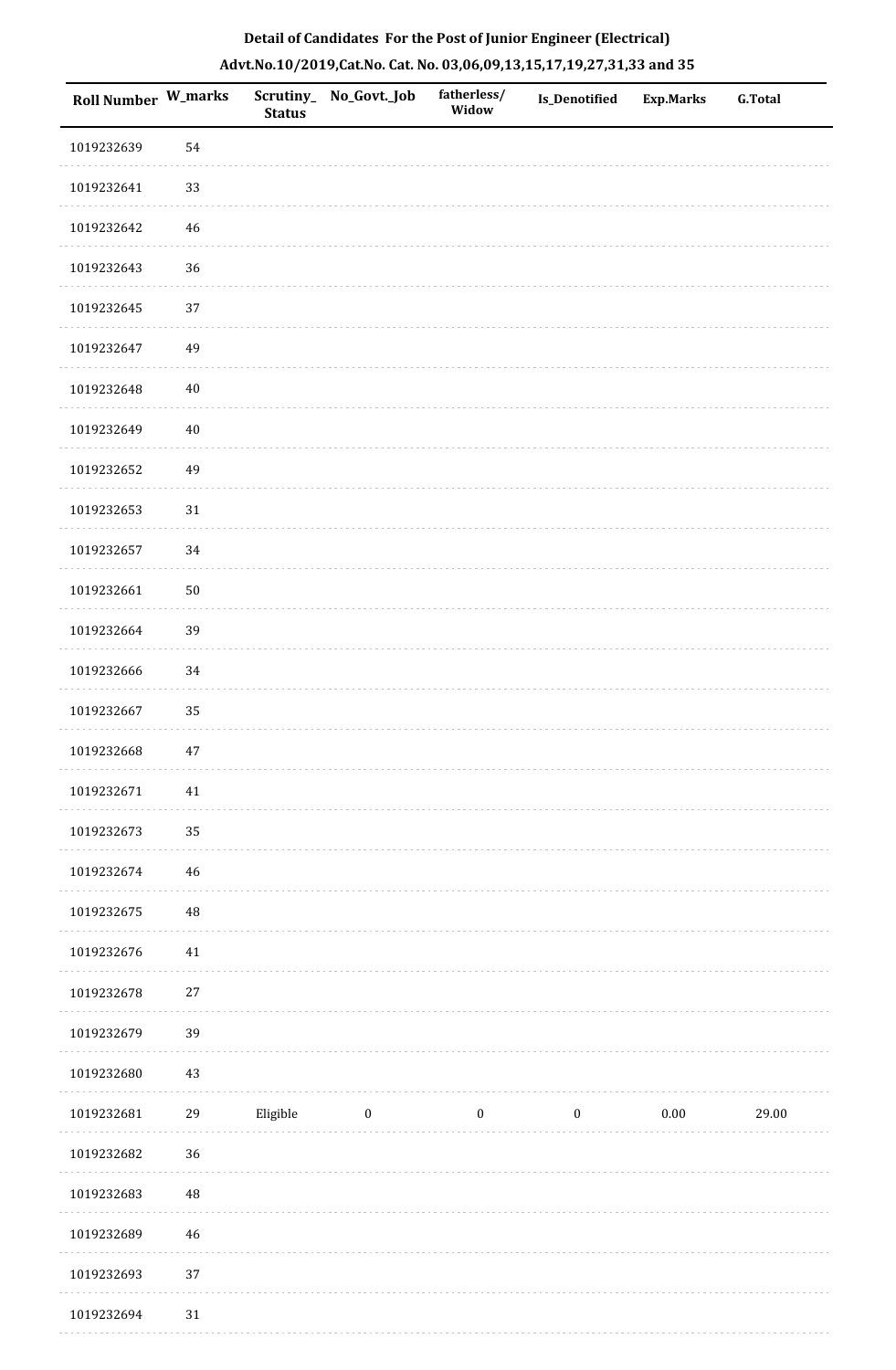| Roll Number W_marks |                 | <b>Status</b> | Scrutiny_No_Govt._Job | fatherless/<br>Widow | Is_Denotified    | Exp.Marks | G.Total  |
|---------------------|-----------------|---------------|-----------------------|----------------------|------------------|-----------|----------|
| 1019232695          | 43              |               |                       |                      |                  |           |          |
| 1019232696          | 29              |               |                       |                      |                  |           |          |
| 1019232697          | 32              |               |                       |                      |                  |           |          |
| 1019232701          | 54              |               |                       |                      |                  |           |          |
| 1019232703          | 36              |               |                       |                      |                  |           |          |
| 1019232704          | 32              |               |                       |                      |                  |           |          |
| 1019232706          | 32              |               |                       |                      |                  |           |          |
| 1019232707          | $50\,$          |               |                       |                      |                  |           |          |
| 1019232708          | $51\,$          |               |                       |                      |                  |           |          |
| 1019232709          | ${\bf 28}$      |               |                       |                      |                  |           |          |
| 1019232711          | 35              |               |                       |                      |                  |           |          |
| 1019232712          | 31              |               |                       |                      |                  |           |          |
| 1019232713          | <b>REJECTED</b> |               |                       |                      |                  |           | $0.00\,$ |
| 1019232714          | 39              |               |                       |                      |                  |           |          |
| 1019232717          | 38              |               |                       |                      |                  |           |          |
| 1019232719          |                 | Not Eligible  |                       |                      |                  |           |          |
| 1019232720          | $38\,$          |               |                       |                      |                  |           |          |
| 1019232724          | 59              | Eligible      | $\mathbf{5}$          | 5                    | $\boldsymbol{0}$ | $0.00\,$  | 69.00    |
| 1019232725          | 60              |               |                       |                      |                  |           |          |
| 1019232726          | 44              |               |                       |                      |                  |           |          |
| 1019232727          | $47\,$          |               |                       |                      |                  |           |          |
| 1019232728          | $43\,$          |               |                       |                      |                  |           |          |
| 1019232729          | 38              |               |                       |                      |                  |           |          |
| 1019232730          | 46              |               |                       |                      |                  |           |          |
| 1019232731          | 36              |               |                       |                      |                  |           |          |
| 1019232732          | $41\,$          |               |                       |                      |                  |           |          |
| 1019232733          | 37              |               |                       |                      |                  |           |          |
| 1019232737          | 46              |               |                       |                      |                  |           |          |
| 1019232739          | 54              |               |                       |                      |                  |           |          |
| 1019232740          | 35              |               |                       |                      |                  |           |          |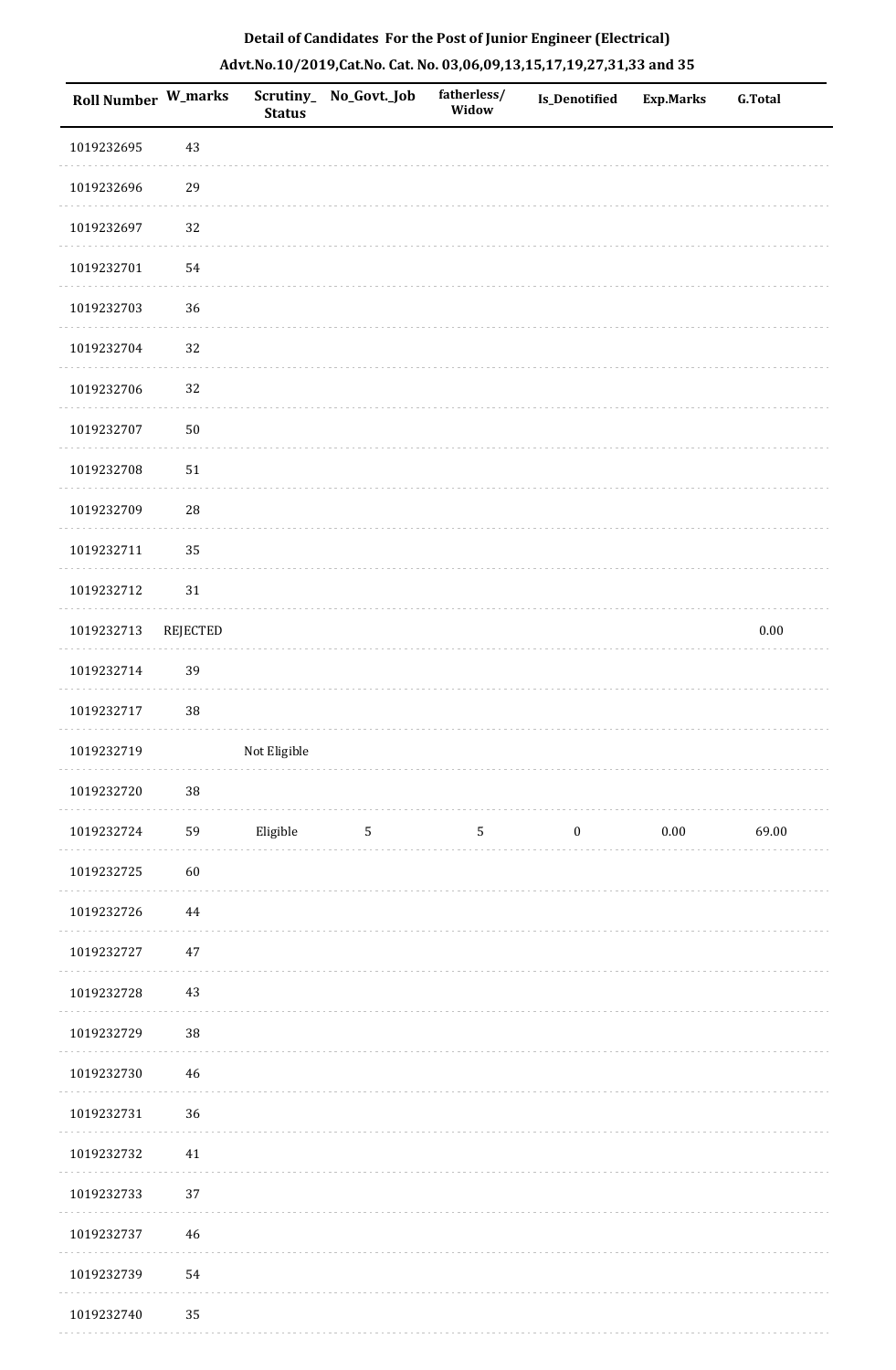| <b>Roll Number W_marks</b> |            | <b>Status</b> | Scrutiny_No_Govt._Job | fatherless/<br>Widow | Is_Denotified    | <b>Exp.Marks</b> | <b>G.Total</b> |
|----------------------------|------------|---------------|-----------------------|----------------------|------------------|------------------|----------------|
| 1019232742                 | $40\,$     |               |                       |                      |                  |                  |                |
| 1019232743                 | 31         |               |                       |                      |                  |                  |                |
| 1019232745                 | 34         |               |                       |                      |                  |                  |                |
| 1019232747                 | 45         |               |                       |                      |                  |                  |                |
| 1019232748                 | 41         |               |                       |                      |                  |                  |                |
| 1019232749                 | 45         |               |                       |                      |                  |                  |                |
| 1019232750                 | 54         | Eligible      | $\boldsymbol{0}$      | $\boldsymbol{0}$     | $\boldsymbol{0}$ | $0.00\,$         | 54.00          |
| 1019232751                 | 25         |               |                       |                      |                  |                  |                |
| 1019232752                 | 34         |               |                       |                      |                  |                  |                |
| 1019232755                 | $42\,$     |               |                       |                      |                  |                  |                |
| 1019232757                 | ${\bf 28}$ |               |                       |                      |                  |                  |                |
| 1019232758                 | 59         |               |                       |                      |                  |                  |                |
| 1019232763                 | 39         |               |                       |                      |                  |                  |                |
| 1019232764                 | 26         |               |                       |                      |                  |                  |                |
| 1019232765                 | 63         | Eligible      | $\boldsymbol{0}$      | $\sqrt{5}$           | $\boldsymbol{0}$ | $0.00\,$         | 68.00          |
| 1019232766                 | REJECTED   |               |                       |                      |                  |                  | $0.00\,$       |
| 1019232768                 | 37         |               |                       |                      |                  |                  |                |
| 1019232769                 | 43         |               |                       |                      |                  |                  |                |
| 1019232770                 | 60         |               |                       |                      |                  |                  |                |
| 1019232771                 | 51         |               |                       |                      |                  |                  |                |
| 1019232774                 | 36         |               |                       |                      |                  |                  |                |
| 1019232776                 | $46\,$     |               |                       |                      |                  |                  |                |
| 1019232777                 | 36         |               |                       |                      |                  |                  |                |
| 1019232778                 | 33         |               |                       |                      |                  |                  |                |
| 1019232779                 | $42\,$     |               |                       |                      |                  |                  |                |
| 1019232781                 | 38         |               |                       |                      |                  |                  |                |
| 1019232782                 | 38         |               |                       |                      |                  |                  |                |
| 1019232784                 | 53         |               |                       |                      |                  |                  |                |
| 1019232785                 | $31\,$     |               |                       |                      |                  |                  |                |
| 1019232786                 | 36         |               |                       |                      |                  |                  |                |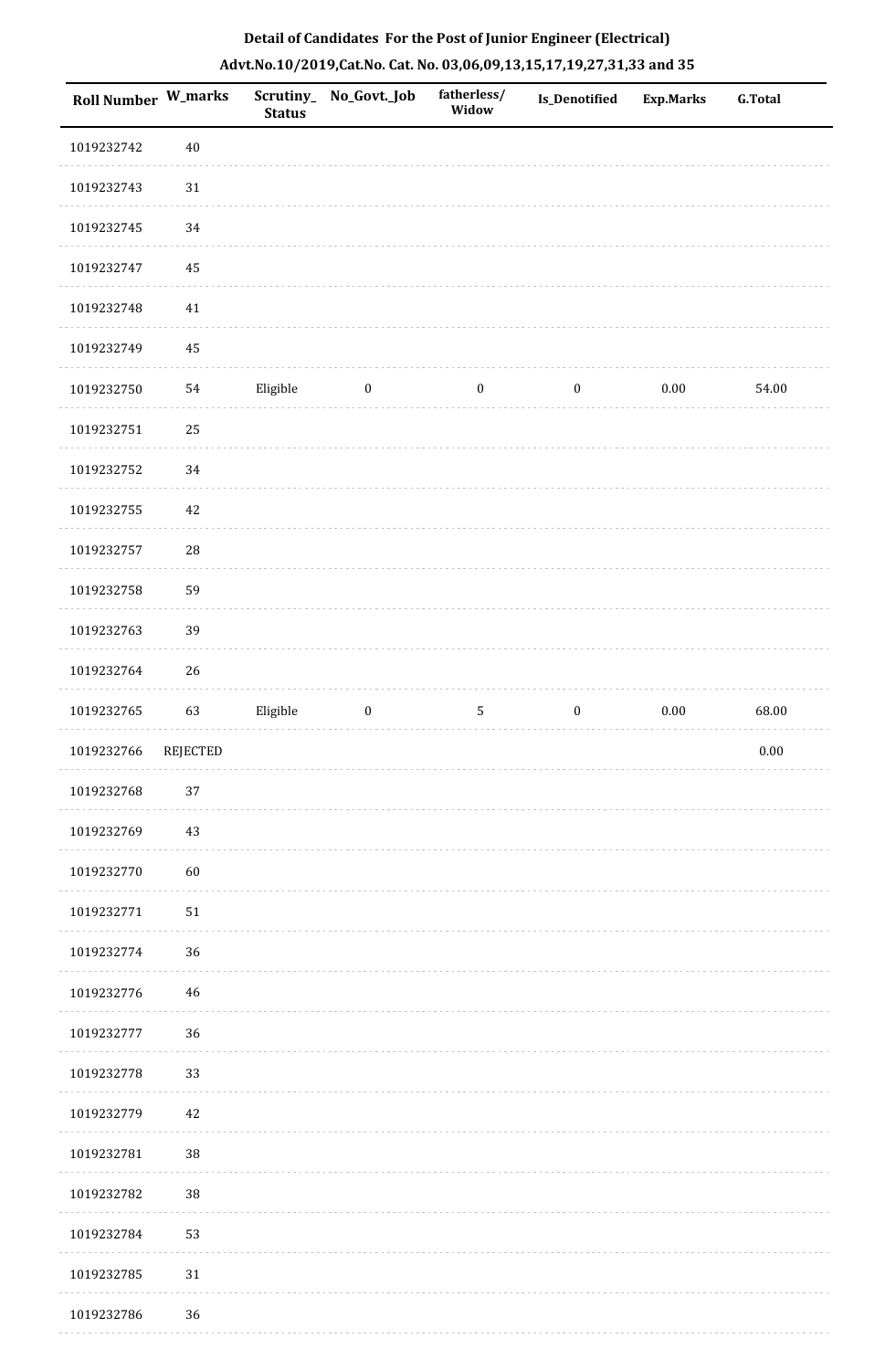| Roll Number W_marks |             | <b>Status</b> | Scrutiny_ No_Govt._Job | fatherless/<br>Widow | Is_Denotified    | Exp.Marks | <b>G.Total</b> |
|---------------------|-------------|---------------|------------------------|----------------------|------------------|-----------|----------------|
| 1019232787          | 24          |               |                        |                      |                  |           |                |
| 1019232788          | $27\,$      |               |                        |                      |                  |           |                |
| 1019232789          | $30\,$      |               |                        |                      |                  |           |                |
| 1019232790          | 29          |               |                        |                      |                  |           |                |
| 1019232791          | $\sqrt{48}$ |               |                        |                      |                  |           |                |
| 1019232792          | $46\,$      |               |                        |                      |                  |           |                |
| 1019232793          | 52          |               |                        |                      |                  |           |                |
| 1019232794          | 25          |               |                        |                      |                  |           |                |
| 1019232796          | 28          |               |                        |                      |                  |           |                |
| 1019232797          | 34          |               |                        |                      |                  |           |                |
| 1019232798          | 49          |               |                        |                      |                  |           |                |
| 1019232799          | 32          |               |                        |                      |                  |           |                |
| 1019232803          | 37          |               |                        |                      |                  |           |                |
| 1019232804          | $30\,$      |               |                        |                      |                  |           |                |
| 1019232806          | 37          |               |                        |                      |                  |           |                |
| 1019232807          | 45          |               |                        |                      |                  |           |                |
| 1019232813          | $40\,$      |               |                        |                      |                  |           |                |
| 1019232815          | 36          |               |                        |                      |                  |           |                |
| 1019232820          | 32          |               |                        |                      |                  |           |                |
| 1019232822          | 35          |               |                        |                      |                  |           |                |
| 1019232823          | 48          |               |                        |                      |                  |           |                |
| 1019232824          | $42\,$      |               |                        |                      |                  |           |                |
| 1019232825          | 33          |               |                        |                      |                  |           |                |
| 1019232828          | 38          |               |                        |                      |                  |           |                |
| 1019232830          | 36          |               |                        |                      |                  |           |                |
| 1019232831          | ${\bf 51}$  | Eligible      | $\boldsymbol{0}$       | $\boldsymbol{0}$     | $\boldsymbol{0}$ | 0.00      | 51.00          |
| 1019232832          | $31\,$      |               |                        |                      |                  |           |                |
| 1019232835          | 28          |               |                        |                      |                  |           |                |
| 1019232839          | $31\,$      |               |                        |                      |                  |           |                |
| 1019232840          | 49          |               |                        |                      |                  |           |                |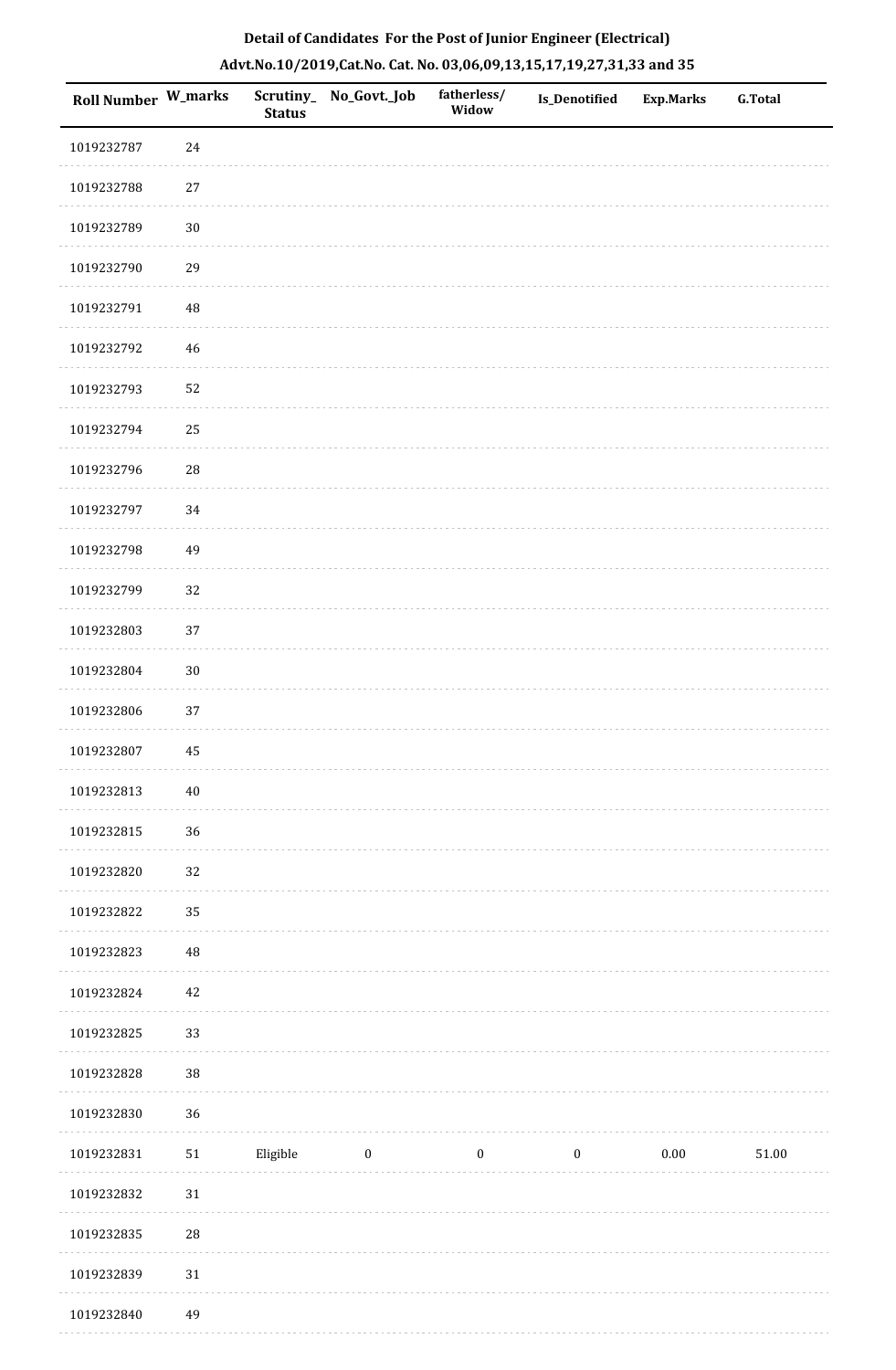| <b>Roll Number W_marks</b> |          | Scrutiny_<br><b>Status</b> | No_Govt._Job     | fatherless/<br>Widow | <b>Is_Denotified</b> | Exp.Marks | <b>G.Total</b> |
|----------------------------|----------|----------------------------|------------------|----------------------|----------------------|-----------|----------------|
| 1019232842                 | $31\,$   |                            |                  |                      |                      |           |                |
| 1019232844                 | $30\,$   |                            |                  |                      |                      |           |                |
| 1019232845                 | 38       |                            |                  |                      |                      |           |                |
| 1019232851                 | 34       |                            |                  |                      |                      |           |                |
| 1019232853                 | 56       | Eligible                   | $\bf{0}$         | $\boldsymbol{0}$     | $\boldsymbol{0}$     | 0.00      | 56.00          |
| 1019232854                 | 26       |                            |                  |                      |                      |           |                |
| 1019232855                 | 43       |                            |                  |                      |                      |           |                |
| 1019232856                 | 35       |                            |                  |                      |                      |           |                |
| 1019232859                 | 49       |                            |                  |                      |                      |           |                |
| 1019232861                 | 37       |                            |                  |                      |                      |           |                |
| 1019232862                 | $41\,$   |                            |                  |                      |                      |           |                |
| 1019232864                 | 36       |                            |                  |                      |                      |           |                |
| 1019232865                 | $40\,$   |                            |                  |                      |                      |           |                |
| 1019232866                 | $41\,$   |                            |                  |                      |                      |           |                |
| 1019232868                 | $\bf 44$ |                            |                  |                      |                      |           |                |
| 1019232869                 | 36       |                            |                  |                      |                      |           |                |
| 1019232871                 | 39       |                            |                  |                      |                      |           |                |
| 1019232872                 | 43       |                            |                  |                      |                      |           |                |
| 1019232873                 | 39       |                            |                  |                      |                      |           |                |
| 1019232875                 | $43\,$   |                            |                  |                      |                      |           |                |
| 1019232876                 | 41       |                            |                  |                      |                      |           |                |
| 1019232877                 | 28       |                            |                  |                      |                      |           |                |
| 1019232878                 | $21\,$   |                            |                  |                      |                      |           |                |
| 1019232881                 | 39       |                            |                  |                      |                      |           |                |
| 1019232882                 |          | Not Eligible               |                  |                      |                      |           |                |
| 1019232884                 | $\rm 48$ |                            |                  |                      |                      |           |                |
| 1019232885                 | 38       |                            |                  |                      |                      |           |                |
| 1019232886                 | 33       |                            |                  |                      |                      |           |                |
| 1019232888                 | $\rm 48$ | Eligible                   | $\boldsymbol{0}$ | $\boldsymbol{0}$     | $\boldsymbol{0}$     | $0.00\,$  | 48.00          |
| 1019232889                 | 29       |                            |                  |                      |                      |           |                |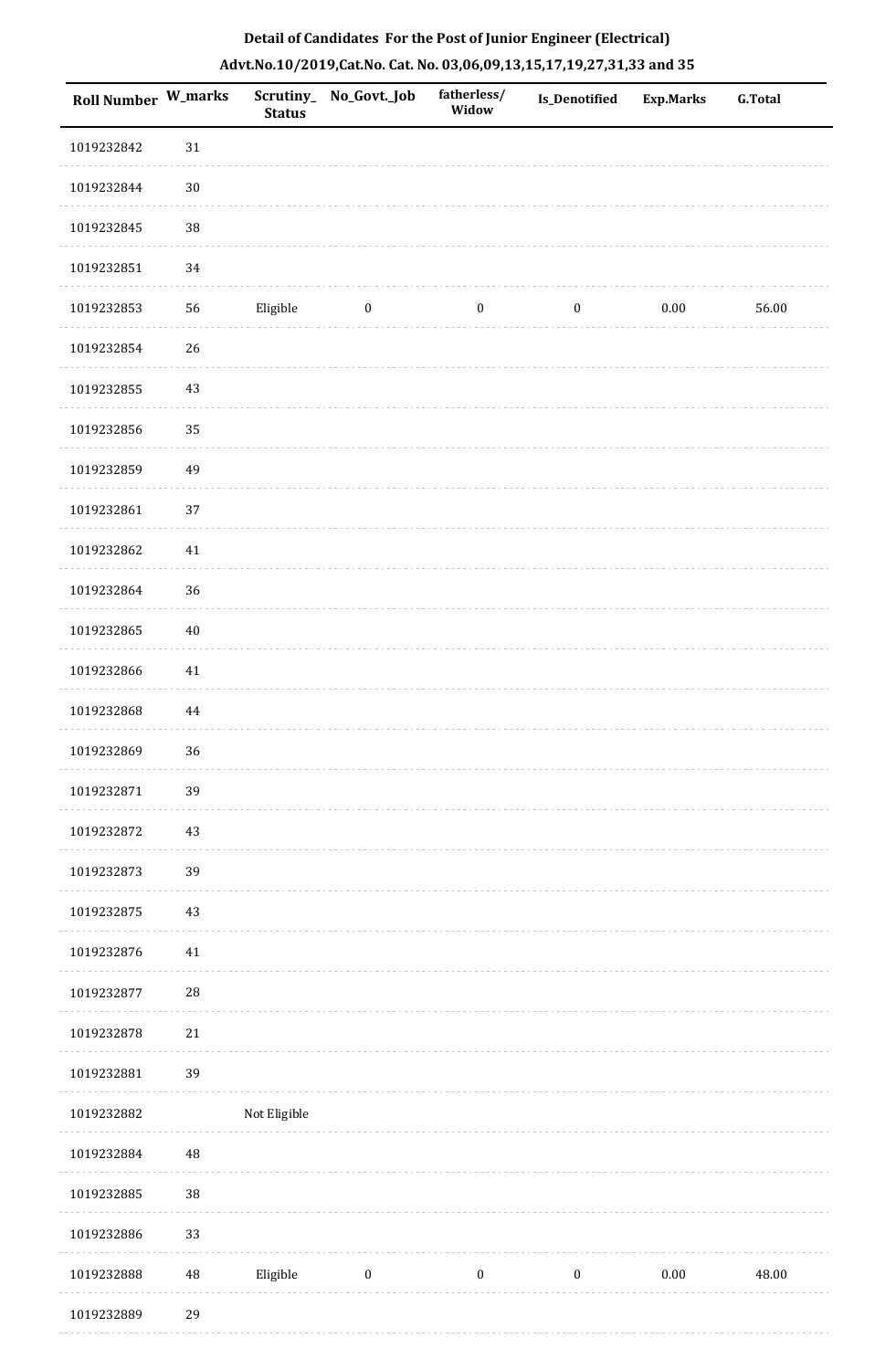| <b>Roll Number W_marks</b> |             | Scrutiny_<br><b>Status</b> | No_Govt._Job | fatherless/<br>Widow | <b>Is_Denotified</b> | Exp.Marks | <b>G.Total</b> |
|----------------------------|-------------|----------------------------|--------------|----------------------|----------------------|-----------|----------------|
| 1019232890                 | $46\,$      |                            |              |                      |                      |           |                |
| 1019232893                 | $\sqrt{46}$ |                            |              |                      |                      |           |                |
| 1019232894                 | 38          |                            |              |                      |                      |           |                |
| 1019232895                 | 33          | Eligible                   | 5            | $\boldsymbol{0}$     | $\boldsymbol{0}$     | $0.00\,$  | 38.00          |
| 1019232898                 | 53          |                            |              |                      |                      |           |                |
| 1019232899                 | 48          |                            |              |                      |                      |           |                |
| 1019232900                 | 48          |                            |              |                      |                      |           |                |
| 1019232901                 | 36          |                            |              |                      |                      |           |                |
| 1019232903                 | 35          |                            |              |                      |                      |           |                |
| 1019232904                 | 32          |                            |              |                      |                      |           |                |
| 1019232905                 | $40\,$      |                            |              |                      |                      |           |                |
| 1019232907                 | 22          |                            |              |                      |                      |           |                |
| 1019232908                 | 45          |                            |              |                      |                      |           |                |
| 1019232910                 | 57          |                            |              |                      |                      |           |                |
| 1019232911                 | 50          |                            |              |                      |                      |           |                |
| 1019232912                 | $46\,$      |                            |              |                      |                      |           |                |
| 1019232916                 | 36          |                            |              |                      |                      |           |                |
| 1019232917                 | 44          |                            |              |                      |                      |           |                |
| 1019232918                 | 33          |                            |              |                      |                      |           |                |
| 1019232920                 | $51\,$      |                            |              |                      |                      |           |                |
| 1019232921                 | 39          |                            |              |                      |                      |           |                |
| 1019232922                 | 26          |                            |              |                      |                      |           |                |
| 1019232923                 | 44          |                            |              |                      |                      |           |                |
| 1019232926                 | $50\,$      |                            |              |                      |                      |           |                |
| 1019232927                 | 22          |                            |              |                      |                      |           |                |
| 1019232928                 | 49          |                            |              |                      |                      |           |                |
| 1019232930                 | 29          |                            |              |                      |                      |           |                |
| 1019232933                 | $31\,$      |                            |              |                      |                      |           |                |
| 1019232934                 | 34          |                            |              |                      |                      |           |                |
| 1019232935                 | 36          |                            |              |                      |                      |           |                |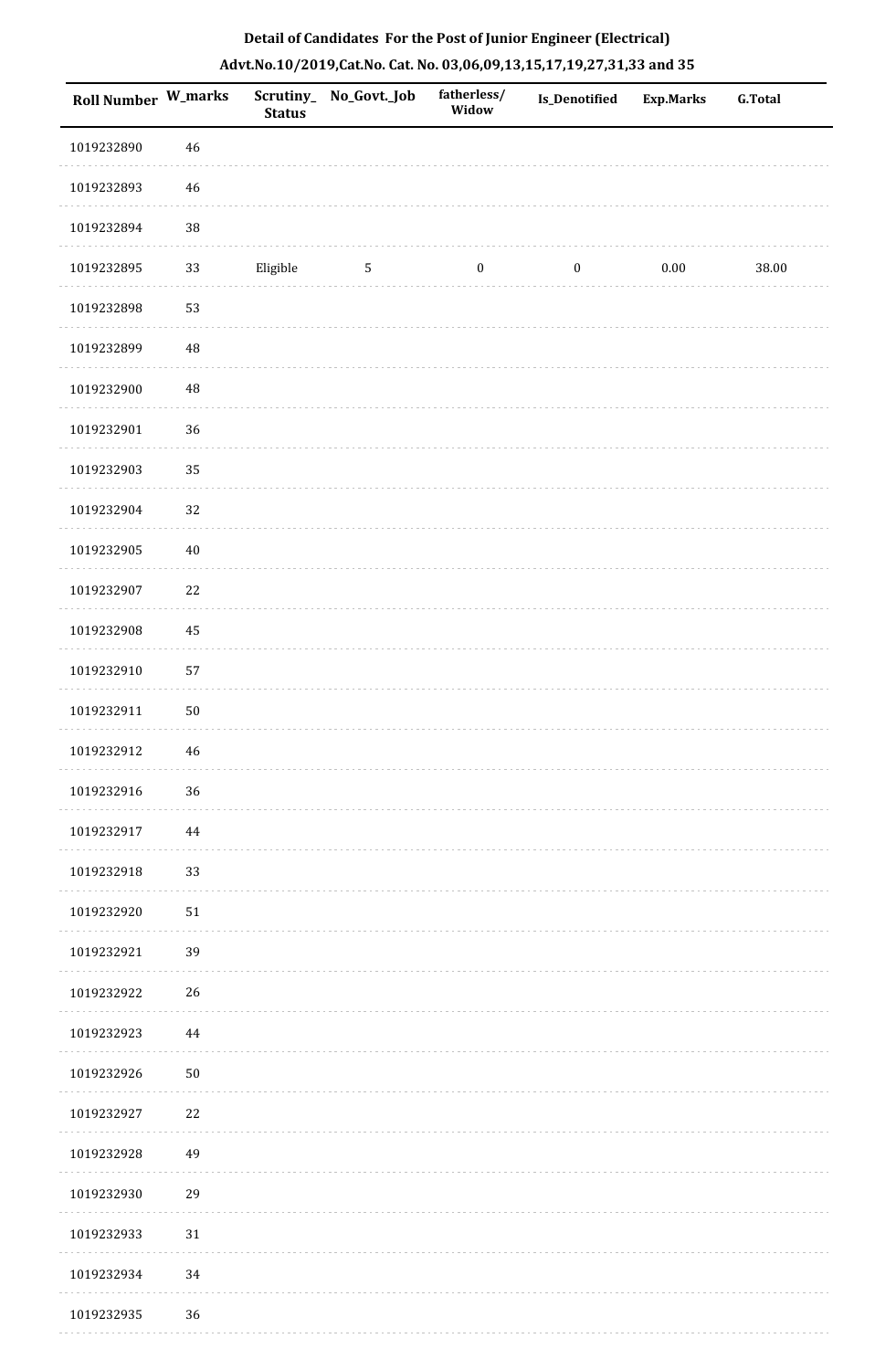| <b>Roll Number W_marks</b> |        | <b>Status</b> | Scrutiny_No_Govt._Job | fatherless/<br>Widow | Is_Denotified | <b>Exp.Marks</b> | <b>G.Total</b> |
|----------------------------|--------|---------------|-----------------------|----------------------|---------------|------------------|----------------|
| 1019232943                 | 41     |               |                       |                      |               |                  |                |
| 1019232944                 | 49     |               |                       |                      |               |                  |                |
| 1019232945                 | 56     |               |                       |                      |               |                  |                |
| 1019232946                 | 56     |               |                       |                      |               |                  |                |
| 1019232947                 | $47\,$ |               |                       |                      |               |                  |                |
| 1019232949                 | 25     |               |                       |                      |               |                  |                |
| 1019232950                 | $38\,$ |               |                       |                      |               |                  |                |
| 1019232952                 | 41     |               |                       |                      |               |                  |                |
| 1019232953                 | 36     |               |                       |                      |               |                  |                |
| 1019232956                 | 32     |               |                       |                      |               |                  |                |
| 1019232957                 | 44     |               |                       |                      |               |                  |                |
| 1019232958                 | $30\,$ |               |                       |                      |               |                  |                |
| 1019232960                 | 25     |               |                       |                      |               |                  |                |
| 1019232964                 | 55     |               |                       |                      |               |                  |                |
| 1019232966                 | 41     |               |                       |                      |               |                  |                |
| 1019232967                 | 37     |               |                       |                      |               |                  |                |
| 1019232969                 | 39     |               |                       |                      |               |                  |                |
| 1019232970                 | 45     |               |                       |                      |               |                  |                |
| 1019232975                 | 39     |               |                       |                      |               |                  |                |
| 1019232977                 | 17     |               |                       |                      |               |                  |                |
| 1019232978                 | 42     |               |                       |                      |               |                  |                |
| 1019232980                 | $51\,$ |               |                       |                      |               |                  |                |
| 1019232982                 | 29     |               |                       |                      |               |                  |                |
| 1019232983                 | 42     |               |                       |                      |               |                  |                |
| 1019232985                 | $30\,$ |               |                       |                      |               |                  |                |
| 1019232986                 | $51\,$ |               |                       |                      |               |                  |                |
| 1019232990                 | $30\,$ |               |                       |                      |               |                  |                |
| 1019232991                 | 54     |               |                       |                      |               |                  |                |
| 1019232993                 | $28\,$ |               |                       |                      |               |                  |                |
| 1019232997                 | 37     |               |                       |                      |               |                  |                |

. . . . . . . . . . .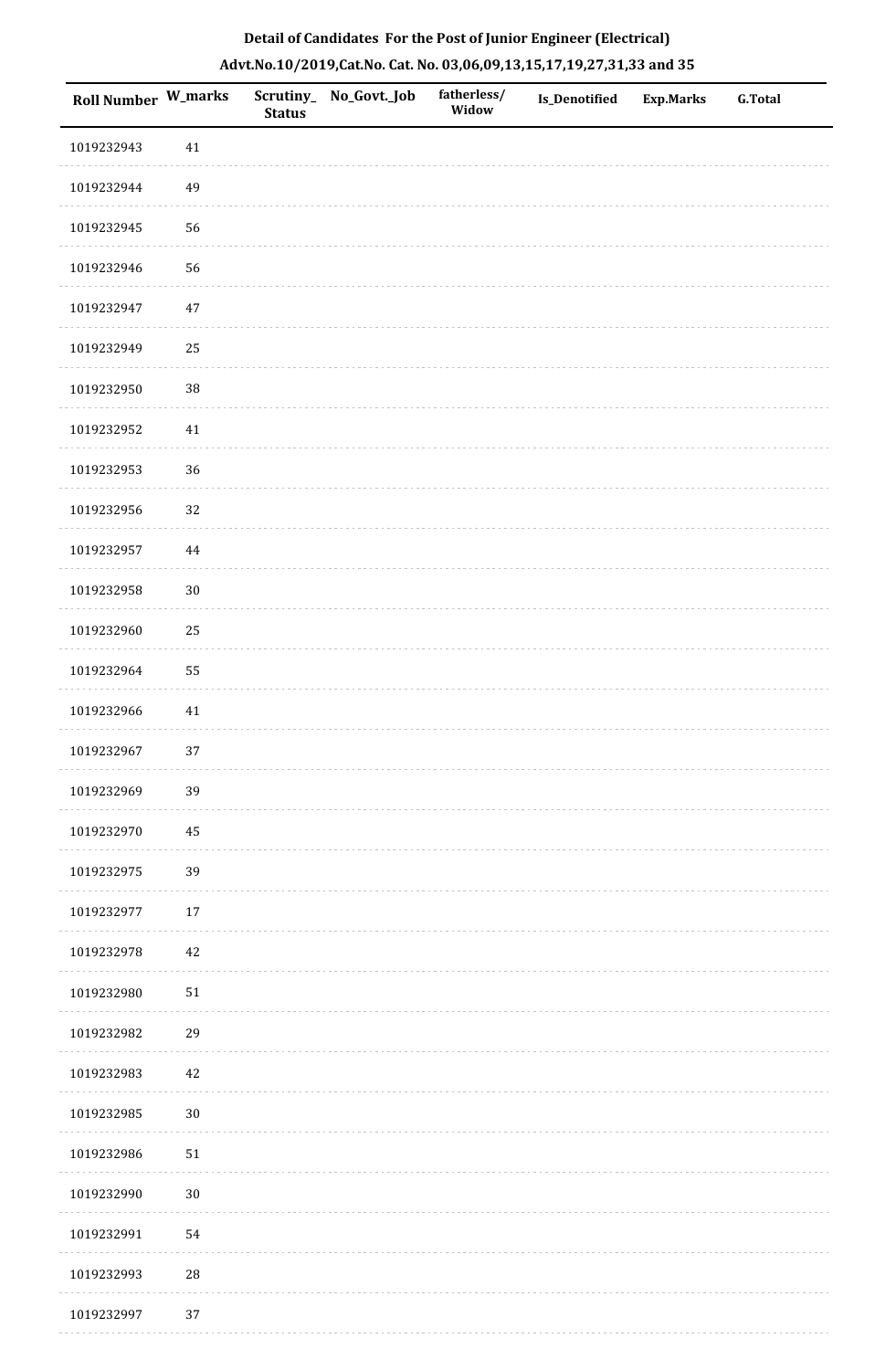|  | Detail of Candidates For the Post of Junior Engineer (Electrical)     |  |
|--|-----------------------------------------------------------------------|--|
|  | Advt.No.10/2019,Cat.No. Cat. No. 03,06,09,13,15,17,19,27,31,33 and 35 |  |

| <b>Roll Number W_marks</b> |          | <b>Status</b> | Scrutiny_ No_Govt._Job | fatherless/<br>Widow | <b>Is_Denotified</b> | <b>Exp.Marks</b> | <b>G.Total</b> |
|----------------------------|----------|---------------|------------------------|----------------------|----------------------|------------------|----------------|
| 1019232998                 | 37       |               |                        |                      |                      |                  |                |
| 1019233002                 | $47\,$   |               |                        |                      |                      |                  |                |
| 1019233003                 | REJECTED |               |                        |                      |                      |                  | $0.00\,$       |
| 1019233004                 | $42\,$   |               |                        |                      |                      |                  |                |
| 1019233006                 | 37       |               |                        |                      |                      |                  |                |
| 1019233010                 | $\rm 45$ |               |                        |                      |                      |                  |                |
| 1019233012                 | $31\,$   |               |                        |                      |                      |                  |                |
| 1019233014                 | 37       |               |                        |                      |                      |                  |                |
| 1019233017                 | 38       |               |                        |                      |                      |                  |                |
| 1019233018                 | 28       |               |                        |                      |                      |                  |                |
| 1019233019                 | 35       |               |                        |                      |                      |                  |                |
| 1019233020                 | 39       |               |                        |                      |                      |                  |                |
| 1019233022                 | 35       |               |                        |                      |                      |                  |                |
| 1019233023                 | 34       |               |                        |                      |                      |                  |                |
| 1019233024                 | 42       |               |                        |                      |                      |                  |                |
| 1019233027                 | 44       |               |                        |                      |                      |                  |                |
| 1019233028                 | 47       |               |                        |                      |                      |                  |                |
| 1019233029                 | 37       |               |                        |                      |                      |                  |                |
| 1019233030                 | $22\,$   |               |                        |                      |                      |                  |                |
| 1019233032                 | 39       |               |                        |                      |                      |                  |                |
| 1019233035                 | 39       |               |                        |                      |                      |                  |                |
| 1019233036                 | 43       |               |                        |                      |                      |                  |                |
| 1019233038                 | $37\,$   |               |                        |                      |                      |                  |                |
| 1019233040                 | 42       |               |                        |                      |                      |                  |                |
| 1019233046                 | $38\,$   |               |                        |                      |                      |                  |                |
| 1019233047                 | 44       |               |                        |                      |                      |                  |                |
| 1019233048                 | 26       |               |                        |                      |                      |                  |                |
| 1019233050                 | 32       |               |                        |                      |                      |                  |                |
| 1019233054                 | $41\,$   |               |                        |                      |                      |                  |                |
| 1019233055                 | 39       |               |                        |                      |                      |                  |                |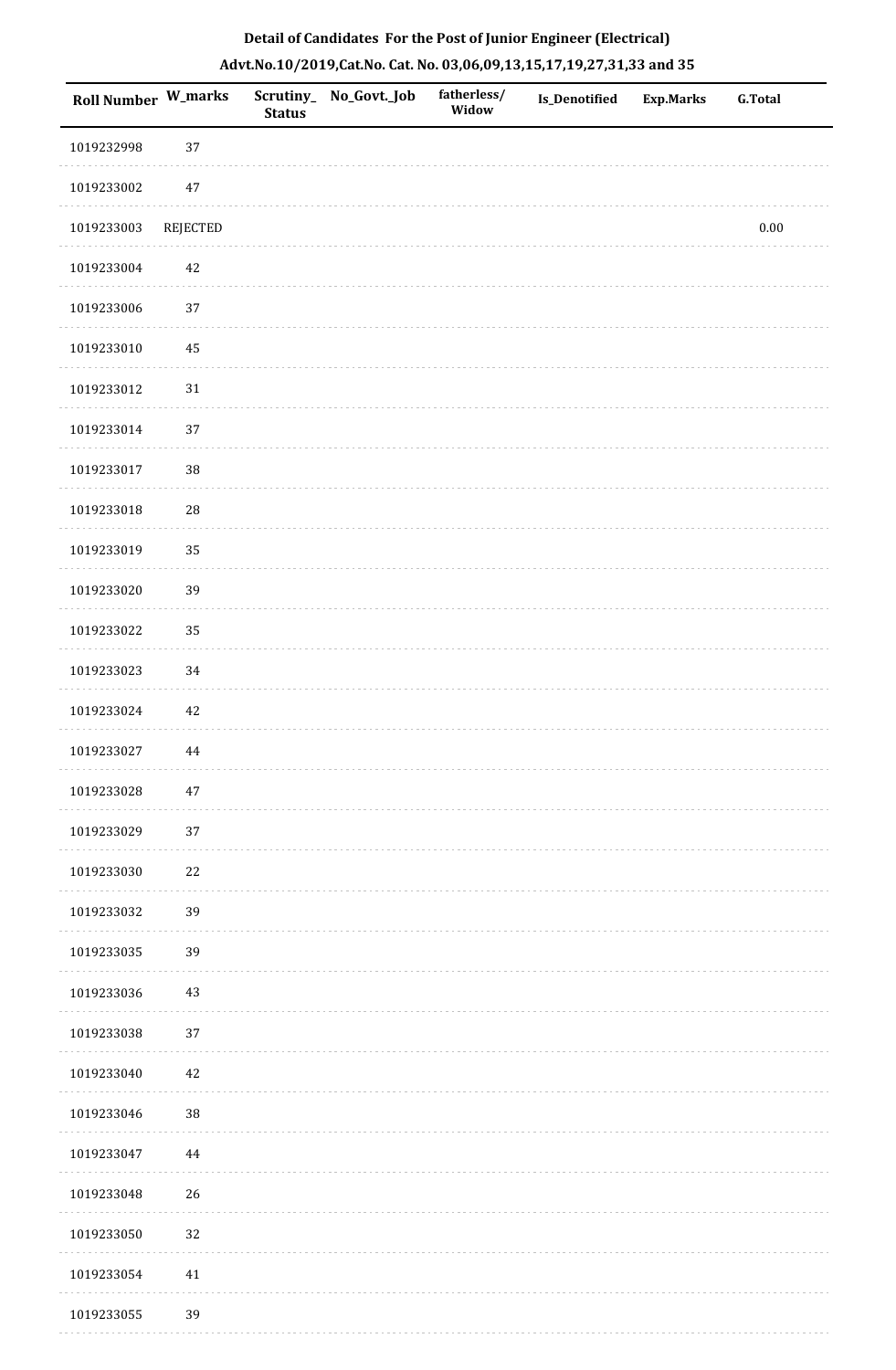|  | Detail of Candidates For the Post of Junior Engineer (Electrical)     |  |
|--|-----------------------------------------------------------------------|--|
|  | Advt.No.10/2019,Cat.No. Cat. No. 03,06,09,13,15,17,19,27,31,33 and 35 |  |

| <b>Roll Number W_marks</b> |             | <b>Status</b> | Scrutiny_ No_Govt._Job | fatherless/<br>Widow | <b>Is_Denotified</b> | <b>Exp.Marks</b> | <b>G.Total</b> |
|----------------------------|-------------|---------------|------------------------|----------------------|----------------------|------------------|----------------|
| 1019233057                 | 49          |               |                        |                      |                      |                  |                |
| 1019233058                 | 39          |               |                        |                      |                      |                  |                |
| 1019233059                 | $40\,$      |               |                        |                      |                      |                  |                |
| 1019233060                 | 38          |               |                        |                      |                      |                  |                |
| 1019233062                 | $36\,$      |               |                        |                      |                      |                  |                |
| 1019233063                 | 37          |               |                        |                      |                      |                  |                |
| 1019233064                 | 38          |               |                        |                      |                      |                  |                |
| 1019233066                 | 35          |               |                        |                      |                      |                  |                |
| 1019233067                 | 37          |               |                        |                      |                      |                  |                |
| 1019233069                 | 44          |               |                        |                      |                      |                  |                |
| 1019233073                 | 45          |               |                        |                      |                      |                  |                |
| 1019233074                 | 45          |               |                        |                      |                      |                  |                |
| 1019233075                 | 44          |               |                        |                      |                      |                  |                |
| 1019233076                 | $30\,$      |               |                        |                      |                      |                  |                |
| 1019233078                 | 25          |               |                        |                      |                      |                  |                |
| 1019233079                 | $50\,$      |               |                        |                      |                      |                  |                |
| 1019233080                 | 23          |               |                        |                      |                      |                  |                |
| 1019233082                 | 36          |               |                        |                      |                      |                  |                |
| 1019233084                 | 54          |               |                        |                      |                      |                  |                |
| 1019233085                 | $40\,$      |               |                        |                      |                      |                  |                |
| 1019233086                 | 27          |               |                        |                      |                      |                  |                |
| 1019233090                 | $\sqrt{28}$ |               |                        |                      |                      |                  |                |
| 1019233093                 | $50\,$      |               |                        |                      |                      |                  |                |
| 1019233095                 | 41          |               |                        |                      |                      |                  |                |
| 1019233102                 | 31          |               |                        |                      |                      |                  |                |
| 1019233103                 | 47          |               |                        |                      |                      |                  |                |
| 1019233104                 | 36          |               |                        |                      |                      |                  |                |
| 1019233106                 | 52          |               |                        |                      |                      |                  |                |
| 1019233107                 | $\bf 44$    |               |                        |                      |                      |                  |                |
| 1019233108                 | 41          |               |                        |                      |                      |                  |                |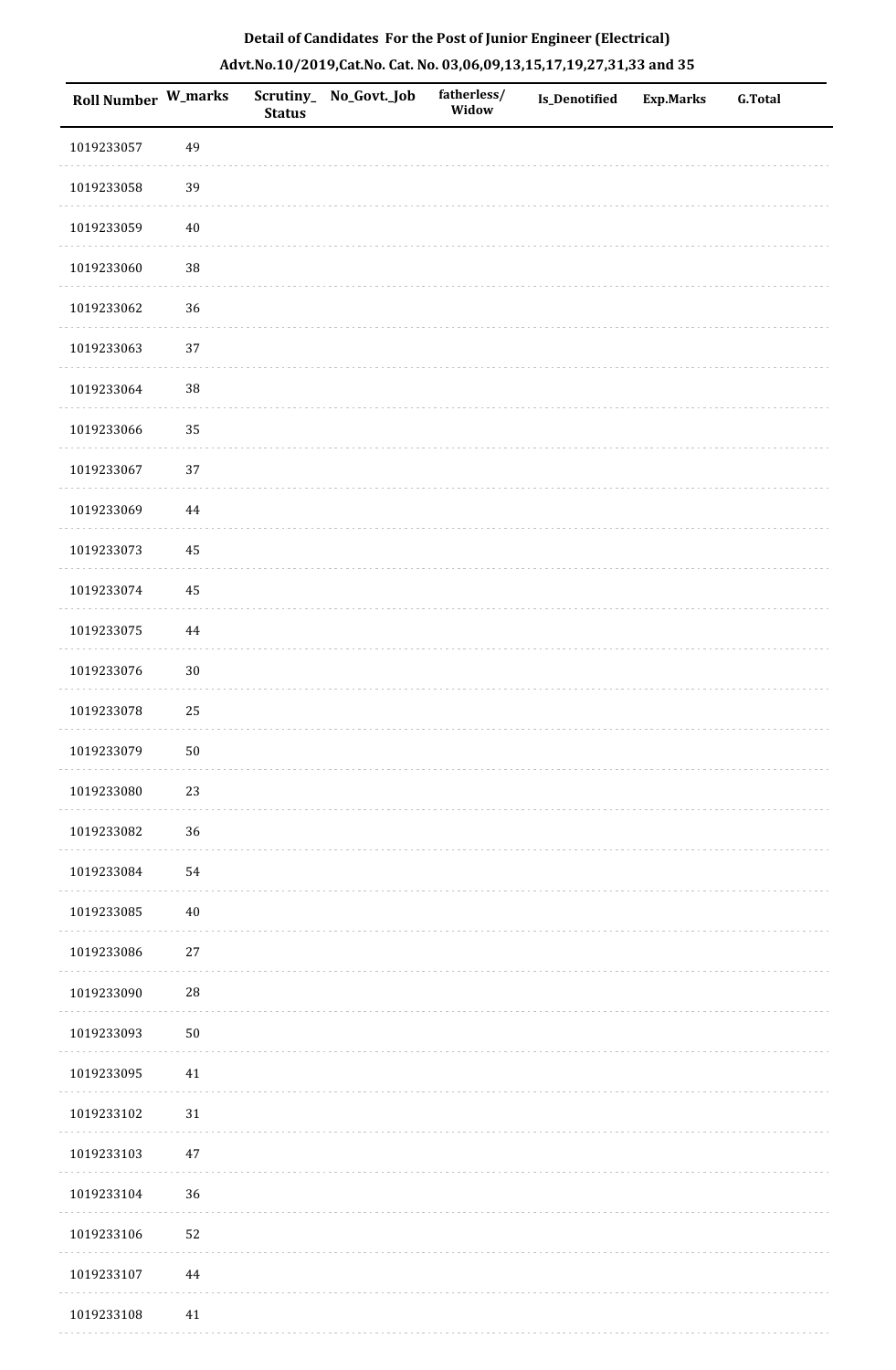| Roll Number W_marks |                 | <b>Status</b> | Scrutiny_ No_Govt._Job | fatherless/<br>Widow | Is_Denotified | <b>Exp.Marks</b> | <b>G.Total</b> |
|---------------------|-----------------|---------------|------------------------|----------------------|---------------|------------------|----------------|
| 1019233109          | 35              |               |                        |                      |               |                  |                |
| 1019233110          | 33              |               |                        |                      |               |                  |                |
| 1019233114          | 31              |               |                        |                      |               |                  |                |
| 1019233115          | 29              |               |                        |                      |               |                  |                |
| 1019233117          | 38              |               |                        |                      |               |                  |                |
| 1019233121          | 42              |               |                        |                      |               |                  |                |
| 1019233124          | $30\,$          |               |                        |                      |               |                  |                |
| 1019233125          | 44              |               |                        |                      |               |                  |                |
| 1019233128          | 42              |               |                        |                      |               |                  |                |
| 1019233134          | $42\,$          |               |                        |                      |               |                  |                |
| 1019233136          | 26              |               |                        |                      |               |                  |                |
| 1019233138          | 34              |               |                        |                      |               |                  |                |
| 1019233139          | 34              |               |                        |                      |               |                  |                |
| 1019233140          | <b>REJECTED</b> |               |                        |                      |               |                  | $0.00\,$       |
| 1019233143          | 32              |               |                        |                      |               |                  |                |
| 1019233145          | $\rm 48$        |               |                        |                      |               |                  |                |
| 1019233147          | 33              |               |                        |                      |               |                  |                |
| 1019233148          | 32              |               |                        |                      |               |                  |                |
| 1019233149          | $40\,$          |               |                        |                      |               |                  |                |
| 1019233152          | 37              |               |                        |                      |               |                  |                |
| 1019233153          | 25              |               |                        |                      |               |                  |                |
| 1019233154          | 36              |               |                        |                      |               |                  |                |
| 1019233157          | 34              |               |                        |                      |               |                  |                |
| 1019233158          | 34              |               |                        |                      |               |                  |                |
| 1019233159          | 46              |               |                        |                      |               |                  |                |
| 1019233160          | $40\,$          |               |                        |                      |               |                  |                |
| 1019233161          | $\rm 48$        |               |                        |                      |               |                  |                |
| 1019233163          | 55              |               |                        |                      |               |                  |                |
| 1019233164          | 33              |               |                        |                      |               |                  |                |
| 1019233165          | 44              |               |                        |                      |               |                  |                |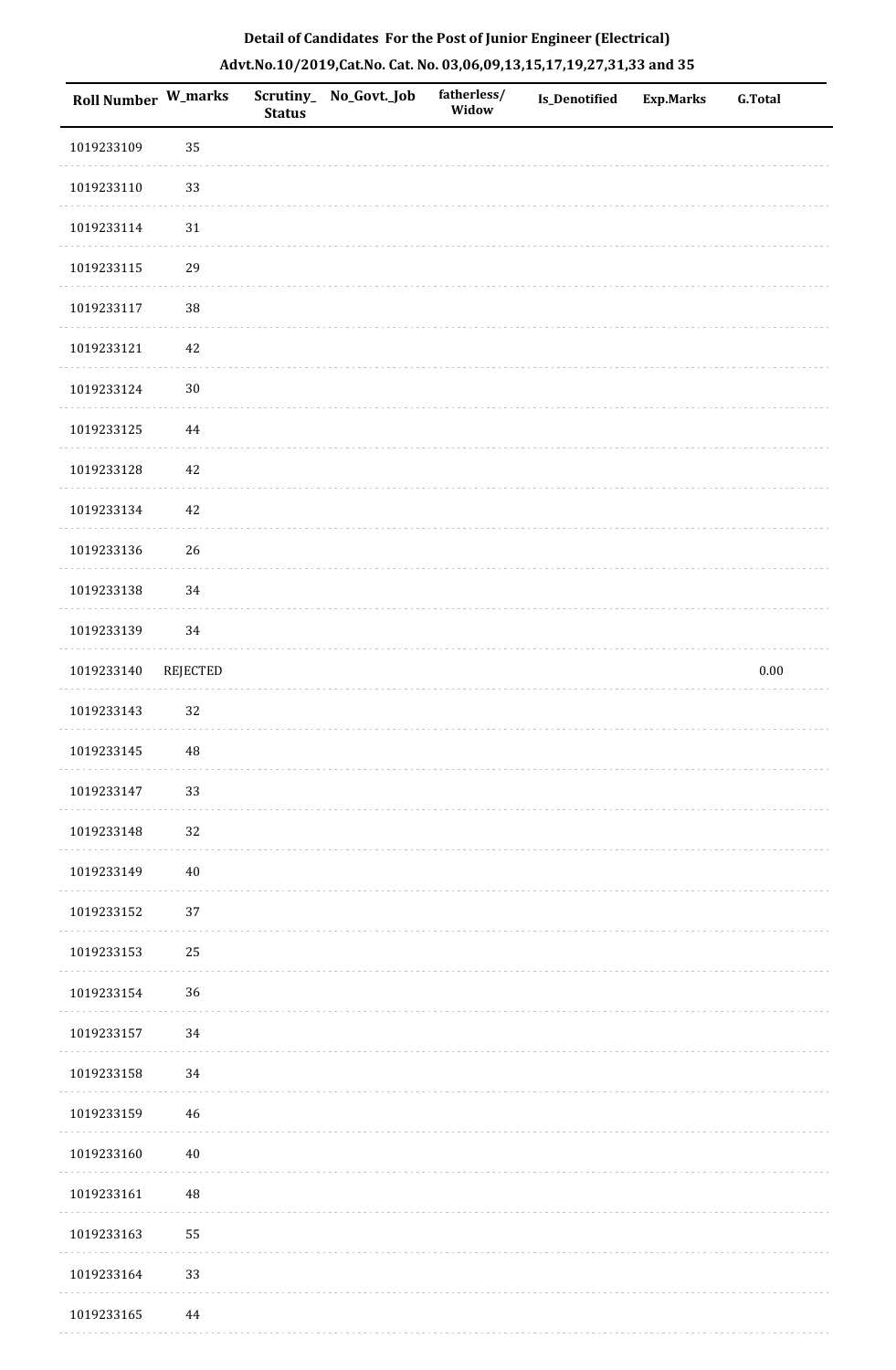| <b>Roll Number W_marks</b> |            | <b>Status</b> | Scrutiny_No_Govt._Job | fatherless/<br>Widow | Is_Denotified    | <b>Exp.Marks</b> | <b>G.Total</b> |
|----------------------------|------------|---------------|-----------------------|----------------------|------------------|------------------|----------------|
| 1019233167                 | 46         |               |                       |                      |                  |                  |                |
| 1019233171                 | 42         |               |                       |                      |                  |                  |                |
| 1019233172                 | 34         |               |                       |                      |                  |                  |                |
| 1019233176                 | 33         |               |                       |                      |                  |                  |                |
| 1019233178                 | ${\bf 50}$ |               |                       |                      |                  |                  |                |
| 1019233179                 | 39         |               |                       |                      |                  |                  |                |
| 1019233181                 | 35         |               |                       |                      |                  |                  |                |
| 1019233182                 | 60         | Eligible      | $\bf{0}$              | $\bf{0}$             | $\boldsymbol{0}$ | $0.00\,$         | 60.00          |
| 1019233183                 | 25         |               |                       |                      |                  |                  |                |
| 1019233184                 | 36         |               |                       |                      |                  |                  |                |
| 1019233185                 | 36         |               |                       |                      |                  |                  |                |
| 1019233186                 | 54         |               |                       |                      |                  |                  |                |
| 1019233187                 | 44         |               |                       |                      |                  |                  |                |
| 1019233190                 | $42\,$     | Eligible      | $\boldsymbol{0}$      | $\boldsymbol{0}$     | $\boldsymbol{0}$ | $0.00\,$         | 42.00          |
| 1019233191                 | 47         |               |                       |                      |                  |                  |                |
| 1019233192                 | $41\,$     |               |                       |                      |                  |                  |                |
| 1019233193                 | 32         |               |                       |                      |                  |                  |                |
| 1019233194                 | 51         |               |                       |                      |                  |                  |                |
| 1019233196                 | $38\,$     |               |                       |                      |                  |                  |                |
| 1019233202                 | 41         |               |                       |                      |                  |                  |                |
| 1019233203                 | 46         |               |                       |                      |                  |                  |                |
| 1019233205                 | 54         | Eligible      | $\boldsymbol{0}$      | $\boldsymbol{0}$     | $\boldsymbol{0}$ | 0.00             | 54.00          |
| 1019233207                 | $38\,$     |               |                       |                      |                  |                  |                |
| 1019233208                 | 34         |               |                       |                      |                  |                  |                |
| 1019233211                 | 42         |               |                       |                      |                  |                  |                |
| 1019233212                 | 14         |               |                       |                      |                  |                  |                |
| 1019233213                 | 41         |               |                       |                      |                  |                  |                |
| 1019233214                 | 36         |               |                       |                      |                  |                  |                |
| 1019233215                 | 39         |               |                       |                      |                  |                  |                |
| 1019233217                 | 40         |               |                       |                      |                  |                  |                |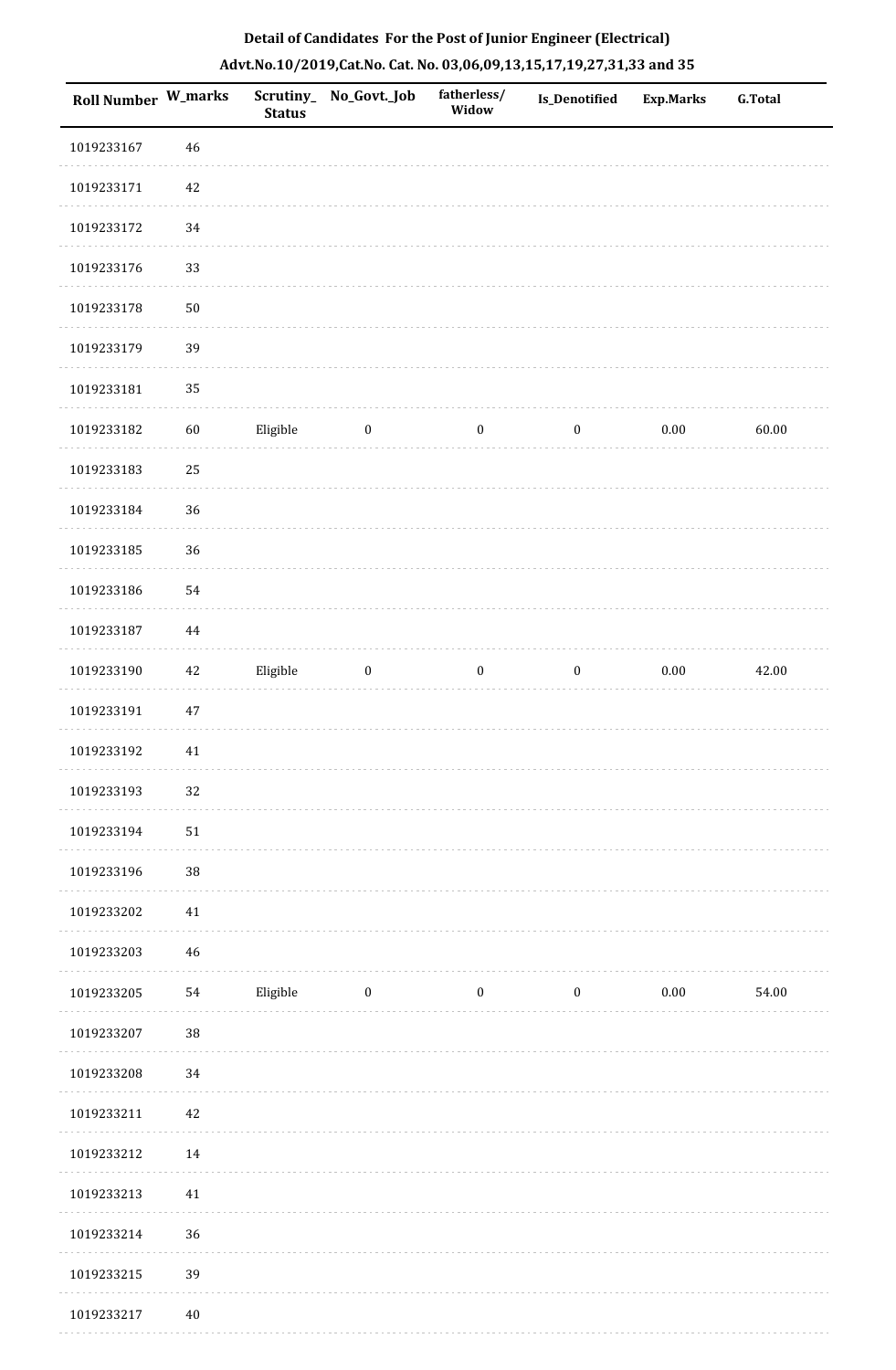| <b>Roll Number W_marks</b> |          | <b>Status</b> | Scrutiny_No_Govt._Job   | fatherless/<br>Widow | <b>Is_Denotified</b> | Exp.Marks | <b>G.Total</b> |
|----------------------------|----------|---------------|-------------------------|----------------------|----------------------|-----------|----------------|
| 1019233218                 | 42       |               |                         |                      |                      |           |                |
| 1019233221                 | $38\,$   |               |                         |                      |                      |           |                |
| 1019233222                 | 53       |               |                         |                      |                      |           |                |
| 1019233228                 | 55       |               |                         |                      |                      |           |                |
| 1019233229                 | 51       |               |                         |                      |                      |           |                |
| 1019233230                 | 51       |               |                         |                      |                      |           |                |
| 1019233231                 | $38\,$   |               |                         |                      |                      |           |                |
| 1019233232                 | 44       |               |                         |                      |                      |           |                |
| 1019233233                 | 43       |               |                         |                      |                      |           |                |
| 1019233234                 | $47\,$   |               |                         |                      |                      |           |                |
| 1019233236                 | 55       | Eligible      | $\boldsymbol{0}$        | $\boldsymbol{0}$     | $\boldsymbol{0}$     | $0.00\,$  | 55.00          |
| 1019233237                 | 35       |               |                         |                      |                      |           |                |
| 1019233238                 | 38       |               |                         |                      |                      |           |                |
| 1019233239                 | $31\,$   |               |                         |                      |                      |           |                |
| 1019233241                 | 39       |               |                         |                      |                      |           |                |
| 1019233242                 | $40\,$   |               |                         |                      |                      |           |                |
| 1019233243                 | $\rm 48$ |               |                         |                      |                      |           |                |
| 1019233244                 | 40       |               |                         |                      |                      |           |                |
| 1019233245                 | $45\,$   |               |                         |                      |                      |           |                |
| 1019233246                 | 29       |               |                         |                      |                      |           |                |
| 1019233247                 | 27       | Eligible      | $\overline{\mathbf{0}}$ | $\bf{0}$             | $\boldsymbol{0}$     | $0.00\,$  | 27.00          |
| 1019233248                 | 34       |               |                         |                      |                      |           |                |
| 1019233249                 | 45       |               |                         |                      |                      |           |                |
| 1019233251                 | 58       |               |                         |                      |                      |           |                |
| 1019233253                 | 55       | Eligible      | $\overline{5}$          | $\boldsymbol{0}$     | $\boldsymbol{0}$     | $0.00\,$  | 60.00          |
| 1019233259                 | 39       |               |                         |                      |                      |           |                |
| 1019233260                 | $50\,$   |               |                         |                      |                      |           |                |
| 1019233261                 | 30       |               |                         |                      |                      |           |                |
| 1019233262                 | 36       |               |                         |                      |                      |           |                |
| 1019233263                 | 29       |               |                         |                      |                      |           |                |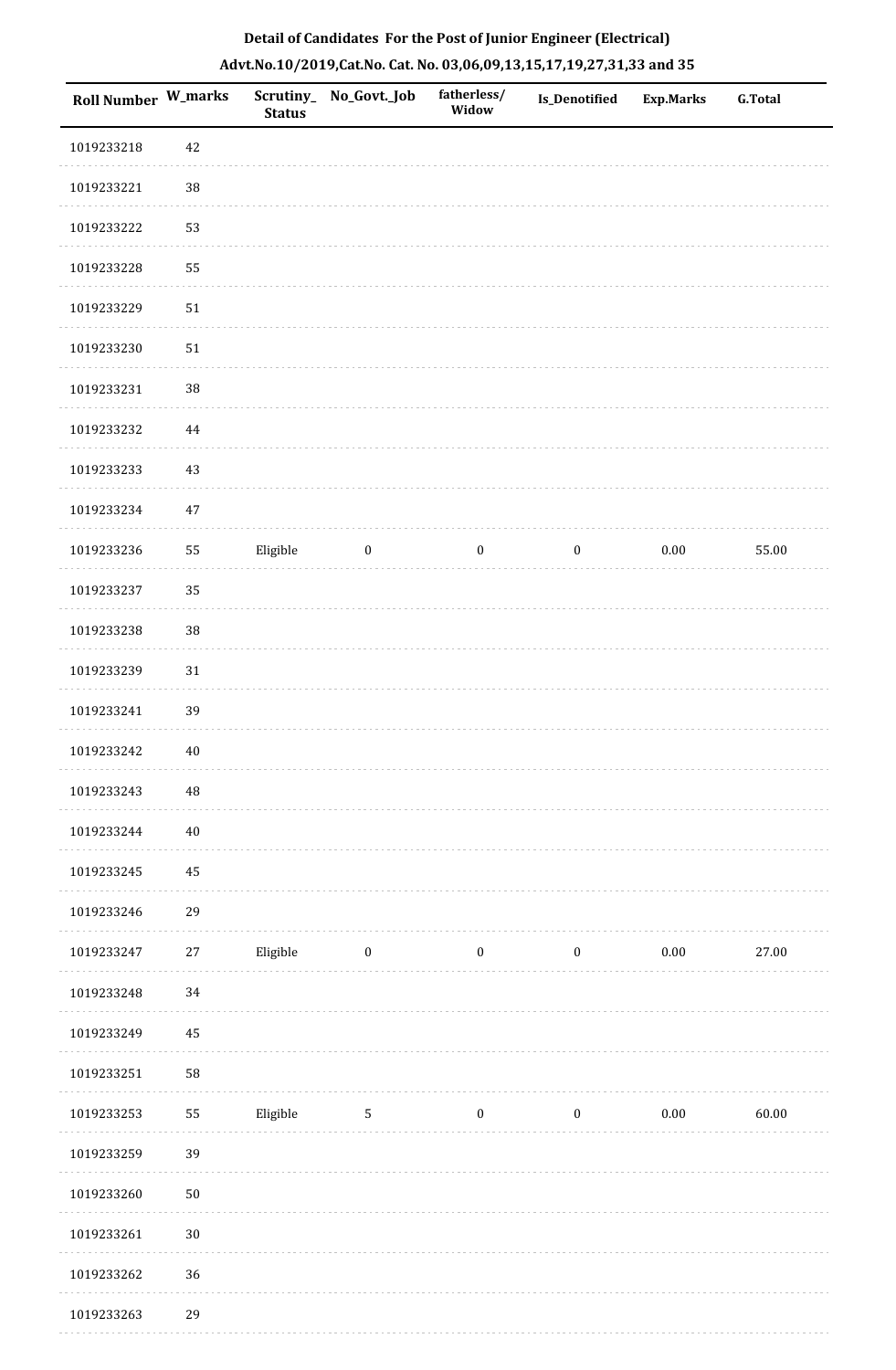| Roll Number W_marks |             | <b>Status</b> | Scrutiny_No_Govt._Job | fatherless/<br>Widow | <b>Is_Denotified</b> | <b>Exp.Marks</b> | G.Total |
|---------------------|-------------|---------------|-----------------------|----------------------|----------------------|------------------|---------|
| 1019233264          | 56          | Eligible      | $\boldsymbol{0}$      | $\boldsymbol{0}$     | $\boldsymbol{0}$     | $0.00\,$         | 56.00   |
| 1019233265          | $\bf 44$    |               |                       |                      |                      |                  |         |
| 1019233266          | ${\bf 51}$  | Absent        | $\boldsymbol{0}$      | $\boldsymbol{0}$     | $\boldsymbol{0}$     | $0.00\,$         |         |
| 1019233268          | 60          |               |                       |                      |                      |                  |         |
| 1019233270          | 57          |               |                       |                      |                      |                  |         |
| 1019233271          | 32          |               |                       |                      |                      |                  |         |
| 1019233275          | $46\,$      |               |                       |                      |                      |                  |         |
| 1019233277          | 38          |               |                       |                      |                      |                  |         |
| 1019233279          | 37          |               |                       |                      |                      |                  |         |
| 1019233280          | 45          |               |                       |                      |                      |                  |         |
| 1019233282          | 32          |               |                       |                      |                      |                  |         |
| 1019233284          | 51          |               |                       |                      |                      |                  |         |
| 1019233285          | $43\,$      |               |                       |                      |                      |                  |         |
| 1019233286          | 39          |               |                       |                      |                      |                  |         |
| 1019233289          | 61          | Eligible      | $\boldsymbol{0}$      | $\boldsymbol{0}$     | $\boldsymbol{0}$     | $0.00\,$         | 61.00   |
| 1019233291          | $30\,$      |               |                       |                      |                      |                  |         |
| 1019233292          | $30\,$      |               |                       |                      |                      |                  |         |
| 1019233293          | $47\,$      |               |                       |                      |                      |                  |         |
| 1019233295          | 35          |               |                       |                      |                      |                  |         |
| 1019233296          | 35          |               |                       |                      |                      |                  |         |
| 1019233298          | 64          | Eligible      | $\boldsymbol{0}$      | $\boldsymbol{0}$     | $\boldsymbol{0}$     | $0.00\,$         | 64.00   |
| 1019233299          | $\sqrt{46}$ |               |                       |                      |                      |                  |         |
| 1019233300          | 53          |               |                       |                      |                      |                  |         |
| 1019233303          | 54          |               |                       |                      |                      |                  |         |
| 1019233305          | 33          |               |                       |                      |                      |                  |         |
| 1019233307          | 39          |               |                       |                      |                      |                  |         |
| 1019233308          | 35          |               |                       |                      |                      |                  |         |
| 1019233310          | 34          |               |                       |                      |                      |                  |         |
| 1019233311          | $\sqrt{46}$ |               |                       |                      |                      |                  |         |
| 1019233312          | $20\,$      |               |                       |                      |                      |                  |         |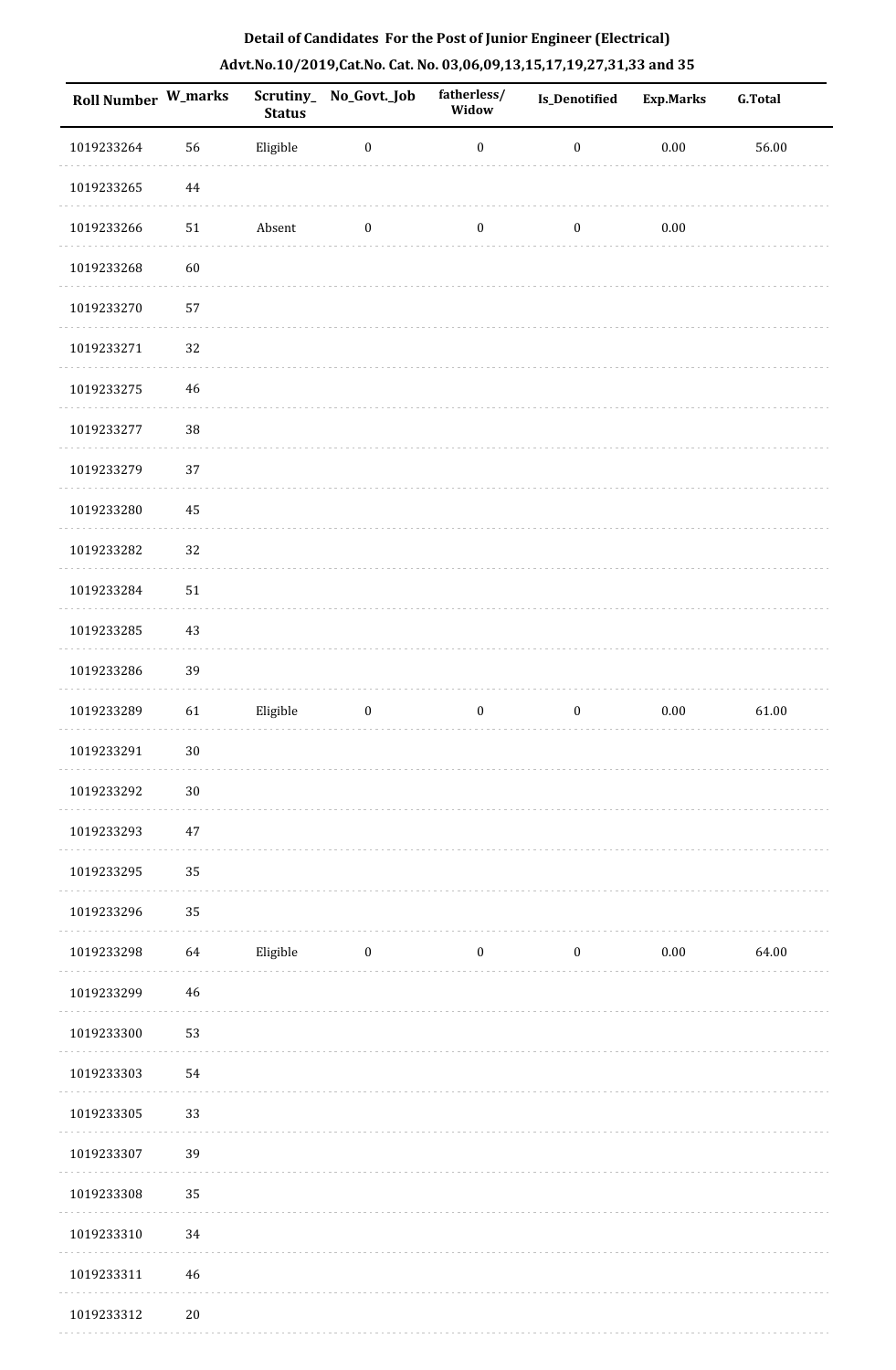| Roll Number W_marks |        | <b>Status</b> | Scrutiny_ No_Govt._Job | fatherless/<br>Widow | Is_Denotified    | <b>Exp.Marks</b> | G.Total |
|---------------------|--------|---------------|------------------------|----------------------|------------------|------------------|---------|
| 1019233313          | $40\,$ |               |                        |                      |                  |                  |         |
| 1019233322          | 53     |               |                        |                      |                  |                  |         |
| 1019233323          | $40\,$ |               |                        |                      |                  |                  |         |
| 1019233326          | $30\,$ |               |                        |                      |                  |                  |         |
| 1019233327          | 36     |               |                        |                      |                  |                  |         |
| 1019233329          | 33     |               |                        |                      |                  |                  |         |
| 1019233332          | 62     | Absent        | $\boldsymbol{0}$       | $\boldsymbol{0}$     | $\boldsymbol{0}$ | 0.00             |         |
| 1019233336          | 39     |               |                        |                      |                  |                  |         |
| 1019233337          | $51\,$ |               |                        |                      |                  |                  |         |
| 1019233339          | 38     |               |                        |                      |                  |                  |         |
| 1019233340          | 37     |               |                        |                      |                  |                  |         |
| 1019233341          | 38     |               |                        |                      |                  |                  |         |
| 1019233342          | $47\,$ |               |                        |                      |                  |                  |         |
| 1019233343          | 53     | Eligible      | $\boldsymbol{0}$       | $\boldsymbol{0}$     | $\boldsymbol{0}$ | $0.00\,$         | 53.00   |
| 1019233344          | 36     |               |                        |                      |                  |                  |         |
| 1019233345          | 28     |               |                        |                      |                  |                  |         |
| 1019233346          | $51\,$ |               |                        |                      |                  |                  |         |
| 1019233347          | 32     |               |                        |                      |                  |                  |         |
| 1019233349          | 39     |               |                        |                      |                  |                  |         |
| 1019233350          | 48     |               |                        |                      |                  |                  |         |
| 1019233352          | 29     |               |                        |                      |                  |                  |         |
| 1019233354          | 43     |               |                        |                      |                  |                  |         |
| 1019233357          | 44     |               |                        |                      |                  |                  |         |
| 1019233358          | 42     |               |                        |                      |                  |                  |         |
| 1019233359          | 22     |               |                        |                      |                  |                  |         |
| 1019233360          | 27     |               |                        |                      |                  |                  |         |
| 1019233363          | 39     |               |                        |                      |                  |                  |         |
| 1019233366          | 36     |               |                        |                      |                  |                  |         |
| 1019233367          | $38\,$ |               |                        |                      |                  |                  |         |
| 1010222260          | 12     |               |                        |                      |                  |                  |         |

# **Detail of Candidates For the Post of Junior Engineer (Electrical) Advt.No.10/2019,Cat.No. Cat. No. 03,06,09,13,15,17,19,27,31,33 and 35**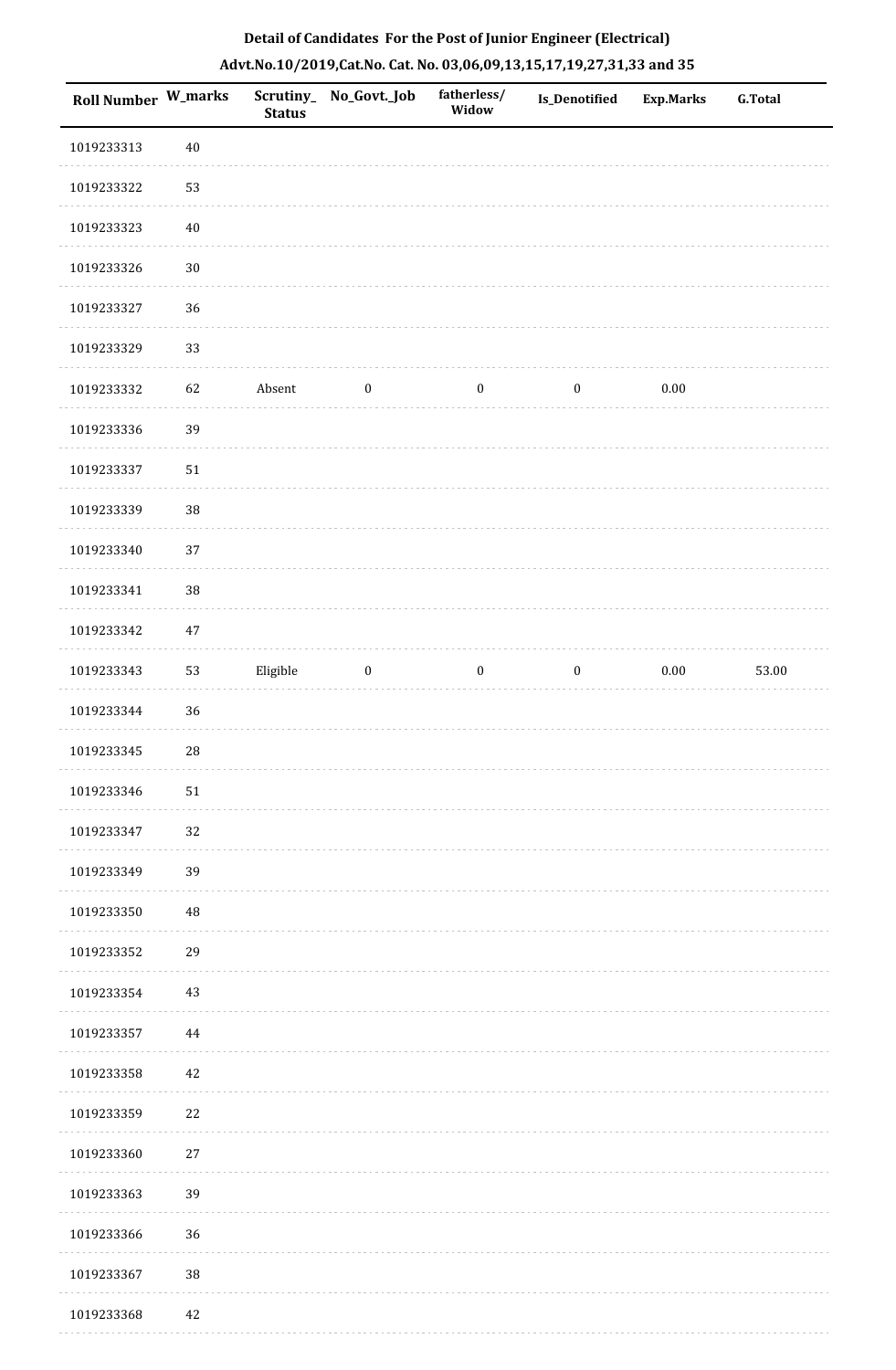| Roll Number W_marks |             | <b>Status</b> | Scrutiny_No_Govt._Job | fatherless/<br>Widow | Is_Denotified    | Exp.Marks | <b>G.Total</b> |
|---------------------|-------------|---------------|-----------------------|----------------------|------------------|-----------|----------------|
| 1019233371          | 57          | Absent        | $\boldsymbol{0}$      | $\boldsymbol{0}$     | $\boldsymbol{0}$ | $0.00\,$  |                |
| 1019233372          | $\bf 44$    |               |                       |                      |                  |           |                |
| 1019233373          | 43          |               |                       |                      |                  |           |                |
| 1019233376          | $\rm 48$    |               |                       |                      |                  |           |                |
| 1019233377          | $40\,$      |               |                       |                      |                  |           |                |
| 1019233378          | 32          |               |                       |                      |                  |           |                |
| 1019233380          | ${\bf 28}$  |               |                       |                      |                  |           |                |
| 1019233381          | 55          |               |                       |                      |                  |           |                |
| 1019233382          | $\sqrt{46}$ |               |                       |                      |                  |           |                |
| 1019233383          | 49          |               |                       |                      |                  |           |                |
| 1019233385          | $\rm 48$    |               |                       |                      |                  |           |                |
| 1019233386          | 36          |               |                       |                      |                  |           |                |
| 1019233388          | 38          |               |                       |                      |                  |           |                |
| 1019233389          | 36          |               |                       |                      |                  |           |                |
| 1019233392          | $\rm 48$    |               |                       |                      |                  |           |                |
| 1019233393          | 15          |               |                       |                      |                  |           |                |
| 1019233396          | 43          |               |                       |                      |                  |           |                |
| 1019233397          | 36          |               |                       |                      |                  |           |                |
| 1019233398          | $\bf 44$    |               |                       |                      |                  |           |                |
| 1019233400          | 32          |               |                       |                      |                  |           |                |
| 1019233401          | 32          |               |                       |                      |                  |           |                |
| 1019233403          | 49          |               |                       |                      |                  |           |                |
| 1019233406          | 25          |               |                       |                      |                  |           |                |
| 1019233407          | $47\,$      |               |                       |                      |                  |           |                |
| 1019233408          | 54          |               |                       |                      |                  |           |                |
| 1019233410          | $34\,$      |               |                       |                      |                  |           |                |
| 1019233411          | $30\,$      |               |                       |                      |                  |           |                |
| 1019233412          | 38          |               |                       |                      |                  |           |                |
| 1019233416          | 56          | Eligible      | $\boldsymbol{0}$      | $\boldsymbol{0}$     | $\boldsymbol{0}$ | $0.00\,$  | 56.00          |
| 1019233418          | $41\,$      |               |                       |                      |                  |           |                |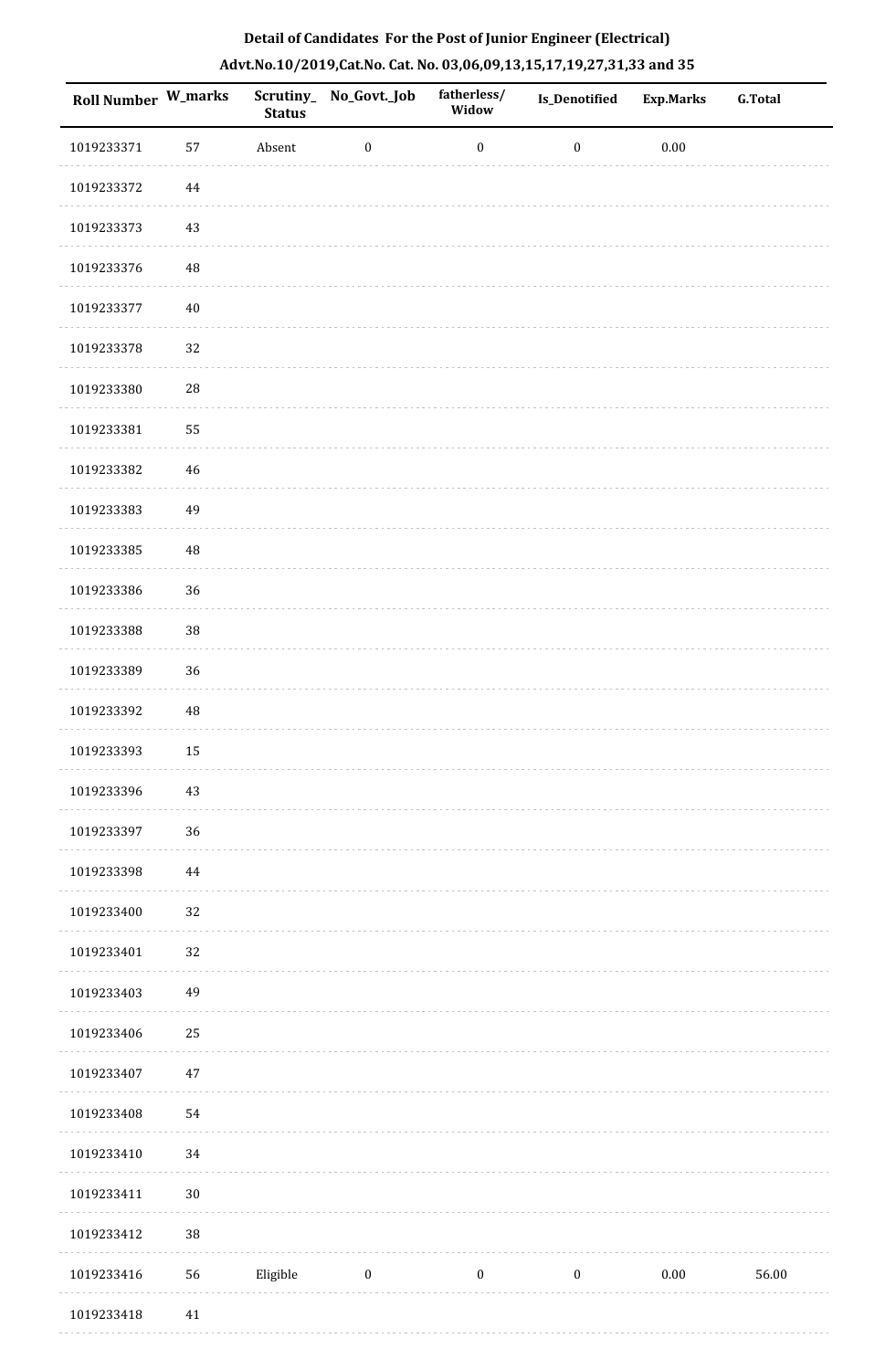| <b>Roll Number W_marks</b> |          | <b>Status</b> | Scrutiny_No_Govt._Job | fatherless/<br>Widow | Is_Denotified    | <b>Exp.Marks</b> | <b>G.Total</b> |
|----------------------------|----------|---------------|-----------------------|----------------------|------------------|------------------|----------------|
| 1019233420                 | $31\,$   |               |                       |                      |                  |                  |                |
| 1019233422                 | 43       |               |                       |                      |                  |                  |                |
| 1019233423                 | 39       |               |                       |                      |                  |                  |                |
| 1019233425                 | $31\,$   |               |                       |                      |                  |                  |                |
| 1019233426                 | 41       |               |                       |                      |                  |                  |                |
| 1019233427                 | 31       |               |                       |                      |                  |                  |                |
| 1019233428                 | 42       |               |                       |                      |                  |                  |                |
| 1019233431                 | 55       |               |                       |                      |                  |                  |                |
| 1019233433                 | 33       |               |                       |                      |                  |                  |                |
| 1019233435                 | $41\,$   |               |                       |                      |                  |                  |                |
| 1019233436                 | $22\,$   |               |                       |                      |                  |                  |                |
| 1019233438                 | 45       |               |                       |                      |                  |                  |                |
| 1019233440                 | 45       |               |                       |                      |                  |                  |                |
| 1019233441                 | REJECTED |               |                       |                      |                  |                  | $0.00\,$       |
| 1019233442                 | 61       | Eligible      | $\boldsymbol{0}$      | $\boldsymbol{0}$     | $\boldsymbol{0}$ | $0.00\,$         | 61.00          |
| 1019233447                 | $41\,$   |               |                       |                      |                  |                  |                |
| 1019233448                 | $\rm 48$ |               |                       |                      |                  |                  |                |
| 1019233452                 | 38       |               |                       |                      |                  |                  |                |
| 1019233454                 | 33       |               |                       |                      |                  |                  |                |
| 1019233455                 | 44       |               |                       |                      |                  |                  |                |
| 1019233456                 | 39       |               |                       |                      |                  |                  |                |
| 1019233457                 | 39       |               |                       |                      |                  |                  |                |
| 1019233460                 | 32       |               |                       |                      |                  |                  |                |
| 1019233461                 | 33       |               |                       |                      |                  |                  |                |
| 1019233462                 | 52       |               |                       |                      |                  |                  |                |
| 1019233466                 | 42       |               |                       |                      |                  |                  |                |
| 1019233470                 | 56       |               |                       |                      |                  |                  |                |
| 1019233471                 | 46       |               |                       |                      |                  |                  |                |
| 1019233472                 | 37       |               |                       |                      |                  |                  |                |
| 1019233473                 | 43       |               |                       |                      |                  |                  |                |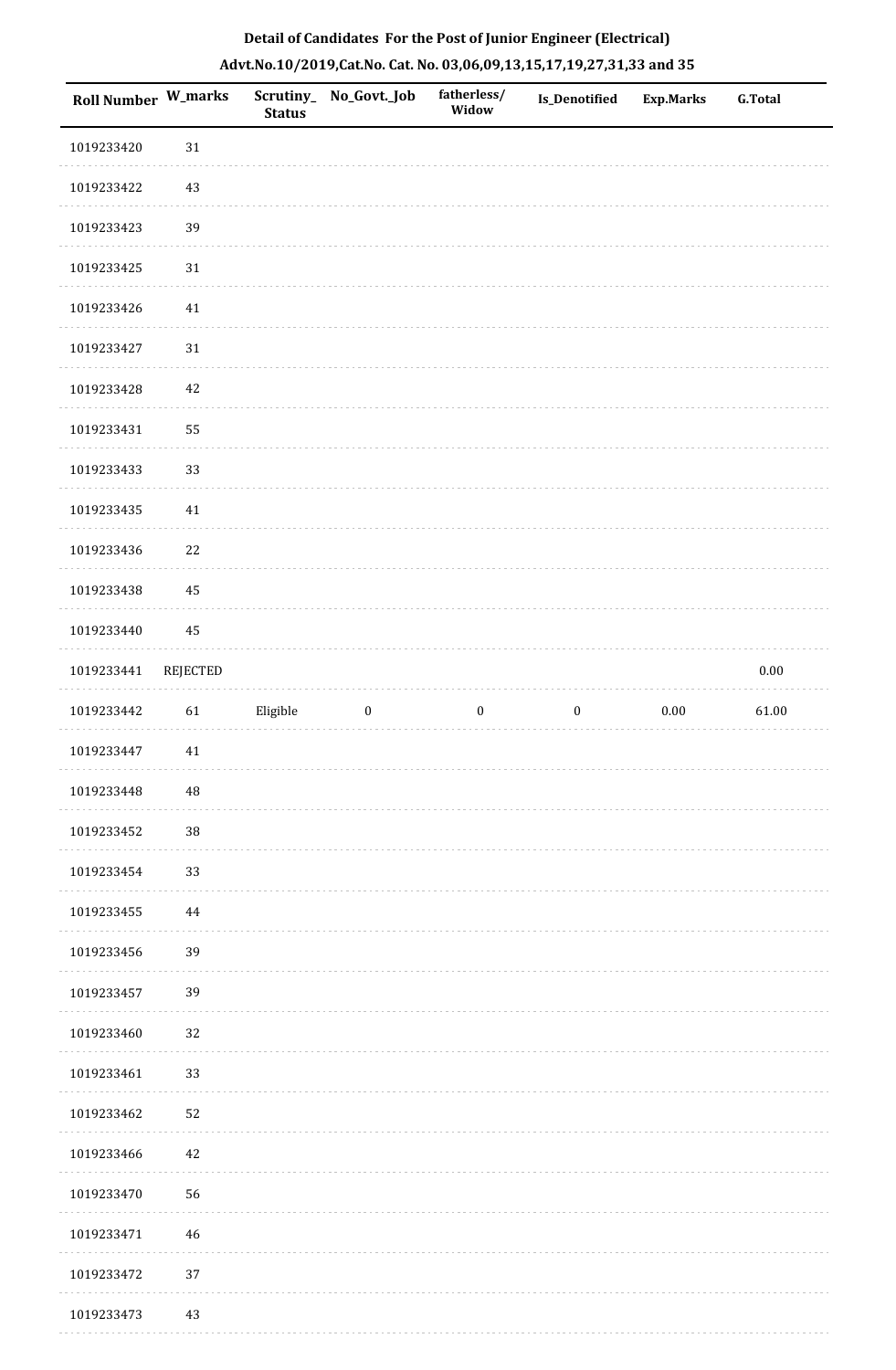| <b>Roll Number W_marks</b> |            | <b>Status</b> | Scrutiny_ No_Govt._Job | fatherless/<br>Widow | <b>Is_Denotified</b> | Exp.Marks | <b>G.Total</b> |
|----------------------------|------------|---------------|------------------------|----------------------|----------------------|-----------|----------------|
| 1019233474                 | 44         |               |                        |                      |                      |           |                |
| 1019233475                 | $47\,$     |               |                        |                      |                      |           |                |
| 1019233476                 | 33         |               |                        |                      |                      |           |                |
| 1019233477                 | 33         |               |                        |                      |                      |           |                |
| 1019233482                 | $31\,$     |               |                        |                      |                      |           |                |
| 1019233485                 | 45         |               |                        |                      |                      |           |                |
| 1019233486                 | 45         |               |                        |                      |                      |           |                |
| 1019233487                 | 48         |               |                        |                      |                      |           |                |
| 1019233488                 | 49         |               |                        |                      |                      |           |                |
| 1019233495                 | $\bf 44$   |               |                        |                      |                      |           |                |
| 1019233496                 | 37         |               |                        |                      |                      |           |                |
| 1019233498                 | 45         |               |                        |                      |                      |           |                |
| 1019233500                 | $41\,$     |               |                        |                      |                      |           |                |
| 1019233502                 | $50\,$     |               |                        |                      |                      |           |                |
| 1019233504                 | 53         |               |                        |                      |                      |           |                |
| 1019233505                 | 44         |               |                        |                      |                      |           |                |
| 1019233507                 | ${\bf 28}$ |               |                        |                      |                      |           |                |
| 1019233508                 | 49         |               |                        |                      |                      |           |                |
| 1019233514                 | $50\,$     |               |                        |                      |                      |           |                |
| 1019233515                 | $47\,$     |               |                        |                      |                      |           |                |
| 1019233517                 | 46         |               |                        |                      |                      |           |                |
| 1019233519                 | 45         |               |                        |                      |                      |           |                |
| 1019233521                 | 38         |               |                        |                      |                      |           |                |
| 1019233524                 | $42\,$     |               |                        |                      |                      |           |                |
| 1019233525                 | $31\,$     |               |                        |                      |                      |           |                |
| 1019233529                 | 44         |               |                        |                      |                      |           |                |
| 1019233531                 | 38         |               |                        |                      |                      |           |                |
| 1019233532                 | $47\,$     |               |                        |                      |                      |           |                |
| 1019233535                 | 37         | Eligible      | $\boldsymbol{0}$       | $\boldsymbol{0}$     | $\boldsymbol{0}$     | $0.00\,$  | 37.00          |
| 1010222526                 | 29         |               |                        |                      |                      |           |                |

# **Detail of Candidates For the Post of Junior Engineer (Electrical) Advt.No.10/2019,Cat.No. Cat. No. 03,06,09,13,15,17,19,27,31,33 and 35**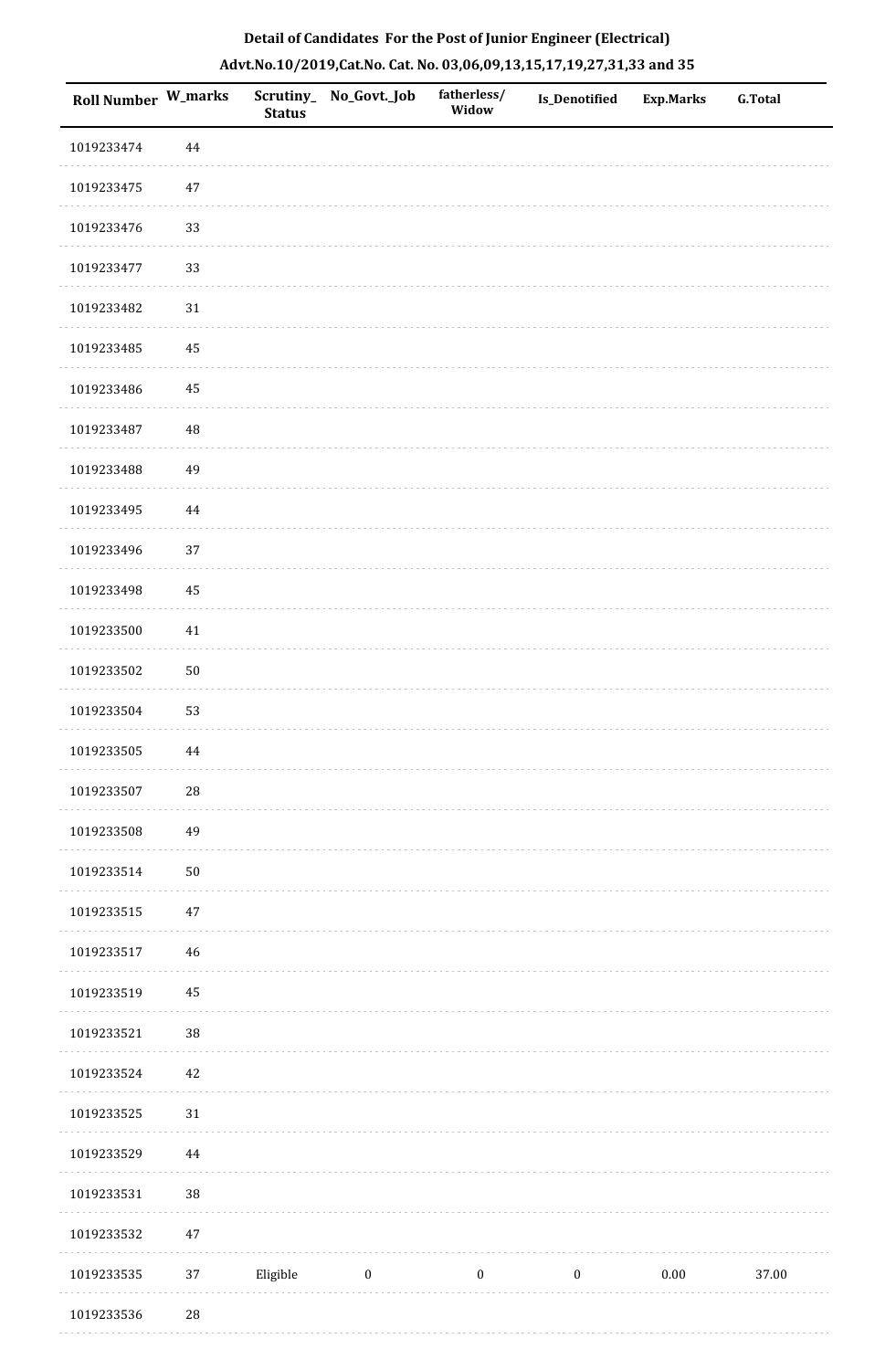| Roll Number W_marks |                 | <b>Status</b> | Scrutiny_No_Govt._Job | fatherless/<br>Widow | Is_Denotified    | <b>Exp.Marks</b> | <b>G.Total</b> |
|---------------------|-----------------|---------------|-----------------------|----------------------|------------------|------------------|----------------|
| 1019233538          | 35              |               |                       |                      |                  |                  |                |
| 1019233539          | $38\,$          |               |                       |                      |                  |                  |                |
| 1019233540          | $40\,$          |               |                       |                      |                  |                  |                |
| 1019233541          | $47\,$          |               |                       |                      |                  |                  |                |
| 1019233542          | 36              |               |                       |                      |                  |                  |                |
| 1019233544          | 41              |               |                       |                      |                  |                  |                |
| 1019233546          | 53              |               |                       |                      |                  |                  |                |
| 1019233548          | $31\,$          |               |                       |                      |                  |                  |                |
| 1019233549          | 56              | Eligible      | $\overline{5}$        | $\boldsymbol{0}$     | $\boldsymbol{0}$ | $0.00\,$         | 61.00          |
| 1019233551          | $41\,$          |               |                       |                      |                  |                  |                |
| 1019233552          | 47              |               |                       |                      |                  |                  |                |
| 1019233554          | 29              |               |                       |                      |                  |                  |                |
| 1019233556          | <b>REJECTED</b> |               |                       |                      |                  |                  | $0.00\,$       |
| 1019233557          | 39              |               |                       |                      |                  |                  |                |
| 1019233558          | $27\,$          |               |                       |                      |                  |                  |                |
| 1019233559          | 46              |               |                       |                      |                  |                  |                |
| 1019233561          | 33              |               |                       |                      |                  |                  |                |
| 1019233562          | 37              |               |                       |                      |                  |                  |                |
| 1019233563          | 19              |               |                       |                      |                  |                  |                |
| 1019233564          | 54              |               |                       |                      |                  |                  |                |
| 1019233565          | 33              |               |                       |                      |                  |                  |                |
| 1019233566          | 39              |               |                       |                      |                  |                  |                |
| 1019233567          | $20\,$          |               |                       |                      |                  |                  |                |
| 1019233568          | 34              |               |                       |                      |                  |                  |                |
| 1019233569          | 33              |               |                       |                      |                  |                  |                |
| 1019233570          | 39              |               |                       |                      |                  |                  |                |
| 1019233571          | $41\,$          |               |                       |                      |                  |                  |                |
| 1019233576          | 53              |               |                       |                      |                  |                  |                |
| 1019233577          | 51              |               |                       |                      |                  |                  |                |
| 1019233578          | 31              |               |                       |                      |                  |                  |                |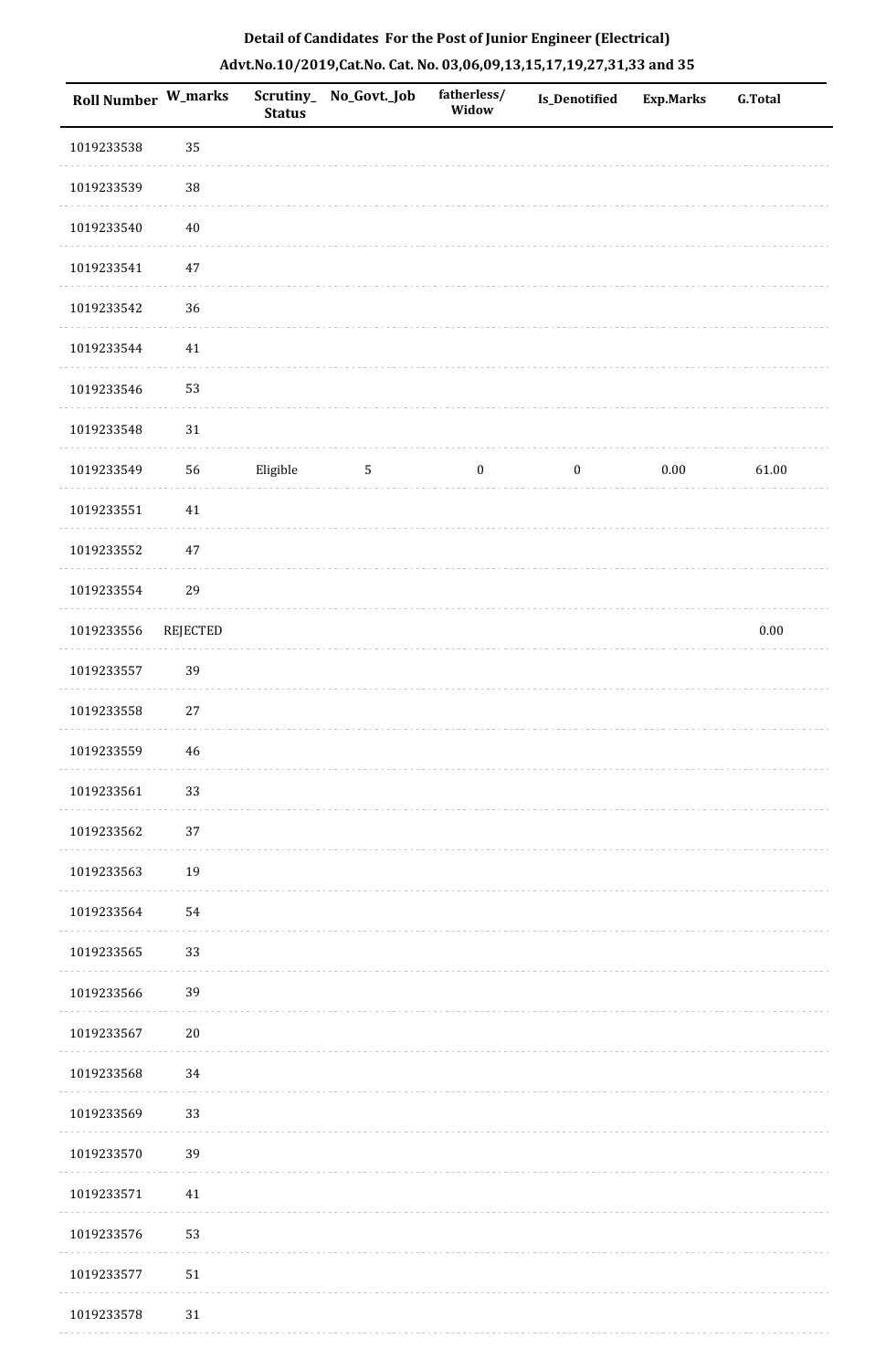| Roll Number W_marks |        | <b>Status</b> | Scrutiny_No_Govt._Job | fatherless/<br>Widow | Is_Denotified | <b>Exp.Marks</b> | <b>G.Total</b> |
|---------------------|--------|---------------|-----------------------|----------------------|---------------|------------------|----------------|
| 1019233579          | 45     |               |                       |                      |               |                  |                |
| 1019233585          | 49     |               |                       |                      |               |                  |                |
| 1019233589          | 37     |               |                       |                      |               |                  |                |
| 1019233590          | 26     |               |                       |                      |               |                  |                |
| 1019233591          | 21     |               |                       |                      |               |                  |                |
| 1019233593          | 52     |               |                       |                      |               |                  |                |
| 1019233594          | 33     |               |                       |                      |               |                  |                |
| 1019233595          | 42     |               |                       |                      |               |                  |                |
| 1019233596          | 39     |               |                       |                      |               |                  |                |
| 1019233600          | 54     |               |                       |                      |               |                  |                |
| 1019233602          | $20\,$ |               |                       |                      |               |                  |                |
| 1019233603          | 36     |               |                       |                      |               |                  |                |
| 1019233604          | 34     |               |                       |                      |               |                  |                |
| 1019233608          | 35     |               |                       |                      |               |                  |                |
| 1019233610          | 51     |               |                       |                      |               |                  |                |
| 1019233611          | 35     |               |                       |                      |               |                  |                |
| 1019233612          | 41     |               |                       |                      |               |                  |                |
| 1019233613          | $38\,$ |               |                       |                      |               |                  |                |
| 1019233614          | 26     |               |                       |                      |               |                  |                |
| 1019233617          | 47     |               |                       |                      |               |                  |                |
| 1019233618          | 35     |               |                       |                      |               |                  |                |
| 1019233619          | 40     |               |                       |                      |               |                  |                |
| 1019233621          | 29     |               |                       |                      |               |                  |                |
| 1019233622          | 45     |               |                       |                      |               |                  |                |
| 1019233623          | 36     |               |                       |                      |               |                  |                |
| 1019233624          | 33     |               |                       |                      |               |                  |                |
| 1019233626          | 27     |               |                       |                      |               |                  |                |
| 1019233627          | 34     |               |                       |                      |               |                  |                |
| 1019233628          | 37     |               |                       |                      |               |                  |                |
| 1019233629          | 35     |               |                       |                      |               |                  |                |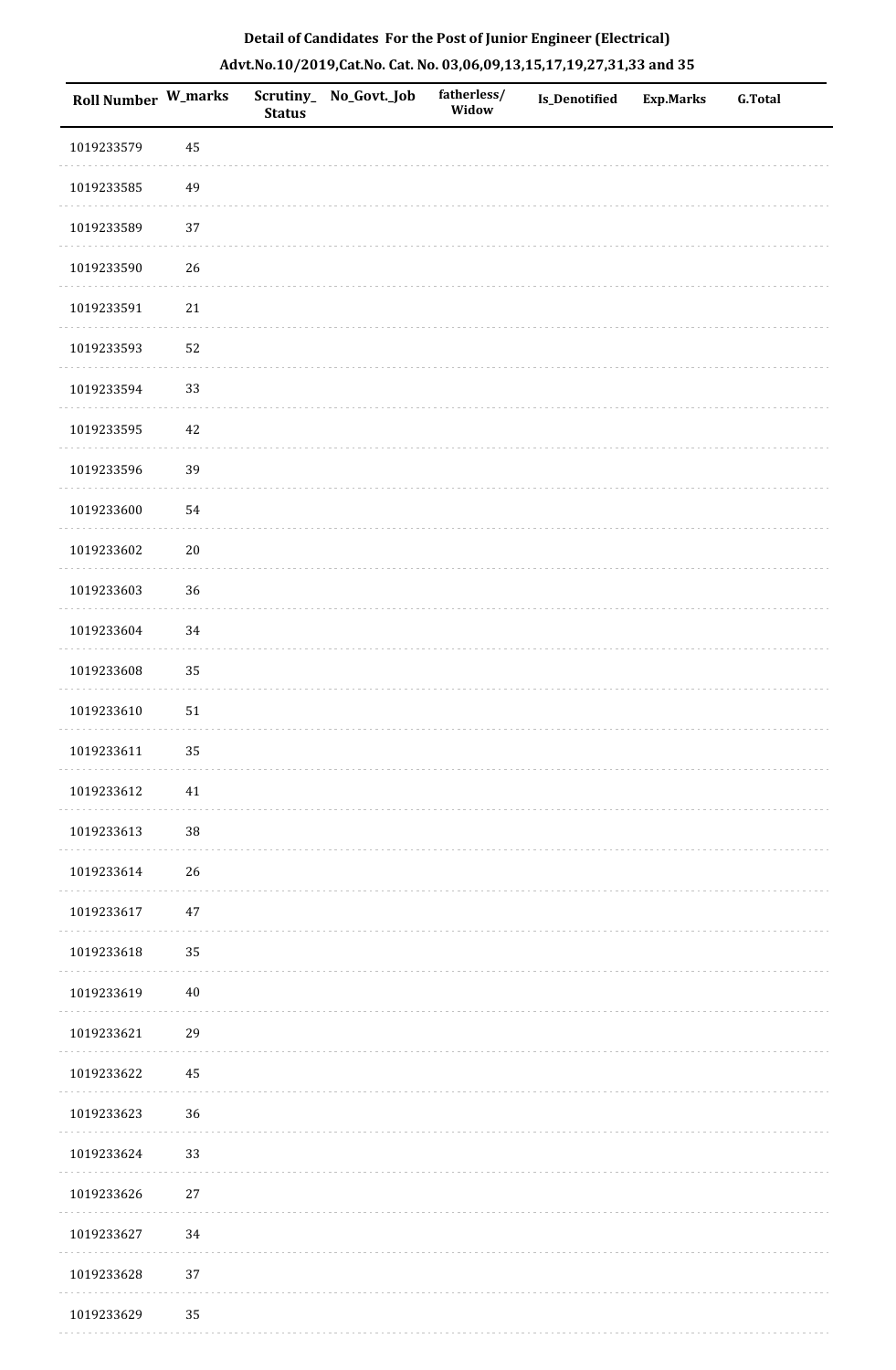| Roll Number W_marks |            | <b>Status</b> | Scrutiny_ No_Govt._Job | fatherless/<br>Widow | Is_Denotified    | <b>Exp.Marks</b> | <b>G.Total</b> |
|---------------------|------------|---------------|------------------------|----------------------|------------------|------------------|----------------|
| 1019233632          | $31\,$     |               |                        |                      |                  |                  |                |
| 1019233634          | $47\,$     |               |                        |                      |                  |                  |                |
| 1019233638          | $43\,$     |               |                        |                      |                  |                  |                |
| 1019233639          | 44         |               |                        |                      |                  |                  |                |
| 1019233640          | $42\,$     |               |                        |                      |                  |                  |                |
| 1019233642          | 38         |               |                        |                      |                  |                  |                |
| 1019233643          | 42         |               |                        |                      |                  |                  |                |
| 1019233644          | 35         |               |                        |                      |                  |                  |                |
| 1019233646          | $40\,$     |               |                        |                      |                  |                  |                |
| 1019233650          | $40\,$     |               |                        |                      |                  |                  |                |
| 1019233651          | $51\,$     |               |                        |                      |                  |                  |                |
| 1019233653          | 48         |               |                        |                      |                  |                  |                |
| 1019233655          | 39         |               |                        |                      |                  |                  |                |
| 1019233657          | 32         |               |                        |                      |                  |                  |                |
| 1019233662          | 48         |               |                        |                      |                  |                  |                |
| 1019233664          | 46         |               |                        |                      |                  |                  |                |
| 1019233666          | 34         |               |                        |                      |                  |                  |                |
| 1019233667          | 46         |               |                        |                      |                  |                  |                |
| 1019233670          | 57         |               |                        |                      |                  |                  |                |
| 1019233671          | 42         |               |                        |                      |                  |                  |                |
| 1019233672          | 36         |               |                        |                      |                  |                  |                |
| 1019233673          | ${\bf 28}$ |               |                        |                      |                  |                  |                |
| 1019233674          | 27         |               |                        |                      |                  |                  |                |
| 1019233675          | 46         |               |                        |                      |                  |                  |                |
| 1019233676          | 44         |               |                        |                      |                  |                  |                |
| 1019233677          | 35         |               |                        |                      |                  |                  |                |
| 1019233680          | $10\,$     |               |                        |                      |                  |                  |                |
| 1019233681          | $43\,$     |               |                        |                      |                  |                  |                |
| 1019233682          | 39         |               |                        |                      |                  |                  |                |
| 1019233686          | 59         | Eligible      | $\sqrt{5}$             | $\boldsymbol{0}$     | $\boldsymbol{0}$ | $0.00\,$         | 64.00          |

. . . . . . . . . . . .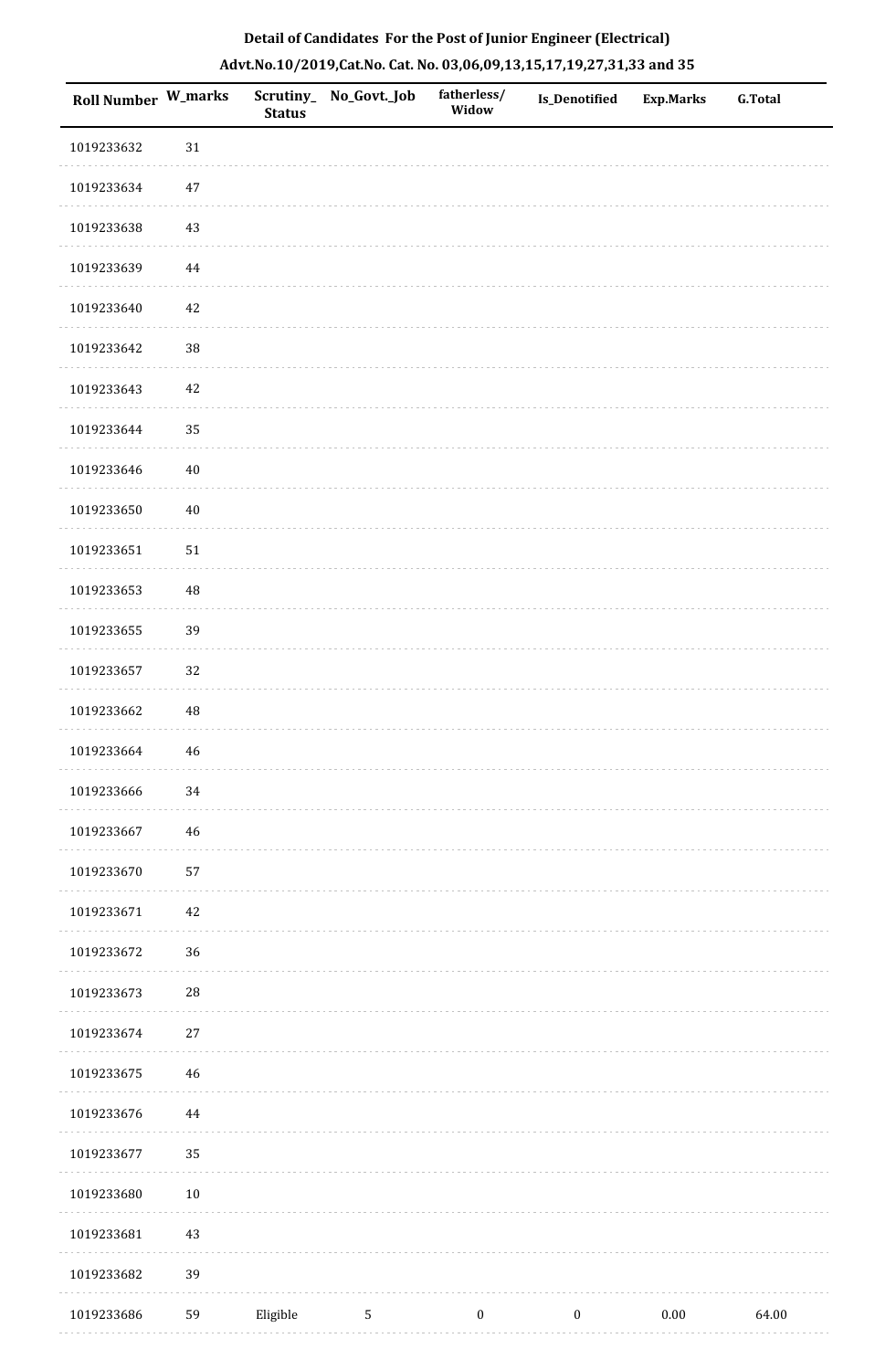| <b>Roll Number W_marks</b> |          | <b>Status</b> | Scrutiny_ No_Govt._Job | fatherless/<br>Widow | <b>Is_Denotified</b> | <b>Exp.Marks</b> | <b>G.Total</b> |
|----------------------------|----------|---------------|------------------------|----------------------|----------------------|------------------|----------------|
| 1019233687                 | 33       |               |                        |                      |                      |                  |                |
| 1019233688                 | 47       |               |                        |                      |                      |                  |                |
| 1019233689                 | $\rm 48$ |               |                        |                      |                      |                  |                |
| 1019233691                 | $\bf 44$ |               |                        |                      |                      |                  |                |
| 1019233692                 | 39       |               |                        |                      |                      |                  |                |
| 1019233694                 | 35       |               |                        |                      |                      |                  |                |
| 1019233696                 | 54       |               |                        |                      |                      |                  |                |
| 1019233698                 | 34       |               |                        |                      |                      |                  |                |
| 1019233700                 | 41       |               |                        |                      |                      |                  |                |
| 1019233701                 | 31       |               |                        |                      |                      |                  |                |
| 1019233702                 | 45       |               |                        |                      |                      |                  |                |
| 1019233703                 | $31\,$   |               |                        |                      |                      |                  |                |
| 1019233704                 | 39       |               |                        |                      |                      |                  |                |
| 1019233706                 | $42\,$   |               |                        |                      |                      |                  |                |
| 1019233707                 | $30\,$   |               |                        |                      |                      |                  |                |
| 1019233708                 | 39       |               |                        |                      |                      |                  |                |
| 1019233710                 | $30\,$   |               |                        |                      |                      |                  |                |
| 1019233712                 | 27       |               |                        |                      |                      |                  |                |
| 1019233713                 | 46       |               |                        |                      |                      |                  |                |
| 1019233716                 | 42       |               |                        |                      |                      |                  |                |
| 1019233717                 | 55       |               |                        |                      |                      |                  |                |
| 1019233718                 | $41\,$   |               |                        |                      |                      |                  |                |
| 1019233719                 | 29       |               |                        |                      |                      |                  |                |
| 1019233720                 | 44       |               |                        |                      |                      |                  |                |
| 1019233721                 | $27\,$   |               |                        |                      |                      |                  |                |
| 1019233722                 | $43\,$   |               |                        |                      |                      |                  |                |
| 1019233723                 | 32       |               |                        |                      |                      |                  |                |
| 1019233724                 | 34       |               |                        |                      |                      |                  |                |
| 1019233725                 |          | Not Eligible  |                        |                      |                      |                  |                |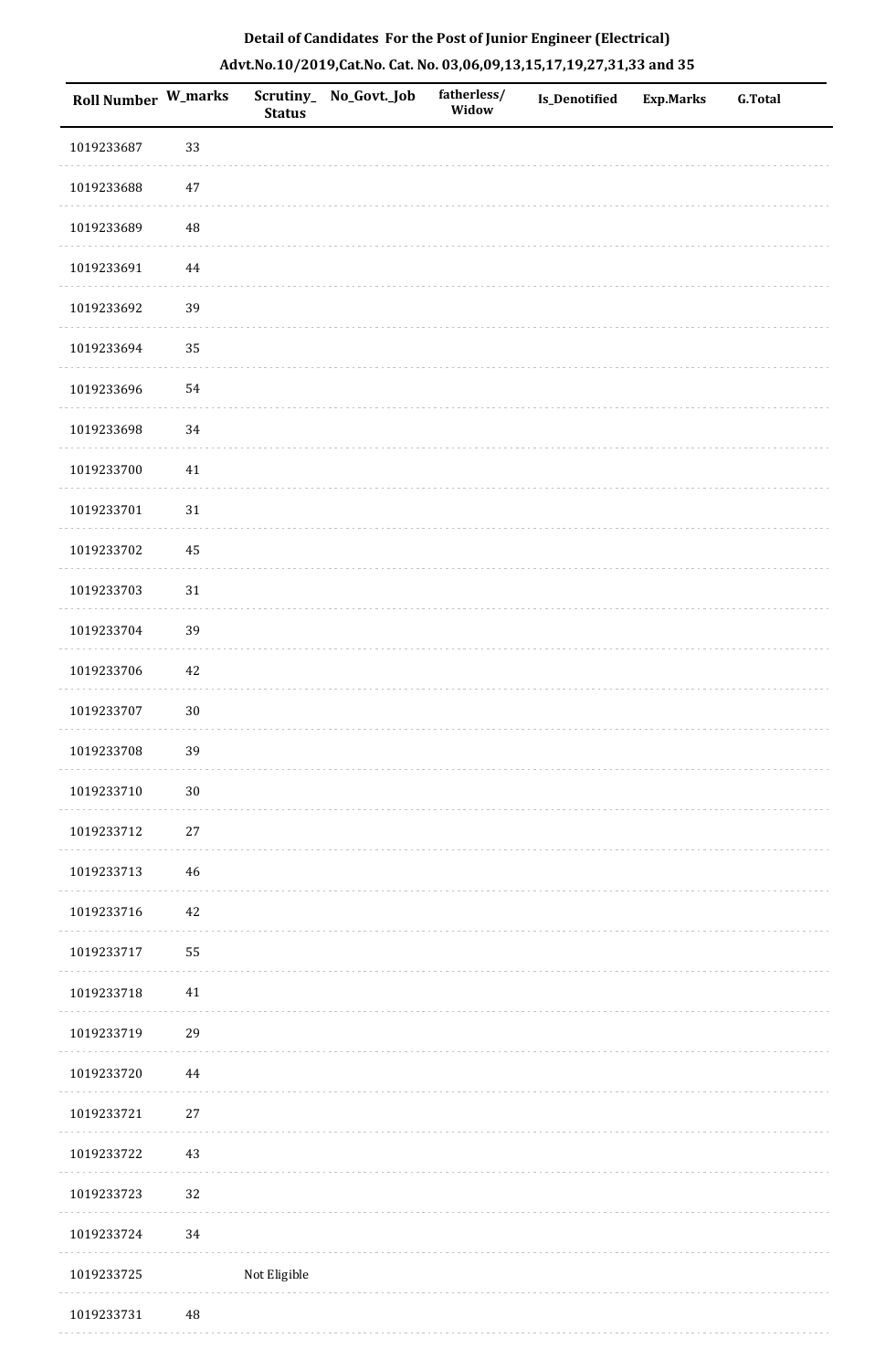| Roll Number W_marks |          | <b>Status</b> | Scrutiny_ No_Govt._Job | fatherless/<br>Widow | Is_Denotified | <b>Exp.Marks</b> | G.Total |
|---------------------|----------|---------------|------------------------|----------------------|---------------|------------------|---------|
| 1019233732          | 37       |               |                        |                      |               |                  |         |
| 1019233735          | 39       |               |                        |                      |               |                  |         |
| 1019233736          | 35       |               |                        |                      |               |                  |         |
| 1019233738          | 38       |               |                        |                      |               |                  |         |
| 1019233739          | 53       |               |                        |                      |               |                  |         |
| 1019233741          | 56       |               |                        |                      |               |                  |         |
| 1019233743          | 35       |               |                        |                      |               |                  |         |
| 1019233744          | $27\,$   |               |                        |                      |               |                  |         |
| 1019233745          | $42\,$   |               |                        |                      |               |                  |         |
| 1019233748          | $31\,$   |               |                        |                      |               |                  |         |
| 1019233750          | $47\,$   |               |                        |                      |               |                  |         |
| 1019233751          | 34       |               |                        |                      |               |                  |         |
| 1019233752          | 48       |               |                        |                      |               |                  |         |
| 1019233753          | $30\,$   |               |                        |                      |               |                  |         |
| 1019233755          | 43       |               |                        |                      |               |                  |         |
| 1019233756          | $31\,$   |               |                        |                      |               |                  |         |
| 1019233757          | $37\,$   |               |                        |                      |               |                  |         |
| 1019233758          | 48       |               |                        |                      |               |                  |         |
| 1019233759          | 53       |               |                        |                      |               |                  |         |
| 1019233760          | 33       |               |                        |                      |               |                  |         |
| 1019233761          | 34       |               |                        |                      |               |                  |         |
| 1019233762          | $40\,$   |               |                        |                      |               |                  |         |
| 1019233763          | 42       |               |                        |                      |               |                  |         |
| 1019233764          | 46       |               |                        |                      |               |                  |         |
| 1019233765          | 39       |               |                        |                      |               |                  |         |
| 1019233767          | 35       |               |                        |                      |               |                  |         |
| 1019233772          | 37       |               |                        |                      |               |                  |         |
| 1019233773          | 32       |               |                        |                      |               |                  |         |
| 1019233776          | 36       |               |                        |                      |               |                  |         |
| 1019233778          | $\bf 44$ |               |                        |                      |               |                  |         |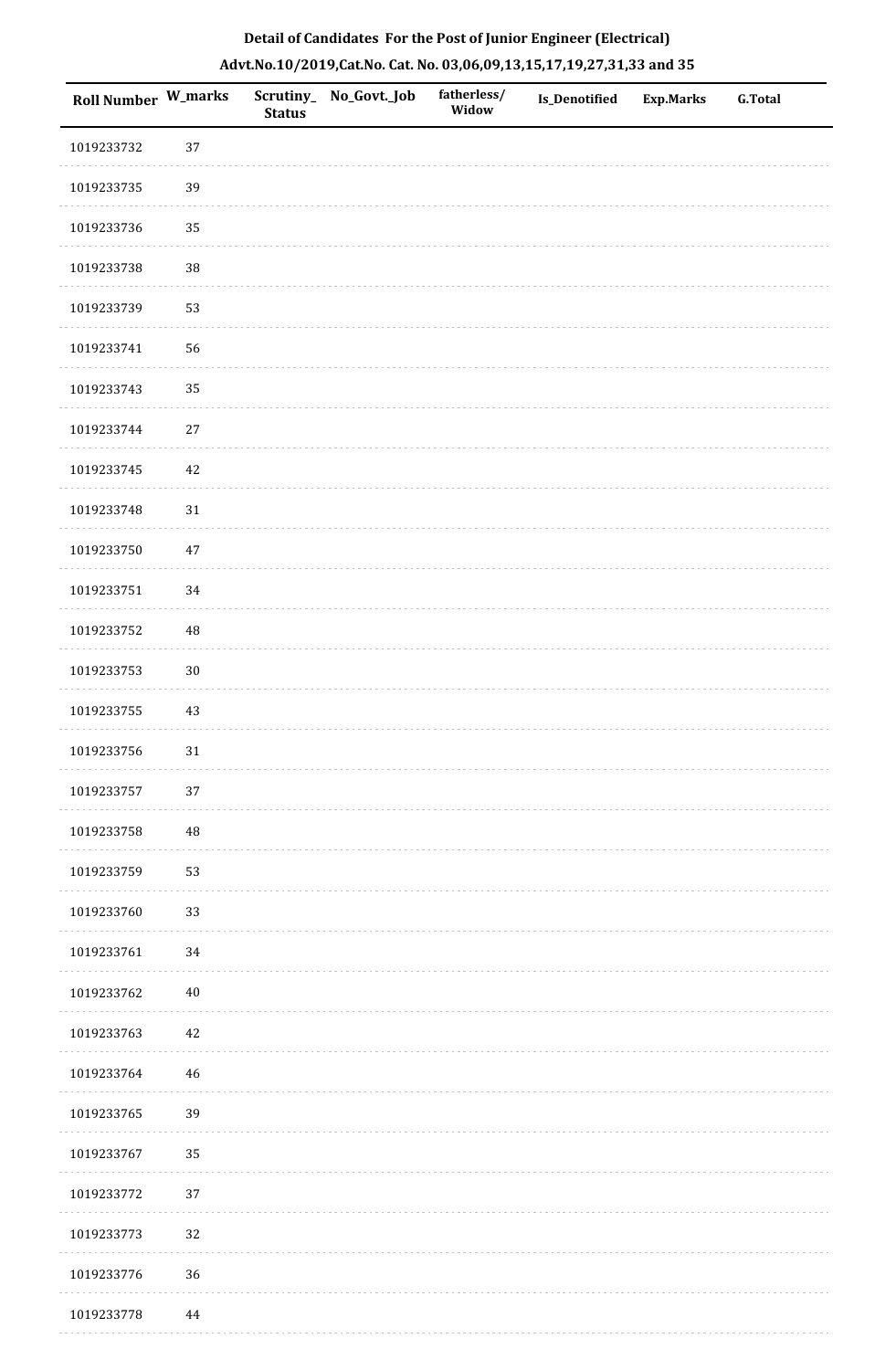| Roll Number W_marks |             | <b>Status</b> | Scrutiny_No_Govt._Job | fatherless/<br>Widow | Is_Denotified    | <b>Exp.Marks</b> | <b>G.Total</b> |
|---------------------|-------------|---------------|-----------------------|----------------------|------------------|------------------|----------------|
| 1019233780          | 52          | Eligible      | $\bf{0}$              | $\boldsymbol{0}$     | $\boldsymbol{0}$ | $0.00\,$         | 52.00          |
| 1019233781          | 32          |               |                       |                      |                  |                  |                |
| 1019233782          | 35          |               |                       |                      |                  |                  |                |
| 1019233783          | 39          |               |                       |                      |                  |                  |                |
| 1019233784          | $40\,$      |               |                       |                      |                  |                  |                |
| 1019233786          | 54          |               |                       |                      |                  |                  |                |
| 1019233787          | 36          |               |                       |                      |                  |                  |                |
| 1019233789          | $\bf 44$    |               |                       |                      |                  |                  |                |
| 1019233790          | $\rm 48$    |               |                       |                      |                  |                  |                |
| 1019233792          | $\sqrt{46}$ |               |                       |                      |                  |                  |                |
| 1019233793          |             | Not Eligible  |                       |                      |                  |                  |                |
| 1019233794          | 37          |               |                       |                      |                  |                  |                |
| 1019233795          | 43          |               |                       |                      |                  |                  |                |
| 1019233797          | 29          |               |                       |                      |                  |                  |                |
| 1019233799          | 31          |               |                       |                      |                  |                  |                |
| 1019233800          | $40\,$      |               |                       |                      |                  |                  |                |
| 1019233804          | 39          |               |                       |                      |                  |                  |                |
| 1019233806          | 41          |               |                       |                      |                  |                  |                |
| 1019233808          | ${\bf 28}$  |               |                       |                      |                  |                  |                |
| 1019233809          | $\rm 48$    |               |                       |                      |                  |                  |                |
| 1019233810          | 46          |               |                       |                      |                  |                  |                |
| 1019233814          | $38\,$      |               |                       |                      |                  |                  |                |
| 1019233820          | 43          |               |                       |                      |                  |                  |                |
| 1019233821          | $47\,$      |               |                       |                      |                  |                  |                |
| 1019233824          | $42\,$      |               |                       |                      |                  |                  |                |
| 1019233827          | 54          |               |                       |                      |                  |                  |                |
| 1019233828          | 31          |               |                       |                      |                  |                  |                |
| 1019233831          | 41          |               |                       |                      |                  |                  |                |
| 1019233834          | 46          |               |                       |                      |                  |                  |                |
| 1019233836          | $41\,$      |               |                       |                      |                  |                  |                |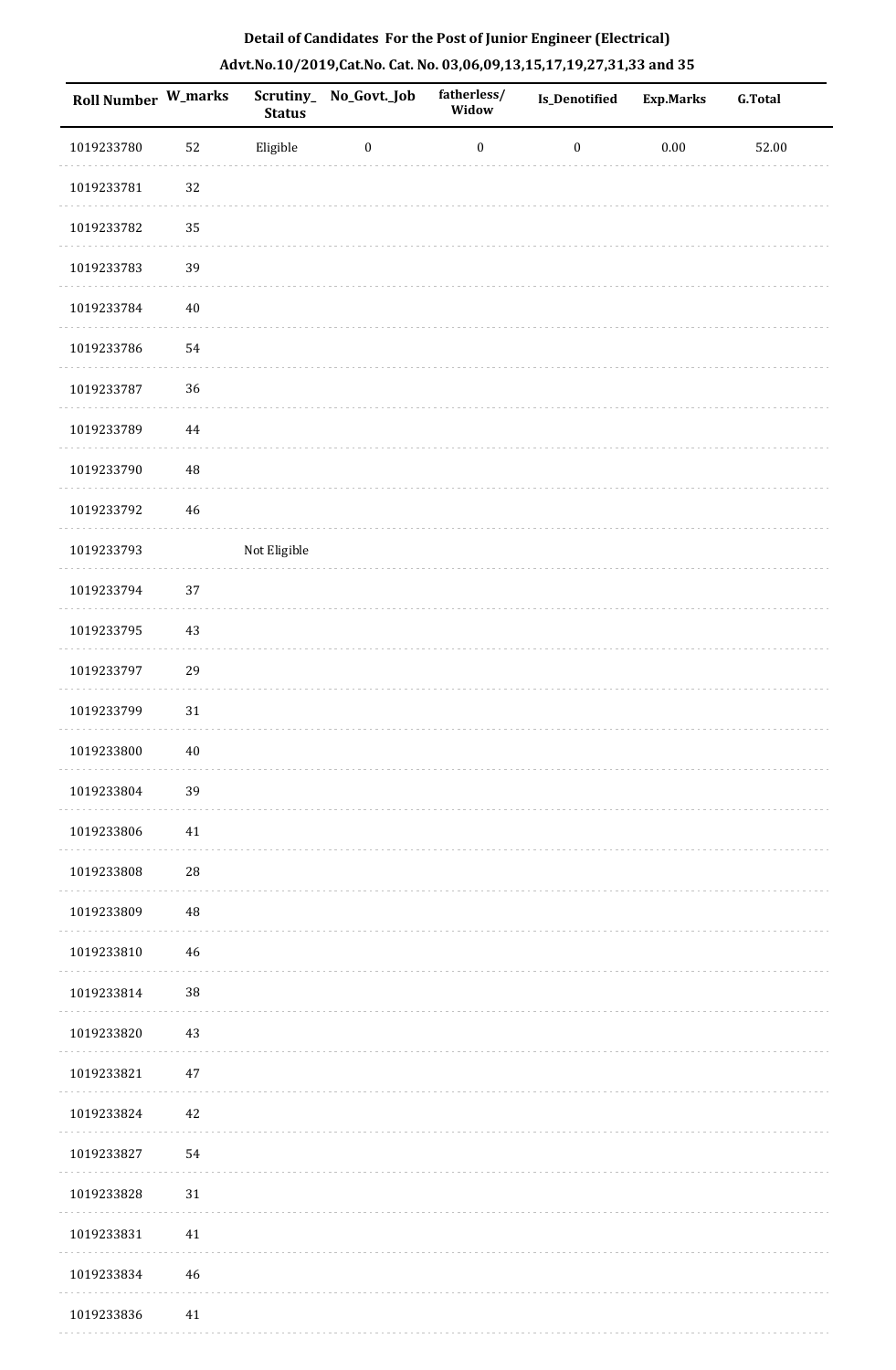| <b>Roll Number W_marks</b> |          | <b>Status</b> | Scrutiny_No_Govt._Job | fatherless/<br>Widow | <b>Is_Denotified</b> | <b>Exp.Marks</b> | <b>G.Total</b> |
|----------------------------|----------|---------------|-----------------------|----------------------|----------------------|------------------|----------------|
| 1019233838                 | $42\,$   |               |                       |                      |                      |                  |                |
| 1019233842                 | $50\,$   |               |                       |                      |                      |                  |                |
| 1019233845                 | $50\,$   |               |                       |                      |                      |                  |                |
| 1019233846                 | 58       |               |                       |                      |                      |                  |                |
| 1019233848                 | 57       | Eligible      | $\sqrt{5}$            | $\boldsymbol{0}$     | $\boldsymbol{0}$     | 0.00             | 62.00          |
| 1019233852                 | $46\,$   |               |                       |                      |                      |                  |                |
| 1019233853                 | $10\,$   |               |                       |                      |                      |                  |                |
| 1019233856                 | 36       |               |                       |                      |                      |                  |                |
| 1019233858                 | 44       |               |                       |                      |                      |                  |                |
| 1019233859                 | 36       |               |                       |                      |                      |                  |                |
| 1019233860                 | 13       |               |                       |                      |                      |                  |                |
| 1019233863                 | $42\,$   |               |                       |                      |                      |                  |                |
| 1019233868                 | $40\,$   |               |                       |                      |                      |                  |                |
| 1019233870                 | 39       |               |                       |                      |                      |                  |                |
| 1019233871                 | 57       |               |                       |                      |                      |                  |                |
| 1019233874                 | 37       |               |                       |                      |                      |                  |                |
| 1019233875                 | $\rm 48$ |               |                       |                      |                      |                  |                |
| 1019233876                 | 44       |               |                       |                      |                      |                  |                |
| 1019233880                 | 32       |               |                       |                      |                      |                  |                |
| 1019233882                 | 36       |               |                       |                      |                      |                  |                |
| 1019233883                 | 53       |               |                       |                      |                      |                  |                |
| 1019233887                 | 33       |               |                       |                      |                      |                  |                |
| 1019233889                 | 25       |               |                       |                      |                      |                  |                |
| 1019233890                 | $\bf 44$ |               |                       |                      |                      |                  |                |
| 1019233891                 | 24       |               |                       |                      |                      |                  |                |
| 1019233893                 | 16       |               |                       |                      |                      |                  |                |
| 1019233894                 | 42       |               |                       |                      |                      |                  |                |
| 1019233895                 | 25       |               |                       |                      |                      |                  |                |
| 1019233896                 | $30\,$   |               |                       |                      |                      |                  |                |
| 1019233899                 | 43       | Absent        | $\boldsymbol{0}$      | $\boldsymbol{0}$     | $\boldsymbol{0}$     | $0.00\,$         |                |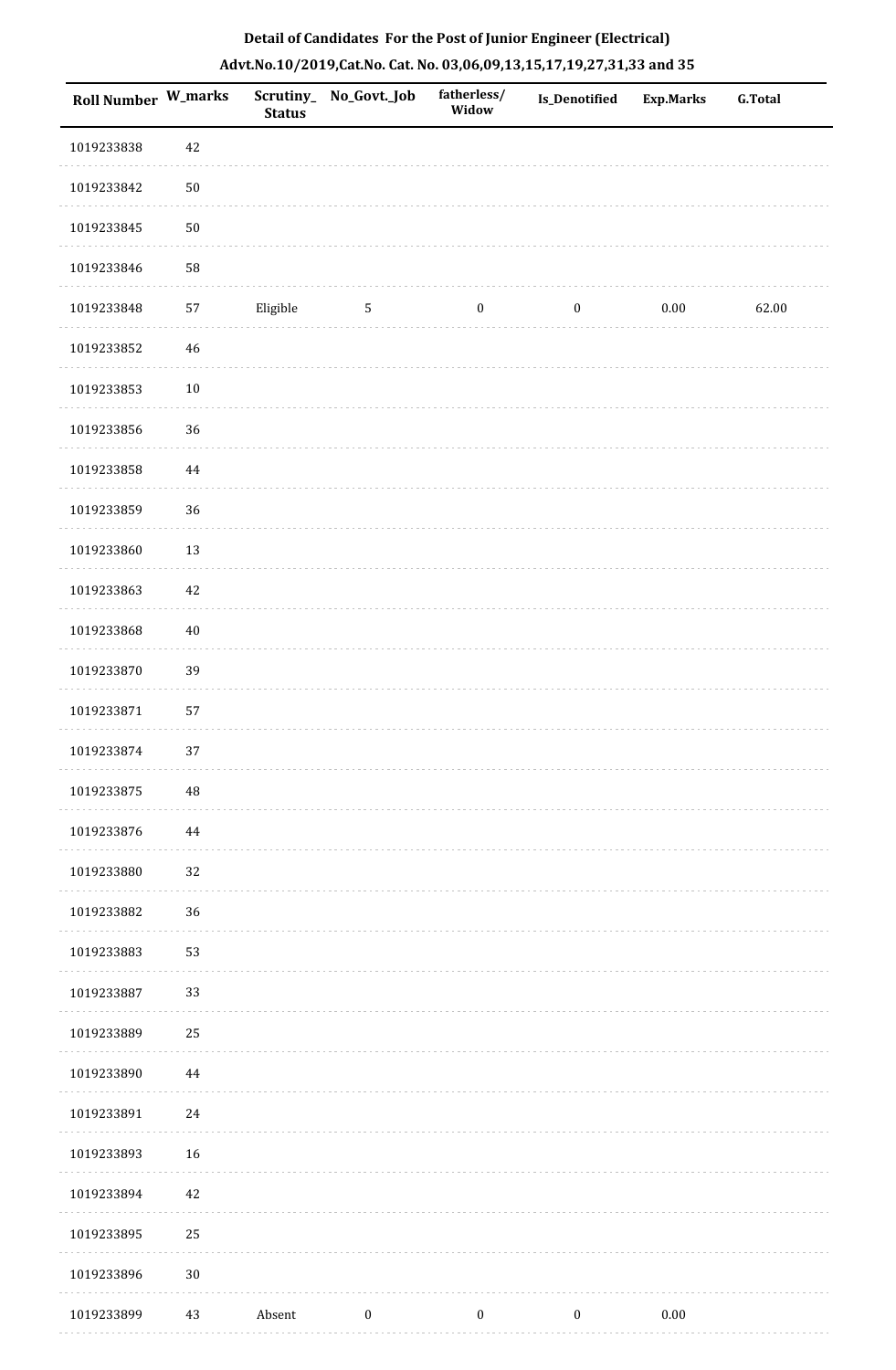| <b>Roll Number W_marks</b> |        | <b>Status</b> | Scrutiny_No_Govt._Job | fatherless/<br>Widow | Is_Denotified    | <b>Exp.Marks</b> | G.Total |
|----------------------------|--------|---------------|-----------------------|----------------------|------------------|------------------|---------|
| 1019233900                 | 49     |               |                       |                      |                  |                  |         |
| 1019233902                 | 56     |               |                       |                      |                  |                  |         |
| 1019233906                 | 34     |               |                       |                      |                  |                  |         |
| 1019233909                 | 45     |               |                       |                      |                  |                  |         |
| 1019233910                 | 53     | Absent        | $\boldsymbol{0}$      | $\boldsymbol{0}$     | $\boldsymbol{0}$ | $0.00\,$         |         |
| 1019233911                 | $27\,$ |               |                       |                      |                  |                  |         |
| 1019233912                 | 26     |               |                       |                      |                  |                  |         |
| 1019233913                 | 47     |               |                       |                      |                  |                  |         |
| 1019233914                 | 47     |               |                       |                      |                  |                  |         |
| 1019233915                 | $47\,$ |               |                       |                      |                  |                  |         |
| 1019233916                 | $30\,$ |               |                       |                      |                  |                  |         |
| 1019233920                 | 37     |               |                       |                      |                  |                  |         |
| 1019233922                 | 57     | Eligible      | $\sqrt{5}$            | $\boldsymbol{0}$     | $\boldsymbol{0}$ | $0.00\,$         | 62.00   |
| 1019233926                 | 15     |               |                       |                      |                  |                  |         |
| 1019233928                 | 43     | Eligible      | $\boldsymbol{0}$      | $\boldsymbol{0}$     | $\boldsymbol{0}$ | 0.00             | 43.00   |
| 1019233930                 | 38     |               |                       |                      |                  |                  |         |
| 1019233932                 | 42     |               |                       |                      |                  |                  |         |
| 1019233934                 | 35     |               |                       |                      |                  |                  |         |
| 1019233937                 | 25     |               |                       |                      |                  |                  |         |
| 1019233939                 | 31     |               |                       |                      |                  |                  |         |
| 1019233941                 | 43     |               |                       |                      |                  |                  |         |
| 1019233943                 | $31\,$ |               |                       |                      |                  |                  |         |
| 1019233945                 | 40     |               |                       |                      |                  |                  |         |
| 1019233946                 | 46     |               |                       |                      |                  |                  |         |
| 1019233947                 | 36     |               |                       |                      |                  |                  |         |
| 1019233949                 | 33     |               |                       |                      |                  |                  |         |
| 1019233951                 | 48     |               |                       |                      |                  |                  |         |
| 1019233952                 | 59     |               |                       |                      |                  |                  |         |
| 1019233953                 | 37     |               |                       |                      |                  |                  |         |
| 1019233954                 | 42     | Eligible      | $\mathbf{5}$          | $\boldsymbol{0}$     | $\boldsymbol{0}$ | $0.00\,$         | 47.00   |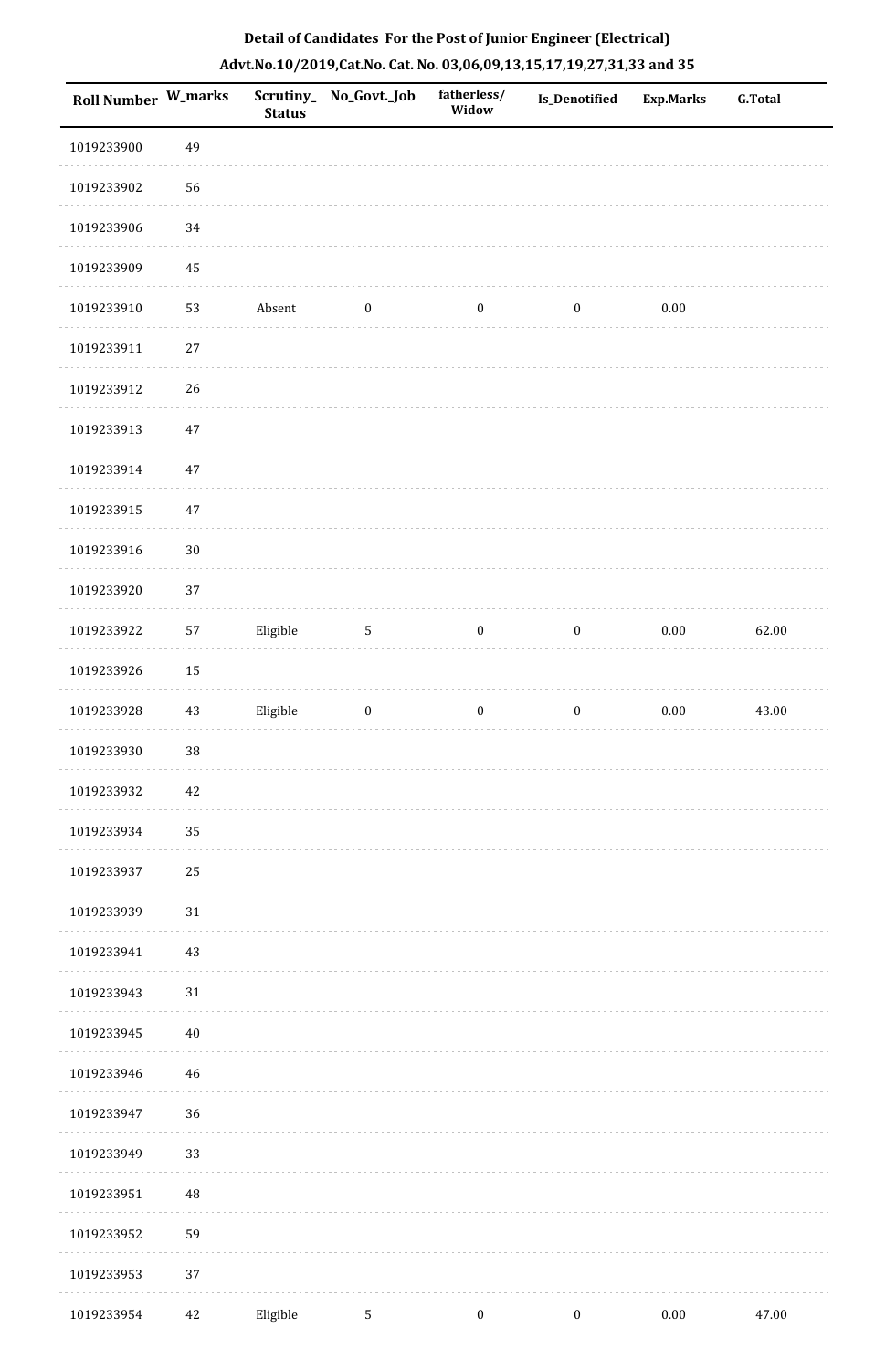| Roll Number W_marks |             | <b>Status</b> | Scrutiny_No_Govt._Job | fatherless/<br>Widow | Is_Denotified    | <b>Exp.Marks</b> | <b>G.Total</b> |
|---------------------|-------------|---------------|-----------------------|----------------------|------------------|------------------|----------------|
| 1019233959          | $\sqrt{46}$ |               |                       |                      |                  |                  |                |
| 1019233960          | $13\,$      |               |                       |                      |                  |                  |                |
| 1019233961          | 37          |               |                       |                      |                  |                  |                |
| 1019233962          | 47          |               |                       |                      |                  |                  |                |
| 1019233963          | $30\,$      |               |                       |                      |                  |                  |                |
| 1019233964          | 42          |               |                       |                      |                  |                  |                |
| 1019233966          | 61          | Eligible      | $\bf{0}$              | $\boldsymbol{0}$     | $\boldsymbol{0}$ | $0.00\,$         | 61.00          |
| 1019233970          | $27\,$      |               |                       |                      |                  |                  |                |
| 1019233972          | 33          |               |                       |                      |                  |                  |                |
| 1019233973          | 42          |               |                       |                      |                  |                  |                |
| 1019233975          | 42          |               |                       |                      |                  |                  |                |
| 1019233976          | $41\,$      |               |                       |                      |                  |                  |                |
| 1019233977          | 32          |               |                       |                      |                  |                  |                |
| 1019233978          | 26          |               |                       |                      |                  |                  |                |
| 1019233980          | 34          |               |                       |                      |                  |                  |                |
| 1019233981          | $41\,$      |               |                       |                      |                  |                  |                |
| 1019233982          | 34          |               |                       |                      |                  |                  |                |
| 1019233983          | 41          |               |                       |                      |                  |                  |                |
| 1019233984          | 37          |               |                       |                      |                  |                  |                |
| 1019233985          | 36          |               |                       |                      |                  |                  |                |
| 1019233987          | 35          |               |                       |                      |                  |                  |                |
| 1019233988          | 31          |               |                       |                      |                  |                  |                |
| 1019233990          | 42          |               |                       |                      |                  |                  |                |
| 1019233992          | 31          |               |                       |                      |                  |                  |                |
| 1019233995          | 32          |               |                       |                      |                  |                  |                |
| 1019233996          | $20\,$      |               |                       |                      |                  |                  |                |
| 1019233997          | 37          |               |                       |                      |                  |                  |                |
| 1019234000          | 24          |               |                       |                      |                  |                  |                |
| 1019234001          | 39          |               |                       |                      |                  |                  |                |
| 1019234003          | 36          |               |                       |                      |                  |                  |                |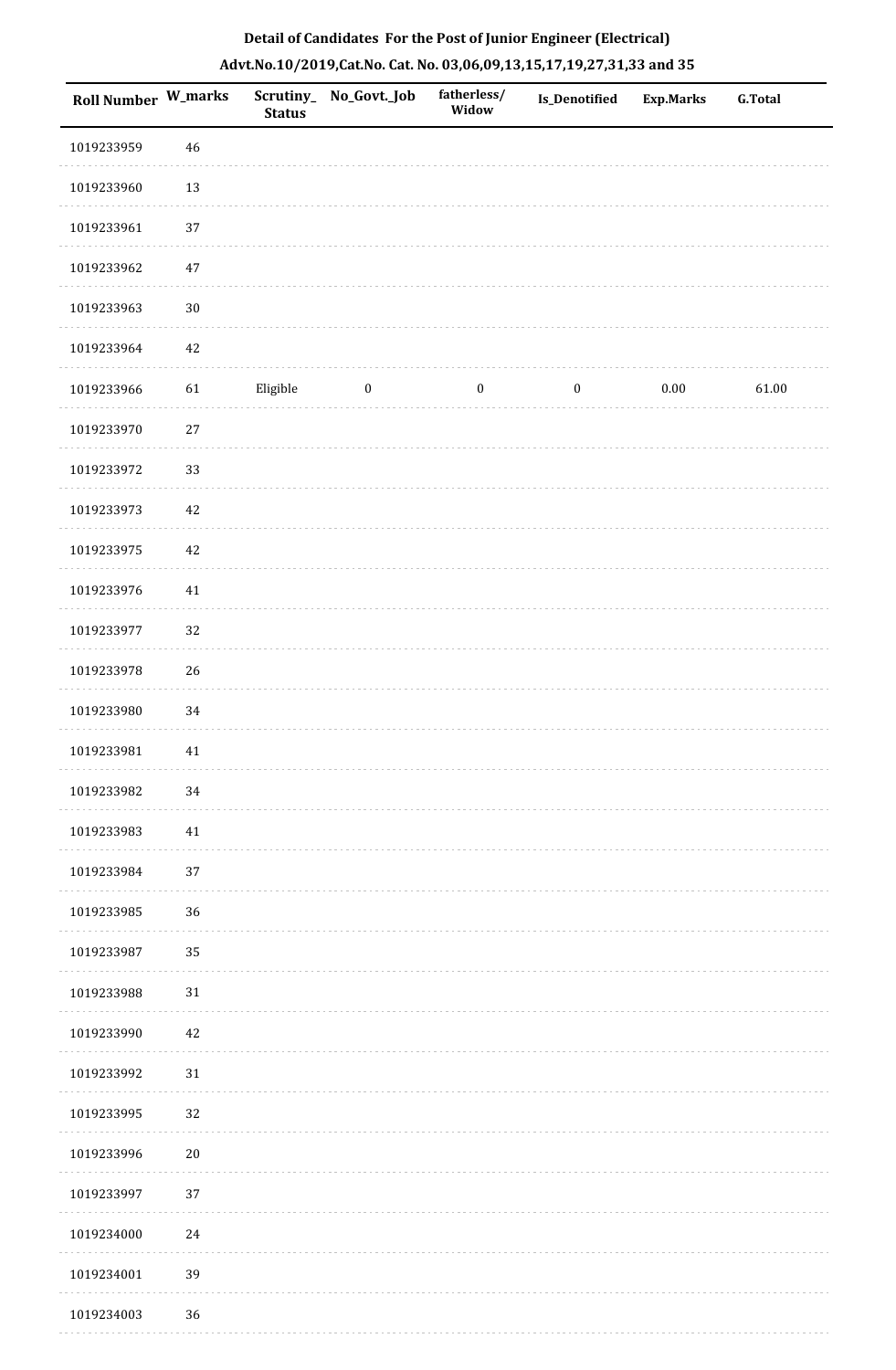| Roll Number W_marks |             | <b>Status</b> | Scrutiny_No_Govt._Job | fatherless/<br>Widow | Is_Denotified    | <b>Exp.Marks</b> | <b>G.Total</b> |
|---------------------|-------------|---------------|-----------------------|----------------------|------------------|------------------|----------------|
| 1019234006          | $\sqrt{28}$ |               |                       |                      |                  |                  |                |
| 1019234009          | 45          |               |                       |                      |                  |                  |                |
| 1019234011          | $41\,$      |               |                       |                      |                  |                  |                |
| 1019234013          | 39          |               |                       |                      |                  |                  |                |
| 1019234014          | 36          |               |                       |                      |                  |                  |                |
| 1019234015          | $31\,$      |               |                       |                      |                  |                  |                |
| 1019234016          | 49          |               |                       |                      |                  |                  |                |
| 1019234018          | $31\,$      |               |                       |                      |                  |                  |                |
| 1019234021          | $41\,$      |               |                       |                      |                  |                  |                |
| 1019234023          | $41\,$      | Eligible      | $\boldsymbol{0}$      | $\boldsymbol{0}$     | $\boldsymbol{0}$ | $0.00\,$         | 41.00          |
| 1019234024          | 44          |               |                       |                      |                  |                  |                |
| 1019234025          | 34          |               |                       |                      |                  |                  |                |
| 1019234027          | $42\,$      |               |                       |                      |                  |                  |                |
| 1019234033          | 44          |               |                       |                      |                  |                  |                |
| 1019234034          | 33          |               |                       |                      |                  |                  |                |
| 1019234035          | 33          |               |                       |                      |                  |                  |                |
| 1019234037          | 37          |               |                       |                      |                  |                  |                |
| 1019234042          | 45          |               |                       |                      |                  |                  |                |
| 1019234043          | $40\,$      |               |                       |                      |                  |                  |                |
| 1019234044          | 33          |               |                       |                      |                  |                  |                |
| 1019234045          | 39          |               |                       |                      |                  |                  |                |
| 1019234046          | 54          |               |                       |                      |                  |                  |                |
| 1019234048          | 45          |               |                       |                      |                  |                  |                |
| 1019234049          | 46          |               |                       |                      |                  |                  |                |
| 1019234052          | $\bf 45$    |               |                       |                      |                  |                  |                |
| 1019234053          | 38          |               |                       |                      |                  |                  |                |
| 1019234055          | 35          |               |                       |                      |                  |                  |                |
| 1019234056          | $40\,$      |               |                       |                      |                  |                  |                |
| 1019234057          | 44          |               |                       |                      |                  |                  |                |
| 1019234060          | $43\,$      |               |                       |                      |                  |                  |                |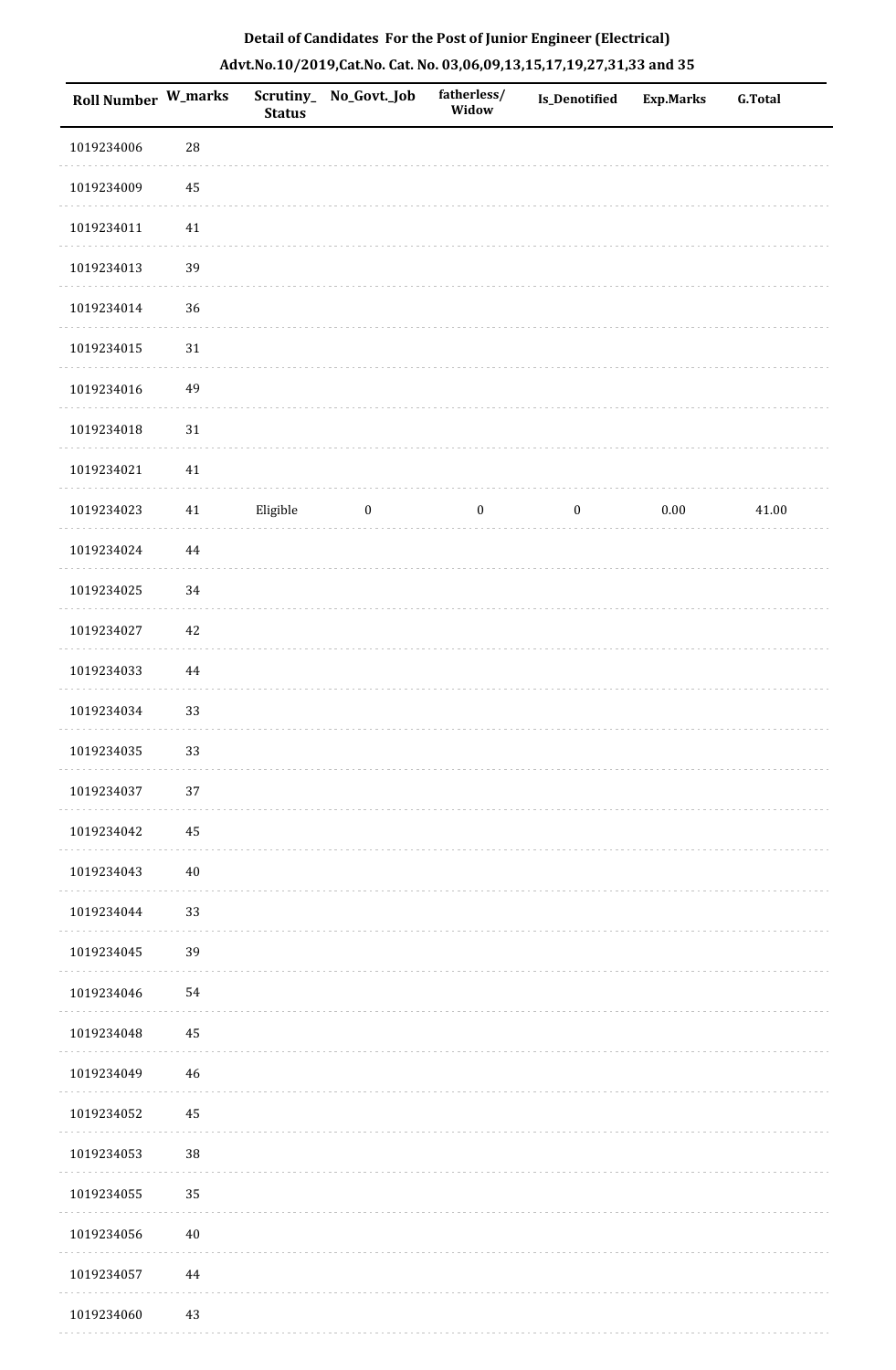| Roll Number W_marks |             | <b>Status</b> | Scrutiny_No_Govt._Job | fatherless/<br>Widow | Is_Denotified    | Exp.Marks | G.Total |
|---------------------|-------------|---------------|-----------------------|----------------------|------------------|-----------|---------|
| 1019234063          | $\bf 44$    |               |                       |                      |                  |           |         |
| 1019234064          | 53          |               |                       |                      |                  |           |         |
| 1019234066          | $50\,$      |               |                       |                      |                  |           |         |
| 1019234070          | 39          |               |                       |                      |                  |           |         |
| 1019234071          | 65          | Eligible      | $\bf{0}$              | $\boldsymbol{0}$     | $\boldsymbol{0}$ | 0.00      | 65.00   |
| 1019234072          | 34          |               |                       |                      |                  |           |         |
| 1019234073          | $41\,$      |               |                       |                      |                  |           |         |
| 1019234075          | $\rm 48$    |               |                       |                      |                  |           |         |
| 1019234076          | 25          |               |                       |                      |                  |           |         |
| 1019234077          | 43          |               |                       |                      |                  |           |         |
| 1019234078          | $31\,$      |               |                       |                      |                  |           |         |
| 1019234080          | 34          |               |                       |                      |                  |           |         |
| 1019234082          | 26          |               |                       |                      |                  |           |         |
| 1019234083          | $40\,$      |               |                       |                      |                  |           |         |
| 1019234084          | ${\bf 28}$  |               |                       |                      |                  |           |         |
| 1019234088          | $50\,$      |               |                       |                      |                  |           |         |
| 1019234091          | 45          |               |                       |                      |                  |           |         |
| 1019234092          | 56          |               |                       |                      |                  |           |         |
| 1019234097          | $51\,$      |               |                       |                      |                  |           |         |
| 1019234098          | $\sqrt{46}$ |               |                       |                      |                  |           |         |
| 1019234099          | 66          | Eligible      | $\bf{0}$              | $\boldsymbol{0}$     | $\boldsymbol{0}$ | $0.00\,$  | 66.00   |
| 1019234101          | 29          |               |                       |                      |                  |           |         |
| 1019234102          | 41          |               |                       |                      |                  |           |         |
| 1019234103          | 49          |               |                       |                      |                  |           |         |
| 1019234104          | 28          |               |                       |                      |                  |           |         |
| 1019234107          | 49          |               |                       |                      |                  |           |         |
| 1019234108          | $47\,$      |               |                       |                      |                  |           |         |
| 1019234110          | $40\,$      |               |                       |                      |                  |           |         |
| 1019234112          | $27\,$      |               |                       |                      |                  |           |         |
| 1019234113          | $27\,$      |               |                       |                      |                  |           |         |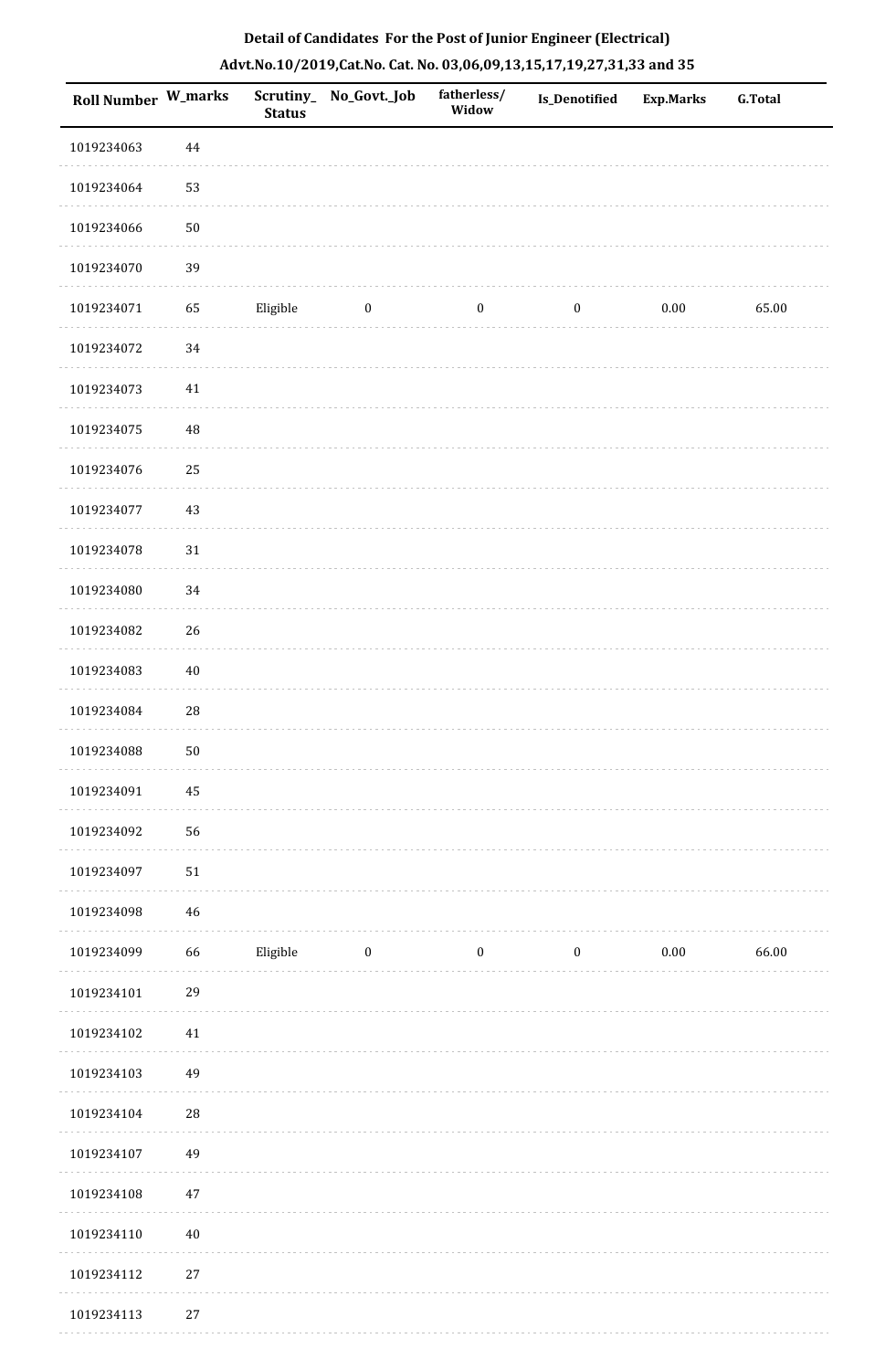| Roll Number W_marks |            | Scrutiny_<br><b>Status</b> | No_Govt._Job            | fatherless/<br>Widow | Is_Denotified    | <b>Exp.Marks</b> | <b>G.Total</b> |
|---------------------|------------|----------------------------|-------------------------|----------------------|------------------|------------------|----------------|
| 1019234116          | 33         |                            |                         |                      |                  |                  |                |
| 1019234119          | ${\bf 28}$ |                            |                         |                      |                  |                  |                |
| 1019234121          | 38         |                            |                         |                      |                  |                  |                |
| 1019234122          | $43\,$     |                            |                         |                      |                  |                  |                |
| 1019234123          | REJECTED   |                            |                         |                      |                  |                  | $0.00\,$       |
| 1019234125          | $40\,$     |                            |                         |                      |                  |                  |                |
| 1019234126          | $42\,$     |                            |                         |                      |                  |                  |                |
| 1019234128          | 37         |                            |                         |                      |                  |                  |                |
| 1019234131          | $42\,$     |                            |                         |                      |                  |                  |                |
| 1019234132          | $43\,$     |                            |                         |                      |                  |                  |                |
| 1019234134          | 32         |                            |                         |                      |                  |                  |                |
| 1019234138          | 59         |                            |                         |                      |                  |                  |                |
| 1019234140          | $27\,$     |                            |                         |                      |                  |                  |                |
| 1019234141          | 32         |                            |                         |                      |                  |                  |                |
| 1019234142          | 49         |                            |                         |                      |                  |                  |                |
| 1019234148          | $40\,$     |                            |                         |                      |                  |                  |                |
| 1019234149          | 59         | Eligible                   | $\overline{\mathbf{0}}$ | $\bf{0}$             | $\boldsymbol{0}$ | $0.00\,$         | 59.00          |
| 1019234150          | 41         |                            |                         |                      |                  |                  |                |
| 1019234151          | 39         |                            |                         |                      |                  |                  |                |
| 1019234153          | 33         |                            |                         |                      |                  |                  |                |
| 1019234155          | $41\,$     |                            |                         |                      |                  |                  |                |
| 1019234158          | 39         |                            |                         |                      |                  |                  |                |
| 1019234159          | 37         |                            |                         |                      |                  |                  |                |
| 1019234160          | 29         |                            |                         |                      |                  |                  |                |
| 1019234161          | $40\,$     |                            |                         |                      |                  |                  |                |
| 1019234162          | 25         |                            |                         |                      |                  |                  |                |
| 1019234163          | 55         |                            |                         |                      |                  |                  |                |
| 1019234164          | $34\,$     |                            |                         |                      |                  |                  |                |
| 1019234166          | 37         |                            |                         |                      |                  |                  |                |
|                     | $\sim$     |                            |                         |                      |                  |                  |                |

# **Detail of Candidates For the Post of Junior Engineer (Electrical) Advt.No.10/2019,Cat.No. Cat. No. 03,06,09,13,15,17,19,27,31,33 and 35**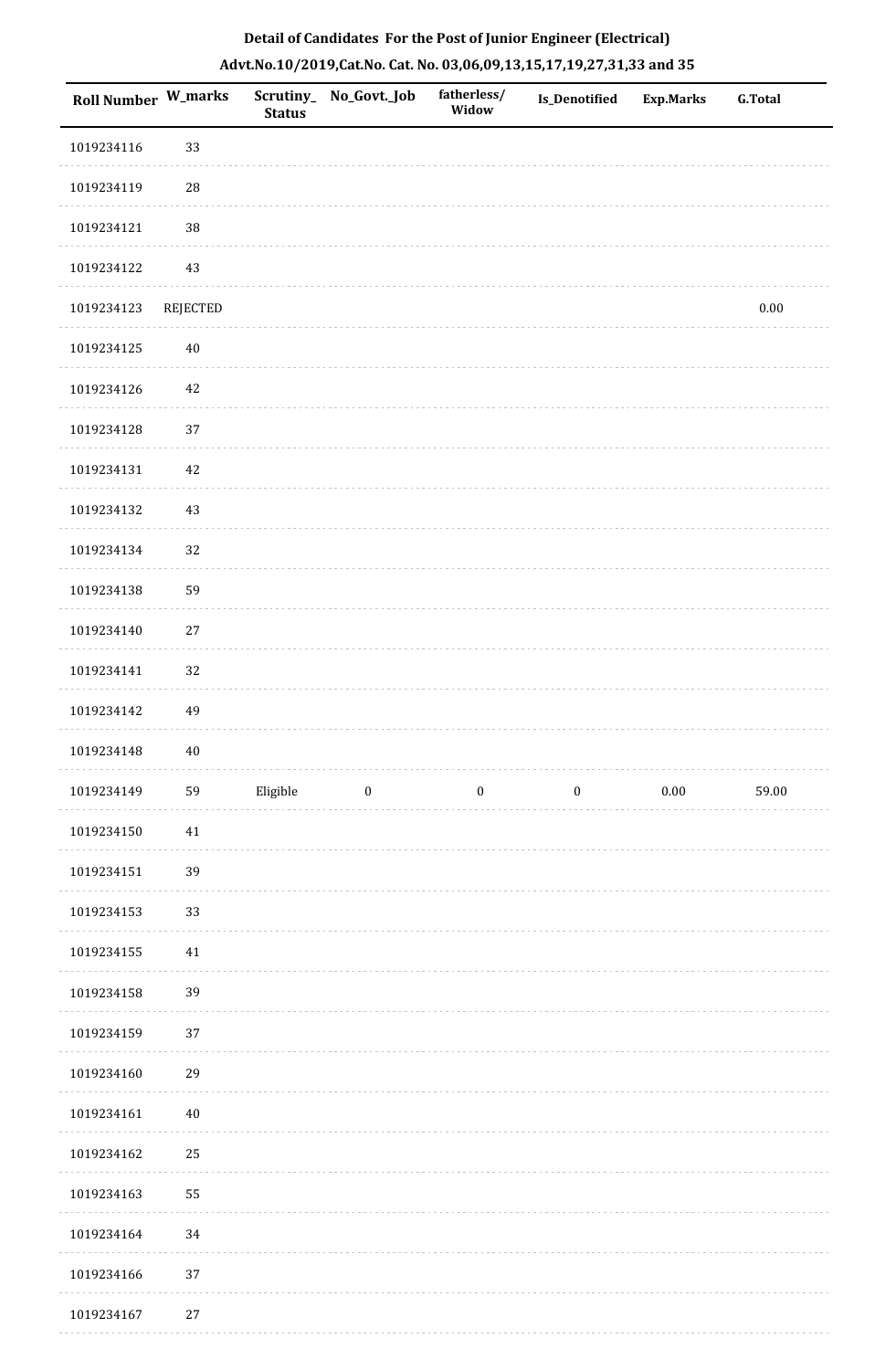| <b>Roll Number W_marks</b> |                 | <b>Status</b> | Scrutiny_ No_Govt._Job | fatherless/<br>Widow | Is_Denotified | <b>Exp.Marks</b> | <b>G.Total</b> |
|----------------------------|-----------------|---------------|------------------------|----------------------|---------------|------------------|----------------|
| 1019234168                 | 32              |               |                        |                      |               |                  |                |
| 1019234169                 | 39              |               |                        |                      |               |                  |                |
| 1019234170                 | 33              |               |                        |                      |               |                  |                |
| 1019234171                 | 43              |               |                        |                      |               |                  |                |
| 1019234172                 | $38\,$          |               |                        |                      |               |                  |                |
| 1019234173                 | 52              |               |                        |                      |               |                  |                |
| 1019234176                 | 51              |               |                        |                      |               |                  |                |
| 1019234177                 | 24              |               |                        |                      |               |                  |                |
| 1019234178                 | 24              |               |                        |                      |               |                  |                |
| 1019234179                 | 55              |               |                        |                      |               |                  |                |
| 1019234181                 | 36              |               |                        |                      |               |                  |                |
| 1019234182                 | 46              |               |                        |                      |               |                  |                |
| 1019234183                 | $40\,$          |               |                        |                      |               |                  |                |
| 1019234185                 | $50\,$          |               |                        |                      |               |                  |                |
| 1019234186                 | 32              |               |                        |                      |               |                  |                |
| 1019234187                 | <b>REJECTED</b> |               |                        |                      |               |                  | $0.00\,$       |
| 1019234190                 | 26              |               |                        |                      |               |                  |                |
| 1019234191                 | 34              |               |                        |                      |               |                  |                |
| 1019234192                 | 39              |               |                        |                      |               |                  |                |
| 1019234193                 | $\bf 48$        |               |                        |                      |               |                  |                |
| 1019234194                 | 42              |               |                        |                      |               |                  |                |
| 1019234196                 | 43              |               |                        |                      |               |                  |                |
| 1019234199                 | $\rm 48$        |               |                        |                      |               |                  |                |
| 1019234202                 | $20\,$          |               |                        |                      |               |                  |                |
| 1019234203                 | 32              |               |                        |                      |               |                  |                |
| 1019234204                 | $31\,$          |               |                        |                      |               |                  |                |
| 1019234207                 | REJECTED        |               |                        |                      |               |                  | $0.00\,$       |
| 1019234208                 | 22              |               |                        |                      |               |                  |                |
| 1019234209                 | 32              |               |                        |                      |               |                  |                |
| 1019234211                 | ${\bf 58}$      |               |                        |                      |               |                  |                |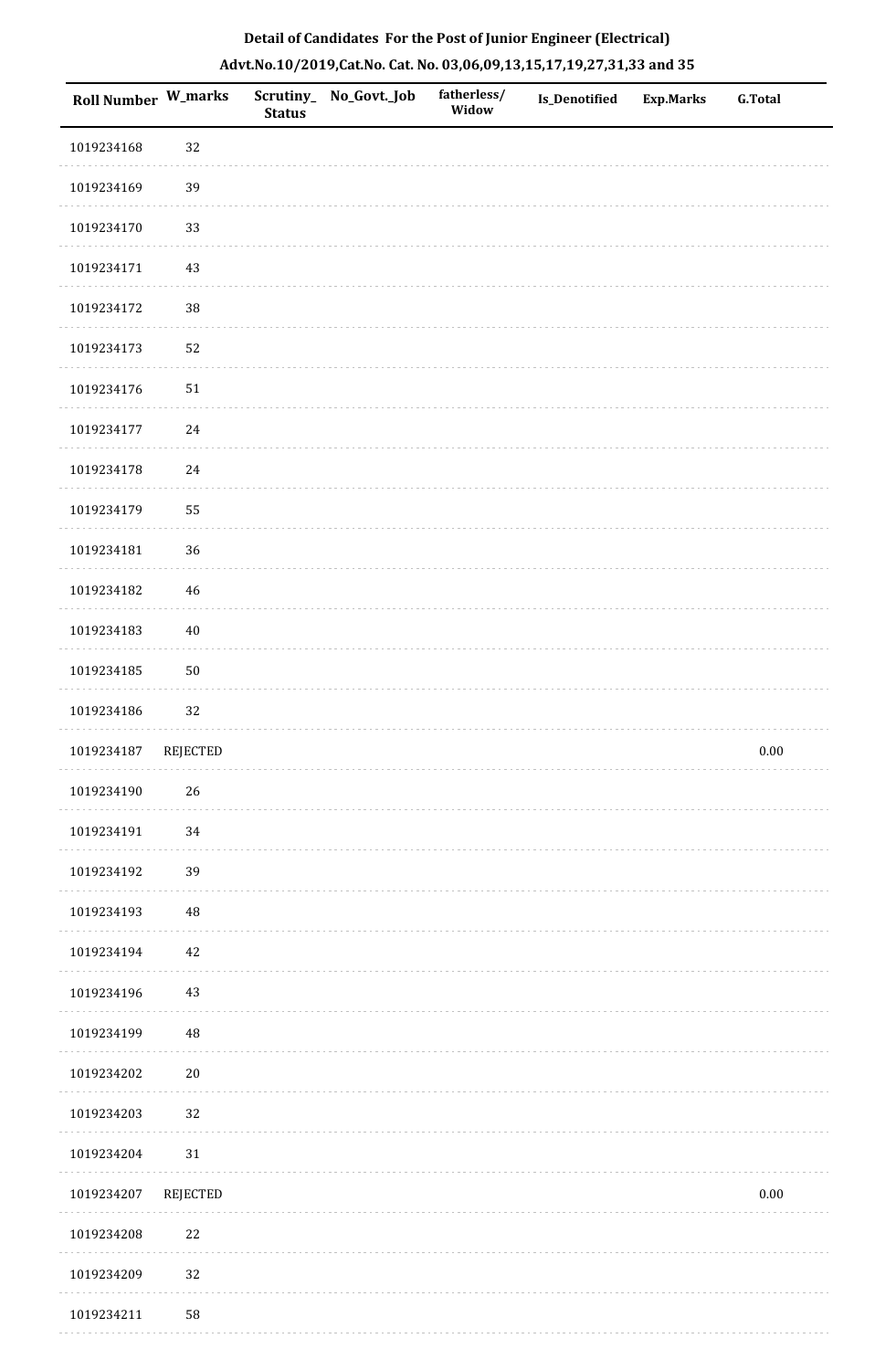| Roll Number W_marks |                 | <b>Status</b> | Scrutiny_No_Govt._Job | fatherless/<br>Widow | <b>Is_Denotified</b> | Exp.Marks | <b>G.Total</b> |
|---------------------|-----------------|---------------|-----------------------|----------------------|----------------------|-----------|----------------|
| 1019234213          | <b>REJECTED</b> |               |                       |                      |                      |           | $0.00\,$       |
| 1019234214          | 36              |               |                       |                      |                      |           |                |
| 1019234215          | $\bf 44$        |               |                       |                      |                      |           |                |
| 1019234217          | 38              |               |                       |                      |                      |           |                |
| 1019234218          | 35              |               |                       |                      |                      |           |                |
| 1019234219          | 35              |               |                       |                      |                      |           |                |
| 1019234220          | 64              | Eligible      | $\boldsymbol{0}$      | $\boldsymbol{0}$     | $\boldsymbol{0}$     | $0.00\,$  | 64.00          |
| 1019234223          | 35              |               |                       |                      |                      |           |                |
| 1019234224          | 25              |               |                       |                      |                      |           |                |
| 1019234225          | $41\,$          |               |                       |                      |                      |           |                |
| 1019234226          | 38              |               |                       |                      |                      |           |                |
| 1019234234          | 46              |               |                       |                      |                      |           |                |
| 1019234235          | 45              |               |                       |                      |                      |           |                |
| 1019234237          | 46              |               |                       |                      |                      |           |                |
| 1019234238          | $47\,$          |               |                       |                      |                      |           |                |
| 1019234239          | 64              | Eligible      | $\boldsymbol{0}$      | $\boldsymbol{0}$     | $\boldsymbol{0}$     | $0.00\,$  | 64.00          |
| 1019234240          | $43\,$          |               |                       |                      |                      |           |                |
| 1019234241          | 17              |               |                       |                      |                      |           |                |
| 1019234242          | 32              |               |                       |                      |                      |           |                |
| 1019234243          | $50\,$          |               |                       |                      |                      |           |                |
| 1019234245          | 48              |               |                       |                      |                      |           |                |
| 1019234246          | 39              |               |                       |                      |                      |           |                |
| 1019234248          | $30\,$          |               |                       |                      |                      |           |                |
| 1019234250          | 45              |               |                       |                      |                      |           |                |
| 1019234251          | 53              |               |                       |                      |                      |           |                |
| 1019234252          | 36              |               |                       |                      |                      |           |                |
| 1019234255          | 26              |               |                       |                      |                      |           |                |
| 1019234257          | $46\,$          |               |                       |                      |                      |           |                |
| 1019234258          | 25              |               |                       |                      |                      |           |                |

 $\sim$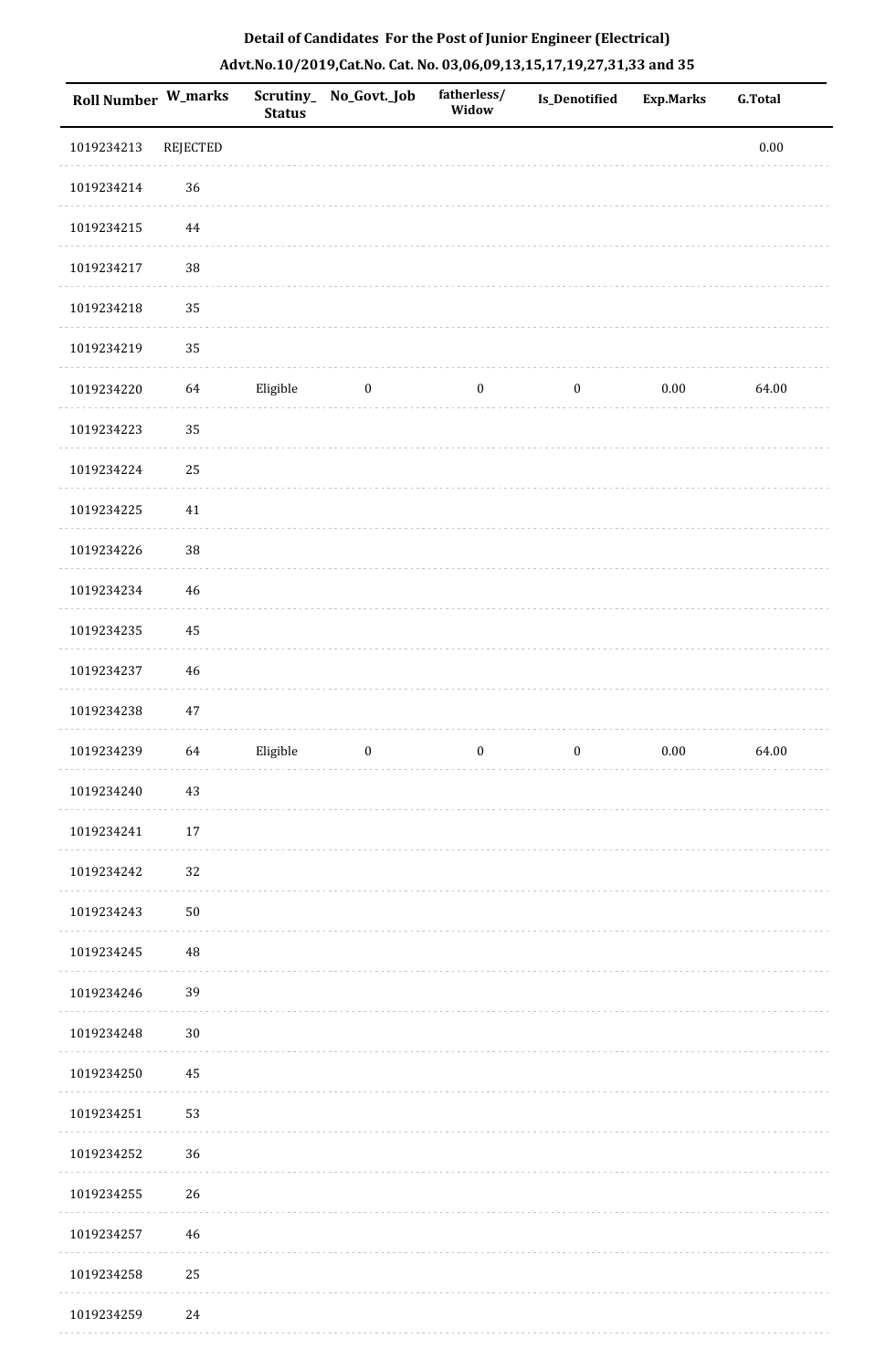| Roll Number W_marks |            | <b>Status</b> | Scrutiny_No_Govt._Job | fatherless/<br>Widow | <b>Is_Denotified</b> | <b>Exp.Marks</b> | <b>G.Total</b> |
|---------------------|------------|---------------|-----------------------|----------------------|----------------------|------------------|----------------|
| 1019234260          | ${\bf 28}$ |               |                       |                      |                      |                  |                |
| 1019234261          | $30\,$     |               |                       |                      |                      |                  |                |
| 1019234262          | 33         |               |                       |                      |                      |                  |                |
| 1019234265          | $40\,$     |               |                       |                      |                      |                  |                |
| 1019234266          | $41\,$     |               |                       |                      |                      |                  |                |
| 1019234267          | 38         |               |                       |                      |                      |                  |                |
| 1019234268          | 49         |               |                       |                      |                      |                  |                |
| 1019234269          | 32         |               |                       |                      |                      |                  |                |
| 1019234271          | 22         |               |                       |                      |                      |                  |                |
| 1019234273          | 37         |               |                       |                      |                      |                  |                |
| 1019234277          | 67         | Eligible      | $\bf{0}$              | $\boldsymbol{0}$     | $\boldsymbol{0}$     | $0.00\,$         | 67.00          |
| 1019234278          | $31\,$     |               |                       |                      |                      |                  |                |
| 1019234279          | 64         | Eligible      | $\boldsymbol{0}$      | $\boldsymbol{0}$     | $\boldsymbol{0}$     | 0.00             | 64.00          |
| 1019234282          | 48         |               |                       |                      |                      |                  |                |
| 1019234283          | $43\,$     |               |                       |                      |                      |                  |                |
| 1019234284          | $31\,$     |               |                       |                      |                      |                  |                |
| 1019234290          | 37         |               |                       |                      |                      |                  |                |
| 1019234293          | $40\,$     |               |                       |                      |                      |                  |                |
| 1019234294          | 45         |               |                       |                      |                      |                  |                |
| 1019234295          | 34         |               |                       |                      |                      |                  |                |
| 1019234297          | 41         |               |                       |                      |                      |                  |                |
| 1019234299          | 44         |               |                       |                      |                      |                  |                |
| 1019234300          | 29         |               |                       |                      |                      |                  |                |
| 1019234301          | 45         |               |                       |                      |                      |                  |                |
| 1019234304          | 29         |               |                       |                      |                      |                  |                |
| 1019234305          | 45         |               |                       |                      |                      |                  |                |
| 1019234308          | 42         |               |                       |                      |                      |                  |                |
| 1019234309          | 29         |               |                       |                      |                      |                  |                |
| 1019234312          | 24         |               |                       |                      |                      |                  |                |
| 1019234313          | 35         |               |                       |                      |                      |                  |                |

 $\mathcal{L}$  . The same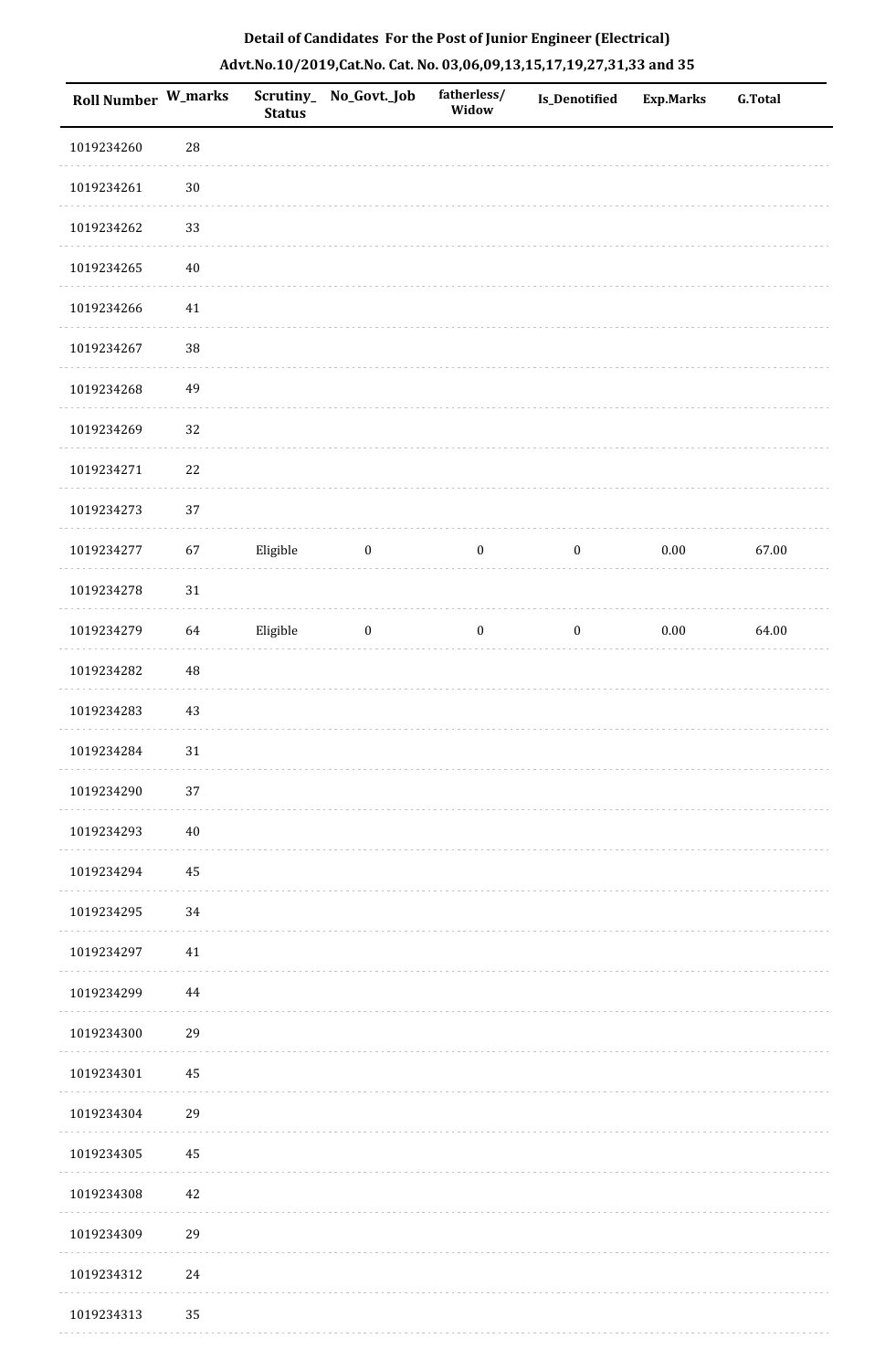| <b>Roll Number W_marks</b> |        | <b>Status</b> | Scrutiny_ No_Govt._Job | fatherless/<br>Widow | Is_Denotified    | <b>Exp.Marks</b> | <b>G.Total</b> |
|----------------------------|--------|---------------|------------------------|----------------------|------------------|------------------|----------------|
| 1019234315                 | 36     |               |                        |                      |                  |                  |                |
| 1019234317                 | 36     |               |                        |                      |                  |                  |                |
| 1019234321                 | $30\,$ |               |                        |                      |                  |                  |                |
| 1019234322                 | 58     | Eligible      | $\boldsymbol{0}$       | $\boldsymbol{0}$     | $\boldsymbol{0}$ | $0.00\,$         | 58.00          |
| 1019234323                 | 46     |               |                        |                      |                  |                  |                |
| 1019234324                 | 35     |               |                        |                      |                  |                  |                |
| 1019234325                 | 18     |               |                        |                      |                  |                  |                |
| 1019234328                 | 26     |               |                        |                      |                  |                  |                |
| 1019234329                 | $11\,$ |               |                        |                      |                  |                  |                |
| 1019234330                 | 49     |               |                        |                      |                  |                  |                |
| 1019234331                 | 37     |               |                        |                      |                  |                  |                |
| 1019234332                 | $27\,$ |               |                        |                      |                  |                  |                |
| 1019234333                 | 33     |               |                        |                      |                  |                  |                |
| 1019234334                 | 45     |               |                        |                      |                  |                  |                |
| 1019234335                 | 43     |               |                        |                      |                  |                  |                |
| 1019234336                 | 50     |               |                        |                      |                  |                  |                |
| 1019234337                 | 33     |               |                        |                      |                  |                  |                |
| 1019234339                 | 46     |               |                        |                      |                  |                  |                |
| 1019234344                 | 31     |               |                        |                      |                  |                  |                |
| 1019234345                 | 44     |               |                        |                      |                  |                  |                |
| 1019234346                 | 29     |               |                        |                      |                  |                  |                |
| 1019234348                 | 54     |               |                        |                      |                  |                  |                |
| 1019234351                 | $40\,$ |               |                        |                      |                  |                  |                |
| 1019234352                 | 61     | Eligible      | $\bf{0}$               | $\boldsymbol{0}$     | $\boldsymbol{0}$ | $0.00\,$         | 61.00          |
| 1019234353                 | 42     |               |                        |                      |                  |                  |                |
| 1019234354                 | $51\,$ | Eligible      | $\bf{0}$               | $\boldsymbol{0}$     | $\boldsymbol{0}$ | $0.00\,$         | 51.00          |
| 1019234356                 | 36     |               |                        |                      |                  |                  |                |
| 1019234358                 | 31     |               |                        |                      |                  |                  |                |
| 1019234359                 | 34     |               |                        |                      |                  |                  |                |
| 1019234360                 | 46     |               |                        |                      |                  |                  |                |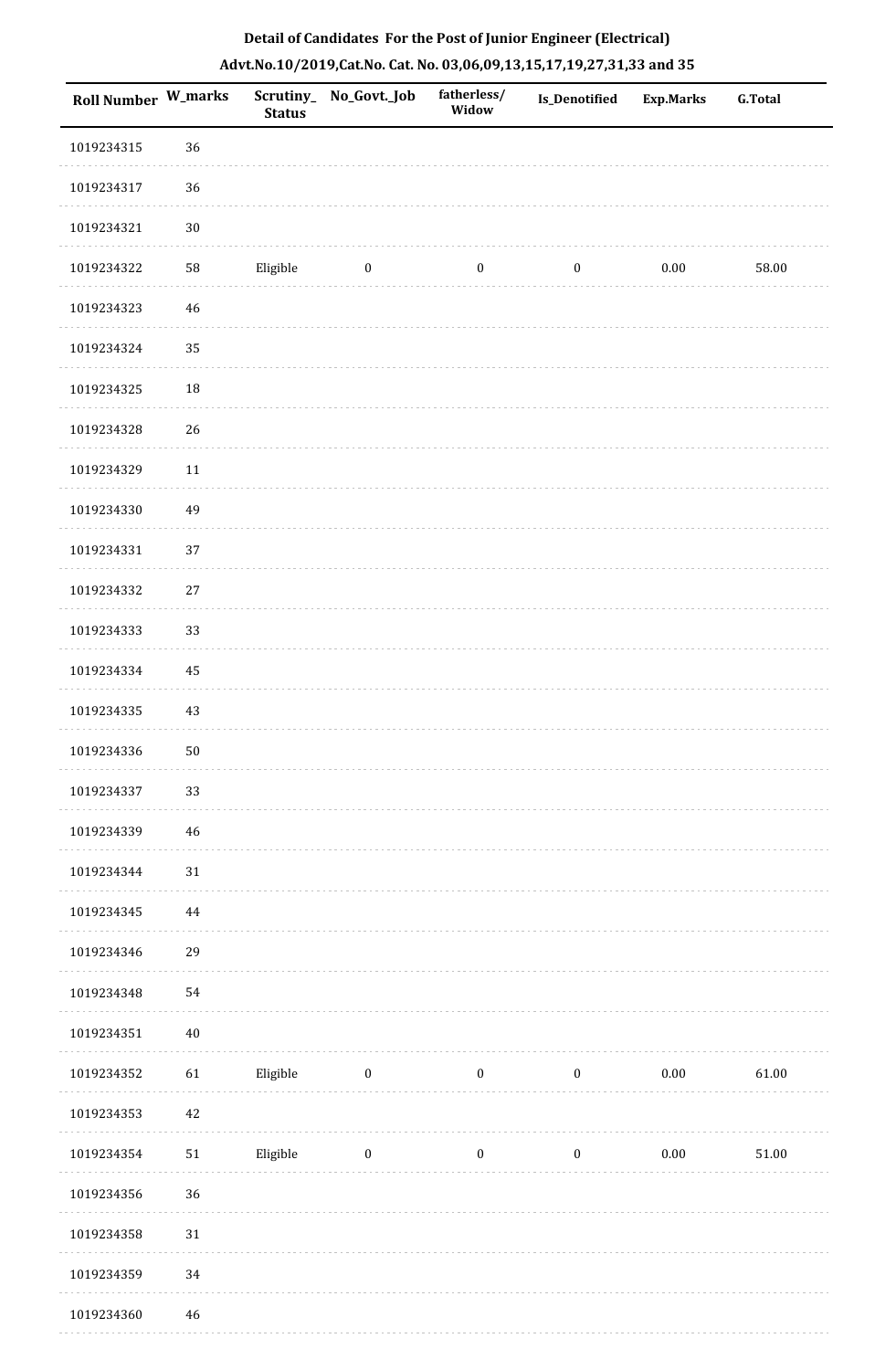| Roll Number W_marks |                 | <b>Status</b> | Scrutiny_ No_Govt._Job | fatherless/<br>Widow | Is_Denotified | <b>Exp.Marks</b> | <b>G.Total</b> |
|---------------------|-----------------|---------------|------------------------|----------------------|---------------|------------------|----------------|
| 1019234361          | $43\,$          |               |                        |                      |               |                  |                |
| 1019234366          | 42              |               |                        |                      |               |                  |                |
| 1019234367          | 32              |               |                        |                      |               |                  |                |
| 1019234370          | ${\bf 28}$      |               |                        |                      |               |                  |                |
| 1019234371          | $51\,$          |               |                        |                      |               |                  |                |
| 1019234372          | 42              |               |                        |                      |               |                  |                |
| 1019234373          | 27              |               |                        |                      |               |                  |                |
| 1019234374          | $30\,$          |               |                        |                      |               |                  |                |
| 1019234376          | <b>REJECTED</b> |               |                        |                      |               |                  | $0.00\,$       |
| 1019234378          | $\rm 45$        |               |                        |                      |               |                  |                |
| 1019234382          | 54              |               |                        |                      |               |                  |                |
| 1019234384          | 33              |               |                        |                      |               |                  |                |
| 1019234386          | 33              |               |                        |                      |               |                  |                |
| 1019234390          | 38              |               |                        |                      |               |                  |                |
| 1019234392          | 43              |               |                        |                      |               |                  |                |
| 1019234393          | 29              |               |                        |                      |               |                  |                |
| 1019234398          | $43\,$          |               |                        |                      |               |                  |                |
| 1019234399          | 37              |               |                        |                      |               |                  |                |
| 1019234400          | 26              |               |                        |                      |               |                  |                |
| 1019234406          | $31\,$          |               |                        |                      |               |                  |                |
| 1019234407          | $34\,$          |               |                        |                      |               |                  |                |
| 1019234410          | $31\,$          |               |                        |                      |               |                  |                |
| 1019234411          | 26              |               |                        |                      |               |                  |                |
| 1019234412          | 45              |               |                        |                      |               |                  |                |
| 1019234413          | 47              |               |                        |                      |               |                  |                |
| 1019234416          | 42              |               |                        |                      |               |                  |                |
| 1019234417          | 36              |               |                        |                      |               |                  |                |
| 1019234418          | 35              |               |                        |                      |               |                  |                |
| 1019234421          | $27\,$          |               |                        |                      |               |                  |                |
| 1019234422          | 29              |               |                        |                      |               |                  |                |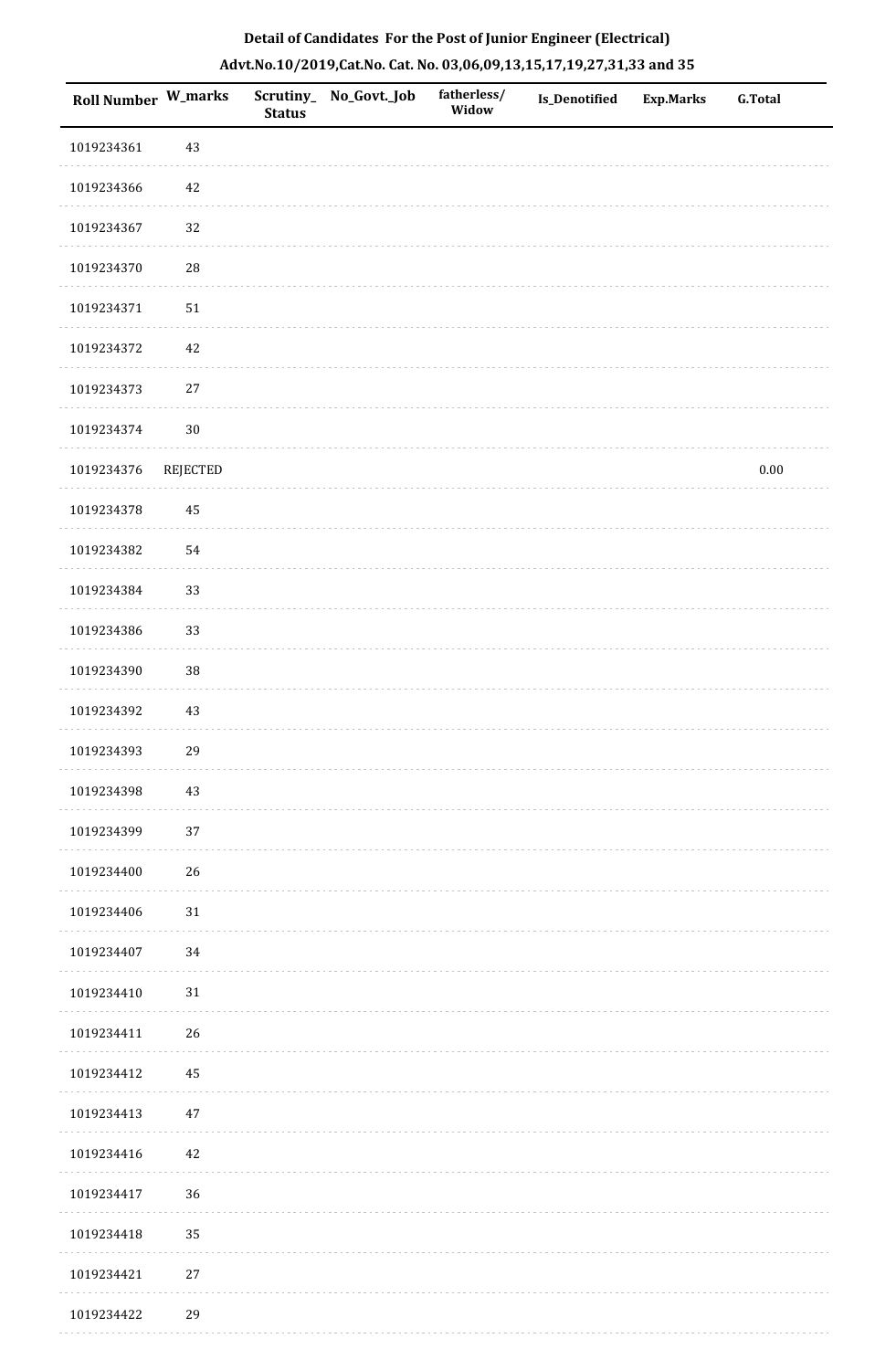| Roll Number W_marks |                 | <b>Status</b> | Scrutiny_No_Govt._Job | fatherless/<br>Widow | <b>Is_Denotified</b> | <b>Exp.Marks</b> | <b>G.Total</b> |
|---------------------|-----------------|---------------|-----------------------|----------------------|----------------------|------------------|----------------|
| 1019234424          | 55              |               |                       |                      |                      |                  |                |
| 1019234425          | 32              |               |                       |                      |                      |                  |                |
| 1019234426          | 22              |               |                       |                      |                      |                  |                |
| 1019234427          | 37              |               |                       |                      |                      |                  |                |
| 1019234431          | 35              |               |                       |                      |                      |                  |                |
| 1019234433          | 35              |               |                       |                      |                      |                  |                |
| 1019234434          | 52              |               |                       |                      |                      |                  |                |
| 1019234438          | 38              |               |                       |                      |                      |                  |                |
| 1019234439          | $38\,$          |               |                       |                      |                      |                  |                |
| 1019234441          | $\bf 44$        |               |                       |                      |                      |                  |                |
| 1019234442          | ${\bf 50}$      |               |                       |                      |                      |                  |                |
| 1019234444          | 31              |               |                       |                      |                      |                  |                |
| 1019234445          | 60              |               |                       |                      |                      |                  |                |
| 1019234447          | 37              |               |                       |                      |                      |                  |                |
| 1019234449          | 45              |               |                       |                      |                      |                  |                |
| 1019234450          | 62              | Eligible      | $\boldsymbol{0}$      | $\boldsymbol{0}$     | $\boldsymbol{0}$     | $0.00\,$         | 62.00          |
| 1019234452          | $38\,$          |               |                       |                      |                      |                  |                |
| 1019234453          | $24\,$          |               |                       |                      |                      |                  |                |
| 1019234455          | 29              |               |                       |                      |                      |                  |                |
| 1019234456          | $40\,$          |               |                       |                      |                      |                  |                |
| 1019234458          | $\rm 48$        |               |                       |                      |                      |                  |                |
| 1019234459          | $40\,$          |               |                       |                      |                      |                  |                |
| 1019234461          | 35              |               |                       |                      |                      |                  |                |
| 1019234464          | 33              |               |                       |                      |                      |                  |                |
| 1019234465          | 39              |               |                       |                      |                      |                  |                |
| 1019234469          | <b>REJECTED</b> |               |                       |                      |                      |                  | $0.00\,$       |
| 1019234470          | <b>REJECTED</b> |               |                       |                      |                      |                  | $0.00\,$       |
| 1019234473          | 34              |               |                       |                      |                      |                  |                |
| 1019234474          | $36\,$          |               |                       |                      |                      |                  |                |
| 1010224476          | 27              |               |                       |                      |                      |                  |                |

## **Detail of Candidates For the Post of Junior Engineer (Electrical) Advt.No.10/2019,Cat.No. Cat. No. 03,06,09,13,15,17,19,27,31,33 and 35**

 1019234476 37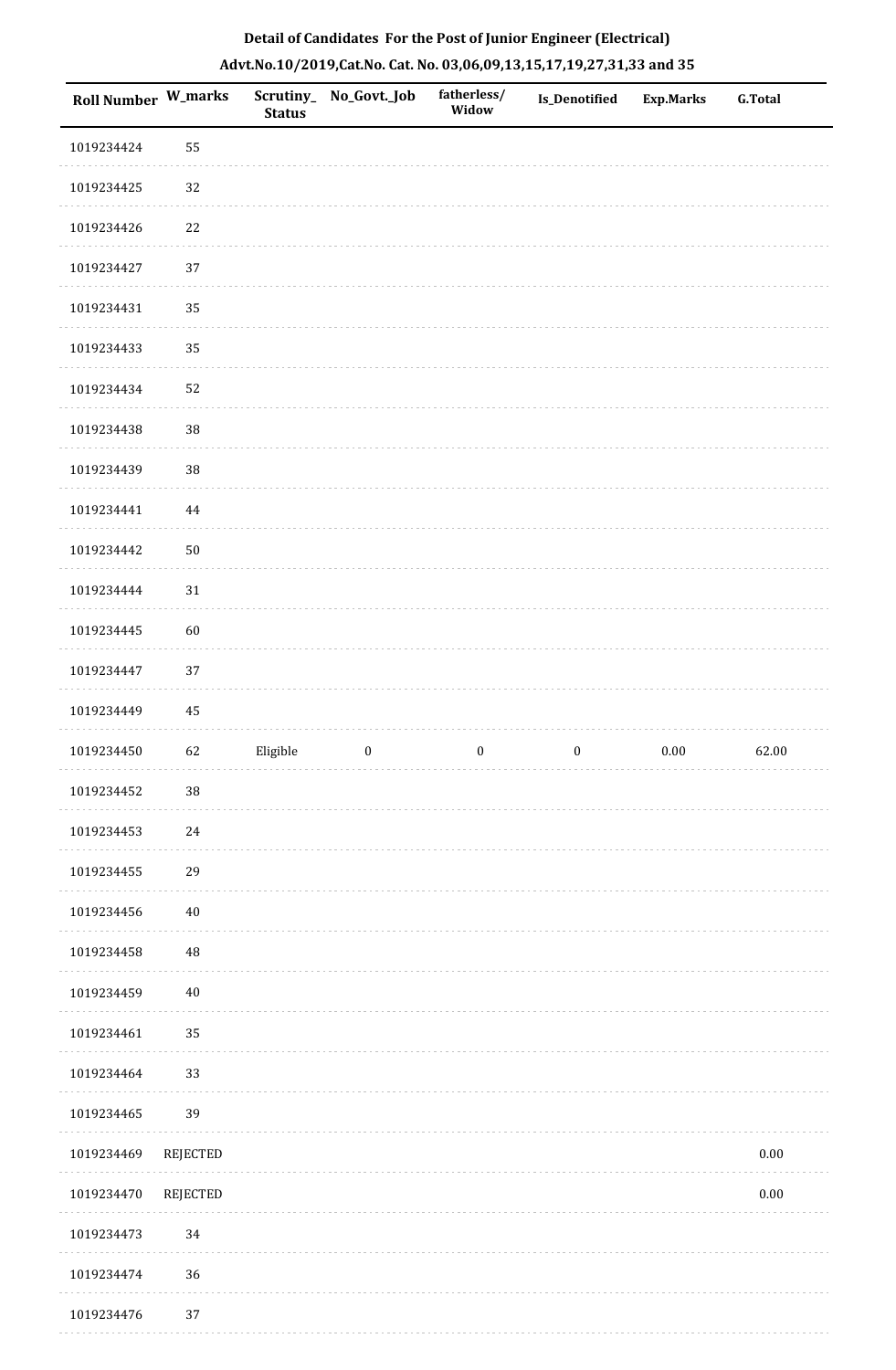| Roll Number W_marks |            | <b>Status</b> | Scrutiny_No_Govt._Job | fatherless/<br>Widow | Is_Denotified | <b>Exp.Marks</b> | <b>G.Total</b> |
|---------------------|------------|---------------|-----------------------|----------------------|---------------|------------------|----------------|
| 1019234477          | 60         |               |                       |                      |               |                  |                |
| 1019234480          | 49         |               |                       |                      |               |                  |                |
| 1019234481          | $30\,$     |               |                       |                      |               |                  |                |
| 1019234482          | 54         |               |                       |                      |               |                  |                |
| 1019234485          | 45         |               |                       |                      |               |                  |                |
| 1019234486          | 34         |               |                       |                      |               |                  |                |
| 1019234487          | 43         |               |                       |                      |               |                  |                |
| 1019234489          | 41         |               |                       |                      |               |                  |                |
| 1019234490          | 36         |               |                       |                      |               |                  |                |
| 1019234491          | 29         |               |                       |                      |               |                  |                |
| 1019234492          | 12         |               |                       |                      |               |                  |                |
| 1019234494          | 32         |               |                       |                      |               |                  |                |
| 1019234495          | 48         |               |                       |                      |               |                  |                |
| 1019234496          | $38\,$     |               |                       |                      |               |                  |                |
| 1019234497          | 29         |               |                       |                      |               |                  |                |
| 1019234498          | 33         |               |                       |                      |               |                  |                |
| 1019234502          | 40         |               |                       |                      |               |                  |                |
| 1019234504          | ${\bf 50}$ |               |                       |                      |               |                  |                |
| 1019234505          | 52         |               |                       |                      |               |                  |                |
| 1019234506          | 45         |               |                       |                      |               |                  |                |
| 1019234508          | 51         |               |                       |                      |               |                  |                |
| 1019234509          | 57         |               |                       |                      |               |                  |                |
| 1019234511          | 56         |               |                       |                      |               |                  |                |
| 1019234513          | 37         |               |                       |                      |               |                  |                |
| 1019234514          | $27\,$     |               |                       |                      |               |                  |                |
| 1019234515          | 33         |               |                       |                      |               |                  |                |
| 1019234516          | 36         |               |                       |                      |               |                  |                |
| 1019234517          | 32         |               |                       |                      |               |                  |                |
| 1019234518          | $38\,$     |               |                       |                      |               |                  |                |
| 1019234520          | 36         |               |                       |                      |               |                  |                |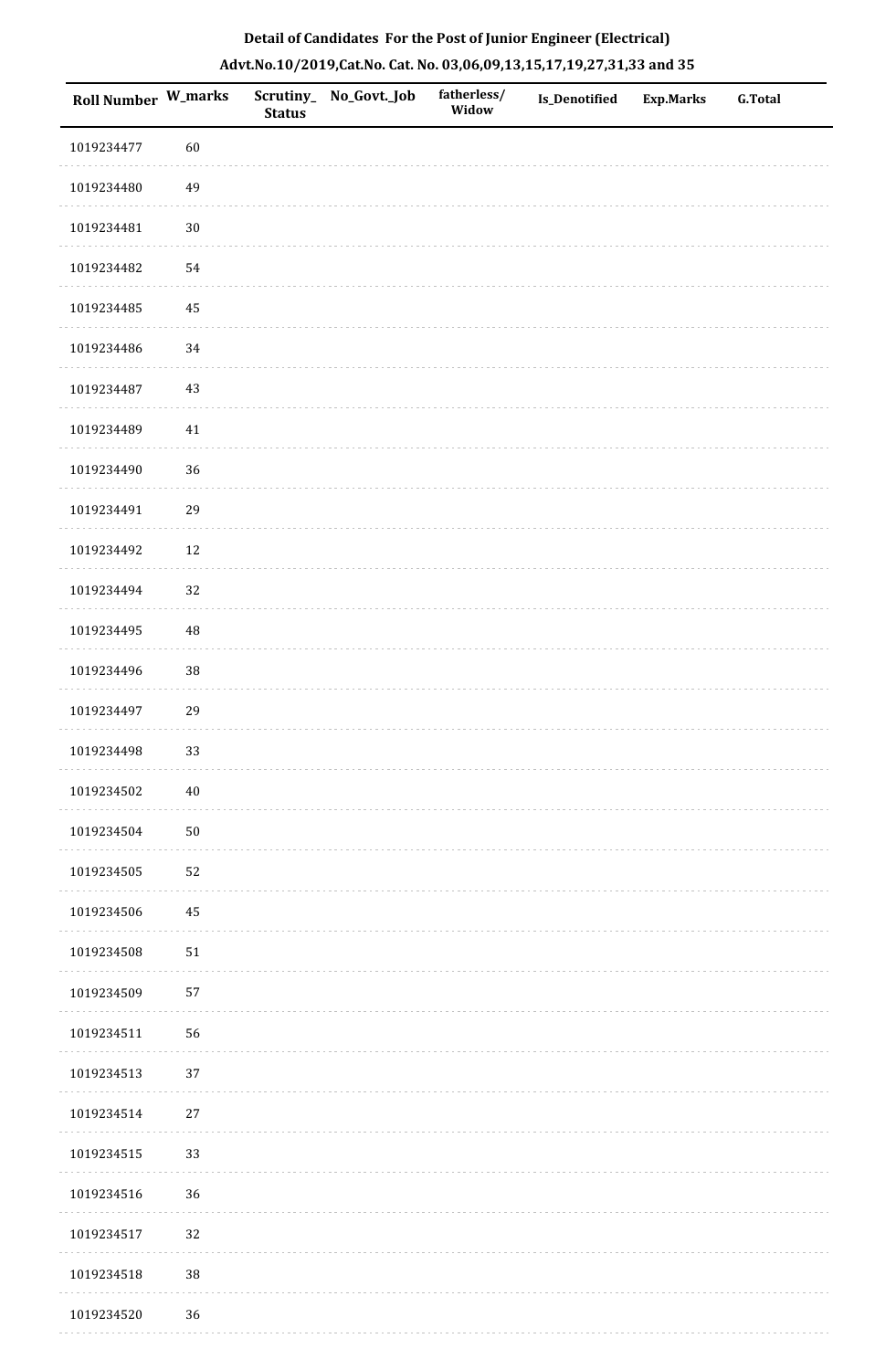| Roll Number W_marks |                 | <b>Status</b> | Scrutiny_No_Govt._Job | fatherless/<br>Widow | Is_Denotified    | Exp.Marks | <b>G.Total</b> |
|---------------------|-----------------|---------------|-----------------------|----------------------|------------------|-----------|----------------|
| 1019234521          | 46              |               |                       |                      |                  |           |                |
| 1019234522          | $30\,$          |               |                       |                      |                  |           |                |
| 1019234523          | 36              |               |                       |                      |                  |           |                |
| 1019234526          | 36              |               |                       |                      |                  |           |                |
| 1019234527          | 40              |               |                       |                      |                  |           |                |
| 1019234528          | $\rm 48$        |               |                       |                      |                  |           |                |
| 1019234529          | 36              |               |                       |                      |                  |           |                |
| 1019234530          | $50\,$          |               |                       |                      |                  |           |                |
| 1019234534          | 45              |               |                       |                      |                  |           |                |
| 1019234535          | 41              |               |                       |                      |                  |           |                |
| 1019234540          | 40              |               |                       |                      |                  |           |                |
| 1019234542          | <b>REJECTED</b> |               |                       |                      |                  |           | $0.00\,$       |
| 1019234543          | 43              |               |                       |                      |                  |           |                |
| 1019234544          | $40\,$          |               |                       |                      |                  |           |                |
| 1019234545          | 36              |               |                       |                      |                  |           |                |
| 1019234546          | 37              |               |                       |                      |                  |           |                |
| 1019234547          | $\rm 48$        |               |                       |                      |                  |           |                |
| 1019234549          | 39              |               |                       |                      |                  |           |                |
| 1019234550          | $40\,$          |               |                       |                      |                  |           |                |
| 1019234551          | 43              |               |                       |                      |                  |           |                |
| 1019234552          | $\rm 48$        |               |                       |                      |                  |           |                |
| 1019234554          | 34              |               |                       |                      |                  |           |                |
| 1019234555          | 36              |               |                       |                      |                  |           |                |
| 1019234557          | 35              |               |                       |                      |                  |           |                |
| 1019234559          | 36              |               |                       |                      |                  |           |                |
| 1019234561          | $42\,$          |               |                       |                      |                  |           |                |
| 1019234565          | 21              |               |                       |                      |                  |           |                |
| 1019234566          | 41              |               |                       |                      |                  |           |                |
| 1019234567          | 41              | Eligible      | $\boldsymbol{0}$      | $\boldsymbol{0}$     | $\boldsymbol{0}$ | $0.00\,$  | 41.00          |
|                     |                 |               |                       |                      |                  |           |                |

1019234568 29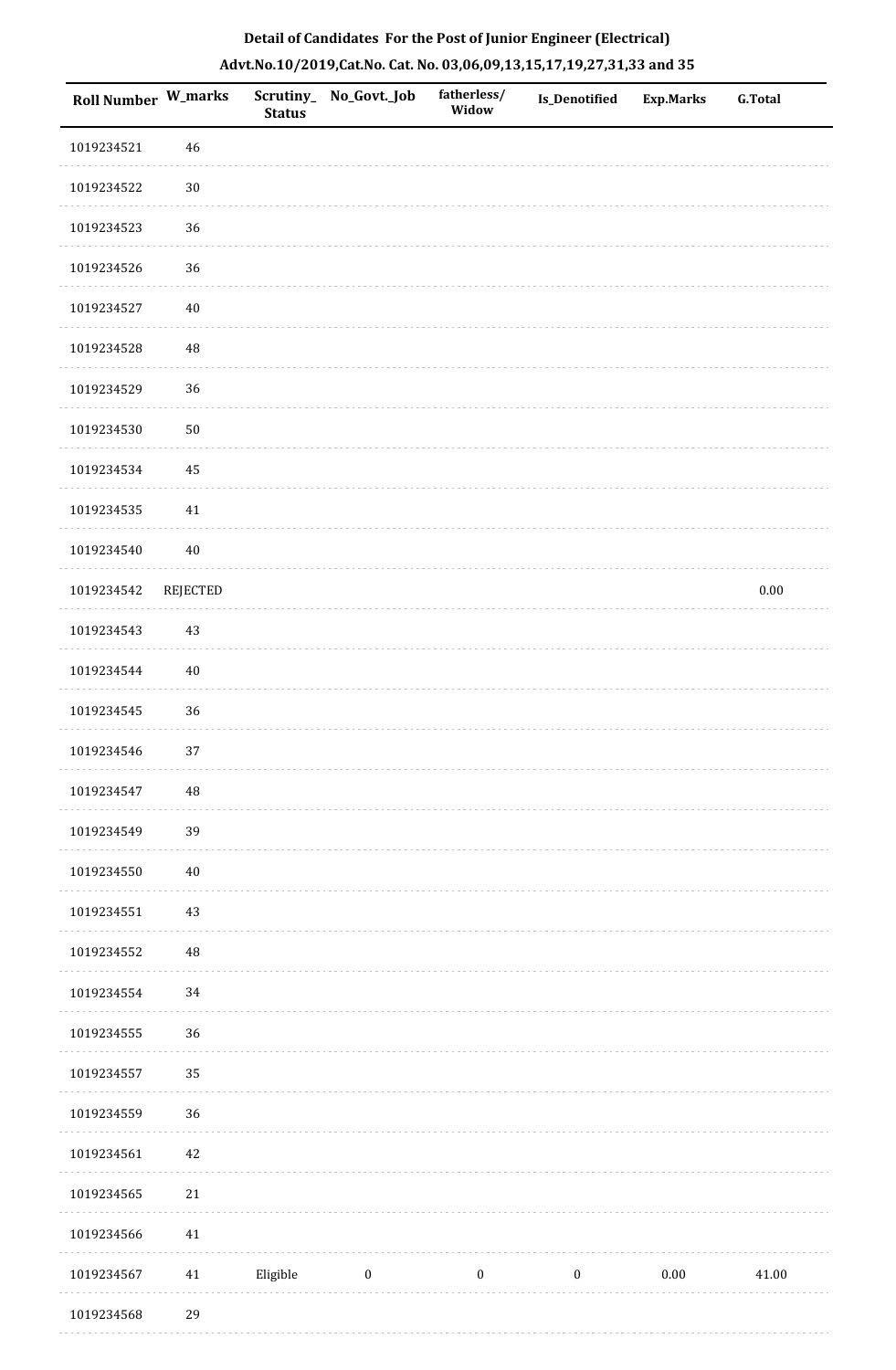|  | Detail of Candidates For the Post of Junior Engineer (Electrical)     |  |
|--|-----------------------------------------------------------------------|--|
|  | Advt.No.10/2019,Cat.No. Cat. No. 03,06,09,13,15,17,19,27,31,33 and 35 |  |

| <b>Roll Number W_marks</b> |             | <b>Status</b> | Scrutiny_ No_Govt._Job | fatherless/<br>Widow | Is_Denotified | <b>Exp.Marks</b> | <b>G.Total</b> |
|----------------------------|-------------|---------------|------------------------|----------------------|---------------|------------------|----------------|
| 1019234569                 | 32          |               |                        |                      |               |                  |                |
| 1019234571                 | $34\,$      |               |                        |                      |               |                  |                |
| 1019234575                 | 46          |               |                        |                      |               |                  |                |
| 1019234576                 | 34          |               |                        |                      |               |                  |                |
| 1019234577                 | ${\bf 28}$  |               |                        |                      |               |                  |                |
| 1019234578                 | 57          |               |                        |                      |               |                  |                |
| 1019234582                 | $47\,$      |               |                        |                      |               |                  |                |
| 1019234586                 | $26\,$      | Absent        | $\boldsymbol{0}$       | $\boldsymbol{0}$     | $\pmb{0}$     | $0.00\,$         |                |
| 1019234587                 | 37          |               |                        |                      |               |                  |                |
| 1019234588                 | 28          |               |                        |                      |               |                  |                |
| 1019234589                 | $\sqrt{48}$ |               |                        |                      |               |                  |                |
| 1019234591                 | $43\,$      |               |                        |                      |               |                  |                |
| 1019234593                 |             | Not Eligible  |                        |                      |               |                  |                |
| 1019234595                 | $47\,$      |               |                        |                      |               |                  |                |
| 1019234597                 | 29          |               |                        |                      |               |                  |                |
| 1019234598                 | 35          |               |                        |                      |               |                  |                |
| 1019234600                 | $31\,$      |               |                        |                      |               |                  |                |
| 1019234601                 | 35          |               |                        |                      |               |                  |                |
| 1019234602                 | 38          |               |                        |                      |               |                  |                |
| 1019234605                 | 59          |               |                        |                      |               |                  |                |
| 1019234607                 | 33          |               |                        |                      |               |                  |                |
| 1019234608                 | $30\,$      |               |                        |                      |               |                  |                |
| 1019234611                 | 45          |               |                        |                      |               |                  |                |
| 1019234612                 | 42          |               |                        |                      |               |                  |                |
| 1019234613                 | 38          |               |                        |                      |               |                  |                |
| 1019234617                 | 38          |               |                        |                      |               |                  |                |
| 1019234619                 | $40\,$      |               |                        |                      |               |                  |                |
| 1019234621                 | $30\,$      |               |                        |                      |               |                  |                |
| 1019234624                 | $50\,$      |               |                        |                      |               |                  |                |
| 1019234626                 | $47\,$      |               |                        |                      |               |                  |                |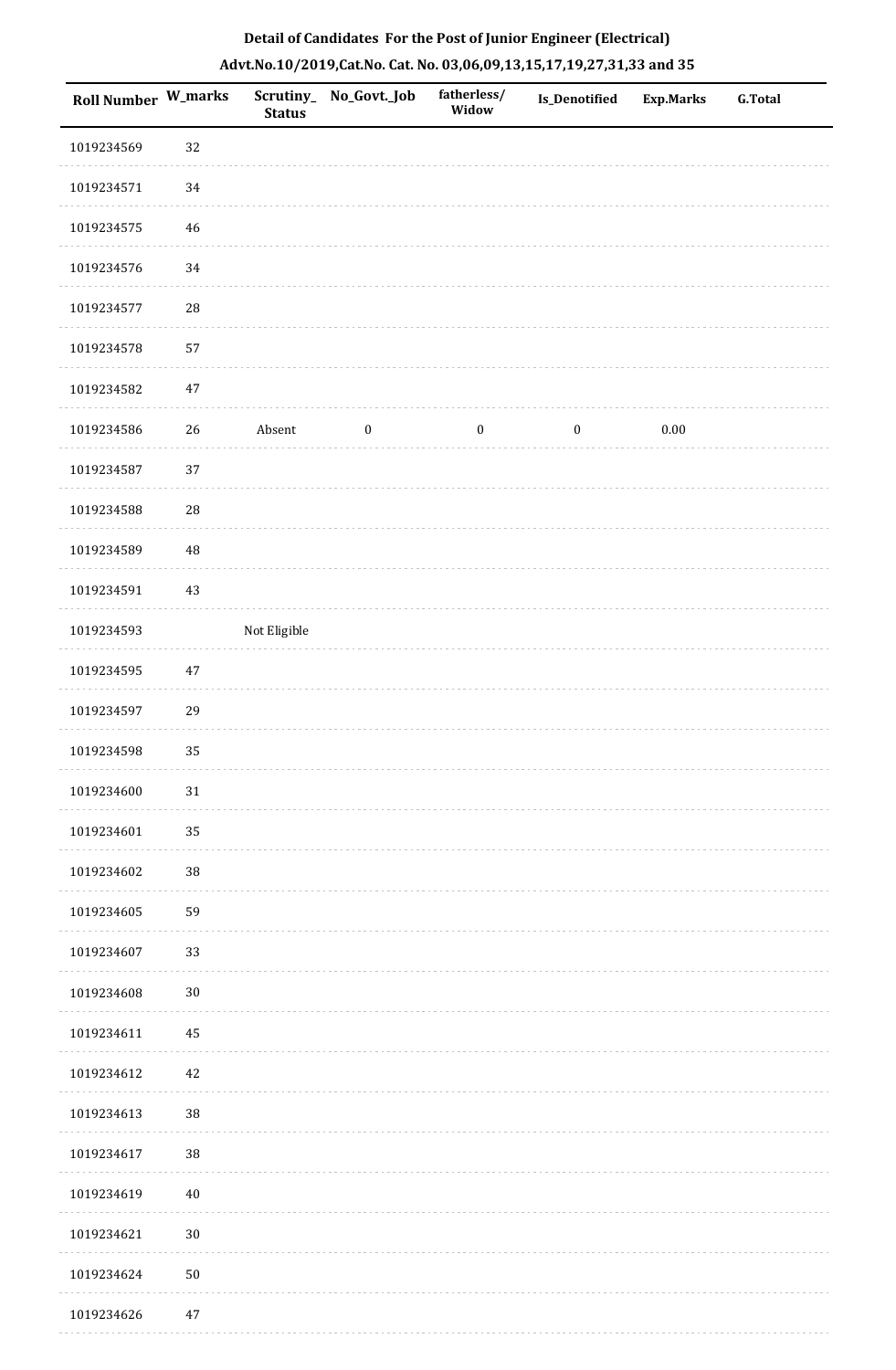|  | Detail of Candidates For the Post of Junior Engineer (Electrical)     |  |
|--|-----------------------------------------------------------------------|--|
|  | Advt.No.10/2019,Cat.No. Cat. No. 03,06,09,13,15,17,19,27,31,33 and 35 |  |

| <b>Roll Number W_marks</b> |                 | <b>Status</b> | Scrutiny_ No_Govt._Job | fatherless/<br>Widow | Is_Denotified    | <b>Exp.Marks</b> | <b>G.Total</b> |
|----------------------------|-----------------|---------------|------------------------|----------------------|------------------|------------------|----------------|
| 1019234627                 | $40\,$          |               |                        |                      |                  |                  |                |
| 1019234628                 | 34              |               |                        |                      |                  |                  |                |
| 1019234629                 | $20\,$          |               |                        |                      |                  |                  |                |
| 1019234630                 | $\bf 44$        |               |                        |                      |                  |                  |                |
| 1019234631                 | $\rm 48$        |               |                        |                      |                  |                  |                |
| 1019234632                 | 44              |               |                        |                      |                  |                  |                |
| 1019234633                 | <b>REJECTED</b> |               |                        |                      |                  |                  | 0.00           |
| 1019234636                 | $40\,$          |               |                        |                      |                  |                  |                |
| 1019234637                 |                 | Not Eligible  |                        |                      |                  |                  |                |
| 1019234639                 | 60              |               |                        |                      |                  |                  |                |
| 1019234640                 | ${\bf 28}$      |               |                        |                      |                  |                  |                |
| 1019234641                 | $40\,$          |               |                        |                      |                  |                  |                |
| 1019234642                 | 39              |               |                        |                      |                  |                  |                |
| 1019234645                 | 49              |               |                        |                      |                  |                  |                |
| 1019234647                 | 46              |               |                        |                      |                  |                  |                |
| 1019234652                 | 53              |               |                        |                      |                  |                  |                |
| 1019234653                 |                 | Not Eligible  |                        |                      |                  |                  |                |
| 1019234654                 | 26              |               |                        |                      |                  |                  |                |
| 1019234655                 | 65              | Eligible      | $\boldsymbol{0}$       | $\boldsymbol{0}$     | $\boldsymbol{0}$ | $0.00\,$         | 65.00          |
| 1019234656                 | $27\,$          |               |                        |                      |                  |                  |                |
| 1019234657                 | $27\,$          |               |                        |                      |                  |                  |                |
| 1019234658                 | $30\,$          |               |                        |                      |                  |                  |                |
| 1019234659                 | $46\,$          |               |                        |                      |                  |                  |                |
| 1019234660                 | 29              |               |                        |                      |                  |                  |                |
| 1019234661                 | $40\,$          |               |                        |                      |                  |                  |                |
| 1019234662                 | 45              |               |                        |                      |                  |                  |                |
| 1019234664                 | 22              |               |                        |                      |                  |                  |                |
| 1019234666                 | 34              |               |                        |                      |                  |                  |                |
| 1019234668                 | 36              |               |                        |                      |                  |                  |                |
| 1019234671                 | <b>REJECTED</b> |               |                        |                      |                  |                  | $0.00\,$       |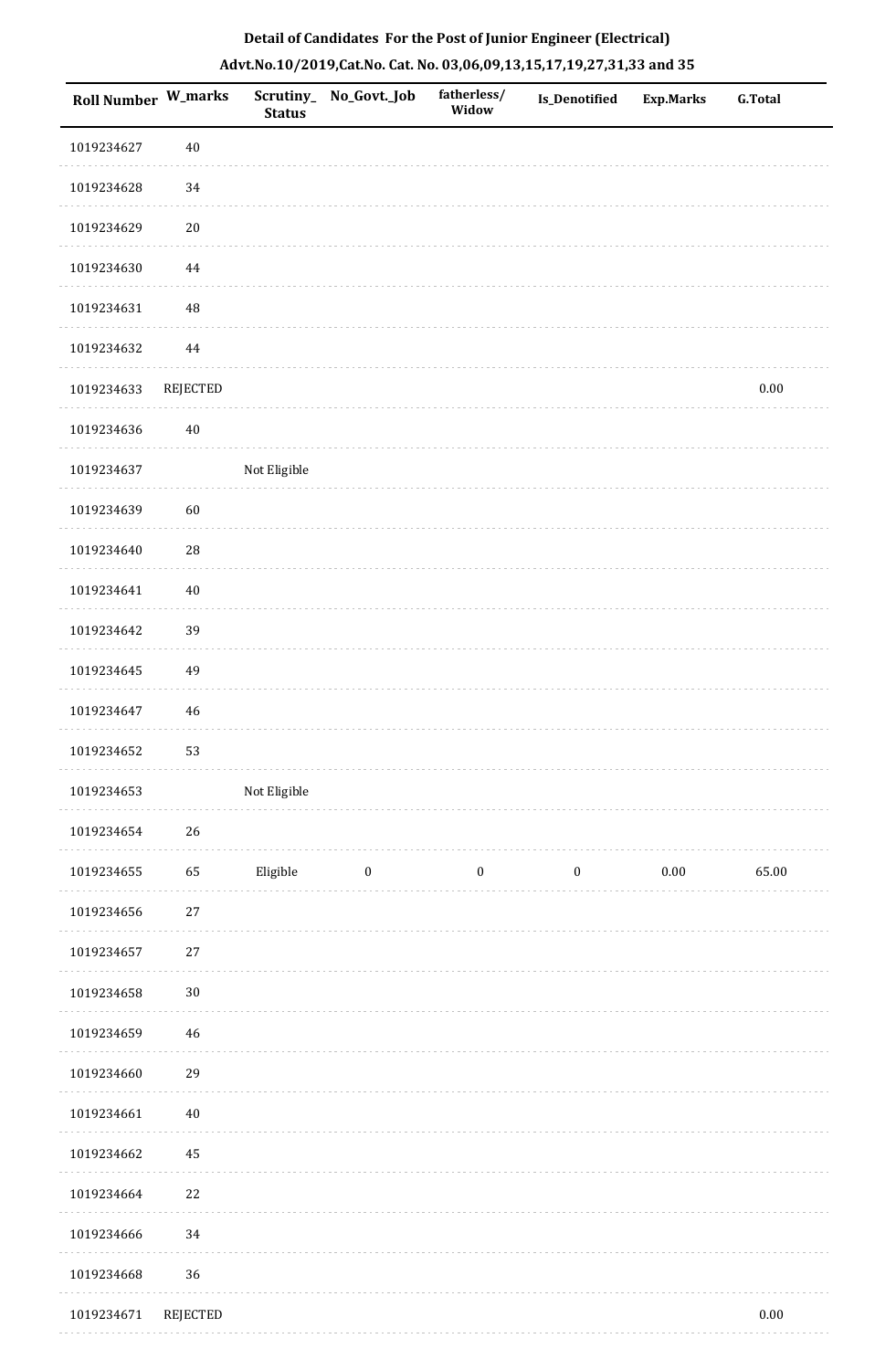| Roll Number W_marks |                  | Scrutiny_<br><b>Status</b> | No_Govt._Job | fatherless/<br>Widow | Is_Denotified    | <b>Exp.Marks</b> | <b>G.Total</b> |
|---------------------|------------------|----------------------------|--------------|----------------------|------------------|------------------|----------------|
| 1019234673          | $46\,$           |                            |              |                      |                  |                  |                |
| 1019234674          | $40\,$           |                            |              |                      |                  |                  |                |
| 1019234679          | $43\,$           |                            |              |                      |                  |                  |                |
| 1019234680          | 49               |                            |              |                      |                  |                  |                |
| 1019234681          | $\sqrt{28}$      |                            |              |                      |                  |                  |                |
| 1019234683          | $40\,$           |                            |              |                      |                  |                  |                |
| 1019234685          | $47\,$           |                            |              |                      |                  |                  |                |
| 1019234687          | $21\,$           |                            |              |                      |                  |                  |                |
| 1019234693          | 37               |                            |              |                      |                  |                  |                |
| 1019234696          | $38\,$           |                            |              |                      |                  |                  |                |
| 1019234698          | ${\bf 28}$       |                            |              |                      |                  |                  |                |
| 1019234699          | 37               |                            |              |                      |                  |                  |                |
| 1019234700          | $47\,$           |                            |              |                      |                  |                  |                |
| 1019234705          | 35               |                            |              |                      |                  |                  |                |
| 1019234706          | $30\,$           |                            |              |                      |                  |                  |                |
| 1019234707          | 51               | Eligible                   | $\mathsf S$  | $\boldsymbol{0}$     | $\boldsymbol{0}$ | $0.00\,$         | 56.00          |
| 1019234708          | $41\,$           |                            |              |                      |                  |                  |                |
| 1019234709          | 25               |                            |              |                      |                  |                  |                |
| 1019234710          | $40\,$           |                            |              |                      |                  |                  |                |
| 1019234712          | $\rm 48$         |                            |              |                      |                  |                  |                |
| 1019234713          | 35               |                            |              |                      |                  |                  |                |
| 1019234714          | $50\,$           |                            |              |                      |                  |                  |                |
| 1019234716          | 41               |                            |              |                      |                  |                  |                |
| 1019234718          | 52               |                            |              |                      |                  |                  |                |
| 1019234719          | 39               |                            |              |                      |                  |                  |                |
| 1019234721          | $\boldsymbol{9}$ |                            |              |                      |                  |                  |                |
| 1019234722          | 33               |                            |              |                      |                  |                  |                |
| 1019234724          | 38               |                            |              |                      |                  |                  |                |
| 1019234725          | 53               |                            |              |                      |                  |                  |                |
| 1019234726          | 57               |                            |              |                      |                  |                  |                |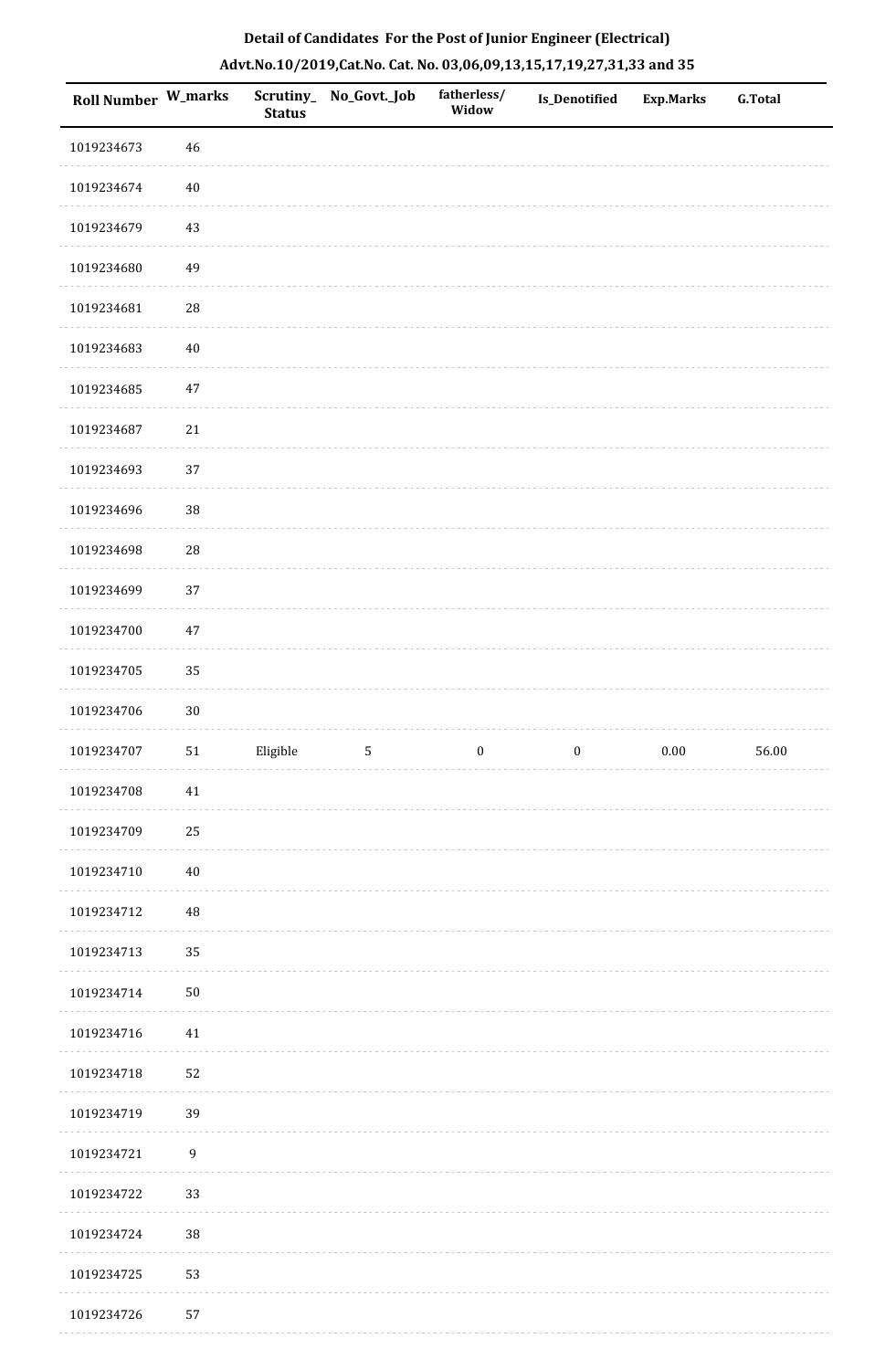| <b>Roll Number W_marks</b> |        | <b>Status</b> | Scrutiny_ No_Govt._Job | fatherless/<br>Widow | Is_Denotified | <b>Exp.Marks</b> | <b>G.Total</b> |
|----------------------------|--------|---------------|------------------------|----------------------|---------------|------------------|----------------|
| 1019234729                 | 25     |               |                        |                      |               |                  |                |
| 1019234730                 | $40\,$ |               |                        |                      |               |                  |                |
| 1019234735                 | $30\,$ |               |                        |                      |               |                  |                |
| 1019234736                 | 35     |               |                        |                      |               |                  |                |
| 1019234738                 | 34     |               |                        |                      |               |                  |                |
| 1019234740                 | $40\,$ |               |                        |                      |               |                  |                |
| 1019234742                 | 41     |               |                        |                      |               |                  |                |
| 1019234743                 | 43     |               |                        |                      |               |                  |                |
| 1019234744                 | $47\,$ |               |                        |                      |               |                  |                |
| 1019234745                 | 29     |               |                        |                      |               |                  |                |
| 1019234747                 | 44     |               |                        |                      |               |                  |                |
| 1019234753                 | 33     |               |                        |                      |               |                  |                |
| 1019234756                 | 42     |               |                        |                      |               |                  |                |
| 1019234758                 | 34     |               |                        |                      |               |                  |                |
| 1019234759                 | $47\,$ |               |                        |                      |               |                  |                |
| 1019234761                 | 37     |               |                        |                      |               |                  |                |
| 1019234764                 | $37\,$ |               |                        |                      |               |                  |                |
| 1019234765                 | $38\,$ |               |                        |                      |               |                  |                |
| 1019234766                 | 46     |               |                        |                      |               |                  |                |
| 1019234767                 | 36     |               |                        |                      |               |                  |                |
| 1019234769                 | 39     |               |                        |                      |               |                  |                |
| 1019234770                 | 36     |               |                        |                      |               |                  |                |
| 1019234773                 | $38\,$ |               |                        |                      |               |                  |                |
| 1019234774                 | 35     |               |                        |                      |               |                  |                |
| 1019234775                 | 44     |               |                        |                      |               |                  |                |
| 1019234776                 | 34     |               |                        |                      |               |                  |                |
| 1019234777                 | 42     |               |                        |                      |               |                  |                |
| 1019234778                 | 44     |               |                        |                      |               |                  |                |
| 1019234779                 | 34     |               |                        |                      |               |                  |                |
| 1019234782                 | 42     |               |                        |                      |               |                  |                |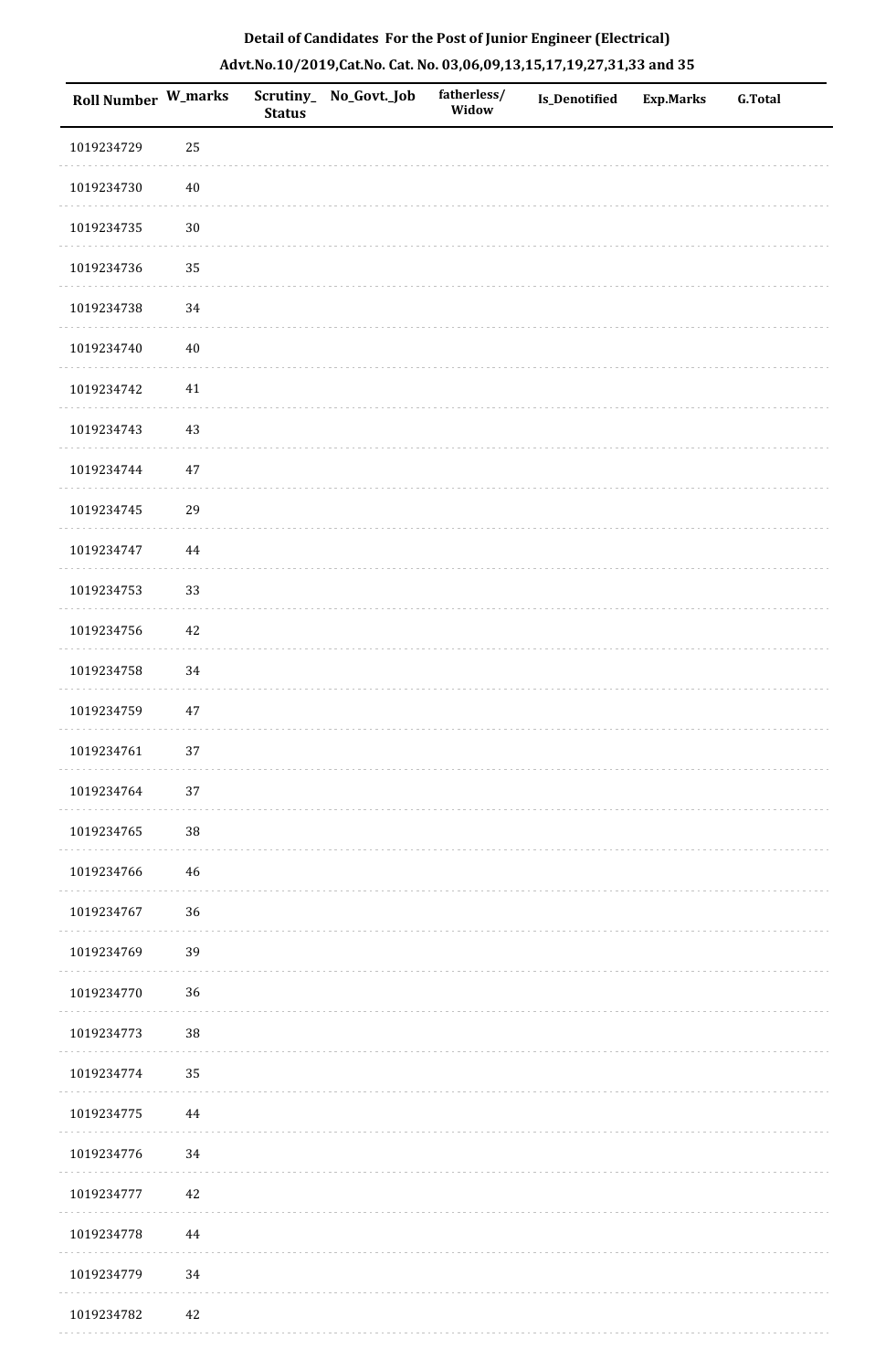|  | Detail of Candidates For the Post of Junior Engineer (Electrical)     |  |
|--|-----------------------------------------------------------------------|--|
|  | Advt.No.10/2019,Cat.No. Cat. No. 03,06,09,13,15,17,19,27,31,33 and 35 |  |

| <b>Roll Number W_marks</b> |             | <b>Status</b> | Scrutiny_No_Govt._Job | fatherless/<br>Widow | <b>Is_Denotified</b> | <b>Exp.Marks</b> | <b>G.Total</b> |
|----------------------------|-------------|---------------|-----------------------|----------------------|----------------------|------------------|----------------|
| 1019234783                 | 48          |               |                       |                      |                      |                  |                |
| 1019234784                 | REJECTED    |               |                       |                      |                      |                  | $0.00\,$       |
| 1019234785                 | 32          |               |                       |                      |                      |                  |                |
| 1019234786                 | 36          |               |                       |                      |                      |                  |                |
| 1019234787                 | 39          |               |                       |                      |                      |                  |                |
| 1019234789                 | 39          |               |                       |                      |                      |                  |                |
| 1019234791                 | 28          |               |                       |                      |                      |                  |                |
| 1019234792                 | 25          |               |                       |                      |                      |                  |                |
| 1019234793                 | 49          |               |                       |                      |                      |                  |                |
| 1019234794                 | $43\,$      |               |                       |                      |                      |                  |                |
| 1019234797                 | 34          |               |                       |                      |                      |                  |                |
| 1019234798                 | 38          |               |                       |                      |                      |                  |                |
| 1019234800                 | 32          |               |                       |                      |                      |                  |                |
| 1019234801                 | 25          |               |                       |                      |                      |                  |                |
| 1019234802                 | 52          |               |                       |                      |                      |                  |                |
| 1019234803                 | 38          |               |                       |                      |                      |                  |                |
| 1019234804                 | 44          |               |                       |                      |                      |                  |                |
| 1019234805                 | 39          |               |                       |                      |                      |                  |                |
| 1019234806                 | 41          |               |                       |                      |                      |                  |                |
| 1019234807                 | 23          |               |                       |                      |                      |                  |                |
| 1019234808                 | $31\,$      |               |                       |                      |                      |                  |                |
| 1019234810                 | 52          |               |                       |                      |                      |                  |                |
| 1019234811                 | $\bf 44$    |               |                       |                      |                      |                  |                |
| 1019234812                 | $42\,$      |               |                       |                      |                      |                  |                |
| 1019234815                 | 35          |               |                       |                      |                      |                  |                |
| 1019234816                 | 45          |               |                       |                      |                      |                  |                |
| 1019234817                 | 39          |               |                       |                      |                      |                  |                |
| 1019234818                 | $\sqrt{28}$ |               |                       |                      |                      |                  |                |
| 1019234819                 | 39          | Eligible      | $\boldsymbol{0}$      | $\boldsymbol{0}$     | $\boldsymbol{0}$     | $0.00\,$         | 39.00          |
| 1019234823                 | $40\,$      |               |                       |                      |                      |                  |                |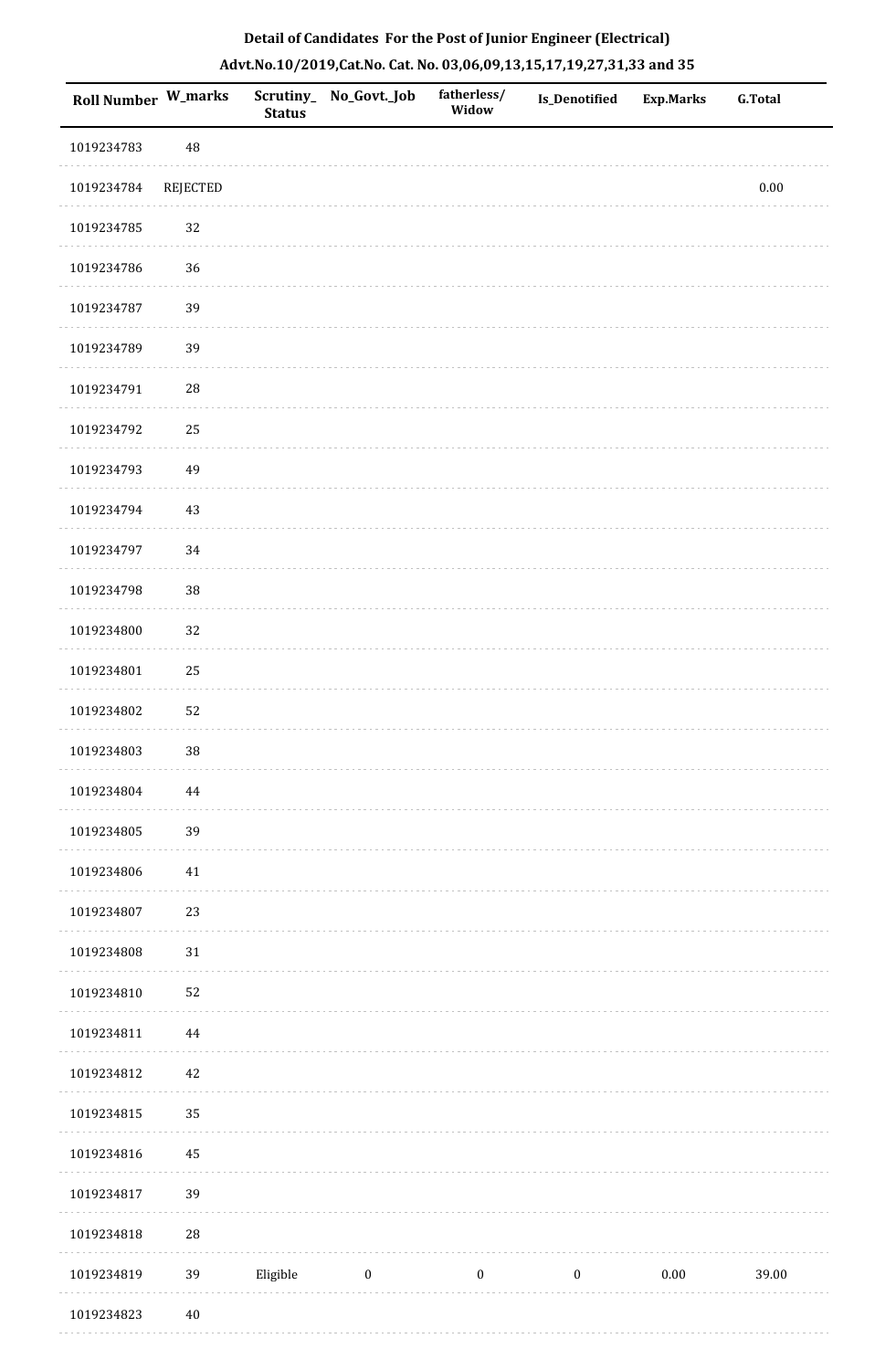| Roll Number W_marks |        | <b>Status</b> | Scrutiny_No_Govt._Job | fatherless/<br>Widow | Is_Denotified    | <b>Exp.Marks</b> | <b>G.Total</b> |
|---------------------|--------|---------------|-----------------------|----------------------|------------------|------------------|----------------|
| 1019234824          | 39     |               |                       |                      |                  |                  |                |
| 1019234826          | 43     |               |                       |                      |                  |                  |                |
| 1019234829          | $47\,$ |               |                       |                      |                  |                  |                |
| 1019234830          | 45     |               |                       |                      |                  |                  |                |
| 1019234834          | $31\,$ |               |                       |                      |                  |                  |                |
| 1019234839          | 42     |               |                       |                      |                  |                  |                |
| 1019234840          | 39     |               |                       |                      |                  |                  |                |
| 1019234841          | $47\,$ |               |                       |                      |                  |                  |                |
| 1019234842          | 41     |               |                       |                      |                  |                  |                |
| 1019234844          | 33     |               |                       |                      |                  |                  |                |
| 1019234848          | 43     |               |                       |                      |                  |                  |                |
| 1019234850          | 52     |               |                       |                      |                  |                  |                |
| 1019234851          | 55     | Eligible      | $\boldsymbol{0}$      | $\boldsymbol{0}$     | $\bf{0}$         | $0.00\,$         | 55.00          |
| 1019234853          | 58     |               |                       |                      |                  |                  |                |
| 1019234854          | 36     |               |                       |                      |                  |                  |                |
| 1019234857          | 39     |               |                       |                      |                  |                  |                |
| 1019234858          | $41\,$ |               |                       |                      |                  |                  |                |
| 1019234859          | 49     |               |                       |                      |                  |                  |                |
| 1019234862          | 29     |               |                       |                      |                  |                  |                |
| 1019234863          | $42\,$ |               |                       |                      |                  |                  |                |
| 1019234865          | 39     |               |                       |                      |                  |                  |                |
| 1019234867          | $30\,$ |               |                       |                      |                  |                  |                |
| 1019234869          | $41\,$ |               |                       |                      |                  |                  |                |
| 1019234872          | 36     |               |                       |                      |                  |                  |                |
| 1019234874          | 35     |               |                       |                      |                  |                  |                |
| 1019234876          | 33     |               |                       |                      |                  |                  |                |
| 1019234877          | 36     |               |                       |                      |                  |                  |                |
| 1019234880          | 29     |               |                       |                      |                  |                  |                |
| 1019234883          | $30\,$ |               |                       |                      |                  |                  |                |
| 1019234884          | 51     | Eligible      | $\boldsymbol{0}$      | $\boldsymbol{0}$     | $\boldsymbol{0}$ | $0.00\,$         | $51.00\,$      |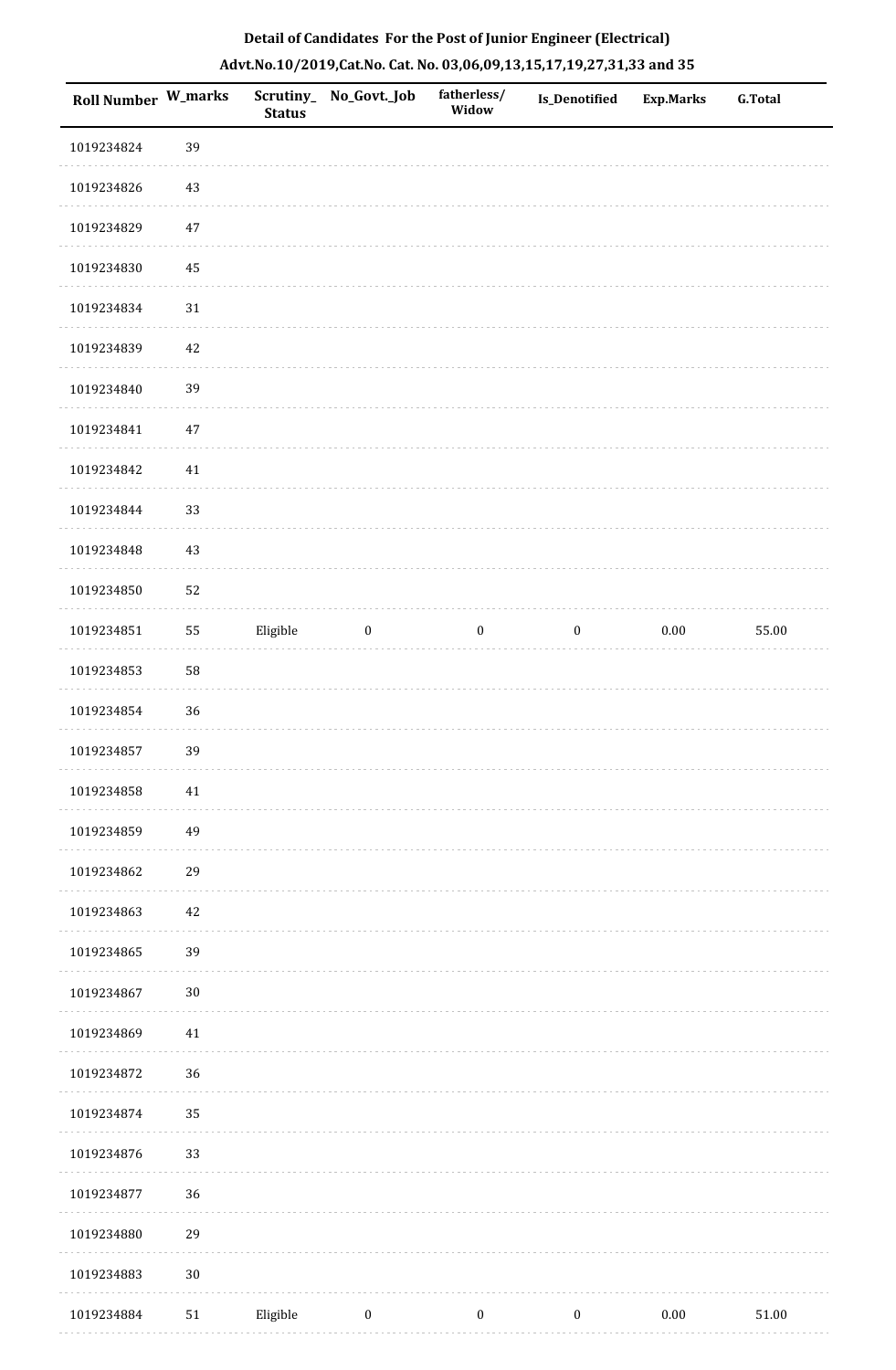| Roll Number W_marks |             | <b>Status</b> | Scrutiny_ No_Govt._Job | fatherless/<br>Widow | <b>Is_Denotified</b> | <b>Exp.Marks</b> | <b>G.Total</b> |
|---------------------|-------------|---------------|------------------------|----------------------|----------------------|------------------|----------------|
| 1019234885          | $50\,$      |               |                        |                      |                      |                  |                |
| 1019234889          | $36\,$      |               |                        |                      |                      |                  |                |
| 1019234890          | 61          | Eligible      | $\bf{0}$               | $\boldsymbol{0}$     | $\boldsymbol{0}$     | $0.00\,$         | 61.00          |
| 1019234891          | 43          |               |                        |                      |                      |                  |                |
| 1019234893          | 29          |               |                        |                      |                      |                  |                |
| 1019234894          | 33          |               |                        |                      |                      |                  |                |
| 1019234896          | $47\,$      |               |                        |                      |                      |                  |                |
| 1019234898          | $27\,$      |               |                        |                      |                      |                  |                |
| 1019234900          | $38\,$      |               |                        |                      |                      |                  |                |
| 1019234901          | 49          |               |                        |                      |                      |                  |                |
| 1019234903          | 41          |               |                        |                      |                      |                  |                |
| 1019234904          | 39          |               |                        |                      |                      |                  |                |
| 1019234905          | 55          |               |                        |                      |                      |                  |                |
| 1019234906          | $\sqrt{28}$ |               |                        |                      |                      |                  |                |
| 1019234910          | $50\,$      |               |                        |                      |                      |                  |                |
| 1019234912          | 43          |               |                        |                      |                      |                  |                |
| 1019234913          | 24          |               |                        |                      |                      |                  |                |
| 1019234914          | 39          |               |                        |                      |                      |                  |                |
| 1019234915          | $30\,$      |               |                        |                      |                      |                  |                |
| 1019234916          | 41          |               |                        |                      |                      |                  |                |
| 1019234918          | 46          |               |                        |                      |                      |                  |                |
| 1019234919          | 37          |               |                        |                      |                      |                  |                |
| 1019234920          | 52          |               |                        |                      |                      |                  |                |
| 1019234921          | 34          |               |                        |                      |                      |                  |                |
| 1019234922          | 42          |               |                        |                      |                      |                  |                |
| 1019234923          | 45          |               |                        |                      |                      |                  |                |
| 1019234924          | 39          |               |                        |                      |                      |                  |                |
| 1019234925          | 32          |               |                        |                      |                      |                  |                |
| 1019234932          | 56          |               |                        |                      |                      |                  |                |
| 1019234935          | 55          |               |                        |                      |                      |                  |                |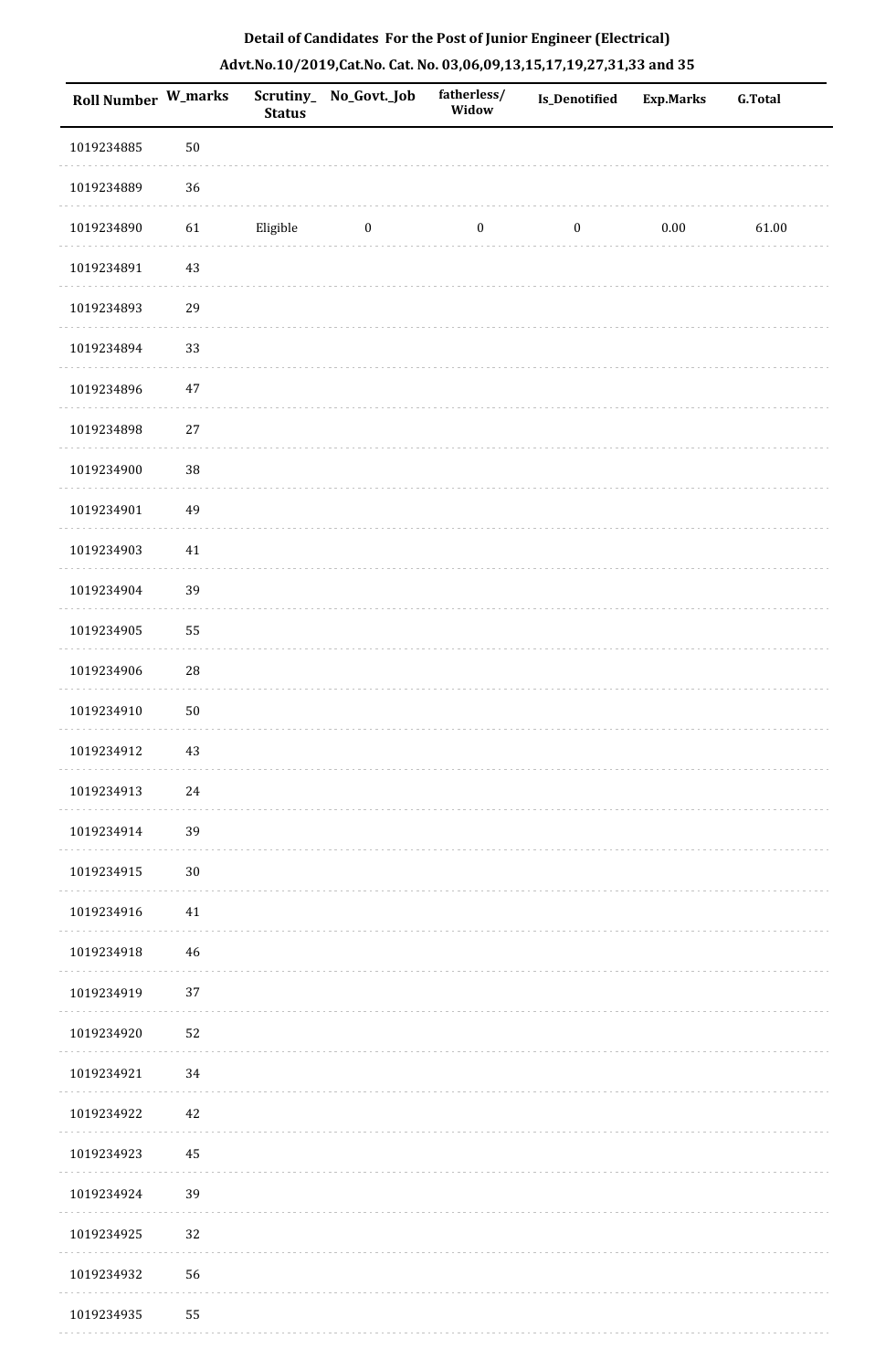| Roll Number W_marks |                  | <b>Status</b> | Scrutiny_ No_Govt._Job | fatherless/<br>Widow | Is_Denotified | Exp.Marks | G.Total |
|---------------------|------------------|---------------|------------------------|----------------------|---------------|-----------|---------|
| 1019234936          | 42               |               |                        |                      |               |           |         |
| 1019234937          | $\rm 48$         |               |                        |                      |               |           |         |
| 1019234938          | ${\bf 28}$       |               |                        |                      |               |           |         |
| 1019234939          | $\rm 48$         |               |                        |                      |               |           |         |
| 1019234940          | $31\,$           |               |                        |                      |               |           |         |
| 1019234941          | 31               |               |                        |                      |               |           |         |
| 1019234943          | 46               |               |                        |                      |               |           |         |
| 1019234944          | $30\,$           |               |                        |                      |               |           |         |
| 1019234945          | $\bf 44$         |               |                        |                      |               |           |         |
| 1019234947          | 42               |               |                        |                      |               |           |         |
| 1019234949          | $\rm 48$         |               |                        |                      |               |           |         |
| 1019234950          | 39               |               |                        |                      |               |           |         |
| 1019234951          | 33               |               |                        |                      |               |           |         |
| 1019234953          | $43\,$           |               |                        |                      |               |           |         |
| 1019234956          | 28               |               |                        |                      |               |           |         |
| 1019234957          | 53               |               |                        |                      |               |           |         |
| 1019234958          | 39               |               |                        |                      |               |           |         |
| 1019234959          | $38\,$           |               |                        |                      |               |           |         |
| 1019234963          | 37               |               |                        |                      |               |           |         |
| 1019234966          | $\rm 48$         |               |                        |                      |               |           |         |
| 1019234968          | $50\,$           |               |                        |                      |               |           |         |
| 1019234969          | 45               |               |                        |                      |               |           |         |
| 1019234971          | $50\,$           |               |                        |                      |               |           |         |
| 1019234973          | 34               |               |                        |                      |               |           |         |
| 1019234974          | 44               |               |                        |                      |               |           |         |
| 1019234975          | $\boldsymbol{6}$ |               |                        |                      |               |           |         |
| 1019234976          | 63               | Eligible      | $\bf{0}$               | $\boldsymbol{0}$     | $\bf{0}$      | 0.00      | 63.00   |
| 1019234978          | $47\,$           |               |                        |                      |               |           |         |
| 1019234979          | $38\,$           |               |                        |                      |               |           |         |
| 1019234983          | 34               |               |                        |                      |               |           |         |

 $\sim$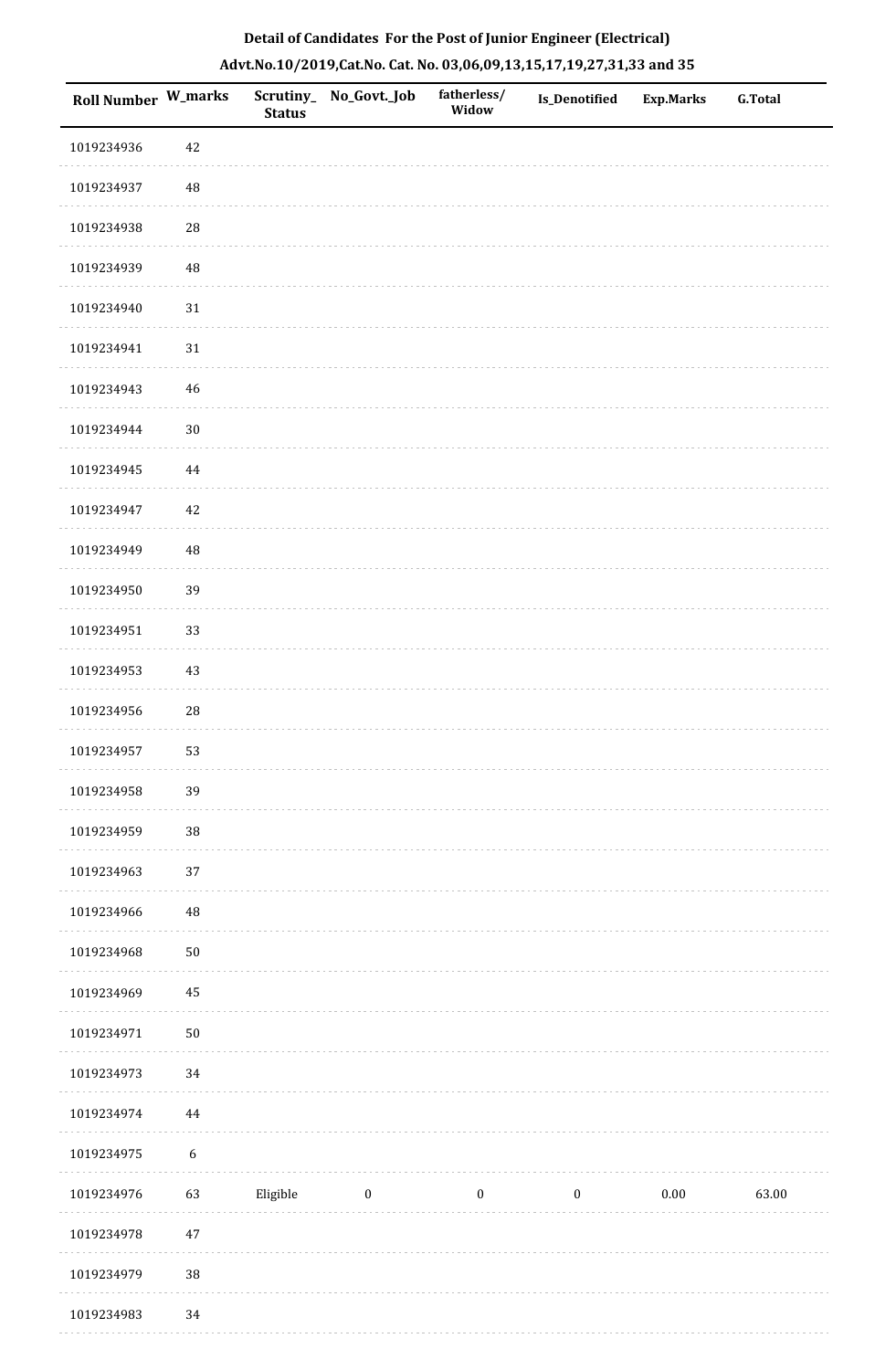|  | Detail of Candidates For the Post of Junior Engineer (Electrical)     |  |
|--|-----------------------------------------------------------------------|--|
|  | Advt.No.10/2019,Cat.No. Cat. No. 03,06,09,13,15,17,19,27,31,33 and 35 |  |

| <b>Roll Number W_marks</b> |            | <b>Status</b> | Scrutiny_ No_Govt._Job | fatherless/<br>Widow | Is_Denotified | <b>Exp.Marks</b> | <b>G.Total</b> |
|----------------------------|------------|---------------|------------------------|----------------------|---------------|------------------|----------------|
| 1019234984                 | $\rm 48$   |               |                        |                      |               |                  |                |
| 1019234986                 | 35         |               |                        |                      |               |                  |                |
| 1019234987                 | ${\bf 28}$ |               |                        |                      |               |                  |                |
| 1019234988                 | $\rm 48$   |               |                        |                      |               |                  |                |
| 1019234989                 | 29         |               |                        |                      |               |                  |                |
| 1019234991                 | 36         |               |                        |                      |               |                  |                |
| 1019234992                 | 53         |               |                        |                      |               |                  |                |
| 1019234993                 | $\bf 45$   |               |                        |                      |               |                  |                |
| 1019234994                 | 53         |               |                        |                      |               |                  |                |
| 1019234997                 | $47\,$     |               |                        |                      |               |                  |                |
| 1019234998                 | $27\,$     |               |                        |                      |               |                  |                |
| 1019235001                 | $46\,$     |               |                        |                      |               |                  |                |
| 1019235002                 | $50\,$     |               |                        |                      |               |                  |                |
| 1019235003                 | 32         |               |                        |                      |               |                  |                |
| 1019235004                 | 36         |               |                        |                      |               |                  |                |
| 1019235006                 | 36         |               |                        |                      |               |                  |                |
| 1019235008                 | $40\,$     |               |                        |                      |               |                  |                |
| 1019235010                 | 46         |               |                        |                      |               |                  |                |
| 1019235011                 | $38\,$     |               |                        |                      |               |                  |                |
| 1019235012                 | $41\,$     |               |                        |                      |               |                  |                |
| 1019235014                 | 49         |               |                        |                      |               |                  |                |
| 1019235016                 | 32         |               |                        |                      |               |                  |                |
| 1019235018                 | 36         |               |                        |                      |               |                  |                |
| 1019235019                 | 35         |               |                        |                      |               |                  |                |
| 1019235020                 | 33         |               |                        |                      |               |                  |                |
| 1019235021                 | $42\,$     |               |                        |                      |               |                  |                |
| 1019235023                 | $47\,$     |               |                        |                      |               |                  |                |
| 1019235028                 | $40\,$     |               |                        |                      |               |                  |                |
| 1019235029                 | 56         |               |                        |                      |               |                  |                |
| 1019235031                 | 42         |               |                        |                      |               |                  |                |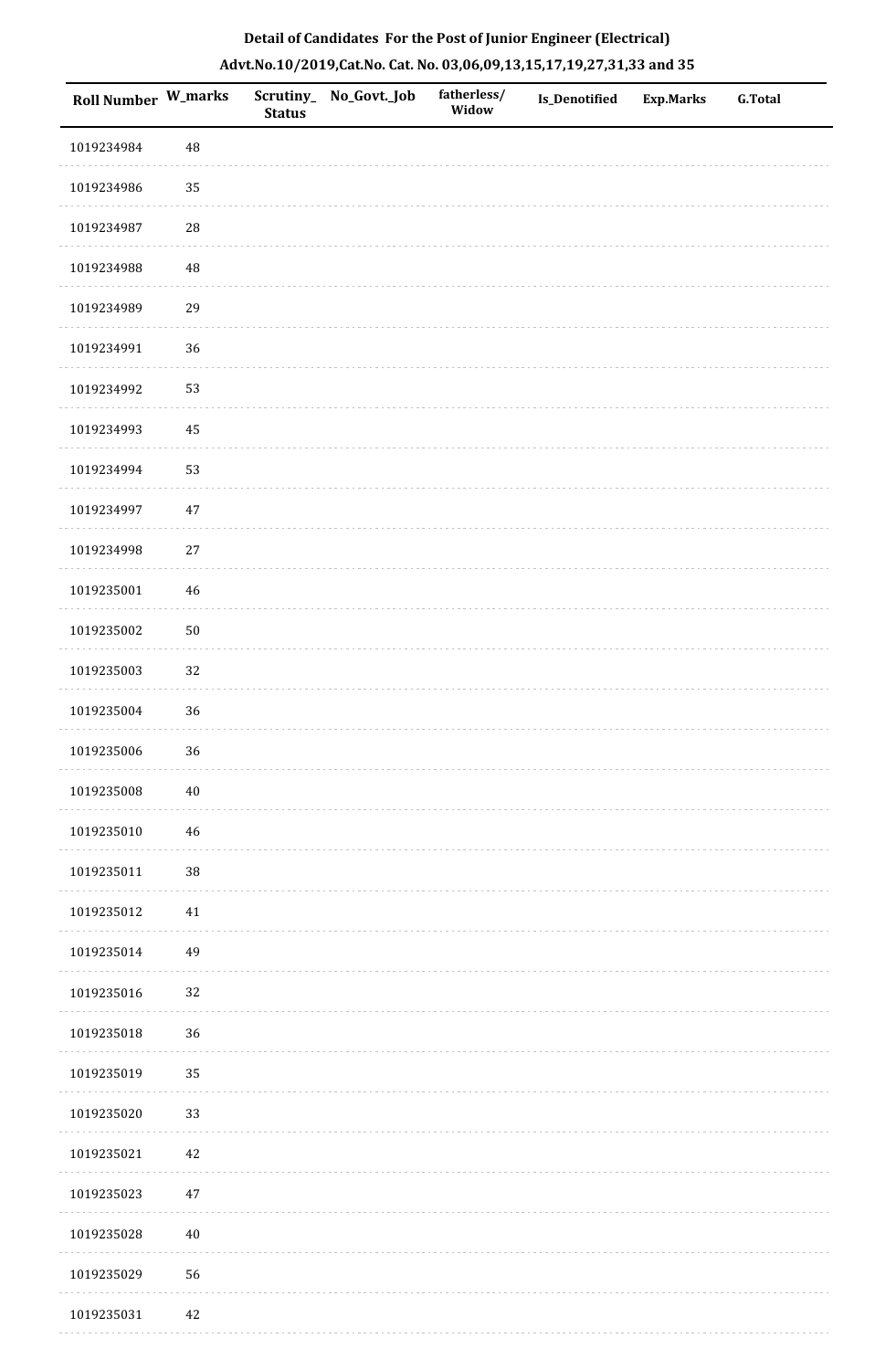| Roll Number W_marks |          | <b>Status</b> | Scrutiny_ No_Govt._Job | fatherless/<br>Widow | <b>Is_Denotified</b> | <b>Exp.Marks</b> | G.Total |
|---------------------|----------|---------------|------------------------|----------------------|----------------------|------------------|---------|
| 1019235032          | 38       |               |                        |                      |                      |                  |         |
| 1019235033          | $27\,$   |               |                        |                      |                      |                  |         |
| 1019235034          | $\bf 44$ |               |                        |                      |                      |                  |         |
| 1019235035          | 29       |               |                        |                      |                      |                  |         |
| 1019235036          | 39       |               |                        |                      |                      |                  |         |
| 1019235038          | $40\,$   |               |                        |                      |                      |                  |         |
| 1019235040          | 45       |               |                        |                      |                      |                  |         |
| 1019235041          | $20\,$   |               |                        |                      |                      |                  |         |
| 1019235043          | 46       |               |                        |                      |                      |                  |         |
| 1019235045          | $30\,$   |               |                        |                      |                      |                  |         |
| 1019235047          | $41\,$   |               |                        |                      |                      |                  |         |
| 1019235048          | 37       |               |                        |                      |                      |                  |         |
| 1019235049          | 56       | Eligible      | $\boldsymbol{0}$       | $\boldsymbol{0}$     | $\bf{0}$             | 0.00             | 56.00   |
| 1019235052          | $41\,$   |               |                        |                      |                      |                  |         |
| 1019235053          | 37       |               |                        |                      |                      |                  |         |
| 1019235054          | 48       |               |                        |                      |                      |                  |         |
| 1019235055          | $\rm 45$ |               |                        |                      |                      |                  |         |
| 1019235056          | 49       |               |                        |                      |                      |                  |         |
| 1019235057          | $42\,$   |               |                        |                      |                      |                  |         |
| 1019235058          | 36       |               |                        |                      |                      |                  |         |
| 1019235059          | 52       |               |                        |                      |                      |                  |         |
| 1019235063          | 35       |               |                        |                      |                      |                  |         |
| 1019235065          | 35       |               |                        |                      |                      |                  |         |
| 1019235066          | $41\,$   |               |                        |                      |                      |                  |         |
| 1019235067          | $27\,$   |               |                        |                      |                      |                  |         |
| 1019235069          | 46       |               |                        |                      |                      |                  |         |
| 1019235071          | $24\,$   |               |                        |                      |                      |                  |         |
| 1019235075          | 38       |               |                        |                      |                      |                  |         |
| 1019235076          | $27\,$   |               |                        |                      |                      |                  |         |
| 1019235077          | 36       |               |                        |                      |                      |                  |         |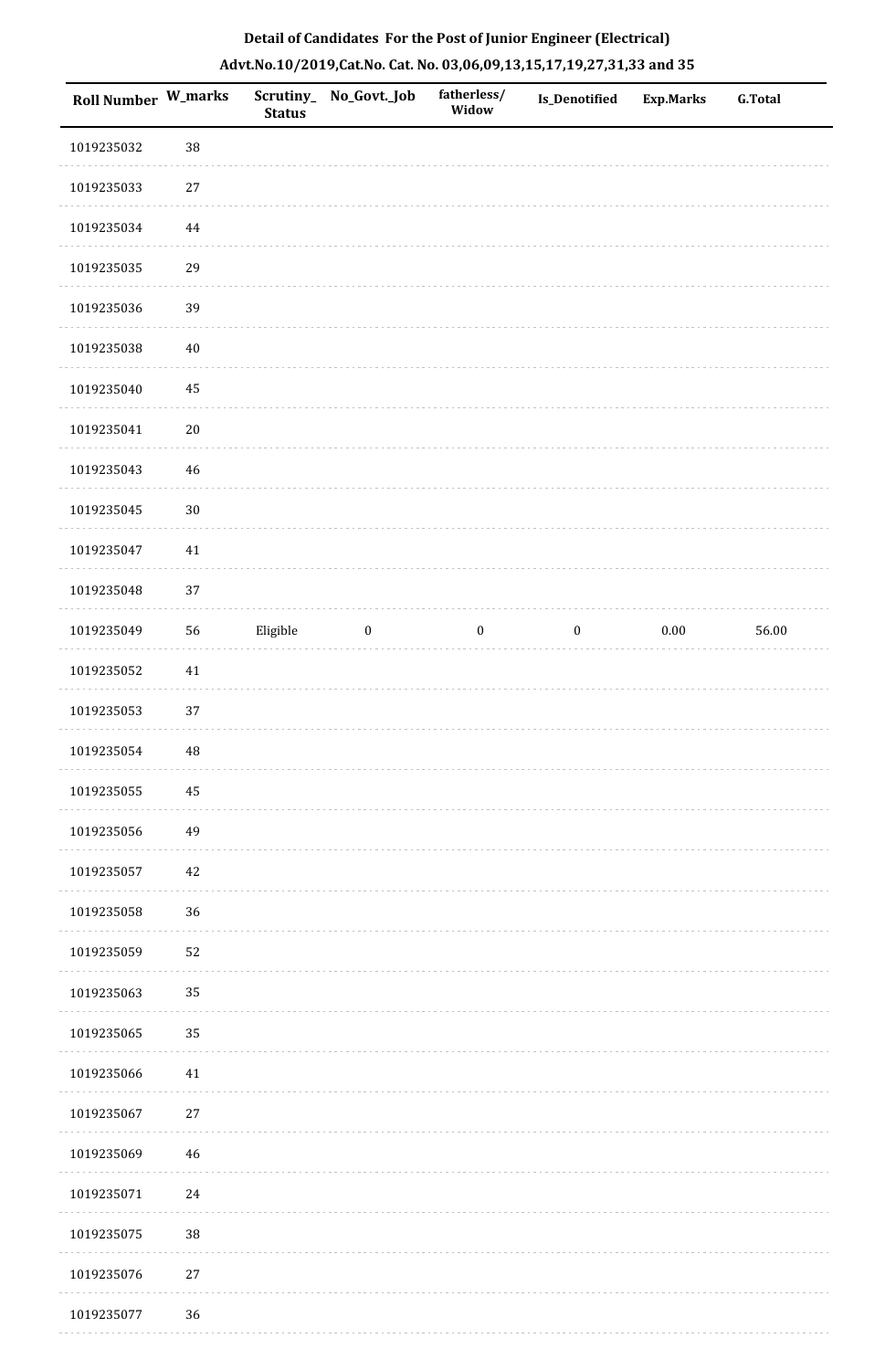| Roll Number W_marks |                 | Scrutiny_<br><b>Status</b> | No_Govt._Job     | fatherless/<br>Widow | Is_Denotified    | <b>Exp.Marks</b> | <b>G.Total</b> |
|---------------------|-----------------|----------------------------|------------------|----------------------|------------------|------------------|----------------|
| 1019235078          | $\bf 44$        | Eligible                   | $\boldsymbol{0}$ | $\boldsymbol{0}$     | $\boldsymbol{0}$ | $0.00\,$         | 44.00          |
| 1019235080          | $47\,$          |                            |                  |                      |                  |                  |                |
| 1019235081          | 33              |                            |                  |                      |                  |                  |                |
| 1019235082          | 37              |                            |                  |                      |                  |                  |                |
| 1019235083          | 44              |                            |                  |                      |                  |                  |                |
| 1019235085          | 29              |                            |                  |                      |                  |                  |                |
| 1019235086          | 54              |                            |                  |                      |                  |                  |                |
| 1019235087          | ${\bf 28}$      |                            |                  |                      |                  |                  |                |
| 1019235090          | 45              |                            |                  |                      |                  |                  |                |
| 1019235091          | 34              |                            |                  |                      |                  |                  |                |
| 1019235094          | $40\,$          |                            |                  |                      |                  |                  |                |
| 1019235096          | 45              |                            |                  |                      |                  |                  |                |
| 1019235100          | ${\bf 28}$      |                            |                  |                      |                  |                  |                |
| 1019235102          | 39              |                            |                  |                      |                  |                  |                |
| 1019235103          | 35              |                            |                  |                      |                  |                  |                |
| 1019235104          | <b>REJECTED</b> |                            |                  |                      |                  |                  | $0.00\,$       |
| 1019235106          | 52              |                            |                  |                      |                  |                  |                |
| 1019235107          | 55              |                            |                  |                      |                  |                  |                |
| 1019235110          | 38              |                            |                  |                      |                  |                  |                |
| 1019235112          | 36              |                            |                  |                      |                  |                  |                |
| 1019235114          | 66              | Eligible                   | $\mathbf{5}$     | $\boldsymbol{0}$     | $\boldsymbol{0}$ | $0.00\,$         | 71.00          |
| 1019235116          | $38\,$          |                            |                  |                      |                  |                  |                |
| 1019235117          | 34              |                            |                  |                      |                  |                  |                |
| 1019235118          | 38              |                            |                  |                      |                  |                  |                |
| 1019235120          | 29              |                            |                  |                      |                  |                  |                |
| 1019235121          | 33              |                            |                  |                      |                  |                  |                |
| 1019235125          | 44              |                            |                  |                      |                  |                  |                |
| 1019235126          | 48              |                            |                  |                      |                  |                  |                |
| 1019235128          | 32              |                            |                  |                      |                  |                  |                |
| 1019235129          | 46              |                            |                  |                      |                  |                  |                |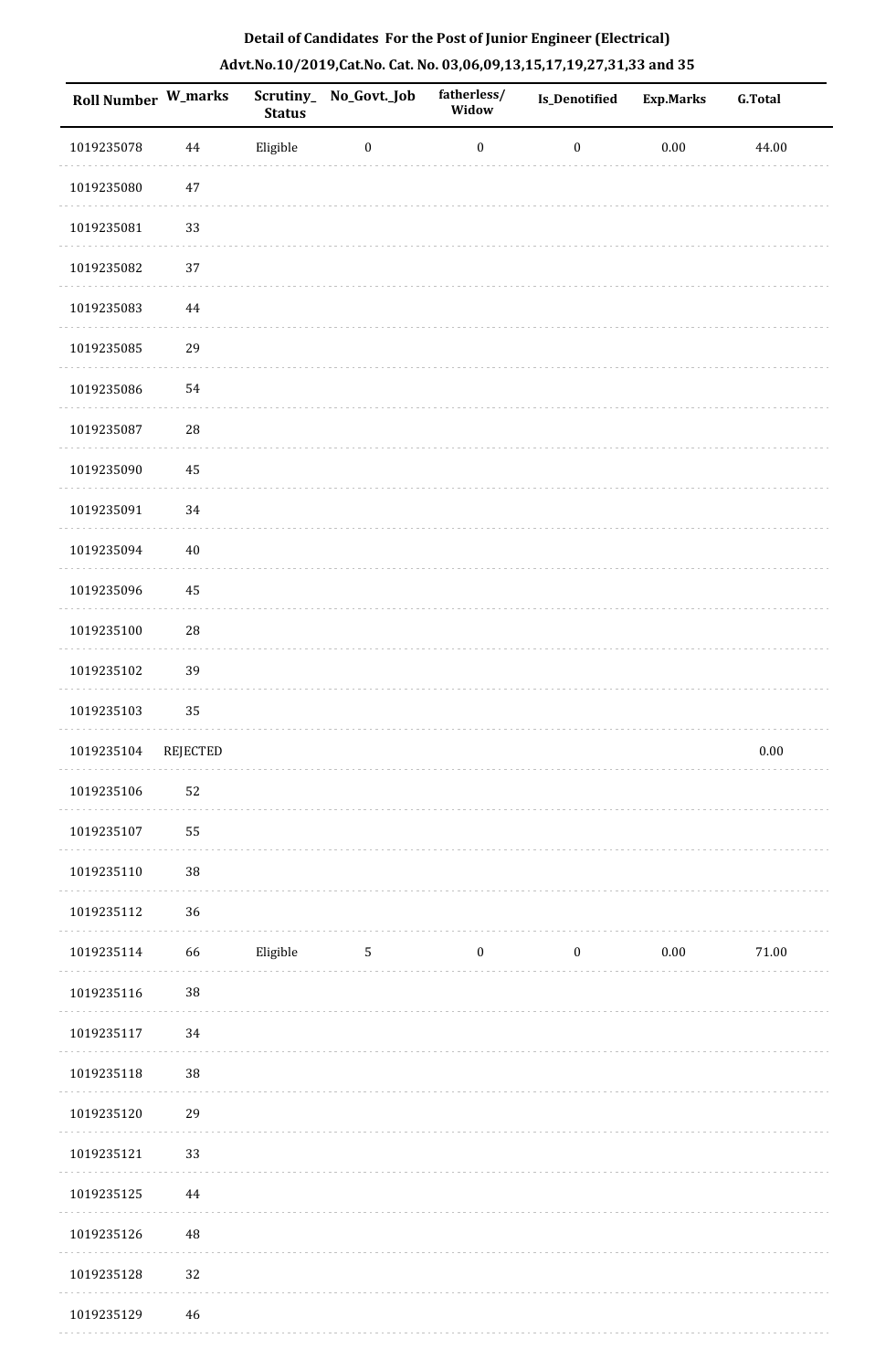| Roll Number W_marks |             | <b>Status</b> | Scrutiny_ No_Govt._Job | fatherless/<br>Widow | Is_Denotified | Exp.Marks | G.Total |
|---------------------|-------------|---------------|------------------------|----------------------|---------------|-----------|---------|
| 1019235131          | 42          |               |                        |                      |               |           |         |
| 1019235132          | 53          |               |                        |                      |               |           |         |
| 1019235135          | 37          |               |                        |                      |               |           |         |
| 1019235136          | 36          |               |                        |                      |               |           |         |
| 1019235137          | 45          |               |                        |                      |               |           |         |
| 1019235143          | $31\,$      |               |                        |                      |               |           |         |
| 1019235145          | 34          |               |                        |                      |               |           |         |
| 1019235146          | $50\,$      |               |                        |                      |               |           |         |
| 1019235147          | 21          |               |                        |                      |               |           |         |
| 1019235148          | $\sqrt{28}$ |               |                        |                      |               |           |         |
| 1019235149          | 34          |               |                        |                      |               |           |         |
| 1019235152          | 36          |               |                        |                      |               |           |         |
| 1019235153          | 35          |               |                        |                      |               |           |         |
| 1019235154          | 46          |               |                        |                      |               |           |         |
| 1019235156          | 37          |               |                        |                      |               |           |         |
| 1019235158          | 37          |               |                        |                      |               |           |         |
| 1019235160          | 39          |               |                        |                      |               |           |         |
| 1019235161          | $51\,$      |               |                        |                      |               |           |         |
| 1019235163          | $\bf 44$    |               |                        |                      |               |           |         |
| 1019235165          | 44          |               |                        |                      |               |           |         |
| 1019235166          | $38\,$      |               |                        |                      |               |           |         |
| 1019235167          | 41          |               |                        |                      |               |           |         |
| 1019235168          | 34          |               |                        |                      |               |           |         |
| 1019235170          | $28\,$      |               |                        |                      |               |           |         |
| 1019235172          | 34          |               |                        |                      |               |           |         |
| 1019235174          | 33          |               |                        |                      |               |           |         |
| 1019235175          | 41          | Absent        | $\bf{0}$               | $\boldsymbol{0}$     | $\bf{0}$      | 0.00      |         |
| 1019235176          | 39          |               |                        |                      |               |           |         |
| 1019235177          | $28\,$      |               |                        |                      |               |           |         |
| 1019235178          | 33          |               |                        |                      |               |           |         |

. . . . . . .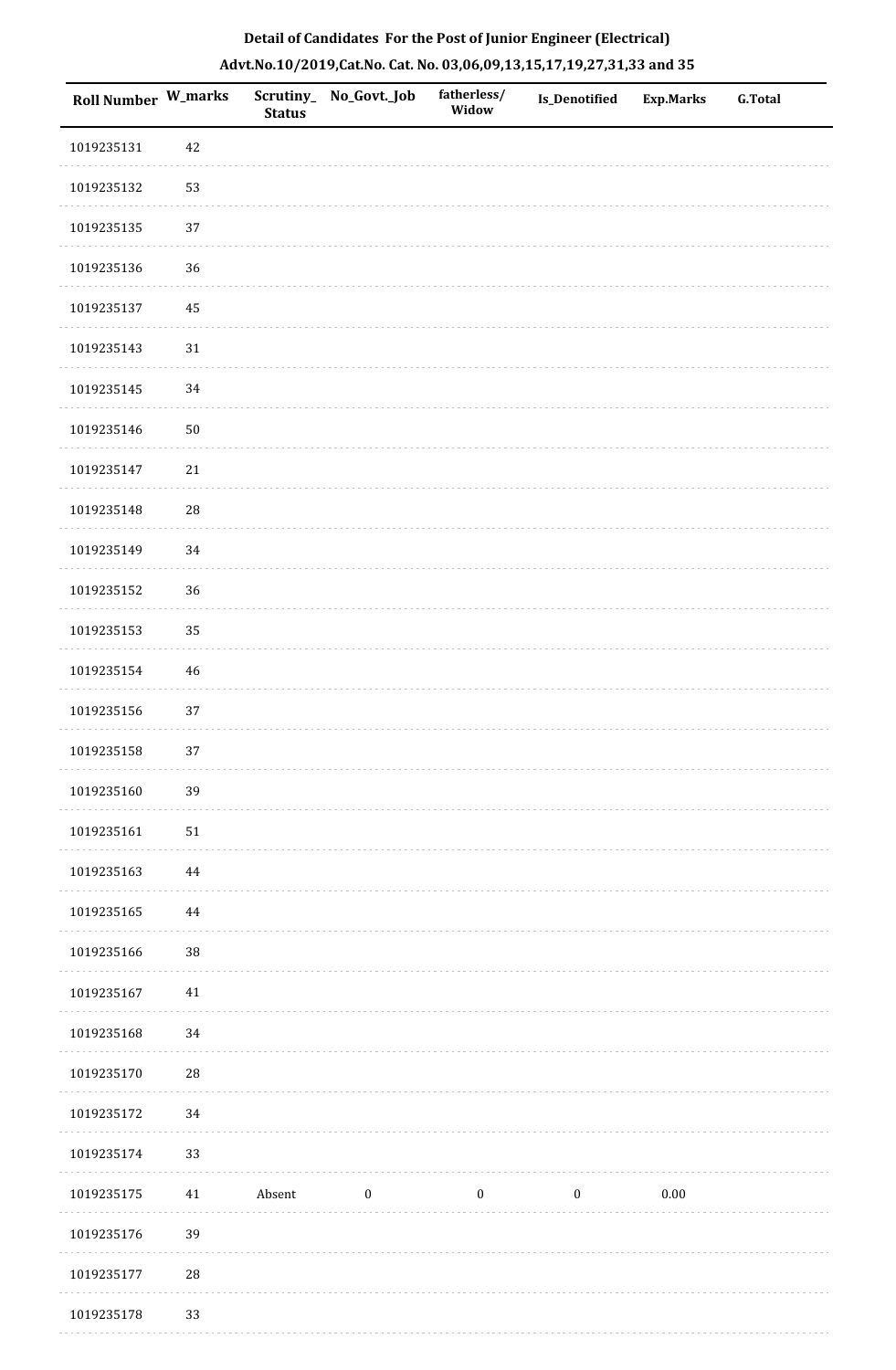| <b>Roll Number W_marks</b> |                 | <b>Status</b> | Scrutiny_No_Govt._Job | fatherless/<br>Widow | <b>Is_Denotified</b> | <b>Exp.Marks</b> | <b>G.Total</b> |
|----------------------------|-----------------|---------------|-----------------------|----------------------|----------------------|------------------|----------------|
| 1019235179                 | 44              |               |                       |                      |                      |                  |                |
| 1019235180                 | $31\,$          |               |                       |                      |                      |                  |                |
| 1019235183                 | 34              |               |                       |                      |                      |                  |                |
| 1019235185                 | 39              |               |                       |                      |                      |                  |                |
| 1019235187                 | 59              |               |                       |                      |                      |                  |                |
| 1019235188                 | 49              |               |                       |                      |                      |                  |                |
| 1019235189                 | $47\,$          |               |                       |                      |                      |                  |                |
| 1019235191                 | 26              |               |                       |                      |                      |                  |                |
| 1019235193                 | 33              |               |                       |                      |                      |                  |                |
| 1019235194                 | 37              |               |                       |                      |                      |                  |                |
| 1019235195                 | $40\,$          |               |                       |                      |                      |                  |                |
| 1019235196                 | $38\,$          |               |                       |                      |                      |                  |                |
| 1019235200                 | <b>REJECTED</b> |               |                       |                      |                      |                  | $0.00\,$       |
| 1019235201                 | 63              | Eligible      | $\boldsymbol{0}$      | $\boldsymbol{0}$     | $\boldsymbol{0}$     | $0.00\,$         | 63.00          |
| 1019235203                 | 46              |               |                       |                      |                      |                  |                |
| 1019235206                 | 42              |               |                       |                      |                      |                  |                |
| 1019235208                 | 32              |               |                       |                      |                      |                  |                |
| 1019235210                 | 65              | Eligible      | $\boldsymbol{0}$      | $\boldsymbol{0}$     | $\boldsymbol{0}$     | $0.00\,$         | 65.00          |
| 1019235211                 | 32              |               |                       |                      |                      |                  |                |
| 1019235216                 | 45              |               |                       |                      |                      |                  |                |
| 1019235217                 | ${\bf 28}$      |               |                       |                      |                      |                  |                |
| 1019235219                 | 34              |               |                       |                      |                      |                  |                |
| 1019235220                 | 35              |               |                       |                      |                      |                  |                |
| 1019235221                 | 54              |               |                       |                      |                      |                  |                |
| 1019235222                 | $50\,$          |               |                       |                      |                      |                  |                |
| 1019235224                 | 39              |               |                       |                      |                      |                  |                |
| 1019235225                 | 23              |               |                       |                      |                      |                  |                |
| 1019235226                 | 32              |               |                       |                      |                      |                  |                |
| 1019235227                 | 45              |               |                       |                      |                      |                  |                |
| 1019235228                 | 60              | Eligible      | $\boldsymbol{0}$      | $\boldsymbol{0}$     | $\boldsymbol{0}$     | $0.00\,$         | 60.00          |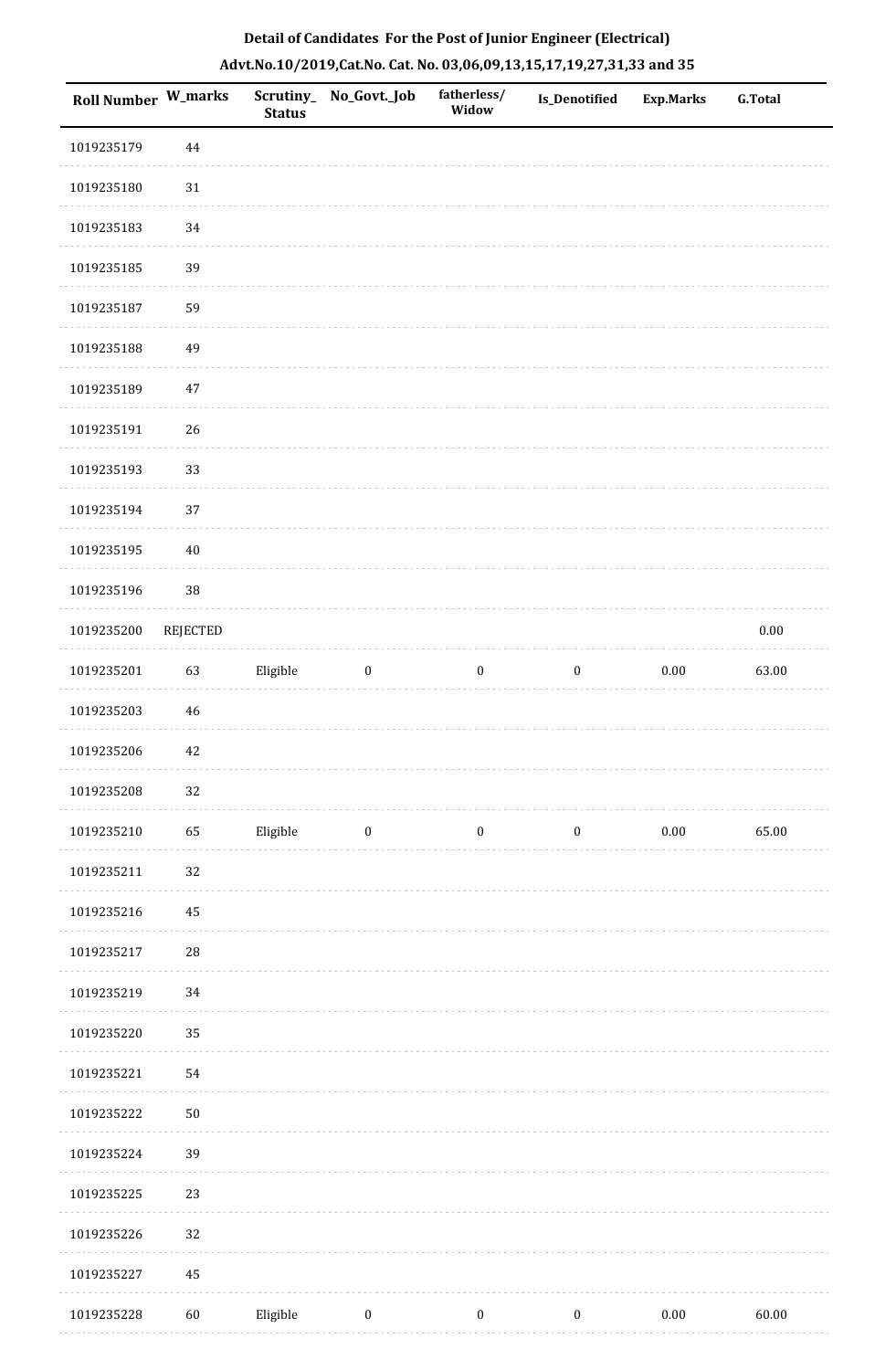| Roll Number W_marks |          | <b>Status</b> | Scrutiny_No_Govt._Job | fatherless/<br>Widow | Is_Denotified    | Exp.Marks | G.Total |
|---------------------|----------|---------------|-----------------------|----------------------|------------------|-----------|---------|
| 1019235229          | 55       |               |                       |                      |                  |           |         |
| 1019235230          | 35       |               |                       |                      |                  |           |         |
| 1019235231          | 44       |               |                       |                      |                  |           |         |
| 1019235233          | $41\,$   |               |                       |                      |                  |           |         |
| 1019235234          | 36       |               |                       |                      |                  |           |         |
| 1019235236          | 54       | Eligible      | $\boldsymbol{0}$      | $\boldsymbol{0}$     | $\boldsymbol{0}$ | $0.00\,$  | 54.00   |
| 1019235237          | 25       |               |                       |                      |                  |           |         |
| 1019235238          | $42\,$   |               |                       |                      |                  |           |         |
| 1019235239          | $43\,$   |               |                       |                      |                  |           |         |
| 1019235240          | 29       |               |                       |                      |                  |           |         |
| 1019235241          | 38       |               |                       |                      |                  |           |         |
| 1019235242          | 44       |               |                       |                      |                  |           |         |
| 1019235243          | 45       |               |                       |                      |                  |           |         |
| 1019235244          | $46\,$   |               |                       |                      |                  |           |         |
| 1019235246          | 29       |               |                       |                      |                  |           |         |
| 1019235249          | 45       |               |                       |                      |                  |           |         |
| 1019235251          | 36       |               |                       |                      |                  |           |         |
| 1019235252          | 58       | Eligible      | $\boldsymbol{0}$      | $\boldsymbol{0}$     | $\boldsymbol{0}$ | $0.00\,$  | 58.00   |
| 1019235253          | 34       |               |                       |                      |                  |           |         |
| 1019235257          | 38       |               |                       |                      |                  |           |         |
| 1019235259          | $41\,$   |               |                       |                      |                  |           |         |
| 1019235260          | $51\,$   |               |                       |                      |                  |           |         |
| 1019235261          | 39       |               |                       |                      |                  |           |         |
| 1019235262          | 49       |               |                       |                      |                  |           |         |
| 1019235265          | 39       |               |                       |                      |                  |           |         |
| 1019235266          | 53       |               |                       |                      |                  |           |         |
| 1019235268          | 38       |               |                       |                      |                  |           |         |
| 1019235269          | 42       |               |                       |                      |                  |           |         |
| 1019235271          | 54       |               |                       |                      |                  |           |         |
| 1019235273          | $\rm 48$ |               |                       |                      |                  |           |         |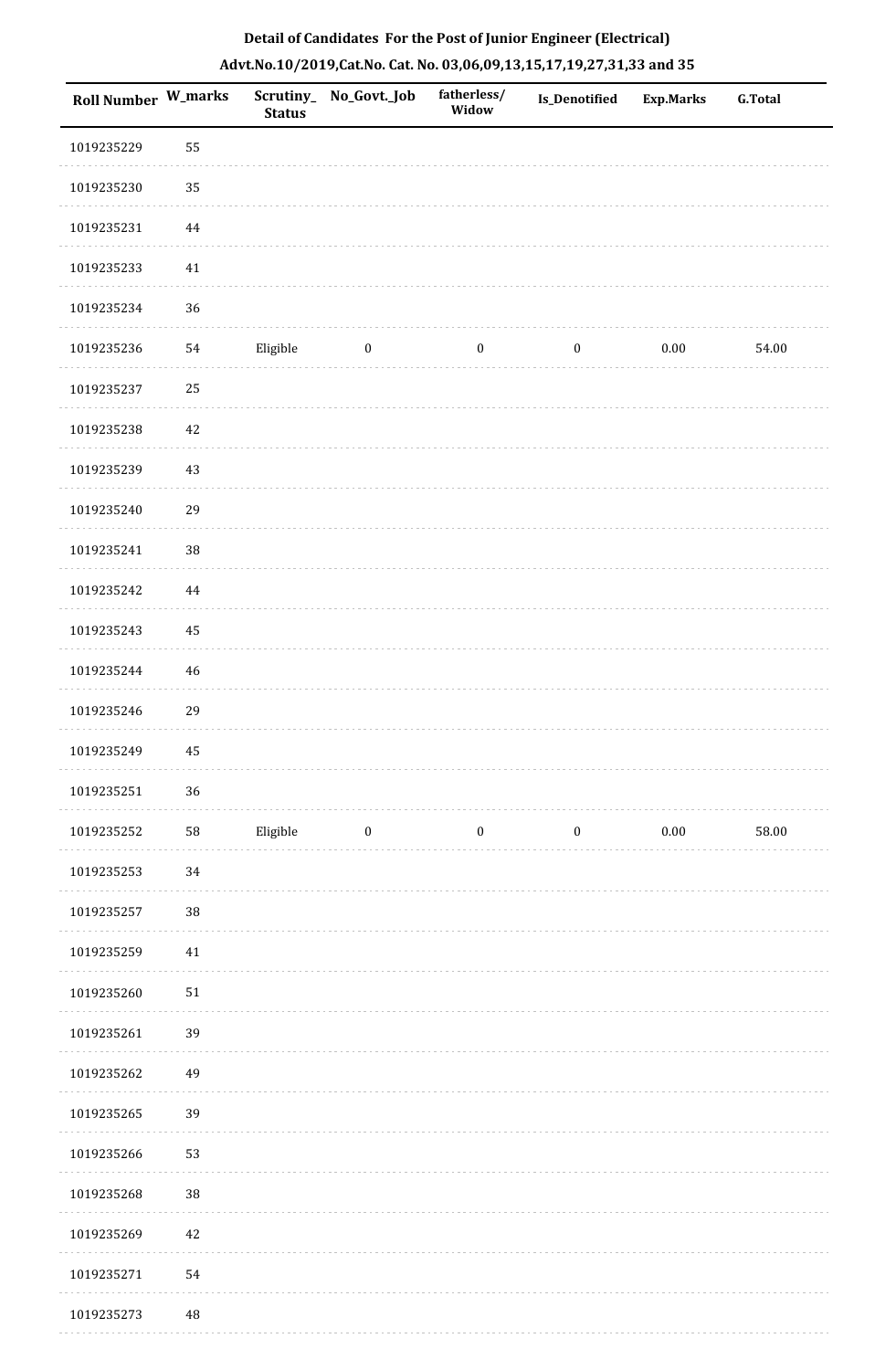| <b>Roll Number W_marks</b> |                  | <b>Status</b> | Scrutiny_ No_Govt._Job | fatherless/<br>Widow | Is_Denotified    | <b>Exp.Marks</b> | <b>G.Total</b> |
|----------------------------|------------------|---------------|------------------------|----------------------|------------------|------------------|----------------|
| 1019235277                 | 39               |               |                        |                      |                  |                  |                |
| 1019235278                 | 53               |               |                        |                      |                  |                  |                |
| 1019235279                 | 44               |               |                        |                      |                  |                  |                |
| 1019235283                 | $46\,$           |               |                        |                      |                  |                  |                |
| 1019235284                 | 43               |               |                        |                      |                  |                  |                |
| 1019235285                 | 44               |               |                        |                      |                  |                  |                |
| 1019235287                 | $\boldsymbol{9}$ |               |                        |                      |                  |                  |                |
| 1019235288                 | 33               |               |                        |                      |                  |                  |                |
| 1019235289                 | 36               |               |                        |                      |                  |                  |                |
| 1019235292                 | $41\,$           |               |                        |                      |                  |                  |                |
| 1019235293                 | $30\,$           |               |                        |                      |                  |                  |                |
| 1019235294                 | 51               |               |                        |                      |                  |                  |                |
| 1019235296                 | $30\,$           |               |                        |                      |                  |                  |                |
| 1019235297                 | 37               | Eligible      | $\boldsymbol{0}$       | $\boldsymbol{0}$     | $\boldsymbol{0}$ | $0.00\,$         | 37.00          |
| 1019235299                 | 42               |               |                        |                      |                  |                  |                |
| 1019235304                 | 40               |               |                        |                      |                  |                  |                |
| 1019235306                 | $\sqrt{46}$      |               |                        |                      |                  |                  |                |
| 1019235308                 | 38               |               |                        |                      |                  |                  |                |
| 1019235309                 | 39               |               |                        |                      |                  |                  |                |
| 1019235310                 | $43\,$           |               |                        |                      |                  |                  |                |
| 1019235311                 | 38               |               |                        |                      |                  |                  |                |
| 1019235312                 | 39               |               |                        |                      |                  |                  |                |
| 1019235313                 | 37               |               |                        |                      |                  |                  |                |
| 1019235318                 | 48               |               |                        |                      |                  |                  |                |
| 1019235319                 | $40\,$           |               |                        |                      |                  |                  |                |
| 1019235320                 | 54               |               |                        |                      |                  |                  |                |
| 1019235323                 | 33               |               |                        |                      |                  |                  |                |
| 1019235326                 | $40\,$           |               |                        |                      |                  |                  |                |
| 1019235327                 | 35               |               |                        |                      |                  |                  |                |
| 1019235328                 | 39               |               |                        |                      |                  |                  |                |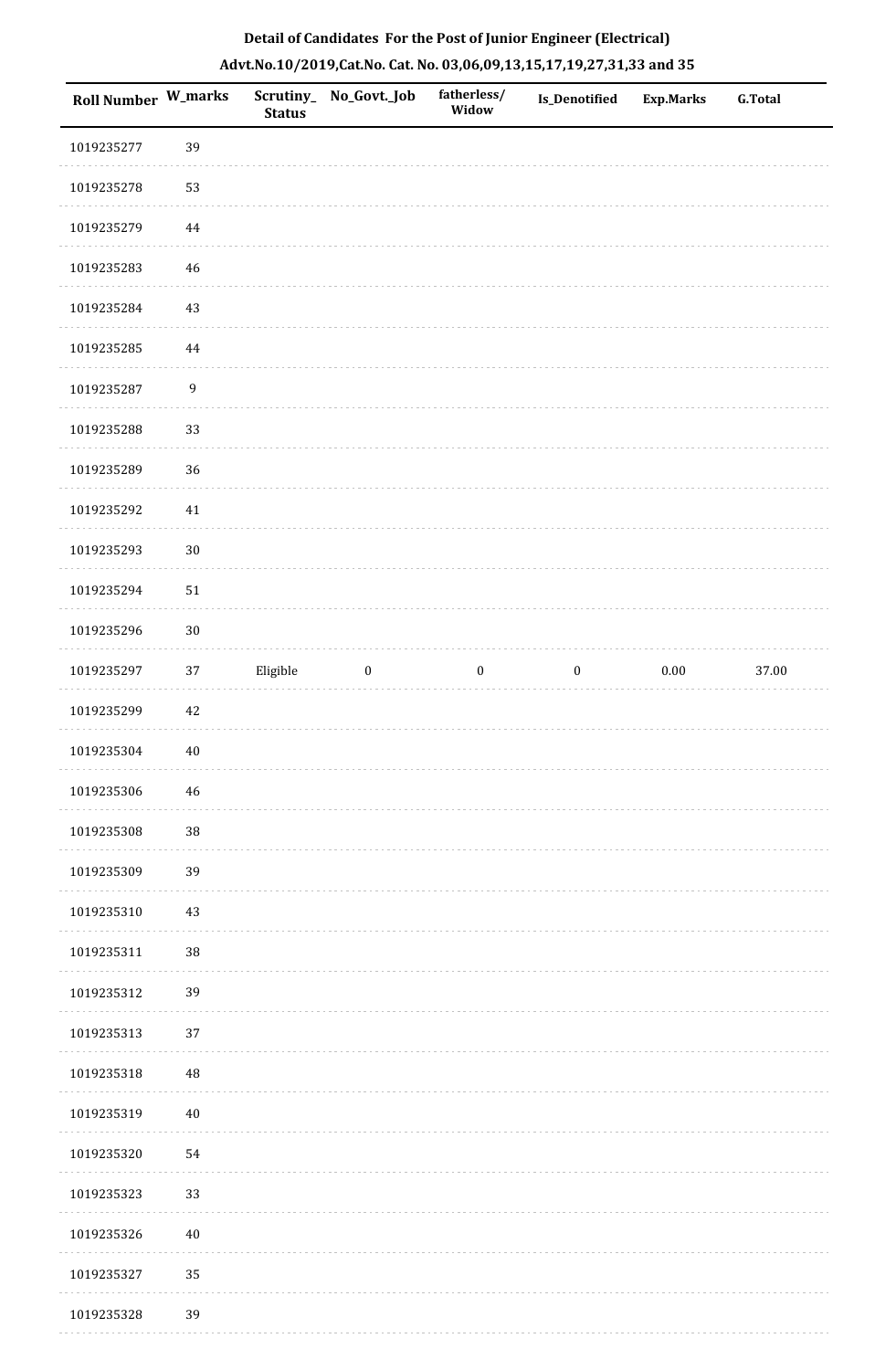| Roll Number W_marks |        | <b>Status</b> | Scrutiny_ No_Govt._Job | fatherless/<br>Widow | Is_Denotified | <b>Exp.Marks</b> | <b>G.Total</b> |
|---------------------|--------|---------------|------------------------|----------------------|---------------|------------------|----------------|
| 1019235330          | 39     |               |                        |                      |               |                  |                |
| 1019235334          | $38\,$ |               |                        |                      |               |                  |                |
| 1019235336          | 31     |               |                        |                      |               |                  |                |
| 1019235338          | 39     |               |                        |                      |               |                  |                |
| 1019235340          | 30     |               |                        |                      |               |                  |                |
| 1019235341          | 58     |               |                        |                      |               |                  |                |
| 1019235342          | 25     |               |                        |                      |               |                  |                |
| 1019235343          | 39     |               |                        |                      |               |                  |                |
| 1019235344          | 55     |               |                        |                      |               |                  |                |
| 1019235345          | 37     |               |                        |                      |               |                  |                |
| 1019235349          | 36     |               |                        |                      |               |                  |                |
| 1019235350          | $40\,$ |               |                        |                      |               |                  |                |
| 1019235351          | 42     |               |                        |                      |               |                  |                |
| 1019235353          | 54     |               |                        |                      |               |                  |                |
| 1019235359          | 31     |               |                        |                      |               |                  |                |
| 1019235361          | $40\,$ |               |                        |                      |               |                  |                |
| 1019235362          | 45     |               |                        |                      |               |                  |                |
| 1019235365          | 33     |               |                        |                      |               |                  |                |
| 1019235366          | 55     |               |                        |                      |               |                  |                |
| 1019235367          | 36     |               |                        |                      |               |                  |                |
| 1019235368          | 33     |               |                        |                      |               |                  |                |
| 1019235371          | 23     |               |                        |                      |               |                  |                |
| 1019235372          | 16     |               |                        |                      |               |                  |                |
| 1019235374          | 39     |               |                        |                      |               |                  |                |
| 1019235379          | $27\,$ |               |                        |                      |               |                  |                |
| 1019235380          | 41     |               |                        |                      |               |                  |                |
| 1019235381          | 13     |               |                        |                      |               |                  |                |
| 1019235382          | 26     |               |                        |                      |               |                  |                |
| 1019235383          | 32     |               |                        |                      |               |                  |                |
| 1019235384          | $40\,$ |               |                        |                      |               |                  |                |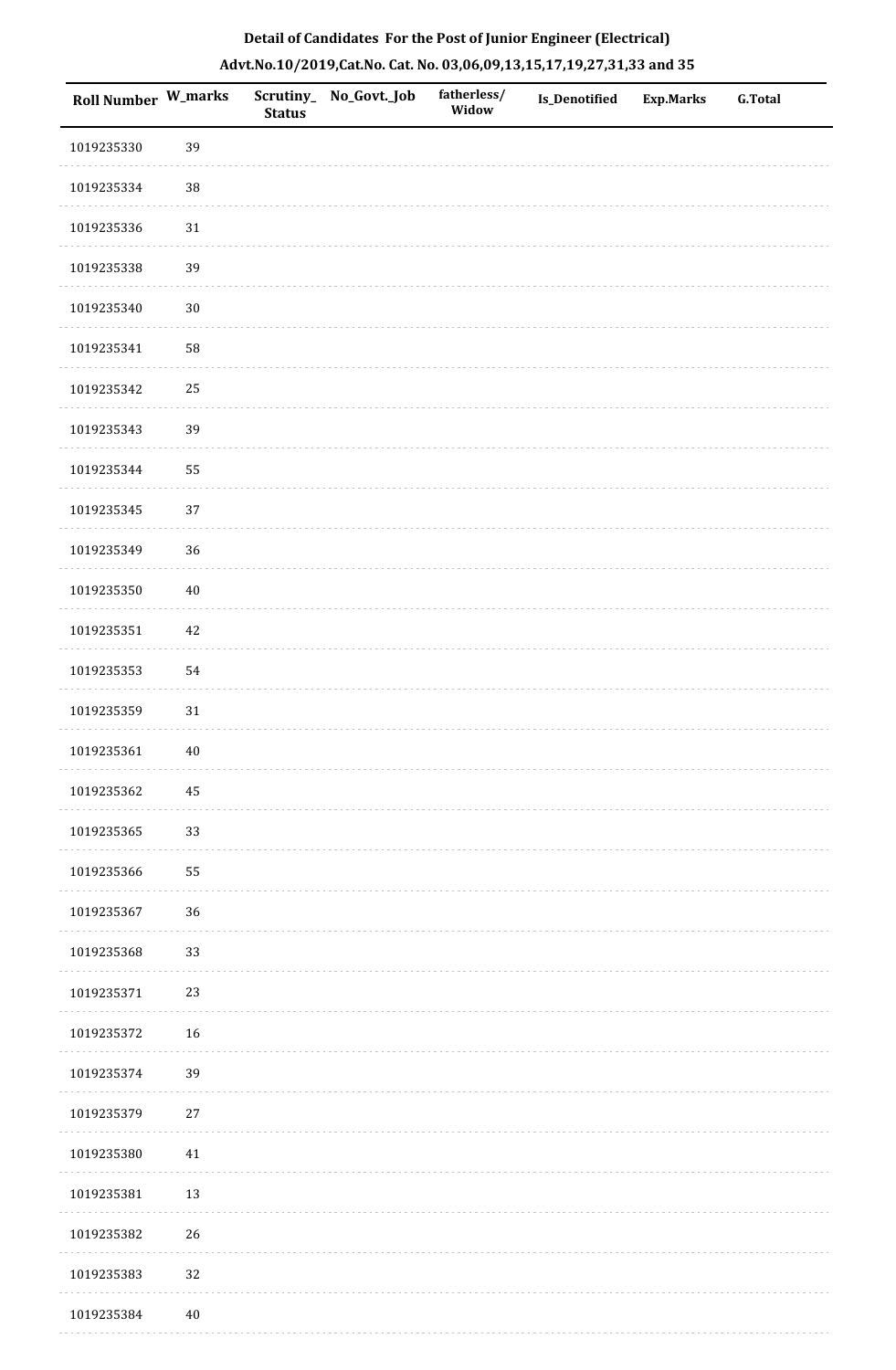| Roll Number W_marks |          | Scrutiny_<br><b>Status</b> | No_Govt._Job | fatherless/<br>Widow | <b>Is_Denotified</b> | Exp.Marks | <b>G.Total</b> |
|---------------------|----------|----------------------------|--------------|----------------------|----------------------|-----------|----------------|
| 1019235385          | 21       |                            |              |                      |                      |           |                |
| 1019235386          | $50\,$   |                            |              |                      |                      |           |                |
| 1019235387          | 34       |                            |              |                      |                      |           |                |
| 1019235388          | $37\,$   |                            |              |                      |                      |           |                |
| 1019235390          | 41       |                            |              |                      |                      |           |                |
| 1019235391          | $30\,$   |                            |              |                      |                      |           |                |
| 1019235392          | 21       |                            |              |                      |                      |           |                |
| 1019235393          | $38\,$   |                            |              |                      |                      |           |                |
| 1019235394          | $24\,$   |                            |              |                      |                      |           |                |
| 1019235396          | 31       |                            |              |                      |                      |           |                |
| 1019235397          | $\rm 48$ |                            |              |                      |                      |           |                |
| 1019235402          | 32       |                            |              |                      |                      |           |                |
| 1019235403          | 34       |                            |              |                      |                      |           |                |
| 1019235404          | 32       |                            |              |                      |                      |           |                |
| 1019235405          | 34       |                            |              |                      |                      |           |                |
| 1019235407          | 41       |                            |              |                      |                      |           |                |
| 1019235408          | $40\,$   |                            |              |                      |                      |           |                |
| 1019235410          | 37       |                            |              |                      |                      |           |                |
| 1019235411          | 43       |                            |              |                      |                      |           |                |
| 1019235412          | $50\,$   |                            |              |                      |                      |           |                |
| 1019235413          | $40\,$   |                            |              |                      |                      |           |                |
| 1019235414          | 41       |                            |              |                      |                      |           |                |
| 1019235417          | $30\,$   |                            |              |                      |                      |           |                |
| 1019235421          | $\rm 45$ | Eligible                   | $\bf{0}$     | $\boldsymbol{0}$     | $\boldsymbol{0}$     | $0.00\,$  | 45.00          |
| 1019235422          | $50\,$   |                            |              |                      |                      |           |                |
| 1019235424          | $40\,$   |                            |              |                      |                      |           |                |
| 1019235428          | $28\,$   |                            |              |                      |                      |           |                |
| 1019235429          | 49       |                            |              |                      |                      |           |                |
| 1019235432          | 34       |                            |              |                      |                      |           |                |
| 1019235434          | $41\,$   |                            |              |                      |                      |           |                |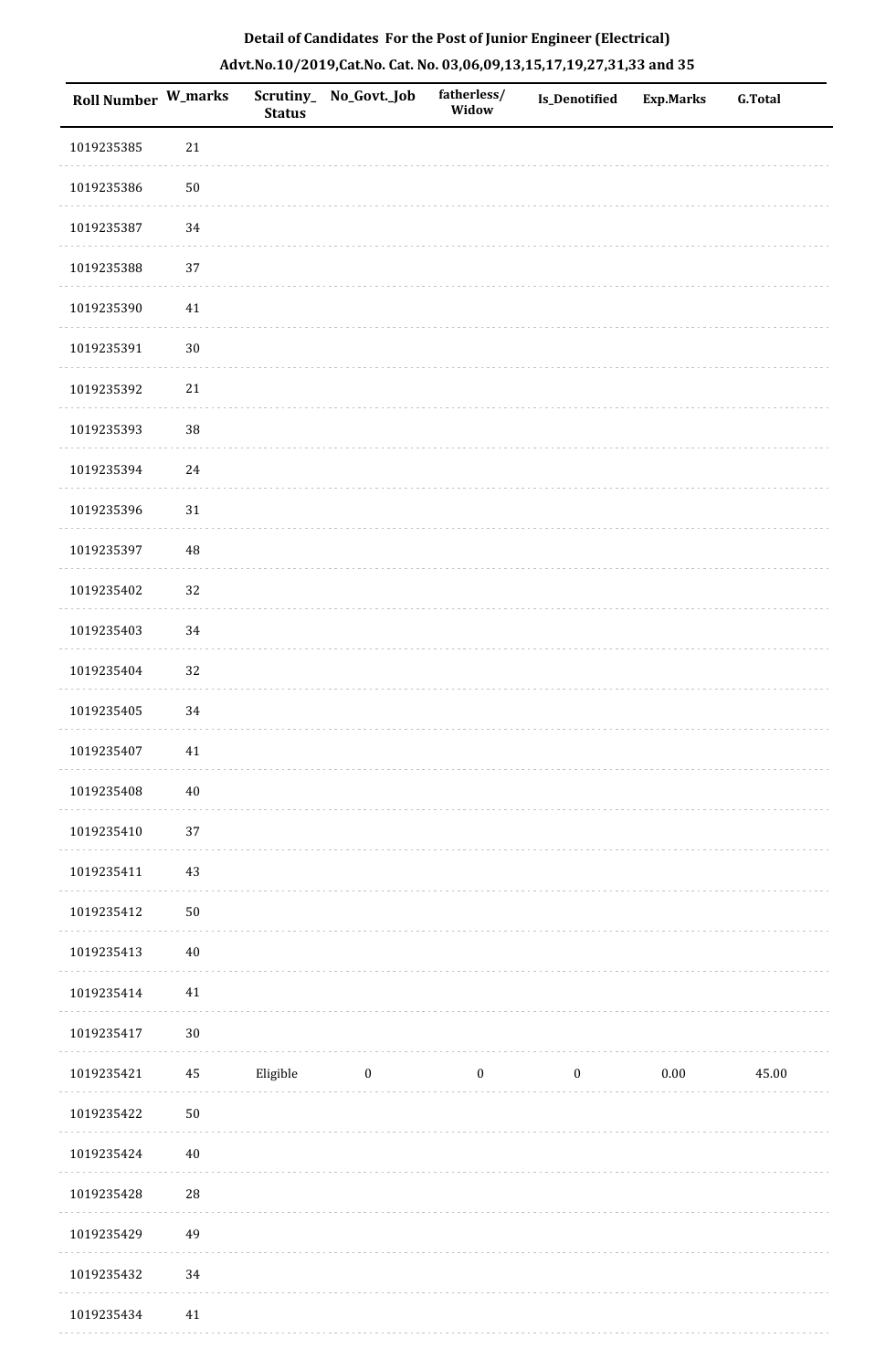| Roll Number W_marks |            | <b>Status</b> | Scrutiny_ No_Govt._Job | fatherless/<br>Widow | Is_Denotified | <b>Exp.Marks</b> | G.Total |
|---------------------|------------|---------------|------------------------|----------------------|---------------|------------------|---------|
| 1019235435          | 35         |               |                        |                      |               |                  |         |
| 1019235436          | 55         |               |                        |                      |               |                  |         |
| 1019235438          | 23         |               |                        |                      |               |                  |         |
| 1019235439          | 56         |               |                        |                      |               |                  |         |
| 1019235440          | ${\bf 28}$ |               |                        |                      |               |                  |         |
| 1019235441          | $\bf 44$   |               |                        |                      |               |                  |         |
| 1019235443          | $\bf 44$   |               |                        |                      |               |                  |         |
| 1019235444          | 46         |               |                        |                      |               |                  |         |
| 1019235446          | 39         |               |                        |                      |               |                  |         |
| 1019235453          | 13         |               |                        |                      |               |                  |         |
| 1019235455          | $31\,$     |               |                        |                      |               |                  |         |
| 1019235456          | ${\bf 28}$ |               |                        |                      |               |                  |         |
| 1019235457          | $38\,$     |               |                        |                      |               |                  |         |
| 1019235458          | $32\,$     |               |                        |                      |               |                  |         |
| 1019235461          | 33         |               |                        |                      |               |                  |         |
| 1019235463          | 16         |               |                        |                      |               |                  |         |
| 1019235464          | $43\,$     |               |                        |                      |               |                  |         |
| 1019235466          | 36         |               |                        |                      |               |                  |         |
| 1019235468          | 34         |               |                        |                      |               |                  |         |
| 1019235470          | 33         |               |                        |                      |               |                  |         |
| 1019235471          | 43         |               |                        |                      |               |                  |         |
| 1019235473          | 57         |               |                        |                      |               |                  |         |
| 1019235474          | 34         |               |                        |                      |               |                  |         |
| 1019235475          | 35         |               |                        |                      |               |                  |         |
| 1019235476          | 33         |               |                        |                      |               |                  |         |
| 1019235478          | 35         |               |                        |                      |               |                  |         |
| 1019235480          | 51         |               |                        |                      |               |                  |         |
| 1019235483          | 45         |               |                        |                      |               |                  |         |
| 1019235484          | 43         |               |                        |                      |               |                  |         |
| 1019235488          | 16         |               |                        |                      |               |                  |         |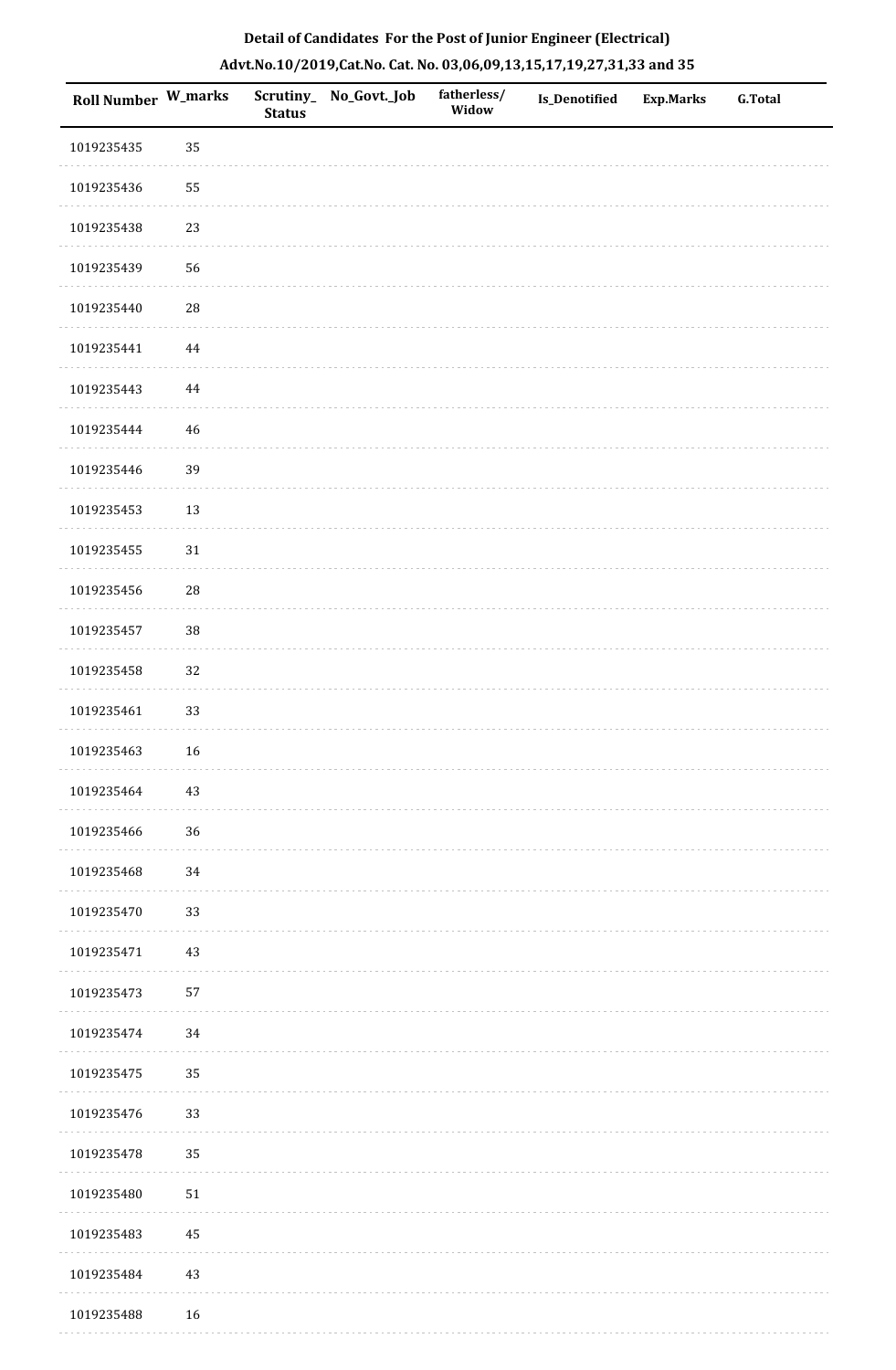| Roll Number W_marks |          | Scrutiny_<br><b>Status</b> | No_Govt._Job     | fatherless/<br>Widow | Is_Denotified    | <b>Exp.Marks</b> | <b>G.Total</b> |
|---------------------|----------|----------------------------|------------------|----------------------|------------------|------------------|----------------|
| 1019235490          | 44       |                            |                  |                      |                  |                  |                |
| 1019235493          | $40\,$   |                            |                  |                      |                  |                  |                |
| 1019235496          | $40\,$   |                            |                  |                      |                  |                  |                |
| 1019235497          | $42\,$   |                            |                  |                      |                  |                  |                |
| 1019235498          | 59       |                            |                  |                      |                  |                  |                |
| 1019235499          | $30\,$   |                            |                  |                      |                  |                  |                |
| 1019235500          | 38       |                            |                  |                      |                  |                  |                |
| 1019235501          | $47\,$   |                            |                  |                      |                  |                  |                |
| 1019235502          | $43\,$   |                            |                  |                      |                  |                  |                |
| 1019235503          | 44       |                            |                  |                      |                  |                  |                |
| 1019235504          |          | Not Eligible               |                  |                      |                  |                  |                |
| 1019235505          | $46\,$   |                            |                  |                      |                  |                  |                |
| 1019235509          | 29       |                            |                  |                      |                  |                  |                |
| 1019235513          | $42\,$   |                            |                  |                      |                  |                  |                |
| 1019235518          | 37       |                            |                  |                      |                  |                  |                |
| 1019235519          | $31\,$   |                            |                  |                      |                  |                  |                |
| 1019235520          | 37       |                            |                  |                      |                  |                  |                |
| 1019235521          | 66       | Eligible                   | $\boldsymbol{0}$ | $\boldsymbol{0}$     | $\boldsymbol{0}$ | $0.00\,$         | 66.00          |
| 1019235524          | $38\,$   |                            |                  |                      |                  |                  |                |
| 1019235525          | $38\,$   |                            |                  |                      |                  |                  |                |
| 1019235527          | $40\,$   |                            |                  |                      |                  |                  |                |
| 1019235528          | $47\,$   |                            |                  |                      |                  |                  |                |
| 1019235531          | 29       |                            |                  |                      |                  |                  |                |
| 1019235532          | 33       |                            |                  |                      |                  |                  |                |
| 1019235533          | 35       |                            |                  |                      |                  |                  |                |
| 1019235534          | $47\,$   |                            |                  |                      |                  |                  |                |
| 1019235535          | $51\,$   |                            |                  |                      |                  |                  |                |
| 1019235537          | $\rm 45$ | Eligible                   | $\mathbf{5}$     | $\boldsymbol{0}$     | $\boldsymbol{0}$ | $0.00\,$         | 50.00          |
| 1019235538          | 38       |                            |                  |                      |                  |                  |                |
| 1019235539          | $25\,$   | Eligible                   | $\boldsymbol{0}$ | $\boldsymbol{0}$     | $\boldsymbol{0}$ | $0.00\,$         | 25.00          |

. . . . . . . .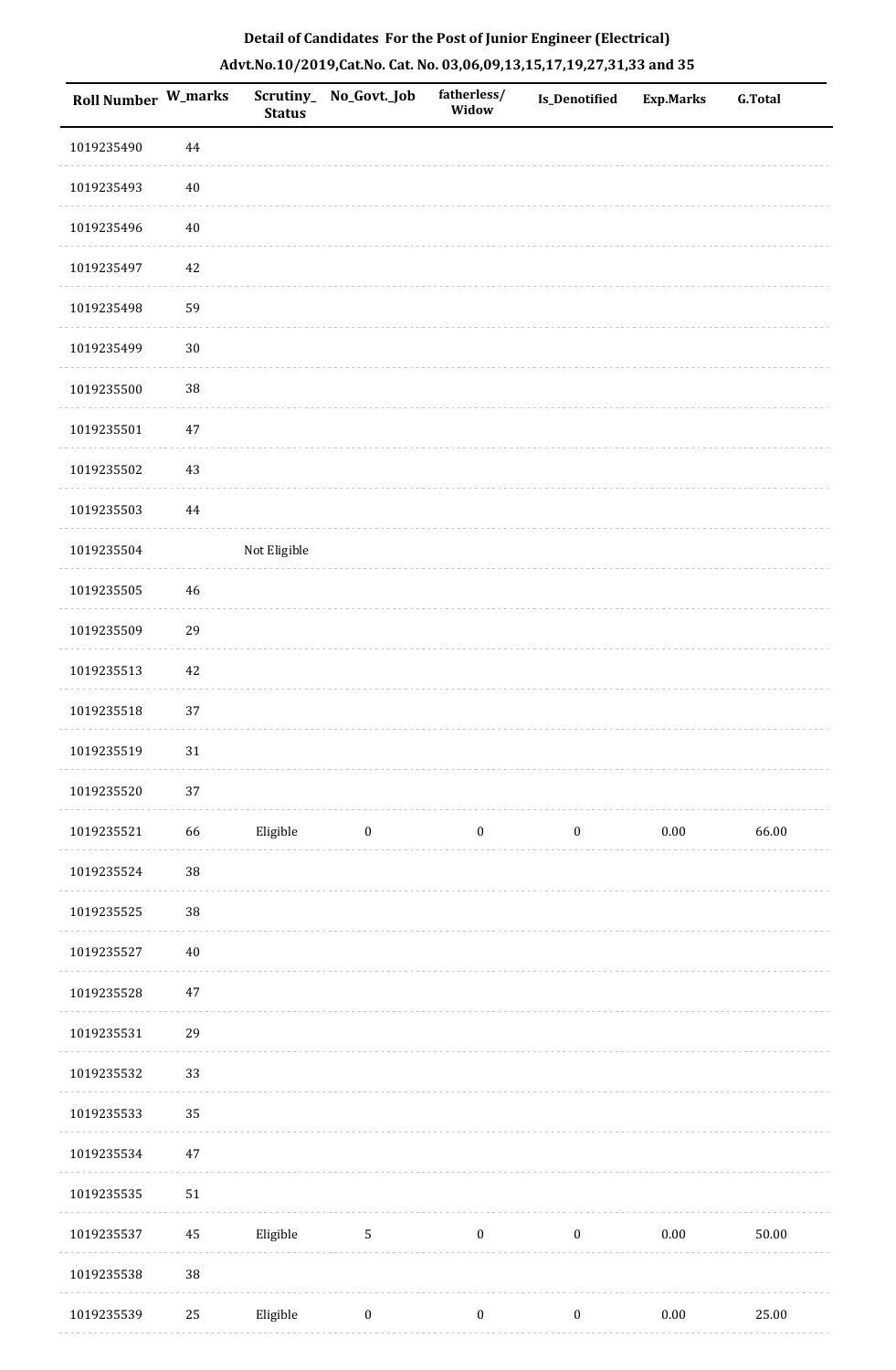|  |  | Detail of Candidates For the Post of Junior Engineer (Electrical)     |  |
|--|--|-----------------------------------------------------------------------|--|
|  |  | Advt.No.10/2019,Cat.No. Cat. No. 03,06,09,13,15,17,19,27,31,33 and 35 |  |

| <b>Roll Number W_marks</b> |                 | <b>Status</b> | Scrutiny_ No_Govt._Job | fatherless/<br>Widow | Is_Denotified | <b>Exp.Marks</b> | <b>G.Total</b> |
|----------------------------|-----------------|---------------|------------------------|----------------------|---------------|------------------|----------------|
| 1019235540                 | 35              |               |                        |                      |               |                  |                |
| 1019235544                 | 45              |               |                        |                      |               |                  |                |
| 1019235550                 | 60              |               |                        |                      |               |                  |                |
| 1019235551                 | $51\,$          |               |                        |                      |               |                  |                |
| 1019235553                 | 44              |               |                        |                      |               |                  |                |
| 1019235554                 | 39              |               |                        |                      |               |                  |                |
| 1019235556                 | 34              |               |                        |                      |               |                  |                |
| 1019235557                 | <b>REJECTED</b> |               |                        |                      |               |                  | $0.00\,$       |
| 1019235561                 | $38\,$          |               |                        |                      |               |                  |                |
| 1019235562                 | 37              |               |                        |                      |               |                  |                |
| 1019235566                 | 22              |               |                        |                      |               |                  |                |
| 1019235567                 | 45              |               |                        |                      |               |                  |                |
| 1019235570                 | $30\,$          |               |                        |                      |               |                  |                |
| 1019235571                 | $\bf 44$        |               |                        |                      |               |                  |                |
| 1019235572                 | 34              |               |                        |                      |               |                  |                |
| 1019235575                 | $46\,$          |               |                        |                      |               |                  |                |
| 1019235577                 | 32              |               |                        |                      |               |                  |                |
| 1019235580                 | 45              |               |                        |                      |               |                  |                |
| 1019235581                 | $40\,$          |               |                        |                      |               |                  |                |
| 1019235590                 | 38              |               |                        |                      |               |                  |                |
| 1019235594                 | $31\,$          |               |                        |                      |               |                  |                |
| 1019235602                 | $40\,$          |               |                        |                      |               |                  |                |
| 1019235609                 | $41\,$          |               |                        |                      |               |                  |                |
| 1019235611                 | $47\,$          |               |                        |                      |               |                  |                |
| 1019235612                 | $50\,$          |               |                        |                      |               |                  |                |
| 1019235617                 | 33              |               |                        |                      |               |                  |                |
| 1019235619                 | $\sqrt{28}$     |               |                        |                      |               |                  |                |
| 1019235620                 | $30\,$          |               |                        |                      |               |                  |                |
| 1019235629                 | $31\,$          |               |                        |                      |               |                  |                |
| 1019235632                 | 34              |               |                        |                      |               |                  |                |